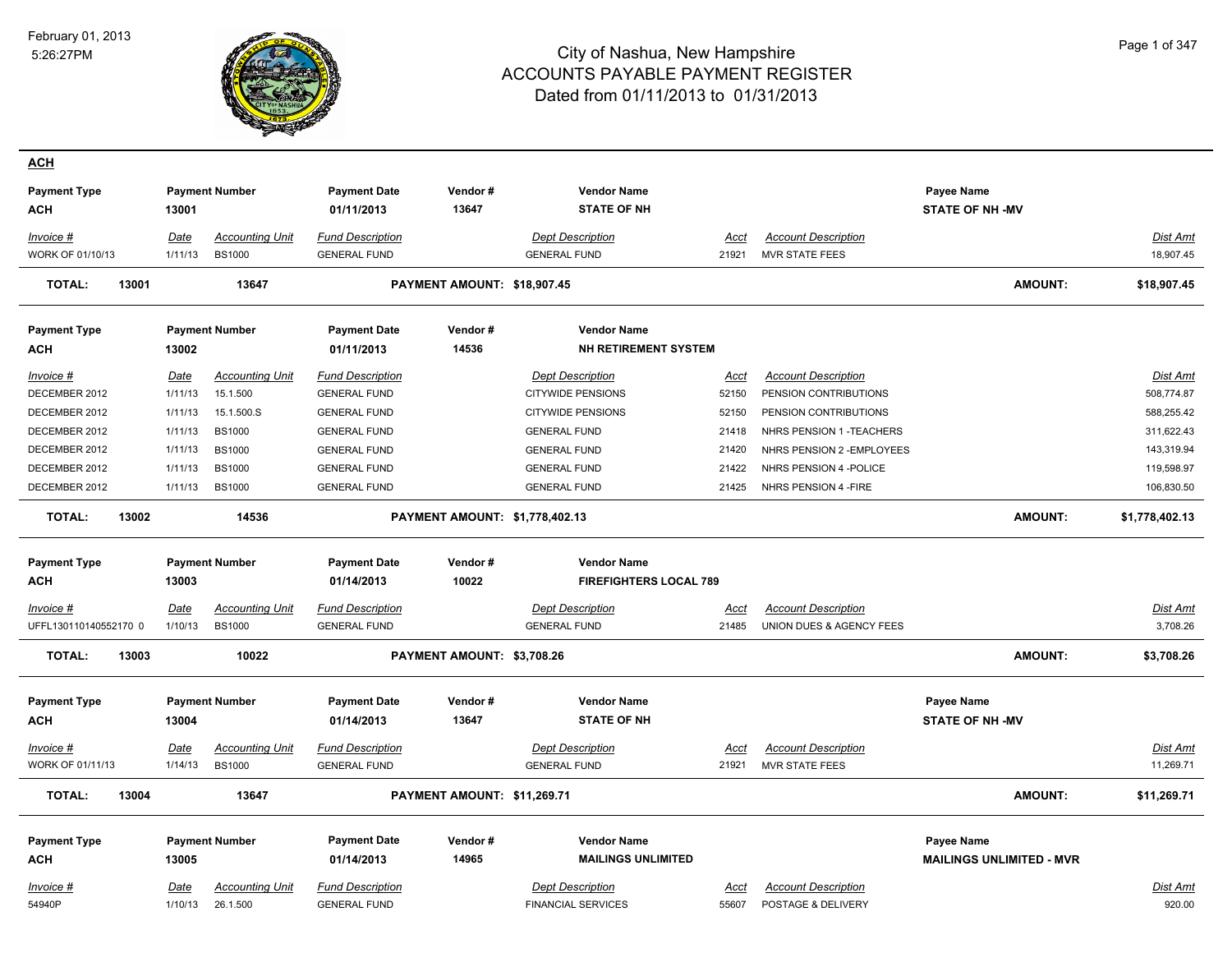

| 54940P                                                                                  |       | 1/10/13                                                 | 26.4005                                                                      | <b>TRAFFIC VIOLATIONS FUND</b>                                                                                      |                                     | <b>FINANCIAL SERVICES</b>                                                                          | 55607                                           | POSTAGE & DELIVERY                                                                                     |                                               | 920.00                                                |
|-----------------------------------------------------------------------------------------|-------|---------------------------------------------------------|------------------------------------------------------------------------------|---------------------------------------------------------------------------------------------------------------------|-------------------------------------|----------------------------------------------------------------------------------------------------|-------------------------------------------------|--------------------------------------------------------------------------------------------------------|-----------------------------------------------|-------------------------------------------------------|
| <b>TOTAL:</b>                                                                           | 13005 |                                                         | 14965                                                                        |                                                                                                                     | PAYMENT AMOUNT: \$1,840.00          |                                                                                                    |                                                 |                                                                                                        | <b>AMOUNT:</b>                                | \$1,840.00                                            |
| <b>Payment Type</b><br><b>ACH</b>                                                       |       | 13006                                                   | <b>Payment Number</b>                                                        | <b>Payment Date</b><br>01/14/2013                                                                                   | Vendor#<br>14965                    | <b>Vendor Name</b><br><b>MAILINGS UNLIMITED</b>                                                    |                                                 |                                                                                                        | Payee Name<br><b>MAILINGS UNLIMITED - NWS</b> |                                                       |
| Invoice #<br>54703P                                                                     |       | Date<br>12/14/12                                        | <b>Accounting Unit</b><br>69.6200.500                                        | <b>Fund Description</b><br><b>WASTEWATER FUND</b>                                                                   |                                     | <b>Dept Description</b><br><b>WASTEWATER</b>                                                       | Acct<br>53467                                   | <b>Account Description</b><br><b>BILLING &amp; MAILING SERVICES</b>                                    |                                               | Dist Amt<br>6,500.00                                  |
| <b>TOTAL:</b>                                                                           | 13006 |                                                         | 14965                                                                        |                                                                                                                     | PAYMENT AMOUNT: \$6,500.00          |                                                                                                    |                                                 |                                                                                                        | AMOUNT:                                       | \$6,500.00                                            |
| <b>Payment Type</b><br><b>ACH</b>                                                       |       | 13007                                                   | <b>Payment Number</b>                                                        | <b>Payment Date</b><br>01/14/2013                                                                                   | Vendor#<br>13813                    | <b>Vendor Name</b><br><b>US BANK</b>                                                               |                                                 |                                                                                                        | Payee Name<br>US BANK N.A. (091000022)        |                                                       |
| Invoice #<br>122636 01/15/13<br>122636 01/15/13                                         |       | Date<br>1/14/13<br>1/14/13                              | <b>Accounting Unit</b><br>93.1.900<br>93.1.900                               | <b>Fund Description</b><br><b>GENERAL FUND</b><br><b>GENERAL FUND</b>                                               |                                     | <b>Dept Description</b><br><b>DEBT SERVICE</b><br><b>DEBT SERVICE</b>                              | Acct<br>75100<br>75200                          | <b>Account Description</b><br><b>PRINCIPAL</b><br><b>INTEREST</b>                                      |                                               | Dist Amt<br>305,000.00<br>13,305.63                   |
| <b>TOTAL:</b>                                                                           | 13007 |                                                         | 13813                                                                        |                                                                                                                     | <b>PAYMENT AMOUNT: \$318,305.63</b> |                                                                                                    |                                                 |                                                                                                        | <b>AMOUNT:</b>                                | \$318,305.63                                          |
| <b>Payment Type</b><br><b>ACH</b>                                                       |       | 13008                                                   | <b>Payment Number</b>                                                        | <b>Payment Date</b><br>01/14/2013                                                                                   | Vendor#<br>13813                    | <b>Vendor Name</b><br><b>US BANK</b>                                                               |                                                 |                                                                                                        | Payee Name<br>US BANK N.A. (091000022)        |                                                       |
| Invoice #<br>129405 01/15/13                                                            |       | <u>Date</u><br>1/14/13                                  | <b>Accounting Unit</b><br>93.1.900                                           | <b>Fund Description</b><br><b>GENERAL FUND</b>                                                                      |                                     | <b>Dept Description</b><br><b>DEBT SERVICE</b>                                                     | <u>Acct</u><br>75200                            | <b>Account Description</b><br><b>INTEREST</b>                                                          |                                               | <u>Dist Amt</u><br>6,560.00                           |
| <b>TOTAL:</b>                                                                           | 13008 |                                                         | 13813                                                                        |                                                                                                                     | PAYMENT AMOUNT: \$6,560.00          |                                                                                                    |                                                 |                                                                                                        | AMOUNT:                                       | \$6,560.00                                            |
| <b>Payment Type</b><br><b>ACH</b>                                                       |       | 13009                                                   | <b>Payment Number</b>                                                        | <b>Payment Date</b><br>01/14/2013                                                                                   | Vendor#<br>13813                    | <b>Vendor Name</b><br><b>US BANK</b>                                                               |                                                 |                                                                                                        | Payee Name<br>US BANK N.A. (091000022)        |                                                       |
| $Invoice$ #<br>130873 01/15/13<br>130873 01/15/13<br>130873 01/15/13<br>130873 01/15/13 |       | <b>Date</b><br>1/14/13<br>1/14/13<br>1/14/13<br>1/14/13 | <b>Accounting Unit</b><br>68.6000.900<br>69.6200.900<br>93.1.900<br>93.1.902 | <b>Fund Description</b><br>SOLID WASTE FUND<br><b>WASTEWATER FUND</b><br><b>GENERAL FUND</b><br><b>GENERAL FUND</b> |                                     | <b>Dept Description</b><br>SOLID WASTE<br><b>WASTEWATER</b><br><b>DEBT SERVICE</b><br>DEBT SERVICE | <u>Acct</u><br>75200<br>75200<br>75200<br>75200 | <b>Account Description</b><br><b>INTEREST</b><br><b>INTEREST</b><br><b>INTEREST</b><br><b>INTEREST</b> |                                               | Dist Amt<br>599.17<br>798.88<br>5,791.95<br>10,785.00 |
| <b>TOTAL:</b>                                                                           | 13009 |                                                         | 13813                                                                        |                                                                                                                     | PAYMENT AMOUNT: \$17,975.00         |                                                                                                    |                                                 |                                                                                                        | <b>AMOUNT:</b>                                | \$17,975.00                                           |
| <b>Payment Type</b><br><b>ACH</b>                                                       |       | 13010                                                   | <b>Payment Number</b>                                                        | <b>Payment Date</b><br>01/14/2013                                                                                   | Vendor#<br>13813                    | <b>Vendor Name</b><br><b>US BANK</b>                                                               |                                                 |                                                                                                        | Payee Name<br>US BANK N.A. (091000022)        |                                                       |
| Invoice #                                                                               |       | Date                                                    | <b>Accounting Unit</b>                                                       | <b>Fund Description</b>                                                                                             |                                     | <b>Dept Description</b>                                                                            | Acct                                            | <b>Account Description</b>                                                                             |                                               | Dist Amt                                              |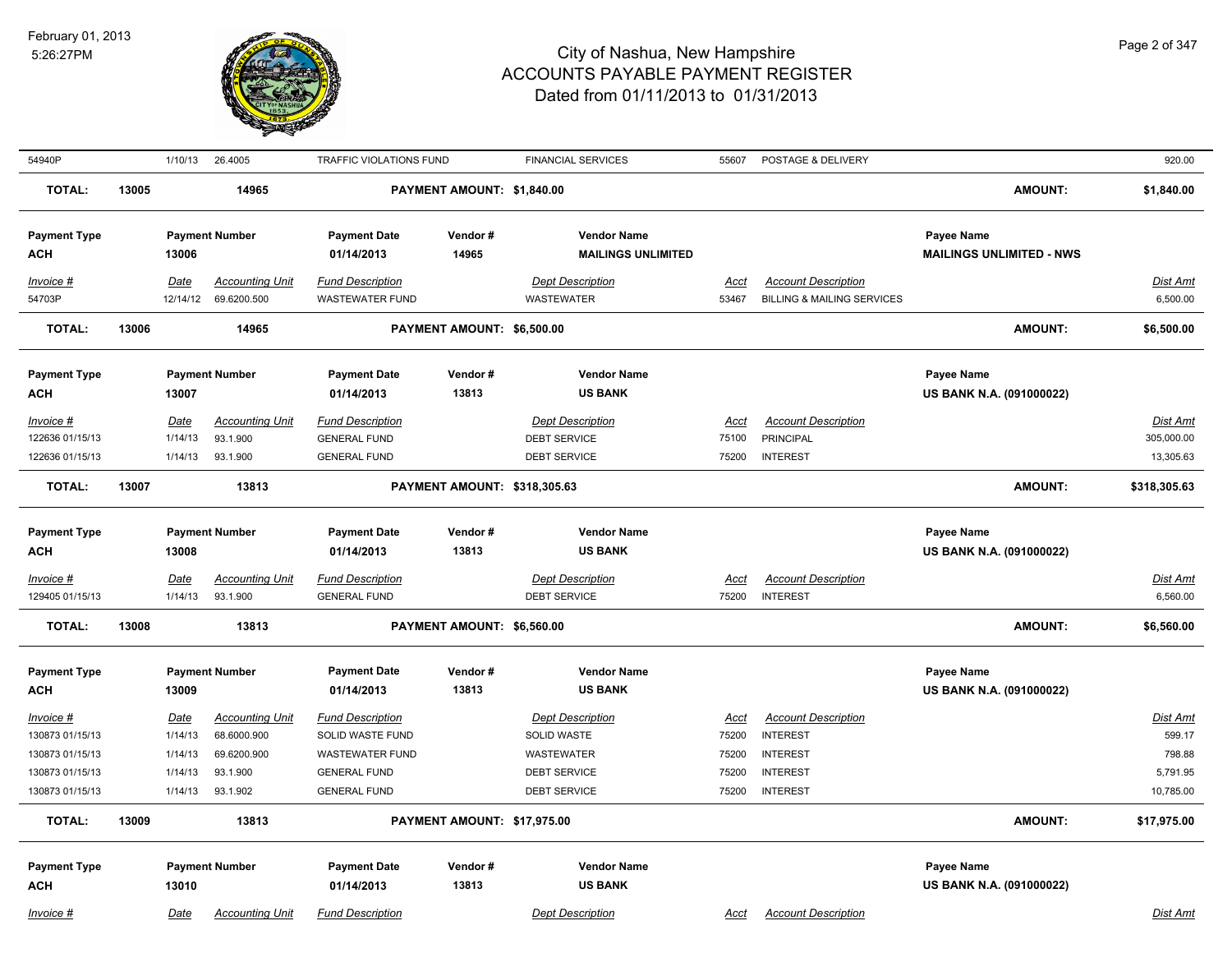

| 802124100 01/15/13     | 1/14/13                | 93.1.900                                | <b>GENERAL FUND</b>                            |                            | <b>DEBT SERVICE</b>                            | 75200                | <b>INTEREST</b>                                     |                          | 361,565.00            |
|------------------------|------------------------|-----------------------------------------|------------------------------------------------|----------------------------|------------------------------------------------|----------------------|-----------------------------------------------------|--------------------------|-----------------------|
| 802124100 01/15/13     | 1/14/13                | 93.1.902                                | <b>GENERAL FUND</b>                            |                            | <b>DEBT SERVICE</b>                            | 75200                | <b>INTEREST</b>                                     |                          | 893,660.01            |
| 13010<br><b>TOTAL:</b> |                        | 13813                                   |                                                |                            | PAYMENT AMOUNT: \$1,255,225.01                 |                      |                                                     | <b>AMOUNT:</b>           | \$1,255,225.01        |
| <b>Payment Type</b>    |                        | <b>Payment Number</b>                   | <b>Payment Date</b>                            | Vendor#                    | <b>Vendor Name</b>                             |                      |                                                     | Payee Name               |                       |
| <b>ACH</b>             | 13011                  |                                         | 01/14/2013                                     | 13813                      | <b>US BANK</b>                                 |                      |                                                     | US BANK N.A. (091000022) |                       |
| Invoice #              | <b>Date</b>            | <b>Accounting Unit</b>                  | <b>Fund Description</b>                        |                            | <b>Dept Description</b>                        | Acct                 | <b>Account Description</b>                          |                          | Dist Amt              |
| 803317400 01/15/13     | 1/14/13                | 26.2510                                 | PENNICHUCK BOND FUND                           |                            | PENNICHUCK BOND FUND                           | 75100                | <b>PRINCIPAL</b>                                    |                          | 3,390,000.00          |
| 803317400 01/15/13     | 1/14/13                | 26.2510                                 | PENNICHUCK BOND FUND                           |                            | PENNICHUCK BOND FUND                           | 75200                | <b>INTEREST</b>                                     |                          | 2,765,050.65          |
| <b>TOTAL:</b><br>13011 |                        | 13813                                   |                                                |                            | PAYMENT AMOUNT: \$6,155,050.65                 |                      |                                                     | <b>AMOUNT:</b>           | \$6,155,050.65        |
|                        |                        |                                         |                                                |                            |                                                |                      |                                                     |                          |                       |
| <b>Payment Type</b>    |                        | <b>Payment Number</b>                   | <b>Payment Date</b>                            | Vendor#                    | <b>Vendor Name</b>                             |                      |                                                     | Payee Name               |                       |
| <b>ACH</b>             | 13012                  |                                         | 01/15/2013                                     | 13647                      | <b>STATE OF NH</b>                             |                      |                                                     | <b>STATE OF NH-MV</b>    |                       |
| Invoice #              | <b>Date</b>            | <b>Accounting Unit</b>                  | <b>Fund Description</b>                        |                            | <b>Dept Description</b>                        | Acct                 | <b>Account Description</b>                          |                          | Dist Amt              |
| WORK OF 01/14/13       | 1/15/13                | <b>BS1000</b>                           | <b>GENERAL FUND</b>                            |                            | <b>GENERAL FUND</b>                            | 21921                | <b>MVR STATE FEES</b>                               |                          | 9,989.43              |
| <b>TOTAL:</b><br>13012 |                        | 13647                                   |                                                | PAYMENT AMOUNT: \$9,989.43 |                                                |                      |                                                     | <b>AMOUNT:</b>           | \$9,989.43            |
| <b>Payment Type</b>    |                        | <b>Payment Number</b>                   | <b>Payment Date</b>                            | Vendor#                    | <b>Vendor Name</b>                             |                      |                                                     |                          |                       |
| <b>ACH</b>             |                        |                                         | 01/15/2013                                     | 14109                      | <b>CITIZENS BANK</b>                           |                      |                                                     |                          |                       |
|                        | 13013                  |                                         |                                                |                            |                                                |                      |                                                     |                          |                       |
| Invoice #              | <b>Date</b>            | <b>Accounting Unit</b>                  | <b>Fund Description</b>                        |                            | <b>Dept Description</b>                        | <b>Acct</b>          | <b>Account Description</b>                          |                          | <b>Dist Amt</b>       |
| 01-330059-448-2 DEC12  | 1/15/13                | 69.6200.500                             | <b>WASTEWATER FUND</b>                         |                            | <b>WASTEWATER</b>                              | 55618                | <b>LOCKBOX SERVICES</b>                             |                          | 1,031.53              |
| <b>TOTAL:</b><br>13013 |                        | 14109                                   |                                                | PAYMENT AMOUNT: \$1,031.53 |                                                |                      |                                                     | <b>AMOUNT:</b>           | \$1,031.53            |
|                        |                        |                                         |                                                |                            |                                                |                      |                                                     |                          |                       |
| <b>Payment Type</b>    |                        | <b>Payment Number</b>                   | <b>Payment Date</b>                            | Vendor#                    | <b>Vendor Name</b>                             |                      |                                                     |                          |                       |
| <b>ACH</b>             | 13014                  |                                         | 01/15/2013                                     | 14109                      | <b>CITIZENS BANK</b>                           |                      |                                                     |                          |                       |
| Invoice #              | <b>Date</b>            | <b>Accounting Unit</b>                  | <b>Fund Description</b>                        |                            | <b>Dept Description</b>                        | <u>Acct</u>          | <b>Account Description</b>                          |                          | Dist Amt              |
| 01-330004-680-9 DEC12  | 1/15/13                | 69.6200.500                             | <b>WASTEWATER FUND</b>                         |                            | WASTEWATER                                     | 55618                | <b>LOCKBOX SERVICES</b>                             |                          | 878.96                |
| <b>TOTAL:</b><br>13014 |                        | 14109                                   |                                                | PAYMENT AMOUNT: \$878.96   |                                                |                      |                                                     | <b>AMOUNT:</b>           | \$878.96              |
| <b>Payment Type</b>    |                        | <b>Payment Number</b>                   | <b>Payment Date</b>                            | Vendor#                    | <b>Vendor Name</b>                             |                      |                                                     | Payee Name               |                       |
| <b>ACH</b>             | 13015                  |                                         | 01/16/2013                                     | 13647                      | <b>STATE OF NH</b>                             |                      |                                                     | <b>STATE OF NH -MV</b>   |                       |
| Invoice #              |                        |                                         |                                                |                            |                                                |                      |                                                     |                          |                       |
|                        |                        |                                         |                                                |                            |                                                |                      |                                                     |                          |                       |
| WORK OF 01/15/13       | <b>Date</b><br>1/16/13 | <b>Accounting Unit</b><br><b>BS1000</b> | <b>Fund Description</b><br><b>GENERAL FUND</b> |                            | <b>Dept Description</b><br><b>GENERAL FUND</b> | <b>Acct</b><br>21921 | <b>Account Description</b><br><b>MVR STATE FEES</b> |                          | Dist Amt<br>12,671.68 |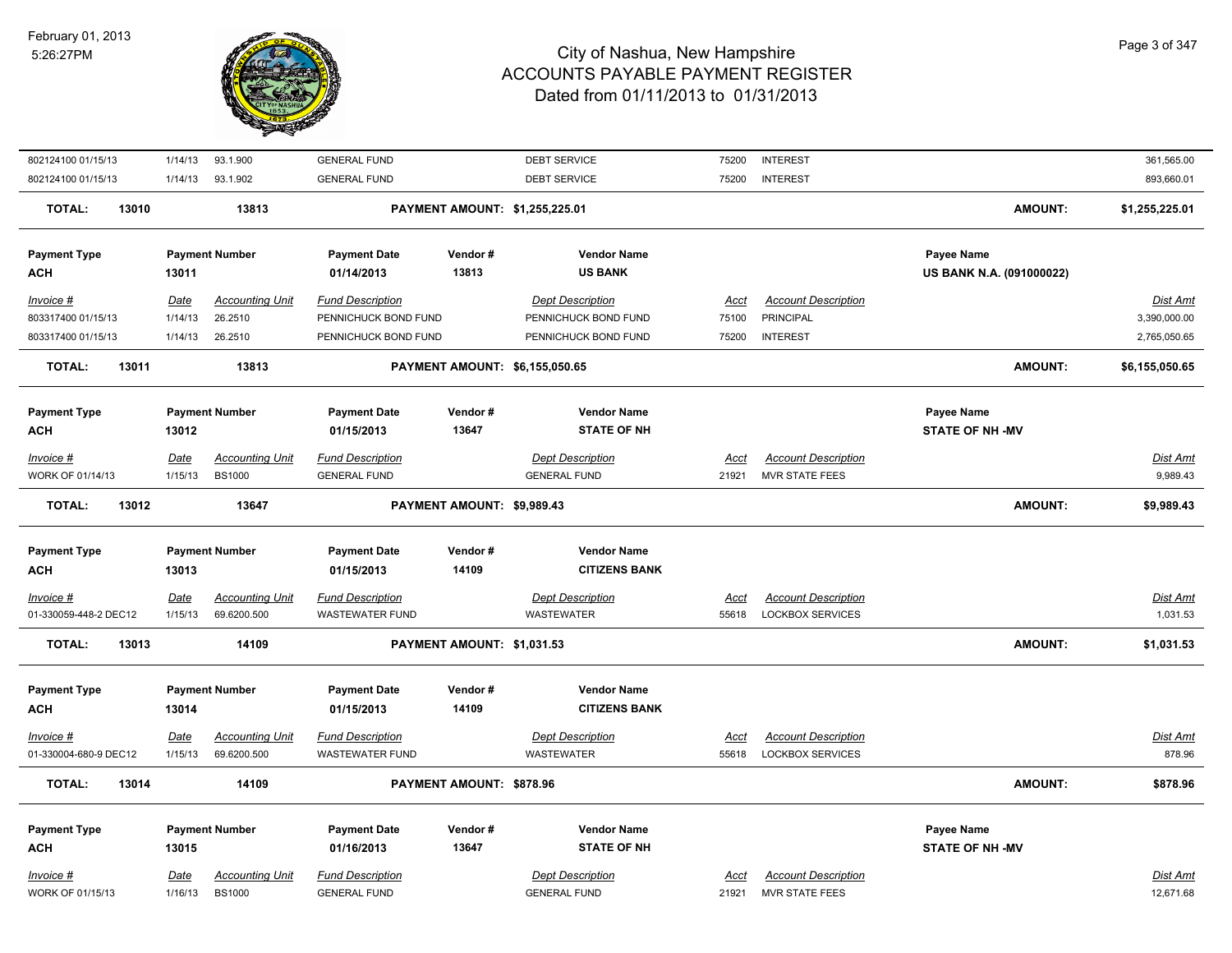

| <b>TOTAL:</b>              | 13015 |          | 13647                  |                                   | PAYMENT AMOUNT: \$12,671.68         |                                                |       |                              |                                   | <b>AMOUNT:</b> | \$12,671.68     |
|----------------------------|-------|----------|------------------------|-----------------------------------|-------------------------------------|------------------------------------------------|-------|------------------------------|-----------------------------------|----------------|-----------------|
| <b>Payment Type</b><br>ACH |       | 13016    | <b>Payment Number</b>  | <b>Payment Date</b><br>01/16/2013 | Vendor#<br>13978                    | <b>Vendor Name</b><br><b>ANTHEM BCBS OF NE</b> |       |                              | Payee Name<br><b>ANTHEM - EAP</b> |                |                 |
| Invoice #                  |       | Date     | <b>Accounting Unit</b> | <b>Fund Description</b>           |                                     | <b>Dept Description</b>                        | Acct  | <b>Account Description</b>   |                                   |                | Dist Amt        |
| 43526                      |       | 1/1/13   | 13.6600.525            | BENEFITS SELF INSURANCE FUND      |                                     | BENEFITS ADMINISTRATION                        | 52815 | EMPLOYEE ASSISTANCE PROGRAM  |                                   |                | 4,228.20        |
| 43526                      |       | 1/1/13   | 13.6600.525.S          | BENEFITS SELF INSURANCE FUND      |                                     | BENEFITS ADMINISTRATION                        | 52815 | EMPLOYEE ASSISTANCE PROGRAM  |                                   |                | 9,865.80        |
| <b>TOTAL:</b>              | 13016 |          | 13978                  |                                   | PAYMENT AMOUNT: \$14,094.00         |                                                |       |                              |                                   | <b>AMOUNT:</b> | \$14,094.00     |
| <b>Payment Type</b>        |       |          | <b>Payment Number</b>  | <b>Payment Date</b>               | Vendor#                             | <b>Vendor Name</b>                             |       |                              |                                   |                |                 |
| <b>ACH</b>                 |       | 13017    |                        | 01/16/2013                        | 13978                               | <b>ANTHEM BCBS OF NE</b>                       |       |                              |                                   |                |                 |
| Invoice #                  |       | Date     | <b>Accounting Unit</b> | <b>Fund Description</b>           |                                     | <b>Dept Description</b>                        | Acct  | <b>Account Description</b>   |                                   |                | Dist Amt        |
| AENH00043738               |       | 1/7/13   | 13.6600.890            | BENEFITS SELF INSURANCE FUND      |                                     | BENEFITS ADMINISTRATION                        | 59507 | CLAIMS-BC/BS JW PLAN         |                                   |                | 97,929.11       |
| AENH00043738               |       | 1/7/13   | 13.6600.890.S          | BENEFITS SELF INSURANCE FUND      |                                     | BENEFITS ADMINISTRATION                        | 59507 | CLAIMS-BC/BS HMO PLAN        |                                   |                | 125,850.23      |
| AENH00043850               |       | 1/7/13   | 13.6600.890            | BENEFITS SELF INSURANCE FUND      |                                     | BENEFITS ADMINISTRATION                        | 59507 | CLAIMS-BC/BS JW PLAN         |                                   |                | 135,348.06      |
| AENH00043850               |       | 1/7/13   | 13.6600.890.S          | BENEFITS SELF INSURANCE FUND      |                                     | BENEFITS ADMINISTRATION                        | 59507 | CLAIMS-BC/BS HMO PLAN        |                                   |                | 88,771.01       |
| AENH00043969               |       | 1/8/13   | 13.6600.890            | BENEFITS SELF INSURANCE FUND      |                                     | BENEFITS ADMINISTRATION                        | 59500 | <b>CLAIMS ADMINISTRATION</b> |                                   |                | 56,182.23       |
| AENH00043969               |       | 1/8/13   | 13.6600.890.S          | BENEFITS SELF INSURANCE FUND      |                                     | BENEFITS ADMINISTRATION                        | 59500 | <b>CLAIMS ADMINISTRATION</b> |                                   |                | 45,680.01       |
| <b>TOTAL:</b>              | 13017 |          | 13978                  |                                   | <b>PAYMENT AMOUNT: \$549,760.65</b> |                                                |       |                              |                                   | <b>AMOUNT:</b> | \$549,760.65    |
| <b>Payment Type</b>        |       |          | <b>Payment Number</b>  | <b>Payment Date</b>               | Vendor#                             | <b>Vendor Name</b>                             |       |                              | Payee Name                        |                |                 |
| ACH                        |       | 13018    |                        | 01/16/2013                        | 14017                               | <b>BENEFIT STRATEGIES INC</b>                  |       |                              | <b>BENEFIT STRATEGIES (FLEX)</b>  |                |                 |
|                            |       |          |                        |                                   |                                     |                                                |       |                              |                                   |                |                 |
| <u> Invoice #</u>          |       | Date     | <b>Accounting Unit</b> | <b>Fund Description</b>           |                                     | <b>Dept Description</b>                        | Acct  | <b>Account Description</b>   |                                   |                | <b>Dist Amt</b> |
| CP123112220                |       | 12/31/12 | <b>BS1000</b>          | <b>GENERAL FUND</b>               |                                     | <b>GENERAL FUND</b>                            | 21467 | 125 FLEXIBLE BENEFITS        |                                   |                | 13,142.77       |
| <b>TOTAL:</b>              | 13018 |          | 14017                  |                                   | PAYMENT AMOUNT: \$13,142.77         |                                                |       |                              |                                   | <b>AMOUNT:</b> | \$13,142.77     |
| <b>Payment Type</b>        |       |          | <b>Payment Number</b>  | <b>Payment Date</b>               | Vendor#                             | <b>Vendor Name</b>                             |       |                              |                                   |                |                 |
| ACH                        |       | 13019    |                        | 01/16/2013                        | 14040                               | <b>BOSTON MUTUAL LIFE INSURANCE</b>            |       |                              |                                   |                |                 |
| Invoice #                  |       | Date     | Accounting Unit        | <b>Fund Description</b>           |                                     | <b>Dept Description</b>                        | Acct  | <b>Account Description</b>   |                                   |                | Dist Amt        |
| 01012013                   |       | 1/16/13  | <b>BS1000</b>          | <b>GENERAL FUND</b>               |                                     | <b>GENERAL FUND</b>                            | 21516 | <b>WHOLE LIFE INSURANCE</b>  |                                   |                | 10,098.14       |
| <b>TOTAL:</b>              | 13019 |          | 14040                  |                                   | PAYMENT AMOUNT: \$10,098.14         |                                                |       |                              |                                   | <b>AMOUNT:</b> | \$10,098.14     |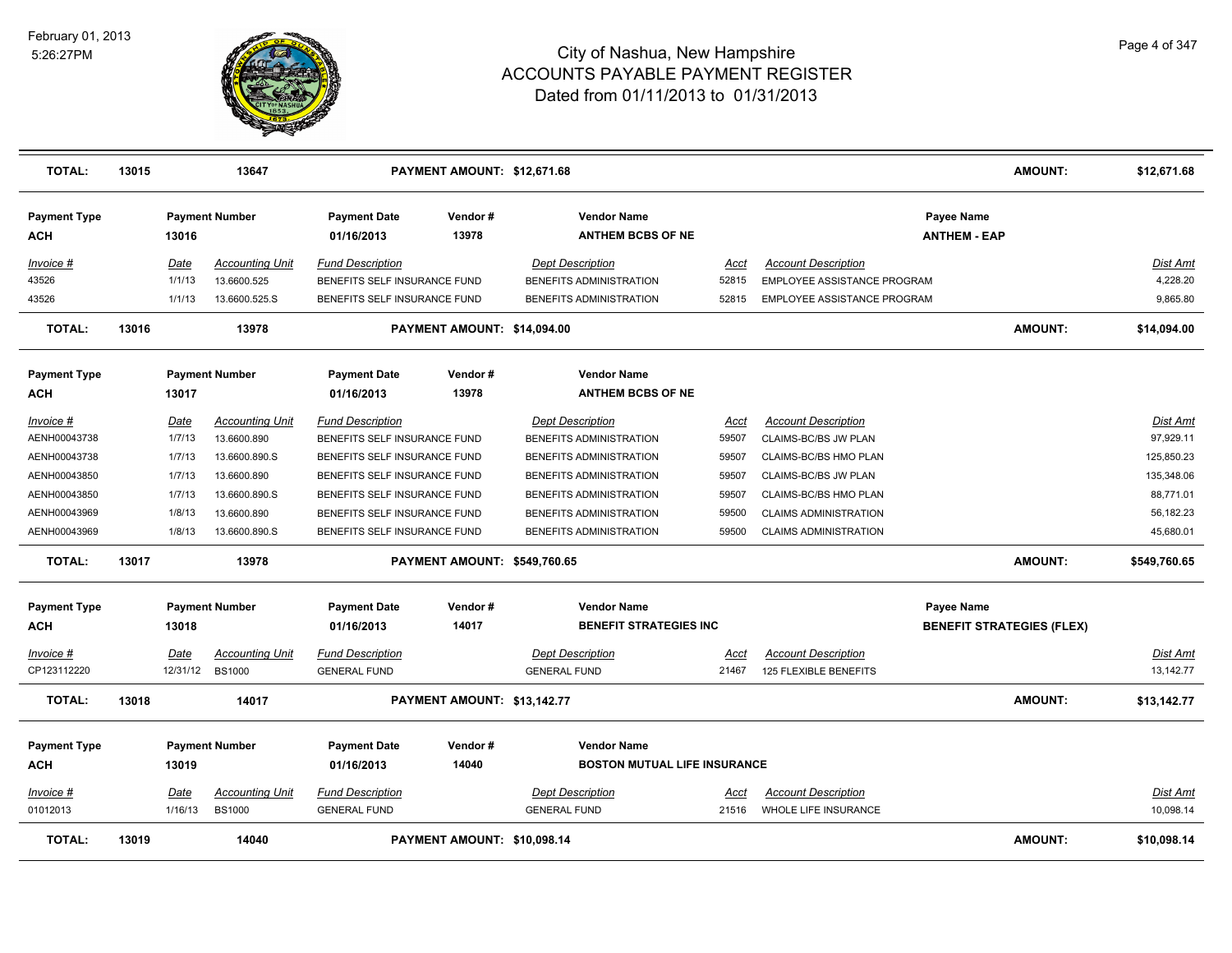

| <b>Payment Type</b>    |             | <b>Payment Number</b>  | <b>Payment Date</b>          | Vendor#                             | <b>Vendor Name</b>            |             |                                          |                |                 |
|------------------------|-------------|------------------------|------------------------------|-------------------------------------|-------------------------------|-------------|------------------------------------------|----------------|-----------------|
| ACH                    | 13020       |                        | 01/16/2013                   | 12837                               | HARVARD PILGRIM HEALTH CARE   |             |                                          |                |                 |
| Invoice #              | <b>Date</b> | <b>Accounting Unit</b> | <b>Fund Description</b>      |                                     | <b>Dept Description</b>       | <u>Acct</u> | <b>Account Description</b>               |                | Dist Amt        |
| 011413 CITY OF NASHUA  | 1/16/13     | 13.6600.890            | BENEFITS SELF INSURANCE FUND |                                     | BENEFITS ADMINISTRATION       | 59500       | <b>CLAIMS ADMINISTRATION</b>             |                | 11,158.32       |
| 011413 CITY OF NASHUA  | 1/16/13     | 13.6600.890.S          | BENEFITS SELF INSURANCE FUND |                                     | BENEFITS ADMINISTRATION       | 59500       | <b>CLAIMS ADMINISTRATION</b>             |                | 17,187.65       |
| 102300493163 & 164     | 12/20/12    | <b>BS6600</b>          | BENEFITS SELF INSURANCE FUND |                                     | BENEFITS ADMINISTRATION       | 21550       | HARVARD MEDICARE ENHANCED<br><b>PLAN</b> |                | 160,800.00      |
| 18703600813            | 1/8/13      | 13.6600.890            | BENEFITS SELF INSURANCE FUND |                                     | BENEFITS ADMINISTRATION       | 59507       | CLAIMS-HPHC PLAN                         |                | 25,671.57       |
| 18703600813            | 1/8/13      | 13.6600.890.S          | BENEFITS SELF INSURANCE FUND |                                     | BENEFITS ADMINISTRATION       | 59507       | <b>CLAIMS-HPHC PLAN</b>                  |                | 81,485.99       |
| TOTAL:<br>13020        |             | 12837                  |                              | PAYMENT AMOUNT: \$296,303.53        |                               |             |                                          | <b>AMOUNT:</b> | \$296,303.53    |
| <b>Payment Type</b>    |             | <b>Payment Number</b>  | <b>Payment Date</b>          | Vendor#                             | <b>Vendor Name</b>            |             |                                          |                |                 |
| ACH                    | 13021       |                        | 01/16/2013                   | 10803                               | <b>HM LIFE INSURANCE CO</b>   |             |                                          |                |                 |
| Invoice #              | <b>Date</b> | <b>Accounting Unit</b> | <b>Fund Description</b>      |                                     | <b>Dept Description</b>       | Acct        | <b>Account Description</b>               |                | Dist Amt        |
| 403708-0010 JAN2013    | 1/16/13     | 13.6600.890            | BENEFITS SELF INSURANCE FUND |                                     | BENEFITS ADMINISTRATION       | 59165       | STOP LOSS COVERAGE                       |                | 87,722.57       |
| <b>TOTAL:</b><br>13021 |             | 10803                  |                              | PAYMENT AMOUNT: \$87,722.57         |                               |             |                                          | <b>AMOUNT:</b> | \$87,722.57     |
| <b>Payment Type</b>    |             | <b>Payment Number</b>  | <b>Payment Date</b>          | Vendor#                             | <b>Vendor Name</b>            |             |                                          |                |                 |
| ACH                    | 13022       |                        | 01/16/2013                   | 14335                               | <b>ITT HARTFORD</b>           |             |                                          |                |                 |
| $Invoice$ #            | <b>Date</b> | <b>Accounting Unit</b> | <b>Fund Description</b>      |                                     | <b>Dept Description</b>       | <u>Acct</u> | <b>Account Description</b>               |                | <u>Dist Amt</u> |
| 6144251-3              | 1/16/13     | 13.6600.525            | BENEFITS SELF INSURANCE FUND |                                     | BENEFITS ADMINISTRATION       | 59014       | LIFE POLICIES                            |                | 15,680.71       |
| 6144251-3              | 1/16/13     | 13.6600.525.S          | BENEFITS SELF INSURANCE FUND |                                     | BENEFITS ADMINISTRATION       | 59014       | <b>LIFE POLICIES</b>                     |                | 19,566.22       |
| <b>TOTAL:</b><br>13022 |             | 14335                  |                              | PAYMENT AMOUNT: \$35,246.93         |                               |             |                                          | <b>AMOUNT:</b> | \$35,246.93     |
| <b>Payment Type</b>    |             | <b>Payment Number</b>  | <b>Payment Date</b>          | Vendor#                             | <b>Vendor Name</b>            |             |                                          |                |                 |
| ACH                    | 13023       |                        | 01/16/2013                   | 14555                               | <b>NORTHEAST DELTA DENTAL</b> |             |                                          |                |                 |
| Invoice #              | Date        | <b>Accounting Unit</b> | <b>Fund Description</b>      |                                     | <b>Dept Description</b>       | Acct        | <b>Account Description</b>               |                | Dist Amt        |
| 0134-00004200 01/04/13 | 1/16/13     | 13.6600.890.S          | BENEFITS SELF INSURANCE FUND |                                     | BENEFITS ADMINISTRATION       | 59525       | CLAIMS-DENTAL                            |                | 5,346.39        |
| 4336-00004285 01/4/13  | 1/16/13     | 13.6600.890            | BENEFITS SELF INSURANCE FUND |                                     | BENEFITS ADMINISTRATION       | 59525       | CLAIMS-DENTAL                            |                | 12,285.42       |
| JAN2013TEACHERS        | 1/16/13     | 13.6600.525.S          | BENEFITS SELF INSURANCE FUND |                                     | BENEFITS ADMINISTRATION       | 59007       | <b>DENTAL POLICIES</b>                   |                | 158,646.35      |
| <b>TOTAL:</b><br>13023 |             | 14555                  |                              | <b>PAYMENT AMOUNT: \$176,278.16</b> |                               |             |                                          | <b>AMOUNT:</b> | \$176,278.16    |
| <b>Payment Type</b>    |             | <b>Payment Number</b>  | <b>Payment Date</b>          | Vendor#                             | <b>Vendor Name</b>            |             |                                          |                |                 |
| ACH                    | 13024       |                        | 01/16/2013                   | 13366                               | PROTECTIVE LIFE INSURANCE CO  |             |                                          |                |                 |
| $Invoice$ #            | <b>Date</b> | <b>Accounting Unit</b> | <b>Fund Description</b>      |                                     | <b>Dept Description</b>       | <u>Acct</u> | <b>Account Description</b>               |                | <u>Dist Amt</u> |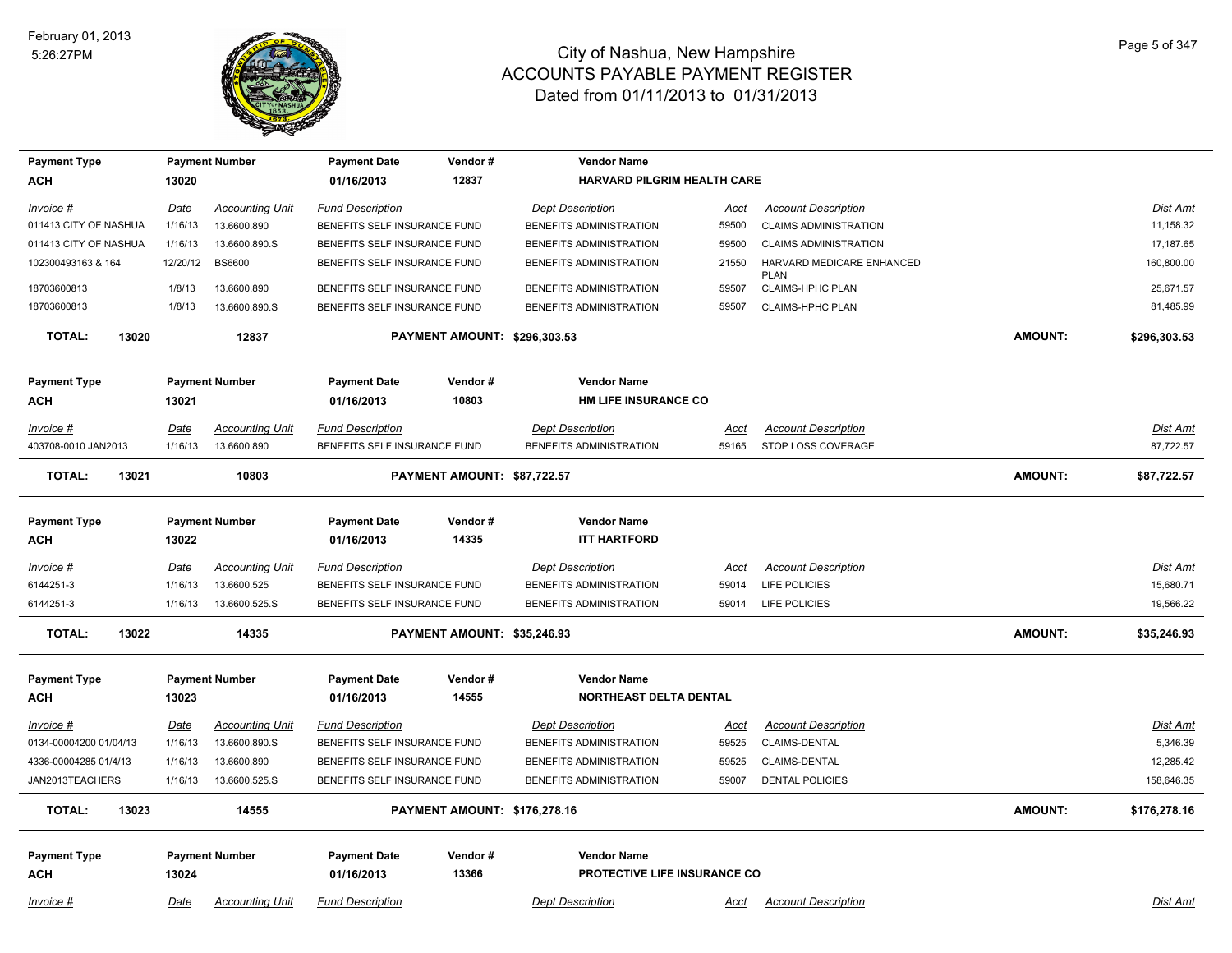

| 730004-12/26/2012                             | 1/16/13                | <b>BS1000</b>                           | <b>GENERAL FUND</b>                                    |                              | <b>GENERAL FUND</b>                                    | 21505                | OTHER VOLUNTARY LIFE                                     |                                                         | 47.08                        |
|-----------------------------------------------|------------------------|-----------------------------------------|--------------------------------------------------------|------------------------------|--------------------------------------------------------|----------------------|----------------------------------------------------------|---------------------------------------------------------|------------------------------|
| <b>TOTAL:</b><br>13024                        |                        | 13366                                   |                                                        | PAYMENT AMOUNT: \$47.08      |                                                        |                      |                                                          | <b>AMOUNT:</b>                                          | \$47.08                      |
| <b>Payment Type</b><br>ACH                    | 13025                  | <b>Payment Number</b>                   | <b>Payment Date</b><br>01/16/2013                      | Vendor#<br>15879             | <b>Vendor Name</b><br>SMITH-WEISS SHEPARD, PC          |                      |                                                          | <b>Payee Name</b><br>SMITH-WEISS SHEPARD PC             |                              |
| Invoice #<br>45/47 CHESTNUT ST<br><b>AQUI</b> | <u>Date</u><br>1/10/13 | <b>Accounting Unit</b><br>84.3090       | <b>Fund Description</b><br><b>URBAN PROGRAM GRANTS</b> |                              | <b>Dept Description</b><br><b>URBAN PROGRAM GRANTS</b> | Acct<br>69025        | <b>Account Description</b><br>HOUSING PROGRAM ACTIVITIES | <b>Activity</b><br>1090.84.02.31                        | Dist Amt<br>132,357.40       |
| <b>TOTAL:</b><br>13025                        |                        | 15879                                   |                                                        | PAYMENT AMOUNT: \$132,357.40 |                                                        |                      |                                                          | <b>AMOUNT:</b>                                          | \$132,357.40                 |
| <b>Payment Type</b><br>ACH                    | 13026                  | <b>Payment Number</b>                   | <b>Payment Date</b><br>01/17/2013                      | Vendor#<br>13647             | <b>Vendor Name</b><br><b>STATE OF NH</b>               |                      |                                                          | <b>Payee Name</b><br><b>STATE OF NH-MV</b>              |                              |
| <u>Invoice #</u><br>WORK OF 01/16/13          | <u>Date</u><br>1/17/13 | <b>Accounting Unit</b><br><b>BS1000</b> | <b>Fund Description</b><br><b>GENERAL FUND</b>         |                              | <b>Dept Description</b><br><b>GENERAL FUND</b>         | <u>Acct</u><br>21921 | <b>Account Description</b><br><b>MVR STATE FEES</b>      |                                                         | <b>Dist Amt</b><br>12,698.34 |
| 13026<br><b>TOTAL:</b>                        |                        | 13647                                   |                                                        | PAYMENT AMOUNT: \$12,698.34  |                                                        |                      |                                                          | <b>AMOUNT:</b>                                          | \$12,698.34                  |
| <b>Payment Type</b><br>ACH                    | 13027                  | <b>Payment Number</b>                   | <b>Payment Date</b><br>01/17/2013                      | Vendor#<br>10008             | <b>Vendor Name</b><br>AFSCME COUNCIL 93/LOCAL 365 SC   |                      |                                                          | <b>Payee Name</b><br><b>AFSCME COUNCIL 93/LOCAL 365</b> |                              |
| Invoice #<br>UAFC130117194606155<br>$\Omega$  | Date<br>1/17/13        | <b>Accounting Unit</b><br><b>BS1000</b> | <b>Fund Description</b><br><b>GENERAL FUND</b>         |                              | <b>Dept Description</b><br><b>GENERAL FUND</b>         | Acct<br>21485        | <b>Account Description</b><br>UNION DUES & AGENCY FEES   |                                                         | <b>Dist Amt</b><br>946.38    |
| UAFC130117194606700<br>$\Omega$               | 1/17/13                | <b>BS1000</b>                           | <b>GENERAL FUND</b>                                    |                              | <b>GENERAL FUND</b>                                    | 21485                | UNION DUES & AGENCY FEES                                 |                                                         | 1,134.00                     |
| UAFC130117194606900<br>$\Omega$               | 1/17/13                | <b>BS1000</b>                           | <b>GENERAL FUND</b>                                    |                              | <b>GENERAL FUND</b>                                    | 21485                | UNION DUES & AGENCY FEES                                 |                                                         | 9.00                         |
| UNJP130117194606700 0                         | 1/17/13                | <b>BS1000</b>                           | <b>GENERAL FUND</b>                                    |                              | <b>GENERAL FUND</b>                                    | 21485                | UNION DUES & AGENCY FEES                                 |                                                         | 6.62                         |
| <b>TOTAL:</b><br>13027                        |                        | 10008                                   |                                                        | PAYMENT AMOUNT: \$2,096.00   |                                                        |                      |                                                          | <b>AMOUNT:</b>                                          | \$2,096.00                   |
| <b>Payment Type</b><br><b>ACH</b>             | 13028                  | <b>Payment Number</b>                   | <b>Payment Date</b><br>01/17/2013                      | Vendor#<br>10016             | <b>Vendor Name</b><br><b>WAGE ASSIGNMENT</b>           |                      |                                                          |                                                         |                              |
| Invoice #<br>000001549130117194606<br>0       | Date<br>1/17/13        | <b>Accounting Unit</b><br><b>BS1000</b> | <b>Fund Description</b><br><b>GENERAL FUND</b>         |                              | <b>Dept Description</b><br><b>GENERAL FUND</b>         | Acct<br>21495        | <b>Account Description</b><br><b>WAGE ASSIGNMENTS</b>    |                                                         | <b>Dist Amt</b><br>175.00    |
| <b>TOTAL:</b><br>13028                        |                        | 10016                                   |                                                        | PAYMENT AMOUNT: \$175.00     |                                                        |                      |                                                          | <b>AMOUNT:</b>                                          | \$175.00                     |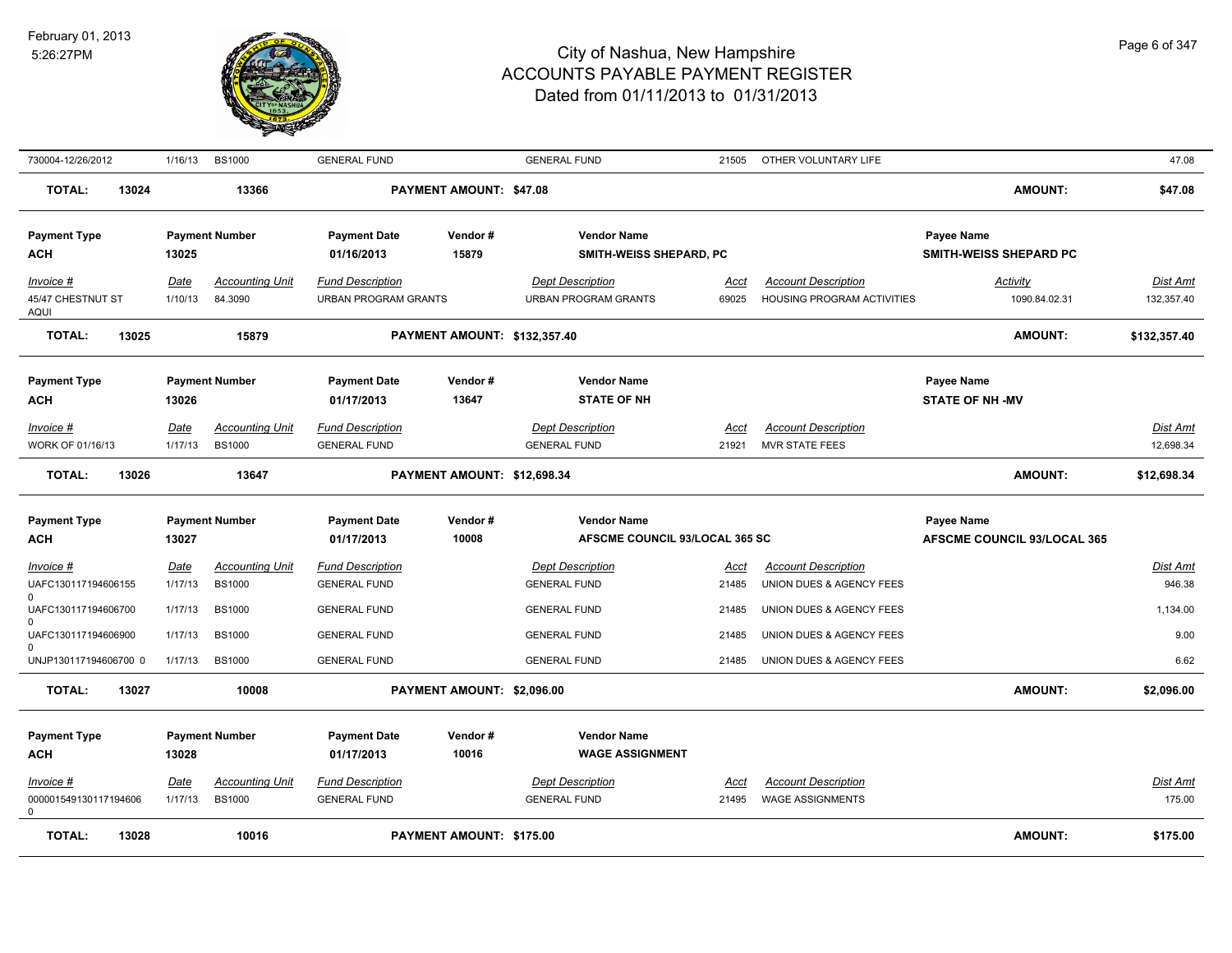0



| <b>Payment Type</b>                            |                        | <b>Payment Number</b>                   | <b>Payment Date</b>                            | Vendor#                     | <b>Vendor Name</b>                             |                      |                                                        |                |                    |
|------------------------------------------------|------------------------|-----------------------------------------|------------------------------------------------|-----------------------------|------------------------------------------------|----------------------|--------------------------------------------------------|----------------|--------------------|
| ACH                                            | 13029                  |                                         | 01/17/2013                                     | 10022                       | <b>FIREFIGHTERS LOCAL 789</b>                  |                      |                                                        |                |                    |
| Invoice #                                      | <u>Date</u>            | <b>Accounting Unit</b>                  | <b>Fund Description</b>                        |                             | <b>Dept Description</b>                        | <u>Acct</u>          | <b>Account Description</b>                             |                | Dist Amt           |
| UFFL130117194606170 0                          | 1/17/13                | <b>BS1000</b>                           | <b>GENERAL FUND</b>                            |                             | <b>GENERAL FUND</b>                            | 21485                | UNION DUES & AGENCY FEES                               |                | 3,708.26           |
| <b>TOTAL:</b><br>13029                         |                        | 10022                                   |                                                | PAYMENT AMOUNT: \$3,708.26  |                                                |                      |                                                        | <b>AMOUNT:</b> | \$3,708.26         |
| <b>Payment Type</b>                            |                        | <b>Payment Number</b>                   | <b>Payment Date</b>                            | Vendor#                     | <b>Vendor Name</b>                             |                      |                                                        |                |                    |
| ACH                                            | 13030                  |                                         | 01/17/2013                                     | 10025                       | HARTFORD LIFE IPD GROUP ANNUIT                 |                      |                                                        |                |                    |
| Invoice #                                      | <b>Date</b>            | <b>Accounting Unit</b>                  | <b>Fund Description</b>                        |                             | <b>Dept Description</b>                        | Acct                 | <b>Account Description</b>                             |                | Dist Amt           |
| 457F130117194606100 0                          | 1/17/13                | <b>BS1000</b>                           | <b>GENERAL FUND</b>                            |                             | <b>GENERAL FUND</b>                            | 21440                | 457 PLANS WITHHOLDING                                  |                | 357.08<br>2,046.00 |
| 457F130117194606105 0<br>457F130117194606110 0 | 1/17/13<br>1/17/13     | <b>BS1000</b><br><b>BS1000</b>          | <b>GENERAL FUND</b><br><b>GENERAL FUND</b>     |                             | <b>GENERAL FUND</b><br><b>GENERAL FUND</b>     | 21440<br>21440       | 457 PLANS WITHHOLDING<br>457 PLANS WITHHOLDING         |                | 20.00              |
| 457F130117194606115 0                          | 1/17/13                | <b>BS1000</b>                           | <b>GENERAL FUND</b>                            |                             | <b>GENERAL FUND</b>                            | 21440                | 457 PLANS WITHHOLDING                                  |                | 75.00              |
| 457F130117194606120 0                          | 1/17/13                | <b>BS1000</b>                           | <b>GENERAL FUND</b>                            |                             | <b>GENERAL FUND</b>                            | 21440                | 457 PLANS WITHHOLDING                                  |                | 158.00             |
| 457F130117194606125 0                          | 1/17/13                | <b>BS1000</b>                           | <b>GENERAL FUND</b>                            |                             | <b>GENERAL FUND</b>                            | 21440                | 457 PLANS WITHHOLDING                                  |                | 535.00             |
| 457F130117194606130 0                          | 1/17/13                | <b>BS1000</b>                           | <b>GENERAL FUND</b>                            |                             | <b>GENERAL FUND</b>                            | 21440                | 457 PLANS WITHHOLDING                                  |                | 200.00             |
| 457F130117194606145 0                          | 1/17/13                | <b>BS1000</b>                           | <b>GENERAL FUND</b>                            |                             | <b>GENERAL FUND</b>                            | 21440                | 457 PLANS WITHHOLDING                                  |                | 1,466.69           |
| 457F130117194606150 0                          | 1/17/13                | <b>BS1000</b>                           | <b>GENERAL FUND</b>                            |                             | <b>GENERAL FUND</b>                            | 21440                | 457 PLANS WITHHOLDING                                  |                | 354.00             |
| 457F130117194606155 0                          | 1/17/13                | <b>BS1000</b>                           | <b>GENERAL FUND</b>                            |                             | <b>GENERAL FUND</b>                            | 21440                | 457 PLANS WITHHOLDING                                  |                | 2,994.00           |
| 457F130117194606160 0                          | 1/17/13                | <b>BS1000</b>                           | <b>GENERAL FUND</b>                            |                             | <b>GENERAL FUND</b>                            | 21440                | 457 PLANS WITHHOLDING                                  |                | 962.70             |
| 457F130117194606165 0                          | 1/17/13                | <b>BS1000</b>                           | <b>GENERAL FUND</b>                            |                             | <b>GENERAL FUND</b>                            | 21440                | 457 PLANS WITHHOLDING                                  |                | 9,344.11           |
| 457F130117194606170 0                          | 1/17/13                | <b>BS1000</b>                           | <b>GENERAL FUND</b>                            |                             | <b>GENERAL FUND</b>                            | 21440                | 457 PLANS WITHHOLDING                                  |                | 5,006.92           |
| 457F130117194606700 0                          | 1/17/13                | <b>BS1000</b>                           | <b>GENERAL FUND</b>                            |                             | <b>GENERAL FUND</b>                            | 21440                | 457 PLANS WITHHOLDING                                  |                | 13,227.59          |
| <b>TOTAL:</b><br>13030                         |                        | 10025                                   |                                                | PAYMENT AMOUNT: \$36,747.09 |                                                |                      |                                                        | <b>AMOUNT:</b> | \$36,747.09        |
| <b>Payment Type</b>                            |                        | <b>Payment Number</b>                   | <b>Payment Date</b>                            | Vendor#                     | <b>Vendor Name</b>                             |                      |                                                        |                |                    |
| <b>ACH</b>                                     | 13031                  |                                         | 01/17/2013                                     | 10026                       | <b>IAFF LOCAL 789</b>                          |                      |                                                        |                |                    |
| Invoice #<br>UPAC130117194606170<br>0          | Date<br>1/17/13        | <b>Accounting Unit</b><br><b>BS1000</b> | <b>Fund Description</b><br><b>GENERAL FUND</b> |                             | <b>Dept Description</b><br><b>GENERAL FUND</b> | Acct<br>21485        | <b>Account Description</b><br>UNION DUES & AGENCY FEES |                | Dist Amt<br>228.00 |
| <b>TOTAL:</b><br>13031                         |                        | 10026                                   |                                                | PAYMENT AMOUNT: \$228.00    |                                                |                      |                                                        | <b>AMOUNT:</b> | \$228.00           |
| <b>Payment Type</b>                            |                        | <b>Payment Number</b>                   | <b>Payment Date</b>                            | Vendor#                     | <b>Vendor Name</b>                             |                      |                                                        |                |                    |
| <b>ACH</b>                                     | 13032                  |                                         | 01/17/2013                                     | 10081                       | <b>WAGE ASSIGNMENT</b>                         |                      |                                                        |                |                    |
|                                                |                        |                                         | <b>Fund Description</b>                        |                             | <b>Dept Description</b>                        |                      | <b>Account Description</b>                             |                | <b>Dist Amt</b>    |
| Invoice #<br>000001434130117194606             | <u>Date</u><br>1/17/13 | <b>Accounting Unit</b><br><b>BS1000</b> | <b>GENERAL FUND</b>                            |                             | <b>GENERAL FUND</b>                            | <u>Acct</u><br>21495 | <b>WAGE ASSIGNMENTS</b>                                |                | 184.75             |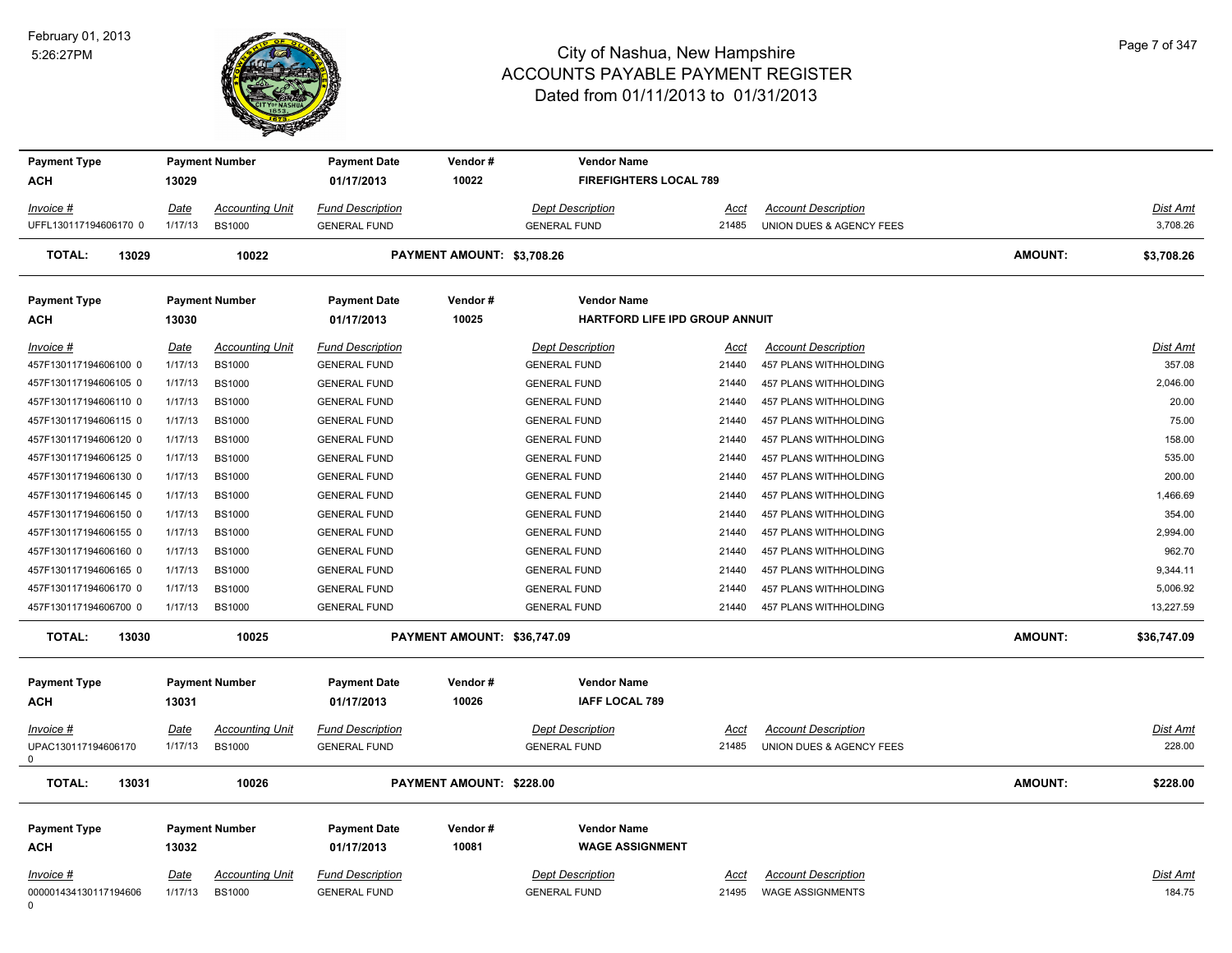

| <b>TOTAL:</b><br>13032                    |                        | 10081                                   |                                                | PAYMENT AMOUNT: \$184.75 |                                                             |                      |                                                        | <b>AMOUNT:</b>                                  | \$184.75           |
|-------------------------------------------|------------------------|-----------------------------------------|------------------------------------------------|--------------------------|-------------------------------------------------------------|----------------------|--------------------------------------------------------|-------------------------------------------------|--------------------|
| <b>Payment Type</b><br>ACH                | 13033                  | <b>Payment Number</b>                   | <b>Payment Date</b><br>01/17/2013              | Vendor#<br>10031         | <b>Vendor Name</b><br><b>WAGE ASSIGNMENT</b>                |                      |                                                        |                                                 |                    |
| Invoice #<br>000001626130117194606<br>0   | Date<br>1/17/13        | <b>Accounting Unit</b><br><b>BS1000</b> | <b>Fund Description</b><br><b>GENERAL FUND</b> |                          | <b>Dept Description</b><br><b>GENERAL FUND</b>              | Acct<br>21495        | <b>Account Description</b><br><b>WAGE ASSIGNMENTS</b>  |                                                 | Dist Amt<br>180.00 |
| <b>TOTAL:</b><br>13033                    |                        | 10031                                   |                                                | PAYMENT AMOUNT: \$180.00 |                                                             |                      |                                                        | <b>AMOUNT:</b>                                  | \$180.00           |
| <b>Payment Type</b><br><b>ACH</b>         | 13034                  | <b>Payment Number</b>                   | <b>Payment Date</b><br>01/17/2013              | Vendor#<br>10034         | <b>Vendor Name</b><br><b>WAGE ASSIGNMENT</b>                |                      |                                                        |                                                 |                    |
| $Invoice$ #<br>000001526130117194606<br>0 | Date<br>1/17/13        | <b>Accounting Unit</b><br><b>BS1000</b> | <b>Fund Description</b><br><b>GENERAL FUND</b> |                          | <b>Dept Description</b><br><b>GENERAL FUND</b>              | <b>Acct</b><br>21495 | <b>Account Description</b><br><b>WAGE ASSIGNMENTS</b>  |                                                 | Dist Amt<br>318.00 |
| <b>TOTAL:</b><br>13034                    |                        | 10034                                   |                                                | PAYMENT AMOUNT: \$318.00 |                                                             |                      |                                                        | <b>AMOUNT:</b>                                  | \$318.00           |
| <b>Payment Type</b><br><b>ACH</b>         | 13035                  | <b>Payment Number</b>                   | <b>Payment Date</b><br>01/17/2013              | Vendor#<br>10036         | <b>Vendor Name</b><br><b>NASHUA POLICE COMMUNICATIONS U</b> |                      |                                                        | Payee Name<br><b>NASHUA POLICE COMM UNION</b>   |                    |
| $Invoice$ #<br>UNPC130117194606165<br>0   | Date<br>1/17/13        | <u>Accounting Unit</u><br><b>BS1000</b> | <b>Fund Description</b><br><b>GENERAL FUND</b> |                          | <b>Dept Description</b><br><b>GENERAL FUND</b>              | Acct<br>21485        | <b>Account Description</b><br>UNION DUES & AGENCY FEES |                                                 | Dist Amt<br>154.00 |
| <b>TOTAL:</b><br>13035                    |                        | 10036                                   |                                                | PAYMENT AMOUNT: \$154.00 |                                                             |                      |                                                        | <b>AMOUNT:</b>                                  | \$154.00           |
| <b>Payment Type</b><br><b>ACH</b>         | 13036                  | <b>Payment Number</b>                   | <b>Payment Date</b><br>01/17/2013              | Vendor#<br>10037         | <b>Vendor Name</b><br><b>NASHUA POLICE PATROLMANS ASSOC</b> |                      |                                                        |                                                 |                    |
| Invoice #<br>UPPA130117194606165<br>0     | <u>Date</u><br>1/17/13 | <b>Accounting Unit</b><br><b>BS1000</b> | <b>Fund Description</b><br><b>GENERAL FUND</b> |                          | <b>Dept Description</b><br><b>GENERAL FUND</b>              | Acct<br>21485        | <b>Account Description</b><br>UNION DUES & AGENCY FEES |                                                 | Dist Amt<br>888.00 |
| <b>TOTAL:</b><br>13036                    |                        | 10037                                   |                                                | PAYMENT AMOUNT: \$888.00 |                                                             |                      |                                                        | <b>AMOUNT:</b>                                  | \$888.00           |
| <b>Payment Type</b><br><b>ACH</b>         | 13037                  | <b>Payment Number</b>                   | <b>Payment Date</b><br>01/17/2013              | Vendor#<br>10038         | <b>Vendor Name</b><br><b>NASHUA POLICE RELIEF ASSOCIATI</b> |                      |                                                        | Payee Name<br><b>NASHUA POLICE RELIEF ASSOC</b> |                    |
| Invoice #<br>UPRL130117194606165 0        | Date<br>1/17/13        | <b>Accounting Unit</b><br><b>BS1000</b> | <b>Fund Description</b><br><b>GENERAL FUND</b> |                          | <b>Dept Description</b><br><b>GENERAL FUND</b>              | Acct<br>21485        | <b>Account Description</b><br>UNION DUES & AGENCY FEES |                                                 | Dist Amt<br>803.50 |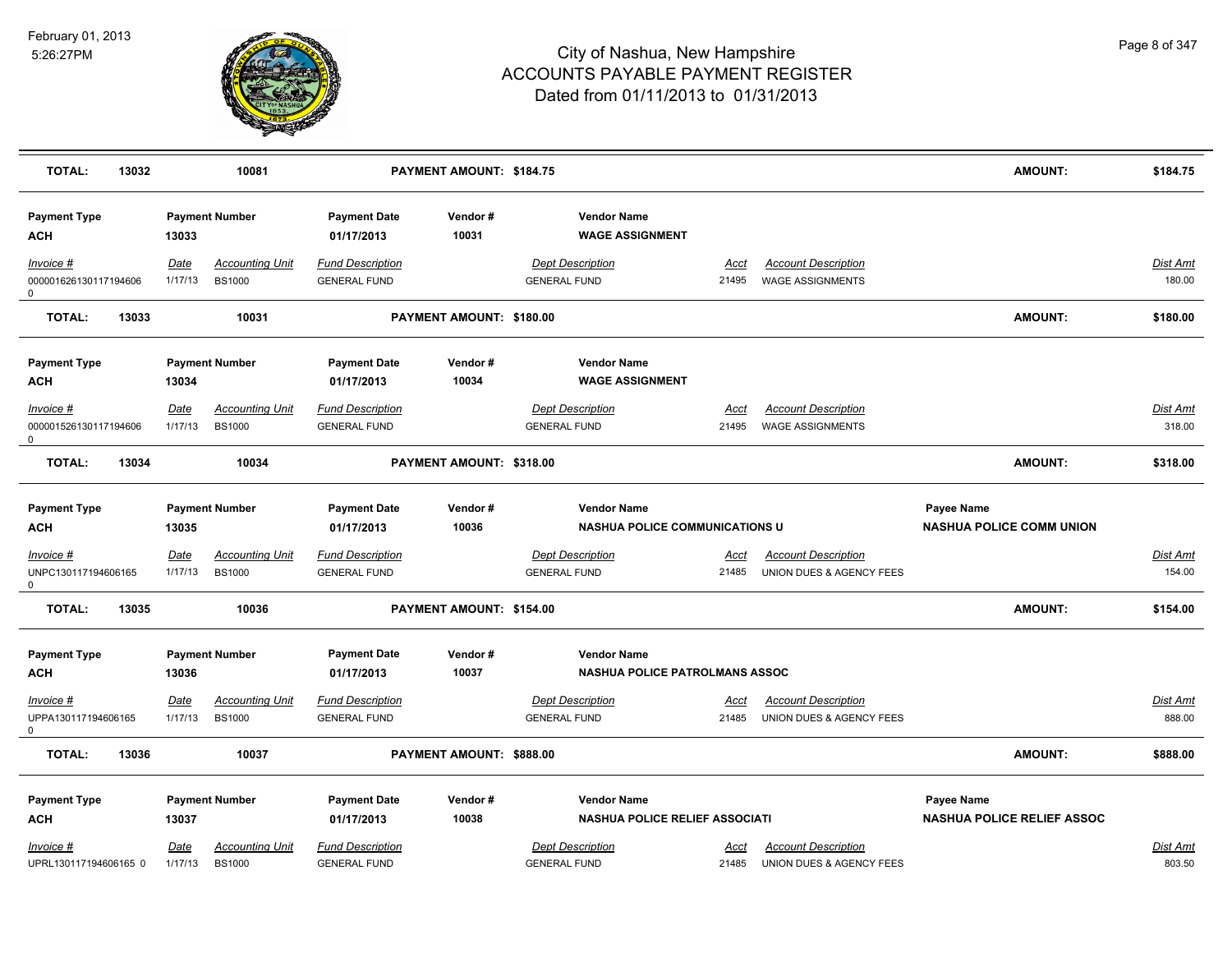

| <b>TOTAL:</b><br>13037                                                               |                                       | 10038                                                                     |                                                                                              | PAYMENT AMOUNT: \$803.50   |                                                                                              |                                        |                                                                                                                         | <b>AMOUNT:</b>                                         | \$803.50                                       |
|--------------------------------------------------------------------------------------|---------------------------------------|---------------------------------------------------------------------------|----------------------------------------------------------------------------------------------|----------------------------|----------------------------------------------------------------------------------------------|----------------------------------------|-------------------------------------------------------------------------------------------------------------------------|--------------------------------------------------------|------------------------------------------------|
| <b>Payment Type</b><br>ACH                                                           | 13038                                 | <b>Payment Number</b>                                                     | <b>Payment Date</b><br>01/17/2013                                                            | Vendor #<br>10039          | <b>Vendor Name</b><br><b>NASHUA POLICE SUPERVISORS ASSO</b>                                  |                                        |                                                                                                                         |                                                        |                                                |
| Invoice #<br>UPSA130117194606165<br>0                                                | <b>Date</b><br>1/17/13                | <b>Accounting Unit</b><br><b>BS1000</b>                                   | <b>Fund Description</b><br><b>GENERAL FUND</b>                                               |                            | <b>Dept Description</b><br><b>GENERAL FUND</b>                                               | Acct<br>21485                          | <b>Account Description</b><br>UNION DUES & AGENCY FEES                                                                  |                                                        | Dist Amt<br>403.00                             |
| <b>TOTAL:</b><br>13038                                                               |                                       | 10039                                                                     |                                                                                              | PAYMENT AMOUNT: \$403.00   |                                                                                              |                                        |                                                                                                                         | <b>AMOUNT:</b>                                         | \$403.00                                       |
| <b>Payment Type</b><br>ACH                                                           | 13039                                 | <b>Payment Number</b>                                                     | <b>Payment Date</b><br>01/17/2013                                                            | Vendor#<br>15781           | <b>Vendor Name</b><br><b>NASHUA TEACHERS UNION</b>                                           |                                        |                                                                                                                         |                                                        |                                                |
| Invoice #<br>SLT1130117194606700 0<br>SLT2130117194606700 0<br>SLT3130117194606700 0 | Date<br>1/17/13<br>1/17/13<br>1/17/13 | <b>Accounting Unit</b><br><b>BS1000</b><br><b>BS1000</b><br><b>BS1000</b> | <b>Fund Description</b><br><b>GENERAL FUND</b><br><b>GENERAL FUND</b><br><b>GENERAL FUND</b> |                            | <b>Dept Description</b><br><b>GENERAL FUND</b><br><b>GENERAL FUND</b><br><b>GENERAL FUND</b> | <u>Acct</u><br>21538<br>21538<br>21538 | <b>Account Description</b><br>SCHOOL LONG TERM DISABILITY<br>SCHOOL LONG TERM DISABILITY<br>SCHOOL LONG TERM DISABILITY |                                                        | <b>Dist Amt</b><br>4,251.58<br>516.01<br>26.51 |
| <b>TOTAL:</b><br>13039                                                               |                                       | 15781                                                                     |                                                                                              | PAYMENT AMOUNT: \$4,794.10 |                                                                                              |                                        |                                                                                                                         | <b>AMOUNT:</b>                                         | \$4,794.10                                     |
| <b>Payment Type</b><br>ACH                                                           | 13040                                 | <b>Payment Number</b>                                                     | <b>Payment Date</b><br>01/17/2013                                                            | Vendor#<br>10043           | <b>Vendor Name</b><br>NPLE-LOCAL 4831                                                        |                                        |                                                                                                                         | Payee Name<br>NPLE-LOCAL #4831                         |                                                |
| Invoice #<br>UAFL130117194606160 0<br>UNPL130117194606160 0                          | <u>Date</u><br>1/17/13<br>1/17/13     | <b>Accounting Unit</b><br><b>BS1000</b><br><b>BS1000</b>                  | <b>Fund Description</b><br><b>GENERAL FUND</b><br><b>GENERAL FUND</b>                        |                            | <b>Dept Description</b><br><b>GENERAL FUND</b><br><b>GENERAL FUND</b>                        | Acct<br>21485<br>21485                 | <b>Account Description</b><br>UNION DUES & AGENCY FEES<br>UNION DUES & AGENCY FEES                                      |                                                        | Dist Amt<br>35.40<br>208.08                    |
| <b>TOTAL:</b><br>13040                                                               |                                       | 10043                                                                     |                                                                                              | PAYMENT AMOUNT: \$243.48   |                                                                                              |                                        |                                                                                                                         | <b>AMOUNT:</b>                                         | \$243.48                                       |
| <b>Payment Type</b><br>ACH                                                           | 13041                                 | <b>Payment Number</b>                                                     | <b>Payment Date</b><br>01/17/2013                                                            | Vendor#<br>10050           | <b>Vendor Name</b><br><b>WAGE ASSIGNMENT</b>                                                 |                                        |                                                                                                                         |                                                        |                                                |
| <u>Invoice #</u><br>000001497130117194606<br>0                                       | <u>Date</u><br>1/17/13                | <b>Accounting Unit</b><br><b>BS1000</b>                                   | <b>Fund Description</b><br><b>GENERAL FUND</b>                                               |                            | <b>Dept Description</b><br><b>GENERAL FUND</b>                                               | <u>Acct</u><br>21495                   | <b>Account Description</b><br><b>WAGE ASSIGNMENTS</b>                                                                   |                                                        | Dist Amt<br>259.00                             |
| <b>TOTAL:</b><br>13041                                                               |                                       | 10050                                                                     |                                                                                              | PAYMENT AMOUNT: \$259.00   |                                                                                              |                                        |                                                                                                                         | <b>AMOUNT:</b>                                         | \$259.00                                       |
| <b>Payment Type</b><br><b>ACH</b>                                                    | 13042                                 | <b>Payment Number</b>                                                     | <b>Payment Date</b><br>01/17/2013                                                            | Vendor#<br>10055           | <b>Vendor Name</b><br><b>TEAMSTERS UNION LOCAL 633</b>                                       |                                        |                                                                                                                         | <b>Payee Name</b><br><b>TEAMSTERS UNION LOCAL #633</b> |                                                |
| $Invoice$ #                                                                          | Date                                  | <b>Accounting Unit</b>                                                    | <b>Fund Description</b>                                                                      |                            | <b>Dept Description</b>                                                                      | <u>Acct</u>                            | <b>Account Description</b>                                                                                              |                                                        | Dist Amt                                       |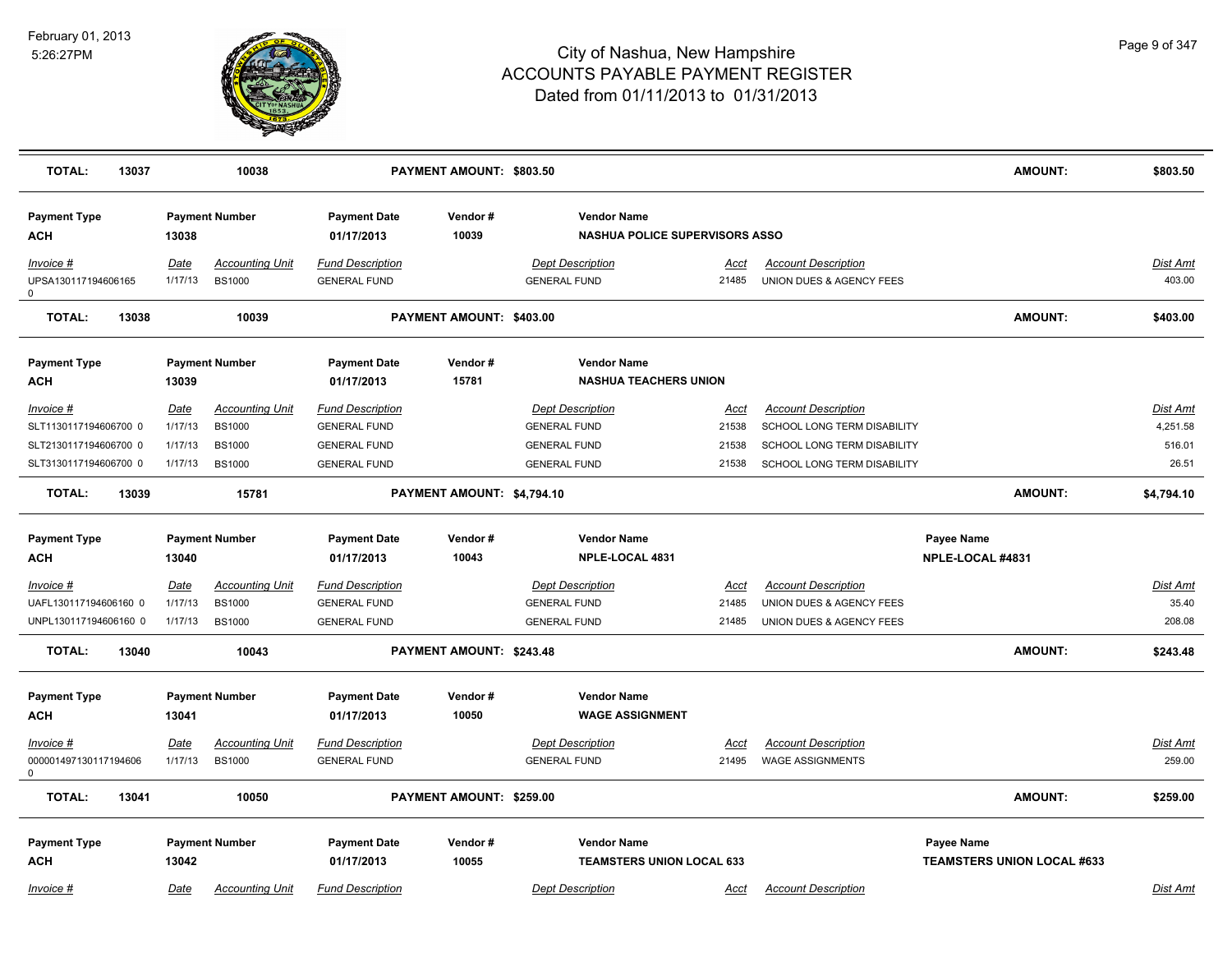#### February 01, 2013 5:26:27PM



| UPTM130117194606165<br>0   | 1/17/13     | <b>BS1000</b>          | <b>GENERAL FUND</b>               |                             | <b>GENERAL FUND</b>                               | 21485       | UNION DUES & AGENCY FEES   |                                    | 186.84          |
|----------------------------|-------------|------------------------|-----------------------------------|-----------------------------|---------------------------------------------------|-------------|----------------------------|------------------------------------|-----------------|
| <b>TOTAL:</b><br>13042     |             | 10055                  |                                   | PAYMENT AMOUNT: \$186.84    |                                                   |             |                            | <b>AMOUNT:</b>                     | \$186.84        |
| <b>Payment Type</b>        |             | <b>Payment Number</b>  | <b>Payment Date</b>               | Vendor#                     | <b>Vendor Name</b>                                |             |                            | Payee Name                         |                 |
| ACH                        | 13043       |                        | 01/17/2013                        | 10058                       | <b>TREAS NASHUA TEACHERS UNION 10</b>             |             |                            | <b>TREAS NASHUA TEACHERS UNION</b> |                 |
| <u>Invoice #</u>           | <u>Date</u> | <b>Accounting Unit</b> | <b>Fund Description</b>           |                             | <b>Dept Description</b>                           | Acct        | <b>Account Description</b> |                                    | Dist Amt        |
| UANT130117194606700        | 1/17/13     | <b>BS1000</b>          | <b>GENERAL FUND</b>               |                             | <b>GENERAL FUND</b>                               | 21485       | UNION DUES & AGENCY FEES   |                                    | 226.35          |
| UNTU130117194606700<br>0   | 1/17/13     | <b>BS1000</b>          | <b>GENERAL FUND</b>               |                             | <b>GENERAL FUND</b>                               | 21485       | UNION DUES & AGENCY FEES   |                                    | 53,030.79       |
| <b>TOTAL:</b><br>13043     |             | 10058                  |                                   | PAYMENT AMOUNT: \$53,257.14 |                                                   |             |                            | <b>AMOUNT:</b>                     | \$53,257.14     |
| <b>Payment Type</b><br>ACH | 13044       | <b>Payment Number</b>  | <b>Payment Date</b><br>01/17/2013 | Vendor#<br>10067            | <b>Vendor Name</b><br><b>TSA CONSULTING GROUP</b> |             |                            |                                    |                 |
| Invoice #                  | <b>Date</b> | <b>Accounting Unit</b> | <b>Fund Description</b>           |                             | <b>Dept Description</b>                           | <u>Acct</u> | <b>Account Description</b> |                                    | <u>Dist Amt</u> |
| 4F01130117194606700 0      | 1/17/13     | <b>BS1000</b>          | <b>GENERAL FUND</b>               |                             | <b>GENERAL FUND</b>                               | 21432       | 403(b) PLANS WITHHOLDING   |                                    | 290.00          |
| 4F04130117194606700 0      | 1/17/13     | <b>BS1000</b>          | <b>GENERAL FUND</b>               |                             | <b>GENERAL FUND</b>                               | 21432       | 403(b) PLANS WITHHOLDING   |                                    | 5.146.05        |
| 4F06130117194606700 0      | 1/17/13     | <b>BS1000</b>          | <b>GENERAL FUND</b>               |                             | <b>GENERAL FUND</b>                               | 21432       | 403(b) PLANS WITHHOLDING   |                                    | 21,581.12       |
| 4F10130117194606700 0      | 1/17/13     | <b>BS1000</b>          | <b>GENERAL FUND</b>               |                             | <b>GENERAL FUND</b>                               | 21432       | 403(b) PLANS WITHHOLDING   |                                    | 979.00          |
| 4F11130117194606700 0      | 1/17/13     | <b>BS1000</b>          | <b>GENERAL FUND</b>               |                             | <b>GENERAL FUND</b>                               | 21432       | 403(b) PLANS WITHHOLDING   |                                    | 12,171.50       |
| 4F16130117194606700 0      | 1/17/13     | <b>BS1000</b>          | <b>GENERAL FUND</b>               |                             | <b>GENERAL FUND</b>                               | 21432       | 403(b) PLANS WITHHOLDING   |                                    | 1,800.00        |
| 4F18130117194606700 0      | 1/17/13     | <b>BS1000</b>          | <b>GENERAL FUND</b>               |                             | <b>GENERAL FUND</b>                               | 21432       | 403(b) PLANS WITHHOLDING   |                                    | 50.00           |
| 4F19130117194606700 0      | 1/17/13     | <b>BS1000</b>          | <b>GENERAL FUND</b>               |                             | <b>GENERAL FUND</b>                               | 21432       | 403(b) PLANS WITHHOLDING   |                                    | 450.00          |
| 4F23130117194606700 0      | 1/17/13     | <b>BS1000</b>          | <b>GENERAL FUND</b>               |                             | <b>GENERAL FUND</b>                               | 21432       | 403(b) PLANS WITHHOLDING   |                                    | 547.00          |
| 4F24130117194606700 0      | 1/17/13     | <b>BS1000</b>          | <b>GENERAL FUND</b>               |                             | <b>GENERAL FUND</b>                               | 21432       | 403(b) PLANS WITHHOLDING   |                                    | 25.00           |
| 4F26130117194606700 0      | 1/17/13     | <b>BS1000</b>          | <b>GENERAL FUND</b>               |                             | <b>GENERAL FUND</b>                               | 21432       | 403(b) PLANS WITHHOLDING   |                                    | 2,033.00        |
| 4F27130117194606700 0      | 1/17/13     | <b>BS1000</b>          | <b>GENERAL FUND</b>               |                             | <b>GENERAL FUND</b>                               | 21432       | 403(b) PLANS WITHHOLDING   |                                    | 19,844.50       |
| 4F29130117194606700 0      | 1/17/13     | <b>BS1000</b>          | <b>GENERAL FUND</b>               |                             | <b>GENERAL FUND</b>                               | 21432       | 403(b) PLANS WITHHOLDING   |                                    | 1,012.30        |
| 4F30130117194606700 0      | 1/17/13     | <b>BS1000</b>          | <b>GENERAL FUND</b>               |                             | <b>GENERAL FUND</b>                               | 21432       | 403(b) PLANS WITHHOLDING   |                                    | 1,304.62        |
| 4F31130117194606700 0      | 1/17/13     | <b>BS1000</b>          | <b>GENERAL FUND</b>               |                             | <b>GENERAL FUND</b>                               | 21432       | 403(b) PLANS WITHHOLDING   |                                    | 1,160.38        |
| 4F33130117194606700 0      | 1/17/13     | <b>BS1000</b>          | <b>GENERAL FUND</b>               |                             | <b>GENERAL FUND</b>                               | 21432       | 403(b) PLANS WITHHOLDING   |                                    | 14.18           |
| 4F36130117194606700 0      | 1/17/13     | <b>BS1000</b>          | <b>GENERAL FUND</b>               |                             | <b>GENERAL FUND</b>                               | 21432       | 403(b) PLANS WITHHOLDING   |                                    | 3,380.00        |
| <b>TOTAL:</b><br>13044     |             | 10067                  |                                   | PAYMENT AMOUNT: \$71,788.65 |                                                   |             |                            | <b>AMOUNT:</b>                     | \$71,788.65     |
| <b>Payment Type</b>        |             | <b>Payment Number</b>  | <b>Payment Date</b>               | Vendor#                     | <b>Vendor Name</b>                                |             |                            |                                    |                 |
| ACH                        | 13045       |                        | 01/17/2013                        | 10060                       | <b>UAW LOCAL 2232</b>                             |             |                            |                                    |                 |
| <u>Invoice #</u>           | Date        | <b>Accounting Unit</b> | <b>Fund Description</b>           |                             | <b>Dept Description</b>                           | <u>Acct</u> | <b>Account Description</b> |                                    | Dist Amt        |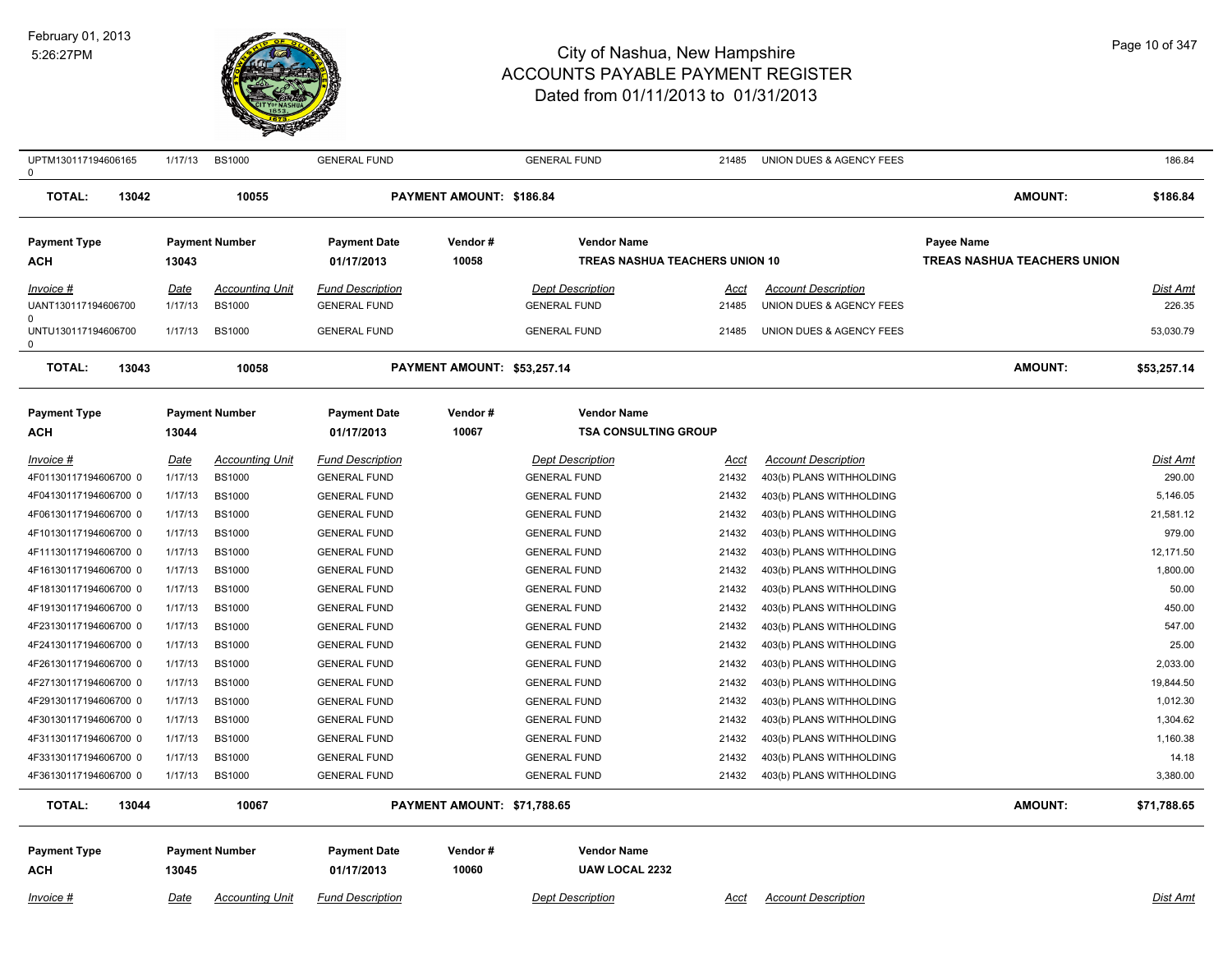

| UUAW130117194606100                             | 1/17/13                | <b>BS1000</b>                           | <b>GENERAL FUND</b>                            |                             | <b>GENERAL FUND</b>                            | 21485         | UNION DUES & AGENCY FEES                            |                        | 21.57                |
|-------------------------------------------------|------------------------|-----------------------------------------|------------------------------------------------|-----------------------------|------------------------------------------------|---------------|-----------------------------------------------------|------------------------|----------------------|
| $\Omega$<br>UUAW130117194606105<br><sup>0</sup> | 1/17/13                | <b>BS1000</b>                           | <b>GENERAL FUND</b>                            |                             | <b>GENERAL FUND</b>                            | 21485         | UNION DUES & AGENCY FEES                            |                        | 162.89               |
| UUAW130117194606120                             | 1/17/13                | <b>BS1000</b>                           | <b>GENERAL FUND</b>                            |                             | <b>GENERAL FUND</b>                            | 21485         | UNION DUES & AGENCY FEES                            |                        | 23.91                |
| 0<br>UUAW130117194606130                        | 1/17/13                | <b>BS1000</b>                           | <b>GENERAL FUND</b>                            |                             | <b>GENERAL FUND</b>                            | 21485         | UNION DUES & AGENCY FEES                            |                        | 22.82                |
| $\Omega$<br>UUAW130117194606145                 | 1/17/13                | <b>BS1000</b>                           | <b>GENERAL FUND</b>                            |                             | <b>GENERAL FUND</b>                            | 21485         | UNION DUES & AGENCY FEES                            |                        | 134.24               |
| $\Omega$<br>UUAW130117194606155                 | 1/17/13                | <b>BS1000</b>                           | <b>GENERAL FUND</b>                            |                             | <b>GENERAL FUND</b>                            | 21485         | UNION DUES & AGENCY FEES                            |                        | 245.64               |
| $\Omega$<br>UUAW130117194606165                 | 1/17/13                | <b>BS1000</b>                           | <b>GENERAL FUND</b>                            |                             | <b>GENERAL FUND</b>                            | 21485         | UNION DUES & AGENCY FEES                            |                        | 111.71               |
| $\Omega$<br>UUAW130117194606170<br>0            | 1/17/13                | <b>BS1000</b>                           | <b>GENERAL FUND</b>                            |                             | <b>GENERAL FUND</b>                            | 21485         | UNION DUES & AGENCY FEES                            |                        | 25.54                |
| <b>TOTAL:</b><br>13045                          |                        | 10060                                   |                                                | PAYMENT AMOUNT: \$748.32    |                                                |               |                                                     | <b>AMOUNT:</b>         | \$748.32             |
| <b>Payment Type</b><br><b>ACH</b>               | 13046                  | <b>Payment Number</b>                   | <b>Payment Date</b><br>01/17/2013              | Vendor#<br>15710            | <b>Vendor Name</b><br><b>WAGE ASSIGNMENT</b>   |               |                                                     |                        |                      |
| $Invoice$ #                                     | Date                   | <b>Accounting Unit</b>                  | <b>Fund Description</b>                        |                             | <b>Dept Description</b>                        | <u>Acct</u>   | <b>Account Description</b>                          |                        | <b>Dist Amt</b>      |
| 000001355130117194606<br>$\Omega$               | 1/17/13                | <b>BS1000</b>                           | <b>GENERAL FUND</b>                            |                             | <b>GENERAL FUND</b>                            | 21495         | <b>WAGE ASSIGNMENTS</b>                             |                        | 219.23               |
| <b>TOTAL:</b><br>13046                          |                        | 15710                                   |                                                | PAYMENT AMOUNT: \$219.23    |                                                |               |                                                     | <b>AMOUNT:</b>         | \$219.23             |
| <b>Payment Type</b>                             |                        | <b>Payment Number</b>                   | <b>Payment Date</b>                            | Vendor#                     | <b>Vendor Name</b>                             |               |                                                     | Payee Name             |                      |
| <b>ACH</b>                                      | 13047                  |                                         | 01/18/2013                                     | 13647                       | <b>STATE OF NH</b>                             |               |                                                     | <b>STATE OF NH -MV</b> |                      |
| Invoice #                                       | <b>Date</b>            | <b>Accounting Unit</b>                  | <b>Fund Description</b>                        |                             | <b>Dept Description</b>                        | Acct          | <b>Account Description</b>                          |                        | Dist Amt             |
| WORK OF 01/17/13                                | 1/18/13                | <b>BS1000</b>                           | <b>GENERAL FUND</b>                            |                             | <b>GENERAL FUND</b>                            | 21921         | <b>MVR STATE FEES</b>                               |                        | 9,453.97             |
| <b>TOTAL:</b><br>13047                          |                        | 13647                                   |                                                | PAYMENT AMOUNT: \$9,453.97  |                                                |               |                                                     | <b>AMOUNT:</b>         | \$9,453.97           |
| <b>Payment Type</b>                             |                        | <b>Payment Number</b>                   | <b>Payment Date</b>                            | Vendor#                     | <b>Vendor Name</b>                             |               |                                                     | Payee Name             |                      |
|                                                 |                        |                                         |                                                |                             |                                                |               |                                                     |                        |                      |
| <b>ACH</b>                                      | 13048                  |                                         | 01/22/2013                                     | 13647                       | <b>STATE OF NH</b>                             |               |                                                     | <b>STATE OF NH -MV</b> |                      |
| Invoice #                                       | <b>Date</b>            | <b>Accounting Unit</b>                  | <b>Fund Description</b>                        |                             | <b>Dept Description</b>                        | <u>Acct</u>   | <b>Account Description</b>                          |                        | <b>Dist Amt</b>      |
| WORK OF 01/18/13                                | 1/22/13                | <b>BS1000</b>                           | <b>GENERAL FUND</b>                            |                             | <b>GENERAL FUND</b>                            | 21921         | <b>MVR STATE FEES</b>                               |                        | 18,376.92            |
| <b>TOTAL:</b><br>13048                          |                        | 13647                                   |                                                | PAYMENT AMOUNT: \$18,376.92 |                                                |               |                                                     | <b>AMOUNT:</b>         | \$18,376.92          |
| <b>Payment Type</b>                             |                        | <b>Payment Number</b>                   | <b>Payment Date</b>                            | Vendor#                     | <b>Vendor Name</b>                             |               |                                                     | Payee Name             |                      |
| <b>ACH</b>                                      | 13049                  |                                         | 01/23/2013                                     | 13647                       | <b>STATE OF NH</b>                             |               |                                                     | <b>STATE OF NH-MV</b>  |                      |
| Invoice #<br>WORK OF 01/22/13                   | <u>Date</u><br>1/23/13 | <b>Accounting Unit</b><br><b>BS1000</b> | <b>Fund Description</b><br><b>GENERAL FUND</b> |                             | <b>Dept Description</b><br><b>GENERAL FUND</b> | Acct<br>21921 | <b>Account Description</b><br><b>MVR STATE FEES</b> |                        | Dist Amt<br>8,767.06 |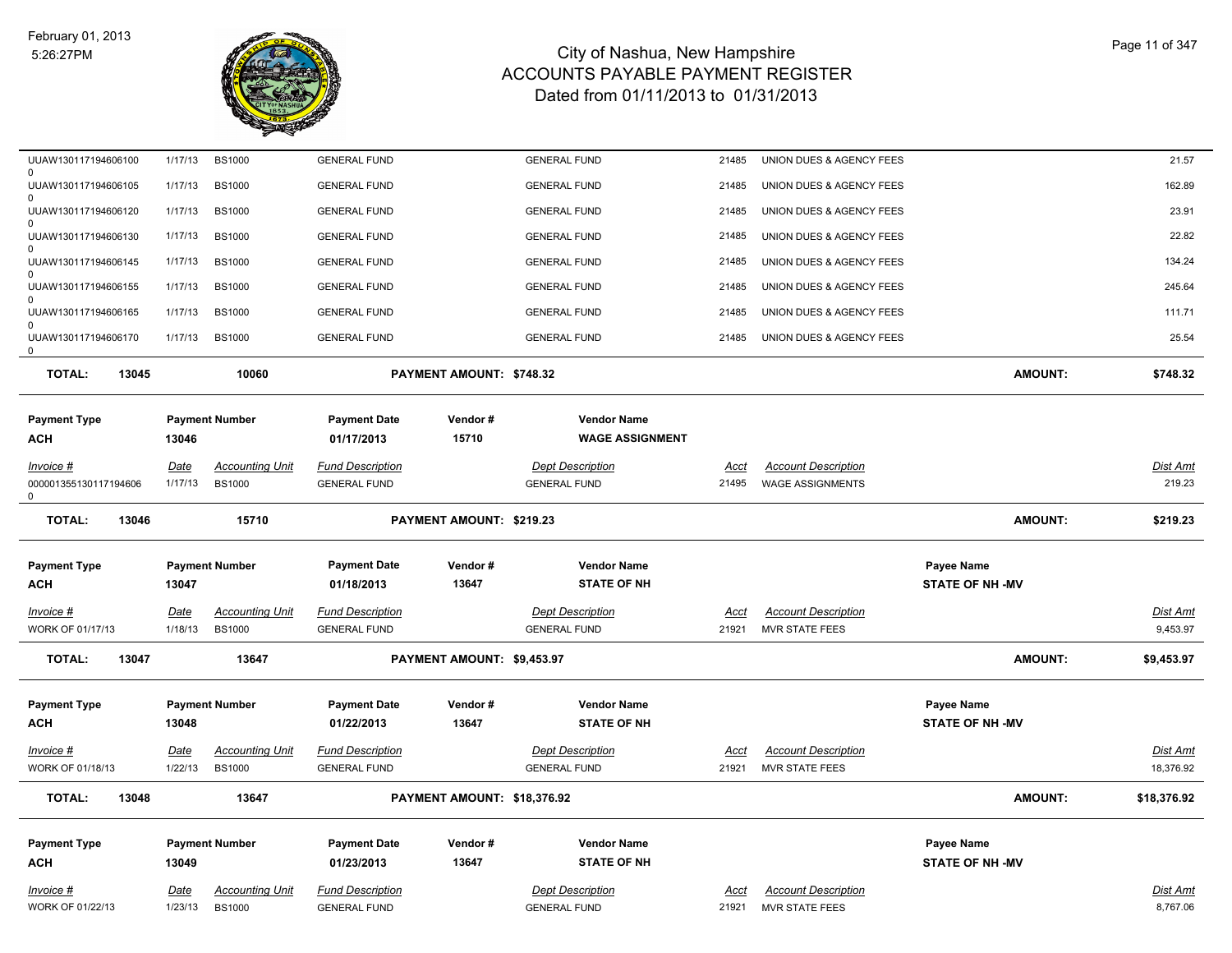

| <b>TOTAL:</b>                   | 13049 |                        | 13647                                   |                                                         | PAYMENT AMOUNT: \$8,767.06   |                                                    |                      |                                                     | <b>AMOUNT:</b>                   | \$8,767.06             |
|---------------------------------|-------|------------------------|-----------------------------------------|---------------------------------------------------------|------------------------------|----------------------------------------------------|----------------------|-----------------------------------------------------|----------------------------------|------------------------|
| <b>Payment Type</b><br>ACH      |       | 13050                  | <b>Payment Number</b>                   | <b>Payment Date</b><br>01/23/2013                       | Vendor#<br>13978             | <b>Vendor Name</b><br><b>ANTHEM BCBS OF NE</b>     |                      |                                                     |                                  |                        |
| Invoice #<br>AENH00044002       |       | Date<br>1/14/13        | <b>Accounting Unit</b><br>13.6600.890   | <b>Fund Description</b><br>BENEFITS SELF INSURANCE FUND |                              | <b>Dept Description</b><br>BENEFITS ADMINISTRATION | Acct<br>59507        | <b>Account Description</b><br>CLAIMS-BC/BS JW PLAN  |                                  | Dist Amt<br>292,757.27 |
| AENH00044002                    |       | 1/14/13                | 13.6600.890.S                           | BENEFITS SELF INSURANCE FUND                            |                              | BENEFITS ADMINISTRATION                            | 59507                | CLAIMS-BC/BS HMO PLAN                               |                                  | 334,934.31             |
| <b>TOTAL:</b>                   | 13050 |                        | 13978                                   |                                                         | PAYMENT AMOUNT: \$627,691.58 |                                                    |                      |                                                     | <b>AMOUNT:</b>                   | \$627,691.58           |
| <b>Payment Type</b>             |       |                        | <b>Payment Number</b>                   | <b>Payment Date</b>                                     | Vendor#                      | <b>Vendor Name</b>                                 |                      |                                                     | <b>Payee Name</b>                |                        |
| <b>ACH</b>                      |       | 13051                  |                                         | 01/23/2013                                              | 14017                        | <b>BENEFIT STRATEGIES INC</b>                      |                      |                                                     | <b>BENEFIT STRATEGIES (FLEX)</b> |                        |
| <u>Invoice #</u><br>CP011513320 |       | <u>Date</u><br>1/15/13 | <b>Accounting Unit</b><br><b>BS1000</b> | <u>Fund Description</u><br><b>GENERAL FUND</b>          |                              | <b>Dept Description</b><br><b>GENERAL FUND</b>     | <u>Acct</u><br>21467 | <b>Account Description</b><br>125 FLEXIBLE BENEFITS |                                  | Dist Amt<br>14,570.30  |
| <b>TOTAL:</b>                   | 13051 |                        | 14017                                   |                                                         | PAYMENT AMOUNT: \$14,570.30  |                                                    |                      |                                                     | <b>AMOUNT:</b>                   | \$14,570.30            |
| <b>Payment Type</b>             |       |                        | <b>Payment Number</b>                   | <b>Payment Date</b>                                     | Vendor#                      | <b>Vendor Name</b>                                 |                      |                                                     |                                  |                        |
| <b>ACH</b>                      |       | 13052                  |                                         | 01/23/2013                                              | 12837                        | HARVARD PILGRIM HEALTH CARE                        |                      |                                                     |                                  |                        |
| <u>Invoice #</u>                |       | <u>Date</u>            | <b>Accounting Unit</b>                  | <b>Fund Description</b>                                 |                              | <b>Dept Description</b>                            | <u>Acct</u>          | <b>Account Description</b>                          |                                  | <b>Dist Amt</b>        |
| 18703601513                     |       | 1/15/13                | 13.6600.890                             | BENEFITS SELF INSURANCE FUND                            |                              | BENEFITS ADMINISTRATION                            | 59507                | CLAIMS-HPHC PLAN                                    |                                  | 27,694.62              |
| 18703601513                     |       | 1/15/13                | 13.6600.890.S                           | BENEFITS SELF INSURANCE FUND                            |                              | BENEFITS ADMINISTRATION                            | 59507                | CLAIMS-HPHC PLAN                                    |                                  | 53,879.54              |
| <b>TOTAL:</b>                   | 13052 |                        | 12837                                   |                                                         | PAYMENT AMOUNT: \$81,574.16  |                                                    |                      |                                                     | <b>AMOUNT:</b>                   | \$81,574.16            |
| <b>Payment Type</b>             |       |                        | <b>Payment Number</b>                   | <b>Payment Date</b>                                     | Vendor#                      | <b>Vendor Name</b>                                 |                      |                                                     |                                  |                        |
| ACH                             |       | 13053                  |                                         | 01/23/2013                                              | 14555                        | <b>NORTHEAST DELTA DENTAL</b>                      |                      |                                                     |                                  |                        |
| Invoice #                       |       | Date                   | <b>Accounting Unit</b>                  | <b>Fund Description</b>                                 |                              | <b>Dept Description</b>                            | Acct                 | <b>Account Description</b>                          |                                  | Dist Amt               |
| 0134-00004200 01/11/13          |       | 1/23/13                | 13.6600.890.S                           | BENEFITS SELF INSURANCE FUND                            |                              | BENEFITS ADMINISTRATION                            | 59525                | CLAIMS-DENTAL                                       |                                  | 8,300.27               |
| 4336-00004285 01/11/13          |       | 1/23/13                | 13.6600.890                             | BENEFITS SELF INSURANCE FUND                            |                              | BENEFITS ADMINISTRATION                            | 59525                | CLAIMS-DENTAL                                       |                                  | 18,021.41              |
| <b>TOTAL:</b>                   | 13053 |                        | 14555                                   |                                                         | PAYMENT AMOUNT: \$26,321.68  |                                                    |                      |                                                     | <b>AMOUNT:</b>                   | \$26,321.68            |
| <b>Payment Type</b>             |       |                        | <b>Payment Number</b>                   | <b>Payment Date</b>                                     | Vendor#                      | <b>Vendor Name</b>                                 |                      |                                                     |                                  |                        |
| <b>ACH</b>                      |       | 13054                  |                                         | 01/23/2013                                              | 13197                        | <b>NORTHERN NEW ENGLAND BENEFIT</b>                |                      |                                                     |                                  |                        |
| Invoice #                       |       | <u>Date</u>            | <b>Accounting Unit</b>                  | <b>Fund Description</b>                                 |                              | <b>Dept Description</b>                            | <u>Acct</u>          | <b>Account Description</b>                          |                                  | Dist Amt               |
| MAR 2013 COVERAGE               |       | 1/23/13                | 13.6600.525                             | BENEFITS SELF INSURANCE FUND                            |                              | BENEFITS ADMINISTRATION                            | 59000                | <b>HEALTH POLICIES</b>                              |                                  | 39,399.69              |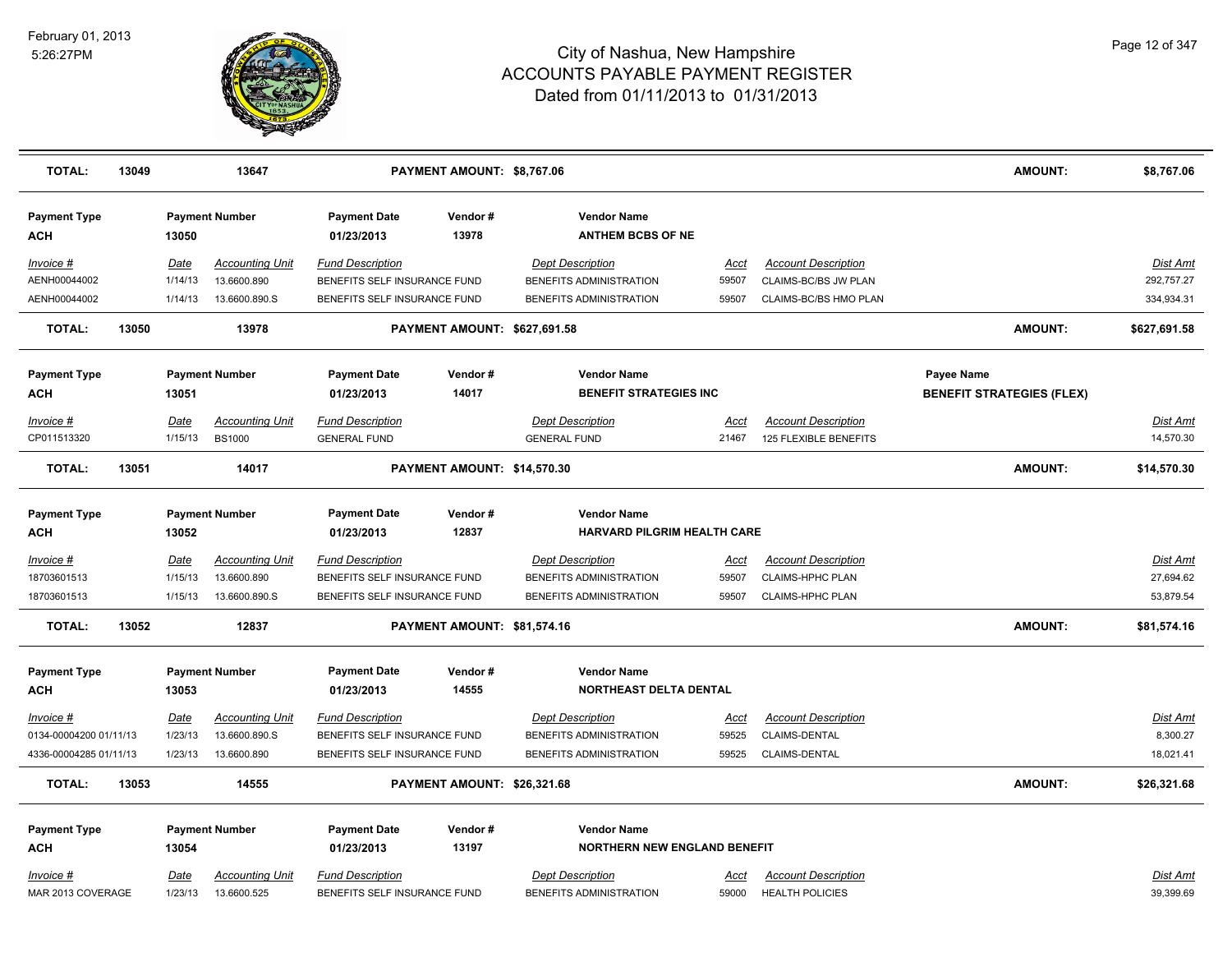

| <b>TOTAL:</b><br>13054                           |                        | 13197                                   |                                                | PAYMENT AMOUNT: \$39,399.69 |                                                      |                      |                                                        | <b>AMOUNT:</b>                                   | \$39,399.69               |
|--------------------------------------------------|------------------------|-----------------------------------------|------------------------------------------------|-----------------------------|------------------------------------------------------|----------------------|--------------------------------------------------------|--------------------------------------------------|---------------------------|
| <b>Payment Type</b><br><b>ACH</b>                | 13055                  | <b>Payment Number</b>                   | <b>Payment Date</b><br>01/23/2013              | Vendor#<br>10008            | <b>Vendor Name</b><br>AFSCME COUNCIL 93/LOCAL 365 SC |                      |                                                        | Payee Name<br><b>AFSCME COUNCIL 93/LOCAL 365</b> |                           |
| Invoice #<br>UAFC130124143455155<br>$\Omega$     | Date<br>1/24/13        | <b>Accounting Unit</b><br><b>BS1000</b> | <b>Fund Description</b><br><b>GENERAL FUND</b> |                             | <b>Dept Description</b><br><b>GENERAL FUND</b>       | Acct<br>21485        | <b>Account Description</b><br>UNION DUES & AGENCY FEES |                                                  | <b>Dist Amt</b><br>946.38 |
| UAFC130124143455700                              | 1/24/13                | <b>BS1000</b>                           | <b>GENERAL FUND</b>                            |                             | <b>GENERAL FUND</b>                                  | 21485                | UNION DUES & AGENCY FEES                               |                                                  | 1,134.00                  |
| $\Omega$<br>UAFC130124143455900                  | 1/24/13                | <b>BS1000</b>                           | <b>GENERAL FUND</b>                            |                             | <b>GENERAL FUND</b>                                  | 21485                | UNION DUES & AGENCY FEES                               |                                                  | 9.00                      |
| 0<br>UNJP130124143455700 0                       | 1/24/13                | <b>BS1000</b>                           | <b>GENERAL FUND</b>                            |                             | <b>GENERAL FUND</b>                                  | 21485                | UNION DUES & AGENCY FEES                               |                                                  | 6.62                      |
| <b>TOTAL:</b><br>13055                           |                        | 10008                                   |                                                | PAYMENT AMOUNT: \$2,096.00  |                                                      |                      |                                                        | <b>AMOUNT:</b>                                   | \$2,096.00                |
| <b>Payment Type</b><br><b>ACH</b>                | 13056                  | <b>Payment Number</b>                   | <b>Payment Date</b><br>01/23/2013              | Vendor#<br>10016            | <b>Vendor Name</b><br><b>WAGE ASSIGNMENT</b>         |                      |                                                        |                                                  |                           |
| $Invoice$ #<br>000001549130124143455<br>$\Omega$ | <u>Date</u><br>1/24/13 | <b>Accounting Unit</b><br><b>BS1000</b> | <b>Fund Description</b><br><b>GENERAL FUND</b> |                             | <b>Dept Description</b><br><b>GENERAL FUND</b>       | <u>Acct</u><br>21495 | <b>Account Description</b><br><b>WAGE ASSIGNMENTS</b>  |                                                  | Dist Amt<br>175.00        |
| <b>TOTAL:</b><br>13056                           |                        | 10016                                   |                                                | PAYMENT AMOUNT: \$175.00    |                                                      |                      |                                                        | <b>AMOUNT:</b>                                   | \$175.00                  |
| <b>Payment Type</b><br>ACH                       | 13057                  | <b>Payment Number</b>                   | <b>Payment Date</b><br>01/23/2013              | Vendor#<br>10022            | <b>Vendor Name</b><br><b>FIREFIGHTERS LOCAL 789</b>  |                      |                                                        |                                                  |                           |
| <u>Invoice #</u>                                 | <u>Date</u>            | <b>Accounting Unit</b>                  | <b>Fund Description</b>                        |                             | <b>Dept Description</b>                              | <u>Acct</u>          | <b>Account Description</b>                             |                                                  | Dist Amt                  |
| UFFL130124143455170 0                            | 1/24/13                | <b>BS1000</b>                           | <b>GENERAL FUND</b>                            |                             | <b>GENERAL FUND</b>                                  | 21485                | UNION DUES & AGENCY FEES                               |                                                  | 3,708.26                  |
| <b>TOTAL:</b><br>13057                           |                        | 10022                                   |                                                | PAYMENT AMOUNT: \$3,708.26  |                                                      |                      |                                                        | <b>AMOUNT:</b>                                   | \$3,708.26                |
| <b>Payment Type</b><br>ACH                       | 13058                  | <b>Payment Number</b>                   | <b>Payment Date</b><br>01/23/2013              | Vendor#<br>10025            | <b>Vendor Name</b><br>HARTFORD LIFE IPD GROUP ANNUIT |                      |                                                        |                                                  |                           |
| <i>Invoice</i> #                                 | Date                   | <b>Accounting Unit</b>                  | <b>Fund Description</b>                        |                             | <b>Dept Description</b>                              | Acct                 | <b>Account Description</b>                             |                                                  | <b>Dist Amt</b>           |
| 457F130124143455100 0                            | 1/24/13                | <b>BS1000</b>                           | <b>GENERAL FUND</b>                            |                             | <b>GENERAL FUND</b>                                  | 21440                | 457 PLANS WITHHOLDING                                  |                                                  | 357.08                    |
| 457F130124143455105 0                            | 1/24/13                | <b>BS1000</b>                           | <b>GENERAL FUND</b>                            |                             | <b>GENERAL FUND</b>                                  | 21440                | 457 PLANS WITHHOLDING                                  |                                                  | 2,046.00                  |
| 457F130124143455110 0                            | 1/24/13                | <b>BS1000</b>                           | <b>GENERAL FUND</b>                            |                             | <b>GENERAL FUND</b>                                  | 21440                | 457 PLANS WITHHOLDING                                  |                                                  | 20.00                     |
| 457F130124143455115 0                            | 1/24/13                | <b>BS1000</b>                           | <b>GENERAL FUND</b>                            |                             | <b>GENERAL FUND</b>                                  | 21440                | 457 PLANS WITHHOLDING                                  |                                                  | 75.00                     |
| 457F130124143455120 0                            | 1/24/13                | <b>BS1000</b>                           | <b>GENERAL FUND</b>                            |                             | <b>GENERAL FUND</b>                                  | 21440                | 457 PLANS WITHHOLDING                                  |                                                  | 158.00                    |
| 457F130124143455125 0                            | 1/24/13                | <b>BS1000</b>                           | <b>GENERAL FUND</b>                            |                             | <b>GENERAL FUND</b>                                  | 21440                | 457 PLANS WITHHOLDING                                  |                                                  | 535.00                    |
| 457F130124143455130 0                            | 1/24/13                | <b>BS1000</b>                           | <b>GENERAL FUND</b>                            |                             | <b>GENERAL FUND</b>                                  | 21440                | 457 PLANS WITHHOLDING                                  |                                                  | 200.00                    |
| 457F130124143455145 0                            | 1/24/13                | <b>BS1000</b>                           | <b>GENERAL FUND</b>                            |                             | <b>GENERAL FUND</b>                                  | 21440                | 457 PLANS WITHHOLDING                                  |                                                  | 1,466.67                  |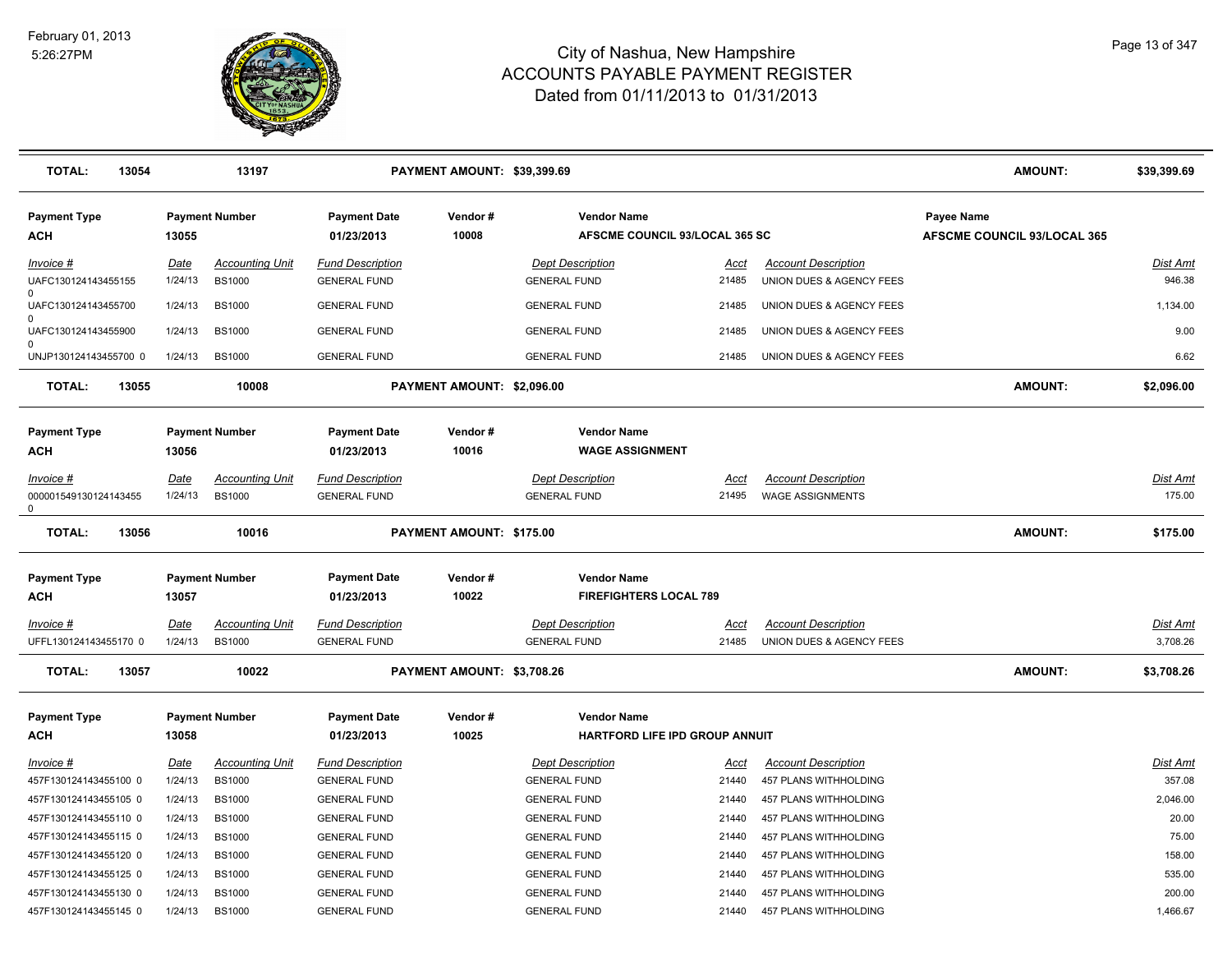

| <b>TOTAL:</b><br>13062                         |                        | 10034                                   |                                                | PAYMENT AMOUNT: \$318.00    |                                                |                      |                                                        | <b>AMOUNT:</b> | \$318.00                  |
|------------------------------------------------|------------------------|-----------------------------------------|------------------------------------------------|-----------------------------|------------------------------------------------|----------------------|--------------------------------------------------------|----------------|---------------------------|
| Invoice #<br>000001526130124143455<br>0        | Date<br>1/24/13        | <b>Accounting Unit</b><br><b>BS1000</b> | <b>Fund Description</b><br><b>GENERAL FUND</b> |                             | <b>Dept Description</b><br><b>GENERAL FUND</b> | Acct<br>21495        | <b>Account Description</b><br><b>WAGE ASSIGNMENTS</b>  |                | Dist Amt<br>318.00        |
| <b>Payment Type</b><br>ACH                     | 13062                  | <b>Payment Number</b>                   | <b>Payment Date</b><br>01/23/2013              | Vendor #<br>10034           | <b>Vendor Name</b><br><b>WAGE ASSIGNMENT</b>   |                      |                                                        |                |                           |
| <b>TOTAL:</b><br>13061                         |                        | 10031                                   |                                                | PAYMENT AMOUNT: \$180.00    |                                                |                      |                                                        | <b>AMOUNT:</b> | \$180.00                  |
| <u>Invoice #</u><br>000001626130124143455<br>0 | <u>Date</u><br>1/24/13 | <b>Accounting Unit</b><br><b>BS1000</b> | <b>Fund Description</b><br><b>GENERAL FUND</b> |                             | <b>Dept Description</b><br><b>GENERAL FUND</b> | <u>Acct</u><br>21495 | <b>Account Description</b><br><b>WAGE ASSIGNMENTS</b>  |                | Dist Amt<br>180.00        |
| <b>Payment Type</b><br>ACH                     | 13061                  | <b>Payment Number</b>                   | <b>Payment Date</b><br>01/23/2013              | Vendor#<br>10031            | <b>Vendor Name</b><br><b>WAGE ASSIGNMENT</b>   |                      |                                                        |                |                           |
| <b>TOTAL:</b><br>13060                         |                        | 10081                                   |                                                | PAYMENT AMOUNT: \$184.75    |                                                |                      |                                                        | <b>AMOUNT:</b> | \$184.75                  |
| $Invoice$ #<br>000001434130124143455<br>0      | <u>Date</u><br>1/24/13 | <b>Accounting Unit</b><br><b>BS1000</b> | <b>Fund Description</b><br><b>GENERAL FUND</b> |                             | <b>Dept Description</b><br><b>GENERAL FUND</b> | Acct<br>21495        | <b>Account Description</b><br><b>WAGE ASSIGNMENTS</b>  |                | <b>Dist Amt</b><br>184.75 |
| <b>Payment Type</b><br>ACH                     | 13060                  | <b>Payment Number</b>                   | <b>Payment Date</b><br>01/23/2013              | Vendor#<br>10081            | <b>Vendor Name</b><br><b>WAGE ASSIGNMENT</b>   |                      |                                                        |                |                           |
| <b>TOTAL:</b><br>13059                         |                        | 10026                                   |                                                | PAYMENT AMOUNT: \$223.00    |                                                |                      |                                                        | <b>AMOUNT:</b> | \$223.00                  |
| Invoice #<br>UPAC130124143455170<br>0          | Date<br>1/24/13        | <b>Accounting Unit</b><br><b>BS1000</b> | <b>Fund Description</b><br><b>GENERAL FUND</b> |                             | <b>Dept Description</b><br><b>GENERAL FUND</b> | Acct<br>21485        | <b>Account Description</b><br>UNION DUES & AGENCY FEES |                | Dist Amt<br>223.00        |
| <b>Payment Type</b><br>ACH                     | 13059                  | <b>Payment Number</b>                   | <b>Payment Date</b><br>01/23/2013              | Vendor#<br>10026            | <b>Vendor Name</b><br><b>IAFF LOCAL 789</b>    |                      |                                                        |                |                           |
| <b>TOTAL:</b><br>13058                         |                        | 10025                                   |                                                | PAYMENT AMOUNT: \$24,264.48 |                                                |                      |                                                        | <b>AMOUNT:</b> | \$24,264.48               |
| 457F130124143455700 0                          | 1/24/13                | <b>BS1000</b>                           | <b>GENERAL FUND</b>                            |                             | <b>GENERAL FUND</b>                            | 21440                | 457 PLANS WITHHOLDING                                  |                | 645.00                    |
| 457F130124143455170 0                          | 1/24/13                | <b>BS1000</b>                           | <b>GENERAL FUND</b>                            |                             | <b>GENERAL FUND</b>                            | 21440                | 457 PLANS WITHHOLDING                                  |                | 5,056.92                  |
| 457F130124143455165 0                          | 1/24/13                | <b>BS1000</b>                           | <b>GENERAL FUND</b>                            |                             | <b>GENERAL FUND</b>                            | 21440                | 457 PLANS WITHHOLDING                                  |                | 9,344.11                  |
| 457F130124143455155 0<br>457F130124143455160 0 | 1/24/13<br>1/24/13     | <b>BS1000</b><br><b>BS1000</b>          | <b>GENERAL FUND</b><br><b>GENERAL FUND</b>     |                             | <b>GENERAL FUND</b><br><b>GENERAL FUND</b>     | 21440<br>21440       | 457 PLANS WITHHOLDING<br>457 PLANS WITHHOLDING         |                | 3,044.00<br>962.70        |
| 457F130124143455150 0                          | 1/24/13                | <b>BS1000</b>                           | <b>GENERAL FUND</b>                            |                             | <b>GENERAL FUND</b>                            | 21440                | 457 PLANS WITHHOLDING                                  |                | 354.00                    |
|                                                |                        |                                         |                                                |                             |                                                |                      |                                                        |                |                           |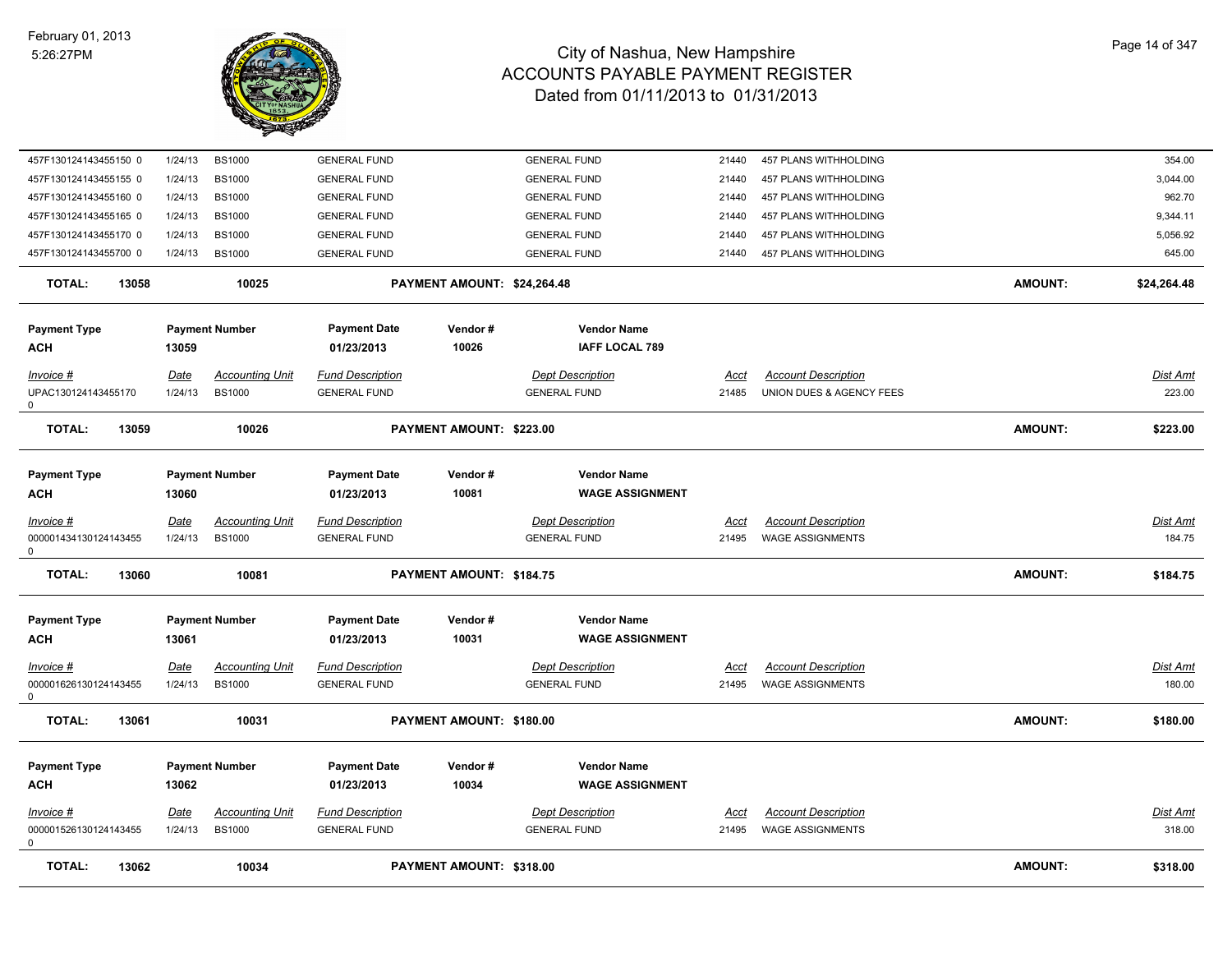

| <b>Payment Type</b>                |       |                 | <b>Payment Number</b>                   | <b>Payment Date</b>                            | Vendor#                  | <b>Vendor Name</b>                             |                      |                                                        | Payee Name                        |                           |
|------------------------------------|-------|-----------------|-----------------------------------------|------------------------------------------------|--------------------------|------------------------------------------------|----------------------|--------------------------------------------------------|-----------------------------------|---------------------------|
| ACH                                |       | 13063           |                                         | 01/23/2013                                     | 10036                    | <b>NASHUA POLICE COMMUNICATIONS U</b>          |                      |                                                        | <b>NASHUA POLICE COMM UNION</b>   |                           |
| Invoice #                          |       | <b>Date</b>     | Accounting Unit                         | <b>Fund Description</b>                        |                          | <b>Dept Description</b>                        | <u>Acct</u>          | <b>Account Description</b>                             |                                   | <b>Dist Amt</b>           |
| UNPC130124143455165                |       | 1/24/13         | <b>BS1000</b>                           | <b>GENERAL FUND</b>                            |                          | <b>GENERAL FUND</b>                            | 21485                | UNION DUES & AGENCY FEES                               |                                   | 154.00                    |
| 0                                  |       |                 |                                         |                                                |                          |                                                |                      |                                                        |                                   |                           |
| <b>TOTAL:</b>                      | 13063 |                 | 10036                                   |                                                | PAYMENT AMOUNT: \$154.00 |                                                |                      |                                                        | AMOUNT:                           | \$154.00                  |
| <b>Payment Type</b>                |       |                 | <b>Payment Number</b>                   | <b>Payment Date</b>                            | Vendor#                  | <b>Vendor Name</b>                             |                      |                                                        |                                   |                           |
| <b>ACH</b>                         |       | 13064           |                                         | 01/23/2013                                     | 10037                    | NASHUA POLICE PATROLMANS ASSOC                 |                      |                                                        |                                   |                           |
| <b>Invoice #</b>                   |       | <b>Date</b>     | <b>Accounting Unit</b>                  | <b>Fund Description</b>                        |                          | <b>Dept Description</b>                        | Acct                 | <b>Account Description</b>                             |                                   | <b>Dist Amt</b>           |
| UPPA130124143455165                |       | 1/24/13         | <b>BS1000</b>                           | <b>GENERAL FUND</b>                            |                          | <b>GENERAL FUND</b>                            | 21485                | UNION DUES & AGENCY FEES                               |                                   | 888.00                    |
| $\Omega$                           |       |                 |                                         |                                                |                          |                                                |                      |                                                        |                                   |                           |
| <b>TOTAL:</b>                      | 13064 |                 | 10037                                   |                                                | PAYMENT AMOUNT: \$888.00 |                                                |                      |                                                        | <b>AMOUNT:</b>                    | \$888.00                  |
| <b>Payment Type</b>                |       |                 | <b>Payment Number</b>                   | <b>Payment Date</b>                            | Vendor#                  | <b>Vendor Name</b>                             |                      |                                                        | Payee Name                        |                           |
| <b>ACH</b>                         |       | 13065           |                                         | 01/23/2013                                     | 10038                    | <b>NASHUA POLICE RELIEF ASSOCIATI</b>          |                      |                                                        | <b>NASHUA POLICE RELIEF ASSOC</b> |                           |
|                                    |       |                 |                                         |                                                |                          |                                                |                      |                                                        |                                   |                           |
| Invoice #<br>UPRL130124143455165 0 |       | Date<br>1/24/13 | <b>Accounting Unit</b><br><b>BS1000</b> | <b>Fund Description</b><br><b>GENERAL FUND</b> |                          | <b>Dept Description</b><br><b>GENERAL FUND</b> | Acct<br>21485        | <b>Account Description</b><br>UNION DUES & AGENCY FEES |                                   | <b>Dist Amt</b><br>803.50 |
|                                    |       |                 |                                         |                                                |                          |                                                |                      |                                                        |                                   |                           |
| <b>TOTAL:</b>                      | 13065 |                 | 10038                                   |                                                | PAYMENT AMOUNT: \$803.50 |                                                |                      |                                                        | AMOUNT:                           | \$803.50                  |
| <b>Payment Type</b>                |       |                 | <b>Payment Number</b>                   | <b>Payment Date</b>                            | Vendor#                  | <b>Vendor Name</b>                             |                      |                                                        |                                   |                           |
| ACH                                |       | 13066           |                                         | 01/23/2013                                     | 10039                    | <b>NASHUA POLICE SUPERVISORS ASSO</b>          |                      |                                                        |                                   |                           |
|                                    |       |                 |                                         |                                                |                          |                                                |                      |                                                        |                                   |                           |
| Invoice #<br>UPSA130124143455165   |       | Date<br>1/24/13 | <b>Accounting Unit</b><br><b>BS1000</b> | <b>Fund Description</b><br><b>GENERAL FUND</b> |                          | <b>Dept Description</b><br><b>GENERAL FUND</b> | <u>Acct</u><br>21485 | <b>Account Description</b><br>UNION DUES & AGENCY FEES |                                   | <b>Dist Amt</b><br>403.00 |
| 0                                  |       |                 |                                         |                                                |                          |                                                |                      |                                                        |                                   |                           |
| <b>TOTAL:</b>                      | 13066 |                 | 10039                                   |                                                | PAYMENT AMOUNT: \$403.00 |                                                |                      |                                                        | AMOUNT:                           | \$403.00                  |
| <b>Payment Type</b>                |       |                 | <b>Payment Number</b>                   | <b>Payment Date</b>                            | Vendor#                  | <b>Vendor Name</b>                             |                      |                                                        |                                   |                           |
| <b>ACH</b>                         |       | 13067           |                                         | 01/23/2013                                     | 15781                    | <b>NASHUA TEACHERS UNION</b>                   |                      |                                                        |                                   |                           |
| Invoice #                          |       | Date            | <b>Accounting Unit</b>                  | <b>Fund Description</b>                        |                          | <b>Dept Description</b>                        | Acct                 | <b>Account Description</b>                             |                                   | Dist Amt                  |
| SLT1130124143455700 0              |       | 1/24/13         | <b>BS1000</b>                           | <b>GENERAL FUND</b>                            |                          | <b>GENERAL FUND</b>                            | 21538                | SCHOOL LONG TERM DISABILITY                            |                                   | 44.27                     |
| SLT2130124143455700 0              |       | 1/24/13         | <b>BS1000</b>                           | <b>GENERAL FUND</b>                            |                          | <b>GENERAL FUND</b>                            | 21538                | SCHOOL LONG TERM DISABILITY                            |                                   | 40.29                     |
| SLT3130124143455700 0              |       | 1/24/13         | <b>BS1000</b>                           | <b>GENERAL FUND</b>                            |                          | <b>GENERAL FUND</b>                            | 21538                | SCHOOL LONG TERM DISABILITY                            |                                   | 26.51                     |
| <b>TOTAL:</b>                      | 13067 |                 | 15781                                   |                                                | PAYMENT AMOUNT: \$111.07 |                                                |                      |                                                        | AMOUNT:                           | \$111.07                  |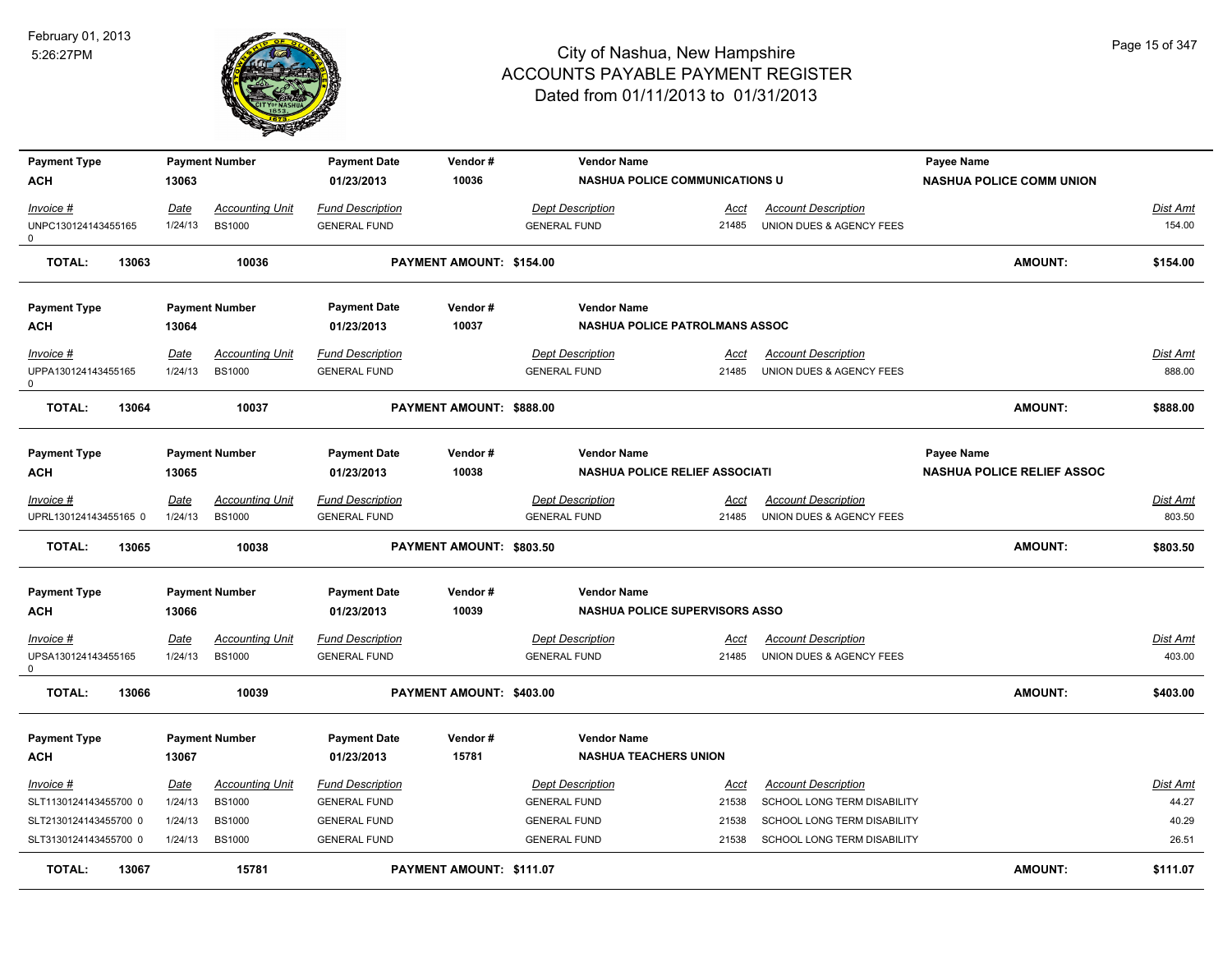

| <b>Payment Type</b>                           |       |                 | <b>Payment Number</b>                   | <b>Payment Date</b>                            | Vendor#                    | <b>Vendor Name</b>                             |                      |                                                        | Payee Name                         |                    |
|-----------------------------------------------|-------|-----------------|-----------------------------------------|------------------------------------------------|----------------------------|------------------------------------------------|----------------------|--------------------------------------------------------|------------------------------------|--------------------|
| АСН                                           |       | 13068           |                                         | 01/23/2013                                     | 10043                      | NPLE-LOCAL 4831                                |                      |                                                        | NPLE-LOCAL #4831                   |                    |
| Invoice #                                     |       | Date            | <b>Accounting Unit</b>                  | <b>Fund Description</b>                        |                            | <b>Dept Description</b>                        | Acct                 | <b>Account Description</b>                             |                                    | Dist Amt           |
| UAFL130124143455160 0                         |       | 1/24/13         | <b>BS1000</b>                           | <b>GENERAL FUND</b>                            |                            | <b>GENERAL FUND</b>                            | 21485                | UNION DUES & AGENCY FEES                               |                                    | 35.40              |
| UNPL130124143455160 0                         |       | 1/24/13         | <b>BS1000</b>                           | <b>GENERAL FUND</b>                            |                            | <b>GENERAL FUND</b>                            | 21485                | UNION DUES & AGENCY FEES                               |                                    | 208.08             |
| <b>TOTAL:</b>                                 | 13068 |                 | 10043                                   |                                                | PAYMENT AMOUNT: \$243.48   |                                                |                      |                                                        | <b>AMOUNT:</b>                     | \$243.48           |
| <b>Payment Type</b>                           |       |                 | <b>Payment Number</b>                   | <b>Payment Date</b>                            | Vendor #                   | <b>Vendor Name</b>                             |                      |                                                        |                                    |                    |
| АСН                                           |       | 13069           |                                         | 01/23/2013                                     | 10050                      | <b>WAGE ASSIGNMENT</b>                         |                      |                                                        |                                    |                    |
| Invoice #                                     |       | Date            | <b>Accounting Unit</b>                  | <b>Fund Description</b>                        |                            | <b>Dept Description</b>                        | Acct                 | <b>Account Description</b>                             |                                    | Dist Amt           |
| 000001497130124143455<br>0                    |       | 1/24/13         | <b>BS1000</b>                           | <b>GENERAL FUND</b>                            |                            | <b>GENERAL FUND</b>                            | 21495                | <b>WAGE ASSIGNMENTS</b>                                |                                    | 259.00             |
| <b>TOTAL:</b>                                 | 13069 |                 | 10050                                   |                                                | PAYMENT AMOUNT: \$259.00   |                                                |                      |                                                        | <b>AMOUNT:</b>                     | \$259.00           |
| <b>Payment Type</b>                           |       |                 | <b>Payment Number</b>                   | <b>Payment Date</b>                            | Vendor#                    | <b>Vendor Name</b>                             |                      |                                                        | Payee Name                         |                    |
| ACH                                           |       | 13070           |                                         | 01/23/2013                                     | 10055                      | <b>TEAMSTERS UNION LOCAL 633</b>               |                      |                                                        | <b>TEAMSTERS UNION LOCAL #633</b>  |                    |
| <u> Invoice #</u><br>UPTM130124143455165<br>0 |       | Date<br>1/24/13 | <b>Accounting Unit</b><br><b>BS1000</b> | <b>Fund Description</b><br><b>GENERAL FUND</b> |                            | <b>Dept Description</b><br><b>GENERAL FUND</b> | <u>Acct</u><br>21485 | <b>Account Description</b><br>UNION DUES & AGENCY FEES |                                    | Dist Amt<br>186.84 |
| <b>TOTAL:</b>                                 | 13070 |                 | 10055                                   |                                                | PAYMENT AMOUNT: \$186.84   |                                                |                      |                                                        | <b>AMOUNT:</b>                     | \$186.84           |
| <b>Payment Type</b>                           |       |                 | <b>Payment Number</b>                   | <b>Payment Date</b>                            | Vendor#                    | <b>Vendor Name</b>                             |                      |                                                        | Payee Name                         |                    |
| АСН                                           |       | 13071           |                                         | 01/23/2013                                     | 10058                      | TREAS NASHUA TEACHERS UNION 10                 |                      |                                                        | <b>TREAS NASHUA TEACHERS UNION</b> |                    |
| <u>Invoice #</u>                              |       | <b>Date</b>     | <b>Accounting Unit</b>                  | <b>Fund Description</b>                        |                            | <b>Dept Description</b>                        | <u>Acct</u>          | <b>Account Description</b>                             |                                    | Dist Amt           |
| UANT130124143455700<br>0                      |       | 1/24/13         | <b>BS1000</b>                           | <b>GENERAL FUND</b>                            |                            | <b>GENERAL FUND</b>                            | 21485                | UNION DUES & AGENCY FEES                               |                                    | 73.63              |
| UNTU130117161559700<br>$\Omega$               |       | 1/17/13         | <b>BS1000</b>                           | <b>GENERAL FUND</b>                            |                            | <b>GENERAL FUND</b>                            | 21485                | UNION DUES & AGENCY FEES                               |                                    | $-58.34$           |
| UNTU130117161711700<br>0                      |       | 1/17/13         | <b>BS1000</b>                           | <b>GENERAL FUND</b>                            |                            | <b>GENERAL FUND</b>                            | 21485                | UNION DUES & AGENCY FEES                               |                                    | 148.08             |
| UNTU130117164421700<br>0                      |       | 1/17/13         | <b>BS1000</b>                           | <b>GENERAL FUND</b>                            |                            | <b>GENERAL FUND</b>                            | 21485                | UNION DUES & AGENCY FEES                               |                                    | $-296.16$          |
| UNTU130118161559700<br>0                      |       | 1/18/13         | <b>BS1000</b>                           | <b>GENERAL FUND</b>                            |                            | <b>GENERAL FUND</b>                            | 21485                | UNION DUES & AGENCY FEES                               |                                    | 58.35              |
| UNTU130124143455700<br>0                      |       | 1/24/13         | <b>BS1000</b>                           | <b>GENERAL FUND</b>                            |                            | <b>GENERAL FUND</b>                            | 21485                | UNION DUES & AGENCY FEES                               |                                    | 4,485.56           |
| TOTAL:                                        | 13071 |                 | 10058                                   |                                                | PAYMENT AMOUNT: \$4,411.12 |                                                |                      |                                                        | <b>AMOUNT:</b>                     | \$4,411.12         |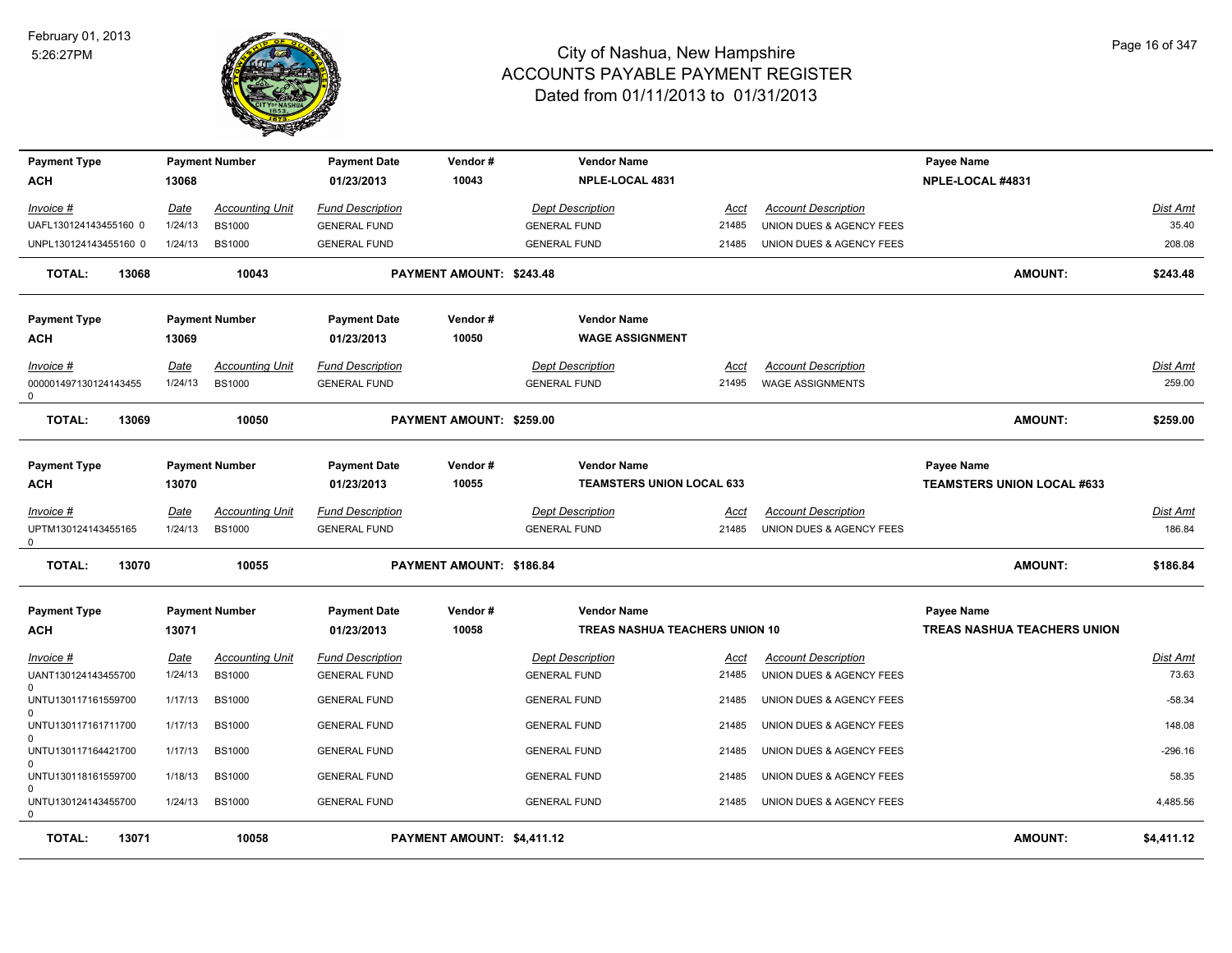

| <b>Payment Type</b>                             |             | <b>Payment Number</b>  | <b>Payment Date</b>               | Vendor#                    | <b>Vendor Name</b>                          |             |                            |         |                 |
|-------------------------------------------------|-------------|------------------------|-----------------------------------|----------------------------|---------------------------------------------|-------------|----------------------------|---------|-----------------|
| ACH                                             | 13072       |                        | 01/23/2013                        | 10067                      | <b>TSA CONSULTING GROUP</b>                 |             |                            |         |                 |
| $Invoice$ #                                     | <u>Date</u> | <b>Accounting Unit</b> | <b>Fund Description</b>           |                            | <b>Dept Description</b>                     | <u>Acct</u> | <b>Account Description</b> |         | Dist Amt        |
| 4F04130124143455700 0                           | 1/24/13     | <b>BS1000</b>          | <b>GENERAL FUND</b>               |                            | <b>GENERAL FUND</b>                         | 21432       | 403(b) PLANS WITHHOLDING   |         | 412.50          |
| 4F06130124143455700 0                           | 1/24/13     | <b>BS1000</b>          | <b>GENERAL FUND</b>               |                            | <b>GENERAL FUND</b>                         | 21432       | 403(b) PLANS WITHHOLDING   |         | 43.32           |
| 4F10130124143455700 0                           | 1/24/13     | <b>BS1000</b>          | <b>GENERAL FUND</b>               |                            | <b>GENERAL FUND</b>                         | 21432       | 403(b) PLANS WITHHOLDING   |         | 95.00           |
| 4F11130124143455700 0                           | 1/24/13     | <b>BS1000</b>          | <b>GENERAL FUND</b>               |                            | <b>GENERAL FUND</b>                         | 21432       | 403(b) PLANS WITHHOLDING   |         | 142.50          |
| 4F16130124143455700 0                           | 1/24/13     | <b>BS1000</b>          | <b>GENERAL FUND</b>               |                            | <b>GENERAL FUND</b>                         | 21432       | 403(b) PLANS WITHHOLDING   |         | 360.00          |
| 4F23130124143455700 0                           | 1/24/13     | <b>BS1000</b>          | <b>GENERAL FUND</b>               |                            | <b>GENERAL FUND</b>                         | 21432       | 403(b) PLANS WITHHOLDING   |         | 10.00           |
| 4F27130124143455700 0                           | 1/24/13     | <b>BS1000</b>          | <b>GENERAL FUND</b>               |                            | <b>GENERAL FUND</b>                         | 21432       | 403(b) PLANS WITHHOLDING   |         | 1,055.00        |
| 4F36130124143455700 0                           | 1/24/13     | <b>BS1000</b>          | <b>GENERAL FUND</b>               |                            | <b>GENERAL FUND</b>                         | 21432       | 403(b) PLANS WITHHOLDING   |         | 40.00           |
| 4T27130124143455700 0                           | 1/24/13     | <b>BS1000</b>          | <b>GENERAL FUND</b>               |                            | <b>GENERAL FUND</b>                         | 21432       | 403(b) PLANS WITHHOLDING   |         | 135.49          |
| <b>TOTAL:</b><br>13072                          |             | 10067                  |                                   | PAYMENT AMOUNT: \$2,293.81 |                                             |             |                            | AMOUNT: | \$2,293.81      |
| <b>Payment Type</b><br>ACH                      | 13073       | <b>Payment Number</b>  | <b>Payment Date</b><br>01/23/2013 | Vendor#<br>10060           | <b>Vendor Name</b><br><b>UAW LOCAL 2232</b> |             |                            |         |                 |
| Invoice #                                       | Date        | <b>Accounting Unit</b> | <b>Fund Description</b>           |                            | <b>Dept Description</b>                     | Acct        | <b>Account Description</b> |         | <b>Dist Amt</b> |
| UUAW130124143455100                             | 1/24/13     | <b>BS1000</b>          | <b>GENERAL FUND</b>               |                            | <b>GENERAL FUND</b>                         | 21485       | UNION DUES & AGENCY FEES   |         | 21.57           |
| UUAW130124143455105<br>$\Omega$                 | 1/24/13     | <b>BS1000</b>          | <b>GENERAL FUND</b>               |                            | <b>GENERAL FUND</b>                         | 21485       | UNION DUES & AGENCY FEES   |         | 162.89          |
| UUAW130124143455120                             | 1/24/13     | <b>BS1000</b>          | <b>GENERAL FUND</b>               |                            | <b>GENERAL FUND</b>                         | 21485       | UNION DUES & AGENCY FEES   |         | 23.91           |
| $\Omega$<br>UUAW130124143455130<br>$\Omega$     | 1/24/13     | <b>BS1000</b>          | <b>GENERAL FUND</b>               |                            | <b>GENERAL FUND</b>                         | 21485       | UNION DUES & AGENCY FEES   |         | 22.82           |
| UUAW130124143455145                             | 1/24/13     | <b>BS1000</b>          | <b>GENERAL FUND</b>               |                            | <b>GENERAL FUND</b>                         | 21485       | UNION DUES & AGENCY FEES   |         | 134.24          |
| $\Omega$<br>UUAW130124143455155<br>$\Omega$     | 1/24/13     | <b>BS1000</b>          | <b>GENERAL FUND</b>               |                            | <b>GENERAL FUND</b>                         | 21485       | UNION DUES & AGENCY FEES   |         | 262.51          |
| UUAW130124143455165                             | 1/24/13     | <b>BS1000</b>          | <b>GENERAL FUND</b>               |                            | <b>GENERAL FUND</b>                         | 21485       | UNION DUES & AGENCY FEES   |         | 111.71          |
| <sup>0</sup><br>UUAW130124143455170<br>$\Omega$ | 1/24/13     | <b>BS1000</b>          | <b>GENERAL FUND</b>               |                            | <b>GENERAL FUND</b>                         | 21485       | UNION DUES & AGENCY FEES   |         | 25.54           |
| <b>TOTAL:</b><br>13073                          |             | 10060                  |                                   | PAYMENT AMOUNT: \$765.19   |                                             |             |                            | AMOUNT: | \$765.19        |
| <b>Payment Type</b>                             |             | <b>Payment Number</b>  | <b>Payment Date</b>               | Vendor#                    | <b>Vendor Name</b>                          |             |                            |         |                 |
| ACH                                             | 13074       |                        | 01/23/2013                        | 15710                      | <b>WAGE ASSIGNMENT</b>                      |             |                            |         |                 |
| Invoice #                                       | Date        | <b>Accounting Unit</b> | <b>Fund Description</b>           |                            | <b>Dept Description</b>                     | Acct        | <b>Account Description</b> |         | Dist Amt        |
| 000001355130124143455<br>0                      | 1/24/13     | <b>BS1000</b>          | <b>GENERAL FUND</b>               |                            | <b>GENERAL FUND</b>                         | 21495       | <b>WAGE ASSIGNMENTS</b>    |         | 219.23          |
| <b>TOTAL:</b><br>13074                          |             | 15710                  |                                   | PAYMENT AMOUNT: \$219.23   |                                             |             |                            | AMOUNT: | \$219.23        |
|                                                 |             |                        |                                   |                            |                                             |             |                            |         |                 |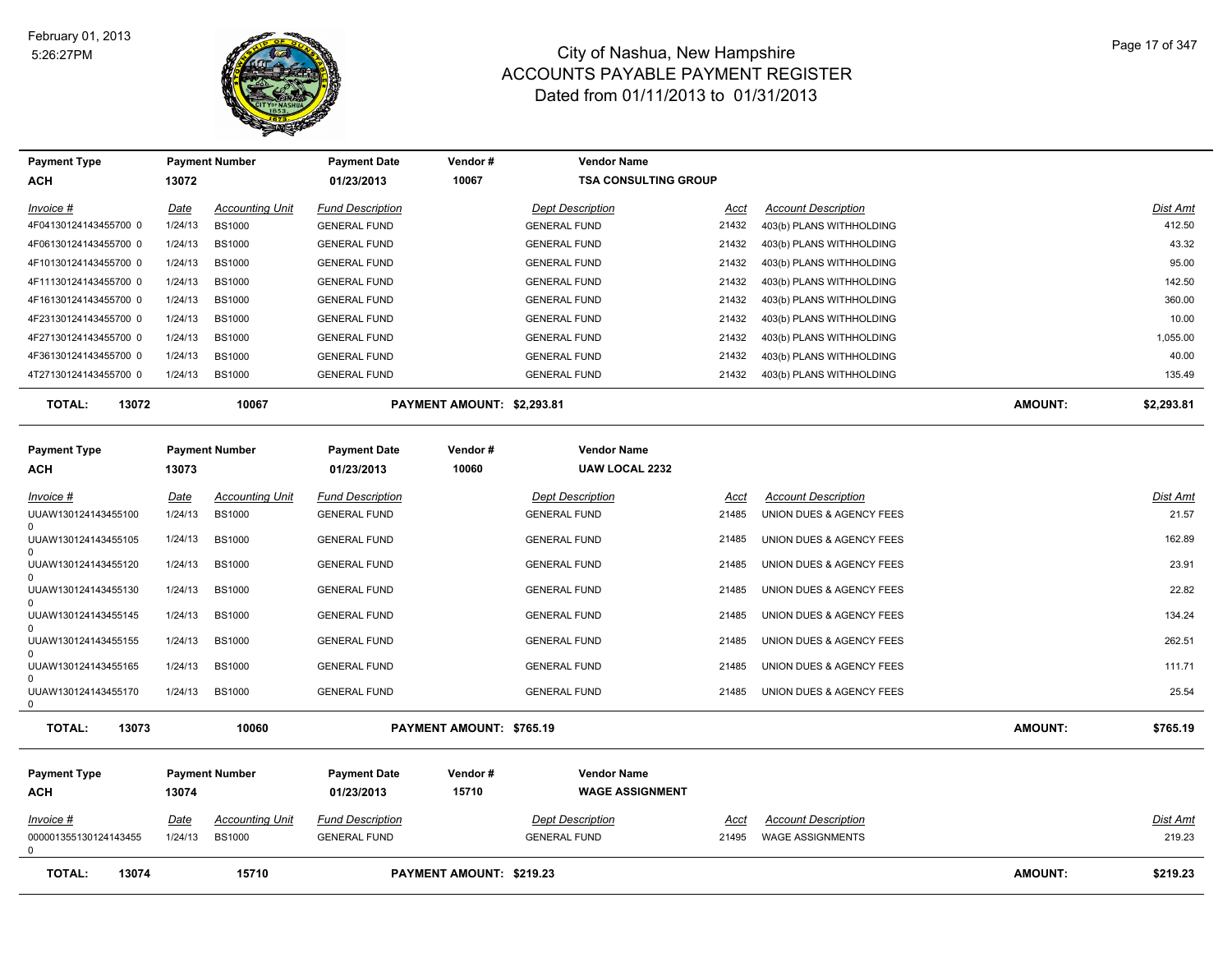

| <b>Payment Type</b>    |         | <b>Payment Number</b>  | <b>Payment Date</b>          | Vendor#                      | <b>Vendor Name</b>       |             |                            | Payee Name             |                 |
|------------------------|---------|------------------------|------------------------------|------------------------------|--------------------------|-------------|----------------------------|------------------------|-----------------|
| ACH                    | 13075   |                        | 01/24/2013                   | 13647                        | <b>STATE OF NH</b>       |             |                            | <b>STATE OF NH -MV</b> |                 |
| $Invoice$ #            | Date    | <b>Accounting Unit</b> | <b>Fund Description</b>      |                              | <b>Dept Description</b>  | Acct        | <b>Account Description</b> |                        | Dist Amt        |
| WORK OF 01/23/13       | 1/24/13 | <b>BS1000</b>          | <b>GENERAL FUND</b>          |                              | <b>GENERAL FUND</b>      | 21921       | MVR STATE FEES             |                        | 16,826.97       |
| 13075<br><b>TOTAL:</b> |         | 13647                  |                              | PAYMENT AMOUNT: \$16,826.97  |                          |             |                            | <b>AMOUNT:</b>         | \$16,826.97     |
| <b>Payment Type</b>    |         | <b>Payment Number</b>  | <b>Payment Date</b>          | Vendor#                      | <b>Vendor Name</b>       |             |                            | Payee Name             |                 |
| ACH                    | 13076   |                        | 01/25/2013                   | 13647                        | <b>STATE OF NH</b>       |             |                            | <b>STATE OF NH -MV</b> |                 |
| <u> Invoice #</u>      | Date    | <b>Accounting Unit</b> | <b>Fund Description</b>      |                              | <b>Dept Description</b>  | <u>Acct</u> | <b>Account Description</b> |                        | <u>Dist Amt</u> |
| WORK OF 01/24/13       | 1/25/13 | <b>BS1000</b>          | <b>GENERAL FUND</b>          |                              | <b>GENERAL FUND</b>      | 21921       | MVR STATE FEES             |                        | 32,276.42       |
| <b>TOTAL:</b><br>13076 |         | 13647                  |                              | PAYMENT AMOUNT: \$32,276.42  |                          |             |                            | <b>AMOUNT:</b>         | \$32,276.42     |
|                        |         |                        |                              |                              |                          |             |                            |                        |                 |
| <b>Payment Type</b>    |         | <b>Payment Number</b>  | <b>Payment Date</b>          | Vendor#                      | <b>Vendor Name</b>       |             |                            | Payee Name             |                 |
| ACH                    | 13077   |                        | 01/28/2013                   | 13647                        | <b>STATE OF NH</b>       |             |                            | <b>STATE OF NH -MV</b> |                 |
| Invoice #              | Date    | <b>Accounting Unit</b> | <b>Fund Description</b>      |                              | <b>Dept Description</b>  | Acct        | <b>Account Description</b> |                        | Dist Amt        |
| WORK OF 01/25/13       | 1/28/13 | <b>BS1000</b>          | <b>GENERAL FUND</b>          |                              | <b>GENERAL FUND</b>      | 21921       | MVR STATE FEES             |                        | 16,805.07       |
| <b>TOTAL:</b><br>13077 |         | 13647                  |                              | PAYMENT AMOUNT: \$16,805.07  |                          |             |                            | <b>AMOUNT:</b>         | \$16,805.07     |
| <b>Payment Type</b>    |         | <b>Payment Number</b>  | <b>Payment Date</b>          | Vendor#                      | <b>Vendor Name</b>       |             |                            | Payee Name             |                 |
| ACH                    | 13078   |                        | 01/29/2013                   | 13647                        | <b>STATE OF NH</b>       |             |                            | <b>STATE OF NH -MV</b> |                 |
| <u> Invoice #</u>      | Date    | <b>Accounting Unit</b> | <b>Fund Description</b>      |                              | <u> Dept Description</u> | <u>Acct</u> | <b>Account Description</b> |                        | <u>Dist Amt</u> |
| WORK OF 01/28/13       | 1/29/13 | <b>BS1000</b>          | <b>GENERAL FUND</b>          |                              | <b>GENERAL FUND</b>      | 21921       | <b>MVR STATE FEES</b>      |                        | 16,260.05       |
| <b>TOTAL:</b><br>13078 |         | 13647                  |                              | PAYMENT AMOUNT: \$16,260.05  |                          |             |                            | <b>AMOUNT:</b>         | \$16,260.05     |
| <b>Payment Type</b>    |         | <b>Payment Number</b>  | <b>Payment Date</b>          | Vendor#                      | <b>Vendor Name</b>       |             |                            |                        |                 |
| ACH                    | 13079   |                        | 01/29/2013                   | 13978                        | <b>ANTHEM BCBS OF NE</b> |             |                            |                        |                 |
| Invoice #              | Date    | <b>Accounting Unit</b> | <b>Fund Description</b>      |                              | <b>Dept Description</b>  | Acct        | <b>Account Description</b> |                        | Dist Amt        |
| AENH00044139           | 1/26/13 | 13.6600.890            | BENEFITS SELF INSURANCE FUND |                              | BENEFITS ADMINISTRATION  | 59507       | CLAIMS-BC/BS JW PLAN       |                        | 338,282.85      |
| AENH00044139           | 1/26/13 | 13.6600.890.S          | BENEFITS SELF INSURANCE FUND |                              | BENEFITS ADMINISTRATION  | 59507       | CLAIMS-BC/BS HMO PLAN      |                        | 279,854.41      |
| <b>TOTAL:</b><br>13079 |         | 13978                  |                              | PAYMENT AMOUNT: \$618,137.26 |                          |             |                            | <b>AMOUNT:</b>         | \$618,137.26    |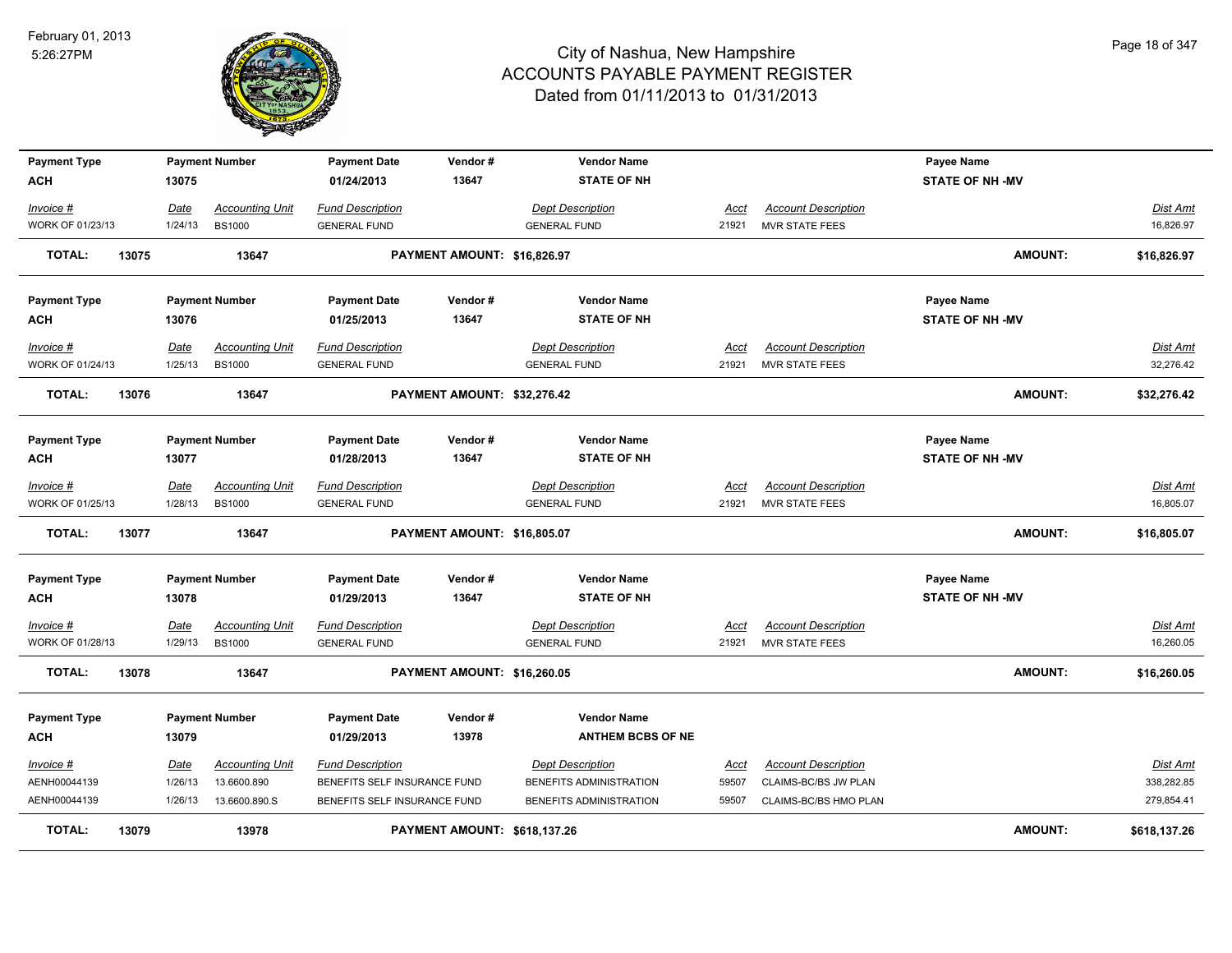

| <b>Payment Type</b>                 |             | <b>Payment Number</b>  | <b>Payment Date</b>          | Vendor#                             | <b>Vendor Name</b>             |             |                            |                             |                 |
|-------------------------------------|-------------|------------------------|------------------------------|-------------------------------------|--------------------------------|-------------|----------------------------|-----------------------------|-----------------|
| <b>ACH</b>                          | 13080       |                        | 01/29/2013                   | 12837                               | HARVARD PILGRIM HEALTH CARE    |             |                            |                             |                 |
|                                     |             |                        |                              |                                     |                                |             |                            |                             |                 |
| Invoice #                           | Date        | <b>Accounting Unit</b> | <b>Fund Description</b>      |                                     | <b>Dept Description</b>        | Acct        | <b>Account Description</b> |                             | Dist Amt        |
| 18703602213                         | 1/22/13     | 13.6600.890            | BENEFITS SELF INSURANCE FUND |                                     | BENEFITS ADMINISTRATION        | 59507       | CLAIMS-HPHC PLAN           |                             | 43,512.48       |
| 18703602213                         | 1/22/13     | 13.6600.890.S          | BENEFITS SELF INSURANCE FUND |                                     | BENEFITS ADMINISTRATION        | 59507       | <b>CLAIMS-HPHC PLAN</b>    |                             | 73,107.87       |
| <b>TOTAL:</b><br>13080              |             | 12837                  |                              | <b>PAYMENT AMOUNT: \$116,620.35</b> |                                |             |                            | <b>AMOUNT:</b>              | \$116,620.35    |
| <b>Payment Type</b>                 |             | <b>Payment Number</b>  | <b>Payment Date</b>          | Vendor#                             | <b>Vendor Name</b>             |             |                            |                             |                 |
| ACH                                 | 13081       |                        | 01/29/2013                   | 14555                               | NORTHEAST DELTA DENTAL         |             |                            |                             |                 |
| Invoice #                           | <u>Date</u> | <b>Accounting Unit</b> | <b>Fund Description</b>      |                                     | <b>Dept Description</b>        | Acct        | <b>Account Description</b> |                             | <b>Dist Amt</b> |
| 0134-00004200 01/18/13              | 1/29/13     | 13.6600.890.S          | BENEFITS SELF INSURANCE FUND |                                     | BENEFITS ADMINISTRATION        | 59525       | CLAIMS-DENTAL              |                             | 5,460.14        |
| 4336-00004285 01/18/13              | 1/29/13     | 13.6600.890            | BENEFITS SELF INSURANCE FUND |                                     | BENEFITS ADMINISTRATION        | 59525       | CLAIMS-DENTAL              |                             | 16,413.10       |
| FEB2013TEACHERS                     | 1/15/13     | 13.6600.525.S          | BENEFITS SELF INSURANCE FUND |                                     | BENEFITS ADMINISTRATION        | 59007       | <b>DENTAL POLICIES</b>     |                             | 159,065.99      |
| <b>TOTAL:</b><br>13081              |             | 14555                  |                              | PAYMENT AMOUNT: \$180,939.23        |                                |             |                            | <b>AMOUNT:</b>              | \$180,939.23    |
|                                     |             |                        |                              |                                     |                                |             |                            |                             |                 |
| <b>Payment Type</b>                 |             | <b>Payment Number</b>  | <b>Payment Date</b>          | Vendor#                             | <b>Vendor Name</b>             |             |                            | Payee Name                  |                 |
| ACH                                 | 13082       |                        | 01/30/2013                   | 13647                               | <b>STATE OF NH</b>             |             |                            | <b>STATE OF NH-MV</b>       |                 |
| Invoice #                           | Date        | <b>Accounting Unit</b> | <b>Fund Description</b>      |                                     | <b>Dept Description</b>        | Acct        | <b>Account Description</b> |                             | Dist Amt        |
| WORK OF 01/29/13                    | 1/30/13     | <b>BS1000</b>          | <b>GENERAL FUND</b>          |                                     | <b>GENERAL FUND</b>            | 21921       | <b>MVR STATE FEES</b>      |                             | 19,011.13       |
| TOTAL:<br>13082                     |             | 13647                  |                              | PAYMENT AMOUNT: \$19,011.13         |                                |             |                            | <b>AMOUNT:</b>              | \$19,011.13     |
|                                     |             |                        |                              |                                     |                                |             |                            |                             |                 |
| <b>Payment Type</b>                 |             | <b>Payment Number</b>  | <b>Payment Date</b>          | Vendor#                             | <b>Vendor Name</b>             |             |                            | Payee Name                  |                 |
| <b>ACH</b>                          | 13083       |                        | 01/30/2013                   | 10008                               | AFSCME COUNCIL 93/LOCAL 365 SC |             |                            | AFSCME COUNCIL 93/LOCAL 365 |                 |
| $Invoice$ #                         | Date        | <b>Accounting Unit</b> | <b>Fund Description</b>      |                                     | <b>Dept Description</b>        | <u>Acct</u> | <b>Account Description</b> |                             | <b>Dist Amt</b> |
| UAFC130131153305155                 | 1/31/13     | <b>BS1000</b>          | <b>GENERAL FUND</b>          |                                     | <b>GENERAL FUND</b>            | 21485       | UNION DUES & AGENCY FEES   |                             | 946.38          |
| $\Omega$<br>UAFC130131153305700     | 1/31/13     | <b>BS1000</b>          | <b>GENERAL FUND</b>          |                                     | <b>GENERAL FUND</b>            | 21485       | UNION DUES & AGENCY FEES   |                             | 1,116.00        |
| <sup>n</sup><br>UAFC130131153305900 | 1/31/13     | <b>BS1000</b>          | <b>GENERAL FUND</b>          |                                     | <b>GENERAL FUND</b>            | 21485       | UNION DUES & AGENCY FEES   |                             | 9.00            |
| $\Omega$<br>UNJP130131153305700 0   | 1/31/13     | <b>BS1000</b>          | <b>GENERAL FUND</b>          |                                     | <b>GENERAL FUND</b>            | 21485       | UNION DUES & AGENCY FEES   |                             | 6.62            |
| <b>TOTAL:</b><br>13083              |             | 10008                  |                              | PAYMENT AMOUNT: \$2,078.00          |                                |             |                            | <b>AMOUNT:</b>              | \$2,078.00      |
|                                     |             |                        |                              |                                     |                                |             |                            |                             |                 |
| <b>Payment Type</b>                 |             | <b>Payment Number</b>  | <b>Payment Date</b>          | Vendor#                             | <b>Vendor Name</b>             |             |                            |                             |                 |
| <b>ACH</b>                          | 13084       |                        | 01/30/2013                   | 10016                               | <b>WAGE ASSIGNMENT</b>         |             |                            |                             |                 |
| Invoice #                           | Date        | <b>Accounting Unit</b> | <b>Fund Description</b>      |                                     | <b>Dept Description</b>        | Acct        | <b>Account Description</b> |                             | <b>Dist Amt</b> |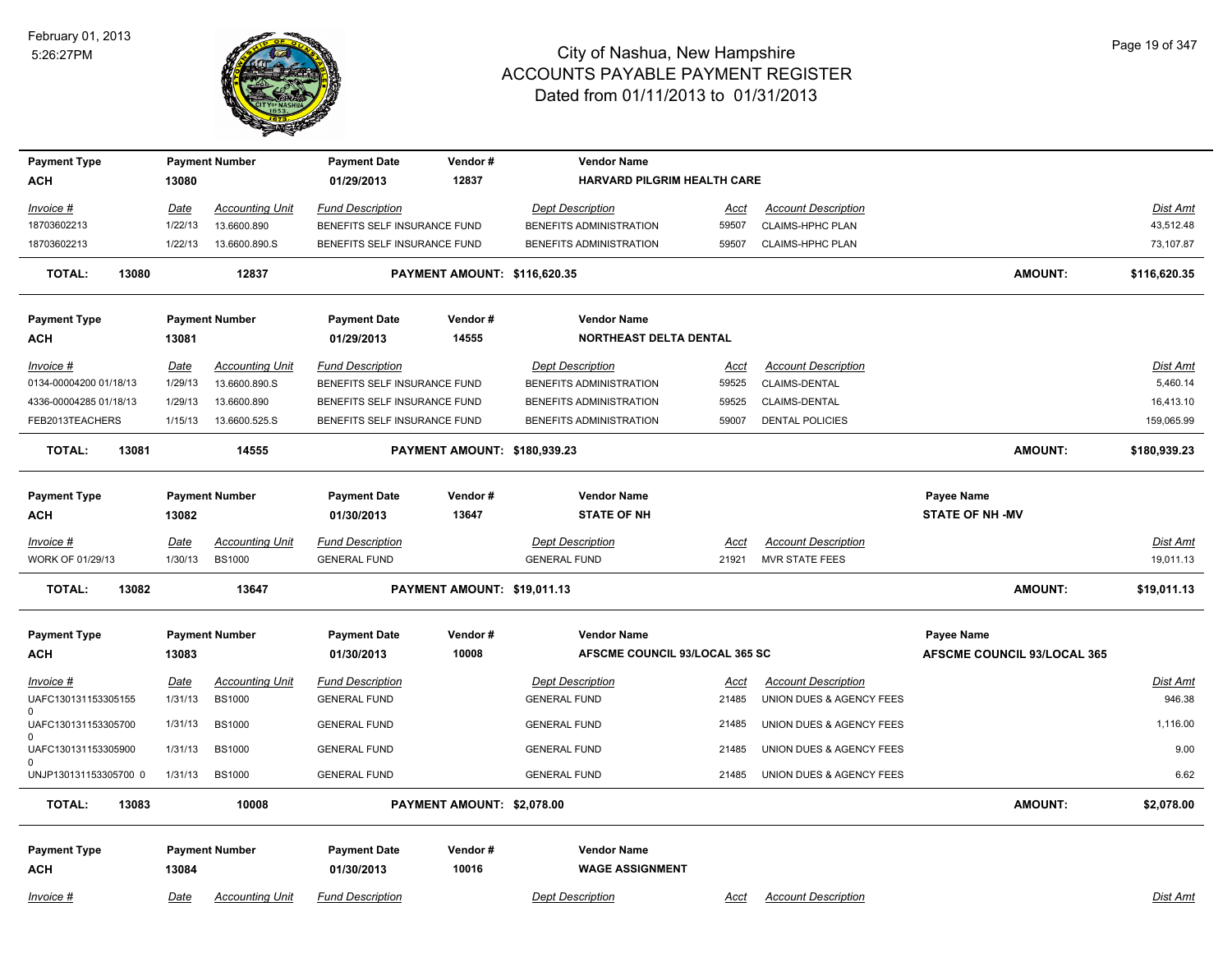

| 000001549130131153305<br>0      | 1/31/13     | <b>BS1000</b>          | <b>GENERAL FUND</b>     |                             | <b>GENERAL FUND</b>            | 21495       | <b>WAGE ASSIGNMENTS</b>    |                | 175.00          |
|---------------------------------|-------------|------------------------|-------------------------|-----------------------------|--------------------------------|-------------|----------------------------|----------------|-----------------|
| <b>TOTAL:</b><br>13084          |             | 10016                  |                         | PAYMENT AMOUNT: \$175.00    |                                |             |                            | <b>AMOUNT:</b> | \$175.00        |
| <b>Payment Type</b>             |             | <b>Payment Number</b>  | <b>Payment Date</b>     | Vendor#                     | <b>Vendor Name</b>             |             |                            |                |                 |
| ACH                             | 13085       |                        | 01/30/2013              | 10022                       | <b>FIREFIGHTERS LOCAL 789</b>  |             |                            |                |                 |
| Invoice #                       | Date        | <b>Accounting Unit</b> | <b>Fund Description</b> |                             | <b>Dept Description</b>        | Acct        | <b>Account Description</b> |                | Dist Amt        |
| UFFL130131153305170 0           | 1/31/13     | <b>BS1000</b>          | <b>GENERAL FUND</b>     |                             | <b>GENERAL FUND</b>            | 21485       | UNION DUES & AGENCY FEES   |                | 3,708.26        |
| <b>TOTAL:</b><br>13085          |             | 10022                  |                         | PAYMENT AMOUNT: \$3,708.26  |                                |             |                            | <b>AMOUNT:</b> | \$3,708.26      |
| <b>Payment Type</b>             |             | <b>Payment Number</b>  | <b>Payment Date</b>     | Vendor#                     | <b>Vendor Name</b>             |             |                            |                |                 |
| АСН                             | 13086       |                        | 01/30/2013              | 10025                       | HARTFORD LIFE IPD GROUP ANNUIT |             |                            |                |                 |
| $Invoice$ #                     | <u>Date</u> | <b>Accounting Unit</b> | <b>Fund Description</b> |                             | <b>Dept Description</b>        | <u>Acct</u> | <b>Account Description</b> |                | <b>Dist Amt</b> |
| 457F130131153305100 0           | 1/31/13     | <b>BS1000</b>          | <b>GENERAL FUND</b>     |                             | <b>GENERAL FUND</b>            | 21440       | 457 PLANS WITHHOLDING      |                | 357.08          |
| 457F130131153305105 0           | 1/31/13     | <b>BS1000</b>          | <b>GENERAL FUND</b>     |                             | <b>GENERAL FUND</b>            | 21440       | 457 PLANS WITHHOLDING      |                | 2,046.00        |
| 457F130131153305110 0           | 1/31/13     | <b>BS1000</b>          | <b>GENERAL FUND</b>     |                             | <b>GENERAL FUND</b>            | 21440       | 457 PLANS WITHHOLDING      |                | 20.00           |
| 457F130131153305115 0           | 1/31/13     | <b>BS1000</b>          | <b>GENERAL FUND</b>     |                             | <b>GENERAL FUND</b>            | 21440       | 457 PLANS WITHHOLDING      |                | 75.00           |
| 457F130131153305120 0           | 1/31/13     | <b>BS1000</b>          | <b>GENERAL FUND</b>     |                             | <b>GENERAL FUND</b>            | 21440       | 457 PLANS WITHHOLDING      |                | 158.00          |
| 457F130131153305125 0           | 1/31/13     | <b>BS1000</b>          | <b>GENERAL FUND</b>     |                             | <b>GENERAL FUND</b>            | 21440       | 457 PLANS WITHHOLDING      |                | 535.00          |
| 457F130131153305130 0           | 1/31/13     | <b>BS1000</b>          | <b>GENERAL FUND</b>     |                             | <b>GENERAL FUND</b>            | 21440       | 457 PLANS WITHHOLDING      |                | 200.00          |
| 457F130131153305145 0           | 1/31/13     | <b>BS1000</b>          | <b>GENERAL FUND</b>     |                             | <b>GENERAL FUND</b>            | 21440       | 457 PLANS WITHHOLDING      |                | 1,475.00        |
| 457F130131153305150 0           | 1/31/13     | <b>BS1000</b>          | <b>GENERAL FUND</b>     |                             | <b>GENERAL FUND</b>            | 21440       | 457 PLANS WITHHOLDING      |                | 354.00          |
| 457F130131153305155 0           | 1/31/13     | <b>BS1000</b>          | <b>GENERAL FUND</b>     |                             | <b>GENERAL FUND</b>            | 21440       | 457 PLANS WITHHOLDING      |                | 3,074.00        |
| 457F130131153305160 0           | 1/31/13     | <b>BS1000</b>          | <b>GENERAL FUND</b>     |                             | <b>GENERAL FUND</b>            | 21440       | 457 PLANS WITHHOLDING      |                | 962.70          |
| 457F130131153305165 0           | 1/31/13     | <b>BS1000</b>          | <b>GENERAL FUND</b>     |                             | <b>GENERAL FUND</b>            | 21440       | 457 PLANS WITHHOLDING      |                | 9,344.11        |
| 457F130131153305170 0           | 1/31/13     | <b>BS1000</b>          | <b>GENERAL FUND</b>     |                             | <b>GENERAL FUND</b>            | 21440       | 457 PLANS WITHHOLDING      |                | 4,996.92        |
| 457F130131153305700 0           | 1/31/13     | <b>BS1000</b>          | <b>GENERAL FUND</b>     |                             | <b>GENERAL FUND</b>            | 21440       | 457 PLANS WITHHOLDING      |                | 19,837.89       |
| 457P130131153305170 0           | 1/31/13     | <b>BS1000</b>          | <b>GENERAL FUND</b>     |                             | <b>GENERAL FUND</b>            | 21440       | 457 PLANS WITHHOLDING      |                | 187.63          |
| <b>TOTAL:</b><br>13086          |             | 10025                  |                         | PAYMENT AMOUNT: \$43,623.33 |                                |             |                            | <b>AMOUNT:</b> | \$43,623.33     |
| <b>Payment Type</b>             |             | <b>Payment Number</b>  | <b>Payment Date</b>     | Vendor#                     | <b>Vendor Name</b>             |             |                            |                |                 |
| ACH                             | 13087       |                        | 01/30/2013              | 10026                       | <b>IAFF LOCAL 789</b>          |             |                            |                |                 |
| Invoice #                       | Date        | <b>Accounting Unit</b> | <b>Fund Description</b> |                             | <b>Dept Description</b>        | Acct        | <b>Account Description</b> |                | Dist Amt        |
| UPAC130131153305170<br>$\Omega$ | 1/31/13     | <b>BS1000</b>          | <b>GENERAL FUND</b>     |                             | <b>GENERAL FUND</b>            | 21485       | UNION DUES & AGENCY FEES   |                | 223.00          |
| <b>TOTAL:</b><br>13087          |             | 10026                  |                         | PAYMENT AMOUNT: \$223.00    |                                |             |                            | <b>AMOUNT:</b> | \$223.00        |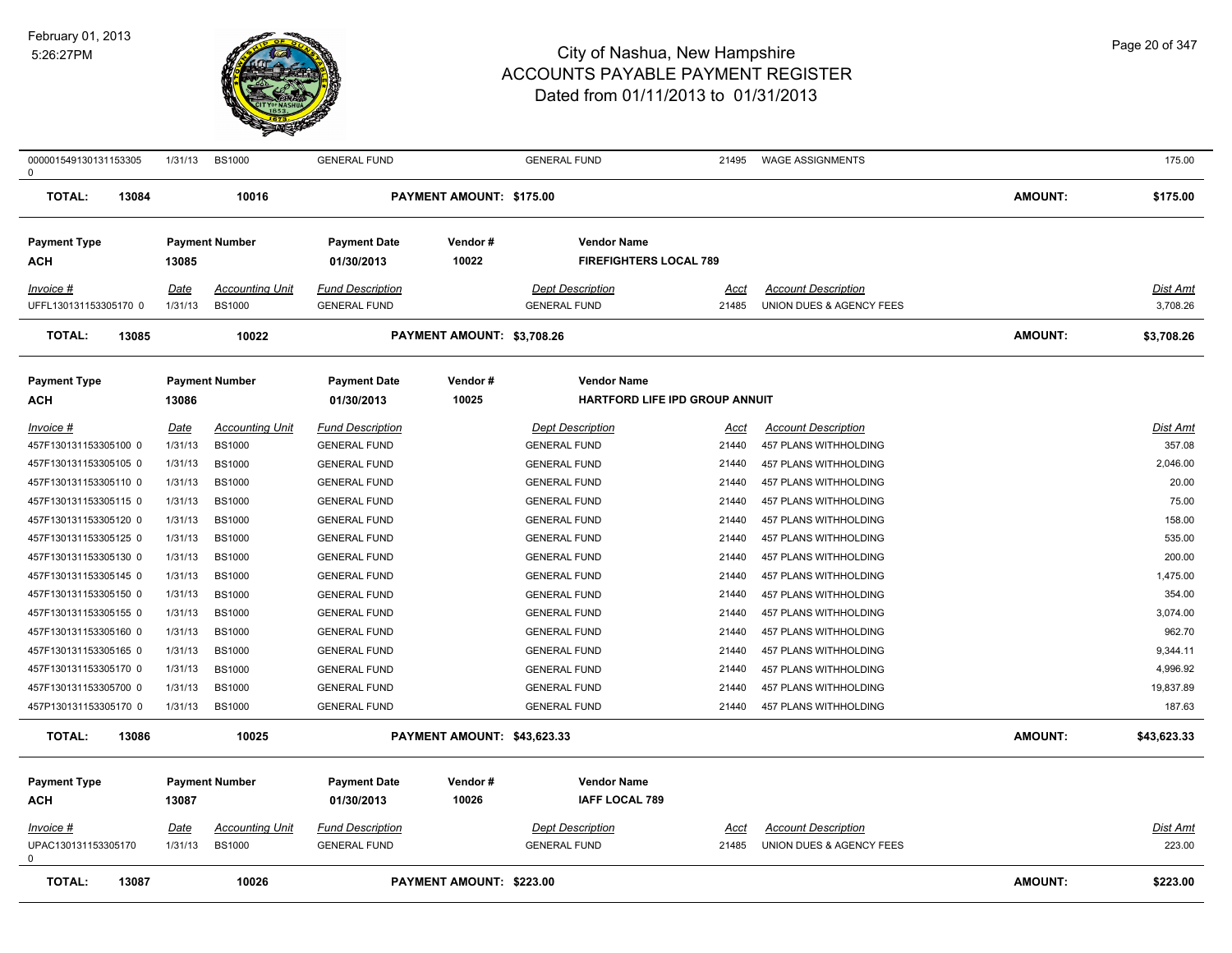

| <b>Payment Type</b>                   |             | <b>Payment Number</b>  | <b>Payment Date</b>     | Vendor#                  | <b>Vendor Name</b>                    |       |                            |                                 |          |
|---------------------------------------|-------------|------------------------|-------------------------|--------------------------|---------------------------------------|-------|----------------------------|---------------------------------|----------|
| <b>ACH</b>                            | 13088       |                        | 01/30/2013              | 10081                    | <b>WAGE ASSIGNMENT</b>                |       |                            |                                 |          |
| Invoice #                             | <b>Date</b> | <b>Accounting Unit</b> | <b>Fund Description</b> |                          | <b>Dept Description</b>               | Acct  | <b>Account Description</b> |                                 | Dist Amt |
| 000001434130131153305<br>$\mathsf{O}$ | 1/31/13     | <b>BS1000</b>          | <b>GENERAL FUND</b>     |                          | <b>GENERAL FUND</b>                   | 21495 | <b>WAGE ASSIGNMENTS</b>    |                                 | 184.75   |
| <b>TOTAL:</b><br>13088                |             | 10081                  |                         | PAYMENT AMOUNT: \$184.75 |                                       |       |                            | <b>AMOUNT:</b>                  | \$184.75 |
| <b>Payment Type</b>                   |             | <b>Payment Number</b>  | <b>Payment Date</b>     | Vendor#                  | <b>Vendor Name</b>                    |       |                            |                                 |          |
| <b>ACH</b>                            | 13089       |                        | 01/30/2013              | 10031                    | <b>WAGE ASSIGNMENT</b>                |       |                            |                                 |          |
| Invoice #                             | <u>Date</u> | <b>Accounting Unit</b> | <b>Fund Description</b> |                          | <b>Dept Description</b>               | Acct  | <b>Account Description</b> |                                 | Dist Amt |
| 000001626130131153305<br>0            | 1/31/13     | <b>BS1000</b>          | <b>GENERAL FUND</b>     |                          | <b>GENERAL FUND</b>                   | 21495 | <b>WAGE ASSIGNMENTS</b>    |                                 | 180.00   |
| <b>TOTAL:</b><br>13089                |             | 10031                  |                         | PAYMENT AMOUNT: \$180.00 |                                       |       |                            | AMOUNT:                         | \$180.00 |
| <b>Payment Type</b>                   |             | <b>Payment Number</b>  | <b>Payment Date</b>     | Vendor#                  | <b>Vendor Name</b>                    |       |                            |                                 |          |
| <b>ACH</b>                            | 13090       |                        | 01/30/2013              | 10034                    | <b>WAGE ASSIGNMENT</b>                |       |                            |                                 |          |
| Invoice #                             | Date        | <b>Accounting Unit</b> | <b>Fund Description</b> |                          | <b>Dept Description</b>               | Acct  | <b>Account Description</b> |                                 | Dist Amt |
| 000001526130131153305<br>$\mathsf{O}$ | 1/31/13     | <b>BS1000</b>          | <b>GENERAL FUND</b>     |                          | <b>GENERAL FUND</b>                   | 21495 | <b>WAGE ASSIGNMENTS</b>    |                                 | 318.00   |
| <b>TOTAL:</b><br>13090                |             | 10034                  |                         | PAYMENT AMOUNT: \$318.00 |                                       |       |                            | <b>AMOUNT:</b>                  | \$318.00 |
| <b>Payment Type</b>                   |             | <b>Payment Number</b>  | <b>Payment Date</b>     | Vendor#                  | <b>Vendor Name</b>                    |       |                            | Payee Name                      |          |
| <b>ACH</b>                            | 13091       |                        | 01/30/2013              | 10036                    | <b>NASHUA POLICE COMMUNICATIONS U</b> |       |                            | <b>NASHUA POLICE COMM UNION</b> |          |
| Invoice #                             | <b>Date</b> | <b>Accounting Unit</b> | <b>Fund Description</b> |                          | <b>Dept Description</b>               | Acct  | <b>Account Description</b> |                                 | Dist Amt |
| UNPC130131153305165<br>0              | 1/31/13     | <b>BS1000</b>          | <b>GENERAL FUND</b>     |                          | <b>GENERAL FUND</b>                   | 21485 | UNION DUES & AGENCY FEES   |                                 | 154.00   |
| <b>TOTAL:</b><br>13091                |             | 10036                  |                         | PAYMENT AMOUNT: \$154.00 |                                       |       |                            | <b>AMOUNT:</b>                  | \$154.00 |
| <b>Payment Type</b>                   |             | <b>Payment Number</b>  | <b>Payment Date</b>     | Vendor#                  | <b>Vendor Name</b>                    |       |                            |                                 |          |
| <b>ACH</b>                            | 13092       |                        | 01/30/2013              | 10037                    | NASHUA POLICE PATROLMANS ASSOC        |       |                            |                                 |          |
| $Invoice$ #                           | Date        | <b>Accounting Unit</b> | <b>Fund Description</b> |                          | <b>Dept Description</b>               | Acct  | <b>Account Description</b> |                                 | Dist Amt |
| UPPA130131153305165<br>$\mathbf 0$    | 1/31/13     | <b>BS1000</b>          | <b>GENERAL FUND</b>     |                          | <b>GENERAL FUND</b>                   | 21485 | UNION DUES & AGENCY FEES   |                                 | 888.00   |
| <b>TOTAL:</b><br>13092                |             | 10037                  |                         | PAYMENT AMOUNT: \$888.00 |                                       |       |                            | <b>AMOUNT:</b>                  | \$888.00 |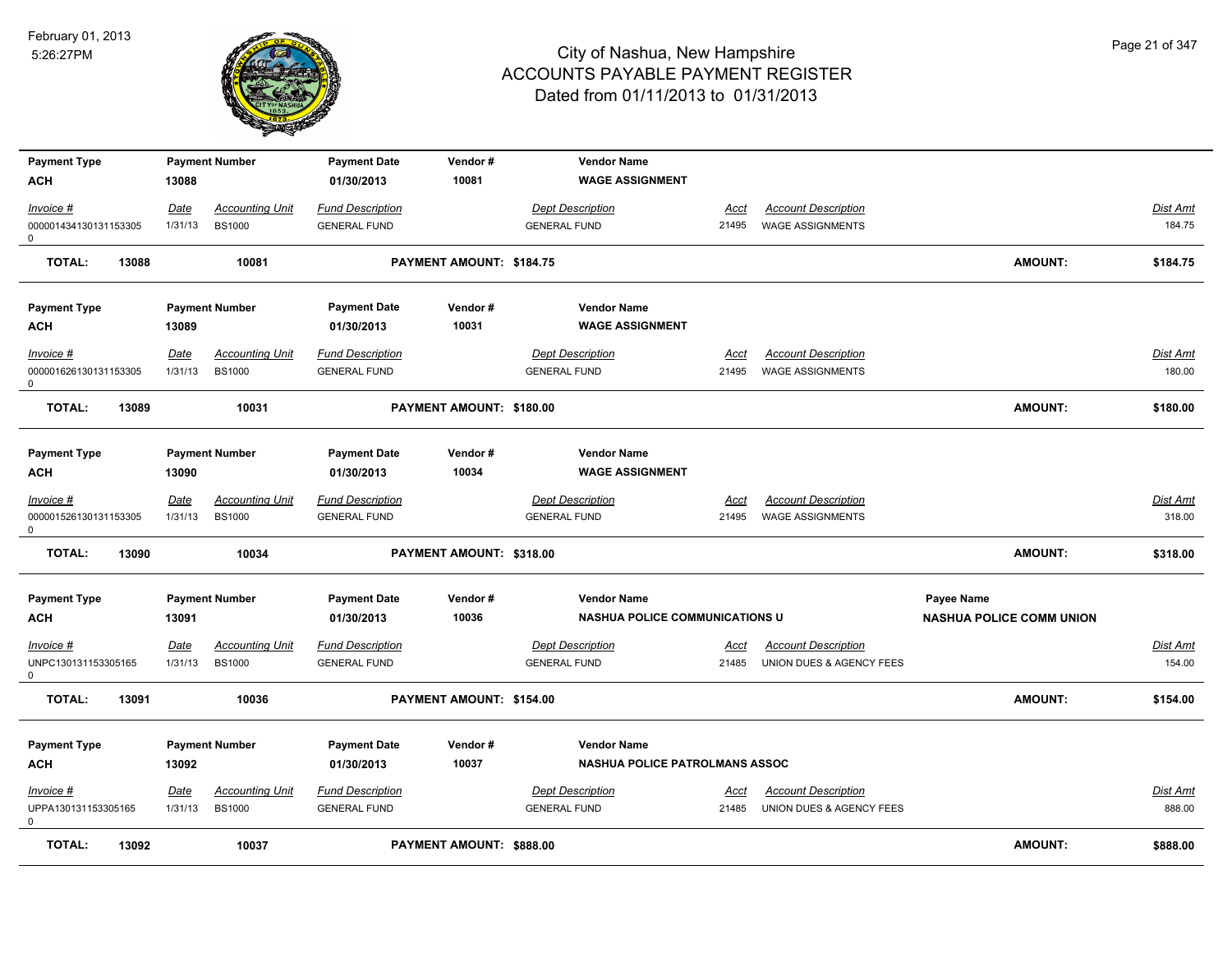

| <b>Payment Type</b>        |             | <b>Payment Number</b>  | <b>Payment Date</b>     | Vendor#                    | <b>Vendor Name</b>                    |             |                             | Payee Name                        |                 |
|----------------------------|-------------|------------------------|-------------------------|----------------------------|---------------------------------------|-------------|-----------------------------|-----------------------------------|-----------------|
| <b>ACH</b>                 | 13093       |                        | 01/30/2013              | 10038                      | <b>NASHUA POLICE RELIEF ASSOCIATI</b> |             |                             | <b>NASHUA POLICE RELIEF ASSOC</b> |                 |
| Invoice #                  | Date        | <b>Accounting Unit</b> | <b>Fund Description</b> |                            | <b>Dept Description</b>               | Acct        | <b>Account Description</b>  |                                   | <b>Dist Amt</b> |
| UPRL130131153305165 0      | 1/31/13     | <b>BS1000</b>          | <b>GENERAL FUND</b>     |                            | <b>GENERAL FUND</b>                   | 21485       | UNION DUES & AGENCY FEES    |                                   | 803.50          |
| <b>TOTAL:</b><br>13093     |             | 10038                  |                         | PAYMENT AMOUNT: \$803.50   |                                       |             |                             | <b>AMOUNT:</b>                    | \$803.50        |
|                            |             |                        |                         |                            |                                       |             |                             |                                   |                 |
| <b>Payment Type</b>        |             | <b>Payment Number</b>  | <b>Payment Date</b>     | Vendor#                    | <b>Vendor Name</b>                    |             |                             |                                   |                 |
| <b>ACH</b>                 | 13094       |                        | 01/30/2013              | 10039                      | <b>NASHUA POLICE SUPERVISORS ASSO</b> |             |                             |                                   |                 |
| Invoice #                  | Date        | <b>Accounting Unit</b> | <b>Fund Description</b> |                            | <b>Dept Description</b>               | Acct        | <b>Account Description</b>  |                                   | <b>Dist Amt</b> |
| UPSA130131153305165<br>0   | 1/31/13     | <b>BS1000</b>          | <b>GENERAL FUND</b>     |                            | <b>GENERAL FUND</b>                   | 21485       | UNION DUES & AGENCY FEES    |                                   | 403.00          |
| <b>TOTAL:</b><br>13094     |             | 10039                  |                         | PAYMENT AMOUNT: \$403.00   |                                       |             |                             | <b>AMOUNT:</b>                    | \$403.00        |
| <b>Payment Type</b>        |             | <b>Payment Number</b>  | <b>Payment Date</b>     | Vendor#                    | <b>Vendor Name</b>                    |             |                             |                                   |                 |
| <b>ACH</b>                 | 13095       |                        | 01/30/2013              | 15781                      | <b>NASHUA TEACHERS UNION</b>          |             |                             |                                   |                 |
| $Invoice$ #                | <u>Date</u> | <b>Accounting Unit</b> | <b>Fund Description</b> |                            | <b>Dept Description</b>               | <u>Acct</u> | <b>Account Description</b>  |                                   | Dist Amt        |
| SLT1130131153305700 0      | 1/31/13     | <b>BS1000</b>          | <b>GENERAL FUND</b>     |                            | <b>GENERAL FUND</b>                   | 21538       | SCHOOL LONG TERM DISABILITY |                                   | 4,287.86        |
| SLT2130131153305700 0      | 1/31/13     | <b>BS1000</b>          | <b>GENERAL FUND</b>     |                            | <b>GENERAL FUND</b>                   | 21538       | SCHOOL LONG TERM DISABILITY |                                   | 516.01          |
| SLT3130131153305700 0      | 1/31/13     | <b>BS1000</b>          | <b>GENERAL FUND</b>     |                            | <b>GENERAL FUND</b>                   | 21538       | SCHOOL LONG TERM DISABILITY |                                   | 26.51           |
| <b>TOTAL:</b><br>13095     |             | 15781                  |                         | PAYMENT AMOUNT: \$4,830.38 |                                       |             |                             | <b>AMOUNT:</b>                    | \$4,830.38      |
| <b>Payment Type</b>        |             | <b>Payment Number</b>  | <b>Payment Date</b>     | Vendor#                    | <b>Vendor Name</b>                    |             |                             | Payee Name                        |                 |
| ACH                        | 13096       |                        | 01/30/2013              | 10043                      | NPLE-LOCAL 4831                       |             |                             | NPLE-LOCAL #4831                  |                 |
| Invoice #                  | Date        | <b>Accounting Unit</b> | <b>Fund Description</b> |                            | <b>Dept Description</b>               | Acct        | <b>Account Description</b>  |                                   | <b>Dist Amt</b> |
| UAFL130131153305160 0      | 1/31/13     | <b>BS1000</b>          | <b>GENERAL FUND</b>     |                            | <b>GENERAL FUND</b>                   | 21485       | UNION DUES & AGENCY FEES    |                                   | 35.40           |
| UNPL130131153305160 0      | 1/31/13     | <b>BS1000</b>          | <b>GENERAL FUND</b>     |                            | <b>GENERAL FUND</b>                   | 21485       | UNION DUES & AGENCY FEES    |                                   | 208.08          |
| <b>TOTAL:</b><br>13096     |             | 10043                  |                         | PAYMENT AMOUNT: \$243.48   |                                       |             |                             | <b>AMOUNT:</b>                    | \$243.48        |
| <b>Payment Type</b>        |             | <b>Payment Number</b>  | <b>Payment Date</b>     | Vendor#                    | <b>Vendor Name</b>                    |             |                             |                                   |                 |
| <b>ACH</b>                 | 13097       |                        | 01/30/2013              | 10050                      | <b>WAGE ASSIGNMENT</b>                |             |                             |                                   |                 |
| $Invoice$ #                | Date        | <b>Accounting Unit</b> | <b>Fund Description</b> |                            | <b>Dept Description</b>               | <u>Acct</u> | <b>Account Description</b>  |                                   | Dist Amt        |
| 000001497130131153305<br>0 | 1/31/13     | <b>BS1000</b>          | <b>GENERAL FUND</b>     |                            | <b>GENERAL FUND</b>                   | 21495       | <b>WAGE ASSIGNMENTS</b>     |                                   | 259.00          |
| <b>TOTAL:</b><br>13097     |             | 10050                  |                         | PAYMENT AMOUNT: \$259.00   |                                       |             |                             | <b>AMOUNT:</b>                    | \$259.00        |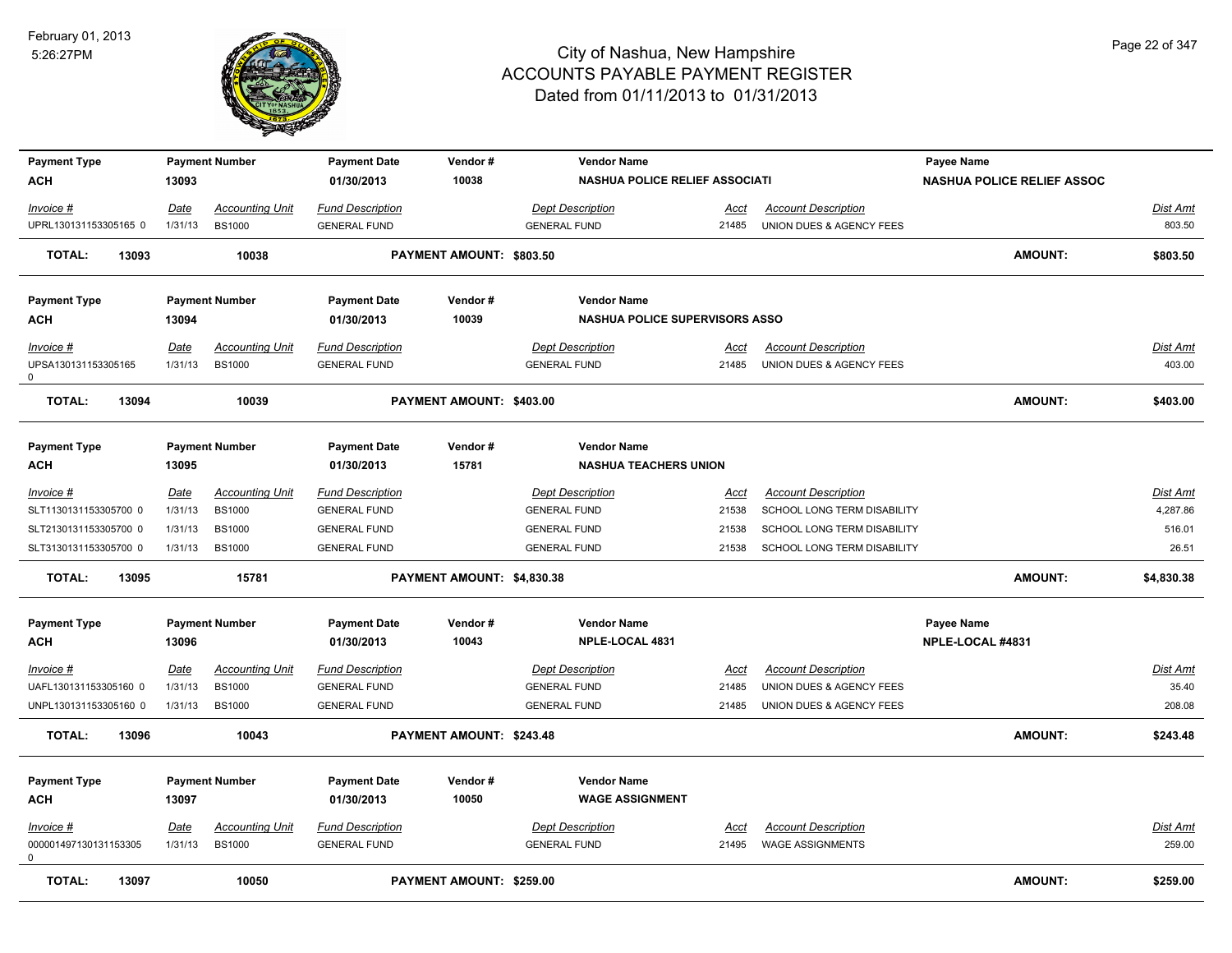

| <b>Payment Type</b>        |         | <b>Payment Number</b>  | Payment Date                      | Vendor #                    | <b>Vendor Name</b>                                |                                |                            | Payee Name                        |                 |
|----------------------------|---------|------------------------|-----------------------------------|-----------------------------|---------------------------------------------------|--------------------------------|----------------------------|-----------------------------------|-----------------|
| ACH                        | 13098   |                        | 01/30/2013                        | 10055                       | <b>TEAMSTERS UNION LOCAL 633</b>                  |                                |                            | <b>TEAMSTERS UNION LOCAL #633</b> |                 |
| Invoice #                  | Date    | <b>Accounting Unit</b> | <b>Fund Description</b>           |                             | Dept Description                                  | Acct                           | <b>Account Description</b> |                                   | <b>Dist Amt</b> |
| UPTM130131153305165<br>0   | 1/31/13 | <b>BS1000</b>          | <b>GENERAL FUND</b>               |                             | <b>GENERAL FUND</b>                               | 21485                          | UNION DUES & AGENCY FEES   |                                   | 186.84          |
| <b>TOTAL:</b><br>13098     |         | 10055                  |                                   | PAYMENT AMOUNT: \$186.84    |                                                   |                                |                            | <b>AMOUNT:</b>                    | \$186.84        |
| <b>Payment Type</b>        |         | <b>Payment Number</b>  | <b>Payment Date</b>               | Vendor#                     | <b>Vendor Name</b>                                |                                |                            | Payee Name                        |                 |
| ACH                        | 13099   |                        | 01/30/2013                        | 10058                       |                                                   | TREAS NASHUA TEACHERS UNION 10 |                            | TREAS NASHUA TEACHERS UNION       |                 |
| Invoice #                  | Date    | <b>Accounting Unit</b> | <b>Fund Description</b>           |                             | <b>Dept Description</b>                           | Acct                           | <b>Account Description</b> |                                   | Dist Amt        |
| UANT130131153305700        | 1/31/13 | <b>BS1000</b>          | <b>GENERAL FUND</b>               |                             | <b>GENERAL FUND</b>                               | 21485                          | UNION DUES & AGENCY FEES   |                                   | 127.72          |
| UNTU130125153305700        | 1/25/13 | <b>BS1000</b>          | <b>GENERAL FUND</b>               |                             | <b>GENERAL FUND</b>                               | 21485                          | UNION DUES & AGENCY FEES   |                                   | 8.67            |
| UNTU130131153305700<br>0   | 1/31/13 | <b>BS1000</b>          | <b>GENERAL FUND</b>               |                             | <b>GENERAL FUND</b>                               | 21485                          | UNION DUES & AGENCY FEES   |                                   | 28,858.48       |
| <b>TOTAL:</b><br>13099     |         | 10058                  |                                   | PAYMENT AMOUNT: \$28,994.87 |                                                   |                                |                            | <b>AMOUNT:</b>                    | \$28,994.87     |
| <b>Payment Type</b><br>ACH | 13100   | <b>Payment Number</b>  | <b>Payment Date</b><br>01/30/2013 | Vendor#<br>10067            | <b>Vendor Name</b><br><b>TSA CONSULTING GROUP</b> |                                |                            |                                   |                 |
| Invoice #                  | Date    | <b>Accounting Unit</b> | <b>Fund Description</b>           |                             | <b>Dept Description</b>                           | Acct                           | <b>Account Description</b> |                                   | <b>Dist Amt</b> |
| 4F01130131153305700 0      | 1/31/13 | <b>BS1000</b>          | <b>GENERAL FUND</b>               |                             | <b>GENERAL FUND</b>                               | 21432                          | 403(b) PLANS WITHHOLDING   |                                   | 580.00          |
| 4F04130131153305700 0      | 1/31/13 | <b>BS1000</b>          | <b>GENERAL FUND</b>               |                             | <b>GENERAL FUND</b>                               | 21432                          | 403(b) PLANS WITHHOLDING   |                                   | 6,759.61        |
| 4F06130131153305700 0      | 1/31/13 | <b>BS1000</b>          | <b>GENERAL FUND</b>               |                             | <b>GENERAL FUND</b>                               | 21432                          | 403(b) PLANS WITHHOLDING   |                                   | 27,432.62       |
| 4F10130131153305700 0      | 1/31/13 | <b>BS1000</b>          | <b>GENERAL FUND</b>               |                             | <b>GENERAL FUND</b>                               | 21432                          | 403(b) PLANS WITHHOLDING   |                                   | 1,250.00        |
| 4F11130131153305700 0      | 1/31/13 | <b>BS1000</b>          | <b>GENERAL FUND</b>               |                             | <b>GENERAL FUND</b>                               | 21432                          | 403(b) PLANS WITHHOLDING   |                                   | 15,266.25       |
| 4F16130131153305700 0      | 1/31/13 | <b>BS1000</b>          | <b>GENERAL FUND</b>               |                             | <b>GENERAL FUND</b>                               | 21432                          | 403(b) PLANS WITHHOLDING   |                                   | 1,975.00        |
| 4F18130131153305700 0      | 1/31/13 | <b>BS1000</b>          | <b>GENERAL FUND</b>               |                             | <b>GENERAL FUND</b>                               | 21432                          | 403(b) PLANS WITHHOLDING   |                                   | 100.00          |
| 4F19130131153305700 0      | 1/31/13 | <b>BS1000</b>          | <b>GENERAL FUND</b>               |                             | <b>GENERAL FUND</b>                               | 21432                          | 403(b) PLANS WITHHOLDING   |                                   | 702.33          |
| 4F23130131153305700 0      | 1/31/13 | <b>BS1000</b>          | <b>GENERAL FUND</b>               |                             | <b>GENERAL FUND</b>                               | 21432                          | 403(b) PLANS WITHHOLDING   |                                   | 1,136.97        |
| 4F24130131153305700 0      | 1/31/13 | <b>BS1000</b>          | <b>GENERAL FUND</b>               |                             | <b>GENERAL FUND</b>                               | 21432                          | 403(b) PLANS WITHHOLDING   |                                   | 50.00           |
| 4F26130131153305700 0      | 1/31/13 | <b>BS1000</b>          | <b>GENERAL FUND</b>               |                             | <b>GENERAL FUND</b>                               | 21432                          | 403(b) PLANS WITHHOLDING   |                                   | 2,033.00        |
| 4F27130131153305700 0      | 1/31/13 | <b>BS1000</b>          | <b>GENERAL FUND</b>               |                             | <b>GENERAL FUND</b>                               | 21432                          | 403(b) PLANS WITHHOLDING   |                                   | 24,833.56       |
| 4F29130131153305700 0      | 1/31/13 | <b>BS1000</b>          | <b>GENERAL FUND</b>               |                             | <b>GENERAL FUND</b>                               | 21432                          | 403(b) PLANS WITHHOLDING   |                                   | 1.584.63        |
| 4F30130131153305700 0      | 1/31/13 | <b>BS1000</b>          | <b>GENERAL FUND</b>               |                             | <b>GENERAL FUND</b>                               | 21432                          | 403(b) PLANS WITHHOLDING   |                                   | 1,304.62        |
| 4F31130131153305700 0      | 1/31/13 | <b>BS1000</b>          | <b>GENERAL FUND</b>               |                             | <b>GENERAL FUND</b>                               | 21432                          | 403(b) PLANS WITHHOLDING   |                                   | 1,260.38        |
| 4F33130131153305700 0      | 1/31/13 | <b>BS1000</b>          | <b>GENERAL FUND</b>               |                             | <b>GENERAL FUND</b>                               | 21432                          | 403(b) PLANS WITHHOLDING   |                                   | 42.54           |
| 4F36130131153305700 0      | 1/31/13 | <b>BS1000</b>          | <b>GENERAL FUND</b>               |                             | <b>GENERAL FUND</b>                               | 21432                          | 403(b) PLANS WITHHOLDING   |                                   | 4,232.00        |
| 4T27130131153305700 0      | 1/31/13 | <b>BS1000</b>          | <b>GENERAL FUND</b>               |                             | <b>GENERAL FUND</b>                               | 21432                          | 403(b) PLANS WITHHOLDING   |                                   | 389.28          |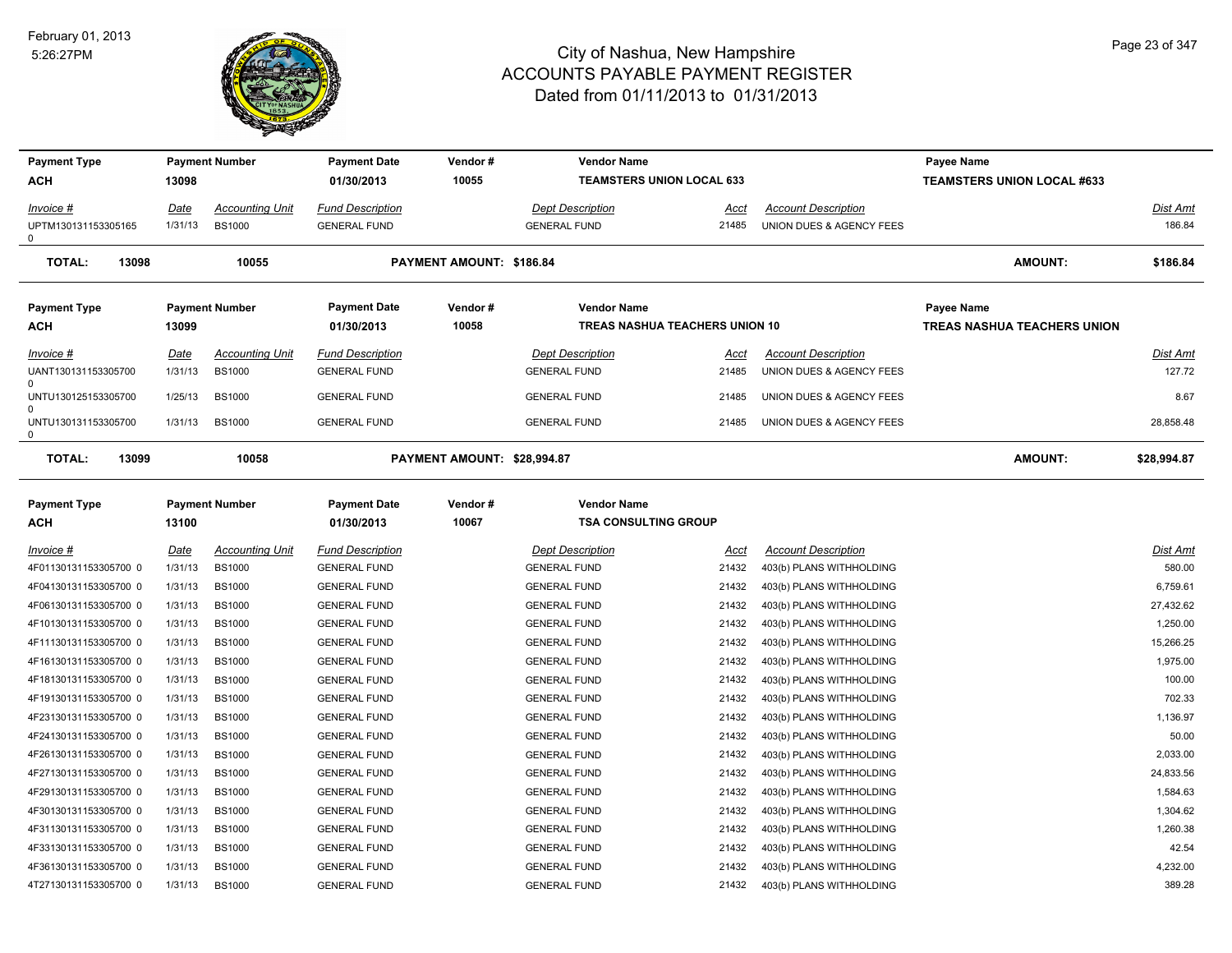

| <b>TOTAL:</b><br>13100                             |                 | 10067                                   |                                                | PAYMENT AMOUNT: \$90,932.79 |                                                |               |                                                        |                                             | <b>AMOUNT:</b>                 | \$90,932.79                   |
|----------------------------------------------------|-----------------|-----------------------------------------|------------------------------------------------|-----------------------------|------------------------------------------------|---------------|--------------------------------------------------------|---------------------------------------------|--------------------------------|-------------------------------|
| <b>Payment Type</b><br>ACH                         | 13101           | <b>Payment Number</b>                   | <b>Payment Date</b><br>01/30/2013              | Vendor#<br>10060            | <b>Vendor Name</b><br><b>UAW LOCAL 2232</b>    |               |                                                        |                                             |                                |                               |
| Invoice #<br>UUAW130131153305100                   | Date<br>1/31/13 | <b>Accounting Unit</b><br><b>BS1000</b> | <b>Fund Description</b><br><b>GENERAL FUND</b> |                             | <b>Dept Description</b><br><b>GENERAL FUND</b> | Acct<br>21485 | <b>Account Description</b><br>UNION DUES & AGENCY FEES |                                             |                                | Dist Amt<br>21.57             |
| $\Omega$<br>UUAW130131153305105                    | 1/31/13         | <b>BS1000</b>                           | <b>GENERAL FUND</b>                            |                             | <b>GENERAL FUND</b>                            | 21485         | UNION DUES & AGENCY FEES                               |                                             |                                | 162.89                        |
| UUAW130131153305120                                | 1/31/13         | <b>BS1000</b>                           | <b>GENERAL FUND</b>                            |                             | <b>GENERAL FUND</b>                            | 21485         | UNION DUES & AGENCY FEES                               |                                             |                                | 23.91                         |
| $\mathbf 0$<br>UUAW130131153305130                 | 1/31/13         | <b>BS1000</b>                           | <b>GENERAL FUND</b>                            |                             | <b>GENERAL FUND</b>                            | 21485         | UNION DUES & AGENCY FEES                               |                                             |                                | 22.82                         |
| $\Omega$<br>UUAW130131153305145                    | 1/31/13         | <b>BS1000</b>                           | <b>GENERAL FUND</b>                            |                             | <b>GENERAL FUND</b>                            | 21485         | UNION DUES & AGENCY FEES                               |                                             |                                | 134.24                        |
| $\Omega$<br>UUAW130131153305155                    | 1/31/13         | <b>BS1000</b>                           | <b>GENERAL FUND</b>                            |                             | <b>GENERAL FUND</b>                            | 21485         | UNION DUES & AGENCY FEES                               |                                             |                                | 262.51                        |
| $\Omega$<br>UUAW130131153305165                    | 1/31/13         | <b>BS1000</b>                           | <b>GENERAL FUND</b>                            |                             | <b>GENERAL FUND</b>                            | 21485         | UNION DUES & AGENCY FEES                               |                                             |                                | 111.71                        |
| $\Omega$<br>UUAW130131153305170<br>$\mathbf 0$     | 1/31/13         | <b>BS1000</b>                           | <b>GENERAL FUND</b>                            |                             | <b>GENERAL FUND</b>                            | 21485         | UNION DUES & AGENCY FEES                               |                                             |                                | 25.54                         |
| <b>TOTAL:</b><br>13101                             |                 | 10060                                   |                                                | PAYMENT AMOUNT: \$765.19    |                                                |               |                                                        |                                             | <b>AMOUNT:</b>                 | \$765.19                      |
| <b>Payment Type</b>                                |                 | <b>Payment Number</b>                   | <b>Payment Date</b>                            | Vendor#                     | <b>Vendor Name</b>                             |               |                                                        |                                             |                                |                               |
| ACH                                                | 13102           |                                         | 01/30/2013                                     | 15710                       | <b>WAGE ASSIGNMENT</b>                         |               |                                                        |                                             |                                |                               |
| Invoice #<br>000001355130131153305<br>$\mathsf{O}$ | Date<br>1/31/13 | <b>Accounting Unit</b><br><b>BS1000</b> | <b>Fund Description</b><br><b>GENERAL FUND</b> |                             | <b>Dept Description</b><br><b>GENERAL FUND</b> | Acct<br>21495 | <b>Account Description</b><br><b>WAGE ASSIGNMENTS</b>  |                                             |                                | Dist Amt<br>219.23            |
| <b>TOTAL:</b><br>13102                             |                 | 15710                                   |                                                | PAYMENT AMOUNT: \$219.23    |                                                |               |                                                        |                                             | <b>AMOUNT:</b>                 | \$219.23                      |
| <b>Payment Type</b><br>ACH                         | 13103           | <b>Payment Number</b>                   | <b>Payment Date</b><br>01/31/2013              | Vendor#<br>13647            | <b>Vendor Name</b><br><b>STATE OF NH</b>       |               |                                                        | <b>Payee Name</b><br><b>STATE OF NH -MV</b> |                                |                               |
| Invoice #                                          | Date            | <b>Accounting Unit</b>                  | <b>Fund Description</b>                        |                             | <b>Dept Description</b>                        | Acct          | <b>Account Description</b>                             |                                             |                                | Dist Amt                      |
| WORK OF 01/30/13                                   | 1/31/13         | <b>BS1000</b>                           | <b>GENERAL FUND</b>                            |                             | <b>GENERAL FUND</b>                            | 21921         | <b>MVR STATE FEES</b>                                  |                                             |                                | 18,700.95                     |
| <b>TOTAL:</b><br>13103                             |                 | 13647                                   |                                                | PAYMENT AMOUNT: \$18,700.95 |                                                |               |                                                        |                                             | <b>AMOUNT:</b>                 | \$18,700.95                   |
| <b>Payment Type</b>                                |                 | <b>Payment Number</b>                   | <b>Payment Date</b>                            | Vendor#                     | <b>Vendor Name</b>                             |               |                                                        | <b>Payee Name</b>                           |                                |                               |
| <b>ACH</b>                                         | 13104           |                                         | 01/31/2013                                     | 11186                       | NH DEPT OF ENVIROMENTAL SERVS                  |               |                                                        |                                             | NH DEPT OF ENVIRONMENTAL SERVS |                               |
| Invoice #<br>221448                                | Date<br>1/10/13 | <b>Accounting Unit</b><br>68.6000.900   | <b>Fund Description</b><br>SOLID WASTE FUND    |                             | <b>Dept Description</b><br>SOLID WASTE         | Acct<br>75100 | <b>Account Description</b><br>PRINCIPAL                |                                             |                                | <b>Dist Amt</b><br>183,798.10 |
| 221448                                             | 1/10/13         | 68.6000.900                             | SOLID WASTE FUND                               |                             | <b>SOLID WASTE</b>                             | 75200         | <b>INTEREST</b>                                        |                                             |                                | 46,493.56                     |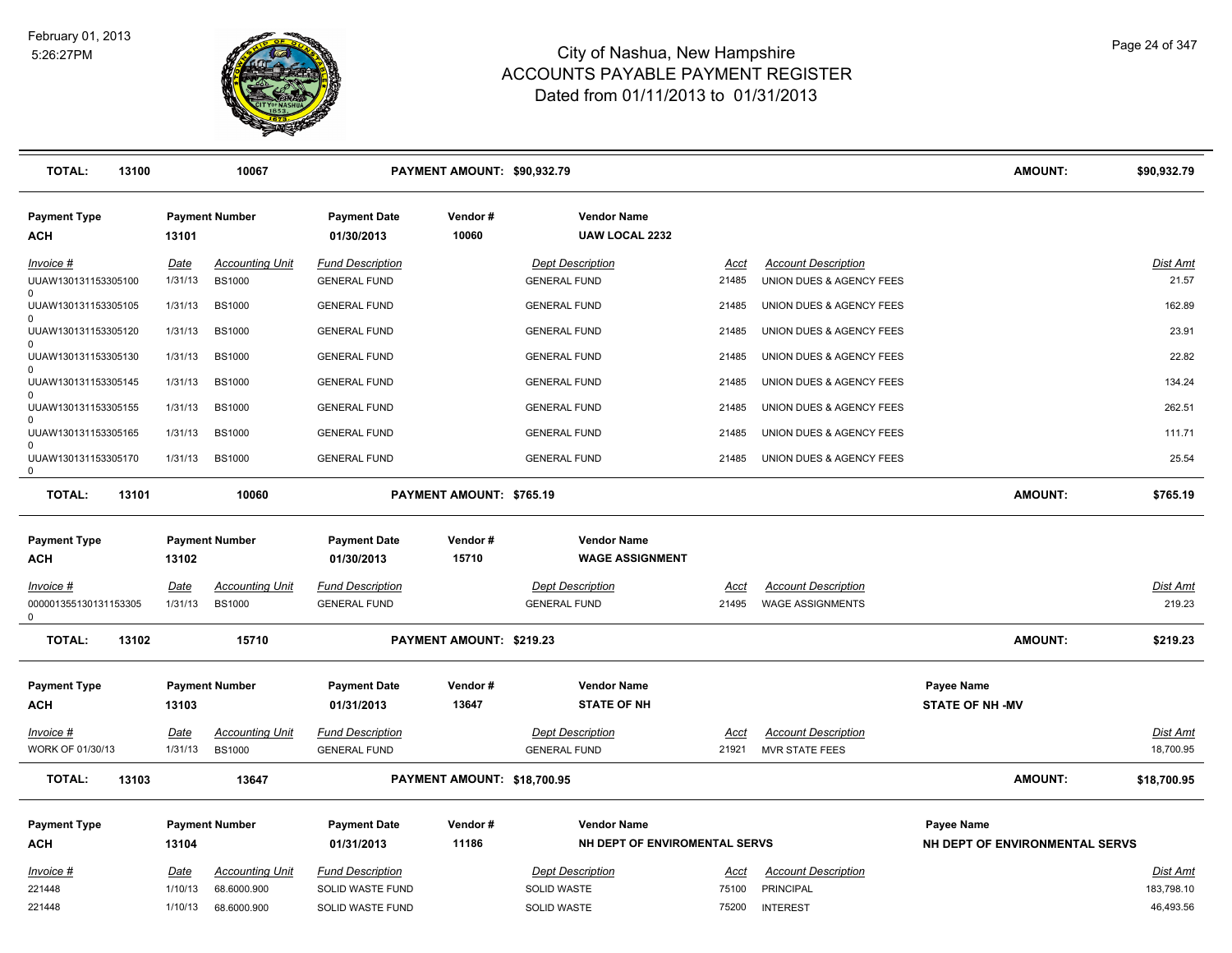

| <b>TOTAL:</b>                                  | 13104   |                               | 11186                                     |                                                          | <b>PAYMENT AMOUNT: \$230,291.66</b> |                                                                |                         |                                                      | <b>AMOUNT:</b>                                       | \$230,291.66                      |
|------------------------------------------------|---------|-------------------------------|-------------------------------------------|----------------------------------------------------------|-------------------------------------|----------------------------------------------------------------|-------------------------|------------------------------------------------------|------------------------------------------------------|-----------------------------------|
| <b>Payment Type</b><br>ACH                     |         | 13105                         | <b>Payment Number</b>                     | <b>Payment Date</b><br>01/31/2013                        | Vendor#<br>13813                    | <b>Vendor Name</b><br><b>US BANK</b>                           |                         |                                                      | <b>Payee Name</b><br><b>US BANK N.A. (091000022)</b> |                                   |
| Invoice #<br>802951500 02/01/13                |         | Date<br>1/31/13               | <b>Accounting Unit</b><br>93.1.900        | <b>Fund Description</b><br><b>GENERAL FUND</b>           |                                     | <b>Dept Description</b><br><b>DEBT SERVICE</b>                 | <u>Acct</u><br>75200    | <b>Account Description</b><br><b>INTEREST</b>        |                                                      | Dist Amt<br>65,781.25             |
| <b>TOTAL:</b>                                  | 13105   |                               | 13813                                     |                                                          | PAYMENT AMOUNT: \$65,781.25         |                                                                |                         |                                                      | <b>AMOUNT:</b>                                       | \$65,781.25                       |
| <b>Payment Type</b>                            |         |                               | <b>Payment Number</b>                     | <b>Payment Date</b>                                      | Vendor#                             | <b>Vendor Name</b>                                             |                         |                                                      | Payee Name                                           |                                   |
| <b>ACH</b>                                     |         | 13106                         |                                           | 01/31/2013                                               | 11186                               | NH DEPT OF ENVIROMENTAL SERVS                                  |                         |                                                      | NH DEPT OF ENVIRONMENTAL SERVS                       |                                   |
| Invoice #<br>221428                            |         | <u>Date</u><br>1/31/13        | <b>Accounting Unit</b><br>68.6000.900     | <b>Fund Description</b><br>SOLID WASTE FUND              |                                     | <b>Dept Description</b><br>SOLID WASTE                         | Acct<br>75100           | <b>Account Description</b><br><b>PRINCIPAL</b>       |                                                      | Dist Amt<br>52,556.15             |
| 221428<br>221429                               |         | 1/31/13<br>1/31/13            | 68.6000.900<br>68.6000.900                | SOLID WASTE FUND<br>SOLID WASTE FUND                     |                                     | <b>SOLID WASTE</b><br><b>SOLID WASTE</b>                       | 75200<br>75100          | <b>INTEREST</b><br>PRINCIPAL                         |                                                      | 25,197.52<br>23,649.33            |
| 221429<br>221430                               |         | 1/31/13<br>1/31/13            | 68.6000.900<br>68.6000.900                | SOLID WASTE FUND<br>SOLID WASTE FUND                     |                                     | <b>SOLID WASTE</b><br><b>SOLID WASTE</b>                       | 75200<br>75100          | <b>INTEREST</b><br><b>PRINCIPAL</b>                  |                                                      | 9,635.68<br>78,924.01             |
| 221430<br>221431<br>221431                     |         | 1/31/13<br>1/31/13<br>1/31/13 | 68.6000.900<br>68.6000.900<br>68.6000.900 | SOLID WASTE FUND<br>SOLID WASTE FUND<br>SOLID WASTE FUND |                                     | <b>SOLID WASTE</b><br><b>SOLID WASTE</b><br><b>SOLID WASTE</b> | 75200<br>75100<br>75200 | <b>INTEREST</b><br>PRINCIPAL<br><b>INTEREST</b>      |                                                      | 37,839.33<br>4,500.00<br>1,845.36 |
| <b>TOTAL:</b>                                  | 13106   |                               | 11186                                     |                                                          | <b>PAYMENT AMOUNT: \$234,147.38</b> |                                                                |                         |                                                      | <b>AMOUNT:</b>                                       | \$234,147.38                      |
| <b>Payment Type</b>                            |         |                               | <b>Payment Number</b>                     | <b>Payment Date</b>                                      | Vendor#                             | <b>Vendor Name</b>                                             |                         |                                                      |                                                      |                                   |
| ACH                                            |         | 9201313                       |                                           | 01/14/2013                                               | 14504                               | <b>NASHUA SCHOOL DISTRICT 42</b>                               |                         |                                                      |                                                      |                                   |
| Invoice #<br>12/21/2012-01/10/13               |         | Date<br>1/14/13               | <b>Accounting Unit</b><br>91.1.012338     | <b>Fund Description</b><br><b>GENERAL FUND</b>           |                                     | <b>Dept Description</b><br><b>SCHOOL</b>                       | <b>Acct</b><br>55635    | <b>Account Description</b><br><b>TOURNAMENT FEES</b> |                                                      | <b>Dist Amt</b><br>1,610.00       |
| 12/21/2012-01/10/13                            |         | 1/14/13                       | 91.2212                                   | ATHLETICS REVENUE FUND                                   |                                     | <b>SCHOOL</b>                                                  | 44563                   | <b>ATHLETIC FEES</b>                                 |                                                      | 600.00                            |
| <b>TOTAL:</b>                                  | 9201313 |                               | 14504                                     |                                                          | PAYMENT AMOUNT: \$2,210.00          |                                                                |                         |                                                      | AMOUNT:                                              | \$2,210.00                        |
| <b>Payment Type</b>                            |         |                               | <b>Payment Number</b>                     | Payment Date                                             | Vendor#                             | <b>Vendor Name</b>                                             |                         |                                                      |                                                      |                                   |
| <b>ACH</b>                                     |         | 9201314                       |                                           | 01/29/2013                                               | 14109                               | <b>CITIZENS BANK</b>                                           |                         |                                                      |                                                      |                                   |
| Invoice #<br><b>CREDIT CARD</b>                |         | Date<br>1/7/13                | <b>Accounting Unit</b><br>01.1.500        | <b>Fund Description</b><br><b>GENERAL FUND</b>           |                                     | <b>Dept Description</b><br><b>MAYOR</b>                        | Acct<br>61830           | <b>Account Description</b><br><b>SUBSCRIPTIONS</b>   | Activity                                             | Dist Amt<br>54.00                 |
| 01/07/2013<br><b>CREDIT CARD</b><br>01/07/2013 |         | 1/7/13                        | 13.6600.500                               | BENEFITS SELF INSURANCE FUND                             |                                     | BENEFITS ADMINISTRATION                                        | 61100                   | OFFICE SUPPLIES                                      |                                                      | 349.00                            |
| <b>CREDIT CARD</b><br>01/07/2013               |         | 1/7/13                        | 22.1.535                                  | <b>GENERAL FUND</b>                                      |                                     | INFORMATION TECHNOLOGY                                         | 54407                   | SOFTWARE MAINTENANCE                                 |                                                      | 345.45                            |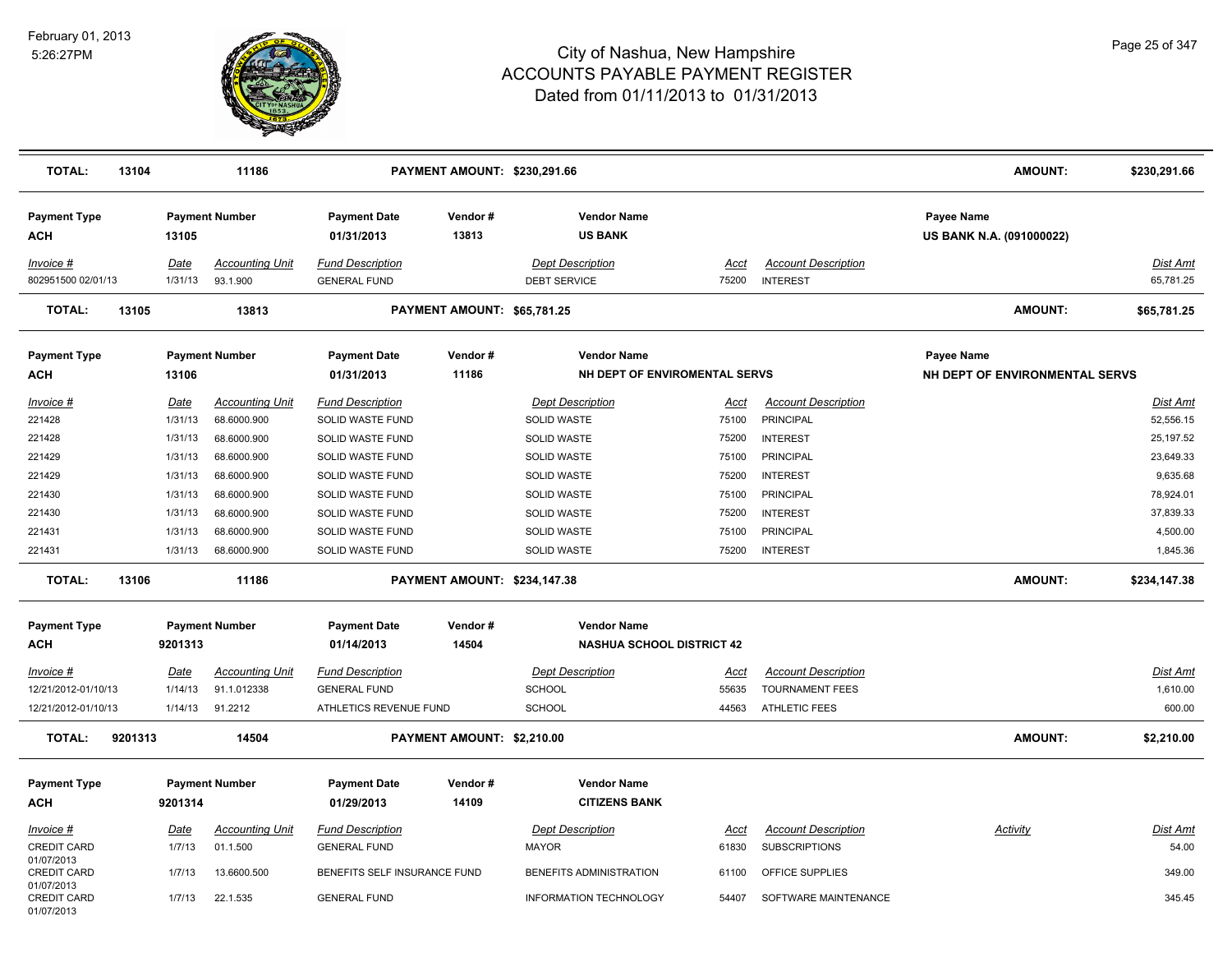

| <b>TOTAL:</b>                     | 9201315 | 14504                  |                                        | PAYMENT AMOUNT: \$1,809.00 |                                        |       |                                | <b>AMOUNT:</b>  | \$1,809.00      |
|-----------------------------------|---------|------------------------|----------------------------------------|----------------------------|----------------------------------------|-------|--------------------------------|-----------------|-----------------|
| 01/11/13-01/31/13                 | 1/31/13 | 91.2212                | ATHLETICS REVENUE FUND                 |                            | <b>SCHOOL</b>                          | 44563 | <b>ATHLETIC FEES</b>           |                 | 150.00          |
| 01/11/13-01/31/13                 | 1/31/13 | 91.1.012338            | <b>GENERAL FUND</b>                    |                            | <b>SCHOOL</b>                          | 55635 | <b>TOURNAMENT FEES</b>         |                 | 1,449.00        |
| 01/11/13-01/31/13                 | 1/31/13 | 91.1.012338            | <b>GENERAL FUND</b>                    |                            | <b>SCHOOL</b>                          | 55300 | <b>TRAVEL</b>                  |                 | 210.00          |
| Invoice #                         | Date    | <b>Accounting Unit</b> | <b>Fund Description</b>                |                            | <b>Dept Description</b>                | Acct  | <b>Account Description</b>     |                 | <b>Dist Amt</b> |
| <b>Payment Type</b><br><b>ACH</b> | 9201315 |                        | <b>Payment Date</b><br>01/31/2013      | 14504                      | <b>NASHUA SCHOOL DISTRICT 42</b>       |       |                                |                 |                 |
|                                   |         | <b>Payment Number</b>  |                                        | Vendor#                    | <b>Vendor Name</b>                     |       |                                |                 |                 |
| <b>TOTAL:</b>                     | 9201314 | 14109                  |                                        | PAYMENT AMOUNT: \$5,346.17 |                                        |       |                                | <b>AMOUNT:</b>  | \$5,346.17      |
| <b>CREDIT CARD</b><br>01/07/2013  | 1/7/13  | 91.3800.042219         | <b>SCHOOL GRANTS FUND</b>              |                            | <b>SCHOOL</b>                          | 55300 | <b>TRAVEL</b>                  | 91.03471.042219 | 116.63          |
| <b>CREDIT CARD</b><br>01/07/2013  | 1/7/13  | 91.3800.042219         | <b>SCHOOL GRANTS FUND</b>              |                            | <b>SCHOOL</b>                          | 55300 | <b>TRAVEL</b>                  | 91.03468.042219 | 487.60          |
| <b>CREDIT CARD</b><br>01/07/2013  | 1/7/13  | 91.2212.041408         | ATHLETICS REVENUE FUND                 |                            | <b>SCHOOL</b>                          | 61107 | <b>CLOTHING &amp; UNIFORMS</b> |                 | 1,099.86        |
| <b>CREDIT CARD</b><br>01/07/2013  | 1/7/13  | 91.1.022332            | <b>GENERAL FUND</b>                    |                            | SCHOOL                                 | 55300 | <b>TRAVEL</b>                  |                 | 49.00           |
| <b>CREDIT CARD</b><br>01/07/2013  | 1/7/13  | 91.1.012320            | <b>GENERAL FUND</b>                    |                            | <b>SCHOOL</b>                          | 61299 | MISCELLANEOUS SUPPLIES         |                 | 229.95          |
| 01/07/2013                        |         |                        |                                        |                            |                                        |       |                                |                 |                 |
| 01/07/2013<br><b>CREDIT CARD</b>  | 1/7/13  | 83.1010                | <b>GF-PRIOR YEAR ESCROWS</b>           |                            | ECONOMIC DEV-PRIOR YEAR                | 55500 | ADVERTISING                    |                 | 100.00          |
| 01/07/2013<br><b>CREDIT CARD</b>  | 1/7/13  | 83.1.500               | <b>GENERAL FUND</b>                    |                            | ECONOMIC DEVELOPMENT                   | 61299 | MISCELLANEOUS SUPPLIES         |                 | 20.00           |
| 01/07/2013<br><b>CREDIT CARD</b>  | 1/7/13  | 79.1.770               | <b>GENERAL FUND</b>                    |                            | LIBRARY                                | 54428 | TECHNOLOGY OPERATIONS          |                 | 951.00          |
| <b>CREDIT CARD</b>                | 1/7/13  | 69.6200.540            | <b>WASTEWATER FUND</b>                 |                            | WASTEWATER                             | 55500 | ADVERTISING                    |                 | 150.00          |
| <b>CREDIT CARD</b><br>01/07/2013  | 1/7/13  | 50.4020                | POLICE DRUG ENFORCEMENT<br><b>FUND</b> |                            | POLICE DRUG ENFORCEMENT<br><b>FUND</b> | 55400 | CONFERENCES AND SEMINARS       |                 | 559.00          |
| <b>CREDIT CARD</b><br>01/07/2013  | 1/7/13  | 50.1.635               | <b>GENERAL FUND</b>                    |                            | <b>POLICE</b>                          | 55421 | TRAINING & CERTIFICATIONS      |                 | 595.28          |
| 01/07/2013                        | 1/7/13  |                        |                                        |                            |                                        |       |                                |                 |                 |
| <b>CREDIT CARD</b>                |         | 50.1.635               | <b>GENERAL FUND</b>                    |                            | <b>POLICE</b>                          | 55400 | CONFERENCES AND SEMINARS       |                 | 239.40          |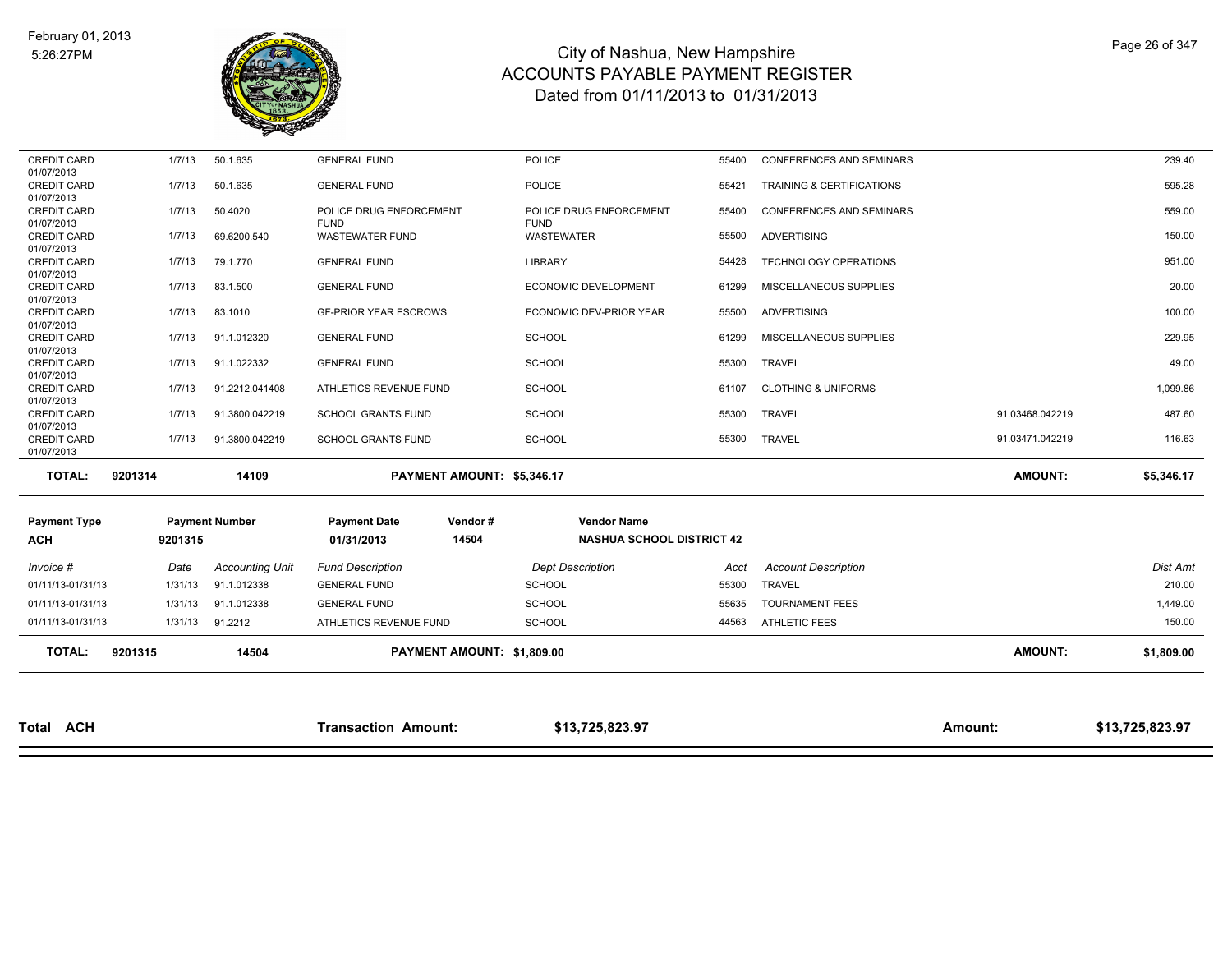**SYS**



| <b>Payment Type</b><br><b>SYS</b> |        | 218097      | <b>Payment Number</b>  | <b>Payment Date</b><br>01/17/2013 | Vendor#<br>13960         |                     | <b>Vendor Name</b><br><b>JOSHUA ALBERT</b> |             |                                |                                      |                 |
|-----------------------------------|--------|-------------|------------------------|-----------------------------------|--------------------------|---------------------|--------------------------------------------|-------------|--------------------------------|--------------------------------------|-----------------|
| Invoice #                         |        | Date        | <b>Accounting Unit</b> | <b>Fund Description</b>           |                          |                     | Dept Description                           | Acct        | <b>Account Description</b>     |                                      | Dist Amt        |
| 1/3/2013-SEARS                    |        | 1/3/13      | 50.1.500               | <b>GENERAL FUND</b>               |                          | POLICE              |                                            | 61107       | <b>CLOTHING &amp; UNIFORMS</b> |                                      | 100.00          |
| <b>TOTAL:</b>                     | 218097 |             | 13960                  |                                   | PAYMENT AMOUNT: \$100.00 |                     |                                            |             |                                | <b>AMOUNT:</b>                       | \$100.00        |
| <b>Payment Type</b>               |        |             | <b>Payment Number</b>  | <b>Payment Date</b>               | Vendor#                  |                     | <b>Vendor Name</b>                         |             |                                |                                      |                 |
| SYS                               |        | 218098      |                        | 01/17/2013                        | 14061                    |                     | <b>JEFFREY BUKUNT</b>                      |             |                                |                                      |                 |
| Invoice #                         |        | Date        | <b>Accounting Unit</b> | <b>Fund Description</b>           |                          |                     | <b>Dept Description</b>                    | Acct        | <b>Account Description</b>     |                                      | <u>Dist Amt</u> |
| <b>FALL TUITION REIMB</b>         |        | 1/11/13     | 50.1.635               | <b>GENERAL FUND</b>               |                          | POLICE              |                                            | 52800       | EDUCATIONAL ASSISTANCE         |                                      | 900.00          |
| <b>TOTAL:</b>                     | 218098 |             | 14061                  |                                   | PAYMENT AMOUNT: \$900.00 |                     |                                            |             |                                | <b>AMOUNT:</b>                       | \$900.00        |
| <b>Payment Type</b>               |        |             | <b>Payment Number</b>  | <b>Payment Date</b>               | Vendor#                  |                     | <b>Vendor Name</b>                         |             |                                |                                      |                 |
| <b>SYS</b>                        |        | 218099      |                        | 01/17/2013                        | 11177                    |                     | <b>CARLOS CAMACHO</b>                      |             |                                |                                      |                 |
| Invoice #                         |        | Date        | <b>Accounting Unit</b> | <b>Fund Description</b>           |                          |                     | <b>Dept Description</b>                    | Acct        | <b>Account Description</b>     |                                      | Dist Amt        |
| MEALS-2/13-15/2013                |        | 1/15/12     | 50.1.635               | <b>GENERAL FUND</b>               |                          | POLICE              |                                            | 55400       | CONFERENCES AND SEMINARS       |                                      | 105.00          |
| <b>TOTAL:</b>                     | 218099 |             | 11177                  |                                   | PAYMENT AMOUNT: \$105.00 |                     |                                            |             |                                | <b>AMOUNT:</b>                       | \$105.00        |
| <b>Payment Type</b>               |        |             | <b>Payment Number</b>  | <b>Payment Date</b>               | Vendor#                  |                     | <b>Vendor Name</b>                         |             |                                |                                      |                 |
| <b>SYS</b>                        |        | 218100      |                        | 01/17/2013                        | 11959                    |                     | <b>CHRISTOPHER CARON</b>                   |             |                                |                                      |                 |
| <u>Invoice #</u>                  |        | <b>Date</b> | <b>Accounting Unit</b> | <b>Fund Description</b>           |                          |                     | <b>Dept Description</b>                    | <u>Acct</u> | <b>Account Description</b>     |                                      | Dist Amt        |
| 12/13/12-HAGGAR                   |        |             | 12/13/12 50.1.500      | <b>GENERAL FUND</b>               |                          | POLICE              |                                            | 61107       | <b>CLOTHING &amp; UNIFORMS</b> |                                      | 100.49          |
| <b>TOTAL:</b>                     | 218100 |             | 11959                  |                                   | PAYMENT AMOUNT: \$100.49 |                     |                                            |             |                                | <b>AMOUNT:</b>                       | \$100.49        |
| <b>Payment Type</b>               |        |             | <b>Payment Number</b>  | <b>Payment Date</b>               | Vendor#                  |                     | <b>Vendor Name</b>                         |             |                                | Payee Name                           |                 |
| <b>SYS</b>                        |        | 218101      |                        | 01/17/2013                        | 14111                    |                     | <b>CITY OF NASHUA</b>                      |             |                                | <b>CITY OF NASHUA/TAX COLLECTORS</b> |                 |
| Invoice #                         |        | <b>Date</b> | <b>Accounting Unit</b> | <b>Fund Description</b>           |                          |                     | <b>Dept Description</b>                    | Acct        | <b>Account Description</b>     | <b>Activity</b>                      | Dist Amt        |
| 101-0120-PARKING                  |        | 1/16/13     | 66.1.500               | <b>GENERAL FUND</b>               |                          | <b>PARKING LOTS</b> |                                            | 61307       | FUEL, DIESEL                   |                                      | 200.95          |
| 101-0120-TRANSIT                  |        | 1/16/13     | 86.3120                | <b>TRANSIT GRANTS</b>             |                          | TRANSPORTATION      |                                            | 61300       | FUEL, UNLEADED                 | 86.800.13.10.10                      | 139.64          |
| TOTAL:                            | 218101 |             | 14111                  |                                   | PAYMENT AMOUNT: \$340.59 |                     |                                            |             |                                | <b>AMOUNT:</b>                       | \$340.59        |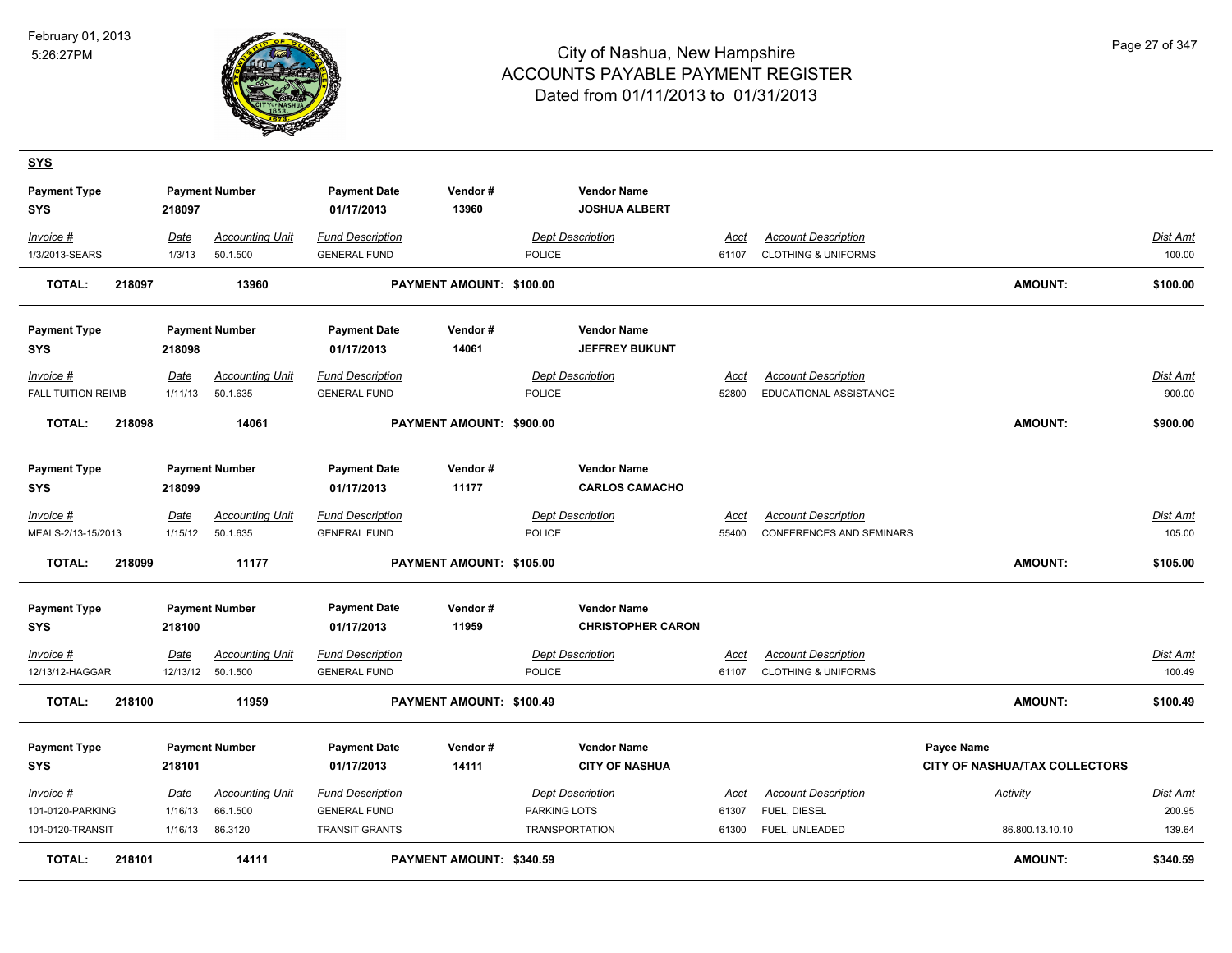

| <b>Payment Type</b>               |        |             | <b>Payment Number</b>  | <b>Payment Date</b>               | Vendor#                  | <b>Vendor Name</b>                      |             |                                      |                |                 |
|-----------------------------------|--------|-------------|------------------------|-----------------------------------|--------------------------|-----------------------------------------|-------------|--------------------------------------|----------------|-----------------|
| <b>SYS</b>                        |        | 218102      |                        | 01/17/2013                        | 14218                    | <b>CARTER FALK</b>                      |             |                                      |                |                 |
| Invoice #                         |        | Date        | <b>Accounting Unit</b> | <b>Fund Description</b>           |                          | Dept Description                        | Acct        | <b>Account Description</b>           |                | Dist Amt        |
| REIMB-4/2013-APA                  |        | 1/9/13      | 82.1.500               | <b>GENERAL FUND</b>               |                          | PLANNING & ZONING                       | 55421       | TRAINING & CERTIFICATIONS            |                | 315.60          |
|                                   |        |             |                        |                                   |                          |                                         |             |                                      |                |                 |
| <b>TOTAL:</b>                     | 218102 |             | 14218                  |                                   | PAYMENT AMOUNT: \$315.60 |                                         |             |                                      | <b>AMOUNT:</b> | \$315.60        |
| <b>Payment Type</b>               |        |             | <b>Payment Number</b>  | <b>Payment Date</b>               | Vendor#                  | <b>Vendor Name</b>                      |             |                                      |                |                 |
| <b>SYS</b>                        |        | 218103      |                        | 01/17/2013                        | 11542                    | <b>BARBARA HILL</b>                     |             |                                      |                |                 |
| Invoice #                         |        | <b>Date</b> | <b>Accounting Unit</b> | <b>Fund Description</b>           |                          | <b>Dept Description</b>                 | <u>Acct</u> | <b>Account Description</b>           |                | <b>Dist Amt</b> |
| 1/8/13 MILEAGE REIMB              |        | 1/8/13      | 11.1.500               | <b>GENERAL FUND</b>               |                          | <b>HUMAN RESOURCES</b>                  | 55400       | <b>CONFERENCES AND SEMINARS</b>      |                | 20.58           |
|                                   |        |             |                        |                                   |                          |                                         |             |                                      |                |                 |
| <b>TOTAL:</b>                     | 218103 |             | 11542                  |                                   | PAYMENT AMOUNT: \$20.58  |                                         |             |                                      | <b>AMOUNT:</b> | \$20.58         |
|                                   |        |             |                        |                                   |                          |                                         |             |                                      |                |                 |
| <b>Payment Type</b>               |        |             | <b>Payment Number</b>  | <b>Payment Date</b>               | Vendor#                  | <b>Vendor Name</b>                      |             |                                      |                |                 |
| SYS                               |        | 218104      |                        | 01/17/2013                        | 15848                    | <b>KELLY HODGDON</b>                    |             |                                      |                |                 |
| Invoice #                         |        | Date        | <b>Accounting Unit</b> | <b>Fund Description</b>           |                          | <b>Dept Description</b>                 | Acct        | <b>Account Description</b>           |                | Dist Amt        |
| <b>RED WING REIMB</b>             |        | 1/5/13      | 61.1.670               | <b>GENERAL FUND</b>               |                          | <b>STREETS</b>                          | 61107       | <b>CLOTHING &amp; UNIFORMS</b>       |                | 110.00          |
| <b>TOTAL:</b>                     | 218104 |             | 15848                  |                                   | PAYMENT AMOUNT: \$110.00 |                                         |             |                                      | <b>AMOUNT:</b> | \$110.00        |
|                                   |        |             |                        |                                   |                          |                                         |             |                                      |                |                 |
| <b>Payment Type</b>               |        |             | <b>Payment Number</b>  | <b>Payment Date</b>               | Vendor#                  | <b>Vendor Name</b>                      |             |                                      |                |                 |
| <b>SYS</b>                        |        | 218105      |                        | 01/17/2013                        | 14313                    | <b>ROGER HOUSTON</b>                    |             |                                      |                |                 |
|                                   |        |             |                        |                                   |                          |                                         |             |                                      |                |                 |
| Invoice #                         |        | Date        | <b>Accounting Unit</b> | <b>Fund Description</b>           |                          | <b>Dept Description</b>                 | <b>Acct</b> | <b>Account Description</b>           |                | <b>Dist Amt</b> |
| APA CONFER REIMB<br>2013          |        | 1/15/13     | 82.1.500               | <b>GENERAL FUND</b>               |                          | PLANNING & ZONING                       | 55421       | <b>TRAINING &amp; CERTIFICATIONS</b> |                | 760.00          |
| <b>TOTAL:</b>                     | 218105 |             | 14313                  |                                   | PAYMENT AMOUNT: \$760.00 |                                         |             |                                      | <b>AMOUNT:</b> | \$760.00        |
|                                   |        |             |                        |                                   |                          |                                         |             |                                      |                |                 |
| <b>Payment Type</b><br><b>SYS</b> |        | 218106      | <b>Payment Number</b>  | <b>Payment Date</b><br>01/17/2013 | Vendor#<br>14344         | <b>Vendor Name</b><br><b>RYAN JONES</b> |             |                                      |                |                 |
|                                   |        |             |                        |                                   |                          |                                         |             |                                      |                |                 |
| <b>Invoice #</b>                  |        | <b>Date</b> | <b>Accounting Unit</b> | <b>Fund Description</b>           |                          | <b>Dept Description</b>                 | <u>Acct</u> | <b>Account Description</b>           |                | <u>Dist Amt</u> |
| UNDER ARMOUR REIMB                |        | 12/26/12    | 50.1.500               | <b>GENERAL FUND</b>               |                          | POLICE                                  | 61107       | <b>CLOTHING &amp; UNIFORMS</b>       |                | 40.48           |
| <b>UNDER ARMOUR</b><br>REIMB2     |        | 10/21/12    | 50.1.500               | <b>GENERAL FUND</b>               |                          | POLICE                                  | 61107       | <b>CLOTHING &amp; UNIFORMS</b>       |                | 67.48           |
| <b>TOTAL:</b>                     | 218106 |             | 14344                  |                                   | PAYMENT AMOUNT: \$107.96 |                                         |             |                                      | <b>AMOUNT:</b> | \$107.96        |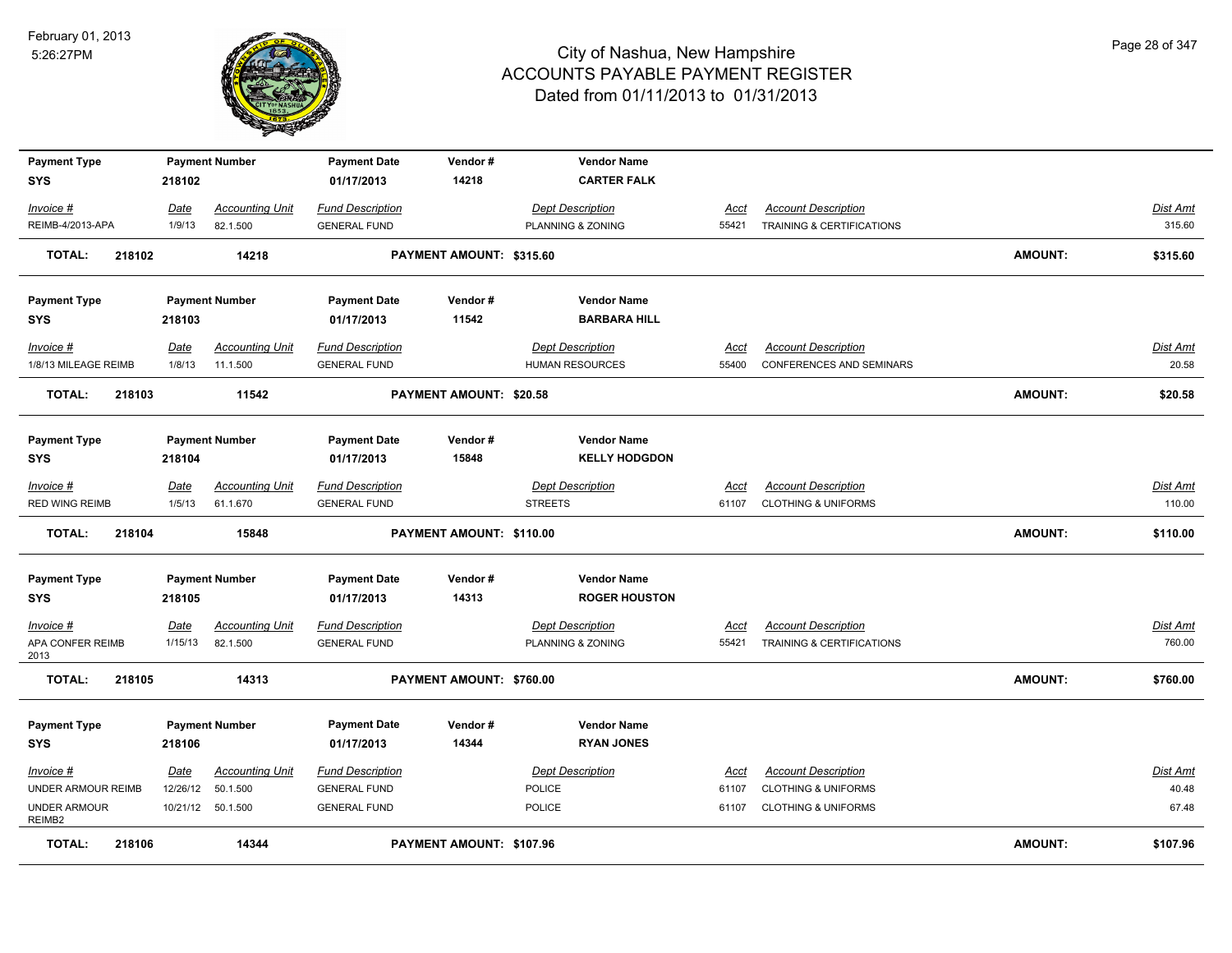

| <b>Payment Type</b>      |             | <b>Payment Number</b>  | <b>Payment Date</b>     | Vendor#                        | <b>Vendor Name</b>        |             |                                 |                |                 |
|--------------------------|-------------|------------------------|-------------------------|--------------------------------|---------------------------|-------------|---------------------------------|----------------|-----------------|
| <b>SYS</b>               | 218107      |                        | 01/17/2013              | 14389                          | <b>ROGER LAVOIE</b>       |             |                                 |                |                 |
| Invoice #                | Date        | <b>Accounting Unit</b> | <b>Fund Description</b> |                                | <b>Dept Description</b>   | Acct        | <b>Account Description</b>      |                | Dist Amt        |
| <b>BOBS REIMB</b>        |             | 11/20/12 77.1.650      | <b>GENERAL FUND</b>     |                                | PARKS & RECREATION        | 61107       | <b>CLOTHING &amp; UNIFORMS</b>  |                | 73.16           |
| TOTAL:<br>218107         |             | 14389                  |                         | <b>PAYMENT AMOUNT: \$73.16</b> |                           |             |                                 | <b>AMOUNT:</b> | \$73.16         |
| <b>Payment Type</b>      |             | <b>Payment Number</b>  | <b>Payment Date</b>     | Vendor#                        | <b>Vendor Name</b>        |             |                                 |                |                 |
| <b>SYS</b>               | 218108      |                        | 01/17/2013              | 14423                          | <b>CHARLES MACGREGOR</b>  |             |                                 |                |                 |
| Invoice #                | Date        | <b>Accounting Unit</b> | <b>Fund Description</b> |                                | <b>Dept Description</b>   | Acct        | <b>Account Description</b>      |                | Dist Amt        |
| <b>JOS A BANK REIMB</b>  | 12/15/12    | 50.1.500               | <b>GENERAL FUND</b>     |                                | POLICE                    | 61107       | <b>CLOTHING &amp; UNIFORMS</b>  |                | 63.83           |
| <b>NEW BALANCE REIMB</b> |             | 10/28/12  50.1.500     | <b>GENERAL FUND</b>     |                                | POLICE                    | 61107       | <b>CLOTHING &amp; UNIFORMS</b>  |                | 98.49           |
| <b>TOTAL:</b><br>218108  |             | 14423                  |                         | PAYMENT AMOUNT: \$162.32       |                           |             |                                 | <b>AMOUNT:</b> | \$162.32        |
| <b>Payment Type</b>      |             | <b>Payment Number</b>  | <b>Payment Date</b>     | Vendor#                        | <b>Vendor Name</b>        |             |                                 |                |                 |
| <b>SYS</b>               | 218109      |                        | 01/17/2013              | 11960                          | <b>TODD MARTYNY</b>       |             |                                 |                |                 |
| Invoice #                | Date        | <b>Accounting Unit</b> | <b>Fund Description</b> |                                | <b>Dept Description</b>   | Acct        | <b>Account Description</b>      |                | Dist Amt        |
| MEALS 2/13-15 REIMB      | 1/15/13     | 50.1.635               | <b>GENERAL FUND</b>     |                                | POLICE                    | 55400       | <b>CONFERENCES AND SEMINARS</b> |                | 105.00          |
| 218109<br><b>TOTAL:</b>  |             | 11960                  |                         | PAYMENT AMOUNT: \$105.00       |                           |             |                                 | <b>AMOUNT:</b> | \$105.00        |
| <b>Payment Type</b>      |             | <b>Payment Number</b>  | <b>Payment Date</b>     | Vendor#                        | <b>Vendor Name</b>        |             |                                 |                |                 |
| <b>SYS</b>               | 218110      |                        | 01/17/2013              | 14932                          | <b>ROBERT MEUNIER</b>     |             |                                 |                |                 |
| Invoice #                | <u>Date</u> | <b>Accounting Unit</b> | <b>Fund Description</b> |                                | <b>Dept Description</b>   | <u>Acct</u> | <b>Account Description</b>      |                | <u>Dist Amt</u> |
| 11/30-12/31/12 MILEAGE   | 1/2/13      | 60.1.665               | <b>GENERAL FUND</b>     |                                | <b>PUBLIC</b>             | 55307       | MILEAGE REIMBURSEMENTS          |                | 139.31          |
| <b>TOTAL:</b><br>218110  |             | 14932                  |                         | PAYMENT AMOUNT: \$139.31       | WORKS-ADMIN/ENGINEERING   |             |                                 | <b>AMOUNT:</b> | \$139.31        |
| <b>Payment Type</b>      |             | <b>Payment Number</b>  | <b>Payment Date</b>     | Vendor#                        | <b>Vendor Name</b>        |             |                                 |                |                 |
| <b>SYS</b>               | 218111      |                        | 01/17/2013              | 14486                          | <b>MICHAEL MOUSHEGIAN</b> |             |                                 |                |                 |
| Invoice #                | <u>Date</u> | <b>Accounting Unit</b> | <b>Fund Description</b> |                                | <b>Dept Description</b>   | <u>Acct</u> | <b>Account Description</b>      |                | <b>Dist Amt</b> |
| 8/1/12 OMNI REIMB        | 1/11/13     | 50.1.635               | <b>GENERAL FUND</b>     |                                | <b>POLICE</b>             | 55400       | <b>CONFERENCES AND SEMINARS</b> |                | 200.10          |
| TOTAL:<br>218111         |             | 14486                  |                         | PAYMENT AMOUNT: \$200.10       |                           |             |                                 | <b>AMOUNT:</b> | \$200.10        |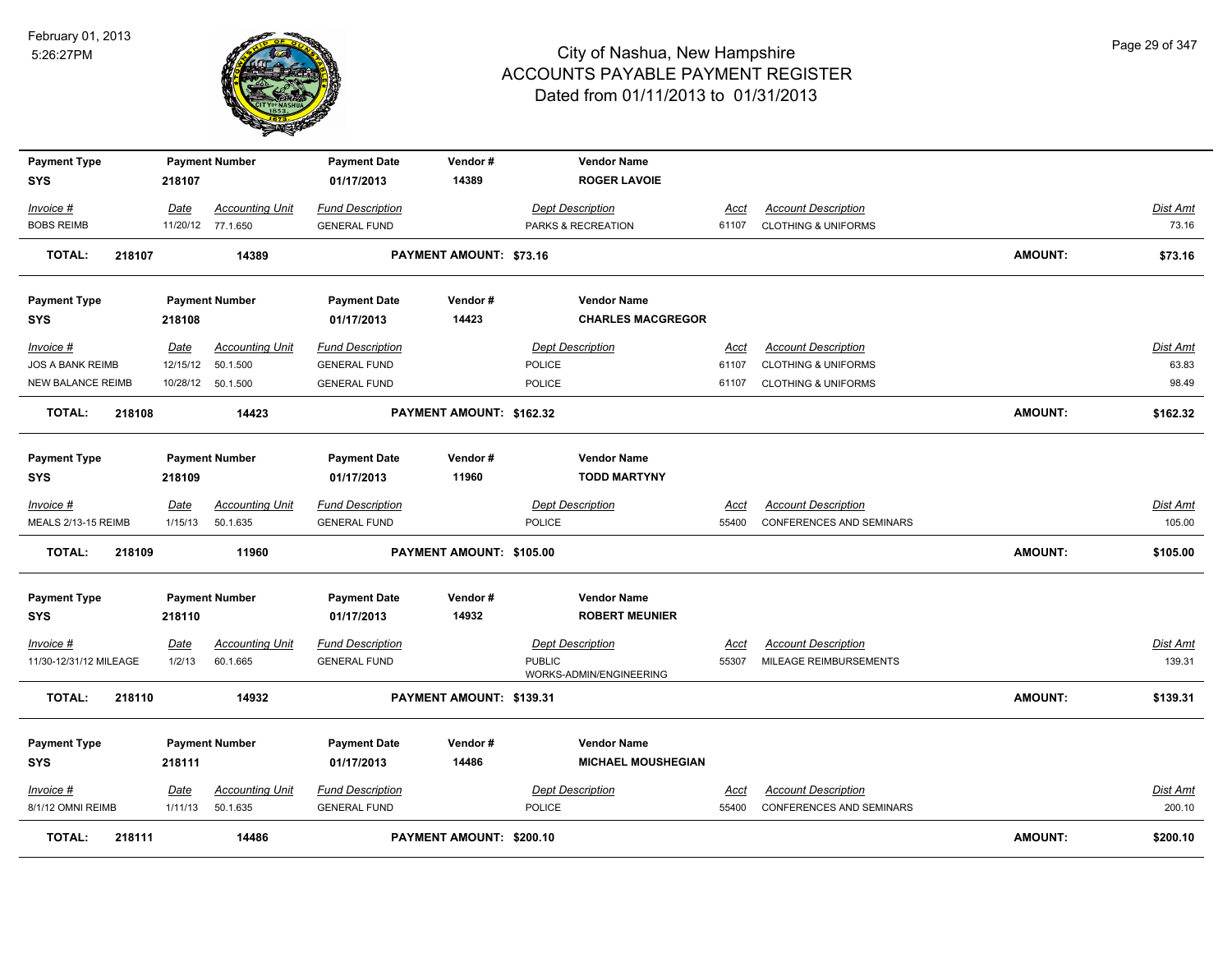

| <b>Payment Type</b>                 |                 | <b>Payment Number</b>             | <b>Payment Date</b>                                    | Vendor#                        | <b>Vendor Name</b>                                     |                      |                                                      |                                   |                           |
|-------------------------------------|-----------------|-----------------------------------|--------------------------------------------------------|--------------------------------|--------------------------------------------------------|----------------------|------------------------------------------------------|-----------------------------------|---------------------------|
| <b>SYS</b>                          | 218112          |                                   | 01/17/2013                                             | 15847                          | <b>HEIDI PEEK</b>                                      |                      |                                                      |                                   |                           |
| Invoice #                           | Date            | <b>Accounting Unit</b>            | <b>Fund Description</b>                                |                                | <b>Dept Description</b>                                | Acct                 | <b>Account Description</b>                           |                                   | Dist Amt                  |
| MILEAGE 11/21-12/19/12              | 1/9/13          | 73.1.500                          | <b>GENERAL FUND</b>                                    |                                | ENVIRONMENTAL HEALTH                                   | 55307                | MILEAGE REIMBURSEMENTS                               |                                   | 104.34                    |
| <b>TOTAL:</b><br>218112             |                 | 15847                             |                                                        | PAYMENT AMOUNT: \$104.34       |                                                        |                      |                                                      | <b>AMOUNT:</b>                    | \$104.34                  |
| <b>Payment Type</b>                 |                 | <b>Payment Number</b>             | <b>Payment Date</b>                                    | Vendor#                        | <b>Vendor Name</b>                                     |                      |                                                      |                                   |                           |
| <b>SYS</b>                          | 218113          |                                   | 01/17/2013                                             | 13303                          | PETTY CASH                                             |                      |                                                      |                                   |                           |
| Invoice #                           | Date            | <b>Accounting Unit</b>            | <b>Fund Description</b>                                |                                | <b>Dept Description</b>                                | Acct                 | <b>Account Description</b>                           |                                   | <b>Dist Amt</b>           |
| PETTYCASHBH01/09/201<br>3           | 1/9/13          | TF72.7526                         | CHAIRMAN FUND-BOARD OF<br><b>HEALTH</b>                |                                | CHAIRMAN FUND-BOARD OF<br><b>HEALTH</b>                | 61910                | <b>MEALS - FUNCTIONS</b>                             |                                   | 85.70                     |
| <b>TOTAL:</b><br>218113             |                 | 13303                             |                                                        | PAYMENT AMOUNT: \$85.70        |                                                        |                      |                                                      | <b>AMOUNT:</b>                    | \$85.70                   |
| <b>Payment Type</b>                 |                 | <b>Payment Number</b>             | <b>Payment Date</b>                                    | Vendor#                        | <b>Vendor Name</b>                                     |                      |                                                      |                                   |                           |
| <b>SYS</b>                          | 218114          |                                   | 01/17/2013                                             | 13303                          | PETTY CASH                                             |                      |                                                      |                                   |                           |
| Invoice #                           | <u>Date</u>     | <b>Accounting Unit</b>            | <b>Fund Description</b>                                |                                | <b>Dept Description</b>                                | <u>Acct</u>          | <b>Account Description</b>                           |                                   | Dist Amt                  |
| PETTYCASH 01/10/2013                | 1/10/13         | 52.1.500                          | <b>GENERAL FUND</b>                                    |                                | <b>FIRE</b>                                            | 55607                | POSTAGE & DELIVERY                                   |                                   | 27.70                     |
| PETTYCASH 01/10/2013                | 1/10/13         | 52.1.500                          | <b>GENERAL FUND</b>                                    |                                | <b>FIRE</b>                                            | 61910                | <b>MEALS - FUNCTIONS</b>                             |                                   | 17.50                     |
| PETTYCASH 01/10/2013                | 1/10/13         | 52.1.625                          | <b>GENERAL FUND</b>                                    |                                | <b>FIRE</b>                                            | 71999                | MISCELLANEOUS EQUIPMENT                              |                                   | 17.20                     |
| PETTYCASH 01/10/2013                | 1/10/13         | 52.1.630                          | <b>GENERAL FUND</b>                                    |                                | <b>FIRE</b>                                            | 61799                | VEHICLE PARTS & SUPPLIES                             |                                   | 28.20                     |
| <b>TOTAL:</b><br>218114             |                 | 13303                             |                                                        | <b>PAYMENT AMOUNT: \$90.60</b> |                                                        |                      |                                                      | <b>AMOUNT:</b>                    | \$90.60                   |
| <b>Payment Type</b>                 |                 | <b>Payment Number</b>             | <b>Payment Date</b>                                    | Vendor#                        | <b>Vendor Name</b>                                     |                      |                                                      | Payee Name                        |                           |
| <b>SYS</b>                          | 218115          |                                   | 01/17/2013                                             | 13322                          | PITNEY BOWES GLOBAL FIN SRVS                           |                      |                                                      | <b>PURCHASE POWER</b>             |                           |
| Invoice #                           | <b>Date</b>     | <b>Accounting Unit</b>            | <b>Fund Description</b>                                |                                | <b>Dept Description</b>                                | <u>Acct</u>          | <b>Account Description</b>                           |                                   | <u>Dist Amt</u>           |
| 20163021866 JAN13                   | 1/3/13          | <b>BS1000</b>                     | <b>GENERAL FUND</b>                                    |                                | <b>GENERAL FUND</b>                                    | 14144                | PREPAID POSTAGE METER                                |                                   | 3,000.00                  |
| <b>TOTAL:</b><br>218115             |                 | 13322                             |                                                        | PAYMENT AMOUNT: \$3,000.00     |                                                        |                      |                                                      | <b>AMOUNT:</b>                    | \$3,000.00                |
| <b>Payment Type</b>                 |                 | <b>Payment Number</b>             | <b>Payment Date</b>                                    | Vendor#                        | <b>Vendor Name</b>                                     |                      |                                                      |                                   |                           |
| <b>SYS</b>                          | 218116          |                                   | 01/17/2013                                             | 13440                          | <b>ROBERT RICE</b>                                     |                      |                                                      |                                   |                           |
| Invoice #<br>MILEAGE 12/04-12/28-12 | Date<br>1/11/13 | <b>Accounting Unit</b><br>84.3090 | <b>Fund Description</b><br><b>URBAN PROGRAM GRANTS</b> |                                | <b>Dept Description</b><br><b>URBAN PROGRAM GRANTS</b> | <u>Acct</u><br>55307 | <b>Account Description</b><br>MILEAGE REIMBURSEMENTS | <b>Activity</b><br>8400.13.10.100 | <b>Dist Amt</b><br>244.76 |
| <b>TOTAL:</b><br>218116             |                 | 13440                             |                                                        | PAYMENT AMOUNT: \$244.76       |                                                        |                      |                                                      | <b>AMOUNT:</b>                    | \$244.76                  |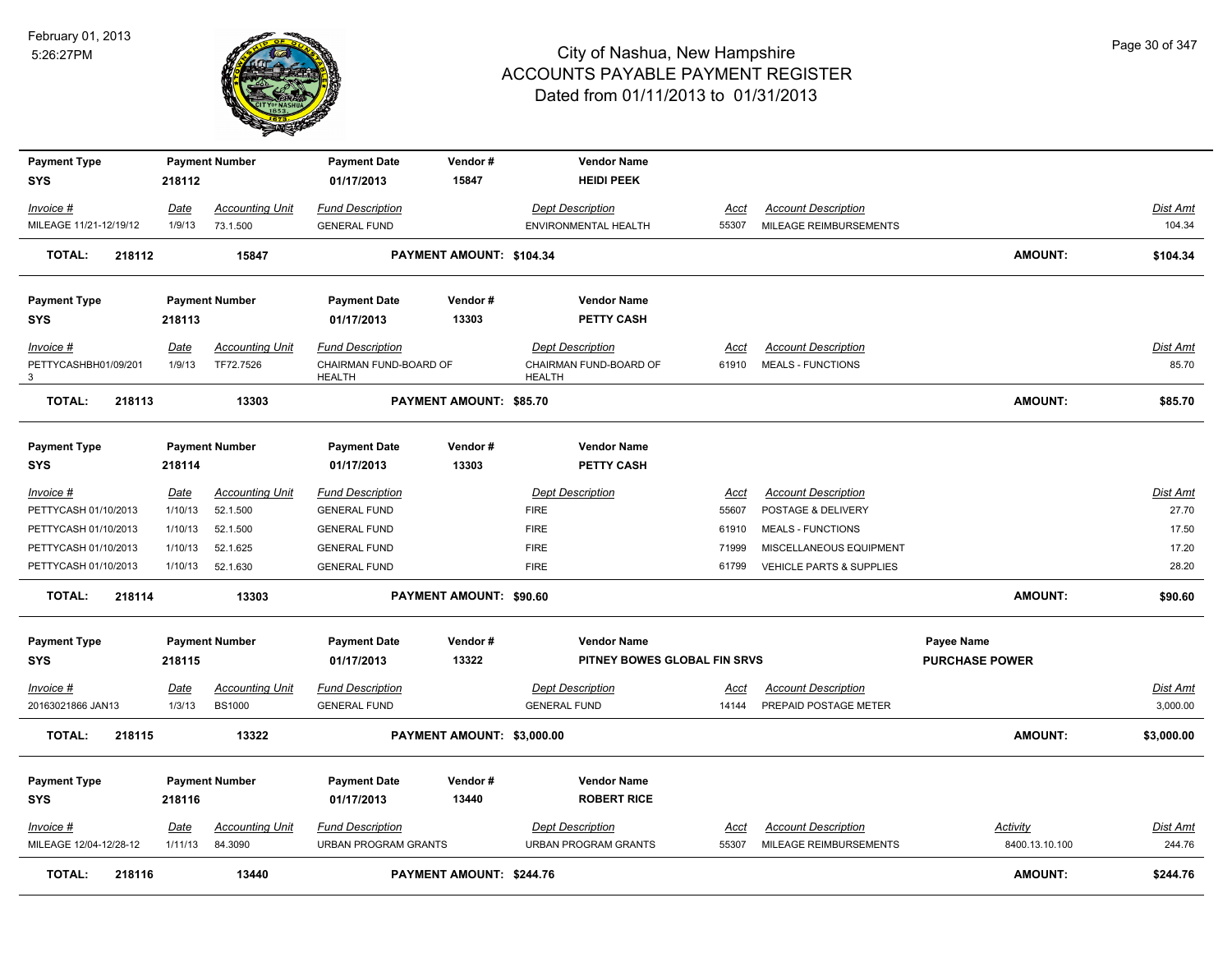

| <b>Payment Type</b>              |         | <b>Payment Number</b>  | <b>Payment Date</b>         | Vendor#                  | <b>Vendor Name</b>        |             |                                             |                 |                 |
|----------------------------------|---------|------------------------|-----------------------------|--------------------------|---------------------------|-------------|---------------------------------------------|-----------------|-----------------|
| SYS                              | 218117  |                        | 01/17/2013                  | 15890                    | <b>TIMOTHY ROACH</b>      |             |                                             |                 |                 |
| Invoice #                        | Date    | Accounting Unit        | <b>Fund Description</b>     |                          | Dept Description          | Acct        | <b>Account Description</b>                  |                 | Dist Amt        |
| EXPREIMB 01/15/13                | 1/16/13 | 50.1.500               | <b>GENERAL FUND</b>         |                          | POLICE                    | 52809       | <b>WELLNESS PROGRAM</b>                     |                 | 200.00          |
| <b>TOTAL:</b><br>218117          |         | 15890                  |                             | PAYMENT AMOUNT: \$200.00 |                           |             |                                             | <b>AMOUNT:</b>  | \$200.00        |
| <b>Payment Type</b>              |         | <b>Payment Number</b>  | <b>Payment Date</b>         | Vendor#                  | <b>Vendor Name</b>        |             |                                             |                 |                 |
| SYS                              | 218118  |                        | 01/17/2013                  | 12017                    | <b>SHAW'S</b>             |             |                                             |                 |                 |
| Invoice #                        | Date    | <b>Accounting Unit</b> | <b>Fund Description</b>     |                          | <b>Dept Description</b>   | Acct        | <b>Account Description</b>                  |                 | Dist Amt        |
| 01/14/13-CHIP MEETING            | 1/15/13 | 71.1.500               | <b>GENERAL FUND</b>         |                          | <b>COMMUNITY SERVICES</b> | 68318       | COMMUNITY HEALTH IMPROVEMENT<br><b>PLAN</b> |                 | 98.07           |
| <b>TOTAL:</b><br>218118          |         | 12017                  |                             | PAYMENT AMOUNT: \$98.07  |                           |             |                                             | <b>AMOUNT:</b>  | \$98.07         |
| <b>Payment Type</b>              |         | <b>Payment Number</b>  | <b>Payment Date</b>         | Vendor#                  | <b>Vendor Name</b>        |             |                                             |                 |                 |
| <b>SYS</b>                       | 218119  |                        | 01/17/2013                  | 13664                    | <b>JAMES STONE</b>        |             |                                             |                 |                 |
| $Invoice$ #                      | Date    | <b>Accounting Unit</b> | <b>Fund Description</b>     |                          | <b>Dept Description</b>   | <u>Acct</u> | <b>Account Description</b>                  |                 | <b>Dist Amt</b> |
| <b>CLOTHINGREIM</b><br>01/15/201 | 1/14/13 | 50.1.500               | <b>GENERAL FUND</b>         |                          | POLICE                    | 61107       | <b>CLOTHING &amp; UNIFORMS</b>              |                 | 266.43          |
| <b>TOTAL:</b><br>218119          |         | 13664                  |                             | PAYMENT AMOUNT: \$266.43 |                           |             |                                             | <b>AMOUNT:</b>  | \$266.43        |
| <b>Payment Type</b>              |         | <b>Payment Number</b>  | <b>Payment Date</b>         | Vendor#                  | <b>Vendor Name</b>        |             |                                             |                 |                 |
| <b>SYS</b>                       | 218120  |                        | 01/17/2013                  | 13676                    | <b>DAVID SULLIVAN</b>     |             |                                             |                 |                 |
| $Invoice$ #                      | Date    | <b>Accounting Unit</b> | <b>Fund Description</b>     |                          | <b>Dept Description</b>   | <u>Acct</u> | <b>Account Description</b>                  | <b>Activity</b> | <u>Dist Amt</u> |
| MILEAGE 12/5-12/28/12            | 1/11/13 | 84.3090                | <b>URBAN PROGRAM GRANTS</b> |                          | URBAN PROGRAM GRANTS      | 55307       | MILEAGE REIMBURSEMENTS                      | 1092.84.10.20   | 273.62          |
| <b>TOTAL:</b><br>218120          |         | 13676                  |                             | PAYMENT AMOUNT: \$273.62 |                           |             |                                             | <b>AMOUNT:</b>  | \$273.62        |
| <b>Payment Type</b>              |         | <b>Payment Number</b>  | <b>Payment Date</b>         | Vendor#                  | <b>Vendor Name</b>        |             |                                             |                 |                 |
| <b>SYS</b>                       | 218121  |                        | 01/17/2013                  | 13677                    | <b>FRANCIS SULLIVAN</b>   |             |                                             |                 |                 |
| Invoice #                        | Date    | <b>Accounting Unit</b> | <b>Fund Description</b>     |                          | <b>Dept Description</b>   | <b>Acct</b> | <b>Account Description</b>                  |                 | Dist Amt        |
| EXPREIMB 01/11/13                | 1/11/13 | 50.1.500               | <b>GENERAL FUND</b>         |                          | POLICE                    | 52809       | <b>WELLNESS PROGRAM</b>                     |                 | 250.00          |
| TUITION REIMB 01/15/13           | 1/15/13 | 50.1.635               | <b>GENERAL FUND</b>         |                          | <b>POLICE</b>             | 52800       | EDUCATIONAL ASSISTANCE                      |                 | 303.00          |
| <b>TOTAL:</b><br>218121          |         | 13677                  |                             | PAYMENT AMOUNT: \$553.00 |                           |             |                                             | <b>AMOUNT:</b>  | \$553.00        |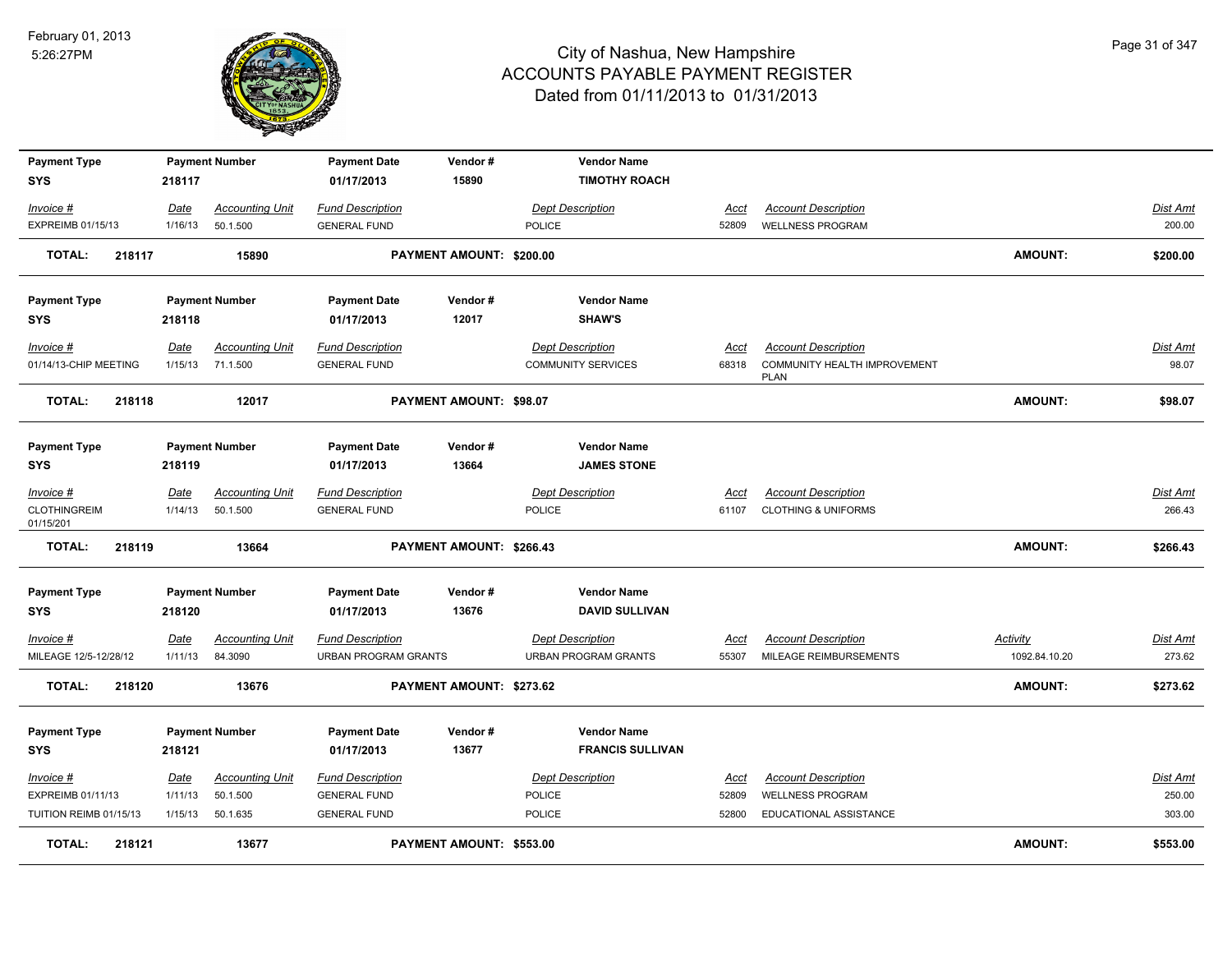

| <b>Payment Type</b><br><b>SYS</b> |        | 218122          | <b>Payment Number</b>              | <b>Payment Date</b><br>01/17/2013              | Vendor#<br>10890           |                | <b>Vendor Name</b><br><b>MATT TAYLOR</b> |               |                                                      |                |                    |
|-----------------------------------|--------|-----------------|------------------------------------|------------------------------------------------|----------------------------|----------------|------------------------------------------|---------------|------------------------------------------------------|----------------|--------------------|
|                                   |        |                 |                                    |                                                |                            |                |                                          |               |                                                      |                |                    |
| Invoice #                         |        | Date            | <b>Accounting Unit</b>             | <b>Fund Description</b>                        |                            |                | <b>Dept Description</b>                  | Acct          | <b>Account Description</b>                           |                | Dist Amt           |
| EXPRPT 01/09/2013                 |        | 1/9/13          | 82.1.500                           | <b>GENERAL FUND</b>                            |                            |                | PLANNING & ZONING                        | 55421         | TRAINING & CERTIFICATIONS                            |                | 383.60             |
| EXPRPT 01/10/2013                 |        | 1/10/13         | 82.1.500                           | <b>GENERAL FUND</b>                            |                            |                | PLANNING & ZONING                        | 55421         | <b>TRAINING &amp; CERTIFICATIONS</b>                 |                | 760.00             |
| <b>TOTAL:</b>                     | 218122 |                 | 10890                              |                                                | PAYMENT AMOUNT: \$1,143.60 |                |                                          |               |                                                      | <b>AMOUNT:</b> | \$1,143.60         |
| <b>Payment Type</b>               |        |                 | <b>Payment Number</b>              | <b>Payment Date</b>                            | Vendor#                    |                | <b>Vendor Name</b>                       |               |                                                      |                |                    |
| <b>SYS</b>                        |        | 218123          |                                    | 01/17/2013                                     | 15863                      |                | <b>JOHN YURACK</b>                       |               |                                                      |                |                    |
| Invoice #                         |        | <u>Date</u>     | <b>Accounting Unit</b>             | <b>Fund Description</b>                        |                            |                | <b>Dept Description</b>                  | <u>Acct</u>   | <b>Account Description</b>                           |                | Dist Amt           |
| CLOTHINGREIM 01/09/13             |        | 1/9/13          | 50.1.500                           | <b>GENERAL FUND</b>                            |                            | <b>POLICE</b>  |                                          | 61107         | <b>CLOTHING &amp; UNIFORMS</b>                       |                | 68.00              |
| <b>TOTAL:</b>                     | 218123 |                 | 15863                              |                                                | PAYMENT AMOUNT: \$68.00    |                |                                          |               |                                                      | <b>AMOUNT:</b> | \$68.00            |
| <b>Payment Type</b>               |        |                 | <b>Payment Number</b>              | <b>Payment Date</b>                            | Vendor#                    |                | <b>Vendor Name</b>                       |               |                                                      |                |                    |
| <b>SYS</b>                        |        | 218124          |                                    | 01/17/2013                                     | 15872                      |                | <b>1ST RESPONDER NEWSPAPER</b>           |               |                                                      |                |                    |
| Invoice #                         |        | <b>Date</b>     | <b>Accounting Unit</b>             | <b>Fund Description</b>                        |                            |                | <b>Dept Description</b>                  | Acct          | <b>Account Description</b>                           |                | Dist Amt           |
| 514053-DEC. 2012<br><b>RENEW</b>  |        |                 | 12/31/12 52.1.500                  | <b>GENERAL FUND</b>                            |                            | <b>FIRE</b>    |                                          | 61830         | <b>SUBSCRIPTIONS</b>                                 |                | 110.00             |
| <b>TOTAL:</b>                     | 218124 |                 | 15872                              |                                                | PAYMENT AMOUNT: \$110.00   |                |                                          |               |                                                      | <b>AMOUNT:</b> | \$110.00           |
| <b>Payment Type</b>               |        |                 | <b>Payment Number</b>              | <b>Payment Date</b>                            | Vendor#                    |                | <b>Vendor Name</b>                       |               |                                                      |                |                    |
| <b>SYS</b>                        |        | 218125          |                                    | 01/17/2013                                     | 11198                      |                | <b>DIRECTV INC</b>                       |               |                                                      |                |                    |
| Invoice #<br>19551190792          |        | Date<br>1/11/13 | <b>Accounting Unit</b><br>50.1.500 | <b>Fund Description</b><br><b>GENERAL FUND</b> |                            | <b>POLICE</b>  | <b>Dept Description</b>                  | Acct<br>54849 | <b>Account Description</b><br><b>TELEPHONE LEASE</b> |                | Dist Amt<br>466.88 |
|                                   |        |                 |                                    |                                                |                            |                |                                          |               |                                                      |                |                    |
| <b>TOTAL:</b>                     | 218125 |                 | 11198                              |                                                | PAYMENT AMOUNT: \$466.88   |                |                                          |               |                                                      | <b>AMOUNT:</b> | \$466.88           |
| <b>Payment Type</b>               |        |                 | <b>Payment Number</b>              | <b>Payment Date</b>                            | Vendor#                    |                | <b>Vendor Name</b>                       |               |                                                      |                |                    |
| <b>SYS</b>                        |        | 218126          |                                    | 01/17/2013                                     | 14210                      |                | <b>ENERGYNORTH PROPANE</b>               |               |                                                      |                |                    |
| Invoice #                         |        | <u>Date</u>     | <u>Accounting Unit</u>             | <b>Fund Description</b>                        |                            |                | <b>Dept Description</b>                  | <u>Acct</u>   | <b>Account Description</b>                           |                | <b>Dist Amt</b>    |
| 072884                            |        | 1/7/13          | 61.1.705                           | <b>GENERAL FUND</b>                            |                            | <b>STREETS</b> |                                          | 54114         | <b>HEATING GAS</b>                                   |                | 1,492.16           |
| TOTAL:                            | 218126 |                 | 14210                              |                                                | PAYMENT AMOUNT: \$1,492.16 |                |                                          |               |                                                      | <b>AMOUNT:</b> | \$1,492.16         |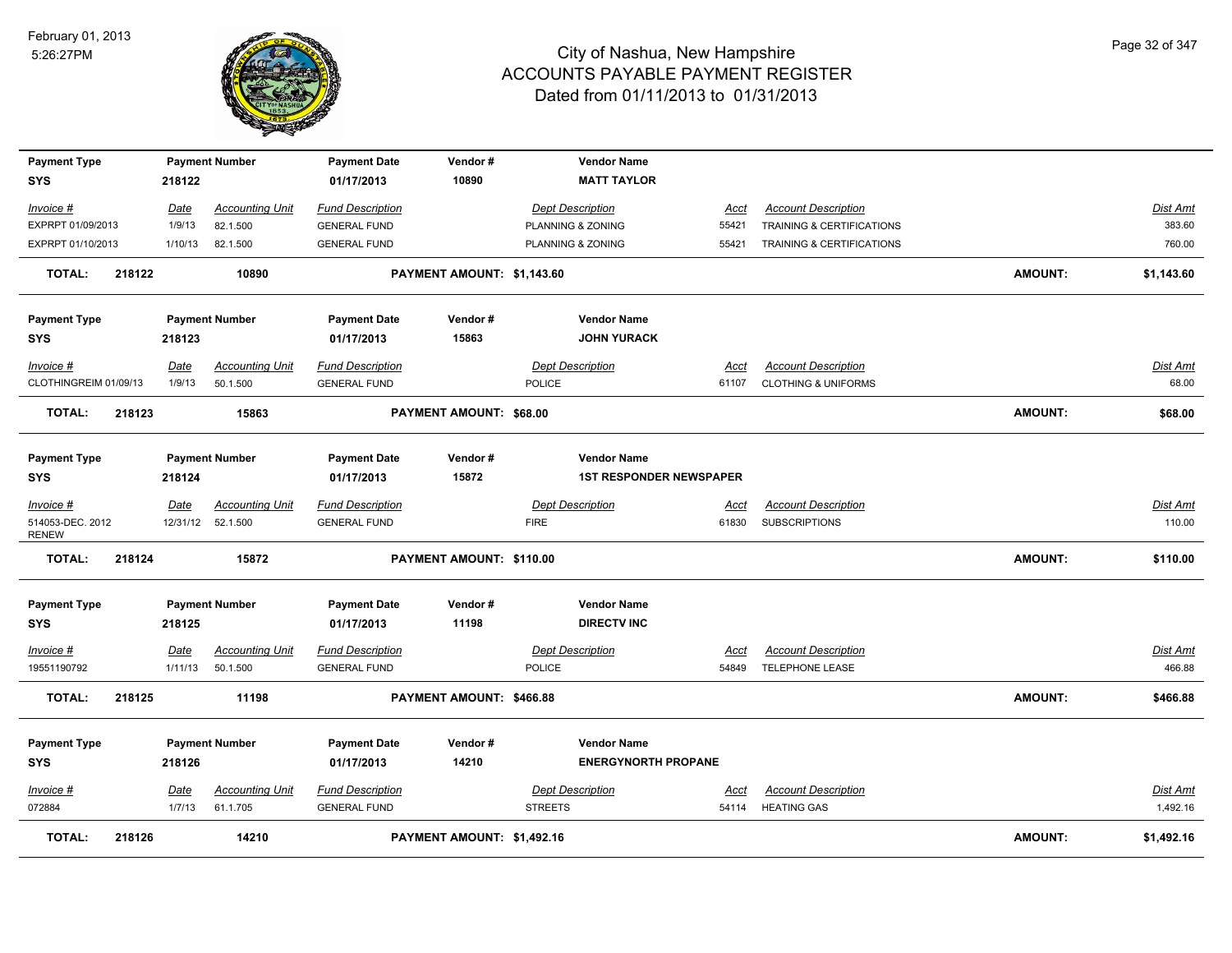

| <b>Payment Type</b>               |             | <b>Payment Number</b>    | <b>Payment Date</b>         | Vendor#                    | <b>Vendor Name</b>              |             |                             |                 |                 |
|-----------------------------------|-------------|--------------------------|-----------------------------|----------------------------|---------------------------------|-------------|-----------------------------|-----------------|-----------------|
| <b>SYS</b>                        | 218127      |                          | 01/17/2013                  | 14216                      | <b>FAIRPOINT COMMUNICATIONS</b> |             |                             |                 |                 |
| Invoice #                         | Date        | <b>Accounting Unit</b>   | <b>Fund Description</b>     |                            | <b>Dept Description</b>         | Acct        | <b>Account Description</b>  | Activity        | <b>Dist Amt</b> |
| 603 417 2547 932-DEC13            |             | 12/30/12 20.1.555        | <b>GENERAL FUND</b>         |                            | <b>TELECOMMUNICATIONS</b>       | 55109       | TELEPHONE-VOICE             |                 | 739.59          |
| 603 417 2547 932-DEC13            |             | 12/30/12  50.1.500       | <b>GENERAL FUND</b>         |                            | POLICE                          | 54849       | <b>TELEPHONE LEASE</b>      |                 | 218.54          |
| 603 417 2547 932-DEC13            | 12/30/12    | 69.6200.540              | <b>WASTEWATER FUND</b>      |                            | WASTEWATER                      | 55109       | TELEPHONE-VOICE             |                 | 689.86          |
| 603 417 2547 932-DEC13            |             | 12/30/12 91.1.012621     | <b>GENERAL FUND</b>         |                            | <b>SCHOOL</b>                   | 55109       | TELEPHONE-VOICE             |                 | 171.88          |
| 603 417 2547 932-DEC13            |             | 12/30/12 91.1.032621     | <b>GENERAL FUND</b>         |                            | <b>SCHOOL</b>                   | 55109       | TELEPHONE-VOICE             |                 | 212.47          |
| 603 417 2547 932-DEC13            |             | 12/30/12 91.1.042621     | <b>GENERAL FUND</b>         |                            | <b>SCHOOL</b>                   | 55109       | TELEPHONE-VOICE             |                 | 212.47          |
| 603 417 2547 932-DEC13            |             | 12/30/12 91.1.062621     | <b>GENERAL FUND</b>         |                            | <b>SCHOOL</b>                   | 55109       | TELEPHONE-VOICE             |                 | 53.94           |
| 603 417 2547 932-DEC13            |             | 12/30/12 91.1.092621     | <b>GENERAL FUND</b>         |                            | <b>SCHOOL</b>                   | 55109       | TELEPHONE-VOICE             |                 | 107.88          |
| 603 417 2547 932-DEC13            |             | 12/30/12 91.1.162621     | <b>GENERAL FUND</b>         |                            | <b>SCHOOL</b>                   | 55109       | TELEPHONE-VOICE             |                 | 32.00           |
| 603 417 2547 932-DEC13            |             | 12/30/12  91.3800.231240 | <b>SCHOOL GRANTS FUND</b>   |                            | SCHOOL                          | 55109       | TELEPHONE-VOICE             | 91.03763.231240 | 158.35          |
| 603 578 0430 796-DEC13            |             | 12/30/12 69.6200.540     | <b>WASTEWATER FUND</b>      |                            | WASTEWATER                      | 55109       | TELEPHONE-VOICE             |                 | 33.18           |
| TOTAL:<br>218127                  |             | 14216                    |                             | PAYMENT AMOUNT: \$2,630.16 |                                 |             |                             | <b>AMOUNT:</b>  | \$2,630.16      |
| <b>Payment Type</b>               |             | <b>Payment Number</b>    | <b>Payment Date</b>         | Vendor#                    | <b>Vendor Name</b>              |             |                             |                 |                 |
| <b>SYS</b>                        | 218128      |                          | 01/17/2013                  | 15883                      | <b>FBINAA</b>                   |             |                             |                 |                 |
| Invoice #                         | Date        | <b>Accounting Unit</b>   | <b>Fund Description</b>     |                            | <b>Dept Description</b>         | Acct        | <b>Account Description</b>  |                 | Dist Amt        |
| 2013 DUES INVOICE                 | 1/11/13     | 50.1.500                 | <b>GENERAL FUND</b>         |                            | <b>POLICE</b>                   | 55200       | <b>DUES AND MEMBERSHIPS</b> |                 | 85.00           |
| <b>TOTAL:</b><br>218128           |             | 15883                    |                             | PAYMENT AMOUNT: \$85.00    |                                 |             |                             | <b>AMOUNT:</b>  | \$85.00         |
| <b>Payment Type</b>               |             | <b>Payment Number</b>    | <b>Payment Date</b>         | Vendor#                    | <b>Vendor Name</b>              |             |                             |                 |                 |
| <b>SYS</b>                        | 218129      |                          | 01/17/2013                  | 10494                      | <b>KEENE STATE COLLEGE</b>      |             |                             |                 |                 |
| Invoice #                         | Date        | <b>Accounting Unit</b>   | <b>Fund Description</b>     |                            | <b>Dept Description</b>         | Acct        | <b>Account Description</b>  |                 | Dist Amt        |
| AUDETTE CONSTRUCT                 | 1/10/13     | 52.1.635                 | <b>GENERAL FUND</b>         |                            | <b>FIRE</b>                     | 52800       | EDUCATIONAL ASSISTANCE      |                 | 595.00          |
| OUTR<br>COLLISHAW<br>CONSTRUCT OU | 1/10/13     | 52.1.635                 | <b>GENERAL FUND</b>         |                            | <b>FIRE</b>                     | 52800       | EDUCATIONAL ASSISTANCE      |                 | 595.00          |
| <b>TOTAL:</b><br>218129           |             | 10494                    |                             | PAYMENT AMOUNT: \$1,190.00 |                                 |             |                             | <b>AMOUNT:</b>  | \$1,190.00      |
| <b>Payment Type</b>               |             | <b>Payment Number</b>    | <b>Payment Date</b>         | Vendor#                    | <b>Vendor Name</b>              |             |                             |                 |                 |
| <b>SYS</b>                        | 218130      |                          | 01/17/2013                  | 15242                      | <b>LAFAYETTE COLLEGE</b>        |             |                             |                 |                 |
| Invoice #                         | <u>Date</u> | <b>Accounting Unit</b>   | <b>Fund Description</b>     |                            | <b>Dept Description</b>         | <u>Acct</u> | <b>Account Description</b>  |                 | <b>Dist Amt</b> |
| 119119                            | 10/5/12     | 79.4090                  | LIB-LOST/DAMAGED BOOK FINES |                            | LIB-LOST/DAMAGED BOOK FINES     | 45440       | <b>LIBRARY BOOK FINES</b>   |                 | 10.00           |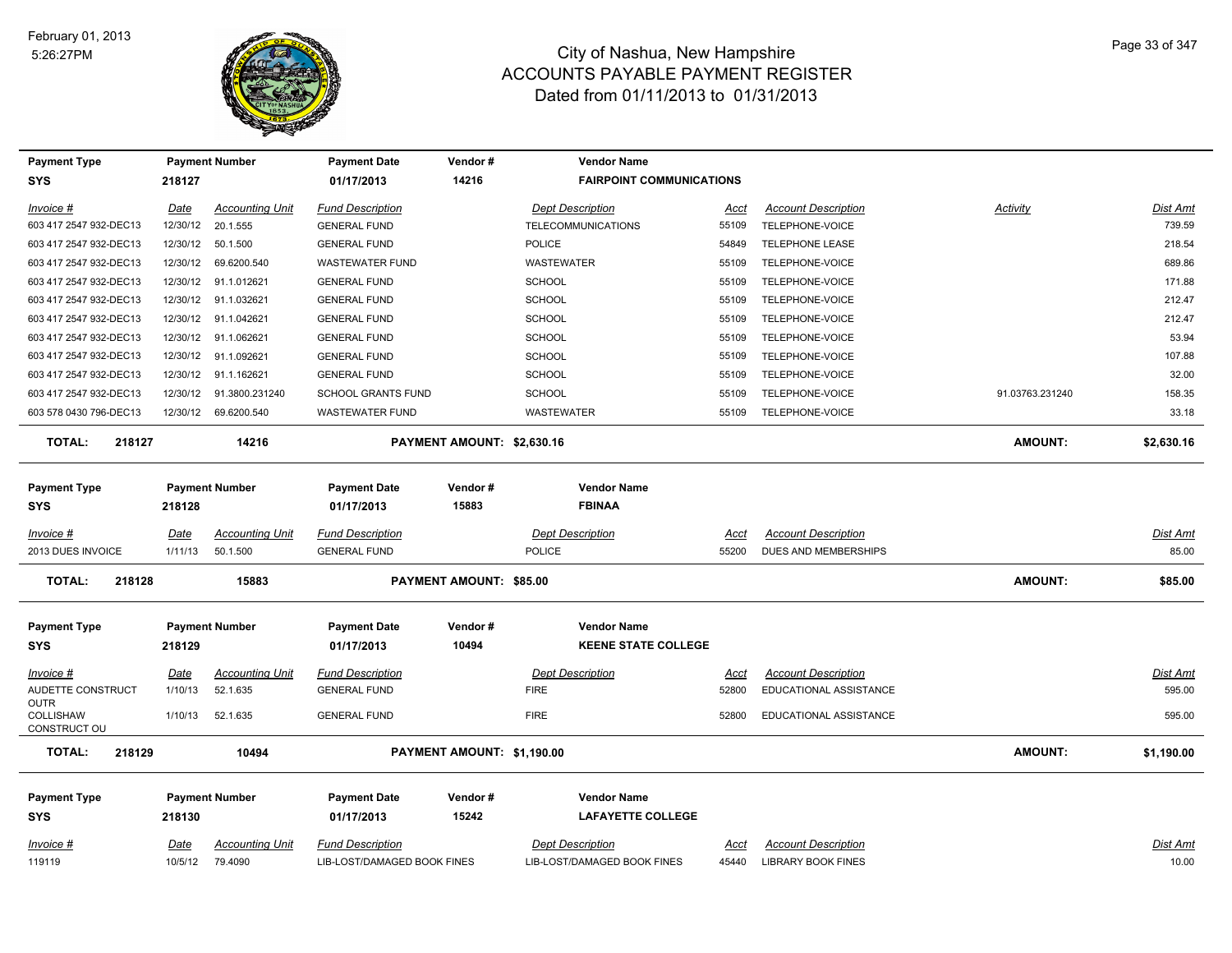

| <b>TOTAL:</b>                        | 218130 |                  | 15242                                   |                                                                                | PAYMENT AMOUNT: \$10.00    |                                                                   |                      |                                                  | <b>AMOUNT:</b>  | \$10.00                   |
|--------------------------------------|--------|------------------|-----------------------------------------|--------------------------------------------------------------------------------|----------------------------|-------------------------------------------------------------------|----------------------|--------------------------------------------------|-----------------|---------------------------|
| <b>Payment Type</b><br><b>SYS</b>    |        | 218131           | <b>Payment Number</b>                   | <b>Payment Date</b><br>01/17/2013                                              | Vendor#<br>14702           | <b>Vendor Name</b><br><b>LIBERTY UTILITIES</b>                    |                      |                                                  |                 |                           |
| Invoice #<br>5733218910 DEC13        |        | Date<br>1/4/13   | <b>Accounting Unit</b><br>52.1.720.8182 | <b>Fund Description</b><br><b>GENERAL FUND</b>                                 |                            | <b>Dept Description</b><br><b>FIRE</b>                            | Acct<br>54114        | <b>Account Description</b><br><b>HEATING GAS</b> |                 | <b>Dist Amt</b><br>247.66 |
| <b>TOTAL:</b>                        | 218131 |                  | 14702                                   |                                                                                | PAYMENT AMOUNT: \$247.66   |                                                                   |                      |                                                  | <b>AMOUNT:</b>  | \$247.66                  |
| <b>Payment Type</b><br><b>SYS</b>    |        | 218132           | <b>Payment Number</b>                   | <b>Payment Date</b><br>01/17/2013                                              | Vendor#<br>14702           | <b>Vendor Name</b><br><b>LIBERTY UTILITIES</b>                    |                      |                                                  |                 |                           |
| Invoice #<br>5734210120 DEC13        |        | Date<br>1/4/13   | <b>Accounting Unit</b><br>50.1.500      | <b>Fund Description</b><br><b>GENERAL FUND</b>                                 |                            | <b>Dept Description</b><br><b>POLICE</b>                          | Acct                 | <b>Account Description</b><br>54114 HEATING GAS  |                 | Dist Amt<br>1,701.54      |
| <b>TOTAL:</b>                        | 218132 |                  | 14702                                   |                                                                                | PAYMENT AMOUNT: \$1,701.54 |                                                                   |                      |                                                  | <b>AMOUNT:</b>  | \$1,701.54                |
| <b>Payment Type</b><br><b>SYS</b>    |        | 218133           | <b>Payment Number</b>                   | <b>Payment Date</b><br>01/17/2013                                              | Vendor#<br>14702           | <b>Vendor Name</b><br><b>LIBERTY UTILITIES</b>                    |                      |                                                  |                 |                           |
| Invoice #<br>5734210152 DEC13        |        | Date<br>1/4/13   | <b>Accounting Unit</b><br>22.2505       | <b>Fund Description</b><br><b>GOVT &amp; EDUCATION CHANNELS</b><br><b>FUND</b> |                            | <b>Dept Description</b><br><b>GOV'T &amp; EDUCATION CHANNELS</b>  | <u>Acct</u><br>54114 | <b>Account Description</b><br><b>HEATING GAS</b> | <b>Activity</b> | <u>Dist Amt</u><br>30.95  |
| 5734210152 DEC13                     |        | 1/4/13           | 50.1.500                                | <b>GENERAL FUND</b>                                                            |                            | <b>POLICE</b>                                                     | 54114                | <b>HEATING GAS</b>                               |                 | 52.61                     |
| 5734210152 DEC13<br>5734210152 DEC13 |        | 1/4/13<br>1/4/13 | 60.1.500<br>86.3120                     | <b>GENERAL FUND</b><br><b>TRANSIT GRANTS</b>                                   |                            | <b>PUBLIC</b><br>WORKS-ADMIN/ENGINEERING<br><b>TRANSPORTATION</b> | 54114<br>54114       | <b>HEATING GAS</b><br><b>HEATING GAS</b>         | 86.800.13.10.10 | 111.41<br>114.51          |
| <b>TOTAL:</b>                        | 218133 |                  | 14702                                   |                                                                                | PAYMENT AMOUNT: \$309.48   |                                                                   |                      |                                                  | <b>AMOUNT:</b>  | \$309.48                  |
| <b>Payment Type</b><br><b>SYS</b>    |        | 218134           | <b>Payment Number</b>                   | <b>Payment Date</b><br>01/17/2013                                              | Vendor#<br>14702           | <b>Vendor Name</b><br><b>LIBERTY UTILITIES</b>                    |                      |                                                  |                 |                           |
| Invoice #<br>5734210410 DEC13        |        | Date             | <b>Accounting Unit</b>                  | <b>Fund Description</b><br><b>TRANSIT GRANTS</b>                               |                            | <b>Dept Description</b><br><b>TRANSPORTATION</b>                  | <b>Acct</b>          | <b>Account Description</b><br><b>HEATING GAS</b> | <b>Activity</b> | <b>Dist Amt</b><br>296.81 |
|                                      |        | 1/4/13           | 86.3120                                 |                                                                                |                            |                                                                   | 54114                |                                                  | 86.800.13.10.11 |                           |
| <b>TOTAL:</b>                        | 218134 |                  | 14702                                   |                                                                                | PAYMENT AMOUNT: \$296.81   |                                                                   |                      |                                                  | <b>AMOUNT:</b>  | \$296.81                  |
| <b>Payment Type</b><br><b>SYS</b>    |        | 218135           | <b>Payment Number</b>                   | <b>Payment Date</b><br>01/17/2013                                              | Vendor#<br>14702           | <b>Vendor Name</b><br><b>LIBERTY UTILITIES</b>                    |                      |                                                  |                 |                           |
| Invoice #<br>5734221100JAN13         |        | Date<br>1/10/13  | <b>Accounting Unit</b><br>52.1.720.8173 | <b>Fund Description</b><br><b>GENERAL FUND</b>                                 |                            | <b>Dept Description</b><br><b>FIRE</b>                            | Acct<br>54114        | <b>Account Description</b><br><b>HEATING GAS</b> |                 | Dist Amt<br>461.48        |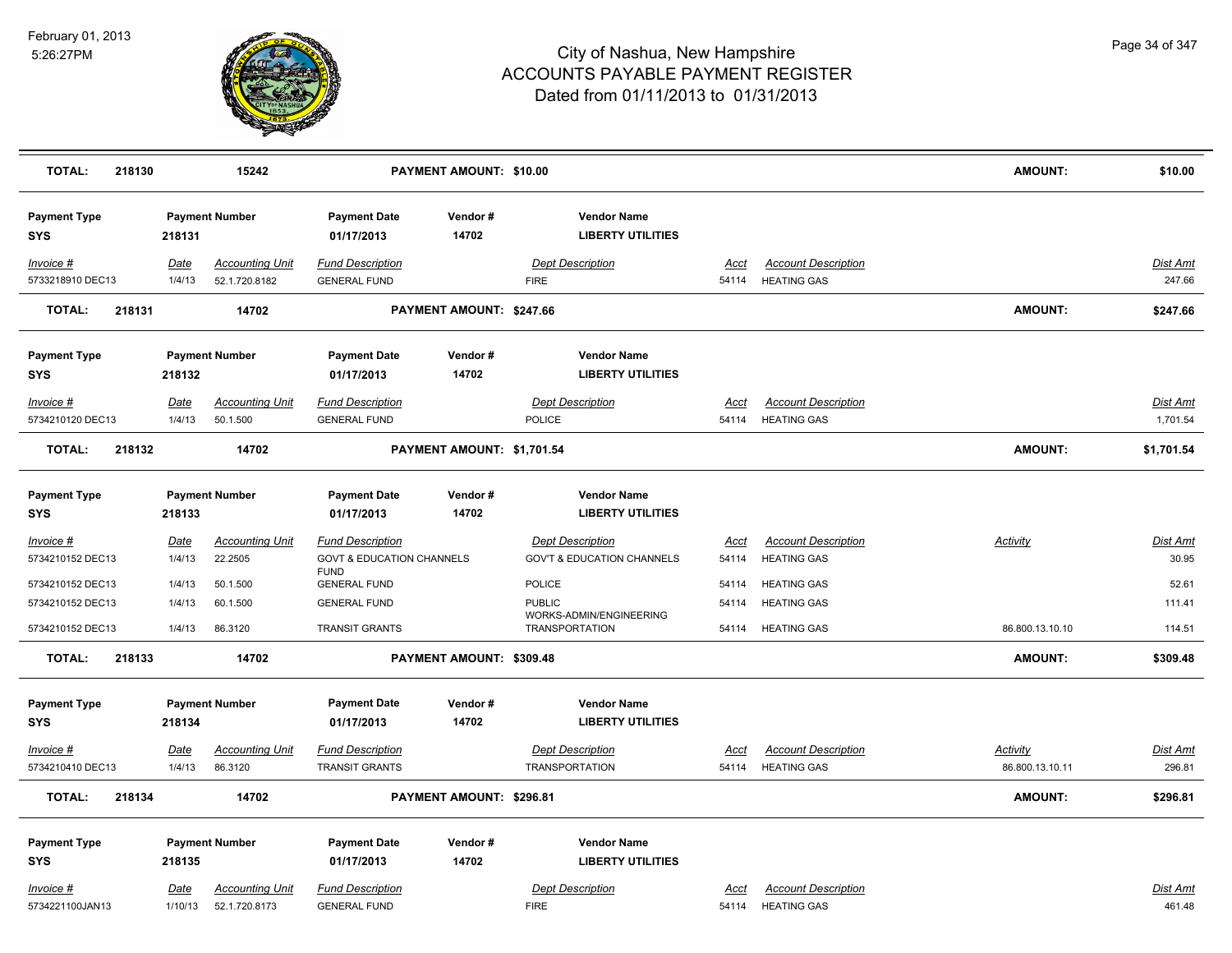

| <b>TOTAL:</b>                     | 218135 |                       | 14702                                   |                                                                    | PAYMENT AMOUNT: \$461.48       |                                                                    |                      |                                                  | <b>AMOUNT:</b> | \$461.48                  |
|-----------------------------------|--------|-----------------------|-----------------------------------------|--------------------------------------------------------------------|--------------------------------|--------------------------------------------------------------------|----------------------|--------------------------------------------------|----------------|---------------------------|
| <b>Payment Type</b><br><b>SYS</b> |        | 218136                | <b>Payment Number</b>                   | <b>Payment Date</b><br>01/17/2013                                  | Vendor#<br>14702               | <b>Vendor Name</b><br><b>LIBERTY UTILITIES</b>                     |                      |                                                  |                |                           |
| Invoice #<br>5734226620JAN13      |        | Date<br>1/8/13        | <b>Accounting Unit</b><br>61.1.670      | <b>Fund Description</b><br><b>GENERAL FUND</b>                     |                                | <b>Dept Description</b><br><b>STREETS</b>                          | Acct<br>54114        | <b>Account Description</b><br><b>HEATING GAS</b> |                | Dist Amt<br>2,446.62      |
| <b>TOTAL:</b>                     | 218136 |                       | 14702                                   |                                                                    | PAYMENT AMOUNT: \$2,446.62     |                                                                    |                      |                                                  | <b>AMOUNT:</b> | \$2,446.62                |
| <b>Payment Type</b><br>SYS        |        | 218137                | <b>Payment Number</b>                   | <b>Payment Date</b><br>01/17/2013                                  | Vendor#<br>14702               | <b>Vendor Name</b><br><b>LIBERTY UTILITIES</b>                     |                      |                                                  |                |                           |
| Invoice #<br>5734415580JAN13      |        | Date<br>1/9/13        | <b>Accounting Unit</b><br>52.1.720.8178 | <b>Fund Description</b><br><b>GENERAL FUND</b>                     |                                | <b>Dept Description</b><br><b>FIRE</b>                             | Acct<br>54114        | <b>Account Description</b><br><b>HEATING GAS</b> |                | Dist Amt<br>551.56        |
| <b>TOTAL:</b>                     | 218137 |                       | 14702                                   |                                                                    | PAYMENT AMOUNT: \$551.56       |                                                                    |                      |                                                  | <b>AMOUNT:</b> | \$551.56                  |
| <b>Payment Type</b><br><b>SYS</b> |        | 218138                | <b>Payment Number</b>                   | <b>Payment Date</b><br>01/17/2013                                  | Vendor#<br>14702               | <b>Vendor Name</b><br><b>LIBERTY UTILITIES</b>                     |                      |                                                  |                |                           |
| Invoice #<br>5734820590 DEC13     |        | <u>Date</u><br>1/4/13 | <b>Accounting Unit</b><br>TF79.7534     | <b>Fund Description</b><br>LIBRARY-CHANDLER MEM LIB<br><b>FUND</b> |                                | <b>Dept Description</b><br>LIBRARY-CHANDLER MEM LIB<br><b>FUND</b> | <u>Acct</u><br>54114 | <b>Account Description</b><br><b>HEATING GAS</b> |                | <b>Dist Amt</b><br>273.00 |
| <b>TOTAL:</b>                     | 218138 |                       | 14702                                   |                                                                    | PAYMENT AMOUNT: \$273.00       |                                                                    |                      |                                                  | <b>AMOUNT:</b> | \$273.00                  |
| <b>Payment Type</b><br><b>SYS</b> |        | 218139                | <b>Payment Number</b>                   | <b>Payment Date</b><br>01/17/2013                                  | Vendor#<br>14702               | <b>Vendor Name</b><br><b>LIBERTY UTILITIES</b>                     |                      |                                                  |                |                           |
| Invoice #<br>5734820620 DEC13     |        | Date<br>1/4/13        | <b>Accounting Unit</b><br>TF79.7534     | <b>Fund Description</b><br>LIBRARY-CHANDLER MEM LIB<br><b>FUND</b> |                                | <b>Dept Description</b><br>LIBRARY-CHANDLER MEM LIB<br><b>FUND</b> | Acct<br>54114        | <b>Account Description</b><br><b>HEATING GAS</b> |                | <b>Dist Amt</b><br>132.74 |
| <b>TOTAL:</b>                     | 218139 |                       | 14702                                   |                                                                    | PAYMENT AMOUNT: \$132.74       |                                                                    |                      |                                                  | <b>AMOUNT:</b> | \$132.74                  |
| <b>Payment Type</b><br><b>SYS</b> |        | 218140                | <b>Payment Number</b>                   | <b>Payment Date</b><br>01/17/2013                                  | Vendor#<br>14702               | <b>Vendor Name</b><br><b>LIBERTY UTILITIES</b>                     |                      |                                                  |                |                           |
| Invoice #<br>5735431780DEC13      |        | Date<br>1/9/13        | <b>Accounting Unit</b><br>50.1.500      | <b>Fund Description</b><br><b>GENERAL FUND</b>                     |                                | <b>Dept Description</b><br>POLICE                                  | Acct<br>54114        | <b>Account Description</b><br><b>HEATING GAS</b> |                | <b>Dist Amt</b><br>53.68  |
| <b>TOTAL:</b>                     | 218140 |                       | 14702                                   |                                                                    | <b>PAYMENT AMOUNT: \$53.68</b> |                                                                    |                      |                                                  | <b>AMOUNT:</b> | \$53.68                   |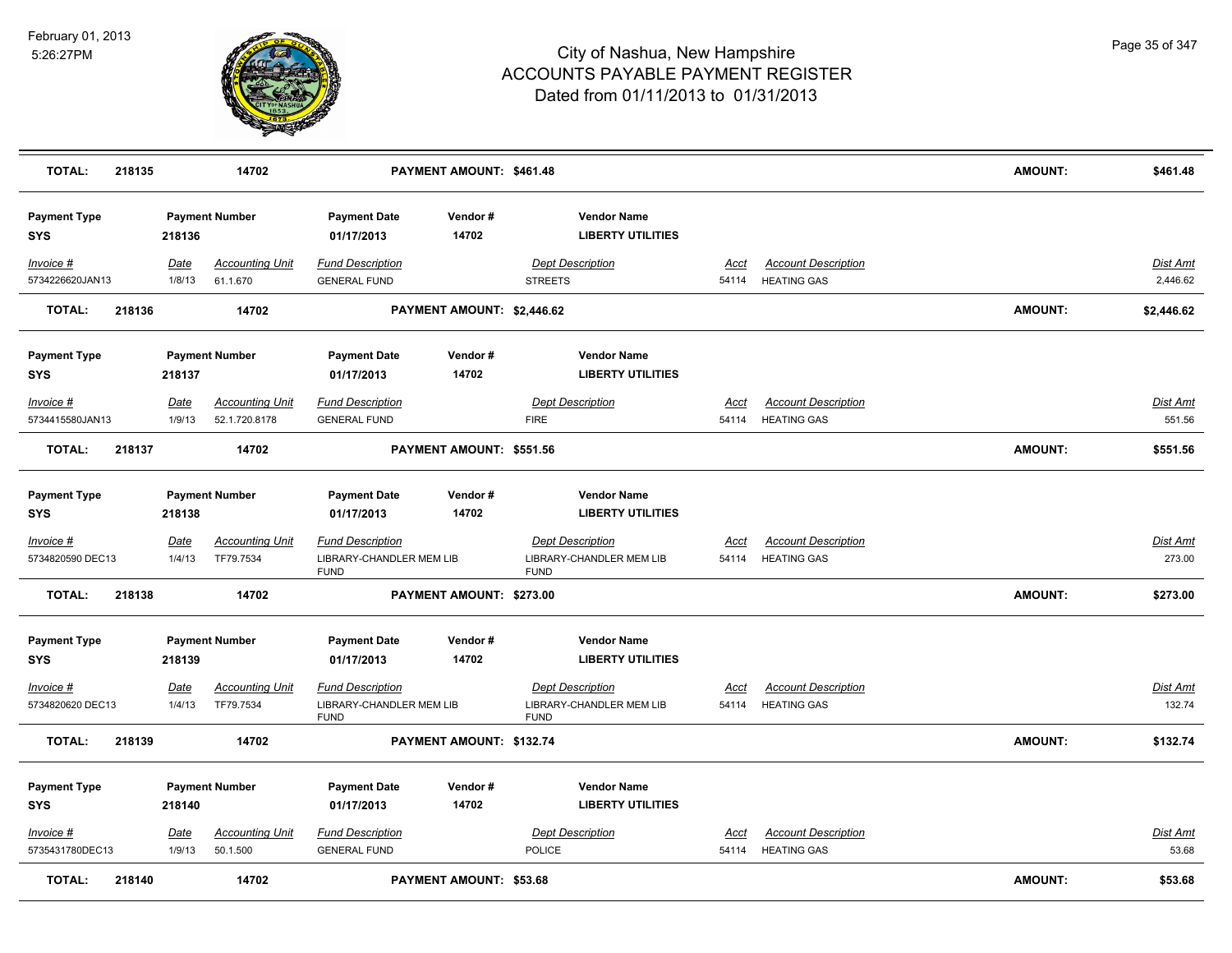

| <b>Payment Type</b>     |             | <b>Payment Number</b>  | <b>Payment Date</b>     | Vendor#                    | <b>Vendor Name</b>       |             |                            |                |                 |
|-------------------------|-------------|------------------------|-------------------------|----------------------------|--------------------------|-------------|----------------------------|----------------|-----------------|
| <b>SYS</b>              | 218141      |                        | 01/17/2013              | 14702                      | <b>LIBERTY UTILITIES</b> |             |                            |                |                 |
| Invoice #               | Date        | <b>Accounting Unit</b> | <b>Fund Description</b> |                            | <b>Dept Description</b>  | Acct        | <b>Account Description</b> |                | Dist Amt        |
| 5736819960JAN13         | 1/10/13     | 42.1.720               | <b>GENERAL FUND</b>     |                            | WOODLAWN CEMETERY        | 54114       | <b>HEATING GAS</b>         |                | 72.60           |
| <b>TOTAL:</b><br>218141 |             | 14702                  |                         | PAYMENT AMOUNT: \$72.60    |                          |             |                            | <b>AMOUNT:</b> | \$72.60         |
| <b>Payment Type</b>     |             | <b>Payment Number</b>  | <b>Payment Date</b>     | Vendor#                    | <b>Vendor Name</b>       |             |                            |                |                 |
| <b>SYS</b>              | 218142      |                        | 01/17/2013              | 14702                      | <b>LIBERTY UTILITIES</b> |             |                            |                |                 |
| $Invoice$ #             | <u>Date</u> | <b>Accounting Unit</b> | <b>Fund Description</b> |                            | <b>Dept Description</b>  | Acct        | <b>Account Description</b> |                | <b>Dist Amt</b> |
| 5737030160JAN13         | 1/9/13      | 69.6200.670            | <b>WASTEWATER FUND</b>  |                            | WASTEWATER               | 54114       | <b>HEATING GAS</b>         |                | 3,125.32        |
| <b>TOTAL:</b><br>218142 |             | 14702                  |                         | PAYMENT AMOUNT: \$3,125.32 |                          |             |                            | <b>AMOUNT:</b> | \$3,125.32      |
| <b>Payment Type</b>     |             | <b>Payment Number</b>  | <b>Payment Date</b>     | Vendor#                    | <b>Vendor Name</b>       |             |                            |                |                 |
| <b>SYS</b>              | 218143      |                        | 01/17/2013              | 14702                      | <b>LIBERTY UTILITIES</b> |             |                            |                |                 |
| $Invoice$ #             | Date        | <b>Accounting Unit</b> | <b>Fund Description</b> |                            | <b>Dept Description</b>  | Acct        | <b>Account Description</b> |                | Dist Amt        |
| 5737030180JAN13         | 1/9/13      | 69.6200.670            | <b>WASTEWATER FUND</b>  |                            | WASTEWATER               | 54114       | <b>HEATING GAS</b>         |                | 480.58          |
| <b>TOTAL:</b><br>218143 |             | 14702                  |                         | PAYMENT AMOUNT: \$480.58   |                          |             |                            | <b>AMOUNT:</b> | \$480.58        |
| <b>Payment Type</b>     |             | <b>Payment Number</b>  | <b>Payment Date</b>     | Vendor#                    | <b>Vendor Name</b>       |             |                            |                |                 |
| <b>SYS</b>              | 218144      |                        | 01/17/2013              | 14702                      | <b>LIBERTY UTILITIES</b> |             |                            |                |                 |
| <u>Invoice #</u>        | <b>Date</b> | <b>Accounting Unit</b> | <b>Fund Description</b> |                            | <b>Dept Description</b>  | <u>Acct</u> | <b>Account Description</b> |                | Dist Amt        |
| 5737030190JAN13         | 1/9/13      | 69.6200.670            | <b>WASTEWATER FUND</b>  |                            | <b>WASTEWATER</b>        | 54114       | <b>HEATING GAS</b>         |                | 231.85          |
| <b>TOTAL:</b><br>218144 |             | 14702                  |                         | PAYMENT AMOUNT: \$231.85   |                          |             |                            | <b>AMOUNT:</b> | \$231.85        |
| <b>Payment Type</b>     |             | <b>Payment Number</b>  | <b>Payment Date</b>     | Vendor#                    | <b>Vendor Name</b>       |             |                            |                |                 |
| <b>SYS</b>              | 218145      |                        | 01/17/2013              | 14702                      | <b>LIBERTY UTILITIES</b> |             |                            |                |                 |
| $Invoice$ #             | Date        | <b>Accounting Unit</b> | <b>Fund Description</b> |                            | <b>Dept Description</b>  | <u>Acct</u> | <b>Account Description</b> |                | Dist Amt        |
| 5737030200JAN13         | 1/9/13      | 69.6200.670            | <b>WASTEWATER FUND</b>  |                            | WASTEWATER               | 54114       | <b>HEATING GAS</b>         |                | 624.96          |
| <b>TOTAL:</b><br>218145 |             | 14702                  |                         | PAYMENT AMOUNT: \$624.96   |                          |             |                            | AMOUNT:        | \$624.96        |
| <b>Payment Type</b>     |             | <b>Payment Number</b>  | <b>Payment Date</b>     | Vendor#                    | <b>Vendor Name</b>       |             |                            |                |                 |
| <b>SYS</b>              | 218146      |                        | 01/17/2013              | 14702                      | <b>LIBERTY UTILITIES</b> |             |                            |                |                 |
| Invoice #               | Date        | <b>Accounting Unit</b> | <b>Fund Description</b> |                            | <b>Dept Description</b>  | Acct        | <b>Account Description</b> |                | Dist Amt        |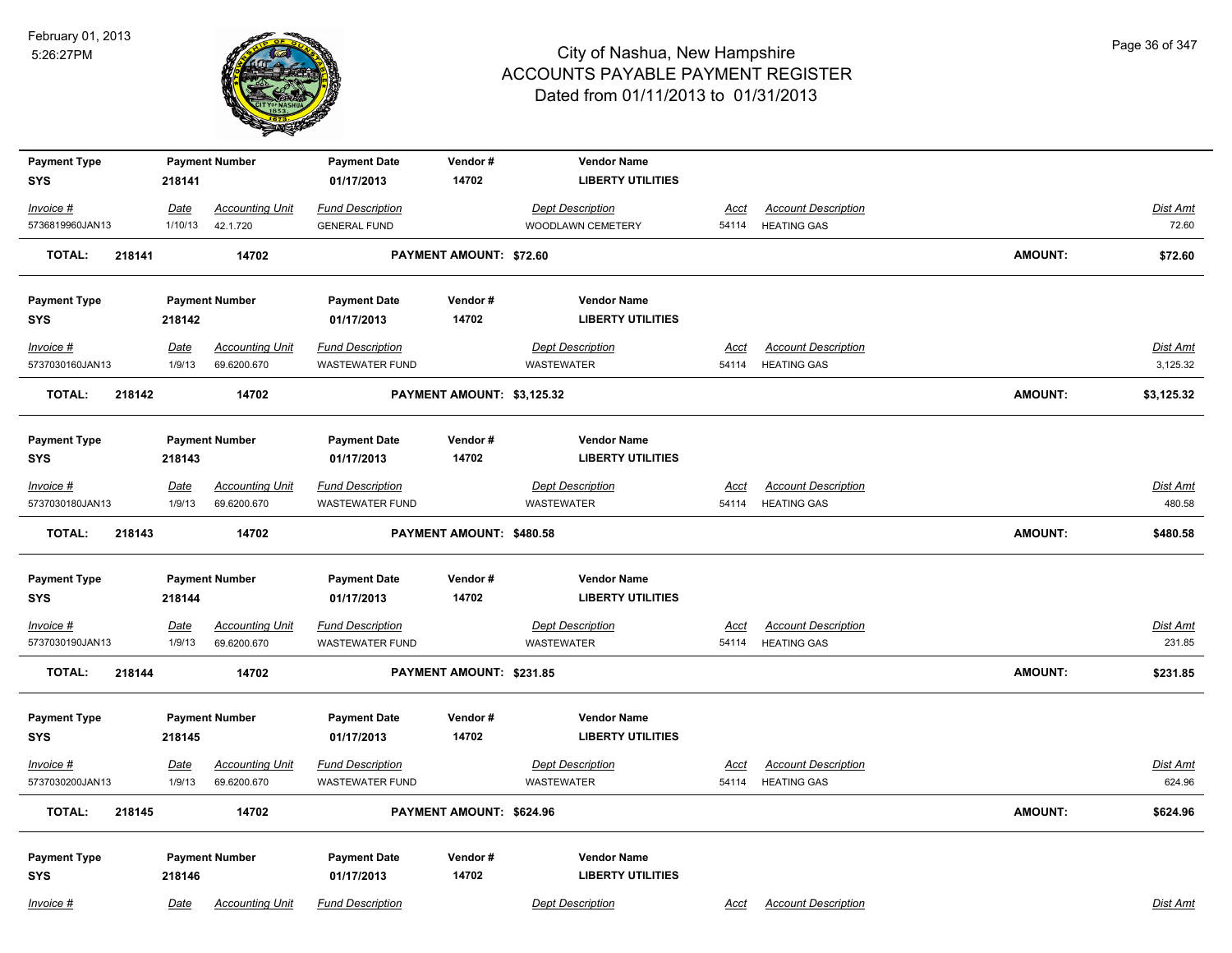

| 5737030220JAN13          | 1/9/13      | 69.6200.670            | <b>WASTEWATER FUND</b>  |                                | <b>WASTEWATER</b>                   |             | 54114 HEATING GAS               |                | 46.17           |
|--------------------------|-------------|------------------------|-------------------------|--------------------------------|-------------------------------------|-------------|---------------------------------|----------------|-----------------|
| 218146<br><b>TOTAL:</b>  |             | 14702                  |                         | <b>PAYMENT AMOUNT: \$46.17</b> |                                     |             |                                 | <b>AMOUNT:</b> | \$46.17         |
| <b>Payment Type</b>      |             | <b>Payment Number</b>  | <b>Payment Date</b>     | Vendor#                        | <b>Vendor Name</b>                  |             |                                 |                |                 |
| <b>SYS</b>               | 218147      |                        | 01/17/2013              | 14702                          | <b>LIBERTY UTILITIES</b>            |             |                                 |                |                 |
| $Invoice$ #              | Date        | <b>Accounting Unit</b> | <b>Fund Description</b> |                                | <b>Dept Description</b>             | Acct        | <b>Account Description</b>      |                | Dist Amt        |
| 5737030250JAN13          | 1/9/13      | 69.6200.670            | <b>WASTEWATER FUND</b>  |                                | WASTEWATER                          | 54114       | <b>HEATING GAS</b>              |                | 78.85           |
| <b>TOTAL:</b><br>218147  |             | 14702                  |                         | PAYMENT AMOUNT: \$78.85        |                                     |             |                                 | <b>AMOUNT:</b> | \$78.85         |
| <b>Payment Type</b>      |             | <b>Payment Number</b>  | <b>Payment Date</b>     | Vendor#                        | <b>Vendor Name</b>                  |             |                                 |                |                 |
| <b>SYS</b>               | 218148      |                        | 01/17/2013              | 14702                          | <b>LIBERTY UTILITIES</b>            |             |                                 |                |                 |
| Invoice #                | Date        | <b>Accounting Unit</b> | <b>Fund Description</b> |                                | <b>Dept Description</b>             | Acct        | <b>Account Description</b>      |                | Dist Amt        |
| 5737030700JAN13          | 1/9/13      | 69.6200.670            | <b>WASTEWATER FUND</b>  |                                | <b>WASTEWATER</b>                   | 54114       | <b>HEATING GAS</b>              |                | 125.38          |
| <b>TOTAL:</b><br>218148  |             | 14702                  |                         | PAYMENT AMOUNT: \$125.38       |                                     |             |                                 | <b>AMOUNT:</b> | \$125.38        |
| <b>Payment Type</b>      |             | <b>Payment Number</b>  | <b>Payment Date</b>     | Vendor#                        | <b>Vendor Name</b>                  |             |                                 |                |                 |
| <b>SYS</b>               | 218149      |                        | 01/17/2013              | 10930                          | <b>MOTOROLA SOLUTIONS INC</b>       |             |                                 |                |                 |
| $Invoice$ #              | Date        | <b>Accounting Unit</b> | <b>Fund Description</b> |                                | <b>Dept Description</b>             | <u>Acct</u> | <b>Account Description</b>      |                | <b>Dist Amt</b> |
| 91165132                 |             | 12/19/12 57.1.620      | <b>GENERAL FUND</b>     |                                | CITYWIDE COMMUNICATIONS             | 71207       | <b>COMMUNICATIONS EQUIPMENT</b> |                | 4,233.55        |
| <b>TOTAL:</b><br>218149  |             | 10930                  |                         | PAYMENT AMOUNT: \$4,233.55     |                                     |             |                                 | <b>AMOUNT:</b> | \$4,233.55      |
| <b>Payment Type</b>      |             | <b>Payment Number</b>  | <b>Payment Date</b>     | Vendor#                        | <b>Vendor Name</b>                  |             |                                 |                |                 |
| <b>SYS</b>               | 218150      |                        | 01/17/2013              | 10564                          | <b>NEW HAMPSHIRE PLANNERS ASSOC</b> |             |                                 |                |                 |
| Invoice #                | Date        | <b>Accounting Unit</b> | <b>Fund Description</b> |                                | <b>Dept Description</b>             | Acct        | <b>Account Description</b>      |                | Dist Amt        |
| 2013 ORGAN<br>MEMBERSHIP | 1/10/13     | 82.1.500               | <b>GENERAL FUND</b>     |                                | PLANNING & ZONING                   | 55200       | DUES AND MEMBERSHIPS            |                | 150.00          |
| <b>TOTAL:</b><br>218150  |             | 10564                  |                         | PAYMENT AMOUNT: \$150.00       |                                     |             |                                 | <b>AMOUNT:</b> | \$150.00        |
| <b>Payment Type</b>      |             | <b>Payment Number</b>  | <b>Payment Date</b>     | Vendor#                        | <b>Vendor Name</b>                  |             |                                 |                |                 |
| <b>SYS</b>               | 218151      |                        | 01/17/2013              | 14528                          | <b>NEWEA</b>                        |             |                                 |                |                 |
| $Invoice$ #              | <u>Date</u> | <b>Accounting Unit</b> | <b>Fund Description</b> |                                | <b>Dept Description</b>             | <u>Acct</u> | <b>Account Description</b>      |                | <b>Dist Amt</b> |
| ADIE 1788705 REGIS       | 1/15/13     | 69.6200.670            | <b>WASTEWATER FUND</b>  |                                | WASTEWATER                          | 55400       | CONFERENCES AND SEMINARS        |                | 270.00          |
| CIARDELLI 1776591 REGI   | 1/15/13     | 69.6200.670            | <b>WASTEWATER FUND</b>  |                                | WASTEWATER                          | 55400       | <b>CONFERENCES AND SEMINARS</b> |                | 270.00          |
| KEATING 1801097 REGIS    | 1/15/13     | 69.6200.540            | <b>WASTEWATER FUND</b>  |                                | WASTEWATER                          | 55400       | <b>CONFERENCES AND SEMINARS</b> |                | 210.00          |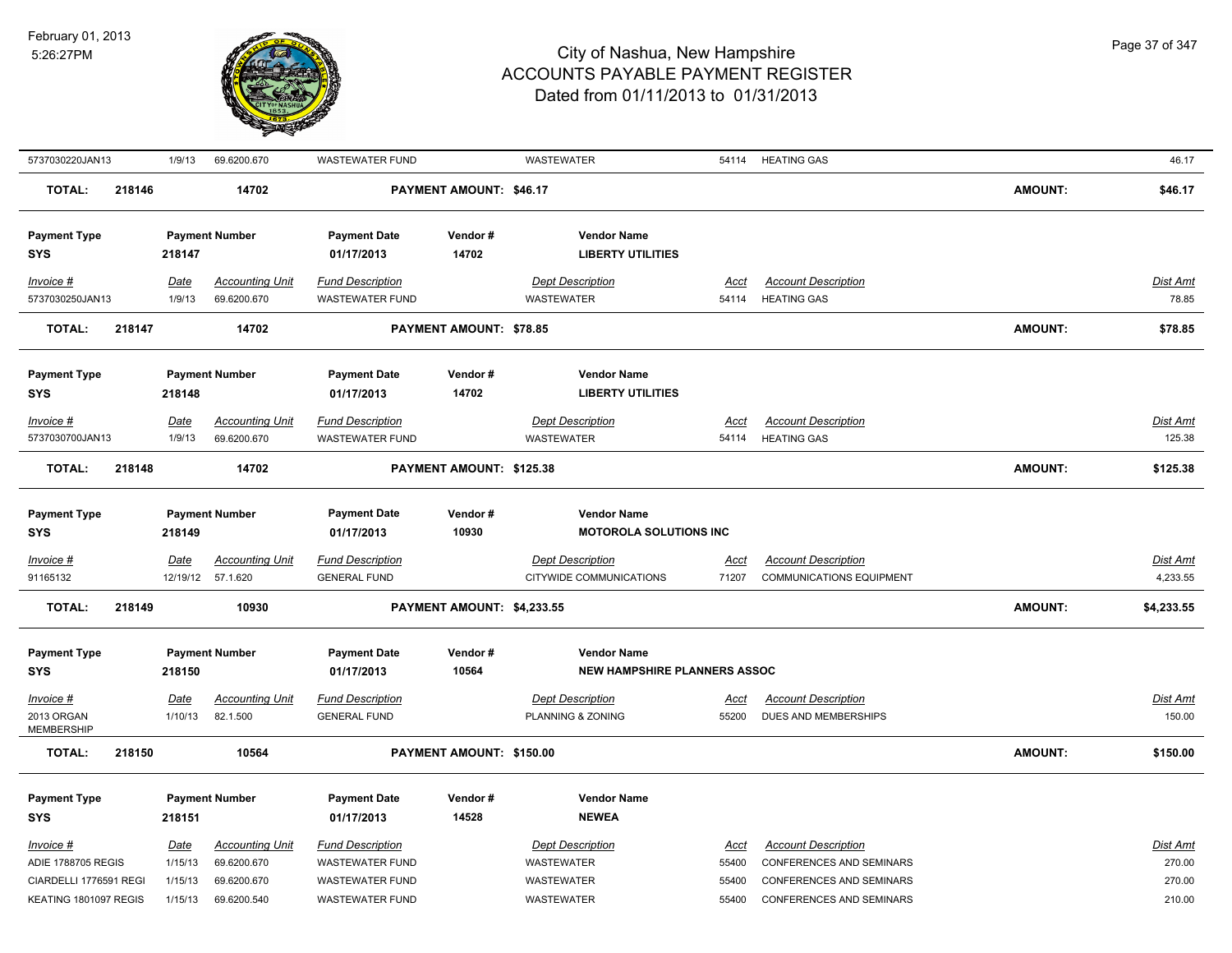

| <b>TOTAL:</b><br>218151                                  |                        | 14528                                 |                                                     | PAYMENT AMOUNT: \$750.00       |                                                         |                      |                                                        | <b>AMOUNT:</b>  | \$750.00                    |
|----------------------------------------------------------|------------------------|---------------------------------------|-----------------------------------------------------|--------------------------------|---------------------------------------------------------|----------------------|--------------------------------------------------------|-----------------|-----------------------------|
| <b>Payment Type</b><br><b>SYS</b>                        | 218152                 | <b>Payment Number</b>                 | <b>Payment Date</b><br>01/17/2013                   | Vendor#<br>14533               | <b>Vendor Name</b><br><b>NH FIRE PREVENTION SOCIETY</b> |                      |                                                        |                 |                             |
| Invoice #<br>2012 NH FIRE LAW<br><b>BOOK</b>             | Date<br>1/15/13        | <b>Accounting Unit</b><br>53.1.730    | <b>Fund Description</b><br><b>GENERAL FUND</b>      |                                | <b>Dept Description</b><br><b>BUILDING INSPECTION</b>   | Acct<br>61807        | <b>Account Description</b><br><b>PUBLICATIONS</b>      |                 | Dist Amt<br>90.00           |
| <b>TOTAL:</b><br>218152                                  |                        | 14533                                 |                                                     | <b>PAYMENT AMOUNT: \$90.00</b> |                                                         |                      |                                                        | <b>AMOUNT:</b>  | \$90.00                     |
| <b>Payment Type</b><br><b>SYS</b>                        | 218153                 | <b>Payment Number</b>                 | <b>Payment Date</b><br>01/17/2013                   | Vendor#<br>14542               | <b>Vendor Name</b><br><b>NHCA</b>                       |                      |                                                        |                 |                             |
| <u>Invoice #</u><br>J SNOW NHCA NECA<br>2013             | <b>Date</b><br>1/11/13 | <b>Accounting Unit</b><br>44.1.720    | <b>Fund Description</b><br><b>GENERAL FUND</b>      |                                | <b>Dept Description</b><br>EDGEWOOD CEMETERY            | <u>Acct</u><br>55200 | <b>Account Description</b><br>DUES AND MEMBERSHIPS     |                 | Dist Amt<br>70.00           |
| <b>TOTAL:</b><br>218153                                  |                        | 14542                                 |                                                     | PAYMENT AMOUNT: \$70.00        |                                                         |                      |                                                        | <b>AMOUNT:</b>  | \$70.00                     |
| <b>Payment Type</b><br><b>SYS</b>                        | 218154                 | <b>Payment Number</b>                 | <b>Payment Date</b><br>01/17/2013                   | Vendor#<br>14547               | <b>Vendor Name</b><br><b>NHWPCA</b>                     |                      |                                                        |                 |                             |
| <u>Invoice #</u><br><b>CIARDELLI &amp; MEYERS</b><br>REG | <u>Date</u><br>1/9/13  | <b>Accounting Unit</b><br>69.6200.670 | <b>Fund Description</b><br><b>WASTEWATER FUND</b>   |                                | <b>Dept Description</b><br><b>WASTEWATER</b>            | <u>Acct</u><br>55400 | <b>Account Description</b><br>CONFERENCES AND SEMINARS |                 | <b>Dist Amt</b><br>1,000.00 |
| <b>TOTAL:</b><br>218154                                  |                        | 14547                                 |                                                     | PAYMENT AMOUNT: \$1,000.00     |                                                         |                      |                                                        | <b>AMOUNT:</b>  | \$1,000.00                  |
| <b>Payment Type</b><br><b>SYS</b>                        | 218155                 | <b>Payment Number</b>                 | <b>Payment Date</b><br>01/17/2013                   | Vendor#<br>13291               | <b>Vendor Name</b><br>PENNICHUCK WATER WORKS INC        |                      |                                                        |                 |                             |
| <u>Invoice #</u><br>1000001628-991DEC13                  | Date<br>1/10/13        | <b>Accounting Unit</b><br>69.6200.670 | <b>Fund Description</b><br><b>WASTEWATER FUND</b>   |                                | <b>Dept Description</b><br><b>WASTEWATER</b>            | Acct<br>54141        | <b>Account Description</b><br><b>WATER &amp; SEWER</b> | Activity        | <b>Dist Amt</b><br>47.16    |
| 1000005315-6281DEC13<br>100000807-991JAN13               | 1/10/13<br>1/10/13     | 77.1.650<br>29.1.720.8162             | <b>GENERAL FUND</b><br><b>GENERAL FUND</b>          |                                | PARKS & RECREATION<br><b>CITY BUILDINGS</b>             | 54141<br>54141       | <b>WATER &amp; SEWER</b><br><b>WATER &amp; SEWER</b>   |                 | 91.91<br>218.68             |
| 100002980-991DEC12                                       | 1/10/13                | 31.2506                               | HUNT BLDG FACILITY RENTALS                          |                                | HUNT BLDG FACILITY RENTALS                              | 54141                | <b>WATER &amp; SEWER</b>                               |                 | 47.16                       |
| 100006776-2241DEC13                                      | 1/10/13                | 77.1.650                              | <b>GENERAL FUND</b>                                 |                                | PARKS & RECREATION                                      | 54141                | <b>WATER &amp; SEWER</b>                               |                 | 47.16                       |
| 100009703-12242DEC13                                     | 1/10/13                | 77.1.650                              | <b>GENERAL FUND</b>                                 |                                | PARKS & RECREATION                                      | 54141                | <b>WATER &amp; SEWER</b>                               |                 | 91.91                       |
| 100012767-991DEC13                                       | 1/10/13                | 79.1.720                              | <b>GENERAL FUND</b>                                 |                                | LIBRARY                                                 | 54141                | <b>WATER &amp; SEWER</b>                               |                 | 315.47                      |
| 10001395115303DEC13                                      | 1/10/13                | 22.2505                               | <b>GOVT &amp; EDUCATION CHANNELS</b><br><b>FUND</b> |                                | <b>GOV'T &amp; EDUCATION CHANNELS</b>                   | 54141                | <b>WATER &amp; SEWER</b>                               |                 | 16.57                       |
| 10001395115303DEC13                                      | 1/10/13                | 60.1.500                              | <b>GENERAL FUND</b>                                 |                                | <b>PUBLIC</b><br>WORKS-ADMIN/ENGINEERING                | 54141                | <b>WATER &amp; SEWER</b>                               |                 | 60.74                       |
| 10001395115303DEC13                                      | 1/10/13                | 86.3120                               | <b>TRANSIT GRANTS</b>                               |                                | <b>TRANSPORTATION</b>                                   | 54141                | <b>WATER &amp; SEWER</b>                               | 86.800.13.10.10 | 60.75                       |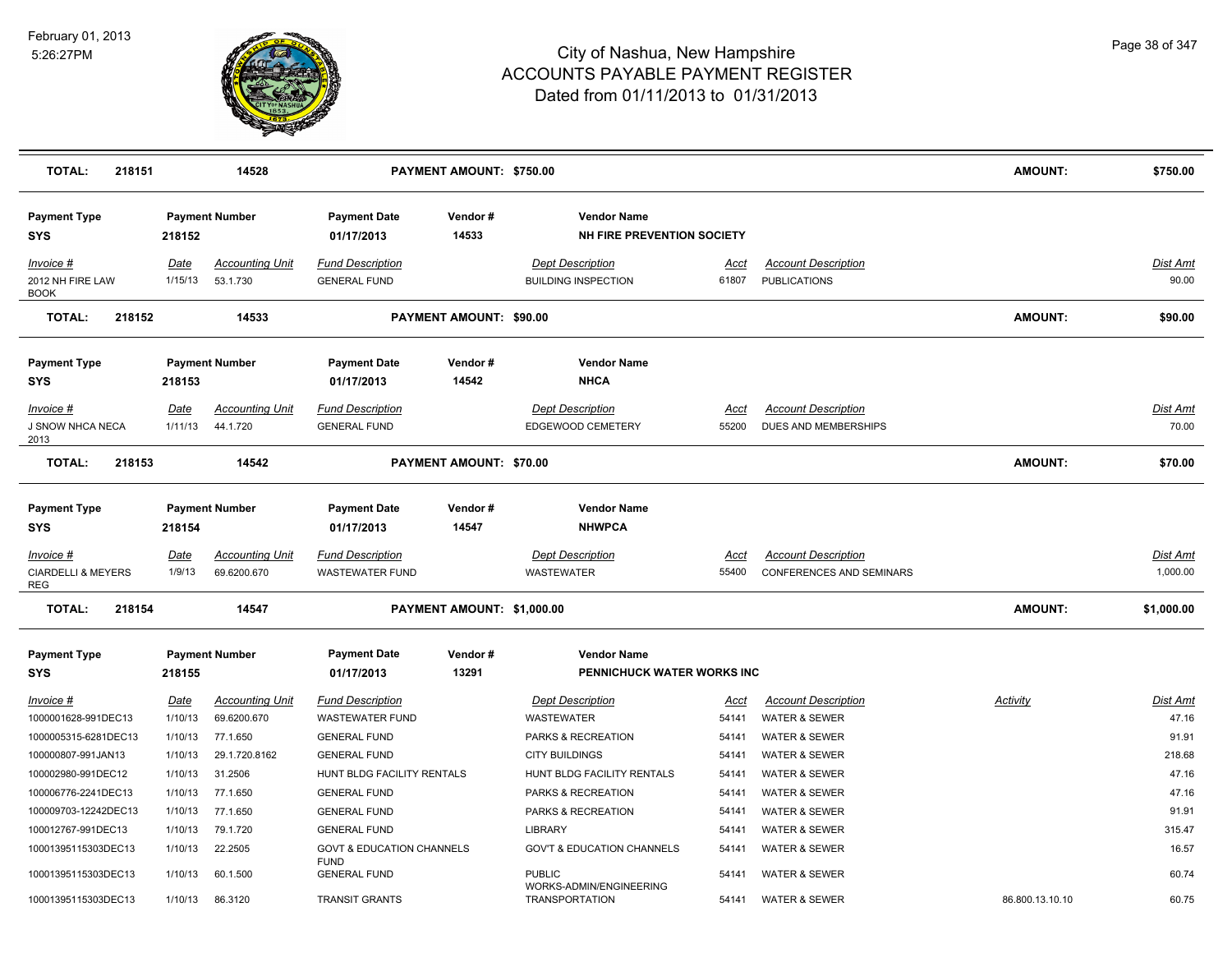#### February 01, 2013 5:26:27PM



| <b>TOTAL:</b>                         | 218159                 | 11887                              |                                                | <b>PAYMENT AMOUNT: \$292.74</b> |                                                      |                      |                                                  | <b>AMOUNT:</b> | \$292.74                    |
|---------------------------------------|------------------------|------------------------------------|------------------------------------------------|---------------------------------|------------------------------------------------------|----------------------|--------------------------------------------------|----------------|-----------------------------|
| 124485                                | 10/6/10                | 29.1.720.8165                      | <b>GENERAL FUND</b>                            |                                 | <b>CITY BUILDINGS</b>                                | 54243                | <b>HVAC MAINTENANCE</b>                          |                | 292.74                      |
| <u>Invoice #</u>                      | <u>Date</u>            | <b>Accounting Unit</b>             | <b>Fund Description</b>                        |                                 | <b>Dept Description</b>                              | <u>Acct</u>          | <b>Account Description</b>                       |                | <u>Dist Amt</u>             |
| <b>SYS</b>                            | 218159                 |                                    | 01/17/2013                                     | 11887                           | <b>SHATTUCK MALONE OIL CO</b>                        |                      |                                                  |                |                             |
| <b>Payment Type</b>                   |                        | <b>Payment Number</b>              | <b>Payment Date</b>                            | Vendor#                         | <b>Vendor Name</b>                                   |                      |                                                  |                |                             |
| TOTAL:                                | 218158                 | 13372                              |                                                | PAYMENT AMOUNT: \$6,648.24      |                                                      |                      |                                                  | <b>AMOUNT:</b> | \$6,648.24                  |
| 8000183-01-6-7DEC13                   | 1/9/13                 | 29.1.720.8162                      | <b>GENERAL FUND</b>                            |                                 | <b>CITY BUILDINGS</b>                                | 54100                | <b>ELECTRICITY</b>                               |                | 6,648.24                    |
| Invoice #                             | <u>Date</u>            | <b>Accounting Unit</b>             | <b>Fund Description</b>                        |                                 | <b>Dept Description</b>                              | Acct                 | <b>Account Description</b>                       |                | Dist Amt                    |
| <b>SYS</b>                            | 218158                 |                                    | 01/17/2013                                     | 13372                           | <b>PSNH</b>                                          |                      |                                                  |                |                             |
| <b>Payment Type</b>                   |                        | <b>Payment Number</b>              | <b>Payment Date</b>                            | Vendor#                         | <b>Vendor Name</b>                                   |                      |                                                  |                |                             |
| <b>TOTAL:</b>                         | 218157                 | 13372                              |                                                | PAYMENT AMOUNT: \$4,192.79      |                                                      |                      |                                                  | <b>AMOUNT:</b> | \$4,192.79                  |
| 56900841008DEC13                      | 1/7/13                 | 57.1.620                           | <b>FUND</b><br><b>GENERAL FUND</b>             |                                 | <b>FUND</b><br>CITYWIDE COMMUNICATIONS               | 54100                | <b>ELECTRICITY</b>                               |                | 458.89                      |
| 56747875060DEC13                      | 1/4/13                 | 50.4020                            | POLICE DRUG ENFORCEMENT                        |                                 | POLICE DRUG ENFORCEMENT                              | 54100                | <b>ELECTRICITY</b>                               |                | 227.58                      |
| 56606026029JAN13                      | 1/8/13                 | 62.1.710                           | <b>GENERAL FUND</b>                            |                                 | <b>STREET LIGHTING</b>                               | 54100                | <b>ELECTRICITY</b>                               |                | 1,010.07                    |
| 56362616013DEC13                      | 1/9/13                 | 66.1.500                           | <b>GENERAL FUND</b>                            |                                 | PARKING LOTS                                         | 54100                | <b>ELECTRICITY</b>                               |                | 1,420.07                    |
| <u> Invoice #</u><br>56346906027JAN13 | <b>Date</b><br>1/10/13 | <b>Accounting Unit</b><br>71.1.500 | <b>Fund Description</b><br><b>GENERAL FUND</b> |                                 | <b>Dept Description</b><br><b>COMMUNITY SERVICES</b> | <u>Acct</u><br>54100 | <b>Account Description</b><br><b>ELECTRICITY</b> |                | <b>Dist Amt</b><br>1,076.18 |
| <b>Payment Type</b><br><b>SYS</b>     | 218157                 | <b>Payment Number</b>              | <b>Payment Date</b><br>01/17/2013              | Vendor#<br>13372                | <b>Vendor Name</b><br><b>PSNH</b>                    |                      |                                                  |                |                             |
|                                       |                        |                                    |                                                |                                 |                                                      |                      |                                                  |                |                             |
| TOTAL:                                | 218156                 | 13365                              |                                                | <b>PAYMENT AMOUNT: \$82.50</b>  |                                                      |                      |                                                  | <b>AMOUNT:</b> | \$82.50                     |
| 27692383 01/01/13                     | 12/4/12                | 29.1.720.8162                      | <b>GENERAL FUND</b>                            |                                 | <b>CITY BUILDINGS</b>                                | 54280                | <b>BUILDING/GROUNDS MAINTENANCE</b>              |                | 82.50                       |
| Invoice #                             | Date                   | <b>Accounting Unit</b>             | <b>Fund Description</b>                        |                                 | <b>Dept Description</b>                              | Acct                 | <b>Account Description</b>                       |                | <b>Dist Amt</b>             |
| <b>Payment Type</b><br><b>SYS</b>     | 218156                 | <b>Payment Number</b>              | <b>Payment Date</b><br>01/17/2013              | Vendor#<br>13365                | <b>Vendor Name</b><br>PROTECTION ONE SECURITY        |                      |                                                  |                |                             |
| <b>TOTAL:</b>                         | 218155                 | 13291                              |                                                | PAYMENT AMOUNT: \$1,441.00      |                                                      |                      |                                                  | <b>AMOUNT:</b> | \$1,441.00                  |
| 100025586-63686JAN13                  | 1/10/13                | 52.1.720.8175                      | <b>GENERAL FUND</b>                            |                                 | <b>FIRE</b>                                          | 54141                | <b>WATER &amp; SEWER</b>                         |                | 138.06                      |
| 100025584-63686JAN13                  | 1/10/13                | 52.1.720.8175                      | <b>GENERAL FUND</b>                            |                                 | <b>FIRE</b>                                          | 54141                | WATER & SEWER                                    |                | 183.47                      |
| 100021433-28520JAN13                  | 1/10/13                | 77.1.650                           | <b>GENERAL FUND</b>                            |                                 | PARKS & RECREATION                                   | 54141                | WATER & SEWER                                    |                | 121.96                      |
|                                       |                        |                                    |                                                |                                 |                                                      |                      |                                                  |                |                             |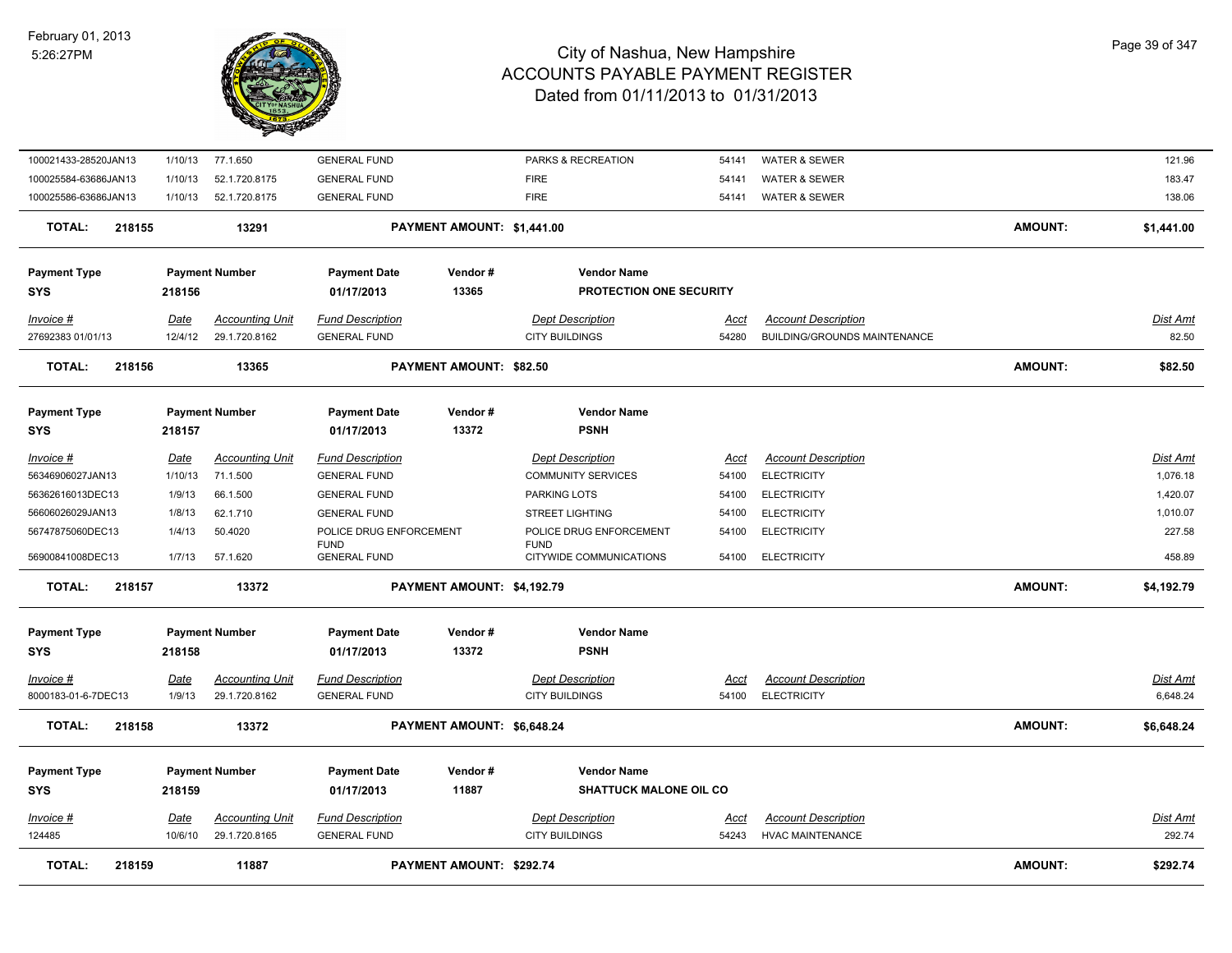

| <b>Payment Type</b><br><b>SYS</b>      |        | 218160          | <b>Payment Number</b>  | <b>Payment Date</b><br>01/17/2013              | Vendor#<br>10948         | <b>Vendor Name</b><br>STATE OF NH DEPT OF SAFETY   |               |                                                         |                |                          |
|----------------------------------------|--------|-----------------|------------------------|------------------------------------------------|--------------------------|----------------------------------------------------|---------------|---------------------------------------------------------|----------------|--------------------------|
|                                        |        |                 | <b>Accounting Unit</b> |                                                |                          | <b>Dept Description</b>                            |               |                                                         |                |                          |
| Invoice #<br>FRASER AMANDA<br>01/10/13 |        | Date<br>1/10/13 | <b>BS1000</b>          | <b>Fund Description</b><br><b>GENERAL FUND</b> |                          | <b>GENERAL FUND</b>                                | Acct<br>21922 | <b>Account Description</b><br>FBI FINGERPRINT STATE FEE |                | <b>Dist Amt</b><br>16.50 |
| TOTAL:                                 | 218160 |                 | 10948                  |                                                | PAYMENT AMOUNT: \$16.50  |                                                    |               |                                                         | AMOUNT:        | \$16.50                  |
| <b>Payment Type</b>                    |        |                 | <b>Payment Number</b>  | <b>Payment Date</b>                            | Vendor#                  | <b>Vendor Name</b>                                 |               |                                                         |                |                          |
| <b>SYS</b>                             |        | 218161          |                        | 01/17/2013                                     | 13764                    | <b>TREASURER STATE OF NH</b>                       |               |                                                         |                |                          |
| Invoice #                              |        | Date            | <b>Accounting Unit</b> | <b>Fund Description</b>                        |                          | Dept Description                                   | Acct          | <b>Account Description</b>                              |                | Dist Amt                 |
| R1853                                  |        | 1/2/13          | 50.1.500               | <b>GENERAL FUND</b>                            |                          | <b>POLICE</b>                                      | 54487         | <b>EQUIPMENT REPAIRS &amp;</b><br>MAINTENANCE           |                | 135.00                   |
| <b>TOTAL:</b>                          | 218161 |                 | 13764                  |                                                | PAYMENT AMOUNT: \$135.00 |                                                    |               |                                                         | AMOUNT:        | \$135.00                 |
| <b>Payment Type</b><br><b>SYS</b>      |        | 218162          | <b>Payment Number</b>  | <b>Payment Date</b><br>01/17/2013              | Vendor#<br>13764         | <b>Vendor Name</b><br><b>TREASURER STATE OF NH</b> |               |                                                         |                |                          |
| Invoice #                              |        | Date            | <b>Accounting Unit</b> | <b>Fund Description</b>                        |                          | <b>Dept Description</b>                            | Acct          | <b>Account Description</b>                              |                | Dist Amt                 |
| 000281405                              |        | 1/7/13          | 28.6500.500            | PROPERTY & CASUALTY FUND                       |                          | RISK MANAGEMENT                                    | 54267         | ELEVATOR MAINTENANCE                                    |                | 150.00                   |
| 000281406                              |        | 1/7/13          | 28.6500.500            | PROPERTY & CASUALTY FUND                       |                          | <b>RISK MANAGEMENT</b>                             | 54267         | ELEVATOR MAINTENANCE                                    |                | 50.00                    |
| <b>TOTAL:</b>                          | 218162 |                 | 13764                  |                                                | PAYMENT AMOUNT: \$200.00 |                                                    |               |                                                         | AMOUNT:        | \$200.00                 |
| <b>Payment Type</b>                    |        |                 | <b>Payment Number</b>  | <b>Payment Date</b>                            | Vendor#                  | <b>Vendor Name</b>                                 |               |                                                         |                |                          |
| <b>SYS</b>                             |        | 218163          |                        | 01/17/2013                                     | 13793                    | UNH TECHNOLOGY TRANSFER CENTER                     |               |                                                         |                |                          |
| $Invoice$ #                            |        | <u>Date</u>     | <b>Accounting Unit</b> | <b>Fund Description</b>                        |                          | <b>Dept Description</b>                            | <u>Acct</u>   | <b>Account Description</b>                              |                | <b>Dist Amt</b>          |
| A HARD ROAD TO<br><b>TRAVEL</b>        |        |                 | 11/29/12 61.1.670      | <b>GENERAL FUND</b>                            |                          | <b>STREETS</b>                                     | 55400         | CONFERENCES AND SEMINARS                                |                | 60.00                    |
| <b>TOTAL:</b>                          | 218163 |                 | 13793                  |                                                | PAYMENT AMOUNT: \$60.00  |                                                    |               |                                                         | AMOUNT:        | \$60.00                  |
| <b>Payment Type</b>                    |        |                 | <b>Payment Number</b>  | <b>Payment Date</b>                            | Vendor#                  | <b>Vendor Name</b>                                 |               |                                                         |                |                          |
| <b>SYS</b>                             |        | 218164          |                        | 01/17/2013                                     | 13798                    | <b>UNION LEADER CORP</b>                           |               |                                                         |                |                          |
| Invoice #                              |        | Date            | <b>Accounting Unit</b> | <b>Fund Description</b>                        |                          | <b>Dept Description</b>                            | Acct          | <b>Account Description</b>                              |                | <b>Dist Amt</b>          |
| 367736/52WEEKS 01/13                   |        | 1/15/13         | 83.1.500               | <b>GENERAL FUND</b>                            |                          | ECONOMIC DEVELOPMENT                               | 61830         | <b>SUBSCRIPTIONS</b>                                    |                | 226.72                   |
| <b>TOTAL:</b>                          | 218164 |                 | 13798                  |                                                | PAYMENT AMOUNT: \$226.72 |                                                    |               |                                                         | <b>AMOUNT:</b> | \$226.72                 |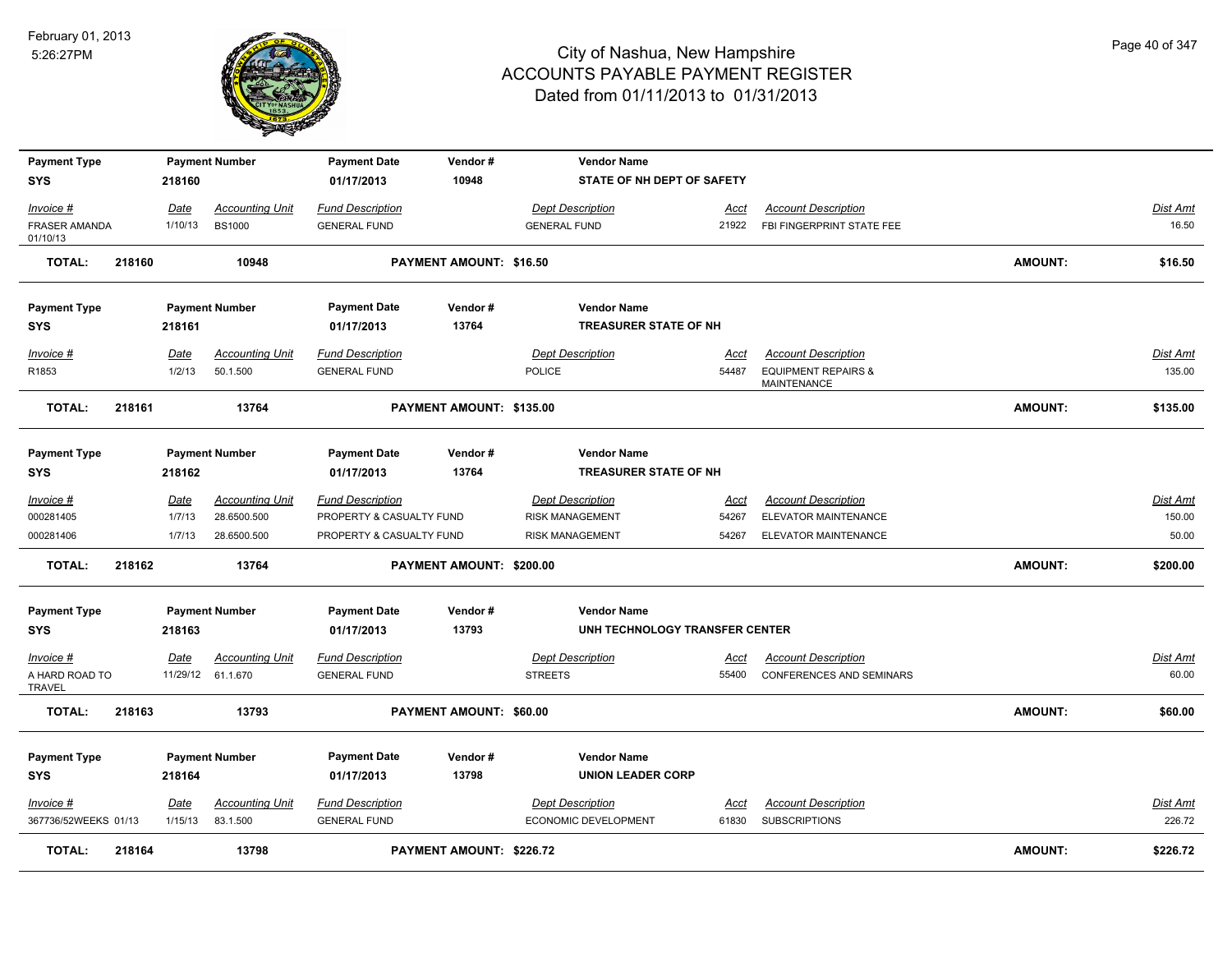

| <b>Payment Type</b><br><b>SYS</b> | 218165      | <b>Payment Number</b>  | <b>Payment Date</b><br>01/17/2013                   | Vendor#<br>13788           | <b>Vendor Name</b><br><b>US BANK</b>     |             |                            | <b>Payee Name</b><br><b>US BANK EQUIPMENT FINANCE</b> |                 |
|-----------------------------------|-------------|------------------------|-----------------------------------------------------|----------------------------|------------------------------------------|-------------|----------------------------|-------------------------------------------------------|-----------------|
|                                   |             |                        |                                                     |                            |                                          |             |                            |                                                       |                 |
| $Invoice$ #                       | Date        | <b>Accounting Unit</b> | <b>Fund Description</b>                             |                            | <b>Dept Description</b>                  | Acct        | <b>Account Description</b> |                                                       | Dist Amt        |
| 219791969                         | 1/7/13      | 02.1.500               | <b>GENERAL FUND</b>                                 |                            | <b>BOARD OF ALDERMEN</b>                 | 54828       | PHOTOCOPIER LEASE          |                                                       | 150.40          |
| 219791969                         | 1/7/13      | 60.1.500               | <b>GENERAL FUND</b>                                 |                            | <b>PUBLIC</b><br>WORKS-ADMIN/ENGINEERING | 54821       | <b>EQUIPMENT RENTAL</b>    |                                                       | 198.72          |
| 219791969                         | 1/7/13      | 81.1.500               | <b>GENERAL FUND</b>                                 |                            | COMMUNITY DEVELOPMENT                    | 54828       | PHOTOCOPIER LEASE          |                                                       | 364.19          |
| <b>TOTAL:</b>                     | 218165      | 13788                  |                                                     | PAYMENT AMOUNT: \$713.31   |                                          |             |                            | <b>AMOUNT:</b>                                        | \$713.31        |
| <b>Payment Type</b>               |             | <b>Payment Number</b>  | <b>Payment Date</b>                                 | Vendor#                    | <b>Vendor Name</b>                       |             |                            | <b>Payee Name</b>                                     |                 |
| <b>SYS</b>                        | 218166      |                        | 01/17/2013                                          | 13788                      | <b>US BANK</b>                           |             |                            | <b>US BANK EQUIPMENT FINANCE</b>                      |                 |
| Invoice #                         | Date        | <b>Accounting Unit</b> | <b>Fund Description</b>                             |                            | <b>Dept Description</b>                  | Acct        | <b>Account Description</b> |                                                       | Dist Amt        |
| 219852977                         | 1/8/13      | 30.1.500               | <b>GENERAL FUND</b>                                 |                            | <b>PURCHASING</b>                        | 54828       | PHOTOCOPIER LEASE          |                                                       | 376.75          |
| <b>TOTAL:</b>                     | 218166      | 13788                  |                                                     | PAYMENT AMOUNT: \$376.75   |                                          |             |                            | <b>AMOUNT:</b>                                        | \$376.75        |
| <b>Payment Type</b>               |             | <b>Payment Number</b>  | <b>Payment Date</b>                                 | Vendor#                    | <b>Vendor Name</b>                       |             |                            | <b>Payee Name</b>                                     |                 |
| <b>SYS</b>                        | 218167      |                        | 01/17/2013                                          | 13788                      | <b>US BANK</b>                           |             |                            | <b>US BANK EQUIPMENT FINANCE</b>                      |                 |
| Invoice #                         | <u>Date</u> | <b>Accounting Unit</b> | <b>Fund Description</b>                             |                            | <b>Dept Description</b>                  | <u>Acct</u> | <b>Account Description</b> |                                                       | <b>Dist Amt</b> |
| 219853157                         | 1/8/13      | 50.1.500               | <b>GENERAL FUND</b>                                 |                            | <b>POLICE</b>                            | 54828       | PHOTOCOPIER LEASE          |                                                       | 1,385.98        |
| <b>TOTAL:</b>                     | 218167      | 13788                  |                                                     | PAYMENT AMOUNT: \$1,385.98 |                                          |             |                            | AMOUNT:                                               | \$1,385.98      |
| <b>Payment Type</b>               |             | <b>Payment Number</b>  | <b>Payment Date</b>                                 | Vendor#                    | <b>Vendor Name</b>                       |             |                            | <b>Payee Name</b>                                     |                 |
| <b>SYS</b>                        | 218168      |                        | 01/17/2013                                          | 12727                      | <b>FLEET SERVICES</b>                    |             |                            | <b>WEX BANK</b>                                       |                 |
| Invoice #                         | Date        | Accounting Unit        | <b>Fund Description</b>                             |                            | <b>Dept Description</b>                  | Acct        | <b>Account Description</b> |                                                       | Dist Amt        |
| 31593432                          | 1/1/13      | 50.1.500               | <b>GENERAL FUND</b>                                 |                            | <b>POLICE</b>                            | 61300       | FUEL, UNLEADED             |                                                       | 945.48          |
| <b>TOTAL:</b>                     | 218168      | 12727                  |                                                     | PAYMENT AMOUNT: \$945.48   |                                          |             |                            | <b>AMOUNT:</b>                                        | \$945.48        |
| <b>Payment Type</b>               |             | <b>Payment Number</b>  | <b>Payment Date</b>                                 | Vendor#                    | <b>Vendor Name</b>                       |             |                            |                                                       |                 |
| <b>SYS</b>                        | 218169      |                        | 01/17/2013                                          | 10806                      | AARDVARK THE DEAN OF CLEAN               |             |                            |                                                       |                 |
| $Invoice$ #                       | <u>Date</u> | <b>Accounting Unit</b> | <b>Fund Description</b>                             |                            | <b>Dept Description</b>                  | <u>Acct</u> | <b>Account Description</b> |                                                       | <u>Dist Amt</u> |
| ACN101464                         | 1/1/13      | 22.2505                | <b>GOVT &amp; EDUCATION CHANNELS</b><br><b>FUND</b> |                            | <b>GOV'T &amp; EDUCATION CHANNELS</b>    | 61428       | JANITORIAL SUPPLIES        |                                                       | 195.00          |
| <b>TOTAL:</b>                     | 218169      | 10806                  |                                                     | PAYMENT AMOUNT: \$195.00   |                                          |             |                            | <b>AMOUNT:</b>                                        | \$195.00        |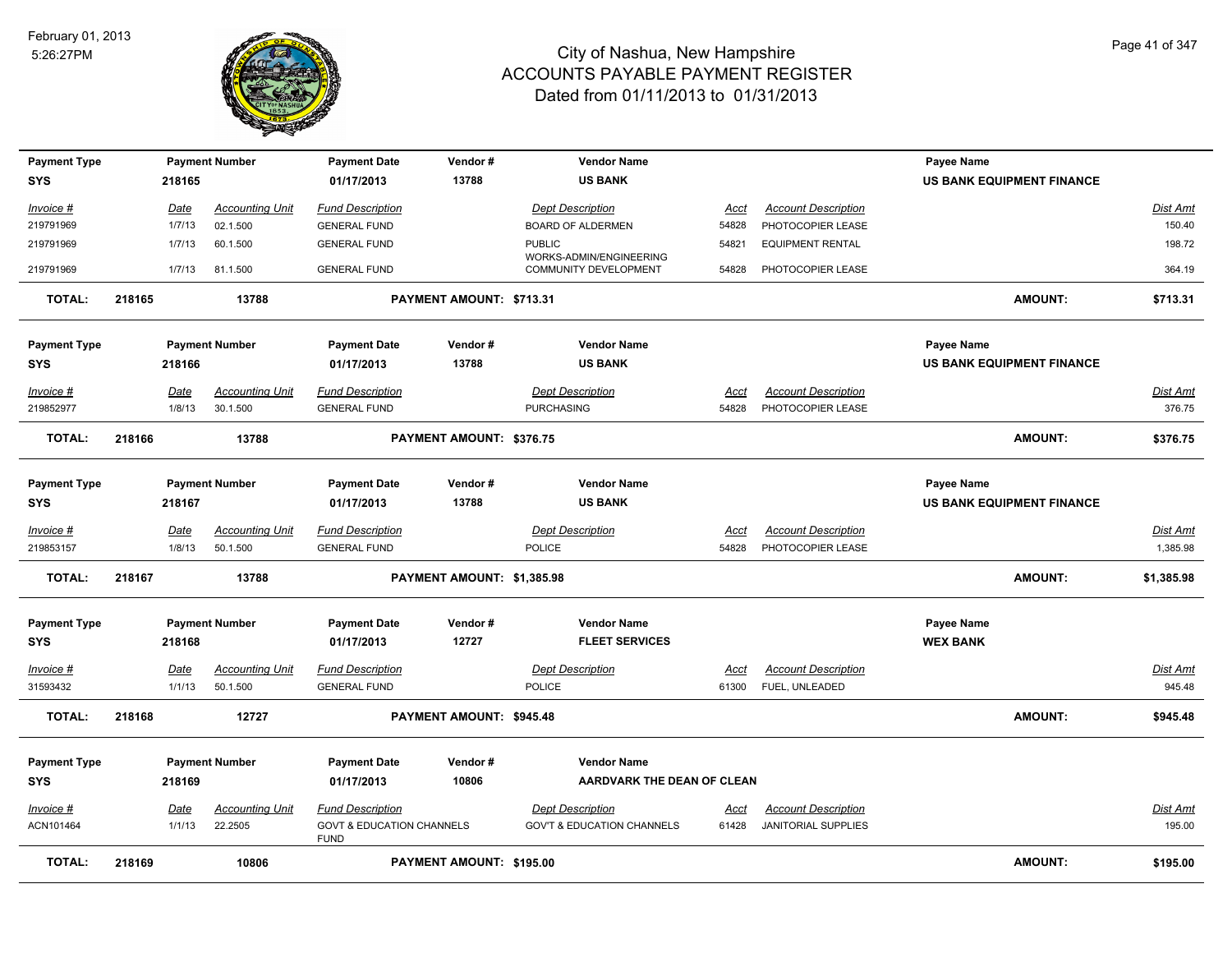

| <b>Payment Type</b><br><b>SYS</b> | 218170                | <b>Payment Number</b>              | <b>Payment Date</b><br>01/17/2013               | Vendor#<br>12296           | <b>Vendor Name</b><br><b>AIRGAS EAST</b>          |               |                                                              | Payee Name<br><b>AIRGAS USA LLC</b> |                             |
|-----------------------------------|-----------------------|------------------------------------|-------------------------------------------------|----------------------------|---------------------------------------------------|---------------|--------------------------------------------------------------|-------------------------------------|-----------------------------|
| Invoice #                         | Date                  | <b>Accounting Unit</b>             | <b>Fund Description</b>                         |                            | <b>Dept Description</b>                           | Acct          | <b>Account Description</b>                                   |                                     | <b>Dist Amt</b>             |
| 9011020790                        | 12/12/12              | 61.1.700                           | <b>GENERAL FUND</b>                             |                            | <b>STREETS</b>                                    | 61166         | <b>GASES</b>                                                 |                                     | 125.61                      |
| 9011310836                        |                       | 12/24/12  50.1.500                 | <b>GENERAL FUND</b>                             |                            | <b>POLICE</b>                                     |               | 61142 MEDICAL SUPPLIES                                       |                                     | 424.00                      |
| <b>TOTAL:</b>                     | 218170                | 12296                              |                                                 | PAYMENT AMOUNT: \$549.61   |                                                   |               |                                                              | <b>AMOUNT:</b>                      | \$549.61                    |
| <b>Payment Type</b>               |                       | <b>Payment Number</b>              | <b>Payment Date</b>                             | Vendor#                    | <b>Vendor Name</b>                                |               |                                                              |                                     |                             |
| <b>SYS</b>                        | 218171                |                                    | 01/17/2013                                      | 12297                      | <b>ALCHEMY LEAD MANAGMENT</b>                     |               |                                                              |                                     |                             |
| Invoice #<br>ALM-01-13-0113       | <b>Date</b><br>1/7/13 | <b>Accounting Unit</b><br>84.3090  | <b>Fund Description</b><br>URBAN PROGRAM GRANTS |                            | <b>Dept Description</b><br>URBAN PROGRAM GRANTS   | Acct<br>54225 | <b>Account Description</b><br><b>INSPECTION SERVICES</b>     | <b>Activity</b><br>1092.84.10.50    | <b>Dist Amt</b><br>1,302.00 |
| <b>TOTAL:</b>                     | 218171                | 12297                              |                                                 | PAYMENT AMOUNT: \$1,302.00 |                                                   |               |                                                              | <b>AMOUNT:</b>                      | \$1,302.00                  |
| <b>Payment Type</b><br><b>SYS</b> | 218172                | <b>Payment Number</b>              | <b>Payment Date</b><br>01/17/2013               | Vendor#<br>12298           | <b>Vendor Name</b><br><b>ALECS SHOE STORE INC</b> |               |                                                              |                                     |                             |
|                                   |                       |                                    |                                                 |                            |                                                   |               |                                                              |                                     |                             |
| <u>Invoice #</u><br>10046         | Date<br>12/28/12      | <b>Accounting Unit</b><br>50.1.500 | <b>Fund Description</b><br><b>GENERAL FUND</b>  |                            | <b>Dept Description</b><br><b>POLICE</b>          | Acct<br>61107 | <b>Account Description</b><br><b>CLOTHING &amp; UNIFORMS</b> |                                     | <b>Dist Amt</b><br>174.80   |
| 10298                             | 12/29/12              | 50.1.500                           | <b>GENERAL FUND</b>                             |                            | POLICE                                            | 61107         | <b>CLOTHING &amp; UNIFORMS</b>                               |                                     | 190.90                      |
| 1040                              | 12/18/12              | 50.1.500                           | <b>GENERAL FUND</b>                             |                            | <b>POLICE</b>                                     | 61107         | <b>CLOTHING &amp; UNIFORMS</b>                               |                                     | 79.90                       |
| 1099                              | 12/19/12              | 50.1.500                           | <b>GENERAL FUND</b>                             |                            | <b>POLICE</b>                                     | 61107         | <b>CLOTHING &amp; UNIFORMS</b>                               |                                     | 21.90                       |
| 1245                              | 12/20/12              | 50.1.500                           | <b>GENERAL FUND</b>                             |                            | <b>POLICE</b>                                     | 61107         | <b>CLOTHING &amp; UNIFORMS</b>                               |                                     | 182.75                      |
| 1738                              | 12/24/12              | 50.1.500                           | <b>GENERAL FUND</b>                             |                            | POLICE                                            | 61107         | <b>CLOTHING &amp; UNIFORMS</b>                               |                                     | 105.45                      |
| 2123                              | 12/29/12              | 50.1.500                           | <b>GENERAL FUND</b>                             |                            | <b>POLICE</b>                                     | 61107         | <b>CLOTHING &amp; UNIFORMS</b>                               |                                     | 104.95                      |
| 23395                             | 6/16/12               | 61.1.670                           | <b>GENERAL FUND</b>                             |                            | <b>STREETS</b>                                    | 61107         | <b>CLOTHING &amp; UNIFORMS</b>                               |                                     | 82.00                       |
| 415                               | 12/12/12              | 50.1.500                           | <b>GENERAL FUND</b>                             |                            | <b>POLICE</b>                                     | 61107         | <b>CLOTHING &amp; UNIFORMS</b>                               |                                     | 240.85                      |
| 42787                             | 6/20/12               | 61.1.670                           | <b>GENERAL FUND</b>                             |                            | <b>STREETS</b>                                    | 61107         | <b>CLOTHING &amp; UNIFORMS</b>                               |                                     | $-82.00$                    |
| 54                                | 12/7/12               | 50.1.500                           | <b>GENERAL FUND</b>                             |                            | POLICE                                            | 61107         | <b>CLOTHING &amp; UNIFORMS</b>                               |                                     | 237.85                      |
| 55                                | 12/7/12               | 50.1.500                           | <b>GENERAL FUND</b>                             |                            | <b>POLICE</b>                                     | 61107         | <b>CLOTHING &amp; UNIFORMS</b>                               |                                     | 27.95                       |
| 7409                              | 12/4/12               | 50.1.500                           | <b>GENERAL FUND</b>                             |                            | <b>POLICE</b>                                     | 61107         | <b>CLOTHING &amp; UNIFORMS</b>                               |                                     | 179.95                      |
| 7574                              | 12/6/12               | 50.1.500                           | <b>GENERAL FUND</b>                             |                            | <b>POLICE</b>                                     | 61107         | <b>CLOTHING &amp; UNIFORMS</b>                               |                                     | 239.90                      |
| 8328                              | 12/13/12              | 50.1.500                           | <b>GENERAL FUND</b>                             |                            | POLICE                                            | 61107         | <b>CLOTHING &amp; UNIFORMS</b>                               |                                     | 74.95                       |
| 84147                             | 12/7/12               | 50.1.500                           | <b>GENERAL FUND</b>                             |                            | POLICE                                            | 61107         | <b>CLOTHING &amp; UNIFORMS</b>                               |                                     | 120.00                      |
| 84742                             | 12/12/12              | 50.1.500                           | <b>GENERAL FUND</b>                             |                            | <b>POLICE</b>                                     | 61107         | <b>CLOTHING &amp; UNIFORMS</b>                               |                                     | 175.90                      |
| 85289                             | 12/7/12               | 50.1.500                           | <b>GENERAL FUND</b>                             |                            | POLICE                                            | 61107         | <b>CLOTHING &amp; UNIFORMS</b>                               |                                     | 29.95                       |
| 85404                             | 12/17/12              | 50.1.500                           | <b>GENERAL FUND</b>                             |                            | <b>POLICE</b>                                     | 61107         | <b>CLOTHING &amp; UNIFORMS</b>                               |                                     | 70.00                       |
| 87243                             | 12/31/12              | 50.1.500                           | <b>GENERAL FUND</b>                             |                            | <b>POLICE</b>                                     | 61107         | <b>CLOTHING &amp; UNIFORMS</b>                               |                                     | 117.85                      |
| 8870                              | 12/18/12              | 50.1.500                           | <b>GENERAL FUND</b>                             |                            | <b>POLICE</b>                                     | 61107         | <b>CLOTHING &amp; UNIFORMS</b>                               |                                     | 69.95                       |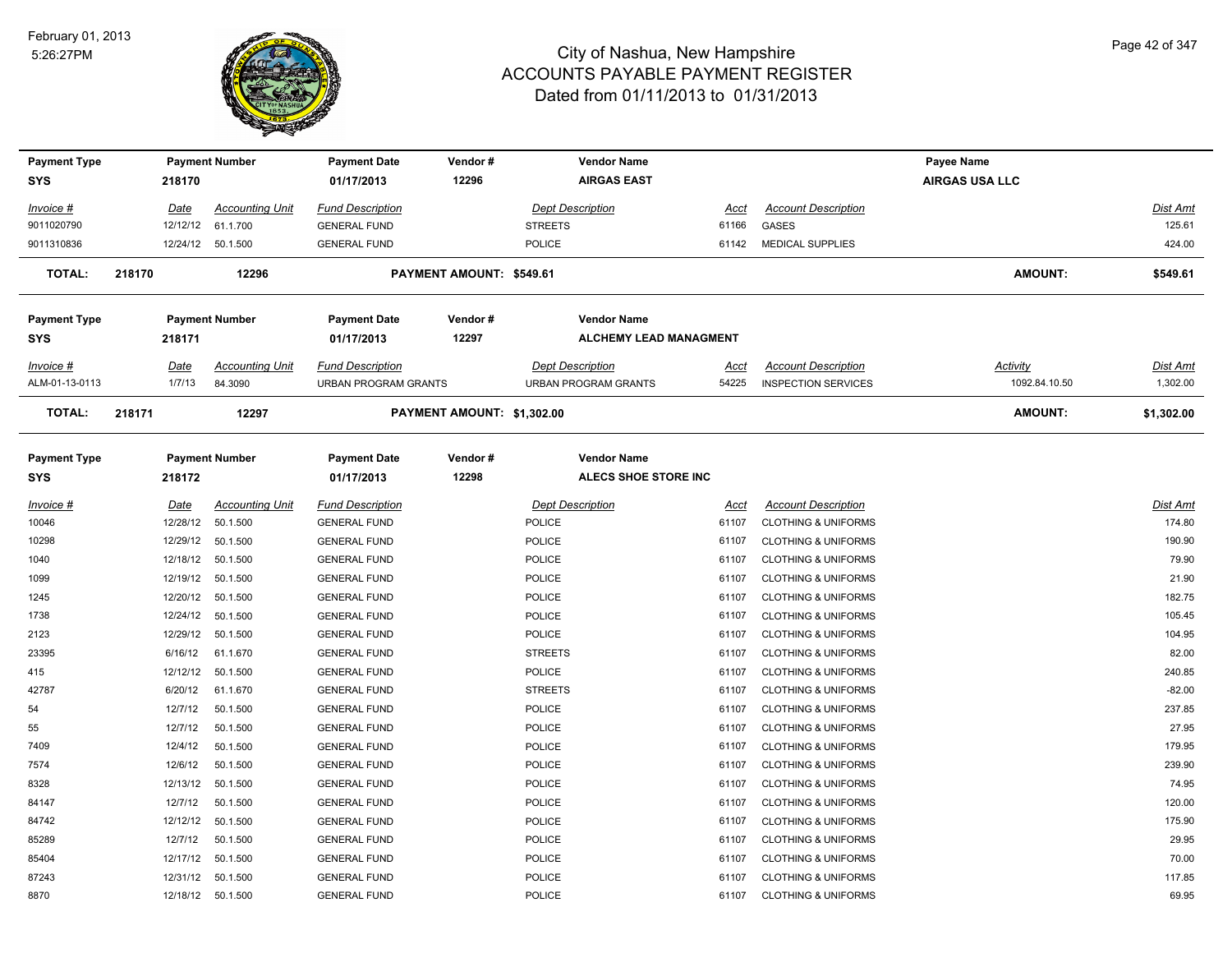

| 895                    |        |          | 12/17/12 50.1.500      | <b>GENERAL FUND</b>     |                                | POLICE                         | 61107       | <b>CLOTHING &amp; UNIFORMS</b> |                | 72.95           |
|------------------------|--------|----------|------------------------|-------------------------|--------------------------------|--------------------------------|-------------|--------------------------------|----------------|-----------------|
| 9143                   |        | 12/20/12 | 50.1.500               | <b>GENERAL FUND</b>     |                                | POLICE                         | 61107       | <b>CLOTHING &amp; UNIFORMS</b> |                | 112.85          |
| 9175                   |        | 12/20/12 | 50.1.500               | <b>GENERAL FUND</b>     |                                | POLICE                         | 61107       | <b>CLOTHING &amp; UNIFORMS</b> |                | 135.90          |
| 9205                   |        |          | 12/20/12 50.1.500      | <b>GENERAL FUND</b>     |                                | POLICE                         | 61107       | <b>CLOTHING &amp; UNIFORMS</b> |                | 224.90          |
| <b>TOTAL:</b>          | 218172 |          | 12298                  |                         | PAYMENT AMOUNT: \$2,992.35     |                                |             |                                | AMOUNT:        | \$2,992.35      |
| <b>Payment Type</b>    |        |          | <b>Payment Number</b>  | <b>Payment Date</b>     | Vendor#                        | <b>Vendor Name</b>             |             |                                |                |                 |
| <b>SYS</b>             |        | 218173   |                        | 01/17/2013              | 12189                          | <b>ALEXANDER GRANOK MD</b>     |             |                                |                |                 |
| Invoice #              |        | Date     | <b>Accounting Unit</b> | <b>Fund Description</b> |                                | <b>Dept Description</b>        | Acct        | <b>Account Description</b>     |                | Dist Amt        |
| DECEMBER 2012          |        | 1/15/13  | 72.1.500               | <b>GENERAL FUND</b>     |                                | <b>COMMUNITY HEALTH</b>        | 55699       | OTHER CONTRACTED SERVICES      |                | 800.00          |
| NOVEMBER 2012          |        |          | 12/11/12 72.1.500      | <b>GENERAL FUND</b>     |                                | <b>COMMUNITY HEALTH</b>        | 55699       | OTHER CONTRACTED SERVICES      |                | 800.00          |
| <b>TOTAL:</b>          | 218173 |          | 12189                  |                         | PAYMENT AMOUNT: \$1,600.00     |                                |             |                                | <b>AMOUNT:</b> | \$1,600.00      |
|                        |        |          |                        |                         |                                |                                |             |                                |                |                 |
| <b>Payment Type</b>    |        |          | <b>Payment Number</b>  | <b>Payment Date</b>     | Vendor#                        | <b>Vendor Name</b>             |             |                                |                |                 |
| <b>SYS</b>             |        | 218174   |                        | 01/17/2013              | 13977                          | <b>JULIE ANDREWS</b>           |             |                                |                |                 |
| Invoice #              |        | Date     | <b>Accounting Unit</b> | <b>Fund Description</b> |                                | <b>Dept Description</b>        | Acct        | <b>Account Description</b>     |                | Dist Amt        |
| 1/8/2013-TUITION REIMB |        | 1/8/13   | 79.1.500               | <b>GENERAL FUND</b>     |                                | LIBRARY                        | 52800       | EDUCATIONAL ASSISTANCE         |                | 500.00          |
| <b>TOTAL:</b>          | 218174 |          | 13977                  |                         | PAYMENT AMOUNT: \$500.00       |                                |             |                                | <b>AMOUNT:</b> | \$500.00        |
| <b>Payment Type</b>    |        |          | <b>Payment Number</b>  | <b>Payment Date</b>     | Vendor#                        | <b>Vendor Name</b>             |             |                                |                |                 |
| <b>SYS</b>             |        | 218175   |                        | 01/17/2013              | 12334                          | ANSWERING SERVICES OF NH LLC   |             |                                |                |                 |
| $Invoice$ #            |        | Date     | <b>Accounting Unit</b> | <b>Fund Description</b> |                                | <b>Dept Description</b>        | <u>Acct</u> | <b>Account Description</b>     |                | <b>Dist Amt</b> |
| 121030058101           |        | 1/8/13   | 69.6200.670            | <b>WASTEWATER FUND</b>  |                                | WASTEWATER                     | 55699       | OTHER CONTRACTED SERVICES      |                | 95.75           |
| <b>TOTAL:</b>          | 218175 |          | 12334                  |                         | <b>PAYMENT AMOUNT: \$95.75</b> |                                |             |                                | <b>AMOUNT:</b> | \$95.75         |
|                        |        |          |                        |                         |                                |                                |             |                                |                |                 |
| <b>Payment Type</b>    |        |          | <b>Payment Number</b>  | <b>Payment Date</b>     | Vendor#                        | <b>Vendor Name</b>             |             |                                |                |                 |
| <b>SYS</b>             |        | 218176   |                        | 01/17/2013              | 11615                          | <b>AQUATIC SPECIALTIES LLC</b> |             |                                |                |                 |
| Invoice #              |        | Date     | <b>Accounting Unit</b> | <b>Fund Description</b> |                                | <b>Dept Description</b>        | <u>Acct</u> | <b>Account Description</b>     |                | Dist Amt        |
| 1/4/2013 11:16         |        | 1/4/13   | 52.1.625               | <b>GENERAL FUND</b>     |                                | <b>FIRE</b>                    | 71999       | MISCELLANEOUS EQUIPMENT        |                | 81.51           |
| <b>TOTAL:</b>          | 218176 |          | 11615                  |                         | PAYMENT AMOUNT: \$81.51        |                                |             |                                | AMOUNT:        | \$81.51         |
|                        |        |          |                        |                         |                                |                                |             |                                |                |                 |
| <b>Payment Type</b>    |        |          | <b>Payment Number</b>  | <b>Payment Date</b>     | Vendor#                        | <b>Vendor Name</b>             |             |                                |                |                 |
| <b>SYS</b>             |        | 218177   |                        | 01/17/2013              | 15793                          | <b>ASSIST-US</b>               |             |                                |                |                 |
|                        |        |          |                        |                         |                                |                                |             |                                |                |                 |
| Invoice #              |        | Date     | <b>Accounting Unit</b> | <b>Fund Description</b> |                                | <b>Dept Description</b>        | Acct        | <b>Account Description</b>     |                | Dist Amt        |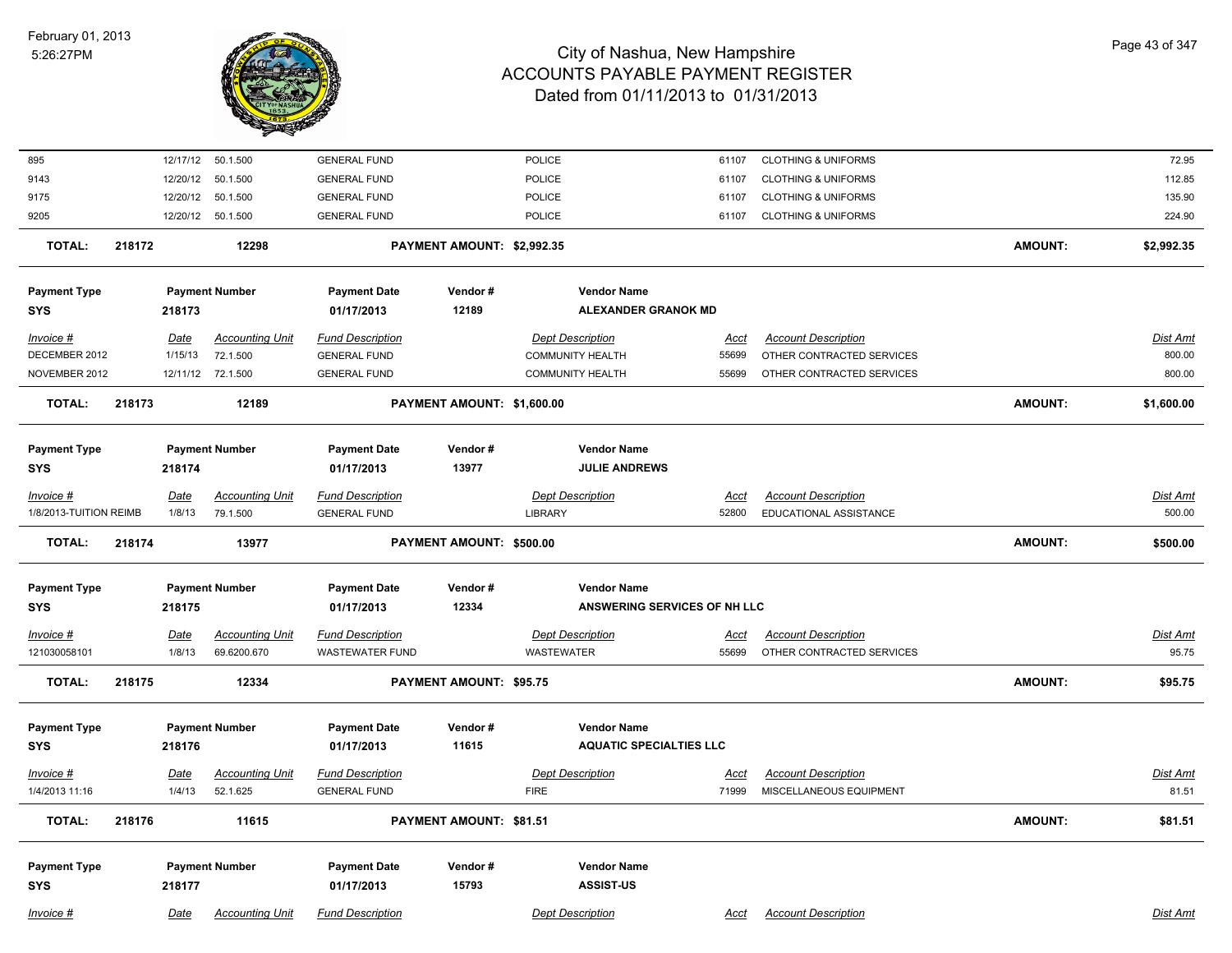

| 1068                |        |             | 1/11/13 56.1010                             | <b>GF-PRIOR YEAR ESCROWS</b> |                                | <b>EMERGENCY MGT-PRIOR YEAR</b>      | 68325                | <b>EMERGENCY PREPAREDNESS</b>            |                           | 30.00              |
|---------------------|--------|-------------|---------------------------------------------|------------------------------|--------------------------------|--------------------------------------|----------------------|------------------------------------------|---------------------------|--------------------|
| TOTAL:              | 218177 |             | 15793                                       |                              | <b>PAYMENT AMOUNT: \$30.00</b> |                                      |                      |                                          | AMOUNT:                   | \$30.00            |
| <b>Payment Type</b> |        |             | <b>Payment Number</b>                       | <b>Payment Date</b>          | Vendor#                        | <b>Vendor Name</b>                   |                      |                                          |                           |                    |
| <b>SYS</b>          |        | 218178      |                                             | 01/17/2013                   | 12355                          | <b>AUTO ELECTRIC WAREHOUSE INC</b>   |                      |                                          |                           |                    |
| Invoice #           |        |             |                                             | <b>Fund Description</b>      |                                | <b>Dept Description</b>              |                      | <b>Account Description</b>               |                           |                    |
| 12989               |        | <b>Date</b> | <b>Accounting Unit</b><br>12/19/12 61.1.700 | <b>GENERAL FUND</b>          |                                | <b>STREETS</b>                       | <u>Acct</u><br>54600 | <b>VEHICLE REPAIRS &amp; MAINTENANCE</b> |                           | Dist Amt<br>225.00 |
|                     |        |             |                                             |                              |                                |                                      |                      |                                          |                           |                    |
| <b>TOTAL:</b>       | 218178 |             | 12355                                       |                              | PAYMENT AMOUNT: \$225.00       |                                      |                      |                                          | <b>AMOUNT:</b>            | \$225.00           |
| <b>Payment Type</b> |        |             | <b>Payment Number</b>                       | <b>Payment Date</b>          | Vendor#                        | <b>Vendor Name</b>                   |                      |                                          |                           |                    |
| <b>SYS</b>          |        | 218179      |                                             | 01/17/2013                   | 12361                          | <b>BAIN PEST CONTROL SERVICE INC</b> |                      |                                          |                           |                    |
| Invoice #           |        | Date        | <b>Accounting Unit</b>                      | <b>Fund Description</b>      |                                | <b>Dept Description</b>              | <u>Acct</u>          | <b>Account Description</b>               |                           | Dist Amt           |
| 624335              |        |             | 12/19/12 29.1.720.8163                      | <b>GENERAL FUND</b>          |                                | <b>CITY BUILDINGS</b>                | 54228                | PEST CONTROL SERVICES                    |                           | 75.00              |
|                     |        |             |                                             |                              |                                |                                      |                      |                                          |                           |                    |
| <b>TOTAL:</b>       | 218179 |             | 12361                                       |                              | <b>PAYMENT AMOUNT: \$75.00</b> |                                      |                      |                                          | <b>AMOUNT:</b>            | \$75.00            |
| <b>Payment Type</b> |        |             | <b>Payment Number</b>                       | <b>Payment Date</b>          | Vendor#                        | <b>Vendor Name</b>                   |                      |                                          | <b>Payee Name</b>         |                    |
| <b>SYS</b>          |        | 218180      |                                             | 01/17/2013                   | 12362                          | <b>BAKER &amp; TAYLOR, INC</b>       |                      |                                          | <b>BAKER &amp; TAYLOR</b> |                    |
| $Invoice$ #         |        | <b>Date</b> | <b>Accounting Unit</b>                      | <b>Fund Description</b>      |                                | <b>Dept Description</b>              | <u>Acct</u>          | <b>Account Description</b>               |                           | <b>Dist Amt</b>    |
| 3018381748          |        | 12/11/12    | 79.1.760                                    | <b>GENERAL FUND</b>          |                                | LIBRARY                              | 61807                | <b>PUBLICATIONS</b>                      |                           | 16.35              |
| 3018381748          |        |             | 12/11/12 79.1.760                           | <b>GENERAL FUND</b>          |                                | LIBRARY                              | 61807                | <b>PUBLICATIONS</b>                      |                           | $-0.01$            |
| 3018381749          |        |             | 12/11/12 79.1.760                           | <b>GENERAL FUND</b>          |                                | <b>LIBRARY</b>                       | 61807                | <b>PUBLICATIONS</b>                      |                           | 13.06              |
| 3018381749          |        |             | 12/11/12 79.1.760                           | <b>GENERAL FUND</b>          |                                | LIBRARY                              | 61807                | <b>PUBLICATIONS</b>                      |                           | $-0.01$            |
| 3018381750          |        |             | 12/11/12 79.1.760                           | <b>GENERAL FUND</b>          |                                | <b>LIBRARY</b>                       | 61807                | <b>PUBLICATIONS</b>                      |                           | 19.35              |
| 3018381751          |        |             | 12/11/12 79.1.760                           | <b>GENERAL FUND</b>          |                                | <b>LIBRARY</b>                       | 61807                | <b>PUBLICATIONS</b>                      |                           | 24.40              |
| 3018381751          |        |             | 12/11/12 79.1.760                           | <b>GENERAL FUND</b>          |                                | LIBRARY                              | 61807                | <b>PUBLICATIONS</b>                      |                           | $-0.01$            |
| 3018381752          |        |             | 12/11/12 79.1.760                           | <b>GENERAL FUND</b>          |                                | LIBRARY                              | 61807                | <b>PUBLICATIONS</b>                      |                           | 13.62              |
| 3018381752          |        |             | 12/11/12 79.1.760                           | <b>GENERAL FUND</b>          |                                | <b>LIBRARY</b>                       | 61807                | <b>PUBLICATIONS</b>                      |                           | $-0.02$            |
| 3018381753          |        |             | 12/11/12 79.1.760                           | <b>GENERAL FUND</b>          |                                | LIBRARY                              | 61807                | <b>PUBLICATIONS</b>                      |                           | 11.01              |
| 3018381754          |        |             | 12/11/12 79.1.760                           | <b>GENERAL FUND</b>          |                                | <b>LIBRARY</b>                       | 61807                | <b>PUBLICATIONS</b>                      |                           | 14.40              |
| 3018381754          |        |             | 12/11/12 79.1.760                           | <b>GENERAL FUND</b>          |                                | LIBRARY                              | 61807                | <b>PUBLICATIONS</b>                      |                           | 0.01               |
| 3018381755          |        |             | 12/11/12 79.1.760                           | <b>GENERAL FUND</b>          |                                | LIBRARY                              | 61807                | <b>PUBLICATIONS</b>                      |                           | 25.86              |
| 3018381756          |        | 12/11/12    | 79.1.760                                    | <b>GENERAL FUND</b>          |                                | LIBRARY                              | 61807                | <b>PUBLICATIONS</b>                      |                           | 17.95              |
| 3018381756          |        | 12/11/12    | 79.1.760                                    | <b>GENERAL FUND</b>          |                                | LIBRARY                              | 61807                | <b>PUBLICATIONS</b>                      |                           | 0.01               |
| 3018381757          |        | 12/11/12    | 79.1.760                                    | <b>GENERAL FUND</b>          |                                | <b>LIBRARY</b>                       | 61807                | <b>PUBLICATIONS</b>                      |                           | 45.08              |
| 3018381757          |        |             | 12/11/12 79.1.760                           | <b>GENERAL FUND</b>          |                                | <b>LIBRARY</b>                       | 61807                | <b>PUBLICATIONS</b>                      |                           | $-0.01$            |
| 3018381758          |        |             | 12/11/12 79.1.760                           | <b>GENERAL FUND</b>          |                                | <b>LIBRARY</b>                       | 61807                | <b>PUBLICATIONS</b>                      |                           | 12.18              |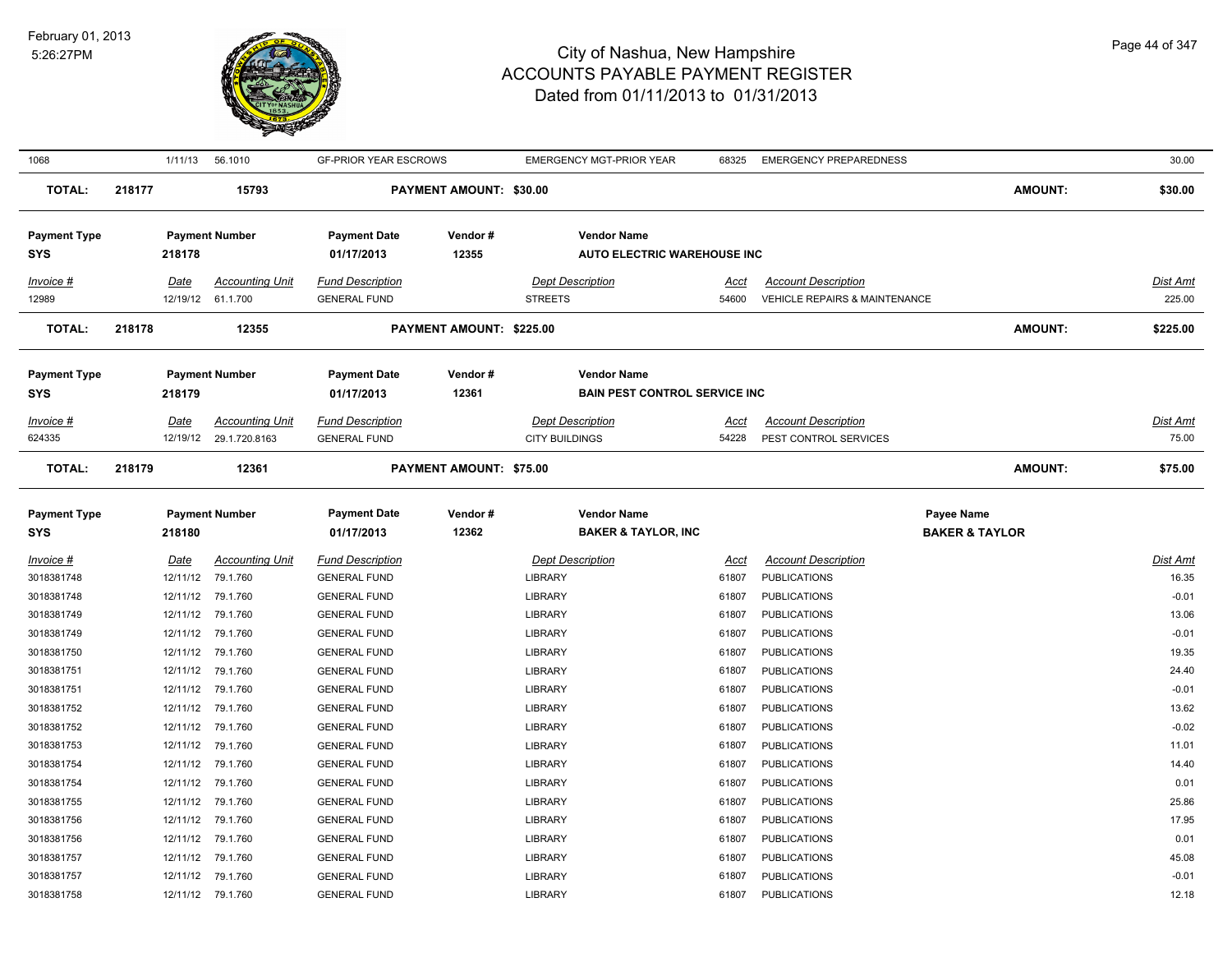

| <b>TOTAL:</b>                     | 218182      | 12391                         |                                            | PAYMENT AMOUNT: \$273.71 |                                          |                |                                            | <b>AMOUNT:</b>  | \$273.71       |
|-----------------------------------|-------------|-------------------------------|--------------------------------------------|--------------------------|------------------------------------------|----------------|--------------------------------------------|-----------------|----------------|
| 4617978                           | 1/8/13      | 52.1.720                      | <b>GENERAL FUND</b>                        |                          | <b>FIRE</b>                              | 61499          | <b>GENERAL BUILDING SUPPLIES</b>           |                 | 24.98          |
| 4617814                           | 1/7/13      | 52.1.630                      | <b>GENERAL FUND</b>                        |                          | <b>FIRE</b>                              | 54600          | <b>VEHICLE REPAIRS &amp; MAINTENANCE</b>   |                 | 14.98          |
| 4616848                           | 12/30/12    | 61.1.685                      | <b>GENERAL FUND</b>                        |                          | <b>STREETS</b>                           | 71000          | <b>EQUIPMENT</b>                           |                 | 49.46          |
| 4615389                           | 12/20/12    | 61.1.685                      | <b>GENERAL FUND</b>                        |                          | <b>STREETS</b>                           | 61560          | <b>CONSTRUCTION MATERIALS</b>              |                 | 17.72          |
| 4615107                           | 12/18/12    | 61.1.685                      | <b>GENERAL FUND</b>                        |                          | <b>STREETS</b>                           | 61560          | <b>CONSTRUCTION MATERIALS</b>              |                 | 17.09          |
| 4615060                           | 12/18/12    | 61.1.685                      | <b>GENERAL FUND</b>                        |                          | <b>STREETS</b>                           | 61560          | <b>CONSTRUCTION MATERIALS</b>              |                 | 71.98          |
| 4614131                           | 12/13/12    | 61.1.685                      | <b>GENERAL FUND</b>                        |                          | <b>STREETS</b>                           | 61560          | <b>CONSTRUCTION MATERIALS</b>              |                 | 71.98          |
| 4597484                           | 9/17/12     | 61.1.670                      | <b>GENERAL FUND</b>                        |                          | <b>STREETS</b>                           | 61299          | MISCELLANEOUS SUPPLIES                     |                 | 5.52           |
| Invoice #                         | Date        | <b>Accounting Unit</b>        | <b>Fund Description</b>                    |                          | <b>Dept Description</b>                  | Acct           | <b>Account Description</b>                 |                 | Dist Amt       |
| <b>SYS</b>                        | 218182      |                               | 01/17/2013                                 | 12391                    | <b>BELLETETES INC</b>                    |                |                                            |                 |                |
| <b>Payment Type</b>               |             | <b>Payment Number</b>         | <b>Payment Date</b>                        | Vendor#                  | <b>Vendor Name</b>                       |                |                                            |                 |                |
| <b>TOTAL:</b>                     | 218181      | 11619                         |                                            | PAYMENT AMOUNT: \$968.00 |                                          |                |                                            | AMOUNT:         | \$968.00       |
| 00752981-IN                       |             | 12/20/12 61.1001              | CAPITAL IMPROVEMENTS                       |                          | STREETS-CAP IMP                          | 81100          | <b>CAPITAL IMPROVEMENTS</b>                | 1000            | 968.00         |
| Invoice #                         | <b>Date</b> | <b>Accounting Unit</b>        | <b>Fund Description</b>                    |                          | <b>Dept Description</b>                  | Acct           | <b>Account Description</b>                 | <b>Activity</b> | Dist Amt       |
| <b>Payment Type</b><br><b>SYS</b> | 218181      | <b>Payment Number</b>         | <b>Payment Date</b><br>01/17/2013          | Vendor#<br>11619         | <b>Vendor Name</b><br><b>BARLO SIGNS</b> |                |                                            |                 |                |
| <b>TOTAL:</b>                     | 218180      | 12362                         |                                            | PAYMENT AMOUNT: \$325.75 |                                          |                |                                            | <b>AMOUNT:</b>  | \$325.75       |
| 3018381766                        |             | 12/11/12 79.1.760             | <b>GENERAL FUND</b>                        |                          | LIBRARY                                  | 61807          | <b>PUBLICATIONS</b>                        |                 | 0.05           |
| 3018381766                        |             | 12/11/12 79.1.760             | <b>GENERAL FUND</b>                        |                          | <b>LIBRARY</b>                           | 61807          | <b>PUBLICATIONS</b>                        |                 | 9.09           |
| 3018381765                        |             | 12/11/12 79.1.760             | <b>GENERAL FUND</b>                        |                          | <b>LIBRARY</b>                           | 61807          | <b>PUBLICATIONS</b>                        |                 | 0.01           |
| 3018381765                        |             | 12/11/12 79.1.760             | <b>GENERAL FUND</b>                        |                          | LIBRARY                                  | 61807          | <b>PUBLICATIONS</b>                        |                 | 13.78          |
| 3018381764                        |             | 12/11/12 79.1.760             | <b>GENERAL FUND</b>                        |                          | LIBRARY                                  | 61807          | <b>PUBLICATIONS</b>                        |                 | 0.01           |
| 3018381764                        |             | 12/11/12 79.1.760             | <b>GENERAL FUND</b>                        |                          | LIBRARY                                  | 61807          | <b>PUBLICATIONS</b>                        |                 | 5.18           |
| 3018381763                        |             | 12/11/12 79.1.760             | <b>GENERAL FUND</b>                        |                          | LIBRARY                                  | 61807          | <b>PUBLICATIONS</b>                        |                 | 0.01           |
| 3018381763                        |             | 12/11/12 79.1.760             | <b>GENERAL FUND</b>                        |                          | LIBRARY                                  | 61807          | <b>PUBLICATIONS</b>                        |                 | 9.74           |
| 3018381762<br>3018381762          | 12/11/12    | 12/11/12 79.1.760<br>79.1.760 | <b>GENERAL FUND</b><br><b>GENERAL FUND</b> |                          | LIBRARY<br>LIBRARY                       | 61807<br>61807 | <b>PUBLICATIONS</b><br><b>PUBLICATIONS</b> |                 | $-0.01$        |
| 3018381761                        |             | 12/11/12 79.1.760             | <b>GENERAL FUND</b>                        |                          | LIBRARY                                  | 61807          | <b>PUBLICATIONS</b>                        |                 | 21.21<br>16.45 |
| 3018381760                        |             | 12/11/12 79.1.760             | <b>GENERAL FUND</b>                        |                          | LIBRARY                                  | 61807          | <b>PUBLICATIONS</b>                        |                 | 11.56          |
| 3018381759                        |             | 12/11/12 79.1.760             | <b>GENERAL FUND</b>                        |                          | LIBRARY                                  | 61807          | <b>PUBLICATIONS</b>                        |                 | $-0.01$        |
| 3018381759                        |             | 12/11/12 79.1.760             | <b>GENERAL FUND</b>                        |                          | LIBRARY                                  | 61807          | <b>PUBLICATIONS</b>                        |                 | 25.47          |
| 3018381758                        |             | 12/11/12 79.1.760             | <b>GENERAL FUND</b>                        |                          | LIBRARY                                  | 61807          | <b>PUBLICATIONS</b>                        |                 | $-0.01$        |
|                                   |             |                               |                                            |                          |                                          |                |                                            |                 |                |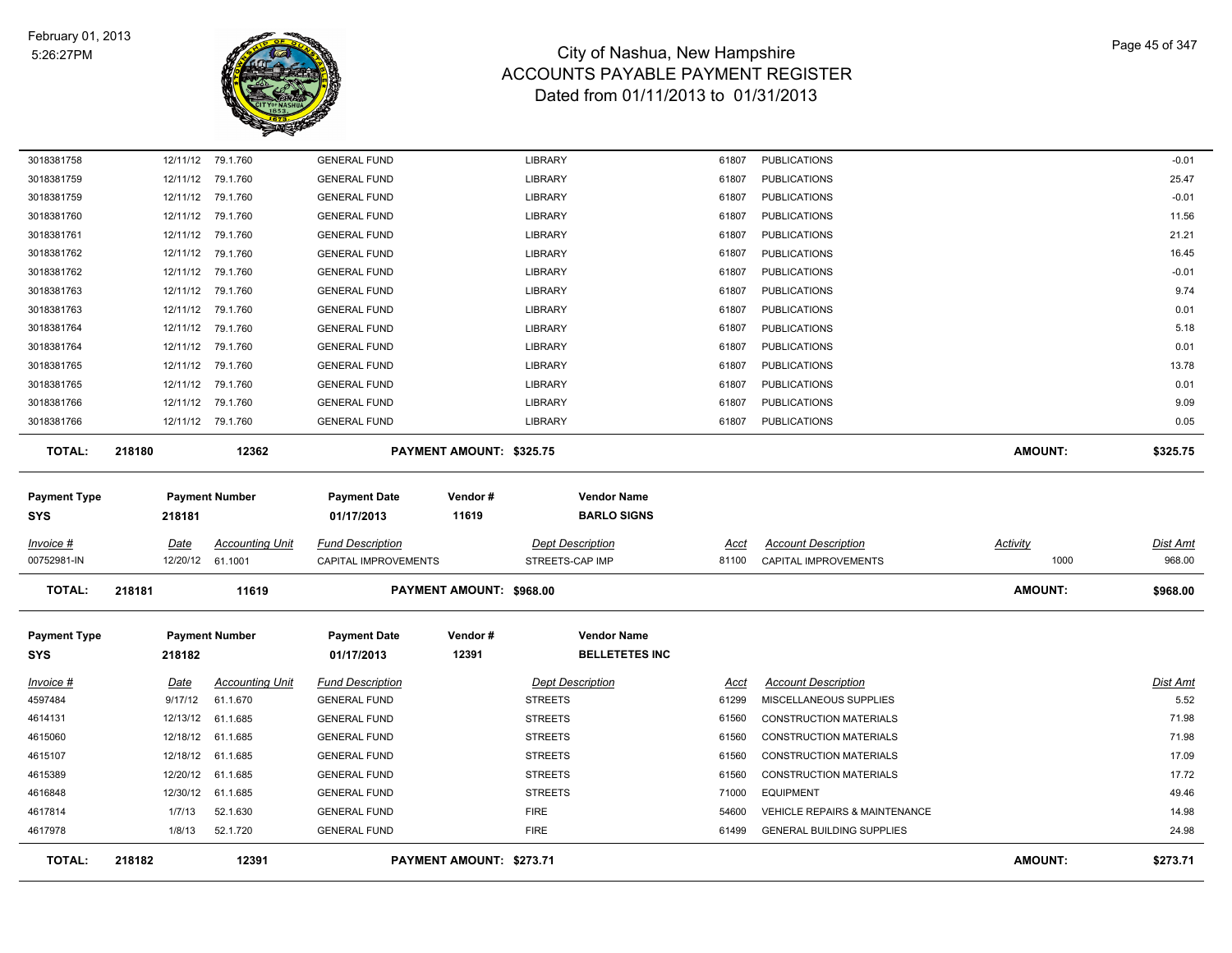

| <b>Payment Type</b> |        |             | <b>Payment Number</b>  | <b>Payment Date</b>     | Vendor#                     | <b>Vendor Name</b>                  |             |                                     |                            |                 |
|---------------------|--------|-------------|------------------------|-------------------------|-----------------------------|-------------------------------------|-------------|-------------------------------------|----------------------------|-----------------|
| <b>SYS</b>          |        | 218183      |                        | 01/17/2013              | 15827                       | <b>LYDIA E BELTRAN</b>              |             |                                     |                            |                 |
|                     |        |             |                        |                         |                             |                                     |             |                                     |                            |                 |
| Invoice #           |        | Date        | <b>Accounting Unit</b> | <b>Fund Description</b> |                             | <b>Dept Description</b>             | Acct        | <b>Account Description</b>          |                            | Dist Amt        |
| STORM: 01/16/2013   |        | 1/16/13     | 61.1.685               | <b>GENERAL FUND</b>     |                             | <b>STREETS</b>                      | 54207       | SNOW PLOWING SERVICES               |                            | 618.75          |
|                     |        |             |                        |                         |                             |                                     |             |                                     |                            |                 |
| TOTAL:              | 218183 |             | 15827                  |                         | PAYMENT AMOUNT: \$618.75    |                                     |             |                                     | <b>AMOUNT:</b>             | \$618.75        |
|                     |        |             |                        |                         |                             |                                     |             |                                     |                            |                 |
| <b>Payment Type</b> |        |             | <b>Payment Number</b>  | <b>Payment Date</b>     | Vendor#                     | <b>Vendor Name</b>                  |             |                                     |                            |                 |
| <b>SYS</b>          |        | 218184      |                        | 01/17/2013              | 12395                       | <b>BENS UNIFORMS</b>                |             |                                     |                            |                 |
| Invoice #           |        | Date        | <b>Accounting Unit</b> | <b>Fund Description</b> |                             | <b>Dept Description</b>             | Acct        | <b>Account Description</b>          |                            | Dist Amt        |
| 33208               |        | 12/4/12     | 50.1.500               | <b>GENERAL FUND</b>     |                             | POLICE                              | 61107       | <b>CLOTHING &amp; UNIFORMS</b>      |                            | 202.00          |
| 33293               |        |             | 12/11/12 50.1.500      | <b>GENERAL FUND</b>     |                             | POLICE                              | 61110       | PROTECTIVE CLOTHING                 |                            | 134.00          |
| 41932               |        | 12/19/12    | 50.1.500               | <b>GENERAL FUND</b>     |                             | POLICE                              | 61107       | <b>CLOTHING &amp; UNIFORMS</b>      |                            | 38.00           |
| 41956               |        | 12/18/12    | 50.1.500               | <b>GENERAL FUND</b>     |                             | POLICE                              | 61107       | <b>CLOTHING &amp; UNIFORMS</b>      |                            | 67.00           |
| 42013               |        |             | 12/20/12  50.1.500     | <b>GENERAL FUND</b>     |                             | POLICE                              | 61107       | <b>CLOTHING &amp; UNIFORMS</b>      |                            | 135.00          |
| <b>TOTAL:</b>       | 218184 |             | 12395                  |                         | PAYMENT AMOUNT: \$576.00    |                                     |             |                                     | <b>AMOUNT:</b>             |                 |
|                     |        |             |                        |                         |                             |                                     |             |                                     |                            | \$576.00        |
|                     |        |             |                        |                         |                             |                                     |             |                                     |                            |                 |
| <b>Payment Type</b> |        |             | <b>Payment Number</b>  | <b>Payment Date</b>     | Vendor#                     | <b>Vendor Name</b>                  |             |                                     |                            |                 |
| <b>SYS</b>          |        | 218185      |                        | 01/17/2013              | 15768                       | <b>BENTLEY MANAGEMENT GROUP INC</b> |             |                                     |                            |                 |
| Invoice #           |        | Date        | <b>Accounting Unit</b> | <b>Fund Description</b> |                             | <b>Dept Description</b>             | <u>Acct</u> | <b>Account Description</b>          |                            | <u>Dist Amt</u> |
| STORM: 01/16/2013   |        | 1/16/13     | 61.1.685               | <b>GENERAL FUND</b>     |                             | <b>STREETS</b>                      | 54207       | SNOW PLOWING SERVICES               |                            | 631.13          |
| TOTAL:              | 218185 |             | 15768                  |                         | PAYMENT AMOUNT: \$631.13    |                                     |             |                                     | <b>AMOUNT:</b>             | \$631.13        |
|                     |        |             |                        |                         |                             |                                     |             |                                     |                            |                 |
|                     |        |             |                        |                         |                             |                                     |             |                                     |                            |                 |
| <b>Payment Type</b> |        |             | <b>Payment Number</b>  | <b>Payment Date</b>     | Vendor#                     | <b>Vendor Name</b>                  |             |                                     |                            |                 |
| <b>SYS</b>          |        | 218186      |                        | 01/17/2013              | 15388                       | <b>BLOXX INC</b>                    |             |                                     |                            |                 |
| <u>Invoice #</u>    |        | <b>Date</b> | <b>Accounting Unit</b> | <b>Fund Description</b> |                             | <b>Dept Description</b>             | <u>Acct</u> | <b>Account Description</b>          |                            | <u>Dist Amt</u> |
| 1379                |        |             | 12/17/12 22.1.535      | <b>GENERAL FUND</b>     |                             | INFORMATION TECHNOLOGY              | 54407       | SOFTWARE MAINTENANCE                |                            | 11,310.00       |
| <b>TOTAL:</b>       | 218186 |             | 15388                  |                         | PAYMENT AMOUNT: \$11,310.00 |                                     |             |                                     | <b>AMOUNT:</b>             | \$11,310.00     |
|                     |        |             |                        |                         |                             |                                     |             |                                     |                            |                 |
| <b>Payment Type</b> |        |             | <b>Payment Number</b>  | <b>Payment Date</b>     | Vendor#                     | <b>Vendor Name</b>                  |             |                                     | Payee Name                 |                 |
| <b>SYS</b>          |        | 218187      |                        | 01/17/2013              | 13990                       | <b>AUBUCHON HARDWARE</b>            |             |                                     | <b>BLUE TARP FINANCIAL</b> |                 |
|                     |        |             |                        |                         |                             |                                     |             |                                     |                            |                 |
| Invoice #           |        | <u>Date</u> | <b>Accounting Unit</b> | <b>Fund Description</b> |                             | <b>Dept Description</b>             | Acct        | <b>Account Description</b>          |                            | Dist Amt        |
| 190322              |        | 12/30/12    | 66.1.500               | <b>GENERAL FUND</b>     |                             | <b>PARKING LOTS</b>                 | 54280       | <b>BUILDING/GROUNDS MAINTENANCE</b> |                            | 118.76          |
| 190436              |        | 1/14/13     | 66.1.500               | <b>GENERAL FUND</b>     |                             | PARKING LOTS                        | 61299       | MISCELLANEOUS SUPPLIES              |                            | 3.58            |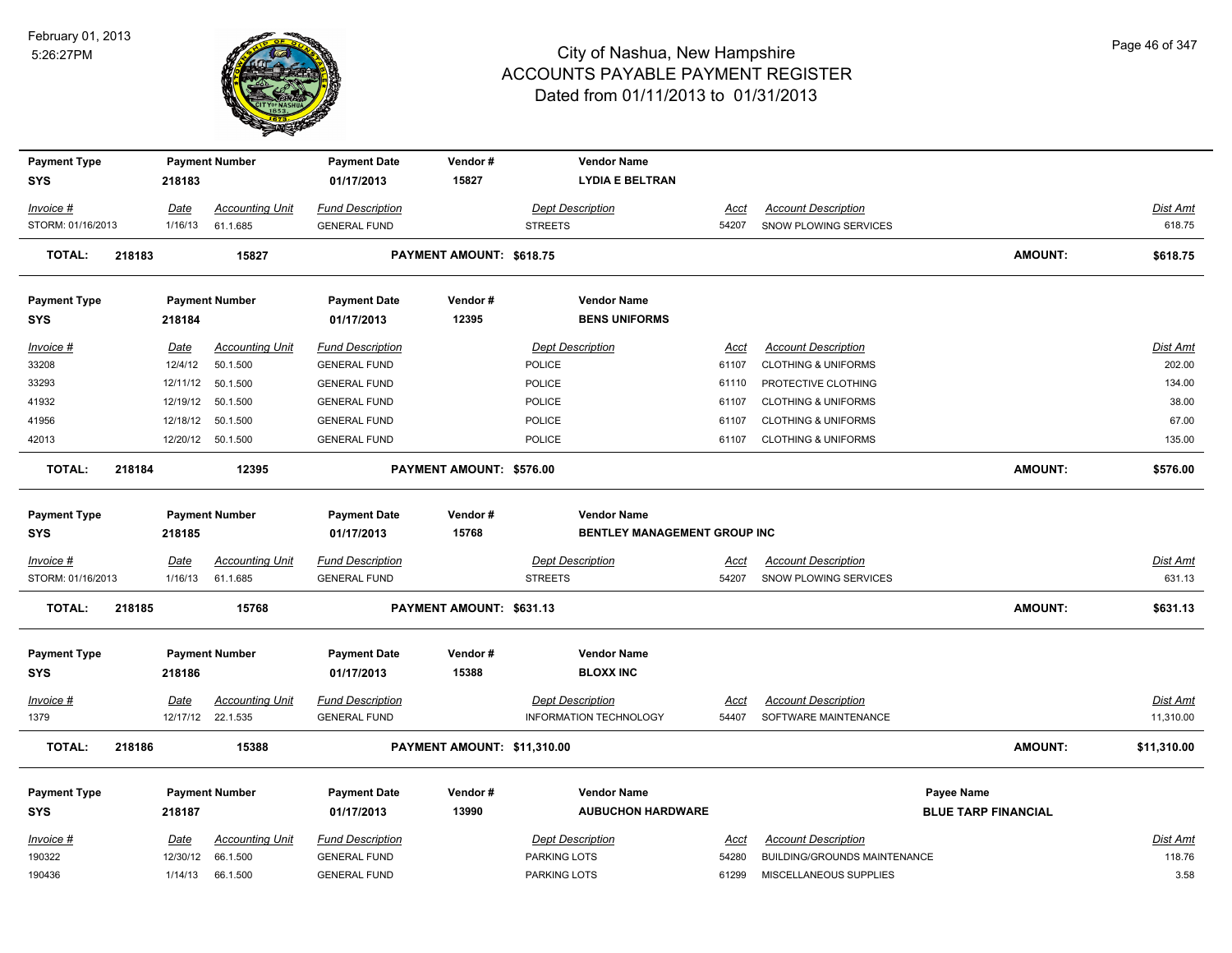

| <b>TOTAL:</b>                     | 218187 |             | 13990                  |                                   | PAYMENT AMOUNT: \$122.34       |                                                     |             |                            | <b>AMOUNT:</b>                               | \$122.34        |
|-----------------------------------|--------|-------------|------------------------|-----------------------------------|--------------------------------|-----------------------------------------------------|-------------|----------------------------|----------------------------------------------|-----------------|
| <b>Payment Type</b><br><b>SYS</b> |        | 218188      | <b>Payment Number</b>  | <b>Payment Date</b><br>01/17/2013 | Vendor#<br>12426               | <b>Vendor Name</b><br><b>BOUND TREE MEDICAL LLC</b> |             |                            | Payee Name<br><b>BOUND TREE MEDICAL, LLC</b> |                 |
| $Invoice$ #                       |        | Date        | <b>Accounting Unit</b> | <b>Fund Description</b>           |                                | <b>Dept Description</b>                             | <u>Acct</u> | <b>Account Description</b> |                                              | <b>Dist Amt</b> |
| 80952007                          |        |             | 12/13/12 50.1.500      | <b>GENERAL FUND</b>               |                                | POLICE                                              | 61428       | <b>JANITORIAL SUPPLIES</b> |                                              | 211.02          |
| <b>TOTAL:</b>                     | 218188 |             | 12426                  |                                   | PAYMENT AMOUNT: \$211.02       |                                                     |             |                            | <b>AMOUNT:</b>                               | \$211.02        |
| <b>Payment Type</b>               |        |             | <b>Payment Number</b>  | <b>Payment Date</b>               | Vendor#                        | <b>Vendor Name</b>                                  |             |                            |                                              |                 |
| <b>SYS</b>                        |        | 218189      |                        | 01/17/2013                        | 12458                          | <b>PATRICK T CADY</b>                               |             |                            |                                              |                 |
| Invoice #                         |        | Date        | <b>Accounting Unit</b> | <b>Fund Description</b>           |                                | <b>Dept Description</b>                             | Acct        | <b>Account Description</b> |                                              | Dist Amt        |
| STORM: 01/16/2013                 |        | 1/16/13     | 61.1.685               | <b>GENERAL FUND</b>               |                                | <b>STREETS</b>                                      | 54207       | SNOW PLOWING SERVICES      |                                              | 937.88          |
| <b>TOTAL:</b>                     | 218189 |             | 12458                  |                                   | PAYMENT AMOUNT: \$937.88       |                                                     |             |                            | <b>AMOUNT:</b>                               | \$937.88        |
| <b>Payment Type</b>               |        |             | <b>Payment Number</b>  | <b>Payment Date</b>               | Vendor#                        | <b>Vendor Name</b>                                  |             |                            |                                              |                 |
| <b>SYS</b>                        |        | 218190      |                        | 01/17/2013                        | 15672                          | <b>CANDIA TRAILER &amp; SNOW EQUIPMENT</b>          |             |                            |                                              |                 |
| $Invoice$ #                       |        | Date        | <b>Accounting Unit</b> | <b>Fund Description</b>           |                                | <b>Dept Description</b>                             | <u>Acct</u> | <b>Account Description</b> |                                              | <b>Dist Amt</b> |
| 21418                             |        | 1/4/13      | 61.1.700               | <b>GENERAL FUND</b>               |                                | <b>STREETS</b>                                      | 71999       | MISCELLANEOUS EQUIPMENT    |                                              | 3,995.00        |
| <b>TOTAL:</b>                     | 218190 |             | 15672                  |                                   | PAYMENT AMOUNT: \$3,995.00     |                                                     |             |                            | <b>AMOUNT:</b>                               | \$3,995.00      |
| <b>Payment Type</b>               |        |             | <b>Payment Number</b>  | <b>Payment Date</b>               | Vendor#                        | <b>Vendor Name</b>                                  |             |                            |                                              |                 |
| <b>SYS</b>                        |        | 218191      |                        | 01/17/2013                        | 12487                          | <b>CBCINNOVIS INC</b>                               |             |                            |                                              |                 |
| Invoice #                         |        | Date        | <b>Accounting Unit</b> | <b>Fund Description</b>           |                                | <b>Dept Description</b>                             | <u>Acct</u> | <b>Account Description</b> |                                              | Dist Amt        |
| 2012090391                        |        | 1/10/13     | 07.1.565               | <b>GENERAL FUND</b>               |                                | <b>CITY CLERK</b>                                   | 55699       | OTHER CONTRACTED SERVICES  |                                              | 37.95           |
| <b>TOTAL:</b>                     | 218191 |             | 12487                  |                                   | <b>PAYMENT AMOUNT: \$37.95</b> |                                                     |             |                            | <b>AMOUNT:</b>                               | \$37.95         |
| <b>Payment Type</b>               |        |             | <b>Payment Number</b>  | <b>Payment Date</b>               | Vendor#                        | <b>Vendor Name</b>                                  |             |                            | Payee Name                                   |                 |
| <b>SYS</b>                        |        | 218192      |                        | 01/17/2013                        | 14241                          | <b>GALE GROUP INC</b>                               |             |                            | <b>CENGAGE LEARNING / GALE</b>               |                 |
| Invoice #                         |        | <u>Date</u> | <b>Accounting Unit</b> | <b>Fund Description</b>           |                                | <b>Dept Description</b>                             | Acct        | <b>Account Description</b> |                                              | Dist Amt        |
| 98093026                          |        |             | 12/17/12 79.1.760      | <b>GENERAL FUND</b>               |                                | LIBRARY                                             | 61807       | <b>PUBLICATIONS</b>        |                                              | 27.19           |
| 98100644                          |        |             | 12/18/12 79.1.760      | <b>GENERAL FUND</b>               |                                | LIBRARY                                             | 61807       | <b>PUBLICATIONS</b>        |                                              | 15.29           |
| 98121641                          |        |             | 12/20/12 79.1.760      | <b>GENERAL FUND</b>               |                                | LIBRARY                                             | 61807       | <b>PUBLICATIONS</b>        |                                              | 16.19           |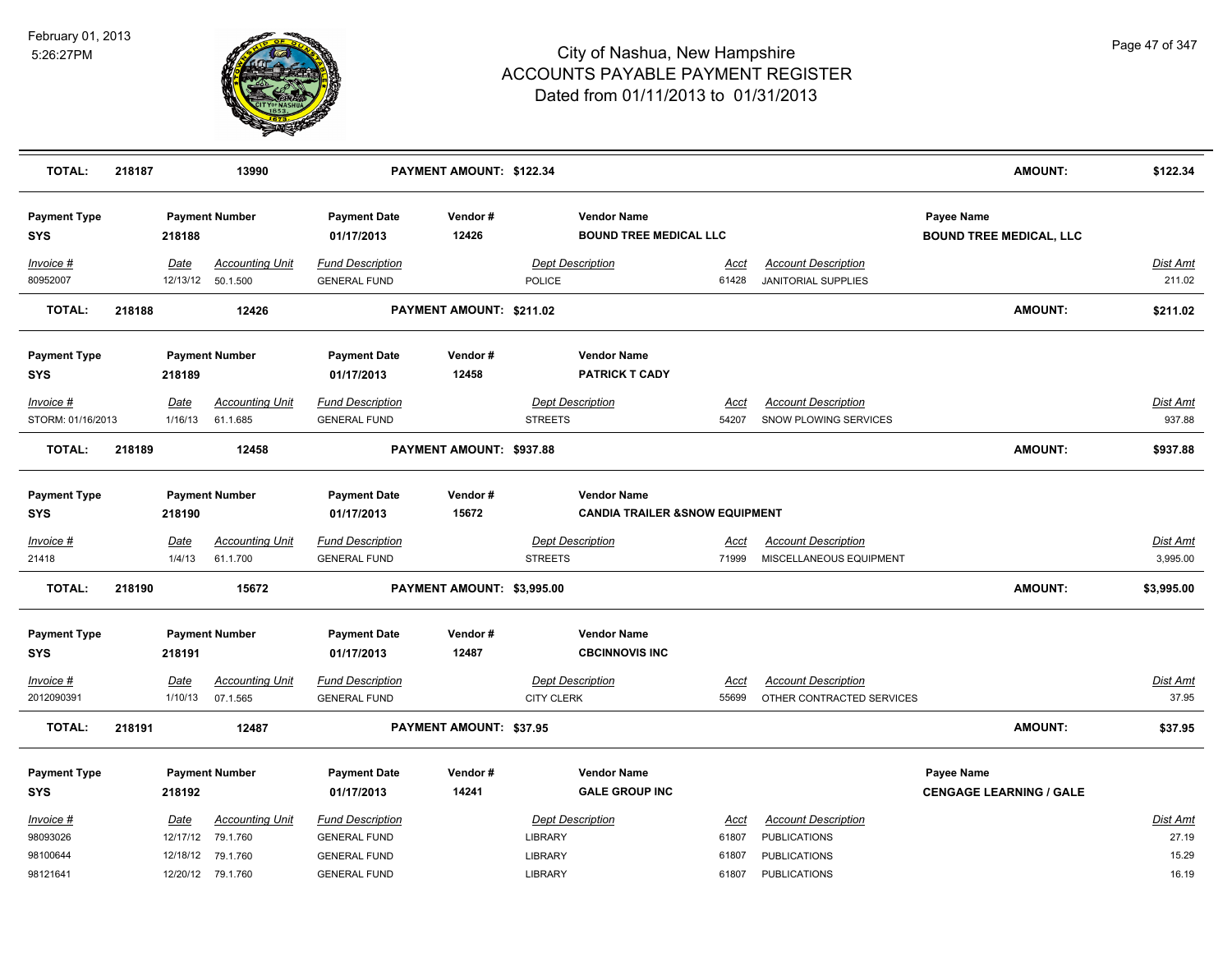

| <b>TOTAL:</b>                     | 218192 |                  | 14241                                 |                                                   | <b>PAYMENT AMOUNT: \$58.67</b> |                                                             |               |                                                             | <b>AMOUNT:</b>                                  | \$58.67                   |
|-----------------------------------|--------|------------------|---------------------------------------|---------------------------------------------------|--------------------------------|-------------------------------------------------------------|---------------|-------------------------------------------------------------|-------------------------------------------------|---------------------------|
| <b>Payment Type</b><br><b>SYS</b> |        | 218193           | <b>Payment Number</b>                 | <b>Payment Date</b><br>01/17/2013                 | Vendor#<br>12493               | <b>Vendor Name</b><br><b>CENTRAL PAPER PRODUCTS CO</b>      |               |                                                             |                                                 |                           |
| Invoice #<br>1223875              |        | Date<br>12/21/12 | <b>Accounting Unit</b><br>69.6200.670 | <b>Fund Description</b><br><b>WASTEWATER FUND</b> |                                | <b>Dept Description</b><br><b>WASTEWATER</b>                | Acct<br>54200 | <b>Account Description</b><br><b>JANITORIAL SERVICES</b>    |                                                 | Dist Amt<br>441.78        |
| <b>TOTAL:</b>                     | 218193 |                  | 12493                                 |                                                   | PAYMENT AMOUNT: \$441.78       |                                                             |               |                                                             | <b>AMOUNT:</b>                                  | \$441.78                  |
| <b>Payment Type</b><br><b>SYS</b> |        | 218194           | <b>Payment Number</b>                 | <b>Payment Date</b><br>01/17/2013                 | Vendor#<br>12504               | <b>Vendor Name</b><br><b>CHEMSERVE ENVIRONMENTAL ANALYS</b> |               |                                                             |                                                 |                           |
| Invoice #<br>49235                |        | Date<br>12/11/12 | <b>Accounting Unit</b><br>69.6200.670 | <b>Fund Description</b><br><b>WASTEWATER FUND</b> |                                | <b>Dept Description</b><br>WASTEWATER                       | Acct<br>53107 | <b>Account Description</b><br>ARCHITECT/ENGINEERING         |                                                 | <u>Dist Amt</u><br>105.27 |
| 49310                             |        | 12/17/12         | 69.6200.670                           | <b>WASTEWATER FUND</b>                            |                                | WASTEWATER                                                  | 53107         | <b>SERVICES</b><br>ARCHITECT/ENGINEERING<br><b>SERVICES</b> |                                                 | 82.68                     |
| 49311                             |        | 12/17/12         | 69.6200.670                           | <b>WASTEWATER FUND</b>                            |                                | WASTEWATER                                                  | 53107         | ARCHITECT/ENGINEERING<br><b>SERVICES</b>                    |                                                 | 200.21                    |
| 49377                             |        | 12/17/12         | 69.6200.670                           | <b>WASTEWATER FUND</b>                            |                                | WASTEWATER                                                  | 53107         | ARCHITECT/ENGINEERING<br><b>SERVICES</b>                    |                                                 | 61.46                     |
| 49378                             |        | 12/17/12         | 69.6200.670                           | <b>WASTEWATER FUND</b>                            |                                | <b>WASTEWATER</b>                                           | 53107         | ARCHITECT/ENGINEERING<br><b>SERVICES</b>                    |                                                 | 96.49                     |
| <b>TOTAL:</b>                     | 218194 |                  | 12504                                 |                                                   | PAYMENT AMOUNT: \$546.11       |                                                             |               |                                                             | <b>AMOUNT:</b>                                  | \$546.11                  |
| <b>Payment Type</b><br><b>SYS</b> |        | 218195           | <b>Payment Number</b>                 | <b>Payment Date</b><br>01/17/2013                 | Vendor#<br>12507               | <b>Vendor Name</b><br><b>CHICK BEAULIEU INC</b>             |               |                                                             |                                                 |                           |
| Invoice #                         |        | Date             | <b>Accounting Unit</b>                | <b>Fund Description</b>                           |                                | <b>Dept Description</b>                                     | Acct          | <b>Account Description</b>                                  |                                                 | Dist Amt                  |
| 2531                              |        | 1/9/13           | 52.1.720                              | <b>GENERAL FUND</b>                               |                                | <b>FIRE</b>                                                 | 54280         | BUILDING/GROUNDS MAINTENANCE                                |                                                 | 125.00                    |
| <b>TOTAL:</b>                     | 218195 |                  | 12507                                 |                                                   | PAYMENT AMOUNT: \$125.00       |                                                             |               |                                                             | <b>AMOUNT:</b>                                  | \$125.00                  |
| <b>Payment Type</b><br><b>SYS</b> |        | 218196           | <b>Payment Number</b>                 | <b>Payment Date</b><br>01/17/2013                 | Vendor#<br>14106               | <b>Vendor Name</b><br><b>CINTAS</b>                         |               |                                                             | Payee Name<br><b>CINTAS DOCUMENT MANAGEMENT</b> |                           |
| $Invoice$ #                       |        | Date             | <b>Accounting Unit</b>                | <b>Fund Description</b>                           |                                | <b>Dept Description</b>                                     | <u>Acct</u>   | <b>Account Description</b>                                  |                                                 | Dist Amt                  |
| DF21225802                        |        | 12/31/12 26.4010 |                                       | MOTOR VEHICLE ADMIN FUND                          |                                | <b>FINANCIAL SERVICES</b>                                   | 55699         | OTHER CONTRACTED SERVICES                                   |                                                 | 35.00                     |
| <b>TOTAL:</b>                     | 218196 |                  | 14106                                 |                                                   | <b>PAYMENT AMOUNT: \$35.00</b> |                                                             |               |                                                             | <b>AMOUNT:</b>                                  | \$35.00                   |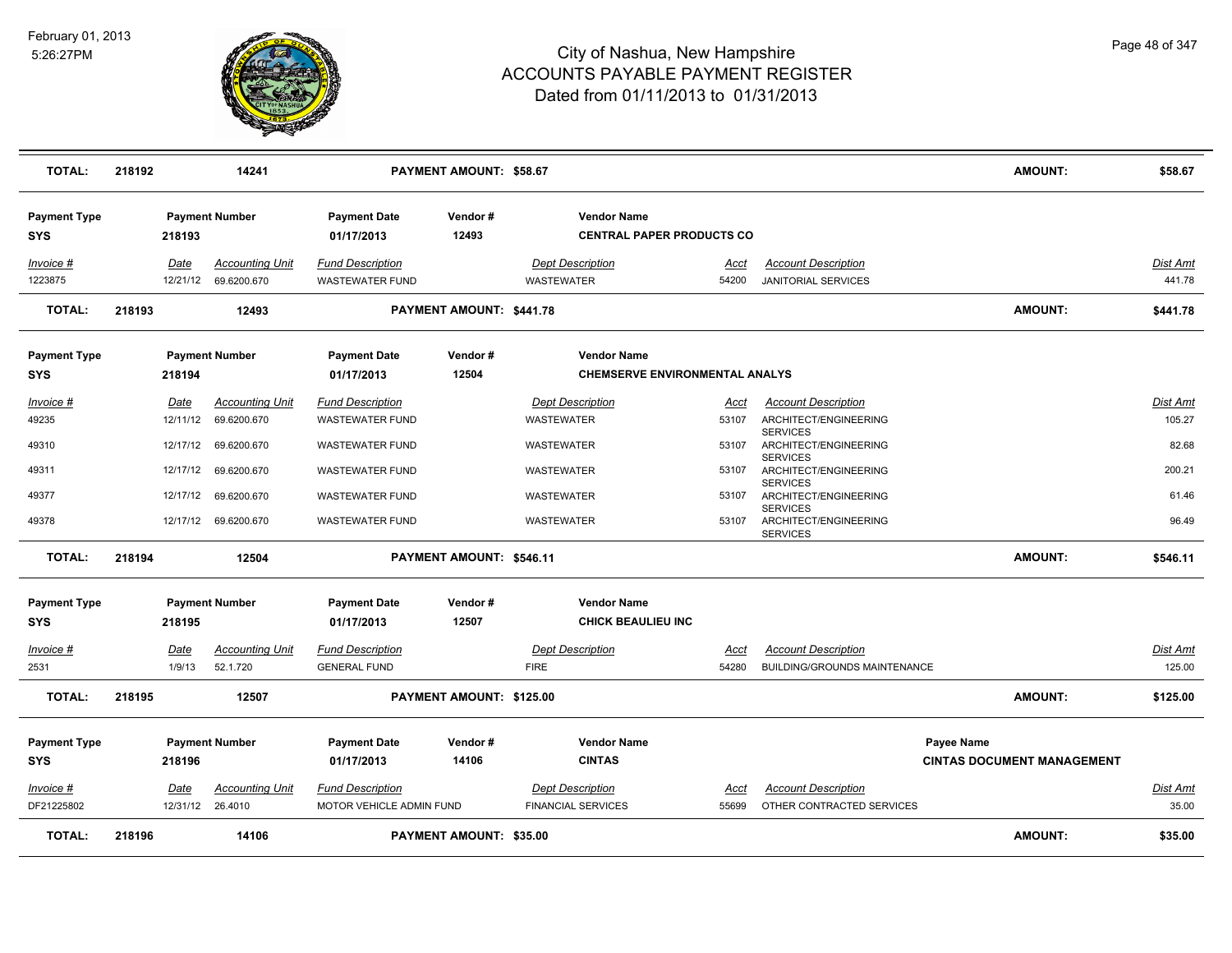

| <b>Payment Type</b> |        |             | <b>Payment Number</b>  | <b>Payment Date</b>      | Vendor#                     | <b>Vendor Name</b>                                             |             |                                               |                               |                 |
|---------------------|--------|-------------|------------------------|--------------------------|-----------------------------|----------------------------------------------------------------|-------------|-----------------------------------------------|-------------------------------|-----------------|
| <b>SYS</b>          |        | 218197      |                        | 01/17/2013               | 12518                       | <b>CLD CONSULTING ENGINEERS INC</b>                            |             |                                               |                               |                 |
| Invoice #           |        | Date        | <b>Accounting Unit</b> | <b>Fund Description</b>  |                             | <b>Dept Description</b>                                        | Acct        | <b>Account Description</b>                    | Activity                      | Dist Amt        |
| 48648               |        | 11/9/12     | 60.5200                | CAPITAL PROJECTS-STREETS |                             | CAPITAL                                                        | 81700       | <b>INFRASTRUCTURE</b>                         | 1058.60.01.30                 | 19,113.20       |
| 48834               |        |             | 12/17/12 60.5200       | CAPITAL PROJECTS-STREETS |                             | PROJECTS-ENGINEERING<br><b>CAPITAL</b><br>PROJECTS-ENGINEERING | 81700       | <b>INFRASTRUCTURE</b>                         | 1058.60.01.30                 | 8,838.98        |
| <b>TOTAL:</b>       | 218197 |             | 12518                  |                          | PAYMENT AMOUNT: \$27,952.18 |                                                                |             |                                               | <b>AMOUNT:</b>                | \$27,952.18     |
| <b>Payment Type</b> |        |             | <b>Payment Number</b>  | <b>Payment Date</b>      | Vendor#                     | <b>Vendor Name</b>                                             |             |                                               | Payee Name                    |                 |
| <b>SYS</b>          |        | 218198      |                        | 01/17/2013               | 10818                       | <b>COMPUTER SCIENCE CORP</b>                                   |             |                                               | <b>COMPUTER SCIENCES CORP</b> |                 |
| Invoice #           |        | Date        | <b>Accounting Unit</b> | <b>Fund Description</b>  |                             | <b>Dept Description</b>                                        | Acct        | <b>Account Description</b>                    |                               | Dist Amt        |
| 6208025209          |        | 9/28/12     | 28.6500.500            | PROPERTY & CASUALTY FUND |                             | <b>RISK MANAGEMENT</b>                                         | 71228       | COMPUTER SOFTWARE                             |                               | 396.00          |
| 6208025472          |        | 10/26/12    | 28.6500.500            | PROPERTY & CASUALTY FUND |                             | <b>RISK MANAGEMENT</b>                                         | 71228       | <b>COMPUTER SOFTWARE</b>                      |                               | 429.00          |
| 6208025611          |        | 11/1/12     | 22.1.535               | <b>GENERAL FUND</b>      |                             | INFORMATION TECHNOLOGY                                         | 54407       | SOFTWARE MAINTENANCE                          |                               | 3,000.00        |
| 6208026064          |        | 12/28/12    | 28.6500.500            | PROPERTY & CASUALTY FUND |                             | <b>RISK MANAGEMENT</b>                                         | 71228       | <b>COMPUTER SOFTWARE</b>                      |                               | 132.00          |
| <b>TOTAL:</b>       | 218198 |             | 10818                  |                          | PAYMENT AMOUNT: \$3,957.00  |                                                                |             |                                               | <b>AMOUNT:</b>                | \$3,957.00      |
| <b>Payment Type</b> |        |             | <b>Payment Number</b>  | <b>Payment Date</b>      | Vendor#                     | <b>Vendor Name</b>                                             |             |                                               |                               |                 |
| SYS                 |        | 218199      |                        | 01/17/2013               | 10490                       | <b>CONWAY OFFICE PRODUCTS LLC</b>                              |             |                                               |                               |                 |
| $Invoice$ #         |        | <u>Date</u> | <b>Accounting Unit</b> | <b>Fund Description</b>  |                             | <b>Dept Description</b>                                        | Acct        | <b>Account Description</b>                    |                               | <b>Dist Amt</b> |
| 078532/052165       |        | 11/30/12    | 32.1.500               | <b>GENERAL FUND</b>      |                             | ASSESSING                                                      | 54828       | PHOTOCOPIER LEASE                             |                               | 0.55            |
| 094151              |        | 1/2/13      | 22.1.500               | <b>GENERAL FUND</b>      |                             | INFORMATION TECHNOLOGY                                         | 61615       | <b>TECHNOLOGY EQUIP</b><br><b>CONSUMABLES</b> |                               | 7,057.00        |
| <b>TOTAL:</b>       | 218199 |             | 10490                  |                          | PAYMENT AMOUNT: \$7,057.55  |                                                                |             |                                               | AMOUNT:                       | \$7,057.55      |
| <b>Payment Type</b> |        |             | <b>Payment Number</b>  | <b>Payment Date</b>      | Vendor#                     | <b>Vendor Name</b>                                             |             |                                               |                               |                 |
| <b>SYS</b>          |        | 218200      |                        | 01/17/2013               | 12560                       | <b>CORRIVEAU ROUTHIER INC</b>                                  |             |                                               |                               |                 |
| Invoice #           |        | Date        | <b>Accounting Unit</b> | <b>Fund Description</b>  |                             | <b>Dept Description</b>                                        | Acct        | <b>Account Description</b>                    | Activity                      | <b>Dist Amt</b> |
| 268646              |        | 12/13/12    | 61.1.670               | <b>GENERAL FUND</b>      |                             | <b>STREETS</b>                                                 | 61299       | MISCELLANEOUS SUPPLIES                        |                               | 36.00           |
| 268990              |        | 1/9/13      | 86.3120                | <b>TRANSIT GRANTS</b>    |                             | TRANSPORTATION                                                 | 61299       | MISCELLANEOUS SUPPLIES                        | 86.800.13.40.01               | 59.80           |
| <b>TOTAL:</b>       | 218200 |             | 12560                  |                          | PAYMENT AMOUNT: \$95.80     |                                                                |             |                                               | <b>AMOUNT:</b>                | \$95.80         |
| <b>Payment Type</b> |        |             | <b>Payment Number</b>  | <b>Payment Date</b>      | Vendor#                     | <b>Vendor Name</b>                                             |             |                                               |                               |                 |
| <b>SYS</b>          |        | 218201      |                        | 01/17/2013               | 11286                       | <b>COURTYARD BY MARRIOTT NASHUA</b>                            |             |                                               |                               |                 |
| Invoice #           |        | Date        | <b>Accounting Unit</b> | <b>Fund Description</b>  |                             | <b>Dept Description</b>                                        | <u>Acct</u> | <b>Account Description</b>                    | Activity                      | <b>Dist Amt</b> |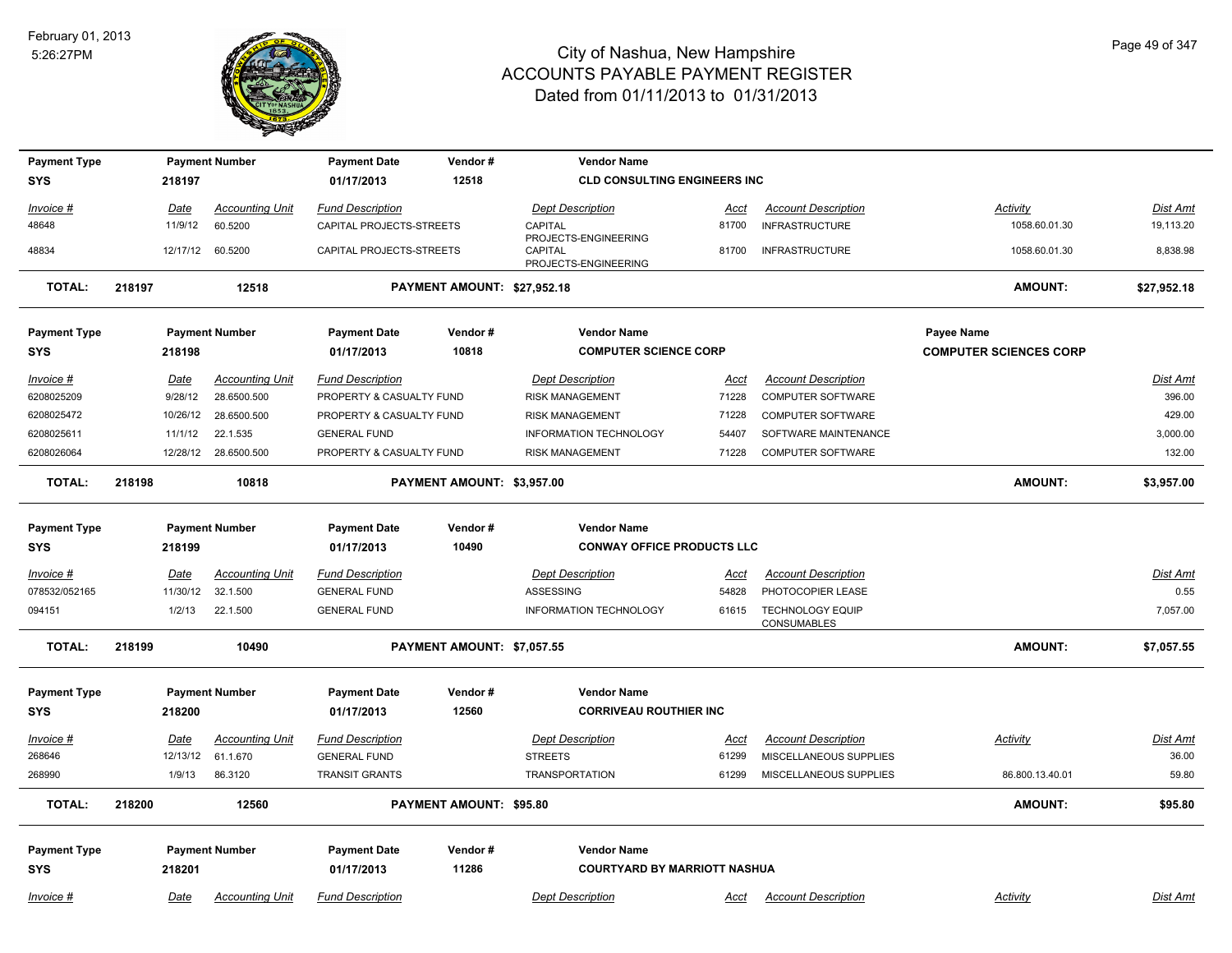

| 00003986                          |        | 1/3/13          | 22.5010                            | CAP PROJECTS-INFO<br><b>TECHNOLOGY</b>         |                            | CAPITAL PROJECTS-INFO TECH                         | 81342                | <b>COMPUTER SOFTWARE &amp;</b><br><b>HARDWARE</b>   | 1010.22.01.30                | 609.00                      |
|-----------------------------------|--------|-----------------|------------------------------------|------------------------------------------------|----------------------------|----------------------------------------------------|----------------------|-----------------------------------------------------|------------------------------|-----------------------------|
| <b>TOTAL:</b>                     | 218201 |                 | 11286                              |                                                | PAYMENT AMOUNT: \$609.00   |                                                    |                      |                                                     | <b>AMOUNT:</b>               | \$609.00                    |
| <b>Payment Type</b><br><b>SYS</b> |        | 218202          | <b>Payment Number</b>              | <b>Payment Date</b><br>01/17/2013              | Vendor#<br>15769           | <b>Vendor Name</b><br><b>STEPHEN P CRAVOTT</b>     |                      |                                                     |                              |                             |
| Invoice #                         |        | Date            | <b>Accounting Unit</b>             | <b>Fund Description</b>                        |                            | <b>Dept Description</b>                            | Acct                 | <b>Account Description</b>                          |                              | Dist Amt                    |
| STORM: 01/16/2013                 |        | 1/16/13         | 61.1.685                           | <b>GENERAL FUND</b>                            |                            | <b>STREETS</b>                                     | 54207                | SNOW PLOWING SERVICES                               |                              | 634.38                      |
| <b>TOTAL:</b>                     | 218202 |                 | 15769                              |                                                | PAYMENT AMOUNT: \$634.38   |                                                    |                      |                                                     | <b>AMOUNT:</b>               | \$634.38                    |
| <b>Payment Type</b><br><b>SYS</b> |        | 218203          | <b>Payment Number</b>              | <b>Payment Date</b><br>01/17/2013              | Vendor#<br>11448           | <b>Vendor Name</b><br><b>CRISP CONTRACTING LLC</b> |                      |                                                     |                              |                             |
| Invoice #<br>STORM: 01/16/2013    |        | Date<br>1/16/13 | <b>Accounting Unit</b><br>61.1.685 | <b>Fund Description</b><br><b>GENERAL FUND</b> |                            | <b>Dept Description</b><br><b>STREETS</b>          | <u>Acct</u><br>54207 | <b>Account Description</b><br>SNOW PLOWING SERVICES |                              | <b>Dist Amt</b><br>1,227.50 |
| <b>TOTAL:</b>                     | 218203 |                 | 11448                              |                                                | PAYMENT AMOUNT: \$1,227.50 |                                                    |                      |                                                     | <b>AMOUNT:</b>               | \$1,227.50                  |
| <b>Payment Type</b>               |        |                 | <b>Payment Number</b>              | <b>Payment Date</b>                            | Vendor#                    | <b>Vendor Name</b>                                 |                      |                                                     |                              |                             |
| <b>SYS</b>                        |        | 218204          |                                    | 01/17/2013                                     | 14153                      | <b>CROWNE PLAZA NASHUA</b>                         |                      |                                                     |                              |                             |
| Invoice #                         |        | <u>Date</u>     | <b>Accounting Unit</b>             | <b>Fund Description</b>                        |                            | <b>Dept Description</b>                            | Acct                 | <b>Account Description</b>                          | Activity                     | <b>Dist Amt</b>             |
| 174737                            |        | 12/10/12        | 77.1.650                           | <b>GENERAL FUND</b>                            |                            | PARKS & RECREATION                                 | 61299                | MISCELLANEOUS SUPPLIES                              |                              | 5,886.00                    |
| 175903                            |        | 1/4/13          | 22.5010                            | CAP PROJECTS-INFO<br><b>TECHNOLOGY</b>         |                            | CAPITAL PROJECTS-INFO TECH                         | 81342                | <b>COMPUTER SOFTWARE &amp;</b><br><b>HARDWARE</b>   | 1010.22.01.30                | 90.00                       |
| 176241                            |        | 1/4/13          | 22.5010                            | CAP PROJECTS-INFO<br><b>TECHNOLOGY</b>         |                            | CAPITAL PROJECTS-INFO TECH                         | 81342                | <b>COMPUTER SOFTWARE &amp;</b><br><b>HARDWARE</b>   | 1010.22.01.30                | 630.00                      |
| 176651                            |        | 1/11/13         | 69.6200.540                        | <b>WASTEWATER FUND</b>                         |                            | WASTEWATER                                         | 55400                | CONFERENCES AND SEMINARS                            |                              | 136.69                      |
| <b>TOTAL:</b>                     | 218204 |                 | 14153                              |                                                | PAYMENT AMOUNT: \$6,742.69 |                                                    |                      |                                                     | <b>AMOUNT:</b>               | \$6,742.69                  |
| <b>Payment Type</b>               |        |                 | <b>Payment Number</b>              | <b>Payment Date</b>                            | Vendor#                    | <b>Vendor Name</b>                                 |                      |                                                     | Payee Name                   |                             |
| <b>SYS</b>                        |        | 218205          |                                    | 01/17/2013                                     | 12588                      | <b>CUMMINS NORTHEAST INC</b>                       |                      |                                                     | <b>CUMMINS NORTHEAST LLC</b> |                             |
| Invoice #                         |        | Date            | <b>Accounting Unit</b>             | <b>Fund Description</b>                        |                            | <b>Dept Description</b>                            | Acct                 | <b>Account Description</b>                          | Activity                     | Dist Amt                    |
| 100-10223                         |        | 12/21/12        | 86.3120                            | <b>TRANSIT GRANTS</b>                          |                            | <b>TRANSPORTATION</b>                              | 61799                | <b>VEHICLE PARTS &amp; SUPPLIES</b>                 | 86.800.13.30.01              | $-390.00$                   |
| 100-11204                         |        | 1/3/13          | 86.3120                            | <b>TRANSIT GRANTS</b>                          |                            | <b>TRANSPORTATION</b>                              | 61799                | VEHICLE PARTS & SUPPLIES                            | 86.800.13.30.01              | 283.96                      |
| 100-9719                          |        | 12/18/12        | 86.3120                            | <b>TRANSIT GRANTS</b>                          |                            | <b>TRANSPORTATION</b>                              | 61799                | <b>VEHICLE PARTS &amp; SUPPLIES</b>                 | 86.800.13.30.01              | 199.97                      |
| 600-19875                         |        | 1/3/13          | 86.3120                            | <b>TRANSIT GRANTS</b>                          |                            | <b>TRANSPORTATION</b>                              | 61799                | <b>VEHICLE PARTS &amp; SUPPLIES</b>                 | 86.800.13.30.01              | 108.70                      |
| <b>TOTAL:</b>                     | 218205 |                 | 12588                              |                                                | PAYMENT AMOUNT: \$202.63   |                                                    |                      |                                                     | <b>AMOUNT:</b>               | \$202.63                    |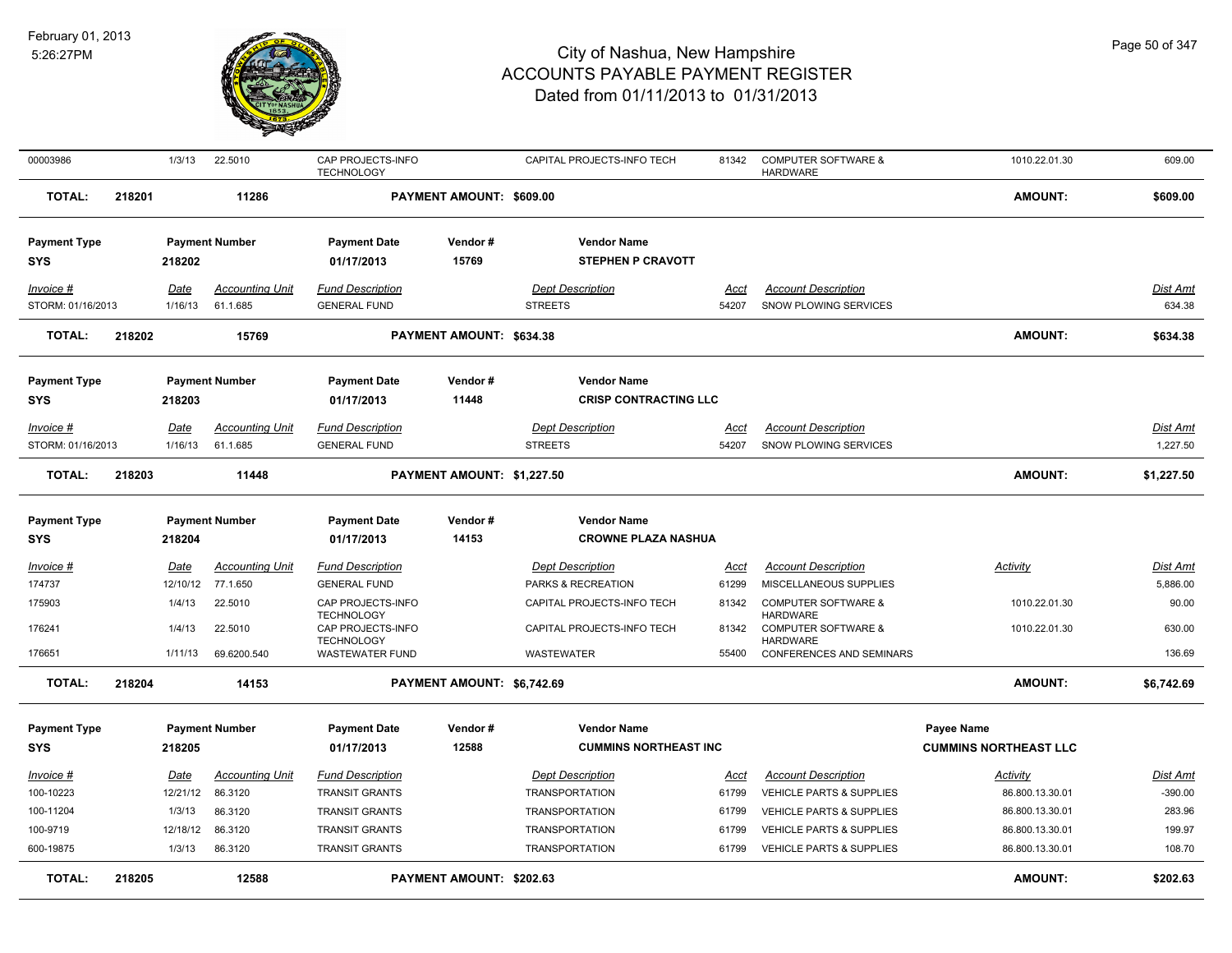

| <b>Payment Type</b> |        |             | <b>Payment Number</b>  | <b>Payment Date</b>     | Vendor#                         | <b>Vendor Name</b>          |             |                                          |                |                 |
|---------------------|--------|-------------|------------------------|-------------------------|---------------------------------|-----------------------------|-------------|------------------------------------------|----------------|-----------------|
| <b>SYS</b>          |        | 218206      |                        | 01/17/2013              | 12593                           | <b>D &amp; R TOWING INC</b> |             |                                          |                |                 |
| <u>Invoice #</u>    |        | Date        | <b>Accounting Unit</b> | <b>Fund Description</b> |                                 | <b>Dept Description</b>     | Acct        | <b>Account Description</b>               |                | Dist Amt        |
| 172222              |        | 12/31/12    | 61.1.700               | <b>GENERAL FUND</b>     |                                 | <b>STREETS</b>              | 54600       | VEHICLE REPAIRS & MAINTENANCE            |                | 105.00          |
| 172634              |        |             | 12/30/12 61.1.700      | <b>GENERAL FUND</b>     |                                 | <b>STREETS</b>              | 54600       | VEHICLE REPAIRS & MAINTENANCE            |                | 165.00          |
| TOTAL:              | 218206 |             | 12593                  |                         | PAYMENT AMOUNT: \$270.00        |                             |             |                                          | <b>AMOUNT:</b> | \$270.00        |
| <b>Payment Type</b> |        |             | <b>Payment Number</b>  | <b>Payment Date</b>     | Vendor#                         | <b>Vendor Name</b>          |             |                                          |                |                 |
| SYS                 |        | 218207      |                        | 01/17/2013              | 12617                           | DEPENDABLE LOCK SERVICE INC |             |                                          |                |                 |
| <u> Invoice #</u>   |        | Date        | <b>Accounting Unit</b> | <b>Fund Description</b> |                                 | <b>Dept Description</b>     | Acct        | <b>Account Description</b>               |                | Dist Amt        |
| 43167               |        | 7/17/12     | 50.1.500               | <b>GENERAL FUND</b>     |                                 | POLICE                      | 61799       | VEHICLE PARTS & SUPPLIES                 |                | 2.00            |
| <b>TOTAL:</b>       | 218207 |             | 12617                  |                         | <b>PAYMENT AMOUNT: \$2.00</b>   |                             |             |                                          | <b>AMOUNT:</b> | \$2.00          |
| <b>Payment Type</b> |        |             | <b>Payment Number</b>  | <b>Payment Date</b>     | Vendor#                         | <b>Vendor Name</b>          |             |                                          |                |                 |
| SYS                 |        | 218208      |                        | 01/17/2013              | 12633                           | <b>DOCULYNX INC</b>         |             |                                          |                |                 |
| <u> Invoice #</u>   |        | <u>Date</u> | <b>Accounting Unit</b> | <b>Fund Description</b> |                                 | <b>Dept Description</b>     | Acct        | <b>Account Description</b>               |                | Dist Amt        |
| A309670             |        | 12/31/12    | 26.1.500               | <b>GENERAL FUND</b>     |                                 | <b>FINANCIAL SERVICES</b>   | 53479       | MICROFILM, MICROFICHE                    |                | 544.68          |
| A309670             |        | 12/31/12    | 68.6000.500            | SOLID WASTE FUND        |                                 | SOLID WASTE                 | 54828       | PHOTOCOPIER LEASE                        |                | 25.06           |
| A309670             |        | 12/31/12    | 69.6200.500            | <b>WASTEWATER FUND</b>  |                                 | <b>WASTEWATER</b>           | 54828       | PHOTOCOPIER LEASE                        |                | 35.89           |
| A309670             |        |             | 12/31/12 91.1.012320   | <b>GENERAL FUND</b>     |                                 | <b>SCHOOL</b>               | 53628       | <b>CONTRACT SERVICES</b>                 |                | 122.65          |
| <b>TOTAL:</b>       | 218208 |             | 12633                  |                         | <b>PAYMENT AMOUNT: \$728.28</b> |                             |             |                                          | <b>AMOUNT:</b> | \$728.28        |
| Payment Type        |        |             | <b>Payment Number</b>  | <b>Payment Date</b>     | Vendor#                         | <b>Vendor Name</b>          |             |                                          |                |                 |
| <b>SYS</b>          |        | 218209      |                        | 01/17/2013              | 12638                           | DONOVAN EQUIPMENT CO INC    |             |                                          |                |                 |
| <u> Invoice #</u>   |        | <u>Date</u> | <b>Accounting Unit</b> | <b>Fund Description</b> |                                 | <b>Dept Description</b>     | <u>Acct</u> | <b>Account Description</b>               |                | <u>Dist Amt</u> |
| 655767              |        | 12/4/12     | 61.1.700               | <b>GENERAL FUND</b>     |                                 | <b>STREETS</b>              | 61299       | MISCELLANEOUS SUPPLIES                   |                | 452.64          |
| 656676              |        | 12/20/12    | 61.1.700               | <b>GENERAL FUND</b>     |                                 | <b>STREETS</b>              | 54600       | <b>VEHICLE REPAIRS &amp; MAINTENANCE</b> |                | 73.79           |
| 656702              |        |             | 12/20/12 61.1.700      | <b>GENERAL FUND</b>     |                                 | <b>STREETS</b>              | 54600       | <b>VEHICLE REPAIRS &amp; MAINTENANCE</b> |                | 73.79           |
| <b>TOTAL:</b>       | 218209 |             | 12638                  |                         | PAYMENT AMOUNT: \$600.22        |                             |             |                                          | <b>AMOUNT:</b> | \$600.22        |
| <b>Payment Type</b> |        |             | <b>Payment Number</b>  | <b>Payment Date</b>     | Vendor#                         | <b>Vendor Name</b>          |             |                                          |                |                 |
| SYS                 |        | 218210      |                        | 01/17/2013              | 12655                           | <b>KENT R DUMAIS</b>        |             |                                          |                |                 |
| <u> Invoice #</u>   |        | Date        | <b>Accounting Unit</b> | <b>Fund Description</b> |                                 | <b>Dept Description</b>     | Acct        | <b>Account Description</b>               |                | Dist Amt        |
| STORM: 01/16/2013   |        | 1/16/13     | 61.1.685               | <b>GENERAL FUND</b>     |                                 | <b>STREETS</b>              | 54207       | <b>SNOW PLOWING SERVICES</b>             |                | 605.00          |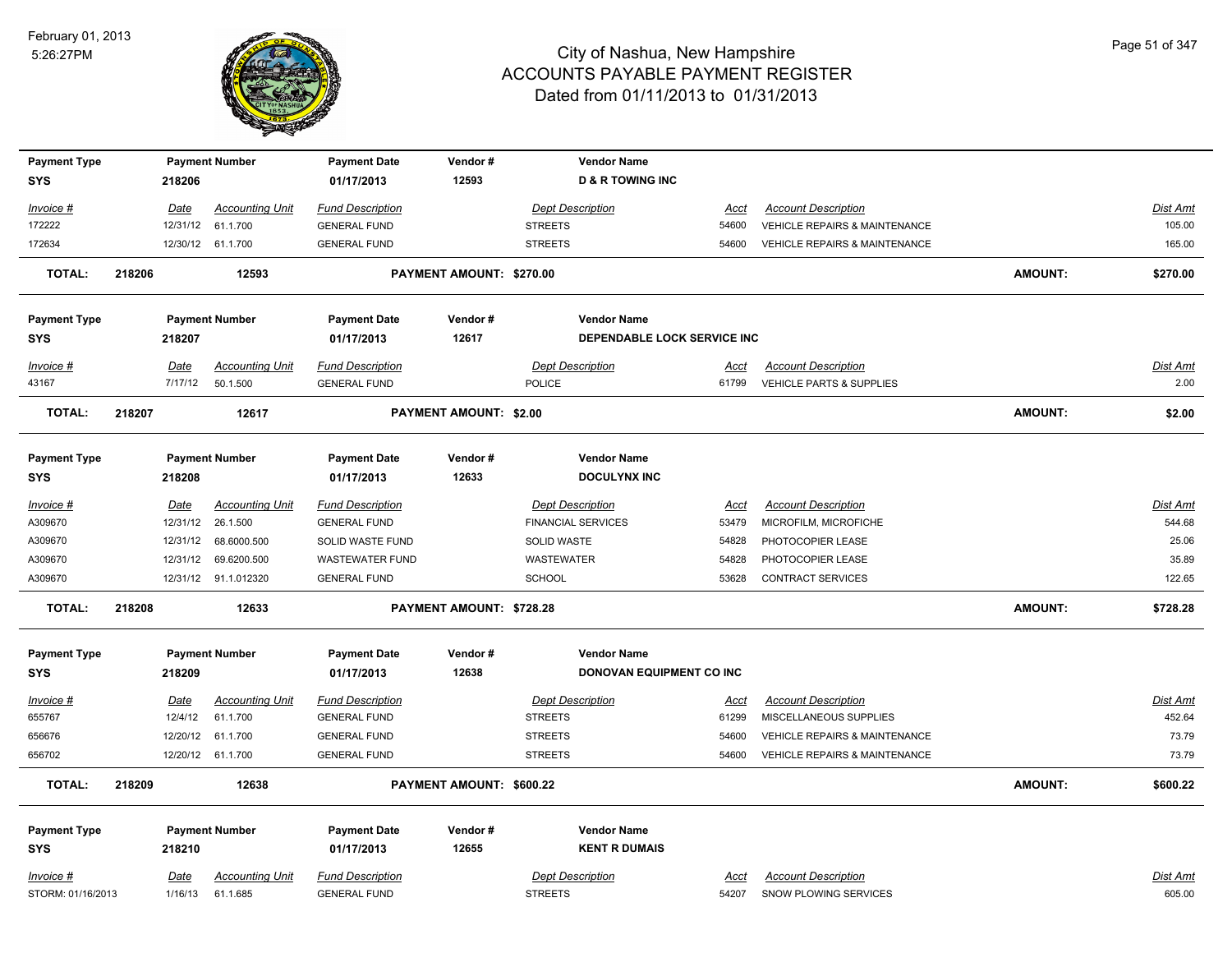

| <b>TOTAL:</b>                     | 218210 |                         | 12655                                       |                                                 | PAYMENT AMOUNT: \$605.00    |                                                  |                           |                                                      | <b>AMOUNT:</b> | \$605.00              |
|-----------------------------------|--------|-------------------------|---------------------------------------------|-------------------------------------------------|-----------------------------|--------------------------------------------------|---------------------------|------------------------------------------------------|----------------|-----------------------|
| <b>Payment Type</b><br><b>SYS</b> |        | 218211                  | <b>Payment Number</b>                       | <b>Payment Date</b><br>01/17/2013               | Vendor#<br>14202            | <b>Vendor Name</b><br><b>EASTERN MINERAL INC</b> |                           |                                                      |                |                       |
| Invoice #<br><b>INV025067</b>     |        | Date                    | <b>Accounting Unit</b><br>12/31/12 61.1.685 | <b>Fund Description</b><br><b>GENERAL FUND</b>  |                             | <b>Dept Description</b><br><b>STREETS</b>        | <u>Acct</u><br>61514 SALT | <b>Account Description</b>                           |                | Dist Amt<br>18,908.46 |
| <b>TOTAL:</b>                     | 218211 |                         | 14202                                       |                                                 | PAYMENT AMOUNT: \$18,908.46 |                                                  |                           |                                                      | <b>AMOUNT:</b> | \$18,908.46           |
| <b>Payment Type</b><br><b>SYS</b> |        | 218212                  | <b>Payment Number</b>                       | <b>Payment Date</b><br>01/17/2013               | Vendor#<br>11360            | <b>Vendor Name</b><br><b>ERA - A WATERS CO</b>   |                           |                                                      |                |                       |
| Invoice #                         |        | Date                    | <b>Accounting Unit</b>                      | <b>Fund Description</b>                         |                             | <b>Dept Description</b>                          | Acct                      | <b>Account Description</b>                           |                | Dist Amt              |
| 669067                            |        | 11/5/12                 | 73.1.500                                    | <b>GENERAL FUND</b>                             |                             | ENVIRONMENTAL HEALTH                             | 61149                     | LABORATORY SUPPLIES                                  |                | 285.52                |
| <b>TOTAL:</b>                     | 218212 |                         | 11360                                       |                                                 | PAYMENT AMOUNT: \$285.52    |                                                  |                           |                                                      | <b>AMOUNT:</b> | \$285.52              |
| <b>Payment Type</b><br><b>SYS</b> |        | 218213                  | <b>Payment Number</b>                       | <b>Payment Date</b><br>01/17/2013               | Vendor#<br>12688            | <b>Vendor Name</b><br><b>ERA - A WATERS CO</b>   |                           |                                                      |                |                       |
| Invoice #                         |        | Date                    | <b>Accounting Unit</b>                      | <b>Fund Description</b>                         |                             | <b>Dept Description</b>                          | Acct                      | <b>Account Description</b>                           |                | Dist Amt              |
| 670918                            |        | 11/29/12                | 69.6200.670                                 | WASTEWATER FUND                                 |                             | WASTEWATER                                       | 61149                     | LABORATORY SUPPLIES                                  |                | 420.00                |
| 670918                            |        | 11/29/12                | 69.6200.670                                 | <b>WASTEWATER FUND</b>                          |                             | WASTEWATER                                       | 61149                     | <b>LABORATORY SUPPLIES</b>                           |                | 51.52                 |
| <b>TOTAL:</b>                     | 218213 |                         | 11360                                       |                                                 | PAYMENT AMOUNT: \$471.52    |                                                  |                           |                                                      | AMOUNT:        | \$471.52              |
| <b>Payment Type</b>               |        |                         | <b>Payment Number</b>                       | <b>Payment Date</b>                             | Vendor#                     | <b>Vendor Name</b>                               |                           |                                                      |                |                       |
| SYS                               |        | 218214                  |                                             | 01/17/2013                                      | 12692                       | <b>ERICKSON CLEANING SERVICES LLC</b>            |                           |                                                      |                |                       |
| Invoice #                         |        | Date                    | <b>Accounting Unit</b>                      | <b>Fund Description</b>                         |                             | <b>Dept Description</b>                          | <u>Acct</u>               | <b>Account Description</b>                           |                | Dist Amt              |
| 7476                              |        | 11/28/12                | 31.2506                                     | HUNT BLDG FACILITY RENTALS                      |                             | HUNT BLDG FACILITY RENTALS                       | 44590                     | <b>FACILITIES RENTAL</b>                             |                | 210.00                |
| 7524                              |        |                         | 12/28/12 31.2506                            | HUNT BLDG FACILITY RENTALS                      |                             | HUNT BLDG FACILITY RENTALS                       | 44590                     | <b>FACILITIES RENTAL</b>                             |                | 200.00                |
| <b>TOTAL:</b>                     | 218214 |                         | 12692                                       |                                                 | PAYMENT AMOUNT: \$410.00    |                                                  |                           |                                                      | <b>AMOUNT:</b> | \$410.00              |
| <b>Payment Type</b>               |        |                         | <b>Payment Number</b>                       | <b>Payment Date</b>                             | Vendor#                     | <b>Vendor Name</b>                               |                           |                                                      |                |                       |
| <b>SYS</b>                        |        | 218215                  |                                             | 01/17/2013                                      | 14222                       | <b>FASTENAL CO</b>                               |                           |                                                      |                |                       |
| Invoice #                         |        |                         | <b>Accounting Unit</b>                      |                                                 |                             | <b>Dept Description</b>                          | Acct                      |                                                      | Activity       | Dist Amt              |
| <b>NHNAS88978</b>                 |        | <u>Date</u><br>11/20/12 | 61.1001                                     | <b>Fund Description</b><br>CAPITAL IMPROVEMENTS |                             | STREETS-CAP IMP                                  | 81100                     | <b>Account Description</b><br>CAPITAL IMPROVEMENTS   | 1000           | 8.20                  |
| <b>NHNAS88984</b>                 |        |                         | 11/21/12 69.6200.670                        | <b>WASTEWATER FUND</b>                          |                             | WASTEWATER                                       | 54487                     | <b>EQUIPMENT REPAIRS &amp;</b><br><b>MAINTENANCE</b> |                | 5.00                  |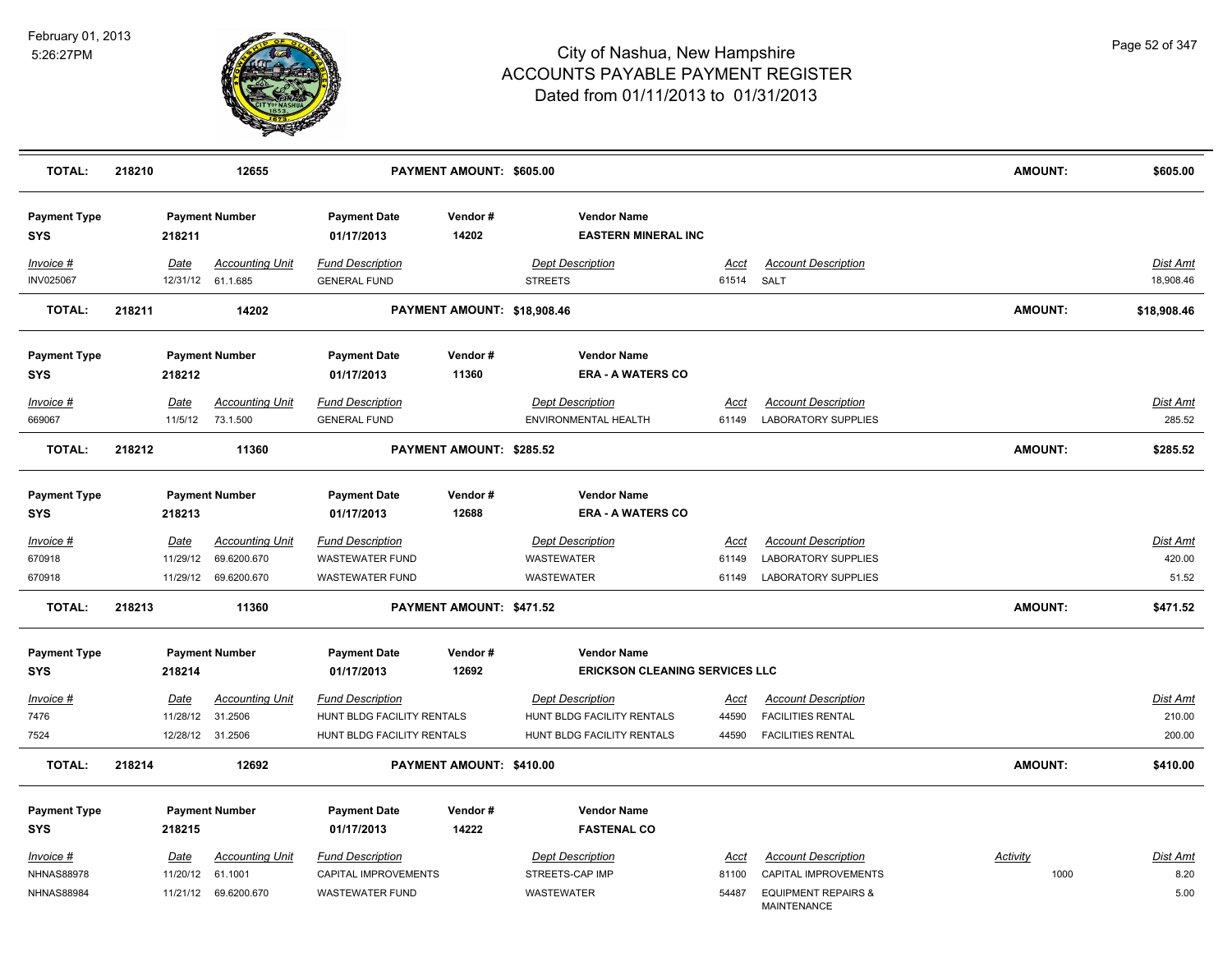

|        | 12/11/12    | 69.6200.670                | <b>WASTEWATER FUND</b>                                                                                                                                                     |                                                                 | WASTEWATER                | 54487                                                                                                                                                                                          | <b>EQUIPMENT REPAIRS &amp;</b>                       |                                                                                                                                                                                                                                                                              | 139.22                                                                                                               |
|--------|-------------|----------------------------|----------------------------------------------------------------------------------------------------------------------------------------------------------------------------|-----------------------------------------------------------------|---------------------------|------------------------------------------------------------------------------------------------------------------------------------------------------------------------------------------------|------------------------------------------------------|------------------------------------------------------------------------------------------------------------------------------------------------------------------------------------------------------------------------------------------------------------------------------|----------------------------------------------------------------------------------------------------------------------|
|        | 1/7/13      | 52.1.630                   | <b>GENERAL FUND</b>                                                                                                                                                        |                                                                 | <b>FIRE</b>               | 54600                                                                                                                                                                                          |                                                      |                                                                                                                                                                                                                                                                              | 10.50                                                                                                                |
| 218215 |             | 14222                      |                                                                                                                                                                            |                                                                 |                           |                                                                                                                                                                                                |                                                      | <b>AMOUNT:</b>                                                                                                                                                                                                                                                               | \$162.92                                                                                                             |
|        |             |                            | <b>Payment Date</b>                                                                                                                                                        | Vendor#                                                         | <b>Vendor Name</b>        |                                                                                                                                                                                                |                                                      |                                                                                                                                                                                                                                                                              |                                                                                                                      |
|        | 218216      |                            | 01/17/2013                                                                                                                                                                 | 12721                                                           | <b>FIRST TRANSIT INC</b>  |                                                                                                                                                                                                |                                                      |                                                                                                                                                                                                                                                                              |                                                                                                                      |
|        | <b>Date</b> | <b>Accounting Unit</b>     | <b>Fund Description</b>                                                                                                                                                    |                                                                 | <b>Dept Description</b>   | Acct                                                                                                                                                                                           | <b>Account Description</b>                           | <b>Activity</b>                                                                                                                                                                                                                                                              | Dist Amt                                                                                                             |
|        | 12/28/12    | 86.3120                    | <b>TRANSIT GRANTS</b>                                                                                                                                                      |                                                                 | <b>TRANSPORTATION</b>     | 55699                                                                                                                                                                                          |                                                      | 86.800.13.20.01                                                                                                                                                                                                                                                              | 630.00                                                                                                               |
|        | 12/28/12    | 86.3120                    | <b>TRANSIT GRANTS</b>                                                                                                                                                      |                                                                 | <b>TRANSPORTATION</b>     | 55699                                                                                                                                                                                          |                                                      | 86.800.13.20.01                                                                                                                                                                                                                                                              | 630.00                                                                                                               |
|        |             | 86.3120                    | <b>TRANSIT GRANTS</b>                                                                                                                                                      |                                                                 | <b>TRANSPORTATION</b>     | 55699                                                                                                                                                                                          |                                                      | 86.800.13.20.01                                                                                                                                                                                                                                                              | 630.00                                                                                                               |
| 218216 |             | 12721                      |                                                                                                                                                                            |                                                                 |                           |                                                                                                                                                                                                |                                                      | <b>AMOUNT:</b>                                                                                                                                                                                                                                                               | \$1,890.00                                                                                                           |
|        |             |                            | <b>Payment Date</b>                                                                                                                                                        | Vendor#                                                         | <b>Vendor Name</b>        |                                                                                                                                                                                                |                                                      |                                                                                                                                                                                                                                                                              |                                                                                                                      |
|        | 218217      |                            | 01/17/2013                                                                                                                                                                 | 12749                                                           |                           |                                                                                                                                                                                                |                                                      |                                                                                                                                                                                                                                                                              |                                                                                                                      |
|        |             |                            |                                                                                                                                                                            |                                                                 |                           |                                                                                                                                                                                                |                                                      |                                                                                                                                                                                                                                                                              | <b>Dist Amt</b>                                                                                                      |
|        | 12/26/12    | 26.1.575                   | <b>GENERAL FUND</b>                                                                                                                                                        |                                                                 | <b>FINANCIAL SERVICES</b> | 61235                                                                                                                                                                                          | FORMS/BILLING SUPPLIES                               |                                                                                                                                                                                                                                                                              | 1,958.40                                                                                                             |
|        | 12/26/12    | 26.1.575                   | <b>GENERAL FUND</b>                                                                                                                                                        |                                                                 | <b>FINANCIAL SERVICES</b> | 61235                                                                                                                                                                                          | FORMS/BILLING SUPPLIES                               |                                                                                                                                                                                                                                                                              | 1,958.40                                                                                                             |
|        |             |                            | <b>GENERAL FUND</b>                                                                                                                                                        |                                                                 | <b>FINANCIAL SERVICES</b> | 61235                                                                                                                                                                                          | <b>FORMS/BILLING SUPPLIES</b>                        |                                                                                                                                                                                                                                                                              | 1,062.08                                                                                                             |
| 218217 |             | 12749                      |                                                                                                                                                                            |                                                                 |                           |                                                                                                                                                                                                |                                                      | <b>AMOUNT:</b>                                                                                                                                                                                                                                                               | \$4,978.88                                                                                                           |
|        |             |                            | <b>Payment Date</b>                                                                                                                                                        | Vendor#                                                         | <b>Vendor Name</b>        |                                                                                                                                                                                                |                                                      | <b>Payee Name</b>                                                                                                                                                                                                                                                            |                                                                                                                      |
|        | 218218      |                            | 01/17/2013                                                                                                                                                                 | 12698                                                           | F W WEBB CO               |                                                                                                                                                                                                |                                                      | <b>FW WEBB COMPANY</b>                                                                                                                                                                                                                                                       |                                                                                                                      |
|        | Date        | <b>Accounting Unit</b>     | <b>Fund Description</b>                                                                                                                                                    |                                                                 | <b>Dept Description</b>   | Acct                                                                                                                                                                                           |                                                      |                                                                                                                                                                                                                                                                              | Dist Amt                                                                                                             |
|        | 12/26/12    | 69.6200.670                | <b>WASTEWATER FUND</b>                                                                                                                                                     |                                                                 | <b>WASTEWATER</b>         | 54487                                                                                                                                                                                          | <b>EQUIPMENT REPAIRS &amp;</b><br><b>MAINTENANCE</b> |                                                                                                                                                                                                                                                                              | 4,365.12                                                                                                             |
| 218218 |             | 12698                      |                                                                                                                                                                            |                                                                 |                           |                                                                                                                                                                                                |                                                      | <b>AMOUNT:</b>                                                                                                                                                                                                                                                               | \$4,365.12                                                                                                           |
|        |             |                            | <b>Payment Date</b>                                                                                                                                                        | Vendor#                                                         | <b>Vendor Name</b>        |                                                                                                                                                                                                |                                                      |                                                                                                                                                                                                                                                                              |                                                                                                                      |
|        |             |                            |                                                                                                                                                                            |                                                                 |                           |                                                                                                                                                                                                |                                                      |                                                                                                                                                                                                                                                                              |                                                                                                                      |
|        | <u>Date</u> | <b>Accounting Unit</b>     | <b>Fund Description</b>                                                                                                                                                    |                                                                 | <b>Dept Description</b>   | Acct                                                                                                                                                                                           | <b>Account Description</b>                           |                                                                                                                                                                                                                                                                              | Dist Amt                                                                                                             |
|        |             |                            |                                                                                                                                                                            |                                                                 |                           |                                                                                                                                                                                                |                                                      |                                                                                                                                                                                                                                                                              | 165.45                                                                                                               |
|        | 12/3/12     | 69.6200.670                | <b>WASTEWATER FUND</b>                                                                                                                                                     |                                                                 | WASTEWATER                | 54487                                                                                                                                                                                          | <b>EQUIPMENT REPAIRS &amp;</b>                       |                                                                                                                                                                                                                                                                              | 1,181.57                                                                                                             |
|        | 12/6/12     | 69.6200.670                | <b>WASTEWATER FUND</b>                                                                                                                                                     |                                                                 | WASTEWATER                | 54487                                                                                                                                                                                          | <b>EQUIPMENT REPAIRS &amp;</b>                       |                                                                                                                                                                                                                                                                              | 1,025.12                                                                                                             |
|        |             |                            |                                                                                                                                                                            |                                                                 |                           |                                                                                                                                                                                                | <b>MAINTENANCE</b>                                   |                                                                                                                                                                                                                                                                              | 60.50                                                                                                                |
|        |             | Date<br>218219<br>11/19/12 | <b>Payment Number</b><br>12/28/12<br><b>Payment Number</b><br><b>Accounting Unit</b><br>12/31/12 26.1.570<br><b>Payment Number</b><br><b>Payment Number</b><br>69.6200.670 | <b>Fund Description</b><br>01/17/2013<br><b>WASTEWATER FUND</b> | 12753                     | PAYMENT AMOUNT: \$162.92<br>PAYMENT AMOUNT: \$1,890.00<br><b>Dept Description</b><br>PAYMENT AMOUNT: \$4,978.88<br>PAYMENT AMOUNT: \$4,365.12<br><b>G H BERLIN OIL CO</b><br><b>WASTEWATER</b> | <b>FREEDOM PRINTERS LLC</b><br><u>Acct</u><br>54487  | <b>MAINTENANCE</b><br><b>Account Description</b><br><b>Account Description</b><br><b>EQUIPMENT REPAIRS &amp;</b><br><b>MAINTENANCE</b><br><b>MAINTENANCE</b><br>12/19/12<br><b>GENERAL FUND</b><br><b>POLICE</b><br>50.1.500<br>61799<br><b>VEHICLE PARTS &amp; SUPPLIES</b> | VEHICLE REPAIRS & MAINTENANCE<br>OTHER CONTRACTED SERVICES<br>OTHER CONTRACTED SERVICES<br>OTHER CONTRACTED SERVICES |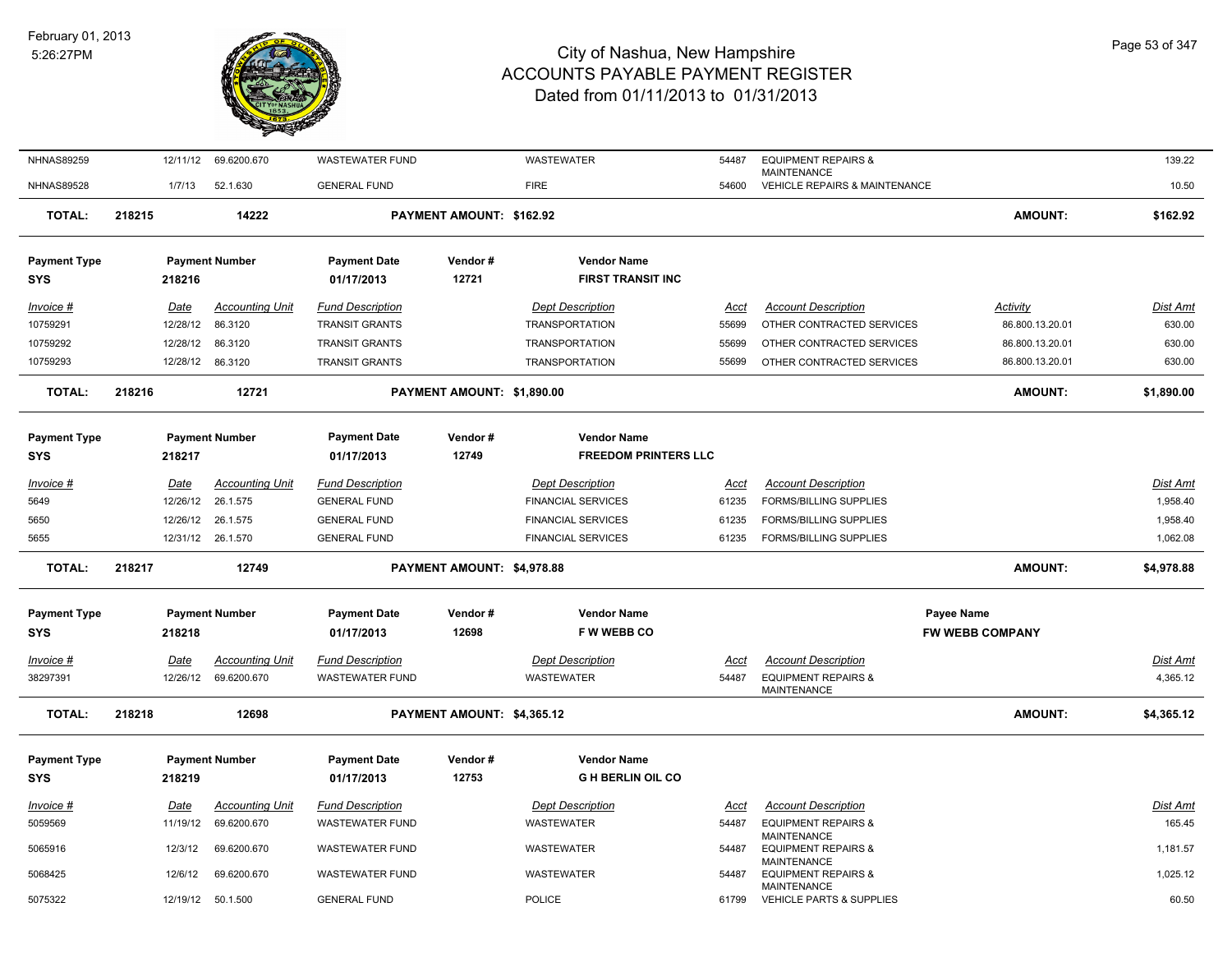

| 5075962                             |        |                | 12/20/12 61.1.700                  | <b>GENERAL FUND</b>                            |                            | <b>STREETS</b>                                             | 61709         | <b>LUBRICANTS</b>                                    |                 | 1,689.64                  |
|-------------------------------------|--------|----------------|------------------------------------|------------------------------------------------|----------------------------|------------------------------------------------------------|---------------|------------------------------------------------------|-----------------|---------------------------|
| 5081696                             |        | 1/4/13         | 52.1.630                           | <b>GENERAL FUND</b>                            |                            | <b>FIRE</b>                                                | 61709         | <b>LUBRICANTS</b>                                    |                 | 334.11                    |
| <b>TOTAL:</b>                       | 218219 |                | 12753                              |                                                | PAYMENT AMOUNT: \$4,456.39 |                                                            |               |                                                      | <b>AMOUNT:</b>  | \$4,456.39                |
| <b>Payment Type</b><br><b>SYS</b>   |        | 218220         | <b>Payment Number</b>              | <b>Payment Date</b><br>01/17/2013              | Vendor#<br>12762           | <b>Vendor Name</b><br><b>GATE CITY FENCE CO INC</b>        |               |                                                      |                 |                           |
| Invoice #                           |        | Date           | <b>Accounting Unit</b>             | <b>Fund Description</b>                        |                            | <b>Dept Description</b>                                    | <u>Acct</u>   | <b>Account Description</b>                           |                 | <b>Dist Amt</b>           |
| 67483                               |        |                | 12/19/12 61.1.705                  | <b>GENERAL FUND</b>                            |                            | <b>STREETS</b>                                             | 61542         | <b>SIGNS</b>                                         |                 | 120.00                    |
| <b>TOTAL:</b>                       | 218220 |                | 12762                              |                                                | PAYMENT AMOUNT: \$120.00   |                                                            |               |                                                      | <b>AMOUNT:</b>  | \$120.00                  |
| <b>Payment Type</b>                 |        |                | <b>Payment Number</b>              | <b>Payment Date</b>                            | Vendor#                    | <b>Vendor Name</b>                                         |               |                                                      |                 |                           |
| <b>SYS</b>                          |        | 218221         |                                    | 01/17/2013                                     | 12776                      | <b>GILLIG LLC</b>                                          |               |                                                      |                 |                           |
| Invoice #                           |        | Date           | <b>Accounting Unit</b>             | <b>Fund Description</b>                        |                            | <b>Dept Description</b>                                    | Acct          | <b>Account Description</b>                           | <b>Activity</b> | <b>Dist Amt</b>           |
| 4874728                             |        |                | 12/27/12 86.3120                   | <b>TRANSIT GRANTS</b>                          |                            | <b>TRANSPORTATION</b>                                      | 61799         | <b>VEHICLE PARTS &amp; SUPPLIES</b>                  | 86.800.13.30.01 | 156.30                    |
| <b>TOTAL:</b>                       | 218221 |                | 12776                              |                                                | PAYMENT AMOUNT: \$156.30   |                                                            |               |                                                      | <b>AMOUNT:</b>  | \$156.30                  |
| <b>Payment Type</b>                 |        |                | <b>Payment Number</b>              | <b>Payment Date</b>                            | Vendor#                    | <b>Vendor Name</b>                                         |               |                                                      |                 |                           |
| <b>SYS</b>                          |        | 218222         |                                    | 01/17/2013                                     | 12791                      | <b>DONNA GRAHAM</b>                                        |               |                                                      |                 |                           |
| $Invoice$ #<br>BOA MEETING-1/3/2013 |        | Date<br>1/6/13 | <b>Accounting Unit</b><br>02.1.500 | <b>Fund Description</b><br><b>GENERAL FUND</b> |                            | <b>Dept Description</b><br><b>BOARD OF ALDERMEN</b>        | Acct<br>53428 | <b>Account Description</b><br>STENOGRAPHIC SERVICES  |                 | <b>Dist Amt</b><br>100.00 |
| <b>TOTAL:</b>                       | 218222 |                | 12791                              |                                                | PAYMENT AMOUNT: \$100.00   |                                                            |               |                                                      | <b>AMOUNT:</b>  | \$100.00                  |
| <b>Payment Type</b><br><b>SYS</b>   |        | 218223         | <b>Payment Number</b>              | <b>Payment Date</b><br>01/17/2013              | Vendor#<br>10853           | <b>Vendor Name</b><br><b>GRAINGER</b>                      |               |                                                      |                 |                           |
| Invoice #                           |        | Date           | <b>Accounting Unit</b>             | Fund Description                               |                            | <b>Dept Description</b>                                    | Acct          | <b>Account Description</b>                           |                 | <b>Dist Amt</b>           |
| 9015003396                          |        | 12/7/12        | 61.1.700                           | <b>GENERAL FUND</b>                            |                            | <b>STREETS</b>                                             | 61299         | MISCELLANEOUS SUPPLIES                               |                 | 43.98                     |
| 9021328696                          |        | 12/17/12       | 69.6200.670                        | <b>WASTEWATER FUND</b>                         |                            | <b>WASTEWATER</b>                                          | 54487         | <b>EQUIPMENT REPAIRS &amp;</b><br><b>MAINTENANCE</b> |                 | 193.50                    |
| <b>TOTAL:</b>                       | 218223 |                | 10853                              |                                                | PAYMENT AMOUNT: \$237.48   |                                                            |               |                                                      | <b>AMOUNT:</b>  | \$237.48                  |
| <b>Payment Type</b>                 |        |                |                                    |                                                |                            |                                                            |               |                                                      |                 |                           |
| <b>SYS</b>                          |        | 218224         | <b>Payment Number</b>              | <b>Payment Date</b><br>01/17/2013              | Vendor#<br>14266           | <b>Vendor Name</b><br><b>GRANITE STATE CONCRETE CO INC</b> |               |                                                      |                 |                           |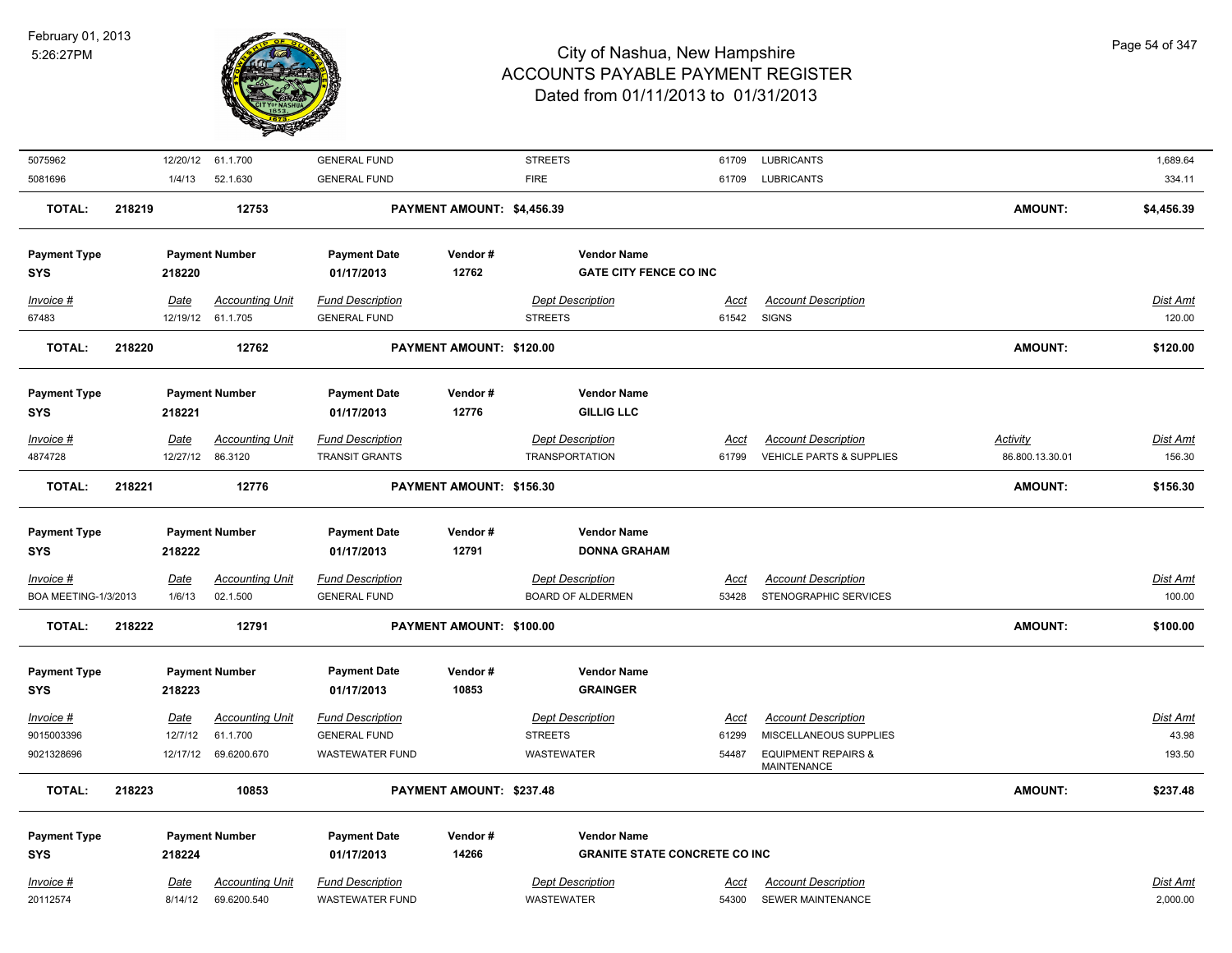

| <b>TOTAL:</b>                     | 218224 |             | 14266                                       |                                                | PAYMENT AMOUNT: \$2,000.00      |                |                                                             |               |                                          | <b>AMOUNT:</b>  | \$2,000.00           |
|-----------------------------------|--------|-------------|---------------------------------------------|------------------------------------------------|---------------------------------|----------------|-------------------------------------------------------------|---------------|------------------------------------------|-----------------|----------------------|
| <b>Payment Type</b><br><b>SYS</b> |        | 218225      | <b>Payment Number</b>                       | <b>Payment Date</b><br>01/17/2013              | Vendor#<br>10860                |                | <b>Vendor Name</b><br><b>GRANITE STATE MINERAL INC</b>      |               |                                          |                 |                      |
| Invoice #<br>3011167              |        | Date        | <b>Accounting Unit</b><br>12/31/12 61.1.685 | <b>Fund Description</b><br><b>GENERAL FUND</b> |                                 | <b>STREETS</b> | <b>Dept Description</b>                                     | Acct<br>61514 | <b>Account Description</b><br>SALT       |                 | Dist Amt<br>7,383.91 |
| <b>TOTAL:</b>                     | 218225 |             | 10860                                       |                                                | PAYMENT AMOUNT: \$7,383.91      |                |                                                             |               |                                          | <b>AMOUNT:</b>  | \$7,383.91           |
| <b>Payment Type</b>               |        |             | <b>Payment Number</b>                       | <b>Payment Date</b>                            | Vendor#                         |                | <b>Vendor Name</b>                                          |               |                                          |                 |                      |
| SYS                               |        | 218226      |                                             | 01/17/2013                                     | 14273                           |                | <b>GREATER NASHUA CHAMBER OF COMM</b>                       |               |                                          |                 |                      |
| Invoice #                         |        | Date        | <b>Accounting Unit</b>                      | <b>Fund Description</b>                        |                                 |                | <b>Dept Description</b>                                     | Acct          | <b>Account Description</b>               |                 | Dist Amt             |
| 15467                             |        | 1/9/13      | 79.1.500                                    | <b>GENERAL FUND</b>                            |                                 | LIBRARY        |                                                             | 55400         | <b>CONFERENCES AND SEMINARS</b>          |                 | 75.00                |
| <b>TOTAL:</b>                     | 218226 |             | 14273                                       |                                                | PAYMENT AMOUNT: \$75.00         |                |                                                             |               |                                          | <b>AMOUNT:</b>  | \$75.00              |
| <b>Payment Type</b><br>SYS        |        | 218227      | <b>Payment Number</b>                       | <b>Payment Date</b><br>01/17/2013              | Vendor#<br>14275                |                | <b>Vendor Name</b><br><b>GREATER NASHUA MENTAL HEALTH C</b> |               |                                          |                 |                      |
|                                   |        |             |                                             |                                                |                                 |                |                                                             |               |                                          |                 |                      |
| <u>Invoice #</u>                  |        | <u>Date</u> | <u>Accounting Unit</u>                      | <b>Fund Description</b>                        |                                 |                | <b>Dept Description</b>                                     | <u>Acct</u>   | <b>Account Description</b>               | <u>Activity</u> | <u>Dist Amt</u>      |
| 723 SFHV 13-06                    |        | 12/6/12     | 71.3068                                     | COMMUNITY SERVICES GRANTS                      |                                 |                | COMMUNITY SERVICES GRANTS                                   | 53999         | OTHER PROFESSIONAL SERVICES              | 71.1011.12.01   | 500.00               |
| <b>TOTAL:</b>                     | 218227 |             | 14275                                       |                                                | PAYMENT AMOUNT: \$500.00        |                |                                                             |               |                                          | <b>AMOUNT:</b>  | \$500.00             |
| <b>Payment Type</b>               |        |             | <b>Payment Number</b>                       | <b>Payment Date</b>                            | Vendor#                         |                | <b>Vendor Name</b>                                          |               |                                          |                 |                      |
| <b>SYS</b>                        |        | 218228      |                                             | 01/17/2013                                     | 12806                           |                | <b>GREENFIELD INDUSTRIES INC</b>                            |               |                                          |                 |                      |
| Invoice #                         |        | Date        | <b>Accounting Unit</b>                      | <b>Fund Description</b>                        |                                 |                | <b>Dept Description</b>                                     | Acct          | <b>Account Description</b>               |                 | <u>Dist Amt</u>      |
| 33095                             |        |             | 12/27/12 52.1.630                           | <b>GENERAL FUND</b>                            |                                 | <b>FIRE</b>    |                                                             | 54600         | <b>VEHICLE REPAIRS &amp; MAINTENANCE</b> |                 | 692.00               |
| <b>TOTAL:</b>                     | 218228 |             | 12806                                       |                                                | PAYMENT AMOUNT: \$692.00        |                |                                                             |               |                                          | <b>AMOUNT:</b>  | \$692.00             |
| <b>Payment Type</b>               |        |             | <b>Payment Number</b>                       | <b>Payment Date</b>                            | Vendor#                         |                | <b>Vendor Name</b>                                          |               |                                          |                 |                      |
| <b>SYS</b>                        |        | 218229      |                                             | 01/17/2013                                     | 10248                           |                | <b>HAGE HODES PA</b>                                        |               |                                          |                 |                      |
| Invoice #                         |        | <u>Date</u> | <b>Accounting Unit</b>                      | <b>Fund Description</b>                        |                                 |                | <b>Dept Description</b>                                     | Acct          | <b>Account Description</b>               |                 | Dist Amt             |
| 125264                            |        | 10/3/12     | 95.1010                                     | <b>GF-PRIOR YEAR ESCROWS</b>                   |                                 |                | OVERLAY-PRIOR YEAR                                          | 94100         | PRIOR YEAR ENCUMBRANCES                  |                 | 225.00               |
| <b>TOTAL:</b>                     | 218229 |             | 10248                                       |                                                | <b>PAYMENT AMOUNT: \$225.00</b> |                |                                                             |               |                                          | <b>AMOUNT:</b>  | \$225.00             |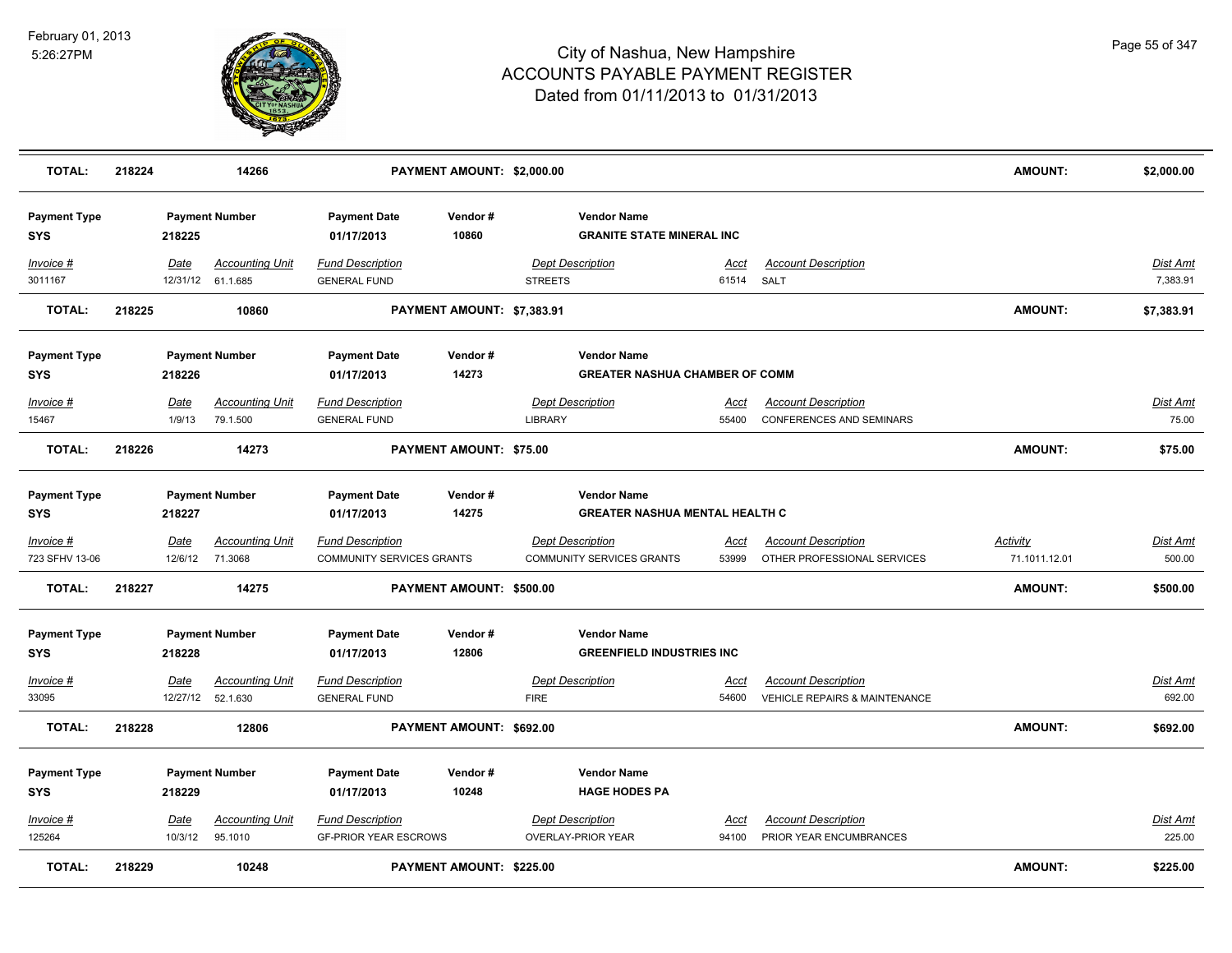

| <b>Payment Type</b>               |        |             | <b>Payment Number</b>  | <b>Payment Date</b>               | Vendor#                     | <b>Vendor Name</b>                                     |             |                                                      |                                                   |             |
|-----------------------------------|--------|-------------|------------------------|-----------------------------------|-----------------------------|--------------------------------------------------------|-------------|------------------------------------------------------|---------------------------------------------------|-------------|
| <b>SYS</b>                        |        | 218230      |                        | 01/17/2013                        | 12842                       | <b>HAZEN &amp; SAWYER PC</b>                           |             |                                                      |                                                   |             |
| Invoice #                         |        | Date        | <b>Accounting Unit</b> | <b>Fund Description</b>           |                             | <b>Dept Description</b>                                | Acct        | <b>Account Description</b>                           | Activity                                          | Dist Amt    |
| 09-90006-009                      |        | 9/25/12     | 69.6200.950            | WASTEWATER FUND                   |                             | WASTEWATER                                             | 81700       | <b>INFRASTRUCTURE</b>                                | 1044.69.01.30                                     | 4,233.83    |
| 11-90006-009                      |        | 11/28/12    | 69.6200.950            | <b>WASTEWATER FUND</b>            |                             | <b>WASTEWATER</b>                                      | 81700       | <b>INFRASTRUCTURE</b>                                | 1044.69.01.30                                     | 33,209.62   |
| 9-90006-009                       |        | 11/5/12     | 69.6200.950            | <b>WASTEWATER FUND</b>            |                             | WASTEWATER                                             | 81700       | <b>INFRASTRUCTURE</b>                                | 1044.69.01.30                                     | 11,065.48   |
| <b>TOTAL:</b>                     | 218230 |             | 12842                  |                                   | PAYMENT AMOUNT: \$48,508.93 |                                                        |             |                                                      | <b>AMOUNT:</b>                                    | \$48,508.93 |
| <b>Payment Type</b><br><b>SYS</b> |        | 218231      | <b>Payment Number</b>  | <b>Payment Date</b><br>01/17/2013 | Vendor#<br>14616            | <b>Vendor Name</b><br><b>HESS CORPORATION</b>          |             |                                                      |                                                   |             |
| $Invoice$ #                       |        | Date        | <b>Accounting Unit</b> | <b>Fund Description</b>           |                             | <b>Dept Description</b>                                | <u>Acct</u> | <b>Account Description</b>                           |                                                   | Dist Amt    |
| H13365992                         |        | 1/9/13      | 61.1.670               | <b>GENERAL FUND</b>               |                             | <b>STREETS</b>                                         | 54114       | <b>HEATING GAS</b>                                   |                                                   | 6,082.94    |
| <b>TOTAL:</b>                     | 218231 |             | 14616                  |                                   | PAYMENT AMOUNT: \$6,082.94  |                                                        |             |                                                      | AMOUNT:                                           | \$6,082.94  |
| <b>Payment Type</b><br><b>SYS</b> |        | 218232      | <b>Payment Number</b>  | <b>Payment Date</b><br>01/17/2013 | Vendor#<br>10469            | <b>Vendor Name</b><br><b>HI-WAY SAFETY SYSTEMS INC</b> |             |                                                      |                                                   |             |
| Invoice #                         |        | Date        | <b>Accounting Unit</b> | <b>Fund Description</b>           |                             | <b>Dept Description</b>                                | Acct        | <b>Account Description</b>                           |                                                   | Dist Amt    |
| 19350-1A                          |        | 9/18/12     | 61.1.705               | <b>GENERAL FUND</b>               |                             | <b>STREETS</b>                                         | 54275       | SIGNING & STRIPING SERVICES                          |                                                   | 7,412.37    |
| 19350-1B                          |        | 9/18/12     | 61.1.705               | <b>GENERAL FUND</b>               |                             | <b>STREETS</b>                                         | 54275       | SIGNING & STRIPING SERVICES                          |                                                   | 8,840.20    |
| 19350-2                           |        |             | 10/23/12 61.1.705      | <b>GENERAL FUND</b>               |                             | <b>STREETS</b>                                         | 54275       | SIGNING & STRIPING SERVICES                          |                                                   | 12,541.50   |
| <b>TOTAL:</b>                     | 218232 |             | 10469                  |                                   | PAYMENT AMOUNT: \$28,794.07 |                                                        |             |                                                      | AMOUNT:                                           | \$28,794.07 |
| <b>Payment Type</b><br><b>SYS</b> |        | 218233      | <b>Payment Number</b>  | <b>Payment Date</b><br>01/17/2013 | Vendor#<br>14303            | <b>Vendor Name</b><br>HILLSBOROUGH COUNTY REGISTRY O   |             |                                                      | Payee Name<br><b>HILLSBOROUGH COUNTY REGISTRY</b> |             |
| Invoice #                         |        | Date        | <b>Accounting Unit</b> | <b>Fund Description</b>           |                             | <b>Dept Description</b>                                | <u>Acct</u> | <b>Account Description</b>                           | <b>Activity</b>                                   | Dist Amt    |
| 265 URBAN 1/2/13                  |        | 1/2/13      | 84.3090                | URBAN PROGRAM GRANTS              |                             | <b>URBAN PROGRAM GRANTS</b>                            | 55614       | FILING AND RECORDING FEES                            | 8400.13.10.100                                    | 87.25       |
| 576 LEGAL 1/2/13                  |        | 1/2/13      | 03.1.500               | <b>GENERAL FUND</b>               |                             | <b>LEGAL</b>                                           | 55614       | FILING AND RECORDING FEES                            |                                                   | 4.00        |
| <b>TOTAL:</b>                     | 218233 |             | 14303                  |                                   | PAYMENT AMOUNT: \$91.25     |                                                        |             |                                                      | AMOUNT:                                           | \$91.25     |
| <b>Payment Type</b>               |        |             | <b>Payment Number</b>  | <b>Payment Date</b>               | Vendor#                     | <b>Vendor Name</b>                                     |             |                                                      | Payee Name                                        |             |
| <b>SYS</b>                        |        | 218234      |                        | 01/17/2013                        | 14309                       | <b>HOME DEPOT CREDIT SERVICES</b>                      |             |                                                      | <b>HOME DEPOT CREDIT SERVICE 3065</b>             |             |
| Invoice #                         |        | <u>Date</u> | <b>Accounting Unit</b> | <b>Fund Description</b>           |                             | <b>Dept Description</b>                                | Acct        | <b>Account Description</b>                           | Activity                                          | Dist Amt    |
| 0012484                           |        | 1/4/13      | 69.6200.670            | <b>WASTEWATER FUND</b>            |                             | <b>WASTEWATER</b>                                      | 54487       | <b>EQUIPMENT REPAIRS &amp;</b><br><b>MAINTENANCE</b> |                                                   | 45.95       |
| 0056384                           |        | 1/4/13      | 86.3120                | <b>TRANSIT GRANTS</b>             |                             | <b>TRANSPORTATION</b>                                  | 61299       | MISCELLANEOUS SUPPLIES                               | 86.800.13.40.01                                   | 24.95       |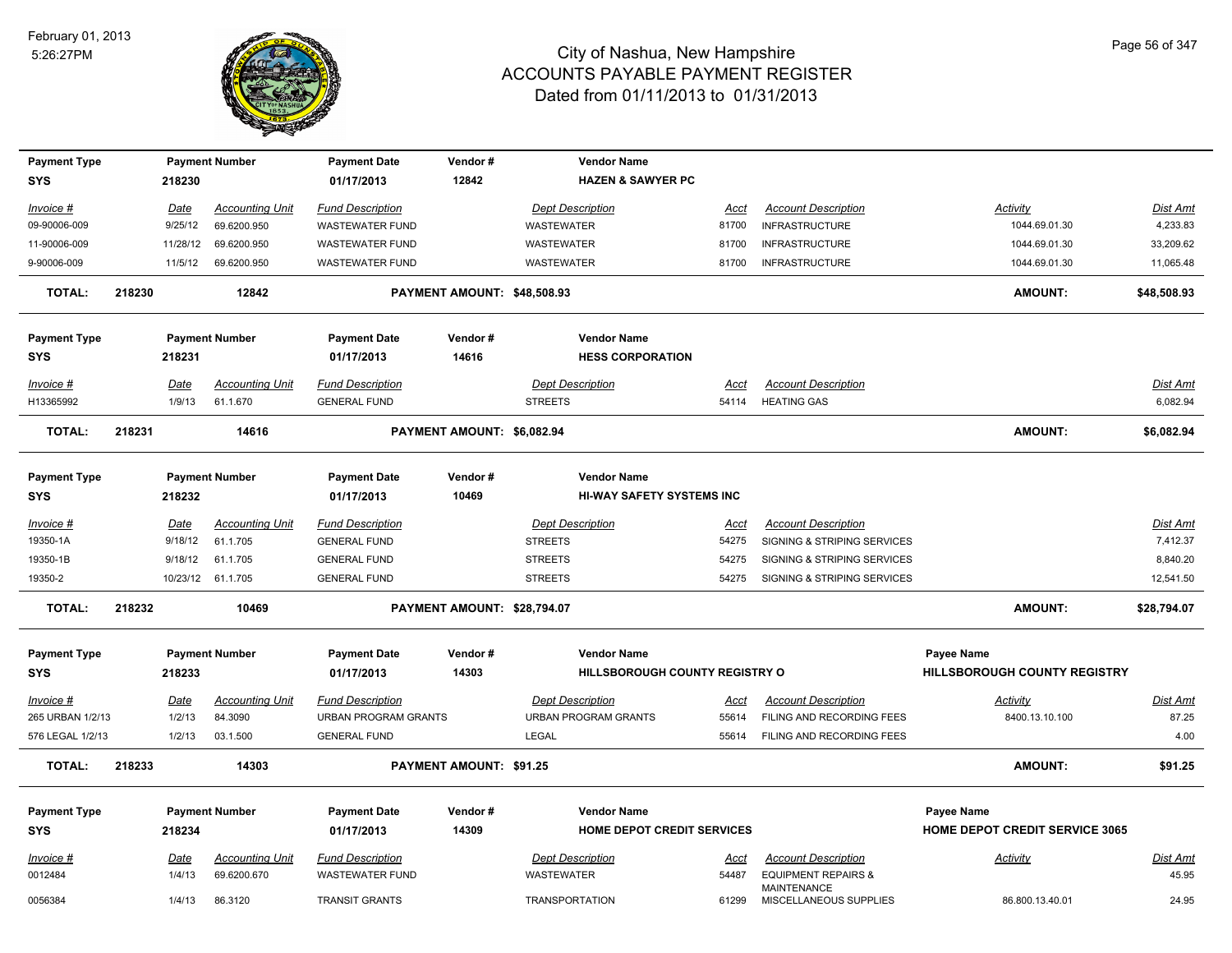

| SI-27849                          |                       |                                    |                                                |                            |                                                         |                      |                                                            |                                                     |                          |
|-----------------------------------|-----------------------|------------------------------------|------------------------------------------------|----------------------------|---------------------------------------------------------|----------------------|------------------------------------------------------------|-----------------------------------------------------|--------------------------|
| Invoice #                         | Date<br>9/12/12       | <b>Accounting Unit</b><br>61.1.700 | <b>Fund Description</b><br><b>GENERAL FUND</b> |                            | <b>Dept Description</b><br><b>STREETS</b>               | Acct<br>71025        | <b>Account Description</b><br><b>SMALL TOOLS</b>           |                                                     | Dist Amt<br>205.22       |
| <b>Payment Type</b><br><b>SYS</b> | 218236                | <b>Payment Number</b>              | <b>Payment Date</b><br>01/17/2013              | Vendor#<br>14311           | <b>Vendor Name</b><br><b>HOP SALES &amp; SERVICE</b>    |                      |                                                            |                                                     |                          |
| <b>TOTAL:</b>                     | 218235                | 14309                              |                                                | PAYMENT AMOUNT: \$56.59    |                                                         |                      |                                                            | <b>AMOUNT:</b>                                      | \$56.59                  |
| 6996385                           | 1/8/13                | 50.1.500                           | <b>GENERAL FUND</b>                            |                            | <b>POLICE</b>                                           | 54280                | BUILDING/GROUNDS MAINTENANCE                               |                                                     | 38.52                    |
| Invoice #<br>5013225              | <u>Date</u><br>1/9/13 | <b>Accounting Unit</b><br>50.1.500 | <b>Fund Description</b><br><b>GENERAL FUND</b> |                            | <b>Dept Description</b><br><b>POLICE</b>                | <u>Acct</u><br>54280 | <b>Account Description</b><br>BUILDING/GROUNDS MAINTENANCE |                                                     | <b>Dist Amt</b><br>18.07 |
| <b>Payment Type</b><br><b>SYS</b> | 218235                | <b>Payment Number</b>              | <b>Payment Date</b><br>01/17/2013              | Vendor#<br>14309           | <b>Vendor Name</b><br><b>HOME DEPOT CREDIT SERVICES</b> |                      |                                                            | Payee Name<br><b>HOME DEPOT CREDIT SERVICE 3073</b> |                          |
| <b>TOTAL:</b>                     | 218234                | 14309                              |                                                | PAYMENT AMOUNT: \$1,437.99 |                                                         |                      |                                                            | <b>AMOUNT:</b>                                      | \$1,437.99               |
| 8051496                           |                       | 12/17/12 61.1.705                  | <b>GENERAL FUND</b>                            |                            | <b>STREETS</b>                                          | 61556                | <b>MAINTENANCE</b><br><b>TRAFFIC SIGNAL MATERIALS</b>      |                                                     | 98.31                    |
| 7064035                           | 12/28/12              | 69.6200.670                        | <b>WASTEWATER FUND</b>                         |                            | <b>WASTEWATER</b>                                       | 54487                | <b>EQUIPMENT REPAIRS &amp;</b>                             |                                                     | 141.97                   |
| 7051763                           | 12/18/12              | 61.1.670                           | <b>GENERAL FUND</b>                            |                            | <b>STREETS</b>                                          | 61299                | <b>MAINTENANCE</b><br>MISCELLANEOUS SUPPLIES               |                                                     | 50.80                    |
| 6052205<br>7012884                | 12/19/12<br>1/7/13    | 61.1.670<br>69.6200.670            | <b>GENERAL FUND</b><br><b>WASTEWATER FUND</b>  |                            | <b>STREETS</b><br><b>WASTEWATER</b>                     | 61299<br>54487       | MISCELLANEOUS SUPPLIES<br><b>EQUIPMENT REPAIRS &amp;</b>   |                                                     | 329.73                   |
| 5052515                           | 12/20/12              | 61.1.670                           | <b>GENERAL FUND</b>                            |                            | <b>STREETS</b>                                          | 61299                | MISCELLANEOUS SUPPLIES                                     |                                                     | 98.79<br>27.96           |
| 5026002                           | 1/9/13                | 68.6000.692                        | SOLID WASTE FUND                               |                            | SOLID WASTE                                             | 61428                | <b>JANITORIAL SUPPLIES</b>                                 |                                                     | 126.65                   |
| 4026134                           | 1/10/13               | 86.3120                            | <b>TRANSIT GRANTS</b>                          |                            | <b>TRANSPORTATION</b>                                   | 61299                | MISCELLANEOUS SUPPLIES                                     | 86.800.13.40.01                                     | 64.96                    |
| 2991271                           | 12/13/12              | 61.1.670                           | <b>GENERAL FUND</b>                            |                            | <b>STREETS</b>                                          | 61299                | MISCELLANEOUS SUPPLIES                                     |                                                     | 17.42                    |
| 2214076                           | 1/2/13                | 69.6200.670                        | <b>WASTEWATER FUND</b>                         |                            | WASTEWATER                                              | 54487                | <b>EQUIPMENT REPAIRS &amp;</b><br><b>MAINTENANCE</b>       |                                                     | $-22.97$                 |
| 2050336                           | 12/13/12              | 61.1.670                           | <b>GENERAL FUND</b>                            |                            | <b>STREETS</b>                                          | 61299                | <b>MAINTENANCE</b><br>MISCELLANEOUS SUPPLIES               |                                                     | 85.02                    |
| 2012156                           | 1/2/13                | 69.6200.670                        | <b>WASTEWATER FUND</b>                         |                            | WASTEWATER                                              | 54487                | <b>MAINTENANCE</b><br><b>EQUIPMENT REPAIRS &amp;</b>       |                                                     | 87.88                    |
| 2012128                           | 1/2/13                | 69.6200.670                        | <b>WASTEWATER FUND</b>                         |                            | <b>WASTEWATER</b>                                       | 54487                | <b>MAINTENANCE</b><br><b>EQUIPMENT REPAIRS &amp;</b>       |                                                     | 3.50                     |
| 1572728                           | 1/3/13                | 69.6200.670                        | <b>WASTEWATER FUND</b>                         |                            | <b>WASTEWATER</b>                                       | 54487                | <b>MAINTENANCE</b><br><b>EQUIPMENT REPAIRS &amp;</b>       |                                                     | 44.82                    |
| 1056085                           | 1/3/13                | 69.6200.670                        | <b>WASTEWATER FUND</b>                         |                            | WASTEWATER                                              | 54487                | <b>MAINTENANCE</b><br><b>EQUIPMENT REPAIRS &amp;</b>       |                                                     | 39.96                    |
| 0594519                           | 1/4/13                | 69.6200.670                        | <b>WASTEWATER FUND</b>                         |                            | WASTEWATER                                              | 54487                | <b>EQUIPMENT REPAIRS &amp;</b>                             |                                                     | 62.48                    |
| 0058443                           | 12/5/12               | 61.1.705                           | <b>GENERAL FUND</b>                            |                            | <b>STREETS</b>                                          | 61556                | TRAFFIC SIGNAL MATERIALS                                   |                                                     | 109.81                   |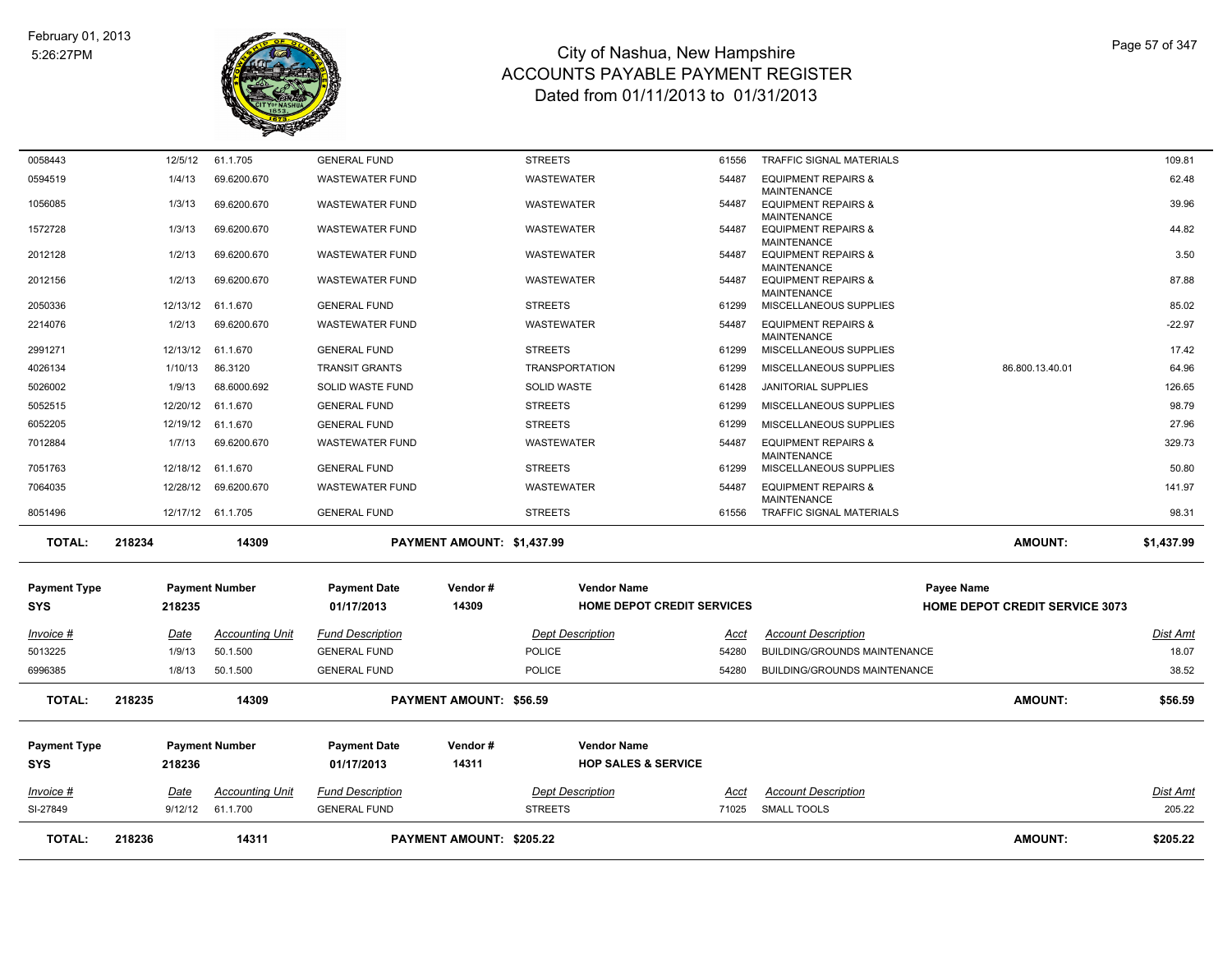

| <b>Payment Type</b> |        |             | <b>Payment Number</b>  | <b>Payment Date</b>     | Vendor#                  |                         | <b>Vendor Name</b>             |             |                                          |                |                 |
|---------------------|--------|-------------|------------------------|-------------------------|--------------------------|-------------------------|--------------------------------|-------------|------------------------------------------|----------------|-----------------|
| <b>SYS</b>          |        | 218237      |                        | 01/17/2013              | 12872                    |                         | <b>HOWARD P FAIRFIELD LLC</b>  |             |                                          |                |                 |
| Invoice #           |        | Date        | <b>Accounting Unit</b> | <b>Fund Description</b> |                          | <b>Dept Description</b> |                                | Acct        | <b>Account Description</b>               |                | Dist Amt        |
| INV0177543          |        |             | 11/28/12 61.1.700      | <b>GENERAL FUND</b>     |                          | <b>STREETS</b>          |                                | 54600       | <b>VEHICLE REPAIRS &amp; MAINTENANCE</b> |                | 149.54          |
| <b>TOTAL:</b>       | 218237 |             | 12872                  |                         | PAYMENT AMOUNT: \$149.54 |                         |                                |             |                                          | <b>AMOUNT:</b> | \$149.54        |
| <b>Payment Type</b> |        |             | <b>Payment Number</b>  | <b>Payment Date</b>     | Vendor#                  |                         | <b>Vendor Name</b>             |             |                                          |                |                 |
| <b>SYS</b>          |        | 218238      |                        | 01/17/2013              | 12876                    |                         | <b>HUFF &amp; GAUTHIER INC</b> |             |                                          |                |                 |
| Invoice #           |        | Date        | <b>Accounting Unit</b> | <b>Fund Description</b> |                          | <b>Dept Description</b> |                                | Acct        | <b>Account Description</b>               |                | Dist Amt        |
| 16342               |        | 1/3/13      | 79.1.720               | <b>GENERAL FUND</b>     |                          | <b>LIBRARY</b>          |                                | 54280       | BUILDING/GROUNDS MAINTENANCE             |                | 120.00          |
| <b>TOTAL:</b>       | 218238 |             | 12876                  |                         | PAYMENT AMOUNT: \$120.00 |                         |                                |             |                                          | <b>AMOUNT:</b> | \$120.00        |
| <b>Payment Type</b> |        |             | <b>Payment Number</b>  | <b>Payment Date</b>     | Vendor#                  |                         | <b>Vendor Name</b>             |             |                                          |                |                 |
| <b>SYS</b>          |        | 218239      |                        | 01/17/2013              | 12893                    |                         | <b>INGRAM LIBRARY SERVICES</b> |             |                                          |                |                 |
| $Invoice$ #         |        | Date        | <b>Accounting Unit</b> | <b>Fund Description</b> |                          | <b>Dept Description</b> |                                | <u>Acct</u> | <b>Account Description</b>               |                | Dist Amt        |
| 08314063            |        |             | 12/13/12 79.1.760      | <b>GENERAL FUND</b>     |                          | LIBRARY                 |                                | 61807       | <b>PUBLICATIONS</b>                      |                | 27.29           |
| 08351126            |        | 12/14/12    | 79.1.760               | <b>GENERAL FUND</b>     |                          | <b>LIBRARY</b>          |                                | 61807       | <b>PUBLICATIONS</b>                      |                | 24.48           |
| 08365179            |        | 12/16/12    | 79.1.760               | <b>GENERAL FUND</b>     |                          | <b>LIBRARY</b>          |                                | 61807       | <b>PUBLICATIONS</b>                      |                | 38.28           |
| 08475891            |        |             | 12/20/12 79.1.760      | <b>GENERAL FUND</b>     |                          | LIBRARY                 |                                | 61807       | <b>PUBLICATIONS</b>                      |                | 30.70           |
| TOTAL:              | 218239 |             | 12893                  |                         | PAYMENT AMOUNT: \$120.75 |                         |                                |             |                                          | <b>AMOUNT:</b> | \$120.75        |
| <b>Payment Type</b> |        |             | <b>Payment Number</b>  | <b>Payment Date</b>     | Vendor#                  |                         | <b>Vendor Name</b>             |             |                                          |                |                 |
| <b>SYS</b>          |        | 218240      |                        | 01/17/2013              | 12907                    |                         | <b>JP PEST SERVICES</b>        |             |                                          |                |                 |
| Invoice #           |        | <u>Date</u> | <b>Accounting Unit</b> | <b>Fund Description</b> |                          | <b>Dept Description</b> |                                | <u>Acct</u> | <b>Account Description</b>               |                | <b>Dist Amt</b> |
| 1093018             |        | 11/19/12    | 61.1.670               | <b>GENERAL FUND</b>     |                          | <b>STREETS</b>          |                                | 54228       | PEST CONTROL SERVICES                    |                | 65.00           |
| 1102263             |        | 12/10/12    | 61.1.670               | <b>GENERAL FUND</b>     |                          | <b>STREETS</b>          |                                | 54228       | PEST CONTROL SERVICES                    |                | 65.00           |
| 1102433             |        | 12/19/12    | 79.1.720               | <b>GENERAL FUND</b>     |                          | <b>LIBRARY</b>          |                                | 54280       | BUILDING/GROUNDS MAINTENANCE             |                | 125.00          |
| 1111369             |        | 1/3/13      | 52.1.720               | <b>GENERAL FUND</b>     |                          | <b>FIRE</b>             |                                | 54228       | PEST CONTROL SERVICES                    |                | 85.00           |
| <b>TOTAL:</b>       | 218240 |             | 12907                  |                         | PAYMENT AMOUNT: \$340.00 |                         |                                |             |                                          | <b>AMOUNT:</b> | \$340.00        |
| <b>Payment Type</b> |        |             | <b>Payment Number</b>  | <b>Payment Date</b>     | Vendor#                  |                         | <b>Vendor Name</b>             |             |                                          |                |                 |
| <b>SYS</b>          |        | 218241      |                        | 01/17/2013              | 11040                    |                         | JCI JONES CHEMICALS INC        |             |                                          |                |                 |
| Invoice #           |        | Date        | <b>Accounting Unit</b> | <b>Fund Description</b> |                          | <b>Dept Description</b> |                                | Acct        | <b>Account Description</b>               |                | <b>Dist Amt</b> |
| 569128              |        |             | 12/20/12 69.6200.670   | <b>WASTEWATER FUND</b>  |                          | <b>WASTEWATER</b>       |                                | 61156       | <b>CHEMICALS</b>                         |                | 2,592.75        |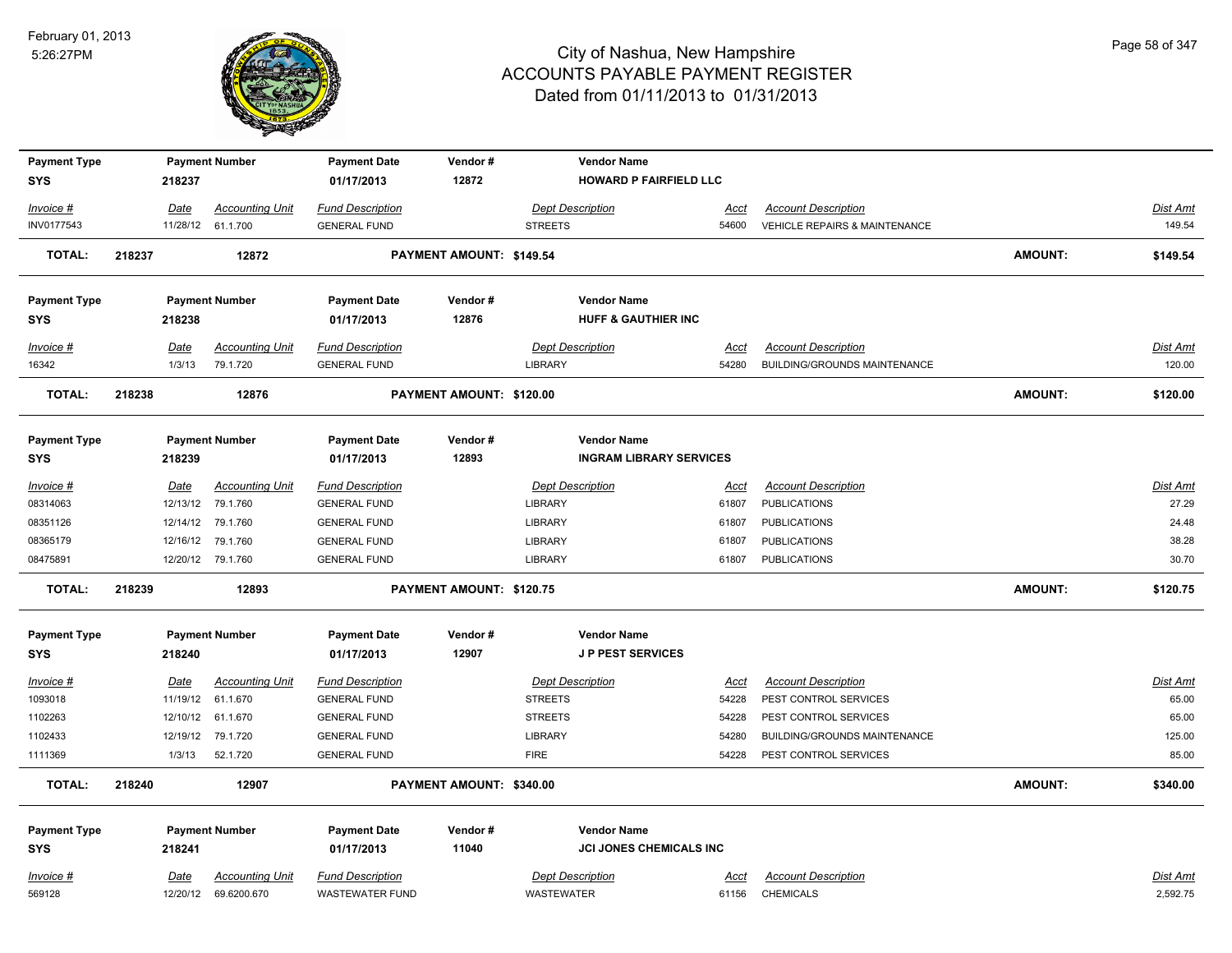

| <b>TOTAL:</b>                     | 218241 |                        | 11040                                       |                                                                   | PAYMENT AMOUNT: \$2,592.75 |                                                                   |                      |                                                        | <b>AMOUNT:</b> | \$2,592.75                  |
|-----------------------------------|--------|------------------------|---------------------------------------------|-------------------------------------------------------------------|----------------------------|-------------------------------------------------------------------|----------------------|--------------------------------------------------------|----------------|-----------------------------|
| <b>Payment Type</b><br><b>SYS</b> |        | 218242                 | <b>Payment Number</b>                       | <b>Payment Date</b><br>01/17/2013                                 | Vendor#<br>12982           | <b>Vendor Name</b><br><b>LANGUAGE LINE SERVICES</b>               |                      |                                                        |                |                             |
| Invoice #<br>3078992              |        | Date                   | <b>Accounting Unit</b><br>12/31/12 20.1.555 | <b>Fund Description</b><br><b>GENERAL FUND</b>                    |                            | <b>Dept Description</b><br>TELECOMMUNICATIONS                     | Acct<br>55109        | <b>Account Description</b><br>TELEPHONE-VOICE          |                | Dist Amt<br>121.52          |
| <b>TOTAL:</b>                     | 218242 |                        | 12982                                       |                                                                   | PAYMENT AMOUNT: \$121.52   |                                                                   |                      |                                                        | <b>AMOUNT:</b> | \$121.52                    |
| <b>Payment Type</b><br><b>SYS</b> |        | 218243                 | <b>Payment Number</b>                       | <b>Payment Date</b><br>01/17/2013                                 | Vendor#<br>12998           | <b>Vendor Name</b><br><b>LAW REALTY CO INC</b>                    |                      |                                                        |                |                             |
| Invoice #<br>FEB13                |        | <b>Date</b><br>1/16/13 | <b>Accounting Unit</b><br>50.4020           | <b>Fund Description</b><br>POLICE DRUG ENFORCEMENT<br><b>FUND</b> |                            | <b>Dept Description</b><br>POLICE DRUG ENFORCEMENT<br><b>FUND</b> | Acct<br>54899        | <b>Account Description</b><br><b>RENTALS</b>           |                | <u>Dist Amt</u><br>416.67   |
| <b>TOTAL:</b>                     | 218243 |                        | 12998                                       |                                                                   | PAYMENT AMOUNT: \$416.67   |                                                                   |                      |                                                        | <b>AMOUNT:</b> | \$416.67                    |
| <b>Payment Type</b><br><b>SYS</b> |        | 218244                 | <b>Payment Number</b>                       | <b>Payment Date</b><br>01/17/2013                                 | Vendor#<br>13011           | <b>Vendor Name</b><br><b>LHS ASSOC INC</b>                        |                      |                                                        |                |                             |
| Invoice #<br>38559                |        | Date                   | <b>Accounting Unit</b><br>10/17/12 07.1.565 | <b>Fund Description</b><br><b>GENERAL FUND</b>                    |                            | <b>Dept Description</b><br><b>CITY CLERK</b>                      | Acct<br>53435        | <b>Account Description</b><br><b>ELECTION SERVICES</b> |                | Dist Amt<br>2,265.00        |
| 38559                             |        |                        | 10/17/12 07.1.565                           | <b>GENERAL FUND</b>                                               |                            | <b>CITY CLERK</b>                                                 | 61299                | MISCELLANEOUS SUPPLIES                                 |                | 354.20                      |
| <b>TOTAL:</b>                     | 218244 |                        | 13011                                       |                                                                   | PAYMENT AMOUNT: \$2,619.20 |                                                                   |                      |                                                        | <b>AMOUNT:</b> | \$2,619.20                  |
| <b>Payment Type</b><br><b>SYS</b> |        | 218245                 | <b>Payment Number</b>                       | <b>Payment Date</b><br>01/17/2013                                 | Vendor#<br>13012           | <b>Vendor Name</b><br>LIBERTY INTNL TRUCKS OF NH LLC              |                      |                                                        |                |                             |
| Invoice #                         |        | <b>Date</b>            | <b>Accounting Unit</b>                      | <b>Fund Description</b>                                           |                            | <b>Dept Description</b>                                           | <u>Acct</u>          | <b>Account Description</b>                             |                | Dist Amt                    |
| 203161                            |        |                        | 12/26/12 61.1.700                           | <b>GENERAL FUND</b>                                               |                            | <b>STREETS</b>                                                    | 54600                | <b>VEHICLE REPAIRS &amp; MAINTENANCE</b>               |                | 1,134.36                    |
| <b>TOTAL:</b>                     | 218245 |                        | 13012                                       |                                                                   | PAYMENT AMOUNT: \$1,134.36 |                                                                   |                      |                                                        | <b>AMOUNT:</b> | \$1,134.36                  |
| <b>Payment Type</b><br><b>SYS</b> |        | 218246                 | <b>Payment Number</b>                       | <b>Payment Date</b><br>01/17/2013                                 | Vendor#<br>10521           | <b>Vendor Name</b><br>LITCHFIELD VANTAGE LLC                      |                      |                                                        |                |                             |
| <b>Invoice #</b><br>FEB13         |        | <b>Date</b><br>1/16/13 | <b>Accounting Unit</b><br>50.4020           | <b>Fund Description</b><br>POLICE DRUG ENFORCEMENT<br><b>FUND</b> |                            | <b>Dept Description</b><br>POLICE DRUG ENFORCEMENT<br><b>FUND</b> | <u>Acct</u><br>54899 | <b>Account Description</b><br><b>RENTALS</b>           |                | <u>Dist Amt</u><br>1,583.33 |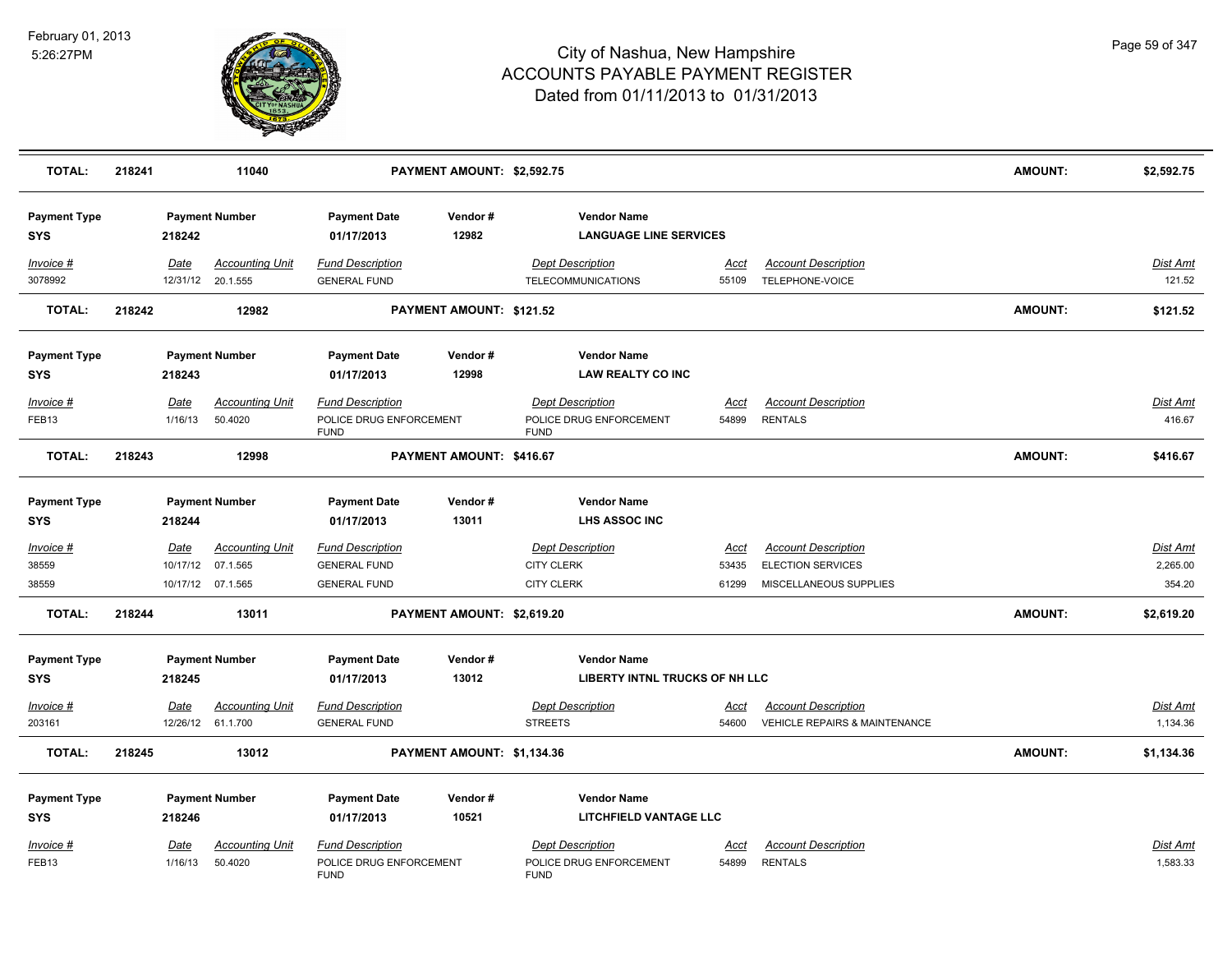

| <b>TOTAL:</b>                     | 218246 |                        | 10521                              |                                                | PAYMENT AMOUNT: \$1,583.33 |                                           |                                           |                                                                     | <b>AMOUNT:</b>                     | \$1,583.33         |
|-----------------------------------|--------|------------------------|------------------------------------|------------------------------------------------|----------------------------|-------------------------------------------|-------------------------------------------|---------------------------------------------------------------------|------------------------------------|--------------------|
| <b>Payment Type</b><br><b>SYS</b> |        | 218247                 | <b>Payment Number</b>              | <b>Payment Date</b><br>01/17/2013              | Vendor#<br>14415           | <b>Vendor Name</b><br><b>LOWES</b>        |                                           |                                                                     | Payee Name<br><b>LOWE'S - 3502</b> |                    |
| Invoice #                         |        | Date                   | <b>Accounting Unit</b>             | <b>Fund Description</b>                        |                            | <b>Dept Description</b>                   | Acct                                      | <b>Account Description</b>                                          |                                    | Dist Amt           |
| 02572                             |        | 1/8/13                 | 50.1.500                           | <b>GENERAL FUND</b>                            |                            | <b>POLICE</b>                             | 54280                                     | BUILDING/GROUNDS MAINTENANCE                                        |                                    | 102.60             |
| 02908                             |        | 1/14/13                | 66.1.500                           | <b>GENERAL FUND</b>                            |                            | <b>PARKING LOTS</b>                       | 71025                                     | <b>SMALL TOOLS</b>                                                  |                                    | 80.66              |
| <b>TOTAL:</b>                     | 218247 |                        | 14415                              |                                                | PAYMENT AMOUNT: \$183.26   |                                           |                                           |                                                                     | <b>AMOUNT:</b>                     | \$183.26           |
| <b>Payment Type</b>               |        |                        | <b>Payment Number</b>              | <b>Payment Date</b>                            | Vendor#                    | <b>Vendor Name</b>                        |                                           |                                                                     |                                    |                    |
| SYS                               |        | 218248                 |                                    | 01/17/2013                                     | 13035                      |                                           | <b>M &amp; M ELECTRICAL SUPPLY CO INC</b> |                                                                     |                                    |                    |
| Invoice #                         |        | <b>Date</b>            | <b>Accounting Unit</b>             | <b>Fund Description</b>                        |                            | <b>Dept Description</b>                   | Acct                                      | <b>Account Description</b>                                          | Activity                           | Dist Amt           |
| R 29840                           |        | 10/31/12               | 61.1001                            | CAPITAL IMPROVEMENTS                           |                            | STREETS-CAP IMP                           | 81100                                     | CAPITAL IMPROVEMENTS                                                | 1000                               | 82.19              |
| R 29864                           |        | 11/1/12                | 61.1001                            | CAPITAL IMPROVEMENTS                           |                            | STREETS-CAP IMP                           | 81100                                     | CAPITAL IMPROVEMENTS                                                | 1000                               | 38.60              |
| R 31885                           |        | 12/20/12               | 69.6200.670                        | WASTEWATER FUND                                |                            | WASTEWATER                                | 54487                                     | <b>EQUIPMENT REPAIRS &amp;</b>                                      |                                    | 0.36               |
| R 32108                           |        | 1/2/13                 | 69.6200.670                        | <b>WASTEWATER FUND</b>                         |                            | WASTEWATER                                | 54487                                     | <b>MAINTENANCE</b><br><b>EQUIPMENT REPAIRS &amp;</b><br>MAINTENANCE |                                    | 9.87               |
| <b>TOTAL:</b>                     | 218248 |                        | 13035                              |                                                | PAYMENT AMOUNT: \$131.02   |                                           |                                           |                                                                     | <b>AMOUNT:</b>                     | \$131.02           |
| <b>Payment Type</b><br><b>SYS</b> |        | 218249                 | <b>Payment Number</b>              | <b>Payment Date</b><br>01/17/2013              | Vendor#<br>13039           | <b>Vendor Name</b>                        | <b>MAC MULKIN CHEVROLET INC</b>           |                                                                     |                                    |                    |
| <u>Invoice #</u>                  |        | <u>Date</u>            | <b>Accounting Unit</b>             | <b>Fund Description</b>                        |                            | <b>Dept Description</b>                   | <u>Acct</u>                               | <b>Account Description</b>                                          |                                    | Dist Amt           |
| 377604                            |        | 8/23/12                | 50.1.500                           | <b>GENERAL FUND</b>                            |                            | <b>POLICE</b>                             | 61799                                     | VEHICLE PARTS & SUPPLIES                                            |                                    | 48.75              |
| 384244                            |        | 12/24/12               | 50.1.500                           | <b>GENERAL FUND</b>                            |                            | POLICE                                    | 61799                                     | VEHICLE PARTS & SUPPLIES                                            |                                    | 100.04             |
| 385165                            |        | 1/8/13                 | 50.1.500                           | <b>GENERAL FUND</b>                            |                            | <b>POLICE</b>                             | 61799                                     | <b>VEHICLE PARTS &amp; SUPPLIES</b>                                 |                                    | 50.71              |
| CM335437                          |        | 9/27/10                | 61.1.700                           | <b>GENERAL FUND</b>                            |                            | <b>STREETS</b>                            | 54600                                     | <b>VEHICLE REPAIRS &amp; MAINTENANCE</b>                            |                                    | $-39.00$           |
| CM373654                          |        | 6/27/12                | 50.1.500                           | <b>GENERAL FUND</b>                            |                            | <b>POLICE</b>                             | 61799                                     | <b>VEHICLE PARTS &amp; SUPPLIES</b>                                 |                                    | $-42.07$           |
| <b>TOTAL:</b>                     | 218249 |                        | 13039                              |                                                | PAYMENT AMOUNT: \$118.43   |                                           |                                           |                                                                     | <b>AMOUNT:</b>                     | \$118.43           |
| <b>Payment Type</b>               |        |                        | <b>Payment Number</b>              | <b>Payment Date</b>                            | Vendor#                    | <b>Vendor Name</b>                        |                                           |                                                                     |                                    |                    |
| <b>SYS</b>                        |        | 218250                 |                                    | 01/17/2013                                     | 13051                      | <b>RONALD MANN</b>                        |                                           |                                                                     |                                    |                    |
| Invoice #<br>STORM: 01/16/2013    |        | <b>Date</b><br>1/16/13 | <b>Accounting Unit</b><br>61.1.685 | <b>Fund Description</b><br><b>GENERAL FUND</b> |                            | <b>Dept Description</b><br><b>STREETS</b> | Acct<br>54207                             | <b>Account Description</b><br>SNOW PLOWING SERVICES                 |                                    | Dist Amt<br>645.75 |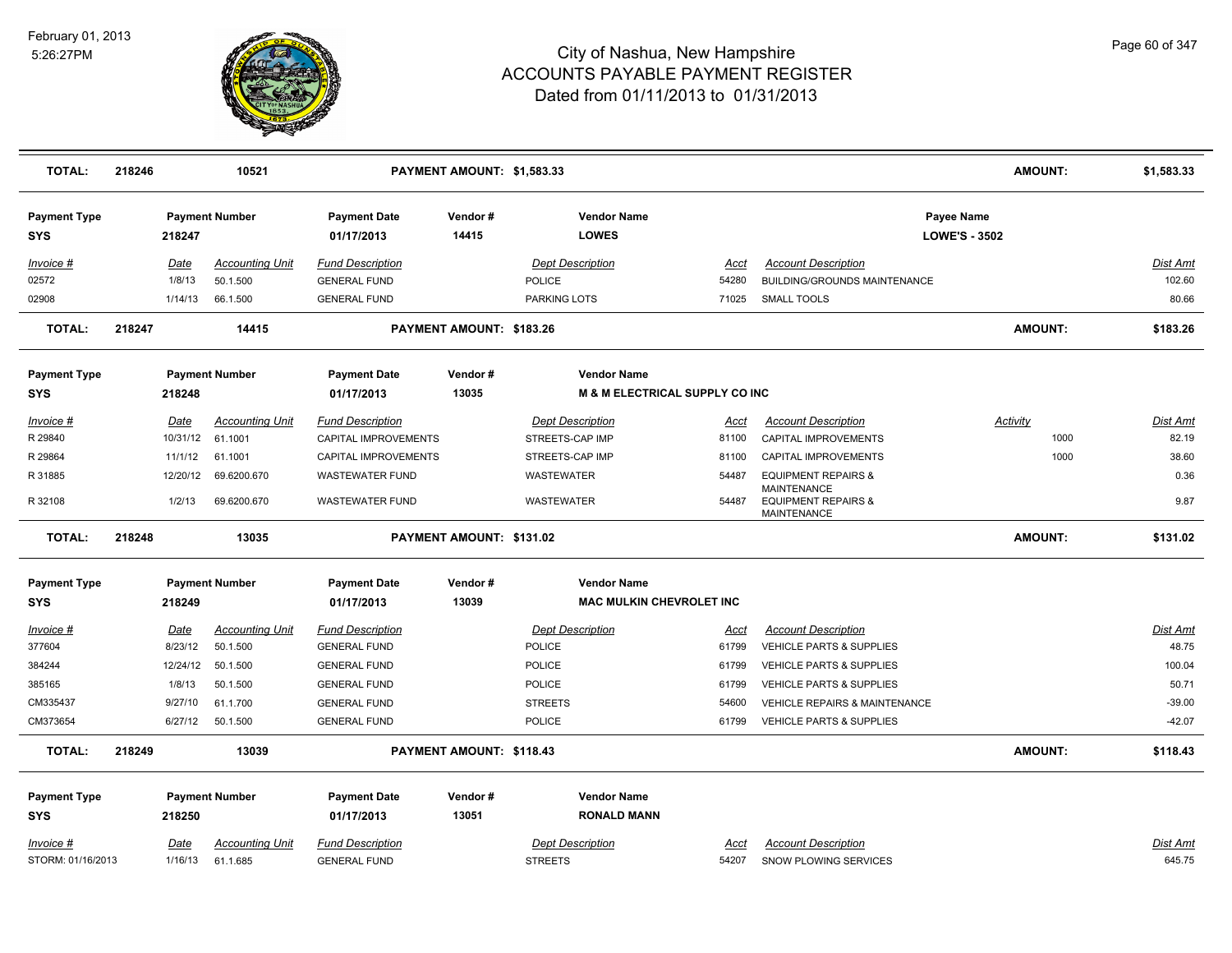

| <b>TOTAL:</b>                     | 218250 |             | 13051                  |                                   | PAYMENT AMOUNT: \$645.75   |                         |                                          |             |                                          | <b>AMOUNT:</b>                 | \$645.75        |
|-----------------------------------|--------|-------------|------------------------|-----------------------------------|----------------------------|-------------------------|------------------------------------------|-------------|------------------------------------------|--------------------------------|-----------------|
| <b>Payment Type</b><br><b>SYS</b> |        | 218251      | <b>Payment Number</b>  | <b>Payment Date</b><br>01/17/2013 | Vendor#<br>13056           |                         | <b>Vendor Name</b><br><b>JOHN MARINO</b> |             |                                          |                                |                 |
| Invoice #                         |        | Date        | <b>Accounting Unit</b> | <b>Fund Description</b>           |                            | <b>Dept Description</b> |                                          | Acct        | <b>Account Description</b>               |                                | Dist Amt        |
| STORM: 01/16/2013                 |        | 1/16/13     | 61.1.685               | <b>GENERAL FUND</b>               |                            | <b>STREETS</b>          |                                          | 54207       | SNOW PLOWING SERVICES                    |                                | 663.75          |
| <b>TOTAL:</b>                     | 218251 |             | 13056                  |                                   | PAYMENT AMOUNT: \$663.75   |                         |                                          |             |                                          | <b>AMOUNT:</b>                 | \$663.75        |
| <b>Payment Type</b>               |        |             | <b>Payment Number</b>  | <b>Payment Date</b>               | Vendor#                    |                         | <b>Vendor Name</b>                       |             |                                          |                                |                 |
| <b>SYS</b>                        |        | 218252      |                        | 01/17/2013                        | 10858                      |                         | <b>MARLIN CONTROLS INC</b>               |             |                                          |                                |                 |
| Invoice #                         |        | Date        | <b>Accounting Unit</b> | <b>Fund Description</b>           |                            | <b>Dept Description</b> |                                          | Acct        | <b>Account Description</b>               |                                | Dist Amt        |
| 483-2551                          |        | 11/5/12     | 61.1.705               | <b>GENERAL FUND</b>               |                            | <b>STREETS</b>          |                                          | 54305       | TRAFFIC SIGNAL & CONTROL MAINT           |                                | 1,100.00        |
| <b>TOTAL:</b>                     | 218252 |             | 10858                  |                                   | PAYMENT AMOUNT: \$1,100.00 |                         |                                          |             |                                          | <b>AMOUNT:</b>                 | \$1,100.00      |
| <b>Payment Type</b>               |        |             | <b>Payment Number</b>  | <b>Payment Date</b>               | Vendor#                    |                         | <b>Vendor Name</b>                       |             |                                          |                                |                 |
| <b>SYS</b>                        |        | 218253      |                        | 01/17/2013                        | 15184                      |                         | <b>MASON CREST</b>                       |             |                                          |                                |                 |
| <u>Invoice #</u>                  |        | <b>Date</b> | <b>Accounting Unit</b> | <b>Fund Description</b>           |                            | <b>Dept Description</b> |                                          | <u>Acct</u> | <b>Account Description</b>               |                                | <b>Dist Amt</b> |
| 1085256                           |        |             | 12/19/12 79.1.760      | <b>GENERAL FUND</b>               |                            | LIBRARY                 |                                          | 61807       | <b>PUBLICATIONS</b>                      |                                | 58.52           |
| <b>TOTAL:</b>                     | 218253 |             | 15184                  |                                   | PAYMENT AMOUNT: \$58.52    |                         |                                          |             |                                          | AMOUNT:                        | \$58.52         |
| <b>Payment Type</b>               |        |             | <b>Payment Number</b>  | <b>Payment Date</b>               | Vendor#                    |                         | <b>Vendor Name</b>                       |             | Payee Name                               |                                |                 |
| SYS                               |        | 218254      |                        | 01/17/2013                        | 13008                      |                         | <b>LEXISNEXIS MATTHEW BENDER</b>         |             |                                          | <b>MATTHEW BENDER &amp; CO</b> |                 |
| Invoice #                         |        | Date        | <b>Accounting Unit</b> | <b>Fund Description</b>           |                            | <b>Dept Description</b> |                                          | <u>Acct</u> | <b>Account Description</b>               |                                | <b>Dist Amt</b> |
| 40946940                          |        | 12/17/12    | 03.1.500               | <b>GENERAL FUND</b>               |                            | LEGAL                   |                                          | 61807       | <b>PUBLICATIONS</b>                      |                                | 100.89          |
| 41238125                          |        | 12/19/12    | 79.1.760               | <b>GENERAL FUND</b>               |                            | LIBRARY                 |                                          | 61807       | <b>PUBLICATIONS</b>                      |                                | 70.89           |
| 41238133                          |        | 12/19/12    | 79.1.760               | <b>GENERAL FUND</b>               |                            | <b>LIBRARY</b>          |                                          | 61807       | <b>PUBLICATIONS</b>                      |                                | 124.74          |
| 41902149                          |        |             | 12/27/12 03.1.500      | <b>GENERAL FUND</b>               |                            | LEGAL                   |                                          | 61807       | <b>PUBLICATIONS</b>                      |                                | 117.94          |
| <b>TOTAL:</b>                     | 218254 |             | 13008                  |                                   | PAYMENT AMOUNT: \$414.46   |                         |                                          |             |                                          | <b>AMOUNT:</b>                 | \$414.46        |
| <b>Payment Type</b>               |        |             | <b>Payment Number</b>  | <b>Payment Date</b>               | Vendor#                    |                         | <b>Vendor Name</b>                       |             |                                          |                                |                 |
| <b>SYS</b>                        |        | 218255      |                        | 01/17/2013                        | 13067                      |                         | <b>MAYNARD &amp; LESIEUR INC</b>         |             |                                          |                                |                 |
| Invoice #                         |        | Date        | <b>Accounting Unit</b> | <b>Fund Description</b>           |                            | <b>Dept Description</b> |                                          | <b>Acct</b> | <b>Account Description</b>               |                                | <b>Dist Amt</b> |
| 53935                             |        | 12/18/12    | 61.1.700               | <b>GENERAL FUND</b>               |                            | <b>STREETS</b>          |                                          | 54600       | <b>VEHICLE REPAIRS &amp; MAINTENANCE</b> |                                | 72.00           |
| 54919                             |        | 1/2/13      | 61.1010                | <b>GF-PRIOR YEAR ESCROWS</b>      |                            |                         | STREETS-PRIOR YEAR                       | 61705       | <b>TIRES</b>                             |                                | 848.60          |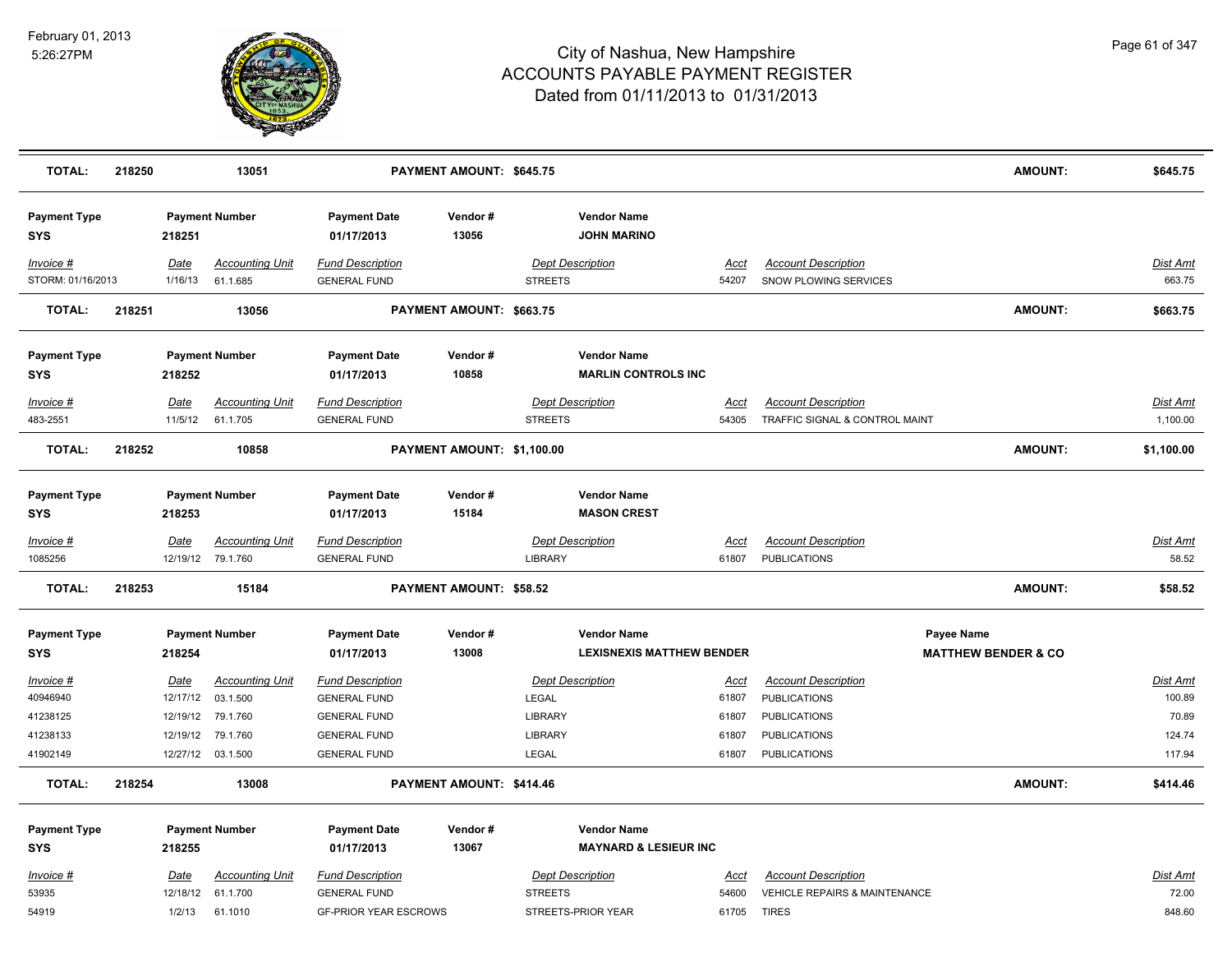

| 55363                             |             | 1/8/13<br>61.1010               | <b>GF-PRIOR YEAR ESCROWS</b>      |                            | STREETS-PRIOR YEAR                                     | 61705       | <b>TIRES</b>                  |                      | 834.12          |
|-----------------------------------|-------------|---------------------------------|-----------------------------------|----------------------------|--------------------------------------------------------|-------------|-------------------------------|----------------------|-----------------|
| 55400                             |             | 61.1010<br>1/9/13               | <b>GF-PRIOR YEAR ESCROWS</b>      |                            | STREETS-PRIOR YEAR                                     | 61705 TIRES |                               |                      | 834.12          |
| <b>TOTAL:</b>                     | 218255      | 13067                           |                                   | PAYMENT AMOUNT: \$2,588.84 |                                                        |             |                               | AMOUNT:              | \$2,588.84      |
| <b>Payment Type</b><br><b>SYS</b> |             | <b>Payment Number</b><br>218256 | <b>Payment Date</b><br>01/17/2013 | Vendor#<br>13067           | <b>Vendor Name</b><br><b>MAYNARD &amp; LESIEUR INC</b> |             |                               |                      |                 |
| Invoice #                         | Date        | <b>Accounting Unit</b>          | <b>Fund Description</b>           |                            | <b>Dept Description</b>                                | Acct        | <b>Account Description</b>    |                      | Dist Amt        |
| 54901                             |             | 12/31/12<br>61.1010             | <b>GF-PRIOR YEAR ESCROWS</b>      |                            | STREETS-PRIOR YEAR                                     | 61705       | <b>TIRES</b>                  |                      | 80.00           |
| 55409                             |             | 1/9/13<br>61.1010               | <b>GF-PRIOR YEAR ESCROWS</b>      |                            | STREETS-PRIOR YEAR                                     |             | 61705 TIRES                   |                      | 27.00           |
| <b>TOTAL:</b>                     | 218256      | 13067                           |                                   | PAYMENT AMOUNT: \$107.00   |                                                        |             |                               | AMOUNT:              | \$107.00        |
|                                   |             |                                 |                                   |                            |                                                        |             |                               |                      |                 |
| <b>Payment Type</b>               |             | <b>Payment Number</b>           | <b>Payment Date</b>               | Vendor#                    | <b>Vendor Name</b>                                     |             |                               |                      |                 |
| <b>SYS</b>                        | 218257      |                                 | 01/17/2013                        | 13067                      | <b>MAYNARD &amp; LESIEUR INC</b>                       |             |                               |                      |                 |
| Invoice #                         | <b>Date</b> | <b>Accounting Unit</b>          | <b>Fund Description</b>           |                            | <b>Dept Description</b>                                | <u>Acct</u> | <b>Account Description</b>    |                      | Dist Amt        |
| 55296                             |             | 1/7/13<br>61.1010               | <b>GF-PRIOR YEAR ESCROWS</b>      |                            | STREETS-PRIOR YEAR                                     |             | 61705 TIRES                   |                      | 620.00          |
| <b>TOTAL:</b>                     | 218257      | 13067                           |                                   | PAYMENT AMOUNT: \$620.00   |                                                        |             |                               | <b>AMOUNT:</b>       | \$620.00        |
| <b>Payment Type</b>               |             | <b>Payment Number</b>           | <b>Payment Date</b>               | Vendor#                    | <b>Vendor Name</b>                                     |             |                               |                      |                 |
| <b>SYS</b>                        |             | 218258                          | 01/17/2013                        | 14451                      | <b>MCDEVITT TRUCKS INC</b>                             |             |                               |                      |                 |
| <u>Invoice #</u>                  | <u>Date</u> | <b>Accounting Unit</b>          | <b>Fund Description</b>           |                            | <b>Dept Description</b>                                | <u>Acct</u> | <b>Account Description</b>    |                      | <u>Dist Amt</u> |
| 102550                            |             | 12/6/12<br>68.6000.540          | SOLID WASTE FUND                  |                            | SOLID WASTE                                            | 54600       | VEHICLE REPAIRS & MAINTENANCE |                      | 456.39          |
| <b>TOTAL:</b>                     | 218258      | 14451                           |                                   | PAYMENT AMOUNT: \$456.39   |                                                        |             |                               | AMOUNT:              | \$456.39        |
|                                   |             |                                 |                                   |                            |                                                        |             |                               |                      |                 |
| <b>Payment Type</b>               |             | <b>Payment Number</b>           | <b>Payment Date</b>               | Vendor#                    | <b>Vendor Name</b>                                     |             |                               |                      |                 |
| <b>SYS</b>                        | 218259      |                                 | 01/17/2013                        | 11876                      | <b>MCMANUS &amp; NAULT APPRAISAL CO</b>                |             |                               |                      |                 |
| Invoice #                         | Date        | <b>Accounting Unit</b>          | <b>Fund Description</b>           |                            | <b>Dept Description</b>                                | Acct        | <b>Account Description</b>    | Activity             | Dist Amt        |
| 12-78                             |             | 12/17/12<br>60.5700             | CAP PROJECTS-BROAD ST PKWY        |                            | CAP PROJECTS-BROAD ST                                  | 81700       | <b>INFRASTRUCTURE</b>         | 1061.60.10.70        | 3,500.00        |
| $13 - 3$                          |             | 1/9/13<br>60.5700               | CAP PROJECTS-BROAD ST PKWY        |                            | <b>PKWY</b><br>CAP PROJECTS-BROAD ST                   | 81700       | <b>INFRASTRUCTURE</b>         | 1061.60.10.70        | 5,900.00        |
|                                   |             |                                 |                                   |                            | <b>PKWY</b>                                            |             |                               |                      |                 |
| <b>TOTAL:</b>                     | 218259      | 11876                           |                                   | PAYMENT AMOUNT: \$9,400.00 |                                                        |             |                               | AMOUNT:              | \$9,400.00      |
| <b>Payment Type</b>               |             | <b>Payment Number</b>           | <b>Payment Date</b>               | Vendor#                    | <b>Vendor Name</b>                                     |             |                               | Payee Name           |                 |
| <b>SYS</b>                        |             | 218260                          | 01/17/2013                        | 13081                      | <b>MCMASTER CARR SUPPLY CO</b>                         |             |                               | <b>MCMASTER-CARR</b> |                 |
| Invoice #                         | Date        | <b>Accounting Unit</b>          | <b>Fund Description</b>           |                            | <b>Dept Description</b>                                | <u>Acct</u> | <b>Account Description</b>    |                      | Dist Amt        |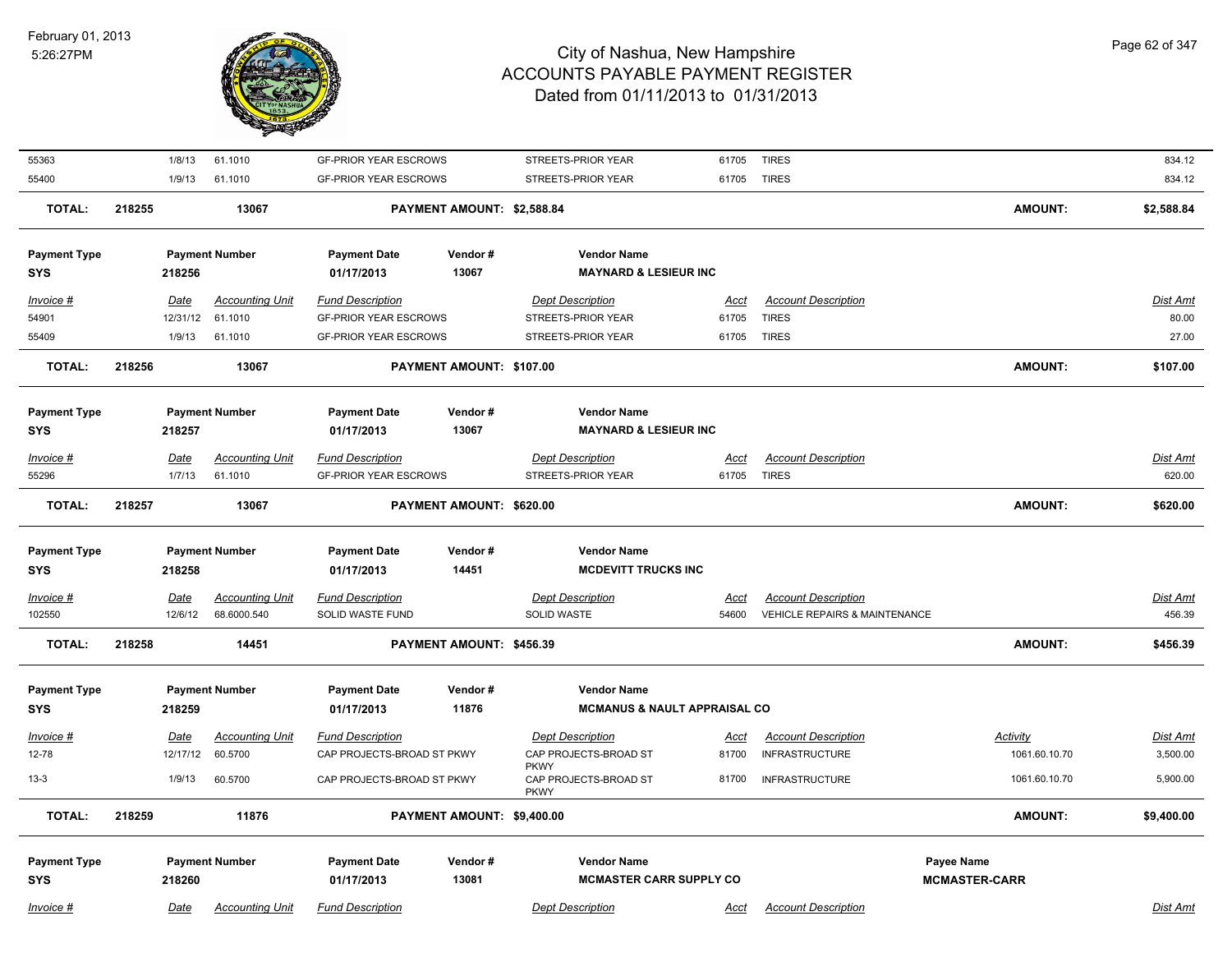

| 42806903                          |        |                          | 12/17/12 69.6200.670              | <b>WASTEWATER FUND</b>                                  |                              | WASTEWATER                                    | 54487                             | <b>EQUIPMENT REPAIRS &amp;</b><br><b>MAINTENANCE</b> |                                   | 113.51                       |
|-----------------------------------|--------|--------------------------|-----------------------------------|---------------------------------------------------------|------------------------------|-----------------------------------------------|-----------------------------------|------------------------------------------------------|-----------------------------------|------------------------------|
| <b>TOTAL:</b>                     | 218260 |                          | 13081                             |                                                         | PAYMENT AMOUNT: \$113.51     |                                               | <b>DISCOUNT:</b>                  | 2.27                                                 | <b>AMOUNT:</b>                    | \$113.51                     |
| <b>Payment Type</b><br><b>SYS</b> |        | 218261                   | <b>Payment Number</b>             | <b>Payment Date</b><br>01/17/2013                       | Vendor#<br>11676             | <b>Vendor Name</b><br><b>MCNICHOLS</b>        |                                   |                                                      | Payee Name<br><b>MCNICHOLS CO</b> |                              |
| Invoice #<br>549401               |        | Date<br>11/12/12 61.1010 | <b>Accounting Unit</b>            | <b>Fund Description</b><br><b>GF-PRIOR YEAR ESCROWS</b> |                              | <b>Dept Description</b><br>STREETS-PRIOR YEAR | Acct<br>81100                     | <b>Account Description</b><br>CAPITAL IMPROVEMENTS   | <b>Activity</b><br>1000           | Dist Amt<br>1,062.00         |
| <b>TOTAL:</b>                     | 218261 |                          | 11676                             |                                                         | PAYMENT AMOUNT: \$1,062.00   |                                               |                                   |                                                      | <b>AMOUNT:</b>                    | \$1,062.00                   |
| <b>Payment Type</b><br><b>SYS</b> |        | 218262                   | <b>Payment Number</b>             | <b>Payment Date</b><br>01/17/2013                       | Vendor#<br>14471             | <b>Vendor Name</b>                            | <b>MHQ MUNICIPAL VEHICLES</b>     |                                                      |                                   |                              |
| Invoice #<br>MV-083219            |        | <b>Date</b><br>12/17/12  | <b>Accounting Unit</b><br>60.5200 | <b>Fund Description</b><br>CAPITAL PROJECTS-STREETS     |                              | <b>Dept Description</b><br>CAPITAL            | <u>Acct</u><br>81500              | <b>Account Description</b><br><b>VEHICLES</b>        | <b>Activity</b><br>1095.60.01.20  | <b>Dist Amt</b><br>90,375.00 |
| MV-083221                         |        | 12/17/12                 | 68.6000.950                       | SOLID WASTE FUND                                        |                              | PROJECTS-ENGINEERING<br><b>SOLID WASTE</b>    | 81500                             | <b>VEHICLES</b>                                      | 1095.68.02.20                     | 89,533.00                    |
| <b>TOTAL:</b>                     | 218262 |                          | 14471                             |                                                         | PAYMENT AMOUNT: \$179,908.00 |                                               |                                   |                                                      | <b>AMOUNT:</b>                    | \$179,908.00                 |
| <b>Payment Type</b><br>SYS        |        | 218263                   | <b>Payment Number</b>             | <b>Payment Date</b><br>01/17/2013                       | Vendor#<br>13097             | <b>Vendor Name</b>                            | <b>MICRO MARKETING ASSOCIATES</b> |                                                      |                                   |                              |
|                                   |        |                          |                                   |                                                         |                              |                                               |                                   |                                                      |                                   |                              |
| Invoice #                         |        | Date                     | <b>Accounting Unit</b>            | <b>Fund Description</b>                                 |                              | <b>Dept Description</b>                       | Acct                              | <b>Account Description</b>                           |                                   | <b>Dist Amt</b>              |
| 465181                            |        | 12/13/12                 | 79.1.755                          | <b>GENERAL FUND</b>                                     |                              | LIBRARY                                       | 61814                             | <b>MEDIA</b>                                         |                                   | 278.57                       |
| 465771                            |        | 12/20/12                 | 79.1.755                          | <b>GENERAL FUND</b>                                     |                              | LIBRARY                                       | 61814                             | <b>MEDIA</b>                                         |                                   | 50.93                        |
| 466019                            |        |                          | 12/20/12 79.1.755                 | <b>GENERAL FUND</b>                                     |                              | LIBRARY                                       | 61814                             | <b>MEDIA</b>                                         |                                   | 114.67                       |
| <b>TOTAL:</b>                     | 218263 |                          | 13097                             |                                                         | PAYMENT AMOUNT: \$444.17     |                                               |                                   |                                                      | <b>AMOUNT:</b>                    | \$444.17                     |
| <b>Payment Type</b>               |        |                          | <b>Payment Number</b>             | <b>Payment Date</b>                                     | Vendor#                      | <b>Vendor Name</b>                            |                                   |                                                      | Payee Name                        |                              |
| SYS                               |        | 218264                   |                                   | 01/17/2013                                              | 10861                        | <b>MIDWEST TAPE LLC</b>                       |                                   |                                                      | <b>MIDWEST TAPE</b>               |                              |
| Invoice #                         |        | Date                     | <b>Accounting Unit</b>            | <b>Fund Description</b>                                 |                              | <b>Dept Description</b>                       | Acct                              | <b>Account Description</b>                           |                                   | Dist Amt                     |
| 90622328                          |        | 12/14/12                 | 79.1.755                          | <b>GENERAL FUND</b>                                     |                              | <b>LIBRARY</b>                                | 61814                             | <b>MEDIA</b>                                         |                                   | 52.88                        |
| 90631717                          |        | 12/19/12                 | 79.1.755                          | <b>GENERAL FUND</b>                                     |                              | LIBRARY                                       | 61814                             | <b>MEDIA</b>                                         |                                   | 19.44                        |
| 90635416                          |        |                          | 12/20/12 79.1.755                 | <b>GENERAL FUND</b>                                     |                              | LIBRARY                                       | 61814                             | <b>MEDIA</b>                                         |                                   | 27.44                        |
| 90635418                          |        |                          | 12/20/12 79.1.755                 | <b>GENERAL FUND</b>                                     |                              | LIBRARY                                       | 61814                             | <b>MEDIA</b>                                         |                                   | 41.48                        |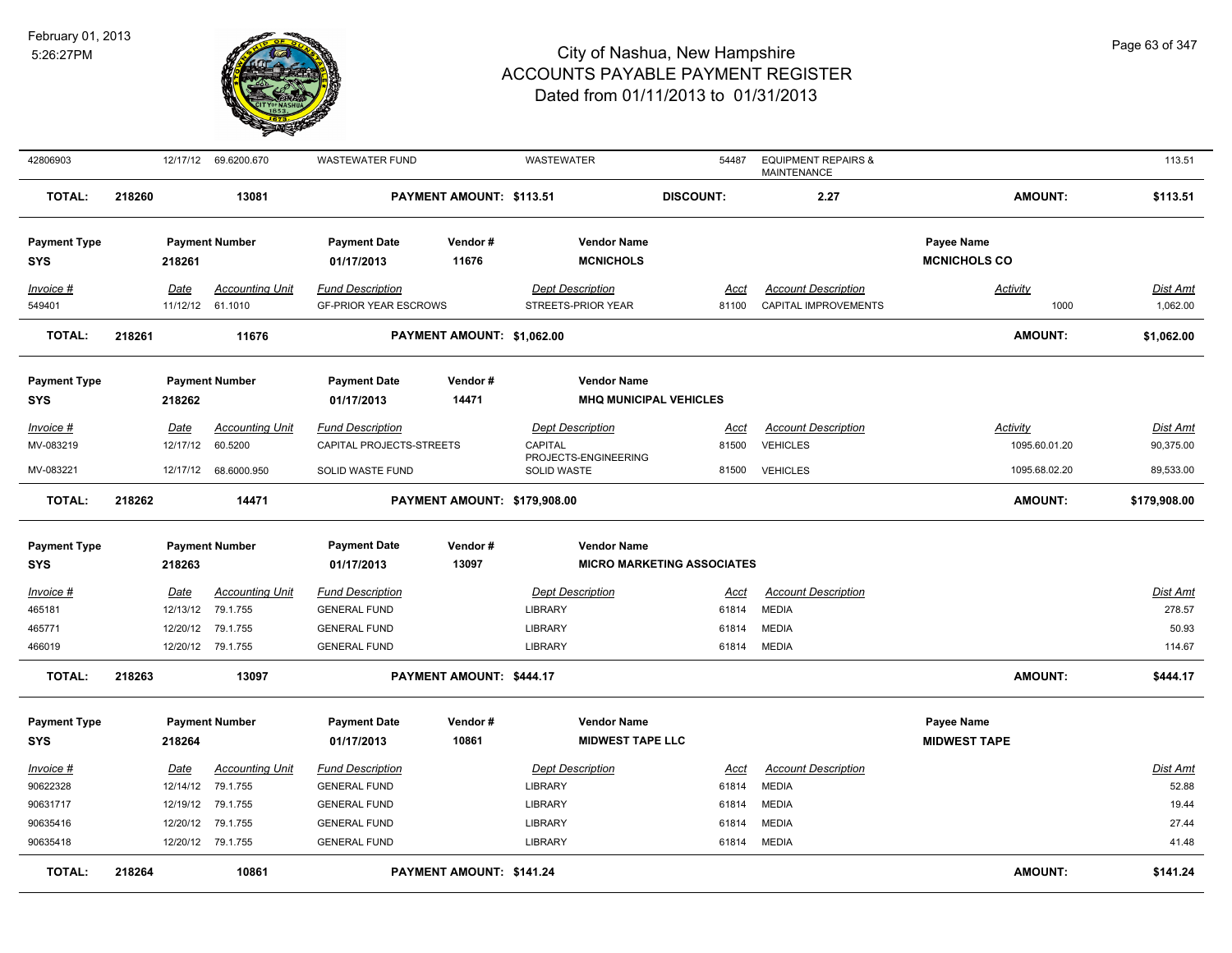

| <b>Payment Type</b>               |        |             | <b>Payment Number</b>  | <b>Payment Date</b>               | Vendor#                        | <b>Vendor Name</b>                             |             |                                               |                |                 |
|-----------------------------------|--------|-------------|------------------------|-----------------------------------|--------------------------------|------------------------------------------------|-------------|-----------------------------------------------|----------------|-----------------|
| <b>SYS</b>                        |        | 218265      |                        | 01/17/2013                        | 13106                          | <b>MINUTEMAN TRUCKS INC</b>                    |             |                                               |                |                 |
| Invoice #                         |        | Date        | <b>Accounting Unit</b> | <b>Fund Description</b>           |                                | <b>Dept Description</b>                        | <u>Acct</u> | <b>Account Description</b>                    |                | <b>Dist Amt</b> |
| 950884                            |        | 12/28/12    | 52.1.630               | <b>GENERAL FUND</b>               |                                | <b>FIRE</b>                                    | 61799       | <b>VEHICLE PARTS &amp; SUPPLIES</b>           |                | 1,076.02        |
| 950989                            |        | 12/28/12    | 52.1.630               | <b>GENERAL FUND</b>               |                                | <b>FIRE</b>                                    | 61799       | <b>VEHICLE PARTS &amp; SUPPLIES</b>           |                | 527.57          |
| 950997                            |        |             | 12/28/12 52.1.630      | <b>GENERAL FUND</b>               |                                | <b>FIRE</b>                                    | 61799       | <b>VEHICLE PARTS &amp; SUPPLIES</b>           |                | 101.40          |
| <b>TOTAL:</b>                     | 218265 |             | 13106                  |                                   | PAYMENT AMOUNT: \$1,704.99     |                                                |             |                                               | <b>AMOUNT:</b> | \$1,704.99      |
| <b>Payment Type</b><br><b>SYS</b> |        | 218266      | <b>Payment Number</b>  | <b>Payment Date</b><br>01/17/2013 | Vendor#<br>13108               | <b>Vendor Name</b><br><b>MOORE MEDICAL LLC</b> |             |                                               |                |                 |
| Invoice #                         |        | Date        | <b>Accounting Unit</b> | <b>Fund Description</b>           |                                | <b>Dept Description</b>                        | Acct        | <b>Account Description</b>                    |                | <b>Dist Amt</b> |
| 82020698 EI                       |        | 12/20/12    | 69.6200.670            | <b>WASTEWATER FUND</b>            |                                | <b>WASTEWATER</b>                              | 54487       | <b>EQUIPMENT REPAIRS &amp;</b><br>MAINTENANCE |                | 60.54           |
| <b>TOTAL:</b>                     | 218266 |             | 13108                  |                                   | <b>PAYMENT AMOUNT: \$60.54</b> |                                                |             |                                               | <b>AMOUNT:</b> | \$60.54         |
| <b>Payment Type</b><br><b>SYS</b> |        | 218267      | <b>Payment Number</b>  | <b>Payment Date</b><br>01/17/2013 | Vendor#<br>10309               | <b>Vendor Name</b><br><b>STEPHAN MORIN</b>     |             |                                               |                |                 |
| Invoice #                         |        | <u>Date</u> | <b>Accounting Unit</b> | <b>Fund Description</b>           |                                | <b>Dept Description</b>                        | <u>Acct</u> | <b>Account Description</b>                    |                | Dist Amt        |
| STORM: 01/16/2013                 |        | 1/16/13     | 61.1.685               | <b>GENERAL FUND</b>               |                                | <b>STREETS</b>                                 | 54207       | SNOW PLOWING SERVICES                         |                | 553.50          |
| <b>TOTAL:</b>                     | 218267 |             | 10309                  |                                   | PAYMENT AMOUNT: \$553.50       |                                                |             |                                               | <b>AMOUNT:</b> | \$553.50        |
| <b>Payment Type</b><br><b>SYS</b> |        | 218268      | <b>Payment Number</b>  | <b>Payment Date</b><br>01/17/2013 | Vendor#<br>12015               | <b>Vendor Name</b><br><b>BRIAN MORRISSEY</b>   |             |                                               |                |                 |
| Invoice #                         |        | Date        | <b>Accounting Unit</b> | <b>Fund Description</b>           |                                | <b>Dept Description</b>                        | Acct        | <b>Account Description</b>                    |                | Dist Amt        |
| NHAOFC JAN CEP<br><b>REIMB</b>    |        | 1/10/13     | 52.1.500               | <b>GENERAL FUND</b>               |                                | <b>FIRE</b>                                    | 55400       | CONFERENCES AND SEMINARS                      |                | 45.00           |
| <b>TOTAL:</b>                     | 218268 |             | 12015                  |                                   | PAYMENT AMOUNT: \$45.00        |                                                |             |                                               | <b>AMOUNT:</b> | \$45.00         |
| <b>Payment Type</b><br><b>SYS</b> |        | 218269      | <b>Payment Number</b>  | <b>Payment Date</b><br>01/17/2013 | Vendor#<br>13131               | <b>Vendor Name</b><br><b>NAPA AUTO PARTS</b>   |             |                                               |                |                 |
| Invoice #                         |        | Date        | <b>Accounting Unit</b> | <b>Fund Description</b>           |                                | <b>Dept Description</b>                        | Acct        | <b>Account Description</b>                    |                | Dist Amt        |
| 862317                            |        | 12/10/12    | 61.1.700               | <b>GENERAL FUND</b>               |                                | <b>STREETS</b>                                 | 61799       | <b>VEHICLE PARTS &amp; SUPPLIES</b>           |                | 189.59          |
| 862984                            |        |             | 12/14/12 61.1.700      | <b>GENERAL FUND</b>               |                                | <b>STREETS</b>                                 | 61799       | VEHICLE PARTS & SUPPLIES                      |                | 2.73            |
| 862991                            |        | 12/14/12    | 61.1.700               | <b>GENERAL FUND</b>               |                                | <b>STREETS</b>                                 | 61799       | VEHICLE PARTS & SUPPLIES                      |                | 68.66           |
| 863033                            |        | 12/14/12    | 61.1.700               | <b>GENERAL FUND</b>               |                                | <b>STREETS</b>                                 | 61299       | MISCELLANEOUS SUPPLIES                        |                | 34.38           |
| 863057                            |        |             | 12/14/12 61.1.700      | <b>GENERAL FUND</b>               |                                | <b>STREETS</b>                                 | 61799       | VEHICLE PARTS & SUPPLIES                      |                | 7.53            |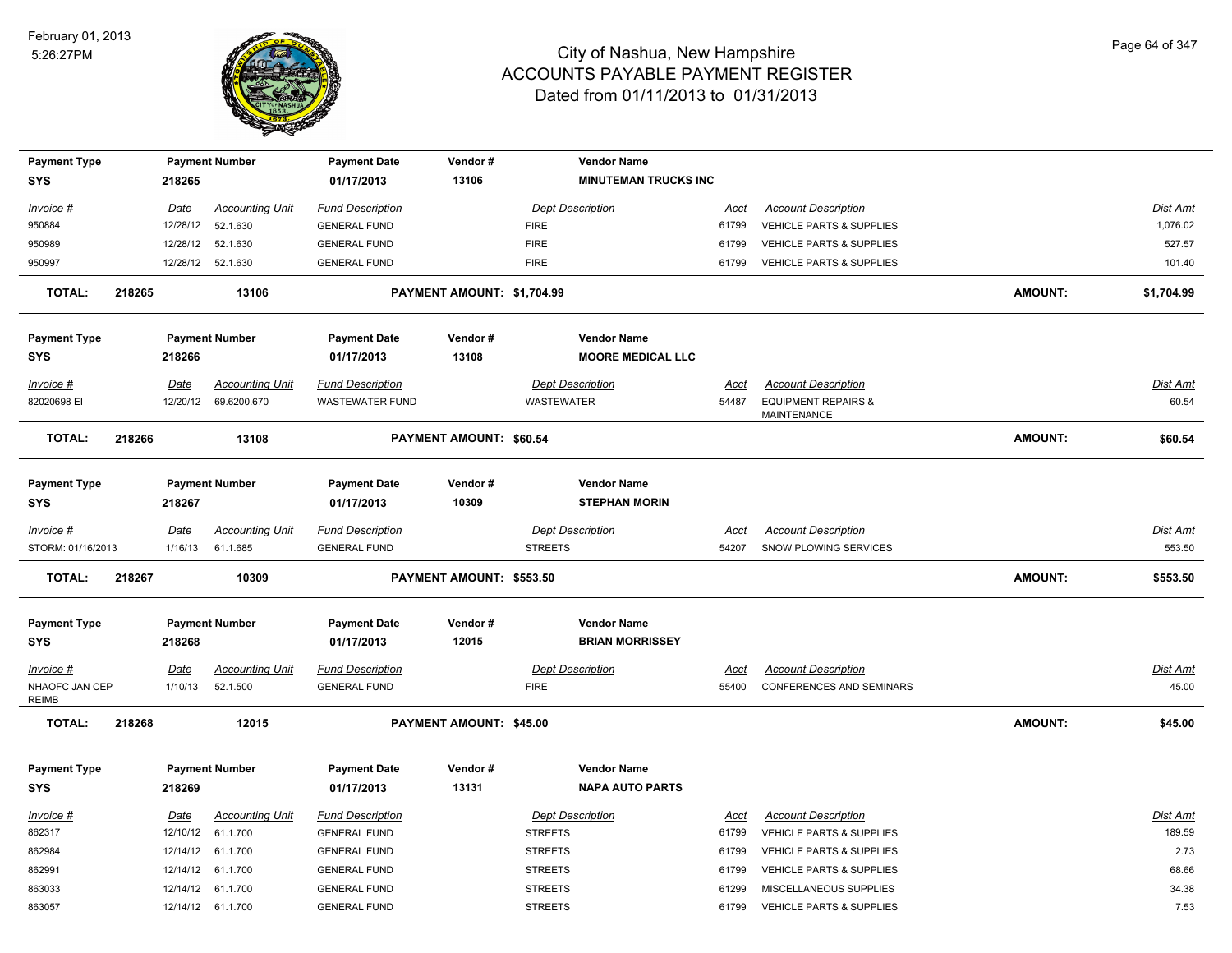

| 863058 | 12/14/12 | 61.1.700          | <b>GENERAL FUND</b> | <b>STREETS</b> | 61799 | <b>VEHICLE PARTS &amp; SUPPLIES</b>      | 4.59   |
|--------|----------|-------------------|---------------------|----------------|-------|------------------------------------------|--------|
| 863609 | 12/19/12 | 61.1.700          | <b>GENERAL FUND</b> | <b>STREETS</b> | 61799 | <b>VEHICLE PARTS &amp; SUPPLIES</b>      | 53.00  |
| 863660 |          | 12/19/12 61.1.700 | <b>GENERAL FUND</b> | <b>STREETS</b> | 61299 | MISCELLANEOUS SUPPLIES                   | 51.45  |
| 863949 |          | 12/21/12 61.1.700 | <b>GENERAL FUND</b> | <b>STREETS</b> | 54600 | <b>VEHICLE REPAIRS &amp; MAINTENANCE</b> | 221.89 |
| 863989 |          | 12/21/12 61.1.700 | <b>GENERAL FUND</b> | <b>STREETS</b> | 61799 | <b>VEHICLE PARTS &amp; SUPPLIES</b>      | 6.68   |
| 864361 |          | 12/26/12 61.1.700 | <b>GENERAL FUND</b> | <b>STREETS</b> | 54600 | <b>VEHICLE REPAIRS &amp; MAINTENANCE</b> | 131.78 |
| 865007 |          | 12/31/12 61.1.700 | <b>GENERAL FUND</b> | <b>STREETS</b> | 61799 | <b>VEHICLE PARTS &amp; SUPPLIES</b>      | 74.00  |
| 865018 |          | 12/31/12 61.1.700 | <b>GENERAL FUND</b> | <b>STREETS</b> | 61299 | MISCELLANEOUS SUPPLIES                   | 53.75  |
| 865036 |          | 12/31/12 61.1.700 | <b>GENERAL FUND</b> | <b>STREETS</b> | 61299 | MISCELLANEOUS SUPPLIES                   | 45.40  |
| 865073 |          | 12/31/12 61.1.700 | <b>GENERAL FUND</b> | <b>STREETS</b> | 61799 | <b>VEHICLE PARTS &amp; SUPPLIES</b>      | 10.86  |
| 865302 | 1/3/13   | 61.1.700          | <b>GENERAL FUND</b> | <b>STREETS</b> | 61799 | <b>VEHICLE PARTS &amp; SUPPLIES</b>      | 34.00  |
| 865303 | 1/3/13   | 61.1.700          | <b>GENERAL FUND</b> | <b>STREETS</b> | 61799 | <b>VEHICLE PARTS &amp; SUPPLIES</b>      | 6.80   |
| 865497 | 1/4/13   | 61.1.700          | <b>GENERAL FUND</b> | <b>STREETS</b> | 61299 | MISCELLANEOUS SUPPLIES                   | 77.20  |
| 866088 | 1/8/13   | 61.1.700          | <b>GENERAL FUND</b> | <b>STREETS</b> | 61799 | <b>VEHICLE PARTS &amp; SUPPLIES</b>      | 12.90  |
| 866211 | 1/9/13   | 61.1.700          | <b>GENERAL FUND</b> | <b>STREETS</b> | 61299 | MISCELLANEOUS SUPPLIES                   | 7.12   |
| 866379 | 1/10/13  | 61.1.700          | <b>GENERAL FUND</b> | <b>STREETS</b> | 61299 | MISCELLANEOUS SUPPLIES                   | 478.28 |
| 866389 | 1/10/13  | 61.1.700          | <b>GENERAL FUND</b> | <b>STREETS</b> | 61799 | <b>VEHICLE PARTS &amp; SUPPLIES</b>      | 43.69  |
|        |          |                   |                     |                |       |                                          |        |

**TOTAL: 218269 13131 PAYMENT AMOUNT: \$1,616.28 AMOUNT: \$1,616.28**

| <b>Payment Type</b><br><b>SYS</b> | 218270   | <b>Payment Number</b>  | <b>Payment Date</b><br>01/17/2013 | Vendor#<br>13131 | <b>Vendor Name</b><br><b>NAPA AUTO PARTS</b> |       |                                          |                 |                 |
|-----------------------------------|----------|------------------------|-----------------------------------|------------------|----------------------------------------------|-------|------------------------------------------|-----------------|-----------------|
| Invoice #                         | Date     | <b>Accounting Unit</b> | <b>Fund Description</b>           |                  | <b>Dept Description</b>                      | Acct  | <b>Account Description</b>               | Activity        | <b>Dist Amt</b> |
| 858260                            | 11/8/12  | 86.3120                | <b>TRANSIT GRANTS</b>             |                  | <b>TRANSPORTATION</b>                        | 61799 | <b>VEHICLE PARTS &amp; SUPPLIES</b>      | 86.800.13.30.01 | 2,700.00        |
| 863948                            | 12/21/12 | 86.3120                | <b>TRANSIT GRANTS</b>             |                  | <b>TRANSPORTATION</b>                        | 61799 | <b>VEHICLE PARTS &amp; SUPPLIES</b>      | 86.800.13.30.05 | 284.37          |
| 864029                            | 12/21/12 | 86.3120                | <b>TRANSIT GRANTS</b>             |                  | <b>TRANSPORTATION</b>                        | 61799 | <b>VEHICLE PARTS &amp; SUPPLIES</b>      | 86.800.13.30.04 | 5.78            |
| 864034                            | 12/21/12 | 86.3120                | <b>TRANSIT GRANTS</b>             |                  | <b>TRANSPORTATION</b>                        | 61799 | <b>VEHICLE PARTS &amp; SUPPLIES</b>      | 86.800.13.30.04 | 7.69            |
| 864341                            | 12/26/12 | 86.3120                | <b>TRANSIT GRANTS</b>             |                  | <b>TRANSPORTATION</b>                        | 61799 | <b>VEHICLE PARTS &amp; SUPPLIES</b>      | 86.800.13.30.03 | 93.51           |
| 864684                            | 12/28/12 | 86.3120                | <b>TRANSIT GRANTS</b>             |                  | <b>TRANSPORTATION</b>                        | 61799 | <b>VEHICLE PARTS &amp; SUPPLIES</b>      | 86.800.13.30.04 | 48.00           |
| 865445                            | 1/3/13   | 66.1.500               | <b>GENERAL FUND</b>               |                  | <b>PARKING LOTS</b>                          | 54600 | <b>VEHICLE REPAIRS &amp; MAINTENANCE</b> |                 | 189.42          |
| 865470                            | 1/4/13   | 66.1.500               | <b>GENERAL FUND</b>               |                  | <b>PARKING LOTS</b>                          | 54600 | <b>VEHICLE REPAIRS &amp; MAINTENANCE</b> |                 | 69.42           |
| 865472                            | 1/4/13   | 66.1.500               | <b>GENERAL FUND</b>               |                  | <b>PARKING LOTS</b>                          | 54600 | <b>VEHICLE REPAIRS &amp; MAINTENANCE</b> |                 | 97.18           |
| 865474                            | 1/4/13   | 66.1.500               | <b>GENERAL FUND</b>               |                  | <b>PARKING LOTS</b>                          | 54600 | <b>VEHICLE REPAIRS &amp; MAINTENANCE</b> |                 | $-15.00$        |
| 865491                            | 1/4/13   | 66.1.500               | <b>GENERAL FUND</b>               |                  | <b>PARKING LOTS</b>                          | 54600 | <b>VEHICLE REPAIRS &amp; MAINTENANCE</b> |                 | $-69.42$        |
| 865509                            | 1/4/13   | 66.1.500               | <b>GENERAL FUND</b>               |                  | <b>PARKING LOTS</b>                          | 54600 | <b>VEHICLE REPAIRS &amp; MAINTENANCE</b> |                 | 187.08          |
| 865560                            | 1/4/13   | 66.1.500               | <b>GENERAL FUND</b>               |                  | <b>PARKING LOTS</b>                          | 54600 | <b>VEHICLE REPAIRS &amp; MAINTENANCE</b> |                 | 18.77           |
| 866055                            | 1/8/13   | 66.1.500               | <b>GENERAL FUND</b>               |                  | <b>PARKING LOTS</b>                          | 54600 | <b>VEHICLE REPAIRS &amp; MAINTENANCE</b> |                 | 6.84            |
| 866066                            | 1/8/13   | 66.1.500               | <b>GENERAL FUND</b>               |                  | <b>PARKING LOTS</b>                          | 54600 | <b>VEHICLE REPAIRS &amp; MAINTENANCE</b> |                 | $-11.60$        |
| 866067                            | 1/8/13   | 66.1.500               | <b>GENERAL FUND</b>               |                  | PARKING LOTS                                 | 54600 | <b>VEHICLE REPAIRS &amp; MAINTENANCE</b> |                 | $-7.78$         |
| 866182                            | 1/9/13   | 66.1.500               | <b>GENERAL FUND</b>               |                  | <b>PARKING LOTS</b>                          | 54600 | <b>VEHICLE REPAIRS &amp; MAINTENANCE</b> |                 | 25.44           |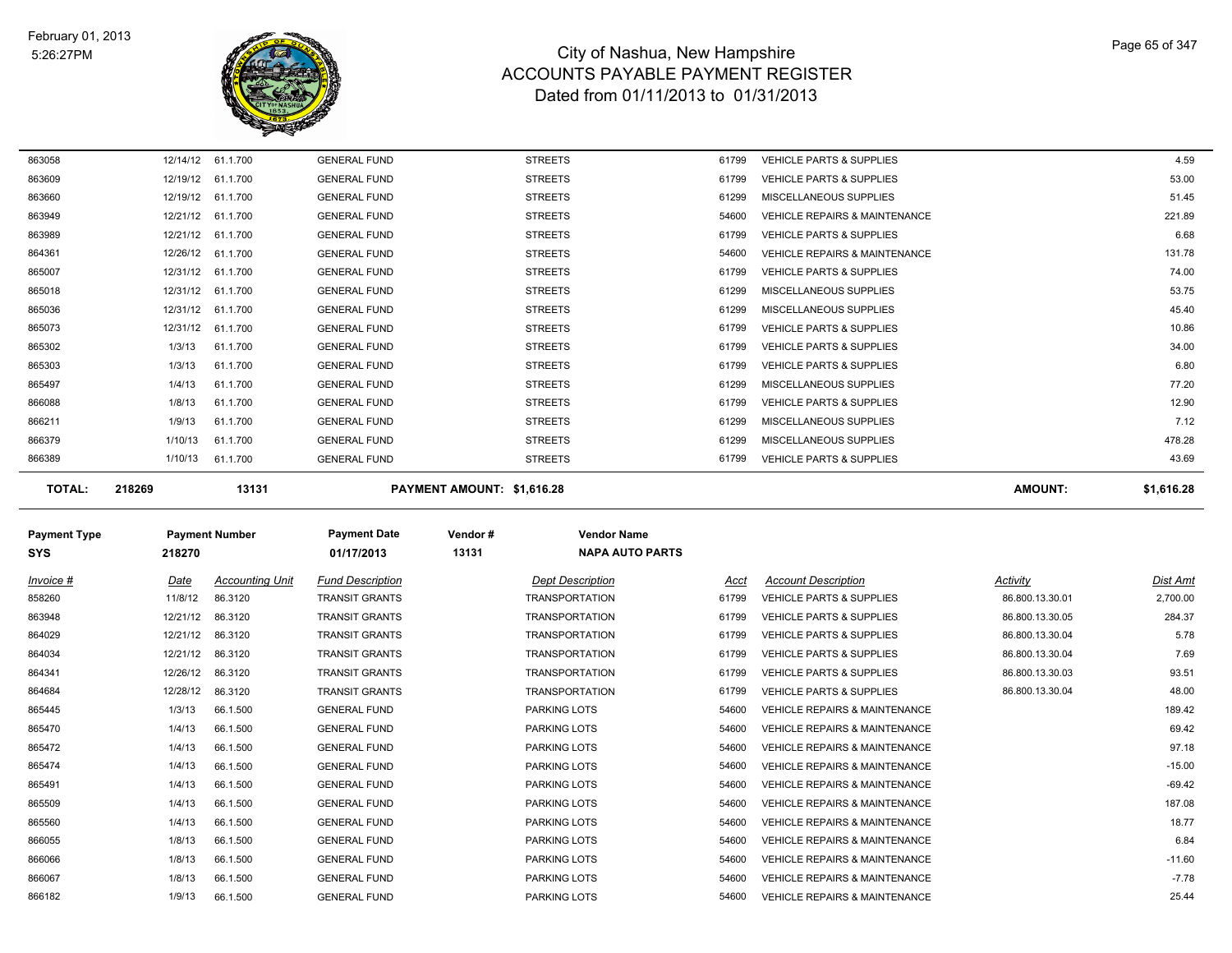

| <b>TOTAL:</b>                     | 218270 |                | 13131                             |                                                  | PAYMENT AMOUNT: \$3,629.70 |                                                              |               |                                                      | <b>AMOUNT:</b>                     | \$3,629.70               |
|-----------------------------------|--------|----------------|-----------------------------------|--------------------------------------------------|----------------------------|--------------------------------------------------------------|---------------|------------------------------------------------------|------------------------------------|--------------------------|
| <b>Payment Type</b><br><b>SYS</b> |        | 218271         | <b>Payment Number</b>             | <b>Payment Date</b><br>01/17/2013                | Vendor#<br>13144           | <b>Vendor Name</b><br>NASHUA OUTDOOR POWER EQUIPMENT         |               |                                                      |                                    |                          |
| Invoice #<br>388849               |        | Date<br>1/8/13 | <b>Accounting Unit</b><br>86.3120 | <b>Fund Description</b><br><b>TRANSIT GRANTS</b> |                            | <b>Dept Description</b><br><b>TRANSPORTATION</b>             | Acct<br>61299 | <b>Account Description</b><br>MISCELLANEOUS SUPPLIES | <b>Activity</b><br>86.800.13.40.01 | <u>Dist Amt</u><br>26.48 |
| <b>TOTAL:</b>                     | 218271 |                | 13144                             |                                                  | PAYMENT AMOUNT: \$26.48    |                                                              |               |                                                      | <b>AMOUNT:</b>                     | \$26.48                  |
| <b>Payment Type</b><br><b>SYS</b> |        | 218272         | <b>Payment Number</b>             | <b>Payment Date</b><br>01/17/2013                | Vendor#<br>13146           | <b>Vendor Name</b><br>NASHUA REGIONAL PLANNING COMM          |               |                                                      |                                    |                          |
| Invoice #                         |        | Date           | <b>Accounting Unit</b>            | <b>Fund Description</b>                          |                            | <b>Dept Description</b>                                      | Acct          | <b>Account Description</b>                           |                                    | Dist Amt                 |
| 4187                              |        | 1/1/13         | 82.1.500                          | <b>GENERAL FUND</b>                              |                            | PLANNING & ZONING                                            | 61807         | <b>PUBLICATIONS</b>                                  |                                    | 112.00                   |
| <b>TOTAL:</b>                     | 218272 |                | 13146                             |                                                  | PAYMENT AMOUNT: \$112.00   |                                                              |               |                                                      | <b>AMOUNT:</b>                     | \$112.00                 |
| <b>Payment Type</b>               |        |                | <b>Payment Number</b>             | <b>Payment Date</b>                              | Vendor#                    | <b>Vendor Name</b><br><b>NASHUA WALLPAPER &amp; PAINT CO</b> |               |                                                      |                                    |                          |
| SYS                               |        | 218273         |                                   | 01/17/2013                                       | 13151                      |                                                              |               |                                                      |                                    |                          |
| Invoice #                         |        | <b>Date</b>    | <b>Accounting Unit</b>            | <b>Fund Description</b>                          |                            | <b>Dept Description</b>                                      | <u>Acct</u>   | <b>Account Description</b>                           |                                    | <b>Dist Amt</b>          |
| 226782                            |        | 9/21/12        | 09.1.510                          | <b>GENERAL FUND</b>                              |                            | CIVIC & COMMUNITY ACTIVITIES                                 | 56200         | <b>COMMUNITY FUND</b>                                |                                    | 361.83                   |
| 226812                            |        | 9/22/12        | 09.1.510                          | <b>GENERAL FUND</b>                              |                            | CIVIC & COMMUNITY ACTIVITIES                                 | 56200         | <b>COMMUNITY FUND</b>                                |                                    | 228.95                   |
| 228964                            |        | 11/30/12       | 77.1.650                          | <b>GENERAL FUND</b>                              |                            | PARKS & RECREATION                                           | 54280         | BUILDING/GROUNDS MAINTENANCE                         |                                    | 14.97                    |
| 229437                            |        |                | 12/20/12 77.1.650                 | <b>GENERAL FUND</b>                              |                            | PARKS & RECREATION                                           | 54280         | BUILDING/GROUNDS MAINTENANCE                         |                                    | 296.94                   |
| <b>TOTAL:</b>                     | 218273 |                | 13151                             |                                                  | PAYMENT AMOUNT: \$902.69   |                                                              |               |                                                      | <b>AMOUNT:</b>                     | \$902.69                 |
| <b>Payment Type</b>               |        |                | <b>Payment Number</b>             | <b>Payment Date</b>                              | Vendor#                    | <b>Vendor Name</b>                                           |               |                                                      |                                    |                          |
| <b>SYS</b>                        |        | 218274         |                                   | 01/17/2013                                       | 11473                      | <b>NEW ENGLAND PAPER &amp; SUPPLY</b>                        |               |                                                      |                                    |                          |
| Invoice #                         |        | Date           | <b>Accounting Unit</b>            | <b>Fund Description</b>                          |                            | <b>Dept Description</b>                                      | <u>Acct</u>   | <b>Account Description</b>                           |                                    | Dist Amt                 |
| 11991                             |        | 12/14/12       | 60.1.665                          | <b>GENERAL FUND</b>                              |                            | <b>PUBLIC</b>                                                | 61299         | MISCELLANEOUS SUPPLIES                               |                                    | 72.89                    |
| 11992                             |        | 12/14/12       | 52.1.720                          | <b>GENERAL FUND</b>                              |                            | WORKS-ADMIN/ENGINEERING<br><b>FIRE</b>                       | 61428         | <b>JANITORIAL SUPPLIES</b>                           |                                    | 332.73                   |
| <b>TOTAL:</b>                     | 218274 |                | 11473                             |                                                  | PAYMENT AMOUNT: \$405.62   |                                                              |               |                                                      | <b>AMOUNT:</b>                     | \$405.62                 |
| <b>Payment Type</b>               |        |                | <b>Payment Number</b>             | <b>Payment Date</b>                              | Vendor#                    | <b>Vendor Name</b>                                           |               |                                                      |                                    |                          |
| <b>SYS</b>                        |        | 218275         |                                   | 01/17/2013                                       | 10865                      | <b>NEW ENGLAND PARTS WAREHOUSE</b>                           |               |                                                      |                                    |                          |
| $Invoice$ #                       |        | Date           | <b>Accounting Unit</b>            | <b>Fund Description</b>                          |                            | <b>Dept Description</b>                                      | <u>Acct</u>   | <b>Account Description</b>                           |                                    | Dist Amt                 |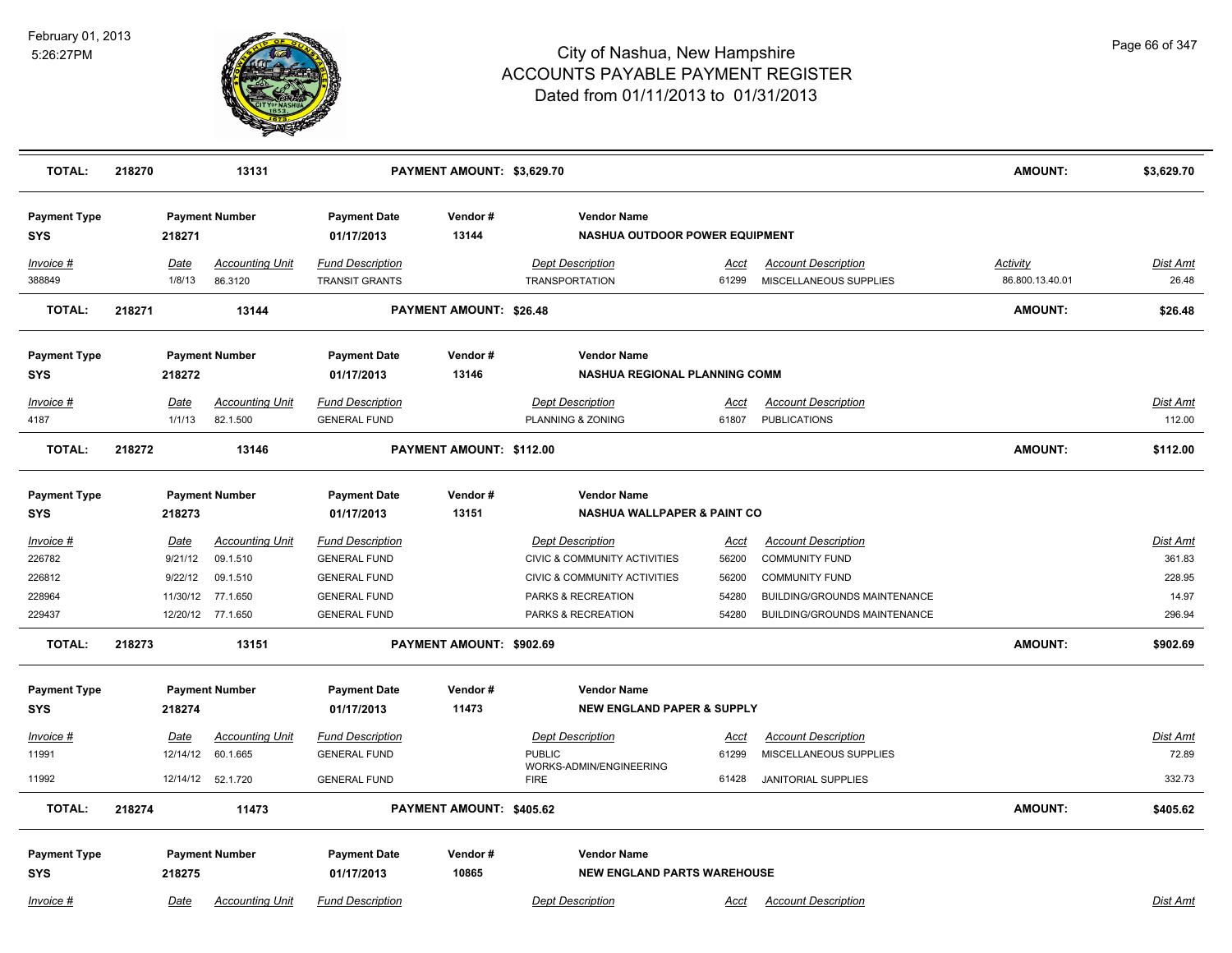

| 5-719663                          |        | 1/3/13                | 50.1.500                                     | <b>GENERAL FUND</b>                            |                          | POLICE                                    |                                                             | 61799                | <b>VEHICLE PARTS &amp; SUPPLIES</b>                        |                | 282.34                    |
|-----------------------------------|--------|-----------------------|----------------------------------------------|------------------------------------------------|--------------------------|-------------------------------------------|-------------------------------------------------------------|----------------------|------------------------------------------------------------|----------------|---------------------------|
| <b>TOTAL:</b>                     | 218275 |                       | 10865                                        |                                                | PAYMENT AMOUNT: \$282.34 |                                           |                                                             |                      |                                                            | <b>AMOUNT:</b> | \$282.34                  |
| <b>Payment Type</b><br>SYS        |        | 218276                | <b>Payment Number</b>                        | <b>Payment Date</b><br>01/17/2013              | Vendor#<br>13189         |                                           | <b>Vendor Name</b><br><b>NORMAN E DAY INC</b>               |                      |                                                            |                |                           |
| Invoice #<br>15893                |        | Date                  | <b>Accounting Unit</b><br>12/31/12  50.1.500 | <b>Fund Description</b><br><b>GENERAL FUND</b> |                          | <b>Dept Description</b><br>POLICE         |                                                             | Acct<br>54280        | <b>Account Description</b><br>BUILDING/GROUNDS MAINTENANCE |                | <b>Dist Amt</b><br>336.23 |
| <b>TOTAL:</b>                     | 218276 |                       | 13189                                        |                                                | PAYMENT AMOUNT: \$336.23 |                                           |                                                             |                      |                                                            | <b>AMOUNT:</b> | \$336.23                  |
| <b>Payment Type</b><br>SYS        |        | 218277                | <b>Payment Number</b>                        | <b>Payment Date</b><br>01/17/2013              | Vendor#<br>13190         |                                           | <b>Vendor Name</b><br><b>NORTH AMERICAN EQUIPMENT UPFIT</b> |                      |                                                            |                |                           |
| Invoice #                         |        | Date                  | <b>Accounting Unit</b>                       | <b>Fund Description</b>                        |                          | <b>Dept Description</b>                   |                                                             | Acct                 | <b>Account Description</b>                                 |                | Dist Amt                  |
| 47337                             |        |                       | 12/18/12 61.1.700                            | <b>GENERAL FUND</b>                            |                          | <b>STREETS</b>                            |                                                             | 54600                | VEHICLE REPAIRS & MAINTENANCE                              |                | 246.05                    |
| <b>TOTAL:</b>                     | 218277 |                       | 13190                                        |                                                | PAYMENT AMOUNT: \$246.05 |                                           |                                                             |                      |                                                            | <b>AMOUNT:</b> | \$246.05                  |
| <b>Payment Type</b><br><b>SYS</b> |        | 218278                | <b>Payment Number</b>                        | <b>Payment Date</b><br>01/17/2013              | Vendor#<br>15873         |                                           | <b>Vendor Name</b><br>NORTHEAST MATERIAL HANDLING           |                      |                                                            |                |                           |
| Invoice #<br>3695-A               |        | <b>Date</b><br>1/9/13 | <b>Accounting Unit</b><br>79.1.720           | <b>Fund Description</b><br><b>GENERAL FUND</b> |                          | <b>Dept Description</b><br>LIBRARY        |                                                             | <u>Acct</u><br>54280 | <b>Account Description</b><br>BUILDING/GROUNDS MAINTENANCE |                | <u>Dist Amt</u><br>54.60  |
| <b>TOTAL:</b>                     | 218278 |                       | 15873                                        |                                                | PAYMENT AMOUNT: \$54.60  |                                           |                                                             |                      |                                                            | <b>AMOUNT:</b> | \$54.60                   |
| <b>Payment Type</b><br><b>SYS</b> |        | 218279                | <b>Payment Number</b>                        | <b>Payment Date</b><br>01/17/2013              | Vendor #<br>10576        |                                           | <b>Vendor Name</b><br><b>NORTHLAND INDUSTRIAL TRUCK CO</b>  |                      |                                                            |                |                           |
| <u>Invoice #</u>                  |        | Date                  | <b>Accounting Unit</b>                       | <b>Fund Description</b>                        |                          | <b>Dept Description</b>                   |                                                             | <u>Acct</u>          | <b>Account Description</b>                                 |                | Dist Amt                  |
| K66807                            |        | 12/5/12               | 61.1.700                                     | <b>GENERAL FUND</b>                            |                          | <b>STREETS</b>                            |                                                             | 54600                | VEHICLE REPAIRS & MAINTENANCE                              |                | 464.50                    |
| <b>TOTAL:</b>                     | 218279 |                       | 10576                                        |                                                | PAYMENT AMOUNT: \$464.50 |                                           |                                                             |                      |                                                            | <b>AMOUNT:</b> | \$464.50                  |
| <b>Payment Type</b><br><b>SYS</b> |        | 218280                | <b>Payment Number</b>                        | <b>Payment Date</b><br>01/17/2013              | Vendor#<br>15794         |                                           | <b>Vendor Name</b><br><b>NORTON'S CLASSIC CAFE</b>          |                      |                                                            |                |                           |
| Invoice #<br>849931               |        | Date                  | <b>Accounting Unit</b><br>12/30/12 61.1.685  | <b>Fund Description</b><br><b>GENERAL FUND</b> |                          | <b>Dept Description</b><br><b>STREETS</b> |                                                             | Acct<br>61900        | <b>Account Description</b><br><b>MEALS</b>                 |                | <b>Dist Amt</b><br>200.00 |
| <b>TOTAL:</b>                     | 218280 |                       | 15794                                        |                                                | PAYMENT AMOUNT: \$200.00 |                                           |                                                             |                      |                                                            | <b>AMOUNT:</b> | \$200.00                  |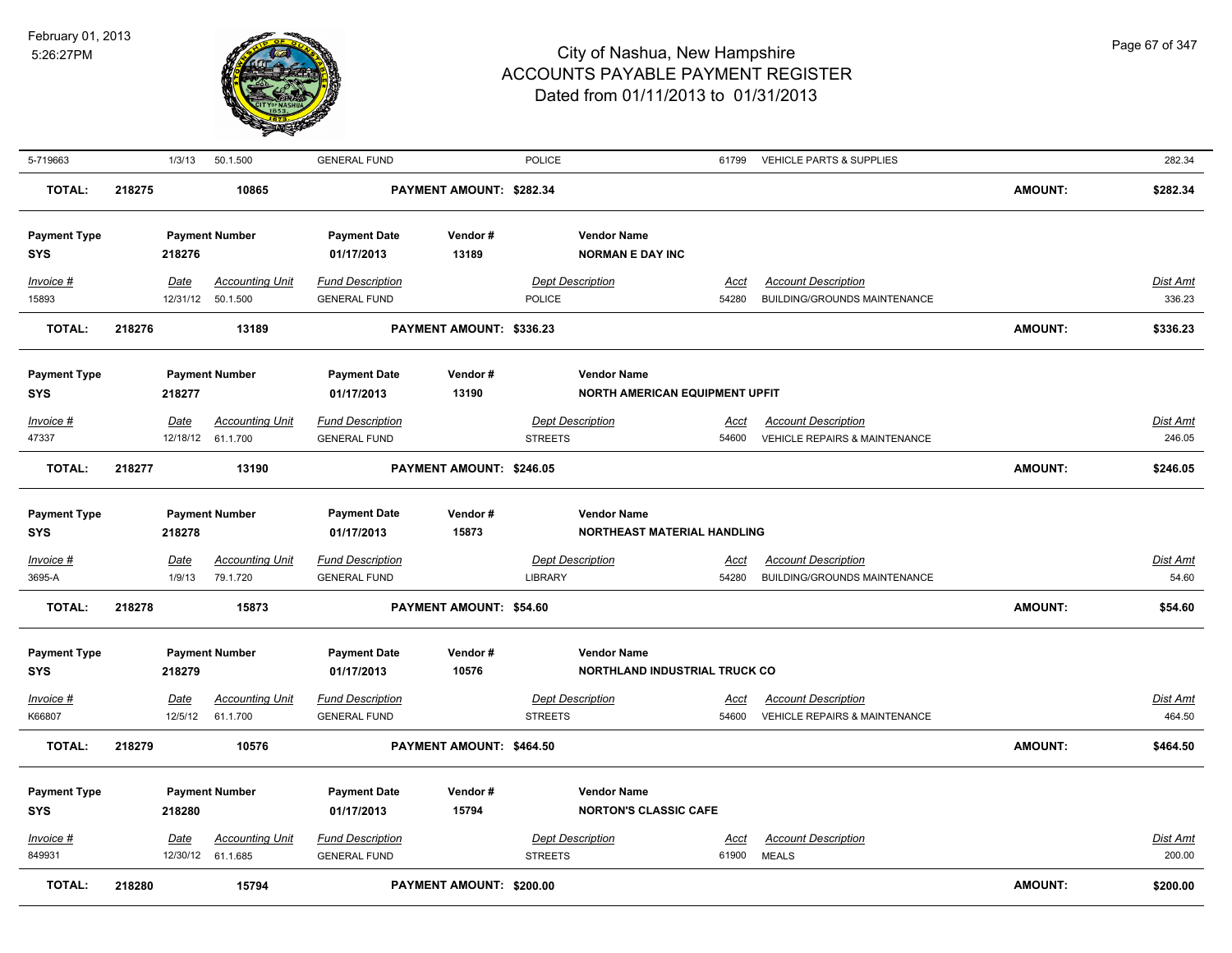

| <b>Payment Type</b>               |        |             | <b>Payment Number</b>  | <b>Payment Date</b>               | Vendor#                    | <b>Vendor Name</b>                            |             |                                                                            |                 |                 |
|-----------------------------------|--------|-------------|------------------------|-----------------------------------|----------------------------|-----------------------------------------------|-------------|----------------------------------------------------------------------------|-----------------|-----------------|
| <b>SYS</b>                        |        | 218281      |                        | 01/17/2013                        | 10870                      | <b>PAPER THERMOMETER CO</b>                   |             |                                                                            |                 |                 |
| Invoice #                         |        | Date        | <b>Accounting Unit</b> | <b>Fund Description</b>           |                            | <b>Dept Description</b>                       | <u>Acct</u> | <b>Account Description</b>                                                 |                 | Dist Amt        |
| 1204550                           |        |             | 12/20/12 73.1.500      | <b>GENERAL FUND</b>               |                            | ENVIRONMENTAL HEALTH                          | 61149       | <b>LABORATORY SUPPLIES</b>                                                 |                 | 255.00          |
| <b>TOTAL:</b>                     | 218281 |             | 10870                  |                                   | PAYMENT AMOUNT: \$255.00   |                                               |             |                                                                            | <b>AMOUNT:</b>  | \$255.00        |
| <b>Payment Type</b>               |        |             | <b>Payment Number</b>  | <b>Payment Date</b>               | Vendor#                    | <b>Vendor Name</b>                            |             |                                                                            |                 |                 |
| <b>SYS</b>                        |        | 218282      |                        | 01/17/2013                        | 13276                      | PEABODY SUPPLY CO                             |             |                                                                            |                 |                 |
| Invoice #                         |        | Date        | <b>Accounting Unit</b> | <b>Fund Description</b>           |                            | <b>Dept Description</b>                       | Acct        | <b>Account Description</b>                                                 |                 | Dist Amt        |
| 048633                            |        | 11/28/12    | 29.1.720.8162          | <b>GENERAL FUND</b>               |                            | <b>CITY BUILDINGS</b>                         | 54280       | BUILDING/GROUNDS MAINTENANCE                                               |                 | 13.72           |
| 051033                            |        | 12/3/12     | 69.6200.670            | <b>WASTEWATER FUND</b>            |                            | <b>WASTEWATER</b>                             | 54487       | <b>EQUIPMENT REPAIRS &amp;</b><br><b>MAINTENANCE</b>                       |                 | 115.11          |
| 051034                            |        | 12/3/12     | 69.6200.670            | <b>WASTEWATER FUND</b>            |                            | <b>WASTEWATER</b>                             | 54487       | <b>EQUIPMENT REPAIRS &amp;</b>                                             |                 | 17.64           |
| 057120                            |        |             | 12/14/12 77.1.690      | <b>GENERAL FUND</b>               |                            | PARKS & RECREATION                            | 61799       | <b>MAINTENANCE</b><br><b>VEHICLE PARTS &amp; SUPPLIES</b>                  |                 | 194.04          |
| <b>TOTAL:</b>                     | 218282 |             | 13276                  |                                   | PAYMENT AMOUNT: \$340.51   |                                               |             |                                                                            | <b>AMOUNT:</b>  | \$340.51        |
| <b>Payment Type</b><br><b>SYS</b> |        | 218283      | <b>Payment Number</b>  | <b>Payment Date</b><br>01/17/2013 | Vendor#<br>13319           | <b>Vendor Name</b><br><b>PINE MOTOR PARTS</b> |             |                                                                            |                 |                 |
| Invoice #                         |        | <u>Date</u> | <b>Accounting Unit</b> | <b>Fund Description</b>           |                            | <b>Dept Description</b>                       | Acct        | <b>Account Description</b>                                                 |                 | Dist Amt        |
| 100187B                           |        | 1/8/13      | 69.6200.540            | <b>WASTEWATER FUND</b>            |                            | WASTEWATER                                    | 61299       | MISCELLANEOUS SUPPLIES                                                     |                 | 16.67           |
| 99814B                            |        | 12/28/12    | 69.6200.670            | <b>WASTEWATER FUND</b>            |                            | <b>WASTEWATER</b>                             | 54487       | <b>EQUIPMENT REPAIRS &amp;</b>                                             |                 | 8.97            |
| 99948B                            |        | 1/3/13      | 69.6200.670            | <b>WASTEWATER FUND</b>            |                            | <b>WASTEWATER</b>                             | 54487       | <b>MAINTENANCE</b><br><b>EQUIPMENT REPAIRS &amp;</b><br><b>MAINTENANCE</b> |                 | 154.10          |
| <b>TOTAL:</b>                     | 218283 |             | 13319                  |                                   | PAYMENT AMOUNT: \$179.74   |                                               |             |                                                                            | <b>AMOUNT:</b>  | \$179.74        |
| <b>Payment Type</b>               |        |             | <b>Payment Number</b>  | <b>Payment Date</b>               | Vendor#                    | <b>Vendor Name</b>                            |             |                                                                            |                 |                 |
| <b>SYS</b>                        |        | 218284      |                        | 01/17/2013                        | 13361                      | PROJECT RESOURCE GROUP LLC                    |             |                                                                            |                 |                 |
| Invoice #                         |        | <u>Date</u> | <u>Accounting Unit</u> | <b>Fund Description</b>           |                            | <b>Dept Description</b>                       | <u>Acci</u> | <b>Account Description</b>                                                 | <b>Activity</b> | <b>Dist Amt</b> |
| 2012-12                           |        | 1/15/13     | 29.1001                | CAPITAL IMPROVEMENTS              |                            | <b>BUILDING MAINTENANCE-CAP</b>               | 81100       | CAPITAL IMPROVEMENTS                                                       |                 | 2,500.00        |
| 2012-12                           |        | 1/15/13     | 29.5000                | CAP PROJECTS-GEN GOVT BLDGS       |                            | <b>IMP</b><br>CAPITAL PROJECTS-CITY BLDGS     | 81200       | <b>BUILDINGS AND IMPROVEMENTS</b>                                          | 1002.29.02.30   | 3,750.00        |
| <b>TOTAL:</b>                     | 218284 |             | 13361                  |                                   | PAYMENT AMOUNT: \$6,250.00 |                                               |             |                                                                            | <b>AMOUNT:</b>  | \$6,250.00      |
| <b>Payment Type</b>               |        |             | <b>Payment Number</b>  | <b>Payment Date</b>               | Vendor#                    | <b>Vendor Name</b>                            |             |                                                                            |                 |                 |
| <b>SYS</b>                        |        | 218285      |                        | 01/17/2013                        | 13378                      | PURE WATERS OF NEW ENGLAND LLC                |             |                                                                            |                 |                 |
| Invoice #                         |        | Date        | <b>Accounting Unit</b> | <b>Fund Description</b>           |                            | <b>Dept Description</b>                       | Acct        | <b>Account Description</b>                                                 | Activity        | Dist Amt        |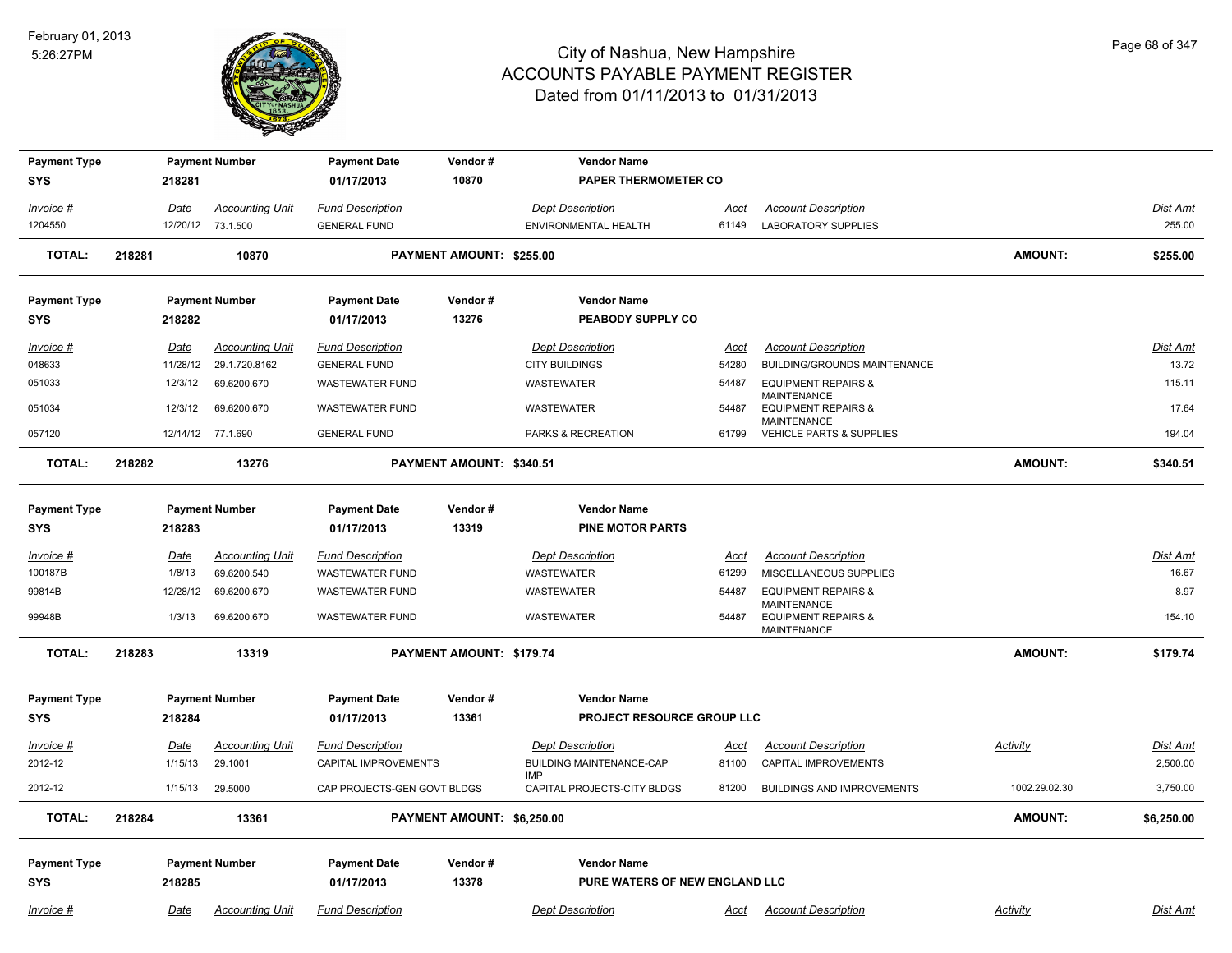

| 16597               |        | 1/6/13      | 86.3120                | <b>TRANSIT GRANTS</b>   |                            | <b>TRANSPORTATION</b> |                            | 61299       | MISCELLANEOUS SUPPLIES          | 86.800.13.10.10 | 31.50           |
|---------------------|--------|-------------|------------------------|-------------------------|----------------------------|-----------------------|----------------------------|-------------|---------------------------------|-----------------|-----------------|
| <b>TOTAL:</b>       | 218285 |             | 13378                  |                         | PAYMENT AMOUNT: \$31.50    |                       |                            |             |                                 | <b>AMOUNT:</b>  | \$31.50         |
| <b>Payment Type</b> |        |             | <b>Payment Number</b>  | <b>Payment Date</b>     | Vendor#                    |                       | <b>Vendor Name</b>         |             |                                 |                 |                 |
| SYS                 |        | 218286      |                        | 01/17/2013              | 13379                      |                       | <b>PWM CONTRACTING LLC</b> |             |                                 |                 |                 |
| Invoice #           |        | Date        | <b>Accounting Unit</b> | <b>Fund Description</b> |                            |                       | <b>Dept Description</b>    | Acct        | <b>Account Description</b>      |                 | Dist Amt        |
| STORM: 01/16/2013   |        | 1/16/13     | 61.1.685               | <b>GENERAL FUND</b>     |                            | <b>STREETS</b>        |                            | 54207       | <b>SNOW PLOWING SERVICES</b>    |                 | 1,065.75        |
|                     |        |             |                        |                         |                            |                       |                            |             |                                 |                 |                 |
| <b>TOTAL:</b>       | 218286 |             | 13379                  |                         | PAYMENT AMOUNT: \$1,065.75 |                       |                            |             |                                 | <b>AMOUNT:</b>  | \$1,065.75      |
| <b>Payment Type</b> |        |             | <b>Payment Number</b>  | <b>Payment Date</b>     | Vendor#                    |                       | <b>Vendor Name</b>         |             |                                 |                 |                 |
| <b>SYS</b>          |        | 218287      |                        | 01/17/2013              | 13393                      |                       | <b>RAD SYSTEMS</b>         |             |                                 |                 |                 |
| Invoice #           |        | Date        | <b>Accounting Unit</b> | <b>Fund Description</b> |                            |                       | <b>Dept Description</b>    | Acct        | <b>Account Description</b>      |                 | Dist Amt        |
| 13RCT 2258          |        | 12/31/12    | 50.1.635               | <b>GENERAL FUND</b>     |                            | POLICE                |                            | 55400       | CONFERENCES AND SEMINARS        |                 | 50.00           |
| 13RCT 2374          |        | 12/31/12    | 50.1.635               | <b>GENERAL FUND</b>     |                            | <b>POLICE</b>         |                            | 55400       | CONFERENCES AND SEMINARS        |                 | 50.00           |
| 13RCT 2830          |        | 12/31/12    | 50.1.635               | <b>GENERAL FUND</b>     |                            | POLICE                |                            | 55400       | CONFERENCES AND SEMINARS        |                 | 70.00           |
| 13RCT 628           |        |             | 12/31/12 50.1.635      | <b>GENERAL FUND</b>     |                            | <b>POLICE</b>         |                            | 55400       | <b>CONFERENCES AND SEMINARS</b> |                 | 70.00           |
| <b>TOTAL:</b>       | 218287 |             | 13393                  |                         | PAYMENT AMOUNT: \$240.00   |                       |                            |             |                                 | <b>AMOUNT:</b>  | \$240.00        |
| <b>Payment Type</b> |        |             | <b>Payment Number</b>  | <b>Payment Date</b>     | Vendor#                    |                       | <b>Vendor Name</b>         |             |                                 |                 |                 |
| <b>SYS</b>          |        | 218288      |                        | 01/17/2013              | 13397                      |                       | <b>RANDOM HOUSE INC</b>    |             |                                 |                 |                 |
| $Invoice$ #         |        | <u>Date</u> | <b>Accounting Unit</b> | <b>Fund Description</b> |                            |                       | <b>Dept Description</b>    | <u>Acct</u> | <b>Account Description</b>      |                 | <b>Dist Amt</b> |
| 1085921134          |        | 12/12/12    | 79.1.760               | <b>GENERAL FUND</b>     |                            | LIBRARY               |                            | 61807       | <b>PUBLICATIONS</b>             |                 | 97.50           |
| 1085937676          |        |             | 12/17/12 79.1.760      | <b>GENERAL FUND</b>     |                            | LIBRARY               |                            | 61807       | <b>PUBLICATIONS</b>             |                 | 20.00           |
| <b>TOTAL:</b>       | 218288 |             | 13397                  |                         | PAYMENT AMOUNT: \$117.50   |                       |                            |             |                                 | <b>AMOUNT:</b>  | \$117.50        |
|                     |        |             |                        |                         |                            |                       |                            |             |                                 |                 |                 |
| <b>Payment Type</b> |        |             | <b>Payment Number</b>  | <b>Payment Date</b>     | Vendor#                    |                       | <b>Vendor Name</b>         |             |                                 |                 |                 |
| <b>SYS</b>          |        | 218289      |                        | 01/17/2013              | 13404                      |                       | <b>RB ALLEN CO INC</b>     |             |                                 |                 |                 |
| Invoice #           |        | <u>Date</u> | <b>Accounting Unit</b> | <b>Fund Description</b> |                            |                       | <b>Dept Description</b>    | Acct        | <b>Account Description</b>      |                 | <b>Dist Amt</b> |
| 0188481             |        | 1/8/13      | 50.1.500               | <b>GENERAL FUND</b>     |                            | <b>POLICE</b>         |                            | 55699       | OTHER CONTRACTED SERVICES       |                 | 700.00          |
|                     |        |             |                        |                         |                            |                       |                            |             |                                 |                 |                 |
| <b>TOTAL:</b>       | 218289 |             | 13404                  |                         | PAYMENT AMOUNT: \$700.00   |                       |                            |             |                                 | <b>AMOUNT:</b>  | \$700.00        |
| <b>Payment Type</b> |        |             | <b>Payment Number</b>  | <b>Payment Date</b>     | Vendor#                    |                       | <b>Vendor Name</b>         |             |                                 |                 |                 |
| <b>SYS</b>          |        | 218290      |                        | 01/17/2013              | 13412                      |                       | <b>RECORDED BOOKS LLC</b>  |             |                                 |                 |                 |
| Invoice #           |        | Date        | <b>Accounting Unit</b> | <b>Fund Description</b> |                            |                       | <b>Dept Description</b>    | Acct        | <b>Account Description</b>      |                 | Dist Amt        |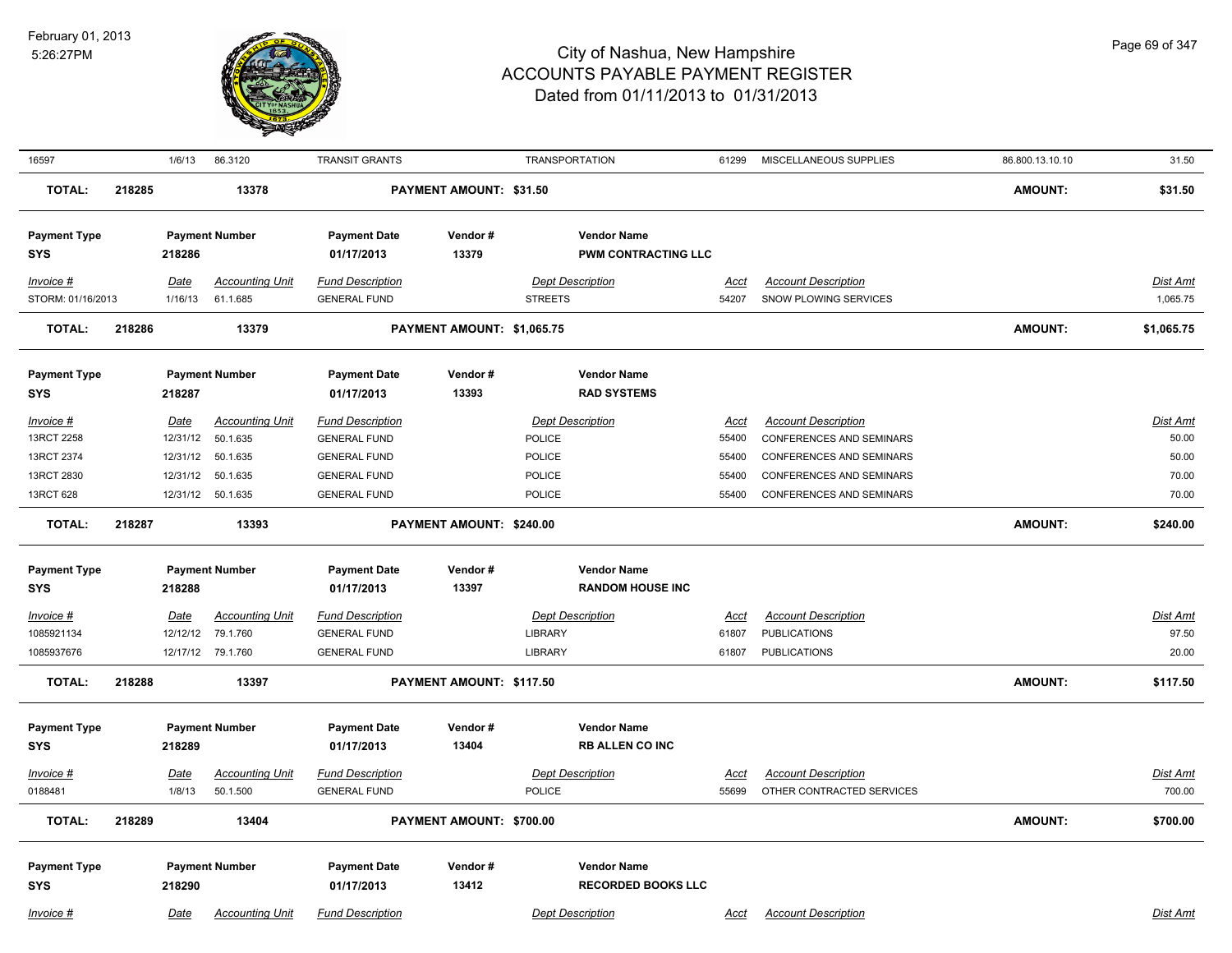

| 74654025                                       |        |                                          | 12/19/12 79.1.755                                       | <b>GENERAL FUND</b>                                                                                |                             | LIBRARY                                                                                            |                                             | 61814 MEDIA                                                                                                             |                                                                          | 41.70                              |
|------------------------------------------------|--------|------------------------------------------|---------------------------------------------------------|----------------------------------------------------------------------------------------------------|-----------------------------|----------------------------------------------------------------------------------------------------|---------------------------------------------|-------------------------------------------------------------------------------------------------------------------------|--------------------------------------------------------------------------|------------------------------------|
| <b>TOTAL:</b>                                  | 218290 |                                          | 13412                                                   |                                                                                                    | PAYMENT AMOUNT: \$41.70     |                                                                                                    |                                             |                                                                                                                         | <b>AMOUNT:</b>                                                           | \$41.70                            |
| <b>Payment Type</b><br><b>SYS</b>              |        | 218291                                   | <b>Payment Number</b>                                   | <b>Payment Date</b><br>01/17/2013                                                                  | Vendor#<br>13431            | <b>Vendor Name</b>                                                                                 | <b>RESOURCE MANAGEMENT INC</b>              |                                                                                                                         |                                                                          |                                    |
| Invoice #<br>15888                             |        | Date<br>1/15/12                          | <b>Accounting Unit</b><br>69.6200.670                   | <b>Fund Description</b><br><b>WASTEWATER FUND</b>                                                  |                             | <b>Dept Description</b><br>WASTEWATER                                                              | <u>Acct</u><br>54221                        | <b>Account Description</b><br><b>DISPOSAL SERVICES</b>                                                                  |                                                                          | <b>Dist Amt</b><br>19,060.85       |
| <b>TOTAL:</b>                                  | 218291 |                                          | 13431                                                   |                                                                                                    | PAYMENT AMOUNT: \$19,060.85 |                                                                                                    | <b>DISCOUNT:</b>                            | 190.61                                                                                                                  | <b>AMOUNT:</b>                                                           | \$19,060.85                        |
| <b>Payment Type</b><br><b>SYS</b>              |        | 218292                                   | <b>Payment Number</b>                                   | <b>Payment Date</b><br>01/17/2013                                                                  | Vendor#<br>11764            | <b>Vendor Name</b><br><b>REXEL CLS</b>                                                             |                                             |                                                                                                                         |                                                                          |                                    |
| Invoice #<br>S104048906.001                    |        | Date<br>1/3/13                           | <b>Accounting Unit</b><br>50.1.500                      | <b>Fund Description</b><br><b>GENERAL FUND</b>                                                     |                             | <b>Dept Description</b><br><b>POLICE</b>                                                           | <u>Acct</u><br>61428                        | <b>Account Description</b><br><b>JANITORIAL SUPPLIES</b>                                                                |                                                                          | <b>Dist Amt</b><br>21.09           |
| <b>TOTAL:</b>                                  | 218292 |                                          | 11764                                                   |                                                                                                    | PAYMENT AMOUNT: \$21.09     |                                                                                                    |                                             |                                                                                                                         | <b>AMOUNT:</b>                                                           | \$21.09                            |
| <b>Payment Type</b><br><b>SYS</b><br>Invoice # |        | 218293<br>Date                           | <b>Payment Number</b><br><b>Accounting Unit</b>         | <b>Payment Date</b><br>01/17/2013<br><b>Fund Description</b>                                       | Vendor#<br>13447            | <b>Vendor Name</b><br><b>Dept Description</b>                                                      | <b>RILEYS SPORT SHOP INC</b><br><u>Acct</u> | <b>Account Description</b>                                                                                              |                                                                          | <b>Dist Amt</b>                    |
| 25816                                          |        | 12/30/12                                 | 50.4020                                                 | POLICE DRUG ENFORCEMENT<br><b>FUND</b>                                                             |                             | POLICE DRUG ENFORCEMENT<br><b>FUND</b>                                                             | 71000                                       | <b>EQUIPMENT</b>                                                                                                        |                                                                          | 61.43                              |
| <b>TOTAL:</b>                                  | 218293 |                                          | 13447                                                   |                                                                                                    | PAYMENT AMOUNT: \$61.43     |                                                                                                    |                                             |                                                                                                                         | <b>AMOUNT:</b>                                                           | \$61.43                            |
| <b>Payment Type</b><br><b>SYS</b>              |        | 218294                                   | <b>Payment Number</b>                                   | <b>Payment Date</b><br>01/17/2013                                                                  | Vendor#<br>13483            | <b>Vendor Name</b>                                                                                 | <b>ROBERT W CHAMPAGNE</b>                   |                                                                                                                         |                                                                          |                                    |
| $Invoice$ #<br>STORM: 01/16/2013               |        | Date<br>1/16/13                          | <b>Accounting Unit</b><br>61.1.685                      | <b>Fund Description</b><br><b>GENERAL FUND</b>                                                     |                             | <b>Dept Description</b><br><b>STREETS</b>                                                          | <u>Acct</u><br>54207                        | <b>Account Description</b><br>SNOW PLOWING SERVICES                                                                     |                                                                          | <b>Dist Amt</b><br>1,533.73        |
| <b>TOTAL:</b>                                  | 218294 |                                          | 13483                                                   |                                                                                                    | PAYMENT AMOUNT: \$1,533.73  |                                                                                                    |                                             |                                                                                                                         | <b>AMOUNT:</b>                                                           | \$1,533.73                         |
| <b>Payment Type</b><br><b>SYS</b>              |        | 218295                                   | <b>Payment Number</b>                                   | <b>Payment Date</b><br>01/17/2013                                                                  | Vendor#<br>13486            | <b>Vendor Name</b>                                                                                 | RYDER FLEET PRODUCTS COM INC                |                                                                                                                         | <b>Payee Name</b><br><b>RYDER FLEET PRODUCTS</b>                         |                                    |
| Invoice #<br>2737628<br>2738899<br>2738899     |        | Date<br>12/17/12<br>12/18/12<br>12/18/12 | <b>Accounting Unit</b><br>86.3120<br>86.3120<br>86.3120 | <b>Fund Description</b><br><b>TRANSIT GRANTS</b><br><b>TRANSIT GRANTS</b><br><b>TRANSIT GRANTS</b> |                             | <b>Dept Description</b><br><b>TRANSPORTATION</b><br><b>TRANSPORTATION</b><br><b>TRANSPORTATION</b> | Acct<br>61299<br>61799<br>61799             | <b>Account Description</b><br>MISCELLANEOUS SUPPLIES<br>VEHICLE PARTS & SUPPLIES<br><b>VEHICLE PARTS &amp; SUPPLIES</b> | <b>Activity</b><br>86.800.13.40.01<br>86.800.13.30.03<br>86.800.13.30.04 | Dist Amt<br>9.35<br>12.32<br>92.40 |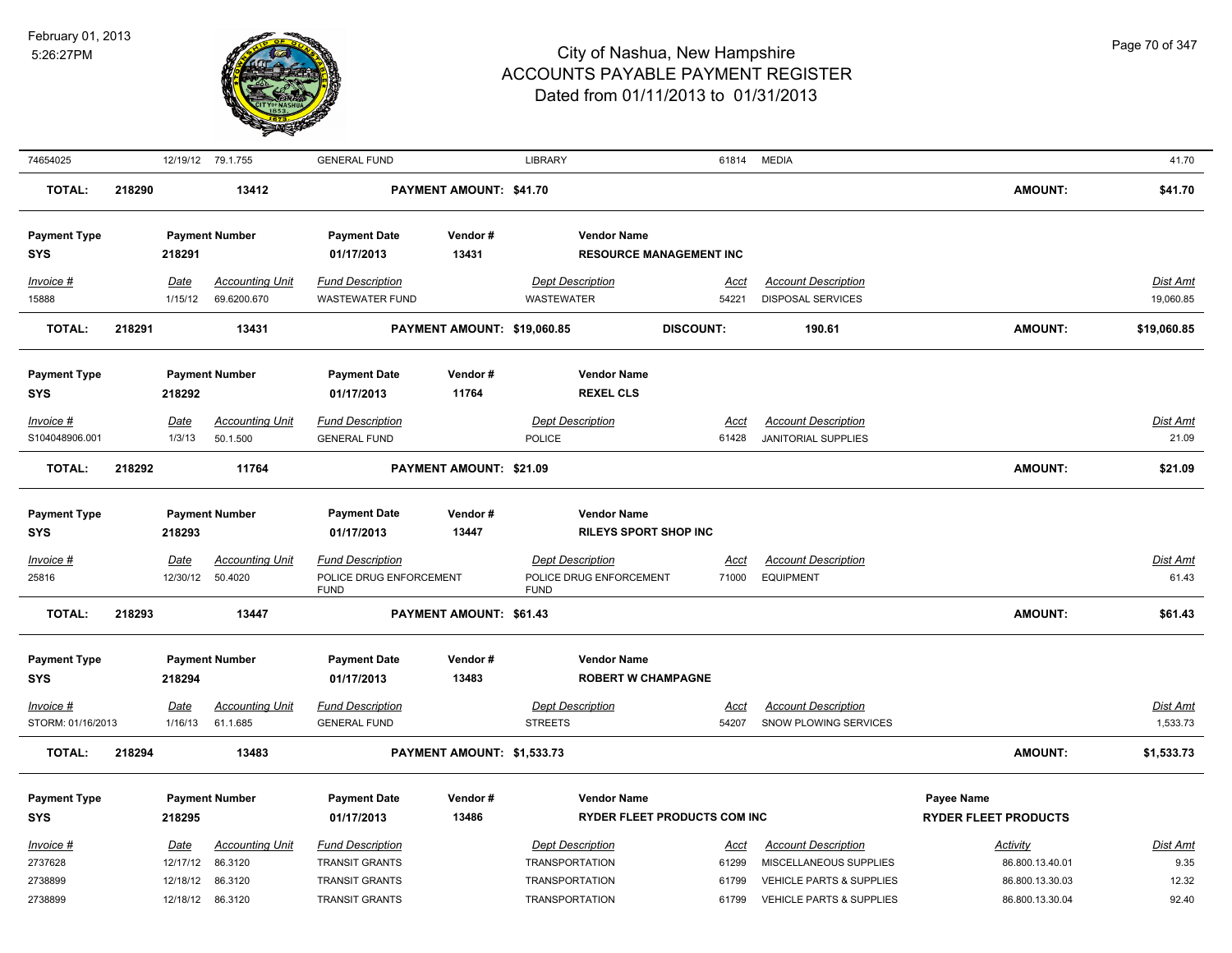

| 2738948                           |        | 12/18/12 86.3120 |                                    | <b>TRANSIT GRANTS</b>                          |                             | <b>TRANSPORTATION</b>                            | 61799         | <b>VEHICLE PARTS &amp; SUPPLIES</b>                    | 86.800.13.30.01               | 32.37                       |
|-----------------------------------|--------|------------------|------------------------------------|------------------------------------------------|-----------------------------|--------------------------------------------------|---------------|--------------------------------------------------------|-------------------------------|-----------------------------|
| <b>TOTAL:</b>                     | 218295 |                  | 13486                              |                                                | PAYMENT AMOUNT: \$146.44    |                                                  |               |                                                        | <b>AMOUNT:</b>                | \$146.44                    |
|                                   |        |                  |                                    |                                                |                             |                                                  |               |                                                        |                               |                             |
| <b>Payment Type</b>               |        |                  | <b>Payment Number</b>              | <b>Payment Date</b>                            | Vendor#                     | <b>Vendor Name</b>                               |               |                                                        | Payee Name                    |                             |
| <b>SYS</b>                        |        | 218296           |                                    | 01/17/2013                                     | 13501                       | <b>SAM'S CLUB</b>                                |               |                                                        | <b>SAM'S CLUB DIRECT-0860</b> |                             |
|                                   |        |                  |                                    |                                                |                             |                                                  |               |                                                        |                               |                             |
| Invoice #                         |        | Date             | <b>Accounting Unit</b>             | <b>Fund Description</b>                        |                             | <b>Dept Description</b>                          | Acct          | <b>Account Description</b>                             |                               | <b>Dist Amt</b>             |
| 3778 6352 007 1750                |        | 1/10/13          | 79.1.720                           | <b>GENERAL FUND</b>                            |                             | <b>LIBRARY</b>                                   | 54280         | BUILDING/GROUNDS MAINTENANCE                           |                               | 399.84                      |
| <b>TOTAL:</b>                     | 218296 |                  | 13501                              |                                                | PAYMENT AMOUNT: \$399.84    |                                                  |               |                                                        | <b>AMOUNT:</b>                | \$399.84                    |
| <b>Payment Type</b>               |        |                  | <b>Payment Number</b>              | <b>Payment Date</b>                            | Vendor#                     | <b>Vendor Name</b>                               |               |                                                        |                               |                             |
| <b>SYS</b>                        |        | 218297           |                                    | 01/17/2013                                     | 13502                       | <b>SANBORN HEAD &amp; ASSOC INC</b>              |               |                                                        |                               |                             |
| Invoice #                         |        | Date             | <b>Accounting Unit</b>             | <b>Fund Description</b>                        |                             | <b>Dept Description</b>                          | Acct          | <b>Account Description</b>                             | Activity                      | <b>Dist Amt</b>             |
| 0033337                           |        | 12/7/12          | 60.5700                            | CAP PROJECTS-BROAD ST PKWY                     |                             | CAP PROJECTS-BROAD ST                            | 81700         | <b>INFRASTRUCTURE</b>                                  | 1061.60.05.65                 | 7,726.32                    |
| 0033337                           |        | 12/7/12          | 60.5700                            | CAP PROJECTS-BROAD ST PKWY                     |                             | <b>PKWY</b><br>CAP PROJECTS-BROAD ST             | 81700         | <b>INFRASTRUCTURE</b>                                  | 1061.60.10.70                 | 15,082.01                   |
|                                   |        |                  |                                    |                                                |                             | <b>PKWY</b>                                      |               |                                                        |                               |                             |
| <b>TOTAL:</b>                     | 218297 |                  | 13502                              |                                                | PAYMENT AMOUNT: \$22,808.33 |                                                  |               |                                                        | <b>AMOUNT:</b>                | \$22,808.33                 |
|                                   |        |                  |                                    |                                                |                             |                                                  |               |                                                        |                               |                             |
| <b>Payment Type</b>               |        |                  | <b>Payment Number</b>              | <b>Payment Date</b>                            | Vendor#                     | <b>Vendor Name</b>                               |               |                                                        |                               |                             |
| <b>SYS</b>                        |        | 218298           |                                    | 01/17/2013                                     | 13504                       | <b>SANEL AUTO PARTS CO</b>                       |               |                                                        |                               |                             |
|                                   |        |                  |                                    |                                                |                             |                                                  |               |                                                        |                               |                             |
| Invoice #<br>02PL7867             |        | Date<br>11/14/12 | <b>Accounting Unit</b><br>52.1.630 | <b>Fund Description</b><br><b>GENERAL FUND</b> |                             | <b>Dept Description</b><br><b>FIRE</b>           | Acct<br>61799 | <b>Account Description</b><br>VEHICLE PARTS & SUPPLIES |                               | <b>Dist Amt</b><br>$-39.90$ |
| 02PL7876                          |        | 11/14/12         | 52.1.630                           | <b>GENERAL FUND</b>                            |                             | <b>FIRE</b>                                      | 61799         | VEHICLE PARTS & SUPPLIES                               |                               | 39.90                       |
| 02QI7960                          |        | 1/3/13           | 52.1.630                           | <b>GENERAL FUND</b>                            |                             | <b>FIRE</b>                                      | 54600         | VEHICLE REPAIRS & MAINTENANCE                          |                               | 13.90                       |
| 02QI8008                          |        | 1/3/13           | 52.1.630                           | <b>GENERAL FUND</b>                            |                             | <b>FIRE</b>                                      | 54600         | VEHICLE REPAIRS & MAINTENANCE                          |                               | 27.80                       |
| 02QK7410                          |        | 1/7/13           | 52.1.630                           | <b>GENERAL FUND</b>                            |                             | <b>FIRE</b>                                      | 54600         | <b>VEHICLE REPAIRS &amp; MAINTENANCE</b>               |                               | 173.84                      |
| 02QK7648                          |        | 1/7/13           | 52.1.630                           | <b>GENERAL FUND</b>                            |                             | <b>FIRE</b>                                      | 54600         | <b>VEHICLE REPAIRS &amp; MAINTENANCE</b>               |                               | 10.93                       |
| 02QL2142                          |        | 1/8/13           | 52.1.630                           | <b>GENERAL FUND</b>                            |                             | <b>FIRE</b>                                      | 54600         | <b>VEHICLE REPAIRS &amp; MAINTENANCE</b>               |                               | 14.92                       |
| 02QL2837                          |        | 1/8/13           | 52.1.630                           | <b>GENERAL FUND</b>                            |                             | <b>FIRE</b>                                      | 61799         | <b>VEHICLE PARTS &amp; SUPPLIES</b>                    |                               | 32.79                       |
| 02QL4300                          |        | 1/8/13           | 52.1.630                           | <b>GENERAL FUND</b>                            |                             | <b>FIRE</b>                                      | 61799         | VEHICLE PARTS & SUPPLIES                               |                               | 5.58                        |
| <b>TOTAL:</b>                     | 218298 |                  | 13504                              |                                                | PAYMENT AMOUNT: \$279.76    |                                                  |               |                                                        | <b>AMOUNT:</b>                | \$279.76                    |
|                                   |        |                  |                                    |                                                |                             |                                                  |               |                                                        |                               |                             |
| <b>Payment Type</b><br><b>SYS</b> |        | 218299           | <b>Payment Number</b>              | <b>Payment Date</b><br>01/17/2013              | Vendor#<br>13504            | <b>Vendor Name</b><br><b>SANEL AUTO PARTS CO</b> |               |                                                        |                               |                             |
|                                   |        |                  |                                    |                                                |                             |                                                  |               |                                                        |                               |                             |
| Invoice #<br>02QJ3311             |        | Date<br>1/3/13   | <b>Accounting Unit</b><br>61.1.700 | <b>Fund Description</b><br><b>GENERAL FUND</b> |                             | <b>Dept Description</b><br><b>STREETS</b>        | Acct<br>61799 | <b>Account Description</b><br>VEHICLE PARTS & SUPPLIES |                               | Dist Amt<br>62.42           |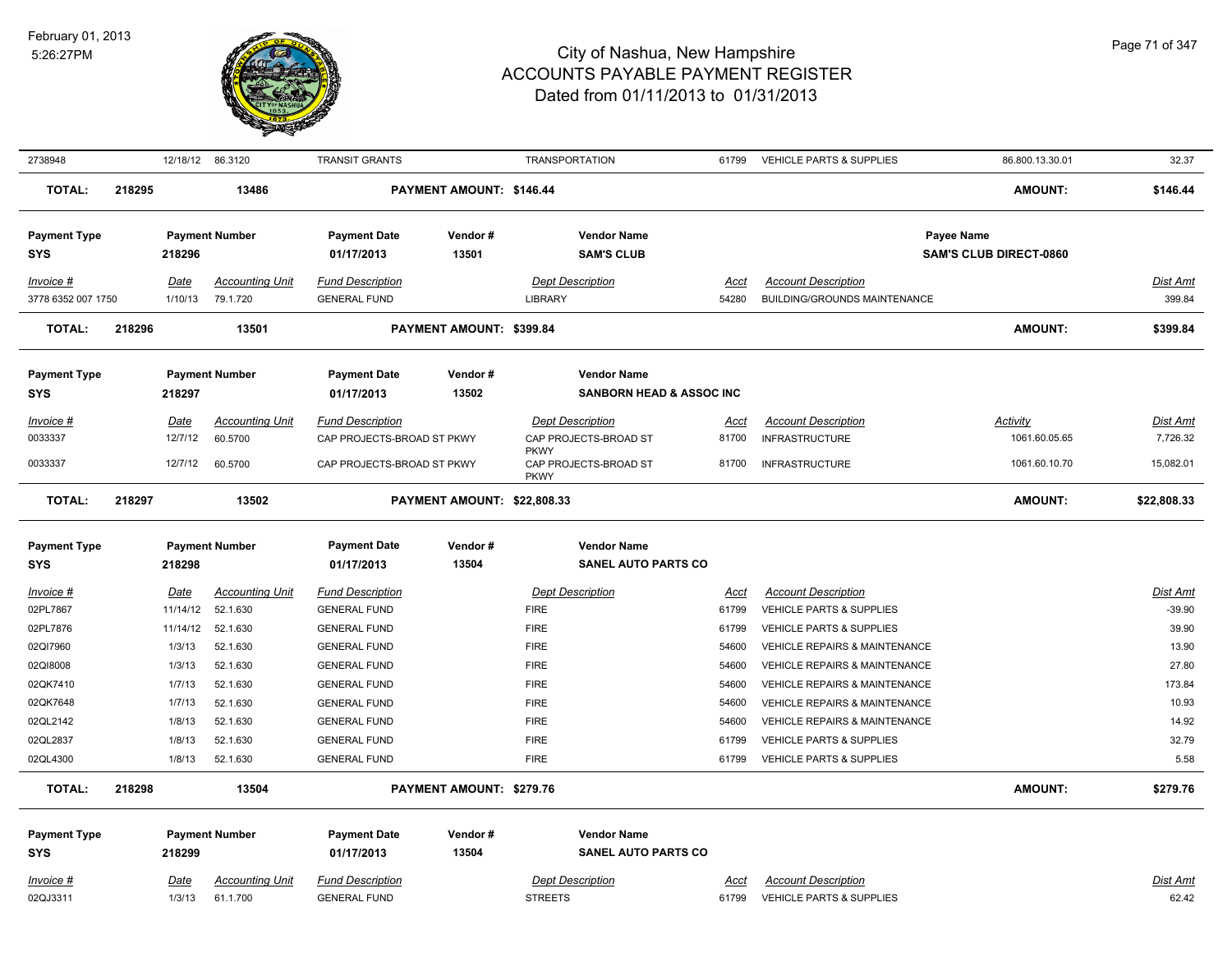

| <b>TOTAL:</b>                     | 218299<br>13504                 |                                 |                                             | <b>PAYMENT AMOUNT: \$62.42</b>                        |                                                  |                                                      |  |               |                                                      | <b>AMOUNT:</b>  | \$62.42           |
|-----------------------------------|---------------------------------|---------------------------------|---------------------------------------------|-------------------------------------------------------|--------------------------------------------------|------------------------------------------------------|--|---------------|------------------------------------------------------|-----------------|-------------------|
| <b>Payment Type</b><br><b>SYS</b> | 218300                          |                                 | <b>Payment Number</b>                       | <b>Payment Date</b><br>Vendor#<br>13504<br>01/17/2013 |                                                  | <b>Vendor Name</b><br><b>SANEL AUTO PARTS CO</b>     |  |               |                                                      |                 |                   |
| Invoice #                         |                                 | Date                            | <b>Accounting Unit</b>                      | <b>Fund Description</b>                               |                                                  | <b>Dept Description</b>                              |  | Acct          | <b>Account Description</b>                           |                 | Dist Amt          |
| 02OX1261                          |                                 |                                 | 10/17/12 77.1.690                           | <b>GENERAL FUND</b>                                   |                                                  | PARKS & RECREATION                                   |  | 61799         | VEHICLE PARTS & SUPPLIES                             |                 | 8.96              |
| 02QC0265                          |                                 |                                 | 12/18/12 77.1.690                           | <b>GENERAL FUND</b>                                   |                                                  | PARKS & RECREATION                                   |  | 61799         | <b>VEHICLE PARTS &amp; SUPPLIES</b>                  |                 | 100.73            |
| 02QC0305                          |                                 |                                 | 12/18/12 77.1.690                           | <b>GENERAL FUND</b>                                   |                                                  | PARKS & RECREATION                                   |  | 61799         | <b>VEHICLE PARTS &amp; SUPPLIES</b>                  |                 | 57.92             |
| <b>TOTAL:</b>                     | 218300                          | 13504                           |                                             | PAYMENT AMOUNT: \$167.61                              |                                                  | <b>DISCOUNT:</b>                                     |  |               | 3.17                                                 | <b>AMOUNT:</b>  | \$167.61          |
| <b>Payment Type</b><br><b>SYS</b> | <b>Payment Number</b><br>218301 |                                 | <b>Payment Date</b><br>01/17/2013           | Vendor#<br>13541                                      | <b>Vendor Name</b><br><b>SEACOAST SUPPLY INC</b> |                                                      |  |               |                                                      |                 |                   |
| Invoice #                         |                                 | Date                            | <b>Accounting Unit</b>                      | <b>Fund Description</b>                               |                                                  | <b>Dept Description</b>                              |  | Acct          | <b>Account Description</b>                           |                 | Dist Amt          |
| 29421                             |                                 | 12/17/12                        | 69.6200.670                                 | <b>WASTEWATER FUND</b>                                |                                                  | WASTEWATER                                           |  | 54487         | <b>EQUIPMENT REPAIRS &amp;</b><br><b>MAINTENANCE</b> |                 | 360.30            |
| <b>TOTAL:</b>                     | 218301                          | 13541                           |                                             | PAYMENT AMOUNT: \$360.30                              |                                                  |                                                      |  |               |                                                      | <b>AMOUNT:</b>  | \$360.30          |
| <b>Payment Type</b>               |                                 |                                 | <b>Payment Number</b>                       | <b>Payment Date</b>                                   | Vendor#                                          | <b>Vendor Name</b>                                   |  |               |                                                      |                 |                   |
| <b>SYS</b>                        | 218302                          |                                 |                                             | 13575<br>01/17/2013                                   |                                                  | <b>SIMON &amp; SCHUSTER</b>                          |  |               |                                                      |                 |                   |
| Invoice #<br>014442784            |                                 | Date                            | <b>Accounting Unit</b><br>12/31/12 79.1.760 | <b>Fund Description</b><br><b>GENERAL FUND</b>        |                                                  | <b>Dept Description</b><br><b>LIBRARY</b>            |  | Acct<br>61807 | <b>Account Description</b><br><b>PUBLICATIONS</b>    |                 | Dist Amt<br>35.22 |
| <b>TOTAL:</b>                     | 218302                          | 13575                           |                                             |                                                       | PAYMENT AMOUNT: \$35.22                          |                                                      |  |               | <b>AMOUNT:</b>                                       | \$35.22         |                   |
| <b>Payment Type</b><br><b>SYS</b> |                                 | 218303                          | <b>Payment Number</b>                       | <b>Payment Date</b><br>01/17/2013                     | Vendor#<br>10673                                 | <b>Vendor Name</b><br><b>SOLAR ILLUMINATIONS</b>     |  |               |                                                      |                 |                   |
| Invoice #                         |                                 | <b>Date</b>                     | <b>Accounting Unit</b>                      | <b>Fund Description</b>                               |                                                  | <b>Dept Description</b>                              |  | <u>Acct</u>   | <b>Account Description</b>                           |                 | <u>Dist Amt</u>   |
| 121712                            |                                 |                                 | 12/17/12 77.1.650                           | <b>GENERAL FUND</b>                                   |                                                  | PARKS & RECREATION                                   |  | 54280         | BUILDING/GROUNDS MAINTENANCE                         |                 | 167.48            |
| <b>TOTAL:</b><br>218303           |                                 | 10673                           |                                             | PAYMENT AMOUNT: \$167.48                              |                                                  |                                                      |  |               | <b>AMOUNT:</b>                                       | \$167.48        |                   |
| <b>Payment Type</b><br><b>SYS</b> |                                 | <b>Payment Number</b><br>218304 |                                             | <b>Payment Date</b><br>01/17/2013                     | Vendor#<br>13608                                 | <b>Vendor Name</b><br>SOUTHERN NH HIV AIDS TASK FORC |  |               |                                                      |                 |                   |
| Invoice #                         |                                 | Date                            | <b>Accounting Unit</b>                      | <b>Fund Description</b>                               |                                                  | <b>Dept Description</b>                              |  | Acct          | <b>Account Description</b>                           | <b>Activity</b> | Dist Amt          |
| NOV BILLING 01/07/2013            |                                 | 1/7/13                          | 71.3068                                     | <b>COMMUNITY SERVICES GRANTS</b>                      |                                                  | <b>COMMUNITY SERVICES GRANTS</b>                     |  | 55699         | OTHER CONTRACTED SERVICES                            | 71.1006.13.01   | 5,260.00          |
| NOV BILLING 01/07/2013            |                                 | 1/7/13                          | 71.3068                                     | <b>COMMUNITY SERVICES GRANTS</b>                      |                                                  | <b>COMMUNITY SERVICES GRANTS</b>                     |  | 68235         | <b>ADMINISTRATIVE EXPENSES</b>                       | 71.1006.13.01   | 368.00            |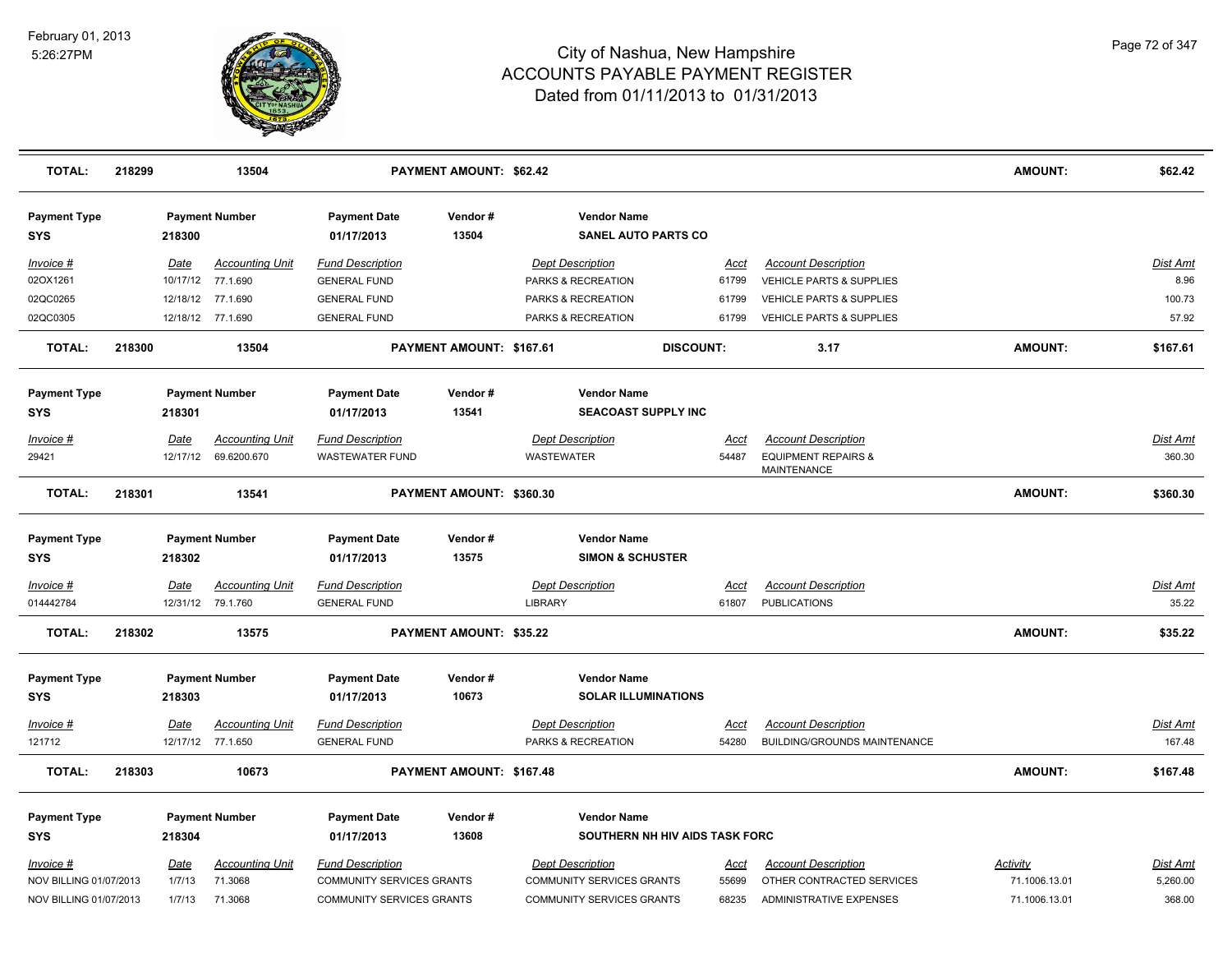

| <b>TOTAL:</b>                     | 218304          | 13608                                 |                                                    | PAYMENT AMOUNT: \$5,628.00 |                                                    |                |                                                             | <b>AMOUNT:</b>                             | \$5,628.00           |
|-----------------------------------|-----------------|---------------------------------------|----------------------------------------------------|----------------------------|----------------------------------------------------|----------------|-------------------------------------------------------------|--------------------------------------------|----------------------|
| <b>Payment Type</b><br><b>SYS</b> | 218305          | <b>Payment Number</b>                 | <b>Payment Date</b><br>01/17/2013                  | Vendor#<br>13614           | <b>Vendor Name</b><br><b>SOUTHWORTH-MILTON INC</b> |                |                                                             | Payee Name<br><b>SOUTHWORTH MILTON INC</b> |                      |
| $Invoice$ #<br>PARTS8153424       | Date<br>1/3/13  | <b>Accounting Unit</b><br>68.6000.692 | <b>Fund Description</b><br><b>SOLID WASTE FUND</b> |                            | <b>Dept Description</b><br><b>SOLID WASTE</b>      | Acct<br>54600  | <b>Account Description</b><br>VEHICLE REPAIRS & MAINTENANCE |                                            | Dist Amt<br>336.20   |
| PARTS8158175                      | 1/5/13          | 68.6000.692                           | SOLID WASTE FUND                                   |                            | <b>SOLID WASTE</b>                                 | 54600          | <b>VEHICLE REPAIRS &amp; MAINTENANCE</b>                    |                                            | 262.06               |
| <b>TOTAL:</b>                     | 218305          | 13614                                 |                                                    | PAYMENT AMOUNT: \$598.26   |                                                    |                |                                                             | <b>AMOUNT:</b>                             | \$598.26             |
| <b>Payment Type</b>               |                 | <b>Payment Number</b>                 | <b>Payment Date</b>                                | Vendor#                    | <b>Vendor Name</b>                                 |                |                                                             | Payee Name                                 |                      |
| <b>SYS</b>                        | 218306          |                                       | 01/17/2013                                         | 13642                      | <b>STANLEY CONVERGENT SECURITY SO</b>              |                |                                                             | <b>STANLEY CONVERGENT SECURITY</b>         |                      |
| Invoice #<br>9692279              | Date<br>11/6/12 | <b>Accounting Unit</b><br>61.1.670    | <b>Fund Description</b><br><b>GENERAL FUND</b>     |                            | <b>Dept Description</b><br><b>STREETS</b>          | Acct<br>54236  | <b>Account Description</b><br><b>SECURITY SERVICES</b>      |                                            | Dist Amt<br>26.50    |
| 9791916                           | 12/3/12         | 79.1.720                              | <b>GENERAL FUND</b>                                |                            | <b>LIBRARY</b>                                     | 54487          | <b>EQUIPMENT REPAIRS &amp;</b><br><b>MAINTENANCE</b>        |                                            | 195.72               |
| 9866763                           | 1/1/13          | 68.6000.692                           | SOLID WASTE FUND                                   |                            | <b>SOLID WASTE</b>                                 | 61192          | SAFETY SUPPLIES                                             |                                            | 84.00                |
| <b>TOTAL:</b>                     | 218306          | 13642                                 |                                                    | PAYMENT AMOUNT: \$306.22   |                                                    |                |                                                             | <b>AMOUNT:</b>                             | \$306.22             |
| <b>Payment Type</b>               |                 | <b>Payment Number</b>                 | <b>Payment Date</b>                                | Vendor#                    | <b>Vendor Name</b>                                 |                |                                                             |                                            |                      |
| <b>SYS</b>                        | 218307          |                                       | 01/17/2013                                         | 11963                      | <b>STAPLES BUSINESS ADVANTAGE</b>                  |                |                                                             |                                            |                      |
| Invoice #                         | Date            | <b>Accounting Unit</b>                | <b>Fund Description</b>                            |                            | <b>Dept Description</b>                            | Acct           | <b>Account Description</b>                                  |                                            | Dist Amt             |
| 3187614053                        | 12/6/12         | 77.1.500                              | <b>GENERAL FUND</b>                                |                            | PARKS & RECREATION                                 | 61100          | OFFICE SUPPLIES                                             |                                            | 75.89                |
| 3188057943                        | 12/14/12        | 60.1.665                              | <b>GENERAL FUND</b>                                |                            | <b>PUBLIC</b><br>WORKS-ADMIN/ENGINEERING           | 61299          | MISCELLANEOUS SUPPLIES                                      |                                            | 190.50               |
| 3188057944                        |                 | 12/14/12 71.1.500                     | <b>GENERAL FUND</b>                                |                            | <b>COMMUNITY SERVICES</b>                          | 61100          | OFFICE SUPPLIES                                             |                                            | 49.99                |
| 3188326104                        | 12/15/12        | 69.6200.670                           | <b>WASTEWATER FUND</b>                             |                            | WASTEWATER                                         | 61100          | OFFICE SUPPLIES                                             |                                            | 137.92               |
| 3188326108                        | 12/15/12        | 18.1.500                              | <b>GENERAL FUND</b>                                |                            | OTHER GENERAL GOV'T                                | 45960          | <b>VENDOR DISCOUNTS</b>                                     |                                            | $-16.08$             |
| 3188326108                        |                 | 12/15/12 77.1.500                     | <b>GENERAL FUND</b>                                |                            | PARKS & RECREATION                                 | 61100          | OFFICE SUPPLIES                                             |                                            | 535.97               |
| 3188353379                        | 12/18/12        | 12/18/12  18.1.500<br>50.1.500        | <b>GENERAL FUND</b><br><b>GENERAL FUND</b>         |                            | OTHER GENERAL GOV'T<br><b>POLICE</b>               | 45960<br>61100 | <b>VENDOR DISCOUNTS</b><br>OFFICE SUPPLIES                  |                                            | $-71.89$<br>2,027.43 |
| 3188353379<br>3188353379          | 12/18/12        | 50.1.500                              | <b>GENERAL FUND</b>                                |                            | <b>POLICE</b>                                      | 61650          | <b>COPIER SUPPLIES</b>                                      |                                            | 368.89               |
| 3188353380                        |                 | 12/18/12 11.1.500                     | <b>GENERAL FUND</b>                                |                            | <b>HUMAN RESOURCES</b>                             | 61100          | OFFICE SUPPLIES                                             |                                            | 102.30               |
| 3188353381                        | 12/18/12        | 11.1.500                              | <b>GENERAL FUND</b>                                |                            | <b>HUMAN RESOURCES</b>                             | 61100          | OFFICE SUPPLIES                                             |                                            | 34.65                |
| 3188353382                        | 12/18/12        | 03.1.500                              | <b>GENERAL FUND</b>                                |                            | <b>LEGAL</b>                                       | 61100          | OFFICE SUPPLIES                                             |                                            | 112.74               |
| 3188353383                        |                 | 12/18/12  18.1.500                    | <b>GENERAL FUND</b>                                |                            | OTHER GENERAL GOV'T                                | 45960          | <b>VENDOR DISCOUNTS</b>                                     |                                            | $-9.30$              |
| 3188353383                        | 12/18/12        | 32.1.500                              | <b>GENERAL FUND</b>                                |                            | ASSESSING                                          | 44184          | <b>PHOTOCOPIES</b>                                          |                                            | 310.13               |
| 3188353384                        | 12/18/12        | 01.1.500                              | <b>GENERAL FUND</b>                                |                            | <b>MAYOR</b>                                       | 61100          | OFFICE SUPPLIES                                             |                                            | 58.76                |
| 3188353387                        |                 | 12/18/12 81.1.500                     | <b>GENERAL FUND</b>                                |                            | <b>COMMUNITY DEVELOPMENT</b>                       | 61650          | <b>COPIER SUPPLIES</b>                                      |                                            | 64.80                |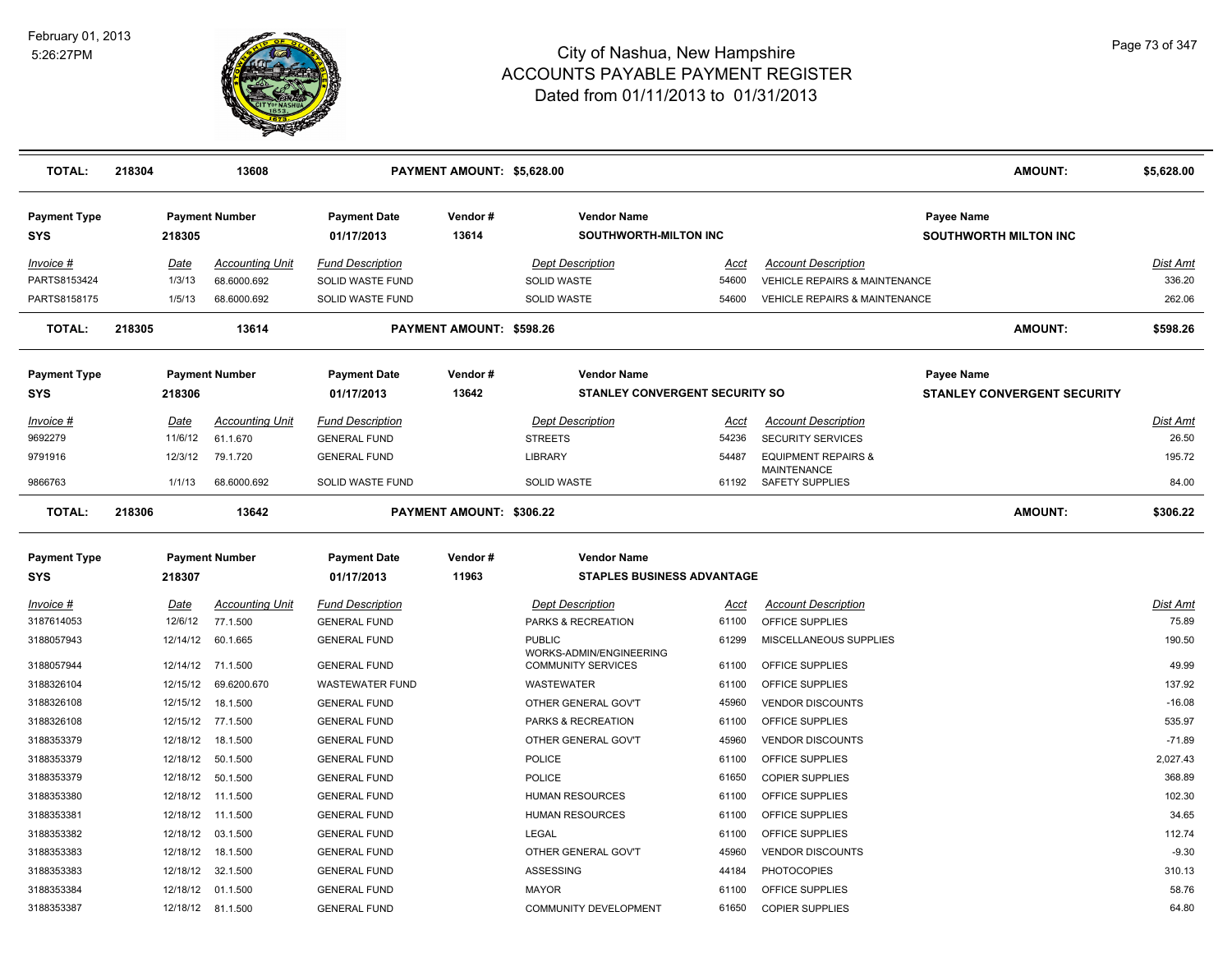

| 3189480311          | 1/3/13                | 26.1.580                           | <b>GENERAL FUND</b>                            |                            | <b>FINANCIAL SERVICES</b>                |                              | 61100                | OFFICE SUPPLIES                                             |                                 | $-64.99$                    |
|---------------------|-----------------------|------------------------------------|------------------------------------------------|----------------------------|------------------------------------------|------------------------------|----------------------|-------------------------------------------------------------|---------------------------------|-----------------------------|
| 3189529812          | 1/4/13                | 69.6200.540                        | <b>WASTEWATER FUND</b>                         |                            | <b>WASTEWATER</b>                        |                              | 61100                | OFFICE SUPPLIES                                             |                                 | 289.31                      |
| 3189529813          | 1/4/13                | 81.1.500                           | <b>GENERAL FUND</b>                            |                            | <b>COMMUNITY DEVELOPMENT</b>             |                              | 61100                | OFFICE SUPPLIES                                             |                                 | 60.37                       |
| 3189529814          | 1/4/13                | 68.6000.500                        | SOLID WASTE FUND                               |                            | SOLID WASTE                              |                              | 61100                | OFFICE SUPPLIES                                             |                                 | 28.46                       |
| 3189529816          | 1/4/13                | 26.1.500                           | <b>GENERAL FUND</b>                            |                            | <b>FINANCIAL SERVICES</b>                |                              | 61100                | OFFICE SUPPLIES                                             |                                 | 45.27                       |
| 3189529816          | 1/4/13                | 26.1.570                           | <b>GENERAL FUND</b>                            |                            | <b>FINANCIAL SERVICES</b>                |                              | 61100                | OFFICE SUPPLIES                                             |                                 | 26.99                       |
| 3189529817          | 1/4/13                | 18.1.500                           | <b>GENERAL FUND</b>                            |                            | OTHER GENERAL GOV'T                      |                              | 45960                | <b>VENDOR DISCOUNTS</b>                                     |                                 | $-15.15$                    |
| 3189529817          | 1/4/13                | 79.1.500                           | <b>GENERAL FUND</b>                            |                            | LIBRARY                                  |                              | 61100                | OFFICE SUPPLIES                                             |                                 | 505.08                      |
| 3189742004          | 1/5/13                | 68.6000.500                        | SOLID WASTE FUND                               |                            | SOLID WASTE                              |                              | 61100                | OFFICE SUPPLIES                                             |                                 | $-7.18$                     |
| <b>TOTAL:</b>       | 218307                | 11963                              |                                                | PAYMENT AMOUNT: \$4,831.47 |                                          | <b>DISCOUNT:</b>             |                      | 108.68                                                      | <b>AMOUNT:</b>                  | \$4,840.86                  |
| <b>Payment Type</b> |                       | <b>Payment Number</b>              | <b>Payment Date</b>                            | Vendor#                    |                                          | <b>Vendor Name</b>           |                      |                                                             |                                 |                             |
| <b>SYS</b>          | 218308                |                                    | 01/17/2013                                     | 13646                      |                                          | <b>STAR PACKER BADGES</b>    |                      |                                                             |                                 |                             |
| Invoice #           | Date                  | <b>Accounting Unit</b>             | <b>Fund Description</b>                        |                            | <b>Dept Description</b>                  |                              | Acct                 | <b>Account Description</b>                                  |                                 | <b>Dist Amt</b>             |
| 111212NAS           |                       | 11/12/12 50.1.500                  | <b>GENERAL FUND</b>                            |                            | POLICE                                   |                              | 61110                | PROTECTIVE CLOTHING                                         |                                 | 60.00                       |
| <b>TOTAL:</b>       | 218308                | 13646                              |                                                | PAYMENT AMOUNT: \$60.00    |                                          |                              |                      |                                                             | <b>AMOUNT:</b>                  | \$60.00                     |
|                     |                       |                                    |                                                |                            |                                          |                              |                      |                                                             |                                 |                             |
| <b>Payment Type</b> |                       | <b>Payment Number</b>              | <b>Payment Date</b>                            | Vendor#                    |                                          | <b>Vendor Name</b>           |                      |                                                             |                                 |                             |
| <b>SYS</b>          | 218309                |                                    | 01/17/2013                                     | 13649                      |                                          | <b>STATE OF NH UC</b>        |                      |                                                             |                                 |                             |
| Invoice #           | <b>Date</b>           | <b>Accounting Unit</b>             | <b>Fund Description</b>                        |                            | <b>Dept Description</b>                  |                              | <u>Acct</u>          | <b>Account Description</b>                                  |                                 | <b>Dist Amt</b>             |
| 99375/NOV2012       | 12/27/12              | 13.1.500                           | <b>GENERAL FUND</b>                            |                            | <b>BENEFITS</b>                          |                              | 59580                | UNEMPLOYMENT COMPENSATION                                   |                                 | 2,304.04                    |
| 99375/NOV2012       | 12/27/12              | 13.1.500.S                         | <b>GENERAL FUND</b>                            |                            | <b>BENEFITS</b>                          |                              | 59580                | UNEMPLOYMENT COMPENSATION                                   |                                 | 6,834.78                    |
| <b>TOTAL:</b>       | 218309                | 13649                              |                                                | PAYMENT AMOUNT: \$9,138.82 |                                          |                              |                      |                                                             | <b>AMOUNT:</b>                  | \$9,138.82                  |
| <b>Payment Type</b> |                       | <b>Payment Number</b>              | <b>Payment Date</b>                            | Vendor#                    |                                          | <b>Vendor Name</b>           |                      |                                                             | <b>Payee Name</b>               |                             |
| <b>SYS</b>          | 218310                |                                    | 01/17/2013                                     | 13679                      |                                          | <b>SULLIVAN TIRE INC</b>     |                      |                                                             | <b>SULLIVAN TIRE COMPANY</b>    |                             |
|                     |                       |                                    |                                                |                            |                                          |                              |                      |                                                             |                                 |                             |
| Invoice #<br>111582 | <u>Date</u><br>1/9/13 | <b>Accounting Unit</b><br>66.1.500 | <b>Fund Description</b><br><b>GENERAL FUND</b> |                            | <b>Dept Description</b><br>PARKING LOTS  |                              | <u>Acct</u><br>54600 | <b>Account Description</b><br>VEHICLE REPAIRS & MAINTENANCE |                                 | <b>Dist Amt</b><br>1,202.36 |
|                     |                       |                                    |                                                |                            |                                          |                              |                      |                                                             |                                 |                             |
| <b>TOTAL:</b>       | 218310                | 13679                              |                                                | PAYMENT AMOUNT: \$1,202.36 |                                          |                              |                      |                                                             | <b>AMOUNT:</b>                  | \$1,202.36                  |
| <b>Payment Type</b> |                       | <b>Payment Number</b>              | <b>Payment Date</b>                            | Vendor#                    |                                          | <b>Vendor Name</b>           |                      |                                                             | <b>Payee Name</b>               |                             |
| <b>SYS</b>          | 218311                |                                    | 01/17/2013                                     | 13691                      |                                          | SURPLUS OFFICE EQUIPMENT INC |                      |                                                             | <b>SURPLUS OFFICE EQUIPMENT</b> |                             |
| Invoice #           | Date                  | Accounting Unit                    | <b>Fund Description</b>                        |                            | <b>Dept Description</b>                  |                              | Acct                 | <b>Account Description</b>                                  |                                 | <b>Dist Amt</b>             |
| 21488               |                       | 12/17/12 60.1.665                  | <b>GENERAL FUND</b>                            |                            | <b>PUBLIC</b><br>WORKS-ADMIN/ENGINEERING |                              | 71800                | <b>FURNITURE &amp; FIXTURES</b>                             |                                 | 627.20                      |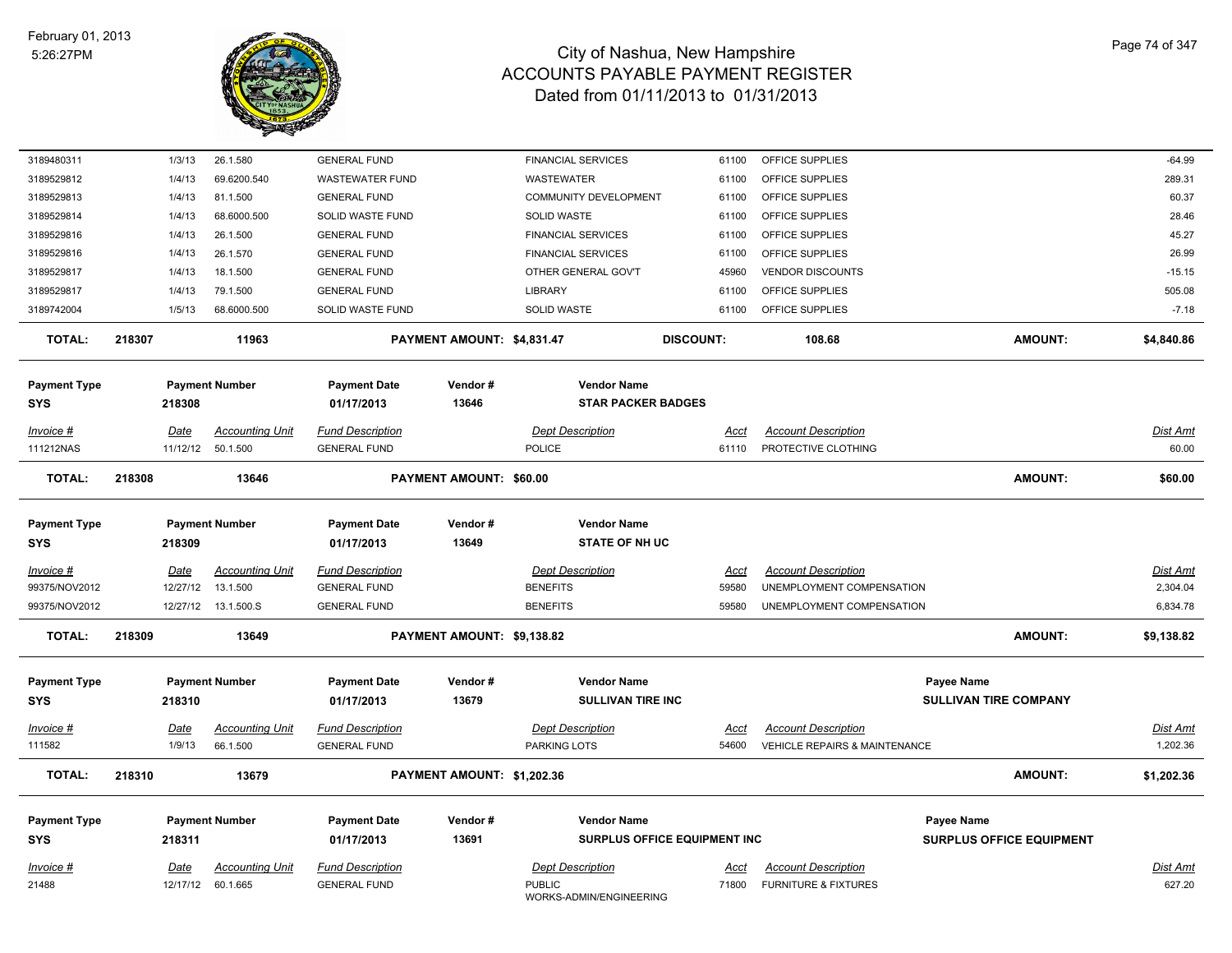

| <b>TOTAL:</b>                     | 218311 |                | 13691                              |                                                | PAYMENT AMOUNT: \$627.20    |                                                    |               |                                                                 | AMOUNT:        | \$627.20           |
|-----------------------------------|--------|----------------|------------------------------------|------------------------------------------------|-----------------------------|----------------------------------------------------|---------------|-----------------------------------------------------------------|----------------|--------------------|
| <b>Payment Type</b><br><b>SYS</b> |        | 218312         | <b>Payment Number</b>              | <b>Payment Date</b><br>01/17/2013              | Vendor#<br>13698            | <b>Vendor Name</b><br><b>SWEEPER PARTS SALES</b>   |               |                                                                 |                |                    |
| Invoice #                         |        | Date           | <b>Accounting Unit</b>             | <b>Fund Description</b>                        |                             | <b>Dept Description</b>                            | Acct          | <b>Account Description</b>                                      |                | Dist Amt           |
| 7303                              |        | 11/7/12        | 61.1.700                           | <b>GENERAL FUND</b>                            |                             | <b>STREETS</b>                                     | 54600         | <b>VEHICLE REPAIRS &amp; MAINTENANCE</b>                        |                | 472.70             |
| <b>TOTAL:</b>                     | 218312 |                | 13698                              |                                                | PAYMENT AMOUNT: \$472.70    |                                                    |               |                                                                 | <b>AMOUNT:</b> | \$472.70           |
| <b>Payment Type</b>               |        |                | <b>Payment Number</b>              | <b>Payment Date</b>                            | Vendor#<br>10698            | <b>Vendor Name</b><br><b>TELEVEND SERVICES INC</b> |               |                                                                 |                |                    |
| <b>SYS</b>                        |        | 218313         |                                    | 01/17/2013                                     |                             |                                                    |               |                                                                 |                |                    |
| Invoice #                         |        | <b>Date</b>    | <b>Accounting Unit</b>             | <b>Fund Description</b>                        |                             | <b>Dept Description</b>                            | Acct          | <b>Account Description</b>                                      |                | Dist Amt           |
| 4085                              |        |                | 12/27/12 79.4090                   | LIB-LOST/DAMAGED BOOK FINES                    |                             | LIB-LOST/DAMAGED BOOK FINES                        | 45440         | <b>LIBRARY BOOK FINES</b>                                       |                | 202.15             |
| <b>TOTAL:</b>                     | 218313 |                | 10698                              |                                                | PAYMENT AMOUNT: \$202.15    |                                                    |               |                                                                 | <b>AMOUNT:</b> | \$202.15           |
| <b>Payment Type</b>               |        |                | <b>Payment Number</b>              | <b>Payment Date</b>                            | Vendor#                     | <b>Vendor Name</b>                                 |               |                                                                 |                |                    |
| <b>SYS</b>                        |        | 218314         |                                    | 01/17/2013                                     | 13755                       | <b>TOTER INC</b>                                   |               |                                                                 |                |                    |
|                                   |        |                |                                    |                                                |                             |                                                    |               |                                                                 |                |                    |
| <u>Invoice #</u>                  |        | Date           | <b>Accounting Unit</b>             | <b>Fund Description</b>                        |                             | <b>Dept Description</b>                            | <u>Acct</u>   | <b>Account Description</b>                                      |                | <b>Dist Amt</b>    |
| KB 307872                         |        |                | 12/16/12 68.6000.695               | SOLID WASTE FUND                               |                             | SOLID WASTE                                        | 71630         | <b>TOTERS</b>                                                   |                | 31,989.00          |
| <b>TOTAL:</b>                     | 218314 |                | 13755                              |                                                | PAYMENT AMOUNT: \$31,989.00 |                                                    |               |                                                                 | <b>AMOUNT:</b> | \$31,989.00        |
| <b>Payment Type</b>               |        |                | <b>Payment Number</b>              | <b>Payment Date</b>                            | Vendor#                     | <b>Vendor Name</b>                                 |               |                                                                 |                |                    |
| <b>SYS</b>                        |        | 218315         |                                    | 01/17/2013                                     | 13773                       | <b>TRUE BLUE CLEANERS</b>                          |               |                                                                 |                |                    |
| Invoice #                         |        | <u>Date</u>    | <b>Accounting Unit</b>             | <b>Fund Description</b>                        |                             | <b>Dept Description</b>                            | Acct          | <b>Account Description</b>                                      |                | Dist Amt           |
| 204418                            |        | 1/7/13         | 52.1.625                           | <b>GENERAL FUND</b>                            |                             | <b>FIRE</b>                                        | 55699         | OTHER CONTRACTED SERVICES                                       |                | 22.62              |
| 204544                            |        | 1/7/13         | 52.1.625                           | <b>GENERAL FUND</b>                            |                             | <b>FIRE</b>                                        | 55699         | OTHER CONTRACTED SERVICES                                       |                | 22.62              |
| 204546                            |        | 1/7/13         | 52.1.625                           | <b>GENERAL FUND</b>                            |                             | <b>FIRE</b>                                        | 55699         | OTHER CONTRACTED SERVICES                                       |                | 15.08              |
| 204603                            |        | 1/7/13         | 52.1.625                           | <b>GENERAL FUND</b>                            |                             | <b>FIRE</b>                                        | 55699         | OTHER CONTRACTED SERVICES                                       |                | 22.62              |
| 204605                            |        | 1/7/13         | 52.1.625                           | <b>GENERAL FUND</b>                            |                             | <b>FIRE</b>                                        | 55699         | OTHER CONTRACTED SERVICES                                       |                | 22.62              |
| <b>TOTAL:</b>                     | 218315 |                | 13773                              |                                                | PAYMENT AMOUNT: \$105.56    |                                                    |               |                                                                 | <b>AMOUNT:</b> | \$105.56           |
| <b>Payment Type</b>               |        |                | <b>Payment Number</b>              | <b>Payment Date</b>                            | Vendor#                     | <b>Vendor Name</b>                                 |               |                                                                 |                |                    |
| <b>SYS</b>                        |        | 218316         |                                    | 01/17/2013                                     | 10318                       | <b>TSSI</b>                                        |               |                                                                 |                |                    |
|                                   |        |                |                                    |                                                |                             |                                                    |               |                                                                 |                |                    |
| Invoice #<br>PIN135501            |        | Date<br>1/3/13 | <b>Accounting Unit</b><br>50.1.500 | <b>Fund Description</b><br><b>GENERAL FUND</b> |                             | <b>Dept Description</b><br>POLICE                  | Acct<br>71400 | <b>Account Description</b><br><b>EMERGENCY RESCUE EQUIPMENT</b> | Activity       | Dist Amt<br>137.97 |
|                                   |        |                |                                    |                                                |                             |                                                    |               |                                                                 |                |                    |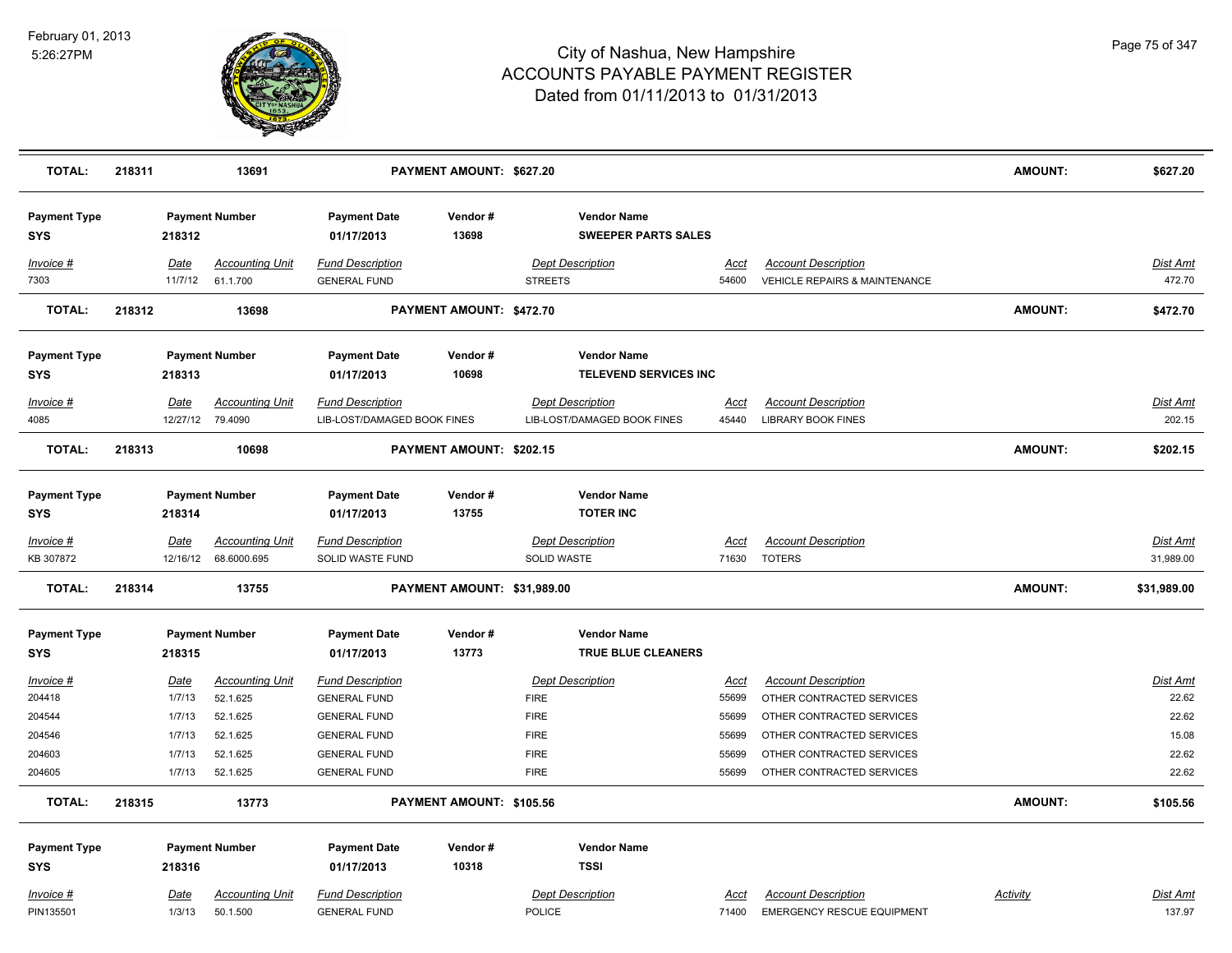

| PIN135563                                                | 1/4/13                                        | 50.3050                                                             | POLICE GRANTS FUND                                                                  |                          | POLICE GRANTS FUND                                                          | 71000                                  | <b>EQUIPMENT</b>                                                                                                  | 50.1002.09.01                          | 454.50                                               |
|----------------------------------------------------------|-----------------------------------------------|---------------------------------------------------------------------|-------------------------------------------------------------------------------------|--------------------------|-----------------------------------------------------------------------------|----------------------------------------|-------------------------------------------------------------------------------------------------------------------|----------------------------------------|------------------------------------------------------|
| <b>TOTAL:</b>                                            | 218316                                        | 10318                                                               |                                                                                     | PAYMENT AMOUNT: \$592.47 |                                                                             |                                        |                                                                                                                   | <b>AMOUNT:</b>                         | \$592.47                                             |
| <b>Payment Type</b><br><b>SYS</b>                        | 218317                                        | <b>Payment Number</b>                                               | <b>Payment Date</b><br>01/17/2013                                                   | Vendor#<br>15716         | <b>Vendor Name</b><br><b>TUMBLEWEED PRESS</b>                               |                                        |                                                                                                                   |                                        |                                                      |
| Invoice #<br>44453                                       | <b>Date</b><br>12/19/12                       | <b>Accounting Unit</b><br>79.4090                                   | <b>Fund Description</b><br>LIB-LOST/DAMAGED BOOK FINES                              |                          | <b>Dept Description</b><br>LIB-LOST/DAMAGED BOOK FINES                      | <u>Acct</u><br>61830                   | <b>Account Description</b><br><b>SUBSCRIPTIONS</b>                                                                |                                        | Dist Amt<br>399.00                                   |
| <b>TOTAL:</b>                                            | 218317                                        | 15716                                                               |                                                                                     | PAYMENT AMOUNT: \$399.00 |                                                                             |                                        |                                                                                                                   | <b>AMOUNT:</b>                         | \$399.00                                             |
| <b>Payment Type</b><br><b>SYS</b>                        | 218318                                        | <b>Payment Number</b>                                               | <b>Payment Date</b><br>01/17/2013                                                   | Vendor#<br>13790         | <b>Vendor Name</b><br><b>ULINE</b>                                          |                                        |                                                                                                                   |                                        |                                                      |
| Invoice #<br>48248596                                    | Date<br>12/19/12                              | <b>Accounting Unit</b><br>50.1.500                                  | <b>Fund Description</b><br><b>GENERAL FUND</b>                                      |                          | <b>Dept Description</b><br>POLICE                                           | Acct<br>61185                          | <b>Account Description</b><br>CRIME SCENE/EVIDENCE SUPPLIES                                                       |                                        | Dist Amt<br>249.02                                   |
| <b>TOTAL:</b>                                            | 218318                                        | 13790                                                               |                                                                                     | PAYMENT AMOUNT: \$249.02 |                                                                             |                                        |                                                                                                                   | <b>AMOUNT:</b>                         | \$249.02                                             |
| <b>Payment Type</b><br><b>SYS</b>                        | 218319                                        | <b>Payment Number</b>                                               | <b>Payment Date</b><br>01/17/2013                                                   | Vendor#<br>13797         | <b>Vendor Name</b><br>UNIFIRST CORPORATION                                  |                                        |                                                                                                                   |                                        |                                                      |
| Invoice #<br>044 4089206<br>044 4089206                  | <b>Date</b><br>12/27/12<br>12/27/12           | <b>Accounting Unit</b><br>69.6200.540<br>69.6200.670                | <b>Fund Description</b><br><b>WASTEWATER FUND</b><br><b>WASTEWATER FUND</b>         |                          | <b>Dept Description</b><br><b>WASTEWATER</b><br>WASTEWATER                  | <u>Acct</u><br>61107<br>61107          | <b>Account Description</b><br><b>CLOTHING &amp; UNIFORMS</b><br><b>CLOTHING &amp; UNIFORMS</b>                    |                                        | <u>Dist Amt</u><br>43.04<br>265.26                   |
| <b>TOTAL:</b>                                            | 218319                                        | 13797                                                               |                                                                                     | PAYMENT AMOUNT: \$308.30 |                                                                             |                                        |                                                                                                                   | AMOUNT:                                | \$308.30                                             |
| <b>Payment Type</b><br><b>SYS</b>                        | 218320                                        | <b>Payment Number</b>                                               | <b>Payment Date</b><br>01/17/2013                                                   | Vendor#<br>13802         | <b>Vendor Name</b><br><b>UNITED RENTALS</b>                                 |                                        |                                                                                                                   |                                        |                                                      |
| Invoice #<br>108055270-001                               | <b>Date</b><br>12/28/12                       | <b>Accounting Unit</b><br>52.1.720                                  | <b>Fund Description</b><br><b>GENERAL FUND</b>                                      |                          | <b>Dept Description</b><br><b>FIRE</b>                                      | <u>Acct</u><br>54280                   | <b>Account Description</b><br>BUILDING/GROUNDS MAINTENANCE                                                        |                                        | Dist Amt<br>428.38                                   |
| <b>TOTAL:</b>                                            | 218320                                        | 13802                                                               |                                                                                     | PAYMENT AMOUNT: \$428.38 |                                                                             |                                        |                                                                                                                   | <b>AMOUNT:</b>                         | \$428.38                                             |
| <b>Payment Type</b><br><b>SYS</b>                        | 218321                                        | <b>Payment Number</b>                                               | <b>Payment Date</b><br>01/17/2013                                                   | Vendor#<br>13806         | <b>Vendor Name</b><br>UNIVERSAL RECYCLING TECH LLC                          |                                        |                                                                                                                   | Payee Name<br>UNIVERSAL RECYCLING TECH |                                                      |
| Invoice #<br>ARCRD00002022<br>ARINV048493<br>ARINV049016 | <b>Date</b><br>6/20/11<br>11/2/12<br>11/29/12 | <b>Accounting Unit</b><br>68.6000.695<br>68.6000.695<br>68.6000.695 | <b>Fund Description</b><br>SOLID WASTE FUND<br>SOLID WASTE FUND<br>SOLID WASTE FUND |                          | <b>Dept Description</b><br><b>SOLID WASTE</b><br>SOLID WASTE<br>SOLID WASTE | <u>Acct</u><br>55699<br>55699<br>55699 | <b>Account Description</b><br>OTHER CONTRACTED SERVICES<br>OTHER CONTRACTED SERVICES<br>OTHER CONTRACTED SERVICES |                                        | <u>Dist Amt</u><br>$-316.17$<br>2,766.61<br>2,629.92 |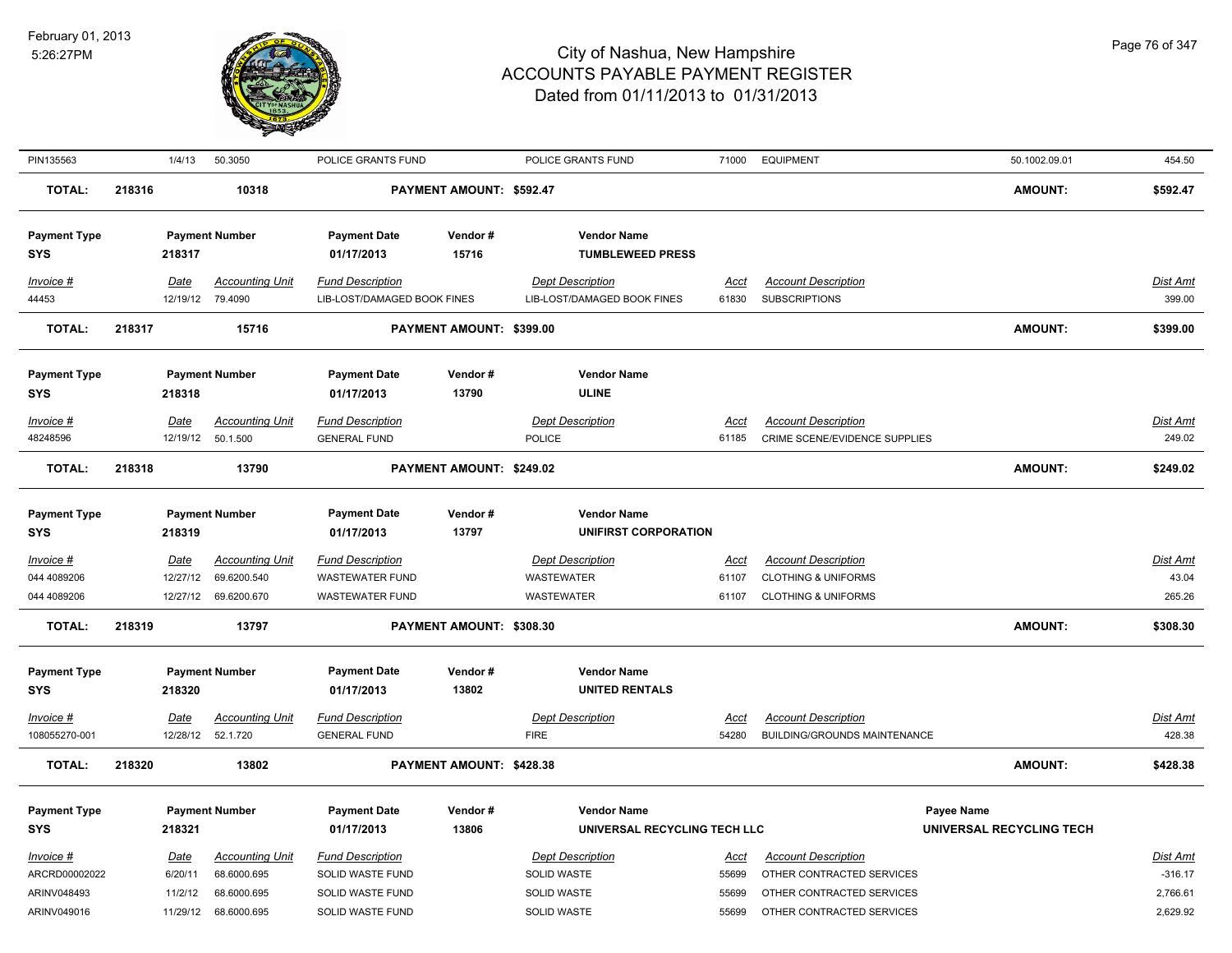

| ARINV049518                       |        | 12/12/12    | 68.6000.695            | SOLID WASTE FUND                  |                             | SOLID WASTE                                        | 55699                               | OTHER CONTRACTED SERVICES                |                 | 2,594.38        |
|-----------------------------------|--------|-------------|------------------------|-----------------------------------|-----------------------------|----------------------------------------------------|-------------------------------------|------------------------------------------|-----------------|-----------------|
| <b>TOTAL:</b>                     | 218321 |             | 13806                  |                                   | PAYMENT AMOUNT: \$7,674.74  |                                                    |                                     |                                          | <b>AMOUNT:</b>  | \$7,674.74      |
| <b>Payment Type</b>               |        |             | <b>Payment Number</b>  | <b>Payment Date</b>               | Vendor#                     | <b>Vendor Name</b>                                 |                                     |                                          |                 |                 |
| <b>SYS</b>                        |        | 218322      |                        | 01/17/2013                        | 13816                       |                                                    | <b>USDA APHIS WILDLIFE SERVICES</b> |                                          |                 |                 |
| Invoice #                         |        | Date        | <b>Accounting Unit</b> | <b>Fund Description</b>           |                             | <b>Dept Description</b>                            | Acct                                | <b>Account Description</b>               |                 | Dist Amt        |
| BD 723312-022                     |        | 12/17/12    | 68.6000.692            | SOLID WASTE FUND                  |                             | SOLID WASTE                                        | 53999                               | OTHER PROFESSIONAL SERVICES              |                 | 5,550.41        |
| <b>TOTAL:</b>                     | 218322 |             | 13816                  |                                   | PAYMENT AMOUNT: \$5,550.41  |                                                    |                                     |                                          | <b>AMOUNT:</b>  | \$5,550.41      |
| <b>Payment Type</b>               |        |             | <b>Payment Number</b>  | <b>Payment Date</b>               | Vendor#                     | <b>Vendor Name</b>                                 |                                     |                                          |                 |                 |
| <b>SYS</b>                        |        | 218323      |                        | 01/17/2013                        | 11371                       | <b>USP OF NEW ENGLAND</b>                          |                                     |                                          |                 |                 |
| Invoice #                         |        | Date        | <b>Accounting Unit</b> | <b>Fund Description</b>           |                             | <b>Dept Description</b>                            | Acct                                | <b>Account Description</b>               |                 | Dist Amt        |
| 18840414                          |        | 12/13/12    | 61.1.700               | <b>GENERAL FUND</b>               |                             | <b>STREETS</b>                                     | 54600                               | <b>VEHICLE REPAIRS &amp; MAINTENANCE</b> |                 | 745.84          |
| <b>TOTAL:</b>                     | 218323 |             | 11371                  |                                   | PAYMENT AMOUNT: \$745.84    |                                                    | <b>DISCOUNT:</b>                    | 14.92                                    | <b>AMOUNT:</b>  | \$745.84        |
| <b>Payment Type</b>               |        |             | <b>Payment Number</b>  | <b>Payment Date</b>               | Vendor#                     | <b>Vendor Name</b>                                 |                                     |                                          |                 |                 |
| <b>SYS</b>                        |        | 218324      |                        | 01/17/2013                        | 15035                       | <b>VICTOR STANLEY INC</b>                          |                                     |                                          |                 |                 |
| Invoice #                         |        | Date        | <b>Accounting Unit</b> | <b>Fund Description</b>           |                             | <b>Dept Description</b>                            | <u>Acct</u>                         | <b>Account Description</b>               | <b>Activity</b> | <u>Dist Amt</u> |
| SI24456                           |        | 12/14/12    | 61.1010                | <b>GF-PRIOR YEAR ESCROWS</b>      |                             | STREETS-PRIOR YEAR                                 | 81100                               | CAPITAL IMPROVEMENTS                     | 1000            | 26,040.00       |
| <b>TOTAL:</b>                     | 218324 |             | 15035                  |                                   | PAYMENT AMOUNT: \$26,040.00 |                                                    |                                     |                                          | <b>AMOUNT:</b>  | \$26,040.00     |
| <b>Payment Type</b>               |        |             | <b>Payment Number</b>  | <b>Payment Date</b>               | Vendor#                     | <b>Vendor Name</b>                                 |                                     |                                          |                 |                 |
| <b>SYS</b>                        |        | 218325      |                        | 01/17/2013                        | 10956                       | <b>VIKING CONTROLS</b>                             |                                     |                                          |                 |                 |
| Invoice #                         |        | Date        | <b>Accounting Unit</b> | <b>Fund Description</b>           |                             | <b>Dept Description</b>                            | Acct                                | <b>Account Description</b>               |                 | Dist Amt        |
| 17919                             |        |             | 12/19/12 29.1.720.8162 | <b>GENERAL FUND</b>               |                             | <b>CITY BUILDINGS</b>                              | 54243                               | <b>HVAC MAINTENANCE</b>                  |                 | 595.00          |
| <b>TOTAL:</b>                     | 218325 |             | 10956                  |                                   | PAYMENT AMOUNT: \$595.00    |                                                    |                                     |                                          | <b>AMOUNT:</b>  | \$595.00        |
|                                   |        |             |                        |                                   |                             |                                                    |                                     |                                          |                 |                 |
| <b>Payment Type</b><br><b>SYS</b> |        | 218326      | <b>Payment Number</b>  | <b>Payment Date</b><br>01/17/2013 | Vendor#<br>13842            | <b>Vendor Name</b><br><b>VILLAGE SENTRY KENNEL</b> |                                     |                                          |                 |                 |
| Invoice #                         |        | <u>Date</u> | <b>Accounting Unit</b> | <b>Fund Description</b>           |                             | <b>Dept Description</b>                            | Acct                                | <b>Account Description</b>               |                 | Dist Amt        |
| 08/21/12                          |        | 8/21/12     | 50.1.500               | <b>GENERAL FUND</b>               |                             | <b>POLICE</b>                                      | 55699                               | OTHER CONTRACTED SERVICES                |                 | 84.00           |
| 12/26/2012-1/4/2013               |        | 1/4/13      | 50.1.500               | <b>GENERAL FUND</b>               |                             | POLICE                                             | 55699                               | OTHER CONTRACTED SERVICES                |                 | 210.00          |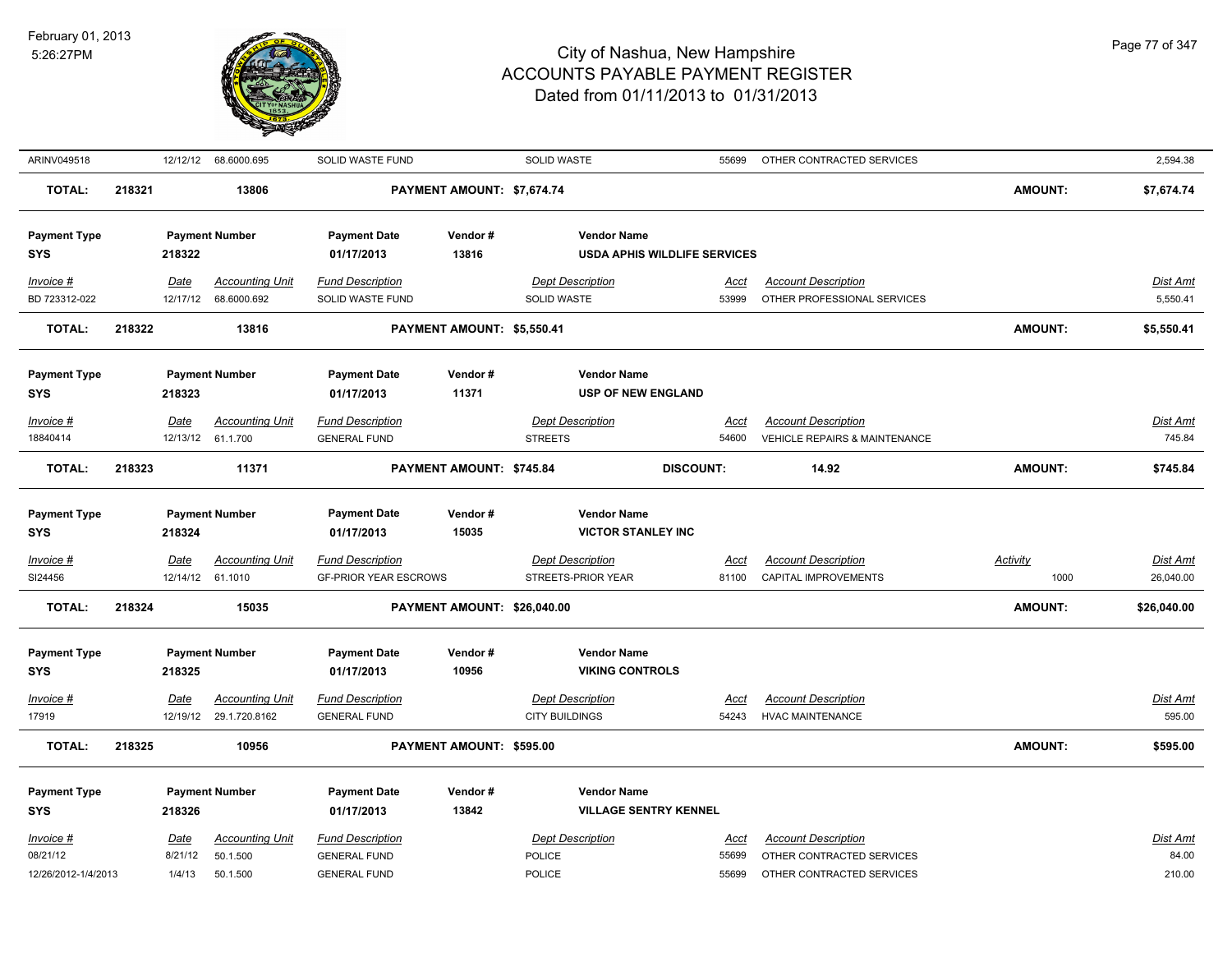

| <b>TOTAL:</b>                       | 218326 |                       | 13842                                             |                                                         | PAYMENT AMOUNT: \$294.00        |                   |                                                            |                      |                                                                   | AMOUNT:                                       | \$294.00                     |
|-------------------------------------|--------|-----------------------|---------------------------------------------------|---------------------------------------------------------|---------------------------------|-------------------|------------------------------------------------------------|----------------------|-------------------------------------------------------------------|-----------------------------------------------|------------------------------|
| <b>Payment Type</b><br><b>SYS</b>   |        | 218327                | <b>Payment Number</b>                             | <b>Payment Date</b><br>01/17/2013                       | Vendor#<br>13844                |                   | <b>Vendor Name</b><br><b>VISION SERVICE PLAN NH</b>        |                      |                                                                   |                                               |                              |
| Invoice #<br>JAN13/127007510001     |        | Date                  | <b>Accounting Unit</b><br>12/17/12  13.6600.525.S | <b>Fund Description</b><br>BENEFITS SELF INSURANCE FUND |                                 |                   | <b>Dept Description</b><br>BENEFITS ADMINISTRATION         | Acct<br>59020        | <b>Account Description</b><br><b>VISION POLICIES</b>              |                                               | <b>Dist Amt</b><br>2,776.80  |
| <b>TOTAL:</b>                       | 218327 |                       | 13844                                             |                                                         | PAYMENT AMOUNT: \$2,776.80      |                   |                                                            |                      |                                                                   | <b>AMOUNT:</b>                                | \$2,776.80                   |
| <b>Payment Type</b><br><b>SYS</b>   |        | 218328                | <b>Payment Number</b>                             | <b>Payment Date</b><br>01/17/2013                       | Vendor#<br>13871                |                   | <b>Vendor Name</b><br><b>WEISENBACH SPECIALTY PRINTING</b> |                      |                                                                   |                                               |                              |
| Invoice #<br>96663                  |        | Date<br>11/9/12       | <b>Accounting Unit</b><br>68.6000.695             | <b>Fund Description</b><br>SOLID WASTE FUND             |                                 | SOLID WASTE       | <b>Dept Description</b>                                    | Acct<br>55699        | <b>Account Description</b><br>OTHER CONTRACTED SERVICES           |                                               | Dist Amt<br>275.50           |
| <b>TOTAL:</b>                       | 218328 |                       | 13871                                             |                                                         | PAYMENT AMOUNT: \$275.50        |                   |                                                            |                      |                                                                   | <b>AMOUNT:</b>                                | \$275.50                     |
| <b>Payment Type</b><br><b>SYS</b>   |        | 218329                | <b>Payment Number</b>                             | <b>Payment Date</b><br>01/17/2013                       | Vendor#<br>13884                |                   | <b>Vendor Name</b><br><b>MARK P WHOLEY</b>                 |                      |                                                                   |                                               |                              |
| Invoice #<br>TUITION REIMB 01/07/13 |        | <b>Date</b><br>1/8/13 | <b>Accounting Unit</b><br>52.1.635                | <u>Fund Description</u><br><b>GENERAL FUND</b>          |                                 | <b>FIRE</b>       | <b>Dept Description</b>                                    | <u>Acct</u><br>52800 | <b>Account Description</b><br>EDUCATIONAL ASSISTANCE              |                                               | <u>Dist Amt</u><br>973.50    |
| <b>TOTAL:</b>                       | 218329 |                       | 13884                                             |                                                         | PAYMENT AMOUNT: \$973.50        |                   |                                                            |                      |                                                                   | <b>AMOUNT:</b>                                | \$973.50                     |
| <b>Payment Type</b><br><b>SYS</b>   |        | 218330                | <b>Payment Number</b>                             | <b>Payment Date</b><br>01/17/2013                       | Vendor#<br>13905                |                   | <b>Vendor Name</b><br><b>WOODARD &amp; CURRAN</b>          |                      |                                                                   | Payee Name<br><b>WOODARD &amp; CURRAN INC</b> |                              |
| Invoice #<br>96257                  |        | Date                  | <b>Accounting Unit</b><br>12/11/12 69.6200.950    | <b>Fund Description</b><br><b>WASTEWATER FUND</b>       |                                 | <b>WASTEWATER</b> | <b>Dept Description</b>                                    | Acct<br>81700        | <b>Account Description</b><br><b>INFRASTRUCTURE</b>               | Activity<br>1046.69.01.30                     | <u>Dist Amt</u><br>18,683.01 |
| <b>TOTAL:</b>                       | 218330 |                       | 13905                                             |                                                         | PAYMENT AMOUNT: \$18,683.01     |                   |                                                            |                      |                                                                   | <b>AMOUNT:</b>                                | \$18,683.01                  |
| <b>Payment Type</b><br><b>SYS</b>   |        | 218331                | <b>Payment Number</b>                             | <b>Payment Date</b><br>01/17/2013                       | Vendor#<br>13920                |                   | <b>Vendor Name</b><br>YANKEE TRUCK LLC                     |                      |                                                                   |                                               |                              |
| $Invoice$ #<br>290915               |        | <u>Date</u><br>1/8/13 | <b>Accounting Unit</b><br>52.1.630                | <b>Fund Description</b><br><b>GENERAL FUND</b>          |                                 | <b>FIRE</b>       | <b>Dept Description</b>                                    | Acct<br>61799        | <b>Account Description</b><br><b>VEHICLE PARTS &amp; SUPPLIES</b> |                                               | Dist Amt<br>206.93           |
| <b>TOTAL:</b>                       | 218331 |                       | 13920                                             |                                                         | <b>PAYMENT AMOUNT: \$206.93</b> |                   |                                                            |                      |                                                                   | <b>AMOUNT:</b>                                | \$206.93                     |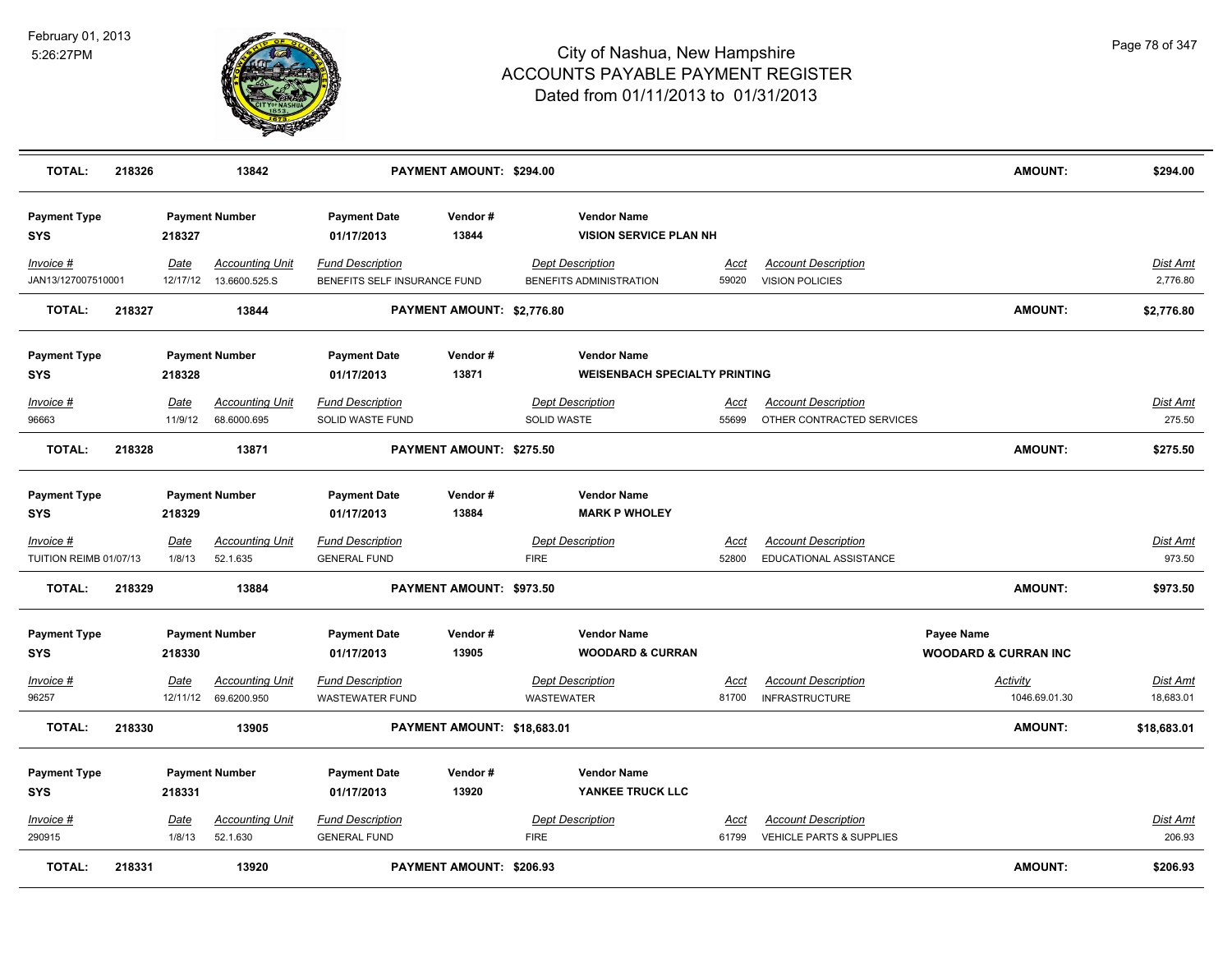

| <b>Payment Type</b> |        |             | <b>Payment Number</b>  | <b>Payment Date</b>     | Vendor#                    | <b>Vendor Name</b>         |       |                            |                |            |
|---------------------|--------|-------------|------------------------|-------------------------|----------------------------|----------------------------|-------|----------------------------|----------------|------------|
| <b>SYS</b>          |        | 218332      |                        | 01/17/2013              | 14702                      | <b>LIBERTY UTILITIES</b>   |       |                            |                |            |
| Invoice #           |        | <u>Date</u> | <b>Accounting Unit</b> | <b>Fund Description</b> |                            | <b>Dept Description</b>    | Acct  | <b>Account Description</b> |                | Dist Amt   |
| 2143DEC2            |        | 12/31/12    | 91.1.142621            | <b>GENERAL FUND</b>     |                            | <b>SCHOOL</b>              | 54114 | <b>HEATING GAS</b>         |                | 942.17     |
| 402899DEC2          |        | 1/4/13      | 91.1.072621            | <b>GENERAL FUND</b>     |                            | <b>SCHOOL</b>              | 54114 | <b>HEATING GAS</b>         |                | 1,308.45   |
| 5550096DEC2         |        | 1/4/13      | 91.1.052621            | <b>GENERAL FUND</b>     |                            | <b>SCHOOL</b>              | 54114 | <b>HEATING GAS</b>         |                | 696.55     |
| 612651DEC2          |        | 1/4/13      | 91.1.052621            | <b>GENERAL FUND</b>     |                            | SCHOOL                     | 54114 | <b>HEATING GAS</b>         |                | 114.79     |
| 612652DEC2          |        | 1/4/13      | 91.1.052621            | <b>GENERAL FUND</b>     |                            | SCHOOL                     | 54114 | <b>HEATING GAS</b>         |                | 113.86     |
| 612656DEC2          |        | 1/4/13      | 91.1.052621            | <b>GENERAL FUND</b>     |                            | SCHOOL                     | 54114 | <b>HEATING GAS</b>         |                | 88.07      |
| 612874DEC2          |        | 1/4/13      | 91.1.052621            | <b>GENERAL FUND</b>     |                            | <b>SCHOOL</b>              | 54114 | <b>HEATING GAS</b>         |                | 96.12      |
| 6326482DEC2         |        | 1/4/13      | 91.1.222621            | <b>GENERAL FUND</b>     |                            | SCHOOL                     | 54114 | <b>HEATING GAS</b>         |                | 386.86     |
| N9000020DEC2        |        | 1/4/13      | 91.1.172621            | <b>GENERAL FUND</b>     |                            | SCHOOL                     | 54114 | <b>HEATING GAS</b>         |                | 984.75     |
| <b>TOTAL:</b>       | 218332 |             | 14702                  |                         | PAYMENT AMOUNT: \$4,731.62 |                            |       |                            | <b>AMOUNT:</b> | \$4,731.62 |
| <b>Payment Type</b> |        |             | <b>Payment Number</b>  | <b>Payment Date</b>     | Vendor#                    | <b>Vendor Name</b>         |       |                            |                |            |
| <b>SYS</b>          |        | 218333      |                        | 01/17/2013              | 13291                      | PENNICHUCK WATER WORKS INC |       |                            |                |            |
| Invoice #           |        | <u>Date</u> | <b>Accounting Unit</b> | <b>Fund Description</b> |                            | <b>Dept Description</b>    | Acct  | <b>Account Description</b> |                | Dist Amt   |
| 31829098DEC2        |        | 1/3/13      | 91.1.132621            | <b>GENERAL FUND</b>     |                            | SCHOOL                     | 54141 | WATER & SEWER              |                | 381.47     |
| 60143138DEC2        |        | 1/3/12      | 91.1.112621            | <b>GENERAL FUND</b>     |                            | SCHOOL                     | 54141 | <b>WATER &amp; SEWER</b>   |                | 381.47     |
| 60411316DEC2        |        | 1/3/13      | 91.1.092621            | <b>GENERAL FUND</b>     |                            | SCHOOL                     | 54141 | <b>WATER &amp; SEWER</b>   |                | 447.47     |
| 60425392DEC2        |        | 1/3/13      | 91.1.122621            | <b>GENERAL FUND</b>     |                            | <b>SCHOOL</b>              | 54141 | <b>WATER &amp; SEWER</b>   |                | 348.47     |
| 70090390DEC2        |        | 1/3/13      | 91.1.182621            | <b>GENERAL FUND</b>     |                            | SCHOOL                     | 54141 | <b>WATER &amp; SEWER</b>   |                | 547.90     |
| 70093752DEC2        |        | 1/3/13      | 91.1.042621            | <b>GENERAL FUND</b>     |                            | <b>SCHOOL</b>              | 54141 | <b>WATER &amp; SEWER</b>   |                | 1,193.33   |
| AMHERSTDEC2         |        | 1/3/13      | 91.1.092621            | <b>GENERAL FUND</b>     |                            | <b>SCHOOL</b>              | 54141 | <b>WATER &amp; SEWER</b>   |                | 93.77      |
| BROADDEC2           |        | 1/3/13      | 91.1.122621            | <b>GENERAL FUND</b>     |                            | <b>SCHOOL</b>              | 54141 | <b>WATER &amp; SEWER</b>   |                | 93.77      |
| CHARLOTTEDEC2       |        | 1/3/13      | 91.1.132621            | <b>GENERAL FUND</b>     |                            | SCHOOL                     | 54141 | <b>WATER &amp; SEWER</b>   |                | 93.77      |
| CHUCKDRUDEC2        |        | 1/3/13      | 91.1.042621            | <b>GENERAL FUND</b>     |                            | SCHOOL                     | 54141 | <b>WATER &amp; SEWER</b>   |                | 138.06     |
| <b>TOTAL:</b>       | 218333 |             | 13291                  |                         | PAYMENT AMOUNT: \$3,719.48 |                            |       |                            | <b>AMOUNT:</b> | \$3,719.48 |

| <b>Payment Type</b><br><b>SYS</b> | 218334 | <b>Payment Number</b>  | <b>Payment Date</b><br>01/17/2013 | Vendor#<br>14616 | <b>Vendor Name</b><br><b>HESS CORPORATION</b> |       |                            |                 |
|-----------------------------------|--------|------------------------|-----------------------------------|------------------|-----------------------------------------------|-------|----------------------------|-----------------|
| Invoice #                         | Date   | <b>Accounting Unit</b> | <b>Fund Description</b>           |                  | <b>Dept Description</b>                       | Acct  | <b>Account Description</b> | <b>Dist Amt</b> |
| H13351931DEC                      | 1/2/13 | 91.1.142621            | <b>GENERAL FUND</b>               |                  | <b>SCHOOL</b>                                 | 54114 | <b>HEATING GAS</b>         | 1,961.79        |
| H13357698DEC                      | 1/4/13 | 91.1.042621            | <b>GENERAL FUND</b>               |                  | <b>SCHOOL</b>                                 | 54114 | <b>HEATING GAS</b>         | 9,919.37        |
| H13357700DEC                      | 1/4/13 | 91.1.032621            | <b>GENERAL FUND</b>               |                  | <b>SCHOOL</b>                                 | 54114 | <b>HEATING GAS</b>         | 13,902.87       |
| H13360913DEC                      | 1/7/13 | 91.1.222621            | <b>GENERAL FUND</b>               |                  | <b>SCHOOL</b>                                 | 5414  | WATER & SEWER              | 887.58          |
| H13360914DEC                      | 1/7/13 | 91.1.052621            | <b>GENERAL FUND</b>               |                  | <b>SCHOOL</b>                                 | 54114 | <b>HEATING GAS</b>         | 1,233.13        |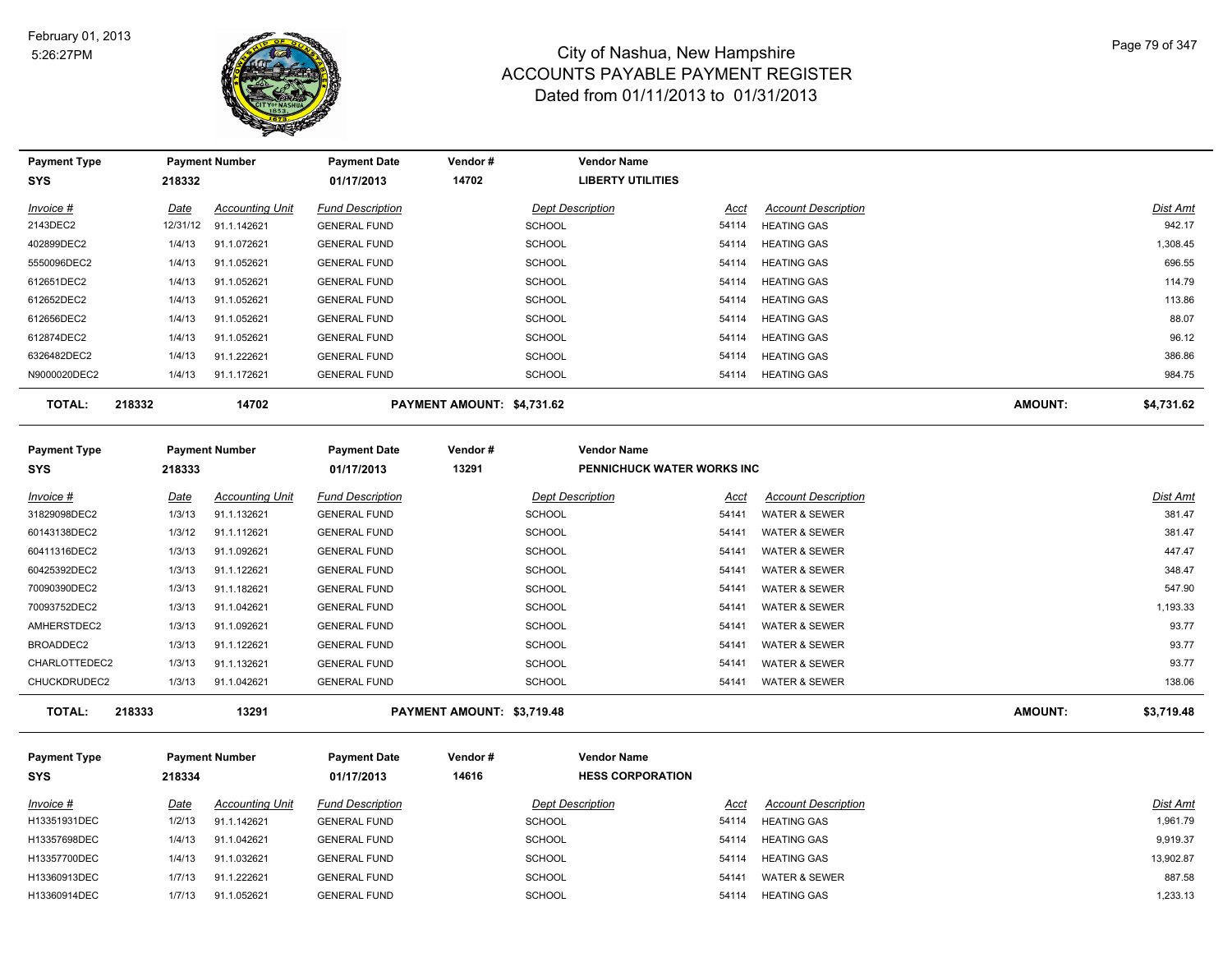

| <b>TOTAL:</b>                     | 218338 |                        | 14204                                    |                                                           | <b>PAYMENT AMOUNT: \$89.94</b> |                                |                                                 |                      |                                                         | <b>AMOUNT:</b>                     | \$89.94                     |
|-----------------------------------|--------|------------------------|------------------------------------------|-----------------------------------------------------------|--------------------------------|--------------------------------|-------------------------------------------------|----------------------|---------------------------------------------------------|------------------------------------|-----------------------------|
| $Invoice$ #<br>1003343            |        | <u>Date</u><br>1/10/13 | <b>Accounting Unit</b><br>91.3800.231240 | <b>Fund Description</b><br>SCHOOL GRANTS FUND             |                                | <b>SCHOOL</b>                  | <b>Dept Description</b>                         | <u>Acct</u><br>61830 | <b>Account Description</b><br><b>SUBSCRIPTIONS</b>      | <u>Activity</u><br>91.03763.231240 | Dist Amt<br>89.94           |
| <b>Payment Type</b><br>SYS        |        | 218338                 | <b>Payment Number</b>                    | <b>Payment Date</b><br>01/17/2013                         | Vendor#<br>14204               |                                | <b>Vendor Name</b><br><b>EDUCATION WEEK</b>     |                      |                                                         |                                    |                             |
| <b>TOTAL:</b>                     | 218337 |                        | 10969                                    |                                                           | PAYMENT AMOUNT: \$5,602.65     |                                |                                                 |                      |                                                         | <b>AMOUNT:</b>                     | \$5,602.65                  |
| $Invoice$ #<br>3993417-JAN13      |        | <u>Date</u><br>1/7/13  | <b>Accounting Unit</b><br>91.1.012621    | Fund Description<br><b>GENERAL FUND</b>                   |                                | SCHOOL                         | <b>Dept Description</b>                         | Acct<br>55109        | <b>Account Description</b><br>TELEPHONE-VOICE           |                                    | <u>Dist Amt</u><br>5,602.65 |
| <b>Payment Type</b><br>SYS        |        | 218337                 | <b>Payment Number</b>                    | <b>Payment Date</b><br>01/17/2013                         | Vendor#<br>10969               |                                | <b>Vendor Name</b><br><b>EARTHLINK BUSINESS</b> |                      |                                                         |                                    |                             |
| TOTAL:                            | 218336 |                        | 12349                                    |                                                           | PAYMENT AMOUNT: \$49.00        |                                |                                                 |                      |                                                         | <b>AMOUNT:</b>                     | \$49.00                     |
| <u>Invoice #</u><br>APR-13        |        | <b>Date</b><br>1/10/13 | <b>Accounting Unit</b><br>91.1.041300    | <b>Fund Description</b><br><b>GENERAL FUND</b>            |                                | <b>SCHOOL</b>                  | <b>Dept Description</b>                         | <u>Acct</u><br>55200 | <b>Account Description</b><br>DUES AND MEMBERSHIPS      |                                    | <b>Dist Amt</b><br>49.00    |
| <b>Payment Type</b><br><b>SYS</b> |        | 218336                 | <b>Payment Number</b>                    | <b>Payment Date</b><br>01/17/2013                         | Vendor#<br>12349               |                                | <b>Vendor Name</b><br><b>ASCD</b>               |                      |                                                         |                                    |                             |
| <b>TOTAL:</b>                     | 218335 |                        | 11999                                    |                                                           | PAYMENT AMOUNT: \$4,500.00     |                                |                                                 |                      |                                                         | <b>AMOUNT:</b>                     | \$4,500.00                  |
| $Invoice$ #<br>186                |        | Date<br>1/11/13        | <b>Accounting Unit</b><br>TF91.7565.01   | <b>Fund Description</b><br>SCHOOL RELATED<br>PROGRAMS-ETF |                                | SCHOOL                         | <b>Dept Description</b>                         | Acct<br>55699        | <b>Account Description</b><br>OTHER CONTRACTED SERVICES |                                    | Dist Amt<br>4,500.00        |
| <b>SYS</b>                        |        | 218335                 |                                          | 01/17/2013                                                | 11999                          |                                | <b>SYMPHONY NEW HAMPSHIRE</b>                   |                      |                                                         |                                    |                             |
| <b>Payment Type</b>               |        |                        | <b>Payment Number</b>                    | <b>Payment Date</b>                                       | Vendor#                        |                                | <b>Vendor Name</b>                              |                      |                                                         |                                    |                             |
| <b>TOTAL:</b>                     | 218334 |                        | 14616                                    |                                                           | PAYMENT AMOUNT: \$33,483.70    |                                |                                                 |                      |                                                         | <b>AMOUNT:</b>                     | \$33,483.70                 |
| H13360920DEC                      |        | 1/7/13                 | 91.1.052621                              | <b>GENERAL FUND</b>                                       |                                | <b>SCHOOL</b>                  |                                                 | 54114                | <b>HEATING GAS</b>                                      |                                    | 98.81                       |
| H13360918DEC<br>H13360919DEC      |        | 1/7/13                 | 91.1.072621                              | <b>GENERAL FUND</b>                                       |                                | <b>SCHOOL</b><br><b>SCHOOL</b> |                                                 | 54114<br>54114       | <b>HEATING GAS</b>                                      |                                    | 3,006.53                    |
| H13360917DEC                      |        | 1/7/13<br>1/7/13       | 91.1.052621<br>91.1.172621               | <b>GENERAL FUND</b><br><b>GENERAL FUND</b>                |                                | <b>SCHOOL</b>                  |                                                 | 54114                | <b>HEATING GAS</b><br><b>HEATING GAS</b>                |                                    | 148.52<br>2,101.68          |
| H13360916DEC                      |        | 1/7/13                 | 91.1.052621                              | <b>GENERAL FUND</b>                                       |                                | SCHOOL                         |                                                 | 54114                | <b>HEATING GAS</b>                                      |                                    | 146.05                      |
| H13360915DEC                      |        | 1/7/13                 | 91.1.052621                              | <b>GENERAL FUND</b>                                       |                                | SCHOOL                         |                                                 | 54114                | <b>HEATING GAS</b>                                      |                                    | 77.37                       |
|                                   |        |                        |                                          |                                                           |                                |                                |                                                 |                      |                                                         |                                    |                             |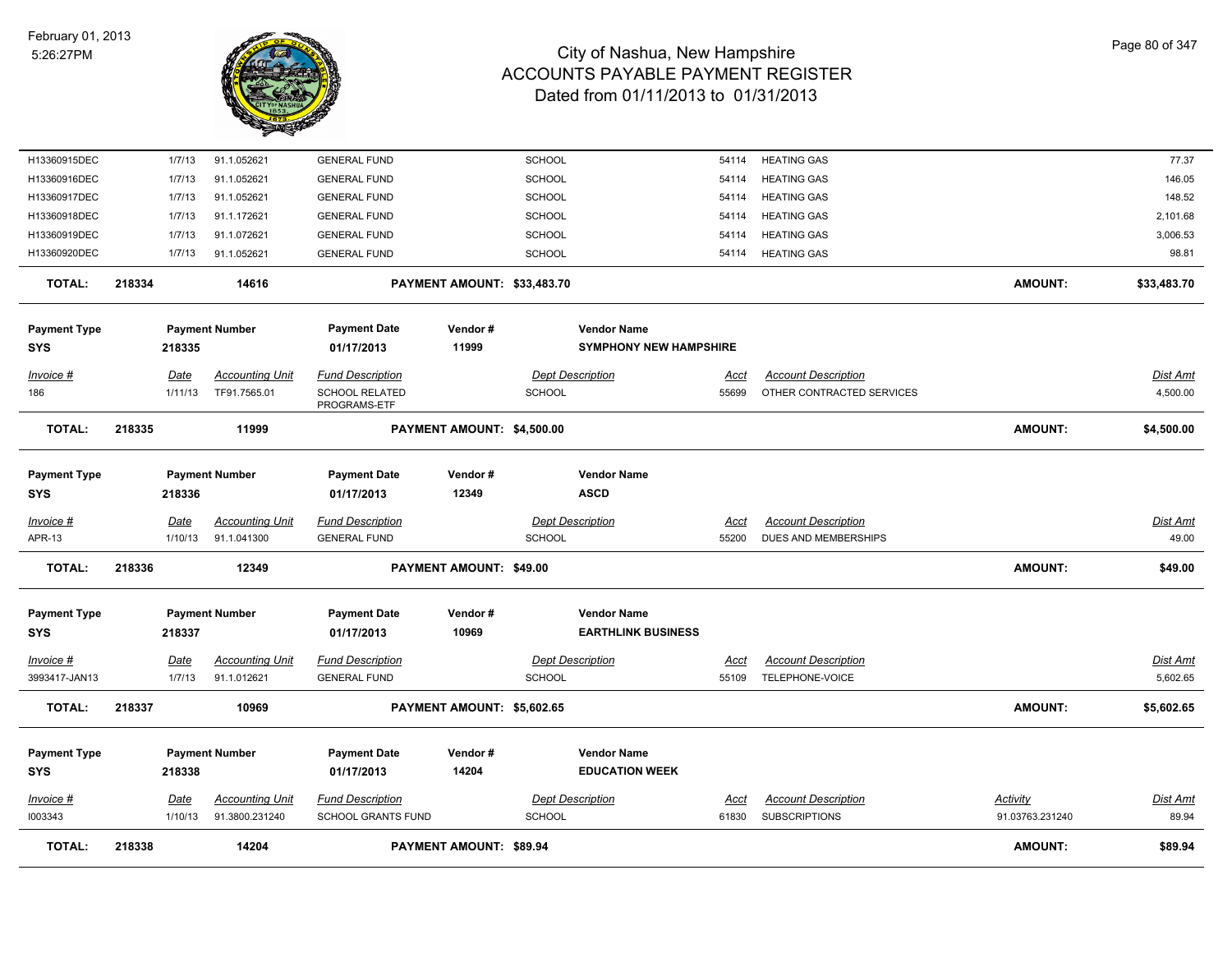

| <b>Payment Type</b>               |        |             | <b>Payment Number</b>  | <b>Payment Date</b>               | Vendor#                  | <b>Vendor Name</b>                    |             |                            |                |                 |
|-----------------------------------|--------|-------------|------------------------|-----------------------------------|--------------------------|---------------------------------------|-------------|----------------------------|----------------|-----------------|
| <b>SYS</b>                        |        | 218339      |                        | 01/17/2013                        | 14216                    | <b>FAIRPOINT COMMUNICATIONS</b>       |             |                            |                |                 |
| Invoice #                         |        | Date        | <b>Accounting Unit</b> | <b>Fund Description</b>           |                          | <b>Dept Description</b>               | <u>Acct</u> | <b>Account Description</b> |                | <b>Dist Amt</b> |
| DEC-12-6035789215116              |        | 12/30/12    | 91.1.142621            | <b>GENERAL FUND</b>               |                          | <b>SCHOOL</b>                         | 55109       | TELEPHONE-VOICE            |                | 30.21           |
| JAN-13-6038799199                 |        | 1/3/13      | 91.1.222621            | <b>GENERAL FUND</b>               |                          | <b>SCHOOL</b>                         | 55109       | TELEPHONE-VOICE            |                | 53.93           |
| JAN-13-6038822332400              |        | 1/6/13      | 91.1.122621            | <b>GENERAL FUND</b>               |                          | <b>SCHOOL</b>                         | 55109       | TELEPHONE-VOICE            |                | 37.93           |
| <b>TOTAL:</b>                     | 218339 |             | 14216                  |                                   | PAYMENT AMOUNT: \$122.07 |                                       |             |                            | <b>AMOUNT:</b> | \$122.07        |
| <b>Payment Type</b><br><b>SYS</b> |        | 218340      | <b>Payment Number</b>  | <b>Payment Date</b><br>01/17/2013 | Vendor#<br>12707         | <b>Vendor Name</b><br><b>FEDEX</b>    |             |                            |                |                 |
| Invoice #                         |        | <u>Date</u> | <b>Accounting Unit</b> | <b>Fund Description</b>           |                          | <b>Dept Description</b>               | Acct        | <b>Account Description</b> |                | Dist Amt        |
| 2-136-32099                       |        | 1/7/13      | 91.1.012320            | <b>GENERAL FUND</b>               |                          | SCHOOL                                | 55607       | POSTAGE & DELIVERY         |                | 18.27           |
| <b>TOTAL:</b>                     | 218340 |             | 12707                  |                                   | PAYMENT AMOUNT: \$18.27  |                                       |             |                            | <b>AMOUNT:</b> | \$18.27         |
| <b>Payment Type</b><br>SYS        |        | 218341      | <b>Payment Number</b>  | <b>Payment Date</b><br>01/17/2013 | Vendor#<br>10853         | <b>Vendor Name</b><br><b>GRAINGER</b> |             |                            |                |                 |
| Invoice #                         |        | Date        | <b>Accounting Unit</b> | <b>Fund Description</b>           |                          | <b>Dept Description</b>               | Acct        | <b>Account Description</b> |                | Dist Amt        |
| 9011012888                        |        | 12/4/12     | 91.1.222620            | <b>GENERAL FUND</b>               |                          | <b>SCHOOL</b>                         | 61421       | SUPPLIES, HVAC             |                | 43.68           |
| 9022910658                        |        | 12/18/12    | 91.1.222620            | <b>GENERAL FUND</b>               |                          | <b>SCHOOL</b>                         | 61421       | SUPPLIES, HVAC             |                | 139.25          |
| 9024652860                        |        | 12/20/12    | 91.1.222620            | <b>GENERAL FUND</b>               |                          | <b>SCHOOL</b>                         | 61421       | SUPPLIES, HVAC             |                | 250.00          |
| 9028819762                        |        |             | 12/28/12 91.1.222620   | <b>GENERAL FUND</b>               |                          | SCHOOL                                | 61421       | SUPPLIES, HVAC             |                | 80.64           |
| <b>TOTAL:</b>                     | 218341 |             | 10853                  |                                   | PAYMENT AMOUNT: \$513.57 |                                       |             |                            | <b>AMOUNT:</b> | \$513.57        |
| <b>Payment Type</b>               |        |             | <b>Payment Number</b>  | <b>Payment Date</b>               | Vendor#                  | <b>Vendor Name</b>                    |             |                            |                |                 |
| SYS                               |        | 218342      |                        | 01/17/2013                        | 15868                    | <b>NHBCO</b>                          |             |                            |                |                 |
| Invoice #                         |        | Date        | <b>Accounting Unit</b> | <b>Fund Description</b>           |                          | <b>Dept Description</b>               | <u>Acct</u> | <b>Account Description</b> |                | <u>Dist Amt</u> |
| <b>COACHE'S DUES</b>              |        | 1/10/13     | 91.1.012338            | <b>GENERAL FUND</b>               |                          | <b>SCHOOL</b>                         | 55300       | <b>TRAVEL</b>              |                | 35.00           |
| <b>TOTAL:</b>                     | 218342 |             | 15868                  |                                   | PAYMENT AMOUNT: \$35.00  |                                       |             |                            | <b>AMOUNT:</b> | \$35.00         |
| <b>Payment Type</b>               |        |             | <b>Payment Number</b>  | <b>Payment Date</b>               | Vendor#                  | <b>Vendor Name</b>                    |             |                            |                |                 |
| SYS                               |        | 218343      |                        | 01/17/2013                        | 13372                    | <b>PSNH</b>                           |             |                            |                |                 |
| Invoice #                         |        | Date        | <b>Accounting Unit</b> | <b>Fund Description</b>           |                          | <b>Dept Description</b>               | <b>Acct</b> | <b>Account Description</b> |                | Dist Amt        |
| G90780570DEC                      |        | 1/3/13      | 91.1.202621            | <b>GENERAL FUND</b>               |                          | <b>SCHOOL</b>                         | 54100       | <b>ELECTRICITY</b>         |                | 3,640.07        |
| S45751611DEC                      |        | 1/2/13      | 91.1.182621            | <b>GENERAL FUND</b>               |                          | <b>SCHOOL</b>                         | 54100       | <b>ELECTRICITY</b>         |                | 2,672.07        |
| W01425354DEC                      |        | 1/3/13      | 91.1.112621            | <b>GENERAL FUND</b>               |                          | <b>SCHOOL</b>                         | 54100       | <b>ELECTRICITY</b>         |                | 3,981.51        |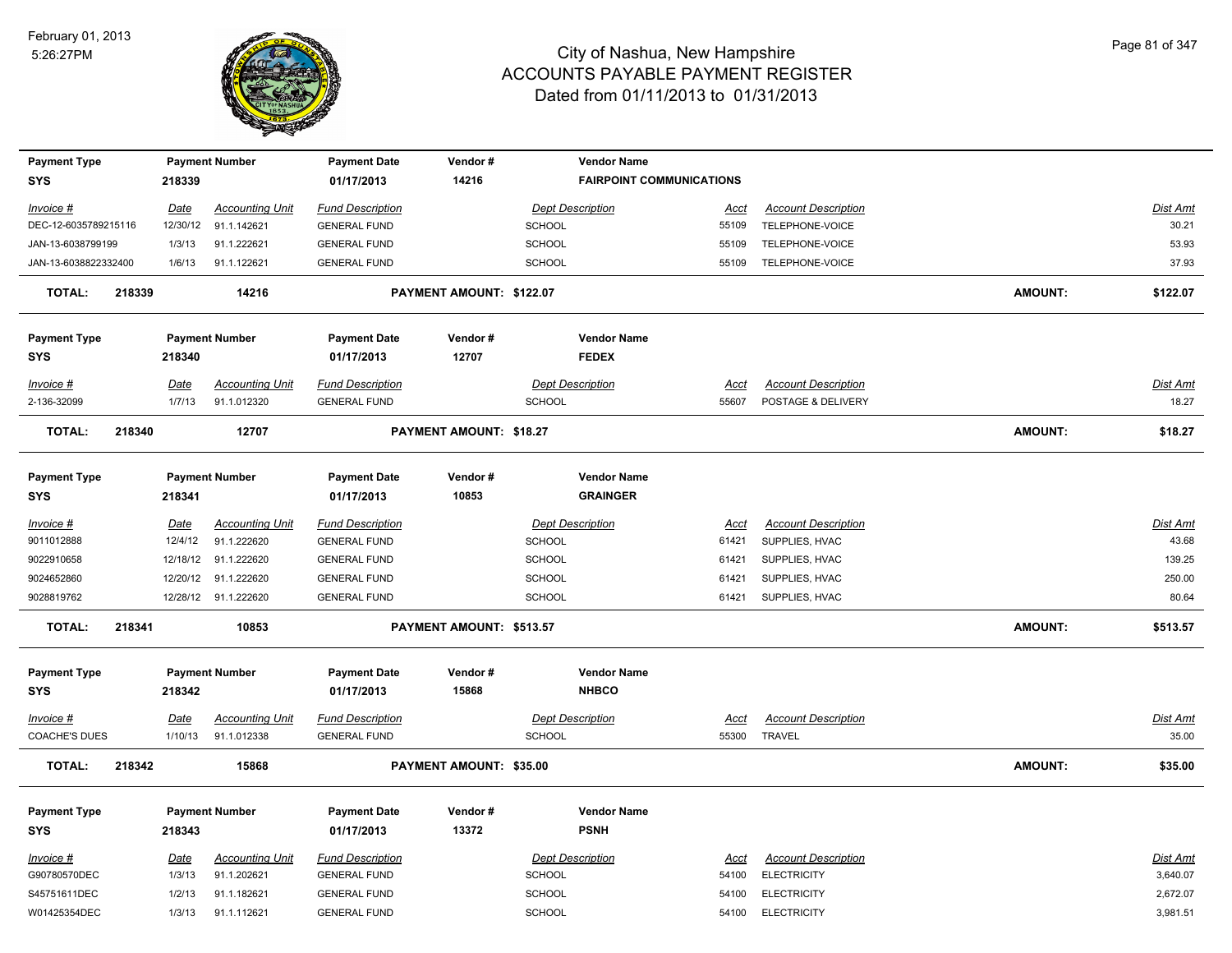

| <b>TOTAL:</b>               | 218343 |                       | 13372                                             |                                                 | PAYMENT AMOUNT: \$10,293.65     |               |                                                    |                      |                                                           | AMOUNT:                            | \$10,293.65                 |
|-----------------------------|--------|-----------------------|---------------------------------------------------|-------------------------------------------------|---------------------------------|---------------|----------------------------------------------------|----------------------|-----------------------------------------------------------|------------------------------------|-----------------------------|
| <b>Payment Type</b><br>SYS  |        | 218344                | <b>Payment Number</b>                             | <b>Payment Date</b><br>01/17/2013               | Vendor#<br>13430                |               | <b>Vendor Name</b><br><b>RESERVE ACCOUNT</b>       |                      |                                                           |                                    |                             |
| Invoice #<br>48970628-JAN13 |        | Date<br>1/10/13       | <b>Accounting Unit</b><br>91.1.012320             | <b>Fund Description</b><br><b>GENERAL FUND</b>  |                                 | SCHOOL        | <b>Dept Description</b>                            | Acct<br>55607        | <b>Account Description</b><br>POSTAGE & DELIVERY          |                                    | <u>Dist Amt</u><br>2,000.00 |
| <b>TOTAL:</b>               | 218344 |                       | 13430                                             |                                                 | PAYMENT AMOUNT: \$2,000.00      |               |                                                    |                      |                                                           | AMOUNT:                            | \$2,000.00                  |
| <b>Payment Type</b><br>SYS  |        | 218345                | <b>Payment Number</b>                             | <b>Payment Date</b><br>01/17/2013               | Vendor#<br>15867                |               | <b>Vendor Name</b><br>#1 ACADEMIC TUTORING SERVICE |                      |                                                           |                                    |                             |
| Invoice #<br>110            |        | Date                  | <b>Accounting Unit</b><br>12/31/12 91.3800.231271 | <b>Fund Description</b><br>SCHOOL GRANTS FUND   |                                 | SCHOOL        | <b>Dept Description</b>                            | <u>Acct</u><br>53600 | <b>Account Description</b><br><b>INSTRUCTION SERVICES</b> | <u>Activity</u><br>91.03763.231271 | Dist Amt<br>385.00          |
| <b>TOTAL:</b>               | 218345 |                       | 15867                                             |                                                 | PAYMENT AMOUNT: \$385.00        |               |                                                    |                      |                                                           | <b>AMOUNT:</b>                     | \$385.00                    |
| <b>Payment Type</b><br>SYS  |        | 218346                | <b>Payment Number</b>                             | <b>Payment Date</b><br>01/17/2013               | Vendor#<br>11240                |               | <b>Vendor Name</b><br><b>1 CHOICE TUTORING INC</b> |                      |                                                           |                                    |                             |
| Invoice #<br>80927          |        | <u>Date</u><br>1/2/13 | <b>Accounting Unit</b><br>91.3800.231271          | <b>Fund Description</b><br>SCHOOL GRANTS FUND   |                                 | <b>SCHOOL</b> | <b>Dept Description</b>                            | <u>Acct</u><br>53600 | <b>Account Description</b><br><b>INSTRUCTION SERVICES</b> | <u>Activity</u><br>91.03763.231271 | <u>Dist Amt</u><br>7,285.00 |
| <b>TOTAL:</b>               | 218346 |                       | 11240                                             |                                                 | PAYMENT AMOUNT: \$7,285.00      |               |                                                    |                      |                                                           | AMOUNT:                            | \$7,285.00                  |
| <b>Payment Type</b><br>SYS  |        | 218347                | <b>Payment Number</b>                             | <b>Payment Date</b><br>01/17/2013               | Vendor#<br>12261                |               | <b>Vendor Name</b><br>A & E ROASTERY               |                      |                                                           |                                    |                             |
| Invoice #<br>38170          |        | Date                  | <b>Accounting Unit</b><br>11/22/12 91.2247.041387 | <b>Fund Description</b><br><b>CULINARY ARTS</b> |                                 | <b>SCHOOL</b> | <b>Dept Description</b>                            | Acct<br>61135        | <b>Account Description</b><br><b>EDUCATIONAL SUPPLIES</b> |                                    | Dist Amt<br>200.40          |
| <b>TOTAL:</b>               | 218347 |                       | 12261                                             |                                                 | PAYMENT AMOUNT: \$200.40        |               |                                                    |                      |                                                           | <b>AMOUNT:</b>                     | \$200.40                    |
| <b>Payment Type</b><br>SYS  |        | 218348                | <b>Payment Number</b>                             | <b>Payment Date</b><br>01/17/2013               | Vendor#<br>11241                |               | <b>Vendor Name</b><br>A+ TUTORS FOR SCHOLARS INC   |                      |                                                           |                                    |                             |
| Invoice #<br>NASDEC2012     |        | <u>Date</u><br>1/4/13 | <b>Accounting Unit</b><br>91.3800.231271          | <b>Fund Description</b><br>SCHOOL GRANTS FUND   |                                 | SCHOOL        | <b>Dept Description</b>                            | <u>Acct</u><br>53600 | <b>Account Description</b><br><b>INSTRUCTION SERVICES</b> | <u>Activity</u><br>91.03763.231271 | Dist Amt<br>409.50          |
| <b>TOTAL:</b>               | 218348 |                       | 11241                                             |                                                 | <b>PAYMENT AMOUNT: \$409.50</b> |               |                                                    |                      |                                                           | <b>AMOUNT:</b>                     | \$409.50                    |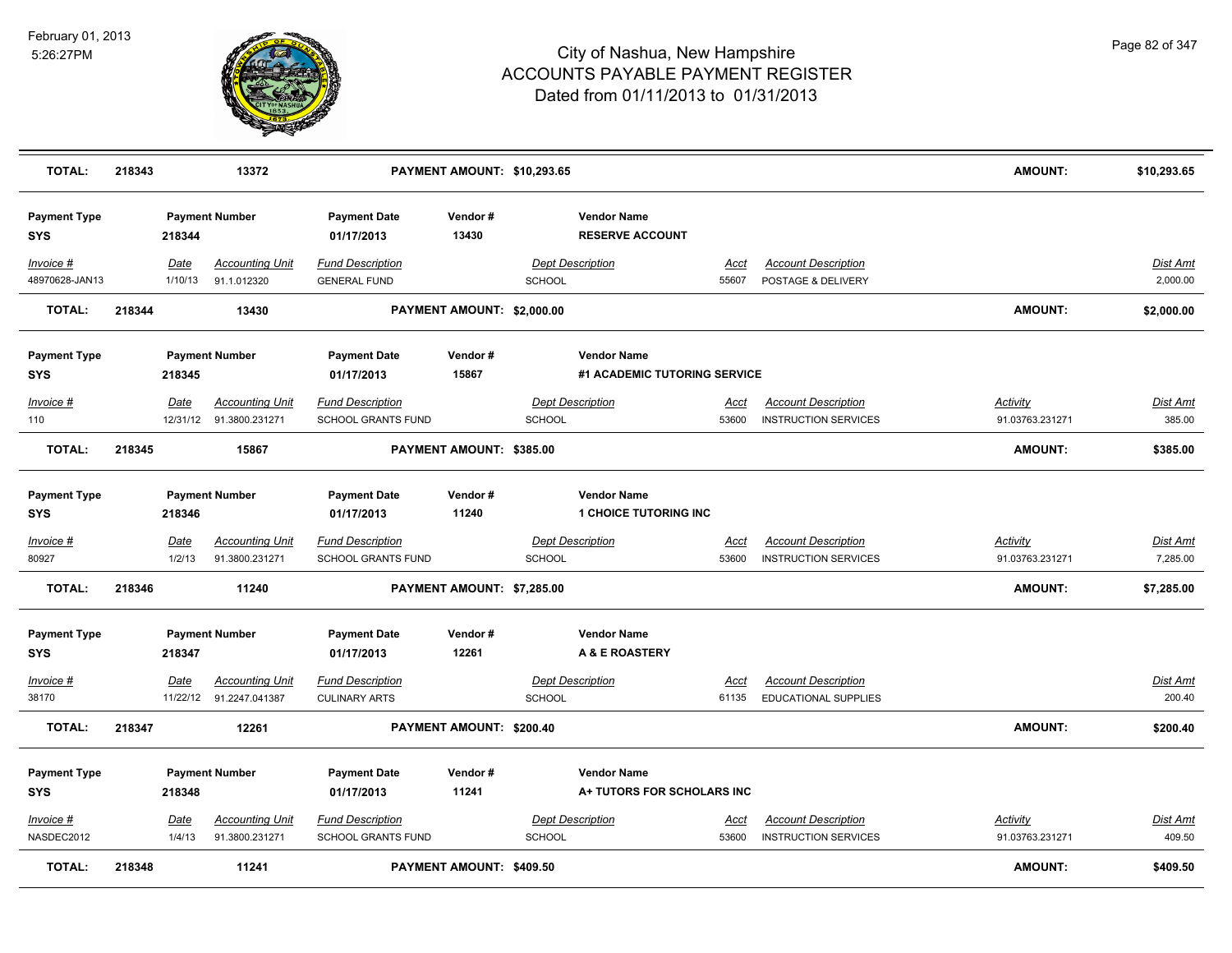

| <b>Payment Type</b> |        |             | <b>Payment Number</b>   | <b>Payment Date</b>       | Vendor#                    |               | <b>Vendor Name</b>           |             |                                                                     | Payee Name      |                 |
|---------------------|--------|-------------|-------------------------|---------------------------|----------------------------|---------------|------------------------------|-------------|---------------------------------------------------------------------|-----------------|-----------------|
| <b>SYS</b>          |        | 218349      |                         | 01/17/2013                | 13946                      |               | <b>AC MOORE INC</b>          |             |                                                                     | <b>AC MOORE</b> |                 |
| Invoice #           |        | <u>Date</u> | <b>Accounting Unit</b>  | <b>Fund Description</b>   |                            |               | <b>Dept Description</b>      | <u>Acct</u> | <b>Account Description</b>                                          |                 | Dist Amt        |
| 4858                |        |             | 12/17/12 91.1.031102    | <b>GENERAL FUND</b>       |                            | <b>SCHOOL</b> |                              | 61135       | EDUCATIONAL SUPPLIES                                                |                 | 114.32          |
| 5456                |        |             | 12/19/12 91.1.031102    | <b>GENERAL FUND</b>       |                            | <b>SCHOOL</b> |                              | 61135       | EDUCATIONAL SUPPLIES                                                |                 | 38.16           |
| 760                 |        |             | 11/29/12 91.1.031102    | <b>GENERAL FUND</b>       |                            | <b>SCHOOL</b> |                              | 61135       | EDUCATIONAL SUPPLIES                                                |                 | 46.81           |
| <b>TOTAL:</b>       | 218349 |             | 13946                   |                           | PAYMENT AMOUNT: \$199.29   |               |                              |             |                                                                     | <b>AMOUNT:</b>  | \$199.29        |
| <b>Payment Type</b> |        |             | <b>Payment Number</b>   | <b>Payment Date</b>       | Vendor#                    |               | <b>Vendor Name</b>           |             |                                                                     |                 |                 |
| <b>SYS</b>          |        | 218350      |                         | 01/17/2013                | 13946                      |               | <b>AC MOORE INC</b>          |             |                                                                     |                 |                 |
| Invoice #           |        | Date        | <b>Accounting Unit</b>  | <b>Fund Description</b>   |                            |               | <b>Dept Description</b>      | Acct        | <b>Account Description</b>                                          | <b>Activity</b> | Dist Amt        |
| 4526                |        | 1/8/12      | 91.3800.991490          | <b>SCHOOL GRANTS FUND</b> |                            | SCHOOL        |                              | 61299       | MISCELLANEOUS SUPPLIES                                              | 91.03463.991490 | 8.49            |
| 8629                |        | 1/7/12      | 91.3800.991490          | <b>SCHOOL GRANTS FUND</b> |                            | <b>SCHOOL</b> |                              | 61299       | MISCELLANEOUS SUPPLIES                                              | 91.03463.991490 | 28.02           |
| <b>TOTAL:</b>       | 218350 |             | 13946                   |                           | PAYMENT AMOUNT: \$36.51    |               |                              |             |                                                                     | <b>AMOUNT:</b>  | \$36.51         |
| <b>Payment Type</b> |        |             | <b>Payment Number</b>   | <b>Payment Date</b>       | Vendor#                    |               | <b>Vendor Name</b>           |             |                                                                     |                 |                 |
| <b>SYS</b>          |        | 218351      |                         | 01/17/2013                | 15850                      |               | <b>ACE SERVICE COMPANY</b>   |             |                                                                     |                 |                 |
| $Invoice$ #         |        | <u>Date</u> | <b>Accounting Unit</b>  | <b>Fund Description</b>   |                            |               | <b>Dept Description</b>      | <u>Acct</u> | <b>Account Description</b>                                          |                 | <b>Dist Amt</b> |
| 20211               |        |             | 12/19/12 91.2100.993120 | <b>FOOD SERVICES</b>      |                            | <b>SCHOOL</b> |                              | 54487       | <b>EQUIPMENT REPAIRS &amp;</b>                                      |                 | 544.20          |
| 20212               |        |             | 12/19/12 91.2100.993120 | <b>FOOD SERVICES</b>      |                            | <b>SCHOOL</b> |                              | 54487       | <b>MAINTENANCE</b><br><b>EQUIPMENT REPAIRS &amp;</b><br>MAINTENANCE |                 | 485.73          |
| 20213               |        |             | 12/19/12 91.2100.993120 | <b>FOOD SERVICES</b>      |                            | <b>SCHOOL</b> |                              | 54487       | <b>EQUIPMENT REPAIRS &amp;</b><br>MAINTENANCE                       |                 | 220.00          |
| TOTAL:              | 218351 |             | 15850                   |                           | PAYMENT AMOUNT: \$1,249.93 |               |                              |             |                                                                     | <b>AMOUNT:</b>  | \$1,249.93      |
| <b>Payment Type</b> |        |             | <b>Payment Number</b>   | <b>Payment Date</b>       | Vendor#                    |               | <b>Vendor Name</b>           |             |                                                                     |                 |                 |
| <b>SYS</b>          |        | 218352      |                         | 01/17/2013                | 15824                      |               | <b>ACTE</b>                  |             |                                                                     |                 |                 |
| Invoice #           |        | Date        | <b>Accounting Unit</b>  | <b>Fund Description</b>   |                            |               | <b>Dept Description</b>      | Acct        | <b>Account Description</b>                                          |                 | <b>Dist Amt</b> |
| <b>JAN-13</b>       |        | 1/8/13      | 91.1.041300             | <b>GENERAL FUND</b>       |                            | <b>SCHOOL</b> |                              | 55200       | DUES AND MEMBERSHIPS                                                |                 | 80.00           |
| <b>TOTAL:</b>       | 218352 |             | 15824                   |                           | PAYMENT AMOUNT: \$80.00    |               |                              |             |                                                                     | <b>AMOUNT:</b>  | \$80.00         |
| <b>Payment Type</b> |        |             | <b>Payment Number</b>   | <b>Payment Date</b>       | Vendor#                    |               | <b>Vendor Name</b>           |             |                                                                     |                 |                 |
| <b>SYS</b>          |        | 218353      |                         | 01/17/2013                | 13956                      |               | <b>ADULT LEARNING CENTER</b> |             |                                                                     |                 |                 |
| Invoice #           |        | <u>Date</u> | <b>Accounting Unit</b>  | <b>Fund Description</b>   |                            |               | <b>Dept Description</b>      | <u>Acct</u> | <b>Account Description</b>                                          |                 | <b>Dist Amt</b> |
| DEC-2012            |        | 12/1/12     | 91.1.021267             | <b>GENERAL FUND</b>       |                            | <b>SCHOOL</b> |                              | 55694       | TUITION, OUT OF DISTRICT                                            |                 | 27,655.50       |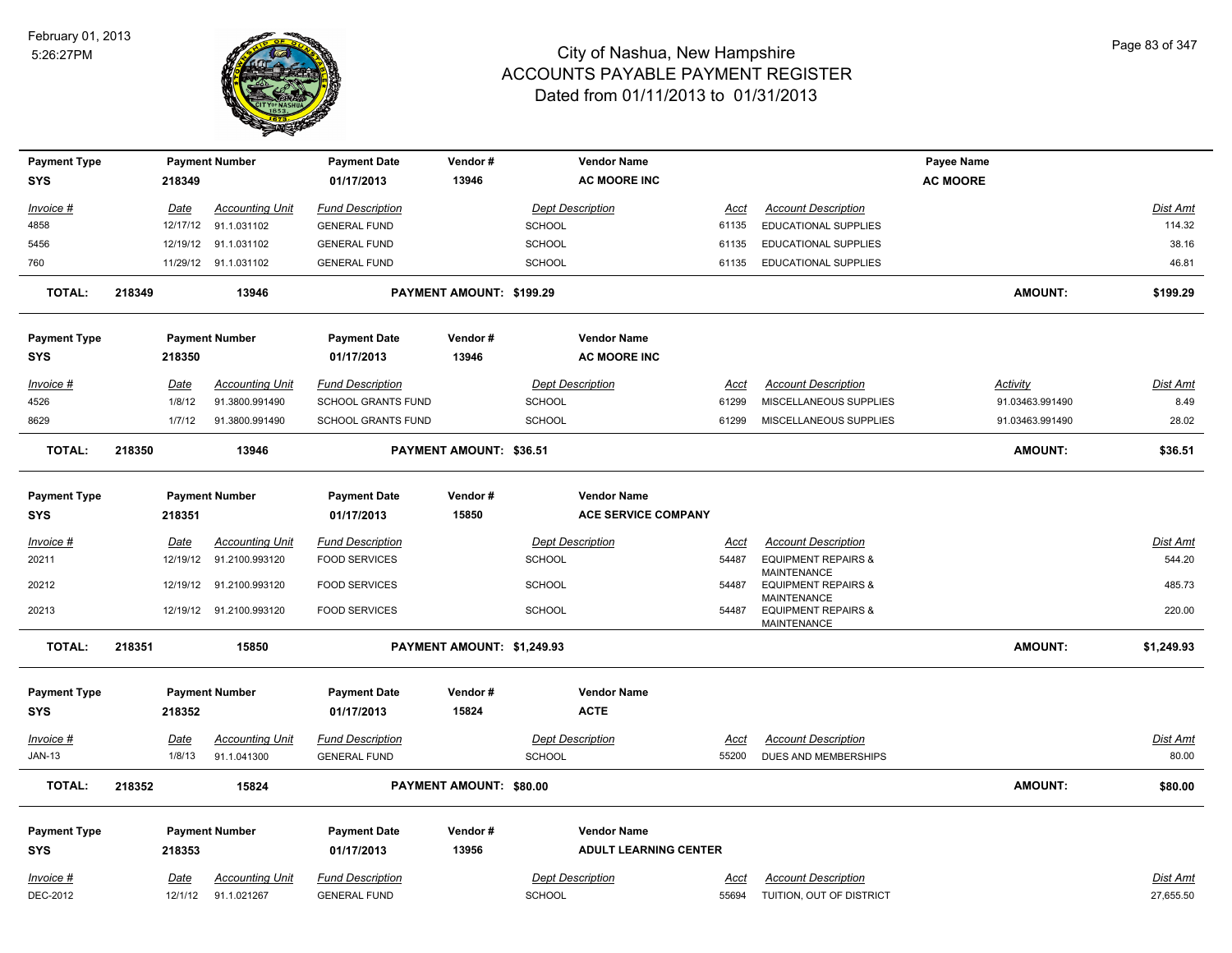

| <b>TOTAL:</b>                     | 218353 |             | 13956                                             |                                                      | PAYMENT AMOUNT: \$27,655.50 |                                              |                      |                                                              | <b>AMOUNT:</b>                     | \$27,655.50               |
|-----------------------------------|--------|-------------|---------------------------------------------------|------------------------------------------------------|-----------------------------|----------------------------------------------|----------------------|--------------------------------------------------------------|------------------------------------|---------------------------|
| <b>Payment Type</b><br><b>SYS</b> |        | 218354      | <b>Payment Number</b>                             | <b>Payment Date</b><br>01/17/2013                    | Vendor#<br>11808            | <b>Vendor Name</b><br>ALL SEASONS PROMOTIONS |                      |                                                              |                                    |                           |
| Invoice #<br>9894                 |        | Date        | <b>Accounting Unit</b><br>12/18/12 91.1.222620    | <b>Fund Description</b><br><b>GENERAL FUND</b>       |                             | <b>Dept Description</b><br><b>SCHOOL</b>     | Acct<br>61107        | <b>Account Description</b><br><b>CLOTHING &amp; UNIFORMS</b> |                                    | <b>Dist Amt</b><br>391.30 |
| <b>TOTAL:</b>                     | 218354 |             | 11808                                             |                                                      | PAYMENT AMOUNT: \$391.30    |                                              |                      |                                                              | AMOUNT:                            | \$391.30                  |
| <b>Payment Type</b><br>SYS        |        | 218355      | <b>Payment Number</b>                             | <b>Payment Date</b><br>01/17/2013                    | Vendor#<br>12343            | <b>Vendor Name</b><br><b>ARCSOURCE INC</b>   |                      |                                                              |                                    |                           |
| Invoice #                         |        | Date        | <b>Accounting Unit</b>                            | <b>Fund Description</b>                              |                             | <b>Dept Description</b>                      | Acct                 | <b>Account Description</b>                                   |                                    | Dist Amt                  |
| 692754                            |        |             | 12/22/12 91.1.222620                              | <b>GENERAL FUND</b>                                  |                             | <b>SCHOOL</b>                                | 61421                | SUPPLIES, HVAC                                               |                                    | 87.09                     |
| <b>TOTAL:</b>                     | 218355 |             | 12343                                             |                                                      | PAYMENT AMOUNT: \$87.09     |                                              |                      |                                                              | <b>AMOUNT:</b>                     | \$87.09                   |
| <b>Payment Type</b><br>SYS        |        | 218356      | <b>Payment Number</b>                             | <b>Payment Date</b><br>01/17/2013                    | Vendor#<br>14634            | <b>Vendor Name</b><br><b>IAN ATWELL</b>      |                      |                                                              |                                    |                           |
| Invoice #<br>PVR-121312           |        | <b>Date</b> | <b>Accounting Unit</b><br>12/13/12 91.3800.042219 | <b>Fund Description</b><br><b>SCHOOL GRANTS FUND</b> |                             | <b>Dept Description</b><br>SCHOOL            | <u>Acct</u><br>55300 | <b>Account Description</b><br><b>TRAVEL</b>                  | <b>Activity</b><br>91.03468.042219 | <b>Dist Amt</b><br>31.10  |
| <b>TOTAL:</b>                     | 218356 |             | 14634                                             |                                                      | PAYMENT AMOUNT: \$31.10     |                                              |                      |                                                              | <b>AMOUNT:</b>                     | \$31.10                   |
| <b>Payment Type</b><br>SYS        |        | 218357      | <b>Payment Number</b>                             | <b>Payment Date</b><br>01/17/2013                    | Vendor#<br>13997            | <b>Vendor Name</b><br><b>MARCIA BAGLEY</b>   |                      |                                                              |                                    |                           |
| Invoice #<br>MILES-DEC            |        | Date        | <b>Accounting Unit</b><br>12/31/12 91.1.012320    | <b>Fund Description</b><br><b>GENERAL FUND</b>       |                             | <b>Dept Description</b><br><b>SCHOOL</b>     | <b>Acct</b><br>55307 | <b>Account Description</b><br>MILEAGE REIMBURSEMENTS         |                                    | <b>Dist Amt</b><br>99.90  |
| <b>TOTAL:</b>                     | 218357 |             | 13997                                             |                                                      | PAYMENT AMOUNT: \$99.90     |                                              |                      |                                                              | <b>AMOUNT:</b>                     | \$99.90                   |
| <b>Payment Type</b><br><b>SYS</b> |        | 218358      | <b>Payment Number</b>                             | <b>Payment Date</b><br>01/17/2013                    | Vendor#<br>12391            | <b>Vendor Name</b><br><b>BELLETETES INC</b>  |                      |                                                              |                                    |                           |
| Invoice #                         |        | Date        | <b>Accounting Unit</b>                            | <b>Fund Description</b>                              |                             | <b>Dept Description</b>                      | Acct                 | <b>Account Description</b>                                   |                                    | Dist Amt                  |
| 4613917                           |        |             | 12/12/12 91.1.222620                              | <b>GENERAL FUND</b>                                  |                             | <b>SCHOOL</b>                                | 61299                | MISCELLANEOUS SUPPLIES                                       |                                    | 23.38                     |
| 4613949                           |        |             | 12/12/12 91.1.222620                              | <b>GENERAL FUND</b>                                  |                             | SCHOOL                                       | 61299                | MISCELLANEOUS SUPPLIES                                       |                                    | 15.60                     |
| 4615202                           |        |             | 12/19/12 91.1.041370                              | <b>GENERAL FUND</b>                                  |                             | <b>SCHOOL</b>                                | 61135                | <b>EDUCATIONAL SUPPLIES</b>                                  |                                    | 93.40                     |
| 4616152                           |        |             | 12/26/12 91.1.222620                              | <b>GENERAL FUND</b>                                  |                             | <b>SCHOOL</b>                                | 61299                | MISCELLANEOUS SUPPLIES                                       |                                    | 21.40                     |
| 4616178                           |        |             | 12/26/12 91.1.222620                              | <b>GENERAL FUND</b>                                  |                             | SCHOOL                                       | 61299                | MISCELLANEOUS SUPPLIES                                       |                                    | 60.78                     |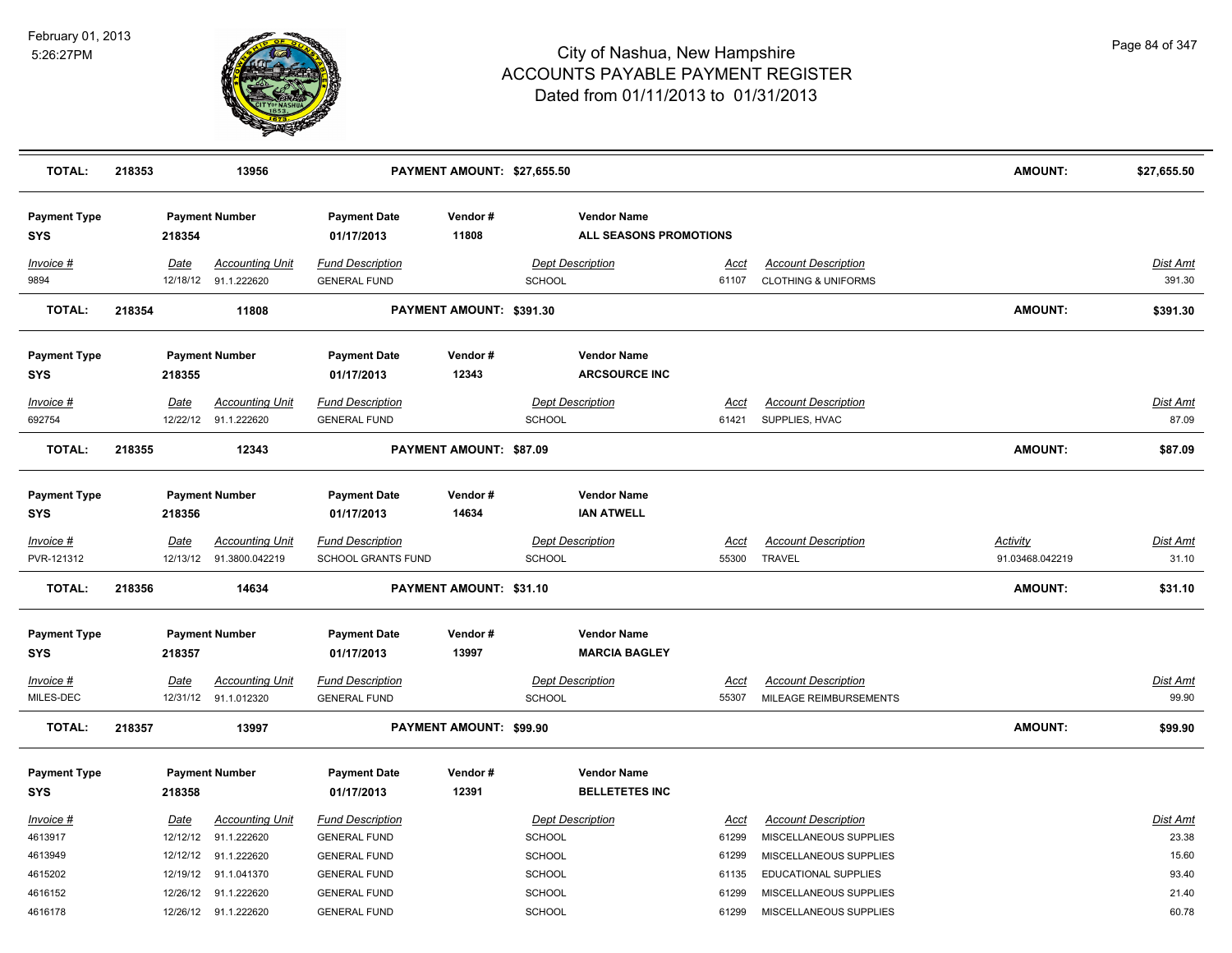

| 4616298             | 12/27/12 | 91.1.222620            | <b>GENERAL FUND</b>     |                               | <b>SCHOOL</b>           |                                 | 61299 | MISCELLANEOUS SUPPLIES     |                | 13.88    |
|---------------------|----------|------------------------|-------------------------|-------------------------------|-------------------------|---------------------------------|-------|----------------------------|----------------|----------|
| 4616936             | 12/31/12 | 91.1.222620            | <b>GENERAL FUND</b>     |                               | <b>SCHOOL</b>           |                                 | 61299 | MISCELLANEOUS SUPPLIES     |                | 55.40    |
| 4617049             | 1/2/13   | 91.1.031300            | <b>GENERAL FUND</b>     |                               | <b>SCHOOL</b>           |                                 | 61135 | EDUCATIONAL SUPPLIES       |                | 123.07   |
| 4617262             | 1/3/13   | 91.1.222620            | <b>GENERAL FUND</b>     |                               | SCHOOL                  |                                 | 61299 | MISCELLANEOUS SUPPLIES     |                | 21.59    |
| <b>TOTAL:</b>       | 218358   | 12391                  |                         | PAYMENT AMOUNT: \$428.50      |                         |                                 |       |                            | <b>AMOUNT:</b> | \$428.50 |
| <b>Payment Type</b> |          | <b>Payment Number</b>  | <b>Payment Date</b>     | Vendor#                       |                         | <b>Vendor Name</b>              |       |                            |                |          |
| SYS                 | 218359   |                        | 01/17/2013              | 11916                         |                         | <b>LAUREN BERRIDGE</b>          |       |                            |                |          |
| Invoice #           | Date     | <b>Accounting Unit</b> | <b>Fund Description</b> |                               | <b>Dept Description</b> |                                 | Acct  | <b>Account Description</b> |                | Dist Amt |
| 131                 | 1/14/13  | 91.1.991160            | <b>GENERAL FUND</b>     |                               | <b>SCHOOL</b>           |                                 | 52800 | EDUCATIONAL ASSISTANCE     |                | 504.00   |
| <b>TOTAL:</b>       | 218359   | 11916                  |                         | PAYMENT AMOUNT: \$504.00      |                         |                                 |       |                            | <b>AMOUNT:</b> | \$504.00 |
| <b>Payment Type</b> |          | <b>Payment Number</b>  | <b>Payment Date</b>     | Vendor#                       |                         | <b>Vendor Name</b>              |       |                            |                |          |
| SYS                 | 218360   |                        | 01/17/2013              | 15881                         |                         | <b>BHAVIN PATEL</b>             |       |                            |                |          |
| <u>Invoice #</u>    | Date     | <b>Accounting Unit</b> | <b>Fund Description</b> |                               | <b>Dept Description</b> |                                 | Acct  | <b>Account Description</b> |                | Dist Amt |
| <b>SANAM LUNCH</b>  | 1/15/13  | 91.2100.05             | <b>FOOD SERVICES</b>    |                               | <b>SCHOOL</b>           |                                 | 44503 | <b>LUNCH SALES</b>         |                | 9.25     |
|                     |          |                        |                         |                               |                         |                                 |       |                            |                |          |
| <b>TOTAL:</b>       | 218360   | 15881                  |                         | <b>PAYMENT AMOUNT: \$9.25</b> |                         |                                 |       |                            | <b>AMOUNT:</b> | \$9.25   |
| <b>Payment Type</b> |          | <b>Payment Number</b>  | <b>Payment Date</b>     | Vendor#                       |                         | <b>Vendor Name</b>              |       |                            |                |          |
| SYS                 | 218361   |                        | 01/17/2013              | 12405                         |                         | <b>BIMBO FOODS BAKERIES INC</b> |       |                            |                |          |
| Invoice #           | Date     | <b>Accounting Unit</b> | <b>Fund Description</b> |                               | <b>Dept Description</b> |                                 | Acct  | <b>Account Description</b> |                | Dist Amt |
| 03637817564         | 1/7/13   | 91.2100.063120         | <b>FOOD SERVICES</b>    |                               | SCHOOL                  |                                 | 61214 | FOOD, FOOD SERVICE PROGRAM |                | 66.69    |
| 03637817650         | 1/10/13  | 91.2100.203120         | <b>FOOD SERVICES</b>    |                               | <b>SCHOOL</b>           |                                 | 61214 | FOOD, FOOD SERVICE PROGRAM |                | 64.92    |
| 03637912252         | 1/7/13   | 91.2100.113120         | <b>FOOD SERVICES</b>    |                               | <b>SCHOOL</b>           |                                 | 61214 | FOOD, FOOD SERVICE PROGRAM |                | 77.70    |
| 03637912253         | 1/7/13   | 91.2100.123120         | <b>FOOD SERVICES</b>    |                               | <b>SCHOOL</b>           |                                 | 61214 | FOOD, FOOD SERVICE PROGRAM |                | 67.60    |
| 03637912255         | 1/7/13   | 91.2100.133120         | <b>FOOD SERVICES</b>    |                               | <b>SCHOOL</b>           |                                 | 61214 | FOOD, FOOD SERVICE PROGRAM |                | 55.55    |
| 03637912257         | 1/7/13   | 91.2100.183120         | <b>FOOD SERVICES</b>    |                               | <b>SCHOOL</b>           |                                 | 61214 | FOOD, FOOD SERVICE PROGRAM |                | 76.10    |
| 03637912260         | 1/7/13   | 91.2100.173120         | <b>FOOD SERVICES</b>    |                               | <b>SCHOOL</b>           |                                 | 61214 | FOOD, FOOD SERVICE PROGRAM |                | 102.65   |
| 03637912313         | 1/10/13  | 91.2100.043120         | <b>FOOD SERVICES</b>    |                               | <b>SCHOOL</b>           |                                 | 61214 | FOOD, FOOD SERVICE PROGRAM |                | 138.61   |
| 03637912338         | 1/11/13  | 91.2100.073120         | <b>FOOD SERVICES</b>    |                               | <b>SCHOOL</b>           |                                 | 61214 | FOOD, FOOD SERVICE PROGRAM |                | 17.25    |
| 03637912363         | 1/14/13  | 91.2100.033120         | <b>FOOD SERVICES</b>    |                               | SCHOOL                  |                                 | 61214 | FOOD, FOOD SERVICE PROGRAM |                | 129.00   |
| 03637912366         | 1/14/13  | 91.2100.103120         | <b>FOOD SERVICES</b>    |                               | <b>SCHOOL</b>           |                                 | 61214 | FOOD, FOOD SERVICE PROGRAM |                | 38.80    |
| 03637912389         | 1/15/13  | 91.2100.033120         | <b>FOOD SERVICES</b>    |                               | <b>SCHOOL</b>           |                                 | 61214 | FOOD, FOOD SERVICE PROGRAM |                | 68.25    |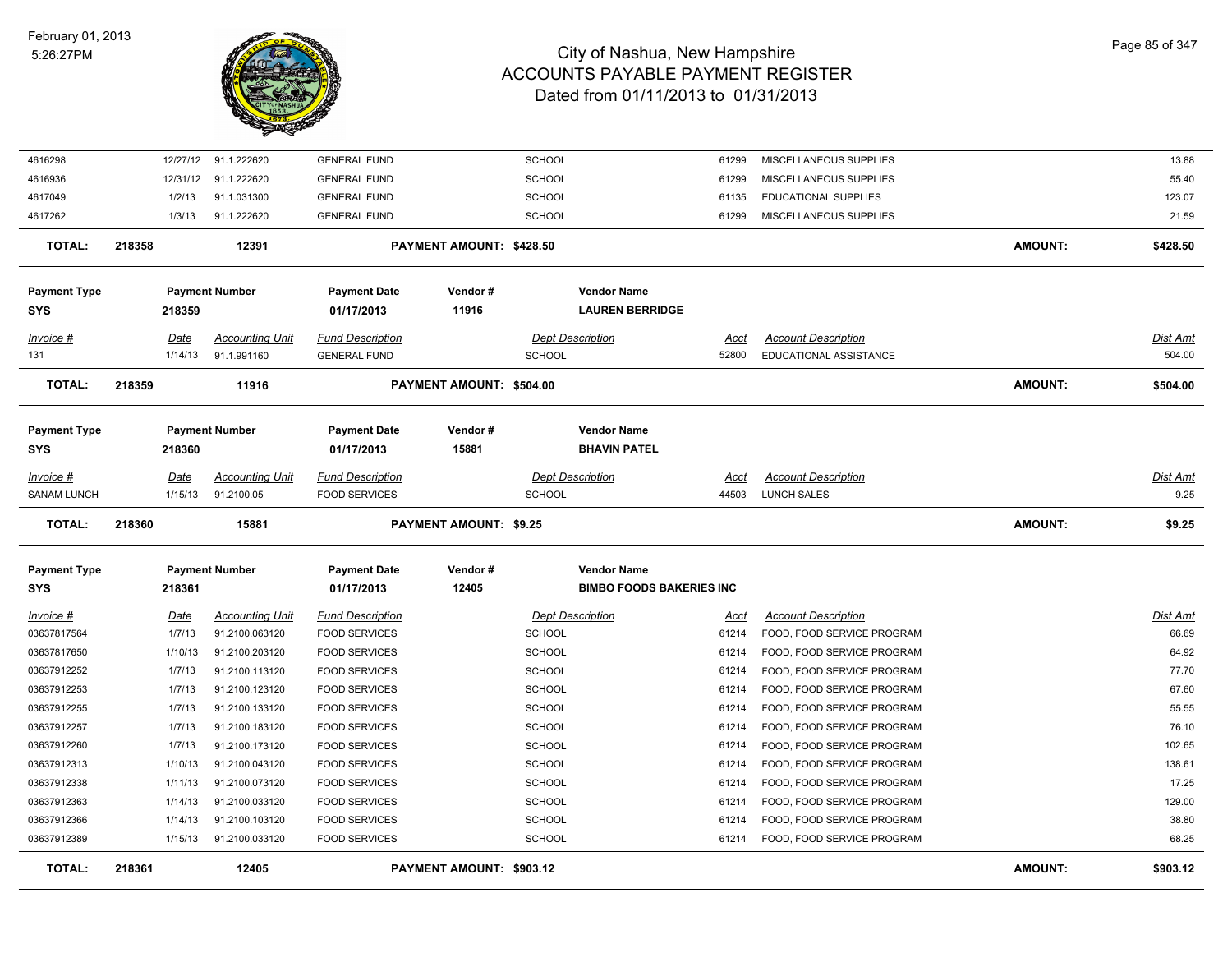

| <b>Payment Type</b> |        |             | <b>Payment Number</b>  | <b>Payment Date</b>       | Vendor#                        |               | <b>Vendor Name</b>                  |             |                            |                            |                 |
|---------------------|--------|-------------|------------------------|---------------------------|--------------------------------|---------------|-------------------------------------|-------------|----------------------------|----------------------------|-----------------|
| <b>SYS</b>          |        | 218362      |                        | 01/17/2013                | 15862                          |               | <b>SAMANTHA BIRON</b>               |             |                            |                            |                 |
| Invoice #           |        | <u>Date</u> | <b>Accounting Unit</b> | <b>Fund Description</b>   |                                |               | <b>Dept Description</b>             | Acct        | <b>Account Description</b> |                            | Dist Amt        |
| 5.623/5.642         |        | 1/14/13     | 91.1.991160            | <b>GENERAL FUND</b>       |                                | <b>SCHOOL</b> |                                     | 52800       | EDUCATIONAL ASSISTANCE     |                            | 2,232.00        |
| <b>TOTAL:</b>       | 218362 |             | 15862                  |                           | PAYMENT AMOUNT: \$2,232.00     |               |                                     |             |                            | <b>AMOUNT:</b>             | \$2,232.00      |
|                     |        |             |                        |                           |                                |               |                                     |             |                            |                            |                 |
| <b>Payment Type</b> |        |             | <b>Payment Number</b>  | <b>Payment Date</b>       | Vendor#                        |               | <b>Vendor Name</b>                  |             |                            | Payee Name                 |                 |
| <b>SYS</b>          |        | 218363      |                        | 01/17/2013                | 13990                          |               | <b>AUBUCHON HARDWARE</b>            |             |                            | <b>BLUE TARP FINANCIAL</b> |                 |
| Invoice #           |        | Date        | <b>Accounting Unit</b> | <b>Fund Description</b>   |                                |               | <b>Dept Description</b>             | Acct        | <b>Account Description</b> |                            | Dist Amt        |
| 190377              |        | 1/7/13      | 91.1.222620            | <b>GENERAL FUND</b>       |                                | <b>SCHOOL</b> |                                     | 61299       | MISCELLANEOUS SUPPLIES     |                            | 7.98            |
| 190411              |        | 1/14/13     | 91.1.222620            | <b>GENERAL FUND</b>       |                                | <b>SCHOOL</b> |                                     | 61299       | MISCELLANEOUS SUPPLIES     |                            | 18.77           |
| <b>TOTAL:</b>       | 218363 |             | 13990                  |                           | <b>PAYMENT AMOUNT: \$26.75</b> |               |                                     |             |                            | AMOUNT:                    | \$26.75         |
|                     |        |             |                        |                           |                                |               |                                     |             |                            |                            |                 |
| <b>Payment Type</b> |        |             | <b>Payment Number</b>  | <b>Payment Date</b>       | Vendor#                        |               | <b>Vendor Name</b>                  |             |                            |                            |                 |
| <b>SYS</b>          |        | 218364      |                        | 01/17/2013                | 15803                          |               | <b>MICHAEL BONTATIBUS</b>           |             |                            |                            |                 |
| Invoice #           |        | Date        | <b>Accounting Unit</b> | <b>Fund Description</b>   |                                |               | <b>Dept Description</b>             | Acct        | <b>Account Description</b> |                            | Dist Amt        |
| 10913-04            |        | 1/9/13      | 91.1.041446            | <b>GENERAL FUND</b>       |                                | <b>SCHOOL</b> |                                     | 55642       | <b>GAME OFFICIALS</b>      |                            | 80.00           |
| <b>TOTAL:</b>       | 218364 |             | 15803                  |                           | PAYMENT AMOUNT: \$80.00        |               |                                     |             |                            | AMOUNT:                    | \$80.00         |
| <b>Payment Type</b> |        |             | <b>Payment Number</b>  | <b>Payment Date</b>       | Vendor#                        |               | <b>Vendor Name</b>                  |             |                            |                            |                 |
| <b>SYS</b>          |        | 218365      |                        | 01/17/2013                | 10968                          |               | <b>BOOTHBY THERAPY SERVICES LLC</b> |             |                            |                            |                 |
| Invoice #           |        | <b>Date</b> | <b>Accounting Unit</b> | <b>Fund Description</b>   |                                |               | <b>Dept Description</b>             | <u>Acct</u> | <b>Account Description</b> | <b>Activity</b>            | <b>Dist Amt</b> |
| <b>DEC-12</b>       |        | 12/5/12     | 91.1.021267            | <b>GENERAL FUND</b>       |                                | SCHOOL        |                                     | 55694       | TUITION, OUT OF DISTRICT   |                            | 177.21          |
| DEC20,2012          |        | 12/20/12    | 91.3800.022190         | SCHOOL GRANTS FUND        |                                | SCHOOL        |                                     | 53628       | CONTRACT SERVICES          | 91.03953.022190            | 701.36          |
| DEC28,2012          |        | 12/28/12    | 91.3800.022190         | <b>SCHOOL GRANTS FUND</b> |                                | <b>SCHOOL</b> |                                     | 53628       | <b>CONTRACT SERVICES</b>   | 91.03953.022190            | 701.36          |
| JAN 10,2013         |        | 1/10/13     | 91.3800.022190         | <b>SCHOOL GRANTS FUND</b> |                                | SCHOOL        |                                     | 53628       | CONTRACT SERVICES          | 91.03953.022190            | 701.36          |
| TOTAL:              | 218365 |             | 10968                  |                           | PAYMENT AMOUNT: \$2,281.29     |               |                                     |             |                            | <b>AMOUNT:</b>             | \$2,281.29      |
| <b>Payment Type</b> |        |             | <b>Payment Number</b>  | <b>Payment Date</b>       | Vendor#                        |               | <b>Vendor Name</b>                  |             |                            |                            |                 |
| <b>SYS</b>          |        | 218366      |                        | 01/17/2013                | 12428                          |               | <b>KEN BOURQUE</b>                  |             |                            |                            |                 |
| Invoice #           |        | Date        | <b>Accounting Unit</b> | <b>Fund Description</b>   |                                |               | <b>Dept Description</b>             | <u>Acct</u> | <b>Account Description</b> |                            | Dist Amt        |
| 10813-03            |        | 1/8/13      | 91.1.031436            | <b>GENERAL FUND</b>       |                                | <b>SCHOOL</b> |                                     | 55642       | <b>GAME OFFICIALS</b>      |                            | 60.00           |
| <b>TOTAL:</b>       | 218366 |             | 12428                  |                           | PAYMENT AMOUNT: \$60.00        |               |                                     |             |                            | <b>AMOUNT:</b>             | \$60.00         |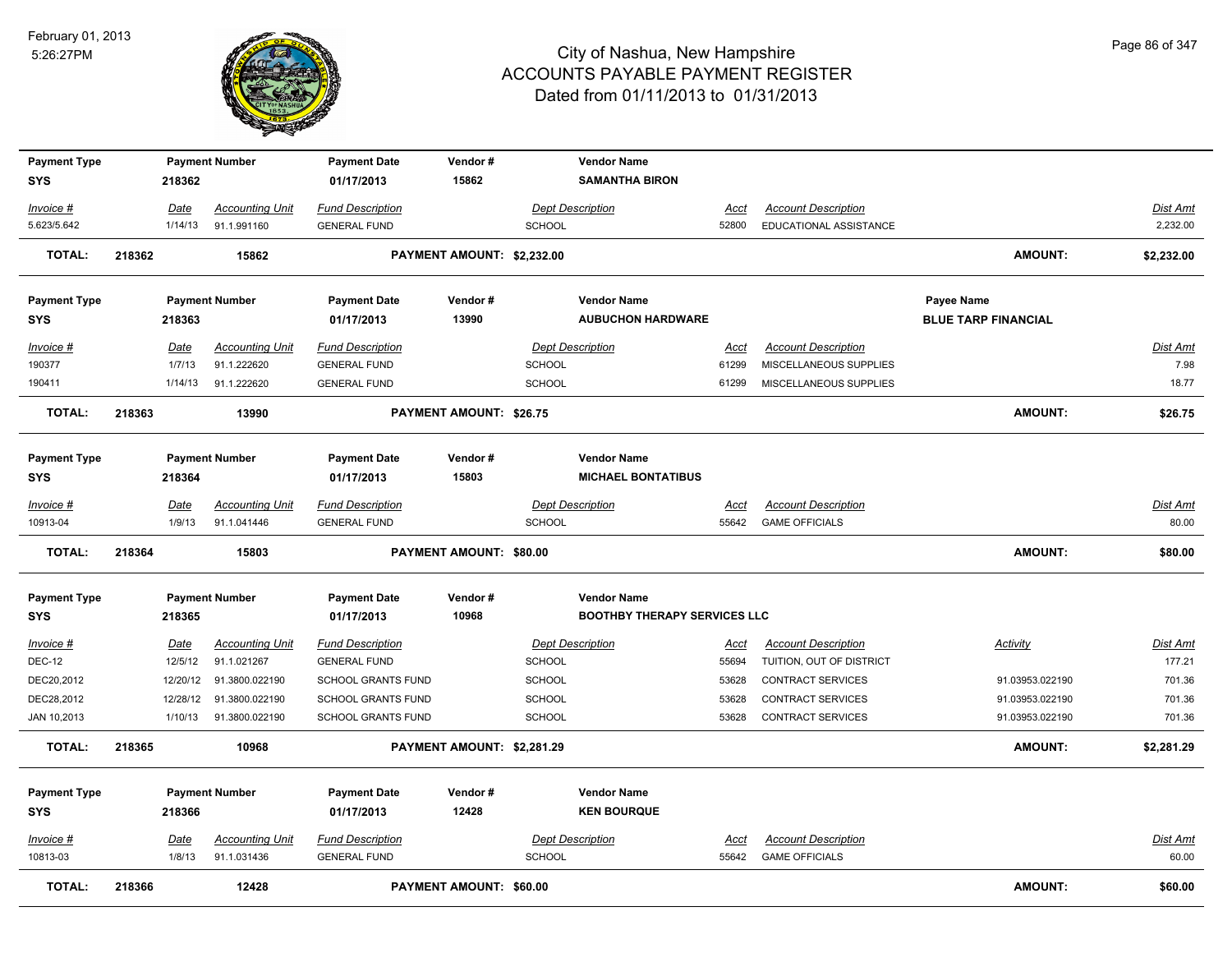

| <b>Payment Type</b>               |        |                 | <b>Payment Number</b>                          | <b>Payment Date</b>                            | Vendor#                       | <b>Vendor Name</b>                          |                      |                                                      |                |                          |
|-----------------------------------|--------|-----------------|------------------------------------------------|------------------------------------------------|-------------------------------|---------------------------------------------|----------------------|------------------------------------------------------|----------------|--------------------------|
| <b>SYS</b>                        |        | 218367          |                                                | 01/17/2013                                     | 12431                         | <b>BOYS &amp; GIRLS CLUB OF GREATER N</b>   |                      |                                                      |                |                          |
| Invoice #                         |        | <u>Date</u>     | <b>Accounting Unit</b>                         | <b>Fund Description</b>                        |                               | <b>Dept Description</b>                     | <u>Acct</u>          | <b>Account Description</b>                           |                | <b>Dist Amt</b>          |
| 1541-AD                           |        | 11/30/12        | 91.1.031459                                    | <b>GENERAL FUND</b>                            |                               | <b>SCHOOL</b>                               | 54899                | <b>RENTALS</b>                                       |                | 2,000.00                 |
| 1541-AD                           |        |                 | 11/30/12 91.1.031468                           | <b>GENERAL FUND</b>                            |                               | <b>SCHOOL</b>                               | 54899                | <b>RENTALS</b>                                       |                | 666.00                   |
| <b>TOTAL:</b>                     | 218367 |                 | 12431                                          |                                                | PAYMENT AMOUNT: \$2,666.00    |                                             |                      |                                                      | <b>AMOUNT:</b> | \$2,666.00               |
| <b>Payment Type</b>               |        |                 | <b>Payment Number</b>                          | <b>Payment Date</b>                            | Vendor#                       | <b>Vendor Name</b>                          |                      |                                                      |                |                          |
| <b>SYS</b>                        |        | 218368          |                                                | 01/17/2013                                     | 15588                         | <b>NORBERT BRETON</b>                       |                      |                                                      |                |                          |
|                                   |        |                 |                                                |                                                |                               |                                             |                      |                                                      |                |                          |
| Invoice #<br>120112-04            |        | Date<br>12/1/12 | <b>Accounting Unit</b><br>91.1.041446          | <b>Fund Description</b><br><b>GENERAL FUND</b> |                               | <b>Dept Description</b><br>SCHOOL           | Acct<br>55642        | <b>Account Description</b><br><b>GAME OFFICIALS</b>  |                | <b>Dist Amt</b><br>80.00 |
|                                   |        |                 |                                                |                                                |                               |                                             |                      |                                                      |                |                          |
| <b>TOTAL:</b>                     | 218368 |                 | 15588                                          |                                                | PAYMENT AMOUNT: \$80.00       |                                             |                      |                                                      | <b>AMOUNT:</b> | \$80.00                  |
| <b>Payment Type</b>               |        |                 | <b>Payment Number</b>                          | <b>Payment Date</b>                            | Vendor#                       | <b>Vendor Name</b>                          |                      |                                                      |                |                          |
| <b>SYS</b>                        |        | 218369          |                                                | 01/17/2013                                     | 15815                         | <b>HEATHER BRICKNER</b>                     |                      |                                                      |                |                          |
|                                   |        |                 |                                                |                                                |                               |                                             |                      |                                                      |                |                          |
| Invoice #                         |        | Date            | <b>Accounting Unit</b>                         | <b>Fund Description</b>                        |                               | <b>Dept Description</b>                     | Acct                 | <b>Account Description</b>                           |                | <b>Dist Amt</b>          |
| PVR-102512                        |        | 1/2/13          | 91.1.022150                                    | <b>GENERAL FUND</b>                            |                               | SCHOOL                                      | 55400                | <b>CONFERENCES AND SEMINARS</b>                      |                | 140.00                   |
| <b>TOTAL:</b>                     | 218369 |                 | 15815                                          |                                                | PAYMENT AMOUNT: \$140.00      |                                             |                      |                                                      | <b>AMOUNT:</b> | \$140.00                 |
|                                   |        |                 |                                                |                                                |                               |                                             |                      |                                                      |                |                          |
|                                   |        |                 |                                                |                                                |                               |                                             |                      |                                                      |                |                          |
| <b>Payment Type</b><br><b>SYS</b> |        | 218370          | <b>Payment Number</b>                          | <b>Payment Date</b><br>01/17/2013              | Vendor#<br>11563              | <b>Vendor Name</b><br><b>ESTHER BRODEUR</b> |                      |                                                      |                |                          |
|                                   |        |                 |                                                |                                                |                               |                                             |                      |                                                      |                |                          |
| $Invoice$ #<br>MILES-DEC          |        | Date            | <b>Accounting Unit</b><br>12/21/12 91.1.992322 | <b>Fund Description</b><br><b>GENERAL FUND</b> |                               | <b>Dept Description</b><br>SCHOOL           | <u>Acct</u><br>55307 | <b>Account Description</b><br>MILEAGE REIMBURSEMENTS |                | <b>Dist Amt</b><br>6.38  |
| <b>TOTAL:</b>                     | 218370 |                 | 11563                                          |                                                | <b>PAYMENT AMOUNT: \$6.38</b> |                                             |                      |                                                      | <b>AMOUNT:</b> | \$6.38                   |
|                                   |        |                 |                                                |                                                |                               |                                             |                      |                                                      |                |                          |
| <b>Payment Type</b>               |        |                 | <b>Payment Number</b>                          | <b>Payment Date</b>                            | Vendor#                       | <b>Vendor Name</b>                          |                      |                                                      |                |                          |
| <b>SYS</b>                        |        | 218371          |                                                | 01/17/2013                                     | 11292                         | <b>BSN SPORTS</b>                           |                      |                                                      |                |                          |
| Invoice #                         |        | Date            | <b>Accounting Unit</b>                         | <b>Fund Description</b>                        |                               | <b>Dept Description</b>                     | Acct                 | <b>Account Description</b>                           |                | Dist Amt                 |
| 95031526                          |        |                 | 11/29/12 91.1.031432                           | <b>GENERAL FUND</b>                            |                               | SCHOOL                                      | 54487                | <b>EQUIPMENT REPAIRS &amp;</b>                       |                | 150.00                   |
| 95031526                          |        |                 | 11/29/12 91.1.031433                           | <b>GENERAL FUND</b>                            |                               | <b>SCHOOL</b>                               | 54487                | <b>MAINTENANCE</b><br><b>EQUIPMENT REPAIRS &amp;</b> |                | 150.00                   |
| 95031526                          |        |                 | 11/29/12 91.1.031436                           | <b>GENERAL FUND</b>                            |                               | <b>SCHOOL</b>                               | 54487                | MAINTENANCE<br><b>EQUIPMENT REPAIRS &amp;</b>        |                | 126.00                   |
| 95031526                          |        |                 | 11/29/12 91.1.031437                           | <b>GENERAL FUND</b>                            |                               | <b>SCHOOL</b>                               | 54487                | MAINTENANCE<br><b>EQUIPMENT REPAIRS &amp;</b>        |                | 126.00                   |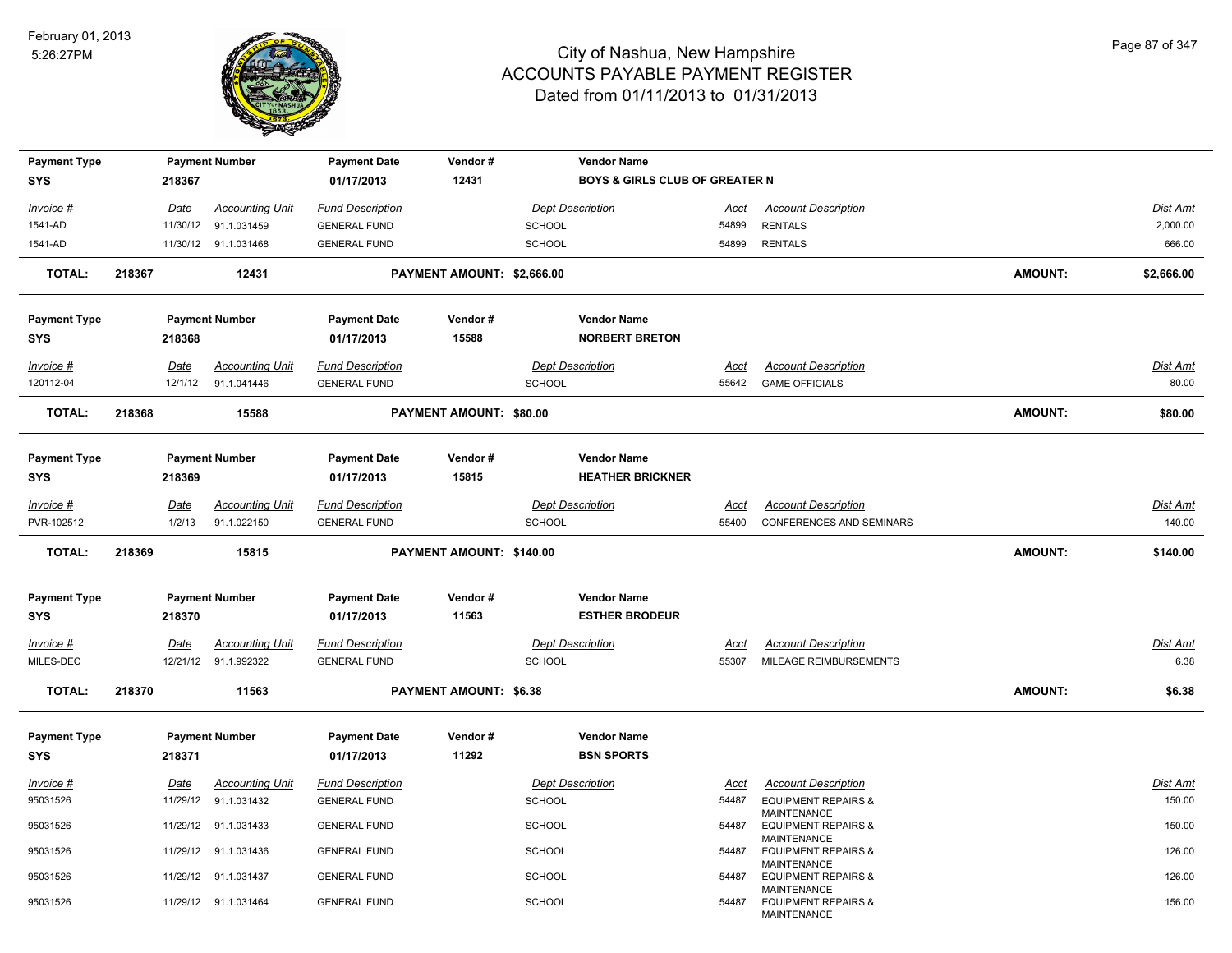

| <b>TOTAL:</b>       | 218375                  | 15811                                 |                                                | PAYMENT AMOUNT: \$100.00   |               |                                                      |                      |                                                              | <b>AMOUNT:</b>                | \$100.00                  |
|---------------------|-------------------------|---------------------------------------|------------------------------------------------|----------------------------|---------------|------------------------------------------------------|----------------------|--------------------------------------------------------------|-------------------------------|---------------------------|
| 10213-03            | 1/2/13                  | 91.1.031464                           | <b>GENERAL FUND</b>                            |                            | <b>SCHOOL</b> |                                                      | 55642                | <b>GAME OFFICIALS</b>                                        |                               | 100.00                    |
| Invoice #           | Date                    | <b>Accounting Unit</b>                | <b>Fund Description</b>                        |                            |               | <b>Dept Description</b>                              | Acct                 | <b>Account Description</b>                                   |                               | Dist Amt                  |
| <b>SYS</b>          | 218375                  |                                       | 01/17/2013                                     | 15811                      |               | <b>ERIC D. CAMPBELL</b>                              |                      |                                                              |                               |                           |
| <b>Payment Type</b> |                         | <b>Payment Number</b>                 | <b>Payment Date</b>                            | Vendor#                    |               | <b>Vendor Name</b>                                   |                      |                                                              |                               |                           |
| <b>TOTAL:</b>       | 218374                  | 15859                                 |                                                | PAYMENT AMOUNT: \$2,366.40 |               |                                                      |                      |                                                              | <b>AMOUNT:</b>                | \$2,366.40                |
| ED609/530           | 1/14/13                 | 91.1.991160                           | <b>GENERAL FUND</b>                            |                            | <b>SCHOOL</b> |                                                      | 52800                | EDUCATIONAL ASSISTANCE                                       |                               | 2,366.40                  |
| <b>Invoice #</b>    | <u>Date</u>             | Accounting Unit                       | <b>Fund Description</b>                        |                            |               | <b>Dept Description</b>                              | <u>Acct</u>          | <b>Account Description</b>                                   |                               | <b>Dist Amt</b>           |
| <b>SYS</b>          | 218374                  |                                       | 01/17/2013                                     | 15859                      |               | <b>RACHEL CALLEN</b>                                 |                      |                                                              |                               |                           |
| <b>Payment Type</b> |                         | <b>Payment Number</b>                 | <b>Payment Date</b>                            | Vendor#                    |               | <b>Vendor Name</b>                                   |                      |                                                              |                               |                           |
| <b>TOTAL:</b>       | 218373                  | 15860                                 |                                                | PAYMENT AMOUNT: \$3,696.00 |               |                                                      |                      |                                                              | <b>AMOUNT:</b>                | \$3,696.00                |
| <b>EDUC8090</b>     | 1/14/13                 | 91.1.991160                           | <b>GENERAL FUND</b>                            |                            | <b>SCHOOL</b> |                                                      | 52800                | EDUCATIONAL ASSISTANCE                                       |                               | 3,696.00                  |
| Invoice #           | <u>Date</u>             | <b>Accounting Unit</b>                | <b>Fund Description</b>                        |                            |               | <b>Dept Description</b>                              | Acct                 | <b>Account Description</b>                                   |                               | Dist Amt                  |
| <b>SYS</b>          | 218373                  |                                       | 01/17/2013                                     | 15860                      |               | <b>CARRIE BURNS</b>                                  |                      |                                                              |                               |                           |
| <b>Payment Type</b> |                         | <b>Payment Number</b>                 | <b>Payment Date</b>                            | Vendor#                    |               | <b>Vendor Name</b>                                   |                      |                                                              |                               |                           |
| <b>TOTAL:</b>       | 218372                  | 15707                                 |                                                | PAYMENT AMOUNT: \$393.23   |               |                                                      |                      |                                                              | <b>AMOUNT:</b>                | \$393.23                  |
| 997489              |                         | 12/20/12 91.1.222620                  | <b>GENERAL FUND</b>                            |                            | <b>SCHOOL</b> |                                                      | 61421                | SUPPLIES, HVAC                                               |                               | 247.80                    |
| Invoice #<br>997082 | <u>Date</u><br>12/18/12 | <u>Accounting Unit</u><br>91.1.222620 | <b>Fund Description</b><br><b>GENERAL FUND</b> |                            | <b>SCHOOL</b> | <b>Dept Description</b>                              | <u>Acct</u><br>61421 | <b>Account Description</b><br>SUPPLIES, HVAC                 |                               | <u>Dist Amt</u><br>145.43 |
| <b>SYS</b>          | 218372                  |                                       | 01/17/2013                                     |                            |               |                                                      |                      |                                                              | <b>BUCKLEY ASSOCIATES INC</b> |                           |
| <b>Payment Type</b> |                         | <b>Payment Number</b>                 | <b>Payment Date</b>                            | Vendor#<br>15707           |               | <b>Vendor Name</b><br><b>BUCKLEY ASSOCIATES, INC</b> |                      |                                                              | <b>Payee Name</b>             |                           |
| <b>TOTAL:</b>       | 218371                  | 11292                                 |                                                | PAYMENT AMOUNT: \$6,458.00 |               |                                                      |                      |                                                              | <b>AMOUNT:</b>                | \$6,458.00                |
| 95031526            |                         | 11/29/12 91.2212.991408               | ATHLETICS REVENUE FUND                         |                            | <b>SCHOOL</b> |                                                      | 61299                | MISCELLANEOUS SUPPLIES                                       |                               | 5,246.00                  |
| 95031526            |                         | 11/29/12 91.1.041437                  | <b>GENERAL FUND</b>                            |                            | <b>SCHOOL</b> |                                                      | 54487                | MAINTENANCE<br><b>EQUIPMENT REPAIRS &amp;</b><br>MAINTENANCE |                               | 126.00                    |
| 95031526            | 11/29/12                | 91.1.041436                           | <b>GENERAL FUND</b>                            |                            | <b>SCHOOL</b> |                                                      | 54487                | <b>MAINTENANCE</b><br><b>EQUIPMENT REPAIRS &amp;</b>         |                               | 126.00                    |
| 95031526            |                         | 11/29/12 91.1.041433                  | <b>GENERAL FUND</b>                            |                            | <b>SCHOOL</b> |                                                      | 54487                | MAINTENANCE<br><b>EQUIPMENT REPAIRS &amp;</b>                |                               | 126.00                    |
| 95031526            |                         | 11/29/12 91.1.041432                  | <b>GENERAL FUND</b>                            |                            | <b>SCHOOL</b> |                                                      | 54487                | <b>EQUIPMENT REPAIRS &amp;</b>                               |                               | 126.00                    |
|                     |                         |                                       |                                                |                            |               |                                                      |                      |                                                              |                               |                           |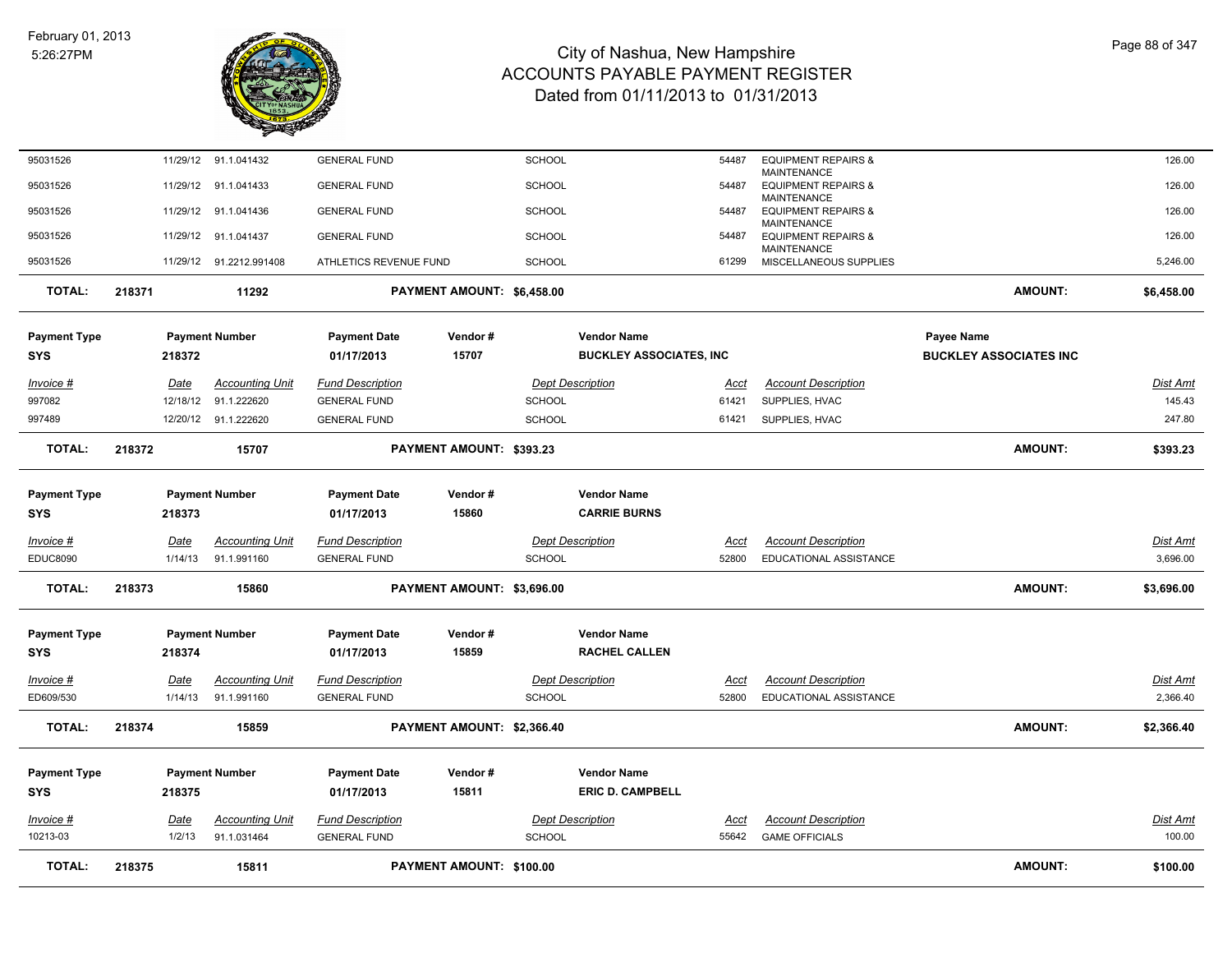

| <b>Payment Type</b> |        |             | <b>Payment Number</b>  | <b>Payment Date</b><br>01/17/2013 | Vendor#<br>11114           |               | <b>Vendor Name</b><br><b>TODD CAMPION</b> |             |                              |                 |            |
|---------------------|--------|-------------|------------------------|-----------------------------------|----------------------------|---------------|-------------------------------------------|-------------|------------------------------|-----------------|------------|
| <b>SYS</b>          |        | 218376      |                        |                                   |                            |               |                                           |             |                              |                 |            |
| Invoice #           |        | Date        | <b>Accounting Unit</b> | <b>Fund Description</b>           |                            |               | <b>Dept Description</b>                   | Acct        | <b>Account Description</b>   |                 | Dist Amt   |
| MILES-DEC           |        |             | 12/21/12 91.1.992322   | <b>GENERAL FUND</b>               |                            | <b>SCHOOL</b> |                                           | 55307       | MILEAGE REIMBURSEMENTS       |                 | 50.23      |
| <b>TOTAL:</b>       | 218376 |             | 11114                  |                                   | PAYMENT AMOUNT: \$50.23    |               |                                           |             |                              | <b>AMOUNT:</b>  | \$50.23    |
| <b>Payment Type</b> |        |             | <b>Payment Number</b>  | <b>Payment Date</b>               | Vendor#                    |               | <b>Vendor Name</b>                        |             |                              |                 |            |
| <b>SYS</b>          |        | 218377      |                        | 01/17/2013                        | 12472                      |               | <b>CARING HANDS TRANSPORTATION LL</b>     |             |                              |                 |            |
| Invoice #           |        | <u>Date</u> | <b>Accounting Unit</b> | <b>Fund Description</b>           |                            |               | <b>Dept Description</b>                   | <u>Acct</u> | <b>Account Description</b>   |                 | Dist Amt   |
| NAS0113MAN          |        | 1/2/13      | 91.1.992700            | <b>GENERAL FUND</b>               |                            | <b>SCHOOL</b> |                                           | 55691       | SPED TRANSPORTATION SERVICES |                 | 8,610.00   |
| <b>TOTAL:</b>       | 218377 |             | 12472                  |                                   | PAYMENT AMOUNT: \$8,610.00 |               |                                           |             |                              | <b>AMOUNT:</b>  | \$8,610.00 |
| <b>Payment Type</b> |        |             | <b>Payment Number</b>  | <b>Payment Date</b>               | Vendor#                    |               | <b>Vendor Name</b>                        |             |                              |                 |            |
| <b>SYS</b>          |        | 218378      |                        | 01/17/2013                        | 14086                      |               | THE CARROLL CENTER FOR THE BLI            |             |                              |                 |            |
| Invoice #           |        | Date        | <b>Accounting Unit</b> | <b>Fund Description</b>           |                            |               | <b>Dept Description</b>                   | Acct        | <b>Account Description</b>   | Activity        | Dist Amt   |
| 1211016             |        | 12/1/12     | 91.3800.022190         | <b>SCHOOL GRANTS FUND</b>         |                            | <b>SCHOOL</b> |                                           | 53628       | <b>CONTRACT SERVICES</b>     | 91.03953.022190 | 2,511.25   |
| <b>TOTAL:</b>       | 218378 |             | 14086                  |                                   | PAYMENT AMOUNT: \$2,511.25 |               |                                           |             |                              | AMOUNT:         | \$2,511.25 |
| <b>Payment Type</b> |        |             | <b>Payment Number</b>  | <b>Payment Date</b>               | Vendor#                    |               | <b>Vendor Name</b>                        |             |                              |                 |            |
| <b>SYS</b>          |        | 218379      |                        | 01/17/2013                        | 12477                      |               | <b>CARTRIDGE WORLD NASHUA</b>             |             |                              |                 |            |
| $Invoice$ #         |        | <u>Date</u> | <b>Accounting Unit</b> | <b>Fund Description</b>           |                            |               | <b>Dept Description</b>                   | <u>Acct</u> | <b>Account Description</b>   |                 | Dist Amt   |
| 52296               |        | 11/1/12     | 91.1.171160            | <b>GENERAL FUND</b>               |                            | <b>SCHOOL</b> |                                           | 61135       | EDUCATIONAL SUPPLIES         |                 | 18.50      |
| 52430               |        | 11/8/12     | 91.1.041160            | <b>GENERAL FUND</b>               |                            | <b>SCHOOL</b> |                                           | 61135       | EDUCATIONAL SUPPLIES         |                 | 180.00     |
| 52458               |        |             | 11/19/12 91.1.041160   | <b>GENERAL FUND</b>               |                            | <b>SCHOOL</b> |                                           | 61135       | EDUCATIONAL SUPPLIES         |                 | 115.98     |
| 52966               |        |             | 12/12/12 91.1.031160   | <b>GENERAL FUND</b>               |                            | <b>SCHOOL</b> |                                           | 61135       | EDUCATIONAL SUPPLIES         |                 | 49.99      |
| <b>TOTAL:</b>       | 218379 |             | 12477                  |                                   | PAYMENT AMOUNT: \$364.47   |               |                                           |             |                              | <b>AMOUNT:</b>  | \$364.47   |
| <b>Payment Type</b> |        |             | <b>Payment Number</b>  | <b>Payment Date</b>               | Vendor#                    |               | <b>Vendor Name</b>                        |             |                              |                 |            |
| <b>SYS</b>          |        | 218380      |                        | 01/17/2013                        | 12493                      |               | <b>CENTRAL PAPER PRODUCTS CO</b>          |             |                              |                 |            |
| Invoice #           |        | Date        | <b>Accounting Unit</b> | <b>Fund Description</b>           |                            |               | <b>Dept Description</b>                   | <u>Acct</u> | <b>Account Description</b>   |                 | Dist Amt   |
| 1211808             |        | 10/31/12    | 91.2247.041387         | <b>CULINARY ARTS</b>              |                            | <b>SCHOOL</b> |                                           | 61135       | EDUCATIONAL SUPPLIES         |                 | 23.52      |
| 1213456             |        | 11/7/12     | 91.2247.041387         | <b>CULINARY ARTS</b>              |                            | <b>SCHOOL</b> |                                           | 61135       | <b>EDUCATIONAL SUPPLIES</b>  |                 | 137.83     |
| 1221597             |        | 12/12/12    | 91.2247.041387         | <b>CULINARY ARTS</b>              |                            | <b>SCHOOL</b> |                                           | 61135       | EDUCATIONAL SUPPLIES         |                 | 367.96     |
| 1226171             |        | 1/7/13      | 91.2100.113120         | <b>FOOD SERVICES</b>              |                            | <b>SCHOOL</b> |                                           | 61299       | MISCELLANEOUS SUPPLIES       |                 | 784.84     |
| 1226172             |        | 1/7/13      | 91.2100.123120         | <b>FOOD SERVICES</b>              |                            | <b>SCHOOL</b> |                                           | 61299       | MISCELLANEOUS SUPPLIES       |                 | 389.88     |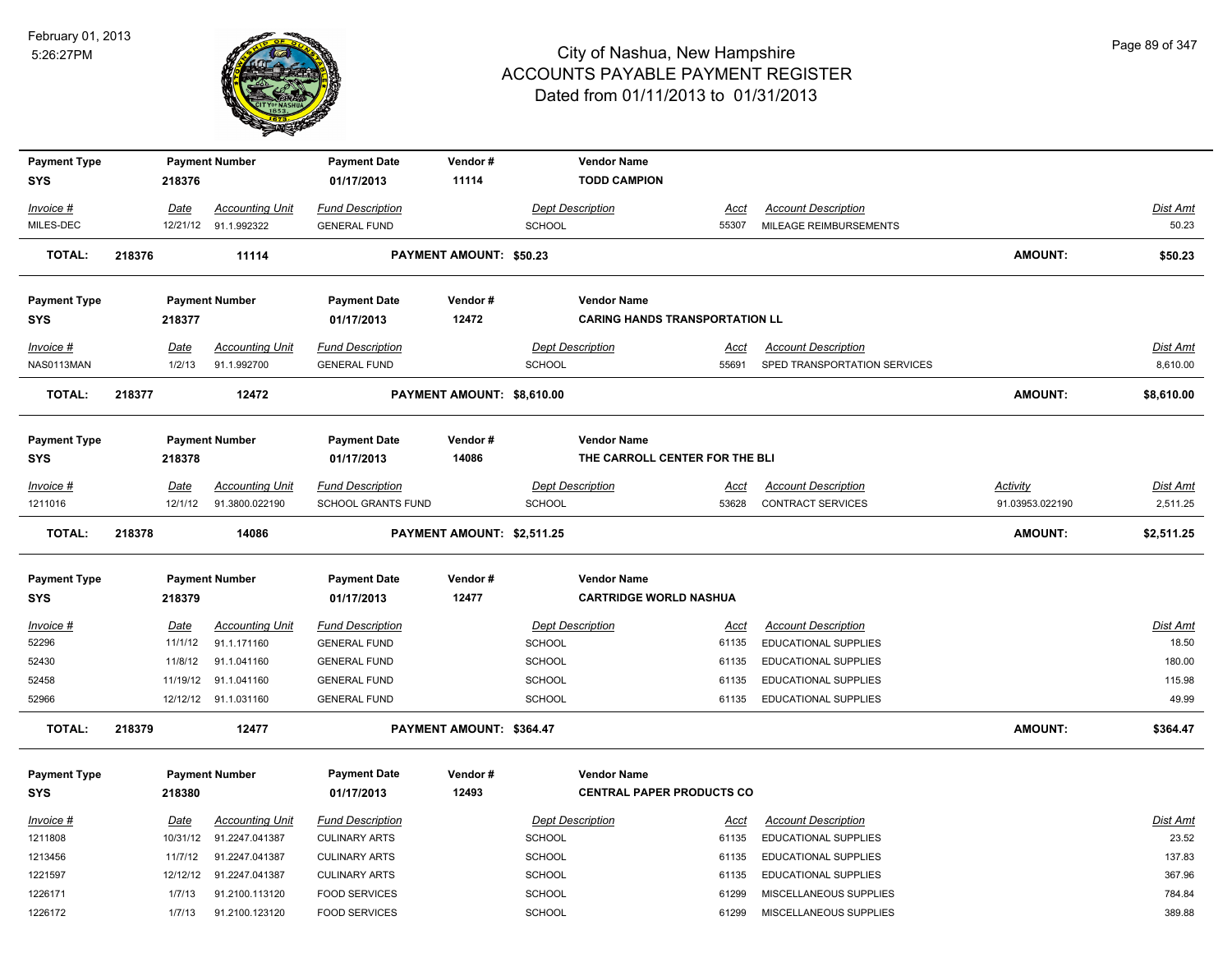

| 1226840                   |        | 1/9/13                 | 91.2100.133120                           | <b>FOOD SERVICES</b>                            |                             | SCHOOL        |                              | 61299                | MISCELLANEOUS SUPPLIES                                   |                | 56.35              |
|---------------------------|--------|------------------------|------------------------------------------|-------------------------------------------------|-----------------------------|---------------|------------------------------|----------------------|----------------------------------------------------------|----------------|--------------------|
| 1226841                   |        | 1/9/13                 | 91.2100.173120                           | <b>FOOD SERVICES</b>                            |                             | <b>SCHOOL</b> |                              | 61299                | MISCELLANEOUS SUPPLIES                                   |                | 327.86             |
| 1226842                   |        | 1/9/13                 | 91.2100.163120                           | <b>FOOD SERVICES</b>                            |                             | <b>SCHOOL</b> |                              | 61299                | MISCELLANEOUS SUPPLIES                                   |                | 481.01             |
| 1226850                   |        | 1/9/13                 | 91.2100.063120                           | <b>FOOD SERVICES</b>                            |                             | <b>SCHOOL</b> |                              | 61299                | MISCELLANEOUS SUPPLIES                                   |                | 83.07              |
| 1226855                   |        | 1/9/13                 | 91.2100.203120                           | <b>FOOD SERVICES</b>                            |                             | SCHOOL        |                              | 61299                | MISCELLANEOUS SUPPLIES                                   |                | 419.77             |
| 1226867                   |        | 1/9/13                 | 91.2100.043120                           | <b>FOOD SERVICES</b>                            |                             | SCHOOL        |                              | 61299                | MISCELLANEOUS SUPPLIES                                   |                | 396.09             |
| 1227554                   |        | 1/11/13                | 91.2100.033120                           | <b>FOOD SERVICES</b>                            |                             | <b>SCHOOL</b> |                              | 61299                | MISCELLANEOUS SUPPLIES                                   |                | 1,078.23           |
| 1227576                   |        | 1/11/13                | 91.2100.193120                           | <b>FOOD SERVICES</b>                            |                             | <b>SCHOOL</b> |                              | 61299                | MISCELLANEOUS SUPPLIES                                   |                | 183.34             |
| <b>TOTAL:</b>             | 218380 |                        | 12493                                    |                                                 | PAYMENT AMOUNT: \$4,729.75  |               |                              |                      |                                                          | <b>AMOUNT:</b> | \$4,729.75         |
| <b>Payment Type</b>       |        |                        | <b>Payment Number</b>                    | <b>Payment Date</b>                             | Vendor#                     |               | <b>Vendor Name</b>           |                      |                                                          |                |                    |
| SYS                       |        | 218381                 |                                          | 01/17/2013                                      | 15817                       |               | <b>RONALD CHANDLER</b>       |                      |                                                          |                |                    |
| Invoice #                 |        | Date                   | <b>Accounting Unit</b>                   | <b>Fund Description</b>                         |                             |               | <b>Dept Description</b>      | Acct                 | <b>Account Description</b>                               |                | <u>Dist Amt</u>    |
| 10713-03                  |        | 1/7/13                 | 91.1.031437                              | <b>GENERAL FUND</b>                             |                             | <b>SCHOOL</b> |                              | 55642                | <b>GAME OFFICIALS</b>                                    |                | 60.00              |
| <b>TOTAL:</b>             | 218381 |                        | 15817                                    |                                                 | PAYMENT AMOUNT: \$60.00     |               |                              |                      |                                                          | <b>AMOUNT:</b> | \$60.00            |
| <b>Payment Type</b>       |        |                        | <b>Payment Number</b>                    | <b>Payment Date</b>                             | Vendor#                     |               | <b>Vendor Name</b>           |                      |                                                          |                |                    |
| SYS                       |        | 218382                 |                                          | 01/17/2013                                      | 12514                       |               | <b>CLARK ASSOC</b>           |                      |                                                          |                |                    |
| Invoice #                 |        | <b>Date</b>            | <b>Accounting Unit</b>                   | <b>Fund Description</b>                         |                             |               | <b>Dept Description</b>      | Acct                 | <b>Account Description</b>                               |                | <u>Dist Amt</u>    |
| DEC-2012                  |        | 12/21/12               | 91.1.022160                              | <b>GENERAL FUND</b>                             |                             | <b>SCHOOL</b> |                              | 53614                | PUPIL SUPPORT SERVICES                                   |                | 277.50             |
| DEC21-12                  |        |                        | 12/21/12 91.1.022160                     | <b>GENERAL FUND</b>                             |                             | <b>SCHOOL</b> |                              | 53614                | PUPIL SUPPORT SERVICES                                   |                | 31,515.75          |
| <b>TOTAL:</b>             | 218382 |                        | 12514                                    |                                                 | PAYMENT AMOUNT: \$31,793.25 |               |                              |                      |                                                          | <b>AMOUNT:</b> | \$31,793.25        |
| <b>Payment Type</b>       |        |                        | <b>Payment Number</b>                    | <b>Payment Date</b>                             | Vendor#                     |               | <b>Vendor Name</b>           |                      |                                                          |                |                    |
| SYS                       |        | 218383                 |                                          | 01/17/2013                                      | 14116                       |               | <b>COCA COLA BOTTLING CO</b> |                      |                                                          |                |                    |
|                           |        |                        |                                          |                                                 |                             |               |                              |                      |                                                          |                |                    |
| $Invoice$ #<br>0012556405 |        | <u>Date</u><br>1/14/13 | <b>Accounting Unit</b><br>91.2100.033120 | <b>Fund Description</b><br><b>FOOD SERVICES</b> |                             | <b>SCHOOL</b> | <b>Dept Description</b>      | <u>Acct</u><br>61214 | <b>Account Description</b><br>FOOD, FOOD SERVICE PROGRAM |                | Dist Amt<br>825.50 |
| 0012727639                |        | 1/9/13                 | 91.2100.043120                           | <b>FOOD SERVICES</b>                            |                             | <b>SCHOOL</b> |                              | 61214                | FOOD, FOOD SERVICE PROGRAM                               |                | 500.50             |
|                           |        |                        |                                          |                                                 |                             |               |                              |                      |                                                          |                |                    |
| <b>TOTAL:</b>             | 218383 |                        | 14116                                    |                                                 | PAYMENT AMOUNT: \$1,326.00  |               |                              |                      |                                                          | <b>AMOUNT:</b> | \$1,326.00         |
| <b>Payment Type</b>       |        |                        | <b>Payment Number</b>                    | <b>Payment Date</b>                             | Vendor#                     |               | <b>Vendor Name</b>           |                      |                                                          |                |                    |
| SYS                       |        | 218384                 |                                          | 01/17/2013                                      | 11978                       |               | <b>RODNEY COFFIN</b>         |                      |                                                          |                |                    |
| Invoice #                 |        | <b>Date</b>            | <b>Accounting Unit</b>                   | <b>Fund Description</b>                         |                             |               | <b>Dept Description</b>      | Acct                 | <b>Account Description</b>                               |                | Dist Amt           |
| <b>NOV-12</b>             |        | 1/9/13                 | 91.1.041102                              | <b>GENERAL FUND</b>                             |                             | <b>SCHOOL</b> |                              | 61135                | <b>EDUCATIONAL SUPPLIES</b>                              |                | 162.46             |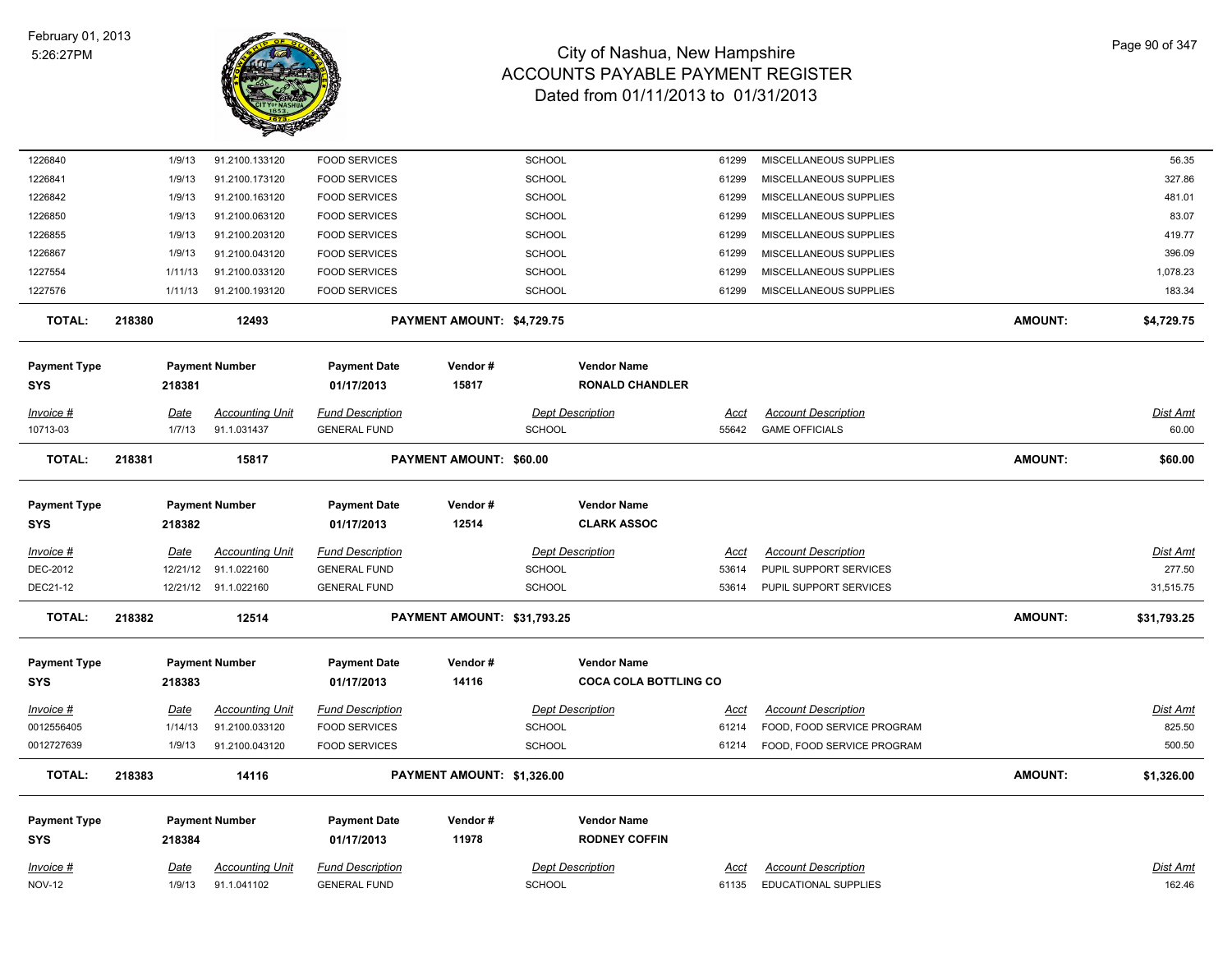

| TOTAL:                                     | 218384 |                                              | 11978                                                                        |                                                                                                 | PAYMENT AMOUNT: \$162.46       |                                          |                                                                |                                        |                                                                                                                      | <b>AMOUNT:</b>                     | \$162.46                                            |
|--------------------------------------------|--------|----------------------------------------------|------------------------------------------------------------------------------|-------------------------------------------------------------------------------------------------|--------------------------------|------------------------------------------|----------------------------------------------------------------|----------------------------------------|----------------------------------------------------------------------------------------------------------------------|------------------------------------|-----------------------------------------------------|
| <b>Payment Type</b><br><b>SYS</b>          |        | 218385                                       | <b>Payment Number</b>                                                        | <b>Payment Date</b><br>01/17/2013                                                               | Vendor#<br>12531               |                                          | <b>Vendor Name</b><br>THE COLLEGE BOARD                        |                                        |                                                                                                                      | Payee Name<br><b>COLLEGE BOARD</b> |                                                     |
| Invoice #<br>EI43595341                    |        | Date                                         | <b>Accounting Unit</b><br>12/14/12 91.3800.042219                            | <b>Fund Description</b><br>SCHOOL GRANTS FUND                                                   |                                | SCHOOL                                   | <b>Dept Description</b>                                        | Acct<br>53607                          | <b>Account Description</b><br>PROGRAM IMPROVEMENT<br><b>SERVICES</b>                                                 | Activity<br>91.03468.042219        | Dist Amt<br>325.00                                  |
| <b>TOTAL:</b>                              | 218385 |                                              | 12531                                                                        |                                                                                                 | PAYMENT AMOUNT: \$325.00       |                                          |                                                                |                                        |                                                                                                                      | <b>AMOUNT:</b>                     | \$325.00                                            |
| <b>Payment Type</b><br><b>SYS</b>          |        | 218386                                       | <b>Payment Number</b>                                                        | <b>Payment Date</b><br>01/17/2013                                                               | Vendor#<br>12540               |                                          | <b>Vendor Name</b><br><b>COMPUTER HUT dba IT INSIDERS</b>      |                                        |                                                                                                                      |                                    |                                                     |
| $Invoice$ #<br>84115                       |        | <u>Date</u>                                  | <b>Accounting Unit</b><br>12/31/12 91.1.031300                               | <b>Fund Description</b><br><b>GENERAL FUND</b>                                                  |                                | SCHOOL                                   | <b>Dept Description</b>                                        | <u>Acct</u><br>61135                   | <b>Account Description</b><br><b>EDUCATIONAL SUPPLIES</b>                                                            |                                    | <b>Dist Amt</b><br>49.95                            |
| <b>TOTAL:</b>                              | 218386 |                                              | 12540                                                                        |                                                                                                 | <b>PAYMENT AMOUNT: \$49.95</b> |                                          |                                                                |                                        |                                                                                                                      | <b>AMOUNT:</b>                     | \$49.95                                             |
| <b>Payment Type</b><br><b>SYS</b>          |        | 218387                                       | <b>Payment Number</b>                                                        | <b>Payment Date</b><br>01/17/2013                                                               | Vendor#<br>12559               |                                          | <b>Vendor Name</b><br><b>MARY JANE CORMIER</b>                 |                                        |                                                                                                                      |                                    |                                                     |
| Invoice #<br>10813-04                      |        | Date<br>1/8/13                               | <b>Accounting Unit</b><br>91.1.041433                                        | <b>Fund Description</b><br><b>GENERAL FUND</b>                                                  |                                | SCHOOL                                   | <b>Dept Description</b>                                        | Acct<br>55642                          | <b>Account Description</b><br><b>GAME OFFICIALS</b>                                                                  |                                    | Dist Amt<br>80.00                                   |
| <b>TOTAL:</b>                              | 218387 |                                              | 12559                                                                        |                                                                                                 | PAYMENT AMOUNT: \$80.00        |                                          |                                                                |                                        |                                                                                                                      | <b>AMOUNT:</b>                     | \$80.00                                             |
| <b>Payment Type</b><br><b>SYS</b>          |        | 218388                                       | <b>Payment Number</b>                                                        | <b>Payment Date</b><br>01/17/2013                                                               | Vendor#<br>14138               |                                          | <b>Vendor Name</b><br><b>COSTA FRUIT &amp; PRODUCE CO INC.</b> |                                        |                                                                                                                      |                                    |                                                     |
| Invoice #<br>2849293<br>2849514<br>2851712 |        | <b>Date</b><br>1/11/13<br>1/11/13<br>1/15/13 | <b>Accounting Unit</b><br>91.2100.063120<br>91.2100.033120<br>91.2100.033120 | <b>Fund Description</b><br><b>FOOD SERVICES</b><br><b>FOOD SERVICES</b><br><b>FOOD SERVICES</b> |                                | SCHOOL<br><b>SCHOOL</b><br><b>SCHOOL</b> | <b>Dept Description</b>                                        | <u>Acct</u><br>61214<br>61214<br>61214 | <b>Account Description</b><br>FOOD, FOOD SERVICE PROGRAM<br>FOOD, FOOD SERVICE PROGRAM<br>FOOD, FOOD SERVICE PROGRAM |                                    | <u>Dist Amt</u><br>1,392.70<br>2,942.25<br>1,940.06 |
| <b>TOTAL:</b>                              | 218388 |                                              | 14138                                                                        |                                                                                                 | PAYMENT AMOUNT: \$6,275.01     |                                          |                                                                |                                        |                                                                                                                      | <b>AMOUNT:</b>                     | \$6,275.01                                          |
| <b>Payment Type</b><br><b>SYS</b>          |        | 218389                                       | <b>Payment Number</b>                                                        | <b>Payment Date</b><br>01/17/2013                                                               | Vendor#<br>15858               |                                          | <b>Vendor Name</b><br><b>AMY CRAIG</b>                         |                                        |                                                                                                                      |                                    |                                                     |
| Invoice #<br><b>WRITING</b>                |        | <u>Date</u><br>1/14/13                       | <b>Accounting Unit</b><br>91.1.991160                                        | <b>Fund Description</b><br><b>GENERAL FUND</b>                                                  |                                | <b>SCHOOL</b>                            | <b>Dept Description</b>                                        | Acct<br>52800                          | <b>Account Description</b><br>EDUCATIONAL ASSISTANCE                                                                 |                                    | <u>Dist Amt</u><br>1,183.20                         |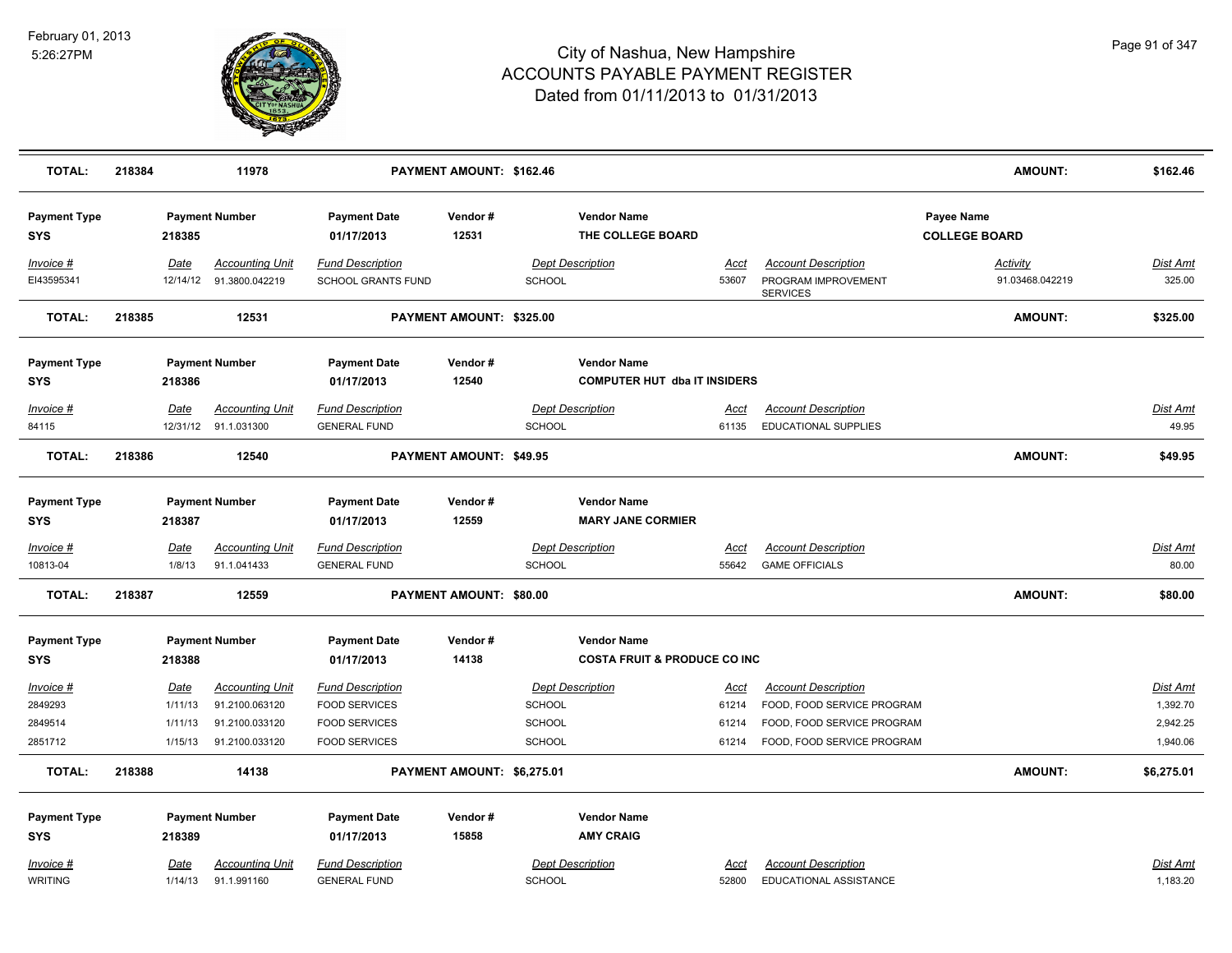

| <b>TOTAL:</b>                     | 218389 |                                 | 15858                                                               |                                                                         | PAYMENT AMOUNT: \$1,183.20 |                                                           |                                                      |                               |                                                                              | <b>AMOUNT:</b>                     | \$1,183.20                        |
|-----------------------------------|--------|---------------------------------|---------------------------------------------------------------------|-------------------------------------------------------------------------|----------------------------|-----------------------------------------------------------|------------------------------------------------------|-------------------------------|------------------------------------------------------------------------------|------------------------------------|-----------------------------------|
| <b>Payment Type</b><br><b>SYS</b> |        | 218390                          | <b>Payment Number</b>                                               | <b>Payment Date</b><br>01/17/2013                                       | Vendor#<br>14147           |                                                           | <b>Vendor Name</b><br><b>SALLY CRATEAU</b>           |                               |                                                                              |                                    |                                   |
| Invoice #<br>MILES-DEC            |        | Date                            | <b>Accounting Unit</b><br>12/21/12 91.1.992700                      | <b>Fund Description</b><br><b>GENERAL FUND</b>                          |                            | <b>Dept Description</b><br><b>SCHOOL</b>                  |                                                      | <u>Acct</u><br>55690          | <b>Account Description</b><br>REGULAR TRANSPORTATION<br><b>SERVICES</b>      |                                    | <b>Dist Amt</b><br>592.74         |
| <b>TOTAL:</b>                     | 218390 |                                 | 14147                                                               |                                                                         | PAYMENT AMOUNT: \$592.74   |                                                           |                                                      |                               |                                                                              | <b>AMOUNT:</b>                     | \$592.74                          |
| <b>Payment Type</b><br><b>SYS</b> |        | 218391                          | <b>Payment Number</b>                                               | <b>Payment Date</b><br>01/17/2013                                       | Vendor#<br>12581           |                                                           | <b>Vendor Name</b><br><b>MICHAEL CROSBY</b>          |                               |                                                                              |                                    |                                   |
| Invoice #<br>10713-07<br>10713-07 |        | <u>Date</u><br>1/7/13<br>1/7/13 | <b>Accounting Unit</b><br>91.1.071434<br>91.1.071435                | <b>Fund Description</b><br><b>GENERAL FUND</b><br><b>GENERAL FUND</b>   |                            | <b>Dept Description</b><br><b>SCHOOL</b><br><b>SCHOOL</b> |                                                      | <u>Acct</u><br>55642<br>55642 | <b>Account Description</b><br><b>GAME OFFICIALS</b><br><b>GAME OFFICIALS</b> |                                    | <b>Dist Amt</b><br>60.00<br>60.00 |
| <b>TOTAL:</b>                     | 218391 |                                 | 12581                                                               |                                                                         | PAYMENT AMOUNT: \$120.00   |                                                           |                                                      |                               |                                                                              | <b>AMOUNT:</b>                     | \$120.00                          |
| <b>Payment Type</b><br>SYS        |        | 218392                          | <b>Payment Number</b>                                               | <b>Payment Date</b><br>01/17/2013                                       | Vendor#<br>12583           |                                                           | <b>Vendor Name</b><br><b>LUCIE L CROWDER</b>         |                               |                                                                              |                                    |                                   |
| Invoice #<br>DEC/JAN13            |        | Date<br>1/14/13                 | <b>Accounting Unit</b><br>91.3800.231249                            | <b>Fund Description</b><br><b>SCHOOL GRANTS FUND</b>                    |                            | <b>Dept Description</b><br><b>SCHOOL</b>                  |                                                      | Acct<br>61135                 | <b>Account Description</b><br><b>EDUCATIONAL SUPPLIES</b>                    | <b>Activity</b><br>91.03763.231249 | <b>Dist Amt</b><br>262.79         |
| <b>TOTAL:</b>                     | 218392 |                                 | 12583                                                               |                                                                         | PAYMENT AMOUNT: \$262.79   |                                                           |                                                      |                               |                                                                              | <b>AMOUNT:</b>                     | \$262.79                          |
| <b>Payment Type</b><br><b>SYS</b> |        | 218393                          | <b>Payment Number</b>                                               | <b>Payment Date</b><br>01/17/2013                                       | Vendor#<br>14156           |                                                           | <b>Vendor Name</b><br><b>CUES INC</b>                |                               |                                                                              |                                    |                                   |
| <u>Invoice #</u><br>34598         |        | Date                            | <b>Accounting Unit</b><br>12/31/12 91.1.222620                      | <b>Fund Description</b><br><b>GENERAL FUND</b>                          |                            | <b>Dept Description</b><br><b>SCHOOL</b>                  |                                                      | <u>Acct</u><br>54600          | <b>Account Description</b><br><b>VEHICLE REPAIRS &amp; MAINTENANCE</b>       |                                    | Dist Amt<br>660.08                |
| <b>TOTAL:</b>                     | 218393 |                                 | 14156                                                               |                                                                         | PAYMENT AMOUNT: \$660.08   |                                                           |                                                      |                               |                                                                              | <b>AMOUNT:</b>                     | \$660.08                          |
| <b>Payment Type</b><br><b>SYS</b> |        | 218394                          | <b>Payment Number</b>                                               | <b>Payment Date</b><br>01/17/2013                                       | Vendor#<br>14160           |                                                           | <b>Vendor Name</b><br><b>DA BUCCI &amp; SONS INC</b> |                               |                                                                              |                                    |                                   |
| Invoice #<br>732828<br>734469     |        | Date<br>11/6/12                 | <b>Accounting Unit</b><br>91.2247.041387<br>11/19/12 91.2247.041387 | <b>Fund Description</b><br><b>CULINARY ARTS</b><br><b>CULINARY ARTS</b> |                            | <b>Dept Description</b><br><b>SCHOOL</b><br><b>SCHOOL</b> |                                                      | Acct<br>53628<br>53628        | <b>Account Description</b><br><b>CONTRACT SERVICES</b><br>CONTRACT SERVICES  |                                    | Dist Amt<br>27.00<br>27.00        |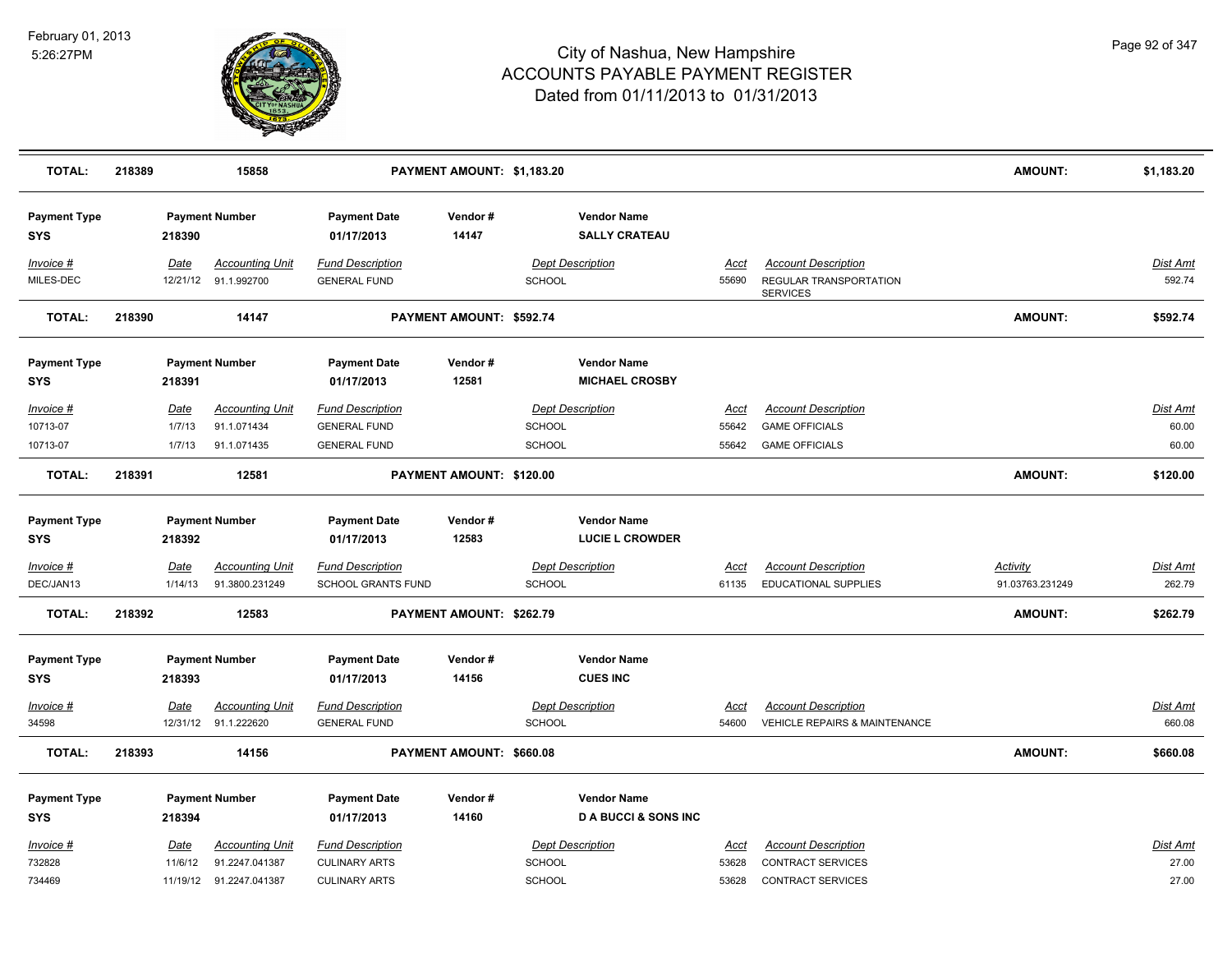

| <b>TOTAL:</b>                     | 218394 |                 | 14160                                 |                                                | PAYMENT AMOUNT: \$54.00     |                                          |                                                            |               |                                                      | <b>AMOUNT:</b> | \$54.00              |
|-----------------------------------|--------|-----------------|---------------------------------------|------------------------------------------------|-----------------------------|------------------------------------------|------------------------------------------------------------|---------------|------------------------------------------------------|----------------|----------------------|
| <b>Payment Type</b><br>SYS        |        | 218395          | <b>Payment Number</b>                 | <b>Payment Date</b><br>01/17/2013              | Vendor#<br>11992            |                                          | <b>Vendor Name</b><br>PHIL DEROSA                          |               |                                                      |                |                      |
| Invoice #<br>ED7200/ED7004        |        | Date<br>1/14/13 | <b>Accounting Unit</b><br>91.1.991160 | <b>Fund Description</b><br><b>GENERAL FUND</b> |                             | <b>Dept Description</b><br><b>SCHOOL</b> |                                                            | Acct<br>52800 | <b>Account Description</b><br>EDUCATIONAL ASSISTANCE |                | Dist Amt<br>1,392.00 |
| <b>TOTAL:</b>                     | 218395 |                 | 11992                                 |                                                | PAYMENT AMOUNT: \$1,392.00  |                                          |                                                            |               |                                                      | <b>AMOUNT:</b> | \$1,392.00           |
| <b>Payment Type</b><br><b>SYS</b> |        | 218396          | <b>Payment Number</b>                 | <b>Payment Date</b><br>01/17/2013              | Vendor#<br>12666            |                                          | <b>Vendor Name</b><br><b>EASTER SEALS OF NEW HAMPSHIRE</b> |               |                                                      |                |                      |
| $Invoice$ #                       |        | <u>Date</u>     | Accounting Unit                       | <b>Fund Description</b>                        |                             | <b>Dept Description</b>                  |                                                            | <u>Acct</u>   | <b>Account Description</b>                           |                | Dist Amt             |
| 219680                            |        | 12/5/12         | 91.1.021267                           | <b>GENERAL FUND</b>                            |                             | <b>SCHOOL</b>                            |                                                            | 55694         | TUITION, OUT OF DISTRICT                             |                | 2,620.00             |
| 220880                            |        | 12/5/12         | 91.1.021267                           | <b>GENERAL FUND</b>                            |                             | <b>SCHOOL</b>                            |                                                            | 55694         | TUITION, OUT OF DISTRICT                             |                | 4,065.06             |
| 221090                            |        | 12/5/12         | 91.1.021267                           | <b>GENERAL FUND</b>                            |                             | <b>SCHOOL</b>                            |                                                            | 55694         | TUITION, OUT OF DISTRICT                             |                | 4,065.06             |
| 221150                            |        | 12/5/12         | 91.1.021267                           | <b>GENERAL FUND</b>                            |                             | <b>SCHOOL</b>                            |                                                            | 55694         | TUITION, OUT OF DISTRICT                             |                | 3,220.71             |
| 221240                            |        | 12/5/12         | 91.1.021267                           | <b>GENERAL FUND</b>                            |                             | <b>SCHOOL</b>                            |                                                            | 55694         | TUITION, OUT OF DISTRICT                             |                | 4,180.44             |
| 221370                            |        | 12/5/12         | 91.1.021267                           | <b>GENERAL FUND</b>                            |                             | <b>SCHOOL</b>                            |                                                            | 55694         | TUITION, OUT OF DISTRICT                             |                | 3,052.35             |
| 221510                            |        | 12/5/12         | 91.1.021267                           | <b>GENERAL FUND</b>                            |                             | <b>SCHOOL</b>                            |                                                            | 55694         | TUITION, OUT OF DISTRICT                             |                | 5,204.05             |
| <b>TOTAL:</b>                     | 218396 |                 | 12666                                 |                                                | PAYMENT AMOUNT: \$26,407.67 |                                          |                                                            |               |                                                      | <b>AMOUNT:</b> | \$26,407.67          |
| <b>Payment Type</b><br>SYS        |        | 218397          | <b>Payment Number</b>                 | <b>Payment Date</b><br>01/17/2013              | Vendor#<br>12671            |                                          | <b>Vendor Name</b><br><b>EDUCATION INC</b>                 |               |                                                      |                |                      |
|                                   |        |                 |                                       |                                                |                             |                                          |                                                            |               |                                                      |                |                      |
| <b>Invoice #</b>                  |        | <u>Date</u>     | <u>Accounting Unit</u>                | <b>Fund Description</b>                        |                             | <b>Dept Description</b>                  |                                                            | <u>Acct</u>   | <b>Account Description</b>                           |                | <u>Dist Amt</u>      |
| 145635                            |        | 9/17/12         | 91.1.021267                           | <b>GENERAL FUND</b>                            |                             | <b>SCHOOL</b>                            |                                                            | 55694         | TUITION, OUT OF DISTRICT                             |                | 139.65               |
| 145755                            |        | 9/28/12         | 91.1.021267                           | <b>GENERAL FUND</b>                            |                             | SCHOOL                                   |                                                            | 55694         | TUITION, OUT OF DISTRICT                             |                | 116.38               |
| 146128                            |        | 9/29/12         | 91.1.021267                           | <b>GENERAL FUND</b>                            |                             | <b>SCHOOL</b>                            |                                                            | 55694         | TUITION, OUT OF DISTRICT                             |                | 139.65               |
| 146955                            |        | 10/25/12        | 91.1.021267                           | <b>GENERAL FUND</b>                            |                             | <b>SCHOOL</b>                            |                                                            | 55694         | TUITION, OUT OF DISTRICT                             |                | 93.10                |
| 147680                            |        | 10/30/12        | 91.1.021267                           | <b>GENERAL FUND</b>                            |                             | <b>SCHOOL</b>                            |                                                            | 55694         | TUITION, OUT OF DISTRICT                             |                | 93.10                |
| 147800                            |        | 10/30/12        | 91.1.021267                           | <b>GENERAL FUND</b>                            |                             | <b>SCHOOL</b>                            |                                                            | 55694         | TUITION, OUT OF DISTRICT                             |                | 93.10                |
| 147961                            |        |                 | 10/30/12 91.1.021267                  | <b>GENERAL FUND</b>                            |                             | <b>SCHOOL</b>                            |                                                            | 55694         | TUITION, OUT OF DISTRICT                             |                | 116.38               |
| <b>TOTAL:</b>                     | 218397 |                 | 12671                                 |                                                | PAYMENT AMOUNT: \$791.36    |                                          |                                                            |               |                                                      | <b>AMOUNT:</b> | \$791.36             |
| <b>Payment Type</b>               |        |                 | <b>Payment Number</b>                 | <b>Payment Date</b>                            | Vendor#                     |                                          | <b>Vendor Name</b>                                         |               |                                                      |                |                      |
| <b>SYS</b>                        |        | 218398          |                                       | 01/17/2013                                     | 15849                       |                                          | <b>PAULA EDWARDS</b>                                       |               |                                                      |                |                      |
| Invoice #                         |        | Date            | <b>Accounting Unit</b>                | <b>Fund Description</b>                        |                             | <b>Dept Description</b>                  |                                                            | Acct          | <b>Account Description</b>                           |                | <b>Dist Amt</b>      |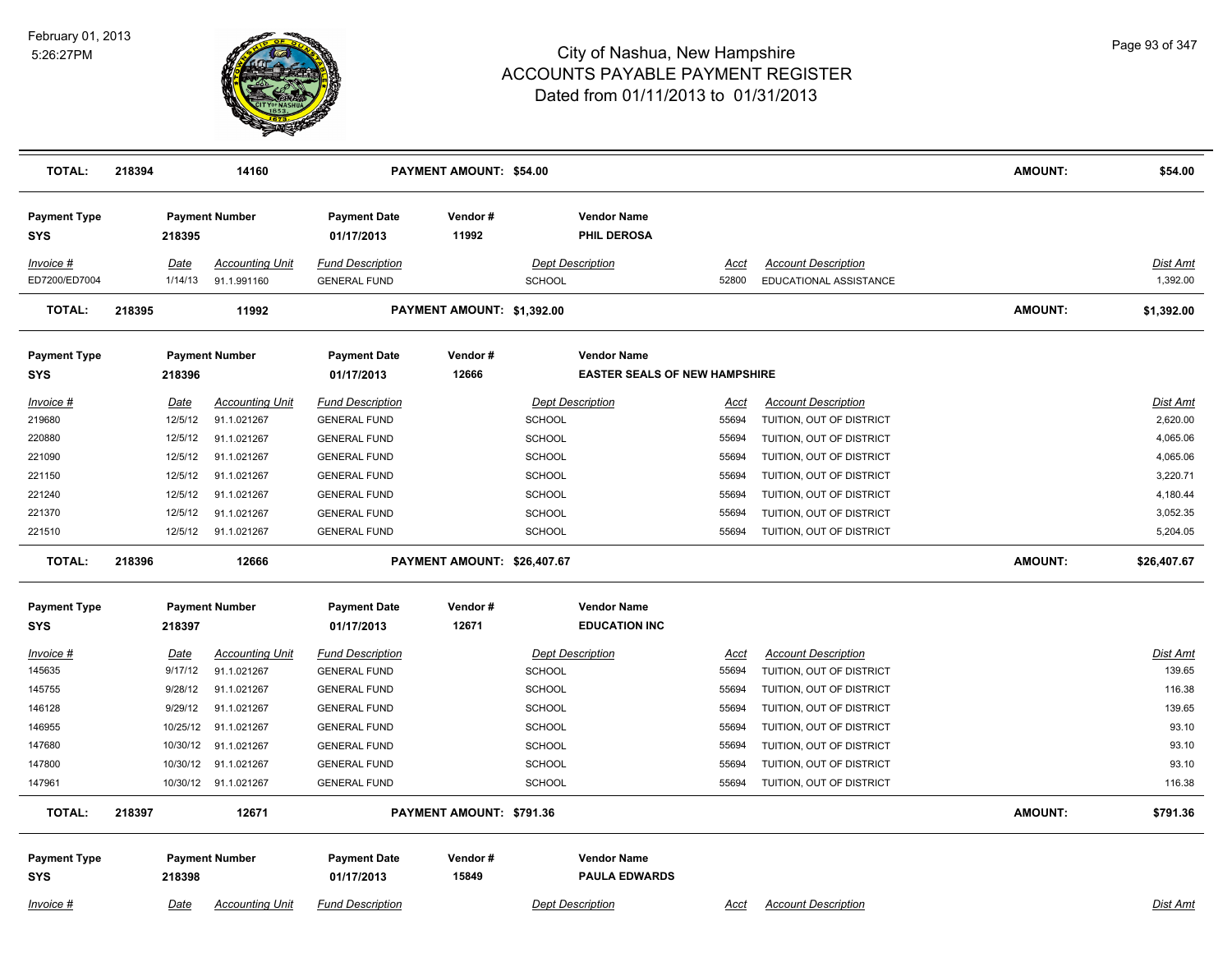

| 56890               |        | 1/8/13   | 91.1.072130              | <b>GENERAL FUND</b>       |                                | <b>SCHOOL</b> |                          |       | 61142 MEDICAL SUPPLIES                                       |                                   | 71.98    |
|---------------------|--------|----------|--------------------------|---------------------------|--------------------------------|---------------|--------------------------|-------|--------------------------------------------------------------|-----------------------------------|----------|
| <b>TOTAL:</b>       | 218398 |          | 15849                    |                           | <b>PAYMENT AMOUNT: \$71.98</b> |               |                          |       |                                                              | <b>AMOUNT:</b>                    | \$71.98  |
| <b>Payment Type</b> |        |          | <b>Payment Number</b>    | <b>Payment Date</b>       | Vendor#                        |               | <b>Vendor Name</b>       |       |                                                              | Payee Name                        |          |
| <b>SYS</b>          |        | 218399   |                          | 01/17/2013                | 12690                          |               | <b>EPS</b>               |       |                                                              | <b>EPS/SCHOOL SEPCIALTY INTER</b> |          |
| Invoice #           |        | Date     | <b>Accounting Unit</b>   | <b>Fund Description</b>   |                                |               | <b>Dept Description</b>  | Acct  | <b>Account Description</b>                                   |                                   | Dist Amt |
| 10692981            |        |          | 11/19/12 91.1.111160     | <b>GENERAL FUND</b>       |                                | <b>SCHOOL</b> |                          | 55400 | <b>CONFERENCES AND SEMINARS</b>                              |                                   | 716.00   |
| <b>TOTAL:</b>       | 218399 |          | 12690                    |                           | PAYMENT AMOUNT: \$716.00       |               |                          |       |                                                              | <b>AMOUNT:</b>                    | \$716.00 |
| <b>Payment Type</b> |        |          | <b>Payment Number</b>    | <b>Payment Date</b>       | Vendor#                        |               | <b>Vendor Name</b>       |       |                                                              |                                   |          |
| <b>SYS</b>          |        | 218400   |                          | 01/17/2013                | 14227                          |               | <b>FIRST STUDENT INC</b> |       |                                                              |                                   |          |
| Invoice #           |        | Date     | <b>Accounting Unit</b>   | <b>Fund Description</b>   |                                |               | <b>Dept Description</b>  | Acct  | <b>Account Description</b>                                   | Activity                          | Dist Amt |
| 17747097            |        | 10/9/12  | 91.1.041410              | <b>GENERAL FUND</b>       |                                | <b>SCHOOL</b> |                          | 55690 | REGULAR TRANSPORTATION                                       |                                   | 444.09   |
| 17747235            |        | 10/23/12 | 91.1.061477              | <b>GENERAL FUND</b>       |                                | <b>SCHOOL</b> |                          | 55690 | <b>SERVICES</b><br>REGULAR TRANSPORTATION<br><b>SERVICES</b> |                                   | 49.96    |
| 17747568            |        |          | 12/11/12 91.1.992700     | <b>GENERAL FUND</b>       |                                | <b>SCHOOL</b> |                          | 55691 | SPED TRANSPORTATION SERVICES                                 |                                   | 58.37    |
| 17747615            |        |          | 12/18/12  91.3800.991600 | <b>SCHOOL GRANTS FUND</b> |                                | <b>SCHOOL</b> |                          | 55300 | <b>TRAVEL</b>                                                | 91.03533.991600                   | 108.81   |
| 17747618            |        |          | 12/18/12 91.1.041433     | <b>GENERAL FUND</b>       |                                | <b>SCHOOL</b> |                          | 55690 | REGULAR TRANSPORTATION<br><b>SERVICES</b>                    |                                   | 77.48    |
| 17747618            |        |          | 12/18/12 91.1.041437     | <b>GENERAL FUND</b>       |                                | <b>SCHOOL</b> |                          | 55690 | REGULAR TRANSPORTATION<br><b>SERVICES</b>                    |                                   | 77.48    |
| 17747619            |        |          | 12/18/12 91.1.041436     | <b>GENERAL FUND</b>       |                                | <b>SCHOOL</b> |                          | 55690 | REGULAR TRANSPORTATION<br><b>SERVICES</b>                    |                                   | 86.02    |
| 17747619            |        |          | 12/18/12 91.1.041437     | <b>GENERAL FUND</b>       |                                | <b>SCHOOL</b> |                          | 55690 | REGULAR TRANSPORTATION<br><b>SERVICES</b>                    |                                   | 86.02    |
| 17747620            |        |          | 12/18/12 91.1.041432     | <b>GENERAL FUND</b>       |                                | <b>SCHOOL</b> |                          | 55690 | REGULAR TRANSPORTATION<br><b>SERVICES</b>                    |                                   | 84.20    |
| 17747620            |        |          | 12/18/12 91.1.041436     | <b>GENERAL FUND</b>       |                                | <b>SCHOOL</b> |                          | 55690 | REGULAR TRANSPORTATION                                       |                                   | 84.21    |
| 17747621            |        |          | 12/18/12 91.1.041464     | <b>GENERAL FUND</b>       |                                | <b>SCHOOL</b> |                          | 55690 | <b>SERVICES</b><br>REGULAR TRANSPORTATION                    |                                   | 283.59   |
| 17747622            |        |          | 12/18/12 91.1.041447     | <b>GENERAL FUND</b>       |                                | <b>SCHOOL</b> |                          | 55690 | <b>SERVICES</b><br>REGULAR TRANSPORTATION                    |                                   | 374.28   |
| 17747623            |        |          | 12/18/12 91.1.041448     | <b>GENERAL FUND</b>       |                                | <b>SCHOOL</b> |                          | 55690 | <b>SERVICES</b><br>REGULAR TRANSPORTATION                    |                                   | 373.61   |
| 17747624            |        |          | 12/18/12 91.1.041446     | <b>GENERAL FUND</b>       |                                | <b>SCHOOL</b> |                          | 55690 | <b>SERVICES</b><br>REGULAR TRANSPORTATION                    |                                   | 145.47   |
| 17747625            |        |          | 12/18/12 91.1.041459     | <b>GENERAL FUND</b>       |                                | <b>SCHOOL</b> |                          | 55690 | <b>SERVICES</b><br>REGULAR TRANSPORTATION<br><b>SERVICES</b> |                                   | 177.56   |
| 17747625            |        |          | 12/18/12 91.1.041468     | <b>GENERAL FUND</b>       |                                | <b>SCHOOL</b> |                          | 55690 | REGULAR TRANSPORTATION                                       |                                   | 177.56   |
| 17747637            |        |          | 12/18/12 91.1.031410     | <b>GENERAL FUND</b>       |                                | <b>SCHOOL</b> |                          | 55690 | <b>SERVICES</b><br>REGULAR TRANSPORTATION<br><b>SERVICES</b> |                                   | 43.49    |
| 17747639            |        | 12/18/12 | 91.1.992700              | <b>GENERAL FUND</b>       |                                | <b>SCHOOL</b> |                          | 55691 | SPED TRANSPORTATION SERVICES                                 |                                   | 67.48    |
| 17747646            |        |          | 12/18/12 91.2222.992700  | AFTER SCHOOL PROGRAM      |                                | <b>SCHOOL</b> |                          | 55690 | REGULAR TRANSPORTATION                                       |                                   | 54.03    |
| 17747658            |        |          | 12/25/12 91.2222.992700  | AFTER SCHOOL PROGRAM      |                                | <b>SCHOOL</b> |                          | 55690 | <b>SERVICES</b><br>REGULAR TRANSPORTATION<br><b>SERVICES</b> |                                   | 166.54   |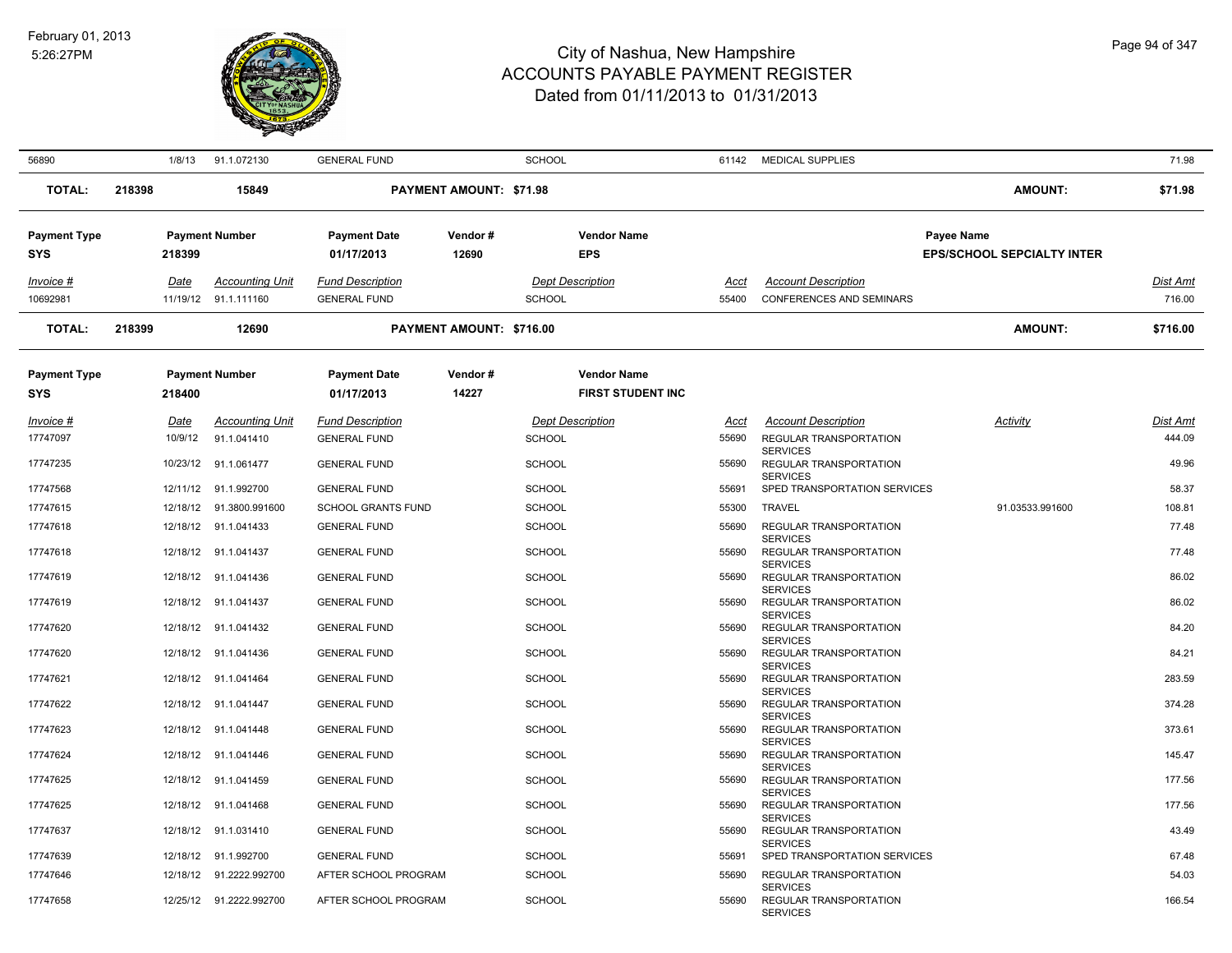

| 17747666 |          | 12/25/12 91.1.041433    | <b>GENERAL FUND</b>       | <b>SCHOOL</b> | 55690 | <b>REGULAR TRANSPORTATION</b>                                       |                 | 180.93   |
|----------|----------|-------------------------|---------------------------|---------------|-------|---------------------------------------------------------------------|-----------------|----------|
| 17747667 |          | 12/25/12 91.1.041459    | <b>GENERAL FUND</b>       | <b>SCHOOL</b> | 55690 | <b>SERVICES</b><br><b>REGULAR TRANSPORTATION</b><br><b>SERVICES</b> |                 | 89.25    |
| 17747667 |          | 12/25/12 91.1.041468    | <b>GENERAL FUND</b>       | <b>SCHOOL</b> | 55690 | REGULAR TRANSPORTATION                                              |                 | 89.24    |
| 17747668 |          | 12/25/12 91.1.041447    | <b>GENERAL FUND</b>       | <b>SCHOOL</b> | 55690 | <b>SERVICES</b><br>REGULAR TRANSPORTATION<br><b>SERVICES</b>        |                 | 122.81   |
| 17747668 |          | 12/25/12 91.1.041448    | <b>GENERAL FUND</b>       | <b>SCHOOL</b> | 55690 | <b>REGULAR TRANSPORTATION</b>                                       |                 | 122.82   |
| 17747669 |          | 12/25/12 91.1.041446    | <b>GENERAL FUND</b>       | <b>SCHOOL</b> | 55690 | <b>SERVICES</b><br>REGULAR TRANSPORTATION<br><b>SERVICES</b>        |                 | 153.85   |
| 17747671 |          | 12/25/12 91.1.031433    | <b>GENERAL FUND</b>       | <b>SCHOOL</b> | 55690 | REGULAR TRANSPORTATION<br><b>SERVICES</b>                           |                 | 118.11   |
| 17747671 |          | 12/25/12 91.1.031437    | <b>GENERAL FUND</b>       | <b>SCHOOL</b> | 55690 | <b>REGULAR TRANSPORTATION</b><br><b>SERVICES</b>                    |                 | 118.11   |
| 17747672 |          | 12/25/12 91.1.031436    | <b>GENERAL FUND</b>       | <b>SCHOOL</b> | 55690 | <b>REGULAR TRANSPORTATION</b><br><b>SERVICES</b>                    |                 | 173.86   |
| 17747673 |          | 12/25/12 91.1.031459    | <b>GENERAL FUND</b>       | <b>SCHOOL</b> | 55690 | REGULAR TRANSPORTATION<br><b>SERVICES</b>                           |                 | 84.86    |
| 17747673 |          | 12/25/12 91.1.031468    | <b>GENERAL FUND</b>       | <b>SCHOOL</b> | 55690 | REGULAR TRANSPORTATION<br><b>SERVICES</b>                           |                 | 84.87    |
| 17747674 | 12/25/12 | 91.1.031464             | <b>GENERAL FUND</b>       | <b>SCHOOL</b> | 55690 | <b>REGULAR TRANSPORTATION</b><br><b>SERVICES</b>                    |                 | 141.65   |
| 17747675 |          | 12/25/12 91.1.031432    | <b>GENERAL FUND</b>       | <b>SCHOOL</b> | 55690 | <b>REGULAR TRANSPORTATION</b><br><b>SERVICES</b>                    |                 | 100.61   |
| 17747675 |          | 12/25/12 91.1.031436    | <b>GENERAL FUND</b>       | <b>SCHOOL</b> | 55690 | REGULAR TRANSPORTATION<br><b>SERVICES</b>                           |                 | 100.61   |
| 17747676 | 12/25/12 | 91.1.061434             | <b>GENERAL FUND</b>       | <b>SCHOOL</b> | 55690 | REGULAR TRANSPORTATION<br><b>SERVICES</b>                           |                 | 74.67    |
| 17747676 |          | 12/25/12 91.1.061435    | <b>GENERAL FUND</b>       | <b>SCHOOL</b> | 55690 | <b>REGULAR TRANSPORTATION</b><br><b>SERVICES</b>                    |                 | 74.68    |
| 17747677 | 12/25/12 | 91.1.031447             | <b>GENERAL FUND</b>       | <b>SCHOOL</b> | 55690 | REGULAR TRANSPORTATION<br><b>SERVICES</b>                           |                 | 118.61   |
| 17747677 |          | 12/25/12 91.1.031448    | <b>GENERAL FUND</b>       | <b>SCHOOL</b> | 55690 | REGULAR TRANSPORTATION<br><b>SERVICES</b>                           |                 | 118.61   |
| 17747678 |          | 12/25/12 91.1.992700    | <b>GENERAL FUND</b>       | <b>SCHOOL</b> | 55691 | SPED TRANSPORTATION SERVICES                                        |                 | 69.88    |
| 17747691 |          | 12/25/12 91.1.041464    | <b>GENERAL FUND</b>       | <b>SCHOOL</b> | 55690 | REGULAR TRANSPORTATION<br><b>SERVICES</b>                           |                 | 183.91   |
| 17747692 |          | 12/25/12 91.1.041447    | <b>GENERAL FUND</b>       | <b>SCHOOL</b> | 55690 | REGULAR TRANSPORTATION<br><b>SERVICES</b>                           |                 | 252.38   |
| 17747692 |          | 12/25/12 91.1.041448    | <b>GENERAL FUND</b>       | <b>SCHOOL</b> | 55690 | <b>REGULAR TRANSPORTATION</b><br><b>SERVICES</b>                    |                 | 252.38   |
| 17747693 |          | 12/25/12 91.1.031447    | <b>GENERAL FUND</b>       | <b>SCHOOL</b> | 55690 | <b>REGULAR TRANSPORTATION</b><br><b>SERVICES</b>                    |                 | 236.94   |
| 17747693 |          | 12/25/12 91.1.031448    | <b>GENERAL FUND</b>       | <b>SCHOOL</b> | 55690 | REGULAR TRANSPORTATION<br><b>SERVICES</b>                           |                 | 236.94   |
| 17747695 |          | 12/31/12 91.1.992700    | <b>GENERAL FUND</b>       | <b>SCHOOL</b> | 55691 | SPED TRANSPORTATION SERVICES                                        |                 | 223.70   |
| 17747697 |          | 12/29/12 91.1.992700    | <b>GENERAL FUND</b>       | <b>SCHOOL</b> | 55690 | <b>REGULAR TRANSPORTATION</b><br><b>SERVICES</b>                    |                 | 2.338.35 |
| 17747698 |          | 12/29/12 91.1.992700    | <b>GENERAL FUND</b>       | <b>SCHOOL</b> | 55690 | REGULAR TRANSPORTATION<br><b>SERVICES</b>                           |                 | 4,401.60 |
| 17747699 |          | 12/29/12 91.1.992700    | <b>GENERAL FUND</b>       | <b>SCHOOL</b> | 55690 | REGULAR TRANSPORTATION<br><b>SERVICES</b>                           |                 | 990.36   |
| 17747700 |          | 12/29/12 91.1.992700    | <b>GENERAL FUND</b>       | <b>SCHOOL</b> | 55690 | REGULAR TRANSPORTATION<br><b>SERVICES</b>                           |                 | 2,311.20 |
| 17747701 |          | 12/29/12 91.3800.992700 | <b>SCHOOL GRANTS FUND</b> | <b>SCHOOL</b> | 55690 | REGULAR TRANSPORTATION<br><b>SERVICES</b>                           | 91.03463.992700 | 2,195.64 |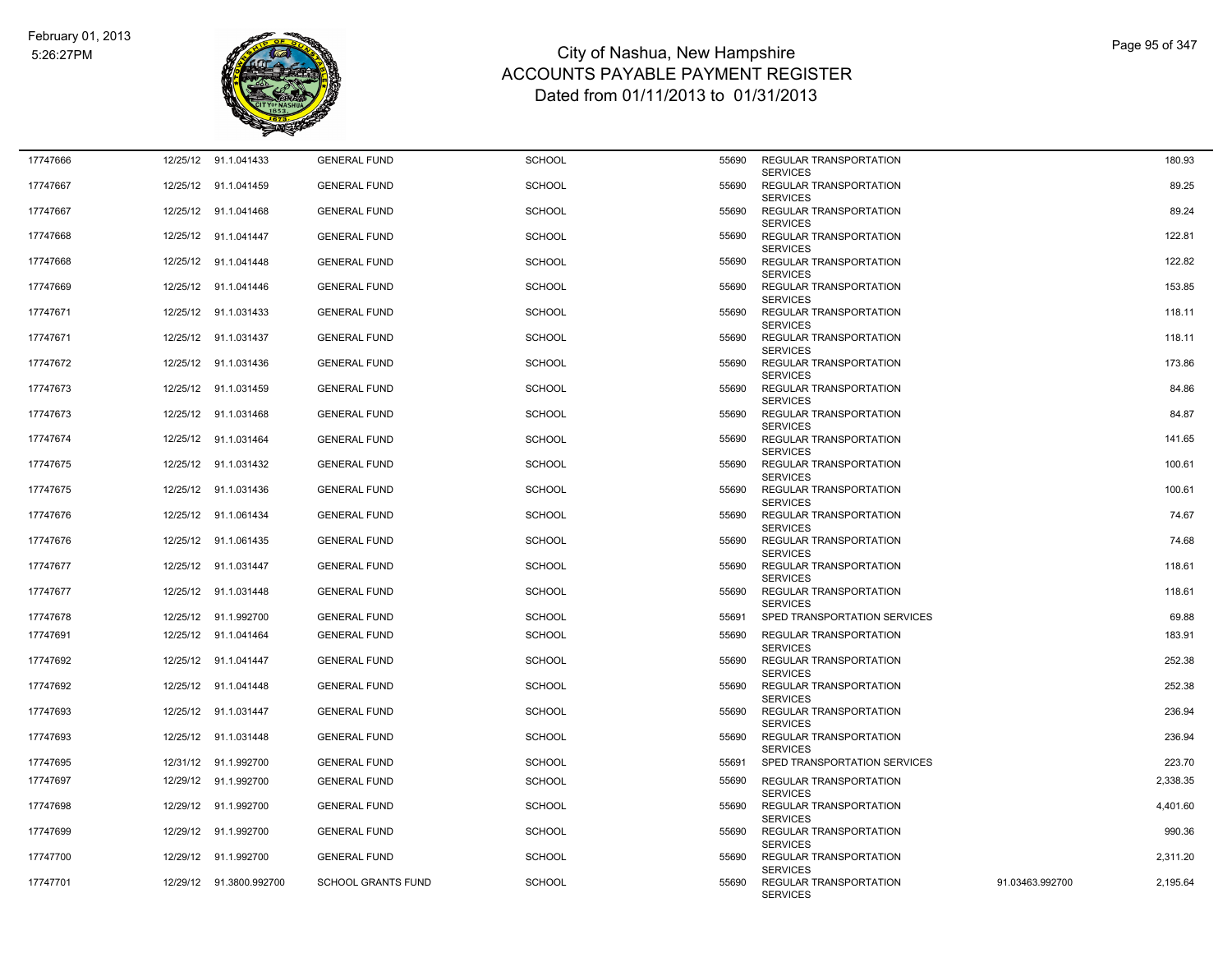

| <b>TOTAL:</b>                     | 218403 | 15834                                              |                                                      | <b>PAYMENT AMOUNT: \$80.00</b> |                                               |               |                                                              | <b>AMOUNT:</b>              | \$80.00                  |
|-----------------------------------|--------|----------------------------------------------------|------------------------------------------------------|--------------------------------|-----------------------------------------------|---------------|--------------------------------------------------------------|-----------------------------|--------------------------|
| 10513-03                          | 1/5/13 | 91.1.031446                                        | <b>GENERAL FUND</b>                                  | <b>SCHOOL</b>                  |                                               | 55642         | <b>GAME OFFICIALS</b>                                        |                             | 80.00                    |
| <b>Invoice #</b>                  | Date   | <b>Accounting Unit</b>                             | <b>Fund Description</b>                              |                                | <b>Dept Description</b>                       | Acct          | <b>Account Description</b>                                   |                             | <b>Dist Amt</b>          |
| <b>SYS</b>                        | 218403 |                                                    | 01/17/2013                                           | 15834                          | <b>KEITH FROST</b>                            |               |                                                              |                             |                          |
| <b>Payment Type</b>               |        | <b>Payment Number</b>                              | <b>Payment Date</b>                                  | Vendor#                        | <b>Vendor Name</b>                            |               |                                                              |                             |                          |
| <b>TOTAL:</b>                     | 218402 | 15264                                              |                                                      | PAYMENT AMOUNT: \$151.48       |                                               |               |                                                              | <b>AMOUNT:</b>              | \$151.48                 |
| <b>JAN-13</b>                     | 1/9/13 | 91.3800.991490                                     | <b>SCHOOL GRANTS FUND</b>                            | <b>SCHOOL</b>                  |                                               | 61299         | MISCELLANEOUS SUPPLIES                                       | 91.03463.991490             | 151.48                   |
| $Invoice$ #                       | Date   | <b>Accounting Unit</b>                             | <b>Fund Description</b>                              |                                | <b>Dept Description</b>                       | Acct          | <b>Account Description</b>                                   | Activity                    | <b>Dist Amt</b>          |
| <b>Payment Type</b><br><b>SYS</b> | 218402 | <b>Payment Number</b>                              | <b>Payment Date</b><br>01/17/2013                    | Vendor#<br>15264               | <b>Vendor Name</b><br><b>CHANTEL FRENETTE</b> |               |                                                              |                             |                          |
| <b>TOTAL:</b>                     | 218401 | 12725                                              |                                                      | PAYMENT AMOUNT: \$89.90        |                                               |               |                                                              | <b>AMOUNT:</b>              | \$89.90                  |
| Invoice #<br>P05168360102         | Date   | <b>Accounting Unit</b><br>10/18/12  91.3800.021210 | <b>Fund Description</b><br><b>SCHOOL GRANTS FUND</b> | <b>SCHOOL</b>                  | <b>Dept Description</b>                       | Acct<br>61299 | <b>Account Description</b><br>MISCELLANEOUS SUPPLIES         | Activity<br>91.03953.021210 | <b>Dist Amt</b><br>89.90 |
| <b>Payment Type</b><br><b>SYS</b> | 218401 | <b>Payment Number</b>                              | <b>Payment Date</b><br>01/17/2013                    | Vendor#<br>12725               | <b>Vendor Name</b><br><b>FLAGHOUSE INC</b>    |               |                                                              |                             |                          |
| <b>TOTAL:</b>                     | 218400 | 14227                                              |                                                      | PAYMENT AMOUNT: \$91,354.40    |                                               |               |                                                              | <b>AMOUNT:</b>              | \$91,354.40              |
| 17747737                          | 1/1/13 | 91.1.041464                                        | <b>GENERAL FUND</b>                                  | <b>SCHOOL</b>                  |                                               | 55690         | <b>SERVICES</b><br>REGULAR TRANSPORTATION<br><b>SERVICES</b> |                             | 176.88                   |
| 17747731                          | 1/1/13 | 91.1.041448                                        | <b>GENERAL FUND</b>                                  | <b>SCHOOL</b>                  |                                               | 55690         | <b>SERVICES</b><br>REGULAR TRANSPORTATION                    |                             | 253.05                   |
| 17747731                          | 1/1/13 | 91.1.041447                                        | <b>GENERAL FUND</b>                                  | <b>SCHOOL</b>                  |                                               | 55690         | <b>SERVICES</b><br>REGULAR TRANSPORTATION                    |                             | 253.05                   |
| 17747730                          | 1/1/13 | 91.1.041468                                        | <b>GENERAL FUND</b>                                  | <b>SCHOOL</b>                  |                                               | 55690         | <b>SERVICES</b><br>REGULAR TRANSPORTATION                    |                             | 178.76                   |
| 17747730                          | 1/1/13 | 91.1.041459                                        | <b>GENERAL FUND</b>                                  | <b>SCHOOL</b>                  |                                               | 55690         | <b>SERVICES</b><br>REGULAR TRANSPORTATION                    |                             | 178.76                   |
| 17747729                          | 1/1/13 | 91.1.041468                                        | <b>GENERAL FUND</b>                                  | <b>SCHOOL</b>                  |                                               | 55690         | REGULAR TRANSPORTATION                                       |                             | 87.48                    |
| 17747729                          | 1/1/13 | 91.1.041459                                        | <b>GENERAL FUND</b>                                  | <b>SCHOOL</b>                  |                                               | 55690         | REGULAR TRANSPORTATION<br><b>SERVICES</b>                    |                             | 87.47                    |
| 17747728                          | 1/1/13 | 91.1.041464                                        | <b>GENERAL FUND</b>                                  | <b>SCHOOL</b>                  |                                               | 55690         | REGULAR TRANSPORTATION<br><b>SERVICES</b>                    |                             | 211.27                   |
| 17747705                          |        | 12/29/12 91.1.992700                               | <b>GENERAL FUND</b>                                  | <b>SCHOOL</b>                  |                                               | 55691         | <b>SERVICES</b><br>SPED TRANSPORTATION SERVICES              |                             | 48,994.48                |
| 17747704                          |        | 12/29/12 91.1.992700                               | <b>GENERAL FUND</b>                                  | <b>SCHOOL</b>                  |                                               | 55690         | <b>SERVICES</b><br>REGULAR TRANSPORTATION                    |                             | 20,646.72                |
| 17747703                          |        | 12/29/12  91.3800.992700                           | <b>SCHOOL GRANTS FUND</b>                            | <b>SCHOOL</b>                  |                                               | 55690         | <b>SERVICES</b><br>REGULAR TRANSPORTATION                    | 91.03463.992700             | 772.92                   |
| 17747702                          |        | 12/29/12 91.2222.992700                            | AFTER SCHOOL PROGRAM                                 | <b>SCHOOL</b>                  |                                               | 55690         | REGULAR TRANSPORTATION                                       |                             | 731.88                   |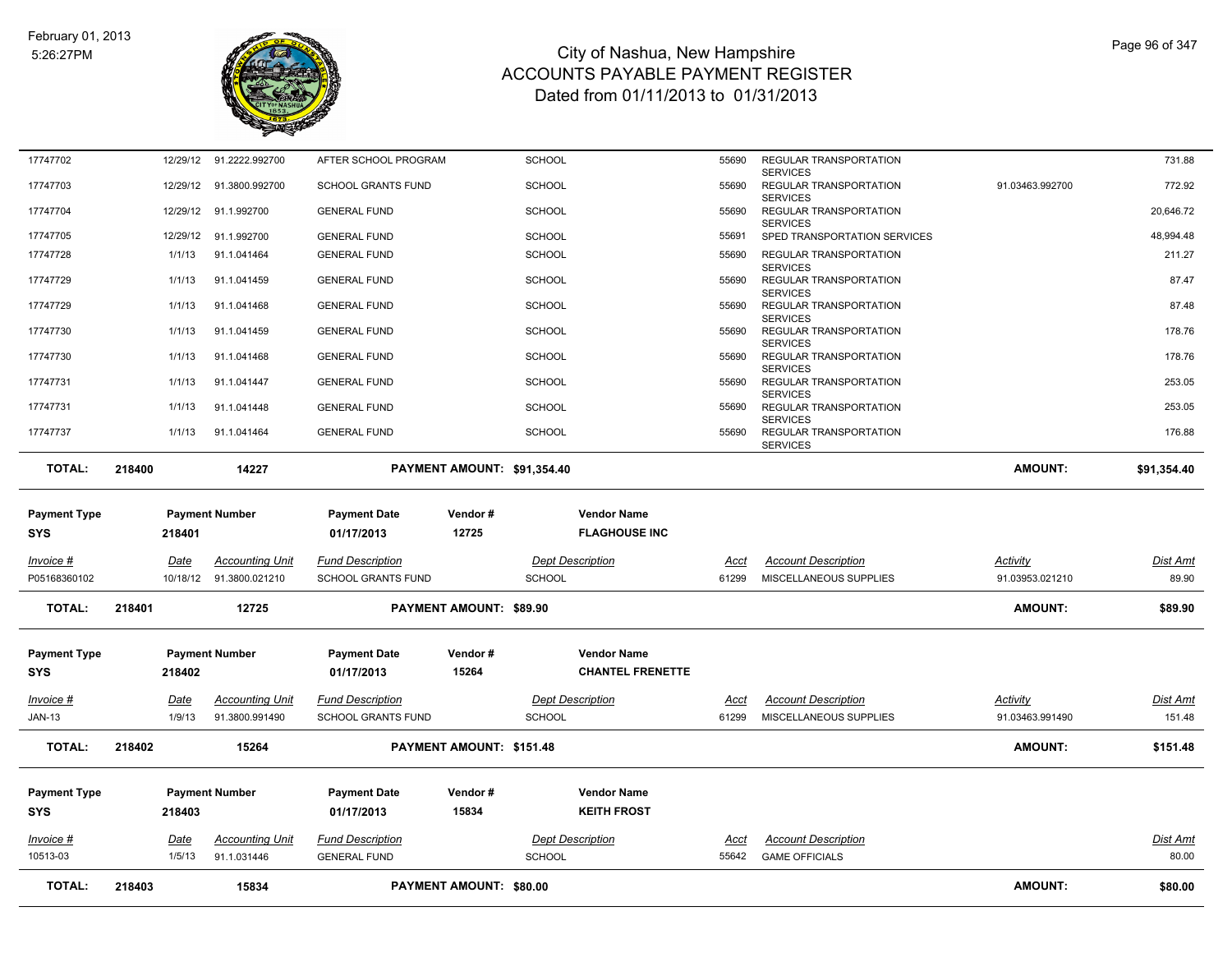

| <b>Payment Type</b><br><b>SYS</b> | 218404      | <b>Payment Number</b>  | <b>Payment Date</b><br>01/17/2013 | Vendor#<br>15832               | <b>Vendor Name</b><br><b>JAY A. FULTON</b>       |       |                            |                |                 |
|-----------------------------------|-------------|------------------------|-----------------------------------|--------------------------------|--------------------------------------------------|-------|----------------------------|----------------|-----------------|
| Invoice #                         | Date        | <b>Accounting Unit</b> | <b>Fund Description</b>           |                                | <b>Dept Description</b>                          | Acct  | <b>Account Description</b> |                | Dist Amt        |
| 10813-03                          | 1/8/13      | 91.1.031436            | <b>GENERAL FUND</b>               | <b>SCHOOL</b>                  |                                                  | 55642 | <b>GAME OFFICIALS</b>      |                | 60.00           |
| 11113-03                          | 1/11/13     | 91.1.031437            | <b>GENERAL FUND</b>               | <b>SCHOOL</b>                  |                                                  | 55642 | <b>GAME OFFICIALS</b>      |                | 60.00           |
| <b>TOTAL:</b>                     | 218404      | 15832                  |                                   | PAYMENT AMOUNT: \$120.00       |                                                  |       |                            | <b>AMOUNT:</b> | \$120.00        |
| <b>Payment Type</b><br><b>SYS</b> | 218405      | <b>Payment Number</b>  | <b>Payment Date</b><br>01/17/2013 | Vendor#<br>14247               | <b>Vendor Name</b><br><b>GARELICK FARMS LYNN</b> |       |                            |                |                 |
| Invoice #                         | <u>Date</u> | <b>Accounting Unit</b> | <b>Fund Description</b>           |                                | <b>Dept Description</b>                          | Acct  | <b>Account Description</b> |                | <b>Dist Amt</b> |
| 9973287                           | 12/29/12    | 91.2222.991490         | AFTER SCHOOL PROGRAM              | <b>SCHOOL</b>                  |                                                  | 61299 | MISCELLANEOUS SUPPLIES     |                | 31.22           |
| 9987323                           | 1/5/13      | 91.2100.033120         | <b>FOOD SERVICES</b>              | <b>SCHOOL</b>                  |                                                  | 61214 | FOOD, FOOD SERVICE PROGRAM |                | 538.21          |
| 9987324                           | 1/5/13      | 91.2100.133120         | <b>FOOD SERVICES</b>              | <b>SCHOOL</b>                  |                                                  | 61214 | FOOD, FOOD SERVICE PROGRAM |                | 317.96          |
| 9987325                           | 1/5/13      | 91.2100.113120         | <b>FOOD SERVICES</b>              | <b>SCHOOL</b>                  |                                                  | 61214 | FOOD, FOOD SERVICE PROGRAM |                | 167.29          |
| 9987326                           | 1/5/13      | 91.2100.123120         | <b>FOOD SERVICES</b>              | <b>SCHOOL</b>                  |                                                  | 61214 | FOOD, FOOD SERVICE PROGRAM |                | 166.25          |
| 9987327                           | 1/5/13      | 91.2100.183120         | <b>FOOD SERVICES</b>              | <b>SCHOOL</b>                  |                                                  | 61214 | FOOD, FOOD SERVICE PROGRAM |                | 246.95          |
| 9987328                           | 1/5/13      | 91.2100.093120         | <b>FOOD SERVICES</b>              | <b>SCHOOL</b>                  |                                                  | 61214 | FOOD, FOOD SERVICE PROGRAM |                | 157.14          |
| 9987329                           | 1/5/13      | 91.2100.143120         | <b>FOOD SERVICES</b>              | <b>SCHOOL</b>                  |                                                  | 61214 | FOOD, FOOD SERVICE PROGRAM |                | 123.91          |
| 9987330                           | 1/5/13      | 91.2100.153120         | <b>FOOD SERVICES</b>              | <b>SCHOOL</b>                  |                                                  | 61214 | FOOD, FOOD SERVICE PROGRAM |                | 236.20          |
| 9987331                           | 1/5/13      | 91.2100.063120         | <b>FOOD SERVICES</b>              | <b>SCHOOL</b>                  |                                                  | 61214 | FOOD, FOOD SERVICE PROGRAM |                | 127.18          |
| 9987332                           | 1/5/13      | 91.2100.193120         | <b>FOOD SERVICES</b>              | <b>SCHOOL</b>                  |                                                  | 61214 | FOOD, FOOD SERVICE PROGRAM |                | 65.00           |
| 9987333                           | 1/5/13      | 91.2100.163120         | <b>FOOD SERVICES</b>              | <b>SCHOOL</b>                  |                                                  | 61214 | FOOD, FOOD SERVICE PROGRAM |                | 309.13          |
| 9987334                           | 1/5/13      | 91.2100.203120         | <b>FOOD SERVICES</b>              | <b>SCHOOL</b>                  |                                                  | 61214 | FOOD, FOOD SERVICE PROGRAM |                | 126.50          |
| 9987335                           | 1/5/13      | 91.2100.053120         | <b>FOOD SERVICES</b>              | <b>SCHOOL</b>                  |                                                  | 61214 | FOOD, FOOD SERVICE PROGRAM |                | 1,051.47        |
| 9987336                           | 1/5/13      | 91.2100.043120         | <b>FOOD SERVICES</b>              | <b>SCHOOL</b>                  |                                                  | 61214 | FOOD, FOOD SERVICE PROGRAM |                | 858.25          |
| 9987338                           | 1/5/13      | 91.2100.103120         | <b>FOOD SERVICES</b>              | <b>SCHOOL</b>                  |                                                  | 61214 | FOOD, FOOD SERVICE PROGRAM |                | 180.25          |
| 9987339                           | 1/5/13      | 91.2100.173120         | <b>FOOD SERVICES</b>              | <b>SCHOOL</b>                  |                                                  | 61214 | FOOD, FOOD SERVICE PROGRAM |                | 106.35          |
| 9987340                           | 1/5/13      | 91.2100.073120         | <b>FOOD SERVICES</b>              | <b>SCHOOL</b>                  |                                                  | 61214 | FOOD, FOOD SERVICE PROGRAM |                | 487.33          |
| <b>TOTAL:</b>                     | 218405      | 14247                  |                                   | PAYMENT AMOUNT: \$5,296.59     |                                                  |       |                            | <b>AMOUNT:</b> | \$5,296.59      |
| <b>Payment Type</b><br><b>SYS</b> | 218406      | <b>Payment Number</b>  | <b>Payment Date</b><br>01/17/2013 | Vendor#<br>15840               | <b>Vendor Name</b><br><b>JAMIE GILLON</b>        |       |                            |                |                 |
| Invoice #                         | Date        | <b>Accounting Unit</b> | <b>Fund Description</b>           |                                | <b>Dept Description</b>                          | Acct  | <b>Account Description</b> |                | Dist Amt        |
| 10913-03                          | 1/9/13      | 91.1.031464            | <b>GENERAL FUND</b>               | <b>SCHOOL</b>                  |                                                  | 55642 | <b>GAME OFFICIALS</b>      |                | 88.58           |
| <b>TOTAL:</b>                     | 218406      | 15840                  |                                   | <b>PAYMENT AMOUNT: \$88.58</b> |                                                  |       |                            | <b>AMOUNT:</b> | \$88.58         |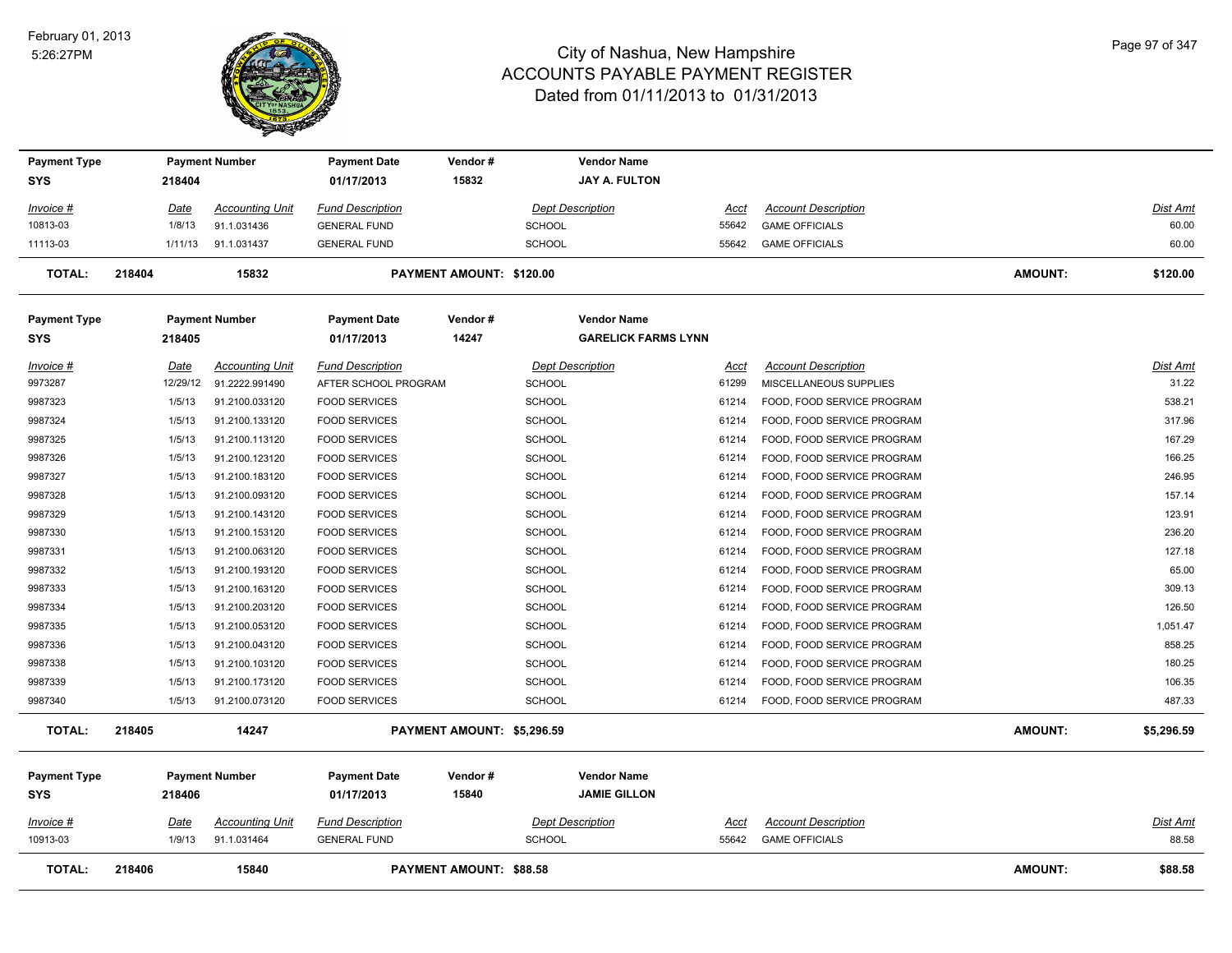

| <b>Payment Type</b> |        |             | <b>Payment Number</b>  | <b>Payment Date</b>     | Vendor#                    |               | <b>Vendor Name</b>               |             |                               |                |                 |
|---------------------|--------|-------------|------------------------|-------------------------|----------------------------|---------------|----------------------------------|-------------|-------------------------------|----------------|-----------------|
| <b>SYS</b>          |        | 218407      |                        | 01/17/2013              | 14255                      |               | <b>GILLS PIZZA CO</b>            |             |                               |                |                 |
| Invoice #           |        | <u>Date</u> | <b>Accounting Unit</b> | <b>Fund Description</b> |                            |               | <b>Dept Description</b>          | Acct        | <b>Account Description</b>    |                | Dist Amt        |
| 6539                |        | 1/4/13      | 91.2100.063120         | <b>FOOD SERVICES</b>    |                            | <b>SCHOOL</b> |                                  | 61214       | FOOD, FOOD SERVICE PROGRAM    |                | 303.90          |
| 6543                |        | 1/4/13      | 91.2100.173120         | <b>FOOD SERVICES</b>    |                            | SCHOOL        |                                  | 61214       | FOOD, FOOD SERVICE PROGRAM    |                | 260.00          |
| 6632                |        | 1/11/13     | 91.2100.033120         | <b>FOOD SERVICES</b>    |                            | SCHOOL        |                                  | 61214       | FOOD, FOOD SERVICE PROGRAM    |                | 372.00          |
| <b>TOTAL:</b>       | 218407 |             | 14255                  |                         | PAYMENT AMOUNT: \$935.90   |               |                                  |             |                               | <b>AMOUNT:</b> | \$935.90        |
| <b>Payment Type</b> |        |             | <b>Payment Number</b>  | <b>Payment Date</b>     | Vendor#                    |               | <b>Vendor Name</b>               |             |                               |                |                 |
| <b>SYS</b>          |        | 218408      |                        | 01/17/2013              | 14271                      |               | <b>GREAT STATE BEVERAGES INC</b> |             |                               |                |                 |
| Invoice #           |        | <u>Date</u> | <b>Accounting Unit</b> | <b>Fund Description</b> |                            |               | <b>Dept Description</b>          | <u>Acct</u> | <b>Account Description</b>    |                | Dist Amt        |
| 0510047             |        | 1/11/13     | 91.2100.043120         | <b>FOOD SERVICES</b>    |                            | <b>SCHOOL</b> |                                  | 61214       | FOOD, FOOD SERVICE PROGRAM    |                | 224.70          |
| 0510055             |        | 1/11/13     | 91.2100.033120         | <b>FOOD SERVICES</b>    |                            | <b>SCHOOL</b> |                                  | 61214       | FOOD, FOOD SERVICE PROGRAM    |                | 165.80          |
| <b>TOTAL:</b>       | 218408 |             | 14271                  |                         | PAYMENT AMOUNT: \$390.50   |               |                                  |             |                               | <b>AMOUNT:</b> | \$390.50        |
| <b>Payment Type</b> |        |             | <b>Payment Number</b>  | <b>Payment Date</b>     | Vendor#                    |               | <b>Vendor Name</b>               |             |                               |                |                 |
| <b>SYS</b>          |        | 218409      |                        | 01/17/2013              | 14276                      |               | <b>ELLEN GREENBERG</b>           |             |                               |                |                 |
| Invoice #           |        | Date        | <b>Accounting Unit</b> | <b>Fund Description</b> |                            |               | <b>Dept Description</b>          | Acct        | <b>Account Description</b>    |                | <b>Dist Amt</b> |
| 2831523732          |        | 11/19/12    | 91.1.012621            | <b>GENERAL FUND</b>     |                            | <b>SCHOOL</b> |                                  | 55109       | TELEPHONE-VOICE               |                | 30.08           |
| MILES-DEC           |        | 12/23/12    | 91.1.012320            | <b>GENERAL FUND</b>     |                            | SCHOOL        |                                  | 55307       | MILEAGE REIMBURSEMENTS        |                | 279.03          |
| MILES-NOV           |        | 11/30/12    | 91.1.012320            | <b>GENERAL FUND</b>     |                            | <b>SCHOOL</b> |                                  | 55307       | MILEAGE REIMBURSEMENTS        |                | 347.66          |
| MILES-OCT           |        |             | 10/31/12 91.1.012320   | <b>GENERAL FUND</b>     |                            | SCHOOL        |                                  | 55307       | MILEAGE REIMBURSEMENTS        |                | 474.29          |
| <b>TOTAL:</b>       | 218409 |             | 14276                  |                         | PAYMENT AMOUNT: \$1,131.06 |               |                                  |             |                               | <b>AMOUNT:</b> | \$1,131.06      |
| <b>Payment Type</b> |        |             | <b>Payment Number</b>  | <b>Payment Date</b>     | Vendor#                    |               | <b>Vendor Name</b>               |             |                               |                |                 |
| <b>SYS</b>          |        | 218410      |                        | 01/17/2013              | 12809                      |               | <b>STEVE GREENWOOD</b>           |             |                               |                |                 |
| <u>Invoice #</u>    |        | <b>Date</b> | <b>Accounting Unit</b> | <b>Fund Description</b> |                            |               | <b>Dept Description</b>          | <u>Acct</u> | <b>Account Description</b>    |                | <b>Dist Amt</b> |
| 10513-04            |        | 1/5/13      | 91.1.041436            | <b>GENERAL FUND</b>     |                            | <b>SCHOOL</b> |                                  | 55642       | <b>GAME OFFICIALS</b>         |                | 60.00           |
| <b>TOTAL:</b>       | 218410 |             | 12809                  |                         | PAYMENT AMOUNT: \$60.00    |               |                                  |             |                               | <b>AMOUNT:</b> | \$60.00         |
| <b>Payment Type</b> |        |             | <b>Payment Number</b>  | <b>Payment Date</b>     | Vendor#                    |               | <b>Vendor Name</b>               |             |                               |                |                 |
| <b>SYS</b>          |        | 218411      |                        | 01/17/2013              | 11689                      |               | <b>CATHERINE GUNNULFSEN</b>      |             |                               |                |                 |
| Invoice #           |        | Date        | <b>Accounting Unit</b> | <b>Fund Description</b> |                            |               | <b>Dept Description</b>          | Acct        | <b>Account Description</b>    |                | Dist Amt        |
| ED6961/6511         |        | 1/14/13     | 91.1.991160            | <b>GENERAL FUND</b>     |                            | <b>SCHOOL</b> |                                  | 52800       | <b>EDUCATIONAL ASSISTANCE</b> |                | 1,008.00        |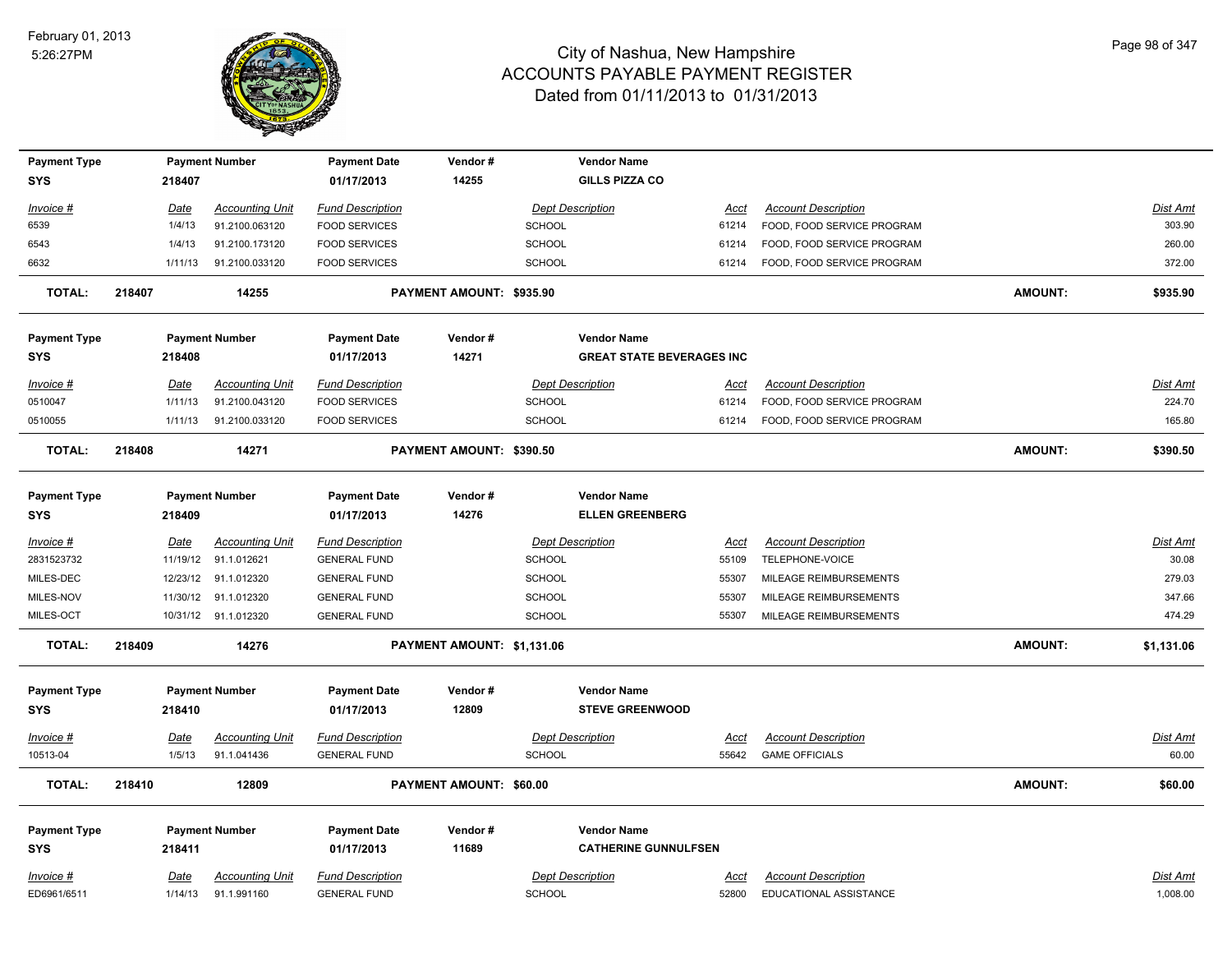

| <b>TOTAL:</b>                     | 218411 |                       | 11689                                    |                                                      | PAYMENT AMOUNT: \$1,008.00     |               |                                              |                      |                                                        | <b>AMOUNT:</b>              | \$1,008.00                |
|-----------------------------------|--------|-----------------------|------------------------------------------|------------------------------------------------------|--------------------------------|---------------|----------------------------------------------|----------------------|--------------------------------------------------------|-----------------------------|---------------------------|
| <b>Payment Type</b><br><b>SYS</b> |        | 218412                | <b>Payment Number</b>                    | <b>Payment Date</b><br>01/17/2013                    | Vendor#<br>11231               |               | <b>Vendor Name</b><br><b>JEANNA HAMILTON</b> |                      |                                                        |                             |                           |
| Invoice #<br>1/10/13              |        | Date<br>1/11/13       | <b>Accounting Unit</b><br>91.3800.021500 | <b>Fund Description</b><br><b>SCHOOL GRANTS FUND</b> |                                | <b>SCHOOL</b> | <b>Dept Description</b>                      | Acct<br>53628        | <b>Account Description</b><br><b>CONTRACT SERVICES</b> | Activity<br>91.03953.021500 | Dist Amt<br>37.50         |
| <b>TOTAL:</b>                     | 218412 |                       | 11231                                    |                                                      | <b>PAYMENT AMOUNT: \$37.50</b> |               |                                              |                      |                                                        | <b>AMOUNT:</b>              | \$37.50                   |
| <b>Payment Type</b><br><b>SYS</b> |        | 218413                | <b>Payment Number</b>                    | <b>Payment Date</b><br>01/17/2013                    | Vendor#<br>14287               |               | <b>Vendor Name</b><br><b>HANNAFORD</b>       |                      |                                                        |                             |                           |
| Invoice #                         |        | Date                  | <b>Accounting Unit</b>                   | <b>Fund Description</b>                              |                                |               | <b>Dept Description</b>                      | Acct                 | <b>Account Description</b>                             |                             | Dist Amt                  |
| 1815                              |        | 9/13/12               | 91.2247.041387                           | <b>CULINARY ARTS</b>                                 |                                | <b>SCHOOL</b> |                                              | 61135                | EDUCATIONAL SUPPLIES                                   |                             | 183.72                    |
| 303                               |        |                       | 11/14/12 91.2247.041387                  | <b>CULINARY ARTS</b>                                 |                                | SCHOOL        |                                              | 61135                | EDUCATIONAL SUPPLIES                                   |                             | 82.85                     |
| 4190                              |        |                       | 12/13/12 91.2247.041387                  | <b>CULINARY ARTS</b>                                 |                                | SCHOOL        |                                              | 61135                | <b>EDUCATIONAL SUPPLIES</b>                            |                             | 21.07                     |
| 49600163                          |        |                       | 11/19/12 91.1.041340                     | <b>GENERAL FUND</b>                                  |                                | <b>SCHOOL</b> |                                              | 61135                | <b>EDUCATIONAL SUPPLIES</b>                            |                             | 15.49                     |
| 50615673                          |        | 1/2/13                | 91.1.031340                              | <b>GENERAL FUND</b>                                  |                                | <b>SCHOOL</b> |                                              | 61135                | <b>EDUCATIONAL SUPPLIES</b>                            |                             | 7.52                      |
| 50649859                          |        | 1/4/13                | 91.1.041340                              | <b>GENERAL FUND</b>                                  |                                | <b>SCHOOL</b> |                                              | 61135                | EDUCATIONAL SUPPLIES                                   |                             | 17.66                     |
| 50807902                          |        | 1/12/13               | 91.1.041340                              | <b>GENERAL FUND</b>                                  |                                | <b>SCHOOL</b> |                                              | 61135                | EDUCATIONAL SUPPLIES                                   |                             | 64.54                     |
| 510                               |        | 12/19/12              | 91.2247.041387                           | <b>CULINARY ARTS</b>                                 |                                | <b>SCHOOL</b> |                                              | 61135                | EDUCATIONAL SUPPLIES                                   |                             | 30.52                     |
| 563                               |        | 12/20/12              | 91.2247.041387                           | <b>CULINARY ARTS</b>                                 |                                | <b>SCHOOL</b> |                                              | 61135                | <b>EDUCATIONAL SUPPLIES</b>                            |                             | 49.42                     |
| 6645                              |        | 11/1/12               | 91.2247.041387                           | <b>CULINARY ARTS</b>                                 |                                | <b>SCHOOL</b> |                                              | 61135                | <b>EDUCATIONAL SUPPLIES</b>                            |                             | 20.16                     |
| 6982                              |        | 11/1/12               | 91.2247.041387                           | <b>CULINARY ARTS</b>                                 |                                | SCHOOL        |                                              | 61135                | EDUCATIONAL SUPPLIES                                   |                             | 43.10                     |
| 7771                              |        | 11/5/12               | 91.2247.041387                           | <b>CULINARY ARTS</b>                                 |                                | <b>SCHOOL</b> |                                              | 61135                | EDUCATIONAL SUPPLIES                                   |                             | 10.15                     |
| 8137                              |        |                       | 12/11/12 91.2247.041387                  | <b>CULINARY ARTS</b>                                 |                                | <b>SCHOOL</b> |                                              | 61135                | EDUCATIONAL SUPPLIES                                   |                             | 79.17                     |
| 8201                              |        | 11/7/12               | 91.2247.041387                           | <b>CULINARY ARTS</b>                                 |                                | <b>SCHOOL</b> |                                              | 61135                | EDUCATIONAL SUPPLIES                                   |                             | 52.79                     |
| 8529                              |        | 11/8/12               | 91.2247.041387                           | <b>CULINARY ARTS</b>                                 |                                | <b>SCHOOL</b> |                                              | 61135                | <b>EDUCATIONAL SUPPLIES</b>                            |                             | 57.95                     |
| 8945                              |        | 12/13/12              | 91.2247.041387                           | <b>CULINARY ARTS</b>                                 |                                | <b>SCHOOL</b> |                                              | 61135                | <b>EDUCATIONAL SUPPLIES</b>                            |                             | 91.55                     |
| 8946                              |        |                       | 12/13/12 91.2247.041387                  | <b>CULINARY ARTS</b>                                 |                                | <b>SCHOOL</b> |                                              | 61135                | EDUCATIONAL SUPPLIES                                   |                             | $-8.88$                   |
| <b>TOTAL:</b>                     | 218413 |                       | 14287                                    |                                                      | PAYMENT AMOUNT: \$818.78       |               |                                              |                      |                                                        | <b>AMOUNT:</b>              | \$818.78                  |
| <b>Payment Type</b><br><b>SYS</b> |        | 218414                | <b>Payment Number</b>                    | <b>Payment Date</b><br>01/17/2013                    | Vendor#<br>15821               |               | <b>Vendor Name</b><br><b>JAY HARDING</b>     |                      |                                                        |                             |                           |
| <u>Invoice #</u><br><b>JAN-13</b> |        | <u>Date</u><br>1/9/13 | <b>Accounting Unit</b><br>91.1.192410    | <b>Fund Description</b><br><b>GENERAL FUND</b>       |                                | SCHOOL        | <b>Dept Description</b>                      | <u>Acct</u><br>61100 | <b>Account Description</b><br>OFFICE SUPPLIES          |                             | <b>Dist Amt</b><br>128.74 |
| <b>TOTAL:</b>                     | 218414 |                       | 15821                                    |                                                      | PAYMENT AMOUNT: \$128.74       |               |                                              |                      |                                                        | <b>AMOUNT:</b>              | \$128.74                  |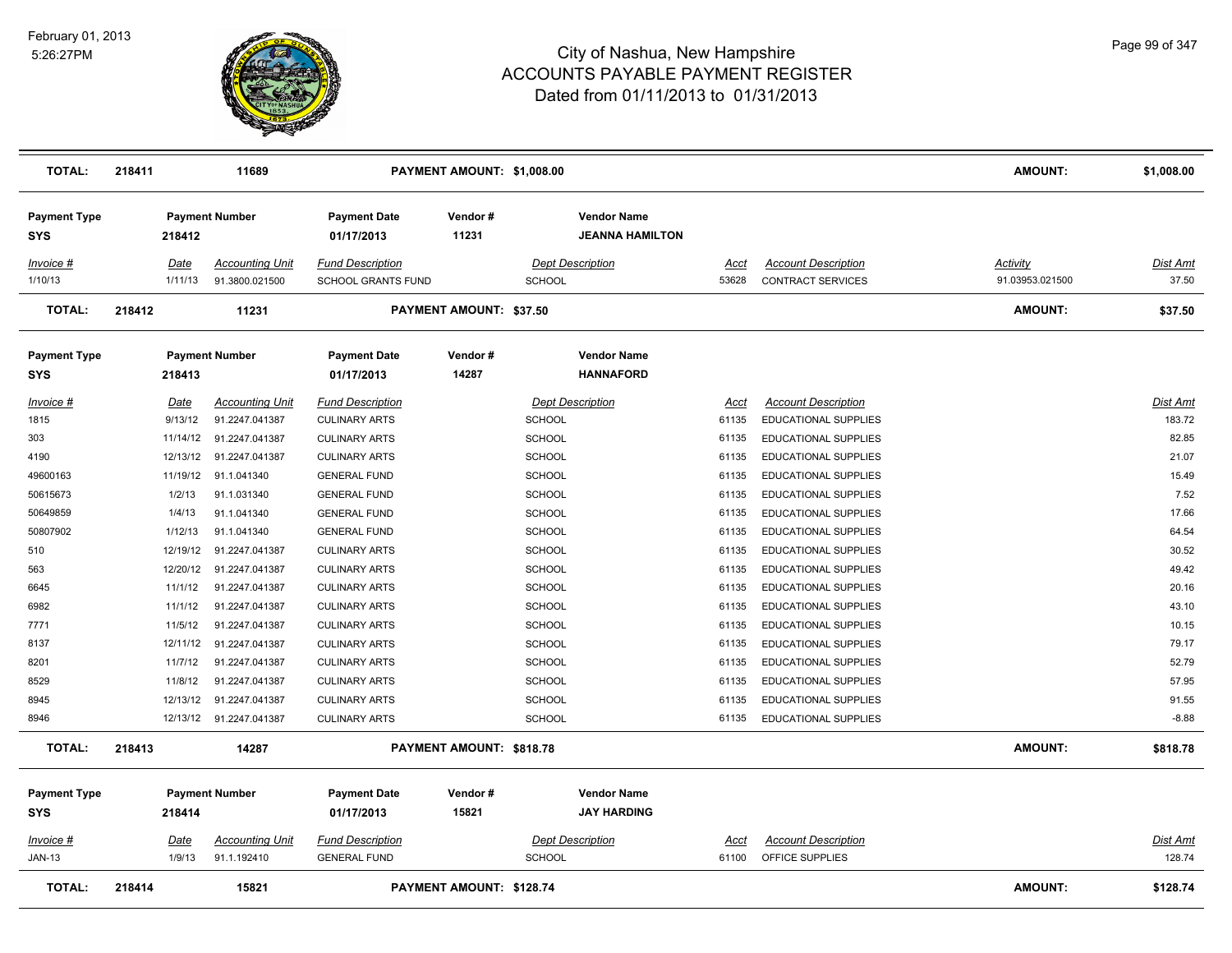

| <b>Payment Type</b><br>SYS  |        | 218415          | <b>Payment Number</b>                 | <b>Payment Date</b><br>01/17/2013              | Vendor#<br>12828           |               | <b>Vendor Name</b><br><b>KENNETH HARRINGTON</b> |                      |                                                      |                |                      |
|-----------------------------|--------|-----------------|---------------------------------------|------------------------------------------------|----------------------------|---------------|-------------------------------------------------|----------------------|------------------------------------------------------|----------------|----------------------|
| Invoice #                   |        | Date            | <b>Accounting Unit</b>                | <b>Fund Description</b>                        |                            |               | <b>Dept Description</b>                         | <u>Acct</u>          | <b>Account Description</b>                           |                | <b>Dist Amt</b>      |
| 10413-03                    |        | 1/4/13          | 91.1.031432                           | <b>GENERAL FUND</b>                            |                            | <b>SCHOOL</b> |                                                 | 55642                | <b>GAME OFFICIALS</b>                                |                | 80.00                |
| <b>TOTAL:</b>               | 218415 |                 | 12828                                 |                                                | PAYMENT AMOUNT: \$80.00    |               |                                                 |                      |                                                      | <b>AMOUNT:</b> | \$80.00              |
| <b>Payment Type</b>         |        |                 | <b>Payment Number</b>                 | <b>Payment Date</b>                            | Vendor#                    |               | <b>Vendor Name</b>                              |                      |                                                      |                |                      |
| SYS                         |        | 218416          |                                       | 01/17/2013                                     | 11835                      |               | <b>KRISTINA HEDBERG</b>                         |                      |                                                      |                |                      |
| <b>Invoice #</b><br>EDUC973 |        | Date<br>1/14/13 | <b>Accounting Unit</b><br>91.1.991160 | <b>Fund Description</b><br><b>GENERAL FUND</b> |                            | <b>SCHOOL</b> | <b>Dept Description</b>                         | <u>Acct</u><br>52800 | <b>Account Description</b><br>EDUCATIONAL ASSISTANCE |                | Dist Amt<br>1,545.60 |
| <b>TOTAL:</b>               | 218416 |                 | 11835                                 |                                                | PAYMENT AMOUNT: \$1,545.60 |               |                                                 |                      |                                                      | <b>AMOUNT:</b> | \$1,545.60           |
| <b>Payment Type</b>         |        |                 | <b>Payment Number</b>                 | <b>Payment Date</b>                            | Vendor#                    |               | <b>Vendor Name</b>                              |                      |                                                      |                |                      |
| <b>SYS</b>                  |        | 218417          |                                       | 01/17/2013                                     | 14307                      |               | <b>GARY HOFFMAN</b>                             |                      |                                                      |                |                      |
| Invoice #                   |        | Date            | <b>Accounting Unit</b>                | <b>Fund Description</b>                        |                            |               | <b>Dept Description</b>                         | <b>Acct</b>          | <b>Account Description</b>                           |                | <b>Dist Amt</b>      |
| 57.503                      |        | 1/14/13         | 91.1.991160                           | <b>GENERAL FUND</b>                            |                            | <b>SCHOOL</b> |                                                 | 52800                | EDUCATIONAL ASSISTANCE                               |                | 1,889.86             |
| <b>TOTAL:</b>               | 218417 |                 | 14307                                 |                                                | PAYMENT AMOUNT: \$1,889.86 |               |                                                 |                      |                                                      | <b>AMOUNT:</b> | \$1,889.86           |
| <b>Payment Type</b><br>SYS  |        | 218418          | <b>Payment Number</b>                 | <b>Payment Date</b><br>01/17/2013              | Vendor #<br>12861          |               | <b>Vendor Name</b><br><b>ROBERT HOLEWA</b>      |                      |                                                      |                |                      |
| <u>Invoice #</u>            |        | <u>Date</u>     | <b>Accounting Unit</b>                | <b>Fund Description</b>                        |                            |               | <b>Dept Description</b>                         | <u>Acct</u>          | <b>Account Description</b>                           |                | <b>Dist Amt</b>      |
| 10813-04                    |        | 1/8/13          | 91.1.041433                           | <b>GENERAL FUND</b>                            |                            | SCHOOL        |                                                 | 55642                | <b>GAME OFFICIALS</b>                                |                | 80.00                |
| <b>TOTAL:</b>               | 218418 |                 | 12861                                 |                                                | PAYMENT AMOUNT: \$80.00    |               |                                                 |                      |                                                      | <b>AMOUNT:</b> | \$80.00              |
| <b>Payment Type</b>         |        |                 | <b>Payment Number</b>                 | <b>Payment Date</b>                            | Vendor#                    |               | <b>Vendor Name</b>                              |                      |                                                      |                |                      |
| SYS                         |        | 218419          |                                       | 01/17/2013                                     | 15465                      |               | <b>HOLOVAK &amp; COUGHLIN</b>                   |                      |                                                      |                |                      |
| Invoice #                   |        | Date            | <b>Accounting Unit</b>                | <b>Fund Description</b>                        |                            |               | <b>Dept Description</b>                         | Acct                 | <b>Account Description</b>                           |                | Dist Amt             |
| J007842-02                  |        |                 | 12/11/12 91.1.031432                  | <b>GENERAL FUND</b>                            |                            | <b>SCHOOL</b> |                                                 | 54487                | <b>EQUIPMENT REPAIRS &amp;</b><br>MAINTENANCE        |                | 49.90                |
| J007842-02                  |        |                 | 12/11/12 91.1.031433                  | <b>GENERAL FUND</b>                            |                            | <b>SCHOOL</b> |                                                 | 54487                | <b>EQUIPMENT REPAIRS &amp;</b>                       |                | 49.90                |
| J007842-02                  |        |                 | 12/11/12 91.2212.991408               | ATHLETICS REVENUE FUND                         |                            | SCHOOL        |                                                 | 61299                | MAINTENANCE<br>MISCELLANEOUS SUPPLIES                |                | 4,802.00             |
| <b>TOTAL:</b>               | 218419 |                 | 15465                                 |                                                | PAYMENT AMOUNT: \$4,901.80 |               |                                                 |                      |                                                      | <b>AMOUNT:</b> | \$4,901.80           |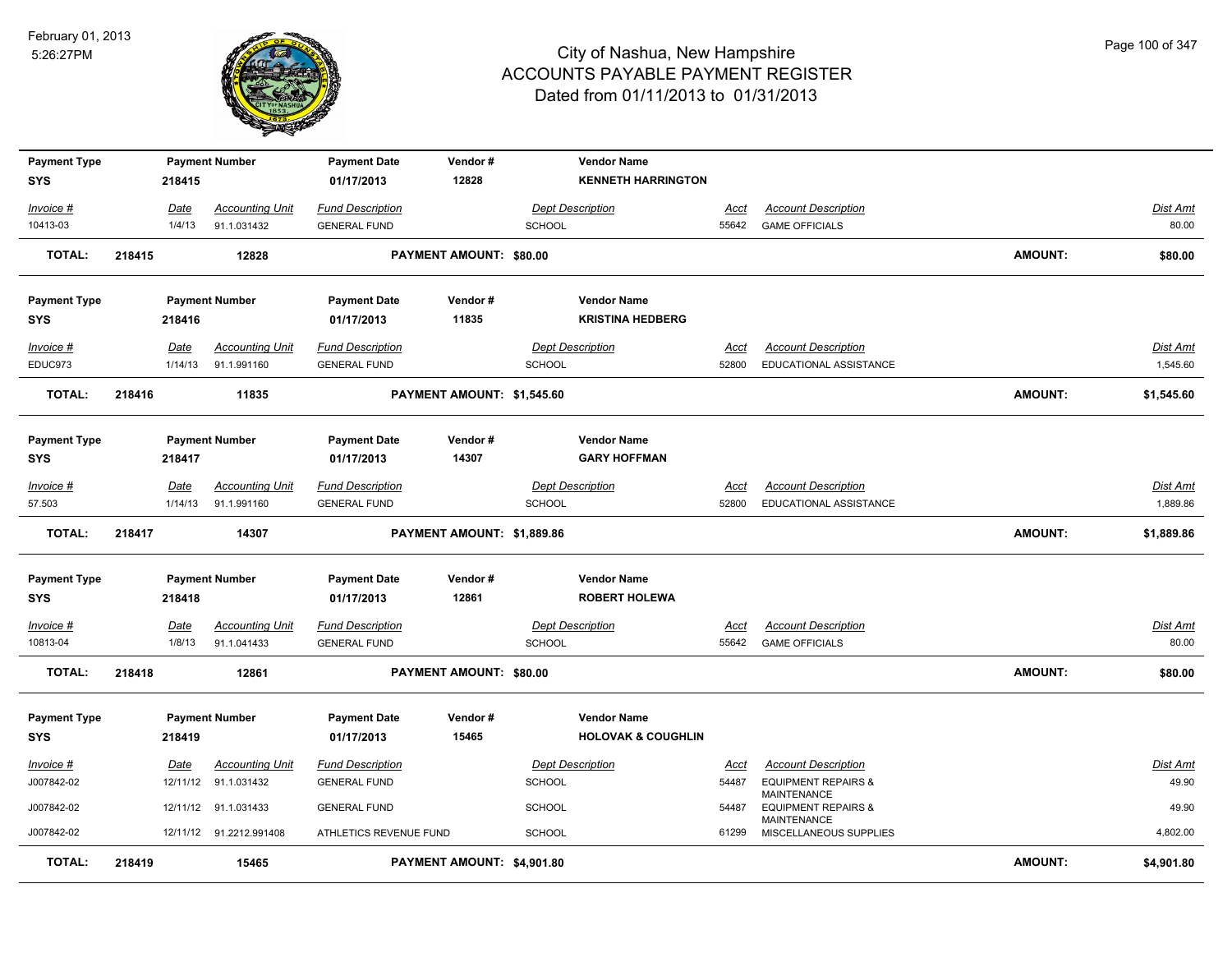

| <b>Payment Type</b><br><b>SYS</b> |        | 218420      | <b>Payment Number</b>   | <b>Payment Date</b><br>01/17/2013 | Vendor#<br>14309              |               | <b>Vendor Name</b><br>HOME DEPOT CREDIT SERVICES     |             |                             | <b>Payee Name</b><br>HOME DEPOT CREDIT SERVICE            |                 |
|-----------------------------------|--------|-------------|-------------------------|-----------------------------------|-------------------------------|---------------|------------------------------------------------------|-------------|-----------------------------|-----------------------------------------------------------|-----------------|
| Invoice #                         |        | Date        | Accounting Unit         | <b>Fund Description</b>           |                               |               | <b>Dept Description</b>                              | Acct        | <b>Account Description</b>  |                                                           | Dist Amt        |
| 103276                            |        | 1/10/13     | 91.1.031370             | <b>GENERAL FUND</b>               |                               | <b>SCHOOL</b> |                                                      | 61135       | <b>EDUCATIONAL SUPPLIES</b> |                                                           | 54.20           |
| 2023143                           |        | 12/13/12    | 91.1.031370             | <b>GENERAL FUND</b>               |                               | <b>SCHOOL</b> |                                                      | 61135       | <b>EDUCATIONAL SUPPLIES</b> |                                                           | 4.77            |
| 2023143                           |        | 12/13/12    | 91.1.031370             | <b>GENERAL FUND</b>               |                               | <b>SCHOOL</b> |                                                      | 61135       | <b>EDUCATIONAL SUPPLIES</b> |                                                           | 66.18           |
| 6996466                           |        | 1/8/13      | 91.1.031370             | <b>GENERAL FUND</b>               |                               | SCHOOL        |                                                      | 61135       | EDUCATIONAL SUPPLIES        |                                                           | 68.52           |
| 7044213                           |        | 1/7/13      | 91.1.071375             | <b>GENERAL FUND</b>               |                               | <b>SCHOOL</b> |                                                      | 61135       | EDUCATIONAL SUPPLIES        |                                                           | 29.48           |
| 7044213                           |        | 1/7/13      | 91.1.072220             | <b>GENERAL FUND</b>               |                               | <b>SCHOOL</b> |                                                      | 61135       | EDUCATIONAL SUPPLIES        |                                                           | 31.88           |
| <b>TOTAL:</b>                     | 218420 |             | 14309                   |                                   | PAYMENT AMOUNT: \$255.03      |               |                                                      |             |                             | <b>AMOUNT:</b>                                            | \$255.03        |
| <b>Payment Type</b>               |        |             | <b>Payment Number</b>   | <b>Payment Date</b>               | Vendor#                       |               | <b>Vendor Name</b>                                   |             |                             |                                                           |                 |
| SYS                               |        | 218421      |                         | 01/17/2013                        | 14309                         |               | HOME DEPOT CREDIT SERVICES                           |             |                             |                                                           |                 |
| Invoice #                         |        | Date        | <b>Accounting Unit</b>  | <b>Fund Description</b>           |                               |               | <b>Dept Description</b>                              | Acct        | <b>Account Description</b>  |                                                           | Dist Amt        |
| 6013083                           |        | 1/8/13      | 91.1.222620             | <b>GENERAL FUND</b>               |                               | <b>SCHOOL</b> |                                                      | 61299       | MISCELLANEOUS SUPPLIES      |                                                           | 126.13          |
| 6996480                           |        | 1/8/13      | 91.1.222620             | <b>GENERAL FUND</b>               |                               | <b>SCHOOL</b> |                                                      | 61299       | MISCELLANEOUS SUPPLIES      |                                                           | 42.56           |
| <b>TOTAL:</b>                     | 218421 |             | 14309                   |                                   | PAYMENT AMOUNT: \$168.69      |               |                                                      |             |                             | <b>AMOUNT:</b>                                            | \$168.69        |
| <b>Payment Type</b>               |        |             | <b>Payment Number</b>   | <b>Payment Date</b>               | Vendor#                       |               | <b>Vendor Name</b>                                   |             |                             | Payee Name                                                |                 |
| SYS                               |        | 218422      |                         | 01/17/2013                        | 14309                         |               | <b>HOME DEPOT CREDIT SERVICES</b>                    |             |                             | <b>HOME DEPOT CREDIT SERV</b>                             |                 |
| <u>Invoice #</u>                  |        | <b>Date</b> | <b>Accounting Unit</b>  | <b>Fund Description</b>           |                               |               | <b>Dept Description</b>                              | <u>Acct</u> | <b>Account Description</b>  | <u>Activity</u>                                           | <u>Dist Amt</u> |
| 1056069                           |        | 1/3/13      | 91.3800.991490          | SCHOOL GRANTS FUND                |                               | <b>SCHOOL</b> |                                                      | 61299       | MISCELLANEOUS SUPPLIES      | 91.03463.991490                                           | 3.06            |
| <b>TOTAL:</b>                     | 218422 |             | 14309                   |                                   | <b>PAYMENT AMOUNT: \$3.06</b> |               |                                                      |             |                             | <b>AMOUNT:</b>                                            | \$3.06          |
| <b>Payment Type</b><br><b>SYS</b> |        | 218423      | <b>Payment Number</b>   | <b>Payment Date</b><br>01/17/2013 | Vendor#<br>13451              |               | <b>Vendor Name</b><br><b>RIVERSIDE PUBLISHING CO</b> |             |                             | <b>Payee Name</b><br><b>HOUGHTON MIFFLIN HARCOURT PUB</b> |                 |
| $Invoice$ #                       |        | <u>Date</u> | <b>Accounting Unit</b>  | <b>Fund Description</b>           |                               |               | <b>Dept Description</b>                              | <u>Acct</u> | <b>Account Description</b>  | <u>Activity</u>                                           | <u>Dist Amt</u> |
| 949056074                         |        |             | 12/27/12 91.3800.021210 | <b>SCHOOL GRANTS FUND</b>         |                               | <b>SCHOOL</b> |                                                      | 61875       | <b>BOOKS</b>                | 91.03953.021210                                           | 121.00          |
| <b>TOTAL:</b>                     | 218423 |             | 13451                   |                                   | PAYMENT AMOUNT: \$121.00      |               |                                                      |             |                             | <b>AMOUNT:</b>                                            | \$121.00        |
| <b>Payment Type</b>               |        |             | <b>Payment Number</b>   | <b>Payment Date</b>               | Vendor#                       |               | <b>Vendor Name</b>                                   |             |                             |                                                           |                 |
| <b>SYS</b>                        |        | 218424      |                         | 01/17/2013                        | 14317                         |               | <b>HUDSON SCHOOL DISTRICT</b>                        |             |                             |                                                           |                 |
| Invoice #                         |        | <u>Date</u> | <b>Accounting Unit</b>  | <b>Fund Description</b>           |                               |               | <b>Dept Description</b>                              | <u>Acct</u> | <b>Account Description</b>  |                                                           | Dist Amt        |
| OCT17-2012                        |        |             | 10/17/12 91.1.021267    | <b>GENERAL FUND</b>               |                               | <b>SCHOOL</b> |                                                      | 55694       | TUITION, OUT OF DISTRICT    |                                                           | 3,449.82        |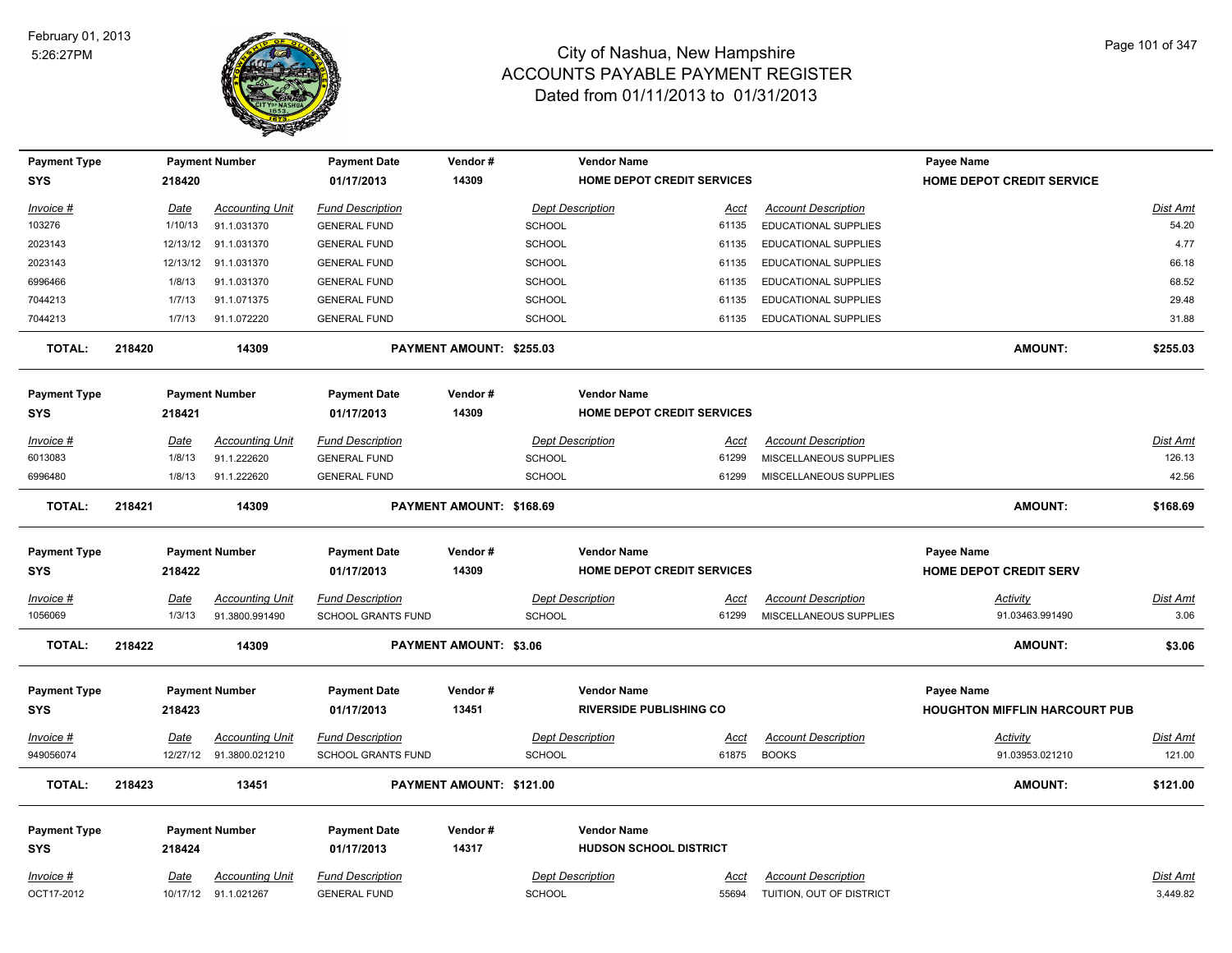

| <b>TOTAL:</b>                                  | 218424 |                                     | 14317                                                      |                                                                            | PAYMENT AMOUNT: \$3,449.82     |                         |                                                                                |                               |                                                                                    | <b>AMOUNT:</b>                                 | \$3,449.82                       |
|------------------------------------------------|--------|-------------------------------------|------------------------------------------------------------|----------------------------------------------------------------------------|--------------------------------|-------------------------|--------------------------------------------------------------------------------|-------------------------------|------------------------------------------------------------------------------------|------------------------------------------------|----------------------------------|
| <b>Payment Type</b><br><b>SYS</b>              |        | 218425                              | <b>Payment Number</b>                                      | <b>Payment Date</b><br>01/17/2013                                          | Vendor#<br>14330               |                         | <b>Vendor Name</b><br><b>SCOTT INSINGA</b>                                     |                               |                                                                                    |                                                |                                  |
| Invoice #<br><b>JAN-13</b>                     |        | Date<br>1/5/13                      | <b>Accounting Unit</b><br>91.2212.991408                   | <b>Fund Description</b><br>ATHLETICS REVENUE FUND                          |                                | <b>SCHOOL</b>           | <b>Dept Description</b>                                                        | Acct<br>61299                 | <b>Account Description</b><br>MISCELLANEOUS SUPPLIES                               |                                                | Dist Amt<br>11.22                |
| <b>TOTAL:</b>                                  | 218425 |                                     | 14330                                                      |                                                                            | <b>PAYMENT AMOUNT: \$11.22</b> |                         |                                                                                |                               |                                                                                    | <b>AMOUNT:</b>                                 | \$11.22                          |
| <b>Payment Type</b><br>SYS                     |        | 218426                              | <b>Payment Number</b>                                      | <b>Payment Date</b><br>01/17/2013                                          | Vendor#<br>12895               |                         | <b>Vendor Name</b><br><b>INSTITUTE OF PROFESSIONAL PRAC</b>                    |                               |                                                                                    |                                                |                                  |
| Invoice #<br>DEC-2012<br>NOV-2012              |        | Date<br>12/3/12<br>12/3/12          | <b>Accounting Unit</b><br>91.1.021267<br>91.1.021267       | <b>Fund Description</b><br><b>GENERAL FUND</b><br><b>GENERAL FUND</b>      |                                | SCHOOL<br><b>SCHOOL</b> | <b>Dept Description</b>                                                        | Acct<br>55694<br>55694        | <b>Account Description</b><br>TUITION, OUT OF DISTRICT<br>TUITION, OUT OF DISTRICT |                                                | Dist Amt<br>1,037.82<br>762.30   |
| <b>TOTAL:</b>                                  | 218426 |                                     | 12895                                                      |                                                                            | PAYMENT AMOUNT: \$1,800.12     |                         |                                                                                |                               |                                                                                    | <b>AMOUNT:</b>                                 | \$1,800.12                       |
| <b>Payment Type</b><br>SYS                     |        | 218427                              | <b>Payment Number</b>                                      | <b>Payment Date</b><br>01/17/2013                                          | Vendor#<br>12899               |                         | <b>Vendor Name</b><br><b>INTERIM HEALTH CARE</b>                               |                               |                                                                                    |                                                |                                  |
| <u>Invoice #</u><br>4356143<br>4356144         |        | <u>Date</u><br>12/14/12<br>12/14/12 | <b>Accounting Unit</b><br>91.3800.022190<br>91.3800.022190 | <b>Fund Description</b><br><b>SCHOOL GRANTS FUND</b><br>SCHOOL GRANTS FUND |                                | <b>SCHOOL</b><br>SCHOOL | <b>Dept Description</b>                                                        | <u>Acct</u><br>53628<br>53628 | <b>Account Description</b><br>CONTRACT SERVICES<br><b>CONTRACT SERVICES</b>        | Activity<br>91.03953.022190<br>91.03953.022190 | Dist Amt<br>1,820.00<br>1,781.00 |
| <b>TOTAL:</b>                                  | 218427 |                                     | 12899                                                      |                                                                            | PAYMENT AMOUNT: \$3,601.00     |                         |                                                                                |                               |                                                                                    | <b>AMOUNT:</b>                                 | \$3,601.00                       |
| <b>Payment Type</b><br><b>SYS</b>              |        | 218428                              | <b>Payment Number</b>                                      | <b>Payment Date</b><br>01/17/2013                                          | Vendor#<br>12938               |                         | <b>Vendor Name</b><br><b>CHARLES KAJEN</b>                                     |                               |                                                                                    |                                                |                                  |
| <b>Invoice #</b><br>10813-04                   |        | Date<br>1/8/13                      | <b>Accounting Unit</b><br>91.1.041437                      | <b>Fund Description</b><br><b>GENERAL FUND</b>                             |                                | SCHOOL                  | <b>Dept Description</b>                                                        | Acct<br>55642                 | <b>Account Description</b><br><b>GAME OFFICIALS</b>                                |                                                | Dist Amt<br>60.00                |
| <b>TOTAL:</b>                                  | 218428 |                                     | 12938                                                      |                                                                            | PAYMENT AMOUNT: \$60.00        |                         |                                                                                |                               |                                                                                    | <b>AMOUNT:</b>                                 | \$60.00                          |
| <b>Payment Type</b><br><b>SYS</b><br>Invoice # |        | 218429<br>Date                      | <b>Payment Number</b><br>Accounting Unit                   | <b>Payment Date</b><br>01/17/2013<br><b>Fund Description</b>               | Vendor#<br>12941               |                         | <b>Vendor Name</b><br>KAPLAN EARLY LEARNING COMPANY<br><b>Dept Description</b> | Acct                          | <b>Account Description</b>                                                         | Payee Name<br><b>KAPLAN EARLY LEARNING CO</b>  | Dist Amt                         |
| 3080253                                        |        |                                     | 12/29/12 91.1.021220                                       | <b>GENERAL FUND</b>                                                        |                                | <b>SCHOOL</b>           |                                                                                | 61249                         | <b>TESTING MATERIALS</b>                                                           |                                                | 172.21                           |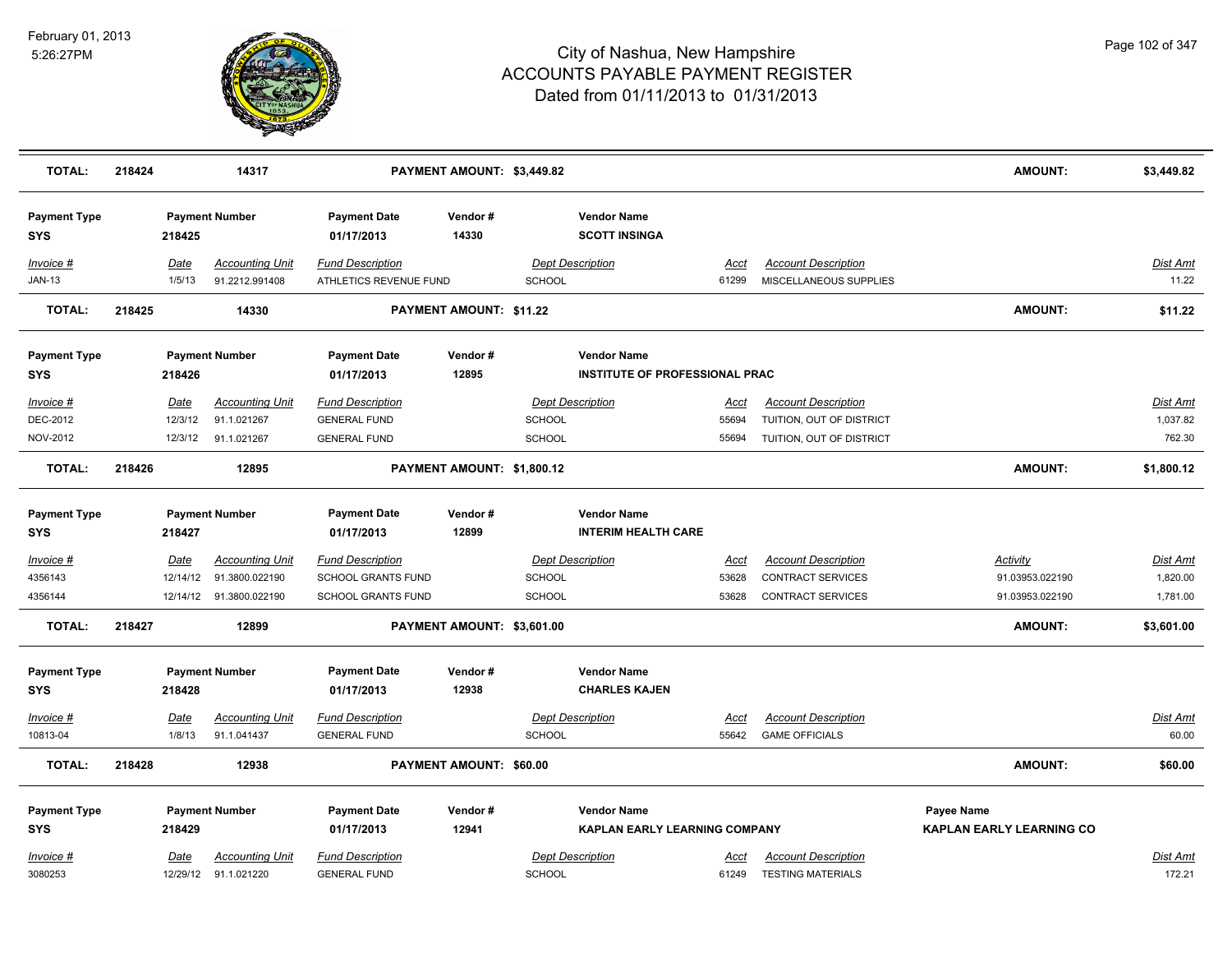

| <b>TOTAL:</b>                     | 218429 |                       | 12941                                          |                                                | PAYMENT AMOUNT: \$172.21       |               |                                               |                      |                                                           | <b>AMOUNT:</b>                     | \$172.21                  |
|-----------------------------------|--------|-----------------------|------------------------------------------------|------------------------------------------------|--------------------------------|---------------|-----------------------------------------------|----------------------|-----------------------------------------------------------|------------------------------------|---------------------------|
| <b>Payment Type</b><br><b>SYS</b> |        | 218430                | <b>Payment Number</b>                          | <b>Payment Date</b><br>01/17/2013              | Vendor#<br>15865               |               | <b>Vendor Name</b><br><b>DIANE KEENE</b>      |                      |                                                           |                                    |                           |
| Invoice #<br>PVR-10313            |        | Date<br>1/10/13       | <b>Accounting Unit</b><br>91.1.012338          | <b>Fund Description</b><br><b>GENERAL FUND</b> |                                | <b>SCHOOL</b> | <b>Dept Description</b>                       | Acct<br>55307        | <b>Account Description</b><br>MILEAGE REIMBURSEMENTS      |                                    | Dist Amt<br>134.47        |
| <b>TOTAL:</b>                     | 218430 |                       | 15865                                          |                                                | PAYMENT AMOUNT: \$134.47       |               |                                               |                      |                                                           | <b>AMOUNT:</b>                     | \$134.47                  |
| <b>Payment Type</b><br><b>SYS</b> |        | 218431                | <b>Payment Number</b>                          | <b>Payment Date</b><br>01/17/2013              | Vendor#<br>14358               |               | <b>Vendor Name</b><br><b>KEYSTONE BATTERY</b> |                      |                                                           |                                    |                           |
| Invoice #<br>16440                |        | <u>Date</u>           | <b>Accounting Unit</b><br>10/30/12 91.1.222620 | <b>Fund Description</b><br><b>GENERAL FUND</b> |                                | <b>SCHOOL</b> | <b>Dept Description</b>                       | Acct<br>61407        | <b>Account Description</b><br>SUPPLIES, ELECTRICAL        |                                    | Dist Amt<br>320.76        |
| <b>TOTAL:</b>                     | 218431 |                       | 14358                                          |                                                | PAYMENT AMOUNT: \$320.76       |               |                                               |                      |                                                           | <b>AMOUNT:</b>                     | \$320.76                  |
| <b>Payment Type</b><br><b>SYS</b> |        | 218432                | <b>Payment Number</b>                          | <b>Payment Date</b><br>01/17/2013              | Vendor#<br>12963               |               | <b>Vendor Name</b><br><b>JASON KOHM</b>       |                      |                                                           |                                    |                           |
| Invoice #<br>10813-04             |        | <u>Date</u><br>1/8/13 | <b>Accounting Unit</b><br>91.1.041437          | <b>Fund Description</b><br><b>GENERAL FUND</b> |                                | <b>SCHOOL</b> | <b>Dept Description</b>                       | <u>Acct</u><br>55642 | <b>Account Description</b><br><b>GAME OFFICIALS</b>       |                                    | Dist Amt<br>60.00         |
| <b>TOTAL:</b>                     | 218432 |                       | 12963                                          |                                                | <b>PAYMENT AMOUNT: \$60.00</b> |               |                                               |                      |                                                           | <b>AMOUNT:</b>                     | \$60.00                   |
| <b>Payment Type</b><br><b>SYS</b> |        | 218433                | <b>Payment Number</b>                          | <b>Payment Date</b><br>01/17/2013              | Vendor#<br>14369               |               | <b>Vendor Name</b><br><b>CARMEN KOSOW</b>     |                      |                                                           |                                    |                           |
| $Invoice$ #<br>MILES-DEC          |        | Date<br>1/11/13       | <b>Accounting Unit</b><br>91.1.992322          | <b>Fund Description</b><br><b>GENERAL FUND</b> |                                | <b>SCHOOL</b> | <b>Dept Description</b>                       | <u>Acct</u><br>55307 | <b>Account Description</b><br>MILEAGE REIMBURSEMENTS      |                                    | <b>Dist Amt</b><br>29.70  |
| <b>TOTAL:</b>                     | 218433 |                       | 14369                                          |                                                | PAYMENT AMOUNT: \$29.70        |               |                                               |                      |                                                           | <b>AMOUNT:</b>                     | \$29.70                   |
| <b>Payment Type</b><br><b>SYS</b> |        | 218434                | <b>Payment Number</b>                          | <b>Payment Date</b><br>01/17/2013              | Vendor#<br>15518               |               | <b>Vendor Name</b><br><b>KRESS DESIGN 2</b>   |                      |                                                           |                                    |                           |
| $Invoice$ #<br>13-836             |        | Date<br>1/2/13        | <b>Accounting Unit</b><br>91.3800.141271       | <b>Fund Description</b><br>SCHOOL GRANTS FUND  |                                | SCHOOL        | <b>Dept Description</b>                       | Acct<br>61135        | <b>Account Description</b><br><b>EDUCATIONAL SUPPLIES</b> | <b>Activity</b><br>91.03763.141271 | <b>Dist Amt</b><br>106.00 |
| <b>TOTAL:</b>                     | 218434 |                       | 15518                                          |                                                | PAYMENT AMOUNT: \$106.00       |               |                                               |                      |                                                           | <b>AMOUNT:</b>                     | \$106.00                  |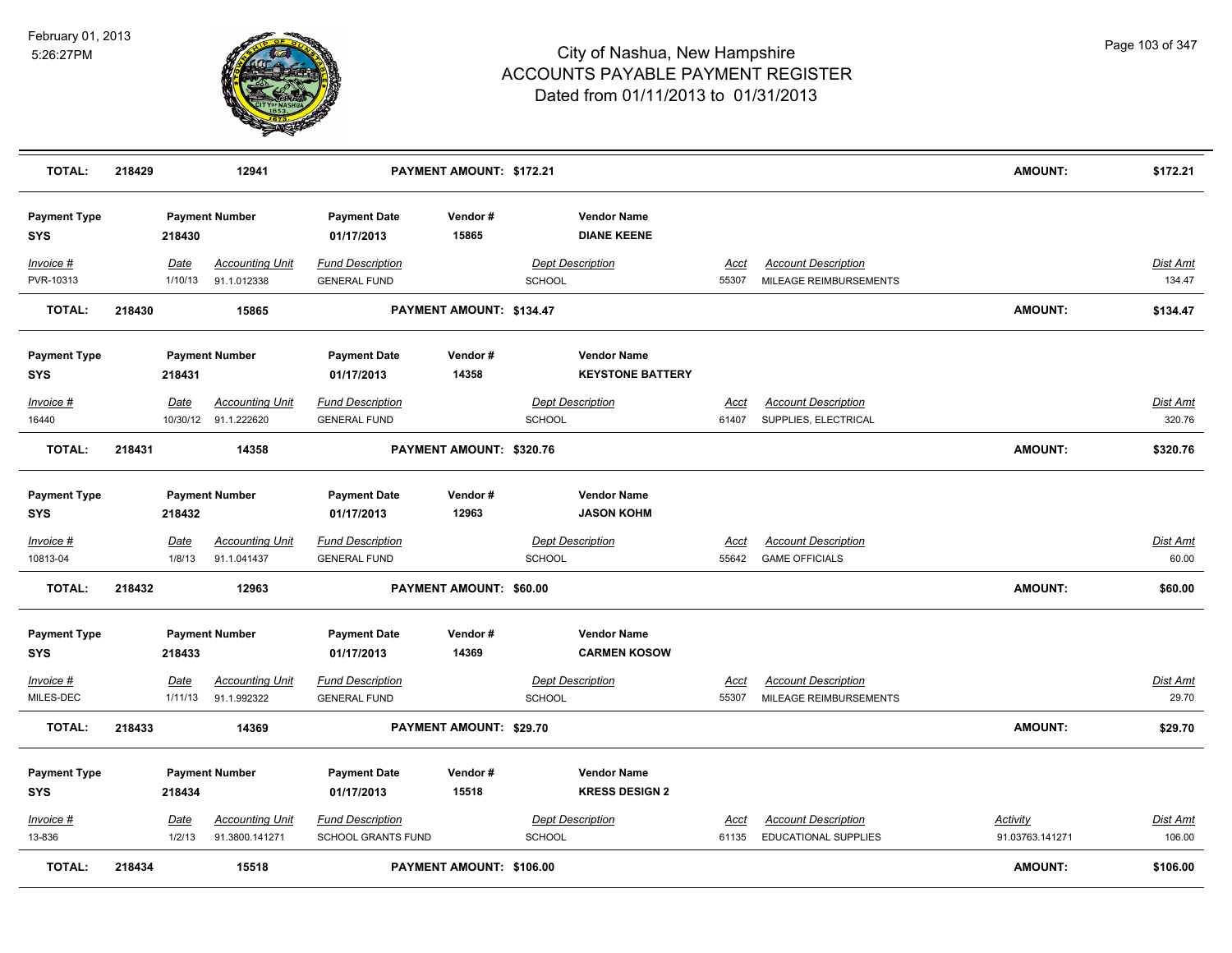

| <b>Payment Type</b>               |        |                        | <b>Payment Number</b>                 | <b>Payment Date</b>                            | Vendor#                    |                                          | <b>Vendor Name</b>                         |                      |                                                      |                |                          |
|-----------------------------------|--------|------------------------|---------------------------------------|------------------------------------------------|----------------------------|------------------------------------------|--------------------------------------------|----------------------|------------------------------------------------------|----------------|--------------------------|
| <b>SYS</b>                        |        | 218435                 |                                       | 01/17/2013                                     | 15696                      |                                          | <b>STEPHEN LAFORGE</b>                     |                      |                                                      |                |                          |
| Invoice #                         |        | Date                   | <b>Accounting Unit</b>                | <b>Fund Description</b>                        |                            | <b>Dept Description</b>                  |                                            | Acct                 | <b>Account Description</b>                           |                | Dist Amt                 |
| 11013-04                          |        | 1/10/13                | 91.1.041437                           | <b>GENERAL FUND</b>                            |                            | SCHOOL                                   |                                            | 55642                | <b>GAME OFFICIALS</b>                                |                | 60.00                    |
| <b>TOTAL:</b>                     | 218435 |                        | 15696                                 |                                                | PAYMENT AMOUNT: \$60.00    |                                          |                                            |                      |                                                      | <b>AMOUNT:</b> | \$60.00                  |
| <b>Payment Type</b>               |        |                        | <b>Payment Number</b>                 | <b>Payment Date</b>                            | Vendor#                    |                                          | <b>Vendor Name</b>                         |                      |                                                      |                |                          |
| <b>SYS</b>                        |        | 218436                 |                                       | 01/17/2013                                     | 15046                      |                                          | <b>KRISTA LALIBERTE</b>                    |                      |                                                      |                |                          |
| Invoice #                         |        | <u>Date</u>            | <b>Accounting Unit</b>                | <b>Fund Description</b>                        |                            | <b>Dept Description</b>                  |                                            | Acct                 | <b>Account Description</b>                           |                | Dist Amt                 |
| ED667                             |        | 1/14/13                | 91.1.991160                           | <b>GENERAL FUND</b>                            |                            | SCHOOL                                   |                                            | 52800                | EDUCATIONAL ASSISTANCE                               |                | 2,366.40                 |
| <b>TOTAL:</b>                     | 218436 |                        | 15046                                 |                                                | PAYMENT AMOUNT: \$2,366.40 |                                          |                                            |                      |                                                      | <b>AMOUNT:</b> | \$2,366.40               |
| <b>Payment Type</b>               |        |                        | <b>Payment Number</b>                 | <b>Payment Date</b>                            | Vendor#                    |                                          | <b>Vendor Name</b>                         |                      |                                                      |                |                          |
| <b>SYS</b>                        |        | 218437                 |                                       | 01/17/2013                                     | 15820                      |                                          | <b>ANTHONY LAMONICA</b>                    |                      |                                                      |                |                          |
| $Invoice$ #<br>10213-04           |        | Date<br>1/2/13         | <b>Accounting Unit</b><br>91.1.041429 | <b>Fund Description</b><br><b>GENERAL FUND</b> |                            | <b>Dept Description</b><br><b>SCHOOL</b> |                                            | <u>Acct</u><br>55642 | <b>Account Description</b><br><b>GAME OFFICIALS</b>  |                | Dist Amt<br>82.00        |
| <b>TOTAL:</b>                     | 218437 |                        | 15820                                 |                                                | PAYMENT AMOUNT: \$82.00    |                                          |                                            |                      |                                                      | <b>AMOUNT:</b> | \$82.00                  |
| <b>Payment Type</b><br><b>SYS</b> |        | 218438                 | <b>Payment Number</b>                 | <b>Payment Date</b><br>01/17/2013              | Vendor#<br>11154           |                                          | <b>Vendor Name</b><br><b>MARC LAQUERRE</b> |                      |                                                      |                |                          |
| $Invoice$ #                       |        | Date                   | <b>Accounting Unit</b>                | <b>Fund Description</b>                        |                            | <b>Dept Description</b>                  |                                            | <u>Acct</u>          | <b>Account Description</b>                           |                | Dist Amt                 |
| MILES-DEC                         |        | 1/11/13                | 91.1.012320                           | <b>GENERAL FUND</b>                            |                            | <b>SCHOOL</b>                            |                                            | 55307                | MILEAGE REIMBURSEMENTS                               |                | 50.51                    |
| <b>TOTAL:</b>                     | 218438 |                        | 11154                                 |                                                | PAYMENT AMOUNT: \$50.51    |                                          |                                            |                      |                                                      | <b>AMOUNT:</b> | \$50.51                  |
| <b>Payment Type</b><br><b>SYS</b> |        | 218439                 | <b>Payment Number</b>                 | <b>Payment Date</b><br>01/17/2013              | Vendor#<br>14386           |                                          | <b>Vendor Name</b><br><b>DONNA LATINA</b>  |                      |                                                      |                |                          |
| $Invoice$ #<br>MLES-DEC           |        | <b>Date</b><br>1/10/13 | <b>Accounting Unit</b><br>91.1.992322 | <b>Fund Description</b><br><b>GENERAL FUND</b> |                            | <b>Dept Description</b><br><b>SCHOOL</b> |                                            | Acct<br>55307        | <b>Account Description</b><br>MILEAGE REIMBURSEMENTS |                | <u>Dist Amt</u><br>22.20 |
| <b>TOTAL:</b>                     | 218439 |                        | 14386                                 |                                                | PAYMENT AMOUNT: \$22.20    |                                          |                                            |                      |                                                      | <b>AMOUNT:</b> | \$22.20                  |
| <b>Payment Type</b><br><b>SYS</b> |        | 218440                 | <b>Payment Number</b>                 | <b>Payment Date</b><br>01/17/2013              | Vendor#<br>11232           |                                          | <b>Vendor Name</b><br><b>HOLLY LAVINE</b>  |                      |                                                      |                |                          |
| Invoice #                         |        | Date                   | <b>Accounting Unit</b>                | <b>Fund Description</b>                        |                            | <b>Dept Description</b>                  |                                            | Acct                 | <b>Account Description</b>                           | Activity       | Dist Amt                 |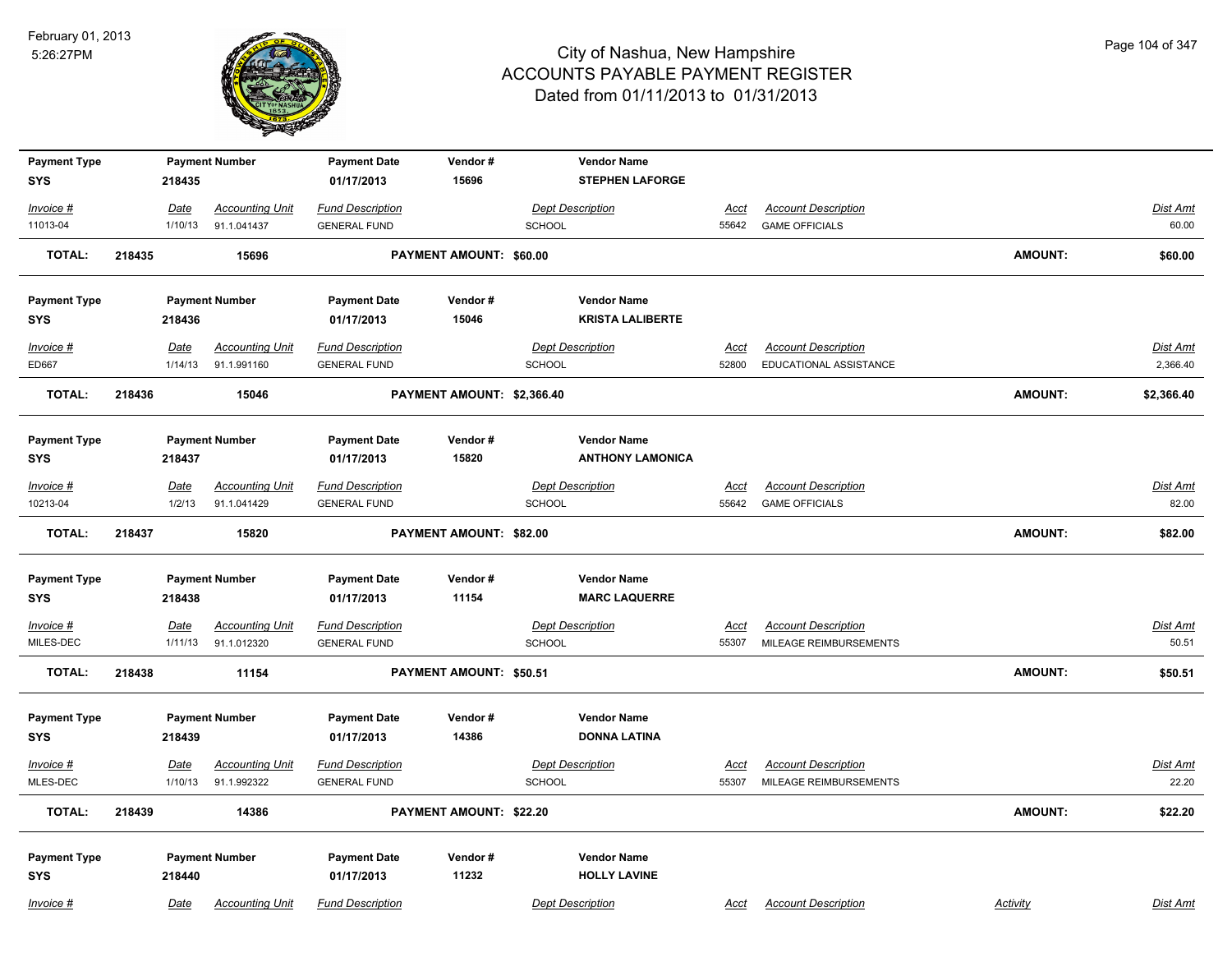

| 1/2-1/10/13                       |        | 1/11/13               | 91.3800.021500                           | <b>SCHOOL GRANTS FUND</b>                       |                             | <b>SCHOOL</b> |                                                           | 53628                | <b>CONTRACT SERVICES</b>                                 | 91.03953.021500 | 100.00             |
|-----------------------------------|--------|-----------------------|------------------------------------------|-------------------------------------------------|-----------------------------|---------------|-----------------------------------------------------------|----------------------|----------------------------------------------------------|-----------------|--------------------|
| <b>TOTAL:</b>                     | 218440 |                       | 11232                                    |                                                 | PAYMENT AMOUNT: \$100.00    |               |                                                           |                      |                                                          | <b>AMOUNT:</b>  | \$100.00           |
| <b>Payment Type</b><br>SYS        |        | 218441                | <b>Payment Number</b>                    | <b>Payment Date</b><br>01/17/2013               | Vendor#<br>14392            |               | <b>Vendor Name</b><br><b>LEARNING CENTER FOR THE DEAF</b> |                      |                                                          |                 |                    |
| Invoice #                         |        | Date                  | <b>Accounting Unit</b>                   | <b>Fund Description</b>                         |                             |               | <b>Dept Description</b>                                   | Acct                 | <b>Account Description</b>                               |                 | <u>Dist Amt</u>    |
| 10543                             |        | 11/30/12              | 91.1.021267                              | <b>GENERAL FUND</b>                             |                             | <b>SCHOOL</b> |                                                           | 55694                | TUITION, OUT OF DISTRICT                                 |                 | 8,010.72           |
| 10543-1                           |        |                       | 11/30/12 91.1.021267                     | <b>GENERAL FUND</b>                             |                             | SCHOOL        |                                                           | 55694                | TUITION, OUT OF DISTRICT                                 |                 | 4,406.76           |
|                                   |        |                       |                                          |                                                 |                             |               |                                                           |                      |                                                          |                 |                    |
| <b>TOTAL:</b>                     | 218441 |                       | 14392                                    |                                                 | PAYMENT AMOUNT: \$12,417.48 |               |                                                           |                      |                                                          | <b>AMOUNT:</b>  | \$12,417.48        |
| <b>Payment Type</b>               |        |                       | <b>Payment Number</b>                    | <b>Payment Date</b>                             | Vendor#                     |               | <b>Vendor Name</b>                                        |                      |                                                          |                 |                    |
| <b>SYS</b>                        |        | 218442                |                                          | 01/17/2013                                      | 15628                       |               | <b>LEARNING PREP SCHOOL</b>                               |                      |                                                          |                 |                    |
| Invoice #                         |        | Date                  | <b>Accounting Unit</b>                   | <b>Fund Description</b>                         |                             |               | <b>Dept Description</b>                                   | Acct                 | <b>Account Description</b>                               |                 | Dist Amt           |
| 36210                             |        | 10/9/12               | 91.1.021267                              | <b>GENERAL FUND</b>                             |                             | <b>SCHOOL</b> |                                                           | 55694                | TUITION, OUT OF DISTRICT                                 |                 | 3,712.80           |
| 36471                             |        | 11/1/12               | 91.1.021267                              | <b>GENERAL FUND</b>                             |                             | <b>SCHOOL</b> |                                                           | 55694                | TUITION, OUT OF DISTRICT                                 |                 | 4,149.60           |
| <b>TOTAL:</b>                     | 218442 |                       | 15628                                    |                                                 | PAYMENT AMOUNT: \$7,862.40  |               |                                                           |                      |                                                          | <b>AMOUNT:</b>  | \$7,862.40         |
| <b>Payment Type</b>               |        |                       | <b>Payment Number</b>                    | <b>Payment Date</b>                             | Vendor#                     |               | <b>Vendor Name</b>                                        |                      |                                                          |                 |                    |
| <b>SYS</b>                        |        | 218443                |                                          | 01/17/2013                                      | 14420                       |               | <b>M SAUNDERS INC</b>                                     |                      |                                                          |                 |                    |
|                                   |        |                       |                                          |                                                 |                             |               |                                                           |                      |                                                          |                 |                    |
| <u>Invoice #</u><br>668968 - 1078 |        | <b>Date</b><br>1/2/13 | <b>Accounting Unit</b><br>91.2100.103120 | <b>Fund Description</b><br><b>FOOD SERVICES</b> |                             | <b>SCHOOL</b> | <b>Dept Description</b>                                   | <u>Acct</u><br>61214 | <b>Account Description</b><br>FOOD, FOOD SERVICE PROGRAM |                 | Dist Amt<br>102.29 |
| 670152 - 1087                     |        | 1/7/13                | 91.2100.153120                           | <b>FOOD SERVICES</b>                            |                             | <b>SCHOOL</b> |                                                           | 61214                | FOOD, FOOD SERVICE PROGRAM                               |                 | 436.04             |
| 670156 - 1075                     |        | 1/8/13                | 91.2100.203120                           | <b>FOOD SERVICES</b>                            |                             | SCHOOL        |                                                           | 61214                | FOOD, FOOD SERVICE PROGRAM                               |                 | 229.41             |
| 670185 - 1086                     |        | 1/7/13                | 91.2100.063120                           | <b>FOOD SERVICES</b>                            |                             | <b>SCHOOL</b> |                                                           | 61214                | FOOD, FOOD SERVICE PROGRAM                               |                 | 441.10             |
| 670375 - 1076                     |        | 1/8/13                | 91.2100.113120                           | <b>FOOD SERVICES</b>                            |                             | <b>SCHOOL</b> |                                                           | 61214                | FOOD, FOOD SERVICE PROGRAM                               |                 | 13.50              |
| 670376 - 1090                     |        | 1/8/13                | 91.2100.123120                           | <b>FOOD SERVICES</b>                            |                             | <b>SCHOOL</b> |                                                           | 61214                | FOOD, FOOD SERVICE PROGRAM                               |                 | 13.50              |
| 670605 - 1082                     |        | 1/7/13                | 91.2100.133120                           | <b>FOOD SERVICES</b>                            |                             | <b>SCHOOL</b> |                                                           | 61214                | FOOD, FOOD SERVICE PROGRAM                               |                 | 175.84             |
| 670606 - 1085                     |        | 1/7/13                | 91.2100.183120                           | <b>FOOD SERVICES</b>                            |                             | <b>SCHOOL</b> |                                                           | 61214                | FOOD, FOOD SERVICE PROGRAM                               |                 | 329.19             |
| 670636 - 1080                     |        | 1/7/13                | 91.2100.173120                           | <b>FOOD SERVICES</b>                            |                             | <b>SCHOOL</b> |                                                           | 61214                | FOOD, FOOD SERVICE PROGRAM                               |                 | 181.23             |
| 670930 - 1085                     |        | 1/8/13                | 91.2100.183120                           | <b>FOOD SERVICES</b>                            |                             | <b>SCHOOL</b> |                                                           | 61214                | FOOD, FOOD SERVICE PROGRAM                               |                 | 14.00              |
| 671067 - 1077                     |        | 1/9/13                | 91.2100.053120                           | <b>FOOD SERVICES</b>                            |                             | <b>SCHOOL</b> |                                                           | 61214                | FOOD, FOOD SERVICE PROGRAM                               |                 | 450.59             |
| 671072 - 1087                     |        | 1/14/13               | 91.2100.153120                           | <b>FOOD SERVICES</b>                            |                             | <b>SCHOOL</b> |                                                           | 61214                | FOOD, FOOD SERVICE PROGRAM                               |                 | 524.44             |
| 671078 - 1082                     |        | 1/9/13                | 91.2100.133120                           | <b>FOOD SERVICES</b>                            |                             | <b>SCHOOL</b> |                                                           | 61214                | FOOD, FOOD SERVICE PROGRAM                               |                 | 91.88              |
| 671248 - 1086                     |        | 1/10/13               | 91.2100.063120                           | <b>FOOD SERVICES</b>                            |                             | SCHOOL        |                                                           | 61214                | FOOD, FOOD SERVICE PROGRAM                               |                 | 36.55              |
| 671252 - 1078                     |        | 1/10/13               | 91.2100.103120                           | <b>FOOD SERVICES</b>                            |                             | <b>SCHOOL</b> |                                                           | 61214                | FOOD, FOOD SERVICE PROGRAM                               |                 | 83.37              |
| 671384 - 1083                     |        | 1/11/13               | 91.2100.073120                           | <b>FOOD SERVICES</b>                            |                             | SCHOOL        |                                                           | 61214                | FOOD, FOOD SERVICE PROGRAM                               |                 | 213.20             |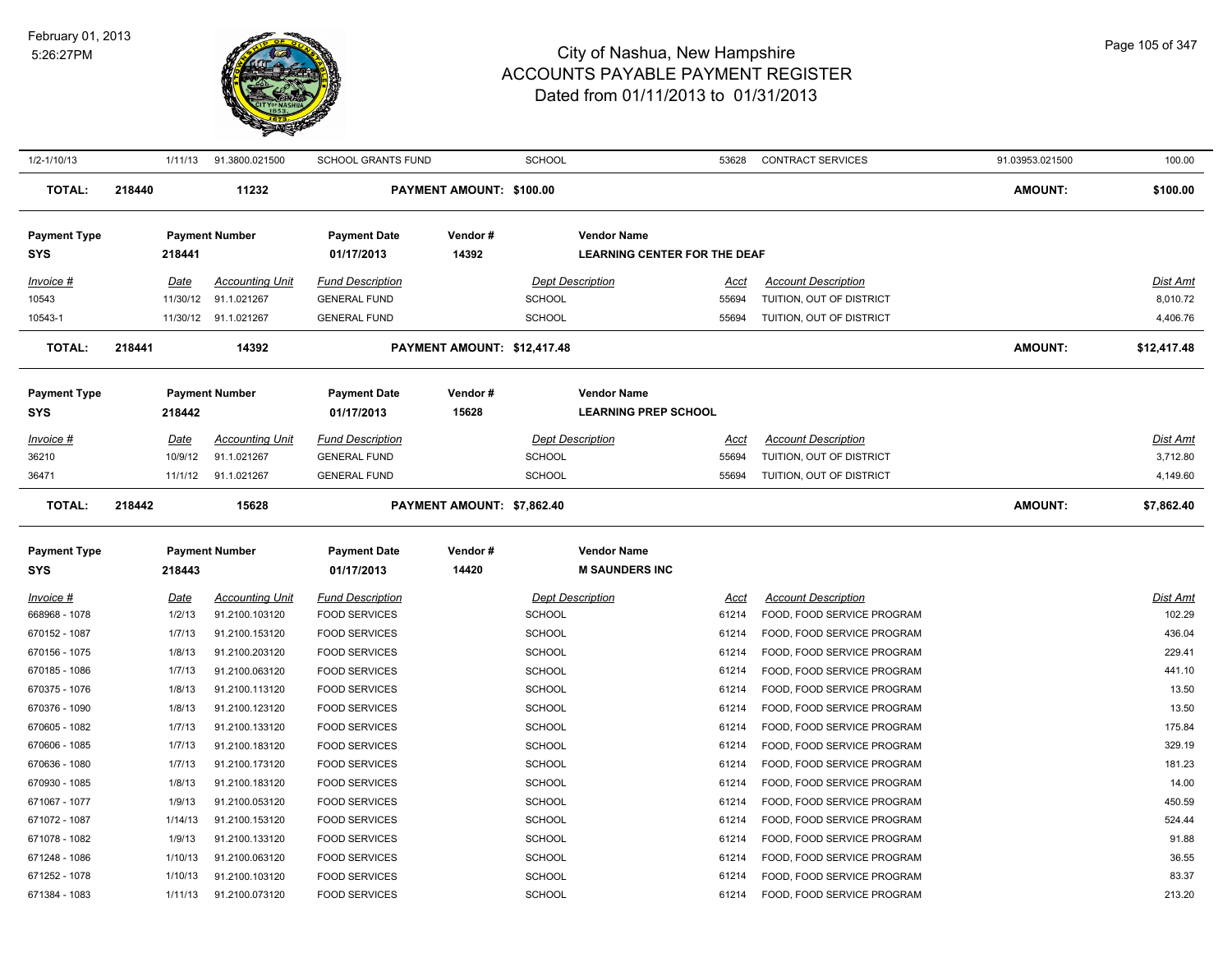

| 671415 - 1076              | 1/11/13         | 91.2100.113120                        | <b>FOOD SERVICES</b>                           |                                | <b>SCHOOL</b>                     | 61214                | FOOD, FOOD SERVICE PROGRAM                         |                 | 235.00                   |
|----------------------------|-----------------|---------------------------------------|------------------------------------------------|--------------------------------|-----------------------------------|----------------------|----------------------------------------------------|-----------------|--------------------------|
| 671416 - 1090              | 1/11/13         | 91.2100.123120                        | <b>FOOD SERVICES</b>                           |                                | SCHOOL                            | 61214                | FOOD, FOOD SERVICE PROGRAM                         |                 | 203.48                   |
| 671417 - 1072              | 1/11/13         | 91.2100.043120                        | <b>FOOD SERVICES</b>                           |                                | <b>SCHOOL</b>                     | 61214                | FOOD, FOOD SERVICE PROGRAM                         |                 | 942.69                   |
| 671654 - 1071              | 1/14/13         | 91.2100.033120                        | <b>FOOD SERVICES</b>                           |                                | <b>SCHOOL</b>                     | 61214                | FOOD, FOOD SERVICE PROGRAM                         |                 | 377.10                   |
| <b>TOTAL:</b>              | 218443          | 14420                                 |                                                | PAYMENT AMOUNT: \$5,094.40     |                                   |                      |                                                    | <b>AMOUNT:</b>  | \$5,094.40               |
| <b>Payment Type</b>        |                 | <b>Payment Number</b>                 | <b>Payment Date</b>                            | Vendor#                        | <b>Vendor Name</b>                |                      |                                                    |                 |                          |
| <b>SYS</b>                 | 218444          |                                       | 01/17/2013                                     | 14422                          | <b>TARA MACDONALD</b>             |                      |                                                    |                 |                          |
| Invoice #                  | Date            | <b>Accounting Unit</b>                | <b>Fund Description</b>                        |                                | <b>Dept Description</b>           | <u>Acct</u>          | <b>Account Description</b>                         | <b>Activity</b> | Dist Amt                 |
| 12/10-1/3/13               | 1/14/13         | 91.3800.021500                        | SCHOOL GRANTS FUND                             |                                | <b>SCHOOL</b>                     | 53628                | <b>CONTRACT SERVICES</b>                           | 91.03953.021500 | 150.00                   |
| <b>TOTAL:</b>              | 218444          | 14422                                 |                                                | PAYMENT AMOUNT: \$150.00       |                                   |                      |                                                    | AMOUNT:         | \$150.00                 |
| <b>Payment Type</b>        |                 | <b>Payment Number</b>                 | <b>Payment Date</b>                            | Vendor#                        | <b>Vendor Name</b>                |                      |                                                    |                 |                          |
| <b>SYS</b>                 | 218445          |                                       | 01/17/2013                                     | 15499                          | <b>JESSICA E MACKAY</b>           |                      |                                                    |                 |                          |
|                            |                 |                                       |                                                |                                |                                   |                      |                                                    |                 |                          |
| Invoice #<br><b>JAN-13</b> | Date<br>1/10/13 | <b>Accounting Unit</b><br>91.1.031160 | <b>Fund Description</b><br><b>GENERAL FUND</b> |                                | <b>Dept Description</b><br>SCHOOL | <u>Acct</u><br>61135 | <b>Account Description</b><br>EDUCATIONAL SUPPLIES |                 | <b>Dist Amt</b><br>28.98 |
|                            |                 |                                       |                                                |                                |                                   |                      |                                                    |                 |                          |
| <b>TOTAL:</b>              | 218445          | 15499                                 |                                                | <b>PAYMENT AMOUNT: \$28.98</b> |                                   |                      |                                                    | AMOUNT:         | \$28.98                  |
| <b>Payment Type</b>        |                 | <b>Payment Number</b>                 | <b>Payment Date</b>                            | Vendor#                        | <b>Vendor Name</b>                |                      |                                                    |                 |                          |
| SYS                        | 218446          |                                       | 01/17/2013                                     | 13046                          | <b>MAINE OXY</b>                  |                      |                                                    |                 |                          |
|                            |                 |                                       |                                                |                                |                                   |                      |                                                    |                 |                          |
| <b>Invoice #</b>           | <u>Date</u>     | <b>Accounting Unit</b>                | <b>Fund Description</b>                        |                                | <b>Dept Description</b>           | <u>Acct</u>          | <b>Account Description</b>                         |                 | <b>Dist Amt</b>          |
| 30800405                   | 12/21/12        | 91.1.031300                           | <b>GENERAL FUND</b>                            |                                | <b>SCHOOL</b>                     | 61135                | EDUCATIONAL SUPPLIES                               |                 | 103.78                   |
| 50084434                   |                 | 11/30/12 91.1.041300                  | <b>GENERAL FUND</b>                            |                                | SCHOOL                            | 61135                | EDUCATIONAL SUPPLIES                               |                 | 104.00                   |
| <b>TOTAL:</b>              | 218446          | 13046                                 |                                                | PAYMENT AMOUNT: \$207.78       |                                   |                      |                                                    | <b>AMOUNT:</b>  | \$207.78                 |
| <b>Payment Type</b>        |                 | <b>Payment Number</b>                 | <b>Payment Date</b>                            | Vendor#                        | <b>Vendor Name</b>                |                      |                                                    |                 |                          |
| <b>SYS</b>                 | 218447          |                                       | 01/17/2013                                     | 15819                          | <b>DON MARCOTTE</b>               |                      |                                                    |                 |                          |
| Invoice #                  | <u>Date</u>     | <b>Accounting Unit</b>                | <b>Fund Description</b>                        |                                | <b>Dept Description</b>           | Acct                 | <b>Account Description</b>                         |                 | <b>Dist Amt</b>          |
| 10213-04                   | 1/2/13          | 91.1.041429                           | <b>GENERAL FUND</b>                            |                                | <b>SCHOOL</b>                     | 55642                | <b>GAME OFFICIALS</b>                              |                 | 80.00                    |
| <b>TOTAL:</b>              | 218447          | 15819                                 |                                                | PAYMENT AMOUNT: \$80.00        |                                   |                      |                                                    | AMOUNT:         | \$80.00                  |
|                            |                 |                                       |                                                |                                |                                   |                      |                                                    |                 |                          |
| <b>Payment Type</b>        |                 | <b>Payment Number</b>                 | <b>Payment Date</b>                            | Vendor#                        | <b>Vendor Name</b>                |                      |                                                    |                 |                          |
| <b>SYS</b>                 | 218448          |                                       | 01/17/2013                                     | 11969                          | <b>MARIE COLEMAN</b>              |                      |                                                    |                 |                          |
| Invoice #                  | Date            | <b>Accounting Unit</b>                | <b>Fund Description</b>                        |                                | <b>Dept Description</b>           | Acct                 | <b>Account Description</b>                         |                 | Dist Amt                 |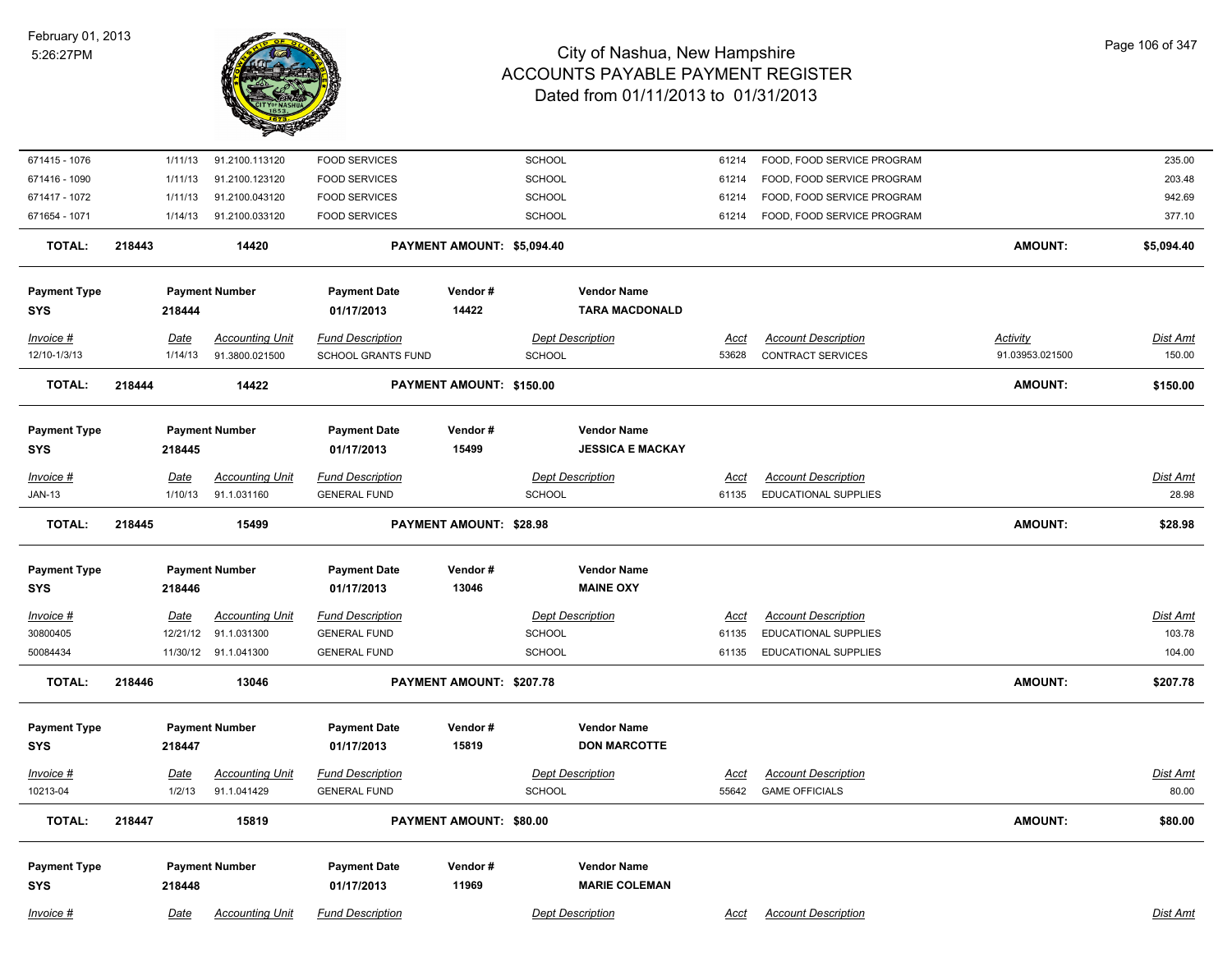

| GCRWT6500/6501                    |        | 1/14/13          | 91.1.991160                           | <b>GENERAL FUND</b>                            |                                | <b>SCHOOL</b> |                                                         | 52800         | EDUCATIONAL ASSISTANCE                                    |                 | 4,968.00          |
|-----------------------------------|--------|------------------|---------------------------------------|------------------------------------------------|--------------------------------|---------------|---------------------------------------------------------|---------------|-----------------------------------------------------------|-----------------|-------------------|
| <b>TOTAL:</b>                     | 218448 |                  | 11969                                 |                                                | PAYMENT AMOUNT: \$4,968.00     |               |                                                         |               |                                                           | <b>AMOUNT:</b>  | \$4,968.00        |
| <b>Payment Type</b><br>SYS        |        | 218449           | <b>Payment Number</b>                 | <b>Payment Date</b><br>01/17/2013              | Vendor#<br>11280               |               | <b>Vendor Name</b><br><b>MARKET BASKET ACCT 2589096</b> |               |                                                           |                 |                   |
| Invoice #<br>109-100              |        | Date<br>12/19/12 | <b>Accounting Unit</b><br>91.1.041300 | <b>Fund Description</b><br><b>GENERAL FUND</b> |                                | <b>SCHOOL</b> | <b>Dept Description</b>                                 | Acct<br>61135 | <b>Account Description</b><br><b>EDUCATIONAL SUPPLIES</b> | Activity        | Dist Amt<br>72.65 |
| 110-100                           |        | 12/1/12          | 91.1.041300                           | <b>GENERAL FUND</b>                            |                                | <b>SCHOOL</b> |                                                         | 61135         | EDUCATIONAL SUPPLIES                                      |                 | 20.12             |
| 128057-131                        |        | 12/9/12          | 91.1.041300                           | <b>GENERAL FUND</b>                            |                                | <b>SCHOOL</b> |                                                         | 61135         | <b>EDUCATIONAL SUPPLIES</b>                               |                 | 38.68             |
| 128061-131                        |        | 12/9/12          | 91.1.041300                           | <b>GENERAL FUND</b>                            |                                | SCHOOL        |                                                         | 61135         | <b>EDUCATIONAL SUPPLIES</b>                               |                 | 92.91             |
| 154784-103                        |        | 1/4/13           | 91.2222.991490                        | AFTER SCHOOL PROGRAM                           |                                | <b>SCHOOL</b> |                                                         | 61299         | MISCELLANEOUS SUPPLIES                                    |                 | 17.13             |
| 158470-131                        |        | 1/7/13           | 91.1.041300                           | <b>GENERAL FUND</b>                            |                                | <b>SCHOOL</b> |                                                         | 61135         | <b>EDUCATIONAL SUPPLIES</b>                               |                 | 31.39             |
| 158954-72                         |        | 1/8/13           | 91.1.071345                           | <b>GENERAL FUND</b>                            |                                | SCHOOL        |                                                         | 61135         | <b>EDUCATIONAL SUPPLIES</b>                               |                 | 39.26             |
| 159178-150                        |        | 1/8/13           | 91.3800.991490                        | SCHOOL GRANTS FUND                             |                                | SCHOOL        |                                                         | 61299         | MISCELLANEOUS SUPPLIES                                    | 91.03463.991490 | 3.77              |
| 163852-100                        |        | 12/11/12         | 91.1.041300                           | <b>GENERAL FUND</b>                            |                                | <b>SCHOOL</b> |                                                         | 61135         | EDUCATIONAL SUPPLIES                                      |                 | 51.76             |
| 170738-131                        |        | 1/2/13           | 91.1.041300                           | <b>GENERAL FUND</b>                            |                                | <b>SCHOOL</b> |                                                         | 61135         | <b>EDUCATIONAL SUPPLIES</b>                               |                 | 27.46             |
| 171464-138                        |        | 1/7/13           | 91.1.051345                           | <b>GENERAL FUND</b>                            |                                | <b>SCHOOL</b> |                                                         | 61135         | EDUCATIONAL SUPPLIES                                      |                 | 77.24             |
| 179454-124                        |        | 1/7/13           | 91.1.031340                           | <b>GENERAL FUND</b>                            |                                | <b>SCHOOL</b> |                                                         | 61135         | EDUCATIONAL SUPPLIES                                      |                 | 81.24             |
| 180995-103                        |        | 1/4/13           | 91.2222.991490                        | AFTER SCHOOL PROGRAM                           |                                | <b>SCHOOL</b> |                                                         | 61299         | MISCELLANEOUS SUPPLIES                                    |                 | 32.95             |
| 182599-106                        |        | 1/9/13           | 91.1.041113                           | <b>GENERAL FUND</b>                            |                                | <b>SCHOOL</b> |                                                         | 61135         | EDUCATIONAL SUPPLIES                                      |                 | 33.90             |
| 192777-124                        |        | 1/4/13           | 91.1.031340                           | <b>GENERAL FUND</b>                            |                                | <b>SCHOOL</b> |                                                         | 61135         | EDUCATIONAL SUPPLIES                                      |                 | 31.27             |
| <b>TOTAL:</b>                     | 218449 |                  | 11280                                 |                                                | PAYMENT AMOUNT: \$651.73       |               |                                                         |               |                                                           | <b>AMOUNT:</b>  | \$651.73          |
| <b>Payment Type</b><br><b>SYS</b> |        | 218450           | <b>Payment Number</b>                 | <b>Payment Date</b><br>01/17/2013              | Vendor#<br>14443               |               | <b>Vendor Name</b><br><b>MARIA MARQUIS</b>              |               |                                                           |                 |                   |
| Invoice #                         |        | Date             | <b>Accounting Unit</b>                | <b>Fund Description</b>                        |                                |               | <b>Dept Description</b>                                 | Acct          | <b>Account Description</b>                                |                 | <u>Dist Amt</u>   |
| <b>DEC-12</b>                     |        | 1/10/13          | 91.2222.991490                        | AFTER SCHOOL PROGRAM                           |                                | <b>SCHOOL</b> |                                                         | 61299         | MISCELLANEOUS SUPPLIES                                    |                 | 85.00             |
| <b>TOTAL:</b>                     | 218450 |                  | 14443                                 |                                                | <b>PAYMENT AMOUNT: \$85.00</b> |               |                                                         |               |                                                           | <b>AMOUNT:</b>  | \$85.00           |
| <b>Payment Type</b>               |        |                  | <b>Payment Number</b>                 | <b>Payment Date</b>                            | Vendor#                        |               | <b>Vendor Name</b>                                      |               |                                                           |                 |                   |
| <b>SYS</b>                        |        | 218451           |                                       | 01/17/2013                                     | 15047                          |               | <b>LINDSEY MCELHINNEY</b>                               |               |                                                           |                 |                   |
| <b>Invoice #</b>                  |        | <u>Date</u>      | <u>Accounting Unit</u>                | <b>Fund Description</b>                        |                                |               | <b>Dept Description</b>                                 | <u>Acct</u>   | <b>Account Description</b>                                |                 | <u>Dist Amt</u>   |
| ED667                             |        | 1/14/13          | 91.1.991160                           | <b>GENERAL FUND</b>                            |                                | <b>SCHOOL</b> |                                                         | 52800         | EDUCATIONAL ASSISTANCE                                    |                 | 2,366.40          |
| <b>TOTAL:</b>                     | 218451 |                  | 15047                                 |                                                | PAYMENT AMOUNT: \$2,366.40     |               |                                                         |               |                                                           | <b>AMOUNT:</b>  | \$2,366.40        |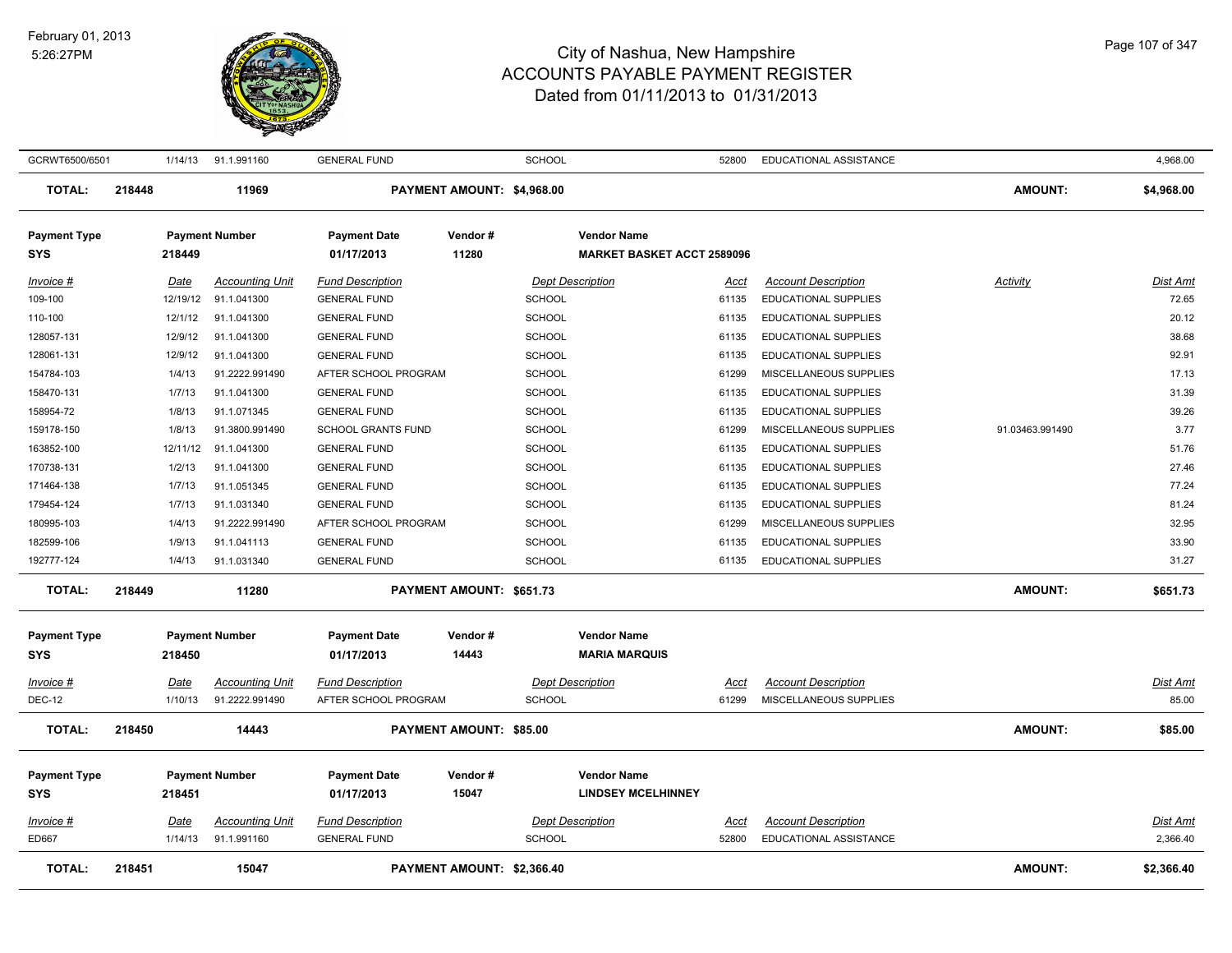

| <b>Payment Type</b> | <b>Payment Number</b><br>218452 |                                   | <b>Payment Date</b><br>01/17/2013 | Vendor#                 |                             | <b>Vendor Name</b>                   |                                       |                |                                           |                |                 |
|---------------------|---------------------------------|-----------------------------------|-----------------------------------|-------------------------|-----------------------------|--------------------------------------|---------------------------------------|----------------|-------------------------------------------|----------------|-----------------|
| SYS                 |                                 |                                   |                                   | 11942                   |                             | <b>BARBARA MELANSON</b>              |                                       |                |                                           |                |                 |
| Invoice #           |                                 | Date                              | <b>Accounting Unit</b>            | <b>Fund Description</b> |                             |                                      | <b>Dept Description</b>               | <u>Acct</u>    | <b>Account Description</b>                |                | Dist Amt        |
| MILES-DEC           |                                 | 1/9/13                            | 91.1.992700                       | <b>GENERAL FUND</b>     |                             | <b>SCHOOL</b>                        |                                       | 55690          | REGULAR TRANSPORTATION<br><b>SERVICES</b> |                | 63.27           |
| MILES-DEC-1         |                                 | 1/9/13                            | 91.1.992700                       | <b>GENERAL FUND</b>     |                             | <b>SCHOOL</b>                        |                                       | 55690          | REGULAR TRANSPORTATION<br><b>SERVICES</b> |                | 42.18           |
| <b>TOTAL:</b>       | 218452<br>11942                 |                                   |                                   |                         | PAYMENT AMOUNT: \$105.45    |                                      |                                       |                |                                           | <b>AMOUNT:</b> | \$105.45        |
| <b>Payment Type</b> |                                 |                                   | <b>Payment Number</b>             | <b>Payment Date</b>     | Vendor#                     |                                      | <b>Vendor Name</b>                    |                |                                           |                |                 |
| SYS                 | 218453                          |                                   |                                   | 14468<br>01/17/2013     |                             | <b>MERRIMACK BUILDING SUPPLY INC</b> |                                       |                |                                           |                |                 |
| Invoice #           |                                 | Date                              | <b>Accounting Unit</b>            | <b>Fund Description</b> |                             |                                      | <b>Dept Description</b>               | Acct           | <b>Account Description</b>                |                | Dist Amt        |
| 45154               |                                 |                                   | 12/31/12 91.1.222620              | <b>GENERAL FUND</b>     |                             | <b>SCHOOL</b>                        |                                       | 61299          | MISCELLANEOUS SUPPLIES                    |                | 930.17          |
| <b>TOTAL:</b>       | 218453                          | 14468<br>PAYMENT AMOUNT: \$930.17 |                                   |                         |                             |                                      |                                       | <b>AMOUNT:</b> | \$930.17                                  |                |                 |
| <b>Payment Type</b> |                                 |                                   | <b>Payment Number</b>             | <b>Payment Date</b>     | Vendor#                     |                                      | <b>Vendor Name</b>                    |                |                                           |                |                 |
| SYS                 |                                 | 218454                            |                                   | 01/17/2013              | 13090                       |                                      | <b>MERRIMACK SPEC ED COLLABORATIV</b> |                |                                           |                |                 |
| <u>Invoice #</u>    |                                 | Date                              | Accounting Unit                   | <b>Fund Description</b> |                             |                                      | <b>Dept Description</b>               | Acct           | <b>Account Description</b>                |                | Dist Amt        |
| OCT.12-0000293      |                                 | 10/31/12                          | 91.1.021267                       | <b>GENERAL FUND</b>     |                             | <b>SCHOOL</b>                        |                                       | 55694          | TUITION, OUT OF DISTRICT                  |                | 3,773.21        |
| OCT.12-0000295      |                                 |                                   | 10/31/12 91.1.021267              | <b>GENERAL FUND</b>     |                             | <b>SCHOOL</b>                        |                                       | 55694          | TUITION, OUT OF DISTRICT                  |                | 4,133.21        |
| OCT.12-0000296      |                                 |                                   | 10/31/12 91.1.021267              | <b>GENERAL FUND</b>     |                             | <b>SCHOOL</b>                        |                                       | 55694          | TUITION, OUT OF DISTRICT                  |                | 4,133.21        |
| OCT.12-0000297      |                                 |                                   | 10/31/12 91.1.021267              | <b>GENERAL FUND</b>     |                             | <b>SCHOOL</b>                        |                                       | 55694          | TUITION, OUT OF DISTRICT                  |                | 3,773.21        |
| OCT.12-0000300      |                                 |                                   | 10/31/12 91.1.021267              | <b>GENERAL FUND</b>     |                             | <b>SCHOOL</b>                        |                                       | 55694          | TUITION, OUT OF DISTRICT                  |                | 4,737.34        |
| SEP12-0292          |                                 | 9/30/12                           | 91.1.021267                       | <b>GENERAL FUND</b>     |                             | <b>SCHOOL</b>                        |                                       | 55694          | TUITION, OUT OF DISTRICT                  |                | 3,574.62        |
| SEP12-0294          |                                 | 9/30/12                           | 91.1.021267                       | <b>GENERAL FUND</b>     |                             | <b>SCHOOL</b>                        |                                       | 55694          | TUITION, OUT OF DISTRICT                  |                | 4,497.48        |
| SEP12-0296          |                                 | 9/30/12                           | 91.1.021267                       | <b>GENERAL FUND</b>     |                             | <b>SCHOOL</b>                        |                                       | 55694          | TUITION, OUT OF DISTRICT                  |                | 3,934.62        |
| SEP12-0297          |                                 | 9/30/12                           | 91.1.021267                       | <b>GENERAL FUND</b>     |                             | <b>SCHOOL</b>                        |                                       | 55694          | TUITION, OUT OF DISTRICT                  |                | 2,165.90        |
| SEP12-0298          |                                 | 9/30/12                           | 91.1.021267                       | <b>GENERAL FUND</b>     |                             | <b>SCHOOL</b>                        |                                       | 55694          | TUITION, OUT OF DISTRICT                  |                | 3,574.62        |
| SEP12-0300          |                                 | 9/30/12                           | 91.1.021267                       | <b>GENERAL FUND</b>     |                             | <b>SCHOOL</b>                        |                                       | 55694          | TUITION, OUT OF DISTRICT                  |                | 1,048.25        |
| <b>TOTAL:</b>       | 218454                          |                                   | 13090                             |                         | PAYMENT AMOUNT: \$39,345.67 |                                      |                                       |                |                                           | <b>AMOUNT:</b> | \$39,345.67     |
| <b>Payment Type</b> |                                 |                                   | <b>Payment Number</b>             | <b>Payment Date</b>     | Vendor#                     |                                      | <b>Vendor Name</b>                    |                |                                           |                |                 |
| SYS                 |                                 | 218455                            |                                   | 01/17/2013              | 13102                       |                                      | <b>MILL METALS CORP</b>               |                |                                           |                |                 |
| Invoice #           |                                 | <u>Date</u>                       | <b>Accounting Unit</b>            | <b>Fund Description</b> |                             |                                      | <b>Dept Description</b>               | <u>Acct</u>    | <b>Account Description</b>                |                | <b>Dist Amt</b> |
| 20380767            |                                 | 12/12/12                          | 91.1.222620                       | <b>GENERAL FUND</b>     |                             | SCHOOL                               |                                       | 61299          | MISCELLANEOUS SUPPLIES                    |                | 113.70          |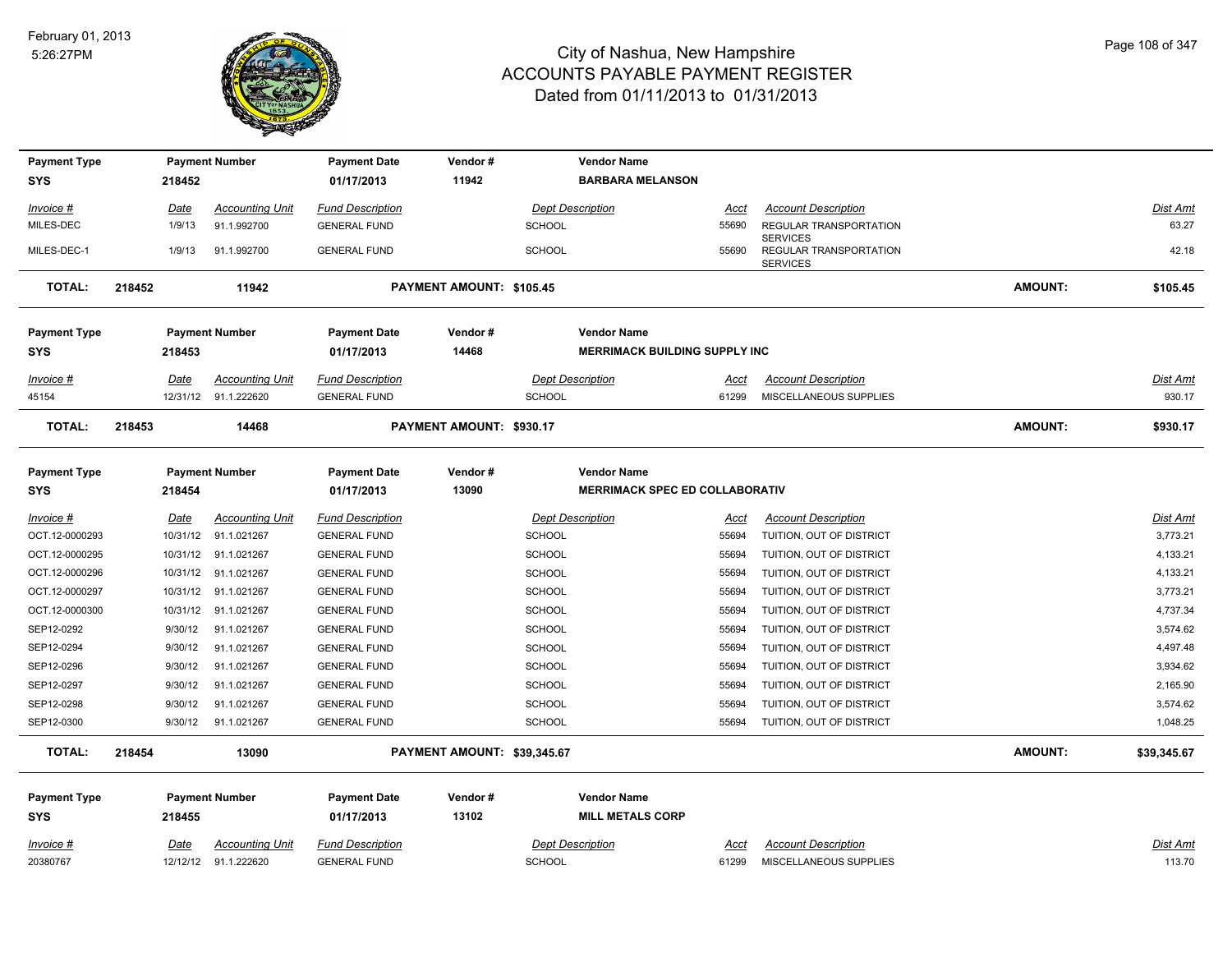

| <b>TOTAL:</b>                     | 218455 |                 | 13102                                    | PAYMENT AMOUNT: \$113.70                       |                            |        |                                                             |                      |                                                        | <b>AMOUNT:</b>              | \$113.70                    |
|-----------------------------------|--------|-----------------|------------------------------------------|------------------------------------------------|----------------------------|--------|-------------------------------------------------------------|----------------------|--------------------------------------------------------|-----------------------------|-----------------------------|
| <b>Payment Type</b><br><b>SYS</b> |        | 218456          | <b>Payment Number</b>                    | <b>Payment Date</b><br>01/17/2013              | Vendor#<br>15042           |        | <b>Vendor Name</b><br><b>LARISSA MILLER</b>                 |                      |                                                        |                             |                             |
| $Invoice$ #<br>EDU615             |        | Date<br>1/14/13 | <b>Accounting Unit</b><br>91.1.991160    | <b>Fund Description</b><br><b>GENERAL FUND</b> |                            | SCHOOL | <b>Dept Description</b>                                     | <u>Acct</u><br>52800 | <b>Account Description</b><br>EDUCATIONAL ASSISTANCE   |                             | <b>Dist Amt</b><br>1,152.00 |
| <b>TOTAL:</b>                     | 218456 |                 | 15042                                    |                                                | PAYMENT AMOUNT: \$1,152.00 |        |                                                             |                      |                                                        | <b>AMOUNT:</b>              | \$1,152.00                  |
| <b>Payment Type</b><br><b>SYS</b> |        | 218457          | <b>Payment Number</b>                    | <b>Payment Date</b><br>01/17/2013              | Vendor#<br>11005           |        | <b>Vendor Name</b><br><b>MARY MORSE</b>                     |                      |                                                        |                             |                             |
| Invoice #<br>11/29-12/19          |        | Date<br>1/2/13  | <b>Accounting Unit</b><br>91.3800.021210 | <b>Fund Description</b><br>SCHOOL GRANTS FUND  |                            | SCHOOL | <b>Dept Description</b>                                     | Acct<br>53628        | <b>Account Description</b><br><b>CONTRACT SERVICES</b> | Activity<br>91.03953.021210 | Dist Amt<br>1,705.26        |
| <b>TOTAL:</b>                     | 218457 |                 | 11005                                    |                                                | PAYMENT AMOUNT: \$1,705.26 |        |                                                             |                      |                                                        | <b>AMOUNT:</b>              | \$1,705.26                  |
| <b>Payment Type</b><br><b>SYS</b> |        | 218458          | <b>Payment Number</b>                    | <b>Payment Date</b><br>01/17/2013              | Vendor#<br>13119           |        | <b>Vendor Name</b><br><b>MULTI STATE BILLING SERVICES L</b> |                      |                                                        |                             |                             |
| Invoice #                         |        | Date            | <b>Accounting Unit</b>                   | <b>Fund Description</b>                        |                            |        | <b>Dept Description</b>                                     | <u>Acct</u>          | <b>Account Description</b>                             |                             | <b>Dist Amt</b>             |
| NH128718                          |        | 12/18/12        | 91.1.022332                              | <b>GENERAL FUND</b>                            |                            | SCHOOL |                                                             | 53628                | CONTRACT SERVICES                                      |                             | 4,621.53                    |
| NH128733                          |        | 1/4/13          | 91.1.022332                              | <b>GENERAL FUND</b>                            |                            | SCHOOL |                                                             | 53628                | <b>CONTRACT SERVICES</b>                               |                             | 2,033.33                    |
| NH128747                          |        | 1/4/13          | 91.1.022332                              | <b>GENERAL FUND</b>                            |                            | SCHOOL |                                                             | 53628                | <b>CONTRACT SERVICES</b>                               |                             | 1,597.79                    |
| <b>TOTAL:</b>                     | 218458 |                 | 13119                                    |                                                | PAYMENT AMOUNT: \$8,252.65 |        |                                                             |                      |                                                        | <b>AMOUNT:</b>              | \$8,252.65                  |
| <b>Payment Type</b><br><b>SYS</b> |        | 218459          | <b>Payment Number</b>                    | <b>Payment Date</b><br>01/17/2013              | Vendor#<br>15844           |        | <b>Vendor Name</b><br><b>DIVYA NAGRI</b>                    |                      |                                                        |                             |                             |
|                                   |        |                 |                                          |                                                |                            |        |                                                             |                      |                                                        |                             |                             |
| Invoice #                         |        | Date            | <b>Accounting Unit</b>                   | <b>Fund Description</b>                        |                            |        | <b>Dept Description</b>                                     | <u>Acct</u>          | <b>Account Description</b>                             |                             | <u>Dist Amt</u>             |
| WORKSHOP                          |        | 1/11/13         | 91.1.991490                              | <b>GENERAL FUND</b>                            |                            | SCHOOL |                                                             | 61135                | <b>EDUCATIONAL SUPPLIES</b>                            |                             | 55.00                       |
| <b>TOTAL:</b>                     | 218459 |                 | 15844                                    |                                                | PAYMENT AMOUNT: \$55.00    |        |                                                             |                      |                                                        | <b>AMOUNT:</b>              | \$55.00                     |
| <b>Payment Type</b>               |        |                 | <b>Payment Number</b>                    | <b>Payment Date</b>                            | Vendor#                    |        | <b>Vendor Name</b>                                          |                      |                                                        |                             |                             |
| <b>SYS</b>                        |        | 218460          |                                          | 01/17/2013                                     | 13144                      |        | NASHUA OUTDOOR POWER EQUIPMENT                              |                      |                                                        |                             |                             |
| Invoice #                         |        | Date            | <b>Accounting Unit</b>                   | <b>Fund Description</b>                        |                            |        | <b>Dept Description</b>                                     | Acct                 | <b>Account Description</b>                             |                             | Dist Amt                    |
| 387339-1                          |        |                 | 12/19/11 91.1.041370                     | <b>GENERAL FUND</b>                            |                            | SCHOOL |                                                             | 61135                | <b>EDUCATIONAL SUPPLIES</b>                            |                             | 34.77                       |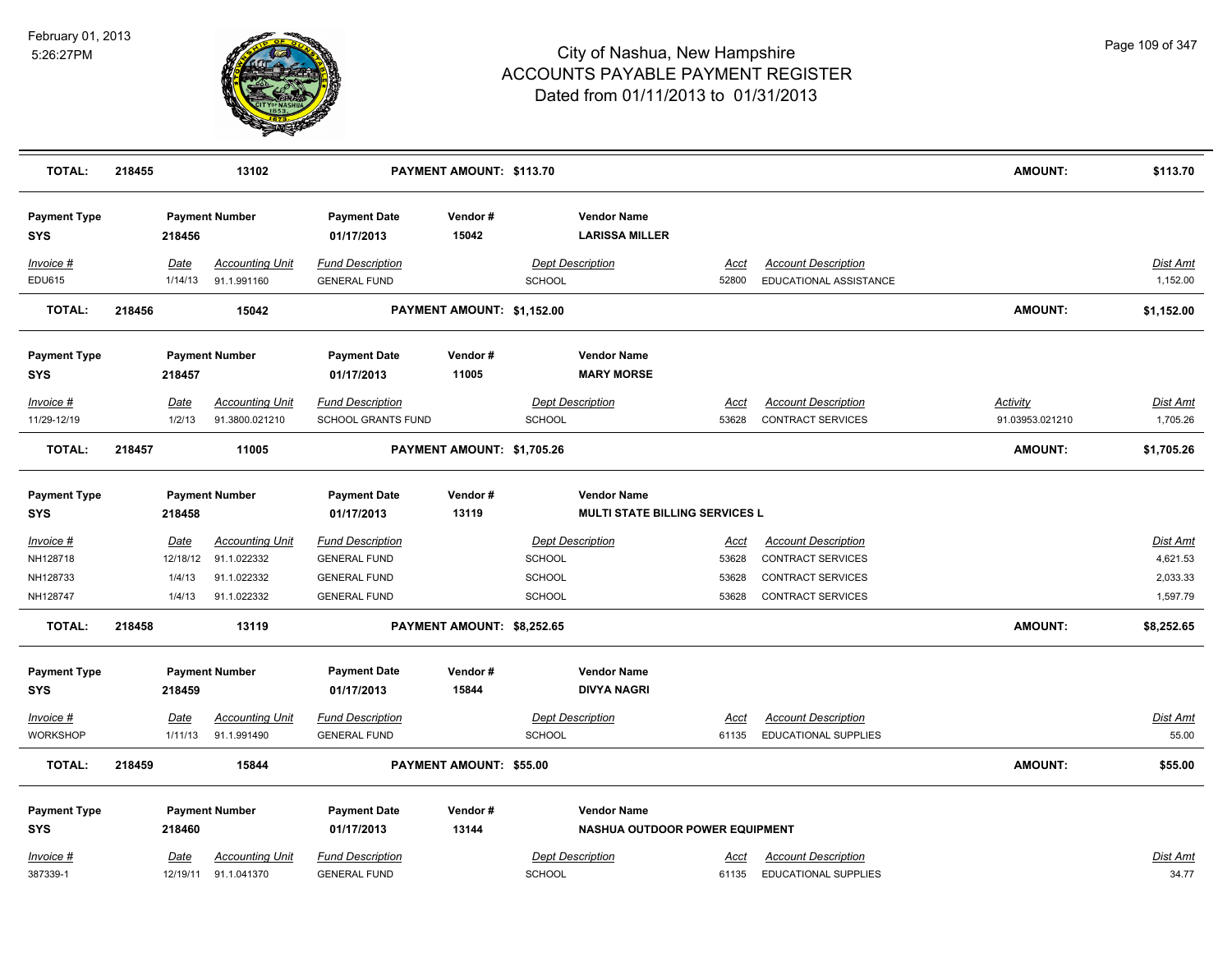

| <b>TOTAL:</b>                     | 218460 |                        | 13144                                          |                                                | PAYMENT AMOUNT: \$34.77  |               |                                                              |                      |                                                           | <b>AMOUNT:</b>  | \$34.77                  |
|-----------------------------------|--------|------------------------|------------------------------------------------|------------------------------------------------|--------------------------|---------------|--------------------------------------------------------------|----------------------|-----------------------------------------------------------|-----------------|--------------------------|
| <b>Payment Type</b><br>SYS        |        | 218461                 | <b>Payment Number</b>                          | <b>Payment Date</b><br>01/17/2013              | Vendor#<br>13151         |               | <b>Vendor Name</b><br><b>NASHUA WALLPAPER &amp; PAINT CO</b> |                      |                                                           |                 |                          |
| Invoice #<br>229564               |        | Date                   | <b>Accounting Unit</b><br>12/31/12 91.1.222620 | <b>Fund Description</b><br><b>GENERAL FUND</b> |                          | SCHOOL        | <b>Dept Description</b>                                      | Acct<br>61299        | <b>Account Description</b><br>MISCELLANEOUS SUPPLIES      |                 | Dist Amt<br>61.99        |
| <b>TOTAL:</b>                     | 218461 |                        | 13151                                          |                                                | PAYMENT AMOUNT: \$61.99  |               |                                                              |                      |                                                           | AMOUNT:         | \$61.99                  |
| <b>Payment Type</b><br>SYS        |        | 218462                 | <b>Payment Number</b>                          | <b>Payment Date</b><br>01/17/2013              | Vendor#<br>15530         |               | <b>Vendor Name</b><br><b>NASSP</b>                           |                      |                                                           |                 |                          |
| Invoice #                         |        | Date                   | <b>Accounting Unit</b>                         | <b>Fund Description</b>                        |                          |               | <b>Dept Description</b>                                      | Acct                 | <b>Account Description</b>                                | <b>Activity</b> | Dist Amt                 |
| 9000408244                        |        | 1/3/12                 | 91.3800.042210                                 | <b>SCHOOL GRANTS FUND</b>                      |                          | <b>SCHOOL</b> |                                                              | 55300                | <b>TRAVEL</b>                                             | 91.03903.042210 | 495.00                   |
| <b>TOTAL:</b>                     | 218462 |                        | 15530                                          |                                                | PAYMENT AMOUNT: \$495.00 |               |                                                              |                      |                                                           | <b>AMOUNT:</b>  | \$495.00                 |
| <b>Payment Type</b><br>SYS        |        | 218463                 | <b>Payment Number</b>                          | <b>Payment Date</b><br>01/17/2013              | Vendor#<br>13166         |               | <b>Vendor Name</b><br><b>WILLIAM NEVERETT</b>                |                      |                                                           |                 |                          |
| Invoice #<br>11013-04             |        | <b>Date</b><br>1/10/13 | <b>Accounting Unit</b><br>91.1.041436          | <b>Fund Description</b><br><b>GENERAL FUND</b> |                          | SCHOOL        | <b>Dept Description</b>                                      | <u>Acct</u><br>55642 | <b>Account Description</b><br><b>GAME OFFICIALS</b>       |                 | <b>Dist Amt</b><br>60.00 |
| <b>TOTAL:</b>                     | 218463 |                        | 13166                                          |                                                | PAYMENT AMOUNT: \$60.00  |               |                                                              |                      |                                                           | <b>AMOUNT:</b>  | \$60.00                  |
| <b>Payment Type</b><br>SYS        |        | 218464                 | <b>Payment Number</b>                          | <b>Payment Date</b><br>01/17/2013              | Vendor#<br>15562         |               | <b>Vendor Name</b><br><b>NEW ENGLAND FABRICS</b>             |                      |                                                           |                 |                          |
| Invoice #<br>5401                 |        | Date                   | <b>Accounting Unit</b><br>12/24/12 91.1.041370 | <b>Fund Description</b><br><b>GENERAL FUND</b> |                          | <b>SCHOOL</b> | <b>Dept Description</b>                                      | Acct<br>61135        | <b>Account Description</b><br><b>EDUCATIONAL SUPPLIES</b> |                 | Dist Amt<br>547.36       |
| <b>TOTAL:</b>                     | 218464 |                        | 15562                                          |                                                | PAYMENT AMOUNT: \$547.36 |               |                                                              |                      |                                                           | <b>AMOUNT:</b>  | \$547.36                 |
| <b>Payment Type</b><br><b>SYS</b> |        | 218465                 | <b>Payment Number</b>                          | <b>Payment Date</b><br>01/17/2013              | Vendor#<br>14521         |               | <b>Vendor Name</b><br><b>NEW ENGLAND ICE CREAM</b>           |                      |                                                           |                 |                          |
| Invoice #                         |        | Date                   | <b>Accounting Unit</b>                         | <b>Fund Description</b>                        |                          |               | <b>Dept Description</b>                                      | Acct                 | <b>Account Description</b>                                | Activity        | Dist Amt                 |
| 2217                              |        | 1/10/13                | 91.2100.183120                                 | <b>FOOD SERVICES</b>                           |                          | SCHOOL        |                                                              | 61214                | FOOD, FOOD SERVICE PROGRAM                                |                 | 237.60                   |
| 2219                              |        | 1/10/13                | 91.2100.073120                                 | <b>FOOD SERVICES</b>                           |                          | SCHOOL        |                                                              | 61214                | FOOD, FOOD SERVICE PROGRAM                                |                 | 184.56                   |
| 2300236                           |        | 12/20/12               | 91.2222.991490                                 | AFTER SCHOOL PROGRAM                           |                          | <b>SCHOOL</b> |                                                              | 61299                | MISCELLANEOUS SUPPLIES                                    |                 | 119.14                   |
| 2300239                           |        | 12/20/12               | 91.3800.991490                                 | SCHOOL GRANTS FUND                             |                          | <b>SCHOOL</b> |                                                              | 61299                | MISCELLANEOUS SUPPLIES                                    | 91.03463.991490 | 119.14                   |
| 2399                              |        | 1/10/13                | 91.2100.053120                                 | <b>FOOD SERVICES</b>                           |                          | SCHOOL        |                                                              | 61214                | FOOD, FOOD SERVICE PROGRAM                                |                 | 217.85                   |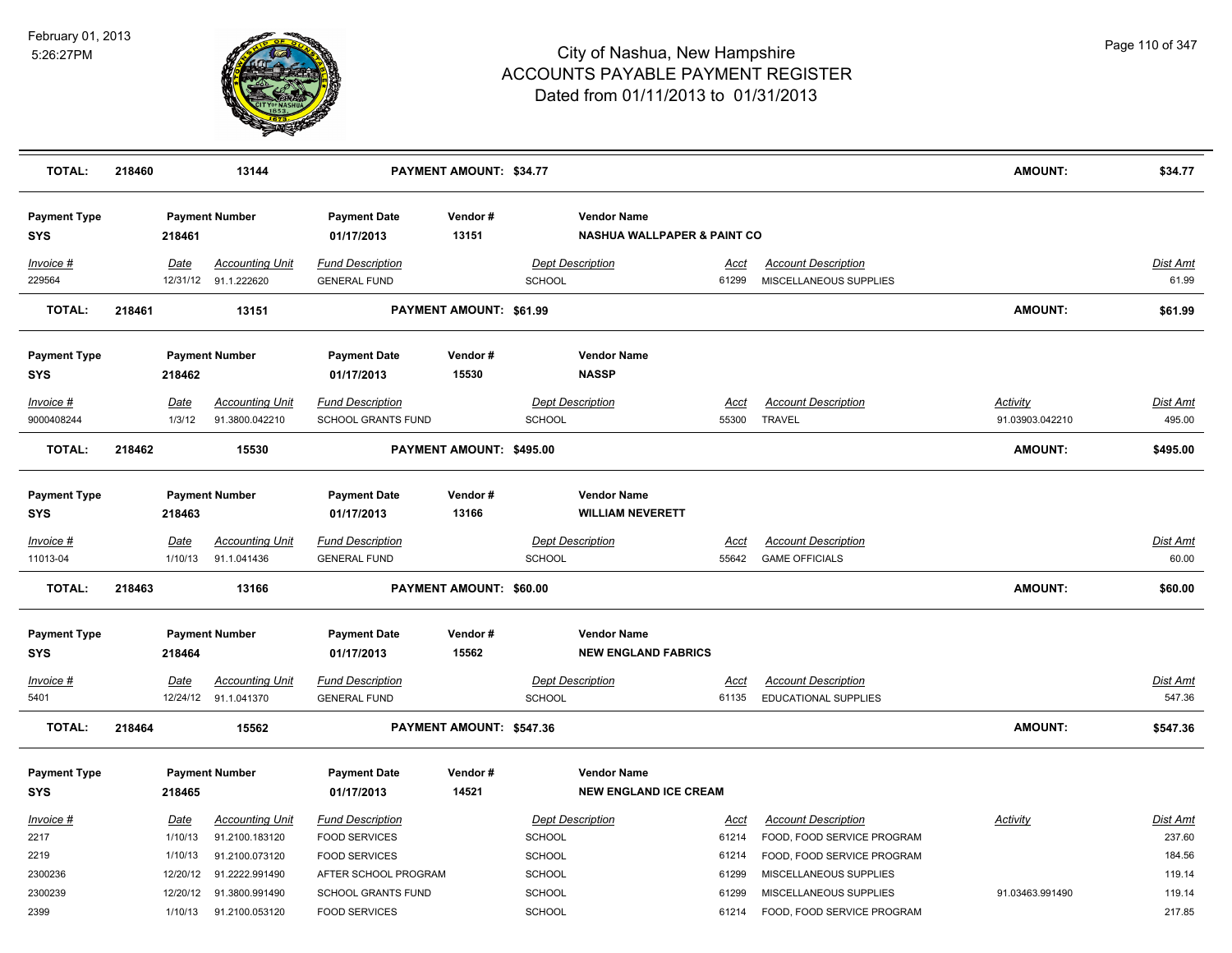

| 2524                |        | 1/10/13  | 91.2100.113120           | <b>FOOD SERVICES</b>      |                            | SCHOOL        |                                     | 61214       | FOOD, FOOD SERVICE PROGRAM      |                             | 256.44          |
|---------------------|--------|----------|--------------------------|---------------------------|----------------------------|---------------|-------------------------------------|-------------|---------------------------------|-----------------------------|-----------------|
| 2525                |        | 1/10/13  | 91.2100.123120           | <b>FOOD SERVICES</b>      |                            | <b>SCHOOL</b> |                                     | 61214       | FOOD, FOOD SERVICE PROGRAM      |                             | 252.80          |
| 2714                |        | 1/10/13  | 91.2100.143120           | <b>FOOD SERVICES</b>      |                            | SCHOOL        |                                     | 61214       | FOOD, FOOD SERVICE PROGRAM      |                             | 309.84          |
| 2715                |        | 1/10/13  | 91.2100.173120           | <b>FOOD SERVICES</b>      |                            | <b>SCHOOL</b> |                                     | 61214       | FOOD, FOOD SERVICE PROGRAM      |                             | 315.60          |
| <b>TOTAL:</b>       | 218465 |          | 14521                    |                           | PAYMENT AMOUNT: \$2,012.97 |               |                                     |             |                                 | <b>AMOUNT:</b>              | \$2,012.97      |
| <b>Payment Type</b> |        |          | <b>Payment Number</b>    | <b>Payment Date</b>       | Vendor#                    |               | <b>Vendor Name</b>                  |             |                                 | Payee Name                  |                 |
| SYS                 |        | 218466   |                          | 01/17/2013                | 11061                      |               | PETTY CASH SCHOOLS                  |             |                                 | <b>NHS SOUTH PETTY CASH</b> |                 |
| Invoice #           |        | Date     | <b>Accounting Unit</b>   | <b>Fund Description</b>   |                            |               | <b>Dept Description</b>             | Acct        | <b>Account Description</b>      |                             | Dist Amt        |
| $1 - 6$             |        | 1/10/13  | 91.1.031160              | <b>GENERAL FUND</b>       |                            | <b>SCHOOL</b> |                                     | 55607       | POSTAGE & DELIVERY              |                             | 0.90            |
| $1 - 6$             |        | 1/10/13  | 91.1.031160              | <b>GENERAL FUND</b>       |                            | SCHOOL        |                                     | 61135       | <b>EDUCATIONAL SUPPLIES</b>     |                             | 119.96          |
| <b>TOTAL:</b>       | 218466 |          | 11061                    |                           | PAYMENT AMOUNT: \$120.86   |               |                                     |             |                                 | AMOUNT:                     | \$120.86        |
| <b>Payment Type</b> |        |          | <b>Payment Number</b>    | <b>Payment Date</b>       | Vendor#                    |               | <b>Vendor Name</b>                  |             |                                 |                             |                 |
| SYS                 |        | 218467   |                          | 01/17/2013                | 14554                      |               | <b>NORTH CENTER FOOD SERVICE</b>    |             |                                 |                             |                 |
| Invoice #           |        | Date     | <b>Accounting Unit</b>   | <b>Fund Description</b>   |                            |               | <b>Dept Description</b>             | Acct        | <b>Account Description</b>      |                             | Dist Amt        |
| 3896953             |        | 11/28/12 | 91.2247.041387           | <b>CULINARY ARTS</b>      |                            | SCHOOL        |                                     | 61135       | <b>EDUCATIONAL SUPPLIES</b>     |                             | 188.23          |
| 3899953             |        | 12/3/12  | 91.2247.041387           | <b>CULINARY ARTS</b>      |                            | <b>SCHOOL</b> |                                     | 61135       | <b>EDUCATIONAL SUPPLIES</b>     |                             | 167.15          |
| 3899954             |        | 12/3/12  | 91.2247.041387           | <b>CULINARY ARTS</b>      |                            | SCHOOL        |                                     | 61135       | <b>EDUCATIONAL SUPPLIES</b>     |                             | 348.45          |
| 3911027             |        |          | 12/17/12 91.2247.041387  | <b>CULINARY ARTS</b>      |                            | <b>SCHOOL</b> |                                     | 61135       | <b>EDUCATIONAL SUPPLIES</b>     |                             | 457.26          |
| 3911028             |        | 12/17/12 | 91.2247.041387           | <b>CULINARY ARTS</b>      |                            | SCHOOL        |                                     | 61135       | <b>EDUCATIONAL SUPPLIES</b>     |                             | 302.69          |
| 3913263             |        |          | 12/19/12 91.2247.041387  | <b>CULINARY ARTS</b>      |                            | <b>SCHOOL</b> |                                     | 61135       | <b>EDUCATIONAL SUPPLIES</b>     |                             | 109.44          |
| <b>TOTAL:</b>       | 218467 |          | 14554                    |                           | PAYMENT AMOUNT: \$1,573.22 |               |                                     |             |                                 | AMOUNT:                     | \$1,573.22      |
| <b>Payment Type</b> |        |          | <b>Payment Number</b>    | <b>Payment Date</b>       | Vendor#                    |               | <b>Vendor Name</b>                  |             |                                 |                             |                 |
| <b>SYS</b>          |        | 218468   |                          | 01/17/2013                | 14556                      |               | <b>NORTHEAST FOOD SVC EQUIPMENT</b> |             |                                 |                             |                 |
| <u>Invoice #</u>    |        | Date     | <b>Accounting Unit</b>   | <b>Fund Description</b>   |                            |               | <b>Dept Description</b>             | <u>Acct</u> | <b>Account Description</b>      | Activity                    | <b>Dist Amt</b> |
| 423670              |        |          | 12/18/12  91.3800.041300 | <b>SCHOOL GRANTS FUND</b> |                            | <b>SCHOOL</b> |                                     | 71999       | MISCELLANEOUS EQUIPMENT         | 91.03903.041300             | 8,344.56        |
| <b>TOTAL:</b>       | 218468 |          | 14556                    |                           | PAYMENT AMOUNT: \$8,344.56 |               |                                     |             |                                 | AMOUNT:                     | \$8,344.56      |
| <b>Payment Type</b> |        |          | <b>Payment Number</b>    | <b>Payment Date</b>       | Vendor#                    |               | <b>Vendor Name</b>                  |             |                                 |                             |                 |
| <b>SYS</b>          |        | 218469   |                          | 01/17/2013                | 11606                      |               | <b>DEBORAH O'NEIL</b>               |             |                                 |                             |                 |
| Invoice #           |        | Date     | <b>Accounting Unit</b>   | <b>Fund Description</b>   |                            |               | <b>Dept Description</b>             | Acct        | <b>Account Description</b>      | Activity                    | Dist Amt        |
| PVR-120712          |        | 1/8/13   | 91.3800.021210           | <b>SCHOOL GRANTS FUND</b> |                            | SCHOOL        |                                     | 55400       | <b>CONFERENCES AND SEMINARS</b> | 91.03953.021210             | 150.00          |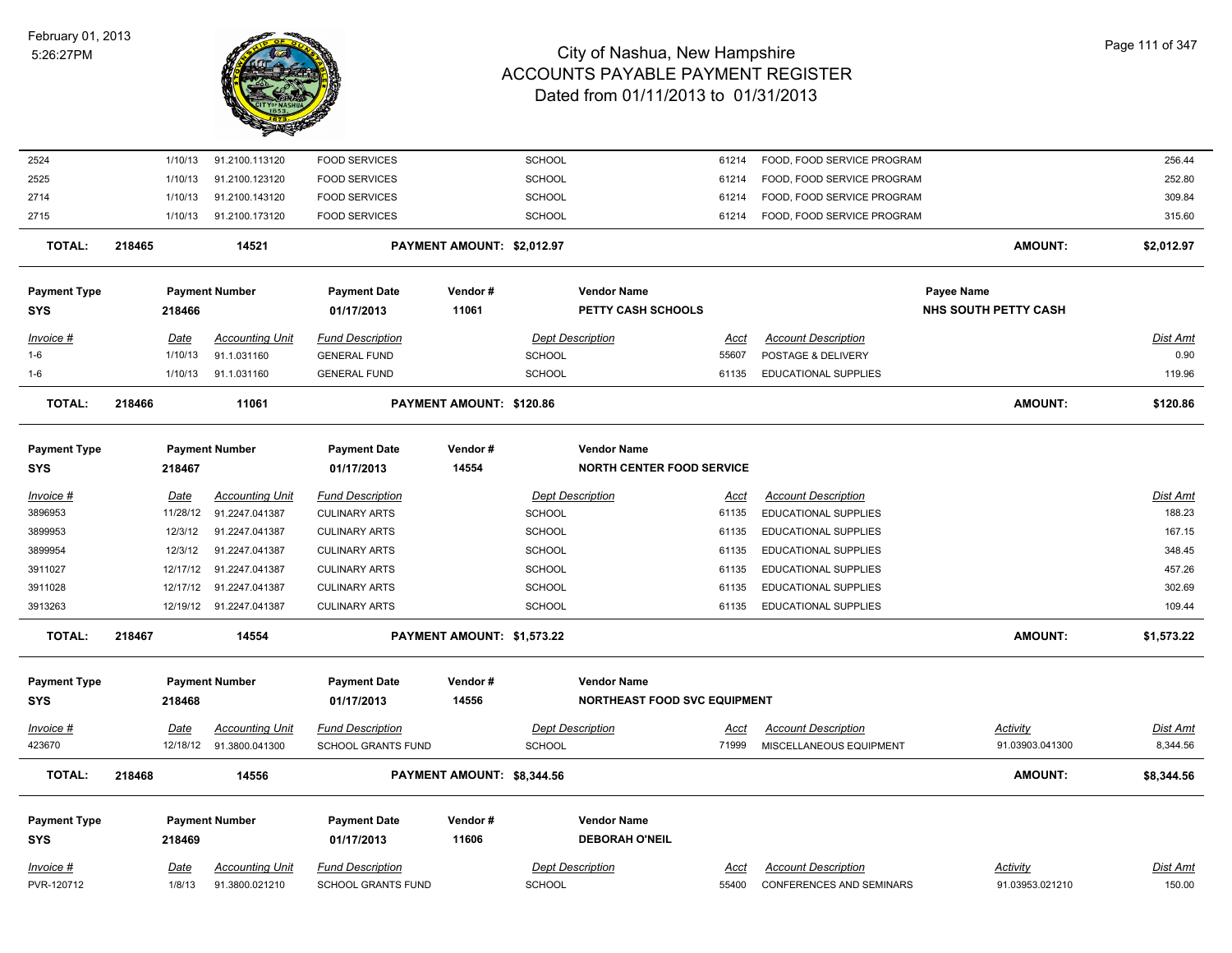

| <b>TOTAL:</b>                     | 218469 |                        | 11606                                    |                                                      | PAYMENT AMOUNT: \$150.00       |               |                                                      |                      |                                                          | <b>AMOUNT:</b>                     | \$150.00                 |
|-----------------------------------|--------|------------------------|------------------------------------------|------------------------------------------------------|--------------------------------|---------------|------------------------------------------------------|----------------------|----------------------------------------------------------|------------------------------------|--------------------------|
| <b>Payment Type</b><br><b>SYS</b> |        | 218470                 | <b>Payment Number</b>                    | <b>Payment Date</b><br>01/17/2013                    | Vendor#<br>13227               |               | <b>Vendor Name</b><br>ORIGINAL CRISPY PIZZA CRUST CO |                      |                                                          |                                    |                          |
| Invoice #<br>921573               |        | Date<br>1/10/13        | <b>Accounting Unit</b><br>91.2100.073120 | <b>Fund Description</b><br><b>FOOD SERVICES</b>      |                                | SCHOOL        | <b>Dept Description</b>                              | Acct<br>61214        | <b>Account Description</b><br>FOOD, FOOD SERVICE PROGRAM |                                    | Dist Amt<br>80.70        |
| <b>TOTAL:</b>                     | 218470 |                        | 13227                                    |                                                      | <b>PAYMENT AMOUNT: \$80.70</b> |               |                                                      |                      |                                                          | <b>AMOUNT:</b>                     | \$80.70                  |
| <b>Payment Type</b><br><b>SYS</b> |        | 218471                 | <b>Payment Number</b>                    | <b>Payment Date</b><br>01/17/2013                    | Vendor#<br>12195               |               | <b>Vendor Name</b><br><b>JULIE OTA</b>               |                      |                                                          |                                    |                          |
| Invoice #<br>$1/7 - 1/11/13$      |        | Date<br>1/12/13        | <b>Accounting Unit</b><br>91.3800.021500 | <b>Fund Description</b><br><b>SCHOOL GRANTS FUND</b> |                                | <b>SCHOOL</b> | <b>Dept Description</b>                              | <u>Acct</u><br>53628 | <b>Account Description</b><br><b>CONTRACT SERVICES</b>   | Activity<br>91.03953.021500        | <b>Dist Amt</b><br>66.50 |
| <b>TOTAL:</b>                     | 218471 |                        | 12195                                    |                                                      | PAYMENT AMOUNT: \$66.50        |               |                                                      |                      |                                                          | AMOUNT:                            | \$66.50                  |
| <b>Payment Type</b><br><b>SYS</b> |        | 218472                 | <b>Payment Number</b>                    | <b>Payment Date</b><br>01/17/2013                    | Vendor#<br>15870               |               | <b>Vendor Name</b><br><b>KEVIN PALANSKI</b>          |                      |                                                          |                                    |                          |
| Invoice #<br>11213-03             |        | <b>Date</b><br>1/13/13 | <b>Accounting Unit</b><br>91.1.031446    | <b>Fund Description</b><br><b>GENERAL FUND</b>       |                                | <b>SCHOOL</b> | <b>Dept Description</b>                              | <u>Acct</u><br>55642 | <b>Account Description</b><br><b>GAME OFFICIALS</b>      |                                    | Dist Amt<br>80.00        |
| <b>TOTAL:</b>                     | 218472 |                        | 15870                                    |                                                      | <b>PAYMENT AMOUNT: \$80.00</b> |               |                                                      |                      |                                                          | <b>AMOUNT:</b>                     | \$80.00                  |
| <b>Payment Type</b><br><b>SYS</b> |        | 218473                 | <b>Payment Number</b>                    | <b>Payment Date</b><br>01/17/2013                    | Vendor#<br>13257               |               | <b>Vendor Name</b><br><b>ALAN PARADISE</b>           |                      |                                                          |                                    |                          |
| Invoice #<br><b>DEC-12</b>        |        | Date<br>1/9/13         | <b>Accounting Unit</b><br>91.3800.991490 | <b>Fund Description</b><br><b>SCHOOL GRANTS FUND</b> |                                | SCHOOL        | <b>Dept Description</b>                              | Acct<br>61299        | <b>Account Description</b><br>MISCELLANEOUS SUPPLIES     | <b>Activity</b><br>91.03463.991490 | <u>Dist Amt</u><br>76.09 |
| TOTAL:                            | 218473 |                        | 13257                                    |                                                      | PAYMENT AMOUNT: \$76.09        |               |                                                      |                      |                                                          | <b>AMOUNT:</b>                     | \$76.09                  |
| <b>Payment Type</b><br><b>SYS</b> |        | 218474                 | <b>Payment Number</b>                    | <b>Payment Date</b><br>01/17/2013                    | Vendor#<br>15833               |               | <b>Vendor Name</b><br><b>ROY PARKER</b>              |                      |                                                          |                                    |                          |
| <b>Invoice #</b><br>10813-03      |        | <b>Date</b><br>1/8/13  | <b>Accounting Unit</b><br>91.1.031432    | <b>Fund Description</b><br><b>GENERAL FUND</b>       |                                | <b>SCHOOL</b> | <b>Dept Description</b>                              | <u>Acct</u><br>55642 | <b>Account Description</b><br><b>GAME OFFICIALS</b>      |                                    | <u>Dist Amt</u><br>80.00 |
| <b>TOTAL:</b>                     | 218474 |                        | 15833                                    |                                                      | <b>PAYMENT AMOUNT: \$80.00</b> |               |                                                      |                      |                                                          | <b>AMOUNT:</b>                     | \$80.00                  |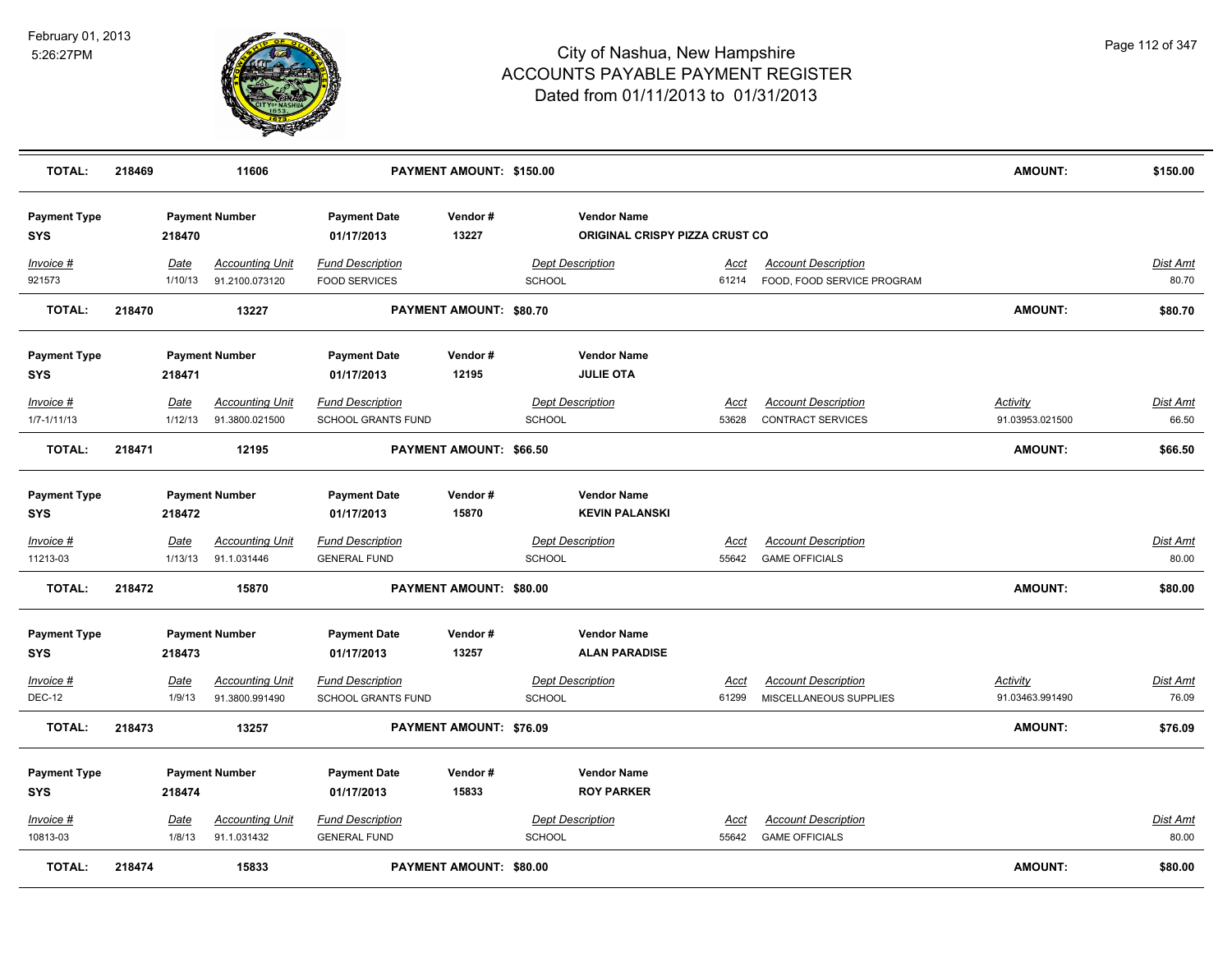

| <b>Payment Type</b><br><b>SYS</b> |        | 218475      | <b>Payment Number</b>  | <b>Payment Date</b><br>01/17/2013 | Vendor#<br>15096           |               | <b>Vendor Name</b><br><b>TAMMIE PAYETTE</b>  |             |                                 |                 |                 |
|-----------------------------------|--------|-------------|------------------------|-----------------------------------|----------------------------|---------------|----------------------------------------------|-------------|---------------------------------|-----------------|-----------------|
| <u>Invoice #</u>                  |        | <u>Date</u> | <b>Accounting Unit</b> | <b>Fund Description</b>           |                            |               | <b>Dept Description</b>                      | Acct        | <b>Account Description</b>      | <b>Activity</b> | Dist Amt        |
| PVR-100412                        |        | 1/11/13     | 91.3800.021210         | SCHOOL GRANTS FUND                |                            | <b>SCHOOL</b> |                                              | 55400       | <b>CONFERENCES AND SEMINARS</b> | 91.03953.021210 | 138.80          |
| <b>TOTAL:</b>                     | 218475 |             | 15096                  |                                   | PAYMENT AMOUNT: \$138.80   |               |                                              |             |                                 | <b>AMOUNT:</b>  | \$138.80        |
| <b>Payment Type</b>               |        |             | <b>Payment Number</b>  | <b>Void Date</b>                  | Vendor#                    |               | <b>Vendor Name</b>                           |             |                                 |                 |                 |
| <b>SYS</b>                        |        | 218476      |                        | 01/17/2013                        | 13276                      |               | PEABODY SUPPLY CO                            |             |                                 |                 |                 |
| Invoice #                         |        | Date        | <b>Accounting Unit</b> | <b>Fund Description</b>           |                            |               | <b>Dept Description</b>                      | Acct        | <b>Account Description</b>      |                 | Dist Amt        |
| 57121                             |        | 12/14/12    | 91.1.222620            | <b>GENERAL FUND</b>               |                            | SCHOOL        |                                              | 61414       | SUPPLIES, PLUMBING              |                 | 126.23          |
| 57123                             |        |             | 12/14/12 91.1.222620   | <b>GENERAL FUND</b>               |                            | <b>SCHOOL</b> |                                              | 61414       | SUPPLIES, PLUMBING              |                 | 103.91          |
| 57124                             |        | 12/14/12    | 91.1.222620            | <b>GENERAL FUND</b>               |                            | SCHOOL        |                                              | 61414       | SUPPLIES, PLUMBING              |                 | 308.99          |
| 57125                             |        | 12/14/12    | 91.1.222620            | <b>GENERAL FUND</b>               |                            | <b>SCHOOL</b> |                                              | 61414       | SUPPLIES, PLUMBING              |                 | 3.64            |
| 57691                             |        | 12/17/12    | 91.1.222620            | <b>GENERAL FUND</b>               |                            | <b>SCHOOL</b> |                                              | 61414       | SUPPLIES, PLUMBING              |                 | 570.30          |
| 57692                             |        |             | 12/17/12 91.1.222620   | <b>GENERAL FUND</b>               |                            | SCHOOL        |                                              | 61414       | SUPPLIES, PLUMBING              |                 | 25.64           |
| 60776                             |        |             | 12/21/12 91.1.222620   | <b>GENERAL FUND</b>               |                            | SCHOOL        |                                              | 61414       | SUPPLIES, PLUMBING              |                 | 75.70           |
| 60776                             |        |             | 12/21/12 91.1.222620   | <b>GENERAL FUND</b>               |                            | SCHOOL        |                                              | 61414       | SUPPLIES, PLUMBING              |                 | $-0.05$         |
| 62756                             |        |             | 12/31/12 91.1.222620   | <b>GENERAL FUND</b>               |                            | SCHOOL        |                                              | 61414       | SUPPLIES, PLUMBING              |                 | 97.64           |
| 62756                             |        |             | 12/31/12 91.1.222620   | <b>GENERAL FUND</b>               |                            | <b>SCHOOL</b> |                                              | 61414       | SUPPLIES, PLUMBING              |                 | $-0.05$         |
| <b>TOTAL:</b>                     | 218476 |             | 13276                  |                                   | PAYMENT AMOUNT: \$1,311.95 |               |                                              |             |                                 | <b>AMOUNT:</b>  | \$1,311.95      |
| <b>Payment Type</b>               |        |             | <b>Payment Number</b>  | <b>Payment Date</b>               | Vendor#                    |               | <b>Vendor Name</b>                           |             |                                 |                 |                 |
| <b>SYS</b>                        |        | 218477      |                        | 01/17/2013                        | 15864                      |               | <b>ROBIN PERINGER</b>                        |             |                                 |                 |                 |
| Invoice #                         |        | Date        | <b>Accounting Unit</b> | <b>Fund Description</b>           |                            |               | <b>Dept Description</b>                      | Acct        | <b>Account Description</b>      | Activity        | Dist Amt        |
| PVR-101912                        |        | 1/10/13     | 91.3800.042219         | <b>SCHOOL GRANTS FUND</b>         |                            | <b>SCHOOL</b> |                                              | 55300       | <b>TRAVEL</b>                   | 91.03468.042219 | 105.34          |
| <b>TOTAL:</b>                     | 218477 |             | 15864                  |                                   | PAYMENT AMOUNT: \$105.34   |               |                                              |             |                                 | <b>AMOUNT:</b>  | \$105.34        |
| <b>Payment Type</b><br><b>SYS</b> |        | 218478      | <b>Payment Number</b>  | <b>Payment Date</b><br>01/17/2013 | Vendor#<br>15818           |               | <b>Vendor Name</b><br><b>EDWARD PETERSON</b> |             |                                 |                 |                 |
| Invoice #                         |        | <b>Date</b> | <b>Accounting Unit</b> | <b>Fund Description</b>           |                            |               | <b>Dept Description</b>                      | <u>Acct</u> | <b>Account Description</b>      |                 | <b>Dist Amt</b> |
| 10413-04                          |        | 1/4/13      | 91.1.041433            | <b>GENERAL FUND</b>               |                            | <b>SCHOOL</b> |                                              | 55642       | <b>GAME OFFICIALS</b>           |                 | 80.00           |
| <b>TOTAL:</b>                     | 218478 |             | 15818                  |                                   | PAYMENT AMOUNT: \$80.00    |               |                                              |             |                                 | <b>AMOUNT:</b>  | \$80.00         |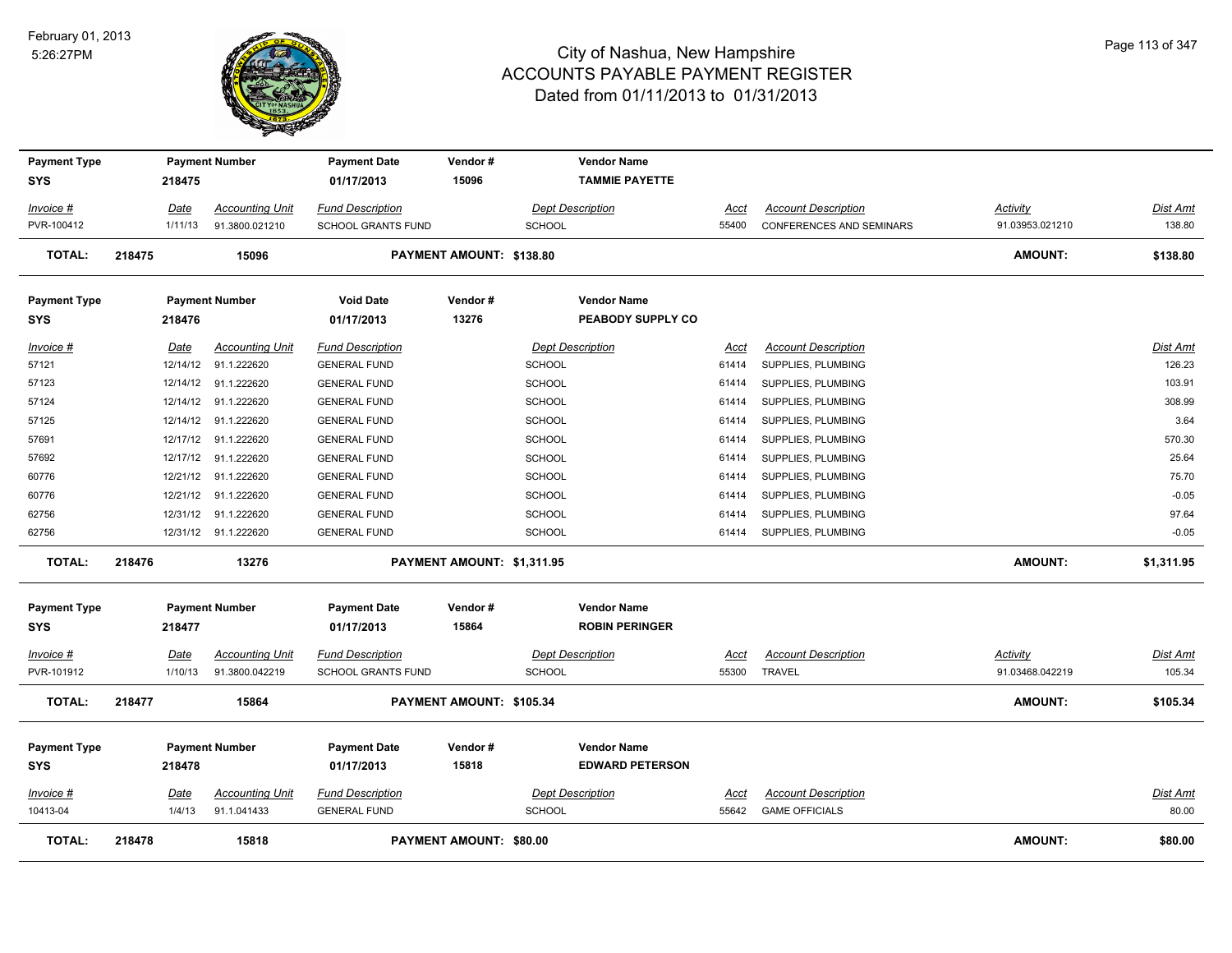

| <b>Payment Type</b><br>SYS |        | 218479      | <b>Payment Number</b>   | <b>Payment Date</b><br>01/17/2013 | Vendor#<br>13310            |               | <b>Vendor Name</b><br><b>PHONAK INC</b> |             |                              | Payee Name<br>PHONAK, LLC |                 |
|----------------------------|--------|-------------|-------------------------|-----------------------------------|-----------------------------|---------------|-----------------------------------------|-------------|------------------------------|---------------------------|-----------------|
|                            |        |             |                         |                                   |                             |               |                                         |             |                              |                           |                 |
| Invoice #                  |        | Date        | <b>Accounting Unit</b>  | <b>Fund Description</b>           |                             |               | <b>Dept Description</b>                 | Acct        | <b>Account Description</b>   | Activity                  | Dist Amt        |
| 5196416849                 |        | 12/19/12    | 91.3800.021210          | <b>SCHOOL GRANTS FUND</b>         |                             | <b>SCHOOL</b> |                                         | 71999       | MISCELLANEOUS EQUIPMENT      | 91.03953.021210           | 3,615.39        |
| 5196428409                 |        |             | 12/21/12 91.3800.021210 | SCHOOL GRANTS FUND                |                             | <b>SCHOOL</b> |                                         | 71999       | MISCELLANEOUS EQUIPMENT      | 91.03953.021210           | 100.00          |
| <b>TOTAL:</b>              | 218479 |             | 13310                   |                                   | PAYMENT AMOUNT: \$3,715.39  |               |                                         |             |                              | <b>AMOUNT:</b>            | \$3,715.39      |
| <b>Payment Type</b>        |        |             | <b>Payment Number</b>   | <b>Payment Date</b>               | Vendor#                     |               | <b>Vendor Name</b>                      |             |                              | Payee Name                |                 |
| SYS                        |        | 218480      |                         | 01/17/2013                        | 11061                       |               | PETTY CASH SCHOOLS                      |             |                              | PLANT OPS PETTY CASH      |                 |
| Invoice #                  |        | Date        | <b>Accounting Unit</b>  | <b>Fund Description</b>           |                             |               | <b>Dept Description</b>                 | <b>Acct</b> | <b>Account Description</b>   |                           | <u>Dist Amt</u> |
| $1 - 7$                    |        | 1/9/13      | 91.1.222610             | <b>GENERAL FUND</b>               |                             | SCHOOL        |                                         | 55307       | MILEAGE REIMBURSEMENTS       |                           | 4.00            |
| $1 - 7$                    |        | 1/9/13      | 91.1.222610             | <b>GENERAL FUND</b>               |                             | SCHOOL        |                                         | 55607       | POSTAGE & DELIVERY           |                           | 45.00           |
| $1 - 7$                    |        | 1/9/13      | 91.1.222620             | <b>GENERAL FUND</b>               |                             | <b>SCHOOL</b> |                                         | 61299       | MISCELLANEOUS SUPPLIES       |                           | 40.00           |
| $1 - 7$                    |        | 1/9/13      | 91.1.222620             | <b>GENERAL FUND</b>               |                             | <b>SCHOOL</b> |                                         | 61421       | SUPPLIES, HVAC               |                           | 34.55           |
| $1 - 7$                    |        | 1/9/13      | 91.1.222620             | <b>GENERAL FUND</b>               |                             | <b>SCHOOL</b> |                                         | 81500       | <b>VEHICLES</b>              |                           | 24.00           |
| <b>TOTAL:</b>              | 218480 |             | 11061                   |                                   | PAYMENT AMOUNT: \$147.55    |               |                                         |             |                              | <b>AMOUNT:</b>            | \$147.55        |
|                            |        |             |                         |                                   |                             |               |                                         |             |                              |                           |                 |
| <b>Payment Type</b>        |        |             | <b>Payment Number</b>   | <b>Void Date</b>                  | Vendor#                     |               | <b>Vendor Name</b>                      |             |                              |                           |                 |
| <b>SYS</b>                 |        | 218481      |                         | 01/17/2013                        | 13355                       |               | PRO AV SYSTEMS INC                      |             |                              |                           |                 |
| Invoice #                  |        | Date        | <b>Accounting Unit</b>  | <b>Fund Description</b>           |                             |               | <b>Dept Description</b>                 | Acct        | <b>Account Description</b>   |                           | Dist Amt        |
| 17907                      |        | 12/28/12    | 91.1.121160             | <b>GENERAL FUND</b>               |                             | <b>SCHOOL</b> |                                         | 71221       | <b>COMPUTER EQUIPMENT</b>    |                           | 1,240.00        |
| 17924                      |        | 12/28/12    | 91.1.992225             | <b>GENERAL FUND</b>               |                             | <b>SCHOOL</b> |                                         | 71999       | MISCELLANEOUS EQUIPMENT      |                           | 739.00          |
| 30180                      |        | 12/29/12    | 91.1.992700             | <b>GENERAL FUND</b>               |                             | <b>SCHOOL</b> |                                         | 55691       | SPED TRANSPORTATION SERVICES |                           | 999.75          |
| 30181                      |        |             | 12/29/12 91.1.992700    | <b>GENERAL FUND</b>               |                             | SCHOOL        |                                         | 55691       | SPED TRANSPORTATION SERVICES |                           | 1,046.25        |
| 30182                      |        |             | 12/29/12 91.1.992700    | <b>GENERAL FUND</b>               |                             | <b>SCHOOL</b> |                                         | 55691       | SPED TRANSPORTATION SERVICES |                           | 1,511.25        |
| 30183                      |        |             | 12/29/12 91.1.992700    | <b>GENERAL FUND</b>               |                             | <b>SCHOOL</b> |                                         | 55691       | SPED TRANSPORTATION SERVICES |                           | 999.75          |
| 30304                      |        |             | 12/30/12 91.1.992700    | <b>GENERAL FUND</b>               |                             | <b>SCHOOL</b> |                                         | 55691       | SPED TRANSPORTATION SERVICES |                           | 3,645.00        |
| 30305                      |        |             | 12/30/12 91.1.992700    | <b>GENERAL FUND</b>               |                             | <b>SCHOOL</b> |                                         | 55691       | SPED TRANSPORTATION SERVICES |                           | 810.00          |
| 30306                      |        |             | 12/30/12 91.1.992700    | <b>GENERAL FUND</b>               |                             | <b>SCHOOL</b> |                                         | 55691       | SPED TRANSPORTATION SERVICES |                           | 28,150.00       |
| 30307                      |        |             | 12/30/12 91.1.992700    | <b>GENERAL FUND</b>               |                             | SCHOOL        |                                         | 55691       | SPED TRANSPORTATION SERVICES |                           | 1,575.00        |
| TOTAL:                     | 218481 |             | 13355                   |                                   | PAYMENT AMOUNT: \$40,716.00 |               |                                         |             |                              | <b>AMOUNT:</b>            | \$40,716.00     |
| <b>Payment Type</b>        |        |             | <b>Payment Number</b>   | <b>Payment Date</b>               | Vendor#                     |               | <b>Vendor Name</b>                      |             |                              |                           |                 |
| <b>SYS</b>                 |        | 218482      |                         | 01/17/2013                        | 13376                       |               | PUBLIC SERVICE OF NH                    |             |                              |                           |                 |
| Invoice #                  |        | <u>Date</u> | <b>Accounting Unit</b>  | <b>Fund Description</b>           |                             |               | <b>Dept Description</b>                 | <u>Acct</u> | <b>Account Description</b>   |                           | <b>Dist Amt</b> |
| G77441101DEC               |        | 12/31/12    | 91.1.092621             | <b>GENERAL FUND</b>               |                             | SCHOOL        |                                         | 54100       | <b>ELECTRICITY</b>           |                           | 5,005.04        |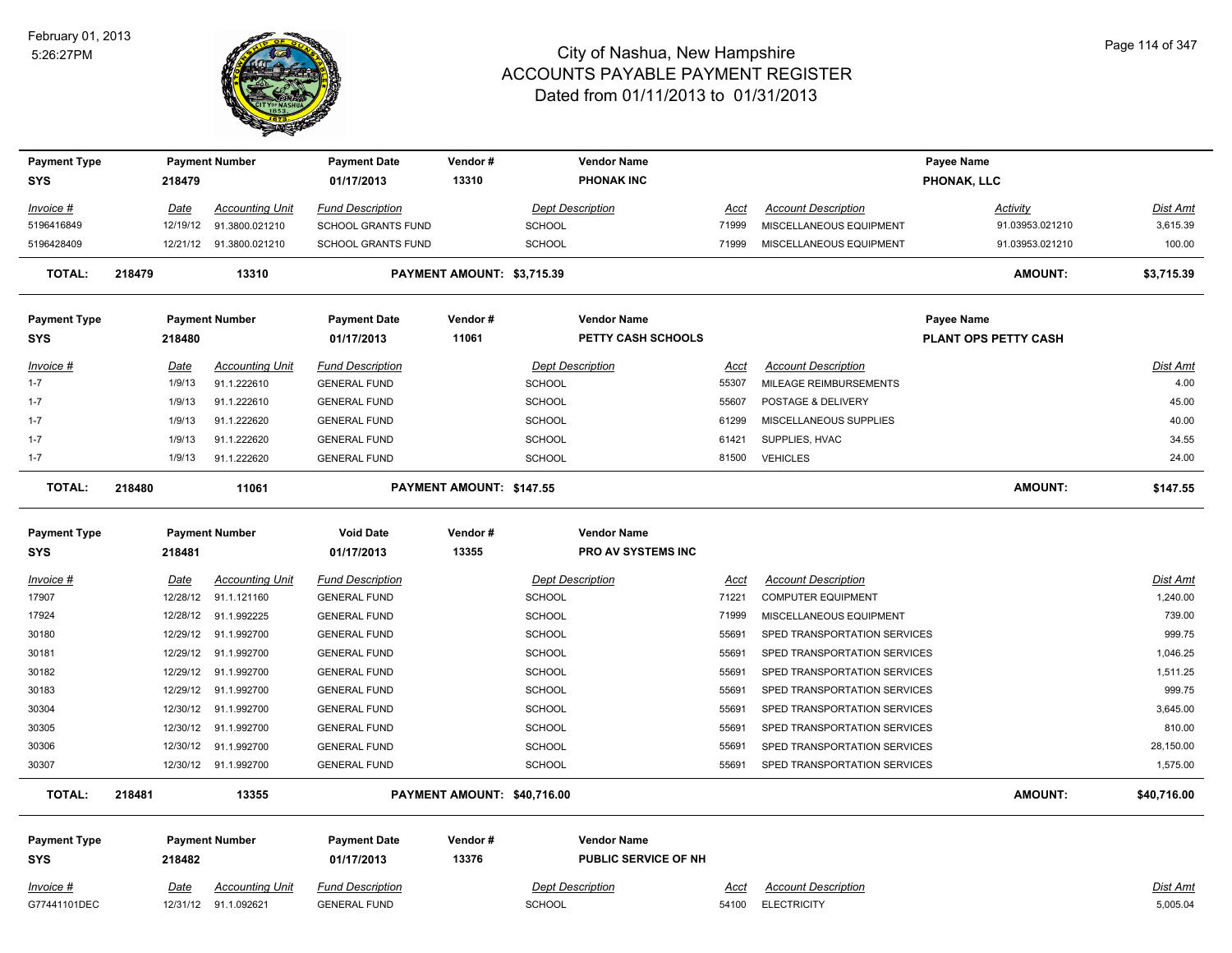

| <b>TOTAL:</b>                     | 218482 |                       | 13376                                 |                                                | PAYMENT AMOUNT: \$5,005.04     |               |                                          |               |                                                     | <b>AMOUNT:</b> | \$5,005.04        |
|-----------------------------------|--------|-----------------------|---------------------------------------|------------------------------------------------|--------------------------------|---------------|------------------------------------------|---------------|-----------------------------------------------------|----------------|-------------------|
| <b>Payment Type</b><br><b>SYS</b> |        | 218483                | <b>Payment Number</b>                 | <b>Payment Date</b><br>01/17/2013              | Vendor#<br>15869               |               | <b>Vendor Name</b><br><b>SHAWN RADIL</b> |               |                                                     |                |                   |
| Invoice #<br>10913-04             |        | <b>Date</b><br>1/9/13 | <b>Accounting Unit</b><br>91.1.041446 | <b>Fund Description</b><br><b>GENERAL FUND</b> |                                | <b>SCHOOL</b> | <b>Dept Description</b>                  | Acct<br>55642 | <b>Account Description</b><br><b>GAME OFFICIALS</b> |                | Dist Amt<br>80.00 |
| TOTAL:                            | 218483 |                       | 15869                                 |                                                | <b>PAYMENT AMOUNT: \$80.00</b> |               |                                          |               |                                                     | <b>AMOUNT:</b> | \$80.00           |
| <b>Payment Type</b><br><b>SYS</b> |        | 218484                | <b>Payment Number</b>                 | <b>Payment Date</b><br>01/17/2013              | Vendor#<br>13395               |               | <b>Vendor Name</b><br><b>PAULE RALPH</b> |               |                                                     |                |                   |
| <i>Invoice</i> #                  |        | <u>Date</u>           | <b>Accounting Unit</b>                | <b>Fund Description</b>                        |                                |               | <b>Dept Description</b>                  | <u>Acct</u>   | <b>Account Description</b>                          |                | Dist Amt          |
| DEC MILE                          |        | 1/7/13                | 91.2100.073120                        | <b>FOOD SERVICES</b>                           |                                | <b>SCHOOL</b> |                                          | 55307         | MILEAGE REIMBURSEMENTS                              |                | 10.68             |
| DEC MILE                          |        | 1/7/13                | 91.2100.093120                        | <b>FOOD SERVICES</b>                           |                                | <b>SCHOOL</b> |                                          | 55307         | MILEAGE REIMBURSEMENTS                              |                | 10.69             |
| DEC MILE                          |        | 1/7/13                | 91.2100.133120                        | <b>FOOD SERVICES</b>                           |                                | SCHOOL        |                                          | 55307         | MILEAGE REIMBURSEMENTS                              |                | 10.68             |
| DEC MILE                          |        | 1/7/13                | 91.2100.183120                        | <b>FOOD SERVICES</b>                           |                                | SCHOOL        |                                          | 55307         | MILEAGE REIMBURSEMENTS                              |                | 10.69             |
| <b>TOTAL:</b>                     | 218484 |                       | 13395                                 |                                                | PAYMENT AMOUNT: \$42.74        |               |                                          |               |                                                     | <b>AMOUNT:</b> | \$42.74           |
| <b>Payment Type</b>               |        |                       | <b>Payment Number</b>                 | <b>Payment Date</b>                            | Vendor#                        |               | <b>Vendor Name</b>                       |               |                                                     |                |                   |
| <b>SYS</b>                        |        | 218485                |                                       | 01/17/2013                                     | 13403                          |               | <b>RAYMOND J LEVESQUE &amp; SONS</b>     |               |                                                     |                |                   |
| Invoice #                         |        | <u>Date</u>           | <b>Accounting Unit</b>                | <b>Fund Description</b>                        |                                |               | <b>Dept Description</b>                  | <u>Acct</u>   | <b>Account Description</b>                          |                | <b>Dist Amt</b>   |
| 10231                             |        | 6/19/12               | 91.1.222620                           | <b>GENERAL FUND</b>                            |                                | SCHOOL        |                                          | 54600         | <b>VEHICLE REPAIRS &amp; MAINTENANCE</b>            |                | 445.60            |
| 10584                             |        | 9/20/12               | 91.1.222620                           | <b>GENERAL FUND</b>                            |                                | <b>SCHOOL</b> |                                          | 54600         | <b>VEHICLE REPAIRS &amp; MAINTENANCE</b>            |                | 285.80            |
| 10588                             |        | 9/19/12               | 91.1.222620                           | <b>GENERAL FUND</b>                            |                                | <b>SCHOOL</b> |                                          | 54600         | VEHICLE REPAIRS & MAINTENANCE                       |                | 110.00            |
| 10609                             |        | 9/25/12               | 91.1.222620                           | <b>GENERAL FUND</b>                            |                                | <b>SCHOOL</b> |                                          | 54600         | VEHICLE REPAIRS & MAINTENANCE                       |                | 50.00             |
| 10669                             |        | 10/10/12              | 91.1.222620                           | <b>GENERAL FUND</b>                            |                                | <b>SCHOOL</b> |                                          | 54600         | <b>VEHICLE REPAIRS &amp; MAINTENANCE</b>            |                | 279.00            |
| 10840                             |        | 11/23/12              | 91.1.222620                           | <b>GENERAL FUND</b>                            |                                | <b>SCHOOL</b> |                                          | 54600         | <b>VEHICLE REPAIRS &amp; MAINTENANCE</b>            |                | 240.95            |
| 10943                             |        |                       | 12/26/12 91.1.222620                  | <b>GENERAL FUND</b>                            |                                | SCHOOL        |                                          | 54600         | VEHICLE REPAIRS & MAINTENANCE                       |                | 226.70            |
| TOTAL:                            | 218485 |                       | 13403                                 |                                                | PAYMENT AMOUNT: \$1,638.05     |               |                                          |               |                                                     | <b>AMOUNT:</b> | \$1,638.05        |
| <b>Payment Type</b>               |        |                       | <b>Payment Number</b>                 | <b>Payment Date</b>                            | Vendor#                        |               | <b>Vendor Name</b>                       |               |                                                     |                |                   |
| <b>SYS</b>                        |        | 218486                |                                       | 01/17/2013                                     | 15392                          |               | <b>REHABILITATION EQUIPMENT ASSOC</b>    |               |                                                     |                |                   |
| <b>Invoice #</b>                  |        | <b>Date</b>           | <b>Accounting Unit</b>                | <b>Fund Description</b>                        |                                |               | <b>Dept Description</b>                  | Acct          | <b>Account Description</b>                          |                | Dist Amt          |
| 77519                             |        |                       | 12/31/12 91.1.041210                  | <b>GENERAL FUND</b>                            |                                | <b>SCHOOL</b> |                                          | 61142         | MEDICAL SUPPLIES                                    |                | 33.80             |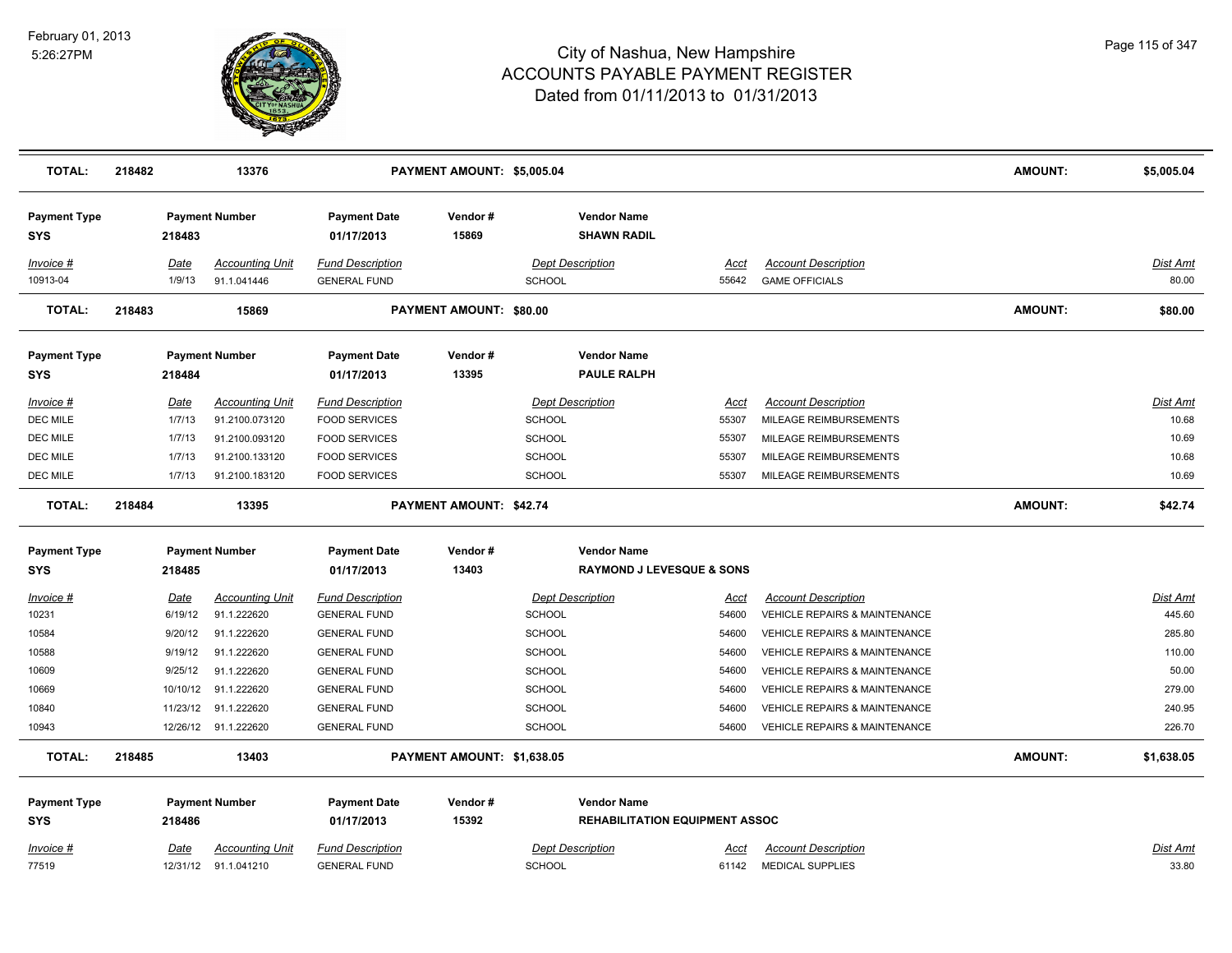

| <b>TOTAL:</b>                     | 218486 |                  | 15392                                    |                                                | PAYMENT AMOUNT: \$33.80  |               |                                        |                      |                                                               |                            | <b>AMOUNT:</b> | \$33.80            |
|-----------------------------------|--------|------------------|------------------------------------------|------------------------------------------------|--------------------------|---------------|----------------------------------------|----------------------|---------------------------------------------------------------|----------------------------|----------------|--------------------|
| <b>Payment Type</b><br><b>SYS</b> |        | 218487           | <b>Payment Number</b>                    | <b>Payment Date</b><br>01/17/2013              | Vendor#<br>11764         |               | <b>Vendor Name</b><br><b>REXEL CLS</b> |                      |                                                               | Payee Name<br><b>REXEL</b> |                |                    |
| Invoice #<br>S103993700.002       |        | Date<br>12/20/12 | <b>Accounting Unit</b><br>91.1.222620    | <b>Fund Description</b><br><b>GENERAL FUND</b> |                          | <b>SCHOOL</b> | <b>Dept Description</b>                | Acct<br>61407        | <b>Account Description</b><br>SUPPLIES, ELECTRICAL            |                            |                | Dist Amt<br>116.36 |
| S104052754.001                    |        | 1/3/13           | 91.1.222620                              | <b>GENERAL FUND</b>                            |                          | <b>SCHOOL</b> |                                        | 61407                | SUPPLIES, ELECTRICAL                                          |                            |                | 28.55              |
| <b>TOTAL:</b>                     | 218487 |                  | 11764                                    |                                                | PAYMENT AMOUNT: \$144.91 |               |                                        |                      |                                                               |                            | <b>AMOUNT:</b> | \$144.91           |
| <b>Payment Type</b>               |        |                  | <b>Payment Number</b>                    | <b>Payment Date</b>                            | Vendor#                  |               | <b>Vendor Name</b>                     |                      |                                                               |                            |                |                    |
| <b>SYS</b>                        |        | 218488           |                                          | 01/17/2013                                     | 15842                    |               | <b>DEBORAH RICHARDSON</b>              |                      |                                                               |                            |                |                    |
| Invoice #<br>PVR-102312           |        | Date<br>1/8/13   | <b>Accounting Unit</b><br>91.1.191160    | <b>Fund Description</b><br><b>GENERAL FUND</b> |                          | <b>SCHOOL</b> | <b>Dept Description</b>                | Acct<br>55400        | <b>Account Description</b><br><b>CONFERENCES AND SEMINARS</b> |                            |                | Dist Amt<br>90.00  |
| <b>TOTAL:</b>                     | 218488 |                  | 15842                                    |                                                | PAYMENT AMOUNT: \$90.00  |               |                                        |                      |                                                               |                            | <b>AMOUNT:</b> | \$90.00            |
| <b>Payment Type</b>               |        |                  | <b>Payment Number</b>                    | <b>Payment Date</b>                            | Vendor#                  |               | <b>Vendor Name</b>                     |                      |                                                               |                            |                |                    |
| <b>SYS</b>                        |        | 218489           |                                          | 01/17/2013                                     | 11014                    |               | <b>RIDE-AWAY CORP</b>                  |                      |                                                               |                            |                |                    |
| <u> Invoice #</u><br>100.00       |        | Date<br>12/28/12 | <b>Accounting Unit</b><br>91.2201.041490 | <b>Fund Description</b><br>DRIVERS EDUCATION   |                          | <b>SCHOOL</b> | <b>Dept Description</b>                | <u>Acct</u><br>61799 | <b>Account Description</b><br>VEHICLE PARTS & SUPPLIES        |                            |                | Dist Amt<br>100.00 |
| <b>TOTAL:</b>                     | 218489 |                  | 11014                                    |                                                | PAYMENT AMOUNT: \$100.00 |               |                                        |                      |                                                               |                            | <b>AMOUNT:</b> | \$100.00           |
| <b>Payment Type</b>               |        |                  | <b>Payment Number</b>                    | <b>Payment Date</b>                            | Vendor#                  |               | <b>Vendor Name</b>                     |                      |                                                               |                            |                |                    |
| <b>SYS</b>                        |        | 218490           |                                          | 01/17/2013                                     | 13484                    |               | <b>DAVID RYAN</b>                      |                      |                                                               |                            |                |                    |
| Invoice #                         |        | Date             | <b>Accounting Unit</b>                   | <b>Fund Description</b>                        |                          |               | <b>Dept Description</b>                | Acct                 | <b>Account Description</b>                                    |                            |                | <b>Dist Amt</b>    |
| MILES-DEC                         |        | 1/9/13           | 91.1.041160                              | <b>GENERAL FUND</b>                            |                          | <b>SCHOOL</b> |                                        | 55307                | MILEAGE REIMBURSEMENTS                                        |                            |                | 87.58              |
| <b>TOTAL:</b>                     | 218490 |                  | 13484                                    |                                                | PAYMENT AMOUNT: \$87.58  |               |                                        |                      |                                                               |                            | <b>AMOUNT:</b> | \$87.58            |
| <b>Payment Type</b>               |        |                  | <b>Payment Number</b>                    | <b>Payment Date</b>                            | Vendor#                  |               | <b>Vendor Name</b>                     |                      |                                                               |                            |                |                    |
| <b>SYS</b>                        |        | 218491           |                                          | 01/17/2013                                     | 13497                    |               | <b>FRANK SAIA</b>                      |                      |                                                               |                            |                |                    |
| Invoice #                         |        | <u>Date</u>      | <b>Accounting Unit</b>                   | <b>Fund Description</b>                        |                          |               | <b>Dept Description</b>                | <u>Acct</u>          | <b>Account Description</b>                                    |                            |                | Dist Amt           |
| 11113-04                          |        | 1/11/13          | 91.1.041436                              | <b>GENERAL FUND</b>                            |                          | SCHOOL        |                                        | 55642                | <b>GAME OFFICIALS</b>                                         |                            |                | 60.00              |
| <b>TOTAL:</b>                     | 218491 |                  | 13497                                    |                                                | PAYMENT AMOUNT: \$60.00  |               |                                        |                      |                                                               |                            | <b>AMOUNT:</b> | \$60.00            |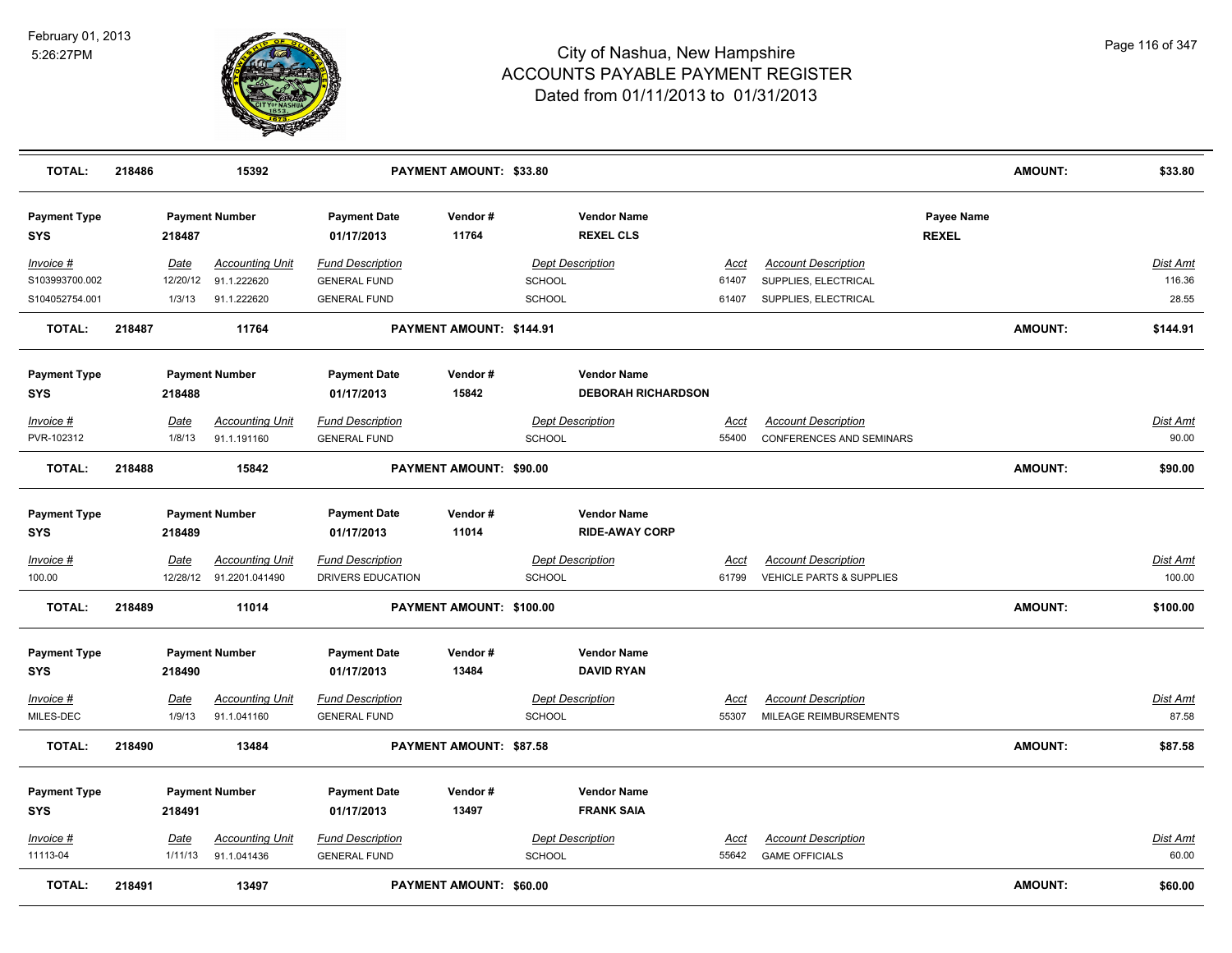

| <b>Payment Type</b> |        |             | <b>Payment Number</b>  | <b>Payment Date</b>     | Vendor#                    |               | <b>Vendor Name</b>        |             |                             |                |                 |
|---------------------|--------|-------------|------------------------|-------------------------|----------------------------|---------------|---------------------------|-------------|-----------------------------|----------------|-----------------|
| <b>SYS</b>          |        | 218492      |                        | 01/17/2013              | 15861                      |               | <b>DANIEL SCARPATI</b>    |             |                             |                |                 |
| Invoice #           |        | Date        | <b>Accounting Unit</b> | <b>Fund Description</b> |                            |               | <b>Dept Description</b>   | Acct        | <b>Account Description</b>  |                | Dist Amt        |
| EDUC820             |        | 1/14/13     | 91.1.991160            | <b>GENERAL FUND</b>     |                            | <b>SCHOOL</b> |                           | 52800       | EDUCATIONAL ASSISTANCE      |                | 1,545.60        |
| <b>TOTAL:</b>       | 218492 |             | 15861                  |                         | PAYMENT AMOUNT: \$1,545.60 |               |                           |             |                             | <b>AMOUNT:</b> | \$1,545.60      |
| <b>Payment Type</b> |        |             | <b>Payment Number</b>  | <b>Payment Date</b>     | Vendor#                    |               | <b>Vendor Name</b>        |             |                             |                |                 |
| <b>SYS</b>          |        | 218493      |                        | 01/17/2013              | 15692                      |               | <b>ROBERT SCHILLING</b>   |             |                             |                |                 |
| Invoice #           |        | Date        | <b>Accounting Unit</b> | <b>Fund Description</b> |                            |               | <b>Dept Description</b>   | <b>Acct</b> | <b>Account Description</b>  |                | <b>Dist Amt</b> |
| 11013-04            |        | 1/10/13     | 91.1.041437            | <b>GENERAL FUND</b>     |                            | <b>SCHOOL</b> |                           | 55642       | <b>GAME OFFICIALS</b>       |                | 60.00           |
| <b>TOTAL:</b>       | 218493 |             | 15692                  |                         | PAYMENT AMOUNT: \$60.00    |               |                           |             |                             | <b>AMOUNT:</b> | \$60.00         |
| <b>Payment Type</b> |        |             | <b>Payment Number</b>  | <b>Payment Date</b>     | Vendor#                    |               | <b>Vendor Name</b>        |             |                             |                |                 |
| <b>SYS</b>          |        | 218494      |                        | 01/17/2013              | 13523                      |               | <b>SCHOOL HEALTH CORP</b> |             |                             |                |                 |
| $Invoice$ #         |        | Date        | <b>Accounting Unit</b> | <b>Fund Description</b> |                            |               | <b>Dept Description</b>   | <u>Acct</u> | <b>Account Description</b>  |                | Dist Amt        |
| 2602901-00          |        | 10/26/12    | 91.1.172130            | <b>GENERAL FUND</b>     |                            | <b>SCHOOL</b> |                           | 61142       | <b>MEDICAL SUPPLIES</b>     |                | 133.54          |
| <b>TOTAL:</b>       | 218494 |             | 13523                  |                         | PAYMENT AMOUNT: \$133.54   |               |                           |             |                             | <b>AMOUNT:</b> | \$133.54        |
| <b>Payment Type</b> |        |             | <b>Payment Number</b>  | <b>Payment Date</b>     | Vendor#                    |               | <b>Vendor Name</b>        |             |                             |                |                 |
| <b>SYS</b>          |        | 218495      |                        | 01/17/2013              | 13526                      |               | <b>SCHOOL SPECIALTY</b>   |             |                             |                |                 |
| <u>Invoice #</u>    |        | <b>Date</b> | <b>Accounting Unit</b> | <b>Fund Description</b> |                            |               | <b>Dept Description</b>   | <u>Acct</u> | <b>Account Description</b>  |                | Dist Amt        |
| 208109632781        |        |             | 12/14/12 91.1.101102   | <b>GENERAL FUND</b>     |                            | SCHOOL        |                           | 61135       | <b>EDUCATIONAL SUPPLIES</b> |                | 1,988.05        |
| <b>TOTAL:</b>       | 218495 |             | 13526                  |                         | PAYMENT AMOUNT: \$1,988.05 |               |                           |             |                             | <b>AMOUNT:</b> | \$1,988.05      |
| <b>Payment Type</b> |        |             | <b>Payment Number</b>  | <b>Payment Date</b>     | Vendor#                    |               | <b>Vendor Name</b>        |             |                             |                |                 |
| <b>SYS</b>          |        | 218496      |                        | 01/17/2013              | 15087                      |               | <b>MICHELE SCOTT</b>      |             |                             |                |                 |
| Invoice #           |        | Date        | <b>Accounting Unit</b> | <b>Fund Description</b> |                            |               | <b>Dept Description</b>   | <b>Acct</b> | <b>Account Description</b>  |                | <b>Dist Amt</b> |
| <b>DEC-12</b>       |        |             | 12/30/12 91.1.021210   | <b>GENERAL FUND</b>     |                            | <b>SCHOOL</b> |                           | 61299       | MISCELLANEOUS SUPPLIES      |                | 21.97           |
| <b>TOTAL:</b>       | 218496 |             | 15087                  |                         | PAYMENT AMOUNT: \$21.97    |               |                           |             |                             | <b>AMOUNT:</b> | \$21.97         |
| <b>Payment Type</b> |        |             | <b>Payment Number</b>  | <b>Payment Date</b>     | Vendor#                    |               | <b>Vendor Name</b>        |             |                             |                |                 |
| <b>SYS</b>          |        | 218497      |                        | 01/17/2013              | 13537                      |               | <b>SDE REGISTRATION</b>   |             |                             |                |                 |
| Invoice #           |        | Date        | <b>Accounting Unit</b> | <b>Fund Description</b> |                            |               | <b>Dept Description</b>   | <b>Acct</b> | <b>Account Description</b>  | Activity       | Dist Amt        |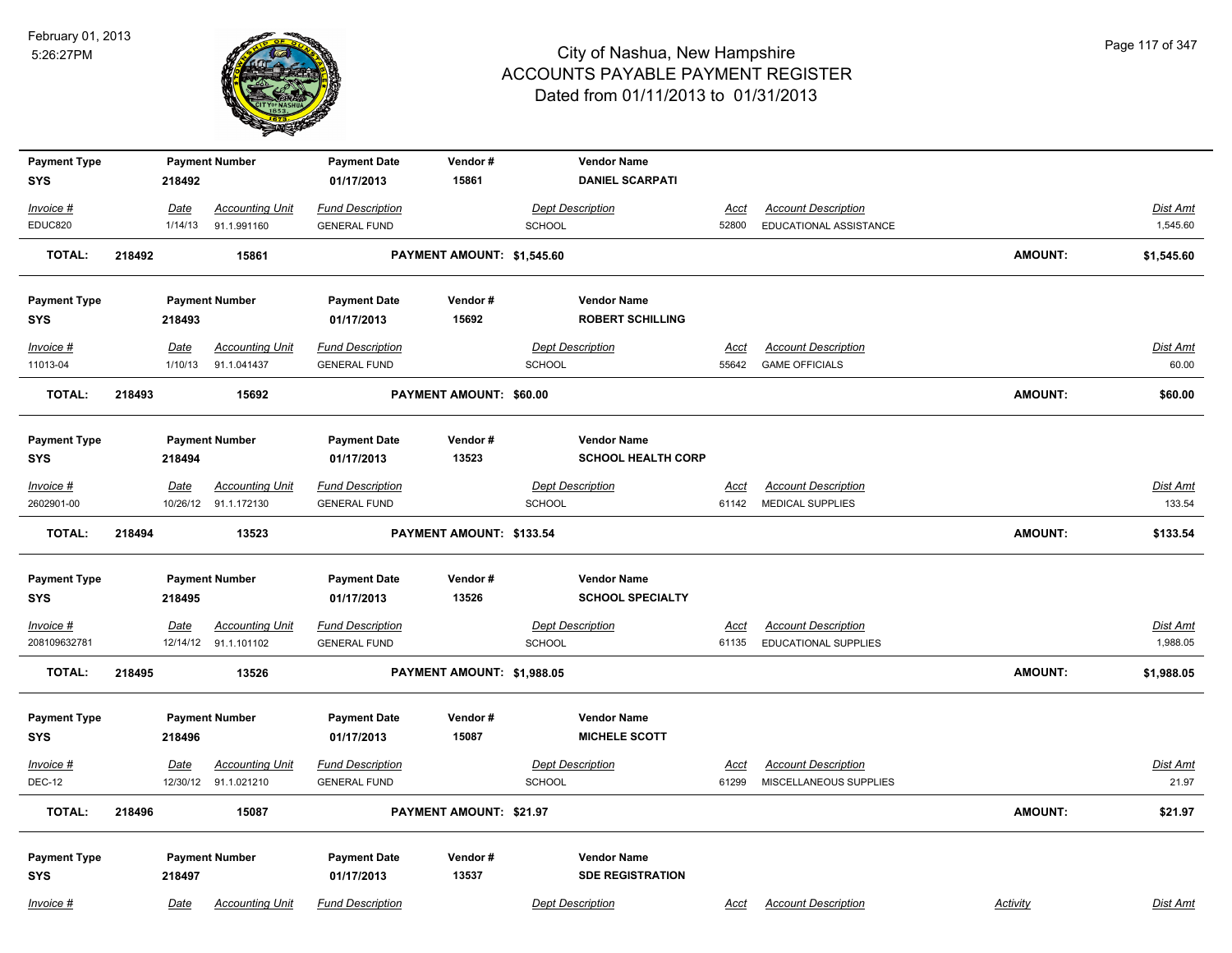

| REG-1312510         | 12/28/12 | 91.3800.042219          | <b>SCHOOL GRANTS FUND</b> | <b>SCHOOL</b>              | 55300                               | <b>TRAVEL</b>              | 91.03468.042219 | 297.00     |
|---------------------|----------|-------------------------|---------------------------|----------------------------|-------------------------------------|----------------------------|-----------------|------------|
| REG-1312512         | 12/28/12 | 91.3800.042219          | <b>SCHOOL GRANTS FUND</b> | SCHOOL                     | 55300                               | <b>TRAVEL</b>              | 91.03468.042219 | 297.00     |
| REG-1312515         | 12/28/12 | 91.3800.042219          | <b>SCHOOL GRANTS FUND</b> | <b>SCHOOL</b>              | 55300                               | <b>TRAVEL</b>              | 91.03468.042219 | 297.00     |
| REG-1312517         |          | 12/28/12 91.3800.042219 | <b>SCHOOL GRANTS FUND</b> | <b>SCHOOL</b>              | 55300                               | TRAVEL                     | 91.03468.042219 | 297.00     |
| REG-1312523         | 12/28/12 | 91.3800.042219          | <b>SCHOOL GRANTS FUND</b> | <b>SCHOOL</b>              | 55300                               | <b>TRAVEL</b>              | 91.03468.042219 | 297.00     |
| REG-1312526         | 12/28/12 | 91.3800.042219          | <b>SCHOOL GRANTS FUND</b> | <b>SCHOOL</b>              | 55300                               | <b>TRAVEL</b>              | 91.03468.042219 | 297.00     |
| REG-1312530         | 12/28/12 | 91.3800.042219          | <b>SCHOOL GRANTS FUND</b> | <b>SCHOOL</b>              | 55300                               | <b>TRAVEL</b>              | 91.03468.042219 | 297.00     |
| REG-1312531         | 12/28/12 | 91.3800.042219          | <b>SCHOOL GRANTS FUND</b> | <b>SCHOOL</b>              | 55300                               | <b>TRAVEL</b>              | 91.03468.042219 | 297.00     |
| REG-1312532         | 12/28/12 | 91.3800.042219          | <b>SCHOOL GRANTS FUND</b> | <b>SCHOOL</b>              | 55300                               | <b>TRAVEL</b>              | 91.03468.042219 | 297.00     |
| REG-1312550         | 12/28/12 | 91.3800.042219          | SCHOOL GRANTS FUND        | <b>SCHOOL</b>              | 55300                               | <b>TRAVEL</b>              | 91.03468.042219 | 297.00     |
| REG-1312551         | 12/28/12 | 91.3800.042219          | <b>SCHOOL GRANTS FUND</b> | SCHOOL                     | 55300                               | <b>TRAVEL</b>              | 91.03468.042219 | 297.00     |
| REG-1312552         | 12/28/12 | 91.3800.042219          | <b>SCHOOL GRANTS FUND</b> | SCHOOL                     | 55300                               | <b>TRAVEL</b>              | 91.03468.042219 | 297.00     |
| REG-1312557         | 12/28/12 | 91.3800.042219          | <b>SCHOOL GRANTS FUND</b> | <b>SCHOOL</b>              | 55300                               | <b>TRAVEL</b>              | 91.03468.042219 | 297.00     |
| REG-1312562         | 12/28/12 | 91.3800.042219          | <b>SCHOOL GRANTS FUND</b> | <b>SCHOOL</b>              | 55300                               | <b>TRAVEL</b>              | 91.03468.042219 | 297.00     |
| REG-1312564         | 12/28/12 | 91.3800.042219          | <b>SCHOOL GRANTS FUND</b> | <b>SCHOOL</b>              | 55300                               | <b>TRAVEL</b>              | 91.03468.042219 | 297.00     |
| REG-1312566         | 12/28/12 | 91.3800.042219          | <b>SCHOOL GRANTS FUND</b> | <b>SCHOOL</b>              | 55300                               | <b>TRAVEL</b>              | 91.03468.042219 | 297.00     |
| REG-1312568         | 12/28/12 | 91.3800.042219          | <b>SCHOOL GRANTS FUND</b> | <b>SCHOOL</b>              | 55300                               | <b>TRAVEL</b>              | 91.03468.042219 | 297.00     |
|                     |          |                         |                           |                            |                                     |                            |                 |            |
| REG-1312572         |          | 12/28/12 91.3800.042219 | <b>SCHOOL GRANTS FUND</b> | <b>SCHOOL</b>              | 55300                               | <b>TRAVEL</b>              | 91.03468.042219 | 297.00     |
| <b>TOTAL:</b>       | 218497   | 13537                   |                           | PAYMENT AMOUNT: \$5,346.00 |                                     |                            | <b>AMOUNT:</b>  | \$5,346.00 |
|                     |          |                         |                           |                            |                                     |                            |                 |            |
| <b>Payment Type</b> |          | <b>Payment Number</b>   | <b>Payment Date</b>       | Vendor#                    | <b>Vendor Name</b><br><b>SERESC</b> |                            |                 |            |
| SYS                 | 218498   |                         | 01/17/2013                | 13549                      |                                     |                            |                 |            |
| Invoice #           | Date     | Accounting Unit         | <b>Fund Description</b>   |                            | <b>Dept Description</b><br>Acct     | <b>Account Description</b> |                 | Dist Amt   |
| 2224046-IN          | 11/30/12 | 91.1.021267             | <b>GENERAL FUND</b>       | <b>SCHOOL</b>              | 55694                               | TUITION, OUT OF DISTRICT   |                 | 3,491.06   |
| 2224053-IN          | 11/30/12 | 91.1.021267             | <b>GENERAL FUND</b>       | <b>SCHOOL</b>              | 55694                               | TUITION, OUT OF DISTRICT   |                 | 3,491.06   |
| 2224058-IN          |          | 11/30/12 91.1.021267    | <b>GENERAL FUND</b>       | <b>SCHOOL</b>              | 55694                               | TUITION, OUT OF DISTRICT   |                 | 2,021.14   |
| <b>TOTAL:</b>       | 218498   | 13549                   |                           | PAYMENT AMOUNT: \$9,003.26 |                                     |                            | <b>AMOUNT:</b>  | \$9,003.26 |
|                     |          |                         |                           |                            |                                     |                            |                 |            |
| <b>Payment Type</b> |          | <b>Payment Number</b>   | <b>Payment Date</b>       | Vendor#                    | <b>Vendor Name</b>                  |                            |                 |            |
| SYS                 | 218499   |                         | 01/17/2013                | 15822                      | <b>SHARMILA SHENDYE</b>             |                            |                 |            |
| Invoice #           | Date     | <b>Accounting Unit</b>  | <b>Fund Description</b>   |                            | <b>Dept Description</b><br>Acct     | <b>Account Description</b> |                 | Dist Amt   |

**TOTAL: 218499 15822 PAYMENT AMOUNT: \$89.99 AMOUNT: \$89.99**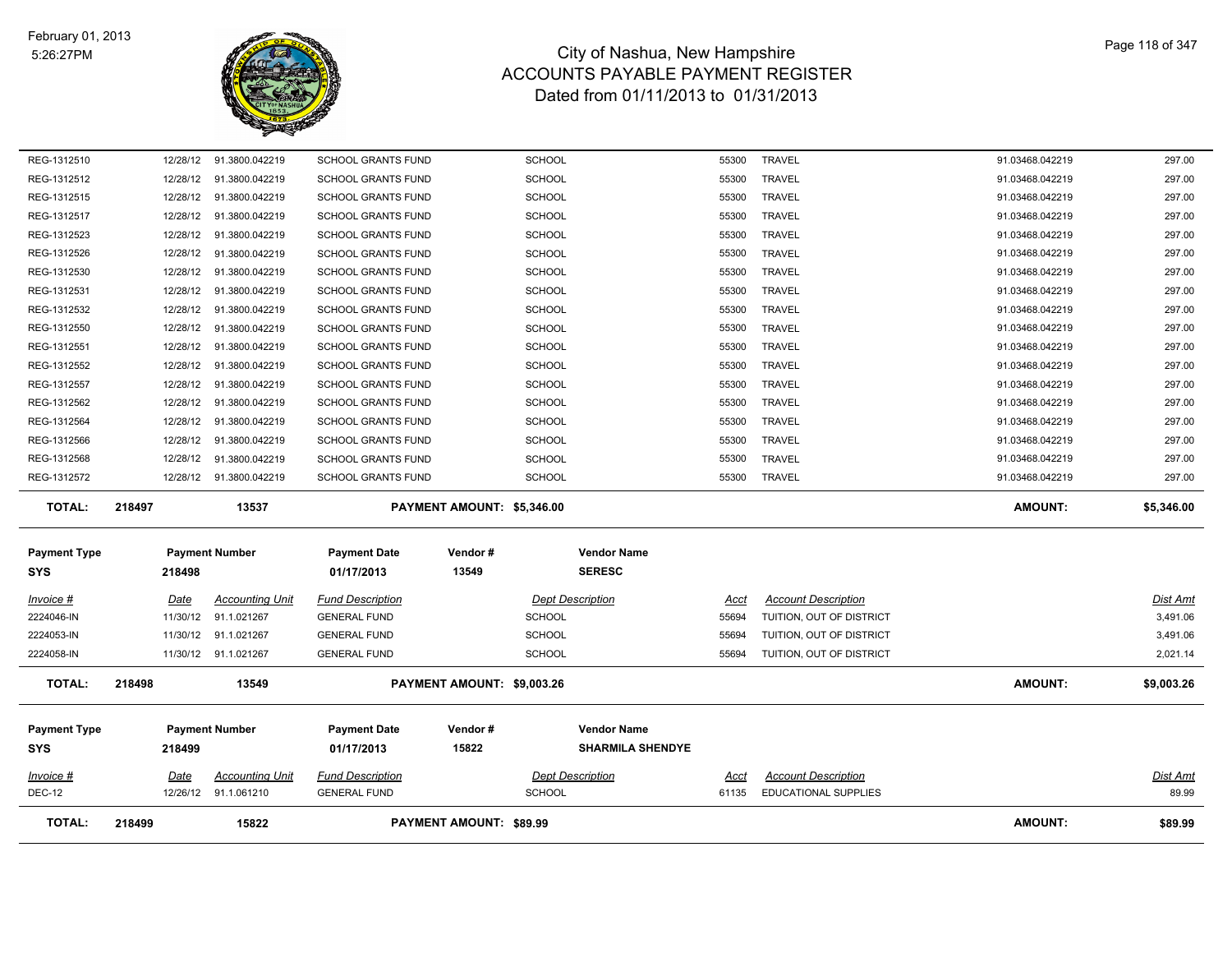

| <b>Payment Type</b> |        |          | <b>Payment Number</b>    | <b>Payment Date</b>       | Vendor#                        |               | <b>Vendor Name</b>                        |             |                                                      | Payee Name              |                 |
|---------------------|--------|----------|--------------------------|---------------------------|--------------------------------|---------------|-------------------------------------------|-------------|------------------------------------------------------|-------------------------|-----------------|
| <b>SYS</b>          |        | 218500   |                          | 01/17/2013                | 11287                          |               | <b>NURSES PRN INC</b>                     |             |                                                      | <b>SILVER TOUCH HHC</b> |                 |
| Invoice #           |        | Date     | <b>Accounting Unit</b>   | <b>Fund Description</b>   |                                |               | <b>Dept Description</b>                   | Acct        | <b>Account Description</b>                           | <b>Activity</b>         | Dist Amt        |
| 451648              |        |          | 12/23/12 91.3800.022190  | <b>SCHOOL GRANTS FUND</b> |                                | <b>SCHOOL</b> |                                           | 53628       | CONTRACT SERVICES                                    | 91.03953.022190         | 405.00          |
| <b>TOTAL:</b>       | 218500 |          | 11287                    |                           | PAYMENT AMOUNT: \$405.00       |               |                                           |             |                                                      | <b>AMOUNT:</b>          | \$405.00        |
| <b>Payment Type</b> |        |          | <b>Payment Number</b>    | <b>Payment Date</b>       | Vendor#                        |               | <b>Vendor Name</b>                        |             |                                                      |                         |                 |
| <b>SYS</b>          |        | 218501   |                          | 01/17/2013                | 15621                          |               | <b>KEVIN SIMONEAU</b>                     |             |                                                      |                         |                 |
| Invoice #           |        | Date     | <b>Accounting Unit</b>   | <b>Fund Description</b>   |                                |               | <b>Dept Description</b>                   | Acct        | <b>Account Description</b>                           |                         | Dist Amt        |
| 10713-07            |        | 1/7/13   | 91.1.071434              | <b>GENERAL FUND</b>       |                                | <b>SCHOOL</b> |                                           | 55642       | <b>GAME OFFICIALS</b>                                |                         | 60.00           |
| 10713-07            |        | 1/7/13   | 91.1.071435              | <b>GENERAL FUND</b>       |                                | <b>SCHOOL</b> |                                           | 55642       | <b>GAME OFFICIALS</b>                                |                         | 60.00           |
| <b>TOTAL:</b>       | 218501 |          | 15621                    |                           | PAYMENT AMOUNT: \$120.00       |               |                                           |             |                                                      | <b>AMOUNT:</b>          | \$120.00        |
| <b>Payment Type</b> |        |          | <b>Payment Number</b>    | <b>Payment Date</b>       | Vendor#                        |               | <b>Vendor Name</b>                        |             |                                                      |                         |                 |
| <b>SYS</b>          |        | 218502   |                          | 01/17/2013                | 13581                          |               | <b>SIROIS &amp; SON APPLIANCE REPAIRS</b> |             |                                                      |                         |                 |
|                     |        |          |                          |                           |                                |               |                                           |             |                                                      |                         |                 |
| Invoice #           |        | Date     | <b>Accounting Unit</b>   | <b>Fund Description</b>   |                                |               | <b>Dept Description</b>                   | Acct        | <b>Account Description</b>                           |                         | Dist Amt        |
| 18853               |        | 12/6/12  | 91.1.041300              | <b>GENERAL FUND</b>       |                                | <b>SCHOOL</b> |                                           | 54487       | <b>EQUIPMENT REPAIRS &amp;</b><br><b>MAINTENANCE</b> |                         | 138.00          |
| <b>TOTAL:</b>       | 218502 |          | 13581                    |                           | PAYMENT AMOUNT: \$138.00       |               |                                           |             |                                                      | <b>AMOUNT:</b>          | \$138.00        |
| <b>Payment Type</b> |        |          | <b>Payment Number</b>    | <b>Payment Date</b>       | Vendor#                        |               | <b>Vendor Name</b>                        |             |                                                      |                         |                 |
| <b>SYS</b>          |        | 218503   |                          | 01/17/2013                | 15866                          |               | SOUTHERN NH MEDICAL CENTER                |             |                                                      |                         |                 |
| Invoice #           |        | Date     | <b>Accounting Unit</b>   | <b>Fund Description</b>   |                                |               | <b>Dept Description</b>                   | <u>Acct</u> | <b>Account Description</b>                           | Activity                | Dist Amt        |
| SRN2620920          |        |          | 12/13/12  91.3800.021210 | SCHOOL GRANTS FUND        |                                | SCHOOL        |                                           | 54487       | <b>EQUIPMENT REPAIRS &amp;</b><br><b>MAINTENANCE</b> | 91.03953.021210         | 78.75           |
| <b>TOTAL:</b>       | 218503 |          | 15866                    |                           | <b>PAYMENT AMOUNT: \$78.75</b> |               |                                           |             |                                                      | <b>AMOUNT:</b>          | \$78.75         |
| <b>Payment Type</b> |        |          | <b>Payment Number</b>    | <b>Payment Date</b>       | Vendor#                        |               | <b>Vendor Name</b>                        |             |                                                      |                         |                 |
| <b>SYS</b>          |        | 218504   |                          | 01/17/2013                | 11963                          |               | <b>STAPLES BUSINESS ADVANTAGE</b>         |             |                                                      |                         |                 |
| Invoice #           |        | Date     | <b>Accounting Unit</b>   | <b>Fund Description</b>   |                                |               | <b>Dept Description</b>                   | <u>Acct</u> | <b>Account Description</b>                           |                         | <b>Dist Amt</b> |
| 3188326099          |        |          | 12/15/12 91.1.031160     | <b>GENERAL FUND</b>       |                                | <b>SCHOOL</b> |                                           | 61135       | <b>EDUCATIONAL SUPPLIES</b>                          |                         | 72.37           |
| 3188353377          |        | 12/18/12 | 91.1.062410              | <b>GENERAL FUND</b>       |                                | <b>SCHOOL</b> |                                           | 61100       | OFFICE SUPPLIES                                      |                         | 1,155.01        |
| 3188485137          |        | 12/21/12 | 91.1.172410              | <b>GENERAL FUND</b>       |                                | <b>SCHOOL</b> |                                           | 61100       | OFFICE SUPPLIES                                      |                         | 28.99           |
| 3188690561          |        |          | 12/22/12 91.1.112410     | <b>GENERAL FUND</b>       |                                | <b>SCHOOL</b> |                                           | 61100       | OFFICE SUPPLIES                                      |                         | 256.18          |
| 3188798551          |        |          | 12/28/12 91.2100.993120  | <b>FOOD SERVICES</b>      |                                | <b>SCHOOL</b> |                                           | 61100       | OFFICE SUPPLIES                                      |                         | 375.11          |
| 3188798551          |        |          | 12/28/12 91.2100.993120  | <b>FOOD SERVICES</b>      |                                | SCHOOL        |                                           | 61100       | OFFICE SUPPLIES                                      |                         | $-11.25$        |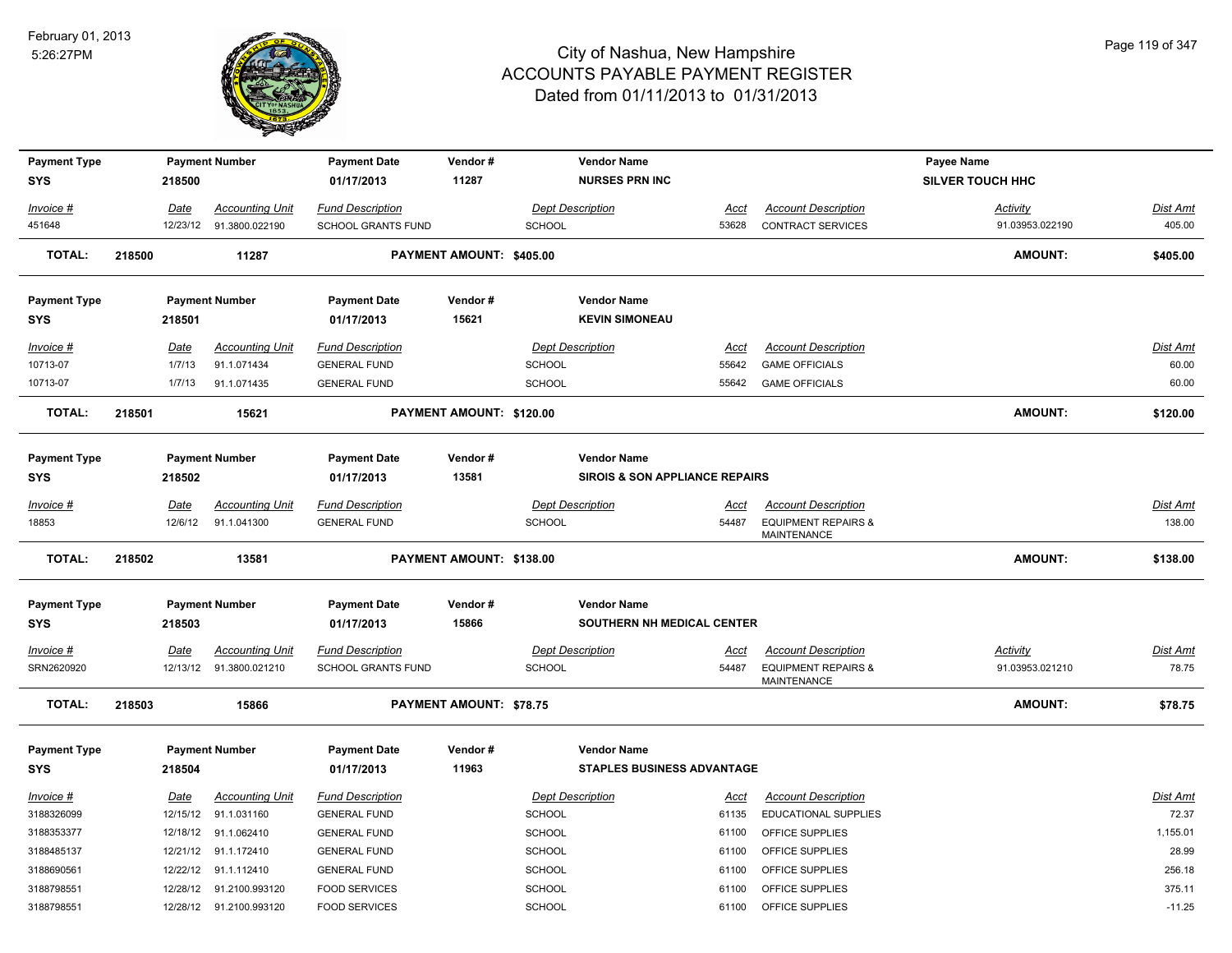

| 3189468315                        |        | 1/2/13         | 91.1.172410                           | <b>GENERAL FUND</b>                            |                                | <b>SCHOOL</b> |                                          | 61100                | OFFICE SUPPLIES                                        |                | 18.99              |
|-----------------------------------|--------|----------------|---------------------------------------|------------------------------------------------|--------------------------------|---------------|------------------------------------------|----------------------|--------------------------------------------------------|----------------|--------------------|
| 3189480308                        |        | 1/3/13         | 91.1.021210                           | <b>GENERAL FUND</b>                            |                                | <b>SCHOOL</b> |                                          | 61299                | MISCELLANEOUS SUPPLIES                                 |                | $-30.36$           |
| 3189861489                        |        | 1/10/13        | 91.2100.993120                        | <b>FOOD SERVICES</b>                           |                                | <b>SCHOOL</b> |                                          | 61100                | OFFICE SUPPLIES                                        |                | 278.89             |
| 3189861489                        |        | 1/10/13        | 91.2100.993120                        | <b>FOOD SERVICES</b>                           |                                | <b>SCHOOL</b> |                                          | 61100                | OFFICE SUPPLIES                                        |                | $-8.37$            |
| <b>TOTAL:</b>                     | 218504 |                | 11963                                 |                                                | PAYMENT AMOUNT: \$2,135.56     |               |                                          |                      |                                                        | <b>AMOUNT:</b> | \$2,135.56         |
| <b>Payment Type</b>               |        |                | <b>Payment Number</b>                 | <b>Payment Date</b>                            | Vendor#                        |               | <b>Vendor Name</b>                       |                      |                                                        |                |                    |
| <b>SYS</b>                        |        | 218505         |                                       | 01/17/2013                                     | 13648                          |               | <b>STATE OF NH CRIMINAL RECORDS</b>      |                      |                                                        |                |                    |
| Invoice #<br>FP-1913              |        | Date<br>1/9/13 | <b>Accounting Unit</b><br>91.1.012320 | <b>Fund Description</b><br><b>GENERAL FUND</b> |                                | <b>SCHOOL</b> | <b>Dept Description</b>                  | <u>Acct</u><br>53628 | <b>Account Description</b><br><b>CONTRACT SERVICES</b> |                | Dist Amt<br>563.50 |
| <b>TOTAL:</b>                     | 218505 |                | 13648                                 |                                                | PAYMENT AMOUNT: \$563.50       |               |                                          |                      |                                                        | <b>AMOUNT:</b> | \$563.50           |
| <b>Payment Type</b><br><b>SYS</b> |        | 218506         | <b>Payment Number</b>                 | <b>Payment Date</b><br>01/17/2013              | Vendor#<br>15587               |               | <b>Vendor Name</b><br><b>AL STERLING</b> |                      |                                                        |                |                    |
| Invoice #                         |        | Date           | <b>Accounting Unit</b>                | <b>Fund Description</b>                        |                                |               | <b>Dept Description</b>                  | <u>Acct</u>          | <b>Account Description</b>                             |                | Dist Amt           |
| 120112-04                         |        | 12/1/12        | 91.1.041446                           | <b>GENERAL FUND</b>                            |                                | <b>SCHOOL</b> |                                          | 55642                | <b>GAME OFFICIALS</b>                                  |                | 80.00              |
|                                   |        |                |                                       |                                                |                                |               |                                          |                      |                                                        |                |                    |
| TOTAL:                            | 218506 |                | 15587                                 |                                                | <b>PAYMENT AMOUNT: \$80.00</b> |               |                                          |                      |                                                        | <b>AMOUNT:</b> | \$80.00            |
| <b>Payment Type</b>               |        |                | <b>Payment Number</b>                 | <b>Payment Date</b>                            | Vendor#                        |               | <b>Vendor Name</b>                       |                      |                                                        |                |                    |
| <b>SYS</b>                        |        | 218507         |                                       | 01/17/2013                                     | 15835                          |               | <b>THOMAS R STUMPF</b>                   |                      |                                                        |                |                    |
| Invoice #                         |        | <u>Date</u>    | <b>Accounting Unit</b>                | <b>Fund Description</b>                        |                                |               | <b>Dept Description</b>                  | <u>Acct</u>          | <b>Account Description</b>                             |                | <b>Dist Amt</b>    |
| 121512-04                         |        |                | 12/15/12 91.1.041436                  | <b>GENERAL FUND</b>                            |                                | <b>SCHOOL</b> |                                          | 55642                | <b>GAME OFFICIALS</b>                                  |                | 60.00              |
| <b>TOTAL:</b>                     | 218507 |                | 15835                                 |                                                | PAYMENT AMOUNT: \$60.00        |               |                                          |                      |                                                        | <b>AMOUNT:</b> | \$60.00            |
| <b>Payment Type</b>               |        |                | <b>Payment Number</b>                 | <b>Payment Date</b>                            | Vendor#                        |               | <b>Vendor Name</b>                       |                      |                                                        |                |                    |
| <b>SYS</b>                        |        | 218508         |                                       | 01/17/2013                                     | 13690                          |               | <b>SURPLUS DISTRIBUTION SECTION</b>      |                      |                                                        |                |                    |
| Invoice #                         |        | Date           | <b>Accounting Unit</b>                | <b>Fund Description</b>                        |                                |               | <b>Dept Description</b>                  | Acct                 | <b>Account Description</b>                             |                | Dist Amt           |
| 95911                             |        | 1/7/13         | 91.2100.093120                        | <b>FOOD SERVICES</b>                           |                                | <b>SCHOOL</b> |                                          | 61214                | FOOD, FOOD SERVICE PROGRAM                             |                | 153.81             |
| 95911                             |        | 1/7/13         | 91.2100.103120                        | <b>FOOD SERVICES</b>                           |                                | <b>SCHOOL</b> |                                          | 61214                | FOOD, FOOD SERVICE PROGRAM                             |                | 166.07             |
| 95911                             |        | 1/7/13         | 91.2100.113120                        | <b>FOOD SERVICES</b>                           |                                | <b>SCHOOL</b> |                                          | 61214                | FOOD, FOOD SERVICE PROGRAM                             |                | 148.90             |
| 95911                             |        | 1/7/13         | 91.2100.123120                        | <b>FOOD SERVICES</b>                           |                                | <b>SCHOOL</b> |                                          | 61214                | FOOD, FOOD SERVICE PROGRAM                             |                | 110.01             |
| 95911                             |        | 1/7/13         | 91.2100.133120                        | <b>FOOD SERVICES</b>                           |                                | <b>SCHOOL</b> |                                          | 61214                | FOOD, FOOD SERVICE PROGRAM                             |                | 108.61             |
| 95911                             |        | 1/7/13         | 91.2100.143120                        | <b>FOOD SERVICES</b>                           |                                | <b>SCHOOL</b> |                                          | 61214                | FOOD, FOOD SERVICE PROGRAM                             |                | 221.07             |
| 95911                             |        | 1/7/13         | 91.2100.153120                        | <b>FOOD SERVICES</b>                           |                                | <b>SCHOOL</b> |                                          | 61214                | FOOD, FOOD SERVICE PROGRAM                             |                | 275.02             |
| 95911                             |        | 1/7/13         | 91.2100.173120                        | <b>FOOD SERVICES</b>                           |                                | <b>SCHOOL</b> |                                          | 61214                | FOOD, FOOD SERVICE PROGRAM                             |                | 149.95             |
|                                   |        |                |                                       |                                                |                                |               |                                          |                      |                                                        |                |                    |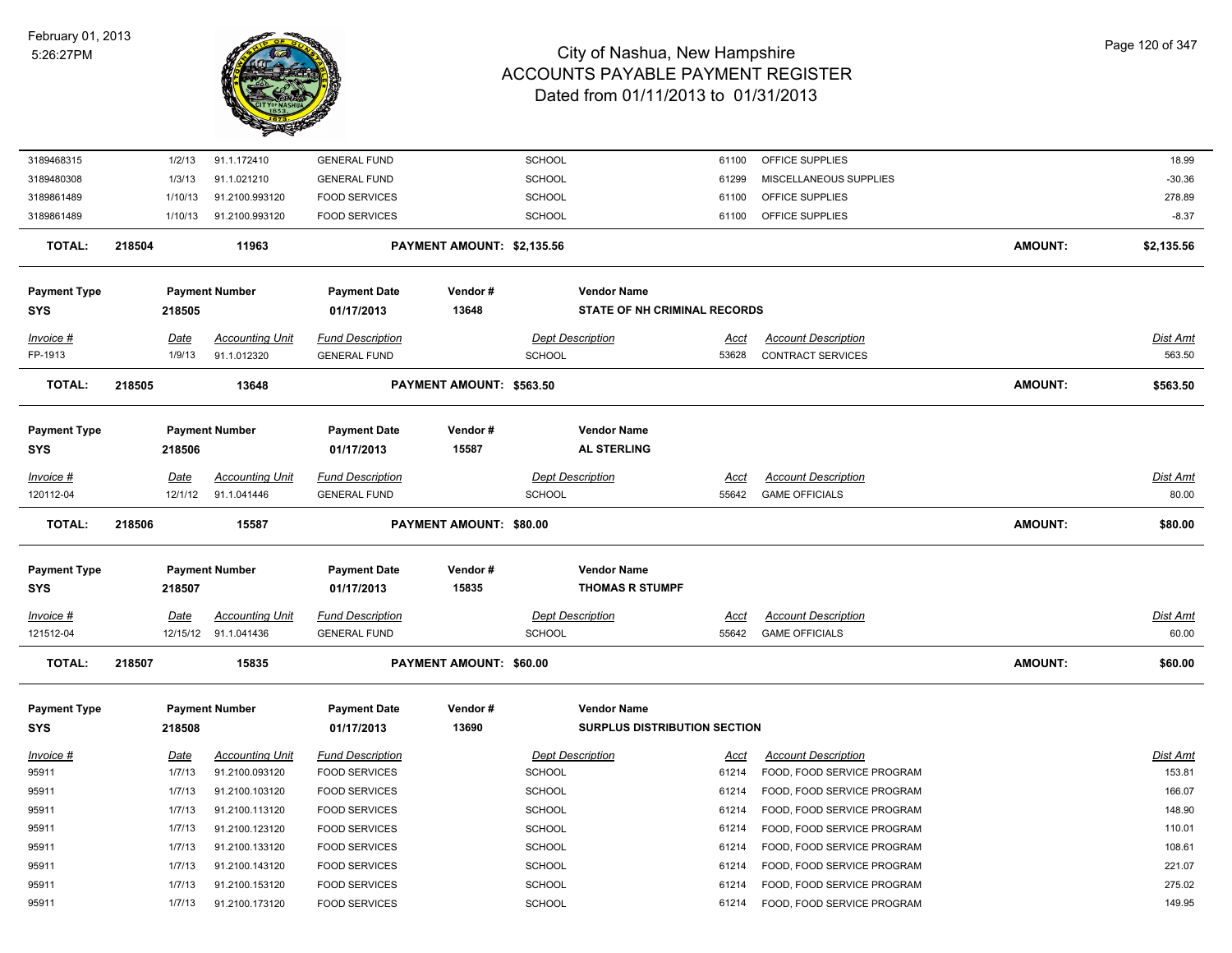

| <b>TOTAL:</b>  | 218508           | 13690                            |                                              | PAYMENT AMOUNT: \$3,404.50     |                |                                                          | <b>AMOUNT:</b> | \$3,404.50       |
|----------------|------------------|----------------------------------|----------------------------------------------|--------------------------------|----------------|----------------------------------------------------------|----------------|------------------|
| 95956          | 1/10/13          | 91.2100.203120                   | <b>FOOD SERVICES</b>                         | <b>SCHOOL</b>                  | 61214          | FOOD, FOOD SERVICE PROGRAM                               |                | 4.32             |
| 95956          | 1/10/13          | 91.2100.193120                   | <b>FOOD SERVICES</b>                         | <b>SCHOOL</b>                  | 61214          | FOOD, FOOD SERVICE PROGRAM                               |                | 4.11             |
| 95956          | 1/10/13          | 91.2100.183120                   | <b>FOOD SERVICES</b>                         | <b>SCHOOL</b>                  | 61214          | FOOD, FOOD SERVICE PROGRAM                               |                | 5.36             |
| 95956          | 1/10/13          | 91.2100.173120                   | <b>FOOD SERVICES</b>                         | <b>SCHOOL</b>                  | 61214          | FOOD, FOOD SERVICE PROGRAM                               |                | 4.94             |
| 95956          | 1/10/13          | 91.2100.153120                   | <b>FOOD SERVICES</b>                         | <b>SCHOOL</b>                  | 61214          | FOOD, FOOD SERVICE PROGRAM                               |                | 9.07             |
| 95956          | 1/10/13          | 91.2100.143120                   | <b>FOOD SERVICES</b>                         | <b>SCHOOL</b>                  | 61214          | FOOD, FOOD SERVICE PROGRAM                               |                | 7.29             |
| 95956          | 1/10/13          | 91.2100.133120                   | <b>FOOD SERVICES</b>                         | <b>SCHOOL</b>                  | 61214          | FOOD, FOOD SERVICE PROGRAM                               |                | 3.58             |
| 95956          | 1/10/13          | 91.2100.123120                   | <b>FOOD SERVICES</b>                         | <b>SCHOOL</b>                  | 61214          | FOOD, FOOD SERVICE PROGRAM                               |                | 3.63             |
| 95956          | 1/10/13          | 91.2100.113120                   | <b>FOOD SERVICES</b>                         | <b>SCHOOL</b>                  | 61214          | FOOD, FOOD SERVICE PROGRAM                               |                | 4.91             |
| 95956          | 1/10/13          | 91.2100.103120                   | <b>FOOD SERVICES</b>                         | <b>SCHOOL</b>                  | 61214          | FOOD, FOOD SERVICE PROGRAM                               |                | 5.47             |
| 95956          | 1/10/13          | 91.2100.093120                   | <b>FOOD SERVICES</b>                         | <b>SCHOOL</b>                  | 61214          | FOOD, FOOD SERVICE PROGRAM                               |                | 5.07             |
| 95951          | 1/9/13           | 91.2100.053120                   | <b>FOOD SERVICES</b>                         | <b>SCHOOL</b>                  | 61214          | FOOD, FOOD SERVICE PROGRAM                               |                | 27.50            |
| 95950          | 1/6/13           | 91.2100.073120                   | <b>FOOD SERVICES</b>                         | <b>SCHOOL</b>                  | 61214          | FOOD, FOOD SERVICE PROGRAM                               |                | 5.50             |
| 95949          | 1/9/13           | 91.2100.063120                   | <b>FOOD SERVICES</b>                         | <b>SCHOOL</b>                  | 61214          | FOOD, FOOD SERVICE PROGRAM                               |                | 16.50            |
| 95948          | 1/9/13           | 91.2100.163120                   | <b>FOOD SERVICES</b>                         | <b>SCHOOL</b>                  | 61214          | FOOD, FOOD SERVICE PROGRAM                               |                | 5.50             |
| 95947          | 1/9/13           | 91.2100.043120                   | <b>FOOD SERVICES</b>                         | <b>SCHOOL</b>                  | 61214          | FOOD, FOOD SERVICE PROGRAM                               |                | 27.50            |
| 95946          | 1/9/13           | 91.2100.203120                   | <b>FOOD SERVICES</b>                         | <b>SCHOOL</b>                  | 61214          | FOOD, FOOD SERVICE PROGRAM                               |                | 20.57            |
| 95946          | 1/9/13           | 91.2100.193120                   | <b>FOOD SERVICES</b>                         | <b>SCHOOL</b>                  | 61214          | FOOD, FOOD SERVICE PROGRAM                               |                | 19.58            |
| 95946          | 1/9/13           | 91.2100.183120                   | <b>FOOD SERVICES</b>                         | <b>SCHOOL</b>                  | 61214          | FOOD, FOOD SERVICE PROGRAM                               |                | 25.52            |
| 95946          | 1/9/13           | 91.2100.173120                   | <b>FOOD SERVICES</b>                         | <b>SCHOOL</b>                  | 61214          | FOOD, FOOD SERVICE PROGRAM                               |                | 23.54            |
| 95946          | 1/9/13           | 91.2100.153120                   | <b>FOOD SERVICES</b>                         | <b>SCHOOL</b>                  | 61214          | FOOD, FOOD SERVICE PROGRAM                               |                | 43.18            |
| 95946          | 1/9/13           | 91.2100.143120                   | <b>FOOD SERVICES</b>                         | <b>SCHOOL</b>                  | 61214          | FOOD, FOOD SERVICE PROGRAM                               |                | 34.71            |
| 95946          | 1/9/13           | 91.2100.133120                   | <b>FOOD SERVICES</b>                         | <b>SCHOOL</b>                  | 61214          | FOOD, FOOD SERVICE PROGRAM                               |                | 17.05            |
| 95946          | 1/9/13           | 91.2100.123120                   | <b>FOOD SERVICES</b>                         | <b>SCHOOL</b>                  | 61214          | FOOD, FOOD SERVICE PROGRAM                               |                | 17.27            |
| 95946          | 1/9/13           | 91.2100.113120                   | <b>FOOD SERVICES</b>                         | <b>SCHOOL</b>                  | 61214          | FOOD, FOOD SERVICE PROGRAM                               |                | 23.38            |
| 95946          | 1/9/13           | 91.2100.103120                   | <b>FOOD SERVICES</b>                         | <b>SCHOOL</b>                  | 61214          | FOOD, FOOD SERVICE PROGRAM                               |                | 26.07            |
| 95946          | 1/9/13           | 91.2100.093120                   | <b>FOOD SERVICES</b>                         | <b>SCHOOL</b>                  | 61214          | FOOD, FOOD SERVICE PROGRAM                               |                | 24.13            |
| 95943          | 1/7/13           | 91.2100.053120                   | <b>FOOD SERVICES</b>                         | <b>SCHOOL</b>                  | 61214          | FOOD, FOOD SERVICE PROGRAM                               |                | 277.75           |
| 95942          | 1/7/13           | 91.2100.073120                   | <b>FOOD SERVICES</b>                         | <b>SCHOOL</b>                  | 61214          | FOOD, FOOD SERVICE PROGRAM                               |                | 189.75           |
| 95939<br>95941 | 1/7/13<br>1/7/13 | 91.2100.063120                   | <b>FOOD SERVICES</b>                         | <b>SCHOOL</b>                  | 61214<br>61214 | FOOD, FOOD SERVICE PROGRAM                               |                | 112.75<br>217.25 |
| 95912          | 1/7/13           | 91.2100.043120<br>91.2100.163120 | <b>FOOD SERVICES</b><br><b>FOOD SERVICES</b> | <b>SCHOOL</b>                  | 61214          | FOOD, FOOD SERVICE PROGRAM<br>FOOD, FOOD SERVICE PROGRAM |                |                  |
| 95911          | 1/7/13           | 91.2100.203120                   | <b>FOOD SERVICES</b>                         | <b>SCHOOL</b><br><b>SCHOOL</b> | 61214          | FOOD, FOOD SERVICE PROGRAM                               |                | 131.03<br>440.00 |
| 95911          | 1/7/13           | 91.2100.193120                   | <b>FOOD SERVICES</b>                         | <b>SCHOOL</b>                  | 61214          | FOOD, FOOD SERVICE PROGRAM                               |                | 124.72           |
|                |                  |                                  |                                              |                                |                |                                                          |                |                  |
| 95911          | 1/7/13           | 91.2100.183120                   | <b>FOOD SERVICES</b>                         | <b>SCHOOL</b>                  | 61214          | FOOD, FOOD SERVICE PROGRAM                               |                | 162.56           |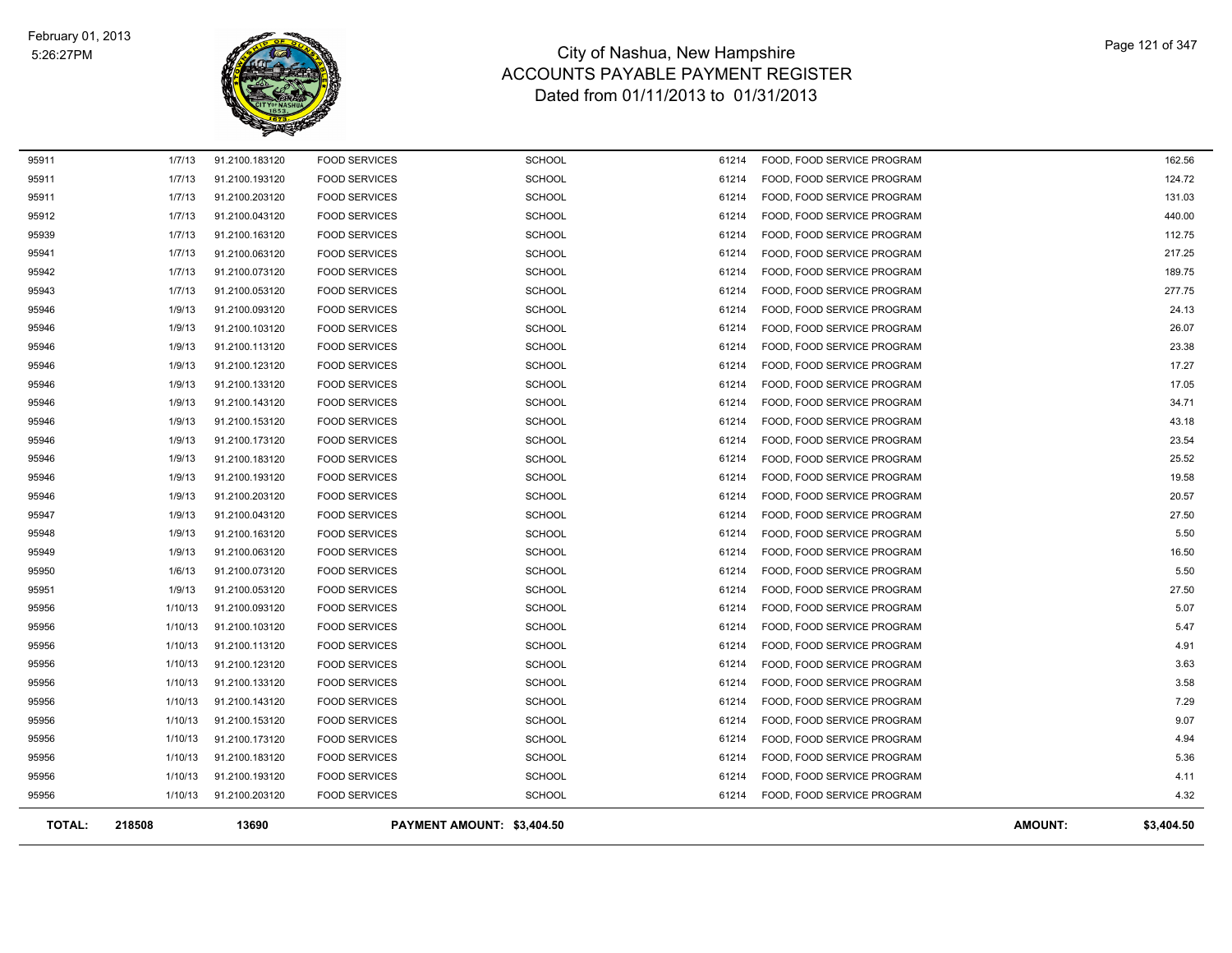

| <b>Payment Type</b>  |        |                | <b>Payment Number</b>                    | <b>Payment Date</b>                           | Vendor#                     |               | <b>Vendor Name</b>             |                      |                                                           |                                    |                           |
|----------------------|--------|----------------|------------------------------------------|-----------------------------------------------|-----------------------------|---------------|--------------------------------|----------------------|-----------------------------------------------------------|------------------------------------|---------------------------|
| <b>SYS</b>           |        | 218509         |                                          | 01/17/2013                                    | 15885                       |               | STACEY A. SWEKLO-BRADLEY       |                      |                                                           |                                    |                           |
| Invoice #            |        | Date           | <b>Accounting Unit</b>                   | <b>Fund Description</b>                       |                             |               | <b>Dept Description</b>        | Acct                 | <b>Account Description</b>                                |                                    | Dist Amt                  |
| <b>JAN-13</b>        |        | 1/7/13         | 91.1.061115                              | <b>GENERAL FUND</b>                           |                             | <b>SCHOOL</b> |                                | 61135                | EDUCATIONAL SUPPLIES                                      |                                    | 234.90                    |
| <b>TOTAL:</b>        | 218509 |                | 15885                                    |                                               | PAYMENT AMOUNT: \$234.90    |               |                                |                      |                                                           | <b>AMOUNT:</b>                     | \$234.90                  |
| <b>Payment Type</b>  |        |                | <b>Payment Number</b>                    | <b>Payment Date</b>                           | Vendor#                     |               | <b>Vendor Name</b>             |                      |                                                           | Payee Name                         |                           |
| <b>SYS</b>           |        | 218510         |                                          | 01/17/2013                                    | 15852                       |               | <b>SYLVAN LEARNING CENTERS</b> |                      |                                                           | <b>SYLVAN</b>                      |                           |
| Invoice #<br>1/09/13 |        | Date<br>1/9/13 | <b>Accounting Unit</b><br>91.3800.231271 | <b>Fund Description</b><br>SCHOOL GRANTS FUND |                             | <b>SCHOOL</b> | <b>Dept Description</b>        | <u>Acct</u><br>53600 | <b>Account Description</b><br><b>INSTRUCTION SERVICES</b> | <b>Activity</b><br>91.03763.231271 | <u>Dist Amt</u><br>150.00 |
| <b>TOTAL:</b>        | 218510 |                | 15852                                    |                                               | PAYMENT AMOUNT: \$150.00    |               |                                |                      |                                                           | <b>AMOUNT:</b>                     | \$150.00                  |
| <b>Payment Type</b>  |        |                | <b>Payment Number</b>                    | <b>Payment Date</b>                           | Vendor#                     |               | <b>Vendor Name</b>             |                      |                                                           |                                    |                           |
| <b>SYS</b>           |        | 218511         |                                          | 01/17/2013                                    | 15816                       |               | <b>EATON TARBELL</b>           |                      |                                                           |                                    |                           |
| Invoice #            |        | Date           | <b>Accounting Unit</b>                   | <b>Fund Description</b>                       |                             |               | <b>Dept Description</b>        | Acct                 | <b>Account Description</b>                                |                                    | <u>Dist Amt</u>           |
| 10213-04             |        | 1/2/13         | 91.1.041464                              | <b>GENERAL FUND</b>                           |                             | SCHOOL        |                                | 55642                | <b>GAME OFFICIALS</b>                                     |                                    | 80.00                     |
| 11113-04             |        | 1/11/13        | 91.1.041464                              | <b>GENERAL FUND</b>                           |                             | <b>SCHOOL</b> |                                | 55642                | <b>GAME OFFICIALS</b>                                     |                                    | 150.00                    |
| <b>TOTAL:</b>        | 218511 |                | 15816                                    |                                               | PAYMENT AMOUNT: \$230.00    |               |                                |                      |                                                           | <b>AMOUNT:</b>                     | \$230.00                  |
| <b>Payment Type</b>  |        |                | <b>Payment Number</b>                    | <b>Payment Date</b>                           | Vendor#                     |               | <b>Vendor Name</b>             |                      |                                                           |                                    |                           |
| <b>SYS</b>           |        | 218512         |                                          | 01/17/2013                                    | 15759                       |               | <b>JOEL THONE</b>              |                      |                                                           |                                    |                           |
| <u>Invoice #</u>     |        | <u>Date</u>    | <b>Accounting Unit</b>                   | <b>Fund Description</b>                       |                             |               | <b>Dept Description</b>        | <u>Acct</u>          | <b>Account Description</b>                                |                                    | <u>Dist Amt</u>           |
| 11213-04             |        | 1/12/13        | 91.1.041464                              | <b>GENERAL FUND</b>                           |                             | <b>SCHOOL</b> |                                | 55642                | <b>GAME OFFICIALS</b>                                     |                                    | 172.00                    |
| 11213-04             |        | 1/12/13        | 91.1.041471                              | <b>GENERAL FUND</b>                           |                             | <b>SCHOOL</b> |                                | 55642                | <b>GAME OFFICIALS</b>                                     |                                    | 19.00                     |
| <b>TOTAL:</b>        | 218512 |                | 15759                                    |                                               | PAYMENT AMOUNT: \$191.00    |               |                                |                      |                                                           | <b>AMOUNT:</b>                     | \$191.00                  |
| <b>Payment Type</b>  |        |                | <b>Payment Number</b>                    | <b>Payment Date</b>                           | Vendor#                     |               | <b>Vendor Name</b>             |                      |                                                           | Payee Name                         |                           |
| <b>SYS</b>           |        | 218513         |                                          | 01/17/2013                                    | 10054                       |               | <b>STATE OF NEW HAMPSHIRE</b>  |                      |                                                           | TREASURER, STATE OF NH             |                           |
| Invoice #            |        | Date           | <b>Accounting Unit</b>                   | <b>Fund Description</b>                       |                             |               | <b>Dept Description</b>        | Acct                 | <b>Account Description</b>                                |                                    | Dist Amt                  |
| 42A-42D-YDC-13       |        | 11/13/12       | 91.1.021267                              | <b>GENERAL FUND</b>                           |                             | <b>SCHOOL</b> |                                | 55694                | TUITION, OUT OF DISTRICT                                  |                                    | 10,927.00                 |
| 42W-YDSU-13          |        |                | 11/13/12 91.1.021267                     | <b>GENERAL FUND</b>                           |                             | <b>SCHOOL</b> |                                | 55694                | TUITION, OUT OF DISTRICT                                  |                                    | 3,791.00                  |
| <b>TOTAL:</b>        | 218513 |                | 10054                                    |                                               | PAYMENT AMOUNT: \$14,718.00 |               |                                |                      |                                                           | <b>AMOUNT:</b>                     | \$14,718.00               |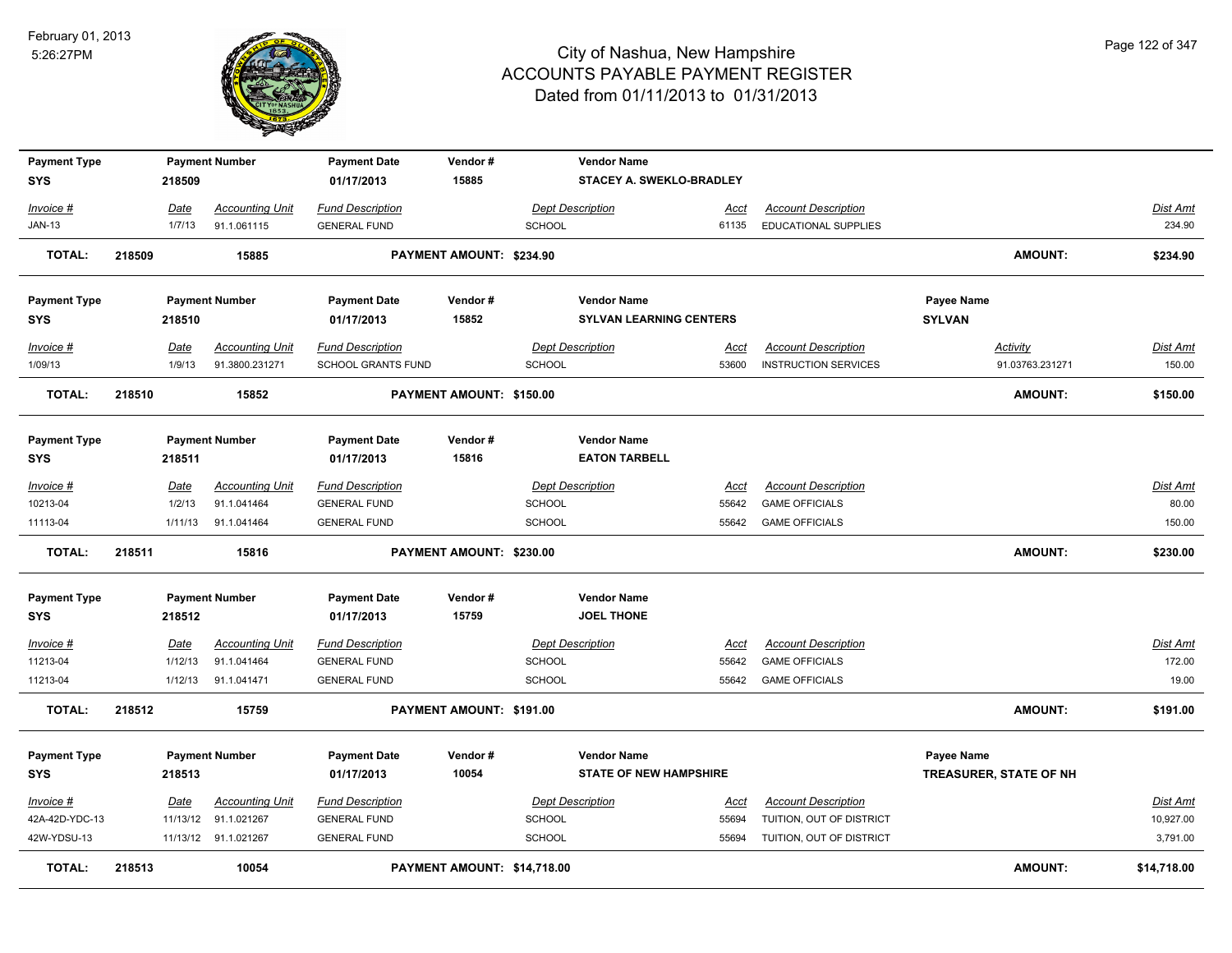

| <b>Payment Type</b>               |        |             | <b>Payment Number</b>  | <b>Payment Date</b>               | Vendor#                        |               | <b>Vendor Name</b>                                    |             |                                           |                              |                 |
|-----------------------------------|--------|-------------|------------------------|-----------------------------------|--------------------------------|---------------|-------------------------------------------------------|-------------|-------------------------------------------|------------------------------|-----------------|
| <b>SYS</b>                        |        | 218514      |                        | 01/17/2013                        | 13821                          |               | <b>COLETTE VALADE</b>                                 |             |                                           |                              |                 |
| Invoice #                         |        | Date        | <b>Accounting Unit</b> | <b>Fund Description</b>           |                                |               | <b>Dept Description</b>                               | Acct        | <b>Account Description</b>                |                              | Dist Amt        |
| MILES-DEC                         |        |             | 12/20/12 91.1.051160   | <b>GENERAL FUND</b>               |                                | <b>SCHOOL</b> |                                                       | 55300       | <b>TRAVEL</b>                             |                              | 95.35           |
| <b>TOTAL:</b>                     | 218514 |             | 13821                  |                                   | PAYMENT AMOUNT: \$95.35        |               |                                                       |             |                                           | <b>AMOUNT:</b>               | \$95.35         |
| <b>Payment Type</b>               |        |             | <b>Payment Number</b>  | <b>Payment Date</b>               | Vendor#                        |               | <b>Vendor Name</b>                                    |             |                                           |                              |                 |
| <b>SYS</b>                        |        | 218515      |                        | 01/17/2013                        | 13834                          |               | <b>ALAN VERLEY</b>                                    |             |                                           |                              |                 |
| Invoice #                         |        | Date        | <b>Accounting Unit</b> | <b>Fund Description</b>           |                                |               | <b>Dept Description</b>                               | <u>Acct</u> | <b>Account Description</b>                |                              | <b>Dist Amt</b> |
| MILES-DEC                         |        |             | 12/14/12 91.1.041300   | <b>GENERAL FUND</b>               |                                | SCHOOL        |                                                       | 55307       | MILEAGE REIMBURSEMENTS                    |                              | 28.86           |
| <b>TOTAL:</b>                     | 218515 |             | 13834                  |                                   | <b>PAYMENT AMOUNT: \$28.86</b> |               |                                                       |             |                                           | <b>AMOUNT:</b>               | \$28.86         |
| <b>Payment Type</b>               |        |             | <b>Payment Number</b>  | <b>Payment Date</b>               | Vendor#                        |               | <b>Vendor Name</b>                                    |             |                                           |                              |                 |
| <b>SYS</b>                        |        | 218516      |                        | 01/17/2013                        | 15823                          |               | <b>WELCH WELDING &amp; TRUCK EQUIP</b>                |             |                                           |                              |                 |
| Invoice #                         |        | <b>Date</b> | <b>Accounting Unit</b> | <b>Fund Description</b>           |                                |               | <b>Dept Description</b>                               | Acct        | <b>Account Description</b>                |                              | <b>Dist Amt</b> |
| 142300                            |        | 12/7/12     | 91.1.222620            | <b>GENERAL FUND</b>               |                                | <b>SCHOOL</b> |                                                       | 54600       | <b>VEHICLE REPAIRS &amp; MAINTENANCE</b>  |                              | 83.10           |
| <b>TOTAL:</b>                     | 218516 |             | 15823                  |                                   | <b>PAYMENT AMOUNT: \$83.10</b> |               |                                                       |             |                                           | <b>AMOUNT:</b>               | \$83.10         |
| <b>Payment Type</b><br><b>SYS</b> |        | 218517      | <b>Payment Number</b>  | <b>Payment Date</b><br>01/17/2013 | Vendor#<br>11236               |               | <b>Vendor Name</b><br><b>JAYNE WING</b>               |             |                                           |                              |                 |
| $Invoice$ #                       |        | Date        | <b>Accounting Unit</b> | <b>Fund Description</b>           |                                |               | <b>Dept Description</b>                               | <u>Acct</u> | <b>Account Description</b>                | <b>Activity</b>              | <b>Dist Amt</b> |
| PVR-102612                        |        | 1/10/13     | 91.3800.042219         | SCHOOL GRANTS FUND                |                                | <b>SCHOOL</b> |                                                       | 55300       | <b>TRAVEL</b>                             | 91.03468.042219              | 99.90           |
| <b>TOTAL:</b>                     | 218517 |             | 11236                  |                                   | PAYMENT AMOUNT: \$99.90        |               |                                                       |             |                                           | AMOUNT:                      | \$99.90         |
| <b>Payment Type</b>               |        |             | <b>Payment Number</b>  | <b>Payment Date</b>               | Vendor#                        |               | <b>Vendor Name</b>                                    |             |                                           |                              |                 |
| <b>SYS</b>                        |        | 218518      |                        | 01/17/2013                        | 15149                          |               | <b>SARAH WINSLOW</b>                                  |             |                                           |                              |                 |
| Invoice #                         |        | Date        | <b>Accounting Unit</b> | <b>Fund Description</b>           |                                |               | <b>Dept Description</b>                               | Acct        | <b>Account Description</b>                |                              | Dist Amt        |
| MILES-DEC                         |        |             | 12/31/12 91.1.992700   | <b>GENERAL FUND</b>               |                                | SCHOOL        |                                                       | 55690       | REGULAR TRANSPORTATION<br><b>SERVICES</b> |                              | 284.39          |
| <b>TOTAL:</b>                     | 218518 |             | 15149                  |                                   | PAYMENT AMOUNT: \$284.39       |               |                                                       |             |                                           | AMOUNT:                      | \$284.39        |
| <b>Payment Type</b><br><b>SYS</b> |        | 218519      | <b>Payment Number</b>  | <b>Payment Date</b><br>01/17/2013 | Vendor#<br>12553               |               | <b>Vendor Name</b><br><b>GERMAINE LAWRENCE SCHOOL</b> |             |                                           | Payee Name<br>YOUTH VILLAGES |                 |
| Invoice #                         |        | Date        | <b>Accounting Unit</b> | <b>Fund Description</b>           |                                |               | <b>Dept Description</b>                               | Acct        | <b>Account Description</b>                |                              | Dist Amt        |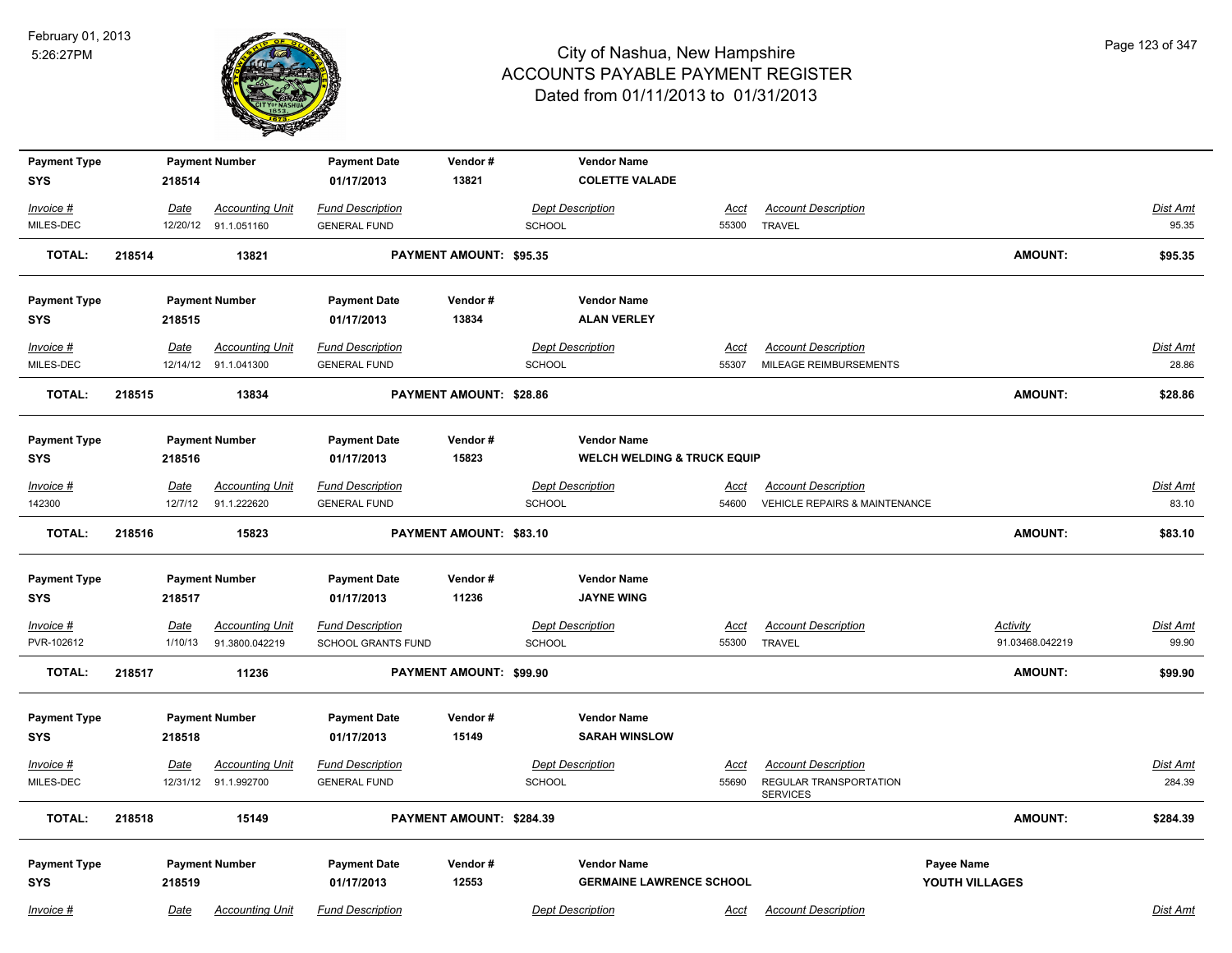

| 5751 11-12          |        |             | 12/12/12 91.1.021267   | <b>GENERAL FUND</b>     |                             | <b>SCHOOL</b>           | 55694       | TUITION, OUT OF DISTRICT   |                | 15,320.10       |
|---------------------|--------|-------------|------------------------|-------------------------|-----------------------------|-------------------------|-------------|----------------------------|----------------|-----------------|
| <b>TOTAL:</b>       | 218519 |             | 12553                  |                         | PAYMENT AMOUNT: \$15,320.10 |                         |             |                            | <b>AMOUNT:</b> | \$15,320.10     |
| <b>Payment Type</b> |        |             | <b>Payment Number</b>  | <b>Payment Date</b>     | Vendor#                     | <b>Vendor Name</b>      |             |                            |                |                 |
| <b>SYS</b>          |        | 218520      |                        | 01/17/2013              | 12644                       | <b>STEPHEN DRESCHER</b> |             |                            |                |                 |
| $Invoice$ #         |        | Date        | <b>Accounting Unit</b> | <b>Fund Description</b> |                             | <b>Dept Description</b> | <u>Acct</u> | <b>Account Description</b> |                | Dist Amt        |
| 6/24/2012           |        |             | 12/26/12 77.1.655      | <b>GENERAL FUND</b>     |                             | PARKS & RECREATION      | 55642       | <b>GAME OFFICIALS</b>      |                | 50.00           |
| <b>TOTAL:</b>       | 218520 |             | 12644                  |                         | PAYMENT AMOUNT: \$50.00     |                         |             |                            | <b>AMOUNT:</b> | \$50.00         |
| <b>Payment Type</b> |        |             | <b>Payment Number</b>  | <b>Payment Date</b>     | Vendor#                     | <b>Vendor Name</b>      |             |                            |                |                 |
| <b>SYS</b>          |        | 218521      |                        | 01/17/2013              | 12648                       | <b>JOYCE DROWN</b>      |             |                            |                |                 |
| $Invoice$ #         |        | Date        | <b>Accounting Unit</b> | <b>Fund Description</b> |                             | <b>Dept Description</b> | Acct        | <b>Account Description</b> |                | Dist Amt        |
| 12/10/12-1/8/13     |        |             | 12/26/12 77.1.655      | <b>GENERAL FUND</b>     |                             | PARKS & RECREATION      | 55642       | <b>GAME OFFICIALS</b>      |                | 308.00          |
| <b>TOTAL:</b>       | 218521 |             | 12648                  |                         | PAYMENT AMOUNT: \$308.00    |                         |             |                            | <b>AMOUNT:</b> | \$308.00        |
|                     |        |             |                        |                         |                             |                         |             |                            |                |                 |
| <b>Payment Type</b> |        |             | <b>Payment Number</b>  | <b>Payment Date</b>     | Vendor#                     | <b>Vendor Name</b>      |             |                            |                |                 |
| <b>SYS</b>          |        | 218522      |                        | 01/17/2013              | 12711                       | <b>CHRISTIAN FERLAN</b> |             |                            |                |                 |
| $Invoice$ #         |        | <u>Date</u> | <u>Accounting Unit</u> | <b>Fund Description</b> |                             | <b>Dept Description</b> | <u>Acct</u> | <b>Account Description</b> |                | <u>Dist Amt</u> |
| 1/3/13-1/9/13       |        |             | 12/26/12 77.1.655      | <b>GENERAL FUND</b>     |                             | PARKS & RECREATION      | 55642       | <b>GAME OFFICIALS</b>      |                | 170.00          |
| <b>TOTAL:</b>       | 218522 |             | 12711                  |                         | PAYMENT AMOUNT: \$170.00    |                         |             |                            | <b>AMOUNT:</b> | \$170.00        |
|                     |        |             |                        |                         |                             |                         |             |                            |                |                 |
| <b>Payment Type</b> |        |             | <b>Payment Number</b>  | <b>Payment Date</b>     | Vendor#                     | <b>Vendor Name</b>      |             |                            |                |                 |
| <b>SYS</b>          |        | 218523      |                        | 01/17/2013              | 12712                       | <b>JOHN FERLAN</b>      |             |                            |                |                 |
| $Invoice$ #         |        | <b>Date</b> | <b>Accounting Unit</b> | <b>Fund Description</b> |                             | <b>Dept Description</b> | Acct        | <b>Account Description</b> |                | <u>Dist Amt</u> |
| 1/2/13-1/9/13       |        |             | 12/26/12 77.1.655      | <b>GENERAL FUND</b>     |                             | PARKS & RECREATION      | 55642       | <b>GAME OFFICIALS</b>      |                | 210.00          |
| <b>TOTAL:</b>       | 218523 |             | 12712                  |                         | PAYMENT AMOUNT: \$210.00    |                         |             |                            | <b>AMOUNT:</b> | \$210.00        |
| <b>Payment Type</b> |        |             | <b>Payment Number</b>  | <b>Payment Date</b>     | Vendor#                     | <b>Vendor Name</b>      |             |                            |                |                 |
| <b>SYS</b>          |        | 218524      |                        | 01/17/2013              | 15723                       | <b>MICHAEL L LANG</b>   |             |                            |                |                 |
| $Invoice$ #         |        | <u>Date</u> | <b>Accounting Unit</b> | <b>Fund Description</b> |                             | <b>Dept Description</b> | Acct        | <b>Account Description</b> |                | Dist Amt        |
| 12/12/12-12/13/12   |        |             | 12/17/12 77.1.655      | <b>GENERAL FUND</b>     |                             | PARKS & RECREATION      | 55642       | <b>GAME OFFICIALS</b>      |                | 66.00           |
| 12/14/12 & 1/2/13   |        |             | 12/26/12 77.1.655      | <b>GENERAL FUND</b>     |                             | PARKS & RECREATION      | 55642       | <b>GAME OFFICIALS</b>      |                | 88.00           |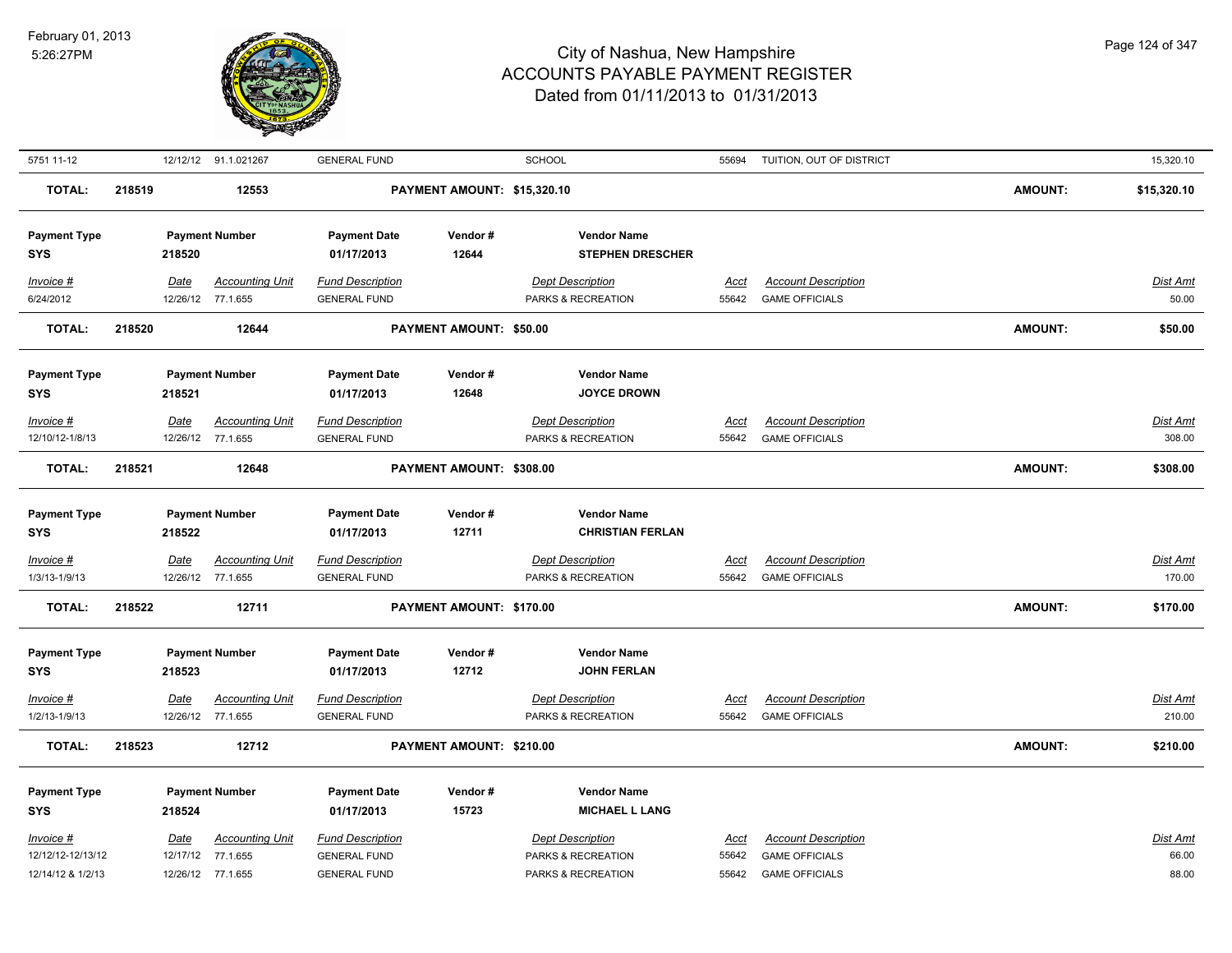

| <b>TOTAL:</b>                     | 218524 |                | 15723                                       |                                                | PAYMENT AMOUNT: \$154.00       |                                                      |                      |                                                     | <b>AMOUNT:</b> | \$154.00                  |
|-----------------------------------|--------|----------------|---------------------------------------------|------------------------------------------------|--------------------------------|------------------------------------------------------|----------------------|-----------------------------------------------------|----------------|---------------------------|
| <b>Payment Type</b><br><b>SYS</b> |        | 218525         | <b>Payment Number</b>                       | <b>Payment Date</b><br>01/17/2013              | Vendor#<br>10359               | <b>Vendor Name</b><br><b>SEAN-MICHAEL LANG</b>       |                      |                                                     |                |                           |
| Invoice #<br>1/2/13-1/5/13        |        | Date           | <b>Accounting Unit</b><br>12/26/12 77.1.655 | <b>Fund Description</b><br><b>GENERAL FUND</b> |                                | <b>Dept Description</b><br>PARKS & RECREATION        | Acct<br>55642        | <b>Account Description</b><br><b>GAME OFFICIALS</b> |                | Dist Amt<br>113.00        |
| <b>TOTAL:</b>                     | 218525 |                | 10359                                       |                                                | PAYMENT AMOUNT: \$113.00       |                                                      |                      |                                                     | <b>AMOUNT:</b> | \$113.00                  |
| <b>Payment Type</b><br><b>SYS</b> |        | 218526         | <b>Payment Number</b>                       | <b>Payment Date</b><br>01/17/2013              | Vendor#<br>13435               | <b>Vendor Name</b><br><b>SCOTT REYNOLDS</b>          |                      |                                                     |                |                           |
| Invoice #<br>1/3/2013             |        | Date           | <b>Accounting Unit</b><br>12/26/12 77.1.655 | <b>Fund Description</b><br><b>GENERAL FUND</b> |                                | <b>Dept Description</b><br>PARKS & RECREATION        | <u>Acct</u><br>55642 | <b>Account Description</b><br><b>GAME OFFICIALS</b> |                | Dist Amt<br>50.00         |
| <b>TOTAL:</b>                     | 218526 |                | 13435                                       |                                                | PAYMENT AMOUNT: \$50.00        |                                                      |                      |                                                     | <b>AMOUNT:</b> | \$50.00                   |
| <b>Payment Type</b><br><b>SYS</b> |        | 218527         | <b>Payment Number</b>                       | <b>Payment Date</b><br>01/17/2013              | Vendor#<br>13882               | <b>Vendor Name</b><br><b>DOUG WHEELER</b>            |                      |                                                     |                |                           |
| Invoice #<br>1/2/13-1/5/13        |        | <b>Date</b>    | <b>Accounting Unit</b><br>12/26/12 77.1.655 | <b>Fund Description</b><br><b>GENERAL FUND</b> |                                | <b>Dept Description</b><br>PARKS & RECREATION        | <u>Acct</u><br>55642 | <b>Account Description</b><br><b>GAME OFFICIALS</b> |                | <u>Dist Amt</u><br>144.00 |
| <b>TOTAL:</b>                     | 218527 |                | 13882                                       |                                                | PAYMENT AMOUNT: \$144.00       |                                                      |                      |                                                     | <b>AMOUNT:</b> | \$144.00                  |
| <b>Payment Type</b><br><b>SYS</b> |        | 218528         | <b>Payment Number</b>                       | <b>Payment Date</b><br>01/17/2013              | Vendor#<br>15776               | <b>Vendor Name</b><br><b>BRAD ZAPENAS</b>            |                      |                                                     |                |                           |
| Invoice #<br>12/21/12-1/5/13      |        | Date           | <b>Accounting Unit</b><br>12/26/12 77.1.655 | <b>Fund Description</b><br><b>GENERAL FUND</b> |                                | <b>Dept Description</b><br>PARKS & RECREATION        | <b>Acct</b><br>55642 | <b>Account Description</b><br><b>GAME OFFICIALS</b> |                | Dist Amt<br>295.00        |
| <b>TOTAL:</b>                     | 218528 |                | 15776                                       |                                                | PAYMENT AMOUNT: \$295.00       |                                                      |                      |                                                     | <b>AMOUNT:</b> | \$295.00                  |
| <b>Payment Type</b><br><b>SYS</b> |        | 218529         | <b>Payment Number</b>                       | <b>Payment Date</b><br>01/17/2013              | Vendor#<br>13372               | <b>Vendor Name</b><br><b>PSNH</b>                    |                      |                                                     |                |                           |
| Invoice #<br>41795-5908638        |        | Date<br>1/4/13 | <b>Accounting Unit</b><br>75.1.500          | <b>Fund Description</b><br><b>GENERAL FUND</b> |                                | <b>Dept Description</b><br><b>WELFARE ASSISTANCE</b> | <u>Acct</u><br>55800 | <b>Account Description</b><br>ASSISTANCE-GENERAL    |                | <b>Dist Amt</b><br>33.00  |
| <b>TOTAL:</b>                     | 218529 |                | 13372                                       |                                                | <b>PAYMENT AMOUNT: \$33.00</b> |                                                      |                      |                                                     | <b>AMOUNT:</b> | \$33.00                   |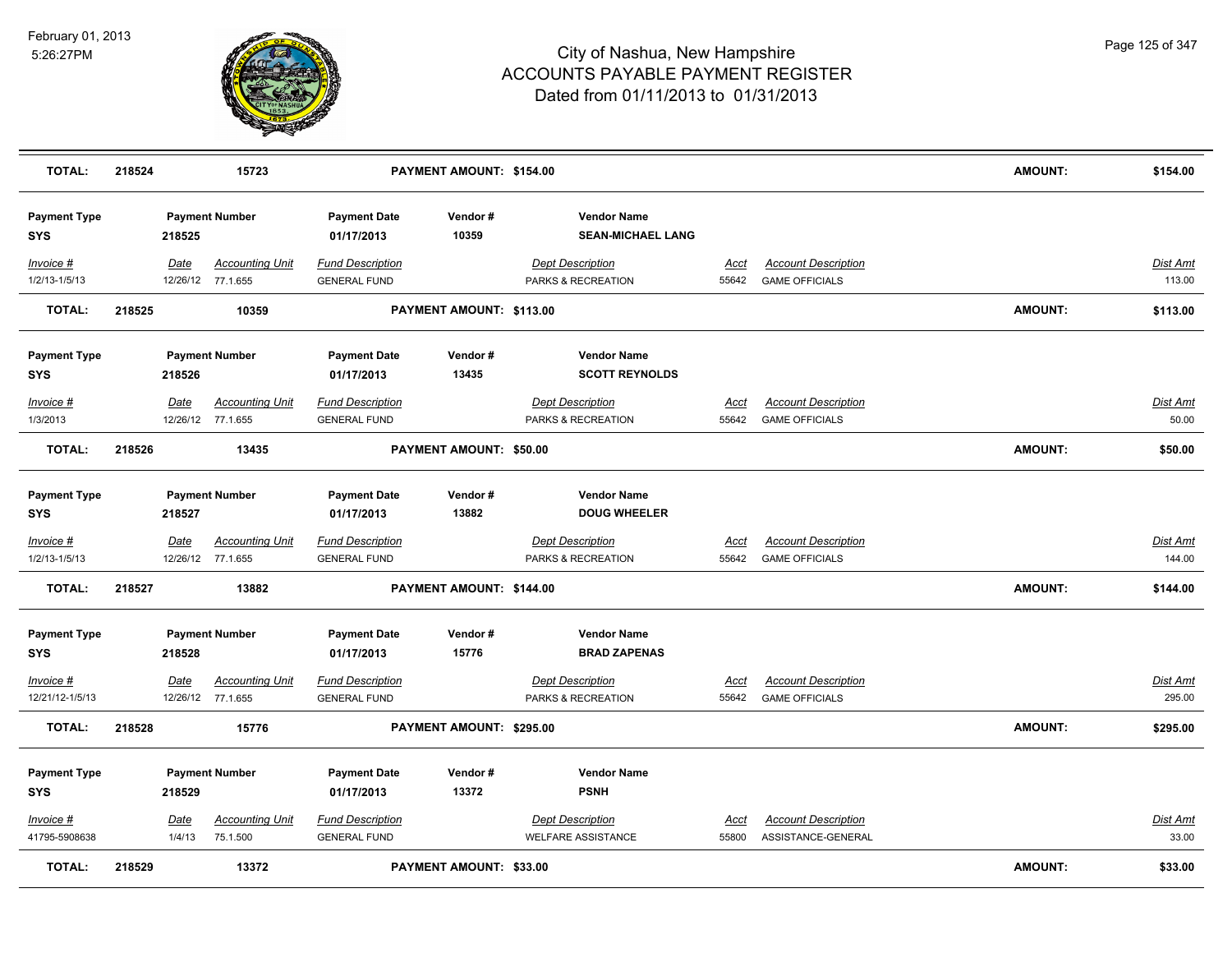

| <b>Payment Type</b>               |        |             | <b>Payment Number</b>  | <b>Payment Date</b>               | Vendor#                    | <b>Vendor Name</b>         |             |                            |                |                 |
|-----------------------------------|--------|-------------|------------------------|-----------------------------------|----------------------------|----------------------------|-------------|----------------------------|----------------|-----------------|
| <b>SYS</b>                        |        | 218530      |                        | 01/17/2013                        | 12253                      | <b>188 CONCORD ST LLC</b>  |             |                            |                |                 |
| Invoice #                         |        | Date        | <b>Accounting Unit</b> | <b>Fund Description</b>           |                            | <b>Dept Description</b>    | Acct        | <b>Account Description</b> |                | Dist Amt        |
| 37991-4945357                     |        | 1/8/13      | 75.1.500               | <b>GENERAL FUND</b>               |                            | <b>WELFARE ASSISTANCE</b>  | 55810       | ASSISTANCE-SHELTER         |                | 252.00          |
| TOTAL:                            | 218530 |             | 12253                  |                                   | PAYMENT AMOUNT: \$252.00   |                            |             |                            | AMOUNT:        | \$252.00        |
|                                   |        |             |                        |                                   |                            |                            |             |                            |                |                 |
| <b>Payment Type</b>               |        |             | <b>Payment Number</b>  | <b>Payment Date</b>               | Vendor#                    | <b>Vendor Name</b>         |             |                            |                |                 |
| <b>SYS</b>                        |        | 218531      |                        | 01/17/2013                        | 12382                      | <b>BCAD PROPERTIES</b>     |             |                            |                |                 |
| Invoice #                         |        | Date        | <b>Accounting Unit</b> | <b>Fund Description</b>           |                            | <b>Dept Description</b>    | Acct        | <b>Account Description</b> |                | Dist Amt        |
| 37611-7901556                     |        | 1/3/13      | 75.1.500               | <b>GENERAL FUND</b>               |                            | <b>WELFARE ASSISTANCE</b>  | 55810       | ASSISTANCE-SHELTER         |                | 625.00          |
| 41929-5908623                     |        |             | 12/18/12 75.1.500      | <b>GENERAL FUND</b>               |                            | <b>WELFARE ASSISTANCE</b>  | 55810       | ASSISTANCE-SHELTER         |                | 675.00          |
| TOTAL:                            | 218531 |             | 12382                  |                                   | PAYMENT AMOUNT: \$1,300.00 |                            |             |                            | <b>AMOUNT:</b> | \$1,300.00      |
|                                   |        |             |                        |                                   |                            |                            |             |                            |                |                 |
| <b>Payment Type</b>               |        |             | <b>Payment Number</b>  | <b>Payment Date</b>               | Vendor#                    | <b>Vendor Name</b>         |             |                            |                |                 |
| <b>SYS</b>                        |        | 218532      |                        | 01/17/2013                        | 14738                      | <b>RUTH S BERGERON</b>     |             |                            |                |                 |
| Invoice #                         |        | Date        | <b>Accounting Unit</b> | <b>Fund Description</b>           |                            | <b>Dept Description</b>    | Acct        | <b>Account Description</b> |                | Dist Amt        |
| 41950-7901563                     |        | 1/7/13      | 75.1.500               | <b>GENERAL FUND</b>               |                            | <b>WELFARE ASSISTANCE</b>  | 55810       | ASSISTANCE-SHELTER         |                | 257.05          |
| <b>TOTAL:</b>                     | 218532 |             | 14738                  |                                   | PAYMENT AMOUNT: \$257.05   |                            |             |                            | <b>AMOUNT:</b> | \$257.05        |
|                                   |        |             |                        |                                   | Vendor#                    | <b>Vendor Name</b>         |             |                            |                |                 |
| <b>Payment Type</b><br><b>SYS</b> |        | 218533      | <b>Payment Number</b>  | <b>Payment Date</b><br>01/17/2013 | 12409                      | <b>KENNETH P BLANCHARD</b> |             |                            |                |                 |
|                                   |        |             |                        |                                   |                            |                            |             |                            |                |                 |
| Invoice #                         |        | <u>Date</u> | <b>Accounting Unit</b> | <b>Fund Description</b>           |                            | <b>Dept Description</b>    | <u>Acct</u> | <b>Account Description</b> |                | <b>Dist Amt</b> |
| 32136-6909002                     |        | 1/4/13      | 75.1.500               | <b>GENERAL FUND</b>               |                            | <b>WELFARE ASSISTANCE</b>  | 55810       | ASSISTANCE-SHELTER         |                | 600.00          |
| <b>TOTAL:</b>                     | 218533 |             | 12409                  |                                   | PAYMENT AMOUNT: \$600.00   |                            |             |                            | <b>AMOUNT:</b> | \$600.00        |
| <b>Payment Type</b>               |        |             | <b>Payment Number</b>  | <b>Payment Date</b>               | Vendor#                    | <b>Vendor Name</b>         |             |                            |                |                 |
| <b>SYS</b>                        |        | 218534      |                        | 01/17/2013                        | 12563                      | <b>COUNTRY BARN MOTEL</b>  |             |                            |                |                 |
|                                   |        |             |                        |                                   |                            |                            |             |                            |                |                 |
| Invoice #                         |        | Date        | <b>Accounting Unit</b> | <b>Fund Description</b>           |                            | <b>Dept Description</b>    | <u>Acct</u> | <b>Account Description</b> |                | Dist Amt        |
| 37535-5908631                     |        |             | 12/28/12 75.1.500      | <b>GENERAL FUND</b>               |                            | <b>WELFARE ASSISTANCE</b>  | 55810       | ASSISTANCE-SHELTER         |                | 224.00          |
| <b>TOTAL:</b>                     | 218534 |             | 12563                  |                                   | PAYMENT AMOUNT: \$224.00   |                            |             |                            | <b>AMOUNT:</b> | \$224.00        |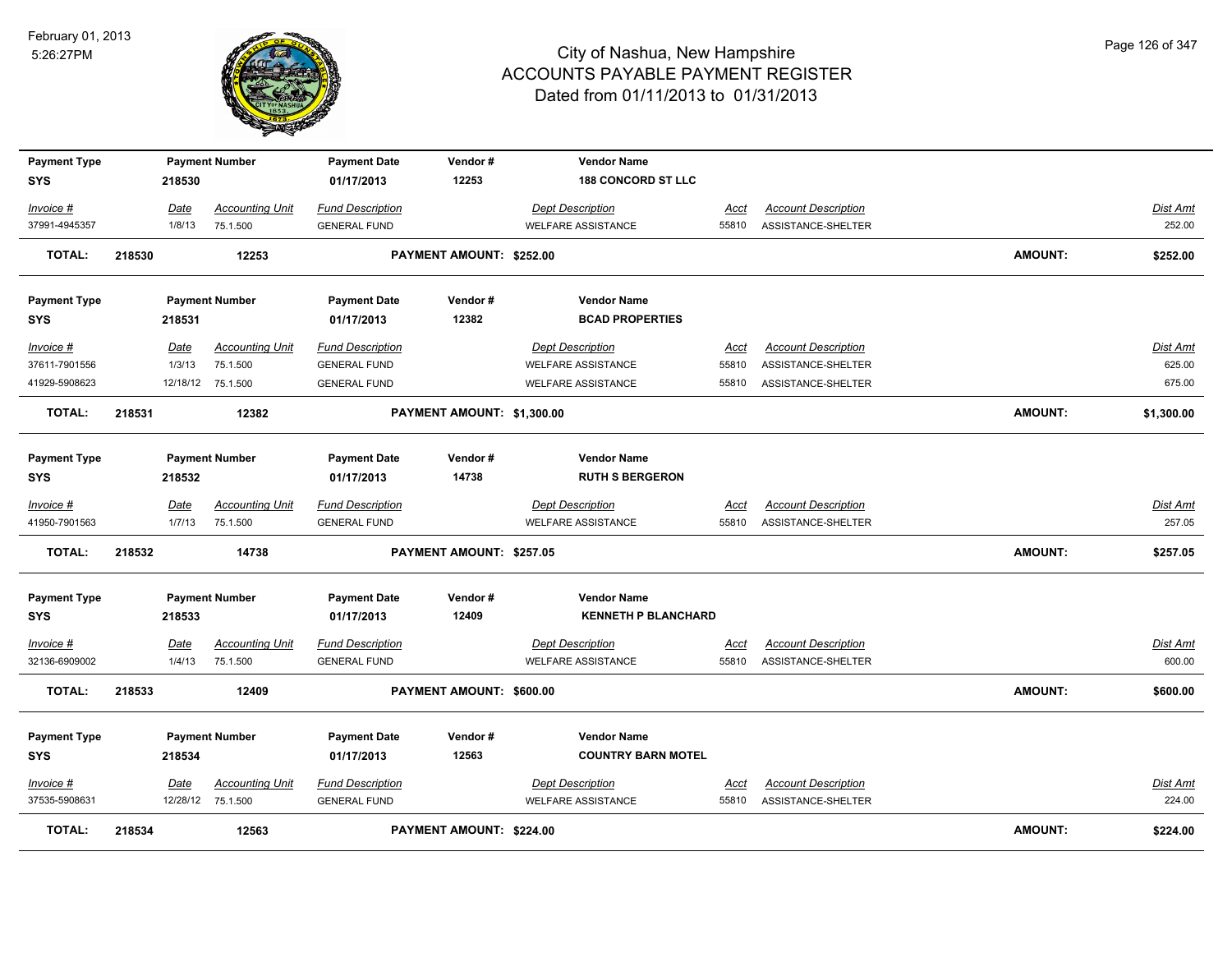

| <b>Payment Type</b><br>SYS |        | 218535      | <b>Payment Number</b>  | <b>Payment Date</b><br>01/17/2013 | Vendor#<br>12580               | <b>Vendor Name</b><br><b>MARYANNE CRONIN</b> |             |                            |                        |            |
|----------------------------|--------|-------------|------------------------|-----------------------------------|--------------------------------|----------------------------------------------|-------------|----------------------------|------------------------|------------|
| Invoice #                  |        | Date        | <b>Accounting Unit</b> | <b>Fund Description</b>           |                                | <b>Dept Description</b>                      | Acct        | <b>Account Description</b> |                        | Dist Amt   |
| 41962-6909012              |        | 1/10/13     | 75.1.500               | <b>GENERAL FUND</b>               |                                | <b>WELFARE ASSISTANCE</b>                    | 55810       | ASSISTANCE-SHELTER         |                        | 1,000.00   |
| <b>TOTAL:</b>              | 218535 |             | 12580                  |                                   | PAYMENT AMOUNT: \$1,000.00     |                                              |             |                            | <b>AMOUNT:</b>         | \$1,000.00 |
| <b>Payment Type</b>        |        |             | <b>Payment Number</b>  | <b>Payment Date</b>               | Vendor#                        | <b>Vendor Name</b>                           |             |                            |                        |            |
| SYS                        |        | 218536      |                        | 01/17/2013                        | 15829                          | <b>FAUSTO D MOREL DURAN</b>                  |             |                            |                        |            |
| Invoice #                  |        | Date        | <b>Accounting Unit</b> | <b>Fund Description</b>           |                                | <b>Dept Description</b>                      | <u>Acct</u> | <b>Account Description</b> |                        | Dist Amt   |
| 41963-7901569              |        | 1/10/13     | 75.1.500               | <b>GENERAL FUND</b>               |                                | WELFARE ASSISTANCE                           | 55810       | ASSISTANCE-SHELTER         |                        | 600.00     |
| <b>TOTAL:</b>              | 218536 |             | 15829                  |                                   | PAYMENT AMOUNT: \$600.00       |                                              |             |                            | <b>AMOUNT:</b>         | \$600.00   |
| <b>Payment Type</b>        |        |             | <b>Payment Number</b>  | <b>Payment Date</b>               | Vendor#                        | <b>Vendor Name</b>                           |             |                            |                        |            |
| SYS                        |        | 218537      |                        | 01/17/2013                        | 12759                          | <b>GANDER PROP MANAGEMENT LLC</b>            |             |                            |                        |            |
| Invoice #                  |        | Date        | <b>Accounting Unit</b> | <b>Fund Description</b>           |                                | <b>Dept Description</b>                      | Acct        | <b>Account Description</b> |                        | Dist Amt   |
| 41852-6908959              |        |             | 12/7/12 75.1.500       | <b>GENERAL FUND</b>               |                                | <b>WELFARE ASSISTANCE</b>                    | 55810       | ASSISTANCE-SHELTER         |                        | 15.68      |
| <b>TOTAL:</b>              | 218537 |             | 12759                  |                                   | <b>PAYMENT AMOUNT: \$15.68</b> |                                              |             |                            | <b>AMOUNT:</b>         | \$15.68    |
| <b>Payment Type</b>        |        |             | <b>Payment Number</b>  | <b>Payment Date</b>               | Vendor#                        | <b>Vendor Name</b>                           |             |                            | Payee Name             |            |
| <b>SYS</b>                 |        | 218538      |                        | 01/17/2013                        | 12765                          | <b>GAUTHIER REAL ESTATE MGMT CORP</b>        |             |                            | <b>GAUTHIER REALTY</b> |            |
| <u>Invoice #</u>           |        | <u>Date</u> | <b>Accounting Unit</b> | <b>Fund Description</b>           |                                | <b>Dept Description</b>                      | <u>Acct</u> | <b>Account Description</b> |                        | Dist Amt   |
| 35176-6909000              |        | 1/4/13      | 75.1.500               | <b>GENERAL FUND</b>               |                                | <b>WELFARE ASSISTANCE</b>                    | 55810       | ASSISTANCE-SHELTER         |                        | 340.00     |
| 40956-7901568              |        | 1/9/13      | 75.1.500               | <b>GENERAL FUND</b>               |                                | <b>WELFARE ASSISTANCE</b>                    | 55810       | ASSISTANCE-SHELTER         |                        | 370.00     |
| <b>TOTAL:</b>              | 218538 |             | 12765                  |                                   | PAYMENT AMOUNT: \$710.00       |                                              |             |                            | <b>AMOUNT:</b>         | \$710.00   |
| <b>Payment Type</b>        |        |             | <b>Payment Number</b>  | <b>Payment Date</b>               | Vendor#                        | <b>Vendor Name</b>                           |             |                            |                        |            |
| <b>SYS</b>                 |        | 218539      |                        | 01/17/2013                        | 11704                          | <b>ROBERT R JODOIN</b>                       |             |                            |                        |            |
| Invoice #                  |        | Date        | <b>Accounting Unit</b> | <b>Fund Description</b>           |                                | <b>Dept Description</b>                      | Acct        | <b>Account Description</b> |                        | Dist Amt   |
| 38332-5908610              |        |             | 12/11/12 75.1.500      | <b>GENERAL FUND</b>               |                                | <b>WELFARE ASSISTANCE</b>                    | 55810       | ASSISTANCE-SHELTER         |                        | 650.00     |
| <b>TOTAL:</b>              | 218539 |             | 11704                  |                                   | PAYMENT AMOUNT: \$650.00       |                                              |             |                            | <b>AMOUNT:</b>         | \$650.00   |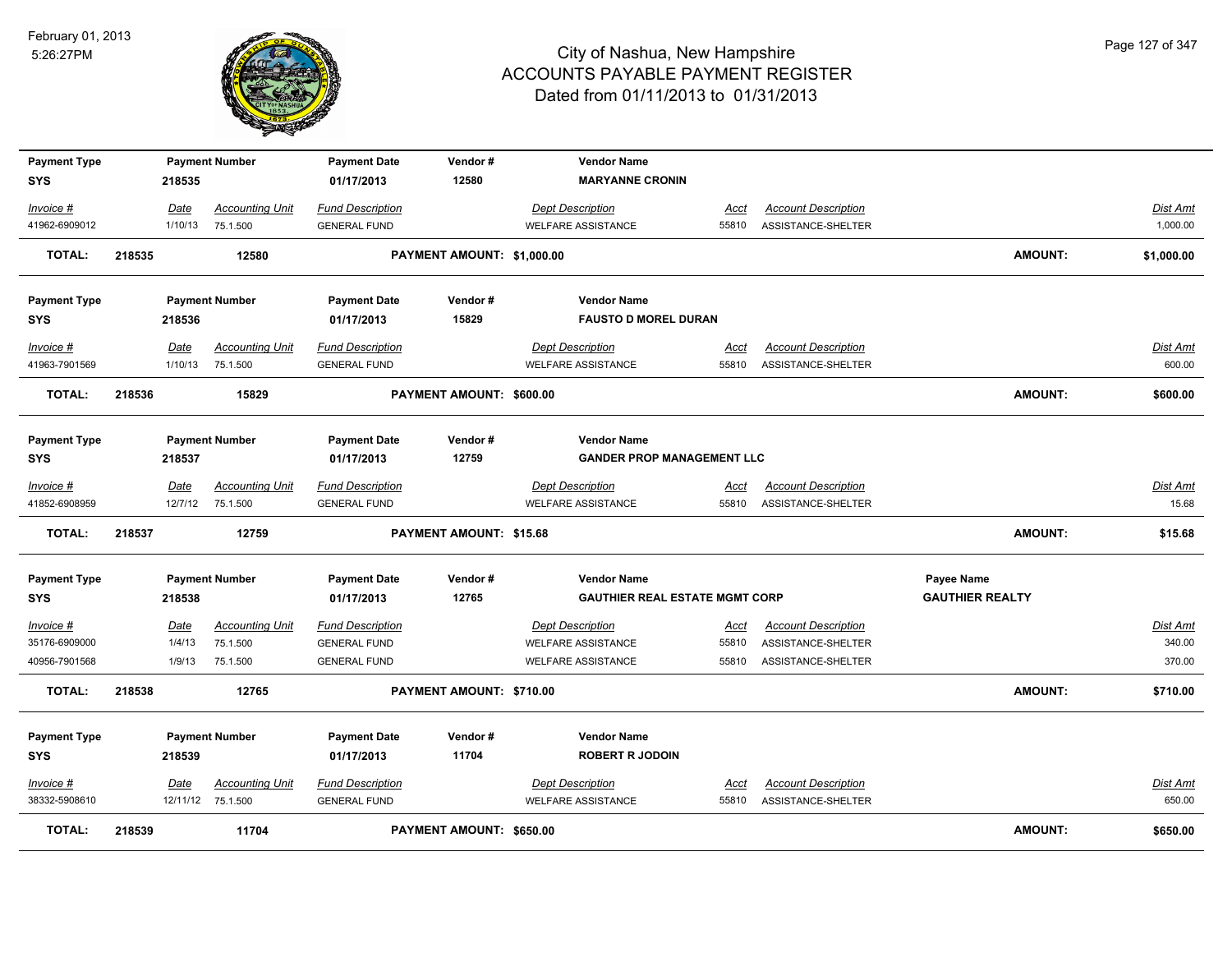

| <b>Payment Type</b><br><b>SYS</b> |        | 218540      | <b>Payment Number</b>  | <b>Payment Date</b><br>01/17/2013 | Vendor#<br>12934         | <b>Vendor Name</b><br><b>ROBERT O JUNGKMAN</b> |             |                            |                            |                 |
|-----------------------------------|--------|-------------|------------------------|-----------------------------------|--------------------------|------------------------------------------------|-------------|----------------------------|----------------------------|-----------------|
|                                   |        |             |                        |                                   |                          |                                                |             |                            |                            |                 |
| Invoice #                         |        | Date        | <b>Accounting Unit</b> | <b>Fund Description</b>           |                          | <b>Dept Description</b>                        | <u>Acct</u> | <b>Account Description</b> |                            | Dist Amt        |
| 34727-5908570                     |        |             | 11/14/12 75.1.500      | <b>GENERAL FUND</b>               |                          | <b>WELFARE ASSISTANCE</b>                      | 55810       | ASSISTANCE-SHELTER         |                            | 222.00          |
| <b>TOTAL:</b>                     | 218540 |             | 12934                  |                                   | PAYMENT AMOUNT: \$222.00 |                                                |             |                            | <b>AMOUNT:</b>             | \$222.00        |
| <b>Payment Type</b>               |        |             | <b>Payment Number</b>  | <b>Payment Date</b>               | Vendor#                  | <b>Vendor Name</b>                             |             |                            |                            |                 |
| <b>SYS</b>                        |        | 218541      |                        | 01/17/2013                        | 12980                    | <b>LAMERAND ENTERPRISES</b>                    |             |                            |                            |                 |
| Invoice #                         |        | <u>Date</u> | <b>Accounting Unit</b> | <b>Fund Description</b>           |                          | <b>Dept Description</b>                        | <u>Acct</u> | <b>Account Description</b> |                            | <b>Dist Amt</b> |
| 41606-6909013                     |        | 1/11/13     | 75.1.500               | <b>GENERAL FUND</b>               |                          | <b>WELFARE ASSISTANCE</b>                      | 55810       | ASSISTANCE-SHELTER         |                            | 480.00          |
| <b>TOTAL:</b>                     | 218541 |             | 12980                  |                                   | PAYMENT AMOUNT: \$480.00 |                                                |             |                            | <b>AMOUNT:</b>             | \$480.00        |
| <b>Payment Type</b>               |        |             | <b>Payment Number</b>  | <b>Payment Date</b>               | Vendor#                  | <b>Vendor Name</b>                             |             |                            |                            |                 |
| <b>SYS</b>                        |        | 218542      |                        | 01/17/2013                        | 12993                    | <b>LEO M LAVOIE</b>                            |             |                            |                            |                 |
| Invoice #                         |        | Date        | <b>Accounting Unit</b> | <b>Fund Description</b>           |                          | <b>Dept Description</b>                        | Acct        | <b>Account Description</b> |                            | <b>Dist Amt</b> |
| 39178-7901562                     |        | 1/7/13      | 75.1.500               | <b>GENERAL FUND</b>               |                          | <b>WELFARE ASSISTANCE</b>                      | 55810       | ASSISTANCE-SHELTER         |                            | 700.00          |
| <b>TOTAL:</b>                     | 218542 |             | 12993                  |                                   | PAYMENT AMOUNT: \$700.00 |                                                |             |                            | <b>AMOUNT:</b>             | \$700.00        |
|                                   |        |             |                        |                                   |                          |                                                |             |                            |                            |                 |
| <b>Payment Type</b>               |        |             | <b>Payment Number</b>  | <b>Payment Date</b>               | Vendor#                  | <b>Vendor Name</b>                             |             |                            | Payee Name                 |                 |
| <b>SYS</b>                        |        | 218543      |                        | 01/17/2013                        | 13027                    | <b>LSB LIMITED PARTNERSHIP</b>                 |             |                            | <b>LSB ASSOC I LTD PRC</b> |                 |
| $Invoice$ #                       |        | <u>Date</u> | <b>Accounting Unit</b> | <b>Fund Description</b>           |                          | <b>Dept Description</b>                        | <u>Acct</u> | <b>Account Description</b> |                            | <b>Dist Amt</b> |
| 41213-2955313                     |        |             | 12/27/12 75.1.500      | <b>GENERAL FUND</b>               |                          | <b>WELFARE ASSISTANCE</b>                      | 55810       | ASSISTANCE-SHELTER         |                            | 275.00          |
| <b>TOTAL:</b>                     | 218543 |             | 13027                  |                                   | PAYMENT AMOUNT: \$275.00 |                                                |             |                            | <b>AMOUNT:</b>             | \$275.00        |
| <b>Payment Type</b>               |        |             | <b>Payment Number</b>  | <b>Payment Date</b>               | Vendor#                  | <b>Vendor Name</b>                             |             |                            |                            |                 |
| <b>SYS</b>                        |        | 218544      |                        | 01/17/2013                        | 15767                    | <b>JOHN F MACK</b>                             |             |                            |                            |                 |
| Invoice #                         |        | Date        | <b>Accounting Unit</b> | <b>Fund Description</b>           |                          | <b>Dept Description</b>                        | <u>Acct</u> | <b>Account Description</b> |                            | <b>Dist Amt</b> |
| 41921-6908992                     |        | 1/2/13      | 75.1.500               | <b>GENERAL FUND</b>               |                          | <b>WELFARE ASSISTANCE</b>                      | 55810       | ASSISTANCE-SHELTER         |                            | 650.00          |
| TOTAL:                            | 218544 |             | 15767                  |                                   | PAYMENT AMOUNT: \$650.00 |                                                |             |                            | <b>AMOUNT:</b>             | \$650.00        |
|                                   |        |             |                        |                                   |                          |                                                |             |                            |                            |                 |
| <b>Payment Type</b><br><b>SYS</b> |        | 218545      | <b>Payment Number</b>  | <b>Payment Date</b><br>01/17/2013 | Vendor#<br>15746         | <b>Vendor Name</b><br><b>JOHN V MCQUADE</b>    |             |                            |                            |                 |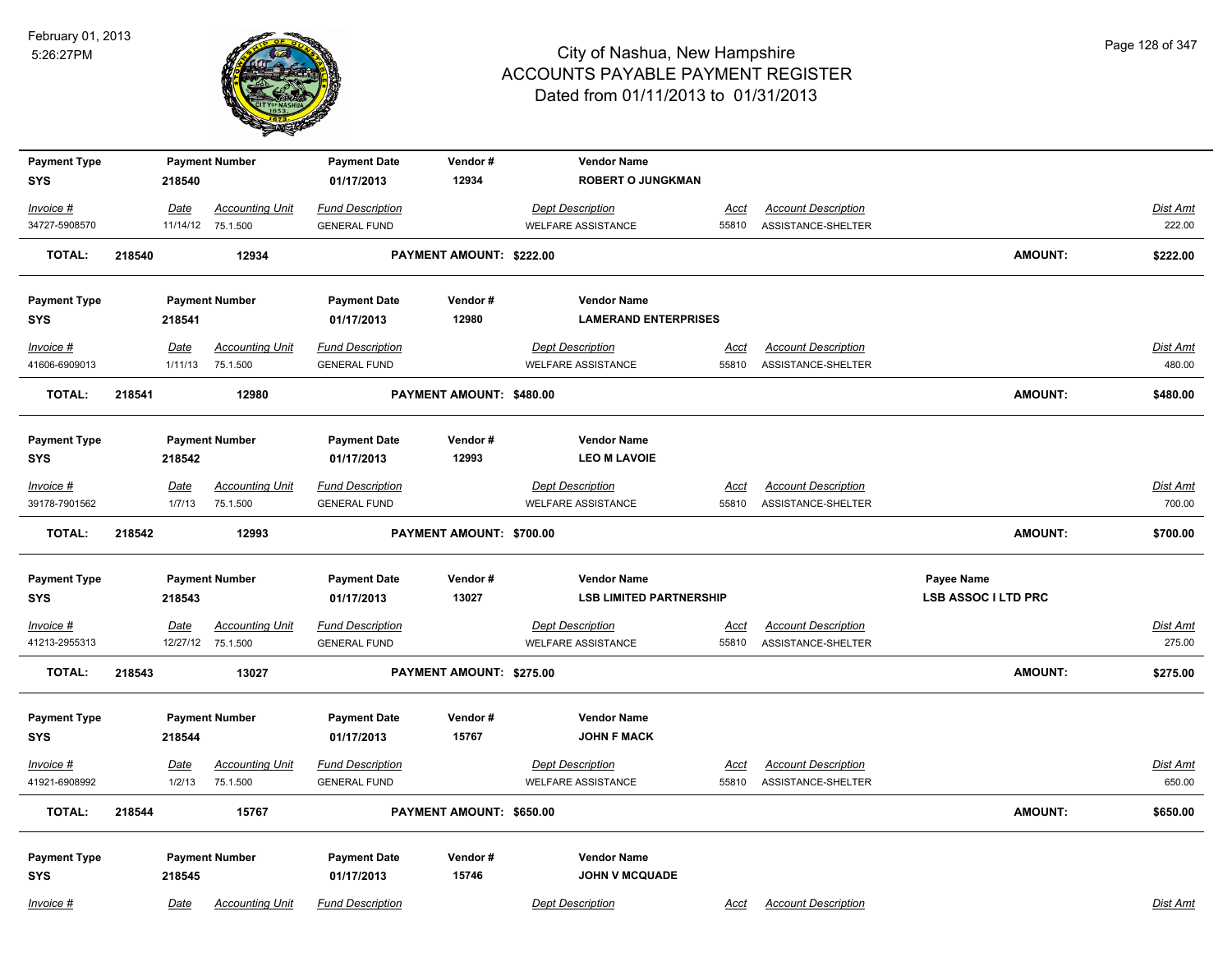

| 41935-5908637                                            |        | 1/4/13                          | 75.1.500                                                    | <b>GENERAL FUND</b>                                                                 |                            | <b>WELFARE ASSISTANCE</b>                                                                               | 55810                | ASSISTANCE-SHELTER                               |                | 785.87                      |
|----------------------------------------------------------|--------|---------------------------------|-------------------------------------------------------------|-------------------------------------------------------------------------------------|----------------------------|---------------------------------------------------------------------------------------------------------|----------------------|--------------------------------------------------|----------------|-----------------------------|
| <b>TOTAL:</b>                                            | 218545 |                                 | 15746                                                       |                                                                                     | PAYMENT AMOUNT: \$785.87   |                                                                                                         |                      |                                                  | <b>AMOUNT:</b> | \$785.87                    |
| <b>Payment Type</b><br>SYS                               |        | 218546                          | <b>Payment Number</b>                                       | <b>Payment Date</b><br>01/17/2013                                                   | Vendor#<br>13142           | <b>Vendor Name</b><br><b>NASHUA INVESTORS LTD</b>                                                       |                      |                                                  |                |                             |
| Invoice #<br>41941-5908636                               |        | <u>Date</u><br>1/3/13           | <b>Accounting Unit</b><br>75.1.500                          | <b>Fund Description</b><br><b>GENERAL FUND</b>                                      |                            | <b>Dept Description</b><br><b>WELFARE ASSISTANCE</b>                                                    | <u>Acct</u><br>55810 | <b>Account Description</b><br>ASSISTANCE-SHELTER |                | Dist Amt<br>1,179.21        |
| <b>TOTAL:</b>                                            | 218546 |                                 | 13142                                                       |                                                                                     | PAYMENT AMOUNT: \$1,179.21 |                                                                                                         |                      |                                                  | <b>AMOUNT:</b> | \$1,179.21                  |
| <b>Payment Type</b><br>SYS                               |        | 218547                          | <b>Payment Number</b>                                       | <b>Payment Date</b><br>01/17/2013                                                   | Vendor#<br>10577           | <b>Vendor Name</b><br><b>PALM SQUARE LLC</b>                                                            |                      |                                                  |                |                             |
| Invoice #<br>41947-4945356                               |        | Date                            | <b>Accounting Unit</b><br>12/31/12 75.1.500                 | <b>Fund Description</b><br><b>GENERAL FUND</b>                                      |                            | <b>Dept Description</b><br><b>WELFARE ASSISTANCE</b>                                                    | Acct<br>55810        | <b>Account Description</b><br>ASSISTANCE-SHELTER |                | Dist Amt<br>200.04          |
| TOTAL:                                                   | 218547 |                                 | 10577                                                       |                                                                                     | PAYMENT AMOUNT: \$200.04   |                                                                                                         |                      |                                                  | <b>AMOUNT:</b> | \$200.04                    |
| <b>Payment Type</b><br>SYS                               |        | 218548                          | <b>Payment Number</b>                                       | <b>Payment Date</b><br>01/17/2013                                                   | Vendor#<br>13318           | <b>Vendor Name</b><br>PINE HILL GARDENS ASSOC                                                           |                      |                                                  |                |                             |
| $Invoice$ #<br>41952-5908641                             |        | Date<br>1/9/13                  | <b>Accounting Unit</b><br>75.1.500                          | <b>Fund Description</b><br><b>GENERAL FUND</b>                                      |                            | <b>Dept Description</b><br><b>WELFARE ASSISTANCE</b>                                                    | <u>Acct</u><br>55810 | <b>Account Description</b><br>ASSISTANCE-SHELTER |                | Dist Amt<br>483.79          |
| <b>TOTAL:</b>                                            | 218548 |                                 | 13318                                                       |                                                                                     | PAYMENT AMOUNT: \$483.79   |                                                                                                         |                      |                                                  | <b>AMOUNT:</b> | \$483.79                    |
| <b>Payment Type</b><br>SYS<br>Invoice #<br>39205-6908995 |        | 218549<br><u>Date</u><br>1/3/13 | <b>Payment Number</b><br><b>Accounting Unit</b><br>75.1.500 | <b>Payment Date</b><br>01/17/2013<br><b>Fund Description</b><br><b>GENERAL FUND</b> | Vendor#<br>13371           | <b>Vendor Name</b><br><b>WILLIAM PSALEDAKIS</b><br><b>Dept Description</b><br><b>WELFARE ASSISTANCE</b> | <u>Acct</u><br>55810 | <b>Account Description</b><br>ASSISTANCE-SHELTER |                | <u>Dist Amt</u><br>578.05   |
| <b>TOTAL:</b>                                            | 218549 |                                 | 13371                                                       |                                                                                     | PAYMENT AMOUNT: \$578.05   |                                                                                                         |                      |                                                  | <b>AMOUNT:</b> | \$578.05                    |
| <b>Payment Type</b><br><b>SYS</b>                        |        | 218550                          | <b>Payment Number</b>                                       | <b>Payment Date</b><br>01/17/2013                                                   | Vendor#<br>15731           | <b>Vendor Name</b><br><b>JOHN A REIN III</b>                                                            |                      |                                                  |                |                             |
| Invoice #<br>41923-7901546                               |        | <u>Date</u>                     | <b>Accounting Unit</b><br>12/19/12 75.1.500                 | <b>Fund Description</b><br><b>GENERAL FUND</b>                                      |                            | <b>Dept Description</b><br><b>WELFARE ASSISTANCE</b>                                                    | <u>Acct</u><br>55810 | <b>Account Description</b><br>ASSISTANCE-SHELTER |                | <u>Dist Amt</u><br>1,154.00 |
| <b>TOTAL:</b>                                            | 218550 |                                 | 15731                                                       |                                                                                     | PAYMENT AMOUNT: \$1,154.00 |                                                                                                         |                      |                                                  | <b>AMOUNT:</b> | \$1,154.00                  |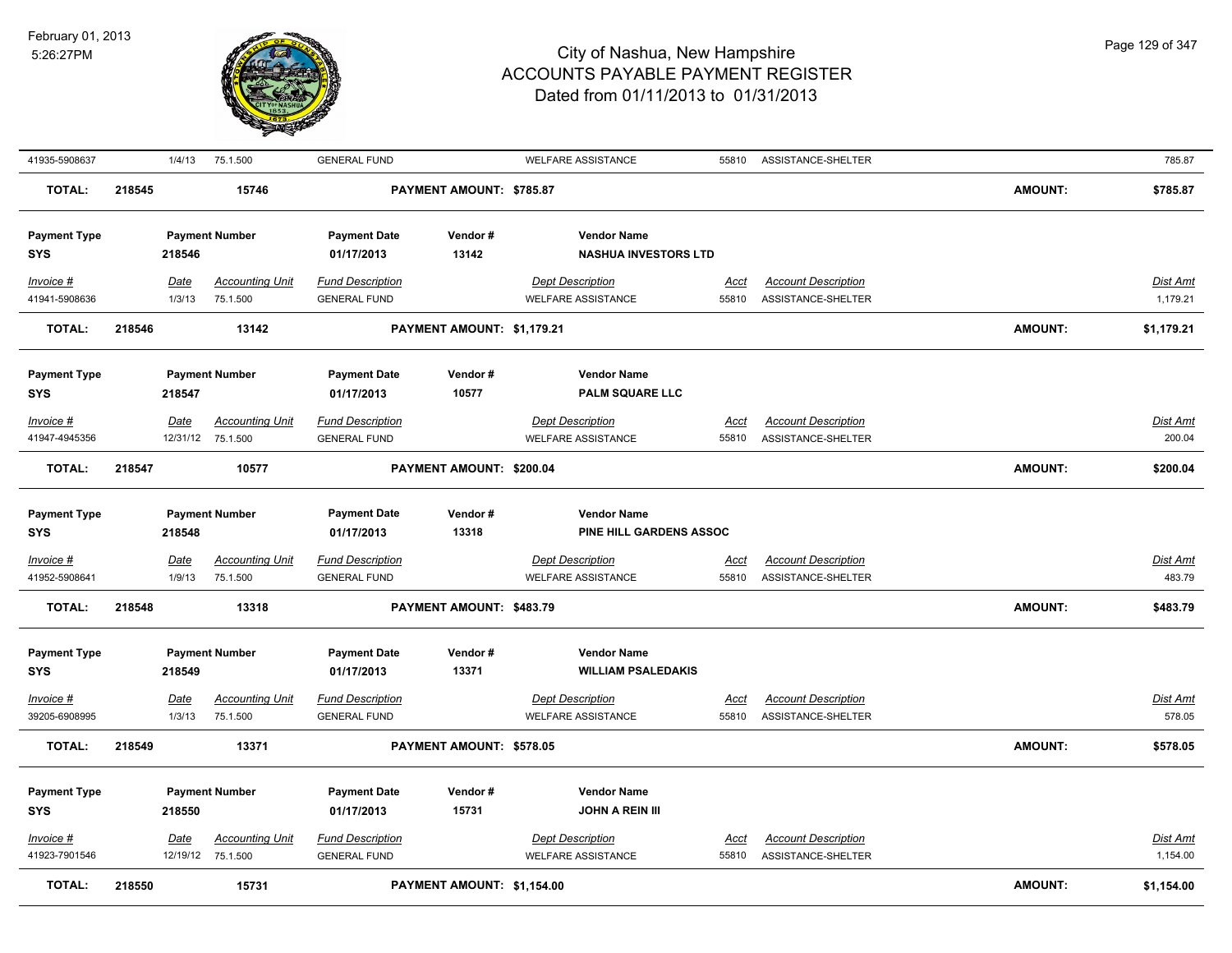

| <b>Payment Type</b><br><b>SYS</b> |        | 218551      | <b>Payment Number</b>                       | <b>Payment Date</b><br>01/17/2013              | Vendor#<br>15750         | <b>Vendor Name</b><br><b>NENITA SMITH</b>            |               |                                                  |         |                    |
|-----------------------------------|--------|-------------|---------------------------------------------|------------------------------------------------|--------------------------|------------------------------------------------------|---------------|--------------------------------------------------|---------|--------------------|
|                                   |        |             |                                             |                                                |                          |                                                      |               |                                                  |         |                    |
| Invoice #                         |        | Date        | <b>Accounting Unit</b>                      | <b>Fund Description</b>                        |                          | <b>Dept Description</b>                              | Acct          | <b>Account Description</b>                       |         | Dist Amt           |
| 33967-4945354                     |        | 12/28/12    | 75.1.500                                    | <b>GENERAL FUND</b>                            |                          | <b>WELFARE ASSISTANCE</b>                            | 55810         | ASSISTANCE-SHELTER                               |         | 900.00             |
| <b>TOTAL:</b>                     | 218551 |             | 15750                                       |                                                | PAYMENT AMOUNT: \$900.00 |                                                      |               |                                                  | AMOUNT: | \$900.00           |
| <b>Payment Type</b>               |        |             | <b>Payment Number</b>                       | <b>Payment Date</b>                            | Vendor#                  | <b>Vendor Name</b>                                   |               |                                                  |         |                    |
| <b>SYS</b>                        |        | 218552      |                                             | 01/17/2013                                     | 15772                    | STANGER PROPERTY SERVICES LLC                        |               |                                                  |         |                    |
| Invoice #                         |        | <u>Date</u> | <b>Accounting Unit</b>                      | <b>Fund Description</b>                        |                          | <b>Dept Description</b>                              | <u>Acct</u>   | <b>Account Description</b>                       |         | <b>Dist Amt</b>    |
| 38494-5908635                     |        | 1/3/13      | 75.1.500                                    | <b>GENERAL FUND</b>                            |                          | <b>WELFARE ASSISTANCE</b>                            | 55810         | ASSISTANCE-SHELTER                               |         | 352.41             |
| <b>TOTAL:</b>                     | 218552 |             | 15772                                       |                                                | PAYMENT AMOUNT: \$352.41 |                                                      |               |                                                  | AMOUNT: | \$352.41           |
| <b>Payment Type</b>               |        |             | <b>Payment Number</b>                       | <b>Payment Date</b>                            | Vendor#                  | <b>Vendor Name</b>                                   |               |                                                  |         |                    |
| <b>SYS</b>                        |        | 218553      |                                             | 01/17/2013                                     | 15722                    | <b>JEAN G TREMBLAY</b>                               |               |                                                  |         |                    |
|                                   |        |             |                                             |                                                |                          |                                                      |               |                                                  |         |                    |
| $Invoice$ #<br>41924-6908972      |        | Date        | <b>Accounting Unit</b><br>12/17/12 75.1.500 | <b>Fund Description</b><br><b>GENERAL FUND</b> |                          | <b>Dept Description</b><br><b>WELFARE ASSISTANCE</b> | Acct<br>55810 | <b>Account Description</b><br>ASSISTANCE-SHELTER |         | Dist Amt<br>245.00 |
|                                   |        |             |                                             |                                                |                          |                                                      |               |                                                  |         |                    |
| <b>TOTAL:</b>                     | 218553 |             | 15722                                       |                                                | PAYMENT AMOUNT: \$245.00 |                                                      |               |                                                  | AMOUNT: | \$245.00           |
| <b>Payment Type</b>               |        |             | <b>Payment Number</b>                       | <b>Payment Date</b>                            | Vendor#                  | <b>Vendor Name</b>                                   |               |                                                  |         |                    |
| <b>SYS</b>                        |        | 218554      |                                             | 01/17/2013                                     | 15787                    | <b>ANGELO P VILLACIS</b>                             |               |                                                  |         |                    |
| Invoice #                         |        | <u>Date</u> | <b>Accounting Unit</b>                      | <b>Fund Description</b>                        |                          | <b>Dept Description</b>                              | <u>Acct</u>   | <b>Account Description</b>                       |         | <u>Dist Amt</u>    |
| 41951-7901560                     |        | 1/4/13      | 75.1.500                                    | <b>GENERAL FUND</b>                            |                          | <b>WELFARE ASSISTANCE</b>                            | 55810         | ASSISTANCE-SHELTER                               |         | 400.00             |
| <b>TOTAL:</b>                     | 218554 |             | 15787                                       |                                                | PAYMENT AMOUNT: \$400.00 |                                                      |               |                                                  | AMOUNT: | \$400.00           |
|                                   |        |             |                                             |                                                |                          |                                                      |               |                                                  |         |                    |
| <b>Payment Type</b><br><b>SYS</b> |        | 218555      | <b>Payment Number</b>                       | <b>Payment Date</b><br>01/17/2013              | Vendor#<br>14906         | <b>Vendor Name</b><br><b>WOLFE BROTHERS LLP</b>      |               |                                                  |         |                    |
|                                   |        |             |                                             |                                                |                          |                                                      |               |                                                  |         |                    |
| Invoice #                         |        | Date        | <b>Accounting Unit</b>                      | <b>Fund Description</b>                        |                          | <b>Dept Description</b>                              | <u>Acct</u>   | <b>Account Description</b>                       |         | <b>Dist Amt</b>    |
| 41709-5908639                     |        | 1/7/13      | 75.1.500                                    | <b>GENERAL FUND</b>                            |                          | <b>WELFARE ASSISTANCE</b>                            | 55810         | ASSISTANCE-SHELTER                               |         | 850.00             |
| <b>TOTAL:</b>                     | 218555 |             | 14906                                       |                                                | PAYMENT AMOUNT: \$850.00 |                                                      |               |                                                  | AMOUNT: | \$850.00           |
| <b>Payment Type</b>               |        |             | <b>Payment Number</b>                       | <b>Payment Date</b>                            | Vendor#                  | <b>Vendor Name</b>                                   |               |                                                  |         |                    |
| <b>SYS</b>                        |        | 218556      |                                             | 01/17/2013                                     | 13801                    | <b>UNITED PARCEL SERVICE</b>                         |               |                                                  |         |                    |
| Invoice #                         |        | Date        | <b>Accounting Unit</b>                      | <b>Fund Description</b>                        |                          | <b>Dept Description</b>                              | Acct          | <b>Account Description</b>                       |         | Dist Amt           |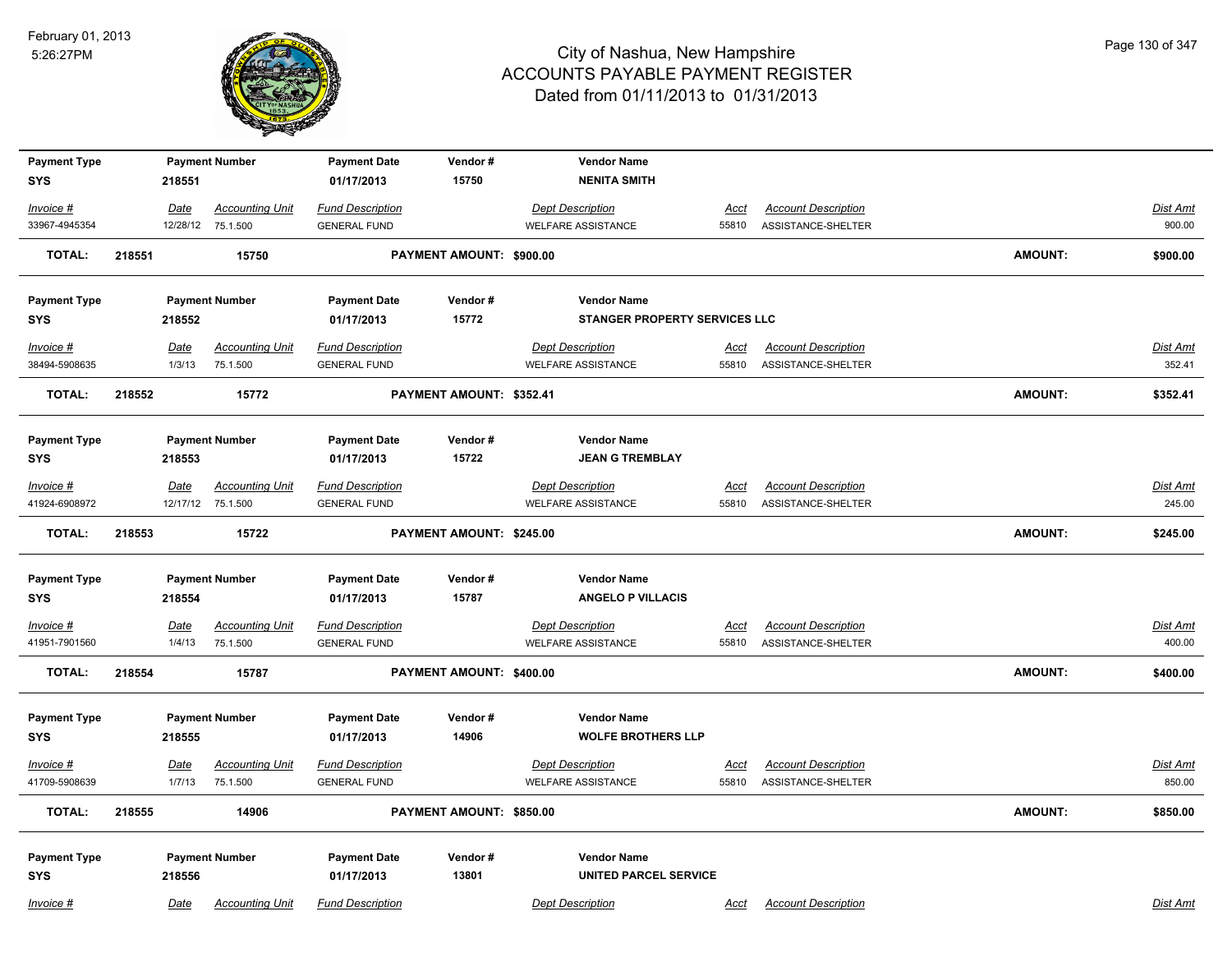

| MV REFUND 3365260             | 1/15/13                | <b>BS1000</b>                           | <b>GENERAL FUND</b>                            |                            | <b>GENERAL FUND</b>                                         | 21907                | MOTOR VEHICLE REFUNDS                                      |                | 52.60                       |
|-------------------------------|------------------------|-----------------------------------------|------------------------------------------------|----------------------------|-------------------------------------------------------------|----------------------|------------------------------------------------------------|----------------|-----------------------------|
| <b>TOTAL:</b>                 | 218556                 | 13801                                   |                                                | PAYMENT AMOUNT: \$52.60    |                                                             |                      |                                                            | <b>AMOUNT:</b> | \$52.60                     |
| <b>Payment Type</b><br>SYS    | 218557                 | <b>Payment Number</b>                   | <b>Payment Date</b><br>01/17/2013              | Vendor#<br>999001206       | <b>Vendor Name</b><br><b>256 INVESTMENT ASSOCIATES</b>      |                      |                                                            |                |                             |
| Invoice #<br>TAX REFUND 20576 | Date<br>1/10/13        | <b>Accounting Unit</b><br><b>BS1000</b> | <b>Fund Description</b><br><b>GENERAL FUND</b> |                            | <b>Dept Description</b><br><b>GENERAL FUND</b>              | Acct<br>11200        | <b>Account Description</b><br>PROPERTY TAX RECEIVABLE 2012 |                | Dist Amt<br>2,856.89        |
| <b>TOTAL:</b>                 | 218557                 | 999001206                               |                                                | PAYMENT AMOUNT: \$2,856.89 |                                                             |                      |                                                            | <b>AMOUNT:</b> | \$2,856.89                  |
| <b>Payment Type</b><br>SYS    | 218558                 | <b>Payment Number</b>                   | <b>Payment Date</b><br>01/17/2013              | Vendor#<br>13945           | <b>Vendor Name</b><br><b>ABSOLUTE TITLE LLC</b>             |                      |                                                            |                |                             |
| Invoice #                     | <b>Date</b>            | <b>Accounting Unit</b>                  | <b>Fund Description</b>                        |                            | <b>Dept Description</b>                                     | <u>Acct</u>          | <b>Account Description</b>                                 |                | Dist Amt                    |
| TAX REFUND 45314              | 1/14/13                | <b>BS1000</b>                           | <b>GENERAL FUND</b>                            |                            | <b>GENERAL FUND</b>                                         | 11200                | PROPERTY TAX RECEIVABLE 2012                               |                | 1,855.44                    |
| <b>TOTAL:</b>                 | 218558                 | 13945                                   |                                                | PAYMENT AMOUNT: \$1,855.44 |                                                             |                      |                                                            | <b>AMOUNT:</b> | \$1,855.44                  |
| <b>Payment Type</b><br>SYS    | 218559                 | <b>Payment Number</b>                   | <b>Payment Date</b><br>01/17/2013              | Vendor#<br>999001207       | <b>Vendor Name</b><br><b>ANTHONY &amp; ELEANOR DEBARROS</b> |                      |                                                            |                |                             |
| Invoice #<br>TAX REFUND 44604 | <b>Date</b><br>1/14/13 | <b>Accounting Unit</b><br><b>BS1000</b> | <b>Fund Description</b><br><b>GENERAL FUND</b> |                            | <b>Dept Description</b><br><b>GENERAL FUND</b>              | <u>Acct</u><br>11200 | <b>Account Description</b><br>PROPERTY TAX RECEIVABLE 2012 |                | Dist Amt<br>1,722.10        |
| <b>TOTAL:</b>                 | 218559                 | 999001207                               |                                                | PAYMENT AMOUNT: \$1,722.10 |                                                             |                      |                                                            | <b>AMOUNT:</b> | \$1,722.10                  |
| <b>Payment Type</b><br>SYS    | 218560                 | <b>Payment Number</b>                   | <b>Payment Date</b><br>01/17/2013              | Vendor#<br>999001047       | <b>Vendor Name</b><br><b>BAC TAX SERVICES CORP</b>          |                      |                                                            |                |                             |
| Invoice #<br>TAX REFUND 38894 | <b>Date</b><br>1/14/13 | <b>Accounting Unit</b><br><b>BS1000</b> | <b>Fund Description</b><br><b>GENERAL FUND</b> |                            | <b>Dept Description</b><br><b>GENERAL FUND</b>              | Acct<br>11200        | <b>Account Description</b><br>PROPERTY TAX RECEIVABLE 2012 |                | <b>Dist Amt</b><br>1,484.57 |
| <b>TOTAL:</b>                 | 218560                 | 999001047                               |                                                | PAYMENT AMOUNT: \$1,484.57 |                                                             |                      |                                                            | <b>AMOUNT:</b> | \$1,484.57                  |
| <b>Payment Type</b><br>SYS    | 218561                 | <b>Payment Number</b>                   | <b>Payment Date</b><br>01/17/2013              | Vendor#<br>999001208       | <b>Vendor Name</b><br><b>BLACKSTONE TITLE COMPANY LLC</b>   |                      |                                                            |                |                             |
| Invoice #<br>TAX REFUND 44948 | Date<br>1/10/13        | <b>Accounting Unit</b><br><b>BS1000</b> | <b>Fund Description</b><br><b>GENERAL FUND</b> |                            | <b>Dept Description</b><br><b>GENERAL FUND</b>              | Acct<br>11200        | <b>Account Description</b><br>PROPERTY TAX RECEIVABLE 2012 |                | Dist Amt<br>292.95          |
| <b>TOTAL:</b>                 | 218561                 | 999001208                               |                                                | PAYMENT AMOUNT: \$292.95   |                                                             |                      |                                                            | <b>AMOUNT:</b> | \$292.95                    |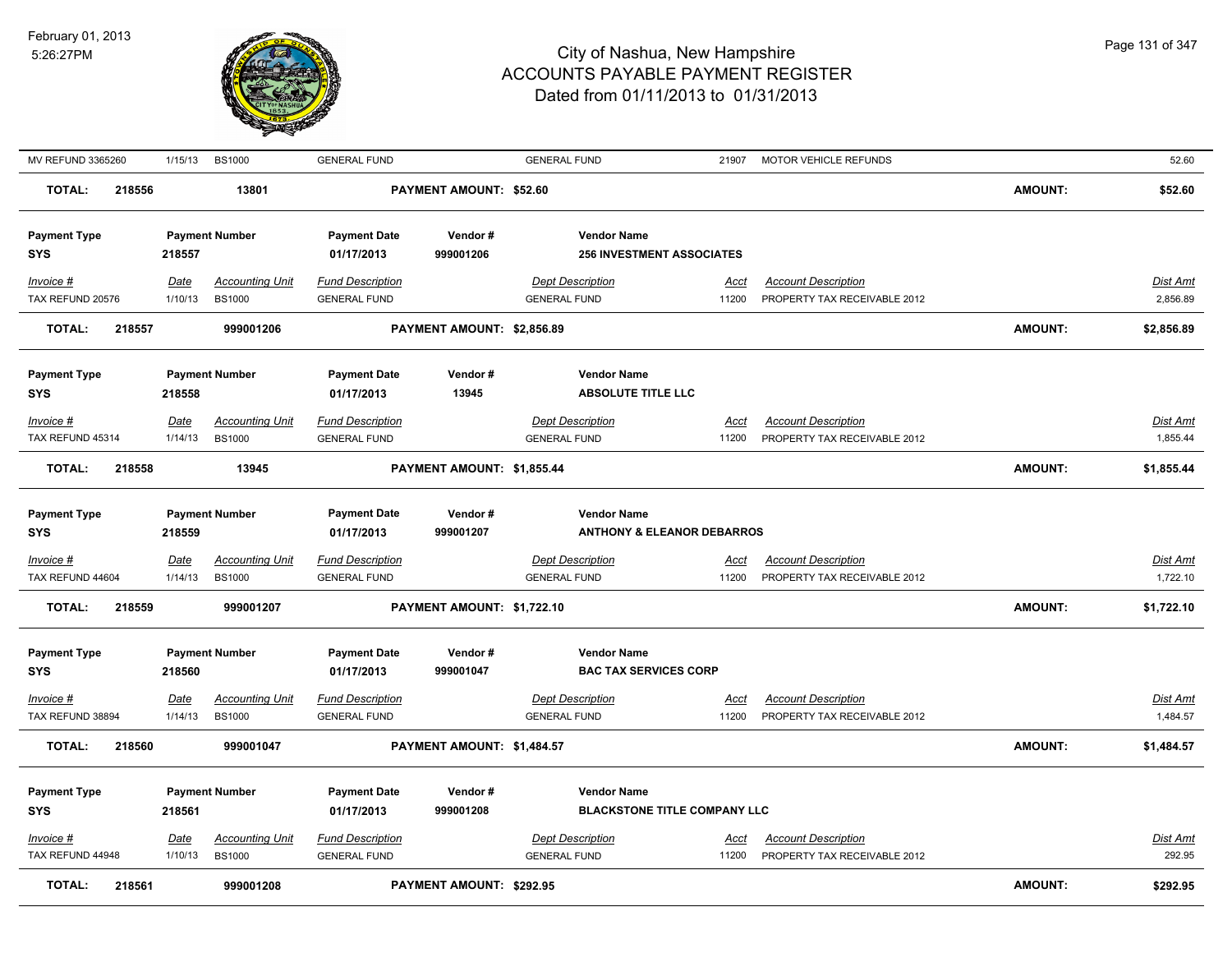

| <b>Payment Type</b>     |             | <b>Payment Number</b>  | <b>Payment Date</b>     | Vendor#                     | <b>Vendor Name</b>                 |             |                              |                |                 |
|-------------------------|-------------|------------------------|-------------------------|-----------------------------|------------------------------------|-------------|------------------------------|----------------|-----------------|
| <b>SYS</b>              | 218562      |                        | 01/17/2013              | 999001209                   | <b>CARRIN HARE</b>                 |             |                              |                |                 |
| Invoice #               | <b>Date</b> | <b>Accounting Unit</b> | <b>Fund Description</b> |                             | <b>Dept Description</b>            | Acct        | <b>Account Description</b>   |                | <b>Dist Amt</b> |
| TAX REFUND 26678        | 1/14/13     | <b>BS1000</b>          | <b>GENERAL FUND</b>     |                             | <b>GENERAL FUND</b>                | 11200       | PROPERTY TAX RECEIVABLE 2012 |                | 1,346.28        |
| 218562<br><b>TOTAL:</b> |             | 999001209              |                         | PAYMENT AMOUNT: \$1,346.28  |                                    |             |                              | <b>AMOUNT:</b> | \$1,346.28      |
| <b>Payment Type</b>     |             | <b>Payment Number</b>  | <b>Payment Date</b>     | Vendor#                     | <b>Vendor Name</b>                 |             |                              |                |                 |
| <b>SYS</b>              | 218563      |                        | 01/17/2013              | 999000484                   | <b>CHARLES SANVILLE</b>            |             |                              |                |                 |
| Invoice #               | Date        | <b>Accounting Unit</b> | <b>Fund Description</b> |                             | <b>Dept Description</b>            | Acct        | <b>Account Description</b>   |                | Dist Amt        |
| TAX REFUND 29930        | 1/10/13     | <b>BS1000</b>          | <b>GENERAL FUND</b>     |                             | <b>GENERAL FUND</b>                | 11200       | PROPERTY TAX RECEIVABLE 2012 |                | 1,228.10        |
| <b>TOTAL:</b><br>218563 |             | 999000484              |                         | PAYMENT AMOUNT: \$1,228.10  |                                    |             |                              | <b>AMOUNT:</b> | \$1,228.10      |
| <b>Payment Type</b>     |             | <b>Payment Number</b>  | <b>Payment Date</b>     | Vendor#                     | <b>Vendor Name</b>                 |             |                              |                |                 |
| <b>SYS</b>              | 218564      |                        | 01/17/2013              | 999001210                   | <b>DARCY DAVIS</b>                 |             |                              |                |                 |
| Invoice #               | Date        | <b>Accounting Unit</b> | <b>Fund Description</b> |                             | <b>Dept Description</b>            | Acct        | <b>Account Description</b>   |                | Dist Amt        |
| MV REFUND DARCY12       | 1/15/13     | 26.1.585               | <b>GENERAL FUND</b>     |                             | <b>FINANCIAL SERVICES</b>          | 42200       | <b>MOTOR VEHICLE PERMITS</b> |                | 154.00          |
| <b>TOTAL:</b><br>218564 |             | 999001210              |                         | PAYMENT AMOUNT: \$154.00    |                                    |             |                              | <b>AMOUNT:</b> | \$154.00        |
| <b>Payment Type</b>     |             | <b>Payment Number</b>  | <b>Payment Date</b>     | Vendor#                     | <b>Vendor Name</b>                 |             |                              |                |                 |
| <b>SYS</b>              | 218565      |                        | 01/17/2013              | 12599                       | <b>DARTMOUTH HITCHCOCK BEDFORD</b> |             |                              |                |                 |
| $Invoice$ #             | Date        | <b>Accounting Unit</b> | <b>Fund Description</b> |                             | <b>Dept Description</b>            | <u>Acct</u> | <b>Account Description</b>   |                | <b>Dist Amt</b> |
| TAX REFUND 44036        | 1/10/13     | <b>BS1000</b>          | <b>GENERAL FUND</b>     |                             | <b>GENERAL FUND</b>                | 11200       | PROPERTY TAX RECEIVABLE 2012 |                | 11,225.76       |
| TAX REFUND 49267        | 1/10/13     | <b>BS1000</b>          | <b>GENERAL FUND</b>     |                             | <b>GENERAL FUND</b>                | 11200       | PROPERTY TAX RECEIVABLE 2012 |                | 21,877.45       |
| <b>TOTAL:</b><br>218565 |             | 12599                  |                         | PAYMENT AMOUNT: \$33,103.21 |                                    |             |                              | <b>AMOUNT:</b> | \$33,103.21     |
| <b>Payment Type</b>     |             | <b>Payment Number</b>  | <b>Payment Date</b>     | Vendor#                     | <b>Vendor Name</b>                 |             |                              |                |                 |
| <b>SYS</b>              | 218566      |                        | 01/17/2013              | 999001211                   | <b>DAVID HOLT</b>                  |             |                              |                |                 |
| Invoice #               | <b>Date</b> | <b>Accounting Unit</b> | <b>Fund Description</b> |                             | <b>Dept Description</b>            | <u>Acct</u> | <b>Account Description</b>   |                | Dist Amt        |
| TAX REFUND 48535        | 1/14/13     | <b>BS1000</b>          | <b>GENERAL FUND</b>     |                             | <b>GENERAL FUND</b>                | 11200       | PROPERTY TAX RECEIVABLE 2012 |                | 5,907.30        |
| <b>TOTAL:</b><br>218566 |             | 999001211              |                         | PAYMENT AMOUNT: \$5,907.30  |                                    |             |                              | <b>AMOUNT:</b> | \$5,907.30      |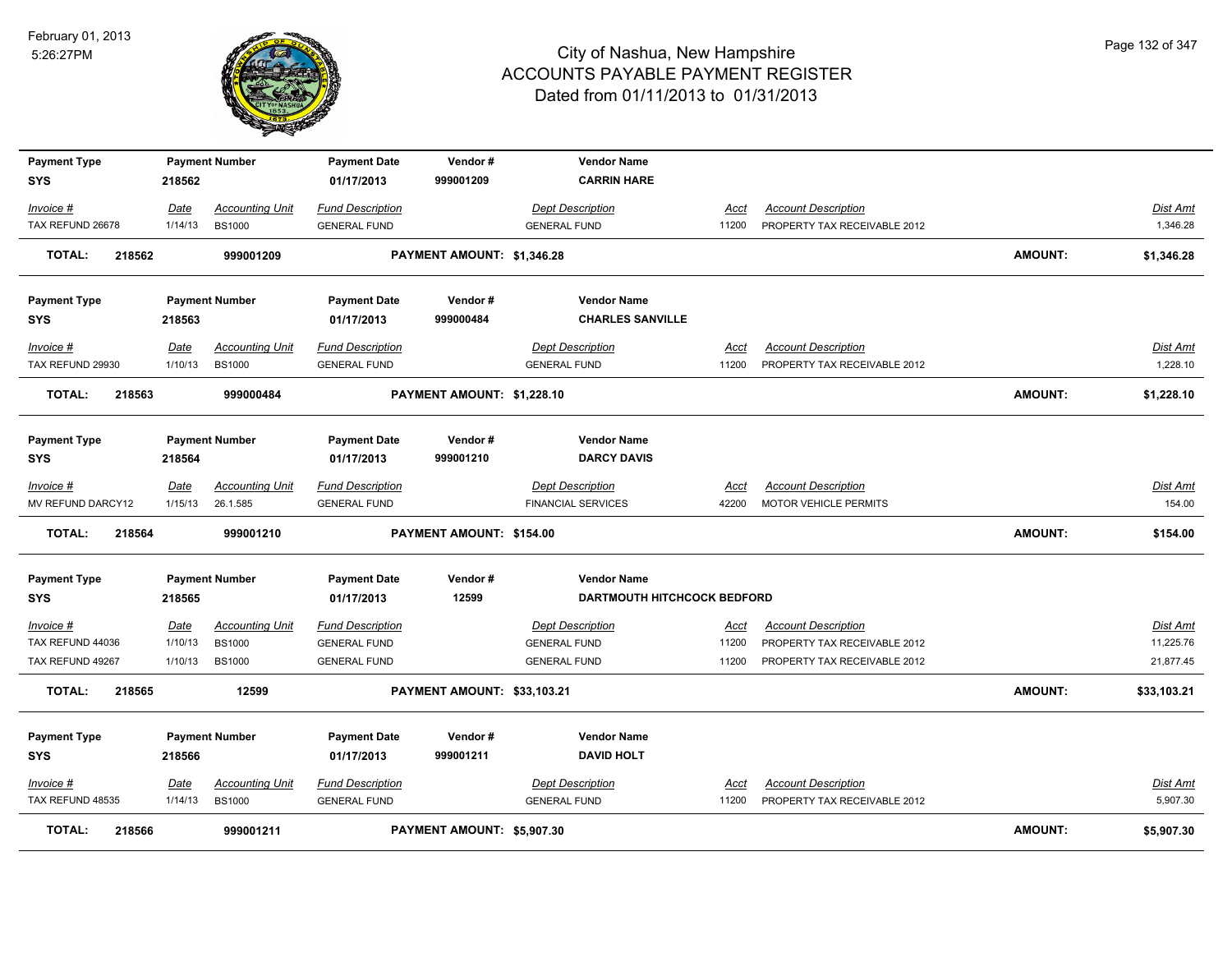

| <b>Payment Type</b><br><b>SYS</b> | 218567                 | <b>Payment Number</b>                   | <b>Payment Date</b><br>01/17/2013                 | Vendor#<br>999001212       | <b>Vendor Name</b><br><b>DAVID MCCULLOUGH</b> |                      |                                                           |                |                          |
|-----------------------------------|------------------------|-----------------------------------------|---------------------------------------------------|----------------------------|-----------------------------------------------|----------------------|-----------------------------------------------------------|----------------|--------------------------|
|                                   |                        |                                         |                                                   |                            |                                               |                      |                                                           |                |                          |
| Invoice #                         | <u>Date</u>            | <b>Accounting Unit</b>                  | <b>Fund Description</b>                           |                            | <b>Dept Description</b>                       | <u>Acct</u>          | <b>Account Description</b>                                |                | <b>Dist Amt</b>          |
| TAX REFUND 51687                  | 1/14/13                | <b>BS1000</b>                           | <b>GENERAL FUND</b>                               |                            | <b>GENERAL FUND</b>                           | 11200                | PROPERTY TAX RECEIVABLE 2012                              |                | 616.19                   |
| <b>TOTAL:</b><br>218567           |                        | 999001212                               |                                                   | PAYMENT AMOUNT: \$616.19   |                                               |                      |                                                           | <b>AMOUNT:</b> | \$616.19                 |
| <b>Payment Type</b>               |                        | <b>Payment Number</b>                   | <b>Payment Date</b>                               | Vendor#                    | <b>Vendor Name</b>                            |                      |                                                           |                |                          |
| <b>SYS</b>                        | 218568                 |                                         | 01/17/2013                                        | 999001213                  | <b>DEBORA SOTO</b>                            |                      |                                                           |                |                          |
| Invoice #                         | <u>Date</u>            | <b>Accounting Unit</b>                  | <b>Fund Description</b>                           |                            | <b>Dept Description</b>                       | Acct                 | <b>Account Description</b>                                |                | Dist Amt                 |
| MV REFUND THANQ                   | 1/15/13                | <b>BS1000</b>                           | <b>GENERAL FUND</b>                               |                            | <b>GENERAL FUND</b>                           | 21907                | MOTOR VEHICLE REFUNDS                                     |                | 162.20                   |
| <b>TOTAL:</b><br>218568           |                        | 999001213                               |                                                   | PAYMENT AMOUNT: \$162.20   |                                               |                      |                                                           | <b>AMOUNT:</b> | \$162.20                 |
| <b>Payment Type</b>               |                        | <b>Payment Number</b>                   | <b>Payment Date</b>                               | Vendor#                    | <b>Vendor Name</b>                            |                      |                                                           |                |                          |
| <b>SYS</b>                        | 218569                 |                                         | 01/17/2013                                        | 999001214                  | <b>E MERT BAYBEK</b>                          |                      |                                                           |                |                          |
| Invoice #                         | Date                   | <b>Accounting Unit</b>                  | <b>Fund Description</b>                           |                            | <b>Dept Description</b>                       | Acct                 | <b>Account Description</b>                                |                | Dist Amt                 |
| <b>IRP REFUND</b>                 | 1/15/13                | 26.1.585                                | <b>GENERAL FUND</b>                               |                            | <b>FINANCIAL SERVICES</b>                     | 42200                | MOTOR VEHICLE PERMITS                                     |                | 284.00                   |
|                                   |                        |                                         |                                                   |                            |                                               |                      |                                                           |                |                          |
| <b>TOTAL:</b><br>218569           |                        | 999001214                               |                                                   | PAYMENT AMOUNT: \$284.00   |                                               |                      |                                                           | <b>AMOUNT:</b> | \$284.00                 |
|                                   |                        |                                         |                                                   |                            |                                               |                      |                                                           |                |                          |
| <b>Payment Type</b>               |                        | <b>Payment Number</b>                   | <b>Payment Date</b>                               | Vendor#                    | <b>Vendor Name</b>                            |                      |                                                           |                |                          |
| <b>SYS</b>                        | 218570                 |                                         | 01/17/2013                                        | 999001215                  | <b>EDNA L WALSH</b>                           |                      |                                                           |                |                          |
| Invoice #                         | <u>Date</u>            | <b>Accounting Unit</b>                  | <u>Fund Description</u>                           |                            | <b>Dept Description</b>                       | <u>Acct</u>          | <b>Account Description</b>                                |                | <b>Dist Amt</b>          |
| TAX REFUND 40662                  | 1/10/13                | <b>BS1000</b>                           | <b>GENERAL FUND</b>                               |                            | <b>GENERAL FUND</b>                           | 11200                | PROPERTY TAX RECEIVABLE 2012                              |                | 1,273.93                 |
| <b>TOTAL:</b><br>218570           |                        | 999001215                               |                                                   | PAYMENT AMOUNT: \$1,273.93 |                                               |                      |                                                           | <b>AMOUNT:</b> | \$1,273.93               |
| <b>Payment Type</b>               |                        | <b>Payment Number</b>                   | <b>Payment Date</b>                               | Vendor#                    | <b>Vendor Name</b>                            |                      |                                                           |                |                          |
| <b>SYS</b>                        | 218571                 |                                         | 01/17/2013                                        | 999001216                  | <b>ESTATE OF EVA ALLEN</b>                    |                      |                                                           |                |                          |
|                                   |                        |                                         |                                                   |                            |                                               |                      |                                                           |                |                          |
| Invoice #<br>WW REFUND 00909001   | <u>Date</u><br>1/14/13 | <b>Accounting Unit</b><br><b>BS6200</b> | <b>Fund Description</b><br><b>WASTEWATER FUND</b> |                            | <b>Dept Description</b><br><b>WASTEWATER</b>  | <u>Acct</u><br>21775 | <b>Account Description</b><br><b>BILLING OVERPAYMENTS</b> |                | <b>Dist Amt</b><br>33.08 |
|                                   |                        |                                         |                                                   |                            |                                               |                      |                                                           |                |                          |
| <b>TOTAL:</b><br>218571           |                        | 999001216                               |                                                   | PAYMENT AMOUNT: \$33.08    |                                               |                      |                                                           | AMOUNT:        | \$33.08                  |
| <b>Payment Type</b>               |                        | <b>Payment Number</b>                   | <b>Payment Date</b>                               | Vendor#                    | <b>Vendor Name</b>                            |                      |                                                           |                |                          |
| <b>SYS</b>                        | 218572                 |                                         | 01/17/2013                                        | 999000928                  | <b>FRANCIS MCFARLAND III</b>                  |                      |                                                           |                |                          |
| Invoice #                         | Date                   | <b>Accounting Unit</b>                  | <b>Fund Description</b>                           |                            | <b>Dept Description</b>                       | Acct                 | <b>Account Description</b>                                |                | Dist Amt                 |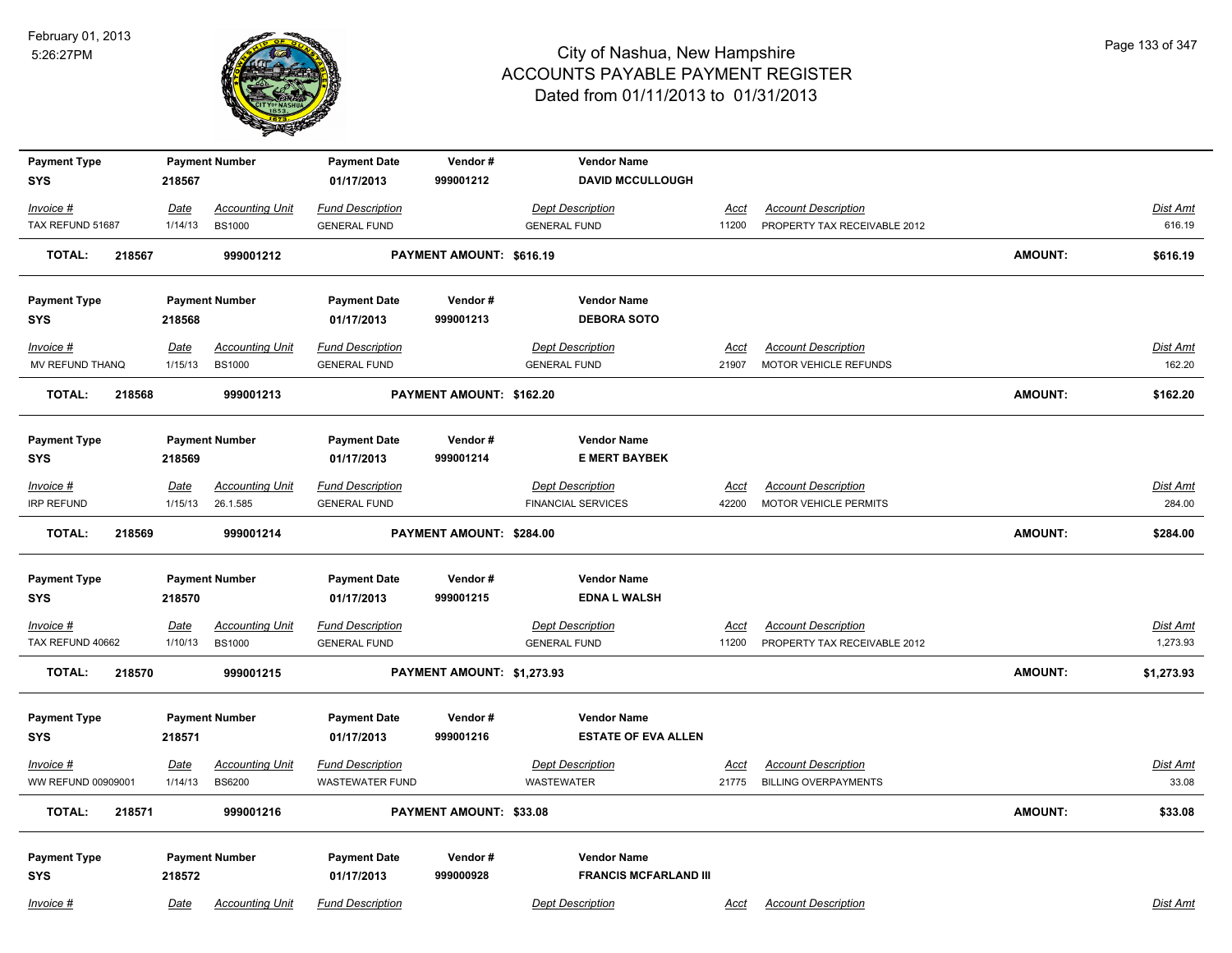

| TAX REFUND 35276                  | 1/14/13                | <b>BS1000</b>                           | <b>GENERAL FUND</b>                            |                            | <b>GENERAL FUND</b>                            | 11200                | PROPERTY TAX RECEIVABLE 2012                               |                | 1,818.03                    |
|-----------------------------------|------------------------|-----------------------------------------|------------------------------------------------|----------------------------|------------------------------------------------|----------------------|------------------------------------------------------------|----------------|-----------------------------|
| <b>TOTAL:</b><br>218572           |                        | 999000928                               |                                                | PAYMENT AMOUNT: \$1,818.03 |                                                |                      |                                                            | <b>AMOUNT:</b> | \$1,818.03                  |
| <b>Payment Type</b>               |                        | <b>Payment Number</b>                   | <b>Payment Date</b>                            | Vendor#                    | <b>Vendor Name</b>                             |                      |                                                            |                |                             |
| <b>SYS</b>                        | 218573                 |                                         | 01/17/2013                                     | 14235                      | <b>FRASCA &amp; FRASCA</b>                     |                      |                                                            |                |                             |
| $Invoice$ #                       | <u>Date</u>            | <b>Accounting Unit</b>                  | <b>Fund Description</b>                        |                            | <b>Dept Description</b>                        | Acct                 | <b>Account Description</b>                                 |                | Dist Amt                    |
| TAX REFUND 12162                  | 1/10/13                | <b>BS1000</b>                           | <b>GENERAL FUND</b>                            |                            | <b>GENERAL FUND</b>                            | 11200                | PROPERTY TAX RECEIVABLE 2012                               |                | 2,230.71                    |
| TAX REFUND 51424                  | 1/14/13                | <b>BS1000</b>                           | <b>GENERAL FUND</b>                            |                            | <b>GENERAL FUND</b>                            | 11200                | PROPERTY TAX RECEIVABLE 2012                               |                | 1,457.79                    |
| <b>TOTAL:</b><br>218573           |                        | 14235                                   |                                                | PAYMENT AMOUNT: \$3,688.50 |                                                |                      |                                                            | <b>AMOUNT:</b> | \$3,688.50                  |
| <b>Payment Type</b>               |                        | <b>Payment Number</b>                   | <b>Payment Date</b>                            | Vendor#                    | <b>Vendor Name</b>                             |                      |                                                            |                |                             |
| <b>SYS</b>                        | 218574                 |                                         | 01/17/2013                                     | 999001217                  | <b>GERTRUDE CARMICHAEL</b>                     |                      |                                                            |                |                             |
| Invoice #                         | Date                   | <b>Accounting Unit</b>                  | <b>Fund Description</b>                        |                            | <b>Dept Description</b>                        | Acct                 | <b>Account Description</b>                                 |                | Dist Amt                    |
| THOMAS CARMICHAEL                 | 1/15/13                | <b>BS1000</b>                           | <b>GENERAL FUND</b>                            |                            | <b>GENERAL FUND</b>                            | 21907                | MOTOR VEHICLE REFUNDS                                      |                | 311.20                      |
| <b>TOTAL:</b><br>218574           |                        | 999001217                               |                                                | PAYMENT AMOUNT: \$311.20   |                                                |                      |                                                            | <b>AMOUNT:</b> | \$311.20                    |
| <b>Payment Type</b>               |                        | <b>Payment Number</b>                   | <b>Payment Date</b>                            | Vendor#                    | <b>Vendor Name</b>                             |                      |                                                            |                |                             |
| <b>SYS</b>                        | 218575                 |                                         | 01/17/2013                                     | 999001218                  | <b>GILBERTE &amp; MARCEL FAVEY</b>             |                      |                                                            |                |                             |
|                                   |                        |                                         |                                                |                            |                                                |                      |                                                            |                |                             |
| Invoice #<br>TAX REFUND 41606     | <b>Date</b><br>1/10/13 | <b>Accounting Unit</b><br><b>BS1000</b> | <b>Fund Description</b><br><b>GENERAL FUND</b> |                            | <b>Dept Description</b><br><b>GENERAL FUND</b> | <u>Acct</u><br>11200 | <b>Account Description</b><br>PROPERTY TAX RECEIVABLE 2012 |                | <u>Dist Amt</u><br>1,917.83 |
|                                   |                        |                                         |                                                |                            |                                                |                      |                                                            |                |                             |
| <b>TOTAL:</b><br>218575           |                        | 999001218                               |                                                | PAYMENT AMOUNT: \$1,917.83 |                                                |                      |                                                            | <b>AMOUNT:</b> | \$1,917.83                  |
|                                   |                        | <b>Payment Number</b>                   | <b>Payment Date</b>                            | Vendor#                    | <b>Vendor Name</b>                             |                      |                                                            |                |                             |
| <b>Payment Type</b><br><b>SYS</b> | 218576                 |                                         | 01/17/2013                                     | 999001219                  | <b>GOULD LAW OFFICES</b>                       |                      |                                                            |                |                             |
|                                   |                        |                                         |                                                |                            |                                                |                      |                                                            |                |                             |
| $Invoice$ #<br>TAX REFUND 51531   | Date<br>1/14/13        | <b>Accounting Unit</b>                  | <b>Fund Description</b>                        |                            | <b>Dept Description</b>                        | <u>Acct</u><br>11200 | <b>Account Description</b><br>PROPERTY TAX RECEIVABLE 2012 |                | <b>Dist Amt</b><br>3,780.89 |
|                                   |                        | <b>BS1000</b>                           | <b>GENERAL FUND</b>                            |                            | <b>GENERAL FUND</b>                            |                      |                                                            |                |                             |
| <b>TOTAL:</b><br>218576           |                        | 999001219                               |                                                | PAYMENT AMOUNT: \$3,780.89 |                                                |                      |                                                            | <b>AMOUNT:</b> | \$3,780.89                  |
|                                   |                        |                                         |                                                |                            |                                                |                      |                                                            |                |                             |
| <b>Payment Type</b>               |                        | <b>Payment Number</b>                   | <b>Payment Date</b>                            | Vendor#                    | <b>Vendor Name</b>                             |                      |                                                            |                |                             |
| <b>SYS</b>                        | 218577                 |                                         | 01/17/2013                                     | 10337                      | <b>PAULINE J HAMEL</b>                         |                      |                                                            |                |                             |
| Invoice #                         | <u>Date</u>            | <b>Accounting Unit</b>                  | <b>Fund Description</b>                        |                            | <b>Dept Description</b>                        | Acct                 | <b>Account Description</b>                                 |                | <b>Dist Amt</b>             |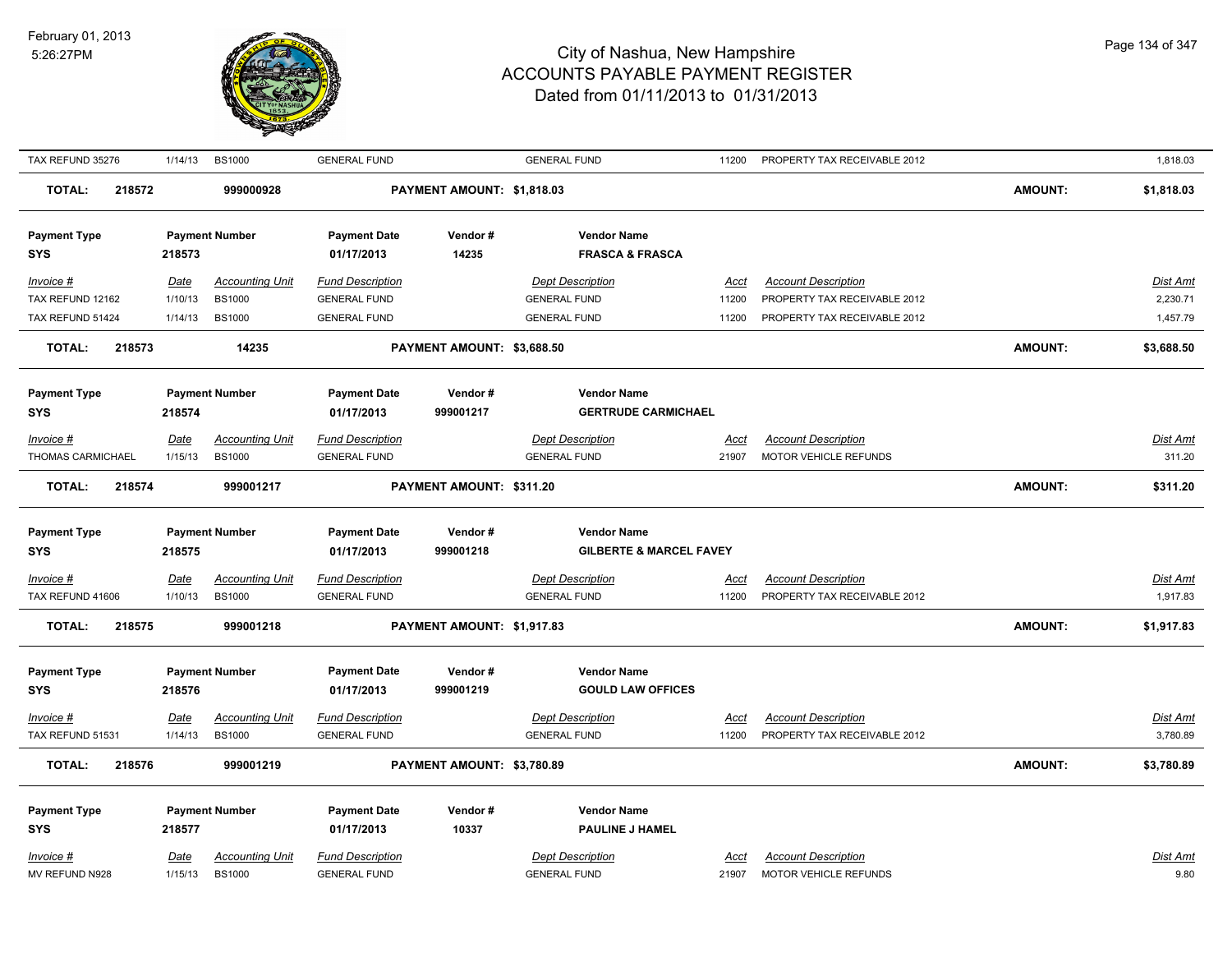

| <b>TOTAL:</b>                     | 218577 |                        | 10337                                   |                                                | PAYMENT AMOUNT: \$9.80          |                                                |                                     |                                                            | <b>AMOUNT:</b> | \$9.80                      |
|-----------------------------------|--------|------------------------|-----------------------------------------|------------------------------------------------|---------------------------------|------------------------------------------------|-------------------------------------|------------------------------------------------------------|----------------|-----------------------------|
| <b>Payment Type</b><br><b>SYS</b> |        | 218578                 | <b>Payment Number</b>                   | <b>Payment Date</b><br>01/17/2013              | Vendor#<br>999001220            | <b>Vendor Name</b>                             | <b>HITCHCOCK CLINIC</b>             |                                                            |                |                             |
| Invoice #<br>TAX REFUND 40085     |        | Date<br>1/10/13        | <b>Accounting Unit</b><br><b>BS1000</b> | <b>Fund Description</b><br><b>GENERAL FUND</b> |                                 | <b>Dept Description</b><br><b>GENERAL FUND</b> | Accl<br>11200                       | <b>Account Description</b><br>PROPERTY TAX RECEIVABLE 2012 |                | <b>Dist Amt</b><br>8,550.44 |
| <b>TOTAL:</b>                     | 218578 |                        | 999001220                               |                                                | PAYMENT AMOUNT: \$8,550.44      |                                                |                                     |                                                            | <b>AMOUNT:</b> | \$8,550.44                  |
| <b>Payment Type</b><br><b>SYS</b> |        | 218579                 | <b>Payment Number</b>                   | <b>Payment Date</b><br>01/17/2013              | Vendor#<br>999001221            | <b>Vendor Name</b>                             | <b>IRENE MACDOUGALL &amp;</b>       |                                                            |                |                             |
| Invoice #<br>TAX REFUND 44626     |        | Date<br>1/14/13        | <b>Accounting Unit</b><br><b>BS1000</b> | <b>Fund Description</b><br><b>GENERAL FUND</b> |                                 | <b>Dept Description</b><br><b>GENERAL FUND</b> | Acct<br>11200                       | <b>Account Description</b><br>PROPERTY TAX RECEIVABLE 2012 |                | Dist Amt<br>2,271.43        |
| <b>TOTAL:</b>                     | 218579 |                        | 999001221                               |                                                | PAYMENT AMOUNT: \$2,271.43      |                                                |                                     |                                                            | <b>AMOUNT:</b> | \$2,271.43                  |
| <b>Payment Type</b><br><b>SYS</b> |        | 218580                 | <b>Payment Number</b>                   | <b>Payment Date</b><br>01/17/2013              | Vendor#<br>999001222            | <b>Vendor Name</b>                             | <b>JAMES &amp; BLANCHE JOYCE</b>    |                                                            |                |                             |
| Invoice #<br>TAX REFUND 47333     |        | <u>Date</u><br>1/10/13 | <u>Accounting Unit</u><br><b>BS1000</b> | <b>Fund Description</b><br><b>GENERAL FUND</b> |                                 | <b>Dept Description</b><br><b>GENERAL FUND</b> | <u>Acci</u><br>11200                | <b>Account Description</b><br>PROPERTY TAX RECEIVABLE 2012 |                | <u>Dist Amt</u><br>1,525.29 |
| <b>TOTAL:</b>                     | 218580 |                        | 999001222                               |                                                | PAYMENT AMOUNT: \$1,525.29      |                                                |                                     |                                                            | <b>AMOUNT:</b> | \$1,525.29                  |
| <b>Payment Type</b><br><b>SYS</b> |        | 218581                 | <b>Payment Number</b>                   | <b>Payment Date</b><br>01/17/2013              | Vendor#<br>999001223            | <b>Vendor Name</b>                             | <b>JAMES &amp; SHIRLEY COBLEIGH</b> |                                                            |                |                             |
| $Invoice$ #<br>TAX REFUND 7548    |        | Date<br>1/10/13        | <b>Accounting Unit</b><br><b>BS1000</b> | <b>Fund Description</b><br><b>GENERAL FUND</b> |                                 | <b>Dept Description</b><br><b>GENERAL FUND</b> | <u>Acct</u><br>11200                | <b>Account Description</b><br>PROPERTY TAX RECEIVABLE 2012 |                | Dist Amt<br>2,191.09        |
| TOTAL:                            | 218581 |                        | 999001223                               |                                                | PAYMENT AMOUNT: \$2,191.09      |                                                |                                     |                                                            | <b>AMOUNT:</b> | \$2,191.09                  |
| <b>Payment Type</b><br><b>SYS</b> |        | 218582                 | <b>Payment Number</b>                   | <b>Payment Date</b><br>01/17/2013              | Vendor#<br>999001224            | <b>Vendor Name</b>                             | <b>JENNIFER &amp; RICKY PRINCE</b>  |                                                            |                |                             |
| Invoice #<br>TAX REFUND 21706     |        | <u>Date</u><br>1/10/13 | <b>Accounting Unit</b><br><b>BS1000</b> | <b>Fund Description</b><br><b>GENERAL FUND</b> |                                 | <b>Dept Description</b><br><b>GENERAL FUND</b> | <u>Acct</u><br>11200                | <b>Account Description</b><br>PROPERTY TAX RECEIVABLE 2012 |                | Dist Amt<br>297.21          |
| <b>TOTAL:</b>                     | 218582 |                        | 999001224                               |                                                | <b>PAYMENT AMOUNT: \$297.21</b> |                                                |                                     |                                                            | AMOUNT:        | \$297.21                    |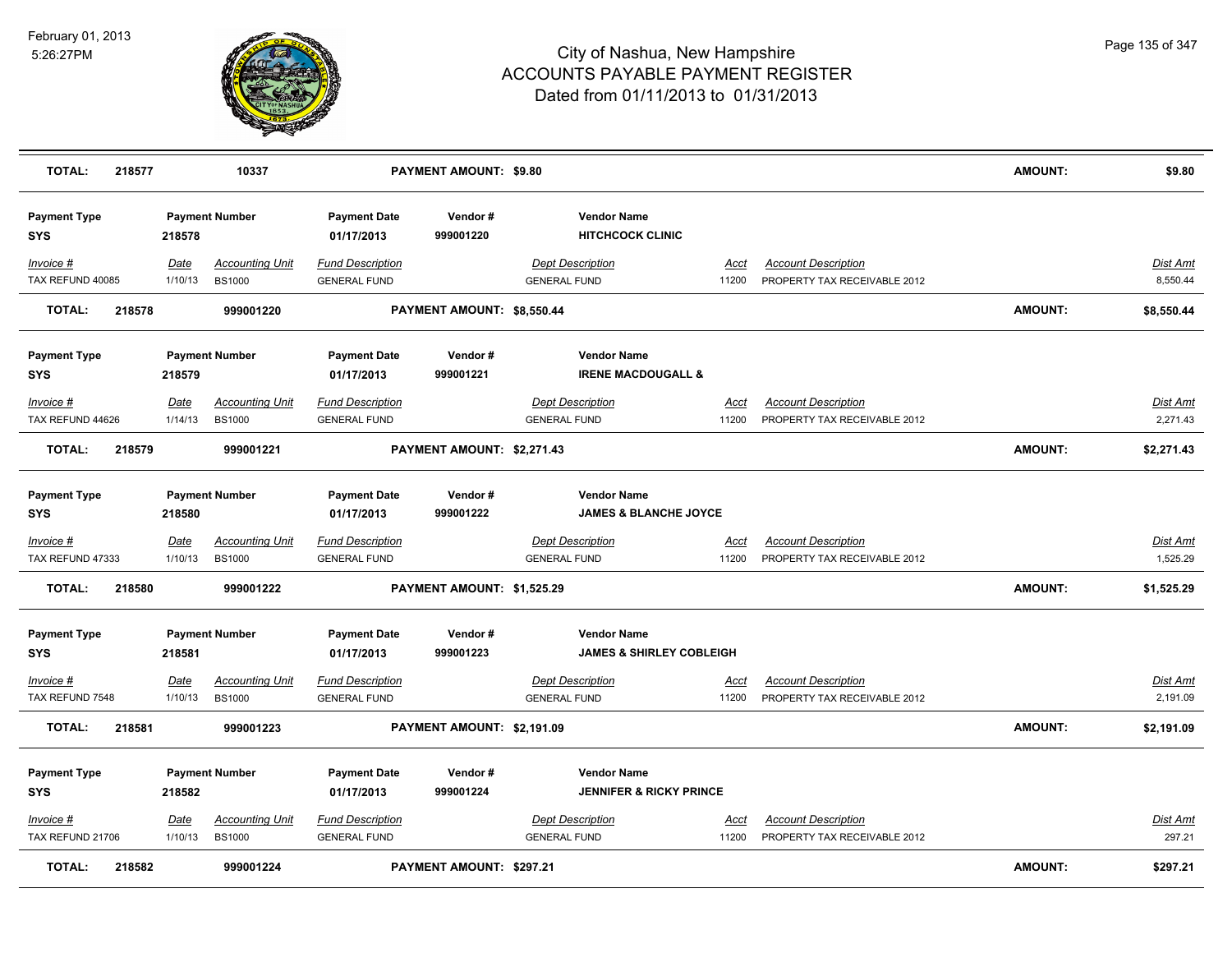

| <b>Payment Type</b>               |             | <b>Payment Number</b>  | <b>Payment Date</b>               | Vendor#                    | <b>Vendor Name</b>                  |             |                              |                |                 |
|-----------------------------------|-------------|------------------------|-----------------------------------|----------------------------|-------------------------------------|-------------|------------------------------|----------------|-----------------|
| <b>SYS</b>                        | 218583      |                        | 01/17/2013                        | 999001225                  | <b>JOANN BERGERON</b>               |             |                              |                |                 |
| Invoice #                         | <u>Date</u> | <b>Accounting Unit</b> | <b>Fund Description</b>           |                            | <b>Dept Description</b>             | <u>Acct</u> | <b>Account Description</b>   |                | Dist Amt        |
| TAX REFUND 11,632                 | 1/10/13     | <b>BS1000</b>          | <b>GENERAL FUND</b>               |                            | <b>GENERAL FUND</b>                 | 11200       | PROPERTY TAX RECEIVABLE 2012 |                | 2,384.78        |
| TOTAL:<br>218583                  |             | 999001225              |                                   | PAYMENT AMOUNT: \$2,384.78 |                                     |             |                              | <b>AMOUNT:</b> | \$2,384.78      |
| <b>Payment Type</b>               |             | <b>Payment Number</b>  | <b>Payment Date</b>               | Vendor#                    | <b>Vendor Name</b>                  |             |                              |                |                 |
| SYS                               | 218584      |                        | 01/17/2013                        | 999001226                  | <b>JOHN M FISHER</b>                |             |                              |                |                 |
| Invoice #                         | Date        | <b>Accounting Unit</b> | <b>Fund Description</b>           |                            | <b>Dept Description</b>             | <b>Acct</b> | <b>Account Description</b>   |                | Dist Amt        |
| TAX REFUND 18528                  | 1/10/13     | <b>BS1000</b>          | <b>GENERAL FUND</b>               |                            | <b>GENERAL FUND</b>                 | 11200       | PROPERTY TAX RECEIVABLE 2012 |                | 2,259.52        |
| 218584<br>TOTAL:                  |             | 999001226              |                                   | PAYMENT AMOUNT: \$2,259.52 |                                     |             |                              | <b>AMOUNT:</b> | \$2,259.52      |
| <b>Payment Type</b>               |             | <b>Payment Number</b>  | <b>Payment Date</b>               | Vendor#                    | <b>Vendor Name</b>                  |             |                              |                |                 |
| <b>SYS</b>                        | 218585      |                        | 01/17/2013                        | 999001227                  | <b>JOSEPH &amp; A. JEAN DOHERTY</b> |             |                              |                |                 |
| Invoice #                         | Date        | <b>Accounting Unit</b> | <b>Fund Description</b>           |                            | <b>Dept Description</b>             | <u>Acct</u> | <b>Account Description</b>   |                | <u>Dist Amt</u> |
| TAX REFUND 36248                  | 1/10/13     | <b>BS1000</b>          | <b>GENERAL FUND</b>               |                            | <b>GENERAL FUND</b>                 | 11200       | PROPERTY TAX RECEIVABLE 2012 |                | 1,687.01        |
| <b>TOTAL:</b><br>218585           |             | 999001227              |                                   | PAYMENT AMOUNT: \$1,687.01 |                                     |             |                              | <b>AMOUNT:</b> | \$1,687.01      |
| <b>Payment Type</b>               |             | <b>Payment Number</b>  | <b>Payment Date</b>               | Vendor#                    | <b>Vendor Name</b>                  |             |                              |                |                 |
| <b>SYS</b>                        | 218586      |                        | 01/17/2013                        | 999000713                  | <b>JULIE NORRIS</b>                 |             |                              |                |                 |
| Invoice #                         | <b>Date</b> | <b>Accounting Unit</b> | <b>Fund Description</b>           |                            | <b>Dept Description</b>             | <u>Acct</u> | <b>Account Description</b>   |                | <b>Dist Amt</b> |
| MV REFUND 9391                    | 1/15/13     | <b>BS1000</b>          | <b>GENERAL FUND</b>               |                            | <b>GENERAL FUND</b>                 | 21907       | <b>MOTOR VEHICLE REFUNDS</b> |                | 46.20           |
| <b>TOTAL:</b><br>218586           |             | 999000713              |                                   | PAYMENT AMOUNT: \$46.20    |                                     |             |                              | <b>AMOUNT:</b> | \$46.20         |
| <b>Payment Type</b>               |             | <b>Payment Number</b>  | <b>Payment Date</b>               | Vendor#                    | <b>Vendor Name</b>                  |             |                              |                |                 |
| <b>SYS</b>                        | 218587      |                        | 01/17/2013                        | 999001228                  | JY-FANG LEE & LI OUYANG             |             |                              |                |                 |
| Invoice #                         | Date        | <b>Accounting Unit</b> | <b>Fund Description</b>           |                            | <b>Dept Description</b>             | Acct        | <b>Account Description</b>   |                | <b>Dist Amt</b> |
| TAX REFUND 38621                  | 1/14/13     | <b>BS1000</b>          | <b>GENERAL FUND</b>               |                            | <b>GENERAL FUND</b>                 | 11200       | PROPERTY TAX RECEIVABLE 2012 |                | 1,726.68        |
| <b>TOTAL:</b><br>218587           |             | 999001228              |                                   | PAYMENT AMOUNT: \$1,726.68 |                                     |             |                              | <b>AMOUNT:</b> | \$1,726.68      |
|                                   |             |                        |                                   |                            | <b>Vendor Name</b>                  |             |                              |                |                 |
| <b>Payment Type</b><br><b>SYS</b> | 218588      | <b>Payment Number</b>  | <b>Payment Date</b><br>01/17/2013 | Vendor#<br>999001229       | <b>KATHERINE RITTER</b>             |             |                              |                |                 |
| Invoice #                         | Date        | <b>Accounting Unit</b> | <b>Fund Description</b>           |                            | <b>Dept Description</b>             | Acct        | <b>Account Description</b>   |                | Dist Amt        |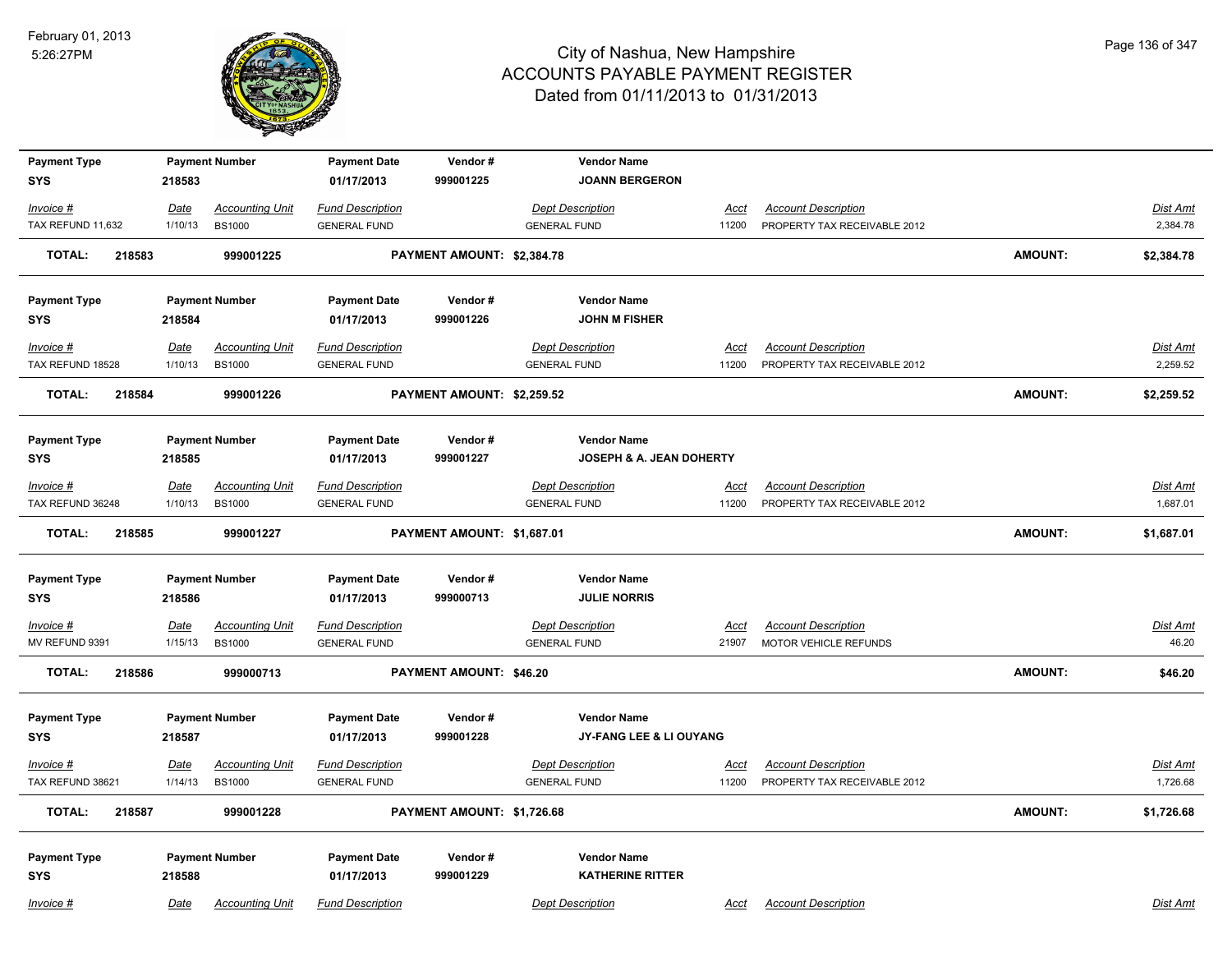

| TAX REFUND 28692                  | 1/14/13                | <b>BS1000</b>                           | <b>GENERAL FUND</b>                            |                            | <b>GENERAL FUND</b>                                 | 11200                | PROPERTY TAX RECEIVABLE 2012                               |                | 2,598.19                    |
|-----------------------------------|------------------------|-----------------------------------------|------------------------------------------------|----------------------------|-----------------------------------------------------|----------------------|------------------------------------------------------------|----------------|-----------------------------|
| <b>TOTAL:</b><br>218588           |                        | 999001229                               |                                                | PAYMENT AMOUNT: \$2,598.19 |                                                     |                      |                                                            | <b>AMOUNT:</b> | \$2,598.19                  |
| <b>Payment Type</b><br><b>SYS</b> | 218589                 | <b>Payment Number</b>                   | <b>Payment Date</b><br>01/17/2013              | Vendor #<br>14440          | <b>Vendor Name</b><br><b>MARKET ST SETTLEMENT</b>   |                      |                                                            |                |                             |
| $Invoice$ #<br>TAX REFUND 43111   | <b>Date</b><br>1/14/13 | <b>Accounting Unit</b><br><b>BS1000</b> | <b>Fund Description</b><br><b>GENERAL FUND</b> |                            | <b>Dept Description</b><br><b>GENERAL FUND</b>      | <u>Acct</u><br>11200 | <b>Account Description</b><br>PROPERTY TAX RECEIVABLE 2012 |                | <b>Dist Amt</b><br>1,549.50 |
| <b>TOTAL:</b><br>218589           |                        | 14440                                   |                                                | PAYMENT AMOUNT: \$1,549.50 |                                                     |                      |                                                            | <b>AMOUNT:</b> | \$1,549.50                  |
| <b>Payment Type</b><br><b>SYS</b> | 218590                 | <b>Payment Number</b>                   | <b>Payment Date</b><br>01/17/2013              | Vendor#<br>999001230       | <b>Vendor Name</b><br><b>MAUREEN WASSON</b>         |                      |                                                            |                |                             |
| $Invoice$ #                       | <b>Date</b>            | <b>Accounting Unit</b>                  | <b>Fund Description</b>                        |                            | <b>Dept Description</b>                             | Acct                 | <b>Account Description</b>                                 |                | <b>Dist Amt</b>             |
| TAX REFUND 16530                  | 1/10/13                | <b>BS1000</b>                           | <b>GENERAL FUND</b>                            |                            | <b>GENERAL FUND</b>                                 | 11200                | PROPERTY TAX RECEIVABLE 2012                               |                | 1,427.48                    |
| <b>TOTAL:</b><br>218590           |                        | 999001230                               |                                                | PAYMENT AMOUNT: \$1,427.48 |                                                     |                      |                                                            | <b>AMOUNT:</b> | \$1,427.48                  |
| <b>Payment Type</b>               |                        | <b>Payment Number</b>                   | <b>Payment Date</b>                            | Vendor#                    | <b>Vendor Name</b>                                  |                      |                                                            |                |                             |
| <b>SYS</b>                        | 218591                 |                                         | 01/17/2013                                     | 999001231                  | <b>MICHAEL &amp; MEGAN CAMIRE</b>                   |                      |                                                            |                |                             |
| $Invoice$ #                       | Date                   | <b>Accounting Unit</b>                  | <b>Fund Description</b>                        |                            | <b>Dept Description</b>                             | Acct                 | <b>Account Description</b>                                 |                | Dist Amt                    |
| TAX REFUND 20054                  | 1/10/13                | <b>BS1000</b>                           | <b>GENERAL FUND</b>                            |                            | <b>GENERAL FUND</b>                                 | 11200                | PROPERTY TAX RECEIVABLE 2012                               |                | 2,548.75                    |
| 218591<br><b>TOTAL:</b>           |                        | 999001231                               |                                                | PAYMENT AMOUNT: \$2,548.75 |                                                     |                      |                                                            | <b>AMOUNT:</b> | \$2,548.75                  |
| <b>Payment Type</b><br><b>SYS</b> | 218592                 | <b>Payment Number</b>                   | <b>Payment Date</b><br>01/17/2013              | Vendor#<br>999001058       | <b>Vendor Name</b><br><b>MONARCH TITLE SERVICES</b> |                      |                                                            |                |                             |
| $Invoice$ #                       | <u>Date</u>            | <b>Accounting Unit</b>                  | <b>Fund Description</b>                        |                            | <b>Dept Description</b>                             | <b>Acct</b>          | <b>Account Description</b>                                 |                | Dist Amt                    |
| TAX REFUND 20402                  | 1/10/13                | <b>BS1000</b>                           | <b>GENERAL FUND</b>                            |                            | <b>GENERAL FUND</b>                                 | 11200                | PROPERTY TAX RECEIVABLE 2012                               |                | 1,344.81                    |
| <b>TOTAL:</b><br>218592           |                        | 999001058                               |                                                | PAYMENT AMOUNT: \$1,344.81 |                                                     |                      |                                                            | <b>AMOUNT:</b> | \$1,344.81                  |
| <b>Payment Type</b><br><b>SYS</b> | 218593                 | <b>Payment Number</b>                   | <b>Payment Date</b><br>01/17/2013              | Vendor#<br>999001232       | <b>Vendor Name</b><br><b>MORTGAGE CONNECT</b>       |                      |                                                            |                |                             |
| $Invoice$ #<br>TAX REFUND 19624   | <u>Date</u><br>1/10/13 | <b>Accounting Unit</b><br><b>BS1000</b> | <b>Fund Description</b><br><b>GENERAL FUND</b> |                            | <b>Dept Description</b><br><b>GENERAL FUND</b>      | Acct<br>11200        | <b>Account Description</b><br>PROPERTY TAX RECEIVABLE 2012 |                | Dist Amt<br>1,764.10        |
| <b>TOTAL:</b><br>218593           |                        | 999001232                               |                                                | PAYMENT AMOUNT: \$1,764.10 |                                                     |                      |                                                            | <b>AMOUNT:</b> | \$1,764.10                  |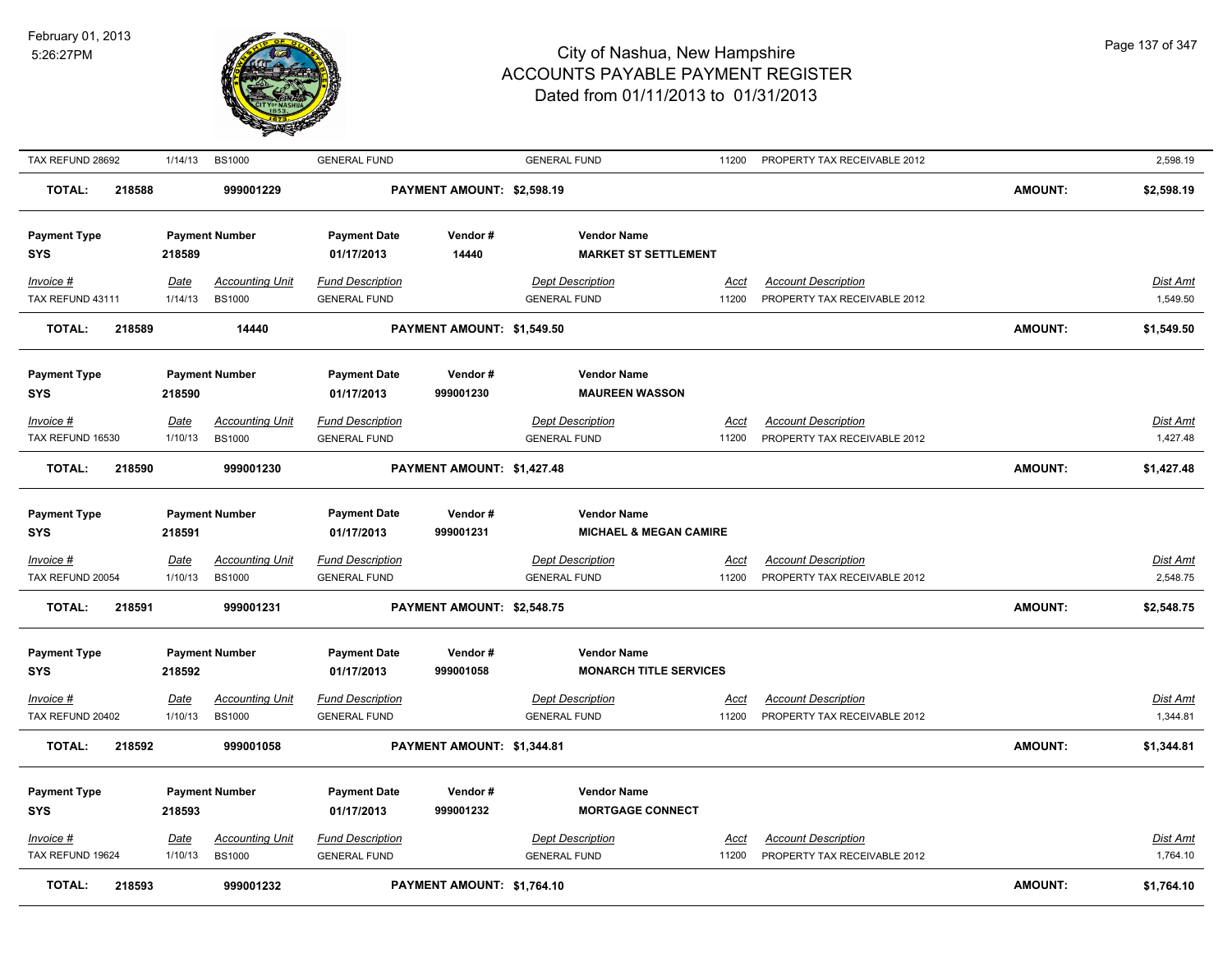

| <b>Payment Type</b>               |             | <b>Payment Number</b>  | <b>Payment Date</b>     | Vendor#                    | <b>Vendor Name</b>              |             |                              |                |                 |
|-----------------------------------|-------------|------------------------|-------------------------|----------------------------|---------------------------------|-------------|------------------------------|----------------|-----------------|
| <b>SYS</b>                        | 218594      |                        | 01/17/2013              | 999001233                  | <b>NATIONS TITLE</b>            |             |                              |                |                 |
| Invoice #                         | Date        | <b>Accounting Unit</b> | <b>Fund Description</b> |                            | <b>Dept Description</b>         | Acct        | <b>Account Description</b>   |                | Dist Amt        |
| TAX REFUND 13316                  | 1/10/13     | <b>BS1000</b>          | <b>GENERAL FUND</b>     |                            | <b>GENERAL FUND</b>             | 11200       | PROPERTY TAX RECEIVABLE 2012 |                | 1,970.99        |
| <b>TOTAL:</b><br>218594           |             | 999001233              |                         | PAYMENT AMOUNT: \$1,970.99 |                                 |             |                              | <b>AMOUNT:</b> | \$1,970.99      |
| <b>Payment Type</b>               |             | <b>Payment Number</b>  | <b>Payment Date</b>     | Vendor#                    | <b>Vendor Name</b>              |             |                              |                |                 |
| <b>SYS</b>                        | 218595      |                        | 01/17/2013              | 999001234                  | <b>NORMA O'LOUGHLIN</b>         |             |                              |                |                 |
| Invoice #                         | <u>Date</u> | <b>Accounting Unit</b> | <b>Fund Description</b> |                            | <b>Dept Description</b>         | Acct        | <b>Account Description</b>   |                | <b>Dist Amt</b> |
| TAX REFUND 33762                  | 1/10/13     | <b>BS1000</b>          | <b>GENERAL FUND</b>     |                            | <b>GENERAL FUND</b>             | 11200       | PROPERTY TAX RECEIVABLE 2012 |                | 998.99          |
| <b>TOTAL:</b><br>218595           |             | 999001234              |                         | PAYMENT AMOUNT: \$998.99   |                                 |             |                              | <b>AMOUNT:</b> | \$998.99        |
| <b>Payment Type</b>               |             | <b>Payment Number</b>  | <b>Payment Date</b>     | Vendor#                    | <b>Vendor Name</b>              |             |                              |                |                 |
| <b>SYS</b>                        | 218596      |                        | 01/17/2013              | 999001235                  | <b>NW WADSONS AUTO REPAIR</b>   |             |                              |                |                 |
| $Invoice$ #                       | Date        | <b>Accounting Unit</b> | <b>Fund Description</b> |                            | <b>Dept Description</b>         | Acct        | <b>Account Description</b>   |                | Dist Amt        |
| MV REFUND 2691596                 | 1/15/13     | <b>BS1000</b>          | <b>GENERAL FUND</b>     |                            | <b>GENERAL FUND</b>             | 21907       | MOTOR VEHICLE REFUNDS        |                | 25.00           |
| <b>TOTAL:</b><br>218596           |             | 999001235              |                         | PAYMENT AMOUNT: \$25.00    |                                 |             |                              | <b>AMOUNT:</b> | \$25.00         |
| <b>Payment Type</b>               |             | <b>Payment Number</b>  | <b>Payment Date</b>     | Vendor#                    | <b>Vendor Name</b>              |             |                              |                |                 |
| <b>SYS</b>                        | 218597      |                        | 01/17/2013              | 999001197                  | <b>OCWEN LOAN SERVICING LLC</b> |             |                              |                |                 |
| <u>Invoice #</u>                  | <b>Date</b> | <b>Accounting Unit</b> | <b>Fund Description</b> |                            | <b>Dept Description</b>         | <u>Acct</u> | <b>Account Description</b>   |                | <u>Dist Amt</u> |
| TAX REFUND 18498                  | 1/10/13     | <b>BS1000</b>          | <b>GENERAL FUND</b>     |                            | <b>GENERAL FUND</b>             | 11200       | PROPERTY TAX RECEIVABLE 2012 |                | 2,466.22        |
| <b>TOTAL:</b><br>218597           |             | 999001197              |                         | PAYMENT AMOUNT: \$2,466.22 |                                 |             |                              | <b>AMOUNT:</b> | \$2,466.22      |
| <b>Payment Type</b>               |             | <b>Payment Number</b>  | <b>Payment Date</b>     | Vendor#                    | <b>Vendor Name</b>              |             |                              |                |                 |
| <b>SYS</b>                        | 218598      |                        | 01/17/2013              | 999001236                  | PAMELA & ARTHUR BARTLETT        |             |                              |                |                 |
| Invoice #                         | <u>Date</u> | <b>Accounting Unit</b> | <b>Fund Description</b> |                            | <b>Dept Description</b>         | <u>Acct</u> | <b>Account Description</b>   |                | Dist Amt        |
| TAX REFUND 43081                  | 1/14/13     | <b>BS1000</b>          | <b>GENERAL FUND</b>     |                            | <b>GENERAL FUND</b>             | 11200       | PROPERTY TAX RECEIVABLE 2012 |                | 1,562.71        |
| <b>TOTAL:</b><br>218598           |             | 999001236              |                         | PAYMENT AMOUNT: \$1,562.71 |                                 |             |                              | <b>AMOUNT:</b> | \$1,562.71      |
|                                   |             | <b>Payment Number</b>  | <b>Payment Date</b>     | Vendor#                    | <b>Vendor Name</b>              |             |                              |                |                 |
| <b>Payment Type</b><br><b>SYS</b> | 218599      |                        | 01/17/2013              | 999001237                  | <b>PAMELA SMALL</b>             |             |                              |                |                 |
| Invoice #                         | Date        | <b>Accounting Unit</b> | <b>Fund Description</b> |                            | <b>Dept Description</b>         | Acct        | <b>Account Description</b>   |                | Dist Amt        |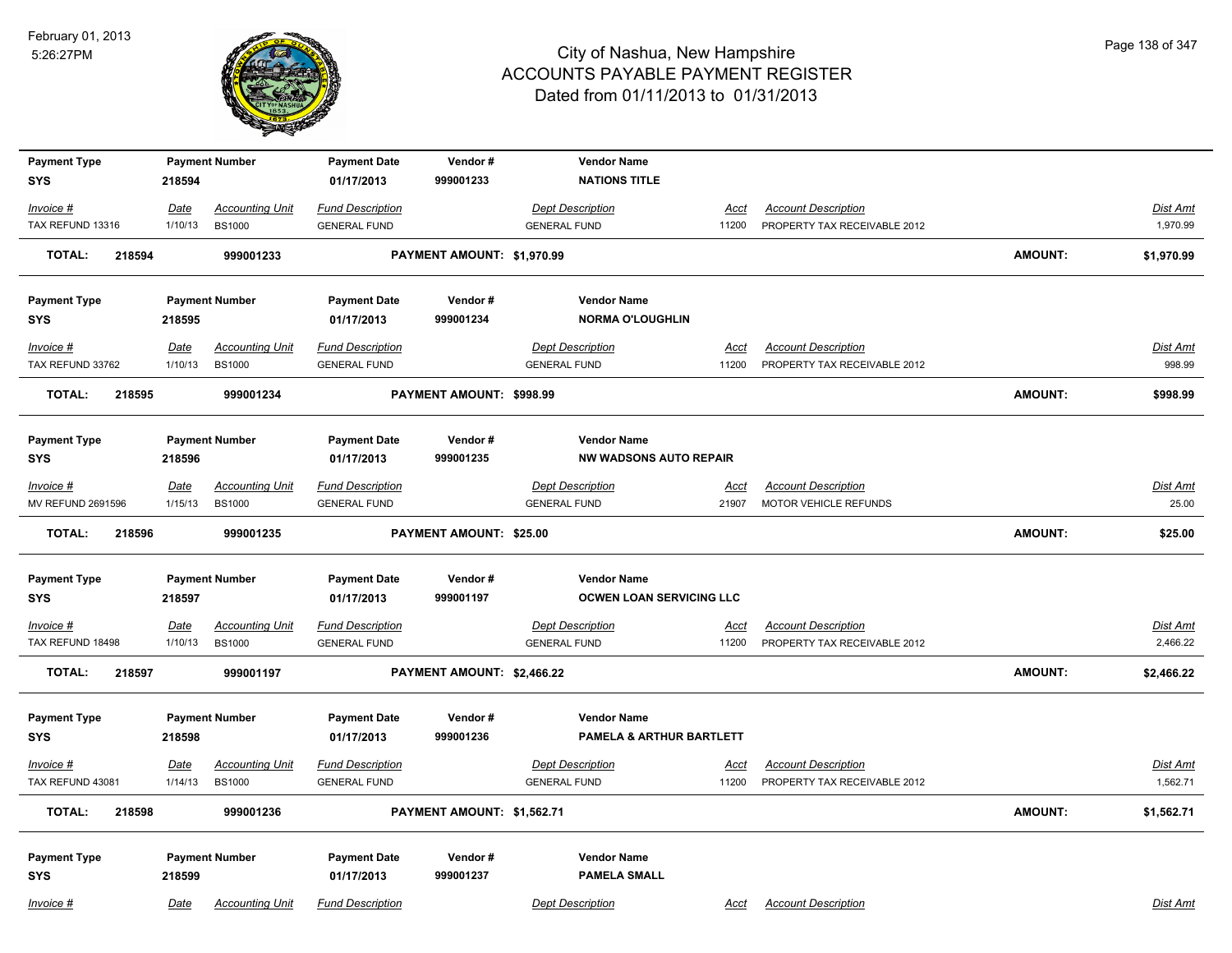

| MV REFUND 903012326               | 1/15/13                | <b>BS1000</b>                           | <b>GENERAL FUND</b>                            |                            | <b>GENERAL FUND</b>                                 | 21914                | TRAFFIC VIOLATION REFUNDS                                  |                | 20.00                       |
|-----------------------------------|------------------------|-----------------------------------------|------------------------------------------------|----------------------------|-----------------------------------------------------|----------------------|------------------------------------------------------------|----------------|-----------------------------|
| 218599<br><b>TOTAL:</b>           |                        | 999001237                               |                                                | PAYMENT AMOUNT: \$20.00    |                                                     |                      |                                                            | <b>AMOUNT:</b> | \$20.00                     |
| <b>Payment Type</b><br><b>SYS</b> | 218600                 | <b>Payment Number</b>                   | <b>Payment Date</b><br>01/17/2013              | Vendor#<br>999001238       | <b>Vendor Name</b><br><b>PATRICK E MARTELL</b>      |                      |                                                            |                |                             |
| Invoice #<br>TAX REFUND 40712     | Date<br>1/14/13        | <b>Accounting Unit</b><br><b>BS1000</b> | <b>Fund Description</b><br><b>GENERAL FUND</b> |                            | <b>Dept Description</b><br><b>GENERAL FUND</b>      | Acct<br>11200        | <b>Account Description</b><br>PROPERTY TAX RECEIVABLE 2012 |                | Dist Amt<br>1,337.11        |
| <b>TOTAL:</b><br>218600           |                        | 999001238                               |                                                | PAYMENT AMOUNT: \$1,337.11 |                                                     |                      |                                                            | <b>AMOUNT:</b> | \$1,337.11                  |
| <b>Payment Type</b><br><b>SYS</b> | 218601                 | <b>Payment Number</b>                   | <b>Payment Date</b><br>01/17/2013              | Vendor#<br>999001239       | <b>Vendor Name</b><br><b>PAUL ENGLISH</b>           |                      |                                                            |                |                             |
| Invoice #                         | <u>Date</u>            | <b>Accounting Unit</b>                  | <b>Fund Description</b>                        |                            | <b>Dept Description</b>                             | <u>Acct</u>          | <b>Account Description</b>                                 |                | <u>Dist Amt</u>             |
| TAX REFUND 33298                  | 1/14/13                | <b>BS1000</b>                           | <b>GENERAL FUND</b>                            |                            | <b>GENERAL FUND</b>                                 | 11200                | PROPERTY TAX RECEIVABLE 2012                               |                | 2,034.82                    |
| <b>TOTAL:</b><br>218601           |                        | 999001239                               |                                                | PAYMENT AMOUNT: \$2,034.82 |                                                     |                      |                                                            | <b>AMOUNT:</b> | \$2,034.82                  |
| <b>Payment Type</b><br><b>SYS</b> | 218602                 | <b>Payment Number</b>                   | <b>Payment Date</b><br>01/17/2013              | Vendor#<br>999001240       | <b>Vendor Name</b><br><b>PAULINE VERRIER</b>        |                      |                                                            |                |                             |
| Invoice #<br>TAX REFUND 46025     | <u>Date</u><br>1/14/13 | <b>Accounting Unit</b><br><b>BS1000</b> | <b>Fund Description</b><br><b>GENERAL FUND</b> |                            | <b>Dept Description</b><br><b>GENERAL FUND</b>      | <u>Acct</u><br>11200 | <b>Account Description</b><br>PROPERTY TAX RECEIVABLE 2012 |                | <u>Dist Amt</u><br>1,342.61 |
| 218602<br><b>TOTAL:</b>           |                        | 999001240                               |                                                | PAYMENT AMOUNT: \$1,342.61 |                                                     |                      |                                                            | <b>AMOUNT:</b> | \$1,342.61                  |
| <b>Payment Type</b><br><b>SYS</b> | 218603                 | <b>Payment Number</b>                   | <b>Payment Date</b><br>01/17/2013              | Vendor#<br>999001241       | <b>Vendor Name</b><br><b>PRASAD BACHIRAJU &amp;</b> |                      |                                                            |                |                             |
| Invoice #                         | Date                   | <b>Accounting Unit</b>                  | <b>Fund Description</b>                        |                            | <b>Dept Description</b>                             | Acct                 | <b>Account Description</b>                                 |                | Dist Amt                    |
| TAX REFUND 49965                  | 1/14/13                | <b>BS1000</b>                           | <b>GENERAL FUND</b>                            |                            | <b>GENERAL FUND</b>                                 | 11200                | PROPERTY TAX RECEIVABLE 2012                               |                | 4,092.76                    |
| <b>TOTAL:</b><br>218603           |                        | 999001241                               |                                                | PAYMENT AMOUNT: \$4,092.76 |                                                     |                      |                                                            | <b>AMOUNT:</b> | \$4,092.76                  |
| <b>Payment Type</b><br><b>SYS</b> | 218604                 | <b>Payment Number</b>                   | <b>Payment Date</b><br>01/17/2013              | Vendor#<br>999001242       | <b>Vendor Name</b><br><b>RED DOOR TITLE</b>         |                      |                                                            |                |                             |
| $Invoice$ #                       | Date                   | <b>Accounting Unit</b>                  | <b>Fund Description</b>                        |                            | <b>Dept Description</b>                             | <u>Acct</u>          | <b>Account Description</b>                                 |                | <u>Dist Amt</u>             |
| TAX REFUND 22568                  | 1/10/13                | <b>BS1000</b>                           | <b>GENERAL FUND</b>                            |                            | <b>GENERAL FUND</b>                                 | 11200                | PROPERTY TAX RECEIVABLE 2012                               |                | 1,852.70                    |
| <b>TOTAL:</b><br>218604           |                        | 999001242                               |                                                | PAYMENT AMOUNT: \$1,852.70 |                                                     |                      |                                                            | <b>AMOUNT:</b> | \$1,852.70                  |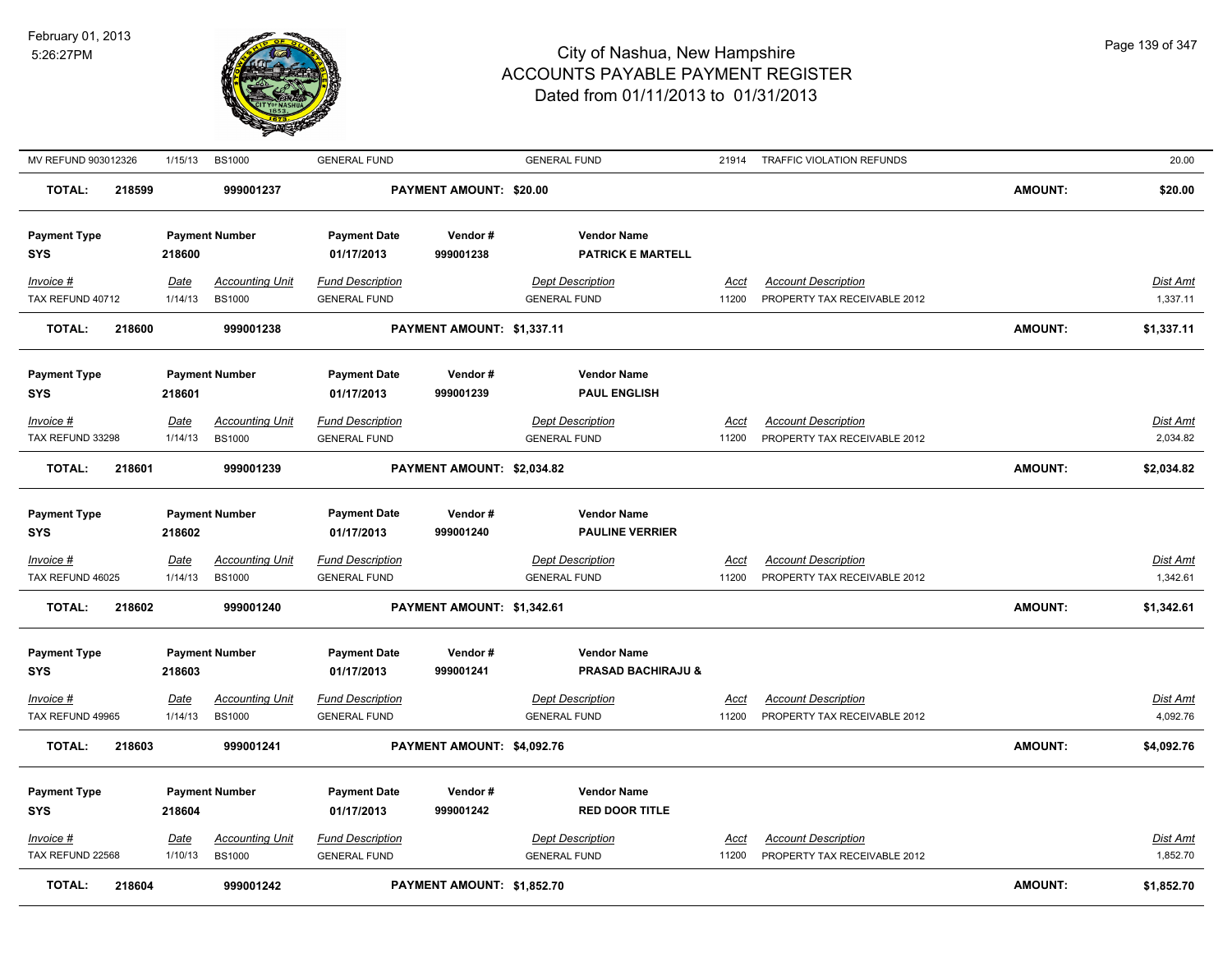

| <b>Payment Type</b>     |             | <b>Payment Number</b>  | <b>Payment Date</b>     | Vendor#                       | <b>Vendor Name</b>                  |             |                              |                |                 |
|-------------------------|-------------|------------------------|-------------------------|-------------------------------|-------------------------------------|-------------|------------------------------|----------------|-----------------|
| <b>SYS</b>              | 218605      |                        | 01/17/2013              | 999001243                     | <b>RENEE BAMBERG</b>                |             |                              |                |                 |
| Invoice #               | Date        | <b>Accounting Unit</b> | <b>Fund Description</b> |                               | <b>Dept Description</b>             | <u>Acct</u> | <b>Account Description</b>   |                | <b>Dist Amt</b> |
| MV REFUND 3293409       | 1/15/13     | <b>BS1000</b>          | <b>GENERAL FUND</b>     |                               | <b>GENERAL FUND</b>                 | 21907       | MOTOR VEHICLE REFUNDS        |                | 5.00            |
| <b>TOTAL:</b><br>218605 |             | 999001243              |                         | <b>PAYMENT AMOUNT: \$5.00</b> |                                     |             |                              | <b>AMOUNT:</b> | \$5.00          |
| <b>Payment Type</b>     |             | <b>Payment Number</b>  | <b>Payment Date</b>     | Vendor#                       | <b>Vendor Name</b>                  |             |                              |                |                 |
| <b>SYS</b>              | 218606      |                        | 01/17/2013              | 999001244                     | <b>RENEE BINGHAM</b>                |             |                              |                |                 |
| Invoice #               | Date        | <b>Accounting Unit</b> | <b>Fund Description</b> |                               | <b>Dept Description</b>             | Acct        | <b>Account Description</b>   |                | Dist Amt        |
| <b>MV REFUND 471023</b> | 1/15/13     | <b>BS1000</b>          | <b>GENERAL FUND</b>     |                               | <b>GENERAL FUND</b>                 | 21907       | MOTOR VEHICLE REFUNDS        |                | 10.00           |
| 218606<br>TOTAL:        |             | 999001244              |                         | PAYMENT AMOUNT: \$10.00       |                                     |             |                              | <b>AMOUNT:</b> | \$10.00         |
| <b>Payment Type</b>     |             | <b>Payment Number</b>  | <b>Payment Date</b>     | Vendor#                       | <b>Vendor Name</b>                  |             |                              |                |                 |
| <b>SYS</b>              | 218607      |                        | 01/17/2013              | 999001245                     | <b>RLO TITLE &amp; ESCROW, P.C.</b> |             |                              |                |                 |
| Invoice #               | Date        | <b>Accounting Unit</b> | <b>Fund Description</b> |                               | <b>Dept Description</b>             | Acct        | <b>Account Description</b>   |                | Dist Amt        |
| TAX REFUND 9,718        | 1/10/13     | <b>BS1000</b>          | <b>GENERAL FUND</b>     |                               | <b>GENERAL FUND</b>                 | 11200       | PROPERTY TAX RECEIVABLE 2012 |                | 2,956.57        |
| TOTAL:<br>218607        |             | 999001245              |                         | PAYMENT AMOUNT: \$2,956.57    |                                     |             |                              | <b>AMOUNT:</b> | \$2,956.57      |
| <b>Payment Type</b>     |             | <b>Payment Number</b>  | <b>Payment Date</b>     | Vendor#                       | <b>Vendor Name</b>                  |             |                              |                |                 |
| <b>SYS</b>              | 218608      |                        | 01/17/2013              | 999001246                     | <b>ROBERT &amp; JOAN MOELLER</b>    |             |                              |                |                 |
| Invoice #               | <b>Date</b> | <b>Accounting Unit</b> | <b>Fund Description</b> |                               | <b>Dept Description</b>             | <b>Acct</b> | <b>Account Description</b>   |                | <b>Dist Amt</b> |
| TAX REFUND 41735        | 1/10/13     | <b>BS1000</b>          | <b>GENERAL FUND</b>     |                               | <b>GENERAL FUND</b>                 | 11200       | PROPERTY TAX RECEIVABLE 2012 |                | 1,324.26        |
| <b>TOTAL:</b><br>218608 |             | 999001246              |                         | PAYMENT AMOUNT: \$1,324.26    |                                     |             |                              | AMOUNT:        | \$1,324.26      |
| <b>Payment Type</b>     |             | <b>Payment Number</b>  | <b>Payment Date</b>     | Vendor#                       | <b>Vendor Name</b>                  |             |                              |                |                 |
| <b>SYS</b>              | 218609      |                        | 01/17/2013              | 999001247                     | <b>RUMALDO &amp; ROSA SARANGO</b>   |             |                              |                |                 |
| Invoice #               | <u>Date</u> | <b>Accounting Unit</b> | <b>Fund Description</b> |                               | <b>Dept Description</b>             | Acct        | <b>Account Description</b>   |                | Dist Amt        |
| TAX REFUND 28288        | 1/10/13     | <b>BS1000</b>          | <b>GENERAL FUND</b>     |                               | <b>GENERAL FUND</b>                 | 11200       | PROPERTY TAX RECEIVABLE 2012 |                | 2,637.89        |
| <b>TOTAL:</b><br>218609 |             | 999001247              |                         | PAYMENT AMOUNT: \$2,637.89    |                                     |             |                              | <b>AMOUNT:</b> | \$2,637.89      |
| <b>Payment Type</b>     |             | <b>Payment Number</b>  | <b>Payment Date</b>     | Vendor#                       | <b>Vendor Name</b>                  |             |                              |                |                 |
| <b>SYS</b>              | 218610      |                        | 01/17/2013              | 999001248                     | <b>SARAH BISHOP</b>                 |             |                              |                |                 |
| Invoice #               | Date        | <b>Accounting Unit</b> | <b>Fund Description</b> |                               | <b>Dept Description</b>             | Acct        | <b>Account Description</b>   |                | Dist Amt        |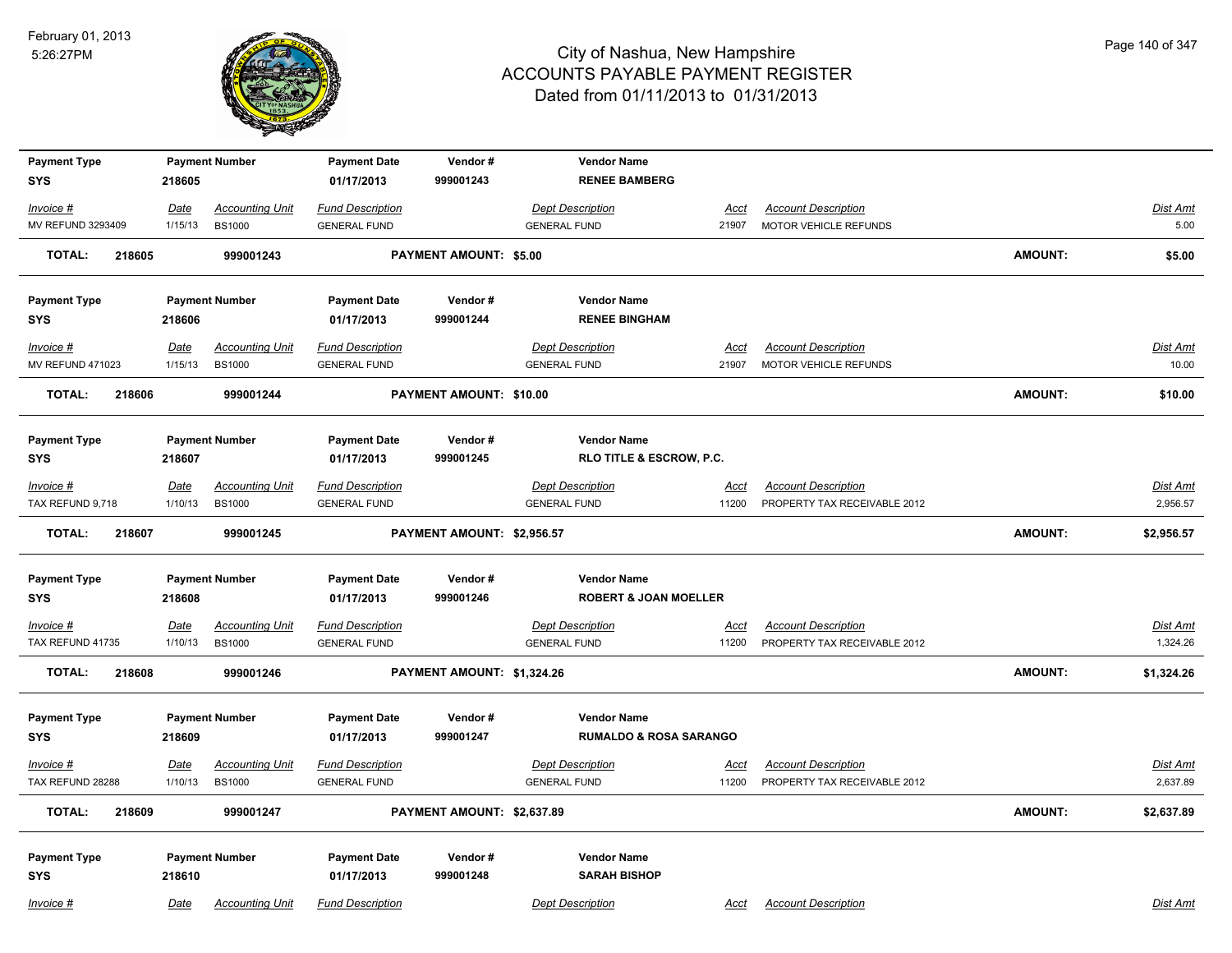

| MV REFUND 903014503               | 1/15/13                | <b>BS1000</b>                           | <b>GENERAL FUND</b>                            |                               | <b>GENERAL FUND</b>                                |                      | 21914 TRAFFIC VIOLATION REFUNDS                            |                | 20.00                       |
|-----------------------------------|------------------------|-----------------------------------------|------------------------------------------------|-------------------------------|----------------------------------------------------|----------------------|------------------------------------------------------------|----------------|-----------------------------|
| <b>TOTAL:</b><br>218610           |                        | 999001248                               |                                                | PAYMENT AMOUNT: \$20.00       |                                                    |                      |                                                            | <b>AMOUNT:</b> | \$20.00                     |
| <b>Payment Type</b><br><b>SYS</b> | 218611                 | <b>Payment Number</b>                   | <b>Payment Date</b><br>01/17/2013              | Vendor#<br>999001249          | <b>Vendor Name</b><br><b>SERVICE LINK</b>          |                      |                                                            |                |                             |
| Invoice #<br>TAX REFUND 43661     | Date<br>1/14/13        | <b>Accounting Unit</b><br><b>BS1000</b> | <b>Fund Description</b><br><b>GENERAL FUND</b> |                               | <b>Dept Description</b><br><b>GENERAL FUND</b>     | Acct<br>11200        | <b>Account Description</b><br>PROPERTY TAX RECEIVABLE 2012 |                | Dist Amt<br>1,926.97        |
| <b>TOTAL:</b><br>218611           |                        | 999001249                               |                                                | PAYMENT AMOUNT: \$1,926.97    |                                                    |                      |                                                            | <b>AMOUNT:</b> | \$1,926.97                  |
| <b>Payment Type</b><br><b>SYS</b> | 218612                 | <b>Payment Number</b>                   | <b>Payment Date</b><br>01/17/2013              | Vendor#<br>999001250          | <b>Vendor Name</b><br><b>SHASHI MANGALAT</b>       |                      |                                                            |                |                             |
| Invoice #                         | Date                   | <b>Accounting Unit</b>                  | <b>Fund Description</b>                        |                               | <b>Dept Description</b>                            | Acct                 | <b>Account Description</b>                                 |                | Dist Amt                    |
| MV REFUND 2519920                 | 1/15/13                | <b>BS1000</b>                           | <b>GENERAL FUND</b>                            |                               | <b>GENERAL FUND</b>                                | 21907                | MOTOR VEHICLE REFUNDS                                      |                | 5.00                        |
| <b>TOTAL:</b><br>218612           |                        | 999001250                               |                                                | <b>PAYMENT AMOUNT: \$5.00</b> |                                                    |                      |                                                            | <b>AMOUNT:</b> | \$5.00                      |
| <b>Payment Type</b><br><b>SYS</b> | 218613                 | <b>Payment Number</b>                   | <b>Payment Date</b><br>01/17/2013              | Vendor#<br>999001201          | <b>Vendor Name</b><br>STEVE RHEAUME & JULIE MAHEUX |                      |                                                            |                |                             |
|                                   |                        |                                         |                                                |                               |                                                    |                      |                                                            |                |                             |
| Invoice #<br>TAX REFUND 23018     | <u>Date</u><br>1/10/13 | <u>Accounting Unit</u><br><b>BS1000</b> | <b>Fund Description</b><br><b>GENERAL FUND</b> |                               | <b>Dept Description</b><br><b>GENERAL FUND</b>     | <u>Acci</u><br>11200 | <b>Account Description</b><br>PROPERTY TAX RECEIVABLE 2012 |                | Dist Amt<br>2,456.32        |
| <b>TOTAL:</b><br>218613           |                        | 999001201                               |                                                | PAYMENT AMOUNT: \$2,456.32    |                                                    |                      |                                                            | <b>AMOUNT:</b> | \$2,456.32                  |
| <b>Payment Type</b><br><b>SYS</b> | 218614                 | <b>Payment Number</b>                   | <b>Payment Date</b><br>01/17/2013              | Vendor#<br>999001251          | <b>Vendor Name</b><br><b>STEVEN CUTTER</b>         |                      |                                                            |                |                             |
| Invoice #                         | Date                   | <b>Accounting Unit</b>                  | <b>Fund Description</b>                        |                               | <b>Dept Description</b>                            | Accl                 | <b>Account Description</b>                                 |                | Dist Amt                    |
| <b>MV REFUND 1598242</b>          | 1/15/13                | <b>BS1000</b>                           | <b>GENERAL FUND</b>                            |                               | <b>GENERAL FUND</b>                                | 21907                | MOTOR VEHICLE REFUNDS                                      |                | 10.00                       |
| <b>TOTAL:</b><br>218614           |                        | 999001251                               |                                                | PAYMENT AMOUNT: \$10.00       |                                                    |                      |                                                            | <b>AMOUNT:</b> | \$10.00                     |
| <b>Payment Type</b><br><b>SYS</b> | 218615                 | <b>Payment Number</b>                   | <b>Payment Date</b><br>01/17/2013              | Vendor#<br>999001252          | <b>Vendor Name</b><br>STEWART TITLE COMPANY        |                      |                                                            |                |                             |
| Invoice #<br>TAX REFUND 8,618     | <u>Date</u><br>1/10/13 | <b>Accounting Unit</b><br><b>BS1000</b> | <b>Fund Description</b><br><b>GENERAL FUND</b> |                               | <b>Dept Description</b><br><b>GENERAL FUND</b>     | <u>Acct</u><br>11200 | <b>Account Description</b><br>PROPERTY TAX RECEIVABLE 2012 |                | <b>Dist Amt</b><br>2,650.32 |
| <b>TOTAL:</b><br>218615           |                        | 999001252                               |                                                | PAYMENT AMOUNT: \$2,650.32    |                                                    |                      |                                                            | <b>AMOUNT:</b> | \$2,650.32                  |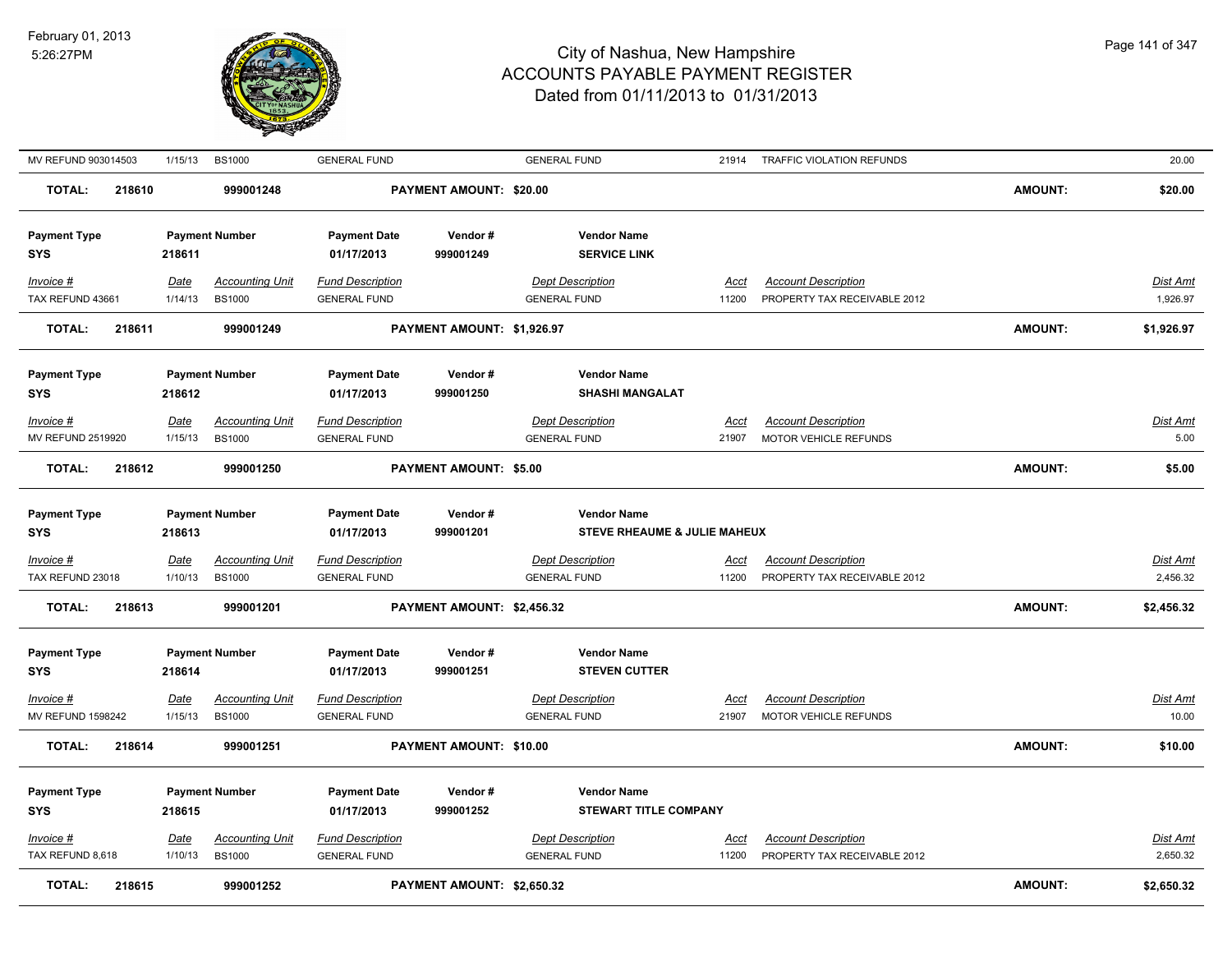

| <b>Payment Type</b>                  |                        | <b>Payment Number</b>                   | <b>Payment Date</b>                            | Vendor#                       | <b>Vendor Name</b>                             |                      |                                                            |                |                      |
|--------------------------------------|------------------------|-----------------------------------------|------------------------------------------------|-------------------------------|------------------------------------------------|----------------------|------------------------------------------------------------|----------------|----------------------|
| <b>SYS</b>                           | 218616                 |                                         | 01/17/2013                                     | 999001253                     | STONEHILL LAW OFFICE                           |                      |                                                            |                |                      |
| <u>Invoice #</u>                     | <u>Date</u>            | <b>Accounting Unit</b>                  | <b>Fund Description</b>                        |                               | <b>Dept Description</b>                        | <u>Acct</u>          | <b>Account Description</b>                                 |                | <b>Dist Amt</b>      |
| TAX REFUND 49769                     | 1/14/13                | <b>BS1000</b>                           | <b>GENERAL FUND</b>                            |                               | <b>GENERAL FUND</b>                            | 11200                | PROPERTY TAX RECEIVABLE 2012                               |                | 2,401.07             |
| 218616<br>TOTAL:                     |                        | 999001253                               |                                                | PAYMENT AMOUNT: \$2,401.07    |                                                |                      |                                                            | <b>AMOUNT:</b> | \$2,401.07           |
| <b>Payment Type</b>                  |                        | <b>Payment Number</b>                   | <b>Payment Date</b>                            | Vendor#                       | <b>Vendor Name</b>                             |                      |                                                            |                |                      |
| SYS                                  | 218617                 |                                         | 01/17/2013                                     | 13681                         | <b>SUMMIT TITLE SERVICES</b>                   |                      |                                                            |                |                      |
| <u>Invoice #</u><br>TAX REFUND 1826  | <u>Date</u><br>1/10/13 | <b>Accounting Unit</b><br><b>BS1000</b> | <b>Fund Description</b><br><b>GENERAL FUND</b> |                               | <b>Dept Description</b><br><b>GENERAL FUND</b> | <u>Acct</u><br>11200 | <b>Account Description</b><br>PROPERTY TAX RECEIVABLE 2012 |                | Dist Amt<br>1,370.10 |
| TAX REFUND 45161                     | 1/14/13                | <b>BS1000</b>                           | <b>GENERAL FUND</b>                            |                               | <b>GENERAL FUND</b>                            | 11200                | PROPERTY TAX RECEIVABLE 2012                               |                | 1,947.07             |
| TAX REFUND 47980                     | 1/14/13                | <b>BS1000</b>                           | <b>GENERAL FUND</b>                            |                               | <b>GENERAL FUND</b>                            | 11200                | PROPERTY TAX RECEIVABLE 2012                               |                | 2,919.63             |
| TAX REFUND 9916                      | 1/10/13                | <b>BS1000</b>                           | <b>GENERAL FUND</b>                            |                               | <b>GENERAL FUND</b>                            | 11200                | PROPERTY TAX RECEIVABLE 2012                               |                | 1,497.33             |
| TOTAL:<br>218617                     |                        | 13681                                   |                                                | PAYMENT AMOUNT: \$7,734.13    |                                                |                      |                                                            | <b>AMOUNT:</b> | \$7,734.13           |
| <b>Payment Type</b>                  |                        | <b>Payment Number</b>                   | <b>Payment Date</b>                            | Vendor#                       | <b>Vendor Name</b>                             |                      |                                                            |                |                      |
| <b>SYS</b>                           | 218618                 |                                         | 01/17/2013                                     | 999001254                     | SURAJ DANGOL MAHARJAN                          |                      |                                                            |                |                      |
| <u>Invoice #</u>                     | Date                   | <b>Accounting Unit</b>                  | <b>Fund Description</b>                        |                               | <b>Dept Description</b>                        | Acct                 | <b>Account Description</b>                                 |                | Dist Amt             |
| MV REFUND 2813601                    | 1/15/13                | <b>BS1000</b>                           | <b>GENERAL FUND</b>                            |                               | <b>GENERAL FUND</b>                            | 21907                | MOTOR VEHICLE REFUNDS                                      |                | 8.20                 |
| <b>TOTAL:</b><br>218618              |                        | 999001254                               |                                                | <b>PAYMENT AMOUNT: \$8.20</b> |                                                |                      |                                                            | <b>AMOUNT:</b> | \$8.20               |
| <b>Payment Type</b>                  |                        | <b>Payment Number</b>                   | <b>Payment Date</b>                            | Vendor#                       | <b>Vendor Name</b>                             |                      |                                                            |                |                      |
| <b>SYS</b>                           | 218619                 |                                         | 01/17/2013                                     | 999000835                     | <b>SWEENEY &amp; SWEENEY</b>                   |                      |                                                            |                |                      |
| <u>Invoice #</u><br>TAX REFUND 43378 | <u>Date</u><br>1/14/13 | <b>Accounting Unit</b><br><b>BS1000</b> | <b>Fund Description</b><br><b>GENERAL FUND</b> |                               | <b>Dept Description</b><br><b>GENERAL FUND</b> | <u>Acct</u><br>11200 | <b>Account Description</b><br>PROPERTY TAX RECEIVABLE 2012 |                | Dist Amt<br>2,385.88 |
| TAX REFUND 50660                     | 1/14/13                | <b>BS1000</b>                           | <b>GENERAL FUND</b>                            |                               | <b>GENERAL FUND</b>                            | 11200                | PROPERTY TAX RECEIVABLE 2012                               |                | 5,451.88             |
| TOTAL:<br>218619                     |                        | 999000835                               |                                                | PAYMENT AMOUNT: \$7,837.76    |                                                |                      |                                                            | <b>AMOUNT:</b> | \$7,837.76           |
| <b>Payment Type</b>                  |                        | <b>Payment Number</b>                   | <b>Payment Date</b>                            | Vendor#                       | <b>Vendor Name</b>                             |                      |                                                            |                |                      |
| <b>SYS</b>                           | 218620                 |                                         | 01/17/2013                                     | 999001255                     | <b>THOMAS A MERRILL</b>                        |                      |                                                            |                |                      |
| Invoice #                            | Date                   | <b>Accounting Unit</b>                  | <b>Fund Description</b>                        |                               | <b>Dept Description</b>                        |                      | <b>Account Description</b>                                 |                | Dist Amt             |
| TAX REFUND 49064                     | 1/14/13                | <b>BS1000</b>                           | <b>GENERAL FUND</b>                            |                               | <b>GENERAL FUND</b>                            | <u>Acct</u><br>11200 | PROPERTY TAX RECEIVABLE 2012                               |                | 2,839.29             |
| <b>TOTAL:</b><br>218620              |                        | 999001255                               |                                                | PAYMENT AMOUNT: \$2,839.29    |                                                |                      |                                                            | <b>AMOUNT:</b> | \$2,839.29           |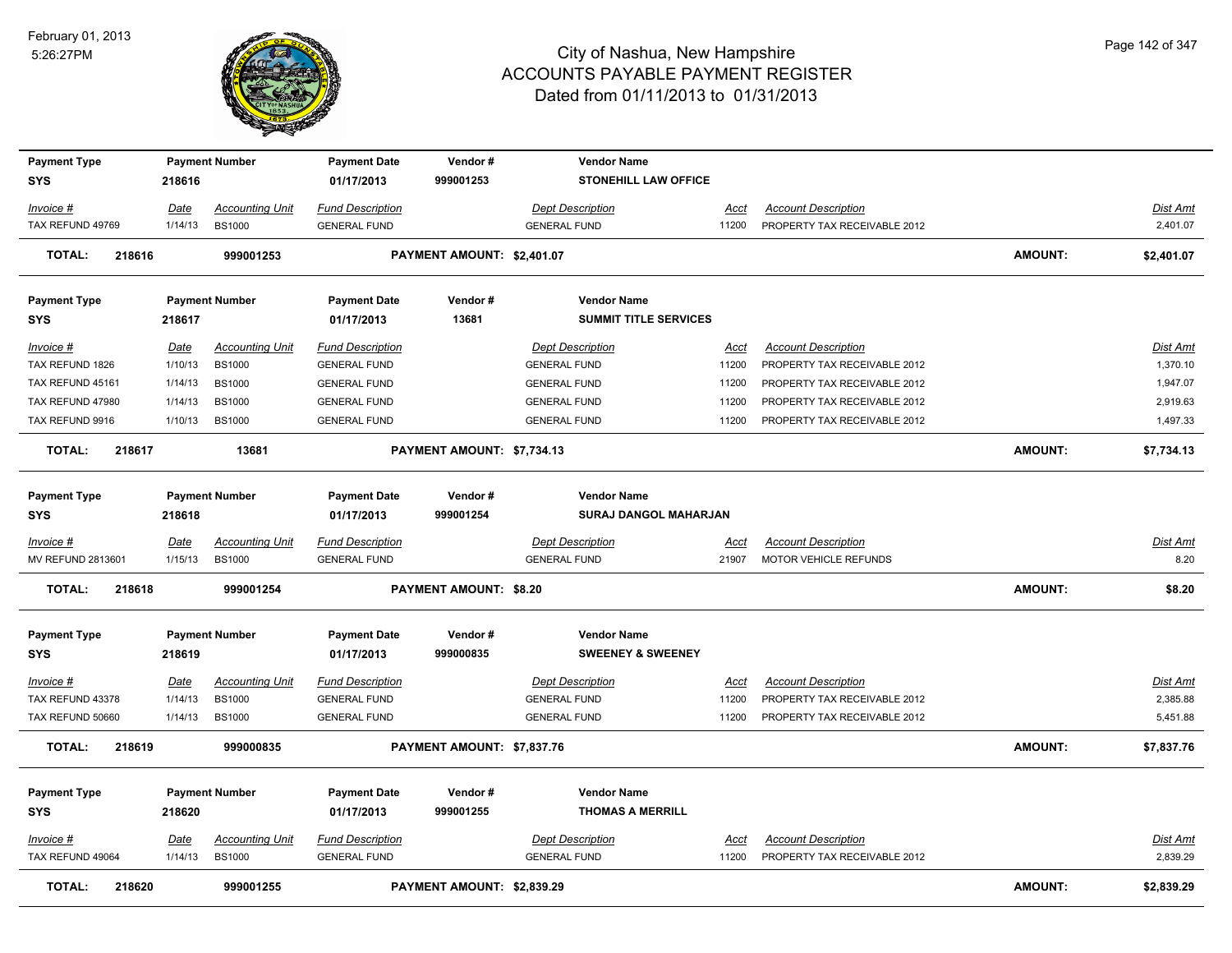

| <b>Payment Type</b> |        |             | <b>Payment Number</b>  | <b>Payment Date</b>      | Vendor#                     | <b>Vendor Name</b>                    |             |                                    |                |                 |
|---------------------|--------|-------------|------------------------|--------------------------|-----------------------------|---------------------------------------|-------------|------------------------------------|----------------|-----------------|
| <b>SYS</b>          |        | 218621      |                        | 01/17/2013               | 999001256                   | <b>TRACY L BENNETT</b>                |             |                                    |                |                 |
| Invoice #           |        | <u>Date</u> | <b>Accounting Unit</b> | <b>Fund Description</b>  |                             | <b>Dept Description</b>               | Acct        | <b>Account Description</b>         |                | Dist Amt        |
| TAX REFUND 16,016   |        | 1/10/13     | <b>BS1000</b>          | <b>GENERAL FUND</b>      |                             | <b>GENERAL FUND</b>                   | 11200       | PROPERTY TAX RECEIVABLE 2012       |                | 2,362.77        |
| <b>TOTAL:</b>       | 218621 |             | 999001256              |                          | PAYMENT AMOUNT: \$2,362.77  |                                       |             |                                    | <b>AMOUNT:</b> | \$2,362.77      |
| <b>Payment Type</b> |        |             | <b>Payment Number</b>  | <b>Payment Date</b>      | Vendor#                     | <b>Vendor Name</b>                    |             |                                    |                |                 |
| <b>SYS</b>          |        | 218622      |                        | 01/17/2013               | 999001257                   | <b>VENKATA THIRIVEEDI &amp;</b>       |             |                                    |                |                 |
| Invoice #           |        | Date        | <b>Accounting Unit</b> | <b>Fund Description</b>  |                             | <b>Dept Description</b>               | Acct        | <b>Account Description</b>         |                | <u>Dist Amt</u> |
| TAX REFUND 51363    |        | 1/14/13     | <b>BS1000</b>          | <b>GENERAL FUND</b>      |                             | <b>GENERAL FUND</b>                   | 11200       | PROPERTY TAX RECEIVABLE 2012       |                | 4,383.78        |
| <b>TOTAL:</b>       | 218622 |             | 999001257              |                          | PAYMENT AMOUNT: \$4,383.78  |                                       |             |                                    | <b>AMOUNT:</b> | \$4,383.78      |
| <b>Payment Type</b> |        |             | <b>Payment Number</b>  | <b>Payment Date</b>      | Vendor#                     | <b>Vendor Name</b>                    |             |                                    |                |                 |
| <b>SYS</b>          |        | 218623      |                        | 01/17/2013               | 11397                       | <b>CATHOLIC MEDICAL CENTER</b>        |             |                                    |                |                 |
| Invoice #           |        | Date        | <b>Accounting Unit</b> | <b>Fund Description</b>  |                             | <b>Dept Description</b>               | <u>Acct</u> | <b>Account Description</b>         |                | Dist Amt        |
| 49006844            |        | 12/19/12    | 28.6500.890            | PROPERTY & CASUALTY FUND |                             | RISK MANAGEMENT                       | 59207       | WORKERS COMPENSATION CLAIMS        |                | 25,480.66       |
| 49239270            |        |             | 12/19/12 28.6500.890   | PROPERTY & CASUALTY FUND |                             | <b>RISK MANAGEMENT</b>                | 59207       | WORKERS COMPENSATION CLAIMS        |                | 3,329.00        |
| <b>TOTAL:</b>       | 218623 |             | 11397                  |                          | PAYMENT AMOUNT: \$28,809.66 |                                       |             |                                    | <b>AMOUNT:</b> | \$28,809.66     |
| <b>Payment Type</b> |        |             | <b>Payment Number</b>  | <b>Payment Date</b>      | Vendor#                     | <b>Vendor Name</b>                    |             |                                    |                |                 |
| <b>SYS</b>          |        | 218624      |                        | 01/17/2013               | 12566                       | <b>COVENTRY HEALTH CARE WORKERS C</b> |             |                                    |                |                 |
| <u>Invoice #</u>    |        | Date        | <b>Accounting Unit</b> | <b>Fund Description</b>  |                             | <b>Dept Description</b>               | <u>Acct</u> | <b>Account Description</b>         |                | <u>Dist Amt</u> |
| 700268414           |        | 12/19/12    | 28.6500.890            | PROPERTY & CASUALTY FUND |                             | RISK MANAGEMENT                       | 59207       | <b>WORKERS COMPENSATION CLAIMS</b> |                | 331.40          |
| 700268588           |        | 12/21/12    | 28.6500.890            | PROPERTY & CASUALTY FUND |                             | <b>RISK MANAGEMENT</b>                | 59207       | WORKERS COMPENSATION CLAIMS        |                | 191.40          |
| 700268602           |        |             | 12/21/12 28.6500.890   | PROPERTY & CASUALTY FUND |                             | <b>RISK MANAGEMENT</b>                | 59207       | <b>WORKERS COMPENSATION CLAIMS</b> |                | 162.00          |
| <b>TOTAL:</b>       | 218624 |             | 12566                  |                          | PAYMENT AMOUNT: \$684.80    |                                       |             |                                    | <b>AMOUNT:</b> | \$684.80        |
| <b>Payment Type</b> |        |             | <b>Payment Number</b>  | <b>Payment Date</b>      | Vendor#                     | <b>Vendor Name</b>                    |             |                                    |                |                 |
| <b>SYS</b>          |        | 218625      |                        | 01/17/2013               | 12887                       | <b>ILLG AUTOMOTIVE CORP</b>           |             |                                    |                |                 |
| Invoice #           |        | Date        | <b>Accounting Unit</b> | <b>Fund Description</b>  |                             | <b>Dept Description</b>               | Acct        | <b>Account Description</b>         |                | Dist Amt        |
| RO# 4031            |        |             | 12/20/12 28.6500.890   | PROPERTY & CASUALTY FUND |                             | <b>RISK MANAGEMENT</b>                | 59275       | <b>AUTOMOBILE CLAIMS</b>           |                | 745.55          |
| <b>TOTAL:</b>       | 218625 |             | 12887                  |                          | PAYMENT AMOUNT: \$745.55    |                                       |             |                                    | <b>AMOUNT:</b> | \$745.55        |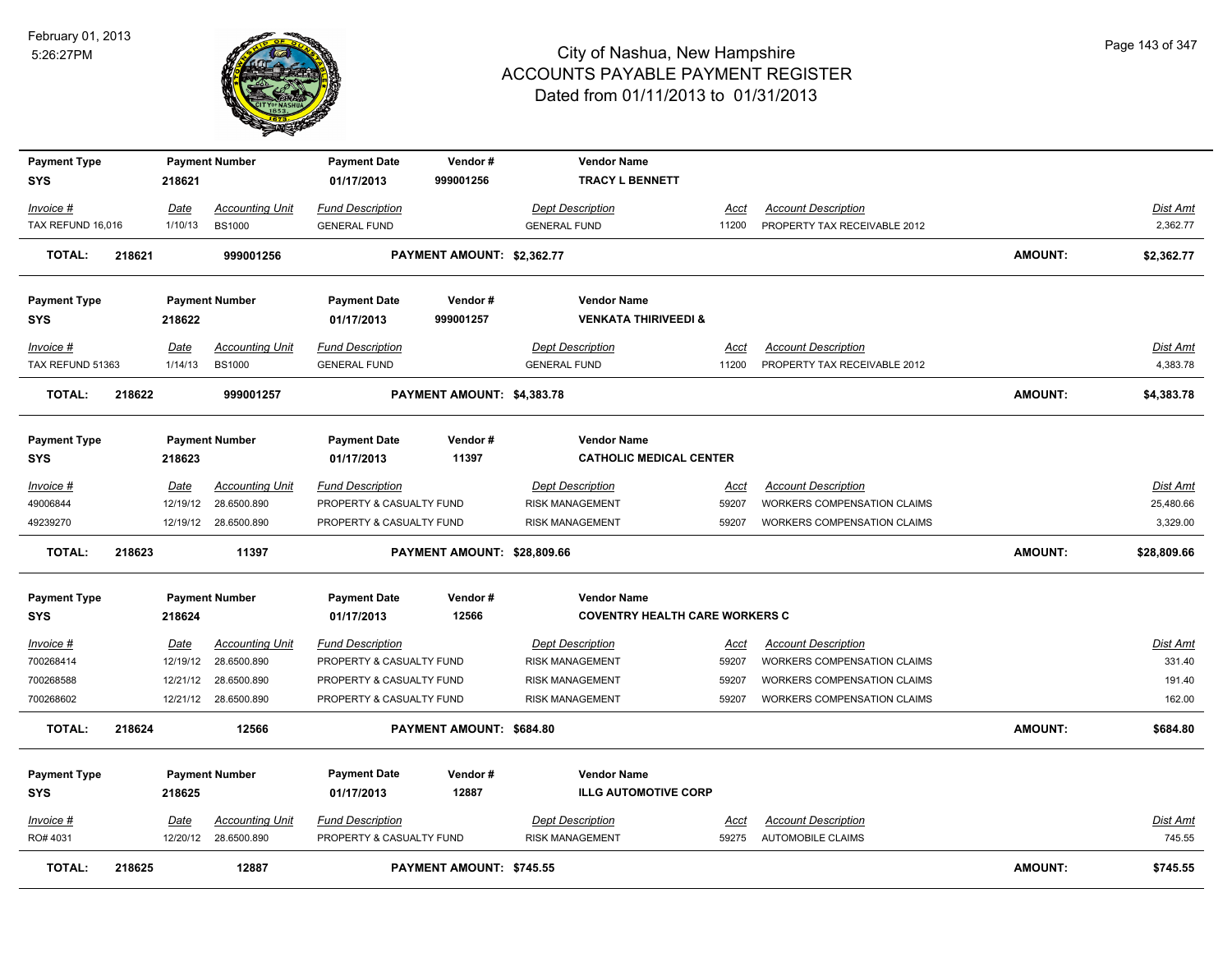

| <b>Payment Type</b>                                 |        |                 | <b>Payment Number</b>                   | <b>Payment Date</b>                            | Vendor#                    | <b>Vendor Name</b>                             |                      |                                                       |                |                    |
|-----------------------------------------------------|--------|-----------------|-----------------------------------------|------------------------------------------------|----------------------------|------------------------------------------------|----------------------|-------------------------------------------------------|----------------|--------------------|
| <b>SYS</b>                                          |        | 218626          |                                         | 01/17/2013                                     | 15683                      | <b>JILL BURNS</b>                              |                      |                                                       |                |                    |
| Invoice #                                           |        | Date            | <b>Accounting Unit</b>                  | <b>Fund Description</b>                        |                            | <b>Dept Description</b>                        | Acct                 | <b>Account Description</b>                            |                | <b>Dist Amt</b>    |
| 000208                                              |        |                 | 11/29/12 28.6500.890                    | PROPERTY & CASUALTY FUND                       |                            | <b>RISK MANAGEMENT</b>                         | 59207                | <b>WORKERS COMPENSATION CLAIMS</b>                    |                | 1,630.00           |
| 00208                                               |        |                 | 11/12/12 28.6500.890                    | PROPERTY & CASUALTY FUND                       |                            | <b>RISK MANAGEMENT</b>                         | 59207                | <b>WORKERS COMPENSATION CLAIMS</b>                    |                | 275.00             |
| <b>TOTAL:</b>                                       | 218626 |                 | 15683                                   |                                                | PAYMENT AMOUNT: \$1,905.00 |                                                |                      |                                                       | <b>AMOUNT:</b> | \$1,905.00         |
| <b>Payment Type</b>                                 |        |                 | <b>Payment Number</b>                   | <b>Payment Date</b>                            | Vendor#                    | <b>Vendor Name</b>                             |                      |                                                       |                |                    |
| <b>SYS</b>                                          |        | 218627          |                                         | 01/17/2013                                     | 13635                      | <b>ST JOSEPHS HOSPITAL</b>                     |                      |                                                       |                |                    |
| Invoice #                                           |        | Date            | <b>Accounting Unit</b>                  | <b>Fund Description</b>                        |                            | <b>Dept Description</b>                        | Acct                 | <b>Account Description</b>                            |                | Dist Amt           |
| 12353*00616                                         |        | 12/24/12        | 28.6500.890                             | PROPERTY & CASUALTY FUND                       |                            | <b>RISK MANAGEMENT</b>                         | 59207                | <b>WORKERS COMPENSATION CLAIMS</b>                    |                | 328.50             |
| 12356*00500                                         |        |                 | 12/28/12 28.6500.890                    | PROPERTY & CASUALTY FUND                       |                            | <b>RISK MANAGEMENT</b>                         | 59207                | <b>WORKERS COMPENSATION CLAIMS</b>                    |                | 1,478.50           |
| <b>TOTAL:</b>                                       | 218627 |                 | 13635                                   |                                                | PAYMENT AMOUNT: \$1,807.00 |                                                |                      |                                                       | <b>AMOUNT:</b> | \$1,807.00         |
| <b>Payment Type</b>                                 |        |                 | <b>Payment Number</b>                   | <b>Payment Date</b>                            | Vendor#                    | <b>Vendor Name</b>                             |                      |                                                       |                |                    |
| <b>SYS</b>                                          |        | 218628          |                                         | 01/17/2013                                     | 15714                      | <b>TIMOTHY REARDON</b>                         |                      |                                                       |                |                    |
| Invoice #                                           |        | Date            | <b>Accounting Unit</b>                  | <b>Fund Description</b>                        |                            | <b>Dept Description</b>                        | Acct                 | <b>Account Description</b>                            |                | <b>Dist Amt</b>    |
| CO-PAYS                                             |        | 1/7/13          | 28.6500.890                             | PROPERTY & CASUALTY FUND                       |                            | <b>RISK MANAGEMENT</b>                         | 59207                | WORKERS COMPENSATION CLAIMS                           |                | 222.57             |
| <b>TOTAL:</b>                                       | 218628 |                 | 15714                                   |                                                | PAYMENT AMOUNT: \$222.57   |                                                |                      |                                                       | <b>AMOUNT:</b> | \$222.57           |
| <b>Payment Type</b>                                 |        |                 | <b>Payment Number</b>                   | <b>Payment Date</b>                            | Vendor#                    | <b>Vendor Name</b>                             |                      |                                                       |                |                    |
| <b>SYS</b>                                          |        | 218629          |                                         | 01/17/2013                                     | 10009                      | AMERICAN FEDERATION OF TEACHER                 |                      |                                                       |                |                    |
| Invoice #                                           |        | <u>Date</u>     | <b>Accounting Unit</b>                  | <b>Fund Description</b>                        |                            | <b>Dept Description</b>                        | <u>Acct</u>          | <b>Account Description</b>                            |                | Dist Amt           |
| UPCP130117194606700<br>$\mathbf 0$                  |        | 1/17/13         | <b>BS1000</b>                           | <b>GENERAL FUND</b>                            |                            | <b>GENERAL FUND</b>                            | 21485                | UNION DUES & AGENCY FEES                              |                | 211.50             |
| <b>TOTAL:</b>                                       | 218629 |                 | 10009                                   |                                                | PAYMENT AMOUNT: \$211.50   |                                                |                      |                                                       | <b>AMOUNT:</b> | \$211.50           |
| <b>Payment Type</b><br><b>SYS</b>                   |        | 218630          | <b>Payment Number</b>                   | <b>Payment Date</b><br>01/17/2013              | Vendor#<br>15713           | <b>Vendor Name</b><br><b>WAGE ASSIGNMENT</b>   |                      |                                                       |                |                    |
| $Invoice$ #<br>000007118130117194606<br>$\mathbf 0$ |        | Date<br>1/17/13 | <b>Accounting Unit</b><br><b>BS1000</b> | <b>Fund Description</b><br><b>GENERAL FUND</b> |                            | <b>Dept Description</b><br><b>GENERAL FUND</b> | <u>Acct</u><br>21495 | <b>Account Description</b><br><b>WAGE ASSIGNMENTS</b> |                | Dist Amt<br>137.67 |
| <b>TOTAL:</b>                                       | 218630 |                 | 15713                                   |                                                | PAYMENT AMOUNT: \$137.67   |                                                |                      |                                                       | <b>AMOUNT:</b> | \$137.67           |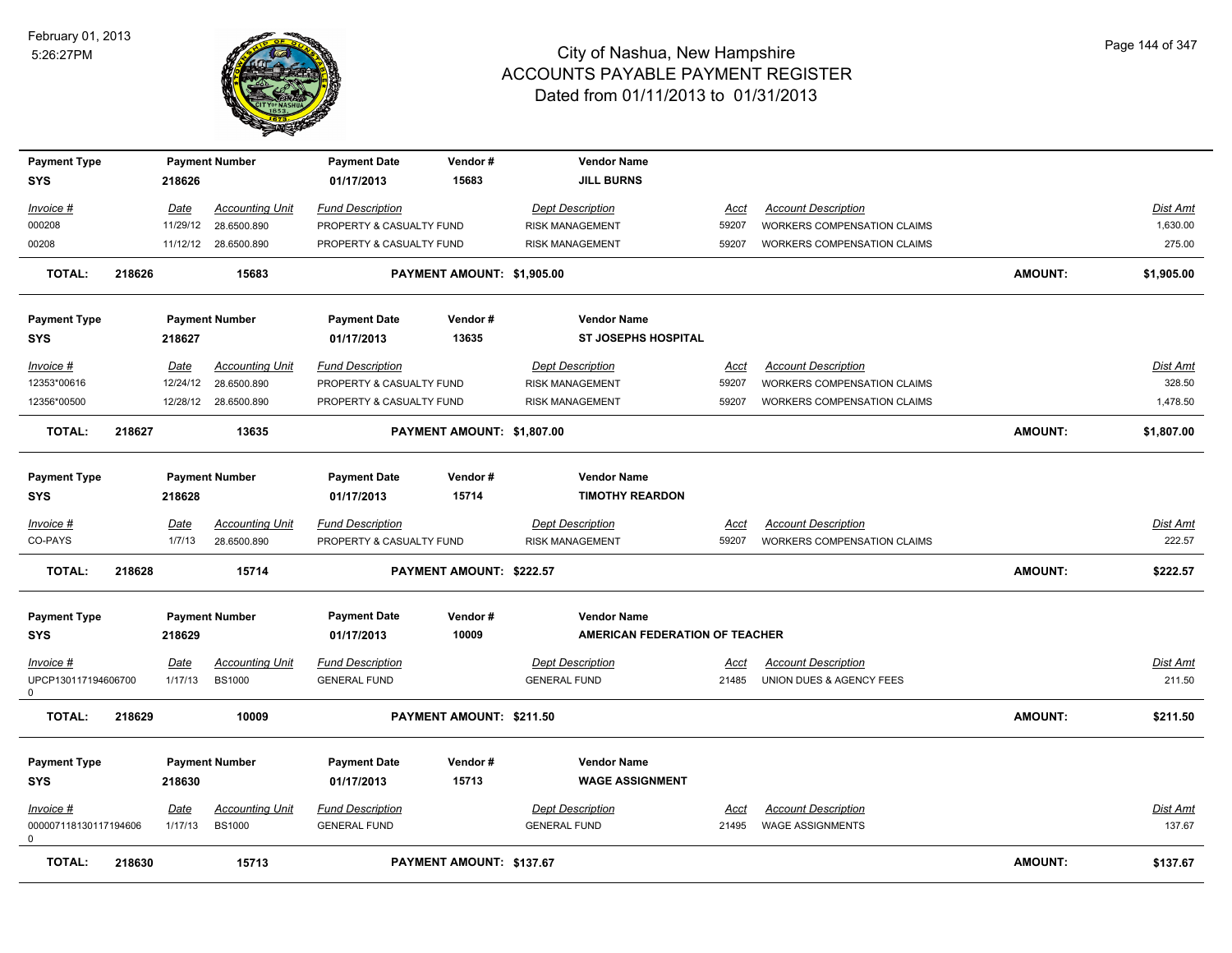

| <b>Payment Type</b>                  |             | <b>Payment Number</b>  | <b>Payment Date</b>               | Vendor#                  | <b>Vendor Name</b>                           |       |                            |                                |                 |
|--------------------------------------|-------------|------------------------|-----------------------------------|--------------------------|----------------------------------------------|-------|----------------------------|--------------------------------|-----------------|
| <b>SYS</b>                           | 218631      |                        | 01/17/2013                        | 10012                    | <b>WAGE ASSIGNMENT</b>                       |       |                            |                                |                 |
| Invoice #                            | Date        | <b>Accounting Unit</b> | <b>Fund Description</b>           |                          | <b>Dept Description</b>                      | Acct  | <b>Account Description</b> |                                | Dist Amt        |
| 000001655130117194606<br>0           | 1/17/13     | <b>BS1000</b>          | <b>GENERAL FUND</b>               |                          | <b>GENERAL FUND</b>                          | 21495 | <b>WAGE ASSIGNMENTS</b>    |                                | 125.07          |
| 000001686130117194606<br>$\Omega$    | 1/17/13     | <b>BS1000</b>          | <b>GENERAL FUND</b>               |                          | <b>GENERAL FUND</b>                          | 21495 | <b>WAGE ASSIGNMENTS</b>    |                                | 420.00          |
| 000001907130117194606<br>$\Omega$    | 1/17/13     | <b>BS1000</b>          | <b>GENERAL FUND</b>               |                          | <b>GENERAL FUND</b>                          | 21495 | <b>WAGE ASSIGNMENTS</b>    |                                | 110.00          |
| 000002151130117194606<br>$\Omega$    | 1/17/13     | <b>BS1000</b>          | <b>GENERAL FUND</b>               |                          | <b>GENERAL FUND</b>                          | 21495 | <b>WAGE ASSIGNMENTS</b>    |                                | 56.25           |
| 000004083130117194606<br>$\Omega$    | 1/17/13     | <b>BS1000</b>          | <b>GENERAL FUND</b>               |                          | <b>GENERAL FUND</b>                          | 21495 | <b>WAGE ASSIGNMENTS</b>    |                                | 62.50           |
| 000004344130117194606<br>$\Omega$    | 1/17/13     | <b>BS1000</b>          | <b>GENERAL FUND</b>               |                          | <b>GENERAL FUND</b>                          | 21495 | <b>WAGE ASSIGNMENTS</b>    |                                | 31.57           |
| 000007224130117194606<br>0           | 1/17/13     | <b>BS1000</b>          | <b>GENERAL FUND</b>               |                          | <b>GENERAL FUND</b>                          | 21495 | <b>WAGE ASSIGNMENTS</b>    |                                | 121.00          |
| <b>TOTAL:</b><br>218631              |             | 10012                  |                                   | PAYMENT AMOUNT: \$926.39 |                                              |       |                            | AMOUNT:                        | \$926.39        |
| <b>Payment Type</b>                  |             | <b>Payment Number</b>  | <b>Payment Date</b>               | Vendor#<br>10013         | <b>Vendor Name</b><br><b>WAGE ASSIGNMENT</b> |       |                            |                                |                 |
| <b>SYS</b>                           | 218632      |                        | 01/17/2013                        |                          |                                              |       |                            |                                |                 |
| Invoice #                            | <b>Date</b> | <b>Accounting Unit</b> | <b>Fund Description</b>           |                          | <b>Dept Description</b>                      | Acct  | <b>Account Description</b> |                                | <b>Dist Amt</b> |
| 000004434130117194606<br>0           | 1/17/13     | <b>BS1000</b>          | <b>GENERAL FUND</b>               |                          | <b>GENERAL FUND</b>                          | 21495 | <b>WAGE ASSIGNMENTS</b>    |                                | 1.15            |
| <b>TOTAL:</b><br>218632              |             | 10013                  |                                   | PAYMENT AMOUNT: \$1.15   |                                              |       |                            | AMOUNT:                        | \$1.15          |
| <b>Payment Type</b>                  |             | <b>Payment Number</b>  | <b>Payment Date</b>               | Vendor#                  | <b>Vendor Name</b>                           |       |                            | Payee Name                     |                 |
| <b>SYS</b>                           | 218633      |                        | 01/17/2013                        | 10042                    | <b>WAGE ASSIGNMENT</b>                       |       |                            | <b>DHHS REIMBURSEMENT UNIT</b> |                 |
| Invoice #                            | <u>Date</u> | <b>Accounting Unit</b> | <b>Fund Description</b>           |                          | <b>Dept Description</b>                      | Acct  | <b>Account Description</b> |                                | <b>Dist Amt</b> |
| 000003031130117194606<br>$\Omega$    | 1/17/13     | <b>BS1000</b>          | <b>GENERAL FUND</b>               |                          | <b>GENERAL FUND</b>                          | 21495 | <b>WAGE ASSIGNMENTS</b>    |                                | 50.00           |
| 000004757130117194606<br>$\mathbf 0$ | 1/17/13     | <b>BS1000</b>          | <b>GENERAL FUND</b>               |                          | <b>GENERAL FUND</b>                          | 21495 | <b>WAGE ASSIGNMENTS</b>    |                                | 25.00           |
| <b>TOTAL:</b><br>218633              |             | 10042                  |                                   | PAYMENT AMOUNT: \$75.00  |                                              |       |                            | AMOUNT:                        | \$75.00         |
| <b>Payment Type</b><br><b>SYS</b>    | 218634      | <b>Payment Number</b>  | <b>Payment Date</b><br>01/17/2013 | Vendor#<br>10082         | <b>Vendor Name</b><br><b>WAGE ASSIGNMENT</b> |       |                            |                                |                 |
| Invoice #                            | Date        | <b>Accounting Unit</b> | <b>Fund Description</b>           |                          | <b>Dept Description</b>                      | Acct  | <b>Account Description</b> |                                | <b>Dist Amt</b> |
| 000004314130117194606<br>0           | 1/17/13     | <b>BS1000</b>          | <b>GENERAL FUND</b>               |                          | <b>GENERAL FUND</b>                          | 21495 | <b>WAGE ASSIGNMENTS</b>    |                                | 71.95           |
| <b>TOTAL:</b><br>218634              |             | 10082                  |                                   | PAYMENT AMOUNT: \$71.95  |                                              |       |                            | <b>AMOUNT:</b>                 | \$71.95         |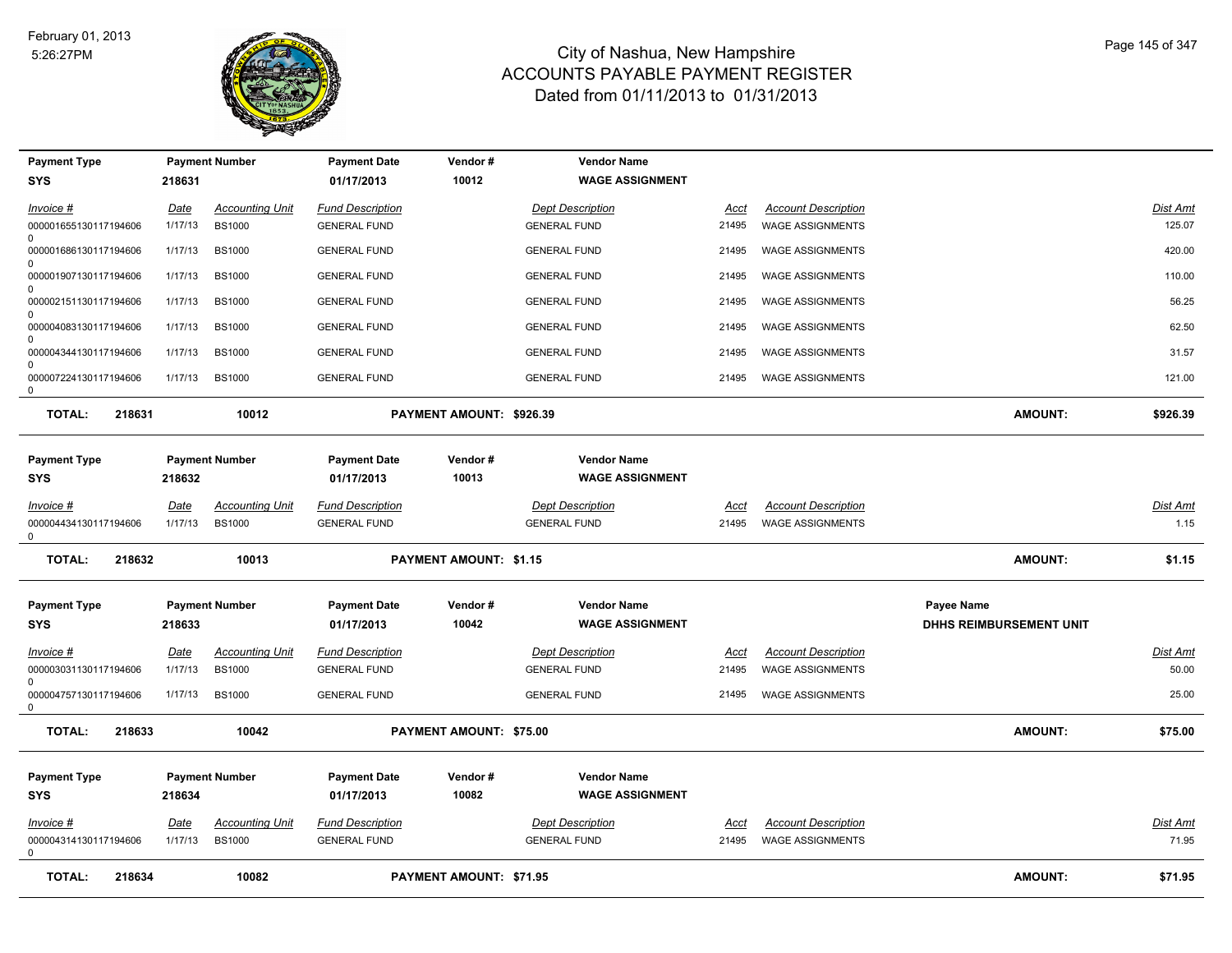

| <b>Payment Type</b><br><b>SYS</b>          | 218635          | <b>Payment Number</b>                   | <b>Payment Date</b><br>01/17/2013              | Vendor#<br>10020         | <b>Vendor Name</b><br><b>WAGE ASSIGNMENT</b>   |               |                                                       |         |                    |
|--------------------------------------------|-----------------|-----------------------------------------|------------------------------------------------|--------------------------|------------------------------------------------|---------------|-------------------------------------------------------|---------|--------------------|
| Invoice #                                  | Date            | <b>Accounting Unit</b>                  | <b>Fund Description</b>                        |                          | <b>Dept Description</b>                        | Acct          | <b>Account Description</b>                            |         | Dist Amt           |
| 000003549130117194606<br>0                 | 1/17/13         | <b>BS1000</b>                           | <b>GENERAL FUND</b>                            |                          | <b>GENERAL FUND</b>                            | 21495         | <b>WAGE ASSIGNMENTS</b>                               |         | 51.08              |
| <b>TOTAL:</b><br>218635                    |                 | 10020                                   |                                                | PAYMENT AMOUNT: \$51.08  |                                                |               |                                                       | AMOUNT: | \$51.08            |
| <b>Payment Type</b>                        |                 | <b>Payment Number</b>                   | <b>Void Date</b>                               | Vendor#                  | <b>Vendor Name</b>                             |               |                                                       |         |                    |
| <b>SYS</b>                                 | 218636          |                                         | 01/17/2013                                     | 10027                    | <b>WAGE ASSIGNMENT</b>                         |               |                                                       |         |                    |
| Invoice #<br>000002652130117194606<br>0    | Date<br>1/17/13 | <b>Accounting Unit</b><br><b>BS1000</b> | <b>Fund Description</b><br><b>GENERAL FUND</b> |                          | <b>Dept Description</b><br><b>GENERAL FUND</b> | Acct<br>21495 | <b>Account Description</b><br><b>WAGE ASSIGNMENTS</b> |         | Dist Amt<br>344.69 |
| <b>TOTAL:</b><br>218636                    |                 | 10027                                   |                                                | PAYMENT AMOUNT: \$344.69 |                                                |               |                                                       | AMOUNT: | \$344.69           |
| <b>Payment Type</b><br>SYS                 | 218637          | <b>Payment Number</b>                   | <b>Payment Date</b><br>01/17/2013              | Vendor#<br>10041         | <b>Vendor Name</b><br><b>WAGE ASSIGNMENT</b>   |               |                                                       |         |                    |
| $Invoice$ #                                | Date            | <b>Accounting Unit</b>                  | <b>Fund Description</b>                        |                          | <b>Dept Description</b>                        | Acct          | <b>Account Description</b>                            |         | Dist Amt           |
| 000001702130117194606                      | 1/17/13         | <b>BS1000</b>                           | <b>GENERAL FUND</b>                            |                          | <b>GENERAL FUND</b>                            | 21495         | <b>WAGE ASSIGNMENTS</b>                               |         | 126.01             |
| 0<br>000002223130117194606<br>$\mathsf{O}$ | 1/17/13         | <b>BS1000</b>                           | <b>GENERAL FUND</b>                            |                          | <b>GENERAL FUND</b>                            | 21495         | <b>WAGE ASSIGNMENTS</b>                               |         | 283.62             |
| <b>TOTAL:</b><br>218637                    |                 | 10041                                   |                                                | PAYMENT AMOUNT: \$409.63 |                                                |               |                                                       | AMOUNT: | \$409.63           |
| <b>Payment Type</b><br><b>SYS</b>          | 218638          | <b>Payment Number</b>                   | <b>Payment Date</b><br>01/17/2013              | Vendor#<br>10042         | <b>Vendor Name</b><br><b>WAGE ASSIGNMENT</b>   |               |                                                       |         |                    |
| $Invoice$ #                                | <u>Date</u>     | <b>Accounting Unit</b>                  | <b>Fund Description</b>                        |                          | <b>Dept Description</b>                        | <u>Acct</u>   | <b>Account Description</b>                            |         | <u>Dist Amt</u>    |
| 000001272130117194606                      | 1/17/13         | <b>BS1000</b>                           | <b>GENERAL FUND</b>                            |                          | <b>GENERAL FUND</b>                            | 21495         | <b>WAGE ASSIGNMENTS</b>                               |         | 104.00             |
| 000001538130117194606                      | 1/17/13         | <b>BS1000</b>                           | <b>GENERAL FUND</b>                            |                          | <b>GENERAL FUND</b>                            | 21495         | <b>WAGE ASSIGNMENTS</b>                               |         | 270.43             |
| $\Omega$<br>000001881130117194606          | 1/17/13         | <b>BS1000</b>                           | <b>GENERAL FUND</b>                            |                          | <b>GENERAL FUND</b>                            | 21495         | <b>WAGE ASSIGNMENTS</b>                               |         | 226.42             |
| 0<br>000002031130117194606                 | 1/17/13         | <b>BS1000</b>                           | <b>GENERAL FUND</b>                            |                          | <b>GENERAL FUND</b>                            | 21495         | <b>WAGE ASSIGNMENTS</b>                               |         | 278.00             |
| $\Omega$<br>000002055130117194606          | 1/17/13         | <b>BS1000</b>                           | <b>GENERAL FUND</b>                            |                          | <b>GENERAL FUND</b>                            | 21495         | <b>WAGE ASSIGNMENTS</b>                               |         | 146.00             |
| 0<br>000004344130117194606                 | 1/17/13         | <b>BS1000</b>                           | <b>GENERAL FUND</b>                            |                          | <b>GENERAL FUND</b>                            | 21495         | <b>WAGE ASSIGNMENTS</b>                               |         | 32.48              |
| $\Omega$<br>000004389130117194606          | 1/17/13         | <b>BS1000</b>                           | <b>GENERAL FUND</b>                            |                          | <b>GENERAL FUND</b>                            | 21495         | <b>WAGE ASSIGNMENTS</b>                               |         | 80.00              |
| $\Omega$                                   |                 |                                         |                                                |                          |                                                |               |                                                       |         |                    |
| 000005519130117194606<br>$\Omega$          | 1/17/13         | <b>BS1000</b>                           | <b>GENERAL FUND</b>                            |                          | <b>GENERAL FUND</b>                            | 21495         | <b>WAGE ASSIGNMENTS</b>                               |         | 135.00             |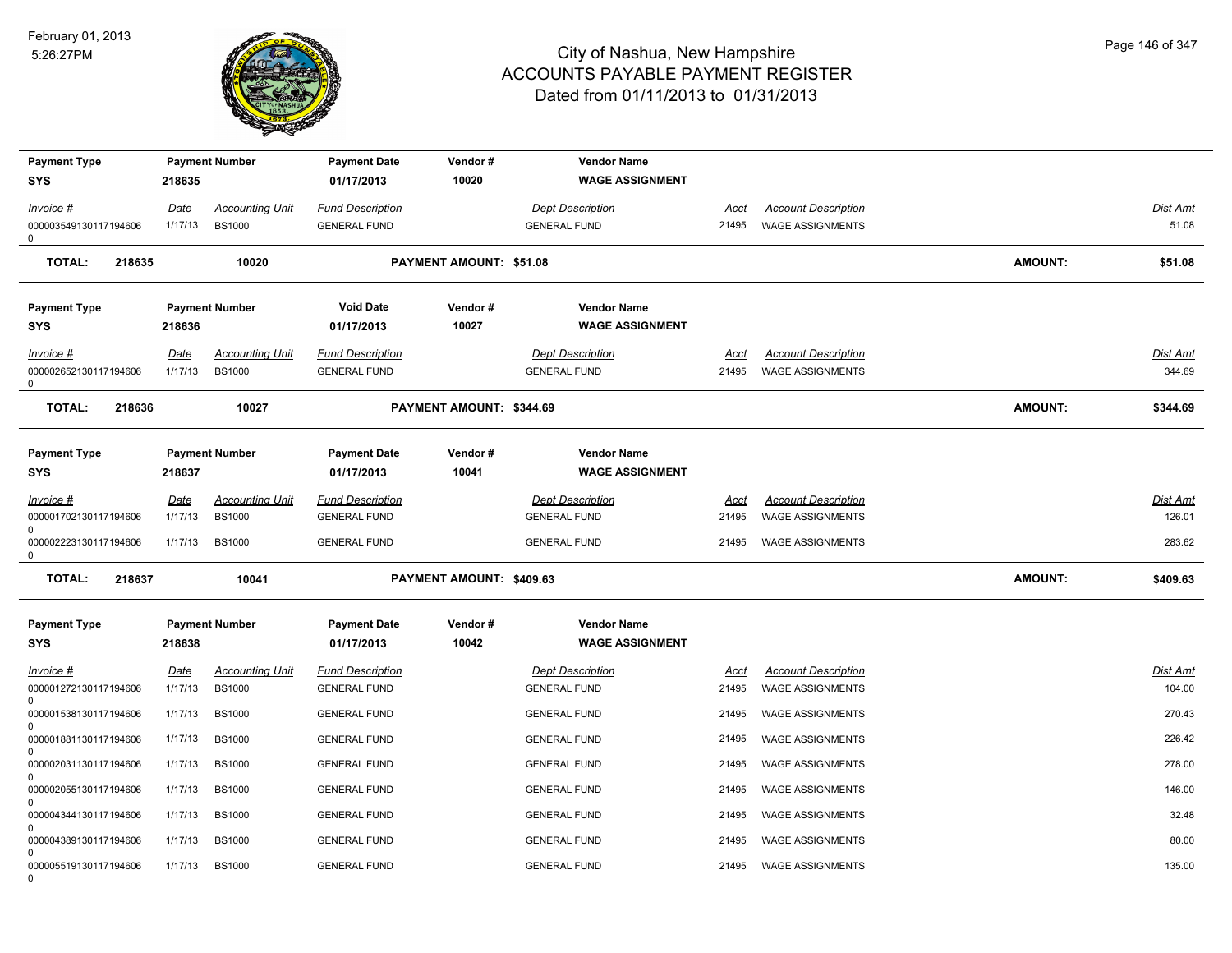

| <b>TOTAL:</b><br>218638                        |                 | 10042                                   |                                                | PAYMENT AMOUNT: \$1,272.33     |                                                |                      |                                                       | <b>AMOUNT:</b>                | \$1,272.33         |
|------------------------------------------------|-----------------|-----------------------------------------|------------------------------------------------|--------------------------------|------------------------------------------------|----------------------|-------------------------------------------------------|-------------------------------|--------------------|
| <b>Payment Type</b><br><b>SYS</b>              | 218639          | <b>Payment Number</b>                   | <b>Payment Date</b><br>01/17/2013              | Vendor#<br>15711               | <b>Vendor Name</b><br><b>WAGE ASSIGNMENT</b>   |                      |                                                       |                               |                    |
| Invoice #                                      | Date            | <b>Accounting Unit</b>                  | <b>Fund Description</b>                        |                                | <b>Dept Description</b>                        | Acct                 | <b>Account Description</b>                            |                               | <b>Dist Amt</b>    |
| 000001264130117194606<br>$\Omega$              | 1/17/13         | <b>BS1000</b>                           | <b>GENERAL FUND</b>                            |                                | <b>GENERAL FUND</b>                            | 21495                | <b>WAGE ASSIGNMENTS</b>                               |                               | 87.68              |
| <b>TOTAL:</b><br>218639                        |                 | 15711                                   |                                                | <b>PAYMENT AMOUNT: \$87.68</b> |                                                |                      |                                                       | <b>AMOUNT:</b>                | \$87.68            |
| <b>Payment Type</b>                            |                 | <b>Payment Number</b>                   | <b>Payment Date</b>                            | Vendor#                        | <b>Vendor Name</b>                             |                      |                                                       | Payee Name                    |                    |
| <b>SYS</b>                                     | 218640          |                                         | 01/17/2013                                     | 10044                          | <b>WAGE ASSIGNMENT</b>                         |                      |                                                       | NYS CHILD SUPPORT OSWEGO SCU  |                    |
| $Invoice$ #                                    | <u>Date</u>     | <b>Accounting Unit</b>                  | <b>Fund Description</b>                        |                                | <b>Dept Description</b>                        | <u>Acct</u>          | <b>Account Description</b>                            |                               | <u>Dist Amt</u>    |
| 000004546130117194606<br>0                     | 1/17/13         | <b>BS1000</b>                           | <b>GENERAL FUND</b>                            |                                | <b>GENERAL FUND</b>                            | 21495                | <b>WAGE ASSIGNMENTS</b>                               |                               | 11.54              |
| <b>TOTAL:</b><br>218640                        |                 | 10044                                   |                                                | PAYMENT AMOUNT: \$11.54        |                                                |                      |                                                       | <b>AMOUNT:</b>                | \$11.54            |
| <b>Payment Type</b>                            |                 | <b>Payment Number</b>                   | <b>Payment Date</b>                            | Vendor#                        | <b>Vendor Name</b>                             |                      |                                                       | Payee Name                    |                    |
| <b>SYS</b>                                     | 218641          |                                         | 01/17/2013                                     | 10044                          | <b>WAGE ASSIGNMENT</b>                         |                      |                                                       | NYS CHILD SUPPORT SUFFOLK SCU |                    |
| <u>Invoice #</u><br>000001493130117194606<br>0 | Date<br>1/17/13 | <b>Accounting Unit</b><br><b>BS1000</b> | <b>Fund Description</b><br><b>GENERAL FUND</b> |                                | <b>Dept Description</b><br><b>GENERAL FUND</b> | <u>Acct</u><br>21495 | <b>Account Description</b><br><b>WAGE ASSIGNMENTS</b> |                               | Dist Amt<br>103.50 |
| <b>TOTAL:</b><br>218641                        |                 | 10044                                   |                                                | PAYMENT AMOUNT: \$103.50       |                                                |                      |                                                       | <b>AMOUNT:</b>                | \$103.50           |
| <b>Payment Type</b>                            |                 | <b>Payment Number</b>                   | <b>Payment Date</b>                            | Vendor#                        | <b>Vendor Name</b>                             |                      |                                                       |                               |                    |
| <b>SYS</b>                                     | 218642          |                                         | 01/17/2013                                     | 10083                          | <b>WAGE ASSIGNMENT</b>                         |                      |                                                       |                               |                    |
| Invoice #                                      | Date            | <b>Accounting Unit</b>                  | <u>Fund Description</u>                        |                                | <b>Dept Description</b>                        | Acct                 | <b>Account Description</b>                            |                               | <u>Dist Amt</u>    |
| 000005174130117194606<br>$\mathbf 0$           | 1/17/13         | <b>BS1000</b>                           | <b>GENERAL FUND</b>                            |                                | <b>GENERAL FUND</b>                            | 21495                | WAGE ASSIGNMENTS                                      |                               | 415.48             |
| <b>TOTAL:</b><br>218642                        |                 | 10083                                   |                                                | PAYMENT AMOUNT: \$415.48       |                                                |                      |                                                       | <b>AMOUNT:</b>                | \$415.48           |
| <b>Payment Type</b>                            |                 | <b>Payment Number</b>                   | <b>Payment Date</b>                            | Vendor#                        | <b>Vendor Name</b>                             |                      |                                                       |                               |                    |
| <b>SYS</b>                                     | 218643          |                                         | 01/17/2013                                     | 10033                          | <b>WAGE ASSIGNMENT</b>                         |                      |                                                       |                               |                    |
| Invoice #                                      | <b>Date</b>     | <b>Accounting Unit</b>                  | <b>Fund Description</b>                        |                                | <b>Dept Description</b>                        | Acct                 | <b>Account Description</b>                            |                               | Dist Amt           |
| 000001577130117194606                          | 1/17/13         | <b>BS1000</b>                           | <b>GENERAL FUND</b>                            |                                | <b>GENERAL FUND</b>                            | 21495                | <b>WAGE ASSIGNMENTS</b>                               |                               | 237.00             |

0

Page 147 of 347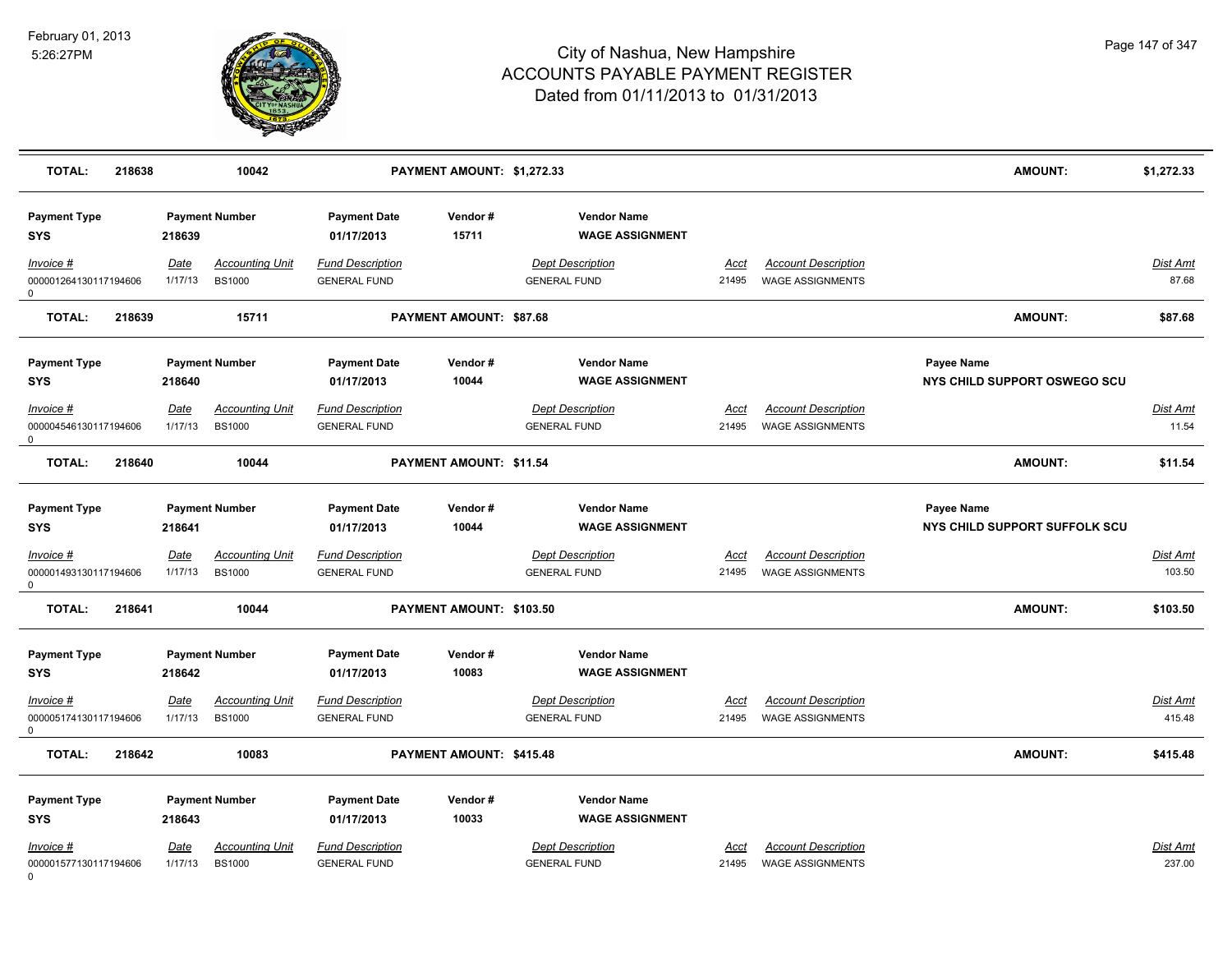

| <b>TOTAL:</b><br>218643                        |                        | 10033                                   |                                                | PAYMENT AMOUNT: \$237.00       |                                                    |                      |                                                        | <b>AMOUNT:</b> | \$237.00           |
|------------------------------------------------|------------------------|-----------------------------------------|------------------------------------------------|--------------------------------|----------------------------------------------------|----------------------|--------------------------------------------------------|----------------|--------------------|
| <b>Payment Type</b><br><b>SYS</b>              | 218644                 | <b>Payment Number</b>                   | <b>Payment Date</b><br>01/17/2013              | Vendor#<br>10062               | <b>Vendor Name</b><br>UNITED WAY OF GREATER NASHUA |                      |                                                        |                |                    |
| Invoice #<br>MUWY130117194606100               | <b>Date</b><br>1/17/13 | <b>Accounting Unit</b><br><b>BS1000</b> | <b>Fund Description</b><br><b>GENERAL FUND</b> |                                | <b>Dept Description</b><br><b>GENERAL FUND</b>     | <u>Acct</u><br>21490 | <b>Account Description</b><br>UNITED WAY CONTRIBUTIONS |                | Dist Amt<br>16.00  |
| MUWY130117194606105                            | 1/17/13                | <b>BS1000</b>                           | <b>GENERAL FUND</b>                            |                                | <b>GENERAL FUND</b>                                | 21490                | UNITED WAY CONTRIBUTIONS                               |                | 18.50              |
| $\Omega$<br>MUWY130117194606110                | 1/17/13                | <b>BS1000</b>                           | <b>GENERAL FUND</b>                            |                                | <b>GENERAL FUND</b>                                | 21490                | UNITED WAY CONTRIBUTIONS                               |                | 10.00              |
| MUWY130117194606125                            | 1/17/13                | <b>BS1000</b>                           | <b>GENERAL FUND</b>                            |                                | <b>GENERAL FUND</b>                                | 21490                | UNITED WAY CONTRIBUTIONS                               |                | 8.00               |
| $\Omega$<br>MUWY130117194606130                | 1/17/13                | <b>BS1000</b>                           | <b>GENERAL FUND</b>                            |                                | <b>GENERAL FUND</b>                                | 21490                | UNITED WAY CONTRIBUTIONS                               |                | 3.00               |
| MUWY130117194606135                            | 1/17/13                | <b>BS1000</b>                           | <b>GENERAL FUND</b>                            |                                | <b>GENERAL FUND</b>                                | 21490                | UNITED WAY CONTRIBUTIONS                               |                | 2.00               |
| MUWY130117194606145<br>$\Omega$                | 1/17/13                | <b>BS1000</b>                           | <b>GENERAL FUND</b>                            |                                | <b>GENERAL FUND</b>                                | 21490                | UNITED WAY CONTRIBUTIONS                               |                | 14.00              |
| MUWY130117194606150<br>$\Omega$                | 1/17/13                | <b>BS1000</b>                           | <b>GENERAL FUND</b>                            |                                | <b>GENERAL FUND</b>                                | 21490                | UNITED WAY CONTRIBUTIONS                               |                | 19.00              |
| MUWY130117194606155<br>$\Omega$                | 1/17/13                | <b>BS1000</b>                           | <b>GENERAL FUND</b>                            |                                | <b>GENERAL FUND</b>                                | 21490                | UNITED WAY CONTRIBUTIONS                               |                | 49.56              |
| MUWY130117194606160                            | 1/17/13                | <b>BS1000</b>                           | <b>GENERAL FUND</b>                            |                                | <b>GENERAL FUND</b>                                | 21490                | UNITED WAY CONTRIBUTIONS                               |                | 37.50              |
| MUWY130117194606165<br>$\Omega$                | 1/17/13                | <b>BS1000</b>                           | <b>GENERAL FUND</b>                            |                                | <b>GENERAL FUND</b>                                | 21490                | UNITED WAY CONTRIBUTIONS                               |                | 18.00              |
| MUWY130117194606170<br>$\Omega$                | 1/17/13                | <b>BS1000</b>                           | <b>GENERAL FUND</b>                            |                                | <b>GENERAL FUND</b>                                | 21490                | UNITED WAY CONTRIBUTIONS                               |                | 5.00               |
| MUWY130117194606700<br>0                       | 1/17/13                | <b>BS1000</b>                           | <b>GENERAL FUND</b>                            |                                | <b>GENERAL FUND</b>                                | 21490                | UNITED WAY CONTRIBUTIONS                               |                | 704.90             |
| <b>TOTAL:</b><br>218644                        |                        | 10062                                   |                                                | PAYMENT AMOUNT: \$905.46       |                                                    |                      |                                                        | <b>AMOUNT:</b> | \$905.46           |
| <b>Payment Type</b><br><b>SYS</b>              | 218645                 | <b>Payment Number</b>                   | <b>Payment Date</b><br>01/17/2013              | Vendor#<br>10059               | <b>Vendor Name</b><br><b>WAGE ASSIGNMENT</b>       |                      |                                                        |                |                    |
| Invoice #<br>000004476130117194606<br>$\Omega$ | Date<br>1/17/13        | <b>Accounting Unit</b><br><b>BS1000</b> | <b>Fund Description</b><br><b>GENERAL FUND</b> |                                | <b>Dept Description</b><br><b>GENERAL FUND</b>     | Acct<br>21495        | <b>Account Description</b><br><b>WAGE ASSIGNMENTS</b>  |                | Dist Amt<br>62.45  |
| <b>TOTAL:</b><br>218645                        |                        | 10059                                   |                                                | <b>PAYMENT AMOUNT: \$62.45</b> |                                                    |                      |                                                        | <b>AMOUNT:</b> | \$62.45            |
| <b>Payment Type</b><br><b>SYS</b>              | 218646                 | <b>Payment Number</b>                   | <b>Payment Date</b><br>01/17/2013              | Vendor#<br>10065               | <b>Vendor Name</b><br><b>WAGE ASSIGNMENT</b>       |                      |                                                        |                |                    |
| Invoice #<br>000002415130117194606<br>$\Omega$ | <u>Date</u><br>1/17/13 | <u>Accounting Unit</u><br><b>BS1000</b> | <b>Fund Description</b><br><b>GENERAL FUND</b> |                                | <b>Dept Description</b><br><b>GENERAL FUND</b>     | Acct<br>21495        | <b>Account Description</b><br><b>WAGE ASSIGNMENTS</b>  |                | Dist Amt<br>212.66 |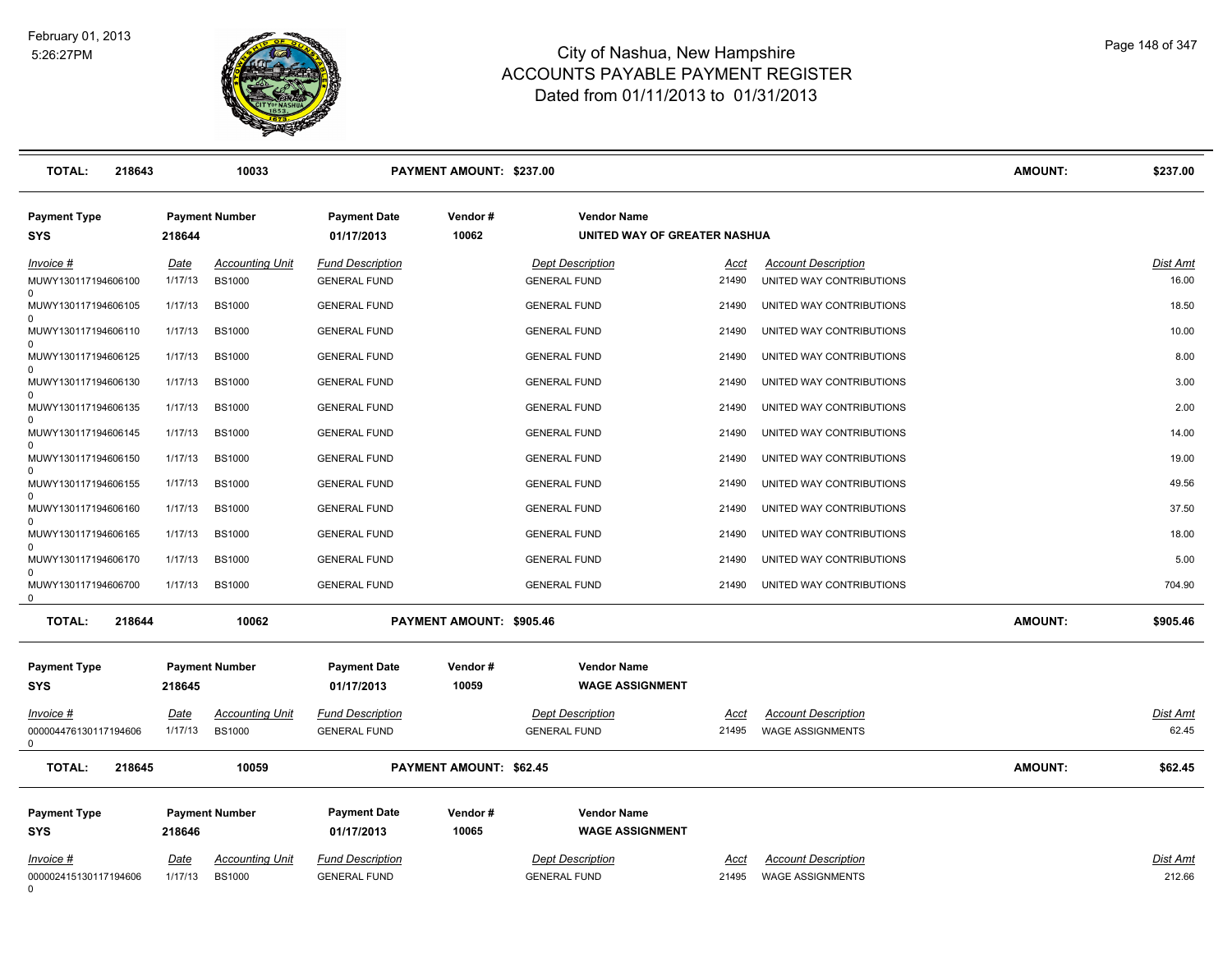

| <b>TOTAL:</b><br>218646           |             | 10065                  |                                   | PAYMENT AMOUNT: \$212.66       |                                              |             |                            | <b>AMOUNT:</b> | \$212.66        |
|-----------------------------------|-------------|------------------------|-----------------------------------|--------------------------------|----------------------------------------------|-------------|----------------------------|----------------|-----------------|
| <b>Payment Type</b><br><b>SYS</b> | 218647      | <b>Payment Number</b>  | <b>Payment Date</b><br>01/18/2013 | Vendor#<br>13372               | <b>Vendor Name</b><br><b>PSNH</b>            |             |                            |                |                 |
| $Invoice$ #                       | <u>Date</u> | <b>Accounting Unit</b> | <b>Fund Description</b>           |                                | <b>Dept Description</b>                      | Acct        | <b>Account Description</b> |                | Dist Amt        |
| 56265401000NOV13                  | 12/11/12    | 50.1.500               | <b>GENERAL FUND</b>               |                                | <b>POLICE</b>                                | 54100       | <b>ELECTRICITY</b>         |                | 164.81          |
| 56273695098DEC13                  |             | 12/13/12 77.1.650      | <b>GENERAL FUND</b>               |                                | PARKS & RECREATION                           | 54100       | <b>ELECTRICITY</b>         |                | 25.32           |
| 56346906027DEC13                  |             | 12/11/12 71.1.500      | <b>GENERAL FUND</b>               |                                | <b>COMMUNITY SERVICES</b>                    | 54100       | <b>ELECTRICITY</b>         |                | 1,148.63        |
| 56606026029DEC13                  | 12/7/12     | 62.1.710               | <b>GENERAL FUND</b>               |                                | <b>STREET LIGHTING</b>                       | 54100       | <b>ELECTRICITY</b>         |                | 1,150.31        |
| <b>TOTAL:</b><br>218647           |             | 13372                  |                                   | PAYMENT AMOUNT: \$2,489.07     |                                              |             |                            | <b>AMOUNT:</b> | \$2,489.07      |
| <b>Payment Type</b>               |             | <b>Payment Number</b>  | <b>Payment Date</b>               | Vendor#                        | <b>Vendor Name</b>                           |             |                            |                |                 |
| SYS                               | 218648      |                        | 01/23/2013                        | 10009                          | AMERICAN FEDERATION OF TEACHER               |             |                            |                |                 |
| Invoice #                         | Date        | <b>Accounting Unit</b> | <b>Fund Description</b>           |                                | <b>Dept Description</b>                      | Acct        | <b>Account Description</b> |                | <b>Dist Amt</b> |
| UPCP130124143455700<br>0          | 1/24/13     | <b>BS1000</b>          | <b>GENERAL FUND</b>               |                                | <b>GENERAL FUND</b>                          | 21485       | UNION DUES & AGENCY FEES   |                | 14.50           |
| <b>TOTAL:</b><br>218648           |             | 10009                  |                                   | <b>PAYMENT AMOUNT: \$14.50</b> |                                              |             |                            | <b>AMOUNT:</b> | \$14.50         |
| <b>Payment Type</b><br>SYS        | 218649      | <b>Payment Number</b>  | <b>Payment Date</b><br>01/23/2013 | Vendor#<br>10012               | <b>Vendor Name</b><br><b>WAGE ASSIGNMENT</b> |             |                            |                |                 |
| Invoice #                         | <u>Date</u> | <b>Accounting Unit</b> | <b>Fund Description</b>           |                                | <b>Dept Description</b>                      | <u>Acct</u> | <b>Account Description</b> |                | Dist Amt        |
| 000001655130124143455<br>0        | 1/24/13     | <b>BS1000</b>          | <b>GENERAL FUND</b>               |                                | <b>GENERAL FUND</b>                          | 21495       | <b>WAGE ASSIGNMENTS</b>    |                | 125.07          |
| 000001686130124143455             | 1/24/13     | <b>BS1000</b>          | <b>GENERAL FUND</b>               |                                | <b>GENERAL FUND</b>                          | 21495       | <b>WAGE ASSIGNMENTS</b>    |                | 420.00          |
| 0<br>000001907130124143455        | 1/24/13     | <b>BS1000</b>          | <b>GENERAL FUND</b>               |                                | <b>GENERAL FUND</b>                          | 21495       | <b>WAGE ASSIGNMENTS</b>    |                | 110.00          |
| 0<br>000002151130124143455        | 1/24/13     | <b>BS1000</b>          | <b>GENERAL FUND</b>               |                                | <b>GENERAL FUND</b>                          | 21495       | <b>WAGE ASSIGNMENTS</b>    |                | 56.25           |
| 0<br>000004083130124143455        | 1/24/13     | <b>BS1000</b>          | <b>GENERAL FUND</b>               |                                | <b>GENERAL FUND</b>                          | 21495       | <b>WAGE ASSIGNMENTS</b>    |                | 62.50           |
| 0<br>000004344130124143455        | 1/24/13     | <b>BS1000</b>          | <b>GENERAL FUND</b>               |                                | <b>GENERAL FUND</b>                          | 21495       | <b>WAGE ASSIGNMENTS</b>    |                | 23.69           |
| 0<br>000007224130124143455<br>0   | 1/24/13     | <b>BS1000</b>          | <b>GENERAL FUND</b>               |                                | <b>GENERAL FUND</b>                          | 21495       | <b>WAGE ASSIGNMENTS</b>    |                | 121.00          |
| <b>TOTAL:</b><br>218649           |             | 10012                  |                                   | PAYMENT AMOUNT: \$918.51       |                                              |             |                            | <b>AMOUNT:</b> | \$918.51        |
| <b>Payment Type</b><br><b>SYS</b> | 218650      | <b>Payment Number</b>  | <b>Payment Date</b><br>01/23/2013 | Vendor#<br>10013               | <b>Vendor Name</b><br><b>WAGE ASSIGNMENT</b> |             |                            |                |                 |
| Invoice #                         | Date        | <b>Accounting Unit</b> | <b>Fund Description</b>           |                                | <b>Dept Description</b>                      | Acct        | <b>Account Description</b> |                | Dist Amt        |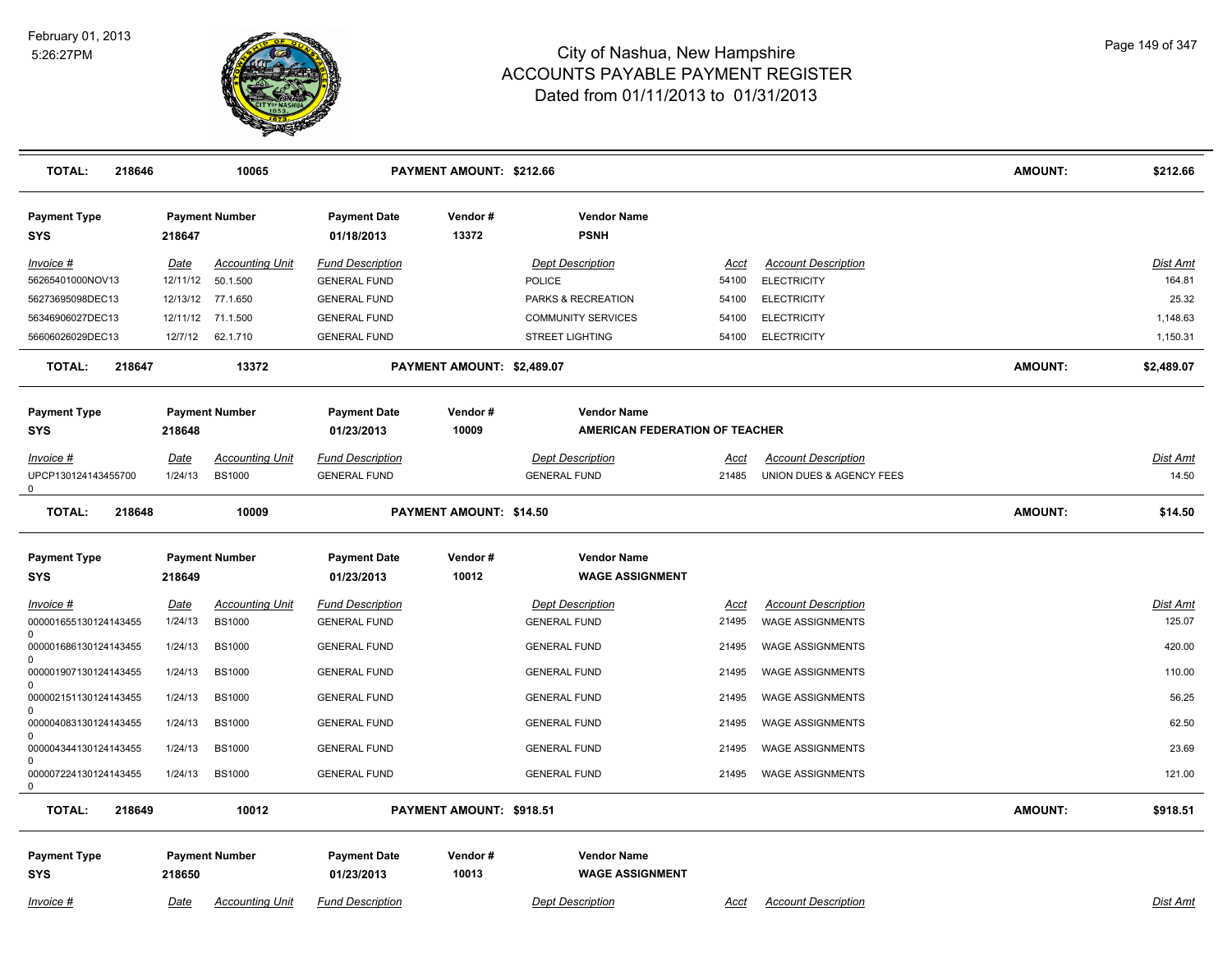

| 000004434130124143455<br>$\mathbf 0$                                                     | 1/24/13                          | <b>BS1000</b>                                                    | <b>GENERAL FUND</b>                                                                 |                               | <b>GENERAL FUND</b>                                                                            | 21495         | WAGE ASSIGNMENTS                                      |                                              | 1.15                     |
|------------------------------------------------------------------------------------------|----------------------------------|------------------------------------------------------------------|-------------------------------------------------------------------------------------|-------------------------------|------------------------------------------------------------------------------------------------|---------------|-------------------------------------------------------|----------------------------------------------|--------------------------|
| TOTAL:<br>218650                                                                         |                                  | 10013                                                            |                                                                                     | <b>PAYMENT AMOUNT: \$1.15</b> |                                                                                                |               |                                                       | <b>AMOUNT:</b>                               | \$1.15                   |
| <b>Payment Type</b><br><b>SYS</b>                                                        | 218651                           | <b>Payment Number</b>                                            | <b>Payment Date</b><br>01/23/2013                                                   | Vendor#<br>10042              | <b>Vendor Name</b><br><b>WAGE ASSIGNMENT</b>                                                   |               |                                                       | <b>Payee Name</b><br>DHHS REIMBURSEMENT UNIT |                          |
| $Invoice$ #<br>000004757130124143455<br>0                                                | Date<br>1/24/13                  | <b>Accounting Unit</b><br><b>BS1000</b>                          | <b>Fund Description</b><br><b>GENERAL FUND</b>                                      |                               | <b>Dept Description</b><br><b>GENERAL FUND</b>                                                 | Acct<br>21495 | <b>Account Description</b><br><b>WAGE ASSIGNMENTS</b> |                                              | <b>Dist Amt</b><br>25.00 |
| <b>TOTAL:</b><br>218651                                                                  |                                  | 10042                                                            |                                                                                     | PAYMENT AMOUNT: \$25.00       |                                                                                                |               |                                                       | AMOUNT:                                      | \$25.00                  |
| <b>Payment Type</b><br><b>SYS</b><br>$Invoice$ #<br>000004314130124143455                | 218652<br><u>Date</u><br>1/24/13 | <b>Payment Number</b><br><b>Accounting Unit</b><br><b>BS1000</b> | <b>Payment Date</b><br>01/23/2013<br><b>Fund Description</b><br><b>GENERAL FUND</b> | Vendor#<br>10082              | <b>Vendor Name</b><br><b>WAGE ASSIGNMENT</b><br><b>Dept Description</b><br><b>GENERAL FUND</b> | Acct<br>21495 | <b>Account Description</b><br><b>WAGE ASSIGNMENTS</b> |                                              | Dist Amt<br>71.95        |
| $\Omega$<br><b>TOTAL:</b><br>218652                                                      |                                  | 10082                                                            |                                                                                     | PAYMENT AMOUNT: \$71.95       |                                                                                                |               |                                                       | AMOUNT:                                      | \$71.95                  |
| <b>Payment Type</b><br><b>SYS</b><br>$Invoice$ #<br>000003549130124143455<br>$\mathbf 0$ | 218653<br>Date<br>1/24/13        | <b>Payment Number</b><br><b>Accounting Unit</b><br><b>BS1000</b> | <b>Payment Date</b><br>01/23/2013<br><b>Fund Description</b><br><b>GENERAL FUND</b> | Vendor#<br>10020              | <b>Vendor Name</b><br><b>WAGE ASSIGNMENT</b><br><b>Dept Description</b><br><b>GENERAL FUND</b> | Acct<br>21495 | <b>Account Description</b><br><b>WAGE ASSIGNMENTS</b> |                                              | Dist Amt<br>52.27        |
| <b>TOTAL:</b><br>218653                                                                  |                                  | 10020                                                            |                                                                                     | PAYMENT AMOUNT: \$52.27       |                                                                                                |               |                                                       | AMOUNT:                                      | \$52.27                  |
| <b>Payment Type</b><br><b>SYS</b><br>$Invoice$ #<br>000001702130124143455                | 218654<br>Date<br>1/24/13        | <b>Payment Number</b><br><b>Accounting Unit</b><br><b>BS1000</b> | <b>Payment Date</b><br>01/23/2013<br><b>Fund Description</b><br><b>GENERAL FUND</b> | Vendor#<br>10041              | <b>Vendor Name</b><br><b>WAGE ASSIGNMENT</b><br><b>Dept Description</b><br><b>GENERAL FUND</b> | Acct<br>21495 | <b>Account Description</b><br><b>WAGE ASSIGNMENTS</b> |                                              | Dist Amt<br>126.01       |
| $\Omega$<br><b>TOTAL:</b><br>218654                                                      |                                  | 10041                                                            |                                                                                     | PAYMENT AMOUNT: \$126.01      |                                                                                                |               |                                                       | AMOUNT:                                      | \$126.01                 |
| <b>Payment Type</b><br><b>SYS</b><br>Invoice #                                           | 218655<br>Date                   | <b>Payment Number</b><br><b>Accounting Unit</b>                  | <b>Payment Date</b><br>01/23/2013<br><b>Fund Description</b>                        | Vendor#<br>10042              | <b>Vendor Name</b><br><b>WAGE ASSIGNMENT</b><br><b>Dept Description</b>                        | Acct          | <b>Account Description</b>                            |                                              | Dist Amt                 |
| 000001272130124143455                                                                    | 1/24/13                          | <b>BS1000</b>                                                    | <b>GENERAL FUND</b>                                                                 |                               | <b>GENERAL FUND</b>                                                                            | 21495         | <b>WAGE ASSIGNMENTS</b>                               |                                              | 104.00                   |

0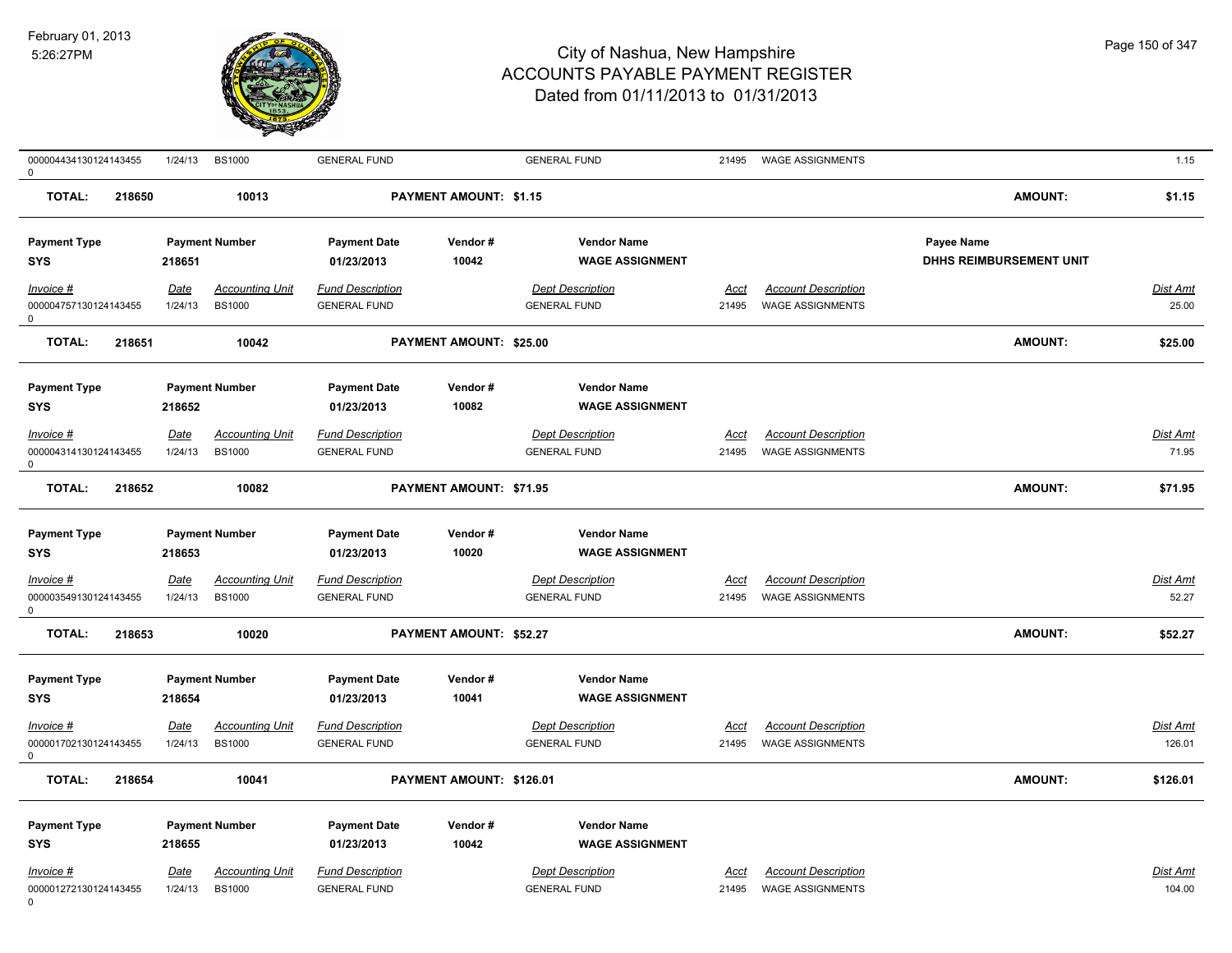

| 000001538130124143455<br>$\Omega$      | 1/24/13                | <b>BS1000</b>                           | <b>GENERAL FUND</b>                            |                            | <b>GENERAL FUND</b>                            | 21495         | <b>WAGE ASSIGNMENTS</b>                               |                               | 270.43             |
|----------------------------------------|------------------------|-----------------------------------------|------------------------------------------------|----------------------------|------------------------------------------------|---------------|-------------------------------------------------------|-------------------------------|--------------------|
| 000001881130124143455<br>$\Omega$      | 1/24/13                | <b>BS1000</b>                           | <b>GENERAL FUND</b>                            |                            | <b>GENERAL FUND</b>                            | 21495         | <b>WAGE ASSIGNMENTS</b>                               |                               | 226.42             |
| 000002031130124143455<br>$\Omega$      | 1/24/13                | <b>BS1000</b>                           | <b>GENERAL FUND</b>                            |                            | <b>GENERAL FUND</b>                            | 21495         | <b>WAGE ASSIGNMENTS</b>                               |                               | 278.00             |
| 000002055130124143455                  | 1/24/13                | <b>BS1000</b>                           | <b>GENERAL FUND</b>                            |                            | <b>GENERAL FUND</b>                            | 21495         | <b>WAGE ASSIGNMENTS</b>                               |                               | 146.00             |
| $\Omega$<br>000004344130124143455      | 1/24/13                | <b>BS1000</b>                           | <b>GENERAL FUND</b>                            |                            | <b>GENERAL FUND</b>                            | 21495         | <b>WAGE ASSIGNMENTS</b>                               |                               | 24.36              |
| $\Omega$<br>000004389130124143455      | 1/24/13                | <b>BS1000</b>                           | <b>GENERAL FUND</b>                            |                            | <b>GENERAL FUND</b>                            | 21495         | <b>WAGE ASSIGNMENTS</b>                               |                               | 80.00              |
| $\Omega$<br>000005519130124143455<br>0 | 1/24/13                | <b>BS1000</b>                           | <b>GENERAL FUND</b>                            |                            | <b>GENERAL FUND</b>                            | 21495         | <b>WAGE ASSIGNMENTS</b>                               |                               | 135.00             |
| <b>TOTAL:</b><br>218655                |                        | 10042                                   |                                                | PAYMENT AMOUNT: \$1,264.21 |                                                |               |                                                       | <b>AMOUNT:</b>                | \$1,264.21         |
| <b>Payment Type</b>                    |                        | <b>Payment Number</b>                   | <b>Payment Date</b>                            | Vendor#                    | <b>Vendor Name</b>                             |               |                                                       |                               |                    |
| <b>SYS</b>                             | 218656                 |                                         | 01/23/2013                                     | 15711                      | <b>WAGE ASSIGNMENT</b>                         |               |                                                       |                               |                    |
| Invoice #                              | Date                   | <b>Accounting Unit</b>                  | <b>Fund Description</b>                        |                            | <b>Dept Description</b>                        | Acct          | <b>Account Description</b>                            |                               | Dist Amt           |
| 000001264130124143455<br>0             | 1/24/13                | <b>BS1000</b>                           | <b>GENERAL FUND</b>                            |                            | <b>GENERAL FUND</b>                            | 21495         | <b>WAGE ASSIGNMENTS</b>                               |                               | 87.68              |
| <b>TOTAL:</b><br>218656                |                        | 15711                                   |                                                | PAYMENT AMOUNT: \$87.68    |                                                |               |                                                       | <b>AMOUNT:</b>                | \$87.68            |
| <b>Payment Type</b>                    |                        | <b>Payment Number</b>                   | <b>Payment Date</b>                            | Vendor#                    | <b>Vendor Name</b>                             |               |                                                       | <b>Payee Name</b>             |                    |
| SYS                                    | 218657                 |                                         | 01/23/2013                                     | 10044                      | <b>WAGE ASSIGNMENT</b>                         |               |                                                       | NYS CHILD SUPPORT OSWEGO SCU  |                    |
| Invoice #                              | Date                   | <b>Accounting Unit</b>                  | <b>Fund Description</b>                        |                            | <b>Dept Description</b>                        | Acct          | <b>Account Description</b>                            |                               | <b>Dist Amt</b>    |
| 000004546130124143455<br>$\Omega$      | 1/24/13                | <b>BS1000</b>                           | <b>GENERAL FUND</b>                            |                            | <b>GENERAL FUND</b>                            | 21495         | <b>WAGE ASSIGNMENTS</b>                               |                               | 11.54              |
| <b>TOTAL:</b><br>218657                |                        | 10044                                   |                                                | PAYMENT AMOUNT: \$11.54    |                                                |               |                                                       | <b>AMOUNT:</b>                | \$11.54            |
| <b>Payment Type</b>                    |                        | <b>Payment Number</b>                   | <b>Payment Date</b>                            | Vendor#                    | <b>Vendor Name</b>                             |               |                                                       | <b>Payee Name</b>             |                    |
| <b>SYS</b>                             |                        |                                         |                                                |                            |                                                |               |                                                       |                               |                    |
|                                        | 218658                 |                                         | 01/23/2013                                     | 10044                      | <b>WAGE ASSIGNMENT</b>                         |               |                                                       | NYS CHILD SUPPORT SUFFOLK SCU |                    |
| Invoice #<br>000001493130124143455     | <b>Date</b><br>1/24/13 | <b>Accounting Unit</b><br><b>BS1000</b> | <b>Fund Description</b><br><b>GENERAL FUND</b> |                            | <b>Dept Description</b><br><b>GENERAL FUND</b> | Acct<br>21495 | <b>Account Description</b><br><b>WAGE ASSIGNMENTS</b> |                               | Dist Amt<br>103.50 |
| 0<br><b>TOTAL:</b><br>218658           |                        | 10044                                   |                                                | PAYMENT AMOUNT: \$103.50   |                                                |               |                                                       | <b>AMOUNT:</b>                | \$103.50           |
|                                        |                        |                                         |                                                |                            |                                                |               |                                                       |                               |                    |
| <b>Payment Type</b><br><b>SYS</b>      | 218659                 | <b>Payment Number</b>                   | <b>Payment Date</b><br>01/23/2013              | Vendor#<br>10033           | <b>Vendor Name</b><br><b>WAGE ASSIGNMENT</b>   |               |                                                       |                               |                    |
| Invoice #                              | <u>Date</u>            | <b>Accounting Unit</b>                  | <b>Fund Description</b>                        |                            | <b>Dept Description</b>                        | <u>Acct</u>   | <b>Account Description</b>                            |                               | Dist Amt           |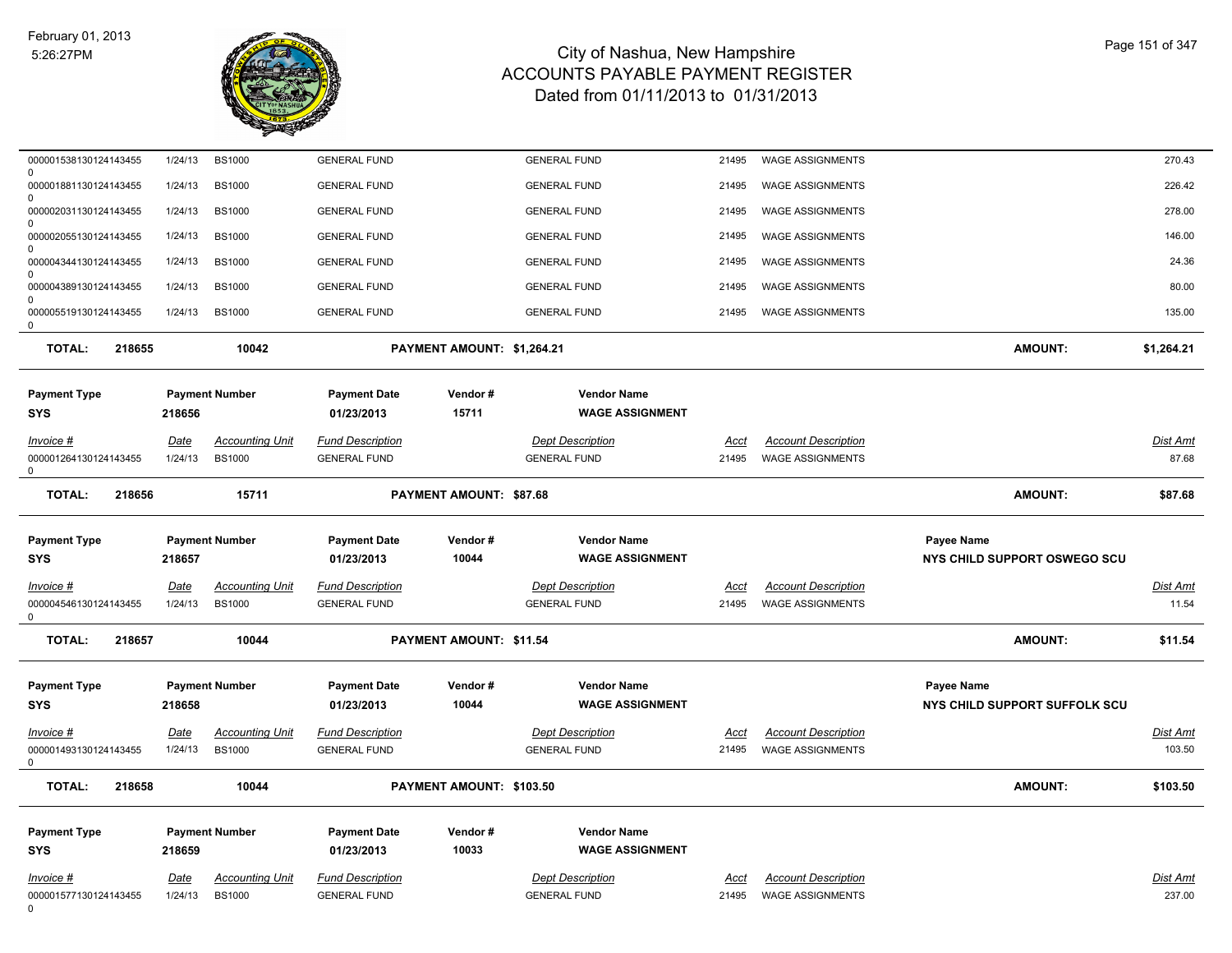

| <b>TOTAL:</b><br>218659                     |         | 10033                  |                                   | PAYMENT AMOUNT: \$237.00       |                                                    |             |                            | <b>AMOUNT:</b> | \$237.00 |
|---------------------------------------------|---------|------------------------|-----------------------------------|--------------------------------|----------------------------------------------------|-------------|----------------------------|----------------|----------|
| <b>Payment Type</b><br><b>SYS</b>           | 218660  | <b>Payment Number</b>  | <b>Payment Date</b><br>01/23/2013 | Vendor#<br>10062               | <b>Vendor Name</b><br>UNITED WAY OF GREATER NASHUA |             |                            |                |          |
| Invoice #                                   | Date    | <b>Accounting Unit</b> | <b>Fund Description</b>           |                                | <b>Dept Description</b>                            | <u>Acct</u> | <b>Account Description</b> |                | Dist Amt |
| MUWY130124143455100                         | 1/24/13 | <b>BS1000</b>          | <b>GENERAL FUND</b>               |                                | <b>GENERAL FUND</b>                                | 21490       | UNITED WAY CONTRIBUTIONS   |                | 16.00    |
| MUWY130124143455105                         | 1/24/13 | <b>BS1000</b>          | <b>GENERAL FUND</b>               |                                | <b>GENERAL FUND</b>                                | 21490       | UNITED WAY CONTRIBUTIONS   |                | 18.50    |
| MUWY130124143455110<br>$\Omega$             | 1/24/13 | <b>BS1000</b>          | <b>GENERAL FUND</b>               |                                | <b>GENERAL FUND</b>                                | 21490       | UNITED WAY CONTRIBUTIONS   |                | 10.00    |
| MUWY130124143455125<br>$\Omega$             | 1/24/13 | <b>BS1000</b>          | <b>GENERAL FUND</b>               |                                | <b>GENERAL FUND</b>                                | 21490       | UNITED WAY CONTRIBUTIONS   |                | 8.00     |
| MUWY130124143455130                         | 1/24/13 | <b>BS1000</b>          | <b>GENERAL FUND</b>               |                                | <b>GENERAL FUND</b>                                | 21490       | UNITED WAY CONTRIBUTIONS   |                | 3.00     |
| $\Omega$<br>MUWY130124143455135             | 1/24/13 | <b>BS1000</b>          | <b>GENERAL FUND</b>               |                                | <b>GENERAL FUND</b>                                | 21490       | UNITED WAY CONTRIBUTIONS   |                | 2.00     |
| $\Omega$<br>MUWY130124143455145             | 1/24/13 | <b>BS1000</b>          | <b>GENERAL FUND</b>               |                                | <b>GENERAL FUND</b>                                | 21490       | UNITED WAY CONTRIBUTIONS   |                | 14.00    |
| MUWY130124143455150                         | 1/24/13 | <b>BS1000</b>          | <b>GENERAL FUND</b>               |                                | <b>GENERAL FUND</b>                                | 21490       | UNITED WAY CONTRIBUTIONS   |                | 19.00    |
| $\Omega$<br>MUWY130124143455155             | 1/24/13 | <b>BS1000</b>          | <b>GENERAL FUND</b>               |                                | <b>GENERAL FUND</b>                                | 21490       | UNITED WAY CONTRIBUTIONS   |                | 49.56    |
| MUWY130124143455160                         | 1/24/13 | <b>BS1000</b>          | <b>GENERAL FUND</b>               |                                | <b>GENERAL FUND</b>                                | 21490       | UNITED WAY CONTRIBUTIONS   |                | 37.50    |
| $\Omega$<br>MUWY130124143455165             | 1/24/13 | <b>BS1000</b>          | <b>GENERAL FUND</b>               |                                | <b>GENERAL FUND</b>                                | 21490       | UNITED WAY CONTRIBUTIONS   |                | 18.00    |
| MUWY130124143455170                         | 1/24/13 | <b>BS1000</b>          | <b>GENERAL FUND</b>               |                                | <b>GENERAL FUND</b>                                | 21490       | UNITED WAY CONTRIBUTIONS   |                | 5.00     |
| $\Omega$<br>MUWY130124143455700<br>$\Omega$ | 1/24/13 | <b>BS1000</b>          | <b>GENERAL FUND</b>               |                                | <b>GENERAL FUND</b>                                | 21490       | UNITED WAY CONTRIBUTIONS   |                | 53.00    |
| <b>TOTAL:</b><br>218660                     |         | 10062                  |                                   | PAYMENT AMOUNT: \$253.56       |                                                    |             |                            | <b>AMOUNT:</b> | \$253.56 |
| <b>Payment Type</b><br><b>SYS</b>           | 218661  | <b>Payment Number</b>  | <b>Payment Date</b><br>01/23/2013 | Vendor#<br>10059               | <b>Vendor Name</b><br><b>WAGE ASSIGNMENT</b>       |             |                            |                |          |
| Invoice #                                   | Date    | <b>Accounting Unit</b> | <b>Fund Description</b>           |                                | <b>Dept Description</b>                            | Acct        | <b>Account Description</b> |                | Dist Amt |
| 000004476130124143455<br>$\Omega$           | 1/24/13 | <b>BS1000</b>          | <b>GENERAL FUND</b>               |                                | <b>GENERAL FUND</b>                                | 21495       | <b>WAGE ASSIGNMENTS</b>    |                | 62.45    |
| <b>TOTAL:</b><br>218661                     |         | 10059                  |                                   | <b>PAYMENT AMOUNT: \$62.45</b> |                                                    |             |                            | <b>AMOUNT:</b> | \$62.45  |
| <b>Payment Type</b>                         |         | <b>Payment Number</b>  | <b>Payment Date</b>               | Vendor#                        | <b>Vendor Name</b>                                 |             |                            |                |          |
| <b>SYS</b>                                  | 218662  |                        | 01/24/2013                        | 11898                          | <b>EDWARD ANNINO</b>                               |             |                            |                |          |
| Invoice #                                   | Date    | <b>Accounting Unit</b> | <b>Fund Description</b>           |                                | <b>Dept Description</b>                            | <b>Acct</b> | <b>Account Description</b> |                | Dist Amt |
| 1/14/2013-MILEAGE                           | 1/14/12 | 50.1.500               | <b>GENERAL FUND</b>               |                                | POLICE                                             | 55307       | MILEAGE REIMBURSEMENTS     |                | 21.52    |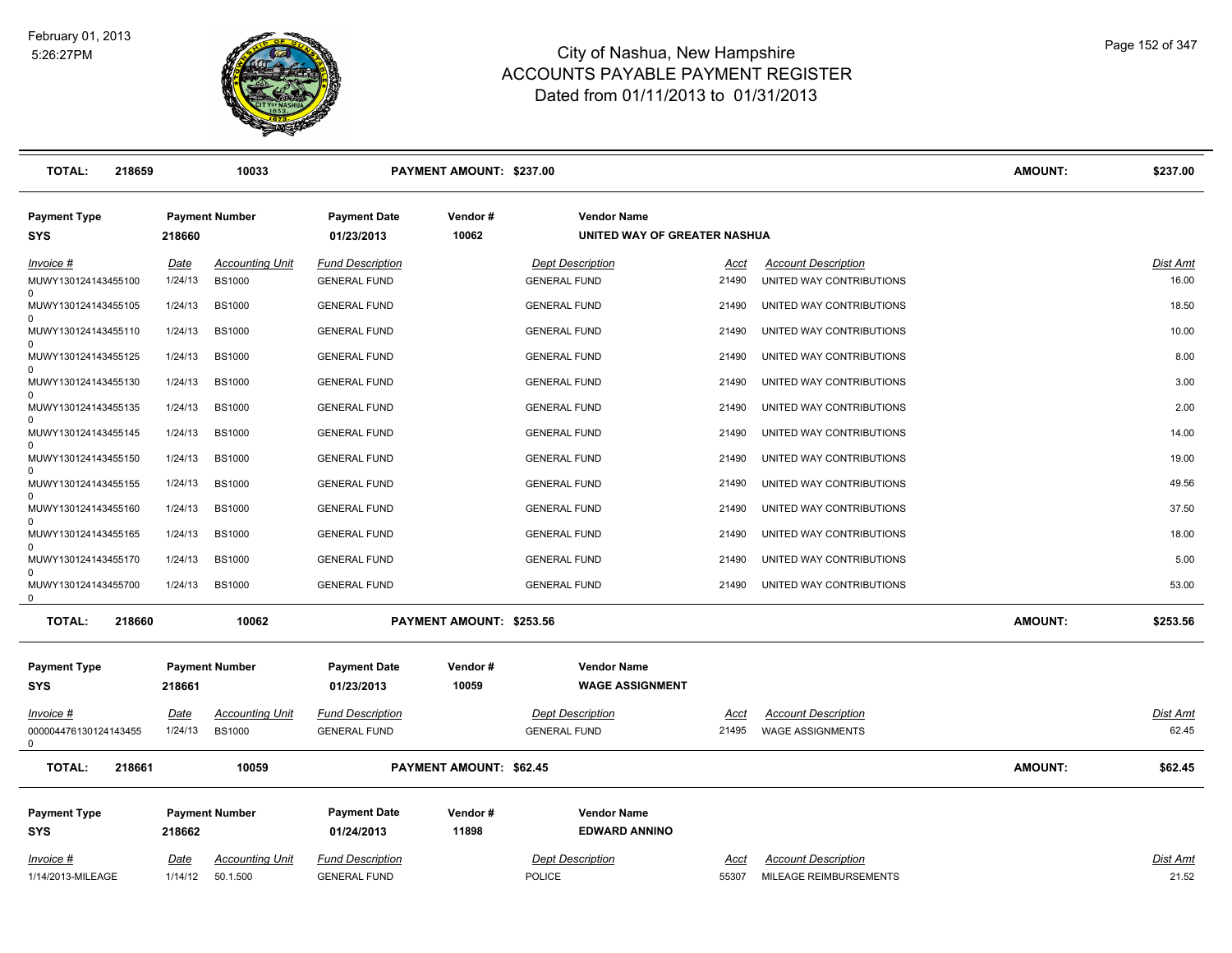

| <b>TOTAL:</b>              | 218662 |             | 11898                  |                                   | <b>PAYMENT AMOUNT: \$21.52</b> |                                               |             |                                | AMOUNT:         | \$21.52         |
|----------------------------|--------|-------------|------------------------|-----------------------------------|--------------------------------|-----------------------------------------------|-------------|--------------------------------|-----------------|-----------------|
| <b>Payment Type</b><br>SYS |        | 218663      | <b>Payment Number</b>  | <b>Payment Date</b><br>01/24/2013 | Vendor#<br>14148               | <b>Vendor Name</b><br><b>PATRICIA CROOKER</b> |             |                                |                 |                 |
| Invoice #                  |        | Date        | <b>Accounting Unit</b> | <b>Fund Description</b>           |                                | Dept Description                              | Acct        | <b>Account Description</b>     | <b>Activity</b> | Dist Amt        |
| 12/30/12-1/4/13-MILEAG     |        | 1/16/13     | 71.3068                | COMMUNITY SERVICES GRANTS         |                                | COMMUNITY SERVICES GRANTS                     | 55300       | <b>TRAVEL</b>                  | 71.1004.13.01   | 50.83           |
| 12/9-22,2012-MILEAGE       |        | 1/16/13     | 71.3068                | COMMUNITY SERVICES GRANTS         |                                | COMMUNITY SERVICES GRANTS                     | 55300       | TRAVEL                         | 71.1004.13.01   | 52.20           |
| <b>TOTAL:</b>              | 218663 |             | 14148                  |                                   | PAYMENT AMOUNT: \$103.03       |                                               |             |                                | <b>AMOUNT:</b>  | \$103.03        |
| <b>Payment Type</b>        |        |             | <b>Payment Number</b>  | <b>Payment Date</b>               | Vendor#                        | <b>Vendor Name</b>                            |             |                                |                 |                 |
| SYS                        |        | 218664      |                        | 01/24/2013                        | 999000689                      | <b>ETCHSTONE PROPERTIES</b>                   |             |                                |                 |                 |
| Invoice #                  |        | Date        | <b>Accounting Unit</b> | <b>Fund Description</b>           |                                | <b>Dept Description</b>                       | Acct        | <b>Account Description</b>     | <b>Activity</b> | <b>Dist Amt</b> |
| BOND RELEASE 01/17/13      |        | 1/18/13     | <b>BS8400</b>          | AGENCY-DEVELOPER ESCROWS          |                                | AGENCY-BPW ESCROW<br><b>DEPOSITS</b>          | 21730       | <b>ESCROW DEPOSITS</b>         | PB-5349         | 7,000.00        |
| <b>TOTAL:</b>              | 218664 |             | 999000689              |                                   | PAYMENT AMOUNT: \$7,000.00     |                                               |             |                                | <b>AMOUNT:</b>  | \$7,000.00      |
| <b>Payment Type</b>        |        |             | <b>Payment Number</b>  | <b>Payment Date</b>               | Vendor#                        | <b>Vendor Name</b>                            |             |                                |                 |                 |
| SYS                        |        | 218665      |                        | 01/24/2013                        | 14258                          | <b>GOODRIDGE JOHN</b>                         |             |                                |                 |                 |
| Invoice #                  |        | <u>Date</u> | <b>Accounting Unit</b> | <b>Fund Description</b>           |                                | <b>Dept Description</b>                       | Acct        | <b>Account Description</b>     |                 | <u>Dist Amt</u> |
| 1/4/13-OPTICS PLANET       |        | 1/4/13      | 50.1.500               | <b>GENERAL FUND</b>               |                                | <b>POLICE</b>                                 | 61107       | <b>CLOTHING &amp; UNIFORMS</b> |                 | 100.00          |
| <b>TOTAL:</b>              | 218665 |             | 14258                  |                                   | PAYMENT AMOUNT: \$100.00       |                                               |             |                                | <b>AMOUNT:</b>  | \$100.00        |
| <b>Payment Type</b>        |        |             | <b>Payment Number</b>  | <b>Payment Date</b>               | Vendor#                        | <b>Vendor Name</b>                            |             |                                |                 |                 |
| SYS                        |        | 218666      |                        | 01/24/2013                        | 14301                          | <b>SHAWN HILL</b>                             |             |                                |                 |                 |
| <u>Invoice #</u>           |        | <u>Date</u> | <b>Accounting Unit</b> | <b>Fund Description</b>           |                                | <b>Dept Description</b>                       | <u>Acct</u> | <b>Account Description</b>     |                 | <b>Dist Amt</b> |
| ZAPPOS REIMB               |        | 1/14/13     | 50.1.500               | <b>GENERAL FUND</b>               |                                | <b>POLICE</b>                                 | 61107       | <b>CLOTHING &amp; UNIFORMS</b> |                 | 119.95          |
| <b>TOTAL:</b>              | 218666 |             | 14301                  |                                   | PAYMENT AMOUNT: \$119.95       |                                               |             |                                | <b>AMOUNT:</b>  | \$119.95        |
| <b>Payment Type</b>        |        |             | <b>Payment Number</b>  | <b>Payment Date</b>               | Vendor#                        | <b>Vendor Name</b>                            |             |                                |                 |                 |
| <b>SYS</b>                 |        | 218667      |                        | 01/24/2013                        | 14345                          | <b>PATRICK JORDAN</b>                         |             |                                |                 |                 |
| Invoice #                  |        | Date        | <b>Accounting Unit</b> | <b>Fund Description</b>           |                                | <b>Dept Description</b>                       | Acct        | <b>Account Description</b>     |                 | Dist Amt        |
| TRUE BLUE REIMB            |        | 1/8/13      | 77.1.650               | <b>GENERAL FUND</b>               |                                | PARKS & RECREATION                            | 61110       | PROTECTIVE CLOTHING            |                 | 14.89           |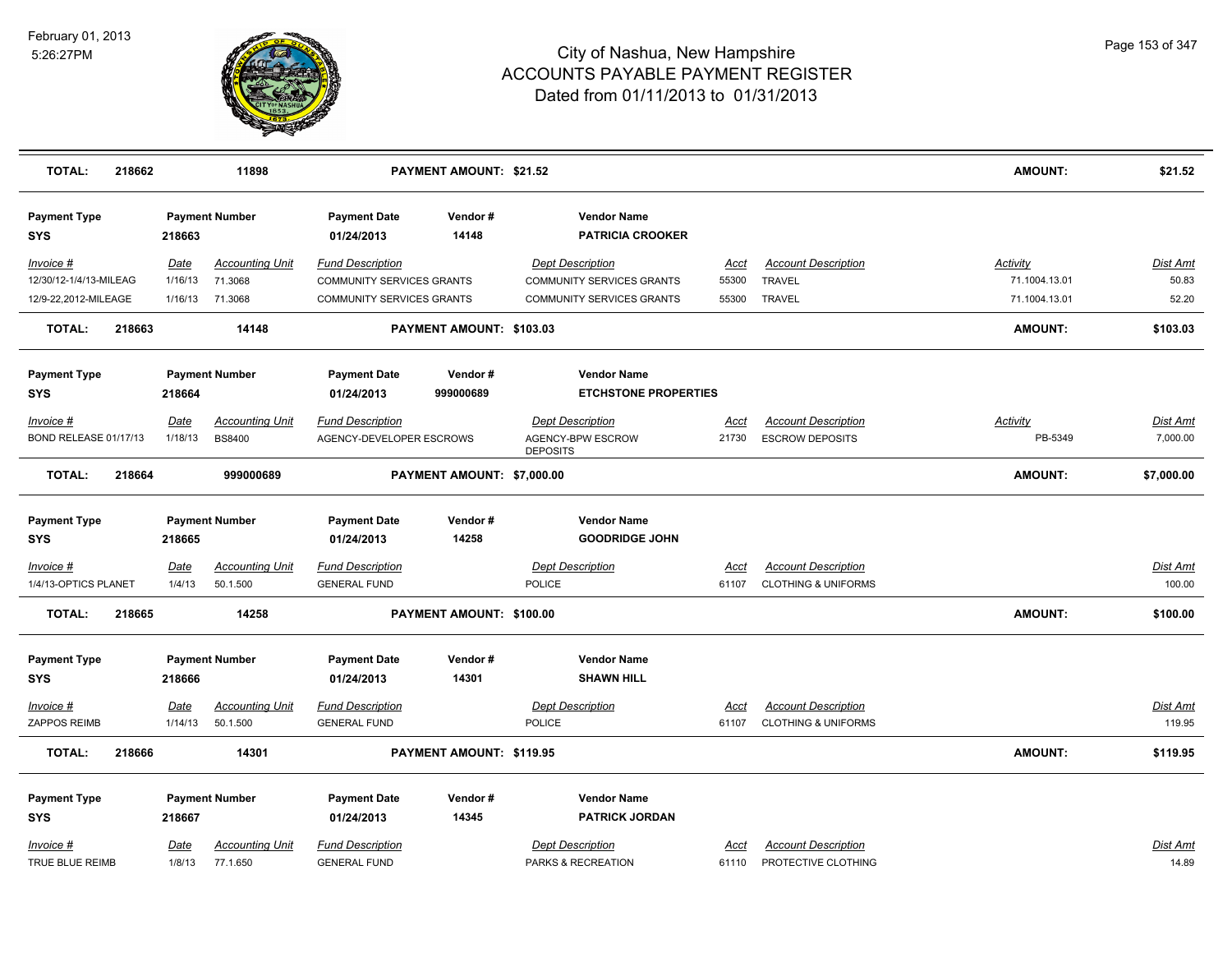

| <b>TOTAL:</b><br>218667           |                 | 14345                              |                                                | PAYMENT AMOUNT: \$14.89        |                                                   |               |                                                      | <b>AMOUNT:</b>  | \$14.89                  |
|-----------------------------------|-----------------|------------------------------------|------------------------------------------------|--------------------------------|---------------------------------------------------|---------------|------------------------------------------------------|-----------------|--------------------------|
| <b>Payment Type</b><br>SYS        | 218668          | <b>Payment Number</b>              | <b>Payment Date</b><br>01/24/2013              | Vendor#<br>14425               | <b>Vendor Name</b><br><b>ROBERT MACK</b>          |               |                                                      |                 |                          |
| Invoice #<br>1/17-1/23/13 MILEAGE | Date<br>1/23/13 | <b>Accounting Unit</b><br>74.1.500 | <b>Fund Description</b><br><b>GENERAL FUND</b> |                                | <b>Dept Description</b><br>WELFARE ADMINISTRATION | Acct<br>55307 | <b>Account Description</b><br>MILEAGE REIMBURSEMENTS |                 | <b>Dist Amt</b><br>55.35 |
| <b>TOTAL:</b><br>218668           |                 | 14425                              |                                                | <b>PAYMENT AMOUNT: \$55.35</b> |                                                   |               |                                                      | <b>AMOUNT:</b>  | \$55.35                  |
| <b>Payment Type</b><br><b>SYS</b> | 218669          | <b>Payment Number</b>              | <b>Void Date</b><br>01/24/2013                 | Vendor#<br>14439               | <b>Vendor Name</b><br><b>ANGELO MARINO</b>        |               |                                                      |                 |                          |
| Invoice #                         | <u>Date</u>     | <b>Accounting Unit</b>             | <b>Fund Description</b>                        |                                | <b>Dept Description</b>                           | <u>Acct</u>   | <b>Account Description</b>                           |                 | <b>Dist Amt</b>          |
| <b>ESRI CONF AIRFARE</b><br>REIM  | 1/22/13         | 32.1.600                           | <b>GENERAL FUND</b>                            |                                | ASSESSING                                         | 55400         | <b>CONFERENCES AND SEMINARS</b>                      |                 | 1,153.00                 |
| <b>TOTAL:</b><br>218669           |                 | 14439                              |                                                | PAYMENT AMOUNT: \$1,153.00     |                                                   |               |                                                      | <b>AMOUNT:</b>  | \$1,153.00               |
| <b>Payment Type</b>               |                 | <b>Payment Number</b>              | <b>Payment Date</b>                            | Vendor#                        | <b>Vendor Name</b>                                |               |                                                      |                 |                          |
| <b>SYS</b>                        | 218670          |                                    | 01/24/2013                                     | 10864                          | <b>MORIN ENGINE SERVICES LLC</b>                  |               |                                                      |                 |                          |
| Invoice #                         | Date            | <b>Accounting Unit</b>             | <b>Fund Description</b>                        |                                | <b>Dept Description</b>                           | Acct          | <b>Account Description</b>                           |                 | <b>Dist Amt</b>          |
| 3744                              | 12/27/12        | 42.1.720                           | <b>GENERAL FUND</b>                            |                                | WOODLAWN CEMETERY                                 | 61799         | VEHICLE PARTS & SUPPLIES                             |                 | 274.19                   |
| 3759                              | 1/3/13          | 42.1.720                           | <b>GENERAL FUND</b>                            |                                | WOODLAWN CEMETERY                                 | 61799         | VEHICLE PARTS & SUPPLIES                             |                 | 110.00                   |
| <b>TOTAL:</b><br>218670           |                 | 10864                              |                                                | PAYMENT AMOUNT: \$384.19       |                                                   |               |                                                      | <b>AMOUNT:</b>  | \$384.19                 |
| <b>Payment Type</b><br><b>SYS</b> | 218671          | <b>Payment Number</b>              | <b>Payment Date</b><br>01/24/2013              | Vendor#<br>13303               | <b>Vendor Name</b><br>PETTY CASH                  |               |                                                      |                 |                          |
| $Invoice$ #                       | <u>Date</u>     | <b>Accounting Unit</b>             | <b>Fund Description</b>                        |                                | <b>Dept Description</b>                           | <u>Acct</u>   | <b>Account Description</b>                           | <b>Activity</b> | <u>Dist Amt</u>          |
| PETTYCASHDPH01/15/20              | 1/18/13         | 71.3068                            | COMMUNITY SERVICES GRANTS                      |                                | COMMUNITY SERVICES GRANTS                         | 55421         | TRAINING & CERTIFICATIONS                            | 71.1004.13.01   | 27.96                    |
| 13<br>PETTYCASHDPH01/15/20<br>13  | 1/18/13         | 71.3068                            | COMMUNITY SERVICES GRANTS                      |                                | COMMUNITY SERVICES GRANTS                         | 61917         | MEETING EXPENSES                                     | 71.1004.13.01   | 13.99                    |
| PETTYCASHDPH01/15/20<br>13        | 1/18/13         | 75.1.500                           | <b>GENERAL FUND</b>                            |                                | <b>WELFARE ASSISTANCE</b>                         | 55800         | ASSISTANCE-GENERAL                                   |                 | 44.00                    |
| <b>TOTAL:</b><br>218671           |                 | 13303                              |                                                | PAYMENT AMOUNT: \$85.95        |                                                   |               |                                                      | <b>AMOUNT:</b>  | \$85.95                  |
| <b>Payment Type</b><br><b>SYS</b> | 218672          | <b>Payment Number</b>              | <b>Payment Date</b><br>01/24/2013              | Vendor#<br>13303               | <b>Vendor Name</b><br>PETTY CASH                  |               |                                                      |                 |                          |
| Invoice #                         | Date            | <b>Accounting Unit</b>             | <b>Fund Description</b>                        |                                | <b>Dept Description</b>                           | Acct          | <b>Account Description</b>                           |                 | Dist Amt                 |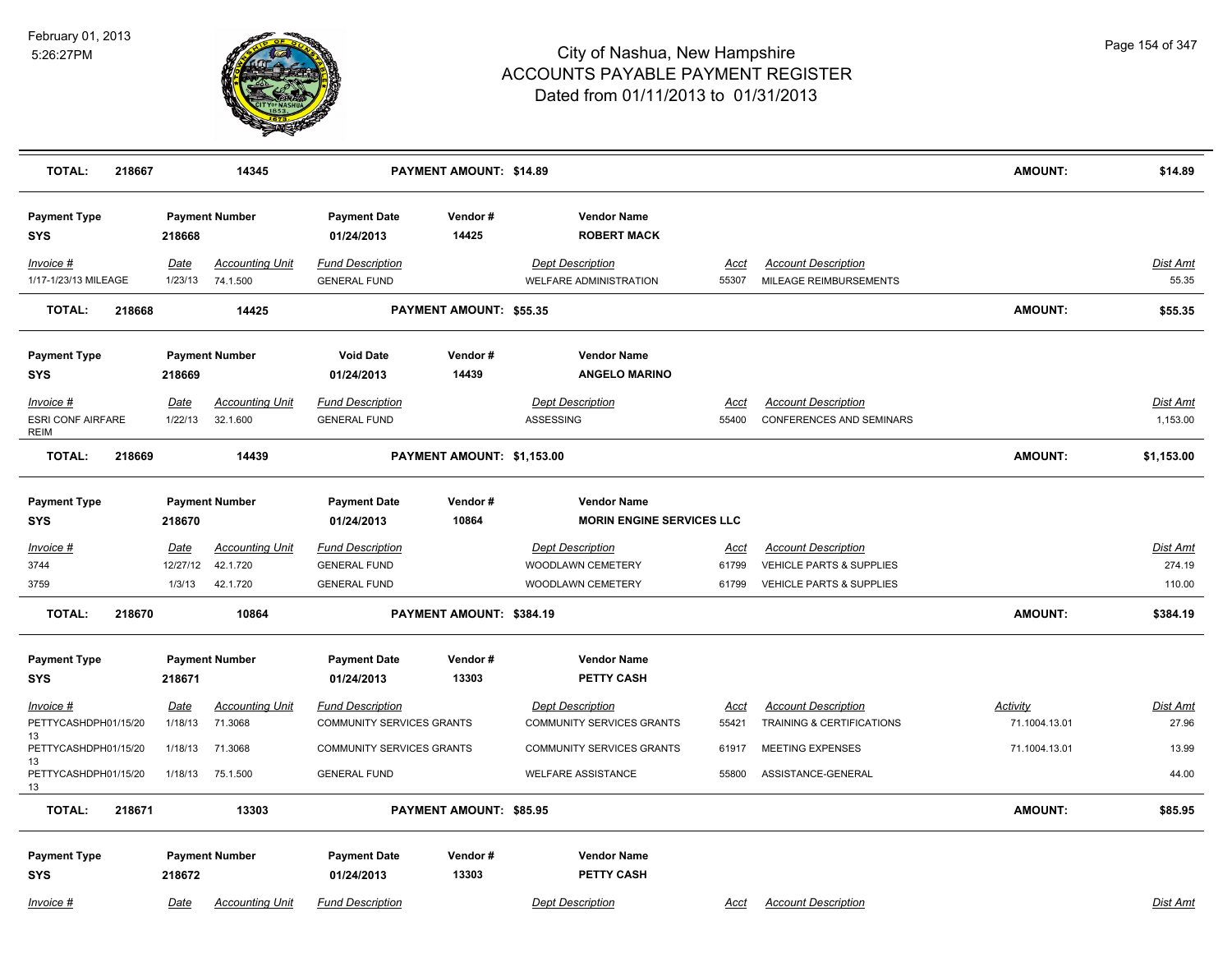

| PETTYCASH 01/18/2013  |        | 1/18/13           | 68.6000.500            | SOLID WASTE FUND                        |                            | <b>SOLID WASTE</b>                      | 61910       | <b>MEALS - FUNCTIONS</b>   |                   |                | 97.88           |
|-----------------------|--------|-------------------|------------------------|-----------------------------------------|----------------------------|-----------------------------------------|-------------|----------------------------|-------------------|----------------|-----------------|
| <b>TOTAL:</b>         | 218672 |                   | 13303                  |                                         | PAYMENT AMOUNT: \$97.88    |                                         |             |                            |                   | <b>AMOUNT:</b> | \$97.88         |
| <b>Payment Type</b>   |        |                   | <b>Payment Number</b>  | <b>Payment Date</b>                     | Vendor#                    | <b>Vendor Name</b>                      |             |                            |                   |                |                 |
| <b>SYS</b>            |        | 218673            |                        | 01/24/2013                              | 14934                      | <b>WILLIAM TOOMEY</b>                   |             |                            |                   |                |                 |
| Invoice #             |        | Date              | <b>Accounting Unit</b> | <b>Fund Description</b>                 |                            | <b>Dept Description</b>                 | Acct        | <b>Account Description</b> |                   |                | Dist Amt        |
| 12/03-12/31/12MILEAGE |        | 12/28/12          | 60.1.665               | <b>GENERAL FUND</b>                     |                            | <b>PUBLIC</b>                           | 55307       | MILEAGE REIMBURSEMENTS     |                   |                | 233.65          |
|                       |        |                   |                        |                                         |                            | WORKS-ADMIN/ENGINEERING                 |             |                            |                   |                |                 |
| <b>TOTAL:</b>         | 218673 |                   | 14934                  |                                         | PAYMENT AMOUNT: \$233.65   |                                         |             |                            |                   | <b>AMOUNT:</b> | \$233.65        |
| <b>Payment Type</b>   |        |                   | <b>Payment Number</b>  | <b>Payment Date</b>                     | Vendor#                    | <b>Vendor Name</b>                      |             |                            | <b>Payee Name</b> |                |                 |
| <b>SYS</b>            |        | 218674            |                        | 01/24/2013                              | 13967                      | <b>AMAZON.COM</b>                       |             |                            | <b>AMAZON</b>     |                |                 |
| <u>Invoice #</u>      |        | <u>Date</u>       | <b>Accounting Unit</b> | <b>Fund Description</b>                 |                            | <b>Dept Description</b>                 | <u>Acct</u> | <b>Account Description</b> |                   |                | Dist Amt        |
| 020841165961          |        |                   | 12/29/12 79.1.760      | <b>GENERAL FUND</b>                     |                            | LIBRARY                                 | 61807       | <b>PUBLICATIONS</b>        |                   |                | 76.95           |
| 020844216593          |        |                   | 12/29/12 79.1.760      | <b>GENERAL FUND</b>                     |                            | LIBRARY                                 | 61807       | <b>PUBLICATIONS</b>        |                   |                | 14.85           |
| 020848635248          |        |                   | 12/29/12 79.1.760      | <b>GENERAL FUND</b>                     |                            | LIBRARY                                 | 61807       | <b>PUBLICATIONS</b>        |                   |                | 78.71           |
| 051450068319          |        | 12/13/12 79.1.760 |                        | <b>GENERAL FUND</b>                     |                            | LIBRARY                                 | 61807       | <b>PUBLICATIONS</b>        |                   |                | 11.64           |
| 051457872370          |        | 12/12/12          | 79.1.760               | <b>GENERAL FUND</b>                     |                            | <b>LIBRARY</b>                          | 61807       | <b>PUBLICATIONS</b>        |                   |                | 19.95           |
| 123314077327          |        | 1/5/13            | 79.1.760               | <b>GENERAL FUND</b>                     |                            | <b>LIBRARY</b>                          | 61807       | <b>PUBLICATIONS</b>        |                   |                | 37.60           |
| 141974092402          |        | 1/6/13            | 79.1.760               | <b>GENERAL FUND</b>                     |                            | <b>LIBRARY</b>                          | 61807       | <b>PUBLICATIONS</b>        |                   |                | 70.86           |
| 149753328236          |        | 12/28/12          | 79.1.760               | <b>GENERAL FUND</b>                     |                            | <b>LIBRARY</b>                          | 61807       | <b>PUBLICATIONS</b>        |                   |                | 10.19           |
| 149755046968          |        | 12/16/12          | 79.1.760               | <b>GENERAL FUND</b>                     |                            | <b>LIBRARY</b>                          | 61807       | <b>PUBLICATIONS</b>        |                   |                | 26.20           |
| 164833124030          |        | 12/21/12          | 79.1.760               | <b>GENERAL FUND</b>                     |                            | <b>LIBRARY</b>                          | 61807       | <b>PUBLICATIONS</b>        |                   |                | 47.88           |
| 253129857487          |        | 1/4/13            | 22.1.500               | <b>GENERAL FUND</b>                     |                            | <b>INFORMATION TECHNOLOGY</b>           | 71221       | <b>COMPUTER EQUIPMENT</b>  |                   |                | 68.40           |
| 291399139614          |        | 12/15/12          | 79.1.760               | <b>GENERAL FUND</b>                     |                            | <b>LIBRARY</b>                          | 61807       | <b>PUBLICATIONS</b>        |                   |                | 21.48           |
| 292108679695          |        | 1/4/13            | 22.1.500               | <b>GENERAL FUND</b>                     |                            | INFORMATION TECHNOLOGY                  | 61100       | OFFICE SUPPLIES            |                   |                | 28.33           |
| <b>TOTAL:</b>         | 218674 |                   | 13967                  |                                         | PAYMENT AMOUNT: \$513.04   |                                         |             |                            |                   | <b>AMOUNT:</b> | \$513.04        |
| <b>Payment Type</b>   |        |                   | <b>Payment Number</b>  | <b>Payment Date</b>                     | Vendor#                    | <b>Vendor Name</b>                      |             |                            |                   |                |                 |
| <b>SYS</b>            |        | 218675            |                        | 01/24/2013                              | 14011                      | <b>BAYRING COMMUNICATIONS</b>           |             |                            |                   |                |                 |
| Invoice #             |        | <u>Date</u>       | <b>Accounting Unit</b> | <b>Fund Description</b>                 |                            | <b>Dept Description</b>                 | Acct        | <b>Account Description</b> |                   |                | <b>Dist Amt</b> |
| 269459                |        | 1/1/13            | 20.1.555               | <b>GENERAL FUND</b>                     |                            | <b>TELECOMMUNICATIONS</b>               | 55109       | TELEPHONE-VOICE            |                   |                | 2,366.42        |
| 269459                |        | 1/1/13            | 69.6200.670            | <b>WASTEWATER FUND</b>                  |                            | WASTEWATER                              | 55109       | TELEPHONE-VOICE            |                   |                | 60.21           |
| 269459                |        | 1/1/13            | TF79.7534              | LIBRARY-CHANDLER MEM LIB<br><b>FUND</b> |                            | LIBRARY-CHANDLER MEM LIB<br><b>FUND</b> | 55109       | TELEPHONE-VOICE            |                   |                | 25.00           |
| <b>TOTAL:</b>         | 218675 |                   | 14011                  |                                         | PAYMENT AMOUNT: \$2,451.63 |                                         |             |                            |                   | <b>AMOUNT:</b> | \$2,451.63      |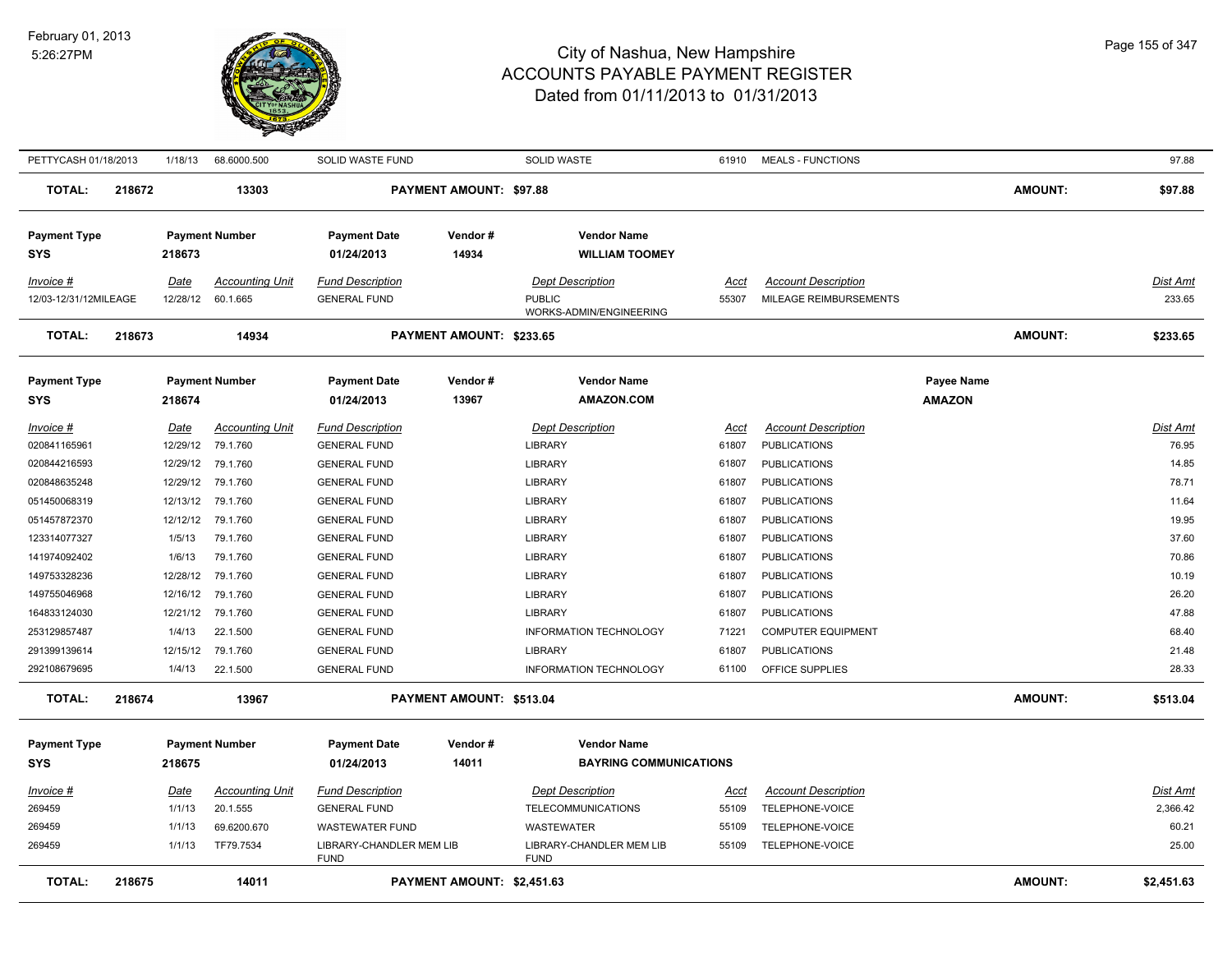

| <b>Payment Type</b>            |             | <b>Payment Number</b>  | <b>Payment Date</b>       | Vendor#                         | <b>Vendor Name</b>                    |             |                            |                 |                 |
|--------------------------------|-------------|------------------------|---------------------------|---------------------------------|---------------------------------------|-------------|----------------------------|-----------------|-----------------|
| <b>SYS</b>                     | 218676      |                        | 01/24/2013                | 12536                           | <b>COMCAST CABLE COMMUNICATIONS I</b> |             |                            |                 |                 |
| Invoice #                      | Date        | <b>Accounting Unit</b> | <b>Fund Description</b>   |                                 | <b>Dept Description</b>               | Acct        | <b>Account Description</b> |                 | Dist Amt        |
| 8773200810859417NV/DE          | 12/22/12    | <b>BS1000</b>          | <b>GENERAL FUND</b>       |                                 | <b>GENERAL FUND</b>                   | 12428       | A/R STATE-VITAL STATISTICS |                 | 224.00          |
| C<br>8773200811384480<br>JAN13 | 1/9/13      | 50.1.500               | <b>GENERAL FUND</b>       |                                 | <b>POLICE</b>                         | 54849       | <b>TELEPHONE LEASE</b>     |                 | 121.90          |
| <b>TOTAL:</b><br>218676        |             | 12536                  |                           | <b>PAYMENT AMOUNT: \$345.90</b> |                                       |             |                            | <b>AMOUNT:</b>  | \$345.90        |
| <b>Payment Type</b>            |             | <b>Payment Number</b>  | <b>Payment Date</b>       | Vendor#                         | <b>Vendor Name</b>                    |             |                            |                 |                 |
| SYS                            | 218677      |                        | 01/24/2013                | 10162                           | <b>COUNCIL OF STATE TERRITORIAL E</b> |             |                            |                 |                 |
| Invoice #                      | Date        | <b>Accounting Unit</b> | <b>Fund Description</b>   |                                 | <b>Dept Description</b>               | Acct        | <b>Account Description</b> | <b>Activity</b> | Dist Amt        |
| MEMBSHP-ASHLEY<br>CONLEY       | 1/16/13     | 71.3068                | COMMUNITY SERVICES GRANTS |                                 | COMMUNITY SERVICES GRANTS             | 55421       | TRAINING & CERTIFICATIONS  | 71.1004.13.01   | 50.00           |
| <b>TOTAL:</b><br>218677        |             | 10162                  |                           | PAYMENT AMOUNT: \$50.00         |                                       |             |                            | <b>AMOUNT:</b>  | \$50.00         |
| <b>Payment Type</b>            |             | <b>Payment Number</b>  | <b>Payment Date</b>       | Vendor#                         | <b>Vendor Name</b>                    |             |                            |                 |                 |
| SYS                            | 218678      |                        | 01/24/2013                | 14216                           | <b>FAIRPOINT COMMUNICATIONS</b>       |             |                            |                 |                 |
| <u>Invoice #</u>               | <u>Date</u> | <b>Accounting Unit</b> | <b>Fund Description</b>   |                                 | <b>Dept Description</b>               | <u>Acct</u> | <b>Account Description</b> | <b>Activity</b> | <b>Dist Amt</b> |
| 007 301 7008 267 JAN13         | 1/12/13     | 20.1.555               | <b>GENERAL FUND</b>       |                                 | <b>TELECOMMUNICATIONS</b>             | 55109       | TELEPHONE-VOICE            |                 | 39.99           |
| 603 578 0289 234 DEC13         | 12/30/12    | 69.6200.540            | <b>WASTEWATER FUND</b>    |                                 | WASTEWATER                            | 55109       | TELEPHONE-VOICE            |                 | 33.18           |
| 603 880 0100 363 DEC13         | 1/6/13      | 86.3120                | <b>TRANSIT GRANTS</b>     |                                 | <b>TRANSPORTATION</b>                 | 55109       | TELEPHONE-VOICE            | 86.800.13.10.10 | 172.55          |
| 603 880 0568 578 JAN13         | 1/6/13      | 50.1.500               | <b>GENERAL FUND</b>       |                                 | <b>POLICE</b>                         | 54849       | <b>TELEPHONE LEASE</b>     |                 | 88.91           |
| 603 880 4509 528-JAN           | 1/6/13      | 68.6000.692            | SOLID WASTE FUND          |                                 | <b>SOLID WASTE</b>                    | 55109       | TELEPHONE-VOICE            |                 | 60.49           |
| 603 891 2069 698 JAN13         | 1/12/13     | 50.1.500               | <b>GENERAL FUND</b>       |                                 | <b>POLICE</b>                         | 54849       | <b>TELEPHONE LEASE</b>     |                 | 56.86           |
| <b>TOTAL:</b><br>218678        |             | 14216                  |                           | PAYMENT AMOUNT: \$451.98        |                                       |             |                            | <b>AMOUNT:</b>  | \$451.98        |
| <b>Payment Type</b>            |             | <b>Payment Number</b>  | <b>Payment Date</b>       | Vendor#                         | <b>Vendor Name</b>                    |             |                            |                 |                 |
| <b>SYS</b>                     | 218679      |                        | 01/24/2013                | 12812                           | <b>GREY HOUSE PUBLISHING</b>          |             |                            |                 |                 |
| Invoice #                      | Date        | <b>Accounting Unit</b> | <b>Fund Description</b>   |                                 | <b>Dept Description</b>               | Acct        | <b>Account Description</b> |                 | Dist Amt        |
| 20121227 01/23/2012            | 1/23/12     | 79.1.760               | <b>GENERAL FUND</b>       |                                 | LIBRARY                               | 61807       | <b>PUBLICATIONS</b>        |                 | 433.05          |
| 860000                         |             | 12/19/12 79.1.760      | <b>GENERAL FUND</b>       |                                 | <b>LIBRARY</b>                        | 61807       | <b>PUBLICATIONS</b>        |                 | 440.50          |
| <b>TOTAL:</b><br>218679        |             | 12812                  |                           | PAYMENT AMOUNT: \$873.55        |                                       |             |                            | <b>AMOUNT:</b>  | \$873.55        |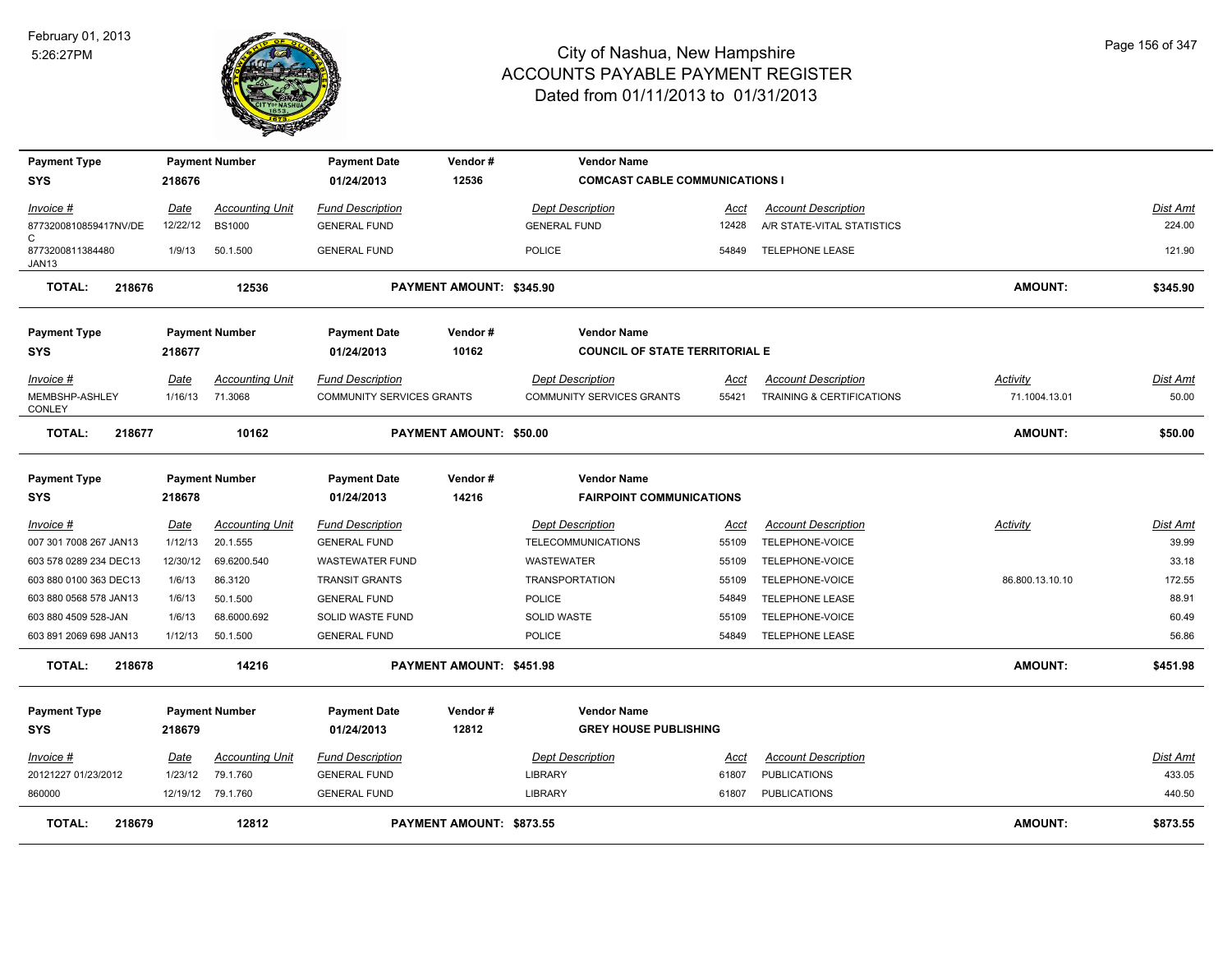

| <b>Payment Type</b>            |                 | <b>Payment Number</b>              | <b>Payment Date</b>                            | Vendor#                  | <b>Vendor Name</b>                  |                      |                                                  |                |                   |
|--------------------------------|-----------------|------------------------------------|------------------------------------------------|--------------------------|-------------------------------------|----------------------|--------------------------------------------------|----------------|-------------------|
| <b>SYS</b>                     | 218680          |                                    | 01/24/2013                                     | 14702                    | <b>LIBERTY UTILITIES</b>            |                      |                                                  |                |                   |
| Invoice #                      | Date            | <b>Accounting Unit</b>             | <b>Fund Description</b>                        |                          | <b>Dept Description</b>             | <u>Acct</u>          | <b>Account Description</b>                       |                | Dist Amt          |
| 5734618460JAN13                | 1/11/13         | 52.1.720.8176                      | <b>GENERAL FUND</b>                            |                          | <b>FIRE</b>                         | 54114                | <b>HEATING GAS</b>                               |                | 193.86            |
| <b>TOTAL:</b>                  | 218680          | 14702                              |                                                | PAYMENT AMOUNT: \$193.86 |                                     |                      |                                                  | <b>AMOUNT:</b> | \$193.86          |
| <b>Payment Type</b>            |                 | <b>Payment Number</b>              | <b>Payment Date</b>                            | Vendor#                  | <b>Vendor Name</b>                  |                      |                                                  |                |                   |
| <b>SYS</b>                     | 218681          |                                    | 01/24/2013                                     | 14702                    | <b>LIBERTY UTILITIES</b>            |                      |                                                  |                |                   |
| Invoice #                      | Date            | <b>Accounting Unit</b>             | <b>Fund Description</b>                        |                          | <b>Dept Description</b>             | Acct                 | <b>Account Description</b>                       |                | Dist Amt          |
| 5736812700JAN13                | 1/11/13         | 69.6200.670                        | <b>WASTEWATER FUND</b>                         |                          | <b>WASTEWATER</b>                   | 54114                | <b>HEATING GAS</b>                               |                | 44.03             |
| <b>TOTAL:</b><br>218681        |                 | 14702                              |                                                | PAYMENT AMOUNT: \$44.03  |                                     |                      |                                                  | <b>AMOUNT:</b> | \$44.03           |
| <b>Payment Type</b>            |                 | <b>Payment Number</b>              | <b>Payment Date</b>                            | Vendor#                  | <b>Vendor Name</b>                  |                      |                                                  |                |                   |
| <b>SYS</b>                     | 218682          |                                    | 01/24/2013                                     | 14702                    | <b>LIBERTY UTILITIES</b>            |                      |                                                  |                |                   |
| $Invoice$ #<br>5737619422JAN13 | Date<br>1/11/13 | <b>Accounting Unit</b><br>50.1.500 | <b>Fund Description</b><br><b>GENERAL FUND</b> |                          | <b>Dept Description</b><br>POLICE   | <u>Acct</u><br>54114 | <b>Account Description</b><br><b>HEATING GAS</b> |                | Dist Amt<br>75.02 |
| <b>TOTAL:</b>                  | 218682          | 14702                              |                                                | PAYMENT AMOUNT: \$75.02  |                                     |                      |                                                  | <b>AMOUNT:</b> | \$75.02           |
| <b>Payment Type</b>            |                 | <b>Payment Number</b>              | <b>Payment Date</b>                            | Vendor#                  | <b>Vendor Name</b>                  |                      |                                                  |                |                   |
| <b>SYS</b>                     | 218683          |                                    | 01/24/2013                                     | 14702                    | <b>LIBERTY UTILITIES</b>            |                      |                                                  |                |                   |
| Invoice #                      | Date            | <b>Accounting Unit</b>             | <b>Fund Description</b>                        |                          | <b>Dept Description</b>             | Acct                 | <b>Account Description</b>                       |                | Dist Amt          |
| 5738610000JAN13                | 1/11/13         | 77.1.500                           | <b>GENERAL FUND</b>                            |                          | PARKS & RECREATION                  | 54114                | <b>HEATING GAS</b>                               |                | 377.93            |
| <b>TOTAL:</b>                  | 218683          | 14702                              |                                                | PAYMENT AMOUNT: \$377.93 |                                     |                      |                                                  | <b>AMOUNT:</b> | \$377.93          |
| <b>Payment Type</b>            |                 | <b>Payment Number</b>              | <b>Payment Date</b>                            | Vendor#                  | <b>Vendor Name</b>                  |                      |                                                  |                |                   |
| <b>SYS</b>                     | 218684          |                                    | 01/24/2013                                     | 14702                    | <b>LIBERTY UTILITIES</b>            |                      |                                                  |                |                   |
| Invoice #                      | Date            | <b>Accounting Unit</b>             | <b>Fund Description</b>                        |                          | <b>Dept Description</b>             | <u>Acct</u>          | <b>Account Description</b>                       |                | <b>Dist Amt</b>   |
| 5739249570JAN13                | 1/14/13         | 52.1.720.8174                      | <b>GENERAL FUND</b>                            |                          | <b>FIRE</b>                         | 54114                | <b>HEATING GAS</b>                               |                | 265.50            |
| <b>TOTAL:</b>                  | 218684          | 14702                              |                                                | PAYMENT AMOUNT: \$265.50 |                                     |                      |                                                  | <b>AMOUNT:</b> | \$265.50          |
| <b>Payment Type</b>            |                 | <b>Payment Number</b>              | <b>Payment Date</b>                            | Vendor#                  | <b>Vendor Name</b>                  |                      |                                                  |                |                   |
| <b>SYS</b>                     | 218685          |                                    | 01/24/2013                                     | 15927                    | <b>MASS ASSOC OF CRIME ANALYSTS</b> |                      |                                                  |                |                   |
| Invoice #                      | Date            | <b>Accounting Unit</b>             | <b>Fund Description</b>                        |                          | <b>Dept Description</b>             | Acct                 | <b>Account Description</b>                       |                | Dist Amt          |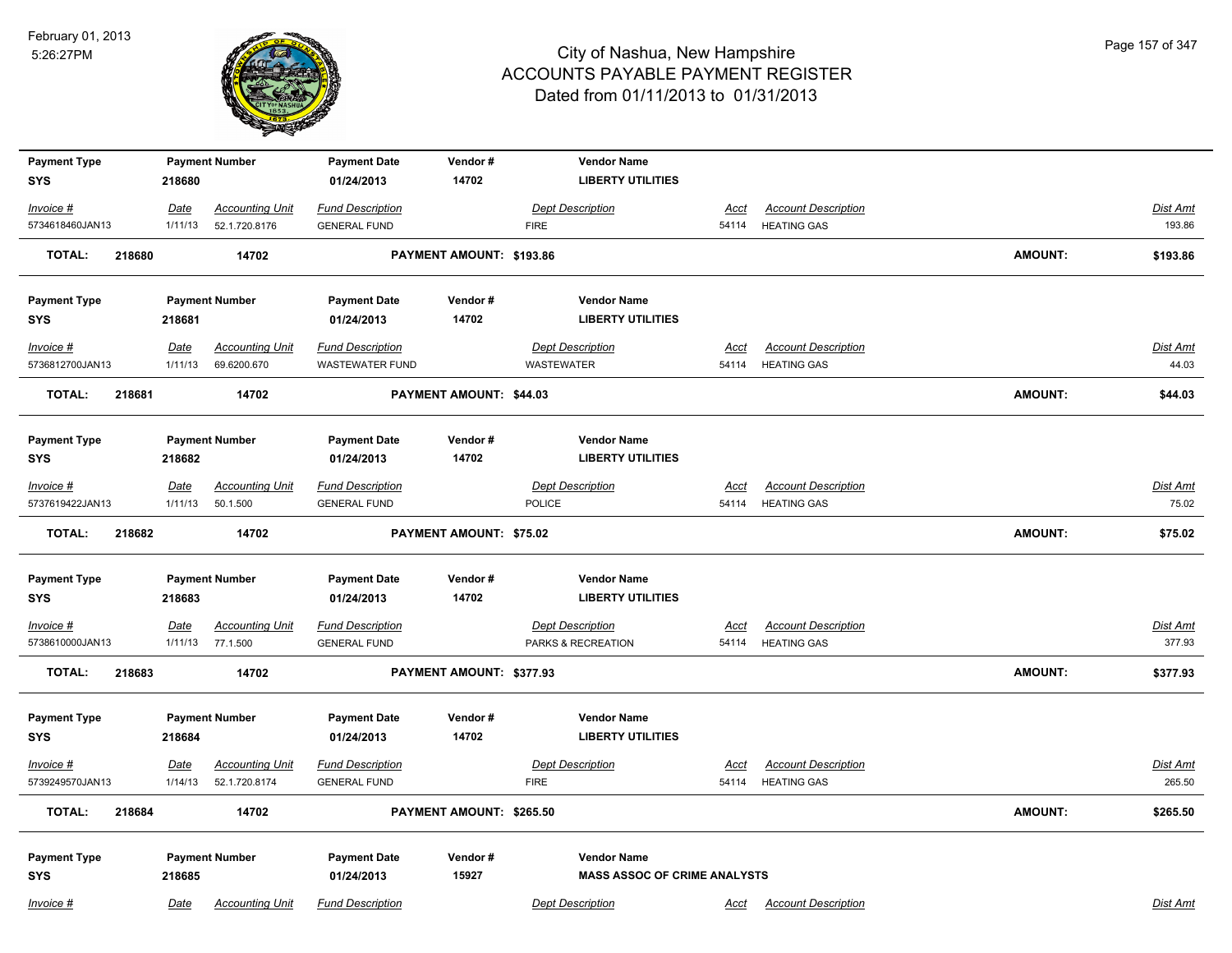

| REEBY DUES 2013                                                       | 1/1/13                             | 50.1.500                                                        | <b>GENERAL FUND</b>                                                                          |                            | <b>POLICE</b>                                                                             | 55200                           | DUES AND MEMBERSHIPS                                                                         |                           |                | 40.00                                  |
|-----------------------------------------------------------------------|------------------------------------|-----------------------------------------------------------------|----------------------------------------------------------------------------------------------|----------------------------|-------------------------------------------------------------------------------------------|---------------------------------|----------------------------------------------------------------------------------------------|---------------------------|----------------|----------------------------------------|
| <b>TOTAL:</b><br>218685                                               |                                    | 15927                                                           |                                                                                              | PAYMENT AMOUNT: \$40.00    |                                                                                           |                                 |                                                                                              |                           | <b>AMOUNT:</b> | \$40.00                                |
| <b>Payment Type</b><br>SYS                                            | 218686                             | <b>Payment Number</b>                                           | <b>Payment Date</b><br>01/24/2013                                                            | Vendor#<br>14546           | <b>Vendor Name</b><br><b>NHTLA</b>                                                        |                                 |                                                                                              | Payee Name<br><b>NHLA</b> |                |                                        |
| Invoice #<br><b>BARLOW MEMBERDUES</b><br>2013                         | Date<br>1/16/13                    | <b>Accounting Unit</b><br>79.1.500                              | <b>Fund Description</b><br><b>GENERAL FUND</b>                                               |                            | <b>Dept Description</b><br>LIBRARY                                                        | Acct<br>55200                   | <b>Account Description</b><br>DUES AND MEMBERSHIPS                                           |                           |                | Dist Amt<br>10.00                      |
| <b>TOTAL:</b><br>218686                                               |                                    | 14546                                                           |                                                                                              | PAYMENT AMOUNT: \$10.00    |                                                                                           |                                 |                                                                                              |                           | <b>AMOUNT:</b> | \$10.00                                |
| <b>Payment Type</b><br><b>SYS</b>                                     | 218687                             | <b>Payment Number</b>                                           | <b>Payment Date</b><br>01/24/2013                                                            | Vendor#<br>15812           | <b>Vendor Name</b><br><b>NNEPAC</b>                                                       |                                 |                                                                                              |                           |                |                                        |
| $Invoice$ #<br>2013 MEMBERSHIP<br><b>DUES</b>                         | Date<br>1/8/13                     | <b>Accounting Unit</b><br>50.1.500                              | <b>Fund Description</b><br><b>GENERAL FUND</b>                                               |                            | <b>Dept Description</b><br>POLICE                                                         | <u>Acct</u><br>55200            | <b>Account Description</b><br>DUES AND MEMBERSHIPS                                           |                           |                | Dist Amt<br>50.00                      |
| <b>TOTAL:</b><br>218687                                               |                                    | 15812                                                           |                                                                                              | PAYMENT AMOUNT: \$50.00    |                                                                                           |                                 |                                                                                              |                           | <b>AMOUNT:</b> | \$50.00                                |
|                                                                       |                                    |                                                                 |                                                                                              |                            |                                                                                           |                                 |                                                                                              |                           |                |                                        |
| <b>Payment Type</b><br><b>SYS</b>                                     | 218688                             | <b>Payment Number</b>                                           | <b>Payment Date</b><br>01/24/2013                                                            | Vendor#<br>13291           | <b>Vendor Name</b><br>PENNICHUCK WATER WORKS INC                                          |                                 |                                                                                              |                           |                |                                        |
| Invoice #<br>1231012                                                  | Date<br>12/31/12                   | <b>Accounting Unit</b><br>69.6200.500                           | <b>Fund Description</b><br><b>WASTEWATER FUND</b>                                            |                            | <b>Dept Description</b><br><b>WASTEWATER</b>                                              | <u>Acct</u><br>53467            | <b>Account Description</b><br><b>BILLING &amp; MAILING SERVICES</b>                          |                           |                | <u>Dist Amt</u><br>8,754.00            |
| <b>TOTAL:</b><br>218688                                               |                                    | 13291                                                           |                                                                                              | PAYMENT AMOUNT: \$8,754.00 |                                                                                           |                                 |                                                                                              |                           | <b>AMOUNT:</b> | \$8,754.00                             |
| <b>Payment Type</b><br><b>SYS</b>                                     | 218689                             | <b>Payment Number</b>                                           | <b>Payment Date</b><br>01/24/2013                                                            | Vendor#<br>13372           | <b>Vendor Name</b><br><b>PSNH</b>                                                         |                                 |                                                                                              |                           |                |                                        |
| Invoice #<br>56065090078DEC13<br>56065090078DEC13<br>56065090078DEC13 | Date<br>1/2/13<br>1/2/13<br>1/2/13 | <b>Accounting Unit</b><br>77.1.650<br>77.1.655<br>77.1.720.8191 | <b>Fund Description</b><br><b>GENERAL FUND</b><br><b>GENERAL FUND</b><br><b>GENERAL FUND</b> |                            | <b>Dept Description</b><br>PARKS & RECREATION<br>PARKS & RECREATION<br>PARKS & RECREATION | Acct<br>54100<br>54100<br>54100 | <b>Account Description</b><br><b>ELECTRICITY</b><br><b>ELECTRICITY</b><br><b>ELECTRICITY</b> |                           |                | Dist Amt<br>791.45<br>127.79<br>516.18 |
| 56165616012DEC13<br>56265401000DEC13<br>56273695098JAN13              | 1/14/13<br>1/11/13                 | 66.1.500<br>50.1.500<br>1/14/13 77.1.650                        | <b>GENERAL FUND</b><br><b>GENERAL FUND</b><br><b>GENERAL FUND</b>                            |                            | <b>PARKING LOTS</b><br><b>POLICE</b><br>PARKS & RECREATION                                | 54100<br>54100<br>54100         | <b>ELECTRICITY</b><br><b>ELECTRICITY</b><br><b>ELECTRICITY</b>                               |                           |                | 1,663.62<br>195.62<br>94.99            |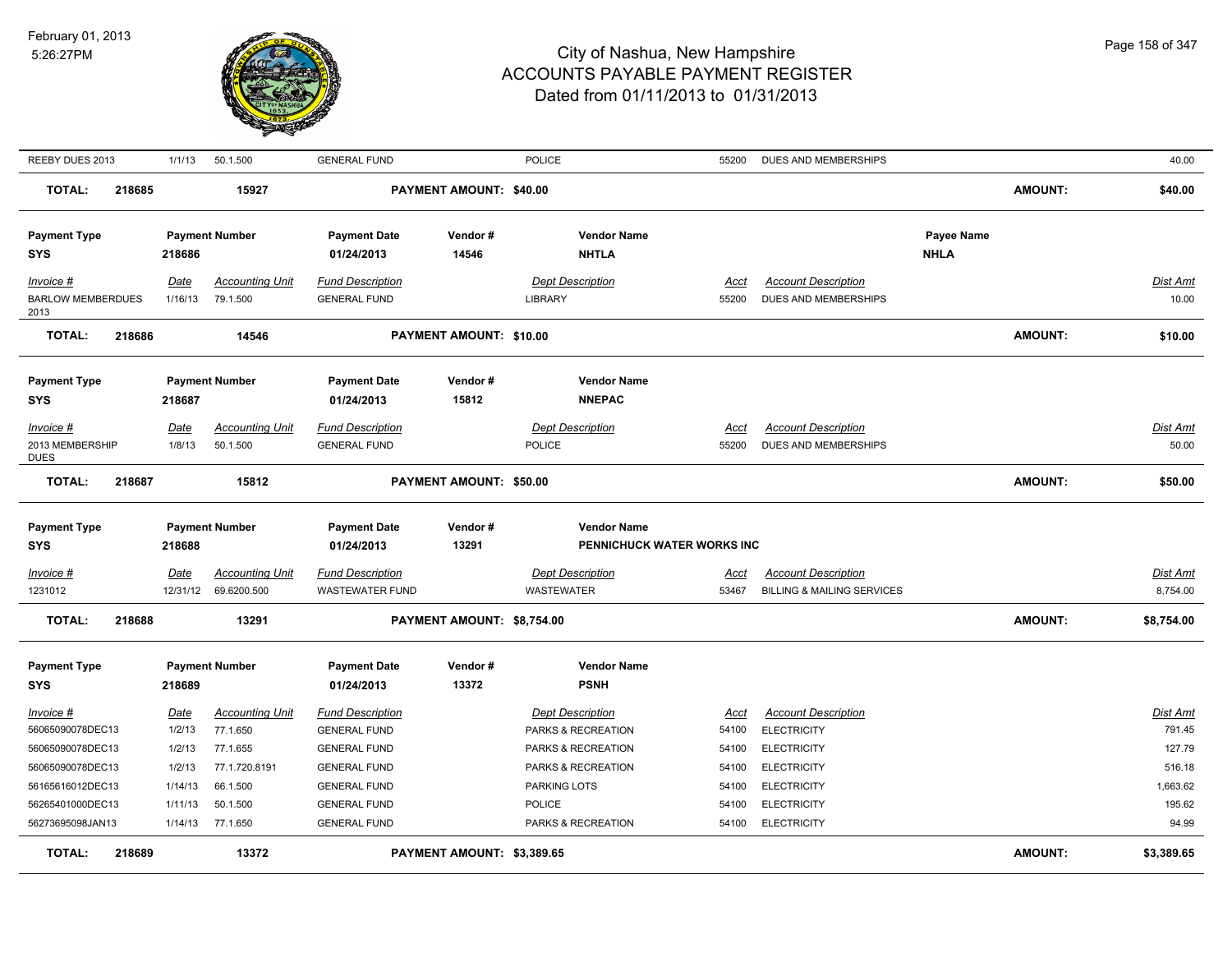#### February 01, 2013 5:26:27PM



| <b>Payment Type</b> |             | <b>Payment Number</b>  | <b>Payment Date</b>     | Vendor#                     | <b>Vendor Name</b>            |       |                            |         |             |
|---------------------|-------------|------------------------|-------------------------|-----------------------------|-------------------------------|-------|----------------------------|---------|-------------|
| <b>SYS</b>          | 218690      |                        | 01/24/2013              | 13372                       | <b>PSNH</b>                   |       |                            |         |             |
| Invoice #           | <u>Date</u> | <b>Accounting Unit</b> | <b>Fund Description</b> |                             | <b>Dept Description</b>       | Acct  | <b>Account Description</b> |         | Dist Amt    |
| 8000183-06-6-2DEC13 | 1/11/13     | 69.6200.670            | <b>WASTEWATER FUND</b>  |                             | WASTEWATER                    | 54100 | <b>ELECTRICITY</b>         |         | 35,785.39   |
| <b>TOTAL:</b>       | 218690      | 13372                  |                         | PAYMENT AMOUNT: \$35,785.39 |                               |       |                            | AMOUNT: | \$35,785.39 |
| <b>Payment Type</b> |             | <b>Payment Number</b>  | <b>Payment Date</b>     | Vendor#                     | <b>Vendor Name</b>            |       |                            |         |             |
| SYS                 | 218691      |                        | 01/24/2013              | 11887                       | <b>SHATTUCK MALONE OIL CO</b> |       |                            |         |             |
| Invoice #           | Date        | <b>Accounting Unit</b> | <b>Fund Description</b> |                             | <b>Dept Description</b>       | Acct  | <b>Account Description</b> |         | Dist Amt    |
| 57552               | 11/9/12     | 71.1.500               | <b>GENERAL FUND</b>     |                             | <b>COMMUNITY SERVICES</b>     | 54107 | <b>HEATING OIL</b>         |         | 1,952.65    |
| 61131               | 12/5/12     | 71.1.500               | <b>GENERAL FUND</b>     |                             | <b>COMMUNITY SERVICES</b>     | 54107 | <b>HEATING OIL</b>         |         | 1,053.01    |
| 63026               |             | 12/17/12 71.1.500      | <b>GENERAL FUND</b>     |                             | <b>COMMUNITY SERVICES</b>     | 54107 | <b>HEATING OIL</b>         |         | 979.28      |
| 65863               | 1/2/13      | 50.1.500               | <b>GENERAL FUND</b>     |                             | POLICE                        | 54114 | <b>HEATING GAS</b>         |         | 727.88      |
| 65864               |             | 12/28/12 71.1.500      | <b>GENERAL FUND</b>     |                             | <b>COMMUNITY SERVICES</b>     | 54107 | <b>HEATING OIL</b>         |         | 1,318.07    |
| 659700              | 12/31/12    | 44.1.720               | <b>GENERAL FUND</b>     |                             | EDGEWOOD CEMETERY             | 61307 | FUEL, DIESEL               |         | 1,450.63    |
| 659712              | 12/31/12    | 44.1.720               | <b>GENERAL FUND</b>     |                             | EDGEWOOD CEMETERY             | 61307 | FUEL, DIESEL               |         | 48.02       |
| 660080              | 12/31/12    | 68.6000.540            | SOLID WASTE FUND        |                             | <b>SOLID WASTE</b>            | 61307 | FUEL, DIESEL               |         | 150.93      |
| 660080              | 12/31/12    | 68.6000.692            | SOLID WASTE FUND        |                             | SOLID WASTE                   | 61307 | FUEL, DIESEL               |         | 173.57      |
| 660080              | 12/31/12    | 68.6000.695            | SOLID WASTE FUND        |                             | <b>SOLID WASTE</b>            | 61307 | FUEL, DIESEL               |         | 52.83       |
| 662007              | 1/2/13      | 68.6000.540            | SOLID WASTE FUND        |                             | <b>SOLID WASTE</b>            | 61307 | FUEL, DIESEL               |         | 133.28      |
| 662007              | 1/2/13      | 68.6000.692            | SOLID WASTE FUND        |                             | <b>SOLID WASTE</b>            | 61307 | FUEL, DIESEL               |         | 153.27      |
| 662007              | 1/2/13      | 68.6000.695            | SOLID WASTE FUND        |                             | SOLID WASTE                   | 61307 | FUEL, DIESEL               |         | 46.64       |
| 664185              | 1/4/13      | 68.6000.540            | SOLID WASTE FUND        |                             | SOLID WASTE                   | 61307 | FUEL, DIESEL               |         | 155.83      |
| 664185              | 1/4/13      | 68.6000.692            | SOLID WASTE FUND        |                             | <b>SOLID WASTE</b>            | 61307 | FUEL, DIESEL               |         | 179.21      |
| 664185              | 1/4/13      | 68.6000.695            | SOLID WASTE FUND        |                             | SOLID WASTE                   | 61307 | FUEL, DIESEL               |         | 54.54       |
| 667091              | 1/7/13      | 68.6000.540            | SOLID WASTE FUND        |                             | SOLID WASTE                   | 61307 | FUEL, DIESEL               |         | 281.04      |
| 667091              | 1/7/13      | 68.6000.692            | SOLID WASTE FUND        |                             | <b>SOLID WASTE</b>            | 61307 | FUEL, DIESEL               |         | 323.20      |
| 667091              | 1/7/13      | 68.6000.695            | SOLID WASTE FUND        |                             | <b>SOLID WASTE</b>            | 61307 | FUEL, DIESEL               |         | 98.36       |
| 668078              | 1/8/13      | 68.6000.540            | SOLID WASTE FUND        |                             | <b>SOLID WASTE</b>            | 61307 | FUEL, DIESEL               |         | 141.18      |
| 668078              | 1/8/13      | 68.6000.692            | SOLID WASTE FUND        |                             | <b>SOLID WASTE</b>            | 61307 | FUEL, DIESEL               |         | 162.35      |
| 668078              | 1/8/13      | 68.6000.695            | SOLID WASTE FUND        |                             | <b>SOLID WASTE</b>            | 61307 | FUEL, DIESEL               |         | 49.41       |
| 669022              | 1/9/13      | 68.6000.540            | SOLID WASTE FUND        |                             | <b>SOLID WASTE</b>            | 61307 | FUEL, DIESEL               |         | 208.44      |
| 669022              | 1/9/13      | 68.6000.692            | SOLID WASTE FUND        |                             | <b>SOLID WASTE</b>            | 61307 | FUEL, DIESEL               |         | 239.70      |
| 669022              | 1/9/13      | 68.6000.695            | SOLID WASTE FUND        |                             | <b>SOLID WASTE</b>            | 61307 | FUEL, DIESEL               |         | 72.95       |
| 669034              | 1/9/13      | 68.6000.540            | SOLID WASTE FUND        |                             | <b>SOLID WASTE</b>            | 61307 | FUEL, DIESEL               |         | 92.54       |
| 669034              | 1/9/13      | 68.6000.692            | SOLID WASTE FUND        |                             | <b>SOLID WASTE</b>            | 61307 | FUEL, DIESEL               |         | 106.43      |
| 669034              | 1/9/13      | 68.6000.695            | SOLID WASTE FUND        |                             | <b>SOLID WASTE</b>            | 61307 | FUEL, DIESEL               |         | 32.39       |
| 669082              | 1/9/13      | 68.6000.540            | SOLID WASTE FUND        |                             | <b>SOLID WASTE</b>            | 61307 | FUEL, DIESEL               |         | 132.17      |
| 669082              | 1/9/13      | 68.6000.692            | SOLID WASTE FUND        |                             | <b>SOLID WASTE</b>            | 61307 | FUEL, DIESEL               |         | 151.99      |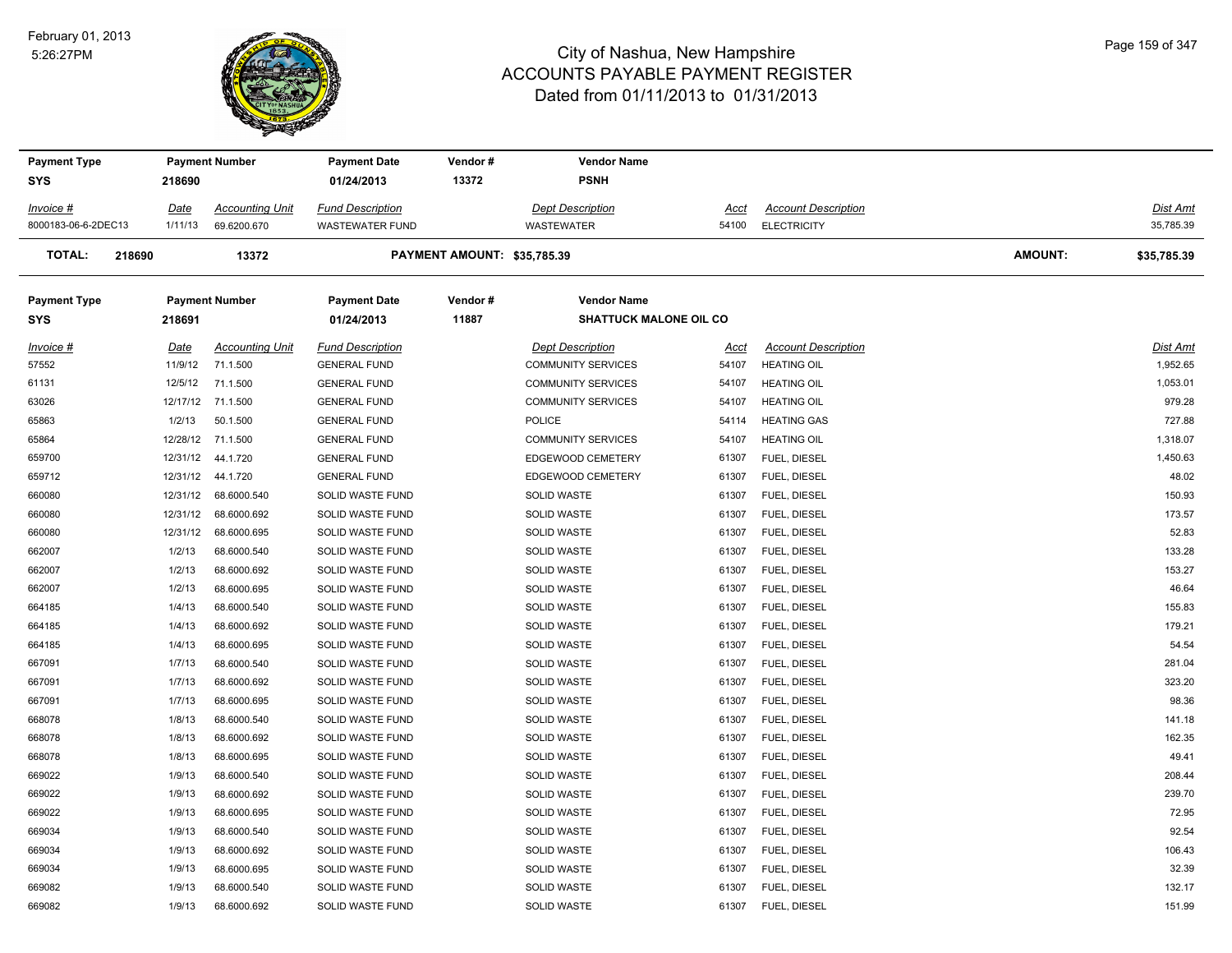

| 669082                            |        | 1/9/13  | 68.6000.695            | SOLID WASTE FUND                  |                             | SOLID WASTE                          | 61307 | FUEL, DIESEL                        |                                                       | 46.26           |
|-----------------------------------|--------|---------|------------------------|-----------------------------------|-----------------------------|--------------------------------------|-------|-------------------------------------|-------------------------------------------------------|-----------------|
| 670191                            |        | 1/10/13 | 68.6000.540            | SOLID WASTE FUND                  |                             | <b>SOLID WASTE</b>                   | 61307 | FUEL, DIESEL                        |                                                       | 151.51          |
| 670191                            |        | 1/10/13 | 68.6000.692            | SOLID WASTE FUND                  |                             | SOLID WASTE                          | 61307 | FUEL, DIESEL                        |                                                       | 174.24          |
| 670191                            |        | 1/10/13 | 68.6000.695            | SOLID WASTE FUND                  |                             | SOLID WASTE                          | 61307 | FUEL, DIESEL                        |                                                       | 53.03           |
| 67292                             |        | 1/2/13  | 44.1.720               | <b>GENERAL FUND</b>               |                             | EDGEWOOD CEMETERY                    | 61307 | FUEL, DIESEL                        |                                                       | 297.26          |
| 67420                             |        | 1/4/13  | 61.1.700               | <b>GENERAL FUND</b>               |                             | <b>STREETS</b>                       | 61307 | FUEL, DIESEL                        |                                                       | 5,150.52        |
| 67421                             |        | 1/3/13  | 61.1.700               | <b>GENERAL FUND</b>               |                             | <b>STREETS</b>                       | 61307 | FUEL, DIESEL                        |                                                       | 3,450.27        |
| 821410                            |        |         | 12/28/12 61.1.700      | <b>GENERAL FUND</b>               |                             | <b>STREETS</b>                       | 61307 | FUEL, DIESEL                        |                                                       | 21,050.01       |
| <b>TOTAL:</b>                     | 218691 |         | 11887                  |                                   | PAYMENT AMOUNT: \$41,094.89 |                                      |       |                                     | <b>AMOUNT:</b>                                        | \$41,094.89     |
| <b>Payment Type</b>               |        |         | <b>Payment Number</b>  | <b>Payment Date</b>               | Vendor#                     | <b>Vendor Name</b>                   |       |                                     |                                                       |                 |
| SYS                               |        | 218692  |                        | 01/24/2013                        | 13764                       | <b>TREASURER STATE OF NH</b>         |       |                                     |                                                       |                 |
| Invoice #                         |        | Date    | <b>Accounting Unit</b> | <b>Fund Description</b>           |                             | <b>Dept Description</b>              | Acct  | <b>Account Description</b>          |                                                       | Dist Amt        |
| C412485                           |        |         | 12/14/12 07.1.565      | <b>GENERAL FUND</b>               |                             | <b>CITY CLERK</b>                    | 55607 | POSTAGE & DELIVERY                  |                                                       | 154.00          |
| <b>TOTAL:</b>                     | 218692 |         | 13764                  |                                   | PAYMENT AMOUNT: \$154.00    |                                      |       |                                     | <b>AMOUNT:</b>                                        | \$154.00        |
|                                   |        |         |                        |                                   |                             |                                      |       |                                     |                                                       |                 |
| <b>Payment Type</b>               |        |         | <b>Payment Number</b>  | <b>Payment Date</b>               | Vendor#                     | <b>Vendor Name</b>                   |       |                                     | <b>Payee Name</b>                                     |                 |
| <b>SYS</b>                        |        | 218693  |                        | 01/24/2013                        | 13788                       | <b>US BANK</b>                       |       |                                     | US BANK EQUIPMENT FINANCE                             |                 |
| Invoice #                         |        | Date    | <b>Accounting Unit</b> | <b>Fund Description</b>           |                             | <b>Dept Description</b>              | Acct  | <b>Account Description</b>          |                                                       | Dist Amt        |
| 220098651                         |        | 1/14/13 | 77.1.500               | <b>GENERAL FUND</b>               |                             | PARKS & RECREATION                   | 71900 | OFFICE EQUIPMENT                    |                                                       | 83.85           |
| <b>TOTAL:</b>                     | 218693 |         | 13788                  |                                   | PAYMENT AMOUNT: \$83.85     |                                      |       |                                     | <b>AMOUNT:</b>                                        | \$83.85         |
|                                   |        |         |                        |                                   |                             |                                      |       |                                     |                                                       |                 |
| <b>Payment Type</b><br><b>SYS</b> |        | 218694  | <b>Payment Number</b>  | <b>Payment Date</b><br>01/24/2013 | Vendor#<br>13788            | <b>Vendor Name</b><br><b>US BANK</b> |       |                                     | <b>Payee Name</b><br><b>US BANK EQUIPMENT FINANCE</b> |                 |
|                                   |        |         |                        |                                   |                             |                                      |       |                                     |                                                       |                 |
| Invoice #                         |        | Date    | <b>Accounting Unit</b> | <b>Fund Description</b>           |                             | <b>Dept Description</b>              | Acct  | <b>Account Description</b>          |                                                       | <b>Dist Amt</b> |
| 220098818                         |        | 1/14/13 | 71.1.500               | <b>GENERAL FUND</b>               |                             | <b>COMMUNITY SERVICES</b>            | 54828 | PHOTOCOPIER LEASE                   |                                                       | 356.49          |
| <b>TOTAL:</b>                     | 218694 |         | 13788                  |                                   | PAYMENT AMOUNT: \$356.49    |                                      |       |                                     | <b>AMOUNT:</b>                                        | \$356.49        |
| <b>Payment Type</b>               |        |         | <b>Payment Number</b>  | <b>Payment Date</b>               | Vendor#                     | <b>Vendor Name</b>                   |       |                                     |                                                       |                 |
| SYS                               |        | 218695  |                        | 01/24/2013                        | 10084                       | A & E MECHANICAL INC                 |       |                                     |                                                       |                 |
| Invoice #                         |        | Date    | <b>Accounting Unit</b> | <b>Fund Description</b>           |                             | <b>Dept Description</b>              | Acct  | <b>Account Description</b>          |                                                       | Dist Amt        |
| 32540                             |        | 1/11/13 | 52.1.720               | <b>GENERAL FUND</b>               |                             | <b>FIRE</b>                          | 54280 | BUILDING/GROUNDS MAINTENANCE        |                                                       | 2,431.00        |
| 32543                             |        | 1/9/13  | 52.1.720               | <b>GENERAL FUND</b>               |                             | <b>FIRE</b>                          | 54280 | <b>BUILDING/GROUNDS MAINTENANCE</b> |                                                       | 277.00          |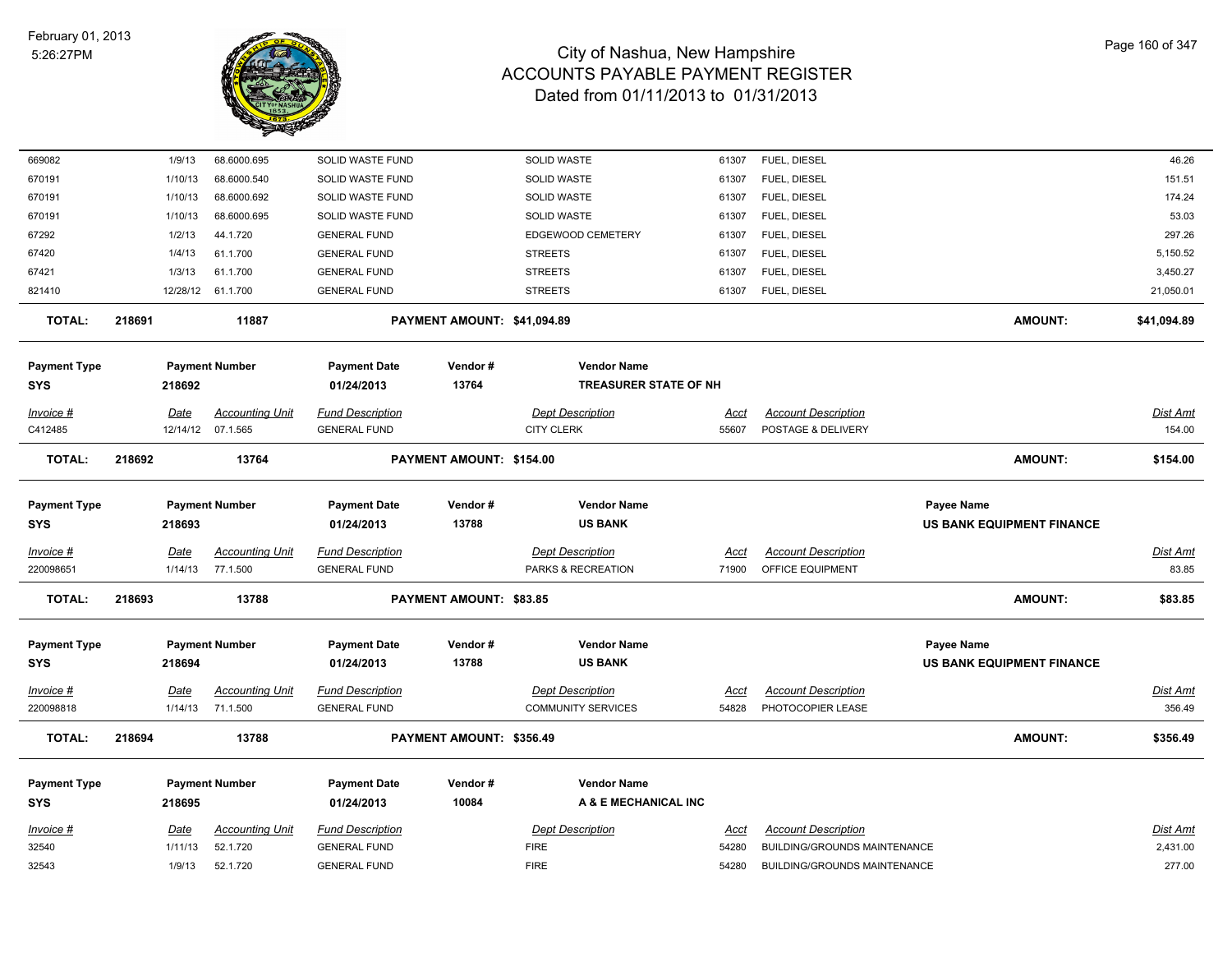

| <b>TOTAL:</b>                     | 218695 |                 | 10084                                            |                                                | PAYMENT AMOUNT: \$2,708.00  |                                                             |                      |                                                            | <b>AMOUNT:</b>                                           | \$2,708.00                |
|-----------------------------------|--------|-----------------|--------------------------------------------------|------------------------------------------------|-----------------------------|-------------------------------------------------------------|----------------------|------------------------------------------------------------|----------------------------------------------------------|---------------------------|
| <b>Payment Type</b><br><b>SYS</b> |        | 218696          | <b>Payment Number</b>                            | <b>Payment Date</b><br>01/24/2013              | Vendor#<br>13946            | <b>Vendor Name</b><br><b>AC MOORE INC</b>                   |                      |                                                            |                                                          |                           |
| Invoice #<br>4729                 |        | Date<br>1/11/13 | <b>Accounting Unit</b><br>79.1.750               | <b>Fund Description</b><br><b>GENERAL FUND</b> |                             | <b>Dept Description</b><br>LIBRARY                          | Acct<br>61816        | <b>Account Description</b><br>CHILDREN'S MEDIA             |                                                          | Dist Amt<br>37.71         |
| <b>TOTAL:</b>                     | 218696 |                 | 13946                                            |                                                | PAYMENT AMOUNT: \$37.71     |                                                             |                      |                                                            | <b>AMOUNT:</b>                                           | \$37.71                   |
| <b>Payment Type</b><br><b>SYS</b> |        | 218697          | <b>Payment Number</b>                            | <b>Payment Date</b><br>01/24/2013              | Vendor#<br>12288            | <b>Vendor Name</b><br><b>AFFILIATED COMPUTER SERVICES I</b> |                      |                                                            | <b>Payee Name</b><br><b>AFFILIATED COMPUTER SERVICES</b> |                           |
| Invoice #                         |        | Date            | <b>Accounting Unit</b>                           | <b>Fund Description</b>                        |                             | <b>Dept Description</b>                                     | <u>Acct</u>          | <b>Account Description</b>                                 |                                                          | Dist Amt                  |
| 15178023                          |        | 12/3/12         | 22.1.535                                         | <b>GENERAL FUND</b>                            |                             | INFORMATION TECHNOLOGY                                      | 54428                | <b>TECHNOLOGY OPERATIONS</b>                               |                                                          | 20,242.00                 |
| <b>TOTAL:</b>                     | 218697 |                 | 12288                                            |                                                | PAYMENT AMOUNT: \$20,242.00 |                                                             |                      |                                                            | <b>AMOUNT:</b>                                           | \$20,242.00               |
| <b>Payment Type</b><br><b>SYS</b> |        | 218698          | <b>Payment Number</b>                            | <b>Payment Date</b><br>01/24/2013              | Vendor#<br>12289            | <b>Vendor Name</b><br><b>AFFILIATED HVAC SERVICES LLC</b>   |                      |                                                            |                                                          |                           |
| $Invoice$ #<br>32150              |        | Date            | <b>Accounting Unit</b><br>12/27/12 77.1.720.8191 | <b>Fund Description</b><br><b>GENERAL FUND</b> |                             | <b>Dept Description</b><br><b>PARKS &amp; RECREATION</b>    | <u>Acct</u><br>54280 | <b>Account Description</b><br>BUILDING/GROUNDS MAINTENANCE |                                                          | <b>Dist Amt</b><br>888.24 |
| <b>TOTAL:</b>                     | 218698 |                 | 12289                                            |                                                | PAYMENT AMOUNT: \$888.24    |                                                             |                      |                                                            | <b>AMOUNT:</b>                                           | \$888.24                  |
| <b>Payment Type</b><br><b>SYS</b> |        | 218699          | <b>Payment Number</b>                            | <b>Payment Date</b><br>01/24/2013              | Vendor#<br>12296            | <b>Vendor Name</b><br><b>AIRGAS EAST</b>                    |                      |                                                            | <b>Payee Name</b><br><b>AIRGAS USA LLC</b>               |                           |
| Invoice #                         |        | Date            | <b>Accounting Unit</b>                           | <b>Fund Description</b>                        |                             | <b>Dept Description</b>                                     | Acct                 | <b>Account Description</b>                                 |                                                          | Dist Amt                  |
| 9906273397                        |        | 1/1/13          | 77.1.655                                         | <b>GENERAL FUND</b>                            |                             | PARKS & RECREATION                                          | 61128                | <b>RECREATIONAL SUPPLIES</b>                               |                                                          | 204.50                    |
| <b>TOTAL:</b>                     | 218699 |                 | 12296                                            |                                                | PAYMENT AMOUNT: \$204.50    |                                                             |                      |                                                            | <b>AMOUNT:</b>                                           | \$204.50                  |
| <b>Payment Type</b><br><b>SYS</b> |        | 218700          | <b>Payment Number</b>                            | <b>Payment Date</b><br>01/24/2013              | Vendor#<br>12298            | <b>Vendor Name</b><br>ALECS SHOE STORE INC                  |                      |                                                            |                                                          |                           |
| Invoice #                         |        | Date            | <b>Accounting Unit</b>                           | <b>Fund Description</b>                        |                             | <b>Dept Description</b>                                     | Acct                 | <b>Account Description</b>                                 |                                                          | Dist Amt                  |
| 2143                              |        | 12/29/12        | 61.1.670                                         | <b>GENERAL FUND</b>                            |                             | <b>STREETS</b>                                              | 61107                | <b>CLOTHING &amp; UNIFORMS</b>                             |                                                          | 99.95                     |
| 9421                              |        |                 | 12/22/12 77.1.650                                | <b>GENERAL FUND</b>                            |                             | PARKS & RECREATION                                          | 61110                | PROTECTIVE CLOTHING                                        |                                                          | 110.00                    |
| <b>TOTAL:</b>                     | 218700 |                 | 12298                                            |                                                | PAYMENT AMOUNT: \$209.95    |                                                             |                      |                                                            | <b>AMOUNT:</b>                                           | \$209.95                  |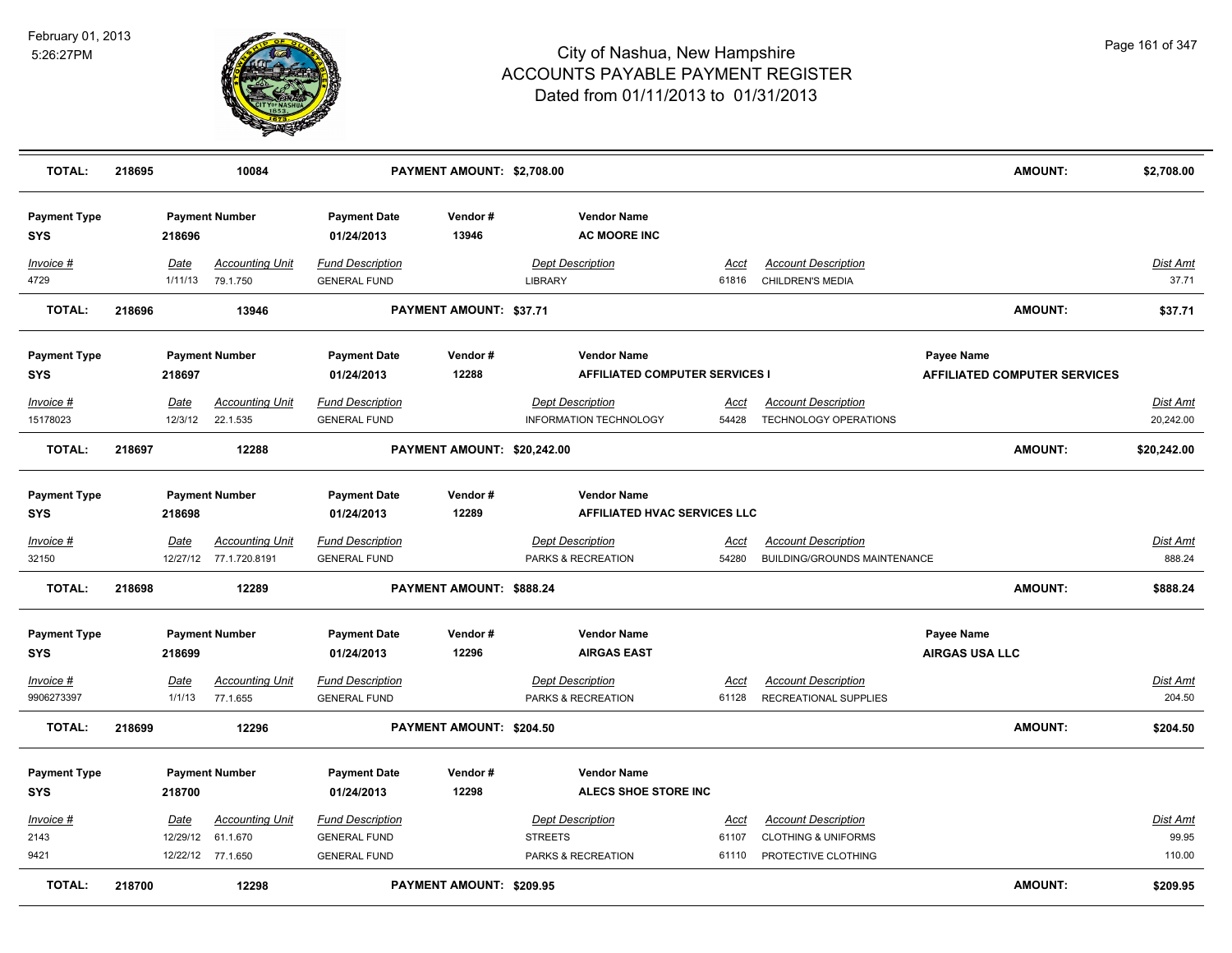

| <b>Payment Type</b><br>SYS |        | 218701      | <b>Payment Number</b>  | <b>Payment Date</b><br>01/24/2013 | Vendor#<br>10100                |                | <b>Vendor Name</b><br><b>AMHERST STREET COLLISION</b> |       |                                          |                |            |
|----------------------------|--------|-------------|------------------------|-----------------------------------|---------------------------------|----------------|-------------------------------------------------------|-------|------------------------------------------|----------------|------------|
|                            |        |             |                        |                                   |                                 |                |                                                       |       |                                          |                |            |
| Invoice #                  |        | Date        | <b>Accounting Unit</b> | <b>Fund Description</b>           |                                 |                | <b>Dept Description</b>                               | Acct  | <b>Account Description</b>               |                | Dist Amt   |
| INV - PO #104239           |        |             | 11/13/12 61.1.700      | <b>GENERAL FUND</b>               |                                 | <b>STREETS</b> |                                                       | 54600 | <b>VEHICLE REPAIRS &amp; MAINTENANCE</b> |                | 1,092.00   |
| <b>TOTAL:</b>              | 218701 |             | 10100                  |                                   | PAYMENT AMOUNT: \$1,092.00      |                |                                                       |       |                                          | <b>AMOUNT:</b> | \$1,092.00 |
| <b>Payment Type</b>        |        |             | <b>Payment Number</b>  | <b>Payment Date</b>               | Vendor#                         |                | <b>Vendor Name</b>                                    |       |                                          |                |            |
| <b>SYS</b>                 |        | 218702      |                        | 01/24/2013                        | 11821                           |                | <b>ARROWHEAD FORENSICS</b>                            |       |                                          |                |            |
| <u>Invoice #</u>           |        | <u>Date</u> | <b>Accounting Unit</b> | <b>Fund Description</b>           |                                 |                | <b>Dept Description</b>                               | Acct  | <b>Account Description</b>               |                | Dist Amt   |
| 59968                      |        |             | 12/21/12 50.1.500      | <b>GENERAL FUND</b>               |                                 | <b>POLICE</b>  |                                                       | 61185 | CRIME SCENE/EVIDENCE SUPPLIES            |                | 132.74     |
| <b>TOTAL:</b>              | 218702 |             | 11821                  |                                   | <b>PAYMENT AMOUNT: \$132.74</b> |                |                                                       |       |                                          | <b>AMOUNT:</b> | \$132.74   |
| <b>Payment Type</b>        |        |             | <b>Payment Number</b>  | <b>Payment Date</b>               | Vendor#                         |                | <b>Vendor Name</b>                                    |       |                                          |                |            |
| SYS                        |        | 218703      |                        | 01/24/2013                        | 15760                           |                | <b>AUTOFAIR FORD</b>                                  |       |                                          |                |            |
|                            |        |             |                        |                                   |                                 |                |                                                       |       |                                          |                |            |
| Invoice #                  |        | Date        | <b>Accounting Unit</b> | <b>Fund Description</b>           |                                 |                | <b>Dept Description</b>                               | Acct  | <b>Account Description</b>               |                | Dist Amt   |
| 765676                     |        | 12/6/12     | 52.1.630               | <b>GENERAL FUND</b>               |                                 | <b>FIRE</b>    |                                                       | 54600 | VEHICLE REPAIRS & MAINTENANCE            |                | 539.67     |
| 765676CR                   |        | 12/6/12     | 52.1.630               | <b>GENERAL FUND</b>               |                                 | <b>FIRE</b>    |                                                       | 54600 | <b>VEHICLE REPAIRS &amp; MAINTENANCE</b> |                | $-150.00$  |
| <b>TOTAL:</b>              | 218703 |             | 15760                  |                                   | PAYMENT AMOUNT: \$389.67        |                |                                                       |       |                                          | <b>AMOUNT:</b> | \$389.67   |
| <b>Payment Type</b>        |        |             | <b>Payment Number</b>  | <b>Payment Date</b>               | Vendor#                         |                | <b>Vendor Name</b>                                    |       | <b>Payee Name</b>                        |                |            |
| <b>SYS</b>                 |        | 218704      |                        | 01/24/2013                        | 12362                           |                | <b>BAKER &amp; TAYLOR, INC</b>                        |       | <b>BAKER &amp; TAYLOR</b>                |                |            |
| Invoice #                  |        | <u>Date</u> | <b>Accounting Unit</b> | <b>Fund Description</b>           |                                 |                | <b>Dept Description</b>                               | Acct  | <b>Account Description</b>               |                | Dist Amt   |
| 3018414873                 |        | 12/26/12    | 79.1.760               | <b>GENERAL FUND</b>               |                                 | <b>LIBRARY</b> |                                                       | 61807 | <b>PUBLICATIONS</b>                      |                | 43.96      |
| 3018414874                 |        |             | 12/26/12 79.1.760      | <b>GENERAL FUND</b>               |                                 | <b>LIBRARY</b> |                                                       | 61807 | <b>PUBLICATIONS</b>                      |                | 27.48      |
| 3018414875                 |        | 12/26/12    | 79.1.760               | <b>GENERAL FUND</b>               |                                 | <b>LIBRARY</b> |                                                       | 61807 | <b>PUBLICATIONS</b>                      |                | 16.32      |
| 3018414876                 |        | 12/26/12    | 79.1.760               | <b>GENERAL FUND</b>               |                                 | <b>LIBRARY</b> |                                                       | 61807 | <b>PUBLICATIONS</b>                      |                | 44.67      |
| 3018414877                 |        | 12/26/12    | 79.1.760               | <b>GENERAL FUND</b>               |                                 | <b>LIBRARY</b> |                                                       | 61807 | <b>PUBLICATIONS</b>                      |                | 13.08      |
| 3018414878                 |        | 12/26/12    | 79.1.760               | <b>GENERAL FUND</b>               |                                 | <b>LIBRARY</b> |                                                       | 61807 | <b>PUBLICATIONS</b>                      |                | 14.17      |
| 3018414879                 |        |             | 12/26/12 79.1.760      | <b>GENERAL FUND</b>               |                                 | <b>LIBRARY</b> |                                                       | 61807 | <b>PUBLICATIONS</b>                      |                | 80.78      |
| 3018414881                 |        |             | 12/26/12 79.1.760      | <b>GENERAL FUND</b>               |                                 | <b>LIBRARY</b> |                                                       | 61807 | <b>PUBLICATIONS</b>                      |                | 165.49     |
| 3018414882                 |        |             | 12/26/12 79.1.760      | <b>GENERAL FUND</b>               |                                 | <b>LIBRARY</b> |                                                       | 61807 | <b>PUBLICATIONS</b>                      |                | 75.07      |
| 3018414883                 |        |             | 12/26/12 79.1.760      | <b>GENERAL FUND</b>               |                                 | LIBRARY        |                                                       | 61807 | <b>PUBLICATIONS</b>                      |                | 31.34      |
| 3018414884                 |        | 12/26/12    | 79.1.760               | <b>GENERAL FUND</b>               |                                 | <b>LIBRARY</b> |                                                       | 61807 | <b>PUBLICATIONS</b>                      |                | 27.09      |
|                            |        |             |                        |                                   |                                 |                |                                                       |       |                                          |                |            |
| 3018414885                 |        | 12/26/12    | 79.1.760               | <b>GENERAL FUND</b>               |                                 | <b>LIBRARY</b> |                                                       | 61807 | <b>PUBLICATIONS</b>                      |                | 11.86      |
| 3018414886                 |        |             | 12/26/12 79.1.760      | <b>GENERAL FUND</b>               |                                 | <b>LIBRARY</b> |                                                       | 61807 | <b>PUBLICATIONS</b>                      |                | 24.95      |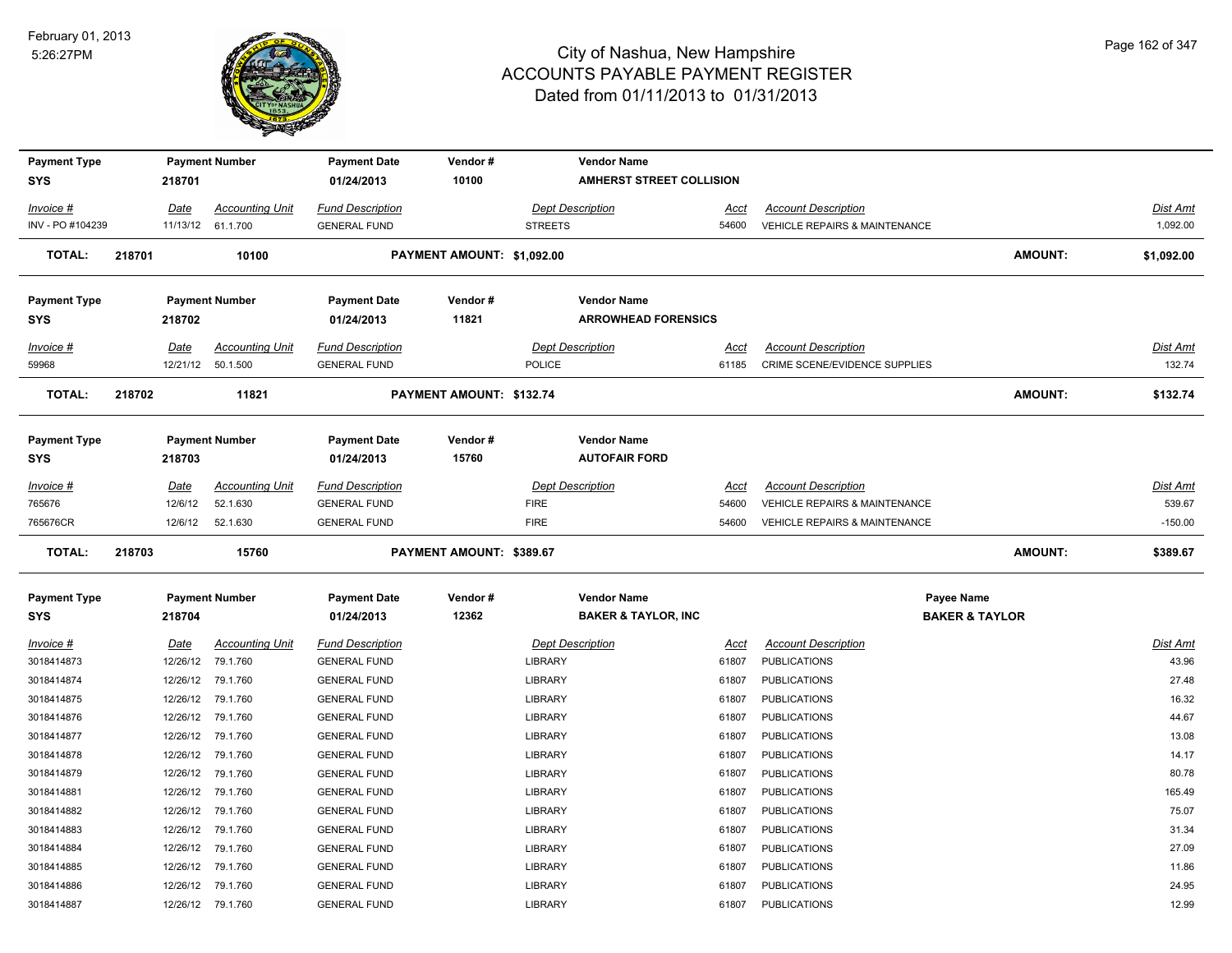

| 3018414888              | 12/26/12    | 79.1.760               | <b>GENERAL FUND</b>      |                          | <b>LIBRARY</b>                       | 61807       | <b>PUBLICATIONS</b>                 |                | 11.01     |
|-------------------------|-------------|------------------------|--------------------------|--------------------------|--------------------------------------|-------------|-------------------------------------|----------------|-----------|
| 3018414889              |             | 12/26/12 79.1.760      | <b>GENERAL FUND</b>      |                          | <b>LIBRARY</b>                       | 61807       | <b>PUBLICATIONS</b>                 |                | 24.34     |
| 3018414890              | 12/26/12    | 79.1.760               | <b>GENERAL FUND</b>      |                          | LIBRARY                              | 61807       | <b>PUBLICATIONS</b>                 |                | 16.35     |
| 3018414891              | 12/26/12    | 79.1.760               | <b>GENERAL FUND</b>      |                          | <b>LIBRARY</b>                       | 61807       | <b>PUBLICATIONS</b>                 |                | 48.65     |
| 3018414892              | 12/26/12    | 79.1.760               | <b>GENERAL FUND</b>      |                          | LIBRARY                              | 61807       | <b>PUBLICATIONS</b>                 |                | 6.09      |
| 3018414893              | 12/26/12    | 79.1.760               | <b>GENERAL FUND</b>      |                          | LIBRARY                              | 61807       | <b>PUBLICATIONS</b>                 |                | 81.55     |
| 3018414894              | 12/26/12    | 79.1.760               | <b>GENERAL FUND</b>      |                          | LIBRARY                              | 61807       | <b>PUBLICATIONS</b>                 |                | 19.52     |
| 301841880               |             | 12/26/12 79.1.760      | <b>GENERAL FUND</b>      |                          | LIBRARY                              | 61807       | <b>PUBLICATIONS</b>                 |                | 21.94     |
| <b>TOTAL:</b><br>218704 |             | 12362                  |                          | PAYMENT AMOUNT: \$818.70 |                                      |             |                                     | <b>AMOUNT:</b> | \$818.70  |
| <b>Payment Type</b>     |             | <b>Payment Number</b>  | <b>Payment Date</b>      | Vendor#                  | <b>Vendor Name</b>                   |             |                                     |                |           |
| SYS                     | 218705      |                        | 01/24/2013               | 14895                    | <b>CARA BARLOW</b>                   |             |                                     |                |           |
|                         |             |                        |                          |                          |                                      |             |                                     |                |           |
| Invoice #               | Date        | <b>Accounting Unit</b> | <b>Fund Description</b>  |                          | <b>Dept Description</b>              | Acct        | <b>Account Description</b>          |                | Dist Amt  |
| 1/9/2013-MILEAGE        | 1/17/13     | 79.1.500               | <b>GENERAL FUND</b>      |                          | <b>LIBRARY</b>                       | 55300       | <b>TRAVEL</b>                       |                | 52.77     |
| <b>TOTAL:</b><br>218705 |             | 14895                  |                          | PAYMENT AMOUNT: \$52.77  |                                      |             |                                     | <b>AMOUNT:</b> | \$52.77   |
| <b>Payment Type</b>     |             | <b>Payment Number</b>  | <b>Payment Date</b>      | Vendor#                  | <b>Vendor Name</b>                   |             |                                     |                |           |
| SYS                     | 218706      |                        | 01/24/2013               | 11609                    | <b>CYNTHIA BAUTISTA</b>              |             |                                     |                |           |
| Invoice #               | Date        | <b>Accounting Unit</b> | <b>Fund Description</b>  |                          | <b>Dept Description</b>              | Acct        | <b>Account Description</b>          |                | Dist Amt  |
| DEC.9-15,2012-REIMB     | 12/19/12    | 52.1.635               | <b>GENERAL FUND</b>      |                          | <b>FIRE</b>                          | 55400       | <b>CONFERENCES AND SEMINARS</b>     |                | 154.53    |
| <b>TOTAL:</b><br>218706 |             | 11609                  |                          | PAYMENT AMOUNT: \$154.53 |                                      |             |                                     | <b>AMOUNT:</b> | \$154.53  |
| <b>Payment Type</b>     |             | <b>Payment Number</b>  | <b>Payment Date</b>      | Vendor#                  | <b>Vendor Name</b>                   |             |                                     |                |           |
| <b>SYS</b>              | 218707      |                        | 01/24/2013               | 12391                    | <b>BELLETETES INC</b>                |             |                                     |                |           |
| <u>Invoice #</u>        | <u>Date</u> | <b>Accounting Unit</b> | <b>Fund Description</b>  |                          | <b>Dept Description</b>              | <u>Acct</u> | <b>Account Description</b>          |                | Dist Amt  |
| 4616127                 | 12/26/12    | 50.1.500               | <b>GENERAL FUND</b>      |                          | <b>POLICE</b>                        | 61428       | JANITORIAL SUPPLIES                 |                | 13.95     |
| 4618450                 | 1/11/12     | 77.1.650               | <b>GENERAL FUND</b>      |                          | PARKS & RECREATION                   | 54280       | <b>BUILDING/GROUNDS MAINTENANCE</b> |                | 33.99     |
| 4618453                 |             | 1/14/13 77.1.650       | <b>GENERAL FUND</b>      |                          | PARKS & RECREATION                   | 54280       | BUILDING/GROUNDS MAINTENANCE        |                | 619.90    |
| <b>TOTAL:</b><br>218707 |             | 12391                  |                          | PAYMENT AMOUNT: \$667.84 |                                      |             |                                     | <b>AMOUNT:</b> | \$667.84  |
| <b>Payment Type</b>     |             | <b>Payment Number</b>  | <b>Payment Date</b>      | Vendor#                  | <b>Vendor Name</b>                   |             |                                     |                |           |
| <b>SYS</b>              | 218708      |                        | 01/24/2013               | 15904                    | BELLWETHER COMMUNITY CU              |             |                                     |                |           |
| Invoice #               | <u>Date</u> | Accounting Unit        | <b>Fund Description</b>  |                          | <b>Dept Description</b>              | Acct        | <b>Account Description</b>          | Activity       | Dist Amt  |
| BOND RELEASE 01/17/13   | 1/18/13     | <b>BS8400</b>          | AGENCY-DEVELOPER ESCROWS |                          | AGENCY-BPW ESCROW<br><b>DEPOSITS</b> | 21730       | <b>ESCROW DEPOSITS</b>              | PB-5327        | 28,680.00 |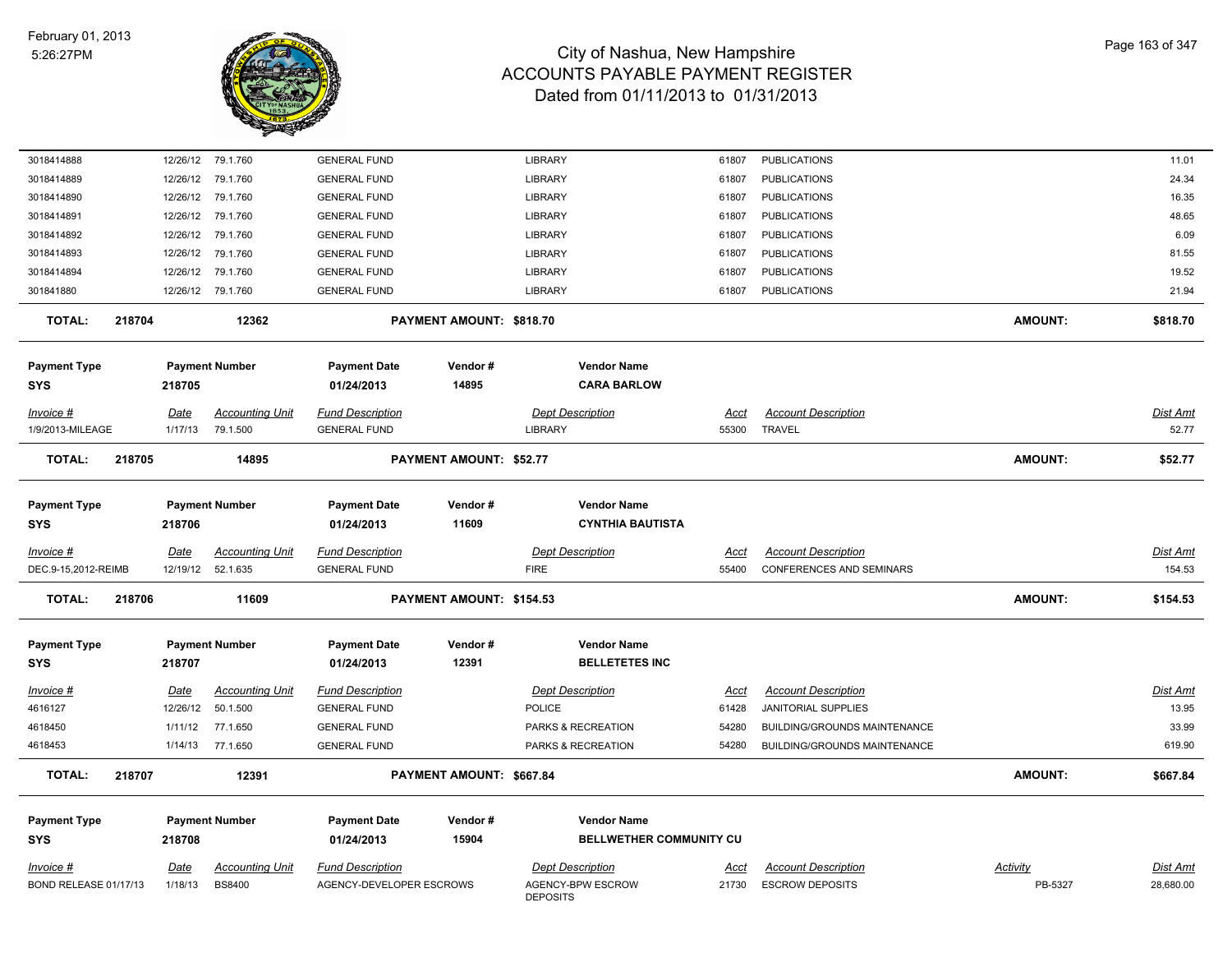

| <b>TOTAL:</b>                                         | 218708 |                                       | 15904                                                      |                                                                                              | PAYMENT AMOUNT: \$28,680.00 |                                                                                      |                                 |                                                                                                                | AMOUNT:                                      | \$28,680.00                             |
|-------------------------------------------------------|--------|---------------------------------------|------------------------------------------------------------|----------------------------------------------------------------------------------------------|-----------------------------|--------------------------------------------------------------------------------------|---------------------------------|----------------------------------------------------------------------------------------------------------------|----------------------------------------------|-----------------------------------------|
| <b>Payment Type</b><br>SYS                            |        | 218709                                | <b>Payment Number</b>                                      | <b>Payment Date</b><br>01/24/2013                                                            | Vendor#<br>15768            | <b>Vendor Name</b><br>BENTLEY MANAGEMENT GROUP INC                                   |                                 |                                                                                                                |                                              |                                         |
| Invoice #<br>STORM: 12/27/2012                        |        | Date                                  | <b>Accounting Unit</b><br>12/27/12 61.1.685                | <b>Fund Description</b><br><b>GENERAL FUND</b>                                               |                             | <b>Dept Description</b><br><b>STREETS</b>                                            | Acct<br>54207                   | <b>Account Description</b><br>SNOW PLOWING SERVICES                                                            |                                              | Dist Amt<br>758.25                      |
| <b>TOTAL:</b>                                         | 218709 |                                       | 15768                                                      |                                                                                              | PAYMENT AMOUNT: \$758.25    |                                                                                      |                                 |                                                                                                                | AMOUNT:                                      | \$758.25                                |
| <b>Payment Type</b><br>SYS                            |        | 218710                                | <b>Payment Number</b>                                      | <b>Payment Date</b><br>01/24/2013                                                            | Vendor#<br>12402            | <b>Vendor Name</b><br><b>BEST FORD</b>                                               |                                 |                                                                                                                |                                              |                                         |
| Invoice #<br>5032638<br>5033703<br>6037683/1          |        | Date<br>11/8/12<br>12/22/12<br>1/9/13 | <b>Accounting Unit</b><br>77.1.690<br>50.1.500<br>77.1.690 | <b>Fund Description</b><br><b>GENERAL FUND</b><br><b>GENERAL FUND</b><br><b>GENERAL FUND</b> |                             | <b>Dept Description</b><br>PARKS & RECREATION<br><b>POLICE</b><br>PARKS & RECREATION | Acct<br>61799<br>61799<br>61799 | <b>Account Description</b><br>VEHICLE PARTS & SUPPLIES<br>VEHICLE PARTS & SUPPLIES<br>VEHICLE PARTS & SUPPLIES |                                              | Dist Amt<br>1,072.74<br>65.70<br>120.60 |
| <b>TOTAL:</b>                                         | 218710 |                                       | 12402                                                      |                                                                                              | PAYMENT AMOUNT: \$1,259.04  |                                                                                      |                                 |                                                                                                                | AMOUNT:                                      | \$1,259.04                              |
| <b>Payment Type</b><br><b>SYS</b><br><u>Invoice #</u> |        | 218711<br><b>Date</b>                 | <b>Payment Number</b><br><b>Accounting Unit</b>            | <b>Payment Date</b><br>01/24/2013<br><b>Fund Description</b>                                 | Vendor#<br>11934            | <b>Vendor Name</b><br>BETHUNE-COOKMAN UNIV. LIBRARY<br><b>Dept Description</b>       | <u>Acct</u>                     | <b>Account Description</b>                                                                                     |                                              | <b>Dist Amt</b>                         |
| 106<br><b>TOTAL:</b>                                  | 218711 | 5/31/12                               | 79.4090<br>11934                                           | LIB-LOST/DAMAGED BOOK FINES                                                                  | PAYMENT AMOUNT: \$230.95    | LIB-LOST/DAMAGED BOOK FINES                                                          | 45440                           | <b>LIBRARY BOOK FINES</b>                                                                                      | <b>AMOUNT:</b>                               | 230.95<br>\$230.95                      |
| <b>Payment Type</b><br><b>SYS</b>                     |        | 218712                                | <b>Payment Number</b>                                      | <b>Payment Date</b><br>01/24/2013                                                            | Vendor#<br>12426            | <b>Vendor Name</b><br><b>BOUND TREE MEDICAL LLC</b>                                  |                                 |                                                                                                                | Payee Name<br><b>BOUND TREE MEDICAL, LLC</b> |                                         |
| Invoice #<br>80958992                                 |        | <b>Date</b>                           | <b>Accounting Unit</b><br>12/21/12 50.1.500                | <b>Fund Description</b><br><b>GENERAL FUND</b>                                               |                             | <b>Dept Description</b><br><b>POLICE</b>                                             | Acct<br>61428                   | <b>Account Description</b><br><b>JANITORIAL SUPPLIES</b>                                                       |                                              | Dist Amt<br>296.88                      |
| <b>TOTAL:</b>                                         | 218712 |                                       | 12426                                                      |                                                                                              | PAYMENT AMOUNT: \$296.88    |                                                                                      |                                 |                                                                                                                | AMOUNT:                                      | \$296.88                                |
| <b>Payment Type</b><br><b>SYS</b><br>Invoice #        |        | 218713<br>Date                        | <b>Payment Number</b><br><b>Accounting Unit</b>            | <b>Payment Date</b><br>01/24/2013<br><b>Fund Description</b>                                 | Vendor#<br>12438            | <b>Vendor Name</b><br><b>ROY E BRIAND</b><br><b>Dept Description</b>                 | Acct                            | <b>Account Description</b>                                                                                     |                                              | Dist Amt                                |
| STORM: 12/27/2012                                     |        | 12/27/12                              | 61.1.685                                                   | <b>GENERAL FUND</b>                                                                          |                             | <b>STREETS</b>                                                                       | 54207                           | SNOW PLOWING SERVICES                                                                                          |                                              | 1,120.63                                |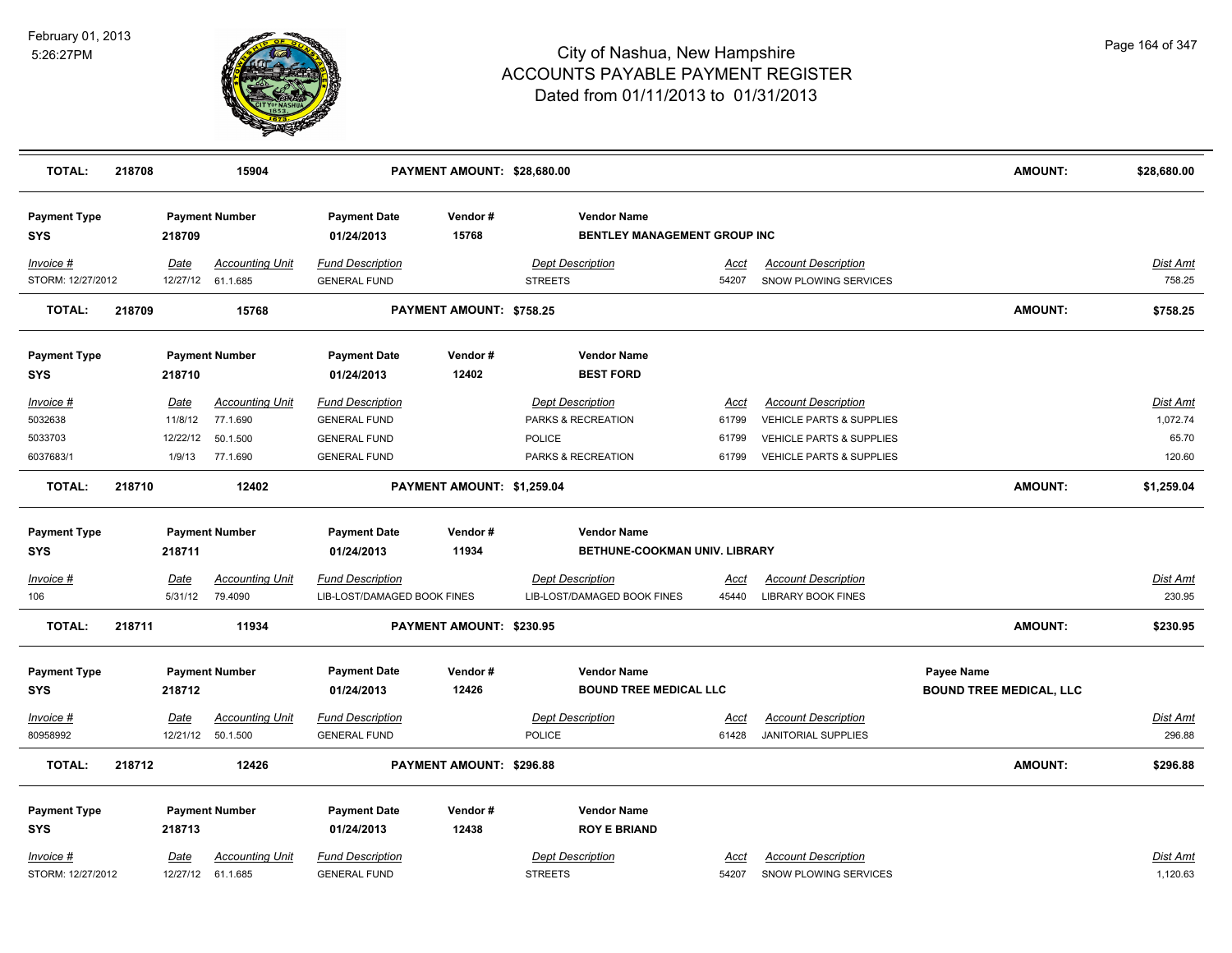

| <b>TOTAL:</b>                     | 218713 |                       | 12438                                       |                                                | PAYMENT AMOUNT: \$1,120.63 |                |                                                        |                      |                                                                        | AMOUNT:        | \$1,120.63                |
|-----------------------------------|--------|-----------------------|---------------------------------------------|------------------------------------------------|----------------------------|----------------|--------------------------------------------------------|----------------------|------------------------------------------------------------------------|----------------|---------------------------|
| <b>Payment Type</b><br><b>SYS</b> |        | 218714                | <b>Payment Number</b>                       | <b>Payment Date</b><br>01/24/2013              | Vendor#<br>12440           |                | <b>Vendor Name</b><br><b>BRODART CO</b>                |                      |                                                                        |                |                           |
| Invoice #<br>283911               |        | Date<br>1/2/13        | <b>Accounting Unit</b><br>79.1.770          | <b>Fund Description</b><br><b>GENERAL FUND</b> |                            | <b>LIBRARY</b> | <b>Dept Description</b>                                | Acct<br>61299        | <b>Account Description</b><br>MISCELLANEOUS SUPPLIES                   |                | <b>Dist Amt</b><br>225.20 |
| <b>TOTAL:</b>                     | 218714 |                       | 12440                                       |                                                | PAYMENT AMOUNT: \$225.20   |                |                                                        |                      |                                                                        | <b>AMOUNT:</b> | \$225.20                  |
| <b>Payment Type</b><br><b>SYS</b> |        | 218715                | <b>Payment Number</b>                       | <b>Payment Date</b><br>01/24/2013              | Vendor#<br>14075           |                | <b>Vendor Name</b><br><b>CAMEROTA TRUCK PARTS</b>      |                      |                                                                        |                |                           |
| Invoice #<br>4041310              |        | <u>Date</u><br>1/3/13 | <b>Accounting Unit</b><br>61.1.700          | <b>Fund Description</b><br><b>GENERAL FUND</b> |                            | <b>STREETS</b> | <b>Dept Description</b>                                | Acct<br>54600        | <b>Account Description</b><br><b>VEHICLE REPAIRS &amp; MAINTENANCE</b> |                | Dist Amt<br>1,462.50      |
| <b>TOTAL:</b>                     | 218715 |                       | 14075                                       |                                                | PAYMENT AMOUNT: \$1,462.50 |                |                                                        |                      |                                                                        | <b>AMOUNT:</b> | \$1,462.50                |
| <b>Payment Type</b><br><b>SYS</b> |        | 218716                | <b>Payment Number</b>                       | <b>Payment Date</b><br>01/24/2013              | Vendor#<br>12476           |                | <b>Vendor Name</b><br><b>CARPARTS OF NASHUA</b>        |                      |                                                                        |                |                           |
| Invoice #<br>D574751              |        | Date<br>1/14/13       | <b>Accounting Unit</b><br>77.1.690          | <b>Fund Description</b><br><b>GENERAL FUND</b> |                            |                | <b>Dept Description</b><br>PARKS & RECREATION          | <u>Acct</u><br>61799 | <b>Account Description</b><br>VEHICLE PARTS & SUPPLIES                 |                | Dist Amt<br>7.66          |
| <b>TOTAL:</b>                     | 218716 |                       | 12476                                       |                                                | PAYMENT AMOUNT: \$7.66     |                |                                                        |                      |                                                                        | AMOUNT:        | \$7.66                    |
| <b>Payment Type</b><br><b>SYS</b> |        | 218717                | <b>Payment Number</b>                       | <b>Payment Date</b><br>01/24/2013              | Vendor#<br>12493           |                | <b>Vendor Name</b><br><b>CENTRAL PAPER PRODUCTS CO</b> |                      |                                                                        |                |                           |
| Invoice #<br>1225756              |        | <b>Date</b><br>1/4/13 | <b>Accounting Unit</b><br>50.1.500          | <b>Fund Description</b><br><b>GENERAL FUND</b> |                            | <b>POLICE</b>  | <b>Dept Description</b>                                | <u>Acct</u><br>61428 | <b>Account Description</b><br><b>JANITORIAL SUPPLIES</b>               |                | Dist Amt<br>358.74        |
| <b>TOTAL:</b>                     | 218717 |                       | 12493                                       |                                                | PAYMENT AMOUNT: \$358.74   |                |                                                        |                      |                                                                        | <b>AMOUNT:</b> | \$358.74                  |
| <b>Payment Type</b><br><b>SYS</b> |        | 218718                | <b>Payment Number</b>                       | <b>Payment Date</b><br>01/24/2013              | Vendor#<br>12033           |                | <b>Vendor Name</b><br><b>CITRIX ONLINE LLC</b>         |                      |                                                                        |                |                           |
| Invoice #<br>1200730305           |        | Date                  | <b>Accounting Unit</b><br>12/28/12 22.1.535 | <b>Fund Description</b><br><b>GENERAL FUND</b> |                            |                | <b>Dept Description</b><br>INFORMATION TECHNOLOGY      | Acct<br>54407        | <b>Account Description</b><br>SOFTWARE MAINTENANCE                     |                | <u>Dist Amt</u><br>165.00 |
| <b>TOTAL:</b>                     | 218718 |                       | 12033                                       |                                                | PAYMENT AMOUNT: \$165.00   |                |                                                        |                      |                                                                        | AMOUNT:        | \$165.00                  |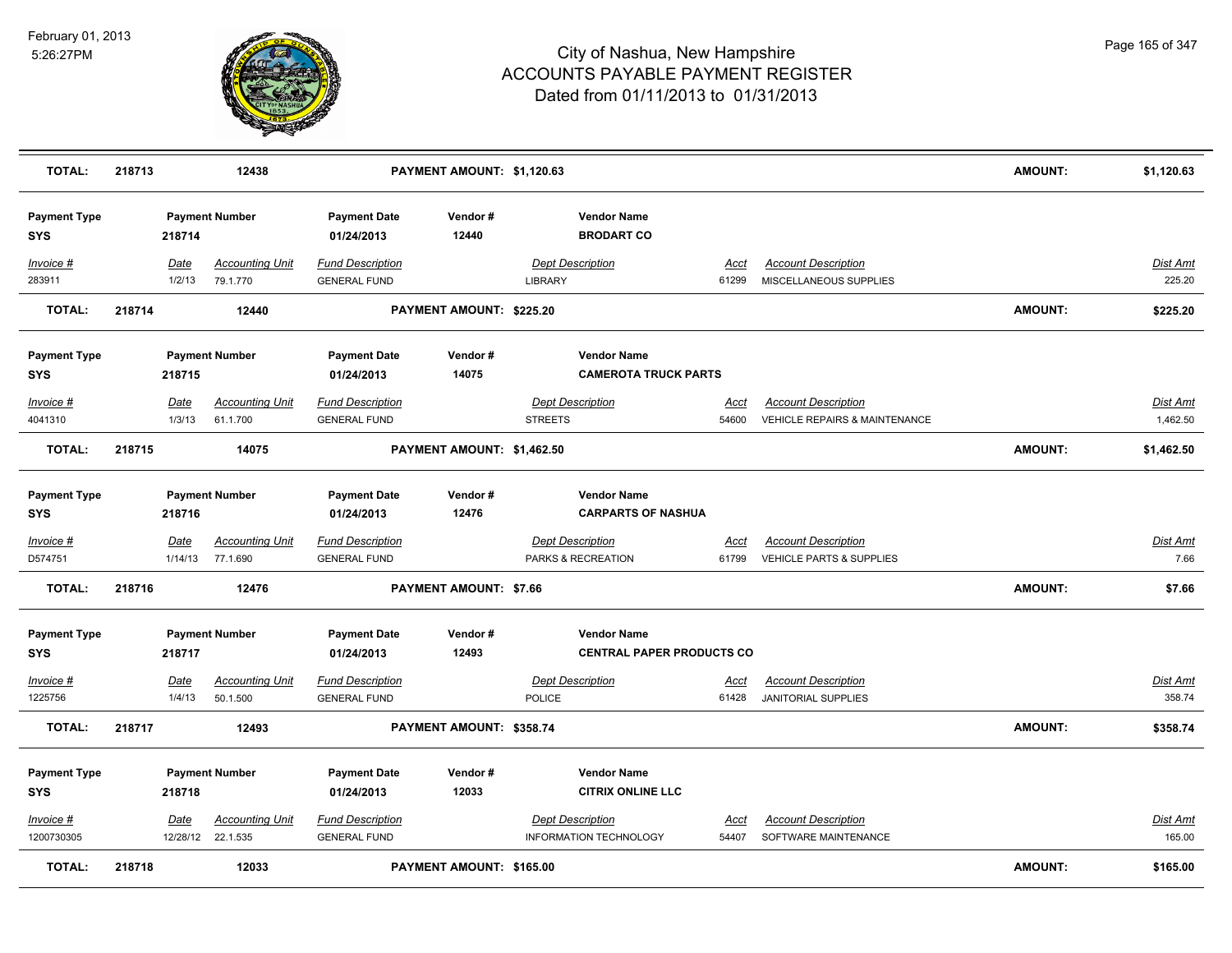

| <b>Payment Type</b> |        |             | <b>Payment Number</b>              | <b>Payment Date</b>                            | Vendor#                        | <b>Vendor Name</b>                                 |             |                                                              |                |                |                   |
|---------------------|--------|-------------|------------------------------------|------------------------------------------------|--------------------------------|----------------------------------------------------|-------------|--------------------------------------------------------------|----------------|----------------|-------------------|
| <b>SYS</b>          |        | 218719      |                                    | 01/24/2013                                     | 12534                          | <b>JOHN COLLINS</b>                                |             |                                                              |                |                |                   |
| Invoice #           |        | Date        | <b>Accounting Unit</b>             | <b>Fund Description</b>                        |                                | <b>Dept Description</b>                            | Acct        | <b>Account Description</b>                                   |                |                | Dist Amt          |
| 1/19/2013-TAPING    |        | 1/22/13     | 22.2505                            | <b>GOVT &amp; EDUCATION CHANNELS</b>           |                                | <b>GOV'T &amp; EDUCATION CHANNELS</b>              | 53470       | <b>VIDEOGRAPHY SERVICES</b>                                  |                |                | 100.00            |
|                     |        |             |                                    | <b>FUND</b>                                    |                                |                                                    |             |                                                              |                |                |                   |
| <b>TOTAL:</b>       | 218719 |             | 12534                              |                                                | PAYMENT AMOUNT: \$100.00       |                                                    |             |                                                              |                | <b>AMOUNT:</b> | \$100.00          |
| <b>Payment Type</b> |        |             | <b>Payment Number</b>              | <b>Payment Date</b>                            | Vendor#                        | <b>Vendor Name</b>                                 |             |                                                              |                |                |                   |
| <b>SYS</b>          |        | 218720      |                                    | 01/24/2013                                     | 12611                          | <b>DELMMAR COMMUNICATIONS</b>                      |             |                                                              |                |                |                   |
|                     |        |             |                                    |                                                |                                |                                                    |             |                                                              |                |                |                   |
| Invoice #           |        | Date        | <b>Accounting Unit</b><br>57.1.620 | <b>Fund Description</b><br><b>GENERAL FUND</b> |                                | <b>Dept Description</b><br>CITYWIDE COMMUNICATIONS | Acct        | <b>Account Description</b><br><b>EQUIPMENT REPAIRS &amp;</b> |                |                | Dist Amt<br>13.60 |
| 13021               |        | 1/3/13      |                                    |                                                |                                |                                                    | 54487       | MAINTENANCE                                                  |                |                |                   |
| <b>TOTAL:</b>       | 218720 |             | 12611                              |                                                | <b>PAYMENT AMOUNT: \$13.60</b> |                                                    |             |                                                              |                | AMOUNT:        | \$13.60           |
| <b>Payment Type</b> |        |             | <b>Payment Number</b>              | <b>Payment Date</b>                            | Vendor#                        | <b>Vendor Name</b>                                 |             |                                                              |                |                |                   |
| <b>SYS</b>          |        | 218721      |                                    | 01/24/2013                                     | 15751                          | THE DOTY GROUP INC                                 |             |                                                              |                |                |                   |
| Invoice #           |        | Date        | <b>Accounting Unit</b>             | <b>Fund Description</b>                        |                                | <b>Dept Description</b>                            | <u>Acct</u> | <b>Account Description</b>                                   |                |                | <b>Dist Amt</b>   |
| 6617                |        | 1/17/13     | 66.1.500                           | <b>GENERAL FUND</b>                            |                                | PARKING LOTS                                       | 54207       | SNOW PLOWING SERVICES                                        |                |                | 731.25            |
| 6618                |        | 1/17/13     | 66.1.500                           | <b>GENERAL FUND</b>                            |                                | PARKING LOTS                                       | 54207       | SNOW PLOWING SERVICES                                        |                |                | 750.00            |
| 6619                |        | 1/17/13     | 66.1.500                           | <b>GENERAL FUND</b>                            |                                | PARKING LOTS                                       | 54207       | SNOW PLOWING SERVICES                                        |                |                | 300.00            |
| <b>TOTAL:</b>       | 218721 |             | 15751                              |                                                | PAYMENT AMOUNT: \$1,781.25     |                                                    |             |                                                              |                | <b>AMOUNT:</b> | \$1,781.25        |
| <b>Payment Type</b> |        |             | <b>Payment Number</b>              | <b>Payment Date</b>                            | Vendor#                        | <b>Vendor Name</b>                                 |             |                                                              |                |                |                   |
| <b>SYS</b>          |        | 218722      |                                    | 01/24/2013                                     | 12667                          | <b>EASTERN ANALYTICAL INC</b>                      |             |                                                              |                |                |                   |
| Invoice #           |        | <u>Date</u> | <b>Accounting Unit</b>             | <b>Fund Description</b>                        |                                | <b>Dept Description</b>                            | <u>Acct</u> | <b>Account Description</b>                                   |                |                | <b>Dist Amt</b>   |
| 118312              |        | 1/2/12      | 69.6200.670                        | <b>WASTEWATER FUND</b>                         |                                | WASTEWATER                                         | 54487       | <b>EQUIPMENT REPAIRS &amp;</b><br>MAINTENANCE                |                |                | 65.00             |
| <b>TOTAL:</b>       | 218722 |             | 12667                              |                                                | PAYMENT AMOUNT: \$65.00        |                                                    |             |                                                              |                | AMOUNT:        | \$65.00           |
| <b>Payment Type</b> |        |             | <b>Payment Number</b>              | <b>Payment Date</b>                            | Vendor#                        | <b>Vendor Name</b>                                 |             |                                                              | Payee Name     |                |                   |
| <b>SYS</b>          |        | 218723      |                                    | 01/24/2013                                     | 12687                          | <b>ENV COMPLIANCE SERVICES INC</b>                 |             |                                                              | <b>ECS INC</b> |                |                   |
|                     |        |             |                                    |                                                |                                |                                                    |             |                                                              |                |                |                   |
| Invoice #<br>237770 |        | Date        | <b>Accounting Unit</b>             | <b>Fund Description</b>                        |                                | <b>Dept Description</b>                            | Acct        | <b>Account Description</b>                                   |                |                | Dist Amt          |
|                     |        |             | 12/21/12 68.6000.500               | SOLID WASTE FUND                               |                                | SOLID WASTE                                        | 55400       | <b>CONFERENCES AND SEMINARS</b>                              |                |                | 225.00            |
| <b>TOTAL:</b>       | 218723 |             | 12687                              |                                                | PAYMENT AMOUNT: \$225.00       |                                                    |             |                                                              |                | <b>AMOUNT:</b> | \$225.00          |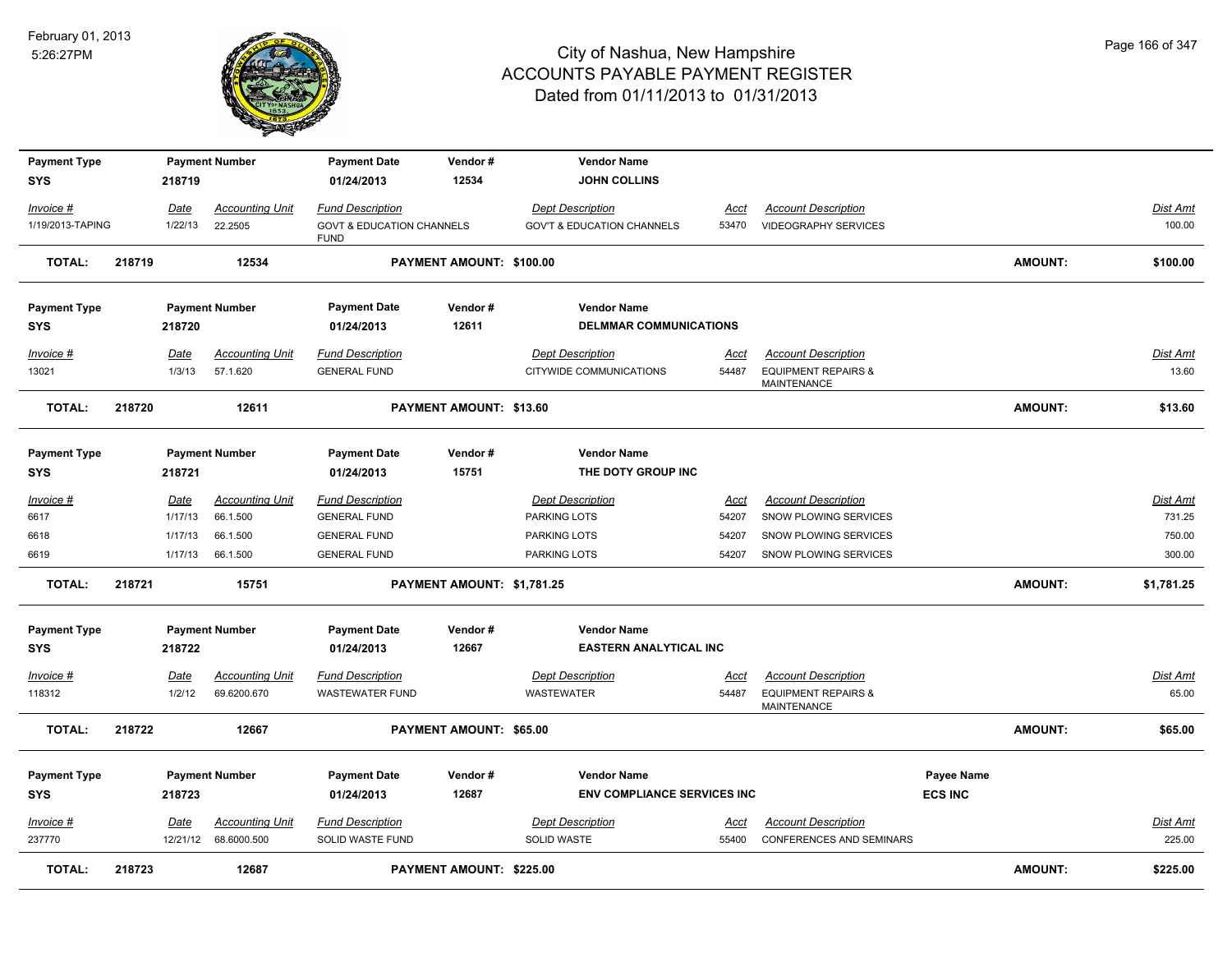

| <b>Payment Type</b><br>SYS |        | 218724   | <b>Payment Number</b>  | <b>Payment Date</b><br>01/24/2013 | Vendor#<br>12698             | <b>Vendor Name</b><br><b>FW WEBB CO</b> |             |                                                      |                 |                 |
|----------------------------|--------|----------|------------------------|-----------------------------------|------------------------------|-----------------------------------------|-------------|------------------------------------------------------|-----------------|-----------------|
| Invoice #                  |        | Date     | <b>Accounting Unit</b> | <b>Fund Description</b>           |                              | <b>Dept Description</b>                 | <b>Acct</b> | <b>Account Description</b>                           |                 | <b>Dist Amt</b> |
| 38396393                   |        |          | 12/14/12 77.1.650      | <b>GENERAL FUND</b>               |                              | PARKS & RECREATION                      | 54280       | BUILDING/GROUNDS MAINTENANCE                         |                 | 270.52          |
| <b>TOTAL:</b>              | 218724 |          | 12698                  |                                   | PAYMENT AMOUNT: \$270.52     |                                         |             |                                                      | <b>AMOUNT:</b>  | \$270.52        |
| <b>Payment Type</b>        |        |          | <b>Payment Number</b>  | <b>Payment Date</b>               | Vendor#                      | <b>Vendor Name</b>                      |             |                                                      |                 |                 |
| SYS                        |        | 218725   |                        | 01/24/2013                        | 14222                        | <b>FASTENAL CO</b>                      |             |                                                      |                 |                 |
| Invoice #                  |        | Date     | <b>Accounting Unit</b> | <b>Fund Description</b>           |                              | <b>Dept Description</b>                 | Acct        | <b>Account Description</b>                           |                 | <u>Dist Amt</u> |
| <b>NHNAS88467</b>          |        | 10/17/12 | 69.6200.670            | <b>WASTEWATER FUND</b>            |                              | WASTEWATER                              | 54487       | <b>EQUIPMENT REPAIRS &amp;</b><br>MAINTENANCE        |                 | 4.24            |
| <b>NHNAS89312</b>          |        |          | 12/14/12 69.6200.670   | <b>WASTEWATER FUND</b>            |                              | WASTEWATER                              | 54487       | <b>EQUIPMENT REPAIRS &amp;</b><br><b>MAINTENANCE</b> |                 | 26.38           |
| <b>TOTAL:</b>              | 218725 |          | 14222                  |                                   | PAYMENT AMOUNT: \$30.62      |                                         |             |                                                      | <b>AMOUNT:</b>  | \$30.62         |
| <b>Payment Type</b>        |        |          | <b>Payment Number</b>  | <b>Payment Date</b>               | Vendor#                      | <b>Vendor Name</b>                      |             |                                                      |                 |                 |
| SYS                        |        | 218726   |                        | 01/24/2013                        | 15903                        | <b>FAUVEL BROTHERS CONSTRUCTION</b>     |             |                                                      |                 |                 |
| Invoice #                  |        | Date     | <b>Accounting Unit</b> | <b>Fund Description</b>           |                              | <b>Dept Description</b>                 | Acct        | <b>Account Description</b>                           | Activity        | Dist Amt        |
| BOND RELEASE 01/17/13      |        | 1/18/13  | <b>BS8400</b>          | AGENCY-DEVELOPER ESCROWS          |                              | AGENCY-BPW ESCROW<br><b>DEPOSITS</b>    | 21730       | <b>ESCROW DEPOSITS</b>                               | PB-5310         | 15,188.00       |
| <b>TOTAL:</b>              | 218726 |          | 15903                  |                                   | PAYMENT AMOUNT: \$15,188.00  |                                         |             |                                                      | <b>AMOUNT:</b>  | \$15,188.00     |
| <b>Payment Type</b>        |        |          | <b>Payment Number</b>  | <b>Payment Date</b>               | Vendor#                      | <b>Vendor Name</b>                      |             |                                                      |                 |                 |
| <b>SYS</b>                 |        | 218727   |                        | 01/24/2013                        | 12718                        | FIRE TECH & SAFETY OF NEW ENGL          |             |                                                      |                 |                 |
| <b>Invoice #</b>           |        | Date     | <b>Accounting Unit</b> | <b>Fund Description</b>           |                              | <b>Dept Description</b>                 | Acct        | <b>Account Description</b>                           |                 | <u>Dist Amt</u> |
| 97673-A                    |        | 12/6/12  | 52.1.625               | <b>GENERAL FUND</b>               |                              | <b>FIRE</b>                             | 71400       | <b>EMERGENCY RESCUE EQUIPMENT</b>                    |                 | 1,020.00        |
| <b>TOTAL:</b>              | 218727 |          | 12718                  |                                   | PAYMENT AMOUNT: \$1,020.00   |                                         |             |                                                      | <b>AMOUNT:</b>  | \$1,020.00      |
| <b>Payment Type</b>        |        |          | <b>Payment Number</b>  | <b>Payment Date</b>               | Vendor#                      | <b>Vendor Name</b>                      |             |                                                      |                 |                 |
| <b>SYS</b>                 |        | 218728   |                        | 01/24/2013                        | 12721                        | <b>FIRST TRANSIT INC</b>                |             |                                                      |                 |                 |
| Invoice #                  |        | Date     | <b>Accounting Unit</b> | <b>Fund Description</b>           |                              | <b>Dept Description</b>                 | Acct        | <b>Account Description</b>                           | Activity        | Dist Amt        |
| 10760641                   |        | 1/2/13   | 86.3120                | <b>TRANSIT GRANTS</b>             |                              | <b>TRANSPORTATION</b>                   | 55699       | OTHER CONTRACTED SERVICES                            | 86.800.13.20.01 | 121,808.48      |
| <b>TOTAL:</b>              | 218728 |          | 12721                  |                                   | PAYMENT AMOUNT: \$121.808.48 |                                         |             |                                                      | <b>AMOUNT:</b>  | \$121.808.48    |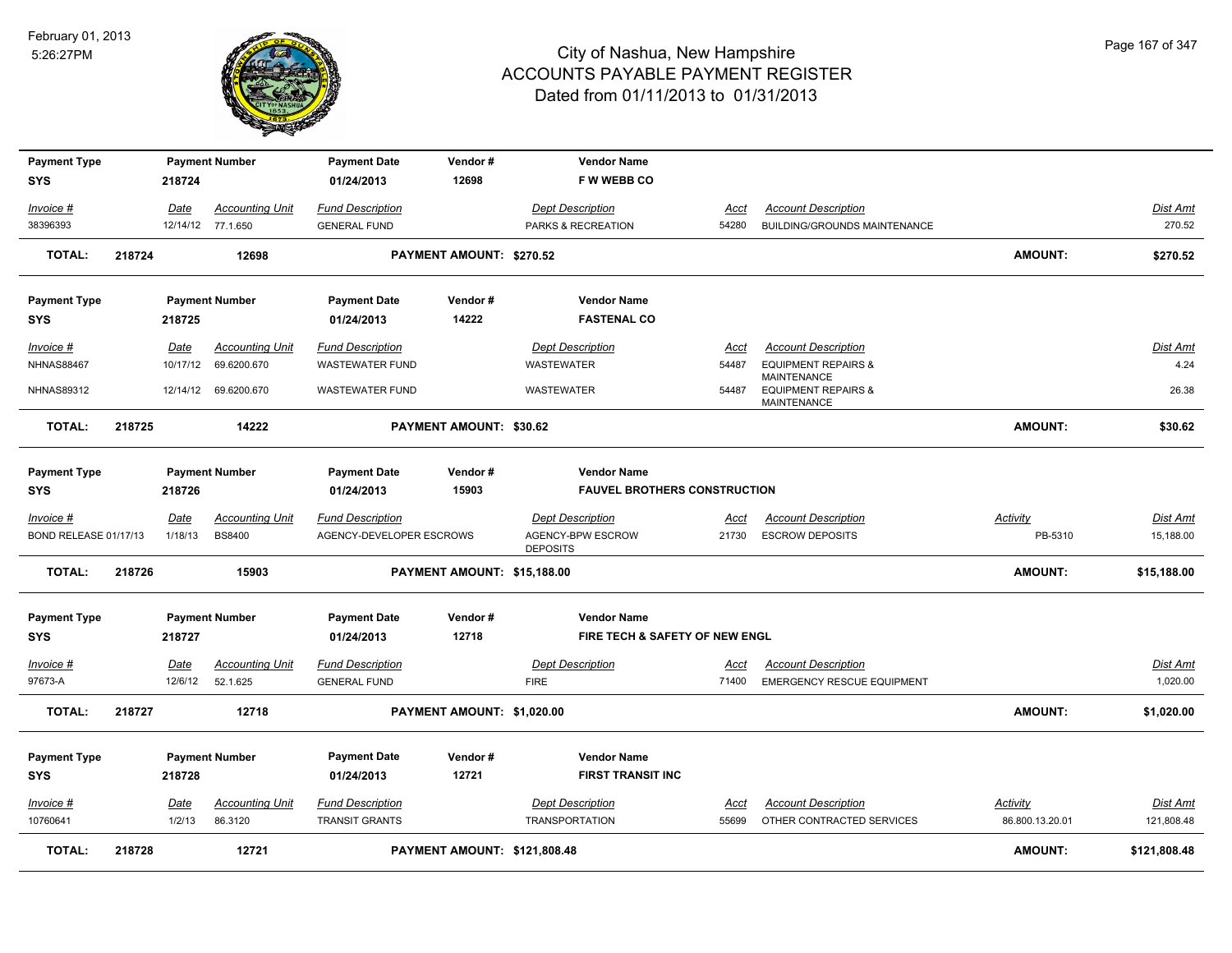

| <b>Payment Type</b><br><b>SYS</b> |        | 218729  | <b>Payment Number</b>  | <b>Payment Date</b><br>01/24/2013                 | Vendor#<br>10902           | <b>Vendor Name</b><br>THE FRONT DOOR AGENCY INC     |             |                                          |                   |                |            |
|-----------------------------------|--------|---------|------------------------|---------------------------------------------------|----------------------------|-----------------------------------------------------|-------------|------------------------------------------|-------------------|----------------|------------|
| Invoice #                         |        | Date    | <b>Accounting Unit</b> | <b>Fund Description</b>                           |                            | <b>Dept Description</b>                             | Acct        | <b>Account Description</b>               |                   | Activity       | Dist Amt   |
| 2ND QTR OCT - DEC<br>2012         |        | 1/16/13 | 84.3090                | <b>URBAN PROGRAM GRANTS</b>                       |                            | <b>URBAN PROGRAM GRANTS</b>                         | 69075       | PUBLIC SERVICES ACTIVITIES               |                   | 8400.13.30.303 | 5,000.00   |
| <b>TOTAL:</b>                     | 218729 |         | 10902                  |                                                   | PAYMENT AMOUNT: \$5,000.00 |                                                     |             |                                          |                   | <b>AMOUNT:</b> | \$5,000.00 |
| <b>Payment Type</b>               |        |         | <b>Payment Number</b>  | <b>Payment Date</b>                               | Vendor#                    | <b>Vendor Name</b>                                  |             |                                          |                   |                |            |
| <b>SYS</b>                        |        | 218730  |                        | 01/24/2013                                        | 12753                      | <b>G H BERLIN OIL CO</b>                            |             |                                          |                   |                |            |
| Invoice #                         |        | Date    | <b>Accounting Unit</b> | <b>Fund Description</b>                           |                            | <b>Dept Description</b>                             | Acct        | <b>Account Description</b>               |                   |                | Dist Amt   |
| 5081689                           |        | 1/4/13  | 61.1.700               | <b>GENERAL FUND</b>                               |                            | <b>STREETS</b>                                      | 61709       | <b>LUBRICANTS</b>                        |                   |                | 1,595.22   |
| 5086090                           |        | 1/14/13 | 50.1.500               | <b>GENERAL FUND</b>                               |                            | POLICE                                              | 61799       | VEHICLE PARTS & SUPPLIES                 |                   |                | 80.50      |
| <b>TOTAL:</b>                     | 218730 |         | 12753                  |                                                   | PAYMENT AMOUNT: \$1,675.72 |                                                     |             |                                          |                   | <b>AMOUNT:</b> | \$1,675.72 |
| <b>Payment Type</b><br><b>SYS</b> |        | 218731  | <b>Payment Number</b>  | <b>Payment Date</b><br>01/24/2013                 | Vendor#<br>12762           | <b>Vendor Name</b><br><b>GATE CITY FENCE CO INC</b> |             |                                          |                   |                |            |
| $Invoice$ #                       |        | Date    | <b>Accounting Unit</b> | <b>Fund Description</b>                           |                            | <b>Dept Description</b>                             | <u>Acct</u> | <b>Account Description</b>               |                   |                | Dist Amt   |
| 37135                             |        |         | 12/13/12 77.1.650      | <b>GENERAL FUND</b>                               |                            | PARKS & RECREATION                                  | 54280       | BUILDING/GROUNDS MAINTENANCE             |                   |                | 775.00     |
| 37219                             |        |         | 12/31/12 77.1.650      | <b>GENERAL FUND</b>                               |                            | PARKS & RECREATION                                  | 54280       | BUILDING/GROUNDS MAINTENANCE             |                   |                | 575.00     |
| <b>TOTAL:</b>                     | 218731 |         | 12762                  |                                                   | PAYMENT AMOUNT: \$1,350.00 |                                                     |             |                                          |                   | <b>AMOUNT:</b> | \$1,350.00 |
| <b>Payment Type</b>               |        |         | <b>Payment Number</b>  | <b>Payment Date</b>                               | Vendor#                    | <b>Vendor Name</b>                                  |             |                                          | <b>Payee Name</b> |                |            |
| <b>SYS</b>                        |        | 218732  |                        | 01/24/2013                                        | 12237                      | <b>GHD AMERICA</b>                                  |             |                                          | <b>GHD INC</b>    |                |            |
| Invoice #                         |        | Date    | <b>Accounting Unit</b> | <b>Fund Description</b>                           |                            | <b>Dept Description</b>                             | Acct        | <b>Account Description</b>               |                   |                | Dist Amt   |
| 8614414                           |        |         | 12/28/12 69.6200.670   | <b>WASTEWATER FUND</b>                            |                            | <b>WASTEWATER</b>                                   | 53107       | ARCHITECT/ENGINEERING<br><b>SERVICES</b> |                   |                | 1,304.00   |
| <b>TOTAL:</b>                     | 218732 |         | 12237                  |                                                   | PAYMENT AMOUNT: \$1,304.00 |                                                     |             |                                          |                   | <b>AMOUNT:</b> | \$1,304.00 |
| <b>Payment Type</b>               |        |         | <b>Payment Number</b>  | <b>Payment Date</b>                               | Vendor#                    | <b>Vendor Name</b>                                  |             |                                          |                   |                |            |
| <b>SYS</b>                        |        | 218733  |                        | 01/24/2013                                        | 15936                      | <b>CAROLYN GOODWIN</b>                              |             |                                          |                   |                |            |
| Invoice #                         |        | Date    | <b>Accounting Unit</b> | <b>Fund Description</b>                           |                            | <b>Dept Description</b>                             | Acct        | <b>Account Description</b>               |                   |                | Dist Amt   |
| SALE BACK OF 3 WEST               |        | 1/11/13 | TF42.7506              | ETF CONTRIB-WOODLAWN                              |                            | ETF CONTRIB-WOODLAWN                                | 45121       | SALE OF LOTS                             |                   |                | 425.00     |
| SALE BACK OF 3 WEST               |        | 1/11/13 | TF42.8028.8            | <b>CEMETERY</b><br>WOODLAWN CEMETERY<br>PERP-CARE |                            | <b>CEMETERY</b><br>WOODLAWN CEMETERY<br>PERP-CARE   | 44338       | PERPETUAL CARE BOND                      |                   |                | 425.00     |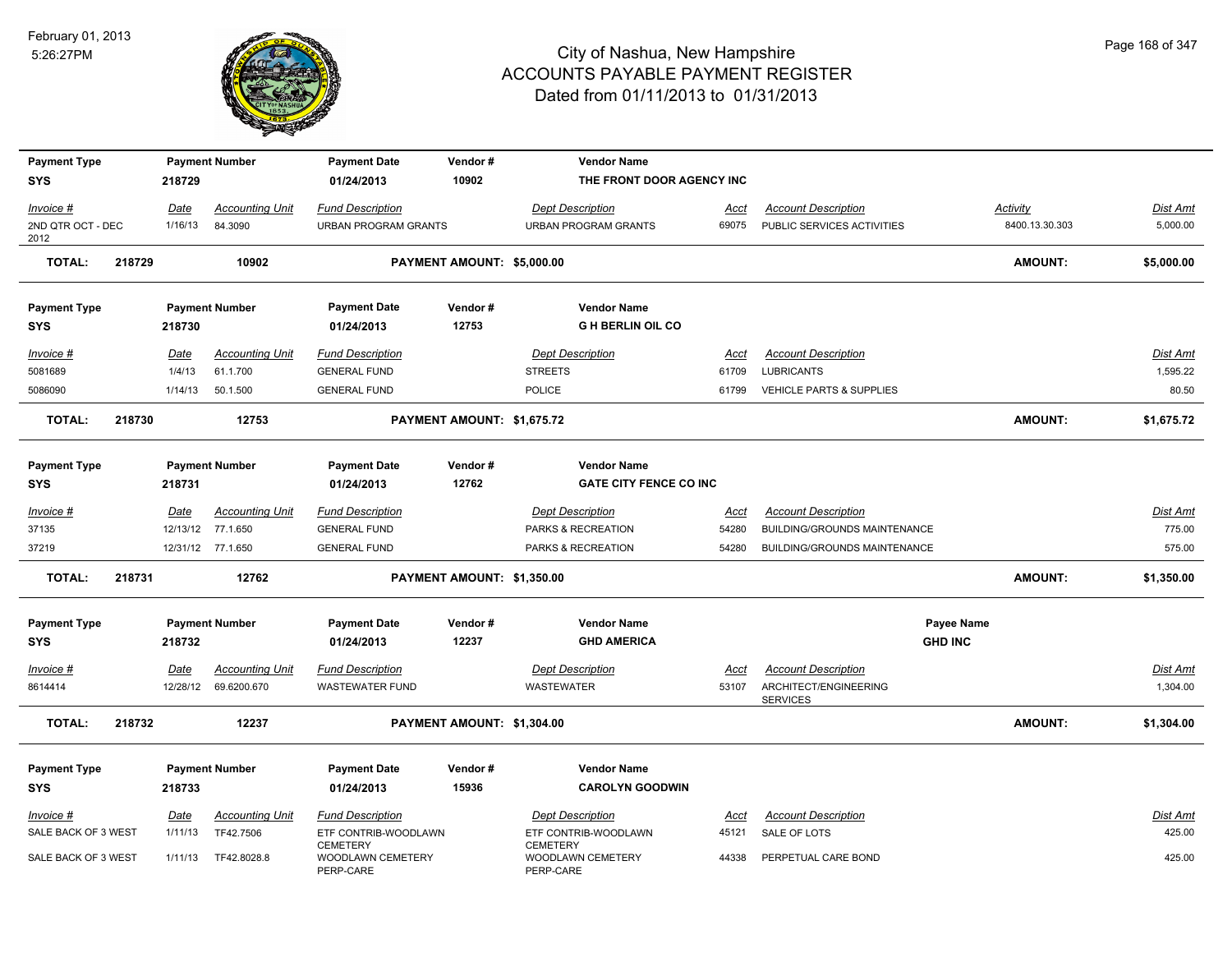

| <b>TOTAL:</b>                     | 218733 |                | 15936                              |                                                | PAYMENT AMOUNT: \$850.00   |                                                  |               |                                                                | <b>AMOUNT:</b> | \$850.00             |
|-----------------------------------|--------|----------------|------------------------------------|------------------------------------------------|----------------------------|--------------------------------------------------|---------------|----------------------------------------------------------------|----------------|----------------------|
| <b>Payment Type</b><br>SYS        |        | 218734         | <b>Payment Number</b>              | <b>Payment Date</b><br>01/24/2013              | Vendor#<br>12789           | <b>Vendor Name</b><br><b>GOVCONNECTION INC</b>   |               |                                                                |                |                      |
| Invoice #<br>49807595             |        | Date<br>1/3/13 | <b>Accounting Unit</b><br>50.1.500 | <b>Fund Description</b><br><b>GENERAL FUND</b> |                            | <b>Dept Description</b><br><b>POLICE</b>         | Acct<br>71221 | <b>Account Description</b><br><b>COMPUTER EQUIPMENT</b>        |                | Dist Amt<br>2,392.00 |
| <b>TOTAL:</b>                     | 218734 |                | 12789                              |                                                | PAYMENT AMOUNT: \$2,392.00 |                                                  |               |                                                                | <b>AMOUNT:</b> | \$2,392.00           |
| <b>Payment Type</b><br>SYS        |        | 218735         | <b>Payment Number</b>              | <b>Payment Date</b><br>01/24/2013              | Vendor#<br>12791           | <b>Vendor Name</b><br><b>DONNA GRAHAM</b>        |               |                                                                |                |                      |
| Invoice #                         |        | Date           | <b>Accounting Unit</b>             | <b>Fund Description</b>                        |                            | <b>Dept Description</b>                          | Acct          | <b>Account Description</b>                                     |                | Dist Amt             |
| HOC MTG - 1/14/13                 |        | 1/17/13        | 02.1.500                           | <b>GENERAL FUND</b>                            |                            | <b>BOARD OF ALDERMEN</b>                         | 53428         | STENOGRAPHIC SERVICES                                          |                | 120.00               |
| PSNL ADMIN<br>MTG-1/15/13         |        | 1/17/13        | 02.1.500                           | <b>GENERAL FUND</b>                            |                            | <b>BOARD OF ALDERMEN</b>                         | 53428         | STENOGRAPHIC SERVICES                                          |                | 80.00                |
| <b>TOTAL:</b>                     | 218735 |                | 12791                              |                                                | PAYMENT AMOUNT: \$200.00   |                                                  |               |                                                                | <b>AMOUNT:</b> | \$200.00             |
| <b>Payment Type</b>               |        |                | <b>Payment Number</b>              | <b>Payment Date</b>                            | Vendor#                    | <b>Vendor Name</b>                               |               |                                                                |                |                      |
| <b>SYS</b>                        |        | 218736         |                                    | 01/24/2013                                     | 10853                      | <b>GRAINGER</b>                                  |               |                                                                |                |                      |
| Invoice #                         |        | Date           | <b>Accounting Unit</b>             | <b>Fund Description</b>                        |                            | <b>Dept Description</b>                          | Acct          | <b>Account Description</b>                                     |                | Dist Amt             |
| 9031160717                        |        | 1/3/13         | 69.6200.670                        | <b>WASTEWATER FUND</b>                         |                            | WASTEWATER                                       | 54487         | <b>EQUIPMENT REPAIRS &amp;</b>                                 |                | 3.83                 |
| 9031450456                        |        | 1/3/13         | 69.6200.670                        | <b>WASTEWATER FUND</b>                         |                            | WASTEWATER                                       | 54487         | MAINTENANCE<br><b>EQUIPMENT REPAIRS &amp;</b>                  |                | 201.12               |
| 9032342082                        |        | 1/4/13         | 69.6200.670                        | <b>WASTEWATER FUND</b>                         |                            | WASTEWATER                                       | 54487         | <b>MAINTENANCE</b><br><b>EQUIPMENT REPAIRS &amp;</b>           |                | 181.83               |
| 9032453459                        |        | 1/4/13         | 69.6200.670                        | <b>WASTEWATER FUND</b>                         |                            | WASTEWATER                                       | 54487         | <b>MAINTENANCE</b><br><b>EQUIPMENT REPAIRS &amp;</b>           |                | 13.39                |
| 9032453467                        |        | 1/4/13         | 69.6200.670                        | <b>WASTEWATER FUND</b>                         |                            | WASTEWATER                                       | 54487         | <b>MAINTENANCE</b><br><b>EQUIPMENT REPAIRS &amp;</b>           |                | 168.32               |
| 9977346742                        |        | 11/14/12       | 68.6000.540                        | SOLID WASTE FUND                               |                            | <b>SOLID WASTE</b>                               | 54600         | <b>MAINTENANCE</b><br><b>VEHICLE REPAIRS &amp; MAINTENANCE</b> |                | 149.18               |
| <b>TOTAL:</b>                     | 218736 |                | 10853                              |                                                | PAYMENT AMOUNT: \$717.67   |                                                  |               |                                                                | <b>AMOUNT:</b> | \$717.67             |
| <b>Payment Type</b><br><b>SYS</b> |        | 218737         | <b>Payment Number</b>              | <b>Payment Date</b><br>01/24/2013              | Vendor#<br>12795           | <b>Vendor Name</b><br><b>GRANITE STATE GLASS</b> |               |                                                                |                |                      |
| Invoice #                         |        | <b>Date</b>    | <b>Accounting Unit</b>             | <b>Fund Description</b>                        |                            | <b>Dept Description</b>                          | Acct          | <b>Account Description</b>                                     |                | Dist Amt             |
| J0737774I                         |        | 12/18/12       | 50.1.500                           | <b>GENERAL FUND</b>                            |                            | <b>POLICE</b>                                    | 54280         | <b>BUILDING/GROUNDS MAINTENANCE</b>                            |                | 690.00               |
| <b>TOTAL:</b>                     | 218737 |                | 12795                              |                                                | PAYMENT AMOUNT: \$690.00   |                                                  |               |                                                                | <b>AMOUNT:</b> | \$690.00             |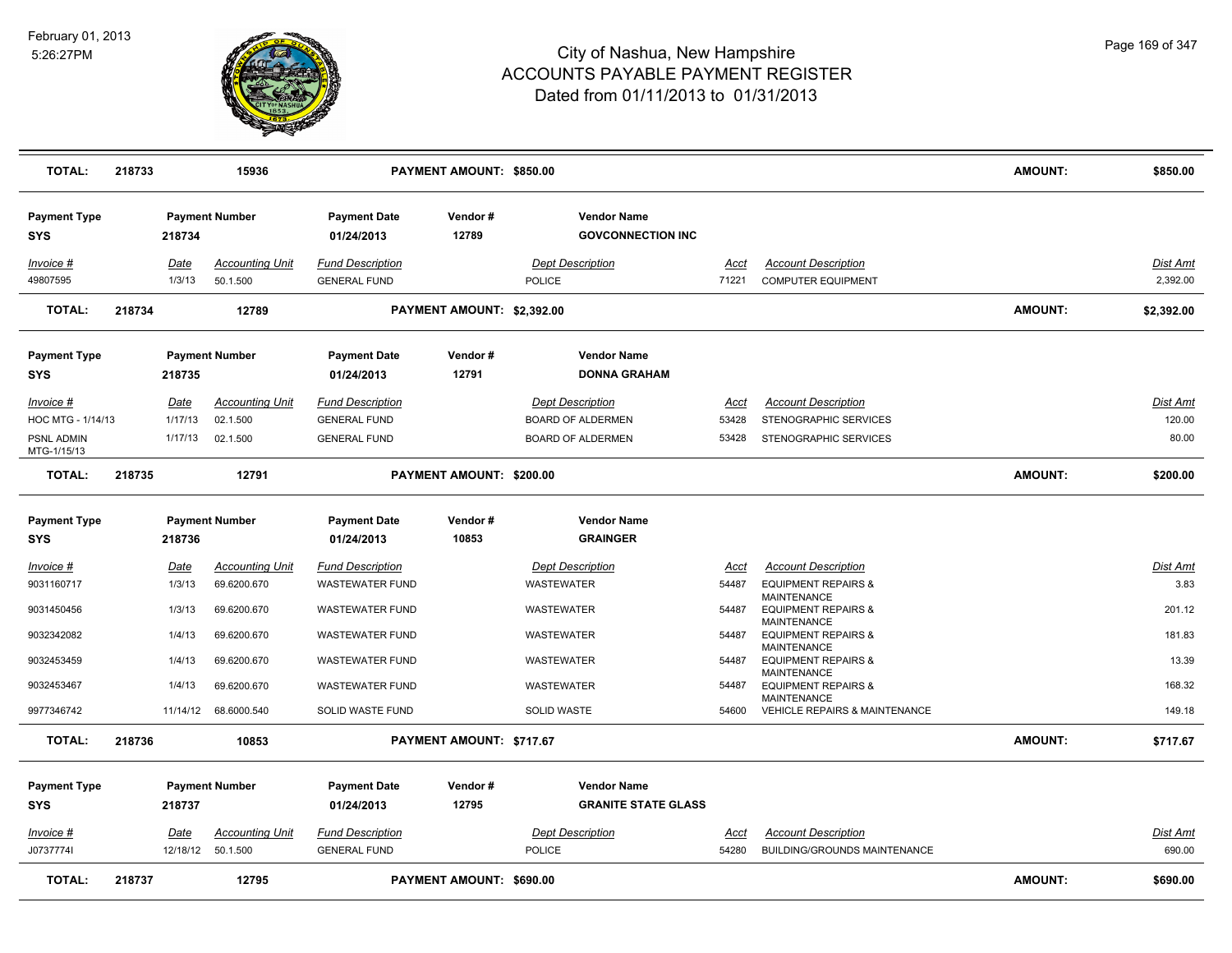

| <b>Payment Type</b> |        |             | <b>Payment Number</b>  | <b>Payment Date</b>                                 | Vendor#                     | <b>Vendor Name</b>                               |             |                            |                 |             |
|---------------------|--------|-------------|------------------------|-----------------------------------------------------|-----------------------------|--------------------------------------------------|-------------|----------------------------|-----------------|-------------|
| <b>SYS</b>          |        | 218738      |                        | 01/24/2013                                          | 12841                       | <b>HAYNER SWANSON INC</b>                        |             |                            |                 |             |
| Invoice #           |        | Date        | <b>Accounting Unit</b> | <b>Fund Description</b>                             |                             | <b>Dept Description</b>                          | Acct        | <b>Account Description</b> | Activity        | Dist Amt    |
| 10682               |        | 12/31/12    | 69.6200.950            | WASTEWATER FUND                                     |                             | <b>WASTEWATER</b>                                | 81700       | <b>INFRASTRUCTURE</b>      | 1047.69.01.30   | 2,756.56    |
| <b>TOTAL:</b>       | 218738 |             | 12841                  |                                                     | PAYMENT AMOUNT: \$2,756.56  |                                                  |             |                            | <b>AMOUNT:</b>  | \$2,756.56  |
| <b>Payment Type</b> |        |             | <b>Payment Number</b>  | <b>Payment Date</b>                                 | Vendor#                     | <b>Vendor Name</b>                               |             |                            |                 |             |
| <b>SYS</b>          |        | 218739      |                        | 01/24/2013                                          | 12842                       | <b>HAZEN &amp; SAWYER PC</b>                     |             |                            |                 |             |
| Invoice #           |        | Date        | <b>Accounting Unit</b> | <b>Fund Description</b>                             |                             | <b>Dept Description</b>                          | Acct        | <b>Account Description</b> | Activity        | Dist Amt    |
| 1-90006-012         |        | 11/26/12    | 69.6200.950            | <b>WASTEWATER FUND</b>                              |                             | WASTEWATER                                       | 81700       | <b>INFRASTRUCTURE</b>      | 1050.69.01.30   | 8,984.86    |
| 2-90006-012         |        | 12/5/12     | 69.6200.950            | <b>WASTEWATER FUND</b>                              |                             | <b>WASTEWATER</b>                                | 81700       | <b>INFRASTRUCTURE</b>      | 1050.69.01.30   | 5,053.71    |
| 2-90006-013         |        |             | 11/26/12 69.6200.950   | <b>WASTEWATER FUND</b>                              |                             | <b>WASTEWATER</b>                                | 81700       | <b>INFRASTRUCTURE</b>      | 1045.69.01.30   | 5,546.47    |
| <b>TOTAL:</b>       | 218739 |             | 12842                  |                                                     | PAYMENT AMOUNT: \$19,585.04 |                                                  |             |                            | <b>AMOUNT:</b>  | \$19,585.04 |
| <b>Payment Type</b> |        |             | <b>Payment Number</b>  | <b>Payment Date</b>                                 | Vendor#                     | <b>Vendor Name</b>                               |             |                            |                 |             |
| <b>SYS</b>          |        | 218740      |                        | 01/24/2013                                          | 14616                       | <b>HESS CORPORATION</b>                          |             |                            |                 |             |
| Invoice #           |        | <u>Date</u> | <b>Accounting Unit</b> | <b>Fund Description</b>                             |                             | <b>Dept Description</b>                          | Acct        | <b>Account Description</b> |                 | Dist Amt    |
| H13360921           |        | 1/7/13      | 52.1.720.8182          | <b>GENERAL FUND</b>                                 |                             | <b>FIRE</b>                                      | 54114       | <b>HEATING GAS</b>         |                 | 502.71      |
| <b>TOTAL:</b>       | 218740 |             | 14616                  |                                                     | PAYMENT AMOUNT: \$502.71    |                                                  |             |                            | <b>AMOUNT:</b>  | \$502.71    |
| <b>Payment Type</b> |        |             | <b>Payment Number</b>  | <b>Payment Date</b>                                 | Vendor#                     | <b>Vendor Name</b>                               |             |                            |                 |             |
| <b>SYS</b>          |        | 218741      |                        | 01/24/2013                                          | 14616                       | <b>HESS CORPORATION</b>                          |             |                            |                 |             |
| $Invoice$ #         |        | Date        | <b>Accounting Unit</b> | <b>Fund Description</b>                             |                             | <b>Dept Description</b>                          | <b>Acct</b> | <b>Account Description</b> | Activity        | Dist Amt    |
| H13360922           |        | 1/7/13      | 50.1.500               | <b>GENERAL FUND</b>                                 |                             | <b>POLICE</b>                                    | 54114       | <b>HEATING GAS</b>         |                 | 4,105.27    |
| H13360923           |        | 1/7/13      | 22.2505                | <b>GOVT &amp; EDUCATION CHANNELS</b><br><b>FUND</b> |                             | <b>GOV'T &amp; EDUCATION CHANNELS</b>            | 54114       | <b>HEATING GAS</b>         |                 | 68.14       |
| H13360923           |        | 1/7/13      | 50.1.500               | <b>GENERAL FUND</b>                                 |                             | <b>POLICE</b>                                    | 54114       | <b>HEATING GAS</b>         |                 | 115.83      |
| H13360923           |        | 1/7/13      | 60.1.500               | <b>GENERAL FUND</b>                                 |                             | <b>PUBLIC</b>                                    | 54114       | <b>HEATING GAS</b>         |                 | 245.29      |
| H13360923           |        | 1/7/13      | 86.3120                | <b>TRANSIT GRANTS</b>                               |                             | WORKS-ADMIN/ENGINEERING<br><b>TRANSPORTATION</b> | 54114       | <b>HEATING GAS</b>         | 86.800.13.10.10 | 252.11      |
| H13360924           |        | 1/7/13      | 86.3120                | <b>TRANSIT GRANTS</b>                               |                             | <b>TRANSPORTATION</b>                            | 54114       | <b>HEATING GAS</b>         | 86.800.13.10.11 | 647.61      |
| H13360925           |        | 1/7/13      | TF79.7534              | LIBRARY-CHANDLER MEM LIB                            |                             | LIBRARY-CHANDLER MEM LIB                         | 54114       | <b>HEATING GAS</b>         |                 | 570.24      |
| H13360926           |        | 1/7/13      | TF79.7534              | <b>FUND</b><br>LIBRARY-CHANDLER MEM LIB             |                             | <b>FUND</b><br>LIBRARY-CHANDLER MEM LIB          | 54114       | <b>HEATING GAS</b>         |                 | 196.42      |
| H13370203           |        | 1/11/13     | 52.1.720.8178          | <b>FUND</b><br><b>GENERAL FUND</b>                  |                             | <b>FUND</b><br><b>FIRE</b>                       | 54114       | <b>HEATING GAS</b>         |                 | 848.92      |
| H13370204           |        | 1/11/13     | 50.1.500               | <b>GENERAL FUND</b>                                 |                             | POLICE                                           | 54114       | <b>HEATING GAS</b>         |                 | 28.27       |
| H13372748           |        | 1/14/13     | 69.6200.670            | <b>WASTEWATER FUND</b>                              |                             | <b>WASTEWATER</b>                                | 54114       | <b>HEATING GAS</b>         |                 | 8,022.03    |
| H13372749           |        | 1/14/13     | 69.6200.670            | <b>WASTEWATER FUND</b>                              |                             | <b>WASTEWATER</b>                                | 54114       | <b>HEATING GAS</b>         |                 | 650.63      |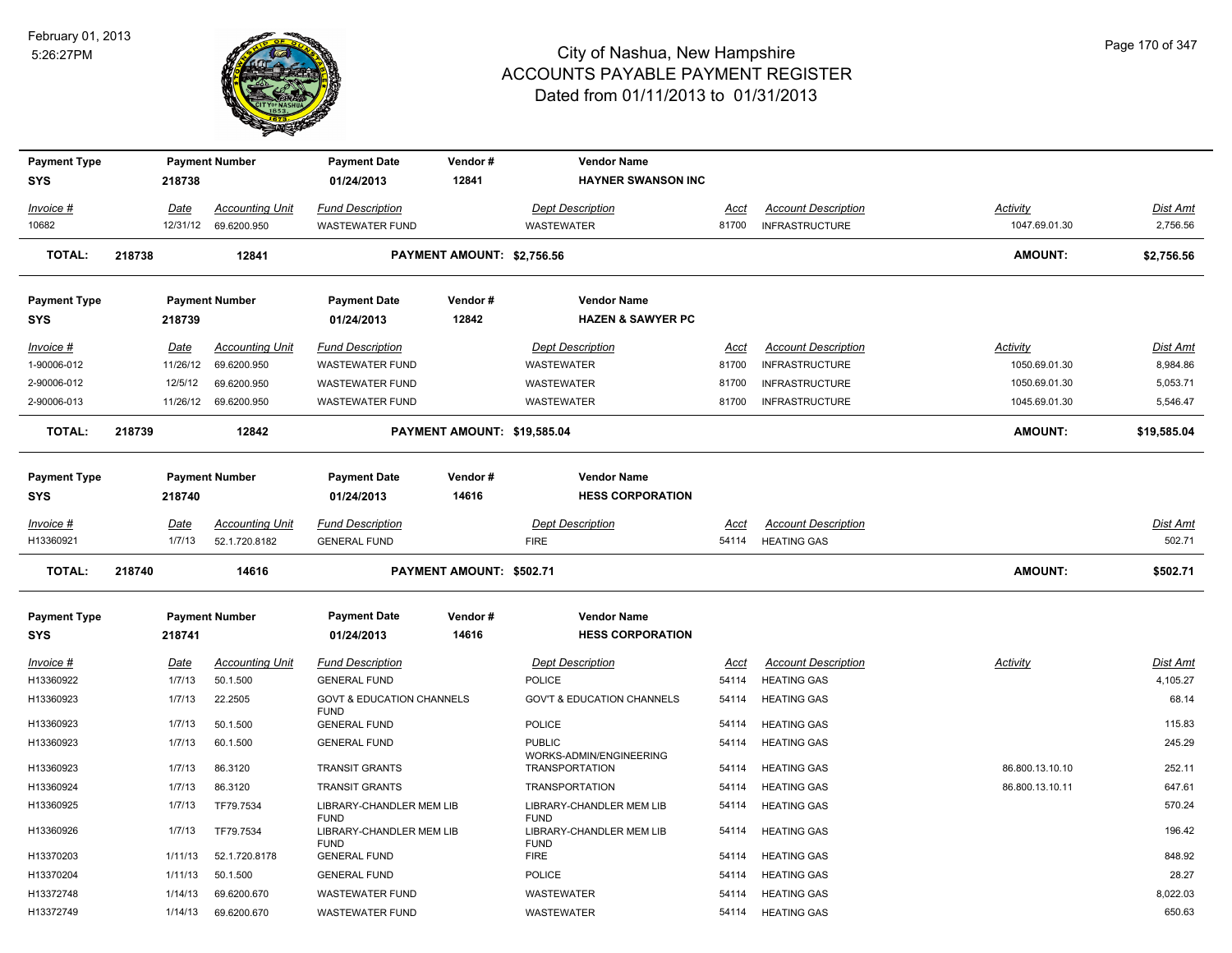

| 1/15/13 | 52.1.720.8174 | <b>GENERAL FUND</b>              | <b>FIRE</b>                   | 54114 | <b>HEATING GAS</b> | 554.89   |
|---------|---------------|----------------------------------|-------------------------------|-------|--------------------|----------|
|         |               |                                  |                               |       |                    |          |
| 1/14/13 | 52.1.720.8176 | <b>GENERAL FUND</b>              | <b>FIRE</b>                   | 54114 | <b>HEATING GAS</b> | 373.21   |
| 1/14/13 | 69.6200.670   | <b>WASTEWATER FUND</b>           | <b>WASTEWATER</b>             | 54114 | <b>HEATING GAS</b> | 6.16     |
| 1/14/13 |               | <b>GENERAL FUND</b>              | <b>PARKS &amp; RECREATION</b> | 54114 | <b>HEATING GAS</b> | 836.06   |
| 1/14/13 |               | <b>GENERAL FUND</b>              | POLICE                        | 54114 | <b>HEATING GAS</b> | 44.21    |
| 1/14/13 |               | <b>GENERAL FUND</b>              | <b>PARKS &amp; RECREATION</b> | 54114 | <b>HEATING GAS</b> | 25.79    |
| 1/14/13 | 69.6200.670   | <b>WASTEWATER FUND</b>           | <b>WASTEWATER</b>             | 54114 | <b>HEATING GAS</b> | 836.00   |
| 1/14/13 | 69.6200.670   | <b>WASTEWATER FUND</b>           | <b>WASTEWATER</b>             | 54114 | <b>HEATING GAS</b> | 176.79   |
| 1/14/13 | 69.6200.670   | <b>WASTEWATER FUND</b>           | <b>WASTEWATER</b>             | 54114 | <b>HEATING GAS</b> | 58.29    |
| 1/14/13 | 69.6200.670   | <b>WASTEWATER FUND</b>           | <b>WASTEWATER</b>             | 54114 | <b>HEATING GAS</b> | 1,033.08 |
|         |               | 77.1.500<br>50.1.500<br>77.1.500 |                               |       |                    |          |

| <b>Payment Type</b> | <b>Payment Number</b> |                        | <b>Payment Date</b>     | Vendor# | <b>Vendor Name</b>                |       | <b>Payee Name</b>                   |                                       |  |
|---------------------|-----------------------|------------------------|-------------------------|---------|-----------------------------------|-------|-------------------------------------|---------------------------------------|--|
| <b>SYS</b>          | 218742                |                        | 01/24/2013              | 14309   | <b>HOME DEPOT CREDIT SERVICES</b> |       |                                     | <b>HOME DEPOT CREDIT SERVICE 3065</b> |  |
| Invoice #           | Date                  | <b>Accounting Unit</b> | <b>Fund Description</b> |         | <b>Dept Description</b>           | Acct  | <b>Account Description</b>          | Dist Amt                              |  |
| 0013925             | 1/14/13               | 77.1.650               | <b>GENERAL FUND</b>     |         | <b>PARKS &amp; RECREATION</b>     | 54280 | <b>BUILDING/GROUNDS MAINTENANCE</b> | 71.88                                 |  |
| 0026634             | 1/14/13               | 77.1.650               | <b>GENERAL FUND</b>     |         | <b>PARKS &amp; RECREATION</b>     | 54280 | <b>BUILDING/GROUNDS MAINTENANCE</b> | 37.79                                 |  |
| 3011986             | 1/11/13               | 77.1.650               | <b>GENERAL FUND</b>     |         | <b>PARKS &amp; RECREATION</b>     | 54280 | <b>BUILDING/GROUNDS MAINTENANCE</b> | 298.97                                |  |
| 3013576             | 1/11/13               | 77.1.650               | <b>GENERAL FUND</b>     |         | <b>PARKS &amp; RECREATION</b>     | 54280 | <b>BUILDING/GROUNDS MAINTENANCE</b> | 166.92                                |  |
| 3013580             | 1/11/13               | 77.1.650               | <b>GENERAL FUND</b>     |         | <b>PARKS &amp; RECREATION</b>     | 54280 | <b>BUILDING/GROUNDS MAINTENANCE</b> | 345.27                                |  |
| 3021918             | 1/11/13               | 52.1.720               | <b>GENERAL FUND</b>     |         | <b>FIRE</b>                       | 54280 | <b>BUILDING/GROUNDS MAINTENANCE</b> | 21.94                                 |  |
| 4010587             | 12/21/12              | 42.1.720               | <b>GENERAL FUND</b>     |         | <b>WOODLAWN CEMETERY</b>          | 54280 | <b>BUILDING/GROUNDS MAINTENANCE</b> | 40.94                                 |  |
| 4026094             | 1/10/13               | 77.1.650               | <b>GENERAL FUND</b>     |         | <b>PARKS &amp; RECREATION</b>     | 54280 | <b>BUILDING/GROUNDS MAINTENANCE</b> | 17.23                                 |  |
| 4294823             | 12/31/12              | 42.1.720               | <b>GENERAL FUND</b>     |         | <b>WOODLAWN CEMETERY</b>          | 54280 | BUILDING/GROUNDS MAINTENANCE        | 491.42                                |  |
| 5013247             | 1/9/13                | 77.1.650               | <b>GENERAL FUND</b>     |         | <b>PARKS &amp; RECREATION</b>     | 54280 | BUILDING/GROUNDS MAINTENANCE        | 25.44                                 |  |
| 5996590             | 1/9/13                | 77.1.650               | <b>GENERAL FUND</b>     |         | <b>PARKS &amp; RECREATION</b>     | 54280 | BUILDING/GROUNDS MAINTENANCE        | 59.83                                 |  |
| 6025870             | 1/8/13                | TF77.7052              | MINE FALLS PARK ETF     |         | MINE FALLS PARK ETF               | 54280 | BUILDING/GROUNDS MAINTENANCE        | 587.51                                |  |
| 6294903             | 1/8/13                | TF77.7052              | MINE FALLS PARK ETF     |         | MINE FALLS PARK ETF               | 54280 | <b>BUILDING/GROUNDS MAINTENANCE</b> | 184.51                                |  |
| 9014104             | 1/15/13               | 52.1.720               | <b>GENERAL FUND</b>     |         | <b>FIRE</b>                       | 54280 | <b>BUILDING/GROUNDS MAINTENANCE</b> | 99.00                                 |  |
| 9042901             | 1/5/13                | 42.1.720               | <b>GENERAL FUND</b>     |         | WOODLAWN CEMETERY                 | 61799 | <b>VEHICLE PARTS &amp; SUPPLIES</b> | 13.55                                 |  |

**TOTAL: 218742 14309 PAYMENT AMOUNT: \$2,462.20 AMOUNT: \$2,462.20**

| <b>Payment Type</b><br><b>SYS</b> | 218743  | <b>Payment Number</b>  | <b>Payment Date</b><br>01/24/2013 | Vendor#<br>14309 | <b>Vendor Name</b><br><b>HOME DEPOT CREDIT SERVICES</b> |       |                                     | Payee Name<br><b>HOME DEPOT CREDIT SERVICE 3073</b> |          |  |
|-----------------------------------|---------|------------------------|-----------------------------------|------------------|---------------------------------------------------------|-------|-------------------------------------|-----------------------------------------------------|----------|--|
| Invoice #                         | Date    | <b>Accounting Unit</b> | <b>Fund Description</b>           |                  | <b>Dept Description</b>                                 | Acct  | <b>Account Description</b>          |                                                     | Dist Amt |  |
| 0022668                           | 1/14/13 | 50.1.500               | <b>GENERAL FUND</b>               |                  | POLICE                                                  | 61799 | <b>VEHICLE PARTS &amp; SUPPLIES</b> |                                                     | 17.93    |  |
| 8058890                           | 1/16/13 | 50.1.500               | <b>GENERAL FUND</b>               |                  | POLICE                                                  | 61799 | <b>VEHICLE PARTS &amp; SUPPLIES</b> |                                                     | 13.94    |  |
| 8215038                           | 1/16/13 | 50.1.500               | <b>GENERAL FUND</b>               |                  | <b>POLICE</b>                                           | 61799 | <b>VEHICLE PARTS &amp; SUPPLIES</b> |                                                     | $-9.96$  |  |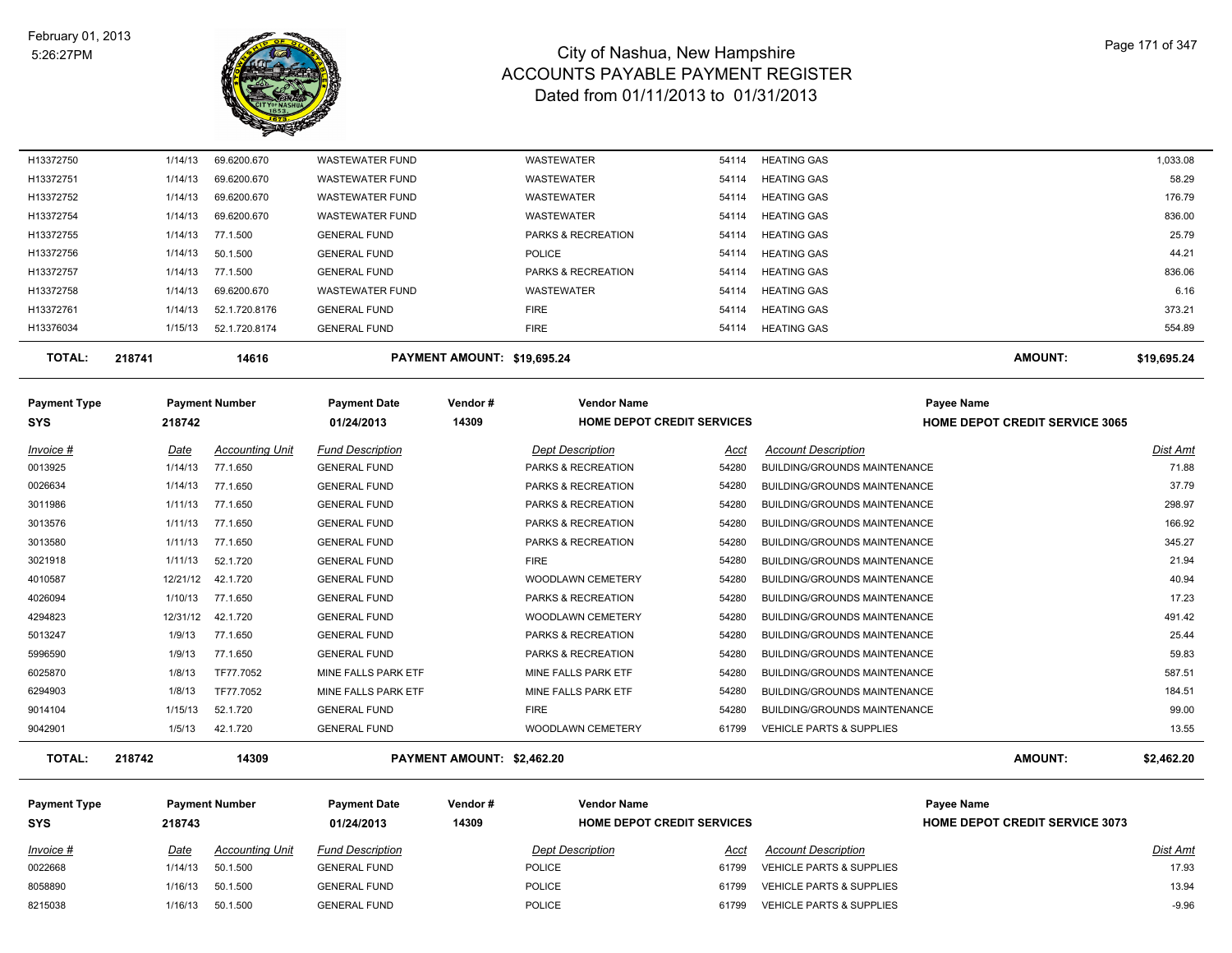

| 9014073                                                         |        | 1/15/13                          | 50.1.500                                                   | <b>GENERAL FUND</b>                                                                                  |                          | POLICE                                                                                                       | 54280                | BUILDING/GROUNDS MAINTENANCE                               |                               |                | 169.00                    |
|-----------------------------------------------------------------|--------|----------------------------------|------------------------------------------------------------|------------------------------------------------------------------------------------------------------|--------------------------|--------------------------------------------------------------------------------------------------------------|----------------------|------------------------------------------------------------|-------------------------------|----------------|---------------------------|
| <b>TOTAL:</b>                                                   | 218743 |                                  | 14309                                                      |                                                                                                      | PAYMENT AMOUNT: \$190.91 |                                                                                                              |                      |                                                            |                               | <b>AMOUNT:</b> | \$190.91                  |
| <b>Payment Type</b><br><b>SYS</b>                               |        | 218744                           | <b>Payment Number</b>                                      | <b>Payment Date</b><br>01/24/2013                                                                    | Vendor#<br>11219         | <b>Vendor Name</b><br>HUNTER SYSTEMS GROUP INC                                                               |                      |                                                            |                               |                |                           |
| Invoice #<br><b>HSG-5387</b>                                    |        | Date<br>12/21/12                 | <b>Accounting Unit</b><br>50.1.500                         | <b>Fund Description</b><br><b>GENERAL FUND</b>                                                       |                          | <b>Dept Description</b><br>POLICE                                                                            | Acct<br>61607        | <b>Account Description</b><br><b>COMPUTER SUPPLIES</b>     |                               |                | Dist Amt<br>36.00         |
| <b>TOTAL:</b>                                                   | 218744 |                                  | 11219                                                      |                                                                                                      | PAYMENT AMOUNT: \$36.00  |                                                                                                              |                      |                                                            |                               | AMOUNT:        | \$36.00                   |
| <b>Payment Type</b><br><b>SYS</b><br>Invoice #                  |        | 218745<br>Date                   | <b>Payment Number</b><br><b>Accounting Unit</b>            | <b>Payment Date</b><br>01/24/2013<br><b>Fund Description</b>                                         | Vendor#<br>12893         | <b>Vendor Name</b><br><b>INGRAM LIBRARY SERVICES</b><br><b>Dept Description</b>                              | Acct                 | <b>Account Description</b>                                 |                               |                | Dist Amt                  |
| 08565768                                                        |        |                                  | 12/27/12 79.1.760                                          | <b>GENERAL FUND</b>                                                                                  |                          | <b>LIBRARY</b>                                                                                               | 61807                | <b>PUBLICATIONS</b>                                        |                               |                | 31.02                     |
| <b>TOTAL:</b>                                                   | 218745 |                                  | 12893                                                      |                                                                                                      | PAYMENT AMOUNT: \$31.02  |                                                                                                              |                      |                                                            |                               | <b>AMOUNT:</b> | \$31.02                   |
| <b>Payment Type</b><br><b>SYS</b>                               |        | 218746                           | <b>Payment Number</b>                                      | <b>Payment Date</b><br>01/24/2013                                                                    | Vendor#<br>12906         | <b>Vendor Name</b><br><b>J LAWRENCE HALL INC</b>                                                             |                      |                                                            |                               |                |                           |
| $Invoice$ #<br>57585                                            |        | <b>Date</b><br>12/20/12          | <b>Accounting Unit</b><br>TF42.7506                        | <b>Fund Description</b><br>ETF CONTRIB-WOODLAWN<br><b>CEMETERY</b>                                   |                          | <b>Dept Description</b><br>ETF CONTRIB-WOODLAWN<br><b>CEMETERY</b>                                           | <u>Acct</u><br>54280 | <b>Account Description</b><br>BUILDING/GROUNDS MAINTENANCE |                               |                | Dist Amt<br>435.00        |
| <b>TOTAL:</b>                                                   | 218746 |                                  | 12906                                                      |                                                                                                      | PAYMENT AMOUNT: \$435.00 |                                                                                                              |                      |                                                            |                               | <b>AMOUNT:</b> | \$435.00                  |
| <b>Payment Type</b><br>SYS<br>$Invoice$ #<br>1/9-1/17/13 TAPING |        | 218747<br><b>Date</b><br>1/22/13 | <b>Payment Number</b><br><u>Accounting Unit</u><br>22.2505 | <b>Payment Date</b><br>01/24/2013<br><b>Fund Description</b><br><b>GOVT &amp; EDUCATION CHANNELS</b> | Vendor#<br>12919         | <b>Vendor Name</b><br><b>MIKE JEYNES</b><br><b>Dept Description</b><br><b>GOV'T &amp; EDUCATION CHANNELS</b> | <u>Acct</u><br>53470 | <b>Account Description</b><br><b>VIDEOGRAPHY SERVICES</b>  |                               |                | <u>Dist Amt</u><br>225.00 |
| <b>TOTAL:</b>                                                   | 218747 |                                  | 12919                                                      | <b>FUND</b>                                                                                          | PAYMENT AMOUNT: \$225.00 |                                                                                                              |                      |                                                            |                               | <b>AMOUNT:</b> | \$225.00                  |
| <b>Payment Type</b><br>SYS                                      |        | 218748                           | <b>Payment Number</b>                                      | <b>Payment Date</b><br>01/24/2013                                                                    | Vendor#<br>12957         | <b>Vendor Name</b><br><b>THOMAS KING</b>                                                                     |                      |                                                            | Payee Name<br><b>TOM KING</b> |                |                           |
| $Invoice$ #<br>1/19/13 TAPING                                   |        | <u>Date</u><br>1/22/13           | <b>Accounting Unit</b><br>22.2505                          | <b>Fund Description</b><br><b>GOVT &amp; EDUCATION CHANNELS</b><br><b>FUND</b>                       |                          | <b>Dept Description</b><br><b>GOV'T &amp; EDUCATION CHANNELS</b>                                             | <u>Acct</u><br>53470 | <b>Account Description</b><br><b>VIDEOGRAPHY SERVICES</b>  |                               |                | Dist Amt<br>100.00        |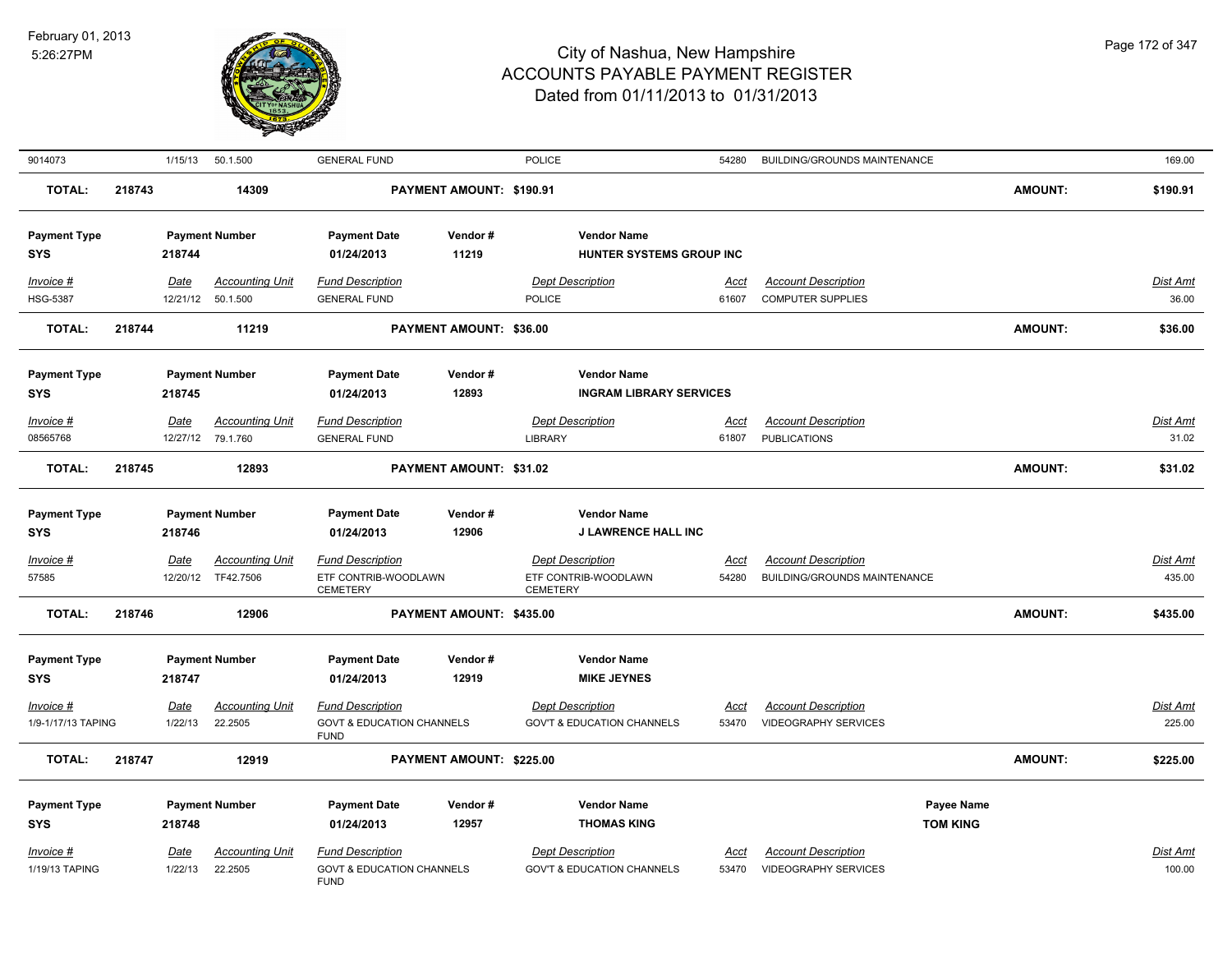

| <b>TOTAL:</b>                     | 218748          | 12958                                       |                                                         | PAYMENT AMOUNT: \$100.00 |                                                                 |                      |                                                                   |                                    | <b>AMOUNT:</b>                      | \$100.00           |
|-----------------------------------|-----------------|---------------------------------------------|---------------------------------------------------------|--------------------------|-----------------------------------------------------------------|----------------------|-------------------------------------------------------------------|------------------------------------|-------------------------------------|--------------------|
| <b>Payment Type</b><br><b>SYS</b> | 218749          | <b>Payment Number</b>                       | <b>Payment Date</b><br>01/24/2013                       | Vendor#<br>15806         | <b>Vendor Name</b><br><b>KBW FINANCIAL STAFFING/RECRUIT</b>     |                      |                                                                   | Payee Name                         | <b>KROLL, BECKER &amp; WING LLC</b> |                    |
| Invoice #<br>860017308            | Date<br>1/15/13 | <b>Accounting Unit</b><br>26.1010           | <b>Fund Description</b><br><b>GF-PRIOR YEAR ESCROWS</b> |                          | <b>Dept Description</b><br><b>FINANCIAL SERVICES</b>            | <u>Acct</u><br>53452 | <b>Account Description</b><br><b>STAFFING SERVICES</b>            |                                    |                                     | Dist Amt<br>494.88 |
| <b>TOTAL:</b>                     | 218749          | 15806                                       |                                                         | PAYMENT AMOUNT: \$494.88 |                                                                 |                      |                                                                   |                                    | <b>AMOUNT:</b>                      | \$494.88           |
| <b>Payment Type</b><br><b>SYS</b> | 218750          | <b>Payment Number</b>                       | <b>Payment Date</b><br>01/24/2013                       | Vendor#<br>10854         | <b>Vendor Name</b><br><b>KUSTOM SIGNALS INC</b>                 |                      |                                                                   |                                    |                                     |                    |
| Invoice #                         | Date            | <b>Accounting Unit</b>                      | <b>Fund Description</b>                                 |                          | <b>Dept Description</b>                                         | Acct                 | <b>Account Description</b>                                        |                                    |                                     | Dist Amt           |
| 474486                            |                 | 12/27/12 50.1.500                           | <b>GENERAL FUND</b>                                     |                          | <b>POLICE</b>                                                   | 54487                | <b>EQUIPMENT REPAIRS &amp;</b><br>MAINTENANCE                     |                                    |                                     | 354.51             |
| <b>TOTAL:</b>                     | 218750          | 10854                                       |                                                         | PAYMENT AMOUNT: \$354.51 |                                                                 |                      |                                                                   |                                    | <b>AMOUNT:</b>                      | \$354.51           |
| <b>Payment Type</b><br><b>SYS</b> | 218751          | <b>Payment Number</b>                       | <b>Payment Date</b><br>01/24/2013                       | Vendor#<br>13012         | <b>Vendor Name</b><br>LIBERTY INTNL TRUCKS OF NH LLC            |                      |                                                                   |                                    |                                     |                    |
| Invoice #<br>202554               | <b>Date</b>     | <b>Accounting Unit</b><br>12/18/12 77.1.690 | <b>Fund Description</b><br><b>GENERAL FUND</b>          |                          | <b>Dept Description</b><br>PARKS & RECREATION                   | Acct<br>61799        | <b>Account Description</b><br><b>VEHICLE PARTS &amp; SUPPLIES</b> |                                    |                                     | Dist Amt<br>321.88 |
| <b>TOTAL:</b>                     | 218751          | 13012                                       |                                                         | PAYMENT AMOUNT: \$321.88 |                                                                 |                      |                                                                   |                                    | <b>AMOUNT:</b>                      | \$321.88           |
| <b>Payment Type</b><br><b>SYS</b> | 218752          | <b>Payment Number</b>                       | <b>Payment Date</b><br>01/24/2013                       | Vendor#<br>14415         | <b>Vendor Name</b><br><b>LOWES</b>                              |                      |                                                                   | Payee Name<br><b>LOWE'S - 3502</b> |                                     |                    |
| $Invoice$ #                       | Date            | <b>Accounting Unit</b>                      | <b>Fund Description</b>                                 |                          | <b>Dept Description</b>                                         | <u>Acct</u>          | <b>Account Description</b>                                        |                                    |                                     | <u>Dist Amt</u>    |
| 02670                             | 1/10/13         | 77.1.650                                    | <b>GENERAL FUND</b>                                     |                          | PARKS & RECREATION                                              | 54280                | <b>BUILDING/GROUNDS MAINTENANCE</b>                               |                                    |                                     | 48.37              |
| 10698                             | 1/18/13         | 79.1.720                                    | <b>GENERAL FUND</b>                                     |                          | LIBRARY                                                         | 54280                | <b>BUILDING/GROUNDS MAINTENANCE</b>                               |                                    |                                     | 110.19             |
| <b>TOTAL:</b>                     | 218752          | 14415                                       |                                                         | PAYMENT AMOUNT: \$158.56 |                                                                 |                      |                                                                   |                                    | <b>AMOUNT:</b>                      | \$158.56           |
| <b>Payment Type</b><br><b>SYS</b> | 218753          | <b>Payment Number</b>                       | <b>Payment Date</b><br>01/24/2013                       | Vendor#<br>13035         | <b>Vendor Name</b><br><b>M &amp; M ELECTRICAL SUPPLY CO INC</b> |                      |                                                                   |                                    |                                     |                    |
| $Invoice$ #                       | <u>Date</u>     | <b>Accounting Unit</b>                      | <b>Fund Description</b>                                 |                          | <b>Dept Description</b>                                         | <u>Acct</u>          | <b>Account Description</b>                                        |                                    |                                     | Dist Amt           |
| R 27865                           | 9/12/12         | 29.1.720.8167                               | <b>GENERAL FUND</b>                                     |                          | <b>CITY BUILDINGS</b>                                           | 54280                | <b>BUILDING/GROUNDS MAINTENANCE</b>                               |                                    |                                     | 188.38             |
| R 28200                           | 9/21/12         | 29.1.720.8162                               | <b>GENERAL FUND</b>                                     |                          | <b>CITY BUILDINGS</b>                                           | 54280                | <b>BUILDING/GROUNDS MAINTENANCE</b>                               |                                    |                                     | 29.51              |
| R 30744                           |                 | 11/20/12 29.1.720.8162                      | <b>GENERAL FUND</b>                                     |                          | <b>CITY BUILDINGS</b>                                           | 54280                | <b>BUILDING/GROUNDS MAINTENANCE</b>                               |                                    |                                     | 98.20              |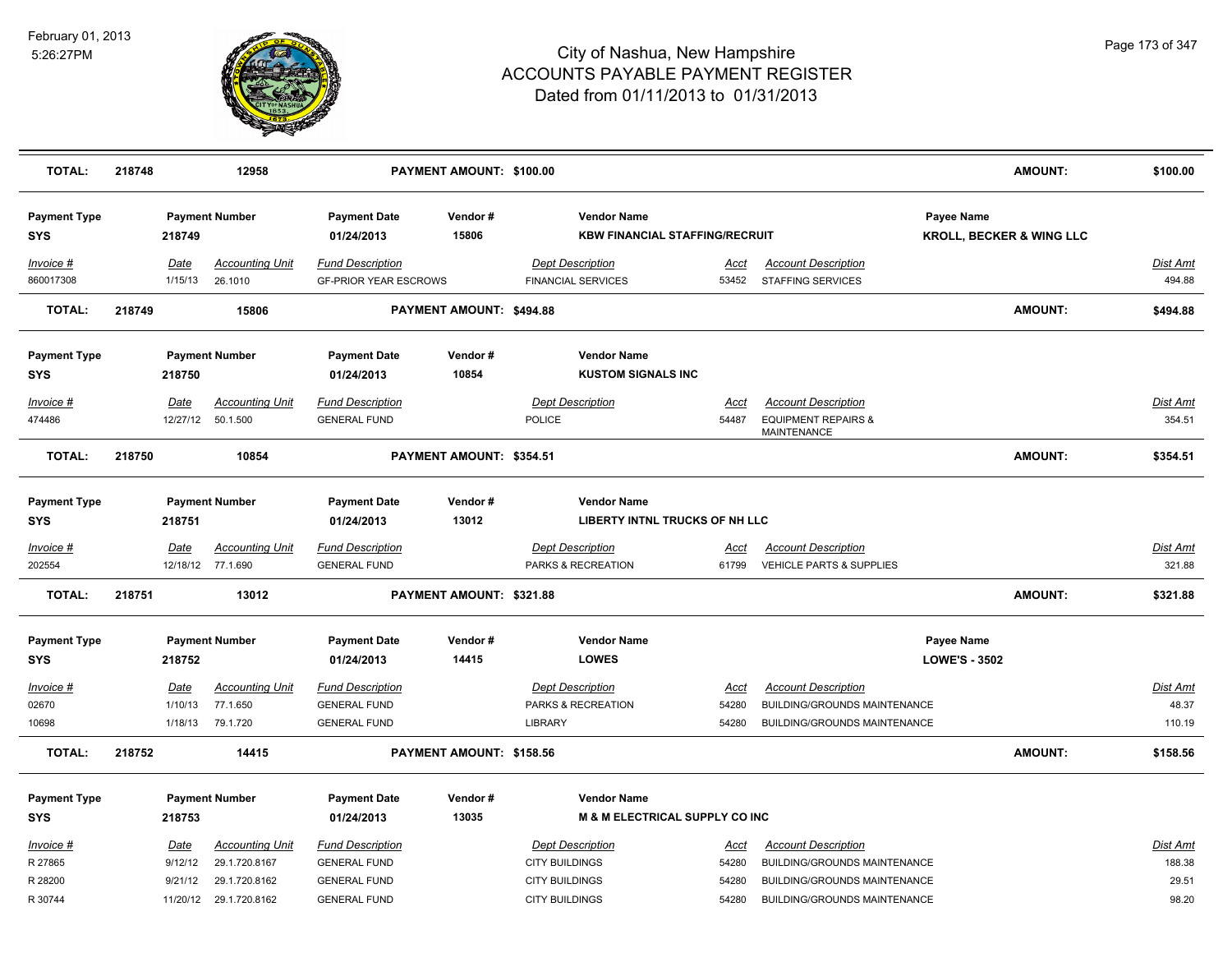

| R 30786                                 |        |             | 11/21/12 29.1.720.8162 | <b>GENERAL FUND</b>               |                                 | <b>CITY BUILDINGS</b>                           | 54280       | BUILDING/GROUNDS MAINTENANCE                                               |                 | 53.35           |
|-----------------------------------------|--------|-------------|------------------------|-----------------------------------|---------------------------------|-------------------------------------------------|-------------|----------------------------------------------------------------------------|-----------------|-----------------|
| R 31828                                 |        | 12/19/12    | 69.6200.670            | <b>WASTEWATER FUND</b>            |                                 | WASTEWATER                                      | 54487       | <b>EQUIPMENT REPAIRS &amp;</b>                                             |                 | 25.15           |
| R 32189                                 |        | 1/3/13      | 52.1.620               | <b>GENERAL FUND</b>               |                                 | <b>FIRE</b>                                     | 61699       | <b>MAINTENANCE</b><br><b>EQUIPMENT MAINT SUPPLIES</b>                      |                 | 5.86            |
| R 32320                                 |        | 1/7/13      | 69.6200.670            | <b>WASTEWATER FUND</b>            |                                 | WASTEWATER                                      | 54487       | <b>EQUIPMENT REPAIRS &amp;</b>                                             |                 | 40.24           |
| R 32330                                 |        | 1/7/13      | 69.6200.670            | <b>WASTEWATER FUND</b>            |                                 | WASTEWATER                                      | 54487       | <b>MAINTENANCE</b><br><b>EQUIPMENT REPAIRS &amp;</b><br><b>MAINTENANCE</b> |                 | 23.88           |
| R 32381                                 |        | 1/8/13      | 52.1.620               | <b>GENERAL FUND</b>               |                                 | <b>FIRE</b>                                     | 61699       | <b>EQUIPMENT MAINT SUPPLIES</b>                                            |                 | 29.50           |
| R 32436                                 |        | 1/9/13      | 52.1.620               | <b>GENERAL FUND</b>               |                                 | <b>FIRE</b>                                     | 61699       | <b>EQUIPMENT MAINT SUPPLIES</b>                                            |                 | 31.62           |
| R 32463                                 |        | 1/10/13     | 69.6200.670            | <b>WASTEWATER FUND</b>            |                                 | <b>WASTEWATER</b>                               | 54487       | <b>EQUIPMENT REPAIRS &amp;</b><br>MAINTENANCE                              |                 | 111.57          |
| R 32484                                 |        | 1/10/13     | 52.1.620               | <b>GENERAL FUND</b>               |                                 | <b>FIRE</b>                                     | 61699       | <b>EQUIPMENT MAINT SUPPLIES</b>                                            |                 | 27.25           |
| R 32501                                 |        | 1/11/13     | 69.6200.670            | <b>WASTEWATER FUND</b>            |                                 | WASTEWATER                                      | 54487       | <b>EQUIPMENT REPAIRS &amp;</b><br><b>MAINTENANCE</b>                       |                 | 38.60           |
| R 32540                                 |        | 1/16/13     | 52.1.620               | <b>GENERAL FUND</b>               |                                 | <b>FIRE</b>                                     | 61699       | <b>EQUIPMENT MAINT SUPPLIES</b>                                            |                 | 197.04          |
| R 32712                                 |        | 1/16/13     | 52.1.620               | <b>GENERAL FUND</b>               |                                 | <b>FIRE</b>                                     | 61699       | <b>EQUIPMENT MAINT SUPPLIES</b>                                            |                 | 18.63           |
| <b>TOTAL:</b>                           | 218753 |             | 13035                  |                                   | <b>PAYMENT AMOUNT: \$918.78</b> |                                                 |             |                                                                            | <b>AMOUNT:</b>  | \$918.78        |
| <b>Payment Type</b><br><b>SYS</b>       |        | 218754      | <b>Payment Number</b>  | <b>Payment Date</b><br>01/24/2013 | Vendor#<br>14965                | <b>Vendor Name</b><br><b>MAILINGS UNLIMITED</b> |             |                                                                            |                 |                 |
| Invoice #                               |        | Date        | <b>Accounting Unit</b> | <b>Fund Description</b>           |                                 | <b>Dept Description</b>                         | Acct        | <b>Account Description</b>                                                 |                 | <b>Dist Amt</b> |
| 54742                                   |        | 1/12/13     | 69.6200.500            | <b>WASTEWATER FUND</b>            |                                 | WASTEWATER                                      | 53467       | <b>BILLING &amp; MAILING SERVICES</b>                                      |                 | 152.78          |
| 54805                                   |        | 1/12/13     | 69.6200.500            | <b>WASTEWATER FUND</b>            |                                 | WASTEWATER                                      | 53467       | <b>BILLING &amp; MAILING SERVICES</b>                                      |                 | 482.24          |
| 54896                                   |        | 1/12/13     | 69.6200.500            | <b>WASTEWATER FUND</b>            |                                 | <b>WASTEWATER</b>                               | 53467       | <b>BILLING &amp; MAILING SERVICES</b>                                      |                 | 267.03          |
| <b>TOTAL:</b>                           | 218754 |             | 14965                  |                                   | PAYMENT AMOUNT: \$902.05        |                                                 |             |                                                                            | <b>AMOUNT:</b>  | \$902.05        |
| <b>Payment Type</b>                     |        |             | <b>Payment Number</b>  | <b>Payment Date</b>               | Vendor#                         | <b>Vendor Name</b>                              |             |                                                                            |                 |                 |
| <b>SYS</b>                              |        | 218755      |                        | 01/24/2013                        | 13055                           | <b>MARGUERITES PLACE INC</b>                    |             |                                                                            |                 |                 |
|                                         |        |             |                        |                                   |                                 |                                                 |             |                                                                            |                 |                 |
| <u>Invoice #</u>                        |        | <u>Date</u> | <b>Accounting Unit</b> | <b>Fund Description</b>           |                                 | <b>Dept Description</b>                         | <u>Acct</u> | <b>Account Description</b>                                                 | <u>Activity</u> | <u>Dist Amt</u> |
| 1725                                    |        | 1/1/13      | 84.3090                | <b>URBAN PROGRAM GRANTS</b>       |                                 | <b>URBAN PROGRAM GRANTS</b>                     | 69075       | PUBLIC SERVICES ACTIVITIES                                                 | 8400.13.30.301  | 4,607.50        |
| <b>TOTAL:</b>                           | 218755 |             | 13055                  |                                   | PAYMENT AMOUNT: \$4,607.50      |                                                 |             |                                                                            | <b>AMOUNT:</b>  | \$4,607.50      |
| <b>Payment Type</b>                     |        |             | <b>Payment Number</b>  | <b>Payment Date</b>               | Vendor#                         | <b>Vendor Name</b>                              |             |                                                                            |                 |                 |
|                                         |        |             |                        |                                   | 15924                           | <b>EMILY MARTUSCELLO</b>                        |             |                                                                            |                 |                 |
| <b>SYS</b>                              |        | 218756      |                        | 01/24/2013                        |                                 |                                                 |             |                                                                            |                 |                 |
| Invoice #                               |        | Date        | <b>Accounting Unit</b> | <b>Fund Description</b>           |                                 | <b>Dept Description</b>                         | Acct        | <b>Account Description</b>                                                 |                 | Dist Amt        |
| <b>BACKGROUND CHECK</b><br><b>REFUN</b> |        | 1/18/13     | 11.1.500               | <b>GENERAL FUND</b>               |                                 | <b>HUMAN RESOURCES</b>                          | 55425       | EMPLOYMENT BACKGROUND<br><b>CHECKS</b>                                     |                 | 25.00           |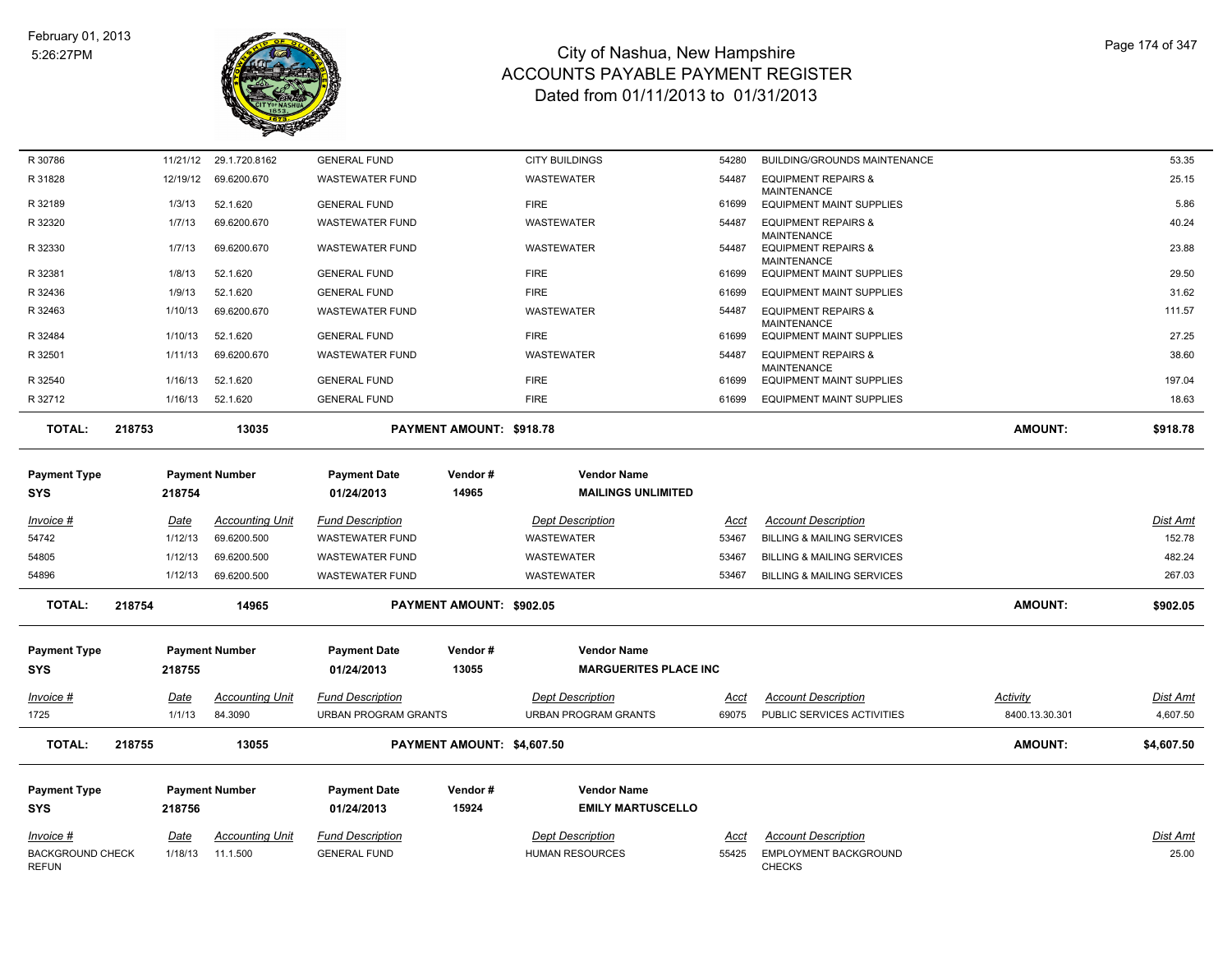

| <b>TOTAL:</b>                     | 218756 |          | 15924                  |                                                     | <b>PAYMENT AMOUNT: \$25.00</b> |                                                        |             |                                               | <b>AMOUNT:</b>      | \$25.00         |
|-----------------------------------|--------|----------|------------------------|-----------------------------------------------------|--------------------------------|--------------------------------------------------------|-------------|-----------------------------------------------|---------------------|-----------------|
| <b>Payment Type</b><br><b>SYS</b> |        | 218757   | <b>Payment Number</b>  | <b>Payment Date</b><br>01/24/2013                   | Vendor#<br>13067               | <b>Vendor Name</b><br><b>MAYNARD &amp; LESIEUR INC</b> |             |                                               |                     |                 |
| Invoice #                         |        | Date     | <b>Accounting Unit</b> | <b>Fund Description</b>                             |                                | <b>Dept Description</b>                                | Acct        | <b>Account Description</b>                    |                     | Dist Amt        |
| 54376                             |        | 12/24/12 | 68.6000.540            | SOLID WASTE FUND                                    |                                | SOLID WASTE                                            | 61705       | <b>TIRES</b>                                  |                     | 175.00          |
| 54572                             |        | 12/27/12 | 68.6000.540            | SOLID WASTE FUND                                    |                                | SOLID WASTE                                            | 61705       | <b>TIRES</b>                                  |                     | 175.00          |
| 54874                             |        | 12/31/12 | 68.6000.540            | SOLID WASTE FUND                                    |                                | SOLID WASTE                                            | 61705       | <b>TIRES</b>                                  |                     | 700.00          |
| 54952                             |        | 1/2/13   | 68.6000.540            | SOLID WASTE FUND                                    |                                | SOLID WASTE                                            | 61705       | <b>TIRES</b>                                  |                     | $-584.86$       |
| <b>TOTAL:</b>                     | 218757 |          | 13067                  |                                                     | PAYMENT AMOUNT: \$465.14       |                                                        |             |                                               | <b>AMOUNT:</b>      | \$465.14        |
| <b>Payment Type</b>               |        |          | <b>Payment Number</b>  | <b>Payment Date</b>                                 | Vendor#                        | <b>Vendor Name</b>                                     |             |                                               |                     |                 |
| <b>SYS</b>                        |        | 218758   |                        | 01/24/2013                                          | 13067                          | <b>MAYNARD &amp; LESIEUR INC</b>                       |             |                                               |                     |                 |
| Invoice #                         |        | Date     | <b>Accounting Unit</b> | <b>Fund Description</b>                             |                                | <b>Dept Description</b>                                | Acct        | <b>Account Description</b>                    |                     | Dist Amt        |
| 55014                             |        | 1/3/13   | 69.6200.670            | <b>WASTEWATER FUND</b>                              |                                | <b>WASTEWATER</b>                                      | 54487       | <b>EQUIPMENT REPAIRS &amp;</b><br>MAINTENANCE |                     | 29.10           |
| <b>TOTAL:</b>                     | 218758 |          | 13067                  |                                                     | PAYMENT AMOUNT: \$29.10        |                                                        |             |                                               | <b>AMOUNT:</b>      | \$29.10         |
| <b>Payment Type</b>               |        |          | <b>Payment Number</b>  | <b>Payment Date</b>                                 | Vendor#                        | <b>Vendor Name</b>                                     |             |                                               |                     |                 |
| <b>SYS</b>                        |        | 218759   |                        | 01/24/2013                                          | 13080                          | <b>JIM MCLEAN</b>                                      |             |                                               |                     |                 |
| Invoice #                         |        | Date     | <b>Accounting Unit</b> | <b>Fund Description</b>                             |                                | <b>Dept Description</b>                                | Acct        | <b>Account Description</b>                    |                     | Dist Amt        |
| 1/10-1/22/13 TAPING               |        | 1/22/13  | 22.2505                | <b>GOVT &amp; EDUCATION CHANNELS</b><br><b>FUND</b> |                                | <b>GOV'T &amp; EDUCATION CHANNELS</b>                  | 53470       | VIDEOGRAPHY SERVICES                          |                     | 212.50          |
| <b>TOTAL:</b>                     | 218759 |          | 13080                  |                                                     | PAYMENT AMOUNT: \$212.50       |                                                        |             |                                               | <b>AMOUNT:</b>      | \$212.50        |
| <b>Payment Type</b>               |        |          | <b>Payment Number</b>  | <b>Payment Date</b>                                 | Vendor#                        | <b>Vendor Name</b>                                     |             |                                               |                     |                 |
| <b>SYS</b>                        |        | 218760   |                        | 01/24/2013                                          | 13097                          | <b>MICRO MARKETING ASSOCIATES</b>                      |             |                                               |                     |                 |
| Invoice #                         |        | Date     | <b>Accounting Unit</b> | <b>Fund Description</b>                             |                                | <b>Dept Description</b>                                | <u>Acct</u> | <b>Account Description</b>                    |                     | <b>Dist Amt</b> |
| 467021                            |        | 1/4/13   | 79.1.755               | <b>GENERAL FUND</b>                                 |                                | LIBRARY                                                | 61814       | <b>MEDIA</b>                                  |                     | 34.00           |
| <b>TOTAL:</b>                     | 218760 |          | 13097                  |                                                     | PAYMENT AMOUNT: \$34.00        |                                                        |             |                                               | <b>AMOUNT:</b>      | \$34.00         |
| <b>Payment Type</b>               |        |          | <b>Payment Number</b>  | <b>Payment Date</b>                                 | Vendor #                       | <b>Vendor Name</b>                                     |             |                                               | <b>Payee Name</b>   |                 |
| SYS                               |        | 218761   |                        | 01/24/2013                                          | 10861                          | <b>MIDWEST TAPE LLC</b>                                |             |                                               | <b>MIDWEST TAPE</b> |                 |
| <b>Invoice #</b>                  |        | Date     | <b>Accounting Unit</b> | <b>Fund Description</b>                             |                                | <b>Dept Description</b>                                | Acct        | <b>Account Description</b>                    |                     | Dist Amt        |
| 90276312                          |        | 7/27/12  | 79.1.755               | <b>GENERAL FUND</b>                                 |                                | <b>LIBRARY</b>                                         | 61814       | <b>MEDIA</b>                                  |                     | 11.84           |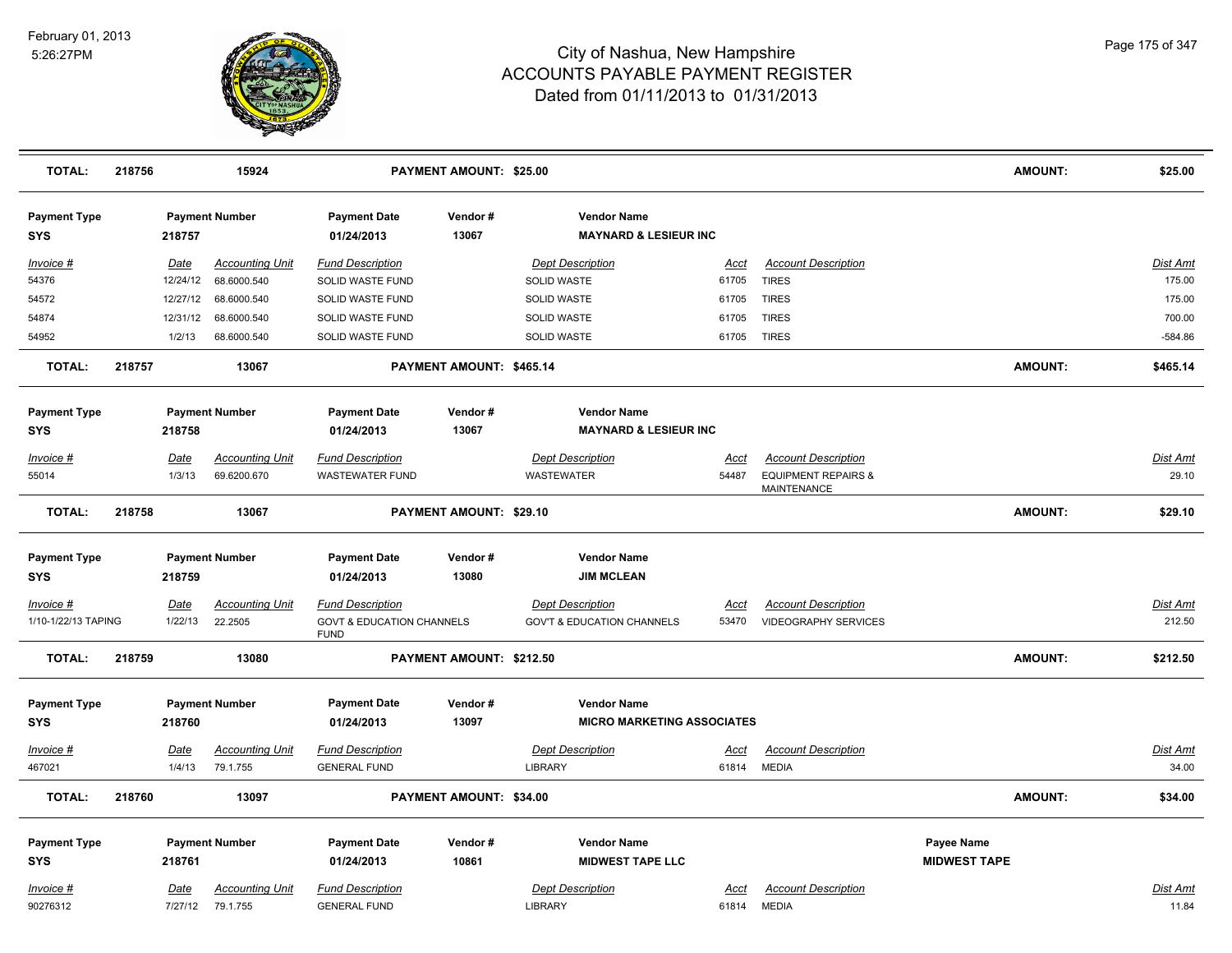

| Invoice #                          | Date                | <b>Accounting Unit</b>                | <b>Fund Description</b>                           |                            | <b>Dept Description</b>                      |                                                   | Acct                 | <b>Account Description</b>                                      |                | Dist Amt                 |
|------------------------------------|---------------------|---------------------------------------|---------------------------------------------------|----------------------------|----------------------------------------------|---------------------------------------------------|----------------------|-----------------------------------------------------------------|----------------|--------------------------|
| Payment Type<br><b>SYS</b>         | 218765              | <b>Payment Number</b>                 | <b>Payment Date</b><br>01/24/2013                 | Vendor#<br>13131           |                                              | <b>Vendor Name</b><br><b>NAPA AUTO PARTS</b>      |                      |                                                                 |                |                          |
| <b>TOTAL:</b>                      | 218764              | 13106                                 |                                                   | PAYMENT AMOUNT: \$185.15   |                                              |                                                   |                      |                                                                 | <b>AMOUNT:</b> | \$185.15                 |
| <u> Invoice #</u><br>179738        | Date<br>1/4/13      | <b>Accounting Unit</b><br>52.1.630    | <b>Fund Description</b><br><b>GENERAL FUND</b>    |                            | <b>Dept Description</b><br><b>FIRE</b>       |                                                   | <u>Acct</u><br>61799 | <b>Account Description</b><br>VEHICLE PARTS & SUPPLIES          |                | Dist Amt<br>185.15       |
| <b>Payment Type</b><br><b>SYS</b>  | 218764              | <b>Payment Number</b>                 | <b>Payment Date</b><br>01/24/2013                 | Vendor#<br>13106           |                                              | <b>Vendor Name</b><br><b>MINUTEMAN TRUCKS INC</b> |                      |                                                                 |                |                          |
| <b>TOTAL:</b>                      | 218763              | 15305                                 |                                                   | PAYMENT AMOUNT: \$70.00    |                                              |                                                   |                      |                                                                 | <b>AMOUNT:</b> | \$70.00                  |
| Invoice #<br><b>CDL TEST REIMB</b> | Date<br>11/2/12     | <b>Accounting Unit</b><br>69.6200.670 | <b>Fund Description</b><br><b>WASTEWATER FUND</b> |                            | <b>Dept Description</b><br><b>WASTEWATER</b> |                                                   | Acct<br>55421        | <b>Account Description</b><br>TRAINING & CERTIFICATIONS         |                | <u>Dist Amt</u><br>70.00 |
| <b>Payment Type</b><br><b>SYS</b>  | 218763              | <b>Payment Number</b>                 | <b>Payment Date</b><br>01/24/2013                 | Vendor#<br>15305           |                                              | <b>Vendor Name</b><br><b>DAVID MILNES</b>         |                      |                                                                 |                |                          |
| <b>TOTAL:</b>                      | 218762              | 13100                                 |                                                   | PAYMENT AMOUNT: \$390.00   |                                              |                                                   |                      |                                                                 | <b>AMOUNT:</b> | \$390.00                 |
| Invoice #<br>328834                | Date<br>1/11/13     | <b>Accounting Unit</b><br>52.1.625    | <b>Fund Description</b><br><b>GENERAL FUND</b>    |                            | <b>Dept Description</b><br><b>FIRE</b>       |                                                   | Acct<br>71400        | <b>Account Description</b><br><b>EMERGENCY RESCUE EQUIPMENT</b> |                | Dist Amt<br>390.00       |
| <b>Payment Type</b><br><b>SYS</b>  | 218762              | <b>Payment Number</b>                 | <b>Payment Date</b><br>01/24/2013                 | Vendor#<br>13100           |                                              | <b>Vendor Name</b><br><b>MIKES CUSTOM KANVAS</b>  |                      |                                                                 |                |                          |
| <b>TOTAL:</b>                      | 218761              | 10861                                 |                                                   | PAYMENT AMOUNT: \$1,060.86 |                                              |                                                   |                      |                                                                 | AMOUNT:        | \$1,060.86               |
| 90644775                           |                     | 12/27/12 79.1.755                     | <b>GENERAL FUND</b>                               |                            | LIBRARY                                      |                                                   | 61814                | MEDIA                                                           |                | 218.56                   |
| 90639538                           | 12/21/12            | 79.1.755                              | <b>GENERAL FUND</b>                               |                            | LIBRARY                                      |                                                   | 61814                | <b>MEDIA</b>                                                    |                | 258.28                   |
| 90525643<br>90639536               | 11/7/12<br>12/21/12 | 79.1.755<br>79.1.755                  | <b>GENERAL FUND</b><br><b>GENERAL FUND</b>        |                            | LIBRARY<br>LIBRARY                           |                                                   | 61814<br>61814       | <b>MEDIA</b><br><b>MEDIA</b>                                    |                | 48.52<br>147.44          |
| 90472665                           | 10/17/12            | 79.1.755                              | <b>GENERAL FUND</b>                               |                            | <b>LIBRARY</b>                               |                                                   | 61814                | <b>MEDIA</b>                                                    |                | 98.08                    |
| 90472663                           | 10/17/12            | 79.1.755                              | <b>GENERAL FUND</b>                               |                            | LIBRARY                                      |                                                   | 61814                | <b>MEDIA</b>                                                    |                | 18.84                    |
| 90431023                           | 10/2/12             | 79.1.755                              | <b>GENERAL FUND</b>                               |                            | LIBRARY                                      |                                                   | 61814                | <b>MEDIA</b>                                                    |                | 14.04                    |
| 90425451                           | 9/28/12             | 79.1.755                              | <b>GENERAL FUND</b>                               |                            | LIBRARY                                      |                                                   | 61814                | <b>MEDIA</b>                                                    |                | 68.32                    |
| 90308530                           | 8/10/12             | 79.1.755                              | <b>GENERAL FUND</b>                               |                            | LIBRARY                                      |                                                   | 61814                | <b>MEDIA</b>                                                    |                | 17.24                    |
| 90306433                           | 8/10/12             | 79.1.755                              | <b>GENERAL FUND</b>                               |                            | LIBRARY                                      |                                                   | 61814                | <b>MEDIA</b>                                                    |                | 15.44                    |
| 90301757                           | 8/8/12              | 79.1.755                              | <b>GENERAL FUND</b>                               |                            | LIBRARY                                      |                                                   | 61814                | <b>MEDIA</b>                                                    |                | 17.24                    |
| 90287625                           | 8/2/12              | 79.1.755                              | <b>GENERAL FUND</b>                               |                            | LIBRARY                                      |                                                   | 61814                | <b>MEDIA</b>                                                    |                | 127.02                   |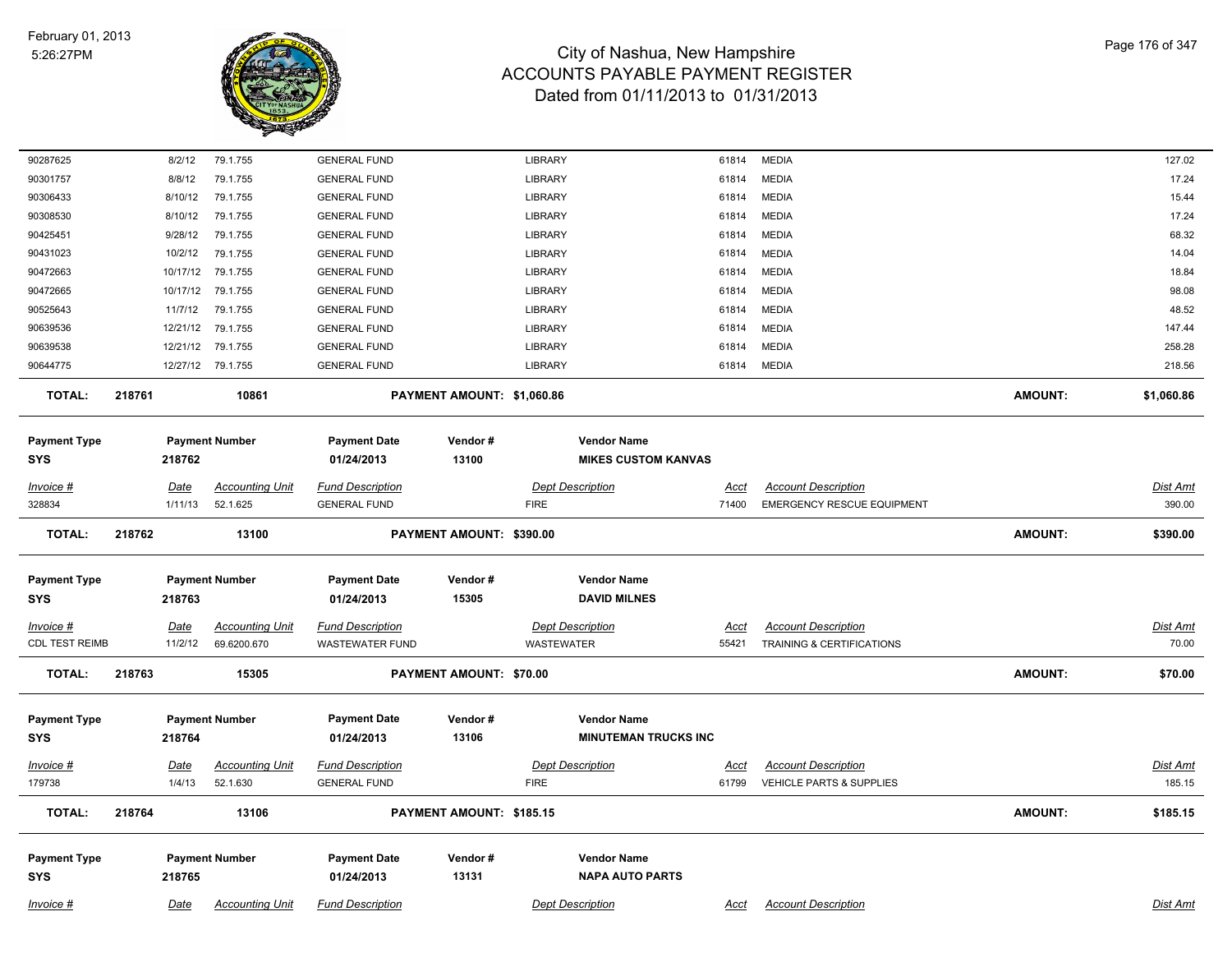

| 863802                            |             | 12/20/12 68.6000.540   | SOLID WASTE FUND                  |                                | <b>SOLID WASTE</b>                           | 54600       | <b>VEHICLE REPAIRS &amp; MAINTENANCE</b> |                 | 29.56           |
|-----------------------------------|-------------|------------------------|-----------------------------------|--------------------------------|----------------------------------------------|-------------|------------------------------------------|-----------------|-----------------|
| <b>TOTAL:</b>                     | 218765      | 13131                  |                                   | <b>PAYMENT AMOUNT: \$29.56</b> |                                              |             |                                          | <b>AMOUNT:</b>  | \$29.56         |
| <b>Payment Type</b><br><b>SYS</b> | 218766      | <b>Payment Number</b>  | <b>Payment Date</b><br>01/24/2013 | Vendor#<br>13131               | <b>Vendor Name</b><br><b>NAPA AUTO PARTS</b> |             |                                          |                 |                 |
| Invoice #                         | Date        | <b>Accounting Unit</b> | <b>Fund Description</b>           |                                | <b>Dept Description</b>                      | Acct        | <b>Account Description</b>               | Activity        | <b>Dist Amt</b> |
| 865148                            | 1/2/13      | 86.3120                | <b>TRANSIT GRANTS</b>             |                                | <b>TRANSPORTATION</b>                        | 61799       | VEHICLE PARTS & SUPPLIES                 | 86.800.13.30.01 | 1,335.05        |
| 865616                            | 1/4/13      | 86.3120                | <b>TRANSIT GRANTS</b>             |                                | <b>TRANSPORTATION</b>                        | 61799       | VEHICLE PARTS & SUPPLIES                 | 86.800.13.30.04 | 41.71           |
| 866075                            | 1/8/13      | 86.3120                | <b>TRANSIT GRANTS</b>             |                                | <b>TRANSPORTATION</b>                        | 61799       | <b>VEHICLE PARTS &amp; SUPPLIES</b>      | 86.800.13.30.01 | $-333.33$       |
| 866075                            | 1/8/13      | 86.3120                | <b>TRANSIT GRANTS</b>             |                                | <b>TRANSPORTATION</b>                        | 61799       | <b>VEHICLE PARTS &amp; SUPPLIES</b>      | 86.800.13.30.05 | $-54.48$        |
| 866779                            | 1/14/13     | 86.3120                | <b>TRANSIT GRANTS</b>             |                                | <b>TRANSPORTATION</b>                        | 61799       | VEHICLE PARTS & SUPPLIES                 | 86.800.13.30.05 | $-56.17$        |
| 867003                            | 1/15/13     | 86.3120                | <b>TRANSIT GRANTS</b>             |                                | <b>TRANSPORTATION</b>                        | 61799       | <b>VEHICLE PARTS &amp; SUPPLIES</b>      | 86.800.13.30.05 | $-11.40$        |
| 867046                            | 1/15/13     | 86.3120                | <b>TRANSIT GRANTS</b>             |                                | <b>TRANSPORTATION</b>                        | 61799       | VEHICLE PARTS & SUPPLIES                 | 86.800.13.30.05 | $-19.54$        |
| <b>TOTAL:</b>                     | 218766      | 13131                  |                                   | PAYMENT AMOUNT: \$901.84       |                                              |             |                                          | <b>AMOUNT:</b>  | \$901.84        |
| <b>Payment Type</b>               |             | <b>Payment Number</b>  | <b>Payment Date</b>               | Vendor#                        | <b>Vendor Name</b>                           |             |                                          |                 |                 |
| <b>SYS</b>                        | 218767      |                        | 01/24/2013                        | 13144                          | NASHUA OUTDOOR POWER EQUIPMENT               |             |                                          |                 |                 |
| Invoice #                         | Date        | <b>Accounting Unit</b> | <b>Fund Description</b>           |                                | <b>Dept Description</b>                      | Acct        | <b>Account Description</b>               |                 | <b>Dist Amt</b> |
| 366839                            | 3/28/12     | 77.1.650               | <b>GENERAL FUND</b>               |                                | PARKS & RECREATION                           | 54280       | <b>BUILDING/GROUNDS MAINTENANCE</b>      |                 | 345.48          |
| 367364                            | 4/5/12      | 77.1.650               | <b>GENERAL FUND</b>               |                                | PARKS & RECREATION                           | 54280       | BUILDING/GROUNDS MAINTENANCE             |                 | 46.58           |
| 380464                            | 9/11/12     | 77.1.650               | <b>GENERAL FUND</b>               |                                | PARKS & RECREATION                           | 54280       | <b>BUILDING/GROUNDS MAINTENANCE</b>      |                 | 85.00           |
| 381660                            | 9/28/12     | 77.1.650               | <b>GENERAL FUND</b>               |                                | PARKS & RECREATION                           | 54280       | <b>BUILDING/GROUNDS MAINTENANCE</b>      |                 | 88.22           |
| 386220                            | 11/27/12    | 77.1.650               | <b>GENERAL FUND</b>               |                                | PARKS & RECREATION                           | 54280       | BUILDING/GROUNDS MAINTENANCE             |                 | 54.07           |
| 389153                            | 1/14/13     | 52.1.630               | <b>GENERAL FUND</b>               |                                | <b>FIRE</b>                                  | 54600       | VEHICLE REPAIRS & MAINTENANCE            |                 | 46.66           |
| <b>TOTAL:</b>                     | 218767      | 13144                  |                                   | PAYMENT AMOUNT: \$666.01       |                                              |             |                                          | <b>AMOUNT:</b>  | \$666.01        |
| <b>Payment Type</b>               |             | <b>Payment Number</b>  | <b>Payment Date</b>               | Vendor#                        | <b>Vendor Name</b>                           |             |                                          |                 |                 |
| <b>SYS</b>                        | 218768      |                        | 01/24/2013                        | 13146                          | <b>NASHUA REGIONAL PLANNING COMM</b>         |             |                                          |                 |                 |
| Invoice #                         | <u>Date</u> | <b>Accounting Unit</b> | <b>Fund Description</b>           |                                | <b>Dept Description</b>                      | <u>Acct</u> | <b>Account Description</b>               |                 | <b>Dist Amt</b> |
| 4200                              | 11/30/12    | 09.1.510               | <b>GENERAL FUND</b>               |                                | CIVIC & COMMUNITY ACTIVITIES                 | 55221       | NASHUA REGIONAL PLANNING                 |                 | 1,203.75        |
| 4201                              |             | 12/31/12 09.1.510      | <b>GENERAL FUND</b>               |                                | CIVIC & COMMUNITY ACTIVITIES                 | 55221       | NASHUA REGIONAL PLANNING                 |                 | 978.75          |
| <b>TOTAL:</b>                     | 218768      | 13146                  |                                   | PAYMENT AMOUNT: \$2,182.50     |                                              |             |                                          | <b>AMOUNT:</b>  | \$2,182.50      |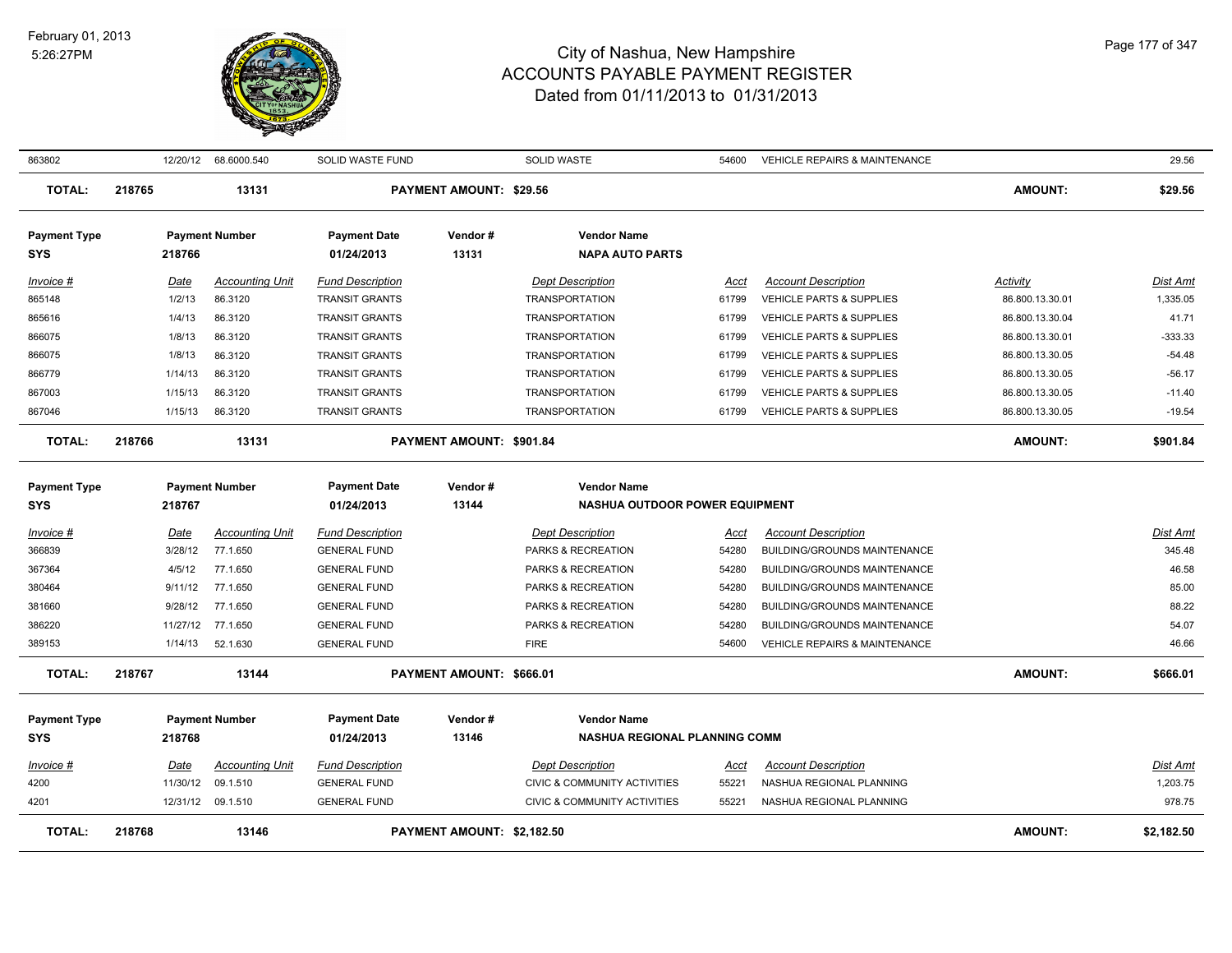

| <b>Payment Type</b><br><b>SYS</b> |                                             | 218769   | <b>Payment Number</b>  | <b>Payment Date</b><br>01/24/2013 | Vendor#<br>14520             | <b>Vendor Name</b><br>NETWORK HARDWARE RESALE             |             |                                 |                |                 |
|-----------------------------------|---------------------------------------------|----------|------------------------|-----------------------------------|------------------------------|-----------------------------------------------------------|-------------|---------------------------------|----------------|-----------------|
| Invoice #                         |                                             | Date     | <b>Accounting Unit</b> | <b>Fund Description</b>           |                              | <b>Dept Description</b>                                   | Acct        | <b>Account Description</b>      |                | Dist Amt        |
| 394813                            |                                             | 1/4/13   | 22.1.535               | <b>GENERAL FUND</b>               |                              | <b>INFORMATION TECHNOLOGY</b>                             | 71221       | <b>COMPUTER EQUIPMENT</b>       |                | 1,533.41        |
| <b>TOTAL:</b>                     | 218769                                      |          | 14520                  |                                   | PAYMENT AMOUNT: \$1,533.41   |                                                           |             |                                 | <b>AMOUNT:</b> | \$1,533.41      |
| <b>Payment Type</b>               |                                             |          | <b>Payment Number</b>  | <b>Payment Date</b>               | Vendor#                      | <b>Vendor Name</b>                                        |             |                                 |                |                 |
| <b>SYS</b>                        |                                             | 218770   |                        | 01/24/2013                        | 11473                        | <b>NEW ENGLAND PAPER &amp; SUPPLY</b>                     |             |                                 |                |                 |
| Invoice #                         |                                             | Date     | <b>Accounting Unit</b> | <b>Fund Description</b>           |                              | <b>Dept Description</b>                                   | Acct        | <b>Account Description</b>      |                | Dist Amt        |
| 12008                             |                                             | 12/21/12 | 52.1.720               | <b>GENERAL FUND</b>               |                              | <b>FIRE</b>                                               | 61428       | <b>JANITORIAL SUPPLIES</b>      |                | 152.77          |
| 12012                             |                                             |          | 12/26/12 52.1.720      | <b>GENERAL FUND</b>               |                              | <b>FIRE</b>                                               | 61428       | <b>JANITORIAL SUPPLIES</b>      |                | 64.29           |
| <b>TOTAL:</b>                     | 218770<br>11473                             |          |                        | PAYMENT AMOUNT: \$217.06          |                              |                                                           |             |                                 | <b>AMOUNT:</b> | \$217.06        |
| <b>Payment Type</b><br><b>SYS</b> |                                             | 218771   | <b>Payment Number</b>  | <b>Payment Date</b><br>01/24/2013 | Vendor#<br>14984             | <b>Vendor Name</b><br><b>NEW ENGLAND PIPE CLEANING CO</b> |             |                                 |                |                 |
| Invoice #                         |                                             | Date     | <b>Accounting Unit</b> | <b>Fund Description</b>           |                              | <b>Dept Description</b>                                   | Acct        | <b>Account Description</b>      | Activity       | Dist Amt        |
| 86070                             |                                             | 10/16/12 | 69.6200.950            | <b>WASTEWATER FUND</b>            |                              | <b>WASTEWATER</b>                                         | 81700       | <b>INFRASTRUCTURE</b>           | 1093.69.01.30  | 19,063.80       |
| 86187                             |                                             |          | 11/30/12 69.6200.950   | WASTEWATER FUND                   |                              | WASTEWATER                                                | 81700       | <b>INFRASTRUCTURE</b>           | 1093.69.01.30  | 88,374.00       |
| <b>TOTAL:</b>                     | 218771                                      |          | 14984                  |                                   | PAYMENT AMOUNT: \$107,437.80 |                                                           |             |                                 | AMOUNT:        | \$107,437.80    |
| <b>Payment Type</b><br><b>SYS</b> |                                             | 218772   | <b>Payment Number</b>  | <b>Payment Date</b><br>01/24/2013 | Vendor#<br>14533             | <b>Vendor Name</b><br>NH FIRE PREVENTION SOCIETY          |             |                                 |                |                 |
| $Invoice$ #                       |                                             | Date     | <b>Accounting Unit</b> | <b>Fund Description</b>           |                              | <b>Dept Description</b>                                   | <u>Acct</u> | <b>Account Description</b>      |                | <b>Dist Amt</b> |
| <b>BAUTISTA BOOK ORDER</b>        |                                             | 1/17/13  | 52.1.500               | <b>GENERAL FUND</b>               |                              | <b>FIRE</b>                                               | 61807       | <b>PUBLICATIONS</b>             |                | 135.00          |
| <b>TOTAL:</b>                     | 218772<br>14533<br>PAYMENT AMOUNT: \$135.00 |          |                        |                                   |                              |                                                           |             | <b>AMOUNT:</b>                  | \$135.00       |                 |
| <b>Payment Type</b>               |                                             |          | <b>Payment Number</b>  | <b>Payment Date</b>               | Vendor#                      | <b>Vendor Name</b>                                        |             |                                 |                |                 |
| <b>SYS</b>                        | 218773                                      |          | 01/24/2013             | 14409                             | NH LOCAL GOVERNMENT CENTER   |                                                           |             |                                 |                |                 |
| Invoice #                         |                                             | Date     | <b>Accounting Unit</b> | <b>Fund Description</b>           |                              | <b>Dept Description</b>                                   | <u>Acct</u> | <b>Account Description</b>      |                | Dist Amt        |
| 12995                             |                                             |          | 12/10/12 07.1.565      | <b>GENERAL FUND</b>               |                              | <b>CITY CLERK</b>                                         | 55400       | <b>CONFERENCES AND SEMINARS</b> |                | 40.00           |
| <b>TOTAL:</b>                     | 218773                                      |          | 14409                  |                                   | PAYMENT AMOUNT: \$40.00      |                                                           |             |                                 | <b>AMOUNT:</b> | \$40.00         |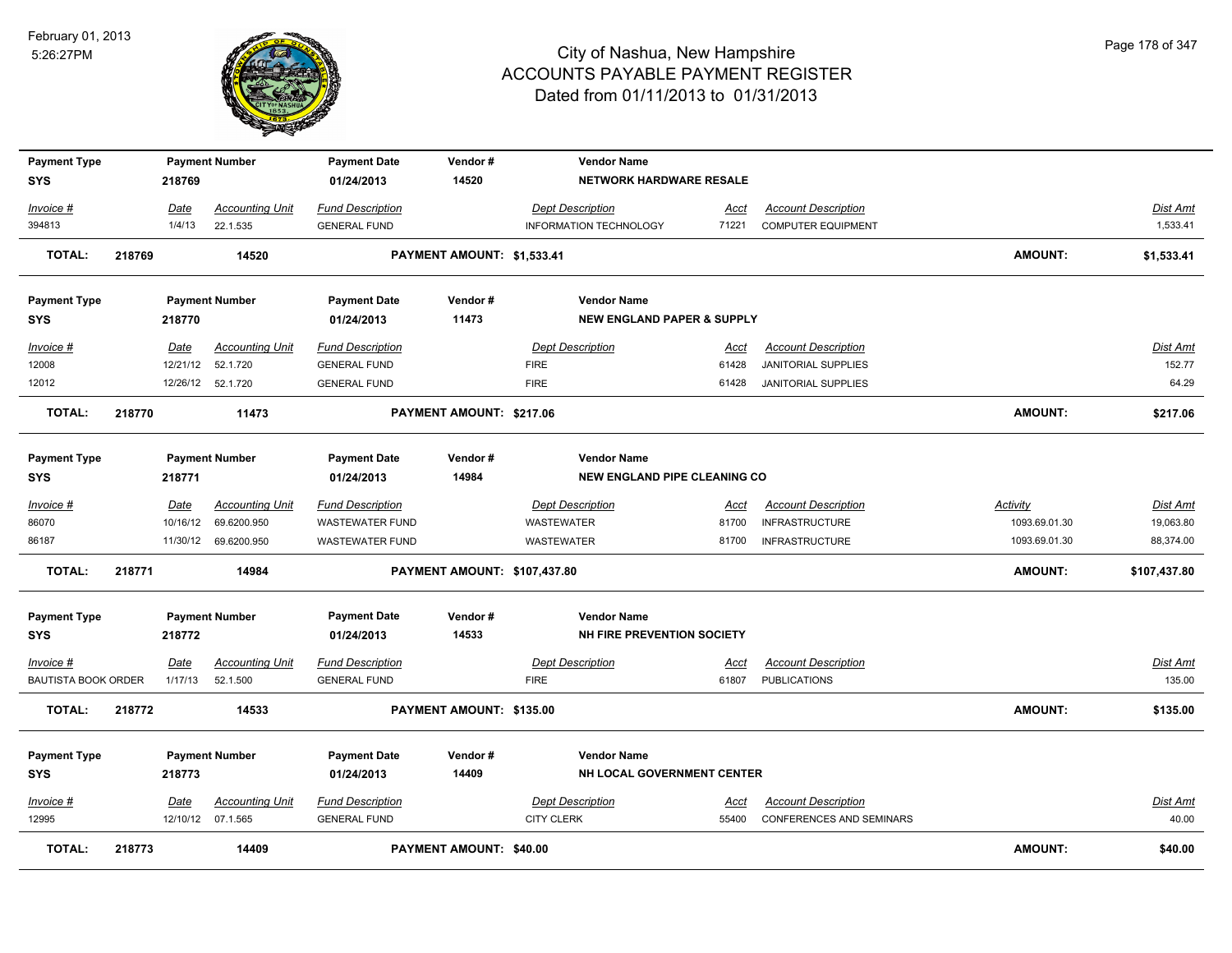

| <b>Payment Type</b>            |        |                | <b>Payment Number</b>              | <b>Payment Date</b>                                 | Vendor#                  | <b>Vendor Name</b>                                    |               |                                                         |                |                   |
|--------------------------------|--------|----------------|------------------------------------|-----------------------------------------------------|--------------------------|-------------------------------------------------------|---------------|---------------------------------------------------------|----------------|-------------------|
| <b>SYS</b>                     |        | 218774         |                                    | 01/24/2013                                          | 13183                    | NH MEDICAL DENTAL SUPPLY LLC                          |               |                                                         |                |                   |
| Invoice #                      |        | Date           | <b>Accounting Unit</b>             | <b>Fund Description</b>                             |                          | <b>Dept Description</b>                               | Acct          | <b>Account Description</b>                              |                | <b>Dist Amt</b>   |
| 25297                          |        |                | 12/26/12 72.2501                   | PUBLIC HEALTH CLIENT FEES<br><b>FUND</b>            |                          | PUBLIC HEALTH CLIENT FEES                             | 61142         | MEDICAL SUPPLIES                                        |                | 862.75            |
| <b>TOTAL:</b>                  | 218774 |                | 13183                              |                                                     | PAYMENT AMOUNT: \$862.75 |                                                       |               |                                                         | <b>AMOUNT:</b> | \$862.75          |
| <b>Payment Type</b>            |        |                | <b>Payment Number</b>              | <b>Payment Date</b>                                 | Vendor#                  | <b>Vendor Name</b>                                    |               |                                                         |                |                   |
| SYS                            |        | 218775         |                                    | 01/24/2013                                          | 14541                    | <b>NHBOA</b>                                          |               |                                                         |                |                   |
| Invoice #<br>010913 CONDRA     |        | Date<br>1/9/13 | <b>Accounting Unit</b><br>53.1.730 | <b>Fund Description</b><br><b>GENERAL FUND</b>      |                          | <b>Dept Description</b><br><b>BUILDING INSPECTION</b> | Acct<br>55421 | <b>Account Description</b><br>TRAINING & CERTIFICATIONS |                | Dist Amt<br>20.00 |
| <b>MARCUM</b><br><b>TOTAL:</b> | 218775 |                | 14541                              |                                                     | PAYMENT AMOUNT: \$20.00  |                                                       |               |                                                         | <b>AMOUNT:</b> | \$20.00           |
|                                |        |                |                                    |                                                     |                          |                                                       |               |                                                         |                |                   |
| <b>Payment Type</b>            |        |                | <b>Payment Number</b>              | <b>Payment Date</b>                                 | Vendor#                  | <b>Vendor Name</b>                                    |               |                                                         |                |                   |
| SYS                            |        | 218776         |                                    | 01/24/2013                                          | 13196                    | <b>NORTHERN FOREIGN CAR PARTS INC.</b>                |               |                                                         |                |                   |
| Invoice #                      |        | Date           | <b>Accounting Unit</b>             | <b>Fund Description</b>                             |                          | <b>Dept Description</b>                               | Acct          | <b>Account Description</b>                              |                | <b>Dist Amt</b>   |
| 251128                         |        | 1/15/13        | 57.1.620                           | <b>GENERAL FUND</b>                                 |                          | CITYWIDE COMMUNICATIONS                               | 61799         | <b>VEHICLE PARTS &amp; SUPPLIES</b>                     |                | 141.45            |
| <b>TOTAL:</b>                  | 218776 |                | 13196                              |                                                     | PAYMENT AMOUNT: \$141.45 |                                                       |               |                                                         | <b>AMOUNT:</b> | \$141.45          |
| <b>Payment Type</b>            |        |                | <b>Payment Number</b>              | <b>Payment Date</b>                                 | Vendor#                  | <b>Vendor Name</b>                                    |               |                                                         |                |                   |
| SYS                            |        | 218777         |                                    | 01/24/2013                                          | 11442                    | <b>TIM O'NEIL</b>                                     |               |                                                         |                |                   |
| Invoice #                      |        | Date           | <b>Accounting Unit</b>             | <b>Fund Description</b>                             |                          | <b>Dept Description</b>                               | <u>Acct</u>   | <b>Account Description</b>                              |                | <b>Dist Amt</b>   |
| 1/9-1/19/13 TAPING             |        | 1/22/13        | 22.2505                            | <b>GOVT &amp; EDUCATION CHANNELS</b><br><b>FUND</b> |                          | <b>GOV'T &amp; EDUCATION CHANNELS</b>                 | 53470         | <b>VIDEOGRAPHY SERVICES</b>                             |                | 325.00            |
| <b>TOTAL:</b>                  | 218777 |                | 11442                              |                                                     | PAYMENT AMOUNT: \$325.00 |                                                       |               |                                                         | <b>AMOUNT:</b> | \$325.00          |
| <b>Payment Type</b>            |        |                | <b>Payment Number</b>              | <b>Payment Date</b>                                 | Vendor#                  | <b>Vendor Name</b>                                    |               |                                                         |                |                   |
| <b>SYS</b>                     |        | 218778         |                                    | 01/24/2013                                          | 13211                    | OCCUPATIONAL DRUG TESTING LLC                         |               |                                                         |                |                   |
| Invoice #                      |        | Date           | <b>Accounting Unit</b>             | <b>Fund Description</b>                             |                          | <b>Dept Description</b>                               | <u>Acct</u>   | <b>Account Description</b>                              |                | <b>Dist Amt</b>   |
| 14601                          |        |                | 12/31/12 07.1.565                  | <b>GENERAL FUND</b>                                 |                          | <b>CITY CLERK</b>                                     | 55699         | OTHER CONTRACTED SERVICES                               |                | 390.00            |
| <b>TOTAL:</b>                  | 218778 |                | 13211                              |                                                     | PAYMENT AMOUNT: \$390.00 |                                                       |               |                                                         | <b>AMOUNT:</b> | \$390.00          |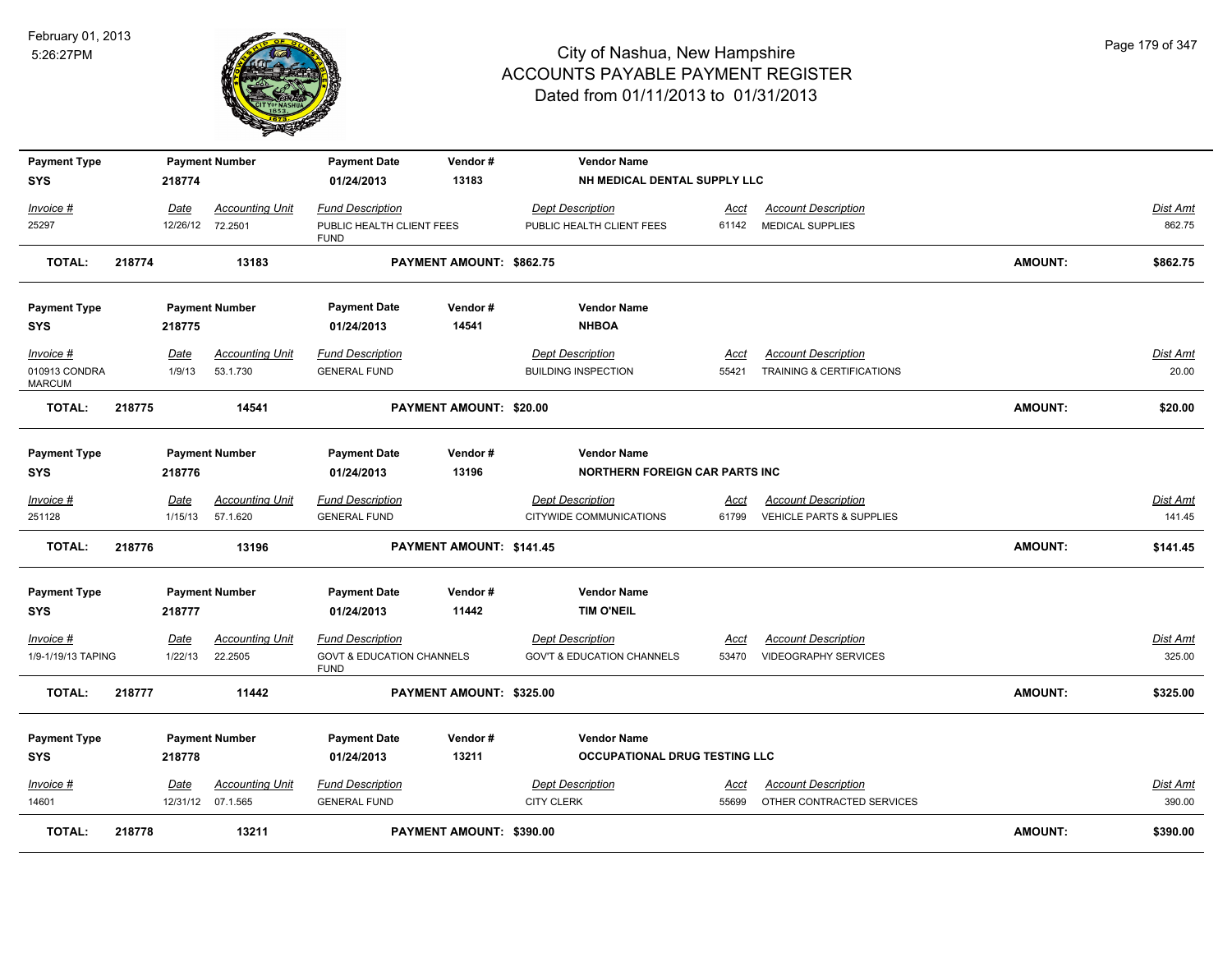

| <b>Payment Type</b>               |        |             | <b>Payment Number</b>  | <b>Payment Date</b>               | Vendor#                    | <b>Vendor Name</b>                        |             |                                                                     |                |                 |
|-----------------------------------|--------|-------------|------------------------|-----------------------------------|----------------------------|-------------------------------------------|-------------|---------------------------------------------------------------------|----------------|-----------------|
| <b>SYS</b>                        |        | 218779      |                        | 01/24/2013                        | 12105                      | THE PARK STREET FOUNDATION                |             |                                                                     |                |                 |
| Invoice #                         |        | Date        | <b>Accounting Unit</b> | <b>Fund Description</b>           |                            | <b>Dept Description</b>                   | Acct        | <b>Account Description</b>                                          |                | Dist Amt        |
| 2013BRITANNICA<br>ONLINE          |        | 1/1/13      | 79.1.770               | <b>GENERAL FUND</b>               |                            | LIBRARY                                   | 61830       | <b>SUBSCRIPTIONS</b>                                                |                | 2,594.82        |
| <b>TOTAL:</b>                     | 218779 |             | 12105                  |                                   | PAYMENT AMOUNT: \$2,594.82 |                                           |             |                                                                     | <b>AMOUNT:</b> | \$2,594.82      |
| <b>Payment Type</b>               |        |             | <b>Payment Number</b>  | <b>Payment Date</b>               | Vendor#                    | <b>Vendor Name</b>                        |             |                                                                     |                |                 |
| SYS                               |        | 218780      |                        | 01/24/2013                        | 13290                      | <b>PEMBROKE SAND &amp; GRAVEL</b>         |             |                                                                     |                |                 |
| Invoice #                         |        | <u>Date</u> | <b>Accounting Unit</b> | <b>Fund Description</b>           |                            | <b>Dept Description</b>                   | Acct        | <b>Account Description</b>                                          |                | Dist Amt        |
| 119220                            |        | 12/6/12     | 61.1.685               | <b>GENERAL FUND</b>               |                            | <b>STREETS</b>                            | 61521       | SAND                                                                |                | 231.76          |
| 119221                            |        | 12/6/12     | 61.1.685               | <b>GENERAL FUND</b>               |                            | <b>STREETS</b>                            | 61521       | SAND                                                                |                | 230.47          |
| 119259                            |        | 1/3/13      | 61.1.685               | <b>GENERAL FUND</b>               |                            | <b>STREETS</b>                            | 61521       | SAND                                                                |                | 435.40          |
| 119271                            |        | 1/7/13      | 61.1.685               | <b>GENERAL FUND</b>               |                            | <b>STREETS</b>                            | 61521       | SAND                                                                |                | 998.71          |
| <b>TOTAL:</b>                     | 218780 |             | 13290                  |                                   | PAYMENT AMOUNT: \$1,896.34 |                                           |             |                                                                     | <b>AMOUNT:</b> | \$1,896.34      |
| <b>Payment Type</b>               |        |             | <b>Payment Number</b>  | <b>Payment Date</b>               | Vendor#                    | <b>Vendor Name</b>                        |             |                                                                     |                |                 |
| SYS                               |        | 218781      |                        | 01/24/2013                        | 13319                      | <b>PINE MOTOR PARTS</b>                   |             |                                                                     |                |                 |
| $Invoice$ #                       |        | Date        | <b>Accounting Unit</b> | <b>Fund Description</b>           |                            | <b>Dept Description</b>                   | Acct        | <b>Account Description</b>                                          |                | <b>Dist Amt</b> |
| 1000259B                          |        | 1/9/12      | 69.6200.670            | <b>WASTEWATER FUND</b>            |                            | <b>WASTEWATER</b>                         | 54487       | <b>EQUIPMENT REPAIRS &amp;</b>                                      |                | 37.02           |
| 100064B                           |        | 1/4/13      | 69.6200.670            | <b>WASTEWATER FUND</b>            |                            | <b>WASTEWATER</b>                         | 54487       | MAINTENANCE<br><b>EQUIPMENT REPAIRS &amp;</b><br>MAINTENANCE        |                | 27.98           |
| 100228B                           |        | 1/8/13      | 69.6200.670            | <b>WASTEWATER FUND</b>            |                            | <b>WASTEWATER</b>                         | 54487       | <b>EQUIPMENT REPAIRS &amp;</b>                                      |                | 20.32           |
| 100323B                           |        | 1/9/13      | 69.6200.670            | <b>WASTEWATER FUND</b>            |                            | <b>WASTEWATER</b>                         | 54487       | MAINTENANCE<br><b>EQUIPMENT REPAIRS &amp;</b><br><b>MAINTENANCE</b> |                | 27.45           |
| <b>TOTAL:</b>                     | 218781 |             | 13319                  |                                   | PAYMENT AMOUNT: \$112.77   |                                           |             |                                                                     | <b>AMOUNT:</b> | \$112.77        |
| <b>Payment Type</b><br><b>SYS</b> |        | 218782      | <b>Payment Number</b>  | <b>Payment Date</b><br>01/24/2013 | Vendor#<br>15526           | <b>Vendor Name</b><br>PLYMOUTH ROCKET INC |             |                                                                     |                |                 |
| Invoice #                         |        | <u>Date</u> | <b>Accounting Unit</b> | <b>Fund Description</b>           |                            | <b>Dept Description</b>                   | <u>Acct</u> | <b>Account Description</b>                                          |                | Dist Amt        |
| 20121115-032407                   |        |             | 11/15/12 79.1.770      | <b>GENERAL FUND</b>               |                            | LIBRARY                                   | 54428       | TECHNOLOGY OPERATIONS                                               |                | 2,400.00        |
| <b>TOTAL:</b>                     | 218782 |             | 15526                  |                                   | PAYMENT AMOUNT: \$2,400.00 |                                           |             |                                                                     | <b>AMOUNT:</b> | \$2,400.00      |
|                                   |        |             |                        |                                   |                            |                                           |             |                                                                     |                |                 |
| <b>Payment Type</b>               |        |             | <b>Payment Number</b>  | <b>Payment Date</b>               | Vendor#                    | <b>Vendor Name</b>                        |             |                                                                     |                |                 |
| <b>SYS</b>                        |        | 218783      |                        | 01/24/2013                        | 11764                      | <b>REXEL CLS</b>                          |             |                                                                     |                |                 |
| Invoice #                         |        | Date        | <b>Accounting Unit</b> | <b>Fund Description</b>           |                            | <b>Dept Description</b>                   | Acct        | <b>Account Description</b>                                          |                | Dist Amt        |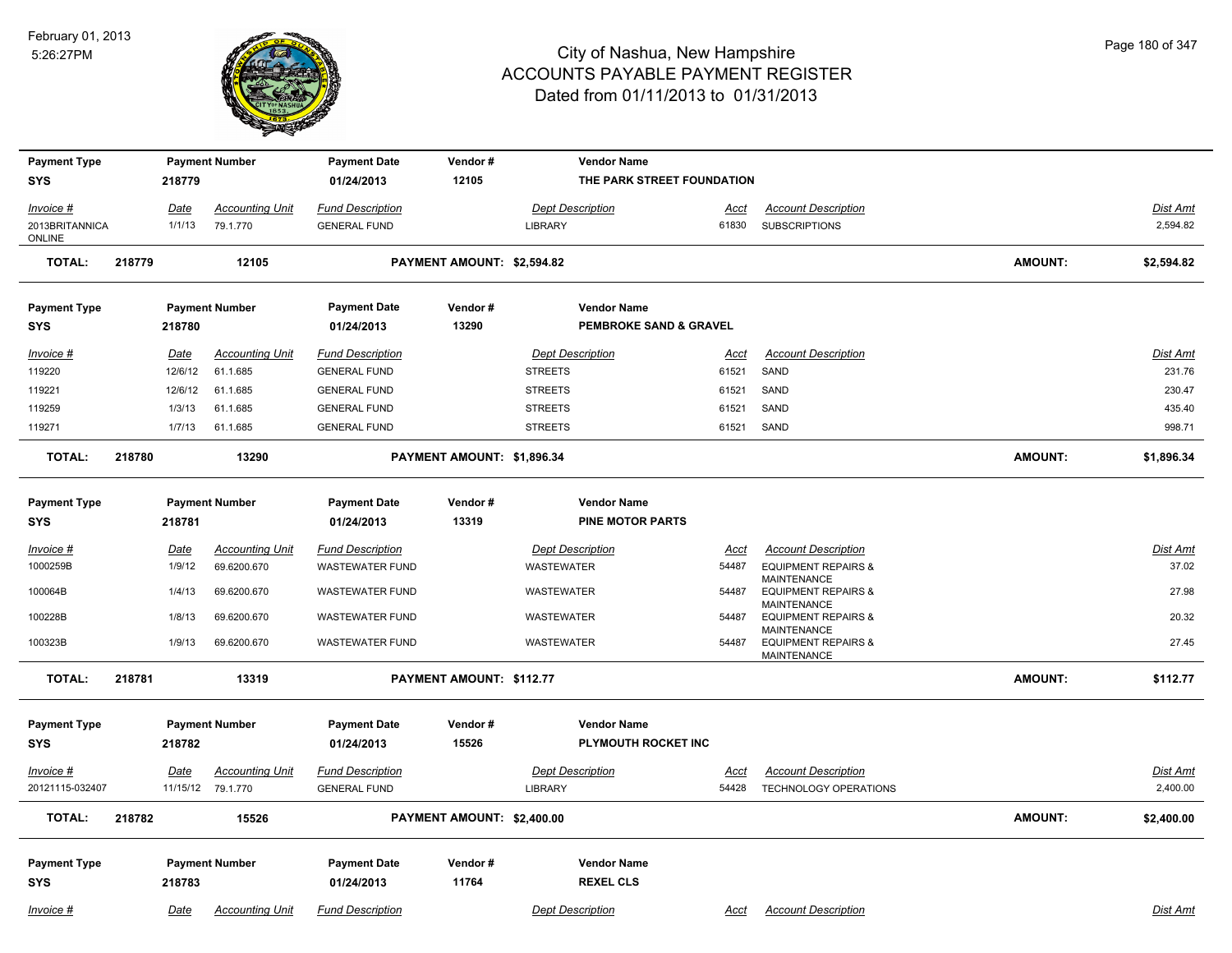

| <b>TOTAL:</b>       | 218787 |                  | 13502                              |                                                | PAYMENT AMOUNT: \$3,299.10     |                                         |               |                                                        | <b>AMOUNT:</b>                | \$3,299.10        |
|---------------------|--------|------------------|------------------------------------|------------------------------------------------|--------------------------------|-----------------------------------------|---------------|--------------------------------------------------------|-------------------------------|-------------------|
| 0033402             |        | 12/26/12         | 68.6000.692                        | SOLID WASTE FUND                               |                                | SOLID WASTE                             | 53107         | ARCHITECT/ENGINEERING<br><b>SERVICES</b>               |                               | 3,299.10          |
| <u>Invoice #</u>    |        | <b>Date</b>      | <b>Accounting Unit</b>             | <b>Fund Description</b>                        |                                | <b>Dept Description</b>                 | <u>Acct</u>   | <b>Account Description</b>                             |                               | <b>Dist Amt</b>   |
| <b>SYS</b>          |        | 218787           |                                    | 01/24/2013                                     | 13502                          | <b>SANBORN HEAD &amp; ASSOC INC.</b>    |               |                                                        |                               |                   |
| <b>Payment Type</b> |        |                  | <b>Payment Number</b>              | <b>Payment Date</b>                            | Vendor#                        | <b>Vendor Name</b>                      |               |                                                        |                               |                   |
| <b>TOTAL:</b>       | 218786 |                  | 13501                              |                                                | PAYMENT AMOUNT: \$465.68       |                                         |               |                                                        | <b>AMOUNT:</b>                | \$465.68          |
| 009350              |        | 1/17/13          | 50.1.500                           | <b>GENERAL FUND</b>                            |                                | POLICE                                  | 61907         | PRISONER MEALS                                         |                               | 202.40            |
| 009350              |        | 1/17/13          | 50.1.500                           | <b>GENERAL FUND</b>                            |                                | POLICE                                  | 61100         | OFFICE SUPPLIES                                        |                               | 24.22             |
| 005362              |        | 1/11/13          | 77.1.650                           | <b>GENERAL FUND</b>                            |                                | PARKS & RECREATION                      | 54280         | BUILDING/GROUNDS MAINTENANCE                           |                               | 207.52            |
| Invoice #<br>001848 |        | Date<br>10/20/12 | <b>Accounting Unit</b><br>01.1.500 | <b>Fund Description</b><br><b>GENERAL FUND</b> |                                | <b>Dept Description</b><br><b>MAYOR</b> | Acct<br>61910 | <b>Account Description</b><br><b>MEALS - FUNCTIONS</b> |                               | Dist Amt<br>31.54 |
|                     |        |                  |                                    |                                                |                                |                                         |               |                                                        |                               |                   |
| SYS                 |        | 218786           |                                    | 01/24/2013                                     | 13501                          | <b>SAM'S CLUB</b>                       |               |                                                        | <b>SAM'S CLUB DIRECT-0860</b> |                   |
| <b>Payment Type</b> |        |                  | <b>Payment Number</b>              | <b>Payment Date</b>                            | Vendor#                        | <b>Vendor Name</b>                      |               | Payee Name                                             |                               |                   |
| <b>TOTAL:</b>       | 218785 |                  | 15571                              |                                                | PAYMENT AMOUNT: \$6,130.00     |                                         |               |                                                        | AMOUNT:                       | \$6,130.00        |
| 2821                |        | 1/8/13           | 68.6000.692                        | SOLID WASTE FUND                               |                                | SOLID WASTE                             | 54280         | BUILDING/GROUNDS MAINTENANCE                           |                               | 6,130.00          |
| $Invoice$ #         |        | Date             | <b>Accounting Unit</b>             | <b>Fund Description</b>                        |                                | <b>Dept Description</b>                 | <u>Acct</u>   | <b>Account Description</b>                             |                               | <b>Dist Amt</b>   |
| <b>SYS</b>          |        | 218785           |                                    | 01/24/2013                                     | 15571                          | <b>SACCA ELECTRIC</b>                   |               |                                                        |                               |                   |
| <b>Payment Type</b> |        |                  | <b>Payment Number</b>              | <b>Payment Date</b>                            | Vendor#                        | <b>Vendor Name</b>                      |               |                                                        |                               |                   |
| <b>TOTAL:</b>       | 218784 |                  | 15902                              |                                                | <b>PAYMENT AMOUNT: \$25.00</b> |                                         |               |                                                        | AMOUNT:                       | \$25.00           |
| 1/14/2013-REFUND    |        | 1/16/13          | 11.1.500                           | <b>GENERAL FUND</b>                            |                                | <b>HUMAN RESOURCES</b>                  | 55425         | EMPLOYMENT BACKGROUND<br><b>CHECKS</b>                 |                               | 25.00             |
| Invoice #           |        | Date             | <b>Accounting Unit</b>             | <b>Fund Description</b>                        |                                | <b>Dept Description</b>                 | Acct          | <b>Account Description</b>                             |                               | Dist Amt          |
| <b>SYS</b>          |        | 218784           |                                    | 01/24/2013                                     | 15902                          | <b>RYAN BAKER</b>                       |               |                                                        |                               |                   |
| <b>Payment Type</b> |        |                  | <b>Payment Number</b>              | <b>Payment Date</b>                            | Vendor#                        | <b>Vendor Name</b>                      |               |                                                        |                               |                   |
| <b>TOTAL:</b>       | 218783 |                  | 11764                              |                                                | PAYMENT AMOUNT: \$163.58       |                                         |               |                                                        | AMOUNT:                       | \$163.58          |
| S104042556.001      |        | 1/2/13           | 50.1.500                           | <b>GENERAL FUND</b>                            |                                | POLICE                                  | 54280         | BUILDING/GROUNDS MAINTENANCE                           |                               | 171.23            |
| S103245735.001      |        | 9/25/12          | 50.1.500                           | <b>GENERAL FUND</b>                            |                                | POLICE                                  | 54280         | BUILDING/GROUNDS MAINTENANCE                           |                               | $-7.65$           |
|                     |        |                  |                                    |                                                |                                |                                         |               |                                                        |                               |                   |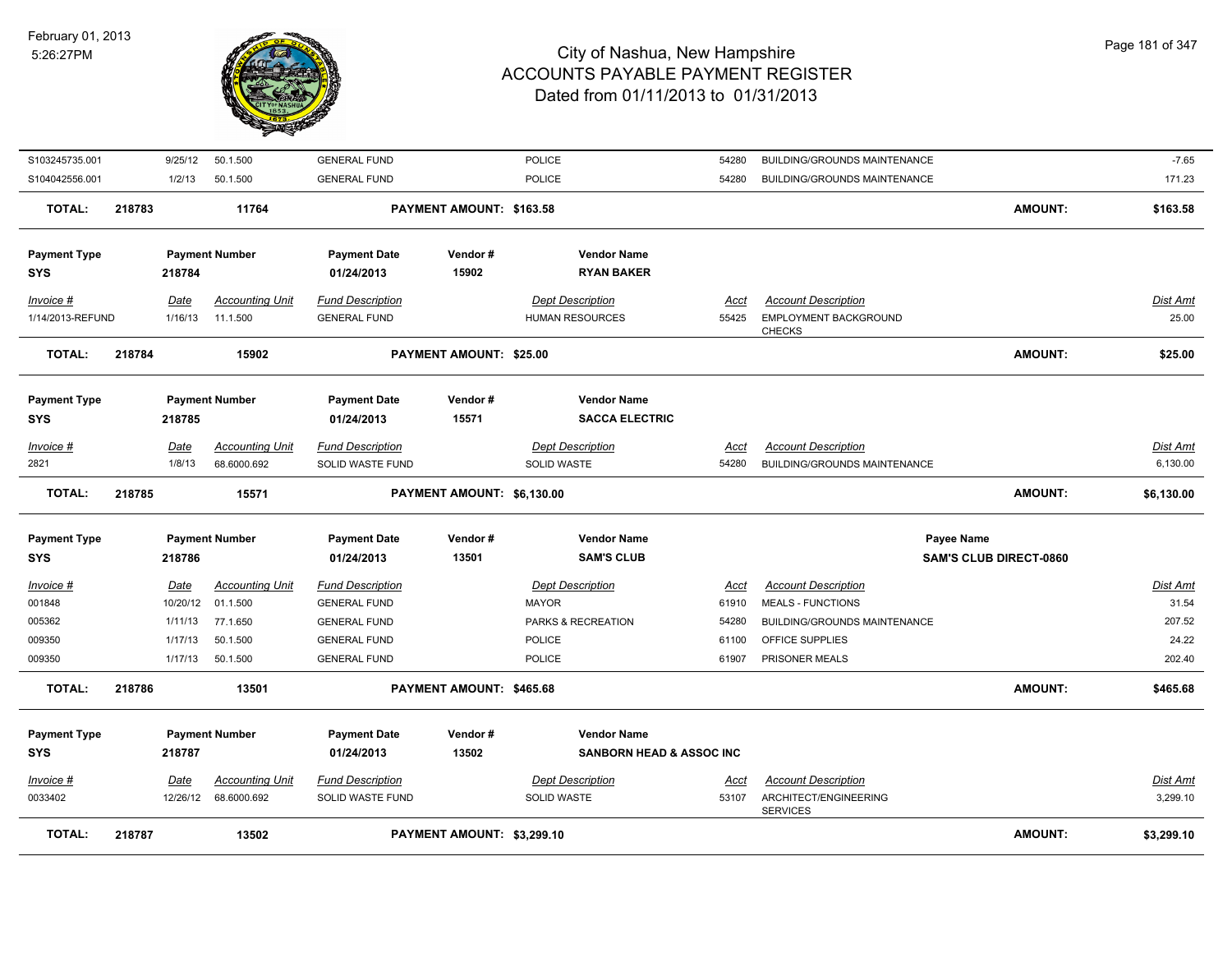

| <b>Payment Type</b> |        |          | <b>Payment Number</b>  | <b>Payment Date</b>              | Vendor#                        | <b>Vendor Name</b>                |             |                                     |                 |                 |
|---------------------|--------|----------|------------------------|----------------------------------|--------------------------------|-----------------------------------|-------------|-------------------------------------|-----------------|-----------------|
| SYS                 |        | 218788   |                        | 01/24/2013                       | 13504                          | <b>SANEL AUTO PARTS CO</b>        |             |                                     |                 |                 |
| Invoice #           |        | Date     | <b>Accounting Unit</b> | <b>Fund Description</b>          |                                | <b>Dept Description</b>           | <u>Acct</u> | <b>Account Description</b>          |                 | <b>Dist Amt</b> |
| 02QG2358            |        | 12/27/12 | 52.1.720               | <b>GENERAL FUND</b>              |                                | <b>FIRE</b>                       | 54280       | BUILDING/GROUNDS MAINTENANCE        |                 | 3.20            |
| 02QM1693            |        | 1/9/13   | 52.1.630               | <b>GENERAL FUND</b>              |                                | <b>FIRE</b>                       | 61799       | <b>VEHICLE PARTS &amp; SUPPLIES</b> |                 | 2.26            |
| 02QM6483            |        | 1/10/13  | 52.1.630               | <b>GENERAL FUND</b>              |                                | <b>FIRE</b>                       | 61799       | VEHICLE PARTS & SUPPLIES            |                 | 14.36           |
| 02QN3499            |        | 1/11/13  | 52.1.630               | <b>GENERAL FUND</b>              |                                | <b>FIRE</b>                       | 61799       | <b>VEHICLE PARTS &amp; SUPPLIES</b> |                 | 2.38            |
| 02QO9159            |        | 1/15/13  | 52.1.630               | <b>GENERAL FUND</b>              |                                | <b>FIRE</b>                       | 61799       | <b>VEHICLE PARTS &amp; SUPPLIES</b> |                 | 71.28           |
| <b>TOTAL:</b>       | 218788 |          | 13504                  |                                  | <b>PAYMENT AMOUNT: \$93.48</b> |                                   |             |                                     | <b>AMOUNT:</b>  | \$93.48         |
| <b>Payment Type</b> |        |          | <b>Payment Number</b>  | <b>Payment Date</b>              | Vendor#                        | <b>Vendor Name</b>                |             |                                     |                 |                 |
| <b>SYS</b>          |        | 218789   |                        | 01/24/2013                       | 13504                          | <b>SANEL AUTO PARTS CO</b>        |             |                                     |                 |                 |
| Invoice #           |        | Date     | <b>Accounting Unit</b> | <b>Fund Description</b>          |                                | <b>Dept Description</b>           | Acct        | <b>Account Description</b>          |                 | Dist Amt        |
| 02QL8843            |        | 1/9/13   | 77.1.690               | <b>GENERAL FUND</b>              |                                | PARKS & RECREATION                | 61799       | VEHICLE PARTS & SUPPLIES            |                 | 51.10           |
| 02QO3617            |        | 1/14/13  | 77.1.690               | <b>GENERAL FUND</b>              |                                | PARKS & RECREATION                | 61799       | VEHICLE PARTS & SUPPLIES            |                 | 86.16           |
|                     |        |          |                        |                                  |                                |                                   |             |                                     |                 |                 |
| <b>TOTAL:</b>       | 218789 |          | 13504                  |                                  | PAYMENT AMOUNT: \$137.26       |                                   |             |                                     | <b>AMOUNT:</b>  | \$137.26        |
|                     |        |          |                        |                                  |                                |                                   |             |                                     |                 |                 |
| <b>Payment Type</b> |        |          | <b>Payment Number</b>  | <b>Payment Date</b>              | Vendor#                        | <b>Vendor Name</b>                |             |                                     |                 |                 |
| <b>SYS</b>          |        | 218790   |                        | 01/24/2013                       | 13595                          | <b>SNAP ON TOOLS</b>              |             |                                     |                 |                 |
| Invoice #           |        | Date     | <b>Accounting Unit</b> | <b>Fund Description</b>          |                                | <b>Dept Description</b>           | Acct        | <b>Account Description</b>          |                 | Dist Amt        |
| 201302              |        | 1/15/13  | 52.1.630               | <b>GENERAL FUND</b>              |                                | <b>FIRE</b>                       | 71025       | <b>SMALL TOOLS</b>                  |                 | 130.00          |
| <b>TOTAL:</b>       | 218790 |          | 13595                  |                                  | PAYMENT AMOUNT: \$130.00       |                                   |             |                                     | <b>AMOUNT:</b>  | \$130.00        |
| <b>Payment Type</b> |        |          | <b>Payment Number</b>  | <b>Payment Date</b>              | Vendor#                        | <b>Vendor Name</b>                |             |                                     |                 |                 |
| <b>SYS</b>          |        | 218791   |                        | 01/24/2013                       | 13608                          | SOUTHERN NH HIV AIDS TASK FORC    |             |                                     |                 |                 |
|                     |        |          |                        |                                  |                                |                                   |             |                                     |                 |                 |
| Invoice #           |        | Date     | <b>Accounting Unit</b> | <b>Fund Description</b>          |                                | <b>Dept Description</b>           | <u>Acct</u> | <b>Account Description</b>          | <b>Activity</b> | <b>Dist Amt</b> |
| DEC2012 BILLING     |        | 1/23/12  | 71.3068                | <b>COMMUNITY SERVICES GRANTS</b> |                                | COMMUNITY SERVICES GRANTS         | 55699       | OTHER CONTRACTED SERVICES           | 71.1006.13.01   | 5,530.00        |
| DEC2012 BILLING     |        |          | 1/23/12 71.3068        | <b>COMMUNITY SERVICES GRANTS</b> |                                | <b>COMMUNITY SERVICES GRANTS</b>  | 68235       | <b>ADMINISTRATIVE EXPENSES</b>      | 71.1006.13.01   | 387.00          |
| <b>TOTAL:</b>       | 218791 |          | 13608                  |                                  | PAYMENT AMOUNT: \$5,917.00     |                                   |             |                                     | <b>AMOUNT:</b>  | \$5,917.00      |
| <b>Payment Type</b> |        |          | <b>Payment Number</b>  | <b>Payment Date</b>              | Vendor#                        | <b>Vendor Name</b>                |             |                                     |                 |                 |
| <b>SYS</b>          |        | 218792   |                        | 01/24/2013                       | 11963                          | <b>STAPLES BUSINESS ADVANTAGE</b> |             |                                     |                 |                 |
| Invoice #           |        | Date     | <b>Accounting Unit</b> | <b>Fund Description</b>          |                                | <b>Dept Description</b>           | <u>Acct</u> | <b>Account Description</b>          | <b>Activity</b> | Dist Amt        |
| 3185805701          |        |          |                        |                                  |                                |                                   |             |                                     |                 |                 |
|                     |        | 11/9/12  | 02.1.500               | <b>GENERAL FUND</b>              |                                | <b>BOARD OF ALDERMEN</b>          | 61100       | OFFICE SUPPLIES                     |                 | 25.99           |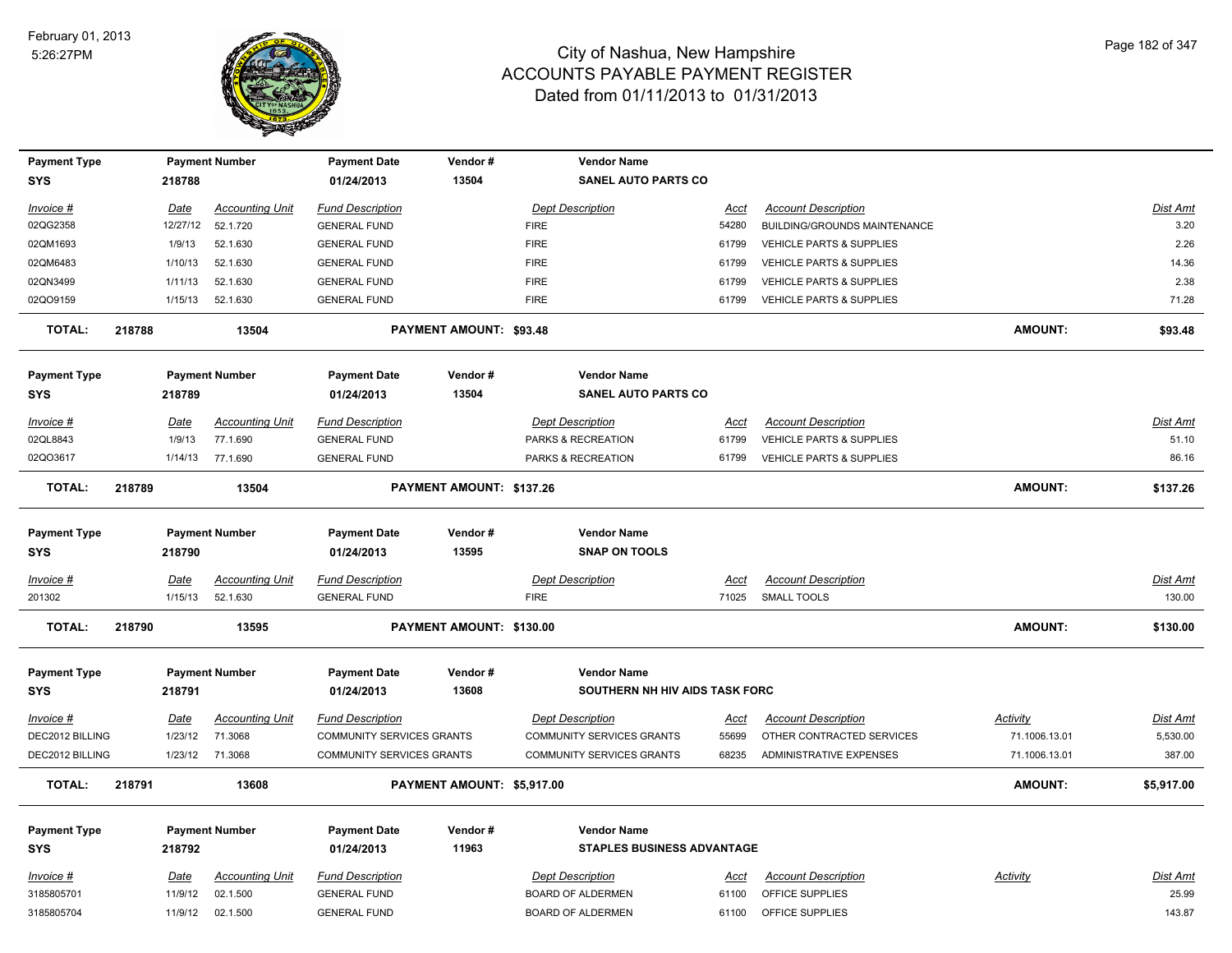

| <b>TOTAL:</b>                     | 218795          | 13691                                 |                                                     | PAYMENT AMOUNT: \$269.00       |                                                   |                                     |                                                      | <b>AMOUNT:</b>  | \$269.00           |
|-----------------------------------|-----------------|---------------------------------------|-----------------------------------------------------|--------------------------------|---------------------------------------------------|-------------------------------------|------------------------------------------------------|-----------------|--------------------|
| <u> Invoice #</u><br>21545        | Date<br>1/17/13 | <b>Accounting Unit</b><br>28.6500.500 | <b>Fund Description</b><br>PROPERTY & CASUALTY FUND |                                | <b>Dept Description</b><br><b>RISK MANAGEMENT</b> | <u>Acct</u><br>61192                | <b>Account Description</b><br><b>SAFETY SUPPLIES</b> |                 | Dist Amt<br>269.00 |
| <b>Payment Type</b><br><b>SYS</b> | 218795          | <b>Payment Number</b>                 | <b>Payment Date</b><br>01/24/2013                   | Vendor#<br>13691               | <b>Vendor Name</b>                                | <b>SURPLUS OFFICE EQUIPMENT INC</b> |                                                      |                 |                    |
| <b>TOTAL:</b>                     | 218794          | 13686                                 |                                                     | PAYMENT AMOUNT: \$308,981.58   |                                                   |                                     |                                                      | <b>AMOUNT:</b>  | \$308,981.58       |
| APPLICATION 04                    |                 | 12/18/12 TF61.7040                    | STREET PAVING ETF                                   |                                | STREET PAVING ETF                                 | 61507                               | <b>ASPHALT</b>                                       |                 | 3,921.35           |
| APPLICATION 04                    | 12/18/12        | 69.6200.950                           | <b>WASTEWATER FUND</b>                              |                                | WASTEWATER                                        | 81700                               | <b>INFRASTRUCTURE</b>                                | 1052.69.01.30   | 0.52               |
| APPLICATION 04                    | 12/18/12        | 69.6200.950                           | <b>WASTEWATER FUND</b>                              |                                | WASTEWATER                                        | 81700                               | <b>INFRASTRUCTURE</b>                                | 1052.69.01.30   | 6,463.11           |
| <b>APPLICATION 04</b>             | 12/18/12        | 69.6200.950                           | <b>WASTEWATER FUND</b>                              |                                | WASTEWATER                                        | 81700                               | <b>INFRASTRUCTURE</b>                                | 1043.69.01.30   | 1,220.46           |
| APPLICATION 04                    | 12/18/12        | 61.1001                               | <b>CAPITAL IMPROVEMENTS</b>                         |                                | STREETS-CAP IMP                                   | 81100                               | CAPITAL IMPROVEMENTS                                 | 1055.60.04.30   | 262,626.57         |
| APPLICATION 04                    | 12/18/12        | 61.1001                               | CAPITAL IMPROVEMENTS                                |                                | STREETS-CAP IMP                                   | 81100                               | CAPITAL IMPROVEMENTS                                 | 1055.60.03.30   | 34,198.89          |
| APPLICATION 04                    | 12/18/12        | 61.1001                               | CAPITAL IMPROVEMENTS                                |                                | STREETS-CAP IMP                                   | 81100                               | CAPITAL IMPROVEMENTS                                 | 1055.60.01.30   | 550.68             |
| <u> Invoice #</u>                 | <b>Date</b>     | <b>Accounting Unit</b>                | <b>Fund Description</b>                             |                                | <b>Dept Description</b>                           | <u>Acct</u>                         | <b>Account Description</b>                           | <b>Activity</b> | <u>Dist Amt</u>    |
| <b>Payment Type</b><br><b>SYS</b> | 218794          | <b>Payment Number</b>                 | <b>Payment Date</b><br>01/24/2013                   | Vendor#<br>13686               | <b>Vendor Name</b>                                | <b>SUNSHINE PAVING CORPORATION</b>  |                                                      |                 |                    |
|                                   |                 |                                       |                                                     |                                |                                                   |                                     |                                                      |                 |                    |
| <b>TOTAL:</b>                     | 218793          | 15382                                 |                                                     | <b>PAYMENT AMOUNT: \$40.00</b> |                                                   |                                     |                                                      | <b>AMOUNT:</b>  | \$40.00            |
| 3026588                           | 1/7/13          | 86.3120                               | <b>TRANSIT GRANTS</b>                               |                                | <b>TRANSPORTATION</b>                             | 54600                               | <b>VEHICLE REPAIRS &amp; MAINTENANCE</b>             | 86.800.13.30.03 | 40.00              |
| Invoice #                         | Date            | <b>Accounting Unit</b>                | <b>Fund Description</b>                             |                                | <b>Dept Description</b>                           | Acct                                | <b>Account Description</b>                           | Activity        | Dist Amt           |
| <b>SYS</b>                        | 218793          |                                       | 01/24/2013                                          | 15382                          | <b>STRATHAM TIRE</b>                              |                                     |                                                      |                 |                    |
| <b>Payment Type</b>               |                 | <b>Payment Number</b>                 | <b>Payment Date</b>                                 | Vendor#                        | <b>Vendor Name</b>                                |                                     |                                                      |                 |                    |
| <b>TOTAL:</b>                     | 218792          | 11963                                 |                                                     | PAYMENT AMOUNT: \$569.50       |                                                   | <b>DISCOUNT:</b>                    | 9.10                                                 | <b>AMOUNT:</b>  | \$569.50           |
| 3189786476                        | 1/8/12          | 86.3120                               | <b>TRANSIT GRANTS</b>                               |                                | <b>TRANSPORTATION</b>                             | 61299                               | MISCELLANEOUS SUPPLIES                               | 86.800.13.10.10 | 103.17             |
| 3189786476                        | 1/8/12          | 86.3120                               | <b>TRANSIT GRANTS</b>                               |                                | <b>TRANSPORTATION</b>                             | 61100                               | OFFICE SUPPLIES                                      | 86.800.12.10.10 | 3.79               |
| 3189762633                        | 1/6/13          | 69.6200.670                           | <b>WASTEWATER FUND</b>                              |                                | <b>WASTEWATER</b>                                 | 61100                               | OFFICE SUPPLIES                                      |                 | 39.95              |
| 3188485138                        | 12/21/12        | 26.1.585                              | <b>GENERAL FUND</b>                                 |                                | <b>FINANCIAL SERVICES</b>                         | 61100                               | OFFICE SUPPLIES                                      |                 | 12.67              |
| 3188485138                        | 12/21/12        | 26.1.580                              | <b>GENERAL FUND</b>                                 |                                | <b>FINANCIAL SERVICES</b>                         | 61100                               | OFFICE SUPPLIES                                      |                 | 53.26              |
| 3188485138                        | 12/21/12        | 26.1.575                              | <b>GENERAL FUND</b>                                 |                                | <b>FINANCIAL SERVICES</b>                         | 61100                               | OFFICE SUPPLIES                                      |                 | 64.80              |
| 3188485138                        | 12/21/12        | 26.1.500                              | <b>GENERAL FUND</b>                                 |                                | <b>FINANCIAL SERVICES</b>                         | 61100                               | OFFICE SUPPLIES                                      |                 | 7.98               |
| 3188353385                        | 12/18/12        | 52.1.500                              | <b>GENERAL FUND</b>                                 |                                | <b>FIRE</b>                                       | 61100                               | OFFICE SUPPLIES                                      |                 | 114.02             |
|                                   |                 |                                       |                                                     |                                |                                                   |                                     |                                                      |                 |                    |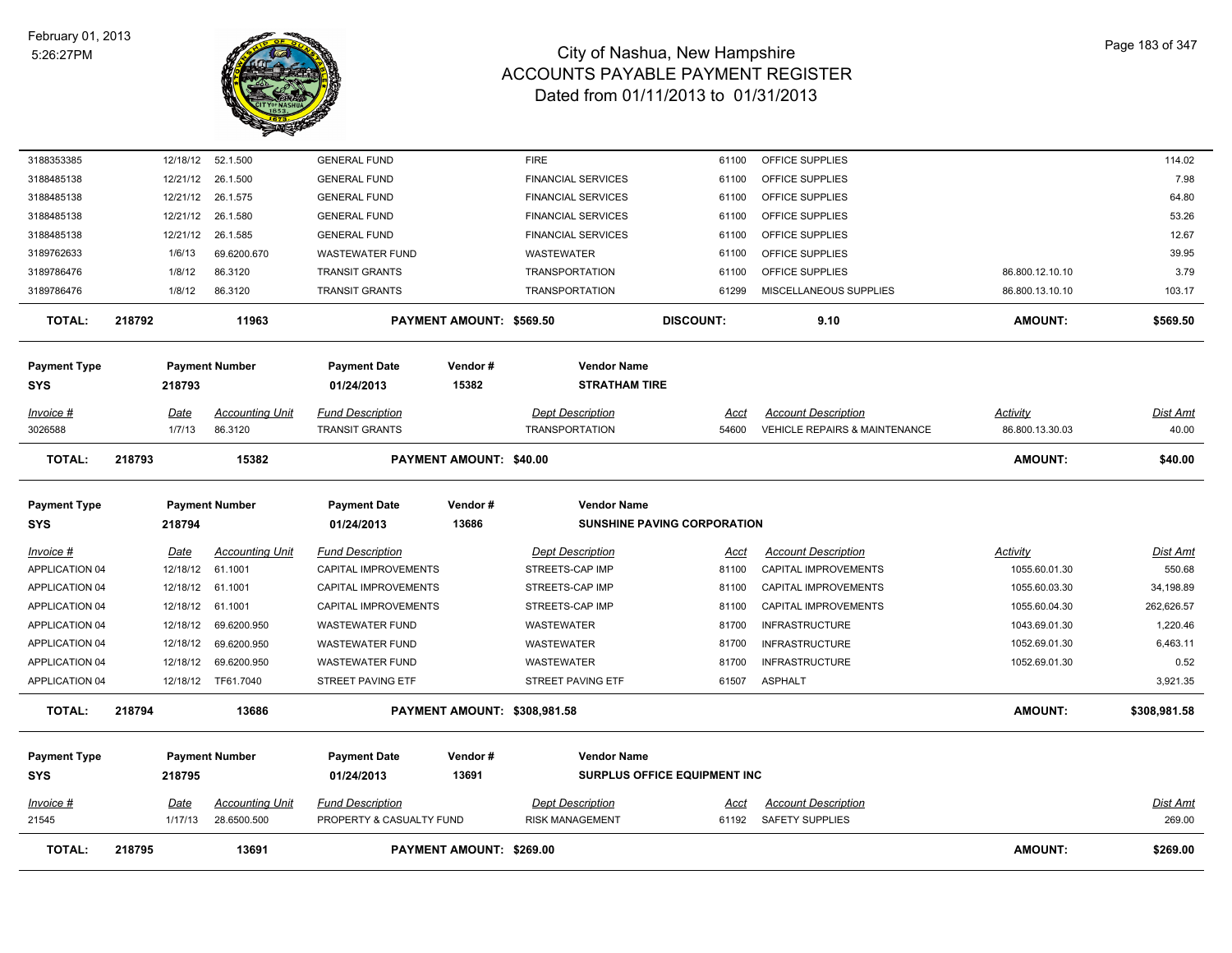

| <b>Payment Type</b> |        |             | <b>Payment Number</b>  | <b>Payment Date</b>     | Vendor#                       | <b>Vendor Name</b>             |             |                                |                         |                 |
|---------------------|--------|-------------|------------------------|-------------------------|-------------------------------|--------------------------------|-------------|--------------------------------|-------------------------|-----------------|
| <b>SYS</b>          |        | 218796      |                        | 01/24/2013              | 11650                         | <b>T BUCK CONSTRUCTION INC</b> |             |                                |                         |                 |
| Invoice #           |        | Date        | <b>Accounting Unit</b> | <b>Fund Description</b> |                               | <b>Dept Description</b>        | Acct        | <b>Account Description</b>     | <b>Activity</b>         | Dist Amt        |
| APPLICATION 04      |        | 12/14/12    | 69.6200.950            | <b>WASTEWATER FUND</b>  |                               | <b>WASTEWATER</b>              | 81700       | <b>INFRASTRUCTURE</b>          | 1053.69.01.30           | 48,283.00       |
| APPLICATION 04      |        |             | 12/14/12 BS1000        | <b>GENERAL FUND</b>     |                               | <b>GENERAL FUND</b>            | 20800       | RETAINAGE PAYABLE              |                         | $-4,828.30$     |
|                     |        |             |                        |                         |                               |                                |             |                                |                         |                 |
| <b>TOTAL:</b>       | 218796 |             | 11650                  |                         | PAYMENT AMOUNT: \$43,454.70   |                                |             |                                | AMOUNT:                 | \$43,454.70     |
| <b>Payment Type</b> |        |             | <b>Payment Number</b>  | <b>Void Date</b>        | Vendor#                       | <b>Vendor Name</b>             |             |                                |                         |                 |
| <b>SYS</b>          |        | 218797      |                        | 01/24/2013              | 13755                         | <b>TOTER INC</b>               |             |                                |                         |                 |
|                     |        |             |                        |                         |                               |                                |             |                                |                         |                 |
| Invoice #           |        | Date        | <b>Accounting Unit</b> | <b>Fund Description</b> |                               | <b>Dept Description</b>        | <u>Acct</u> | <b>Account Description</b>     |                         | Dist Amt        |
| KB 308171-A         |        | 12/6/12     | 68.6000.695            | SOLID WASTE FUND        |                               | SOLID WASTE                    | 71630       | <b>TOTERS</b>                  |                         | 2,520.00        |
| <b>TOTAL:</b>       | 218797 |             | 13755                  |                         | PAYMENT AMOUNT: \$2,520.00    |                                |             |                                | AMOUNT:                 | \$2,520.00      |
|                     |        |             |                        |                         |                               |                                |             |                                |                         |                 |
| <b>Payment Type</b> |        |             | <b>Payment Number</b>  | <b>Payment Date</b>     | Vendor#                       | <b>Vendor Name</b>             |             |                                |                         |                 |
| <b>SYS</b>          |        | 218798      |                        | 01/24/2013              | 13757                         | <b>TOWERS MOTOR PARTS CORP</b> |             |                                |                         |                 |
|                     |        |             |                        |                         |                               |                                |             |                                |                         |                 |
| Invoice #           |        | Date        | <b>Accounting Unit</b> | <b>Fund Description</b> |                               | <b>Dept Description</b>        | <u>Acct</u> | <b>Account Description</b>     |                         | Dist Amt        |
| 701226              |        | 1/4/13      | 50.1.500               | <b>GENERAL FUND</b>     |                               | <b>POLICE</b>                  | 61799       | VEHICLE PARTS & SUPPLIES       |                         | 4.50            |
| <b>TOTAL:</b>       | 218798 |             | 13757                  |                         | <b>PAYMENT AMOUNT: \$4.50</b> |                                |             |                                | AMOUNT:                 | \$4.50          |
|                     |        |             | <b>Payment Number</b>  | <b>Payment Date</b>     | Vendor#                       | <b>Vendor Name</b>             |             |                                |                         |                 |
| <b>Payment Type</b> |        |             |                        |                         | 13797                         |                                |             |                                |                         |                 |
| <b>SYS</b>          |        | 218799      |                        | 01/24/2013              |                               | UNIFIRST CORPORATION           |             |                                |                         |                 |
| <u>Invoice #</u>    |        | <u>Date</u> | <b>Accounting Unit</b> | <b>Fund Description</b> |                               | <b>Dept Description</b>        | <u>Acct</u> | <b>Account Description</b>     |                         | <b>Dist Amt</b> |
| 044 4058493         |        | 10/19/12    | 61.1.670               | <b>GENERAL FUND</b>     |                               | <b>STREETS</b>                 | 61107       | <b>CLOTHING &amp; UNIFORMS</b> |                         | 1,016.15        |
| 044 4058493 CREDIT  |        | 10/19/12    | 61.1.670               | <b>GENERAL FUND</b>     |                               | <b>STREETS</b>                 | 61107       | <b>CLOTHING &amp; UNIFORMS</b> |                         | $-18.26$        |
| 044 4086994         |        | 12/21/12    | 61.1.670               | <b>GENERAL FUND</b>     |                               | <b>STREETS</b>                 | 61107       | <b>CLOTHING &amp; UNIFORMS</b> |                         | 295.50          |
| 044 4096381         |        | 1/11/13     | 68.6000.540            | SOLID WASTE FUND        |                               | SOLID WASTE                    | 61110       | PROTECTIVE CLOTHING            |                         | 134.59          |
| <b>TOTAL:</b>       | 218799 |             | 13797                  |                         | PAYMENT AMOUNT: \$1,427.98    |                                |             |                                | <b>AMOUNT:</b>          | \$1,427.98      |
| <b>Payment Type</b> |        |             | <b>Payment Number</b>  | <b>Payment Date</b>     | Vendor#                       | <b>Vendor Name</b>             |             |                                | Payee Name              |                 |
| <b>SYS</b>          |        | 218800      |                        | 01/24/2013              | 11357                         | <b>UNION METAL CORP</b>        |             |                                | UNION METAL CORPORATION |                 |
|                     |        |             |                        |                         |                               |                                |             |                                |                         |                 |
| Invoice #           |        | Date        | <b>Accounting Unit</b> | <b>Fund Description</b> |                               | <b>Dept Description</b>        | Acct        | <b>Account Description</b>     | <b>Activity</b>         | Dist Amt        |
| 44609               |        |             | 11/27/12 61.1001       | CAPITAL IMPROVEMENTS    |                               | STREETS-CAP IMP                | 81100       | CAPITAL IMPROVEMENTS           | 1000                    | 975.00          |
| <b>TOTAL:</b>       | 218800 |             | 11357                  |                         | PAYMENT AMOUNT: \$975.00      |                                |             |                                | <b>AMOUNT:</b>          | \$975.00        |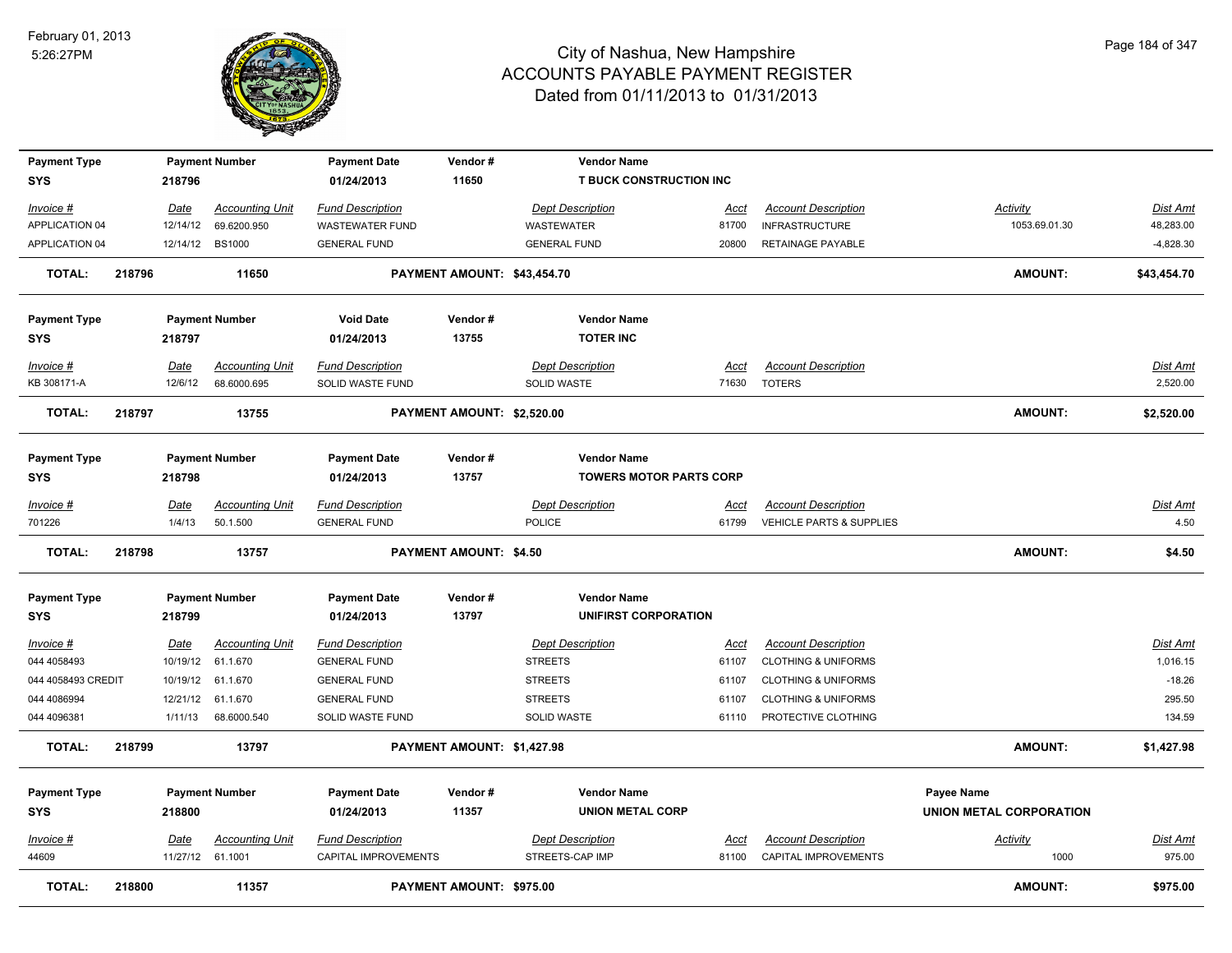

| <b>Payment Type</b><br><b>SYS</b> |        | 218801      | <b>Payment Number</b>  | <b>Payment Date</b><br>01/24/2013                   | Vendor#<br>13799           | <b>Vendor Name</b><br>UNIQUE MANAGEMENT SERVICES INC |       |                             |                 |                 |
|-----------------------------------|--------|-------------|------------------------|-----------------------------------------------------|----------------------------|------------------------------------------------------|-------|-----------------------------|-----------------|-----------------|
| Invoice #                         |        | Date        | <b>Accounting Unit</b> | <b>Fund Description</b>                             |                            | <b>Dept Description</b>                              | Acct  | <b>Account Description</b>  |                 | Dist Amt        |
| 232888                            |        | 1/1/13      | 79.4090                | LIB-LOST/DAMAGED BOOK FINES                         |                            | LIB-LOST/DAMAGED BOOK FINES                          | 45440 | <b>LIBRARY BOOK FINES</b>   |                 | 778.65          |
| <b>TOTAL:</b>                     | 218801 |             | 13799                  |                                                     | PAYMENT AMOUNT: \$778.65   |                                                      |       |                             | <b>AMOUNT:</b>  | \$778.65        |
| <b>Payment Type</b>               |        |             | <b>Payment Number</b>  | <b>Payment Date</b>                                 | Vendor#                    | <b>Vendor Name</b>                                   |       |                             |                 |                 |
| <b>SYS</b>                        |        | 218802      |                        | 01/24/2013                                          | 13804                      | UNITED SITE SERVICES NORTHEAST                       |       |                             |                 |                 |
| $Invoice$ #                       |        | Date        | <b>Accounting Unit</b> | <b>Fund Description</b>                             |                            | <b>Dept Description</b>                              | Acct  | <b>Account Description</b>  |                 | Dist Amt        |
| 114-1024186                       |        | 12/31/12    | 52.1.625               | <b>GENERAL FUND</b>                                 |                            | <b>FIRE</b>                                          | 55699 | OTHER CONTRACTED SERVICES   |                 | 54.97           |
| 114-1036306                       |        | 1/6/13      | 77.1.650               | <b>GENERAL FUND</b>                                 |                            | PARKS & RECREATION                                   | 54821 | <b>EQUIPMENT RENTAL</b>     |                 | 54.97           |
| 114-1036308                       |        | 1/6/13      | 77.1.650               | <b>GENERAL FUND</b>                                 |                            | PARKS & RECREATION                                   | 54821 | <b>EQUIPMENT RENTAL</b>     |                 | 54.97           |
| 114-1036329                       |        | 1/6/13      | 66.1.500               | <b>GENERAL FUND</b>                                 |                            | <b>PARKING LOTS</b>                                  | 55699 | OTHER CONTRACTED SERVICES   |                 | 54.97           |
| <b>TOTAL:</b>                     | 218802 |             | 13804                  |                                                     | PAYMENT AMOUNT: \$219.88   |                                                      |       |                             | <b>AMOUNT:</b>  | \$219.88        |
| <b>Payment Type</b>               |        |             | <b>Payment Number</b>  | <b>Payment Date</b>                                 | Vendor#                    | <b>Vendor Name</b>                                   |       |                             |                 |                 |
| <b>SYS</b>                        |        | 218803      |                        | 01/24/2013                                          | 13824                      | <b>VANASSE HANGEN BRUSTLIN INC</b>                   |       |                             |                 |                 |
| Invoice #                         |        | Date        | <b>Accounting Unit</b> | <b>Fund Description</b>                             |                            | <b>Dept Description</b>                              | Acct  | <b>Account Description</b>  | <b>Activity</b> | <u>Dist Amt</u> |
| 0156778                           |        | 11/30/12    | 60.5200                | CAPITAL PROJECTS-STREETS                            |                            | CAPITAL<br>PROJECTS-ENGINEERING                      | 81700 | <b>INFRASTRUCTURE</b>       | 1072.64.01.30   | 6,185.38        |
| <b>TOTAL:</b>                     | 218803 |             | 13824                  |                                                     | PAYMENT AMOUNT: \$6,185.38 |                                                      |       |                             | <b>AMOUNT:</b>  | \$6,185.38      |
| <b>Payment Type</b>               |        |             | <b>Payment Number</b>  | <b>Payment Date</b>                                 | Vendor#                    | <b>Vendor Name</b>                                   |       |                             |                 |                 |
| <b>SYS</b>                        |        | 218804      |                        | 01/24/2013                                          | 13855                      | <b>FRANK J WALLENT</b>                               |       |                             |                 |                 |
| Invoice #                         |        | Date        | <b>Accounting Unit</b> | <b>Fund Description</b>                             |                            | <b>Dept Description</b>                              | Acct  | <b>Account Description</b>  |                 | Dist Amt        |
| TAPING 01/10-1/22/13              |        | 1/22/13     | 22.2505                | <b>GOVT &amp; EDUCATION CHANNELS</b><br><b>FUND</b> |                            | <b>GOV'T &amp; EDUCATION CHANNELS</b>                | 53470 | <b>VIDEOGRAPHY SERVICES</b> |                 | 275.00          |
| <b>TOTAL:</b>                     | 218804 |             | 13855                  |                                                     | PAYMENT AMOUNT: \$275.00   |                                                      |       |                             | <b>AMOUNT:</b>  | \$275.00        |
| <b>Payment Type</b>               |        |             | <b>Payment Number</b>  | <b>Payment Date</b>                                 | Vendor#                    | <b>Vendor Name</b>                                   |       |                             |                 |                 |
| <b>SYS</b>                        |        | 218805      |                        | 01/24/2013                                          | 13866                      | <b>JOHN WEATHERS</b>                                 |       |                             |                 |                 |
| Invoice #                         |        | <b>Date</b> | <b>Accounting Unit</b> | <b>Fund Description</b>                             |                            | <b>Dept Description</b>                              | Acct  | <b>Account Description</b>  |                 | Dist Amt        |
| TAPING 01/10/2013                 |        | 1/10/13     | 22.2505                | <b>GOVT &amp; EDUCATION CHANNELS</b><br><b>FUND</b> |                            | <b>GOV'T &amp; EDUCATION CHANNELS</b>                | 53470 | <b>VIDEOGRAPHY SERVICES</b> |                 | 75.00           |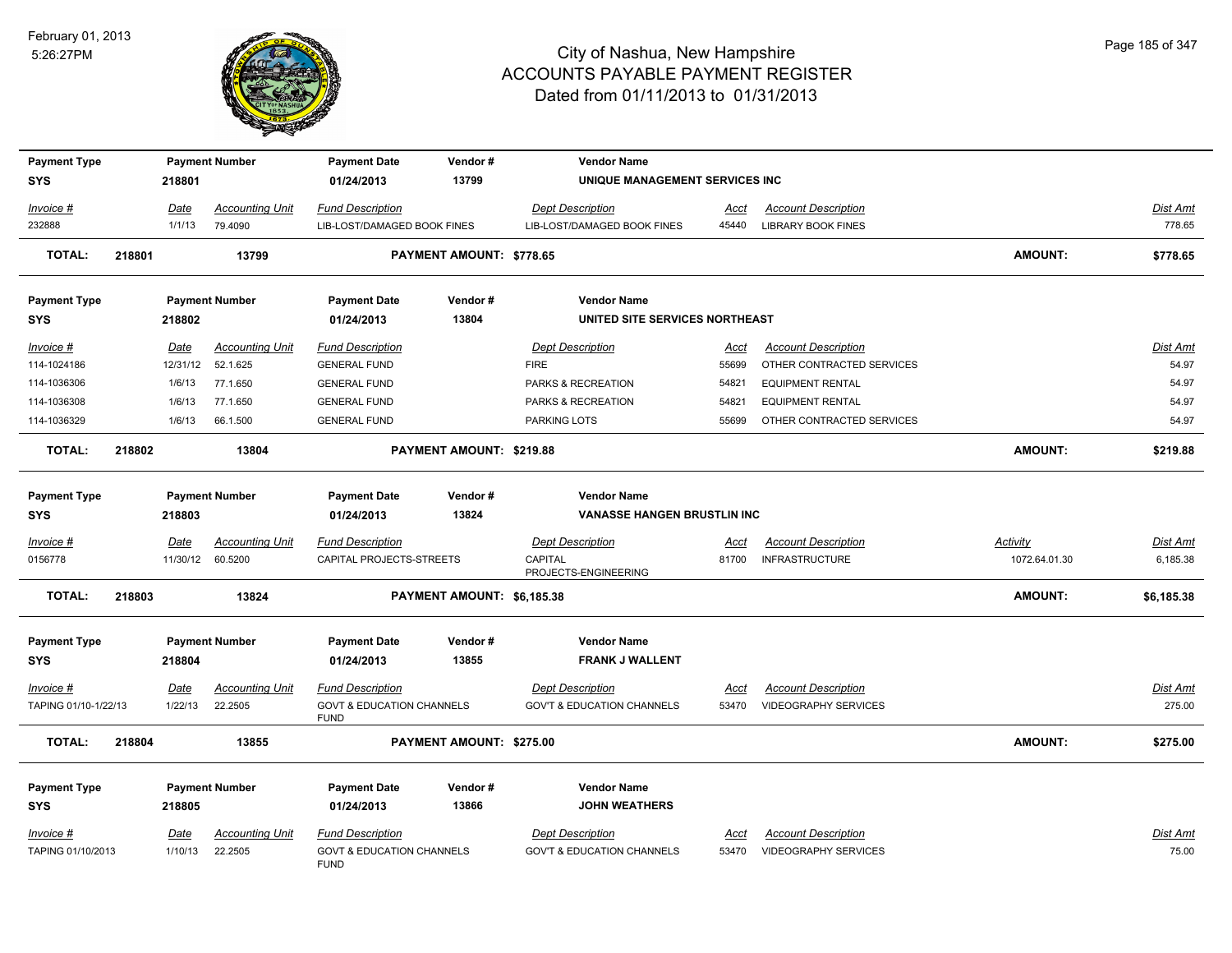

| <b>TOTAL:</b>                     | 218805 |                | 13866                              |                                                | <b>PAYMENT AMOUNT: \$75.00</b> |                                                |                      |                                                    | <b>AMOUNT:</b>                           | \$75.00            |
|-----------------------------------|--------|----------------|------------------------------------|------------------------------------------------|--------------------------------|------------------------------------------------|----------------------|----------------------------------------------------|------------------------------------------|--------------------|
| <b>Payment Type</b><br><b>SYS</b> |        | 218806         | <b>Payment Number</b>              | <b>Payment Date</b><br>01/24/2013              | Vendor#<br>10735               | <b>Vendor Name</b><br><b>THOMSON REUTERS</b>   |                      |                                                    | Payee Name<br><b>WEST PAYMENT CENTER</b> |                    |
| Invoice #<br>826367248            |        | Date<br>1/1/13 | <b>Accounting Unit</b><br>50.1.500 | <b>Fund Description</b><br><b>GENERAL FUND</b> |                                | <b>Dept Description</b><br><b>POLICE</b>       | <u>Acct</u><br>54407 | <b>Account Description</b><br>SOFTWARE MAINTENANCE |                                          | Dist Amt<br>291.80 |
| <b>TOTAL:</b>                     | 218806 |                | 10735                              |                                                | PAYMENT AMOUNT: \$291.80       |                                                |                      |                                                    | <b>AMOUNT:</b>                           | \$291.80           |
| <b>Payment Type</b><br><b>SYS</b> |        | 218807         | <b>Payment Number</b>              | <b>Payment Date</b><br>01/24/2013              | Vendor#<br>15540               | <b>Vendor Name</b><br><b>WORLD JOURNAL</b>     |                      |                                                    |                                          |                    |
| Invoice #                         |        | Date           | <b>Accounting Unit</b>             | <b>Fund Description</b>                        |                                | <b>Dept Description</b>                        | <u>Acct</u>          | <b>Account Description</b>                         |                                          | <u>Dist Amt</u>    |
| 24513/1 YEAR                      |        |                | 11/12/12 79.1.760                  | <b>GENERAL FUND</b>                            |                                | LIBRARY                                        | 61821                | <b>PERIODICALS</b>                                 |                                          | 200.00             |
| <b>TOTAL:</b>                     | 218807 |                | 15540                              |                                                | PAYMENT AMOUNT: \$200.00       |                                                |                      |                                                    | <b>AMOUNT:</b>                           | \$200.00           |
| <b>Payment Type</b><br><b>SYS</b> |        | 218808         | <b>Payment Number</b>              | <b>Payment Date</b><br>01/24/2013              | Vendor#<br>10961               | <b>Vendor Name</b><br><b>WRIGHT-PIERCE</b>     |                      |                                                    |                                          |                    |
| $Invoice$ #                       |        | Date           | <b>Accounting Unit</b>             | <b>Fund Description</b>                        |                                | <b>Dept Description</b>                        | <u>Acct</u>          | <b>Account Description</b>                         | <u>Activity</u>                          | <b>Dist Amt</b>    |
| 86814                             |        | 1/2/13         | 69.6200.950                        | <b>WASTEWATER FUND</b>                         |                                | <b>WASTEWATER</b>                              | 81700                | <b>INFRASTRUCTURE</b>                              | 1053.69.01.30                            | 9,223.00           |
| 86815                             |        | 1/2/13         | 69.6200.950                        | <b>WASTEWATER FUND</b>                         |                                | <b>WASTEWATER</b>                              | 81700                | <b>INFRASTRUCTURE</b>                              | 1053.69.01.30                            | 16,766.25          |
| <b>TOTAL:</b>                     | 218808 |                | 10961                              |                                                | PAYMENT AMOUNT: \$25,989.25    |                                                |                      |                                                    | <b>AMOUNT:</b>                           | \$25,989.25        |
| <b>Payment Type</b>               |        |                | <b>Payment Number</b>              | <b>Payment Date</b>                            | Vendor#                        | <b>Vendor Name</b>                             |                      |                                                    |                                          |                    |
| <b>SYS</b>                        |        | 218809         |                                    | 01/24/2013                                     | 13920                          | YANKEE TRUCK LLC                               |                      |                                                    |                                          |                    |
| $Invoice$ #                       |        | Date           | <b>Accounting Unit</b>             | <b>Fund Description</b>                        |                                | <b>Dept Description</b>                        | <u>Acct</u>          | <b>Account Description</b>                         |                                          | Dist Amt           |
| 291363                            |        | 1/15/13        | 52.1.630                           | <b>GENERAL FUND</b>                            |                                | <b>FIRE</b>                                    | 54600                | <b>VEHICLE REPAIRS &amp; MAINTENANCE</b>           |                                          | 263.34             |
| <b>TOTAL:</b>                     | 218809 |                | 13920                              |                                                | PAYMENT AMOUNT: \$263.34       |                                                |                      |                                                    | <b>AMOUNT:</b>                           | \$263.34           |
| <b>Payment Type</b><br><b>SYS</b> |        | 218810         | <b>Payment Number</b>              | <b>Payment Date</b><br>01/24/2013              | Vendor#<br>14702               | <b>Vendor Name</b><br><b>LIBERTY UTILITIES</b> |                      |                                                    |                                          |                    |
| Invoice #                         |        | Date           | <b>Accounting Unit</b>             | <b>Fund Description</b>                        |                                | <b>Dept Description</b>                        | Acct                 | <b>Account Description</b>                         |                                          | Dist Amt           |
| 104492DEC3                        |        | 1/3/13         | 91.1.052621                        | <b>GENERAL FUND</b>                            |                                | SCHOOL                                         | 54114                | <b>HEATING GAS</b>                                 |                                          | 4,430.52           |
| 202210DEC3                        |        | 1/10/13        | 91.1.012621                        | <b>GENERAL FUND</b>                            |                                | SCHOOL                                         | 54114                | <b>HEATING GAS</b>                                 |                                          | 248.68             |
| 521471DEC3                        |        | 1/3/13         | 91.1.032621                        | <b>GENERAL FUND</b>                            |                                | SCHOOL                                         | 54114                | <b>HEATING GAS</b>                                 |                                          | 5,196.83           |
| 5320DEC3                          |        | 1/8/13         | 91.1.042621                        | <b>GENERAL FUND</b>                            |                                | SCHOOL                                         | 54114                | <b>HEATING GAS</b>                                 |                                          | 1,534.43           |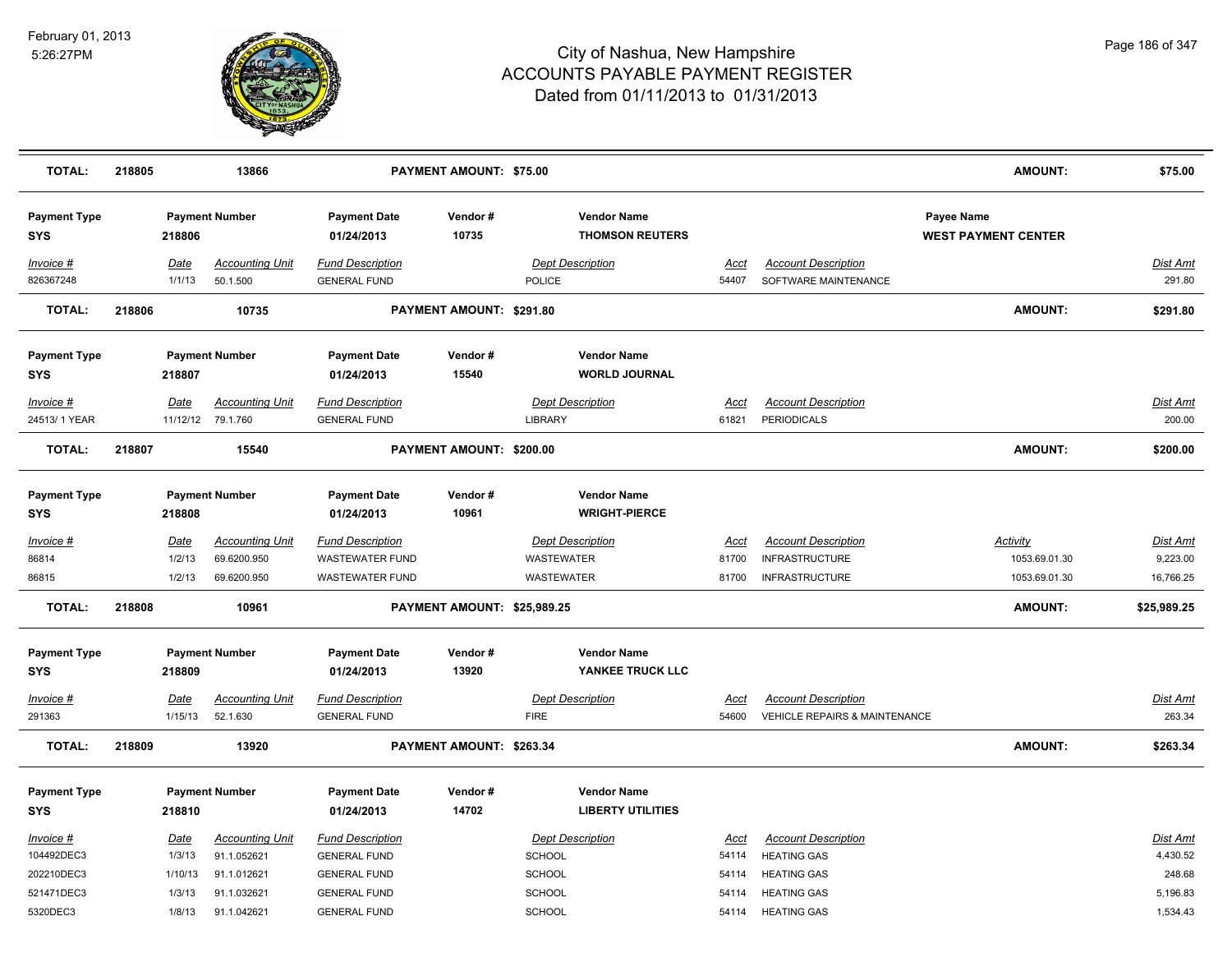

| 5526702DEC3          |        | 1/10/13     | 91.1.152621            | <b>GENERAL FUND</b>     |                                | SCHOOL        |                                 | 54114       | <b>HEATING GAS</b>                                                         |                | 1,138.47        |
|----------------------|--------|-------------|------------------------|-------------------------|--------------------------------|---------------|---------------------------------|-------------|----------------------------------------------------------------------------|----------------|-----------------|
| 554963DEC3           |        | 1/10/13     | 91.1.062621            | <b>GENERAL FUND</b>     |                                | <b>SCHOOL</b> |                                 | 54114       | <b>HEATING GAS</b>                                                         |                | 1,928.37        |
| 5550899DEC3          |        | 1/9/13      | 91.1.202621            | <b>GENERAL FUND</b>     |                                | <b>SCHOOL</b> |                                 | 54114       | <b>HEATING GAS</b>                                                         |                | 2,472.90        |
| H1321DEC3            |        | 1/10/13     | 91.1.162621            | <b>GENERAL FUND</b>     |                                | SCHOOL        |                                 | 54114       | <b>HEATING GAS</b>                                                         |                | 1,022.97        |
| <b>TOTAL:</b>        | 218810 |             | 14702                  |                         | PAYMENT AMOUNT: \$17,973.17    |               |                                 |             |                                                                            | <b>AMOUNT:</b> | \$17,973.17     |
| <b>Payment Type</b>  |        |             | <b>Payment Number</b>  | <b>Payment Date</b>     | Vendor#                        |               | <b>Vendor Name</b>              |             |                                                                            |                |                 |
| <b>SYS</b>           |        | 218811      |                        | 01/24/2013              | 14216                          |               | <b>FAIRPOINT COMMUNICATIONS</b> |             |                                                                            |                |                 |
| $Invoice$ #          |        | Date        | <b>Accounting Unit</b> | <b>Fund Description</b> |                                |               | <b>Dept Description</b>         | <u>Acct</u> | <b>Account Description</b>                                                 |                | Dist Amt        |
| JAN-13-6038915387274 |        | 1/12/13     | 91.1.102621            | <b>GENERAL FUND</b>     |                                | <b>SCHOOL</b> |                                 | 55109       | TELEPHONE-VOICE                                                            |                | 30.16           |
| <b>TOTAL:</b>        | 218811 |             | 14216                  |                         | <b>PAYMENT AMOUNT: \$30.16</b> |               |                                 |             |                                                                            | <b>AMOUNT:</b> | \$30.16         |
| <b>Payment Type</b>  |        |             | <b>Payment Number</b>  | <b>Payment Date</b>     | Vendor#                        |               | <b>Vendor Name</b>              |             |                                                                            |                |                 |
| <b>SYS</b>           |        | 218812      |                        | 01/24/2013              | 13291                          |               | PENNICHUCK WATER WORKS INC      |             |                                                                            |                |                 |
| Invoice #            |        | Date        | <b>Accounting Unit</b> | <b>Fund Description</b> |                                |               | <b>Dept Description</b>         | Acct        | <b>Account Description</b>                                                 |                | Dist Amt        |
| 60012743DEC          |        | 1/10/13     | 91.1.072621            | <b>GENERAL FUND</b>     |                                | SCHOOL        |                                 | 54141       | <b>WATER &amp; SEWER</b>                                                   |                | 91.91           |
| 70093750DEC          |        | 1/10/13     | 91.1.072621            | <b>GENERAL FUND</b>     |                                | SCHOOL        |                                 | 54141       | <b>WATER &amp; SEWER</b>                                                   |                | 698.50          |
| <b>MANCHESTERDEC</b> |        | 1/10/13     | 91.1.072621            | <b>GENERAL FUND</b>     |                                | SCHOOL        |                                 | 54141       | <b>WATER &amp; SEWER</b>                                                   |                | 148.77          |
| TOTAL:               | 218812 |             | 13291                  |                         | PAYMENT AMOUNT: \$939.18       |               |                                 |             |                                                                            | <b>AMOUNT:</b> | \$939.18        |
| <b>Payment Type</b>  |        |             | <b>Payment Number</b>  | <b>Payment Date</b>     | Vendor#                        |               | <b>Vendor Name</b>              |             |                                                                            |                |                 |
| <b>SYS</b>           |        | 218813      |                        | 01/24/2013              | 13372                          |               | <b>PSNH</b>                     |             |                                                                            |                |                 |
| $Invoice$ #          |        | <b>Date</b> | <b>Accounting Unit</b> | <b>Fund Description</b> |                                |               | <b>Dept Description</b>         | <u>Acct</u> | <b>Account Description</b>                                                 |                | <u>Dist Amt</u> |
| S89164649DEC         |        | 1/8/13      | 91.1.122621            | <b>GENERAL FUND</b>     |                                | <b>SCHOOL</b> |                                 | 54100       | <b>ELECTRICITY</b>                                                         |                | 3,285.52        |
| W01868271DEC         |        | 1/9/13      | 91.1.192621            | <b>GENERAL FUND</b>     |                                | <b>SCHOOL</b> |                                 | 54100       | <b>ELECTRICITY</b>                                                         |                | 3,830.93        |
| <b>TOTAL:</b>        | 218813 |             | 13372                  |                         | PAYMENT AMOUNT: \$7,116.45     |               |                                 |             |                                                                            | <b>AMOUNT:</b> | \$7,116.45      |
| <b>Payment Type</b>  |        |             | <b>Payment Number</b>  | <b>Payment Date</b>     | Vendor#                        |               | <b>Vendor Name</b>              |             |                                                                            |                |                 |
| <b>SYS</b>           |        | 218814      |                        | 01/24/2013              | 12532                          |               | A - Z QUALITY REPAIR            |             |                                                                            |                |                 |
| Invoice #            |        | Date        | <b>Accounting Unit</b> | <b>Fund Description</b> |                                |               | <b>Dept Description</b>         | <b>Acct</b> | <b>Account Description</b>                                                 |                | Dist Amt        |
| 1027                 |        |             | 12/25/12 91.1.222620   | <b>GENERAL FUND</b>     |                                | <b>SCHOOL</b> |                                 | 54487       | <b>EQUIPMENT REPAIRS &amp;</b>                                             |                | 429.75          |
| 1027                 |        |             | 12/25/12 91.1.222620   | <b>GENERAL FUND</b>     |                                | <b>SCHOOL</b> |                                 | 54487       | <b>MAINTENANCE</b><br><b>EQUIPMENT REPAIRS &amp;</b>                       |                | 203.25          |
| 1028                 |        |             | 12/25/12 91.1.222620   | <b>GENERAL FUND</b>     |                                | <b>SCHOOL</b> |                                 | 54487       | <b>MAINTENANCE</b><br><b>EQUIPMENT REPAIRS &amp;</b><br><b>MAINTENANCE</b> |                | 90.00           |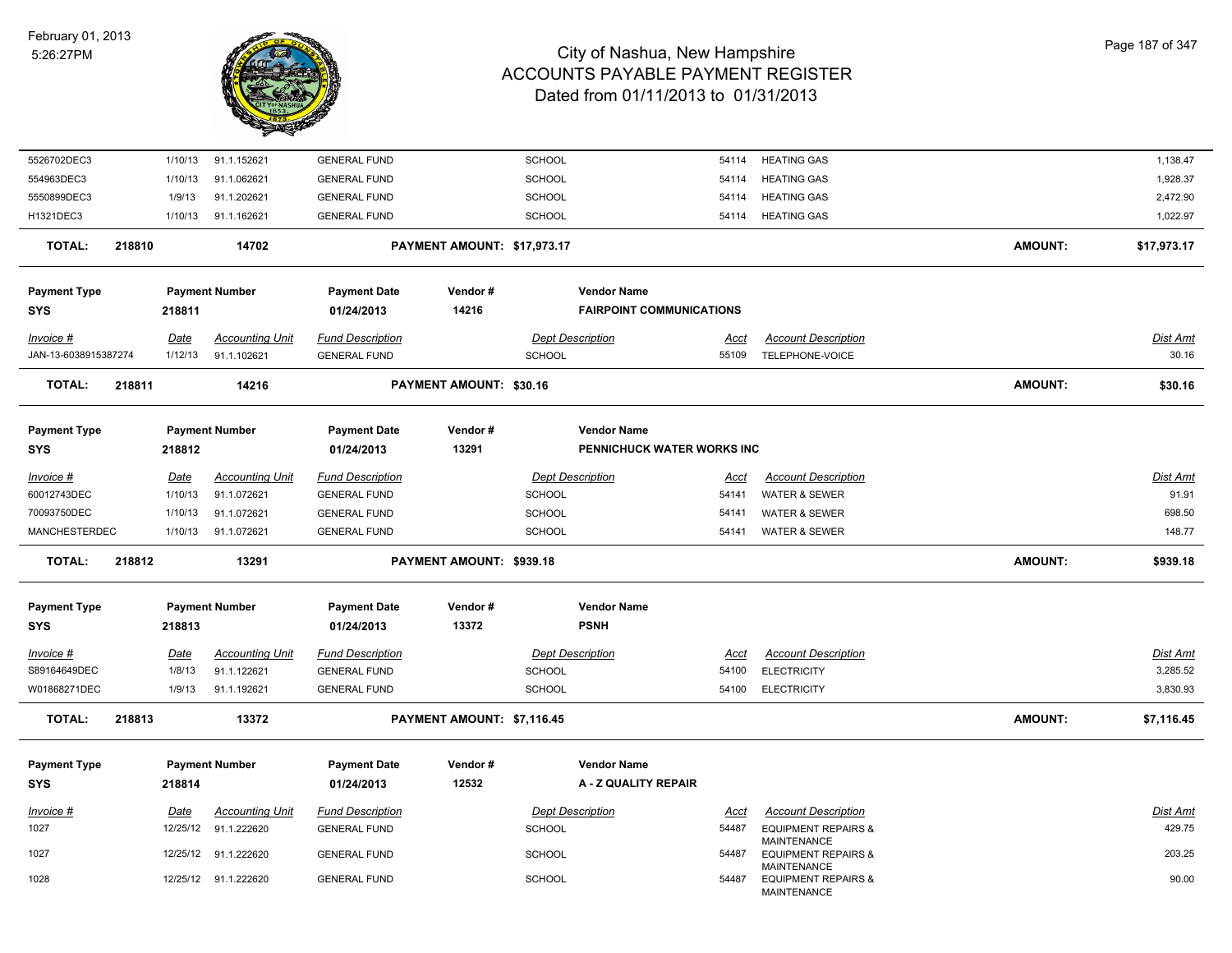

| <b>TOTAL:</b>                     | 218814 |                 | 12532                                    |                                                      | PAYMENT AMOUNT: \$723.00   |               |                                                          |               |                                                           | <b>AMOUNT:</b>              | \$723.00                  |
|-----------------------------------|--------|-----------------|------------------------------------------|------------------------------------------------------|----------------------------|---------------|----------------------------------------------------------|---------------|-----------------------------------------------------------|-----------------------------|---------------------------|
| <b>Payment Type</b><br><b>SYS</b> |        | 218815          | <b>Payment Number</b>                    | <b>Payment Date</b><br>01/24/2013                    | Vendor#<br>11239           |               | <b>Vendor Name</b><br><b>ABACUS IN-HOME TUTORING INC</b> |               |                                                           |                             |                           |
| Invoice #<br>53 A                 |        | Date<br>1/9/13  | <b>Accounting Unit</b><br>91.3800.231271 | <b>Fund Description</b><br><b>SCHOOL GRANTS FUND</b> |                            | SCHOOL        | <b>Dept Description</b>                                  | Acct<br>53600 | <b>Account Description</b><br><b>INSTRUCTION SERVICES</b> | Activity<br>91.03763.231271 | <b>Dist Amt</b><br>195.00 |
| <b>TOTAL:</b>                     | 218815 |                 | 11239                                    |                                                      | PAYMENT AMOUNT: \$195.00   |               |                                                          |               |                                                           | AMOUNT:                     | \$195.00                  |
| <b>Payment Type</b>               |        |                 | <b>Payment Number</b>                    | <b>Payment Date</b>                                  | Vendor#                    |               | <b>Vendor Name</b>                                       |               |                                                           |                             |                           |
| <b>SYS</b>                        |        | 218816          |                                          | 01/24/2013                                           | 13946                      |               | <b>AC MOORE INC</b>                                      |               |                                                           |                             |                           |
| Invoice #                         |        | Date            | <b>Accounting Unit</b>                   | <b>Fund Description</b>                              |                            |               | <b>Dept Description</b>                                  | Acct          | <b>Account Description</b>                                |                             | Dist Amt                  |
| 28643                             |        |                 | 12/18/12 91.2222.991490                  | AFTER SCHOOL PROGRAM                                 |                            | SCHOOL        |                                                          | 61299         | MISCELLANEOUS SUPPLIES                                    |                             | 28.39                     |
| <b>TOTAL:</b>                     | 218816 |                 | 13946                                    |                                                      | PAYMENT AMOUNT: \$28.39    |               |                                                          |               |                                                           | AMOUNT:                     | \$28.39                   |
| <b>Payment Type</b>               |        |                 | <b>Payment Number</b>                    | <b>Payment Date</b>                                  | Vendor#                    |               | <b>Vendor Name</b>                                       |               |                                                           |                             |                           |
| <b>SYS</b>                        |        | 218817          |                                          | 01/24/2013                                           | 13948                      |               | <b>ACCURATE LABEL DESIGNS INC</b>                        |               |                                                           |                             |                           |
| Invoice #                         |        | Date            | <b>Accounting Unit</b>                   | <b>Fund Description</b>                              |                            |               | <b>Dept Description</b>                                  | <u>Acct</u>   | <b>Account Description</b>                                |                             | Dist Amt                  |
| 115937                            |        | 1/4/13          | 91.1.091160                              | <b>GENERAL FUND</b>                                  |                            | SCHOOL        |                                                          | 61135         | EDUCATIONAL SUPPLIES                                      |                             | 176.90                    |
| <b>TOTAL:</b>                     | 218817 |                 | 13948                                    |                                                      | PAYMENT AMOUNT: \$176.90   |               |                                                          |               |                                                           | <b>AMOUNT:</b>              | \$176.90                  |
| <b>Payment Type</b><br><b>SYS</b> |        | 218818          | <b>Payment Number</b>                    | <b>Payment Date</b><br>01/24/2013                    | Vendor#<br>13950           |               | <b>Vendor Name</b><br><b>ACE PRINTING CO</b>             |               |                                                           |                             |                           |
|                                   |        |                 |                                          |                                                      |                            |               |                                                          |               |                                                           |                             |                           |
| Invoice #<br>28134                |        | Date<br>1/3/13  | <b>Accounting Unit</b><br>91.2100.993120 | <b>Fund Description</b><br><b>FOOD SERVICES</b>      |                            | SCHOOL        | <b>Dept Description</b>                                  | Acct<br>55600 | <b>Account Description</b><br><b>PRINTING</b>             |                             | Dist Amt<br>455.00        |
| <b>TOTAL:</b>                     | 218818 |                 | 13950                                    |                                                      | PAYMENT AMOUNT: \$455.00   |               |                                                          |               |                                                           | AMOUNT:                     | \$455.00                  |
|                                   |        |                 |                                          |                                                      |                            |               |                                                          |               |                                                           |                             |                           |
| <b>Payment Type</b>               |        |                 | <b>Payment Number</b>                    | <b>Payment Date</b>                                  | Vendor#                    |               | <b>Vendor Name</b>                                       |               |                                                           |                             |                           |
| <b>SYS</b>                        |        | 218819          |                                          | 01/24/2013                                           | 12277                      |               | <b>ACES</b>                                              |               |                                                           |                             |                           |
| Invoice #<br>109.3867             |        | Date<br>1/13/13 | <b>Accounting Unit</b><br>91.3800.231271 | <b>Fund Description</b><br><b>SCHOOL GRANTS FUND</b> |                            | <b>SCHOOL</b> | Dept Description                                         | Acct<br>53600 | <b>Account Description</b><br><b>INSTRUCTION SERVICES</b> | Activity<br>91.03763.231271 | Dist Amt<br>2,085.40      |
| <b>TOTAL:</b>                     | 218819 |                 | 12277                                    |                                                      | PAYMENT AMOUNT: \$2,085.40 |               |                                                          |               |                                                           | <b>AMOUNT:</b>              | \$2.085.40                |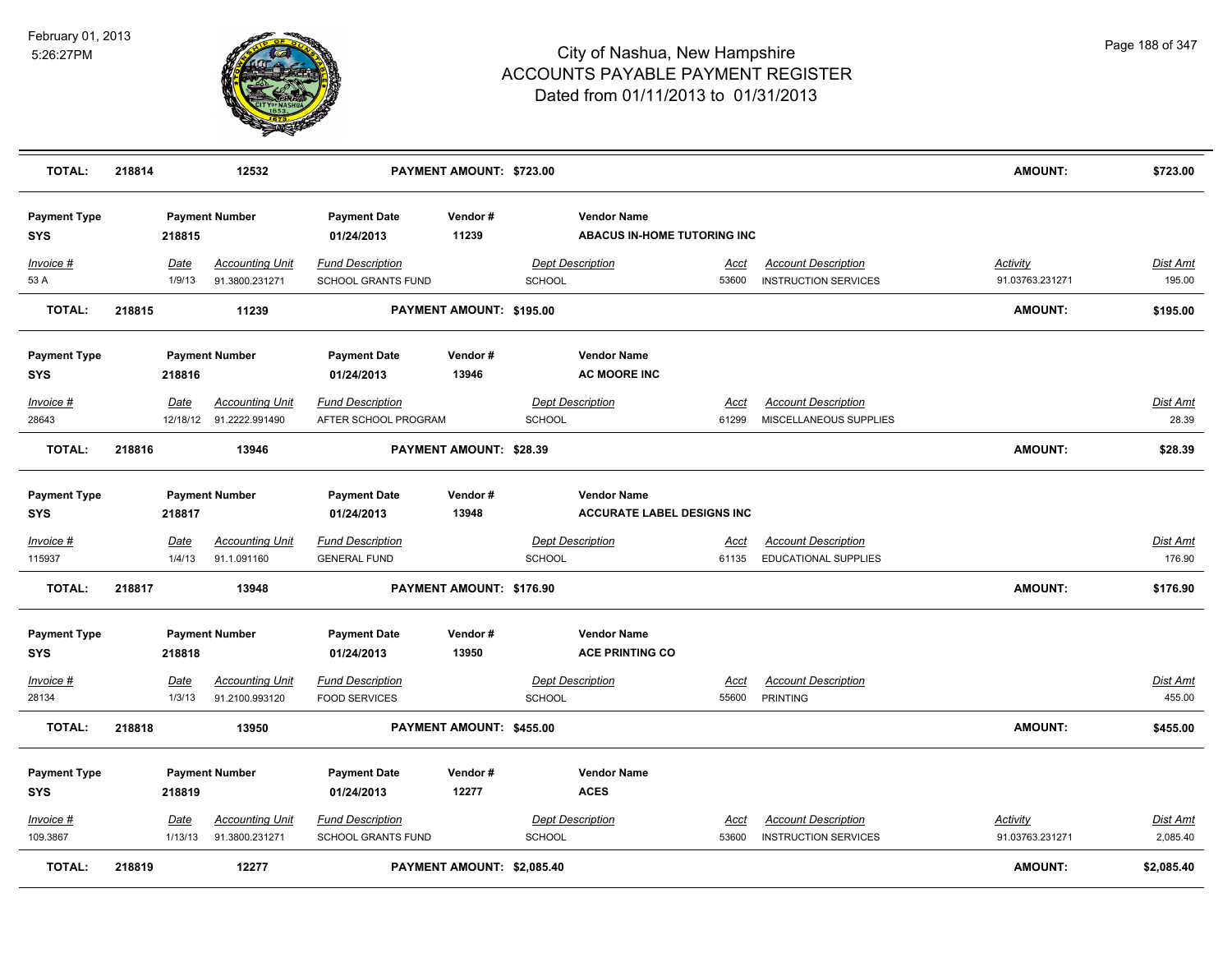

| <b>Payment Type</b><br><b>SYS</b> |        | 218820      | <b>Payment Number</b>  | <b>Payment Date</b><br>01/24/2013 | Vendor#<br>12289         |               | <b>Vendor Name</b><br>AFFILIATED HVAC SERVICES LLC |             |                                               |                |                 |
|-----------------------------------|--------|-------------|------------------------|-----------------------------------|--------------------------|---------------|----------------------------------------------------|-------------|-----------------------------------------------|----------------|-----------------|
| Invoice #                         |        | <u>Date</u> | <b>Accounting Unit</b> | <b>Fund Description</b>           |                          |               | <b>Dept Description</b>                            | <u>Acct</u> | <b>Account Description</b>                    |                | <b>Dist Amt</b> |
| 32129                             |        | 1/16/13     | 91.2100.993120         | <b>FOOD SERVICES</b>              |                          | SCHOOL        |                                                    | 54487       | <b>EQUIPMENT REPAIRS &amp;</b><br>MAINTENANCE |                | 66.00           |
| <b>TOTAL:</b>                     | 218820 |             | 12289                  |                                   | PAYMENT AMOUNT: \$66.00  |               |                                                    |             |                                               | AMOUNT:        | \$66.00         |
| <b>Payment Type</b>               |        |             | <b>Payment Number</b>  | <b>Payment Date</b>               | Vendor#                  |               | <b>Vendor Name</b>                                 |             |                                               |                |                 |
| <b>SYS</b>                        |        | 218821      |                        | 01/24/2013                        | 13959                    |               | <b>ALARMAX DISTRIBUTORS INC</b>                    |             |                                               |                |                 |
| Invoice #                         |        | Date        | <b>Accounting Unit</b> | <b>Fund Description</b>           |                          |               | <b>Dept Description</b>                            | Acct        | <b>Account Description</b>                    |                | Dist Amt        |
| 435359                            |        | 12/18/12    | 91.1.222620            | <b>GENERAL FUND</b>               |                          | SCHOOL        |                                                    | 61407       | SUPPLIES, ELECTRICAL                          |                | 307.50          |
| 438966                            |        |             | 12/26/12 91.1.222620   | <b>GENERAL FUND</b>               |                          | <b>SCHOOL</b> |                                                    | 61407       | SUPPLIES, ELECTRICAL                          |                | 210.68          |
| <b>TOTAL:</b>                     | 218821 |             | 13959                  |                                   | PAYMENT AMOUNT: \$518.18 |               |                                                    |             |                                               | AMOUNT:        | \$518.18        |
| <b>Payment Type</b>               |        |             | <b>Payment Number</b>  | <b>Payment Date</b>               | Vendor#                  |               | <b>Vendor Name</b>                                 |             |                                               |                |                 |
| <b>SYS</b>                        |        | 218822      |                        | 01/24/2013                        | 15892                    |               | <b>EARL J ALMY</b>                                 |             |                                               |                |                 |
| $Invoice$ #                       |        | <u>Date</u> | <b>Accounting Unit</b> | <b>Fund Description</b>           |                          |               | <b>Dept Description</b>                            | <u>Acct</u> | <b>Account Description</b>                    |                | <b>Dist Amt</b> |
| 11413-04                          |        | 1/14/13     | 91.1.041437            | <b>GENERAL FUND</b>               |                          | <b>SCHOOL</b> |                                                    | 55642       | <b>GAME OFFICIALS</b>                         |                | 60.00           |
| <b>TOTAL:</b>                     | 218822 |             | 15892                  |                                   | PAYMENT AMOUNT: \$60.00  |               |                                                    |             |                                               | AMOUNT:        | \$60.00         |
| <b>Payment Type</b>               |        |             | <b>Payment Number</b>  | <b>Payment Date</b>               | Vendor#                  |               | <b>Vendor Name</b>                                 |             |                                               |                |                 |
| <b>SYS</b>                        |        | 218823      |                        | 01/24/2013                        | 12309                    |               | <b>ALTERNATIVE COMMUNICATIONS SVC</b>              |             |                                               |                |                 |
| Invoice #                         |        | Date        | <b>Accounting Unit</b> | <b>Fund Description</b>           |                          |               | <b>Dept Description</b>                            | <u>Acct</u> | <b>Account Description</b>                    |                | <b>Dist Amt</b> |
| 42857                             |        | 11/20/12    | 91.1.222620            | <b>GENERAL FUND</b>               |                          | SCHOOL        |                                                    | 54280       | BUILDING/GROUNDS MAINTENANCE                  |                | 150.00          |
| 42858                             |        |             | 11/20/12 91.1.222620   | <b>GENERAL FUND</b>               |                          | SCHOOL        |                                                    | 54280       | BUILDING/GROUNDS MAINTENANCE                  |                | 150.00          |
| 42941                             |        |             | 12/21/12 91.1.222620   | <b>GENERAL FUND</b>               |                          | SCHOOL        |                                                    | 54280       | <b>BUILDING/GROUNDS MAINTENANCE</b>           |                | 100.00          |
| <b>TOTAL:</b>                     | 218823 |             | 12309                  |                                   | PAYMENT AMOUNT: \$400.00 |               |                                                    |             |                                               | AMOUNT:        | \$400.00        |
| <b>Payment Type</b>               |        |             | <b>Payment Number</b>  | <b>Payment Date</b>               | Vendor#                  |               | <b>Vendor Name</b>                                 |             |                                               |                |                 |
| <b>SYS</b>                        |        | 218824      |                        | 01/24/2013                        | 13966                    |               | <b>ARELINDA ALVES</b>                              |             |                                               |                |                 |
| Invoice #                         |        | <b>Date</b> | <b>Accounting Unit</b> | <b>Fund Description</b>           |                          |               | <b>Dept Description</b>                            | <u>Acct</u> | <b>Account Description</b>                    |                | Dist Amt        |
| MILES-DEC                         |        |             | 12/24/12 91.1.992322   | <b>GENERAL FUND</b>               |                          | <b>SCHOOL</b> |                                                    | 55307       | MILEAGE REIMBURSEMENTS                        |                | 21.81           |
| TOTAL:                            | 218824 |             | 13966                  |                                   | PAYMENT AMOUNT: \$21.81  |               |                                                    |             |                                               | <b>AMOUNT:</b> | \$21.81         |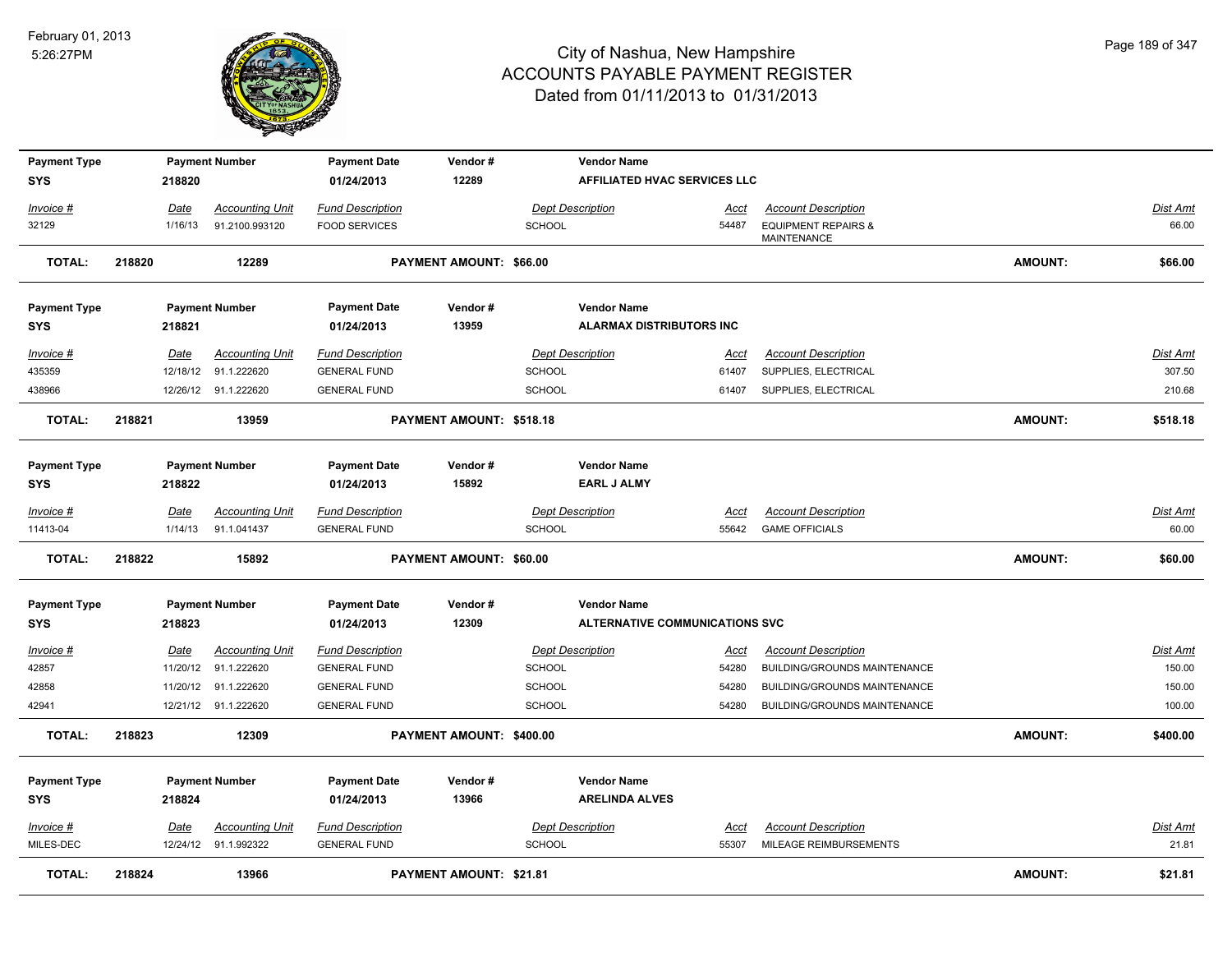

| <b>Payment Type</b> |        |             | <b>Payment Number</b>  | <b>Payment Date</b>     | Vendor#                        |               | <b>Vendor Name</b>                     |             |                                 |                |                 |
|---------------------|--------|-------------|------------------------|-------------------------|--------------------------------|---------------|----------------------------------------|-------------|---------------------------------|----------------|-----------------|
| <b>SYS</b>          |        | 218825      |                        | 01/24/2013              | 11449                          |               | <b>APPLE INC</b>                       |             |                                 |                |                 |
| Invoice #           |        | Date        | <b>Accounting Unit</b> | <b>Fund Description</b> |                                |               | <b>Dept Description</b>                | Acct        | <b>Account Description</b>      |                | Dist Amt        |
| 4222460348          |        |             | 12/20/12 91.1.992212   | <b>GENERAL FUND</b>     |                                | <b>SCHOOL</b> |                                        | 61135       | <b>EDUCATIONAL SUPPLIES</b>     |                | 59.95           |
| <b>TOTAL:</b>       | 218825 |             | 11449                  |                         | <b>PAYMENT AMOUNT: \$59.95</b> |               |                                        |             |                                 | <b>AMOUNT:</b> | \$59.95         |
| <b>Payment Type</b> |        |             | <b>Payment Number</b>  | <b>Payment Date</b>     | Vendor#                        |               | <b>Vendor Name</b>                     |             |                                 |                |                 |
| <b>SYS</b>          |        | 218826      |                        | 01/24/2013              | 12349                          |               | <b>ASCD</b>                            |             |                                 |                |                 |
| Invoice #           |        | <b>Date</b> | <b>Accounting Unit</b> | <b>Fund Description</b> |                                |               | <b>Dept Description</b>                | <u>Acct</u> | <b>Account Description</b>      |                | <u>Dist Amt</u> |
| 11067950            |        |             | 12/28/12 91.1.992212   | <b>GENERAL FUND</b>     |                                | <b>SCHOOL</b> |                                        | 55200       | DUES AND MEMBERSHIPS            |                | 219.00          |
| <b>TOTAL:</b>       | 218826 |             | 12349                  |                         | PAYMENT AMOUNT: \$219.00       |               |                                        |             |                                 | <b>AMOUNT:</b> | \$219.00        |
| <b>Payment Type</b> |        |             | <b>Payment Number</b>  | <b>Payment Date</b>     | Vendor#                        |               | <b>Vendor Name</b>                     |             |                                 |                |                 |
| <b>SYS</b>          |        | 218827      |                        | 01/24/2013              | 12357                          |               | <b>B &amp; H PHOTO VIDEO PRO AUDIO</b> |             |                                 |                |                 |
| Invoice #           |        | Date        | <b>Accounting Unit</b> | <b>Fund Description</b> |                                |               | <b>Dept Description</b>                | Acct        | <b>Account Description</b>      |                | Dist Amt        |
| 67882788            |        | 1/9/13      | 91.1.061160            | <b>GENERAL FUND</b>     |                                | <b>SCHOOL</b> |                                        | 71800       | <b>FURNITURE &amp; FIXTURES</b> |                | 149.99          |
| <b>TOTAL:</b>       | 218827 |             | 12357                  |                         | PAYMENT AMOUNT: \$149.99       |               |                                        |             |                                 | <b>AMOUNT:</b> | \$149.99        |
| <b>Payment Type</b> |        |             | <b>Payment Number</b>  | <b>Payment Date</b>     | Vendor#                        |               | <b>Vendor Name</b>                     |             |                                 |                |                 |
| <b>SYS</b>          |        | 218828      |                        | 01/24/2013              | 12358                          |               | <b>B &amp; S LOCKSMITHS INC</b>        |             |                                 |                |                 |
| $Invoice$ #         |        | <u>Date</u> | <b>Accounting Unit</b> | <b>Fund Description</b> |                                |               | <b>Dept Description</b>                | <u>Acct</u> | <b>Account Description</b>      |                | Dist Amt        |
| 24589               |        |             | 12/14/12 91.1.222620   | <b>GENERAL FUND</b>     |                                | <b>SCHOOL</b> |                                        | 54280       | BUILDING/GROUNDS MAINTENANCE    |                | 146.73          |
| 24589               |        |             | 12/14/12 91.1.222620   | <b>GENERAL FUND</b>     |                                | <b>SCHOOL</b> |                                        | 54280       | BUILDING/GROUNDS MAINTENANCE    |                | $-0.87$         |
| 24643               |        | 12/20/12    | 91.1.222620            | <b>GENERAL FUND</b>     |                                | <b>SCHOOL</b> |                                        | 54280       | BUILDING/GROUNDS MAINTENANCE    |                | 116.25          |
| 24714               |        | 1/4/13      | 91.1.222620            | <b>GENERAL FUND</b>     |                                | <b>SCHOOL</b> |                                        | 54280       | BUILDING/GROUNDS MAINTENANCE    |                | 38.00           |
| <b>TOTAL:</b>       | 218828 |             | 12358                  |                         | PAYMENT AMOUNT: \$300.11       |               |                                        |             |                                 | <b>AMOUNT:</b> | \$300.11        |
| <b>Payment Type</b> |        |             | <b>Payment Number</b>  | <b>Payment Date</b>     | Vendor#                        |               | <b>Vendor Name</b>                     |             |                                 |                |                 |
| <b>SYS</b>          |        | 218829      |                        | 01/24/2013              | 12391                          |               | <b>BELLETETES INC</b>                  |             |                                 |                |                 |
| Invoice #           |        | Date        | <b>Accounting Unit</b> | <b>Fund Description</b> |                                |               | <b>Dept Description</b>                | Acct        | <b>Account Description</b>      |                | Dist Amt        |
| 4612479             |        | 12/26/12    | 91.1.222620            | <b>GENERAL FUND</b>     |                                | <b>SCHOOL</b> |                                        | 61299       | MISCELLANEOUS SUPPLIES          |                | 29.20           |
| 4613202             |        | 12/7/12     | 91.1.222620            | <b>GENERAL FUND</b>     |                                | <b>SCHOOL</b> |                                        | 61299       | MISCELLANEOUS SUPPLIES          |                | 19.05           |
| 4615251             |        | 12/19/12    | 91.1.222620            | <b>GENERAL FUND</b>     |                                | <b>SCHOOL</b> |                                        | 61299       | MISCELLANEOUS SUPPLIES          |                | 19.72           |
| 4615259             |        | 12/19/12    | 91.1.222620            | <b>GENERAL FUND</b>     |                                | <b>SCHOOL</b> |                                        | 61299       | MISCELLANEOUS SUPPLIES          |                | 23.99           |
| 4618102             |        | 1/9/13      | 91.1.222620            | <b>GENERAL FUND</b>     |                                | SCHOOL        |                                        | 61299       | MISCELLANEOUS SUPPLIES          |                | 14.39           |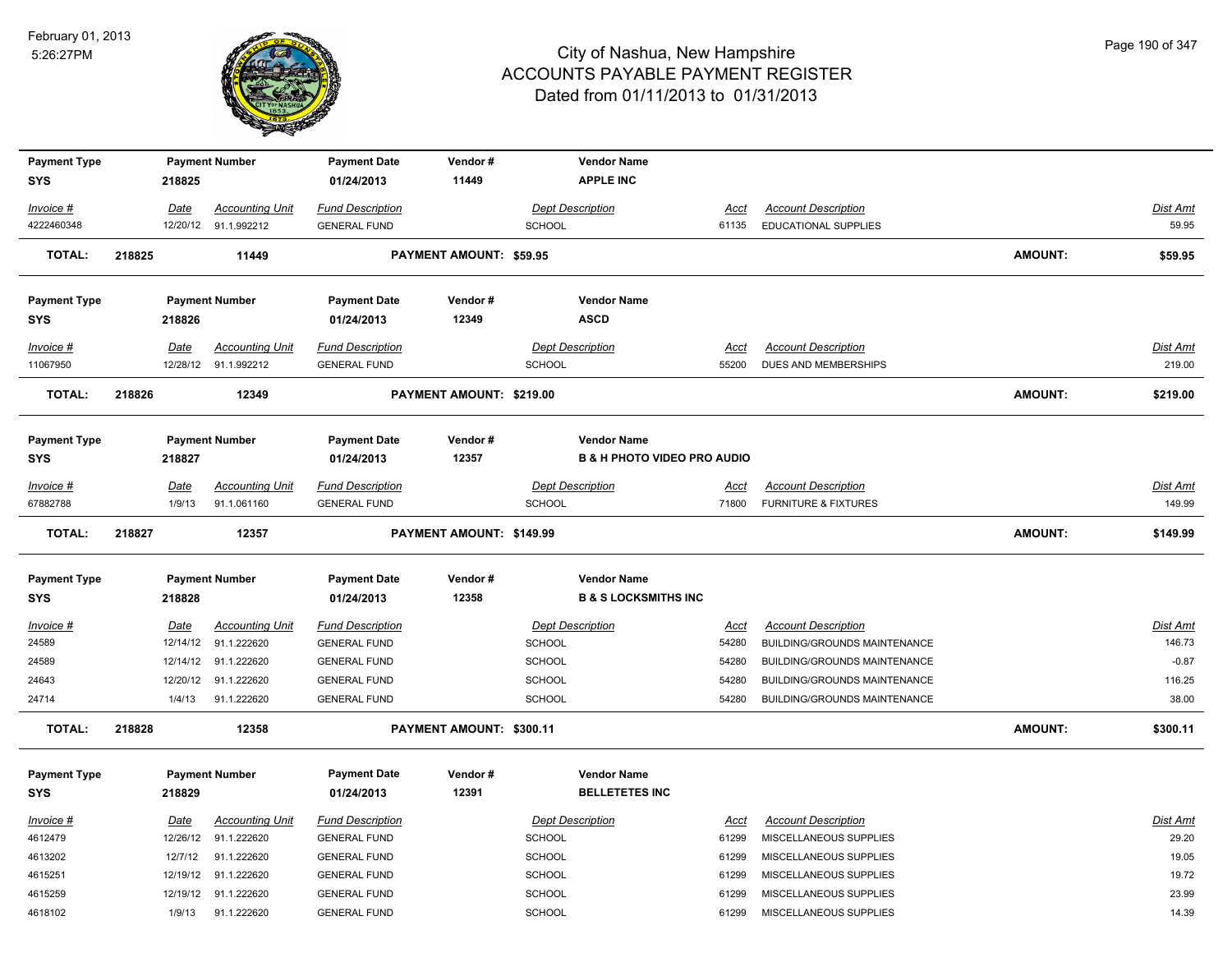

| 4618353             |        | 1/10/13     | 91.1.222620            | <b>GENERAL FUND</b>     |                          | <b>SCHOOL</b> |                                       | 61299       | MISCELLANEOUS SUPPLIES       |                                     |                | 2.24            |
|---------------------|--------|-------------|------------------------|-------------------------|--------------------------|---------------|---------------------------------------|-------------|------------------------------|-------------------------------------|----------------|-----------------|
| 4618844             |        | 1/14/13     | 91.1.222620            | <b>GENERAL FUND</b>     |                          | <b>SCHOOL</b> |                                       | 61299       | MISCELLANEOUS SUPPLIES       |                                     |                | 11.39           |
| 4618846             |        | 1/14/13     | 91.1.222620            | <b>GENERAL FUND</b>     |                          | <b>SCHOOL</b> |                                       | 61299       | MISCELLANEOUS SUPPLIES       |                                     |                | 60.23           |
| 4618854             |        | 1/14/13     | 91.1.222620            | <b>GENERAL FUND</b>     |                          | <b>SCHOOL</b> |                                       | 61299       | MISCELLANEOUS SUPPLIES       |                                     |                | 4.85            |
| 4618938             |        | 1/15/13     | 91.1.222620            | <b>GENERAL FUND</b>     |                          | SCHOOL        |                                       | 61299       | MISCELLANEOUS SUPPLIES       |                                     |                | 97.65           |
| 4618946             |        | 1/15/13     | 91.1.222620            | <b>GENERAL FUND</b>     |                          | <b>SCHOOL</b> |                                       | 61299       | MISCELLANEOUS SUPPLIES       |                                     |                | 41.85           |
| 4618953             |        | 1/15/13     | 91.1.222620            | <b>GENERAL FUND</b>     |                          | <b>SCHOOL</b> |                                       | 61299       | MISCELLANEOUS SUPPLIES       |                                     |                | 11.60           |
| 4618954             |        | 1/15/13     | 91.1.222620            | <b>GENERAL FUND</b>     |                          | <b>SCHOOL</b> |                                       | 61299       | MISCELLANEOUS SUPPLIES       |                                     |                | $-11.65$        |
| 4619025             |        | 1/15/13     | 91.1.222620            | <b>GENERAL FUND</b>     |                          | <b>SCHOOL</b> |                                       | 61299       | MISCELLANEOUS SUPPLIES       |                                     |                | 48.47           |
| <b>TOTAL:</b>       | 218829 |             | 12391                  |                         | PAYMENT AMOUNT: \$372.98 |               |                                       |             |                              |                                     | <b>AMOUNT:</b> | \$372.98        |
| <b>Payment Type</b> |        |             | <b>Payment Number</b>  | <b>Payment Date</b>     | Vendor#                  |               | <b>Vendor Name</b>                    |             |                              | Payee Name                          |                |                 |
| <b>SYS</b>          |        | 218830      |                        | 01/24/2013              | 11061                    |               | PETTY CASH SCHOOLS                    |             |                              | <b>BIRCH HILL SCHOOL PETTY CASH</b> |                |                 |
| Invoice #           |        | <u>Date</u> | <b>Accounting Unit</b> | <b>Fund Description</b> |                          |               | <b>Dept Description</b>               | Acct        | <b>Account Description</b>   |                                     |                | Dist Amt        |
| 658-663             |        | 1/22/13     | 91.1.111124            | <b>GENERAL FUND</b>     |                          | <b>SCHOOL</b> |                                       | 61135       | EDUCATIONAL SUPPLIES         |                                     |                | 29.00           |
| 658-663             |        | 1/22/13     | 91.1.111160            | <b>GENERAL FUND</b>     |                          | <b>SCHOOL</b> |                                       | 55600       | <b>PRINTING</b>              |                                     |                | 10.05           |
| 658-663             |        | 1/22/13     | 91.1.111160            | <b>GENERAL FUND</b>     |                          | <b>SCHOOL</b> |                                       | 61135       | EDUCATIONAL SUPPLIES         |                                     |                | 44.92           |
| 658-663             |        | 1/22/13     | 91.1.112410            | <b>GENERAL FUND</b>     |                          | <b>SCHOOL</b> |                                       | 61100       | OFFICE SUPPLIES              |                                     |                | 34.46           |
| <b>TOTAL:</b>       | 218830 |             | 11061                  |                         | PAYMENT AMOUNT: \$118.43 |               |                                       |             |                              |                                     | <b>AMOUNT:</b> | \$118.43        |
| <b>Payment Type</b> |        |             | <b>Payment Number</b>  | <b>Payment Date</b>     | Vendor#                  |               | <b>Vendor Name</b>                    |             |                              |                                     |                |                 |
| <b>SYS</b>          |        | 218831      |                        | 01/24/2013              | 15895                    |               | <b>TED BISHOP</b>                     |             |                              |                                     |                |                 |
|                     |        |             |                        |                         |                          |               |                                       |             |                              |                                     |                |                 |
| $Invoice$ #         |        | <u>Date</u> | <b>Accounting Unit</b> | <b>Fund Description</b> |                          |               | <b>Dept Description</b>               | <u>Acct</u> | <b>Account Description</b>   |                                     |                | Dist Amt        |
| 121812-03           |        |             | 12/18/12 91.1.031432   | <b>GENERAL FUND</b>     |                          | <b>SCHOOL</b> |                                       | 55642       | <b>GAME OFFICIALS</b>        |                                     |                | 80.00           |
| <b>TOTAL:</b>       | 218831 |             | 15895                  |                         | PAYMENT AMOUNT: \$80.00  |               |                                       |             |                              |                                     | <b>AMOUNT:</b> | \$80.00         |
| <b>Payment Type</b> |        |             | <b>Payment Number</b>  | <b>Payment Date</b>     | Vendor#                  |               | <b>Vendor Name</b>                    |             |                              |                                     |                |                 |
| <b>SYS</b>          |        | 218832      |                        | 01/24/2013              | 11783                    |               | <b>BLAINE WINDOW HARDWARE INC</b>     |             |                              |                                     |                |                 |
| <b>Invoice #</b>    |        | <u>Date</u> | <u>Accounting Unit</u> | <b>Fund Description</b> |                          |               | <b>Dept Description</b>               | <u>Acct</u> | <b>Account Description</b>   |                                     |                | <u>Dist Amt</u> |
| 1234706601          |        | 1/2/13      | 91.1.222620            | <b>GENERAL FUND</b>     |                          | <b>SCHOOL</b> |                                       | 54280       | BUILDING/GROUNDS MAINTENANCE |                                     |                | 998.25          |
| <b>TOTAL:</b>       | 218832 |             | 11783                  |                         | PAYMENT AMOUNT: \$998.25 |               |                                       |             |                              |                                     | <b>AMOUNT:</b> | \$998.25        |
|                     |        |             |                        |                         |                          |               |                                       |             |                              |                                     |                |                 |
| <b>Payment Type</b> |        |             | <b>Payment Number</b>  | <b>Payment Date</b>     | Vendor#                  |               | <b>Vendor Name</b>                    |             |                              |                                     |                |                 |
| <b>SYS</b>          |        | 218833      |                        | 01/24/2013              | 14030                    |               | <b>BLUE RIBBON MAINTENANCE SUPPLI</b> |             |                              |                                     |                |                 |
| Invoice #           |        | Date        | <b>Accounting Unit</b> | <b>Fund Description</b> |                          |               | <b>Dept Description</b>               | Acct        | <b>Account Description</b>   |                                     |                | <b>Dist Amt</b> |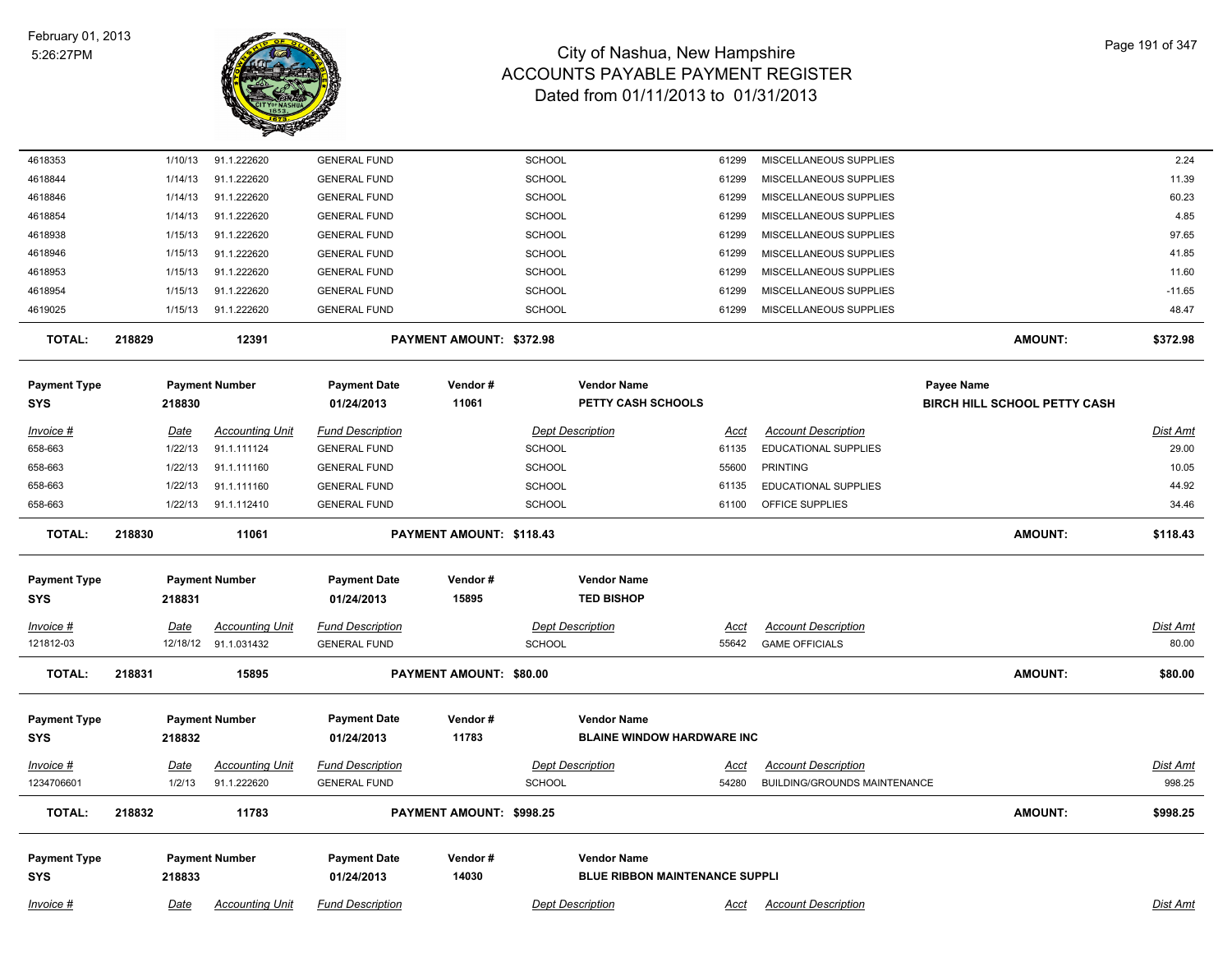

| 1301-0812                         | 1/8/13                | 91.2100.033120                        | <b>FOOD SERVICES</b>                           |                                 | <b>SCHOOL</b>                                  | 61299                | MISCELLANEOUS SUPPLIES                                 |                            | 29.87                     |
|-----------------------------------|-----------------------|---------------------------------------|------------------------------------------------|---------------------------------|------------------------------------------------|----------------------|--------------------------------------------------------|----------------------------|---------------------------|
| 1301-0812                         | 1/8/13                | 91.2100.043120                        | <b>FOOD SERVICES</b>                           |                                 | <b>SCHOOL</b>                                  | 61299                | MISCELLANEOUS SUPPLIES                                 |                            | 29.87                     |
| 1301-0812                         | 1/8/13                | 91.2100.053120                        | <b>FOOD SERVICES</b>                           |                                 | <b>SCHOOL</b>                                  | 61299                | MISCELLANEOUS SUPPLIES                                 |                            | 47.79                     |
| 1301-0812                         | 1/8/13                | 91.2100.063120                        | <b>FOOD SERVICES</b>                           |                                 | <b>SCHOOL</b>                                  | 61299                | MISCELLANEOUS SUPPLIES                                 |                            | 23.89                     |
| 1301-0812                         | 1/8/13                | 91.2100.073120                        | <b>FOOD SERVICES</b>                           |                                 | <b>SCHOOL</b>                                  | 61299                | MISCELLANEOUS SUPPLIES                                 |                            | 23.89                     |
| 1301-0812                         | 1/8/13                | 91.2100.093120                        | <b>FOOD SERVICES</b>                           |                                 | SCHOOL                                         | 61299                | MISCELLANEOUS SUPPLIES                                 |                            | 29.89                     |
| 1301-0812                         | 1/8/13                | 91.2100.103120                        | <b>FOOD SERVICES</b>                           |                                 | <b>SCHOOL</b>                                  | 61299                | MISCELLANEOUS SUPPLIES                                 |                            | 41.82                     |
| 1301-0812                         | 1/8/13                | 91.2100.113120                        | <b>FOOD SERVICES</b>                           |                                 | <b>SCHOOL</b>                                  | 61299                | MISCELLANEOUS SUPPLIES                                 |                            | 35.84                     |
| 1301-0812                         | 1/8/13                | 91.2100.123120                        | <b>FOOD SERVICES</b>                           |                                 | <b>SCHOOL</b>                                  | 61299                | MISCELLANEOUS SUPPLIES                                 |                            | 23.89                     |
| 1301-0812                         | 1/8/13                | 91.2100.133120                        | <b>FOOD SERVICES</b>                           |                                 | <b>SCHOOL</b>                                  | 61299                | MISCELLANEOUS SUPPLIES                                 |                            | 35.84                     |
| 1301-0812                         | 1/8/13                | 91.2100.143120                        | <b>FOOD SERVICES</b>                           |                                 | SCHOOL                                         | 61299                | MISCELLANEOUS SUPPLIES                                 |                            | 29.87                     |
| 1301-0812                         | 1/8/13                | 91.2100.153120                        | <b>FOOD SERVICES</b>                           |                                 | <b>SCHOOL</b>                                  | 61299                | MISCELLANEOUS SUPPLIES                                 |                            | 59.74                     |
| 1301-0812                         | 1/8/13                | 91.2100.163120                        | <b>FOOD SERVICES</b>                           |                                 | <b>SCHOOL</b>                                  | 61299                | MISCELLANEOUS SUPPLIES                                 |                            | 53.76                     |
| 1301-0812                         | 1/8/13                | 91.2100.173120                        | <b>FOOD SERVICES</b>                           |                                 | <b>SCHOOL</b>                                  | 61299                | MISCELLANEOUS SUPPLIES                                 |                            | 35.84                     |
| 1301-0812                         | 1/8/13                | 91.2100.183120                        | <b>FOOD SERVICES</b>                           |                                 | <b>SCHOOL</b>                                  | 61299                | MISCELLANEOUS SUPPLIES                                 |                            | 35.84                     |
| 1301-0812                         | 1/8/13                | 91.2100.193120                        | <b>FOOD SERVICES</b>                           |                                 | <b>SCHOOL</b>                                  | 61299                | MISCELLANEOUS SUPPLIES                                 |                            | 23.89                     |
| 1301-0812                         | 1/8/13                | 91.2100.203120                        | <b>FOOD SERVICES</b>                           |                                 | <b>SCHOOL</b>                                  | 61299                | MISCELLANEOUS SUPPLIES                                 |                            | 35.84                     |
| <b>TOTAL:</b>                     | 218833                | 14030                                 |                                                | <b>PAYMENT AMOUNT: \$597.37</b> |                                                |                      |                                                        | <b>AMOUNT:</b>             | \$597.37                  |
|                                   |                       |                                       |                                                |                                 |                                                |                      |                                                        |                            |                           |
|                                   |                       |                                       |                                                |                                 |                                                |                      |                                                        |                            |                           |
| <b>Payment Type</b>               |                       | <b>Payment Number</b>                 | <b>Payment Date</b>                            | Vendor#                         | <b>Vendor Name</b><br><b>AUBUCHON HARDWARE</b> |                      |                                                        | <b>Payee Name</b>          |                           |
| <b>SYS</b>                        | 218834                |                                       | 01/24/2013                                     | 13990                           |                                                |                      |                                                        | <b>BLUE TARP FINANCIAL</b> |                           |
| Invoice #                         | Date                  | <b>Accounting Unit</b>                | <b>Fund Description</b>                        |                                 | <b>Dept Description</b>                        | Acct                 | <b>Account Description</b>                             |                            | <b>Dist Amt</b>           |
| 190356                            | 1/4/13                | 91.1.222620                           | <b>GENERAL FUND</b>                            |                                 | <b>SCHOOL</b>                                  | 61299                | MISCELLANEOUS SUPPLIES                                 |                            | 15.96                     |
| <b>TOTAL:</b>                     | 218834                | 13990                                 |                                                | PAYMENT AMOUNT: \$15.96         |                                                |                      |                                                        | <b>AMOUNT:</b>             | \$15.96                   |
|                                   |                       |                                       |                                                |                                 |                                                |                      |                                                        |                            |                           |
| <b>Payment Type</b><br><b>SYS</b> | 218835                | <b>Payment Number</b>                 | <b>Payment Date</b><br>01/24/2013              | Vendor#<br>12412                | <b>Vendor Name</b><br><b>STEVE BLUNT</b>       |                      |                                                        |                            |                           |
|                                   |                       |                                       |                                                |                                 |                                                |                      |                                                        |                            |                           |
| Invoice #                         | Date                  | <b>Accounting Unit</b>                | <b>Fund Description</b>                        |                                 | <b>Dept Description</b>                        | Acct                 | <b>Account Description</b>                             | <b>Activity</b>            | Dist Amt                  |
| 101146                            | 1/18/13               | 91.3800.231249                        | SCHOOL GRANTS FUND                             |                                 | <b>SCHOOL</b>                                  | 53600                | <b>INSTRUCTION SERVICES</b>                            | 91.03763.231249            | 200.00                    |
| <b>TOTAL:</b>                     | 218835                | 12412                                 |                                                | PAYMENT AMOUNT: \$200.00        |                                                |                      |                                                        | <b>AMOUNT:</b>             | \$200.00                  |
| <b>Payment Type</b>               |                       | <b>Payment Number</b>                 | <b>Payment Date</b>                            | Vendor#                         | <b>Vendor Name</b>                             |                      |                                                        |                            |                           |
| <b>SYS</b>                        | 218836                |                                       | 01/24/2013                                     | 10968                           | <b>BOOTHBY THERAPY SERVICES LLC</b>            |                      |                                                        |                            |                           |
|                                   |                       |                                       |                                                |                                 |                                                |                      |                                                        |                            |                           |
| $Invoice$ #<br><b>JAN7-13</b>     | <u>Date</u><br>1/7/13 | <b>Accounting Unit</b><br>91.1.021267 | <b>Fund Description</b><br><b>GENERAL FUND</b> |                                 | <b>Dept Description</b><br><b>SCHOOL</b>       | <u>Acct</u><br>55694 | <b>Account Description</b><br>TUITION, OUT OF DISTRICT |                            | <b>Dist Amt</b><br>177.21 |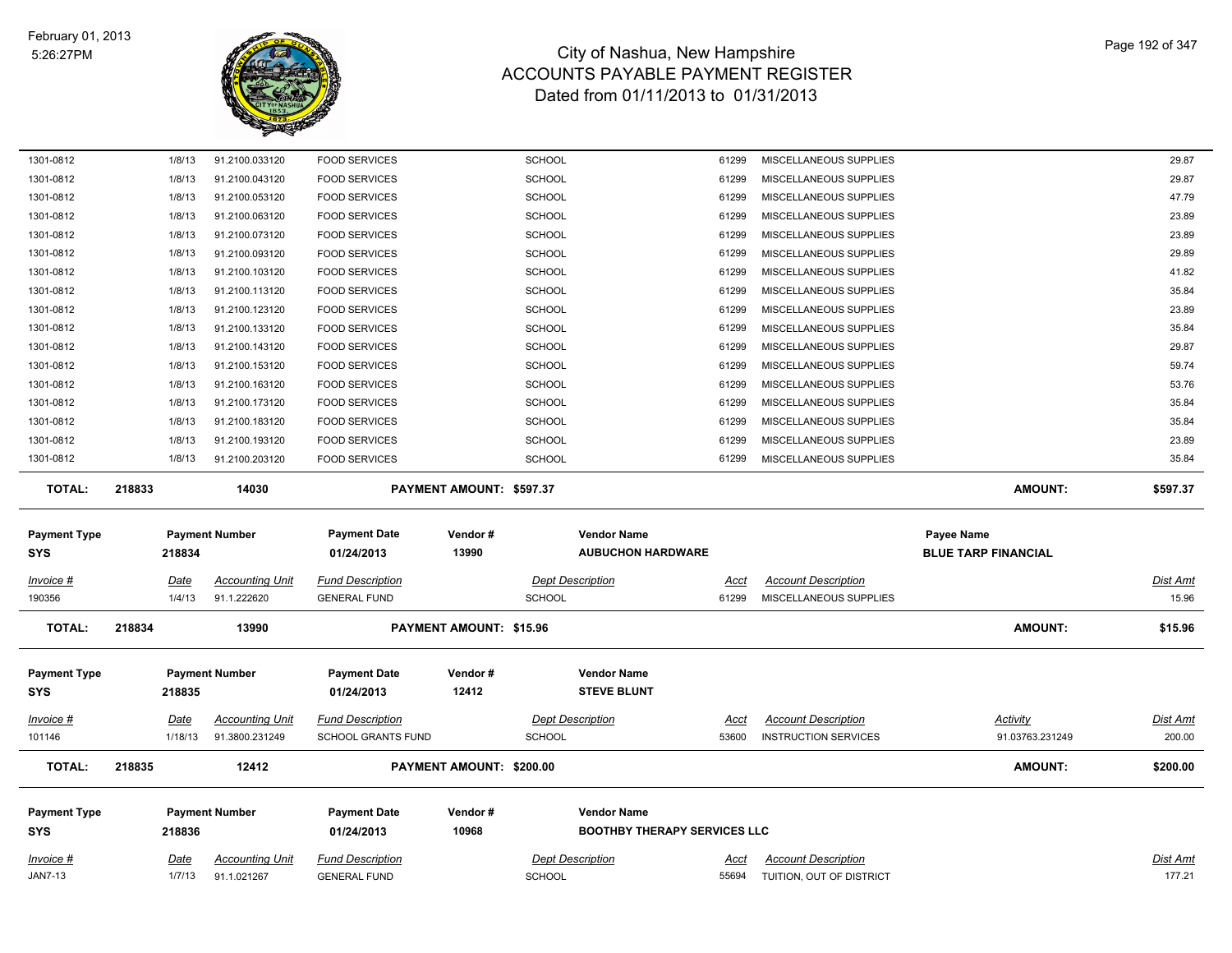

| <b>TOTAL:</b>                     | 218836 |                  | 10968                                 |                                                | PAYMENT AMOUNT: \$177.21       |                                   |                                                                 |               |                                              |                 | <b>AMOUNT:</b>  | \$177.21             |
|-----------------------------------|--------|------------------|---------------------------------------|------------------------------------------------|--------------------------------|-----------------------------------|-----------------------------------------------------------------|---------------|----------------------------------------------|-----------------|-----------------|----------------------|
| <b>Payment Type</b><br><b>SYS</b> |        | 218837           | <b>Payment Number</b>                 | <b>Payment Date</b><br>01/24/2013              | Vendor#<br>12431               |                                   | <b>Vendor Name</b><br><b>BOYS &amp; GIRLS CLUB OF GREATER N</b> |               |                                              |                 |                 |                      |
| Invoice #<br>1544-IN              |        | Date<br>12/31/12 | <b>Accounting Unit</b><br>91.1.031468 | <b>Fund Description</b><br><b>GENERAL FUND</b> |                                | <b>Dept Description</b><br>SCHOOL |                                                                 | Acct<br>54899 | <b>Account Description</b><br><b>RENTALS</b> |                 | Activity        | Dist Amt<br>1,334.00 |
| 1544-IN                           |        | 12/31/12         | 91.1.041468                           | <b>GENERAL FUND</b>                            |                                | <b>SCHOOL</b>                     |                                                                 | 54899         | <b>RENTALS</b>                               |                 |                 | 1,333.00             |
| 1549                              |        | 12/31/12         | 91.3800.991490                        | <b>SCHOOL GRANTS FUND</b>                      |                                | <b>SCHOOL</b>                     |                                                                 | 53614         | PUPIL SUPPORT SERVICES                       |                 | 91.03463.991490 | 1,000.00             |
| <b>TOTAL:</b>                     | 218837 |                  | 12431                                 |                                                | PAYMENT AMOUNT: \$3,667.00     |                                   |                                                                 |               |                                              |                 | <b>AMOUNT:</b>  | \$3,667.00           |
| <b>Payment Type</b><br><b>SYS</b> |        | 218838           | <b>Payment Number</b>                 | <b>Payment Date</b><br>01/24/2013              | Vendor#<br>12452               |                                   | <b>Vendor Name</b><br><b>DENNIS BURKHART</b>                    |               |                                              |                 |                 |                      |
| Invoice #                         |        | Date             | <b>Accounting Unit</b>                | <u>Fund Description</u>                        |                                | <b>Dept Description</b>           |                                                                 | Acct          | <b>Account Description</b>                   |                 |                 | <u>Dist Amt</u>      |
| 11013-04                          |        | 1/10/13          | 91.1.041436                           | <b>GENERAL FUND</b>                            |                                | SCHOOL                            |                                                                 | 55642         | <b>GAME OFFICIALS</b>                        |                 |                 | 60.00                |
| <b>TOTAL:</b>                     | 218838 |                  | 12452                                 |                                                | PAYMENT AMOUNT: \$60.00        |                                   |                                                                 |               |                                              |                 | <b>AMOUNT:</b>  | \$60.00              |
| <b>Payment Type</b>               |        |                  | <b>Payment Number</b>                 | <b>Payment Date</b>                            | Vendor#                        |                                   | <b>Vendor Name</b>                                              |               |                                              | Payee Name      |                 |                      |
| <b>SYS</b>                        |        | 218839           |                                       | 01/24/2013                                     | 12467                          |                                   | <b>CAPP USA</b>                                                 |               |                                              | <b>CAPP INC</b> |                 |                      |
| $Invoice$ #                       |        | Date             | <b>Accounting Unit</b>                | <b>Fund Description</b>                        |                                | <b>Dept Description</b>           |                                                                 | Acct          | <b>Account Description</b>                   |                 |                 | <b>Dist Amt</b>      |
| S1325980.001                      |        | 12/26/12         | 91.1.222620                           | <b>GENERAL FUND</b>                            |                                | SCHOOL                            |                                                                 | 61421         | SUPPLIES, HVAC                               |                 |                 | 162.00               |
| S1330737.001                      |        | 12/27/12         | 91.1.222620                           | <b>GENERAL FUND</b>                            |                                | <b>SCHOOL</b>                     |                                                                 | 61421         | SUPPLIES, HVAC                               |                 |                 | 999.00               |
| S1338941.001                      |        | 1/2/13           | 91.1.222620                           | <b>GENERAL FUND</b>                            |                                | <b>SCHOOL</b>                     |                                                                 | 61421         | SUPPLIES, HVAC                               |                 |                 | 430.00               |
| <b>TOTAL:</b>                     | 218839 |                  | 12467                                 |                                                | PAYMENT AMOUNT: \$1,591.00     |                                   |                                                                 |               |                                              |                 | AMOUNT:         | \$1,591.00           |
| <b>Payment Type</b>               |        |                  | <b>Payment Number</b>                 | <b>Payment Date</b>                            | Vendor#                        |                                   | <b>Vendor Name</b>                                              |               |                                              |                 |                 |                      |
| <b>SYS</b>                        |        | 218840           |                                       | 01/24/2013                                     | 12476                          |                                   | <b>CARPARTS OF NASHUA</b>                                       |               |                                              |                 |                 |                      |
| Invoice #                         |        | Date             | <b>Accounting Unit</b>                | <b>Fund Description</b>                        |                                | <b>Dept Description</b>           |                                                                 | Acct          | <b>Account Description</b>                   |                 |                 | Dist Amt             |
| C61631                            |        | 10/18/12         | 91.1.041370                           | <b>GENERAL FUND</b>                            |                                | SCHOOL                            |                                                                 | 61135         | EDUCATIONAL SUPPLIES                         |                 |                 | $-84.57$             |
| D573528                           |        | 1/4/13           | 91.1.041300                           | <b>GENERAL FUND</b>                            |                                | <b>SCHOOL</b>                     |                                                                 | 61135         | EDUCATIONAL SUPPLIES                         |                 |                 | 29.99                |
| D573553                           |        | 1/4/13           | 91.1.041300                           | <b>GENERAL FUND</b>                            |                                | <b>SCHOOL</b>                     |                                                                 | 61135         | EDUCATIONAL SUPPLIES                         |                 |                 | 30.70                |
| D573838                           |        | 1/7/13           | 91.1.041300                           | <b>GENERAL FUND</b>                            |                                | <b>SCHOOL</b>                     |                                                                 | 61135         | <b>EDUCATIONAL SUPPLIES</b>                  |                 |                 | 17.59                |
| D573951                           |        | 1/8/13           | 91.1.041370                           | <b>GENERAL FUND</b>                            |                                | <b>SCHOOL</b>                     |                                                                 | 61135         | <b>EDUCATIONAL SUPPLIES</b>                  |                 |                 | 77.44                |
| <b>TOTAL:</b>                     | 218840 |                  | 12476                                 |                                                | <b>PAYMENT AMOUNT: \$71.15</b> |                                   |                                                                 |               |                                              |                 | <b>AMOUNT:</b>  | \$71.15              |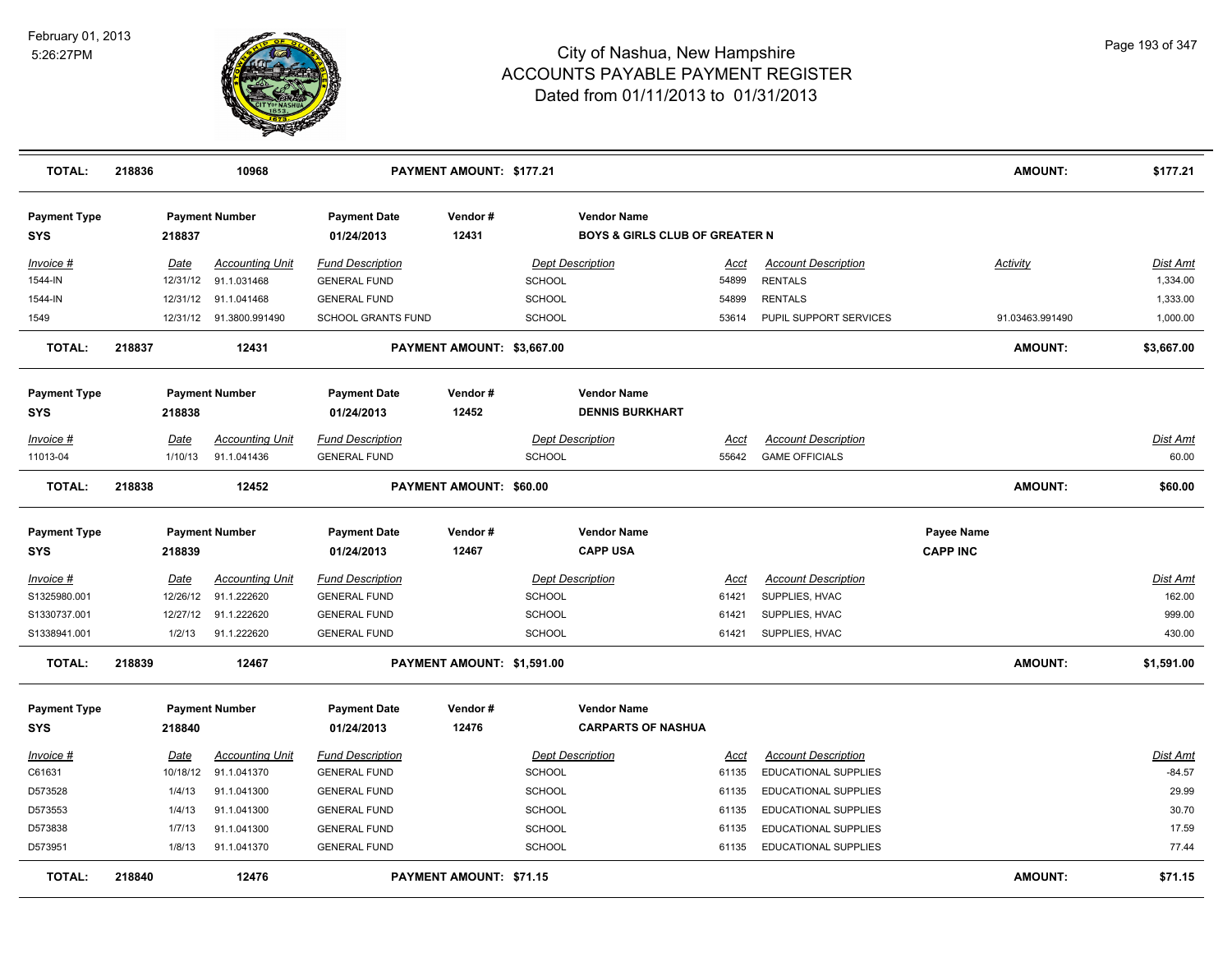

| <b>Payment Type</b> |        |             | <b>Payment Number</b>  | <b>Payment Date</b>     | Vendor#                       |               | <b>Vendor Name</b>                    |             |                               | <b>Payee Name</b>               |                 |
|---------------------|--------|-------------|------------------------|-------------------------|-------------------------------|---------------|---------------------------------------|-------------|-------------------------------|---------------------------------|-----------------|
| <b>SYS</b>          |        | 218841      |                        | 01/24/2013              | 14087                         |               | <b>CARSON DELLOSA PUBLISHING CO L</b> |             |                               | <b>CARSON-DELOSA PUBLISHING</b> |                 |
| Invoice #           |        | Date        | <b>Accounting Unit</b> | <b>Fund Description</b> |                               |               | Dept Description                      | Acct        | <b>Account Description</b>    |                                 | <u>Dist Amt</u> |
| 79615               |        |             | 12/21/12 91.1.131160   | <b>GENERAL FUND</b>     |                               | SCHOOL        |                                       | 61135       | EDUCATIONAL SUPPLIES          |                                 | 18.42           |
|                     |        |             |                        |                         |                               |               |                                       |             |                               |                                 |                 |
| <b>TOTAL:</b>       | 218841 |             | 14087                  |                         | PAYMENT AMOUNT: \$18.42       |               |                                       |             |                               | <b>AMOUNT:</b>                  | \$18.42         |
|                     |        |             |                        |                         | Vendor#                       |               | <b>Vendor Name</b>                    |             |                               |                                 |                 |
| <b>Payment Type</b> |        |             | <b>Payment Number</b>  | <b>Payment Date</b>     |                               |               |                                       |             |                               |                                 |                 |
| <b>SYS</b>          |        | 218842      |                        | 01/24/2013              | 12477                         |               | <b>CARTRIDGE WORLD NASHUA</b>         |             |                               |                                 |                 |
| Invoice #           |        | Date        | <b>Accounting Unit</b> | <b>Fund Description</b> |                               |               | <b>Dept Description</b>               | Acct        | <b>Account Description</b>    |                                 | <b>Dist Amt</b> |
| 53509               |        | 1/17/13     | 91.1.041160            | <b>GENERAL FUND</b>     |                               | <b>SCHOOL</b> |                                       | 61135       | <b>EDUCATIONAL SUPPLIES</b>   |                                 | 329.98          |
| <b>TOTAL:</b>       | 218842 |             | 12477                  |                         | PAYMENT AMOUNT: \$329.98      |               |                                       |             |                               | <b>AMOUNT:</b>                  | \$329.98        |
|                     |        |             |                        |                         |                               |               | <b>Vendor Name</b>                    |             |                               |                                 |                 |
| <b>Payment Type</b> |        |             | <b>Payment Number</b>  | <b>Payment Date</b>     | Vendor#<br>14095              |               | <b>CEDARCREST INC</b>                 |             |                               |                                 |                 |
| <b>SYS</b>          |        | 218843      |                        | 01/24/2013              |                               |               |                                       |             |                               |                                 |                 |
| Invoice #           |        | Date        | <b>Accounting Unit</b> | <b>Fund Description</b> |                               |               | <b>Dept Description</b>               | Acct        | <b>Account Description</b>    |                                 | Dist Amt        |
| 1406A-DEC           |        | 8/27/12     | 91.1.021267            | <b>GENERAL FUND</b>     |                               | SCHOOL        |                                       | 55694       | TUITION, OUT OF DISTRICT      |                                 | 3,451.80        |
| 1556A               |        |             | 11/30/12 91.1.021267   | <b>GENERAL FUND</b>     |                               | <b>SCHOOL</b> |                                       | 55694       | TUITION, OUT OF DISTRICT      |                                 | 696.50          |
| <b>TOTAL:</b>       | 218843 |             | 14095                  |                         | PAYMENT AMOUNT: \$4,148.30    |               |                                       |             |                               | <b>AMOUNT:</b>                  | \$4,148.30      |
| <b>Payment Type</b> |        |             | <b>Payment Number</b>  | <b>Payment Date</b>     | Vendor#                       |               | <b>Vendor Name</b>                    |             |                               |                                 |                 |
| <b>SYS</b>          |        | 218844      |                        | 01/24/2013              | 15817                         |               | <b>RONALD CHANDLER</b>                |             |                               |                                 |                 |
| Invoice #           |        | <b>Date</b> | <b>Accounting Unit</b> | <b>Fund Description</b> |                               |               | <b>Dept Description</b>               | <u>Acct</u> | <b>Account Description</b>    |                                 | <u>Dist Amt</u> |
| 11013-07            |        | 1/10/13     | 91.1.071434            | <b>GENERAL FUND</b>     |                               | <b>SCHOOL</b> |                                       | 55642       | <b>GAME OFFICIALS</b>         |                                 | 60.00           |
| 11013-07            |        | 1/10/13     | 91.1.071435            | <b>GENERAL FUND</b>     |                               | <b>SCHOOL</b> |                                       | 55642       | <b>GAME OFFICIALS</b>         |                                 | 60.00           |
| <b>TOTAL:</b>       | 218844 |             | 15817                  |                         | PAYMENT AMOUNT: \$120.00      |               |                                       |             |                               | <b>AMOUNT:</b>                  | \$120.00        |
|                     |        |             |                        |                         |                               |               |                                       |             |                               |                                 |                 |
| <b>Payment Type</b> |        |             | <b>Payment Number</b>  | <b>Payment Date</b>     | Vendor#                       |               | <b>Vendor Name</b>                    |             |                               |                                 |                 |
| <b>SYS</b>          |        | 218845      |                        | 01/24/2013              | 12499                         |               | <b>CHAPPELL TRACTOR SALES INC</b>     |             |                               |                                 |                 |
| Invoice #           |        | Date        | <b>Accounting Unit</b> | <b>Fund Description</b> |                               |               | <b>Dept Description</b>               | Acct        | <b>Account Description</b>    |                                 | <b>Dist Amt</b> |
| PI49611             |        | 1/7/13      | 91.1.222620            | <b>GENERAL FUND</b>     |                               | SCHOOL        |                                       | 54600       | VEHICLE REPAIRS & MAINTENANCE |                                 | 5.00            |
| <b>TOTAL:</b>       | 218845 |             | 12499                  |                         | <b>PAYMENT AMOUNT: \$5.00</b> |               |                                       |             |                               | <b>AMOUNT:</b>                  | \$5.00          |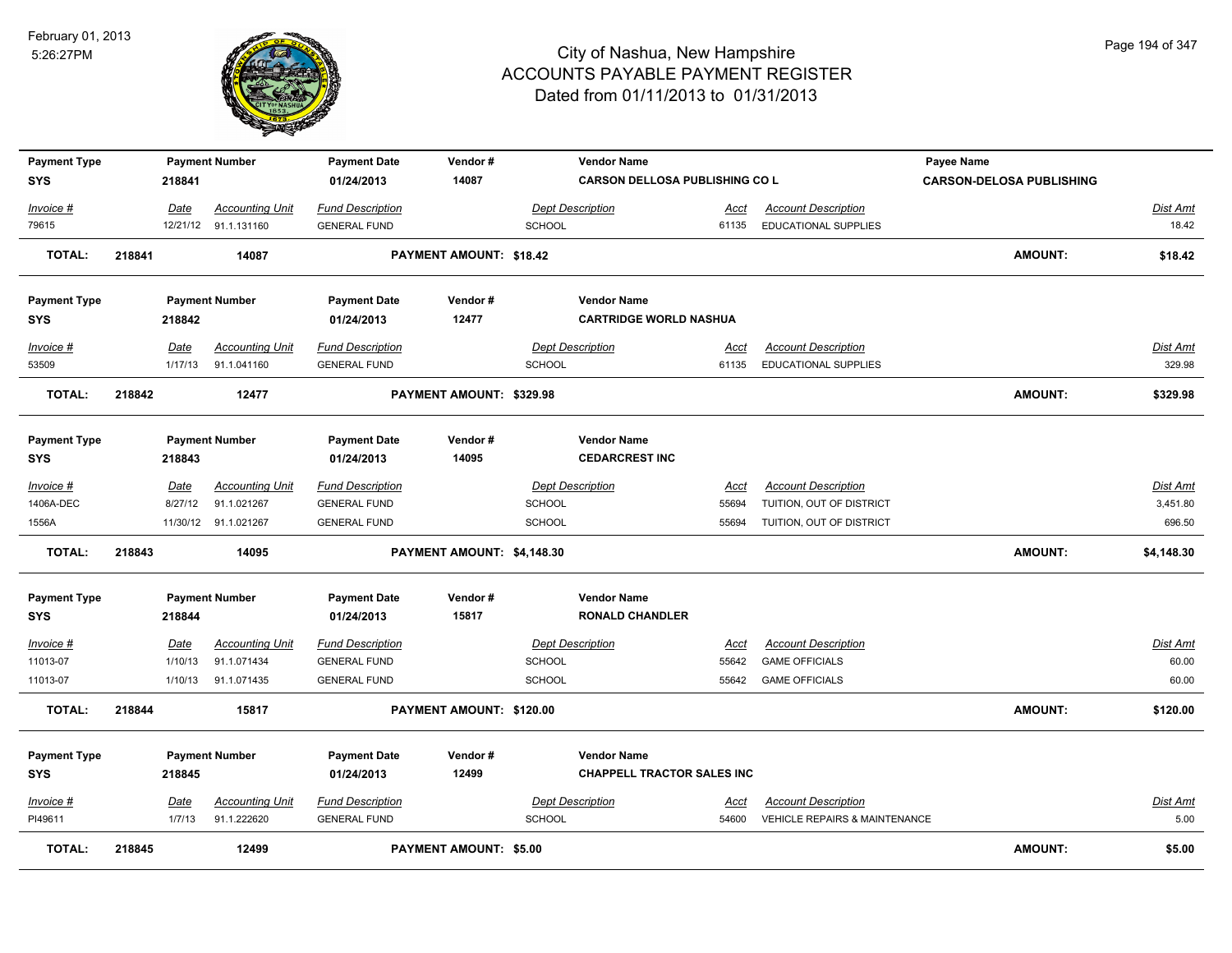

| <b>Payment Type</b><br><b>SYS</b> |        | 218846                 | <b>Payment Number</b>                 | <b>Payment Date</b><br>01/24/2013              | Vendor#<br>12514            |               | <b>Vendor Name</b><br><b>CLARK ASSOC</b>   |                      |                                                      |                 |                    |
|-----------------------------------|--------|------------------------|---------------------------------------|------------------------------------------------|-----------------------------|---------------|--------------------------------------------|----------------------|------------------------------------------------------|-----------------|--------------------|
| Invoice #                         |        | <b>Date</b>            | <b>Accounting Unit</b>                | <b>Fund Description</b>                        |                             |               | <b>Dept Description</b>                    | <u>Acct</u>          | <b>Account Description</b>                           |                 | <b>Dist Amt</b>    |
| JAN11-13                          |        | 1/11/13                | 91.1.022160                           | <b>GENERAL FUND</b>                            |                             | SCHOOL        |                                            | 53614                | PUPIL SUPPORT SERVICES                               |                 | 28,914.75          |
| OCT31-12                          |        |                        | 10/31/12 91.1.022160                  | <b>GENERAL FUND</b>                            |                             | <b>SCHOOL</b> |                                            | 53614                | PUPIL SUPPORT SERVICES                               |                 | 499.50             |
| <b>TOTAL:</b>                     | 218846 |                        | 12514                                 |                                                | PAYMENT AMOUNT: \$29,414.25 |               |                                            |                      |                                                      | <b>AMOUNT:</b>  | \$29,414.25        |
| <b>Payment Type</b>               |        |                        | <b>Payment Number</b>                 | <b>Payment Date</b>                            | Vendor#                     |               | <b>Vendor Name</b>                         |                      |                                                      |                 |                    |
| <b>SYS</b>                        |        | 218847                 |                                       | 01/24/2013                                     | 999000854                   |               | <b>SUSAN CLARK</b>                         |                      |                                                      |                 |                    |
| Invoice #                         |        | <b>Date</b>            | <b>Accounting Unit</b>                | <b>Fund Description</b>                        |                             |               | <b>Dept Description</b>                    | Acct                 | <b>Account Description</b>                           |                 | Dist Amt           |
| <b>JAN-13</b>                     |        | 1/16/13                | 91.1.991490                           | <b>GENERAL FUND</b>                            |                             | <b>SCHOOL</b> |                                            | 61135                | EDUCATIONAL SUPPLIES                                 |                 | 210.00             |
| <b>TOTAL:</b>                     | 218847 |                        | 999000854                             |                                                | PAYMENT AMOUNT: \$210.00    |               |                                            |                      |                                                      | <b>AMOUNT:</b>  | \$210.00           |
| <b>Payment Type</b>               |        |                        | <b>Payment Number</b>                 | <b>Payment Date</b>                            | Vendor#                     |               | <b>Vendor Name</b>                         |                      |                                                      |                 |                    |
| <b>SYS</b>                        |        | 218848                 |                                       | 01/24/2013                                     | 14116                       |               | <b>COCA COLA BOTTLING CO</b>               |                      |                                                      |                 |                    |
| Invoice #                         |        | Date                   | <b>Accounting Unit</b>                | <b>Fund Description</b>                        |                             |               | <b>Dept Description</b>                    | Acct                 | <b>Account Description</b>                           |                 | Dist Amt           |
| 0012556489                        |        | 1/21/13                | 91.2100.033120                        | <b>FOOD SERVICES</b>                           |                             | <b>SCHOOL</b> |                                            | 61214                | FOOD, FOOD SERVICE PROGRAM                           |                 | 428.00             |
| 0012727725                        |        | 1/16/13                | 91.2100.043120                        | <b>FOOD SERVICES</b>                           |                             | <b>SCHOOL</b> |                                            | 61214                | FOOD, FOOD SERVICE PROGRAM                           |                 | 612.50             |
| 0012727756                        |        | 1/17/13                | 91.2100.033120                        | <b>FOOD SERVICES</b>                           |                             | <b>SCHOOL</b> |                                            | 61214                | FOOD, FOOD SERVICE PROGRAM                           |                 | 155.50             |
| <b>TOTAL:</b>                     | 218848 |                        | 14116                                 |                                                | PAYMENT AMOUNT: \$1,196.00  |               |                                            |                      |                                                      | <b>AMOUNT:</b>  | \$1,196.00         |
| <b>Payment Type</b><br><b>SYS</b> |        | 218849                 | <b>Payment Number</b>                 | <b>Payment Date</b><br>01/24/2013              | Vendor#<br>11969            |               | <b>Vendor Name</b><br><b>MARIE COLEMAN</b> |                      |                                                      |                 |                    |
| <u>Invoice #</u>                  |        | <b>Date</b>            | <b>Accounting Unit</b>                | <b>Fund Description</b>                        |                             |               | <b>Dept Description</b>                    | <u>Acct</u>          | <b>Account Description</b>                           | <u>Activity</u> | <u>Dist Amt</u>    |
| PVR-121312                        |        | 1/17/13                | 91.3800.042219                        | <b>SCHOOL GRANTS FUND</b>                      |                             | <b>SCHOOL</b> |                                            | 55300                | <b>TRAVEL</b>                                        | 91.03468.042219 | 42.96              |
| <b>TOTAL:</b>                     | 218849 |                        | 11969                                 |                                                | PAYMENT AMOUNT: \$42.96     |               |                                            |                      |                                                      | <b>AMOUNT:</b>  | \$42.96            |
| <b>Payment Type</b>               |        |                        | <b>Payment Number</b>                 | <b>Payment Date</b>                            | Vendor#                     |               | <b>Vendor Name</b>                         |                      |                                                      |                 |                    |
| <b>SYS</b>                        |        | 218850                 |                                       | 01/24/2013                                     | 12538                       |               | <b>COMPASSIONATE STAFFING LLC</b>          |                      |                                                      |                 |                    |
|                                   |        |                        |                                       |                                                |                             |               |                                            |                      |                                                      |                 |                    |
| <b>Invoice #</b><br>204           |        | <b>Date</b><br>1/14/13 | <b>Accounting Unit</b><br>91.1.992130 | <b>Fund Description</b><br><b>GENERAL FUND</b> |                             | <b>SCHOOL</b> | <b>Dept Description</b>                    | <u>Acct</u><br>53614 | <b>Account Description</b><br>PUPIL SUPPORT SERVICES |                 | Dist Amt<br>225.00 |
|                                   |        |                        |                                       |                                                |                             |               |                                            |                      |                                                      |                 |                    |
| <b>TOTAL:</b>                     | 218850 |                        | 12538                                 |                                                | PAYMENT AMOUNT: \$225.00    |               |                                            |                      |                                                      | <b>AMOUNT:</b>  | \$225.00           |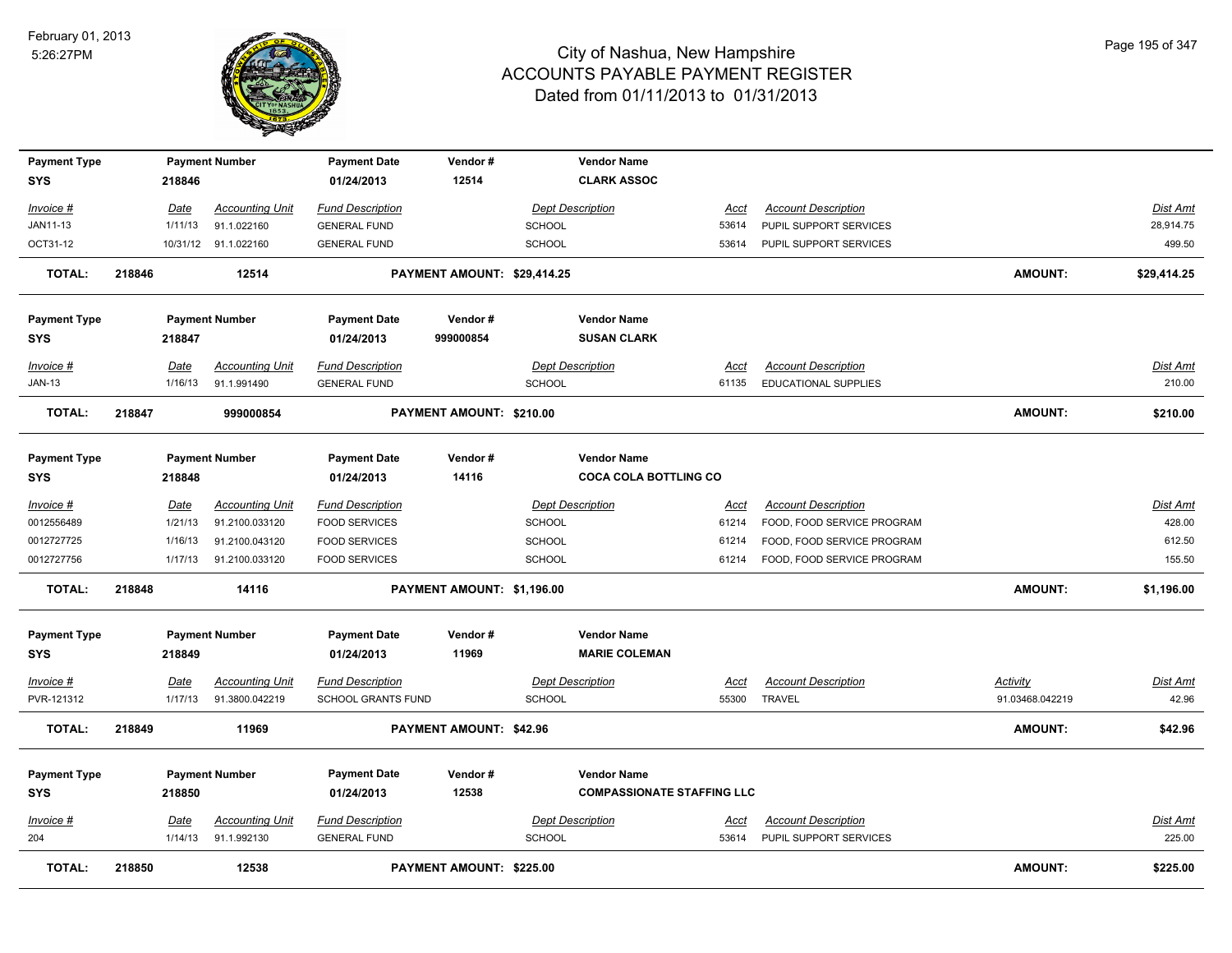

| <b>Payment Type</b>        |        |                        | <b>Payment Number</b>                    | <b>Payment Date</b>                                  | Vendor#                        |                                          | <b>Vendor Name</b>                      |                      |                                                           |                                    |                   |
|----------------------------|--------|------------------------|------------------------------------------|------------------------------------------------------|--------------------------------|------------------------------------------|-----------------------------------------|----------------------|-----------------------------------------------------------|------------------------------------|-------------------|
| <b>SYS</b>                 |        | 218851                 |                                          | 01/24/2013                                           | 12555                          |                                          | THE COPY SHOP                           |                      |                                                           |                                    |                   |
| Invoice #                  |        | Date                   | <b>Accounting Unit</b>                   | <b>Fund Description</b>                              |                                | <b>Dept Description</b>                  |                                         | Acct                 | <b>Account Description</b>                                |                                    | Dist Amt          |
| 49532                      |        | 12/13/12               | 91.1.012320                              | <b>GENERAL FUND</b>                                  |                                | SCHOOL                                   |                                         | 55600                | <b>PRINTING</b>                                           |                                    | 1,615.00          |
| 49542                      |        |                        | 12/20/12 91.1.012320                     | <b>GENERAL FUND</b>                                  |                                | <b>SCHOOL</b>                            |                                         | 55600                | <b>PRINTING</b>                                           |                                    | 205.10            |
| <b>TOTAL:</b>              | 218851 |                        | 12555                                    |                                                      | PAYMENT AMOUNT: \$1,820.10     |                                          |                                         |                      |                                                           | <b>AMOUNT:</b>                     | \$1,820.10        |
| <b>Payment Type</b>        |        |                        | <b>Payment Number</b>                    | <b>Payment Date</b>                                  | Vendor#                        |                                          | <b>Vendor Name</b>                      |                      |                                                           |                                    |                   |
| <b>SYS</b>                 |        | 218852                 |                                          | 01/24/2013                                           | 12560                          |                                          | <b>CORRIVEAU ROUTHIER INC</b>           |                      |                                                           |                                    |                   |
| Invoice #                  |        | Date                   | <b>Accounting Unit</b>                   | <b>Fund Description</b>                              |                                | <b>Dept Description</b>                  |                                         | Acct                 | <b>Account Description</b>                                |                                    | Dist Amt          |
| 268988                     |        | 1/9/13                 | 91.1.222630                              | <b>GENERAL FUND</b>                                  |                                | <b>SCHOOL</b>                            |                                         | 61599                | <b>GROUNDS MAINTENANCE SUPPLIES</b>                       |                                    | 89.70             |
| <b>TOTAL:</b>              | 218852 |                        | 12560                                    |                                                      | PAYMENT AMOUNT: \$89.70        |                                          |                                         |                      |                                                           | <b>AMOUNT:</b>                     | \$89.70           |
| <b>Payment Type</b>        |        |                        | <b>Payment Number</b>                    | <b>Payment Date</b>                                  | Vendor#                        |                                          | <b>Vendor Name</b>                      |                      |                                                           |                                    |                   |
| SYS                        |        | 218853                 |                                          | 01/24/2013                                           | 15887                          |                                          | <b>SUSANNA CORRIVEAU</b>                |                      |                                                           |                                    |                   |
|                            |        |                        |                                          |                                                      |                                |                                          |                                         |                      |                                                           |                                    |                   |
| Invoice #<br><b>DEC-12</b> |        | <b>Date</b><br>1/14/13 | <b>Accounting Unit</b><br>91.3800.161271 | <b>Fund Description</b><br><b>SCHOOL GRANTS FUND</b> |                                | <b>Dept Description</b><br><b>SCHOOL</b> |                                         | <u>Acct</u><br>61135 | <b>Account Description</b><br><b>EDUCATIONAL SUPPLIES</b> | <b>Activity</b><br>91.03763.161271 | Dist Amt<br>33.85 |
|                            |        |                        |                                          |                                                      |                                |                                          |                                         |                      |                                                           |                                    |                   |
|                            |        |                        |                                          |                                                      |                                |                                          |                                         |                      |                                                           |                                    |                   |
| <b>TOTAL:</b>              | 218853 |                        | 15887                                    |                                                      | <b>PAYMENT AMOUNT: \$33.85</b> |                                          |                                         |                      |                                                           | <b>AMOUNT:</b>                     | \$33.85           |
| <b>Payment Type</b>        |        |                        | <b>Payment Number</b>                    | <b>Payment Date</b>                                  | Vendor#                        |                                          | <b>Vendor Name</b>                      |                      |                                                           |                                    |                   |
| <b>SYS</b>                 |        | 218854                 |                                          | 01/24/2013                                           | 14138                          |                                          | <b>COSTA FRUIT &amp; PRODUCE CO INC</b> |                      |                                                           |                                    |                   |
| Invoice #                  |        | <u>Date</u>            | <b>Accounting Unit</b>                   | <b>Fund Description</b>                              |                                | <b>Dept Description</b>                  |                                         | <u>Acct</u>          | <b>Account Description</b>                                |                                    | <u>Dist Amt</u>   |
| 2810829                    |        | 11/9/12                | 91.2100.073120                           | <b>FOOD SERVICES</b>                                 |                                | <b>SCHOOL</b>                            |                                         | 61214                | FOOD, FOOD SERVICE PROGRAM                                |                                    | 1,081.60          |
| 2815553                    |        | 11/16/12               | 91.2100.053120                           | <b>FOOD SERVICES</b>                                 |                                | <b>SCHOOL</b>                            |                                         | 61214                | FOOD, FOOD SERVICE PROGRAM                                |                                    | 3,537.32          |
| 2827387                    |        | 1/11/13                | 91.2100.093120                           | <b>FOOD SERVICES</b>                                 |                                | <b>SCHOOL</b>                            |                                         | 61214                | FOOD, FOOD SERVICE PROGRAM                                |                                    | 387.05            |
| 2827387                    |        | 1/11/13                | 91.2100.103120                           | <b>FOOD SERVICES</b>                                 |                                | <b>SCHOOL</b>                            |                                         | 61214                | FOOD, FOOD SERVICE PROGRAM                                |                                    | 417.91            |
| 2827387                    |        | 1/11/13                | 91.2100.113120                           | <b>FOOD SERVICES</b>                                 |                                | <b>SCHOOL</b>                            |                                         | 61214                | FOOD, FOOD SERVICE PROGRAM                                |                                    | 374.91            |
| 2827387                    |        | 1/11/13                | 91.2100.123120                           | <b>FOOD SERVICES</b>                                 |                                | <b>SCHOOL</b>                            |                                         | 61214                | FOOD, FOOD SERVICE PROGRAM                                |                                    | 276.75            |
| 2827387                    |        | 1/11/13                | 91.2100.133120                           | <b>FOOD SERVICES</b>                                 |                                | <b>SCHOOL</b>                            |                                         | 61214                | FOOD, FOOD SERVICE PROGRAM                                |                                    | 273.21            |
| 2827387                    |        | 1/11/13                | 91.2100.143120                           | <b>FOOD SERVICES</b>                                 |                                | <b>SCHOOL</b>                            |                                         | 61214                | FOOD, FOOD SERVICE PROGRAM                                |                                    | 556.03            |
| 2827387                    |        | 1/11/13                | 91.2100.153120                           | <b>FOOD SERVICES</b>                                 |                                | SCHOOL                                   |                                         | 61214                | FOOD, FOOD SERVICE PROGRAM                                |                                    | 692.13            |
| 2827387                    |        | 1/11/13                | 91.2100.163120                           | <b>FOOD SERVICES</b>                                 |                                | SCHOOL                                   |                                         | 61214                | FOOD, FOOD SERVICE PROGRAM                                |                                    | 651.66            |
| 2827387                    |        | 1/11/13                | 91.2100.173120                           | <b>FOOD SERVICES</b>                                 |                                | <b>SCHOOL</b>                            |                                         | 61214                | FOOD, FOOD SERVICE PROGRAM                                |                                    | 377.44            |
| 2827387                    |        | 1/11/13                | 91.2100.183120                           | <b>FOOD SERVICES</b>                                 |                                | <b>SCHOOL</b>                            |                                         | 61214                | FOOD, FOOD SERVICE PROGRAM                                |                                    | 409.31            |
| 2827387                    |        | 1/11/13                | 91.2100.193120                           | <b>FOOD SERVICES</b>                                 |                                | <b>SCHOOL</b>                            |                                         | 61214                | FOOD, FOOD SERVICE PROGRAM                                |                                    | 313.69            |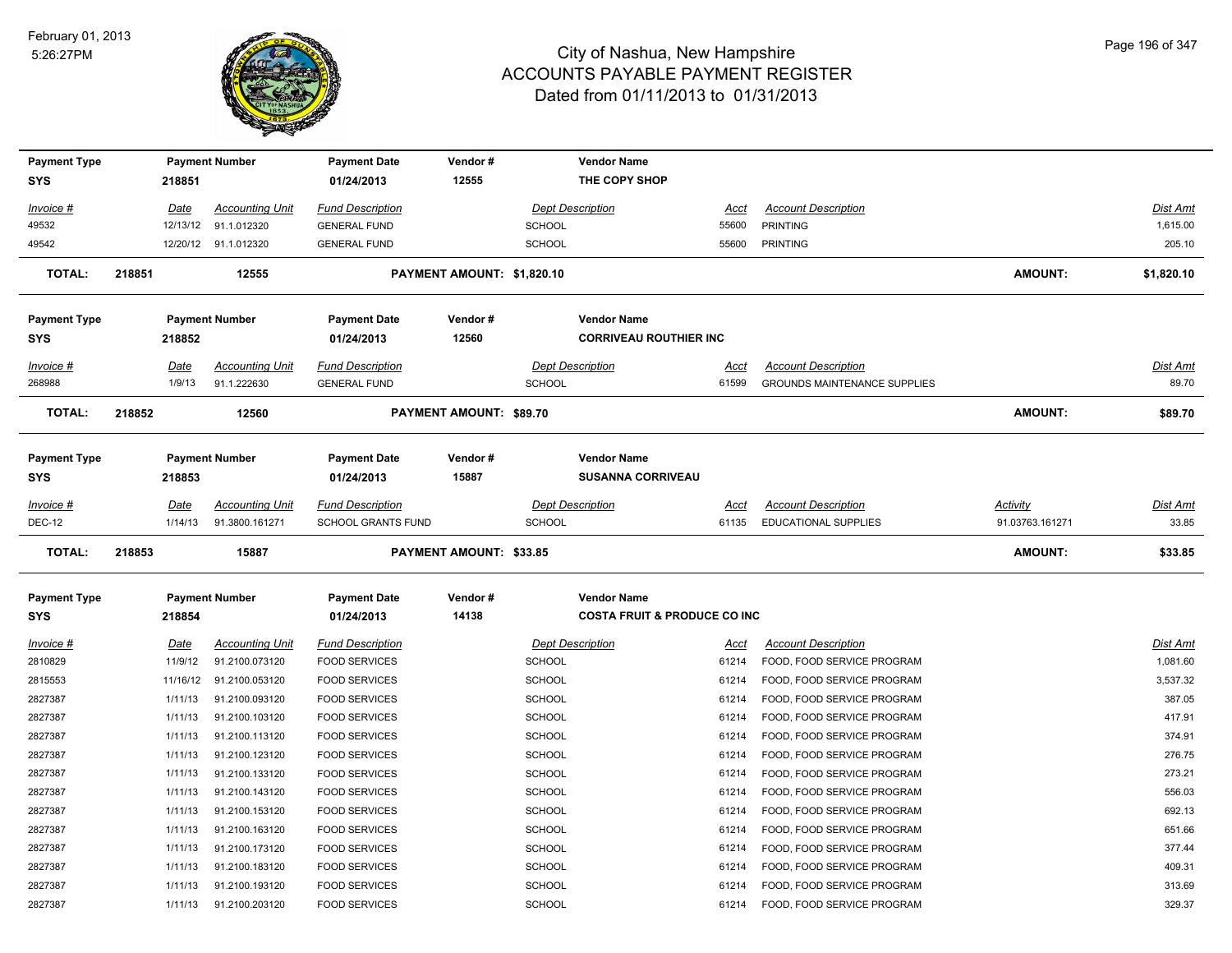

| 2827389  | 1/18/13 | 91.2100.093120 | <b>FOOD SERVICES</b> | <b>SCHOOL</b> | 61214 | FOOD, FOOD SERVICE PROGRAM | 412.94   |
|----------|---------|----------------|----------------------|---------------|-------|----------------------------|----------|
| 2827389  | 1/18/13 | 91.2100.103120 | <b>FOOD SERVICES</b> | <b>SCHOOL</b> | 61214 | FOOD, FOOD SERVICE PROGRAM | 445.87   |
| 2827389  | 1/18/13 | 91.2100.113120 | <b>FOOD SERVICES</b> | <b>SCHOOL</b> | 61214 | FOOD, FOOD SERVICE PROGRAM | 399.99   |
| 2827389  | 1/18/13 | 91.2100.123120 | <b>FOOD SERVICES</b> | <b>SCHOOL</b> | 61214 | FOOD, FOOD SERVICE PROGRAM | 295.27   |
| 2827389  | 1/18/13 | 91.2100.133120 | <b>FOOD SERVICES</b> | <b>SCHOOL</b> | 61214 | FOOD, FOOD SERVICE PROGRAM | 291.49   |
| 2827389  | 1/18/13 | 91.2100.143120 | <b>FOOD SERVICES</b> | <b>SCHOOL</b> | 61214 | FOOD, FOOD SERVICE PROGRAM | 593.24   |
| 2827389  | 1/18/13 | 91.2100.153120 | <b>FOOD SERVICES</b> | <b>SCHOOL</b> | 61214 | FOOD, FOOD SERVICE PROGRAM | 738.44   |
| 2827389  | 1/18/13 | 91.2100.163120 | <b>FOOD SERVICES</b> | <b>SCHOOL</b> | 61214 | FOOD, FOOD SERVICE PROGRAM | 695.26   |
| 2827389  | 1/18/13 | 91.2100.173120 | <b>FOOD SERVICES</b> | <b>SCHOOL</b> | 61214 | FOOD, FOOD SERVICE PROGRAM | 402.69   |
| 2827389  | 1/18/13 | 91.2100.183120 | <b>FOOD SERVICES</b> | <b>SCHOOL</b> | 61214 | FOOD, FOOD SERVICE PROGRAM | 436.69   |
| 2827389  | 1/18/13 | 91.2100.193120 | <b>FOOD SERVICES</b> | <b>SCHOOL</b> | 61214 | FOOD, FOOD SERVICE PROGRAM | 334.67   |
| 2827389  | 1/18/13 | 91.2100.203120 | <b>FOOD SERVICES</b> | <b>SCHOOL</b> | 61214 | FOOD, FOOD SERVICE PROGRAM | 351.41   |
| 2847297  | 1/8/13  | 91.2100.043120 | <b>FOOD SERVICES</b> | <b>SCHOOL</b> | 61214 | FOOD, FOOD SERVICE PROGRAM | 81.90    |
| 2847347  | 1/8/13  | 91.2100.043120 | <b>FOOD SERVICES</b> | <b>SCHOOL</b> | 61214 | FOOD, FOOD SERVICE PROGRAM | 2,886.32 |
| 2848733  | 1/11/13 | 91.2100.053120 | <b>FOOD SERVICES</b> | <b>SCHOOL</b> | 61214 | FOOD, FOOD SERVICE PROGRAM | 1,920.01 |
| 2849467  | 1/11/13 | 91.2100.073120 | <b>FOOD SERVICES</b> | <b>SCHOOL</b> | 61214 | FOOD, FOOD SERVICE PROGRAM | 1,588.80 |
| 2849501  | 1/11/13 | 91.2100.043120 | <b>FOOD SERVICES</b> | <b>SCHOOL</b> | 61214 | FOOD, FOOD SERVICE PROGRAM | 3,733.64 |
| 2850292  | 1/15/13 | 91.2100.093120 | <b>FOOD SERVICES</b> | <b>SCHOOL</b> | 61214 | FOOD, FOOD SERVICE PROGRAM | 7.52     |
| 2850292  | 1/15/13 | 91.2100.103120 | <b>FOOD SERVICES</b> | <b>SCHOOL</b> | 61214 | FOOD, FOOD SERVICE PROGRAM | 8.12     |
| 2850292  | 1/15/13 | 91.2100.113120 | <b>FOOD SERVICES</b> | <b>SCHOOL</b> | 61214 | FOOD, FOOD SERVICE PROGRAM | 7.29     |
| 2850292  | 1/15/13 | 91.2100.123120 | <b>FOOD SERVICES</b> | <b>SCHOOL</b> | 61214 | FOOD, FOOD SERVICE PROGRAM | 5.38     |
| 2850292  | 1/15/13 | 91.2100.133120 | <b>FOOD SERVICES</b> | <b>SCHOOL</b> | 61214 | FOOD, FOOD SERVICE PROGRAM | 5.31     |
| 2850292  | 1/15/13 | 91.2100.143120 | <b>FOOD SERVICES</b> | <b>SCHOOL</b> | 61214 | FOOD, FOOD SERVICE PROGRAM | 10.81    |
| 2850292  | 1/15/13 | 91.2100.153120 | <b>FOOD SERVICES</b> | <b>SCHOOL</b> | 61214 | FOOD, FOOD SERVICE PROGRAM | 13.46    |
| 2850292  | 1/15/13 | 91.2100.163120 | <b>FOOD SERVICES</b> | <b>SCHOOL</b> | 61214 | FOOD, FOOD SERVICE PROGRAM | 12.67    |
| 2850292  | 1/15/13 | 91.2100.173120 | <b>FOOD SERVICES</b> | <b>SCHOOL</b> | 61214 | FOOD, FOOD SERVICE PROGRAM | 7.34     |
| 2850292  | 1/15/13 | 91.2100.183120 | <b>FOOD SERVICES</b> | <b>SCHOOL</b> | 61214 | FOOD, FOOD SERVICE PROGRAM | 7.96     |
| 2850292  | 1/15/13 | 91.2100.193120 | <b>FOOD SERVICES</b> | <b>SCHOOL</b> | 61214 | FOOD, FOOD SERVICE PROGRAM | 6.10     |
| 2850292  | 1/15/13 | 91.2100.203120 | <b>FOOD SERVICES</b> | <b>SCHOOL</b> | 61214 | FOOD, FOOD SERVICE PROGRAM | 6.40     |
| 2851920  | 1/15/13 | 91.2100.063120 | <b>FOOD SERVICES</b> | <b>SCHOOL</b> | 61214 | FOOD, FOOD SERVICE PROGRAM | 356.73   |
| 2853200  | 1/18/13 | 91.2100.053120 | <b>FOOD SERVICES</b> | <b>SCHOOL</b> | 61214 | FOOD, FOOD SERVICE PROGRAM | 1,450.41 |
| 2853210  | 1/18/13 | 91.2100.073120 | <b>FOOD SERVICES</b> | <b>SCHOOL</b> | 61214 | FOOD, FOOD SERVICE PROGRAM | 1,731.11 |
| 2853923  | 1/18/13 | 91.2100.043120 | <b>FOOD SERVICES</b> | <b>SCHOOL</b> | 61214 | FOOD, FOOD SERVICE PROGRAM | 2,094.58 |
| 2853951  | 1/18/13 | 91.2100.033120 | <b>FOOD SERVICES</b> | <b>SCHOOL</b> | 61214 | FOOD, FOOD SERVICE PROGRAM | 2,093.10 |
| CM747676 | 1/4/13  | 91.2100.093120 | <b>FOOD SERVICES</b> | <b>SCHOOL</b> | 61214 | FOOD, FOOD SERVICE PROGRAM | $-3.82$  |
| CM747676 | 1/4/13  | 91.2100.103120 | <b>FOOD SERVICES</b> | <b>SCHOOL</b> | 61214 | FOOD, FOOD SERVICE PROGRAM | $-4.13$  |
| CM747676 | 1/4/13  | 91.2100.113120 | <b>FOOD SERVICES</b> | <b>SCHOOL</b> | 61214 | FOOD, FOOD SERVICE PROGRAM | $-3.70$  |
| CM747676 | 1/4/13  | 91.2100.123120 | <b>FOOD SERVICES</b> | <b>SCHOOL</b> | 61214 | FOOD, FOOD SERVICE PROGRAM | $-2.73$  |
| CM747676 | 1/4/13  | 91.2100.133120 | <b>FOOD SERVICES</b> | <b>SCHOOL</b> | 61214 | FOOD, FOOD SERVICE PROGRAM | $-2.70$  |
| CM747676 | 1/4/13  | 91.2100.143120 | <b>FOOD SERVICES</b> | <b>SCHOOL</b> | 61214 | FOOD, FOOD SERVICE PROGRAM | $-5.49$  |
| CM747676 | 1/4/13  | 91.2100.153120 | <b>FOOD SERVICES</b> | <b>SCHOOL</b> | 61214 | FOOD, FOOD SERVICE PROGRAM | $-6.83$  |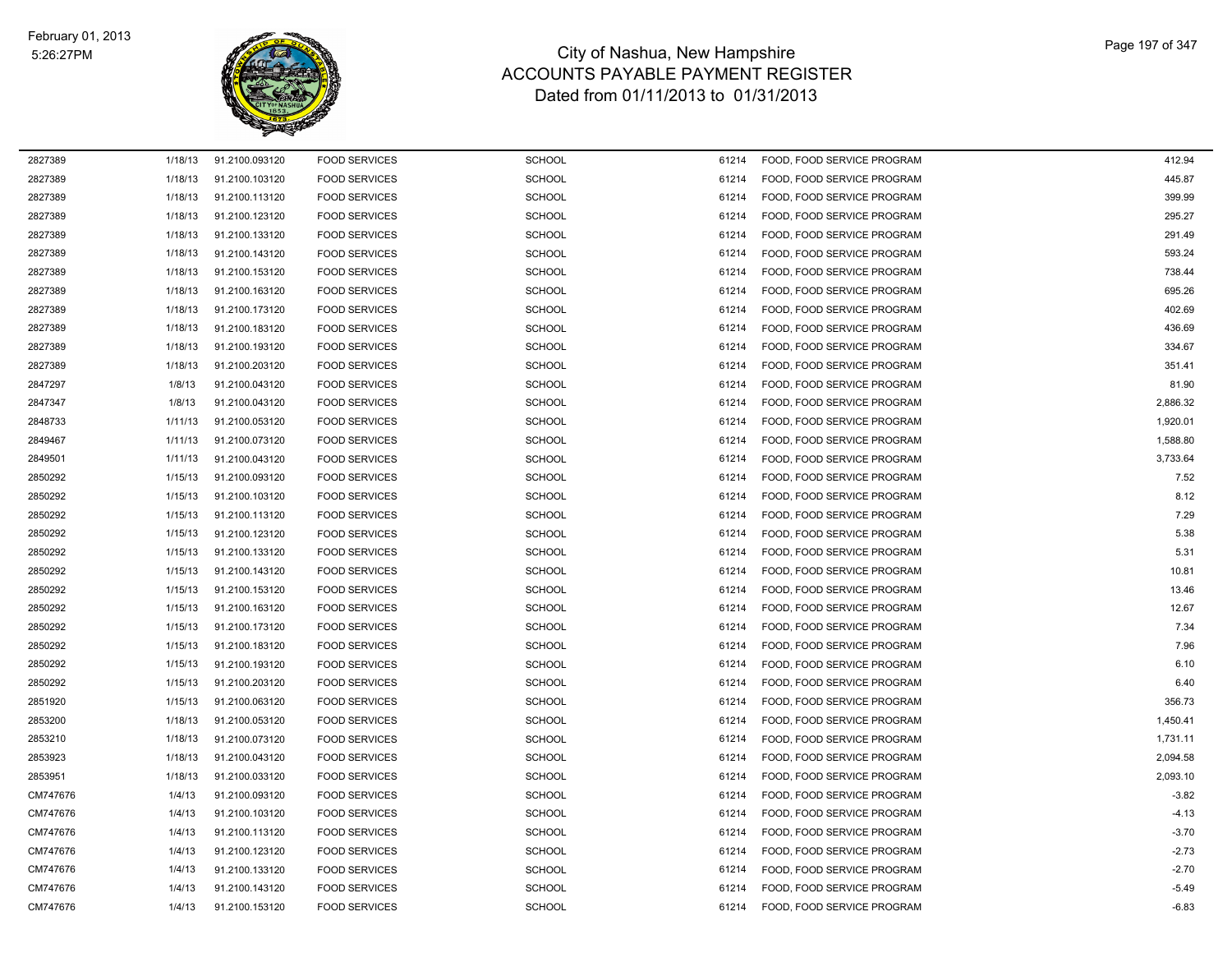

| CM747676                   | 1/4/13      | 91.2100.163120         | <b>FOOD SERVICES</b>              |                             | <b>SCHOOL</b>                                            | 61214 | FOOD, FOOD SERVICE PROGRAM                           |                | $-6.43$         |
|----------------------------|-------------|------------------------|-----------------------------------|-----------------------------|----------------------------------------------------------|-------|------------------------------------------------------|----------------|-----------------|
| CM747676                   | 1/4/13      | 91.2100.173120         | <b>FOOD SERVICES</b>              |                             | <b>SCHOOL</b>                                            | 61214 | FOOD, FOOD SERVICE PROGRAM                           |                | $-3.73$         |
| CM747676                   | 1/4/13      | 91.2100.183120         | <b>FOOD SERVICES</b>              |                             | <b>SCHOOL</b>                                            | 61214 | FOOD, FOOD SERVICE PROGRAM                           |                | $-4.04$         |
| CM747676                   | 1/4/13      | 91.2100.193120         | <b>FOOD SERVICES</b>              |                             | <b>SCHOOL</b>                                            | 61214 | FOOD, FOOD SERVICE PROGRAM                           |                | $-3.10$         |
| CM747676                   | 1/4/13      | 91.2100.203120         | <b>FOOD SERVICES</b>              |                             | <b>SCHOOL</b>                                            | 61214 | FOOD, FOOD SERVICE PROGRAM                           |                | $-3.25$         |
| CM748148                   | 1/8/13      | 91.2100.043120         | <b>FOOD SERVICES</b>              |                             | <b>SCHOOL</b>                                            | 61214 | FOOD, FOOD SERVICE PROGRAM                           |                | $-232.60$       |
| CM748150                   | 1/8/13      | 91.2100.043120         | <b>FOOD SERVICES</b>              |                             | <b>SCHOOL</b>                                            | 61214 | FOOD, FOOD SERVICE PROGRAM                           |                | $-61.50$        |
| CM748821                   | 1/11/13     | 91.2100.093120         | <b>FOOD SERVICES</b>              |                             | <b>SCHOOL</b>                                            | 61214 | FOOD, FOOD SERVICE PROGRAM                           |                | $-2.68$         |
| CM748821                   | 1/11/13     | 91.2100.103120         | <b>FOOD SERVICES</b>              |                             | <b>SCHOOL</b>                                            | 61214 | FOOD, FOOD SERVICE PROGRAM                           |                | $-2.90$         |
| CM748821                   | 1/11/13     | 91.2100.113120         | <b>FOOD SERVICES</b>              |                             | <b>SCHOOL</b>                                            | 61214 | FOOD, FOOD SERVICE PROGRAM                           |                | $-2.60$         |
| CM748821                   | 1/11/13     | 91.2100.123120         | <b>FOOD SERVICES</b>              |                             | <b>SCHOOL</b>                                            | 61214 | FOOD, FOOD SERVICE PROGRAM                           |                | $-1.92$         |
| CM748821                   | 1/11/13     | 91.2100.133120         | <b>FOOD SERVICES</b>              |                             | <b>SCHOOL</b>                                            | 61214 | FOOD, FOOD SERVICE PROGRAM                           |                | $-1.89$         |
| CM748821                   | 1/11/13     | 91.2100.143120         | <b>FOOD SERVICES</b>              |                             | <b>SCHOOL</b>                                            | 61214 | FOOD, FOOD SERVICE PROGRAM                           |                | $-3.86$         |
| CM748821                   | 1/11/13     | 91.2100.153120         | <b>FOOD SERVICES</b>              |                             | <b>SCHOOL</b>                                            | 61214 | FOOD, FOOD SERVICE PROGRAM                           |                | $-4.80$         |
| CM748821                   | 1/11/13     | 91.2100.163120         | <b>FOOD SERVICES</b>              |                             | <b>SCHOOL</b>                                            | 61214 | FOOD, FOOD SERVICE PROGRAM                           |                | $-4.52$         |
| CM748821                   | 1/11/13     | 91.2100.173120         | <b>FOOD SERVICES</b>              |                             | <b>SCHOOL</b>                                            | 61214 | FOOD, FOOD SERVICE PROGRAM                           |                | $-2.62$         |
| CM748821                   | 1/11/13     | 91.2100.183120         | <b>FOOD SERVICES</b>              |                             | <b>SCHOOL</b>                                            | 61214 | FOOD, FOOD SERVICE PROGRAM                           |                | $-2.84$         |
| CM748821                   | 1/11/13     | 91.2100.193120         | <b>FOOD SERVICES</b>              |                             | <b>SCHOOL</b>                                            | 61214 | FOOD, FOOD SERVICE PROGRAM                           |                | $-2.17$         |
| CM748821                   | 1/11/13     | 91.2100.203120         | <b>FOOD SERVICES</b>              |                             | <b>SCHOOL</b>                                            | 61214 | FOOD, FOOD SERVICE PROGRAM                           |                | $-2.28$         |
| CM748823                   | 1/11/13     | 91.2100.043120         | <b>FOOD SERVICES</b>              |                             | <b>SCHOOL</b>                                            | 61214 | FOOD, FOOD SERVICE PROGRAM                           |                | $-318.76$       |
| CM749295                   | 1/15/13     | 91.2100.063120         | <b>FOOD SERVICES</b>              |                             | <b>SCHOOL</b>                                            | 61214 | FOOD, FOOD SERVICE PROGRAM                           |                | $-43.00$        |
| CMR747739                  | 1/8/13      | 91.2100.033120         | <b>FOOD SERVICES</b>              |                             | <b>SCHOOL</b>                                            | 61214 | FOOD, FOOD SERVICE PROGRAM                           |                | $-53.63$        |
| <b>TOTAL:</b>              | 218854      | 14138                  |                                   | PAYMENT AMOUNT: \$32,316.78 |                                                          |       |                                                      | AMOUNT:        | \$32,316.78     |
| <b>Payment Type</b><br>SYS | 218855      | <b>Payment Number</b>  | <b>Payment Date</b><br>01/24/2013 | Vendor#<br>14152            | <b>Vendor Name</b><br><b>CROTCHED MOUNTAIN REHAB CTR</b> |       |                                                      |                |                 |
|                            |             |                        |                                   |                             |                                                          |       |                                                      |                |                 |
| Invoice #                  | <u>Date</u> | <b>Accounting Unit</b> | <b>Fund Description</b>           |                             | <b>Dept Description</b>                                  | Acct  | <b>Account Description</b>                           |                | <u>Dist Amt</u> |
| 112313                     | 12/7/12     | 91.1.021267            | <b>GENERAL FUND</b>               |                             | <b>SCHOOL</b>                                            | 55694 | TUITION, OUT OF DISTRICT                             |                | 11,184.76       |
| <b>TOTAL:</b>              | 218855      | 14152                  |                                   | PAYMENT AMOUNT: \$11,184.76 |                                                          |       |                                                      | <b>AMOUNT:</b> | \$11,184.76     |
| <b>Payment Type</b>        |             | <b>Payment Number</b>  | <b>Payment Date</b>               | Vendor#                     | <b>Vendor Name</b>                                       |       |                                                      |                |                 |
|                            |             |                        |                                   |                             |                                                          |       |                                                      |                |                 |
|                            |             |                        |                                   |                             |                                                          |       |                                                      |                |                 |
| <b>SYS</b>                 | 218856      |                        | 01/24/2013                        | 12593                       | <b>D &amp; R TOWING INC</b>                              |       |                                                      |                |                 |
| Invoice #                  | <u>Date</u> | <b>Accounting Unit</b> | <b>Fund Description</b>           |                             | <b>Dept Description</b>                                  | Acct  | <b>Account Description</b>                           |                | <u>Dist Amt</u> |
| 172353                     | 1/15/13     | 91.2100.993120         | <b>FOOD SERVICES</b>              |                             | <b>SCHOOL</b>                                            | 54487 | <b>EQUIPMENT REPAIRS &amp;</b><br><b>MAINTENANCE</b> |                | 105.00          |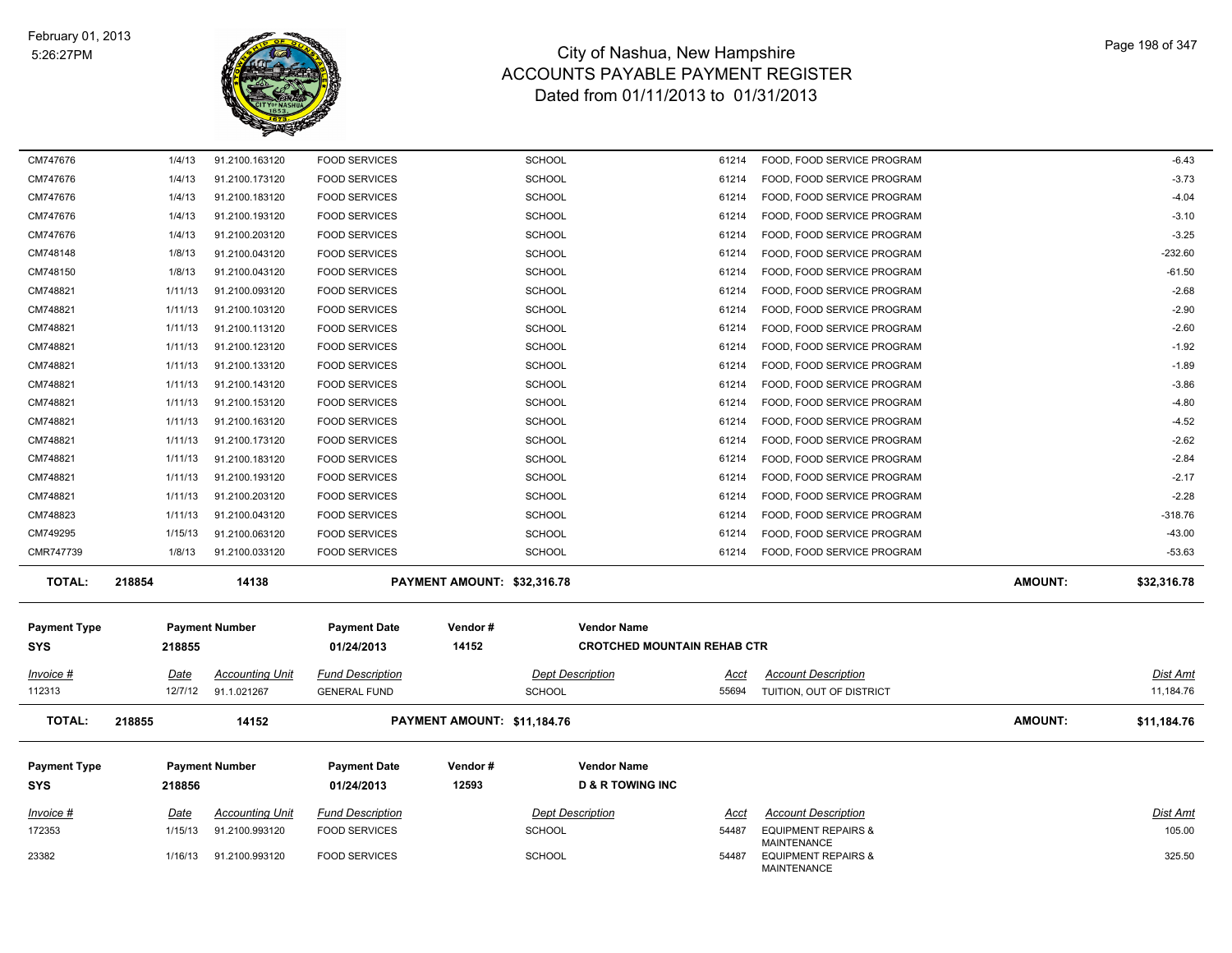

| <b>TOTAL:</b>                     | 218856 |             | 12593                   |                                   | PAYMENT AMOUNT: \$430.50       |               |                                                      |             |                            | <b>AMOUNT:</b>  | \$430.50        |
|-----------------------------------|--------|-------------|-------------------------|-----------------------------------|--------------------------------|---------------|------------------------------------------------------|-------------|----------------------------|-----------------|-----------------|
| <b>Payment Type</b><br><b>SYS</b> |        | 218857      | <b>Payment Number</b>   | <b>Payment Date</b><br>01/24/2013 | Vendor#<br>14160               |               | <b>Vendor Name</b><br><b>DA BUCCI &amp; SONS INC</b> |             |                            |                 |                 |
| Invoice #                         |        | Date        | <b>Accounting Unit</b>  | <b>Fund Description</b>           |                                |               | <b>Dept Description</b>                              | Acct        | <b>Account Description</b> |                 | <b>Dist Amt</b> |
| 736311                            |        | 12/4/12     | 91.2247.041387          | <b>CULINARY ARTS</b>              |                                | <b>SCHOOL</b> |                                                      | 53628       | <b>CONTRACT SERVICES</b>   |                 | 27.00           |
| 738096                            |        |             | 12/18/12 91.2247.041387 | <b>CULINARY ARTS</b>              |                                | <b>SCHOOL</b> |                                                      | 53628       | CONTRACT SERVICES          |                 | 27.00           |
| <b>TOTAL:</b>                     | 218857 |             | 14160                   |                                   | PAYMENT AMOUNT: \$54.00        |               |                                                      |             |                            | AMOUNT:         | \$54.00         |
| <b>Payment Type</b>               |        |             | <b>Payment Number</b>   | <b>Payment Date</b>               | Vendor#                        |               | <b>Vendor Name</b>                                   |             |                            |                 |                 |
| <b>SYS</b>                        |        | 218858      |                         | 01/24/2013                        | 15023                          |               | <b>COLLEEN DARWISH</b>                               |             |                            |                 |                 |
| Invoice #                         |        | Date        | <b>Accounting Unit</b>  | <b>Fund Description</b>           |                                |               | <b>Dept Description</b>                              | <u>Acct</u> | <b>Account Description</b> | <b>Activity</b> | <u>Dist Amt</u> |
| PVR-10913                         |        | 1/18/13     | 91.3800.042210          | <b>SCHOOL GRANTS FUND</b>         |                                | <b>SCHOOL</b> |                                                      | 55300       | <b>TRAVEL</b>              | 91.03903.042210 | 57.28           |
| <b>TOTAL:</b>                     | 218858 |             | 15023                   |                                   | <b>PAYMENT AMOUNT: \$57.28</b> |               |                                                      |             |                            | AMOUNT:         | \$57.28         |
| <b>Payment Type</b>               |        |             | <b>Payment Number</b>   | <b>Payment Date</b>               | Vendor#                        |               | <b>Vendor Name</b>                                   |             |                            |                 |                 |
| <b>SYS</b>                        |        | 218859      |                         | 01/24/2013                        | 15909                          |               | DEDHAM H.S. ATHLETIC DEPT.                           |             |                            |                 |                 |
| $Invoice$ #                       |        | <b>Date</b> | <b>Accounting Unit</b>  | <b>Fund Description</b>           |                                |               | <b>Dept Description</b>                              | <u>Acct</u> | <b>Account Description</b> |                 | <b>Dist Amt</b> |
| POLE VAULT MAT                    |        | 1/15/13     | 91.2212.041408          | ATHLETICS REVENUE FUND            |                                | <b>SCHOOL</b> |                                                      | 71999       | MISCELLANEOUS EQUIPMENT    |                 | 300.00          |
| <b>TOTAL:</b>                     | 218859 |             | 15909                   |                                   | PAYMENT AMOUNT: \$300.00       |               |                                                      |             |                            | <b>AMOUNT:</b>  | \$300.00        |
| <b>Payment Type</b>               |        |             | <b>Payment Number</b>   | <b>Payment Date</b>               | Vendor#                        |               | <b>Vendor Name</b>                                   |             |                            |                 |                 |
| <b>SYS</b>                        |        | 218860      |                         | 01/24/2013                        | 15706                          |               | <b>RICHARD DICHARD</b>                               |             |                            |                 |                 |
| Invoice #                         |        | Date        | <b>Accounting Unit</b>  | <b>Fund Description</b>           |                                |               | <b>Dept Description</b>                              | <u>Acct</u> | <b>Account Description</b> |                 | <b>Dist Amt</b> |
| 11113-04                          |        | 1/11/13     | 91.1.041432             | <b>GENERAL FUND</b>               |                                | <b>SCHOOL</b> |                                                      | 55642       | <b>GAME OFFICIALS</b>      |                 | 80.00           |
| <b>TOTAL:</b>                     | 218860 |             | 15706                   |                                   | PAYMENT AMOUNT: \$80.00        |               |                                                      |             |                            | <b>AMOUNT:</b>  | \$80.00         |
| <b>Payment Type</b>               |        |             | <b>Payment Number</b>   | <b>Payment Date</b>               | Vendor#                        |               | <b>Vendor Name</b>                                   |             |                            |                 |                 |
| <b>SYS</b>                        |        | 218861      |                         | 01/24/2013                        | 15880                          |               | <b>DISTRICT SPECIALTY SUPPLIES</b>                   |             |                            |                 |                 |
| Invoice #                         |        | Date        | <b>Accounting Unit</b>  | <b>Fund Description</b>           |                                |               | <b>Dept Description</b>                              | Acct        | <b>Account Description</b> |                 | Dist Amt        |
| 8012-205                          |        |             | 12/26/12 91.1.091160    | <b>GENERAL FUND</b>               |                                | <b>SCHOOL</b> |                                                      | 61135       | EDUCATIONAL SUPPLIES       |                 | 292.00          |
| <b>TOTAL:</b>                     | 218861 |             | 15880                   |                                   | PAYMENT AMOUNT: \$292.00       |               |                                                      |             |                            | <b>AMOUNT:</b>  | \$292.00        |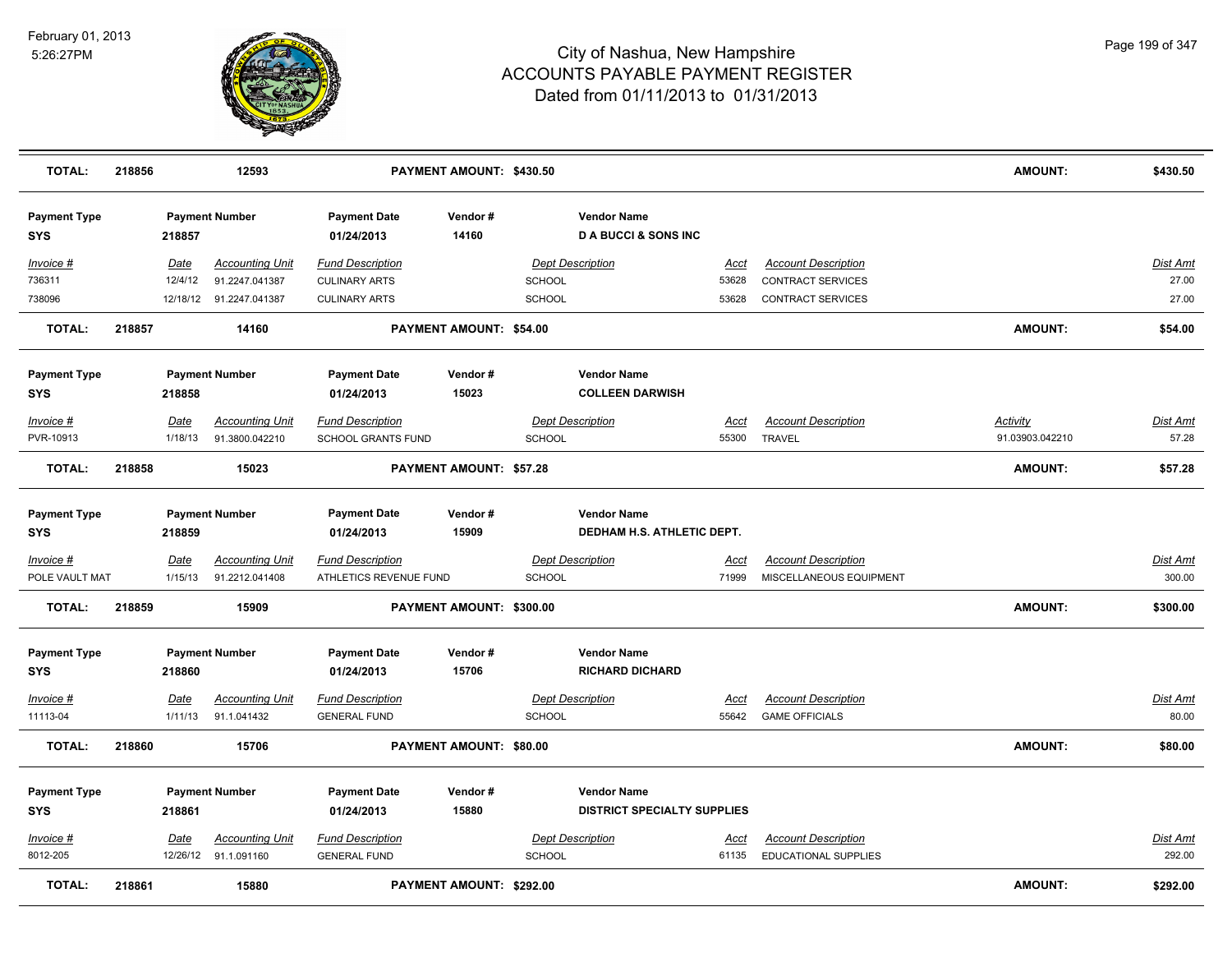

| <b>Payment Type</b>         |                       | <b>Payment Number</b>                 | <b>Payment Date</b>                            | Vendor#                        |                                   | <b>Vendor Name</b>                   |                      |                                                        |                |                      |
|-----------------------------|-----------------------|---------------------------------------|------------------------------------------------|--------------------------------|-----------------------------------|--------------------------------------|----------------------|--------------------------------------------------------|----------------|----------------------|
| <b>SYS</b>                  | 218862                |                                       | 01/24/2013                                     | 14190                          |                                   | <b>WILLIAM DUBOIS</b>                |                      |                                                        |                |                      |
| Invoice #                   | Date                  | <b>Accounting Unit</b>                | <b>Fund Description</b>                        |                                | <b>Dept Description</b>           |                                      | Acct                 | <b>Account Description</b>                             |                | Dist Amt             |
| <b>JAN-13</b>               | 1/15/13               | 91.1.061375                           | <b>GENERAL FUND</b>                            |                                | <b>SCHOOL</b>                     |                                      | 61135                | <b>EDUCATIONAL SUPPLIES</b>                            |                | 63.00                |
| <b>TOTAL:</b>               | 218862                | 14190                                 |                                                | <b>PAYMENT AMOUNT: \$63.00</b> |                                   |                                      |                      |                                                        | <b>AMOUNT:</b> | \$63.00              |
| <b>Payment Type</b>         |                       | <b>Payment Number</b>                 | <b>Payment Date</b>                            | Vendor#                        |                                   | <b>Vendor Name</b>                   |                      |                                                        |                |                      |
| <b>SYS</b>                  | 218863                |                                       | 01/24/2013                                     | 12666                          |                                   | <b>EASTER SEALS OF NEW HAMPSHIRE</b> |                      |                                                        |                |                      |
| <u> Invoice #</u><br>226110 | <u>Date</u><br>1/4/13 | <b>Accounting Unit</b><br>91.1.021267 | <b>Fund Description</b><br><b>GENERAL FUND</b> |                                | <b>Dept Description</b><br>SCHOOL |                                      | <u>Acct</u><br>55694 | <b>Account Description</b><br>TUITION, OUT OF DISTRICT |                | Dist Amt<br>2,400.00 |
| 227560                      | 1/4/13                | 91.1.021267                           | <b>GENERAL FUND</b>                            |                                | <b>SCHOOL</b>                     |                                      | 55694                | TUITION, OUT OF DISTRICT                               |                | 3,267.96             |
| 227630                      | 1/4/13                | 91.1.021267                           | <b>GENERAL FUND</b>                            |                                | SCHOOL                            |                                      | 55694                | TUITION, OUT OF DISTRICT                               |                | 2,493.93             |
| 227730                      | 1/4/13                | 91.1.021267                           | <b>GENERAL FUND</b>                            |                                | SCHOOL                            |                                      | 55694                | TUITION, OUT OF DISTRICT                               |                | 2,921.82             |
| 227860                      | 1/4/13                | 91.1.021267                           | <b>GENERAL FUND</b>                            |                                | SCHOOL                            |                                      | 55694                | TUITION, OUT OF DISTRICT                               |                | 2,409.75             |
| 228010                      | 1/4/13                | 91.1.021267                           | <b>GENERAL FUND</b>                            |                                | <b>SCHOOL</b>                     |                                      | 55694                | TUITION, OUT OF DISTRICT                               |                | 3,894.75             |
| <b>TOTAL:</b>               | 218863                | 12666                                 |                                                | PAYMENT AMOUNT: \$17,388.21    |                                   |                                      |                      |                                                        | <b>AMOUNT:</b> | \$17,388.21          |
| <b>Payment Type</b>         |                       | <b>Payment Number</b>                 | <b>Payment Date</b>                            | Vendor#                        |                                   | <b>Vendor Name</b>                   |                      |                                                        |                |                      |
| SYS                         | 218864                |                                       | 01/24/2013                                     | 15901                          |                                   | <b>JULIE EBERHARDT</b>               |                      |                                                        |                |                      |
| Invoice #                   | Date                  | <b>Accounting Unit</b>                | <b>Fund Description</b>                        |                                | <b>Dept Description</b>           |                                      | Acct                 | <b>Account Description</b>                             |                | Dist Amt             |
| <b>JAN-13</b>               | 1/11/13               | 91.1.061105                           | <b>GENERAL FUND</b>                            |                                | <b>SCHOOL</b>                     |                                      | 61135                | <b>EDUCATIONAL SUPPLIES</b>                            |                | 120.84               |
| <b>TOTAL:</b>               | 218864                | 15901                                 |                                                | PAYMENT AMOUNT: \$120.84       |                                   |                                      |                      |                                                        | AMOUNT:        | \$120.84             |
| <b>Payment Type</b>         |                       | <b>Payment Number</b>                 | <b>Payment Date</b>                            | Vendor#                        |                                   | <b>Vendor Name</b>                   |                      |                                                        |                |                      |
| <b>SYS</b>                  | 218865                |                                       | 01/24/2013                                     | 12670                          |                                   | <b>EBSCO INFORMATION SERVICES</b>    |                      |                                                        |                |                      |
| <u>Invoice #</u>            | <u>Date</u>           | <b>Accounting Unit</b>                | <b>Fund Description</b>                        |                                | <b>Dept Description</b>           |                                      | <u>Acct</u>          | <b>Account Description</b>                             |                | <u>Dist Amt</u>      |
| 7743659                     |                       | 12/28/12 91.1.092220                  | <b>GENERAL FUND</b>                            |                                | <b>SCHOOL</b>                     |                                      | 61821                | <b>PERIODICALS</b>                                     |                | 235.41               |
| <b>TOTAL:</b>               | 218865                | 12670                                 |                                                | PAYMENT AMOUNT: \$235.41       |                                   |                                      |                      |                                                        | <b>AMOUNT:</b> | \$235.41             |
| <b>Payment Type</b>         |                       | <b>Payment Number</b>                 | <b>Payment Date</b>                            | Vendor#                        |                                   | <b>Vendor Name</b>                   |                      |                                                        |                |                      |
| SYS                         | 218866                |                                       | 01/24/2013                                     | 12671                          |                                   | <b>EDUCATION INC</b>                 |                      |                                                        |                |                      |
| Invoice #                   | Date                  | <b>Accounting Unit</b>                | <b>Fund Description</b>                        |                                | <b>Dept Description</b>           |                                      | Acct                 | <b>Account Description</b>                             |                | Dist Amt             |
| 148407                      | 11/9/12               | 91.1.021267                           | <b>GENERAL FUND</b>                            |                                | <b>SCHOOL</b>                     |                                      | 55694                | TUITION, OUT OF DISTRICT                               |                | 116.38               |
| 149130                      |                       | 11/29/12 91.1.021267                  | <b>GENERAL FUND</b>                            |                                | SCHOOL                            |                                      | 55694                | TUITION, OUT OF DISTRICT                               |                | 302.58               |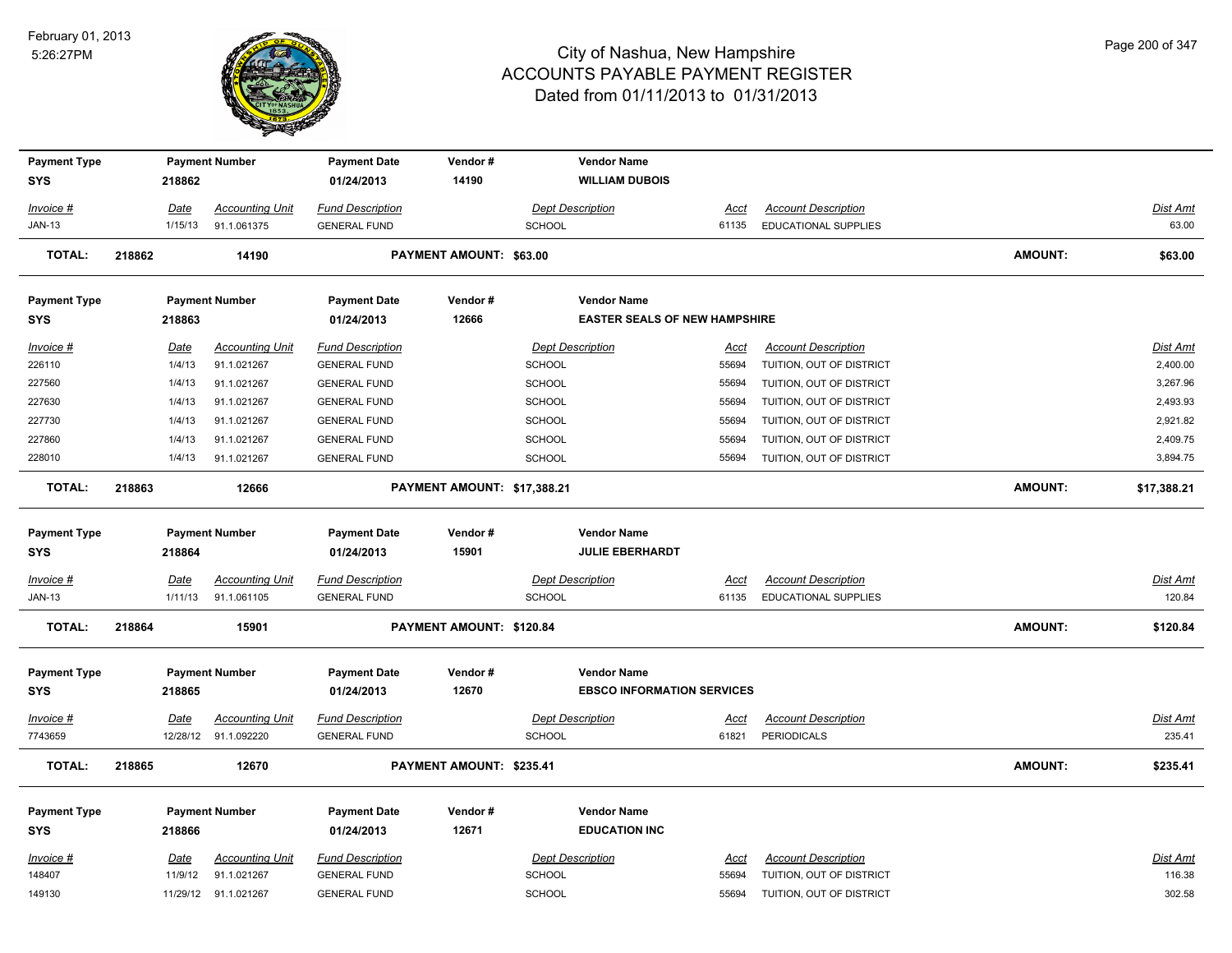

| <b>TOTAL:</b>                     | 218866 |                                    | 12671                                                |                                                                       | PAYMENT AMOUNT: \$418.96       |                                                           |                               |                                                                                | AMOUNT:                                         | \$418.96                          |
|-----------------------------------|--------|------------------------------------|------------------------------------------------------|-----------------------------------------------------------------------|--------------------------------|-----------------------------------------------------------|-------------------------------|--------------------------------------------------------------------------------|-------------------------------------------------|-----------------------------------|
| <b>Payment Type</b><br><b>SYS</b> |        | 218867                             | <b>Payment Number</b>                                | <b>Payment Date</b><br>01/24/2013                                     | Vendor#<br>999001139           | <b>Vendor Name</b><br><b>ELAINE SWANSON</b>               |                               |                                                                                |                                                 |                                   |
| Invoice #<br>2 MAGAZINE TESTS     |        | Date<br>1/15/13                    | <b>Accounting Unit</b><br>91.2100.993120             | <b>Fund Description</b><br><b>FOOD SERVICES</b>                       |                                | <b>Dept Description</b><br><b>SCHOOL</b>                  | Acct<br>55400                 | <b>Account Description</b><br><b>CONFERENCES AND SEMINARS</b>                  |                                                 | <b>Dist Amt</b><br>14.00          |
| <b>TOTAL:</b>                     | 218867 |                                    | 999001139                                            |                                                                       | <b>PAYMENT AMOUNT: \$14.00</b> |                                                           |                               |                                                                                | AMOUNT:                                         | \$14.00                           |
| <b>Payment Type</b><br><b>SYS</b> |        | 218868                             | <b>Payment Number</b>                                | <b>Payment Date</b><br>01/24/2013                                     | Vendor#<br>12690               | <b>Vendor Name</b><br><b>EPS</b>                          |                               |                                                                                | Payee Name<br><b>EPS/SCHOOL SEPCIALTY INTER</b> |                                   |
| Invoice #<br>10696990             |        | Date<br>1/3/13                     | <b>Accounting Unit</b><br>91.1.131160                | <b>Fund Description</b><br><b>GENERAL FUND</b>                        |                                | <b>Dept Description</b><br><b>SCHOOL</b>                  | Acct<br>61135                 | <b>Account Description</b><br><b>EDUCATIONAL SUPPLIES</b>                      |                                                 | Dist Amt<br>165.83                |
| <b>TOTAL:</b>                     | 218868 |                                    | 12690                                                |                                                                       | PAYMENT AMOUNT: \$165.83       |                                                           |                               |                                                                                | <b>AMOUNT:</b>                                  | \$165.83                          |
| <b>Payment Type</b><br><b>SYS</b> |        | 218869                             | <b>Payment Number</b>                                | <b>Payment Date</b><br>01/24/2013                                     | Vendor#<br>14222               | <b>Vendor Name</b><br><b>FASTENAL CO</b>                  |                               |                                                                                |                                                 |                                   |
| Invoice #<br>89405<br>89568       |        | <u>Date</u><br>12/21/12<br>1/10/13 | <b>Accounting Unit</b><br>91.1.222620<br>91.1.222620 | <b>Fund Description</b><br><b>GENERAL FUND</b><br><b>GENERAL FUND</b> |                                | <b>Dept Description</b><br><b>SCHOOL</b><br><b>SCHOOL</b> | <u>Acct</u><br>61299<br>61299 | <b>Account Description</b><br>MISCELLANEOUS SUPPLIES<br>MISCELLANEOUS SUPPLIES |                                                 | <b>Dist Amt</b><br>52.26<br>15.14 |
| 89584<br><b>TOTAL:</b>            | 218869 | 1/11/13                            | 91.1.222620<br>14222                                 | <b>GENERAL FUND</b>                                                   | PAYMENT AMOUNT: \$86.89        | <b>SCHOOL</b>                                             | 61299                         | MISCELLANEOUS SUPPLIES                                                         | <b>AMOUNT:</b>                                  | 19.49<br>\$86.89                  |
| <b>Payment Type</b><br><b>SYS</b> |        | 218870                             | <b>Payment Number</b>                                | <b>Payment Date</b><br>01/24/2013                                     | Vendor#<br>12713               | <b>Vendor Name</b><br><b>DON FERNANDES</b>                |                               |                                                                                |                                                 |                                   |
| Invoice #<br>11513-04             |        | Date<br>1/15/13                    | <b>Accounting Unit</b><br>91.1.041433                | <b>Fund Description</b><br><b>GENERAL FUND</b>                        |                                | <b>Dept Description</b><br><b>SCHOOL</b>                  | <u>Acct</u><br>55642          | <b>Account Description</b><br><b>GAME OFFICIALS</b>                            |                                                 | Dist Amt<br>80.00                 |
| <b>TOTAL:</b>                     | 218870 |                                    | 12713                                                |                                                                       | <b>PAYMENT AMOUNT: \$80.00</b> |                                                           |                               |                                                                                | <b>AMOUNT:</b>                                  | \$80.00                           |
| <b>Payment Type</b><br><b>SYS</b> |        | 218871                             | <b>Payment Number</b>                                | <b>Payment Date</b><br>01/24/2013                                     | Vendor#<br>14227               | <b>Vendor Name</b><br><b>FIRST STUDENT INC</b>            |                               |                                                                                |                                                 |                                   |
| Invoice #<br>17747638             |        | Date<br>12/18/12                   | <b>Accounting Unit</b><br>91.1.031410                | <b>Fund Description</b><br><b>GENERAL FUND</b>                        |                                | <b>Dept Description</b><br><b>SCHOOL</b>                  | Acct<br>55690                 | <b>Account Description</b><br>REGULAR TRANSPORTATION                           |                                                 | Dist Amt<br>176.15                |
| 17747638                          |        |                                    | 12/18/12 91.1.031410                                 | <b>GENERAL FUND</b>                                                   |                                | <b>SCHOOL</b>                                             | 55690                         | <b>SERVICES</b><br>REGULAR TRANSPORTATION<br><b>SERVICES</b>                   |                                                 | 0.05                              |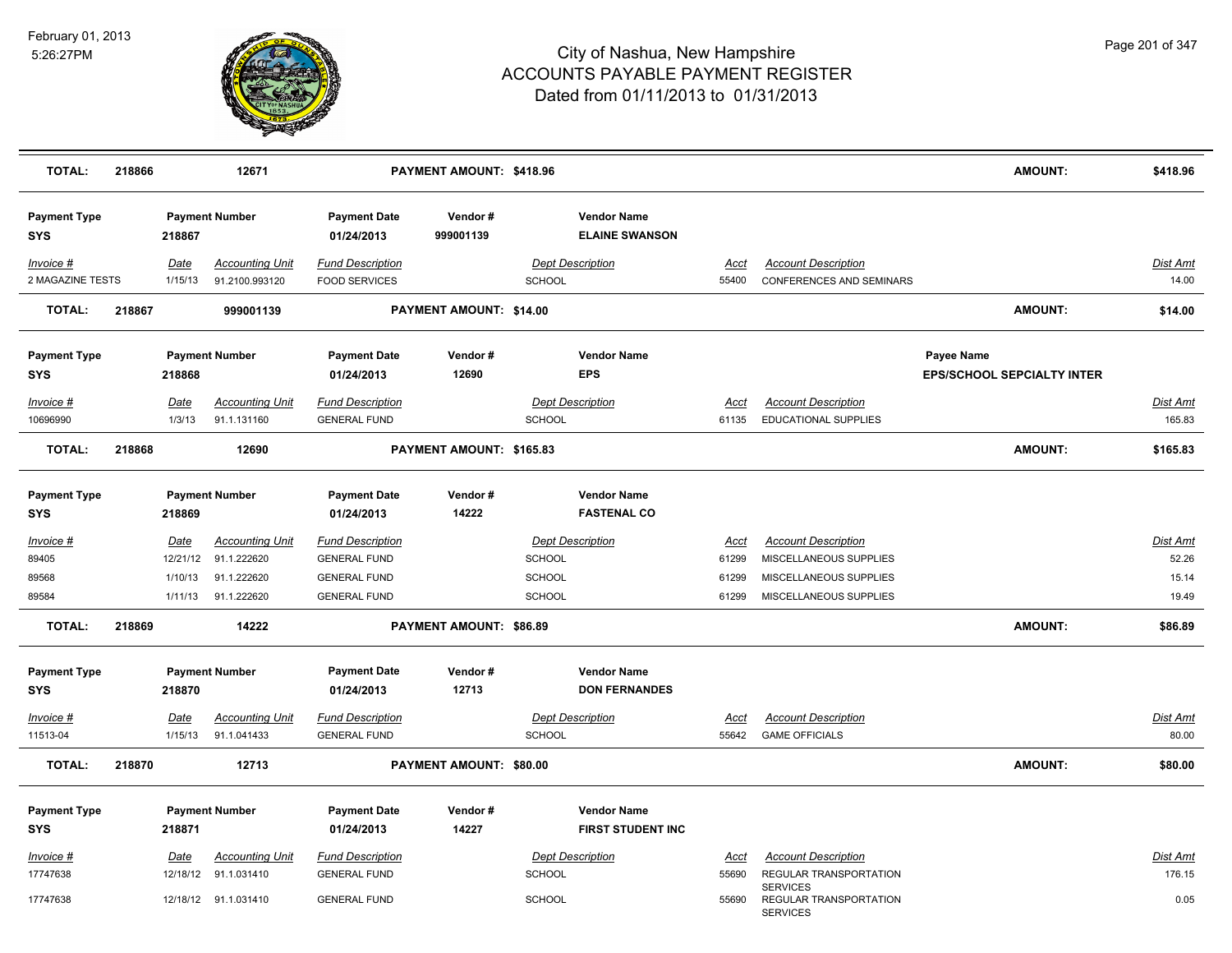

| 17747732 | 1/1/13 | 91.1.031447 | <b>GENERAL FUND</b> | <b>SCHOOL</b> | 55690 | REGULAR TRANSPORTATION                                       | 359.77 |
|----------|--------|-------------|---------------------|---------------|-------|--------------------------------------------------------------|--------|
| 17747732 | 1/1/13 | 91.1.031448 | <b>GENERAL FUND</b> | <b>SCHOOL</b> | 55690 | <b>SERVICES</b><br>REGULAR TRANSPORTATION<br><b>SERVICES</b> | 359.78 |
| 17747733 | 1/1/13 | 91.1.031459 | <b>GENERAL FUND</b> | <b>SCHOOL</b> | 55690 | REGULAR TRANSPORTATION<br><b>SERVICES</b>                    | 175.03 |
| 17747733 | 1/1/13 | 91.1.031468 | <b>GENERAL FUND</b> | <b>SCHOOL</b> | 55690 | REGULAR TRANSPORTATION<br><b>SERVICES</b>                    | 175.03 |
| 17747734 | 1/1/13 | 91.1.061434 | <b>GENERAL FUND</b> | <b>SCHOOL</b> | 55690 | REGULAR TRANSPORTATION<br><b>SERVICES</b>                    | 111.98 |
| 17747735 | 1/1/13 | 91.1.061434 | <b>GENERAL FUND</b> | <b>SCHOOL</b> | 55690 | REGULAR TRANSPORTATION<br><b>SERVICES</b>                    | 119.12 |
| 17747736 | 1/1/13 | 91.1.061434 | <b>GENERAL FUND</b> | <b>SCHOOL</b> | 55690 | <b>REGULAR TRANSPORTATION</b><br><b>SERVICES</b>             | 95.48  |
| 17747765 | 1/8/13 | 91.1.041446 | <b>GENERAL FUND</b> | <b>SCHOOL</b> | 55690 | REGULAR TRANSPORTATION<br><b>SERVICES</b>                    | 325.66 |
| 17747766 | 1/8/13 | 91.1.041436 | <b>GENERAL FUND</b> | <b>SCHOOL</b> | 55690 | REGULAR TRANSPORTATION<br><b>SERVICES</b>                    | 112.67 |
| 17747766 | 1/8/13 | 91.1.041437 | <b>GENERAL FUND</b> | <b>SCHOOL</b> | 55690 | REGULAR TRANSPORTATION<br><b>SERVICES</b>                    | 112.67 |
| 17747767 | 1/8/13 | 91.1.041448 | <b>GENERAL FUND</b> | <b>SCHOOL</b> | 55690 | REGULAR TRANSPORTATION<br><b>SERVICES</b>                    | 257.80 |
| 17747768 | 1/8/13 | 91.1.041432 | <b>GENERAL FUND</b> | <b>SCHOOL</b> | 55690 | REGULAR TRANSPORTATION<br><b>SERVICES</b>                    | 78.46  |
| 17747768 | 1/8/13 | 91.1.041436 | <b>GENERAL FUND</b> | <b>SCHOOL</b> | 55690 | <b>REGULAR TRANSPORTATION</b><br><b>SERVICES</b>             | 78.46  |
| 17747769 | 1/8/13 | 91.1.041451 | <b>GENERAL FUND</b> | <b>SCHOOL</b> | 55690 | REGULAR TRANSPORTATION<br><b>SERVICES</b>                    | 168.73 |
| 17747769 | 1/8/13 | 91.1.041452 | <b>GENERAL FUND</b> | <b>SCHOOL</b> | 55690 | <b>REGULAR TRANSPORTATION</b><br><b>SERVICES</b>             | 168.74 |
| 17747770 | 1/8/13 | 91.1.041464 | <b>GENERAL FUND</b> | <b>SCHOOL</b> | 55690 | <b>REGULAR TRANSPORTATION</b><br><b>SERVICES</b>             | 246.84 |
| 17747771 | 1/8/13 | 91.1.041445 | <b>GENERAL FUND</b> | <b>SCHOOL</b> | 55690 | REGULAR TRANSPORTATION<br><b>SERVICES</b>                    | 177.40 |
| 17747772 | 1/8/13 | 91.1.041459 | <b>GENERAL FUND</b> | <b>SCHOOL</b> | 55690 | REGULAR TRANSPORTATION<br><b>SERVICES</b>                    | 91.95  |
| 17747772 | 1/8/13 | 91.1.041468 | <b>GENERAL FUND</b> | <b>SCHOOL</b> | 55690 | REGULAR TRANSPORTATION<br><b>SERVICES</b>                    | 91.95  |
| 17747773 | 1/8/13 | 91.1.041446 | <b>GENERAL FUND</b> | <b>SCHOOL</b> | 55690 | REGULAR TRANSPORTATION<br><b>SERVICES</b>                    | 156.53 |
| 17747774 | 1/8/13 | 91.1.041447 | <b>GENERAL FUND</b> | <b>SCHOOL</b> | 55690 | REGULAR TRANSPORTATION<br><b>SERVICES</b>                    | 243.10 |
| 17747774 | 1/8/13 | 91.1.041448 | <b>GENERAL FUND</b> | <b>SCHOOL</b> | 55690 | <b>REGULAR TRANSPORTATION</b><br><b>SERVICES</b>             | 243.10 |
| 17747775 | 1/8/13 | 91.1.041436 | <b>GENERAL FUND</b> | <b>SCHOOL</b> | 55690 | REGULAR TRANSPORTATION<br><b>SERVICES</b>                    | 32.06  |
| 17747775 | 1/8/13 | 91.1.041437 | <b>GENERAL FUND</b> | <b>SCHOOL</b> | 55690 | REGULAR TRANSPORTATION<br><b>SERVICES</b>                    | 32.07  |
| 17747776 | 1/8/13 | 91.1.041453 | <b>GENERAL FUND</b> | <b>SCHOOL</b> | 55690 | REGULAR TRANSPORTATION<br><b>SERVICES</b>                    | 126.05 |
| 17747776 | 1/8/13 | 91.1.041454 | <b>GENERAL FUND</b> | <b>SCHOOL</b> | 55690 | REGULAR TRANSPORTATION<br><b>SERVICES</b>                    | 126.05 |
| 17747777 | 1/8/13 | 91.1.031447 | <b>GENERAL FUND</b> | <b>SCHOOL</b> | 55690 | REGULAR TRANSPORTATION<br><b>SERVICES</b>                    | 148.77 |
| 17747777 | 1/8/13 | 91.1.031448 | <b>GENERAL FUND</b> | <b>SCHOOL</b> | 55690 | REGULAR TRANSPORTATION<br><b>SERVICES</b>                    | 148.77 |
| 17747778 | 1/8/13 | 91.1.031433 | <b>GENERAL FUND</b> | <b>SCHOOL</b> | 55690 | REGULAR TRANSPORTATION<br><b>SERVICES</b>                    | 72.43  |
| 17747778 | 1/8/13 | 91.1.031437 | <b>GENERAL FUND</b> | <b>SCHOOL</b> | 55690 | <b>REGULAR TRANSPORTATION</b><br><b>SERVICES</b>             | 72.43  |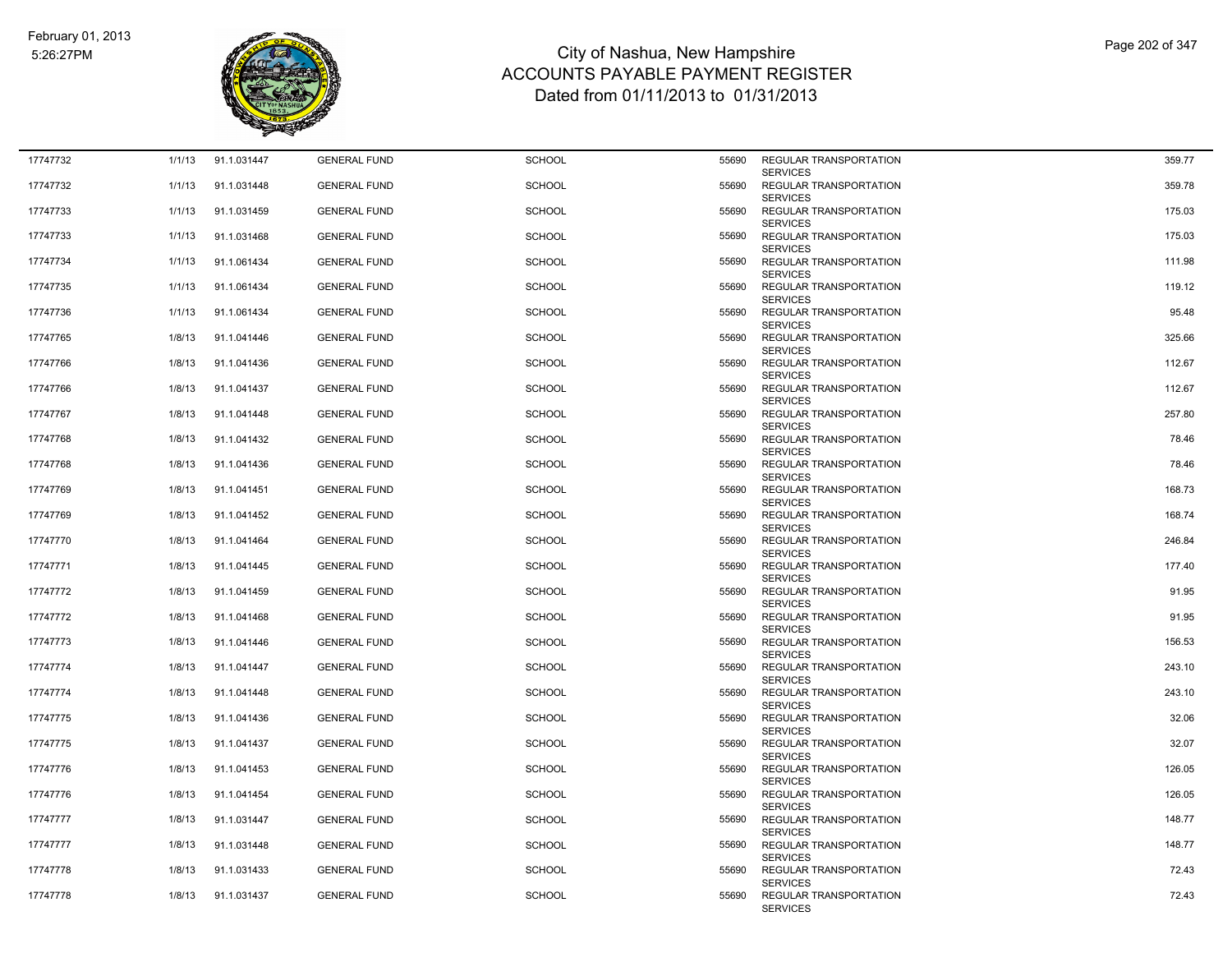

| <b>TOTAL:</b>                     | 218874         | 15834                                          |                                                | PAYMENT AMOUNT: \$80.00       |                                          |                                          |                      |                                                              | <b>AMOUNT:</b> | \$80.00              |
|-----------------------------------|----------------|------------------------------------------------|------------------------------------------------|-------------------------------|------------------------------------------|------------------------------------------|----------------------|--------------------------------------------------------------|----------------|----------------------|
| 11213-04                          | 1/12/13        | 91.1.041446                                    | <b>GENERAL FUND</b>                            |                               | <b>SCHOOL</b>                            |                                          | 55642                | <b>GAME OFFICIALS</b>                                        |                | 80.00                |
| Invoice #                         | Date           | Accounting Unit                                | <b>Fund Description</b>                        |                               | <b>Dept Description</b>                  |                                          | Acct                 | <b>Account Description</b>                                   |                | Dist Amt             |
| <b>Payment Type</b><br><b>SYS</b> | 218874         | <b>Payment Number</b>                          | <b>Payment Date</b><br>01/24/2013              | Vendor#<br>15834              |                                          | <b>Vendor Name</b><br><b>KEITH FROST</b> |                      |                                                              |                |                      |
| <b>TOTAL:</b>                     | 218873         | 15522                                          |                                                | <b>PAYMENT AMOUNT: \$9.99</b> |                                          |                                          |                      |                                                              | <b>AMOUNT:</b> | \$9.99               |
| Invoice #<br>538735.2             | Date<br>1/7/13 | <b>Accounting Unit</b><br>91.1.051160          | <b>Fund Description</b><br><b>GENERAL FUND</b> |                               | <b>Dept Description</b><br><b>SCHOOL</b> |                                          | Acct<br>61135        | <b>Account Description</b><br><b>EDUCATIONAL SUPPLIES</b>    |                | Dist Amt<br>9.99     |
| SYS                               | 218873         |                                                | 01/24/2013                                     | 15522                         |                                          | <b>FREE SPIRIT PUBLISHING</b>            |                      |                                                              |                |                      |
| <b>Payment Type</b>               |                | <b>Payment Number</b>                          | <b>Payment Date</b>                            | Vendor#                       |                                          | <b>Vendor Name</b>                       |                      |                                                              |                |                      |
| <b>TOTAL:</b>                     | 218872         | 12735                                          |                                                | PAYMENT AMOUNT: \$1,176.53    |                                          |                                          |                      |                                                              | <b>AMOUNT:</b> | \$1,176.53           |
| Invoice #<br>724928-0             | <u>Date</u>    | <b>Accounting Unit</b><br>12/21/12 91.1.102220 | <b>Fund Description</b><br><b>GENERAL FUND</b> |                               | <b>Dept Description</b><br><b>SCHOOL</b> |                                          | <u>Acct</u><br>61814 | <b>Account Description</b><br><b>MEDIA</b>                   |                | Dist Amt<br>1,176.53 |
| SYS                               | 218872         |                                                | 01/24/2013                                     | 12735                         |                                          | <b>FOLLETT LIBRARY RESOURCES</b>         |                      |                                                              |                |                      |
| <b>Payment Type</b>               |                | <b>Payment Number</b>                          | <b>Payment Date</b>                            | Vendor#                       |                                          | <b>Vendor Name</b>                       |                      |                                                              |                |                      |
| <b>TOTAL:</b>                     | 218871         | 14227                                          |                                                | PAYMENT AMOUNT: \$6,110.78    |                                          |                                          |                      |                                                              | <b>AMOUNT:</b> | \$6,110.78           |
| 17747784                          | 1/8/13         | 91.1.992700                                    | <b>GENERAL FUND</b>                            |                               | <b>SCHOOL</b>                            |                                          | 55691                | SPED TRANSPORTATION SERVICES                                 |                | 61.79                |
| 17747783                          | 1/8/13         | 91.1.061435                                    | <b>GENERAL FUND</b>                            |                               | <b>SCHOOL</b>                            |                                          | 55690                | <b>SERVICES</b><br>REGULAR TRANSPORTATION<br><b>SERVICES</b> |                | 75.42                |
| 17747783                          | 1/8/13         | 91.1.061434                                    | <b>GENERAL FUND</b>                            |                               | <b>SCHOOL</b>                            |                                          | 55690                | <b>SERVICES</b><br>REGULAR TRANSPORTATION                    |                | 75.41                |
| 17747782                          | 1/8/13         | 91.1.031468                                    | <b>GENERAL FUND</b>                            |                               | <b>SCHOOL</b>                            |                                          | 55690                | <b>SERVICES</b><br>REGULAR TRANSPORTATION                    |                | 91.41                |
| 17747782                          | 1/8/13         | 91.1.031459                                    | <b>GENERAL FUND</b>                            |                               | <b>SCHOOL</b>                            |                                          | 55690                | <b>SERVICES</b><br>REGULAR TRANSPORTATION                    |                | 91.40                |
| 17747781                          | 1/8/13         | 91.1.051435                                    | <b>GENERAL FUND</b>                            |                               | <b>SCHOOL</b>                            |                                          | 55690                | <b>SERVICES</b><br>REGULAR TRANSPORTATION                    |                | 94.87                |
| 17747781                          | 1/8/13         | 91.1.051434                                    | <b>GENERAL FUND</b>                            |                               | <b>SCHOOL</b>                            |                                          | 55690                | <b>SERVICES</b><br>REGULAR TRANSPORTATION                    |                | 94.87                |
| 17747780                          | 1/8/13         | 91.1.031464                                    | <b>GENERAL FUND</b>                            |                               | <b>SCHOOL</b>                            |                                          | 55690                | <b>SERVICES</b><br>REGULAR TRANSPORTATION                    |                | 193.87               |
| 17747779                          | 1/8/13         | 91.1.031448                                    | <b>GENERAL FUND</b>                            |                               | <b>SCHOOL</b>                            |                                          | 55690                | <b>SERVICES</b><br>REGULAR TRANSPORTATION                    |                | 223.33               |
| 17747779                          | 1/8/13         | 91.1.031447                                    | <b>GENERAL FUND</b>                            |                               | <b>SCHOOL</b>                            |                                          | 55690                | REGULAR TRANSPORTATION                                       |                | 223.33               |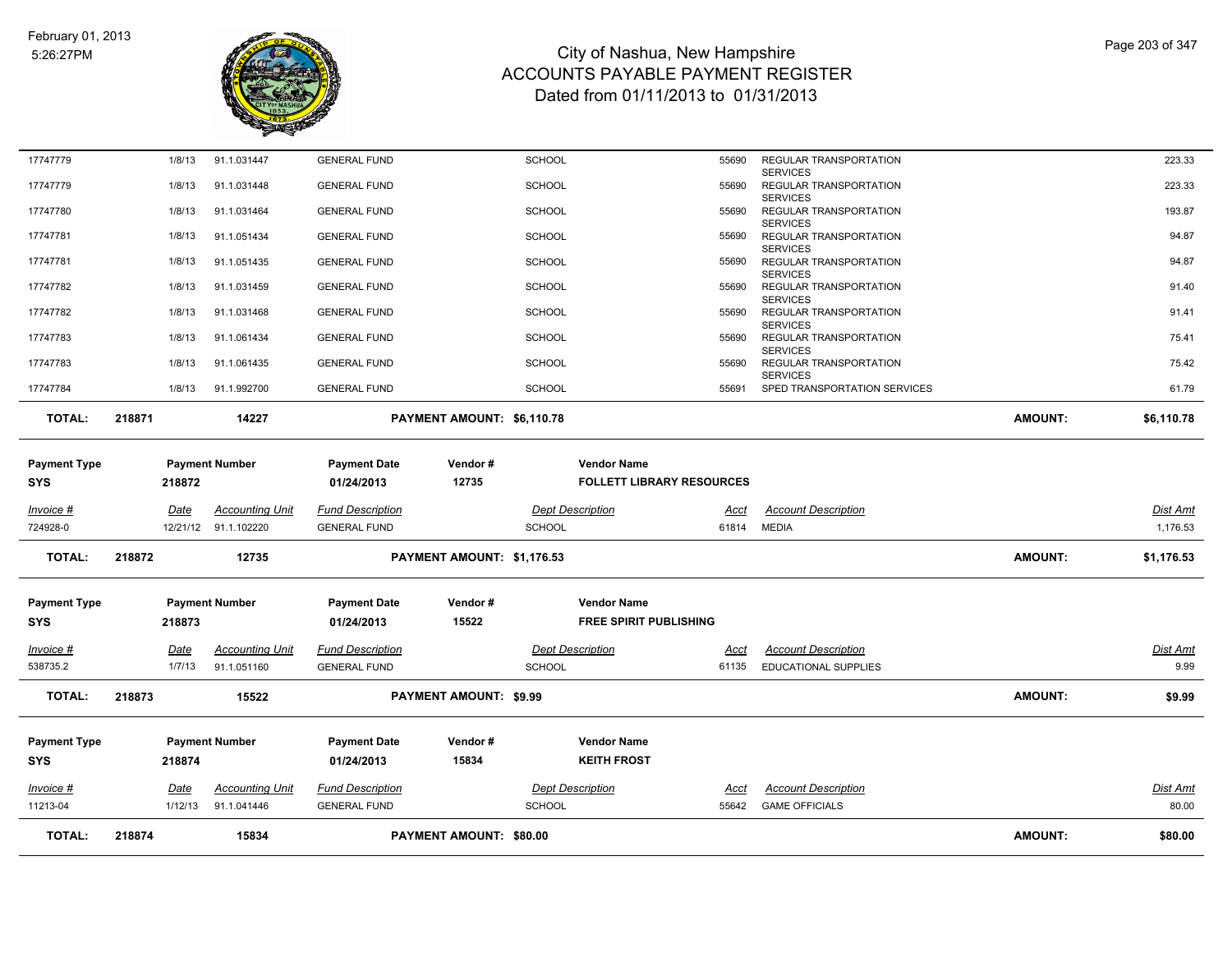

| <b>Payment Type</b>               |         | <b>Payment Number</b>  | <b>Payment Date</b>               | Vendor#                     | <b>Vendor Name</b>                                     |                             |                 |                 |
|-----------------------------------|---------|------------------------|-----------------------------------|-----------------------------|--------------------------------------------------------|-----------------------------|-----------------|-----------------|
| <b>SYS</b>                        | 218875  |                        | 01/24/2013                        | 14247                       | <b>GARELICK FARMS LYNN</b>                             |                             |                 |                 |
| Invoice #                         | Date    | <b>Accounting Unit</b> | <b>Fund Description</b>           |                             | <b>Dept Description</b><br>Acct                        | <b>Account Description</b>  | <b>Activity</b> | <b>Dist Amt</b> |
| 10001881                          | 1/12/13 | 91.2100.033120         | <b>FOOD SERVICES</b>              | <b>SCHOOL</b>               | 61214                                                  | FOOD, FOOD SERVICE PROGRAM  |                 | 1,790.28        |
| 10001882                          | 1/12/13 | 91.2100.133120         | <b>FOOD SERVICES</b>              | <b>SCHOOL</b>               | 61214                                                  | FOOD, FOOD SERVICE PROGRAM  |                 | 441.78          |
| 10001883                          | 1/12/13 | 91.2100.113120         | <b>FOOD SERVICES</b>              | SCHOOL                      | 61214                                                  | FOOD, FOOD SERVICE PROGRAM  |                 | 412.51          |
| 10001884                          | 1/12/13 | 91.2100.123120         | <b>FOOD SERVICES</b>              | <b>SCHOOL</b>               | 61214                                                  | FOOD, FOOD SERVICE PROGRAM  |                 | 352.05          |
| 10001885                          | 1/12/13 | 91.2100.183120         | <b>FOOD SERVICES</b>              | <b>SCHOOL</b>               | 61214                                                  | FOOD, FOOD SERVICE PROGRAM  |                 | 413.04          |
| 10001886                          | 1/12/13 | 91.2100.093120         | <b>FOOD SERVICES</b>              | SCHOOL                      | 61214                                                  | FOOD, FOOD SERVICE PROGRAM  |                 | 402.14          |
| 10001887                          | 1/12/13 | 91.2100.143120         | <b>FOOD SERVICES</b>              | <b>SCHOOL</b>               | 61214                                                  | FOOD, FOOD SERVICE PROGRAM  |                 | 666.60          |
| 10001888                          | 1/12/13 | 91.2100.153120         | <b>FOOD SERVICES</b>              | <b>SCHOOL</b>               | 61214                                                  | FOOD, FOOD SERVICE PROGRAM  |                 | 876.18          |
| 10001889                          | 1/12/13 | 91.2100.063120         | <b>FOOD SERVICES</b>              | <b>SCHOOL</b>               | 61214                                                  | FOOD, FOOD SERVICE PROGRAM  |                 | 851.08          |
| 10001890                          | 1/12/13 | 91.2100.193120         | <b>FOOD SERVICES</b>              | <b>SCHOOL</b>               | 61214                                                  | FOOD, FOOD SERVICE PROGRAM  |                 | 547.42          |
| 10001891                          | 1/12/13 | 91.2100.163120         | <b>FOOD SERVICES</b>              | SCHOOL                      | 61214                                                  | FOOD, FOOD SERVICE PROGRAM  |                 | 732.72          |
| 10001892                          | 1/12/13 | 91.2100.203120         | <b>FOOD SERVICES</b>              | <b>SCHOOL</b>               | 61214                                                  | FOOD, FOOD SERVICE PROGRAM  |                 | 535.29          |
| 10001893                          | 1/12/13 | 91.2100.053120         | <b>FOOD SERVICES</b>              | <b>SCHOOL</b>               | 61214                                                  | FOOD, FOOD SERVICE PROGRAM  |                 | 1,544.14        |
| 10001894                          | 1/12/13 | 91.2100.043120         | <b>FOOD SERVICES</b>              | SCHOOL                      | 61214                                                  | FOOD, FOOD SERVICE PROGRAM  |                 | 1,578.27        |
| 10001897                          | 1/12/13 | 91.2100.103120         | <b>FOOD SERVICES</b>              | <b>SCHOOL</b>               | 61214                                                  | FOOD, FOOD SERVICE PROGRAM  |                 | 505.44          |
| 10001898                          | 1/12/13 | 91.2100.173120         | <b>FOOD SERVICES</b>              | <b>SCHOOL</b>               | 61214                                                  | FOOD, FOOD SERVICE PROGRAM  |                 | 438.33          |
| 10001899                          | 1/12/13 | 91.2100.073120         | <b>FOOD SERVICES</b>              | SCHOOL                      | 61214                                                  | FOOD, FOOD SERVICE PROGRAM  |                 | 1,142.13        |
| 10001901                          | 1/12/13 | 91.2100.053120         | <b>FOOD SERVICES</b>              | <b>SCHOOL</b>               | 61214                                                  | FOOD, FOOD SERVICE PROGRAM  |                 | 196.00          |
| 9987337                           | 1/5/13  | 91.2222.991490         | AFTER SCHOOL PROGRAM              | <b>SCHOOL</b>               | 61299                                                  | MISCELLANEOUS SUPPLIES      |                 | 41.70           |
| 9987342                           | 1/5/13  | 91.3800.991490         | SCHOOL GRANTS FUND                | SCHOOL                      | 61299                                                  | MISCELLANEOUS SUPPLIES      | 91.03463.991490 | 21.50           |
| <b>TOTAL:</b>                     | 218875  | 14247                  |                                   | PAYMENT AMOUNT: \$13,488.60 |                                                        |                             | <b>AMOUNT:</b>  | \$13,488.60     |
| <b>Payment Type</b><br><b>SYS</b> | 218876  | <b>Payment Number</b>  | <b>Payment Date</b><br>01/24/2013 | Vendor#<br>12771            | <b>Vendor Name</b><br><b>GENERAL LINEN SERVICE INC</b> |                             |                 |                 |
| $Invoice$ #                       | Date    | <b>Accounting Unit</b> | <b>Fund Description</b>           |                             | <b>Dept Description</b><br><u>Acct</u>                 | <b>Account Description</b>  |                 | Dist Amt        |
| 1026962                           | 1/7/13  | 91.1.041300            | <b>GENERAL FUND</b>               | <b>SCHOOL</b>               | 61135                                                  | <b>EDUCATIONAL SUPPLIES</b> |                 | 79.71           |
| <b>TOTAL:</b>                     | 218876  | 12771                  |                                   | PAYMENT AMOUNT: \$79.71     |                                                        |                             | <b>AMOUNT:</b>  | \$79.71         |
| <b>Payment Type</b><br><b>SYS</b> | 218877  | <b>Payment Number</b>  | <b>Payment Date</b><br>01/24/2013 | Vendor#<br>14255            | <b>Vendor Name</b><br>GILLS PIZZA CO                   |                             |                 |                 |
| $Invoice$ #                       | Date    | <b>Accounting Unit</b> | <b>Fund Description</b>           |                             | <b>Dept Description</b><br><b>Acct</b>                 | <b>Account Description</b>  |                 | Dist Amt        |
| 6631                              |         | 91.2100.043120         | <b>FOOD SERVICES</b>              | <b>SCHOOL</b>               | 61214                                                  | FOOD, FOOD SERVICE PROGRAM  |                 | 780.00          |
|                                   | 1/11/13 |                        |                                   |                             |                                                        |                             |                 |                 |
| 6633                              | 1/11/13 | 91.2100.063120         | <b>FOOD SERVICES</b>              | <b>SCHOOL</b>               | 61214                                                  | FOOD, FOOD SERVICE PROGRAM  |                 | 576.00          |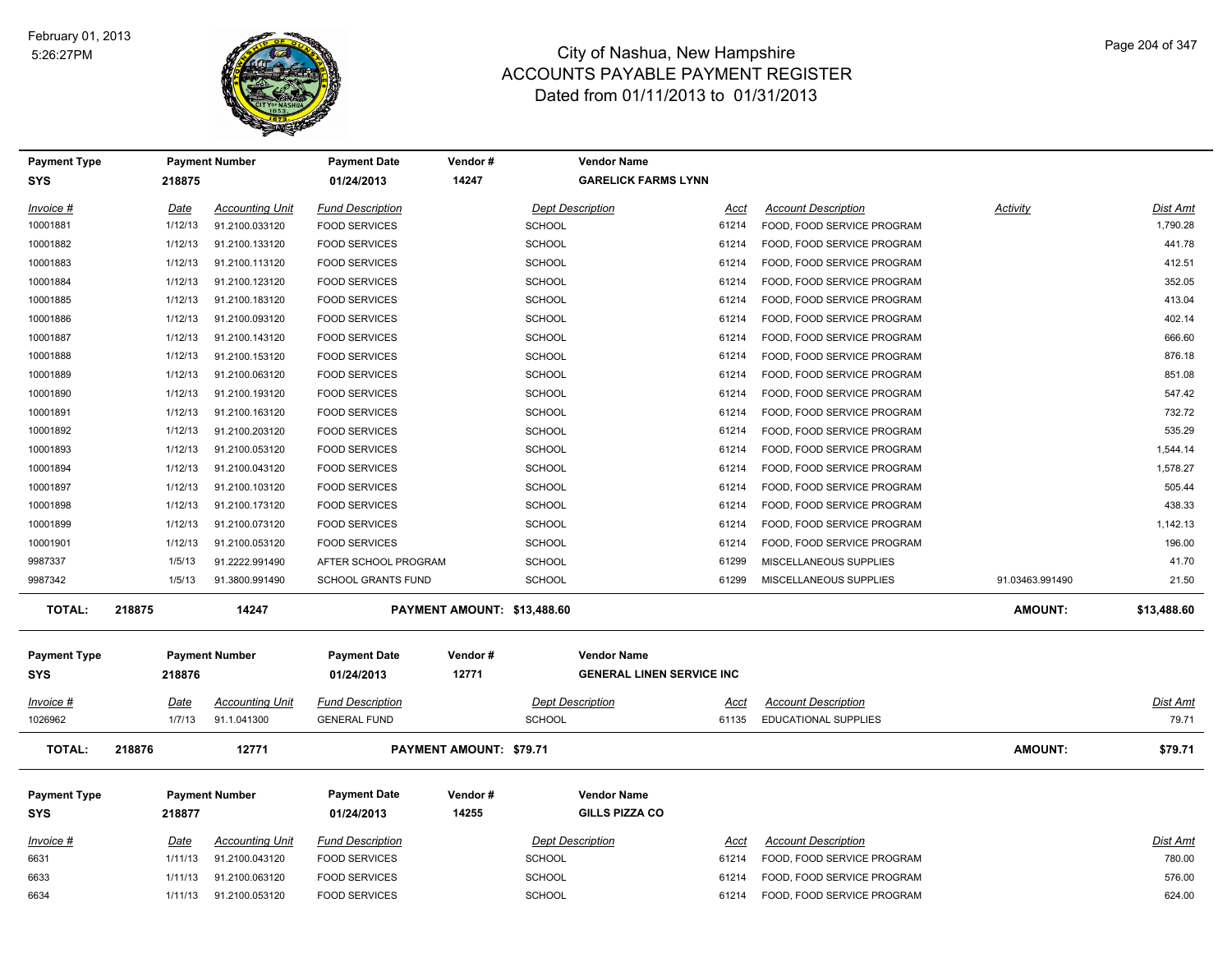

| 6635                |        | 1/11/13     | 91.2100.073120         | <b>FOOD SERVICES</b>    |                                | <b>SCHOOL</b> |                                       | 61214       | FOOD, FOOD SERVICE PROGRAM |                | 664.00          |
|---------------------|--------|-------------|------------------------|-------------------------|--------------------------------|---------------|---------------------------------------|-------------|----------------------------|----------------|-----------------|
| 6703                |        | 1/18/13     | 91.2100.033120         | <b>FOOD SERVICES</b>    |                                | <b>SCHOOL</b> |                                       | 61214       | FOOD, FOOD SERVICE PROGRAM |                | 384.40          |
| 6705                |        | 1/18/13     | 91.2100.053120         | <b>FOOD SERVICES</b>    |                                | SCHOOL        |                                       | 61214       | FOOD, FOOD SERVICE PROGRAM |                | 779.00          |
| 6706                |        | 1/18/13     | 91.2100.073120         | <b>FOOD SERVICES</b>    |                                | SCHOOL        |                                       | 61214       | FOOD, FOOD SERVICE PROGRAM |                | 641.30          |
| <b>TOTAL:</b>       | 218877 |             | 14255                  |                         | PAYMENT AMOUNT: \$4,448.70     |               |                                       |             |                            | <b>AMOUNT:</b> | \$4,448.70      |
| <b>Payment Type</b> |        |             | <b>Payment Number</b>  | <b>Payment Date</b>     | Vendor#                        |               | <b>Vendor Name</b>                    |             |                            |                |                 |
| <b>SYS</b>          |        | 218878      |                        | 01/24/2013              | 15911                          |               | <b>GRANT GOULET</b>                   |             |                            |                |                 |
| Invoice #           |        | <u>Date</u> | <b>Accounting Unit</b> | <b>Fund Description</b> |                                |               | <b>Dept Description</b>               | Acct        | <b>Account Description</b> |                | <u>Dist Amt</u> |
| 11213-04            |        | 1/12/13     | 91.1.041446            | <b>GENERAL FUND</b>     |                                | <b>SCHOOL</b> |                                       | 55642       | <b>GAME OFFICIALS</b>      |                | 80.00           |
| <b>TOTAL:</b>       | 218878 |             | 15911                  |                         | <b>PAYMENT AMOUNT: \$80.00</b> |               |                                       |             |                            | <b>AMOUNT:</b> | \$80.00         |
| <b>Payment Type</b> |        |             | <b>Payment Number</b>  | <b>Payment Date</b>     | Vendor#                        |               | <b>Vendor Name</b>                    |             |                            |                |                 |
| <b>SYS</b>          |        | 218879      |                        | 01/24/2013              | 10853                          |               | <b>GRAINGER</b>                       |             |                            |                |                 |
| Invoice #           |        | <b>Date</b> | <b>Accounting Unit</b> | <b>Fund Description</b> |                                |               | <b>Dept Description</b>               | Acct        | <b>Account Description</b> |                | Dist Amt        |
| 9031579593          |        | 1/3/13      | 91.1.222620            | <b>GENERAL FUND</b>     |                                | SCHOOL        |                                       | 61421       | SUPPLIES, HVAC             |                | 314.78          |
| 9031929665          |        | 1/4/13      | 91.1.222620            | <b>GENERAL FUND</b>     |                                | <b>SCHOOL</b> |                                       | 61421       | SUPPLIES, HVAC             |                | 33.98           |
| 9033352445          |        | 1/7/13      | 91.1.222620            | <b>GENERAL FUND</b>     |                                | <b>SCHOOL</b> |                                       | 61421       | SUPPLIES, HVAC             |                | 155.16          |
| 9033552952          |        | 1/7/13      | 91.1.222620            | <b>GENERAL FUND</b>     |                                | <b>SCHOOL</b> |                                       | 61421       | SUPPLIES, HVAC             |                | 173.70          |
| 9035349795          |        | 1/8/13      | 91.1.222620            | <b>GENERAL FUND</b>     |                                | <b>SCHOOL</b> |                                       | 61421       | SUPPLIES, HVAC             |                | 45.27           |
| <b>TOTAL:</b>       | 218879 |             | 10853                  |                         | PAYMENT AMOUNT: \$722.89       |               |                                       |             |                            | <b>AMOUNT:</b> | \$722.89        |
| <b>Payment Type</b> |        |             | <b>Payment Number</b>  | <b>Payment Date</b>     | Vendor#                        |               | <b>Vendor Name</b>                    |             |                            |                |                 |
| <b>SYS</b>          |        | 218880      |                        | 01/24/2013              | 14265                          |               | <b>GRANITE GROUP</b>                  |             |                            |                |                 |
| <u>Invoice #</u>    |        | <u>Date</u> | <b>Accounting Unit</b> | <b>Fund Description</b> |                                |               | <b>Dept Description</b>               | <u>Acct</u> | <b>Account Description</b> |                | <u>Dist Amt</u> |
| 6459211-00          |        | 12/11/12    | 91.1.222620            | <b>GENERAL FUND</b>     |                                | SCHOOL        |                                       | 61414       | SUPPLIES, PLUMBING         |                | 832.04          |
| 6459211-00          |        | 12/11/12    | 91.1.222620            | <b>GENERAL FUND</b>     |                                | <b>SCHOOL</b> |                                       | 61414       | SUPPLIES, PLUMBING         |                | 42.34           |
| 6473112-00          |        |             | 12/26/12 91.1.222620   | <b>GENERAL FUND</b>     |                                | SCHOOL        |                                       | 61414       | SUPPLIES, PLUMBING         |                | 439.09          |
| <b>TOTAL:</b>       | 218880 |             | 14265                  |                         | PAYMENT AMOUNT: \$1,313.47     |               |                                       |             |                            | <b>AMOUNT:</b> | \$1,313.47      |
| <b>Payment Type</b> |        |             | <b>Payment Number</b>  | <b>Payment Date</b>     | Vendor#                        |               | <b>Vendor Name</b>                    |             |                            |                |                 |
| <b>SYS</b>          |        | 218881      |                        | 01/24/2013              | 14768                          |               | <b>GRANITE STATE PAPER &amp; TAPE</b> |             |                            |                |                 |
| Invoice #           |        | <u>Date</u> | <b>Accounting Unit</b> | <b>Fund Description</b> |                                |               | <b>Dept Description</b>               | <u>Acct</u> | <b>Account Description</b> |                | Dist Amt        |
| 2186                |        | 1/8/13      | 91.2212.041408         | ATHLETICS REVENUE FUND  |                                | <b>SCHOOL</b> |                                       | 61299       | MISCELLANEOUS SUPPLIES     |                | 155.90          |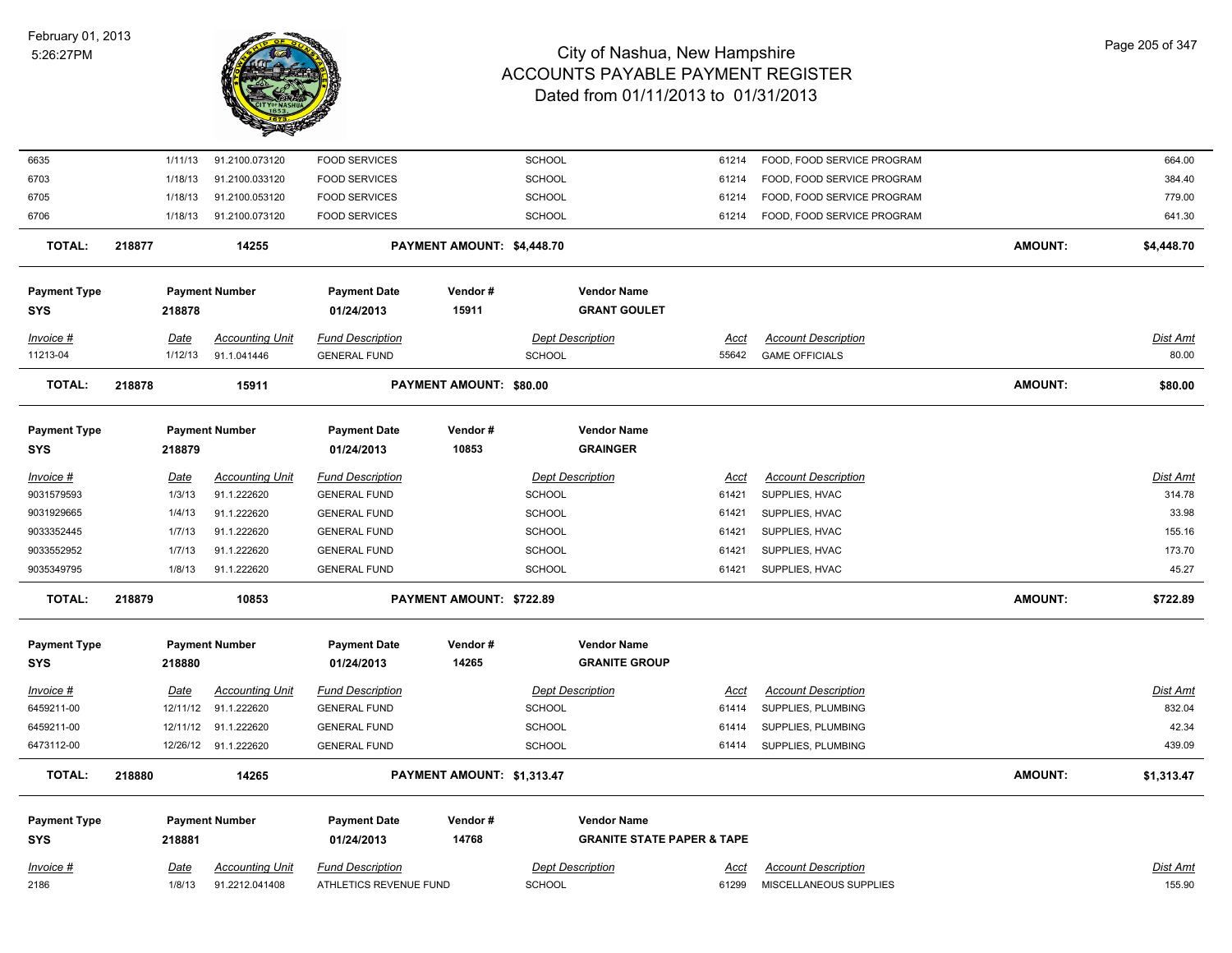

| <b>TOTAL:</b>                     | 218881 |                 | 14768                                    |                                                 | PAYMENT AMOUNT: \$155.90    |                                          |                                                             |               |                                                          | <b>AMOUNT:</b> | \$155.90                  |
|-----------------------------------|--------|-----------------|------------------------------------------|-------------------------------------------------|-----------------------------|------------------------------------------|-------------------------------------------------------------|---------------|----------------------------------------------------------|----------------|---------------------------|
| <b>Payment Type</b><br><b>SYS</b> |        | 218882          | <b>Payment Number</b>                    | <b>Payment Date</b><br>01/24/2013               | Vendor#<br>14271            |                                          | <b>Vendor Name</b><br><b>GREAT STATE BEVERAGES INC</b>      |               |                                                          |                |                           |
| <b>Invoice #</b><br>0513885       |        | Date<br>1/18/13 | <b>Accounting Unit</b><br>91.2100.043120 | <b>Fund Description</b><br><b>FOOD SERVICES</b> |                             | <b>Dept Description</b><br><b>SCHOOL</b> |                                                             | Acct<br>61214 | <b>Account Description</b><br>FOOD, FOOD SERVICE PROGRAM |                | <b>Dist Amt</b><br>142.00 |
| <b>TOTAL:</b>                     | 218882 |                 | 14271                                    |                                                 | PAYMENT AMOUNT: \$142.00    |                                          |                                                             |               |                                                          | <b>AMOUNT:</b> | \$142.00                  |
| <b>Payment Type</b><br>SYS        |        | 218883          | <b>Payment Number</b>                    | <b>Payment Date</b><br>01/24/2013               | Vendor#<br>14272            |                                          | <b>Vendor Name</b><br><b>GREATER LAWRENCE ED COLLABORAT</b> |               |                                                          |                |                           |
| Invoice #                         |        | Date            | <b>Accounting Unit</b>                   | <b>Fund Description</b>                         |                             | <b>Dept Description</b>                  |                                                             | Acct          | <b>Account Description</b>                               |                | Dist Amt                  |
| 1300897                           |        |                 | 11/16/12 91.1.021267                     | <b>GENERAL FUND</b>                             |                             | <b>SCHOOL</b>                            |                                                             | 55694         | TUITION, OUT OF DISTRICT                                 |                | 8,238.30                  |
| 1300903                           |        | 11/16/12        | 91.1.021267                              | <b>GENERAL FUND</b>                             |                             | <b>SCHOOL</b>                            |                                                             | 55694         | TUITION, OUT OF DISTRICT                                 |                | 6,981.00                  |
| 1300904                           |        | 11/16/12        | 91.1.021267                              | <b>GENERAL FUND</b>                             |                             | <b>SCHOOL</b>                            |                                                             | 55694         | TUITION, OUT OF DISTRICT                                 |                | 6,981.00                  |
| 1300906                           |        |                 | 11/16/12 91.1.021267                     | <b>GENERAL FUND</b>                             |                             | <b>SCHOOL</b>                            |                                                             | 55694         | TUITION, OUT OF DISTRICT                                 |                | 3,917.55                  |
| 1300954                           |        |                 | 11/16/12 91.1.021267                     | <b>GENERAL FUND</b>                             |                             | <b>SCHOOL</b>                            |                                                             | 55694         | TUITION, OUT OF DISTRICT                                 |                | 3,917.55                  |
| <b>TOTAL:</b>                     | 218883 |                 | 14272                                    |                                                 | PAYMENT AMOUNT: \$30,035.40 |                                          |                                                             |               |                                                          | <b>AMOUNT:</b> | \$30,035.40               |
| <b>Payment Type</b>               |        |                 | <b>Payment Number</b>                    | <b>Payment Date</b>                             | Vendor#                     |                                          | <b>Vendor Name</b>                                          |               |                                                          |                |                           |
| SYS                               |        | 218884          |                                          | 01/24/2013                                      | 15922                       |                                          | <b>BARBARA HAWKINS</b>                                      |               |                                                          |                |                           |
| <u>Invoice #</u>                  |        | <u>Date</u>     | <b>Accounting Unit</b>                   | <b>Fund Description</b>                         |                             | <b>Dept Description</b>                  |                                                             | <u>Acct</u>   | <b>Account Description</b>                               |                | <b>Dist Amt</b>           |
| <b>JAN-13</b>                     |        | 1/16/13         | 91.1.991490                              | <b>GENERAL FUND</b>                             |                             | SCHOOL                                   |                                                             | 61135         | EDUCATIONAL SUPPLIES                                     |                | 225.00                    |
| <b>TOTAL:</b>                     | 218884 |                 | 15922                                    |                                                 | PAYMENT AMOUNT: \$225.00    |                                          |                                                             |               |                                                          | <b>AMOUNT:</b> | \$225.00                  |
| <b>Payment Type</b><br><b>SYS</b> |        | 218885          | <b>Payment Number</b>                    | <b>Payment Date</b><br>01/24/2013               | Vendor#<br>12852            |                                          | <b>Vendor Name</b><br><b>MICHAEL HENDERSON</b>              |               |                                                          |                |                           |
| Invoice #                         |        | Date            | <b>Accounting Unit</b>                   | <b>Fund Description</b>                         |                             | <b>Dept Description</b>                  |                                                             | <b>Acct</b>   | <b>Account Description</b>                               |                | <b>Dist Amt</b>           |
| 11113-03                          |        | 1/11/13         | 91.1.031433                              | <b>GENERAL FUND</b>                             |                             | <b>SCHOOL</b>                            |                                                             | 55642         | <b>GAME OFFICIALS</b>                                    |                | 80.00                     |
| <b>TOTAL:</b>                     | 218885 |                 | 12852                                    |                                                 | PAYMENT AMOUNT: \$80.00     |                                          |                                                             |               |                                                          | <b>AMOUNT:</b> | \$80.00                   |
| <b>Payment Type</b>               |        |                 | <b>Payment Number</b>                    | <b>Payment Date</b>                             | Vendor#                     |                                          | <b>Vendor Name</b>                                          |               |                                                          |                |                           |
| <b>SYS</b>                        |        | 218886          |                                          | 01/24/2013                                      | 15272                       |                                          | <b>WILFRED A HENDERSON</b>                                  |               |                                                          |                |                           |
| Invoice #                         |        | <u>Date</u>     | <b>Accounting Unit</b>                   | <b>Fund Description</b>                         |                             | <b>Dept Description</b>                  |                                                             | Acct          | <b>Account Description</b>                               |                | Dist Amt                  |
| 11413-07                          |        | 1/14/13         | 91.1.071434                              | <b>GENERAL FUND</b>                             |                             | <b>SCHOOL</b>                            |                                                             | 55642         | <b>GAME OFFICIALS</b>                                    |                | 60.00                     |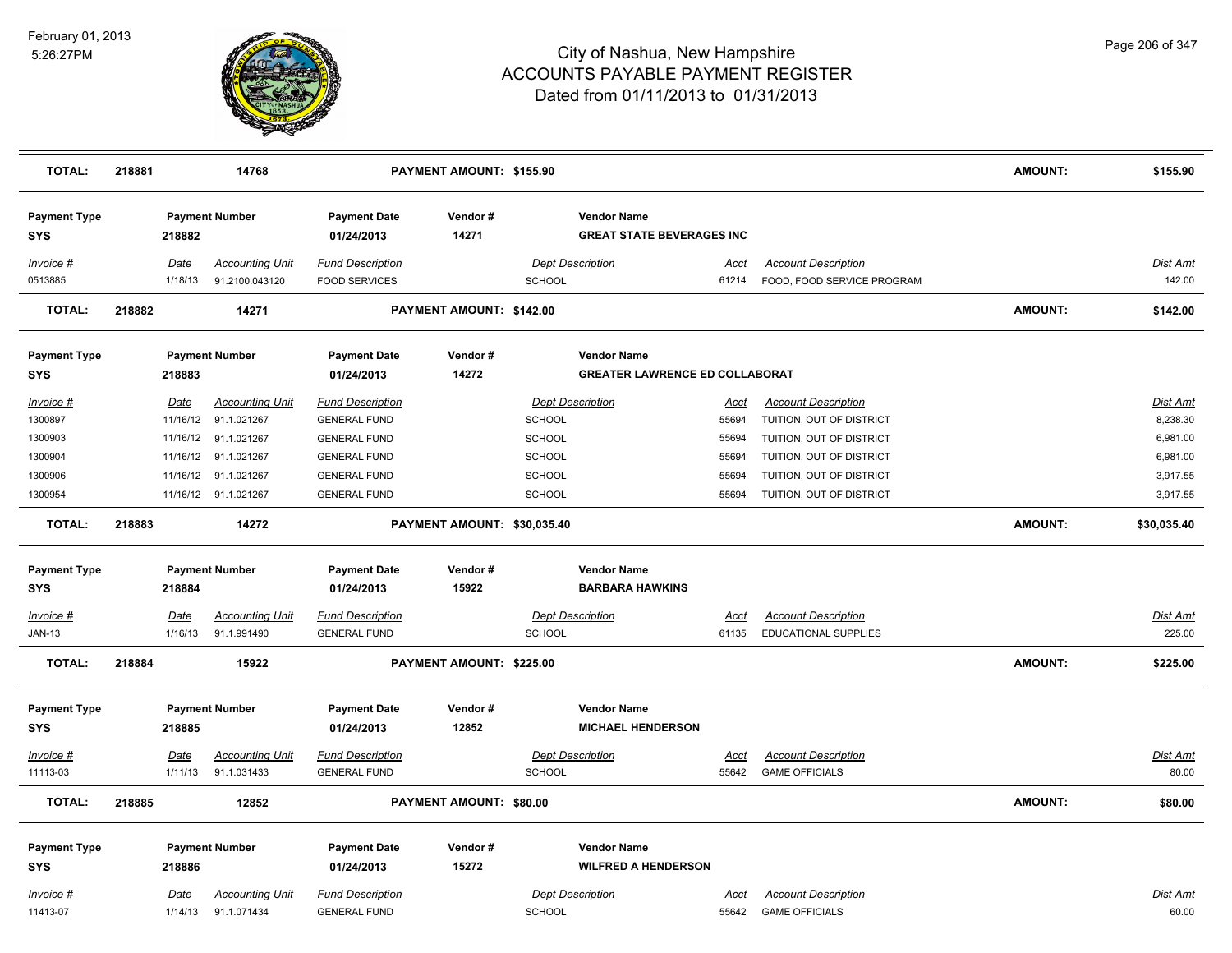

| 11413-07                                              |        | 1/14/13                                        | 91.1.071435                                                                        | <b>GENERAL FUND</b>                                                                                                 |                             | SCHOOL                                      |                                                    | 55642                                           | <b>GAME OFFICIALS</b>                                                                                                                           |                                                 | 60.00                                        |
|-------------------------------------------------------|--------|------------------------------------------------|------------------------------------------------------------------------------------|---------------------------------------------------------------------------------------------------------------------|-----------------------------|---------------------------------------------|----------------------------------------------------|-------------------------------------------------|-------------------------------------------------------------------------------------------------------------------------------------------------|-------------------------------------------------|----------------------------------------------|
| <b>TOTAL:</b>                                         | 218886 |                                                | 15272                                                                              |                                                                                                                     | PAYMENT AMOUNT: \$120.00    |                                             |                                                    |                                                 |                                                                                                                                                 | <b>AMOUNT:</b>                                  | \$120.00                                     |
| <b>Payment Type</b><br><b>SYS</b>                     |        | 218887                                         | <b>Payment Number</b>                                                              | <b>Payment Date</b><br>01/24/2013                                                                                   | Vendor#<br>14616            |                                             | <b>Vendor Name</b><br><b>HESS CORPORATION</b>      |                                                 |                                                                                                                                                 |                                                 |                                              |
| Invoice #<br>H13357699DEC                             |        | Date<br>1/4/13                                 | <b>Accounting Unit</b><br>91.1.052621                                              | <b>Fund Description</b><br><b>GENERAL FUND</b>                                                                      |                             | SCHOOL                                      | <b>Dept Description</b>                            | <u>Acct</u><br>54114                            | <b>Account Description</b><br><b>HEATING GAS</b>                                                                                                |                                                 | <b>Dist Amt</b><br>11,613.05                 |
| <b>TOTAL:</b>                                         | 218887 |                                                | 14616                                                                              |                                                                                                                     | PAYMENT AMOUNT: \$11,613.05 |                                             |                                                    |                                                 |                                                                                                                                                 | <b>AMOUNT:</b>                                  | \$11,613.05                                  |
| <b>Payment Type</b><br><b>SYS</b>                     |        | 218888                                         | <b>Payment Number</b>                                                              | <b>Payment Date</b><br>01/24/2013                                                                                   | Vendor#<br>11454            |                                             | <b>Vendor Name</b><br>HEWLETT PACKARD GOV/ED SALES |                                                 |                                                                                                                                                 | Payee Name<br><b>HEWLETT PACKARD COMPANY</b>    |                                              |
| Invoice #<br>52204518                                 |        | Date<br>12/21/12                               | <b>Accounting Unit</b><br>91.1.992225                                              | <b>Fund Description</b><br><b>GENERAL FUND</b>                                                                      |                             | <b>SCHOOL</b>                               | <b>Dept Description</b>                            | Acct<br>71221                                   | <b>Account Description</b><br><b>COMPUTER EQUIPMENT</b>                                                                                         |                                                 | <b>Dist Amt</b><br>675.00                    |
| <b>TOTAL:</b>                                         | 218888 |                                                | 11454                                                                              |                                                                                                                     | PAYMENT AMOUNT: \$675.00    |                                             |                                                    |                                                 |                                                                                                                                                 | <b>AMOUNT:</b>                                  | \$675.00                                     |
| <b>Payment Type</b><br><b>SYS</b>                     |        | 218889                                         | <b>Payment Number</b>                                                              | <b>Payment Date</b><br>01/24/2013                                                                                   | Vendor#<br>12864            |                                             | <b>Vendor Name</b><br><b>HOLT MCDOUGAL</b>         |                                                 |                                                                                                                                                 | <b>Payee Name</b><br>HM RECEIVABLES CO. II, LLC |                                              |
| Invoice #<br>949053036<br>949053036                   |        | <b>Date</b><br>12/26/12                        | <b>Accounting Unit</b><br>91.1.992212<br>12/26/12 91.1.992212                      | <b>Fund Description</b><br><b>GENERAL FUND</b><br><b>GENERAL FUND</b>                                               |                             | SCHOOL<br>SCHOOL                            | <b>Dept Description</b>                            | <b>Acct</b><br>61875<br>61875                   | <b>Account Description</b><br><b>BOOKS</b><br><b>BOOKS</b>                                                                                      |                                                 | <b>Dist Amt</b><br>49,414.51<br>1.69         |
| <b>TOTAL:</b>                                         | 218889 |                                                | 12864                                                                              |                                                                                                                     | PAYMENT AMOUNT: \$49,416.20 |                                             |                                                    |                                                 |                                                                                                                                                 | <b>AMOUNT:</b>                                  | \$49,416.20                                  |
| <b>Payment Type</b><br><b>SYS</b>                     |        | 218890                                         | <b>Payment Number</b>                                                              | <b>Payment Date</b><br>01/24/2013                                                                                   | Vendor#<br>14309            |                                             | <b>Vendor Name</b><br>HOME DEPOT CREDIT SERVICES   |                                                 |                                                                                                                                                 | Payee Name<br>HOME DEPOT CREDIT SERVICE         |                                              |
| Invoice #<br>5013209<br>6996516<br>9026734<br>9026736 |        | Date<br>1/9/13<br>1/8/13<br>1/15/13<br>1/15/13 | <b>Accounting Unit</b><br>91.1.041370<br>91.1.041370<br>91.1.041370<br>91.1.041370 | <b>Fund Description</b><br><b>GENERAL FUND</b><br><b>GENERAL FUND</b><br><b>GENERAL FUND</b><br><b>GENERAL FUND</b> |                             | <b>SCHOOL</b><br>SCHOOL<br>SCHOOL<br>SCHOOL | <b>Dept Description</b>                            | <u>Acct</u><br>61135<br>61135<br>61135<br>61135 | <b>Account Description</b><br><b>EDUCATIONAL SUPPLIES</b><br><b>EDUCATIONAL SUPPLIES</b><br>EDUCATIONAL SUPPLIES<br><b>EDUCATIONAL SUPPLIES</b> |                                                 | Dist Amt<br>44.78<br>22.76<br>92.29<br>47.94 |
| <b>TOTAL:</b>                                         | 218890 |                                                | 14309                                                                              |                                                                                                                     | PAYMENT AMOUNT: \$207.77    |                                             |                                                    |                                                 |                                                                                                                                                 | <b>AMOUNT:</b>                                  | \$207.77                                     |
| <b>Payment Type</b><br><b>SYS</b>                     |        | 218891                                         | <b>Payment Number</b>                                                              | <b>Payment Date</b><br>01/24/2013                                                                                   | Vendor#<br>14309            |                                             | <b>Vendor Name</b><br>HOME DEPOT CREDIT SERVICES   |                                                 |                                                                                                                                                 |                                                 |                                              |
| Invoice #                                             |        | Date                                           | <b>Accounting Unit</b>                                                             | <b>Fund Description</b>                                                                                             |                             |                                             | <b>Dept Description</b>                            | Acct                                            | <b>Account Description</b>                                                                                                                      |                                                 | Dist Amt                                     |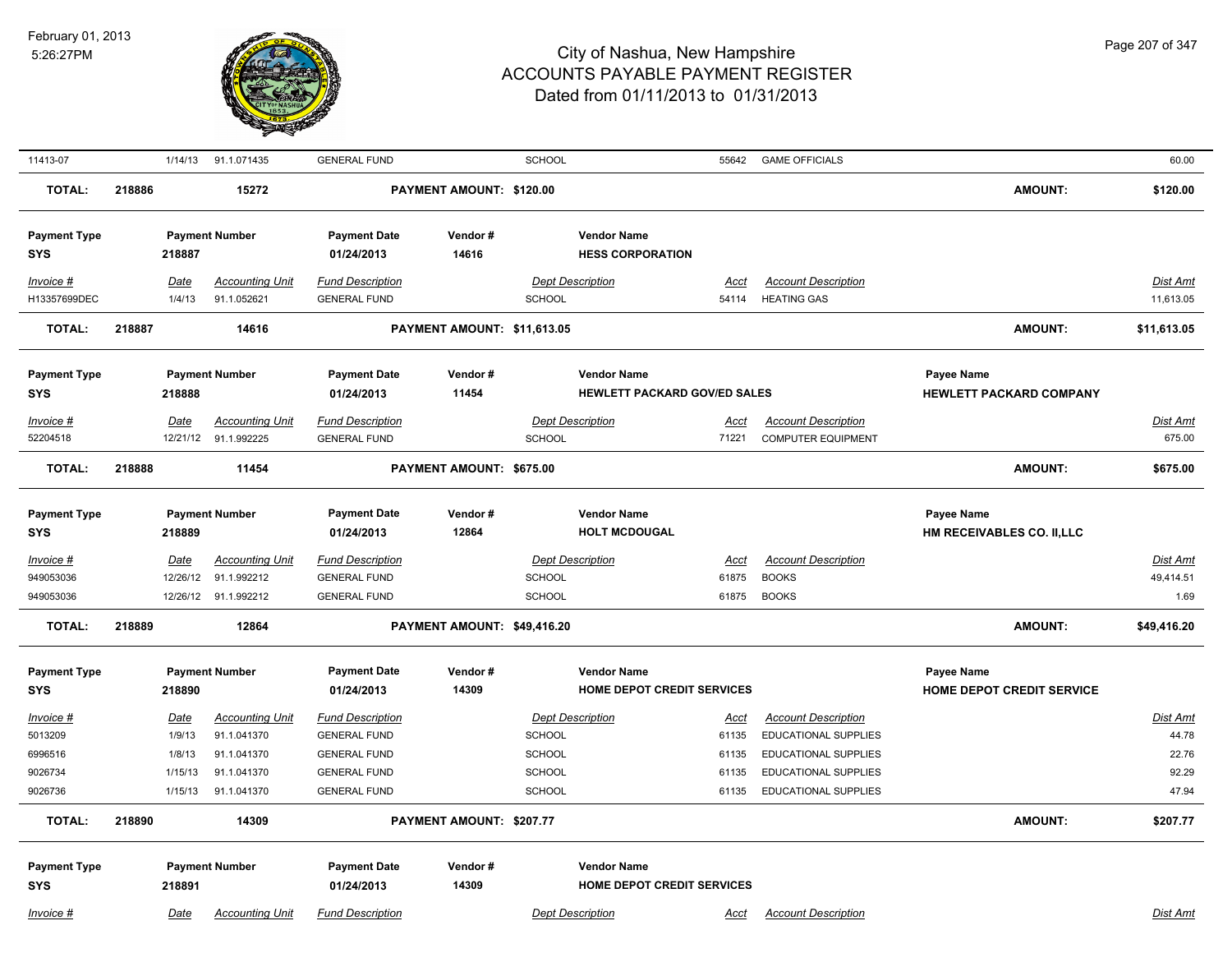

| Invoice #<br>NOV15-12             | Date                  | Accounting Unit<br>11/15/12 91.1.021267 | <b>Fund Description</b><br><b>GENERAL FUND</b> |                            | <b>Dept Description</b><br><b>SCHOOL</b> |                                                     | Acct<br>55694        | <b>Account Description</b><br>TUITION, OUT OF DISTRICT                             |                                                     | Dist Amt<br>900.78   |
|-----------------------------------|-----------------------|-----------------------------------------|------------------------------------------------|----------------------------|------------------------------------------|-----------------------------------------------------|----------------------|------------------------------------------------------------------------------------|-----------------------------------------------------|----------------------|
| <b>Payment Type</b><br><b>SYS</b> | 218895                | <b>Payment Number</b>                   | <b>Payment Date</b><br>01/24/2013              | Vendor#<br>14317           |                                          | <b>Vendor Name</b><br><b>HUDSON SCHOOL DISTRICT</b> |                      |                                                                                    |                                                     |                      |
| <b>TOTAL:</b>                     | 218894                | 12872                                   |                                                | PAYMENT AMOUNT: \$80.91    |                                          |                                                     |                      |                                                                                    | AMOUNT:                                             | \$80.91              |
| Invoice #<br>179771               | <b>Date</b><br>1/3/13 | <b>Accounting Unit</b><br>91.1.222620   | <b>Fund Description</b><br><b>GENERAL FUND</b> |                            | <b>Dept Description</b><br><b>SCHOOL</b> |                                                     | Acct<br>54487        | <b>Account Description</b><br><b>EQUIPMENT REPAIRS &amp;</b><br><b>MAINTENANCE</b> |                                                     | Dist Amt<br>80.91    |
| <b>Payment Type</b><br><b>SYS</b> | 218894                | <b>Payment Number</b>                   | <b>Payment Date</b><br>01/24/2013              | Vendor#<br>12872           |                                          | <b>Vendor Name</b><br><b>HOWARD P FAIRFIELD LLC</b> |                      |                                                                                    |                                                     |                      |
| <b>TOTAL:</b>                     | 218893                | 12872                                   |                                                | PAYMENT AMOUNT: \$167.42   |                                          |                                                     |                      |                                                                                    | AMOUNT:                                             | \$167.42             |
| Invoice #<br>180035               | <b>Date</b><br>1/7/13 | <b>Accounting Unit</b><br>91.1.222620   | <b>Fund Description</b><br><b>GENERAL FUND</b> |                            | <b>Dept Description</b><br><b>SCHOOL</b> |                                                     | <u>Acct</u><br>54487 | <b>Account Description</b><br><b>EQUIPMENT REPAIRS &amp;</b><br>MAINTENANCE        |                                                     | Dist Amt<br>167.42   |
| <b>Payment Type</b><br><b>SYS</b> | 218893                | <b>Payment Number</b>                   | <b>Payment Date</b><br>01/24/2013              | Vendor#<br>12872           |                                          | <b>Vendor Name</b><br><b>HOWARD P FAIRFIELD LLC</b> |                      |                                                                                    |                                                     |                      |
| <b>TOTAL:</b>                     | 218892                | 12804                                   |                                                | PAYMENT AMOUNT: \$3,166.58 |                                          |                                                     |                      |                                                                                    | <b>AMOUNT:</b>                                      | \$3,166.58           |
| 949053037                         |                       | 12/26/12 91.1.991260                    | <b>GENERAL FUND</b>                            |                            | <b>SCHOOL</b>                            |                                                     | 61875                | <b>BOOKS</b>                                                                       |                                                     | 420.98               |
| 949033883                         |                       | 12/14/12 91.1.991260                    | <b>GENERAL FUND</b>                            |                            | <b>SCHOOL</b>                            |                                                     | 61875                | <b>BOOKS</b>                                                                       |                                                     | $-0.09$              |
| Invoice #<br>949033883            | Date<br>12/14/12      | <b>Accounting Unit</b><br>91.1.991260   | <b>Fund Description</b><br><b>GENERAL FUND</b> |                            | <b>Dept Description</b><br><b>SCHOOL</b> |                                                     | Acct<br>61875        | <b>Account Description</b><br><b>BOOKS</b>                                         |                                                     | Dist Amt<br>2,745.69 |
| <b>Payment Type</b><br><b>SYS</b> | 218892                | <b>Payment Number</b>                   | <b>Payment Date</b><br>01/24/2013              | Vendor#<br>12804           |                                          | <b>Vendor Name</b><br><b>GREAT SOURCE</b>           |                      |                                                                                    | Payee Name<br><b>HOUGHTON MIFFLIN HARCOURT PUBL</b> |                      |
| <b>TOTAL:</b>                     | 218891                | 14309                                   |                                                | PAYMENT AMOUNT: \$760.79   |                                          |                                                     |                      |                                                                                    | <b>AMOUNT:</b>                                      | \$760.79             |
| 9997742                           | 1/15/13               | 91.1.222620                             | <b>GENERAL FUND</b>                            |                            | <b>SCHOOL</b>                            |                                                     | 61299                | MISCELLANEOUS SUPPLIES                                                             |                                                     | 26.97                |
| 9013047                           | 1/15/13               | 91.1.222620                             | <b>GENERAL FUND</b>                            |                            | <b>SCHOOL</b>                            |                                                     | 61299                | MISCELLANEOUS SUPPLIES                                                             |                                                     | 466.85               |
| 6059425                           | 1/18/13               | 91.1.222620                             | <b>GENERAL FUND</b>                            |                            | <b>SCHOOL</b>                            |                                                     | 61299                | MISCELLANEOUS SUPPLIES                                                             |                                                     | 266.97               |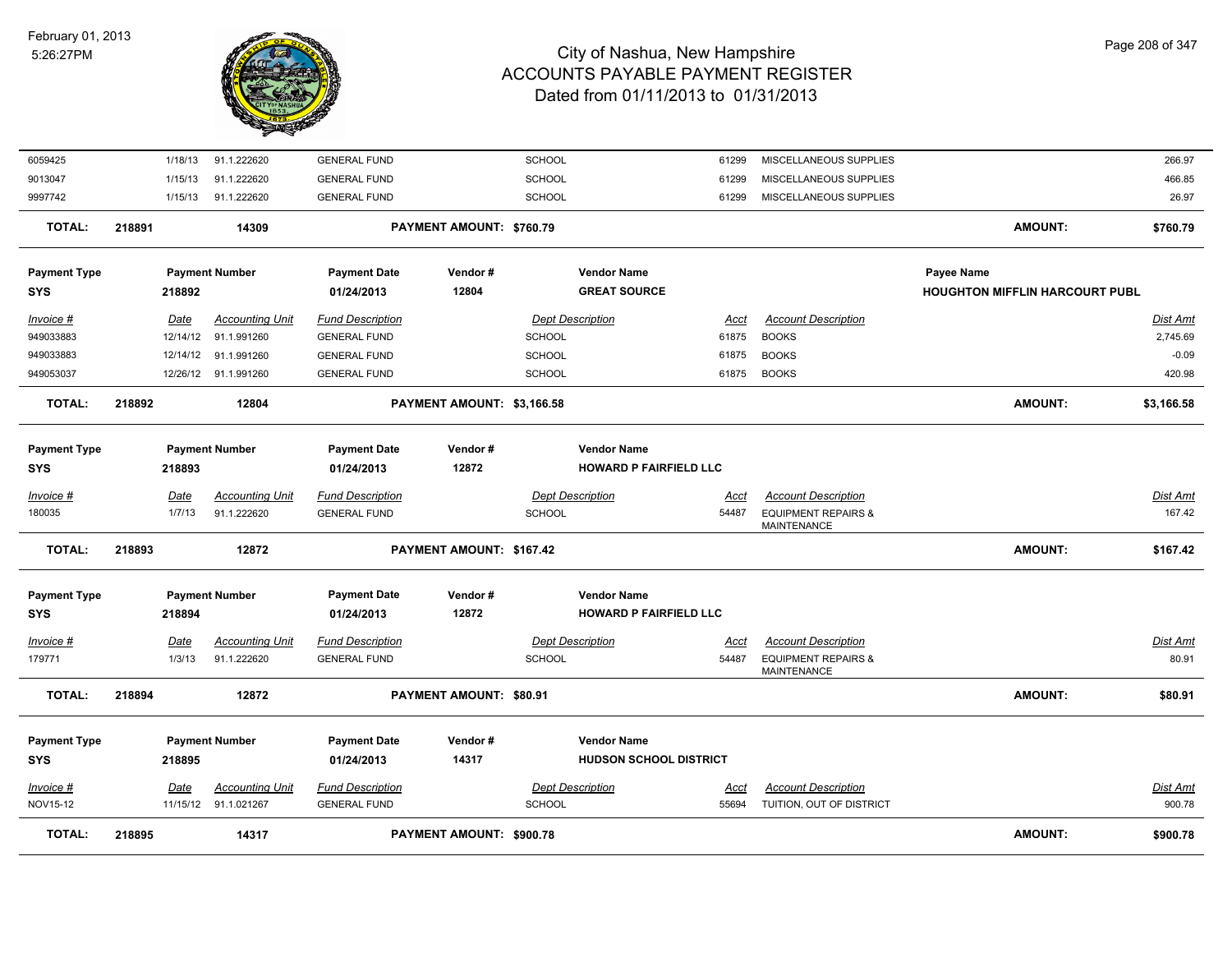

| <b>Payment Type</b> |        |                       | <b>Payment Number</b>                    | <b>Payment Date</b>                                  | Vendor#                  |               | <b>Vendor Name</b>                    |                      |                                                           |                                    |                    |
|---------------------|--------|-----------------------|------------------------------------------|------------------------------------------------------|--------------------------|---------------|---------------------------------------|----------------------|-----------------------------------------------------------|------------------------------------|--------------------|
| <b>SYS</b>          |        | 218896                |                                          | 01/24/2013                                           | 11687                    |               | <b>MARIA D HUNT</b>                   |                      |                                                           |                                    |                    |
| Invoice #           |        | Date                  | <b>Accounting Unit</b>                   | <b>Fund Description</b>                              |                          |               | <b>Dept Description</b>               | <u>Acct</u>          | <b>Account Description</b>                                | <b>Activity</b>                    | Dist Amt           |
| SEPT-JAN13          |        | 1/17/13               | 91.3800.151271                           | SCHOOL GRANTS FUND                                   |                          | <b>SCHOOL</b> |                                       | 61135                | <b>EDUCATIONAL SUPPLIES</b>                               | 91.03763.151271                    | 48.37              |
| <b>TOTAL:</b>       | 218896 |                       | 11687                                    |                                                      | PAYMENT AMOUNT: \$48.37  |               |                                       |                      |                                                           | <b>AMOUNT:</b>                     | \$48.37            |
| <b>Payment Type</b> |        |                       | <b>Payment Number</b>                    | <b>Payment Date</b>                                  | Vendor#                  |               | <b>Vendor Name</b>                    |                      |                                                           |                                    |                    |
| SYS                 |        | 218897                |                                          | 01/24/2013                                           | 12879                    |               | <b>DONALD HURLEY</b>                  |                      |                                                           |                                    |                    |
| Invoice #           |        | Date                  | <b>Accounting Unit</b>                   | <b>Fund Description</b>                              |                          |               | <b>Dept Description</b>               | Acct                 | <b>Account Description</b>                                |                                    | Dist Amt           |
| 11513-04            |        | 1/15/13               | 91.1.041437                              | <b>GENERAL FUND</b>                                  |                          | <b>SCHOOL</b> |                                       | 55642                | <b>GAME OFFICIALS</b>                                     |                                    | 60.00              |
| <b>TOTAL:</b>       | 218897 |                       | 12879                                    |                                                      | PAYMENT AMOUNT: \$60.00  |               |                                       |                      |                                                           | <b>AMOUNT:</b>                     | \$60.00            |
| <b>Payment Type</b> |        |                       | <b>Payment Number</b>                    | <b>Payment Date</b>                                  | Vendor#                  |               | <b>Vendor Name</b>                    |                      |                                                           |                                    |                    |
| <b>SYS</b>          |        | 218898                |                                          | 01/24/2013                                           | 12880                    |               | <b>DANIEL HURLEY JR</b>               |                      |                                                           |                                    |                    |
| Invoice #           |        | Date                  | <b>Accounting Unit</b>                   | <b>Fund Description</b>                              |                          |               | <b>Dept Description</b>               | <u>Acct</u>          | <b>Account Description</b>                                |                                    | Dist Amt           |
| 11513-04            |        | 1/15/13               | 91.1.041433                              | <b>GENERAL FUND</b>                                  |                          | <b>SCHOOL</b> |                                       | 55642                | <b>GAME OFFICIALS</b>                                     |                                    | 80.00              |
| <b>TOTAL:</b>       | 218898 |                       | 12880                                    |                                                      | PAYMENT AMOUNT: \$80.00  |               |                                       |                      |                                                           | <b>AMOUNT:</b>                     | \$80.00            |
| <b>Payment Type</b> |        |                       | <b>Payment Number</b>                    | <b>Payment Date</b>                                  | Vendor#                  |               | <b>Vendor Name</b>                    |                      |                                                           |                                    |                    |
| <b>SYS</b>          |        | 218899                |                                          | 01/24/2013                                           | 12224                    |               | <b>HUSSEY SEATING COMPANY</b>         |                      |                                                           |                                    |                    |
| Invoice #           |        | <u>Date</u>           | <b>Accounting Unit</b>                   | <b>Fund Description</b>                              |                          |               | <b>Dept Description</b>               | <u>Acct</u>          | <b>Account Description</b>                                |                                    | <b>Dist Amt</b>    |
| CD99022677          |        | 1/2/13                | 91.1.222620                              | <b>GENERAL FUND</b>                                  |                          | <b>SCHOOL</b> |                                       | 54280                | BUILDING/GROUNDS MAINTENANCE                              |                                    | 792.00             |
| <b>TOTAL:</b>       | 218899 |                       | 12224                                    |                                                      | PAYMENT AMOUNT: \$792.00 |               |                                       |                      |                                                           | AMOUNT:                            | \$792.00           |
| <b>Payment Type</b> |        |                       | <b>Payment Number</b>                    | <b>Payment Date</b>                                  | Vendor#                  |               | <b>Vendor Name</b>                    |                      |                                                           |                                    |                    |
| <b>SYS</b>          |        | 218900                |                                          | 01/24/2013                                           | 14329                    |               | <b>INCANDESCENT STUDIOS</b>           |                      |                                                           |                                    |                    |
| Invoice #<br>1541   |        | <b>Date</b><br>1/8/13 | <b>Accounting Unit</b><br>91.3800.141271 | <b>Fund Description</b><br><b>SCHOOL GRANTS FUND</b> |                          | <b>SCHOOL</b> | <b>Dept Description</b>               | <b>Acct</b><br>61135 | <b>Account Description</b><br><b>EDUCATIONAL SUPPLIES</b> | <b>Activity</b><br>91.03763.141271 | Dist Amt<br>200.00 |
| TOTAL:              | 218900 |                       | 14329                                    |                                                      | PAYMENT AMOUNT: \$200.00 |               |                                       |                      |                                                           | <b>AMOUNT:</b>                     | \$200.00           |
| <b>Payment Type</b> |        |                       | <b>Payment Number</b>                    | <b>Payment Date</b>                                  | Vendor#                  |               | <b>Vendor Name</b>                    |                      |                                                           |                                    |                    |
| <b>SYS</b>          |        | 218901                |                                          | 01/24/2013                                           | 12895                    |               | <b>INSTITUTE OF PROFESSIONAL PRAC</b> |                      |                                                           |                                    |                    |
| Invoice #           |        | Date                  | <b>Accounting Unit</b>                   | <b>Fund Description</b>                              |                          |               | <b>Dept Description</b>               | Acct                 | <b>Account Description</b>                                |                                    | Dist Amt           |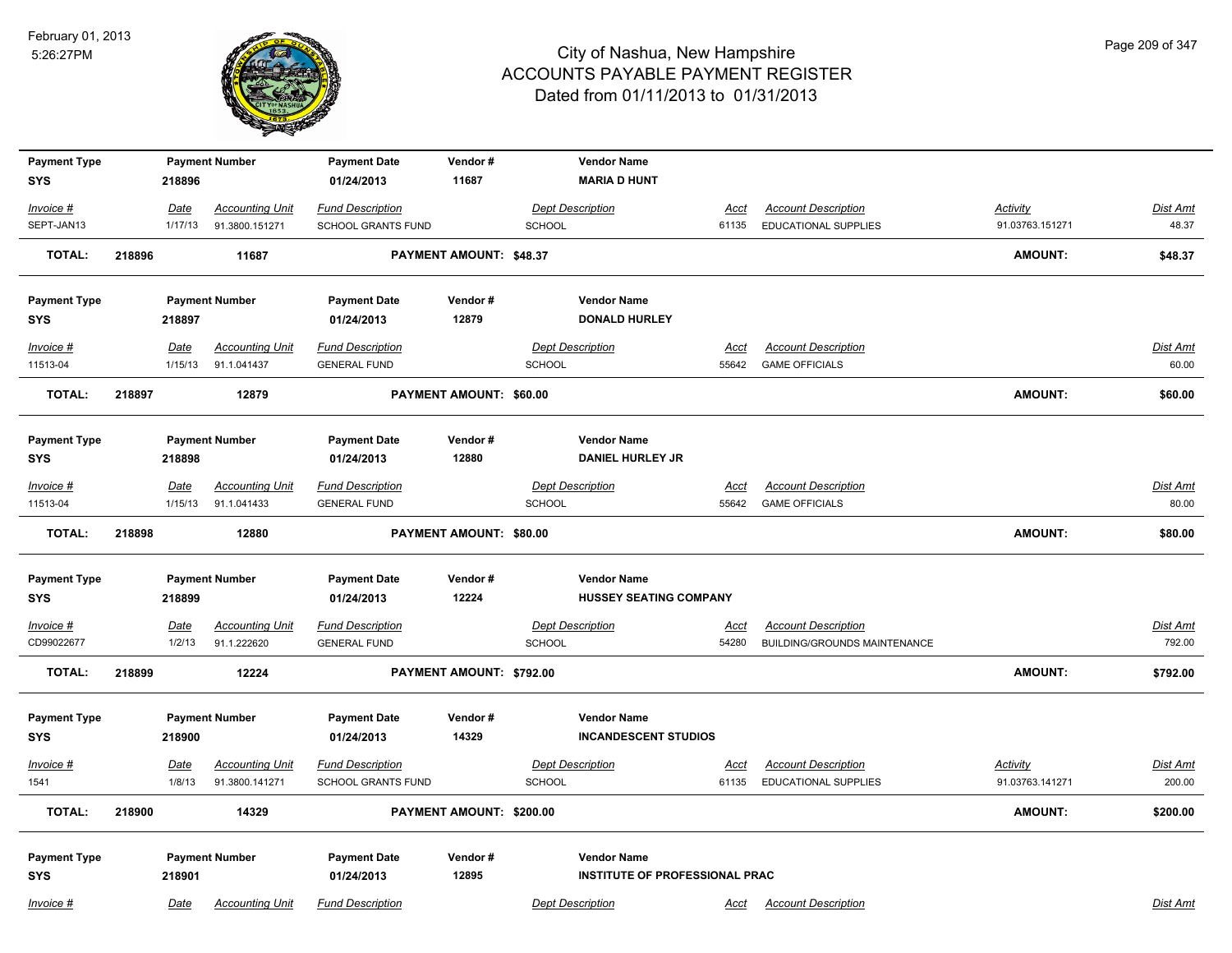

| <b>DEC-12</b>              |        | 1/7/13      | 91.1.021267            | <b>GENERAL FUND</b>               |                            | <b>SCHOOL</b> |                                                  | 55694       | TUITION, OUT OF DISTRICT    |                 | 677.60          |
|----------------------------|--------|-------------|------------------------|-----------------------------------|----------------------------|---------------|--------------------------------------------------|-------------|-----------------------------|-----------------|-----------------|
| <b>TOTAL:</b>              | 218901 |             | 12895                  |                                   | PAYMENT AMOUNT: \$677.60   |               |                                                  |             |                             | <b>AMOUNT:</b>  | \$677.60        |
| <b>Payment Type</b><br>SYS |        | 218902      | <b>Payment Number</b>  | <b>Payment Date</b><br>01/24/2013 | Vendor#<br>12899           |               | <b>Vendor Name</b><br><b>INTERIM HEALTH CARE</b> |             |                             |                 |                 |
| Invoice #                  |        | Date        | <b>Accounting Unit</b> | <b>Fund Description</b>           |                            |               | <b>Dept Description</b>                          | Acct        | <b>Account Description</b>  | <b>Activity</b> | Dist Amt        |
| 4397653                    |        | 1/7/13      | 91.3800.022190         | <b>SCHOOL GRANTS FUND</b>         |                            | <b>SCHOOL</b> |                                                  | 53628       | CONTRACT SERVICES           | 91.03953.022190 | 1,157.00        |
| 4405820                    |        | 1/4/13      | 91.3800.022190         | SCHOOL GRANTS FUND                |                            | <b>SCHOOL</b> |                                                  | 53628       | <b>CONTRACT SERVICES</b>    | 91.03953.022190 | 1,078.00        |
| <b>TOTAL:</b>              | 218902 |             | 12899                  |                                   | PAYMENT AMOUNT: \$2,235.00 |               |                                                  |             |                             | <b>AMOUNT:</b>  | \$2,235.00      |
| <b>Payment Type</b>        |        |             | <b>Payment Number</b>  | <b>Payment Date</b>               | Vendor#                    |               | <b>Vendor Name</b>                               |             |                             |                 |                 |
| <b>SYS</b>                 |        | 218903      |                        | 01/24/2013                        | 14336                      |               | <b>JW PEPPER &amp; SON INC</b>                   |             |                             |                 |                 |
| Invoice #                  |        | <b>Date</b> | <b>Accounting Unit</b> | <b>Fund Description</b>           |                            |               | <b>Dept Description</b>                          | Acct        | <b>Account Description</b>  |                 | Dist Amt        |
| 1L18744                    |        | 1/3/13      | 91.1.031112            | <b>GENERAL FUND</b>               |                            | <b>SCHOOL</b> |                                                  | 61135       | <b>EDUCATIONAL SUPPLIES</b> |                 | 855.99          |
| <b>TOTAL:</b>              | 218903 |             | 14336                  |                                   | PAYMENT AMOUNT: \$855.99   |               |                                                  |             |                             | <b>AMOUNT:</b>  | \$855.99        |
| <b>Payment Type</b>        |        |             | <b>Payment Number</b>  | <b>Payment Date</b>               | Vendor#                    |               | <b>Vendor Name</b>                               |             |                             |                 |                 |
| <b>SYS</b>                 |        | 218904      |                        | 01/24/2013                        | 15592                      |               | <b>JAGUAR EDUCATIONAL</b>                        |             |                             |                 |                 |
| Invoice #                  |        | <u>Date</u> | <b>Accounting Unit</b> | <b>Fund Description</b>           |                            |               | <b>Dept Description</b>                          | <u>Acct</u> | <b>Account Description</b>  |                 | <u>Dist Amt</u> |
| 80429P                     |        |             | 12/10/12 91.1.051160   | <b>GENERAL FUND</b>               |                            | <b>SCHOOL</b> |                                                  | 61135       | <b>EDUCATIONAL SUPPLIES</b> |                 | 375.00          |
| <b>TOTAL:</b>              | 218904 |             | 15592                  |                                   | PAYMENT AMOUNT: \$375.00   |               |                                                  |             |                             | <b>AMOUNT:</b>  | \$375.00        |
| <b>Payment Type</b>        |        |             | <b>Payment Number</b>  | <b>Payment Date</b>               | Vendor#                    |               | <b>Vendor Name</b>                               |             |                             |                 |                 |
| <b>SYS</b>                 |        | 218905      |                        | 01/24/2013                        | 12938                      |               | <b>CHARLES KAJEN</b>                             |             |                             |                 |                 |
| $Invoice$ #                |        | Date        | <b>Accounting Unit</b> | <b>Fund Description</b>           |                            |               | <b>Dept Description</b>                          | Acct        | <b>Account Description</b>  |                 | Dist Amt        |
| 11713-05                   |        | 1/17/13     | 91.1.051435            | <b>GENERAL FUND</b>               |                            | <b>SCHOOL</b> |                                                  | 55642       | <b>GAME OFFICIALS</b>       |                 | 120.00          |
| 122012-07                  |        | 12/20/12    | 91.1.071434            | <b>GENERAL FUND</b>               |                            | <b>SCHOOL</b> |                                                  | 55642       | <b>GAME OFFICIALS</b>       |                 | 60.00           |
| 122012-07                  |        |             | 12/20/12 91.1.071435   | <b>GENERAL FUND</b>               |                            | SCHOOL        |                                                  | 55642       | <b>GAME OFFICIALS</b>       |                 | 60.00           |
| <b>TOTAL:</b>              | 218905 |             | 12938                  |                                   | PAYMENT AMOUNT: \$240.00   |               |                                                  |             |                             | <b>AMOUNT:</b>  | \$240.00        |
| <b>Payment Type</b>        |        |             | <b>Payment Number</b>  | <b>Payment Date</b>               | Vendor#                    |               | <b>Vendor Name</b>                               |             |                             |                 |                 |
| <b>SYS</b>                 |        | 218906      |                        | 01/24/2013                        | 15886                      |               | <b>TOLA KHIN</b>                                 |             |                             |                 |                 |
| Invoice #                  |        | <b>Date</b> | <b>Accounting Unit</b> | <b>Fund Description</b>           |                            |               | <b>Dept Description</b>                          | <u>Acct</u> | <b>Account Description</b>  | Activity        | Dist Amt        |
| <b>MATH PRAXIS</b>         |        | 1/14/13     | 91.3800.992210         | <b>SCHOOL GRANTS FUND</b>         |                            | <b>SCHOOL</b> |                                                  | 61299       | MISCELLANEOUS SUPPLIES      | 91.03502.992210 | 139.00          |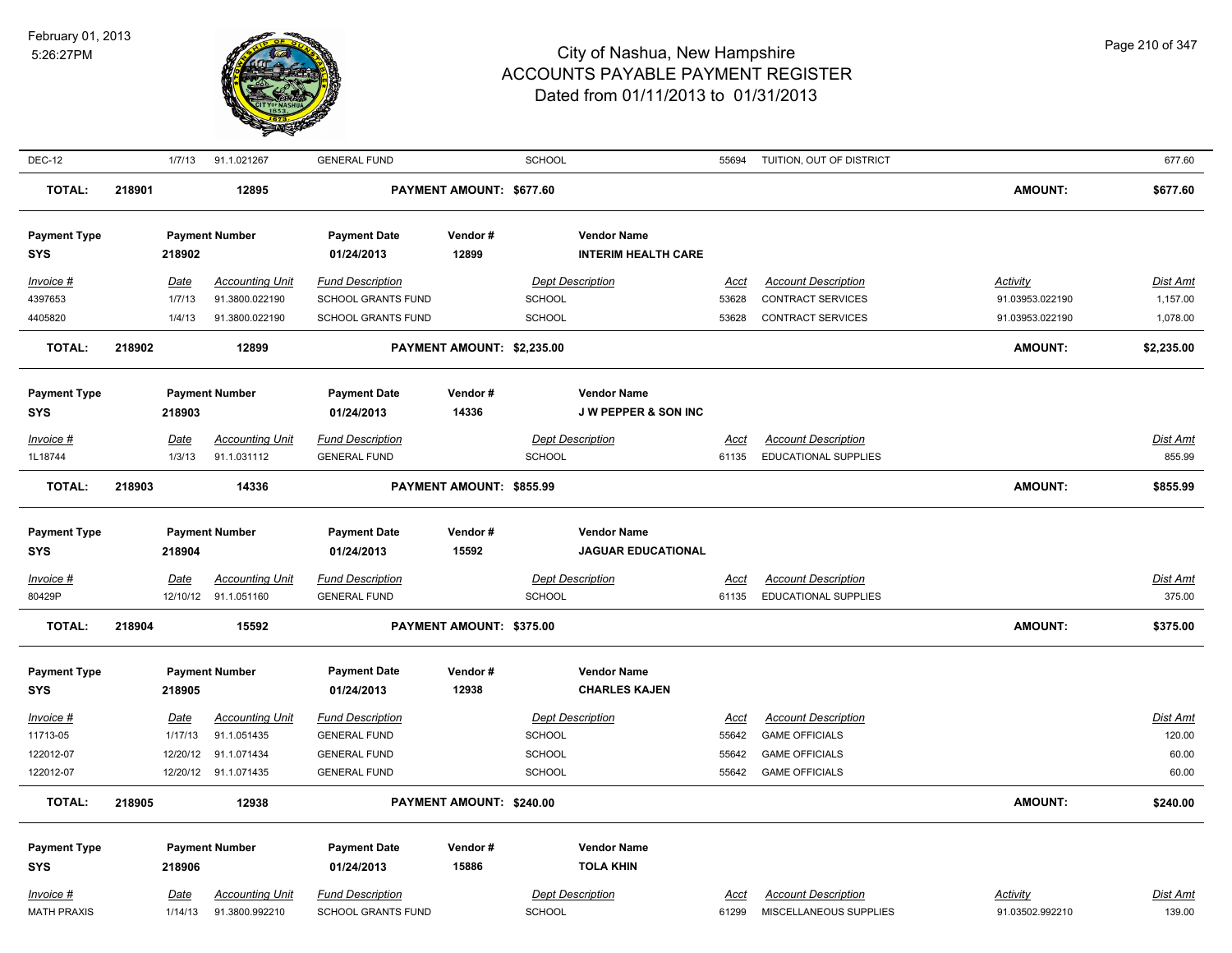

| <b>TOTAL:</b>                     | 218906 |                 | 15886                                 |                                                | PAYMENT AMOUNT: \$139.00       |               |                                              |                      |                                                     | <b>AMOUNT:</b> | \$139.00                  |
|-----------------------------------|--------|-----------------|---------------------------------------|------------------------------------------------|--------------------------------|---------------|----------------------------------------------|----------------------|-----------------------------------------------------|----------------|---------------------------|
| <b>Payment Type</b><br>SYS        |        | 218907          | <b>Payment Number</b>                 | <b>Payment Date</b><br>01/24/2013              | Vendor#<br>15910               |               | <b>Vendor Name</b><br><b>JAE KO</b>          |                      |                                                     |                |                           |
| Invoice #<br>11713-03             |        | Date<br>1/17/13 | <b>Accounting Unit</b><br>91.1.031464 | <b>Fund Description</b><br><b>GENERAL FUND</b> |                                | SCHOOL        | <b>Dept Description</b>                      | Acct<br>55642        | <b>Account Description</b><br><b>GAME OFFICIALS</b> |                | Dist Amt<br>105.74        |
| <b>TOTAL:</b>                     | 218907 |                 | 15910                                 |                                                | PAYMENT AMOUNT: \$105.74       |               |                                              |                      |                                                     | <b>AMOUNT:</b> | \$105.74                  |
| <b>Payment Type</b><br><b>SYS</b> |        | 218908          | <b>Payment Number</b>                 | <b>Payment Date</b><br>01/24/2013              | Vendor#<br>12963               |               | <b>Vendor Name</b><br><b>JASON KOHM</b>      |                      |                                                     |                |                           |
| Invoice #<br>11713-05             |        | Date<br>1/17/13 | <b>Accounting Unit</b><br>91.1.051434 | <b>Fund Description</b><br><b>GENERAL FUND</b> |                                | <b>SCHOOL</b> | <b>Dept Description</b>                      | <u>Acct</u><br>55642 | <b>Account Description</b><br><b>GAME OFFICIALS</b> |                | <b>Dist Amt</b><br>120.00 |
| <b>TOTAL:</b>                     | 218908 |                 | 12963                                 |                                                | PAYMENT AMOUNT: \$120.00       |               |                                              |                      |                                                     | <b>AMOUNT:</b> | \$120.00                  |
| <b>Payment Type</b><br>SYS        |        | 218909          | <b>Payment Number</b>                 | <b>Payment Date</b><br>01/24/2013              | Vendor#<br>12968               |               | <b>Vendor Name</b><br><b>GARY KUBA</b>       |                      |                                                     |                |                           |
| <b>Invoice #</b><br>11513-03      |        | Date<br>1/15/13 | <b>Accounting Unit</b><br>91.1.031432 | <b>Fund Description</b><br><b>GENERAL FUND</b> |                                | <b>SCHOOL</b> | <b>Dept Description</b>                      | <b>Acct</b><br>55642 | <b>Account Description</b><br><b>GAME OFFICIALS</b> |                | Dist Amt<br>80.00         |
| <b>TOTAL:</b>                     | 218909 |                 | 12968                                 |                                                | PAYMENT AMOUNT: \$80.00        |               |                                              |                      |                                                     | <b>AMOUNT:</b> | \$80.00                   |
| <b>Payment Type</b><br><b>SYS</b> |        | 218910          | <b>Payment Number</b>                 | <b>Payment Date</b><br>01/24/2013              | Vendor#<br>12972               |               | <b>Vendor Name</b><br><b>DAVID KUZMICH</b>   |                      |                                                     |                |                           |
| Invoice #<br>11013-05             |        | Date<br>1/10/13 | <b>Accounting Unit</b><br>91.1.051435 | <b>Fund Description</b><br><b>GENERAL FUND</b> |                                | <b>SCHOOL</b> | <b>Dept Description</b>                      | Acct<br>55642        | <b>Account Description</b><br><b>GAME OFFICIALS</b> |                | Dist Amt<br>120.00        |
| TOTAL:                            | 218910 |                 | 12972                                 |                                                | PAYMENT AMOUNT: \$120.00       |               |                                              |                      |                                                     | <b>AMOUNT:</b> | \$120.00                  |
| <b>Payment Type</b><br><b>SYS</b> |        | 218911          | <b>Payment Number</b>                 | <b>Payment Date</b><br>01/24/2013              | Vendor#<br>15696               |               | <b>Vendor Name</b><br><b>STEPHEN LAFORGE</b> |                      |                                                     |                |                           |
| Invoice #<br>11513-04             |        | Date<br>1/15/13 | <b>Accounting Unit</b><br>91.1.041437 | <b>Fund Description</b><br><b>GENERAL FUND</b> |                                | SCHOOL        | <b>Dept Description</b>                      | Acct<br>55642        | <b>Account Description</b><br><b>GAME OFFICIALS</b> |                | Dist Amt<br>60.00         |
| <b>TOTAL:</b>                     | 218911 |                 | 15696                                 |                                                | <b>PAYMENT AMOUNT: \$60.00</b> |               |                                              |                      |                                                     | <b>AMOUNT:</b> | \$60.00                   |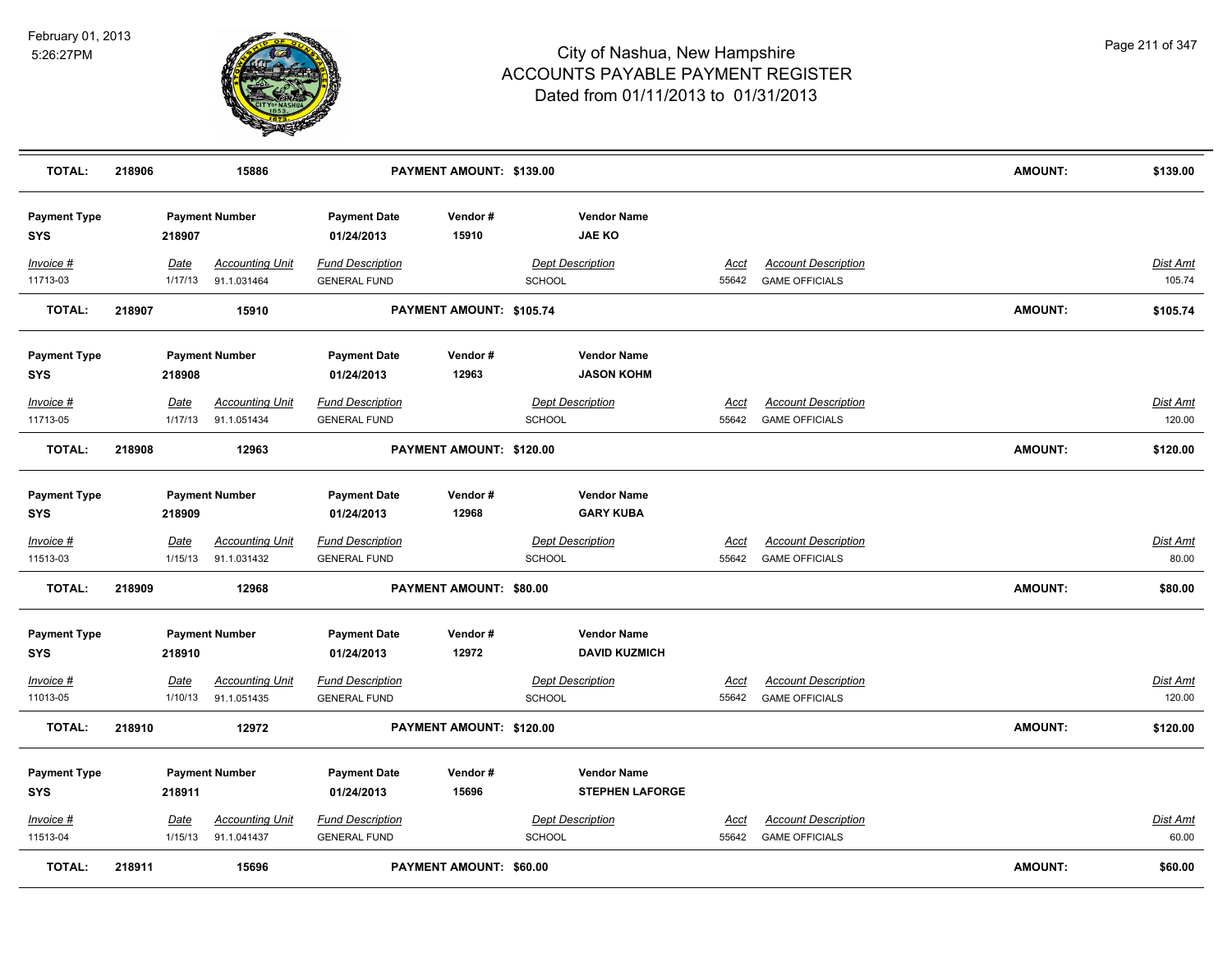

| <b>Payment Type</b> |        |         | <b>Payment Number</b>  | <b>Payment Date</b>     | Vendor#                    |               | <b>Vendor Name</b>                        |             |                             | Payee Name                               |                 |
|---------------------|--------|---------|------------------------|-------------------------|----------------------------|---------------|-------------------------------------------|-------------|-----------------------------|------------------------------------------|-----------------|
| <b>SYS</b>          |        | 218912  |                        | 01/24/2013              | 15362                      |               | <b>LANGUAGE, LITERACY, &amp; LEARNING</b> |             |                             | <b>LANGUAGE, LITERACY &amp; LEARNING</b> |                 |
| Invoice #           |        | Date    | <b>Accounting Unit</b> | <b>Fund Description</b> |                            |               | <b>Dept Description</b>                   | Acct        | <b>Account Description</b>  | Activity                                 | Dist Amt        |
| 526                 |        | 1/10/13 | 91.3800.151271         | SCHOOL GRANTS FUND      |                            | <b>SCHOOL</b> |                                           | 55400       | CONFERENCES AND SEMINARS    | 91.03763.151271                          | 585.00          |
| <b>TOTAL:</b>       | 218912 |         | 15362                  |                         | PAYMENT AMOUNT: \$585.00   |               |                                           |             |                             | <b>AMOUNT:</b>                           | \$585.00        |
|                     |        |         |                        |                         |                            |               |                                           |             |                             |                                          |                 |
| <b>Payment Type</b> |        |         | <b>Payment Number</b>  | <b>Payment Date</b>     | Vendor#                    |               | <b>Vendor Name</b>                        |             |                             |                                          |                 |
| <b>SYS</b>          |        | 218913  |                        | 01/24/2013              | 12987                      |               | <b>FREDERICK LATHAM</b>                   |             |                             |                                          |                 |
|                     |        |         |                        |                         |                            |               |                                           |             |                             |                                          |                 |
| Invoice #           |        | Date    | <b>Accounting Unit</b> | <b>Fund Description</b> |                            |               | <b>Dept Description</b>                   | Acct        | <b>Account Description</b>  |                                          | <b>Dist Amt</b> |
| 11413-05            |        | 1/14/13 | 91.1.051434            | <b>GENERAL FUND</b>     |                            | <b>SCHOOL</b> |                                           | 55642       | <b>GAME OFFICIALS</b>       |                                          | 120.00          |
| <b>TOTAL:</b>       | 218913 |         | 12987                  |                         | PAYMENT AMOUNT: \$120.00   |               |                                           |             |                             | <b>AMOUNT:</b>                           | \$120.00        |
|                     |        |         |                        |                         |                            |               |                                           |             |                             |                                          |                 |
| <b>Payment Type</b> |        |         | <b>Payment Number</b>  | <b>Payment Date</b>     | Vendor#                    |               | <b>Vendor Name</b>                        |             |                             |                                          |                 |
| <b>SYS</b>          |        | 218914  |                        | 01/24/2013              | 15628                      |               | <b>LEARNING PREP SCHOOL</b>               |             |                             |                                          |                 |
| Invoice #           |        | Date    | <b>Accounting Unit</b> | <b>Fund Description</b> |                            |               | <b>Dept Description</b>                   | Acct        | <b>Account Description</b>  |                                          | <b>Dist Amt</b> |
| 36764               |        |         | 12/1/12 91.1.021267    | <b>GENERAL FUND</b>     |                            | <b>SCHOOL</b> |                                           | 55694       | TUITION, OUT OF DISTRICT    |                                          | 3,276.00        |
| <b>TOTAL:</b>       | 218914 |         | 15628                  |                         | PAYMENT AMOUNT: \$3,276.00 |               |                                           |             |                             | <b>AMOUNT:</b>                           | \$3,276.00      |
|                     |        |         |                        |                         |                            |               |                                           |             |                             |                                          |                 |
| <b>Payment Type</b> |        |         | <b>Payment Number</b>  | <b>Payment Date</b>     | Vendor#                    |               | <b>Vendor Name</b>                        |             |                             |                                          |                 |
| <b>SYS</b>          |        | 218915  |                        | 01/24/2013              | 15777                      |               | <b>DAVID LEBLANC</b>                      |             |                             |                                          |                 |
|                     |        |         |                        |                         |                            |               |                                           |             |                             |                                          |                 |
| Invoice #           |        | Date    | Accounting Unit        | <b>Fund Description</b> |                            |               | <b>Dept Description</b>                   | <u>Acct</u> | <b>Account Description</b>  |                                          | <b>Dist Amt</b> |
| 11413-05            |        | 1/14/13 | 91.1.051435            | <b>GENERAL FUND</b>     |                            | SCHOOL        |                                           | 55642       | <b>GAME OFFICIALS</b>       |                                          | 120.00          |
| <b>TOTAL:</b>       | 218915 |         | 15777                  |                         | PAYMENT AMOUNT: \$120.00   |               |                                           |             |                             | <b>AMOUNT:</b>                           | \$120.00        |
| <b>Payment Type</b> |        |         | <b>Payment Number</b>  | <b>Payment Date</b>     | Vendor#                    |               | <b>Vendor Name</b>                        |             |                             | <b>Payee Name</b>                        |                 |
| <b>SYS</b>          |        | 218916  |                        | 01/24/2013              | 11061                      |               | PETTY CASH SCHOOLS                        |             |                             | <b>LEDGE ST SCH PETTY CASH</b>           |                 |
|                     |        |         |                        |                         |                            |               |                                           |             |                             |                                          |                 |
| Invoice #           |        | Date    | <b>Accounting Unit</b> | <b>Fund Description</b> |                            |               | <b>Dept Description</b>                   | Acct        | <b>Account Description</b>  |                                          | Dist Amt        |
| $4 - 8$             |        | 1/22/13 | 91.1.161160            | <b>GENERAL FUND</b>     |                            | <b>SCHOOL</b> |                                           | 55607       | POSTAGE & DELIVERY          |                                          | 10.35           |
| $4 - 8$             |        | 1/22/13 | 91.1.161160            | <b>GENERAL FUND</b>     |                            | SCHOOL        |                                           | 61135       | <b>EDUCATIONAL SUPPLIES</b> |                                          | 21.91           |
| <b>TOTAL:</b>       | 218916 |         | 11061                  |                         | PAYMENT AMOUNT: \$32.26    |               |                                           |             |                             | <b>AMOUNT:</b>                           | \$32.26         |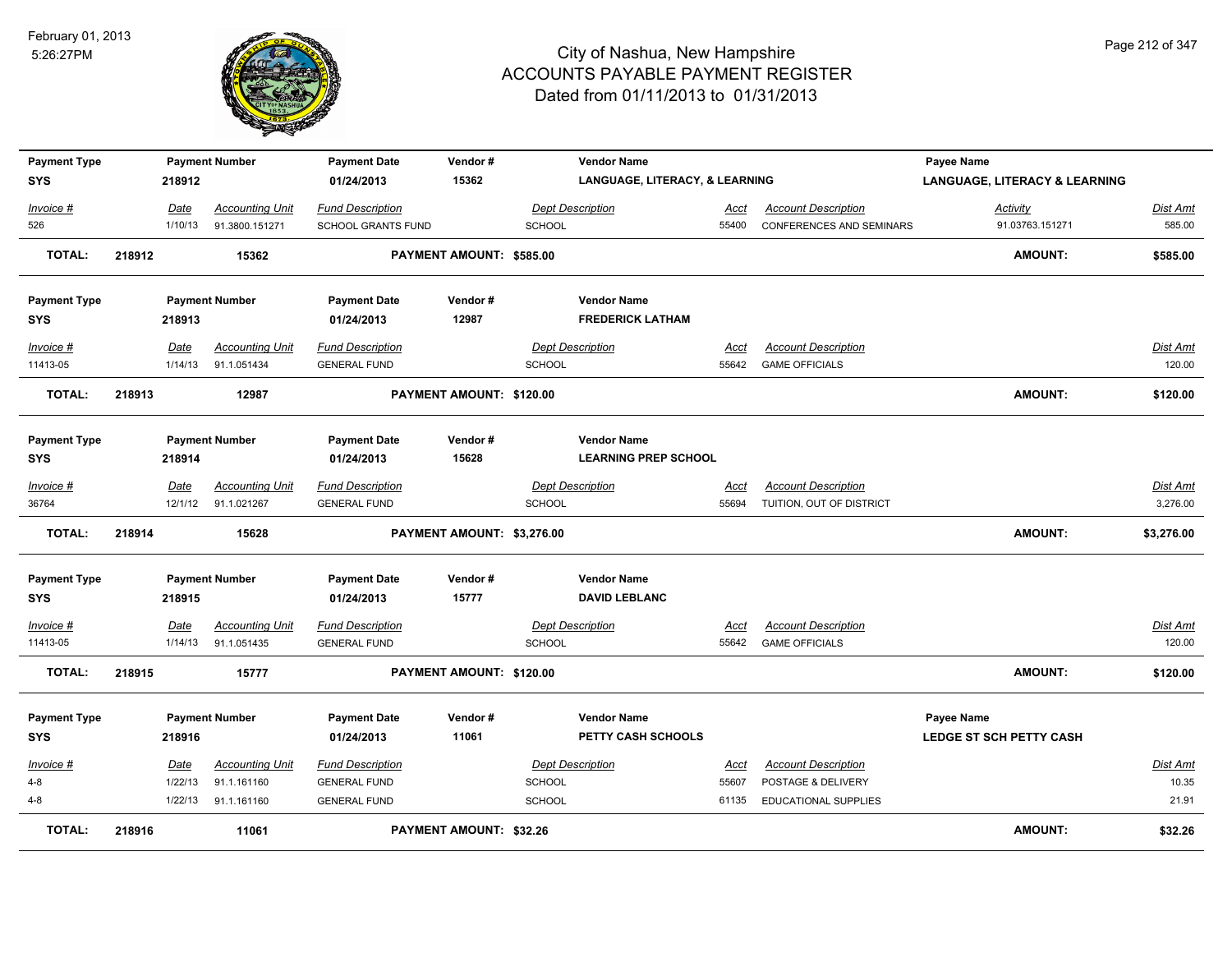

| <b>Payment Type</b> |        |          | <b>Payment Number</b>  | <b>Payment Date</b>       | Vendor#                     |               | <b>Vendor Name</b>                    |             |                            |                 |             |
|---------------------|--------|----------|------------------------|---------------------------|-----------------------------|---------------|---------------------------------------|-------------|----------------------------|-----------------|-------------|
| <b>SYS</b>          |        | 218917   |                        | 01/24/2013                | 14403                       |               | <b>LIGHTHOUSE SCHOOL INC</b>          |             |                            |                 |             |
| Invoice #           |        | Date     | <b>Accounting Unit</b> | <b>Fund Description</b>   |                             |               | <b>Dept Description</b>               | Acct        | <b>Account Description</b> |                 | Dist Amt    |
| 1212125             |        |          | 11/30/12 91.1.021267   | <b>GENERAL FUND</b>       |                             | <b>SCHOOL</b> |                                       | 55694       | TUITION, OUT OF DISTRICT   |                 | 71,409.00   |
| <b>TOTAL:</b>       | 218917 |          | 14403                  |                           | PAYMENT AMOUNT: \$71,409.00 |               |                                       |             |                            | <b>AMOUNT:</b>  | \$71,409.00 |
| <b>Payment Type</b> |        |          | <b>Payment Number</b>  | <b>Payment Date</b>       | Vendor#                     |               | <b>Vendor Name</b>                    |             |                            |                 |             |
| <b>SYS</b>          |        | 218918   |                        | 01/24/2013                | 14410                       |               | <b>JUDITH LOFTUS</b>                  |             |                            |                 |             |
| Invoice #           |        | Date     | <b>Accounting Unit</b> | <b>Fund Description</b>   |                             |               | <b>Dept Description</b>               | Acct        | <b>Account Description</b> | <b>Activity</b> | Dist Amt    |
| MILES-DEC           |        | 1/18/13  | 91.1.041300            | <b>GENERAL FUND</b>       |                             | SCHOOL        |                                       | 55307       | MILEAGE REIMBURSEMENTS     |                 | 31.36       |
| PVR-11113           |        | 1/18/13  | 91.3800.042210         | <b>SCHOOL GRANTS FUND</b> |                             | SCHOOL        |                                       | 55300       | <b>TRAVEL</b>              | 91.03903.042210 | 41.81       |
| <b>TOTAL:</b>       | 218918 |          | 14410                  |                           | PAYMENT AMOUNT: \$73.17     |               |                                       |             |                            | <b>AMOUNT:</b>  | \$73.17     |
| <b>Payment Type</b> |        |          | <b>Payment Number</b>  | <b>Payment Date</b>       | Vendor#                     |               | <b>Vendor Name</b>                    |             |                            |                 |             |
| <b>SYS</b>          |        | 218919   |                        | 01/24/2013                | 15894                       |               | <b>SHAWN LOUGHRAN</b>                 |             |                            |                 |             |
| Invoice #           |        | Date     | <b>Accounting Unit</b> | <b>Fund Description</b>   |                             |               | <b>Dept Description</b>               | <b>Acct</b> | <b>Account Description</b> |                 | Dist Amt    |
| 11113-03            |        | 1/11/13  | 91.1.031437            | <b>GENERAL FUND</b>       |                             | SCHOOL        |                                       | 55642       | <b>GAME OFFICIALS</b>      |                 | 60.00       |
| 11513-03            |        | 1/15/13  | 91.1.031436            | <b>GENERAL FUND</b>       |                             | SCHOOL        |                                       | 55642       | <b>GAME OFFICIALS</b>      |                 | 60.00       |
| <b>TOTAL:</b>       | 218919 |          | 15894                  |                           | PAYMENT AMOUNT: \$120.00    |               |                                       |             |                            | <b>AMOUNT:</b>  | \$120.00    |
| <b>Payment Type</b> |        |          | <b>Payment Number</b>  | <b>Payment Date</b>       | Vendor#                     |               | <b>Vendor Name</b>                    |             |                            |                 |             |
| <b>SYS</b>          |        | 218920   |                        | 01/24/2013                | 13033                       |               | <b>LUTHERAN COMMUNITY SERVICES SH</b> |             |                            |                 |             |
| <u> Invoice #</u>   |        | Date     | <b>Accounting Unit</b> | <b>Fund Description</b>   |                             |               | <b>Dept Description</b>               | <u>Acct</u> | <b>Account Description</b> |                 | Dist Amt    |
| 113-93              |        | 1/16/13  | 91.1.991260            | <b>GENERAL FUND</b>       |                             | SCHOOL        |                                       | 55300       | <b>TRAVEL</b>              |                 | 157.50      |
| <b>TOTAL:</b>       | 218920 |          | 13033                  |                           | PAYMENT AMOUNT: \$157.50    |               |                                       |             |                            | <b>AMOUNT:</b>  | \$157.50    |
| <b>Payment Type</b> |        |          | <b>Payment Number</b>  | <b>Payment Date</b>       | Vendor#                     |               | <b>Vendor Name</b>                    |             |                            |                 |             |
| <b>SYS</b>          |        | 218921   |                        | 01/24/2013                | 13035                       |               | M & M ELECTRICAL SUPPLY CO INC        |             |                            |                 |             |
| Invoice #           |        | Date     | <b>Accounting Unit</b> | <b>Fund Description</b>   |                             |               | <b>Dept Description</b>               | Acct        | <b>Account Description</b> |                 | Dist Amt    |
| 31729               |        | 12/27/12 | 91.1.222620            | <b>GENERAL FUND</b>       |                             | SCHOOL        |                                       | 61407       | SUPPLIES, ELECTRICAL       |                 | 3,054.60    |
| 32250               |        | 1/4/13   | 91.1.222620            | <b>GENERAL FUND</b>       |                             | SCHOOL        |                                       | 61407       | SUPPLIES, ELECTRICAL       |                 | 14.72       |
| <b>TOTAL:</b>       | 218921 |          | 13035                  |                           | PAYMENT AMOUNT: \$3,069.32  |               |                                       |             |                            | <b>AMOUNT:</b>  | \$3,069.32  |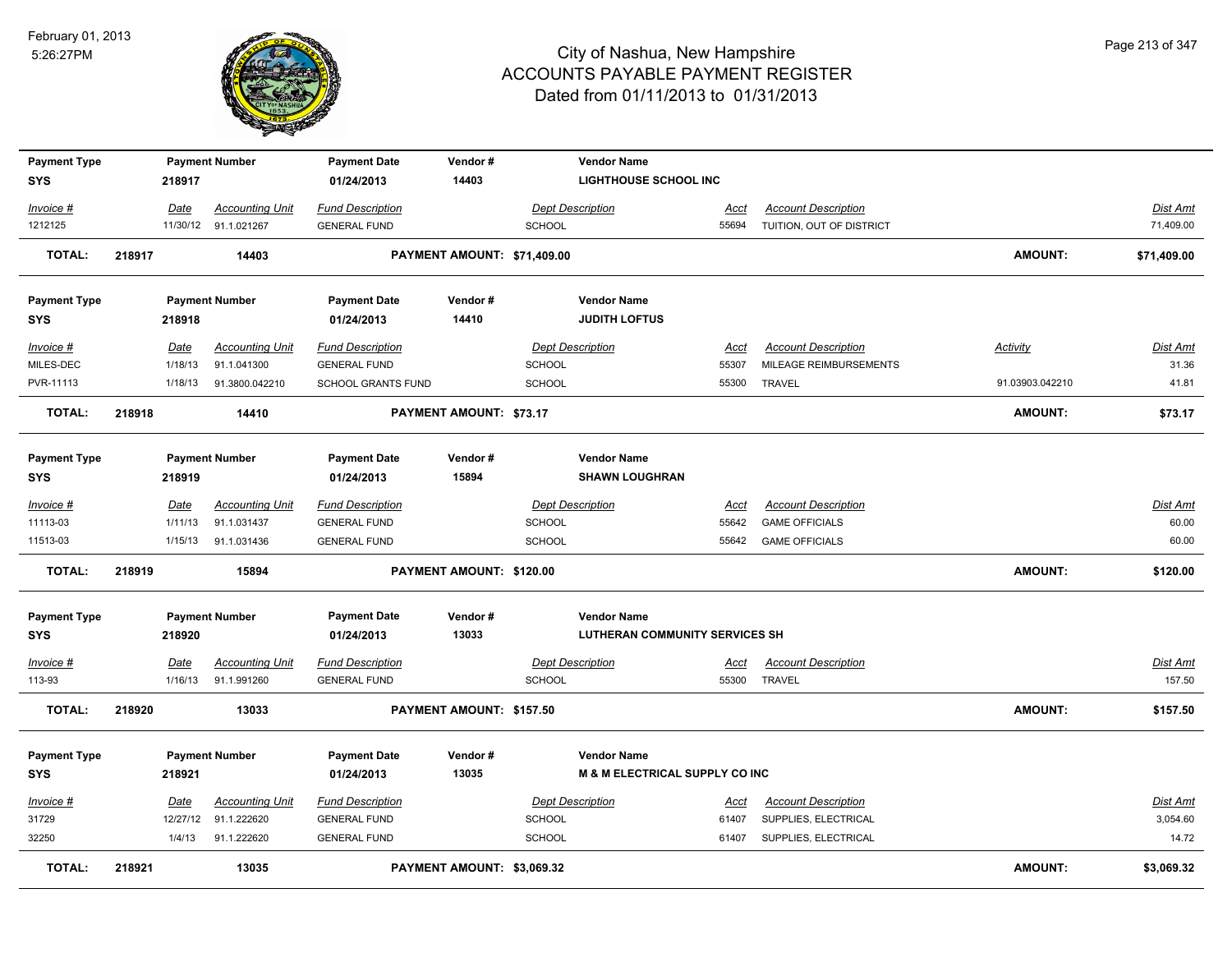#### February 01, 2013 5:26:27PM



| <b>Payment Type</b> |             | <b>Payment Number</b>  | <b>Payment Date</b>     | Vendor#                 | <b>Vendor Name</b>          |       |                                |                |          |
|---------------------|-------------|------------------------|-------------------------|-------------------------|-----------------------------|-------|--------------------------------|----------------|----------|
| <b>SYS</b>          | 218922      |                        | 01/24/2013              | 13036                   | <b>M &amp; N SPORTS LLC</b> |       |                                |                |          |
| Invoice #           | <u>Date</u> | <b>Accounting Unit</b> | <b>Fund Description</b> |                         | Dept Description            | Acct  | <b>Account Description</b>     |                | Dist Amt |
| 18543               | 1/2/13      | 91.2212.991408         | ATHLETICS REVENUE FUND  |                         | <b>SCHOOL</b>               | 61107 | <b>CLOTHING &amp; UNIFORMS</b> |                | 35.55    |
| <b>TOTAL:</b>       | 218922      | 13036                  |                         | PAYMENT AMOUNT: \$35.55 |                             |       |                                | <b>AMOUNT:</b> | \$35.55  |
| <b>Payment Type</b> |             | <b>Payment Number</b>  | Payment Date            | Vendor#                 | <b>Vendor Name</b>          |       |                                |                |          |
| <b>SYS</b>          | 218923      |                        | 01/24/2013              | 14420                   | <b>M SAUNDERS INC</b>       |       |                                |                |          |
| Invoice #           | <u>Date</u> | <b>Accounting Unit</b> | <b>Fund Description</b> |                         | <b>Dept Description</b>     | Acct  | <b>Account Description</b>     |                | Dist Amt |
| 670604 - 1074       | 1/7/13      | 91.2100.093120         | <b>FOOD SERVICES</b>    |                         | <b>SCHOOL</b>               | 61214 | FOOD, FOOD SERVICE PROGRAM     |                | 217.64   |
| 670932 - 1086       | 1/14/13     | 91.2100.063120         | <b>FOOD SERVICES</b>    |                         | <b>SCHOOL</b>               | 61214 | FOOD, FOOD SERVICE PROGRAM     |                | 292.63   |
| 671073 - 1077       | 1/14/13     | 91.2100.053120         | <b>FOOD SERVICES</b>    |                         | <b>SCHOOL</b>               | 61214 | FOOD, FOOD SERVICE PROGRAM     |                | 537.60   |
| 671074 - 1089       | 1/15/13     | 91.2100.193120         | <b>FOOD SERVICES</b>    |                         | <b>SCHOOL</b>               | 61214 | FOOD, FOOD SERVICE PROGRAM     |                | 248.31   |
| 671075 - 1075       | 1/15/13     | 91.2100.203120         | <b>FOOD SERVICES</b>    |                         | <b>SCHOOL</b>               | 61214 | FOOD, FOOD SERVICE PROGRAM     |                | 182.03   |
| 671427 - 1074       | 1/14/13     | 91.2100.093120         | <b>FOOD SERVICES</b>    |                         | <b>SCHOOL</b>               | 61214 | FOOD, FOOD SERVICE PROGRAM     |                | 239.54   |
| 671428 - 1082       | 1/14/13     | 91.2100.133120         | <b>FOOD SERVICES</b>    |                         | <b>SCHOOL</b>               | 61214 | FOOD, FOOD SERVICE PROGRAM     |                | 166.88   |
| 671429 - 1085       | 1/14/13     | 91.2100.183120         | <b>FOOD SERVICES</b>    |                         | <b>SCHOOL</b>               | 61214 | FOOD, FOOD SERVICE PROGRAM     |                | 229.17   |
| 671602 - 1084       | 1/14/13     | 91.2100.163120         | <b>FOOD SERVICES</b>    |                         | <b>SCHOOL</b>               | 61214 | FOOD, FOOD SERVICE PROGRAM     |                | 151.07   |
| 671655 - 1083       | 1/14/13     | 91.2100.073120         | <b>FOOD SERVICES</b>    |                         | <b>SCHOOL</b>               | 61214 | FOOD, FOOD SERVICE PROGRAM     |                | 278.27   |
| 671676 - 1073       | 1/14/13     | 91.2100.143120         | <b>FOOD SERVICES</b>    |                         | <b>SCHOOL</b>               | 61214 | FOOD, FOOD SERVICE PROGRAM     |                | 274.40   |
| 671682 - 1080       | 1/14/13     | 91.2100.173120         | <b>FOOD SERVICES</b>    |                         | <b>SCHOOL</b>               | 61214 | FOOD, FOOD SERVICE PROGRAM     |                | 132.87   |
| 671996 - 1078       | 1/15/13     | 91.2100.103120         | <b>FOOD SERVICES</b>    |                         | <b>SCHOOL</b>               | 61214 | FOOD, FOOD SERVICE PROGRAM     |                | 126.27   |
| 671997 - 1072       | 1/15/13     | 91.2100.043120         | <b>FOOD SERVICES</b>    |                         | <b>SCHOOL</b>               | 61214 | FOOD, FOOD SERVICE PROGRAM     |                | 452.05   |
| 672022 - 1083       | 1/15/13     | 91.2100.073120         | <b>FOOD SERVICES</b>    |                         | <b>SCHOOL</b>               | 61214 | FOOD, FOOD SERVICE PROGRAM     |                | 21.76    |
| 672124 - 1085       | 1/16/13     | 91.2100.183120         | <b>FOOD SERVICES</b>    |                         | <b>SCHOOL</b>               | 61214 | FOOD, FOOD SERVICE PROGRAM     |                | 21.50    |
| 672133 - 1077       | 1/16/13     | 91.2100.053120         | <b>FOOD SERVICES</b>    |                         | <b>SCHOOL</b>               | 61214 | FOOD, FOOD SERVICE PROGRAM     |                | 398.42   |
| 672139 - 1087       | 1/22/13     | 91.2100.153120         | <b>FOOD SERVICES</b>    |                         | <b>SCHOOL</b>               | 61214 | FOOD, FOOD SERVICE PROGRAM     |                | 548.21   |
| 672140 - 1077       | 1/22/13     | 91.2100.053120         | <b>FOOD SERVICES</b>    |                         | <b>SCHOOL</b>               | 61214 | FOOD, FOOD SERVICE PROGRAM     |                | 796.96   |
| 672141 - 1089       | 1/22/13     | 91.2100.193120         | <b>FOOD SERVICES</b>    |                         | <b>SCHOOL</b>               | 61214 | FOOD, FOOD SERVICE PROGRAM     |                | 272.88   |
| 672143 - 1082       | 1/16/13     | 91.2100.133120         | <b>FOOD SERVICES</b>    |                         | <b>SCHOOL</b>               | 61214 | FOOD, FOOD SERVICE PROGRAM     |                | 85.60    |
| 672178 - 1083       | 1/16/13     | 91.2100.073120         | <b>FOOD SERVICES</b>    |                         | <b>SCHOOL</b>               | 61214 | FOOD, FOOD SERVICE PROGRAM     |                | 65.69    |
| 672312 - 1083       | 1/17/13     | 91.2100.073120         | <b>FOOD SERVICES</b>    |                         | <b>SCHOOL</b>               | 61214 | FOOD, FOOD SERVICE PROGRAM     |                | 305.20   |
| 672316 - 1074       | 1/17/13     | 91.2100.093120         | <b>FOOD SERVICES</b>    |                         | <b>SCHOOL</b>               | 61214 | FOOD, FOOD SERVICE PROGRAM     |                | 29.75    |
| 672426 - 1072       | 1/18/13     | 91.2100.043120         | <b>FOOD SERVICES</b>    |                         | <b>SCHOOL</b>               | 61214 | FOOD, FOOD SERVICE PROGRAM     |                | 249.05   |
| 672428 - 1090       | 1/18/13     | 91.2100.123120         | <b>FOOD SERVICES</b>    |                         | <b>SCHOOL</b>               | 61214 | FOOD, FOOD SERVICE PROGRAM     |                | 335.63   |
| 672430 - 1076       | 1/18/13     | 91.2100.113120         | <b>FOOD SERVICES</b>    |                         | <b>SCHOOL</b>               | 61214 | FOOD, FOOD SERVICE PROGRAM     |                | 391.42   |
| 672473 - 1078       | 1/18/13     | 91.2100.103120         | <b>FOOD SERVICES</b>    |                         | <b>SCHOOL</b>               | 61214 | FOOD, FOOD SERVICE PROGRAM     |                | 69.23    |
| 672664 - 1083       | 1/22/13     | 91.2100.073120         | <b>FOOD SERVICES</b>    |                         | <b>SCHOOL</b>               | 61214 | FOOD, FOOD SERVICE PROGRAM     |                | 338.43   |
| 672696 - 1073       | 1/22/13     | 91.2100.143120         | <b>FOOD SERVICES</b>    |                         | <b>SCHOOL</b>               | 61214 | FOOD, FOOD SERVICE PROGRAM     |                | 538.95   |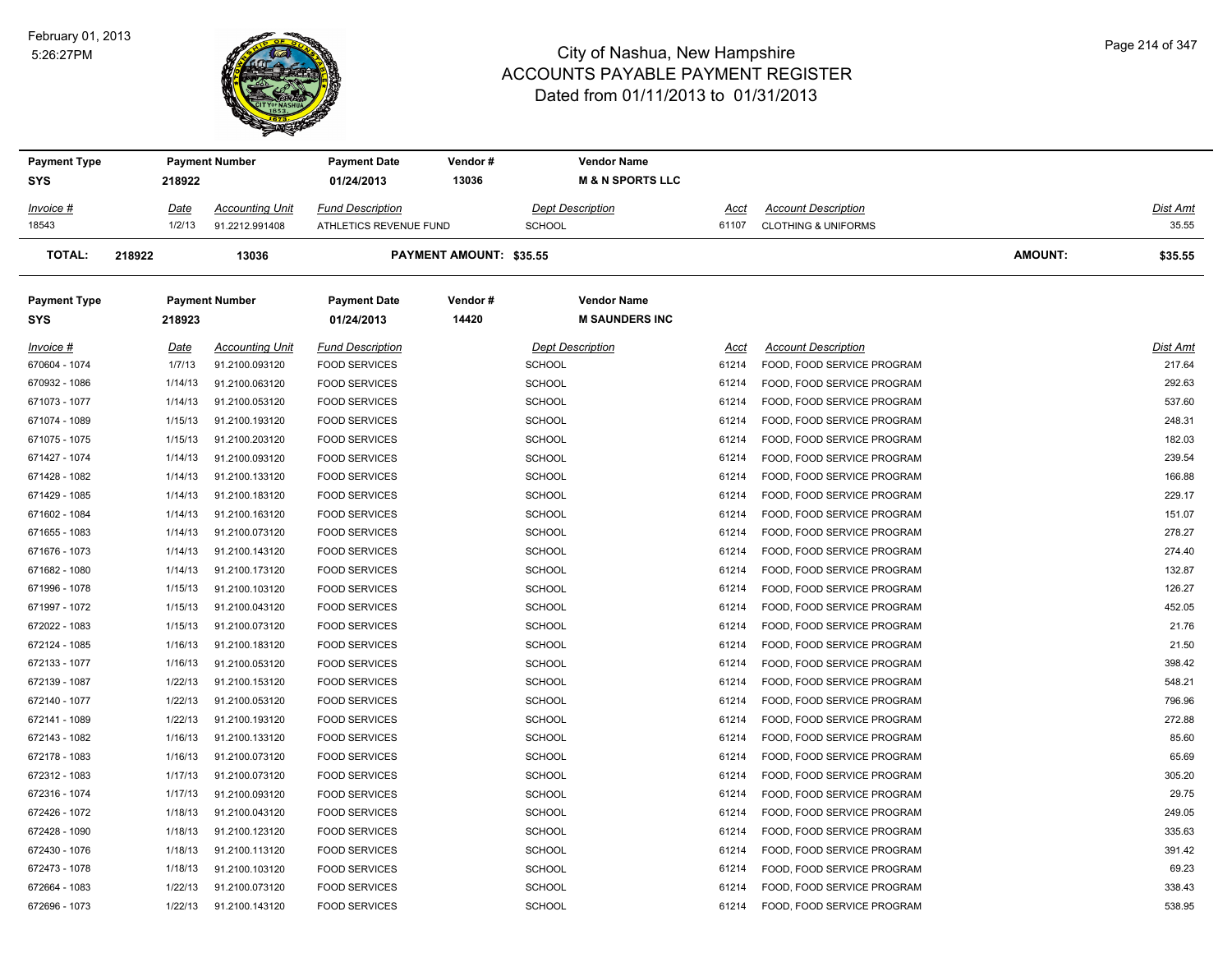

| 673103 - 1083                     | 1/23/13     | 91.2100.073120         | <b>FOOD SERVICES</b>              |                                | <b>SCHOOL</b> |                                                        | 61214       | FOOD, FOOD SERVICE PROGRAM          |                | 100.20          |
|-----------------------------------|-------------|------------------------|-----------------------------------|--------------------------------|---------------|--------------------------------------------------------|-------------|-------------------------------------|----------------|-----------------|
| 673161 - 1089                     | 1/23/13     | 91.2100.193120         | <b>FOOD SERVICES</b>              |                                | <b>SCHOOL</b> |                                                        | 61214       | FOOD, FOOD SERVICE PROGRAM          |                | 30.95           |
| <b>TOTAL:</b>                     | 218923      | 14420                  |                                   | PAYMENT AMOUNT: \$8,128.56     |               |                                                        |             |                                     | <b>AMOUNT:</b> | \$8,128.56      |
| <b>Payment Type</b>               |             | <b>Payment Number</b>  | <b>Payment Date</b>               | Vendor#                        |               | <b>Vendor Name</b>                                     |             |                                     |                |                 |
| <b>SYS</b>                        | 218924      |                        | 01/24/2013                        | 13046                          |               | <b>MAINE OXY</b>                                       |             |                                     |                |                 |
| $Invoice$ #                       | Date        | <b>Accounting Unit</b> | <b>Fund Description</b>           |                                |               | <b>Dept Description</b>                                | Acct        | <b>Account Description</b>          |                | Dist Amt        |
| 30806449                          | 1/8/13      | 91.1.031300            | <b>GENERAL FUND</b>               |                                | <b>SCHOOL</b> |                                                        | 61135       | <b>EDUCATIONAL SUPPLIES</b>         |                | 21.75           |
| <b>TOTAL:</b>                     | 218924      | 13046                  |                                   | <b>PAYMENT AMOUNT: \$21.75</b> |               |                                                        |             |                                     | <b>AMOUNT:</b> | \$21.75         |
| <b>Payment Type</b>               |             | <b>Payment Number</b>  | <b>Payment Date</b>               | Vendor#                        |               | <b>Vendor Name</b>                                     |             |                                     |                |                 |
| <b>SYS</b>                        | 218925      |                        | 01/24/2013                        | 11280                          |               | <b>MARKET BASKET ACCT 2589096</b>                      |             |                                     |                |                 |
| Invoice #                         | <b>Date</b> | <b>Accounting Unit</b> | <b>Fund Description</b>           |                                |               | <b>Dept Description</b>                                | <u>Acct</u> | <b>Account Description</b>          |                | Dist Amt        |
| 113909-131                        | 1/13/13     | 91.1.041300            | <b>GENERAL FUND</b>               |                                | <b>SCHOOL</b> |                                                        | 61135       | <b>EDUCATIONAL SUPPLIES</b>         |                | 88.96           |
| 139515-72                         | 1/17/13     | 91.1.071345            | <b>GENERAL FUND</b>               |                                | <b>SCHOOL</b> |                                                        | 61135       | EDUCATIONAL SUPPLIES                |                | 19.40           |
| 187445-138                        | 1/15/13     | 91.1.051345            | <b>GENERAL FUND</b>               |                                | <b>SCHOOL</b> |                                                        | 61135       | EDUCATIONAL SUPPLIES                |                | 72.67           |
| 192257-124                        | 1/14/13     | 91.1.031340            | <b>GENERAL FUND</b>               |                                | <b>SCHOOL</b> |                                                        | 61135       | EDUCATIONAL SUPPLIES                |                | 168.46          |
| <b>TOTAL:</b>                     | 218925      | 11280                  |                                   | PAYMENT AMOUNT: \$349.49       |               |                                                        |             |                                     | <b>AMOUNT:</b> | \$349.49        |
| <b>Payment Type</b>               |             | <b>Payment Number</b>  | <b>Payment Date</b>               | Vendor#                        |               | <b>Vendor Name</b>                                     |             |                                     |                |                 |
| <b>SYS</b>                        | 218926      |                        | 01/24/2013                        | 13063                          |               | <b>MARVELL PLATE GLASS INC</b>                         |             |                                     |                |                 |
| <b>Invoice #</b>                  | <u>Date</u> | <b>Accounting Unit</b> | <b>Fund Description</b>           |                                |               | <b>Dept Description</b>                                | <u>Acct</u> | <b>Account Description</b>          |                | <u>Dist Amt</u> |
| 4003                              | 1/8/13      | 91.1.222620            | <b>GENERAL FUND</b>               |                                | <b>SCHOOL</b> |                                                        | 54280       | BUILDING/GROUNDS MAINTENANCE        |                | 121.67          |
| <b>TOTAL:</b>                     | 218926      | 13063                  |                                   | PAYMENT AMOUNT: \$121.67       |               |                                                        |             |                                     | <b>AMOUNT:</b> | \$121.67        |
| <b>Payment Type</b>               |             | <b>Payment Number</b>  | <b>Payment Date</b>               | Vendor#                        |               | <b>Vendor Name</b>                                     |             |                                     |                |                 |
| <b>SYS</b>                        | 218927      |                        | 01/24/2013                        | 11879                          |               | <b>MAVRIKIS UPHOLSTERING &amp; FURN</b>                |             |                                     |                |                 |
| Invoice #                         | <u>Date</u> | <b>Accounting Unit</b> | <b>Fund Description</b>           |                                |               | <b>Dept Description</b>                                | <u>Acct</u> | <b>Account Description</b>          |                | <u>Dist Amt</u> |
| 24550                             | 1/4/13      | 91.1.222630            | <b>GENERAL FUND</b>               |                                | <b>SCHOOL</b> |                                                        | 61599       | <b>GROUNDS MAINTENANCE SUPPLIES</b> |                | 250.00          |
| <b>TOTAL:</b>                     | 218927      | 11879                  |                                   | PAYMENT AMOUNT: \$250.00       |               |                                                        |             |                                     | <b>AMOUNT:</b> | \$250.00        |
|                                   |             |                        |                                   |                                |               |                                                        |             |                                     |                |                 |
| <b>Payment Type</b><br><b>SYS</b> | 218928      | <b>Payment Number</b>  | <b>Payment Date</b><br>01/24/2013 | Vendor#<br>13067               |               | <b>Vendor Name</b><br><b>MAYNARD &amp; LESIEUR INC</b> |             |                                     |                |                 |
| Invoice #                         | Date        | <b>Accounting Unit</b> | <b>Fund Description</b>           |                                |               | <b>Dept Description</b>                                | Acct        | <b>Account Description</b>          |                | Dist Amt        |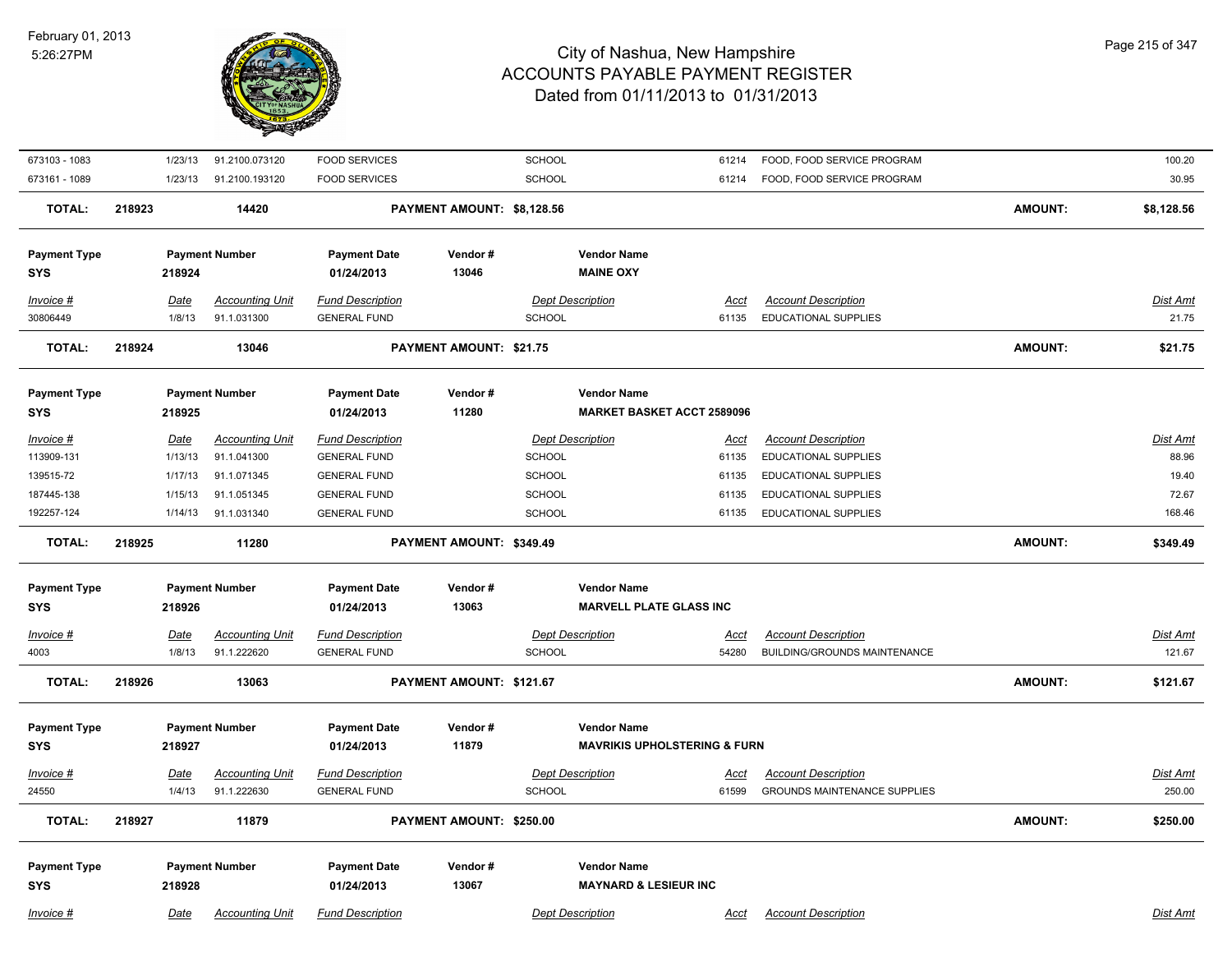

| 55284                |        | 1/7/13  | 91.1.222620                                    | <b>GENERAL FUND</b>                            |                            | <b>SCHOOL</b> |                                       | 54600                | VEHICLE REPAIRS & MAINTENANCE                               |                | 395.23                    |
|----------------------|--------|---------|------------------------------------------------|------------------------------------------------|----------------------------|---------------|---------------------------------------|----------------------|-------------------------------------------------------------|----------------|---------------------------|
| <b>TOTAL:</b>        | 218928 |         | 13067                                          |                                                | PAYMENT AMOUNT: \$395.23   |               |                                       |                      |                                                             | <b>AMOUNT:</b> | \$395.23                  |
| <b>Payment Type</b>  |        |         | <b>Payment Number</b>                          | <b>Payment Date</b>                            | Vendor#                    |               | <b>Vendor Name</b>                    |                      |                                                             |                |                           |
| <b>SYS</b>           |        | 218929  |                                                | 01/24/2013                                     | 13068                      |               | <b>MB TRACTOR &amp; EQUIPMENT</b>     |                      |                                                             |                |                           |
|                      |        |         |                                                |                                                |                            |               |                                       |                      |                                                             |                |                           |
| Invoice #<br>PI45732 |        | Date    | <b>Accounting Unit</b><br>12/31/12 91.1.222620 | <b>Fund Description</b><br><b>GENERAL FUND</b> |                            | <b>SCHOOL</b> | <b>Dept Description</b>               | <b>Acct</b><br>54600 | <b>Account Description</b><br>VEHICLE REPAIRS & MAINTENANCE |                | <b>Dist Amt</b><br>626.21 |
|                      |        |         |                                                |                                                |                            |               |                                       |                      |                                                             |                |                           |
| <b>TOTAL:</b>        | 218929 |         | 13068                                          |                                                | PAYMENT AMOUNT: \$626.21   |               |                                       |                      |                                                             | <b>AMOUNT:</b> | \$626.21                  |
| <b>Payment Type</b>  |        |         | <b>Payment Number</b>                          | <b>Payment Date</b>                            | Vendor#                    |               | <b>Vendor Name</b>                    |                      |                                                             |                |                           |
| <b>SYS</b>           |        | 218930  |                                                | 01/24/2013                                     | 12267                      |               | <b>AMY MCCARTNEY</b>                  |                      |                                                             |                |                           |
| Invoice #            |        | Date    | <b>Accounting Unit</b>                         | <b>Fund Description</b>                        |                            |               | <b>Dept Description</b>               | Acct                 | <b>Account Description</b>                                  |                | <b>Dist Amt</b>           |
| JAN13-2013           |        | 1/13/13 | 91.1.022160                                    | <b>GENERAL FUND</b>                            |                            | <b>SCHOOL</b> |                                       | 53614                | PUPIL SUPPORT SERVICES                                      |                | 5,265.00                  |
| <b>TOTAL:</b>        | 218930 |         | 12267                                          |                                                | PAYMENT AMOUNT: \$5,265.00 |               |                                       |                      |                                                             | <b>AMOUNT:</b> | \$5,265.00                |
| <b>Payment Type</b>  |        |         | <b>Payment Number</b>                          | <b>Payment Date</b>                            | Vendor#                    |               | <b>Vendor Name</b>                    |                      |                                                             |                |                           |
| <b>SYS</b>           |        | 218931  |                                                | 01/24/2013                                     | 13087                      |               | <b>DENNIS MELANSON</b>                |                      |                                                             |                |                           |
| Invoice #            |        | Date    | <b>Accounting Unit</b>                         | <b>Fund Description</b>                        |                            |               | <b>Dept Description</b>               | <u>Acct</u>          | <b>Account Description</b>                                  |                | Dist Amt                  |
| 11013-07             |        | 1/10/13 | 91.1.071434                                    | <b>GENERAL FUND</b>                            |                            | SCHOOL        |                                       | 55642                | <b>GAME OFFICIALS</b>                                       |                | 60.00                     |
| 11013-07             |        | 1/10/13 | 91.1.071435                                    | <b>GENERAL FUND</b>                            |                            | <b>SCHOOL</b> |                                       | 55642                | <b>GAME OFFICIALS</b>                                       |                | 60.00                     |
| 11413-07             |        | 1/14/13 | 91.1.071434                                    | <b>GENERAL FUND</b>                            |                            | <b>SCHOOL</b> |                                       | 55642                | <b>GAME OFFICIALS</b>                                       |                | 60.00                     |
| 11413-07             |        | 1/14/13 | 91.1.071435                                    | <b>GENERAL FUND</b>                            |                            | SCHOOL        |                                       | 55642                | <b>GAME OFFICIALS</b>                                       |                | 60.00                     |
| <b>TOTAL:</b>        | 218931 |         | 13087                                          |                                                | PAYMENT AMOUNT: \$240.00   |               |                                       |                      |                                                             | <b>AMOUNT:</b> | \$240.00                  |
| <b>Payment Type</b>  |        |         | <b>Payment Number</b>                          | <b>Payment Date</b>                            | Vendor#                    |               | <b>Vendor Name</b>                    |                      |                                                             |                |                           |
| <b>SYS</b>           |        | 218932  |                                                | 01/24/2013                                     | 13090                      |               | <b>MERRIMACK SPEC ED COLLABORATIV</b> |                      |                                                             |                |                           |
| Invoice #            |        | Date    | <b>Accounting Unit</b>                         | <b>Fund Description</b>                        |                            |               | <b>Dept Description</b>               | <u>Acct</u>          | <b>Account Description</b>                                  |                | Dist Amt                  |
| OCT.12-0000313       |        |         | 10/31/12 91.1.021267                           | <b>GENERAL FUND</b>                            |                            | SCHOOL        |                                       | 55694                | TUITION, OUT OF DISTRICT                                    |                | 741.18                    |
|                      |        |         |                                                |                                                |                            |               |                                       |                      |                                                             |                |                           |
| <b>TOTAL:</b>        | 218932 |         | 13090                                          |                                                | PAYMENT AMOUNT: \$741.18   |               |                                       |                      |                                                             | <b>AMOUNT:</b> | \$741.18                  |
| <b>Payment Type</b>  |        |         | <b>Payment Number</b>                          | <b>Payment Date</b>                            | Vendor#                    |               | <b>Vendor Name</b>                    |                      |                                                             |                |                           |
| <b>SYS</b>           |        | 218933  |                                                | 01/24/2013                                     | 13094                      |               | <b>BARBARA MICHAEL</b>                |                      |                                                             |                |                           |
| Invoice #            |        | Date    | <b>Accounting Unit</b>                         | <b>Fund Description</b>                        |                            |               | <b>Dept Description</b>               | <u>Acct</u>          | <b>Account Description</b>                                  |                | <b>Dist Amt</b>           |
| 11413-04             |        | 1/14/13 | 91.1.041437                                    | <b>GENERAL FUND</b>                            |                            | SCHOOL        |                                       | 55642                | <b>GAME OFFICIALS</b>                                       |                | 60.00                     |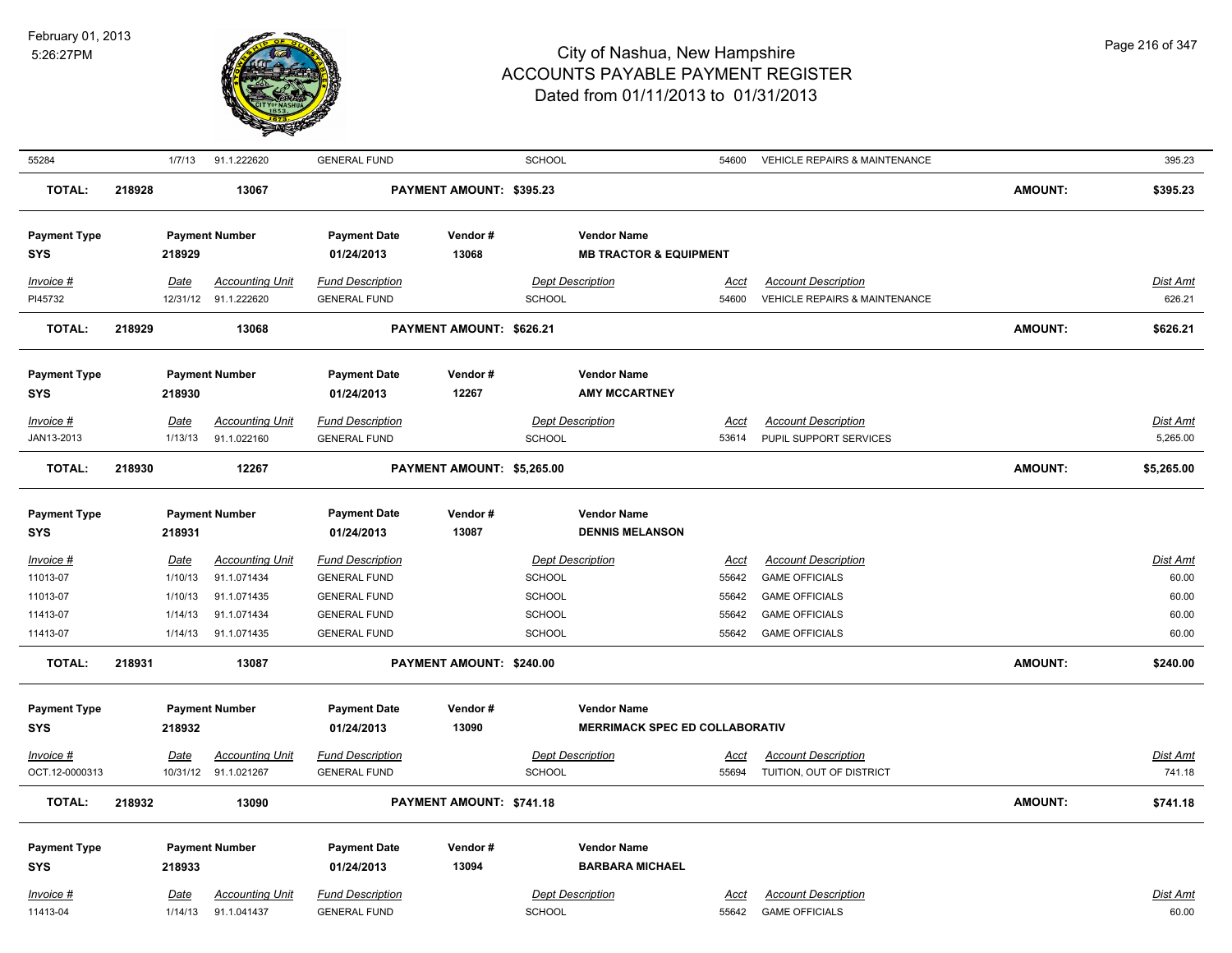

| <b>TOTAL:</b>                     | 218933 |                  | 13094                                    |                                                      | PAYMENT AMOUNT: \$60.00     |                         |                                                  |                      |                                                           |                               | <b>AMOUNT:</b>                     | \$60.00            |
|-----------------------------------|--------|------------------|------------------------------------------|------------------------------------------------------|-----------------------------|-------------------------|--------------------------------------------------|----------------------|-----------------------------------------------------------|-------------------------------|------------------------------------|--------------------|
| <b>Payment Type</b><br><b>SYS</b> |        | 218934           | <b>Payment Number</b>                    | <b>Payment Date</b><br>01/24/2013                    | Vendor#<br>15665            |                         | <b>Vendor Name</b><br><b>MINDWARE CATALOG</b>    |                      |                                                           | Payee Name<br><b>MINDWARE</b> |                                    |                    |
| Invoice #<br>2388548              |        | Date<br>12/28/12 | <b>Accounting Unit</b><br>91.3800.991490 | <b>Fund Description</b><br><b>SCHOOL GRANTS FUND</b> |                             | <b>SCHOOL</b>           | <b>Dept Description</b>                          | Acct<br>61299        | <b>Account Description</b><br>MISCELLANEOUS SUPPLIES      |                               | <b>Activity</b><br>91.03463.991490 | Dist Amt<br>141.75 |
| <b>TOTAL:</b>                     | 218934 |                  | 15665                                    |                                                      | PAYMENT AMOUNT: \$141.75    |                         |                                                  |                      |                                                           |                               | <b>AMOUNT:</b>                     | \$141.75           |
| <b>Payment Type</b><br><b>SYS</b> |        | 218935           | <b>Payment Number</b>                    | <b>Payment Date</b><br>01/24/2013                    | Vendor#<br>14485            |                         | <b>Vendor Name</b><br>MOUNT PROSPECT ACADEMY INC |                      |                                                           |                               |                                    |                    |
| Invoice #                         |        | Date             | <b>Accounting Unit</b>                   | <b>Fund Description</b>                              |                             | <b>Dept Description</b> |                                                  | Acct                 | <b>Account Description</b>                                |                               |                                    | Dist Amt           |
| 12757                             |        | 12/31/12         | 91.1.021267                              | <b>GENERAL FUND</b>                                  |                             | <b>SCHOOL</b>           |                                                  | 55694                | TUITION, OUT OF DISTRICT                                  |                               |                                    | 3,344.85           |
| 12761                             |        | 12/31/12         | 91.1.021267                              | <b>GENERAL FUND</b>                                  |                             | SCHOOL                  |                                                  | 55694                | TUITION, OUT OF DISTRICT                                  |                               |                                    | 2,452.89           |
| 12810                             |        | 12/31/12         | 91.1.021267                              | <b>GENERAL FUND</b>                                  |                             | <b>SCHOOL</b>           |                                                  | 55694                | TUITION, OUT OF DISTRICT                                  |                               |                                    | 3,344.85           |
| 12814                             |        |                  | 12/31/12 91.1.021267                     | <b>GENERAL FUND</b>                                  |                             | <b>SCHOOL</b>           |                                                  | 55694                | TUITION, OUT OF DISTRICT                                  |                               |                                    | 3,344.85           |
| <b>TOTAL:</b>                     | 218935 |                  | 14485                                    |                                                      | PAYMENT AMOUNT: \$12,487.44 |                         |                                                  |                      |                                                           |                               | <b>AMOUNT:</b>                     | \$12,487.44        |
| <b>Payment Type</b>               |        |                  | <b>Payment Number</b>                    | <b>Payment Date</b>                                  | Vendor#                     |                         | <b>Vendor Name</b>                               |                      |                                                           |                               |                                    |                    |
| <b>SYS</b>                        |        | 218936           |                                          | 01/24/2013                                           | 13117                       |                         | <b>MSC INDUSTRIAL SUPPLY CO INC</b>              |                      |                                                           |                               |                                    |                    |
| Invoice #                         |        | <b>Date</b>      | <b>Accounting Unit</b>                   | <b>Fund Description</b>                              |                             | <b>Dept Description</b> |                                                  | <u>Acct</u>          | <b>Account Description</b>                                |                               |                                    | <b>Dist Amt</b>    |
| 75422793                          |        | 1/9/13           | 91.1.031300                              | <b>GENERAL FUND</b>                                  |                             | SCHOOL                  |                                                  | 61135                | EDUCATIONAL SUPPLIES                                      |                               |                                    | 289.04             |
| <b>TOTAL:</b>                     | 218936 |                  | 13117                                    |                                                      | PAYMENT AMOUNT: \$289.04    |                         |                                                  |                      |                                                           |                               | <b>AMOUNT:</b>                     | \$289.04           |
| <b>Payment Type</b>               |        |                  | <b>Payment Number</b>                    | <b>Payment Date</b>                                  | Vendor#                     |                         | <b>Vendor Name</b>                               |                      |                                                           |                               |                                    |                    |
| <b>SYS</b>                        |        | 218937           |                                          | 01/24/2013                                           | 10308                       |                         | <b>MUSEUM OF SCIENCE</b>                         |                      |                                                           |                               |                                    |                    |
| Invoice #                         |        | Date             | <b>Accounting Unit</b>                   | <b>Fund Description</b>                              |                             | <b>Dept Description</b> |                                                  | Acct                 | <b>Account Description</b>                                |                               | <b>Activity</b>                    | Dist Amt           |
| PD0310                            |        | 10/31/12         | 91.3800.491500                           | <b>SCHOOL GRANTS FUND</b>                            |                             | <b>SCHOOL</b>           |                                                  | 55300                | <b>TRAVEL</b>                                             |                               | 91.03502.491500                    | 500.00             |
| <b>TOTAL:</b>                     | 218937 |                  | 10308                                    |                                                      | PAYMENT AMOUNT: \$500.00    |                         |                                                  |                      |                                                           |                               | <b>AMOUNT:</b>                     | \$500.00           |
| <b>Payment Type</b>               |        |                  | <b>Payment Number</b>                    | <b>Payment Date</b>                                  | Vendor#                     |                         | <b>Vendor Name</b>                               |                      |                                                           |                               |                                    |                    |
| <b>SYS</b>                        |        | 218938           |                                          | 01/24/2013                                           | 15159                       |                         | <b>MYCABLEMART.COM</b>                           |                      |                                                           |                               |                                    |                    |
|                                   |        |                  |                                          |                                                      |                             |                         |                                                  |                      |                                                           |                               |                                    |                    |
| Invoice #<br>1006018              |        | Date<br>1/4/13   | <b>Accounting Unit</b><br>91.1.071160    | <b>Fund Description</b><br><b>GENERAL FUND</b>       |                             | <b>SCHOOL</b>           | <b>Dept Description</b>                          | <u>Acct</u><br>61135 | <b>Account Description</b><br><b>EDUCATIONAL SUPPLIES</b> |                               |                                    | Dist Amt<br>49.00  |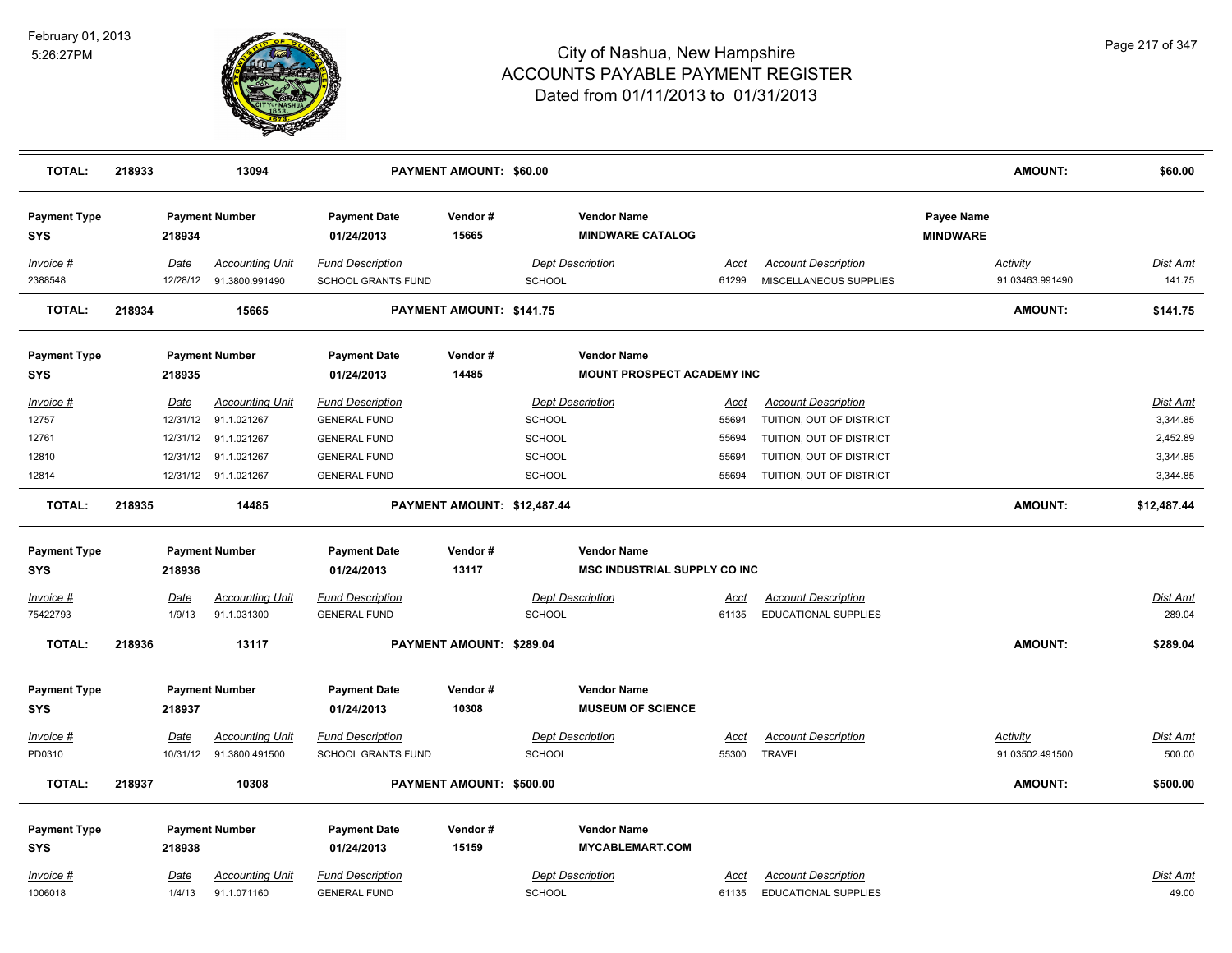

| <b>TOTAL:</b>                     | 218938 |             | 15159                  |                                   | PAYMENT AMOUNT: \$49.00     |               |                                              |             |                                          | <b>AMOUNT:</b> | \$49.00         |
|-----------------------------------|--------|-------------|------------------------|-----------------------------------|-----------------------------|---------------|----------------------------------------------|-------------|------------------------------------------|----------------|-----------------|
| <b>Payment Type</b><br><b>SYS</b> |        | 218939      | <b>Payment Number</b>  | <b>Payment Date</b><br>01/24/2013 | Vendor#<br>15828            |               | <b>Vendor Name</b><br>N2Y, INC               |             |                                          |                |                 |
| Invoice #                         |        | <u>Date</u> | <b>Accounting Unit</b> | <b>Fund Description</b>           |                             |               | <b>Dept Description</b>                      | <u>Acct</u> | <b>Account Description</b>               |                | <b>Dist Amt</b> |
| S14119                            |        | 1/10/13     | 91.1.021210            | <b>GENERAL FUND</b>               |                             | <b>SCHOOL</b> |                                              | 61830       | <b>SUBSCRIPTIONS</b>                     |                | 1,415.50        |
| <b>TOTAL:</b>                     | 218939 |             | 15828                  |                                   | PAYMENT AMOUNT: \$1,415.50  |               |                                              |             |                                          | <b>AMOUNT:</b> | \$1,415.50      |
| <b>Payment Type</b><br><b>SYS</b> |        | 218940      | <b>Payment Number</b>  | <b>Payment Date</b><br>01/24/2013 | Vendor#<br>13131            |               | <b>Vendor Name</b><br><b>NAPA AUTO PARTS</b> |             |                                          |                |                 |
| Invoice #                         |        | Date        | <b>Accounting Unit</b> | <b>Fund Description</b>           |                             |               | <b>Dept Description</b>                      | Acct        | <b>Account Description</b>               |                | Dist Amt        |
| 867513                            |        | 1/18/12     | 91.1.222620            | <b>GENERAL FUND</b>               |                             | <b>SCHOOL</b> |                                              | 54600       | <b>VEHICLE REPAIRS &amp; MAINTENANCE</b> |                | 411.31          |
| <b>TOTAL:</b>                     | 218940 |             | 13131                  |                                   | PAYMENT AMOUNT: \$411.31    |               |                                              |             |                                          | <b>AMOUNT:</b> | \$411.31        |
| <b>Payment Type</b>               |        |             | <b>Payment Number</b>  | <b>Payment Date</b>               | Vendor#                     |               | <b>Vendor Name</b>                           |             |                                          |                |                 |
| <b>SYS</b>                        |        | 218941      |                        | 01/24/2013                        | 14496                       |               | <b>NASHOBA LEARNING GROUP</b>                |             |                                          |                |                 |
| $Invoice$ #                       |        | Date        | <b>Accounting Unit</b> | <b>Fund Description</b>           |                             |               | <b>Dept Description</b>                      | <u>Acct</u> | <b>Account Description</b>               |                | <b>Dist Amt</b> |
| 7024                              |        | 11/1/12     | 91.1.021267            | <b>GENERAL FUND</b>               |                             | <b>SCHOOL</b> |                                              | 55694       | TUITION, OUT OF DISTRICT                 |                | 6,335.28        |
| <b>TOTAL:</b>                     | 218941 |             | 14496                  |                                   | PAYMENT AMOUNT: \$6,335.28  |               |                                              |             |                                          | <b>AMOUNT:</b> | \$6,335.28      |
| <b>Payment Type</b>               |        |             | <b>Payment Number</b>  | <b>Payment Date</b>               | Vendor#                     |               | <b>Vendor Name</b>                           |             |                                          |                |                 |
| <b>SYS</b>                        |        | 218942      |                        | 01/24/2013                        | 14498                       |               | <b>NASHUA CHILDRENS HOME</b>                 |             |                                          |                |                 |
| Invoice #                         |        | Date        | <b>Accounting Unit</b> | <b>Fund Description</b>           |                             |               | <b>Dept Description</b>                      | Acct        | <b>Account Description</b>               |                | <b>Dist Amt</b> |
| 265772                            |        | 11/16/12    | 91.1.021267            | <b>GENERAL FUND</b>               |                             | <b>SCHOOL</b> |                                              | 55694       | TUITION, OUT OF DISTRICT                 |                | 3,381.45        |
| 265773                            |        |             | 11/16/12 91.1.021267   | <b>GENERAL FUND</b>               |                             | <b>SCHOOL</b> |                                              | 55694       | TUITION, OUT OF DISTRICT                 |                | 3,381.45        |
| 265774                            |        |             | 11/16/12 91.1.021267   | <b>GENERAL FUND</b>               |                             | <b>SCHOOL</b> |                                              | 55694       | TUITION, OUT OF DISTRICT                 |                | 3,381.45        |
| 265775                            |        |             | 11/16/12 91.1.021267   | <b>GENERAL FUND</b>               |                             | <b>SCHOOL</b> |                                              | 55694       | TUITION, OUT OF DISTRICT                 |                | 3,381.45        |
| 265776                            |        |             | 11/16/12 91.1.021267   | <b>GENERAL FUND</b>               |                             | <b>SCHOOL</b> |                                              | 55694       | TUITION, OUT OF DISTRICT                 |                | 3,381.45        |
| 265777                            |        |             | 11/16/12 91.1.021267   | <b>GENERAL FUND</b>               |                             | <b>SCHOOL</b> |                                              | 55694       | TUITION, OUT OF DISTRICT                 |                | 3,381.45        |
| 265778                            |        |             | 11/16/12 91.1.021267   | <b>GENERAL FUND</b>               |                             | <b>SCHOOL</b> |                                              | 55694       | TUITION, OUT OF DISTRICT                 |                | 3,381.45        |
| TOTAL:                            | 218942 |             | 14498                  |                                   | PAYMENT AMOUNT: \$23,670.15 |               |                                              |             |                                          | <b>AMOUNT:</b> | \$23,670.15     |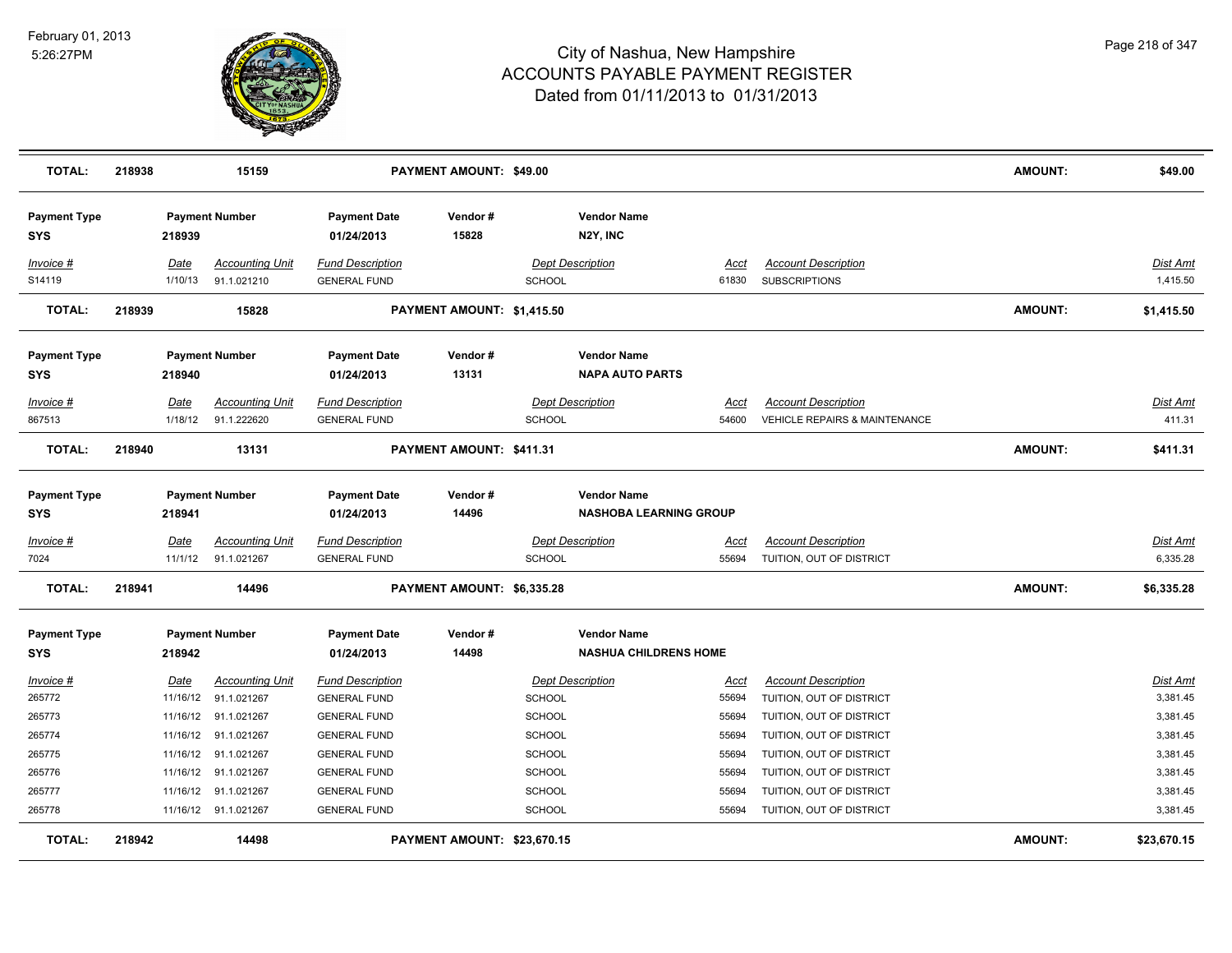

| <b>Payment Type</b> |                        | <b>Payment Number</b>                    | <b>Payment Date</b>                             | Vendor#                        |                                          | <b>Vendor Name</b>                    |                                                                   |                |                    |
|---------------------|------------------------|------------------------------------------|-------------------------------------------------|--------------------------------|------------------------------------------|---------------------------------------|-------------------------------------------------------------------|----------------|--------------------|
| SYS                 | 218943                 |                                          | 01/24/2013                                      | 11278                          |                                          | <b>NASHUA HIGH SCHOOL NORTH</b>       |                                                                   |                |                    |
| Invoice #           | Date                   | <b>Accounting Unit</b>                   | <b>Fund Description</b>                         |                                | <b>Dept Description</b>                  | Acct                                  | <b>Account Description</b>                                        |                | Dist Amt           |
| LETTERHEAD          | 1/10/13                | 91.2207.991600                           | ADULT ED/CONTINUING ED                          |                                | <b>SCHOOL</b>                            | 61135                                 | <b>EDUCATIONAL SUPPLIES</b>                                       |                | 35.00              |
| <b>TOTAL:</b>       | 218943                 | 11278                                    |                                                 | <b>PAYMENT AMOUNT: \$35.00</b> |                                          |                                       |                                                                   | <b>AMOUNT:</b> | \$35.00            |
| <b>Payment Type</b> |                        | <b>Payment Number</b>                    | <b>Payment Date</b>                             | Vendor#                        |                                          | <b>Vendor Name</b>                    |                                                                   |                |                    |
| <b>SYS</b>          | 218944                 |                                          | 01/24/2013                                      | 13144                          |                                          | <b>NASHUA OUTDOOR POWER EQUIPMENT</b> |                                                                   |                |                    |
| Invoice #<br>388493 | Date<br>1/3/13         | <b>Accounting Unit</b><br>91.1.222630    | <b>Fund Description</b><br><b>GENERAL FUND</b>  |                                | <b>Dept Description</b><br>SCHOOL        | Acct<br>61599                         | <b>Account Description</b><br><b>GROUNDS MAINTENANCE SUPPLIES</b> |                | Dist Amt<br>2.40   |
| 388502              | 1/3/13                 | 91.1.222630                              | <b>GENERAL FUND</b>                             |                                | <b>SCHOOL</b>                            | 61599                                 | GROUNDS MAINTENANCE SUPPLIES                                      |                | 79.08              |
| 388528              | 1/3/13                 | 91.1.222630                              | <b>GENERAL FUND</b>                             |                                | <b>SCHOOL</b>                            | 61599                                 | <b>GROUNDS MAINTENANCE SUPPLIES</b>                               |                | 0.80               |
| 388592              | 1/4/13                 | 91.1.041370                              | <b>GENERAL FUND</b>                             |                                | <b>SCHOOL</b>                            | 61135                                 | EDUCATIONAL SUPPLIES                                              |                | 37.85              |
| 388961              | 1/10/12                | 91.1.041370                              | <b>GENERAL FUND</b>                             |                                | <b>SCHOOL</b>                            | 61135                                 | EDUCATIONAL SUPPLIES                                              |                | 49.32              |
| <b>TOTAL:</b>       | 218944                 | 13144                                    |                                                 | PAYMENT AMOUNT: \$169.45       |                                          |                                       |                                                                   | <b>AMOUNT:</b> | \$169.45           |
| <b>Payment Type</b> |                        | <b>Payment Number</b>                    | <b>Payment Date</b>                             | Vendor#                        |                                          | <b>Vendor Name</b>                    |                                                                   |                |                    |
| <b>SYS</b>          | 218945                 |                                          | 01/24/2013                                      | 14513                          |                                          | <b>NATIONWIDE SALES &amp; SERVICE</b> |                                                                   |                |                    |
| Invoice #           | Date                   | <b>Accounting Unit</b>                   | <b>Fund Description</b>                         |                                | <b>Dept Description</b>                  | Acct                                  | <b>Account Description</b>                                        |                | Dist Amt           |
| 184731              | 1/2/13                 | 91.1.222620                              | <b>GENERAL FUND</b>                             |                                | <b>SCHOOL</b>                            | 61428                                 | <b>JANITORIAL SUPPLIES</b>                                        |                | 32.96              |
| 184915              | 1/4/12                 | 91.1.222620                              | <b>GENERAL FUND</b>                             |                                | <b>SCHOOL</b>                            | 61428                                 | JANITORIAL SUPPLIES                                               |                | 820.00             |
| <b>TOTAL:</b>       | 218945                 | 14513                                    |                                                 | PAYMENT AMOUNT: \$852.96       |                                          |                                       |                                                                   | <b>AMOUNT:</b> | \$852.96           |
| <b>Payment Type</b> |                        | <b>Payment Number</b>                    | <b>Payment Date</b>                             | Vendor#                        |                                          | <b>Vendor Name</b>                    |                                                                   |                |                    |
| <b>SYS</b>          | 218946                 |                                          | 01/24/2013                                      | 14521                          |                                          | <b>NEW ENGLAND ICE CREAM</b>          |                                                                   |                |                    |
| $Invoice$ #<br>2216 | <u>Date</u><br>1/10/13 | <b>Accounting Unit</b><br>91.2100.093120 | <b>Fund Description</b><br><b>FOOD SERVICES</b> |                                | <b>Dept Description</b><br><b>SCHOOL</b> | <u>Acct</u><br>61214                  | <b>Account Description</b><br>FOOD, FOOD SERVICE PROGRAM          |                | Dist Amt<br>233.28 |
| 2297721             | 11/8/12                | 91.2100.063120                           | <b>FOOD SERVICES</b>                            |                                | <b>SCHOOL</b>                            | 61214                                 | FOOD, FOOD SERVICE PROGRAM                                        |                | 25.92              |
| 2299183             | 11/30/12               | 91.2100.113120                           | <b>FOOD SERVICES</b>                            |                                | <b>SCHOOL</b>                            | 61214                                 | FOOD, FOOD SERVICE PROGRAM                                        |                | 63.36              |
| 2299184             | 11/30/12               | 91.2100.133120                           | <b>FOOD SERVICES</b>                            |                                | <b>SCHOOL</b>                            | 61214                                 | FOOD, FOOD SERVICE PROGRAM                                        |                | 74.88              |
| 4157                | 1/17/13                | 91.2100.163120                           | <b>FOOD SERVICES</b>                            |                                | <b>SCHOOL</b>                            | 61214                                 | FOOD, FOOD SERVICE PROGRAM                                        |                | 354.30             |
| 4163                | 1/17/13                | 91.2100.103120                           | <b>FOOD SERVICES</b>                            |                                | SCHOOL                                   | 61214                                 | FOOD, FOOD SERVICE PROGRAM                                        |                | 284.05             |
| 4170                | 1/17/13                | 91.2100.033120                           | <b>FOOD SERVICES</b>                            |                                | SCHOOL                                   | 61214                                 | FOOD, FOOD SERVICE PROGRAM                                        |                | 348.48             |
| <b>TOTAL:</b>       | 218946                 | 14521                                    |                                                 | PAYMENT AMOUNT: \$1,384.27     |                                          |                                       |                                                                   | <b>AMOUNT:</b> | \$1,384.27         |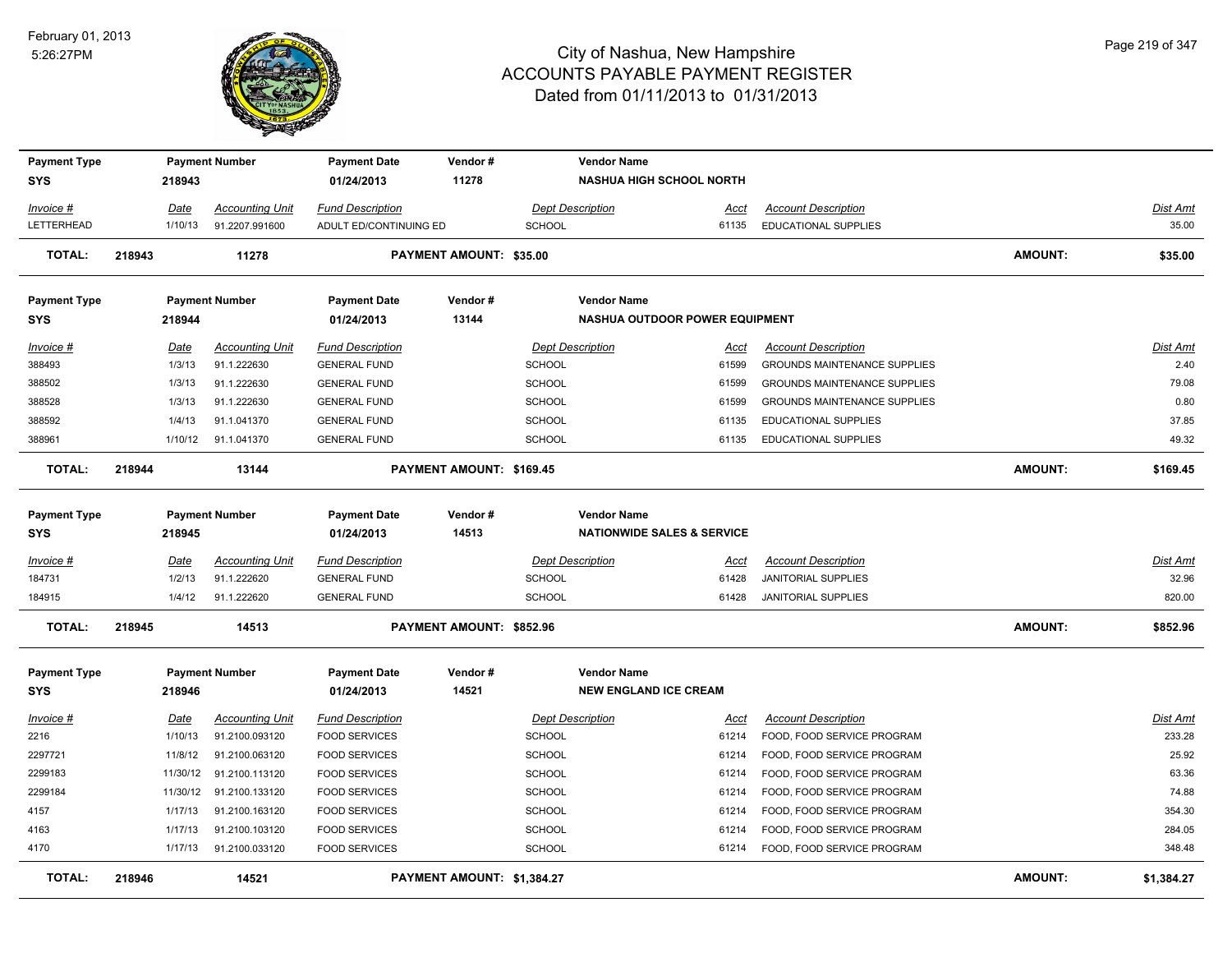

| <b>Payment Type</b> |        |         | <b>Payment Number</b>   | <b>Payment Date</b>     | Vendor#                    |               | <b>Vendor Name</b>          |             |                            |                |                 |
|---------------------|--------|---------|-------------------------|-------------------------|----------------------------|---------------|-----------------------------|-------------|----------------------------|----------------|-----------------|
| SYS                 |        | 218947  |                         | 01/24/2013              | 13177                      |               | <b>NFI NORTH INC</b>        |             |                            |                |                 |
| Invoice #           |        | Date    | <b>Accounting Unit</b>  | <b>Fund Description</b> |                            |               | <b>Dept Description</b>     | Acct        | <b>Account Description</b> |                | Dist Amt        |
| 185963              |        |         | 12/31/12 91.1.021267    | <b>GENERAL FUND</b>     |                            | <b>SCHOOL</b> |                             | 55694       | TUITION, OUT OF DISTRICT   |                | 651.56          |
| TOTAL:              | 218947 |         | 13177                   |                         | PAYMENT AMOUNT: \$651.56   |               |                             |             |                            | <b>AMOUNT:</b> | \$651.56        |
|                     |        |         |                         |                         |                            |               |                             |             |                            |                |                 |
| <b>Payment Type</b> |        |         | <b>Payment Number</b>   | <b>Payment Date</b>     | Vendor#                    |               | <b>Vendor Name</b>          |             |                            |                |                 |
| <b>SYS</b>          |        | 218948  |                         | 01/24/2013              | 15889                      |               | <b>NHICC</b>                |             |                            |                |                 |
| Invoice #           |        | Date    | <b>Accounting Unit</b>  | <b>Fund Description</b> |                            |               | <b>Dept Description</b>     | Acct        | <b>Account Description</b> |                | Dist Amt        |
| <b>TRAINING</b>     |        | 1/16/13 | 91.1.991490             | <b>GENERAL FUND</b>     |                            | <b>SCHOOL</b> |                             | 61135       | EDUCATIONAL SUPPLIES       |                | 35.00           |
| <b>TOTAL:</b>       | 218948 |         | 15889                   |                         | PAYMENT AMOUNT: \$35.00    |               |                             |             |                            | <b>AMOUNT:</b> | \$35.00         |
|                     |        |         |                         |                         |                            |               |                             |             |                            |                |                 |
| <b>Payment Type</b> |        |         | <b>Payment Number</b>   | <b>Payment Date</b>     | Vendor#                    |               | <b>Vendor Name</b>          |             |                            |                |                 |
| SYS                 |        | 218949  |                         | 01/24/2013              | 14551                      |               | <b>NIXON CO INC</b>         |             |                            |                |                 |
| Invoice #           |        | Date    | <b>Accounting Unit</b>  | <b>Fund Description</b> |                            |               | <b>Dept Description</b>     | Acct        | <b>Account Description</b> |                | Dist Amt        |
| 173340              |        |         | 12/27/12 91.2212.991408 | ATHLETICS REVENUE FUND  |                            | SCHOOL        |                             | 61299       | MISCELLANEOUS SUPPLIES     |                | 470.00          |
| <b>TOTAL:</b>       | 218949 |         | 14551                   |                         | PAYMENT AMOUNT: \$470.00   |               |                             |             |                            | <b>AMOUNT:</b> | \$470.00        |
| <b>Payment Type</b> |        |         | <b>Payment Number</b>   | <b>Payment Date</b>     | Vendor#                    |               | <b>Vendor Name</b>          |             |                            |                |                 |
| SYS                 |        | 218950  |                         | 01/24/2013              | 15908                      |               | <b>OPPORTUNITY NETWORKS</b> |             |                            |                |                 |
| $Invoice$ #         |        | Date    | <b>Accounting Unit</b>  | <b>Fund Description</b> |                            |               | <b>Dept Description</b>     | <u>Acct</u> | <b>Account Description</b> |                | <b>Dist Amt</b> |
| 7346                |        |         | 11/30/12 91.1.022190    | <b>GENERAL FUND</b>     |                            | <b>SCHOOL</b> |                             | 53614       | PUPIL SUPPORT SERVICES     |                | 619.08          |
| 7347                |        |         | 12/31/12 91.1.022190    | <b>GENERAL FUND</b>     |                            | SCHOOL        |                             | 53614       | PUPIL SUPPORT SERVICES     |                | 795.96          |
| <b>TOTAL:</b>       | 218950 |         | 15908                   |                         | PAYMENT AMOUNT: \$1,415.04 |               |                             |             |                            | <b>AMOUNT:</b> | \$1,415.04      |
| <b>Payment Type</b> |        |         | <b>Payment Number</b>   | <b>Payment Date</b>     | Vendor#                    |               | <b>Vendor Name</b>          |             |                            |                |                 |
| SYS                 |        | 218951  |                         | 01/24/2013              | 15884                      |               | <b>DENNIS J ORDWAY</b>      |             |                            |                |                 |
| <b>Invoice #</b>    |        | Date    | <b>Accounting Unit</b>  | <b>Fund Description</b> |                            |               | <b>Dept Description</b>     | <u>Acct</u> | <b>Account Description</b> |                | Dist Amt        |
| 11113-04            |        | 1/11/13 | 91.1.041432             | <b>GENERAL FUND</b>     |                            | <b>SCHOOL</b> |                             | 55642       | <b>GAME OFFICIALS</b>      |                | 80.00           |
| <b>TOTAL:</b>       | 218951 |         | 15884                   |                         | PAYMENT AMOUNT: \$80.00    |               |                             |             |                            | <b>AMOUNT:</b> | \$80.00         |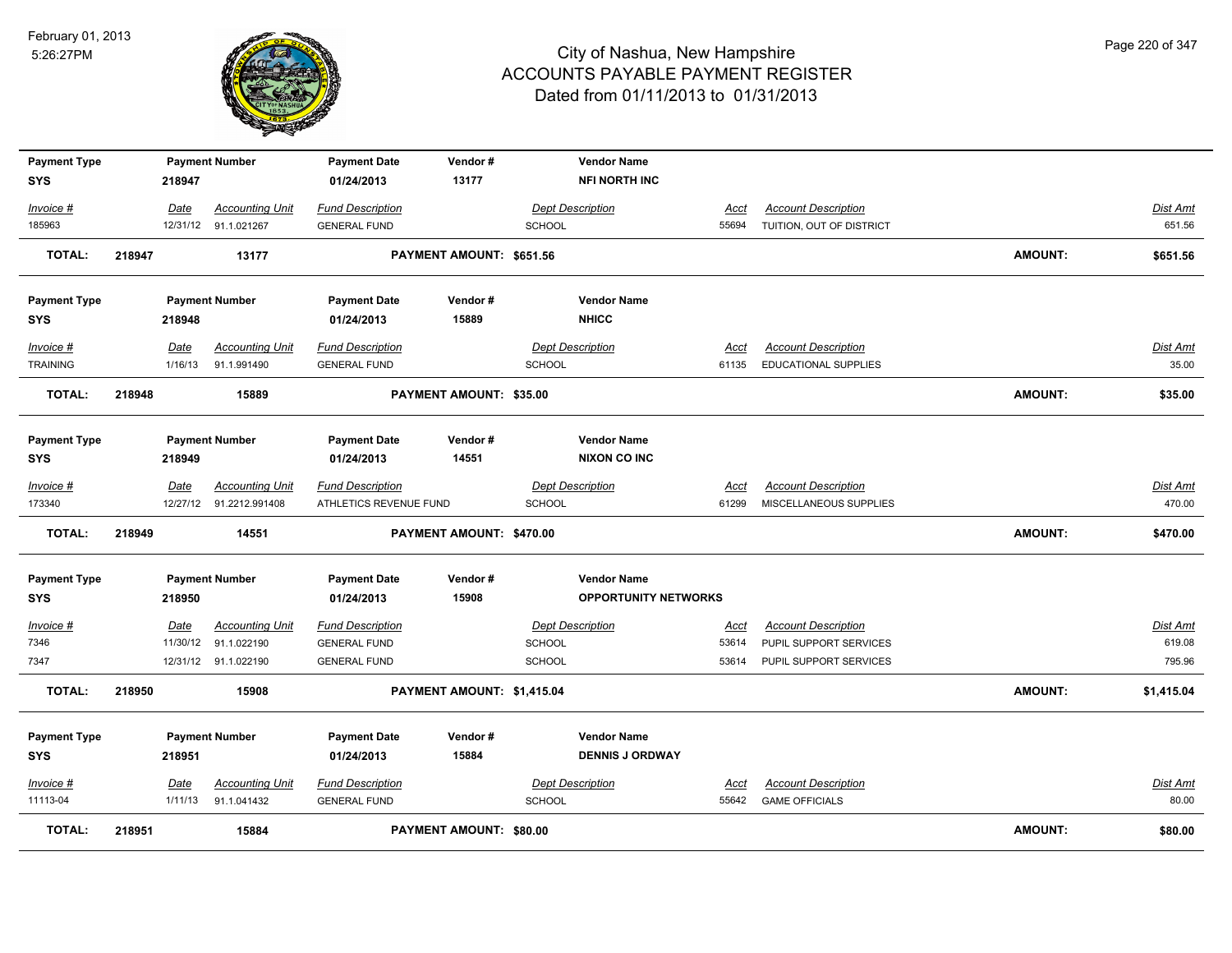

| <b>Payment Type</b>               |                 | <b>Payment Number</b>                 | <b>Payment Date</b>                            | Vendor#                        | <b>Vendor Name</b>                       |                              |                                                  |                     |                           |
|-----------------------------------|-----------------|---------------------------------------|------------------------------------------------|--------------------------------|------------------------------------------|------------------------------|--------------------------------------------------|---------------------|---------------------------|
| SYS                               | 218952          |                                       | 01/24/2013                                     | 15833                          | <b>ROY PARKER</b>                        |                              |                                                  |                     |                           |
| $Invoice$ #                       | <u>Date</u>     | <b>Accounting Unit</b>                | <b>Fund Description</b>                        |                                | <b>Dept Description</b>                  | <u>Acct</u>                  | <b>Account Description</b>                       |                     | Dist Amt                  |
| 11413-04                          | 1/14/13         | 91.1.041436                           | <b>GENERAL FUND</b>                            |                                | <b>SCHOOL</b>                            | 55642                        | <b>GAME OFFICIALS</b>                            |                     | 60.00                     |
|                                   |                 |                                       |                                                |                                |                                          |                              |                                                  |                     |                           |
| <b>TOTAL:</b>                     | 218952          | 15833                                 |                                                | <b>PAYMENT AMOUNT: \$60.00</b> |                                          |                              |                                                  | <b>AMOUNT:</b>      | \$60.00                   |
| <b>Payment Type</b>               |                 | <b>Payment Number</b>                 | <b>Payment Date</b>                            | Vendor#                        | <b>Vendor Name</b>                       |                              |                                                  |                     |                           |
| SYS                               | 218953          |                                       | 01/24/2013                                     | 10580                          |                                          | PATTERSON MEDICAL SUPPLY INC |                                                  |                     |                           |
| Invoice #                         | Date            | <b>Accounting Unit</b>                | <b>Fund Description</b>                        |                                | <b>Dept Description</b>                  | Acct                         | <b>Account Description</b>                       |                     | Dist Amt                  |
| 5586456231                        |                 | 12/27/12 91.1.152130                  | <b>GENERAL FUND</b>                            |                                | <b>SCHOOL</b>                            | 61142                        | <b>MEDICAL SUPPLIES</b>                          |                     | 39.89                     |
| <b>TOTAL:</b>                     | 218953          | 10580                                 |                                                | PAYMENT AMOUNT: \$39.89        |                                          |                              |                                                  | <b>AMOUNT:</b>      | \$39.89                   |
|                                   |                 |                                       |                                                |                                |                                          |                              |                                                  |                     |                           |
| <b>Payment Type</b><br><b>SYS</b> | 218954          | <b>Payment Number</b>                 | <b>Payment Date</b><br>01/24/2013              | Vendor#<br>13276               | <b>Vendor Name</b><br>PEABODY SUPPLY CO  |                              |                                                  |                     |                           |
| $Invoice$ #                       | <u>Date</u>     | <b>Accounting Unit</b>                | <b>Fund Description</b>                        |                                | <b>Dept Description</b>                  | <u>Acct</u>                  | <b>Account Description</b>                       |                     | <b>Dist Amt</b>           |
| 57123-R                           | 12/14/12        | 91.2100.993120                        | <b>FOOD SERVICES</b>                           |                                | <b>SCHOOL</b>                            | 54487                        | <b>EQUIPMENT REPAIRS &amp;</b>                   |                     | 1.75                      |
| 57124                             | 12/14/12        | 91.1.222620                           | <b>GENERAL FUND</b>                            |                                | <b>SCHOOL</b>                            | 61414                        | MAINTENANCE<br>SUPPLIES, PLUMBING                |                     | 308.99                    |
| 57125                             | 12/14/12        | 91.1.222620                           | <b>GENERAL FUND</b>                            |                                | <b>SCHOOL</b>                            | 61414                        | SUPPLIES, PLUMBING                               |                     | 3.64                      |
| 57691                             | 12/17/12        | 91.1.222620                           | <b>GENERAL FUND</b>                            |                                | <b>SCHOOL</b>                            | 61414                        | SUPPLIES, PLUMBING                               |                     | 570.30                    |
| 57692                             | 12/17/12        | 91.1.222620                           | <b>GENERAL FUND</b>                            |                                | <b>SCHOOL</b>                            | 61414                        | SUPPLIES, PLUMBING                               |                     | 25.64                     |
| 60776                             |                 | 12/21/12 91.1.222620                  | <b>GENERAL FUND</b>                            |                                | SCHOOL                                   | 61414                        | SUPPLIES, PLUMBING                               |                     | 75.70                     |
| 60776                             | 12/21/12        | 91.1.222620                           | <b>GENERAL FUND</b>                            |                                | <b>SCHOOL</b>                            | 61414                        | SUPPLIES, PLUMBING                               |                     | $-0.05$                   |
| 62756                             | 12/31/12        | 91.1.222620                           | <b>GENERAL FUND</b>                            |                                | <b>SCHOOL</b>                            | 61414                        | SUPPLIES, PLUMBING                               |                     | 97.64                     |
| 62756                             | 12/31/12        | 91.1.222620                           | <b>GENERAL FUND</b>                            |                                | <b>SCHOOL</b>                            | 61414                        | SUPPLIES, PLUMBING                               |                     | $-0.05$                   |
| 63123                             | 1/2/13          | 91.1.222620                           | <b>GENERAL FUND</b>                            |                                | <b>SCHOOL</b>                            | 61414                        | SUPPLIES, PLUMBING                               |                     | 8.76                      |
| 64272                             | 1/4/13          | 91.1.222620                           | <b>GENERAL FUND</b>                            |                                | <b>SCHOOL</b>                            | 61414                        | SUPPLIES, PLUMBING                               |                     | 10.46                     |
| 68466                             | 1/11/13         | 91.1.222620                           | <b>GENERAL FUND</b>                            |                                | <b>SCHOOL</b>                            | 61414                        | SUPPLIES, PLUMBING                               |                     | $-41.40$                  |
| <b>TOTAL:</b>                     | 218954          | 13276                                 |                                                | PAYMENT AMOUNT: \$1,061.38     |                                          |                              |                                                  | <b>AMOUNT:</b>      | \$1,061.38                |
| <b>Payment Type</b>               |                 | <b>Payment Number</b>                 | <b>Payment Date</b>                            | Vendor#                        | <b>Vendor Name</b>                       |                              |                                                  | Payee Name          |                           |
| SYS                               | 218955          |                                       | 01/24/2013                                     | 13322                          |                                          | PITNEY BOWES GLOBAL FIN SRVS |                                                  | <b>PITNEY BOWES</b> |                           |
| Invoice #<br>648632               | Date<br>1/14/13 | <b>Accounting Unit</b><br>91.1.071160 | <b>Fund Description</b><br><b>GENERAL FUND</b> |                                | <b>Dept Description</b><br><b>SCHOOL</b> | Acct<br>55607                | <b>Account Description</b><br>POSTAGE & DELIVERY |                     | <b>Dist Amt</b><br>198.02 |
| TOTAL:                            | 218955          | 13322                                 |                                                | PAYMENT AMOUNT: \$198.02       |                                          |                              |                                                  | <b>AMOUNT:</b>      | \$198.02                  |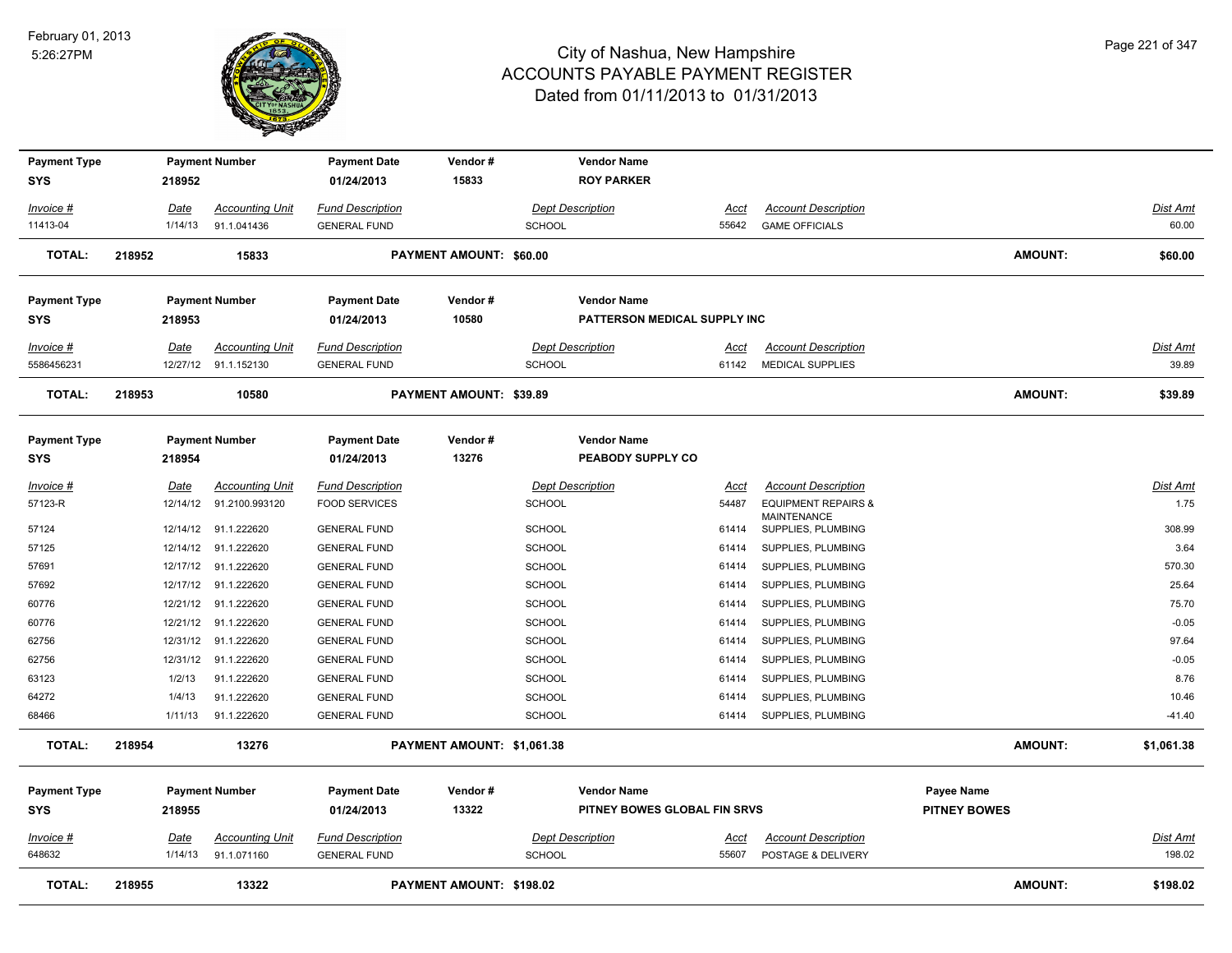

| <b>Payment Type</b>               |             | <b>Payment Number</b>  | <b>Payment Date</b>               | Vendor#                        | <b>Vendor Name</b>                         |       |                              |                 |                 |
|-----------------------------------|-------------|------------------------|-----------------------------------|--------------------------------|--------------------------------------------|-------|------------------------------|-----------------|-----------------|
| <b>SYS</b>                        | 218956      |                        | 01/24/2013                        | 13355                          | PRO AV SYSTEMS INC                         |       |                              |                 |                 |
| Invoice #                         | Date        | <b>Accounting Unit</b> | <b>Fund Description</b>           |                                | <b>Dept Description</b>                    | Acct  | <b>Account Description</b>   | Activity        | <b>Dist Amt</b> |
| 17907                             | 12/28/12    | 91.1.121160            | <b>GENERAL FUND</b>               | <b>SCHOOL</b>                  |                                            | 71221 | <b>COMPUTER EQUIPMENT</b>    |                 | 1,240.00        |
| 17924                             | 12/28/12    | 91.1.992225            | <b>GENERAL FUND</b>               | <b>SCHOOL</b>                  |                                            | 71999 | MISCELLANEOUS EQUIPMENT      |                 | 739.00          |
| 17926                             | 1/2/13      | 91.3800.991600         | <b>SCHOOL GRANTS FUND</b>         | SCHOOL                         |                                            | 71221 | <b>COMPUTER EQUIPMENT</b>    | 91.03213.991600 | 589.00          |
| 17946                             | 1/8/13      | 91.1.041300            | <b>GENERAL FUND</b>               | SCHOOL                         |                                            | 71221 | <b>COMPUTER EQUIPMENT</b>    |                 | 1,049.00        |
| 17947                             | 1/8/13      | 91.3800.991600         | <b>SCHOOL GRANTS FUND</b>         | SCHOOL                         |                                            | 71999 | MISCELLANEOUS EQUIPMENT      | 91.03213.991600 | 2,000.00        |
| <b>TOTAL:</b>                     | 218956      | 13355                  |                                   | PAYMENT AMOUNT: \$5,617.00     |                                            |       |                              | <b>AMOUNT:</b>  | \$5,617.00      |
| <b>Payment Type</b>               |             | <b>Payment Number</b>  | <b>Payment Date</b>               | Vendor#                        | <b>Vendor Name</b>                         |       |                              | Payee Name      |                 |
| <b>SYS</b>                        | 218957      |                        | 01/24/2013                        | 13356                          | PRO ED CO                                  |       | PRO-ED                       |                 |                 |
| Invoice #                         | Date        | <b>Accounting Unit</b> | <b>Fund Description</b>           |                                | <b>Dept Description</b>                    | Acct  | <b>Account Description</b>   |                 | <b>Dist Amt</b> |
| 2095657                           | 1/8/13      | 91.1.121160            | <b>GENERAL FUND</b>               | <b>SCHOOL</b>                  |                                            | 61875 | <b>BOOKS</b>                 |                 | 93.50           |
| <b>TOTAL:</b>                     | 218957      | 13356                  |                                   | <b>PAYMENT AMOUNT: \$93.50</b> |                                            |       |                              | <b>AMOUNT:</b>  | \$93.50         |
| <b>Payment Type</b>               |             | <b>Payment Number</b>  | <b>Payment Date</b>               | Vendor#                        | <b>Vendor Name</b>                         |       |                              |                 |                 |
| <b>SYS</b>                        | 218958      |                        | 01/24/2013                        | 13369                          | THE PROVIDER ENTERPRISES INC               |       |                              |                 |                 |
| Invoice #                         | Date        | <b>Accounting Unit</b> | <b>Fund Description</b>           |                                | <b>Dept Description</b>                    | Acct  | <b>Account Description</b>   |                 | Dist Amt        |
| 30180                             | 12/29/12    | 91.1.992700            | <b>GENERAL FUND</b>               | SCHOOL                         |                                            | 55691 | SPED TRANSPORTATION SERVICES |                 | 999.75          |
| 30181                             | 12/29/12    | 91.1.992700            | <b>GENERAL FUND</b>               | <b>SCHOOL</b>                  |                                            | 55691 | SPED TRANSPORTATION SERVICES |                 | 1,046.25        |
| 30182                             | 12/29/12    | 91.1.992700            | <b>GENERAL FUND</b>               | <b>SCHOOL</b>                  |                                            | 55691 | SPED TRANSPORTATION SERVICES |                 | 1,511.25        |
| 30183                             | 12/29/12    | 91.1.992700            | <b>GENERAL FUND</b>               | <b>SCHOOL</b>                  |                                            | 55691 | SPED TRANSPORTATION SERVICES |                 | 999.75          |
| 30304                             | 12/30/12    | 91.1.992700            | <b>GENERAL FUND</b>               | <b>SCHOOL</b>                  |                                            | 55691 | SPED TRANSPORTATION SERVICES |                 | 3,645.00        |
| 30305                             |             |                        |                                   |                                |                                            |       |                              |                 | 810.00          |
|                                   | 12/30/12    | 91.1.992700            | <b>GENERAL FUND</b>               | <b>SCHOOL</b>                  |                                            | 55691 | SPED TRANSPORTATION SERVICES |                 |                 |
| 30306                             | 12/30/12    | 91.1.992700            | <b>GENERAL FUND</b>               | <b>SCHOOL</b>                  |                                            | 55691 | SPED TRANSPORTATION SERVICES |                 | 28,150.00       |
| 30307                             |             | 12/30/12 91.1.992700   | <b>GENERAL FUND</b>               | <b>SCHOOL</b>                  |                                            | 55691 | SPED TRANSPORTATION SERVICES |                 | 1,575.00        |
| <b>TOTAL:</b>                     | 218958      | 13369                  |                                   | PAYMENT AMOUNT: \$38,737.00    |                                            |       |                              | <b>AMOUNT:</b>  | \$38,737.00     |
| <b>Payment Type</b><br><b>SYS</b> | 218959      | <b>Payment Number</b>  | <b>Payment Date</b><br>01/24/2013 | Vendor#<br>13376               | <b>Vendor Name</b><br>PUBLIC SERVICE OF NH |       |                              |                 |                 |
| $Invoice$ #                       | <b>Date</b> | <b>Accounting Unit</b> | <b>Fund Description</b>           |                                | <b>Dept Description</b>                    | Acct  | <b>Account Description</b>   |                 | <b>Dist Amt</b> |
| 240B0110B60-110001509             | 1/9/13      | 91.1.032621            | <b>GENERAL FUND</b>               | <b>SCHOOL</b>                  |                                            | 54100 | <b>ELECTRICITY</b>           |                 | 36,138.02       |
| 240B0110B60-110001511             | 1/9/13      | 91.1.042621            | <b>GENERAL FUND</b>               | <b>SCHOOL</b>                  |                                            | 54100 | <b>ELECTRICITY</b>           |                 | 35,793.04       |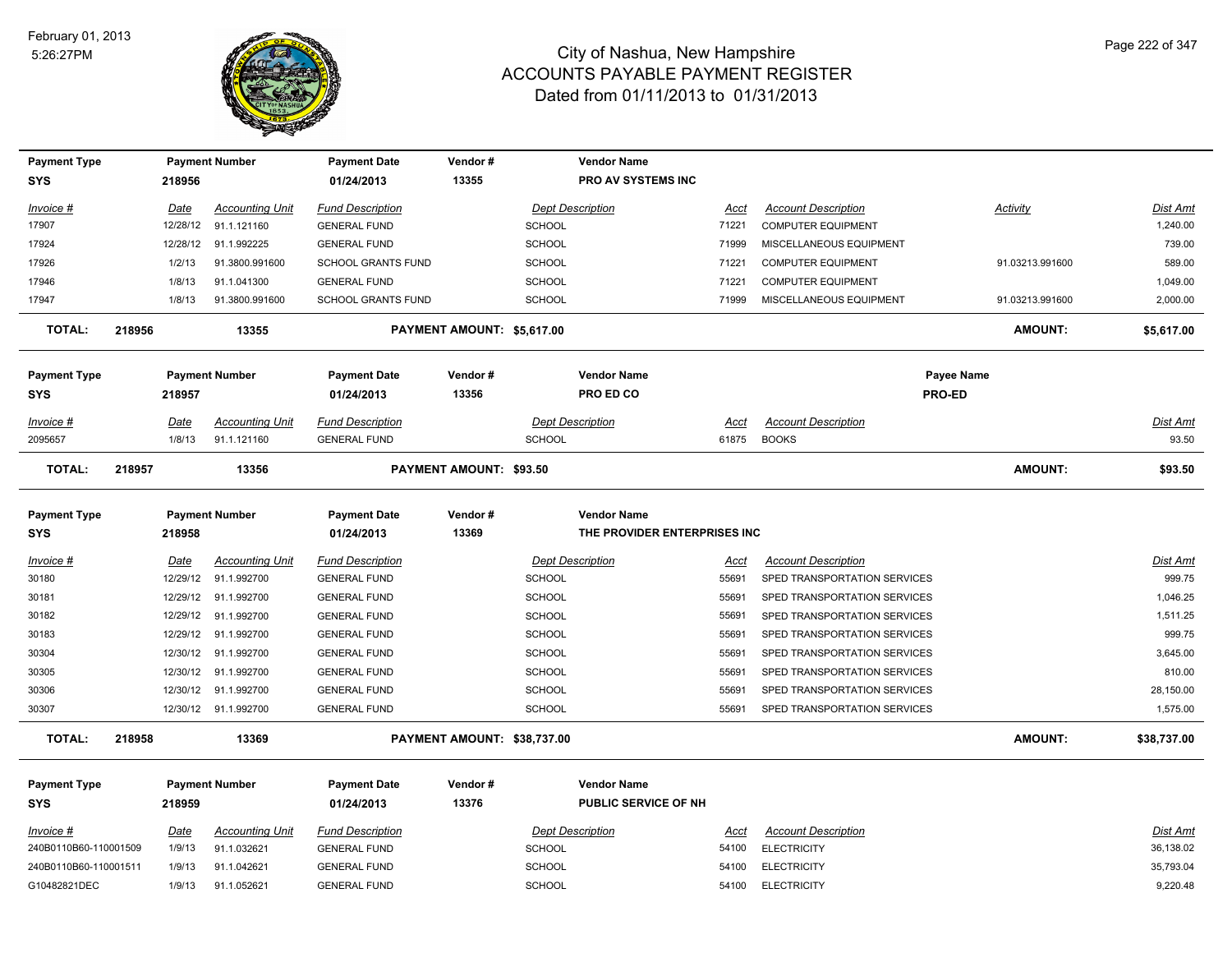

| <b>TOTAL:</b>                     | 218959 |                | 13376                                          |                                                | PAYMENT AMOUNT: \$81,151.54 |               |                                                   |               |                                                           | <b>AMOUNT:</b> | \$81,151.54                 |
|-----------------------------------|--------|----------------|------------------------------------------------|------------------------------------------------|-----------------------------|---------------|---------------------------------------------------|---------------|-----------------------------------------------------------|----------------|-----------------------------|
| <b>Payment Type</b><br><b>SYS</b> |        | 218960         | <b>Payment Number</b>                          | <b>Payment Date</b><br>01/24/2013              | Vendor#<br>15841            |               | <b>Vendor Name</b><br><b>R C BUYERS WAREHOUSE</b> |               |                                                           |                |                             |
| Invoice #<br>76599                |        | Date<br>1/4/13 | <b>Accounting Unit</b><br>91.1.041370          | <b>Fund Description</b><br><b>GENERAL FUND</b> |                             | <b>SCHOOL</b> | <b>Dept Description</b>                           | Acct<br>61135 | <b>Account Description</b><br><b>EDUCATIONAL SUPPLIES</b> |                | Dist Amt<br>13.90           |
| <b>TOTAL:</b>                     | 218960 |                | 15841                                          |                                                | PAYMENT AMOUNT: \$13.90     |               |                                                   |               |                                                           | <b>AMOUNT:</b> | \$13.90                     |
| <b>Payment Type</b>               |        |                | <b>Payment Number</b>                          | <b>Payment Date</b>                            | Vendor#                     |               | <b>Vendor Name</b>                                |               |                                                           |                |                             |
| <b>SYS</b>                        |        | 218961         |                                                | 01/24/2013                                     | 13409                       |               | <b>READYNURSE STAFFING SERVICES</b>               |               |                                                           |                |                             |
| Invoice #<br>24126-158117         |        | Date           | <b>Accounting Unit</b><br>12/16/12 91.1.992130 | <b>Fund Description</b><br><b>GENERAL FUND</b> |                             | <b>SCHOOL</b> | <b>Dept Description</b>                           | Acct<br>53614 | <b>Account Description</b><br>PUPIL SUPPORT SERVICES      |                | <b>Dist Amt</b><br>1,123.23 |
| <b>TOTAL:</b>                     | 218961 |                | 13409                                          |                                                | PAYMENT AMOUNT: \$1,123.23  |               |                                                   |               |                                                           | <b>AMOUNT:</b> | \$1,123.23                  |
| <b>Payment Type</b><br><b>SYS</b> |        | 218962         | <b>Payment Number</b>                          | <b>Payment Date</b><br>01/24/2013              | Vendor#<br>13434            |               | <b>Vendor Name</b><br><b>MARGARET REYNOLDS</b>    |               |                                                           |                |                             |
| $Invoice$ #                       |        | Date           | <b>Accounting Unit</b>                         | <b>Fund Description</b>                        |                             |               | <b>Dept Description</b>                           | <u>Acct</u>   | <b>Account Description</b>                                |                | <b>Dist Amt</b>             |
| MILES-DEC                         |        | 1/10/13        | 91.1.992322                                    | <b>GENERAL FUND</b>                            |                             | <b>SCHOOL</b> |                                                   | 55307         | MILEAGE REIMBURSEMENTS                                    |                | 17.76                       |
| MILES-NOV                         |        | 1/14/13        | 91.1.992322                                    | <b>GENERAL FUND</b>                            |                             | <b>SCHOOL</b> |                                                   | 55307         | MILEAGE REIMBURSEMENTS                                    |                | 25.11                       |
| TOTAL:                            | 218962 |                | 13434                                          |                                                | PAYMENT AMOUNT: \$42.87     |               |                                                   |               |                                                           | <b>AMOUNT:</b> | \$42.87                     |
| <b>Payment Type</b>               |        |                | <b>Payment Number</b>                          | <b>Payment Date</b>                            | Vendor#                     |               | <b>Vendor Name</b>                                |               |                                                           |                |                             |
| <b>SYS</b>                        |        | 218963         |                                                | 01/24/2013                                     | 15891                       |               | <b>CONNER ROOT</b>                                |               |                                                           |                |                             |
| Invoice #                         |        | Date           | <b>Accounting Unit</b>                         | <b>Fund Description</b>                        |                             |               | <b>Dept Description</b>                           | Acct          | <b>Account Description</b>                                |                | <u>Dist Amt</u>             |
| 10713-03                          |        | 1/7/13         | 91.1.031437                                    | <b>GENERAL FUND</b>                            |                             | <b>SCHOOL</b> |                                                   | 55642         | <b>GAME OFFICIALS</b>                                     |                | 60.00                       |
| 11013-05                          |        | 1/10/13        | 91.1.051434                                    | <b>GENERAL FUND</b>                            |                             | <b>SCHOOL</b> |                                                   | 55642         | <b>GAME OFFICIALS</b>                                     |                | 120.00                      |
| <b>TOTAL:</b>                     | 218963 |                | 15891                                          |                                                | PAYMENT AMOUNT: \$180.00    |               |                                                   |               |                                                           | <b>AMOUNT:</b> | \$180.00                    |
| <b>Payment Type</b>               |        |                | <b>Payment Number</b>                          | <b>Payment Date</b>                            | Vendor#                     |               | <b>Vendor Name</b>                                |               |                                                           |                |                             |
| <b>SYS</b>                        |        | 218964         |                                                | 01/24/2013                                     | 13476                       |               | <b>SUSAN ROURKE</b>                               |               |                                                           |                |                             |
| Invoice #                         |        | Date           | <b>Accounting Unit</b>                         | <b>Fund Description</b>                        |                             |               | <b>Dept Description</b>                           | Acct          | <b>Account Description</b>                                |                | <b>Dist Amt</b>             |
| <b>JAN-13</b>                     |        | 1/15/13        | 91.1.031160                                    | <b>GENERAL FUND</b>                            |                             | <b>SCHOOL</b> |                                                   | 61135         | <b>EDUCATIONAL SUPPLIES</b>                               |                | 59.80                       |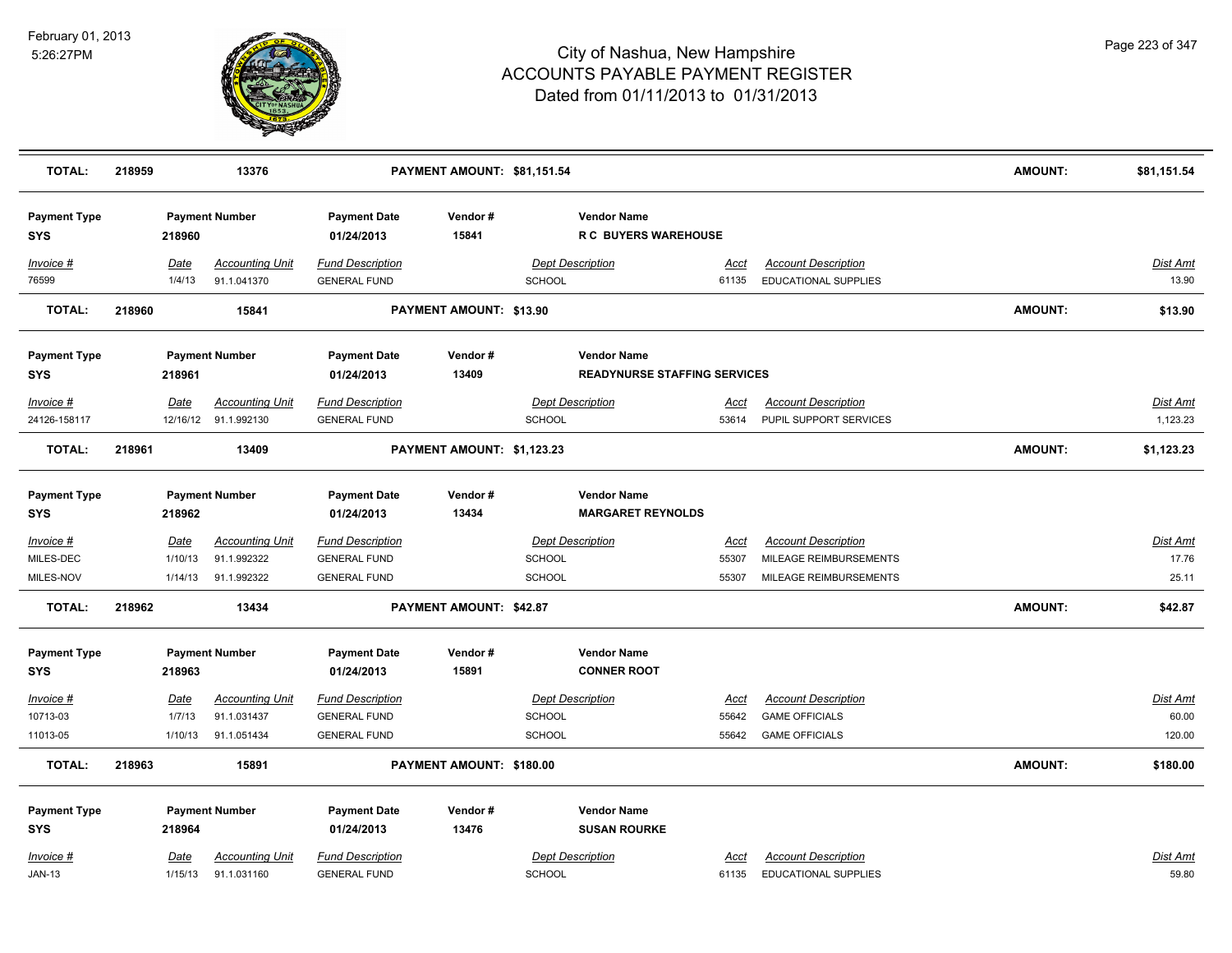

| <b>TOTAL:</b>                     | 218964 |                         | 13476                                    |                                                 | <b>PAYMENT AMOUNT: \$59.80</b> |               |                                                        |                      |                                                      | <b>AMOUNT:</b>                                      | \$59.80            |
|-----------------------------------|--------|-------------------------|------------------------------------------|-------------------------------------------------|--------------------------------|---------------|--------------------------------------------------------|----------------------|------------------------------------------------------|-----------------------------------------------------|--------------------|
| <b>Payment Type</b><br><b>SYS</b> |        | 218965                  | <b>Payment Number</b>                    | <b>Payment Date</b><br>01/24/2013               | Vendor#<br>15079               |               | <b>Vendor Name</b><br>ROYAL PALACE DANCE STUDIO, LLC   |                      |                                                      |                                                     |                    |
| Invoice #<br>1/2-2/22/13          |        | Date<br>1/2/13          | <b>Accounting Unit</b><br>91.2222.991490 | <b>Fund Description</b><br>AFTER SCHOOL PROGRAM |                                | <b>SCHOOL</b> | <b>Dept Description</b>                                | Acct<br>51200        | <b>Account Description</b><br>WAGES PART TIME        | Activity                                            | Dist Amt<br>500.00 |
| 1/2-2/22/13                       |        | 1/2/13                  | 91.3800.991490                           | <b>SCHOOL GRANTS FUND</b>                       |                                | SCHOOL        |                                                        | 51200                | <b>WAGES PART TIME</b>                               | 91.03463.991490                                     | 500.00             |
| <b>TOTAL:</b>                     | 218965 |                         | 15079                                    |                                                 | PAYMENT AMOUNT: \$1,000.00     |               |                                                        |                      |                                                      | <b>AMOUNT:</b>                                      | \$1,000.00         |
| <b>Payment Type</b><br><b>SYS</b> |        | 218966                  | <b>Payment Number</b>                    | <b>Payment Date</b><br>01/24/2013               | Vendor#<br>11017               |               | <b>Vendor Name</b><br><b>S &amp; S WORLDWIDE</b>       |                      |                                                      | <b>Payee Name</b><br><b>S &amp; S WORLDWIDE INC</b> |                    |
| Invoice #<br>7568871              |        | Date<br>1/2/13          | <b>Accounting Unit</b><br>91.3800.991490 | <b>Fund Description</b><br>SCHOOL GRANTS FUND   |                                | SCHOOL        | <b>Dept Description</b>                                | Acct<br>61299        | <b>Account Description</b><br>MISCELLANEOUS SUPPLIES | <b>Activity</b><br>91.03463.991490                  | Dist Amt<br>85.98  |
| <b>TOTAL:</b>                     | 218966 |                         | 11017                                    |                                                 | <b>PAYMENT AMOUNT: \$85.98</b> |               |                                                        |                      |                                                      | AMOUNT:                                             | \$85.98            |
| <b>Payment Type</b><br><b>SYS</b> |        | 218967                  | <b>Payment Number</b>                    | <b>Payment Date</b><br>01/24/2013               | Vendor#<br>13518               |               | <b>Vendor Name</b><br><b>SCHOLASTIC BOOK CLUBS INC</b> |                      |                                                      | Payee Name<br><b>SCHOLASTIC INC</b>                 |                    |
| Invoice #                         |        | Date                    | <b>Accounting Unit</b>                   | <b>Fund Description</b>                         |                                |               | <b>Dept Description</b>                                | <u>Acct</u>          | <b>Account Description</b>                           |                                                     | <b>Dist Amt</b>    |
| 66408135                          |        | 12/5/12                 | 91.1.061105                              | <b>GENERAL FUND</b>                             |                                | SCHOOL        |                                                        | 61135                | EDUCATIONAL SUPPLIES                                 |                                                     | 20.00              |
| <b>TOTAL:</b>                     | 218967 |                         | 13518                                    |                                                 | <b>PAYMENT AMOUNT: \$20.00</b> |               |                                                        |                      |                                                      | <b>AMOUNT:</b>                                      | \$20.00            |
| <b>Payment Type</b>               |        |                         | <b>Payment Number</b>                    | <b>Payment Date</b>                             | Vendor#                        |               | <b>Vendor Name</b>                                     |                      |                                                      |                                                     |                    |
| <b>SYS</b>                        |        | 218968                  |                                          | 01/24/2013                                      | 13523                          |               | <b>SCHOOL HEALTH CORP</b>                              |                      |                                                      |                                                     |                    |
| Invoice #<br>2618964-00           |        | <b>Date</b><br>12/11/12 | <b>Accounting Unit</b><br>91.1.122130    | <b>Fund Description</b><br><b>GENERAL FUND</b>  |                                | <b>SCHOOL</b> | <b>Dept Description</b>                                | <u>Acct</u><br>61142 | <b>Account Description</b><br>MEDICAL SUPPLIES       |                                                     | Dist Amt<br>119.84 |
| 2624196-00                        |        | 1/2/13                  | 91.1.041160                              | <b>GENERAL FUND</b>                             |                                | SCHOOL        |                                                        | 61135                | <b>EDUCATIONAL SUPPLIES</b>                          |                                                     | 120.80             |
| 2624753-00                        |        |                         | 12/31/12 91.1.152130                     | <b>GENERAL FUND</b>                             |                                | <b>SCHOOL</b> |                                                        | 61142                | <b>MEDICAL SUPPLIES</b>                              |                                                     | 183.99             |
| <b>TOTAL:</b>                     | 218968 |                         | 13523                                    |                                                 | PAYMENT AMOUNT: \$424.63       |               |                                                        |                      |                                                      | <b>AMOUNT:</b>                                      | \$424.63           |
| <b>Payment Type</b>               |        |                         | <b>Payment Number</b>                    | <b>Payment Date</b>                             | Vendor#                        |               | <b>Vendor Name</b>                                     |                      |                                                      |                                                     |                    |
| <b>SYS</b>                        |        | 218969                  |                                          | 01/24/2013                                      | 13526                          |               | <b>SCHOOL SPECIALTY</b>                                |                      |                                                      |                                                     |                    |
| $Invoice$ #<br>208109680352       |        | <b>Date</b><br>1/4/13   | <b>Accounting Unit</b><br>91.1.051375    | <b>Fund Description</b><br><b>GENERAL FUND</b>  |                                | SCHOOL        | <b>Dept Description</b>                                | <b>Acct</b><br>61135 | <b>Account Description</b><br>EDUCATIONAL SUPPLIES   | <b>Activity</b>                                     | Dist Amt<br>120.10 |
| 208109680355                      |        | 1/4/13                  | 91.1.051160                              | <b>GENERAL FUND</b>                             |                                | <b>SCHOOL</b> |                                                        | 71800                | <b>FURNITURE &amp; FIXTURES</b>                      |                                                     | 988.40             |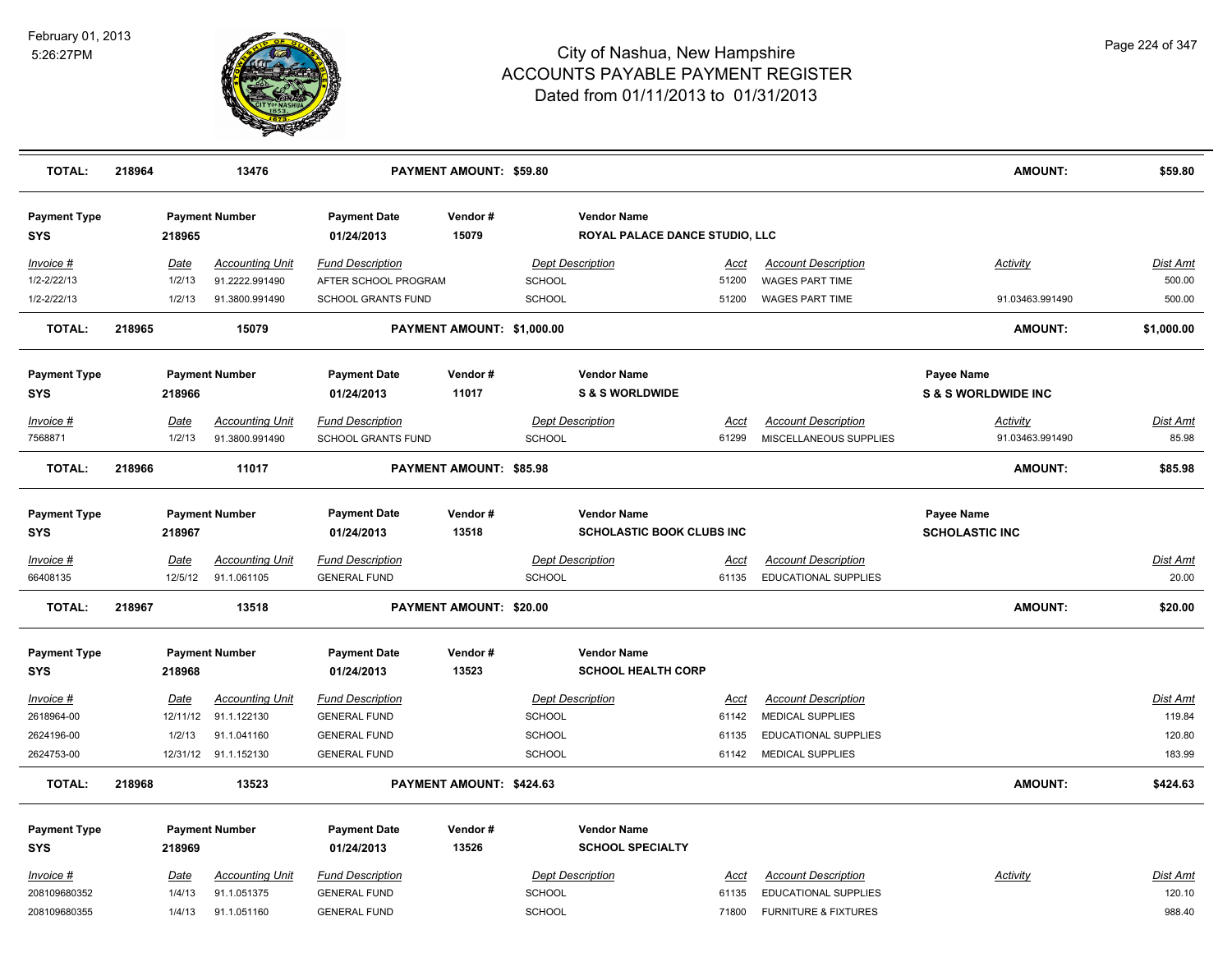

| 208109688587        |        | 1/7/13         | 91.1.121160                              | <b>GENERAL FUND</b>                                  |                            | <b>SCHOOL</b> |                         | 61135         | EDUCATIONAL SUPPLIES                                   |                             | 385.87             |
|---------------------|--------|----------------|------------------------------------------|------------------------------------------------------|----------------------------|---------------|-------------------------|---------------|--------------------------------------------------------|-----------------------------|--------------------|
| 208109694169        |        | 1/8/13         | 91.1.071160                              | <b>GENERAL FUND</b>                                  |                            | <b>SCHOOL</b> |                         | 61135         | EDUCATIONAL SUPPLIES                                   |                             | 188.60             |
| 208109696345        |        | 1/9/13         | 91.3800.231244                           | <b>SCHOOL GRANTS FUND</b>                            |                            | <b>SCHOOL</b> |                         | 61135         | <b>EDUCATIONAL SUPPLIES</b>                            | 91.03763.231244             | 813.06             |
| 208109696348        |        | 1/9/13         | 91.1.182220                              | <b>GENERAL FUND</b>                                  |                            | <b>SCHOOL</b> |                         | 61814         | <b>MEDIA</b>                                           |                             | 120.96             |
| 208109696352        |        | 1/9/13         | 91.1.171102                              | <b>GENERAL FUND</b>                                  |                            | SCHOOL        |                         | 61135         | <b>EDUCATIONAL SUPPLIES</b>                            |                             | 264.35             |
| <b>TOTAL:</b>       | 218969 |                | 13526                                    |                                                      | PAYMENT AMOUNT: \$2,881.34 |               |                         |               |                                                        | <b>AMOUNT:</b>              | \$2,881.34         |
|                     |        |                |                                          |                                                      |                            |               |                         |               |                                                        |                             |                    |
| <b>Payment Type</b> |        |                | <b>Payment Number</b>                    | <b>Payment Date</b>                                  | Vendor#                    |               | <b>Vendor Name</b>      |               |                                                        |                             |                    |
| <b>SYS</b>          |        | 218970         |                                          | 01/24/2013                                           | 13537                      |               | <b>SDE REGISTRATION</b> |               |                                                        |                             |                    |
| Invoice #           |        | Date           | <b>Accounting Unit</b>                   | <b>Fund Description</b>                              |                            |               | <b>Dept Description</b> | Acct          | <b>Account Description</b>                             | Activity                    | Dist Amt           |
| REG-1312560         |        | 12/28/12       | 91.3800.042219                           | SCHOOL GRANTS FUND                                   |                            | SCHOOL        |                         | 55300         | <b>TRAVEL</b>                                          | 91.03468.042219             | 297.00             |
| TOTAL:              | 218970 |                | 13537                                    |                                                      | PAYMENT AMOUNT: \$297.00   |               |                         |               |                                                        | <b>AMOUNT:</b>              | \$297.00           |
| <b>Payment Type</b> |        |                | <b>Payment Number</b>                    | <b>Payment Date</b>                                  | Vendor#                    |               | <b>Vendor Name</b>      |               |                                                        | <b>Payee Name</b>           |                    |
| <b>SYS</b>          |        | 218971         |                                          | 01/24/2013                                           | 11287                      |               | <b>NURSES PRN INC</b>   |               |                                                        | <b>SILVER TOUCH HHC</b>     |                    |
|                     |        |                |                                          |                                                      |                            |               |                         |               |                                                        |                             |                    |
| Invoice #<br>451903 |        | Date<br>1/6/13 | <b>Accounting Unit</b><br>91.3800.022190 | <b>Fund Description</b><br><b>SCHOOL GRANTS FUND</b> |                            | <b>SCHOOL</b> | <b>Dept Description</b> | Acct<br>53628 | <b>Account Description</b><br><b>CONTRACT SERVICES</b> | Activity<br>91.03953.022190 | Dist Amt<br>270.00 |
| 452081              |        | 1/13/13        | 91.3800.022190                           | SCHOOL GRANTS FUND                                   |                            | SCHOOL        |                         | 53628         | <b>CONTRACT SERVICES</b>                               | 91.03953.022190             | 540.00             |
|                     |        |                |                                          |                                                      |                            |               |                         |               |                                                        |                             |                    |
| <b>TOTAL:</b>       | 218971 |                | 11287                                    |                                                      | PAYMENT AMOUNT: \$810.00   |               |                         |               |                                                        | <b>AMOUNT:</b>              | \$810.00           |
| <b>Payment Type</b> |        |                | <b>Payment Number</b>                    | <b>Payment Date</b>                                  | Vendor#                    |               | <b>Vendor Name</b>      |               |                                                        |                             |                    |
| <b>SYS</b>          |        | 218972         |                                          | 01/24/2013                                           | 13577                      |               | <b>SIMPLEX GRINNELL</b> |               |                                                        |                             |                    |
| <u> Invoice #</u>   |        | Date           | <b>Accounting Unit</b>                   | <b>Fund Description</b>                              |                            |               | <b>Dept Description</b> | <u>Acct</u>   | <b>Account Description</b>                             |                             | Dist Amt           |
| 40517927            |        |                | 12/14/12 91.1.222620                     | <b>GENERAL FUND</b>                                  |                            | <b>SCHOOL</b> |                         | 61407         | SUPPLIES, ELECTRICAL                                   |                             | 851.00             |
| <b>TOTAL:</b>       | 218972 |                | 13577                                    |                                                      | PAYMENT AMOUNT: \$851.00   |               |                         |               |                                                        | <b>AMOUNT:</b>              | \$851.00           |
| <b>Payment Type</b> |        |                | <b>Payment Number</b>                    | <b>Payment Date</b>                                  | Vendor#                    |               | <b>Vendor Name</b>      |               |                                                        |                             |                    |
| <b>SYS</b>          |        | 218973         |                                          | 01/24/2013                                           | 15620                      |               | <b>DAVID SINCLAIR</b>   |               |                                                        |                             |                    |
| Invoice #           |        | Date           | <b>Accounting Unit</b>                   | <b>Fund Description</b>                              |                            |               | <b>Dept Description</b> | Acct          | <b>Account Description</b>                             |                             | Dist Amt           |
| 11013-03            |        | 1/10/13        | 91.1.031433                              | <b>GENERAL FUND</b>                                  |                            | <b>SCHOOL</b> |                         | 55642         | <b>GAME OFFICIALS</b>                                  |                             | 80.00              |
| 11413-04            |        | 1/14/13        | 91.1.041436                              | <b>GENERAL FUND</b>                                  |                            | <b>SCHOOL</b> |                         | 55642         | <b>GAME OFFICIALS</b>                                  |                             | 60.00              |
| 11513-03            |        | 1/15/13        | 91.1.031436                              | <b>GENERAL FUND</b>                                  |                            | <b>SCHOOL</b> |                         | 55642         | <b>GAME OFFICIALS</b>                                  |                             | 60.00              |
| <b>TOTAL:</b>       | 218973 |                | 15620                                    |                                                      | PAYMENT AMOUNT: \$200.00   |               |                         |               |                                                        | <b>AMOUNT:</b>              | \$200.00           |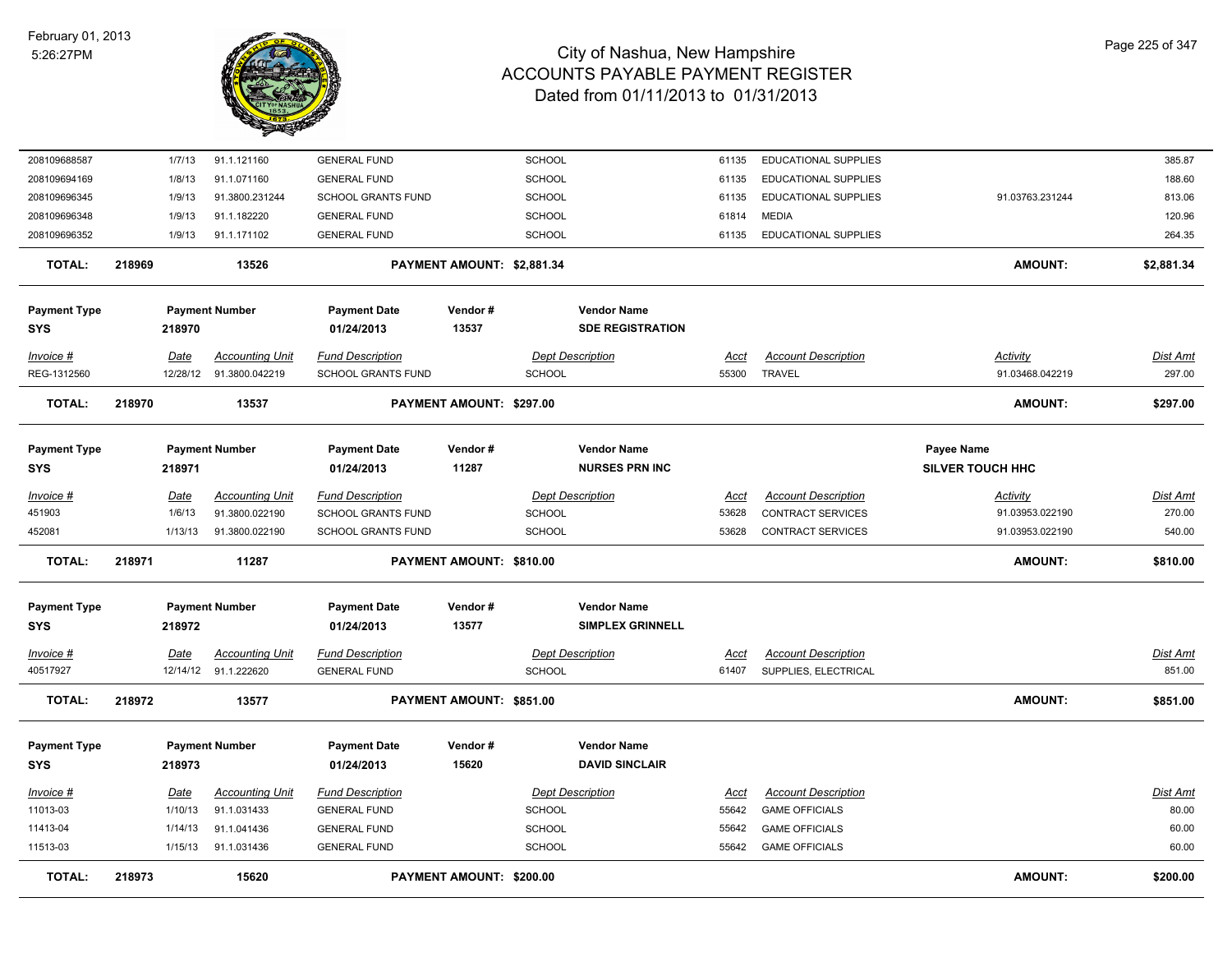

| <b>Payment Type</b><br>SYS |        | 218974      | <b>Payment Number</b>  | <b>Payment Date</b><br>01/24/2013 | Vendor#<br>13618            |                         | <b>Vendor Name</b><br><b>SPAULDING YOUTH CENTER</b> |             |                             |                 |             |
|----------------------------|--------|-------------|------------------------|-----------------------------------|-----------------------------|-------------------------|-----------------------------------------------------|-------------|-----------------------------|-----------------|-------------|
| Invoice #                  |        | Date        | <b>Accounting Unit</b> | <b>Fund Description</b>           |                             |                         | <b>Dept Description</b>                             | Acct        | <b>Account Description</b>  |                 | Dist Amt    |
| 32299                      |        | 11/30/12    | 91.1.021267            | <b>GENERAL FUND</b>               |                             | <b>SCHOOL</b>           |                                                     | 55694       | TUITION, OUT OF DISTRICT    |                 | 8,694.00    |
| 32370                      |        |             | 12/10/12 91.1.021267   | <b>GENERAL FUND</b>               |                             | <b>SCHOOL</b>           |                                                     | 55694       | TUITION, OUT OF DISTRICT    |                 | 14,311.72   |
| <b>TOTAL:</b>              | 218974 |             | 13618                  |                                   | PAYMENT AMOUNT: \$23,005.72 |                         |                                                     |             |                             | <b>AMOUNT:</b>  | \$23,005.72 |
| <b>Payment Type</b>        |        |             | <b>Payment Number</b>  | <b>Payment Date</b>               | Vendor#                     |                         | <b>Vendor Name</b>                                  |             |                             |                 |             |
| SYS                        |        | 218975      |                        | 01/24/2013                        | 13631                       |                         | <b>ST ANNS HOME INC</b>                             |             |                             |                 |             |
| <u> Invoice #</u>          |        | Date        | <b>Accounting Unit</b> | <b>Fund Description</b>           |                             |                         | <b>Dept Description</b>                             | <u>Acct</u> | <b>Account Description</b>  |                 | Dist Amt    |
| 142420                     |        | 11/30/12    | 91.1.021267            | <b>GENERAL FUND</b>               |                             | <b>SCHOOL</b>           |                                                     | 55694       | TUITION, OUT OF DISTRICT    |                 | 5,054.38    |
| 142664                     |        |             | 12/31/12 91.1.021267   | <b>GENERAL FUND</b>               |                             | <b>SCHOOL</b>           |                                                     | 55694       | TUITION, OUT OF DISTRICT    |                 | 3,990.30    |
| <b>TOTAL:</b>              | 218975 |             | 13631                  |                                   | PAYMENT AMOUNT: \$9,044.68  |                         |                                                     |             |                             | <b>AMOUNT:</b>  | \$9,044.68  |
| Payment Type<br><b>SYS</b> |        | 218976      | <b>Payment Number</b>  | <b>Payment Date</b><br>01/24/2013 | Vendor#<br>11963            |                         | <b>Vendor Name</b><br>STAPLES BUSINESS ADVANTAGE    |             |                             |                 |             |
| Invoice #                  |        | Date        | <b>Accounting Unit</b> | <b>Fund Description</b>           |                             | <b>Dept Description</b> |                                                     | Acct        | <b>Account Description</b>  | Activity        | Dist Amt    |
| 3189480309                 |        | 1/3/13      | 91.1.051111            | <b>GENERAL FUND</b>               |                             | <b>SCHOOL</b>           |                                                     | 61135       | EDUCATIONAL SUPPLIES        |                 | 61.77       |
| 3189529809                 |        | 1/4/13      | 91.1.162120            | <b>GENERAL FUND</b>               |                             | <b>SCHOOL</b>           |                                                     | 61135       | EDUCATIONAL SUPPLIES        |                 | 97.73       |
| 3189529811                 |        | 1/4/13      | 91.1.111210            | <b>GENERAL FUND</b>               |                             | <b>SCHOOL</b>           |                                                     | 61135       | EDUCATIONAL SUPPLIES        |                 | 9.55        |
| 3189529811                 |        | 1/4/13      | 91.1.112150            | <b>GENERAL FUND</b>               |                             | <b>SCHOOL</b>           |                                                     | 61135       | EDUCATIONAL SUPPLIES        |                 | 22.99       |
| 3189529811                 |        | 1/4/13      | 91.1.112410            | <b>GENERAL FUND</b>               |                             | <b>SCHOOL</b>           |                                                     | 61100       | OFFICE SUPPLIES             |                 | 54.93       |
| 3189742001                 |        | 1/5/13      | 91.1.012320            | <b>GENERAL FUND</b>               |                             | <b>SCHOOL</b>           |                                                     | 61100       | OFFICE SUPPLIES             |                 | 36.57       |
| 3189742002                 |        | 1/5/12      | 91.1.101124            | <b>GENERAL FUND</b>               |                             | SCHOOL                  |                                                     | 61135       | <b>EDUCATIONAL SUPPLIES</b> |                 | 65.76       |
| 3189742003                 |        | 1/5/12      | 91.3800.231249         | <b>SCHOOL GRANTS FUND</b>         |                             | <b>SCHOOL</b>           |                                                     | 61135       | EDUCATIONAL SUPPLIES        | 91.03763.231249 | 325.31      |
| 3189786475                 |        | 1/8/13      | 91.1.071160            | <b>GENERAL FUND</b>               |                             | SCHOOL                  |                                                     | 61135       | EDUCATIONAL SUPPLIES        |                 | 196.48      |
| 3189861470                 |        | 1/10/13     | 91.1.222620            | <b>GENERAL FUND</b>               |                             | <b>SCHOOL</b>           |                                                     | 54243       | <b>HVAC MAINTENANCE</b>     |                 | 1,449.18    |
| 3189861482                 |        | 1/10/13     | 91.1.051160            | <b>GENERAL FUND</b>               |                             | <b>SCHOOL</b>           |                                                     | 61100       | OFFICE SUPPLIES             |                 | 326.06      |
| 3189861486                 |        | 1/10/13     | 91.1.031300            | <b>GENERAL FUND</b>               |                             | <b>SCHOOL</b>           |                                                     | 61135       | EDUCATIONAL SUPPLIES        |                 | 138.79      |
| 3189861490                 |        | 1/10/13     | 91.1.091160            | <b>GENERAL FUND</b>               |                             | <b>SCHOOL</b>           |                                                     | 61135       | <b>EDUCATIONAL SUPPLIES</b> |                 | 79.42       |
| <b>TOTAL:</b>              | 218976 |             | 11963                  |                                   | PAYMENT AMOUNT: \$2,864.54  |                         |                                                     |             |                             | <b>AMOUNT:</b>  | \$2,864.54  |
| Payment Type               |        |             | <b>Payment Number</b>  | <b>Payment Date</b>               | Vendor#                     |                         | <b>Vendor Name</b>                                  |             |                             |                 |             |
| SYS                        |        | 218977      |                        | 01/24/2013                        | 13648                       |                         | <b>STATE OF NH CRIMINAL RECORDS</b>                 |             |                             |                 |             |
| <u> Invoice #</u>          |        | <u>Date</u> | <b>Accounting Unit</b> | <b>Fund Description</b>           |                             |                         | <b>Dept Description</b>                             | <u>Acct</u> | <b>Account Description</b>  |                 | Dist Amt    |
| FP-11613                   |        | 1/16/13     | 91.1.012320            | <b>GENERAL FUND</b>               |                             | <b>SCHOOL</b>           |                                                     | 53628       | <b>CONTRACT SERVICES</b>    |                 | 304.50      |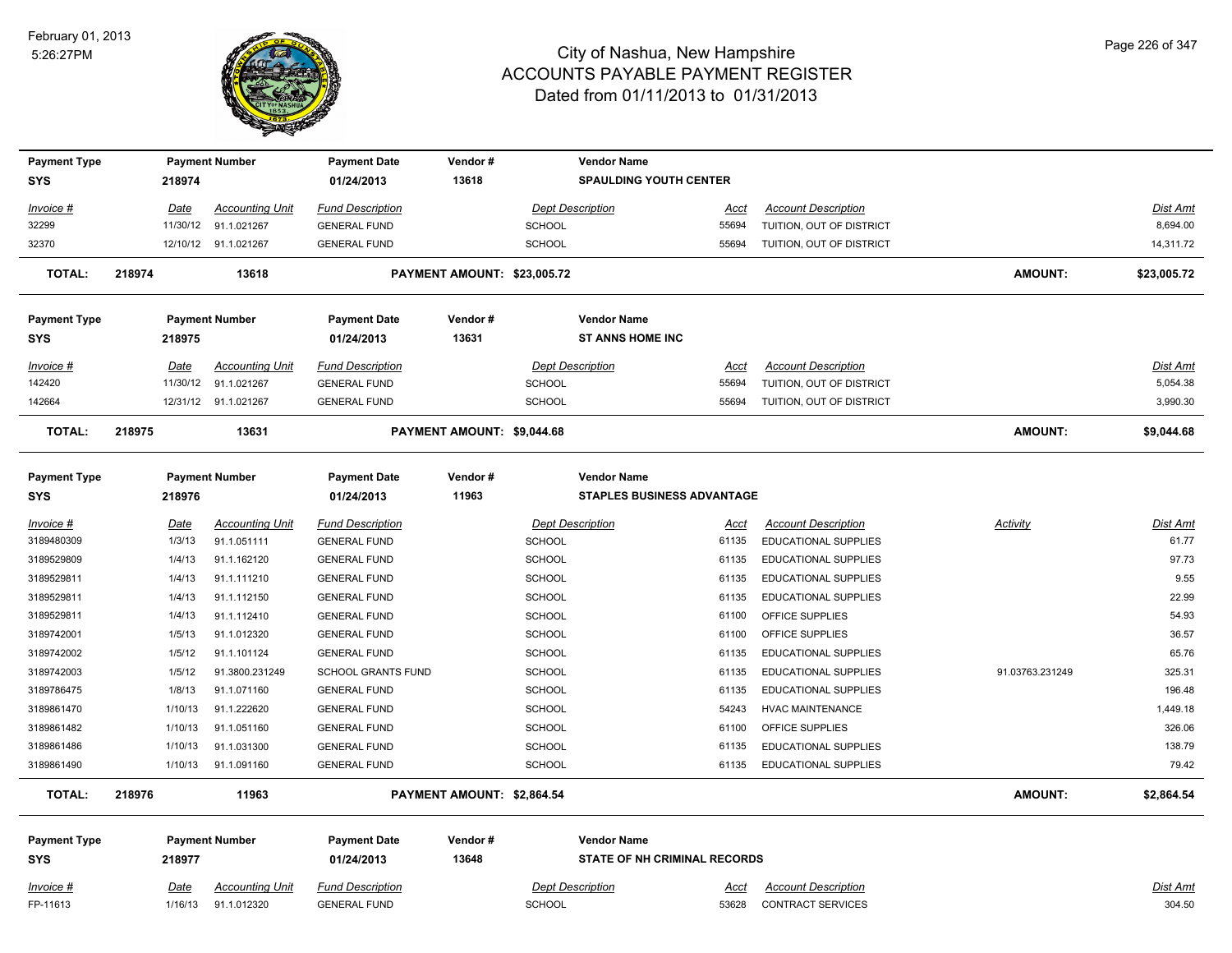

| <b>TOTAL:</b>                     | 218977 |             | 13648                               |                                            | PAYMENT AMOUNT: \$304.50   |                                |                                            |                |                                          | <b>AMOUNT:</b>  | \$304.50        |
|-----------------------------------|--------|-------------|-------------------------------------|--------------------------------------------|----------------------------|--------------------------------|--------------------------------------------|----------------|------------------------------------------|-----------------|-----------------|
| <b>Payment Type</b><br><b>SYS</b> |        | 218978      | <b>Payment Number</b>               | <b>Payment Date</b><br>01/24/2013          | Vendor#<br>11253           |                                | <b>Vendor Name</b><br><b>LISA STEMPLER</b> |                |                                          |                 |                 |
| Invoice #                         |        | Date        | <b>Accounting Unit</b>              | <b>Fund Description</b>                    |                            | <b>Dept Description</b>        |                                            | Acct           | <b>Account Description</b>               | Activity        | Dist Amt        |
| <b>NOV-12</b>                     |        | 1/17/13     | 91.3800.151271                      | SCHOOL GRANTS FUND                         |                            | <b>SCHOOL</b>                  |                                            | 61135          | EDUCATIONAL SUPPLIES                     | 91.03763.151271 | 24.29           |
| <b>TOTAL:</b>                     | 218978 |             | 11253                               |                                            | PAYMENT AMOUNT: \$24.29    |                                |                                            |                |                                          | AMOUNT:         | \$24.29         |
| <b>Payment Type</b><br><b>SYS</b> |        | 218979      | <b>Payment Number</b>               | <b>Payment Date</b><br>01/24/2013          | Vendor#<br>13663           |                                | <b>Vendor Name</b><br><b>HALLIE STONE</b>  |                |                                          |                 |                 |
| Invoice #                         |        | Date        | <b>Accounting Unit</b>              | <b>Fund Description</b>                    |                            | <b>Dept Description</b>        |                                            | <b>Acct</b>    | <b>Account Description</b>               |                 | <b>Dist Amt</b> |
| <b>BRANDMAN</b>                   |        | 1/15/13     | 91.1.991160                         | <b>GENERAL FUND</b>                        |                            | <b>SCHOOL</b>                  |                                            | 52800          | EDUCATIONAL ASSISTANCE                   |                 | 168.00          |
| <b>TOTAL:</b>                     | 218979 |             | 13663                               |                                            | PAYMENT AMOUNT: \$168.00   |                                |                                            |                |                                          | AMOUNT:         | \$168.00        |
| <b>Payment Type</b><br><b>SYS</b> |        | 218980      | <b>Payment Number</b>               | <b>Payment Date</b><br>01/24/2013          | Vendor#<br>15914           |                                | <b>Vendor Name</b><br><b>MATT STRONG</b>   |                |                                          |                 |                 |
| Invoice #                         |        | <b>Date</b> | <b>Accounting Unit</b>              | <b>Fund Description</b>                    |                            | <b>Dept Description</b>        |                                            | <u>Acct</u>    | <b>Account Description</b>               |                 | <u>Dist Amt</u> |
| 10413-04                          |        | 1/4/13      | 91.1.041459                         | <b>GENERAL FUND</b>                        |                            | <b>SCHOOL</b>                  |                                            | 55642          | <b>GAME OFFICIALS</b>                    |                 | 40.00           |
| 10413-04                          |        | 1/4/13      | 91.1.041468                         | <b>GENERAL FUND</b>                        |                            | <b>SCHOOL</b>                  |                                            | 55642          | <b>GAME OFFICIALS</b>                    |                 | 40.00           |
| <b>TOTAL:</b>                     | 218980 |             | 15914                               |                                            | PAYMENT AMOUNT: \$80.00    |                                |                                            |                |                                          | AMOUNT:         | \$80.00         |
| <b>Payment Type</b>               |        |             | <b>Payment Number</b>               | <b>Payment Date</b>                        | Vendor#                    |                                | <b>Vendor Name</b>                         |                |                                          |                 |                 |
| <b>SYS</b>                        |        | 218981      |                                     | 01/24/2013                                 | 13742                      |                                | <b>TIME FOR KIDS</b>                       |                |                                          |                 |                 |
| Invoice #                         |        | Date        | <b>Accounting Unit</b>              | <b>Fund Description</b>                    |                            | <b>Dept Description</b>        |                                            | <b>Acct</b>    | <b>Account Description</b>               | <b>Activity</b> | Dist Amt        |
| 296288419-1                       |        | 12/28/12    | 91.3800.141271                      | SCHOOL GRANTS FUND                         |                            | <b>SCHOOL</b>                  |                                            | 61875          | <b>BOOKS</b>                             | 91.03763.141271 | 543.12          |
| 296288419-2                       |        |             | 12/28/12 91.3800.141271             | SCHOOL GRANTS FUND                         |                            | <b>SCHOOL</b>                  |                                            | 61875          | <b>BOOKS</b>                             | 91.03763.141271 | 633.75          |
| <b>TOTAL:</b>                     | 218981 |             | 13742                               |                                            | PAYMENT AMOUNT: \$1,176.87 |                                |                                            |                |                                          | AMOUNT:         | \$1,176.87      |
| <b>Payment Type</b>               |        |             | <b>Payment Number</b>               | <b>Payment Date</b>                        | Vendor#                    |                                | <b>Vendor Name</b>                         |                |                                          |                 |                 |
| <b>SYS</b>                        |        | 218982      |                                     | 01/24/2013                                 | 13753                      |                                | TOTAL AIR SUPPLY INC                       |                |                                          |                 |                 |
| Invoice #                         |        | Date        | <b>Accounting Unit</b>              | <b>Fund Description</b>                    |                            | <b>Dept Description</b>        |                                            | Acct           | <b>Account Description</b>               |                 | <b>Dist Amt</b> |
| 24437<br>24528                    |        | 12/26/12    | 91.1.222620<br>12/26/12 91.1.222620 | <b>GENERAL FUND</b><br><b>GENERAL FUND</b> |                            | <b>SCHOOL</b><br><b>SCHOOL</b> |                                            | 61414<br>61414 | SUPPLIES, PLUMBING<br>SUPPLIES, PLUMBING |                 | 15.57<br>24.44  |
|                                   |        |             |                                     |                                            |                            |                                |                                            |                |                                          |                 |                 |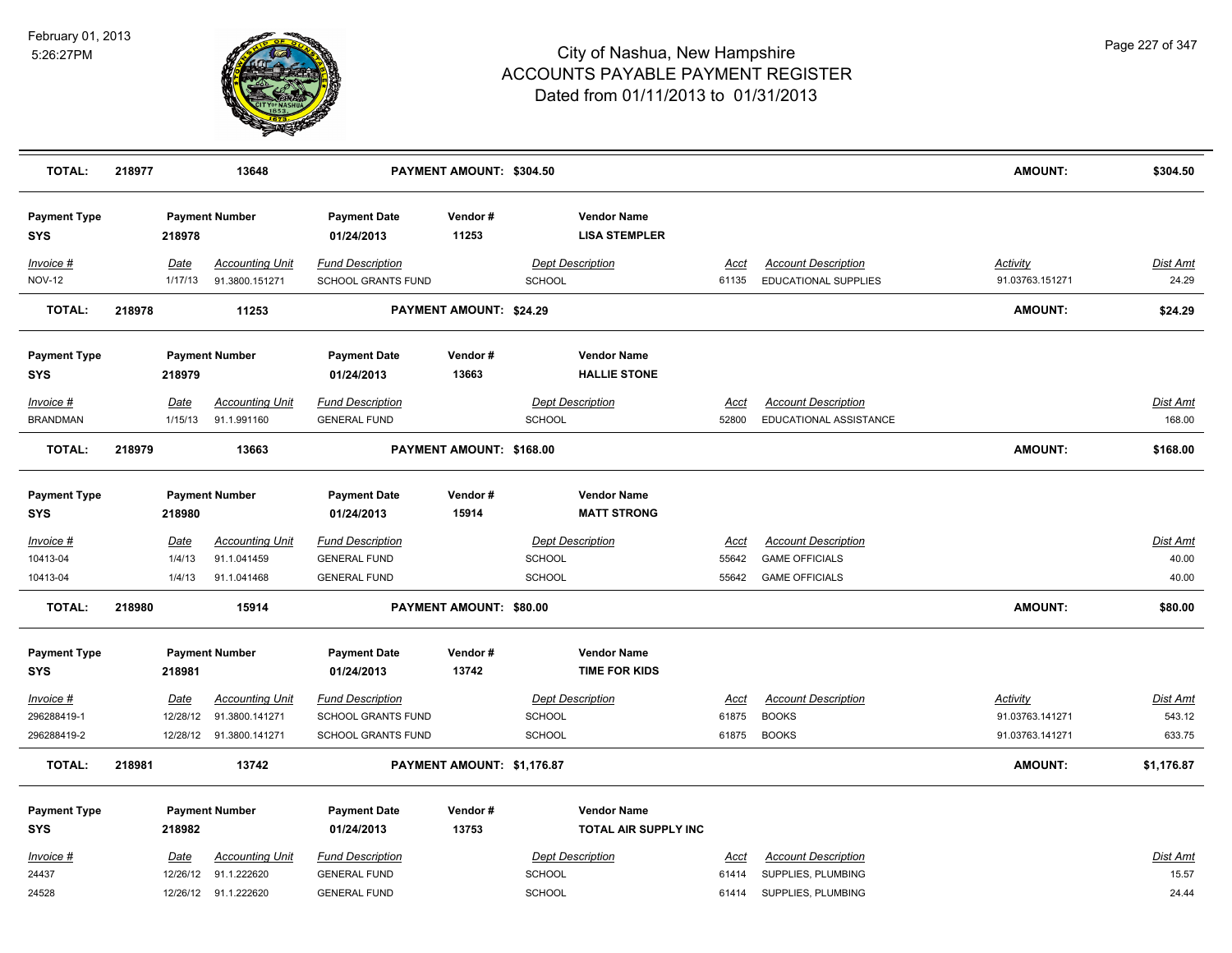

| <b>TOTAL:</b>                     | 218982 |          | 13753                  |                                   | PAYMENT AMOUNT: \$40.01     |               |                                                     |             |                              | <b>AMOUNT:</b>                              | \$40.01         |
|-----------------------------------|--------|----------|------------------------|-----------------------------------|-----------------------------|---------------|-----------------------------------------------------|-------------|------------------------------|---------------------------------------------|-----------------|
| <b>Payment Type</b><br><b>SYS</b> |        | 218983   | <b>Payment Number</b>  | <b>Payment Date</b><br>01/24/2013 | Vendor#<br>10054            |               | <b>Vendor Name</b><br><b>STATE OF NEW HAMPSHIRE</b> |             |                              | Payee Name<br><b>TREASURER, STATE OF NH</b> |                 |
| Invoice #                         |        | Date     | <b>Accounting Unit</b> | <b>Fund Description</b>           |                             |               | <b>Dept Description</b>                             | Acct        | <b>Account Description</b>   |                                             | <b>Dist Amt</b> |
| 42A-YDC-13                        |        | 12/12/12 | 91.1.021267            | <b>GENERAL FUND</b>               |                             | <b>SCHOOL</b> |                                                     | 55694       | TUITION, OUT OF DISTRICT     |                                             | 892.00          |
| 42B-YDC-13/NOV                    |        | 12/12/12 | 91.1.021267            | <b>GENERAL FUND</b>               |                             | <b>SCHOOL</b> |                                                     | 55694       | TUITION, OUT OF DISTRICT     |                                             | 3,791.00        |
| 42C-YDC-13                        |        | 1/2/13   | 91.1.021267            | <b>GENERAL FUND</b>               |                             | <b>SCHOOL</b> |                                                     | 55694       | TUITION, OUT OF DISTRICT     |                                             | 3,345.00        |
| 42C-YDC-13/NOV                    |        | 12/12/12 | 91.1.021267            | <b>GENERAL FUND</b>               |                             | <b>SCHOOL</b> |                                                     | 55694       | TUITION, OUT OF DISTRICT     |                                             | 4,237.00        |
| 42D-YDC-13                        |        | 1/2/13   | 91.1.021267            | <b>GENERAL FUND</b>               |                             | <b>SCHOOL</b> |                                                     | 55694       | TUITION, OUT OF DISTRICT     |                                             | 2,230.00        |
| 42D-YDC-13/NOV                    |        | 12/12/12 | 91.1.021267            | <b>GENERAL FUND</b>               |                             | <b>SCHOOL</b> |                                                     | 55694       | TUITION, OUT OF DISTRICT     |                                             | 4,237.00        |
| <b>TOTAL:</b>                     | 218983 |          | 10054                  |                                   | PAYMENT AMOUNT: \$18,732.00 |               |                                                     |             |                              | <b>AMOUNT:</b>                              | \$18,732.00     |
| <b>Payment Type</b>               |        |          | <b>Payment Number</b>  | <b>Payment Date</b>               | Vendor#                     |               | <b>Vendor Name</b>                                  |             |                              | Payee Name                                  |                 |
| <b>SYS</b>                        |        | 218984   |                        | 01/24/2013                        | 13806                       |               | UNIVERSAL RECYCLING TECH LLC                        |             |                              | UNIVERSAL RECYCLING TECH                    |                 |
| Invoice #                         |        | Date     | <b>Accounting Unit</b> | <b>Fund Description</b>           |                             |               | <b>Dept Description</b>                             | Acct        | <b>Account Description</b>   |                                             | <b>Dist Amt</b> |
| 49778                             |        |          | 12/18/12 91.1.222620   | <b>GENERAL FUND</b>               |                             | SCHOOL        |                                                     | 53628       | <b>CONTRACT SERVICES</b>     |                                             | 611.22          |
| <b>TOTAL:</b>                     | 218984 |          | 13806                  |                                   | PAYMENT AMOUNT: \$611.22    |               |                                                     |             |                              | <b>AMOUNT:</b>                              | \$611.22        |
| <b>Payment Type</b>               |        |          | <b>Payment Number</b>  | <b>Payment Date</b>               | Vendor#                     |               | <b>Vendor Name</b>                                  |             |                              | Payee Name                                  |                 |
| <b>SYS</b>                        |        | 218985   |                        | 01/24/2013                        | 12354                       |               | <b>AUSTINE SCHOOL</b>                               |             |                              | <b>VERMONT CENTER FOR THE DEAF</b>          |                 |
| $Invoice$ #                       |        | Date     | <u>Accounting Unit</u> | <b>Fund Description</b>           |                             |               | <b>Dept Description</b>                             | <u>Acct</u> | <b>Account Description</b>   |                                             | <b>Dist Amt</b> |
| 17863                             |        |          | 11/30/12 91.1.021267   | <b>GENERAL FUND</b>               |                             | <b>SCHOOL</b> |                                                     | 55694       | TUITION, OUT OF DISTRICT     |                                             | 270.00          |
| <b>TOTAL:</b>                     | 218985 |          | 12354                  |                                   | PAYMENT AMOUNT: \$270.00    |               |                                                     |             |                              | <b>AMOUNT:</b>                              | \$270.00        |
| <b>Payment Type</b>               |        |          | <b>Payment Number</b>  | <b>Payment Date</b>               | Vendor#                     |               | <b>Vendor Name</b>                                  |             |                              |                                             |                 |
| <b>SYS</b>                        |        | 218986   |                        | 01/24/2013                        | 13841                       |               | <b>VIKING ROOFING INC</b>                           |             |                              |                                             |                 |
| Invoice #                         |        | Date     | <b>Accounting Unit</b> | <b>Fund Description</b>           |                             |               | <b>Dept Description</b>                             | Acct        | <b>Account Description</b>   |                                             | Dist Amt        |
| 3524                              |        | 11/21/12 | 91.1.222620            | <b>GENERAL FUND</b>               |                             | SCHOOL        |                                                     | 54280       | BUILDING/GROUNDS MAINTENANCE |                                             | 1,020.00        |
| 3525                              |        | 11/21/12 | 91.1.222620            | <b>GENERAL FUND</b>               |                             | <b>SCHOOL</b> |                                                     | 54280       | BUILDING/GROUNDS MAINTENANCE |                                             | 530.00          |
| 3536                              |        | 11/27/12 | 91.1.222620            | <b>GENERAL FUND</b>               |                             | <b>SCHOOL</b> |                                                     | 54280       | BUILDING/GROUNDS MAINTENANCE |                                             | 462.00          |
| 3538                              |        |          | 11/28/12 91.1.222620   | <b>GENERAL FUND</b>               |                             | SCHOOL        |                                                     | 54280       | BUILDING/GROUNDS MAINTENANCE |                                             | 275.00          |
| 3543                              |        |          | 11/28/12 91.1.222620   | <b>GENERAL FUND</b>               |                             | SCHOOL        |                                                     | 54280       | BUILDING/GROUNDS MAINTENANCE |                                             | 510.00          |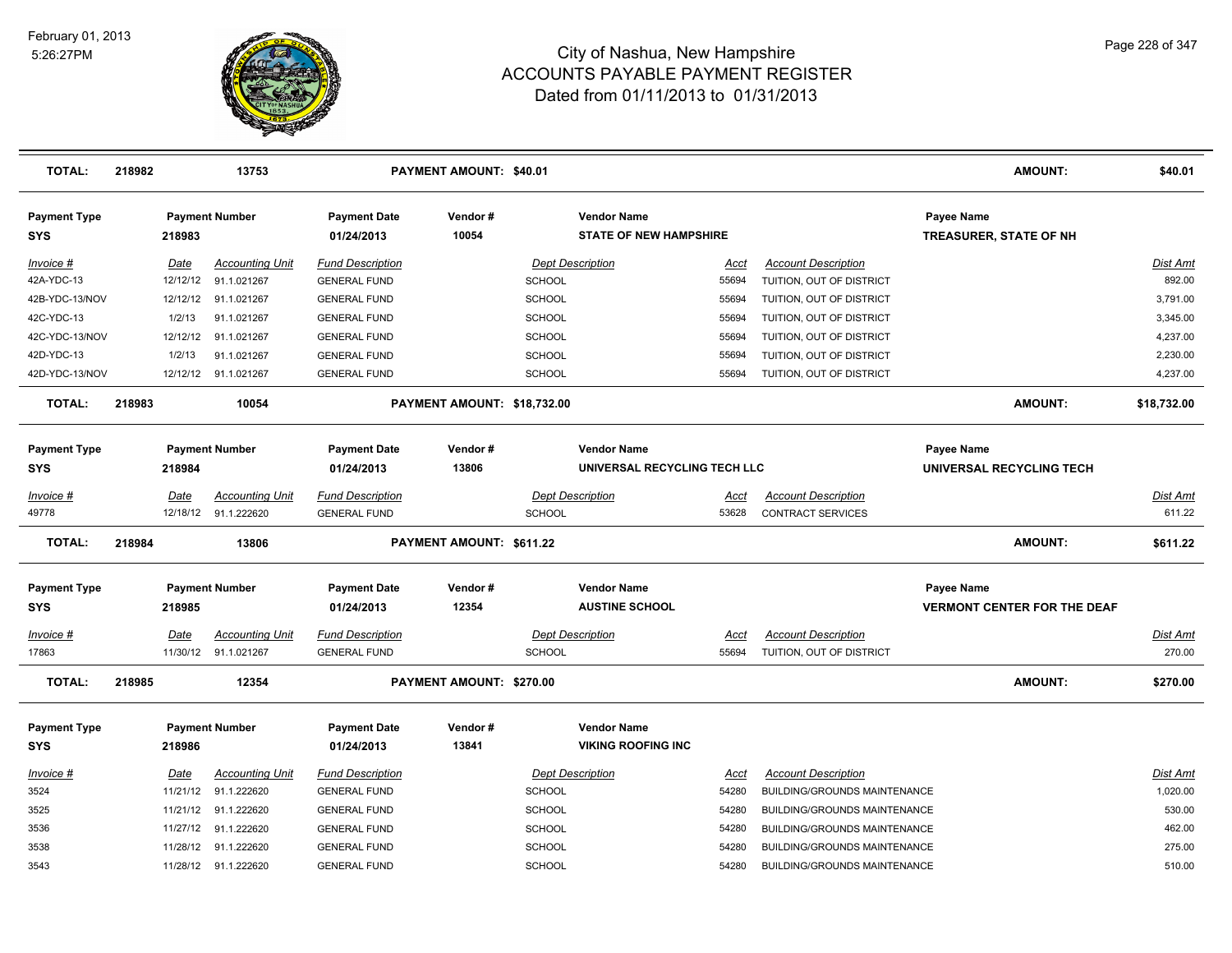

| <b>TOTAL:</b>                     | 218986 |             | 13841                                          |                                                | PAYMENT AMOUNT: \$2,797.00 |                         |                                              |               |                                                           | <b>AMOUNT:</b> | \$2,797.00                |
|-----------------------------------|--------|-------------|------------------------------------------------|------------------------------------------------|----------------------------|-------------------------|----------------------------------------------|---------------|-----------------------------------------------------------|----------------|---------------------------|
| <b>Payment Type</b><br><b>SYS</b> |        | 218987      | <b>Payment Number</b>                          | <b>Payment Date</b><br>01/24/2013              | Vendor#<br>15625           |                         | <b>Vendor Name</b><br>VSC, INC               |               |                                                           |                |                           |
| Invoice #<br>113295               |        | <b>Date</b> | <b>Accounting Unit</b><br>12/27/12 91.1.161160 | <b>Fund Description</b><br><b>GENERAL FUND</b> |                            | SCHOOL                  | <b>Dept Description</b>                      | Acct<br>61135 | <b>Account Description</b><br><b>EDUCATIONAL SUPPLIES</b> |                | <b>Dist Amt</b><br>175.94 |
| <b>TOTAL:</b>                     | 218987 |             | 15625                                          |                                                | PAYMENT AMOUNT: \$175.94   |                         |                                              |               |                                                           | <b>AMOUNT:</b> | \$175.94                  |
| <b>Payment Type</b><br><b>SYS</b> |        | 218988      | <b>Payment Number</b>                          | <b>Payment Date</b><br>01/24/2013              | Vendor#<br>13857           |                         | <b>Vendor Name</b><br><b>WAL-MART</b>        |               |                                                           |                |                           |
| Invoice #                         |        | Date        | <b>Accounting Unit</b>                         | <b>Fund Description</b>                        |                            |                         | <b>Dept Description</b>                      | Acct          | <b>Account Description</b>                                |                | Dist Amt                  |
| 2852                              |        | 1/15/13     | 91.1.041300                                    | <b>GENERAL FUND</b>                            |                            | <b>SCHOOL</b>           |                                              | 61135         | <b>EDUCATIONAL SUPPLIES</b>                               |                | 65.18                     |
| <b>TOTAL:</b>                     | 218988 |             | 13857                                          |                                                | PAYMENT AMOUNT: \$65.18    |                         |                                              |               |                                                           | <b>AMOUNT:</b> | \$65.18                   |
| <b>Payment Type</b><br><b>SYS</b> |        | 218989      | <b>Payment Number</b>                          | <b>Payment Date</b><br>01/24/2013              | Vendor#<br>13864           |                         | <b>Vendor Name</b><br><b>WB MASON CO INC</b> |               |                                                           |                |                           |
| $Invoice$ #                       |        | <u>Date</u> | <b>Accounting Unit</b>                         | <b>Fund Description</b>                        |                            | <b>Dept Description</b> |                                              | <u>Acct</u>   | <b>Account Description</b>                                |                | <b>Dist Amt</b>           |
| 9096670                           |        | 1/2/13      | 91.1.071160                                    | <b>GENERAL FUND</b>                            |                            | <b>SCHOOL</b>           |                                              | 61100         | OFFICE SUPPLIES                                           |                | 1,161.20                  |
| 9096691                           |        | 1/2/13      | 91.1.041160                                    | <b>GENERAL FUND</b>                            |                            | SCHOOL                  |                                              | 61100         | OFFICE SUPPLIES                                           |                | 2,322.40                  |
| 9295355                           |        | 1/10/13     | 91.1.012320                                    | <b>GENERAL FUND</b>                            |                            | SCHOOL                  |                                              | 61100         | OFFICE SUPPLIES                                           |                | 290.30                    |
| <b>TOTAL:</b>                     | 218989 |             | 13864                                          |                                                | PAYMENT AMOUNT: \$3,773.90 |                         |                                              |               |                                                           | <b>AMOUNT:</b> | \$3,773.90                |
| <b>Payment Type</b>               |        |             | <b>Payment Number</b>                          | <b>Payment Date</b>                            | Vendor#                    |                         | <b>Vendor Name</b>                           |               |                                                           |                |                           |
| <b>SYS</b>                        |        | 218990      |                                                | 01/24/2013                                     | 15912                      |                         | <b>GREGG WEBER</b>                           |               |                                                           |                |                           |
| Invoice #                         |        | Date        | <b>Accounting Unit</b>                         | <b>Fund Description</b>                        |                            | <b>Dept Description</b> |                                              | Acct          | <b>Account Description</b>                                |                | <b>Dist Amt</b>           |
| 10413-04                          |        | 1/4/13      | 91.1.041459                                    | <b>GENERAL FUND</b>                            |                            | <b>SCHOOL</b>           |                                              | 55642         | <b>GAME OFFICIALS</b>                                     |                | 40.00                     |
| 10413-04                          |        | 1/4/13      | 91.1.041468                                    | <b>GENERAL FUND</b>                            |                            | SCHOOL                  |                                              | 55642         | <b>GAME OFFICIALS</b>                                     |                | 40.00                     |
| <b>TOTAL:</b>                     | 218990 |             | 15912                                          |                                                | PAYMENT AMOUNT: \$80.00    |                         |                                              |               |                                                           | <b>AMOUNT:</b> | \$80.00                   |
| <b>Payment Type</b>               |        |             | <b>Payment Number</b>                          | <b>Payment Date</b>                            | Vendor#                    |                         | <b>Vendor Name</b>                           |               |                                                           |                |                           |
| <b>SYS</b>                        |        | 218991      |                                                | 01/24/2013                                     | 13869                      |                         | <b>WEDIKO CHILDRENS SERVICES</b>             |               |                                                           |                |                           |
| Invoice #                         |        | <b>Date</b> | <b>Accounting Unit</b>                         | <b>Fund Description</b>                        |                            |                         | <b>Dept Description</b>                      | <u>Acct</u>   | <b>Account Description</b>                                |                | Dist Amt                  |
| 13-HAYE05                         |        | 11/30/12    | 91.1.021267                                    | <b>GENERAL FUND</b>                            |                            | <b>SCHOOL</b>           |                                              | 55694         | TUITION, OUT OF DISTRICT                                  |                | 4,890.60                  |
| 13-HAYE06                         |        |             | 12/31/12 91.1.021267                           | <b>GENERAL FUND</b>                            |                            | SCHOOL                  |                                              | 55694         | TUITION, OUT OF DISTRICT                                  |                | 3,667.95                  |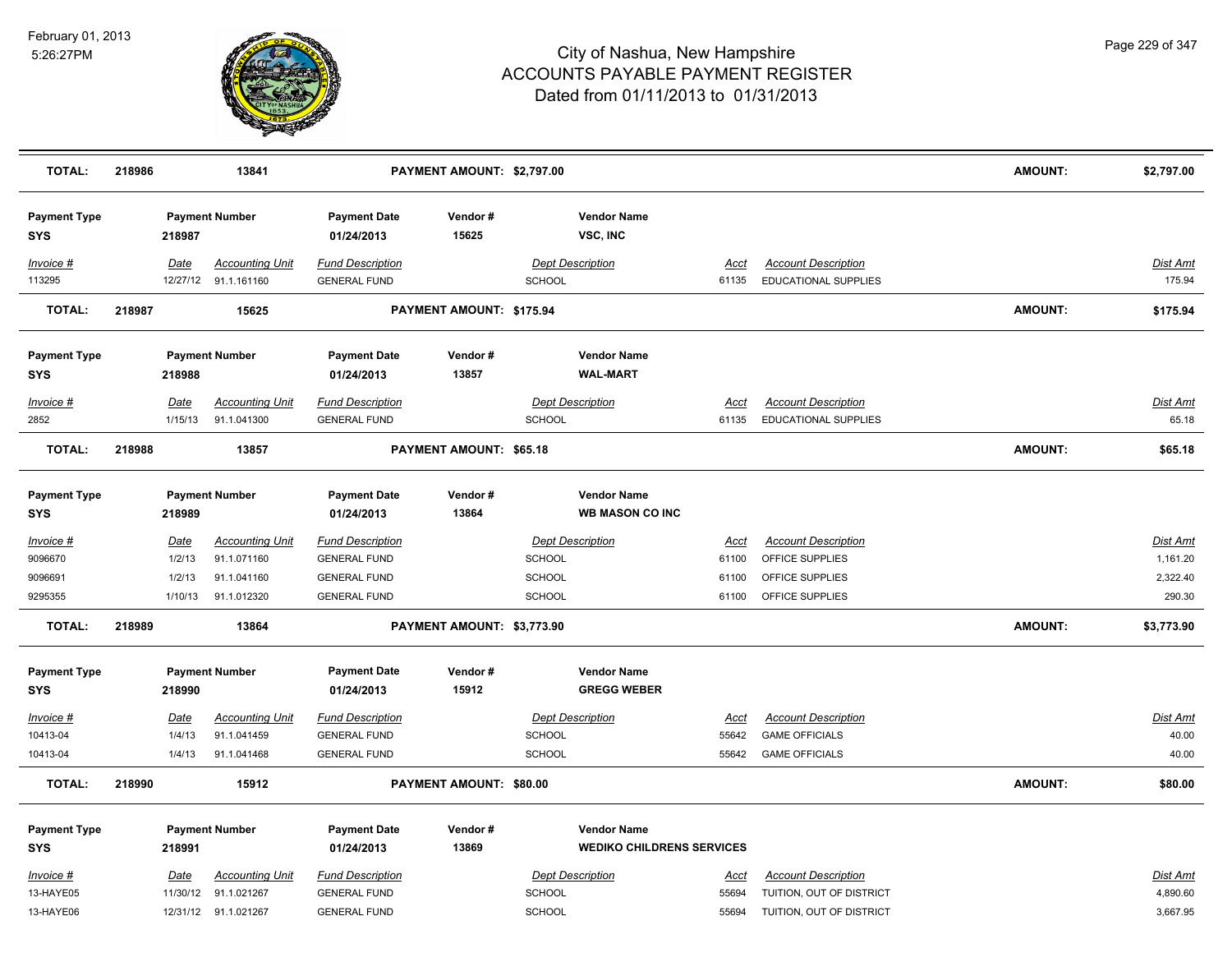

| <b>TOTAL:</b>                     | 218991 |                  | 13869                                   |                                                | PAYMENT AMOUNT: \$8,558.55     |                                                |                                                       |               |                                                            | <b>AMOUNT:</b> | \$8,558.55           |
|-----------------------------------|--------|------------------|-----------------------------------------|------------------------------------------------|--------------------------------|------------------------------------------------|-------------------------------------------------------|---------------|------------------------------------------------------------|----------------|----------------------|
| <b>Payment Type</b><br>SYS        |        | 218992           | <b>Payment Number</b>                   | <b>Payment Date</b><br>01/24/2013              | Vendor#<br>13883               |                                                | <b>Vendor Name</b><br>THE WHITNEY ACADEMY INC         |               |                                                            |                |                      |
| Invoice #<br>5179                 |        | Date<br>12/31/12 | <b>Accounting Unit</b><br>91.1.021267   | <b>Fund Description</b><br><b>GENERAL FUND</b> |                                | <b>Dept Description</b><br><b>SCHOOL</b>       |                                                       | Acct<br>55694 | <b>Account Description</b><br>TUITION, OUT OF DISTRICT     |                | Dist Amt<br>9,982.31 |
| <b>TOTAL:</b>                     | 218992 |                  | 13883                                   |                                                | PAYMENT AMOUNT: \$9,982.31     |                                                |                                                       |               |                                                            | <b>AMOUNT:</b> | \$9,982.31           |
| <b>Payment Type</b><br><b>SYS</b> |        | 218993           | <b>Payment Number</b>                   | <b>Payment Date</b><br>01/24/2013              | Vendor#<br>13912               |                                                | <b>Vendor Name</b><br><b>WORTHINGTON DIRECT INC</b>   |               |                                                            |                |                      |
| Invoice #                         |        | Date             | <b>Accounting Unit</b>                  | <b>Fund Description</b>                        |                                | <b>Dept Description</b>                        |                                                       | Acct          | <b>Account Description</b>                                 |                | Dist Amt             |
| 292256                            |        | 1/7/13           | 91.1.992212                             | <b>GENERAL FUND</b>                            |                                | SCHOOL                                         |                                                       | 61135         | <b>EDUCATIONAL SUPPLIES</b>                                |                | 355.49               |
| 292405                            |        | 1/9/13           | 91.1.091160                             | <b>GENERAL FUND</b>                            |                                | <b>SCHOOL</b>                                  |                                                       | 61135         | <b>EDUCATIONAL SUPPLIES</b>                                |                | 393.26               |
| <b>TOTAL:</b>                     | 218993 |                  | 13912                                   |                                                | PAYMENT AMOUNT: \$748.75       |                                                |                                                       |               |                                                            | <b>AMOUNT:</b> | \$748.75             |
| <b>Payment Type</b>               |        |                  | <b>Payment Number</b>                   | <b>Payment Date</b>                            | Vendor#                        |                                                | <b>Vendor Name</b>                                    |               |                                                            |                |                      |
| <b>SYS</b>                        |        | 218994           |                                         | 01/24/2013                                     | 15913                          |                                                | <b>GARY YOUNG</b>                                     |               |                                                            |                |                      |
| Invoice #                         |        | Date             | <b>Accounting Unit</b>                  | <b>Fund Description</b>                        |                                | <b>Dept Description</b>                        |                                                       | <u>Acct</u>   | <b>Account Description</b>                                 |                | <b>Dist Amt</b>      |
| 11213-03                          |        | 1/12/13          | 91.1.031446                             | <b>GENERAL FUND</b>                            |                                | <b>SCHOOL</b>                                  |                                                       | 55642         | <b>GAME OFFICIALS</b>                                      |                | 92.00                |
| <b>TOTAL:</b>                     | 218994 |                  | 15913                                   |                                                | PAYMENT AMOUNT: \$92.00        |                                                |                                                       |               |                                                            | <b>AMOUNT:</b> | \$92.00              |
| <b>Payment Type</b><br><b>SYS</b> |        | 218995           | <b>Payment Number</b>                   | <b>Payment Date</b><br>01/24/2013              | Vendor#<br>13925               |                                                | <b>Vendor Name</b><br>THE YOUTH COUNCIL               |               |                                                            |                |                      |
|                                   |        |                  |                                         |                                                |                                |                                                |                                                       |               |                                                            |                |                      |
| <u>Invoice #</u>                  |        | Date             | <b>Accounting Unit</b>                  | <b>Fund Description</b>                        |                                | <b>Dept Description</b>                        |                                                       | Acct          | <b>Account Description</b>                                 |                | Dist Amt             |
| 2107                              |        | 1/1/13           | 91.1.991110                             | <b>GENERAL FUND</b>                            |                                | <b>SCHOOL</b>                                  |                                                       | 53600         | <b>INSTRUCTION SERVICES</b>                                |                | 6,012.50             |
| <b>TOTAL:</b>                     | 218995 |                  | 13925                                   |                                                | PAYMENT AMOUNT: \$6,012.50     |                                                |                                                       |               |                                                            | <b>AMOUNT:</b> | \$6,012.50           |
| <b>Payment Type</b><br><b>SYS</b> |        | 218996           | <b>Payment Number</b>                   | <b>Payment Date</b><br>01/24/2013              | Vendor#<br>999001258           |                                                | <b>Vendor Name</b><br><b>15 RIVERSIDE REALTY, LLC</b> |               |                                                            |                |                      |
| Invoice #<br>TAX REFUND 13,384    |        | Date<br>1/17/13  | <b>Accounting Unit</b><br><b>BS1000</b> | <b>Fund Description</b><br><b>GENERAL FUND</b> |                                | <b>Dept Description</b><br><b>GENERAL FUND</b> |                                                       | Acct<br>11200 | <b>Account Description</b><br>PROPERTY TAX RECEIVABLE 2012 |                | Dist Amt<br>27.76    |
| <b>TOTAL:</b>                     | 218996 |                  | 999001258                               |                                                | <b>PAYMENT AMOUNT: \$27.76</b> |                                                |                                                       |               |                                                            | <b>AMOUNT:</b> | \$27.76              |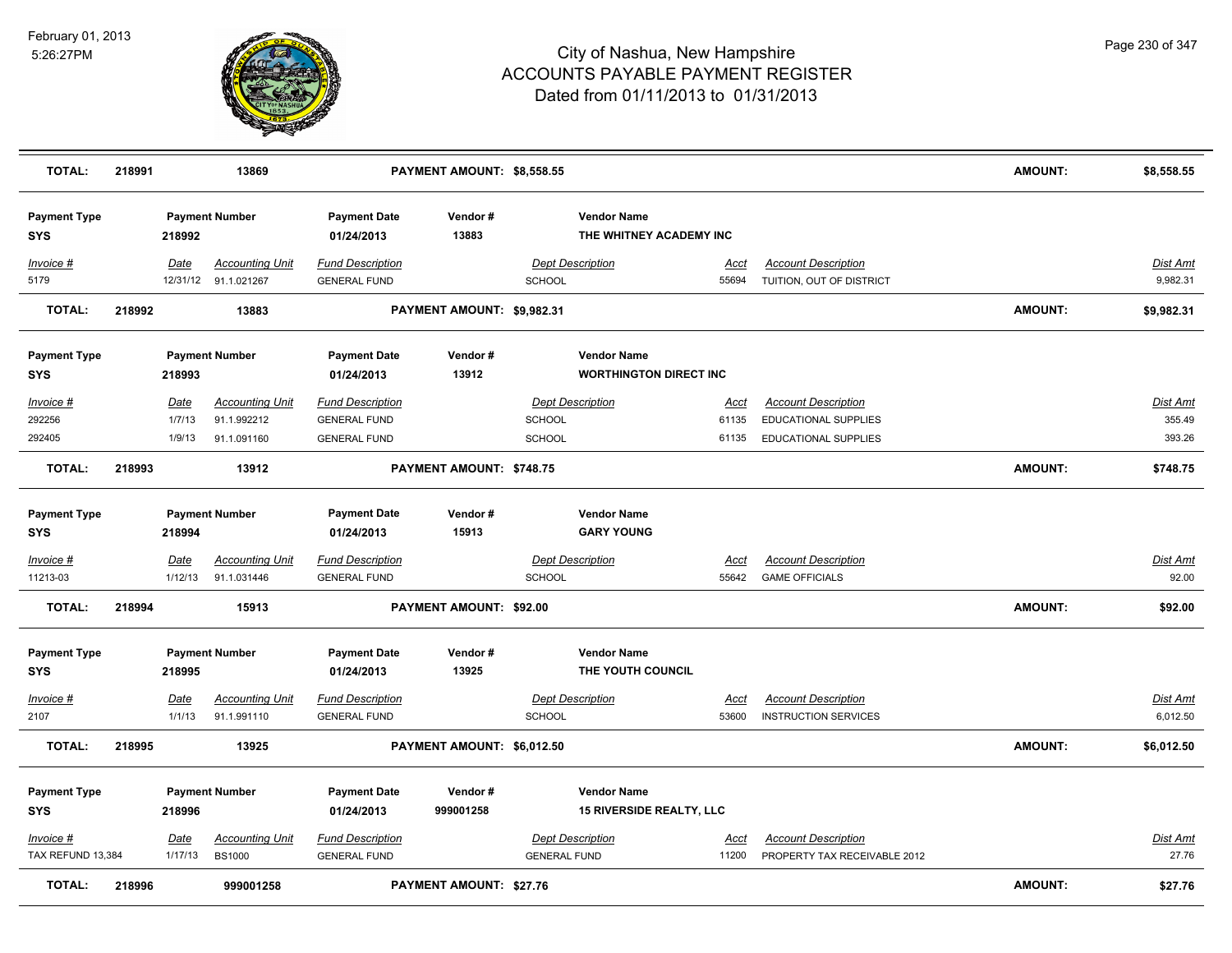

| <b>Payment Type</b>     |             | <b>Payment Number</b>  | <b>Payment Date</b>     | Vendor#                        | <b>Vendor Name</b>                   |             |                              |                |                 |
|-------------------------|-------------|------------------------|-------------------------|--------------------------------|--------------------------------------|-------------|------------------------------|----------------|-----------------|
| <b>SYS</b>              | 218997      |                        | 01/24/2013              | 999001259                      | <b>4 TOWNSEND WEST LLC</b>           |             |                              |                |                 |
| Invoice #               | Date        | <b>Accounting Unit</b> | <b>Fund Description</b> |                                | <b>Dept Description</b>              | Acct        | <b>Account Description</b>   |                | Dist Amt        |
| TAX REFUND 38185        | 1/17/13     | <b>BS1000</b>          | <b>GENERAL FUND</b>     |                                | <b>GENERAL FUND</b>                  | 11500       | <b>OVERLAY-PRIOR YEAR</b>    |                | 5,409.14        |
| <b>TOTAL:</b><br>218997 |             | 999001259              |                         | PAYMENT AMOUNT: \$5,409.14     |                                      |             |                              | <b>AMOUNT:</b> | \$5,409.14      |
| <b>Payment Type</b>     |             | <b>Payment Number</b>  | <b>Payment Date</b>     | Vendor#                        | <b>Vendor Name</b>                   |             |                              |                |                 |
| <b>SYS</b>              | 218998      |                        | 01/24/2013              | 13947                          | <b>ACCESS CLOSING TITLE SERVICES</b> |             |                              |                |                 |
| Invoice #               | <b>Date</b> | <b>Accounting Unit</b> | <b>Fund Description</b> |                                | <b>Dept Description</b>              | <u>Acct</u> | <b>Account Description</b>   |                | <u>Dist Amt</u> |
| TAX REFUND 46486        | 1/17/13     | <b>BS1000</b>          | <b>GENERAL FUND</b>     |                                | <b>GENERAL FUND</b>                  | 11200       | PROPERTY TAX RECEIVABLE 2012 |                | 33.42           |
| TOTAL:<br>218998        |             | 13947                  |                         | <b>PAYMENT AMOUNT: \$33.42</b> |                                      |             |                              | <b>AMOUNT:</b> | \$33.42         |
| <b>Payment Type</b>     |             | <b>Payment Number</b>  | <b>Payment Date</b>     | Vendor#                        | <b>Vendor Name</b>                   |             |                              |                |                 |
| <b>SYS</b>              | 218999      |                        | 01/24/2013              | 15915                          | <b>AVENUE 365</b>                    |             |                              |                |                 |
| Invoice #               | Date        | <b>Accounting Unit</b> | <b>Fund Description</b> |                                | <b>Dept Description</b>              | <b>Acct</b> | <b>Account Description</b>   |                | <u>Dist Amt</u> |
| TAX REFUND 10174        | 1/17/13     | <b>BS1000</b>          | <b>GENERAL FUND</b>     |                                | <b>GENERAL FUND</b>                  | 11200       | PROPERTY TAX RECEIVABLE 2012 |                | 182.30          |
| TAX REFUND 2374         | 1/17/13     | <b>BS1000</b>          | <b>GENERAL FUND</b>     |                                | <b>GENERAL FUND</b>                  | 11200       | PROPERTY TAX RECEIVABLE 2012 |                | 174.72          |
| TAX REFUND 41605        | 1/17/13     | <b>BS1000</b>          | <b>GENERAL FUND</b>     |                                | <b>GENERAL FUND</b>                  | 11200       | PROPERTY TAX RECEIVABLE 2012 |                | 47.36           |
| TAX REFUND 50606        | 1/17/13     | <b>BS1000</b>          | <b>GENERAL FUND</b>     |                                | <b>GENERAL FUND</b>                  | 11200       | PROPERTY TAX RECEIVABLE 2012 |                | 242.25          |
| <b>TOTAL:</b><br>218999 |             | 15915                  |                         | PAYMENT AMOUNT: \$646.63       |                                      |             |                              | <b>AMOUNT:</b> | \$646.63        |
| <b>Payment Type</b>     |             | <b>Payment Number</b>  | <b>Payment Date</b>     | Vendor#                        | <b>Vendor Name</b>                   |             |                              |                |                 |
| <b>SYS</b>              | 219000      |                        | 01/24/2013              | 999001260                      | <b>BERNADETTE GRAFF</b>              |             |                              |                |                 |
| Invoice #               | <u>Date</u> | <b>Accounting Unit</b> | <b>Fund Description</b> |                                | <b>Dept Description</b>              | <u>Acct</u> | <b>Account Description</b>   |                | <u>Dist Amt</u> |
| TAX REFUND 14256        | 1/17/13     | <b>BS1000</b>          | <b>GENERAL FUND</b>     |                                | <b>GENERAL FUND</b>                  | 11200       | PROPERTY TAX RECEIVABLE 2012 |                | 414.16          |
| 219000<br>TOTAL:        |             | 999001260              |                         | PAYMENT AMOUNT: \$414.16       |                                      |             |                              | <b>AMOUNT:</b> | \$414.16        |
| <b>Payment Type</b>     |             | <b>Payment Number</b>  | <b>Payment Date</b>     | Vendor#                        | <b>Vendor Name</b>                   |             |                              |                |                 |
| <b>SYS</b>              | 219001      |                        | 01/24/2013              | 999001261                      | <b>BRYAN M GRIGAS</b>                |             |                              |                |                 |
| Invoice #               | <u>Date</u> | <b>Accounting Unit</b> | <b>Fund Description</b> |                                | <b>Dept Description</b>              | <u>Acct</u> | <b>Account Description</b>   |                | <u>Dist Amt</u> |
| TAX REFUND 21830        | 1/17/13     | <b>BS1000</b>          | <b>GENERAL FUND</b>     |                                | <b>GENERAL FUND</b>                  | 11200       | PROPERTY TAX RECEIVABLE 2012 |                | 120.15          |
| <b>TOTAL:</b><br>219001 |             | 999001261              |                         | PAYMENT AMOUNT: \$120.15       |                                      |             |                              | <b>AMOUNT:</b> | \$120.15        |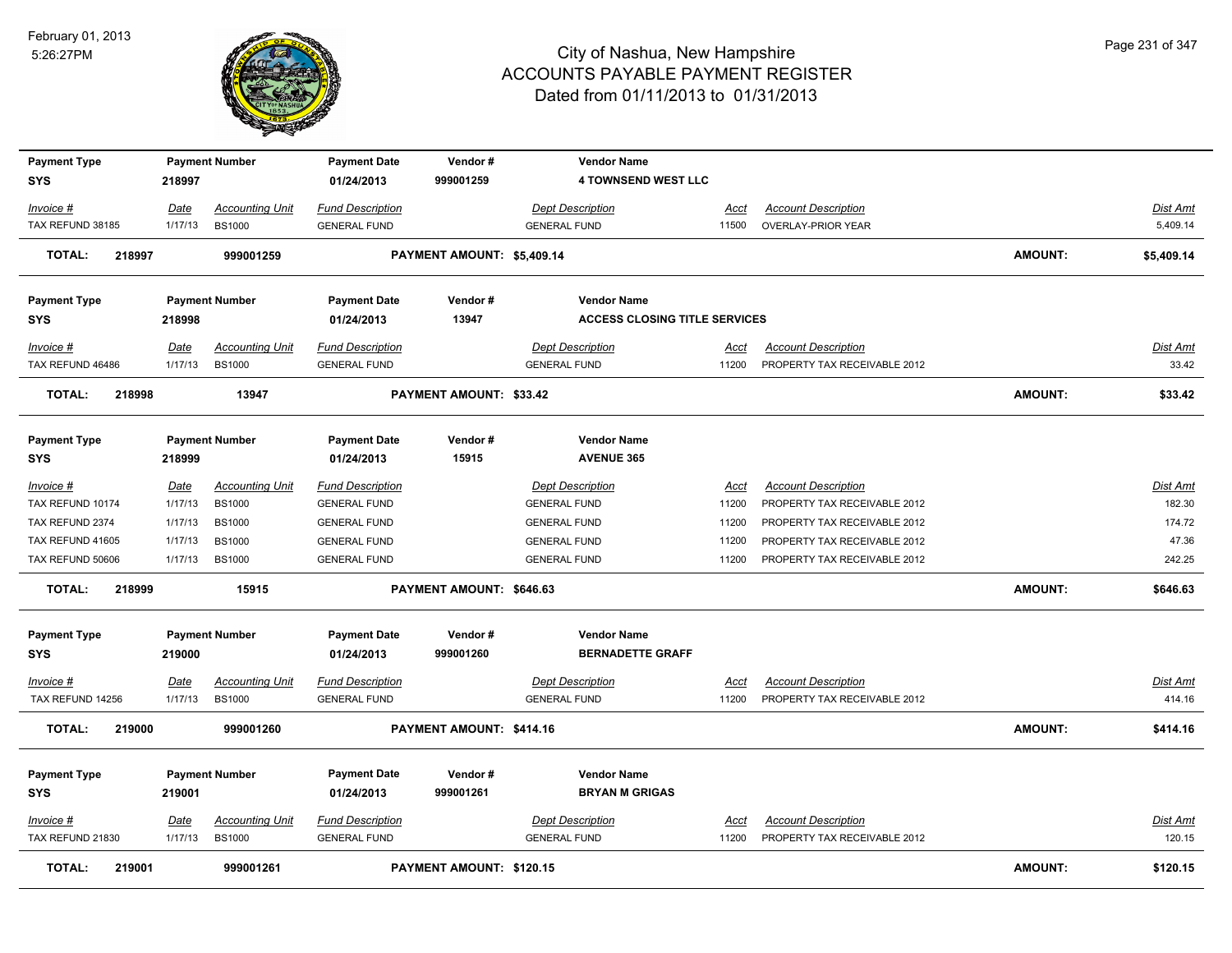

| <b>Payment Type</b>     |             | <b>Payment Number</b>  | <b>Payment Date</b>     | Vendor#                        | <b>Vendor Name</b>             |             |                              |                |                 |
|-------------------------|-------------|------------------------|-------------------------|--------------------------------|--------------------------------|-------------|------------------------------|----------------|-----------------|
| SYS                     | 219002      |                        | 01/24/2013              | 15916                          | DAVID A KEELE & ASSOCIATES LLC |             |                              |                |                 |
| Invoice #               | Date        | <b>Accounting Unit</b> | <b>Fund Description</b> |                                | <b>Dept Description</b>        | Acct        | <b>Account Description</b>   |                | Dist Amt        |
| TAX REFUND 20658        | 1/17/13     | <b>BS1000</b>          | <b>GENERAL FUND</b>     |                                | <b>GENERAL FUND</b>            | 11200       | PROPERTY TAX RECEIVABLE 2012 |                | 28.90           |
| TAX REFUND 24516        | 1/17/13     | <b>BS1000</b>          | <b>GENERAL FUND</b>     |                                | <b>GENERAL FUND</b>            | 11200       | PROPERTY TAX RECEIVABLE 2012 |                | 24.53           |
| TAX REFUND 45148        | 1/17/13     | <b>BS1000</b>          | <b>GENERAL FUND</b>     |                                | <b>GENERAL FUND</b>            | 11200       | PROPERTY TAX RECEIVABLE 2012 |                | 17.22           |
| TAX REFUND 50639        | 1/17/13     | <b>BS1000</b>          | <b>GENERAL FUND</b>     |                                | <b>GENERAL FUND</b>            | 11200       | PROPERTY TAX RECEIVABLE 2012 |                | 44.16           |
| 219002<br><b>TOTAL:</b> |             | 15916                  |                         | PAYMENT AMOUNT: \$114.81       |                                |             |                              | <b>AMOUNT:</b> | \$114.81        |
| <b>Payment Type</b>     |             | <b>Payment Number</b>  | <b>Payment Date</b>     | Vendor#                        | <b>Vendor Name</b>             |             |                              |                |                 |
| <b>SYS</b>              | 219003      |                        | 01/24/2013              | 999001262                      | <b>DAVID CAMIRE</b>            |             |                              |                |                 |
| Invoice #               | Date        | <b>Accounting Unit</b> | <b>Fund Description</b> |                                | <b>Dept Description</b>        | Acct        | <b>Account Description</b>   |                | <u>Dist Amt</u> |
| TAX REFUND 50752        | 1/17/13     | <b>BS1000</b>          | <b>GENERAL FUND</b>     |                                | <b>GENERAL FUND</b>            | 11200       | PROPERTY TAX RECEIVABLE 2012 |                | 64.58           |
| 219003<br><b>TOTAL:</b> |             | 999001262              |                         | <b>PAYMENT AMOUNT: \$64.58</b> |                                |             |                              | <b>AMOUNT:</b> | \$64.58         |
| <b>Payment Type</b>     |             | <b>Payment Number</b>  | <b>Payment Date</b>     | Vendor#                        | <b>Vendor Name</b>             |             |                              |                |                 |
| <b>SYS</b>              | 219004      |                        | 01/24/2013              | 999001263                      | <b>DAVID WATTS</b>             |             |                              |                |                 |
| $Invoice$ #             | Date        | <b>Accounting Unit</b> | <b>Fund Description</b> |                                | <b>Dept Description</b>        | Acct        | <b>Account Description</b>   |                | Dist Amt        |
| TAX REFUND 35330        | 1/17/13     | <b>BS1000</b>          | <b>GENERAL FUND</b>     |                                | <b>GENERAL FUND</b>            | 11200       | PROPERTY TAX RECEIVABLE 2012 |                | 119.29          |
| <b>TOTAL:</b><br>219004 |             | 999001263              |                         | PAYMENT AMOUNT: \$119.29       |                                |             |                              | <b>AMOUNT:</b> | \$119.29        |
| <b>Payment Type</b>     |             | <b>Payment Number</b>  | <b>Payment Date</b>     | Vendor#                        | <b>Vendor Name</b>             |             |                              |                |                 |
| <b>SYS</b>              | 219005      |                        | 01/24/2013              | 999001264                      | <b>DEBRA A GIACCARINI</b>      |             |                              |                |                 |
| Invoice #               | <u>Date</u> | <b>Accounting Unit</b> | <b>Fund Description</b> |                                | <b>Dept Description</b>        | <u>Acct</u> | <b>Account Description</b>   |                | <u>Dist Amt</u> |
| TAX REFUND 44281        | 1/17/13     | <b>BS1000</b>          | <b>GENERAL FUND</b>     |                                | <b>GENERAL FUND</b>            | 11200       | PROPERTY TAX RECEIVABLE 2012 |                | 375.54          |
| <b>TOTAL:</b><br>219005 |             | 999001264              |                         | PAYMENT AMOUNT: \$375.54       |                                |             |                              | <b>AMOUNT:</b> | \$375.54        |
| <b>Payment Type</b>     |             | <b>Payment Number</b>  | <b>Payment Date</b>     | Vendor#                        | <b>Vendor Name</b>             |             |                              |                |                 |
| SYS                     | 219006      |                        | 01/24/2013              | 999001265                      | DENTAL HEALTH SOLUTIONS OF NAS |             |                              |                |                 |
| Invoice #               | Date        | <b>Accounting Unit</b> | <b>Fund Description</b> |                                | <b>Dept Description</b>        | <u>Acct</u> | <b>Account Description</b>   |                | <u>Dist Amt</u> |
| TAX REFUND 17228        | 1/17/13     | <b>BS1000</b>          | <b>GENERAL FUND</b>     |                                | <b>GENERAL FUND</b>            | 11200       | PROPERTY TAX RECEIVABLE 2012 |                | 409.40          |
| <b>TOTAL:</b><br>219006 |             | 999001265              |                         | PAYMENT AMOUNT: \$409.40       |                                |             |                              | <b>AMOUNT:</b> | \$409.40        |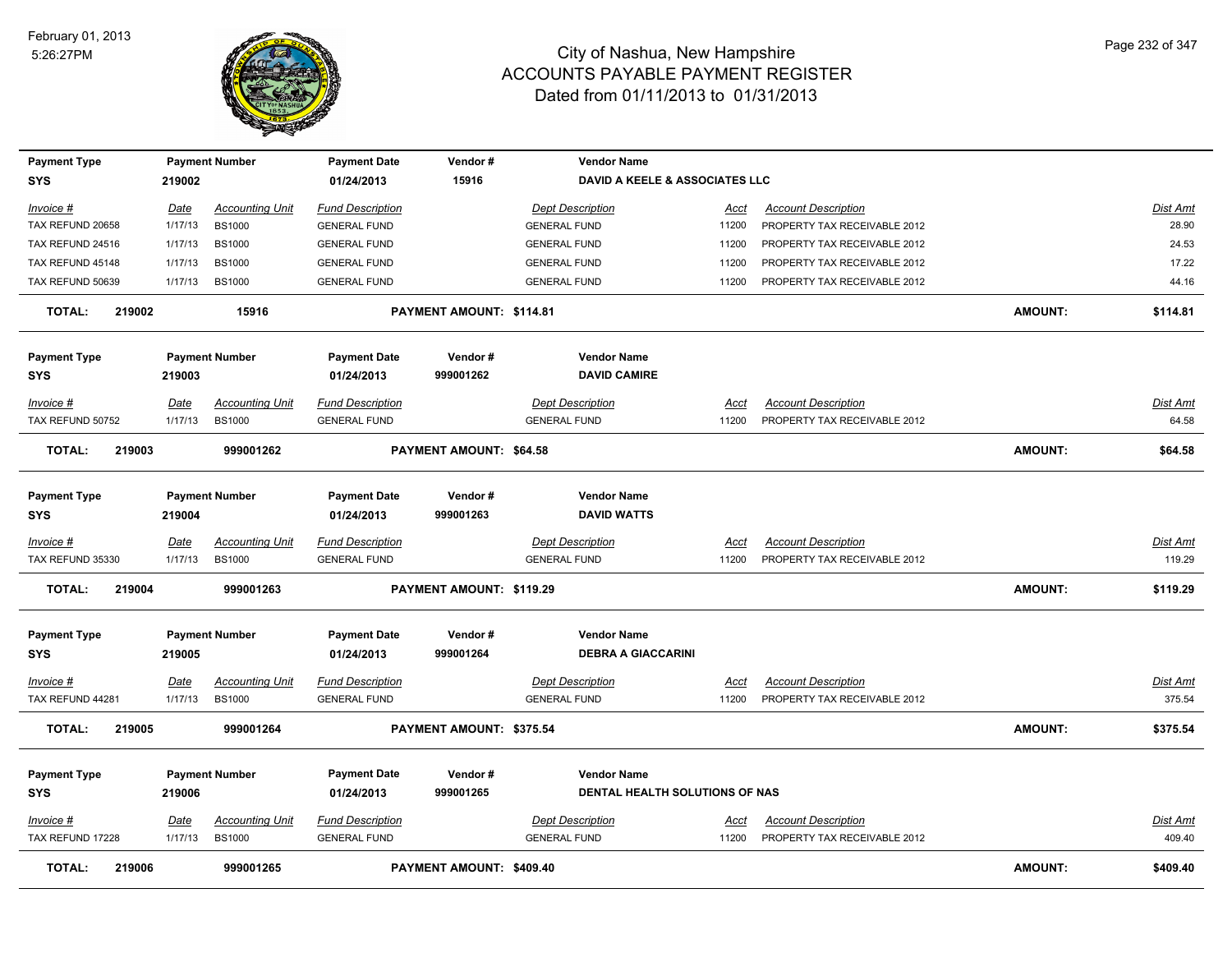

| <b>Payment Type</b>               |         | <b>Payment Number</b>  | <b>Payment Date</b>               | Vendor#                  | <b>Vendor Name</b>                                   |             |                              |                |                 |
|-----------------------------------|---------|------------------------|-----------------------------------|--------------------------|------------------------------------------------------|-------------|------------------------------|----------------|-----------------|
| <b>SYS</b>                        | 219007  |                        | 01/24/2013                        | 999001266                | <b>DON HALLENBECK</b>                                |             |                              |                |                 |
| Invoice #                         | Date    | <b>Accounting Unit</b> | <b>Fund Description</b>           |                          | <b>Dept Description</b>                              | <u>Acct</u> | <b>Account Description</b>   |                | <b>Dist Amt</b> |
| TAX REFUND 49825                  | 1/17/13 | <b>BS1000</b>          | <b>GENERAL FUND</b>               |                          | <b>GENERAL FUND</b>                                  | 11200       | PROPERTY TAX RECEIVABLE 2012 |                | 340.00          |
| <b>TOTAL:</b><br>219007           |         | 999001266              |                                   | PAYMENT AMOUNT: \$340.00 |                                                      |             |                              | <b>AMOUNT:</b> | \$340.00        |
| <b>Payment Type</b>               |         | <b>Payment Number</b>  | <b>Payment Date</b>               | Vendor#                  | <b>Vendor Name</b>                                   |             |                              |                |                 |
| <b>SYS</b>                        | 219008  |                        | 01/24/2013                        | 999001267                | <b>DONALD BERCH</b>                                  |             |                              |                |                 |
| Invoice #                         | Date    | <b>Accounting Unit</b> | <b>Fund Description</b>           |                          | <b>Dept Description</b>                              | Acct        | <b>Account Description</b>   |                | Dist Amt        |
| TAX REFUND 44801                  | 1/17/13 | <b>BS1000</b>          | <b>GENERAL FUND</b>               |                          | <b>GENERAL FUND</b>                                  | 11200       | PROPERTY TAX RECEIVABLE 2012 |                | 30.00           |
| <b>TOTAL:</b><br>219008           |         | 999001267              |                                   | PAYMENT AMOUNT: \$30.00  |                                                      |             |                              | <b>AMOUNT:</b> | \$30.00         |
| <b>Payment Type</b>               |         | <b>Payment Number</b>  | <b>Payment Date</b>               | Vendor#                  | <b>Vendor Name</b>                                   |             |                              |                |                 |
| <b>SYS</b>                        | 219009  |                        | 01/24/2013                        | 999001268                | <b>ELIZABETH A WILKINS</b>                           |             |                              |                |                 |
| Invoice #                         | Date    | <b>Accounting Unit</b> | <b>Fund Description</b>           |                          | <b>Dept Description</b>                              | Acct        | <b>Account Description</b>   |                | Dist Amt        |
| TAX REFUND 45505                  | 1/17/13 | <b>BS1000</b>          | <b>GENERAL FUND</b>               |                          | <b>GENERAL FUND</b>                                  | 11200       | PROPERTY TAX RECEIVABLE 2012 |                | 32.79           |
| <b>TOTAL:</b><br>219009           |         | 999001268              |                                   | PAYMENT AMOUNT: \$32.79  |                                                      |             |                              | <b>AMOUNT:</b> | \$32.79         |
| <b>Payment Type</b>               |         | <b>Payment Number</b>  | <b>Payment Date</b>               | Vendor#                  | <b>Vendor Name</b>                                   |             |                              |                |                 |
| <b>SYS</b>                        | 219010  |                        | 01/24/2013                        | 999001269                | <b>EUNICE S REED</b>                                 |             |                              |                |                 |
| $Invoice$ #                       | Date    | <b>Accounting Unit</b> | <b>Fund Description</b>           |                          | <b>Dept Description</b>                              | <b>Acct</b> | <b>Account Description</b>   |                | <b>Dist Amt</b> |
| TAX REFUND 6056                   | 1/17/13 | <b>BS1000</b>          | <b>GENERAL FUND</b>               |                          | <b>GENERAL FUND</b>                                  | 11200       | PROPERTY TAX RECEIVABLE 2012 |                | 725.56          |
| <b>TOTAL:</b><br>219010           |         | 999001269              |                                   | PAYMENT AMOUNT: \$725.56 |                                                      |             |                              | <b>AMOUNT:</b> | \$725.56        |
| <b>Payment Type</b>               |         | <b>Payment Number</b>  | <b>Payment Date</b>               | Vendor#                  | <b>Vendor Name</b>                                   |             |                              |                |                 |
| <b>SYS</b>                        | 219011  |                        | 01/24/2013                        | 999001270                | <b>FINITI</b>                                        |             |                              |                |                 |
| Invoice #                         | Date    | <b>Accounting Unit</b> | <b>Fund Description</b>           |                          | <b>Dept Description</b>                              | Acct        | <b>Account Description</b>   |                | <b>Dist Amt</b> |
| TAX REFUND 42340                  | 1/17/13 | <b>BS1000</b>          | <b>GENERAL FUND</b>               |                          | <b>GENERAL FUND</b>                                  | 11200       | PROPERTY TAX RECEIVABLE 2012 |                | 240.45          |
| <b>TOTAL:</b><br>219011           |         | 999001270              |                                   | PAYMENT AMOUNT: \$240.45 |                                                      |             |                              | <b>AMOUNT:</b> | \$240.45        |
|                                   |         |                        |                                   |                          |                                                      |             |                              |                |                 |
| <b>Payment Type</b><br><b>SYS</b> | 219012  | <b>Payment Number</b>  | <b>Payment Date</b><br>01/24/2013 | Vendor#<br>999001271     | <b>Vendor Name</b><br>FIRST NATION TITLE AGENCY-ESCR |             |                              |                |                 |
|                                   |         |                        |                                   |                          |                                                      |             |                              |                |                 |
| Invoice #                         | Date    | <b>Accounting Unit</b> | <b>Fund Description</b>           |                          | <b>Dept Description</b>                              | Acct        | <b>Account Description</b>   |                | Dist Amt        |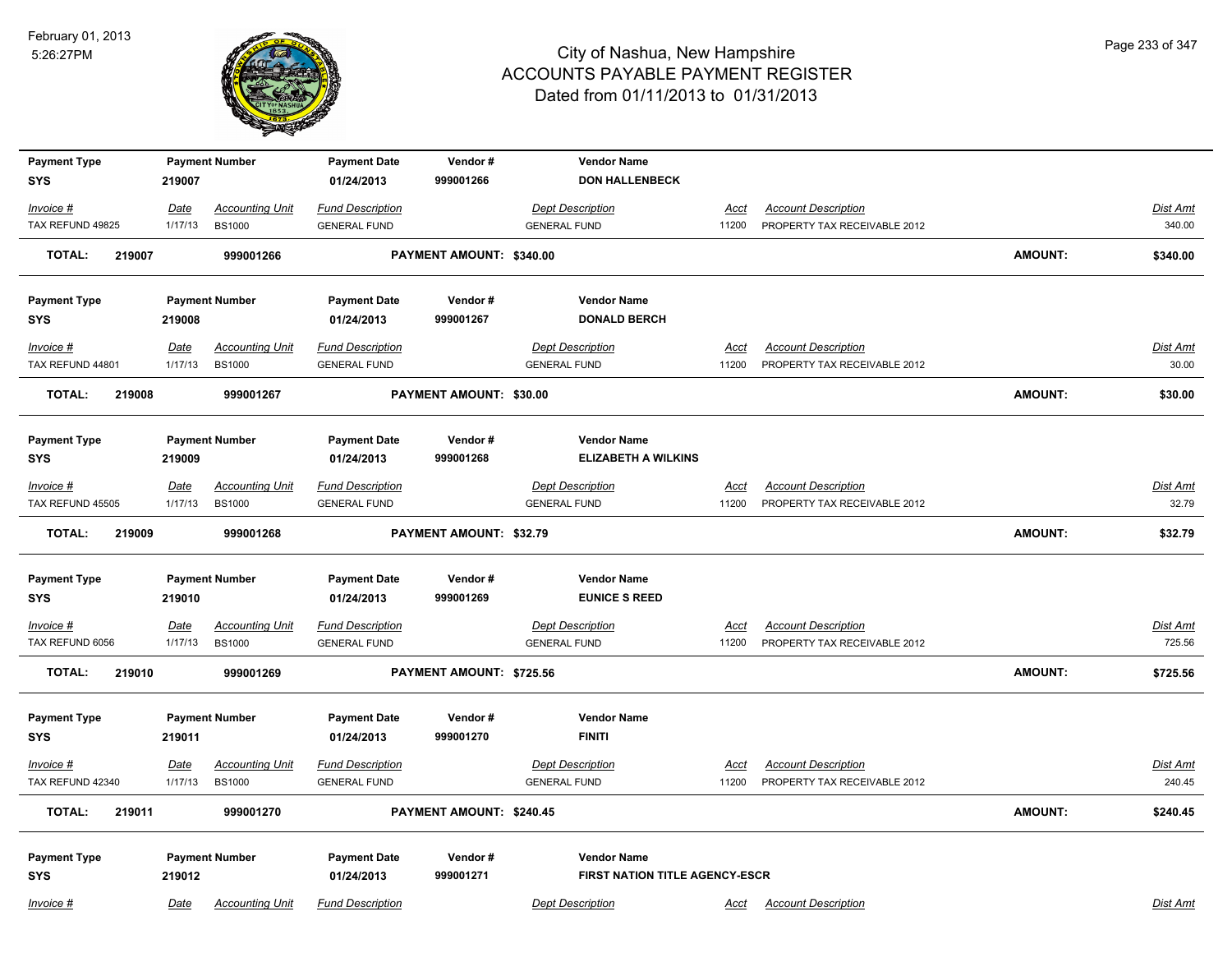

| TAX REFUND 38088                  | 1/17/13                | <b>BS1000</b>                           | <b>GENERAL FUND</b>                            |                          | <b>GENERAL FUND</b>                                      | 11200                | PROPERTY TAX RECEIVABLE 2012                               |                | 137.98                    |
|-----------------------------------|------------------------|-----------------------------------------|------------------------------------------------|--------------------------|----------------------------------------------------------|----------------------|------------------------------------------------------------|----------------|---------------------------|
| TOTAL:<br>219012                  |                        | 999001271                               |                                                | PAYMENT AMOUNT: \$137.98 |                                                          |                      |                                                            | <b>AMOUNT:</b> | \$137.98                  |
| <b>Payment Type</b><br>SYS        | 219013                 | <b>Payment Number</b>                   | <b>Payment Date</b><br>01/24/2013              | Vendor#<br>11216         | <b>Vendor Name</b><br><b>HORIZON SETTLEMENT SERVICES</b> |                      |                                                            |                |                           |
| Invoice #<br>TAX REFUND 8864      | Date<br>1/17/13        | <b>Accounting Unit</b><br><b>BS1000</b> | <b>Fund Description</b><br><b>GENERAL FUND</b> |                          | <b>Dept Description</b><br><b>GENERAL FUND</b>           | Acct<br>11200        | <b>Account Description</b><br>PROPERTY TAX RECEIVABLE 2012 |                | Dist Amt<br>860.52        |
| <b>TOTAL:</b><br>219013           |                        | 11216                                   |                                                | PAYMENT AMOUNT: \$860.52 |                                                          |                      |                                                            | <b>AMOUNT:</b> | \$860.52                  |
| <b>Payment Type</b><br>SYS        | 219014                 | <b>Payment Number</b>                   | <b>Payment Date</b><br>01/24/2013              | Vendor#<br>999001272     | <b>Vendor Name</b><br><b>JACOB &amp; SIMONE LAM</b>      |                      |                                                            |                |                           |
| Invoice #                         | <b>Date</b>            | <b>Accounting Unit</b>                  | <b>Fund Description</b>                        |                          | <b>Dept Description</b>                                  | Acct                 | <b>Account Description</b>                                 |                | Dist Amt                  |
| TAX REFUND MULTI                  | 1/17/13                | <b>BS1000</b>                           | <b>GENERAL FUND</b>                            |                          | <b>GENERAL FUND</b>                                      | 11200                | PROPERTY TAX RECEIVABLE 2012                               |                | 143.33                    |
| <b>TOTAL:</b><br>219014           |                        | 999001272                               |                                                | PAYMENT AMOUNT: \$143.33 |                                                          |                      |                                                            | <b>AMOUNT:</b> | \$143.33                  |
| <b>Payment Type</b><br>SYS        | 219015                 | <b>Payment Number</b>                   | <b>Payment Date</b><br>01/24/2013              | Vendor#<br>999001273     | <b>Vendor Name</b><br><b>JAMES H BERGERON</b>            |                      |                                                            |                |                           |
| Invoice #<br>TAX REFUND 33522     | <u>Date</u><br>1/17/13 | <b>Accounting Unit</b><br><b>BS1000</b> | <b>Fund Description</b><br><b>GENERAL FUND</b> |                          | <b>Dept Description</b><br><b>GENERAL FUND</b>           | <u>Acct</u><br>11200 | <b>Account Description</b><br>PROPERTY TAX RECEIVABLE 2012 |                | Dist Amt<br>373.61        |
| <b>TOTAL:</b><br>219015           |                        | 999001273                               |                                                | PAYMENT AMOUNT: \$373.61 |                                                          |                      |                                                            | <b>AMOUNT:</b> | \$373.61                  |
| <b>Payment Type</b><br><b>SYS</b> | 219016                 | <b>Payment Number</b>                   | <b>Payment Date</b><br>01/24/2013              | Vendor#<br>999001274     | <b>Vendor Name</b><br><b>JAMES KAKLAMANOS LAW OFFICE</b> |                      |                                                            |                |                           |
| Invoice #                         | <b>Date</b>            | <b>Accounting Unit</b>                  | <b>Fund Description</b>                        |                          | <b>Dept Description</b>                                  | Acct                 | <b>Account Description</b>                                 |                | <u>Dist Amt</u>           |
| TAX REFUND 14282                  | 1/17/13                | <b>BS1000</b>                           | <b>GENERAL FUND</b>                            |                          | <b>GENERAL FUND</b>                                      | 11200                | PROPERTY TAX RECEIVABLE 2012                               |                | 581.92                    |
| <b>TOTAL:</b><br>219016           |                        | 999001274                               |                                                | PAYMENT AMOUNT: \$581.92 |                                                          |                      |                                                            | <b>AMOUNT:</b> | \$581.92                  |
| <b>Payment Type</b><br><b>SYS</b> | 219017                 | <b>Payment Number</b>                   | <b>Payment Date</b><br>01/24/2013              | Vendor#<br>999000938     | <b>Vendor Name</b><br><b>JANE COLBY</b>                  |                      |                                                            |                |                           |
| Invoice #<br>TAX REFUND 7,298     | <u>Date</u><br>1/17/13 | <b>Accounting Unit</b><br><b>BS1000</b> | <b>Fund Description</b><br><b>GENERAL FUND</b> |                          | <b>Dept Description</b><br><b>GENERAL FUND</b>           | <u>Acct</u><br>11200 | <b>Account Description</b><br>PROPERTY TAX RECEIVABLE 2012 |                | <u>Dist Amt</u><br>195.62 |
| <b>TOTAL:</b><br>219017           |                        | 999000938                               |                                                | PAYMENT AMOUNT: \$195.62 |                                                          |                      |                                                            | <b>AMOUNT:</b> | \$195.62                  |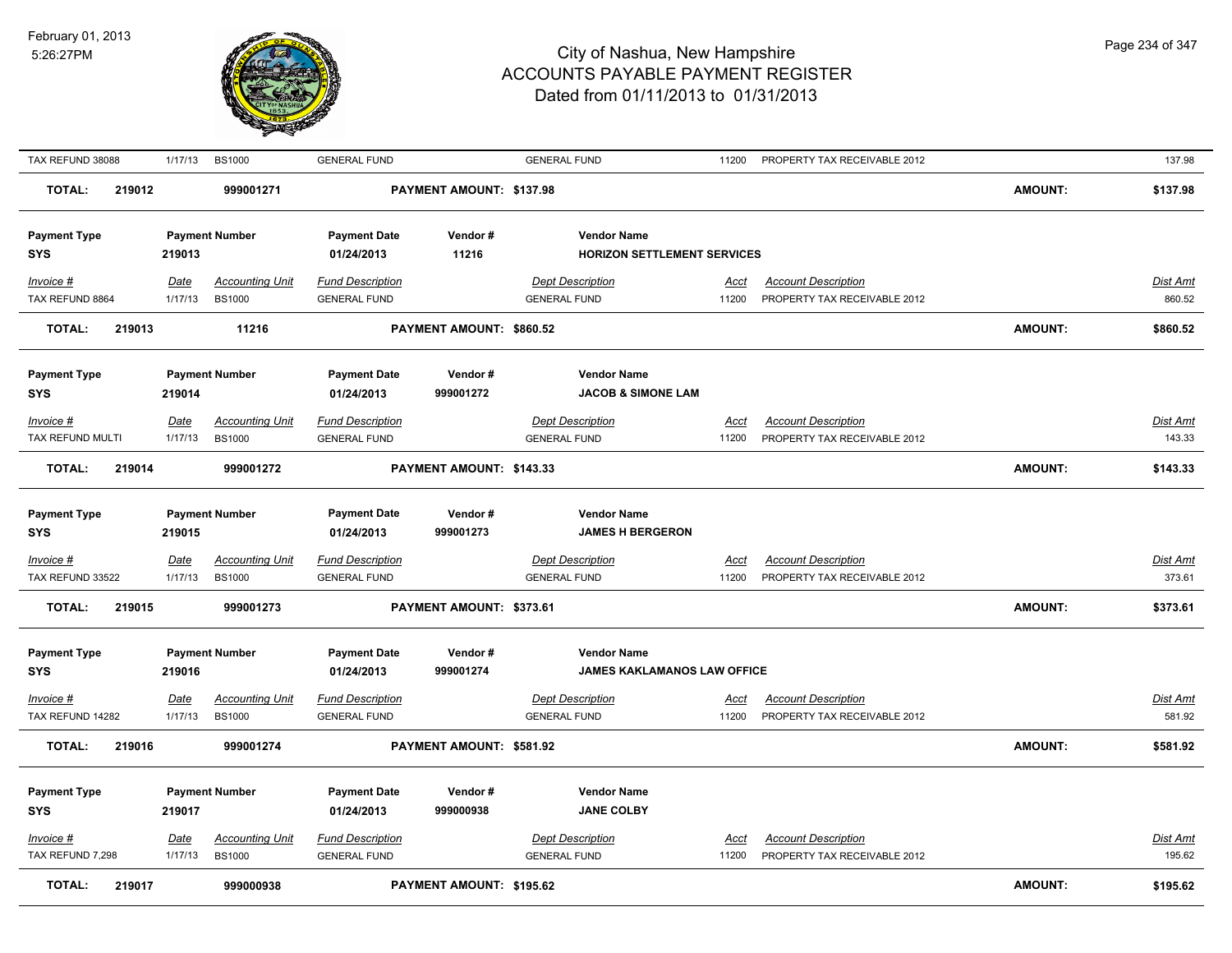

| <b>Payment Type</b>               |             | <b>Payment Number</b>  | <b>Payment Date</b>     | Vendor#                    | <b>Vendor Name</b>                |             |                              |                |                 |
|-----------------------------------|-------------|------------------------|-------------------------|----------------------------|-----------------------------------|-------------|------------------------------|----------------|-----------------|
| <b>SYS</b>                        | 219018      |                        | 01/24/2013              | 999001275                  | <b>JANE H WHITE</b>               |             |                              |                |                 |
| Invoice #                         | Date        | <b>Accounting Unit</b> | <b>Fund Description</b> |                            | <b>Dept Description</b>           | <u>Acct</u> | <b>Account Description</b>   |                | Dist Amt        |
| TAX REFUND 51695                  | 1/17/13     | <b>BS1000</b>          | <b>GENERAL FUND</b>     |                            | <b>GENERAL FUND</b>               | 11200       | PROPERTY TAX RECEIVABLE 2012 |                | 45.00           |
| <b>TOTAL:</b><br>219018           |             | 999001275              |                         | PAYMENT AMOUNT: \$45.00    |                                   |             |                              | <b>AMOUNT:</b> | \$45.00         |
| <b>Payment Type</b>               |             | <b>Payment Number</b>  | <b>Payment Date</b>     | Vendor#                    | <b>Vendor Name</b>                |             |                              |                |                 |
| <b>SYS</b>                        | 219019      |                        | 01/24/2013              | 999001276                  | <b>JOAN SCONTSAS</b>              |             |                              |                |                 |
|                                   |             |                        |                         |                            |                                   |             |                              |                |                 |
| Invoice #                         | Date        | <b>Accounting Unit</b> | <b>Fund Description</b> |                            | <b>Dept Description</b>           | Acct        | <b>Account Description</b>   |                | Dist Amt        |
| TAX REFUND 34662                  | 1/17/13     | <b>BS1000</b>          | <b>GENERAL FUND</b>     |                            | <b>GENERAL FUND</b>               | 11200       | PROPERTY TAX RECEIVABLE 2012 |                | 267.42          |
| <b>TOTAL:</b><br>219019           |             | 999001276              |                         | PAYMENT AMOUNT: \$267.42   |                                   |             |                              | <b>AMOUNT:</b> | \$267.42        |
| <b>Payment Type</b>               |             | <b>Payment Number</b>  | <b>Payment Date</b>     | Vendor#                    | <b>Vendor Name</b>                |             |                              |                |                 |
| <b>SYS</b>                        | 219020      |                        | 01/24/2013              | 15796                      | <b>LINEAR TITLE &amp; CLOSING</b> |             |                              |                |                 |
| <i>Invoice</i> #                  | Date        | <b>Accounting Unit</b> | <b>Fund Description</b> |                            | <b>Dept Description</b>           | Acct        | <b>Account Description</b>   |                | Dist Amt        |
| TAX REFUND 40182                  | 1/17/13     | <b>BS1000</b>          | <b>GENERAL FUND</b>     |                            | <b>GENERAL FUND</b>               | 11200       | PROPERTY TAX RECEIVABLE 2012 |                | 212.48          |
| TAX REFUND 49850                  | 1/17/13     | <b>BS1000</b>          | <b>GENERAL FUND</b>     |                            | <b>GENERAL FUND</b>               | 11200       | PROPERTY TAX RECEIVABLE 2012 |                | 126.79          |
| 219020<br><b>TOTAL:</b>           |             | 15796                  |                         | PAYMENT AMOUNT: \$339.27   |                                   |             |                              | <b>AMOUNT:</b> | \$339.27        |
| <b>Payment Type</b>               |             | <b>Payment Number</b>  | <b>Payment Date</b>     | Vendor#                    | <b>Vendor Name</b>                |             |                              |                |                 |
| <b>SYS</b>                        | 219021      |                        | 01/24/2013              | 15917                      | <b>LSI TITLE AGENCY</b>           |             |                              |                |                 |
| Invoice #                         | <b>Date</b> | <b>Accounting Unit</b> | <b>Fund Description</b> |                            | <b>Dept Description</b>           | <u>Acct</u> | <b>Account Description</b>   |                | <b>Dist Amt</b> |
| TAX REFUND 19830                  | 1/17/13     | <b>BS1000</b>          | <b>GENERAL FUND</b>     |                            | <b>GENERAL FUND</b>               | 11200       | PROPERTY TAX RECEIVABLE 2012 |                | 340.30          |
| TAX REFUND 20850                  | 1/17/13     | <b>BS1000</b>          | <b>GENERAL FUND</b>     |                            | <b>GENERAL FUND</b>               | 11200       | PROPERTY TAX RECEIVABLE 2012 |                | 279.97          |
| TAX REFUND 3064                   | 1/17/13     | <b>BS1000</b>          | <b>GENERAL FUND</b>     |                            | <b>GENERAL FUND</b>               | 11200       | PROPERTY TAX RECEIVABLE 2012 |                | 437.76          |
| TAX REFUND 45134                  | 1/17/13     | <b>BS1000</b>          | <b>GENERAL FUND</b>     |                            | <b>GENERAL FUND</b>               | 11200       | PROPERTY TAX RECEIVABLE 2012 |                | 362.18          |
| TAX REFUND 46623                  | 1/17/13     | <b>BS1000</b>          | <b>GENERAL FUND</b>     |                            | <b>GENERAL FUND</b>               | 11200       | PROPERTY TAX RECEIVABLE 2012 |                | 4,744.06        |
| TAX REFUND 49399                  | 1/17/13     | <b>BS1000</b>          | <b>GENERAL FUND</b>     |                            | <b>GENERAL FUND</b>               | 11200       | PROPERTY TAX RECEIVABLE 2012 |                | 587.41          |
| <b>TOTAL:</b><br>219021           |             | 15917                  |                         | PAYMENT AMOUNT: \$6,751.68 |                                   |             |                              | <b>AMOUNT:</b> | \$6,751.68      |
|                                   |             | <b>Payment Number</b>  | <b>Payment Date</b>     | Vendor#                    | <b>Vendor Name</b>                |             |                              |                |                 |
|                                   |             |                        |                         |                            |                                   |             |                              |                |                 |
| <b>Payment Type</b><br><b>SYS</b> | 219022      |                        | 01/24/2013              | 999001277                  | <b>MALIDA SUONG</b>               |             |                              |                |                 |
| Invoice #                         | Date        | <b>Accounting Unit</b> | <b>Fund Description</b> |                            | Dept Description                  | Acct        | <b>Account Description</b>   |                | Dist Amt        |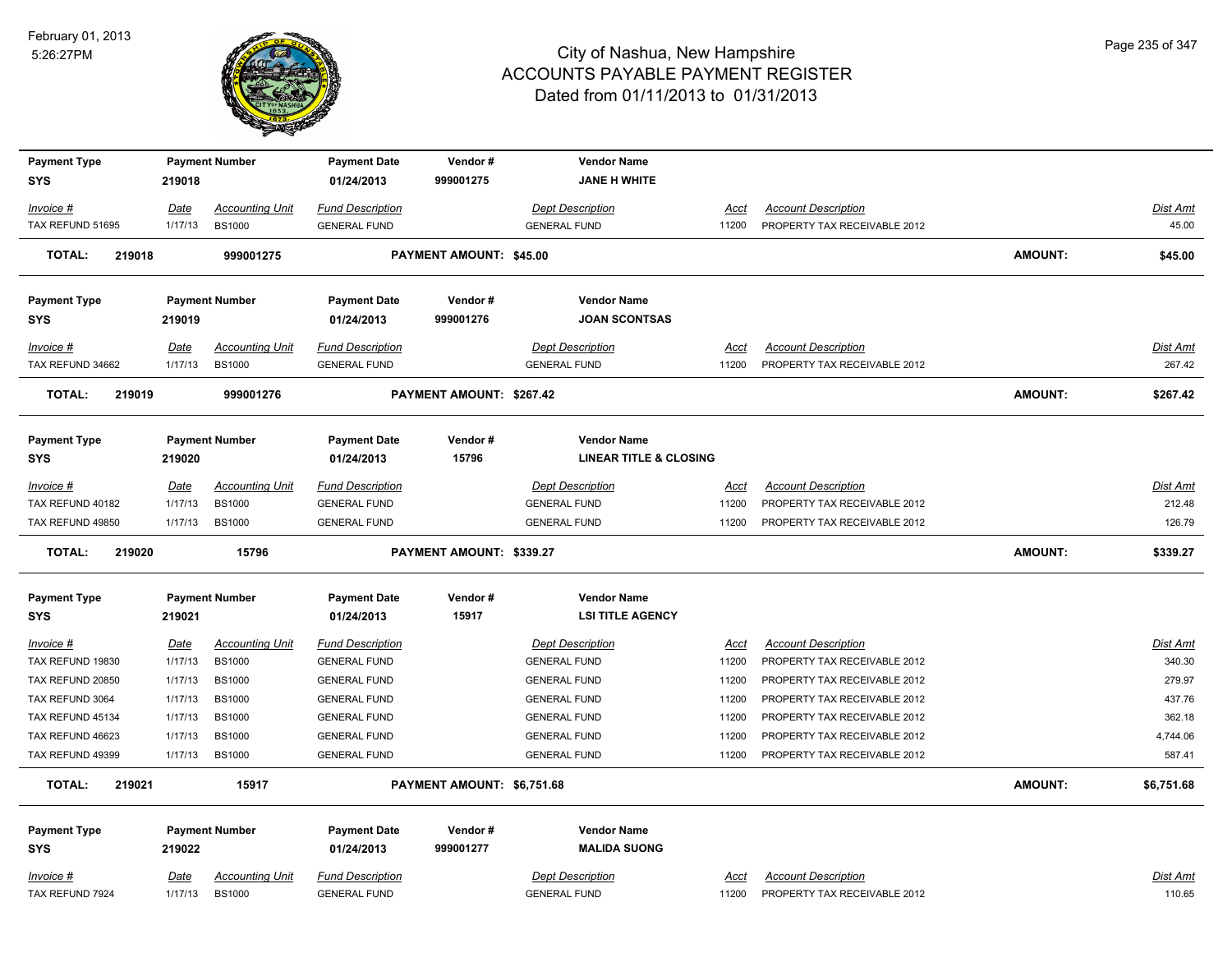

| <b>TOTAL:</b>                        | 219022 |                        | 999001277                               |                                                | PAYMENT AMOUNT: \$110.65       |                                                |                                                     |             |                                                            | <b>AMOUNT:</b> | \$110.65                 |
|--------------------------------------|--------|------------------------|-----------------------------------------|------------------------------------------------|--------------------------------|------------------------------------------------|-----------------------------------------------------|-------------|------------------------------------------------------------|----------------|--------------------------|
| <b>Payment Type</b><br>SYS           |        | 219023                 | <b>Payment Number</b>                   | <b>Payment Date</b><br>01/24/2013              | Vendor#<br>999001278           |                                                | <b>Vendor Name</b><br><b>MANUEL L PIMENTAL</b>      |             |                                                            |                |                          |
| Invoice #<br>TAX REFUND 30396        |        | Date<br>1/17/13        | <b>Accounting Unit</b><br><b>BS1000</b> | <b>Fund Description</b><br><b>GENERAL FUND</b> |                                | <b>Dept Description</b><br><b>GENERAL FUND</b> | 11200                                               | Acct        | <b>Account Description</b><br>PROPERTY TAX RECEIVABLE 2012 |                | Dist Amt<br>153.23       |
| <b>TOTAL:</b>                        | 219023 |                        | 999001278                               |                                                | PAYMENT AMOUNT: \$153.23       |                                                |                                                     |             |                                                            | AMOUNT:        | \$153.23                 |
| <b>Payment Type</b><br>SYS           |        | 219024                 | <b>Payment Number</b>                   | <b>Payment Date</b><br>01/24/2013              | Vendor#<br>999001279           |                                                | <b>Vendor Name</b><br><b>MARCIA A GARDNER</b>       |             |                                                            |                |                          |
| Invoice #<br>TAX REFUND 15674        |        | <u>Date</u><br>1/17/13 | <b>Accounting Unit</b><br><b>BS1000</b> | <b>Fund Description</b><br><b>GENERAL FUND</b> |                                | <b>Dept Description</b><br><b>GENERAL FUND</b> | 11200                                               | <u>Acct</u> | <b>Account Description</b><br>PROPERTY TAX RECEIVABLE 2012 |                | Dist Amt<br>133.00       |
| <b>TOTAL:</b>                        | 219024 |                        | 999001279                               |                                                | PAYMENT AMOUNT: \$133.00       |                                                |                                                     |             |                                                            | <b>AMOUNT:</b> | \$133.00                 |
| <b>Payment Type</b><br><b>SYS</b>    |        | 219025                 | <b>Payment Number</b>                   | <b>Payment Date</b><br>01/24/2013              | Vendor#<br>999001280           |                                                | <b>Vendor Name</b><br><b>MARRIOTT BUSINESS SVCS</b> |             |                                                            |                |                          |
| <u>Invoice #</u><br>TAX REFUND 46404 |        | Date<br>1/17/13        | <b>Accounting Unit</b><br><b>BS1000</b> | <b>Fund Description</b><br><b>GENERAL FUND</b> |                                | <b>Dept Description</b><br><b>GENERAL FUND</b> | 11500                                               | <u>Acct</u> | <b>Account Description</b><br><b>OVERLAY-PRIOR YEAR</b>    |                | Dist Amt<br>47,930.85    |
| <b>TOTAL:</b>                        | 219025 |                        | 999001280                               |                                                | PAYMENT AMOUNT: \$47,930.85    |                                                |                                                     |             |                                                            | <b>AMOUNT:</b> | \$47,930.85              |
| <b>Payment Type</b><br>SYS           |        | 219026                 | <b>Payment Number</b>                   | <b>Payment Date</b><br>01/24/2013              | Vendor#<br>999001281           |                                                | <b>Vendor Name</b><br><b>MICHAEL E MAGUIRE</b>      |             |                                                            |                |                          |
| Invoice #<br>TAX REFUND 15178        |        | Date<br>1/17/13        | <b>Accounting Unit</b><br><b>BS1000</b> | <b>Fund Description</b><br><b>GENERAL FUND</b> |                                | <b>Dept Description</b><br><b>GENERAL FUND</b> | 11200                                               | Acct        | <b>Account Description</b><br>PROPERTY TAX RECEIVABLE 2012 |                | Dist Amt<br>370.90       |
| <b>TOTAL:</b>                        | 219026 |                        | 999001281                               |                                                | PAYMENT AMOUNT: \$370.90       |                                                |                                                     |             |                                                            | <b>AMOUNT:</b> | \$370.90                 |
| <b>Payment Type</b><br>SYS           |        | 219027                 | <b>Payment Number</b>                   | <b>Payment Date</b><br>01/24/2013              | Vendor#<br>999001282           |                                                | <b>Vendor Name</b><br><b>MICHAEL VAUTIER</b>        |             |                                                            |                |                          |
| Invoice #<br>TAX REFUND 3796         |        | Date<br>1/17/13        | <b>Accounting Unit</b><br><b>BS1000</b> | <b>Fund Description</b><br><b>GENERAL FUND</b> |                                | <b>Dept Description</b><br><b>GENERAL FUND</b> | 11200                                               | Acct        | <b>Account Description</b><br>PROPERTY TAX RECEIVABLE 2012 |                | <u>Dist Amt</u><br>77.95 |
| <b>TOTAL:</b>                        | 219027 |                        | 999001282                               |                                                | <b>PAYMENT AMOUNT: \$77.95</b> |                                                |                                                     |             |                                                            | <b>AMOUNT:</b> | \$77.95                  |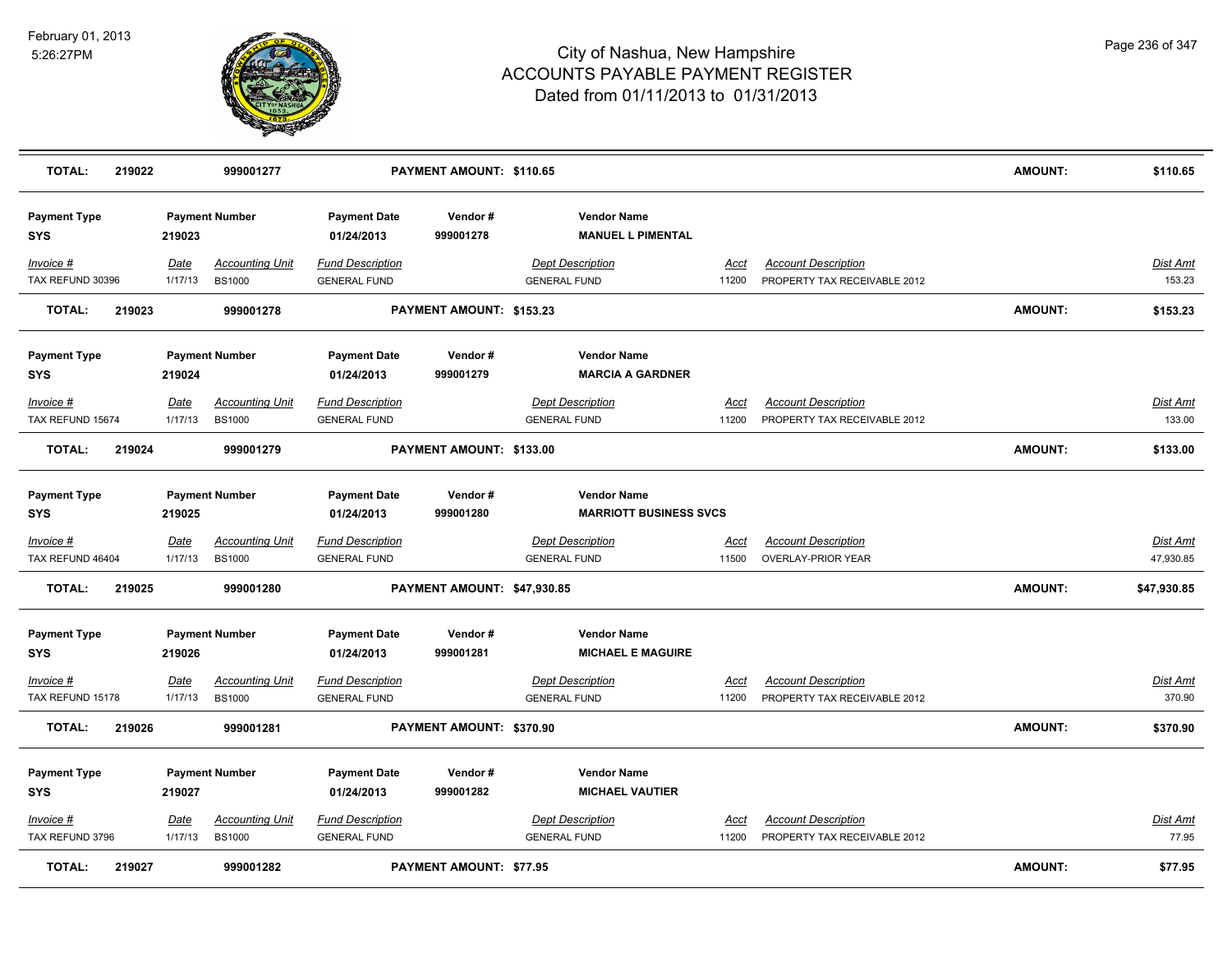

| <b>Payment Type</b><br><b>SYS</b> | 219028      | <b>Payment Number</b>  | <b>Payment Date</b><br>01/24/2013 | Vendor#<br>999001283           | <b>Vendor Name</b><br><b>NITIN R &amp; CHANDNI SOMAYA</b> |             |                              |                |                 |
|-----------------------------------|-------------|------------------------|-----------------------------------|--------------------------------|-----------------------------------------------------------|-------------|------------------------------|----------------|-----------------|
| Invoice #                         | Date        | <b>Accounting Unit</b> | <b>Fund Description</b>           |                                | <b>Dept Description</b>                                   | Acct        | <b>Account Description</b>   |                | Dist Amt        |
| TAX REFUND 40917                  | 1/17/13     | <b>BS1000</b>          | <b>GENERAL FUND</b>               |                                | <b>GENERAL FUND</b>                                       | 11200       | PROPERTY TAX RECEIVABLE 2012 |                | 321.48          |
| <b>TOTAL:</b><br>219028           |             | 999001283              |                                   | PAYMENT AMOUNT: \$321.48       |                                                           |             |                              | <b>AMOUNT:</b> | \$321.48        |
| <b>Payment Type</b><br><b>SYS</b> | 219029      | <b>Payment Number</b>  | <b>Payment Date</b><br>01/24/2013 | Vendor#<br>999001284           | <b>Vendor Name</b><br><b>PAMELA WILLIAMS</b>              |             |                              |                |                 |
| <u> Invoice #</u>                 | Date        | <b>Accounting Unit</b> | <b>Fund Description</b>           |                                | <b>Dept Description</b>                                   | Acct        | <b>Account Description</b>   |                | Dist Amt        |
| TAX REFUND 41737                  | 1/17/13     | <b>BS1000</b>          | <b>GENERAL FUND</b>               |                                | <b>GENERAL FUND</b>                                       | 11200       | PROPERTY TAX RECEIVABLE 2012 |                | 49.70           |
| <b>TOTAL:</b><br>219029           |             | 999001284              |                                   | <b>PAYMENT AMOUNT: \$49.70</b> |                                                           |             |                              | <b>AMOUNT:</b> | \$49.70         |
| <b>Payment Type</b><br><b>SYS</b> | 219030      | <b>Payment Number</b>  | <b>Payment Date</b><br>01/24/2013 | Vendor#<br>999001285           | <b>Vendor Name</b><br>PAUL & MARY BORDELEAU               |             |                              |                |                 |
| Invoice #                         | Date        | <b>Accounting Unit</b> | <b>Fund Description</b>           |                                | <b>Dept Description</b>                                   | Acct        | <b>Account Description</b>   |                | Dist Amt        |
| TAX REFUND 4,210                  | 1/17/13     | <b>BS1000</b>          | <b>GENERAL FUND</b>               |                                | <b>GENERAL FUND</b>                                       | 11200       | PROPERTY TAX RECEIVABLE 2012 |                | 124.90          |
| <b>TOTAL:</b><br>219030           |             | 999001285              |                                   | PAYMENT AMOUNT: \$124.90       |                                                           |             |                              | <b>AMOUNT:</b> | \$124.90        |
| <b>Payment Type</b><br><b>SYS</b> | 219031      | <b>Payment Number</b>  | <b>Payment Date</b><br>01/24/2013 | Vendor#<br>13306               | <b>Vendor Name</b><br>PHENIX TITLE SERVICES               |             |                              |                |                 |
| <u>Invoice #</u>                  | <b>Date</b> | <b>Accounting Unit</b> | <b>Fund Description</b>           |                                | <b>Dept Description</b>                                   | <u>Acct</u> | <b>Account Description</b>   |                | <b>Dist Amt</b> |
| TAX REFUND 40195                  | 1/17/13     | <b>BS1000</b>          | <b>GENERAL FUND</b>               |                                | <b>GENERAL FUND</b>                                       | 11200       | PROPERTY TAX RECEIVABLE 2012 |                | 39.49           |
| TAX REFUND 51574                  | 1/17/13     | <b>BS1000</b>          | <b>GENERAL FUND</b>               |                                | <b>GENERAL FUND</b>                                       | 11200       | PROPERTY TAX RECEIVABLE 2012 |                | 38.13           |
| 219031<br><b>TOTAL:</b>           |             | 13306                  |                                   | <b>PAYMENT AMOUNT: \$77.62</b> |                                                           |             |                              | <b>AMOUNT:</b> | \$77.62         |
| <b>Payment Type</b><br><b>SYS</b> | 219032      | <b>Payment Number</b>  | <b>Payment Date</b><br>01/24/2013 | Vendor#<br>999001286           | <b>Vendor Name</b><br><b>RELS TITLE</b>                   |             |                              |                |                 |
| Invoice #                         | Date        | <b>Accounting Unit</b> | <b>Fund Description</b>           |                                | <b>Dept Description</b>                                   | Acct        | <b>Account Description</b>   |                | Dist Amt        |
| TAX REFUND 31868                  | 1/17/13     | <b>BS1000</b>          | <b>GENERAL FUND</b>               |                                | <b>GENERAL FUND</b>                                       | 11200       | PROPERTY TAX RECEIVABLE 2012 |                | 389.53          |
| <b>TOTAL:</b><br>219032           |             | 999001286              |                                   | PAYMENT AMOUNT: \$389.53       |                                                           |             |                              | <b>AMOUNT:</b> | \$389.53        |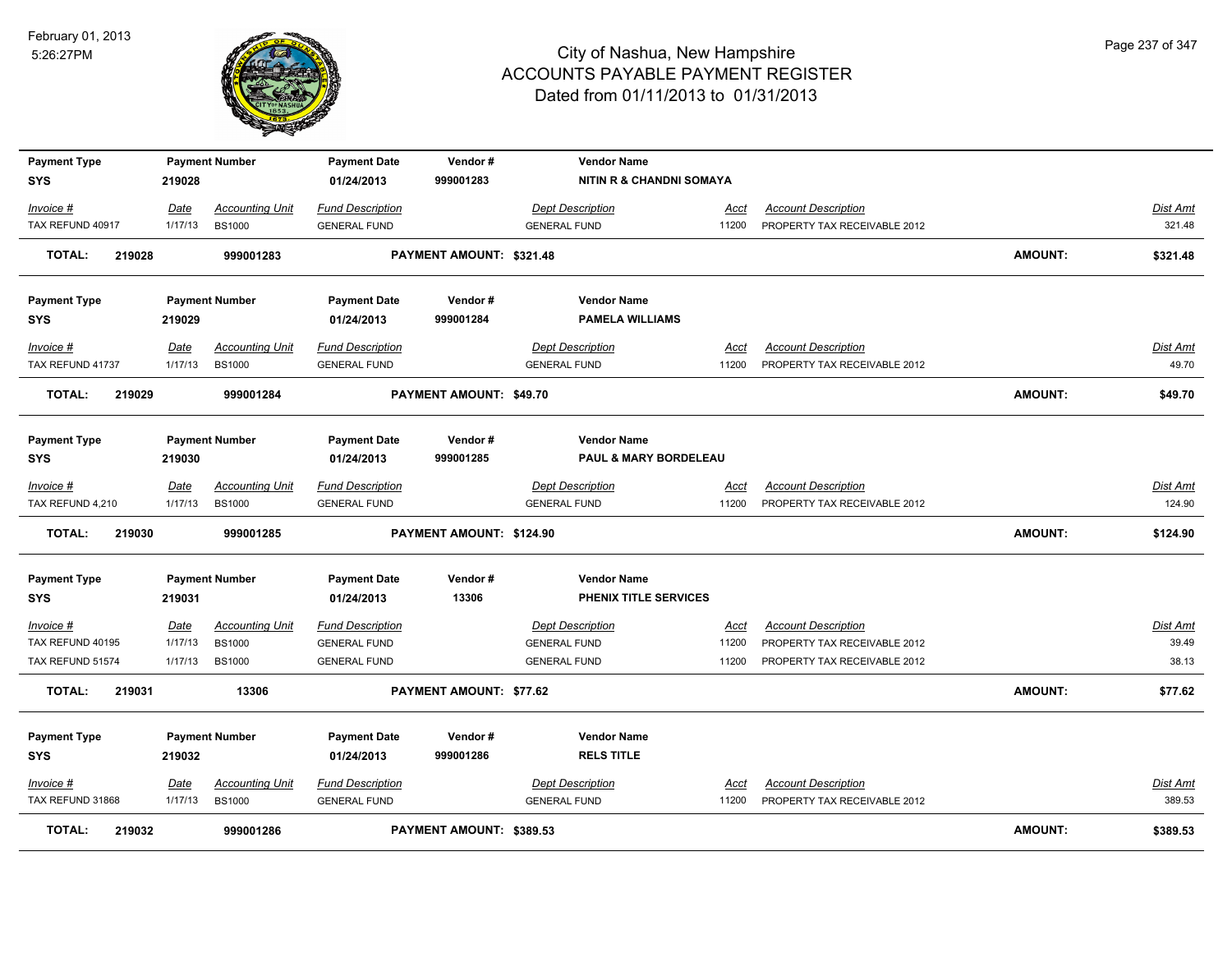

| <b>Payment Type</b>           |                 | <b>Payment Number</b>                   | <b>Payment Date</b>                            | Vendor#                     | <b>Vendor Name</b>                             |               |                                                            |                |                   |
|-------------------------------|-----------------|-----------------------------------------|------------------------------------------------|-----------------------------|------------------------------------------------|---------------|------------------------------------------------------------|----------------|-------------------|
| <b>SYS</b>                    | 219033          |                                         | 01/24/2013                                     | 999001287                   | <b>RICHARD &amp; LISA MARZONIE</b>             |               |                                                            |                |                   |
| Invoice #                     | Date            | <b>Accounting Unit</b>                  | <b>Fund Description</b>                        |                             | <b>Dept Description</b>                        | Acct          | <b>Account Description</b>                                 |                | Dist Amt          |
| TAX REFUND 6422               | 1/17/13         | <b>BS1000</b>                           | <b>GENERAL FUND</b>                            |                             | <b>GENERAL FUND</b>                            | 11200         | PROPERTY TAX RECEIVABLE 2012                               |                | 117.67            |
| <b>TOTAL:</b><br>219033       |                 | 999001287                               |                                                | PAYMENT AMOUNT: \$117.67    |                                                |               |                                                            | <b>AMOUNT:</b> | \$117.67          |
| <b>Payment Type</b>           |                 | <b>Payment Number</b>                   | <b>Payment Date</b>                            | Vendor#                     | <b>Vendor Name</b>                             |               |                                                            |                |                   |
| <b>SYS</b>                    | 219034          |                                         | 01/24/2013                                     | 999001288                   | <b>RITA COSTANZI</b>                           |               |                                                            |                |                   |
| Invoice #                     | Date            | <b>Accounting Unit</b>                  | <b>Fund Description</b>                        |                             | <b>Dept Description</b>                        | Acct          | <b>Account Description</b>                                 |                | <u>Dist Amt</u>   |
| TAX REFUND 45248              | 1/17/13         | <b>BS1000</b>                           | <b>GENERAL FUND</b>                            |                             | <b>GENERAL FUND</b>                            | 11200         | PROPERTY TAX RECEIVABLE 2012                               |                | 137.53            |
| 219034<br><b>TOTAL:</b>       |                 | 999001288                               |                                                | PAYMENT AMOUNT: \$137.53    |                                                |               |                                                            | <b>AMOUNT:</b> | \$137.53          |
| <b>Payment Type</b>           |                 | <b>Payment Number</b>                   | <b>Payment Date</b>                            | Vendor#                     | <b>Vendor Name</b>                             |               |                                                            |                |                   |
| <b>SYS</b>                    | 219035          |                                         | 01/24/2013                                     | 999001289                   | <b>ROBERT &amp; ANAIS DURANT</b>               |               |                                                            |                |                   |
| Invoice #<br>TAX REFUND 30502 | Date<br>1/17/13 | <b>Accounting Unit</b><br><b>BS1000</b> | <b>Fund Description</b><br><b>GENERAL FUND</b> |                             | <b>Dept Description</b><br><b>GENERAL FUND</b> | Acct<br>11200 | <b>Account Description</b><br>PROPERTY TAX RECEIVABLE 2012 |                | Dist Amt<br>79.95 |
| <b>TOTAL:</b><br>219035       |                 | 999001289                               |                                                | PAYMENT AMOUNT: \$79.95     |                                                |               |                                                            | <b>AMOUNT:</b> | \$79.95           |
| <b>Payment Type</b>           |                 | <b>Payment Number</b>                   | <b>Payment Date</b>                            | Vendor#                     | <b>Vendor Name</b>                             |               |                                                            |                |                   |
| <b>SYS</b>                    | 219036          |                                         | 01/24/2013                                     | 999001290                   | <b>RONG CHEN</b>                               |               |                                                            |                |                   |
| Invoice #                     | <b>Date</b>     | <b>Accounting Unit</b>                  | <b>Fund Description</b>                        |                             | <b>Dept Description</b>                        | <u>Acct</u>   | <b>Account Description</b>                                 |                | <u>Dist Amt</u>   |
| TAX REFUND 22128              | 1/17/13         | <b>BS1000</b>                           | <b>GENERAL FUND</b>                            |                             | <b>GENERAL FUND</b>                            | 11200         | PROPERTY TAX RECEIVABLE 2012                               |                | 102.17            |
| <b>TOTAL:</b><br>219036       |                 | 999001290                               |                                                | PAYMENT AMOUNT: \$102.17    |                                                |               |                                                            | <b>AMOUNT:</b> | \$102.17          |
| <b>Payment Type</b>           |                 | <b>Payment Number</b>                   | <b>Payment Date</b>                            | Vendor#                     | <b>Vendor Name</b>                             |               |                                                            |                |                   |
| <b>SYS</b>                    | 219037          |                                         | 01/24/2013                                     | 15919                       | SAMUEL A TAMPOSI SR 1992 TRUST                 |               |                                                            |                |                   |
| Invoice #                     | <u>Date</u>     | <b>Accounting Unit</b>                  | <b>Fund Description</b>                        |                             | <b>Dept Description</b>                        | Acct          | <b>Account Description</b>                                 |                | Dist Amt          |
| TAX REFUND 33110-1            | 1/17/13         | <b>BS1000</b>                           | <b>GENERAL FUND</b>                            |                             | <b>GENERAL FUND</b>                            | 11500         | <b>OVERLAY-PRIOR YEAR</b>                                  |                | 11,233.20         |
| <b>TAX REFUND 33110-2</b>     | 1/17/13         | <b>BS1000</b>                           | <b>GENERAL FUND</b>                            |                             | <b>GENERAL FUND</b>                            | 11200         | PROPERTY TAX RECEIVABLE 2012                               |                | 10,745.00         |
| <b>TAX REFUND 33110-2</b>     | 1/17/13         | <b>BS1000</b>                           | <b>GENERAL FUND</b>                            |                             | <b>GENERAL FUND</b>                            | 11500         | OVERLAY-INTEREST                                           |                | 93.81             |
| <b>TOTAL:</b><br>219037       |                 | 15919                                   |                                                | PAYMENT AMOUNT: \$22,072.01 |                                                |               |                                                            | <b>AMOUNT:</b> | \$22,072.01       |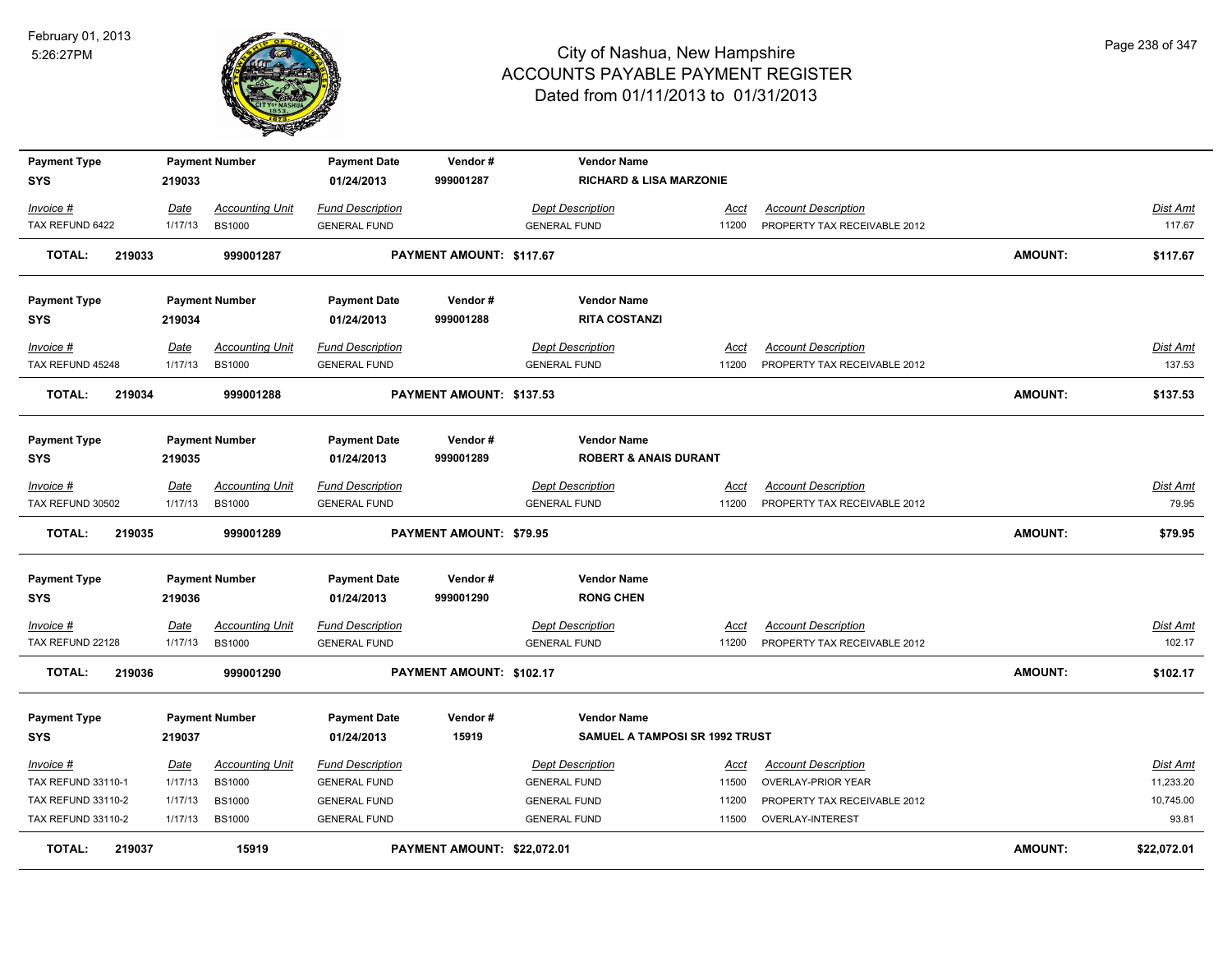

| <b>Payment Type</b>       |             | <b>Payment Number</b>  | <b>Payment Date</b>     | Vendor#                    | <b>Vendor Name</b>            |             |                              |                |                 |
|---------------------------|-------------|------------------------|-------------------------|----------------------------|-------------------------------|-------------|------------------------------|----------------|-----------------|
| <b>SYS</b>                | 219038      |                        | 01/24/2013              | 15918                      | <b>SAT SR LTD PARTNERSHIP</b> |             |                              |                |                 |
| Invoice #                 | Date        | <b>Accounting Unit</b> | <b>Fund Description</b> |                            | <b>Dept Description</b>       | Acct        | <b>Account Description</b>   |                | Dist Amt        |
| TAX REFUND 45002-1        | 1/17/13     | <b>BS1000</b>          | <b>GENERAL FUND</b>     |                            | <b>GENERAL FUND</b>           | 11500       | <b>OVERLAY-PRIOR YEAR</b>    |                | 4,842.08        |
| <b>TAX REFUND 45002-2</b> | 1/17/13     | <b>BS1000</b>          | <b>GENERAL FUND</b>     |                            | <b>GENERAL FUND</b>           | 11200       | PROPERTY TAX RECEIVABLE 2012 |                | 670.49          |
| <b>TAX REFUND 45002-2</b> | 1/17/13     | <b>BS1000</b>          | <b>GENERAL FUND</b>     |                            | <b>GENERAL FUND</b>           | 11500       | OVERLAY-INTEREST             |                | 7.15            |
| <b>TOTAL:</b><br>219038   |             | 15918                  |                         | PAYMENT AMOUNT: \$5,519.72 |                               |             |                              | <b>AMOUNT:</b> | \$5,519.72      |
| <b>Payment Type</b>       |             | <b>Payment Number</b>  | <b>Payment Date</b>     | Vendor#                    | <b>Vendor Name</b>            |             |                              |                |                 |
| <b>SYS</b>                | 219039      |                        | 01/24/2013              | 999001291                  | <b>SCOTT LEHTINEN</b>         |             |                              |                |                 |
| Invoice #                 | Date        | <b>Accounting Unit</b> | <b>Fund Description</b> |                            | <b>Dept Description</b>       | Acct        | <b>Account Description</b>   |                | Dist Amt        |
| TAX REFUND 49405          | 1/17/13     | <b>BS1000</b>          | <b>GENERAL FUND</b>     |                            | <b>GENERAL FUND</b>           | 11200       | PROPERTY TAX RECEIVABLE 2012 |                | 209.86          |
| <b>TOTAL:</b><br>219039   |             | 999001291              |                         | PAYMENT AMOUNT: \$209.86   |                               |             |                              | <b>AMOUNT:</b> | \$209.86        |
| <b>Payment Type</b>       |             | <b>Payment Number</b>  | <b>Payment Date</b>     | Vendor#                    | <b>Vendor Name</b>            |             |                              |                |                 |
| <b>SYS</b>                | 219040      |                        | 01/24/2013              | 999001292                  | <b>SERVICELINK</b>            |             |                              |                |                 |
| Invoice #                 | <b>Date</b> | <b>Accounting Unit</b> | <b>Fund Description</b> |                            | <b>Dept Description</b>       | Acct        | <b>Account Description</b>   |                | Dist Amt        |
| TAX REFUND 16758          | 1/17/13     | <b>BS1000</b>          | <b>GENERAL FUND</b>     |                            | <b>GENERAL FUND</b>           | 11200       | PROPERTY TAX RECEIVABLE 2012 |                | 413.85          |
| <b>TOTAL:</b><br>219040   |             | 999001292              |                         | PAYMENT AMOUNT: \$413.85   |                               |             |                              | <b>AMOUNT:</b> | \$413.85        |
| <b>Payment Type</b>       |             | <b>Payment Number</b>  | <b>Payment Date</b>     | Vendor#                    | <b>Vendor Name</b>            |             |                              |                |                 |
| <b>SYS</b>                | 219041      |                        | 01/24/2013              | 999001293                  | <b>SHELLIE RANSBURG</b>       |             |                              |                |                 |
| Invoice #                 | <b>Date</b> | <b>Accounting Unit</b> | <b>Fund Description</b> |                            | <b>Dept Description</b>       | <u>Acct</u> | <b>Account Description</b>   |                | <u>Dist Amt</u> |
| TAX REFUND 49807          | 1/17/13     | <b>BS1000</b>          | <b>GENERAL FUND</b>     |                            | <b>GENERAL FUND</b>           | 11200       | PROPERTY TAX RECEIVABLE 2012 |                | 29.67           |
| <b>TOTAL:</b><br>219041   |             | 999001293              |                         | PAYMENT AMOUNT: \$29.67    |                               |             |                              | <b>AMOUNT:</b> | \$29.67         |
| <b>Payment Type</b>       |             | <b>Payment Number</b>  | <b>Payment Date</b>     | Vendor#                    | <b>Vendor Name</b>            |             |                              |                |                 |
| SYS                       | 219042      |                        | 01/24/2013              | 999001294                  | <b>STEVEN A MARTIN</b>        |             |                              |                |                 |
| Invoice #                 | <u>Date</u> | <b>Accounting Unit</b> | <b>Fund Description</b> |                            | <b>Dept Description</b>       | Acct        | <b>Account Description</b>   |                | <b>Dist Amt</b> |
| TAX REFUND 22250          | 1/17/13     | <b>BS1000</b>          | <b>GENERAL FUND</b>     |                            | <b>GENERAL FUND</b>           | 11200       | PROPERTY TAX RECEIVABLE 2012 |                | 21.49           |
| <b>TOTAL:</b><br>219042   |             | 999001294              |                         | PAYMENT AMOUNT: \$21.49    |                               |             |                              | AMOUNT:        | \$21.49         |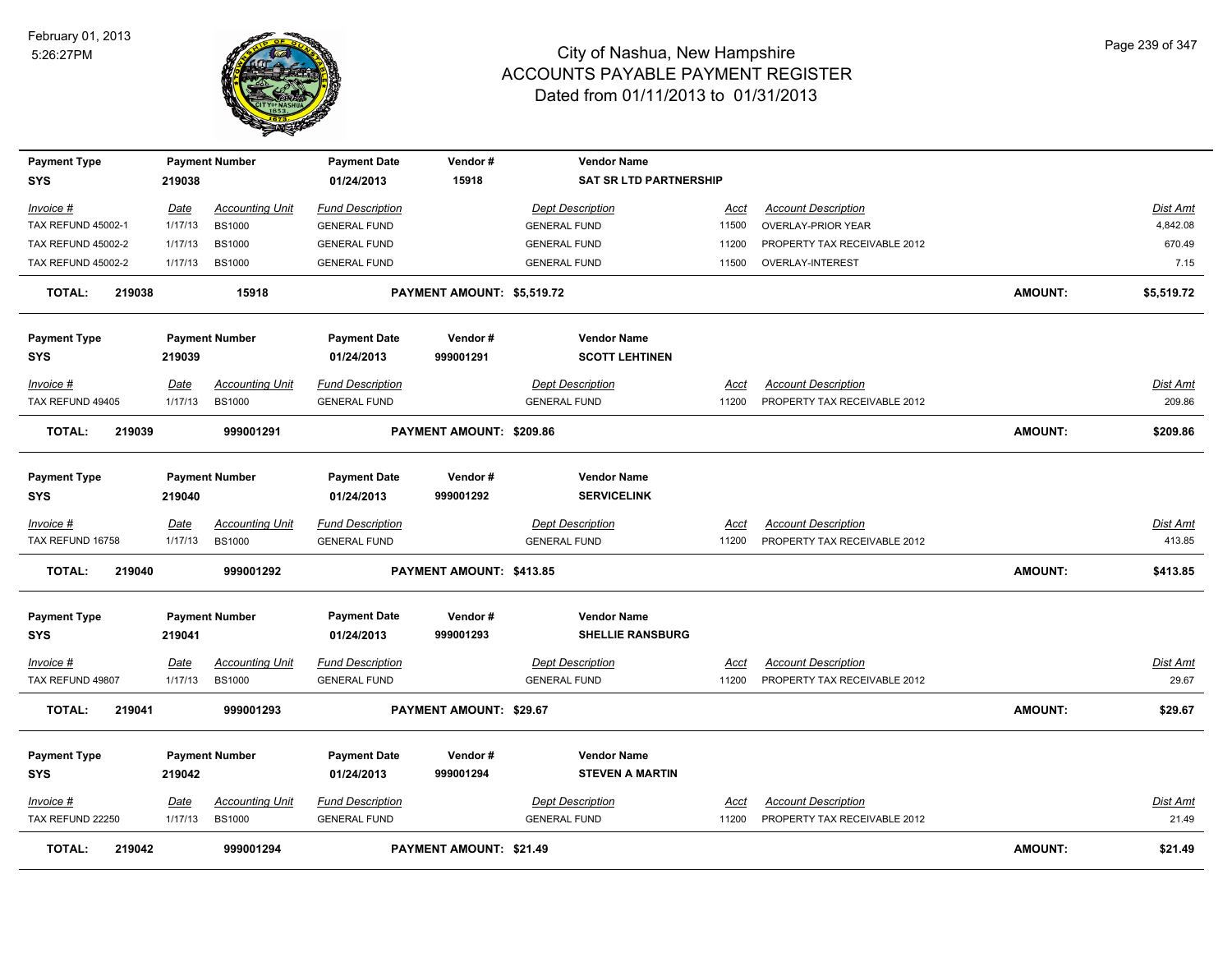

| <b>Payment Type</b>          |                 | <b>Payment Number</b>                   | <b>Payment Date</b>                            | Vendor#                        | <b>Vendor Name</b>                             |                      |                                                            |                |                           |
|------------------------------|-----------------|-----------------------------------------|------------------------------------------------|--------------------------------|------------------------------------------------|----------------------|------------------------------------------------------------|----------------|---------------------------|
| <b>SYS</b>                   | 219043          |                                         | 01/24/2013                                     | 13681                          | <b>SUMMIT TITLE SERVICES</b>                   |                      |                                                            |                |                           |
| Invoice #                    | Date            | <b>Accounting Unit</b>                  | <b>Fund Description</b>                        |                                | <b>Dept Description</b>                        | Acct                 | <b>Account Description</b>                                 |                | <u>Dist Amt</u>           |
| TAX REFUND 38454             | 1/17/13         | <b>BS1000</b>                           | <b>GENERAL FUND</b>                            |                                | <b>GENERAL FUND</b>                            | 11200                | PROPERTY TAX RECEIVABLE 2012                               |                | 125.00                    |
| <b>TOTAL:</b><br>219043      |                 | 13681                                   |                                                | PAYMENT AMOUNT: \$125.00       |                                                |                      |                                                            | <b>AMOUNT:</b> | \$125.00                  |
| <b>Payment Type</b>          |                 | <b>Payment Number</b>                   | <b>Payment Date</b>                            | Vendor#                        | <b>Vendor Name</b>                             |                      |                                                            |                |                           |
| SYS                          | 219044          |                                         | 01/24/2013                                     | 999001295                      | <b>SUSAN RUSSO</b>                             |                      |                                                            |                |                           |
| Invoice #                    | Date            | <b>Accounting Unit</b>                  | <b>Fund Description</b>                        |                                | <b>Dept Description</b>                        | Acct                 | <b>Account Description</b>                                 |                | Dist Amt                  |
| TAX REFUND 13790             | 1/17/13         | <b>BS1000</b>                           | <b>GENERAL FUND</b>                            |                                | <b>GENERAL FUND</b>                            | 11200                | PROPERTY TAX RECEIVABLE 2012                               |                | 555.49                    |
| 219044<br><b>TOTAL:</b>      |                 | 999001295                               |                                                | PAYMENT AMOUNT: \$555.49       |                                                |                      |                                                            | <b>AMOUNT:</b> | \$555.49                  |
| <b>Payment Type</b>          |                 | <b>Payment Number</b>                   | <b>Payment Date</b>                            | Vendor#                        | <b>Vendor Name</b>                             |                      |                                                            |                |                           |
| SYS                          | 219045          |                                         | 01/24/2013                                     | 999001296                      | <b>TIMOTHY &amp; HANNAH MAGUIRE</b>            |                      |                                                            |                |                           |
| Invoice #                    | <u>Date</u>     | <b>Accounting Unit</b>                  | <b>Fund Description</b>                        |                                | <b>Dept Description</b>                        | <u>Acct</u>          | <b>Account Description</b>                                 |                | <b>Dist Amt</b>           |
| TAX REFUND 42385             | 1/17/13         | <b>BS1000</b>                           | <b>GENERAL FUND</b>                            |                                | <b>GENERAL FUND</b>                            | 11200                | PROPERTY TAX RECEIVABLE 2012                               |                | 145.19                    |
| <b>TOTAL:</b><br>219045      |                 | 999001296                               |                                                | PAYMENT AMOUNT: \$145.19       |                                                |                      |                                                            | <b>AMOUNT:</b> | \$145.19                  |
| <b>Payment Type</b>          |                 | <b>Payment Number</b>                   | <b>Payment Date</b>                            | Vendor#                        | <b>Vendor Name</b>                             |                      |                                                            |                |                           |
| <b>SYS</b>                   | 219046          |                                         | 01/24/2013                                     | 999001297                      | <b>WARREN TRITT</b>                            |                      |                                                            |                |                           |
| <u>Invoice #</u>             | <u>Date</u>     | <b>Accounting Unit</b>                  | <b>Fund Description</b>                        |                                | <b>Dept Description</b>                        | <u>Acct</u>          | <b>Account Description</b>                                 |                | Dist Amt                  |
| TAX REFUND 46130             | 1/17/13         | <b>BS1000</b>                           | <b>GENERAL FUND</b>                            |                                | <b>GENERAL FUND</b>                            | 11200                | PROPERTY TAX RECEIVABLE 2012                               |                | 51.89                     |
| <b>TOTAL:</b><br>219046      |                 | 999001297                               |                                                | <b>PAYMENT AMOUNT: \$51.89</b> |                                                |                      |                                                            | <b>AMOUNT:</b> | \$51.89                   |
| <b>Payment Type</b>          |                 | <b>Payment Number</b>                   | <b>Payment Date</b>                            | Vendor#                        | <b>Vendor Name</b>                             |                      |                                                            |                |                           |
| SYS                          | 219047          |                                         | 01/24/2013                                     | 999001298                      | <b>WILLIAM &amp; ANGELA SULLIVAN</b>           |                      |                                                            |                |                           |
|                              |                 |                                         |                                                |                                |                                                |                      |                                                            |                |                           |
| Invoice #<br>TAX REFUND 2458 | Date<br>1/17/13 | <b>Accounting Unit</b><br><b>BS1000</b> | <b>Fund Description</b><br><b>GENERAL FUND</b> |                                | <b>Dept Description</b><br><b>GENERAL FUND</b> | <u>Acct</u><br>11200 | <b>Account Description</b><br>PROPERTY TAX RECEIVABLE 2012 |                | <u>Dist Amt</u><br>499.57 |
|                              |                 |                                         |                                                |                                |                                                |                      |                                                            |                |                           |
| <b>TOTAL:</b><br>219047      |                 | 999001298                               |                                                | PAYMENT AMOUNT: \$499.57       |                                                |                      |                                                            | <b>AMOUNT:</b> | \$499.57                  |
| <b>Payment Type</b>          |                 | <b>Payment Number</b>                   | <b>Payment Date</b>                            | Vendor#                        | <b>Vendor Name</b>                             |                      |                                                            |                |                           |
| <b>SYS</b>                   | 219048          |                                         | 01/24/2013                                     | 999001299                      | <b>WILLIAM &amp; CHERYL DIUGUID</b>            |                      |                                                            |                |                           |
| Invoice #                    | Date            | <b>Accounting Unit</b>                  | <b>Fund Description</b>                        |                                | <b>Dept Description</b>                        | Acct                 | <b>Account Description</b>                                 |                | Dist Amt                  |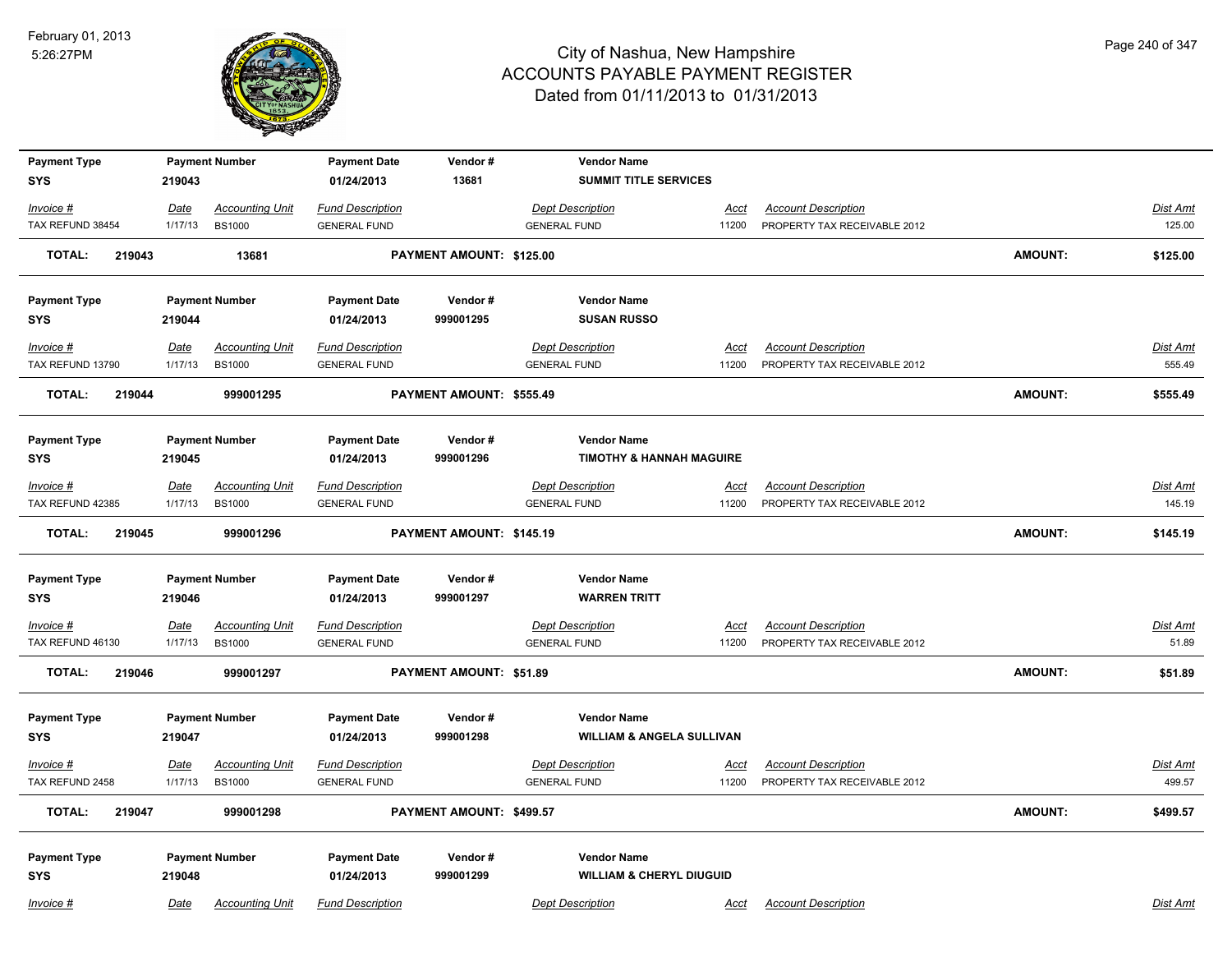

| TAX REFUND 44955                                 |        | 1/17/13                | <b>BS1000</b>                                   | <b>GENERAL FUND</b>                                          |                                 | <b>GENERAL FUND</b>                                                            | 11200                | PROPERTY TAX RECEIVABLE 2012                               |                | 114.50                    |
|--------------------------------------------------|--------|------------------------|-------------------------------------------------|--------------------------------------------------------------|---------------------------------|--------------------------------------------------------------------------------|----------------------|------------------------------------------------------------|----------------|---------------------------|
| <b>TOTAL:</b>                                    | 219048 |                        | 999001299                                       |                                                              | PAYMENT AMOUNT: \$114.50        |                                                                                |                      |                                                            | <b>AMOUNT:</b> | \$114.50                  |
| <b>Payment Type</b><br><b>SYS</b>                |        | 219049                 | <b>Payment Number</b>                           | <b>Payment Date</b><br>01/24/2013                            | Vendor#<br>999001300            | <b>Vendor Name</b><br><b>WILLIAM J LEONARD III</b>                             |                      |                                                            |                |                           |
| $Invoice$ #<br>TAX REFUND 33758                  |        | <b>Date</b><br>1/17/13 | <b>Accounting Unit</b><br><b>BS1000</b>         | <b>Fund Description</b><br><b>GENERAL FUND</b>               |                                 | <b>Dept Description</b><br><b>GENERAL FUND</b>                                 | <u>Acct</u><br>11200 | <b>Account Description</b><br>PROPERTY TAX RECEIVABLE 2012 |                | <b>Dist Amt</b><br>24.58  |
| <b>TOTAL:</b>                                    | 219049 |                        | 999001300                                       |                                                              | PAYMENT AMOUNT: \$24.58         |                                                                                |                      |                                                            | <b>AMOUNT:</b> | \$24.58                   |
| <b>Payment Type</b><br><b>SYS</b>                |        | 219050                 | <b>Payment Number</b>                           | <b>Payment Date</b><br>01/24/2013                            | Vendor#<br>12254                | <b>Vendor Name</b><br>23-25 TEMPLE ST REALTY LLC                               |                      |                                                            |                |                           |
| $Invoice$ #<br>41942-4945371                     |        | Date<br>1/15/13        | <b>Accounting Unit</b><br>75.1.500              | <b>Fund Description</b><br><b>GENERAL FUND</b>               |                                 | <b>Dept Description</b><br><b>WELFARE ASSISTANCE</b>                           | <u>Acct</u><br>55810 | <b>Account Description</b><br>ASSISTANCE-SHELTER           |                | <u>Dist Amt</u><br>330.00 |
| <b>TOTAL:</b>                                    | 219050 |                        | 12254                                           |                                                              | PAYMENT AMOUNT: \$330.00        |                                                                                |                      |                                                            | <b>AMOUNT:</b> | \$330.00                  |
| <b>Payment Type</b><br><b>SYS</b><br>$Invoice$ # |        | 219051<br>Date         | <b>Payment Number</b><br><b>Accounting Unit</b> | <b>Payment Date</b><br>01/24/2013<br><b>Fund Description</b> | Vendor#<br>15576                | <b>Vendor Name</b><br><b>3-5 MARKAR STREET, LLC</b><br><b>Dept Description</b> | <u>Acct</u>          | <b>Account Description</b>                                 |                | <b>Dist Amt</b>           |
| 41828-4945360<br><b>TOTAL:</b>                   | 219051 | 1/8/13                 | 75.1.500<br>15576                               | <b>GENERAL FUND</b>                                          | PAYMENT AMOUNT: \$900.97        | WELFARE ASSISTANCE                                                             | 55810                | ASSISTANCE-SHELTER                                         | <b>AMOUNT:</b> | 900.97<br>\$900.97        |
|                                                  |        |                        |                                                 |                                                              |                                 |                                                                                |                      |                                                            |                |                           |
| <b>Payment Type</b><br><b>SYS</b>                |        | 219052                 | <b>Payment Number</b>                           | <b>Payment Date</b><br>01/24/2013                            | Vendor#<br>12258                | <b>Vendor Name</b><br>35-37 CROWN ST REALTY LLC                                |                      |                                                            |                |                           |
| Invoice #<br>41961-7901576                       |        | <u>Date</u><br>1/15/13 | <b>Accounting Unit</b><br>75.1.500              | <b>Fund Description</b><br><b>GENERAL FUND</b>               |                                 | <b>Dept Description</b><br><b>WELFARE ASSISTANCE</b>                           | <u>Acct</u><br>55810 | <b>Account Description</b><br>ASSISTANCE-SHELTER           |                | <u>Dist Amt</u><br>650.00 |
| TOTAL:                                           | 219052 |                        | 12258                                           |                                                              | PAYMENT AMOUNT: \$650.00        |                                                                                |                      |                                                            | <b>AMOUNT:</b> | \$650.00                  |
| <b>Payment Type</b><br><b>SYS</b>                |        | 219053                 | <b>Payment Number</b>                           | <b>Payment Date</b><br>01/24/2013                            | Vendor#<br>15708                | <b>Vendor Name</b><br>9 GRANITE ST REALTY LLC                                  |                      |                                                            |                |                           |
| $Invoice$ #<br>41930-5908624                     |        | <b>Date</b>            | <b>Accounting Unit</b><br>12/19/12 75.1.500     | <b>Fund Description</b><br><b>GENERAL FUND</b>               |                                 | <b>Dept Description</b><br>WELFARE ASSISTANCE                                  | <u>Acct</u><br>55810 | <b>Account Description</b><br>ASSISTANCE-SHELTER           |                | Dist Amt<br>775.00        |
| <b>TOTAL:</b>                                    | 219053 |                        | 15708                                           |                                                              | <b>PAYMENT AMOUNT: \$775.00</b> |                                                                                |                      |                                                            | <b>AMOUNT:</b> | \$775.00                  |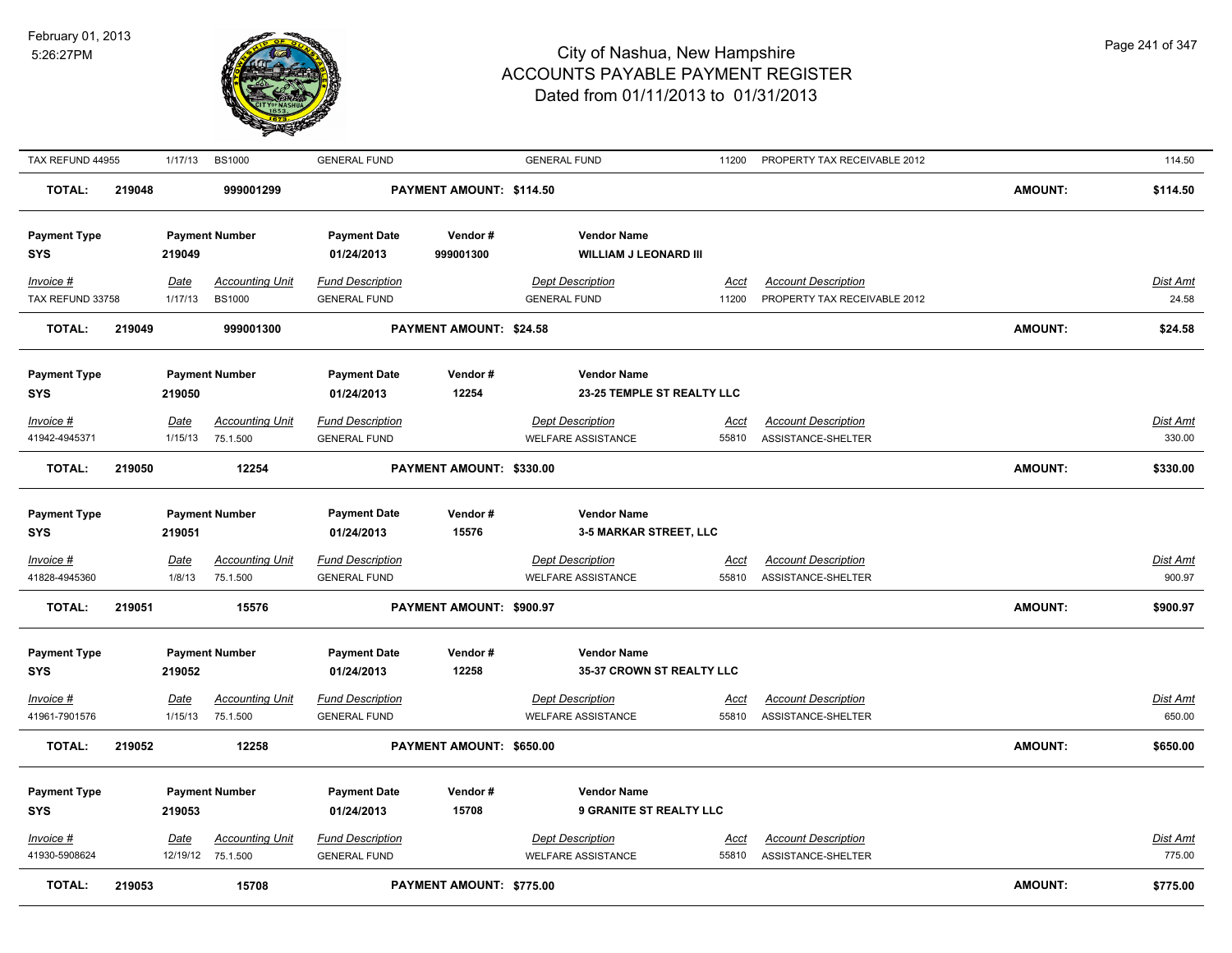

| <b>Payment Type</b>        |        |                 | <b>Payment Number</b>              | <b>Payment Date</b>                            | Vendor#                  | <b>Vendor Name</b>                                   |                                       |                                                  |                        |                           |
|----------------------------|--------|-----------------|------------------------------------|------------------------------------------------|--------------------------|------------------------------------------------------|---------------------------------------|--------------------------------------------------|------------------------|---------------------------|
| <b>SYS</b>                 |        | 219054          |                                    | 01/24/2013                                     | 12320                    |                                                      | <b>AMHERST PARK APARTMENTS LLC</b>    |                                                  |                        |                           |
| Invoice #                  |        | Date            | <b>Accounting Unit</b>             | <b>Fund Description</b>                        |                          | <b>Dept Description</b>                              | <u>Acct</u>                           | <b>Account Description</b>                       |                        | Dist Amt                  |
| 29835-6908981              |        |                 | 12/26/12 75.1.500                  | <b>GENERAL FUND</b>                            |                          | <b>WELFARE ASSISTANCE</b>                            | 55810                                 | ASSISTANCE-SHELTER                               |                        | 274.00                    |
| <b>TOTAL:</b>              | 219054 |                 | 12320                              |                                                | PAYMENT AMOUNT: \$274.00 |                                                      |                                       |                                                  | AMOUNT:                | \$274.00                  |
| <b>Payment Type</b>        |        |                 | <b>Payment Number</b>              | <b>Payment Date</b>                            | Vendor#                  | <b>Vendor Name</b>                                   |                                       |                                                  |                        |                           |
| <b>SYS</b>                 |        | 219055          |                                    | 01/24/2013                                     | 12407                    |                                                      | <b>BISHOP REAL ESTATE MGMT INC</b>    |                                                  |                        |                           |
| Invoice #                  |        | Date            | <b>Accounting Unit</b>             | <b>Fund Description</b>                        |                          | <b>Dept Description</b>                              | Acct                                  | <b>Account Description</b>                       |                        | Dist Amt                  |
| 29484-4945365              |        | 1/9/13          | 75.1.500                           | <b>GENERAL FUND</b>                            |                          | <b>WELFARE ASSISTANCE</b>                            | 55810                                 | ASSISTANCE-SHELTER                               |                        | 275.00                    |
| <b>TOTAL:</b>              | 219055 |                 | 12407                              |                                                | PAYMENT AMOUNT: \$275.00 |                                                      |                                       |                                                  | AMOUNT:                | \$275.00                  |
| <b>Payment Type</b>        |        |                 | <b>Payment Number</b>              | <b>Payment Date</b>                            | Vendor#                  | <b>Vendor Name</b>                                   |                                       |                                                  |                        |                           |
| <b>SYS</b>                 |        | 219056          |                                    | 01/24/2013                                     | 12563                    | <b>COUNTRY BARN MOTEL</b>                            |                                       |                                                  |                        |                           |
| Invoice #<br>40695-1946843 |        | Date<br>1/10/13 | <b>Accounting Unit</b><br>75.1.500 | <b>Fund Description</b><br><b>GENERAL FUND</b> |                          | <b>Dept Description</b><br><b>WELFARE ASSISTANCE</b> | <u>Acct</u><br>55810                  | <b>Account Description</b><br>ASSISTANCE-SHELTER |                        | Dist Amt<br>237.61        |
| <b>TOTAL:</b>              | 219056 |                 | 12563                              |                                                | PAYMENT AMOUNT: \$237.61 |                                                      |                                       |                                                  | AMOUNT:                | \$237.61                  |
| <b>Payment Type</b>        |        |                 | <b>Payment Number</b>              | <b>Payment Date</b>                            | Vendor#                  | <b>Vendor Name</b>                                   |                                       |                                                  |                        |                           |
| <b>SYS</b>                 |        | 219057          |                                    | 01/24/2013                                     | 15631                    | <b>ROBERT DECOSTE</b>                                |                                       |                                                  |                        |                           |
| $Invoice$ #                |        | <b>Date</b>     | <b>Accounting Unit</b>             | <b>Fund Description</b>                        |                          | <b>Dept Description</b>                              | <u>Acct</u>                           | <b>Account Description</b>                       |                        | Dist Amt                  |
| 40535-7901513              |        |                 | 11/16/12 75.1.500                  | <b>GENERAL FUND</b>                            |                          | <b>WELFARE ASSISTANCE</b>                            | 55810                                 | ASSISTANCE-SHELTER                               |                        | 459.43                    |
| <b>TOTAL:</b>              | 219057 |                 | 15631                              |                                                | PAYMENT AMOUNT: \$459.43 |                                                      |                                       |                                                  | AMOUNT:                | \$459.43                  |
| <b>Payment Type</b>        |        |                 | <b>Payment Number</b>              | <b>Payment Date</b>                            | Vendor#                  | <b>Vendor Name</b>                                   |                                       |                                                  | Payee Name             |                           |
| <b>SYS</b>                 |        | 219058          |                                    | 01/24/2013                                     | 12765                    |                                                      | <b>GAUTHIER REAL ESTATE MGMT CORP</b> |                                                  | <b>GAUTHIER REALTY</b> |                           |
| Invoice #<br>38258-7901572 |        | Date<br>1/11/13 | <b>Accounting Unit</b><br>75.1.500 | <b>Fund Description</b><br><b>GENERAL FUND</b> |                          | <b>Dept Description</b><br><b>WELFARE ASSISTANCE</b> | Acct<br>55810                         | <b>Account Description</b><br>ASSISTANCE-SHELTER |                        | <b>Dist Amt</b><br>735.00 |
| TOTAL:                     | 219058 |                 | 12765                              |                                                | PAYMENT AMOUNT: \$735.00 |                                                      |                                       |                                                  | AMOUNT:                | \$735.00                  |
| <b>Payment Type</b>        |        |                 | <b>Payment Number</b>              | <b>Payment Date</b>                            | Vendor#                  | <b>Vendor Name</b>                                   |                                       |                                                  |                        |                           |
| <b>SYS</b>                 |        | 219059          |                                    | 01/24/2013                                     | 14827                    | <b>GULZAR-E-RAZIA LLC</b>                            |                                       |                                                  |                        |                           |
| Invoice #                  |        | Date            | <b>Accounting Unit</b>             | <b>Fund Description</b>                        |                          | <b>Dept Description</b>                              | Acct                                  | <b>Account Description</b>                       |                        | Dist Amt                  |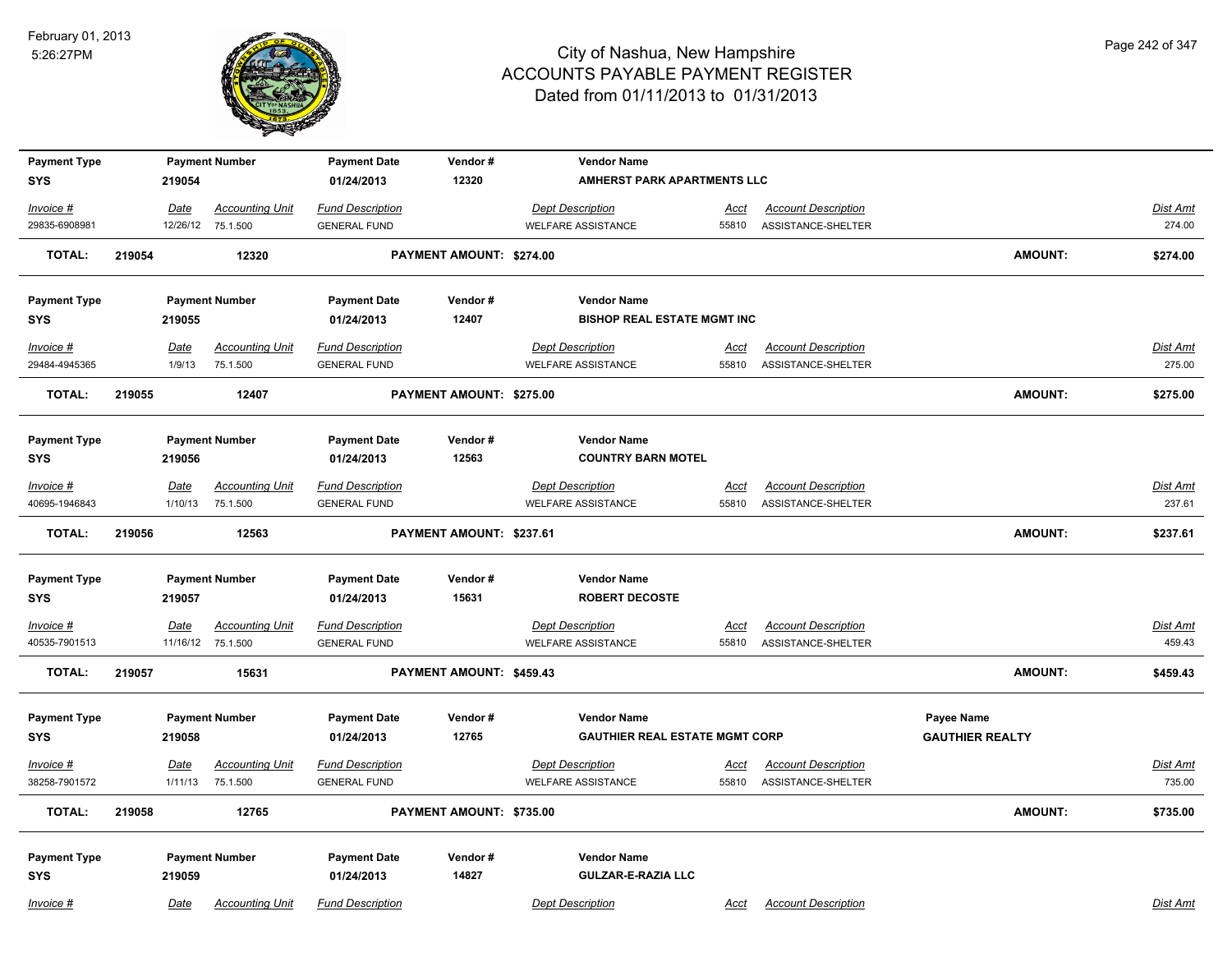

| 34783-6909017                     |        | 1/14/13                | 75.1.500                           | <b>GENERAL FUND</b>                            |                            | <b>WELFARE ASSISTANCE</b>                            | 55810                | ASSISTANCE-SHELTER                               |                | 400.00               |
|-----------------------------------|--------|------------------------|------------------------------------|------------------------------------------------|----------------------------|------------------------------------------------------|----------------------|--------------------------------------------------|----------------|----------------------|
| <b>TOTAL:</b>                     | 219059 |                        | 14827                              |                                                | PAYMENT AMOUNT: \$400.00   |                                                      |                      |                                                  | <b>AMOUNT:</b> | \$400.00             |
| <b>Payment Type</b><br><b>SYS</b> |        | 219060                 | <b>Payment Number</b>              | <b>Payment Date</b><br>01/24/2013              | Vendor#<br>13001           | <b>Vendor Name</b><br><b>ROBERT W LEITH</b>          |                      |                                                  |                |                      |
| Invoice #<br>40321-6909004        |        | Date<br>1/7/13         | <b>Accounting Unit</b><br>75.1.500 | <b>Fund Description</b><br><b>GENERAL FUND</b> |                            | <b>Dept Description</b><br><b>WELFARE ASSISTANCE</b> | Acct<br>55810        | <b>Account Description</b><br>ASSISTANCE-SHELTER |                | Dist Amt<br>600.00   |
| <b>TOTAL:</b>                     | 219060 |                        | 13001                              |                                                | PAYMENT AMOUNT: \$600.00   |                                                      |                      |                                                  | <b>AMOUNT:</b> | \$600.00             |
| <b>Payment Type</b><br><b>SYS</b> |        | 219061                 | <b>Payment Number</b>              | <b>Payment Date</b><br>01/24/2013              | Vendor#<br>13024           | <b>Vendor Name</b><br><b>RAYMOND E LORDEN</b>        |                      |                                                  |                |                      |
| $Invoice$ #                       |        | <b>Date</b>            | <b>Accounting Unit</b>             | <u>Fund Description</u>                        |                            | <b>Dept Description</b>                              | <u>Acct</u>          | <b>Account Description</b>                       |                | <u>Dist Amt</u>      |
| 35783-4945361                     |        | 1/8/13                 | 75.1.500                           | <b>GENERAL FUND</b>                            |                            | <b>WELFARE ASSISTANCE</b>                            | 55810                | ASSISTANCE-SHELTER                               |                | 800.00               |
| <b>TOTAL:</b>                     | 219061 |                        | 13024                              |                                                | PAYMENT AMOUNT: \$800.00   |                                                      |                      |                                                  | <b>AMOUNT:</b> | \$800.00             |
| <b>Payment Type</b><br><b>SYS</b> |        | 219062                 | <b>Payment Number</b>              | <b>Payment Date</b><br>01/24/2013              | Vendor#<br>14793           | <b>Vendor Name</b><br>OFP REALTY LLC                 |                      |                                                  |                |                      |
| $Invoice$ #<br>36938-5908646      |        | <u>Date</u><br>1/14/13 | <b>Accounting Unit</b><br>75.1.500 | <b>Fund Description</b><br><b>GENERAL FUND</b> |                            | <b>Dept Description</b><br><b>WELFARE ASSISTANCE</b> | <u>Acct</u><br>55810 | <b>Account Description</b><br>ASSISTANCE-SHELTER |                | Dist Amt<br>1,140.00 |
| <b>TOTAL:</b>                     | 219062 |                        | 14793                              |                                                | PAYMENT AMOUNT: \$1,140.00 |                                                      |                      |                                                  | <b>AMOUNT:</b> | \$1,140.00           |
| <b>Payment Type</b><br><b>SYS</b> |        | 219063                 | <b>Payment Number</b>              | <b>Payment Date</b><br>01/24/2013              | Vendor#<br>11104           | <b>Vendor Name</b><br><b>FERNAND POULIN</b>          |                      |                                                  |                |                      |
| Invoice #                         |        | <u>Date</u>            | <b>Accounting Unit</b>             | <b>Fund Description</b>                        |                            | <b>Dept Description</b>                              | Acct                 | <b>Account Description</b>                       |                | Dist Amt             |
| 36193-5908650                     |        | 1/15/13                | 75.1.500                           | <b>GENERAL FUND</b>                            |                            | <b>WELFARE ASSISTANCE</b>                            | 55810                | ASSISTANCE-SHELTER                               |                | 176.36               |
| TOTAL:                            | 219063 |                        | 11104                              |                                                | PAYMENT AMOUNT: \$176.36   |                                                      |                      |                                                  | <b>AMOUNT:</b> | \$176.36             |
| <b>Payment Type</b><br><b>SYS</b> |        | 219064                 | <b>Payment Number</b>              | <b>Payment Date</b><br>01/24/2013              | Vendor#<br>14882           | <b>Vendor Name</b><br><b>SANCHE RAMIREZ</b>          |                      |                                                  |                |                      |
| Invoice #                         |        | <b>Date</b>            | <b>Accounting Unit</b>             | <b>Fund Description</b>                        |                            | <b>Dept Description</b>                              | <u>Acct</u>          | <b>Account Description</b>                       |                | <u>Dist Amt</u>      |
| 36585-5908598                     |        | 12/7/12                | 75.1.500                           | <b>GENERAL FUND</b>                            |                            | <b>WELFARE ASSISTANCE</b>                            | 55810                | ASSISTANCE-SHELTER                               |                | 650.00               |
| <b>TOTAL:</b>                     | 219064 |                        | 14882                              |                                                | PAYMENT AMOUNT: \$650.00   |                                                      |                      |                                                  | <b>AMOUNT:</b> | \$650.00             |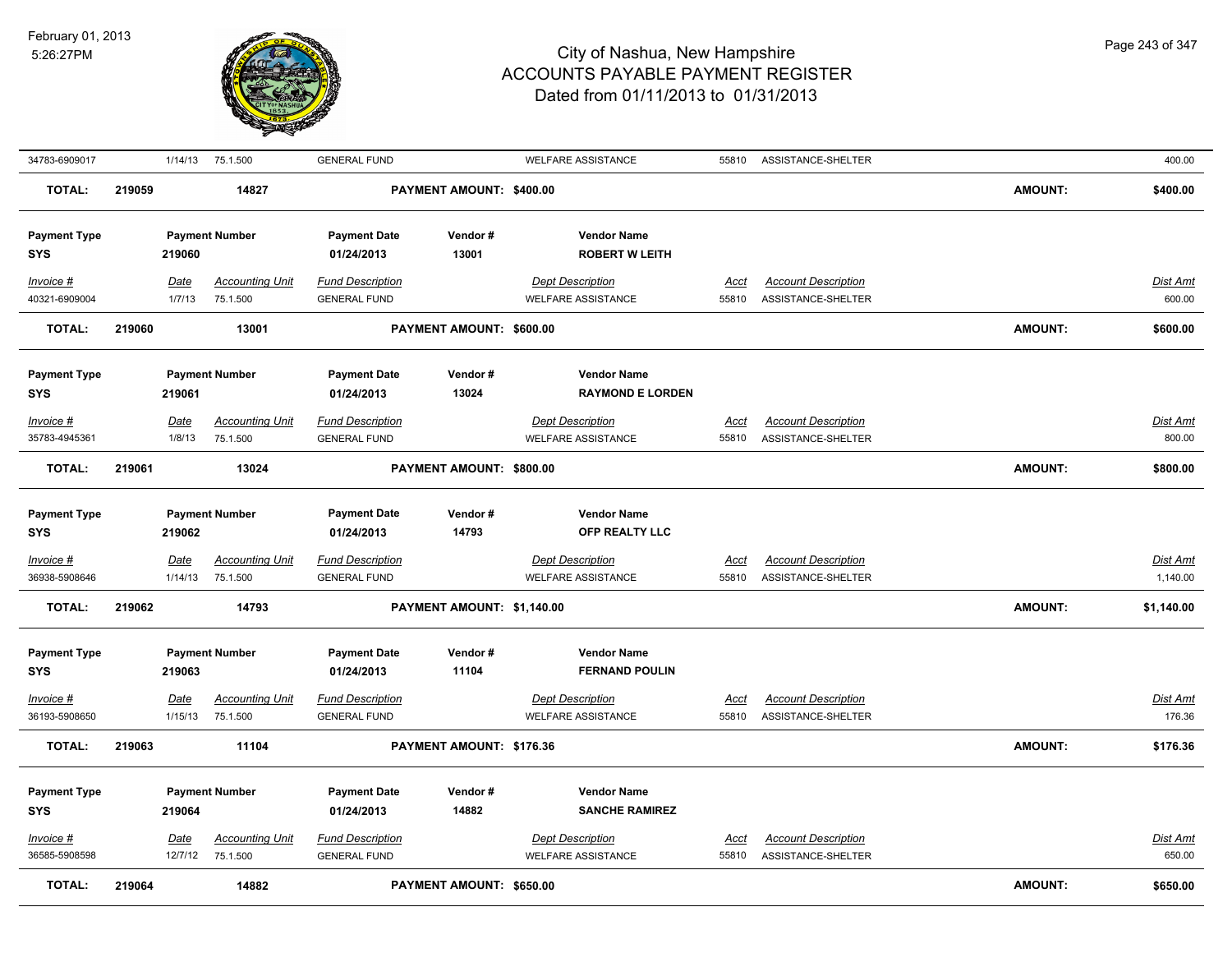

| <b>Payment Type</b><br><b>SYS</b> |        | 219065          | <b>Payment Number</b>              | <b>Payment Date</b><br>01/24/2013              | Vendor#<br>13558               | <b>Vendor Name</b>                                   | <b>SCOTT ROGERS</b>               |                                                  |                 |                                |                    |
|-----------------------------------|--------|-----------------|------------------------------------|------------------------------------------------|--------------------------------|------------------------------------------------------|-----------------------------------|--------------------------------------------------|-----------------|--------------------------------|--------------------|
|                                   |        |                 |                                    |                                                |                                |                                                      |                                   |                                                  |                 |                                |                    |
| Invoice #                         |        | Date            | <b>Accounting Unit</b>             | <b>Fund Description</b>                        |                                | <b>Dept Description</b>                              | <u>Acct</u>                       | <b>Account Description</b>                       |                 |                                | Dist Amt           |
| 39702-7901575                     |        | 1/14/13         | 75.1.500                           | <b>GENERAL FUND</b>                            |                                | WELFARE ASSISTANCE                                   | 55810                             | ASSISTANCE-SHELTER                               |                 |                                | 750.00             |
| <b>TOTAL:</b>                     | 219065 |                 | 13558                              |                                                | PAYMENT AMOUNT: \$750.00       |                                                      |                                   |                                                  |                 | <b>AMOUNT:</b>                 | \$750.00           |
| <b>Payment Type</b>               |        |                 | <b>Payment Number</b>              | <b>Payment Date</b>                            | Vendor#                        | <b>Vendor Name</b>                                   |                                   |                                                  | Payee Name      |                                |                    |
| SYS                               |        | 219066          |                                    | 01/24/2013                                     | 13727                          |                                                      | <b>MIGRELA REALTY TRUST</b>       |                                                  | THC INVESTMENTS |                                |                    |
| Invoice #                         |        | <b>Date</b>     | <b>Accounting Unit</b>             | <b>Fund Description</b>                        |                                | <b>Dept Description</b>                              | <u>Acct</u>                       | <b>Account Description</b>                       |                 |                                | <b>Dist Amt</b>    |
| 41932-7901545                     |        |                 | 12/19/12 75.1.500                  | <b>GENERAL FUND</b>                            |                                | <b>WELFARE ASSISTANCE</b>                            | 55810                             | ASSISTANCE-SHELTER                               |                 |                                | 650.00             |
| <b>TOTAL:</b>                     | 219066 |                 | 13727                              |                                                | PAYMENT AMOUNT: \$650.00       |                                                      |                                   |                                                  |                 | <b>AMOUNT:</b>                 | \$650.00           |
| <b>Payment Type</b>               |        |                 | <b>Payment Number</b>              | <b>Payment Date</b>                            | Vendor#                        | <b>Vendor Name</b>                                   |                                   |                                                  |                 |                                |                    |
| SYS                               |        | 219067          |                                    | 01/24/2013                                     | 15722                          |                                                      | <b>JEAN G TREMBLAY</b>            |                                                  |                 |                                |                    |
| Invoice #<br>41924-4945370        |        | Date<br>1/14/13 | <b>Accounting Unit</b><br>75.1.500 | <b>Fund Description</b><br><b>GENERAL FUND</b> |                                | <b>Dept Description</b><br><b>WELFARE ASSISTANCE</b> | Acct<br>55810                     | <b>Account Description</b><br>ASSISTANCE-SHELTER |                 |                                | Dist Amt<br>200.00 |
|                                   |        |                 |                                    |                                                |                                |                                                      |                                   |                                                  |                 |                                |                    |
| <b>TOTAL:</b>                     | 219067 |                 | 15722                              |                                                | PAYMENT AMOUNT: \$200.00       |                                                      |                                   |                                                  |                 | <b>AMOUNT:</b>                 | \$200.00           |
| <b>Payment Type</b>               |        |                 | <b>Payment Number</b>              | <b>Payment Date</b>                            | Vendor#                        | <b>Vendor Name</b>                                   |                                   |                                                  |                 |                                |                    |
| <b>SYS</b>                        |        | 219068          |                                    | 01/24/2013                                     | 12600                          |                                                      | <b>DARTMOUTH HITCHCOCK CLINIC</b> |                                                  |                 |                                |                    |
| Invoice #                         |        | <b>Date</b>     | <b>Accounting Unit</b>             | <b>Fund Description</b>                        |                                | <b>Dept Description</b>                              | <u>Acct</u>                       | <b>Account Description</b>                       |                 |                                | Dist Amt           |
| 80 COPIES                         |        | 1/9/13          | 28.6500.895                        | PROPERTY & CASUALTY FUND                       |                                | <b>RISK MANAGEMENT</b>                               | 59207                             | <b>WORKERS COMPENSATION CLAIMS</b>               |                 |                                | 25.00              |
| <b>TOTAL:</b>                     | 219068 |                 | 12600                              |                                                | <b>PAYMENT AMOUNT: \$25.00</b> |                                                      |                                   |                                                  |                 | <b>AMOUNT:</b>                 | \$25.00            |
|                                   |        |                 |                                    |                                                |                                |                                                      |                                   |                                                  |                 |                                |                    |
| <b>Payment Type</b>               |        |                 | <b>Payment Number</b>              | <b>Payment Date</b>                            | Vendor#<br>11195               | <b>Vendor Name</b>                                   | AMOSKEAG ANESTHESIA PLLC          |                                                  | Payee Name      | <b>AMOSKEAG ANETHESIA PLLC</b> |                    |
| <b>SYS</b>                        |        | 219069          |                                    | 01/24/2013                                     |                                |                                                      |                                   |                                                  |                 |                                |                    |
| Invoice #                         |        | Date            | <b>Accounting Unit</b>             | <b>Fund Description</b>                        |                                | <b>Dept Description</b>                              | Acct                              | <b>Account Description</b>                       |                 |                                | Dist Amt           |
| 453453 19549                      |        | 12/4/12         | 28.6500.895                        | PROPERTY & CASUALTY FUND                       |                                | <b>RISK MANAGEMENT</b>                               | 59207                             | WORKERS COMPENSATION CLAIMS                      |                 |                                | 150.00             |
| <b>TOTAL:</b>                     | 219069 |                 | 11195                              |                                                | PAYMENT AMOUNT: \$150.00       |                                                      |                                   |                                                  |                 | <b>AMOUNT:</b>                 | \$150.00           |
| <b>Payment Type</b>               |        |                 | <b>Payment Number</b>              | <b>Payment Date</b>                            | Vendor#                        | <b>Vendor Name</b>                                   |                                   |                                                  |                 |                                |                    |
| <b>SYS</b>                        |        | 219070          |                                    | 01/24/2013                                     | 14047                          |                                                      | <b>PAUL BRENNAN</b>               |                                                  |                 |                                |                    |
| Invoice #                         |        | Date            | <b>Accounting Unit</b>             | <b>Fund Description</b>                        |                                | <b>Dept Description</b>                              | Acct                              | <b>Account Description</b>                       |                 |                                | Dist Amt           |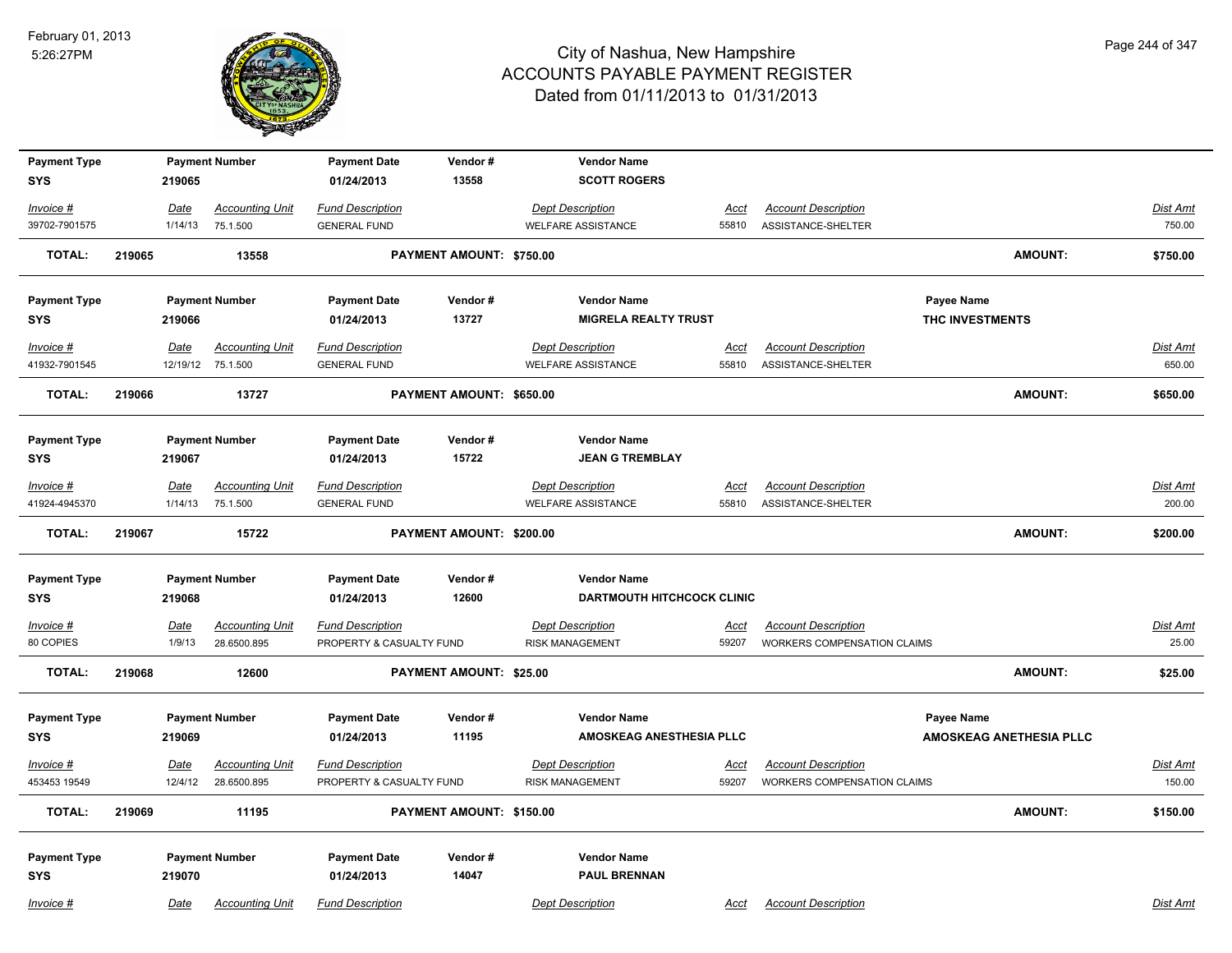

|                              |        | 1/11/13             | 28.6500.895                |                                                      |                            | <b>RISK MANAGEMENT</b>                           |                |                                                                          |                | 10.00            |
|------------------------------|--------|---------------------|----------------------------|------------------------------------------------------|----------------------------|--------------------------------------------------|----------------|--------------------------------------------------------------------------|----------------|------------------|
| 2 RX CO-PAYS                 |        |                     |                            | PROPERTY & CASUALTY FUND                             |                            |                                                  | 59207          | WORKERS COMPENSATION CLAIMS                                              |                |                  |
| RX REIMB.                    |        | 1/14/13             | 28.6500.895                | PROPERTY & CASUALTY FUND                             |                            | <b>RISK MANAGEMENT</b>                           | 59207          | <b>WORKERS COMPENSATION CLAIMS</b>                                       |                | 54.37            |
| <b>TOTAL:</b>                | 219070 |                     | 14047                      |                                                      | PAYMENT AMOUNT: \$64.37    |                                                  |                |                                                                          | <b>AMOUNT:</b> | \$64.37          |
| <b>Payment Type</b>          |        |                     | <b>Payment Number</b>      | <b>Payment Date</b>                                  | Vendor#                    | <b>Vendor Name</b>                               |                |                                                                          |                |                  |
| <b>SYS</b>                   |        | 219071              |                            | 01/24/2013                                           | 11450                      | <b>CULLENCOLLIMORE PLLC</b>                      |                |                                                                          |                |                  |
| Invoice #                    |        | Date                | <b>Accounting Unit</b>     | <b>Fund Description</b>                              |                            | <b>Dept Description</b>                          | <u>Acct</u>    | <b>Account Description</b>                                               |                | Dist Amt         |
| 3135                         |        | 10/16/12            | 28.6500.895                | PROPERTY & CASUALTY FUND                             |                            | <b>RISK MANAGEMENT</b>                           | 59225          | <b>GENERAL LIABILITY CLAIMS</b>                                          |                | 192.50           |
| 3206                         |        | 12/11/12            | 28.6500.895                | PROPERTY & CASUALTY FUND                             |                            | <b>RISK MANAGEMENT</b>                           | 59225          | <b>GENERAL LIABILITY CLAIMS</b>                                          |                | 1,238.50         |
| 3207                         |        | 12/11/12            | 28.6500.895                | PROPERTY & CASUALTY FUND                             |                            | <b>RISK MANAGEMENT</b>                           | 59225          | <b>GENERAL LIABILITY CLAIMS</b>                                          |                | 2,240.00         |
| 3209                         |        | 12/11/12            | 28.6500.895                | PROPERTY & CASUALTY FUND                             |                            | <b>RISK MANAGEMENT</b>                           | 59225          | <b>GENERAL LIABILITY CLAIMS</b>                                          |                | 460.15           |
| 3211                         |        | 12/11/12            | 28.6500.895                | PROPERTY & CASUALTY FUND                             |                            | <b>RISK MANAGEMENT</b>                           | 59225          | <b>GENERAL LIABILITY CLAIMS</b>                                          |                | 105.00           |
| 3258                         |        | 1/9/13              | 28.6500.895                | PROPERTY & CASUALTY FUND                             |                            | <b>RISK MANAGEMENT</b>                           | 59225          | <b>GENERAL LIABILITY CLAIMS</b>                                          |                | 82.50            |
| 3259                         |        | 1/9/13              | 28.6500.895                | PROPERTY & CASUALTY FUND                             |                            | <b>RISK MANAGEMENT</b>                           | 59225          | <b>GENERAL LIABILITY CLAIMS</b>                                          |                | 513.50           |
| 3260                         |        | 1/9/13              | 28.6500.895                | PROPERTY & CASUALTY FUND                             |                            | <b>RISK MANAGEMENT</b>                           | 59225          | <b>GENERAL LIABILITY CLAIMS</b>                                          |                | 78.50            |
| <b>TOTAL:</b>                | 219071 |                     | 11450                      |                                                      | PAYMENT AMOUNT: \$4,910.65 |                                                  |                |                                                                          | <b>AMOUNT:</b> | \$4,910.65       |
|                              |        |                     |                            |                                                      |                            |                                                  |                |                                                                          |                |                  |
| <b>Payment Type</b>          |        |                     | <b>Payment Number</b>      | <b>Payment Date</b>                                  | Vendor#                    | <b>Vendor Name</b>                               |                |                                                                          |                |                  |
| <b>SYS</b>                   |        | 219072              |                            | 01/24/2013                                           | 12600                      | DARTMOUTH HITCHCOCK CLINIC                       |                |                                                                          |                |                  |
|                              |        |                     |                            |                                                      |                            |                                                  |                |                                                                          |                |                  |
| Invoice #                    |        | Date                | <b>Accounting Unit</b>     | <b>Fund Description</b>                              |                            | <b>Dept Description</b>                          | Acct           | <b>Account Description</b>                                               |                | Dist Amt         |
| 37104447                     |        | 12/24/12            | 28.6500.890                | PROPERTY & CASUALTY FUND                             |                            | <b>RISK MANAGEMENT</b>                           | 59207          | <b>WORKERS COMPENSATION CLAIMS</b>                                       |                | 259.00           |
| 37130557                     |        |                     | 12/31/12 28.6500.890       | PROPERTY & CASUALTY FUND                             |                            | <b>RISK MANAGEMENT</b>                           | 59207          | <b>WORKERS COMPENSATION CLAIMS</b>                                       |                | 169.00           |
| <b>TOTAL:</b>                | 219072 |                     | 12600                      |                                                      | PAYMENT AMOUNT: \$428.00   |                                                  |                |                                                                          | <b>AMOUNT:</b> | \$428.00         |
| <b>Payment Type</b>          |        |                     | <b>Payment Number</b>      | <b>Payment Date</b>                                  | Vendor#                    | <b>Vendor Name</b>                               |                |                                                                          |                |                  |
| <b>SYS</b>                   |        | 219073              |                            | 01/24/2013                                           | 15668                      | <b>DEVENS FIRE DEPARTMENT</b>                    |                |                                                                          |                |                  |
|                              |        |                     |                            |                                                      |                            |                                                  |                |                                                                          |                |                  |
|                              |        |                     |                            |                                                      |                            |                                                  |                |                                                                          |                |                  |
| $Invoice$ #                  |        | <u>Date</u>         | <b>Accounting Unit</b>     | <b>Fund Description</b>                              |                            | <b>Dept Description</b>                          | <u>Acct</u>    | <b>Account Description</b>                                               |                | Dist Amt         |
| 12-163527                    |        |                     | 10/31/12 28.6500.890       | PROPERTY & CASUALTY FUND                             |                            | <b>RISK MANAGEMENT</b>                           | 59207          | <b>WORKERS COMPENSATION CLAIMS</b>                                       |                | 1,590.64         |
| <b>TOTAL:</b>                | 219073 |                     | 15668                      |                                                      | PAYMENT AMOUNT: \$1,590.64 |                                                  |                |                                                                          | <b>AMOUNT:</b> | \$1,590.64       |
| <b>Payment Type</b>          |        |                     | <b>Payment Number</b>      | <b>Payment Date</b>                                  | Vendor#                    | <b>Vendor Name</b>                               |                |                                                                          |                |                  |
| <b>SYS</b>                   |        | 219074              |                            | 01/24/2013                                           | 12679                      | <b>ELLIOT HOSPITAL</b>                           |                |                                                                          |                |                  |
|                              |        |                     |                            |                                                      |                            |                                                  |                |                                                                          |                |                  |
| Invoice #                    |        | Date                | <b>Accounting Unit</b>     | <b>Fund Description</b>                              |                            | <b>Dept Description</b>                          | Acct           | <b>Account Description</b>                                               |                | Dist Amt         |
| 610090500 19550<br>648107600 |        | 12/5/12<br>11/27/12 | 28.6500.895<br>28.6500.895 | PROPERTY & CASUALTY FUND<br>PROPERTY & CASUALTY FUND |                            | <b>RISK MANAGEMENT</b><br><b>RISK MANAGEMENT</b> | 59207<br>59207 | <b>WORKERS COMPENSATION CLAIMS</b><br><b>WORKERS COMPENSATION CLAIMS</b> |                | 112.55<br>985.44 |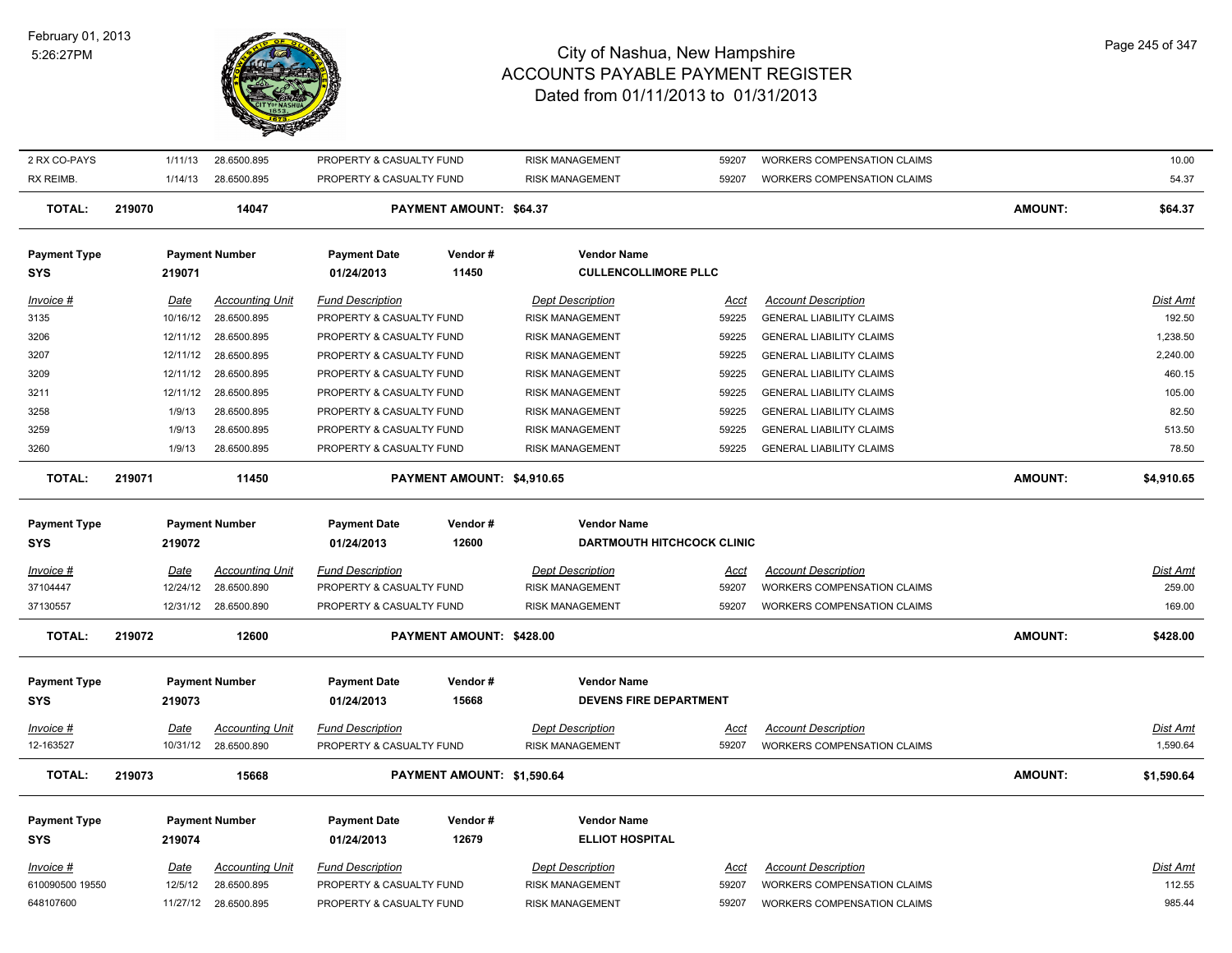

| <b>TOTAL:</b>                     | 219074 |                        | 12679                                          |                                                      | PAYMENT AMOUNT: \$1,097.99 |                                                             |                      |                                                                   |            | <b>AMOUNT:</b>                        | \$1,097.99                  |
|-----------------------------------|--------|------------------------|------------------------------------------------|------------------------------------------------------|----------------------------|-------------------------------------------------------------|----------------------|-------------------------------------------------------------------|------------|---------------------------------------|-----------------------------|
| <b>Payment Type</b><br><b>SYS</b> |        | 219075                 | <b>Payment Number</b>                          | <b>Payment Date</b><br>01/24/2013                    | Vendor#<br>12741           | <b>Vendor Name</b><br><b>FOUNDATION MEDICAL PARTNERS</b>    |                      |                                                                   |            |                                       |                             |
| Invoice #<br>5437099              |        | Date<br>1/9/13         | <b>Accounting Unit</b><br>28.6500.895          | <b>Fund Description</b><br>PROPERTY & CASUALTY FUND  |                            | <b>Dept Description</b><br><b>RISK MANAGEMENT</b>           | Acct<br>59207        | <b>Account Description</b><br><b>WORKERS COMPENSATION CLAIMS</b>  |            |                                       | Dist Amt<br>154.00          |
| <b>TOTAL:</b>                     | 219075 |                        | 12741                                          |                                                      | PAYMENT AMOUNT: \$154.00   |                                                             |                      |                                                                   |            | <b>AMOUNT:</b>                        | \$154.00                    |
| <b>Payment Type</b><br><b>SYS</b> |        | 219076                 | <b>Payment Number</b>                          | <b>Payment Date</b><br>01/24/2013                    | Vendor#<br>12743           | <b>Vendor Name</b><br><b>FOUR SEASONS ORTHOPAEDIC CTR P</b> |                      |                                                                   | Payee Name | <b>FOUR SEASONS ORTHOPEDIC CENTER</b> |                             |
| Invoice #<br>470252 19575         |        | Date                   | <b>Accounting Unit</b><br>12/18/12 28.6500.890 | <b>Fund Description</b><br>PROPERTY & CASUALTY FUND  |                            | <b>Dept Description</b><br>RISK MANAGEMENT                  | Acct<br>59207        | <b>Account Description</b><br>WORKERS COMPENSATION CLAIMS         |            |                                       | Dist Amt<br>336.00          |
| <b>TOTAL:</b>                     | 219076 |                        | 12743                                          |                                                      | PAYMENT AMOUNT: \$336.00   |                                                             |                      |                                                                   |            | <b>AMOUNT:</b>                        | \$336.00                    |
| <b>Payment Type</b><br><b>SYS</b> |        | 219077                 | <b>Payment Number</b>                          | <b>Payment Date</b><br>01/24/2013                    | Vendor#<br>12762           | <b>Vendor Name</b><br><b>GATE CITY FENCE CO INC</b>         |                      |                                                                   |            |                                       |                             |
| <u>Invoice #</u><br>37267         |        | <u>Date</u><br>1/11/13 | <u>Accounting Unit</u><br>28.6500.890          | <b>Fund Description</b><br>PROPERTY & CASUALTY FUND  |                            | <b>Dept Description</b><br><b>RISK MANAGEMENT</b>           | <u>Acct</u><br>59250 | <b>Account Description</b><br>PROPERTY CLAIMS                     |            |                                       | <b>Dist Amt</b><br>1,875.00 |
| <b>TOTAL:</b>                     | 219077 |                        | 12762                                          |                                                      | PAYMENT AMOUNT: \$1,875.00 |                                                             |                      |                                                                   |            | <b>AMOUNT:</b>                        | \$1,875.00                  |
| <b>Payment Type</b><br><b>SYS</b> |        | 219078                 | <b>Payment Number</b>                          | <b>Payment Date</b><br>01/24/2013                    | Vendor#<br>12887           | <b>Vendor Name</b><br><b>ILLG AUTOMOTIVE CORP</b>           |                      |                                                                   |            |                                       |                             |
| Invoice #<br>RO 4100              |        | <b>Date</b>            | <b>Accounting Unit</b><br>12/18/12 28.6500.890 | <b>Fund Description</b><br>PROPERTY & CASUALTY FUND  |                            | <b>Dept Description</b><br><b>RISK MANAGEMENT</b>           | <u>Acct</u><br>59275 | <b>Account Description</b><br><b>AUTOMOBILE CLAIMS</b>            |            |                                       | <u>Dist Amt</u><br>831.78   |
| <b>TOTAL:</b>                     | 219078 |                        | 12887                                          |                                                      | PAYMENT AMOUNT: \$831.78   |                                                             |                      |                                                                   |            | <b>AMOUNT:</b>                        | \$831.78                    |
| <b>Payment Type</b><br><b>SYS</b> |        | 219079                 | <b>Payment Number</b>                          | <b>Payment Date</b><br>01/24/2013                    | Vendor#<br>15654           | <b>Vendor Name</b><br><b>INTEGRATED PAIN CARE</b>           |                      |                                                                   |            |                                       |                             |
| Invoice #<br>382270               |        | <u>Date</u><br>12/2/12 | <b>Accounting Unit</b><br>28.6500.895          | <b>Fund Description</b><br>PROPERTY & CASUALTY FUND  |                            | <b>Dept Description</b><br><b>RISK MANAGEMENT</b>           | Acct<br>59207        | <b>Account Description</b><br><b>WORKERS COMPENSATION CLAIMS</b>  |            |                                       | Dist Amt<br>157.00          |
| 386590<br>390880                  |        | 11/2/12<br>11/9/12     | 28.6500.895<br>28.6500.895                     | PROPERTY & CASUALTY FUND<br>PROPERTY & CASUALTY FUND |                            | <b>RISK MANAGEMENT</b><br><b>RISK MANAGEMENT</b>            | 59207<br>59207       | WORKERS COMPENSATION CLAIMS<br><b>WORKERS COMPENSATION CLAIMS</b> |            |                                       | 656.00<br>384.00            |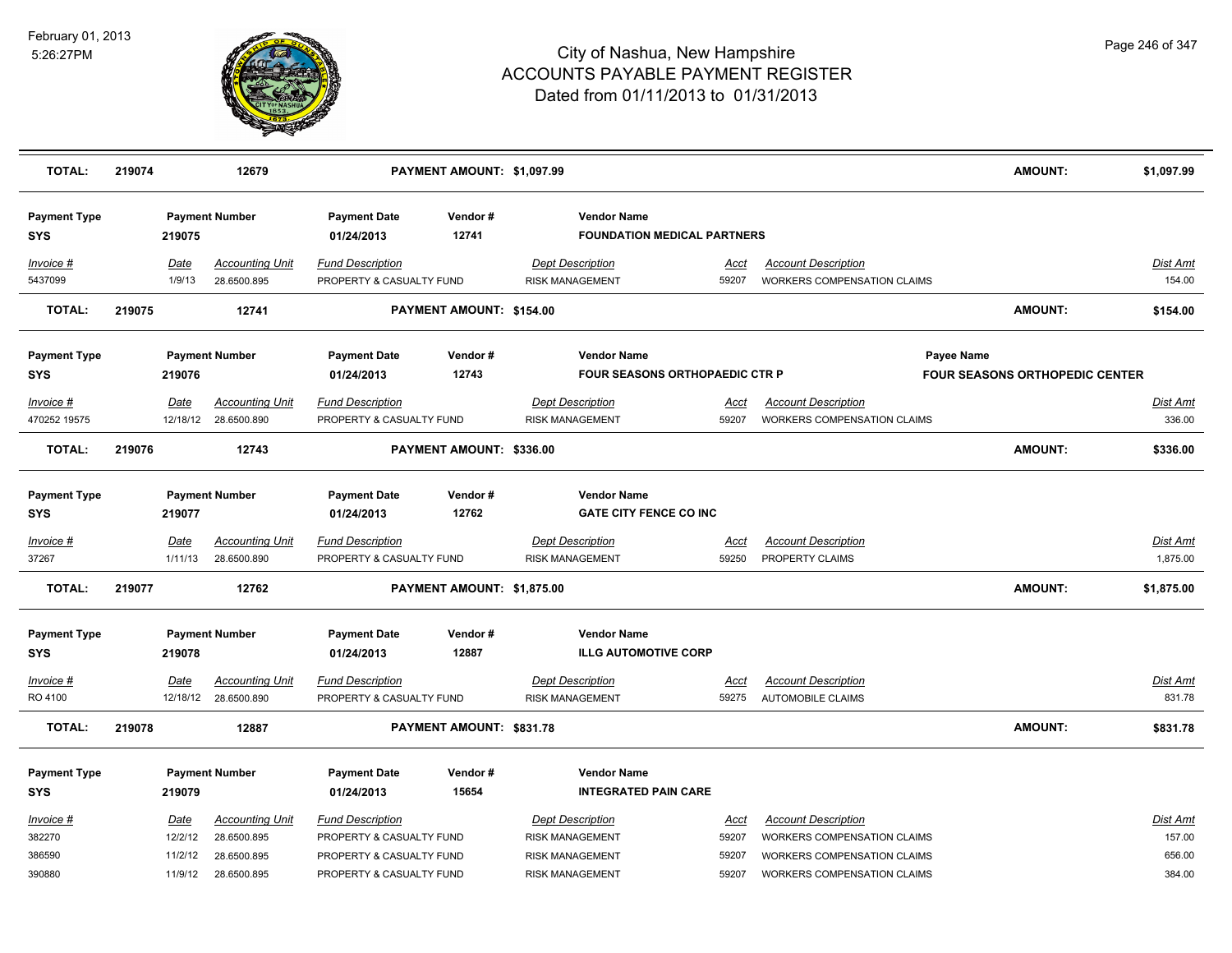

| <b>TOTAL:</b>                                                                     | 219079 |                                         | 15654                                                               |                                                                                                             | PAYMENT AMOUNT: \$1,197.00 |                                                                                                       |                                 |                                                                                                                                | <b>AMOUNT:</b> | \$1,197.00                             |
|-----------------------------------------------------------------------------------|--------|-----------------------------------------|---------------------------------------------------------------------|-------------------------------------------------------------------------------------------------------------|----------------------------|-------------------------------------------------------------------------------------------------------|---------------------------------|--------------------------------------------------------------------------------------------------------------------------------|----------------|----------------------------------------|
| <b>Payment Type</b><br><b>SYS</b>                                                 |        | 219080                                  | <b>Payment Number</b>                                               | <b>Payment Date</b><br>01/24/2013                                                                           | Vendor#<br>15683           | <b>Vendor Name</b><br><b>JILL BURNS</b>                                                               |                                 |                                                                                                                                |                |                                        |
| Invoice #<br>000208 19573                                                         |        | Date<br>11/15/12                        | <b>Accounting Unit</b><br>28.6500.890                               | <b>Fund Description</b><br>PROPERTY & CASUALTY FUND                                                         |                            | <b>Dept Description</b><br><b>RISK MANAGEMENT</b>                                                     | Acct<br>59207                   | <b>Account Description</b><br>WORKERS COMPENSATION CLAIMS                                                                      |                | <b>Dist Amt</b><br>130.00              |
| <b>TOTAL:</b>                                                                     | 219080 |                                         | 15683                                                               |                                                                                                             | PAYMENT AMOUNT: \$130.00   |                                                                                                       |                                 |                                                                                                                                | <b>AMOUNT:</b> | \$130.00                               |
| <b>Payment Type</b><br><b>SYS</b>                                                 |        | 219081                                  | <b>Payment Number</b>                                               | <b>Payment Date</b><br>01/24/2013                                                                           | Vendor#<br>10858           | <b>Vendor Name</b><br><b>MARLIN CONTROLS INC</b>                                                      |                                 |                                                                                                                                |                |                                        |
| Invoice #<br>386-2515-A                                                           |        | Date<br>9/10/12                         | <b>Accounting Unit</b><br>28.6500.890                               | <b>Fund Description</b><br>PROPERTY & CASUALTY FUND                                                         |                            | <b>Dept Description</b><br><b>RISK MANAGEMENT</b>                                                     | Acct<br>59250                   | <b>Account Description</b><br>PROPERTY CLAIMS                                                                                  |                | Dist Amt<br>685.00                     |
| <b>TOTAL:</b>                                                                     | 219081 |                                         | 10858                                                               |                                                                                                             | PAYMENT AMOUNT: \$685.00   |                                                                                                       |                                 |                                                                                                                                | <b>AMOUNT:</b> | \$685.00                               |
| <b>Payment Type</b><br><b>SYS</b>                                                 |        | 219082                                  | <b>Payment Number</b>                                               | <b>Payment Date</b><br>01/24/2013                                                                           | Vendor#<br>13089           | <b>Vendor Name</b><br><b>MERIDIAN RESOURCE CO</b>                                                     |                                 |                                                                                                                                |                |                                        |
| <u>Invoice #</u><br>6 INVOICES                                                    |        | <b>Date</b>                             | <b>Accounting Unit</b><br>11/29/12 28.6500.890                      | <b>Fund Description</b><br>PROPERTY & CASUALTY FUND                                                         |                            | <b>Dept Description</b><br><b>RISK MANAGEMENT</b>                                                     | <u>Acct</u><br>59207            | <b>Account Description</b><br>WORKERS COMPENSATION CLAIMS                                                                      |                | Dist Amt<br>7,141.07                   |
| <b>TOTAL:</b>                                                                     | 219082 |                                         | 13089                                                               |                                                                                                             | PAYMENT AMOUNT: \$7,141.07 |                                                                                                       |                                 |                                                                                                                                | <b>AMOUNT:</b> | \$7,141.07                             |
| <b>Payment Type</b><br><b>SYS</b>                                                 |        | 219083                                  | <b>Payment Number</b>                                               | <b>Payment Date</b><br>01/24/2013                                                                           | Vendor#<br>13145           | <b>Vendor Name</b><br><b>NASHUA RADIOLOGY PA</b>                                                      |                                 |                                                                                                                                |                |                                        |
| Invoice #<br>64583                                                                |        | <b>Date</b>                             | <b>Accounting Unit</b><br>12/19/12 28.6500.890                      | <b>Fund Description</b><br>PROPERTY & CASUALTY FUND                                                         |                            | Dept Description<br><b>RISK MANAGEMENT</b>                                                            | <u>Acct</u><br>59207            | <b>Account Description</b><br>WORKERS COMPENSATION CLAIMS                                                                      |                | Dist Amt<br>80.00                      |
| <b>TOTAL:</b>                                                                     | 219083 |                                         | 13145                                                               |                                                                                                             | PAYMENT AMOUNT: \$80.00    |                                                                                                       |                                 |                                                                                                                                | <b>AMOUNT:</b> | \$80.00                                |
| <b>Payment Type</b><br><b>SYS</b>                                                 |        | 219084                                  | <b>Payment Number</b>                                               | <b>Payment Date</b><br>01/24/2013                                                                           | Vendor#<br>13212           | <b>Vendor Name</b><br><b>OCCUPATIONAL HEALTH CTRS SOUTH</b>                                           |                                 |                                                                                                                                |                |                                        |
| Invoice #<br>I34-1255177608 19561<br>I34-1255178672 19560<br>I34-1255178672 19587 |        | Date<br>12/29/12<br>12/30/12<br>1/13/13 | <b>Accounting Unit</b><br>28.6500.890<br>28.6500.890<br>28.6500.890 | <b>Fund Description</b><br>PROPERTY & CASUALTY FUND<br>PROPERTY & CASUALTY FUND<br>PROPERTY & CASUALTY FUND |                            | <b>Dept Description</b><br><b>RISK MANAGEMENT</b><br><b>RISK MANAGEMENT</b><br><b>RISK MANAGEMENT</b> | Acct<br>59207<br>59207<br>59207 | <b>Account Description</b><br>WORKERS COMPENSATION CLAIMS<br>WORKERS COMPENSATION CLAIMS<br><b>WORKERS COMPENSATION CLAIMS</b> |                | Dist Amt<br>141.56<br>476.35<br>146.92 |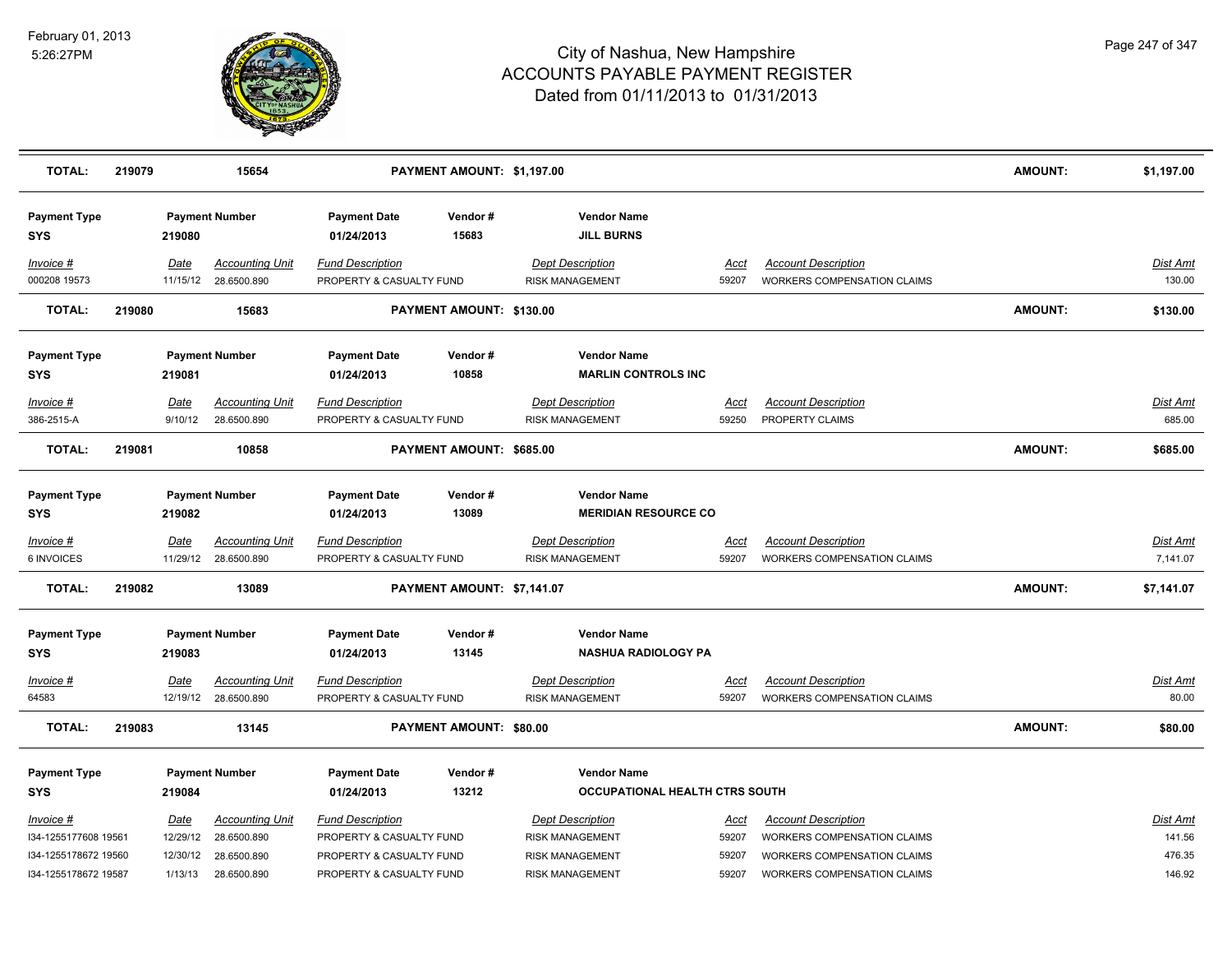

| <b>TOTAL:</b>                         | 219084 |                                 | 13212                                                |                                                                                 | PAYMENT AMOUNT: \$764.83   |                                                                             |                               |                                                                                                  | <b>AMOUNT:</b>                            | \$764.83                            |
|---------------------------------------|--------|---------------------------------|------------------------------------------------------|---------------------------------------------------------------------------------|----------------------------|-----------------------------------------------------------------------------|-------------------------------|--------------------------------------------------------------------------------------------------|-------------------------------------------|-------------------------------------|
| <b>Payment Type</b><br><b>SYS</b>     |        | 219085                          | <b>Payment Number</b>                                | <b>Payment Date</b><br>01/24/2013                                               | Vendor#<br>15131           | <b>Vendor Name</b><br>PARKLAND MEDICAL CENTER                               |                               |                                                                                                  |                                           |                                     |
| Invoice #<br>063608315483 19564       |        | Date<br>7/19/12                 | <b>Accounting Unit</b><br>28.6500.895                | <b>Fund Description</b><br>PROPERTY & CASUALTY FUND                             |                            | <b>Dept Description</b><br><b>RISK MANAGEMENT</b>                           | Acct<br>59207                 | <b>Account Description</b><br>WORKERS COMPENSATION CLAIMS                                        |                                           | Dist Amt<br>2,256.00                |
| <b>TOTAL:</b>                         | 219085 |                                 | 15131                                                |                                                                                 | PAYMENT AMOUNT: \$2,256.00 |                                                                             |                               |                                                                                                  | <b>AMOUNT:</b>                            | \$2,256.00                          |
| <b>Payment Type</b><br><b>SYS</b>     |        | 219086                          | <b>Payment Number</b>                                | <b>Payment Date</b><br>01/24/2013                                               | Vendor#<br>13533           | <b>Vendor Name</b><br><b>RENEE SCHWARZ</b>                                  |                               |                                                                                                  |                                           |                                     |
| Invoice #<br><b>REIMB BRACKET</b>     |        | Date<br>1/2/13                  | <b>Accounting Unit</b><br>28.6500.890                | <b>Fund Description</b><br>PROPERTY & CASUALTY FUND                             |                            | <b>Dept Description</b><br><b>RISK MANAGEMENT</b>                           | Acct<br>59275                 | <b>Account Description</b><br>AUTOMOBILE CLAIMS                                                  |                                           | Dist Amt<br>100.00                  |
| <b>TOTAL:</b>                         | 219086 |                                 | 13533                                                |                                                                                 | PAYMENT AMOUNT: \$100.00   |                                                                             |                               |                                                                                                  | <b>AMOUNT:</b>                            | \$100.00                            |
| <b>Payment Type</b><br><b>SYS</b>     |        | 219087                          | <b>Payment Number</b>                                | <b>Payment Date</b><br>01/24/2013                                               | Vendor#<br>13597           | <b>Vendor Name</b><br>SO NH REGIONAL MEDICAL CENTER                         |                               |                                                                                                  |                                           |                                     |
| Invoice #<br>SRN2627052<br>SRN2627105 |        | <b>Date</b><br>1/8/13<br>1/8/13 | <b>Accounting Unit</b><br>28.6500.890<br>28.6500.890 | <b>Fund Description</b><br>PROPERTY & CASUALTY FUND<br>PROPERTY & CASUALTY FUND |                            | <b>Dept Description</b><br><b>RISK MANAGEMENT</b><br><b>RISK MANAGEMENT</b> | <u>Acct</u><br>59225<br>59225 | <b>Account Description</b><br><b>GENERAL LIABILITY CLAIMS</b><br><b>GENERAL LIABILITY CLAIMS</b> |                                           | <b>Dist Amt</b><br>994.90<br>245.49 |
| <b>TOTAL:</b>                         | 219087 |                                 | 13597                                                |                                                                                 | PAYMENT AMOUNT: \$1,240.39 |                                                                             |                               |                                                                                                  | <b>AMOUNT:</b>                            | \$1,240.39                          |
| <b>Payment Type</b><br><b>SYS</b>     |        | 219088                          | <b>Payment Number</b>                                | <b>Payment Date</b><br>01/24/2013                                               | Vendor#<br>13635           | <b>Vendor Name</b><br><b>ST JOSEPHS HOSPITAL</b>                            |                               |                                                                                                  | Payee Name<br>ST JOSEPH BUSINESS & HEALTH |                                     |
| Invoice #<br>29543                    |        | Date<br>12/17/12                | <b>Accounting Unit</b><br>28.6500.890                | Fund Description<br>PROPERTY & CASUALTY FUND                                    |                            | <b>Dept Description</b><br><b>RISK MANAGEMENT</b>                           | Acct<br>59207                 | <b>Account Description</b><br>WORKERS COMPENSATION CLAIMS                                        |                                           | Dist Amt<br>123.00                  |
| <b>TOTAL:</b>                         | 219088 |                                 | 13635                                                |                                                                                 | PAYMENT AMOUNT: \$123.00   |                                                                             |                               |                                                                                                  | <b>AMOUNT:</b>                            | \$123.00                            |
| <b>Payment Type</b><br>SYS            |        | 219089                          | <b>Payment Number</b>                                | <b>Payment Date</b><br>01/24/2013                                               | Vendor#<br>13635           | <b>Vendor Name</b><br><b>ST JOSEPHS HOSPITAL</b>                            |                               |                                                                                                  |                                           |                                     |
| <u>Invoice #</u><br>12336-01441       |        | <u>Date</u><br>1/5/13           | <b>Accounting Unit</b><br>28.6500.890                | <b>Fund Description</b><br>PROPERTY & CASUALTY FUND                             |                            | <b>Dept Description</b><br><b>RISK MANAGEMENT</b>                           | Acct<br>59207                 | <b>Account Description</b><br><b>WORKERS COMPENSATION CLAIMS</b>                                 |                                           | Dist Amt<br>2.596.00                |
| <b>TOTAL:</b>                         | 219089 |                                 | 13635                                                |                                                                                 | PAYMENT AMOUNT: \$2,596.00 |                                                                             |                               |                                                                                                  | <b>AMOUNT:</b>                            | \$2,596.00                          |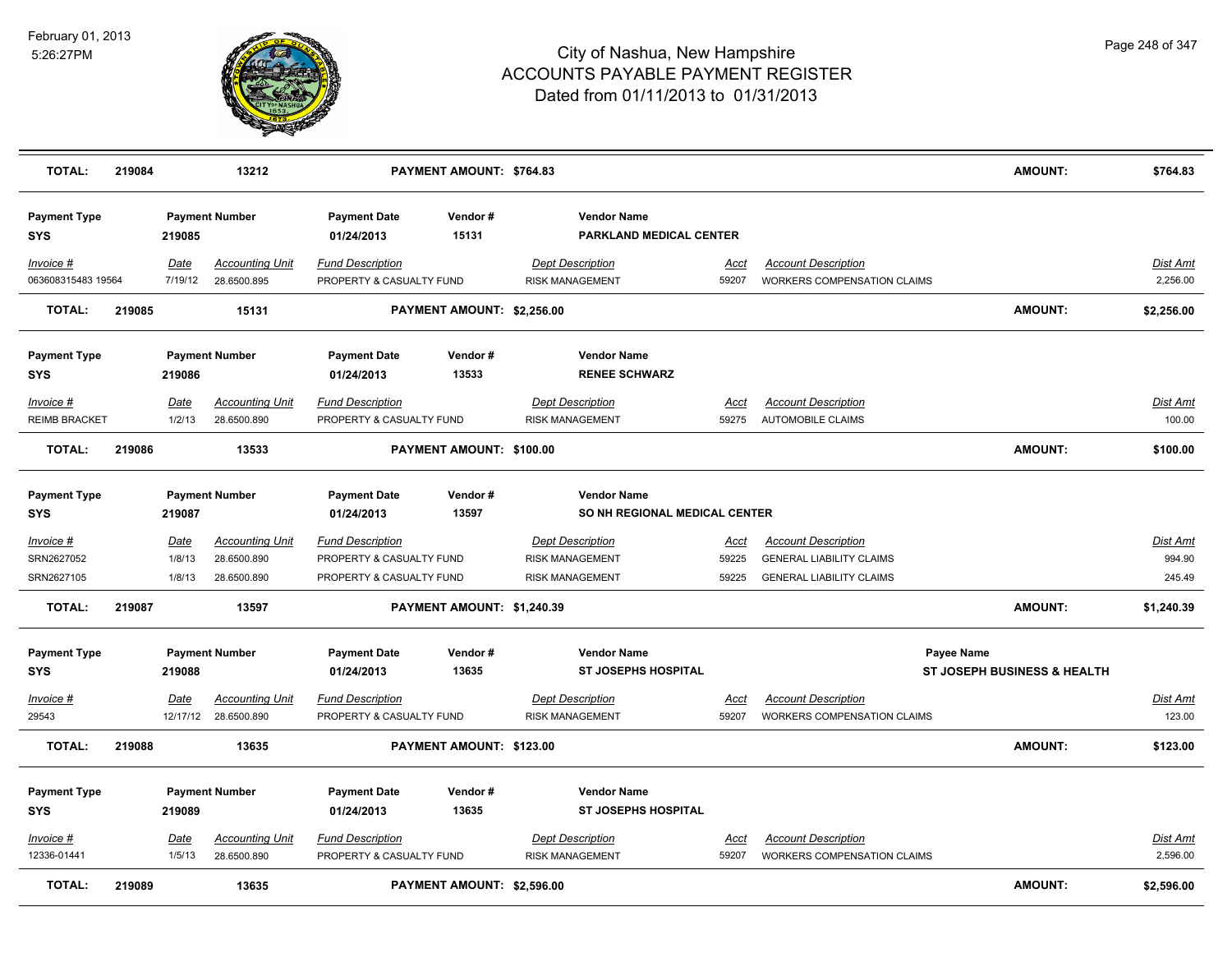

| <b>Payment Type</b>    |        |             | <b>Payment Number</b>  | <b>Payment Date</b>                    | Vendor#                    | <b>Vendor Name</b>                     |             |                                    |                |                 |
|------------------------|--------|-------------|------------------------|----------------------------------------|----------------------------|----------------------------------------|-------------|------------------------------------|----------------|-----------------|
| <b>SYS</b>             |        | 219090      |                        | 01/24/2013                             | 13666                      | STONERIVER PHARMACY SOLUTIONS          |             |                                    |                |                 |
| Invoice #              |        | Date        | <b>Accounting Unit</b> | <b>Fund Description</b>                |                            | <b>Dept Description</b>                | Acct        | <b>Account Description</b>         |                | Dist Amt        |
| 38144809               |        | 12/9/12     | 28.6500.895            | PROPERTY & CASUALTY FUND               |                            | <b>RISK MANAGEMENT</b>                 | 59207       | WORKERS COMPENSATION CLAIMS        |                | 800.40          |
| 38163505               |        | 12/12/12    | 28.6500.895            | PROPERTY & CASUALTY FUND               |                            | <b>RISK MANAGEMENT</b>                 | 59207       | <b>WORKERS COMPENSATION CLAIMS</b> |                | 266.93          |
| 38225255               |        | 12/26/12    | 28.6500.895            | PROPERTY & CASUALTY FUND               |                            | <b>RISK MANAGEMENT</b>                 | 59207       | WORKERS COMPENSATION CLAIMS        |                | 1,034.37        |
| 38256662               |        | 1/6/12      | 28.6500.895            | PROPERTY & CASUALTY FUND               |                            | <b>RISK MANAGEMENT</b>                 | 59207       | <b>WORKERS COMPENSATION CLAIMS</b> |                | 9.23            |
| <b>TOTAL:</b>          | 219090 |             | 13666                  |                                        | PAYMENT AMOUNT: \$2,110.93 |                                        |             |                                    | <b>AMOUNT:</b> | \$2,110.93      |
| <b>Payment Type</b>    |        |             | <b>Payment Number</b>  | <b>Payment Date</b>                    | Vendor#                    | <b>Vendor Name</b>                     |             |                                    |                |                 |
| <b>SYS</b>             |        | 219091      |                        | 01/24/2013                             | 15676                      | <b>WACHUSETT EMERGENCY PHYSICIANS</b>  |             |                                    |                |                 |
| Invoice #              |        | Date        | <b>Accounting Unit</b> | <b>Fund Description</b>                |                            | <b>Dept Description</b>                | Acct        | <b>Account Description</b>         |                | Dist Amt        |
| 888780                 |        | 9/21/12     | 28.6500.890            | PROPERTY & CASUALTY FUND               |                            | <b>RISK MANAGEMENT</b>                 | 59207       | <b>WORKERS COMPENSATION CLAIMS</b> |                | 404.00          |
| <b>TOTAL:</b>          | 219091 |             | 15676                  |                                        | PAYMENT AMOUNT: \$404.00   |                                        |             |                                    | <b>AMOUNT:</b> | \$404.00        |
|                        |        |             |                        |                                        |                            |                                        |             |                                    |                |                 |
| <b>Payment Type</b>    |        |             | <b>Payment Number</b>  | <b>Payment Date</b>                    | Vendor#                    | <b>Vendor Name</b>                     |             |                                    |                |                 |
| <b>SYS</b>             |        | 219092      |                        | 01/24/2013                             | 15926                      | <b>IAUO</b>                            |             |                                    |                |                 |
| Invoice #              |        | <b>Date</b> | <b>Accounting Unit</b> | <b>Fund Description</b>                |                            | <b>Dept Description</b>                | Acct        | <b>Account Description</b>         |                | <b>Dist Amt</b> |
| 3/25-29,2013 REGISTRAT |        | 5/18/12     | 50.4020                | POLICE DRUG ENFORCEMENT<br><b>FUND</b> |                            | POLICE DRUG ENFORCEMENT<br><b>FUND</b> | 55400       | <b>CONFERENCES AND SEMINARS</b>    |                | 990.00          |
| <b>TOTAL:</b>          | 219092 |             | 15926                  |                                        | PAYMENT AMOUNT: \$990.00   |                                        |             |                                    | <b>AMOUNT:</b> | \$990.00        |
| <b>Payment Type</b>    |        |             | <b>Payment Number</b>  | <b>Payment Date</b>                    | Vendor#                    | <b>Vendor Name</b>                     |             |                                    |                |                 |
| <b>SYS</b>             |        | 219093      |                        | 01/24/2013                             | 15770                      | <b>DENNY'S RESTAURANT #7610</b>        |             |                                    |                |                 |
| Invoice #              |        | Date        | <b>Accounting Unit</b> | <b>Fund Description</b>                |                            | <b>Dept Description</b>                | <u>Acct</u> | <b>Account Description</b>         |                | <u>Dist Amt</u> |
| ORDER 456439           |        |             | 12/30/12 61.1.685      | <b>GENERAL FUND</b>                    |                            | <b>STREETS</b>                         | 61900       | <b>MEALS</b>                       |                | 282.96          |
| <b>TOTAL:</b>          | 219093 |             | 15770                  |                                        | PAYMENT AMOUNT: \$282.96   |                                        |             |                                    | <b>AMOUNT:</b> | \$282.96        |
|                        |        |             |                        |                                        |                            |                                        |             |                                    |                |                 |
| <b>Payment Type</b>    |        |             | <b>Payment Number</b>  | <b>Payment Date</b>                    | Vendor#                    | <b>Vendor Name</b>                     |             |                                    |                |                 |
| <b>SYS</b>             |        | 219094      |                        | 01/25/2013                             | 11276                      | <b>STEPHEN M BENNETT ESQ</b>           |             |                                    |                |                 |
| <u>Invoice #</u>       |        | <u>Date</u> | <b>Accounting Unit</b> | <b>Fund Description</b>                |                            | <b>Dept Description</b>                | <u>Acct</u> | <b>Account Description</b>         |                | <u>Dist Amt</u> |
| EXPRPT 01/24/2013      |        | 1/24/13     | 03.1.500               | <b>GENERAL FUND</b>                    |                            | <b>LEGAL</b>                           | 55421       | TRAINING & CERTIFICATIONS          |                | 214.86          |
| <b>TOTAL:</b>          | 219094 |             | 11276                  |                                        | PAYMENT AMOUNT: \$214.86   |                                        |             |                                    | <b>AMOUNT:</b> | \$214.86        |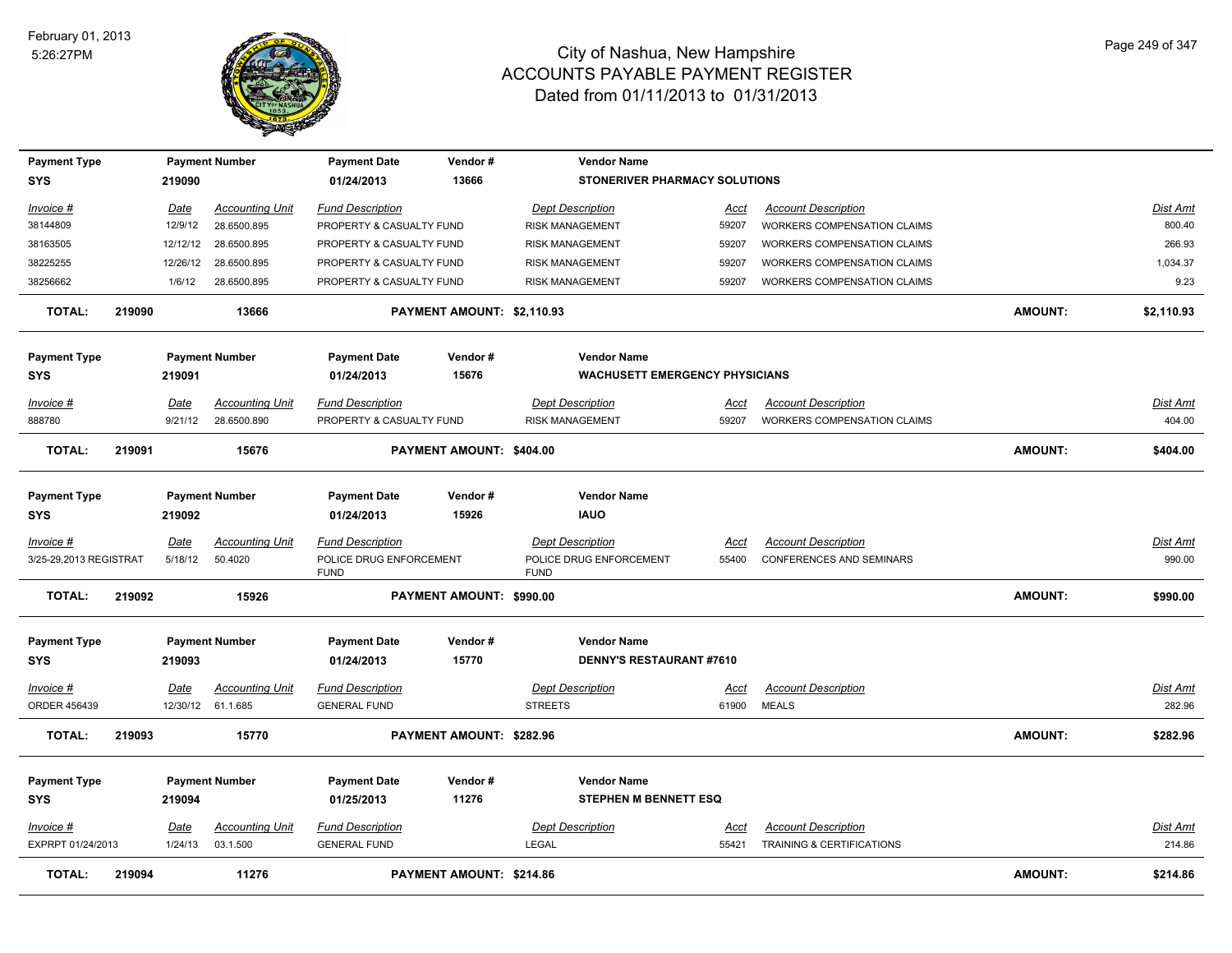

| <b>Payment Type</b><br>SYS        | 219095          | <b>Payment Number</b>                   | <b>Payment Date</b><br>01/30/2013              | Vendor#<br>10009              | <b>Vendor Name</b><br>AMERICAN FEDERATION OF TEACHER |               |                                                        |                |                    |
|-----------------------------------|-----------------|-----------------------------------------|------------------------------------------------|-------------------------------|------------------------------------------------------|---------------|--------------------------------------------------------|----------------|--------------------|
|                                   |                 |                                         |                                                |                               |                                                      |               |                                                        |                |                    |
| Invoice #<br>UPCP130131153305700  | Date<br>1/31/13 | <b>Accounting Unit</b><br><b>BS1000</b> | <b>Fund Description</b><br><b>GENERAL FUND</b> |                               | <b>Dept Description</b><br><b>GENERAL FUND</b>       | Acct<br>21485 | <b>Account Description</b><br>UNION DUES & AGENCY FEES |                | Dist Amt<br>213.25 |
| 0                                 |                 |                                         |                                                |                               |                                                      |               |                                                        |                |                    |
| <b>TOTAL:</b><br>219095           |                 | 10009                                   |                                                | PAYMENT AMOUNT: \$213.25      |                                                      |               |                                                        | <b>AMOUNT:</b> | \$213.25           |
| <b>Payment Type</b>               |                 | <b>Payment Number</b>                   | <b>Payment Date</b>                            | Vendor#                       | <b>Vendor Name</b>                                   |               |                                                        |                |                    |
| SYS                               | 219096          |                                         | 01/30/2013                                     | 15713                         | <b>WAGE ASSIGNMENT</b>                               |               |                                                        |                |                    |
| Invoice #                         | Date            | <b>Accounting Unit</b>                  | <b>Fund Description</b>                        |                               | <b>Dept Description</b>                              | Acct          | <b>Account Description</b>                             |                | Dist Amt           |
| 000007118130131153305<br>$\Omega$ | 1/31/13         | <b>BS1000</b>                           | <b>GENERAL FUND</b>                            |                               | <b>GENERAL FUND</b>                                  | 21495         | <b>WAGE ASSIGNMENTS</b>                                |                | 137.67             |
| <b>TOTAL:</b><br>219096           |                 | 15713                                   |                                                | PAYMENT AMOUNT: \$137.67      |                                                      |               |                                                        | <b>AMOUNT:</b> | \$137.67           |
| <b>Payment Type</b>               |                 | <b>Payment Number</b>                   | <b>Payment Date</b>                            | Vendor#                       | <b>Vendor Name</b>                                   |               |                                                        |                |                    |
| <b>SYS</b>                        | 219097          |                                         | 01/30/2013                                     | 10012                         | <b>WAGE ASSIGNMENT</b>                               |               |                                                        |                |                    |
| Invoice #                         | Date            | <b>Accounting Unit</b>                  | <b>Fund Description</b>                        |                               | <b>Dept Description</b>                              | <u>Acct</u>   | <b>Account Description</b>                             |                | Dist Amt           |
| 000001655130131153305<br>0        | 1/31/13         | <b>BS1000</b>                           | <b>GENERAL FUND</b>                            |                               | <b>GENERAL FUND</b>                                  | 21495         | <b>WAGE ASSIGNMENTS</b>                                |                | 125.07             |
| 000001686130131153305             | 1/31/13         | <b>BS1000</b>                           | <b>GENERAL FUND</b>                            |                               | <b>GENERAL FUND</b>                                  | 21495         | <b>WAGE ASSIGNMENTS</b>                                |                | 420.00             |
| O<br>000001907130131153305        | 1/31/13         | <b>BS1000</b>                           | <b>GENERAL FUND</b>                            |                               | <b>GENERAL FUND</b>                                  | 21495         | <b>WAGE ASSIGNMENTS</b>                                |                | 110.00             |
| 0<br>000002151130131153305        | 1/31/13         | <b>BS1000</b>                           | <b>GENERAL FUND</b>                            |                               | <b>GENERAL FUND</b>                                  | 21495         | <b>WAGE ASSIGNMENTS</b>                                |                | 56.25              |
| U<br>000004083130131153305        | 1/31/13         | <b>BS1000</b>                           | <b>GENERAL FUND</b>                            |                               | <b>GENERAL FUND</b>                                  | 21495         | WAGE ASSIGNMENTS                                       |                | 53.03              |
| 0<br>000004344130131153305        | 1/31/13         | <b>BS1000</b>                           | <b>GENERAL FUND</b>                            |                               | <b>GENERAL FUND</b>                                  | 21495         | <b>WAGE ASSIGNMENTS</b>                                |                | 8.57               |
| $\Omega$<br>000007224130131153305 | 1/31/13         | <b>BS1000</b>                           | <b>GENERAL FUND</b>                            |                               | <b>GENERAL FUND</b>                                  | 21495         | WAGE ASSIGNMENTS                                       |                | 121.00             |
| 0                                 |                 |                                         |                                                |                               |                                                      |               |                                                        |                |                    |
| <b>TOTAL:</b><br>219097           |                 | 10012                                   |                                                | PAYMENT AMOUNT: \$893.92      |                                                      |               |                                                        | <b>AMOUNT:</b> | \$893.92           |
| <b>Payment Type</b><br><b>SYS</b> | 219098          | <b>Payment Number</b>                   | <b>Payment Date</b><br>01/30/2013              | Vendor#<br>10013              | <b>Vendor Name</b><br><b>WAGE ASSIGNMENT</b>         |               |                                                        |                |                    |
| Invoice #                         | Date            | <b>Accounting Unit</b>                  | <b>Fund Description</b>                        |                               | <b>Dept Description</b>                              | Acct          | <b>Account Description</b>                             |                | <u>Dist Amt</u>    |
| 000004434130131153305<br>$\Omega$ | 1/31/13         | <b>BS1000</b>                           | <b>GENERAL FUND</b>                            |                               | <b>GENERAL FUND</b>                                  | 21495         | <b>WAGE ASSIGNMENTS</b>                                |                | 1.15               |
| <b>TOTAL:</b><br>219098           |                 | 10013                                   |                                                | <b>PAYMENT AMOUNT: \$1.15</b> |                                                      |               |                                                        | <b>AMOUNT:</b> | \$1.15             |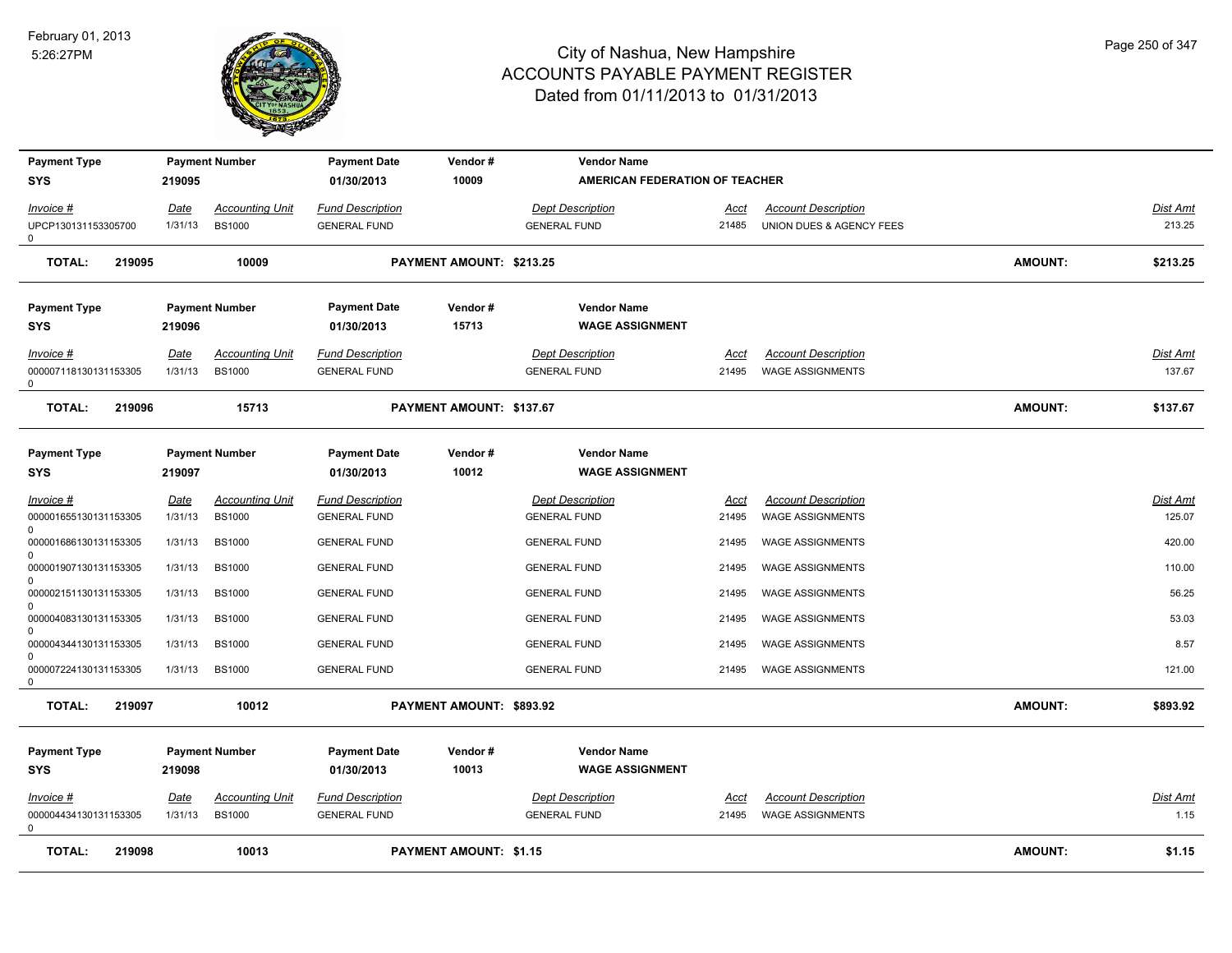

| <b>Payment Type</b><br><b>SYS</b>                   | 219099                 | <b>Payment Number</b>                   | <b>Payment Date</b><br>01/30/2013              | Vendor#<br>10042         | <b>Vendor Name</b><br><b>WAGE ASSIGNMENT</b>   |                      |                                                       | Payee Name<br><b>DHHS REIMBURSEMENT UNIT</b> |                          |
|-----------------------------------------------------|------------------------|-----------------------------------------|------------------------------------------------|--------------------------|------------------------------------------------|----------------------|-------------------------------------------------------|----------------------------------------------|--------------------------|
| Invoice #<br>000003031130131153305                  | <u>Date</u><br>1/31/13 | <b>Accounting Unit</b><br><b>BS1000</b> | <b>Fund Description</b><br><b>GENERAL FUND</b> |                          | <b>Dept Description</b><br><b>GENERAL FUND</b> | Acct<br>21495        | <b>Account Description</b><br><b>WAGE ASSIGNMENTS</b> |                                              | Dist Amt<br>50.00        |
| $\Omega$<br>000004757130131153305<br>0              | 1/31/13                | <b>BS1000</b>                           | <b>GENERAL FUND</b>                            |                          | <b>GENERAL FUND</b>                            | 21495                | <b>WAGE ASSIGNMENTS</b>                               |                                              | 50.00                    |
| <b>TOTAL:</b><br>219099                             |                        | 10042                                   |                                                | PAYMENT AMOUNT: \$100.00 |                                                |                      |                                                       | <b>AMOUNT:</b>                               | \$100.00                 |
| <b>Payment Type</b><br>SYS                          | 219100                 | <b>Payment Number</b>                   | <b>Payment Date</b><br>01/30/2013              | Vendor#<br>10082         | <b>Vendor Name</b><br><b>WAGE ASSIGNMENT</b>   |                      |                                                       |                                              |                          |
| Invoice #<br>000004314130131153305<br>0             | <b>Date</b><br>1/31/13 | <b>Accounting Unit</b><br><b>BS1000</b> | <b>Fund Description</b><br><b>GENERAL FUND</b> |                          | <b>Dept Description</b><br><b>GENERAL FUND</b> | Acct<br>21495        | <b>Account Description</b><br><b>WAGE ASSIGNMENTS</b> |                                              | Dist Amt<br>58.83        |
| <b>TOTAL:</b><br>219100                             |                        | 10082                                   |                                                | PAYMENT AMOUNT: \$58.83  |                                                |                      |                                                       | <b>AMOUNT:</b>                               | \$58.83                  |
| <b>Payment Type</b><br><b>SYS</b>                   | 219101                 | <b>Payment Number</b>                   | <b>Payment Date</b><br>01/30/2013              | Vendor#<br>10020         | <b>Vendor Name</b><br><b>WAGE ASSIGNMENT</b>   |                      |                                                       |                                              |                          |
| $Invoice$ #<br>000003549130131153305<br>$\Omega$    | <b>Date</b><br>1/31/13 | <u>Accounting Unit</u><br><b>BS1000</b> | <b>Fund Description</b><br><b>GENERAL FUND</b> |                          | <b>Dept Description</b><br><b>GENERAL FUND</b> | <u>Acct</u><br>21495 | <b>Account Description</b><br><b>WAGE ASSIGNMENTS</b> |                                              | <u>Dist Amt</u><br>44.02 |
| <b>TOTAL:</b><br>219101                             |                        | 10020                                   |                                                | PAYMENT AMOUNT: \$44.02  |                                                |                      |                                                       | <b>AMOUNT:</b>                               | \$44.02                  |
| <b>Payment Type</b><br><b>SYS</b>                   | 219102                 | <b>Payment Number</b>                   | <b>Payment Date</b><br>01/30/2013              | Vendor#<br>10027         | <b>Vendor Name</b><br><b>WAGE ASSIGNMENT</b>   |                      |                                                       |                                              |                          |
| $Invoice$ #<br>000005152130131153305<br>$\mathbf 0$ | <b>Date</b><br>1/31/13 | <b>Accounting Unit</b><br><b>BS1000</b> | <b>Fund Description</b><br><b>GENERAL FUND</b> |                          | <b>Dept Description</b><br><b>GENERAL FUND</b> | <u>Acct</u><br>21495 | <b>Account Description</b><br><b>WAGE ASSIGNMENTS</b> |                                              | Dist Amt<br>139.24       |
| <b>TOTAL:</b><br>219102                             |                        | 10027                                   |                                                | PAYMENT AMOUNT: \$139.24 |                                                |                      |                                                       | <b>AMOUNT:</b>                               | \$139.24                 |
| <b>Payment Type</b><br><b>SYS</b>                   | 219103                 | <b>Payment Number</b>                   | <b>Payment Date</b><br>01/30/2013              | Vendor#<br>10041         | <b>Vendor Name</b><br><b>WAGE ASSIGNMENT</b>   |                      |                                                       |                                              |                          |
| Invoice #<br>000001702130131153305                  | Date<br>1/31/13        | Accounting Unit<br><b>BS1000</b>        | <b>Fund Description</b><br><b>GENERAL FUND</b> |                          | <b>Dept Description</b><br><b>GENERAL FUND</b> | Acct<br>21495        | <b>Account Description</b><br><b>WAGE ASSIGNMENTS</b> |                                              | Dist Amt<br>123.56       |
| $\Omega$<br>000002223130131153305<br>$\Omega$       | 1/31/13                | <b>BS1000</b>                           | <b>GENERAL FUND</b>                            |                          | <b>GENERAL FUND</b>                            | 21495                | <b>WAGE ASSIGNMENTS</b>                               |                                              | 284.51                   |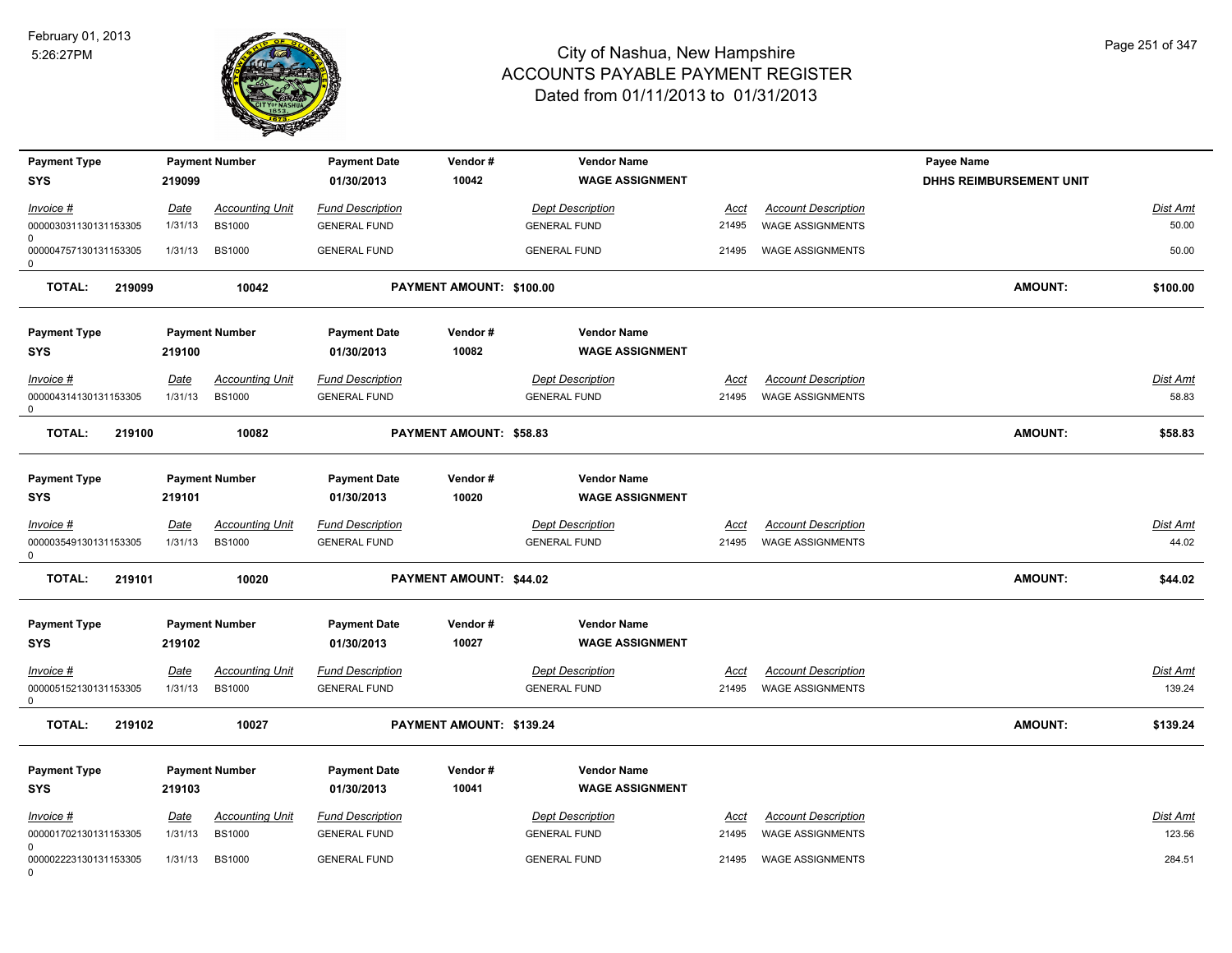

| <b>TOTAL:</b><br>219103                        |                        | 10041                                   |                                                | PAYMENT AMOUNT: \$408.07   |                                                |                      |                                                       | <b>AMOUNT:</b>                                     | \$408.07                  |
|------------------------------------------------|------------------------|-----------------------------------------|------------------------------------------------|----------------------------|------------------------------------------------|----------------------|-------------------------------------------------------|----------------------------------------------------|---------------------------|
| <b>Payment Type</b><br><b>SYS</b>              | 219104                 | <b>Payment Number</b>                   | <b>Payment Date</b><br>01/30/2013              | Vendor#<br>10042           | <b>Vendor Name</b><br><b>WAGE ASSIGNMENT</b>   |                      |                                                       |                                                    |                           |
| Invoice #<br>000001272130131153305             | <u>Date</u><br>1/31/13 | <b>Accounting Unit</b><br><b>BS1000</b> | <b>Fund Description</b><br><b>GENERAL FUND</b> |                            | <b>Dept Description</b><br><b>GENERAL FUND</b> | Acct<br>21495        | <b>Account Description</b><br><b>WAGE ASSIGNMENTS</b> |                                                    | Dist Amt<br>104.00        |
| $\Omega$<br>000001538130131153305              | 1/31/13                | <b>BS1000</b>                           | <b>GENERAL FUND</b>                            |                            | <b>GENERAL FUND</b>                            | 21495                | WAGE ASSIGNMENTS                                      |                                                    | 270.43                    |
| 000001881130131153305                          | 1/31/13                | <b>BS1000</b>                           | <b>GENERAL FUND</b>                            |                            | <b>GENERAL FUND</b>                            | 21495                | <b>WAGE ASSIGNMENTS</b>                               |                                                    | 226.42                    |
| 0<br>000002031130131153305                     | 1/31/13                | <b>BS1000</b>                           | <b>GENERAL FUND</b>                            |                            | <b>GENERAL FUND</b>                            | 21495                | WAGE ASSIGNMENTS                                      |                                                    | 278.00                    |
| $\Omega$<br>000002055130131153305              | 1/31/13                | <b>BS1000</b>                           | <b>GENERAL FUND</b>                            |                            | <b>GENERAL FUND</b>                            | 21495                | <b>WAGE ASSIGNMENTS</b>                               |                                                    | 146.00                    |
| $\Omega$<br>000004344130131153305              | 1/31/13                | <b>BS1000</b>                           | <b>GENERAL FUND</b>                            |                            | <b>GENERAL FUND</b>                            | 21495                | <b>WAGE ASSIGNMENTS</b>                               |                                                    | 8.81                      |
| 000004389130131153305                          | 1/31/13                | <b>BS1000</b>                           | <b>GENERAL FUND</b>                            |                            | <b>GENERAL FUND</b>                            | 21495                | WAGE ASSIGNMENTS                                      |                                                    | 80.00                     |
| $\Omega$<br>000005519130131153305<br>0         | 1/31/13                | <b>BS1000</b>                           | <b>GENERAL FUND</b>                            |                            | <b>GENERAL FUND</b>                            | 21495                | WAGE ASSIGNMENTS                                      |                                                    | 135.00                    |
| <b>TOTAL:</b><br>219104                        |                        | 10042                                   |                                                | PAYMENT AMOUNT: \$1,248.66 |                                                |                      |                                                       | <b>AMOUNT:</b>                                     | \$1,248.66                |
| <b>Payment Type</b>                            |                        | <b>Payment Number</b>                   | <b>Payment Date</b>                            | Vendor#                    | <b>Vendor Name</b>                             |                      |                                                       |                                                    |                           |
| <b>SYS</b>                                     | 219105                 |                                         | 01/30/2013                                     | 15711                      | <b>WAGE ASSIGNMENT</b>                         |                      |                                                       |                                                    |                           |
| Invoice #<br>000001264130131153305<br>$\Omega$ | Date<br>1/31/13        | <b>Accounting Unit</b><br><b>BS1000</b> | <b>Fund Description</b><br><b>GENERAL FUND</b> |                            | <b>Dept Description</b><br><b>GENERAL FUND</b> | Acct<br>21495        | <b>Account Description</b><br><b>WAGE ASSIGNMENTS</b> |                                                    | Dist Amt<br>103.56        |
| <b>TOTAL:</b><br>219105                        |                        | 15711                                   |                                                | PAYMENT AMOUNT: \$103.56   |                                                |                      |                                                       | <b>AMOUNT:</b>                                     | \$103.56                  |
| <b>Payment Type</b><br><b>SYS</b>              | 219106                 | <b>Payment Number</b>                   | <b>Payment Date</b><br>01/30/2013              | Vendor#<br>10044           | <b>Vendor Name</b><br><b>WAGE ASSIGNMENT</b>   |                      |                                                       | Payee Name<br>NYS CHILD SUPPORT OSWEGO SCU         |                           |
| Invoice #<br>000004546130131153305<br>0        | Date<br>1/31/13        | <b>Accounting Unit</b><br><b>BS1000</b> | <b>Fund Description</b><br><b>GENERAL FUND</b> |                            | <b>Dept Description</b><br><b>GENERAL FUND</b> | Acct<br>21495        | <b>Account Description</b><br><b>WAGE ASSIGNMENTS</b> |                                                    | Dist Amt<br>23.08         |
| <b>TOTAL:</b><br>219106                        |                        | 10044                                   |                                                | PAYMENT AMOUNT: \$23.08    |                                                |                      |                                                       | <b>AMOUNT:</b>                                     | \$23.08                   |
| <b>Payment Type</b><br><b>SYS</b>              | 219107                 | <b>Payment Number</b>                   | <b>Payment Date</b><br>01/30/2013              | Vendor#<br>10044           | <b>Vendor Name</b><br><b>WAGE ASSIGNMENT</b>   |                      |                                                       | <b>Payee Name</b><br>NYS CHILD SUPPORT SUFFOLK SCU |                           |
| <u>Invoice #</u><br>000001493130131153305<br>0 | <u>Date</u><br>1/31/13 | <u>Accounting Unit</u><br><b>BS1000</b> | <b>Fund Description</b><br><b>GENERAL FUND</b> |                            | <b>Dept Description</b><br><b>GENERAL FUND</b> | <u>Acct</u><br>21495 | <b>Account Description</b><br><b>WAGE ASSIGNMENTS</b> |                                                    | <u>Dist Amt</u><br>103.50 |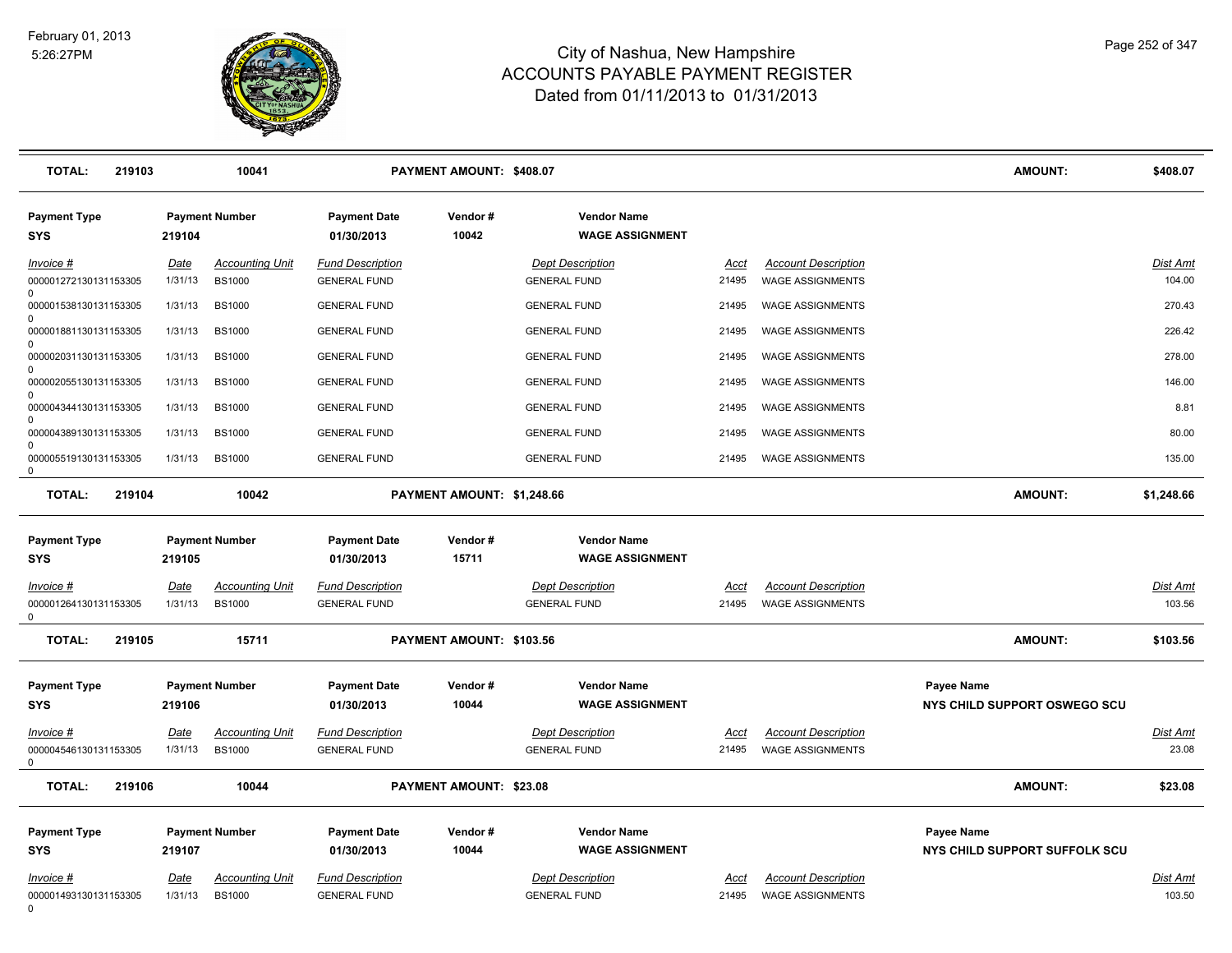

| <b>TOTAL:</b><br>219107                     |                        | 10044                                   |                                                | <b>PAYMENT AMOUNT: \$103.50</b> |                                                    |                      |                                                        | <b>AMOUNT:</b> | \$103.50                  |
|---------------------------------------------|------------------------|-----------------------------------------|------------------------------------------------|---------------------------------|----------------------------------------------------|----------------------|--------------------------------------------------------|----------------|---------------------------|
| <b>Payment Type</b><br><b>SYS</b>           | 219108                 | <b>Payment Number</b>                   | <b>Payment Date</b><br>01/30/2013              | Vendor#<br>10083                | <b>Vendor Name</b><br><b>WAGE ASSIGNMENT</b>       |                      |                                                        |                |                           |
| $Invoice$ #<br>000005174130131153305        | Date<br>1/31/13        | <b>Accounting Unit</b><br><b>BS1000</b> | <b>Fund Description</b><br><b>GENERAL FUND</b> |                                 | <b>Dept Description</b><br><b>GENERAL FUND</b>     | <u>Acct</u><br>21495 | <b>Account Description</b><br><b>WAGE ASSIGNMENTS</b>  |                | <u>Dist Amt</u><br>408.18 |
| <b>TOTAL:</b><br>219108                     |                        | 10083                                   |                                                | PAYMENT AMOUNT: \$408.18        |                                                    |                      |                                                        | <b>AMOUNT:</b> | \$408.18                  |
| <b>Payment Type</b><br><b>SYS</b>           | 219109                 | <b>Payment Number</b>                   | <b>Payment Date</b><br>01/30/2013              | Vendor#<br>10033                | <b>Vendor Name</b><br><b>WAGE ASSIGNMENT</b>       |                      |                                                        |                |                           |
| Invoice #<br>000001577130131153305<br>0     | <u>Date</u><br>1/31/13 | <b>Accounting Unit</b><br><b>BS1000</b> | <b>Fund Description</b><br><b>GENERAL FUND</b> |                                 | <b>Dept Description</b><br><b>GENERAL FUND</b>     | <u>Acct</u><br>21495 | <b>Account Description</b><br><b>WAGE ASSIGNMENTS</b>  |                | Dist Amt<br>237.00        |
| <b>TOTAL:</b><br>219109                     |                        | 10033                                   |                                                | PAYMENT AMOUNT: \$237.00        |                                                    |                      |                                                        | <b>AMOUNT:</b> | \$237.00                  |
| <b>Payment Type</b><br><b>SYS</b>           | 219110                 | <b>Payment Number</b>                   | <b>Payment Date</b><br>01/30/2013              | Vendor#<br>10062                | <b>Vendor Name</b><br>UNITED WAY OF GREATER NASHUA |                      |                                                        |                |                           |
| $Invoice$ #<br>MUWY130131153305100          | Date<br>1/31/13        | <b>Accounting Unit</b><br><b>BS1000</b> | <b>Fund Description</b><br><b>GENERAL FUND</b> |                                 | <b>Dept Description</b><br><b>GENERAL FUND</b>     | <u>Acct</u><br>21490 | <b>Account Description</b><br>UNITED WAY CONTRIBUTIONS |                | Dist Amt<br>16.00         |
| 0<br>MUWY130131153305105                    | 1/31/13                | <b>BS1000</b>                           | <b>GENERAL FUND</b>                            |                                 | <b>GENERAL FUND</b>                                | 21490                | UNITED WAY CONTRIBUTIONS                               |                | 18.50                     |
| $\Omega$<br>MUWY130131153305110             | 1/31/13                | <b>BS1000</b>                           | <b>GENERAL FUND</b>                            |                                 | <b>GENERAL FUND</b>                                | 21490                | UNITED WAY CONTRIBUTIONS                               |                | 10.00                     |
| $\Omega$<br>MUWY130131153305125             | 1/31/13                | <b>BS1000</b>                           | <b>GENERAL FUND</b>                            |                                 | <b>GENERAL FUND</b>                                | 21490                | UNITED WAY CONTRIBUTIONS                               |                | 8.00                      |
| MUWY130131153305130                         | 1/31/13                | <b>BS1000</b>                           | <b>GENERAL FUND</b>                            |                                 | <b>GENERAL FUND</b>                                | 21490                | UNITED WAY CONTRIBUTIONS                               |                | 3.00                      |
| $\Omega$<br>MUWY130131153305135<br>$\Omega$ | 1/31/13                | <b>BS1000</b>                           | <b>GENERAL FUND</b>                            |                                 | <b>GENERAL FUND</b>                                | 21490                | UNITED WAY CONTRIBUTIONS                               |                | 2.00                      |
| MUWY130131153305145                         | 1/31/13                | <b>BS1000</b>                           | <b>GENERAL FUND</b>                            |                                 | <b>GENERAL FUND</b>                                | 21490                | UNITED WAY CONTRIBUTIONS                               |                | 14.00                     |
| MUWY130131153305150<br>0                    | 1/31/13                | <b>BS1000</b>                           | <b>GENERAL FUND</b>                            |                                 | <b>GENERAL FUND</b>                                | 21490                | UNITED WAY CONTRIBUTIONS                               |                | 19.00                     |
| MUWY130131153305155                         | 1/31/13                | <b>BS1000</b>                           | <b>GENERAL FUND</b>                            |                                 | <b>GENERAL FUND</b>                                | 21490                | UNITED WAY CONTRIBUTIONS                               |                | 49.56                     |
| MUWY130131153305160<br>$\Omega$             | 1/31/13                | <b>BS1000</b>                           | <b>GENERAL FUND</b>                            |                                 | <b>GENERAL FUND</b>                                | 21490                | UNITED WAY CONTRIBUTIONS                               |                | 37.50                     |
| MUWY130131153305165                         | 1/31/13                | <b>BS1000</b>                           | <b>GENERAL FUND</b>                            |                                 | <b>GENERAL FUND</b>                                | 21490                | UNITED WAY CONTRIBUTIONS                               |                | 18.00                     |
| MUWY130131153305170<br>$\Omega$             | 1/31/13                | <b>BS1000</b>                           | <b>GENERAL FUND</b>                            |                                 | <b>GENERAL FUND</b>                                | 21490                | UNITED WAY CONTRIBUTIONS                               |                | 5.00                      |
| MUWY130131153305700<br>$\Omega$             | 1/31/13                | <b>BS1000</b>                           | <b>GENERAL FUND</b>                            |                                 | <b>GENERAL FUND</b>                                | 21490                | UNITED WAY CONTRIBUTIONS                               |                | 708.90                    |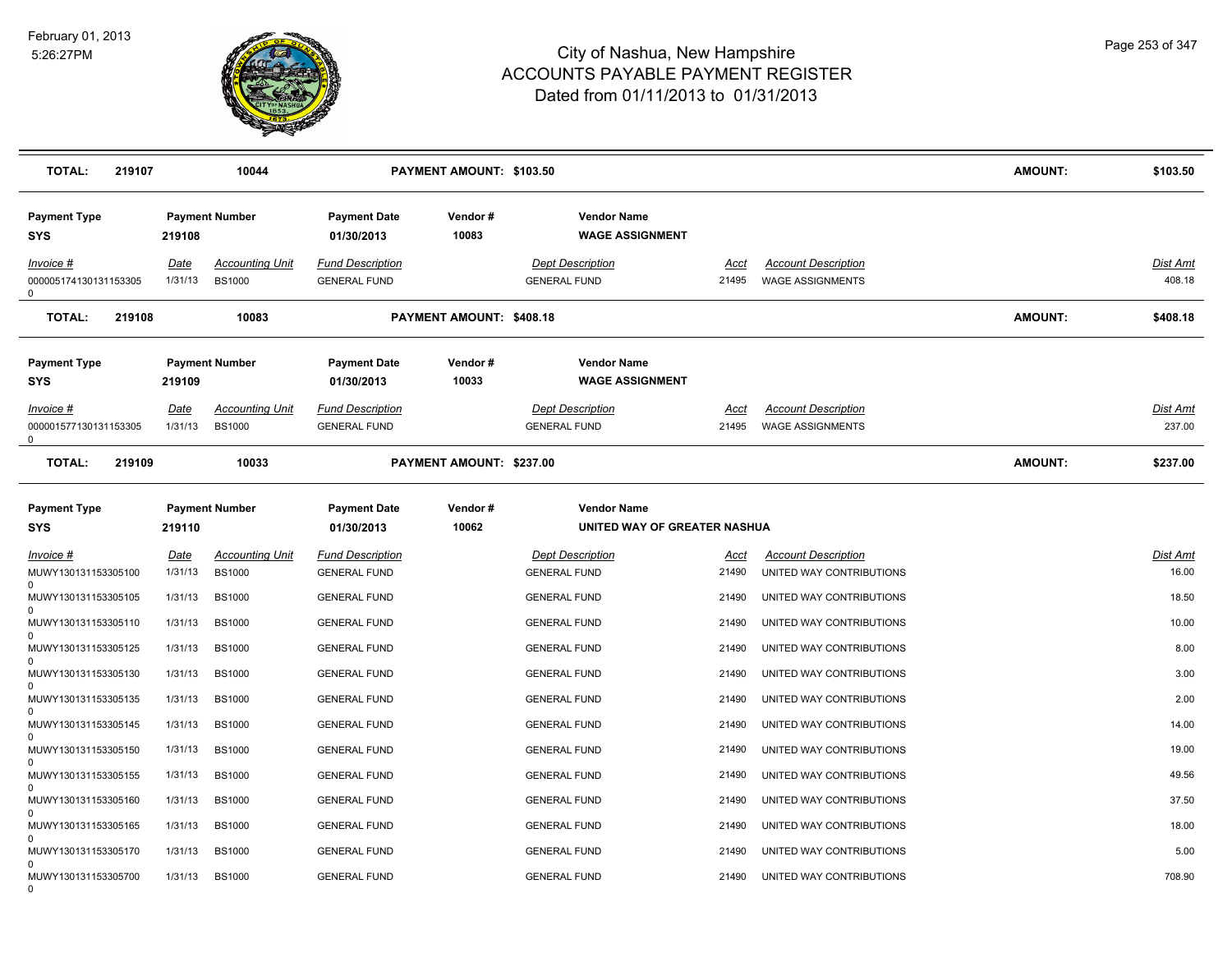

| <b>TOTAL:</b>                                      | 219110 |                  | 10062                                       |                                                        | PAYMENT AMOUNT: \$909.46   |                                                           |                      |                                                               | <b>AMOUNT:</b>                   | \$909.46             |
|----------------------------------------------------|--------|------------------|---------------------------------------------|--------------------------------------------------------|----------------------------|-----------------------------------------------------------|----------------------|---------------------------------------------------------------|----------------------------------|----------------------|
| <b>Payment Type</b><br><b>SYS</b>                  |        | 219111           | <b>Payment Number</b>                       | <b>Payment Date</b><br>01/30/2013                      | Vendor#<br>10059           | <b>Vendor Name</b><br><b>WAGE ASSIGNMENT</b>              |                      |                                                               |                                  |                      |
| Invoice #<br>000002652130131153305                 |        | Date<br>1/31/13  | <b>Accounting Unit</b><br><b>BS1000</b>     | <b>Fund Description</b><br><b>GENERAL FUND</b>         |                            | <b>Dept Description</b><br><b>GENERAL FUND</b>            | Acct<br>21495        | <b>Account Description</b><br><b>WAGE ASSIGNMENTS</b>         |                                  | Dist Amt<br>202.72   |
| $\Omega$<br>000004476130131153305<br>0             |        | 1/31/13          | <b>BS1000</b>                               | <b>GENERAL FUND</b>                                    |                            | <b>GENERAL FUND</b>                                       | 21495                | <b>WAGE ASSIGNMENTS</b>                                       |                                  | 50.25                |
| <b>TOTAL:</b>                                      | 219111 |                  | 10059                                       |                                                        | PAYMENT AMOUNT: \$252.97   |                                                           |                      |                                                               | <b>AMOUNT:</b>                   | \$252.97             |
| <b>Payment Type</b><br><b>SYS</b>                  |        | 219112           | <b>Payment Number</b>                       | <b>Payment Date</b><br>01/30/2013                      | Vendor#<br>10065           | <b>Vendor Name</b><br><b>WAGE ASSIGNMENT</b>              |                      |                                                               |                                  |                      |
| Invoice #<br>000002415130131153305<br>$\mathsf{O}$ |        | Date<br>1/31/13  | <b>Accounting Unit</b><br><b>BS1000</b>     | <b>Fund Description</b><br><b>GENERAL FUND</b>         |                            | <b>Dept Description</b><br><b>GENERAL FUND</b>            | <u>Acct</u><br>21495 | <b>Account Description</b><br><b>WAGE ASSIGNMENTS</b>         |                                  | Dist Amt<br>213.67   |
| <b>TOTAL:</b>                                      | 219112 |                  | 10065                                       |                                                        | PAYMENT AMOUNT: \$213.67   |                                                           |                      |                                                               | <b>AMOUNT:</b>                   | \$213.67             |
| <b>Payment Type</b><br><b>SYS</b>                  |        | 219113           | <b>Payment Number</b>                       | <b>Payment Date</b><br>01/31/2013                      | Vendor#<br>13372           | <b>Vendor Name</b><br><b>PSNH</b>                         |                      |                                                               |                                  |                      |
| Invoice #                                          |        | <u>Date</u>      | <b>Accounting Unit</b>                      | <b>Fund Description</b>                                |                            | <b>Dept Description</b>                                   | <u>Acct</u>          | <b>Account Description</b>                                    | Activity                         | <u>Dist Amt</u>      |
| POLE SURVEY<br>01/28/2013                          |        | 1/28/13          | 60.5200                                     | CAPITAL PROJECTS-STREETS                               |                            | CAPITAL<br>PROJECTS-ENGINEERING                           | 81700                | <b>INFRASTRUCTURE</b>                                         | 1072.64.01.30                    | 3,211.54             |
| <b>TOTAL:</b>                                      | 219113 |                  | 13372                                       |                                                        | PAYMENT AMOUNT: \$3,211.54 |                                                           |                      |                                                               | <b>AMOUNT:</b>                   | \$3,211.54           |
| <b>Payment Type</b><br><b>SYS</b>                  |        | 219114           | <b>Payment Number</b>                       | <b>Payment Date</b><br>01/31/2013                      | Vendor#<br>15495           | <b>Vendor Name</b><br><b>16-18 PERRY AVE LLC AND DADS</b> |                      |                                                               |                                  |                      |
| Invoice #<br>157                                   |        | Date<br>12/18/12 | <b>Accounting Unit</b><br>84.3090           | <b>Fund Description</b><br><b>URBAN PROGRAM GRANTS</b> |                            | <b>Dept Description</b><br><b>URBAN PROGRAM GRANTS</b>    | <u>Acct</u><br>54210 | <b>Account Description</b><br><b>CONSTRUCTION SERVICES</b>    | <b>Activity</b><br>1092.84.15.03 | Dist Amt<br>3,000.00 |
| <b>TOTAL:</b>                                      | 219114 |                  | 15495                                       |                                                        | PAYMENT AMOUNT: \$3,000.00 |                                                           |                      |                                                               | <b>AMOUNT:</b>                   | \$3,000.00           |
| <b>Payment Type</b><br><b>SYS</b>                  |        | 219115           | <b>Payment Number</b>                       | <b>Payment Date</b><br>01/31/2013                      | Vendor#<br>13998           | <b>Vendor Name</b><br><b>DAVID BAILEY</b>                 |                      |                                                               |                                  |                      |
| Invoice #<br>MEALS-2/25-3/8/2013                   |        | <u>Date</u>      | <b>Accounting Unit</b><br>10/23/12 50.1.635 | <b>Fund Description</b><br><b>GENERAL FUND</b>         |                            | <b>Dept Description</b><br><b>POLICE</b>                  | Acct<br>55400        | <b>Account Description</b><br><b>CONFERENCES AND SEMINARS</b> |                                  | Dist Amt<br>350.00   |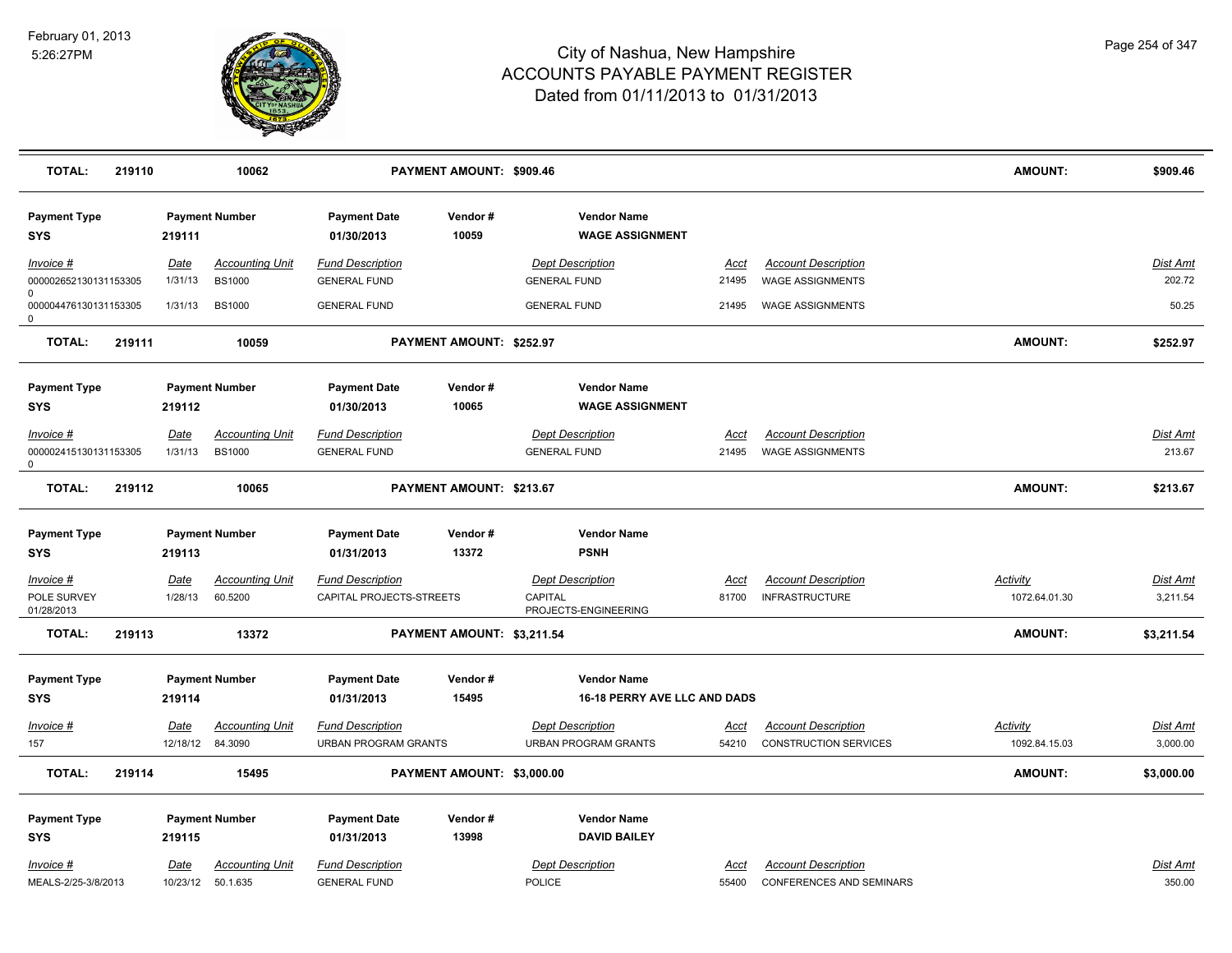

| <b>TOTAL:</b>                                 | 219115 |                 | 13998                                        |                                                        | PAYMENT AMOUNT: \$350.00    |                                                               |                      |                                                                 | <b>AMOUNT:</b>                             | \$350.00                     |
|-----------------------------------------------|--------|-----------------|----------------------------------------------|--------------------------------------------------------|-----------------------------|---------------------------------------------------------------|----------------------|-----------------------------------------------------------------|--------------------------------------------|------------------------------|
| <b>Payment Type</b><br><b>SYS</b>             |        | 219116          | <b>Payment Number</b>                        | <b>Payment Date</b><br>01/31/2013                      | Vendor#<br>15983            | <b>Vendor Name</b><br><b>JANE BOYD</b>                        |                      |                                                                 |                                            |                              |
| Invoice #<br>1/1-5,1/20-26/2013               |        | Date<br>1/24/13 | <b>Accounting Unit</b><br>72.1.500           | <b>Fund Description</b><br><b>GENERAL FUND</b>         |                             | <b>Dept Description</b><br><b>COMMUNITY HEALTH</b>            | Acct<br>55307        | <b>Account Description</b><br>MILEAGE REIMBURSEMENTS            |                                            | Dist Amt<br>23.58            |
| <b>TOTAL:</b>                                 | 219116 |                 | 15983                                        |                                                        | PAYMENT AMOUNT: \$23.58     |                                                               |                      |                                                                 | <b>AMOUNT:</b>                             | \$23.58                      |
| <b>Payment Type</b><br>SYS                    |        | 219117          | <b>Payment Number</b>                        | <b>Payment Date</b><br>01/31/2013                      | Vendor#<br>14120            | <b>Vendor Name</b><br><b>JOHN COLANGELO</b>                   |                      |                                                                 |                                            |                              |
| Invoice #<br>REIMB. 12/15/2012                |        | Date            | <b>Accounting Unit</b><br>12/15/12  50.1.500 | <b>Fund Description</b><br><b>GENERAL FUND</b>         |                             | <b>Dept Description</b><br><b>POLICE</b>                      | Acct<br>61107        | <b>Account Description</b><br><b>CLOTHING &amp; UNIFORMS</b>    |                                            | <b>Dist Amt</b><br>113.19    |
| <b>TOTAL:</b>                                 | 219117 |                 | 14120                                        |                                                        | PAYMENT AMOUNT: \$113.19    |                                                               |                      |                                                                 | <b>AMOUNT:</b>                             | \$113.19                     |
| <b>Payment Type</b><br>SYS                    |        | 219118          | <b>Payment Number</b>                        | <b>Payment Date</b><br>01/31/2013                      | Vendor#<br>14161            | <b>Vendor Name</b><br><b>D L KING &amp; ASSOC INC</b>         |                      |                                                                 |                                            |                              |
| Invoice #<br>APP 3 - RFP0745                  |        | Date<br>1/15/13 | <b>Accounting Unit</b><br>29.5000            | <b>Fund Description</b><br>CAP PROJECTS-GEN GOVT BLDGS |                             | <b>Dept Description</b><br>CAPITAL PROJECTS-CITY BLDGS        | <u>Acct</u><br>81200 | <b>Account Description</b><br><b>BUILDINGS AND IMPROVEMENTS</b> | <b>Activity</b><br>1002.29.02.45           | <b>Dist Amt</b><br>93,198.00 |
| <b>TOTAL:</b>                                 | 219118 |                 | 14161                                        |                                                        | PAYMENT AMOUNT: \$93,198.00 |                                                               |                      |                                                                 | AMOUNT:                                    | \$93,198.00                  |
| <b>Payment Type</b><br><b>SYS</b>             |        | 219119          | <b>Payment Number</b>                        | <b>Payment Date</b><br>01/31/2013                      | Vendor#<br>14324            | <b>Vendor Name</b><br><b>IDEAL PROPERTY MAINTENANCE &amp;</b> |                      |                                                                 | Payee Name<br><b>DAWN CARDIN AND IDEAL</b> |                              |
| Invoice #<br>896-A HIP PROJECT                |        | Date<br>1/14/13 | <b>Accounting Unit</b><br>84.3090            | <b>Fund Description</b><br>URBAN PROGRAM GRANTS        |                             | <b>Dept Description</b><br><b>URBAN PROGRAM GRANTS</b>        | Acct<br>69025        | <b>Account Description</b><br>HOUSING PROGRAM ACTIVITIES        | Activity<br>8400.13.60.607                 | Dist Amt<br>5,750.00         |
| <b>TOTAL:</b>                                 | 219119 |                 | 14324                                        |                                                        | PAYMENT AMOUNT: \$5,750.00  |                                                               |                      |                                                                 | AMOUNT:                                    | \$5,750.00                   |
| <b>Payment Type</b><br><b>SYS</b>             |        | 219120          | <b>Payment Number</b>                        | <b>Payment Date</b><br>01/31/2013                      | Vendor#<br>15607            | <b>Vendor Name</b><br>DR DEINA ABDELKADER                     |                      |                                                                 |                                            |                              |
| Invoice #<br><b>LIBRARY PROGRAM</b><br>2/9/13 |        | Date            | Accounting Unit<br>11/20/12 79.1.500         | <b>Fund Description</b><br><b>GENERAL FUND</b>         |                             | <b>Dept Description</b><br>LIBRARY                            | Acct<br>55699        | <b>Account Description</b><br>OTHER CONTRACTED SERVICES         |                                            | Dist Amt<br>250.00           |
| <b>TOTAL:</b>                                 | 219120 |                 | 15607                                        |                                                        | PAYMENT AMOUNT: \$250.00    |                                                               |                      |                                                                 | <b>AMOUNT:</b>                             | \$250.00                     |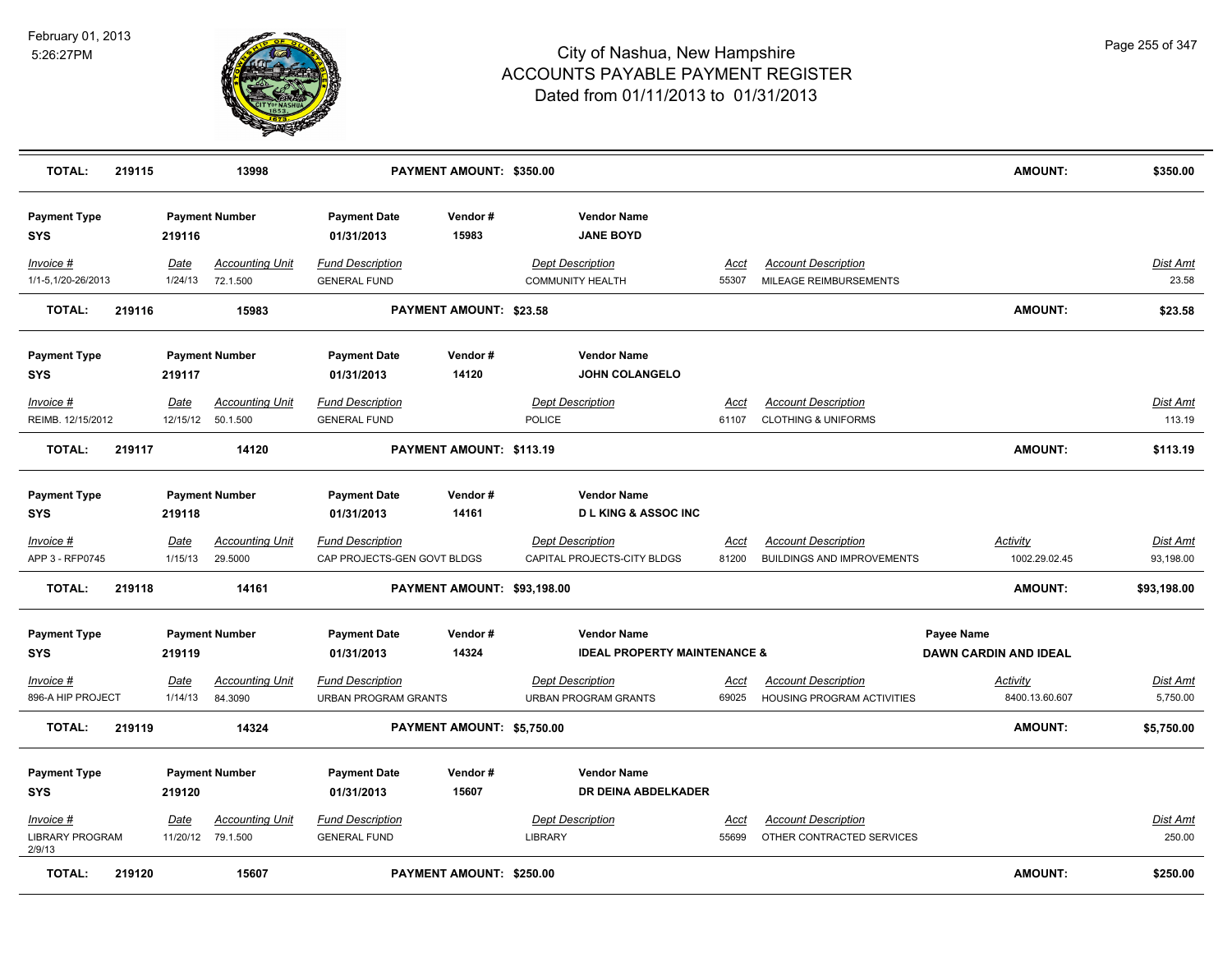

| <b>Payment Type</b><br><b>SYS</b> | 219121      | <b>Payment Number</b>  | <b>Payment Date</b><br>01/31/2013 | Vendor#<br>14218         | <b>Vendor Name</b><br><b>CARTER FALK</b> |             |                               |                |                 |
|-----------------------------------|-------------|------------------------|-----------------------------------|--------------------------|------------------------------------------|-------------|-------------------------------|----------------|-----------------|
|                                   |             |                        |                                   |                          |                                          |             |                               |                |                 |
| Invoice #                         | Date        | <b>Accounting Unit</b> | <b>Fund Description</b>           |                          | <b>Dept Description</b>                  | Acct        | <b>Account Description</b>    |                | Dist Amt        |
| REIMB.REG.FEE<br>APA-4/13         | 1/23/13     | 82.1.500               | <b>GENERAL FUND</b>               |                          | PLANNING & ZONING                        | 55421       | TRAINING & CERTIFICATIONS     |                | 760.00          |
| <b>TOTAL:</b><br>219121           |             | 14218                  |                                   | PAYMENT AMOUNT: \$760.00 |                                          |             |                               | <b>AMOUNT:</b> | \$760.00        |
| <b>Payment Type</b>               |             | <b>Payment Number</b>  | <b>Payment Date</b>               | Vendor#                  | <b>Vendor Name</b>                       |             |                               |                |                 |
| <b>SYS</b>                        | 219122      |                        | 01/31/2013                        | 14244                    | <b>THOMAS GALLIGANI</b>                  |             |                               |                |                 |
| Invoice #                         | <u>Date</u> | <b>Accounting Unit</b> | <b>Fund Description</b>           |                          | <b>Dept Description</b>                  | Acct        | <b>Account Description</b>    |                | Dist Amt        |
| 8/8-12/13/12-TRAVEL               | 1/17/13     | 83.1.500               | <b>GENERAL FUND</b>               |                          | ECONOMIC DEVELOPMENT                     | 55307       | MILEAGE REIMBURSEMENTS        |                | 48.84           |
| 8/8-12/13/12-TRAVEL               | 1/17/13     | 83.1.500               | <b>GENERAL FUND</b>               |                          | ECONOMIC DEVELOPMENT                     | 55400       | CONFERENCES AND SEMINARS      |                | 54.39           |
| 219122<br><b>TOTAL:</b>           |             | 14244                  |                                   | PAYMENT AMOUNT: \$103.23 |                                          |             |                               | <b>AMOUNT:</b> | \$103.23        |
| <b>Payment Type</b>               |             | <b>Payment Number</b>  | <b>Payment Date</b>               | Vendor#                  | <b>Vendor Name</b>                       |             |                               |                |                 |
| <b>SYS</b>                        | 219123      |                        | 01/31/2013                        | 12173                    | <b>AMANDA HYDE</b>                       |             |                               |                |                 |
| $Invoice$ #                       | Date        | <b>Accounting Unit</b> | <b>Fund Description</b>           |                          | <b>Dept Description</b>                  | <b>Acct</b> | <b>Account Description</b>    |                | <b>Dist Amt</b> |
| 01/03-01/25/13 MILEAGE            | 1/29/13     | 73.1.500               | <b>GENERAL FUND</b>               |                          | <b>ENVIRONMENTAL HEALTH</b>              | 55307       | MILEAGE REIMBURSEMENTS        |                | 55.40           |
| <b>TOTAL:</b><br>219123           |             | 12173                  |                                   | PAYMENT AMOUNT: \$55.40  |                                          |             |                               | <b>AMOUNT:</b> | \$55.40         |
|                                   |             |                        |                                   |                          |                                          |             |                               |                |                 |
| <b>Payment Type</b>               |             | <b>Payment Number</b>  | <b>Payment Date</b>               | Vendor#                  | <b>Vendor Name</b>                       |             |                               |                |                 |
| <b>SYS</b>                        | 219124      |                        | 01/31/2013                        | 10897                    | <b>JUSTIN KATES</b>                      |             |                               |                |                 |
| Invoice #                         | Date        | <b>Accounting Unit</b> | <b>Fund Description</b>           |                          | <b>Dept Description</b>                  | Acct        | <b>Account Description</b>    |                | Dist Amt        |
| 09/18-11/28/12 MILEAGE            | 1/24/13     | 56.1010                | <b>GF-PRIOR YEAR ESCROWS</b>      |                          | <b>EMERGENCY MGT-PRIOR YEAR</b>          | 68325       | <b>EMERGENCY PREPAREDNESS</b> |                | 749.83          |
| <b>TOTAL:</b><br>219124           |             | 10897                  |                                   | PAYMENT AMOUNT: \$749.83 |                                          |             |                               | <b>AMOUNT:</b> | \$749.83        |
| <b>Payment Type</b>               |             | <b>Payment Number</b>  | <b>Payment Date</b>               | Vendor#                  | <b>Vendor Name</b>                       |             |                               |                |                 |
| <b>SYS</b>                        | 219125      |                        | 01/31/2013                        | 14439                    | <b>ANGELO MARINO</b>                     |             |                               |                |                 |
| $Invoice$ #                       | Date        | <u>Accounting Unit</u> | <b>Fund Description</b>           |                          | <b>Dept Description</b>                  | <u>Acct</u> | <b>Account Description</b>    |                | Dist Amt        |
| ESRI CONF REIMB ADJ               | 1/22/13     | 32.1.600               | <b>GENERAL FUND</b>               |                          | ASSESSING                                | 55400       | CONFERENCES AND SEMINARS      |                | 576.60          |
| <b>TOTAL:</b><br>219125           |             | 14439                  |                                   | PAYMENT AMOUNT: \$576.60 |                                          |             |                               | <b>AMOUNT:</b> | \$576.60        |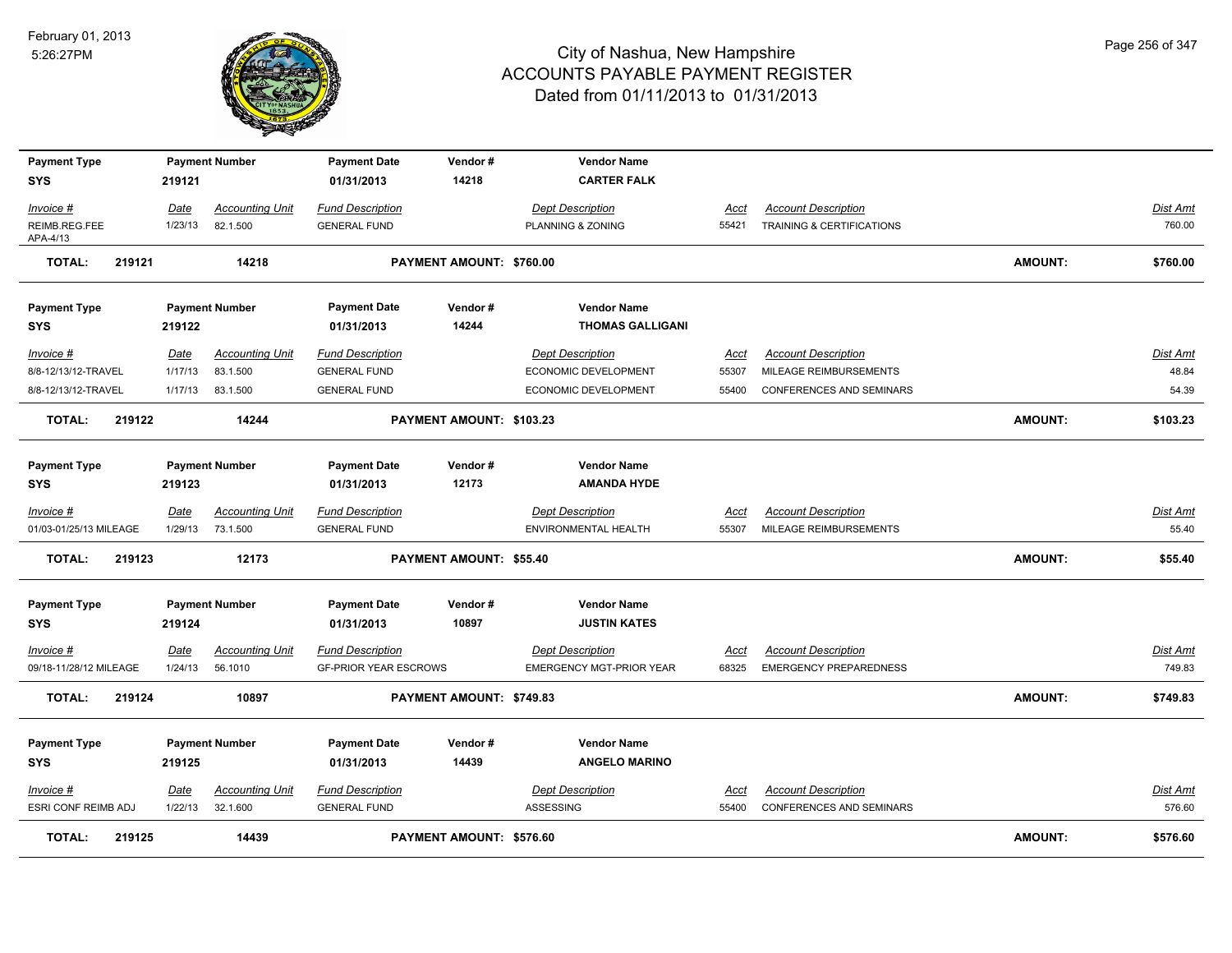

| <b>Payment Type</b><br><b>SYS</b>     | 219126          | <b>Payment Number</b>             | <b>Payment Date</b><br>01/31/2013                      | Vendor#<br>16008            | <b>Vendor Name</b><br><b>ROGER A MUCCIO JR</b>         |               |                                                       |                                  |                    |
|---------------------------------------|-----------------|-----------------------------------|--------------------------------------------------------|-----------------------------|--------------------------------------------------------|---------------|-------------------------------------------------------|----------------------------------|--------------------|
|                                       |                 |                                   |                                                        |                             |                                                        |               |                                                       |                                  |                    |
| Invoice #<br>RELOCATION STIPPEND      | Date<br>1/28/13 | <b>Accounting Unit</b><br>84.3090 | <b>Fund Description</b><br><b>URBAN PROGRAM GRANTS</b> |                             | <b>Dept Description</b><br><b>URBAN PROGRAM GRANTS</b> | Acct<br>68345 | <b>Account Description</b><br><b>RELOCATION COSTS</b> | <b>Activity</b><br>1092.84.10.50 | Dist Amt<br>400.00 |
|                                       |                 |                                   |                                                        |                             |                                                        |               |                                                       |                                  |                    |
| <b>TOTAL:</b><br>219126               |                 | 16008                             |                                                        | PAYMENT AMOUNT: \$400.00    |                                                        |               |                                                       | <b>AMOUNT:</b>                   | \$400.00           |
| <b>Payment Type</b>                   |                 | <b>Payment Number</b>             | <b>Payment Date</b>                                    | Vendor#                     | <b>Vendor Name</b>                                     |               |                                                       |                                  |                    |
| <b>SYS</b>                            | 219127          |                                   | 01/31/2013                                             | 15293                       | <b>ERIC NORDENGREN</b>                                 |               |                                                       |                                  |                    |
| Invoice #                             | Date            | <b>Accounting Unit</b>            | <b>Fund Description</b>                                |                             | <b>Dept Description</b>                                | Acct          | <b>Account Description</b>                            |                                  | <b>Dist Amt</b>    |
| <b>MID MGMT MEALS</b><br><b>REIMB</b> | 10/23/12        | 50.1.635                          | <b>GENERAL FUND</b>                                    |                             | <b>POLICE</b>                                          | 55400         | <b>CONFERENCES AND SEMINARS</b>                       |                                  | 350.00             |
| <b>TOTAL:</b><br>219127               |                 | 15293                             |                                                        | PAYMENT AMOUNT: \$350.00    |                                                        |               |                                                       | <b>AMOUNT:</b>                   | \$350.00           |
| <b>Payment Type</b>                   |                 | <b>Payment Number</b>             | <b>Payment Date</b>                                    | Vendor#                     | <b>Vendor Name</b>                                     |               |                                                       |                                  |                    |
| <b>SYS</b>                            | 219128          |                                   | 01/31/2013                                             | 13210                       | <b>KEVIN O'BRIEN</b>                                   |               |                                                       |                                  |                    |
| $Invoice$ #                           | <b>Date</b>     | <b>Accounting Unit</b>            | <b>Fund Description</b>                                |                             | <b>Dept Description</b>                                | <b>Acct</b>   | <b>Account Description</b>                            |                                  | Dist Amt           |
| NIKE 1/28 REIMB                       | 1/28/13         | 50.1.500                          | <b>GENERAL FUND</b>                                    |                             | POLICE                                                 | 61107         | <b>CLOTHING &amp; UNIFORMS</b>                        |                                  | 49.99              |
| <b>TOTAL:</b><br>219128               |                 | 13210                             |                                                        | PAYMENT AMOUNT: \$49.99     |                                                        |               |                                                       | AMOUNT:                          | \$49.99            |
| <b>Payment Type</b>                   |                 | <b>Payment Number</b>             | <b>Payment Date</b>                                    | Vendor#                     | <b>Vendor Name</b>                                     |               |                                                       |                                  |                    |
| <b>SYS</b>                            | 219129          |                                   | 01/31/2013                                             | 13303                       | PETTY CASH                                             |               |                                                       |                                  |                    |
| Invoice #                             | Date            | <b>Accounting Unit</b>            | <b>Fund Description</b>                                |                             | <b>Dept Description</b>                                | Acct          | <b>Account Description</b>                            |                                  | Dist Amt           |
| PETTYCASH 01/29/2013                  | 1/29/13         | 52.1.500                          | <b>GENERAL FUND</b>                                    |                             | <b>FIRE</b>                                            | 61910         | <b>MEALS - FUNCTIONS</b>                              |                                  | 18.74              |
| PETTYCASH 01/29/2013                  | 1/29/13         | 52.1.625                          | <b>GENERAL FUND</b>                                    |                             | <b>FIRE</b>                                            | 61142         | <b>MEDICAL SUPPLIES</b>                               |                                  | 12.17              |
| PETTYCASH 01/29/2013                  | 1/29/13         | 52.1.720                          | <b>GENERAL FUND</b>                                    |                             | <b>FIRE</b>                                            | 54280         | BUILDING/GROUNDS MAINTENANCE                          |                                  | 51.58              |
| PETTYCASH 01/29/2013                  | 1/29/13         | 52.1.720                          | <b>GENERAL FUND</b>                                    |                             | <b>FIRE</b>                                            | 71800         | <b>FURNITURE &amp; FIXTURES</b>                       |                                  | 39.99              |
| <b>TOTAL:</b><br>219129               |                 | 13303                             |                                                        | PAYMENT AMOUNT: \$122.48    |                                                        |               |                                                       | <b>AMOUNT:</b>                   | \$122.48           |
| <b>Payment Type</b>                   |                 | <b>Payment Number</b>             | <b>Payment Date</b>                                    | Vendor#                     | <b>Vendor Name</b>                                     |               |                                                       | Payee Name                       |                    |
| <b>SYS</b>                            | 219130          |                                   | 01/31/2013                                             | 14324                       | <b>IDEAL PROPERTY MAINTENANCE &amp;</b>                |               |                                                       | <b>ROBERTO GARCIA AND IDEAL</b>  |                    |
| Invoice #                             | <b>Date</b>     | <b>Accounting Unit</b>            | <b>Fund Description</b>                                |                             | <b>Dept Description</b>                                | <u>Acct</u>   | <b>Account Description</b>                            | <b>Activity</b>                  | <b>Dist Amt</b>    |
| 899-A HIP PROJECT                     | 1/17/13         | 84.3090                           | <b>URBAN PROGRAM GRANTS</b>                            |                             | <b>URBAN PROGRAM GRANTS</b>                            | 69025         | <b>HOUSING PROGRAM ACTIVITIES</b>                     | 8400.13.60.606                   | 15,800.00          |
| <b>TOTAL:</b><br>219130               |                 | 14324                             |                                                        | PAYMENT AMOUNT: \$15,800.00 |                                                        |               |                                                       | AMOUNT:                          | \$15,800.00        |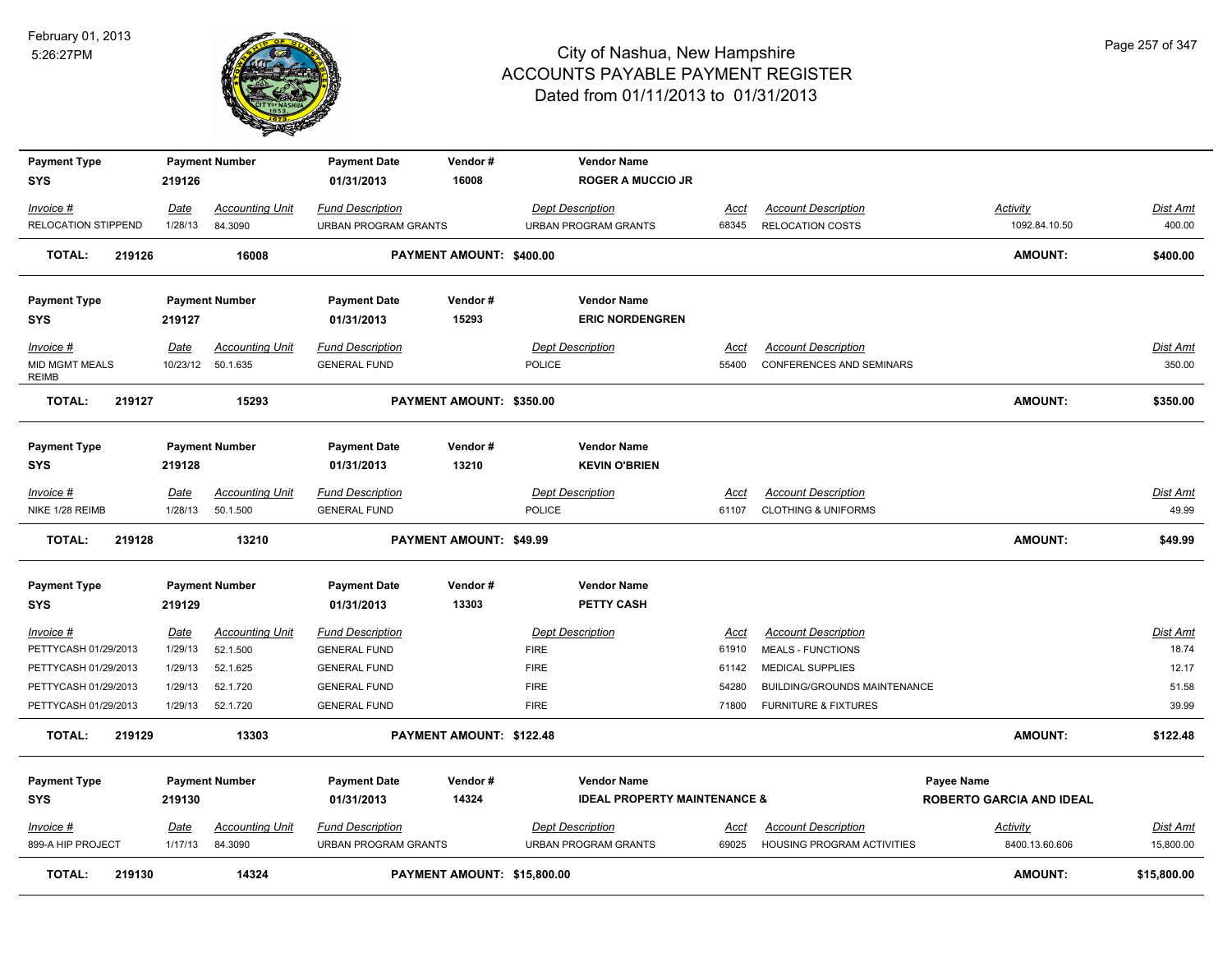

| <b>Payment Type</b>                           |        |                       | <b>Payment Number</b>              | <b>Payment Date</b>                             | Vendor#                     | <b>Vendor Name</b>                              |               |                                                            |                                   |                              |
|-----------------------------------------------|--------|-----------------------|------------------------------------|-------------------------------------------------|-----------------------------|-------------------------------------------------|---------------|------------------------------------------------------------|-----------------------------------|------------------------------|
| <b>SYS</b>                                    |        | 219131                |                                    | 01/31/2013                                      | 16009                       | <b>TABITHA ANN SHEEHAN</b>                      |               |                                                            |                                   |                              |
| Invoice #                                     |        | <b>Date</b>           | <b>Accounting Unit</b>             | <b>Fund Description</b>                         |                             | <b>Dept Description</b>                         | Acct          | <b>Account Description</b>                                 | <b>Activity</b>                   | Dist Amt                     |
| RELOCATION STIPPEND                           |        | 1/28/13               | 84.3090                            | <b>URBAN PROGRAM GRANTS</b>                     |                             | <b>URBAN PROGRAM GRANTS</b>                     | 68345         | <b>RELOCATION COSTS</b>                                    | 1092.84.10.50                     | 400.00                       |
| <b>TOTAL:</b>                                 | 219131 |                       | 16009                              |                                                 | PAYMENT AMOUNT: \$400.00    |                                                 |               |                                                            | <b>AMOUNT:</b>                    | \$400.00                     |
| <b>Payment Type</b>                           |        |                       | <b>Payment Number</b>              | <b>Payment Date</b>                             | Vendor#                     | <b>Vendor Name</b>                              |               |                                                            | <b>Payee Name</b>                 |                              |
| <b>SYS</b>                                    |        | 219132                |                                    | 01/31/2013                                      | 15990                       | <b>TURN CYCLE SOLUTIONS</b>                     |               |                                                            | TOLLES STREET MISSION AND TURN    |                              |
| Invoice #<br>754 FY13 CDBG<br><b>AGREEMEN</b> |        | <u>Date</u><br>1/4/13 | <b>Accounting Unit</b><br>84.3090  | <b>Fund Description</b><br>URBAN PROGRAM GRANTS |                             | <b>Dept Description</b><br>URBAN PROGRAM GRANTS | Acct<br>69010 | <b>Account Description</b><br>PUBLIC FACILITY IMPROVEMENTS | <b>Activity</b><br>8400.13.20.206 | <u>Dist Amt</u><br>13,000.00 |
| <b>TOTAL:</b>                                 | 219132 |                       | 15990                              |                                                 | PAYMENT AMOUNT: \$13,000.00 |                                                 |               |                                                            | <b>AMOUNT:</b>                    | \$13,000.00                  |
| <b>Payment Type</b>                           |        |                       | <b>Payment Number</b>              | <b>Payment Date</b>                             | Vendor#                     | <b>Vendor Name</b>                              |               |                                                            |                                   |                              |
| <b>SYS</b>                                    |        | 219133                |                                    | 01/31/2013                                      | 14934                       | <b>WILLIAM TOOMEY</b>                           |               |                                                            |                                   |                              |
| $Invoice$ #<br>MILEAGE 01/01-01/24/13         |        | Date<br>1/25/13       | <b>Accounting Unit</b><br>60.1.665 | <b>Fund Description</b><br><b>GENERAL FUND</b>  |                             | <b>Dept Description</b><br><b>PUBLIC</b>        | Acct<br>55307 | <b>Account Description</b><br>MILEAGE REIMBURSEMENTS       |                                   | <u>Dist Amt</u><br>44.63     |
|                                               |        |                       |                                    |                                                 |                             | WORKS-ADMIN/ENGINEERING                         |               |                                                            |                                   |                              |
| <b>TOTAL:</b>                                 | 219133 |                       | 14934                              |                                                 | PAYMENT AMOUNT: \$44.63     |                                                 |               |                                                            | <b>AMOUNT:</b>                    | \$44.63                      |
| <b>Payment Type</b>                           |        |                       | <b>Payment Number</b>              | <b>Payment Date</b>                             | Vendor#                     | <b>Vendor Name</b>                              |               |                                                            |                                   |                              |
| <b>SYS</b>                                    |        | 219134                |                                    | 01/31/2013                                      | 14210                       | <b>ENERGYNORTH PROPANE</b>                      |               |                                                            |                                   |                              |
| Invoice #                                     |        | <b>Date</b>           | <b>Accounting Unit</b>             | <b>Fund Description</b>                         |                             | <b>Dept Description</b>                         | <b>Acct</b>   | <b>Account Description</b>                                 |                                   | <u>Dist Amt</u>              |
| 025083                                        |        | 12/24/12              | 68.6000.692                        | SOLID WASTE FUND                                |                             | SOLID WASTE                                     | 54114         | <b>HEATING GAS</b>                                         |                                   | 1,355.89                     |
| <b>TOTAL:</b>                                 | 219134 |                       | 14210                              |                                                 | PAYMENT AMOUNT: \$1,355.89  |                                                 |               |                                                            | <b>AMOUNT:</b>                    | \$1,355.89                   |
| <b>Payment Type</b>                           |        |                       | <b>Payment Number</b>              | <b>Payment Date</b>                             | Vendor#                     | <b>Vendor Name</b>                              |               |                                                            |                                   |                              |
| <b>SYS</b>                                    |        | 219135                |                                    | 01/31/2013                                      | 14216                       | <b>FAIRPOINT COMMUNICATIONS</b>                 |               |                                                            |                                   |                              |
| Invoice #                                     |        | <u>Date</u>           | <b>Accounting Unit</b>             | <b>Fund Description</b>                         |                             | <b>Dept Description</b>                         | <u>Acct</u>   | <b>Account Description</b>                                 | Activity                          | <u>Dist Amt</u>              |
| 006 301 3068 256 JAN13                        |        | 1/18/13               | 20.1.555                           | <b>GENERAL FUND</b>                             |                             | TELECOMMUNICATIONS                              | 55109         | TELEPHONE-VOICE                                            |                                   | 259.99                       |
| 136 097 7416 7 JAN13                          |        | 1/15/13               | 20.1.555                           | <b>GENERAL FUND</b>                             |                             | <b>TELECOMMUNICATIONS</b>                       | 55109         | TELEPHONE-VOICE                                            |                                   | 32.81                        |
| 136 098 2761 5 JAN13                          |        | 1/15/13               | 20.1.555                           | <b>GENERAL FUND</b>                             |                             | <b>TELECOMMUNICATIONS</b>                       | 55109         | TELEPHONE-VOICE                                            |                                   | 32.81                        |
| 603 880 0100 363 JAN13                        |        | 1/6/13                | 86.3120                            | <b>TRANSIT GRANTS</b>                           |                             | <b>TRANSPORTATION</b>                           | 55109         | TELEPHONE-VOICE                                            | 86.800.13.10.10                   | 172.55                       |
| TOTAL:                                        | 219135 |                       | 14216                              |                                                 | PAYMENT AMOUNT: \$498.16    |                                                 |               |                                                            | <b>AMOUNT:</b>                    | \$498.16                     |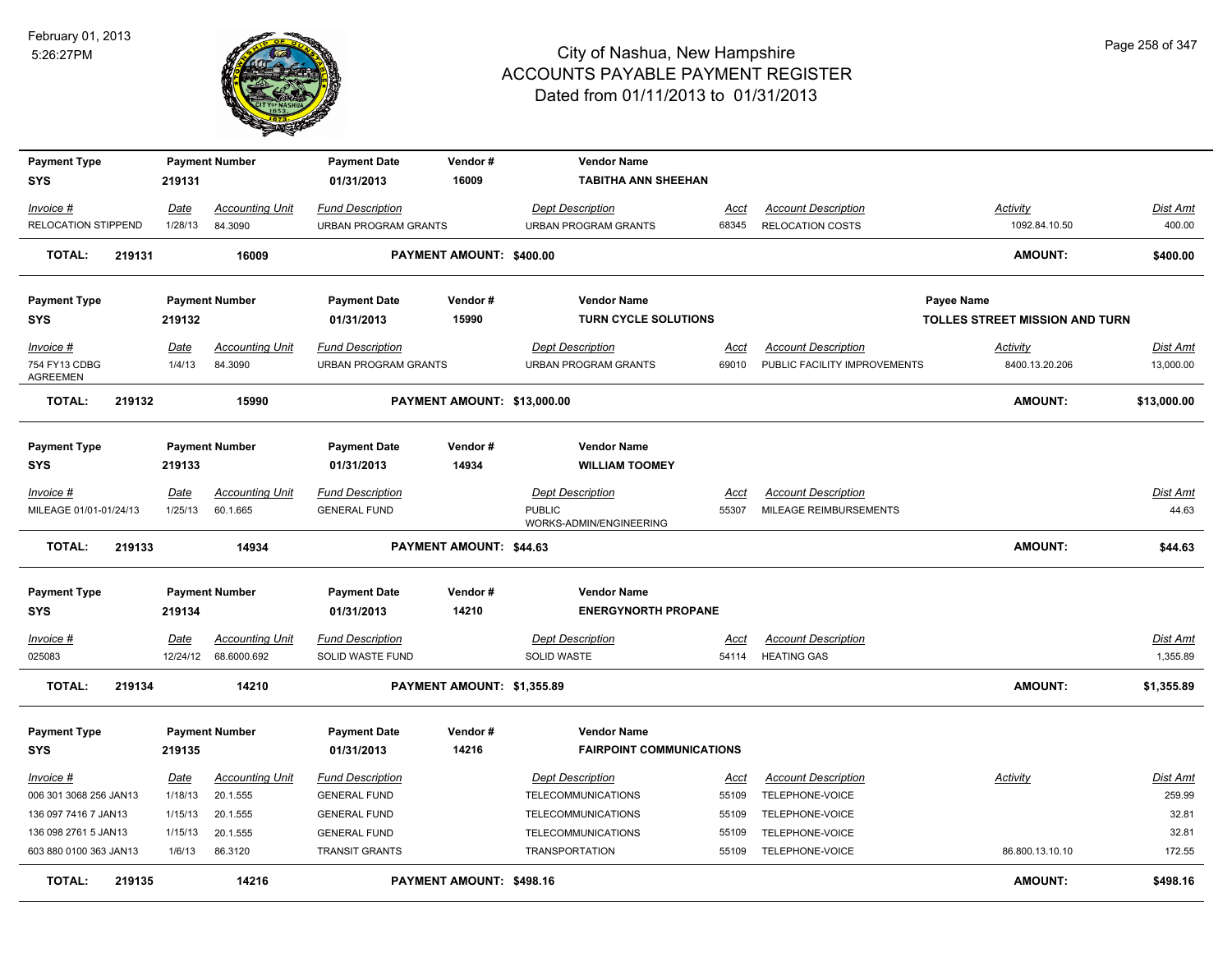

| <b>Payment Type</b><br><b>SYS</b> |        | 219136      | <b>Payment Number</b>  | <b>Payment Date</b><br>01/31/2013 | Vendor#<br>12707         | <b>Vendor Name</b><br><b>FEDEX</b> |             |                            |                |                 |
|-----------------------------------|--------|-------------|------------------------|-----------------------------------|--------------------------|------------------------------------|-------------|----------------------------|----------------|-----------------|
| Invoice #                         |        | Date        | <b>Accounting Unit</b> | <b>Fund Description</b>           |                          | <b>Dept Description</b>            | Acct        | <b>Account Description</b> |                | Dist Amt        |
| 2-142-41812                       |        | 1/14/13     | 26.1.500               | <b>GENERAL FUND</b>               |                          | <b>FINANCIAL SERVICES</b>          | 55607       | POSTAGE & DELIVERY         |                | 26.18           |
| <b>TOTAL:</b>                     | 219136 |             | 12707                  |                                   | PAYMENT AMOUNT: \$26.18  |                                    |             |                            | <b>AMOUNT:</b> | \$26.18         |
| <b>Payment Type</b>               |        |             | <b>Payment Number</b>  | <b>Payment Date</b>               | Vendor#                  | <b>Vendor Name</b>                 |             |                            |                |                 |
| <b>SYS</b>                        |        | 219137      |                        | 01/31/2013                        | 15993                    | <b>IACP</b>                        |             |                            |                |                 |
| Invoice #                         |        | <u>Date</u> | <b>Accounting Unit</b> | <b>Fund Description</b>           |                          | <b>Dept Description</b>            | <b>Acct</b> | <b>Account Description</b> |                | <b>Dist Amt</b> |
| 1001045963                        |        | 1/9/13      | 50.1.500               | <b>GENERAL FUND</b>               |                          | POLICE                             | 55200       | DUES AND MEMBERSHIPS       |                | 120.00          |
| 1001055857                        |        | 1/9/13      | 50.1.500               | <b>GENERAL FUND</b>               |                          | POLICE                             | 55200       | DUES AND MEMBERSHIPS       |                | 120.00          |
| 1001055858                        |        | 1/9/13      | 50.1.500               | <b>GENERAL FUND</b>               |                          | POLICE                             | 55200       | DUES AND MEMBERSHIPS       |                | 120.00          |
| <b>TOTAL:</b>                     | 219137 |             | 15993                  |                                   | PAYMENT AMOUNT: \$360.00 |                                    |             |                            | <b>AMOUNT:</b> | \$360.00        |
| <b>Payment Type</b>               |        |             | <b>Payment Number</b>  | <b>Payment Date</b>               | Vendor#                  | <b>Vendor Name</b>                 |             |                            |                |                 |
| <b>SYS</b>                        |        | 219138      |                        | 01/31/2013                        | 14702                    | <b>LIBERTY UTILITIES</b>           |             |                            |                |                 |
| Invoice #                         |        | Date        | Accounting Unit        | <b>Fund Description</b>           |                          | <b>Dept Description</b>            | Acct        | <b>Account Description</b> |                | Dist Amt        |
| 5737627850JAN13                   |        |             | 1/18/13 31.2506        | HUNT BLDG FACILITY RENTALS        |                          | HUNT BLDG FACILITY RENTALS         |             | 54114 HEATING GAS          |                | 300.72          |
| <b>TOTAL:</b>                     | 219138 |             | 14702                  |                                   | PAYMENT AMOUNT: \$300.72 |                                    |             |                            | <b>AMOUNT:</b> | \$300.72        |
| <b>Payment Type</b>               |        |             | <b>Payment Number</b>  | <b>Payment Date</b>               | Vendor#                  | <b>Vendor Name</b>                 |             |                            |                |                 |
| <b>SYS</b>                        |        | 219139      |                        | 01/31/2013                        | 14702                    | <b>LIBERTY UTILITIES</b>           |             |                            |                |                 |
| Invoice #                         |        | Date        | <b>Accounting Unit</b> | <b>Fund Description</b>           |                          | <b>Dept Description</b>            | <b>Acct</b> | <b>Account Description</b> |                | Dist Amt        |
| 5738423600JAN13                   |        | 1/18/13     | 77.1.500               | <b>GENERAL FUND</b>               |                          | PARKS & RECREATION                 | 54114       | <b>HEATING GAS</b>         |                | 66.52           |
| <b>TOTAL:</b>                     | 219139 |             | 14702                  |                                   | PAYMENT AMOUNT: \$66.52  |                                    |             |                            | <b>AMOUNT:</b> | \$66.52         |
| <b>Payment Type</b>               |        |             | <b>Payment Number</b>  | <b>Payment Date</b>               | Vendor#                  | <b>Vendor Name</b>                 |             |                            |                |                 |
| <b>SYS</b>                        |        | 219140      |                        | 01/31/2013                        | 14702                    | <b>LIBERTY UTILITIES</b>           |             |                            |                |                 |
| $Invoice$ #                       |        | <u>Date</u> | <b>Accounting Unit</b> | <b>Fund Description</b>           |                          | <b>Dept Description</b>            | Acct        | <b>Account Description</b> |                | Dist Amt        |
| 5738810390JAN13                   |        | 1/23/13     | 29.1.720.8162          | <b>GENERAL FUND</b>               |                          | <b>CITY BUILDINGS</b>              | 54114       | <b>HEATING GAS</b>         |                | 862.78          |
| <b>TOTAL:</b>                     | 219140 |             | 14702                  |                                   | PAYMENT AMOUNT: \$862.78 |                                    |             |                            | <b>AMOUNT:</b> | \$862.78        |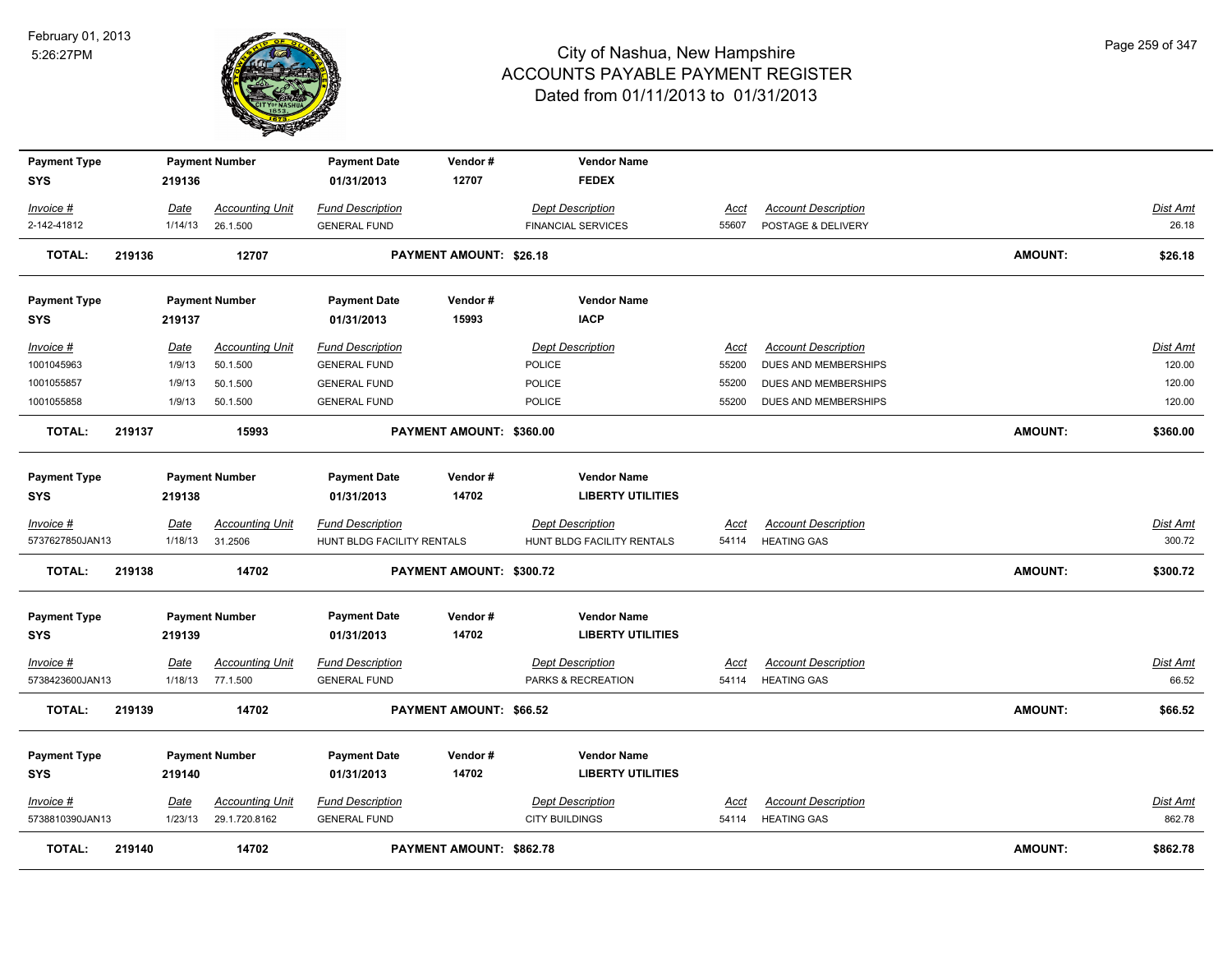

| <b>Payment Type</b><br><b>SYS</b>             | 219141         | <b>Payment Number</b>              | <b>Payment Date</b><br>01/31/2013              | Vendor#<br>14702               | <b>Vendor Name</b><br><b>LIBERTY UTILITIES</b> |                      |                                                    |                 |                           |
|-----------------------------------------------|----------------|------------------------------------|------------------------------------------------|--------------------------------|------------------------------------------------|----------------------|----------------------------------------------------|-----------------|---------------------------|
| Invoice #                                     | Date           | <b>Accounting Unit</b>             | <b>Fund Description</b>                        |                                | <b>Dept Description</b>                        | Acct                 | <b>Account Description</b>                         | Activity        | Dist Amt                  |
| 5738837780JAN13                               | 1/23/13        | 86.3120                            | <b>TRANSIT GRANTS</b>                          |                                | <b>TRANSPORTATION</b>                          | 54114                | <b>HEATING GAS</b>                                 | 86.800.13.10.12 | 121.23                    |
| 219141<br><b>TOTAL:</b>                       |                | 14702                              |                                                | PAYMENT AMOUNT: \$121.23       |                                                |                      |                                                    | AMOUNT:         | \$121.23                  |
| <b>Payment Type</b>                           |                | <b>Payment Number</b>              | <b>Payment Date</b>                            | Vendor#                        | <b>Vendor Name</b>                             |                      |                                                    |                 |                           |
| <b>SYS</b>                                    | 219142         |                                    | 01/31/2013                                     | 14702                          | <b>LIBERTY UTILITIES</b>                       |                      |                                                    |                 |                           |
| Invoice #                                     | Date           | <b>Accounting Unit</b>             | <b>Fund Description</b>                        |                                | <b>Dept Description</b>                        | Acct                 | <b>Account Description</b>                         |                 | Dist Amt                  |
| 5739020410JAN13                               | 1/18/13        | 52.1.720.8175                      | <b>GENERAL FUND</b>                            |                                | <b>FIRE</b>                                    | 54114                | <b>HEATING GAS</b>                                 |                 | 485.39                    |
| <b>TOTAL:</b><br>219142                       |                | 14702                              |                                                | PAYMENT AMOUNT: \$485.39       |                                                |                      |                                                    | <b>AMOUNT:</b>  | \$485.39                  |
| <b>Payment Type</b>                           |                | <b>Payment Number</b>              | <b>Payment Date</b>                            | Vendor#                        | <b>Vendor Name</b>                             |                      |                                                    |                 |                           |
| <b>SYS</b>                                    | 219143         |                                    | 01/31/2013                                     | 14702                          | <b>LIBERTY UTILITIES</b>                       |                      |                                                    |                 |                           |
| Invoice #                                     | Date           | <b>Accounting Unit</b>             | <b>Fund Description</b>                        |                                | <b>Dept Description</b>                        | Acct                 | <b>Account Description</b>                         |                 | Dist Amt                  |
| 5739024550JAN13                               | 1/18/13        | 77.1.720.8191                      | <b>GENERAL FUND</b>                            |                                | PARKS & RECREATION                             | 54114                | <b>HEATING GAS</b>                                 |                 | 297.27                    |
| <b>TOTAL:</b><br>219143                       |                | 14702                              |                                                | PAYMENT AMOUNT: \$297.27       |                                                |                      |                                                    | AMOUNT:         | \$297.27                  |
| <b>Payment Type</b>                           |                | <b>Payment Number</b>              | <b>Payment Date</b>                            | Vendor#                        | <b>Vendor Name</b>                             |                      |                                                    |                 |                           |
| SYS                                           | 219144         |                                    | 01/31/2013                                     | 15898                          | <b>MUSEUM OF FINE ARTS-BOSTON</b>              |                      |                                                    |                 |                           |
| Invoice #<br>20714 2013 PASS<br><b>RENEWA</b> | Date<br>1/7/13 | <b>Accounting Unit</b><br>79.1.500 | <b>Fund Description</b><br><b>GENERAL FUND</b> |                                | <b>Dept Description</b><br>LIBRARY             | <b>Acct</b><br>55200 | <b>Account Description</b><br>DUES AND MEMBERSHIPS |                 | <b>Dist Amt</b><br>475.00 |
| <b>TOTAL:</b><br>219144                       |                | 15898                              |                                                | PAYMENT AMOUNT: \$475.00       |                                                |                      |                                                    | AMOUNT:         | \$475.00                  |
| <b>Payment Type</b>                           |                | <b>Payment Number</b>              | <b>Payment Date</b>                            | Vendor#                        | <b>Vendor Name</b>                             |                      |                                                    |                 |                           |
| <b>SYS</b>                                    | 219145         |                                    | 01/31/2013                                     | 14542                          | <b>NHCA</b>                                    |                      |                                                    |                 |                           |
| Invoice #                                     | Date           | <b>Accounting Unit</b>             | <b>Fund Description</b>                        |                                | <b>Dept Description</b>                        | <b>Acct</b>          | <b>Account Description</b>                         |                 | Dist Amt                  |
| H FRIZZELL NHCA 2013                          | 1/25/13        | 42.1.720                           | <b>GENERAL FUND</b>                            |                                | WOODLAWN CEMETERY                              | 55400                | <b>CONFERENCES AND SEMINARS</b>                    |                 | 20.00                     |
| L FOURNIER NHCA 2013                          | 1/25/13        | 42.1.720                           | <b>GENERAL FUND</b>                            |                                | WOODLAWN CEMETERY                              | 55400                | <b>CONFERENCES AND SEMINARS</b>                    |                 | 20.00                     |
| <b>TOTAL:</b><br>219145                       |                | 14542                              |                                                | <b>PAYMENT AMOUNT: \$40.00</b> |                                                |                      |                                                    | <b>AMOUNT:</b>  | \$40.00                   |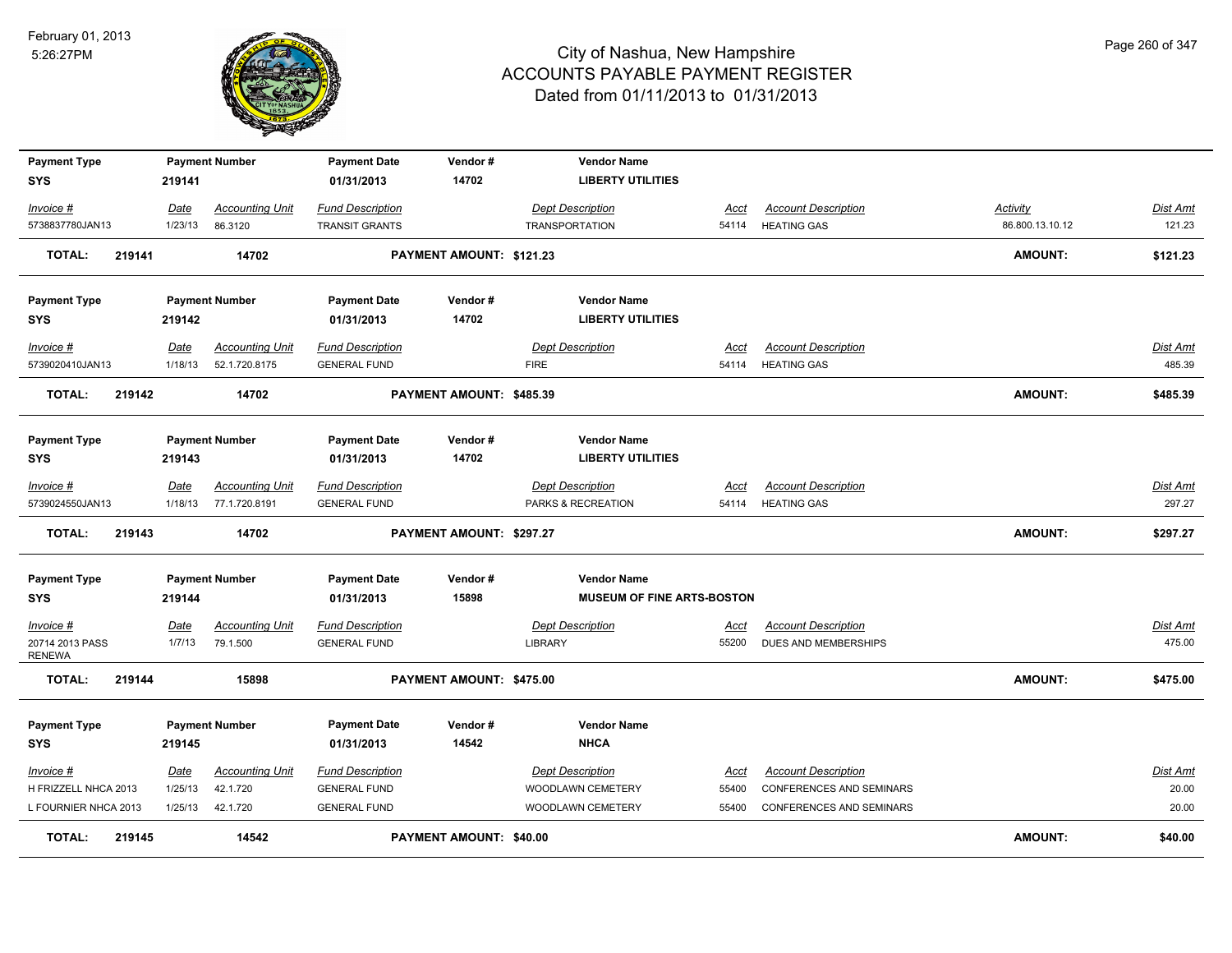

| <b>Payment Type</b>              |         | <b>Payment Number</b>  | <b>Payment Date</b>                           | Vendor#                        | <b>Vendor Name</b>                      |       |                            | <b>Payee Name</b> |          |
|----------------------------------|---------|------------------------|-----------------------------------------------|--------------------------------|-----------------------------------------|-------|----------------------------|-------------------|----------|
| SYS                              | 219146  |                        | 01/31/2013                                    | 14546                          | <b>NHTLA</b>                            |       |                            | <b>NHLA</b>       |          |
| Invoice #                        | Date    | <b>Accounting Unit</b> | <b>Fund Description</b>                       |                                | <b>Dept Description</b>                 | Acct  | <b>Account Description</b> |                   | Dist Amt |
| WALKER MEMBERDUES<br>2013        | 1/29/13 | 79.1.500               | <b>GENERAL FUND</b>                           |                                | LIBRARY                                 | 55200 | DUES AND MEMBERSHIPS       |                   | 50.00    |
| <b>TOTAL:</b><br>219146          |         | 14546                  |                                               | <b>PAYMENT AMOUNT: \$50.00</b> |                                         |       |                            | <b>AMOUNT:</b>    | \$50.00  |
| Payment Type                     |         | <b>Payment Number</b>  | <b>Payment Date</b>                           | Vendor#                        | <b>Vendor Name</b>                      |       |                            |                   |          |
| SYS                              | 219147  |                        | 01/31/2013                                    | 15846                          | <b>PEABODY ESSEX MUSEUM</b>             |       |                            |                   |          |
| Invoice #                        | Date    | <b>Accounting Unit</b> | <b>Fund Description</b>                       |                                | <b>Dept Description</b>                 | Acct  | <b>Account Description</b> |                   | Dist Amt |
| <b>MEMERSHIP RENEW</b><br>1/8/13 | 1/8/13  | 79.1.500               | <b>GENERAL FUND</b>                           |                                | <b>LIBRARY</b>                          | 55200 | DUES AND MEMBERSHIPS       |                   | 250.00   |
| <b>TOTAL:</b><br>219147          |         | 15846                  |                                               | PAYMENT AMOUNT: \$250.00       |                                         |       |                            | <b>AMOUNT:</b>    | \$250.00 |
| Payment Type                     |         | <b>Payment Number</b>  | <b>Payment Date</b>                           | Vendor#                        | <b>Vendor Name</b>                      |       |                            |                   |          |
| SYS                              | 219148  |                        | 01/31/2013                                    | 13291                          | PENNICHUCK WATER WORKS INC              |       |                            |                   |          |
| Invoice #                        | Date    | <b>Accounting Unit</b> | <b>Fund Description</b>                       |                                | <b>Dept Description</b>                 | Acct  | <b>Account Description</b> | Activity          | Dist Amt |
| 1000008548-5329JAN13             | 1/17/13 | 69.6200.670            | <b>WASTEWATER FUND</b>                        |                                | <b>WASTEWATER</b>                       | 54141 | <b>WATER &amp; SEWER</b>   |                   | 5,444.15 |
| 100002003-2377JAN13              | 1/17/13 | TF79.7534              | LIBRARY-CHANDLER MEM LIB<br><b>FUND</b>       |                                | LIBRARY-CHANDLER MEM LIB<br><b>FUND</b> | 54141 | <b>WATER &amp; SEWER</b>   |                   | 20.34    |
| 100002823-3271JAN13              | 1/17/13 | 52.1.720.8182          | <b>GENERAL FUND</b>                           |                                | <b>FIRE</b>                             | 54141 | <b>WATER &amp; SEWER</b>   |                   | 39.18    |
| 100005484-6492JAN13              | 1/17/13 | 29.1.720.8162          | <b>GENERAL FUND</b>                           |                                | <b>CITY BUILDINGS</b>                   | 54141 | <b>WATER &amp; SEWER</b>   |                   | 223.91   |
| 100009394-5329JAN13              | 1/17/13 | 77.1.650               | <b>GENERAL FUND</b>                           |                                | PARKS & RECREATION                      | 54141 | <b>WATER &amp; SEWER</b>   |                   | 91.91    |
| 100011656-14849JAN13             | 1/17/13 | 77.1.650               | <b>GENERAL FUND</b>                           |                                | PARKS & RECREATION                      | 54141 | <b>WATER &amp; SEWER</b>   |                   | 157.91   |
| 100013459-5329JAN13              | 1/17/13 | 29.1.720.8163          | <b>GENERAL FUND</b>                           |                                | <b>CITY BUILDINGS</b>                   | 54141 | <b>WATER &amp; SEWER</b>   |                   | 20.34    |
| 100014553-991JAN13               | 1/28/13 | 77.1.650               | <b>GENERAL FUND</b>                           |                                | PARKS & RECREATION                      | 54141 | <b>WATER &amp; SEWER</b>   |                   | 20.34    |
| 100015404-991JAN13               | 1/17/13 | 66.1.500               | <b>GENERAL FUND</b>                           |                                | <b>PARKING LOTS</b>                     | 54141 | <b>WATER &amp; SEWER</b>   |                   | 57.06    |
| 100016526-21591JAN13             | 1/17/13 | 29.1.720.8162          | <b>GENERAL FUND</b>                           |                                | <b>CITY BUILDINGS</b>                   | 54141 | <b>WATER &amp; SEWER</b>   |                   | 93.77    |
| 100018628-991JAN13               | 1/17/13 | 66.1.500               | <b>GENERAL FUND</b>                           |                                | <b>PARKING LOTS</b>                     | 54141 | <b>WATER &amp; SEWER</b>   |                   | 20.34    |
| 100020645-27469JAN13             | 1/17/13 | 71.1.500               | <b>GENERAL FUND</b>                           |                                | <b>COMMUNITY SERVICES</b>               | 54141 | <b>WATER &amp; SEWER</b>   |                   | 93.77    |
| 100021002-5329JAN13              | 1/17/13 | 52.1.720.8182          | <b>GENERAL FUND</b>                           |                                | <b>FIRE</b>                             | 54141 | <b>WATER &amp; SEWER</b>   |                   | 55.88    |
| 100021208-5329JAN13              | 1/17/13 | 29.1.720.8163          | <b>GENERAL FUND</b>                           |                                | <b>CITY BUILDINGS</b>                   | 54141 | <b>WATER &amp; SEWER</b>   |                   | 55.88    |
| 100021258-5329JAN13              | 1/17/13 | 52.1.720.8174          | <b>GENERAL FUND</b>                           |                                | <b>FIRE</b>                             | 54141 | <b>WATER &amp; SEWER</b>   |                   | 178.94   |
| 100023214-991JAN13               | 1/17/13 | 52.1.720.8173          | <b>GENERAL FUND</b>                           |                                | <b>FIRE</b>                             | 54141 | <b>WATER &amp; SEWER</b>   |                   | 216.47   |
| 100023215-3271JAN13              | 1/17/13 | 52.1.720.8173          | <b>GENERAL FUND</b>                           |                                | <b>FIRE</b>                             | 54141 | <b>WATER &amp; SEWER</b>   |                   | 93.77    |
| 100023396-31096JAN13             | 1/17/13 | 86.3120                | <b>TRANSIT GRANTS</b>                         |                                | <b>TRANSPORTATION</b>                   | 54141 | <b>WATER &amp; SEWER</b>   | 86.800.13.10.12   | 45.78    |
| 100024019-2241JAN13              | 1/17/13 | 71.1.500               | <b>GENERAL FUND</b>                           |                                | <b>COMMUNITY SERVICES</b>               | 54141 | <b>WATER &amp; SEWER</b>   |                   | 124.91   |
| 100026526-5329JAN13              | 1/17/13 | 69.6200.540            | <b>WASTEWATER FUND</b>                        |                                | <b>WASTEWATER</b>                       | 54141 | <b>WATER &amp; SEWER</b>   |                   | 23.64    |
| 100027254-85359 FINAL            | 1/29/13 | 81.3080                | <b>COMMUNITY DEVELOPMENT</b><br><b>GRANTS</b> |                                | COMMUNITY DEVELOPMENT<br><b>GRANTS</b>  | 81600 | LAND                       | 1078.81.01.30     | 1,235.79 |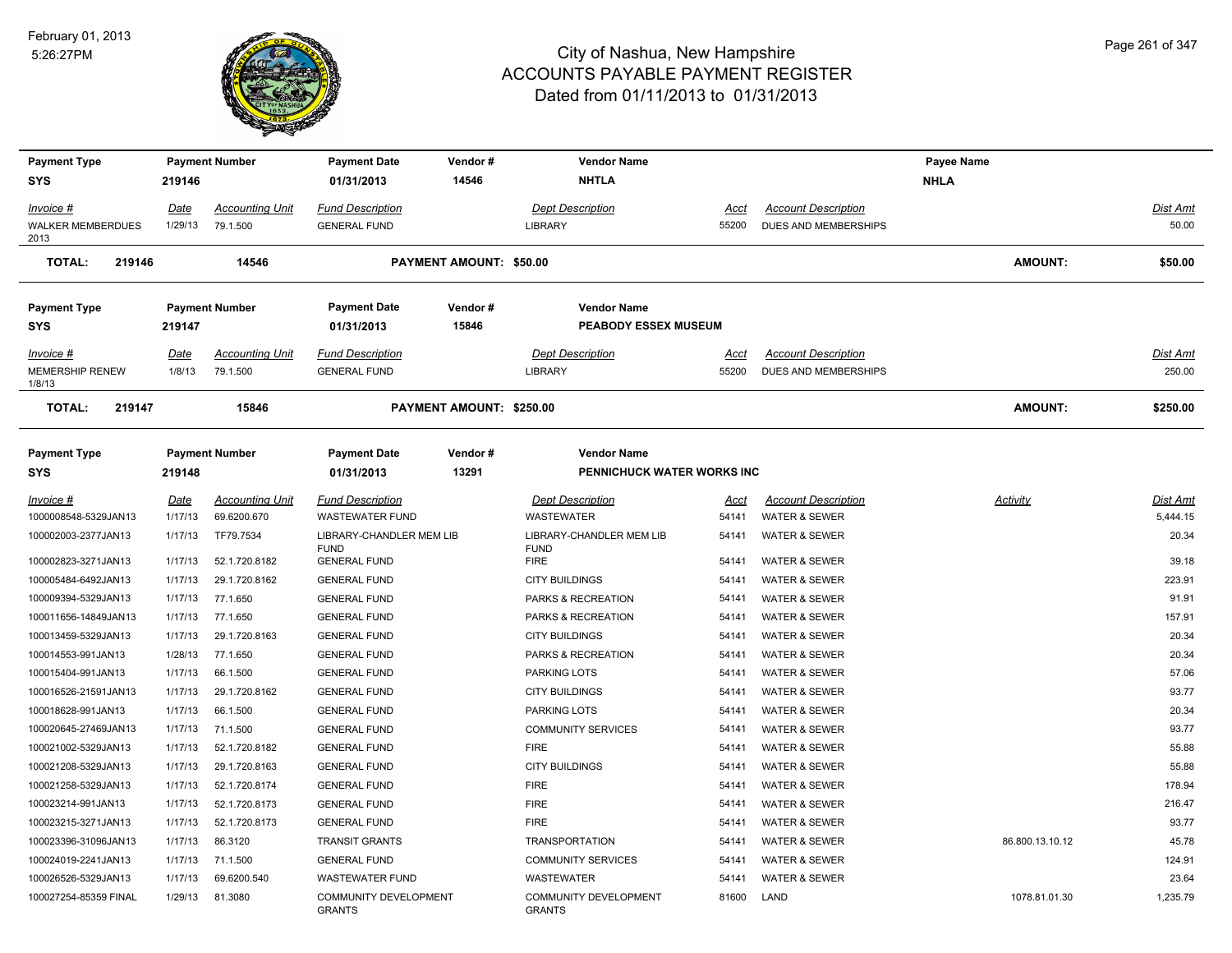

| 100027254-87372DEC13                       |        |                    | 1/17/13 77.1.650          | <b>GENERAL FUND</b>                                 |                             | PARKS & RECREATION                               | 54141          | <b>WATER &amp; SEWER</b>                 |                 | 124.91                |
|--------------------------------------------|--------|--------------------|---------------------------|-----------------------------------------------------|-----------------------------|--------------------------------------------------|----------------|------------------------------------------|-----------------|-----------------------|
| <b>TOTAL:</b>                              | 219148 |                    | 13291                     |                                                     | PAYMENT AMOUNT: \$8,438.99  |                                                  |                |                                          | <b>AMOUNT:</b>  | \$8,438.99            |
| <b>Payment Type</b>                        |        |                    | <b>Payment Number</b>     | <b>Payment Date</b>                                 | Vendor#                     | <b>Vendor Name</b>                               |                |                                          |                 |                       |
| <b>SYS</b>                                 |        | 219149             |                           | 01/31/2013                                          | 13372                       | <b>PSNH</b>                                      |                |                                          |                 |                       |
| Invoice #                                  |        | Date               | <b>Accounting Unit</b>    | <b>Fund Description</b>                             |                             | <b>Dept Description</b>                          | Acct           | <b>Account Description</b>               | Activity        | Dist Amt              |
| 56014641013DEC13                           |        | 1/14/12            | 57.1.620                  | <b>GENERAL FUND</b>                                 |                             | CITYWIDE COMMUNICATIONS                          | 54100          | <b>ELECTRICITY</b>                       |                 | 354.16                |
| 56131090086DEC13                           |        | 1/23/13            | 61.1.705                  | <b>GENERAL FUND</b>                                 |                             | <b>STREETS</b>                                   | 54100          | <b>ELECTRICITY</b>                       |                 | 991.04                |
| 56179326079JAN13                           |        | 1/23/12            | 22.2505                   | <b>GOVT &amp; EDUCATION CHANNELS</b><br><b>FUND</b> |                             | <b>GOV'T &amp; EDUCATION CHANNELS</b>            | 54100          | <b>ELECTRICITY</b>                       |                 | 259.59                |
| 56179326079JAN13                           |        | 1/23/12            | 50.1.500                  | <b>GENERAL FUND</b>                                 |                             | POLICE                                           | 54100          | <b>ELECTRICITY</b>                       |                 | 441.30                |
| 56179326079JAN13                           |        | 1/23/12            | 60.1.500                  | <b>GENERAL FUND</b>                                 |                             | <b>PUBLIC</b>                                    | 54100          | <b>ELECTRICITY</b>                       |                 | 934.50                |
| 56179326079JAN13                           |        | 1/23/12            | 86.3120                   | <b>TRANSIT GRANTS</b>                               |                             | WORKS-ADMIN/ENGINEERING<br><b>TRANSPORTATION</b> | 54100          | <b>ELECTRICITY</b>                       | 86.800.13.10.10 | 960.47                |
| 56451741060JAN13                           |        | 1/22/12            | 57.1.620                  | <b>GENERAL FUND</b>                                 |                             | CITYWIDE COMMUNICATIONS                          | 54100          | <b>ELECTRICITY</b>                       |                 | 273.80                |
| 56819226036JAN13                           |        | 1/22/13            | 68.6000.692               | SOLID WASTE FUND                                    |                             | <b>SOLID WASTE</b>                               | 54100          | <b>ELECTRICITY</b>                       |                 | 656.42                |
| 56918826090JAN13                           |        | 1/22/13            | 68.6000.692               | SOLID WASTE FUND                                    |                             | <b>SOLID WASTE</b>                               | 54100          | <b>ELECTRICITY</b>                       |                 | 112.49                |
| <b>TOTAL:</b>                              | 219149 |                    | 13372                     |                                                     | PAYMENT AMOUNT: \$4,983.77  |                                                  |                |                                          | <b>AMOUNT:</b>  | \$4,983.77            |
|                                            |        |                    |                           | <b>Payment Date</b>                                 |                             | <b>Vendor Name</b>                               |                |                                          |                 |                       |
| <b>Payment Type</b><br><b>SYS</b>          |        | 219150             | <b>Payment Number</b>     | 01/31/2013                                          | Vendor#<br>13372            | <b>PSNH</b>                                      |                |                                          |                 |                       |
|                                            |        |                    |                           |                                                     |                             |                                                  |                |                                          |                 |                       |
| Invoice #                                  |        | Date               | <b>Accounting Unit</b>    | <b>Fund Description</b>                             |                             | <b>Dept Description</b>                          | Acct           | <b>Account Description</b>               |                 | Dist Amt              |
| 8000183-03-2-4JAN13<br>8000183-07-4-6JAN13 |        | 1/23/12<br>1/23/12 | 50.1.500                  | <b>GENERAL FUND</b>                                 |                             | POLICE                                           | 54100<br>54100 | <b>ELECTRICITY</b>                       |                 | 10,797.40<br>1,859.73 |
| 8000183-10-7-4JAN13                        |        | 1/23/13            | 77.1.720.8192<br>61.1.670 | <b>GENERAL FUND</b><br><b>GENERAL FUND</b>          |                             | PARKS & RECREATION<br><b>STREETS</b>             | 54100          | <b>ELECTRICITY</b><br><b>ELECTRICITY</b> |                 | 2,657.31              |
|                                            |        |                    |                           |                                                     |                             |                                                  |                |                                          |                 |                       |
| <b>TOTAL:</b>                              | 219150 |                    | 13372                     |                                                     | PAYMENT AMOUNT: \$15,314.44 |                                                  |                |                                          | <b>AMOUNT:</b>  | \$15,314.44           |
| <b>Payment Type</b>                        |        |                    | <b>Payment Number</b>     | <b>Payment Date</b>                                 | Vendor#                     | <b>Vendor Name</b>                               |                |                                          |                 |                       |
| <b>SYS</b>                                 |        | 219151             |                           | 01/31/2013                                          | 11887                       | <b>SHATTUCK MALONE OIL CO</b>                    |                |                                          |                 |                       |
| Invoice #                                  |        | Date               | <b>Accounting Unit</b>    | <b>Fund Description</b>                             |                             | <b>Dept Description</b>                          | <u>Acct</u>    | <b>Account Description</b>               |                 | <u>Dist Amt</u>       |
| 146378                                     |        | 10/3/12            | 50.1.500                  | <b>GENERAL FUND</b>                                 |                             | <b>POLICE</b>                                    | 54114          | <b>HEATING GAS</b>                       |                 | 328.37                |
| 147378                                     |        | 10/9/12            | 44.1.720                  | <b>GENERAL FUND</b>                                 |                             | EDGEWOOD CEMETERY                                | 61307          | FUEL, DIESEL                             |                 | 368.14                |
| 147468                                     |        |                    | 10/10/12  44.1.720        | <b>GENERAL FUND</b>                                 |                             | EDGEWOOD CEMETERY                                | 61307          | FUEL, DIESEL                             |                 | 538.28                |
| <b>TOTAL:</b>                              | 219151 |                    | 11887                     |                                                     | PAYMENT AMOUNT: \$1,234.79  |                                                  |                |                                          | <b>AMOUNT:</b>  | \$1,234.79            |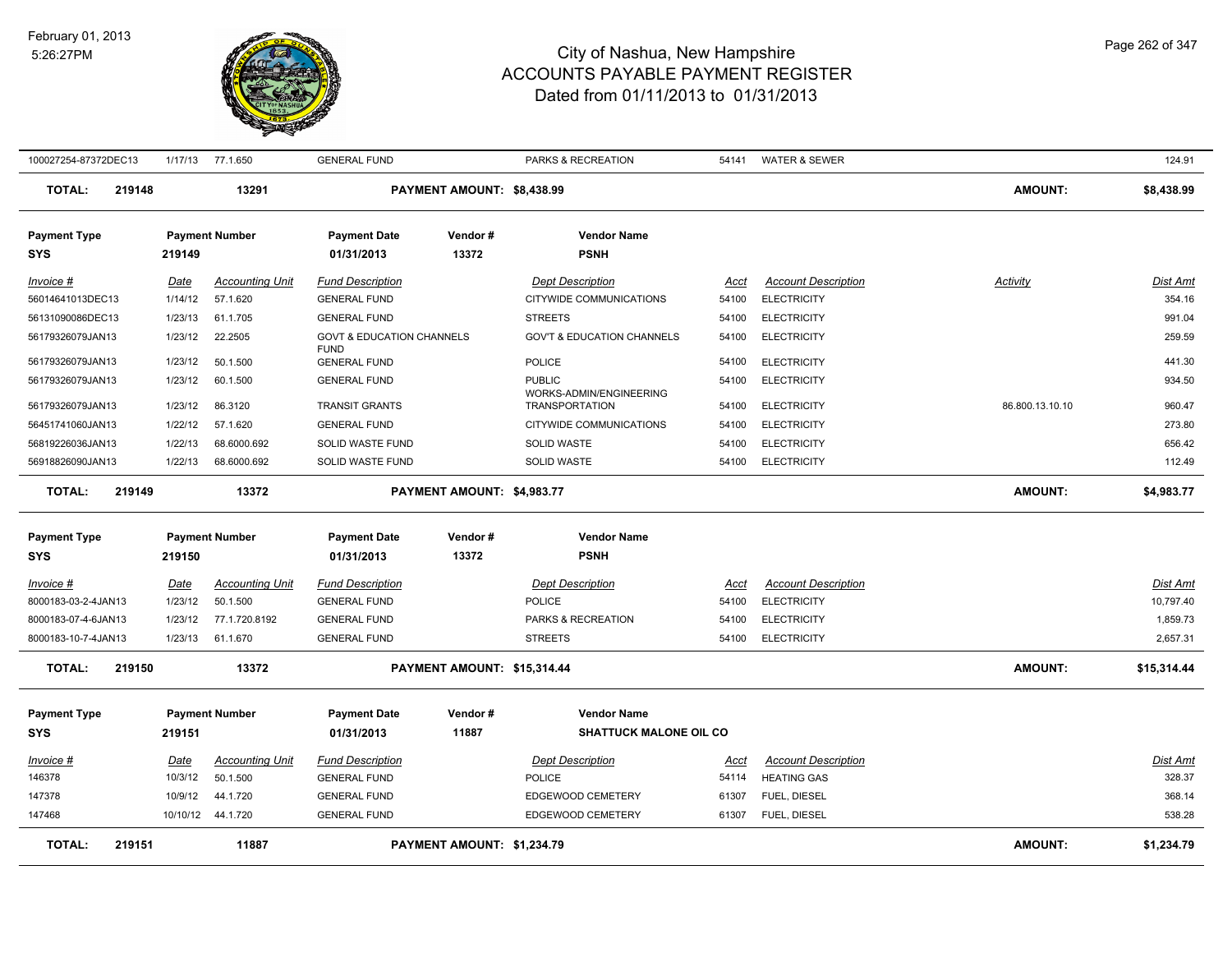

| <b>Payment Type</b>   |        |          | <b>Payment Number</b>  | <b>Payment Date</b>                                                | Vendor#                     | <b>Vendor Name</b>                    |       |                                               |                 |                 |
|-----------------------|--------|----------|------------------------|--------------------------------------------------------------------|-----------------------------|---------------------------------------|-------|-----------------------------------------------|-----------------|-----------------|
| <b>SYS</b>            |        | 219152   |                        | 01/31/2013                                                         | 10948                       | STATE OF NH DEPT OF SAFETY            |       |                                               |                 |                 |
| Invoice #             |        | Date     | <b>Accounting Unit</b> | <b>Fund Description</b>                                            |                             | <b>Dept Description</b>               | Acct  | <b>Account Description</b>                    |                 | <b>Dist Amt</b> |
| GAUDETTE D 01/18/13   |        | 1/18/13  | <b>BS1000</b>          | <b>GENERAL FUND</b>                                                |                             | <b>GENERAL FUND</b>                   | 21922 | FBI FINGERPRINT STATE FEE                     |                 | 16.50           |
| GAUDETTE L 01/18/13   |        | 1/18/13  | <b>BS1000</b>          | <b>GENERAL FUND</b>                                                |                             | <b>GENERAL FUND</b>                   | 21922 | FBI FINGERPRINT STATE FEE                     |                 | 16.50           |
| JETTE DENNIS 01/19/13 |        | 1/19/13  | <b>BS1000</b>          | <b>GENERAL FUND</b>                                                |                             | <b>GENERAL FUND</b>                   | 21922 | FBI FINGERPRINT STATE FEE                     |                 | 16.50           |
| JETTE SHERRY 01/18/13 |        | 1/18/13  | <b>BS1000</b>          | <b>GENERAL FUND</b>                                                |                             | <b>GENERAL FUND</b>                   | 21922 | FBI FINGERPRINT STATE FEE                     |                 | 16.50           |
| SICURELLA D 01/25/13  |        | 1/25/13  | <b>BS1000</b>          | <b>GENERAL FUND</b>                                                |                             | <b>GENERAL FUND</b>                   | 21922 | FBI FINGERPRINT STATE FEE                     |                 | 16.50           |
| SMITH K 01/25/2013    |        | 1/28/13  | <b>BS1000</b>          | <b>GENERAL FUND</b>                                                |                             | <b>GENERAL FUND</b>                   | 21922 | FBI FINGERPRINT STATE FEE                     |                 | 16.50           |
| <b>TOTAL:</b>         | 219152 |          | 10948                  |                                                                    | PAYMENT AMOUNT: \$99.00     |                                       |       |                                               | <b>AMOUNT:</b>  | \$99.00         |
| <b>Payment Type</b>   |        |          | <b>Payment Number</b>  | <b>Payment Date</b>                                                | Vendor#                     | <b>Vendor Name</b>                    |       |                                               |                 |                 |
| <b>SYS</b>            |        | 219153   |                        | 01/31/2013                                                         | 13801                       | <b>UNITED PARCEL SERVICE</b>          |       |                                               |                 |                 |
| Invoice #             |        | Date     | <b>Accounting Unit</b> | <b>Fund Description</b>                                            |                             | <b>Dept Description</b>               | Acct  | <b>Account Description</b>                    | Activity        | <b>Dist Amt</b> |
| 0000571YY8033         |        | 1/19/13  | 50.1.500               | <b>GENERAL FUND</b>                                                |                             | <b>POLICE</b>                         | 55607 | POSTAGE & DELIVERY                            |                 | 28.96           |
| 0000Y98099033         |        | 1/19/13  | 86.3120                | <b>TRANSIT GRANTS</b>                                              |                             | <b>TRANSPORTATION</b>                 | 55607 | POSTAGE & DELIVERY                            | 86.800.13.10.10 | 11.03           |
| <b>TOTAL:</b>         | 219153 |          | 13801                  |                                                                    | PAYMENT AMOUNT: \$39.99     |                                       |       |                                               | <b>AMOUNT:</b>  | \$39.99         |
| <b>Payment Type</b>   |        |          | <b>Payment Number</b>  | <b>Payment Date</b>                                                | Vendor#                     | <b>Vendor Name</b>                    |       |                                               |                 |                 |
| <b>SYS</b>            |        | 219154   |                        | 01/31/2013                                                         | 10411                       | <b>2-WAY COMMUNICATIONS SERVICE</b>   |       |                                               |                 |                 |
| Invoice #             |        | Date     | <b>Accounting Unit</b> | <b>Fund Description</b>                                            |                             | <b>Dept Description</b>               | Acct  | <b>Account Description</b>                    |                 | Dist Amt        |
| 36849                 |        | 1/16/13  | 57.1.620               | <b>GENERAL FUND</b>                                                |                             | CITYWIDE COMMUNICATIONS               | 54487 | <b>EQUIPMENT REPAIRS &amp;</b><br>MAINTENANCE |                 | 830.00          |
| <b>TOTAL:</b>         | 219154 |          | 10411                  |                                                                    | PAYMENT AMOUNT: \$830.00    |                                       |       |                                               | AMOUNT:         | \$830.00        |
| <b>Payment Type</b>   |        |          | <b>Payment Number</b>  | <b>Payment Date</b>                                                | Vendor#                     | <b>Vendor Name</b>                    |       |                                               |                 |                 |
| <b>SYS</b>            |        | 219155   |                        | 01/31/2013                                                         | 12272                       | <b>ACCESS AV</b>                      |       |                                               |                 |                 |
| $Invoice$ #           |        | Date     | <b>Accounting Unit</b> | <b>Fund Description</b>                                            |                             | <b>Dept Description</b>               | Acct  | <b>Account Description</b>                    |                 | Dist Amt        |
| 20122689              |        | 11/16/12 | 22.2505                | <b>GOVT &amp; EDUCATION CHANNELS</b><br><b>FUND</b>                |                             | <b>GOV'T &amp; EDUCATION CHANNELS</b> | 81100 | CAPITAL IMPROVEMENTS                          |                 | 948.97          |
| 20122690              |        | 11/16/12 | 22.2505                | <b>GOVT &amp; EDUCATION CHANNELS</b><br><b>FUND</b>                |                             | <b>GOV'T &amp; EDUCATION CHANNELS</b> | 81100 | CAPITAL IMPROVEMENTS                          |                 | 2.998.00        |
| 20130035              |        | 1/9/13   | 22.2505                | <b>GOVT &amp; EDUCATION CHANNELS</b>                               |                             | <b>GOV'T &amp; EDUCATION CHANNELS</b> | 81100 | CAPITAL IMPROVEMENTS                          |                 | 7,998.00        |
| 20130036              |        | 1/9/13   | 22.2505                | <b>FUND</b><br><b>GOVT &amp; EDUCATION CHANNELS</b><br><b>FUND</b> |                             | <b>GOV'T &amp; EDUCATION CHANNELS</b> | 71000 | <b>EQUIPMENT</b>                              |                 | 894.00          |
| <b>TOTAL:</b>         | 219155 |          | 12272                  |                                                                    | PAYMENT AMOUNT: \$12,838.97 |                                       |       |                                               | <b>AMOUNT:</b>  | \$12,838.97     |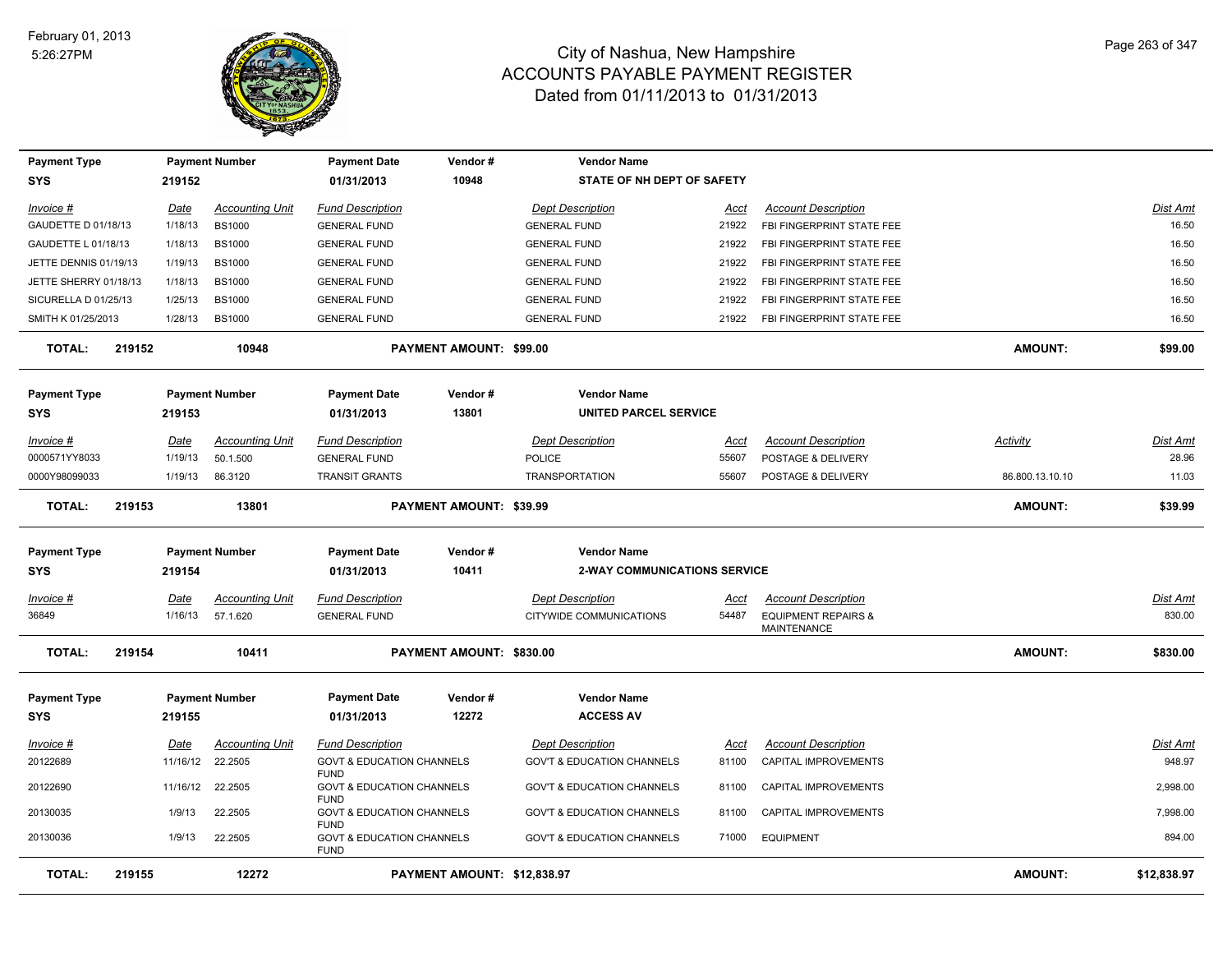

| <b>Payment Type</b>  |        |             | <b>Payment Number</b>  | <b>Payment Date</b>         | Vendor#                        | <b>Vendor Name</b>            |             |                             | Payee Name            |                 |
|----------------------|--------|-------------|------------------------|-----------------------------|--------------------------------|-------------------------------|-------------|-----------------------------|-----------------------|-----------------|
| <b>SYS</b>           |        | 219156      |                        | 01/31/2013                  | 12296                          | <b>AIRGAS EAST</b>            |             |                             | <b>AIRGAS USA LLC</b> |                 |
| Invoice #            |        | Date        | <b>Accounting Unit</b> | <b>Fund Description</b>     |                                | <b>Dept Description</b>       | Acct        | <b>Account Description</b>  |                       | Dist Amt        |
| 9906260074           |        | 12/7/12     | 61.1.700               | <b>GENERAL FUND</b>         |                                | <b>STREETS</b>                | 61166       | GASES                       |                       | 72.00           |
| TOTAL:               | 219156 |             | 12296                  |                             | <b>PAYMENT AMOUNT: \$72.00</b> |                               |             |                             | <b>AMOUNT:</b>        | \$72.00         |
| <b>Payment Type</b>  |        |             | <b>Payment Number</b>  | <b>Payment Date</b>         | Vendor#                        | <b>Vendor Name</b>            |             |                             |                       |                 |
| <b>SYS</b>           |        | 219157      |                        | 01/31/2013                  | 12297                          | ALCHEMY LEAD MANAGMENT        |             |                             |                       |                 |
| Invoice #            |        | Date        | <b>Accounting Unit</b> | <b>Fund Description</b>     |                                | <b>Dept Description</b>       | <u>Acct</u> | <b>Account Description</b>  | <b>Activity</b>       | <u>Dist Amt</u> |
| ALM-01-13-541        |        | 1/16/13     | 84.3090                | <b>URBAN PROGRAM GRANTS</b> |                                | URBAN PROGRAM GRANTS          | 54225       | <b>INSPECTION SERVICES</b>  | 1092.84.10.50         | 666.00          |
| ALM-01-13-545        |        | 1/16/13     | 84.3090                | <b>URBAN PROGRAM GRANTS</b> |                                | <b>URBAN PROGRAM GRANTS</b>   | 54225       | <b>INSPECTION SERVICES</b>  | 1092.84.10.50         | 1,665.00        |
| <b>TOTAL:</b>        | 219157 |             | 12297                  |                             | PAYMENT AMOUNT: \$2,331.00     |                               |             |                             | <b>AMOUNT:</b>        | \$2,331.00      |
| <b>Payment Type</b>  |        |             | <b>Payment Number</b>  | <b>Payment Date</b>         | Vendor#                        | <b>Vendor Name</b>            |             |                             |                       |                 |
| <b>SYS</b>           |        | 219158      |                        | 01/31/2013                  | 10905                          | <b>DAVID J ALUKONIS</b>       |             |                             |                       |                 |
| Invoice #            |        | Date        | <b>Accounting Unit</b> | <b>Fund Description</b>     |                                | <b>Dept Description</b>       | Acct        | <b>Account Description</b>  |                       | Dist Amt        |
| DEC 2012 INSTALLMENT |        | 1/2/13      | 01.1.500               | <b>GENERAL FUND</b>         |                                | <b>MAYOR</b>                  | 53460       | <b>LEGISLATIVE SERVICES</b> |                       | 3,500.00        |
| <b>TOTAL:</b>        | 219158 |             | 10905                  |                             | PAYMENT AMOUNT: \$3,500.00     |                               |             |                             | <b>AMOUNT:</b>        | \$3,500.00      |
| <b>Payment Type</b>  |        |             | <b>Payment Number</b>  | <b>Payment Date</b>         | Vendor#                        | <b>Vendor Name</b>            |             |                             |                       |                 |
| <b>SYS</b>           |        | 219159      |                        | 01/31/2013                  | 12100                          | <b>ANTHONY M AMBRIANO ESQ</b> |             |                             |                       |                 |
| <u>Invoice #</u>     |        | <u>Date</u> | <b>Accounting Unit</b> | <b>Fund Description</b>     |                                | <b>Dept Description</b>       | <u>Acct</u> | <b>Account Description</b>  |                       | Dist Amt        |
| 3362                 |        | 1/17/13     | <b>BS1000</b>          | <b>GENERAL FUND</b>         |                                | <b>GENERAL FUND</b>           | 11500       | OVERLAY-OTHER               |                       | 591.85          |
| 3363                 |        | 1/17/13     | <b>BS1000</b>          | <b>GENERAL FUND</b>         |                                | <b>GENERAL FUND</b>           | 11500       | OVERLAY-OTHER               |                       | 591.85          |
| 3364                 |        | 1/17/13     | <b>BS1000</b>          | <b>GENERAL FUND</b>         |                                | <b>GENERAL FUND</b>           | 11500       | OVERLAY-OTHER               |                       | 591.85          |
| <b>TOTAL:</b>        | 219159 |             | 12100                  |                             | PAYMENT AMOUNT: \$1,775.55     |                               |             |                             | <b>AMOUNT:</b>        | \$1,775.55      |
| <b>Payment Type</b>  |        |             | <b>Payment Number</b>  | <b>Payment Date</b>         | Vendor#                        | <b>Vendor Name</b>            |             |                             |                       |                 |
| <b>SYS</b>           |        | 219160      |                        | 01/31/2013                  | 12333                          | ANIMAL HOSPITAL OF NASHUA INC |             |                             |                       |                 |
| Invoice #            |        | Date        | <b>Accounting Unit</b> | <b>Fund Description</b>     |                                | <b>Dept Description</b>       | Acct        | <b>Account Description</b>  |                       | Dist Amt        |
| 592673               |        |             | 12/20/12 50.1.500      | <b>GENERAL FUND</b>         |                                | POLICE                        | 53149       | <b>VETERINARY SERVICES</b>  |                       | 51.17           |
| <b>TOTAL:</b>        | 219160 |             | 12333                  |                             | PAYMENT AMOUNT: \$51.17        |                               |             |                             | <b>AMOUNT:</b>        | \$51.17         |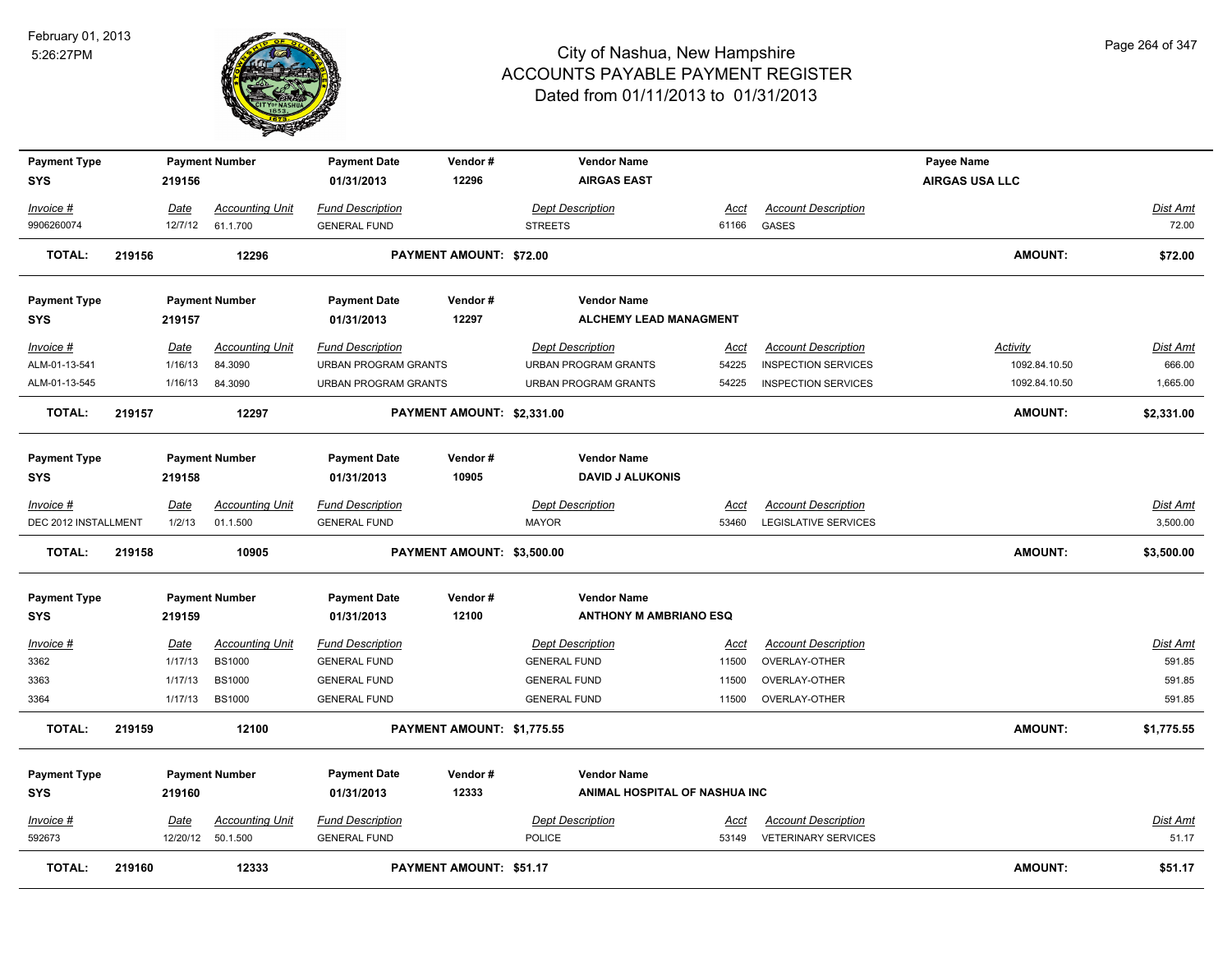

| <b>Payment Type</b>               |        |                | <b>Payment Number</b>              | <b>Payment Date</b>                            | Vendor#                     | <b>Vendor Name</b>                                          |                      |                                                            |                |                 |
|-----------------------------------|--------|----------------|------------------------------------|------------------------------------------------|-----------------------------|-------------------------------------------------------------|----------------------|------------------------------------------------------------|----------------|-----------------|
| SYS                               |        | 219161         |                                    | 01/31/2013                                     | 12085                       | <b>APN</b>                                                  |                      |                                                            |                |                 |
| Invoice #                         |        | Date           | <b>Accounting Unit</b>             | <b>Fund Description</b>                        |                             | <b>Dept Description</b>                                     | Acct                 | <b>Account Description</b>                                 |                | Dist Amt        |
| 1-0112-10729<br><b>RHOUSTON</b>   |        | 4/7/12         | 82.1.500                           | <b>GENERAL FUND</b>                            |                             | PLANNING & ZONING                                           | 61807                | <b>PUBLICATIONS</b>                                        |                | 179.95          |
| <b>TOTAL:</b>                     | 219161 |                | 12085                              |                                                | PAYMENT AMOUNT: \$179.95    |                                                             |                      |                                                            | <b>AMOUNT:</b> | \$179.95        |
| <b>Payment Type</b>               |        |                | <b>Payment Number</b>              | <b>Payment Date</b>                            | Vendor#                     | <b>Vendor Name</b>                                          |                      |                                                            |                |                 |
| <b>SYS</b>                        |        | 219162         |                                    | 01/31/2013                                     | 14920                       | <b>NATHAN ARMSTRONG</b>                                     |                      |                                                            |                |                 |
| Invoice #                         |        | Date           | <b>Accounting Unit</b>             | <b>Fund Description</b>                        |                             | <b>Dept Description</b>                                     | Acct                 | <b>Account Description</b>                                 |                | Dist Amt        |
| MILAN ST. - 1/25/2013             |        | 1/23/13        | 52.1.625                           | <b>GENERAL FUND</b>                            |                             | <b>FIRE</b>                                                 | 61299                | MISCELLANEOUS SUPPLIES                                     |                | 50.00           |
| <b>TOTAL:</b>                     | 219162 |                | 14920                              |                                                | PAYMENT AMOUNT: \$50.00     |                                                             |                      |                                                            | <b>AMOUNT:</b> | \$50.00         |
| <b>Payment Type</b>               |        |                | <b>Payment Number</b>              | <b>Payment Date</b>                            | Vendor#                     | <b>Vendor Name</b>                                          |                      |                                                            |                |                 |
| <b>SYS</b>                        |        | 219163         |                                    | 01/31/2013                                     | 12355                       | <b>AUTO ELECTRIC WAREHOUSE INC</b>                          |                      |                                                            |                |                 |
| Invoice #                         |        | Date           | <b>Accounting Unit</b>             | <b>Fund Description</b>                        |                             | <b>Dept Description</b>                                     | <u>Acct</u>          | <b>Account Description</b>                                 |                | <u>Dist Amt</u> |
| 13035                             |        | 1/14/13        | 61.1.700                           | <b>GENERAL FUND</b>                            |                             | <b>STREETS</b>                                              | 54600                | VEHICLE REPAIRS & MAINTENANCE                              |                | 204.00          |
|                                   |        |                |                                    |                                                |                             |                                                             |                      |                                                            |                |                 |
| <b>TOTAL:</b>                     | 219163 |                | 12355                              |                                                | PAYMENT AMOUNT: \$204.00    |                                                             |                      |                                                            | <b>AMOUNT:</b> | \$204.00        |
|                                   |        |                |                                    |                                                |                             |                                                             |                      |                                                            |                |                 |
| <b>Payment Type</b><br><b>SYS</b> |        | 219164         | <b>Payment Number</b>              | <b>Payment Date</b><br>01/31/2013              | Vendor#<br>10424            | <b>Vendor Name</b><br><b>ALTERNATIVE VEHICLE SERVICE GR</b> |                      |                                                            |                |                 |
|                                   |        |                |                                    |                                                |                             |                                                             |                      |                                                            |                | Dist Amt        |
| Invoice #<br>113-30-1             |        | Date<br>1/2/13 | <b>Accounting Unit</b><br>60.1.500 | <b>Fund Description</b><br><b>GENERAL FUND</b> |                             | <b>Dept Description</b><br><b>PUBLIC</b>                    | <u>Acct</u><br>61310 | <b>Account Description</b><br>FUEL, COMPRESSED NATURAL GAS |                | 144.66          |
| 113-30-1                          |        | 1/2/13         | 61.1.700                           | <b>GENERAL FUND</b>                            |                             | WORKS-ADMIN/ENGINEERING<br><b>STREETS</b>                   | 61310                | FUEL, COMPRESSED NATURAL GAS                               |                | 1,457.05        |
| 113-30-1                          |        | 1/2/13         | 68.6000.540                        | SOLID WASTE FUND                               |                             | <b>SOLID WASTE</b>                                          | 61310                | FUEL, COMPRESSED NATURAL GAS                               |                | 9,055.15        |
| 113-30-1                          |        | 1/2/13         | 68.6000.695                        | SOLID WASTE FUND                               |                             | SOLID WASTE                                                 | 61310                | FUEL, COMPRESSED NATURAL GAS                               |                | 300.32          |
| 113-30-1                          |        | 1/2/13         | 69.6200.540                        | <b>WASTEWATER FUND</b>                         |                             | <b>WASTEWATER</b>                                           | 61310                | FUEL, COMPRESSED NATURAL GAS                               |                | 414.03          |
| 113-30-1                          |        | 1/2/13         | 77.1.650                           | <b>GENERAL FUND</b>                            |                             | PARKS & RECREATION                                          | 61310                | FUEL, COMPRESSED NATURAL GAS                               |                | 743.25          |
| <b>TOTAL:</b>                     | 219164 |                | 10424                              |                                                | PAYMENT AMOUNT: \$12,114.46 |                                                             |                      |                                                            | <b>AMOUNT:</b> | \$12,114.46     |
| <b>Payment Type</b>               |        |                | <b>Payment Number</b>              | <b>Payment Date</b>                            | Vendor#                     | <b>Vendor Name</b>                                          |                      |                                                            |                |                 |
| <b>SYS</b>                        |        | 219165         |                                    | 01/31/2013                                     | 12358                       | <b>B &amp; S LOCKSMITHS INC</b>                             |                      |                                                            |                |                 |
| Invoice #                         |        | Date           | <b>Accounting Unit</b>             | <b>Fund Description</b>                        |                             | <b>Dept Description</b>                                     | Acct                 | <b>Account Description</b>                                 |                | Dist Amt        |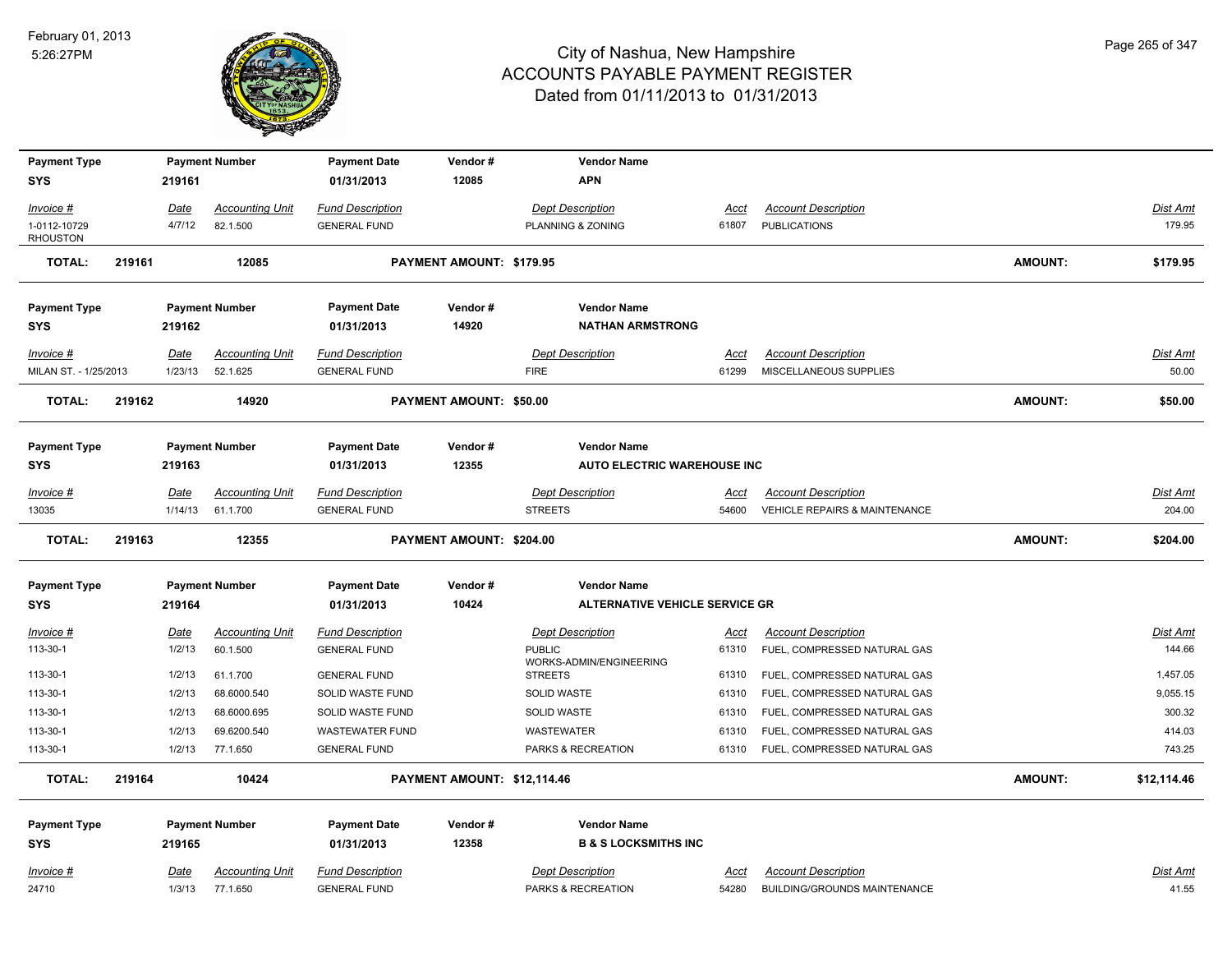

| <b>TOTAL:</b>                     | 219165   | 12358                  |                                   | <b>PAYMENT AMOUNT: \$41.55</b> |                                                      |       |                            | <b>AMOUNT:</b>                          | \$41.55  |
|-----------------------------------|----------|------------------------|-----------------------------------|--------------------------------|------------------------------------------------------|-------|----------------------------|-----------------------------------------|----------|
| <b>Payment Type</b><br><b>SYS</b> | 219166   | <b>Payment Number</b>  | <b>Payment Date</b><br>01/31/2013 | Vendor#<br>12359               | <b>Vendor Name</b><br><b>ALEXANDRA BAER</b>          |       |                            |                                         |          |
| Invoice #                         | Date     | <b>Accounting Unit</b> | <b>Fund Description</b>           |                                | <b>Dept Description</b>                              | Acct  | <b>Account Description</b> |                                         | Dist Amt |
| 160                               | 1/14/13  | 50.1.500               | <b>GENERAL FUND</b>               |                                | <b>POLICE</b>                                        | 55699 | OTHER CONTRACTED SERVICES  |                                         | 40.00    |
| <b>TOTAL:</b>                     | 219166   | 12359                  |                                   | <b>PAYMENT AMOUNT: \$40.00</b> |                                                      |       |                            | AMOUNT:                                 | \$40.00  |
| <b>Payment Type</b><br><b>SYS</b> | 219167   | <b>Payment Number</b>  | <b>Payment Date</b><br>01/31/2013 | Vendor#<br>12362               | <b>Vendor Name</b><br><b>BAKER &amp; TAYLOR, INC</b> |       |                            | Payee Name<br><b>BAKER &amp; TAYLOR</b> |          |
| Invoice #                         | Date     | <b>Accounting Unit</b> | <b>Fund Description</b>           |                                | <b>Dept Description</b>                              | Acct  | <b>Account Description</b> |                                         | Dist Amt |
| 0002338541                        | 8/23/12  | 79.1.760               | <b>GENERAL FUND</b>               |                                | LIBRARY                                              | 61807 | <b>PUBLICATIONS</b>        |                                         | $-43.79$ |
| 0002388005                        | 1/8/13   | 79.1.760               | <b>GENERAL FUND</b>               |                                | LIBRARY                                              | 61807 | <b>PUBLICATIONS</b>        |                                         | $-35.24$ |
| 0002388006                        | 1/8/13   | 79.1.760               | <b>GENERAL FUND</b>               |                                | LIBRARY                                              | 61807 | <b>PUBLICATIONS</b>        |                                         | $-25.90$ |
| 3018388428                        | 12/28/12 | 79.1.760               | <b>GENERAL FUND</b>               |                                | LIBRARY                                              | 61807 | <b>PUBLICATIONS</b>        |                                         | 126.44   |
| 3018388429                        | 12/28/12 | 79.1.760               | <b>GENERAL FUND</b>               |                                | LIBRARY                                              | 61807 | <b>PUBLICATIONS</b>        |                                         | 13.60    |
| 3018388430                        | 12/28/12 | 79.1.760               | <b>GENERAL FUND</b>               |                                | LIBRARY                                              | 61807 | <b>PUBLICATIONS</b>        |                                         | 190.66   |
| 3018388431                        |          | 12/28/12 79.1.760      | <b>GENERAL FUND</b>               |                                | LIBRARY                                              | 61807 | <b>PUBLICATIONS</b>        |                                         | 15.25    |
| 3018388432                        |          | 12/28/12 79.1.760      | <b>GENERAL FUND</b>               |                                | LIBRARY                                              | 61807 | <b>PUBLICATIONS</b>        |                                         | 199.70   |
| 3018388433                        | 12/28/12 | 79.1.760               | <b>GENERAL FUND</b>               |                                | LIBRARY                                              | 61807 | <b>PUBLICATIONS</b>        |                                         | 9.15     |
| 3018388434                        | 12/28/12 | 79.1.760               | <b>GENERAL FUND</b>               |                                | LIBRARY                                              | 61807 | <b>PUBLICATIONS</b>        |                                         | 26.20    |
| 3018388435                        | 12/28/12 | 79.1.760               | <b>GENERAL FUND</b>               |                                | LIBRARY                                              | 61807 | <b>PUBLICATIONS</b>        |                                         | 13.63    |
| 3018388436                        | 12/28/12 | 79.1.760               | <b>GENERAL FUND</b>               |                                | LIBRARY                                              | 61807 | <b>PUBLICATIONS</b>        |                                         | 8.54     |
| 3018388437                        | 12/28/12 | 79.1.760               | <b>GENERAL FUND</b>               |                                | LIBRARY                                              | 61807 | <b>PUBLICATIONS</b>        |                                         | 138.63   |
| 3018388438                        | 12/28/12 | 79.1.760               | <b>GENERAL FUND</b>               |                                | LIBRARY                                              | 61807 | <b>PUBLICATIONS</b>        |                                         | 36.95    |
| 3018388439                        | 12/28/12 | 79.1.760               | <b>GENERAL FUND</b>               |                                | LIBRARY                                              | 61807 | <b>PUBLICATIONS</b>        |                                         | 142.23   |
| 3018388440                        | 12/28/12 | 79.1.760               | <b>GENERAL FUND</b>               |                                | LIBRARY                                              | 61807 | <b>PUBLICATIONS</b>        |                                         | 29.95    |
| 3018388441                        | 12/28/12 | 79.1.760               | <b>GENERAL FUND</b>               |                                | LIBRARY                                              | 61807 | <b>PUBLICATIONS</b>        |                                         | 14.16    |
| 3018388442                        | 12/28/12 | 79.1.760               | <b>GENERAL FUND</b>               |                                | <b>LIBRARY</b>                                       | 61807 | <b>PUBLICATIONS</b>        |                                         | 29.95    |
| 3018388443                        | 12/28/12 | 79.1.760               | <b>GENERAL FUND</b>               |                                | LIBRARY                                              | 61807 | <b>PUBLICATIONS</b>        |                                         | 248.98   |
| 3018388444                        | 12/28/12 | 79.1.760               | <b>GENERAL FUND</b>               |                                | LIBRARY                                              | 61807 | <b>PUBLICATIONS</b>        |                                         | 23.38    |
| 3018388445                        |          | 12/28/12 79.1.760      | <b>GENERAL FUND</b>               |                                | LIBRARY                                              | 61807 | <b>PUBLICATIONS</b>        |                                         | 28.03    |
| 3018388446                        |          | 12/28/12 79.1.760      | <b>GENERAL FUND</b>               |                                | LIBRARY                                              | 61807 | <b>PUBLICATIONS</b>        |                                         | 22.53    |
| 3018388447                        | 12/28/12 | 79.1.760               | <b>GENERAL FUND</b>               |                                | LIBRARY                                              | 61807 | <b>PUBLICATIONS</b>        |                                         | 25.00    |
| 3018388448                        | 12/28/12 | 79.1.760               | <b>GENERAL FUND</b>               |                                | LIBRARY                                              | 61807 | <b>PUBLICATIONS</b>        |                                         | 16.32    |
| 3018388449                        | 12/28/12 | 79.1.760               | <b>GENERAL FUND</b>               |                                | LIBRARY                                              | 61807 | <b>PUBLICATIONS</b>        |                                         | 101.71   |
| 3018388450                        |          | 12/28/12 79.1.760      | <b>GENERAL FUND</b>               |                                | LIBRARY                                              | 61807 | <b>PUBLICATIONS</b>        |                                         | 182.36   |
| 3018388451                        |          | 12/28/12 79.1.760      | <b>GENERAL FUND</b>               |                                | <b>LIBRARY</b>                                       | 61807 | <b>PUBLICATIONS</b>        |                                         | 109.93   |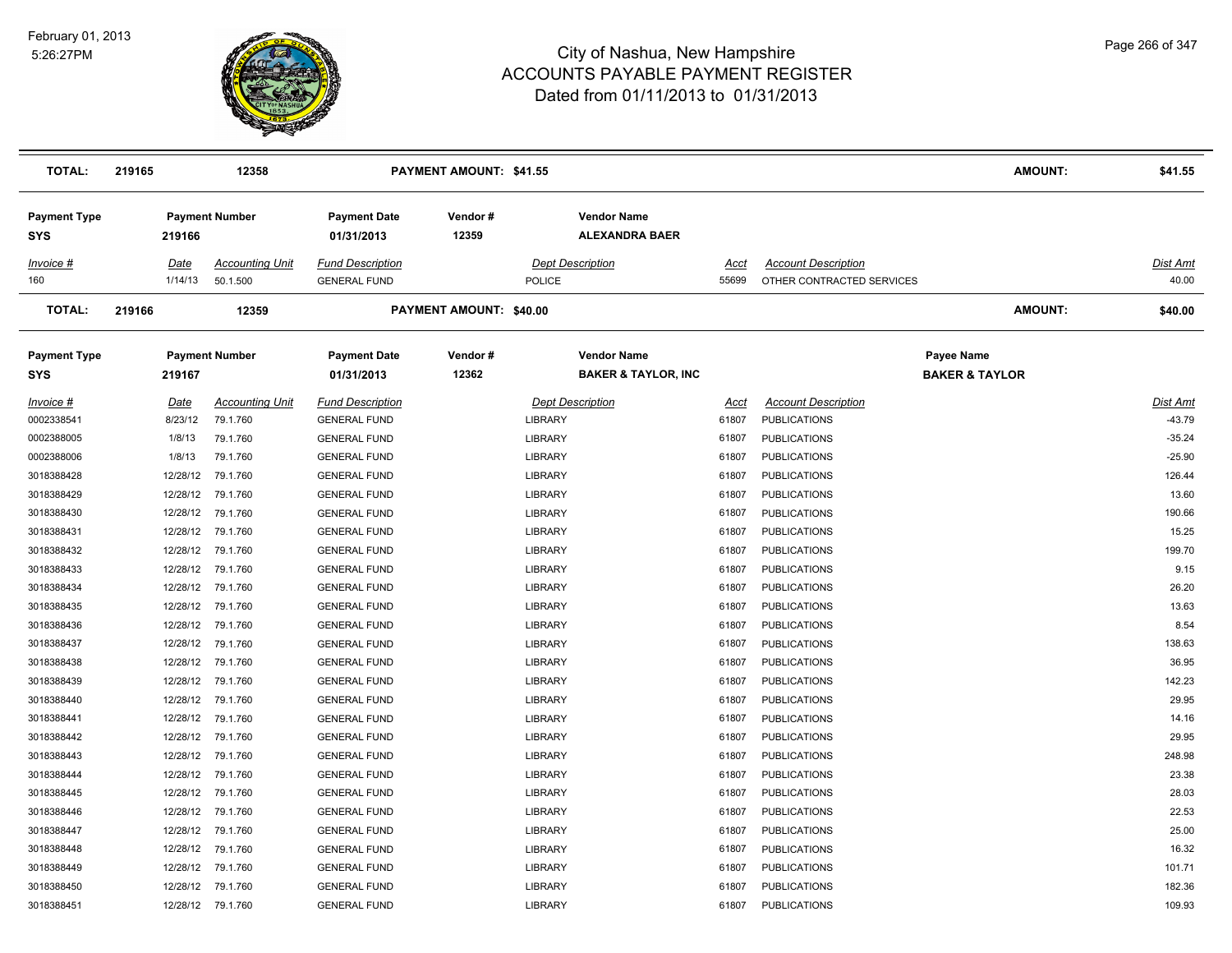

| 3018388452 |          | 12/28/12 79.1.760 | <b>GENERAL FUND</b> | LIBRARY | 61807 | <b>PUBLICATIONS</b> | 14.16  |
|------------|----------|-------------------|---------------------|---------|-------|---------------------|--------|
| 3018388453 |          | 12/28/12 79.1.760 | <b>GENERAL FUND</b> | LIBRARY | 61807 | <b>PUBLICATIONS</b> | 13.63  |
| 3018401863 |          | 12/28/12 79.1.760 | <b>GENERAL FUND</b> | LIBRARY | 61807 | <b>PUBLICATIONS</b> | 49.46  |
| 3018401864 |          | 12/28/12 79.1.760 | <b>GENERAL FUND</b> | LIBRARY | 61807 | <b>PUBLICATIONS</b> | 14.14  |
| 3018401865 | 12/28/12 | 79.1.760          | <b>GENERAL FUND</b> | LIBRARY | 61807 | <b>PUBLICATIONS</b> | 8.54   |
| 3018401866 |          | 12/28/12 79.1.760 | <b>GENERAL FUND</b> | LIBRARY | 61807 | <b>PUBLICATIONS</b> | 28.12  |
| 3018401867 |          | 12/28/12 79.1.760 | <b>GENERAL FUND</b> | LIBRARY | 61807 | <b>PUBLICATIONS</b> | 44.87  |
| 3018401868 |          | 12/28/12 79.1.760 | <b>GENERAL FUND</b> | LIBRARY | 61807 | <b>PUBLICATIONS</b> | 36.59  |
| 3018401870 |          | 12/28/12 79.1.760 | <b>GENERAL FUND</b> | LIBRARY | 61807 | <b>PUBLICATIONS</b> | 15.23  |
| 3018401871 | 12/28/12 | 79.1.760          | <b>GENERAL FUND</b> | LIBRARY | 61807 | <b>PUBLICATIONS</b> | 32.46  |
| 3018401872 |          | 12/28/12 79.1.760 | <b>GENERAL FUND</b> | LIBRARY | 61807 | <b>PUBLICATIONS</b> | 44.16  |
| 3018401873 |          | 12/28/12 79.1.760 | <b>GENERAL FUND</b> | LIBRARY | 61807 | <b>PUBLICATIONS</b> | 30.46  |
| 3018401874 |          | 12/28/12 79.1.760 | <b>GENERAL FUND</b> | LIBRARY | 61807 | <b>PUBLICATIONS</b> | 12.17  |
| 3018401875 |          | 12/28/12 79.1.760 | <b>GENERAL FUND</b> | LIBRARY | 61807 | <b>PUBLICATIONS</b> | 18.29  |
| 3018401876 | 12/28/12 | 79.1.760          | <b>GENERAL FUND</b> | LIBRARY | 61807 | <b>PUBLICATIONS</b> | 12.81  |
| 3018401877 | 12/28/12 | 79.1.760          | <b>GENERAL FUND</b> | LIBRARY | 61807 | <b>PUBLICATIONS</b> | 9.76   |
| 3018401878 |          | 12/28/12 79.1.760 | <b>GENERAL FUND</b> | LIBRARY | 61807 | <b>PUBLICATIONS</b> | 19.62  |
| 3018401879 |          | 12/28/12 79.1.760 | <b>GENERAL FUND</b> | LIBRARY | 61807 | <b>PUBLICATIONS</b> | 24.39  |
| 3018401880 |          | 12/28/12 79.1.760 | <b>GENERAL FUND</b> | LIBRARY | 61807 | <b>PUBLICATIONS</b> | 34.37  |
| 3018401881 |          | 12/28/12 79.1.760 | <b>GENERAL FUND</b> | LIBRARY | 61807 | <b>PUBLICATIONS</b> | 14.03  |
| 3018401882 | 12/28/12 | 79.1.760          | <b>GENERAL FUND</b> | LIBRARY | 61807 | <b>PUBLICATIONS</b> | 5.19   |
| 3018401883 |          | 12/28/12 79.1.760 | <b>GENERAL FUND</b> | LIBRARY | 61807 | <b>PUBLICATIONS</b> | 164.80 |
| 3018401884 |          | 12/28/12 79.1.760 | <b>GENERAL FUND</b> | LIBRARY | 61807 | <b>PUBLICATIONS</b> | 16.96  |
| 3018401885 |          | 12/28/12 79.1.760 | <b>GENERAL FUND</b> | LIBRARY | 61807 | <b>PUBLICATIONS</b> | 9.12   |
| 3018401886 |          | 12/28/12 79.1.760 | <b>GENERAL FUND</b> | LIBRARY | 61807 | <b>PUBLICATIONS</b> | 16.35  |
| 3018401887 | 12/28/12 | 79.1.760          | <b>GENERAL FUND</b> | LIBRARY | 61807 | <b>PUBLICATIONS</b> | 14.72  |
| 3018417093 | 12/27/12 | 79.1.760          | <b>GENERAL FUND</b> | LIBRARY | 61807 | <b>PUBLICATIONS</b> | 175.37 |
| 3018417094 |          | 12/27/12 79.1.760 | <b>GENERAL FUND</b> | LIBRARY | 61807 | <b>PUBLICATIONS</b> | 16.32  |
| 3018417095 |          | 12/27/12 79.1.760 | <b>GENERAL FUND</b> | LIBRARY | 61807 | <b>PUBLICATIONS</b> | 18.66  |
| 3018417096 |          | 12/27/12 79.1.760 | <b>GENERAL FUND</b> | LIBRARY | 61807 | <b>PUBLICATIONS</b> | 10.98  |
| 3018417097 | 12/27/12 | 79.1.760          | <b>GENERAL FUND</b> | LIBRARY | 61807 | <b>PUBLICATIONS</b> | 14.16  |
| 3018417098 | 12/27/12 | 79.1.760          | <b>GENERAL FUND</b> | LIBRARY | 61807 | <b>PUBLICATIONS</b> | 23.16  |
| 3018417099 |          | 12/27/12 79.1.760 | <b>GENERAL FUND</b> | LIBRARY | 61807 | <b>PUBLICATIONS</b> | 9.76   |
| 3018417100 |          | 12/27/12 79.1.760 | <b>GENERAL FUND</b> | LIBRARY | 61807 | <b>PUBLICATIONS</b> | 7.32   |
| 3018417101 |          | 12/27/12 79.1.760 | <b>GENERAL FUND</b> | LIBRARY | 61807 | <b>PUBLICATIONS</b> | 32.29  |
| 3018417102 |          | 12/27/12 79.1.760 | <b>GENERAL FUND</b> | LIBRARY | 61807 | <b>PUBLICATIONS</b> | 61.09  |
| 3018417103 | 12/27/12 | 79.1.760          | <b>GENERAL FUND</b> | LIBRARY | 61807 | <b>PUBLICATIONS</b> | 10.87  |
| 3018417104 | 12/27/12 | 79.1.760          | <b>GENERAL FUND</b> | LIBRARY | 61807 | <b>PUBLICATIONS</b> | 14.14  |
| 3018417105 |          | 12/27/12 79.1.760 | <b>GENERAL FUND</b> | LIBRARY | 61807 | <b>PUBLICATIONS</b> | 124.59 |
| 3018417106 |          | 12/27/12 79.1.760 | <b>GENERAL FUND</b> | LIBRARY | 61807 | <b>PUBLICATIONS</b> | 9.78   |
| 3018417107 |          | 12/27/12 79.1.760 | <b>GENERAL FUND</b> | LIBRARY | 61807 | <b>PUBLICATIONS</b> | 15.25  |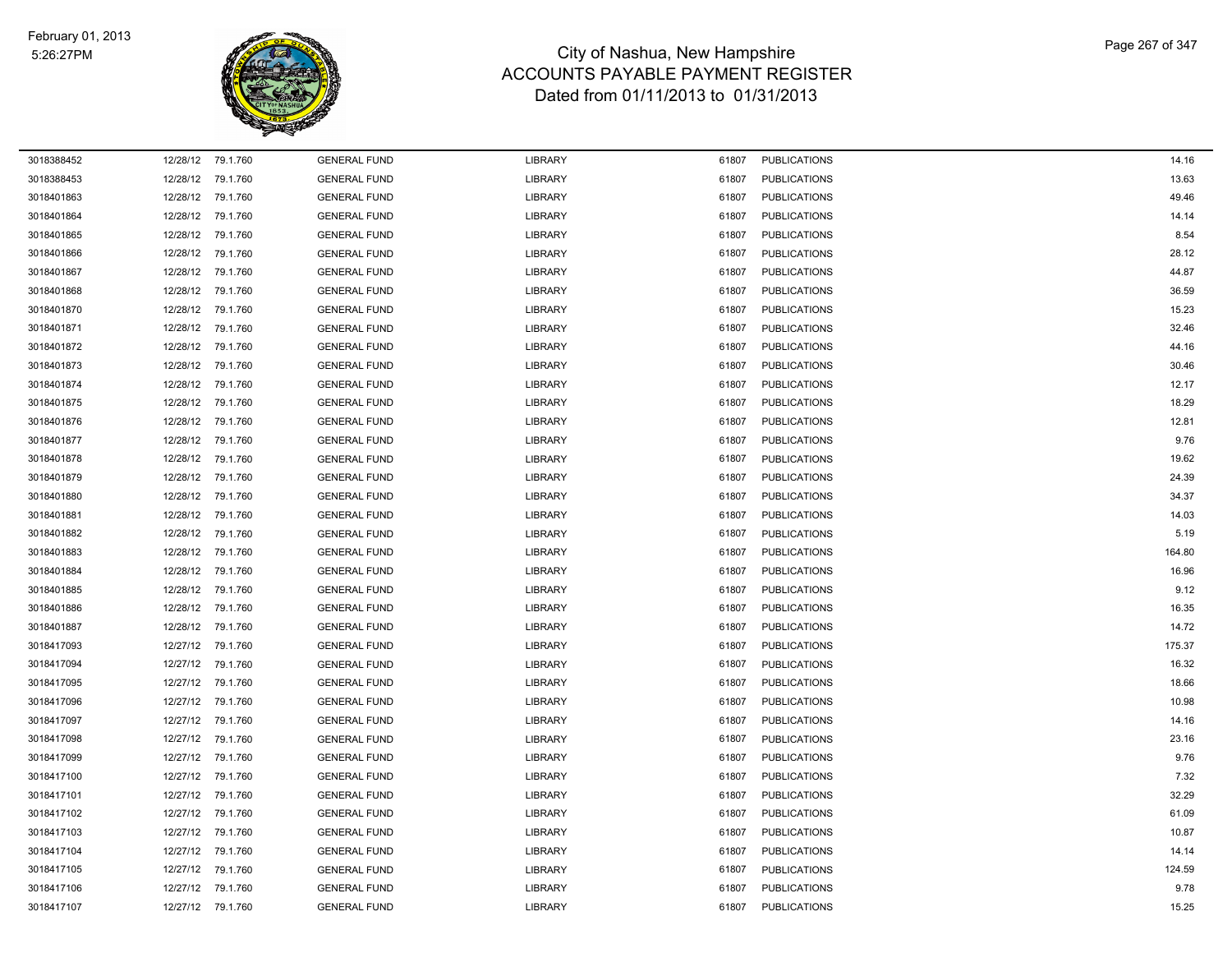

| <b>TOTAL:</b> | 219167   | 12362             |                     | PAYMENT AMOUNT: \$4,250.84 |       |                     | <b>AMOUNT:</b> | \$4,250.84 |
|---------------|----------|-------------------|---------------------|----------------------------|-------|---------------------|----------------|------------|
| 3018429063    | 1/2/13   | 79.1.760          | <b>GENERAL FUND</b> | <b>LIBRARY</b>             | 61807 | <b>PUBLICATIONS</b> |                | 31.59      |
| 3018429062    | 1/2/13   | 79.1.760          | <b>GENERAL FUND</b> | LIBRARY                    | 61807 | <b>PUBLICATIONS</b> |                | 42.67      |
| 3018429061    | 1/2/13   | 79.1.760          | <b>GENERAL FUND</b> | <b>LIBRARY</b>             | 61807 | <b>PUBLICATIONS</b> |                | 14.17      |
| 3018429060    | 1/2/13   | 79.1.760          | <b>GENERAL FUND</b> | LIBRARY                    | 61807 | <b>PUBLICATIONS</b> |                | 14.14      |
| 3018429059    | 1/2/13   | 79.1.760          | <b>GENERAL FUND</b> | <b>LIBRARY</b>             | 61807 | <b>PUBLICATIONS</b> |                | 17.08      |
| 3018429058    | 1/2/13   | 79.1.760          | <b>GENERAL FUND</b> | LIBRARY                    | 61807 | <b>PUBLICATIONS</b> |                | 31.34      |
| 3018429057    | 1/2/13   | 79.1.760          | <b>GENERAL FUND</b> | <b>LIBRARY</b>             | 61807 | <b>PUBLICATIONS</b> |                | 61.73      |
| 3018429056    | 1/2/13   | 79.1.760          | <b>GENERAL FUND</b> | <b>LIBRARY</b>             | 61807 | <b>PUBLICATIONS</b> |                | 14.00      |
| 3018429055    | 1/2/13   | 79.1.760          | <b>GENERAL FUND</b> | <b>LIBRARY</b>             | 61807 | <b>PUBLICATIONS</b> |                | 44.07      |
| 3018429054    | 1/2/13   | 79.1.760          | <b>GENERAL FUND</b> | <b>LIBRARY</b>             | 61807 | <b>PUBLICATIONS</b> |                | 9.12       |
| 3018429053    | 1/2/13   | 79.1.760          | <b>GENERAL FUND</b> | <b>LIBRARY</b>             | 61807 | <b>PUBLICATIONS</b> |                | 15.30      |
| 3018429052    | 1/2/13   | 79.1.760          | <b>GENERAL FUND</b> | <b>LIBRARY</b>             | 61807 | <b>PUBLICATIONS</b> |                | 9.73       |
| 3018429051    | 1/2/13   | 79.1.760          | <b>GENERAL FUND</b> | <b>LIBRARY</b>             | 61807 | <b>PUBLICATIONS</b> |                | 15.24      |
| 3018429050    | 1/2/13   | 79.1.760          | <b>GENERAL FUND</b> | <b>LIBRARY</b>             | 61807 | <b>PUBLICATIONS</b> |                | 36.59      |
| 3018429049    | 1/2/13   | 79.1.760          | <b>GENERAL FUND</b> | <b>LIBRARY</b>             | 61807 | <b>PUBLICATIONS</b> |                | 18.28      |
| 3018429048    | 1/2/13   | 79.1.760          | <b>GENERAL FUND</b> | <b>LIBRARY</b>             | 61807 | <b>PUBLICATIONS</b> |                | 18.28      |
| 3018429047    | 1/2/13   | 79.1.760          | <b>GENERAL FUND</b> | <b>LIBRARY</b>             | 61807 | <b>PUBLICATIONS</b> |                | 14.71      |
| 3018429046    | 1/2/13   | 79.1.760          | <b>GENERAL FUND</b> | <b>LIBRARY</b>             | 61807 | <b>PUBLICATIONS</b> |                | 13.63      |
| 3018429045    | 1/2/13   | 79.1.760          | <b>GENERAL FUND</b> | <b>LIBRARY</b>             | 61807 | <b>PUBLICATIONS</b> |                | 14.69      |
| 3018429044    | 1/2/13   | 79.1.760          | <b>GENERAL FUND</b> | <b>LIBRARY</b>             | 61807 | <b>PUBLICATIONS</b> |                | 14.72      |
| 3018429043    | 1/2/13   | 79.1.760          | <b>GENERAL FUND</b> | <b>LIBRARY</b>             | 61807 | <b>PUBLICATIONS</b> |                | 38.48      |
| 3018426391    | 1/2/13   | 79.1.760          | <b>GENERAL FUND</b> | <b>LIBRARY</b>             | 61807 | <b>PUBLICATIONS</b> |                | 568.72     |
| 3018418844    | 12/27/12 | 79.1.760          | <b>GENERAL FUND</b> | <b>LIBRARY</b>             | 61807 | <b>PUBLICATIONS</b> |                | 9.76       |
| 3018418843    | 12/27/12 | 79.1.760          | <b>GENERAL FUND</b> | <b>LIBRARY</b>             | 61807 | <b>PUBLICATIONS</b> |                | 90.73      |
| 3018418842    | 12/27/12 | 79.1.760          | <b>GENERAL FUND</b> | <b>LIBRARY</b>             | 61807 | <b>PUBLICATIONS</b> |                | 14.72      |
| 3018418841    |          | 12/27/12 79.1.760 | <b>GENERAL FUND</b> | <b>LIBRARY</b>             | 61807 | <b>PUBLICATIONS</b> |                | 14.17      |
| 3018418840    | 12/27/12 | 79.1.760          | <b>GENERAL FUND</b> | <b>LIBRARY</b>             | 61807 | <b>PUBLICATIONS</b> |                | 14.14      |
| 3018418839    | 12/27/12 | 79.1.760          | <b>GENERAL FUND</b> | <b>LIBRARY</b>             | 61807 | <b>PUBLICATIONS</b> |                | 13.63      |
| 3018418838    |          | 12/27/12 79.1.760 | <b>GENERAL FUND</b> | <b>LIBRARY</b>             | 61807 | <b>PUBLICATIONS</b> |                | 9.73       |
| 3018418837    | 12/27/12 | 79.1.760          | <b>GENERAL FUND</b> | <b>LIBRARY</b>             | 61807 | <b>PUBLICATIONS</b> |                | 27.76      |
| 3018418836    | 12/27/12 | 79.1.760          | <b>GENERAL FUND</b> | <b>LIBRARY</b>             | 61807 | <b>PUBLICATIONS</b> |                | 27.79      |
| 3018418835    | 12/27/12 | 79.1.760          | <b>GENERAL FUND</b> | <b>LIBRARY</b>             | 61807 | <b>PUBLICATIONS</b> |                | 23.96      |
| 3018417110    | 12/27/12 | 79.1.760          | <b>GENERAL FUND</b> | LIBRARY                    | 61807 | <b>PUBLICATIONS</b> |                | 10.20      |
| 3018417109    | 12/27/12 | 79.1.760          | <b>GENERAL FUND</b> | <b>LIBRARY</b>             | 61807 | <b>PUBLICATIONS</b> |                | 16.35      |
| 3018417108    |          | 12/27/12 79.1.760 | <b>GENERAL FUND</b> | <b>LIBRARY</b>             | 61807 | <b>PUBLICATIONS</b> |                | 23.13      |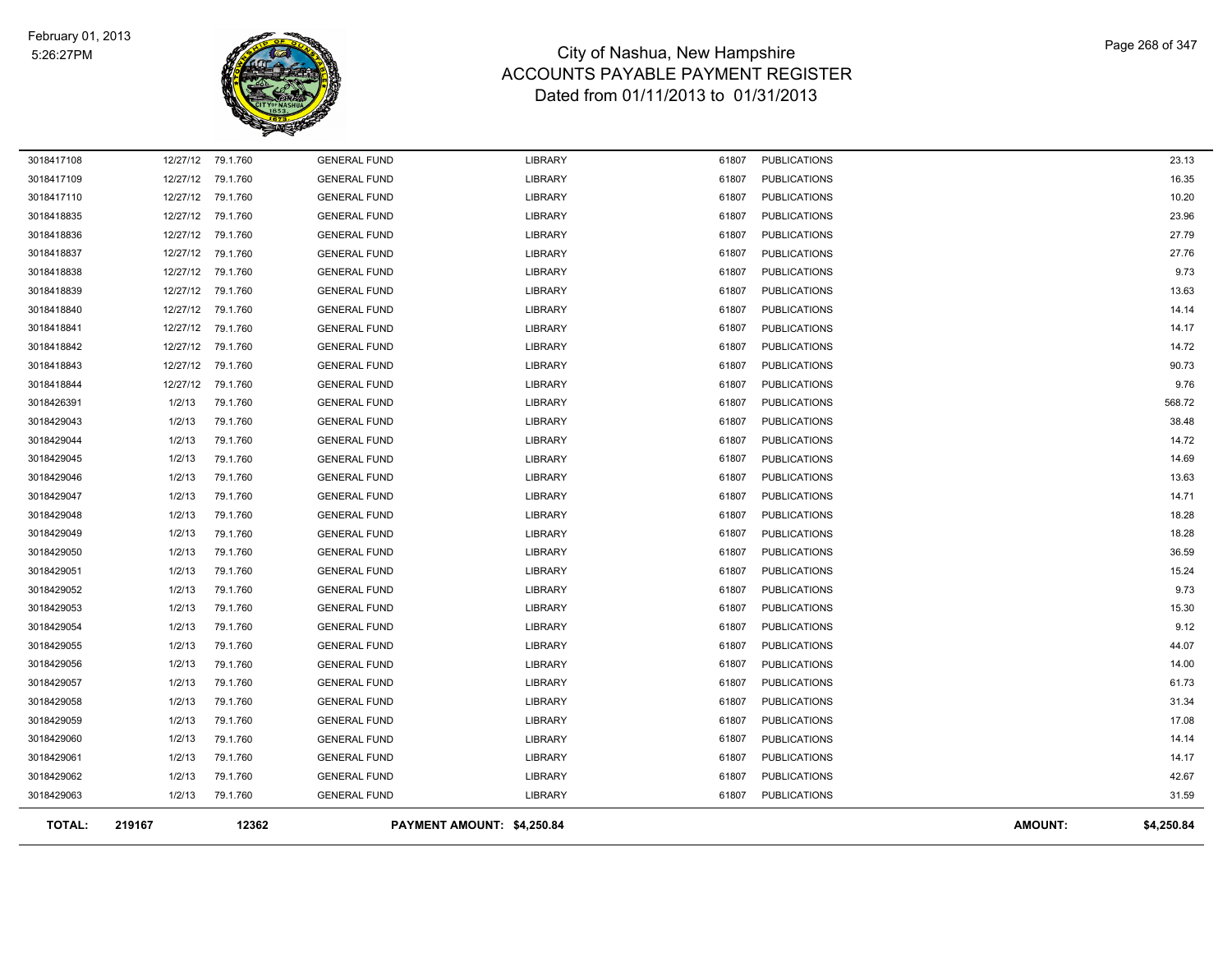

| <b>Payment Type</b>        |        |             | <b>Payment Number</b>  | <b>Payment Date</b>               | Vendor#                        | <b>Vendor Name</b>                           |             |                                 |                |          |
|----------------------------|--------|-------------|------------------------|-----------------------------------|--------------------------------|----------------------------------------------|-------------|---------------------------------|----------------|----------|
| <b>SYS</b>                 |        | 219168      |                        | 01/31/2013                        | 12379                          | <b>BATTERIES PLUS</b>                        |             |                                 |                |          |
| Invoice #                  |        | <b>Date</b> | <b>Accounting Unit</b> | <b>Fund Description</b>           |                                | <b>Dept Description</b>                      | <u>Acct</u> | <b>Account Description</b>      |                | Dist Amt |
| 400-232227                 |        | 12/31/12    | 52.1.620               | <b>GENERAL FUND</b>               |                                | <b>FIRE</b>                                  | 61699       | <b>EQUIPMENT MAINT SUPPLIES</b> |                | 52.74    |
| <b>TOTAL:</b>              | 219168 |             | 12379                  |                                   | <b>PAYMENT AMOUNT: \$52.74</b> |                                              |             |                                 | <b>AMOUNT:</b> | \$52.74  |
| <b>Payment Type</b>        |        |             | <b>Payment Number</b>  | <b>Payment Date</b>               | Vendor#                        | <b>Vendor Name</b>                           |             |                                 |                |          |
| SYS                        |        | 219169      |                        | 01/31/2013                        | 12391                          | <b>BELLETETES INC</b>                        |             |                                 |                |          |
| Invoice #                  |        | <u>Date</u> | <b>Accounting Unit</b> | <b>Fund Description</b>           |                                | <b>Dept Description</b>                      | Acct        | <b>Account Description</b>      |                | Dist Amt |
| 4612552                    |        | 12/4/12     | 50.1.500               | <b>GENERAL FUND</b>               |                                | POLICE                                       | 61799       | VEHICLE PARTS & SUPPLIES        |                | 94.31    |
| 4615377                    |        | 12/20/12    | 61.1.670               | <b>GENERAL FUND</b>               |                                | <b>STREETS</b>                               | 61299       | MISCELLANEOUS SUPPLIES          |                | 17.08    |
| 4619384                    |        | 1/18/13     | 61.1.670               | <b>GENERAL FUND</b>               |                                | <b>STREETS</b>                               | 61299       | MISCELLANEOUS SUPPLIES          |                | 8.26     |
| <b>TOTAL:</b>              | 219169 |             | 12391                  |                                   | PAYMENT AMOUNT: \$119.65       |                                              |             |                                 | <b>AMOUNT:</b> | \$119.65 |
|                            |        |             |                        |                                   |                                |                                              |             |                                 |                |          |
| <b>Payment Type</b><br>SYS |        | 219170      | <b>Payment Number</b>  | <b>Payment Date</b><br>01/31/2013 | Vendor#<br>15827               | <b>Vendor Name</b><br><b>LYDIA E BELTRAN</b> |             |                                 |                |          |
| Invoice #                  |        | <b>Date</b> | <b>Accounting Unit</b> | <b>Fund Description</b>           |                                | <b>Dept Description</b>                      | Acct        | <b>Account Description</b>      |                | Dist Amt |
| STORM: 01/16/2013-2        |        | 1/16/13     | 61.1.685               | <b>GENERAL FUND</b>               |                                | <b>STREETS</b>                               | 54207       | SNOW PLOWING SERVICES           |                | 402.50   |
| STORM: 01/28/2013          |        | 1/28/13     | 61.1.685               | <b>GENERAL FUND</b>               |                                | <b>STREETS</b>                               | 54207       | SNOW PLOWING SERVICES           |                | 357.50   |
| <b>TOTAL:</b>              | 219170 |             | 15827                  |                                   | PAYMENT AMOUNT: \$760.00       |                                              |             |                                 | <b>AMOUNT:</b> | \$760.00 |
| <b>Payment Type</b>        |        |             | <b>Payment Number</b>  | <b>Payment Date</b>               | Vendor#                        | <b>Vendor Name</b>                           |             |                                 |                |          |
| <b>SYS</b>                 |        | 219171      |                        | 01/31/2013                        | 12395                          | <b>BENS UNIFORMS</b>                         |             |                                 |                |          |
| Invoice #                  |        | <b>Date</b> | <b>Accounting Unit</b> | <b>Fund Description</b>           |                                | <b>Dept Description</b>                      | <b>Acct</b> | <b>Account Description</b>      |                | Dist Amt |
| 42065                      |        | 12/28/12    | 50.1.500               | <b>GENERAL FUND</b>               |                                | POLICE                                       | 61107       | <b>CLOTHING &amp; UNIFORMS</b>  |                | 222.00   |
| 42067                      |        | 12/28/12    | 50.1.500               | <b>GENERAL FUND</b>               |                                | POLICE                                       | 61107       | <b>CLOTHING &amp; UNIFORMS</b>  |                | 164.00   |
| 42076                      |        | 12/28/12    | 50.1.500               | <b>GENERAL FUND</b>               |                                | POLICE                                       | 61107       | <b>CLOTHING &amp; UNIFORMS</b>  |                | 20.00    |
| 42102                      |        | 1/2/13      | 50.1.500               | <b>GENERAL FUND</b>               |                                | POLICE                                       | 61107       | <b>CLOTHING &amp; UNIFORMS</b>  |                | 518.00   |
| 42103                      |        | 1/2/13      | 50.1.500               | <b>GENERAL FUND</b>               |                                | POLICE                                       | 61110       | PROTECTIVE CLOTHING             |                | 1,651.00 |
| 42106                      |        | 1/2/13      | 50.1.500               | <b>GENERAL FUND</b>               |                                | POLICE                                       | 61107       | <b>CLOTHING &amp; UNIFORMS</b>  |                | 20.00    |
| 42109                      |        | 1/3/13      | 50.1.500               | <b>GENERAL FUND</b>               |                                | POLICE                                       | 61107       | <b>CLOTHING &amp; UNIFORMS</b>  |                | 8.00     |
| 42112                      |        | 1/3/13      | 50.1.500               | <b>GENERAL FUND</b>               |                                | POLICE                                       | 61107       | <b>CLOTHING &amp; UNIFORMS</b>  |                | 218.00   |
| 42113                      |        | 1/3/13      | 50.1.500               | <b>GENERAL FUND</b>               |                                | POLICE                                       | 61107       | <b>CLOTHING &amp; UNIFORMS</b>  |                | 42.99    |
| 42114                      |        | 1/2/13      | 50.1.500               | <b>GENERAL FUND</b>               |                                | POLICE                                       | 61110       | PROTECTIVE CLOTHING             |                | 1,803.00 |
| 42115                      |        | 1/3/13      | 50.1.500               | <b>GENERAL FUND</b>               |                                | POLICE                                       | 61107       | <b>CLOTHING &amp; UNIFORMS</b>  |                | 118.00   |
| 42116                      |        | 1/3/13      | 50.1.500               | <b>GENERAL FUND</b>               |                                | <b>POLICE</b>                                | 61107       | <b>CLOTHING &amp; UNIFORMS</b>  |                | 155.00   |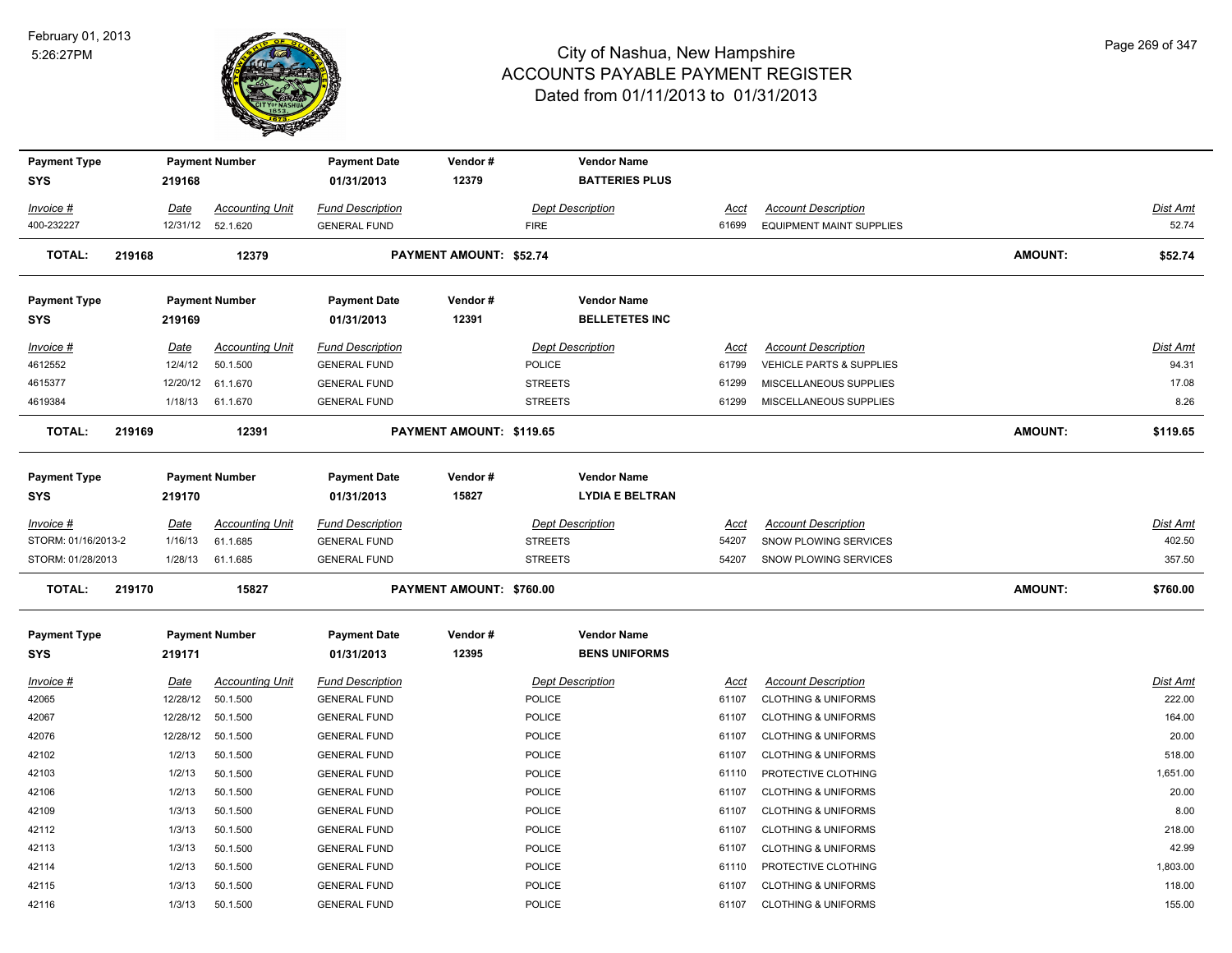

| Invoice #                         | Date            | Accounting Unit                    | <b>Fund Description</b>                        |                            | <b>Dept Description</b>                 |                                                      | Acct                 | <b>Account Description</b>                           |                            | Dist Amt          |
|-----------------------------------|-----------------|------------------------------------|------------------------------------------------|----------------------------|-----------------------------------------|------------------------------------------------------|----------------------|------------------------------------------------------|----------------------------|-------------------|
| <b>Payment Type</b><br><b>SYS</b> | 219175          | <b>Payment Number</b>              | <b>Payment Date</b><br>01/31/2013              | Vendor#<br>12438           |                                         | <b>Vendor Name</b><br><b>ROY E BRIAND</b>            |                      |                                                      |                            |                   |
| <b>TOTAL:</b>                     | 219174          | 14032                              |                                                | PAYMENT AMOUNT: \$372.50   |                                         |                                                      |                      |                                                      | <b>AMOUNT:</b>             | \$372.50          |
| E20967                            | 1/3/13          | 61.1.700                           | <b>GENERAL FUND</b>                            |                            | <b>STREETS</b>                          |                                                      | 54600                | VEHICLE REPAIRS & MAINTENANCE                        |                            | 372.50            |
| Invoice #                         | <b>Date</b>     | <b>Accounting Unit</b>             | <b>Fund Description</b>                        |                            | <b>Dept Description</b>                 |                                                      | <u>Acct</u>          | <b>Account Description</b>                           |                            | <b>Dist Amt</b>   |
| <b>Payment Type</b><br><b>SYS</b> | 219174          | <b>Payment Number</b>              | <b>Payment Date</b><br>01/31/2013              | Vendor#<br>14032           |                                         | <b>Vendor Name</b><br><b>BOBCAT OF NEW HAMPSHIRE</b> |                      |                                                      |                            |                   |
| <b>TOTAL:</b>                     | 219173          | 13990                              |                                                | PAYMENT AMOUNT: \$16.44    |                                         |                                                      |                      |                                                      | <b>AMOUNT:</b>             | \$16.44           |
| 193853CR                          | 11/8/12         | 66.1.500                           | <b>GENERAL FUND</b>                            |                            | PARKING LOTS                            |                                                      | 61299                | MISCELLANEOUS SUPPLIES                               |                            | $-6.74$           |
| 190529                            | 1/25/13         | 66.1.500                           | <b>GENERAL FUND</b>                            |                            | PARKING LOTS                            |                                                      | 61299                | MISCELLANEOUS SUPPLIES                               |                            | 4.31              |
| $Invoice$ #<br>190528             | Date<br>1/25/13 | <b>Accounting Unit</b><br>66.1.500 | <b>Fund Description</b><br><b>GENERAL FUND</b> |                            | <b>Dept Description</b><br>PARKING LOTS |                                                      | <u>Acct</u><br>61299 | <b>Account Description</b><br>MISCELLANEOUS SUPPLIES |                            | Dist Amt<br>18.87 |
| <b>SYS</b>                        | 219173          |                                    | 01/31/2013                                     | 13990                      |                                         | <b>AUBUCHON HARDWARE</b>                             |                      |                                                      | <b>BLUE TARP FINANCIAL</b> |                   |
| <b>Payment Type</b>               |                 | <b>Payment Number</b>              | <b>Payment Date</b>                            | Vendor#                    |                                         | <b>Vendor Name</b>                                   |                      |                                                      | Payee Name                 |                   |
| <b>TOTAL:</b>                     | 219172          | 15768                              |                                                | PAYMENT AMOUNT: \$454.25   |                                         |                                                      |                      |                                                      | <b>AMOUNT:</b>             | \$454.25          |
| STORM: 01/16/2013-2               | 1/16/13         | 61.1.685                           | <b>GENERAL FUND</b>                            |                            | <b>STREETS</b>                          |                                                      | 54207                | SNOW PLOWING SERVICES                                |                            | 454.25            |
| $Invoice$ #                       | Date            | <b>Accounting Unit</b>             | <b>Fund Description</b>                        |                            | <b>Dept Description</b>                 |                                                      | Acct                 | <b>Account Description</b>                           |                            | <b>Dist Amt</b>   |
| <b>Payment Type</b><br><b>SYS</b> | 219172          | <b>Payment Number</b>              | <b>Payment Date</b><br>01/31/2013              | Vendor#<br>15768           |                                         | <b>Vendor Name</b><br>BENTLEY MANAGEMENT GROUP INC   |                      |                                                      |                            |                   |
| <b>TOTAL:</b>                     | 219171          | 12395                              |                                                | PAYMENT AMOUNT: \$8,494.97 |                                         |                                                      |                      |                                                      | <b>AMOUNT:</b>             | \$8,494.97        |
| 42121                             | 1/3/13          | 50.1.500                           | <b>GENERAL FUND</b>                            |                            | POLICE                                  |                                                      | 61107                | <b>CLOTHING &amp; UNIFORMS</b>                       |                            | 33.98             |
| 42118                             | 1/3/13          | 50.1.500                           | <b>GENERAL FUND</b>                            |                            | POLICE                                  |                                                      | 61110                | PROTECTIVE CLOTHING                                  |                            | 1,718.00          |
| 42117                             | 1/3/13          | 50.1.500                           | <b>GENERAL FUND</b>                            |                            | POLICE                                  |                                                      | 61110                | PROTECTIVE CLOTHING                                  |                            | 1,803.00          |
|                                   |                 |                                    |                                                |                            |                                         |                                                      |                      |                                                      |                            |                   |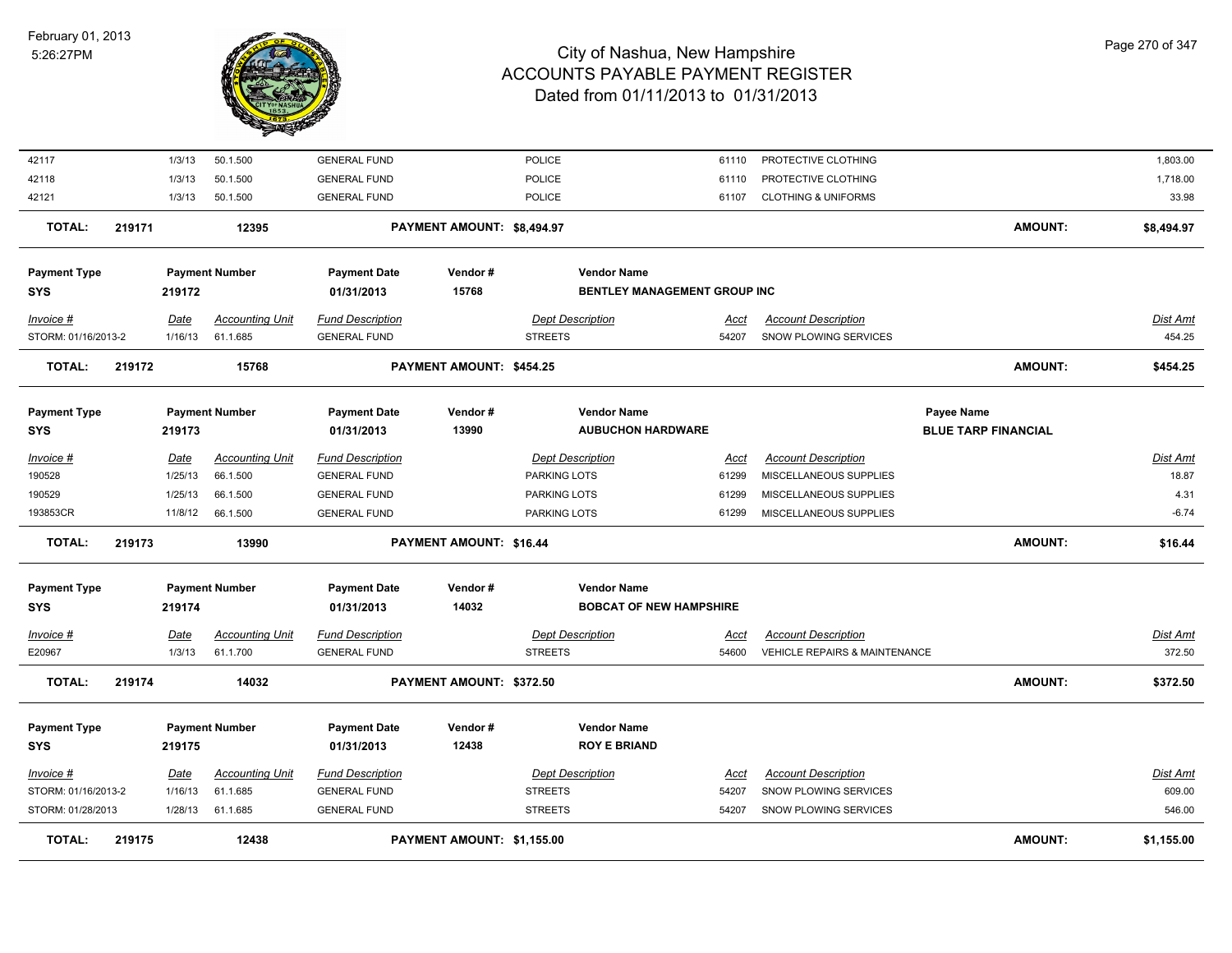

|                     |        |                |                                    |                                                |                             | <b>Vendor Name</b>                     |               |                                                    |                                |                    |
|---------------------|--------|----------------|------------------------------------|------------------------------------------------|-----------------------------|----------------------------------------|---------------|----------------------------------------------------|--------------------------------|--------------------|
| <b>Payment Type</b> |        |                | <b>Payment Number</b>              | <b>Payment Date</b>                            | Vendor#                     |                                        |               |                                                    |                                |                    |
| <b>SYS</b>          |        | 219176         |                                    | 01/31/2013                                     | 14057                       | <b>BROX INDUSTRIES INC</b>             |               |                                                    |                                |                    |
| Invoice #           |        | <b>Date</b>    | <b>Accounting Unit</b>             | <b>Fund Description</b>                        |                             | <b>Dept Description</b>                | Acct          | <b>Account Description</b>                         |                                | Dist Amt           |
| RET REL C80582      |        | 1/16/13        | <b>BS1000</b>                      | <b>GENERAL FUND</b>                            |                             | <b>GENERAL FUND</b>                    | 20800         | <b>RETAINAGE PAYABLE</b>                           |                                | 28,080.17          |
| RET REL C80582      |        | 1/16/13        | <b>BS1000</b>                      | <b>GENERAL FUND</b>                            |                             | <b>GENERAL FUND</b>                    | 20850         | RETAINAGE INTEREST PAYABLE                         |                                | 62.94              |
|                     |        |                |                                    |                                                |                             |                                        |               |                                                    |                                |                    |
| <b>TOTAL:</b>       | 219176 |                | 14057                              |                                                | PAYMENT AMOUNT: \$28,143.11 |                                        |               |                                                    | <b>AMOUNT:</b>                 | \$28,143.11        |
| <b>Payment Type</b> |        |                | <b>Payment Number</b>              | <b>Payment Date</b>                            | Vendor#                     | <b>Vendor Name</b>                     |               |                                                    |                                |                    |
| <b>SYS</b>          |        | 219177         |                                    | 01/31/2013                                     | 12458                       | <b>PATRICK T CADY</b>                  |               |                                                    |                                |                    |
| Invoice #           |        | <u>Date</u>    | <b>Accounting Unit</b>             | <b>Fund Description</b>                        |                             | <b>Dept Description</b>                | <u>Acct</u>   | <b>Account Description</b>                         |                                | <b>Dist Amt</b>    |
| STORM: 01/16/2013-2 |        | 1/16/13        | 61.1.685                           | <b>GENERAL FUND</b>                            |                             | <b>STREETS</b>                         | 54207         | SNOW PLOWING SERVICES                              |                                | 681.50             |
| STORM: 01/28/2013   |        | 1/28/13        | 61.1.685                           | <b>GENERAL FUND</b>                            |                             | <b>STREETS</b>                         | 54207         | SNOW PLOWING SERVICES                              |                                | 587.50             |
| <b>TOTAL:</b>       | 219177 |                | 12458                              |                                                | PAYMENT AMOUNT: \$1,269.00  |                                        |               |                                                    | <b>AMOUNT:</b>                 | \$1,269.00         |
| <b>Payment Type</b> |        |                | <b>Payment Number</b>              | <b>Payment Date</b>                            | Vendor#                     | <b>Vendor Name</b>                     |               |                                                    |                                |                    |
| <b>SYS</b>          |        | 219178         |                                    | 01/31/2013                                     | 12470                       | <b>CAREER CONNECTIONS</b>              |               |                                                    |                                |                    |
| Invoice #           |        | <b>Date</b>    | <b>Accounting Unit</b>             | <b>Fund Description</b>                        |                             | <b>Dept Description</b>                | Acct          | <b>Account Description</b>                         | <b>Activity</b>                | Dist Amt           |
| 36345               |        | 1/15/13        | 22.5010                            | CAP PROJECTS-INFO<br><b>TECHNOLOGY</b>         |                             | CAPITAL PROJECTS-INFO TECH             | 81342         | <b>COMPUTER SOFTWARE &amp;</b><br><b>HARDWARE</b>  | 1010.22.01.30                  | 841.60             |
| <b>TOTAL:</b>       | 219178 |                | 12470                              |                                                | PAYMENT AMOUNT: \$841.60    |                                        |               |                                                    | <b>AMOUNT:</b>                 | \$841.60           |
| <b>Payment Type</b> |        |                | <b>Payment Number</b>              | <b>Payment Date</b>                            | Vendor#                     | <b>Vendor Name</b>                     |               |                                                    |                                |                    |
| <b>SYS</b>          |        | 219179         |                                    | 01/31/2013                                     | 12476                       | <b>CARPARTS OF NASHUA</b>              |               |                                                    |                                |                    |
| Invoice #           |        | Date           | <b>Accounting Unit</b>             | <b>Fund Description</b>                        |                             | <b>Dept Description</b>                | Acct          | <b>Account Description</b>                         |                                | Dist Amt           |
| D560986             |        | 10/3/12        | 61.1.700                           | <b>GENERAL FUND</b>                            |                             | <b>STREETS</b>                         | 61799         | VEHICLE PARTS & SUPPLIES                           |                                | 6.52               |
| D574581             |        | 1/11/13        | 50.4020                            | POLICE DRUG ENFORCEMENT<br><b>FUND</b>         |                             | POLICE DRUG ENFORCEMENT<br><b>FUND</b> | 61799         | VEHICLE PARTS & SUPPLIES                           |                                | 4.09               |
| D575025             |        | 1/15/13        | 50.1.500                           | <b>GENERAL FUND</b>                            |                             | POLICE                                 | 61799         | VEHICLE PARTS & SUPPLIES                           |                                | 81.29              |
| D575365             |        | 1/17/13        | 50.1.500                           | <b>GENERAL FUND</b>                            |                             | POLICE                                 | 61799         | <b>VEHICLE PARTS &amp; SUPPLIES</b>                |                                | 68.91              |
| D575783             |        | 1/21/13        | 50.1.500                           | <b>GENERAL FUND</b>                            |                             | <b>POLICE</b>                          | 61799         | <b>VEHICLE PARTS &amp; SUPPLIES</b>                |                                | 12.88              |
| <b>TOTAL:</b>       | 219179 |                | 12476                              |                                                | PAYMENT AMOUNT: \$173.69    |                                        |               |                                                    | <b>AMOUNT:</b>                 | \$173.69           |
| <b>Payment Type</b> |        |                | <b>Payment Number</b>              | <b>Payment Date</b>                            | Vendor#                     | <b>Vendor Name</b>                     |               |                                                    | Payee Name                     |                    |
| <b>SYS</b>          |        | 219180         |                                    | 01/31/2013                                     | 14241                       | <b>GALE GROUP INC</b>                  |               |                                                    | <b>CENGAGE LEARNING / GALE</b> |                    |
|                     |        |                |                                    |                                                |                             |                                        |               |                                                    |                                |                    |
| Invoice #           |        | Date<br>1/1/13 | <b>Accounting Unit</b><br>79.1.770 | <b>Fund Description</b><br><b>GENERAL FUND</b> |                             | <b>Dept Description</b><br>LIBRARY     | Acct<br>61830 | <b>Account Description</b><br><b>SUBSCRIPTIONS</b> |                                | Dist Amt<br>300.00 |
| 98165143            |        |                |                                    |                                                |                             |                                        |               |                                                    |                                |                    |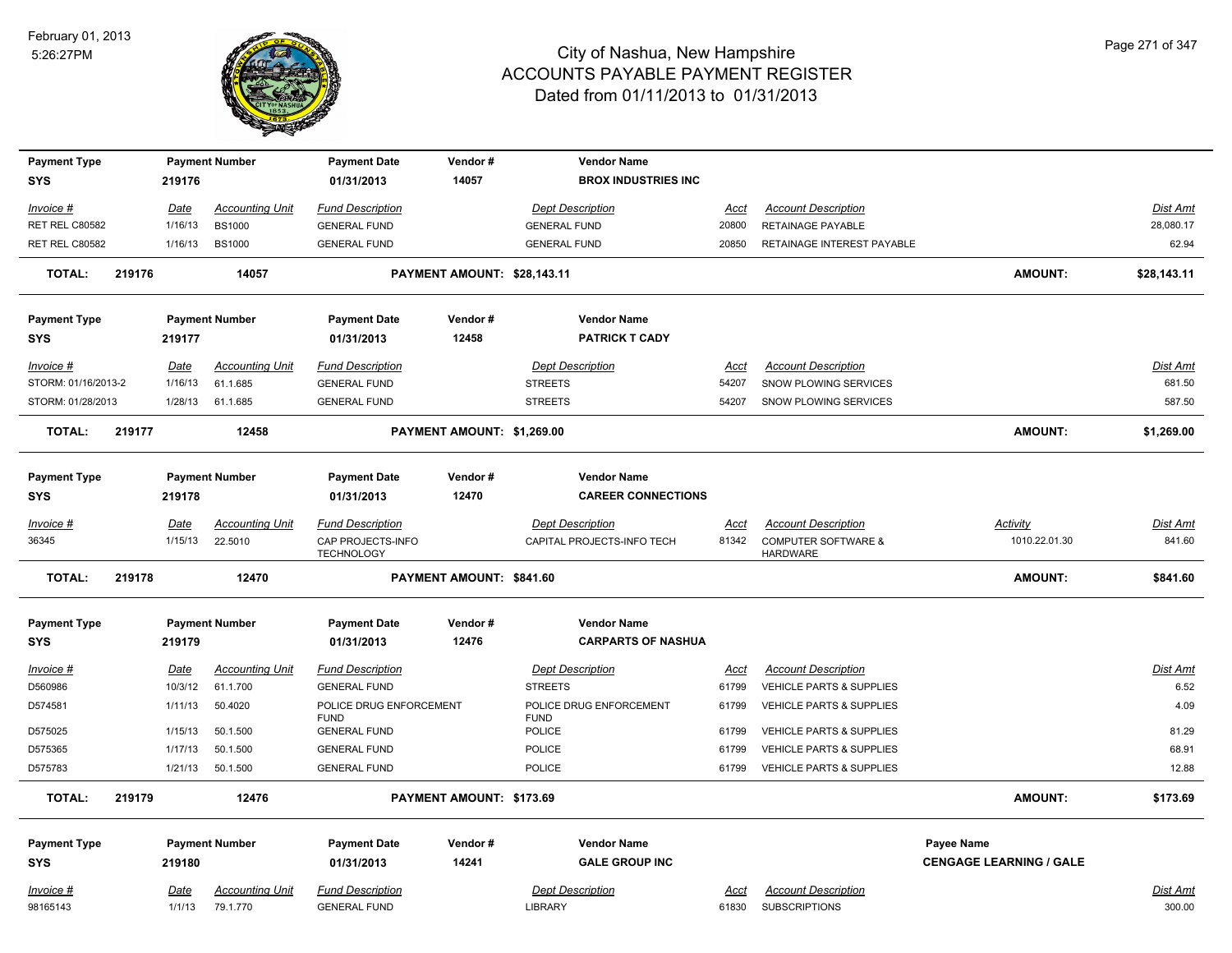

| <b>TOTAL:</b>              | 219180 |                       | 14241                                 |                                                   | PAYMENT AMOUNT: \$300.00 |                                                        |                      |                                                             | <b>AMOUNT:</b>  | \$300.00                 |
|----------------------------|--------|-----------------------|---------------------------------------|---------------------------------------------------|--------------------------|--------------------------------------------------------|----------------------|-------------------------------------------------------------|-----------------|--------------------------|
| <b>Payment Type</b><br>SYS |        | 219181                | <b>Payment Number</b>                 | <b>Payment Date</b><br>01/31/2013                 | Vendor#<br>12493         | <b>Vendor Name</b><br><b>CENTRAL PAPER PRODUCTS CO</b> |                      |                                                             |                 |                          |
| Invoice #<br>1226174       |        | <u>Date</u><br>1/7/13 | <b>Accounting Unit</b><br>50.1.500    | <b>Fund Description</b><br><b>GENERAL FUND</b>    |                          | <b>Dept Description</b><br><b>POLICE</b>               | Acct<br>61428        | <b>Account Description</b><br>JANITORIAL SUPPLIES           | Activity        | <b>Dist Amt</b><br>68.99 |
| 1226758                    |        | 1/9/13                | 86.3120                               | <b>TRANSIT GRANTS</b>                             |                          | <b>TRANSPORTATION</b>                                  | 61299                | MISCELLANEOUS SUPPLIES                                      | 86.800.13.40.01 | 230.37                   |
| 1226762                    |        | 1/9/13                | 66.1.500                              | <b>GENERAL FUND</b>                               |                          | PARKING LOTS                                           | 54280                | <b>BUILDING/GROUNDS MAINTENANCE</b>                         |                 | 135.10                   |
| <b>TOTAL:</b>              | 219181 |                       | 12493                                 |                                                   | PAYMENT AMOUNT: \$434.46 |                                                        |                      |                                                             | <b>AMOUNT:</b>  | \$434.46                 |
| <b>Payment Type</b><br>SYS |        | 219182                | <b>Payment Number</b>                 | <b>Payment Date</b><br>01/31/2013                 | Vendor#<br>13483         | <b>Vendor Name</b><br><b>ROBERT W CHAMPAGNE</b>        |                      |                                                             |                 |                          |
| Invoice #                  |        | Date                  | <b>Accounting Unit</b>                | <b>Fund Description</b>                           |                          | <b>Dept Description</b>                                | Acct                 | <b>Account Description</b>                                  |                 | <b>Dist Amt</b>          |
| STORM: 01/16/2013-2        |        | 1/16/13               | 61.1.685                              | <b>GENERAL FUND</b>                               |                          | <b>STREETS</b>                                         | 54207                | SNOW PLOWING SERVICES                                       |                 | 402.50                   |
| STORM: 01/28/2013          |        | 1/28/13               | 61.1.685                              | <b>GENERAL FUND</b>                               |                          | <b>STREETS</b>                                         | 54207                | SNOW PLOWING SERVICES                                       |                 | 343.75                   |
| <b>TOTAL:</b>              | 219182 |                       | 13483                                 |                                                   | PAYMENT AMOUNT: \$746.25 |                                                        |                      |                                                             | <b>AMOUNT:</b>  | \$746.25                 |
| <b>Payment Type</b>        |        |                       | <b>Payment Number</b>                 | <b>Payment Date</b>                               | Vendor#                  | <b>Vendor Name</b>                                     |                      |                                                             |                 |                          |
| SYS                        |        | 219183                |                                       | 01/31/2013                                        | 12504                    | <b>CHEMSERVE ENVIRONMENTAL ANALYS</b>                  |                      |                                                             |                 |                          |
| $Invoice$ #<br>49450       |        | Date<br>12/31/12      | <b>Accounting Unit</b><br>69.6200.670 | <b>Fund Description</b><br><b>WASTEWATER FUND</b> |                          | <b>Dept Description</b><br><b>WASTEWATER</b>           | <u>Acct</u><br>53107 | <b>Account Description</b><br>ARCHITECT/ENGINEERING         |                 | Dist Amt<br>82.68        |
| 49451                      |        | 12/28/12              | 69.6200.670                           | <b>WASTEWATER FUND</b>                            |                          | WASTEWATER                                             | 53107                | <b>SERVICES</b><br>ARCHITECT/ENGINEERING<br><b>SERVICES</b> |                 | 173.87                   |
| 49452                      |        | 12/28/12              | 69.6200.670                           | <b>WASTEWATER FUND</b>                            |                          | <b>WASTEWATER</b>                                      | 53107                | ARCHITECT/ENGINEERING<br><b>SERVICES</b>                    |                 | 87.71                    |
| 49513                      |        | 1/2/13                | 69.6200.670                           | <b>WASTEWATER FUND</b>                            |                          | WASTEWATER                                             | 53107                | ARCHITECT/ENGINEERING<br><b>SERVICES</b>                    |                 | 87.71                    |
| <b>TOTAL:</b>              | 219183 |                       | 12504                                 |                                                   | PAYMENT AMOUNT: \$431.97 |                                                        |                      |                                                             | <b>AMOUNT:</b>  | \$431.97                 |
| <b>Payment Type</b><br>SYS |        | 219184                | <b>Payment Number</b>                 | <b>Payment Date</b><br>01/31/2013                 | Vendor#<br>14101         | <b>Vendor Name</b><br><b>CHILD ADVOCACY CENTER</b>     |                      |                                                             |                 |                          |
| Invoice #                  |        | Date                  | <b>Accounting Unit</b>                | <b>Fund Description</b>                           |                          | <b>Dept Description</b>                                | <u>Acct</u>          | <b>Account Description</b>                                  |                 | Dist Amt                 |
| 1048                       |        |                       | 12/31/12 50.4025                      | DOJ DRUG FORFEITURE FUNDS                         |                          | DOJ DRUG FORFEITURE FUNDS                              | 56315                | CHILD ADVOCACY CENTER                                       |                 | 833.00                   |
| <b>TOTAL:</b>              | 219184 |                       | 14101                                 |                                                   | PAYMENT AMOUNT: \$833.00 |                                                        |                      |                                                             | <b>AMOUNT:</b>  | \$833.00                 |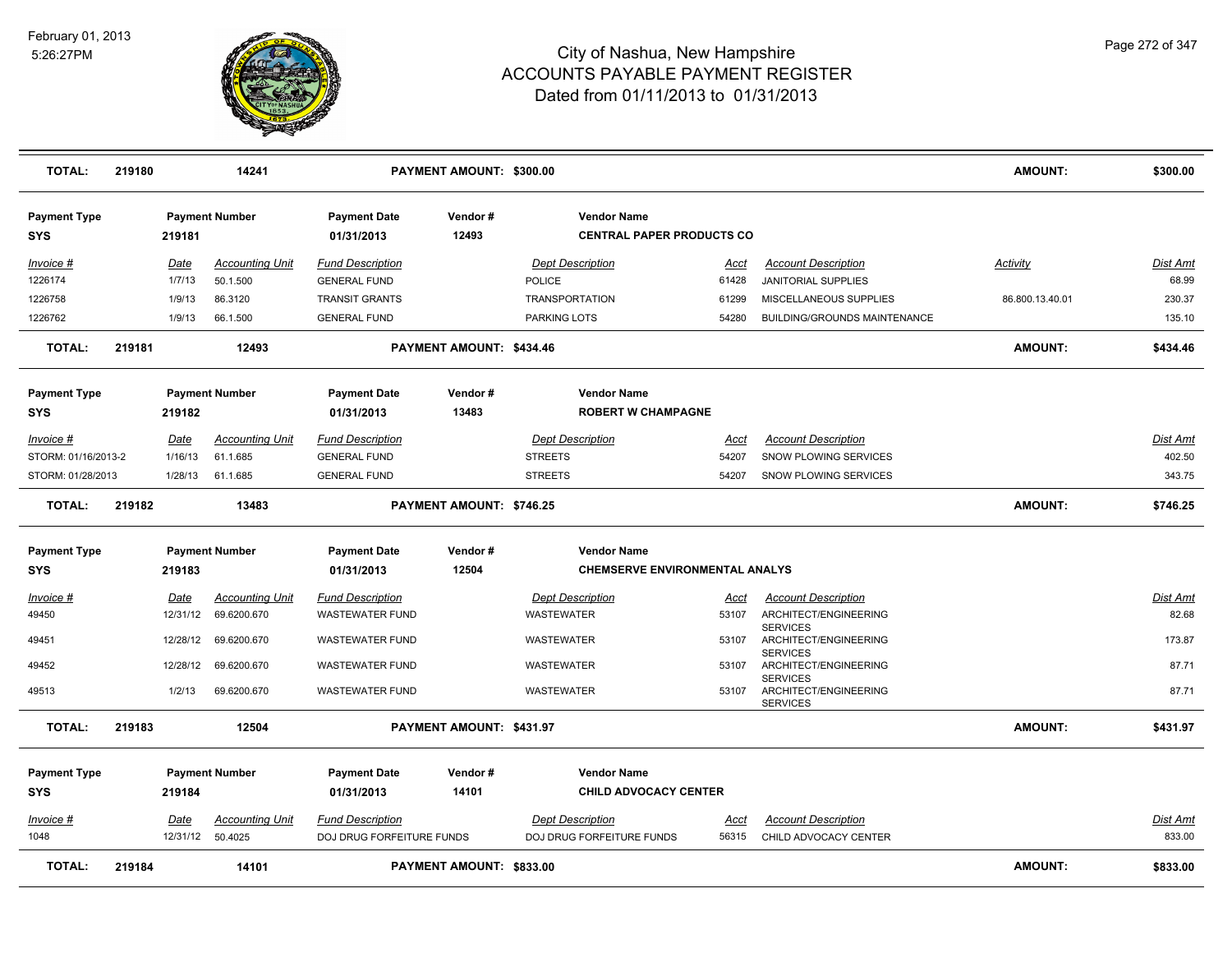

| <b>Payment Type</b> |        |         | <b>Payment Number</b>  | <b>Payment Date</b>     | Vendor#                    |                | <b>Vendor Name</b>                  |             |                                     |                |                 |
|---------------------|--------|---------|------------------------|-------------------------|----------------------------|----------------|-------------------------------------|-------------|-------------------------------------|----------------|-----------------|
| <b>SYS</b>          |        | 219185  |                        | 01/31/2013              | 12540                      |                | <b>COMPUTER HUT dba IT INSIDERS</b> |             |                                     |                |                 |
| Invoice #           |        | Date    | <b>Accounting Unit</b> | <b>Fund Description</b> |                            |                | <b>Dept Description</b>             | Acct        | <b>Account Description</b>          |                | Dist Amt        |
| 84184               |        | 1/8/13  | 26.1.585               | <b>GENERAL FUND</b>     |                            |                | <b>FINANCIAL SERVICES</b>           | 61100       | OFFICE SUPPLIES                     |                | 214.80          |
| <b>TOTAL:</b>       | 219185 |         | 12540                  |                         | PAYMENT AMOUNT: \$214.80   |                |                                     |             |                                     | <b>AMOUNT:</b> | \$214.80        |
| <b>Payment Type</b> |        |         | <b>Payment Number</b>  | <b>Payment Date</b>     | Vendor#                    |                | <b>Vendor Name</b>                  |             |                                     |                |                 |
| <b>SYS</b>          |        | 219186  |                        | 01/31/2013              | 15182                      |                | <b>CRABTREE PUBLISHING CO</b>       |             |                                     |                |                 |
| Invoice #           |        | Date    | <b>Accounting Unit</b> | <b>Fund Description</b> |                            |                | <b>Dept Description</b>             | Acct        | <b>Account Description</b>          |                | <b>Dist Amt</b> |
| IN436990            |        |         | 12/31/12 79.1.760      | <b>GENERAL FUND</b>     |                            | LIBRARY        |                                     | 61807       | <b>PUBLICATIONS</b>                 |                | 257.40          |
| <b>TOTAL:</b>       | 219186 |         | 15182                  |                         | PAYMENT AMOUNT: \$257.40   |                |                                     |             |                                     | <b>AMOUNT:</b> | \$257.40        |
| <b>Payment Type</b> |        |         | <b>Payment Number</b>  | <b>Payment Date</b>     | Vendor#                    |                | <b>Vendor Name</b>                  |             |                                     |                |                 |
| <b>SYS</b>          |        | 219187  |                        | 01/31/2013              | 15769                      |                | <b>STEPHEN P CRAVOTT</b>            |             |                                     |                |                 |
| Invoice #           |        | Date    | <b>Accounting Unit</b> | <b>Fund Description</b> |                            |                | <b>Dept Description</b>             | Acct        | <b>Account Description</b>          |                | <b>Dist Amt</b> |
| STORM: 01/16/2013-2 |        | 1/16/13 | 61.1.685               | <b>GENERAL FUND</b>     |                            | <b>STREETS</b> |                                     | 54207       | SNOW PLOWING SERVICES               |                | 562.50          |
| <b>TOTAL:</b>       | 219187 |         | 15769                  |                         | PAYMENT AMOUNT: \$562.50   |                |                                     |             |                                     | <b>AMOUNT:</b> | \$562.50        |
| <b>Payment Type</b> |        |         | <b>Payment Number</b>  | <b>Payment Date</b>     | Vendor#                    |                | <b>Vendor Name</b>                  |             |                                     |                |                 |
| <b>SYS</b>          |        | 219188  |                        | 01/31/2013              | 10520                      |                | <b>CREATIVE SIGNS LLC</b>           |             |                                     |                |                 |
| Invoice #           |        | Date    | <b>Accounting Unit</b> | <b>Fund Description</b> |                            |                | <b>Dept Description</b>             | <u>Acct</u> | <b>Account Description</b>          |                | <b>Dist Amt</b> |
| 8512                |        | 1/2/13  | 50.1.500               | <b>GENERAL FUND</b>     |                            | <b>POLICE</b>  |                                     | 61799       | <b>VEHICLE PARTS &amp; SUPPLIES</b> |                | 125.00          |
| <b>TOTAL:</b>       | 219188 |         | 10520                  |                         | PAYMENT AMOUNT: \$125.00   |                |                                     |             |                                     | <b>AMOUNT:</b> | \$125.00        |
| <b>Payment Type</b> |        |         | <b>Payment Number</b>  | <b>Payment Date</b>     | Vendor#                    |                | <b>Vendor Name</b>                  |             |                                     |                |                 |
| <b>SYS</b>          |        | 219189  |                        | 01/31/2013              | 11448                      |                | <b>CRISP CONTRACTING LLC</b>        |             |                                     |                |                 |
| Invoice #           |        | Date    | <b>Accounting Unit</b> | <b>Fund Description</b> |                            |                | <b>Dept Description</b>             | Acct        | <b>Account Description</b>          |                | Dist Amt        |
| STORM: 01/16/2013-2 |        | 1/16/13 | 61.1.685               | <b>GENERAL FUND</b>     |                            | <b>STREETS</b> |                                     | 54207       | SNOW PLOWING SERVICES               |                | 817.63          |
| STORM: 01/28/2013   |        | 1/28/13 | 61.1.685               | <b>GENERAL FUND</b>     |                            | <b>STREETS</b> |                                     | 54207       | SNOW PLOWING SERVICES               |                | 669.25          |
| <b>TOTAL:</b>       | 219189 |         | 11448                  |                         | PAYMENT AMOUNT: \$1,486.88 |                |                                     |             |                                     | <b>AMOUNT:</b> | \$1,486.88      |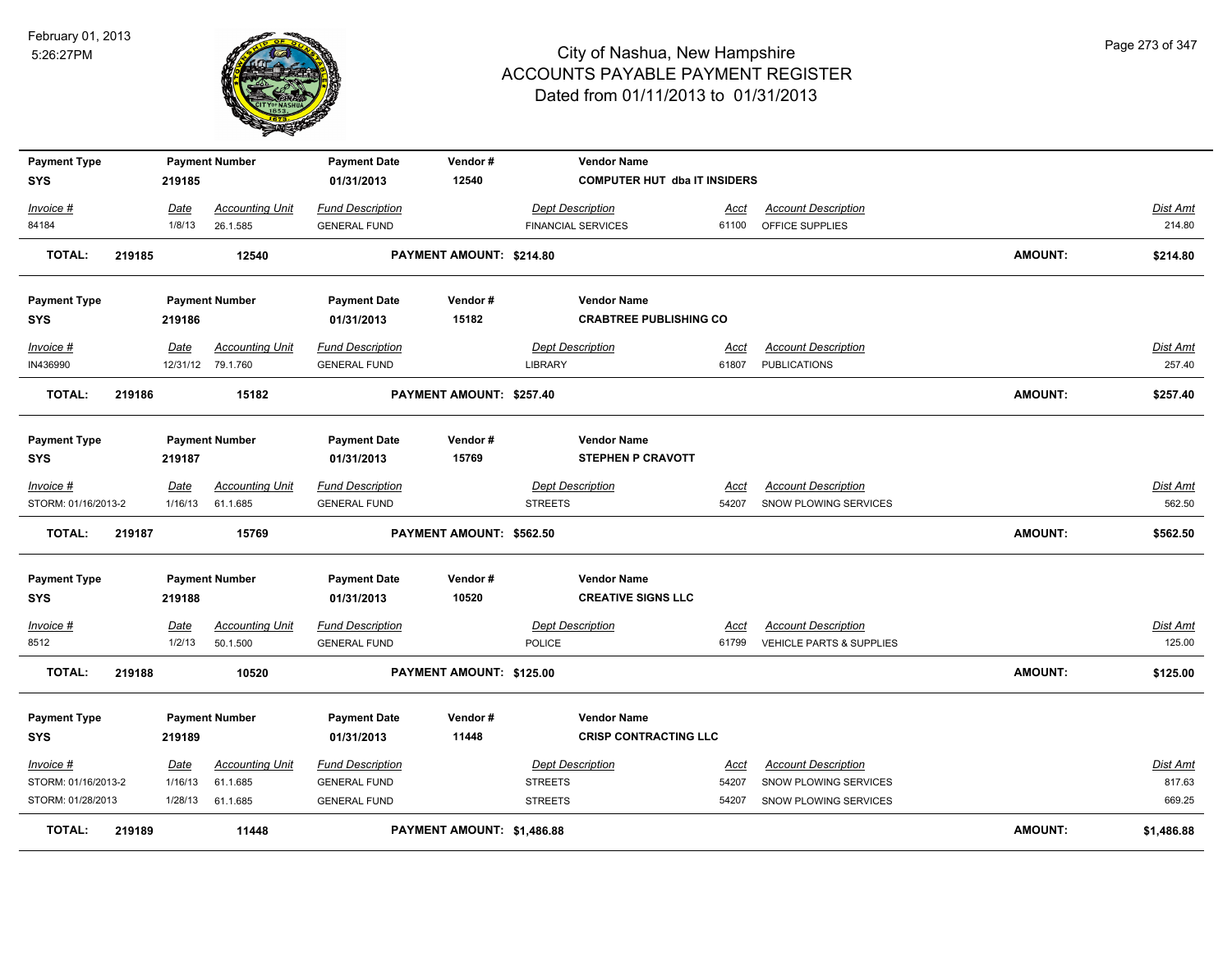

| <b>Payment Type</b> |        |             | <b>Payment Number</b>  | <b>Payment Date</b>                            | Vendor#                    | <b>Vendor Name</b>                    |             |                                     |                |                 |
|---------------------|--------|-------------|------------------------|------------------------------------------------|----------------------------|---------------------------------------|-------------|-------------------------------------|----------------|-----------------|
| <b>SYS</b>          |        | 219190      |                        | 01/31/2013                                     | 12593                      | <b>D &amp; R TOWING INC</b>           |             |                                     |                |                 |
| Invoice #           |        | <u>Date</u> | <b>Accounting Unit</b> | <b>Fund Description</b>                        |                            | <b>Dept Description</b>               | Acct        | <b>Account Description</b>          |                | <b>Dist Amt</b> |
| 172520              |        | 1/11/13     | 26.4005                | TRAFFIC VIOLATIONS FUND                        |                            | <b>FINANCIAL SERVICES</b>             | 45400       | <b>TRAFFIC VIOLATIONS</b>           |                | 95.00           |
| 172539              |        | 1/2/13      | 26.4005                | TRAFFIC VIOLATIONS FUND                        |                            | <b>FINANCIAL SERVICES</b>             | 45400       | TRAFFIC VIOLATIONS                  |                | 95.00           |
| <b>TOTAL:</b>       | 219190 |             | 12593                  |                                                | PAYMENT AMOUNT: \$190.00   |                                       |             |                                     | <b>AMOUNT:</b> | \$190.00        |
| <b>Payment Type</b> |        |             | <b>Payment Number</b>  | <b>Payment Date</b>                            | Vendor#                    | <b>Vendor Name</b>                    |             |                                     |                |                 |
| <b>SYS</b>          |        | 219191      |                        | 01/31/2013                                     | 12609                      | <b>DELL MARKETING LP</b>              |             |                                     |                |                 |
| Invoice #           |        | <u>Date</u> | <b>Accounting Unit</b> | <b>Fund Description</b>                        |                            | <b>Dept Description</b>               | Acct        | <b>Account Description</b>          |                | <b>Dist Amt</b> |
| XJ2JJTNP9           |        | 1/9/13      | 50.1.500               | <b>GENERAL FUND</b>                            |                            | <b>POLICE</b>                         | 71221       | <b>COMPUTER EQUIPMENT</b>           |                | 6,545.47        |
| <b>TOTAL:</b>       | 219191 |             | 12609                  |                                                | PAYMENT AMOUNT: \$6,545.47 |                                       |             |                                     | <b>AMOUNT:</b> | \$6,545.47      |
| <b>Payment Type</b> |        |             | <b>Payment Number</b>  | <b>Payment Date</b>                            | Vendor#                    | <b>Vendor Name</b>                    |             |                                     |                |                 |
| SYS                 |        | 219192      |                        | 01/31/2013                                     | 10588                      | <b>DENNIS K BURKE INC</b>             |             |                                     |                |                 |
| Invoice #           |        | Date        | <b>Accounting Unit</b> | <b>Fund Description</b>                        |                            | <b>Dept Description</b>               | Acct        | <b>Account Description</b>          |                | <b>Dist Amt</b> |
| 0114262             |        |             | 12/12/12 44.1.720      | <b>GENERAL FUND</b>                            |                            | EDGEWOOD CEMETERY                     | 61300       | FUEL, UNLEADED                      |                | 438.00          |
|                     |        |             |                        |                                                |                            |                                       |             |                                     |                |                 |
| <b>TOTAL:</b>       | 219192 |             | 10588                  |                                                | PAYMENT AMOUNT: \$438.00   |                                       |             |                                     | <b>AMOUNT:</b> | \$438.00        |
| <b>Payment Type</b> |        |             | <b>Payment Number</b>  | <b>Payment Date</b>                            | Vendor#                    | <b>Vendor Name</b>                    |             |                                     |                |                 |
| <b>SYS</b>          |        | 219193      |                        | 01/31/2013                                     | 11724                      | <b>DONAHUE TUCKER &amp; CIANDELLA</b> |             |                                     |                |                 |
| <u>Invoice #</u>    |        | <u>Date</u> | <b>Accounting Unit</b> |                                                |                            | <b>Dept Description</b>               | <u>Acct</u> | <b>Account Description</b>          |                | Dist Amt        |
| 95818/6665/0001     |        | 12/31/12    | <b>BS1000</b>          | <b>Fund Description</b><br><b>GENERAL FUND</b> |                            | <b>GENERAL FUND</b>                   | 11500       | OVERLAY-OTHER                       |                | 230.00          |
| 95818/6665/0003     |        | 12/31/12    | <b>BS1000</b>          | <b>GENERAL FUND</b>                            |                            | <b>GENERAL FUND</b>                   | 11500       | OVERLAY-OTHER                       |                | 390.00          |
| 95818/6665/0004     |        | 12/31/12    | <b>BS1000</b>          | <b>GENERAL FUND</b>                            |                            | <b>GENERAL FUND</b>                   | 11500       | OVERLAY-OTHER                       |                | 350.00          |
| 95818/6665/0005     |        |             | 12/31/12 BS1000        | <b>GENERAL FUND</b>                            |                            | <b>GENERAL FUND</b>                   | 11500       | OVERLAY-OTHER                       |                | 330.00          |
| <b>TOTAL:</b>       | 219193 |             | 11724                  |                                                | PAYMENT AMOUNT: \$1,300.00 |                                       |             |                                     | <b>AMOUNT:</b> | \$1,300.00      |
| <b>Payment Type</b> |        |             | <b>Payment Number</b>  | <b>Payment Date</b>                            | Vendor#                    | <b>Vendor Name</b>                    |             |                                     |                |                 |
| <b>SYS</b>          |        | 219194      |                        | 01/31/2013                                     | 12638                      | DONOVAN EQUIPMENT CO INC              |             |                                     |                |                 |
| Invoice #           |        | Date        | <b>Accounting Unit</b> | <b>Fund Description</b>                        |                            |                                       | Acct        | <b>Account Description</b>          |                | <b>Dist Amt</b> |
| 656083              |        | 12/11/12    | 50.1.500               | <b>GENERAL FUND</b>                            |                            | <b>Dept Description</b><br>POLICE     | 61799       | VEHICLE PARTS & SUPPLIES            |                | 269.15          |
| 657504              |        | 1/4/13      | 50.1.500               | <b>GENERAL FUND</b>                            |                            | POLICE                                | 61799       | <b>VEHICLE PARTS &amp; SUPPLIES</b> |                | $-269.15$       |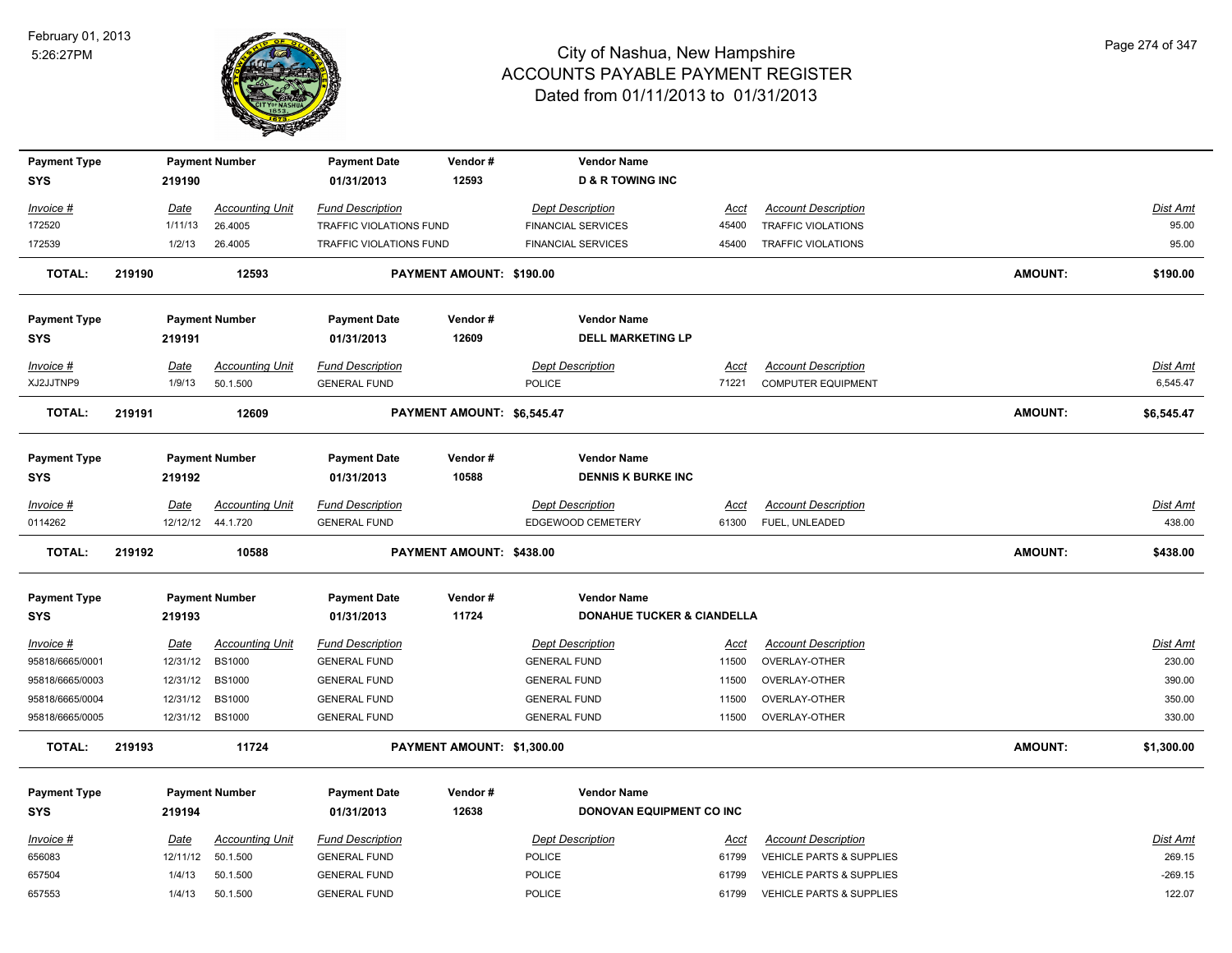

| <b>TOTAL:</b>                     | 219194 |                 | 12638                                          |                                                   | PAYMENT AMOUNT: \$122.07   |                |                                                      |                      |                                                          | <b>AMOUNT:</b> | \$122.07                    |
|-----------------------------------|--------|-----------------|------------------------------------------------|---------------------------------------------------|----------------------------|----------------|------------------------------------------------------|----------------------|----------------------------------------------------------|----------------|-----------------------------|
| <b>Payment Type</b><br>SYS        |        | 219195          | <b>Payment Number</b>                          | <b>Payment Date</b><br>01/31/2013                 | Vendor#<br>12655           |                | <b>Vendor Name</b><br><b>KENT R DUMAIS</b>           |                      |                                                          |                |                             |
| Invoice #<br>STORM: 01/16/2013-2  |        | Date<br>1/16/13 | <b>Accounting Unit</b><br>61.1.685             | <b>Fund Description</b><br><b>GENERAL FUND</b>    |                            | <b>STREETS</b> | <b>Dept Description</b>                              | Acct<br>54207        | <b>Account Description</b><br>SNOW PLOWING SERVICES      |                | Dist Amt<br>416.88          |
| <b>TOTAL:</b>                     | 219195 |                 | 12655                                          |                                                   | PAYMENT AMOUNT: \$416.88   |                |                                                      |                      |                                                          | <b>AMOUNT:</b> | \$416.88                    |
| <b>Payment Type</b><br>SYS        |        | 219196          | <b>Payment Number</b>                          | <b>Payment Date</b><br>01/31/2013                 | Vendor#<br>12660           |                | <b>Vendor Name</b><br>THE DURKIN CO INC              |                      |                                                          |                |                             |
| Invoice #<br>0072723-IN           |        | Date<br>1/3/13  | <b>Accounting Unit</b><br>50.1.500             | <b>Fund Description</b><br><b>GENERAL FUND</b>    |                            | <b>POLICE</b>  | <b>Dept Description</b>                              | Acct<br>61428        | <b>Account Description</b><br><b>JANITORIAL SUPPLIES</b> |                | Dist Amt<br>355.61          |
| <b>TOTAL:</b>                     | 219196 |                 | 12660                                          |                                                   | PAYMENT AMOUNT: \$355.61   |                |                                                      |                      |                                                          | <b>AMOUNT:</b> | \$355.61                    |
| <b>Payment Type</b><br>SYS        |        | 219197          | <b>Payment Number</b>                          | <b>Payment Date</b><br>01/31/2013                 | Vendor#<br>12698           |                | <b>Vendor Name</b><br><b>FW WEBB CO</b>              |                      |                                                          |                |                             |
| Invoice #<br>38314272             |        | <u>Date</u>     | <b>Accounting Unit</b><br>12/17/12 69.6200.540 | <b>Fund Description</b><br><b>WASTEWATER FUND</b> |                            | WASTEWATER     | <b>Dept Description</b>                              | <b>Acct</b><br>54300 | <b>Account Description</b><br>SEWER MAINTENANCE          |                | <u>Dist Amt</u><br>2,310.16 |
| <b>TOTAL:</b>                     | 219197 |                 | 12698                                          |                                                   | PAYMENT AMOUNT: \$2,310.16 |                |                                                      |                      |                                                          | <b>AMOUNT:</b> | \$2,310.16                  |
| <b>Payment Type</b><br><b>SYS</b> |        | 219198          | <b>Payment Number</b>                          | <b>Payment Date</b><br>01/31/2013                 | Vendor#<br>14222           |                | <b>Vendor Name</b><br><b>FASTENAL CO</b>             |                      |                                                          |                |                             |
| Invoice #<br><b>NHNAS89645</b>    |        | Date<br>1/17/13 | <b>Accounting Unit</b><br>52.1.630             | <b>Fund Description</b><br><b>GENERAL FUND</b>    |                            | <b>FIRE</b>    | <b>Dept Description</b>                              | Acct<br>71025        | <b>Account Description</b><br><b>SMALL TOOLS</b>         |                | <u>Dist Amt</u><br>173.56   |
| <b>TOTAL:</b>                     | 219198 |                 | 14222                                          |                                                   | PAYMENT AMOUNT: \$173.56   |                |                                                      |                      |                                                          | <b>AMOUNT:</b> | \$173.56                    |
| <b>Payment Type</b><br><b>SYS</b> |        | 219199          | <b>Payment Number</b>                          | <b>Payment Date</b><br>01/31/2013                 | Vendor#<br>12718           |                | <b>Vendor Name</b><br>FIRE TECH & SAFETY OF NEW ENGL |                      |                                                          |                |                             |
| Invoice #<br>129145               |        | <u>Date</u>     | <b>Accounting Unit</b><br>12/31/12 52.1.625    | <b>Fund Description</b><br><b>GENERAL FUND</b>    |                            | <b>FIRE</b>    | <b>Dept Description</b>                              | Acct<br>71400        | <b>Account Description</b><br>EMERGENCY RESCUE EQUIPMENT |                | Dist Amt<br>2,410.00        |
| <b>TOTAL:</b>                     | 219199 |                 | 12718                                          |                                                   | PAYMENT AMOUNT: \$2,410.00 |                |                                                      |                      |                                                          | <b>AMOUNT:</b> | \$2,410.00                  |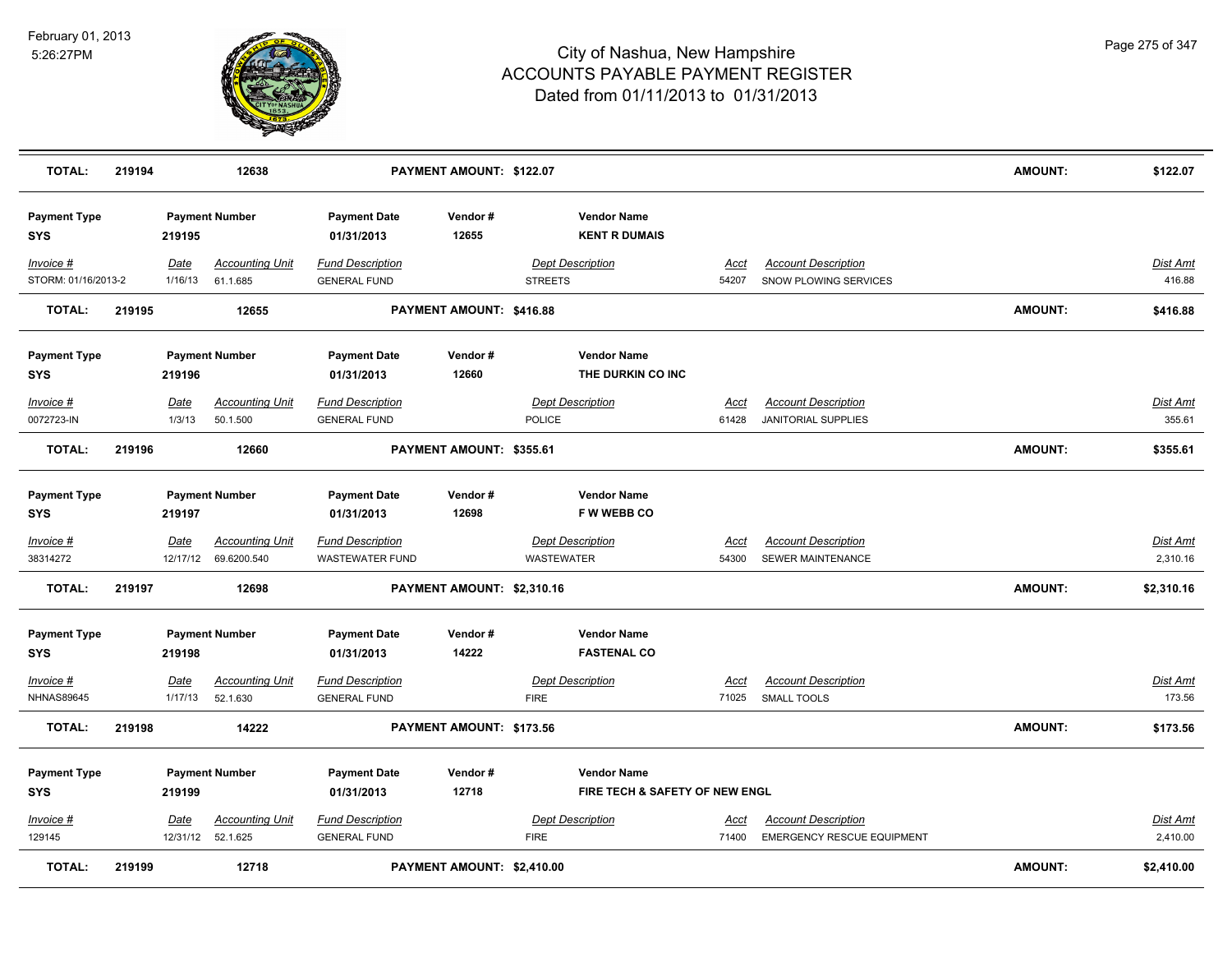

| <b>Payment Type</b><br><b>SYS</b> |        | 219200      | <b>Payment Number</b>  | <b>Payment Date</b><br>01/31/2013 | Vendor#<br>12750            | <b>Vendor Name</b><br><b>FREIGHTLINER OF NH INC</b> |             |                                          |                 |                 |
|-----------------------------------|--------|-------------|------------------------|-----------------------------------|-----------------------------|-----------------------------------------------------|-------------|------------------------------------------|-----------------|-----------------|
|                                   |        |             |                        |                                   |                             |                                                     |             |                                          |                 |                 |
| Invoice #                         |        | Date        | <b>Accounting Unit</b> | <b>Fund Description</b>           |                             | <b>Dept Description</b>                             | Acct        | <b>Account Description</b>               |                 | Dist Amt        |
| 362568                            |        |             | 10/11/12 77.1.690      | <b>GENERAL FUND</b>               |                             | PARKS & RECREATION                                  | 61799       | VEHICLE PARTS & SUPPLIES                 |                 | 43.82           |
| 363001                            |        |             | 10/17/12 77.1.690      | <b>GENERAL FUND</b>               |                             | PARKS & RECREATION                                  | 61799       | VEHICLE PARTS & SUPPLIES                 |                 | 45.14           |
| 363238                            |        |             | 10/19/12 77.1.690      | <b>GENERAL FUND</b>               |                             | PARKS & RECREATION                                  | 61799       | VEHICLE PARTS & SUPPLIES                 |                 | $-91.52$        |
| 369462                            |        | 1/8/13      | 61.1.700               | <b>GENERAL FUND</b>               |                             | <b>STREETS</b>                                      | 54600       | <b>VEHICLE REPAIRS &amp; MAINTENANCE</b> |                 | 172.02          |
| <b>TOTAL:</b>                     | 219200 |             | 12750                  |                                   | PAYMENT AMOUNT: \$169.46    |                                                     |             |                                          | <b>AMOUNT:</b>  | \$169.46        |
| <b>Payment Type</b>               |        |             | <b>Payment Number</b>  | <b>Payment Date</b>               | Vendor#                     | <b>Vendor Name</b>                                  |             |                                          |                 |                 |
| <b>SYS</b>                        |        | 219201      |                        | 01/31/2013                        | 11175                       | <b>GATE CITY ELECTRIC</b>                           |             |                                          |                 |                 |
| Invoice #                         |        | Date        | <b>Accounting Unit</b> | <b>Fund Description</b>           |                             | <b>Dept Description</b>                             | Acct        | <b>Account Description</b>               |                 | Dist Amt        |
| 28846                             |        | 1/14/13     | 52.1001                | CAPITAL IMPROVEMENTS              |                             | FIRE-CAP IMP                                        | 81100       | <b>CAPITAL IMPROVEMENTS</b>              |                 | 30,000.00       |
| <b>TOTAL:</b>                     | 219201 |             | 11175                  |                                   | PAYMENT AMOUNT: \$30,000.00 |                                                     |             |                                          | <b>AMOUNT:</b>  | \$30,000.00     |
|                                   |        |             |                        |                                   |                             |                                                     |             |                                          |                 |                 |
| <b>Payment Type</b>               |        |             | <b>Payment Number</b>  | <b>Payment Date</b>               | Vendor#                     | <b>Vendor Name</b>                                  |             |                                          |                 |                 |
| <b>SYS</b>                        |        | 219202      |                        | 01/31/2013                        | 12776                       | <b>GILLIG LLC</b>                                   |             |                                          |                 |                 |
| Invoice #                         |        | Date        | <b>Accounting Unit</b> | <b>Fund Description</b>           |                             | <b>Dept Description</b>                             | Acct        | <b>Account Description</b>               | Activity        | Dist Amt        |
| 4875919                           |        | 1/2/13      | 86.3120                | <b>TRANSIT GRANTS</b>             |                             | <b>TRANSPORTATION</b>                               | 61799       | VEHICLE PARTS & SUPPLIES                 | 86.800.13.30.01 | 7.80            |
| 4876267                           |        | 1/3/13      | 86.3120                | <b>TRANSIT GRANTS</b>             |                             | <b>TRANSPORTATION</b>                               | 61799       | VEHICLE PARTS & SUPPLIES                 | 86.800.13.30.01 | 578.33          |
| 4876628                           |        | 1/4/13      | 86.3120                | TRANSIT GRANTS                    |                             | <b>TRANSPORTATION</b>                               | 61799       | VEHICLE PARTS & SUPPLIES                 | 86.800.13.30.01 | 110.52          |
| <b>TOTAL:</b>                     | 219202 |             | 12776                  |                                   | PAYMENT AMOUNT: \$696.65    |                                                     |             |                                          | <b>AMOUNT:</b>  | \$696.65        |
| <b>Payment Type</b>               |        |             | <b>Payment Number</b>  | <b>Payment Date</b>               | Vendor#                     | <b>Vendor Name</b>                                  |             |                                          |                 |                 |
| <b>SYS</b>                        |        | 219203      |                        | 01/31/2013                        | 10833                       | <b>GLOBAL MONTELLO GROUP CORP</b>                   |             |                                          |                 |                 |
| <u>Invoice #</u>                  |        | <u>Date</u> | <b>Accounting Unit</b> | <b>Fund Description</b>           |                             | <b>Dept Description</b>                             | <u>Acct</u> | <b>Account Description</b>               | <b>Activity</b> | <b>Dist Amt</b> |
| 2522915                           |        | 1/9/13      | 86.3120                | <b>TRANSIT GRANTS</b>             |                             | <b>TRANSPORTATION</b>                               | 61307       | FUEL, DIESEL                             | 86.800.07.20.01 | 34,595.14       |
| <b>TOTAL:</b>                     | 219203 |             | 10833                  |                                   | PAYMENT AMOUNT: \$34,595.14 |                                                     |             |                                          | <b>AMOUNT:</b>  | \$34,595.14     |
|                                   |        |             |                        |                                   |                             |                                                     |             |                                          |                 |                 |
| <b>Payment Type</b>               |        |             | <b>Payment Number</b>  | <b>Payment Date</b>               | Vendor#                     | <b>Vendor Name</b>                                  |             |                                          |                 |                 |
| <b>SYS</b>                        |        | 219204      |                        | 01/31/2013                        | 999001301                   | <b>JOSE GONZALES</b>                                |             |                                          |                 |                 |
| Invoice #                         |        | <u>Date</u> | <b>Accounting Unit</b> | <b>Fund Description</b>           |                             | <b>Dept Description</b>                             | Acct        | <b>Account Description</b>               |                 | Dist Amt        |
| REFUND-SEWER PMT<br>FEE.          |        | 1/23/13     | 69.6200                | <b>WASTEWATER FUND</b>            |                             | <b>WASTEWATER</b>                                   | 44568       | SEWER CONNECTION FEES                    |                 | 60.00           |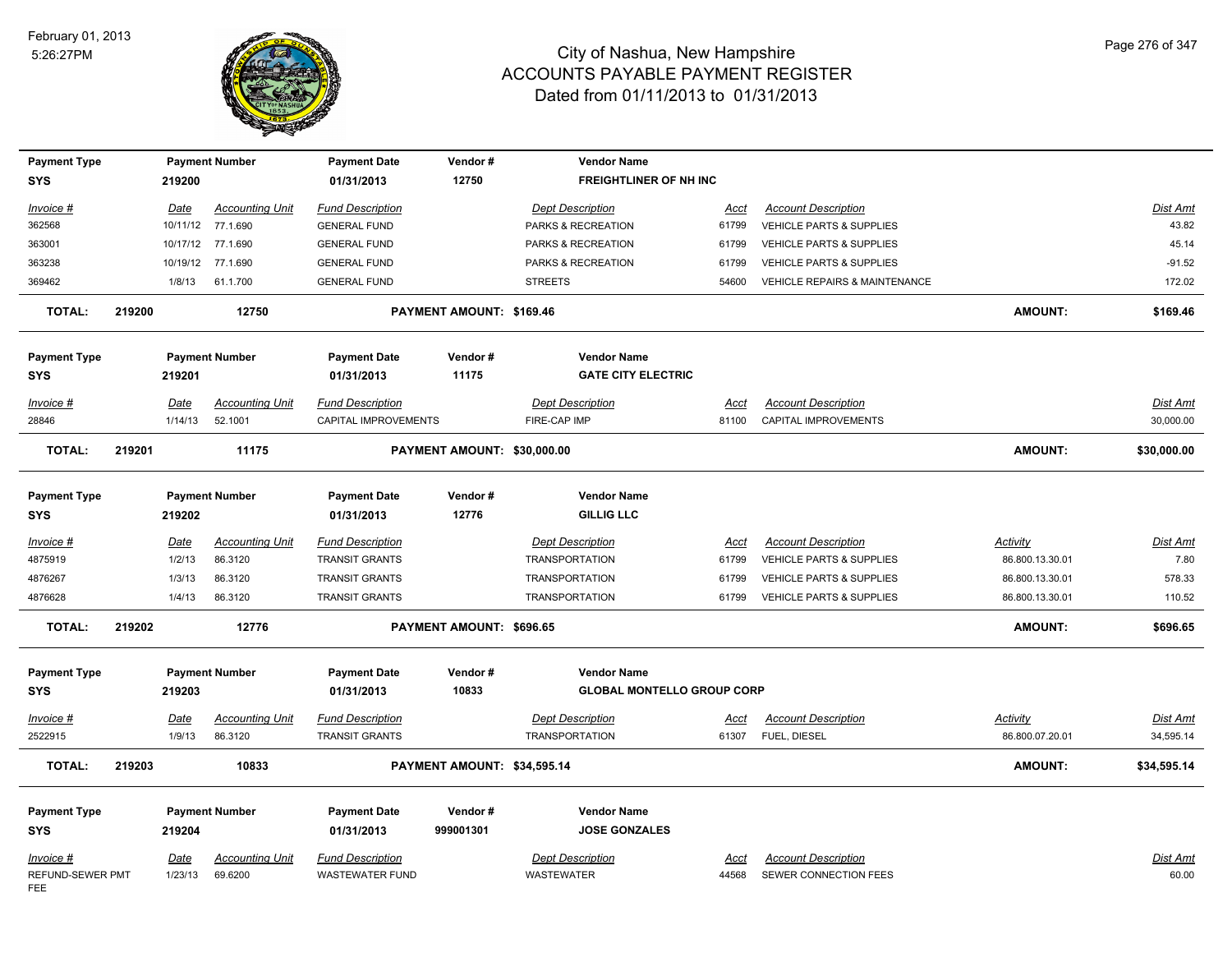

| <b>TOTAL:</b>                     | 219204 |                       | 999001301                               |                                                  | PAYMENT AMOUNT: \$60.00        |                                                             |                      |                                                      | AMOUNT:                            | \$60.00                  |
|-----------------------------------|--------|-----------------------|-----------------------------------------|--------------------------------------------------|--------------------------------|-------------------------------------------------------------|----------------------|------------------------------------------------------|------------------------------------|--------------------------|
| <b>Payment Type</b><br><b>SYS</b> |        | 219205                | <b>Payment Number</b>                   | <b>Payment Date</b><br>01/31/2013                | Vendor#<br>12791               | <b>Vendor Name</b><br><b>DONNA GRAHAM</b>                   |                      |                                                      |                                    |                          |
| Invoice #<br>BOA MTG 1/17/13      |        | Date<br>1/20/13       | <b>Accounting Unit</b><br>02.1.500      | <b>Fund Description</b><br><b>GENERAL FUND</b>   |                                | <b>Dept Description</b><br>BOARD OF ALDERMEN                | Acct<br>53428        | <b>Account Description</b><br>STENOGRAPHIC SERVICES  |                                    | Dist Amt<br>110.00       |
| <b>BUDGET MTG 1/17/13</b>         |        | 1/18/13               | 02.1.500                                | <b>GENERAL FUND</b>                              |                                | <b>BOARD OF ALDERMEN</b>                                    | 53428                | STENOGRAPHIC SERVICES                                |                                    | 50.00                    |
| CONS.COMM.MTG<br>1/15/13          |        | 1/19/13               | 02.1.500                                | <b>GENERAL FUND</b>                              |                                | BOARD OF ALDERMEN                                           | 53428                | STENOGRAPHIC SERVICES                                |                                    | 80.00                    |
| <b>TOTAL:</b>                     | 219205 |                       | 12791                                   |                                                  | PAYMENT AMOUNT: \$240.00       |                                                             |                      |                                                      | AMOUNT:                            | \$240.00                 |
| <b>Payment Type</b>               |        |                       | <b>Payment Number</b>                   | <b>Payment Date</b>                              | Vendor#                        | <b>Vendor Name</b>                                          |                      |                                                      |                                    |                          |
| <b>SYS</b>                        |        | 219206                |                                         | 01/31/2013                                       | 10853                          | <b>GRAINGER</b>                                             |                      |                                                      |                                    |                          |
| Invoice #<br>9031334627           |        | <b>Date</b><br>1/3/13 | <b>Accounting Unit</b><br>86.3120       | <b>Fund Description</b><br><b>TRANSIT GRANTS</b> |                                | <b>Dept Description</b><br><b>TRANSPORTATION</b>            | <b>Acct</b><br>61299 | <b>Account Description</b><br>MISCELLANEOUS SUPPLIES | <b>Activity</b><br>86.800.13.40.01 | Dist Amt<br>1.17         |
| 9031498570                        |        | 1/3/13                | 86.3120                                 | <b>TRANSIT GRANTS</b>                            |                                | <b>TRANSPORTATION</b>                                       | 61799                | VEHICLE PARTS & SUPPLIES                             | 86.800.13.30.01                    | 61.20                    |
| <b>TOTAL:</b>                     | 219206 |                       | 10853                                   |                                                  | <b>PAYMENT AMOUNT: \$62.37</b> |                                                             |                      |                                                      | AMOUNT:                            | \$62.37                  |
| <b>Payment Type</b><br><b>SYS</b> |        | 219207                | <b>Payment Number</b>                   | <b>Payment Date</b><br>01/31/2013                | Vendor#<br>14273               | <b>Vendor Name</b><br><b>GREATER NASHUA CHAMBER OF COMM</b> |                      |                                                      |                                    |                          |
| Invoice #                         |        | Date                  | <b>Accounting Unit</b>                  | <b>Fund Description</b>                          |                                | <b>Dept Description</b>                                     | Acct                 | <b>Account Description</b>                           |                                    | Dist Amt                 |
| 15606                             |        | 1/24/13               | 83.1.500                                | <b>GENERAL FUND</b>                              |                                | ECONOMIC DEVELOPMENT                                        | 55400                | <b>CONFERENCES AND SEMINARS</b>                      |                                    | 30.00                    |
| <b>TOTAL:</b>                     | 219207 |                       | 14273                                   |                                                  | PAYMENT AMOUNT: \$30.00        |                                                             |                      |                                                      | AMOUNT:                            | \$30.00                  |
| <b>Payment Type</b><br><b>SYS</b> |        | 219208                | <b>Payment Number</b>                   | <b>Payment Date</b><br>01/31/2013                | Vendor#<br>14616               | <b>Vendor Name</b><br><b>HESS CORPORATION</b>               |                      |                                                      |                                    |                          |
| Invoice #<br>H13383338            |        | Date<br>1/18/13       | <b>Accounting Unit</b><br>52.1.720.8176 | <b>Fund Description</b><br><b>GENERAL FUND</b>   |                                | <b>Dept Description</b><br><b>FIRE</b>                      | <b>Acct</b><br>54114 | <b>Account Description</b><br><b>HEATING GAS</b>     |                                    | <b>Dist Amt</b><br>35.94 |
| H13383340                         |        | 1/18/13               | 69.6200.670                             | <b>WASTEWATER FUND</b>                           |                                | <b>WASTEWATER</b>                                           | 54114                | <b>HEATING GAS</b>                                   |                                    | 6,470.89                 |
| H13383341                         |        | 1/18/13               | 69.6200.670                             | <b>WASTEWATER FUND</b>                           |                                | <b>WASTEWATER</b>                                           | 54114                | <b>HEATING GAS</b>                                   |                                    | 568.36                   |
| H13383342                         |        | 1/18/13               | 69.6200.670                             | <b>WASTEWATER FUND</b>                           |                                | <b>WASTEWATER</b>                                           | 54114                | <b>HEATING GAS</b>                                   |                                    | 1,430.15                 |
| H13383343                         |        | 1/18/13               | 69.6200.670                             | <b>WASTEWATER FUND</b>                           |                                | WASTEWATER                                                  | 54114                | <b>HEATING GAS</b>                                   |                                    | 28.27                    |
| H13383344                         |        | 1/18/13               | 69.6200.670                             | <b>WASTEWATER FUND</b>                           |                                | WASTEWATER                                                  | 54114                | <b>HEATING GAS</b>                                   |                                    | 127.08                   |
| H13383345                         |        | 1/18/13               | 50.1.500                                | <b>GENERAL FUND</b>                              |                                | POLICE                                                      | 54114                | <b>HEATING GAS</b>                                   |                                    | 29.48                    |
| H13383346                         |        | 1/18/13               | 77.1.500                                | <b>GENERAL FUND</b>                              |                                | PARKS & RECREATION                                          | 54114                | <b>HEATING GAS</b>                                   |                                    | 599.11                   |
| H13383347                         |        | 1/18/13               | 69.6200.670                             | <b>WASTEWATER FUND</b>                           |                                | <b>WASTEWATER</b>                                           | 54114                | <b>HEATING GAS</b>                                   |                                    | 5.56                     |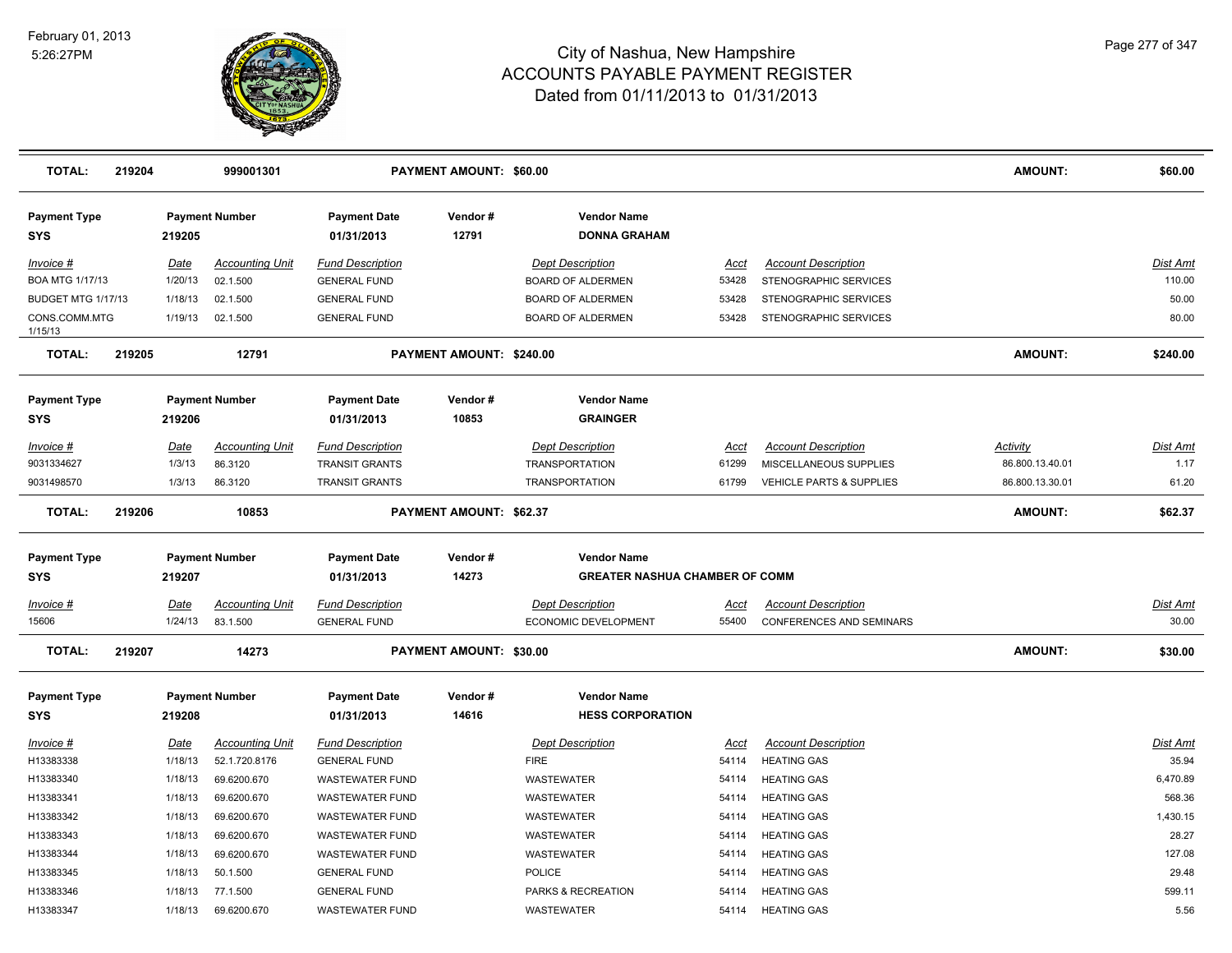

| H13383349                   | 1/18/13                | 69.6200.670                        | <b>WASTEWATER FUND</b>                         |                            | <b>WASTEWATER</b>                                       | 54114                | <b>HEATING GAS</b>                                           |                                                     | 528.50            |
|-----------------------------|------------------------|------------------------------------|------------------------------------------------|----------------------------|---------------------------------------------------------|----------------------|--------------------------------------------------------------|-----------------------------------------------------|-------------------|
| <b>TOTAL:</b>               | 219208                 | 14616                              |                                                | PAYMENT AMOUNT: \$9,823.34 |                                                         |                      |                                                              | <b>AMOUNT:</b>                                      | \$9,823.34        |
| <b>Payment Type</b><br>SYS  | 219209                 | <b>Payment Number</b>              | <b>Payment Date</b><br>01/31/2013              | Vendor#<br>14300           | <b>Vendor Name</b><br><b>HIGHLAND POWER</b>             |                      |                                                              |                                                     |                   |
| Invoice #                   | Date                   | <b>Accounting Unit</b>             | <b>Fund Description</b>                        |                            | <b>Dept Description</b>                                 | Acct                 | <b>Account Description</b>                                   |                                                     | Dist Amt          |
| 7361                        | 12/31/12               | 69.6200.670                        | <b>WASTEWATER FUND</b>                         |                            | WASTEWATER                                              | 54487                | <b>EQUIPMENT REPAIRS &amp;</b>                               |                                                     | 2,244.00          |
| 7373                        |                        | 12/31/12 69.6200.670               | <b>WASTEWATER FUND</b>                         |                            | <b>WASTEWATER</b>                                       | 54487                | MAINTENANCE<br><b>EQUIPMENT REPAIRS &amp;</b><br>MAINTENANCE |                                                     | 2,174.72          |
| <b>TOTAL:</b>               | 219209                 | 14300                              |                                                | PAYMENT AMOUNT: \$4,418.72 |                                                         |                      |                                                              | <b>AMOUNT:</b>                                      | \$4,418.72        |
| <b>Payment Type</b>         |                        | <b>Payment Number</b>              | <b>Payment Date</b>                            | Vendor#                    | <b>Vendor Name</b>                                      |                      |                                                              |                                                     |                   |
| <b>SYS</b>                  | 219210                 |                                    | 01/31/2013                                     | 12858                      | <b>HIGHWAY TECH SIGNAL EQUIP SALE</b>                   |                      |                                                              |                                                     |                   |
| Invoice #                   | Date                   | <b>Accounting Unit</b>             | <b>Fund Description</b>                        |                            | <b>Dept Description</b>                                 | Acct                 | <b>Account Description</b>                                   |                                                     | Dist Amt          |
| 14549                       | 1/17/13                | 61.1.705                           | <b>GENERAL FUND</b>                            |                            | <b>STREETS</b>                                          | 54305                | TRAFFIC SIGNAL & CONTROL MAINT                               |                                                     | 282.66            |
| <b>TOTAL:</b>               | 219210                 | 12858                              |                                                | PAYMENT AMOUNT: \$282.66   |                                                         |                      |                                                              | <b>AMOUNT:</b>                                      | \$282.66          |
|                             |                        |                                    |                                                |                            |                                                         |                      |                                                              |                                                     |                   |
| <b>Payment Type</b><br>SYS  | 219211                 | <b>Payment Number</b>              | <b>Payment Date</b><br>01/31/2013              | Vendor#<br>14309           | <b>Vendor Name</b><br><b>HOME DEPOT CREDIT SERVICES</b> |                      |                                                              | Payee Name<br><b>HOME DEPOT CREDIT SERVICE 3065</b> |                   |
|                             |                        |                                    |                                                |                            |                                                         |                      |                                                              |                                                     |                   |
| <b>Invoice #</b><br>0594175 | <b>Date</b><br>1/24/13 | <b>Accounting Unit</b><br>52.1.625 | <b>Fund Description</b><br><b>GENERAL FUND</b> |                            | <b>Dept Description</b><br><b>FIRE</b>                  | <u>Acct</u><br>71999 | <b>Account Description</b><br>MISCELLANEOUS EQUIPMENT        | <b>Activity</b>                                     | Dist Amt<br>17.98 |
| 0999164                     | 1/24/13                | 61.1.670                           | <b>GENERAL FUND</b>                            |                            | <b>STREETS</b>                                          | 61299                | MISCELLANEOUS SUPPLIES                                       |                                                     | 4.37              |
| 21808                       | 10/26/12               | 68.6000.692                        | SOLID WASTE FUND                               |                            | SOLID WASTE                                             | 54280                | BUILDING/GROUNDS MAINTENANCE                                 |                                                     | 2.47              |
| 4024147                     |                        | 12/21/12 77.1.650                  | <b>GENERAL FUND</b>                            |                            | PARKS & RECREATION                                      | 54280                | BUILDING/GROUNDS MAINTENANCE                                 |                                                     | 22.98             |
| 4055372                     | 12/31/12               | 68.6000.692                        | SOLID WASTE FUND                               |                            | SOLID WASTE                                             | 54280                | BUILDING/GROUNDS MAINTENANCE                                 |                                                     | 317.16            |
| 6014528                     | 1/18/13                | 86.3120                            | <b>TRANSIT GRANTS</b>                          |                            | <b>TRANSPORTATION</b>                                   | 61299                | MISCELLANEOUS SUPPLIES                                       | 86.800.13.40.01                                     | 86.43             |
| 6025811                     | 1/8/13                 | 61.1.685                           | <b>GENERAL FUND</b>                            |                            | <b>STREETS</b>                                          | 61560                | <b>CONSTRUCTION MATERIALS</b>                                |                                                     | 128.32            |
| 7990998                     | 9/19/12                | 68.6000.692                        | SOLID WASTE FUND                               |                            | SOLID WASTE                                             | 54280                | BUILDING/GROUNDS MAINTENANCE                                 |                                                     | 53.59             |
| 9055614                     | 9/27/12                | 68.6000.692                        | SOLID WASTE FUND                               |                            | SOLID WASTE                                             | 54280                | <b>BUILDING/GROUNDS MAINTENANCE</b>                          |                                                     | 212.64            |
| <b>TOTAL:</b>               | 219211                 | 14309                              |                                                | PAYMENT AMOUNT: \$845.94   |                                                         |                      |                                                              | <b>AMOUNT:</b>                                      | \$845.94          |
| <b>Payment Type</b>         |                        | <b>Payment Number</b>              | <b>Payment Date</b>                            | Vendor#                    | <b>Vendor Name</b>                                      |                      |                                                              | Payee Name                                          |                   |
| <b>SYS</b>                  | 219212                 |                                    | 01/31/2013                                     | 15573                      | <b>SPEX FORENSICS</b>                                   |                      |                                                              | <b>HORIBA INSTRUMENTS INC</b>                       |                   |
| <u>Invoice #</u>            | Date                   | Accounting Unit                    | <b>Fund Description</b>                        |                            | <b>Dept Description</b>                                 | Acct                 | <b>Account Description</b>                                   |                                                     | Dist Amt          |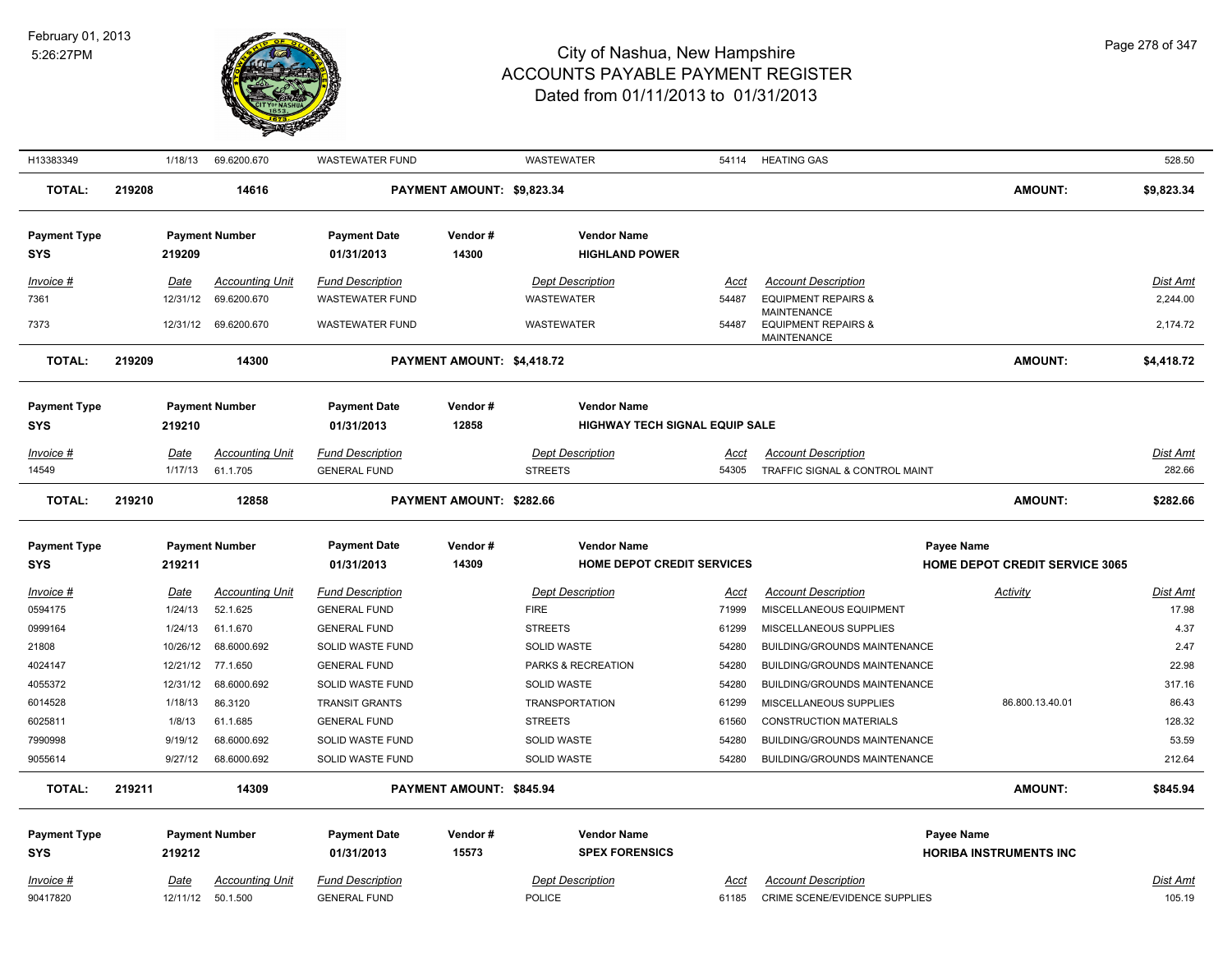

| <b>TOTAL:</b>                     | 219212 |             | 15573                  |                                   | PAYMENT AMOUNT: \$105.19   |                    |                                                             |             |                                          | <b>AMOUNT:</b> | \$105.19        |
|-----------------------------------|--------|-------------|------------------------|-----------------------------------|----------------------------|--------------------|-------------------------------------------------------------|-------------|------------------------------------------|----------------|-----------------|
| <b>Payment Type</b><br><b>SYS</b> |        | 219213      | <b>Payment Number</b>  | <b>Payment Date</b><br>01/31/2013 | Vendor#<br>12872           |                    | <b>Vendor Name</b><br><b>HOWARD P FAIRFIELD LLC</b>         |             |                                          |                |                 |
| Invoice #                         |        | Date        | <b>Accounting Unit</b> | <b>Fund Description</b>           |                            |                    | <b>Dept Description</b>                                     | Acct        | <b>Account Description</b>               |                | <b>Dist Amt</b> |
| INV0178254                        |        | 12/12/12    | 61.1.700               | <b>GENERAL FUND</b>               |                            | <b>STREETS</b>     |                                                             | 54600       | VEHICLE REPAIRS & MAINTENANCE            |                | 26.91           |
| INV0178336                        |        | 12/12/12    | 61.1.700               | <b>GENERAL FUND</b>               |                            | <b>STREETS</b>     |                                                             | 54600       | <b>VEHICLE REPAIRS &amp; MAINTENANCE</b> |                | 184.18          |
| <b>INV0178594</b>                 |        | 1/2/13      | 61.1.700               | <b>GENERAL FUND</b>               |                            | <b>STREETS</b>     |                                                             | 54600       | <b>VEHICLE REPAIRS &amp; MAINTENANCE</b> |                | 92.09           |
| INV0179507                        |        | 1/2/13      | 61.1.700               | <b>GENERAL FUND</b>               |                            | <b>STREETS</b>     |                                                             | 54600       | <b>VEHICLE REPAIRS &amp; MAINTENANCE</b> |                | 8,009.00        |
| INV0180033                        |        | 1/8/13      | 61.1.700               | <b>GENERAL FUND</b>               |                            | <b>STREETS</b>     |                                                             | 54600       | <b>VEHICLE REPAIRS &amp; MAINTENANCE</b> |                | 544.73          |
| <b>TOTAL:</b>                     | 219213 |             | 12872                  |                                   | PAYMENT AMOUNT: \$8,856.91 |                    |                                                             |             |                                          | <b>AMOUNT:</b> | \$8,856.91      |
| <b>Payment Type</b>               |        |             | <b>Payment Number</b>  | <b>Payment Date</b>               | Vendor#                    |                    | <b>Vendor Name</b>                                          |             |                                          |                |                 |
| <b>SYS</b>                        |        | 219214      |                        | 01/31/2013                        | 12876                      |                    | <b>HUFF &amp; GAUTHIER INC</b>                              |             |                                          |                |                 |
| Invoice #                         |        | Date        | <b>Accounting Unit</b> | <b>Fund Description</b>           |                            |                    | Dept Description                                            | Acct        | <b>Account Description</b>               |                | <b>Dist Amt</b> |
| 16363                             |        | 1/18/13     | 79.1.720               | <b>GENERAL FUND</b>               |                            | LIBRARY            |                                                             | 54280       | BUILDING/GROUNDS MAINTENANCE             |                | 241.00          |
| <b>TOTAL:</b>                     | 219214 |             | 12876                  |                                   | PAYMENT AMOUNT: \$241.00   |                    |                                                             |             |                                          | <b>AMOUNT:</b> | \$241.00        |
| <b>Payment Type</b><br><b>SYS</b> |        | 219215      | <b>Payment Number</b>  | <b>Payment Date</b><br>01/31/2013 | Vendor#<br>12893           |                    | <b>Vendor Name</b><br><b>INGRAM LIBRARY SERVICES</b>        |             |                                          |                |                 |
| Invoice #                         |        | <b>Date</b> | <b>Accounting Unit</b> | <b>Fund Description</b>           |                            |                    | <b>Dept Description</b>                                     | <u>Acci</u> | <b>Account Description</b>               |                | <u>Dist Amt</u> |
| 08593682                          |        | 12/28/12    | 79.1.760               | <b>GENERAL FUND</b>               |                            | LIBRARY            |                                                             | 61807       | <b>PUBLICATIONS</b>                      |                | 1,192.99        |
| 08609878                          |        | 12/30/12    | 79.1.760               | <b>GENERAL FUND</b>               |                            | <b>LIBRARY</b>     |                                                             | 61807       | <b>PUBLICATIONS</b>                      |                | 34.63           |
| 08609879                          |        |             | 12/30/12 79.1.760      | <b>GENERAL FUND</b>               |                            | <b>LIBRARY</b>     |                                                             | 61807       | <b>PUBLICATIONS</b>                      |                | 243.50          |
| <b>TOTAL:</b>                     | 219215 |             | 12893                  |                                   | PAYMENT AMOUNT: \$1,471.12 |                    |                                                             |             |                                          | <b>AMOUNT:</b> | \$1,471.12      |
| <b>Payment Type</b><br><b>SYS</b> |        | 219216      | <b>Payment Number</b>  | <b>Payment Date</b><br>01/31/2013 | Vendor#<br>14332           |                    | <b>Vendor Name</b><br><b>INTEGRATED PAPER RECYCLERS LLC</b> |             |                                          |                |                 |
|                                   |        |             |                        |                                   |                            |                    |                                                             |             |                                          |                |                 |
| Invoice #                         |        | Date        | <b>Accounting Unit</b> | <b>Fund Description</b>           |                            |                    | <b>Dept Description</b>                                     | Acct        | <b>Account Description</b>               |                | <u>Dist Amt</u> |
| 2C100006                          |        | 11/30/12    | 68.6000.500            | SOLID WASTE FUND                  |                            | SOLID WASTE        |                                                             | 55699       | OTHER CONTRACTED SERVICES                |                | 1,359.75        |
| 31400195                          |        | 12/31/12    | 68.6000.500            | SOLID WASTE FUND                  |                            | <b>SOLID WASTE</b> |                                                             | 55699       | OTHER CONTRACTED SERVICES                |                | 1,404.65        |
| <b>TOTAL:</b>                     | 219216 |             | 14332                  |                                   | PAYMENT AMOUNT: \$2,764.40 |                    |                                                             |             |                                          | <b>AMOUNT:</b> | \$2,764.40      |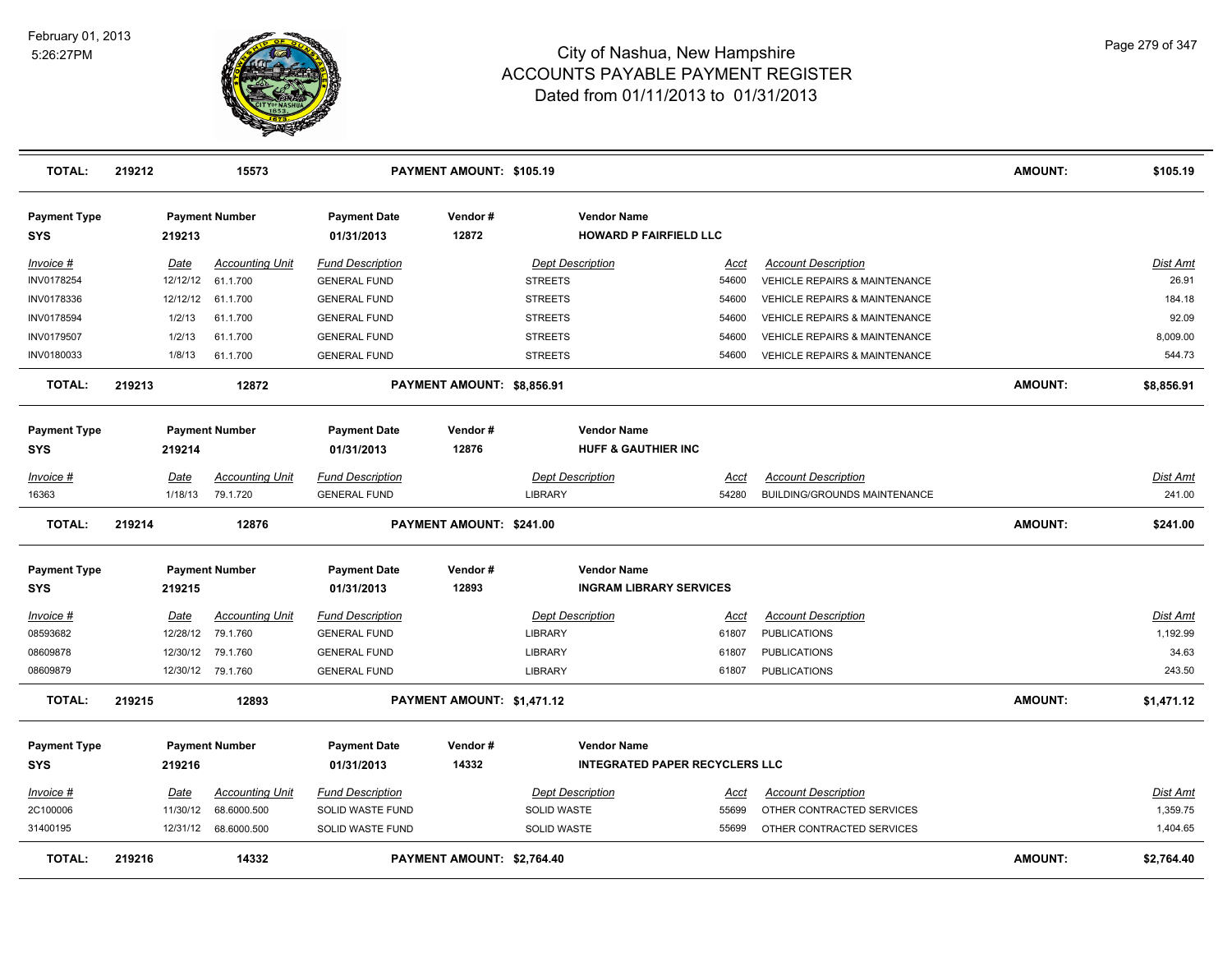

| <b>Payment Type</b> |        |             | <b>Payment Number</b>  | <b>Payment Date</b>          | Vendor#                    |               | <b>Vendor Name</b>                    |             |                                          | <b>Payee Name</b>                   |                |                 |
|---------------------|--------|-------------|------------------------|------------------------------|----------------------------|---------------|---------------------------------------|-------------|------------------------------------------|-------------------------------------|----------------|-----------------|
| <b>SYS</b>          |        | 219217      |                        | 01/31/2013                   | 12903                      |               | <b>IPMA</b>                           |             |                                          | <b>IPMA-HR</b>                      |                |                 |
| Invoice #           |        | <b>Date</b> | <b>Accounting Unit</b> | <b>Fund Description</b>      |                            |               | <b>Dept Description</b>               | Acct        | <b>Account Description</b>               |                                     |                | <b>Dist Amt</b> |
| 24187788            |        | 12/5/12     | 50.1.635               | <b>GENERAL FUND</b>          |                            | <b>POLICE</b> |                                       | 53450       | <b>RECRUITMENT &amp; HIRING SERVICES</b> |                                     |                | 2,800.00        |
| 24187788CM          |        | 1/18/13     | 50.1.635               | <b>GENERAL FUND</b>          |                            | <b>POLICE</b> |                                       | 53450       | RECRUITMENT & HIRING SERVICES            |                                     |                | $-724.50$       |
| <b>TOTAL:</b>       | 219217 |             | 12903                  |                              | PAYMENT AMOUNT: \$2,075.50 |               |                                       |             |                                          |                                     | <b>AMOUNT:</b> | \$2,075.50      |
|                     |        |             |                        |                              |                            |               |                                       |             |                                          |                                     |                |                 |
| <b>Payment Type</b> |        |             | <b>Payment Number</b>  | <b>Payment Date</b>          | Vendor#                    |               | <b>Vendor Name</b>                    |             |                                          |                                     |                |                 |
| <b>SYS</b>          |        | 219218      |                        | 01/31/2013                   | 14337                      |               | <b>JACK YOUNG CO INC</b>              |             |                                          |                                     |                |                 |
| Invoice #           |        | <b>Date</b> | <b>Accounting Unit</b> | <b>Fund Description</b>      |                            |               | <b>Dept Description</b>               | Acct        | <b>Account Description</b>               |                                     |                | Dist Amt        |
| 238679              |        | 1/4/13      | 52.1.630               | <b>GENERAL FUND</b>          |                            | <b>FIRE</b>   |                                       | 61799       | <b>VEHICLE PARTS &amp; SUPPLIES</b>      |                                     |                | 259.85          |
| <b>TOTAL:</b>       | 219218 |             | 14337                  |                              | PAYMENT AMOUNT: \$259.85   |               |                                       |             |                                          |                                     | <b>AMOUNT:</b> | \$259.85        |
|                     |        |             |                        |                              |                            |               |                                       |             |                                          |                                     |                |                 |
| <b>Payment Type</b> |        |             | <b>Payment Number</b>  | <b>Payment Date</b>          | Vendor#                    |               | <b>Vendor Name</b>                    |             |                                          |                                     |                |                 |
| <b>SYS</b>          |        | 219219      |                        | 01/31/2013                   | 11040                      |               | JCI JONES CHEMICALS INC               |             |                                          |                                     |                |                 |
| Invoice #           |        | Date        | <b>Accounting Unit</b> | <b>Fund Description</b>      |                            |               | <b>Dept Description</b>               | Acct        | <b>Account Description</b>               |                                     |                | Dist Amt        |
| 570107              |        | 1/2/13      | 69.6200.670            | <b>WASTEWATER FUND</b>       |                            | WASTEWATER    |                                       | 61156       | <b>CHEMICALS</b>                         |                                     |                | 6,069.00        |
| <b>TOTAL:</b>       | 219219 |             | 11040                  |                              | PAYMENT AMOUNT: \$6,069.00 |               |                                       |             |                                          |                                     | <b>AMOUNT:</b> | \$6,069.00      |
|                     |        |             |                        |                              |                            |               |                                       |             |                                          |                                     |                |                 |
| <b>Payment Type</b> |        |             | <b>Payment Number</b>  | <b>Payment Date</b>          | Vendor#                    |               | <b>Vendor Name</b>                    |             |                                          | <b>Payee Name</b>                   |                |                 |
| <b>SYS</b>          |        | 219220      |                        | 01/31/2013                   | 15806                      |               | <b>KBW FINANCIAL STAFFING/RECRUIT</b> |             |                                          | <b>KROLL, BECKER &amp; WING LLC</b> |                |                 |
| $Invoice$ #         |        | Date        | <b>Accounting Unit</b> | <b>Fund Description</b>      |                            |               | <b>Dept Description</b>               | <u>Acct</u> | <b>Account Description</b>               |                                     |                | <b>Dist Amt</b> |
| 860017388           |        | 1/22/13     | 26.1010                | <b>GF-PRIOR YEAR ESCROWS</b> |                            |               | <b>FINANCIAL SERVICES</b>             | 53452       | <b>STAFFING SERVICES</b>                 |                                     |                | 804.18          |
| <b>TOTAL:</b>       | 219220 |             | 15806                  |                              | PAYMENT AMOUNT: \$804.18   |               |                                       |             |                                          |                                     | <b>AMOUNT:</b> | \$804.18        |
|                     |        |             |                        |                              |                            |               |                                       |             |                                          |                                     |                |                 |
| <b>Payment Type</b> |        |             | <b>Payment Number</b>  | <b>Payment Date</b>          | Vendor#                    |               | <b>Vendor Name</b>                    |             |                                          |                                     |                |                 |
| <b>SYS</b>          |        | 219221      |                        | 01/31/2013                   | 15656                      |               | <b>ADRIEN LAVOIE</b>                  |             |                                          |                                     |                |                 |
| Invoice #           |        | <b>Date</b> | <b>Accounting Unit</b> | <b>Fund Description</b>      |                            |               | <b>Dept Description</b>               | <u>Acct</u> | <b>Account Description</b>               |                                     |                | Dist Amt        |
| ICE FISHING 1/24/13 |        |             | 12/11/12 79.1.500      | <b>GENERAL FUND</b>          |                            | LIBRARY       |                                       | 55699       | OTHER CONTRACTED SERVICES                |                                     |                | 200.00          |
| <b>TOTAL:</b>       | 219221 |             | 15656                  |                              | PAYMENT AMOUNT: \$200.00   |               |                                       |             |                                          |                                     | <b>AMOUNT:</b> | \$200.00        |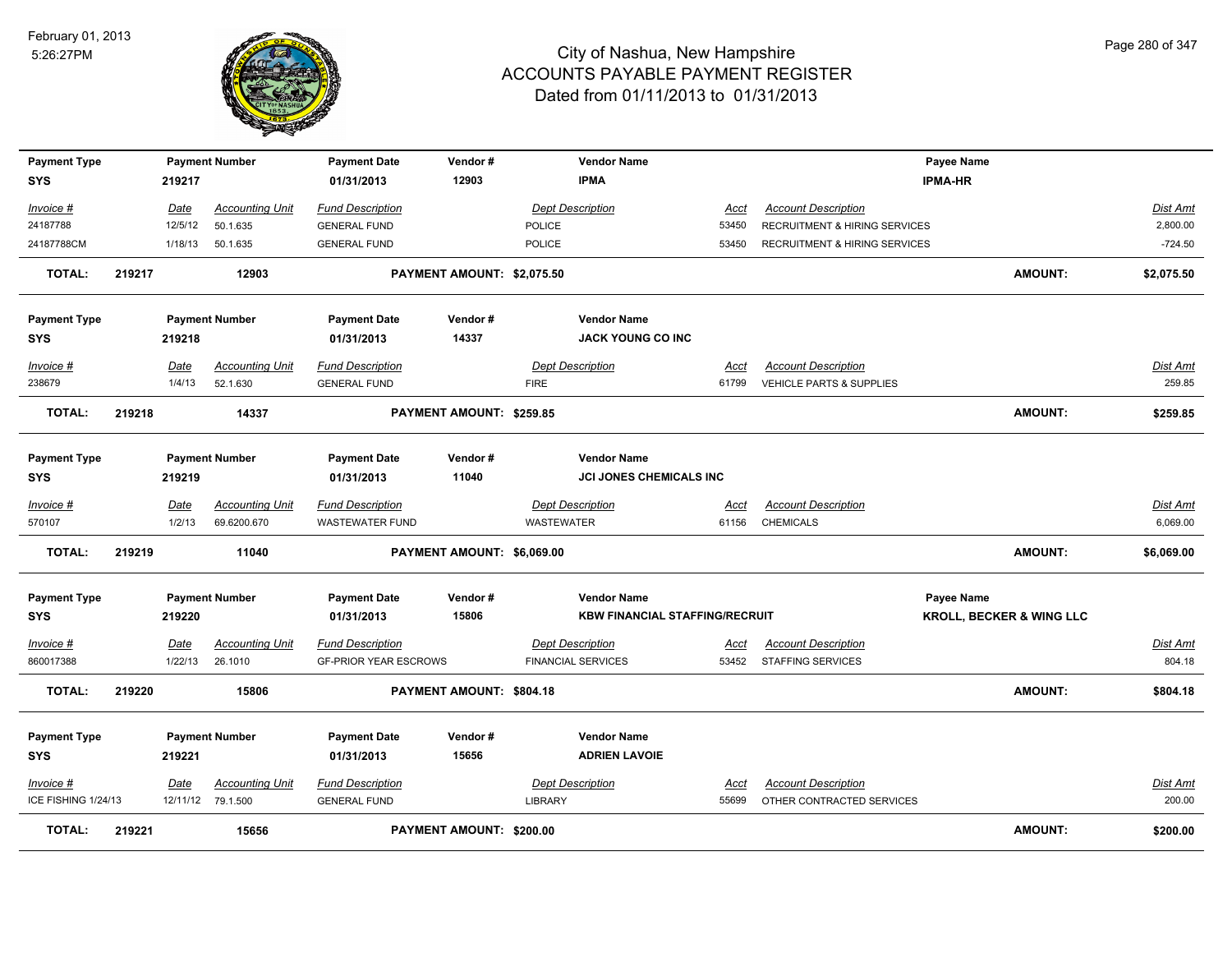

| <b>Payment Type</b>               |        |             | <b>Payment Number</b>  | <b>Payment Date</b>               | Vendor#                    | <b>Vendor Name</b>                    |             |                                                                            |                      |                 |
|-----------------------------------|--------|-------------|------------------------|-----------------------------------|----------------------------|---------------------------------------|-------------|----------------------------------------------------------------------------|----------------------|-----------------|
| <b>SYS</b>                        |        | 219222      |                        | 01/31/2013                        | 14396                      | <b>LEMELIN ENVIRONMENTAL SERVICES</b> |             |                                                                            |                      |                 |
| Invoice #                         |        | Date        | <b>Accounting Unit</b> | <b>Fund Description</b>           |                            | <b>Dept Description</b>               | Acct        | <b>Account Description</b>                                                 |                      | Dist Amt        |
| 3569                              |        | 1/10/13     | 68.6000.692            | SOLID WASTE FUND                  |                            | SOLID WASTE                           | 54280       | BUILDING/GROUNDS MAINTENANCE                                               |                      | 2,187.00        |
| <b>TOTAL:</b>                     | 219222 |             | 14396                  |                                   | PAYMENT AMOUNT: \$2,187.00 |                                       |             |                                                                            | <b>AMOUNT:</b>       | \$2,187.00      |
| <b>Payment Type</b>               |        |             | <b>Payment Number</b>  | <b>Payment Date</b>               | Vendor#                    | <b>Vendor Name</b>                    |             |                                                                            |                      |                 |
| <b>SYS</b>                        |        | 219223      |                        | 01/31/2013                        | 13012                      | <b>LIBERTY INTNL TRUCKS OF NH LLC</b> |             |                                                                            |                      |                 |
| Invoice #                         |        | Date        | <b>Accounting Unit</b> | <b>Fund Description</b>           |                            | <b>Dept Description</b>               | Acct        | <b>Account Description</b>                                                 |                      | Dist Amt        |
| 205937                            |        | 1/9/13      | 61.1.700               | <b>GENERAL FUND</b>               |                            | <b>STREETS</b>                        | 54600       | VEHICLE REPAIRS & MAINTENANCE                                              |                      | 269.95          |
| 207578                            |        | 1/18/13     | 61.1.700               | <b>GENERAL FUND</b>               |                            | <b>STREETS</b>                        | 54600       | VEHICLE REPAIRS & MAINTENANCE                                              |                      | 1,771.56        |
| CM203161                          |        | 1/10/13     | 61.1.700               | <b>GENERAL FUND</b>               |                            | <b>STREETS</b>                        | 54600       | VEHICLE REPAIRS & MAINTENANCE                                              |                      | $-350.00$       |
| CM204432                          |        | 1/10/13     | 61.1.700               | <b>GENERAL FUND</b>               |                            | <b>STREETS</b>                        | 54600       | <b>VEHICLE REPAIRS &amp; MAINTENANCE</b>                                   |                      | $-54.00$        |
| CM205150                          |        | 1/10/13     | 61.1.700               | <b>GENERAL FUND</b>               |                            | <b>STREETS</b>                        | 54600       | <b>VEHICLE REPAIRS &amp; MAINTENANCE</b>                                   |                      | $-27.00$        |
| <b>TOTAL:</b>                     | 219223 |             | 13012                  |                                   | PAYMENT AMOUNT: \$1,610.51 |                                       |             |                                                                            | <b>AMOUNT:</b>       | \$1,610.51      |
| <b>Payment Type</b><br><b>SYS</b> |        | 219224      | <b>Payment Number</b>  | <b>Payment Date</b><br>01/31/2013 | Vendor#<br>14415           | <b>Vendor Name</b><br><b>LOWES</b>    |             | Payee Name                                                                 | <b>LOWE'S - 3502</b> |                 |
| Invoice #                         |        | Date        | <b>Accounting Unit</b> | <b>Fund Description</b>           |                            | <b>Dept Description</b>               | <b>Acct</b> | <b>Account Description</b>                                                 |                      | Dist Amt        |
| 14211                             |        | 1/23/13     | 50.1.500               | <b>GENERAL FUND</b>               |                            | POLICE                                | 54280       | BUILDING/GROUNDS MAINTENANCE                                               |                      | 113.32          |
| <b>TOTAL:</b>                     | 219224 |             | 14415                  |                                   | PAYMENT AMOUNT: \$113.32   |                                       |             |                                                                            | <b>AMOUNT:</b>       | \$113.32        |
| <b>Payment Type</b>               |        |             | <b>Payment Number</b>  | <b>Payment Date</b>               | Vendor#                    | <b>Vendor Name</b>                    |             |                                                                            |                      |                 |
| <b>SYS</b>                        |        | 219225      |                        | 01/31/2013                        | 13035                      | M & M ELECTRICAL SUPPLY CO INC        |             |                                                                            |                      |                 |
| Invoice #                         |        | <u>Date</u> | <b>Accounting Unit</b> | <b>Fund Description</b>           |                            | <b>Dept Description</b>               | <u>Acct</u> | <b>Account Description</b>                                                 | <b>Activity</b>      | <u>Dist Amt</u> |
| R 28625                           |        | 10/4/12     | 61.1001                | CAPITAL IMPROVEMENTS              |                            | STREETS-CAP IMP                       | 81100       | CAPITAL IMPROVEMENTS                                                       | 1000                 | 898.90          |
| R 29079A                          |        | 10/16/12    | 61.1001                | CAPITAL IMPROVEMENTS              |                            | STREETS-CAP IMP                       | 81100       | CAPITAL IMPROVEMENTS                                                       | 1000                 | 198.05          |
| R 29234A                          |        | 10/18/12    | 61.1001                | CAPITAL IMPROVEMENTS              |                            | STREETS-CAP IMP                       | 81100       | CAPITAL IMPROVEMENTS                                                       | 1000                 | 33.00           |
| R 31345                           |        | 12/6/12     | 61.1.705               | <b>GENERAL FUND</b>               |                            | <b>STREETS</b>                        | 61556       | TRAFFIC SIGNAL MATERIALS                                                   |                      | 29.15           |
| R 31442                           |        |             | 12/10/12 61.1001       | CAPITAL IMPROVEMENTS              |                            | STREETS-CAP IMP                       | 81100       | CAPITAL IMPROVEMENTS                                                       | 1000                 | 11.76           |
| R 31631                           |        | 12/14/12    | 61.1.700               | <b>GENERAL FUND</b>               |                            | <b>STREETS</b>                        | 71999       | MISCELLANEOUS EQUIPMENT                                                    |                      | 593.88          |
| R 31664                           |        | 12/14/12    | 61.1.700               | <b>GENERAL FUND</b>               |                            | <b>STREETS</b>                        | 71999       | MISCELLANEOUS EQUIPMENT                                                    |                      | 16.85           |
| R 32351                           |        | 1/8/13      | 61.1001                | CAPITAL IMPROVEMENTS              |                            | STREETS-CAP IMP                       | 81100       | CAPITAL IMPROVEMENTS                                                       | 1000                 | 58.67           |
| R 32714                           |        | 1/16/13     | 69.6200.540            | <b>WASTEWATER FUND</b>            |                            | WASTEWATER                            | 54487       | <b>EQUIPMENT REPAIRS &amp;</b>                                             |                      | 18.60           |
| R 32914                           |        | 1/23/13     | 69.6200.670            | <b>WASTEWATER FUND</b>            |                            | <b>WASTEWATER</b>                     | 54487       | <b>MAINTENANCE</b><br><b>EQUIPMENT REPAIRS &amp;</b><br><b>MAINTENANCE</b> |                      | 150.80          |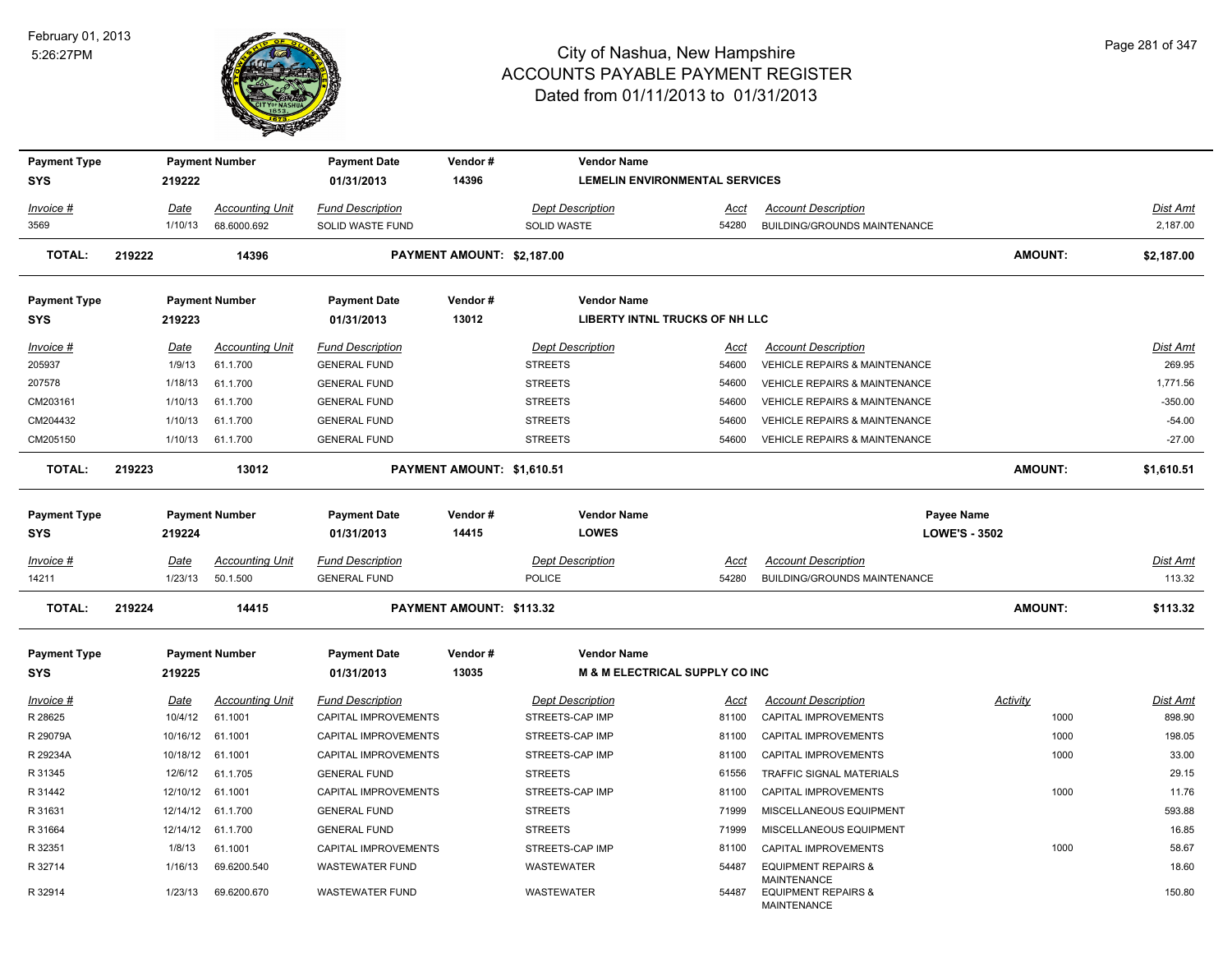

| R 32926                           |        | 1/23/13     | 69.6200.670            | <b>WASTEWATER FUND</b>   |                            | WASTEWATER                      | 54487       | <b>EQUIPMENT REPAIRS &amp;</b><br><b>MAINTENANCE</b> |                | 67.75           |
|-----------------------------------|--------|-------------|------------------------|--------------------------|----------------------------|---------------------------------|-------------|------------------------------------------------------|----------------|-----------------|
| <b>TOTAL:</b>                     | 219225 |             | 13035                  |                          | PAYMENT AMOUNT: \$2,077.41 |                                 |             |                                                      | <b>AMOUNT:</b> | \$2,077.41      |
| <b>Payment Type</b>               |        |             | <b>Payment Number</b>  | <b>Payment Date</b>      | Vendor#                    | <b>Vendor Name</b>              |             |                                                      |                |                 |
| <b>SYS</b>                        |        | 219226      |                        | 01/31/2013               | 13039                      | <b>MAC MULKIN CHEVROLET INC</b> |             |                                                      |                |                 |
| Invoice #                         |        | Date        | <b>Accounting Unit</b> | <b>Fund Description</b>  |                            | <b>Dept Description</b>         | Acct        | <b>Account Description</b>                           |                | Dist Amt        |
| 385707                            |        | 1/18/13     | 61.1.700               | <b>GENERAL FUND</b>      |                            | <b>STREETS</b>                  | 54600       | VEHICLE REPAIRS & MAINTENANCE                        |                | 212.55          |
| 386039                            |        | 1/23/13     | 50.1.500               | <b>GENERAL FUND</b>      |                            | <b>POLICE</b>                   | 61799       | <b>VEHICLE PARTS &amp; SUPPLIES</b>                  |                | 180.63          |
| 490710                            |        | 1/22/13     | 26.4005                | TRAFFIC VIOLATIONS FUND  |                            | <b>FINANCIAL SERVICES</b>       | 61799       | VEHICLE PARTS & SUPPLIES                             |                | 691.46          |
| 491036                            |        | 1/23/13     | 50.1.500               | <b>GENERAL FUND</b>      |                            | <b>POLICE</b>                   | 54600       | <b>VEHICLE REPAIRS &amp; MAINTENANCE</b>             |                | 83.30           |
| <b>TOTAL:</b>                     | 219226 |             | 13039                  |                          | PAYMENT AMOUNT: \$1,167.94 |                                 |             |                                                      | <b>AMOUNT:</b> | \$1,167.94      |
|                                   |        |             |                        |                          |                            |                                 |             |                                                      |                |                 |
| <b>Payment Type</b>               |        |             | <b>Payment Number</b>  | <b>Payment Date</b>      | Vendor#                    | <b>Vendor Name</b>              |             |                                                      |                |                 |
| <b>SYS</b>                        |        | 219227      |                        | 01/31/2013               | 14965                      | <b>MAILINGS UNLIMITED</b>       |             |                                                      |                |                 |
| Invoice #                         |        | <b>Date</b> | <b>Accounting Unit</b> | <u>Fund Description</u>  |                            | <b>Dept Description</b>         | <u>Acct</u> | <b>Account Description</b>                           |                | <b>Dist Amt</b> |
| 54698                             |        | 1/22/13     | 26.1.580               | <b>GENERAL FUND</b>      |                            | <b>FINANCIAL SERVICES</b>       | 53467       | <b>BILLING &amp; MAILING SERVICES</b>                |                | 716.29          |
| 54698                             |        | 1/22/13     | 26.1.585               | <b>GENERAL FUND</b>      |                            | <b>FINANCIAL SERVICES</b>       | 55607       | POSTAGE & DELIVERY                                   |                | $-130.60$       |
| 54698                             |        | 1/22/13     | 26.4010                | MOTOR VEHICLE ADMIN FUND |                            | <b>FINANCIAL SERVICES</b>       | 53467       | <b>BILLING &amp; MAILING SERVICES</b>                |                | 126.40          |
| 54703                             |        | 1/22/13     | 69.6200.500            | <b>WASTEWATER FUND</b>   |                            | WASTEWATER                      | 53467       | <b>BILLING &amp; MAILING SERVICES</b>                |                | 2,652.47        |
| <b>TOTAL:</b>                     | 219227 |             | 14965                  |                          | PAYMENT AMOUNT: \$3,364.56 |                                 |             |                                                      | <b>AMOUNT:</b> | \$3,364.56      |
| <b>Payment Type</b>               |        |             | <b>Payment Number</b>  | <b>Payment Date</b>      | Vendor#                    | <b>Vendor Name</b>              |             |                                                      |                |                 |
| <b>SYS</b>                        |        | 219228      |                        | 01/31/2013               | 13051                      | <b>RONALD MANN</b>              |             |                                                      |                |                 |
| Invoice #                         |        | Date        | <b>Accounting Unit</b> | <b>Fund Description</b>  |                            | <b>Dept Description</b>         | <u>Acct</u> | <b>Account Description</b>                           |                | <b>Dist Amt</b> |
| STORM: 01/16/2013-2               |        | 1/16/13     | 61.1.685               | <b>GENERAL FUND</b>      |                            | <b>STREETS</b>                  | 54207       | SNOW PLOWING SERVICES                                |                | 480.00          |
| STORM: 01/28/2013                 |        | 1/28/13     | 61.1.685               | <b>GENERAL FUND</b>      |                            | <b>STREETS</b>                  | 54207       | SNOW PLOWING SERVICES                                |                | 384.00          |
| <b>TOTAL:</b>                     | 219228 |             | 13051                  |                          | PAYMENT AMOUNT: \$864.00   |                                 |             |                                                      | <b>AMOUNT:</b> | \$864.00        |
|                                   |        |             | <b>Payment Number</b>  | <b>Payment Date</b>      | Vendor#                    | <b>Vendor Name</b>              |             |                                                      |                |                 |
| <b>Payment Type</b><br><b>SYS</b> |        | 219229      |                        | 01/31/2013               | 13056                      | <b>JOHN MARINO</b>              |             |                                                      |                |                 |
| $Invoice$ #                       |        | Date        | <b>Accounting Unit</b> | <b>Fund Description</b>  |                            | <b>Dept Description</b>         | <u>Acct</u> | <b>Account Description</b>                           |                | <b>Dist Amt</b> |
| STORM: 01/16/2013-2               |        | 1/16/13     | 61.1.685               | <b>GENERAL FUND</b>      |                            | <b>STREETS</b>                  | 54207       | SNOW PLOWING SERVICES                                |                | 480.00          |
| STORM: 01/28/2013                 |        | 1/28/13     | 61.1.685               | <b>GENERAL FUND</b>      |                            | <b>STREETS</b>                  | 54207       | SNOW PLOWING SERVICES                                |                | 432.00          |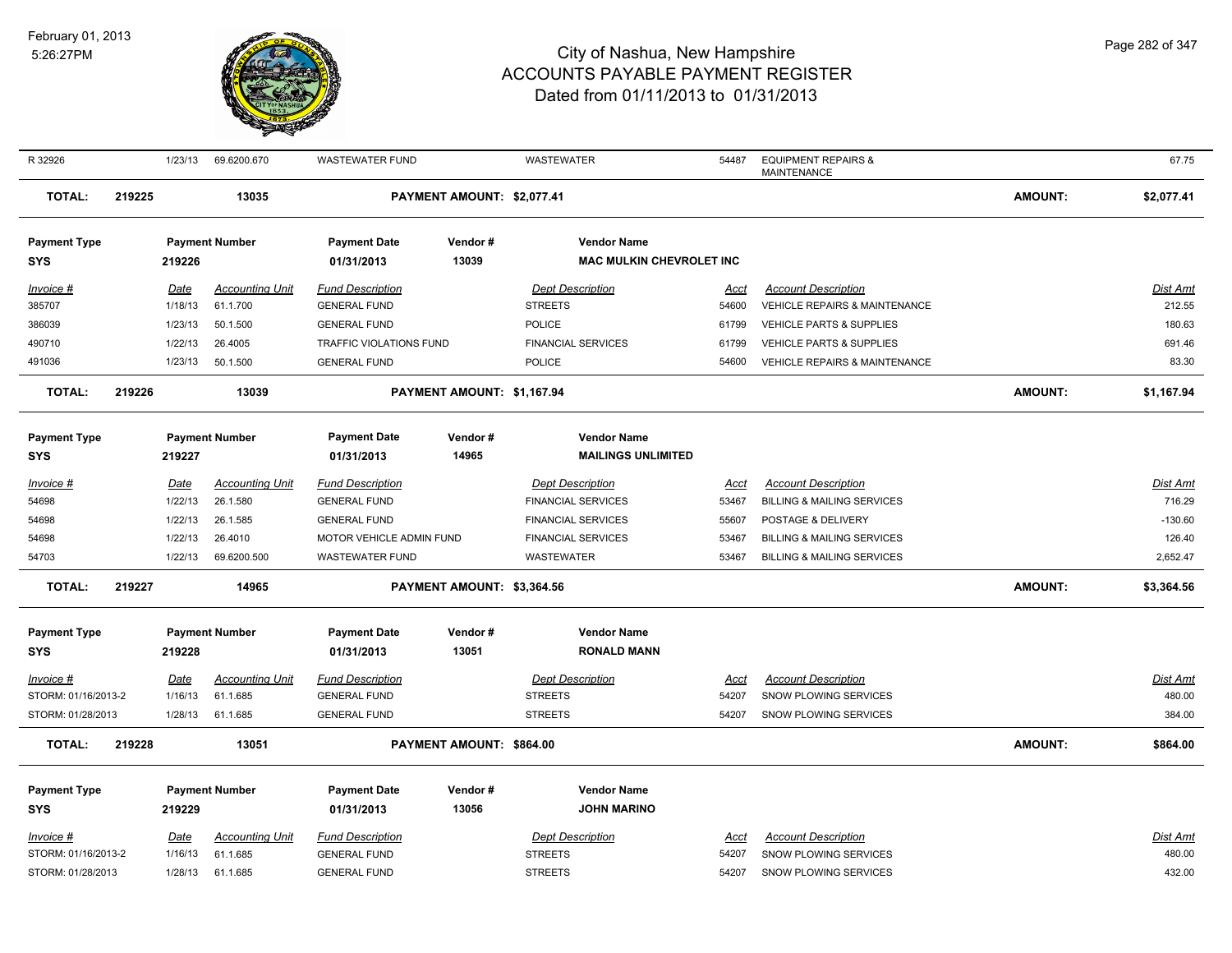

| <b>TOTAL:</b>                                        | 219229 |                 | 13056                              |                                                | PAYMENT AMOUNT: \$912.00      |                                                               |               |                                                                      | <b>AMOUNT:</b> | \$912.00          |
|------------------------------------------------------|--------|-----------------|------------------------------------|------------------------------------------------|-------------------------------|---------------------------------------------------------------|---------------|----------------------------------------------------------------------|----------------|-------------------|
| <b>Payment Type</b><br><b>SYS</b>                    |        | 219230          | <b>Payment Number</b>              | <b>Payment Date</b><br>01/31/2013              | Vendor#<br>15992              | <b>Vendor Name</b><br><b>YAZMIN MARRERO</b>                   |               |                                                                      |                |                   |
| Invoice #<br><b>BACKGROUND CHECK</b><br><b>REFUN</b> |        | Date<br>1/28/13 | <b>Accounting Unit</b><br>11.1.500 | <b>Fund Description</b><br><b>GENERAL FUND</b> |                               | <b>Dept Description</b><br><b>HUMAN RESOURCES</b>             | Acct<br>55425 | <b>Account Description</b><br>EMPLOYMENT BACKGROUND<br><b>CHECKS</b> |                | Dist Amt<br>25.00 |
| <b>TOTAL:</b>                                        | 219230 |                 | 15992                              |                                                | PAYMENT AMOUNT: \$25.00       |                                                               |               |                                                                      | <b>AMOUNT:</b> | \$25.00           |
| <b>Payment Type</b><br><b>SYS</b>                    |        | 219231          | <b>Payment Number</b>              | <b>Payment Date</b><br>01/31/2013              | Vendor#<br>11879              | <b>Vendor Name</b><br><b>MAVRIKIS UPHOLSTERING &amp; FURN</b> |               |                                                                      |                |                   |
| Invoice #                                            |        | Date            | <b>Accounting Unit</b>             | <b>Fund Description</b>                        |                               | <b>Dept Description</b>                                       | <u>Acct</u>   | <b>Account Description</b>                                           |                | <u>Dist Amt</u>   |
| 25227                                                |        | 1/28/13         | 79.1.720                           | <b>GENERAL FUND</b>                            |                               | <b>LIBRARY</b>                                                | 54280         | BUILDING/GROUNDS MAINTENANCE                                         |                | 720.00            |
| <b>TOTAL:</b>                                        | 219231 |                 | 11879                              |                                                | PAYMENT AMOUNT: \$720.00      |                                                               |               |                                                                      | <b>AMOUNT:</b> | \$720.00          |
| <b>Payment Type</b>                                  |        |                 | <b>Payment Number</b>              | <b>Payment Date</b>                            | Vendor#                       | <b>Vendor Name</b>                                            |               |                                                                      |                |                   |
| <b>SYS</b>                                           |        | 219232          |                                    | 01/31/2013                                     | 13067                         | <b>MAYNARD &amp; LESIEUR INC</b>                              |               |                                                                      |                |                   |
| Invoice #                                            |        | <b>Date</b>     | <b>Accounting Unit</b>             | <b>Fund Description</b>                        |                               | <b>Dept Description</b>                                       | <u>Acct</u>   | <b>Account Description</b>                                           |                | Dist Amt          |
| 54850                                                |        | 12/31/12        | 61.1010                            | <b>GF-PRIOR YEAR ESCROWS</b>                   |                               | STREETS-PRIOR YEAR                                            | 61705         | <b>TIRES</b>                                                         |                | 848.60            |
| 55457                                                |        |                 | 1/10/13 61.1010                    | <b>GF-PRIOR YEAR ESCROWS</b>                   |                               | STREETS-PRIOR YEAR                                            | 61705 TIRES   |                                                                      |                | 834.12            |
| <b>TOTAL:</b>                                        | 219232 |                 | 13067                              |                                                | PAYMENT AMOUNT: \$1,682.72    |                                                               |               |                                                                      | <b>AMOUNT:</b> | \$1,682.72        |
| <b>Payment Type</b>                                  |        |                 | <b>Payment Number</b>              | <b>Payment Date</b>                            | Vendor#                       | <b>Vendor Name</b>                                            |               |                                                                      |                |                   |
| <b>SYS</b>                                           |        | 219233          |                                    | 01/31/2013                                     | 13067                         | <b>MAYNARD &amp; LESIEUR INC</b>                              |               |                                                                      |                |                   |
| <u>Invoice #</u>                                     |        | <b>Date</b>     | <b>Accounting Unit</b>             | <b>Fund Description</b>                        |                               | <b>Dept Description</b>                                       | <b>Acct</b>   | <b>Account Description</b>                                           |                | Dist Amt          |
| 55568                                                |        | 1/11/13         | 61.1010                            | <b>GF-PRIOR YEAR ESCROWS</b>                   |                               | STREETS-PRIOR YEAR                                            | 61705         | <b>TIRES</b>                                                         |                | 7.65              |
| <b>TOTAL:</b>                                        | 219233 |                 | 13067                              |                                                | <b>PAYMENT AMOUNT: \$7.65</b> |                                                               |               |                                                                      | <b>AMOUNT:</b> | \$7.65            |
| <b>Payment Type</b>                                  |        |                 | <b>Payment Number</b>              | <b>Payment Date</b>                            | Vendor#                       | <b>Vendor Name</b>                                            |               |                                                                      |                |                   |
| <b>SYS</b>                                           |        | 219234          |                                    | 01/31/2013                                     | 14451                         | <b>MCDEVITT TRUCKS INC</b>                                    |               |                                                                      |                |                   |
| Invoice #                                            |        | Date            | <b>Accounting Unit</b>             | <b>Fund Description</b>                        |                               | <b>Dept Description</b>                                       | Acct          | <b>Account Description</b>                                           |                | Dist Amt          |
| 1133592M                                             |        | 1/23/13         | 61.1.700                           | <b>GENERAL FUND</b>                            |                               | <b>STREETS</b>                                                | 54600         | <b>VEHICLE REPAIRS &amp; MAINTENANCE</b>                             |                | 64.87             |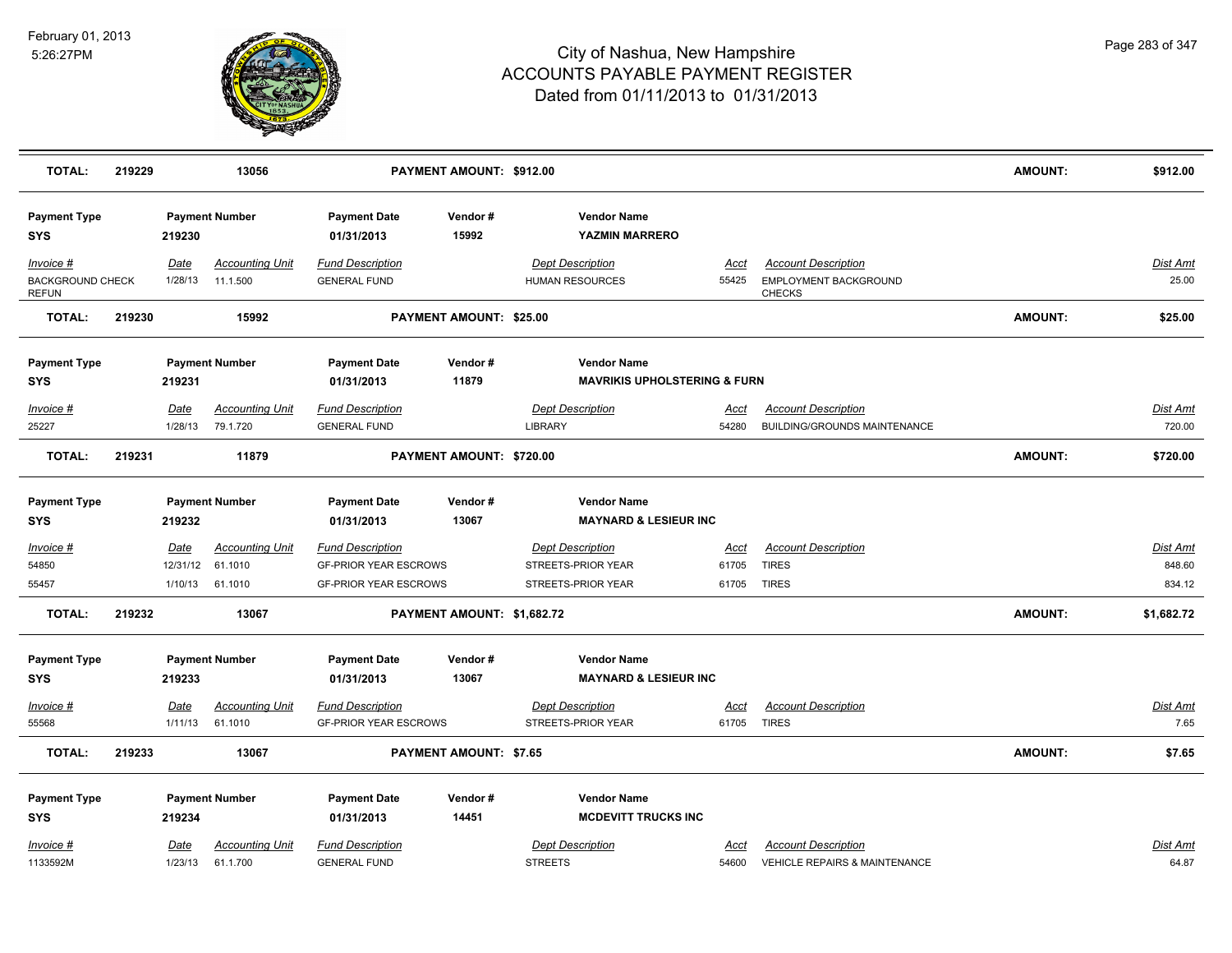

| <b>TOTAL:</b>                     | 219234 |                 | 14451                              |                                                         | PAYMENT AMOUNT: \$64.87    |                                                         |               |                                                  | <b>AMOUNT:</b>                   | \$64.87            |
|-----------------------------------|--------|-----------------|------------------------------------|---------------------------------------------------------|----------------------------|---------------------------------------------------------|---------------|--------------------------------------------------|----------------------------------|--------------------|
| <b>Payment Type</b><br><b>SYS</b> |        | 219235          | <b>Payment Number</b>              | <b>Payment Date</b><br>01/31/2013                       | Vendor#<br>14457           | <b>Vendor Name</b><br><b>MCLAUGHLIN OIL CO</b>          |               |                                                  |                                  |                    |
| Invoice #<br>78816                |        | Date<br>1/18/13 | <b>Accounting Unit</b><br>42.1.720 | <b>Fund Description</b><br><b>GENERAL FUND</b>          |                            | <b>Dept Description</b><br>WOODLAWN CEMETERY            | Acct<br>54107 | <b>Account Description</b><br><b>HEATING OIL</b> |                                  | Dist Amt<br>882.70 |
| <b>TOTAL:</b>                     | 219235 |                 | 14457                              |                                                         | PAYMENT AMOUNT: \$882.70   |                                                         |               |                                                  | AMOUNT:                          | \$882.70           |
| <b>Payment Type</b><br><b>SYS</b> |        | 219236          | <b>Payment Number</b>              | <b>Payment Date</b><br>01/31/2013                       | Vendor#<br>15925           | <b>Vendor Name</b><br><b>MCTRANS CENTER</b>             |               |                                                  |                                  |                    |
| Invoice #                         |        | Date            | <b>Accounting Unit</b>             | <b>Fund Description</b>                                 |                            | <b>Dept Description</b>                                 | Acct          | <b>Account Description</b>                       |                                  | <u>Dist Amt</u>    |
| MEMBER 64667 REG<br>70515         |        | 1/14/13         | 61.1.670                           | <b>GENERAL FUND</b>                                     |                            | <b>STREETS</b>                                          | 71228         | <b>COMPUTER SOFTWARE</b>                         |                                  | 400.00             |
| <b>TOTAL:</b>                     | 219236 |                 | 15925                              |                                                         | PAYMENT AMOUNT: \$400.00   |                                                         |               |                                                  | <b>AMOUNT:</b>                   | \$400.00           |
| <b>Payment Type</b><br>SYS        |        | 219237          | <b>Payment Number</b>              | <b>Payment Date</b><br>01/31/2013                       | Vendor#<br>15681           | <b>Vendor Name</b><br><b>MERRA &amp; KANAKIS P.C.</b>   |               |                                                  |                                  |                    |
|                                   |        |                 |                                    |                                                         |                            | <b>Dept Description</b>                                 |               |                                                  |                                  |                    |
| Invoice #<br>30686                |        | Date<br>8/7/12  | <b>Accounting Unit</b><br>81.3080  | <b>Fund Description</b><br>COMMUNITY DEVELOPMENT        |                            | COMMUNITY DEVELOPMENT                                   | Acct<br>53628 | <b>Account Description</b><br>CONTRACT SERVICES  | <b>Activity</b><br>1023.81.03.30 | Dist Amt<br>500.00 |
| 31088                             |        | 12/7/12         | 81.3080                            | <b>GRANTS</b><br>COMMUNITY DEVELOPMENT<br><b>GRANTS</b> |                            | <b>GRANTS</b><br>COMMUNITY DEVELOPMENT<br><b>GRANTS</b> | 53628         | <b>CONTRACT SERVICES</b>                         | 1023.81.03.30                    | 397.00             |
| <b>TOTAL:</b>                     | 219237 |                 | 15681                              |                                                         | PAYMENT AMOUNT: \$897.00   |                                                         |               |                                                  | <b>AMOUNT:</b>                   | \$897.00           |
| <b>Payment Type</b><br><b>SYS</b> |        | 219238          | <b>Payment Number</b>              | <b>Payment Date</b><br>01/31/2013                       | Vendor#<br>15701           | <b>Vendor Name</b><br><b>MERRIMACK VALLEY FOOD BANK</b> |               |                                                  |                                  |                    |
| Invoice #                         |        | Date            | <b>Accounting Unit</b>             | <b>Fund Description</b>                                 |                            | <b>Dept Description</b>                                 | Acct          | <b>Account Description</b>                       |                                  | Dist Amt           |
| <b>BREWFEST</b><br>CONTRIBUTION   |        |                 | 12/11/12 77.2504                   | HOLMAN STADIUM EVENTS FUND                              |                            | HOLMAN STADIUM EVENTS                                   | 55699         | OTHER CONTRACTED SERVICES                        |                                  | 1,474.59           |
| <b>TOTAL:</b>                     | 219238 |                 | 15701                              |                                                         | PAYMENT AMOUNT: \$1,474.59 |                                                         |               |                                                  | <b>AMOUNT:</b>                   | \$1,474.59         |
| <b>Payment Type</b>               |        |                 | <b>Payment Number</b>              | <b>Payment Date</b>                                     | Vendor#                    | <b>Vendor Name</b>                                      |               |                                                  |                                  |                    |
| <b>SYS</b>                        |        | 219239          |                                    | 01/31/2013                                              | 13097                      | <b>MICRO MARKETING ASSOCIATES</b>                       |               |                                                  |                                  |                    |
| Invoice #<br>467636               |        | Date<br>1/9/13  | <b>Accounting Unit</b><br>79.1.755 | <b>Fund Description</b><br><b>GENERAL FUND</b>          |                            | <b>Dept Description</b><br>LIBRARY                      | Acct<br>61814 | <b>Account Description</b><br><b>MEDIA</b>       |                                  | Dist Amt<br>50.94  |
| 467929                            |        | 1/16/13         | 79.1.755                           | <b>GENERAL FUND</b>                                     |                            | LIBRARY                                                 | 61814         | <b>MEDIA</b>                                     |                                  | 52.67              |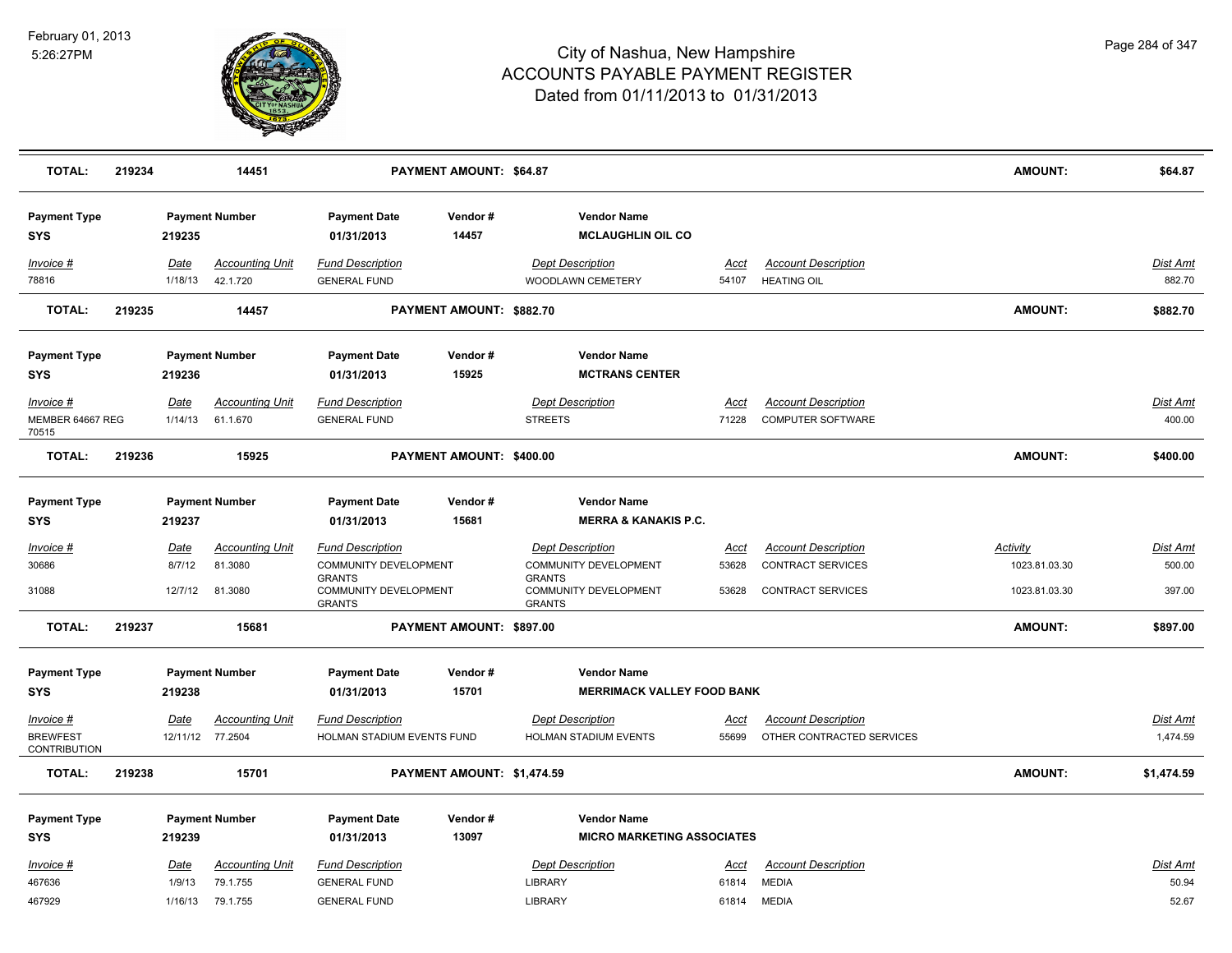

| <b>TOTAL:</b>                     | 219239 |                | 13097                                       |                                                | PAYMENT AMOUNT: \$103.61 |                |                                               |                      |                                            |                                   | <b>AMOUNT:</b> | \$103.61                  |
|-----------------------------------|--------|----------------|---------------------------------------------|------------------------------------------------|--------------------------|----------------|-----------------------------------------------|----------------------|--------------------------------------------|-----------------------------------|----------------|---------------------------|
| <b>Payment Type</b><br><b>SYS</b> |        | 219240         | <b>Payment Number</b>                       | <b>Payment Date</b><br>01/31/2013              | Vendor#<br>10861         |                | <b>Vendor Name</b><br><b>MIDWEST TAPE LLC</b> |                      |                                            | Payee Name<br><b>MIDWEST TAPE</b> |                |                           |
| Invoice #<br>90650161             |        | Date           | <b>Accounting Unit</b><br>12/28/12 79.1.755 | <b>Fund Description</b><br><b>GENERAL FUND</b> |                          | LIBRARY        | <b>Dept Description</b>                       | Acct<br>61814        | <b>Account Description</b><br><b>MEDIA</b> |                                   |                | Dist Amt<br>94.16         |
| 90651735                          |        |                | 12/31/12 79.1.755                           | <b>GENERAL FUND</b>                            |                          | LIBRARY        |                                               | 61814                | <b>MEDIA</b>                               |                                   |                | 15.64                     |
| 90651737                          |        | 12/31/12       | 79.1.755                                    | <b>GENERAL FUND</b>                            |                          | LIBRARY        |                                               | 61814                | <b>MEDIA</b>                               |                                   |                | 139.75                    |
| 90651738                          |        | 12/31/12       | 79.1.755                                    | <b>GENERAL FUND</b>                            |                          | LIBRARY        |                                               | 61814                | <b>MEDIA</b>                               |                                   |                | 65.25                     |
| 90651739                          |        | 12/31/12       | 79.1.755                                    | <b>GENERAL FUND</b>                            |                          | LIBRARY        |                                               | 61814                | <b>MEDIA</b>                               |                                   |                | 92.67                     |
| 90660980                          |        | 1/3/13         | 79.1.755                                    | <b>GENERAL FUND</b>                            |                          | LIBRARY        |                                               | 61814                | <b>MEDIA</b>                               |                                   |                | 192.88                    |
| <b>TOTAL:</b>                     | 219240 |                | 10861                                       |                                                | PAYMENT AMOUNT: \$600.35 |                |                                               |                      |                                            |                                   | <b>AMOUNT:</b> | \$600.35                  |
| <b>Payment Type</b>               |        |                | <b>Payment Number</b>                       | <b>Payment Date</b>                            | Vendor#                  |                | <b>Vendor Name</b>                            |                      |                                            |                                   |                |                           |
| SYS                               |        | 219241         |                                             | 01/31/2013                                     | 10309                    |                | <b>STEPHAN MORIN</b>                          |                      |                                            |                                   |                |                           |
| $Invoice$ #                       |        | <b>Date</b>    | <b>Accounting Unit</b>                      | <b>Fund Description</b>                        |                          |                | <b>Dept Description</b>                       | Acct                 | <b>Account Description</b>                 |                                   |                | Dist Amt                  |
| STORM: 01/28/2013                 |        | 1/28/13        | 61.1.685                                    | <b>GENERAL FUND</b>                            |                          | <b>STREETS</b> |                                               | 54207                | SNOW PLOWING SERVICES                      |                                   |                | 432.00                    |
| <b>TOTAL:</b>                     | 219241 |                | 10309                                       |                                                | PAYMENT AMOUNT: \$432.00 |                |                                               |                      |                                            |                                   | <b>AMOUNT:</b> | \$432.00                  |
| <b>Payment Type</b>               |        |                | <b>Payment Number</b>                       | <b>Payment Date</b>                            | Vendor#                  |                | <b>Vendor Name</b>                            |                      |                                            |                                   |                |                           |
| SYS                               |        | 219242         |                                             | 01/31/2013                                     | 13120                    |                | <b>MULTICULTURAL BOOKS &amp; VIDEOS</b>       |                      |                                            |                                   |                |                           |
| Invoice #<br>6953A                |        | Date<br>1/2/13 | <b>Accounting Unit</b><br>79.1.755          | <b>Fund Description</b><br><b>GENERAL FUND</b> |                          | <b>LIBRARY</b> | <b>Dept Description</b>                       | <u>Acct</u><br>61814 | <b>Account Description</b><br><b>MEDIA</b> |                                   |                | <b>Dist Amt</b><br>107.75 |
| <b>TOTAL:</b>                     | 219242 |                | 13120                                       |                                                | PAYMENT AMOUNT: \$107.75 |                |                                               |                      |                                            |                                   | <b>AMOUNT:</b> | \$107.75                  |
| <b>Payment Type</b><br>SYS        |        | 219243         | <b>Payment Number</b>                       | <b>Payment Date</b><br>01/31/2013              | Vendor#<br>14610         |                | <b>Vendor Name</b><br><b>NACCHO</b>           |                      |                                            |                                   |                |                           |
| Invoice #                         |        | <b>Date</b>    | <b>Accounting Unit</b>                      | <b>Fund Description</b>                        |                          |                | <b>Dept Description</b>                       | Acct                 | <b>Account Description</b>                 | Activity                          |                | Dist Amt                  |
| 76436                             |        |                | 8/16/12 71.3068                             | COMMUNITY SERVICES GRANTS                      |                          |                | <b>COMMUNITY SERVICES GRANTS</b>              | 55300                | <b>TRAVEL</b>                              |                                   | 71.1004.13.01  | 525.00                    |
| <b>TOTAL:</b>                     | 219243 |                | 14610                                       |                                                | PAYMENT AMOUNT: \$525.00 |                |                                               |                      |                                            |                                   | <b>AMOUNT:</b> | \$525.00                  |
| <b>Payment Type</b>               |        |                | <b>Payment Number</b>                       | <b>Payment Date</b>                            | Vendor#                  |                | <b>Vendor Name</b>                            |                      |                                            |                                   |                |                           |
| <b>SYS</b>                        |        | 219244         |                                             | 01/31/2013                                     | 13131                    |                | <b>NAPA AUTO PARTS</b>                        |                      |                                            |                                   |                |                           |
| Invoice #                         |        | Date           | <b>Accounting Unit</b>                      | <b>Fund Description</b>                        |                          |                | <b>Dept Description</b>                       | Acct                 | <b>Account Description</b>                 |                                   |                | Dist Amt                  |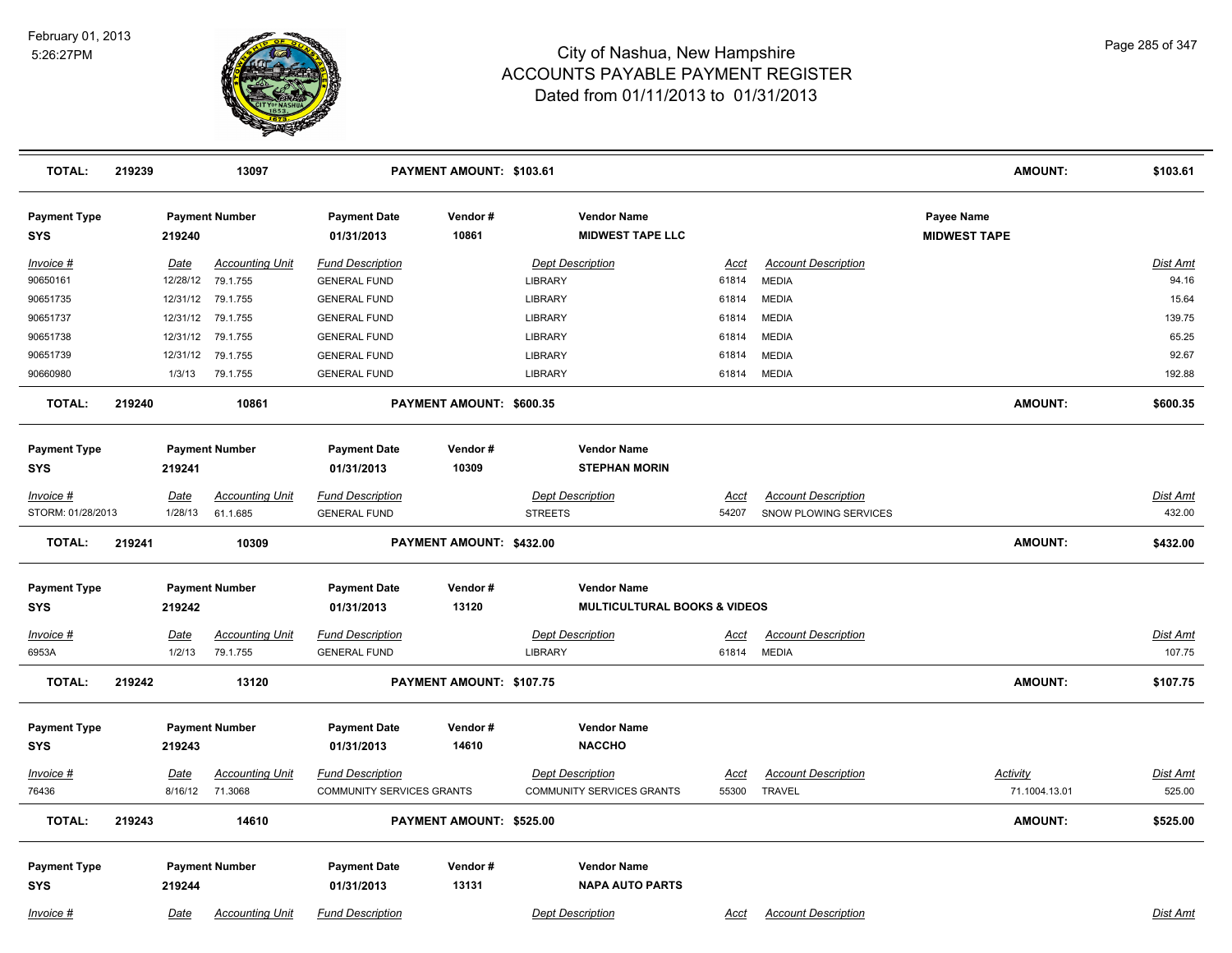

| 863052                      |                       | 12/14/12 61.1.700                 | <b>GENERAL FUND</b>                            |                            | <b>STREETS</b>                                   | 54600          | <b>VEHICLE REPAIRS &amp; MAINTENANCE</b>                                   |                                    | $-40.31$          |
|-----------------------------|-----------------------|-----------------------------------|------------------------------------------------|----------------------------|--------------------------------------------------|----------------|----------------------------------------------------------------------------|------------------------------------|-------------------|
| 864960                      |                       | 12/31/12 61.1.700                 | <b>GENERAL FUND</b>                            |                            | <b>STREETS</b>                                   | 54600          | <b>VEHICLE REPAIRS &amp; MAINTENANCE</b>                                   |                                    | 112.61            |
| 864977                      | 12/31/12              | 61.1.700                          | <b>GENERAL FUND</b>                            |                            | <b>STREETS</b>                                   | 54600          | <b>VEHICLE REPAIRS &amp; MAINTENANCE</b>                                   |                                    | 98.18             |
| 865027                      | 12/31/12              | 61.1.700                          | <b>GENERAL FUND</b>                            |                            | <b>STREETS</b>                                   | 54600          | VEHICLE REPAIRS & MAINTENANCE                                              |                                    | $-127.61$         |
| 866519                      | 1/11/13               | 61.1.700                          | <b>GENERAL FUND</b>                            |                            | <b>STREETS</b>                                   | 61299          | MISCELLANEOUS SUPPLIES                                                     |                                    | 210.78            |
| 866627                      | 1/11/13               | 61.1.700                          | <b>GENERAL FUND</b>                            |                            | <b>STREETS</b>                                   | 54600          | <b>VEHICLE REPAIRS &amp; MAINTENANCE</b>                                   |                                    | 120.84            |
| 866780                      | 1/14/13               | 61.1.700                          | <b>GENERAL FUND</b>                            |                            | <b>STREETS</b>                                   | 61799          | <b>VEHICLE PARTS &amp; SUPPLIES</b>                                        |                                    | 5.29              |
| 866858                      | 1/14/13               | 61.1.700                          | <b>GENERAL FUND</b>                            |                            | <b>STREETS</b>                                   | 54600          | VEHICLE REPAIRS & MAINTENANCE                                              |                                    | $-45.00$          |
| 867028                      | 1/15/13               | 61.1.700                          | <b>GENERAL FUND</b>                            |                            | <b>STREETS</b>                                   | 61799          | VEHICLE PARTS & SUPPLIES                                                   |                                    | 38.70             |
| 867049                      | 1/15/13               | 61.1.700                          | <b>GENERAL FUND</b>                            |                            | <b>STREETS</b>                                   | 54600          | <b>VEHICLE REPAIRS &amp; MAINTENANCE</b>                                   |                                    | 408.82            |
| 867202                      | 1/16/13               | 61.1.700                          | <b>GENERAL FUND</b>                            |                            | <b>STREETS</b>                                   | 54600          | <b>VEHICLE REPAIRS &amp; MAINTENANCE</b>                                   |                                    | 49.00             |
| 867207                      | 1/16/13               | 61.1.700                          | <b>GENERAL FUND</b>                            |                            | <b>STREETS</b>                                   | 54600          | <b>VEHICLE REPAIRS &amp; MAINTENANCE</b>                                   |                                    | 73.50             |
| 867273                      | 1/16/13               | 61.1.700                          | <b>GENERAL FUND</b>                            |                            | <b>STREETS</b>                                   | 54600          | <b>VEHICLE REPAIRS &amp; MAINTENANCE</b>                                   |                                    | 21.60             |
| 867335                      | 1/17/13               | 61.1.700                          | <b>GENERAL FUND</b>                            |                            | <b>STREETS</b>                                   | 54600          | VEHICLE REPAIRS & MAINTENANCE                                              |                                    | 57.99             |
| 867362                      | 1/17/13               | 61.1.700                          | <b>GENERAL FUND</b>                            |                            | <b>STREETS</b>                                   | 54600          | <b>VEHICLE REPAIRS &amp; MAINTENANCE</b>                                   |                                    | 145.12            |
| 867408                      | 1/17/13               | 61.1.700                          | <b>GENERAL FUND</b>                            |                            | <b>STREETS</b>                                   | 61799          | <b>VEHICLE PARTS &amp; SUPPLIES</b>                                        |                                    | 85.92             |
| 867548                      | 1/18/13               | 61.1.700                          | <b>GENERAL FUND</b>                            |                            | <b>STREETS</b>                                   | 71025          | <b>SMALL TOOLS</b>                                                         |                                    | 273.80            |
| 868041                      | 1/22/13               | 61.1.700                          | <b>GENERAL FUND</b>                            |                            | <b>STREETS</b>                                   | 61799          | VEHICLE PARTS & SUPPLIES                                                   |                                    | 5.76              |
| 868162                      | 1/23/13               | 61.1.700                          | <b>GENERAL FUND</b>                            |                            | <b>STREETS</b>                                   | 71025          | <b>SMALL TOOLS</b>                                                         |                                    | 136.74            |
| <b>TOTAL:</b>               | 219244                | 13131                             |                                                | PAYMENT AMOUNT: \$1,631.73 |                                                  |                |                                                                            | AMOUNT:                            | \$1,631.73        |
| Payment Type                |                       | <b>Payment Number</b>             | <b>Payment Date</b>                            | Vendor#                    | <b>Vendor Name</b>                               |                |                                                                            |                                    |                   |
| SYS                         | 219245                |                                   | 01/31/2013                                     | 13131                      | <b>NAPA AUTO PARTS</b>                           |                |                                                                            |                                    |                   |
|                             |                       |                                   |                                                |                            |                                                  |                |                                                                            |                                    |                   |
| Invoice #                   | Date                  | <b>Accounting Unit</b>            | <b>Fund Description</b>                        |                            | <b>Dept Description</b>                          | Acct           | <b>Account Description</b>                                                 |                                    | Dist Amt          |
| 864645                      |                       | 12/28/12 61.1.700                 | <b>GENERAL FUND</b>                            |                            | <b>STREETS</b>                                   | 54600          | <b>VEHICLE REPAIRS &amp; MAINTENANCE</b>                                   |                                    | 112.61            |
| <b>TOTAL:</b>               | 219245                | 13131                             |                                                | PAYMENT AMOUNT: \$112.61   |                                                  |                |                                                                            | <b>AMOUNT:</b>                     | \$112.61          |
| Payment Type                |                       | <b>Payment Number</b>             | <b>Payment Date</b>                            | Vendor#                    | <b>Vendor Name</b>                               |                |                                                                            |                                    |                   |
| SYS                         | 219246                |                                   | 01/31/2013                                     | 13131                      | <b>NAPA AUTO PARTS</b>                           |                |                                                                            |                                    |                   |
|                             |                       |                                   | <b>Fund Description</b>                        |                            |                                                  |                |                                                                            | Activity                           |                   |
| <u> Invoice #</u><br>865889 | <b>Date</b><br>1/7/13 | <b>Accounting Unit</b><br>86.3120 | <b>TRANSIT GRANTS</b>                          |                            | <b>Dept Description</b><br><b>TRANSPORTATION</b> | Acct<br>61799  | <b>Account Description</b><br><b>VEHICLE PARTS &amp; SUPPLIES</b>          | 86.800.13.30.04                    | Dist Amt<br>11.96 |
| 866016                      | 1/8/13                | 86.3120                           | <b>TRANSIT GRANTS</b>                          |                            | <b>TRANSPORTATION</b>                            | 61799          | VEHICLE PARTS & SUPPLIES                                                   | 86.800.13.30.03                    | 27.02             |
| 866025                      | 1/8/13                | 86.3120                           | <b>TRANSIT GRANTS</b>                          |                            | <b>TRANSPORTATION</b>                            | 61799          | <b>VEHICLE PARTS &amp; SUPPLIES</b>                                        | 86.800.13.30.04                    | 7.73              |
| 866039                      | 1/8/13                | 86.3120                           | <b>TRANSIT GRANTS</b>                          |                            | <b>TRANSPORTATION</b>                            | 61799          | <b>VEHICLE PARTS &amp; SUPPLIES</b>                                        | 86.800.13.30.05                    | 106.97            |
| 866058                      | 1/8/13                | 86.3120                           | <b>TRANSIT GRANTS</b>                          |                            | <b>TRANSPORTATION</b>                            | 61799          | VEHICLE PARTS & SUPPLIES                                                   | 86.800.13.30.05                    | 54.48             |
| 866343                      | 1/10/13               | 86.3120                           | <b>TRANSIT GRANTS</b>                          |                            | <b>TRANSPORTATION</b>                            | 61799          | VEHICLE PARTS & SUPPLIES                                                   | 86.800.13.30.01                    | 26.15             |
| 866600                      |                       | 86.3120                           |                                                |                            |                                                  |                |                                                                            |                                    | 70.39             |
|                             |                       |                                   |                                                |                            |                                                  |                |                                                                            |                                    |                   |
| 866602                      | 1/11/13<br>1/11/13    | 86.3120                           | <b>TRANSIT GRANTS</b><br><b>TRANSIT GRANTS</b> |                            | <b>TRANSPORTATION</b><br><b>TRANSPORTATION</b>   | 61799<br>61799 | <b>VEHICLE PARTS &amp; SUPPLIES</b><br><b>VEHICLE PARTS &amp; SUPPLIES</b> | 86.800.13.30.05<br>86.800.13.30.05 | 1.67              |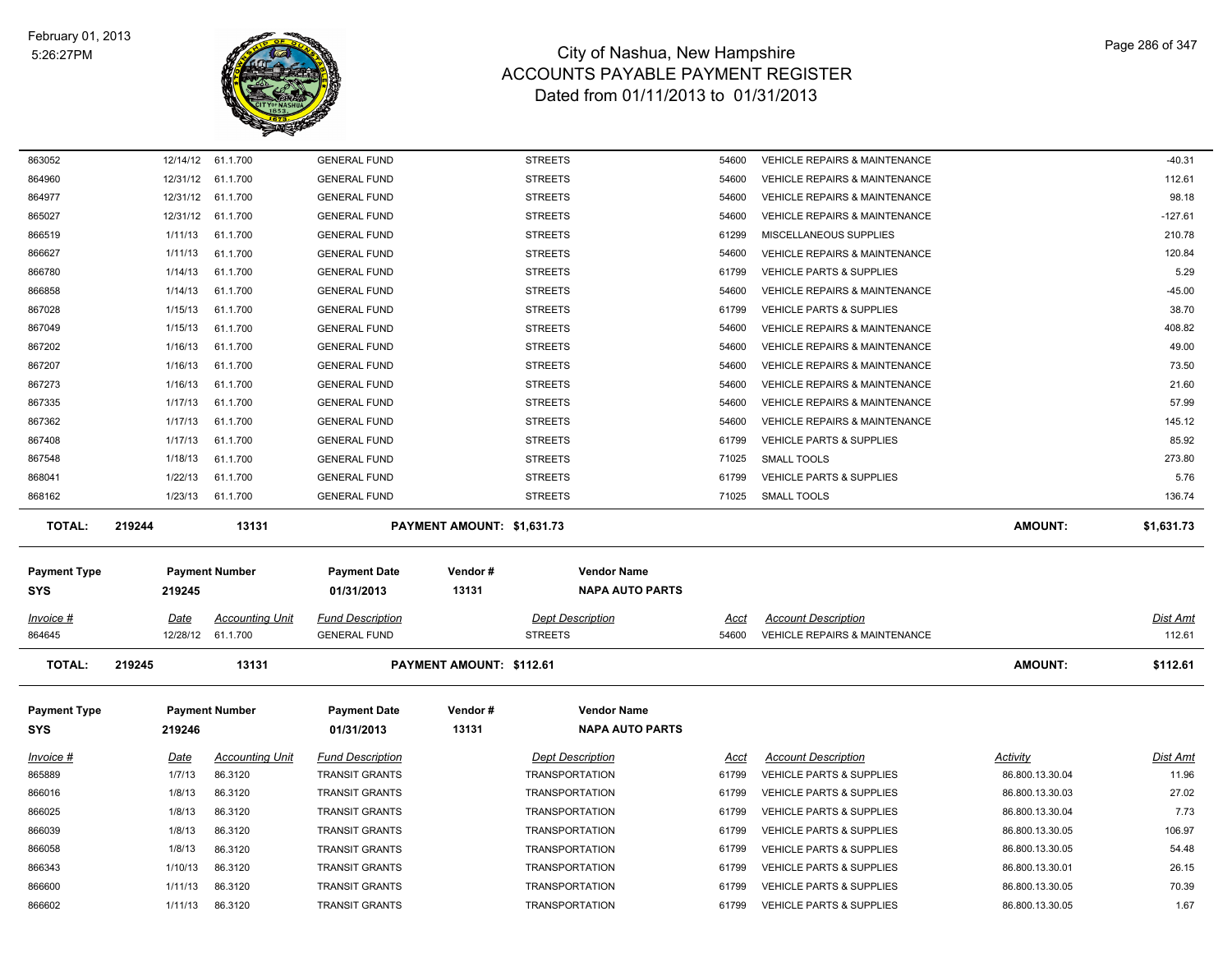

| <b>TOTAL:</b>                     | 219246 |                 | 13131                                 |                                                | PAYMENT AMOUNT: \$306.37       |                                                                |                      |                                                                        | <b>AMOUNT:</b>  | \$306.37                 |
|-----------------------------------|--------|-----------------|---------------------------------------|------------------------------------------------|--------------------------------|----------------------------------------------------------------|----------------------|------------------------------------------------------------------------|-----------------|--------------------------|
| <b>Payment Type</b><br><b>SYS</b> |        | 219247          | <b>Payment Number</b>                 | <b>Payment Date</b><br>01/31/2013              | Vendor#<br>13144               | <b>Vendor Name</b><br>NASHUA OUTDOOR POWER EQUIPMENT           |                      |                                                                        |                 |                          |
| Invoice #<br>386732               |        | Date<br>12/6/12 | <b>Accounting Unit</b><br>77.1.650    | <b>Fund Description</b><br><b>GENERAL FUND</b> |                                | <b>Dept Description</b><br>PARKS & RECREATION                  | Acct<br>54280        | <b>Account Description</b><br>BUILDING/GROUNDS MAINTENANCE             |                 | <b>Dist Amt</b><br>17.52 |
| <b>TOTAL:</b>                     | 219247 |                 | 13144                                 |                                                | <b>PAYMENT AMOUNT: \$17.52</b> |                                                                |                      |                                                                        | <b>AMOUNT:</b>  | \$17.52                  |
| <b>Payment Type</b><br><b>SYS</b> |        | 219248          | <b>Payment Number</b>                 | <b>Payment Date</b><br>01/31/2013              | Vendor#<br>13149               | <b>Vendor Name</b><br><b>NASHUA SOUP KITCHEN &amp; SHELTER</b> |                      |                                                                        |                 |                          |
| Invoice #                         |        | Date            | <b>Accounting Unit</b>                | <b>Fund Description</b>                        |                                | <b>Dept Description</b>                                        | Acct                 | <b>Account Description</b>                                             | <b>Activity</b> | <u>Dist Amt</u>          |
| 10/1/12-12/31/12 FY13             |        | 1/29/13         | 84.3090                               | <b>URBAN PROGRAM GRANTS</b>                    |                                | <b>URBAN PROGRAM GRANTS</b>                                    | 69075                | PUBLIC SERVICES ACTIVITIES                                             | 8400.13.30.302  | 7,500.00                 |
| <b>TOTAL:</b>                     | 219248 |                 | 13149                                 |                                                | PAYMENT AMOUNT: \$7,500.00     |                                                                |                      |                                                                        | AMOUNT:         | \$7,500.00               |
| <b>Payment Type</b><br><b>SYS</b> |        | 219249          | <b>Payment Number</b>                 | <b>Payment Date</b><br>01/31/2013              | Vendor#<br>15383               | <b>Vendor Name</b><br><b>NEW ENGLAND ENERGY SERVICES</b>       |                      |                                                                        |                 |                          |
| $Invoice$ #<br>8356               |        | Date<br>1/3/13  | <b>Accounting Unit</b><br>68.6000.692 | <b>Fund Description</b><br>SOLID WASTE FUND    |                                | <b>Dept Description</b><br>SOLID WASTE                         | <u>Acct</u><br>53107 | <b>Account Description</b><br>ARCHITECT/ENGINEERING<br><b>SERVICES</b> |                 | Dist Amt<br>7,337.50     |
| <b>TOTAL:</b>                     | 219249 |                 | 15383                                 |                                                | PAYMENT AMOUNT: \$7,337.50     |                                                                |                      |                                                                        | <b>AMOUNT:</b>  | \$7,337.50               |
| <b>Payment Type</b><br><b>SYS</b> |        | 219250          | <b>Payment Number</b>                 | <b>Payment Date</b><br>01/31/2013              | Vendor#<br>11473               | <b>Vendor Name</b><br><b>NEW ENGLAND PAPER &amp; SUPPLY</b>    |                      |                                                                        |                 |                          |
| Invoice #                         |        | <u>Date</u>     | <b>Accounting Unit</b>                | <b>Fund Description</b>                        |                                | <b>Dept Description</b>                                        | <u>Acct</u>          | <b>Account Description</b>                                             |                 | <u>Dist Amt</u>          |
| 11946                             |        | 12/6/12         | 68.6000.500                           | SOLID WASTE FUND                               |                                | SOLID WASTE                                                    | 61299                | MISCELLANEOUS SUPPLIES                                                 |                 | 210.40                   |
| 12016                             |        |                 | 12/28/12 60.1.665                     | <b>GENERAL FUND</b>                            |                                | <b>PUBLIC</b><br>WORKS-ADMIN/ENGINEERING                       | 61299                | MISCELLANEOUS SUPPLIES                                                 |                 | 126.95                   |
| <b>TOTAL:</b>                     | 219250 |                 | 11473                                 |                                                | PAYMENT AMOUNT: \$337.35       |                                                                |                      |                                                                        | <b>AMOUNT:</b>  | \$337.35                 |
| <b>Payment Type</b>               |        |                 | <b>Payment Number</b>                 | <b>Payment Date</b>                            | Vendor#                        | <b>Vendor Name</b>                                             |                      |                                                                        |                 |                          |
| <b>SYS</b>                        |        | 219251          |                                       | 01/31/2013                                     | 13180                          | <b>NH BRAGG &amp; SONS INC</b>                                 |                      |                                                                        |                 |                          |
| $Invoice$ #                       |        | Date            | <b>Accounting Unit</b>                | <b>Fund Description</b>                        |                                | <b>Dept Description</b>                                        | <u>Acct</u>          | <b>Account Description</b>                                             |                 | Dist Amt                 |
| 323538-00                         |        | 11/20/12        | 61.1.670                              | <b>GENERAL FUND</b>                            |                                | <b>STREETS</b>                                                 | 71025                | <b>SMALL TOOLS</b>                                                     |                 | $-86.88$                 |
| 336512-01                         |        | 1/9/13          | 69.6200.670                           | <b>WASTEWATER FUND</b>                         |                                | WASTEWATER                                                     | 54487                | <b>EQUIPMENT REPAIRS &amp;</b><br>MAINTENANCE                          |                 | 118.11                   |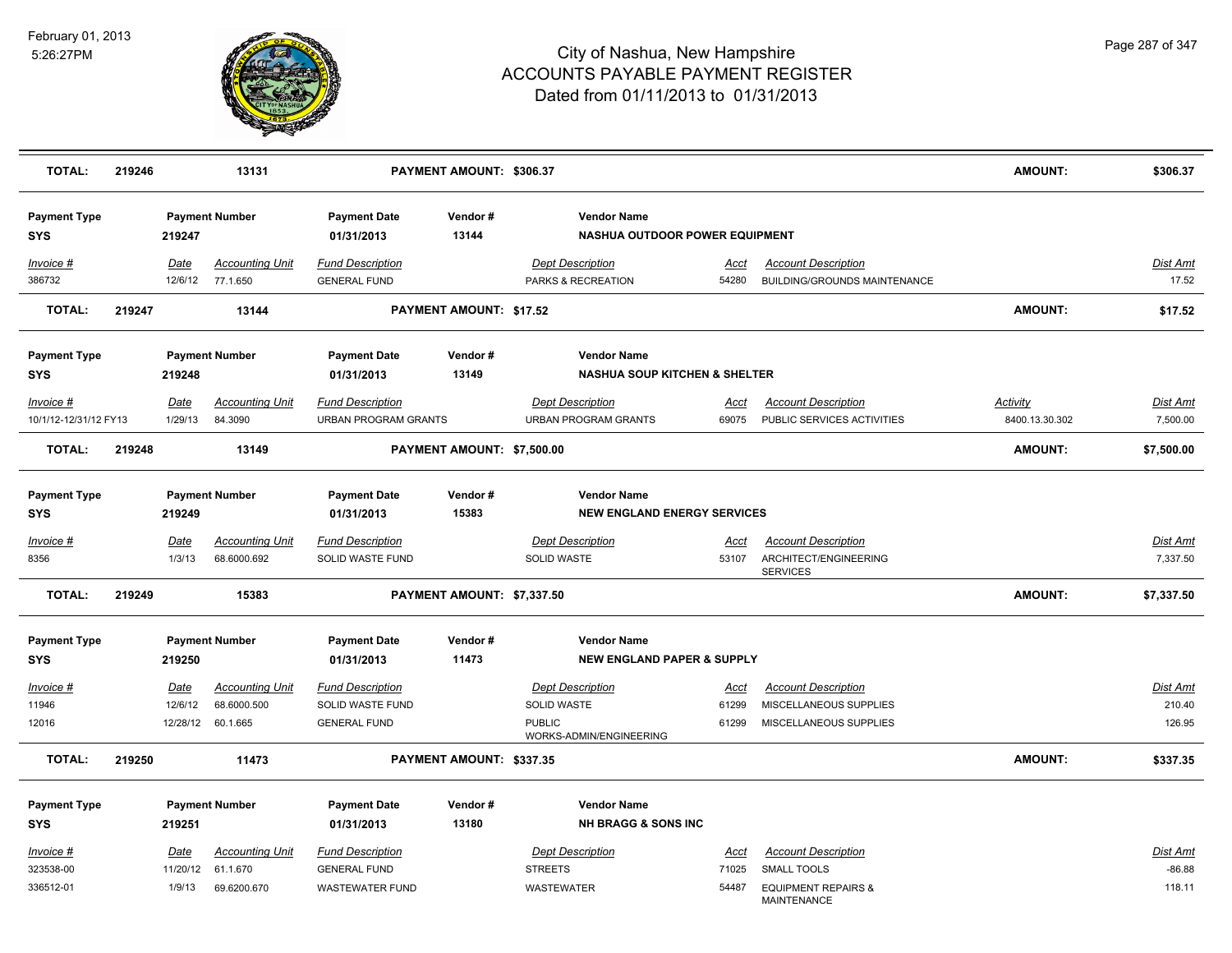

| 336512-02                  |        | 1/16/13     | 69.6200.670            | <b>WASTEWATER FUND</b>  |                          | WASTEWATER                            | 54487       | <b>EQUIPMENT REPAIRS &amp;</b><br><b>MAINTENANCE</b> |                | 229.54          |
|----------------------------|--------|-------------|------------------------|-------------------------|--------------------------|---------------------------------------|-------------|------------------------------------------------------|----------------|-----------------|
| <b>TOTAL:</b>              | 219251 |             | 13180                  |                         | PAYMENT AMOUNT: \$260.77 |                                       |             |                                                      | <b>AMOUNT:</b> | \$260.77        |
| <b>Payment Type</b>        |        |             | <b>Payment Number</b>  | <b>Payment Date</b>     | Vendor#                  | <b>Vendor Name</b>                    |             |                                                      |                |                 |
| <b>SYS</b>                 |        | 219252      |                        | 01/31/2013              | 13196                    | <b>NORTHERN FOREIGN CAR PARTS INC</b> |             |                                                      |                |                 |
| Invoice #                  |        | Date        | <b>Accounting Unit</b> | <b>Fund Description</b> |                          | <b>Dept Description</b>               | <u>Acct</u> | <b>Account Description</b>                           |                | Dist Amt        |
| 251531                     |        | 1/17/13     | 50.1.500               | <b>GENERAL FUND</b>     |                          | POLICE                                | 61799       | <b>VEHICLE PARTS &amp; SUPPLIES</b>                  |                | 475.19          |
| <b>TOTAL:</b>              | 219252 |             | 13196                  |                         | PAYMENT AMOUNT: \$475.19 |                                       |             |                                                      | <b>AMOUNT:</b> | \$475.19        |
|                            |        |             | <b>Payment Number</b>  | <b>Payment Date</b>     | Vendor#                  | <b>Vendor Name</b>                    |             |                                                      |                |                 |
| <b>Payment Type</b><br>SYS |        | 219253      |                        | 01/31/2013              | 13276                    | PEABODY SUPPLY CO                     |             |                                                      |                |                 |
| <b>Invoice #</b>           |        | <u>Date</u> | <b>Accounting Unit</b> | <b>Fund Description</b> |                          | <b>Dept Description</b>               | <u>Acct</u> | <b>Account Description</b>                           |                | Dist Amt        |
| 065160                     |        | 1/7/13      | 69.6200.670            | WASTEWATER FUND         |                          | <b>WASTEWATER</b>                     | 54487       | <b>EQUIPMENT REPAIRS &amp;</b><br>MAINTENANCE        |                | 115.98          |
| <b>TOTAL:</b>              | 219253 |             | 13276                  |                         | PAYMENT AMOUNT: \$115.98 |                                       |             |                                                      | <b>AMOUNT:</b> | \$115.98        |
| <b>Payment Type</b>        |        |             | <b>Payment Number</b>  | <b>Payment Date</b>     | Vendor#                  | <b>Vendor Name</b>                    |             |                                                      |                |                 |
| SYS                        |        | 219254      |                        | 01/31/2013              | 13290                    | <b>PEMBROKE SAND &amp; GRAVEL</b>     |             |                                                      |                |                 |
| Invoice #                  |        | Date        | <b>Accounting Unit</b> | <b>Fund Description</b> |                          | <b>Dept Description</b>               | <u>Acct</u> | <b>Account Description</b>                           |                | <b>Dist Amt</b> |
| 119258                     |        | 1/3/13      | 61.1.685               | <b>GENERAL FUND</b>     |                          | <b>STREETS</b>                        | 61521       | SAND                                                 |                | 422.73          |
| <b>TOTAL:</b>              | 219254 |             | 13290                  |                         | PAYMENT AMOUNT: \$422.73 |                                       |             |                                                      | <b>AMOUNT:</b> | \$422.73        |
| <b>Payment Type</b>        |        |             | <b>Payment Number</b>  | <b>Payment Date</b>     | Vendor#                  | <b>Vendor Name</b>                    |             |                                                      |                |                 |
| SYS                        |        | 219255      |                        | 01/31/2013              | 13297                    | PERMA LINE CORP OF NEW ENGLAND        |             |                                                      |                |                 |
| Invoice #                  |        | Date        | <b>Accounting Unit</b> | <b>Fund Description</b> |                          | <b>Dept Description</b>               | <u>Acct</u> | <b>Account Description</b>                           |                | <b>Dist Amt</b> |
| 137427                     |        | 12/11/12    | 61.1.705               | <b>GENERAL FUND</b>     |                          | <b>STREETS</b>                        | 61542       | <b>SIGNS</b>                                         |                | 65.90           |
| 137439                     |        | 12/12/12    | 61.1.705               | <b>GENERAL FUND</b>     |                          | <b>STREETS</b>                        | 61542       | <b>SIGNS</b>                                         |                | 461.65          |
| 137493                     |        |             | 12/14/12 61.1.705      | <b>GENERAL FUND</b>     |                          | <b>STREETS</b>                        |             | 61542 SIGNS                                          |                | 137.75          |
| <b>TOTAL:</b>              | 219255 |             | 13297                  |                         | PAYMENT AMOUNT: \$665.30 |                                       |             |                                                      | <b>AMOUNT:</b> | \$665.30        |
| <b>Payment Type</b>        |        |             | <b>Payment Number</b>  | <b>Payment Date</b>     | Vendor#                  | <b>Vendor Name</b>                    |             |                                                      |                |                 |
| <b>SYS</b>                 |        | 219256      |                        | 01/31/2013              | 13297                    | PERMA-BOUND                           |             |                                                      |                |                 |
| Invoice #                  |        | <u>Date</u> | <b>Accounting Unit</b> | <b>Fund Description</b> |                          | <b>Dept Description</b>               | <u>Acct</u> | <b>Account Description</b>                           |                | <b>Dist Amt</b> |
| 137623                     |        | 1/1/13      | 61.1.705               | <b>GENERAL FUND</b>     |                          | <b>STREETS</b>                        | 61542       | <b>SIGNS</b>                                         |                | 1,074.75        |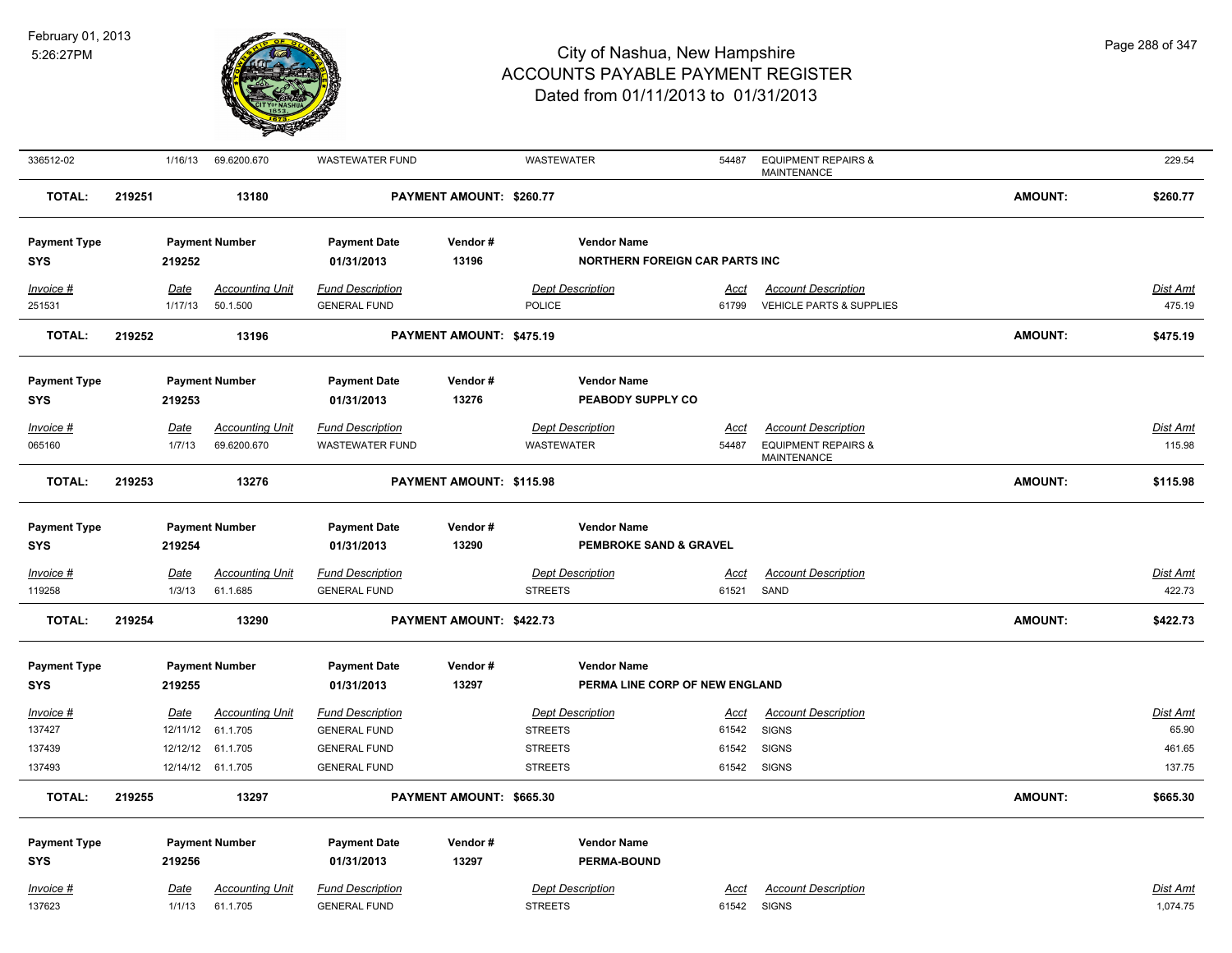

| <b>TOTAL:</b>                     | 219256 |                 | 13298                                       |                                                  | PAYMENT AMOUNT: \$1,074.75     |                                                  |                      |                                                            | <b>AMOUNT:</b>                     | \$1,074.75         |
|-----------------------------------|--------|-----------------|---------------------------------------------|--------------------------------------------------|--------------------------------|--------------------------------------------------|----------------------|------------------------------------------------------------|------------------------------------|--------------------|
| <b>Payment Type</b><br><b>SYS</b> |        | 219257          | <b>Payment Number</b>                       | <b>Payment Date</b><br>01/31/2013                | Vendor#<br>13301               | <b>Vendor Name</b><br>PETRO CANADA AMERICA       |                      |                                                            |                                    |                    |
| Invoice #<br>3099586              |        | Date<br>1/14/13 | <b>Accounting Unit</b><br>86.3120           | <b>Fund Description</b><br><b>TRANSIT GRANTS</b> |                                | <b>Dept Description</b><br><b>TRANSPORTATION</b> | <u>Acct</u><br>61709 | <b>Account Description</b><br><b>LUBRICANTS</b>            | <b>Activity</b><br>86.800.13.20.01 | Dist Amt<br>361.91 |
| <b>TOTAL:</b>                     | 219257 |                 | 13301                                       |                                                  | PAYMENT AMOUNT: \$361.91       |                                                  |                      |                                                            | <b>AMOUNT:</b>                     | \$361.91           |
| <b>Payment Type</b><br><b>SYS</b> |        | 219258          | <b>Payment Number</b>                       | <b>Payment Date</b><br>01/31/2013                | Vendor#<br>15855               | <b>Vendor Name</b><br><b>PLUG IT PRODUCTS</b>    |                      |                                                            |                                    |                    |
| Invoice #                         |        | Date            | <b>Accounting Unit</b>                      | <b>Fund Description</b>                          |                                | <b>Dept Description</b>                          | Acct                 | <b>Account Description</b>                                 |                                    | Dist Amt           |
| SI-43934                          |        | 1/17/13         | 69.6200.540                                 | <b>WASTEWATER FUND</b>                           |                                | WASTEWATER                                       | 61299                | MISCELLANEOUS SUPPLIES                                     |                                    | 133.00             |
| <b>TOTAL:</b>                     | 219258 |                 | 15855                                       |                                                  | PAYMENT AMOUNT: \$133.00       |                                                  |                      |                                                            | <b>AMOUNT:</b>                     | \$133.00           |
| <b>Payment Type</b><br><b>SYS</b> |        | 219259          | <b>Payment Number</b>                       | <b>Payment Date</b><br>01/31/2013                | Vendor#<br>13330               | <b>Vendor Name</b><br><b>PM MACKAY GROUP</b>     |                      |                                                            |                                    |                    |
| <u>Invoice #</u>                  |        | <u>Date</u>     | <b>Accounting Unit</b>                      | <b>Fund Description</b>                          |                                | <b>Dept Description</b>                          | <u>Acct</u>          | <b>Account Description</b>                                 |                                    | <u>Dist Amt</u>    |
| 00467                             |        |                 | 11/30/12 61.1.675                           | <b>GENERAL FUND</b>                              |                                | <b>STREETS</b>                                   | 55699                | OTHER CONTRACTED SERVICES                                  |                                    | 1,778.86           |
| <b>TOTAL:</b>                     | 219259 |                 | 13330                                       |                                                  | PAYMENT AMOUNT: \$1,778.86     |                                                  |                      |                                                            | <b>AMOUNT:</b>                     | \$1,778.86         |
| <b>Payment Type</b><br><b>SYS</b> |        | 219260          | <b>Payment Number</b>                       | <b>Payment Date</b><br>01/31/2013                | Vendor#<br>10871               | <b>Vendor Name</b><br><b>POM INC</b>             |                      |                                                            |                                    |                    |
| Invoice #                         |        | Date            | <b>Accounting Unit</b>                      | <b>Fund Description</b>                          |                                | <b>Dept Description</b>                          | Acct                 | <b>Account Description</b>                                 |                                    | Dist Amt           |
| 25087                             |        | 1/11/13         | 66.1.500                                    | <b>GENERAL FUND</b>                              |                                | PARKING LOTS                                     | 55607                | POSTAGE & DELIVERY                                         |                                    | 6.25               |
| 25087                             |        | 1/11/13         | 66.1.500                                    | <b>GENERAL FUND</b>                              |                                | PARKING LOTS                                     | 71600                | PARKING EQUIPMENT                                          |                                    | 81.10              |
| <b>TOTAL:</b>                     | 219260 |                 | 10871                                       |                                                  | <b>PAYMENT AMOUNT: \$87.35</b> |                                                  |                      |                                                            | <b>AMOUNT:</b>                     | \$87.35            |
| <b>Payment Type</b>               |        |                 | <b>Payment Number</b>                       | <b>Payment Date</b>                              | Vendor#                        | <b>Vendor Name</b>                               |                      | Payee Name                                                 |                                    |                    |
| <b>SYS</b>                        |        | 219261          |                                             | 01/31/2013                                       | 13201                          | <b>NORTRAX EQUIPMENT</b>                         |                      | <b>POWERPLAN</b>                                           |                                    |                    |
| Invoice #<br>660291               |        | Date            | <b>Accounting Unit</b><br>12/13/12 77.1.650 | <b>Fund Description</b><br><b>GENERAL FUND</b>   |                                | <b>Dept Description</b><br>PARKS & RECREATION    | Acct<br>54280        | <b>Account Description</b><br>BUILDING/GROUNDS MAINTENANCE |                                    | Dist Amt<br>51.68  |
| <b>TOTAL:</b>                     | 219261 |                 | 13201                                       |                                                  | PAYMENT AMOUNT: \$51.68        |                                                  |                      |                                                            | <b>AMOUNT:</b>                     | \$51.68            |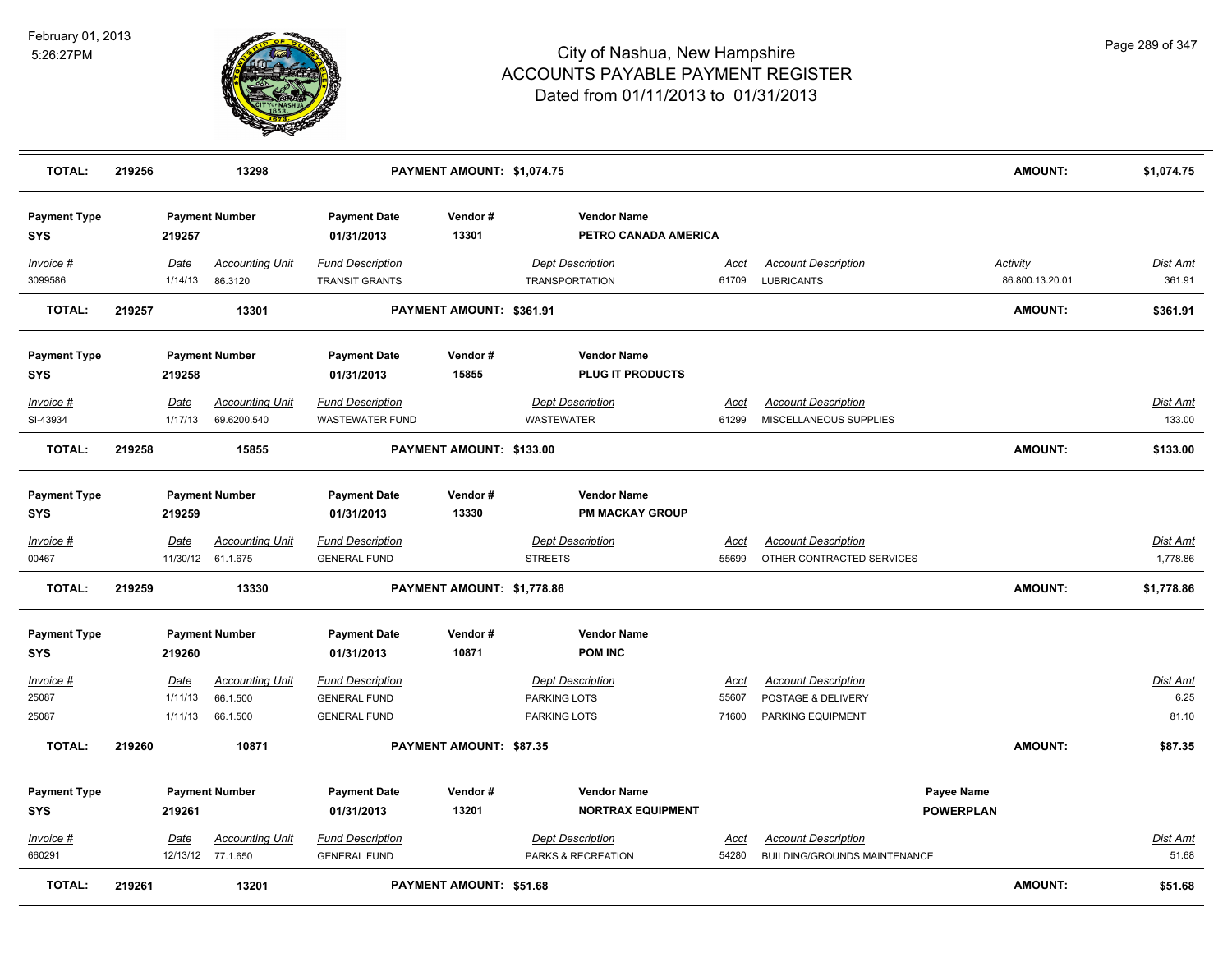

| Page 290 of 347 |  |  |
|-----------------|--|--|
|                 |  |  |

| <b>Payment Type</b>               |        |                | <b>Payment Number</b>               | <b>Payment Date</b>                                   | Vendor#                  | <b>Vendor Name</b>                                    |               |                                                      | <b>Payee Name</b>              |                           |
|-----------------------------------|--------|----------------|-------------------------------------|-------------------------------------------------------|--------------------------|-------------------------------------------------------|---------------|------------------------------------------------------|--------------------------------|---------------------------|
| <b>SYS</b>                        |        | 219262         |                                     | 01/31/2013                                            | 13365                    | PROTECTION ONE SECURITY                               |               |                                                      | PROTECTION ONE ALARM MONTORING |                           |
| Invoice #                         |        | Date           | <b>Accounting Unit</b>              | <b>Fund Description</b>                               |                          | <b>Dept Description</b>                               | Acct          | <b>Account Description</b>                           |                                | Dist Amt                  |
| 27692383 12/17/2012               |        | 1/3/13         | 29.1.720.8162                       | <b>GENERAL FUND</b>                                   |                          | <b>CITY BUILDINGS</b>                                 | 54280         | <b>BUILDING/GROUNDS MAINTENANCE</b>                  |                                | 148.00                    |
| <b>TOTAL:</b>                     | 219262 |                | 13365                               |                                                       | PAYMENT AMOUNT: \$148.00 |                                                       |               |                                                      | <b>AMOUNT:</b>                 | \$148.00                  |
| <b>Payment Type</b>               |        |                | <b>Payment Number</b>               | <b>Payment Date</b>                                   | Vendor#                  | <b>Vendor Name</b>                                    |               |                                                      |                                |                           |
| <b>SYS</b>                        |        | 219263         |                                     | 01/31/2013                                            | 13379                    | PWM CONTRACTING LLC                                   |               |                                                      |                                |                           |
| Invoice #                         |        | Date           | <b>Accounting Unit</b>              | <b>Fund Description</b>                               |                          | <b>Dept Description</b>                               | Acct          | <b>Account Description</b>                           |                                | Dist Amt                  |
| STORM: 01/16/2013-2               |        | 1/16/13        | 61.1.685                            | <b>GENERAL FUND</b>                                   |                          | <b>STREETS</b>                                        | 54207         | SNOW PLOWING SERVICES                                |                                | 520.00                    |
| <b>TOTAL:</b>                     | 219263 |                | 13379                               |                                                       | PAYMENT AMOUNT: \$520.00 |                                                       |               |                                                      | <b>AMOUNT:</b>                 | \$520.00                  |
| <b>Payment Type</b>               |        |                | <b>Payment Number</b>               | <b>Payment Date</b>                                   | Vendor#                  | <b>Vendor Name</b>                                    |               |                                                      |                                |                           |
| <b>SYS</b>                        |        | 219264         |                                     | 01/31/2013                                            | 15747                    | <b>QUARTERMASTER</b>                                  |               |                                                      |                                |                           |
| Invoice #<br>P679094901019        |        | Date<br>1/2/13 | <b>Accounting Unit</b><br>55.1.740  | <b>Fund Description</b><br><b>GENERAL FUND</b>        |                          | <b>Dept Description</b><br><b>CODE ENFORCEMENT</b>    | Acct<br>61299 | <b>Account Description</b><br>MISCELLANEOUS SUPPLIES |                                | Dist Amt<br>124.63        |
| <b>TOTAL:</b>                     | 219264 |                | 15747                               |                                                       | PAYMENT AMOUNT: \$124.63 |                                                       |               |                                                      | <b>AMOUNT:</b>                 | \$124.63                  |
| <b>Payment Type</b><br><b>SYS</b> |        | 219265         | <b>Payment Number</b>               | <b>Payment Date</b><br>01/31/2013                     | Vendor#<br>13389         | <b>Vendor Name</b><br><b>QUIRK GM PARTS DEPOT</b>     |               |                                                      |                                |                           |
| Invoice #                         |        | Date           | <b>Accounting Unit</b>              | <b>Fund Description</b>                               |                          | <b>Dept Description</b>                               | Acct          | <b>Account Description</b>                           | <b>Activity</b>                | <b>Dist Amt</b>           |
| 966668                            |        | 1/22/13        | 86.3120                             | <b>TRANSIT GRANTS</b>                                 |                          | <b>TRANSPORTATION</b>                                 | 61799         | <b>VEHICLE PARTS &amp; SUPPLIES</b>                  | 86.800.13.30.02                | 140.58                    |
| <b>TOTAL:</b>                     | 219265 |                | 13389                               |                                                       | PAYMENT AMOUNT: \$140.58 |                                                       |               |                                                      | <b>AMOUNT:</b>                 | \$140.58                  |
| <b>Payment Type</b><br><b>SYS</b> |        | 219266         | <b>Payment Number</b>               | <b>Payment Date</b><br>01/31/2013                     | Vendor#<br>13397         | <b>Vendor Name</b><br><b>RANDOM HOUSE INC</b>         |               |                                                      |                                |                           |
| $Invoice$ #<br>1086116942         |        | Date<br>1/9/13 | <b>Accounting Unit</b><br>TF79.8063 | <b>Fund Description</b><br>LIBRARY-HENRY STEARNS FUND |                          | <b>Dept Description</b><br>LIBRARY-HENRY STEARNS FUND | Acct<br>61819 | <b>Account Description</b><br><b>TEEN MEDIA</b>      |                                | <b>Dist Amt</b><br>214.50 |
| <b>TOTAL:</b>                     | 219266 |                | 13397                               |                                                       | PAYMENT AMOUNT: \$214.50 |                                                       |               |                                                      | <b>AMOUNT:</b>                 | \$214.50                  |
| <b>Payment Type</b><br><b>SYS</b> |        | 219267         | <b>Payment Number</b>               | <b>Payment Date</b><br>01/31/2013                     | Vendor#<br>13406         | <b>Vendor Name</b><br><b>RC WELDING LLC</b>           |               |                                                      |                                |                           |
| Invoice #                         |        | Date           | <b>Accounting Unit</b>              | <b>Fund Description</b>                               |                          | <b>Dept Description</b>                               | Acct          | <b>Account Description</b>                           |                                | Dist Amt                  |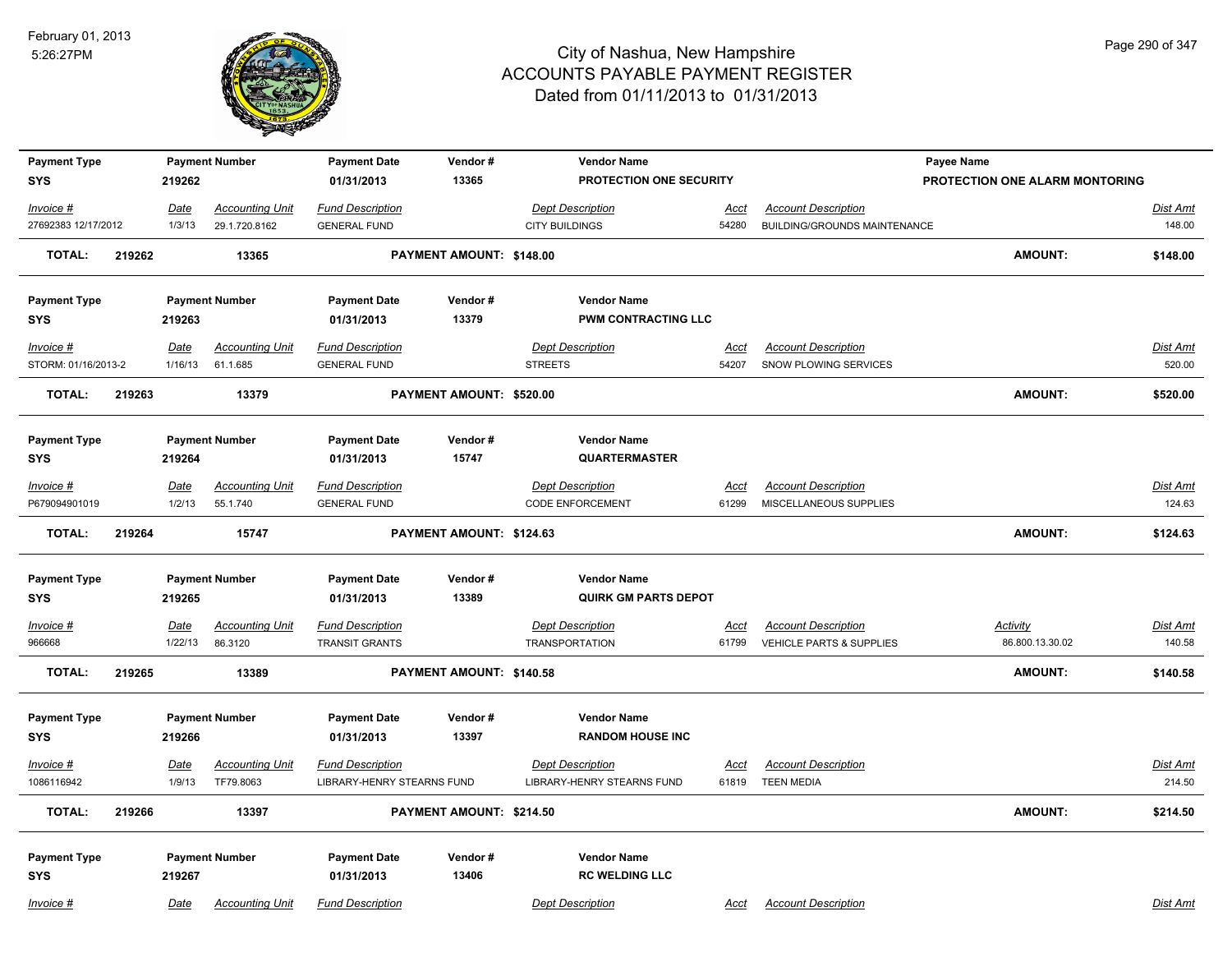

| 5232                | 1/12/13     | TF42.7506              | ETF CONTRIB-WOODLAWN<br><b>CEMETERY</b>                            |                            | ETF CONTRIB-WOODLAWN<br><b>CEMETERY</b> | 54280       | <b>BUILDING/GROUNDS MAINTENANCE</b> |                               | 660.00          |
|---------------------|-------------|------------------------|--------------------------------------------------------------------|----------------------------|-----------------------------------------|-------------|-------------------------------------|-------------------------------|-----------------|
| <b>TOTAL:</b>       | 219267      | 13406                  |                                                                    | PAYMENT AMOUNT: \$660.00   |                                         |             |                                     | <b>AMOUNT:</b>                | \$660.00        |
| <b>Payment Type</b> |             | <b>Payment Number</b>  | <b>Payment Date</b>                                                | Vendor#                    | <b>Vendor Name</b>                      |             |                                     |                               |                 |
| <b>SYS</b>          | 219268      |                        | 01/31/2013                                                         | 11170                      | <b>RED THREAD SPACES LLC</b>            |             |                                     |                               |                 |
| Invoice #           | Date        | <b>Accounting Unit</b> | <b>Fund Description</b>                                            |                            | <b>Dept Description</b>                 | <u>Acct</u> | <b>Account Description</b>          |                               | Dist Amt        |
| 322515              | 1/17/13     | 22.2505                | <b>GOVT &amp; EDUCATION CHANNELS</b>                               |                            | <b>GOV'T &amp; EDUCATION CHANNELS</b>   | 81100       | CAPITAL IMPROVEMENTS                |                               | 9,844.00        |
| 323805              | 1/23/13     | 22.2505                | <b>FUND</b><br><b>GOVT &amp; EDUCATION CHANNELS</b><br><b>FUND</b> |                            | <b>GOV'T &amp; EDUCATION CHANNELS</b>   | 81100       | CAPITAL IMPROVEMENTS                |                               | 135.00          |
| <b>TOTAL:</b>       | 219268      | 11170                  |                                                                    | PAYMENT AMOUNT: \$9,979.00 |                                         |             |                                     | <b>AMOUNT:</b>                | \$9,979.00      |
| <b>Payment Type</b> |             | <b>Payment Number</b>  | <b>Payment Date</b>                                                | Vendor#                    | <b>Vendor Name</b>                      |             |                                     |                               |                 |
| <b>SYS</b>          | 219269      |                        | 01/31/2013                                                         | 999001303                  | <b>REGIONAL HOMES DEVELOPMENT LLC</b>   |             |                                     |                               |                 |
| Invoice #           | <b>Date</b> | <b>Accounting Unit</b> | <b>Fund Description</b>                                            |                            | <b>Dept Description</b>                 | <u>Acct</u> | <b>Account Description</b>          | <b>Activity</b>               | <u>Dist Amt</u> |
| <b>BOND RELEASE</b> | 1/28/13     | <b>BS8400</b>          | AGENCY-DEVELOPER ESCROWS                                           |                            | AGENCY-BPW ESCROW<br><b>DEPOSITS</b>    | 21730       | <b>ESCROW DEPOSITS</b>              | PB-5358                       | 1,700.00        |
| <b>TOTAL:</b>       | 219269      | 999001303              |                                                                    | PAYMENT AMOUNT: \$1,700.00 |                                         |             |                                     | <b>AMOUNT:</b>                | \$1,700.00      |
| <b>Payment Type</b> |             | <b>Payment Number</b>  | <b>Payment Date</b>                                                | Vendor#                    | <b>Vendor Name</b>                      |             |                                     |                               |                 |
| <b>SYS</b>          | 219270      |                        | 01/31/2013                                                         | 13447                      | <b>RILEYS SPORT SHOP INC</b>            |             |                                     |                               |                 |
| <b>Invoice #</b>    | <b>Date</b> | <b>Accounting Unit</b> | <b>Fund Description</b>                                            |                            | <b>Dept Description</b>                 | <u>Acct</u> | <b>Account Description</b>          |                               | <u>Dist Amt</u> |
| 25695               | 1/14/13     | 50.1.635               | <b>GENERAL FUND</b>                                                |                            | POLICE                                  | 61121       | <b>AMMUNITION</b>                   |                               | 418.75          |
| <b>TOTAL:</b>       | 219270      | 13447                  |                                                                    | PAYMENT AMOUNT: \$418.75   |                                         |             |                                     | <b>AMOUNT:</b>                | \$418.75        |
| <b>Payment Type</b> |             | <b>Payment Number</b>  | <b>Payment Date</b>                                                | Vendor#                    | <b>Vendor Name</b>                      |             |                                     |                               |                 |
| <b>SYS</b>          | 219271      |                        | 01/31/2013                                                         | 13486                      | <b>RYDER FLEET PRODUCTS COM INC</b>     |             |                                     |                               |                 |
| Invoice #           | Date        | <b>Accounting Unit</b> | <b>Fund Description</b>                                            |                            | <b>Dept Description</b>                 | Acct        | <b>Account Description</b>          | Activity                      | Dist Amt        |
| 2750507             | 1/14/13     | 86.3120                | <b>TRANSIT GRANTS</b>                                              |                            | <b>TRANSPORTATION</b>                   | 61299       | MISCELLANEOUS SUPPLIES              | 86.800.13.40.01               | 16.20           |
| <b>TOTAL:</b>       | 219271      | 13486                  |                                                                    | PAYMENT AMOUNT: \$16.20    |                                         |             |                                     | <b>AMOUNT:</b>                | \$16.20         |
| <b>Payment Type</b> |             | <b>Payment Number</b>  | <b>Payment Date</b>                                                | Vendor#                    | <b>Vendor Name</b>                      |             |                                     | Payee Name                    |                 |
| <b>SYS</b>          | 219272      |                        | 01/31/2013                                                         | 13501                      | <b>SAM'S CLUB</b>                       |             |                                     | <b>SAM'S CLUB DIRECT-0860</b> |                 |
| Invoice #           | Date        | <b>Accounting Unit</b> | <b>Fund Description</b>                                            |                            | <b>Dept Description</b>                 | Acct        | <b>Account Description</b>          |                               | Dist Amt        |
| 006163              | 1/25/13     | 79.1.750               | <b>GENERAL FUND</b>                                                |                            | LIBRARY                                 | 61819       | <b>TEEN MEDIA</b>                   |                               | 13.96           |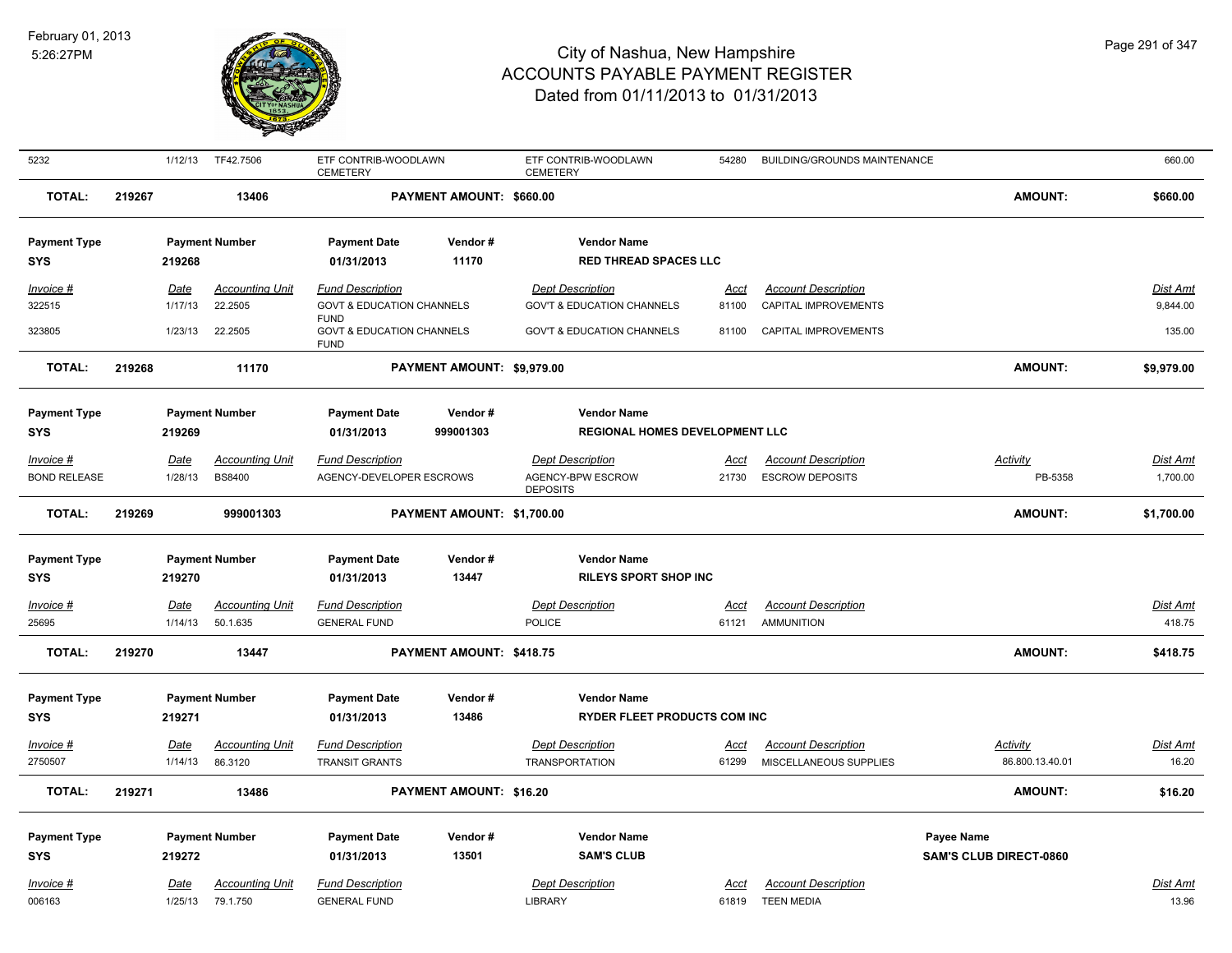

| <b>TOTAL:</b>                     | 219272 |                 | 13501                                          |                                                | <b>PAYMENT AMOUNT: \$13.96</b> |                |                                                           |                      |                                                                        | <b>AMOUNT:</b> | \$13.96                  |
|-----------------------------------|--------|-----------------|------------------------------------------------|------------------------------------------------|--------------------------------|----------------|-----------------------------------------------------------|----------------------|------------------------------------------------------------------------|----------------|--------------------------|
| <b>Payment Type</b><br><b>SYS</b> |        | 219273          | <b>Payment Number</b>                          | <b>Payment Date</b><br>01/31/2013              | Vendor#<br>13502               |                | <b>Vendor Name</b><br><b>SANBORN HEAD &amp; ASSOC INC</b> |                      |                                                                        |                |                          |
| Invoice #<br>0033419-ADJ          |        | Date            | <b>Accounting Unit</b><br>12/27/12 68.6000.692 | <b>Fund Description</b><br>SOLID WASTE FUND    |                                | SOLID WASTE    | <b>Dept Description</b>                                   | Acct<br>53107        | <b>Account Description</b><br>ARCHITECT/ENGINEERING<br><b>SERVICES</b> |                | Dist Amt<br>3,000.00     |
| <b>TOTAL:</b>                     | 219273 |                 | 13502                                          |                                                | PAYMENT AMOUNT: \$3,000.00     |                |                                                           |                      |                                                                        | <b>AMOUNT:</b> | \$3,000.00               |
| <b>Payment Type</b><br><b>SYS</b> |        | 219274          | <b>Payment Number</b>                          | <b>Payment Date</b><br>01/31/2013              | Vendor#<br>13504               |                | <b>Vendor Name</b><br><b>SANEL AUTO PARTS CO</b>          |                      |                                                                        |                |                          |
| Invoice #<br>02QH7788             |        | <b>Date</b>     | <b>Accounting Unit</b><br>12/31/12 52.1.630    | <b>Fund Description</b><br><b>GENERAL FUND</b> |                                | <b>FIRE</b>    | <b>Dept Description</b>                                   | <u>Acct</u><br>61799 | <b>Account Description</b><br>VEHICLE PARTS & SUPPLIES                 |                | <u>Dist Amt</u><br>5.82  |
| <b>TOTAL:</b>                     | 219274 |                 | 13504                                          |                                                | <b>PAYMENT AMOUNT: \$5.82</b>  |                |                                                           |                      |                                                                        | <b>AMOUNT:</b> | \$5.82                   |
| <b>Payment Type</b><br>SYS        |        | 219275          | <b>Payment Number</b>                          | <b>Payment Date</b><br>01/31/2013              | Vendor#<br>13504               |                | <b>Vendor Name</b><br><b>SANEL AUTO PARTS CO</b>          |                      |                                                                        |                |                          |
| Invoice #                         |        | Date            | <b>Accounting Unit</b>                         | <b>Fund Description</b>                        |                                |                | <b>Dept Description</b>                                   | Acct                 | <b>Account Description</b>                                             |                | <u>Dist Amt</u>          |
| 02QH5348                          |        |                 | 12/31/12 52.1.630                              | <b>GENERAL FUND</b>                            |                                | <b>FIRE</b>    |                                                           | 61799                | <b>VEHICLE PARTS &amp; SUPPLIES</b>                                    |                | 3.88                     |
| TOTAL:                            | 219275 |                 | 13504                                          |                                                | <b>PAYMENT AMOUNT: \$3.88</b>  |                |                                                           |                      |                                                                        | <b>AMOUNT:</b> | \$3.88                   |
| <b>Payment Type</b><br><b>SYS</b> |        | 219276          | <b>Payment Number</b>                          | <b>Payment Date</b><br>01/31/2013              | Vendor#<br>13504               |                | <b>Vendor Name</b><br><b>SANEL AUTO PARTS CO</b>          |                      |                                                                        |                |                          |
| Invoice #                         |        | Date            | <b>Accounting Unit</b>                         | <b>Fund Description</b>                        |                                |                | <b>Dept Description</b>                                   | <u>Acct</u>          | <b>Account Description</b>                                             |                | <b>Dist Amt</b>          |
| 02QN3993                          |        | 1/11/13         | 61.1.700                                       | <b>GENERAL FUND</b>                            |                                | <b>STREETS</b> |                                                           | 54600                | <b>VEHICLE REPAIRS &amp; MAINTENANCE</b>                               |                | 503.71                   |
| <b>TOTAL:</b>                     | 219276 |                 | 13504                                          |                                                | PAYMENT AMOUNT: \$503.71       |                |                                                           |                      |                                                                        | <b>AMOUNT:</b> | \$503.71                 |
| <b>Payment Type</b><br><b>SYS</b> |        | 219277          | <b>Payment Number</b>                          | <b>Payment Date</b><br>01/31/2013              | Vendor#<br>13575               |                | <b>Vendor Name</b><br><b>SIMON &amp; SCHUSTER</b>         |                      |                                                                        |                |                          |
| Invoice #<br>014502332            |        | Date<br>1/18/13 | <b>Accounting Unit</b><br>79.1.760             | <b>Fund Description</b><br><b>GENERAL FUND</b> |                                | <b>LIBRARY</b> | <b>Dept Description</b>                                   | Acct<br>61807        | <b>Account Description</b><br><b>PUBLICATIONS</b>                      |                | <b>Dist Amt</b><br>25.76 |
| TOTAL:                            | 219277 |                 | 13575                                          |                                                | PAYMENT AMOUNT: \$25.76        |                |                                                           |                      |                                                                        | AMOUNT:        | \$25.76                  |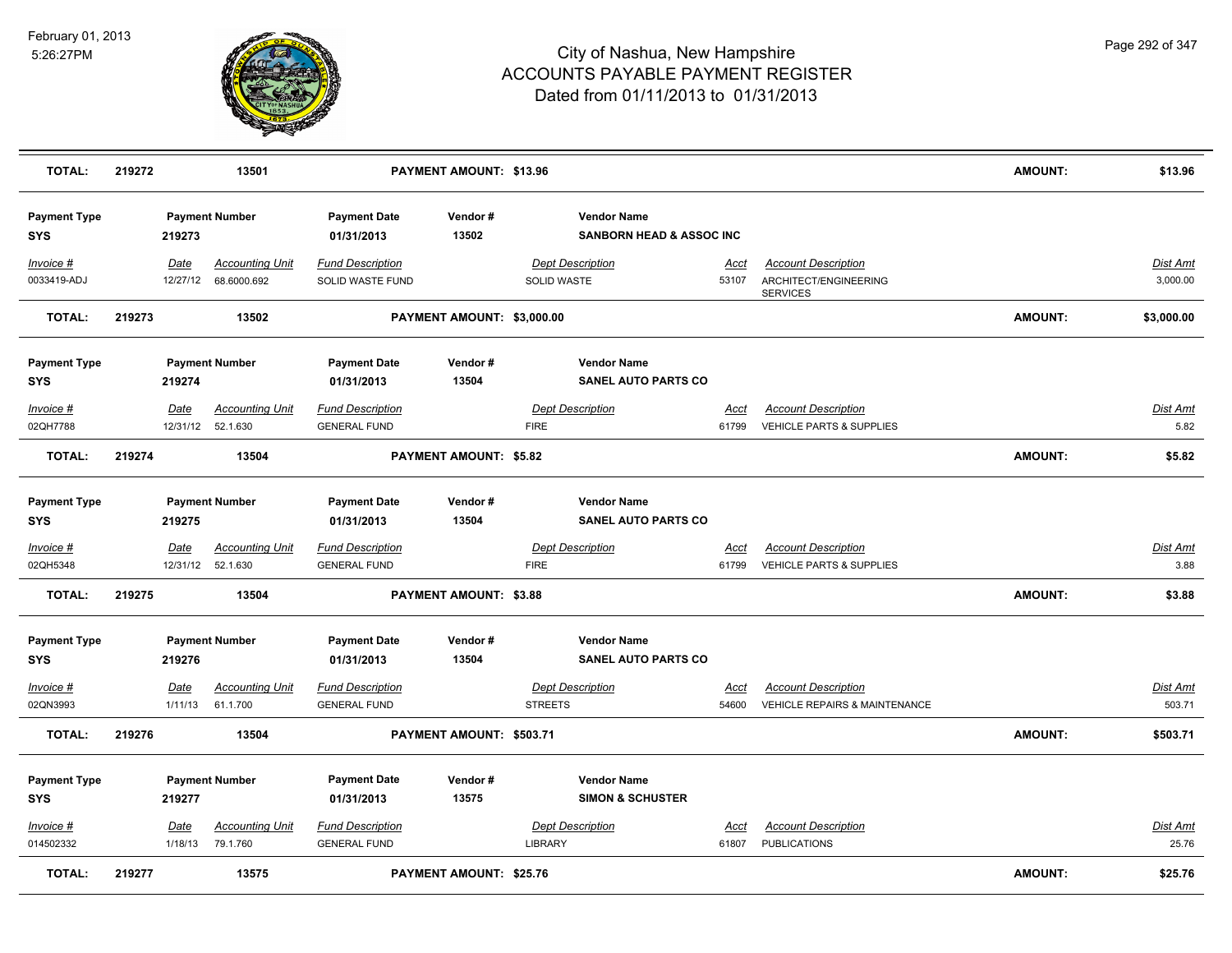

| <b>Payment Type</b><br><b>SYS</b> |        | <b>Payment Number</b><br>219278 |                        | <b>Payment Date</b><br>01/31/2013 | Vendor#<br>13639               | <b>Vendor Name</b><br><b>STANDARD REGISTER CO</b>       |       |                               |                                    |            |
|-----------------------------------|--------|---------------------------------|------------------------|-----------------------------------|--------------------------------|---------------------------------------------------------|-------|-------------------------------|------------------------------------|------------|
| Invoice #                         |        | Date                            | <b>Accounting Unit</b> | <b>Fund Description</b>           |                                | <b>Dept Description</b>                                 | Acct  | <b>Account Description</b>    |                                    | Dist Amt   |
| 4119543                           |        | 1/15/13                         | 26.1.570               | <b>GENERAL FUND</b>               |                                | <b>FINANCIAL SERVICES</b>                               | 61235 | <b>FORMS/BILLING SUPPLIES</b> |                                    | 177.21     |
| 4119543                           |        | 1/15/13                         | 26.1.575               | <b>GENERAL FUND</b>               |                                | <b>FINANCIAL SERVICES</b>                               | 61235 | <b>FORMS/BILLING SUPPLIES</b> |                                    | 856.04     |
| <b>TOTAL:</b>                     | 219278 |                                 | 13639                  |                                   | PAYMENT AMOUNT: \$1,033.25     |                                                         |       |                               | <b>AMOUNT:</b>                     | \$1,033.25 |
| <b>Payment Type</b>               |        |                                 | <b>Payment Number</b>  | <b>Payment Date</b>               | Vendor#                        | <b>Vendor Name</b>                                      |       |                               | <b>Payee Name</b>                  |            |
| <b>SYS</b>                        |        | 219279                          |                        | 01/31/2013                        | 13642                          | <b>STANLEY CONVERGENT SECURITY SO</b>                   |       |                               | <b>STANLEY CONVERGENT SECURITY</b> |            |
| Invoice #                         |        | Date                            | <b>Accounting Unit</b> | <b>Fund Description</b>           |                                | <b>Dept Description</b>                                 | Acct  | <b>Account Description</b>    |                                    | Dist Amt   |
| 9871098                           |        | 1/1/13                          | 61.1.670               | <b>GENERAL FUND</b>               |                                | <b>STREETS</b>                                          | 54236 | SECURITY SERVICES             |                                    | 26.50      |
| <b>TOTAL:</b>                     | 219279 |                                 | 13642                  |                                   | <b>PAYMENT AMOUNT: \$26.50</b> |                                                         |       |                               | <b>AMOUNT:</b>                     | \$26.50    |
| <b>Payment Type</b><br><b>SYS</b> |        | 219280                          | <b>Payment Number</b>  | <b>Payment Date</b><br>01/31/2013 | Vendor#<br>11963               | <b>Vendor Name</b><br><b>STAPLES BUSINESS ADVANTAGE</b> |       |                               |                                    |            |
| $Invoice$ #                       |        | <u>Date</u>                     | <b>Accounting Unit</b> | Fund Description                  |                                | <b>Dept Description</b>                                 | Acct  | <b>Account Description</b>    | Activity                           | Dist Amt   |
| 3188388821                        |        | 12/19/12                        | 86.3120                | <b>TRANSIT GRANTS</b>             |                                | <b>TRANSPORTATION</b>                                   | 61299 | MISCELLANEOUS SUPPLIES        | 86.800.13.10.10                    | 249.41     |
| 3189277740                        |        | 12/29/12                        | 02.1.500               | <b>GENERAL FUND</b>               |                                | <b>BOARD OF ALDERMEN</b>                                | 61100 | OFFICE SUPPLIES               |                                    | 48.97      |
| 3189277741                        |        | 12/29/12                        | 71.1.500               | <b>GENERAL FUND</b>               |                                | <b>COMMUNITY SERVICES</b>                               | 61100 | OFFICE SUPPLIES               |                                    | 41.96      |
| 3189480310                        |        | 1/3/13                          | 42.1.720               | <b>GENERAL FUND</b>               |                                | WOODLAWN CEMETERY                                       | 61100 | OFFICE SUPPLIES               |                                    | 26.36      |
| 3190196093                        |        | 1/12/13                         | 50.1.500               | <b>GENERAL FUND</b>               |                                | POLICE                                                  | 61607 | <b>COMPUTER SUPPLIES</b>      |                                    | 226.97     |
| 3190255518                        |        | 1/15/13                         | 69.6200.670            | <b>WASTEWATER FUND</b>            |                                | WASTEWATER                                              | 61100 | OFFICE SUPPLIES               |                                    | 28.46      |
| 3190308136                        |        | 1/16/13                         | 32.1.500               | <b>GENERAL FUND</b>               |                                | <b>ASSESSING</b>                                        | 61100 | OFFICE SUPPLIES               |                                    | 159.54     |
| 3190308140                        |        | 1/16/13                         | 26.1.570               | <b>GENERAL FUND</b>               |                                | <b>FINANCIAL SERVICES</b>                               | 61100 | OFFICE SUPPLIES               |                                    | 9.99       |
| 3190308140                        |        | 1/16/13                         | 26.1.575               | <b>GENERAL FUND</b>               |                                | <b>FINANCIAL SERVICES</b>                               | 61100 | OFFICE SUPPLIES               |                                    | 32.40      |
| 3190308140                        |        | 1/16/13                         | 26.1.585               | <b>GENERAL FUND</b>               |                                | <b>FINANCIAL SERVICES</b>                               | 61100 | OFFICE SUPPLIES               |                                    | 8.89       |
| 3190308142                        |        | 1/16/13                         | 52.1.500               | <b>GENERAL FUND</b>               |                                | <b>FIRE</b>                                             | 61100 | OFFICE SUPPLIES               |                                    | 161.86     |
| 3190350625                        |        | 1/17/13                         | 81.1.500               | <b>GENERAL FUND</b>               |                                | COMMUNITY DEVELOPMENT                                   | 61100 | OFFICE SUPPLIES               |                                    | 55.56      |
| 3190405981                        |        | 1/18/13                         | 81.1.500               | <b>GENERAL FUND</b>               |                                | <b>COMMUNITY DEVELOPMENT</b>                            | 61100 | OFFICE SUPPLIES               |                                    | $-9.99$    |
| 3190405982                        |        | 1/18/13                         | 81.1.500               | <b>GENERAL FUND</b>               |                                | <b>COMMUNITY DEVELOPMENT</b>                            | 61100 | OFFICE SUPPLIES               |                                    | 9.99       |
| 31907020335                       |        | 1/22/13                         | 18.1.500               | <b>GENERAL FUND</b>               |                                | OTHER GENERAL GOV'T                                     | 45960 | <b>VENDOR DISCOUNTS</b>       |                                    | $-10.80$   |
| 31907020335                       |        | 1/22/13                         | 50.1.500               | <b>GENERAL FUND</b>               |                                | POLICE                                                  | 61100 | OFFICE SUPPLIES               |                                    | 359.99     |
| 3190720342                        |        | 1/22/13                         | 11.1.500               | <b>GENERAL FUND</b>               |                                | HUMAN RESOURCES                                         | 61100 | OFFICE SUPPLIES               |                                    | 186.50     |
| 3190756256                        |        | 1/23/13                         | 50.1.500               | <b>GENERAL FUND</b>               |                                | <b>POLICE</b>                                           | 61100 | OFFICE SUPPLIES               |                                    | $-359.99$  |
| 3190800405                        |        | 1/24/13                         | 05.1.500               | <b>GENERAL FUND</b>               |                                | CITI-STAT                                               | 61100 | OFFICE SUPPLIES               |                                    | $-8.18$    |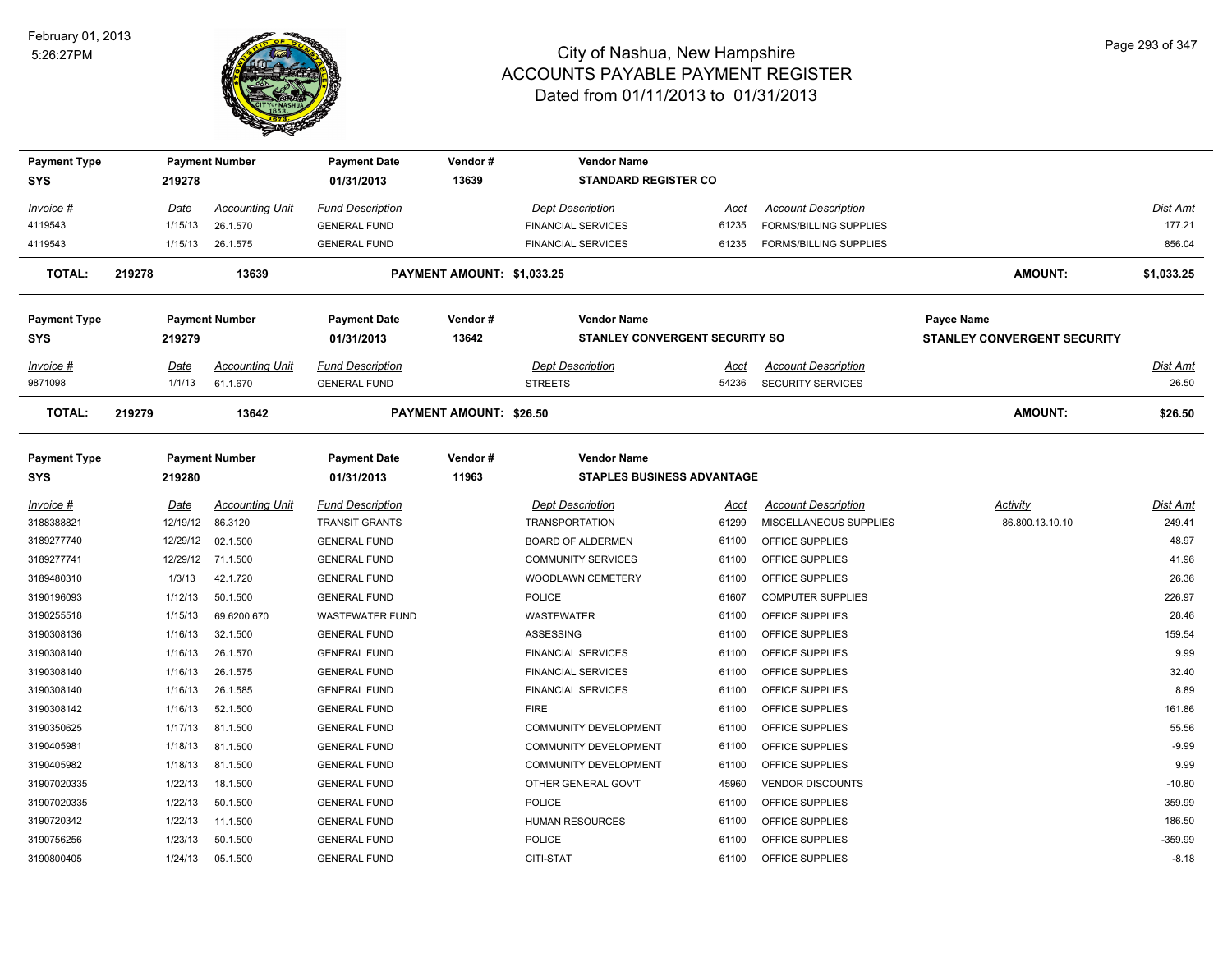

| <b>TOTAL:</b>                           | 219280 |                        | 11963                              |                                                | PAYMENT AMOUNT: \$1,215.12 |                                           | <b>DISCOUNT:</b>               | 4.96                                                                   | <b>AMOUNT:</b>  | \$1,217.89                |
|-----------------------------------------|--------|------------------------|------------------------------------|------------------------------------------------|----------------------------|-------------------------------------------|--------------------------------|------------------------------------------------------------------------|-----------------|---------------------------|
| <b>Payment Type</b><br>SYS              |        | 219281                 | <b>Payment Number</b>              | <b>Payment Date</b><br>01/31/2013              | Vendor#<br>13651           | <b>Vendor Name</b>                        | <b>STATEWIDE COLLISION LLC</b> |                                                                        |                 |                           |
| Invoice #<br>5127                       |        | Date<br>1/16/12        | <b>Accounting Unit</b><br>50.1.500 | <b>Fund Description</b><br><b>GENERAL FUND</b> |                            | <b>Dept Description</b><br><b>POLICE</b>  | Acct<br>54600                  | <b>Account Description</b><br><b>VEHICLE REPAIRS &amp; MAINTENANCE</b> |                 | <u>Dist Amt</u><br>495.54 |
| TOTAL:                                  | 219281 |                        | 13651                              |                                                | PAYMENT AMOUNT: \$495.54   |                                           |                                |                                                                        | <b>AMOUNT:</b>  | \$495.54                  |
| <b>Payment Type</b><br><b>SYS</b>       |        | 219282                 | <b>Payment Number</b>              | <b>Payment Date</b><br>01/31/2013              | Vendor#<br>13755           | <b>Vendor Name</b><br><b>TOTER INC</b>    |                                |                                                                        |                 |                           |
| Invoice #                               |        | Date                   | <b>Accounting Unit</b>             | <b>Fund Description</b>                        |                            | <b>Dept Description</b>                   | Acct                           | <b>Account Description</b>                                             |                 | Dist Amt                  |
| KB 308171                               |        | 12/21/12               | 68.6000.695                        | SOLID WASTE FUND                               |                            | SOLID WASTE                               | 71630                          | <b>TOTERS</b>                                                          |                 | 627.00                    |
| KB 308171-A                             |        | 12/6/12                | 68.6000.695                        | SOLID WASTE FUND                               |                            | <b>SOLID WASTE</b>                        | 71630                          | <b>TOTERS</b>                                                          |                 | 2,520.00                  |
| KB 308994                               |        | 1/9/13                 | 68.6000.695                        | SOLID WASTE FUND                               |                            | SOLID WASTE                               | 71630                          | <b>TOTERS</b>                                                          |                 | $-2,572.25$               |
| <b>TOTAL:</b>                           | 219282 |                        | 13755                              |                                                | PAYMENT AMOUNT: \$574.75   |                                           |                                |                                                                        | AMOUNT:         | \$574.75                  |
| <b>Payment Type</b><br><b>SYS</b>       |        | 219283                 | <b>Payment Number</b>              | <b>Payment Date</b><br>01/31/2013              | Vendor#<br>13757           | <b>Vendor Name</b>                        | <b>TOWERS MOTOR PARTS CORP</b> |                                                                        |                 |                           |
| Invoice #<br>702761                     |        | <b>Date</b><br>1/24/13 | <b>Accounting Unit</b><br>50.1.500 | <b>Fund Description</b><br><b>GENERAL FUND</b> |                            | <b>Dept Description</b><br><b>POLICE</b>  | <u>Acct</u><br>61799           | <b>Account Description</b><br>VEHICLE PARTS & SUPPLIES                 |                 | <b>Dist Amt</b><br>39.99  |
| <b>TOTAL:</b>                           | 219283 |                        | 13757                              |                                                | PAYMENT AMOUNT: \$39.99    |                                           |                                |                                                                        | AMOUNT:         | \$39.99                   |
| <b>Payment Type</b><br><b>SYS</b>       |        | 219284                 | <b>Payment Number</b>              | <b>Payment Date</b><br>01/31/2013              | Vendor#<br>999001302       | <b>Vendor Name</b><br><b>TULLY HOMES</b>  |                                |                                                                        |                 |                           |
| Invoice #                               |        | Date                   | <b>Accounting Unit</b>             | <b>Fund Description</b>                        |                            | <b>Dept Description</b>                   | Acct                           | <b>Account Description</b>                                             | <b>Activity</b> | <u>Dist Amt</u>           |
| <b>BOND RELEASE</b>                     |        | 1/28/13                | <b>BS8400</b>                      | AGENCY-DEVELOPER ESCROWS                       |                            | AGENCY-BPW ESCROW<br><b>DEPOSITS</b>      | 21730                          | <b>ESCROW DEPOSITS</b>                                                 | PB-5316         | 5,500.00                  |
| <b>TOTAL:</b>                           | 219284 |                        | 999001302                          |                                                | PAYMENT AMOUNT: \$5,500.00 |                                           |                                |                                                                        | AMOUNT:         | \$5,500.00                |
| <b>Payment Type</b>                     |        |                        | <b>Payment Number</b>              | <b>Payment Date</b>                            | Vendor#                    | <b>Vendor Name</b>                        |                                |                                                                        |                 |                           |
| SYS                                     |        | 219285                 |                                    | 01/31/2013                                     | 15998                      |                                           | <b>CHRISTOPHER UNDERWOOD</b>   |                                                                        |                 |                           |
| <b>Invoice #</b><br>STORM: 01/16/2013-2 |        | <u>Date</u><br>1/16/13 | <b>Accounting Unit</b><br>61.1.685 | <b>Fund Description</b><br><b>GENERAL FUND</b> |                            | <b>Dept Description</b><br><b>STREETS</b> | Acct<br>54207                  | <b>Account Description</b><br>SNOW PLOWING SERVICES                    |                 | Dist Amt<br>553.00        |
| STORM: 01/28/2013                       |        | 1/28/13                | 61.1.685                           | <b>GENERAL FUND</b>                            |                            | <b>STREETS</b>                            | 54207                          | SNOW PLOWING SERVICES                                                  |                 | 513.50                    |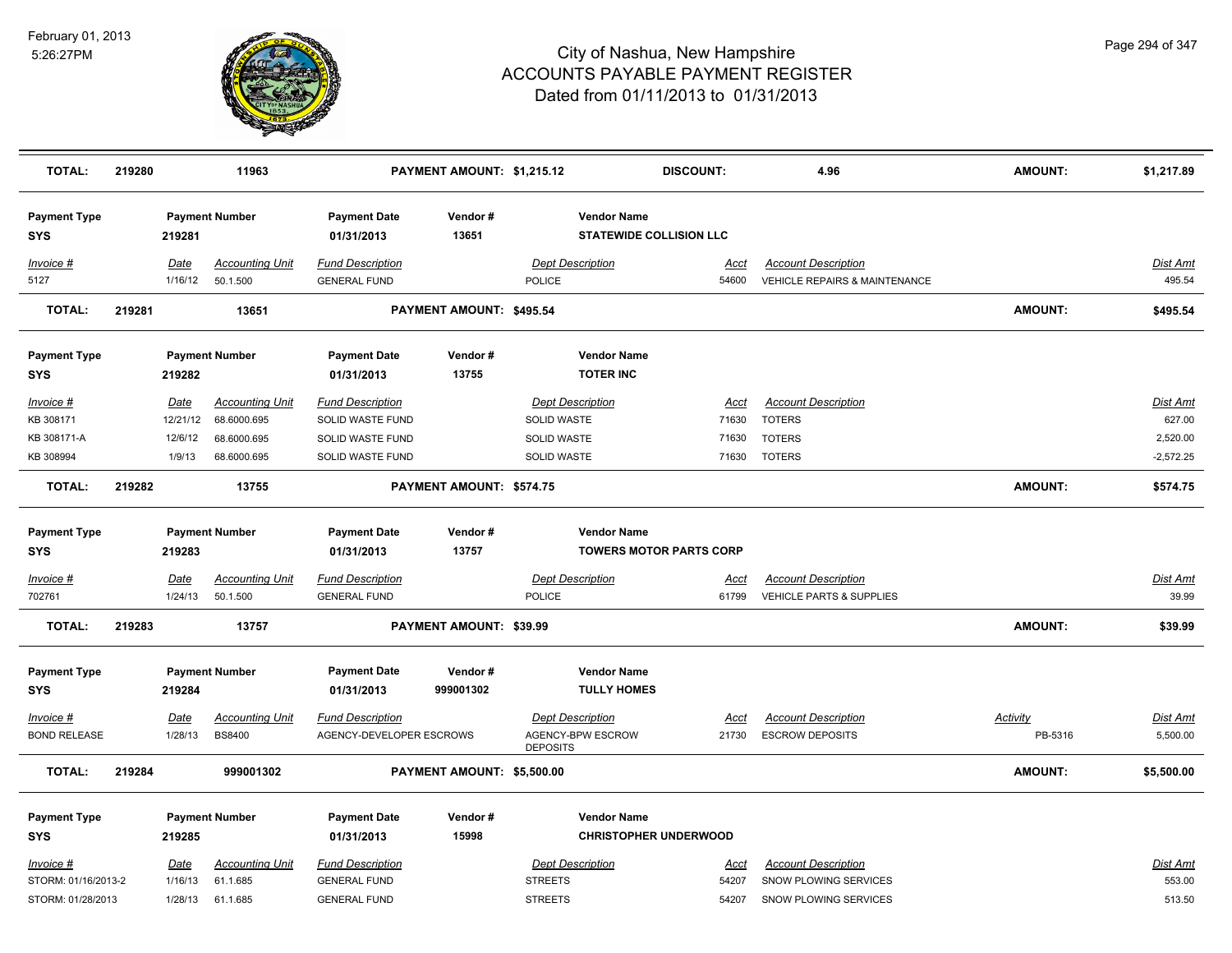

| <b>TOTAL:</b>                     | 219285 |                 | 15998                                   |                                                         | PAYMENT AMOUNT: \$1,066.50 |                                                    |                              |                                                      | <b>AMOUNT:</b>             | \$1,066.50           |
|-----------------------------------|--------|-----------------|-----------------------------------------|---------------------------------------------------------|----------------------------|----------------------------------------------------|------------------------------|------------------------------------------------------|----------------------------|----------------------|
| <b>Payment Type</b><br>SYS        |        | 219286          | <b>Payment Number</b>                   | <b>Payment Date</b><br>01/31/2013                       | Vendor#<br>13797           | <b>Vendor Name</b><br>UNIFIRST CORPORATION         |                              |                                                      |                            |                      |
| Invoice #                         |        | Date            | <b>Accounting Unit</b>                  | <b>Fund Description</b>                                 |                            | <b>Dept Description</b>                            | Acct                         | <b>Account Description</b>                           |                            | Dist Amt             |
| 044 4089905                       |        | 12/28/12        | 61.1.670                                | <b>GENERAL FUND</b>                                     |                            | <b>STREETS</b>                                     | 61107                        | <b>CLOTHING &amp; UNIFORMS</b>                       |                            | 289.89               |
| 044 4090126                       |        | 12/28/12        | 61.1.670                                | <b>GENERAL FUND</b>                                     |                            | <b>STREETS</b>                                     | 61107                        | <b>CLOTHING &amp; UNIFORMS</b>                       |                            | 295.50               |
| 044 4092327                       |        | 1/3/13          | 69.6200.540                             | <b>WASTEWATER FUND</b>                                  |                            | <b>WASTEWATER</b>                                  | 61107                        | <b>CLOTHING &amp; UNIFORMS</b>                       |                            | 43.04                |
| 044 4092327                       |        | 1/3/13          | 69.6200.670                             | <b>WASTEWATER FUND</b>                                  |                            | WASTEWATER                                         | 61107                        | <b>CLOTHING &amp; UNIFORMS</b>                       |                            | 275.06               |
| 044 4093208                       |        | 1/4/13          | 61.1.670                                | <b>GENERAL FUND</b>                                     |                            | <b>STREETS</b>                                     | 61107                        | <b>CLOTHING &amp; UNIFORMS</b>                       |                            | 320.25               |
| 044 4096294                       |        | 1/11/13         | 61.1.670                                | <b>GENERAL FUND</b>                                     |                            | <b>STREETS</b>                                     | 61107                        | <b>CLOTHING &amp; UNIFORMS</b>                       |                            | 295.50               |
| 044 4099122                       |        | 1/18/13         | 61.1.670                                | <b>GENERAL FUND</b>                                     |                            | <b>STREETS</b>                                     | 61107                        | <b>CLOTHING &amp; UNIFORMS</b>                       |                            | 289.89               |
| 044 4099343                       |        | 1/18/13         | 61.1.670                                | <b>GENERAL FUND</b>                                     |                            | <b>STREETS</b>                                     | 61107                        | <b>CLOTHING &amp; UNIFORMS</b>                       |                            | 295.50               |
| <b>TOTAL:</b>                     | 219286 |                 | 13797                                   |                                                         | PAYMENT AMOUNT: \$2,104.63 |                                                    |                              |                                                      | <b>AMOUNT:</b>             | \$2,104.63           |
| <b>Payment Type</b>               |        |                 | <b>Payment Number</b>                   | <b>Payment Date</b>                                     | Vendor#                    | <b>Vendor Name</b>                                 |                              |                                                      | Payee Name                 |                      |
| <b>SYS</b>                        |        | 219287          |                                         | 01/31/2013                                              | 13806                      |                                                    | UNIVERSAL RECYCLING TECH LLC |                                                      | UNIVERSAL RECYCLING TECH   |                      |
| Invoice #                         |        | <b>Date</b>     | <b>Accounting Unit</b>                  | <b>Fund Description</b>                                 |                            | <b>Dept Description</b>                            | Acct                         | <b>Account Description</b>                           |                            | <b>Dist Amt</b>      |
| ARINV050117                       |        | 12/28/12        | 68.6000.695                             | SOLID WASTE FUND                                        |                            | SOLID WASTE                                        | 55699                        | OTHER CONTRACTED SERVICES                            |                            | 2,005.60             |
| ARINV050341                       |        | 1/3/13          | 68.6000.695                             | SOLID WASTE FUND                                        |                            | <b>SOLID WASTE</b>                                 | 55699                        | OTHER CONTRACTED SERVICES                            |                            | 2,344.08             |
| <b>TOTAL:</b>                     | 219287 |                 | 13806                                   |                                                         | PAYMENT AMOUNT: \$4,349.68 |                                                    |                              |                                                      | <b>AMOUNT:</b>             | \$4,349.68           |
| <b>Payment Type</b><br><b>SYS</b> |        | 219288          | <b>Payment Number</b>                   | <b>Payment Date</b><br>01/31/2013                       | Vendor#<br>11371           | <b>Vendor Name</b><br><b>USP OF NEW ENGLAND</b>    |                              |                                                      |                            |                      |
| $Invoice$ #                       |        | <u>Date</u>     | <u>Accounting Unit</u>                  | <b>Fund Description</b>                                 |                            | <b>Dept Description</b>                            | Acct                         | <b>Account Description</b>                           |                            | <u>Dist Amt</u>      |
| 18840459                          |        | 12/31/12        | 61.1.700                                | <b>GENERAL FUND</b>                                     |                            | <b>STREETS</b>                                     | 54600                        | VEHICLE REPAIRS & MAINTENANCE                        |                            | 163.07               |
| 18840500                          |        | 1/15/12         | 61.1.700                                | <b>GENERAL FUND</b>                                     |                            | <b>STREETS</b>                                     | 54600                        | VEHICLE REPAIRS & MAINTENANCE                        |                            | 436.60               |
| <b>TOTAL:</b>                     | 219288 |                 | 11371                                   |                                                         | PAYMENT AMOUNT: \$599.67   |                                                    | <b>DISCOUNT:</b>             | 3.26                                                 | <b>AMOUNT:</b>             | \$599.67             |
| <b>Payment Type</b>               |        |                 | <b>Payment Number</b>                   | <b>Payment Date</b>                                     | Vendor#                    | <b>Vendor Name</b>                                 |                              |                                                      | Payee Name                 |                      |
| <b>SYS</b>                        |        | 219289          |                                         | 01/31/2013                                              | 13844                      | <b>VISION SERVICE PLAN NH</b>                      |                              |                                                      | <b>VISION SERVICE PLAN</b> |                      |
|                                   |        |                 |                                         |                                                         |                            |                                                    |                              |                                                      |                            |                      |
| Invoice #<br>FEB13/127007510001   |        | Date<br>1/16/13 | <b>Accounting Unit</b><br>13.6600.525.S | <b>Fund Description</b><br>BENEFITS SELF INSURANCE FUND |                            | <b>Dept Description</b><br>BENEFITS ADMINISTRATION | Acct<br>59020                | <b>Account Description</b><br><b>VISION POLICIES</b> |                            | Dist Amt<br>2,776.80 |
|                                   |        |                 |                                         |                                                         |                            |                                                    |                              |                                                      |                            |                      |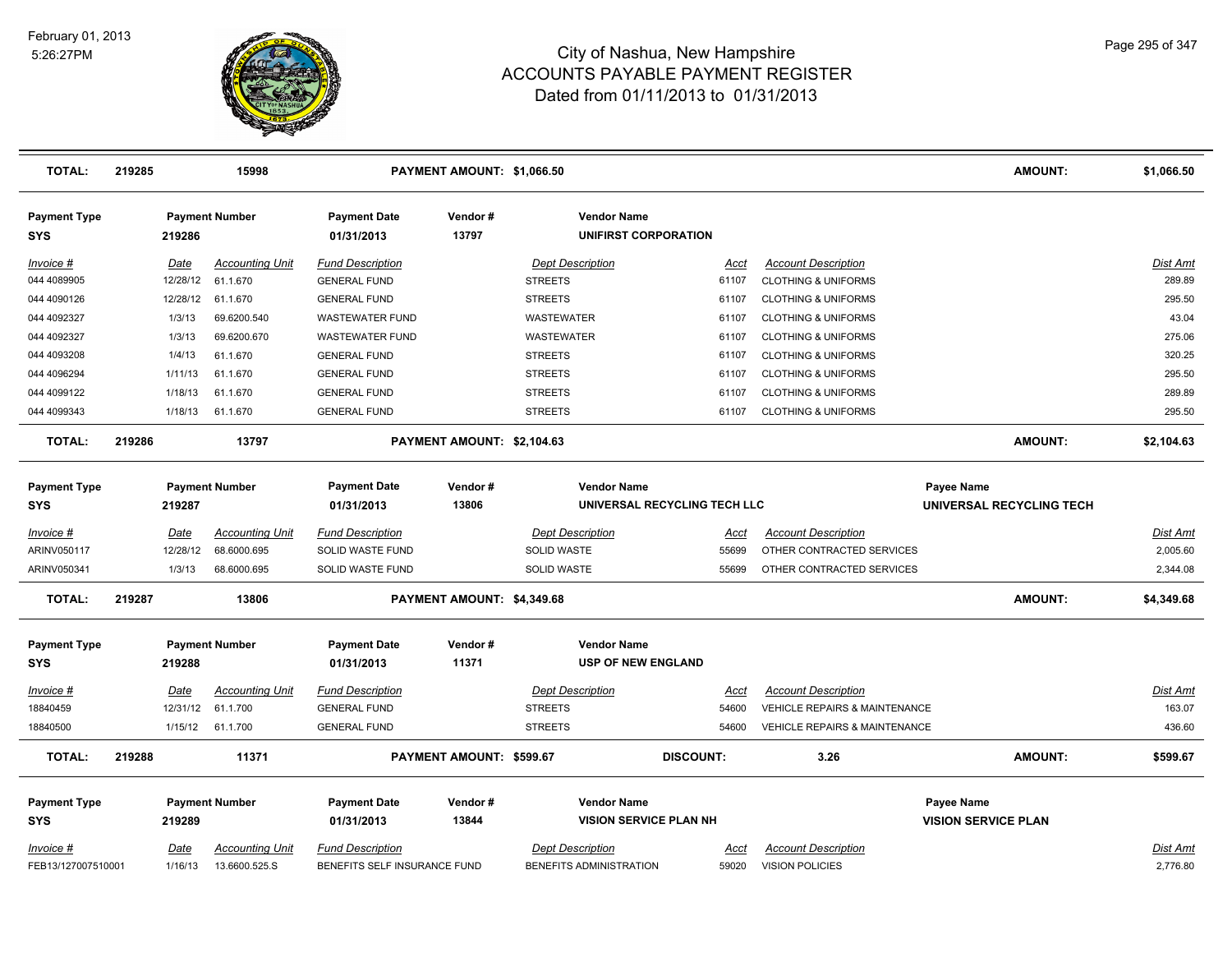

| <b>TOTAL:</b>                      | 219289 |                        | 13844                                   |                                                     | PAYMENT AMOUNT: \$2,776.80 |                                                                 |                      |                                                         | <b>AMOUNT:</b>             | \$2,776.80           |
|------------------------------------|--------|------------------------|-----------------------------------------|-----------------------------------------------------|----------------------------|-----------------------------------------------------------------|----------------------|---------------------------------------------------------|----------------------------|----------------------|
| <b>Payment Type</b><br><b>SYS</b>  |        | 219290                 | <b>Payment Number</b>                   | <b>Payment Date</b><br>01/31/2013                   | Vendor#<br>13865           | <b>Vendor Name</b><br><b>WD PERKINS FIRE PUMP SPECIALIS</b>     |                      |                                                         |                            |                      |
| Invoice #<br>7712                  |        | <b>Date</b><br>10/2/12 | <b>Accounting Unit</b><br>52.1.625      | <b>Fund Description</b><br><b>GENERAL FUND</b>      |                            | <b>Dept Description</b><br><b>FIRE</b>                          | <u>Acct</u><br>55699 | <b>Account Description</b><br>OTHER CONTRACTED SERVICES |                            | Dist Amt<br>1,250.00 |
| <b>TOTAL:</b>                      | 219290 |                        | 13865                                   |                                                     | PAYMENT AMOUNT: \$1,250.00 |                                                                 |                      |                                                         | <b>AMOUNT:</b>             | \$1,250.00           |
| <b>Payment Type</b><br><b>SYS</b>  |        | 219291                 | <b>Payment Number</b>                   | <b>Payment Date</b><br>01/31/2013                   | Vendor#<br>15971           | <b>Vendor Name</b><br><b>WI STATE LABORATORY OF HYGIENE</b>     |                      |                                                         |                            |                      |
| Invoice #                          |        | <b>Date</b>            | <b>Accounting Unit</b>                  | <b>Fund Description</b>                             |                            | <b>Dept Description</b>                                         | Acct                 | <b>Account Description</b>                              | <b>Activity</b>            | Dist Amt             |
| 226594                             |        |                        | 12/10/12 71.3068                        | <b>COMMUNITY SERVICES GRANTS</b>                    |                            | <b>COMMUNITY SERVICES GRANTS</b>                                | 61142                | <b>MEDICAL SUPPLIES</b>                                 | 1092.84.10.35              | 255.00               |
| <b>TOTAL:</b>                      | 219291 |                        | 15971                                   |                                                     | PAYMENT AMOUNT: \$255.00   |                                                                 |                      |                                                         | <b>AMOUNT:</b>             | \$255.00             |
| <b>Payment Type</b><br><b>SYS</b>  |        | 219292                 | <b>Payment Number</b>                   | <b>Payment Date</b><br>01/31/2013                   | Vendor#<br>999001304       | <b>Vendor Name</b><br><b>WINDHAM REALTY II LLC</b>              |                      |                                                         |                            |                      |
| $Invoice$ #<br><b>BOND RELEASE</b> |        | <u>Date</u><br>1/28/13 | <b>Accounting Unit</b><br><b>BS8400</b> | <b>Fund Description</b><br>AGENCY-DEVELOPER ESCROWS |                            | <b>Dept Description</b><br>AGENCY-BPW ESCROW<br><b>DEPOSITS</b> | <u>Acct</u><br>21730 | <b>Account Description</b><br><b>ESCROW DEPOSITS</b>    | <b>Activity</b><br>PB-5352 | Dist Amt<br>9,705.26 |
| <b>TOTAL:</b>                      | 219292 |                        | 999001304                               |                                                     | PAYMENT AMOUNT: \$9,705.26 |                                                                 |                      |                                                         | <b>AMOUNT:</b>             | \$9,705.26           |
| <b>Payment Type</b><br><b>SYS</b>  |        | 219293                 | <b>Payment Number</b>                   | <b>Payment Date</b><br>01/31/2013                   | Vendor#<br>13918           | <b>Vendor Name</b><br><b>XEROX CORPORATION</b>                  |                      |                                                         |                            |                      |
| $Invoice$ #                        |        | Date                   | <u>Accounting Unit</u>                  | <b>Fund Description</b>                             |                            | <b>Dept Description</b>                                         | <u>Acct</u>          | <b>Account Description</b>                              |                            | Dist Amt             |
| 065559583                          |        | 1/1/13                 | 60.1.665                                | <b>GENERAL FUND</b>                                 |                            | <b>PUBLIC</b><br>WORKS-ADMIN/ENGINEERING                        | 54421                | COPIER MAINTENANCE CONTRACTS                            |                            | 672.00               |
| <b>TOTAL:</b>                      | 219293 |                        | 13918                                   |                                                     | PAYMENT AMOUNT: \$672.00   |                                                                 |                      |                                                         | <b>AMOUNT:</b>             | \$672.00             |
| <b>Payment Type</b><br><b>SYS</b>  |        | 219294                 | <b>Payment Number</b>                   | <b>Payment Date</b><br>01/31/2013                   | Vendor#<br>14702           | <b>Vendor Name</b><br><b>LIBERTY UTILITIES</b>                  |                      |                                                         |                            |                      |
| Invoice #                          |        | <u>Date</u>            | <b>Accounting Unit</b>                  | <b>Fund Description</b>                             |                            | <b>Dept Description</b>                                         | Acct                 | <b>Account Description</b>                              |                            | Dist Amt             |
| 205653DEC4                         |        | 1/11/13                | 91.1.112621                             | <b>GENERAL FUND</b>                                 |                            | SCHOOL                                                          | 54114                | <b>HEATING GAS</b>                                      |                            | 1,410.56             |
| 310JAN                             |        | 1/18/13                | 91.1.132621                             | <b>GENERAL FUND</b>                                 |                            | <b>SCHOOL</b>                                                   | 54114                | <b>HEATING GAS</b>                                      |                            | 1,179.54             |
| 49144JAN                           |        | 1/18/13                | 91.1.182621                             | <b>GENERAL FUND</b>                                 |                            | SCHOOL                                                          | 54114                | <b>HEATING GAS</b>                                      |                            | 979.71               |
| 5548167DEC4                        |        | 1/11/13                | 91.1.122621                             | <b>GENERAL FUND</b>                                 |                            | <b>SCHOOL</b>                                                   | 54114                | <b>HEATING GAS</b>                                      |                            | 2,004.79             |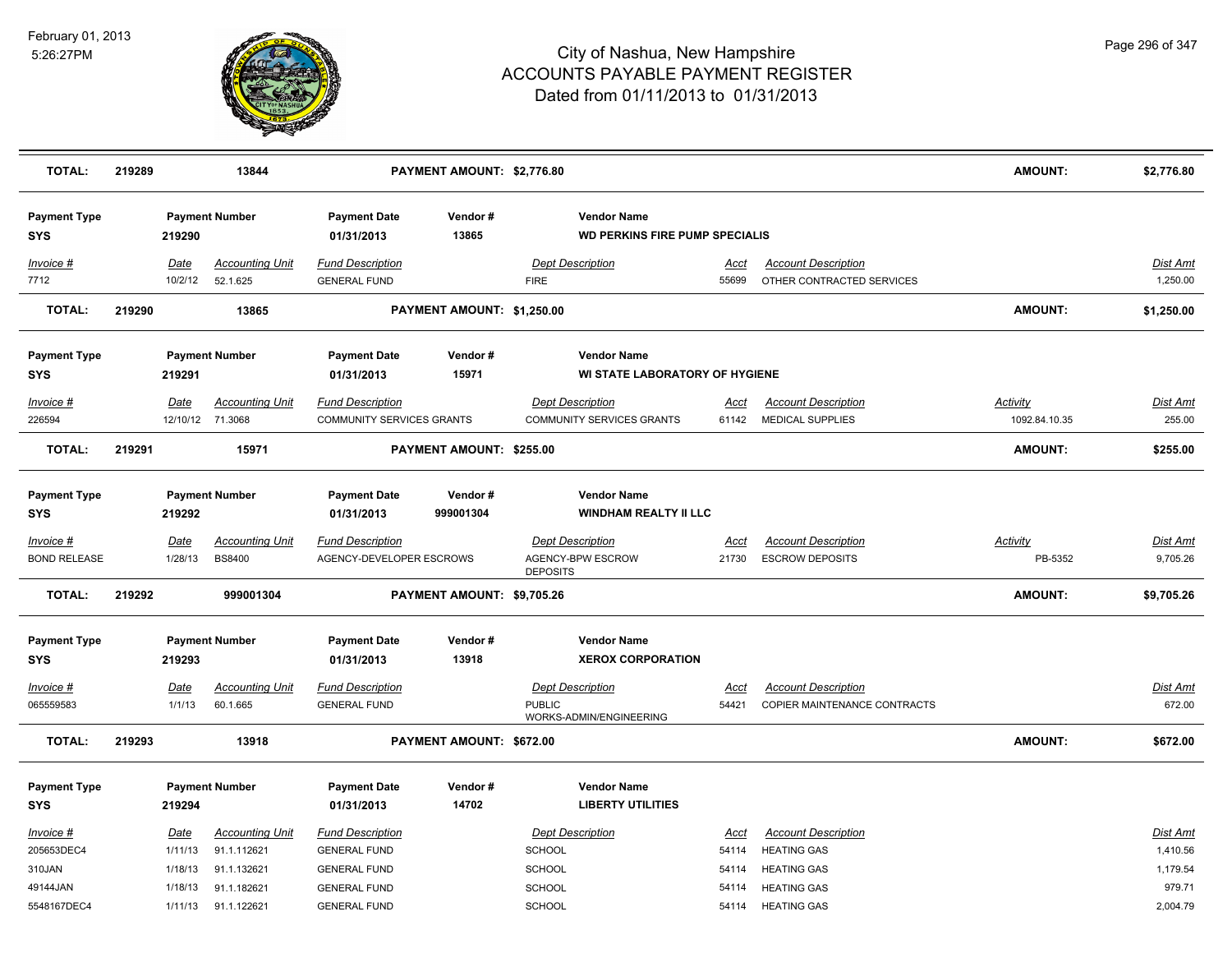#### February 01, 2013 5:26:27PM



| 605704JAN            | 1/17/13     | 91.1.192621            | <b>GENERAL FUND</b>                   |                            | SCHOOL                  | 54114                           | <b>HEATING GAS</b>         |                       | 1,116.51   |
|----------------------|-------------|------------------------|---------------------------------------|----------------------------|-------------------------|---------------------------------|----------------------------|-----------------------|------------|
| 608275DEC4           | 1/14/13     | 91.1.102621            | <b>GENERAL FUND</b>                   |                            | <b>SCHOOL</b>           | 54114                           | <b>HEATING GAS</b>         |                       | 1,341.68   |
| 611135JAN            | 1/18/13     | 91.1.092621            | <b>GENERAL FUND</b>                   |                            | SCHOOL                  | 54114                           | <b>HEATING GAS</b>         |                       | 1,275.29   |
| <b>TOTAL:</b>        | 219294      | 14702                  |                                       | PAYMENT AMOUNT: \$9,308.08 |                         |                                 |                            | <b>AMOUNT:</b>        | \$9,308.08 |
| <b>Payment Type</b>  |             | <b>Payment Number</b>  | <b>Payment Date</b>                   | Vendor#                    | <b>Vendor Name</b>      |                                 |                            |                       |            |
| <b>SYS</b>           | 219295      |                        | 01/31/2013                            | 13291                      |                         | PENNICHUCK WATER WORKS INC      |                            |                       |            |
| Invoice #            | Date        | <b>Accounting Unit</b> | <b>Fund Description</b>               |                            | <b>Dept Description</b> | <u>Acct</u>                     | <b>Account Description</b> |                       | Dist Amt   |
| 31505959DEC3         | 1/17/13     | 91.1.052621            | <b>GENERAL FUND</b>                   |                            | SCHOOL                  | 54141                           | <b>WATER &amp; SEWER</b>   |                       | 238.47     |
| 31550503DEC3         | 1/17/13     | 91.1.062621            | <b>GENERAL FUND</b>                   |                            | <b>SCHOOL</b>           | 54141                           | <b>WATER &amp; SEWER</b>   |                       | 348.47     |
| 31592028DEC3         | 1/17/13     | 91.1.202621            | <b>GENERAL FUND</b>                   |                            | SCHOOL                  | 54141                           | <b>WATER &amp; SEWER</b>   |                       | 475.24     |
| 31886598DEC3         | 1/17/13     | 91.1.152621            | <b>GENERAL FUND</b>                   |                            | SCHOOL                  | 54141                           | <b>WATER &amp; SEWER</b>   |                       | 409.24     |
| 49739743DEC3         | 1/17/13     | 91.1.052621            | <b>GENERAL FUND</b>                   |                            | <b>SCHOOL</b>           | 54141                           | <b>WATER &amp; SEWER</b>   |                       | 39.18      |
| 60019172DEC3         | 1/17/13     | 91.1.102621            | <b>GENERAL FUND</b>                   |                            | <b>SCHOOL</b>           | 54141                           | <b>WATER &amp; SEWER</b>   |                       | 453.53     |
| 60030936DEC3         | 1/17/13     | 91.1.162621            | <b>GENERAL FUND</b>                   |                            | <b>SCHOOL</b>           | 54141                           | <b>WATER &amp; SEWER</b>   |                       | 409.24     |
| 60258680DEC3         | 1/17/13     | 91.1.142621            | <b>GENERAL FUND</b>                   |                            | SCHOOL                  | 54141                           | <b>WATER &amp; SEWER</b>   |                       | 282.47     |
| 60425372DEC3         | 1/17/13     | 91.1.122621            | <b>GENERAL FUND</b>                   |                            | <b>SCHOOL</b>           | 54141                           | <b>WATER &amp; SEWER</b>   |                       | 239.35     |
| 70138172DEC3         | 1/17/13     | 91.1.052621            | <b>GENERAL FUND</b>                   |                            | SCHOOL                  | 54141                           | <b>WATER &amp; SEWER</b>   |                       | 710.99     |
| ARLINGDEC3           | 1/17/13     | 91.1.142621            | <b>GENERAL FUND</b>                   |                            | SCHOOL                  | 54141                           | <b>WATER &amp; SEWER</b>   |                       | 93.77      |
| CLEVELDDEC3          | 1/17/13     | 91.1.062621            | <b>GENERAL FUND</b>                   |                            | <b>SCHOOL</b>           | 54141                           | <b>WATER &amp; SEWER</b>   |                       | 138.06     |
| <b>TOTAL:</b>        | 219295      | 13291                  |                                       | PAYMENT AMOUNT: \$3,838.01 |                         |                                 |                            | <b>AMOUNT:</b>        | \$3,838.01 |
| <b>Payment Type</b>  |             | <b>Payment Number</b>  | <b>Payment Date</b>                   | Vendor#                    | <b>Vendor Name</b>      |                                 |                            | Payee Name            |            |
| <b>SYS</b>           | 219296      |                        | 01/31/2013                            | 15104                      |                         | UNH PROF DEV & TRAINING         |                            | UNH BUSINESS SERVICES |            |
|                      |             |                        |                                       |                            |                         |                                 |                            |                       |            |
| <i>Invoice</i> #     | Date        | <b>Accounting Unit</b> | <b>Fund Description</b>               |                            | <b>Dept Description</b> | Acct                            | <b>Account Description</b> |                       | Dist Amt   |
| 944182788-JAN13      | 1/24/13     | TF91.7565.04           | <b>SCHOOL RELATED</b><br>PROGRAMS-ETF |                            | SCHOOL                  | 52800                           | EDUCATIONAL ASSISTANCE     |                       | 1,500.00   |
| <b>TOTAL:</b>        | 219296      | 15104                  |                                       | PAYMENT AMOUNT: \$1,500.00 |                         |                                 |                            | <b>AMOUNT:</b>        | \$1,500.00 |
| <b>Payment Type</b>  |             | <b>Payment Number</b>  | <b>Payment Date</b>                   | Vendor#                    | <b>Vendor Name</b>      |                                 |                            |                       |            |
| <b>SYS</b>           | 219297      |                        | 01/31/2013                            | 14216                      |                         | <b>FAIRPOINT COMMUNICATIONS</b> |                            |                       |            |
| Invoice #            | <u>Date</u> | <b>Accounting Unit</b> | <b>Fund Description</b>               |                            | <b>Dept Description</b> | <u>Acct</u>                     | <b>Account Description</b> |                       | Dist Amt   |
| JAN-13-6038860963899 | 1/21/13     | 91.1.052621            | <b>GENERAL FUND</b>                   |                            | <b>SCHOOL</b>           | 55109                           | TELEPHONE-VOICE            |                       | 30.11      |
| JAN-13-6038891241983 | 1/21/13     | 91.1.042621            | <b>GENERAL FUND</b>                   |                            | <b>SCHOOL</b>           | 55109                           | TELEPHONE-VOICE            |                       | 30.11      |
| JAN-13-6038891684953 | 1/21/13     | 91.1.032621            | <b>GENERAL FUND</b>                   |                            | <b>SCHOOL</b>           | 55109                           | TELEPHONE-VOICE            |                       | 33.08      |
| JAN-13-6038897529583 | 1/21/13     | 91.1.012621            | <b>GENERAL FUND</b>                   |                            | <b>SCHOOL</b>           | 55109                           | TELEPHONE-VOICE            |                       | 30.11      |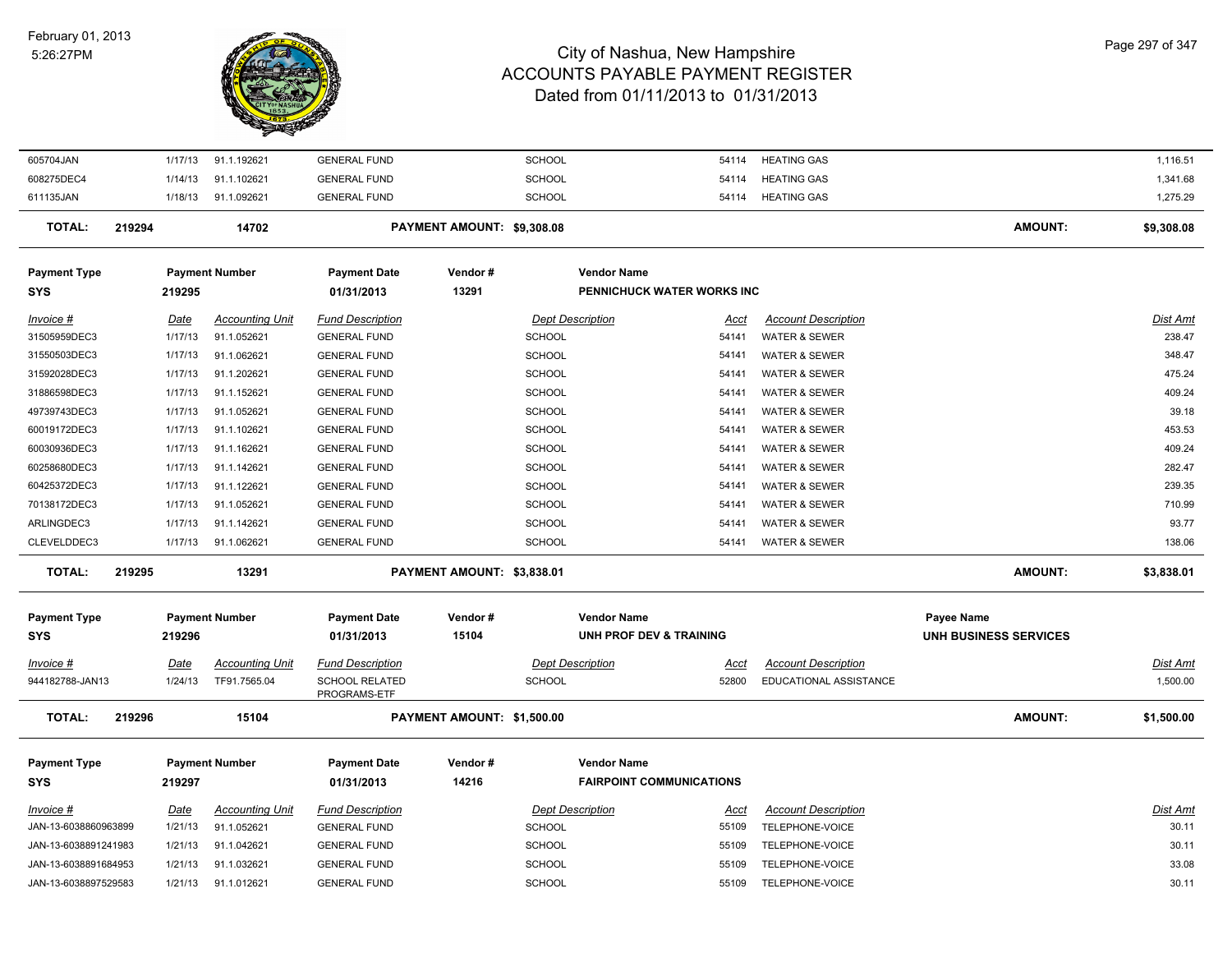

| <b>TOTAL:</b>                     | 219297 |                 | 14216                                 |                                                | PAYMENT AMOUNT: \$123.41    |                                   |                                   |                      |                                                           | <b>AMOUNT:</b>             | \$123.41          |
|-----------------------------------|--------|-----------------|---------------------------------------|------------------------------------------------|-----------------------------|-----------------------------------|-----------------------------------|----------------------|-----------------------------------------------------------|----------------------------|-------------------|
| <b>Payment Type</b><br><b>SYS</b> |        | 219298          | <b>Payment Number</b>                 | <b>Payment Date</b><br>01/31/2013              | Vendor#<br>11051            |                                   | <b>Vendor Name</b><br><b>NCTM</b> |                      |                                                           |                            |                   |
| Invoice #<br>MEMBERSHIP-NORTH     |        | Date<br>1/24/13 | <b>Accounting Unit</b><br>91.1.041160 | <b>Fund Description</b><br><b>GENERAL FUND</b> |                             | <b>Dept Description</b><br>SCHOOL |                                   | Acct<br>61135        | <b>Account Description</b><br><b>EDUCATIONAL SUPPLIES</b> |                            | Dist Amt<br>81.00 |
| <b>TOTAL:</b>                     | 219298 |                 | 11051                                 |                                                | PAYMENT AMOUNT: \$81.00     |                                   |                                   |                      |                                                           | <b>AMOUNT:</b>             | \$81.00           |
| <b>Payment Type</b><br><b>SYS</b> |        | 219299          | <b>Payment Number</b>                 | <b>Payment Date</b><br>01/31/2013              | Vendor#<br>13372            |                                   | <b>Vendor Name</b><br><b>PSNH</b> |                      |                                                           |                            |                   |
| Invoice #                         |        | Date            | <b>Accounting Unit</b>                | <b>Fund Description</b>                        |                             | <b>Dept Description</b>           |                                   | <u>Acct</u>          | <b>Account Description</b>                                |                            | Dist Amt          |
| S59146593JAN                      |        | 1/22/13         | 91.1.142621                           | <b>GENERAL FUND</b>                            |                             | <b>SCHOOL</b>                     |                                   | 54100                | <b>ELECTRICITY</b>                                        |                            | 3,189.79          |
| S64015954DEC                      |        | 1/14/13         | 91.1.162621                           | <b>GENERAL FUND</b>                            |                             | <b>SCHOOL</b>                     |                                   | 54100                | <b>ELECTRICITY</b>                                        |                            | 3,455.00          |
| S65154403DEC                      |        | 1/14/13         | 91.1.162621                           | <b>GENERAL FUND</b>                            |                             | <b>SCHOOL</b>                     |                                   | 54100                | <b>ELECTRICITY</b>                                        |                            | 1,452.81          |
| S93312408DEC                      |        | 1/14/13         | 91.1.102621                           | <b>GENERAL FUND</b>                            |                             | SCHOOL                            |                                   | 54100                | <b>ELECTRICITY</b>                                        |                            | 4,208.77          |
| <b>TOTAL:</b>                     | 219299 |                 | 13372                                 |                                                | PAYMENT AMOUNT: \$12,306.37 |                                   |                                   |                      |                                                           | <b>AMOUNT:</b>             | \$12,306.37       |
| <b>Payment Type</b>               |        |                 | <b>Payment Number</b>                 | <b>Payment Date</b>                            | Vendor#                     |                                   | <b>Vendor Name</b>                |                      |                                                           |                            |                   |
| <b>SYS</b>                        |        | 219300          |                                       | 01/31/2013                                     | 13801                       |                                   | <b>UNITED PARCEL SERVICE</b>      |                      |                                                           |                            |                   |
| Invoice #                         |        | <b>Date</b>     | <b>Accounting Unit</b>                | <b>Fund Description</b>                        |                             | <b>Dept Description</b>           |                                   | <u>Acct</u>          | <b>Account Description</b>                                |                            | Dist Amt          |
| 85W011033                         |        | 1/19/13         | 91.1.222610                           | <b>GENERAL FUND</b>                            |                             | <b>SCHOOL</b>                     |                                   | 55607                | POSTAGE & DELIVERY                                        |                            | 17.25             |
| <b>TOTAL:</b>                     | 219300 |                 | 13801                                 |                                                | PAYMENT AMOUNT: \$17.25     |                                   |                                   |                      |                                                           | <b>AMOUNT:</b>             | \$17.25           |
| <b>Payment Type</b>               |        |                 | <b>Payment Number</b>                 | <b>Payment Date</b>                            | Vendor#                     |                                   | <b>Vendor Name</b>                |                      |                                                           | Payee Name                 |                   |
| <b>SYS</b>                        |        | 219301          |                                       | 01/31/2013                                     | 13808                       |                                   | UNUM LIFE INSURANCE CO OF AMER    |                      |                                                           | <b>UNUM LIFE INSURANCE</b> |                   |
| Invoice #                         |        | Date            | <b>Accounting Unit</b>                | <b>Fund Description</b>                        |                             | <b>Dept Description</b>           |                                   | Acct                 | <b>Account Description</b>                                |                            | <u>Dist Amt</u>   |
| E0372920-JAN                      |        | 1/23/13         | 91.1.992322                           | <b>GENERAL FUND</b>                            |                             | <b>SCHOOL</b>                     |                                   | 52300                | <b>BENEFITS</b>                                           |                            | 1,429.37          |
| <b>TOTAL:</b>                     | 219301 |                 | 13808                                 |                                                | PAYMENT AMOUNT: \$1,429.37  |                                   |                                   |                      |                                                           | <b>AMOUNT:</b>             | \$1,429.37        |
|                                   |        |                 |                                       |                                                |                             |                                   |                                   |                      |                                                           |                            |                   |
| <b>Payment Type</b>               |        |                 | <b>Payment Number</b>                 | <b>Payment Date</b>                            | Vendor#                     |                                   | <b>Vendor Name</b>                |                      |                                                           |                            |                   |
| <b>SYS</b>                        |        | 219302          |                                       | 01/31/2013                                     | 12122                       |                                   | <b>US POSTAL SERVICES</b>         |                      |                                                           |                            |                   |
| Invoice #                         |        | <u>Date</u>     | <b>Accounting Unit</b>                | <b>Fund Description</b>                        |                             | <b>Dept Description</b>           |                                   |                      | <b>Account Description</b>                                |                            | <u>Dist Amt</u>   |
| <b>JAN-13</b>                     |        | 1/23/13         | 91.1.131160                           | <b>GENERAL FUND</b>                            |                             | <b>SCHOOL</b>                     |                                   | <u>Acct</u><br>55607 | POSTAGE & DELIVERY                                        |                            | 750.00            |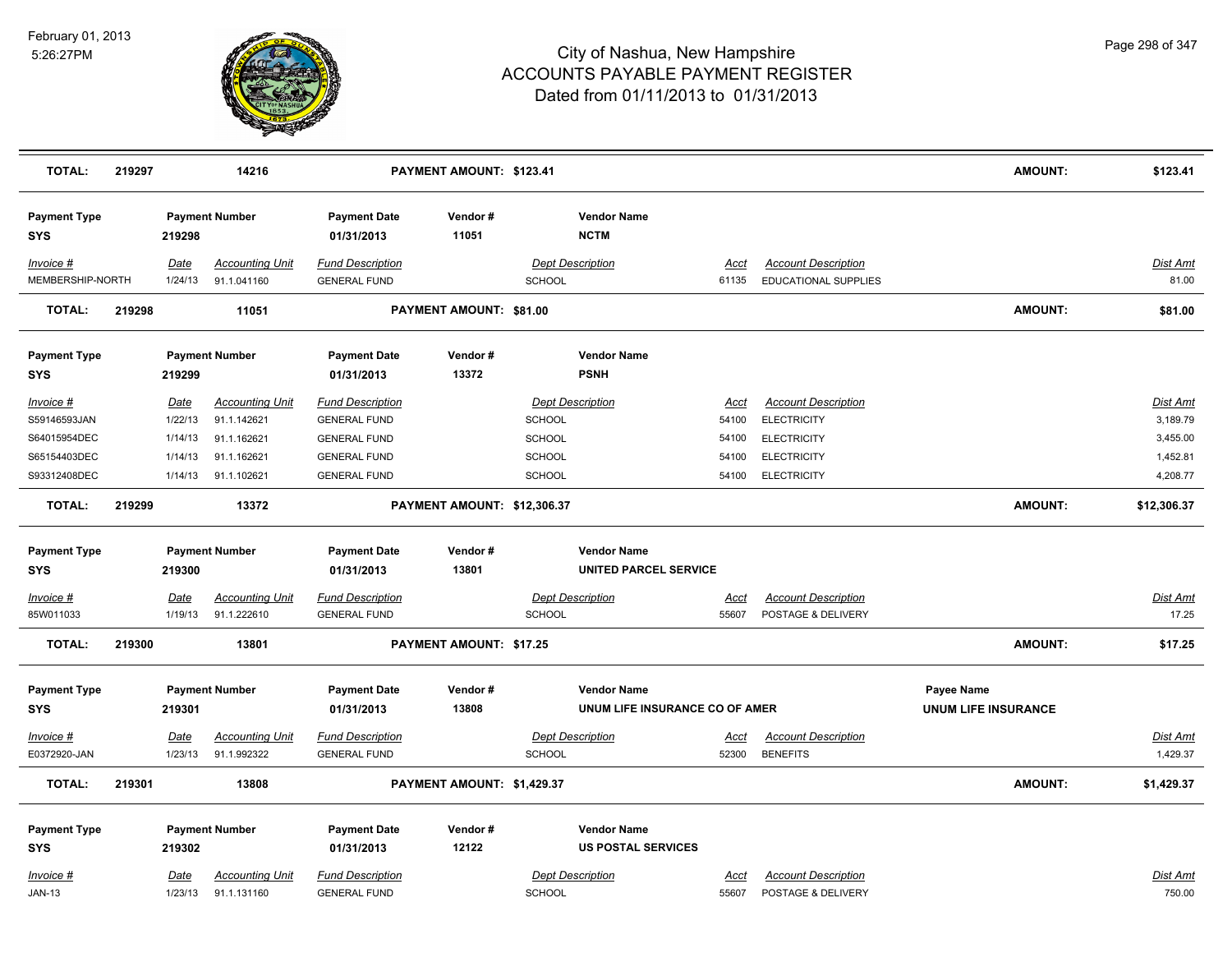

| <b>TOTAL:</b>                     | 219302          | 12122                                 |                                                | PAYMENT AMOUNT: \$750.00       |                                           |               |                                                                     | <b>AMOUNT:</b>                       | \$750.00          |
|-----------------------------------|-----------------|---------------------------------------|------------------------------------------------|--------------------------------|-------------------------------------------|---------------|---------------------------------------------------------------------|--------------------------------------|-------------------|
| <b>Payment Type</b><br><b>SYS</b> | 219303          | <b>Payment Number</b>                 | <b>Payment Date</b><br>01/31/2013              | Vendor#<br>13946               | <b>Vendor Name</b><br><b>AC MOORE INC</b> |               |                                                                     | <b>Payee Name</b><br><b>AC MOORE</b> |                   |
| Invoice #<br>3491                 | Date<br>1/21/13 | <b>Accounting Unit</b><br>91.1.031102 | <b>Fund Description</b><br><b>GENERAL FUND</b> |                                | <b>Dept Description</b><br><b>SCHOOL</b>  | Acct<br>61135 | <b>Account Description</b><br><b>EDUCATIONAL SUPPLIES</b>           |                                      | Dist Amt<br>27.11 |
| <b>TOTAL:</b>                     | 219303          | 13946                                 |                                                | <b>PAYMENT AMOUNT: \$27.11</b> |                                           |               |                                                                     | <b>AMOUNT:</b>                       | \$27.11           |
| <b>Payment Type</b><br><b>SYS</b> | 219304          | <b>Payment Number</b>                 | Payment Date<br>01/31/2013                     | Vendor#<br>13946               | <b>Vendor Name</b><br><b>AC MOORE INC</b> |               |                                                                     |                                      |                   |
| Invoice #                         | <b>Date</b>     | <b>Accounting Unit</b>                | <b>Fund Description</b>                        |                                | <b>Dept Description</b>                   | Acct          | <b>Account Description</b>                                          | <b>Activity</b>                      | Dist Amt          |
| 4527                              | 1/8/13          | 91.3800.991490                        | <b>SCHOOL GRANTS FUND</b>                      |                                | <b>SCHOOL</b>                             | 61299         | MISCELLANEOUS SUPPLIES                                              | 91.03463.991490                      | 5.95              |
| 656                               | 1/4/13          | 91.3800.991490                        | <b>SCHOOL GRANTS FUND</b>                      |                                | <b>SCHOOL</b>                             | 61299         | MISCELLANEOUS SUPPLIES                                              | 91.03463.991490                      | 10.31             |
| 9273                              | 1/9/13          | 91.2222.991490                        | AFTER SCHOOL PROGRAM                           |                                | <b>SCHOOL</b>                             | 61299         | MISCELLANEOUS SUPPLIES                                              |                                      | 83.79             |
| 9336                              | 1/11/13         | 91.2222.991490                        | AFTER SCHOOL PROGRAM                           |                                | <b>SCHOOL</b>                             | 61299         | MISCELLANEOUS SUPPLIES                                              |                                      | 27.31             |
| 985                               | 1/7/13          | 91.3800.991490                        | <b>SCHOOL GRANTS FUND</b>                      |                                | <b>SCHOOL</b>                             | 61299         | MISCELLANEOUS SUPPLIES                                              | 91.03463.991490                      | 43.55             |
| <b>TOTAL:</b>                     | 219304          | 13946                                 |                                                | PAYMENT AMOUNT: \$170.91       |                                           |               |                                                                     | <b>AMOUNT:</b>                       | \$170.91          |
| <b>Payment Type</b>               |                 | <b>Payment Number</b>                 | <b>Payment Date</b>                            | Vendor#                        | <b>Vendor Name</b>                        |               |                                                                     |                                      |                   |
| SYS                               | 219305          |                                       | 01/31/2013                                     | 11023                          | ALL AMERICAN SPORTS CORP                  |               |                                                                     |                                      |                   |
| $Invoice$ #                       | <u>Date</u>     | <b>Accounting Unit</b>                | <b>Fund Description</b>                        |                                | <b>Dept Description</b>                   | <u>Acct</u>   | <b>Account Description</b>                                          |                                      | <b>Dist Amt</b>   |
| 60196357                          | 1/30/13         | 91.1.041441                           | <b>GENERAL FUND</b>                            |                                | <b>SCHOOL</b>                             | 54487         | <b>EQUIPMENT REPAIRS &amp;</b>                                      |                                      | 736.99            |
| 60196357                          | 1/30/13         | 91.1.041443                           | <b>GENERAL FUND</b>                            |                                | <b>SCHOOL</b>                             | 54487         | MAINTENANCE<br><b>EQUIPMENT REPAIRS &amp;</b><br><b>MAINTENANCE</b> |                                      | 2,165.44          |
| 60196357                          | 1/30/13         | 91.1.041443                           | <b>GENERAL FUND</b>                            |                                | <b>SCHOOL</b>                             | 54487         | <b>EQUIPMENT REPAIRS &amp;</b>                                      |                                      | $-17.32$          |
| 60196357                          | 1/30/13         | 91.1.041446                           | <b>GENERAL FUND</b>                            |                                | <b>SCHOOL</b>                             | 54487         | MAINTENANCE<br><b>EQUIPMENT REPAIRS &amp;</b>                       |                                      | 609.03            |
| 60196357                          | 1/30/13         | 91.1.041449                           | <b>GENERAL FUND</b>                            |                                | <b>SCHOOL</b>                             | 54487         | <b>MAINTENANCE</b><br><b>EQUIPMENT REPAIRS &amp;</b>                |                                      | 57.73             |
| 60196357                          | 1/30/13         | 91.1.041454                           | <b>GENERAL FUND</b>                            |                                | <b>SCHOOL</b>                             | 54487         | <b>MAINTENANCE</b><br><b>EQUIPMENT REPAIRS &amp;</b>                |                                      | 13.83             |
| 60196357                          | 1/30/13         | 91.1.041455                           | <b>GENERAL FUND</b>                            |                                | <b>SCHOOL</b>                             | 55628         | MAINTENANCE<br>LAUNDRY & CLEANING SERVICES                          |                                      | 101.51            |
| 60196357                          | 1/30/13         | 91.1.041456                           | <b>GENERAL FUND</b>                            |                                | <b>SCHOOL</b>                             | 55628         | LAUNDRY & CLEANING SERVICES                                         |                                      | 101.51            |
| 60196357                          | 1/30/13         | 91.1.041457                           | <b>GENERAL FUND</b>                            |                                | <b>SCHOOL</b>                             | 54487         | <b>EQUIPMENT REPAIRS &amp;</b>                                      |                                      | 304.52            |
| 60196357                          | 1/30/13         | 91.1.041462                           | <b>GENERAL FUND</b>                            |                                | <b>SCHOOL</b>                             | 55628         | MAINTENANCE<br>LAUNDRY & CLEANING SERVICES                          |                                      | 50.75             |
| 60196357                          | 1/30/13         | 91.1.041464                           | <b>GENERAL FUND</b>                            |                                | <b>SCHOOL</b>                             | 55628         | LAUNDRY & CLEANING SERVICES                                         |                                      | 101.51            |
| 60196357                          | 1/30/13         | 91.1.041466                           | <b>GENERAL FUND</b>                            |                                | <b>SCHOOL</b>                             | 55628         | LAUNDRY & CLEANING SERVICES                                         |                                      | 101.51            |
| 60196357                          | 1/30/13         | 91.1.041467                           | <b>GENERAL FUND</b>                            |                                | <b>SCHOOL</b>                             | 55628         | LAUNDRY & CLEANING SERVICES                                         |                                      | 101.51            |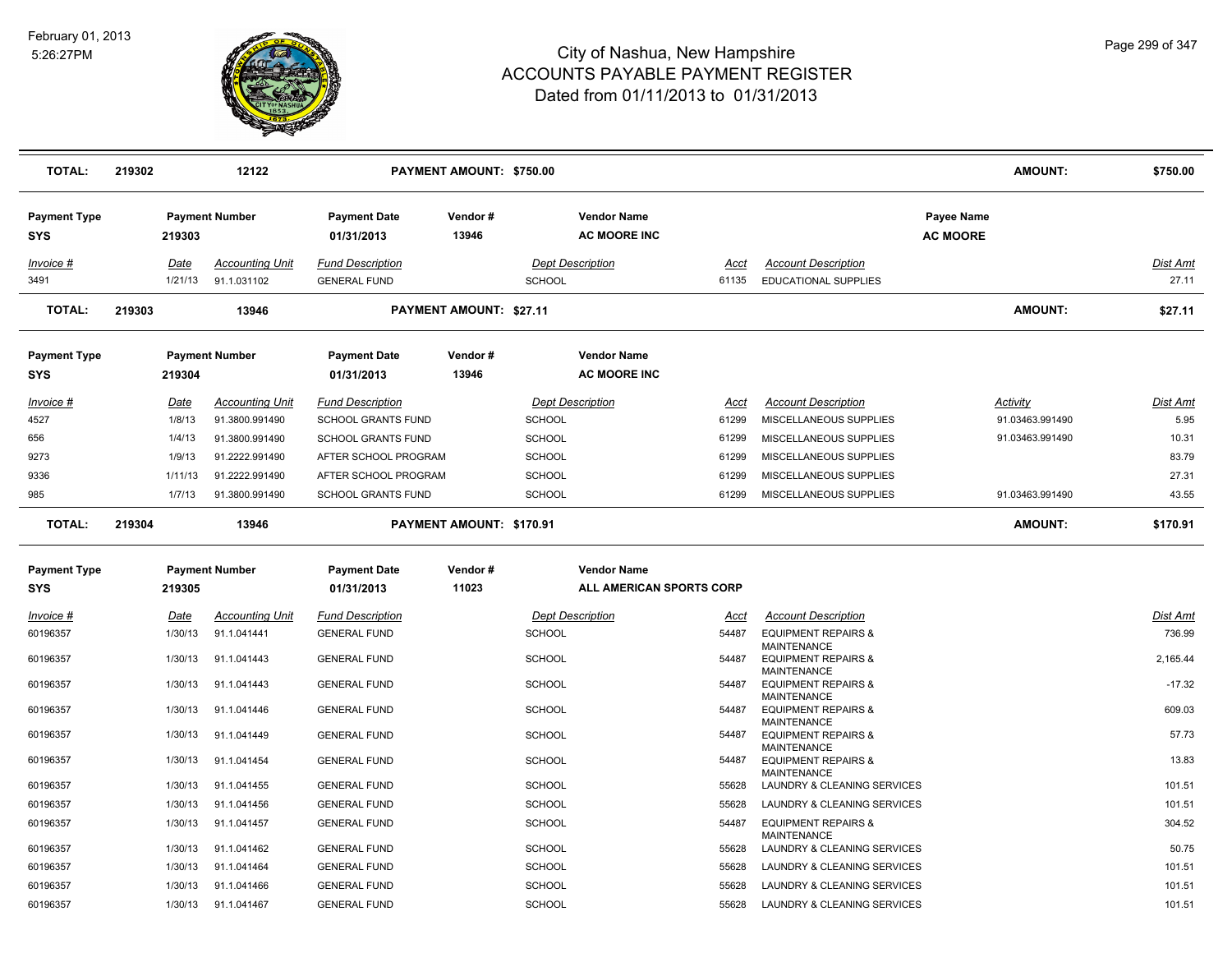

| 60196357<br>91.1.041473<br><b>SCHOOL</b><br>54487<br><b>EQUIPMENT REPAIRS &amp;</b><br>1/30/13<br><b>GENERAL FUND</b><br><b>MAINTENANCE</b><br>60196357<br>1/30/13<br>91.1.041473<br><b>GENERAL FUND</b><br><b>SCHOOL</b><br>55628<br>LAUNDRY & CLEANING SERVICES<br><b>SCHOOL</b><br><b>EQUIPMENT REPAIRS &amp;</b><br>60196357<br>1/30/13<br>91.1.041474<br><b>GENERAL FUND</b><br>54487<br><b>MAINTENANCE</b><br><b>SCHOOL</b><br>95279817<br>1/30/13<br>91.1.041441<br><b>GENERAL FUND</b><br>54487<br><b>EQUIPMENT REPAIRS &amp;</b><br><b>MAINTENANCE</b><br><b>SCHOOL</b><br><b>EQUIPMENT REPAIRS &amp;</b><br>95279817<br>1/30/13<br>91.1.041443<br><b>GENERAL FUND</b><br>54487<br><b>MAINTENANCE</b><br><b>SCHOOL</b><br><b>EQUIPMENT REPAIRS &amp;</b><br>95279817<br>1/30/13<br>91.1.041443<br><b>GENERAL FUND</b><br>54487<br><b>MAINTENANCE</b><br>95279817<br>1/30/13<br>91.1.041446<br><b>GENERAL FUND</b><br><b>SCHOOL</b><br>54487<br><b>EQUIPMENT REPAIRS &amp;</b><br><b>MAINTENANCE</b><br>95279817<br>1/30/13<br>91.1.041449<br><b>SCHOOL</b><br>54487<br><b>EQUIPMENT REPAIRS &amp;</b><br><b>GENERAL FUND</b><br>MAINTENANCE<br><b>SCHOOL</b><br><b>EQUIPMENT REPAIRS &amp;</b><br>95279817<br>1/30/13<br>91.1.041454<br><b>GENERAL FUND</b><br>54487<br><b>MAINTENANCE</b><br>95279817<br>1/30/13<br><b>SCHOOL</b><br>55628<br>LAUNDRY & CLEANING SERVICES<br>91.1.041455<br><b>GENERAL FUND</b><br>95279817<br>1/30/13<br><b>SCHOOL</b><br>55628<br>LAUNDRY & CLEANING SERVICES<br>91.1.041456<br><b>GENERAL FUND</b><br>54487<br>95279817<br>1/30/13<br>91.1.041457<br><b>GENERAL FUND</b><br><b>SCHOOL</b><br><b>EQUIPMENT REPAIRS &amp;</b><br><b>MAINTENANCE</b><br><b>SCHOOL</b><br>95279817<br>1/30/13<br>91.1.041462<br><b>GENERAL FUND</b><br>55628<br>LAUNDRY & CLEANING SERVICES<br>91.1.041464<br><b>GENERAL FUND</b><br><b>SCHOOL</b><br>55628<br>LAUNDRY & CLEANING SERVICES<br>95279817<br>1/30/13<br><b>SCHOOL</b><br>95279817<br>1/30/13<br>91.1.041466<br><b>GENERAL FUND</b><br>55628<br>LAUNDRY & CLEANING SERVICES<br><b>SCHOOL</b><br>55628<br>LAUNDRY & CLEANING SERVICES<br>95279817<br>1/30/13<br>91.1.041467<br><b>GENERAL FUND</b><br>1/30/13<br><b>SCHOOL</b><br>55628<br>LAUNDRY & CLEANING SERVICES<br>95279817<br>91.1.041469<br><b>GENERAL FUND</b><br><b>EQUIPMENT REPAIRS &amp;</b><br>95279817<br>1/30/13<br>91.1.041473<br><b>GENERAL FUND</b><br><b>SCHOOL</b><br>54487<br><b>MAINTENANCE</b><br>95279817<br>1/30/13<br>91.1.041473<br><b>SCHOOL</b><br>55628<br>LAUNDRY & CLEANING SERVICES<br><b>GENERAL FUND</b><br>95279817<br>54487<br><b>EQUIPMENT REPAIRS &amp;</b><br>1/30/13<br>91.1.041474<br><b>GENERAL FUND</b><br><b>SCHOOL</b><br><b>MAINTENANCE</b><br>1/30/13<br>91.1.041449<br><b>GENERAL FUND</b><br><b>SCHOOL</b><br><b>EQUIPMENT REPAIRS &amp;</b><br>95286648<br>54487<br><b>MAINTENANCE</b><br>95286648<br>1/30/13<br><b>SCHOOL</b><br>55628<br>91.1.041450<br><b>GENERAL FUND</b><br>LAUNDRY & CLEANING SERVICES<br>95286648<br>1/30/13<br>91.1.041453<br><b>GENERAL FUND</b><br><b>SCHOOL</b><br>54487<br><b>EQUIPMENT REPAIRS &amp;</b><br><b>MAINTENANCE</b><br><b>SCHOOL</b><br><b>EQUIPMENT REPAIRS &amp;</b><br>95286648<br>1/30/13<br>91.1.041454<br><b>GENERAL FUND</b><br>54487<br><b>MAINTENANCE</b><br>AMOUNT:<br><b>TOTAL:</b><br>PAYMENT AMOUNT: \$8,388.48<br>219305<br>11023<br>Vendor#<br><b>Vendor Name</b><br><b>Payment Type</b><br><b>Payment Number</b><br><b>Payment Date</b><br>15984<br><b>BRIAN ALLISON</b><br><b>SYS</b><br>219306<br>01/31/2013<br><b>Fund Description</b><br>Dept Description<br><b>Account Description</b><br>Invoice #<br><b>Accounting Unit</b><br>Date<br>Acct<br><b>SCHOOL</b><br><b>GAME OFFICIALS</b><br>12413-03<br>1/24/13<br>91.1.031433<br><b>GENERAL FUND</b><br>55642 | <b>TOTAL:</b> | 219306 | 15984 | <b>PAYMENT AMOUNT: \$80.00</b> |  | <b>AMOUNT:</b> | \$80.00           |
|---------------------------------------------------------------------------------------------------------------------------------------------------------------------------------------------------------------------------------------------------------------------------------------------------------------------------------------------------------------------------------------------------------------------------------------------------------------------------------------------------------------------------------------------------------------------------------------------------------------------------------------------------------------------------------------------------------------------------------------------------------------------------------------------------------------------------------------------------------------------------------------------------------------------------------------------------------------------------------------------------------------------------------------------------------------------------------------------------------------------------------------------------------------------------------------------------------------------------------------------------------------------------------------------------------------------------------------------------------------------------------------------------------------------------------------------------------------------------------------------------------------------------------------------------------------------------------------------------------------------------------------------------------------------------------------------------------------------------------------------------------------------------------------------------------------------------------------------------------------------------------------------------------------------------------------------------------------------------------------------------------------------------------------------------------------------------------------------------------------------------------------------------------------------------------------------------------------------------------------------------------------------------------------------------------------------------------------------------------------------------------------------------------------------------------------------------------------------------------------------------------------------------------------------------------------------------------------------------------------------------------------------------------------------------------------------------------------------------------------------------------------------------------------------------------------------------------------------------------------------------------------------------------------------------------------------------------------------------------------------------------------------------------------------------------------------------------------------------------------------------------------------------------------------------------------------------------------------------------------------------------------------------------------------------------------------------------------------------------------------------------------------------------------------------------------------------------------------------------------------------------------------------------------------------------------------------------------------------------------------------------------------------------------------------------------------------------------------------------------------------------------------------------------------------------------------|---------------|--------|-------|--------------------------------|--|----------------|-------------------|
|                                                                                                                                                                                                                                                                                                                                                                                                                                                                                                                                                                                                                                                                                                                                                                                                                                                                                                                                                                                                                                                                                                                                                                                                                                                                                                                                                                                                                                                                                                                                                                                                                                                                                                                                                                                                                                                                                                                                                                                                                                                                                                                                                                                                                                                                                                                                                                                                                                                                                                                                                                                                                                                                                                                                                                                                                                                                                                                                                                                                                                                                                                                                                                                                                                                                                                                                                                                                                                                                                                                                                                                                                                                                                                                                                                                                                     |               |        |       |                                |  |                | Dist Amt<br>80.00 |
|                                                                                                                                                                                                                                                                                                                                                                                                                                                                                                                                                                                                                                                                                                                                                                                                                                                                                                                                                                                                                                                                                                                                                                                                                                                                                                                                                                                                                                                                                                                                                                                                                                                                                                                                                                                                                                                                                                                                                                                                                                                                                                                                                                                                                                                                                                                                                                                                                                                                                                                                                                                                                                                                                                                                                                                                                                                                                                                                                                                                                                                                                                                                                                                                                                                                                                                                                                                                                                                                                                                                                                                                                                                                                                                                                                                                                     |               |        |       |                                |  |                |                   |
|                                                                                                                                                                                                                                                                                                                                                                                                                                                                                                                                                                                                                                                                                                                                                                                                                                                                                                                                                                                                                                                                                                                                                                                                                                                                                                                                                                                                                                                                                                                                                                                                                                                                                                                                                                                                                                                                                                                                                                                                                                                                                                                                                                                                                                                                                                                                                                                                                                                                                                                                                                                                                                                                                                                                                                                                                                                                                                                                                                                                                                                                                                                                                                                                                                                                                                                                                                                                                                                                                                                                                                                                                                                                                                                                                                                                                     |               |        |       |                                |  |                | \$8,388.48        |
|                                                                                                                                                                                                                                                                                                                                                                                                                                                                                                                                                                                                                                                                                                                                                                                                                                                                                                                                                                                                                                                                                                                                                                                                                                                                                                                                                                                                                                                                                                                                                                                                                                                                                                                                                                                                                                                                                                                                                                                                                                                                                                                                                                                                                                                                                                                                                                                                                                                                                                                                                                                                                                                                                                                                                                                                                                                                                                                                                                                                                                                                                                                                                                                                                                                                                                                                                                                                                                                                                                                                                                                                                                                                                                                                                                                                                     |               |        |       |                                |  |                | 179.56            |
|                                                                                                                                                                                                                                                                                                                                                                                                                                                                                                                                                                                                                                                                                                                                                                                                                                                                                                                                                                                                                                                                                                                                                                                                                                                                                                                                                                                                                                                                                                                                                                                                                                                                                                                                                                                                                                                                                                                                                                                                                                                                                                                                                                                                                                                                                                                                                                                                                                                                                                                                                                                                                                                                                                                                                                                                                                                                                                                                                                                                                                                                                                                                                                                                                                                                                                                                                                                                                                                                                                                                                                                                                                                                                                                                                                                                                     |               |        |       |                                |  |                | 200.00            |
|                                                                                                                                                                                                                                                                                                                                                                                                                                                                                                                                                                                                                                                                                                                                                                                                                                                                                                                                                                                                                                                                                                                                                                                                                                                                                                                                                                                                                                                                                                                                                                                                                                                                                                                                                                                                                                                                                                                                                                                                                                                                                                                                                                                                                                                                                                                                                                                                                                                                                                                                                                                                                                                                                                                                                                                                                                                                                                                                                                                                                                                                                                                                                                                                                                                                                                                                                                                                                                                                                                                                                                                                                                                                                                                                                                                                                     |               |        |       |                                |  |                | 150.00            |
|                                                                                                                                                                                                                                                                                                                                                                                                                                                                                                                                                                                                                                                                                                                                                                                                                                                                                                                                                                                                                                                                                                                                                                                                                                                                                                                                                                                                                                                                                                                                                                                                                                                                                                                                                                                                                                                                                                                                                                                                                                                                                                                                                                                                                                                                                                                                                                                                                                                                                                                                                                                                                                                                                                                                                                                                                                                                                                                                                                                                                                                                                                                                                                                                                                                                                                                                                                                                                                                                                                                                                                                                                                                                                                                                                                                                                     |               |        |       |                                |  |                | 64.69             |
|                                                                                                                                                                                                                                                                                                                                                                                                                                                                                                                                                                                                                                                                                                                                                                                                                                                                                                                                                                                                                                                                                                                                                                                                                                                                                                                                                                                                                                                                                                                                                                                                                                                                                                                                                                                                                                                                                                                                                                                                                                                                                                                                                                                                                                                                                                                                                                                                                                                                                                                                                                                                                                                                                                                                                                                                                                                                                                                                                                                                                                                                                                                                                                                                                                                                                                                                                                                                                                                                                                                                                                                                                                                                                                                                                                                                                     |               |        |       |                                |  |                | 177.82            |
|                                                                                                                                                                                                                                                                                                                                                                                                                                                                                                                                                                                                                                                                                                                                                                                                                                                                                                                                                                                                                                                                                                                                                                                                                                                                                                                                                                                                                                                                                                                                                                                                                                                                                                                                                                                                                                                                                                                                                                                                                                                                                                                                                                                                                                                                                                                                                                                                                                                                                                                                                                                                                                                                                                                                                                                                                                                                                                                                                                                                                                                                                                                                                                                                                                                                                                                                                                                                                                                                                                                                                                                                                                                                                                                                                                                                                     |               |        |       |                                |  |                | 64.66             |
|                                                                                                                                                                                                                                                                                                                                                                                                                                                                                                                                                                                                                                                                                                                                                                                                                                                                                                                                                                                                                                                                                                                                                                                                                                                                                                                                                                                                                                                                                                                                                                                                                                                                                                                                                                                                                                                                                                                                                                                                                                                                                                                                                                                                                                                                                                                                                                                                                                                                                                                                                                                                                                                                                                                                                                                                                                                                                                                                                                                                                                                                                                                                                                                                                                                                                                                                                                                                                                                                                                                                                                                                                                                                                                                                                                                                                     |               |        |       |                                |  |                | 129.32            |
|                                                                                                                                                                                                                                                                                                                                                                                                                                                                                                                                                                                                                                                                                                                                                                                                                                                                                                                                                                                                                                                                                                                                                                                                                                                                                                                                                                                                                                                                                                                                                                                                                                                                                                                                                                                                                                                                                                                                                                                                                                                                                                                                                                                                                                                                                                                                                                                                                                                                                                                                                                                                                                                                                                                                                                                                                                                                                                                                                                                                                                                                                                                                                                                                                                                                                                                                                                                                                                                                                                                                                                                                                                                                                                                                                                                                                     |               |        |       |                                |  |                | 32.33             |
|                                                                                                                                                                                                                                                                                                                                                                                                                                                                                                                                                                                                                                                                                                                                                                                                                                                                                                                                                                                                                                                                                                                                                                                                                                                                                                                                                                                                                                                                                                                                                                                                                                                                                                                                                                                                                                                                                                                                                                                                                                                                                                                                                                                                                                                                                                                                                                                                                                                                                                                                                                                                                                                                                                                                                                                                                                                                                                                                                                                                                                                                                                                                                                                                                                                                                                                                                                                                                                                                                                                                                                                                                                                                                                                                                                                                                     |               |        |       |                                |  |                | 48.50             |
|                                                                                                                                                                                                                                                                                                                                                                                                                                                                                                                                                                                                                                                                                                                                                                                                                                                                                                                                                                                                                                                                                                                                                                                                                                                                                                                                                                                                                                                                                                                                                                                                                                                                                                                                                                                                                                                                                                                                                                                                                                                                                                                                                                                                                                                                                                                                                                                                                                                                                                                                                                                                                                                                                                                                                                                                                                                                                                                                                                                                                                                                                                                                                                                                                                                                                                                                                                                                                                                                                                                                                                                                                                                                                                                                                                                                                     |               |        |       |                                |  |                | 48.50             |
|                                                                                                                                                                                                                                                                                                                                                                                                                                                                                                                                                                                                                                                                                                                                                                                                                                                                                                                                                                                                                                                                                                                                                                                                                                                                                                                                                                                                                                                                                                                                                                                                                                                                                                                                                                                                                                                                                                                                                                                                                                                                                                                                                                                                                                                                                                                                                                                                                                                                                                                                                                                                                                                                                                                                                                                                                                                                                                                                                                                                                                                                                                                                                                                                                                                                                                                                                                                                                                                                                                                                                                                                                                                                                                                                                                                                                     |               |        |       |                                |  |                | 48.50             |
|                                                                                                                                                                                                                                                                                                                                                                                                                                                                                                                                                                                                                                                                                                                                                                                                                                                                                                                                                                                                                                                                                                                                                                                                                                                                                                                                                                                                                                                                                                                                                                                                                                                                                                                                                                                                                                                                                                                                                                                                                                                                                                                                                                                                                                                                                                                                                                                                                                                                                                                                                                                                                                                                                                                                                                                                                                                                                                                                                                                                                                                                                                                                                                                                                                                                                                                                                                                                                                                                                                                                                                                                                                                                                                                                                                                                                     |               |        |       |                                |  |                | 24.25             |
|                                                                                                                                                                                                                                                                                                                                                                                                                                                                                                                                                                                                                                                                                                                                                                                                                                                                                                                                                                                                                                                                                                                                                                                                                                                                                                                                                                                                                                                                                                                                                                                                                                                                                                                                                                                                                                                                                                                                                                                                                                                                                                                                                                                                                                                                                                                                                                                                                                                                                                                                                                                                                                                                                                                                                                                                                                                                                                                                                                                                                                                                                                                                                                                                                                                                                                                                                                                                                                                                                                                                                                                                                                                                                                                                                                                                                     |               |        |       |                                |  |                | 145.48            |
|                                                                                                                                                                                                                                                                                                                                                                                                                                                                                                                                                                                                                                                                                                                                                                                                                                                                                                                                                                                                                                                                                                                                                                                                                                                                                                                                                                                                                                                                                                                                                                                                                                                                                                                                                                                                                                                                                                                                                                                                                                                                                                                                                                                                                                                                                                                                                                                                                                                                                                                                                                                                                                                                                                                                                                                                                                                                                                                                                                                                                                                                                                                                                                                                                                                                                                                                                                                                                                                                                                                                                                                                                                                                                                                                                                                                                     |               |        |       |                                |  |                | 48.50             |
|                                                                                                                                                                                                                                                                                                                                                                                                                                                                                                                                                                                                                                                                                                                                                                                                                                                                                                                                                                                                                                                                                                                                                                                                                                                                                                                                                                                                                                                                                                                                                                                                                                                                                                                                                                                                                                                                                                                                                                                                                                                                                                                                                                                                                                                                                                                                                                                                                                                                                                                                                                                                                                                                                                                                                                                                                                                                                                                                                                                                                                                                                                                                                                                                                                                                                                                                                                                                                                                                                                                                                                                                                                                                                                                                                                                                                     |               |        |       |                                |  |                | 6.61<br>48.50     |
|                                                                                                                                                                                                                                                                                                                                                                                                                                                                                                                                                                                                                                                                                                                                                                                                                                                                                                                                                                                                                                                                                                                                                                                                                                                                                                                                                                                                                                                                                                                                                                                                                                                                                                                                                                                                                                                                                                                                                                                                                                                                                                                                                                                                                                                                                                                                                                                                                                                                                                                                                                                                                                                                                                                                                                                                                                                                                                                                                                                                                                                                                                                                                                                                                                                                                                                                                                                                                                                                                                                                                                                                                                                                                                                                                                                                                     |               |        |       |                                |  |                | 27.58             |
|                                                                                                                                                                                                                                                                                                                                                                                                                                                                                                                                                                                                                                                                                                                                                                                                                                                                                                                                                                                                                                                                                                                                                                                                                                                                                                                                                                                                                                                                                                                                                                                                                                                                                                                                                                                                                                                                                                                                                                                                                                                                                                                                                                                                                                                                                                                                                                                                                                                                                                                                                                                                                                                                                                                                                                                                                                                                                                                                                                                                                                                                                                                                                                                                                                                                                                                                                                                                                                                                                                                                                                                                                                                                                                                                                                                                                     |               |        |       |                                |  |                | 290.97            |
|                                                                                                                                                                                                                                                                                                                                                                                                                                                                                                                                                                                                                                                                                                                                                                                                                                                                                                                                                                                                                                                                                                                                                                                                                                                                                                                                                                                                                                                                                                                                                                                                                                                                                                                                                                                                                                                                                                                                                                                                                                                                                                                                                                                                                                                                                                                                                                                                                                                                                                                                                                                                                                                                                                                                                                                                                                                                                                                                                                                                                                                                                                                                                                                                                                                                                                                                                                                                                                                                                                                                                                                                                                                                                                                                                                                                                     |               |        |       |                                |  |                | $-8.35$           |
|                                                                                                                                                                                                                                                                                                                                                                                                                                                                                                                                                                                                                                                                                                                                                                                                                                                                                                                                                                                                                                                                                                                                                                                                                                                                                                                                                                                                                                                                                                                                                                                                                                                                                                                                                                                                                                                                                                                                                                                                                                                                                                                                                                                                                                                                                                                                                                                                                                                                                                                                                                                                                                                                                                                                                                                                                                                                                                                                                                                                                                                                                                                                                                                                                                                                                                                                                                                                                                                                                                                                                                                                                                                                                                                                                                                                                     |               |        |       |                                |  |                | 1,034.56          |
|                                                                                                                                                                                                                                                                                                                                                                                                                                                                                                                                                                                                                                                                                                                                                                                                                                                                                                                                                                                                                                                                                                                                                                                                                                                                                                                                                                                                                                                                                                                                                                                                                                                                                                                                                                                                                                                                                                                                                                                                                                                                                                                                                                                                                                                                                                                                                                                                                                                                                                                                                                                                                                                                                                                                                                                                                                                                                                                                                                                                                                                                                                                                                                                                                                                                                                                                                                                                                                                                                                                                                                                                                                                                                                                                                                                                                     |               |        |       |                                |  |                | 352.10            |
|                                                                                                                                                                                                                                                                                                                                                                                                                                                                                                                                                                                                                                                                                                                                                                                                                                                                                                                                                                                                                                                                                                                                                                                                                                                                                                                                                                                                                                                                                                                                                                                                                                                                                                                                                                                                                                                                                                                                                                                                                                                                                                                                                                                                                                                                                                                                                                                                                                                                                                                                                                                                                                                                                                                                                                                                                                                                                                                                                                                                                                                                                                                                                                                                                                                                                                                                                                                                                                                                                                                                                                                                                                                                                                                                                                                                                     |               |        |       |                                |  |                | 372.19            |
|                                                                                                                                                                                                                                                                                                                                                                                                                                                                                                                                                                                                                                                                                                                                                                                                                                                                                                                                                                                                                                                                                                                                                                                                                                                                                                                                                                                                                                                                                                                                                                                                                                                                                                                                                                                                                                                                                                                                                                                                                                                                                                                                                                                                                                                                                                                                                                                                                                                                                                                                                                                                                                                                                                                                                                                                                                                                                                                                                                                                                                                                                                                                                                                                                                                                                                                                                                                                                                                                                                                                                                                                                                                                                                                                                                                                                     |               |        |       |                                |  |                | 135.34            |
|                                                                                                                                                                                                                                                                                                                                                                                                                                                                                                                                                                                                                                                                                                                                                                                                                                                                                                                                                                                                                                                                                                                                                                                                                                                                                                                                                                                                                                                                                                                                                                                                                                                                                                                                                                                                                                                                                                                                                                                                                                                                                                                                                                                                                                                                                                                                                                                                                                                                                                                                                                                                                                                                                                                                                                                                                                                                                                                                                                                                                                                                                                                                                                                                                                                                                                                                                                                                                                                                                                                                                                                                                                                                                                                                                                                                                     |               |        |       |                                |  |                | 270.68            |
| SCHOOL<br>60196357<br>1/30/13<br>91.1.041469<br><b>GENERAL FUND</b><br>55628<br>LAUNDRY & CLEANING SERVICES                                                                                                                                                                                                                                                                                                                                                                                                                                                                                                                                                                                                                                                                                                                                                                                                                                                                                                                                                                                                                                                                                                                                                                                                                                                                                                                                                                                                                                                                                                                                                                                                                                                                                                                                                                                                                                                                                                                                                                                                                                                                                                                                                                                                                                                                                                                                                                                                                                                                                                                                                                                                                                                                                                                                                                                                                                                                                                                                                                                                                                                                                                                                                                                                                                                                                                                                                                                                                                                                                                                                                                                                                                                                                                         |               |        |       |                                |  |                | 67.67             |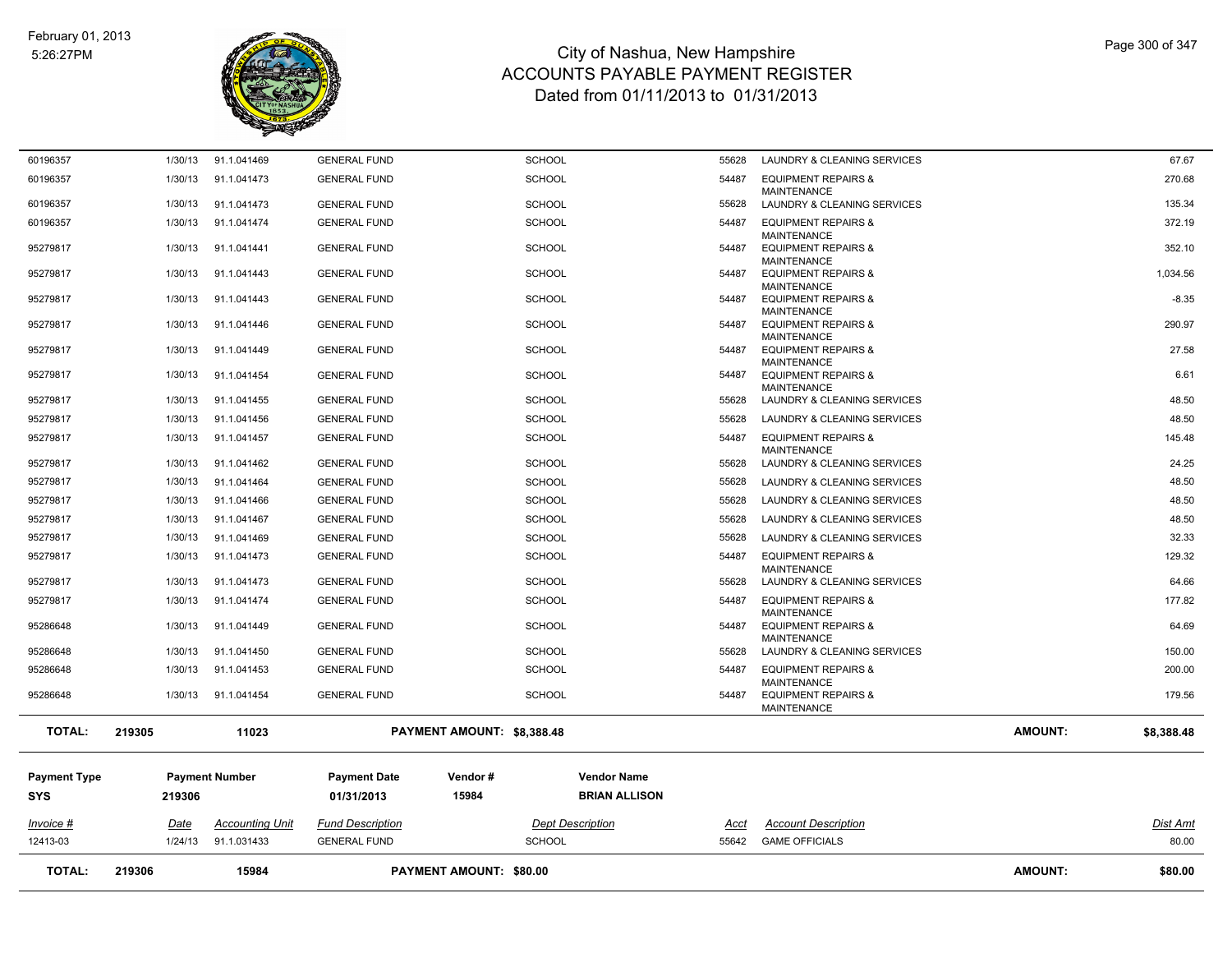

| <b>Payment Type</b><br>SYS |        | 219307      | <b>Payment Number</b>  | <b>Payment Date</b><br>01/31/2013 | Vendor#<br>12310               |                         | <b>Vendor Name</b><br><b>MICHAEL ALTOBELLO</b> |             |                             |                |          |
|----------------------------|--------|-------------|------------------------|-----------------------------------|--------------------------------|-------------------------|------------------------------------------------|-------------|-----------------------------|----------------|----------|
| Invoice #                  |        | Date        | <b>Accounting Unit</b> | <b>Fund Description</b>           |                                | <b>Dept Description</b> |                                                | Acct        | <b>Account Description</b>  |                | Dist Amt |
| 12413-03                   |        | 1/24/13     | 91.1.031437            | <b>GENERAL FUND</b>               |                                | <b>SCHOOL</b>           |                                                | 55642       | <b>GAME OFFICIALS</b>       |                | 60.00    |
| <b>TOTAL:</b>              | 219307 |             | 12310                  |                                   | <b>PAYMENT AMOUNT: \$60.00</b> |                         |                                                |             |                             | <b>AMOUNT:</b> | \$60.00  |
| <b>Payment Type</b>        |        |             | <b>Payment Number</b>  | <b>Payment Date</b>               | Vendor#                        |                         | <b>Vendor Name</b>                             |             |                             |                |          |
| <b>SYS</b>                 |        | 219308      |                        | 01/31/2013                        | 12325                          |                         | ANCO SIGNS & STAMPS INC                        |             |                             |                |          |
| Invoice #                  |        | Date        | <b>Accounting Unit</b> | <b>Fund Description</b>           |                                | <b>Dept Description</b> |                                                | <u>Acct</u> | <b>Account Description</b>  |                | Dist Amt |
| 2013000286                 |        | 1/15/13     | 91.1.012320            | <b>GENERAL FUND</b>               |                                | <b>SCHOOL</b>           |                                                | 61299       | MISCELLANEOUS SUPPLIES      |                | 18.00    |
| <b>TOTAL:</b>              | 219308 |             | 12325                  |                                   | PAYMENT AMOUNT: \$18.00        |                         |                                                |             |                             | <b>AMOUNT:</b> | \$18.00  |
| <b>Payment Type</b>        |        |             | <b>Payment Number</b>  | <b>Payment Date</b>               | Vendor#                        |                         | <b>Vendor Name</b>                             |             |                             |                |          |
| <b>SYS</b>                 |        | 219309      |                        | 01/31/2013                        | 12325                          |                         | ANCO SIGNS & STAMPS INC                        |             |                             |                |          |
| Invoice #                  |        | Date        | <b>Accounting Unit</b> | <b>Fund Description</b>           |                                | <b>Dept Description</b> |                                                | Acct        | <b>Account Description</b>  |                | Dist Amt |
| 2013000112                 |        | 1/2/13      | 91.1.012320            | <b>GENERAL FUND</b>               |                                | <b>SCHOOL</b>           |                                                | 61100       | OFFICE SUPPLIES             |                | 49.00    |
| 2013000164                 |        | 1/7/13      | 91.1.012320            | <b>GENERAL FUND</b>               |                                | SCHOOL                  |                                                | 61100       | OFFICE SUPPLIES             |                | 58.00    |
| <b>TOTAL:</b>              | 219309 |             | 12325                  |                                   | PAYMENT AMOUNT: \$107.00       |                         |                                                |             |                             | <b>AMOUNT:</b> | \$107.00 |
| <b>Payment Type</b>        |        |             | <b>Payment Number</b>  | <b>Payment Date</b>               | Vendor#                        |                         | <b>Vendor Name</b>                             |             |                             |                |          |
| SYS                        |        | 219310      |                        | 01/31/2013                        | 11449                          |                         | <b>APPLE INC</b>                               |             |                             |                |          |
| Invoice #                  |        | <b>Date</b> | <b>Accounting Unit</b> | <b>Fund Description</b>           |                                | <b>Dept Description</b> |                                                | <u>Acct</u> | <b>Account Description</b>  |                | Dist Amt |
| 4224627874                 |        | 1/3/13      | 91.1.031160            | <b>GENERAL FUND</b>               |                                | <b>SCHOOL</b>           |                                                | 71999       | MISCELLANEOUS EQUIPMENT     |                | 499.00   |
| <b>TOTAL:</b>              | 219310 |             | 11449                  |                                   | PAYMENT AMOUNT: \$499.00       |                         |                                                |             |                             | <b>AMOUNT:</b> | \$499.00 |
| <b>Payment Type</b>        |        |             | <b>Payment Number</b>  | <b>Payment Date</b>               | Vendor#                        |                         | <b>Vendor Name</b>                             |             |                             |                |          |
| <b>SYS</b>                 |        | 219311      |                        | 01/31/2013                        | 12349                          |                         | <b>ASCD</b>                                    |             |                             |                |          |
| Invoice #                  |        | Date        | <b>Accounting Unit</b> | <b>Fund Description</b>           |                                | <b>Dept Description</b> |                                                | Acct        | <b>Account Description</b>  |                | Dist Amt |
| <b>DEC-12</b>              |        |             | 12/13/12 91.1.042410   | <b>GENERAL FUND</b>               |                                | <b>SCHOOL</b>           |                                                | 55200       | <b>DUES AND MEMBERSHIPS</b> |                | 985.00   |
| TOTAL:                     | 219311 |             | 12349                  |                                   | PAYMENT AMOUNT: \$985.00       |                         |                                                |             |                             | <b>AMOUNT:</b> | \$985.00 |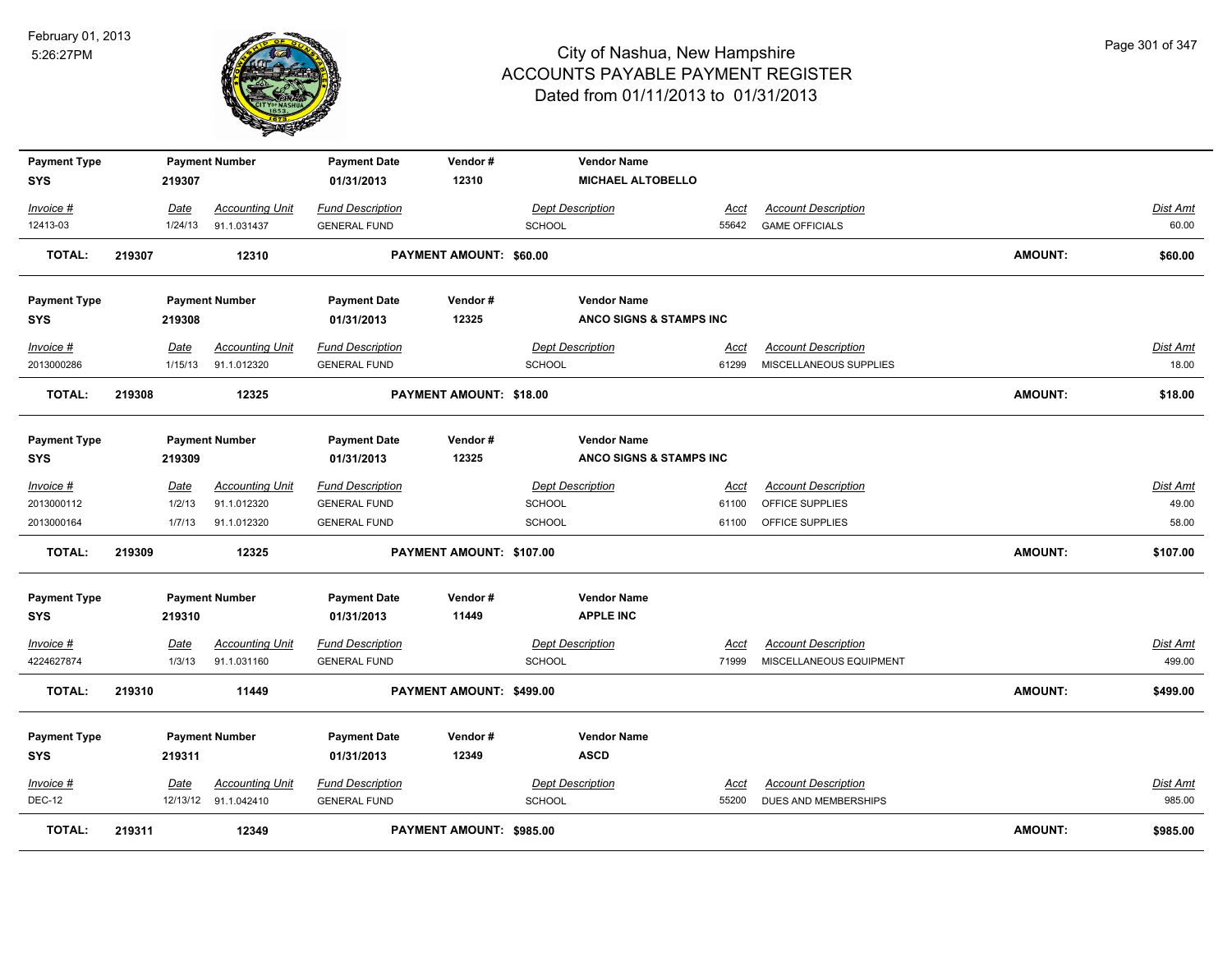

| <b>Payment Type</b>               |        |             | <b>Payment Number</b>  | <b>Payment Date</b>                 | Vendor#                        |               | <b>Vendor Name</b>                          |             |                              |                |                 |
|-----------------------------------|--------|-------------|------------------------|-------------------------------------|--------------------------------|---------------|---------------------------------------------|-------------|------------------------------|----------------|-----------------|
| <b>SYS</b>                        |        | 219312      |                        | 01/31/2013                          | 12358                          |               | <b>B &amp; S LOCKSMITHS INC</b>             |             |                              |                |                 |
| Invoice #                         |        | Date        | <b>Accounting Unit</b> | <b>Fund Description</b>             |                                |               | <b>Dept Description</b>                     | Acct        | <b>Account Description</b>   |                | <b>Dist Amt</b> |
| 24807                             |        | 1/15/13     | 91.1.222620            | <b>GENERAL FUND</b>                 |                                | <b>SCHOOL</b> |                                             | 54280       | BUILDING/GROUNDS MAINTENANCE |                | 68.18           |
| TOTAL:                            | 219312 |             | 12358                  |                                     | <b>PAYMENT AMOUNT: \$68.18</b> |               |                                             |             |                              | <b>AMOUNT:</b> | \$68.18         |
| <b>Payment Type</b>               |        |             | <b>Payment Number</b>  | <b>Payment Date</b>                 | Vendor#                        |               | <b>Vendor Name</b>                          |             |                              |                |                 |
| SYS                               |        | 219313      |                        | 01/31/2013                          | 12369                          |               | <b>BARNES &amp; NOBLE INC</b>               |             |                              |                |                 |
| Invoice #                         |        | Date        | <b>Accounting Unit</b> | <b>Fund Description</b>             |                                |               | <b>Dept Description</b>                     | Acct        | <b>Account Description</b>   |                | Dist Amt        |
| 2471681                           |        | 12/20/12    | 91.1.051160            | <b>GENERAL FUND</b>                 |                                | <b>SCHOOL</b> |                                             | 61135       | <b>EDUCATIONAL SUPPLIES</b>  |                | 113.46          |
| 2478077                           |        | 1/4/13      | 91.1.051160            | <b>GENERAL FUND</b>                 |                                | <b>SCHOOL</b> |                                             | 61135       | <b>EDUCATIONAL SUPPLIES</b>  |                | 28.45           |
| 2486312                           |        | 1/17/13     | TF91.7565.19           | <b>SCHOOL RELATED</b>               |                                | SCHOOL        |                                             | 71221       | <b>COMPUTER EQUIPMENT</b>    |                | 2,698.00        |
| CM 2475139                        |        |             | 12/28/12 91.1.041160   | PROGRAMS-ETF<br><b>GENERAL FUND</b> |                                | <b>SCHOOL</b> |                                             | 61875       | <b>BOOKS</b>                 |                | $-274.34$       |
| <b>TOTAL:</b>                     | 219313 |             | 12369                  |                                     | PAYMENT AMOUNT: \$2,565.57     |               |                                             |             |                              | <b>AMOUNT:</b> | \$2,565.57      |
| <b>Payment Type</b><br><b>SYS</b> |        | 219314      | <b>Payment Number</b>  | <b>Payment Date</b><br>01/31/2013   | Vendor#<br>12391               |               | <b>Vendor Name</b><br><b>BELLETETES INC</b> |             |                              |                |                 |
| <u>Invoice #</u>                  |        | <b>Date</b> | <b>Accounting Unit</b> | <b>Fund Description</b>             |                                |               | <b>Dept Description</b>                     | <u>Acct</u> | <b>Account Description</b>   |                | <b>Dist Amt</b> |
| 4617244                           |        | 1/3/13      | 91.1.222620            | <b>GENERAL FUND</b>                 |                                | <b>SCHOOL</b> |                                             | 61299       | MISCELLANEOUS SUPPLIES       |                | 44.10           |
| 4617490                           |        | 1/4/13      | 91.1.041370            | <b>GENERAL FUND</b>                 |                                | <b>SCHOOL</b> |                                             | 61135       | <b>EDUCATIONAL SUPPLIES</b>  |                | 68.90           |
| 4617877                           |        | 1/7/13      | 91.1.222620            | <b>GENERAL FUND</b>                 |                                | SCHOOL        |                                             | 61299       | MISCELLANEOUS SUPPLIES       |                | 15.44           |
| 4618201                           |        | 1/9/13      | 91.1.041370            | <b>GENERAL FUND</b>                 |                                | <b>SCHOOL</b> |                                             | 61135       | EDUCATIONAL SUPPLIES         |                | 79.18           |
| 4618254                           |        | 1/10/13     | 91.1.222620            | <b>GENERAL FUND</b>                 |                                | <b>SCHOOL</b> |                                             | 61299       | MISCELLANEOUS SUPPLIES       |                | 18.95           |
| 4618283                           |        | 1/10/13     | 91.1.031300            | <b>GENERAL FUND</b>                 |                                | SCHOOL        |                                             | 61135       | EDUCATIONAL SUPPLIES         |                | 81.44           |
| 4618437                           |        | 1/11/13     | 91.1.222620            | <b>GENERAL FUND</b>                 |                                | <b>SCHOOL</b> |                                             | 61299       | MISCELLANEOUS SUPPLIES       |                | 4.85            |
| 4618781                           |        | 1/14/13     | 91.1.222620            | <b>GENERAL FUND</b>                 |                                | <b>SCHOOL</b> |                                             | 61299       | MISCELLANEOUS SUPPLIES       |                | 55.20           |
| 4618784                           |        | 1/14/13     | 91.1.031370            | <b>GENERAL FUND</b>                 |                                | <b>SCHOOL</b> |                                             | 61135       | <b>EDUCATIONAL SUPPLIES</b>  |                | 94.96           |
| 4618785                           |        | 1/14/13     | 91.1.031370            | <b>GENERAL FUND</b>                 |                                | SCHOOL        |                                             | 61135       | <b>EDUCATIONAL SUPPLIES</b>  |                | 60.28           |
| 4618880                           |        | 1/14/13     | 91.1.222620            | <b>GENERAL FUND</b>                 |                                | <b>SCHOOL</b> |                                             | 61299       | MISCELLANEOUS SUPPLIES       |                | 1.97            |
| 4618894                           |        | 1/14/13     | 91.1.222620            | <b>GENERAL FUND</b>                 |                                | <b>SCHOOL</b> |                                             | 61299       | MISCELLANEOUS SUPPLIES       |                | 22.02           |
| 4619006                           |        | 1/15/13     | 91.1.222620            | <b>GENERAL FUND</b>                 |                                | SCHOOL        |                                             | 61299       | MISCELLANEOUS SUPPLIES       |                | 17.30           |
| 4619033                           |        | 1/15/13     | 91.1.041370            | <b>GENERAL FUND</b>                 |                                | SCHOOL        |                                             | 61135       | <b>EDUCATIONAL SUPPLIES</b>  |                | 9.53            |
| 4619125                           |        | 1/16/13     | 91.1.222620            | <b>GENERAL FUND</b>                 |                                | <b>SCHOOL</b> |                                             | 61299       | MISCELLANEOUS SUPPLIES       |                | 20.12           |
| 4619323                           |        | 1/17/13     | 91.1.222620            | <b>GENERAL FUND</b>                 |                                | <b>SCHOOL</b> |                                             | 61299       | MISCELLANEOUS SUPPLIES       |                | 39.34           |
| <b>TOTAL:</b>                     | 219314 |             | 12391                  |                                     | PAYMENT AMOUNT: \$633.58       |               |                                             |             |                              | AMOUNT:        | \$633.58        |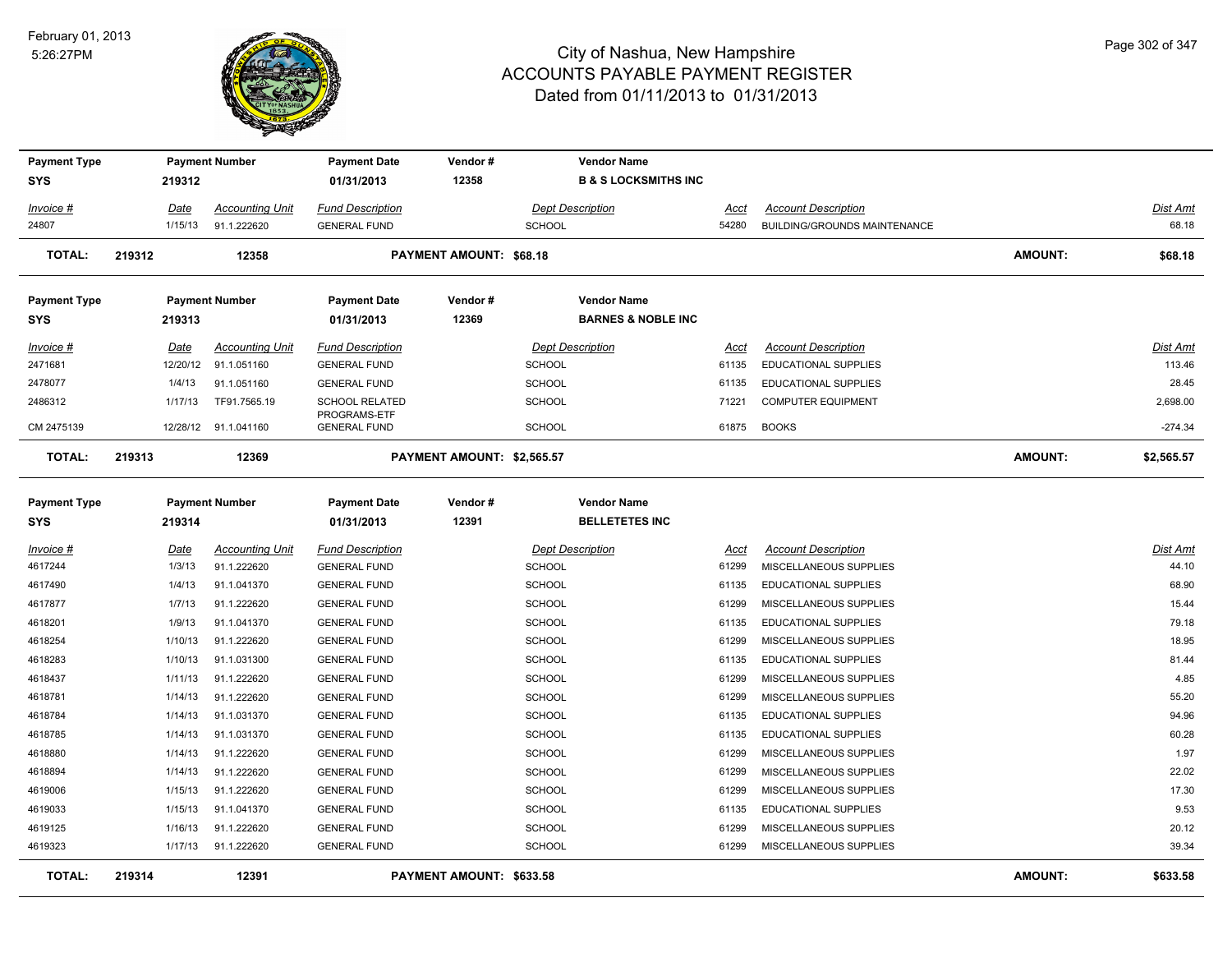

| Payment Type |         | <b>Payment Number</b>  | Payment Date            | Vendor#       | <b>Vendor Name</b>              |                            |          |
|--------------|---------|------------------------|-------------------------|---------------|---------------------------------|----------------------------|----------|
| <b>SYS</b>   | 219315  |                        | 01/31/2013              | 12405         | <b>BIMBO FOODS BAKERIES INC</b> |                            |          |
| Invoice #    | Date    | <b>Accounting Unit</b> | <b>Fund Description</b> |               | <b>Dept Description</b><br>Acct | <b>Account Description</b> | Dist Amt |
| 03637817753  | 1/14/13 | 91.2100.143120         | <b>FOOD SERVICES</b>    | <b>SCHOOL</b> | 61214                           | FOOD, FOOD SERVICE PROGRAM | 78.70    |
| 03637817759  | 1/14/13 | 91.2100.053120         | <b>FOOD SERVICES</b>    | <b>SCHOOL</b> | 61214                           | FOOD, FOOD SERVICE PROGRAM | 68.55    |
| 03637817760  | 1/14/13 | 91.2100.063120         | <b>FOOD SERVICES</b>    | <b>SCHOOL</b> | 61214                           | FOOD, FOOD SERVICE PROGRAM | 61.70    |
| 03637817761  | 1/14/13 | 91.2100.153120         | <b>FOOD SERVICES</b>    | <b>SCHOOL</b> | 61214                           | FOOD, FOOD SERVICE PROGRAM | 88.30    |
| 03637817988  | 1/22/13 | 91.2100.143120         | <b>FOOD SERVICES</b>    | <b>SCHOOL</b> | 61214                           | FOOD, FOOD SERVICE PROGRAM | 85.05    |
| 03637817989  | 1/22/13 | 91.2100.203120         | <b>FOOD SERVICES</b>    | <b>SCHOOL</b> | 61214                           | FOOD, FOOD SERVICE PROGRAM | 163.07   |
| 03637817994  | 1/22/13 | 91.2100.053120         | <b>FOOD SERVICES</b>    | <b>SCHOOL</b> | 61214                           | FOOD, FOOD SERVICE PROGRAM | 160.05   |
| 03637817995  | 1/22/13 | 91.2100.063120         | <b>FOOD SERVICES</b>    | <b>SCHOOL</b> | 61214                           | FOOD, FOOD SERVICE PROGRAM | 56.91    |
| 03637817996  | 1/22/13 | 91.2100.153120         | <b>FOOD SERVICES</b>    | <b>SCHOOL</b> | 61214                           | FOOD, FOOD SERVICE PROGRAM | 135.10   |
| 03637818132  | 1/28/13 | 91.2100.053120         | <b>FOOD SERVICES</b>    | <b>SCHOOL</b> | 61214                           | FOOD, FOOD SERVICE PROGRAM | 92.15    |
| 03637912256  | 1/7/13  | 91.2100.093120         | <b>FOOD SERVICES</b>    | <b>SCHOOL</b> | 61214                           | FOOD, FOOD SERVICE PROGRAM | 83.00    |
| 03637912355  | 1/14/13 | 91.2100.043120         | <b>FOOD SERVICES</b>    | <b>SCHOOL</b> | 61214                           | FOOD, FOOD SERVICE PROGRAM | 42.45    |
| 03637912356  | 1/14/13 | 91.2100.113120         | <b>FOOD SERVICES</b>    | <b>SCHOOL</b> | 61214                           | FOOD, FOOD SERVICE PROGRAM | 73.85    |
| 03637912357  | 1/14/13 | 91.2100.123120         | <b>FOOD SERVICES</b>    | <b>SCHOOL</b> | 61214                           | FOOD, FOOD SERVICE PROGRAM | 37.80    |
| 03637912358  | 1/14/13 | 91.2100.073120         | <b>FOOD SERVICES</b>    | <b>SCHOOL</b> | 61214                           | FOOD, FOOD SERVICE PROGRAM | 34.50    |
| 03637912359  | 1/14/13 | 91.2100.133120         | <b>FOOD SERVICES</b>    | <b>SCHOOL</b> | 61214                           | FOOD, FOOD SERVICE PROGRAM | 59.40    |
| 03637912360  | 1/14/13 | 91.2100.093120         | <b>FOOD SERVICES</b>    | <b>SCHOOL</b> | 61214                           | FOOD, FOOD SERVICE PROGRAM | 43.85    |
| 03637912361  | 1/14/13 | 91.2100.183120         | <b>FOOD SERVICES</b>    | <b>SCHOOL</b> | 61214                           | FOOD, FOOD SERVICE PROGRAM | 58.00    |
| 03637912362  | 1/14/13 | 91.2100.163120         | <b>FOOD SERVICES</b>    | <b>SCHOOL</b> | 61214                           | FOOD, FOOD SERVICE PROGRAM | 131.90   |
| 03637912364  | 1/14/13 | 91.2100.173120         | <b>FOOD SERVICES</b>    | <b>SCHOOL</b> | 61214                           | FOOD, FOOD SERVICE PROGRAM | 94.45    |
| 03637912365  | 1/14/13 | 91.2100.193120         | <b>FOOD SERVICES</b>    | <b>SCHOOL</b> | 61214                           | FOOD, FOOD SERVICE PROGRAM | 34.85    |
| 03637912388  | 1/15/13 | 91.2100.043120         | <b>FOOD SERVICES</b>    | <b>SCHOOL</b> | 61214                           | FOOD, FOOD SERVICE PROGRAM | 44.87    |
| 03637912411  | 1/17/13 | 91.2100.043120         | <b>FOOD SERVICES</b>    | <b>SCHOOL</b> | 61214                           | FOOD, FOOD SERVICE PROGRAM | 113.24   |
| 03637912425  | 1/17/13 | 91.2100.183120         | <b>FOOD SERVICES</b>    | <b>SCHOOL</b> | 61214                           | FOOD, FOOD SERVICE PROGRAM | 17.00    |
| 03637912488  | 1/22/13 | 91.2100.073120         | <b>FOOD SERVICES</b>    | <b>SCHOOL</b> | 61214                           | FOOD, FOOD SERVICE PROGRAM | 20.70    |
| 03637912489  | 1/22/13 | 91.2100.133120         | <b>FOOD SERVICES</b>    | <b>SCHOOL</b> | 61214                           | FOOD, FOOD SERVICE PROGRAM | 37.20    |
| 03637912491  | 1/22/13 | 91.2100.183120         | <b>FOOD SERVICES</b>    | <b>SCHOOL</b> | 61214                           | FOOD, FOOD SERVICE PROGRAM | 65.00    |
| 03637912492  | 1/22/13 | 91.2100.163120         | <b>FOOD SERVICES</b>    | <b>SCHOOL</b> | 61214                           | FOOD, FOOD SERVICE PROGRAM | 122.05   |
| 03637912493  | 1/22/13 | 91.2100.173120         | <b>FOOD SERVICES</b>    | <b>SCHOOL</b> | 61214                           | FOOD, FOOD SERVICE PROGRAM | 75.75    |
| 03637912494  | 1/22/13 | 91.2100.193120         | <b>FOOD SERVICES</b>    | <b>SCHOOL</b> | 61214                           | FOOD, FOOD SERVICE PROGRAM | 56.25    |
| 03637912495  | 1/22/13 | 91.2100.103120         | <b>FOOD SERVICES</b>    | <b>SCHOOL</b> | 61214                           | FOOD, FOOD SERVICE PROGRAM | 65.50    |
| 03637912517  | 1/24/13 | 91.2100.073120         | <b>FOOD SERVICES</b>    | <b>SCHOOL</b> | 61214                           | FOOD, FOOD SERVICE PROGRAM | 18.00    |
| 03637912574  | 1/28/13 | 91.2100.033120         | <b>FOOD SERVICES</b>    | <b>SCHOOL</b> | 61214                           | FOOD, FOOD SERVICE PROGRAM | 138.00   |
| 03637912579  | 1/28/13 | 91.2100.073120         | <b>FOOD SERVICES</b>    | <b>SCHOOL</b> | 61214                           | FOOD, FOOD SERVICE PROGRAM | 73.25    |
| 03637912580  | 1/28/13 | 91.2100.113120         | <b>FOOD SERVICES</b>    | SCHOOL        | 61214                           | FOOD, FOOD SERVICE PROGRAM | 119.80   |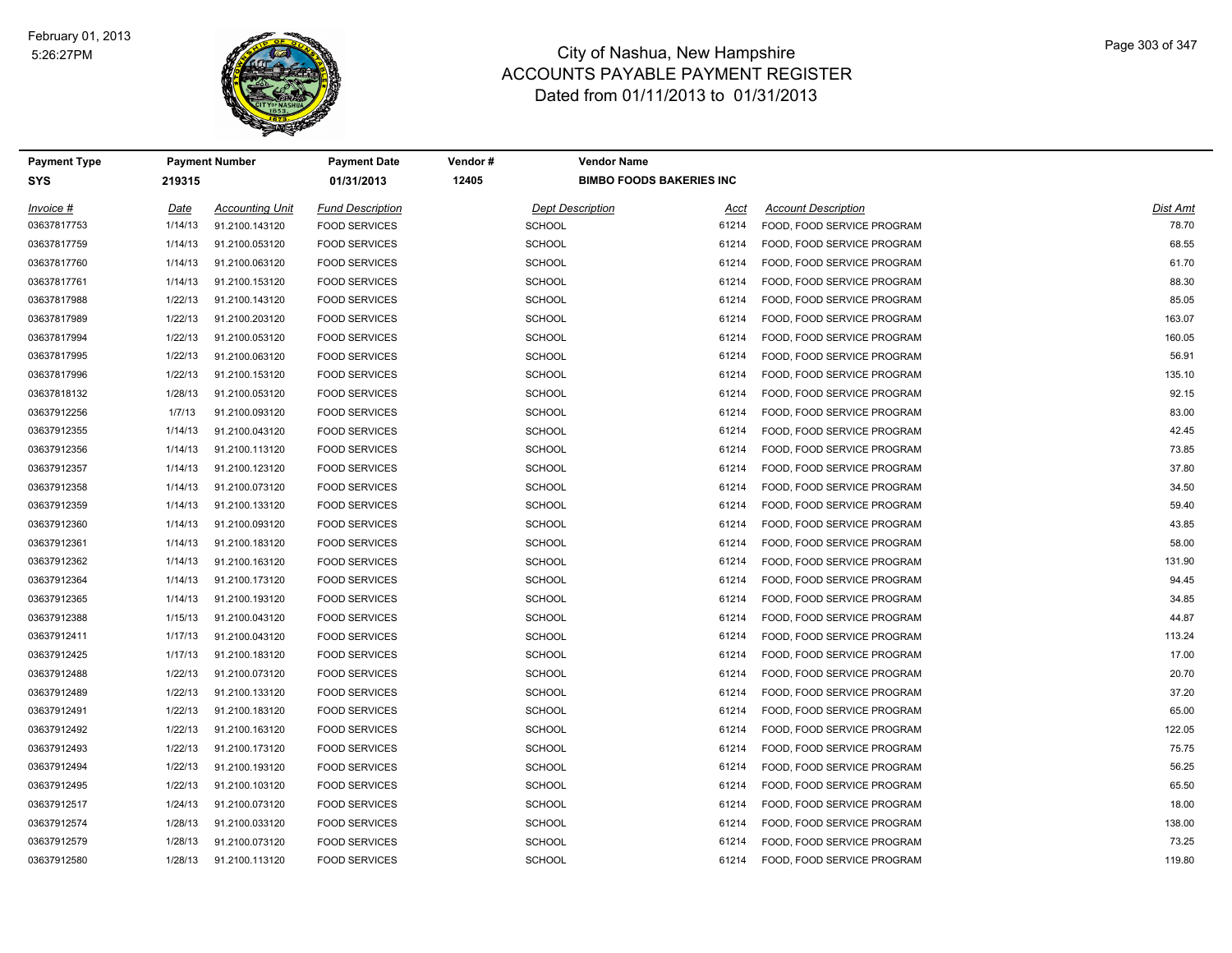

| <b>TOTAL:</b>                     | 219315 |                        | 12405                                    |                                                      | PAYMENT AMOUNT: \$2,650.24    |               |                                                           |                      |                                                                   | <b>AMOUNT:</b>                           | \$2,650.24                |
|-----------------------------------|--------|------------------------|------------------------------------------|------------------------------------------------------|-------------------------------|---------------|-----------------------------------------------------------|----------------------|-------------------------------------------------------------------|------------------------------------------|---------------------------|
| <b>Payment Type</b><br><b>SYS</b> |        | 219316                 | <b>Payment Number</b>                    | <b>Payment Date</b><br>01/31/2013                    | Vendor#<br>11783              |               | <b>Vendor Name</b><br><b>BLAINE WINDOW HARDWARE INC</b>   |                      |                                                                   |                                          |                           |
| Invoice #<br>1234803801           |        | Date<br>12/28/12       | <b>Accounting Unit</b><br>91.1.222620    | <b>Fund Description</b><br><b>GENERAL FUND</b>       |                               | SCHOOL        | <b>Dept Description</b>                                   | Acct<br>54280        | <b>Account Description</b><br><b>BUILDING/GROUNDS MAINTENANCE</b> |                                          | Dist Amt<br>996.48        |
| <b>TOTAL:</b>                     | 219316 |                        | 11783                                    |                                                      | PAYMENT AMOUNT: \$996.48      |               |                                                           |                      |                                                                   | <b>AMOUNT:</b>                           | \$996.48                  |
| <b>Payment Type</b><br><b>SYS</b> |        | 219317                 | <b>Payment Number</b>                    | <b>Payment Date</b><br>01/31/2013                    | Vendor#<br>13990              |               | <b>Vendor Name</b><br><b>AUBUCHON HARDWARE</b>            |                      |                                                                   | Payee Name<br><b>BLUE TARP FINANCIAL</b> |                           |
| Invoice #                         |        | Date                   | <b>Accounting Unit</b>                   | <b>Fund Description</b>                              |                               |               | <b>Dept Description</b>                                   | Acct                 | <b>Account Description</b>                                        |                                          | <u>Dist Amt</u>           |
| 190507                            |        | 1/28/13                | 91.1.222620                              | <b>GENERAL FUND</b>                                  |                               | SCHOOL        |                                                           | 61299                | MISCELLANEOUS SUPPLIES                                            |                                          | 7.98                      |
| <b>TOTAL:</b>                     | 219317 |                        | 13990                                    |                                                      | <b>PAYMENT AMOUNT: \$7.98</b> |               |                                                           |                      |                                                                   | <b>AMOUNT:</b>                           | \$7.98                    |
| <b>Payment Type</b><br><b>SYS</b> |        | 219318                 | <b>Payment Number</b>                    | <b>Payment Date</b><br>01/31/2013                    | Vendor#<br>11333              |               | <b>Vendor Name</b><br><b>DOUGLAS BOOTH</b>                |                      |                                                                   |                                          |                           |
| Invoice #<br>11813-04             |        | <u>Date</u><br>1/18/13 | <b>Accounting Unit</b><br>91.1.041436    | <b>Fund Description</b><br><b>GENERAL FUND</b>       |                               | SCHOOL        | <b>Dept Description</b>                                   | <u>Acct</u><br>55642 | <b>Account Description</b><br><b>GAME OFFICIALS</b>               |                                          | Dist Amt<br>60.00         |
| <b>TOTAL:</b>                     | 219318 |                        | 11333                                    |                                                      | PAYMENT AMOUNT: \$60.00       |               |                                                           |                      |                                                                   | <b>AMOUNT:</b>                           | \$60.00                   |
| <b>Payment Type</b><br><b>SYS</b> |        | 219319                 | <b>Payment Number</b>                    | <b>Payment Date</b><br>01/31/2013                    | Vendor#<br>10968              |               | <b>Vendor Name</b><br><b>BOOTHBY THERAPY SERVICES LLC</b> |                      |                                                                   |                                          |                           |
| Invoice #<br>JAN 18, 2013         |        | Date<br>1/18/13        | <b>Accounting Unit</b><br>91.3800.022190 | <b>Fund Description</b><br><b>SCHOOL GRANTS FUND</b> |                               | <b>SCHOOL</b> | <b>Dept Description</b>                                   | Acct<br>53628        | <b>Account Description</b><br><b>CONTRACT SERVICES</b>            | Activity<br>91.03953.022190              | <b>Dist Amt</b><br>701.36 |
| <b>TOTAL:</b>                     | 219319 |                        | 10968                                    |                                                      | PAYMENT AMOUNT: \$701.36      |               |                                                           |                      |                                                                   | <b>AMOUNT:</b>                           | \$701.36                  |
| <b>Payment Type</b><br><b>SYS</b> |        | 219320                 | <b>Payment Number</b>                    | <b>Payment Date</b><br>01/31/2013                    | Vendor#<br>12405              |               | <b>Vendor Name</b><br><b>BOSTON PIE INC</b>               |                      |                                                                   |                                          |                           |
| Invoice #                         |        | Date                   | <b>Accounting Unit</b>                   | <b>Fund Description</b>                              |                               |               | <b>Dept Description</b>                                   | Acct                 | <b>Account Description</b>                                        |                                          | Dist Amt                  |
| 03637818126                       |        | 1/28/13                | 91.2100.143120                           | <b>FOOD SERVICES</b>                                 |                               | <b>SCHOOL</b> |                                                           | 61214                | FOOD, FOOD SERVICE PROGRAM                                        |                                          | 107.60                    |
| 03637912486                       |        | 1/22/13                | 91.2100.113120                           | <b>FOOD SERVICES</b>                                 |                               | <b>SCHOOL</b> |                                                           | 61214                | FOOD, FOOD SERVICE PROGRAM                                        |                                          | 91.90                     |
| 03637912487                       |        | 1/22/13                | 91.2100.123120                           | <b>FOOD SERVICES</b>                                 |                               | <b>SCHOOL</b> |                                                           | 61214                | FOOD, FOOD SERVICE PROGRAM                                        |                                          | 62.35                     |
| 03637912490                       |        | 1/22/13                | 91.2100.093120                           | <b>FOOD SERVICES</b>                                 |                               | <b>SCHOOL</b> |                                                           | 61214                | FOOD, FOOD SERVICE PROGRAM                                        |                                          | 70.45                     |
| 03637912571                       |        | 1/28/13                | 91.2100.103120                           | <b>FOOD SERVICES</b>                                 |                               | SCHOOL        |                                                           | 61214                | FOOD, FOOD SERVICE PROGRAM                                        |                                          | 87.60                     |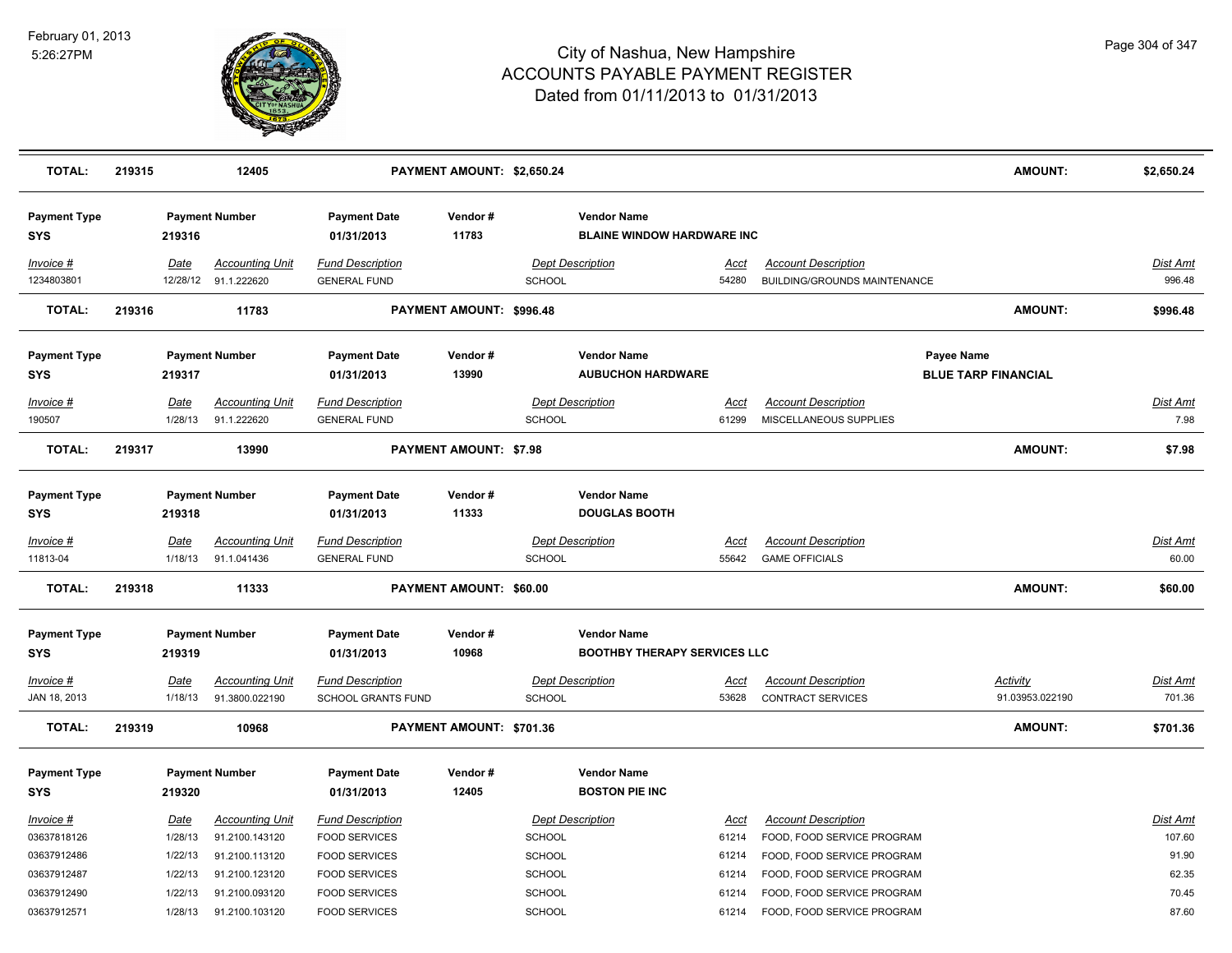

| <b>TOTAL:</b>                     | 219324 |                    | 12467                                    |                                                      | PAYMENT AMOUNT: \$1,098.00     |                                |                                                 |                      |                                                          |                 | <b>AMOUNT:</b>                     | \$1,098.00               |
|-----------------------------------|--------|--------------------|------------------------------------------|------------------------------------------------------|--------------------------------|--------------------------------|-------------------------------------------------|----------------------|----------------------------------------------------------|-----------------|------------------------------------|--------------------------|
| S1343687.001                      |        | 1/14/13            | 91.1.222620                              | <b>GENERAL FUND</b>                                  |                                | SCHOOL                         |                                                 | 61421                | SUPPLIES, HVAC                                           |                 |                                    | 262.00                   |
| S1340140.001                      |        | 1/10/13            | 91.1.222620                              | <b>GENERAL FUND</b>                                  |                                | <b>SCHOOL</b>                  |                                                 | 61421                | SUPPLIES, HVAC                                           |                 |                                    | 800.00                   |
| S1338722.001                      |        | 1/8/13             | 91.1.222620                              | <b>GENERAL FUND</b>                                  |                                | <b>SCHOOL</b>                  |                                                 | 61421                | SUPPLIES, HVAC                                           |                 |                                    | 36.00                    |
| $Invoice$ #                       |        | <u>Date</u>        | <b>Accounting Unit</b>                   | <b>Fund Description</b>                              |                                |                                | <b>Dept Description</b>                         | Acct                 | <b>Account Description</b>                               |                 |                                    | <b>Dist Amt</b>          |
| <b>SYS</b>                        |        | 219324             |                                          | 01/31/2013                                           | 12467                          |                                | <b>CAPP USA</b>                                 |                      |                                                          | <b>CAPP INC</b> |                                    |                          |
| <b>Payment Type</b>               |        |                    | <b>Payment Number</b>                    | <b>Payment Date</b>                                  | Vendor#                        |                                | <b>Vendor Name</b>                              |                      |                                                          | Payee Name      |                                    |                          |
| <b>TOTAL:</b>                     | 219323 |                    | 14072                                    |                                                      | <b>PAYMENT AMOUNT: \$57.92</b> |                                |                                                 |                      |                                                          |                 | <b>AMOUNT:</b>                     | \$57.92                  |
| 3293206                           |        | 1/14/13            | 91.1.061260                              | <b>GENERAL FUND</b>                                  |                                | SCHOOL                         |                                                 | 61135                | <b>EDUCATIONAL SUPPLIES</b>                              |                 |                                    | 57.92                    |
| <u>Invoice #</u>                  |        | <u>Date</u>        | <b>Accounting Unit</b>                   | <b>Fund Description</b>                              |                                |                                | <b>Dept Description</b>                         | <u>Acct</u>          | <b>Account Description</b>                               |                 |                                    | Dist Amt                 |
|                                   |        |                    |                                          |                                                      |                                |                                |                                                 |                      |                                                          |                 |                                    |                          |
| <b>Payment Type</b><br><b>SYS</b> |        | 219323             | <b>Payment Number</b>                    | <b>Payment Date</b><br>01/31/2013                    | Vendor#<br>14072               |                                | <b>Vendor Name</b><br><b>CALLOWAY HOUSE INC</b> |                      |                                                          |                 |                                    |                          |
| <b>TOTAL:</b>                     | 219322 |                    | 14999                                    |                                                      | PAYMENT AMOUNT: \$150.00       |                                |                                                 |                      |                                                          |                 | <b>AMOUNT:</b>                     | \$150.00                 |
| <b>JAN-13</b>                     |        | 1/24/13            | 91.1.012338                              | <b>GENERAL FUND</b>                                  |                                | <b>SCHOOL</b>                  |                                                 | 55300                | <b>TRAVEL</b>                                            |                 |                                    | 150.00                   |
| Invoice #                         |        | Date               | <b>Accounting Unit</b>                   | <b>Fund Description</b>                              |                                |                                | <b>Dept Description</b>                         | Acct                 | <b>Account Description</b>                               |                 |                                    | <b>Dist Amt</b>          |
| <b>Payment Type</b><br><b>SYS</b> |        | 219322             | <b>Payment Number</b>                    | <b>Payment Date</b><br>01/31/2013                    | Vendor#<br>14999               |                                | <b>Vendor Name</b><br><b>NATHAN BURNS</b>       |                      |                                                          |                 |                                    |                          |
| <b>TOTAL:</b>                     | 219321 |                    | 11344                                    |                                                      | <b>PAYMENT AMOUNT: \$25.49</b> |                                |                                                 |                      |                                                          |                 | <b>AMOUNT:</b>                     | \$25.49                  |
| Invoice #<br><b>JAN-13</b>        |        | Date<br>1/18/13    | <b>Accounting Unit</b><br>91.3800.991490 | <b>Fund Description</b><br><b>SCHOOL GRANTS FUND</b> |                                | <b>SCHOOL</b>                  | <b>Dept Description</b>                         | <u>Acct</u><br>61299 | <b>Account Description</b><br>MISCELLANEOUS SUPPLIES     |                 | <b>Activity</b><br>91.03463.991490 | <b>Dist Amt</b><br>25.49 |
| <b>Payment Type</b><br><b>SYS</b> |        | 219321             | <b>Payment Number</b>                    | <b>Payment Date</b><br>01/31/2013                    | Vendor#<br>11344               |                                | <b>Vendor Name</b><br><b>SHERRI BULLUCK</b>     |                      |                                                          |                 |                                    |                          |
|                                   |        |                    |                                          |                                                      |                                |                                |                                                 |                      |                                                          |                 |                                    |                          |
| <b>TOTAL:</b>                     | 219320 |                    | 14041                                    |                                                      | PAYMENT AMOUNT: \$1,913.30     |                                |                                                 |                      |                                                          |                 | <b>AMOUNT:</b>                     | \$1,913.30               |
| 20194                             |        | 1/25/13            | 91.2100.113120                           | <b>FOOD SERVICES</b>                                 |                                | <b>SCHOOL</b>                  |                                                 | 61214                | FOOD, FOOD SERVICE PROGRAM                               |                 |                                    | 245.10                   |
| 20136<br>20193                    |        | 1/25/13<br>1/25/13 | 91.2100.193120<br>91.2100.093120         | <b>FOOD SERVICES</b><br><b>FOOD SERVICES</b>         |                                | <b>SCHOOL</b><br><b>SCHOOL</b> |                                                 | 61214<br>61214       | FOOD, FOOD SERVICE PROGRAM<br>FOOD, FOOD SERVICE PROGRAM |                 |                                    | 205.20<br>205.20         |
| 20134                             |        | 1/25/13            | 91.2100.163120                           | <b>FOOD SERVICES</b>                                 |                                | <b>SCHOOL</b>                  |                                                 | 61214                | FOOD, FOOD SERVICE PROGRAM                               |                 |                                    | 313.50                   |
| 20132                             |        | 1/25/13            | 91.2100.143120                           | <b>FOOD SERVICES</b>                                 |                                | <b>SCHOOL</b>                  |                                                 | 61214                | FOOD, FOOD SERVICE PROGRAM                               |                 |                                    | 239.40                   |
| 20131                             |        | 1/25/13            | 91.2100.103120                           | <b>FOOD SERVICES</b>                                 |                                | <b>SCHOOL</b>                  |                                                 | 61214                | FOOD, FOOD SERVICE PROGRAM                               |                 |                                    | 285.00                   |
|                                   |        |                    |                                          |                                                      |                                |                                |                                                 |                      |                                                          |                 |                                    |                          |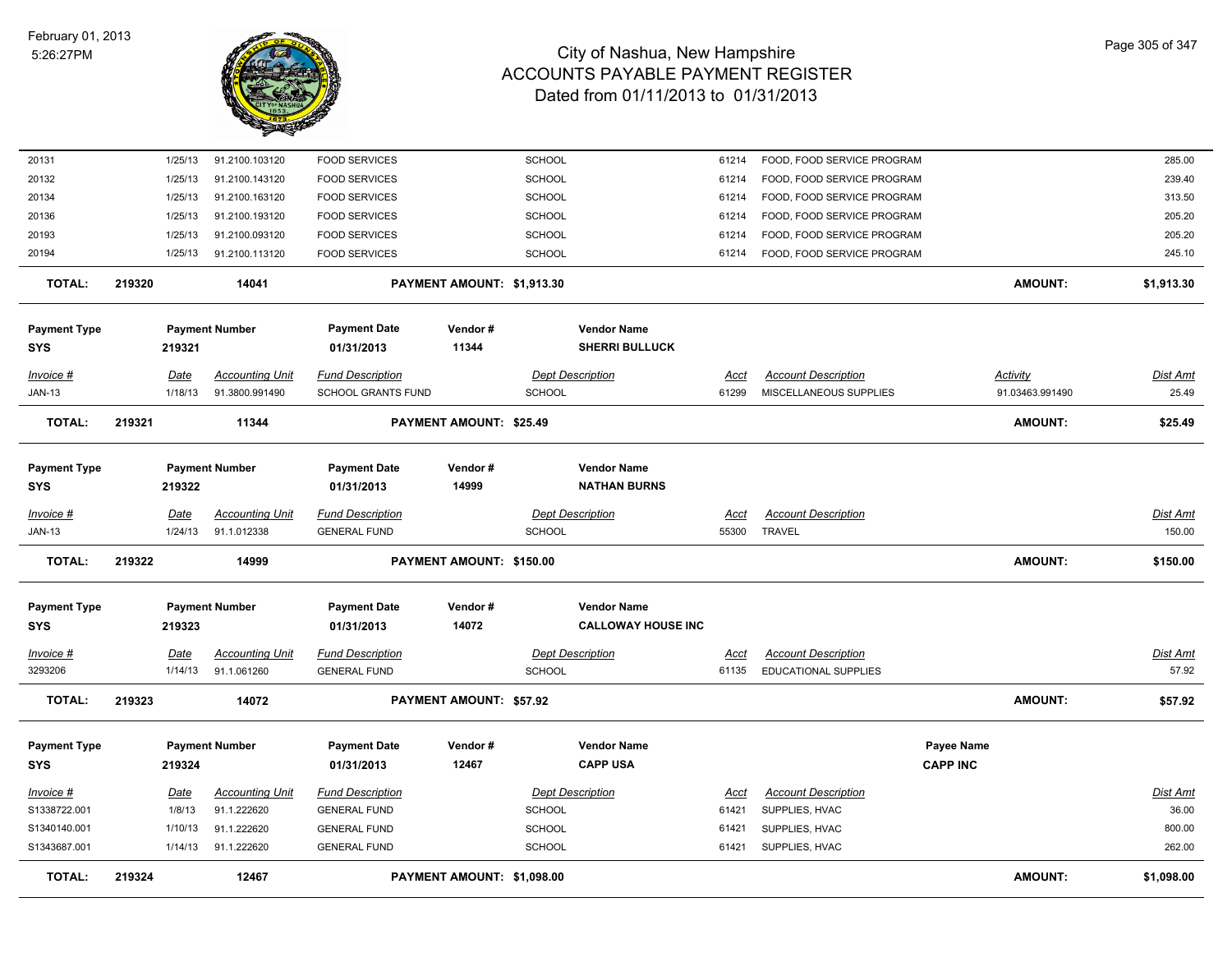

| <b>Payment Type</b> |             | <b>Payment Number</b>  | <b>Payment Date</b>      | Vendor#                         |                         | <b>Vendor Name</b>               |             |                            |                 |                 |
|---------------------|-------------|------------------------|--------------------------|---------------------------------|-------------------------|----------------------------------|-------------|----------------------------|-----------------|-----------------|
| <b>SYS</b>          | 219325      |                        | 01/31/2013               | 12476                           |                         | <b>CARPARTS OF NASHUA</b>        |             |                            |                 |                 |
| <u> Invoice #</u>   | <u>Date</u> | <b>Accounting Unit</b> | <b>Fund Description</b>  |                                 | <b>Dept Description</b> |                                  | <u>Acct</u> | <b>Account Description</b> |                 | Dist Amt        |
| D573527             | 1/4/13      | 91.1.041300            | <b>GENERAL FUND</b>      |                                 | <b>SCHOOL</b>           |                                  | 61135       | EDUCATIONAL SUPPLIES       |                 | 73.87           |
| TOTAL:              | 219325      | 12476                  |                          | <b>PAYMENT AMOUNT: \$73.87</b>  |                         |                                  |             |                            | <b>AMOUNT:</b>  | \$73.87         |
| Payment Type        |             | <b>Payment Number</b>  | <b>Payment Date</b>      | Vendor#                         |                         | <b>Vendor Name</b>               |             |                            |                 |                 |
| <b>SYS</b>          | 219326      |                        | 01/31/2013               | 12477                           |                         | <b>CARTRIDGE WORLD NASHUA</b>    |             |                            |                 |                 |
| <u> Invoice #</u>   | <u>Date</u> | <b>Accounting Unit</b> | <b>Fund Description</b>  |                                 | <b>Dept Description</b> |                                  | <u>Acct</u> | <b>Account Description</b> |                 | <u>Dist Amt</u> |
| 53385               | 1/10/13     | 91.1.041160            | <b>GENERAL FUND</b>      |                                 | <b>SCHOOL</b>           |                                  | 61135       | EDUCATIONAL SUPPLIES       |                 | 205.98          |
| TOTAL:              | 219326      | 12477                  |                          | <b>PAYMENT AMOUNT: \$205.98</b> |                         |                                  |             |                            | <b>AMOUNT:</b>  | \$205.98        |
| Payment Type        |             | <b>Payment Number</b>  | <b>Payment Date</b>      | Vendor#                         |                         | <b>Vendor Name</b>               |             |                            |                 |                 |
| <b>SYS</b>          | 219327      |                        | 01/31/2013               | 12493                           |                         | <b>CENTRAL PAPER PRODUCTS CO</b> |             |                            |                 |                 |
| <u> Invoice #</u>   | <u>Date</u> | <b>Accounting Unit</b> | <b>Fund Description</b>  |                                 | <b>Dept Description</b> |                                  | <u>Acct</u> | <b>Account Description</b> | <b>Activity</b> | Dist Amt        |
| 1218761             | 11/30/12    | 91.2100.053120         | <b>FOOD SERVICES</b>     |                                 | <b>SCHOOL</b>           |                                  | 61299       | MISCELLANEOUS SUPPLIES     |                 | 13.65           |
| 1226843             | 1/9/13      | 91.3810.163120         | FOOD SERVICE GRANTS FUND |                                 |                         | SCHOOL DOE GRANTS FUND           | 61299       | MISCELLANEOUS SUPPLIES     | 91.03093.163120 | 49.84           |
| 1226856             | 1/9/13      | 91.3810.203120         | FOOD SERVICE GRANTS FUND |                                 |                         | <b>SCHOOL DOE GRANTS FUND</b>    | 61299       | MISCELLANEOUS SUPPLIES     | 91.03093.203120 | 47.10           |
| 1227552             | 1/16/13     | 91.2100.093120         | <b>FOOD SERVICES</b>     |                                 | SCHOOL                  |                                  | 61299       | MISCELLANEOUS SUPPLIES     |                 | $-8.99$         |
| 1227553             | 1/11/13     | 91.1.091160            | <b>GENERAL FUND</b>      |                                 | <b>SCHOOL</b>           |                                  | 61135       | EDUCATIONAL SUPPLIES       |                 | 60.09           |
| 1227555             | 1/11/13     | 91.1.222620            | <b>GENERAL FUND</b>      |                                 | <b>SCHOOL</b>           |                                  | 61428       | <b>JANITORIAL SUPPLIES</b> |                 | 5,017.91        |
| 1227564             | 1/11/13     | 91.2100.153120         | <b>FOOD SERVICES</b>     |                                 | <b>SCHOOL</b>           |                                  | 61299       | MISCELLANEOUS SUPPLIES     |                 | 577.56          |
| 1227565             | 1/11/13     | 91.2100.063120         | <b>FOOD SERVICES</b>     |                                 | <b>SCHOOL</b>           |                                  | 61299       | MISCELLANEOUS SUPPLIES     |                 | 193.58          |
| 1227569             | 1/11/13     | 91.2100.143120         | <b>FOOD SERVICES</b>     |                                 | <b>SCHOOL</b>           |                                  | 61299       | MISCELLANEOUS SUPPLIES     |                 | 735.76          |
| 1227944             | 1/14/13     | 91.1.222620            | <b>GENERAL FUND</b>      |                                 | <b>SCHOOL</b>           |                                  | 61428       | <b>JANITORIAL SUPPLIES</b> |                 | 781.20          |
| 1228603             | 1/16/13     | 91.2100.093120         | <b>FOOD SERVICES</b>     |                                 | <b>SCHOOL</b>           |                                  | 61299       | MISCELLANEOUS SUPPLIES     |                 | 8.99            |
| 1228613             | 1/16/13     | 91.2100.053120         | <b>FOOD SERVICES</b>     |                                 | <b>SCHOOL</b>           |                                  | 61299       | MISCELLANEOUS SUPPLIES     |                 | 821.42          |
| 1228614             | 1/16/13     | 91.2100.063120         | <b>FOOD SERVICES</b>     |                                 | <b>SCHOOL</b>           |                                  | 61299       | MISCELLANEOUS SUPPLIES     |                 | 638.32          |
| 1228624             | 1/16/13     | 91.2100.103120         | <b>FOOD SERVICES</b>     |                                 | <b>SCHOOL</b>           |                                  | 61299       | MISCELLANEOUS SUPPLIES     |                 | 87.10           |
| 1228629             | 1/16/13     | 91.2100.043120         | <b>FOOD SERVICES</b>     |                                 | <b>SCHOOL</b>           |                                  | 61299       | MISCELLANEOUS SUPPLIES     |                 | 999.02          |
| 1229349             | 1/18/13     | 91.2100.073120         | <b>FOOD SERVICES</b>     |                                 | SCHOOL                  |                                  | 61299       | MISCELLANEOUS SUPPLIES     |                 | 351.48          |
| 1229350             | 1/18/13     | 91.2100.183120         | <b>FOOD SERVICES</b>     |                                 | <b>SCHOOL</b>           |                                  | 61299       | MISCELLANEOUS SUPPLIES     |                 | 280.07          |
| 1229351             | 1/18/13     | 91.2100.033120         | <b>FOOD SERVICES</b>     |                                 | <b>SCHOOL</b>           |                                  | 61299       | MISCELLANEOUS SUPPLIES     |                 | 765.86          |
| 1229357             | 1/18/13     | 91.2100.053120         | <b>FOOD SERVICES</b>     |                                 | <b>SCHOOL</b>           |                                  | 61299       | MISCELLANEOUS SUPPLIES     |                 | 22.00           |
| 1229360             | 1/18/13     | 91.2100.193120         | <b>FOOD SERVICES</b>     |                                 | <b>SCHOOL</b>           |                                  | 61299       | MISCELLANEOUS SUPPLIES     |                 | 24.50           |
| 1229545             | 1/18/13     | 91.2100.053120         | <b>FOOD SERVICES</b>     |                                 | SCHOOL                  |                                  | 61299       | MISCELLANEOUS SUPPLIES     |                 | $-22.00$        |
| 1230030             | 1/22/13     | 91.2100.033120         | <b>FOOD SERVICES</b>     |                                 | SCHOOL                  |                                  | 61299       | MISCELLANEOUS SUPPLIES     |                 | $-61.50$        |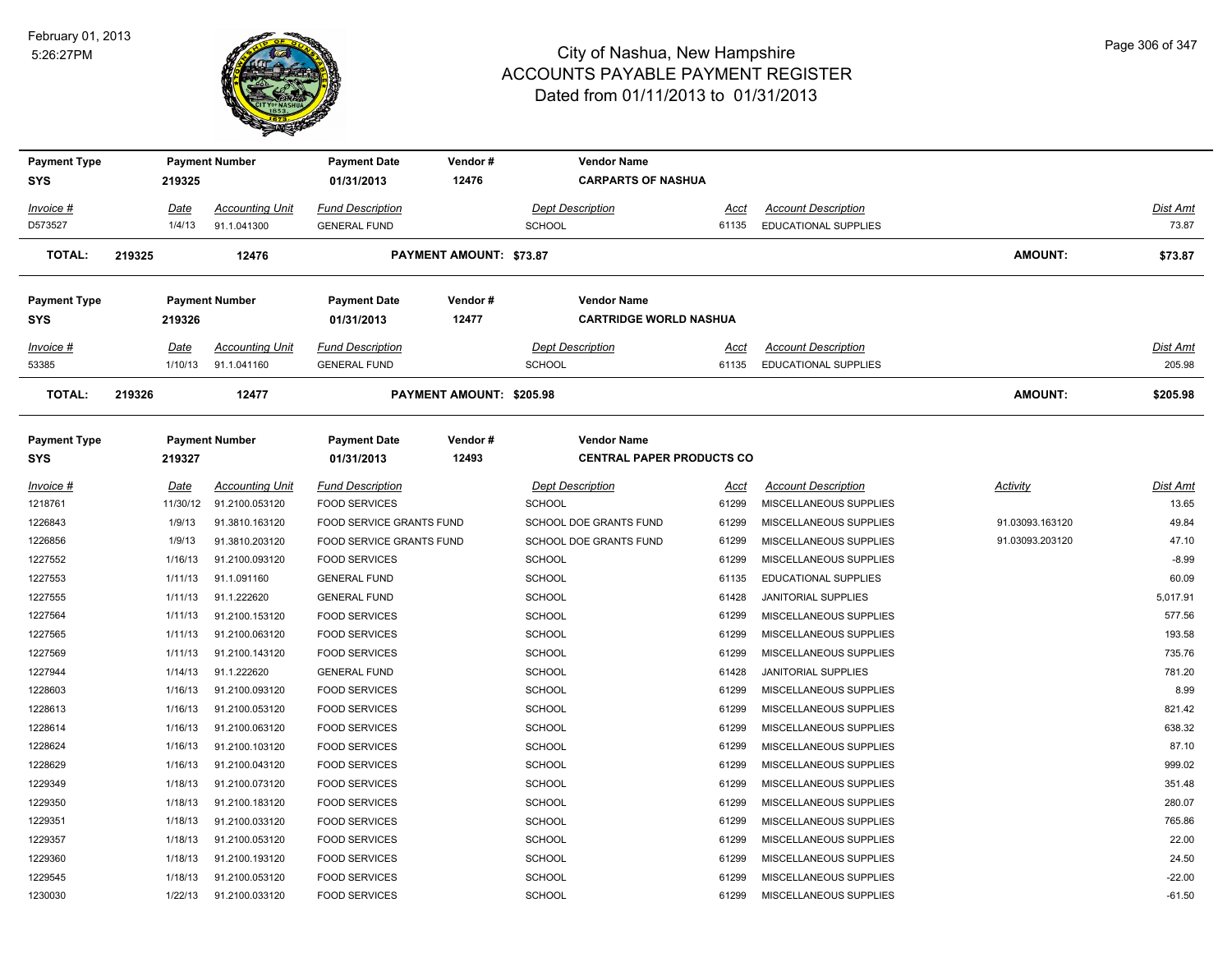

| 1230214                           | 1/23/13         | 91.2100.033120                        | <b>FOOD SERVICES</b>                           |                             | SCHOOL                                          | 61299                | MISCELLANEOUS SUPPLIES                                 |                                           | 61.50              |
|-----------------------------------|-----------------|---------------------------------------|------------------------------------------------|-----------------------------|-------------------------------------------------|----------------------|--------------------------------------------------------|-------------------------------------------|--------------------|
| 1230855                           | 1/25/13         | 91.2100.133120                        | <b>FOOD SERVICES</b>                           |                             | <b>SCHOOL</b>                                   | 61299                | MISCELLANEOUS SUPPLIES                                 |                                           | 359.93             |
| 1230857                           | 1/25/13         | 91.2100.033120                        | <b>FOOD SERVICES</b>                           |                             | SCHOOL                                          | 61299                | MISCELLANEOUS SUPPLIES                                 |                                           | 772.13             |
| <b>TOTAL:</b>                     | 219327          | 12493                                 |                                                | PAYMENT AMOUNT: \$12,576.52 |                                                 |                      |                                                        | <b>AMOUNT:</b>                            | \$12,576.52        |
| <b>Payment Type</b><br>SYS        | 219328          | <b>Payment Number</b>                 | <b>Payment Date</b><br>01/31/2013              | Vendor#<br>15817            | <b>Vendor Name</b><br><b>RONALD CHANDLER</b>    |                      |                                                        |                                           |                    |
| Invoice #                         | Date            | <b>Accounting Unit</b>                | <b>Fund Description</b>                        |                             | <b>Dept Description</b>                         | Acct                 | <b>Account Description</b>                             |                                           | Dist Amt           |
| 11913-04                          | 1/19/13         | 91.1.041437                           | <b>GENERAL FUND</b>                            |                             | SCHOOL                                          | 55642                | <b>GAME OFFICIALS</b>                                  |                                           | 60.00              |
| <b>TOTAL:</b>                     | 219328          | 15817                                 |                                                | PAYMENT AMOUNT: \$60.00     |                                                 |                      |                                                        | <b>AMOUNT:</b>                            | \$60.00            |
| <b>Payment Type</b><br>SYS        | 219329          | <b>Payment Number</b>                 | <b>Payment Date</b><br>01/31/2013              | Vendor#<br>15987            | <b>Vendor Name</b><br><b>MARTINE CLOUTIER</b>   |                      |                                                        |                                           |                    |
| Invoice #                         | <b>Date</b>     | <b>Accounting Unit</b>                | <b>Fund Description</b>                        |                             | <b>Dept Description</b>                         | Acct                 | <b>Account Description</b>                             | <b>Activity</b>                           | Dist Amt           |
| PVR-11113                         | 1/25/13         | 91.3800.042210                        | <b>SCHOOL GRANTS FUND</b>                      |                             | <b>SCHOOL</b>                                   | 55300                | <b>TRAVEL</b>                                          | 91.03903.042210                           | 41.81              |
| <b>TOTAL:</b>                     | 219329          | 15987                                 |                                                | PAYMENT AMOUNT: \$41.81     |                                                 |                      |                                                        | <b>AMOUNT:</b>                            | \$41.81            |
| <b>Payment Type</b>               |                 | <b>Payment Number</b>                 | <b>Payment Date</b>                            | Vendor#                     | <b>Vendor Name</b>                              |                      |                                                        |                                           |                    |
| <b>SYS</b>                        | 219330          |                                       | 01/31/2013                                     | 14116                       | <b>COCA COLA BOTTLING CO</b>                    |                      |                                                        |                                           |                    |
| $Invoice$ #                       | Date            | <b>Accounting Unit</b>                | <b>Fund Description</b>                        |                             | <b>Dept Description</b>                         | <u>Acct</u>          | <b>Account Description</b>                             |                                           | Dist Amt           |
| 0012556543                        | 1/28/13         | 91.2100.033120                        | <b>FOOD SERVICES</b>                           |                             | SCHOOL                                          | 61214                | FOOD, FOOD SERVICE PROGRAM                             |                                           | 449.50             |
| 0012727863                        | 1/25/13         | 91.2100.073120                        | <b>FOOD SERVICES</b>                           |                             | SCHOOL                                          | 61214                | FOOD, FOOD SERVICE PROGRAM                             |                                           | 157.50             |
| <b>TOTAL:</b>                     | 219330          | 14116                                 |                                                | PAYMENT AMOUNT: \$607.00    |                                                 |                      |                                                        | <b>AMOUNT:</b>                            | \$607.00           |
| <b>Payment Type</b><br><b>SYS</b> | 219331          | <b>Payment Number</b>                 | <b>Payment Date</b><br>01/31/2013              | Vendor#<br>14118            | <b>Vendor Name</b><br><b>CATHERINE COGSWELL</b> |                      |                                                        |                                           |                    |
| Invoice #                         | <u>Date</u>     | <b>Accounting Unit</b>                | <b>Fund Description</b>                        |                             | <b>Dept Description</b>                         | <u>Acct</u>          | <b>Account Description</b>                             |                                           | Dist Amt           |
| <b>JAN-13</b>                     | 1/18/13         | 91.2222.991490                        | AFTER SCHOOL PROGRAM                           |                             | SCHOOL                                          | 61299                | MISCELLANEOUS SUPPLIES                                 |                                           | 47.89              |
| <b>TOTAL:</b>                     | 219331          | 14118                                 |                                                | PAYMENT AMOUNT: \$47.89     |                                                 |                      |                                                        | <b>AMOUNT:</b>                            | \$47.89            |
|                                   |                 |                                       |                                                |                             |                                                 |                      |                                                        |                                           |                    |
| <b>Payment Type</b><br>SYS        | 219332          | <b>Payment Number</b>                 | <b>Payment Date</b><br>01/31/2013              | Vendor#<br>15807            | <b>Vendor Name</b><br><b>COMODO</b>             |                      |                                                        | <b>Payee Name</b><br><b>COMODO CA LTD</b> |                    |
|                                   |                 |                                       |                                                |                             |                                                 |                      |                                                        |                                           |                    |
| Invoice #<br>CA 25157             | Date<br>1/14/13 | <b>Accounting Unit</b><br>91.1.992225 | <b>Fund Description</b><br><b>GENERAL FUND</b> |                             | <b>Dept Description</b><br><b>SCHOOL</b>        | <b>Acct</b><br>53628 | <b>Account Description</b><br><b>CONTRACT SERVICES</b> |                                           | Dist Amt<br>324.75 |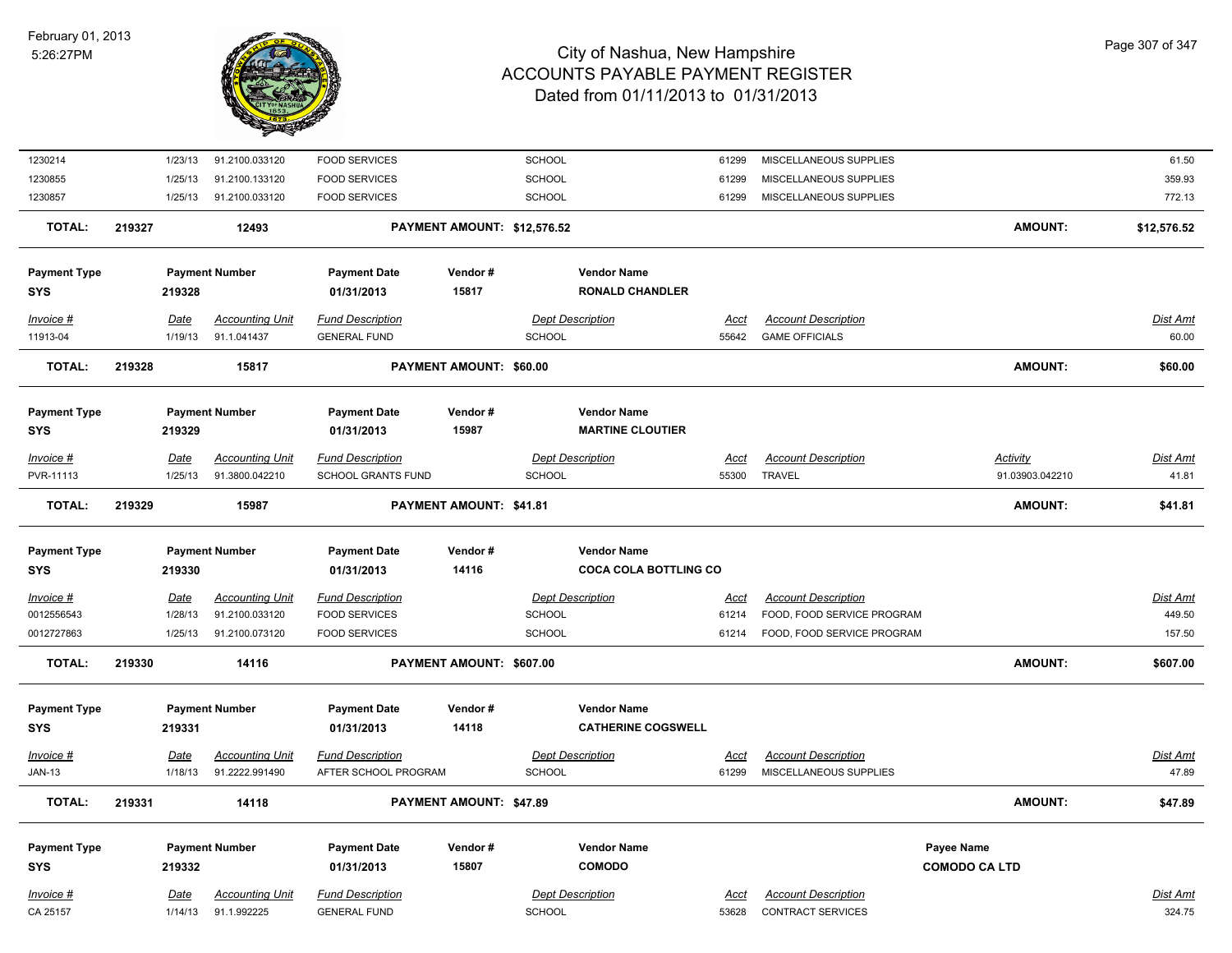

| <b>TOTAL:</b>                     | 219332      | 15807                  |                                   | PAYMENT AMOUNT: \$324.75 |                         |                                                           |                                                  | AMOUNT:        | \$324.75        |
|-----------------------------------|-------------|------------------------|-----------------------------------|--------------------------|-------------------------|-----------------------------------------------------------|--------------------------------------------------|----------------|-----------------|
| <b>Payment Type</b><br><b>SYS</b> | 219333      | <b>Payment Number</b>  | <b>Payment Date</b><br>01/31/2013 | Vendor#<br>12540         |                         | <b>Vendor Name</b><br><b>COMPUTER HUT dba IT INSIDERS</b> |                                                  |                |                 |
| Invoice #                         | Date        | <b>Accounting Unit</b> | <b>Fund Description</b>           |                          | <b>Dept Description</b> | Acct                                                      | <b>Account Description</b>                       |                | <b>Dist Amt</b> |
| 84201                             | 1/9/13      | 91.1.112220            | <b>GENERAL FUND</b>               |                          | <b>SCHOOL</b>           | 71221                                                     | <b>COMPUTER EQUIPMENT</b>                        |                | 699.95          |
| 84213                             | 1/10/13     | 91.1.992225            | <b>GENERAL FUND</b>               |                          | SCHOOL                  | 54487                                                     | <b>EQUIPMENT REPAIRS &amp;</b><br>MAINTENANCE    |                | 189.80          |
| <b>TOTAL:</b>                     | 219333      | 12540                  |                                   | PAYMENT AMOUNT: \$889.75 |                         |                                                           |                                                  | <b>AMOUNT:</b> | \$889.75        |
| <b>Payment Type</b>               |             | <b>Payment Number</b>  | <b>Payment Date</b>               | Vendor#                  |                         | <b>Vendor Name</b>                                        |                                                  |                |                 |
| <b>SYS</b>                        | 219334      |                        | 01/31/2013                        | 11455                    |                         | <b>COMPUVEST CORP</b>                                     |                                                  |                |                 |
| Invoice #                         | <b>Date</b> | <b>Accounting Unit</b> | <b>Fund Description</b>           |                          | <b>Dept Description</b> | <u>Acct</u>                                               | <b>Account Description</b>                       |                | <b>Dist Amt</b> |
| SI-1157849                        | 5/11/12     | 91.1.192410            | <b>GENERAL FUND</b>               |                          | <b>SCHOOL</b>           | 61100                                                     | OFFICE SUPPLIES                                  |                | 161.65          |
| SI-1160672                        | 5/22/12     | 91.1.192410            | <b>GENERAL FUND</b>               |                          | <b>SCHOOL</b>           | 61100                                                     | OFFICE SUPPLIES                                  |                | 161.65          |
| SI-1164335                        | 6/6/12      | 91.1.192410            | <b>GENERAL FUND</b>               |                          | <b>SCHOOL</b>           | 61100                                                     | OFFICE SUPPLIES                                  |                | 184.00          |
| <b>TOTAL:</b>                     | 219334      | 11455                  |                                   | PAYMENT AMOUNT: \$507.30 |                         |                                                           |                                                  | <b>AMOUNT:</b> | \$507.30        |
|                                   |             |                        |                                   |                          |                         |                                                           |                                                  |                |                 |
|                                   |             |                        |                                   |                          |                         |                                                           |                                                  |                |                 |
| <b>Payment Type</b><br><b>SYS</b> | 219335      | <b>Payment Number</b>  | <b>Payment Date</b><br>01/31/2013 | Vendor#<br>10819         |                         | <b>Vendor Name</b><br><b>CONGRESS SUPPLY INC</b>          |                                                  |                |                 |
| Invoice #                         | Date        | <b>Accounting Unit</b> | <b>Fund Description</b>           |                          | <b>Dept Description</b> | Acct                                                      |                                                  |                | Dist Amt        |
| 110822                            | 1/23/13     | 91.1.222620            | <b>GENERAL FUND</b>               |                          | SCHOOL                  | 61414                                                     | <b>Account Description</b><br>SUPPLIES, PLUMBING |                | 82.66           |
| <b>TOTAL:</b>                     | 219335      | 10819                  |                                   | PAYMENT AMOUNT: \$82.66  |                         |                                                           |                                                  | <b>AMOUNT:</b> | \$82.66         |
|                                   |             |                        |                                   |                          |                         | <b>Vendor Name</b>                                        |                                                  |                |                 |
| <b>Payment Type</b><br><b>SYS</b> | 219336      | <b>Payment Number</b>  | <b>Payment Date</b><br>01/31/2013 | Vendor#<br>11049         |                         | <b>CONNECTICUT VALLEY BIO SUPPLY</b>                      |                                                  |                |                 |
| $Invoice$ #                       | Date        | <b>Accounting Unit</b> | <b>Fund Description</b>           |                          | <b>Dept Description</b> | <u>Acct</u>                                               | <b>Account Description</b>                       |                | <b>Dist Amt</b> |
| 548707                            |             | 12/13/12 91.1.031113   | <b>GENERAL FUND</b>               |                          | <b>SCHOOL</b>           | 61135                                                     | <b>EDUCATIONAL SUPPLIES</b>                      |                | 73.55           |
| <b>TOTAL:</b>                     | 219336      | 11049                  |                                   | PAYMENT AMOUNT: \$73.55  |                         |                                                           |                                                  | <b>AMOUNT:</b> | \$73.55         |
| <b>Payment Type</b>               |             | <b>Payment Number</b>  | <b>Payment Date</b>               | Vendor#                  |                         | <b>Vendor Name</b>                                        |                                                  |                |                 |
| <b>SYS</b>                        | 219337      |                        | 01/31/2013                        | 12555                    |                         | THE COPY SHOP                                             |                                                  |                |                 |
| Invoice #                         | Date        | <b>Accounting Unit</b> | <b>Fund Description</b>           |                          | <b>Dept Description</b> | Acct                                                      | <b>Account Description</b>                       |                | Dist Amt        |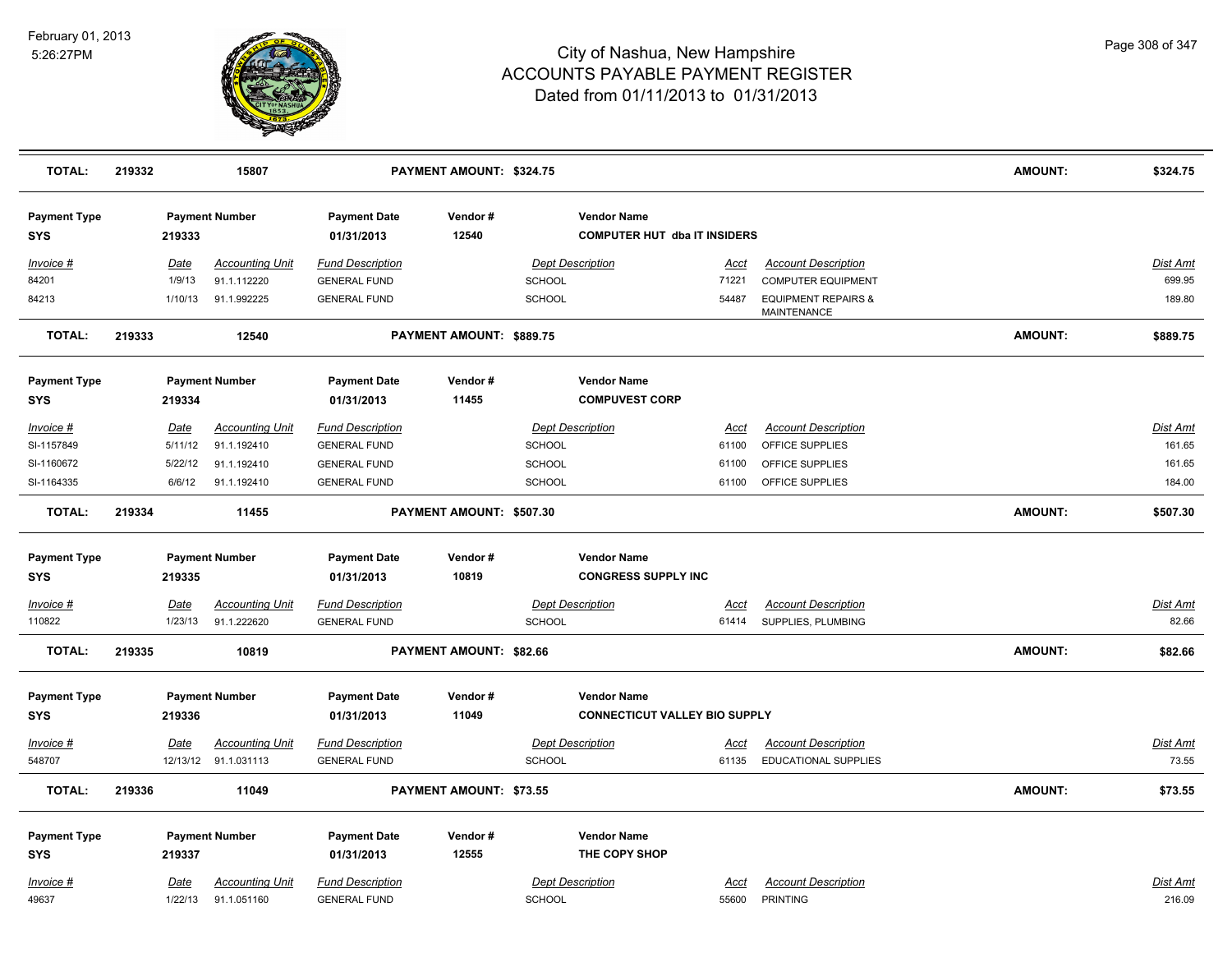

| <b>TOTAL:</b>              | 219337          | 12555                                 |                                                | PAYMENT AMOUNT: \$216.09       |                                                               |               |                                                     | <b>AMOUNT:</b>  | \$216.09          |
|----------------------------|-----------------|---------------------------------------|------------------------------------------------|--------------------------------|---------------------------------------------------------------|---------------|-----------------------------------------------------|-----------------|-------------------|
| <b>Payment Type</b><br>SYS | 219338          | <b>Payment Number</b>                 | <b>Payment Date</b><br>01/31/2013              | Vendor#<br>15956               | <b>Vendor Name</b><br><b>MARK CORMIER</b>                     |               |                                                     |                 |                   |
| Invoice #<br>12213-03      | Date<br>1/22/13 | <b>Accounting Unit</b><br>91.1.031432 | <b>Fund Description</b><br><b>GENERAL FUND</b> |                                | <b>Dept Description</b><br><b>SCHOOL</b>                      | Acct<br>55642 | <b>Account Description</b><br><b>GAME OFFICIALS</b> |                 | Dist Amt<br>80.00 |
| <b>TOTAL:</b>              | 219338          | 15956                                 |                                                | <b>PAYMENT AMOUNT: \$80.00</b> |                                                               |               |                                                     | <b>AMOUNT:</b>  | \$80.00           |
| <b>Payment Type</b><br>SYS | 219339          | <b>Payment Number</b>                 | <b>Payment Date</b><br>01/31/2013              | Vendor#<br>14138               | <b>Vendor Name</b><br><b>COSTA FRUIT &amp; PRODUCE CO INC</b> |               |                                                     |                 |                   |
| Invoice #                  | Date            | <b>Accounting Unit</b>                | <b>Fund Description</b>                        |                                | <b>Dept Description</b>                                       | Acct          | <b>Account Description</b>                          | Activity        | Dist Amt          |
| 2845026                    | 1/4/13          | 91.3810.153120                        | FOOD SERVICE GRANTS FUND                       |                                | SCHOOL DOE GRANTS FUND                                        | 61299         | MISCELLANEOUS SUPPLIES                              | 91.03093.153120 | 29.07             |
| 2848254                    | 1/11/13         | 91.3810.143120                        | FOOD SERVICE GRANTS FUND                       |                                | SCHOOL DOE GRANTS FUND                                        | 61299         | MISCELLANEOUS SUPPLIES                              | 91.03093.143120 | 29.07             |
| 2848254                    | 1/11/13         | 91.3810.163120                        | FOOD SERVICE GRANTS FUND                       |                                | SCHOOL DOE GRANTS FUND                                        | 61299         | MISCELLANEOUS SUPPLIES                              | 91.03093.163120 | 58.14             |
| 2848254                    | 1/11/13         | 91.3810.183120                        | <b>FOOD SERVICE GRANTS FUND</b>                |                                | <b>SCHOOL DOE GRANTS FUND</b>                                 | 61299         | MISCELLANEOUS SUPPLIES                              | 91.03093.183120 | 29.07             |
| 2852430                    | 1/18/13         | 91.3810.153120                        | FOOD SERVICE GRANTS FUND                       |                                | SCHOOL DOE GRANTS FUND                                        | 61299         | MISCELLANEOUS SUPPLIES                              | 91.03093.153120 | 29.07             |
| 2853348                    | 1/18/13         | 91.2100.063120                        | <b>FOOD SERVICES</b>                           |                                | <b>SCHOOL</b>                                                 | 61214         | FOOD, FOOD SERVICE PROGRAM                          |                 | 1,170.33          |
| 2857579                    | 1/25/13         | 91.3810.153120                        | FOOD SERVICE GRANTS FUND                       |                                | SCHOOL DOE GRANTS FUND                                        | 61299         | MISCELLANEOUS SUPPLIES                              | 91.03093.153120 | 29.07             |
| 2857579                    | 1/25/13         | 91.3810.163120                        | FOOD SERVICE GRANTS FUND                       |                                | SCHOOL DOE GRANTS FUND                                        | 61299         | MISCELLANEOUS SUPPLIES                              | 91.03093.163120 | 29.07             |
| 2857579                    | 1/25/13         | 91.3810.183120                        | FOOD SERVICE GRANTS FUND                       |                                | SCHOOL DOE GRANTS FUND                                        | 61299         | MISCELLANEOUS SUPPLIES                              | 91.03093.183120 | 29.07             |
| 2857579                    | 1/25/13         | 91.3810.203120                        | FOOD SERVICE GRANTS FUND                       |                                | SCHOOL DOE GRANTS FUND                                        | 61299         | MISCELLANEOUS SUPPLIES                              | 91.03093.203120 | 29.07             |
| 2858252                    | 1/25/13         | 91.2100.063120                        | <b>FOOD SERVICES</b>                           |                                | <b>SCHOOL</b>                                                 | 61214         | FOOD, FOOD SERVICE PROGRAM                          |                 | 1,556.98          |
| 2858341                    | 1/25/13         | 91.2100.053120                        | <b>FOOD SERVICES</b>                           |                                | <b>SCHOOL</b>                                                 | 61214         | FOOD, FOOD SERVICE PROGRAM                          |                 | 1,601.57          |
| 2858414                    | 1/25/13         | 91.2100.073120                        | <b>FOOD SERVICES</b>                           |                                | <b>SCHOOL</b>                                                 | 61214         | FOOD, FOOD SERVICE PROGRAM                          |                 | 1,283.45          |
| 2858527                    | 1/25/13         | 91.2100.033120                        | <b>FOOD SERVICES</b>                           |                                | <b>SCHOOL</b>                                                 | 61214         | FOOD, FOOD SERVICE PROGRAM                          |                 | 4,028.50          |
| 2859270                    | 1/29/13         | 91.2100.093120                        | <b>FOOD SERVICES</b>                           |                                | <b>SCHOOL</b>                                                 | 61214         | FOOD, FOOD SERVICE PROGRAM                          |                 | 23.85             |
| 2859270                    | 1/29/13         | 91.2100.103120                        | <b>FOOD SERVICES</b>                           |                                | <b>SCHOOL</b>                                                 | 61214         | FOOD, FOOD SERVICE PROGRAM                          |                 | 25.74             |
| 2859270                    | 1/29/13         | 91.2100.113120                        | <b>FOOD SERVICES</b>                           |                                | <b>SCHOOL</b>                                                 | 61214         | FOOD, FOOD SERVICE PROGRAM                          |                 | 23.09             |
| 2859270                    | 1/29/13         | 91.2100.123120                        | <b>FOOD SERVICES</b>                           |                                | <b>SCHOOL</b>                                                 | 61214         | FOOD, FOOD SERVICE PROGRAM                          |                 | 17.05             |
| 2859270                    | 1/29/13         | 91.2100.133120                        | <b>FOOD SERVICES</b>                           |                                | <b>SCHOOL</b>                                                 | 61214         | FOOD, FOOD SERVICE PROGRAM                          |                 | 16.83             |
| 2859270                    | 1/29/13         | 91.2100.143120                        | <b>FOOD SERVICES</b>                           |                                | <b>SCHOOL</b>                                                 | 61214         | FOOD, FOOD SERVICE PROGRAM                          |                 | 34.25             |
| 2859270                    | 1/29/13         | 91.2100.153120                        | <b>FOOD SERVICES</b>                           |                                | <b>SCHOOL</b>                                                 | 61214         | FOOD, FOOD SERVICE PROGRAM                          |                 | 42.64             |
| 2859270                    | 1/29/13         | 91.2100.163120                        | <b>FOOD SERVICES</b>                           |                                | <b>SCHOOL</b>                                                 | 61214         | FOOD, FOOD SERVICE PROGRAM                          |                 | 40.14             |
| 2859270                    | 1/29/13         | 91.2100.173120                        | <b>FOOD SERVICES</b>                           |                                | <b>SCHOOL</b>                                                 | 61214         | FOOD, FOOD SERVICE PROGRAM                          |                 | 23.25             |
| 2859270                    | 1/29/13         | 91.2100.183120                        | <b>FOOD SERVICES</b>                           |                                | <b>SCHOOL</b>                                                 | 61214         | FOOD, FOOD SERVICE PROGRAM                          |                 | 25.21             |
| 2859270                    | 1/29/13         | 91.2100.193120                        | <b>FOOD SERVICES</b>                           |                                | <b>SCHOOL</b>                                                 | 61214         | FOOD, FOOD SERVICE PROGRAM                          |                 | 19.32             |
| 2859270                    | 1/29/13         | 91.2100.203120                        | <b>FOOD SERVICES</b>                           |                                | <b>SCHOOL</b>                                                 | 61214         | FOOD, FOOD SERVICE PROGRAM                          |                 | 20.29             |
| 2860901                    | 1/29/13         | 91.2100.033120                        | <b>FOOD SERVICES</b>                           |                                | <b>SCHOOL</b>                                                 | 61214         | FOOD, FOOD SERVICE PROGRAM                          |                 | 1,651.78          |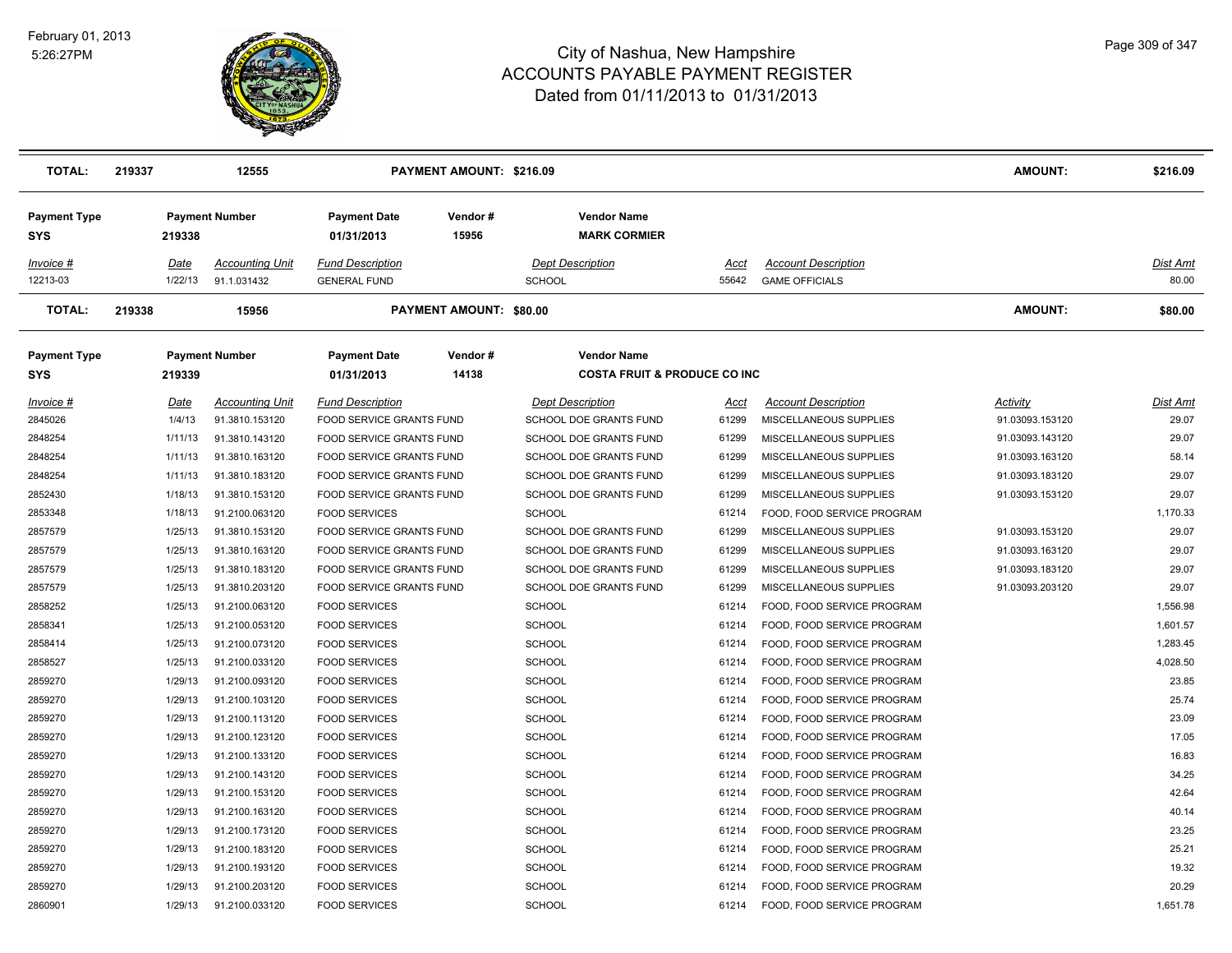

| CM750050                          | 1/18/13         | 91.2100.063120                        | <b>FOOD SERVICES</b>                              |                                | <b>SCHOOL</b>                                  | 61214                | FOOD, FOOD SERVICE PROGRAM                            |                 | $-29.07$                  |
|-----------------------------------|-----------------|---------------------------------------|---------------------------------------------------|--------------------------------|------------------------------------------------|----------------------|-------------------------------------------------------|-----------------|---------------------------|
| CM750054                          | 1/18/13         | 91.2100.073120                        | <b>FOOD SERVICES</b>                              |                                | SCHOOL                                         | 61214                | FOOD, FOOD SERVICE PROGRAM                            |                 | $-27.36$                  |
| <b>TOTAL:</b>                     | 219339          | 14138                                 |                                                   | PAYMENT AMOUNT: \$11,838.54    |                                                |                      |                                                       | <b>AMOUNT:</b>  | \$11,838.54               |
| <b>Payment Type</b><br><b>SYS</b> | 219340          | <b>Payment Number</b>                 | <b>Payment Date</b><br>01/31/2013                 | Vendor#<br>14158               | <b>Vendor Name</b><br><b>CX ASSOCIATES LLC</b> |                      |                                                       |                 |                           |
| Invoice #                         | Date            | <b>Accounting Unit</b>                | <b>Fund Description</b>                           |                                | <b>Dept Description</b>                        | Acct                 | <b>Account Description</b>                            | <b>Activity</b> | Dist Amt                  |
| 985.10                            | 1/17/13         | 91.5800.134600                        | SCHOOL CAPITAL PROJECTS<br><b>FUND</b>            |                                | <b>SCHOOL</b>                                  | 81200                | <b>BUILDINGS AND IMPROVEMENTS</b>                     | 1011.91.04.30   | 11,947.50                 |
| <b>TOTAL:</b>                     | 219340          | 14158                                 |                                                   | PAYMENT AMOUNT: \$11,947.50    |                                                |                      |                                                       | <b>AMOUNT:</b>  | \$11,947.50               |
| <b>Payment Type</b><br><b>SYS</b> | 219341          | <b>Payment Number</b>                 | <b>Payment Date</b><br>01/31/2013                 | Vendor#<br>14168               | <b>Vendor Name</b><br><b>DELTA EDUCATION</b>   |                      |                                                       |                 |                           |
| $Invoice$ #                       | <u>Date</u>     | <b>Accounting Unit</b>                | <b>Fund Description</b>                           |                                | <b>Dept Description</b>                        | <u>Acct</u>          | <b>Account Description</b>                            |                 | <b>Dist Amt</b>           |
| 202500956254                      | 1/10/13         | 91.1.031160                           | <b>GENERAL FUND</b>                               |                                | <b>SCHOOL</b>                                  | 61135                | EDUCATIONAL SUPPLIES                                  |                 | 139.37                    |
| <b>TOTAL:</b>                     | 219341          | 14168                                 |                                                   | PAYMENT AMOUNT: \$139.37       |                                                |                      |                                                       | AMOUNT:         | \$139.37                  |
|                                   |                 |                                       |                                                   |                                |                                                |                      |                                                       |                 |                           |
| <b>Payment Type</b><br><b>SYS</b> | 219342          | <b>Payment Number</b>                 | <b>Payment Date</b><br>01/31/2013                 | Vendor#<br>15985               | <b>Vendor Name</b><br><b>DIANE DIFONZO</b>     |                      |                                                       |                 |                           |
|                                   |                 |                                       |                                                   |                                |                                                |                      |                                                       |                 |                           |
| Invoice #<br><b>REFUND</b>        | Date<br>1/25/13 | <b>Accounting Unit</b><br>91.2207     | <b>Fund Description</b><br>ADULT ED/CONTINUING ED |                                | <b>Dept Description</b><br><b>SCHOOL</b>       | <b>Acct</b><br>44600 | <b>Account Description</b><br>TUITION-ADULT EDUCATION |                 | Dist Amt<br>150.00        |
| <b>TOTAL:</b>                     | 219342          | 15985                                 |                                                   | PAYMENT AMOUNT: \$150.00       |                                                |                      |                                                       | <b>AMOUNT:</b>  | \$150.00                  |
| <b>Payment Type</b><br>SYS        | 219343          | <b>Payment Number</b>                 | <b>Payment Date</b><br>01/31/2013                 | Vendor#<br>15944               | <b>Vendor Name</b><br><b>TERRENCE DOSTIE</b>   |                      |                                                       |                 |                           |
|                                   |                 |                                       |                                                   |                                |                                                |                      |                                                       |                 |                           |
| $Invoice$ #<br>11913-04           | Date<br>1/19/13 | <b>Accounting Unit</b><br>91.1.041433 | <b>Fund Description</b><br><b>GENERAL FUND</b>    |                                | <b>Dept Description</b><br><b>SCHOOL</b>       | <u>Acct</u><br>55642 | <b>Account Description</b><br><b>GAME OFFICIALS</b>   |                 | <b>Dist Amt</b><br>80.00  |
| <b>TOTAL:</b>                     | 219343          | 15944                                 |                                                   | <b>PAYMENT AMOUNT: \$80.00</b> |                                                |                      |                                                       | <b>AMOUNT:</b>  | \$80.00                   |
| <b>Payment Type</b><br><b>SYS</b> | 219344          | <b>Payment Number</b>                 | <b>Payment Date</b><br>01/31/2013                 | Vendor#<br>11504               | <b>Vendor Name</b><br><b>LISA DUNCKLEE</b>     |                      |                                                       |                 |                           |
| Invoice #<br>$JUN-12$             | Date<br>6/12/12 | <b>Accounting Unit</b><br>91.1.992212 | <b>Fund Description</b><br><b>GENERAL FUND</b>    |                                | <b>Dept Description</b><br><b>SCHOOL</b>       | Acct<br>55300        | <b>Account Description</b><br><b>TRAVEL</b>           | Activity        | <b>Dist Amt</b><br>158.00 |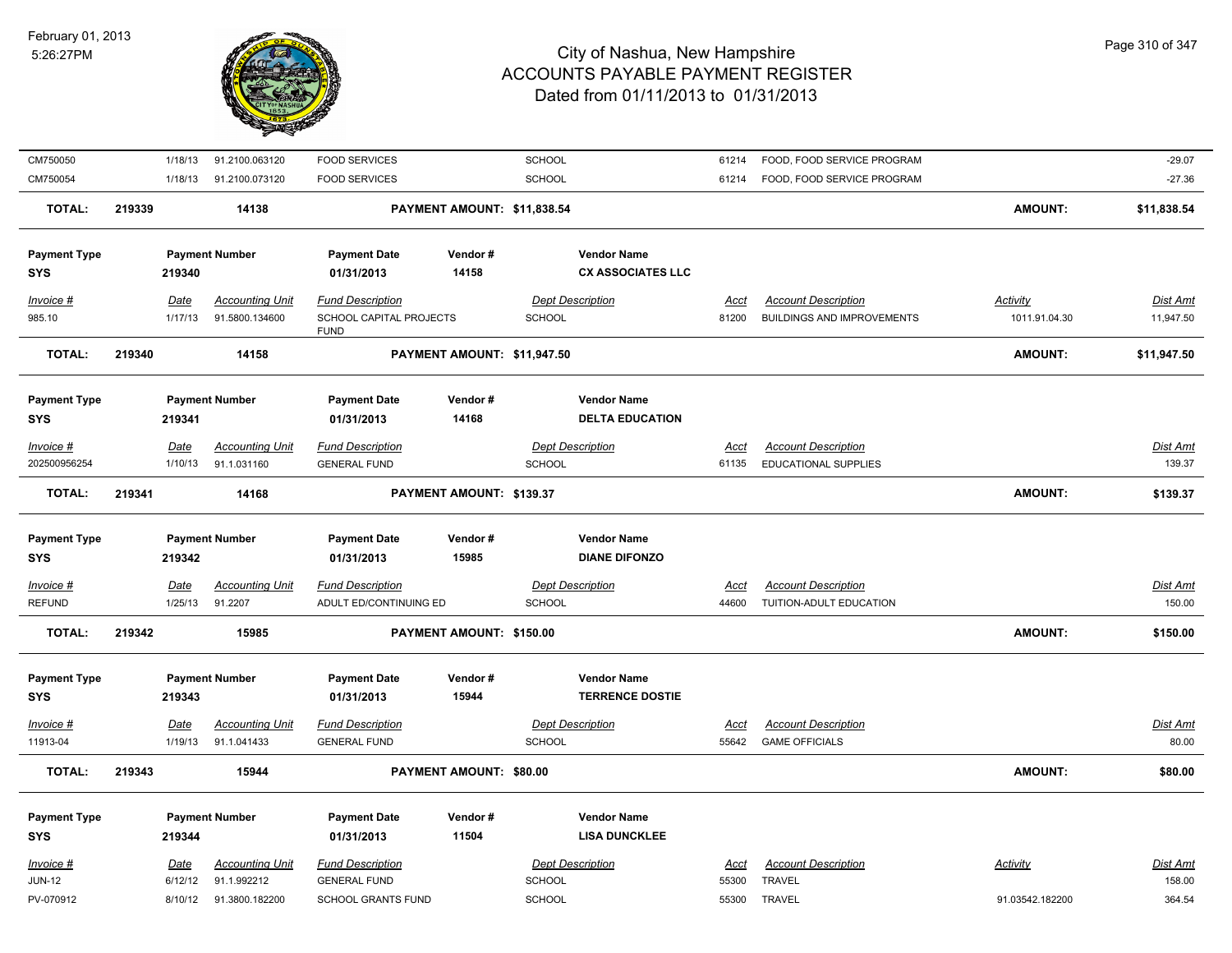

| <b>TOTAL:</b>              | 219344          |                       | 11504                                 |                                                | <b>PAYMENT AMOUNT: \$522.54</b> |               |                                                  |               |                                                              | <b>AMOUNT:</b> | \$522.54   |
|----------------------------|-----------------|-----------------------|---------------------------------------|------------------------------------------------|---------------------------------|---------------|--------------------------------------------------|---------------|--------------------------------------------------------------|----------------|------------|
| <b>Payment Type</b><br>SYS | 219345          | <b>Payment Number</b> |                                       | <b>Payment Date</b><br>01/31/2013              | Vendor#<br>14210                |               | <b>Vendor Name</b><br><b>ENERGYNORTH PROPANE</b> |               |                                                              |                |            |
| Invoice #                  | <u>Date</u>     |                       | <b>Accounting Unit</b>                | <b>Fund Description</b>                        |                                 |               | <b>Dept Description</b>                          | Acct          | <b>Account Description</b>                                   |                | Dist Amt   |
| 17571                      | 1/15/13         |                       | 91.1.072621                           | <b>GENERAL FUND</b>                            |                                 | <b>SCHOOL</b> |                                                  | 54114         | <b>HEATING GAS</b>                                           |                | 363.40     |
| 17572                      | 1/15/13         |                       | 91.1.072621                           | <b>GENERAL FUND</b>                            |                                 | SCHOOL        |                                                  | 54114         | <b>HEATING GAS</b>                                           |                | 565.86     |
| <b>TOTAL:</b>              | 219345          |                       | 14210                                 |                                                | PAYMENT AMOUNT: \$929.26        |               |                                                  |               |                                                              | <b>AMOUNT:</b> | \$929.26   |
| Payment Type<br>SYS        | 219346          | <b>Payment Number</b> |                                       | <b>Payment Date</b><br>01/31/2013              | Vendor#<br>14227                |               | <b>Vendor Name</b><br><b>FIRST STUDENT INC</b>   |               |                                                              |                |            |
|                            |                 |                       |                                       |                                                |                                 |               |                                                  |               |                                                              |                | Dist Amt   |
| Invoice #<br>10761511      | Date<br>1/10/13 |                       | <b>Accounting Unit</b><br>91.1.992700 | <b>Fund Description</b><br><b>GENERAL FUND</b> |                                 | <b>SCHOOL</b> | <b>Dept Description</b>                          | Acct<br>55690 | <b>Account Description</b><br><b>REGULAR TRANSPORTATION</b>  |                | 228.254.76 |
| 10761516                   | 1/10/13         |                       | 91.1.992700                           | <b>GENERAL FUND</b>                            |                                 | <b>SCHOOL</b> |                                                  | 55690         | <b>SERVICES</b><br>REGULAR TRANSPORTATION                    |                | 135,262.08 |
| 17747651                   | 12/25/12        |                       | 91.2222.992700                        | AFTER SCHOOL PROGRAM                           |                                 | <b>SCHOOL</b> |                                                  | 55690         | <b>SERVICES</b><br>REGULAR TRANSPORTATION                    |                | 166.54     |
| 17747821                   | 1/15/13         |                       | 91.1.041432                           | <b>GENERAL FUND</b>                            |                                 | <b>SCHOOL</b> |                                                  | 55690         | <b>SERVICES</b><br>REGULAR TRANSPORTATION                    |                | 108.37     |
| 17747821                   | 1/15/13         |                       | 91.1.041436                           | <b>GENERAL FUND</b>                            |                                 | <b>SCHOOL</b> |                                                  | 55690         | <b>SERVICES</b><br>REGULAR TRANSPORTATION                    |                | 108.37     |
| 17747822                   | 1/15/13         |                       | 91.1.041464                           | <b>GENERAL FUND</b>                            |                                 | <b>SCHOOL</b> |                                                  | 55690         | <b>SERVICES</b><br>REGULAR TRANSPORTATION<br><b>SERVICES</b> |                | 128.11     |
| 17747823                   | 1/15/13         |                       | 91.1.041453                           | <b>GENERAL FUND</b>                            |                                 | <b>SCHOOL</b> |                                                  | 55690         | REGULAR TRANSPORTATION<br><b>SERVICES</b>                    |                | 124.52     |
| 17747823                   | 1/15/13         |                       | 91.1.041454                           | <b>GENERAL FUND</b>                            |                                 | <b>SCHOOL</b> |                                                  | 55690         | REGULAR TRANSPORTATION<br><b>SERVICES</b>                    |                | 124.53     |
| 17747824                   | 1/15/13         |                       | 91.1.041433                           | <b>GENERAL FUND</b>                            |                                 | <b>SCHOOL</b> |                                                  | 55690         | REGULAR TRANSPORTATION<br><b>SERVICES</b>                    |                | 130.60     |
| 17747824                   | 1/15/13         |                       | 91.1.041437                           | <b>GENERAL FUND</b>                            |                                 | <b>SCHOOL</b> |                                                  | 55690         | REGULAR TRANSPORTATION<br><b>SERVICES</b>                    |                | 130.60     |
| 17747825                   | 1/15/13         |                       | 91.1.041453                           | <b>GENERAL FUND</b>                            |                                 | <b>SCHOOL</b> |                                                  | 55690         | REGULAR TRANSPORTATION<br><b>SERVICES</b>                    |                | 428.02     |
| 17747826                   | 1/15/13         |                       | 91.1.041454                           | <b>GENERAL FUND</b>                            |                                 | <b>SCHOOL</b> |                                                  | 55690         | REGULAR TRANSPORTATION<br><b>SERVICES</b>                    |                | 418.21     |
| 17747827                   | 1/15/13         |                       | 91.1.031433                           | <b>GENERAL FUND</b>                            |                                 | <b>SCHOOL</b> |                                                  | 55690         | REGULAR TRANSPORTATION<br><b>SERVICES</b>                    |                | 177.84     |
| 17747828                   | 1/15/13         |                       | 91.1.031447                           | <b>GENERAL FUND</b>                            |                                 | <b>SCHOOL</b> |                                                  | 55690         | REGULAR TRANSPORTATION<br><b>SERVICES</b>                    |                | 117.41     |
| 17747828                   | 1/15/13         |                       | 91.1.031448                           | <b>GENERAL FUND</b>                            |                                 | <b>SCHOOL</b> |                                                  | 55690         | REGULAR TRANSPORTATION<br><b>SERVICES</b>                    |                | 117.41     |
| 17747829                   | 1/15/13         |                       | 91.1.031446                           | <b>GENERAL FUND</b>                            |                                 | <b>SCHOOL</b> |                                                  | 55690         | REGULAR TRANSPORTATION<br><b>SERVICES</b>                    |                | 208.27     |
| 17747830                   | 1/15/13         |                       | 91.1.031453                           | <b>GENERAL FUND</b>                            |                                 | <b>SCHOOL</b> |                                                  | 55690         | REGULAR TRANSPORTATION<br><b>SERVICES</b>                    |                | 112.19     |
| 17747830                   | 1/15/13         |                       | 91.1.031454                           | <b>GENERAL FUND</b>                            |                                 | <b>SCHOOL</b> |                                                  | 55690         | REGULAR TRANSPORTATION<br><b>SERVICES</b>                    |                | 112.20     |
| 17747831                   | 1/15/13         |                       | 91.1.031436                           | <b>GENERAL FUND</b>                            |                                 | <b>SCHOOL</b> |                                                  | 55690         | REGULAR TRANSPORTATION<br><b>SERVICES</b>                    |                | 124.48     |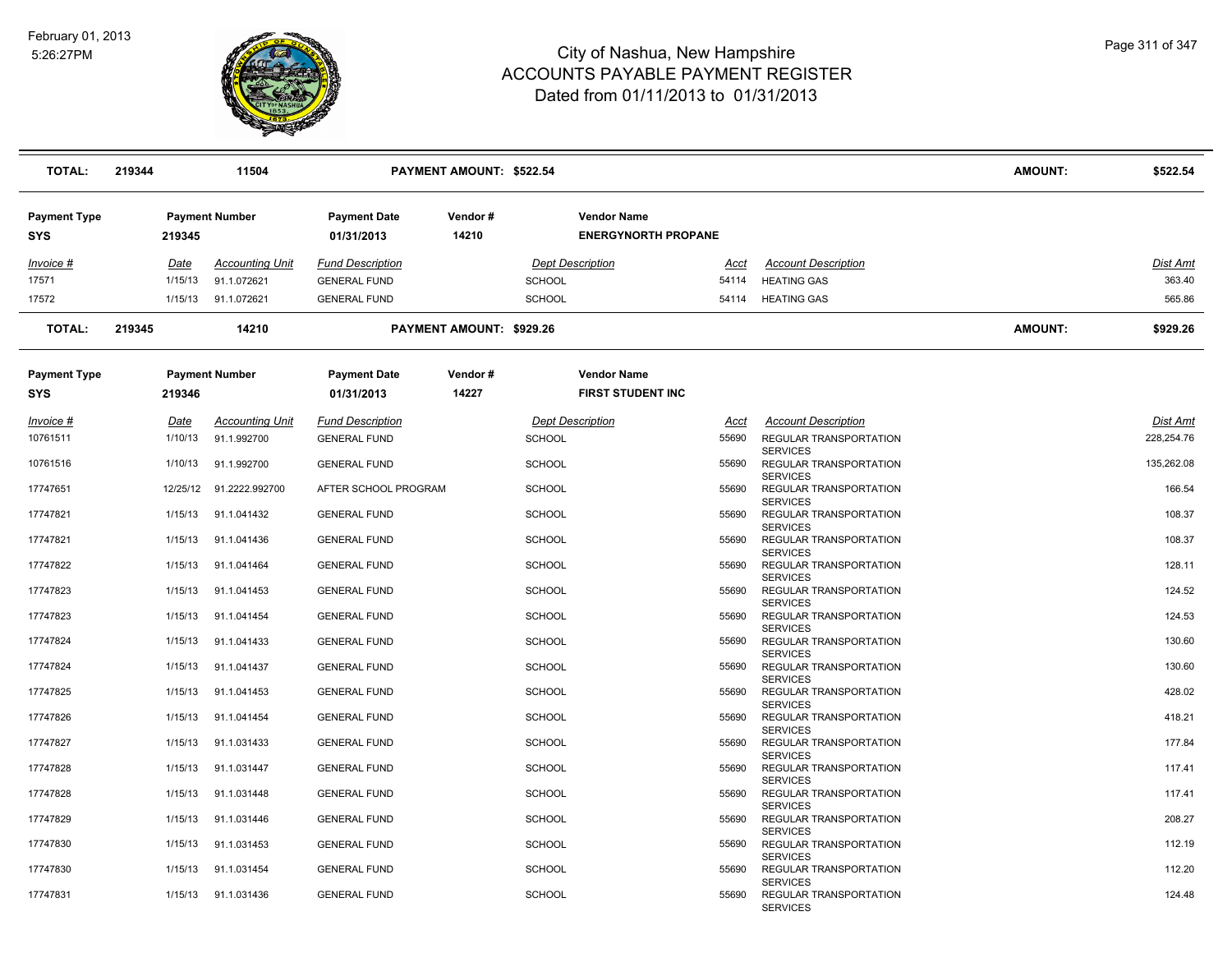

| 17747832 | 1/15/13 | 91.1.031432 | <b>GENERAL FUND</b> | <b>SCHOOL</b> | 55690 | REGULAR TRANSPORTATION                                       | 94.63  |
|----------|---------|-------------|---------------------|---------------|-------|--------------------------------------------------------------|--------|
| 17747832 | 1/15/13 | 91.1.031436 | <b>GENERAL FUND</b> | <b>SCHOOL</b> | 55690 | <b>SERVICES</b><br>REGULAR TRANSPORTATION<br><b>SERVICES</b> | 94.64  |
| 17747833 | 1/15/13 | 91.1.031464 | <b>GENERAL FUND</b> | <b>SCHOOL</b> | 55690 | REGULAR TRANSPORTATION<br><b>SERVICES</b>                    | 177.97 |
| 17747833 | 1/15/13 | 91.1.031471 | <b>GENERAL FUND</b> | <b>SCHOOL</b> | 55690 | REGULAR TRANSPORTATION<br><b>SERVICES</b>                    | 177.97 |
| 17747834 | 1/15/13 | 91.1.061434 | <b>GENERAL FUND</b> | <b>SCHOOL</b> | 55690 | REGULAR TRANSPORTATION                                       | 74.77  |
| 17747834 | 1/15/13 | 91.1.061435 | <b>GENERAL FUND</b> | <b>SCHOOL</b> | 55690 | <b>SERVICES</b><br>REGULAR TRANSPORTATION                    | 74.78  |
| 17747836 | 1/15/13 | 91.1.031447 | <b>GENERAL FUND</b> | <b>SCHOOL</b> | 55690 | <b>SERVICES</b><br>REGULAR TRANSPORTATION                    | 168.35 |
| 17747836 | 1/15/13 | 91.1.031448 | <b>GENERAL FUND</b> | <b>SCHOOL</b> | 55690 | <b>SERVICES</b><br>REGULAR TRANSPORTATION<br><b>SERVICES</b> | 168.36 |
| 17747841 | 1/15/13 | 91.1.031436 | <b>GENERAL FUND</b> | <b>SCHOOL</b> | 55690 | REGULAR TRANSPORTATION<br><b>SERVICES</b>                    | 130.24 |
| 17747841 | 1/15/13 | 91.1.031437 | <b>GENERAL FUND</b> | <b>SCHOOL</b> | 55690 | REGULAR TRANSPORTATION<br><b>SERVICES</b>                    | 130.24 |
| 17747842 | 1/15/13 | 91.1.041453 | <b>GENERAL FUND</b> | <b>SCHOOL</b> | 55690 | REGULAR TRANSPORTATION<br><b>SERVICES</b>                    | 111.66 |
| 17747842 | 1/15/13 | 91.1.041454 | <b>GENERAL FUND</b> | <b>SCHOOL</b> | 55690 | REGULAR TRANSPORTATION<br><b>SERVICES</b>                    | 111.67 |
| 17747843 | 1/15/13 | 91.1.061434 | <b>GENERAL FUND</b> | <b>SCHOOL</b> | 55690 | REGULAR TRANSPORTATION<br><b>SERVICES</b>                    | 72.74  |
| 17747843 | 1/15/13 | 91.1.061435 | <b>GENERAL FUND</b> | <b>SCHOOL</b> | 55690 | REGULAR TRANSPORTATION<br><b>SERVICES</b>                    | 72.75  |
| 17747845 | 1/15/13 | 91.1.031453 | <b>GENERAL FUND</b> | <b>SCHOOL</b> | 55690 | REGULAR TRANSPORTATION<br><b>SERVICES</b>                    | 107.53 |
| 17747845 | 1/15/13 | 91.1.031454 | <b>GENERAL FUND</b> | <b>SCHOOL</b> | 55690 | REGULAR TRANSPORTATION<br><b>SERVICES</b>                    | 107.53 |
| 17747895 | 1/22/13 | 91.1.031433 | <b>GENERAL FUND</b> | <b>SCHOOL</b> | 55690 | REGULAR TRANSPORTATION<br><b>SERVICES</b>                    | 96.45  |
| 17747895 | 1/22/13 | 91.1.031437 | <b>GENERAL FUND</b> | <b>SCHOOL</b> | 55690 | REGULAR TRANSPORTATION<br><b>SERVICES</b>                    | 96.45  |
| 17747896 | 1/22/13 | 91.1.031446 | <b>GENERAL FUND</b> | <b>SCHOOL</b> | 55690 | REGULAR TRANSPORTATION<br><b>SERVICES</b>                    | 158.15 |
| 17747897 | 1/22/13 | 91.1.031453 | <b>GENERAL FUND</b> | <b>SCHOOL</b> | 55690 | REGULAR TRANSPORTATION<br><b>SERVICES</b>                    | 113.89 |
| 17747897 | 1/22/13 | 91.1.031454 | <b>GENERAL FUND</b> | <b>SCHOOL</b> | 55690 | REGULAR TRANSPORTATION<br><b>SERVICES</b>                    | 113.90 |
| 17747898 | 1/22/13 | 91.1.031464 | <b>GENERAL FUND</b> | <b>SCHOOL</b> | 55690 | REGULAR TRANSPORTATION<br><b>SERVICES</b>                    | 380.48 |
| 17747899 | 1/22/13 | 91.1.031436 | <b>GENERAL FUND</b> | <b>SCHOOL</b> | 55690 | REGULAR TRANSPORTATION<br><b>SERVICES</b>                    | 171.60 |
| 17747900 | 1/22/13 | 91.1.031446 | <b>GENERAL FUND</b> | <b>SCHOOL</b> | 55690 | REGULAR TRANSPORTATION<br><b>SERVICES</b>                    | 295.56 |
| 17747901 | 1/22/13 | 91.1.061434 | <b>GENERAL FUND</b> | <b>SCHOOL</b> | 55690 | REGULAR TRANSPORTATION<br><b>SERVICES</b>                    | 71.74  |
| 17747901 | 1/22/13 | 91.1.061435 | <b>GENERAL FUND</b> | <b>SCHOOL</b> | 55690 | REGULAR TRANSPORTATION<br><b>SERVICES</b>                    | 71.74  |
| 17747902 | 1/22/13 | 91.1.031459 | <b>GENERAL FUND</b> | <b>SCHOOL</b> | 55690 | REGULAR TRANSPORTATION<br><b>SERVICES</b>                    | 86.24  |
| 17747902 | 1/22/13 | 91.1.031468 | <b>GENERAL FUND</b> | <b>SCHOOL</b> | 55690 | REGULAR TRANSPORTATION<br><b>SERVICES</b>                    | 86.24  |
| 17747903 | 1/22/13 | 91.1.031447 | <b>GENERAL FUND</b> | <b>SCHOOL</b> | 55690 | REGULAR TRANSPORTATION<br><b>SERVICES</b>                    | 113.39 |
| 17747903 | 1/22/13 | 91.1.031448 | <b>GENERAL FUND</b> | <b>SCHOOL</b> | 55690 | REGULAR TRANSPORTATION<br><b>SERVICES</b>                    | 113.40 |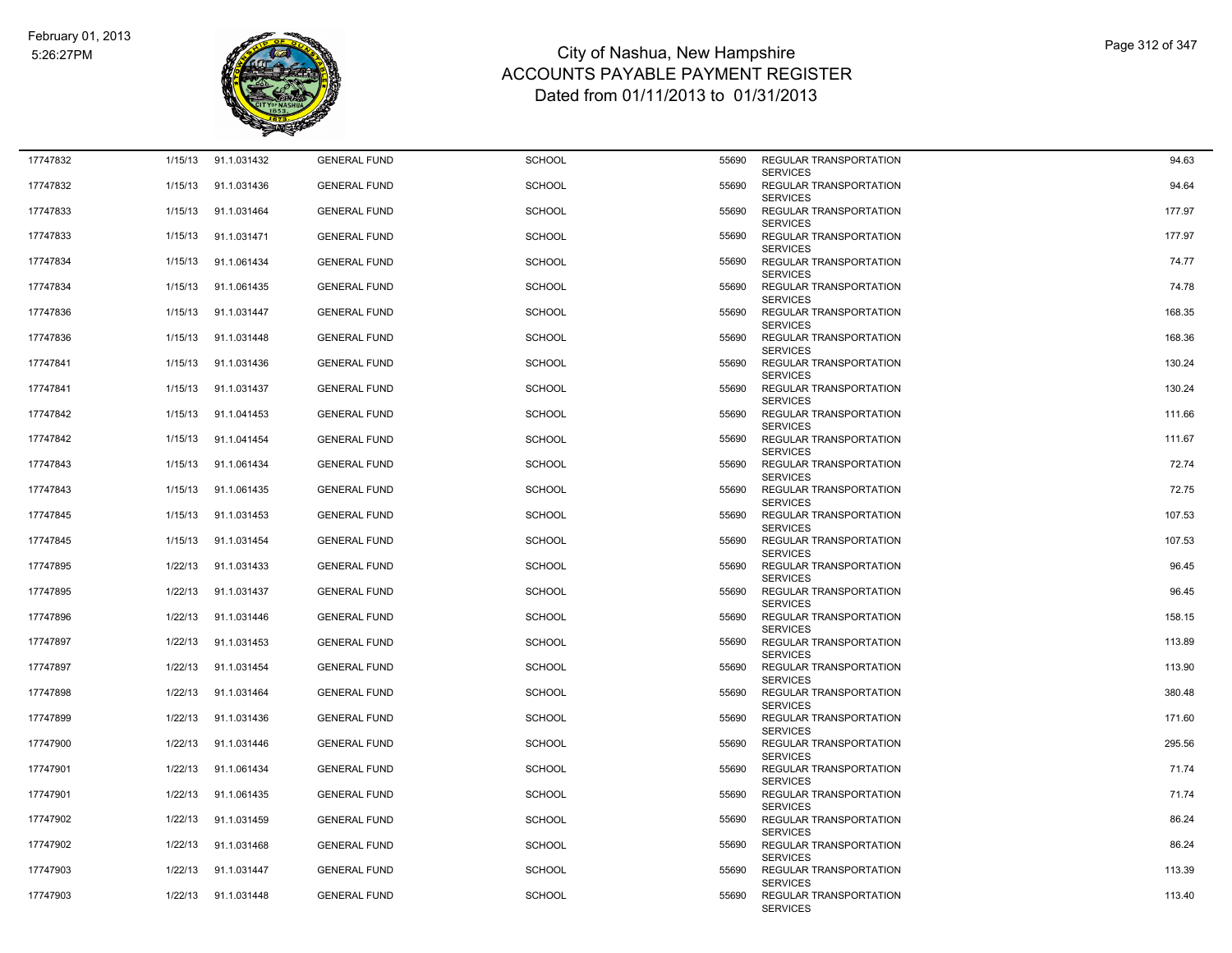

| 17747904            |             | 1/22/13 | 91.1.031453            | <b>GENERAL FUND</b>         |                            | <b>SCHOOL</b>                |                                  | 55690       | REGULAR TRANSPORTATION                                       |                 | 97.72           |
|---------------------|-------------|---------|------------------------|-----------------------------|----------------------------|------------------------------|----------------------------------|-------------|--------------------------------------------------------------|-----------------|-----------------|
| 17747904            |             | 1/22/13 | 91.1.031454            | <b>GENERAL FUND</b>         |                            | <b>SCHOOL</b>                |                                  | 55690       | <b>SERVICES</b><br>REGULAR TRANSPORTATION<br><b>SERVICES</b> |                 | 97.72           |
| <b>TOTAL:</b>       | 219346      |         | 14227                  |                             |                            | PAYMENT AMOUNT: \$370,395.01 |                                  |             |                                                              | <b>AMOUNT:</b>  | \$370,395.01    |
| Payment Type        |             |         | <b>Payment Number</b>  | <b>Payment Date</b>         | Vendor#                    |                              | <b>Vendor Name</b>               |             |                                                              |                 |                 |
| SYS                 | 219347      |         |                        | 01/31/2013                  | 12735                      |                              | <b>FOLLETT LIBRARY RESOURCES</b> |             |                                                              |                 |                 |
| <u>Invoice #</u>    | Date        |         | <b>Accounting Unit</b> | <b>Fund Description</b>     |                            |                              | <b>Dept Description</b>          | Acct        | <b>Account Description</b>                                   |                 | Dist Amt        |
| 721699F-3           |             | 1/7/13  | 91.1.072220            | <b>GENERAL FUND</b>         |                            | SCHOOL                       |                                  | 61814       | <b>MEDIA</b>                                                 |                 | 248.07          |
| 729394-0            |             | 1/10/13 | 91.1.052220            | <b>GENERAL FUND</b>         |                            | <b>SCHOOL</b>                |                                  | 61814       | <b>MEDIA</b>                                                 |                 | 2,038.75        |
| <b>TOTAL:</b>       | 219347      |         | 12735                  |                             | PAYMENT AMOUNT: \$2,286.82 |                              |                                  |             |                                                              | <b>AMOUNT:</b>  | \$2,286.82      |
|                     |             |         | <b>Payment Number</b>  | <b>Payment Date</b>         | Vendor#                    |                              | <b>Vendor Name</b>               |             |                                                              |                 |                 |
| Payment Type<br>SYS | 219348      |         |                        | 01/31/2013                  | 10222                      |                              | <b>GALE ASSOCIATES INC</b>       |             |                                                              |                 |                 |
|                     |             |         |                        |                             |                            |                              |                                  |             |                                                              |                 |                 |
| <u>Invoice #</u>    | <u>Date</u> |         | <b>Accounting Unit</b> | <b>Fund Description</b>     |                            |                              | <b>Dept Description</b>          | <u>Acct</u> | <b>Account Description</b>                                   | <b>Activity</b> | <u>Dist Amt</u> |
| 1212256             |             | 1/14/13 | 91.1001.994600         | <b>CAPITAL IMPROVEMENTS</b> |                            | <b>SCHOOL</b>                |                                  | 81100       | <b>CAPITAL IMPROVEMENTS</b>                                  | 1075.91.13.01   | 4,908.00        |
| <b>TOTAL:</b>       | 219348      |         | 10222                  |                             | PAYMENT AMOUNT: \$4,908.00 |                              |                                  |             |                                                              | <b>AMOUNT:</b>  | \$4,908.00      |
| <b>Payment Type</b> |             |         | <b>Payment Number</b>  | <b>Payment Date</b>         | Vendor#                    |                              | <b>Vendor Name</b>               |             |                                                              |                 |                 |
| SYS                 | 219349      |         |                        | 01/31/2013                  | 14247                      |                              | <b>GARELICK FARMS LYNN</b>       |             |                                                              |                 |                 |
| <u>Invoice #</u>    | <u>Date</u> |         | <b>Accounting Unit</b> | <b>Fund Description</b>     |                            |                              | <b>Dept Description</b>          | <u>Acct</u> | <b>Account Description</b>                                   | <u>Activity</u> | <u>Dist Amt</u> |
| 10001895            |             | 1/12/13 | 91.2222.991490         | AFTER SCHOOL PROGRAM        |                            | <b>SCHOOL</b>                |                                  | 61299       | MISCELLANEOUS SUPPLIES                                       |                 | 78.00           |
| 10001900            |             | 1/12/13 | 91.2222.991490         | AFTER SCHOOL PROGRAM        |                            | <b>SCHOOL</b>                |                                  | 61299       | MISCELLANEOUS SUPPLIES                                       |                 | 105.02          |
| 10001902            |             | 1/12/13 | 91.3800.991490         | <b>SCHOOL GRANTS FUND</b>   |                            | <b>SCHOOL</b>                |                                  | 61299       | MISCELLANEOUS SUPPLIES                                       | 91.03463.991490 | 38.59           |
| 10001903            |             | 1/12/13 | 91.3800.991490         | SCHOOL GRANTS FUND          |                            | <b>SCHOOL</b>                |                                  | 61299       | MISCELLANEOUS SUPPLIES                                       | 91.03463.991490 | 46.40           |
| 10001904            |             | 1/12/13 | 91.3800.991490         | <b>SCHOOL GRANTS FUND</b>   |                            | <b>SCHOOL</b>                |                                  | 61299       | MISCELLANEOUS SUPPLIES                                       | 91.03463.991490 | 43.38           |
| 10016821            |             | 1/19/13 | 91.2100.033120         | <b>FOOD SERVICES</b>        |                            | <b>SCHOOL</b>                |                                  | 61214       | FOOD, FOOD SERVICE PROGRAM                                   |                 | 1,477.69        |
| 10016822            |             | 1/19/13 | 91.2100.133120         | <b>FOOD SERVICES</b>        |                            | <b>SCHOOL</b>                |                                  | 61214       | FOOD, FOOD SERVICE PROGRAM                                   |                 | 382.39          |
| 10016823            |             | 1/19/13 | 91.2100.113120         | <b>FOOD SERVICES</b>        |                            | <b>SCHOOL</b>                |                                  | 61214       | FOOD, FOOD SERVICE PROGRAM                                   |                 | 534.15          |
| 10016824            |             | 1/19/13 | 91.2100.123120         | <b>FOOD SERVICES</b>        |                            | <b>SCHOOL</b>                |                                  | 61214       | FOOD, FOOD SERVICE PROGRAM                                   |                 | 447.35          |
| 10016825            |             | 1/19/13 | 91.2100.183120         | <b>FOOD SERVICES</b>        |                            | <b>SCHOOL</b>                |                                  | 61214       | FOOD, FOOD SERVICE PROGRAM                                   |                 | 469.55          |
| 10016826            |             | 1/19/13 | 91.2100.093120         | <b>FOOD SERVICES</b>        |                            | <b>SCHOOL</b>                |                                  | 61214       | FOOD, FOOD SERVICE PROGRAM                                   |                 | 521.12          |
| 10016827            |             | 1/19/13 | 91.2100.143120         | <b>FOOD SERVICES</b>        |                            | SCHOOL                       |                                  | 61214       | FOOD, FOOD SERVICE PROGRAM                                   |                 | 416.67          |
| 10016828            |             | 1/19/13 | 91.2100.153120         | <b>FOOD SERVICES</b>        |                            | <b>SCHOOL</b>                |                                  | 61214       | FOOD, FOOD SERVICE PROGRAM                                   |                 | 765.17          |
| 10016829            |             | 1/19/13 | 91.2100.063120         | <b>FOOD SERVICES</b>        |                            | <b>SCHOOL</b>                |                                  | 61214       | FOOD, FOOD SERVICE PROGRAM                                   |                 | 614.60          |
| 10016830            |             | 1/19/13 | 91.2100.193120         | <b>FOOD SERVICES</b>        |                            | SCHOOL                       |                                  | 61214       | FOOD, FOOD SERVICE PROGRAM                                   |                 | 339.51          |
| 10016831            |             | 1/19/13 | 91.2100.163120         | <b>FOOD SERVICES</b>        |                            | SCHOOL                       |                                  | 61214       | FOOD, FOOD SERVICE PROGRAM                                   |                 | 691.03          |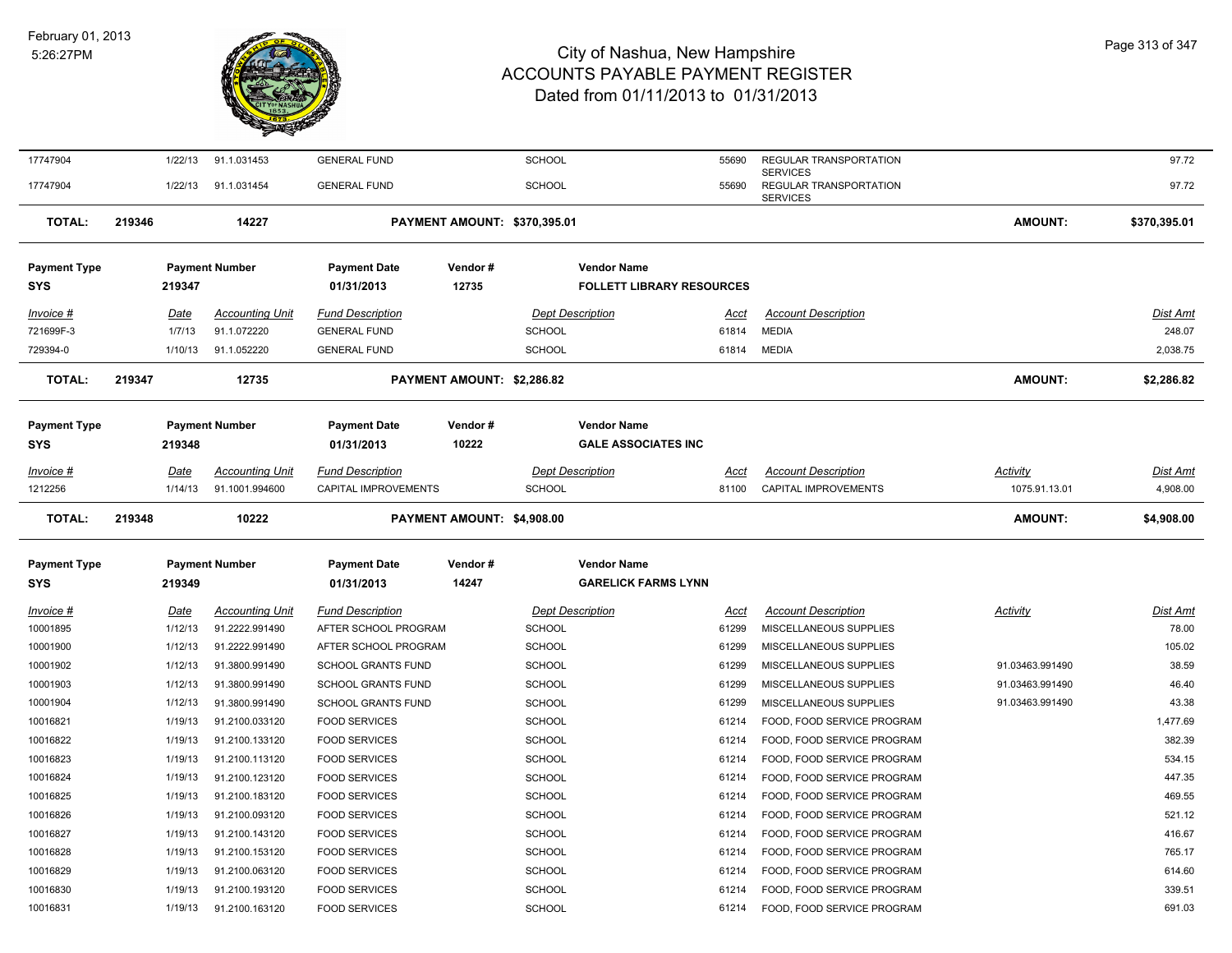

| 10016833                          | 1/19/13     | 91.2100.053120         | <b>FOOD SERVICES</b>              |                                | <b>SCHOOL</b>           | 61214                              | FOOD, FOOD SERVICE PROGRAM  |                 | 1,253.42        |
|-----------------------------------|-------------|------------------------|-----------------------------------|--------------------------------|-------------------------|------------------------------------|-----------------------------|-----------------|-----------------|
| 10016834                          | 1/19/13     | 91.2100.043120         | <b>FOOD SERVICES</b>              |                                | <b>SCHOOL</b>           | 61214                              | FOOD, FOOD SERVICE PROGRAM  |                 | 1,255.97        |
| 10016837                          | 1/19/13     | 91.2100.103120         | <b>FOOD SERVICES</b>              |                                | <b>SCHOOL</b>           | 61214                              | FOOD, FOOD SERVICE PROGRAM  |                 | 333.70          |
| 10016838                          | 1/19/13     | 91.2100.173120         | <b>FOOD SERVICES</b>              |                                | <b>SCHOOL</b>           | 61214                              | FOOD, FOOD SERVICE PROGRAM  |                 | 243.44          |
| 10016839                          | 1/19/13     | 91.2100.073120         | <b>FOOD SERVICES</b>              |                                | <b>SCHOOL</b>           | 61214                              | FOOD, FOOD SERVICE PROGRAM  |                 | 1,130.81        |
| 10016841                          | 1/19/13     | 91.2100.073120         | <b>FOOD SERVICES</b>              |                                | <b>SCHOOL</b>           | 61214                              | FOOD, FOOD SERVICE PROGRAM  |                 | 534.10          |
| 10016842                          | 1/19/13     | 91.2100.053120         | <b>FOOD SERVICES</b>              |                                | <b>SCHOOL</b>           | 61214                              | FOOD, FOOD SERVICE PROGRAM  |                 | 553.00          |
| 10016843                          | 1/19/13     | 91.2100.093120         | <b>FOOD SERVICES</b>              |                                | <b>SCHOOL</b>           | 61214                              | FOOD, FOOD SERVICE PROGRAM  |                 | 187.40          |
| 10016843                          | 1/19/13     | 91.2100.103120         | <b>FOOD SERVICES</b>              |                                | <b>SCHOOL</b>           | 61214                              | FOOD, FOOD SERVICE PROGRAM  |                 | 202.37          |
| 10016843                          | 1/19/13     | 91.2100.113120         | <b>FOOD SERVICES</b>              |                                | <b>SCHOOL</b>           | 61214                              | FOOD, FOOD SERVICE PROGRAM  |                 | 181.55          |
| 10016843                          | 1/19/13     | 91.2100.123120         | <b>FOOD SERVICES</b>              |                                | <b>SCHOOL</b>           | 61214                              | FOOD, FOOD SERVICE PROGRAM  |                 | 134.02          |
| 10016843                          | 1/19/13     | 91.2100.133120         | <b>FOOD SERVICES</b>              |                                | <b>SCHOOL</b>           | 61214                              | FOOD, FOOD SERVICE PROGRAM  |                 | 132.30          |
| 10016843                          | 1/19/13     | 91.2100.143120         | <b>FOOD SERVICES</b>              |                                | <b>SCHOOL</b>           | 61214                              | FOOD, FOOD SERVICE PROGRAM  |                 | 269.26          |
| 10016843                          | 1/19/13     | 91.2100.153120         | <b>FOOD SERVICES</b>              |                                | <b>SCHOOL</b>           | 61214                              | FOOD, FOOD SERVICE PROGRAM  |                 | 335.16          |
| 10016843                          | 1/19/13     | 91.2100.163120         | <b>FOOD SERVICES</b>              |                                | <b>SCHOOL</b>           | 61214                              | FOOD, FOOD SERVICE PROGRAM  |                 | 315.56          |
| 10016843                          | 1/19/13     | 91.2100.173120         | <b>FOOD SERVICES</b>              |                                | <b>SCHOOL</b>           | 61214                              | FOOD, FOOD SERVICE PROGRAM  |                 | 182.77          |
| 10016843                          | 1/19/13     | 91.2100.183120         | <b>FOOD SERVICES</b>              |                                | <b>SCHOOL</b>           | 61214                              | FOOD, FOOD SERVICE PROGRAM  |                 | 198.21          |
| 10016843                          | 1/19/13     | 91.2100.193120         | <b>FOOD SERVICES</b>              |                                | <b>SCHOOL</b>           | 61214                              | FOOD, FOOD SERVICE PROGRAM  |                 | 151.90          |
| 10016843                          | 1/19/13     | 91.2100.203120         | <b>FOOD SERVICES</b>              |                                | <b>SCHOOL</b>           | 61214                              | FOOD, FOOD SERVICE PROGRAM  |                 | 159.50          |
| 9987341                           | 1/5/13      | 91.2222.991490         | AFTER SCHOOL PROGRAM              |                                | <b>SCHOOL</b>           | 61299                              | MISCELLANEOUS SUPPLIES      |                 | 46.17           |
| 9987343                           | 1/5/13      | 91.3800.991490         | <b>SCHOOL GRANTS FUND</b>         |                                | <b>SCHOOL</b>           | 61299                              | MISCELLANEOUS SUPPLIES      | 91.03463.991490 | 23.20           |
| <b>TOTAL:</b>                     | 219349      | 14247                  |                                   | PAYMENT AMOUNT: \$15,094.18    |                         |                                    |                             | <b>AMOUNT:</b>  | \$15,094.18     |
|                                   |             |                        |                                   | Vendor#                        | <b>Vendor Name</b>      |                                    |                             |                 |                 |
| <b>Payment Type</b><br><b>SYS</b> | 219350      | <b>Payment Number</b>  | <b>Payment Date</b><br>01/31/2013 | 14249                          |                         | <b>GATEWAYS COMMUNITY SERVICES</b> |                             |                 |                 |
|                                   |             |                        |                                   |                                |                         |                                    |                             |                 |                 |
| $Invoice$ #                       | Date        | <b>Accounting Unit</b> | <b>Fund Description</b>           |                                | <b>Dept Description</b> | Acct                               | <b>Account Description</b>  |                 | <u>Dist Amt</u> |
| 17445                             | 1/16/13     | 91.2257.021267         | SPECIAL ED LOCAL                  |                                | <b>SCHOOL</b>           | 55694                              | TUITION, OUT OF DISTRICT    |                 | 2,574.99        |
| <b>TOTAL:</b>                     | 219350      | 14249                  |                                   | PAYMENT AMOUNT: \$2,574.99     |                         |                                    |                             | <b>AMOUNT:</b>  | \$2,574.99      |
|                                   |             |                        |                                   |                                |                         |                                    |                             |                 |                 |
| <b>Payment Type</b>               |             | <b>Payment Number</b>  | <b>Payment Date</b>               | Vendor#                        | <b>Vendor Name</b>      | <b>GENERAL LINEN SERVICE INC</b>   |                             |                 |                 |
| <b>SYS</b>                        | 219351      |                        | 01/31/2013                        | 12771                          |                         |                                    |                             |                 |                 |
| $Invoice$ #                       | <u>Date</u> | <b>Accounting Unit</b> | <b>Fund Description</b>           |                                | <b>Dept Description</b> | <u>Acct</u>                        | <b>Account Description</b>  |                 | <b>Dist Amt</b> |
| 1030356                           | 1/14/13     | 91.1.041300            | <b>GENERAL FUND</b>               |                                | <b>SCHOOL</b>           | 61135                              | <b>EDUCATIONAL SUPPLIES</b> |                 | 85.88           |
| <b>TOTAL:</b>                     | 219351      | 12771                  |                                   | <b>PAYMENT AMOUNT: \$85.88</b> |                         |                                    |                             | <b>AMOUNT:</b>  | \$85.88         |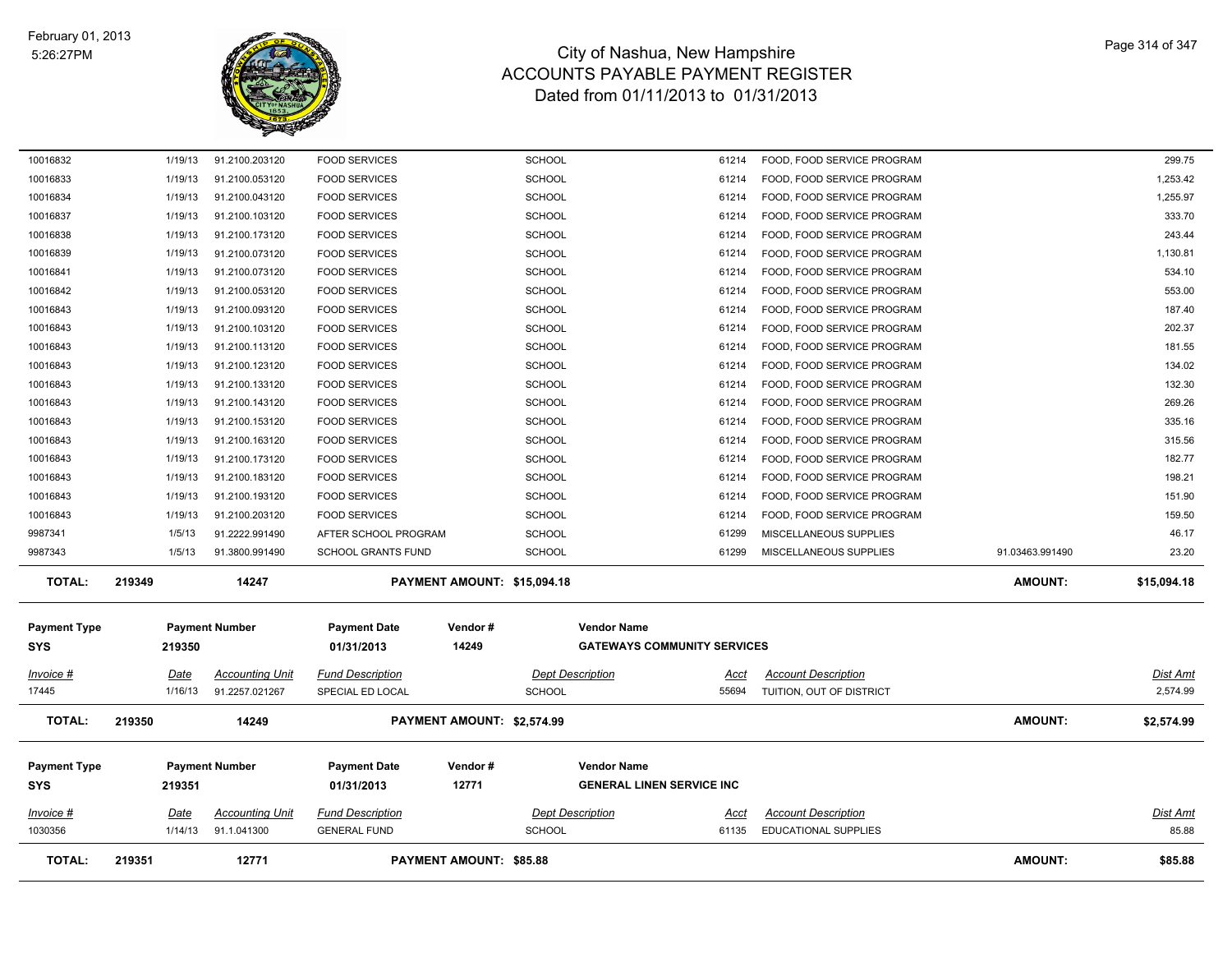

| <b>Payment Type</b>   |                        | <b>Payment Number</b>                    | <b>Payment Date</b>                                  | Vendor#                    |               | <b>Vendor Name</b>         |                      |                                                      |               |                                    |                          |
|-----------------------|------------------------|------------------------------------------|------------------------------------------------------|----------------------------|---------------|----------------------------|----------------------|------------------------------------------------------|---------------|------------------------------------|--------------------------|
| <b>SYS</b>            | 219352                 |                                          | 01/31/2013                                           | 15678                      |               | <b>ROBERT E GERMANN JR</b> |                      |                                                      |               |                                    |                          |
|                       |                        |                                          |                                                      |                            |               |                            |                      |                                                      |               |                                    |                          |
| Invoice #<br>12413-04 | Date<br>1/24/13        | <b>Accounting Unit</b><br>91.1.041464    | <b>Fund Description</b><br><b>GENERAL FUND</b>       |                            | SCHOOL        | <b>Dept Description</b>    | <u>Acct</u><br>55642 | <b>Account Description</b><br><b>GAME OFFICIALS</b>  |               |                                    | <b>Dist Amt</b><br>80.00 |
| 12413-04              | 1/24/13                | 91.1.041471                              | <b>GENERAL FUND</b>                                  |                            | SCHOOL        |                            | 55642                | <b>GAME OFFICIALS</b>                                |               |                                    | 4.21                     |
|                       |                        |                                          |                                                      |                            |               |                            |                      |                                                      |               |                                    |                          |
| TOTAL:                | 219352                 | 15678                                    |                                                      | PAYMENT AMOUNT: \$84.21    |               |                            |                      |                                                      |               | <b>AMOUNT:</b>                     | \$84.21                  |
| <b>Payment Type</b>   |                        | <b>Payment Number</b>                    | <b>Payment Date</b>                                  | Vendor#                    |               | <b>Vendor Name</b>         |                      |                                                      |               |                                    |                          |
| <b>SYS</b>            | 219353                 |                                          | 01/31/2013                                           | 14255                      |               | <b>GILLS PIZZA CO</b>      |                      |                                                      |               |                                    |                          |
| Invoice #             |                        | <b>Accounting Unit</b>                   | <b>Fund Description</b>                              |                            |               | <b>Dept Description</b>    |                      | <b>Account Description</b>                           |               |                                    | Dist Amt                 |
| 6704                  | Date<br>1/18/13        | 91.2100.063120                           | <b>FOOD SERVICES</b>                                 |                            | SCHOOL        |                            | Acct<br>61214        | FOOD, FOOD SERVICE PROGRAM                           |               |                                    | 568.40                   |
| 6707                  | 1/18/13                | 91.2100.113120                           | <b>FOOD SERVICES</b>                                 |                            | SCHOOL        |                            | 61214                | FOOD, FOOD SERVICE PROGRAM                           |               |                                    | 234.00                   |
| 6708                  | 1/18/13                | 91.2100.123120                           | <b>FOOD SERVICES</b>                                 |                            | SCHOOL        |                            | 61214                | FOOD, FOOD SERVICE PROGRAM                           |               |                                    | 156.00                   |
| 6806                  | 1/25/13                | 91.2100.073120                           | <b>FOOD SERVICES</b>                                 |                            | <b>SCHOOL</b> |                            | 61214                | FOOD, FOOD SERVICE PROGRAM                           |               |                                    | 564.40                   |
| 6808                  | 1/25/13                | 91.2100.053120                           | <b>FOOD SERVICES</b>                                 |                            | <b>SCHOOL</b> |                            | 61214                | FOOD, FOOD SERVICE PROGRAM                           |               |                                    | 1,248.00                 |
|                       |                        |                                          |                                                      |                            |               |                            |                      |                                                      |               |                                    |                          |
| <b>TOTAL:</b>         | 219353                 | 14255                                    |                                                      | PAYMENT AMOUNT: \$2,770.80 |               |                            |                      |                                                      |               | <b>AMOUNT:</b>                     | \$2,770.80               |
| <b>Payment Type</b>   |                        | <b>Payment Number</b>                    | <b>Payment Date</b>                                  | Vendor#                    |               | <b>Vendor Name</b>         |                      |                                                      |               |                                    |                          |
| <b>SYS</b>            | 219354                 |                                          | 01/31/2013                                           | 15942                      |               | <b>THOMAS GILPATRICK</b>   |                      |                                                      |               |                                    |                          |
| Invoice #             | Date                   | <b>Accounting Unit</b>                   | <b>Fund Description</b>                              |                            |               | <b>Dept Description</b>    | Acct                 | <b>Account Description</b>                           |               |                                    | Dist Amt                 |
| 11913-04              | 1/19/13                | 91.1.041433                              | <b>GENERAL FUND</b>                                  |                            | <b>SCHOOL</b> |                            | 55642                | <b>GAME OFFICIALS</b>                                |               |                                    | 92.00                    |
|                       |                        |                                          |                                                      |                            |               |                            |                      |                                                      |               |                                    |                          |
| <b>TOTAL:</b>         | 219354                 | 15942                                    |                                                      | PAYMENT AMOUNT: \$92.00    |               |                            |                      |                                                      |               | AMOUNT:                            | \$92.00                  |
| <b>Payment Type</b>   |                        | <b>Payment Number</b>                    | <b>Payment Date</b>                                  | Vendor#                    |               | <b>Vendor Name</b>         |                      |                                                      |               |                                    |                          |
| <b>SYS</b>            | 219355                 |                                          | 01/31/2013                                           | 12778                      |               | <b>GIOVANNIS</b>           |                      |                                                      |               |                                    |                          |
|                       |                        |                                          |                                                      |                            |               |                            |                      |                                                      |               |                                    |                          |
| $Invoice$ #<br>64     | <u>Date</u><br>1/22/13 | <b>Accounting Unit</b><br>91.3800.991600 | <b>Fund Description</b><br><b>SCHOOL GRANTS FUND</b> |                            | SCHOOL        | <b>Dept Description</b>    | <u>Acct</u><br>61299 | <b>Account Description</b><br>MISCELLANEOUS SUPPLIES |               | <b>Activity</b><br>91.03533.991600 | Dist Amt<br>61.92        |
|                       |                        |                                          |                                                      |                            |               |                            |                      |                                                      |               |                                    |                          |
| <b>TOTAL:</b>         | 219355                 | 12778                                    |                                                      | PAYMENT AMOUNT: \$61.92    |               |                            |                      |                                                      |               | AMOUNT:                            | \$61.92                  |
| <b>Payment Type</b>   |                        | <b>Payment Number</b>                    | <b>Payment Date</b>                                  | Vendor#                    |               | <b>Vendor Name</b>         |                      |                                                      | Payee Name    |                                    |                          |
| <b>SYS</b>            | 219356                 |                                          | 01/31/2013                                           | 14260                      |               | <b>GOPHER SPORTS</b>       |                      |                                                      | <b>GOPHER</b> |                                    |                          |
| Invoice #             | Date                   | <b>Accounting Unit</b>                   | <b>Fund Description</b>                              |                            |               | <b>Dept Description</b>    | Acct                 | <b>Account Description</b>                           |               |                                    | Dist Amt                 |
| 8589620               | 1/9/13                 | 91.1.041160                              | <b>GENERAL FUND</b>                                  |                            | SCHOOL        |                            | 61135                | <b>EDUCATIONAL SUPPLIES</b>                          |               |                                    | 659.80                   |
| 8589697               | 1/9/13                 | 91.1.041160                              | <b>GENERAL FUND</b>                                  |                            | SCHOOL        |                            | 61135                | <b>EDUCATIONAL SUPPLIES</b>                          |               |                                    | 1,136.85                 |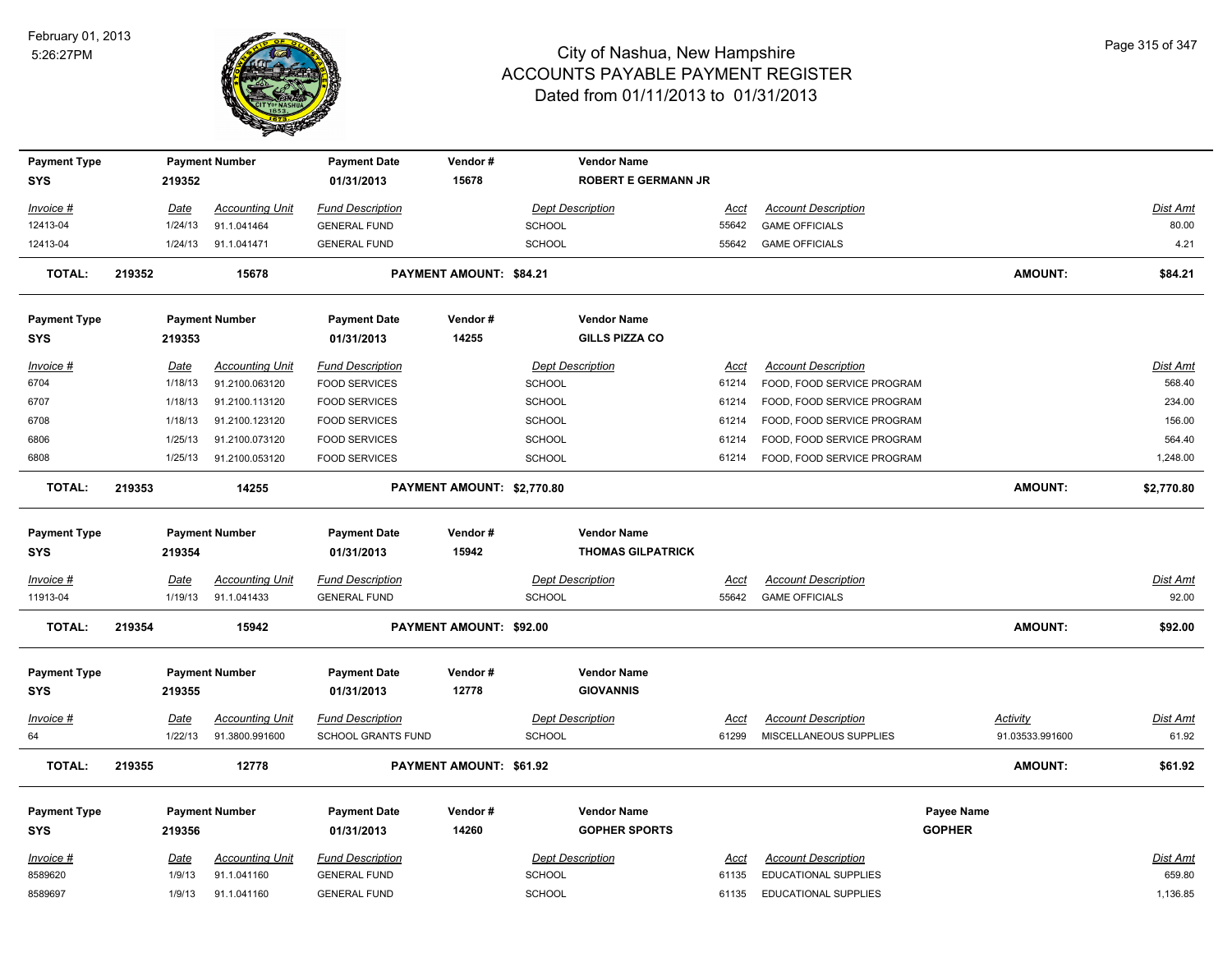

| <b>TOTAL:</b>                     | 219356      |          | 14260                  |                                   | PAYMENT AMOUNT: \$1,796.65 |               |                                               |             |                            | <b>AMOUNT:</b>  | \$1,796.65      |
|-----------------------------------|-------------|----------|------------------------|-----------------------------------|----------------------------|---------------|-----------------------------------------------|-------------|----------------------------|-----------------|-----------------|
| <b>Payment Type</b><br><b>SYS</b> | 219357      |          | <b>Payment Number</b>  | <b>Payment Date</b><br>01/31/2013 | Vendor#<br>10853           |               | <b>Vendor Name</b><br><b>GRAINGER</b>         |             |                            |                 |                 |
| Invoice #                         | Date        |          | Accounting Unit        | <b>Fund Description</b>           |                            |               | <b>Dept Description</b>                       | Acct        | <b>Account Description</b> |                 | Dist Amt        |
| 9038972585                        |             | 1/11/13  | 91.1.222620            | <b>GENERAL FUND</b>               |                            | <b>SCHOOL</b> |                                               | 61421       | SUPPLIES, HVAC             |                 | 83.57           |
| 9040876873                        |             | 1/15/13  | 91.1.222620            | <b>GENERAL FUND</b>               |                            | <b>SCHOOL</b> |                                               | 61421       | SUPPLIES, HVAC             |                 | 33.80           |
| 9040876923                        |             | 1/15/13  | 91.1.222620            | <b>GENERAL FUND</b>               |                            | <b>SCHOOL</b> |                                               | 61421       | SUPPLIES, HVAC             |                 | 128.76          |
| <b>TOTAL:</b>                     | 219357      |          | 10853                  |                                   | PAYMENT AMOUNT: \$246.13   |               |                                               |             |                            | <b>AMOUNT:</b>  | \$246.13        |
| <b>Payment Type</b><br><b>SYS</b> | 219358      |          | <b>Payment Number</b>  | <b>Payment Date</b><br>01/31/2013 | Vendor#<br>15953           |               | <b>Vendor Name</b><br><b>STACIE GREENWOOD</b> |             |                            |                 |                 |
| <u>Invoice #</u>                  | <u>Date</u> |          | <b>Accounting Unit</b> | <b>Fund Description</b>           |                            |               | <b>Dept Description</b>                       | Acct        | <b>Account Description</b> |                 | Dist Amt        |
| 122112-04                         |             |          | 12/21/12 91.1.041437   | <b>GENERAL FUND</b>               |                            | SCHOOL        |                                               | 55642       | <b>GAME OFFICIALS</b>      |                 | 60.00           |
| <b>TOTAL:</b>                     | 219358      |          | 15953                  |                                   | PAYMENT AMOUNT: \$60.00    |               |                                               |             |                            | <b>AMOUNT:</b>  | \$60.00         |
| <b>Payment Type</b><br><b>SYS</b> |             | 219359   | <b>Payment Number</b>  | <b>Payment Date</b><br>01/31/2013 | Vendor#<br>14280           |               | <b>Vendor Name</b><br><b>KAREN GUSTIN</b>     |             |                            |                 |                 |
| <u>Invoice #</u>                  | <b>Date</b> |          | <b>Accounting Unit</b> | <b>Fund Description</b>           |                            |               | <b>Dept Description</b>                       | <u>Acct</u> | <b>Account Description</b> |                 | <b>Dist Amt</b> |
| <b>JAN MILE</b>                   |             | 1/28/13  | 91.2100.993120         | <b>FOOD SERVICES</b>              |                            | <b>SCHOOL</b> |                                               | 55400       | CONFERENCES AND SEMINARS   |                 | 135.31          |
| <b>TOTAL:</b>                     | 219359      |          | 14280                  |                                   | PAYMENT AMOUNT: \$135.31   |               |                                               |             |                            | <b>AMOUNT:</b>  | \$135.31        |
| <b>Payment Type</b>               |             |          | <b>Payment Number</b>  | <b>Payment Date</b>               | Vendor#                    |               | <b>Vendor Name</b>                            |             |                            |                 |                 |
| SYS                               | 219360      |          |                        | 01/31/2013                        | 11231                      |               | <b>JEANNA HAMILTON</b>                        |             |                            |                 |                 |
| Invoice #                         | Date        |          | <b>Accounting Unit</b> | <b>Fund Description</b>           |                            |               | <b>Dept Description</b>                       | Acct        | <b>Account Description</b> | <b>Activity</b> | <b>Dist Amt</b> |
| 1/17/13                           |             | 1/17/13  | 91.3800.021500         | SCHOOL GRANTS FUND                |                            | <b>SCHOOL</b> |                                               | 53628       | <b>CONTRACT SERVICES</b>   | 91.03953.021500 | 37.50           |
| 1/24/13                           |             | 1/28/13  | 91.3800.021500         | SCHOOL GRANTS FUND                |                            | SCHOOL        |                                               | 53628       | <b>CONTRACT SERVICES</b>   | 91.03953.021500 | 37.50           |
| <b>TOTAL:</b>                     | 219360      |          | 11231                  |                                   | PAYMENT AMOUNT: \$75.00    |               |                                               |             |                            | <b>AMOUNT:</b>  | \$75.00         |
| <b>Payment Type</b>               |             |          | <b>Payment Number</b>  | <b>Payment Date</b>               | Vendor#                    |               | <b>Vendor Name</b>                            |             |                            |                 |                 |
| SYS                               | 219361      |          |                        | 01/31/2013                        | 14287                      |               | <b>HANNAFORD</b>                              |             |                            |                 |                 |
| Invoice #                         | Date        |          | <b>Accounting Unit</b> | <b>Fund Description</b>           |                            |               | <b>Dept Description</b>                       | Acct        | <b>Account Description</b> |                 | Dist Amt        |
| 49626567                          |             | 11/20/12 | 91.1.041340            | <b>GENERAL FUND</b>               |                            | SCHOOL        |                                               | 61135       | EDUCATIONAL SUPPLIES       |                 | 6.35            |
| 49967970                          |             |          | 12/5/12 91.1.041340    | <b>GENERAL FUND</b>               |                            | <b>SCHOOL</b> |                                               | 61135       | EDUCATIONAL SUPPLIES       |                 | 31.84           |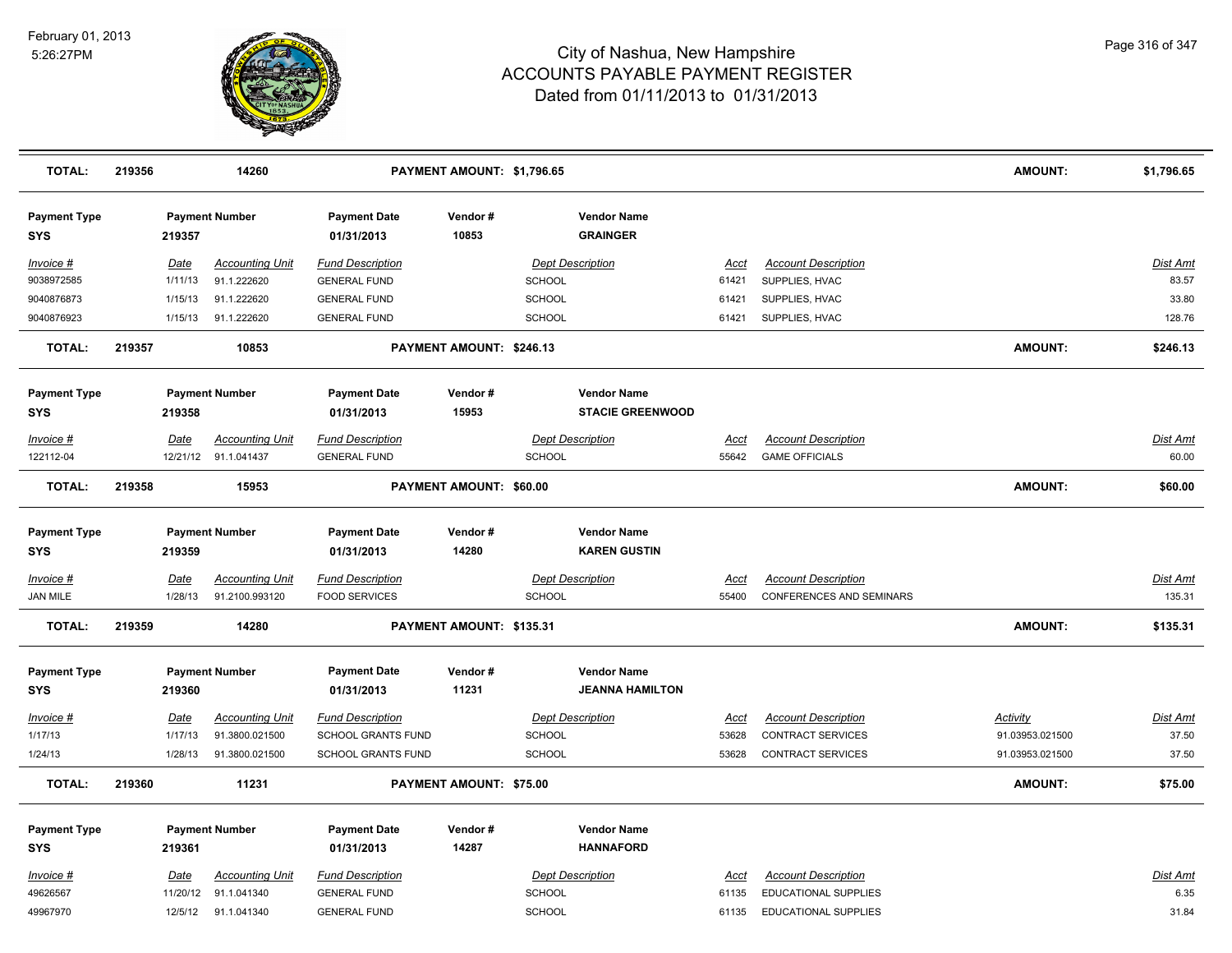

| <b>TOTAL:</b>                     | 219365 |                    | 12852                                    |                                                                   | PAYMENT AMOUNT: \$80.00      |                                |                                                            |                      |                                                                 |                                | <b>AMOUNT:</b>                   | \$80.00                   |
|-----------------------------------|--------|--------------------|------------------------------------------|-------------------------------------------------------------------|------------------------------|--------------------------------|------------------------------------------------------------|----------------------|-----------------------------------------------------------------|--------------------------------|----------------------------------|---------------------------|
| Invoice #<br>12413-03             |        | Date<br>1/24/13    | <b>Accounting Unit</b><br>91.1.031433    | <b>Fund Description</b><br><b>GENERAL FUND</b>                    |                              | <b>SCHOOL</b>                  | <b>Dept Description</b>                                    | Acct<br>55642        | <b>Account Description</b><br><b>GAME OFFICIALS</b>             |                                |                                  | <b>Dist Amt</b><br>80.00  |
| <b>Payment Type</b><br><b>SYS</b> |        | 219365             | <b>Payment Number</b>                    | <b>Payment Date</b><br>01/31/2013                                 | Vendor#<br>12852             |                                | <b>Vendor Name</b><br><b>MICHAEL HENDERSON</b>             |                      |                                                                 |                                |                                  |                           |
| <b>TOTAL:</b>                     | 219364 |                    | 12846                                    |                                                                   | PAYMENT AMOUNT: \$200.97     |                                |                                                            |                      |                                                                 |                                | <b>AMOUNT:</b>                   | \$200.97                  |
| <u>Invoice #</u><br>B 49076       |        | Date<br>1/14/13    | <b>Accounting Unit</b><br>91.1.222620    | <b>Fund Description</b><br><b>GENERAL FUND</b>                    |                              | <b>SCHOOL</b>                  | <b>Dept Description</b>                                    | <u>Acct</u><br>61421 | <b>Account Description</b><br>SUPPLIES, HVAC                    |                                |                                  | <u>Dist Amt</u><br>200.97 |
| <b>Payment Type</b><br>SYS        |        | 219364             | <b>Payment Number</b>                    | <b>Payment Date</b><br>01/31/2013                                 | Vendor#<br>12846             |                                | <b>Vendor Name</b><br><b>HEATING SPECIALTIES OF NH INC</b> |                      |                                                                 |                                |                                  |                           |
| <b>TOTAL:</b>                     | 219363 |                    | 15528                                    |                                                                   | PAYMENT AMOUNT: \$124.16     |                                |                                                            |                      |                                                                 |                                | <b>AMOUNT:</b>                   | \$124.16                  |
| $Invoice$ #<br>221272-IN          |        | Date<br>12/11/12   | <b>Accounting Unit</b><br>TF91.7565.17   | <b>Fund Description</b><br><b>SCHOOL RELATED</b><br>PROGRAMS-ETF  |                              | <b>SCHOOL</b>                  | <b>Dept Description</b>                                    | Acct<br>61135        | <b>Account Description</b><br>EDUCATIONAL SUPPLIES              |                                |                                  | <b>Dist Amt</b><br>124.16 |
| <b>Payment Type</b><br><b>SYS</b> |        | 219363             | <b>Payment Number</b>                    | <b>Payment Date</b><br>01/31/2013                                 | Vendor#<br>15528             |                                | <b>Vendor Name</b><br><b>HATCH</b>                         |                      |                                                                 | Payee Name<br><b>HATCH INC</b> |                                  |                           |
| <b>TOTAL:</b>                     | 219362 |                    | 14293                                    |                                                                   | PAYMENT AMOUNT: \$281,321.27 |                                |                                                            |                      |                                                                 |                                | <b>AMOUNT:</b>                   | \$281,321.27              |
| <u>Invoice #</u><br>9             |        | Date<br>1/10/13    | <b>Accounting Unit</b><br>91.5800.134600 | <b>Fund Description</b><br>SCHOOL CAPITAL PROJECTS<br><b>FUND</b> |                              | <b>SCHOOL</b>                  | <b>Dept Description</b>                                    | Acct<br>81200        | <b>Account Description</b><br><b>BUILDINGS AND IMPROVEMENTS</b> |                                | <b>Activity</b><br>1011.91.04.30 | Dist Amt<br>281,321.27    |
| <b>Payment Type</b><br>SYS        |        | 219362             | <b>Payment Number</b>                    | <b>Payment Date</b><br>01/31/2013                                 | Vendor#<br>14293             |                                | <b>Vendor Name</b><br><b>HARVEY CONSTRUCTION CO</b>        |                      |                                                                 |                                |                                  |                           |
| <b>TOTAL:</b>                     | 219361 |                    | 14287                                    |                                                                   | PAYMENT AMOUNT: \$156.92     |                                |                                                            |                      |                                                                 |                                | <b>AMOUNT:</b>                   | \$156.92                  |
| 50959577                          |        | 1/18/13            | 91.1.041340                              | <b>GENERAL FUND</b>                                               |                              | SCHOOL                         |                                                            | 61135                | EDUCATIONAL SUPPLIES                                            |                                |                                  | 9.75                      |
| 50932117                          |        | 1/16/13            | 91.1.041340                              | <b>GENERAL FUND</b>                                               |                              | SCHOOL                         |                                                            | 61135                | EDUCATIONAL SUPPLIES                                            |                                |                                  | 52.15                     |
| 50788138                          |        | 1/12/13            | 91.1.041340                              | <b>GENERAL FUND</b>                                               |                              | <b>SCHOOL</b>                  |                                                            | 61135                | EDUCATIONAL SUPPLIES                                            |                                |                                  | 4.58                      |
| 50763873<br>50787866              |        | 1/12/13<br>1/10/13 | 91.1.041340<br>91.1.041340               | <b>GENERAL FUND</b><br><b>GENERAL FUND</b>                        |                              | <b>SCHOOL</b><br><b>SCHOOL</b> |                                                            | 61135<br>61135       | EDUCATIONAL SUPPLIES<br>EDUCATIONAL SUPPLIES                    |                                |                                  | 4.52<br>45.35             |
| 50172989                          |        | 12/13/12           | 91.1.041340                              | <b>GENERAL FUND</b>                                               |                              | SCHOOL                         |                                                            | 61135                | <b>EDUCATIONAL SUPPLIES</b>                                     |                                |                                  | 2.38                      |
|                                   |        |                    |                                          |                                                                   |                              |                                |                                                            |                      |                                                                 |                                |                                  |                           |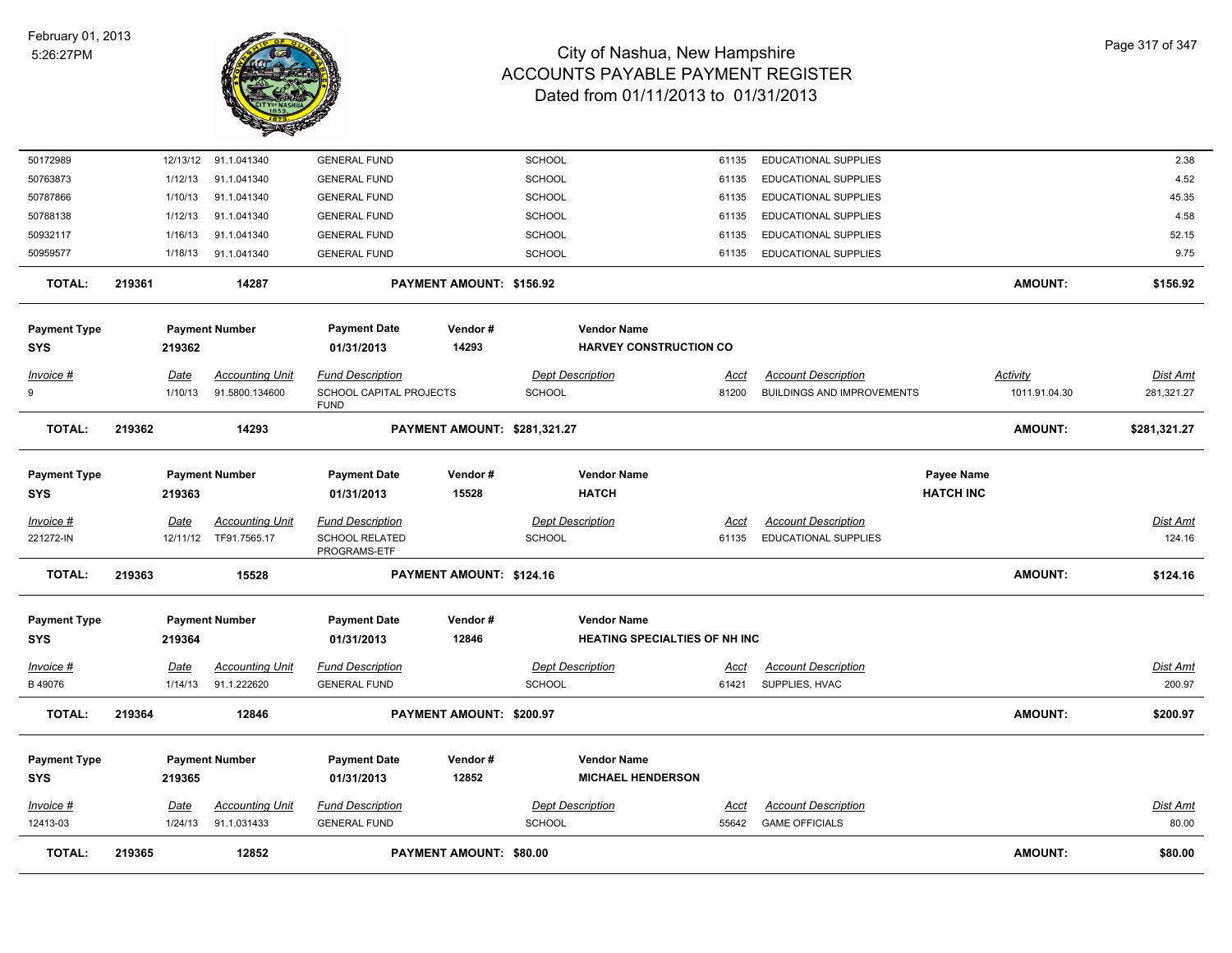

| <b>Payment Type</b><br><b>SYS</b> | 219366                 | <b>Payment Number</b>                 | <b>Payment Date</b><br>01/31/2013              | Vendor#<br>14616               |               | <b>Vendor Name</b><br><b>HESS CORPORATION</b>    |                      |                                                           |                                  |                 |
|-----------------------------------|------------------------|---------------------------------------|------------------------------------------------|--------------------------------|---------------|--------------------------------------------------|----------------------|-----------------------------------------------------------|----------------------------------|-----------------|
|                                   |                        |                                       |                                                |                                |               |                                                  |                      |                                                           |                                  |                 |
| Invoice #                         | Date                   | <b>Accounting Unit</b>                | <b>Fund Description</b>                        |                                |               | <b>Dept Description</b>                          | Acct                 | <b>Account Description</b>                                |                                  | Dist Amt        |
| H13372747                         | 1/14/13                | 91.1.202621                           | <b>GENERAL FUND</b>                            |                                | <b>SCHOOL</b> |                                                  | 54114                | <b>HEATING GAS</b>                                        |                                  | 6,198.37        |
| H13372759                         | 1/14/13                | 91.1.112621                           | <b>GENERAL FUND</b>                            |                                | <b>SCHOOL</b> |                                                  | 54114                | <b>HEATING GAS</b>                                        |                                  | 3,291.92        |
| H13372760                         | 1/14/13                | 91.1.122621                           | <b>GENERAL FUND</b>                            |                                | <b>SCHOOL</b> |                                                  | 54114                | <b>HEATING GAS</b>                                        |                                  | 4,952.92        |
| H13376033                         | 1/15/13                | 91.1.102621                           | <b>GENERAL FUND</b>                            |                                | SCHOOL        |                                                  | 54114                | <b>HEATING GAS</b>                                        |                                  | 3,057.45        |
| <b>TOTAL:</b>                     | 219366                 | 14616                                 |                                                | PAYMENT AMOUNT: \$17,500.66    |               |                                                  |                      |                                                           | <b>AMOUNT:</b>                   | \$17,500.66     |
| <b>Payment Type</b>               |                        | <b>Payment Number</b>                 | <b>Payment Date</b>                            | Vendor#                        |               | <b>Vendor Name</b>                               |                      |                                                           |                                  |                 |
| <b>SYS</b>                        | 219367                 |                                       | 01/31/2013                                     | 12861                          |               | <b>ROBERT HOLEWA</b>                             |                      |                                                           |                                  |                 |
| Invoice #                         | Date                   | <b>Accounting Unit</b>                | <b>Fund Description</b>                        |                                |               | <b>Dept Description</b>                          | Acct                 | <b>Account Description</b>                                |                                  | Dist Amt        |
| 12213-03                          | 1/22/13                | 91.1.031436                           | <b>GENERAL FUND</b>                            |                                | <b>SCHOOL</b> |                                                  | 55642                | <b>GAME OFFICIALS</b>                                     |                                  | 60.00           |
| TOTAL:                            | 219367                 | 12861                                 |                                                | <b>PAYMENT AMOUNT: \$60.00</b> |               |                                                  |                      |                                                           | <b>AMOUNT:</b>                   | \$60.00         |
| <b>Payment Type</b>               |                        | <b>Payment Number</b>                 | <b>Payment Date</b>                            | Vendor#                        |               | <b>Vendor Name</b>                               |                      |                                                           |                                  |                 |
| <b>SYS</b>                        | 219368                 |                                       | 01/31/2013                                     | 14309                          |               | <b>HOME DEPOT CREDIT SERVICES</b>                |                      |                                                           |                                  |                 |
|                                   |                        |                                       |                                                |                                |               |                                                  |                      |                                                           |                                  | Dist Amt        |
| Invoice #<br>6014601              | <b>Date</b><br>1/18/13 | <b>Accounting Unit</b><br>91.1.031370 | <b>Fund Description</b><br><b>GENERAL FUND</b> |                                | <b>SCHOOL</b> | <b>Dept Description</b>                          | <u>Acct</u><br>61135 | <b>Account Description</b><br><b>EDUCATIONAL SUPPLIES</b> |                                  | 48.30           |
|                                   |                        |                                       |                                                |                                |               |                                                  |                      |                                                           |                                  |                 |
| <b>TOTAL:</b>                     | 219368                 | 14309                                 |                                                | PAYMENT AMOUNT: \$48.30        |               |                                                  |                      |                                                           | <b>AMOUNT:</b>                   | \$48.30         |
| <b>Payment Type</b>               |                        | <b>Payment Number</b>                 | <b>Payment Date</b>                            | Vendor#                        |               | <b>Vendor Name</b>                               |                      |                                                           | Payee Name                       |                 |
| <b>SYS</b>                        | 219369                 |                                       | 01/31/2013                                     | 14309                          |               | <b>HOME DEPOT CREDIT SERVICES</b>                |                      |                                                           | <b>HOME DEPOT CREDIT SERVICE</b> |                 |
| $Invoice$ #                       | <b>Date</b>            | <b>Accounting Unit</b>                | <b>Fund Description</b>                        |                                |               | <b>Dept Description</b>                          | <u>Acct</u>          | <b>Account Description</b>                                |                                  | <b>Dist Amt</b> |
| 1027779                           | 1/23/13                | 91.1.031370                           | <b>GENERAL FUND</b>                            |                                | <b>SCHOOL</b> |                                                  | 61135                | EDUCATIONAL SUPPLIES                                      |                                  | 17.98           |
| 2998994                           | 1/22/13                | 91.1.041160                           | <b>GENERAL FUND</b>                            |                                | <b>SCHOOL</b> |                                                  | 71999                | MISCELLANEOUS EQUIPMENT                                   |                                  | 283.63          |
| 5057371                           | 1/9/13                 | 91.1.041340                           | <b>GENERAL FUND</b>                            |                                | <b>SCHOOL</b> |                                                  | 61135                | EDUCATIONAL SUPPLIES                                      |                                  | 22.47           |
| 594933                            | 1/14/13                | 91.1.061375                           | <b>GENERAL FUND</b>                            |                                | <b>SCHOOL</b> |                                                  | 61135                | <b>EDUCATIONAL SUPPLIES</b>                               |                                  | 53.92           |
| 5998318                           | 1/19/13                | 91.1.061375                           | <b>GENERAL FUND</b>                            |                                | <b>SCHOOL</b> |                                                  | 61135                | EDUCATIONAL SUPPLIES                                      |                                  | 7.41            |
| 8062277                           | 1/26/13                | 91.1.051375                           | <b>GENERAL FUND</b>                            |                                | <b>SCHOOL</b> |                                                  | 61135                | EDUCATIONAL SUPPLIES                                      |                                  | 65.35           |
| <b>TOTAL:</b>                     | 219369                 | 14309                                 |                                                | PAYMENT AMOUNT: \$450.76       |               |                                                  |                      |                                                           | <b>AMOUNT:</b>                   | \$450.76        |
|                                   |                        |                                       |                                                |                                |               |                                                  |                      |                                                           |                                  |                 |
| <b>Payment Type</b>               |                        | <b>Payment Number</b>                 | <b>Payment Date</b>                            | Vendor#<br>14309               |               | <b>Vendor Name</b><br>HOME DEPOT CREDIT SERVICES |                      |                                                           |                                  |                 |
| <b>SYS</b>                        | 219370                 |                                       | 01/31/2013                                     |                                |               |                                                  |                      |                                                           |                                  |                 |
| $Invoice$ #                       | Date                   | <b>Accounting Unit</b>                | <b>Fund Description</b>                        |                                |               | <b>Dept Description</b>                          | <u>Acct</u>          | <b>Account Description</b>                                |                                  | Dist Amt        |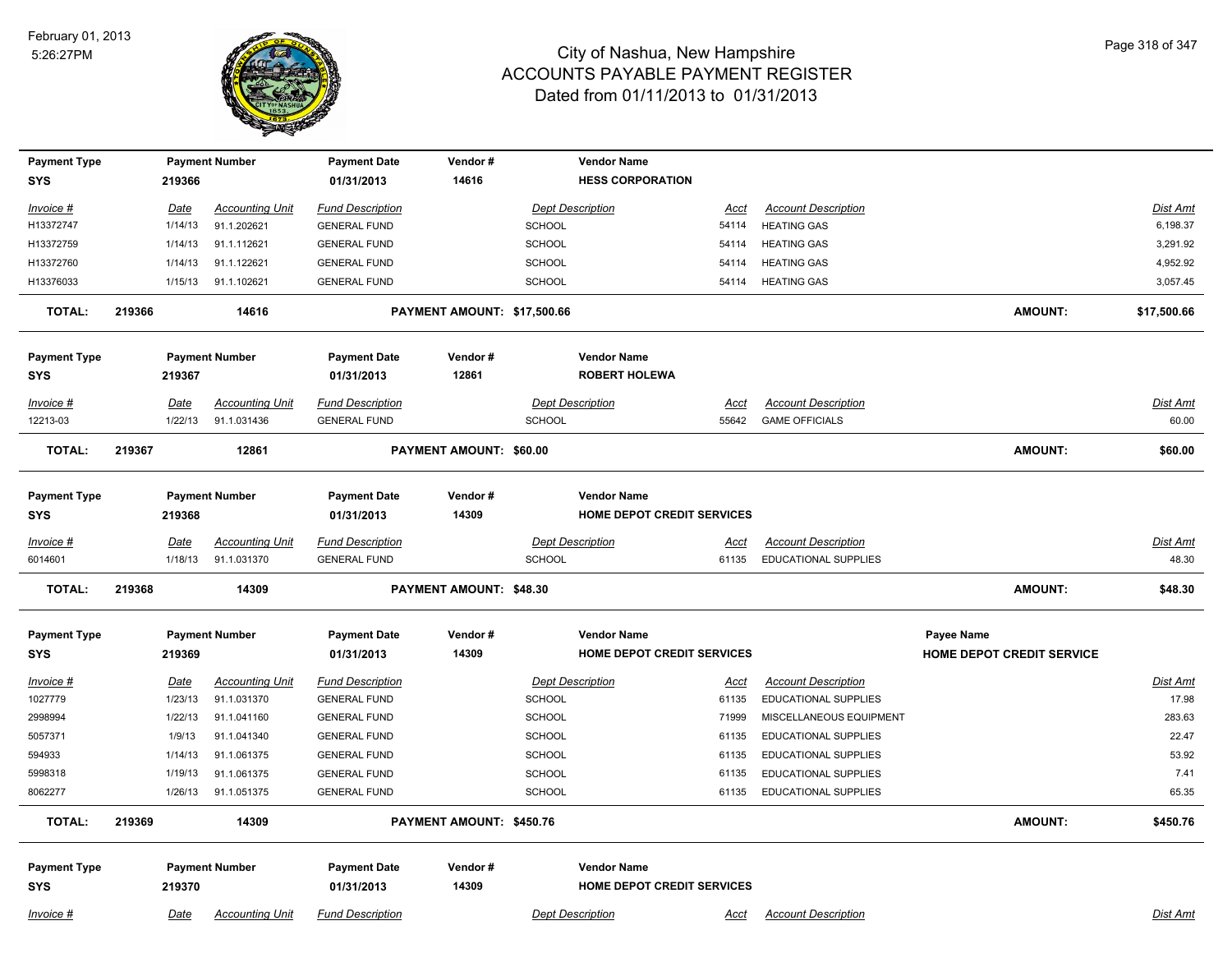

| <b>TOTAL:</b>          | 219374 |                        | 14336                                    |                                                      | PAYMENT AMOUNT: \$639.12       |               |                                    |                      |                                                        | <b>AMOUNT:</b>                     | \$639.12                  |
|------------------------|--------|------------------------|------------------------------------------|------------------------------------------------------|--------------------------------|---------------|------------------------------------|----------------------|--------------------------------------------------------|------------------------------------|---------------------------|
| 1L25347                |        | 1/15/13                | 91.1.061112                              | <b>GENERAL FUND</b>                                  |                                | <b>SCHOOL</b> |                                    | 61135                | <b>EDUCATIONAL SUPPLIES</b>                            |                                    | 123.13                    |
| 1L23457                |        | 1/11/13                | 91.1.031112                              | <b>GENERAL FUND</b>                                  |                                | <b>SCHOOL</b> |                                    | 61135                | EDUCATIONAL SUPPLIES                                   |                                    | 186.00                    |
| 1L20854                |        | 1/7/12                 | 91.1.041112                              | <b>GENERAL FUND</b>                                  |                                | <b>SCHOOL</b> |                                    | 61135                | EDUCATIONAL SUPPLIES                                   |                                    | 329.99                    |
| Invoice #              |        | Date                   | <b>Accounting Unit</b>                   | <b>Fund Description</b>                              |                                |               | <b>Dept Description</b>            | Acct                 | <b>Account Description</b>                             |                                    | Dist Amt                  |
| <b>SYS</b>             |        | 219374                 |                                          | 01/31/2013                                           | 14336                          |               | J W PEPPER & SON INC               |                      |                                                        |                                    |                           |
| <b>Payment Type</b>    |        |                        | <b>Payment Number</b>                    | <b>Payment Date</b>                                  | Vendor#                        |               | <b>Vendor Name</b>                 |                      |                                                        |                                    |                           |
|                        |        |                        |                                          |                                                      |                                |               |                                    |                      |                                                        |                                    |                           |
| <b>TOTAL:</b>          | 219373 |                        | 12899                                    |                                                      | PAYMENT AMOUNT: \$3,899.75     |               |                                    |                      |                                                        | <b>AMOUNT:</b>                     | \$3,899.75                |
| 4410523                |        | 1/11/13                | 91.3800.022190                           | <b>SCHOOL GRANTS FUND</b>                            |                                | <b>SCHOOL</b> |                                    | 53628                | <b>CONTRACT SERVICES</b>                               | 91.03953.022190                    | 1,715.00                  |
| 4410522                |        | 1/11/13                | 91.3800.022190                           | <b>SCHOOL GRANTS FUND</b>                            |                                | <b>SCHOOL</b> |                                    | 53628                | <b>CONTRACT SERVICES</b>                               | 91.03953.022190                    | 1,560.00                  |
| $Invoice$ #<br>4410521 |        | <b>Date</b><br>1/11/13 | <b>Accounting Unit</b><br>91.3800.022190 | <b>Fund Description</b><br><b>SCHOOL GRANTS FUND</b> |                                | <b>SCHOOL</b> | <b>Dept Description</b>            | <u>Acct</u><br>53628 | <b>Account Description</b><br><b>CONTRACT SERVICES</b> | <b>Activity</b><br>91.03953.022190 | <u>Dist Amt</u><br>624.75 |
|                        |        |                        |                                          |                                                      |                                |               |                                    |                      |                                                        |                                    |                           |
| <b>SYS</b>             |        | 219373                 |                                          | 01/31/2013                                           | 12899                          |               | <b>INTERIM HEALTH CARE</b>         |                      |                                                        |                                    |                           |
| <b>Payment Type</b>    |        |                        | <b>Payment Number</b>                    | <b>Payment Date</b>                                  | Vendor#                        |               | <b>Vendor Name</b>                 |                      |                                                        |                                    |                           |
| <b>TOTAL:</b>          | 219372 |                        | 12896                                    |                                                      | <b>PAYMENT AMOUNT: \$58.75</b> |               |                                    |                      |                                                        | <b>AMOUNT:</b>                     | \$58.75                   |
| 59822                  |        | 1/15/13                | 91.1.031160                              | <b>GENERAL FUND</b>                                  |                                | <b>SCHOOL</b> |                                    | 61100                | OFFICE SUPPLIES                                        |                                    | 58.75                     |
| Invoice #              |        | Date                   | <b>Accounting Unit</b>                   | Fund Description                                     |                                |               | <b>Dept Description</b>            | Acct                 | <b>Account Description</b>                             |                                    | Dist Amt                  |
| <b>SYS</b>             |        | 219372                 |                                          | 01/31/2013                                           | 12896                          |               | <b>INTEGRATED OFFICE SOLUTIONS</b> |                      |                                                        |                                    |                           |
| <b>Payment Type</b>    |        |                        | <b>Payment Number</b>                    | <b>Payment Date</b>                                  | Vendor#                        |               | <b>Vendor Name</b>                 |                      |                                                        |                                    |                           |
| <b>TOTAL:</b>          | 219371 |                        | 15980                                    |                                                      | <b>PAYMENT AMOUNT: \$50.00</b> |               |                                    |                      |                                                        | <b>AMOUNT:</b>                     | \$50.00                   |
| <b>JAN-13</b>          |        | 1/23/13                | 91.1.091160                              | <b>GENERAL FUND</b>                                  |                                | SCHOOL        |                                    | 55300                | <b>TRAVEL</b>                                          |                                    | 50.00                     |
| Invoice #              |        | Date                   | <b>Accounting Unit</b>                   | <b>Fund Description</b>                              |                                |               | <b>Dept Description</b>            | Acct                 | <b>Account Description</b>                             |                                    | Dist Amt                  |
| <b>SYS</b>             |        | 219371                 |                                          | 01/31/2013                                           | 15980                          |               | <b>JOANNA HYNES</b>                |                      |                                                        |                                    |                           |
| <b>Payment Type</b>    |        |                        | <b>Payment Number</b>                    | <b>Payment Date</b>                                  | Vendor#                        |               | <b>Vendor Name</b>                 |                      |                                                        |                                    |                           |
| TOTAL:                 | 219370 |                        | 14309                                    |                                                      | PAYMENT AMOUNT: \$417.93       |               |                                    |                      |                                                        | <b>AMOUNT:</b>                     | \$417.93                  |
|                        |        |                        |                                          |                                                      |                                |               |                                    |                      |                                                        |                                    |                           |
| 2998948                |        | 1/22/13                | 91.1.222620                              | <b>GENERAL FUND</b>                                  |                                | <b>SCHOOL</b> |                                    | 61299                | MISCELLANEOUS SUPPLIES                                 |                                    | 264.22                    |
| 2027637                |        | 1/22/13                | 91.1.222620                              | <b>GENERAL FUND</b>                                  |                                | <b>SCHOOL</b> |                                    | 61299                | MISCELLANEOUS SUPPLIES                                 |                                    | 153.71                    |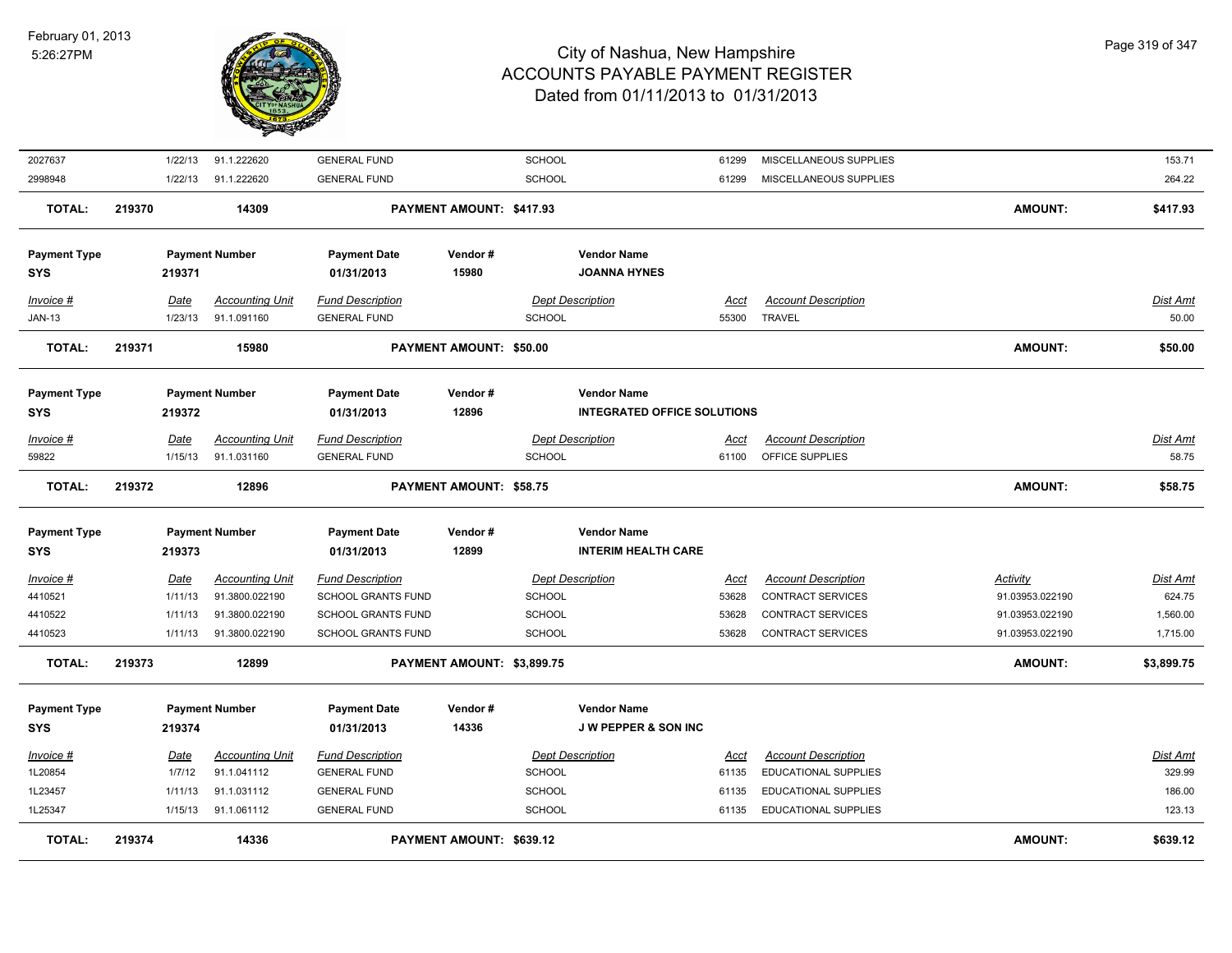

| <b>Payment Type</b><br><b>SYS</b> |        | 219375          | <b>Payment Number</b>                 | <b>Payment Date</b><br>01/31/2013              | Vendor#<br>11254               |               | <b>Vendor Name</b><br><b>LORIE KALOSKY</b>  |                      |                                                               |                                          |                           |
|-----------------------------------|--------|-----------------|---------------------------------------|------------------------------------------------|--------------------------------|---------------|---------------------------------------------|----------------------|---------------------------------------------------------------|------------------------------------------|---------------------------|
| Invoice #                         |        | Date            | <b>Accounting Unit</b>                | <b>Fund Description</b>                        |                                |               | <b>Dept Description</b>                     | Acct                 | <b>Account Description</b>                                    |                                          | Dist Amt                  |
| <b>DEC-12</b>                     |        | 1/25/13         | 91.2207.991600                        | ADULT ED/CONTINUING ED                         |                                | <b>SCHOOL</b> |                                             | 61135                | EDUCATIONAL SUPPLIES                                          |                                          | 29.98                     |
| <b>TOTAL:</b>                     | 219375 |                 | 11254                                 |                                                | <b>PAYMENT AMOUNT: \$29.98</b> |               |                                             |                      |                                                               | <b>AMOUNT:</b>                           | \$29.98                   |
| <b>Payment Type</b><br><b>SYS</b> |        | 219376          | <b>Payment Number</b>                 | <b>Payment Date</b><br>01/31/2013              | Vendor#<br>15518               |               | <b>Vendor Name</b><br><b>KRESS DESIGN 2</b> |                      |                                                               |                                          |                           |
| Invoice #                         |        | Date            | <b>Accounting Unit</b>                | <b>Fund Description</b>                        |                                |               | <b>Dept Description</b>                     | Acct                 | <b>Account Description</b>                                    |                                          | Dist Amt                  |
| 13-876                            |        | 1/11/13         | 91.1.061111                           | <b>GENERAL FUND</b>                            |                                | SCHOOL        |                                             | 61135                | EDUCATIONAL SUPPLIES                                          |                                          | 127.00                    |
| <b>TOTAL:</b>                     | 219376 |                 | 15518                                 |                                                | PAYMENT AMOUNT: \$127.00       |               |                                             |                      |                                                               | <b>AMOUNT:</b>                           | \$127.00                  |
| <b>Payment Type</b><br><b>SYS</b> |        | 219377          | <b>Payment Number</b>                 | <b>Payment Date</b><br>01/31/2013              | Vendor#<br>12972               |               | <b>Vendor Name</b><br><b>DAVID KUZMICH</b>  |                      |                                                               |                                          |                           |
| Invoice #                         |        | Date            | <b>Accounting Unit</b>                | <b>Fund Description</b>                        |                                |               | <b>Dept Description</b>                     | Acct                 | <b>Account Description</b>                                    |                                          | Dist Amt                  |
| 11713-07                          |        | 1/17/13         | 91.1.071434                           | <b>GENERAL FUND</b>                            |                                | <b>SCHOOL</b> |                                             | 55642                | <b>GAME OFFICIALS</b>                                         |                                          | 60.00                     |
| 11713-07                          |        | 1/17/13         | 91.1.071435                           | <b>GENERAL FUND</b>                            |                                | <b>SCHOOL</b> |                                             | 55642                | <b>GAME OFFICIALS</b>                                         |                                          | 60.00                     |
| <b>TOTAL:</b>                     | 219377 |                 | 12972                                 |                                                | PAYMENT AMOUNT: \$120.00       |               |                                             |                      |                                                               | <b>AMOUNT:</b>                           | \$120.00                  |
| <b>Payment Type</b>               |        |                 | <b>Payment Number</b>                 | <b>Payment Date</b>                            | Vendor#                        |               | <b>Vendor Name</b>                          |                      |                                                               | Payee Name                               |                           |
| <b>SYS</b>                        |        | 219378          |                                       | 01/31/2013                                     | 15362                          |               | <b>LANGUAGE, LITERACY, &amp; LEARNING</b>   |                      |                                                               | <b>LANGUAGE, LITERACY &amp; LEARNING</b> |                           |
| $Invoice$ #<br>524                |        | Date<br>1/10/13 | <b>Accounting Unit</b><br>91.1.151160 | <b>Fund Description</b><br><b>GENERAL FUND</b> |                                | <b>SCHOOL</b> | <b>Dept Description</b>                     | <u>Acct</u><br>55400 | <b>Account Description</b><br><b>CONFERENCES AND SEMINARS</b> |                                          | <u>Dist Amt</u><br>390.00 |
| <b>TOTAL:</b>                     | 219378 |                 | 15362                                 |                                                | PAYMENT AMOUNT: \$390.00       |               |                                             |                      |                                                               | <b>AMOUNT:</b>                           | \$390.00                  |
| <b>Payment Type</b><br><b>SYS</b> |        | 219379          | <b>Payment Number</b>                 | <b>Payment Date</b><br>01/31/2013              | Vendor#<br>11232               |               | <b>Vendor Name</b><br><b>HOLLY LAVINE</b>   |                      |                                                               |                                          |                           |
| Invoice #                         |        | Date            | <b>Accounting Unit</b>                | <b>Fund Description</b>                        |                                |               | <b>Dept Description</b>                     | <u>Acct</u>          | <b>Account Description</b>                                    | <b>Activity</b>                          | Dist Amt                  |
| 1/15-1/24                         |        | 1/24/13         | 91.3800.021500                        | <b>SCHOOL GRANTS FUND</b>                      |                                | <b>SCHOOL</b> |                                             | 53628                | <b>CONTRACT SERVICES</b>                                      | 91.03953.021500                          | 100.00                    |
| <b>TOTAL:</b>                     | 219379 |                 | 11232                                 |                                                | PAYMENT AMOUNT: \$100.00       |               |                                             |                      |                                                               | <b>AMOUNT:</b>                           | \$100.00                  |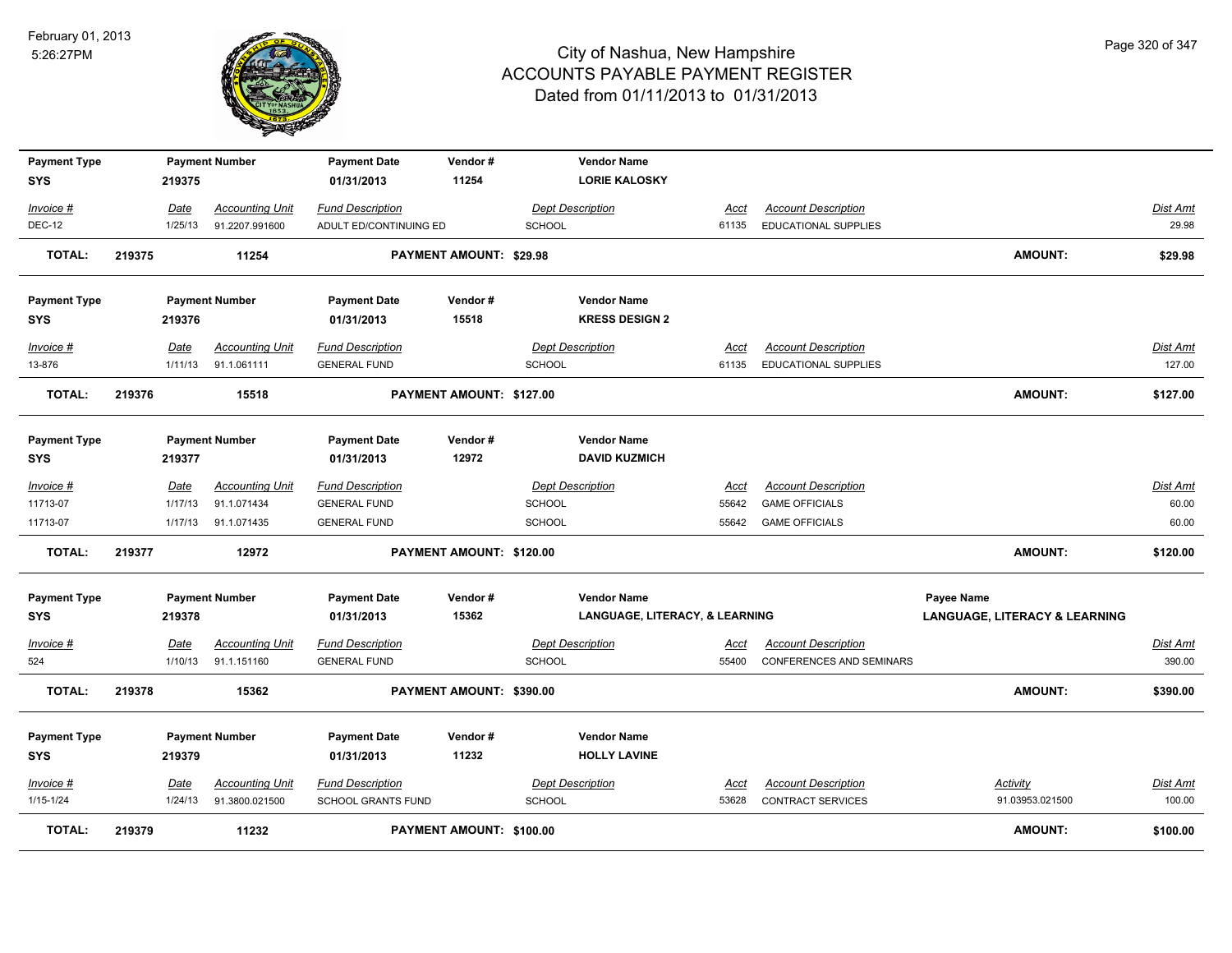

| <b>Payment Type</b>               |        |                 | <b>Payment Number</b>                 | <b>Payment Date</b>                            | Vendor#                       |               | <b>Vendor Name</b>                                   |                      |                             |                 |                 |
|-----------------------------------|--------|-----------------|---------------------------------------|------------------------------------------------|-------------------------------|---------------|------------------------------------------------------|----------------------|-----------------------------|-----------------|-----------------|
| <b>SYS</b>                        |        | 219380          |                                       | 01/31/2013                                     | 15777                         |               | <b>DAVID LEBLANC</b>                                 |                      |                             |                 |                 |
| <b>Invoice #</b>                  |        | Date            | <b>Accounting Unit</b>                | <b>Fund Description</b>                        |                               |               | <b>Dept Description</b>                              | <u>Acct</u>          | <b>Account Description</b>  |                 | <b>Dist Amt</b> |
| 10513-04                          |        | 1/5/13          | 91.1.041436                           | <b>GENERAL FUND</b>                            |                               | <b>SCHOOL</b> |                                                      | 55642                | <b>GAME OFFICIALS</b>       |                 | 60.00           |
| 11513-03                          |        | 1/15/13         | 91.1.031432                           | <b>GENERAL FUND</b>                            |                               | <b>SCHOOL</b> |                                                      | 55642                | <b>GAME OFFICIALS</b>       |                 | 80.00           |
| 12413-06                          |        | 1/24/13         | 91.1.061434                           | <b>GENERAL FUND</b>                            |                               | <b>SCHOOL</b> |                                                      | 55642                | <b>GAME OFFICIALS</b>       |                 | 60.00           |
| 12413-06                          |        | 1/24/13         | 91.1.061435                           | <b>GENERAL FUND</b>                            |                               | <b>SCHOOL</b> |                                                      | 55642                | <b>GAME OFFICIALS</b>       |                 | 60.00           |
| <b>TOTAL:</b>                     | 219380 |                 | 15777                                 |                                                | PAYMENT AMOUNT: \$260.00      |               |                                                      |                      |                             | <b>AMOUNT:</b>  | \$260.00        |
| <b>Payment Type</b><br><b>SYS</b> |        | 219381          | <b>Payment Number</b>                 | <b>Payment Date</b><br>01/31/2013              | Vendor#<br>15986              |               | <b>Vendor Name</b><br><b>PETER LUND</b>              |                      |                             |                 |                 |
| Invoice #                         |        | Date            | <b>Accounting Unit</b>                | <b>Fund Description</b>                        |                               |               | <b>Dept Description</b>                              | Acct                 | <b>Account Description</b>  |                 | <b>Dist Amt</b> |
| <b>JAN-13</b>                     |        | 1/25/13         | 91.1.071375                           | <b>GENERAL FUND</b>                            |                               | <b>SCHOOL</b> |                                                      | 61135                | <b>EDUCATIONAL SUPPLIES</b> |                 | 7.39            |
| <b>TOTAL:</b>                     | 219381 |                 | 15986                                 |                                                | <b>PAYMENT AMOUNT: \$7.39</b> |               |                                                      |                      |                             | <b>AMOUNT:</b>  | \$7.39          |
| <b>Payment Type</b><br><b>SYS</b> |        | 219382          | <b>Payment Number</b>                 | <b>Payment Date</b><br>01/31/2013              | Vendor#<br>13035              |               | <b>Vendor Name</b><br>M & M ELECTRICAL SUPPLY CO INC |                      |                             |                 |                 |
|                                   |        |                 |                                       |                                                |                               |               | <b>Dept Description</b>                              |                      | <b>Account Description</b>  |                 | <b>Dist Amt</b> |
| Invoice #<br>26722                |        | Date<br>1/10/13 | <b>Accounting Unit</b><br>91.1.222620 | <b>Fund Description</b><br><b>GENERAL FUND</b> |                               | SCHOOL        |                                                      | <u>Acct</u><br>61407 | SUPPLIES, ELECTRICAL        |                 | 9.72            |
| 32135                             |        | 1/10/13         | 91.1.222620                           | <b>GENERAL FUND</b>                            |                               | SCHOOL        |                                                      | 61407                | SUPPLIES, ELECTRICAL        |                 | 46.24           |
| 32336                             |        | 1/15/13         | 91.1.222620                           | <b>GENERAL FUND</b>                            |                               | <b>SCHOOL</b> |                                                      | 61407                | SUPPLIES, ELECTRICAL        |                 | 239.65          |
| 32454CR                           |        | 1/10/13         | 91.1.222620                           | <b>GENERAL FUND</b>                            |                               | <b>SCHOOL</b> |                                                      | 61407                | SUPPLIES, ELECTRICAL        |                 | $-102.60$       |
| 32455                             |        | 1/10/13         | 91.1.222620                           | <b>GENERAL FUND</b>                            |                               | <b>SCHOOL</b> |                                                      | 61407                | SUPPLIES, ELECTRICAL        |                 | 206.40          |
| 32503                             |        | 1/11/13         | 91.1.222620                           | <b>GENERAL FUND</b>                            |                               | <b>SCHOOL</b> |                                                      | 61407                | SUPPLIES, ELECTRICAL        |                 | 44.80           |
| 32721                             |        | 1/16/13         | 91.1.222620                           | <b>GENERAL FUND</b>                            |                               | SCHOOL        |                                                      | 61407                | SUPPLIES, ELECTRICAL        |                 | 88.65           |
| <b>TOTAL:</b>                     | 219382 |                 | 13035                                 |                                                | PAYMENT AMOUNT: \$532.86      |               |                                                      |                      |                             | <b>AMOUNT:</b>  | \$532.86        |
| <b>Payment Type</b>               |        |                 | <b>Payment Number</b>                 | <b>Payment Date</b>                            | Vendor#                       |               | <b>Vendor Name</b>                                   |                      |                             |                 |                 |
| <b>SYS</b>                        |        | 219383          |                                       | 01/31/2013                                     | 14420                         |               | <b>M SAUNDERS INC</b>                                |                      |                             |                 |                 |
| <u>Invoice #</u>                  |        | <u>Date</u>     | <b>Accounting Unit</b>                | <b>Fund Description</b>                        |                               |               | <b>Dept Description</b>                              | <u>Acct</u>          | <b>Account Description</b>  | <b>Activity</b> | <b>Dist Amt</b> |
| 671975 - 1086                     |        | 1/22/13         | 91.2100.063120                        | <b>FOOD SERVICES</b>                           |                               | <b>SCHOOL</b> |                                                      | 61214                | FOOD, FOOD SERVICE PROGRAM  |                 | 462.56          |
| 672142 - 1075                     |        | 1/22/13         | 91.2100.203120                        | <b>FOOD SERVICES</b>                           |                               | <b>SCHOOL</b> |                                                      | 61214                | FOOD, FOOD SERVICE PROGRAM  |                 | 227.96          |
| 672626 - 1084                     |        | 1/22/13         | 91.2100.163120                        | <b>FOOD SERVICES</b>                           |                               | <b>SCHOOL</b> |                                                      | 61214                | FOOD, FOOD SERVICE PROGRAM  |                 | 343.52          |
| 672666 - 1074                     |        | 1/22/13         | 91.2100.093120                        | <b>FOOD SERVICES</b>                           |                               | <b>SCHOOL</b> |                                                      | 61214                | FOOD, FOOD SERVICE PROGRAM  |                 | 360.84          |
| 672667 - 1082                     |        | 1/22/13         | 91.2100.133120                        | <b>FOOD SERVICES</b>                           |                               | <b>SCHOOL</b> |                                                      | 61214                | FOOD, FOOD SERVICE PROGRAM  |                 | 266.54          |
| 672668 - 1085                     |        | 1/22/13         | 91.2100.193120                        | <b>FOOD SERVICES</b>                           |                               | <b>SCHOOL</b> |                                                      | 61214                | FOOD, FOOD SERVICE PROGRAM  |                 | 270.11          |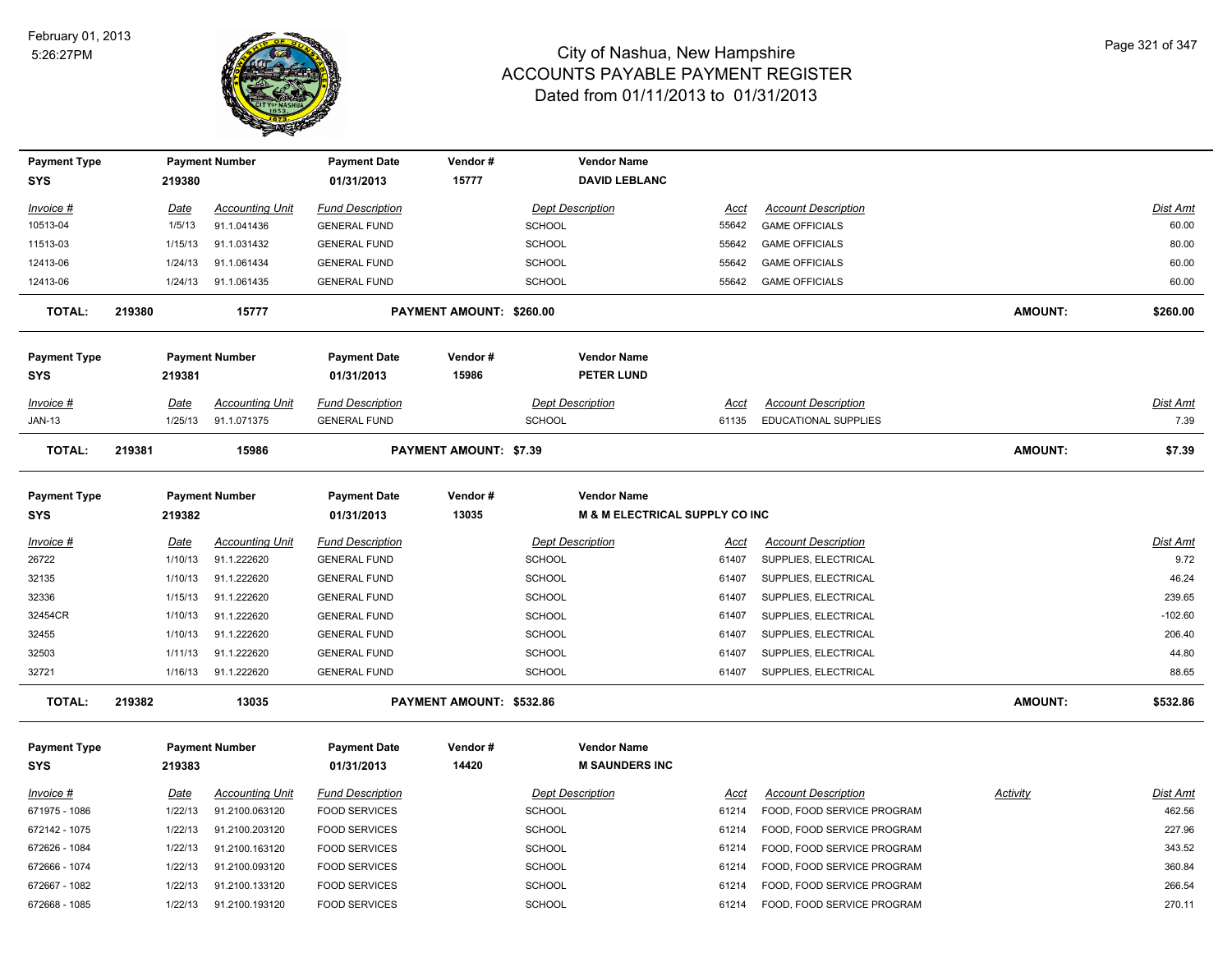

| 672702 - 1080      | 1/22/13 | 91.2100.173120 | <b>FOOD SERVICES</b>            | <b>SCHOOL</b>                 | 61214 | FOOD, FOOD SERVICE PROGRAM |                 | 243.37 |
|--------------------|---------|----------------|---------------------------------|-------------------------------|-------|----------------------------|-----------------|--------|
| 673104 - 1083      | 1/24/13 | 91.2100.073120 | <b>FOOD SERVICES</b>            | <b>SCHOOL</b>                 | 61214 | FOOD, FOOD SERVICE PROGRAM |                 | 17.90  |
| 673278 - 1082      | 1/24/13 | 91.2100.133120 | <b>FOOD SERVICES</b>            | <b>SCHOOL</b>                 | 61214 | FOOD, FOOD SERVICE PROGRAM |                 | 75.91  |
| 673280 - 1078      | 1/24/13 | 91.2100.113120 | <b>FOOD SERVICES</b>            | <b>SCHOOL</b>                 | 61214 | FOOD, FOOD SERVICE PROGRAM |                 | 155.81 |
| 673296 - 1077      | 1/28/13 | 91.2100.053120 | <b>FOOD SERVICES</b>            | <b>SCHOOL</b>                 | 61214 | FOOD, FOOD SERVICE PROGRAM |                 | 643.12 |
| 673298 - 1083      | 1/24/13 | 91.2100.073120 | <b>FOOD SERVICES</b>            | <b>SCHOOL</b>                 | 61214 | FOOD, FOOD SERVICE PROGRAM |                 | 154.85 |
| 673448 - 1090      | 1/25/13 | 91.2100.123120 | <b>FOOD SERVICES</b>            | <b>SCHOOL</b>                 | 61214 | FOOD, FOOD SERVICE PROGRAM |                 | 256.18 |
| 673449 - 1076      | 1/25/13 | 91.2100.113120 | <b>FOOD SERVICES</b>            | <b>SCHOOL</b>                 | 61214 | FOOD, FOOD SERVICE PROGRAM |                 | 369.32 |
| 673652 - 1071      | 1/28/13 | 91.2100.033120 | <b>FOOD SERVICES</b>            | <b>SCHOOL</b>                 | 61214 | FOOD, FOOD SERVICE PROGRAM |                 | 425.12 |
| 673683 - 1083      | 1/28/13 | 91.2100.073120 | <b>FOOD SERVICES</b>            | <b>SCHOOL</b>                 | 61214 | FOOD, FOOD SERVICE PROGRAM |                 | 345.84 |
| 673719 - 1073      | 1/28/13 | 91.2100.143120 | <b>FOOD SERVICES</b>            | <b>SCHOOL</b>                 | 61214 | FOOD, FOOD SERVICE PROGRAM |                 | 507.58 |
| 674009 - 1077      | 1/29/13 | 91.2100.053120 | <b>FOOD SERVICES</b>            | <b>SCHOOL</b>                 | 61214 | FOOD, FOOD SERVICE PROGRAM |                 | 417.89 |
| 674027 - 1083      | 1/29/13 | 91.2100.073120 | <b>FOOD SERVICES</b>            | <b>SCHOOL</b>                 | 61214 | FOOD, FOOD SERVICE PROGRAM |                 | 130.93 |
| 674200 - 1083      | 1/30/13 | 91.2100.073120 | <b>FOOD SERVICES</b>            | <b>SCHOOL</b>                 | 61214 | FOOD, FOOD SERVICE PROGRAM |                 | 216.75 |
| FFVP 668674 - 1922 | 1/2/13  | 91.3810.153120 | FOOD SERVICE GRANTS FUND        | SCHOOL DOE GRANTS FUND        | 61214 | FOOD, FOOD SERVICE PROGRAM | 91.03093.153120 | 670.85 |
| FFVP 668675 - 2192 | 1/2/13  | 91.3810.203120 | FOOD SERVICE GRANTS FUND        | SCHOOL DOE GRANTS FUND        | 61214 | FOOD, FOOD SERVICE PROGRAM | 91.03093.203120 | 431.30 |
| FFVP 668813 - 1920 | 1/2/13  | 91.3810.143120 | FOOD SERVICE GRANTS FUND        | SCHOOL DOE GRANTS FUND        | 61214 | FOOD, FOOD SERVICE PROGRAM | 91.03093.143120 | 216.65 |
| FFVP 668955 - 1921 | 1/2/13  | 91.3810.163120 | FOOD SERVICE GRANTS FUND        | SCHOOL DOE GRANTS FUND        | 61214 | FOOD, FOOD SERVICE PROGRAM | 91.03093.163120 | 249.60 |
| FFVP 669003 - 2120 | 1/1/13  | 91.3810.113120 | FOOD SERVICE GRANTS FUND        | SCHOOL DOE GRANTS FUND        | 61214 | FOOD, FOOD SERVICE PROGRAM | 91.03093.113120 | 303.40 |
| FFVP 669033 - 1919 | 1/2/13  | 91.3810.183120 | FOOD SERVICE GRANTS FUND        | SCHOOL DOE GRANTS FUND        | 61214 | FOOD, FOOD SERVICE PROGRAM | 91.03093.183120 | 420.80 |
| FFVP 669034 - 1918 | 1/2/13  | 91.3810.093120 | FOOD SERVICE GRANTS FUND        | SCHOOL DOE GRANTS FUND        | 61214 | FOOD, FOOD SERVICE PROGRAM | 91.03093.093120 | 415.30 |
| FFVP 670148 - 1922 | 1/4/13  | 91.3810.153120 | <b>FOOD SERVICE GRANTS FUND</b> | <b>SCHOOL DOE GRANTS FUND</b> | 61214 | FOOD, FOOD SERVICE PROGRAM | 91.03093.153120 | 110.85 |
| FFVP 670149 - 2192 | 1/4/13  | 91.3810.203120 | <b>FOOD SERVICE GRANTS FUND</b> | <b>SCHOOL DOE GRANTS FUND</b> | 61214 | FOOD, FOOD SERVICE PROGRAM | 91.03093.203120 | 110.85 |
| FFVP 670150 - 1922 | 1/7/13  | 91.3810.153120 | FOOD SERVICE GRANTS FUND        | SCHOOL DOE GRANTS FUND        | 61214 | FOOD, FOOD SERVICE PROGRAM | 91.03093.153120 | 453.35 |
| FFVP 670151 - 2192 | 1/7/13  | 91.3810.203120 | FOOD SERVICE GRANTS FUND        | SCHOOL DOE GRANTS FUND        | 61214 | FOOD, FOOD SERVICE PROGRAM | 91.03093.203120 | 246.55 |
| FFVP 670353 - 1920 | 1/4/13  | 91.3810.143120 | <b>FOOD SERVICE GRANTS FUND</b> | <b>SCHOOL DOE GRANTS FUND</b> | 61214 | FOOD, FOOD SERVICE PROGRAM | 91.03093.143120 | 110.85 |
| FFVP 670355 - 1920 | 1/8/13  | 91.3810.143120 | FOOD SERVICE GRANTS FUND        | <b>SCHOOL DOE GRANTS FUND</b> | 61214 | FOOD, FOOD SERVICE PROGRAM | 91.03093.143120 | 426.35 |
| FFVP 670398 - 1920 | 1/7/13  | 91.3810.143120 | FOOD SERVICE GRANTS FUND        | SCHOOL DOE GRANTS FUND        | 61214 | FOOD, FOOD SERVICE PROGRAM | 91.03093.143120 | 111.80 |
| FFVP 670607 - 1919 | 1/7/13  | 91.3810.183120 | FOOD SERVICE GRANTS FUND        | SCHOOL DOE GRANTS FUND        | 61214 | FOOD, FOOD SERVICE PROGRAM | 91.03093.183120 | 274.10 |
| FFVP 670608 - 1918 | 1/7/13  | 91.3810.093120 | FOOD SERVICE GRANTS FUND        | SCHOOL DOE GRANTS FUND        | 61214 | FOOD, FOOD SERVICE PROGRAM | 91.03093.093120 | 222.20 |
| FFVP 670906 - 2120 | 1/8/13  | 91.3810.113120 | FOOD SERVICE GRANTS FUND        | SCHOOL DOE GRANTS FUND        | 61214 | FOOD, FOOD SERVICE PROGRAM | 91.03093.113120 | 471.80 |
| FFVP 670966 - 1921 | 1/8/13  | 91.3810.163120 | FOOD SERVICE GRANTS FUND        | SCHOOL DOE GRANTS FUND        | 61214 | FOOD, FOOD SERVICE PROGRAM | 91.03093.163120 | 250.60 |
| FFVP 671068 - 1922 | 1/11/13 | 91.3810.153120 | FOOD SERVICE GRANTS FUND        | SCHOOL DOE GRANTS FUND        | 61214 | FOOD, FOOD SERVICE PROGRAM | 91.03093.153120 | 110.85 |
| FFVP 671069 - 2192 | 1/11/13 | 91.3810.203120 | FOOD SERVICE GRANTS FUND        | SCHOOL DOE GRANTS FUND        | 61214 | FOOD, FOOD SERVICE PROGRAM | 91.03093.203120 | 110.85 |
| FFVP 671070 - 1922 | 1/14/13 | 91.3810.153120 | FOOD SERVICE GRANTS FUND        | SCHOOL DOE GRANTS FUND        | 61214 | FOOD, FOOD SERVICE PROGRAM | 91.03093.153120 | 439.40 |
| FFVP 671071 - 2192 | 1/14/13 | 91.3810.203120 | FOOD SERVICE GRANTS FUND        | SCHOOL DOE GRANTS FUND        | 61214 | FOOD, FOOD SERVICE PROGRAM | 91.03093.203120 | 344.50 |
| FFVP 671093 - 2120 | 1/4/13  | 91.3810.113120 | FOOD SERVICE GRANTS FUND        | SCHOOL DOE GRANTS FUND        | 61214 | FOOD, FOOD SERVICE PROGRAM | 91.03093.113120 | 321.65 |
| FFVP 671216 - 1921 | 1/10/13 | 91.3810.163120 | FOOD SERVICE GRANTS FUND        | SCHOOL DOE GRANTS FUND        | 61214 | FOOD, FOOD SERVICE PROGRAM | 91.03093.163120 | 464.25 |
| FFVP 671217 - 1921 | 1/11/13 | 91.3810.163120 | <b>FOOD SERVICE GRANTS FUND</b> | <b>SCHOOL DOE GRANTS FUND</b> | 61214 | FOOD, FOOD SERVICE PROGRAM | 91.03093.163120 | 239.50 |
| FFVP 671426 - 2120 | 1/14/13 | 91.3810.113120 | <b>FOOD SERVICE GRANTS FUND</b> | SCHOOL DOE GRANTS FUND        | 61214 | FOOD, FOOD SERVICE PROGRAM | 91.03093.113120 | 273.90 |
| FFVP 671430 - 1919 | 1/14/13 | 91.3810.183120 | FOOD SERVICE GRANTS FUND        | SCHOOL DOE GRANTS FUND        | 61214 | FOOD, FOOD SERVICE PROGRAM | 91.03093.183120 | 625.40 |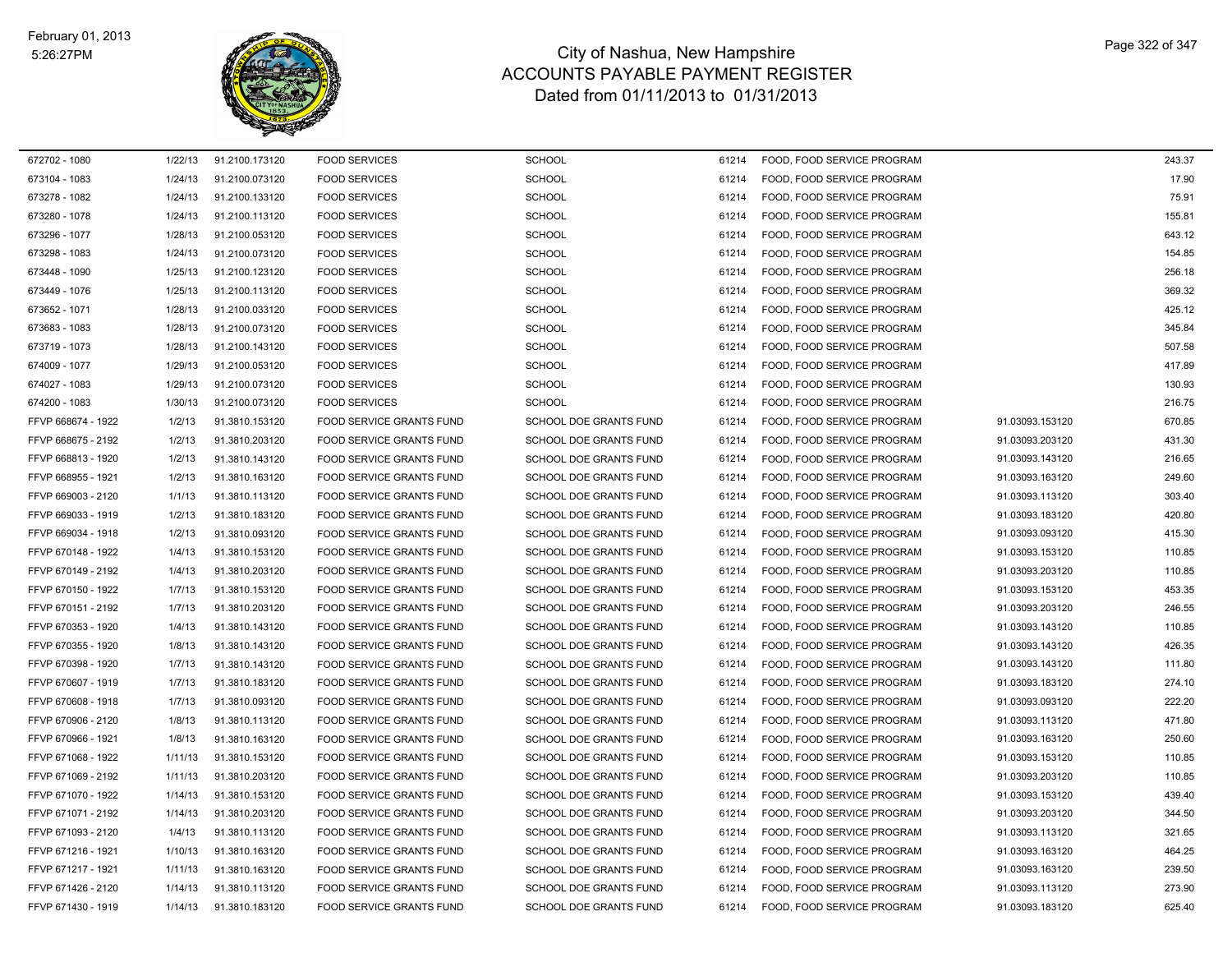

| FFVP 671431 - 1918      | 1/14/13     | 91.3810.093120         | FOOD SERVICE GRANTS FUND        |                                 | SCHOOL DOE GRANTS FUND            | 61214 | FOOD, FOOD SERVICE PROGRAM  | 91.03093.093120 | 455.20      |
|-------------------------|-------------|------------------------|---------------------------------|---------------------------------|-----------------------------------|-------|-----------------------------|-----------------|-------------|
| FFVP 671449 - 1920      | 1/11/13     | 91.3810.143120         | FOOD SERVICE GRANTS FUND        |                                 | SCHOOL DOE GRANTS FUND            | 61214 | FOOD, FOOD SERVICE PROGRAM  | 91.03093.143120 | 92.85       |
| FFVP 671614 - 1920      | 1/14/13     | 91.3810.143120         | FOOD SERVICE GRANTS FUND        |                                 | SCHOOL DOE GRANTS FUND            | 61214 | FOOD, FOOD SERVICE PROGRAM  | 91.03093.143120 | 204.60      |
| FFVP 671615 - 1920      | 1/17/13     | 91.3810.143120         | FOOD SERVICE GRANTS FUND        |                                 | SCHOOL DOE GRANTS FUND            | 61214 | FOOD, FOOD SERVICE PROGRAM  | 91.03093.143120 | 142.75      |
| FFVP 671651 - 1921      | 1/14/13     | 91.3810.163120         | FOOD SERVICE GRANTS FUND        |                                 | SCHOOL DOE GRANTS FUND            | 61214 | FOOD, FOOD SERVICE PROGRAM  | 91.03093.163120 | 241.52      |
| FFVP 672134 - 1922      | 1/18/13     | 91.3810.153120         | FOOD SERVICE GRANTS FUND        |                                 | SCHOOL DOE GRANTS FUND            | 61214 | FOOD, FOOD SERVICE PROGRAM  | 91.03093.153120 | 163.80      |
| FFVP 672135 - 2192      | 1/18/13     | 91.3810.203120         | <b>FOOD SERVICE GRANTS FUND</b> |                                 | <b>SCHOOL DOE GRANTS FUND</b>     | 61214 | FOOD, FOOD SERVICE PROGRAM  | 91.03093.203120 | 122.85      |
| FFVP 672137 - 1922      | 1/22/13     | 91.3810.153120         | FOOD SERVICE GRANTS FUND        |                                 | <b>SCHOOL DOE GRANTS FUND</b>     | 61214 | FOOD, FOOD SERVICE PROGRAM  | 91.03093.153120 | 214.65      |
| FFVP 672138 - 2192      | 1/22/13     | 91.3810.203120         | FOOD SERVICE GRANTS FUND        |                                 | SCHOOL DOE GRANTS FUND            | 61214 | FOOD, FOOD SERVICE PROGRAM  | 91.03093.203120 | 119.80      |
| FFVP 672431 - 2120      | 1/18/13     | 91.3810.113120         | FOOD SERVICE GRANTS FUND        |                                 | SCHOOL DOE GRANTS FUND            | 61214 | FOOD, FOOD SERVICE PROGRAM  | 91.03093.113120 | 91.80       |
| FFVP 672433 - 2120      | 1/22/13     | 91.3810.113120         | FOOD SERVICE GRANTS FUND        |                                 | SCHOOL DOE GRANTS FUND            | 61214 | FOOD, FOOD SERVICE PROGRAM  | 91.03093.113120 | 357.30      |
| FFVP 672447 - 1920      | 1/22/13     | 91.3810.143120         | FOOD SERVICE GRANTS FUND        |                                 | SCHOOL DOE GRANTS FUND            | 61214 | FOOD, FOOD SERVICE PROGRAM  | 91.03093.143120 | 246.30      |
| FFVP 672669 - 1919      | 1/22/13     | 91.3810.183120         | FOOD SERVICE GRANTS FUND        |                                 | SCHOOL DOE GRANTS FUND            | 61214 | FOOD, FOOD SERVICE PROGRAM  | 91.03093.183120 | 247.75      |
| FFVP 672670 - 1918      | 1/22/13     | 91.3810.093120         | FOOD SERVICE GRANTS FUND        |                                 | SCHOOL DOE GRANTS FUND            | 61214 | FOOD, FOOD SERVICE PROGRAM  | 91.03093.093120 | 233.25      |
| FFVP 672671 - 1921      | 1/22/13     | 91.3810.163120         | FOOD SERVICE GRANTS FUND        |                                 | SCHOOL DOE GRANTS FUND            | 61214 | FOOD, FOOD SERVICE PROGRAM  | 91.03093.163120 | 325.60      |
| FFVP 673292 - 1922      | 1/25/13     | 91.3810.153120         | <b>FOOD SERVICE GRANTS FUND</b> |                                 | <b>SCHOOL DOE GRANTS FUND</b>     | 61214 | FOOD, FOOD SERVICE PROGRAM  | 91.03093.153120 | 262.60      |
| FFVP 673294 - 2192      | 1/25/13     | 91.3810.203120         | FOOD SERVICE GRANTS FUND        |                                 | SCHOOL DOE GRANTS FUND            | 61214 | FOOD, FOOD SERVICE PROGRAM  | 91.03093.203120 | 175.75      |
| FFVP 673421 - 1920      | 1/25/13     | 91.3810.143120         | FOOD SERVICE GRANTS FUND        |                                 | SCHOOL DOE GRANTS FUND            | 61214 | FOOD, FOOD SERVICE PROGRAM  | 91.03093.143120 | 276.50      |
| FFVP 673429 - 2120      | 1/25/13     | 91.3810.113120         | FOOD SERVICE GRANTS FUND        |                                 | SCHOOL DOE GRANTS FUND            | 61214 | FOOD, FOOD SERVICE PROGRAM  | 91.03093.113120 | 291.90      |
|                         | 1/28/13     | 91.3810.093120         | FOOD SERVICE GRANTS FUND        |                                 | SCHOOL DOE GRANTS FUND            | 61214 | FOOD, FOOD SERVICE PROGRAM  | 91.03093.093120 | 84.35       |
| FFVP 673691 - 1918      |             |                        |                                 |                                 |                                   |       |                             |                 |             |
|                         |             |                        |                                 |                                 |                                   |       |                             |                 |             |
| <b>TOTAL:</b><br>219383 |             | 14420                  |                                 | PAYMENT AMOUNT: \$18,670.72     |                                   |       |                             | <b>AMOUNT:</b>  | \$18,670.72 |
|                         |             |                        |                                 |                                 |                                   |       |                             |                 |             |
| <b>Payment Type</b>     |             | <b>Payment Number</b>  | <b>Payment Date</b>             | Vendor#                         | <b>Vendor Name</b>                |       |                             |                 |             |
| SYS                     | 219384      |                        | 01/31/2013                      | 13044                           | <b>MAILFINANCE</b>                |       |                             |                 |             |
| Invoice #               | <u>Date</u> | <b>Accounting Unit</b> | <b>Fund Description</b>         |                                 | <b>Dept Description</b>           | Acct  | <b>Account Description</b>  |                 | Dist Amt    |
| H3761961                | 1/17/13     | 91.1.041160            | <b>GENERAL FUND</b>             |                                 | <b>SCHOOL</b>                     | 55607 | POSTAGE & DELIVERY          |                 | 413.82      |
|                         |             |                        |                                 |                                 |                                   |       |                             |                 |             |
| <b>TOTAL:</b><br>219384 |             | 13044                  |                                 | <b>PAYMENT AMOUNT: \$413.82</b> |                                   |       |                             | <b>AMOUNT:</b>  | \$413.82    |
|                         |             |                        |                                 |                                 |                                   |       |                             |                 |             |
| <b>Payment Type</b>     |             | <b>Payment Number</b>  | <b>Payment Date</b>             | Vendor#                         | <b>Vendor Name</b>                |       |                             |                 |             |
| SYS                     | 219385      |                        | 01/31/2013                      | 11280                           | <b>MARKET BASKET ACCT 2589096</b> |       |                             |                 |             |
|                         | Date        | <b>Accounting Unit</b> | <b>Fund Description</b>         |                                 | <b>Dept Description</b>           | Acct  | <b>Account Description</b>  | Activity        | Dist Amt    |
| Invoice #<br>119075-134 | 11/29/12    | 91.2222.991490         | AFTER SCHOOL PROGRAM            |                                 | <b>SCHOOL</b>                     | 61299 | MISCELLANEOUS SUPPLIES      |                 | 13.37       |
| 125575-138              | 1/21/13     | 91.1.051345            | <b>GENERAL FUND</b>             |                                 | SCHOOL                            | 61135 | <b>EDUCATIONAL SUPPLIES</b> |                 | 84.25       |
| 132875-131              | 1/21/13     | 91.1.041300            | <b>GENERAL FUND</b>             |                                 | <b>SCHOOL</b>                     | 61135 | <b>EDUCATIONAL SUPPLIES</b> |                 | 70.24       |
| 133744-134              | 12/13/12    | 91.2222.991490         | AFTER SCHOOL PROGRAM            |                                 | <b>SCHOOL</b>                     | 61299 | MISCELLANEOUS SUPPLIES      |                 | 14.84       |
| 144901-95               | 1/14/13     | 91.1.061345            | <b>GENERAL FUND</b>             |                                 | <b>SCHOOL</b>                     | 61135 | EDUCATIONAL SUPPLIES        |                 | 96.80       |
| 145109-134              | 12/19/12    | 91.2222.991490         | AFTER SCHOOL PROGRAM            |                                 | <b>SCHOOL</b>                     | 61299 | MISCELLANEOUS SUPPLIES      |                 | 23.35       |
| 153170-134              | 1/2/13      | 91.2222.991490         | AFTER SCHOOL PROGRAM            |                                 | SCHOOL                            | 61299 | MISCELLANEOUS SUPPLIES      |                 | 29.96       |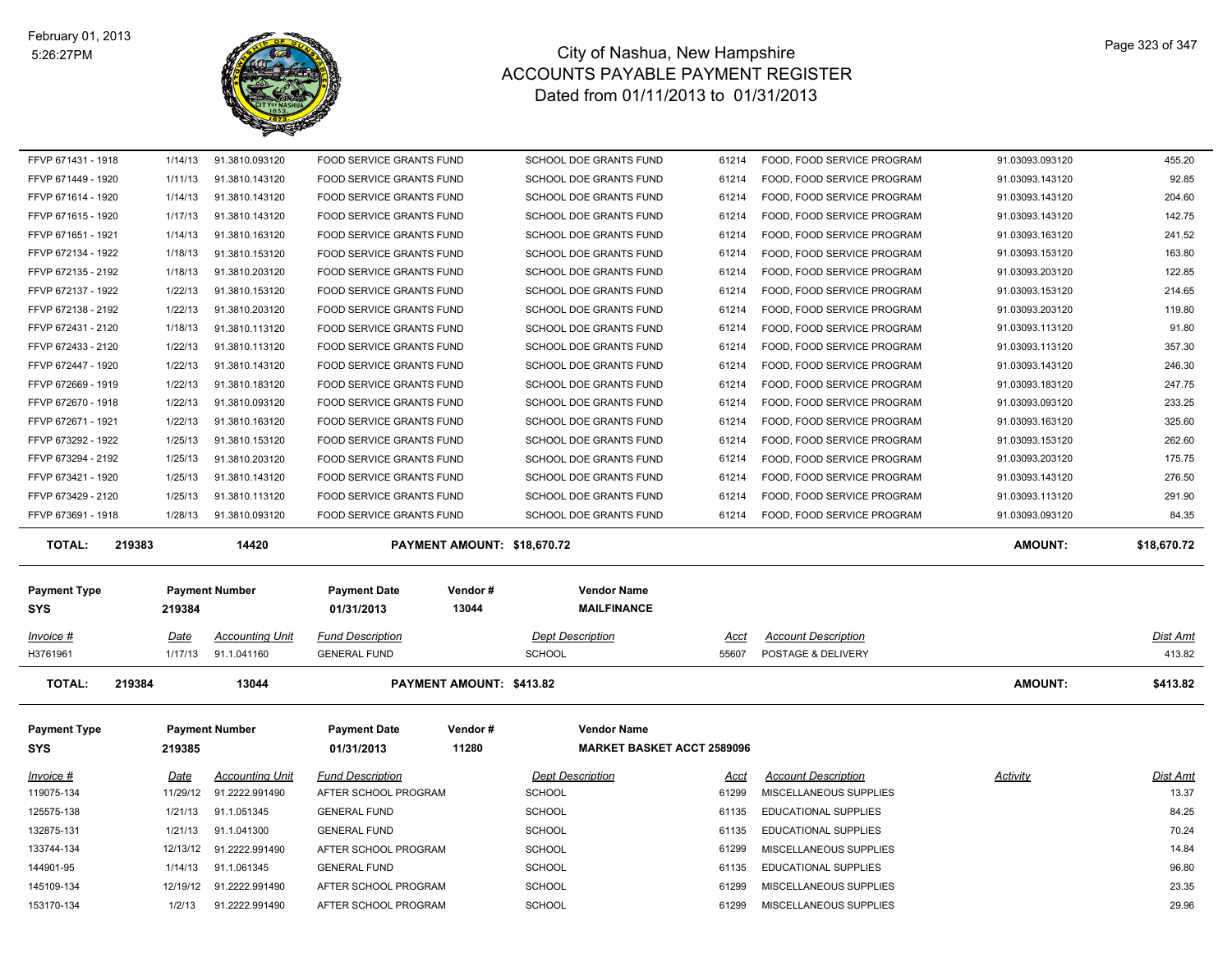

| 161900-84           | 1/11/13                                     | 91.2222.991490         | AFTER SCHOOL PROGRAM      | <b>SCHOOL</b>            |                                        | 61299       | MISCELLANEOUS SUPPLIES      |                 | 23.88           |
|---------------------|---------------------------------------------|------------------------|---------------------------|--------------------------|----------------------------------------|-------------|-----------------------------|-----------------|-----------------|
| 164910-116          | 1/14/13                                     | 91.2222.991490         | AFTER SCHOOL PROGRAM      | <b>SCHOOL</b>            |                                        | 61299       | MISCELLANEOUS SUPPLIES      |                 | 29.57           |
| 181054-137          | 1/8/13                                      | 91.1.031340            | <b>GENERAL FUND</b>       | <b>SCHOOL</b>            |                                        | 61135       | EDUCATIONAL SUPPLIES        |                 | 22.31           |
| 184136-103          | 1/10/13                                     | 91.2222.991490         | AFTER SCHOOL PROGRAM      | SCHOOL                   |                                        | 61299       | MISCELLANEOUS SUPPLIES      |                 | 53.10           |
| 184329-134          | 1/10/13                                     | 91.2222.991490         | AFTER SCHOOL PROGRAM      | SCHOOL                   |                                        | 61299       | MISCELLANEOUS SUPPLIES      |                 | 17.27           |
| 186153-151          | 1/11/13                                     | 91.3800.991490         | <b>SCHOOL GRANTS FUND</b> | <b>SCHOOL</b>            |                                        | 61299       | MISCELLANEOUS SUPPLIES      | 91.03463.991490 | 16.57           |
| 191265-95           | 1/7/13                                      | 91.1.061345            | <b>GENERAL FUND</b>       | SCHOOL                   |                                        | 61135       | EDUCATIONAL SUPPLIES        |                 | 93.64           |
| 193617-137          | 1/15/13                                     | 91.1.031340            | <b>GENERAL FUND</b>       | <b>SCHOOL</b>            |                                        | 61135       | <b>EDUCATIONAL SUPPLIES</b> |                 | 103.42          |
| 196349-103          | 1/17/13                                     | 91.2222.991490         | AFTER SCHOOL PROGRAM      | <b>SCHOOL</b>            |                                        | 61299       | MISCELLANEOUS SUPPLIES      |                 | 44.04           |
| 196461-137          | 1/17/13                                     | 91.1.031340            | <b>GENERAL FUND</b>       | <b>SCHOOL</b>            |                                        | 61135       | <b>EDUCATIONAL SUPPLIES</b> |                 | 11.32           |
| <b>TOTAL:</b>       | 219385                                      | 11280                  | PAYMENT AMOUNT: \$747.93  |                          |                                        |             |                             | <b>AMOUNT:</b>  | \$747.93        |
| <b>Payment Type</b> |                                             | <b>Payment Number</b>  | <b>Payment Date</b>       | Vendor#                  | <b>Vendor Name</b>                     |             |                             |                 |                 |
| <b>SYS</b>          | 219386                                      |                        | 01/31/2013                | 14453                    | <b>MCINTIRE BUSINESS PRODUCTS INC.</b> |             |                             |                 |                 |
| Invoice #           | <b>Date</b>                                 | <b>Accounting Unit</b> | <b>Fund Description</b>   |                          | <b>Dept Description</b>                | Acct        | <b>Account Description</b>  |                 | <b>Dist Amt</b> |
| ARIN039054          | 1/11/13                                     | 91.1.091160            | <b>GENERAL FUND</b>       | <b>SCHOOL</b>            |                                        | 61135       | EDUCATIONAL SUPPLIES        |                 | 111.19          |
| <b>TOTAL:</b>       | 219386                                      | 14453                  |                           | PAYMENT AMOUNT: \$111.19 |                                        |             |                             | <b>AMOUNT:</b>  | \$111.19        |
| <b>Payment Type</b> |                                             | <b>Payment Number</b>  | <b>Payment Date</b>       | Vendor#                  | <b>Vendor Name</b>                     |             |                             |                 |                 |
| <b>SYS</b>          | 219387                                      |                        | 01/31/2013                | 13087                    | <b>DENNIS MELANSON</b>                 |             |                             |                 |                 |
| Invoice #           | <b>Date</b>                                 | <b>Accounting Unit</b> | <b>Fund Description</b>   |                          | <b>Dept Description</b>                | Acct        | <b>Account Description</b>  |                 | Dist Amt        |
| 11713-03            | 1/17/13                                     | 91.1.031436            | <b>GENERAL FUND</b>       | <b>SCHOOL</b>            |                                        | 55642       | <b>GAME OFFICIALS</b>       |                 | 60.00           |
| <b>TOTAL:</b>       | 219387<br>13087                             |                        | PAYMENT AMOUNT: \$60.00   |                          |                                        |             |                             | <b>AMOUNT:</b>  | \$60.00         |
| <b>Payment Type</b> |                                             | <b>Payment Number</b>  | <b>Payment Date</b>       | Vendor#                  | <b>Vendor Name</b>                     |             |                             |                 |                 |
| <b>SYS</b>          | 219388                                      |                        | 01/31/2013                | 11005                    | <b>MARY MORSE</b>                      |             |                             |                 |                 |
| $Invoice$ #         | <u>Date</u>                                 | <b>Accounting Unit</b> | <b>Fund Description</b>   |                          | <b>Dept Description</b>                | <u>Acct</u> | <b>Account Description</b>  | Activity        | Dist Amt        |
| 1/4-1/17/13         | 1/19/13                                     | 91.3800.021210         | <b>SCHOOL GRANTS FUND</b> | <b>SCHOOL</b>            |                                        | 53628       | <b>CONTRACT SERVICES</b>    | 91.03953.021210 | 263.32          |
| <b>TOTAL:</b>       | 219388<br>11005<br>PAYMENT AMOUNT: \$263.32 |                        |                           |                          |                                        |             |                             | <b>AMOUNT:</b>  | \$263.32        |
| <b>Payment Type</b> |                                             | <b>Payment Number</b>  | <b>Payment Date</b>       | Vendor#                  | <b>Vendor Name</b>                     |             |                             |                 |                 |
| <b>SYS</b>          | 219389                                      |                        | 01/31/2013                | 13119                    | <b>MULTI STATE BILLING SERVICES L</b>  |             |                             |                 |                 |
| Invoice #           | Date                                        | <b>Accounting Unit</b> | <b>Fund Description</b>   |                          | <b>Dept Description</b>                | Acct        | <b>Account Description</b>  |                 | Dist Amt        |
| NH128896            | 1/22/13                                     | 91.1.022332            | <b>GENERAL FUND</b>       | <b>SCHOOL</b>            |                                        | 53628       | <b>CONTRACT SERVICES</b>    |                 | 1,339.05        |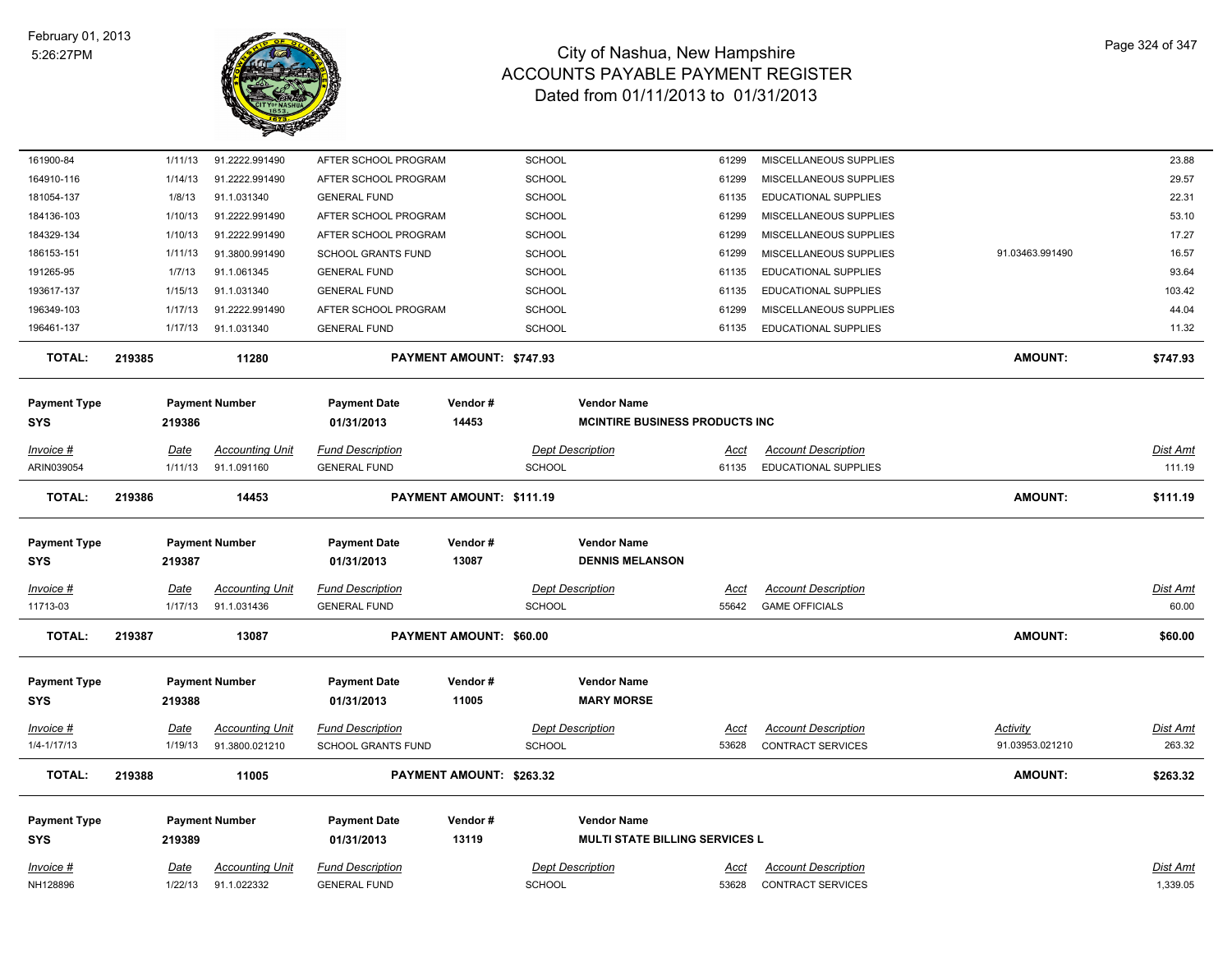

| <b>TOTAL:</b>                     | 219389      | 13119                  |                                   | PAYMENT AMOUNT: \$1,339.05 |                         |                                                              |             |                                          | <b>AMOUNT:</b> | \$1,339.05      |
|-----------------------------------|-------------|------------------------|-----------------------------------|----------------------------|-------------------------|--------------------------------------------------------------|-------------|------------------------------------------|----------------|-----------------|
| <b>Payment Type</b><br>SYS        | 219390      | <b>Payment Number</b>  | <b>Payment Date</b><br>01/31/2013 | Vendor#<br>13131           |                         | <b>Vendor Name</b><br><b>NAPA AUTO PARTS</b>                 |             |                                          |                |                 |
| Invoice #                         | Date        | <b>Accounting Unit</b> | <b>Fund Description</b>           |                            | <b>Dept Description</b> |                                                              | Acct        | <b>Account Description</b>               |                | <b>Dist Amt</b> |
| 867480                            | 1/18/13     | 91.1.222620            | <b>GENERAL FUND</b>               |                            | <b>SCHOOL</b>           |                                                              | 54600       | VEHICLE REPAIRS & MAINTENANCE            |                | 222.59          |
| 868055                            | 1/22/13     | 91.1.222620            | <b>GENERAL FUND</b>               |                            | <b>SCHOOL</b>           |                                                              | 54600       | <b>VEHICLE REPAIRS &amp; MAINTENANCE</b> |                | 239.01          |
| 868136                            | 1/23/13     | 91.1.222620            | <b>GENERAL FUND</b>               |                            | <b>SCHOOL</b>           |                                                              | 54600       | <b>VEHICLE REPAIRS &amp; MAINTENANCE</b> |                | 16.63           |
| 868357                            | 1/24/13     | 91.1.222620            | <b>GENERAL FUND</b>               |                            | <b>SCHOOL</b>           |                                                              | 54600       | VEHICLE REPAIRS & MAINTENANCE            |                | 6.36            |
| <b>TOTAL:</b>                     | 219390      | 13131                  |                                   | PAYMENT AMOUNT: \$484.59   |                         |                                                              |             |                                          | <b>AMOUNT:</b> | \$484.59        |
| <b>Payment Type</b>               |             | <b>Payment Number</b>  | <b>Payment Date</b>               | Vendor#                    |                         | <b>Vendor Name</b>                                           |             |                                          |                |                 |
| <b>SYS</b>                        | 219391      |                        | 01/31/2013                        | 11278                      |                         | <b>NASHUA HIGH SCHOOL NORTH</b>                              |             |                                          |                |                 |
| Invoice #                         | Date        | <b>Accounting Unit</b> | <b>Fund Description</b>           |                            | <b>Dept Description</b> |                                                              | Acct        | <b>Account Description</b>               |                | Dist Amt        |
| <b>TURKEY BOWL</b>                | 1/10/13     | 91.1.012338            | <b>GENERAL FUND</b>               |                            | <b>SCHOOL</b>           |                                                              | 55600       | PRINTING                                 |                | 80.00           |
| <b>TOTAL:</b>                     | 219391      | 11278                  |                                   | PAYMENT AMOUNT: \$80.00    |                         |                                                              |             |                                          | <b>AMOUNT:</b> | \$80.00         |
| <b>Payment Type</b>               |             | <b>Payment Number</b>  | <b>Payment Date</b>               | Vendor#                    |                         | <b>Vendor Name</b>                                           |             |                                          |                |                 |
| SYS                               | 219392      |                        | 01/31/2013                        | 13144                      |                         | NASHUA OUTDOOR POWER EQUIPMENT                               |             |                                          |                |                 |
| Invoice #                         | Date        | <b>Accounting Unit</b> | <b>Fund Description</b>           |                            | <b>Dept Description</b> |                                                              | <u>Acct</u> | <b>Account Description</b>               |                | <b>Dist Amt</b> |
| 389030                            | 1/11/13     | 91.1.222630            | <b>GENERAL FUND</b>               |                            | <b>SCHOOL</b>           |                                                              | 61599       | <b>GROUNDS MAINTENANCE SUPPLIES</b>      |                | 83.37           |
| 389030                            | 1/11/13     | 91.1.222630            | <b>GENERAL FUND</b>               |                            | <b>SCHOOL</b>           |                                                              | 61599       | <b>GROUNDS MAINTENANCE SUPPLIES</b>      |                | 0.47            |
| 389123                            | 1/14/13     | 91.1.222630            | <b>GENERAL FUND</b>               |                            | <b>SCHOOL</b>           |                                                              | 61599       | <b>GROUNDS MAINTENANCE SUPPLIES</b>      |                | 39.12           |
| 389125                            | 1/14/13     | 91.1.222630            | <b>GENERAL FUND</b>               |                            | <b>SCHOOL</b>           |                                                              | 61599       | <b>GROUNDS MAINTENANCE SUPPLIES</b>      |                | 26.92           |
| 389171                            | 1/15/13     | 91.1.041370            | <b>GENERAL FUND</b>               |                            | <b>SCHOOL</b>           |                                                              | 61135       | <b>EDUCATIONAL SUPPLIES</b>              |                | 35.40           |
| 389197                            | 1/15/13     | 91.1.222630            | <b>GENERAL FUND</b>               |                            | <b>SCHOOL</b>           |                                                              | 61599       | <b>GROUNDS MAINTENANCE SUPPLIES</b>      |                | 143.20          |
| <b>TOTAL:</b>                     | 219392      | 13144                  |                                   | PAYMENT AMOUNT: \$328.48   |                         |                                                              |             |                                          | <b>AMOUNT:</b> | \$328.48        |
| <b>Payment Type</b><br><b>SYS</b> | 219393      | <b>Payment Number</b>  | <b>Payment Date</b><br>01/31/2013 | Vendor#<br>13151           |                         | <b>Vendor Name</b><br><b>NASHUA WALLPAPER &amp; PAINT CO</b> |             |                                          |                |                 |
| Invoice #                         | <b>Date</b> | <b>Accounting Unit</b> | <b>Fund Description</b>           |                            | <b>Dept Description</b> |                                                              | Acct        | <b>Account Description</b>               |                | Dist Amt        |
| 229779                            | 1/11/13     | 91.1.222620            | <b>GENERAL FUND</b>               |                            | <b>SCHOOL</b>           |                                                              | 61299       | MISCELLANEOUS SUPPLIES                   |                | 275.96          |
| <b>TOTAL:</b>                     | 219393      | 13151                  |                                   | PAYMENT AMOUNT: \$275.96   |                         |                                                              |             |                                          | <b>AMOUNT:</b> | \$275.96        |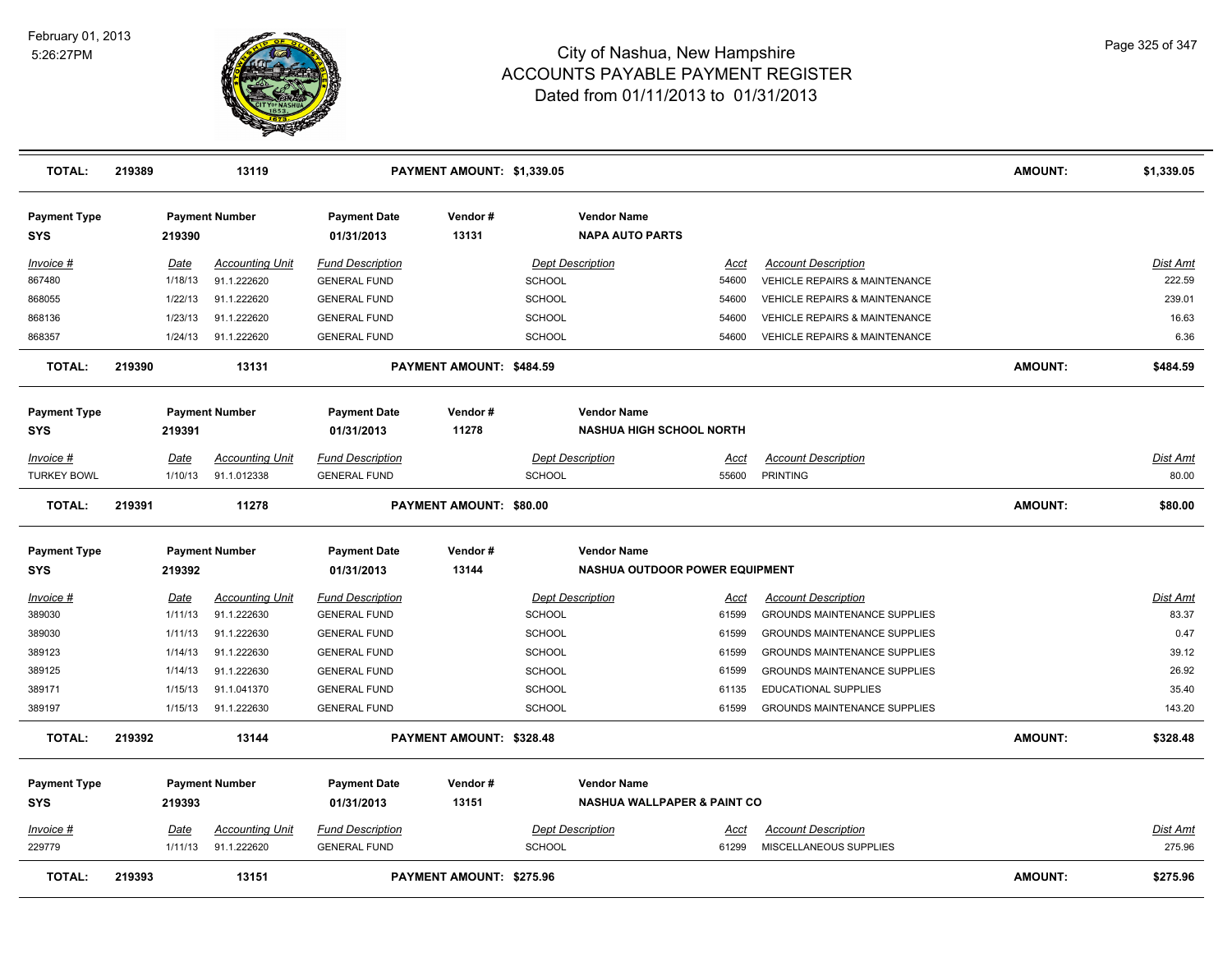

| <b>Payment Type</b> |        |             | <b>Payment Number</b>  | <b>Payment Date</b>       | Vendor#                        |               | <b>Vendor Name</b>           |       |                                 |                 |                 |
|---------------------|--------|-------------|------------------------|---------------------------|--------------------------------|---------------|------------------------------|-------|---------------------------------|-----------------|-----------------|
| <b>SYS</b>          |        | 219394      |                        | 01/31/2013                | 13165                          |               | <b>NELSON PIANO SERVICE</b>  |       |                                 |                 |                 |
| Invoice #           |        | Date        | <b>Accounting Unit</b> | <b>Fund Description</b>   |                                |               | <b>Dept Description</b>      | Acct  | <b>Account Description</b>      |                 | Dist Amt        |
| $1/8 - 1/9$         |        | 1/10/13     | 91.1.041112            | <b>GENERAL FUND</b>       |                                | <b>SCHOOL</b> |                              | 54487 | <b>EQUIPMENT REPAIRS &amp;</b>  |                 | 315.00          |
|                     |        |             |                        |                           |                                |               |                              |       | MAINTENANCE                     |                 |                 |
| <b>TOTAL:</b>       | 219394 |             | 13165                  |                           | PAYMENT AMOUNT: \$315.00       |               |                              |       |                                 | <b>AMOUNT:</b>  | \$315.00        |
| <b>Payment Type</b> |        |             | <b>Payment Number</b>  | <b>Payment Date</b>       | Vendor#                        |               | <b>Vendor Name</b>           |       |                                 |                 |                 |
| <b>SYS</b>          |        | 219395      |                        | 01/31/2013                | 14521                          |               | <b>NEW ENGLAND ICE CREAM</b> |       |                                 |                 |                 |
| Invoice #           |        | Date        | <b>Accounting Unit</b> | <b>Fund Description</b>   |                                |               | <b>Dept Description</b>      | Acct  | <b>Account Description</b>      | <b>Activity</b> | <b>Dist Amt</b> |
| 2552                |        | 1/10/13     | 91.2222.991490         | AFTER SCHOOL PROGRAM      |                                | <b>SCHOOL</b> |                              | 61299 | MISCELLANEOUS SUPPLIES          |                 | 157.54          |
| 2553                |        | 1/10/13     | 91.2222.991490         | AFTER SCHOOL PROGRAM      |                                | <b>SCHOOL</b> |                              | 61299 | MISCELLANEOUS SUPPLIES          |                 | 157.54          |
| 2555                |        | 1/10/13     | 91.3800.991490         | <b>SCHOOL GRANTS FUND</b> |                                | <b>SCHOOL</b> |                              | 61299 | MISCELLANEOUS SUPPLIES          | 91.03463.991490 | 157.54          |
| 2556                |        | 1/10/13     | 91.2222.991490         | AFTER SCHOOL PROGRAM      |                                | <b>SCHOOL</b> |                              | 61299 | MISCELLANEOUS SUPPLIES          |                 | 195.76          |
| 2559                |        | 1/10/13     | 91.3800.991490         | SCHOOL GRANTS FUND        |                                | <b>SCHOOL</b> |                              | 61299 | MISCELLANEOUS SUPPLIES          | 91.03463.991490 | 195.76          |
| 5475                |        | 1/24/13     | 91.2100.063120         | <b>FOOD SERVICES</b>      |                                | <b>SCHOOL</b> |                              | 61214 | FOOD, FOOD SERVICE PROGRAM      |                 | 307.20          |
| 5529                |        | 1/24/13     | 91.2100.073120         | <b>FOOD SERVICES</b>      |                                | <b>SCHOOL</b> |                              | 61214 | FOOD, FOOD SERVICE PROGRAM      |                 | 261.12          |
| 5760                |        | 1/24/13     | 91.2100.053120         | <b>FOOD SERVICES</b>      |                                | <b>SCHOOL</b> |                              | 61214 | FOOD, FOOD SERVICE PROGRAM      |                 | 149.25          |
| TOTAL:              | 219395 |             | 14521                  |                           | PAYMENT AMOUNT: \$1,581.71     |               |                              |       |                                 | <b>AMOUNT:</b>  | \$1,581.71      |
| <b>Payment Type</b> |        |             | <b>Payment Number</b>  | <b>Payment Date</b>       | Vendor#                        |               | <b>Vendor Name</b>           |       |                                 |                 |                 |
| <b>SYS</b>          |        | 219396      |                        | 01/31/2013                | 11028                          |               | <b>TREASURER STATE OF NH</b> |       |                                 |                 |                 |
| <u> Invoice #</u>   |        | <u>Date</u> | <b>Accounting Unit</b> | <b>Fund Description</b>   |                                |               | <b>Dept Description</b>      | Acct  | <b>Account Description</b>      |                 | <b>Dist Amt</b> |
| C412369             |        | 12/5/12     | 91.1.222620            | <b>GENERAL FUND</b>       |                                | <b>SCHOOL</b> |                              | 61299 | MISCELLANEOUS SUPPLIES          |                 | 27.44           |
| C412786             |        | 1/11/13     | 91.1.222620            | <b>GENERAL FUND</b>       |                                | <b>SCHOOL</b> |                              | 61299 | MISCELLANEOUS SUPPLIES          |                 | 27.44           |
| <b>TOTAL:</b>       | 219396 |             | 11028                  |                           | <b>PAYMENT AMOUNT: \$54.88</b> |               |                              |       |                                 | AMOUNT:         | \$54.88         |
| <b>Payment Type</b> |        |             | <b>Payment Number</b>  | <b>Payment Date</b>       | Vendor#                        |               | <b>Vendor Name</b>           |       |                                 |                 |                 |
| <b>SYS</b>          |        | 219397      |                        | 01/31/2013                | 13185                          |               | <b>NHSAA</b>                 |       |                                 |                 |                 |
| Invoice #           |        | Date        | <b>Accounting Unit</b> | <b>Fund Description</b>   |                                |               | <b>Dept Description</b>      | Acct  | <b>Account Description</b>      |                 | Dist Amt        |
| DIFFERENT-2012-2    |        |             | 12/10/12 91.1.041160   | <b>GENERAL FUND</b>       |                                | <b>SCHOOL</b> |                              | 55400 | <b>CONFERENCES AND SEMINARS</b> |                 | 140.00          |
| <b>TOTAL:</b>       | 219397 |             | 13185                  |                           | PAYMENT AMOUNT: \$140.00       |               |                              |       |                                 | <b>AMOUNT:</b>  | \$140.00        |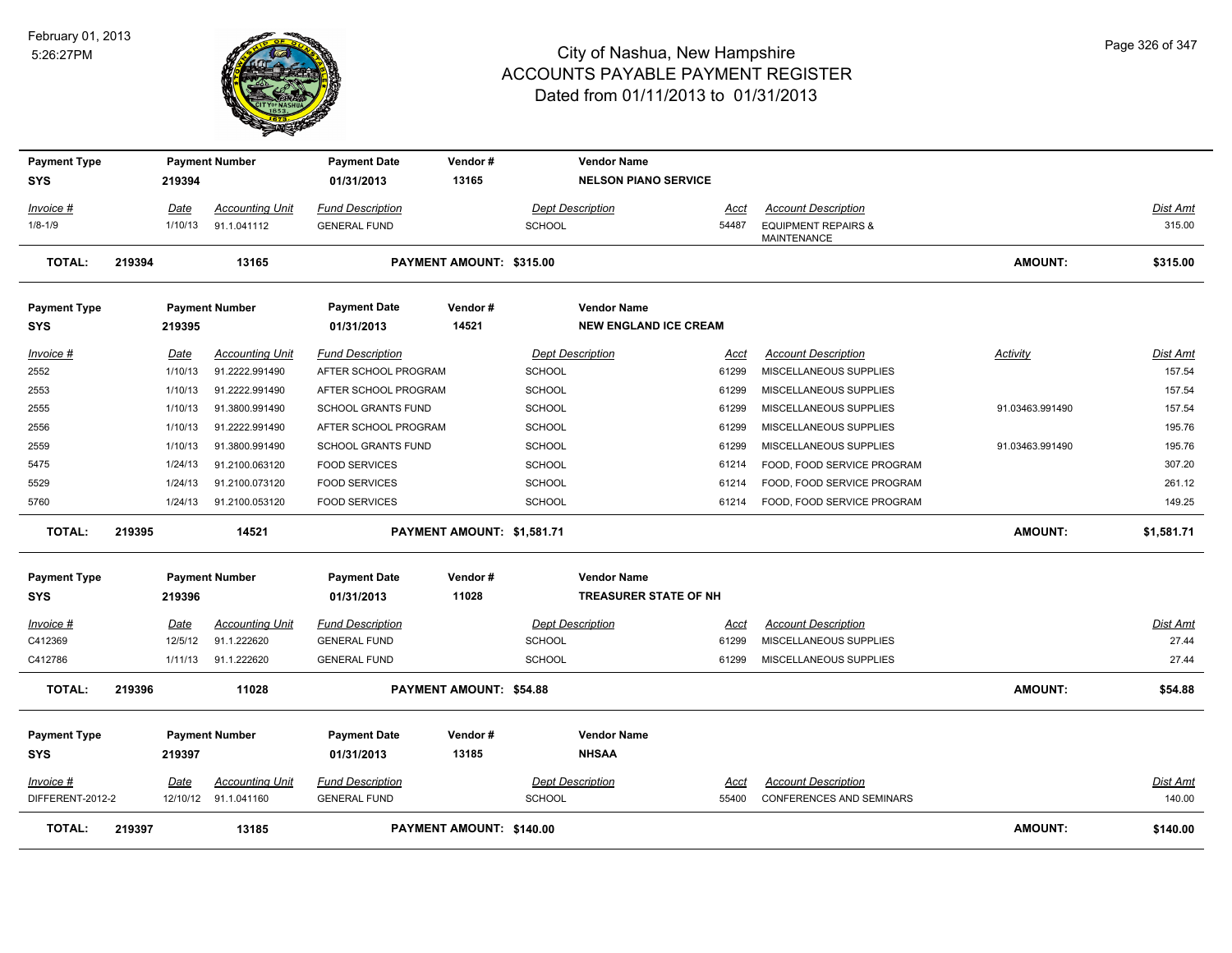

| <b>Payment Type</b> |        |         | <b>Payment Number</b>   | <b>Payment Date</b>                                   | Vendor#<br>10572              |               | <b>Vendor Name</b><br>NORTHEAST ELECTRICAL DISTRIBUT |             |                                   |                 |                 |
|---------------------|--------|---------|-------------------------|-------------------------------------------------------|-------------------------------|---------------|------------------------------------------------------|-------------|-----------------------------------|-----------------|-----------------|
| SYS                 |        | 219398  |                         | 01/31/2013                                            |                               |               |                                                      |             |                                   |                 |                 |
| Invoice #           |        | Date    | <b>Accounting Unit</b>  | <b>Fund Description</b>                               |                               |               | Dept Description                                     | <b>Acct</b> | <b>Account Description</b>        |                 | Dist Amt        |
| S014852830.001      |        | 1/10/13 | 91.1.222620             | <b>GENERAL FUND</b>                                   |                               | SCHOOL        |                                                      | 61421       | SUPPLIES, HVAC                    |                 | 8.52            |
| <b>TOTAL:</b>       | 219398 |         | 10572                   |                                                       | <b>PAYMENT AMOUNT: \$8.52</b> |               |                                                      |             |                                   | <b>AMOUNT:</b>  | \$8.52          |
| <b>Payment Type</b> |        |         | <b>Payment Number</b>   | <b>Payment Date</b>                                   | Vendor#                       |               | <b>Vendor Name</b>                                   |             |                                   |                 |                 |
| SYS                 |        | 219399  |                         | 01/31/2013                                            | 15955                         |               | <b>MARK NOTINI</b>                                   |             |                                   |                 |                 |
| Invoice #           |        | Date    | <b>Accounting Unit</b>  | <b>Fund Description</b>                               |                               |               | <b>Dept Description</b>                              | Acct        | <b>Account Description</b>        |                 | <b>Dist Amt</b> |
| 11113-04            |        | 1/11/13 | 91.1.041436             | <b>GENERAL FUND</b>                                   |                               | <b>SCHOOL</b> |                                                      | 55642       | <b>GAME OFFICIALS</b>             |                 | 60.00           |
| <b>TOTAL:</b>       | 219399 |         | 15955                   |                                                       | PAYMENT AMOUNT: \$60.00       |               |                                                      |             |                                   | <b>AMOUNT:</b>  | \$60.00         |
| <b>Payment Type</b> |        |         | <b>Payment Number</b>   | <b>Payment Date</b>                                   | Vendor#                       |               | <b>Vendor Name</b>                                   |             |                                   |                 |                 |
| <b>SYS</b>          |        | 219400  |                         | 01/31/2013                                            | 12195                         |               | <b>JULIE OTA</b>                                     |             |                                   |                 |                 |
| Invoice #           |        | Date    | <b>Accounting Unit</b>  | <b>Fund Description</b>                               |                               |               | <b>Dept Description</b>                              | Acct        | <b>Account Description</b>        | Activity        | <b>Dist Amt</b> |
| $1/14 - 1/18$       |        | 1/25/13 | 91.3800.021500          | SCHOOL GRANTS FUND                                    |                               | <b>SCHOOL</b> |                                                      | 53628       | CONTRACT SERVICES                 | 91.03953.021500 | 125.00          |
| 1/22-1/25           |        | 1/25/13 | 91.3800.021500          | SCHOOL GRANTS FUND                                    |                               | SCHOOL        |                                                      | 53628       | <b>CONTRACT SERVICES</b>          | 91.03953.021500 | 100.00          |
| <b>TOTAL:</b>       | 219400 |         | 12195                   |                                                       | PAYMENT AMOUNT: \$225.00      |               |                                                      |             |                                   | <b>AMOUNT:</b>  | \$225.00        |
| <b>Payment Type</b> |        |         | <b>Payment Number</b>   | <b>Payment Date</b>                                   | Vendor#                       |               | <b>Vendor Name</b>                                   |             |                                   |                 |                 |
| <b>SYS</b>          |        | 219401  |                         | 01/31/2013                                            | 13239                         |               | <b>OXFORD LEARNING</b>                               |             |                                   |                 |                 |
| <u>Invoice #</u>    |        | Date    | <b>Accounting Unit</b>  | <b>Fund Description</b>                               |                               |               | <b>Dept Description</b>                              | <u>Acct</u> | <b>Account Description</b>        | <b>Activity</b> | <u>Dist Amt</u> |
| NASHUA1212          |        | 1/28/13 | 91.3800.231271          | SCHOOL GRANTS FUND                                    |                               | <b>SCHOOL</b> |                                                      | 53600       | <b>INSTRUCTION SERVICES</b>       | 91.03763.231271 | 255.00          |
| <b>TOTAL:</b>       | 219401 |         | 13239                   |                                                       | PAYMENT AMOUNT: \$255.00      |               |                                                      |             |                                   | <b>AMOUNT:</b>  | \$255.00        |
| <b>Payment Type</b> |        |         | <b>Payment Number</b>   | <b>Payment Date</b>                                   | Vendor#                       |               | <b>Vendor Name</b>                                   |             |                                   |                 |                 |
| <b>SYS</b>          |        | 219402  |                         | 01/31/2013                                            | 11158                         |               | PAGE STREET LEASING LLC                              |             |                                   |                 |                 |
| Invoice #           |        | Date    | <b>Accounting Unit</b>  | <b>Fund Description</b>                               |                               |               | <b>Dept Description</b>                              | Acct        | <b>Account Description</b>        | Activity        | Dist Amt        |
| 99448               |        |         | 12/24/12 91.5800.134600 | SCHOOL CAPITAL PROJECTS                               |                               | <b>SCHOOL</b> |                                                      | 81200       | <b>BUILDINGS AND IMPROVEMENTS</b> | 1011.91.04.30   | 95.00           |
| 99449               |        |         | 12/24/12 91.5800.134600 | <b>FUND</b><br>SCHOOL CAPITAL PROJECTS<br><b>FUND</b> |                               | <b>SCHOOL</b> |                                                      | 81200       | <b>BUILDINGS AND IMPROVEMENTS</b> | 1011.91.04.30   | 95.00           |
| <b>TOTAL:</b>       | 219402 |         | 11158                   |                                                       | PAYMENT AMOUNT: \$190.00      |               |                                                      |             |                                   | <b>AMOUNT:</b>  | \$190.00        |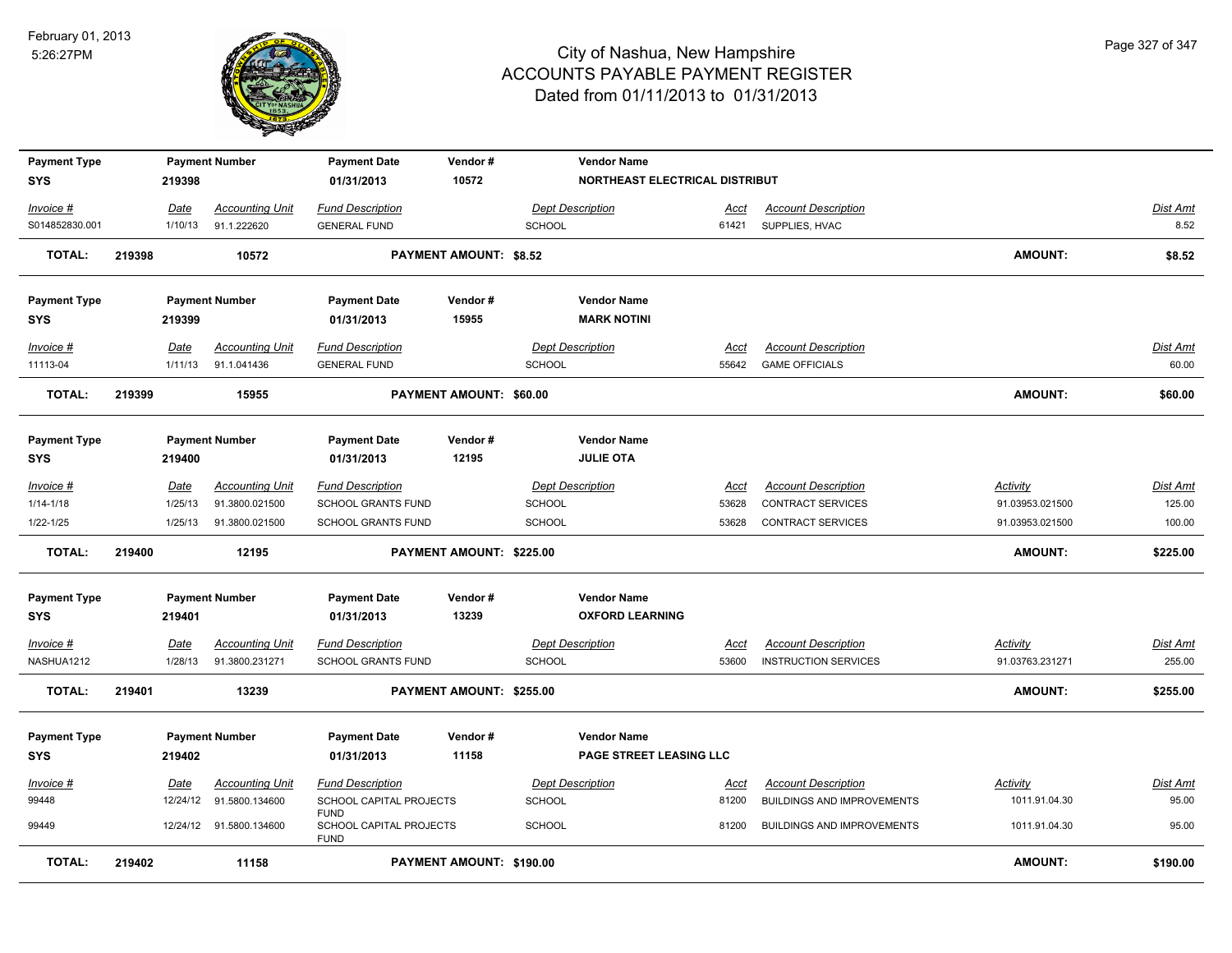

| <b>Payment Type</b>               |        |                        | <b>Payment Number</b>                 | <b>Payment Date</b>                            | Vendor#                    |                                          | <b>Vendor Name</b>                      |                      |                                                           |                |                           |
|-----------------------------------|--------|------------------------|---------------------------------------|------------------------------------------------|----------------------------|------------------------------------------|-----------------------------------------|----------------------|-----------------------------------------------------------|----------------|---------------------------|
| <b>SYS</b>                        |        | 219403                 |                                       | 01/31/2013                                     | 11479                      |                                          | <b>PAMELA DEGENNARO</b>                 |                      |                                                           |                |                           |
| Invoice #                         |        | Date                   | <b>Accounting Unit</b>                | <b>Fund Description</b>                        |                            | <b>Dept Description</b>                  |                                         | <u>Acct</u>          | <b>Account Description</b>                                |                | Dist Amt                  |
| <b>JAN-13</b>                     |        | 1/21/13                | 91.1.071345                           | <b>GENERAL FUND</b>                            |                            | <b>SCHOOL</b>                            |                                         | 61135                | <b>EDUCATIONAL SUPPLIES</b>                               |                | 31.38                     |
| <b>TOTAL:</b>                     | 219403 |                        | 11479                                 |                                                | PAYMENT AMOUNT: \$31.38    |                                          |                                         |                      |                                                           | <b>AMOUNT:</b> | \$31.38                   |
| <b>Payment Type</b>               |        |                        | <b>Payment Number</b>                 | <b>Payment Date</b>                            | Vendor#                    |                                          | <b>Vendor Name</b>                      |                      |                                                           |                |                           |
| <b>SYS</b>                        |        | 219404                 |                                       | 01/31/2013                                     | 15369                      |                                          | <b>EDWARD PANESSITI</b>                 |                      |                                                           |                |                           |
| $Invoice$ #                       |        | Date                   | <b>Accounting Unit</b>                | <b>Fund Description</b>                        |                            | <b>Dept Description</b>                  |                                         | <u>Acct</u>          | <b>Account Description</b>                                |                | Dist Amt                  |
| <b>DEC-12</b>                     |        | 1/25/13                | 91.1.031300                           | <b>GENERAL FUND</b>                            |                            | <b>SCHOOL</b>                            |                                         | 61135                | <b>EDUCATIONAL SUPPLIES</b>                               |                | 35.09                     |
| <b>TOTAL:</b>                     | 219404 |                        | 15369                                 |                                                | PAYMENT AMOUNT: \$35.09    |                                          |                                         |                      |                                                           | AMOUNT:        | \$35.09                   |
| <b>Payment Type</b>               |        |                        | <b>Payment Number</b>                 | <b>Payment Date</b>                            | Vendor#                    |                                          | <b>Vendor Name</b>                      |                      |                                                           |                |                           |
| <b>SYS</b>                        |        | 219405                 |                                       | 01/31/2013                                     | 13268                      |                                          | <b>PASEK CORP</b>                       |                      |                                                           |                |                           |
| Invoice #                         |        | Date                   | <b>Accounting Unit</b>                | <b>Fund Description</b>                        |                            | <b>Dept Description</b>                  |                                         | Acct                 | <b>Account Description</b>                                |                | Dist Amt                  |
| S 932606                          |        | 1/7/13                 | 91.1.222620                           | <b>GENERAL FUND</b>                            |                            | <b>SCHOOL</b>                            |                                         | 61299                | MISCELLANEOUS SUPPLIES                                    |                | 23.64                     |
| S 933409                          |        | 1/16/13                | 91.1.222620                           | <b>GENERAL FUND</b>                            |                            | <b>SCHOOL</b>                            |                                         | 61299                | MISCELLANEOUS SUPPLIES                                    |                | 1,655.81                  |
| S 933409                          |        | 1/16/13                | 91.1.222620                           | <b>GENERAL FUND</b>                            |                            | <b>SCHOOL</b>                            |                                         | 61299                | MISCELLANEOUS SUPPLIES                                    |                | 0.01                      |
| S-933370                          |        | 1/14/13                | 91.1.222620                           | <b>GENERAL FUND</b>                            |                            | SCHOOL                                   |                                         | 61299                | MISCELLANEOUS SUPPLIES                                    |                | 430.57                    |
| <b>TOTAL:</b>                     | 219405 |                        | 13268                                 |                                                | PAYMENT AMOUNT: \$2,110.03 |                                          |                                         |                      |                                                           | <b>AMOUNT:</b> | \$2,110.03                |
| <b>Payment Type</b>               |        |                        | <b>Payment Number</b>                 | <b>Payment Date</b>                            | Vendor#                    |                                          | <b>Vendor Name</b>                      |                      |                                                           |                |                           |
| <b>SYS</b>                        |        | 219406                 |                                       | 01/31/2013                                     | 11059                      |                                          | PCI EDUCATIONAL PUBLISHING              |                      |                                                           |                |                           |
| $Invoice$ #<br>848574             |        | <u>Date</u><br>5/31/12 | <b>Accounting Unit</b><br>91.1.061210 | <b>Fund Description</b><br><b>GENERAL FUND</b> |                            | <b>Dept Description</b><br><b>SCHOOL</b> |                                         | <u>Acct</u><br>61135 | <b>Account Description</b><br><b>EDUCATIONAL SUPPLIES</b> |                | <b>Dist Amt</b><br>275.89 |
| <b>TOTAL:</b>                     | 219406 |                        | 11059                                 |                                                | PAYMENT AMOUNT: \$275.89   |                                          |                                         |                      |                                                           | <b>AMOUNT:</b> | \$275.89                  |
| <b>Payment Type</b><br><b>SYS</b> |        | 219407                 | <b>Payment Number</b>                 | <b>Payment Date</b><br>01/31/2013              | Vendor#<br>13276           |                                          | <b>Vendor Name</b><br>PEABODY SUPPLY CO |                      |                                                           |                |                           |
| Invoice #                         |        | Date                   | <b>Accounting Unit</b>                | <b>Fund Description</b>                        |                            | <b>Dept Description</b>                  |                                         | Acct                 | <b>Account Description</b>                                |                | Dist Amt                  |
| 66667                             |        | 1/9/13                 | 91.1.222620                           | <b>GENERAL FUND</b>                            |                            | <b>SCHOOL</b>                            |                                         | 61414                | SUPPLIES, PLUMBING                                        |                | 25.89                     |
| 67771                             |        | 1/11/13                | 91.1.222620                           | <b>GENERAL FUND</b>                            |                            | SCHOOL                                   |                                         | 61414                | SUPPLIES, PLUMBING                                        |                | 72.43                     |
| 67772                             |        | 1/11/13                | 91.1.222620                           | <b>GENERAL FUND</b>                            |                            | <b>SCHOOL</b>                            |                                         | 61414                | SUPPLIES, PLUMBING                                        |                | 27.60                     |
| 69086                             |        | 1/15/13                | 91.1.222620                           | <b>GENERAL FUND</b>                            |                            | <b>SCHOOL</b>                            |                                         | 61414                | SUPPLIES, PLUMBING                                        |                | 1.56                      |
| 69087                             |        | 1/15/13                | 91.1.222620                           | <b>GENERAL FUND</b>                            |                            | SCHOOL                                   |                                         | 61414                | SUPPLIES, PLUMBING                                        |                | 16.55                     |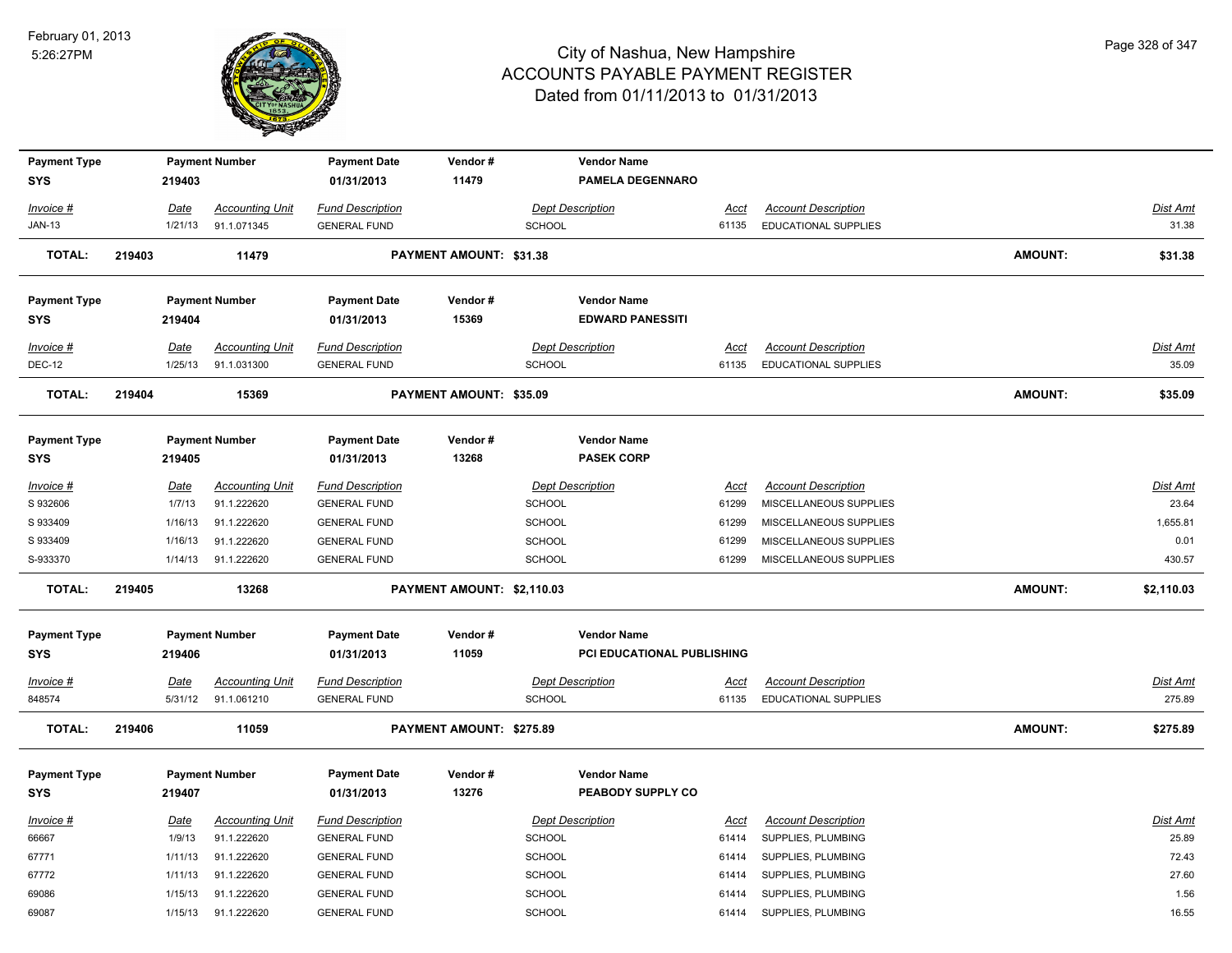

| 69718                             |        | 1/16/13         | 91.1.222620                           | <b>GENERAL FUND</b>                            |                            | <b>SCHOOL</b> |                                                 | 61414         | SUPPLIES, PLUMBING                                                         |                | 38.36             |
|-----------------------------------|--------|-----------------|---------------------------------------|------------------------------------------------|----------------------------|---------------|-------------------------------------------------|---------------|----------------------------------------------------------------------------|----------------|-------------------|
| TOTAL:                            | 219407 |                 | 13276                                 |                                                | PAYMENT AMOUNT: \$182.39   |               |                                                 |               |                                                                            | <b>AMOUNT:</b> | \$182.39          |
| <b>Payment Type</b><br><b>SYS</b> |        | 219408          | <b>Payment Number</b>                 | <b>Payment Date</b><br>01/31/2013              | Vendor#<br>13286           |               | <b>Vendor Name</b><br><b>DAVID PELLETIER</b>    |               |                                                                            |                |                   |
| Invoice #<br>12412-03             |        | Date<br>1/24/13 | <b>Accounting Unit</b><br>91.1.031437 | <b>Fund Description</b><br><b>GENERAL FUND</b> |                            | <b>SCHOOL</b> | <b>Dept Description</b>                         | Acct<br>55642 | <b>Account Description</b><br><b>GAME OFFICIALS</b>                        |                | Dist Amt<br>60.00 |
| <b>TOTAL:</b>                     | 219408 |                 | 13286                                 |                                                | PAYMENT AMOUNT: \$60.00    |               |                                                 |               |                                                                            | <b>AMOUNT:</b> | \$60.00           |
| <b>Payment Type</b><br><b>SYS</b> |        | 219409          | <b>Payment Number</b>                 | <b>Payment Date</b><br>01/31/2013              | Vendor#<br>15888           |               | <b>Vendor Name</b><br>POWER TOOL & FASTENER INC |               |                                                                            |                |                   |
| Invoice #<br>21570                |        | Date<br>1/7/13  | <b>Accounting Unit</b><br>91.1.041300 | <b>Fund Description</b><br><b>GENERAL FUND</b> |                            | <b>SCHOOL</b> | <b>Dept Description</b>                         | Acct<br>54487 | <b>Account Description</b><br><b>EQUIPMENT REPAIRS &amp;</b>               |                | Dist Amt<br>48.00 |
| 21571                             |        | 1/7/13          | 91.1.041300                           | <b>GENERAL FUND</b>                            |                            | <b>SCHOOL</b> |                                                 | 54487         | <b>MAINTENANCE</b><br><b>EQUIPMENT REPAIRS &amp;</b><br><b>MAINTENANCE</b> |                | 97.82             |
| 21572                             |        | 1/7/13          | 91.1.041300                           | <b>GENERAL FUND</b>                            |                            | SCHOOL        |                                                 | 54487         | <b>EQUIPMENT REPAIRS &amp;</b>                                             |                | 110.50            |
|                                   |        |                 |                                       |                                                |                            |               |                                                 |               | <b>MAINTENANCE</b>                                                         |                |                   |
| <b>TOTAL:</b>                     | 219409 |                 | 15888                                 |                                                | PAYMENT AMOUNT: \$256.32   |               |                                                 |               |                                                                            | <b>AMOUNT:</b> | \$256.32          |
| <b>Payment Type</b><br><b>SYS</b> |        | 219410          | <b>Payment Number</b>                 | <b>Payment Date</b><br>01/31/2013              | Vendor#<br>13355           |               | <b>Vendor Name</b><br>PRO AV SYSTEMS INC        |               |                                                                            |                |                   |
| $Invoice$ #                       |        | <u>Date</u>     | <b>Accounting Unit</b>                | <b>Fund Description</b>                        |                            |               | <b>Dept Description</b>                         | Acct          | <b>Account Description</b>                                                 |                | <u>Dist Amt</u>   |
| 17954                             |        | 1/9/13          | 91.1.992212                           | <b>GENERAL FUND</b>                            |                            | <b>SCHOOL</b> |                                                 | 71999         | MISCELLANEOUS EQUIPMENT                                                    |                | 739.00            |
| 17955                             |        | 1/9/13          | 91.1.061160                           | <b>GENERAL FUND</b>                            |                            | <b>SCHOOL</b> |                                                 | 71999         | MISCELLANEOUS EQUIPMENT                                                    |                | 1,014.00          |
| 17977                             |        | 1/11/13         | 91.1.171160                           | <b>GENERAL FUND</b>                            |                            | SCHOOL        |                                                 | 61607         | <b>COMPUTER SUPPLIES</b>                                                   |                | 475.00            |
| <b>TOTAL:</b>                     | 219410 |                 | 13355                                 |                                                | PAYMENT AMOUNT: \$2,228.00 |               |                                                 |               |                                                                            | <b>AMOUNT:</b> | \$2,228.00        |
| <b>Payment Type</b>               |        |                 | <b>Payment Number</b>                 | <b>Payment Date</b>                            | Vendor#                    |               | <b>Vendor Name</b>                              |               |                                                                            |                |                   |
| <b>SYS</b>                        |        | 219411          |                                       | 01/31/2013                                     | 15839                      |               | <b>PROJECTOR LAMP GENIE</b>                     |               |                                                                            |                |                   |
| Invoice #                         |        | <u>Date</u>     | <b>Accounting Unit</b>                | <b>Fund Description</b>                        |                            |               | <b>Dept Description</b>                         | <u>Acct</u>   | <b>Account Description</b>                                                 |                | Dist Amt          |
| 17845                             |        | 1/15/13         | 91.1.051160                           | <b>GENERAL FUND</b>                            |                            | <b>SCHOOL</b> |                                                 | 54450         | OFFICE EQUIP REPAIRS &<br><b>MAINTENANCE</b>                               |                | 203.14            |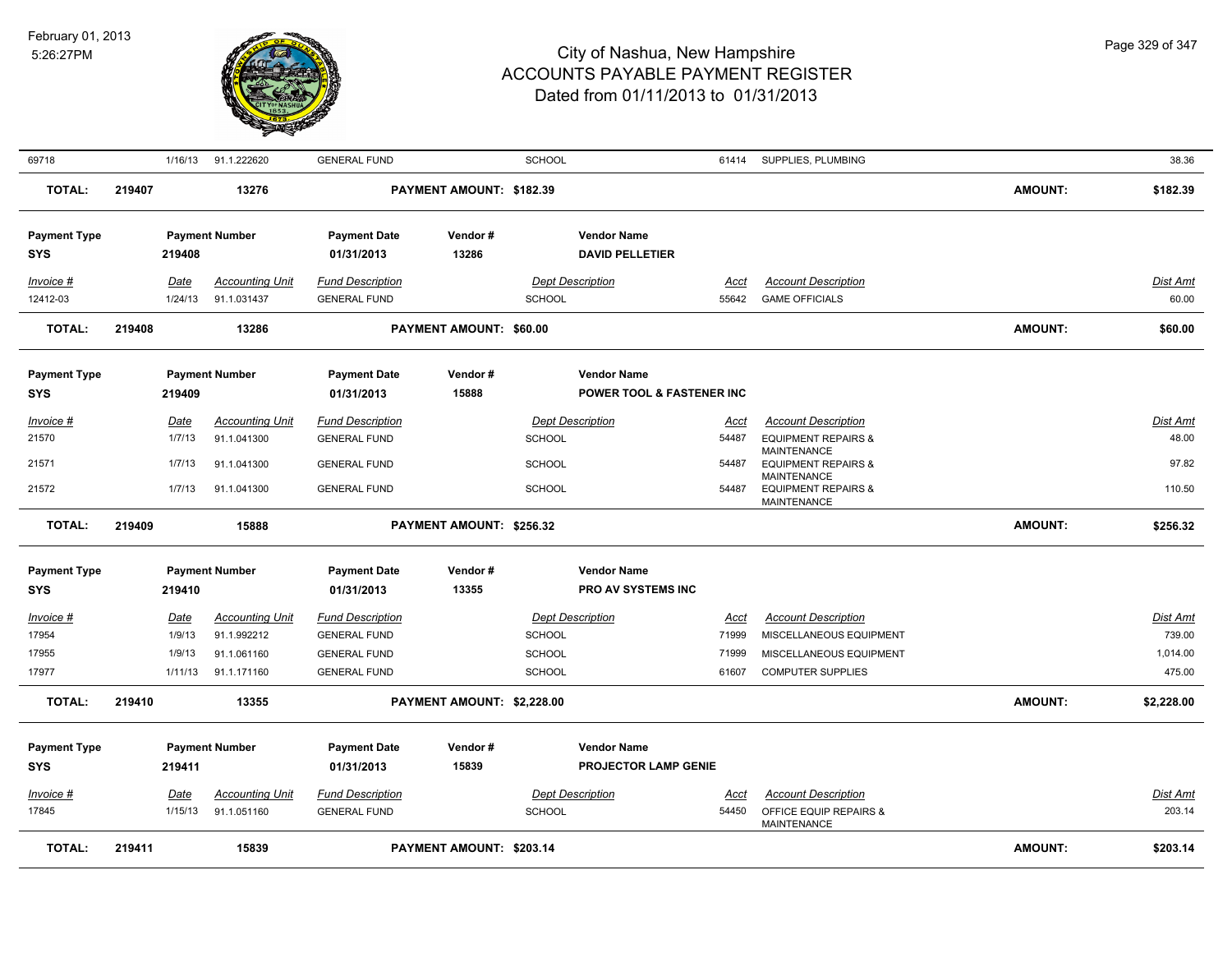

| <b>Payment Type</b><br><b>SYS</b> |        | 219412          | <b>Payment Number</b>                 | <b>Payment Date</b><br>01/31/2013              | Vendor#<br>15158               |               | <b>Vendor Name</b><br>PYRAMID EDUCATIONAL CONSULTS. |               |                                                     |              |                 |                   |
|-----------------------------------|--------|-----------------|---------------------------------------|------------------------------------------------|--------------------------------|---------------|-----------------------------------------------------|---------------|-----------------------------------------------------|--------------|-----------------|-------------------|
| Invoice #                         |        | Date            | <b>Accounting Unit</b>                | <b>Fund Description</b>                        |                                |               | <b>Dept Description</b>                             | Acct          | <b>Account Description</b>                          |              | Activity        | Dist Amt          |
| 71392-1                           |        | 11/2/12         | 91.3800.021210                        | SCHOOL GRANTS FUND                             |                                | <b>SCHOOL</b> |                                                     | 61299         | MISCELLANEOUS SUPPLIES                              |              | 91.03953.021210 | 10.00             |
| <b>TOTAL:</b>                     | 219412 |                 | 15158                                 |                                                | <b>PAYMENT AMOUNT: \$10.00</b> |               |                                                     |               |                                                     |              | <b>AMOUNT:</b>  | \$10.00           |
| <b>Payment Type</b>               |        |                 | <b>Payment Number</b>                 | <b>Payment Date</b>                            | Vendor#                        |               | <b>Vendor Name</b>                                  |               |                                                     | Payee Name   |                 |                   |
| <b>SYS</b>                        |        | 219413          |                                       | 01/31/2013                                     | 11764                          |               | <b>REXEL CLS</b>                                    |               |                                                     | <b>REXEL</b> |                 |                   |
| Invoice #                         |        | Date            | <b>Accounting Unit</b>                | <b>Fund Description</b>                        |                                |               | <b>Dept Description</b>                             | Acct          | <b>Account Description</b>                          |              |                 | <u>Dist Amt</u>   |
| S104100773.001                    |        | 1/11/13         | 91.1.222620                           | <b>GENERAL FUND</b>                            |                                | SCHOOL        |                                                     | 61407         | SUPPLIES, ELECTRICAL                                |              |                 | 34.37             |
| <b>TOTAL:</b>                     | 219413 |                 | 11764                                 |                                                | <b>PAYMENT AMOUNT: \$34.37</b> |               |                                                     |               |                                                     |              | <b>AMOUNT:</b>  | \$34.37           |
| <b>Payment Type</b>               |        |                 | <b>Payment Number</b>                 | <b>Payment Date</b>                            | Vendor#                        |               | <b>Vendor Name</b>                                  |               |                                                     |              |                 |                   |
| <b>SYS</b>                        |        | 219414          |                                       | 01/31/2013                                     | 15945                          |               | <b>DARRELL ROBICHAUD</b>                            |               |                                                     |              |                 |                   |
| Invoice #<br>11813-04             |        | Date<br>1/18/13 | <b>Accounting Unit</b><br>91.1.041432 | <b>Fund Description</b><br><b>GENERAL FUND</b> |                                | SCHOOL        | <b>Dept Description</b>                             | Acct<br>55642 | <b>Account Description</b><br><b>GAME OFFICIALS</b> |              |                 | Dist Amt<br>80.00 |
| <b>TOTAL:</b>                     | 219414 |                 | 15945                                 |                                                | PAYMENT AMOUNT: \$80.00        |               |                                                     |               |                                                     |              | AMOUNT:         | \$80.00           |
| <b>Payment Type</b>               |        |                 | <b>Payment Number</b>                 | <b>Payment Date</b>                            | Vendor#                        |               | <b>Vendor Name</b>                                  |               |                                                     |              |                 |                   |
| <b>SYS</b>                        |        | 219415          |                                       | 01/31/2013                                     | 15979                          |               | <b>JASON ROBIE</b>                                  |               |                                                     |              |                 |                   |
| Invoice #                         |        | <b>Date</b>     | <b>Accounting Unit</b>                | <b>Fund Description</b>                        |                                |               | <b>Dept Description</b>                             | <u>Acct</u>   | <b>Account Description</b>                          |              |                 | <u>Dist Amt</u>   |
| <b>JAN-13</b>                     |        | 1/24/13         | 91.1.012338                           | <b>GENERAL FUND</b>                            |                                | <b>SCHOOL</b> |                                                     | 55300         | <b>TRAVEL</b>                                       |              |                 | 349.00            |
| <b>TOTAL:</b>                     | 219415 |                 | 15979                                 |                                                | PAYMENT AMOUNT: \$349.00       |               |                                                     |               |                                                     |              | AMOUNT:         | \$349.00          |
| <b>Payment Type</b>               |        |                 | <b>Payment Number</b>                 | <b>Payment Date</b>                            | Vendor#                        |               | <b>Vendor Name</b>                                  |               |                                                     |              |                 |                   |
| <b>SYS</b>                        |        | 219416          |                                       | 01/31/2013                                     | 15978                          |               | <b>SAFELITE AUTO GLASS</b>                          |               |                                                     |              |                 |                   |
| Invoice #                         |        | Date            | <b>Accounting Unit</b>                | <b>Fund Description</b>                        |                                |               | <b>Dept Description</b>                             | Acct          | <b>Account Description</b>                          |              |                 | Dist Amt          |
| 4080-013960                       |        | 1/17/13         | 91.1.222620                           | <b>GENERAL FUND</b>                            |                                | <b>SCHOOL</b> |                                                     | 54600         | <b>VEHICLE REPAIRS &amp; MAINTENANCE</b>            |              |                 | 150.00            |
| <b>TOTAL:</b>                     | 219416 |                 | 15978                                 |                                                | PAYMENT AMOUNT: \$150.00       |               |                                                     |               |                                                     |              | AMOUNT:         | \$150.00          |
| <b>Payment Type</b>               |        |                 | <b>Payment Number</b>                 | <b>Payment Date</b>                            | Vendor#                        |               | <b>Vendor Name</b>                                  |               |                                                     |              |                 |                   |
| <b>SYS</b>                        |        | 219417          |                                       | 01/31/2013                                     | 15737                          |               | <b>BRIAN SAMOLYK</b>                                |               |                                                     |              |                 |                   |
| Invoice #                         |        | Date            | <b>Accounting Unit</b>                | <b>Fund Description</b>                        |                                |               | <b>Dept Description</b>                             | Acct          | <b>Account Description</b>                          |              |                 | Dist Amt          |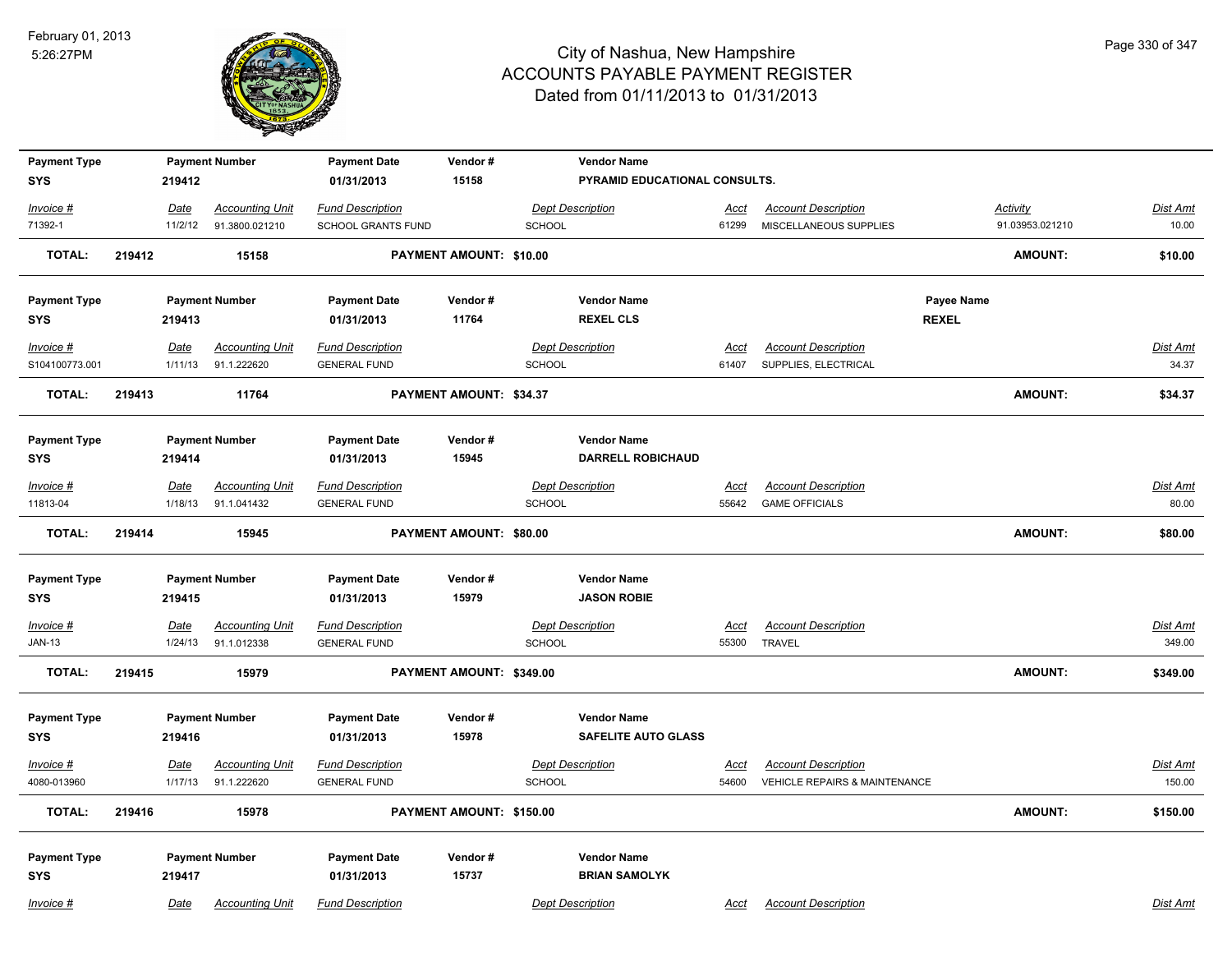

| 12213-03            |        | 1/22/13 | 91.1.031436            | <b>GENERAL FUND</b>       |                                | <b>SCHOOL</b> |                            | 55642 | <b>GAME OFFICIALS</b>         |                       | 60.00           |
|---------------------|--------|---------|------------------------|---------------------------|--------------------------------|---------------|----------------------------|-------|-------------------------------|-----------------------|-----------------|
| <b>TOTAL:</b>       | 219417 |         | 15737                  |                           | PAYMENT AMOUNT: \$60.00        |               |                            |       |                               | <b>AMOUNT:</b>        | \$60.00         |
| <b>Payment Type</b> |        |         | <b>Payment Number</b>  | <b>Payment Date</b>       | Vendor#                        |               | <b>Vendor Name</b>         |       |                               |                       |                 |
| <b>SYS</b>          |        | 219418  |                        | 01/31/2013                | 13504                          |               | <b>SANEL AUTO PARTS CO</b> |       |                               |                       |                 |
| Invoice #           |        | Date    | <b>Accounting Unit</b> | <b>Fund Description</b>   |                                |               | <b>Dept Description</b>    | Acct  | <b>Account Description</b>    |                       | Dist Amt        |
| 2QN5997             |        | 1/11/13 | 91.1.222620            | <b>GENERAL FUND</b>       |                                | SCHOOL        |                            | 54600 | VEHICLE REPAIRS & MAINTENANCE |                       | 47.88           |
| <b>TOTAL:</b>       | 219418 |         | 13504                  |                           | PAYMENT AMOUNT: \$47.88        |               |                            |       |                               | <b>AMOUNT:</b>        | \$47.88         |
| <b>Payment Type</b> |        |         | <b>Payment Number</b>  | <b>Payment Date</b>       | Vendor#                        |               | <b>Vendor Name</b>         |       |                               | Payee Name            |                 |
| <b>SYS</b>          |        | 219419  |                        | 01/31/2013                | 13519                          |               | <b>SCHOLASTIC MAGAZINE</b> |       |                               | <b>SCHOLASTIC INC</b> |                 |
| Invoice #           |        | Date    | <b>Accounting Unit</b> | <b>Fund Description</b>   |                                |               | <b>Dept Description</b>    | Acct  | <b>Account Description</b>    |                       | Dist Amt        |
| M5054838            |        | 1/15/13 | 91.1.061210            | <b>GENERAL FUND</b>       |                                | SCHOOL        |                            | 61135 | <b>EDUCATIONAL SUPPLIES</b>   |                       | 47.85           |
| TOTAL:              | 219419 |         | 13519                  |                           | <b>PAYMENT AMOUNT: \$47.85</b> |               |                            |       |                               | <b>AMOUNT:</b>        | \$47.85         |
|                     |        |         |                        |                           |                                |               |                            |       |                               |                       |                 |
| <b>Payment Type</b> |        |         | <b>Payment Number</b>  | <b>Payment Date</b>       | Vendor#                        |               | <b>Vendor Name</b>         |       |                               |                       |                 |
| <b>SYS</b>          |        | 219420  |                        | 01/31/2013                | 11020                          |               | <b>SCHOLASTIC INC</b>      |       |                               |                       |                 |
| Invoice #           |        | Date    | <b>Accounting Unit</b> | <b>Fund Description</b>   |                                |               | <b>Dept Description</b>    | Acct  | <b>Account Description</b>    |                       | <u>Dist Amt</u> |
| 5920873             |        | 1/8/13  | 91.1.131160            | <b>GENERAL FUND</b>       |                                | <b>SCHOOL</b> |                            | 61135 | <b>EDUCATIONAL SUPPLIES</b>   |                       | 15.74           |
| <b>TOTAL:</b>       | 219420 |         | 11020                  |                           | <b>PAYMENT AMOUNT: \$15.74</b> |               |                            |       |                               | <b>AMOUNT:</b>        | \$15.74         |
| <b>Payment Type</b> |        |         | <b>Payment Number</b>  | <b>Payment Date</b>       | Vendor#                        |               | <b>Vendor Name</b>         |       |                               |                       |                 |
| <b>SYS</b>          |        | 219421  |                        | 01/31/2013                | 13526                          |               | <b>SCHOOL SPECIALTY</b>    |       |                               |                       |                 |
| Invoice #           |        | Date    | <b>Accounting Unit</b> | <b>Fund Description</b>   |                                |               | <b>Dept Description</b>    | Acct  | <b>Account Description</b>    | Activity              | <u>Dist Amt</u> |
| 208109706753        |        | 1/10/13 | 91.3800.231244         | <b>SCHOOL GRANTS FUND</b> |                                | <b>SCHOOL</b> |                            | 61135 | <b>EDUCATIONAL SUPPLIES</b>   | 91.03763.231244       | 72.12           |
| 208109706760        |        | 1/10/13 | 91.1.171102            | <b>GENERAL FUND</b>       |                                | <b>SCHOOL</b> |                            | 61135 | <b>EDUCATIONAL SUPPLIES</b>   |                       | 54.28           |
| 208109708618        |        | 1/11/13 | 91.1.101117            | <b>GENERAL FUND</b>       |                                | <b>SCHOOL</b> |                            | 61135 | <b>EDUCATIONAL SUPPLIES</b>   |                       | 106.77          |
| 208109708623        |        | 1/11/13 | 91.1.101220            | <b>GENERAL FUND</b>       |                                | <b>SCHOOL</b> |                            | 61135 | <b>EDUCATIONAL SUPPLIES</b>   |                       | 165.40          |
| 208109708624        |        | 1/11/13 | 91.1.102410            | <b>GENERAL FUND</b>       |                                | <b>SCHOOL</b> |                            | 61100 | OFFICE SUPPLIES               |                       | 29.90           |
| 208109708625        |        | 1/11/13 | 91.1.161119            | <b>GENERAL FUND</b>       |                                | <b>SCHOOL</b> |                            | 61135 | <b>EDUCATIONAL SUPPLIES</b>   |                       | 163.54          |
| 208109708630        |        | 1/11/13 | 91.1.071210            | <b>GENERAL FUND</b>       |                                | <b>SCHOOL</b> |                            | 61135 | <b>EDUCATIONAL SUPPLIES</b>   |                       | 134.36          |
| 208109708632        |        | 1/11/13 | 91.1.171119            | <b>GENERAL FUND</b>       |                                | <b>SCHOOL</b> |                            | 61135 | <b>EDUCATIONAL SUPPLIES</b>   |                       | 64.16           |
| 208109712742        |        | 1/11/13 | 91.1.102410            | <b>GENERAL FUND</b>       |                                | <b>SCHOOL</b> |                            | 61100 | OFFICE SUPPLIES               |                       | 62.96           |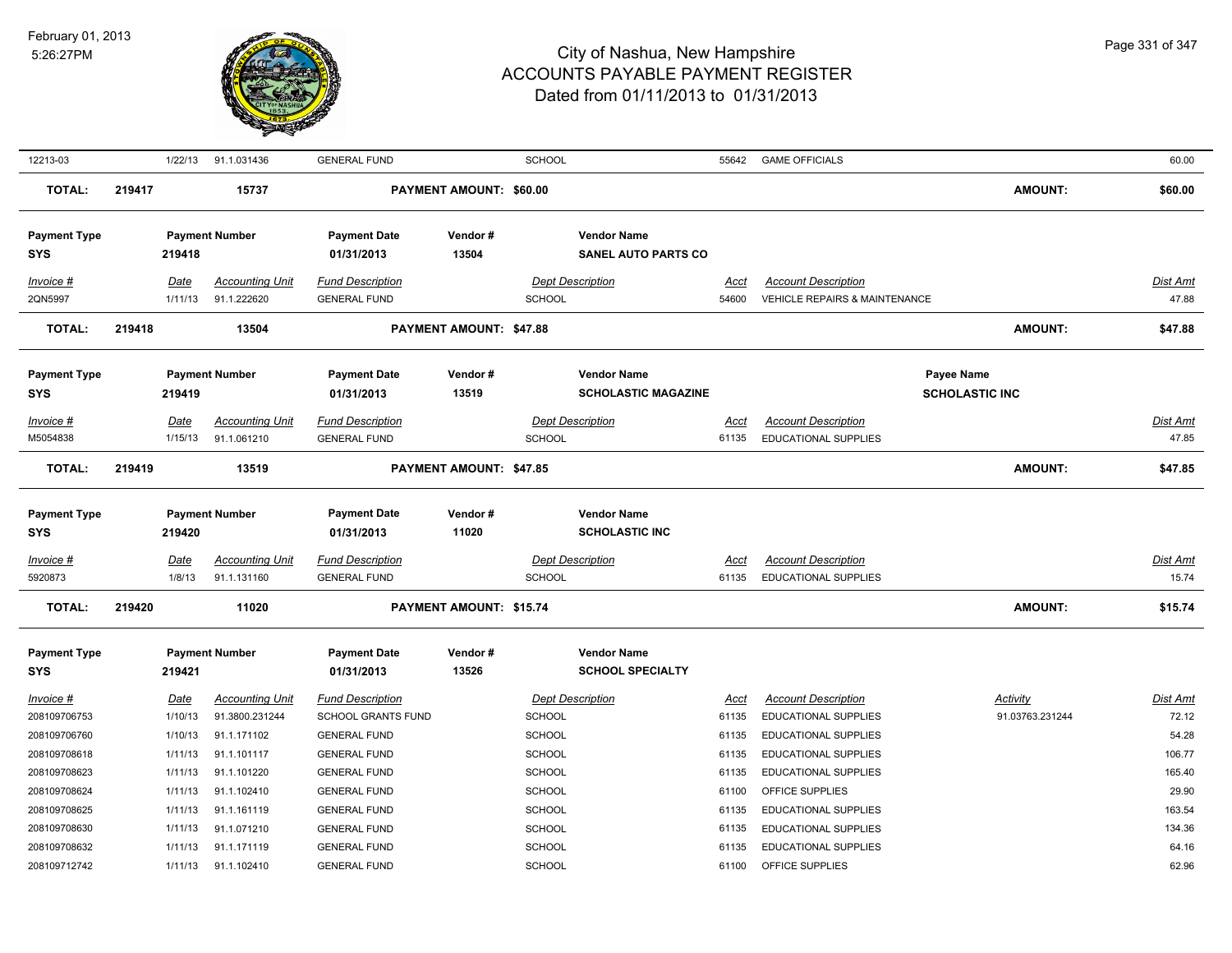

| <b>TOTAL:</b>                     | 219421      | 13526                  |                                   | PAYMENT AMOUNT: \$853.49   |                         |                                           |             |                                                                            | <b>AMOUNT:</b> | \$853.49        |
|-----------------------------------|-------------|------------------------|-----------------------------------|----------------------------|-------------------------|-------------------------------------------|-------------|----------------------------------------------------------------------------|----------------|-----------------|
| <b>Payment Type</b><br><b>SYS</b> | 219422      | <b>Payment Number</b>  | <b>Payment Date</b><br>01/31/2013 | Vendor#<br>15762           |                         | <b>Vendor Name</b><br><b>SCHOOLMART</b>   |             |                                                                            |                |                 |
| Invoice #                         | Date        | <b>Accounting Unit</b> | <b>Fund Description</b>           |                            |                         | <b>Dept Description</b>                   | Acct        | <b>Account Description</b>                                                 |                | Dist Amt        |
| 353057                            | 1/7/13      | 91.1.051111            | <b>GENERAL FUND</b>               |                            | <b>SCHOOL</b>           |                                           | 61135       | EDUCATIONAL SUPPLIES                                                       |                | 587.69          |
| 353154                            | 1/10/13     | 91.1.051160            | <b>GENERAL FUND</b>               |                            | <b>SCHOOL</b>           |                                           | 61135       | EDUCATIONAL SUPPLIES                                                       |                | 3,124.60        |
| <b>TOTAL:</b>                     | 219422      | 15762                  |                                   | PAYMENT AMOUNT: \$3,712.29 |                         |                                           |             |                                                                            | <b>AMOUNT:</b> | \$3,712.29      |
| <b>Payment Type</b>               |             | <b>Payment Number</b>  | <b>Payment Date</b>               | Vendor#                    |                         | <b>Vendor Name</b>                        |             |                                                                            |                |                 |
| <b>SYS</b>                        | 219423      |                        | 01/31/2013                        | 15621                      |                         | <b>KEVIN SIMONEAU</b>                     |             |                                                                            |                |                 |
| Invoice #                         | Date        | <b>Accounting Unit</b> | <b>Fund Description</b>           |                            | <b>Dept Description</b> |                                           | <u>Acct</u> | <b>Account Description</b>                                                 |                | Dist Amt        |
| 11713-07                          | 1/17/13     | 91.1.071434            | <b>GENERAL FUND</b>               |                            | <b>SCHOOL</b>           |                                           | 55642       | <b>GAME OFFICIALS</b>                                                      |                | 60.00           |
| 11713-07                          | 1/17/13     | 91.1.071435            | <b>GENERAL FUND</b>               |                            | <b>SCHOOL</b>           |                                           | 55642       | <b>GAME OFFICIALS</b>                                                      |                | 60.00           |
| <b>TOTAL:</b>                     | 219423      | 15621                  |                                   | PAYMENT AMOUNT: \$120.00   |                         |                                           |             |                                                                            | <b>AMOUNT:</b> | \$120.00        |
| <b>Payment Type</b>               |             | <b>Payment Number</b>  | <b>Payment Date</b>               | Vendor#                    |                         | <b>Vendor Name</b>                        |             |                                                                            |                |                 |
| SYS                               | 219424      |                        | 01/31/2013                        | 15620                      |                         | <b>DAVID SINCLAIR</b>                     |             |                                                                            |                |                 |
| <u>Invoice #</u>                  | <b>Date</b> | <b>Accounting Unit</b> | <b>Fund Description</b>           |                            | <b>Dept Description</b> |                                           | <u>Acct</u> | <b>Account Description</b>                                                 |                | <b>Dist Amt</b> |
| 11713-03                          | 1/17/13     | 91.1.031436            | <b>GENERAL FUND</b>               |                            | <b>SCHOOL</b>           |                                           | 55642       | <b>GAME OFFICIALS</b>                                                      |                | 60.00           |
| <b>TOTAL:</b>                     | 219424      | 15620                  |                                   | PAYMENT AMOUNT: \$60.00    |                         |                                           |             |                                                                            | <b>AMOUNT:</b> | \$60.00         |
| <b>Payment Type</b>               |             | <b>Payment Number</b>  | <b>Payment Date</b>               | Vendor#                    |                         | <b>Vendor Name</b>                        |             |                                                                            |                |                 |
| <b>SYS</b>                        | 219425      |                        | 01/31/2013                        | 13581                      |                         | <b>SIROIS &amp; SON APPLIANCE REPAIRS</b> |             |                                                                            |                |                 |
| Invoice #                         | Date        | <b>Accounting Unit</b> | <b>Fund Description</b>           |                            |                         | <b>Dept Description</b>                   | Acct        | <b>Account Description</b>                                                 |                | Dist Amt        |
| 18939                             | 1/8/13      | 91.1.041300            | <b>GENERAL FUND</b>               |                            | <b>SCHOOL</b>           |                                           | 54487       | <b>EQUIPMENT REPAIRS &amp;</b>                                             |                | 70.00           |
| 18964                             | 1/16/13     | 91.1.041300            | <b>GENERAL FUND</b>               |                            | SCHOOL                  |                                           | 54487       | <b>MAINTENANCE</b><br><b>EQUIPMENT REPAIRS &amp;</b><br><b>MAINTENANCE</b> |                | 136.00          |
| TOTAL:                            | 219425      | 13581                  |                                   | PAYMENT AMOUNT: \$206.00   |                         |                                           |             |                                                                            | <b>AMOUNT:</b> | \$206.00        |
| <b>Payment Type</b>               |             | <b>Payment Number</b>  | <b>Payment Date</b>               | Vendor#                    |                         | <b>Vendor Name</b>                        |             |                                                                            |                |                 |
| <b>SYS</b>                        | 219426      |                        | 01/31/2013                        | 13594                      |                         | <b>SNA LOCKBOX CREDENTIALING</b>          |             |                                                                            |                |                 |
| Invoice #                         | Date        | <b>Accounting Unit</b> | <b>Fund Description</b>           |                            |                         | <b>Dept Description</b>                   | Acct        | <b>Account Description</b>                                                 |                | Dist Amt        |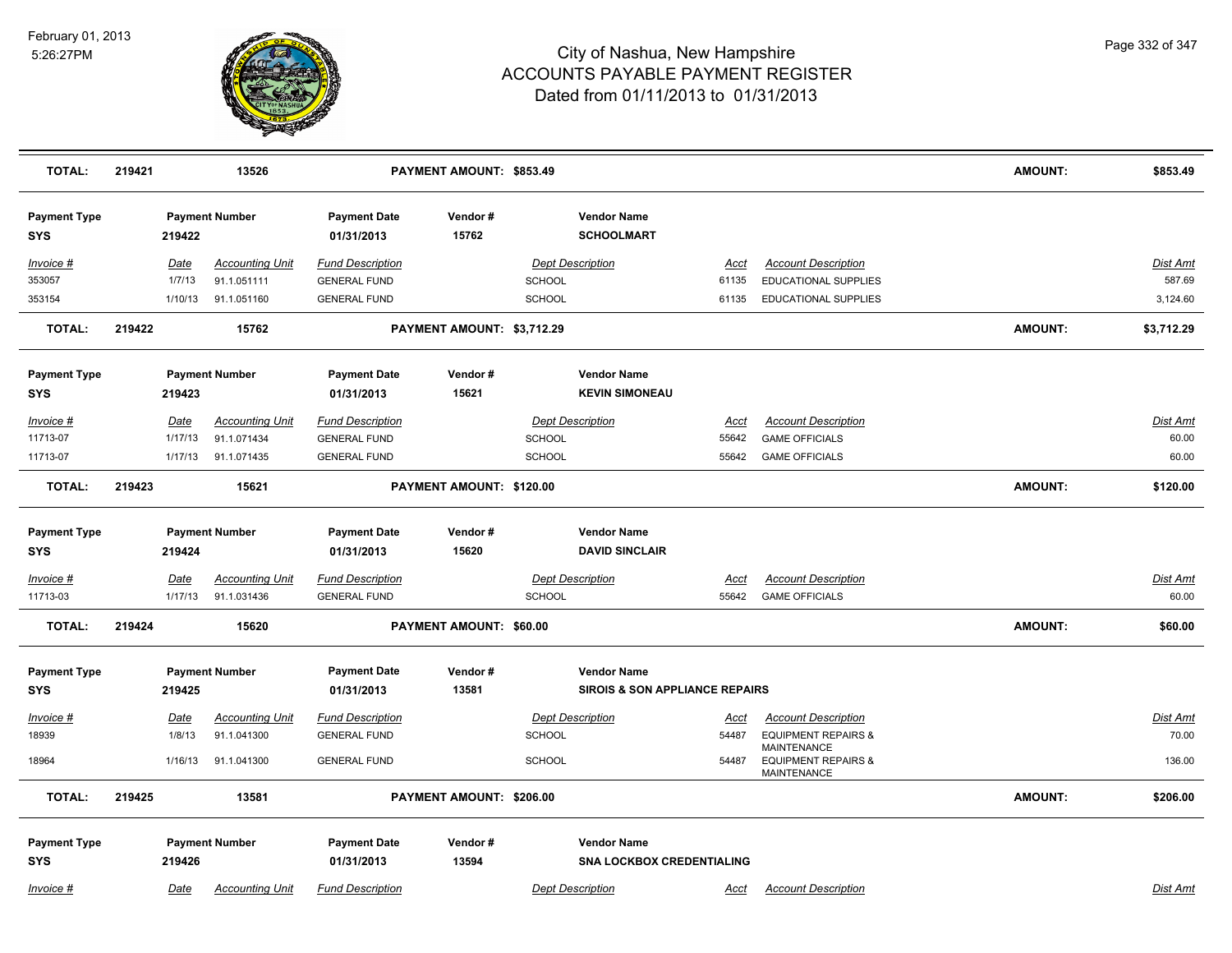

| MEMBER #413602<br><b>RENEW</b> |        | 1/30/13     | 91.2100.993120         | <b>FOOD SERVICES</b>      |                                | SCHOOL                  |                                       | 55400       | CONFERENCES AND SEMINARS    |                 | 37.25           |
|--------------------------------|--------|-------------|------------------------|---------------------------|--------------------------------|-------------------------|---------------------------------------|-------------|-----------------------------|-----------------|-----------------|
| <b>TOTAL:</b>                  | 219426 |             | 13594                  |                           | <b>PAYMENT AMOUNT: \$37.25</b> |                         |                                       |             |                             | <b>AMOUNT:</b>  | \$37.25         |
| <b>Payment Type</b>            |        |             | <b>Payment Number</b>  | <b>Payment Date</b>       | Vendor#                        |                         | <b>Vendor Name</b>                    |             |                             |                 |                 |
| <b>SYS</b>                     |        | 219427      |                        | 01/31/2013                | 11963                          |                         | <b>STAPLES BUSINESS ADVANTAGE</b>     |             |                             |                 |                 |
| Invoice #                      |        | Date        | <b>Accounting Unit</b> | <b>Fund Description</b>   |                                | <b>Dept Description</b> |                                       | Acct        | <b>Account Description</b>  | Activity        | Dist Amt        |
| 3189919740                     |        | 1/11/13     | 91.1.071160            | <b>GENERAL FUND</b>       |                                | <b>SCHOOL</b>           |                                       | 61135       | EDUCATIONAL SUPPLIES        |                 | 121.91          |
| 3189919741                     |        | 1/11/13     | 91.1.012320            | <b>GENERAL FUND</b>       |                                | <b>SCHOOL</b>           |                                       | 61100       | OFFICE SUPPLIES             |                 | 86.69           |
| 3189919742                     |        | 1/11/13     | 91.1.031160            | <b>GENERAL FUND</b>       |                                | <b>SCHOOL</b>           |                                       | 61100       | OFFICE SUPPLIES             |                 | 69.72           |
| 3189919743                     |        | 1/11/13     | 91.3800.991490         | <b>SCHOOL GRANTS FUND</b> |                                | SCHOOL                  |                                       | 61299       | MISCELLANEOUS SUPPLIES      | 91.03463.991490 | 76.99           |
| 3189919744                     |        | 1/11/13     | 91.1.041160            | <b>GENERAL FUND</b>       |                                | <b>SCHOOL</b>           |                                       | 61135       | <b>EDUCATIONAL SUPPLIES</b> |                 | 34.69           |
| 3189919744                     |        | 1/11/13     | 91.1.042130            | <b>GENERAL FUND</b>       |                                | SCHOOL                  |                                       | 61100       | OFFICE SUPPLIES             |                 | 7.99            |
| 3190196091                     |        | 1/12/13     | 91.1.062220            | <b>GENERAL FUND</b>       |                                | SCHOOL                  |                                       | 61135       | EDUCATIONAL SUPPLIES        |                 | 98.86           |
| 3190196092                     |        | 1/12/13     | 91.1.182410            | <b>GENERAL FUND</b>       |                                | <b>SCHOOL</b>           |                                       | 61100       | OFFICE SUPPLIES             |                 | 98.51           |
| 3190350623                     |        | 1/17/13     | 91.3800.231241         | <b>SCHOOL GRANTS FUND</b> |                                | SCHOOL                  |                                       | 61135       | EDUCATIONAL SUPPLIES        | 91.03763.231241 | 20.29           |
| <b>TOTAL:</b>                  | 219427 |             | 11963                  |                           | PAYMENT AMOUNT: \$615.65       |                         |                                       |             |                             | <b>AMOUNT:</b>  | \$615.65        |
| <b>Payment Type</b>            |        |             | <b>Payment Number</b>  | <b>Payment Date</b>       | Vendor#                        |                         | <b>Vendor Name</b>                    |             |                             |                 |                 |
| <b>SYS</b>                     |        | 219428      |                        | 01/31/2013                | 13657                          |                         | STELLOS ELECTRICAL SUPPLY CO I        |             |                             |                 |                 |
| <u>Invoice #</u>               |        | <b>Date</b> | <b>Accounting Unit</b> | <b>Fund Description</b>   |                                | <b>Dept Description</b> |                                       | <u>Acct</u> | <b>Account Description</b>  |                 | <u>Dist Amt</u> |
| <b>JAN-12</b>                  |        | 1/22/13     | 91.1.041300            | <b>GENERAL FUND</b>       |                                | SCHOOL                  |                                       | 71999       | MISCELLANEOUS EQUIPMENT     |                 | 375.00          |
|                                |        |             |                        |                           |                                |                         |                                       |             |                             |                 |                 |
| <b>TOTAL:</b>                  | 219428 |             | 13657                  |                           | PAYMENT AMOUNT: \$375.00       |                         |                                       |             |                             | <b>AMOUNT:</b>  | \$375.00        |
|                                |        |             |                        |                           |                                |                         |                                       |             |                             |                 |                 |
| <b>Payment Type</b>            |        |             | <b>Payment Number</b>  | <b>Payment Date</b>       | Vendor#                        |                         | <b>Vendor Name</b>                    |             |                             |                 |                 |
| <b>SYS</b>                     |        | 219429      |                        | 01/31/2013                | 11564                          |                         | <b>TELEPHONE NETWORK TECHNOLOGIES</b> |             |                             |                 |                 |
| Invoice #                      |        | Date        | <b>Accounting Unit</b> | <b>Fund Description</b>   |                                | <b>Dept Description</b> |                                       | Acct        | <b>Account Description</b>  |                 | Dist Amt        |
| 56224                          |        | 1/7/13      | 91.1.222620            | <b>GENERAL FUND</b>       |                                | <b>SCHOOL</b>           |                                       | 61407       | SUPPLIES, ELECTRICAL        |                 | 1,088.00        |
| <b>TOTAL:</b>                  | 219429 |             | 11564                  |                           | PAYMENT AMOUNT: \$1,088.00     |                         |                                       |             |                             | <b>AMOUNT:</b>  | \$1,088.00      |
|                                |        |             |                        |                           |                                |                         | <b>Vendor Name</b>                    |             |                             |                 |                 |
| <b>Payment Type</b>            |        |             | <b>Payment Number</b>  | <b>Payment Date</b>       | Vendor#                        |                         |                                       |             |                             |                 |                 |
| <b>SYS</b>                     |        | 219430      |                        | 01/31/2013                | 13753                          |                         | TOTAL AIR SUPPLY INC                  |             |                             |                 |                 |
| Invoice #                      |        | Date        | <b>Accounting Unit</b> | <b>Fund Description</b>   |                                | <b>Dept Description</b> |                                       | <u>Acct</u> | <b>Account Description</b>  |                 | <u>Dist Amt</u> |
| 27230                          |        | 1/15/13     | 91.1.222620            | <b>GENERAL FUND</b>       |                                | <b>SCHOOL</b>           |                                       | 61414       | SUPPLIES, PLUMBING          |                 | 39.10           |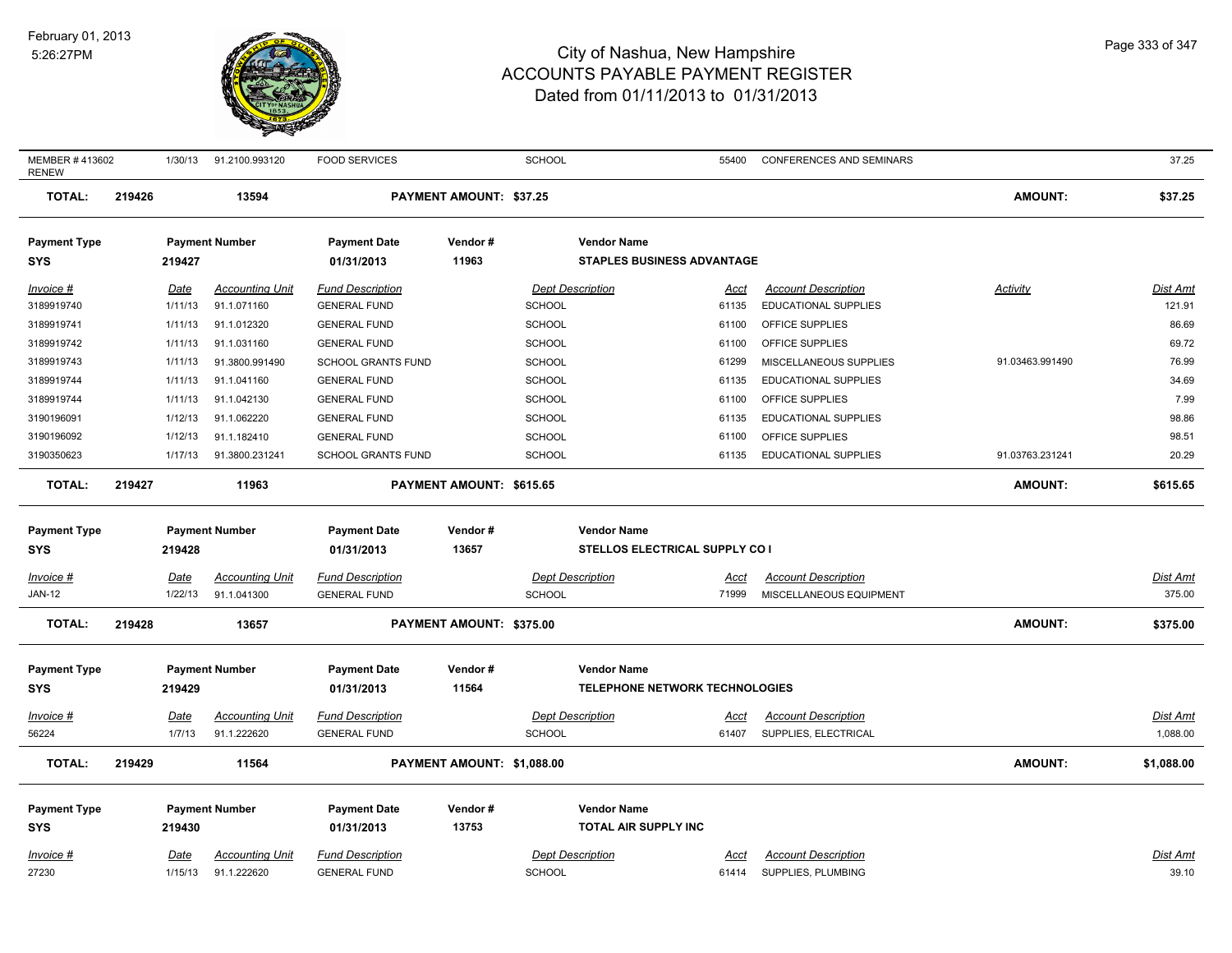

| <b>TOTAL:</b>                       | 219430 |                                              | 13753                                                               |                                                                                              | PAYMENT AMOUNT: \$39.10     |                                          |                                                          |                                        |                                                                                                                            | <b>AMOUNT:</b>                                   | \$39.10                                          |
|-------------------------------------|--------|----------------------------------------------|---------------------------------------------------------------------|----------------------------------------------------------------------------------------------|-----------------------------|------------------------------------------|----------------------------------------------------------|----------------------------------------|----------------------------------------------------------------------------------------------------------------------------|--------------------------------------------------|--------------------------------------------------|
| <b>Payment Type</b><br><b>SYS</b>   |        | 219431                                       | <b>Payment Number</b>                                               | <b>Payment Date</b><br>01/31/2013                                                            | Vendor#<br>13783            |                                          | <b>Vendor Name</b><br><b>TURNER BUILDING SCIENCE LLC</b> |                                        |                                                                                                                            |                                                  |                                                  |
| Invoice #<br>5576                   |        | Date<br>12/28/12                             | <b>Accounting Unit</b><br>91.5800.134600                            | Fund Description<br>SCHOOL CAPITAL PROJECTS                                                  |                             | <b>Dept Description</b><br><b>SCHOOL</b> |                                                          | Acct<br>81200                          | <b>Account Description</b><br><b>BUILDINGS AND IMPROVEMENTS</b>                                                            | <b>Activity</b><br>1011.91.04.30                 | <b>Dist Amt</b><br>5,361.00                      |
| <b>TOTAL:</b>                       | 219431 |                                              | 13783                                                               | <b>FUND</b>                                                                                  | PAYMENT AMOUNT: \$5,361.00  |                                          |                                                          |                                        |                                                                                                                            | <b>AMOUNT:</b>                                   | \$5,361.00                                       |
| <b>Payment Type</b><br><b>SYS</b>   |        | 219432                                       | <b>Payment Number</b>                                               | <b>Payment Date</b><br>01/31/2013                                                            | Vendor#<br>12354            |                                          | <b>Vendor Name</b><br><b>AUSTINE SCHOOL</b>              |                                        |                                                                                                                            | Payee Name<br><b>VERMONT CENTER FOR THE DEAF</b> |                                                  |
| $Invoice$ #<br>NOV-DEC              |        | Date<br>8/9/12                               | <b>Accounting Unit</b><br>91.1.021267                               | <b>Fund Description</b><br><b>GENERAL FUND</b>                                               |                             | <b>SCHOOL</b>                            | <b>Dept Description</b>                                  | <b>Acct</b><br>55694                   | <b>Account Description</b><br>TUITION, OUT OF DISTRICT                                                                     |                                                  | <b>Dist Amt</b><br>15,458.25                     |
| <b>TOTAL:</b>                       | 219432 |                                              | 12354                                                               |                                                                                              | PAYMENT AMOUNT: \$15,458.25 |                                          |                                                          |                                        |                                                                                                                            | <b>AMOUNT:</b>                                   | \$15,458.25                                      |
| <b>Payment Type</b><br><b>SYS</b>   |        | 219433                                       | <b>Payment Number</b>                                               | <b>Payment Date</b><br>01/31/2013                                                            | Vendor#<br>13841            |                                          | <b>Vendor Name</b><br><b>VIKING ROOFING INC</b>          |                                        |                                                                                                                            |                                                  |                                                  |
| Invoice #<br>3570<br>3572<br>3573   |        | <u>Date</u><br>1/15/13<br>1/15/13<br>1/15/13 | <b>Accounting Unit</b><br>91.1.222620<br>91.1.222620<br>91.1.222620 | <b>Fund Description</b><br><b>GENERAL FUND</b><br><b>GENERAL FUND</b><br><b>GENERAL FUND</b> |                             | SCHOOL<br><b>SCHOOL</b><br><b>SCHOOL</b> | <b>Dept Description</b>                                  | Acct<br>54280<br>54280<br>54280        | <b>Account Description</b><br>BUILDING/GROUNDS MAINTENANCE<br>BUILDING/GROUNDS MAINTENANCE<br>BUILDING/GROUNDS MAINTENANCE |                                                  | Dist Amt<br>275.00<br>480.00<br>320.00<br>160.00 |
| 3574<br>3575                        |        | 1/15/13<br>1/15/13                           | 91.1.222620<br>91.1.222620                                          | <b>GENERAL FUND</b><br><b>GENERAL FUND</b>                                                   |                             | <b>SCHOOL</b><br><b>SCHOOL</b>           |                                                          | 54280<br>54280                         | BUILDING/GROUNDS MAINTENANCE<br>BUILDING/GROUNDS MAINTENANCE                                                               |                                                  | 320.00                                           |
| <b>TOTAL:</b>                       | 219433 |                                              | 13841                                                               |                                                                                              | PAYMENT AMOUNT: \$1,555.00  |                                          |                                                          |                                        |                                                                                                                            | <b>AMOUNT:</b>                                   | \$1,555.00                                       |
| <b>Payment Type</b><br><b>SYS</b>   |        | 219434                                       | <b>Payment Number</b>                                               | <b>Payment Date</b><br>01/31/2013                                                            | Vendor#<br>13857            |                                          | <b>Vendor Name</b><br><b>WAL-MART</b>                    |                                        |                                                                                                                            |                                                  |                                                  |
| $Invoice$ #<br>3333<br>8143<br>9857 |        | Date<br>12/16/12<br>1/22/13<br>1/2/13        | <u>Accounting Unit</u><br>91.1.031160<br>91.1.041210<br>91.1.031160 | <b>Fund Description</b><br><b>GENERAL FUND</b><br><b>GENERAL FUND</b><br><b>GENERAL FUND</b> |                             | <b>SCHOOL</b><br>SCHOOL<br><b>SCHOOL</b> | <b>Dept Description</b>                                  | <u>Acct</u><br>61135<br>61135<br>61135 | <b>Account Description</b><br>EDUCATIONAL SUPPLIES<br>EDUCATIONAL SUPPLIES<br><b>EDUCATIONAL SUPPLIES</b>                  |                                                  | Dist Amt<br>36.20<br>123.46<br>15.20             |
| <b>TOTAL:</b>                       | 219434 |                                              | 13857                                                               |                                                                                              | PAYMENT AMOUNT: \$174.86    |                                          |                                                          |                                        |                                                                                                                            | <b>AMOUNT:</b>                                   | \$174.86                                         |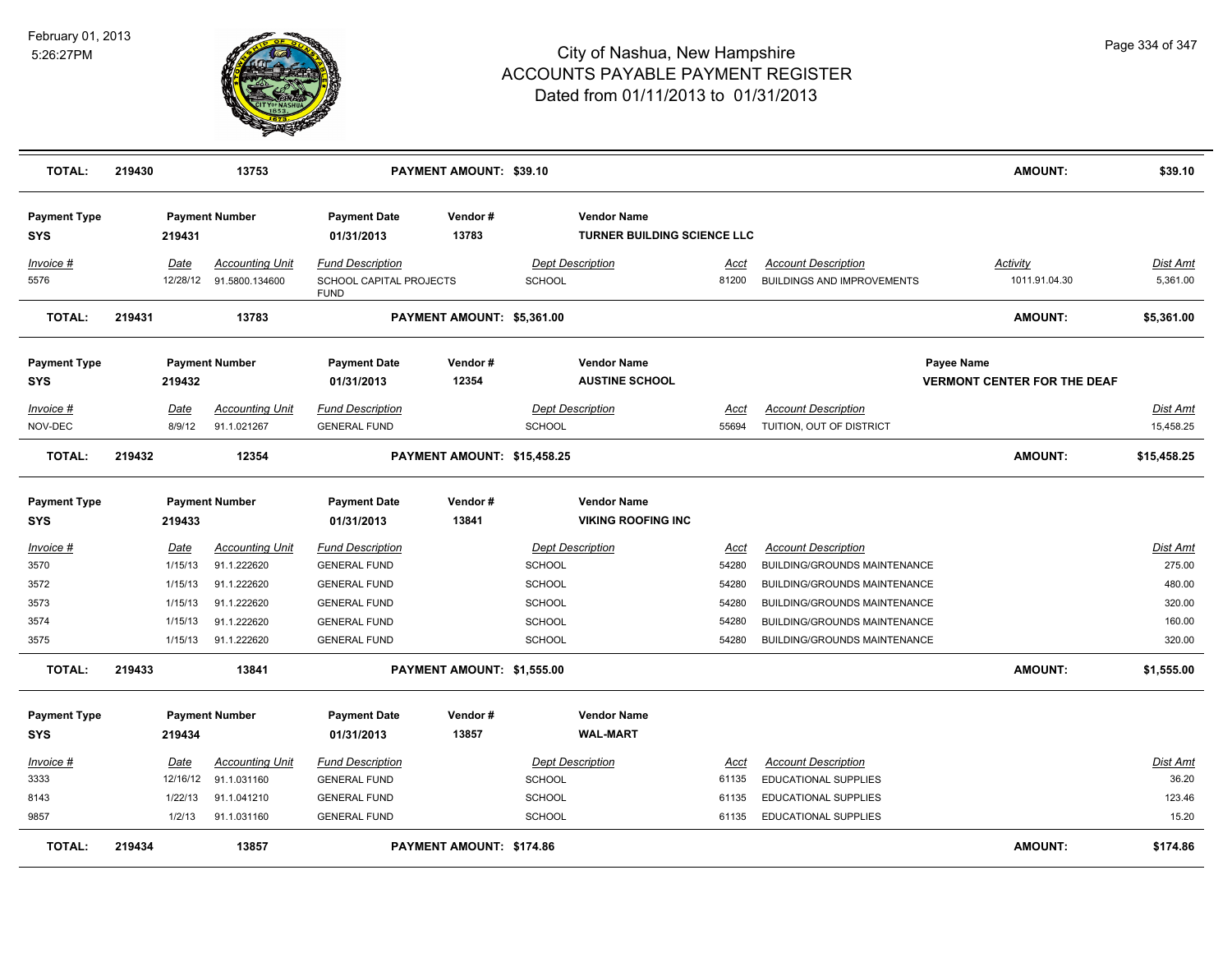

| <b>Payment Type</b><br><b>SYS</b> |        | 219435      | <b>Payment Number</b>  | <b>Payment Date</b><br>01/31/2013 | Vendor#<br>13864           |               | <b>Vendor Name</b><br><b>WB MASON CO INC</b> |             |                            |                 |                 |
|-----------------------------------|--------|-------------|------------------------|-----------------------------------|----------------------------|---------------|----------------------------------------------|-------------|----------------------------|-----------------|-----------------|
| Invoice #                         |        | <u>Date</u> | <b>Accounting Unit</b> | <b>Fund Description</b>           |                            |               | <b>Dept Description</b>                      | Acct        | <b>Account Description</b> | Activity        | <b>Dist Amt</b> |
| 9253409                           |        | 1/9/13      | 91.1.141160            | <b>GENERAL FUND</b>               |                            | <b>SCHOOL</b> |                                              | 61100       | OFFICE SUPPLIES            |                 | 1,451.50        |
| 9316645                           |        | 1/11/13     | 91.1.992225            | <b>GENERAL FUND</b>               |                            | <b>SCHOOL</b> |                                              | 61299       | MISCELLANEOUS SUPPLIES     |                 | 58.06           |
| 9319645                           |        | 1/11/13     | 91.3800.231240         | <b>SCHOOL GRANTS FUND</b>         |                            | <b>SCHOOL</b> |                                              | 61135       | EDUCATIONAL SUPPLIES       | 91.03763.231240 | 87.09           |
| 9375711                           |        | 1/15/13     | 91.1.111160            | <b>GENERAL FUND</b>               |                            | <b>SCHOOL</b> |                                              | 61100       | OFFICE SUPPLIES            |                 | 435.45          |
| <b>TOTAL:</b>                     | 219435 |             | 13864                  |                                   | PAYMENT AMOUNT: \$2,032.10 |               |                                              |             |                            | <b>AMOUNT:</b>  | \$2,032.10      |
| <b>Payment Type</b>               |        |             | <b>Payment Number</b>  | <b>Payment Date</b>               | Vendor#                    |               | <b>Vendor Name</b>                           |             |                            |                 |                 |
| <b>SYS</b>                        |        | 219436      |                        | 01/31/2013                        | 15624                      |               | <b>WELSH PRODUCTS INC</b>                    |             |                            |                 |                 |
| Invoice #                         |        | Date        | <b>Accounting Unit</b> | <b>Fund Description</b>           |                            |               | <b>Dept Description</b>                      | Acct        | <b>Account Description</b> |                 | <b>Dist Amt</b> |
| 122112-2                          |        |             | 12/21/12 91.1.051375   | <b>GENERAL FUND</b>               |                            | SCHOOL        |                                              | 61135       | EDUCATIONAL SUPPLIES       |                 | 808.09          |
| <b>TOTAL:</b>                     | 219436 |             | 15624                  |                                   | PAYMENT AMOUNT: \$808.09   |               |                                              |             |                            | <b>AMOUNT:</b>  | \$808.09        |
| <b>Payment Type</b>               |        |             | <b>Payment Number</b>  | <b>Payment Date</b>               | Vendor#                    |               | <b>Vendor Name</b>                           |             |                            |                 |                 |
| <b>SYS</b>                        |        | 219437      |                        | 01/31/2013                        | 15943                      |               | <b>FREDERICK ZECHA</b>                       |             |                            |                 |                 |
| <u>Invoice #</u>                  |        | Date        | <b>Accounting Unit</b> | <b>Fund Description</b>           |                            |               | <b>Dept Description</b>                      | <u>Acct</u> | <b>Account Description</b> |                 | Dist Amt        |
| 11813-04                          |        | 1/18/13     | 91.1.041432            | <b>GENERAL FUND</b>               |                            | <b>SCHOOL</b> |                                              | 55642       | <b>GAME OFFICIALS</b>      |                 | 92.00           |
| <b>TOTAL:</b>                     | 219437 |             | 15943                  |                                   | PAYMENT AMOUNT: \$92.00    |               |                                              |             |                            | <b>AMOUNT:</b>  | \$92.00         |
| <b>Payment Type</b>               |        |             | <b>Payment Number</b>  | <b>Payment Date</b>               | Vendor#                    |               | <b>Vendor Name</b>                           |             |                            |                 |                 |
| <b>SYS</b>                        |        | 219438      |                        | 01/31/2013                        | 13935                      |               | <b>DAVE ZWICKER</b>                          |             |                            |                 |                 |
| <u>Invoice #</u>                  |        | <b>Date</b> | <b>Accounting Unit</b> | <b>Fund Description</b>           |                            |               | <b>Dept Description</b>                      | <u>Acct</u> | <b>Account Description</b> |                 | <b>Dist Amt</b> |
| 12413-06                          |        | 1/24/13     | 91.1.061434            | <b>GENERAL FUND</b>               |                            | <b>SCHOOL</b> |                                              | 55642       | <b>GAME OFFICIALS</b>      |                 | 60.00           |
| 12413-06                          |        | 1/24/13     | 91.1.061435            | <b>GENERAL FUND</b>               |                            | <b>SCHOOL</b> |                                              | 55642       | <b>GAME OFFICIALS</b>      |                 | 60.00           |
| TOTAL:                            | 219438 |             | 13935                  |                                   | PAYMENT AMOUNT: \$120.00   |               |                                              |             |                            | AMOUNT:         | \$120.00        |
| <b>Payment Type</b>               |        |             | <b>Payment Number</b>  | <b>Payment Date</b>               | Vendor#                    |               | <b>Vendor Name</b>                           |             |                            |                 |                 |
| <b>SYS</b>                        |        | 219439      |                        | 01/31/2013                        | 12329                      |               | <b>GREGORY ANDRUSKEVICH</b>                  |             |                            |                 |                 |
| Invoice #                         |        | Date        | <b>Accounting Unit</b> | <b>Fund Description</b>           |                            |               | <b>Dept Description</b>                      | <u>Acct</u> | <b>Account Description</b> |                 | <b>Dist Amt</b> |
| 1/15/13-1/23/13                   |        | 1/25/13     | 77.1.655               | <b>GENERAL FUND</b>               |                            |               | PARKS & RECREATION                           | 55642       | <b>GAME OFFICIALS</b>      |                 | 140.00          |
| <b>TOTAL:</b>                     | 219439 |             | 12329                  |                                   | PAYMENT AMOUNT: \$140.00   |               |                                              |             |                            | <b>AMOUNT:</b>  | \$140.00        |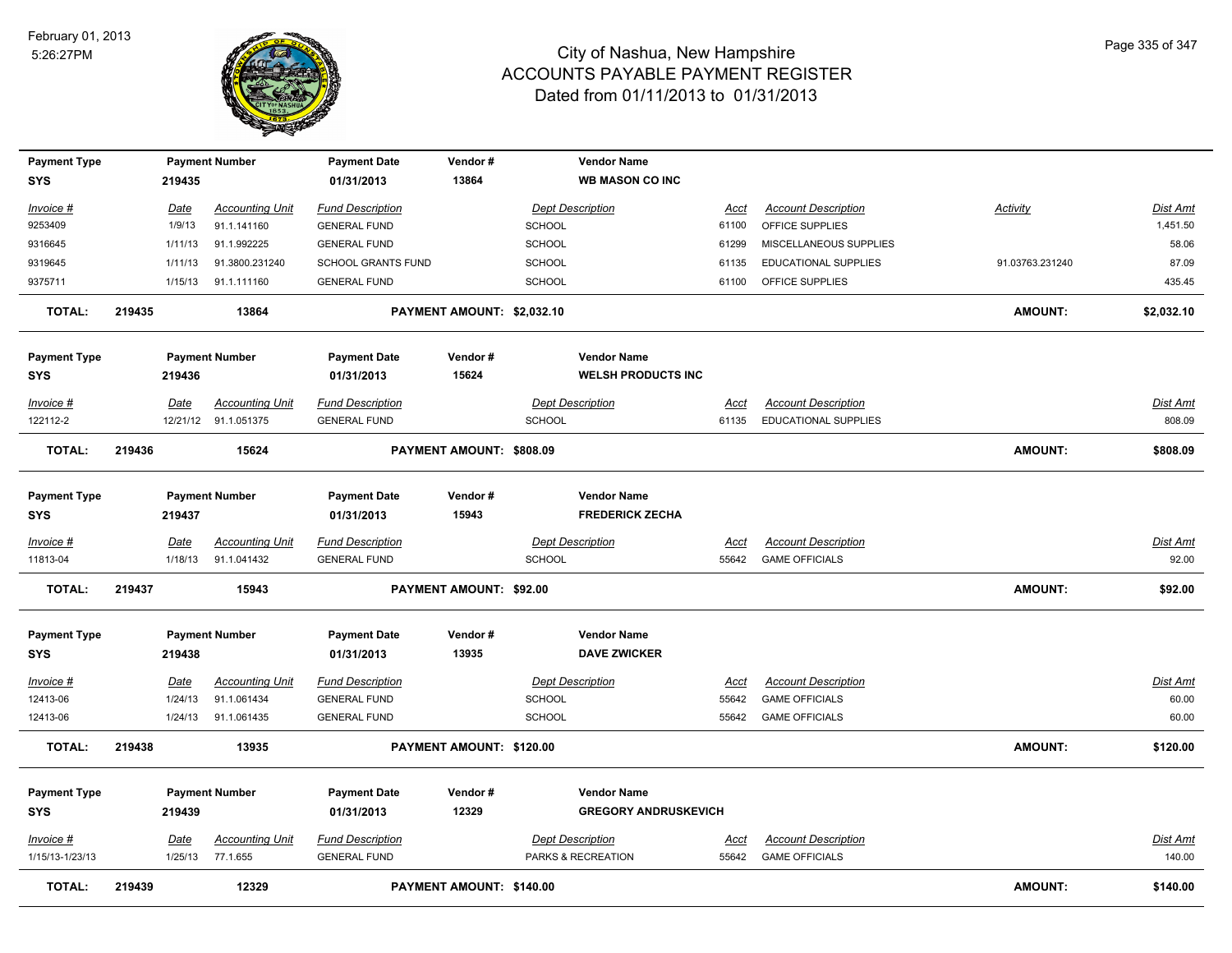

| <b>Payment Type</b><br><b>SYS</b> |        | 219440      | <b>Payment Number</b>  | <b>Payment Date</b><br>01/31/2013 | Vendor#<br>15935               | <b>Vendor Name</b><br><b>HEATHER M DADIEGO</b> |             |                            |                |                 |
|-----------------------------------|--------|-------------|------------------------|-----------------------------------|--------------------------------|------------------------------------------------|-------------|----------------------------|----------------|-----------------|
| Invoice #                         |        | Date        | <b>Accounting Unit</b> | <b>Fund Description</b>           |                                | <b>Dept Description</b>                        | Acct        | <b>Account Description</b> |                | Dist Amt        |
| 01/14/13-01/24/13                 |        | 1/22/13     | 77.1.655               | <b>GENERAL FUND</b>               |                                | PARKS & RECREATION                             | 55642       | <b>GAME OFFICIALS</b>      |                | 627.00          |
| 12/10/12-1/11/13                  |        | 1/22/13     | 77.1.655               | <b>GENERAL FUND</b>               |                                | PARKS & RECREATION                             | 55642       | <b>GAME OFFICIALS</b>      |                | 314.00          |
| <b>TOTAL:</b>                     | 219440 |             | 15935                  |                                   | PAYMENT AMOUNT: \$941.00       |                                                |             |                            | AMOUNT:        | \$941.00        |
| <b>Payment Type</b>               |        |             | <b>Payment Number</b>  | <b>Payment Date</b>               | Vendor#                        | <b>Vendor Name</b>                             |             |                            |                |                 |
| <b>SYS</b>                        |        | 219441      |                        | 01/31/2013                        | 12662                          | <b>CAMERON DUVAL</b>                           |             |                            |                |                 |
| Invoice #                         |        | Date        | <b>Accounting Unit</b> | <b>Fund Description</b>           |                                | <b>Dept Description</b>                        | Acct        | <b>Account Description</b> |                | Dist Amt        |
| 12/19/12-1/10/13                  |        | 1/22/13     | 77.1.655               | <b>GENERAL FUND</b>               |                                | PARKS & RECREATION                             | 55642       | <b>GAME OFFICIALS</b>      |                | 163.00          |
| TOTAL:                            | 219441 |             | 12662                  |                                   | PAYMENT AMOUNT: \$163.00       |                                                |             |                            | <b>AMOUNT:</b> | \$163.00        |
| <b>Payment Type</b><br><b>SYS</b> |        | 219442      | <b>Payment Number</b>  | <b>Payment Date</b><br>01/31/2013 | Vendor#<br>12711               | <b>Vendor Name</b><br><b>CHRISTIAN FERLAN</b>  |             |                            |                |                 |
| Invoice #                         |        | Date        | <b>Accounting Unit</b> | <b>Fund Description</b>           |                                | <b>Dept Description</b>                        | <u>Acct</u> | <b>Account Description</b> |                | Dist Amt        |
| 1/11/2013                         |        | 1/25/13     | 77.1.655               | <b>GENERAL FUND</b>               |                                | PARKS & RECREATION                             | 55642       | <b>GAME OFFICIALS</b>      |                | 50.00           |
| <b>TOTAL:</b>                     | 219442 |             | 12711                  |                                   | <b>PAYMENT AMOUNT: \$50.00</b> |                                                |             |                            | <b>AMOUNT:</b> | \$50.00         |
| <b>Payment Type</b><br>SYS        |        | 219443      | <b>Payment Number</b>  | <b>Payment Date</b><br>01/31/2013 | Vendor#<br>12712               | <b>Vendor Name</b><br><b>JOHN FERLAN</b>       |             |                            |                |                 |
| Invoice #                         |        | Date        | <b>Accounting Unit</b> | <b>Fund Description</b>           |                                | <b>Dept Description</b>                        | Acct        | <b>Account Description</b> |                | <b>Dist Amt</b> |
| 1/17/2013                         |        | 1/25/13     | 77.1.655               | <b>GENERAL FUND</b>               |                                | PARKS & RECREATION                             | 55642       | <b>GAME OFFICIALS</b>      |                | 70.00           |
| <b>TOTAL:</b>                     | 219443 |             | 12712                  |                                   | PAYMENT AMOUNT: \$70.00        |                                                |             |                            | AMOUNT:        | \$70.00         |
| <b>Payment Type</b>               |        |             | <b>Payment Number</b>  | <b>Payment Date</b>               | Vendor#                        | <b>Vendor Name</b>                             |             |                            |                |                 |
| <b>SYS</b>                        |        | 219444      |                        | 01/31/2013                        | 10358                          | <b>TIMOTHY KLEIN</b>                           |             |                            |                |                 |
| Invoice #                         |        | <u>Date</u> | <b>Accounting Unit</b> | <b>Fund Description</b>           |                                | <b>Dept Description</b>                        | Acct        | <b>Account Description</b> |                | Dist Amt        |
| 1/4/13-1/23/13                    |        | 1/25/13     | 77.1.655               | <b>GENERAL FUND</b>               |                                | PARKS & RECREATION                             | 55642       | <b>GAME OFFICIALS</b>      |                | 476.00          |
| 12/21/2012                        |        |             | 1/22/13 77.1.655       | <b>GENERAL FUND</b>               |                                | PARKS & RECREATION                             | 55642       | <b>GAME OFFICIALS</b>      |                | 50.00           |
| <b>TOTAL:</b>                     | 219444 |             | 10358                  |                                   | PAYMENT AMOUNT: \$526.00       |                                                |             |                            | <b>AMOUNT:</b> | \$526.00        |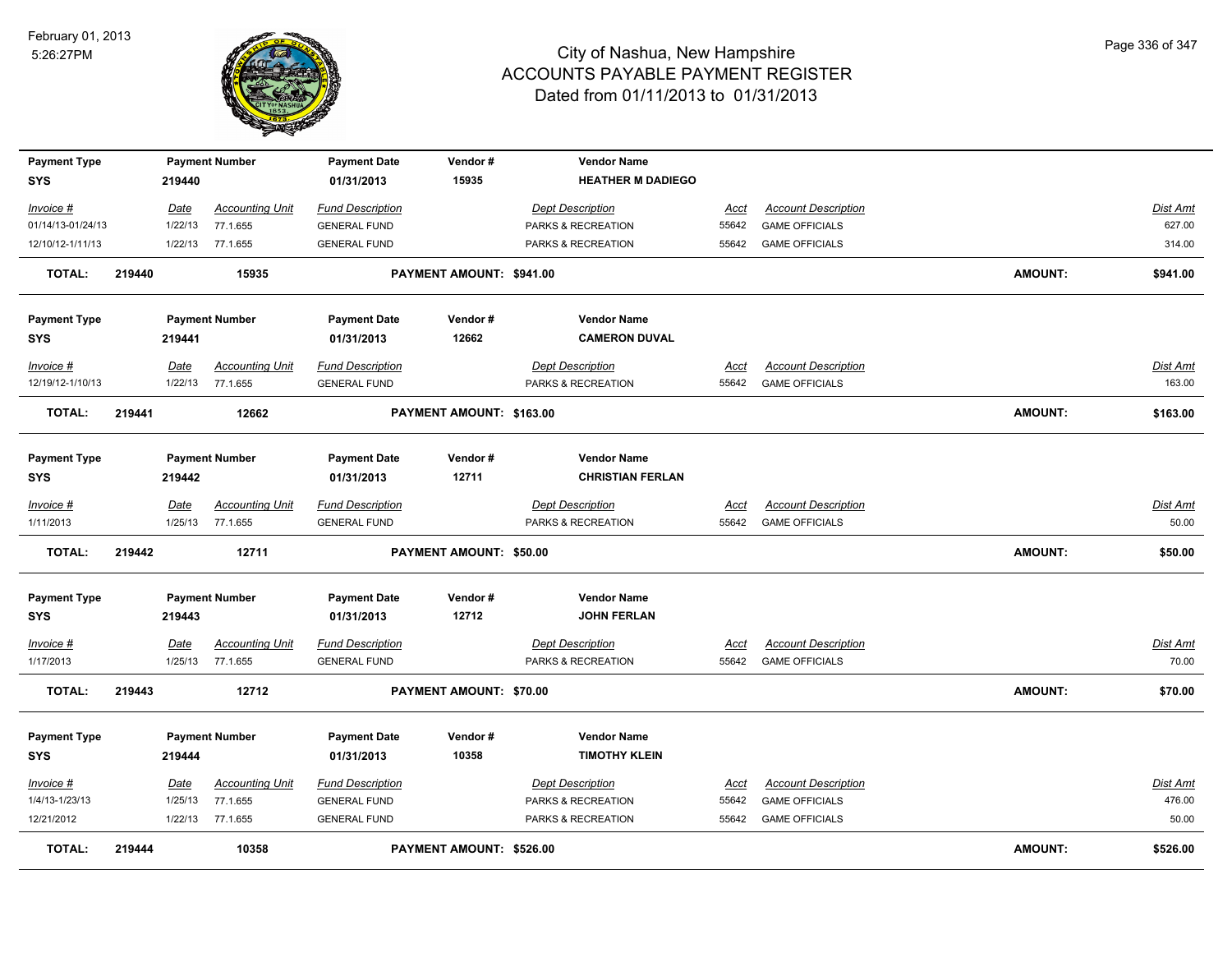

| <b>Payment Type</b><br><b>SYS</b> |        | 219445          | <b>Payment Number</b>              | <b>Payment Date</b><br>01/31/2013              | Vendor#<br>10359               | <b>Vendor Name</b><br><b>SEAN-MICHAEL LANG</b> |               |                                                     |                |                    |
|-----------------------------------|--------|-----------------|------------------------------------|------------------------------------------------|--------------------------------|------------------------------------------------|---------------|-----------------------------------------------------|----------------|--------------------|
| Invoice #                         |        | Date            | <b>Accounting Unit</b>             | <b>Fund Description</b>                        |                                | <b>Dept Description</b>                        | Acct          | <b>Account Description</b>                          |                | Dist Amt           |
| 1/7/13-1/12/13                    |        | 1/22/13         | 77.1.655                           | <b>GENERAL FUND</b>                            |                                | PARKS & RECREATION                             | 55642         | <b>GAME OFFICIALS</b>                               |                | 94.00              |
| <b>TOTAL:</b>                     | 219445 |                 | 10359                              |                                                | <b>PAYMENT AMOUNT: \$94.00</b> |                                                |               |                                                     | AMOUNT:        | \$94.00            |
| <b>Payment Type</b>               |        |                 | <b>Payment Number</b>              | <b>Payment Date</b>                            | Vendor#                        | <b>Vendor Name</b>                             |               |                                                     |                |                    |
| <b>SYS</b>                        |        | 219446          |                                    | 01/31/2013                                     | 15976                          | <b>BRIAN OLSEN</b>                             |               |                                                     |                |                    |
| Invoice #                         |        | Date            | <b>Accounting Unit</b>             | <b>Fund Description</b>                        |                                | <b>Dept Description</b>                        | Acct          | <b>Account Description</b>                          |                | Dist Amt           |
| 1/19/2013                         |        | 1/22/13         | 77.1.655                           | <b>GENERAL FUND</b>                            |                                | PARKS & RECREATION                             |               | 55642 GAME OFFICIALS                                |                | 22.00              |
| <b>TOTAL:</b>                     | 219446 |                 | 15976                              |                                                | PAYMENT AMOUNT: \$22.00        |                                                |               |                                                     | <b>AMOUNT:</b> | \$22.00            |
| <b>Payment Type</b>               |        |                 | <b>Payment Number</b>              | <b>Payment Date</b>                            | Vendor#                        | <b>Vendor Name</b>                             |               |                                                     |                |                    |
| <b>SYS</b>                        |        | 219447          |                                    | 01/31/2013                                     | 13256                          | <b>STEPHEN PARADIS</b>                         |               |                                                     |                |                    |
| Invoice #<br>12/7/12-1/12/13      |        | Date<br>1/22/13 | <b>Accounting Unit</b><br>77.1.655 | <b>Fund Description</b><br><b>GENERAL FUND</b> |                                | <b>Dept Description</b><br>PARKS & RECREATION  | Acct<br>55642 | <b>Account Description</b><br><b>GAME OFFICIALS</b> |                | Dist Amt<br>350.00 |
| <b>TOTAL:</b>                     | 219447 |                 | 13256                              |                                                | PAYMENT AMOUNT: \$350.00       |                                                |               |                                                     | AMOUNT:        | \$350.00           |
| <b>Payment Type</b>               |        |                 | <b>Payment Number</b>              | <b>Payment Date</b>                            | Vendor#                        | <b>Vendor Name</b>                             |               |                                                     |                |                    |
| <b>SYS</b>                        |        | 219448          |                                    | 01/31/2013                                     | 13459                          | <b>ROGER ROBICHAUD</b>                         |               |                                                     |                |                    |
| Invoice #                         |        | <u>Date</u>     | <b>Accounting Unit</b>             | <b>Fund Description</b>                        |                                | <b>Dept Description</b>                        | <u>Acct</u>   | <b>Account Description</b>                          |                | <u>Dist Amt</u>    |
| 12/17/12-1/24/13                  |        | 1/25/13         | 77.1.655                           | <b>GENERAL FUND</b>                            |                                | PARKS & RECREATION                             | 55642         | <b>GAME OFFICIALS</b>                               |                | 845.00             |
| <b>TOTAL:</b>                     | 219448 |                 | 13459                              |                                                | PAYMENT AMOUNT: \$845.00       |                                                |               |                                                     | <b>AMOUNT:</b> | \$845.00           |
| <b>Payment Type</b>               |        |                 | <b>Payment Number</b>              | <b>Payment Date</b>                            | Vendor#                        | <b>Vendor Name</b>                             |               |                                                     |                |                    |
| <b>SYS</b>                        |        | 219449          |                                    | 01/31/2013                                     | 13461                          | <b>ROBERT A ROCHELEAU</b>                      |               |                                                     |                |                    |
| Invoice #                         |        | Date            | <b>Accounting Unit</b>             | <b>Fund Description</b>                        |                                | <b>Dept Description</b>                        | Acct          | <b>Account Description</b>                          |                | Dist Amt           |
| 1/3/13-1/9/13                     |        | 1/22/13         | 77.1.655                           | <b>GENERAL FUND</b>                            |                                | PARKS & RECREATION                             | 55642         | <b>GAME OFFICIALS</b>                               |                | 66.00              |
| <b>TOTAL:</b>                     | 219449 |                 | 13461                              |                                                | PAYMENT AMOUNT: \$66.00        |                                                |               |                                                     | AMOUNT:        | \$66.00            |
| <b>Payment Type</b>               |        |                 | <b>Payment Number</b>              | <b>Payment Date</b>                            | Vendor#                        | <b>Vendor Name</b>                             |               |                                                     |                |                    |
| <b>SYS</b>                        |        | 219450          |                                    | 01/31/2013                                     | 15775                          | <b>DENNIS ROCHELEAU</b>                        |               |                                                     |                |                    |
| Invoice #                         |        | Date            | <b>Accounting Unit</b>             | <b>Fund Description</b>                        |                                | <b>Dept Description</b>                        | Acct          | <b>Account Description</b>                          |                | Dist Amt           |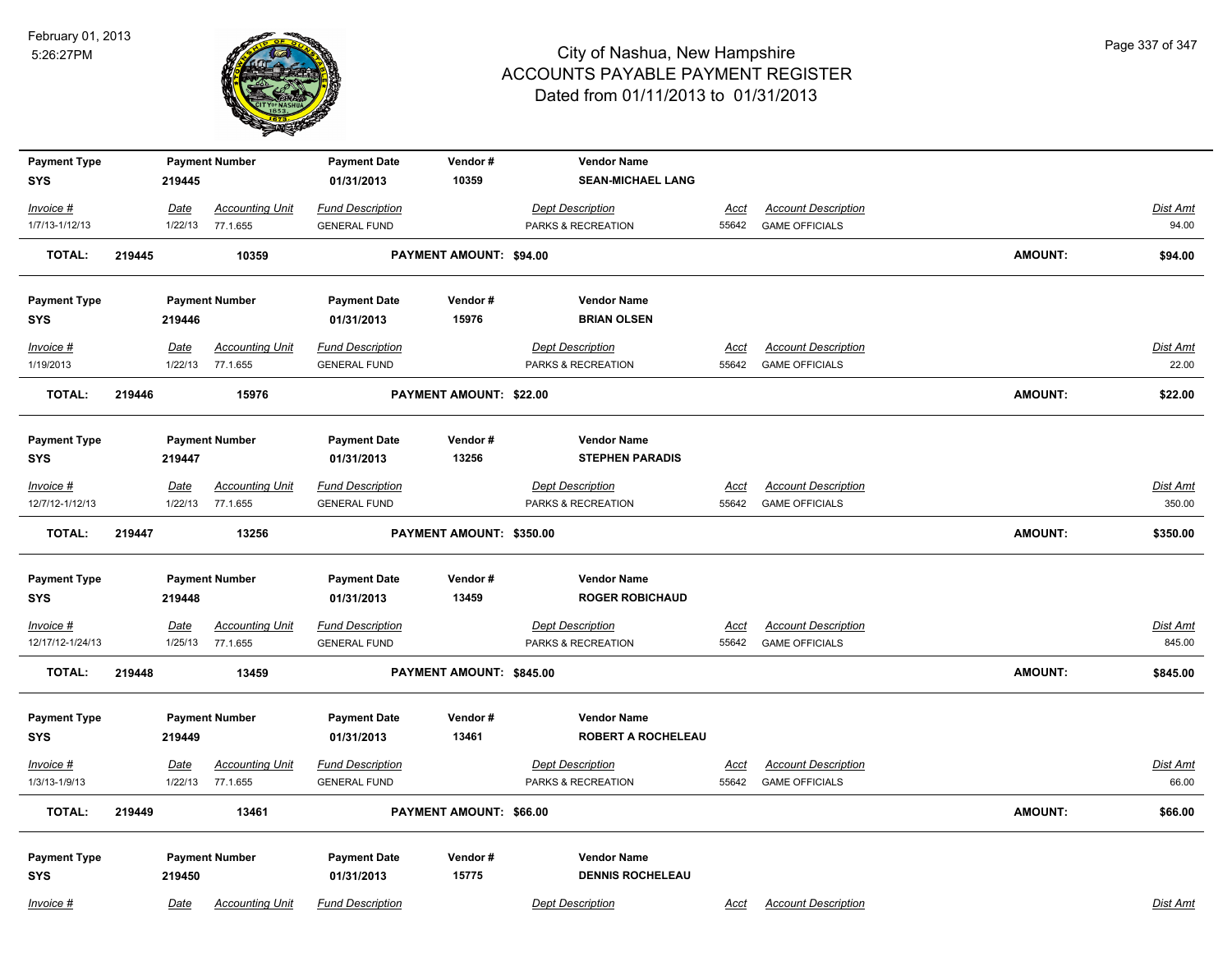

| 1/3/13-1/9/13                     |        |                 | 1/22/13 77.1.655                   | <b>GENERAL FUND</b>                            |                          | PARKS & RECREATION                        | 55642                | <b>GAME OFFICIALS</b>      |                | 66.00              |
|-----------------------------------|--------|-----------------|------------------------------------|------------------------------------------------|--------------------------|-------------------------------------------|----------------------|----------------------------|----------------|--------------------|
| <b>TOTAL:</b>                     | 219450 |                 | 15775                              |                                                | PAYMENT AMOUNT: \$66.00  |                                           |                      |                            | <b>AMOUNT:</b> | \$66.00            |
| <b>Payment Type</b>               |        |                 | <b>Payment Number</b>              | <b>Payment Date</b>                            | Vendor#                  | <b>Vendor Name</b>                        |                      |                            |                |                    |
| <b>SYS</b>                        |        | 219451          |                                    | 01/31/2013                                     | 15764                    | <b>KENNETH W SINCLAIR</b>                 |                      |                            |                |                    |
| Invoice #                         |        | Date            | <b>Accounting Unit</b>             | <b>Fund Description</b>                        |                          | <b>Dept Description</b>                   | Acct                 | <b>Account Description</b> |                | Dist Amt           |
| 1/2/13-1/15/13                    |        | 1/22/13         | 77.1.655                           | <b>GENERAL FUND</b>                            |                          | PARKS & RECREATION                        | 55642                | <b>GAME OFFICIALS</b>      |                | 352.00             |
| <b>TOTAL:</b>                     | 219451 |                 | 15764                              |                                                | PAYMENT AMOUNT: \$352.00 |                                           |                      |                            | <b>AMOUNT:</b> | \$352.00           |
| <b>Payment Type</b>               |        |                 | <b>Payment Number</b>              | <b>Payment Date</b>                            | Vendor#                  | <b>Vendor Name</b>                        |                      |                            |                |                    |
| <b>SYS</b>                        |        | 219452          |                                    | 01/31/2013                                     | 13670                    | <b>ALISTAIR STUART</b>                    |                      |                            |                |                    |
| Invoice #                         |        | Date            | <b>Accounting Unit</b>             | <b>Fund Description</b>                        |                          | <b>Dept Description</b>                   | Acct                 | <b>Account Description</b> |                | Dist Amt           |
| 12/19/12-1/24/13                  |        | 1/25/13         | 77.1.655                           | <b>GENERAL FUND</b>                            |                          | PARKS & RECREATION                        | 55642                | <b>GAME OFFICIALS</b>      |                | 413.00             |
| <b>TOTAL:</b>                     | 219452 |                 | 13670                              |                                                | PAYMENT AMOUNT: \$413.00 |                                           |                      |                            | <b>AMOUNT:</b> | \$413.00           |
|                                   |        |                 |                                    |                                                |                          |                                           |                      |                            |                |                    |
| <b>Payment Type</b><br><b>SYS</b> |        | 219453          | <b>Payment Number</b>              | <b>Payment Date</b><br>01/31/2013              | Vendor#<br>13873         | <b>Vendor Name</b><br><b>RON WELLIVER</b> |                      |                            |                |                    |
|                                   |        |                 |                                    |                                                |                          | <b>Dept Description</b>                   |                      | <b>Account Description</b> |                |                    |
| Invoice #<br>01/03/13-01/24/13    |        | Date<br>1/25/13 | <b>Accounting Unit</b><br>77.1.655 | <b>Fund Description</b><br><b>GENERAL FUND</b> |                          | PARKS & RECREATION                        | <u>Acct</u><br>55642 | <b>GAME OFFICIALS</b>      |                | Dist Amt<br>308.00 |
| <b>TOTAL:</b>                     | 219453 |                 | 13873                              |                                                | PAYMENT AMOUNT: \$308.00 |                                           |                      |                            | <b>AMOUNT:</b> | \$308.00           |
|                                   |        |                 |                                    |                                                |                          |                                           |                      |                            |                |                    |
| <b>Payment Type</b>               |        |                 | <b>Payment Number</b>              | <b>Payment Date</b>                            | Vendor#                  | <b>Vendor Name</b>                        |                      |                            |                |                    |
| <b>SYS</b>                        |        | 219454          |                                    | 01/31/2013                                     | 13882                    | <b>DOUG WHEELER</b>                       |                      |                            |                |                    |
| Invoice #                         |        | Date            | <b>Accounting Unit</b>             | <b>Fund Description</b>                        |                          | <b>Dept Description</b>                   | Acct                 | <b>Account Description</b> |                | Dist Amt           |
| 1/18/13-1/19/13                   |        | 1/25/13         | 77.1.655                           | <b>GENERAL FUND</b>                            |                          | PARKS & RECREATION                        | 55642                | <b>GAME OFFICIALS</b>      |                | 100.00             |
| 11/11/13-1/12/13                  |        | 1/22/13         | 77.1.655                           | <b>GENERAL FUND</b>                            |                          | PARKS & RECREATION                        | 55642                | <b>GAME OFFICIALS</b>      |                | 100.00             |
| TOTAL:                            | 219454 |                 | 13882                              |                                                | PAYMENT AMOUNT: \$200.00 |                                           |                      |                            | <b>AMOUNT:</b> | \$200.00           |
| <b>Payment Type</b>               |        |                 | <b>Payment Number</b>              | <b>Payment Date</b>                            | Vendor#                  | <b>Vendor Name</b>                        |                      |                            |                |                    |
| <b>SYS</b>                        |        | 219455          |                                    | 01/31/2013                                     | 15776                    | <b>BRAD ZAPENAS</b>                       |                      |                            |                |                    |
| Invoice #                         |        | Date            | <b>Accounting Unit</b>             | <b>Fund Description</b>                        |                          | <b>Dept Description</b>                   | Acct                 | <b>Account Description</b> |                | Dist Amt           |
| 1/7/13-1/15/13                    |        | 1/22/13         | 77.1.655                           | <b>GENERAL FUND</b>                            |                          | PARKS & RECREATION                        | 55642                | <b>GAME OFFICIALS</b>      |                | 460.00             |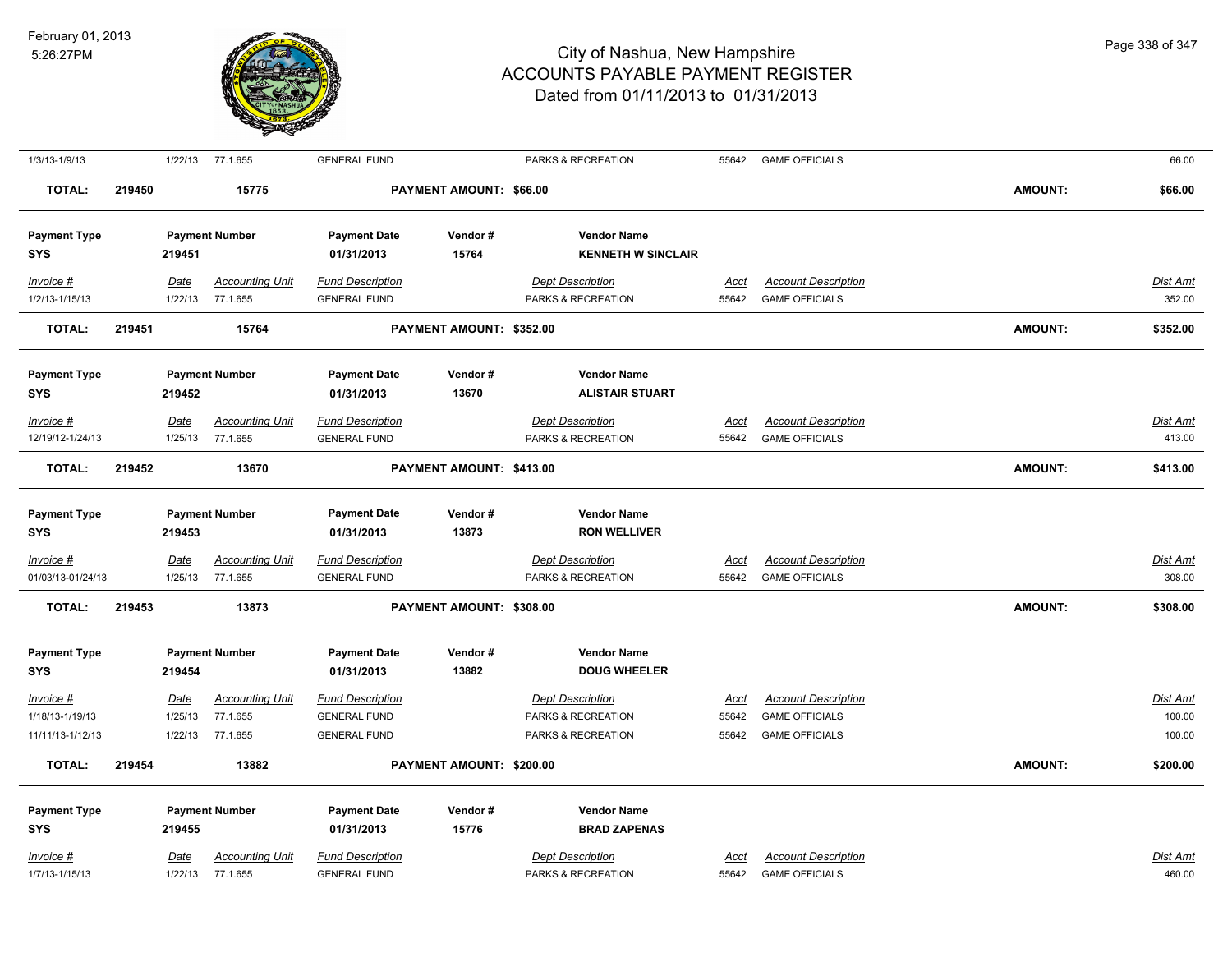

| <b>TOTAL:</b>                     | 219455 |                        | 15776                              |                                                | PAYMENT AMOUNT: \$460.00 |                                                      |                      |                                                  | <b>AMOUNT:</b> | \$460.00           |
|-----------------------------------|--------|------------------------|------------------------------------|------------------------------------------------|--------------------------|------------------------------------------------------|----------------------|--------------------------------------------------|----------------|--------------------|
| <b>Payment Type</b><br><b>SYS</b> |        | 219456                 | <b>Payment Number</b>              | <b>Payment Date</b><br>01/31/2013              | Vendor#<br>13372         | <b>Vendor Name</b><br><b>PSNH</b>                    |                      |                                                  |                |                    |
| Invoice #                         |        | Date                   | <b>Accounting Unit</b>             | <b>Fund Description</b>                        |                          | <b>Dept Description</b>                              | Acct                 | <b>Account Description</b>                       |                | Dist Amt           |
| 38407-6909020                     |        | 1/17/13                | 75.1.500                           | <b>GENERAL FUND</b>                            |                          | <b>WELFARE ASSISTANCE</b>                            | 55814                | ASSISTANCE-UTILITIES                             |                | 86.22              |
| 41829-6909027                     |        | 1/24/13                | 75.1.500                           | <b>GENERAL FUND</b>                            |                          | <b>WELFARE ASSISTANCE</b>                            | 55814                | ASSISTANCE-UTILITIES                             |                | 88.00              |
| <b>TOTAL:</b>                     | 219456 |                        | 13372                              |                                                | PAYMENT AMOUNT: \$174.22 |                                                      |                      |                                                  | <b>AMOUNT:</b> | \$174.22           |
| <b>Payment Type</b>               |        |                        | <b>Payment Number</b>              | <b>Payment Date</b>                            | Vendor#                  | <b>Vendor Name</b>                                   |                      |                                                  |                |                    |
| <b>SYS</b>                        |        | 219457                 |                                    | 01/31/2013                                     | 13372                    | <b>PSNH</b>                                          |                      |                                                  |                |                    |
| Invoice #                         |        | <u>Date</u>            | <b>Accounting Unit</b>             | <b>Fund Description</b>                        |                          | <b>Dept Description</b>                              | <u>Acct</u>          | <b>Account Description</b>                       |                | Dist Amt           |
| 40041-7901578                     |        | 1/17/13                | 75.1.500                           | <b>GENERAL FUND</b>                            |                          | <b>WELFARE ASSISTANCE</b>                            | 55814                | ASSISTANCE-UTILITIES                             |                | 151.35             |
| <b>TOTAL:</b>                     | 219457 |                        | 13372                              |                                                | PAYMENT AMOUNT: \$151.35 |                                                      |                      |                                                  | <b>AMOUNT:</b> | \$151.35           |
| <b>Payment Type</b>               |        |                        | <b>Payment Number</b>              | <b>Payment Date</b>                            | Vendor#                  | <b>Vendor Name</b>                                   |                      |                                                  |                |                    |
| <b>SYS</b>                        |        | 219458                 |                                    | 01/31/2013                                     | 12253                    | <b>188 CONCORD ST LLC</b>                            |                      |                                                  |                |                    |
| <u>Invoice #</u>                  |        | <u>Date</u>            | <b>Accounting Unit</b>             | <b>Fund Description</b>                        |                          | <b>Dept Description</b>                              | <u>Acct</u>          | <b>Account Description</b>                       |                | <b>Dist Amt</b>    |
| 37991-5908644                     |        | 1/14/13                | 75.1.500                           | <b>GENERAL FUND</b>                            |                          | <b>WELFARE ASSISTANCE</b>                            | 55810                | ASSISTANCE-SHELTER                               |                | 252.00             |
| 37991-7901584                     |        | 1/22/13                | 75.1.500                           | <b>GENERAL FUND</b>                            |                          | <b>WELFARE ASSISTANCE</b>                            | 55810                | ASSISTANCE-SHELTER                               |                | 252.00             |
| 41945-6909021                     |        | 1/22/13                | 75.1.500                           | <b>GENERAL FUND</b>                            |                          | <b>WELFARE ASSISTANCE</b>                            | 55810                | ASSISTANCE-SHELTER                               |                | 301.00             |
| <b>TOTAL:</b>                     | 219458 |                        | 12253                              |                                                | PAYMENT AMOUNT: \$805.00 |                                                      |                      |                                                  | <b>AMOUNT:</b> | \$805.00           |
| <b>Payment Type</b>               |        |                        | <b>Payment Number</b>              | <b>Payment Date</b>                            | Vendor#                  | <b>Vendor Name</b>                                   |                      |                                                  |                |                    |
| <b>SYS</b>                        |        | 219459                 |                                    | 01/31/2013                                     | 11938                    | 237 MAIN ST LLC                                      |                      |                                                  |                |                    |
| Invoice #                         |        | Date                   | <b>Accounting Unit</b>             | <b>Fund Description</b>                        |                          | <b>Dept Description</b>                              | Acct                 | <b>Account Description</b>                       |                | Dist Amt           |
| 34277-6909023                     |        | 1/22/13                | 75.1.500                           | <b>GENERAL FUND</b>                            |                          | <b>WELFARE ASSISTANCE</b>                            | 55810                | ASSISTANCE-SHELTER                               |                | 550.00             |
| <b>TOTAL:</b>                     | 219459 |                        | 11938                              |                                                | PAYMENT AMOUNT: \$550.00 |                                                      |                      |                                                  | AMOUNT:        | \$550.00           |
| <b>Payment Type</b>               |        |                        | <b>Payment Number</b>              | <b>Payment Date</b>                            | Vendor#                  | <b>Vendor Name</b>                                   |                      |                                                  |                |                    |
| <b>SYS</b>                        |        | 219460                 |                                    | 01/31/2013                                     | 12382                    | <b>BCAD PROPERTIES</b>                               |                      |                                                  |                |                    |
|                                   |        |                        |                                    |                                                |                          |                                                      |                      |                                                  |                |                    |
| Invoice #<br>36913-4945375        |        | <u>Date</u><br>1/16/13 | <b>Accounting Unit</b><br>75.1.500 | <b>Fund Description</b><br><b>GENERAL FUND</b> |                          | <b>Dept Description</b><br><b>WELFARE ASSISTANCE</b> | <u>Acct</u><br>55810 | <b>Account Description</b><br>ASSISTANCE-SHELTER |                | Dist Amt<br>675.00 |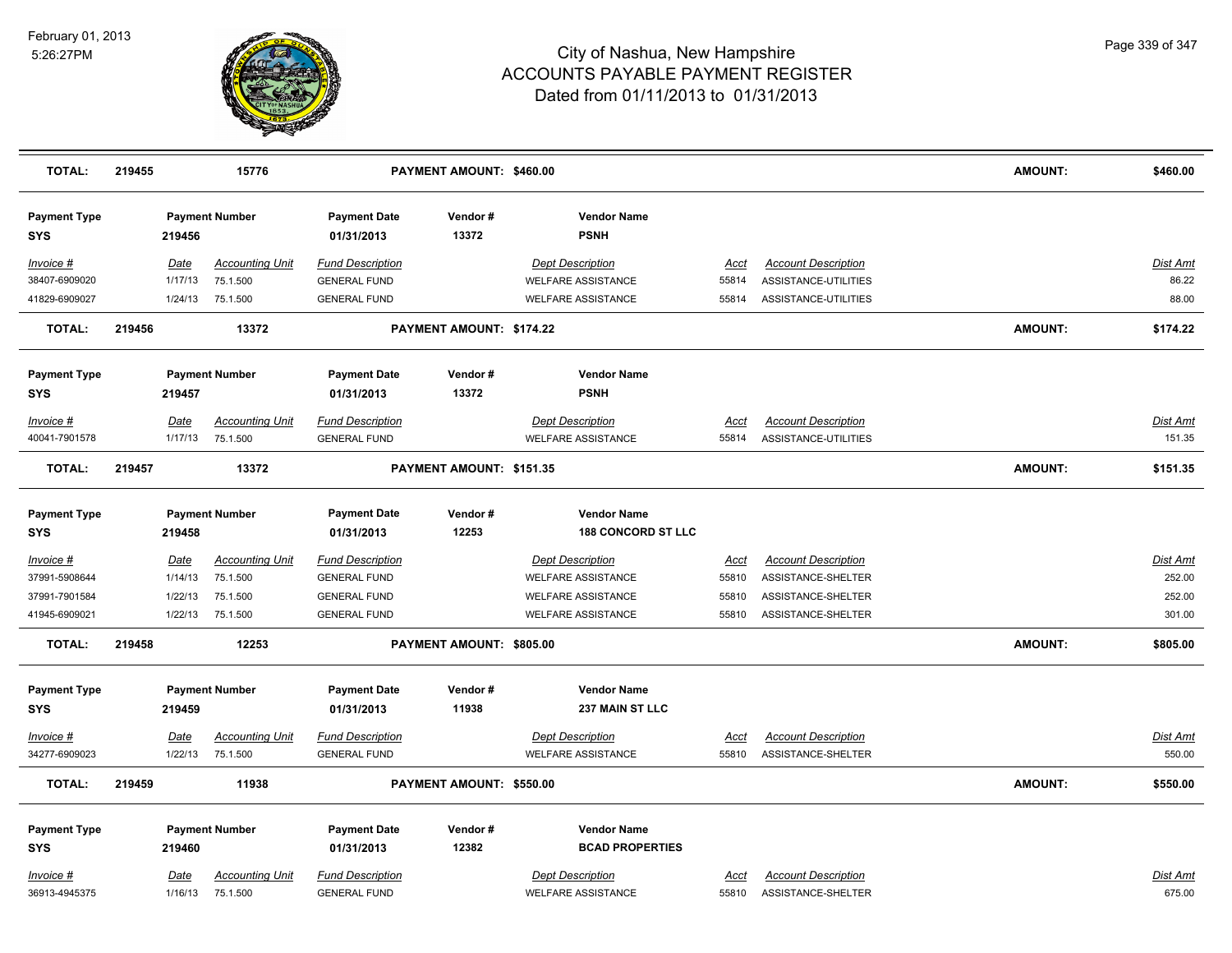

| <b>TOTAL:</b>                     | 219460 |                       | 12382                              |                                                | PAYMENT AMOUNT: \$675.00 |                                                          |                      |                                                  | <b>AMOUNT:</b>                                         | \$675.00                  |
|-----------------------------------|--------|-----------------------|------------------------------------|------------------------------------------------|--------------------------|----------------------------------------------------------|----------------------|--------------------------------------------------|--------------------------------------------------------|---------------------------|
| <b>Payment Type</b><br>SYS        |        | 219461                | <b>Payment Number</b>              | <b>Payment Date</b><br>01/31/2013              | Vendor#<br>12494         | <b>Vendor Name</b><br><b>CENTRAL REALTY</b>              |                      |                                                  |                                                        |                           |
| Invoice #<br>37580-6908682        |        | <b>Date</b><br>7/6/12 | <b>Accounting Unit</b><br>75.1.500 | <b>Fund Description</b><br><b>GENERAL FUND</b> |                          | <b>Dept Description</b><br><b>WELFARE ASSISTANCE</b>     | <b>Acct</b><br>55810 | <b>Account Description</b><br>ASSISTANCE-SHELTER |                                                        | <b>Dist Amt</b><br>795.00 |
| <b>TOTAL:</b>                     | 219461 |                       | 12494                              |                                                | PAYMENT AMOUNT: \$795.00 |                                                          |                      |                                                  | <b>AMOUNT:</b>                                         | \$795.00                  |
| <b>Payment Type</b><br>SYS        |        | 219462                | <b>Payment Number</b>              | <b>Payment Date</b><br>01/31/2013              | Vendor#<br>12563         | <b>Vendor Name</b><br><b>COUNTRY BARN MOTEL</b>          |                      |                                                  |                                                        |                           |
| Invoice #                         |        | <b>Date</b>           | <b>Accounting Unit</b>             | <b>Fund Description</b>                        |                          | <b>Dept Description</b>                                  | <u>Acct</u>          | <b>Account Description</b>                       |                                                        | Dist Amt                  |
| 41597-4945379                     |        | 1/18/13               | 75.1.500                           | <b>GENERAL FUND</b>                            |                          | <b>WELFARE ASSISTANCE</b>                                | 55810                | ASSISTANCE-SHELTER                               |                                                        | 238.00                    |
| <b>TOTAL:</b>                     | 219462 |                       | 12563                              |                                                | PAYMENT AMOUNT: \$238.00 |                                                          |                      |                                                  | <b>AMOUNT:</b>                                         | \$238.00                  |
| <b>Payment Type</b><br>SYS        |        | 219463                | <b>Payment Number</b>              | <b>Payment Date</b><br>01/31/2013              | Vendor#<br>12704         | <b>Vendor Name</b><br><b>FARWELL FUNERAL SERVICE INC</b> |                      |                                                  |                                                        |                           |
| <u>Invoice #</u><br>40209-1946844 |        | Date<br>1/16/13       | <b>Accounting Unit</b><br>75.1.500 | <b>Fund Description</b><br><b>GENERAL FUND</b> |                          | <b>Dept Description</b><br><b>WELFARE ASSISTANCE</b>     | <u>Acct</u><br>55820 | <b>Account Description</b><br>ASSISTANCE-BURIAL  |                                                        | Dist Amt<br>750.00        |
| <b>TOTAL:</b>                     | 219463 |                       | 12704                              |                                                | PAYMENT AMOUNT: \$750.00 |                                                          |                      |                                                  | AMOUNT:                                                | \$750.00                  |
| <b>Payment Type</b><br>SYS        |        | 219464                | <b>Payment Number</b>              | <b>Payment Date</b><br>01/31/2013              | Vendor#<br>11280         | <b>Vendor Name</b><br><b>MARKET BASKET ACCT 2589096</b>  |                      |                                                  | <b>Payee Name</b><br><b>MARKET BASKET ACCT 2589096</b> |                           |
| <u>Invoice #</u>                  |        | <u>Date</u>           | <b>Accounting Unit</b>             | <b>Fund Description</b>                        |                          | <b>Dept Description</b>                                  | <u>Acct</u>          | <b>Account Description</b>                       |                                                        | <b>Dist Amt</b>           |
| 32402-4945340                     |        | 12/6/12               | 75.1.500                           | <b>GENERAL FUND</b>                            |                          | <b>WELFARE ASSISTANCE</b>                                | 55816                | ASSISTANCE-FOOD                                  |                                                        | 154.53                    |
| 34861-5908596                     |        | 12/6/12               | 75.1.500                           | <b>GENERAL FUND</b>                            |                          | <b>WELFARE ASSISTANCE</b>                                | 55816                | ASSISTANCE-FOOD                                  |                                                        | 124.69                    |
| 36108-5908628                     |        | 12/21/12              | 75.1.500                           | <b>GENERAL FUND</b>                            |                          | <b>WELFARE ASSISTANCE</b>                                | 55816                | ASSISTANCE-FOOD                                  |                                                        | 49.14                     |
| 37625-4945332                     |        | 12/4/12               | 75.1.500                           | <b>GENERAL FUND</b>                            |                          | <b>WELFARE ASSISTANCE</b>                                | 55816                | ASSISTANCE-FOOD                                  |                                                        | 45.99                     |
| 37749-4945349                     |        |                       | 12/19/12 75.1.500                  | <b>GENERAL FUND</b>                            |                          | <b>WELFARE ASSISTANCE</b>                                | 55816                | ASSISTANCE-FOOD                                  |                                                        | 43.32                     |
| 40049-4945334                     |        | 12/4/12               | 75.1.500                           | <b>GENERAL FUND</b>                            |                          | <b>WELFARE ASSISTANCE</b>                                | 55816                | ASSISTANCE-FOOD                                  |                                                        | 84.98                     |
| 40049-4945335                     |        | 12/4/12               | 75.1.500                           | <b>GENERAL FUND</b>                            |                          | <b>WELFARE ASSISTANCE</b>                                | 55818                | ASSISTANCE-MAINTENANCE                           |                                                        | 11.37                     |
| 40377-5908601                     |        | 12/7/12               | 75.1.500                           | <b>GENERAL FUND</b>                            |                          | <b>WELFARE ASSISTANCE</b>                                | 55818                | ASSISTANCE-MAINTENANCE                           |                                                        | 24.61                     |
| 40550-7901549                     |        | 12/20/12              | 75.1.500                           | <b>GENERAL FUND</b>                            |                          | <b>WELFARE ASSISTANCE</b>                                | 55818                | ASSISTANCE-MAINTENANCE                           |                                                        | 19.82                     |
| 40564-7901540                     |        |                       | 12/14/12 75.1.500                  | <b>GENERAL FUND</b>                            |                          | <b>WELFARE ASSISTANCE</b>                                | 55816                | ASSISTANCE-FOOD                                  |                                                        | 49.91                     |
| 41392-6908976                     |        |                       | 12/18/12 75.1.500                  | <b>GENERAL FUND</b>                            |                          | <b>WELFARE ASSISTANCE</b>                                | 55816                | ASSISTANCE-FOOD                                  |                                                        | 49.70                     |
| 41775-6908978                     |        |                       | 12/19/12 75.1.500                  | <b>GENERAL FUND</b>                            |                          | <b>WELFARE ASSISTANCE</b>                                | 55816                | ASSISTANCE-FOOD                                  |                                                        | 50.00                     |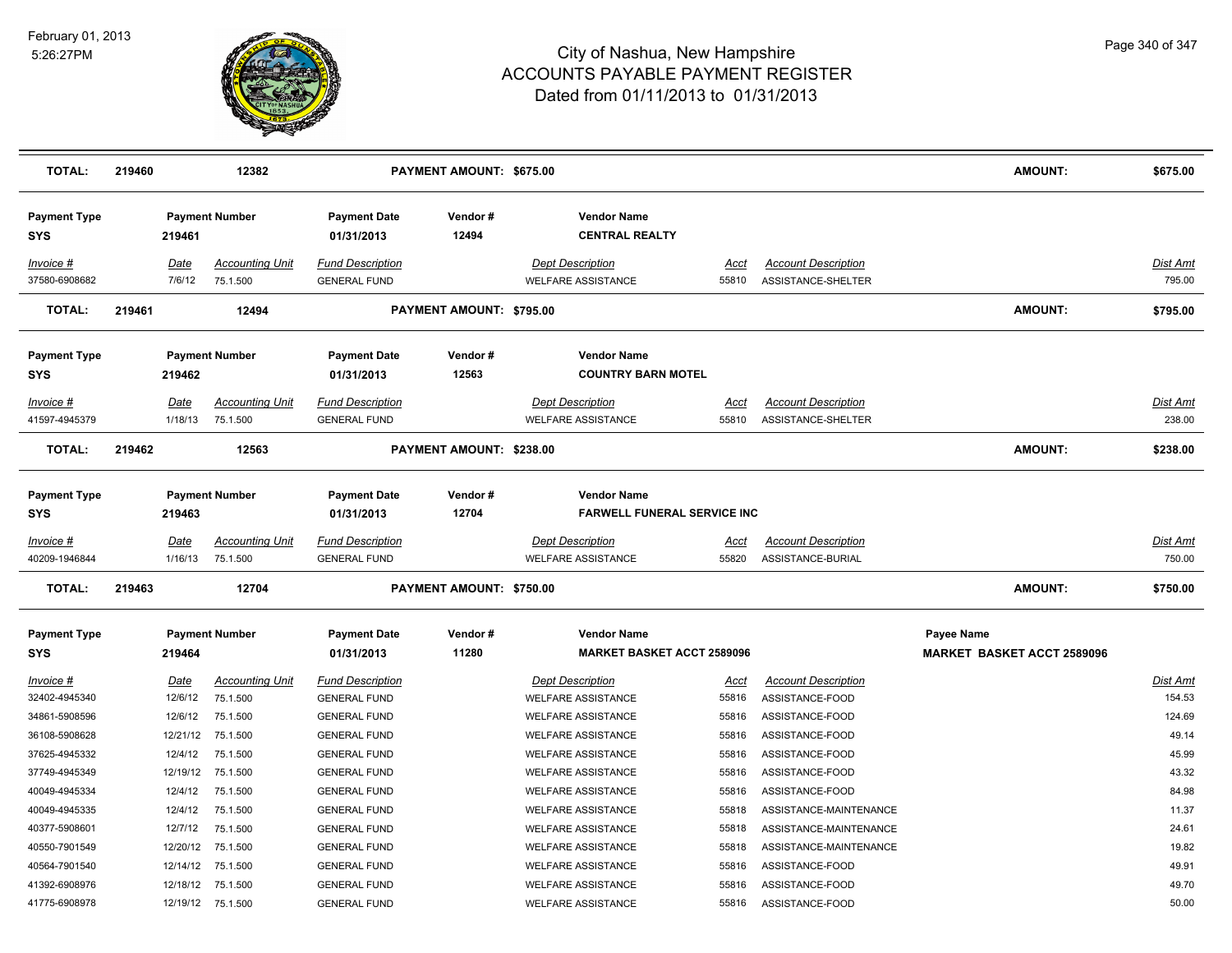

| 41903-5908590       |        | 12/4/12  | 75.1.500               | <b>GENERAL FUND</b>     |                          | <b>WELFARE ASSISTANCE</b>         | 55816       | ASSISTANCE-FOOD            |                | 4.80            |
|---------------------|--------|----------|------------------------|-------------------------|--------------------------|-----------------------------------|-------------|----------------------------|----------------|-----------------|
| 41903-5908591       |        | 12/4/12  | 75.1.500               | <b>GENERAL FUND</b>     |                          | <b>WELFARE ASSISTANCE</b>         | 55818       | ASSISTANCE-MAINTENANCE     |                | 27.58           |
| 41912-5908592       |        | 12/4/12  | 75.1.500               | <b>GENERAL FUND</b>     |                          | <b>WELFARE ASSISTANCE</b>         | 55816       | ASSISTANCE-FOOD            |                | 96.35           |
| 41913-5908603       |        | 12/7/12  | 75.1.500               | <b>GENERAL FUND</b>     |                          | <b>WELFARE ASSISTANCE</b>         | 55816       | ASSISTANCE-FOOD            |                | 44.91           |
| 41918-1946836       |        | 12/7/12  | 75.1.500               | <b>GENERAL FUND</b>     |                          | <b>WELFARE ASSISTANCE</b>         | 55816       | ASSISTANCE-FOOD            |                | 46.00           |
| <b>TOTAL:</b>       | 219464 |          | 11280                  |                         | PAYMENT AMOUNT: \$927.70 |                                   |             |                            | <b>AMOUNT:</b> | \$927.70        |
| <b>Payment Type</b> |        |          | <b>Payment Number</b>  | <b>Payment Date</b>     | Vendor#                  | <b>Vendor Name</b>                |             |                            |                |                 |
| SYS                 |        | 219465   |                        | 01/31/2013              | 11280                    | <b>MARKET BASKET ACCT 2589096</b> |             |                            |                |                 |
| Invoice #           |        | Date     | <b>Accounting Unit</b> | <b>Fund Description</b> |                          | <b>Dept Description</b>           | Acct        | <b>Account Description</b> |                | Dist Amt        |
| 22253-6908973       |        | 12/18/12 | 75.1.500               | <b>GENERAL FUND</b>     |                          | <b>WELFARE ASSISTANCE</b>         | 55816       | ASSISTANCE-FOOD            |                | 50.00           |
| 22253-6908974       |        | 12/18/12 | 75.1.500               | <b>GENERAL FUND</b>     |                          | <b>WELFARE ASSISTANCE</b>         | 55818       | ASSISTANCE-MAINTENANCE     |                | 13.42           |
| 41172-6908963       |        | 12/12/12 | 75.1.500               | <b>GENERAL FUND</b>     |                          | <b>WELFARE ASSISTANCE</b>         | 55818       | ASSISTANCE-MAINTENANCE     |                | 24.42           |
| 41507-6908967       |        |          | 12/14/12 75.1.500      | <b>GENERAL FUND</b>     |                          | <b>WELFARE ASSISTANCE</b>         | 55816       | ASSISTANCE-FOOD            |                | 156.00          |
| <b>TOTAL:</b>       | 219465 |          | 11280                  |                         | PAYMENT AMOUNT: \$243.84 |                                   |             |                            | <b>AMOUNT:</b> | \$243.84        |
| <b>Payment Type</b> |        |          | <b>Payment Number</b>  | <b>Payment Date</b>     | Vendor#                  | <b>Vendor Name</b>                |             |                            |                |                 |
| SYS                 |        | 219466   |                        | 01/31/2013              | 13141                    | <b>NASHUA HOUSING AUTHORITY</b>   |             |                            |                |                 |
| Invoice #           |        | Date     | <b>Accounting Unit</b> | <b>Fund Description</b> |                          | <b>Dept Description</b>           | Acct        | <b>Account Description</b> |                | <b>Dist Amt</b> |
| 39240-7901582       |        | 1/18/13  | 75.1.500               | <b>GENERAL FUND</b>     |                          | <b>WELFARE ASSISTANCE</b>         | 55810       | ASSISTANCE-SHELTER         |                | 197.24          |
| <b>TOTAL:</b>       | 219466 |          | 13141                  |                         | PAYMENT AMOUNT: \$197.24 |                                   |             |                            | <b>AMOUNT:</b> | \$197.24        |
| <b>Payment Type</b> |        |          | <b>Payment Number</b>  | <b>Payment Date</b>     | Vendor#                  | <b>Vendor Name</b>                |             |                            |                |                 |
| SYS                 |        | 219467   |                        | 01/31/2013              | 13272                    | PAUL BUTLER REMODELING LLP        |             |                            |                |                 |
| Invoice #           |        | Date     | <b>Accounting Unit</b> | <b>Fund Description</b> |                          | <b>Dept Description</b>           | <u>Acct</u> | <b>Account Description</b> |                | <b>Dist Amt</b> |
| 22221-4945380       |        | 1/18/13  | 75.1.500               | <b>GENERAL FUND</b>     |                          | <b>WELFARE ASSISTANCE</b>         | 55810       | ASSISTANCE-SHELTER         |                | 540.00          |
| <b>TOTAL:</b>       | 219467 |          | 13272                  |                         | PAYMENT AMOUNT: \$540.00 |                                   |             |                            | <b>AMOUNT:</b> | \$540.00        |
|                     |        |          |                        |                         | Vendor#                  | <b>Vendor Name</b>                |             |                            |                |                 |
| <b>Payment Type</b> |        |          | <b>Payment Number</b>  | <b>Payment Date</b>     | 15394                    | <b>SALLY RODRIGUEZ</b>            |             |                            |                |                 |
| SYS                 |        | 219468   |                        | 01/31/2013              |                          |                                   |             |                            |                |                 |
| <u>Invoice #</u>    |        | Date     | <b>Accounting Unit</b> | <b>Fund Description</b> |                          | <b>Dept Description</b>           | Acct        | <b>Account Description</b> |                | Dist Amt        |
| 41857-4945388       |        | 1/23/13  | 75.1.500               | <b>GENERAL FUND</b>     |                          | <b>WELFARE ASSISTANCE</b>         | 55810       | ASSISTANCE-SHELTER         |                | 472.12          |
| <b>TOTAL:</b>       | 219468 |          | 15394                  |                         | PAYMENT AMOUNT: \$472.12 |                                   |             |                            | <b>AMOUNT:</b> | \$472.12        |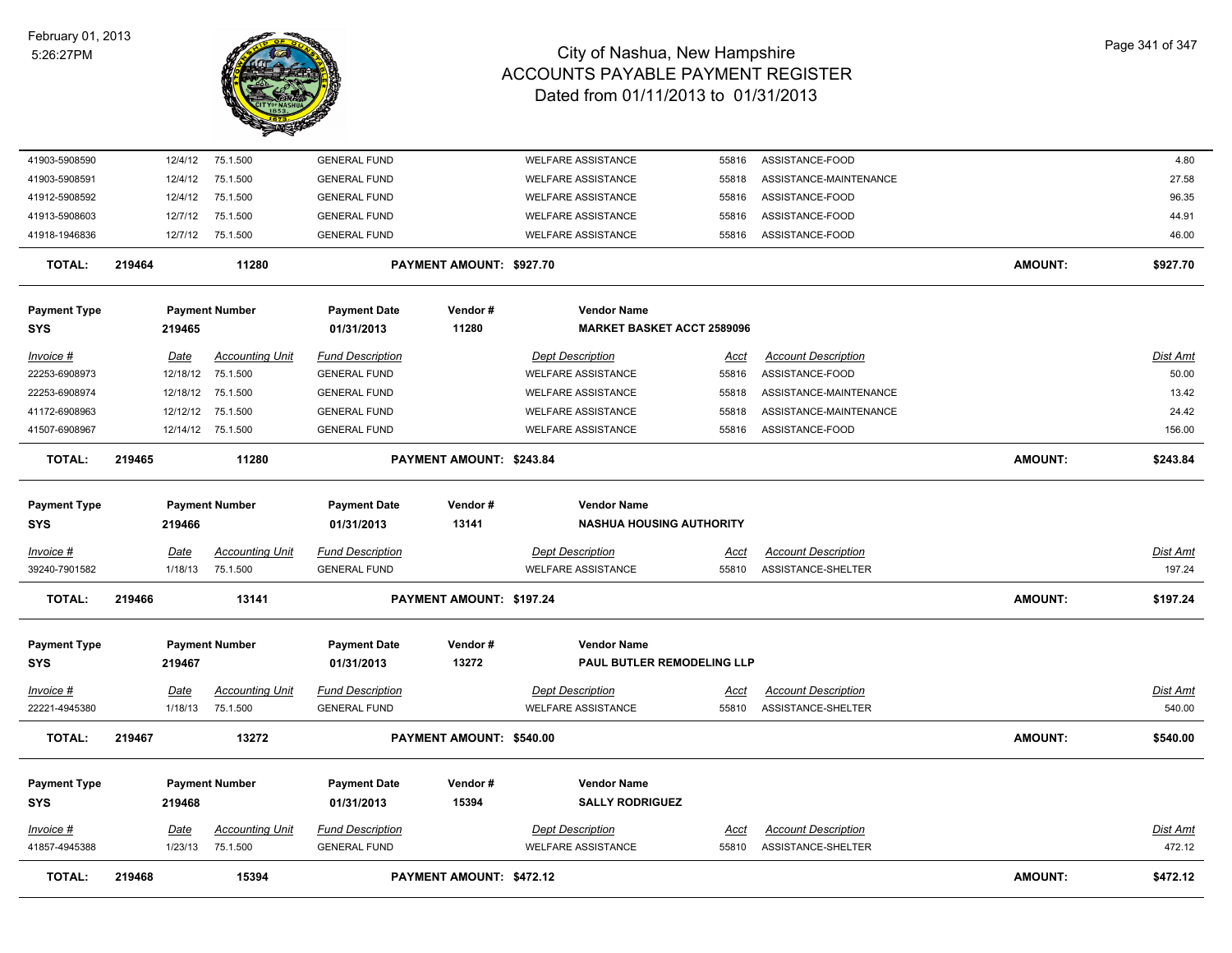

| <b>Payment Type</b>            |        |                 | <b>Payment Number</b>                 | <b>Payment Date</b>                                 | Vendor#                        | <b>Vendor Name</b>                                |                      |                                                           |                |                             |
|--------------------------------|--------|-----------------|---------------------------------------|-----------------------------------------------------|--------------------------------|---------------------------------------------------|----------------------|-----------------------------------------------------------|----------------|-----------------------------|
| <b>SYS</b>                     |        | 219469          |                                       | 01/31/2013                                          | 15843                          | PATRICIA L SCANNELL                               |                      |                                                           |                |                             |
| Invoice #                      |        | Date            | <b>Accounting Unit</b>                | <b>Fund Description</b>                             |                                | <b>Dept Description</b>                           | Acct                 | <b>Account Description</b>                                |                | Dist Amt                    |
| 41944-7901583                  |        | 1/22/13         | 75.1.500                              | <b>GENERAL FUND</b>                                 |                                | <b>WELFARE ASSISTANCE</b>                         | 55810                | ASSISTANCE-SHELTER                                        |                | 821.57                      |
| <b>TOTAL:</b>                  | 219469 |                 | 15843                                 |                                                     | PAYMENT AMOUNT: \$821.57       |                                                   |                      |                                                           | <b>AMOUNT:</b> | \$821.57                    |
|                                |        |                 |                                       |                                                     |                                |                                                   |                      |                                                           |                |                             |
| <b>Payment Type</b>            |        |                 | <b>Payment Number</b>                 | <b>Payment Date</b>                                 | Vendor#                        | <b>Vendor Name</b>                                |                      |                                                           |                |                             |
| <b>SYS</b>                     |        | 219470          |                                       | 01/31/2013                                          | 999001305                      | <b>KAREN HIGH</b>                                 |                      |                                                           |                |                             |
| Invoice #                      |        | Date            | <b>Accounting Unit</b>                | <b>Fund Description</b>                             |                                | <b>Dept Description</b>                           | Acct                 | <b>Account Description</b>                                |                | <b>Dist Amt</b>             |
| PARKING REFUND                 |        | 1/24/13         | <b>BS1000</b>                         | <b>GENERAL FUND</b>                                 |                                | <b>GENERAL FUND</b>                               | 12421                | A/R LEASED PARKING                                        |                | 45.00                       |
| <b>TOTAL:</b>                  | 219470 |                 | 999001305                             |                                                     | <b>PAYMENT AMOUNT: \$45.00</b> |                                                   |                      |                                                           | <b>AMOUNT:</b> | \$45.00                     |
|                                |        |                 |                                       |                                                     |                                |                                                   |                      |                                                           |                |                             |
| <b>Payment Type</b>            |        |                 | <b>Payment Number</b>                 | <b>Payment Date</b>                                 | Vendor#                        | <b>Vendor Name</b>                                |                      |                                                           |                |                             |
| <b>SYS</b>                     |        | 219471          |                                       | 01/31/2013                                          | 15960                          | <b>SARA GRADY</b>                                 |                      |                                                           |                |                             |
|                                |        |                 |                                       |                                                     |                                | <b>Dept Description</b>                           |                      |                                                           |                |                             |
| Invoice #<br>017977            |        | Date<br>1/18/13 | <b>Accounting Unit</b><br>28.6500.890 | <b>Fund Description</b><br>PROPERTY & CASUALTY FUND |                                | <b>RISK MANAGEMENT</b>                            | <u>Acct</u><br>59275 | <b>Account Description</b><br>AUTOMOBILE CLAIMS           |                | <b>Dist Amt</b><br>4,319.00 |
|                                |        |                 |                                       |                                                     |                                |                                                   |                      |                                                           |                |                             |
| <b>TOTAL:</b>                  | 219471 |                 | 15960                                 |                                                     | PAYMENT AMOUNT: \$4,319.00     |                                                   |                      |                                                           | <b>AMOUNT:</b> | \$4,319.00                  |
| <b>Payment Type</b>            |        |                 | <b>Payment Number</b>                 | <b>Payment Date</b>                                 | Vendor#                        | <b>Vendor Name</b>                                |                      |                                                           |                |                             |
| <b>SYS</b>                     |        | 219472          |                                       | 01/31/2013                                          | 15931                          | <b>LIBERTY MUTUAL INSURANCE</b>                   |                      |                                                           |                |                             |
| Invoice #                      |        | <b>Date</b>     | <b>Accounting Unit</b>                | <b>Fund Description</b>                             |                                | <b>Dept Description</b>                           | <u>Acct</u>          | <b>Account Description</b>                                |                | <b>Dist Amt</b>             |
| ACT# 13145.001                 |        | 1/2/13          | 28.6500.895                           | PROPERTY & CASUALTY FUND                            |                                | <b>RISK MANAGEMENT</b>                            | 59275                | <b>AUTOMOBILE CLAIMS</b>                                  |                | 3,169.86                    |
| <b>TOTAL:</b>                  | 219472 |                 | 15931                                 |                                                     | PAYMENT AMOUNT: \$3,169.86     |                                                   |                      |                                                           | <b>AMOUNT:</b> | \$3,169.86                  |
|                                |        |                 |                                       |                                                     |                                |                                                   |                      |                                                           |                |                             |
| <b>Payment Type</b>            |        |                 | <b>Payment Number</b>                 | <b>Payment Date</b>                                 | Vendor#                        | <b>Vendor Name</b>                                |                      |                                                           |                |                             |
| <b>SYS</b>                     |        | 219473          |                                       | 01/31/2013                                          | 12339                          | <b>APPLE NASHUA LLC</b>                           |                      |                                                           |                |                             |
|                                |        |                 |                                       |                                                     |                                |                                                   |                      |                                                           |                |                             |
| Invoice #<br>377685CLAIM 19628 |        | Date<br>1/16/13 | <b>Accounting Unit</b><br>28.6500.890 | <b>Fund Description</b><br>PROPERTY & CASUALTY FUND |                                | <b>Dept Description</b><br><b>RISK MANAGEMENT</b> | Acct<br>59207        | <b>Account Description</b><br>WORKERS COMPENSATION CLAIMS |                | Dist Amt<br>754.00          |
| 384548CLAIM                    |        | 1/15/13         | 28.6500.890                           | PROPERTY & CASUALTY FUND                            |                                | <b>RISK MANAGEMENT</b>                            | 59207                | WORKERS COMPENSATION CLAIMS                               |                | 849.00                      |
|                                |        |                 |                                       |                                                     |                                |                                                   |                      |                                                           |                |                             |
| <b>TOTAL:</b>                  | 219473 |                 | 12339                                 |                                                     | PAYMENT AMOUNT: \$1,603.00     |                                                   |                      |                                                           | <b>AMOUNT:</b> | \$1,603.00                  |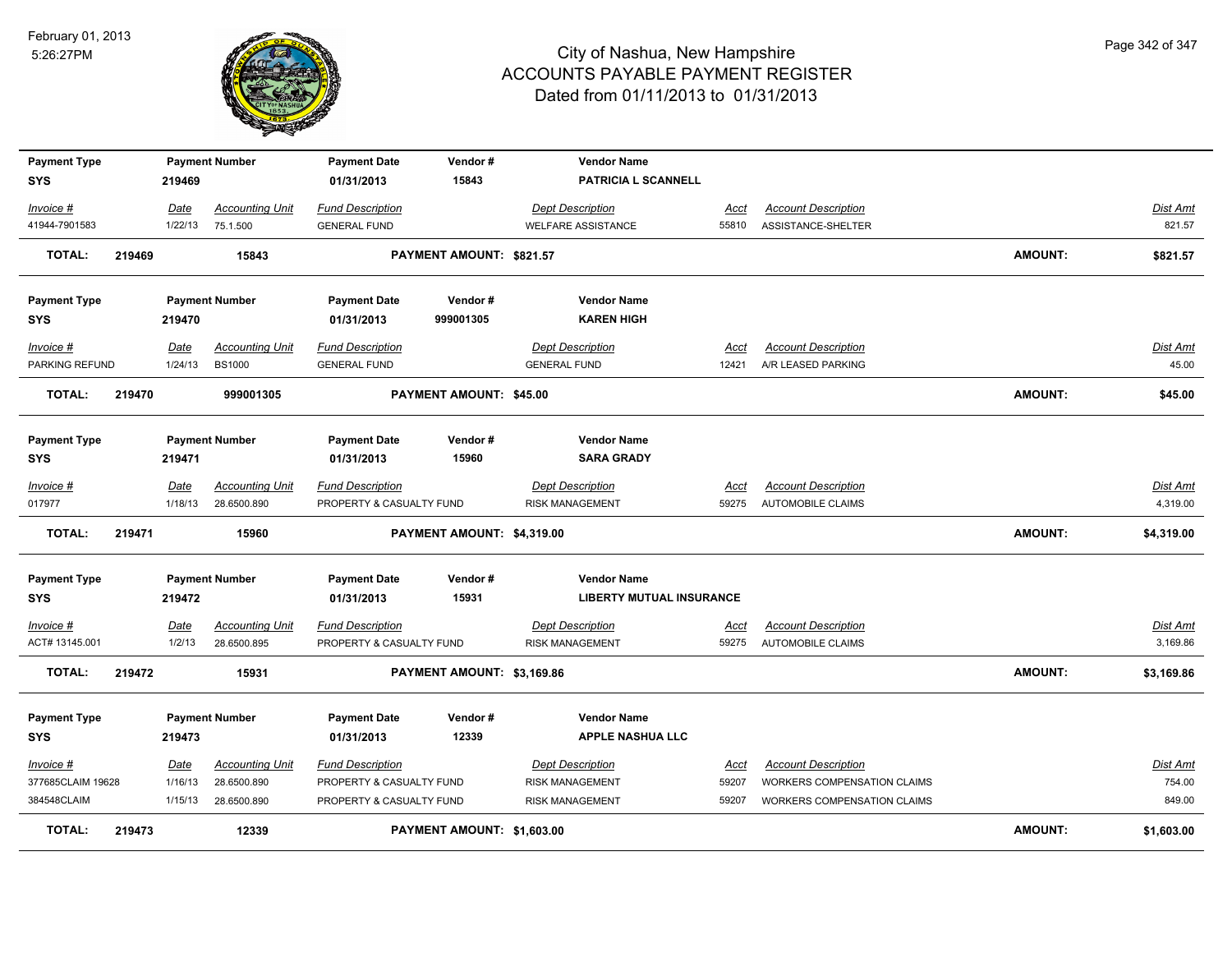

| <b>Payment Type</b> |             | <b>Payment Number</b>  | <b>Payment Date</b>      | Vendor#                    | <b>Vendor Name</b>                    |             |                                    |                                       |                 |
|---------------------|-------------|------------------------|--------------------------|----------------------------|---------------------------------------|-------------|------------------------------------|---------------------------------------|-----------------|
| <b>SYS</b>          | 219474      |                        | 01/31/2013               | 12339                      | <b>APPLE NASHUA LLC</b>               |             |                                    |                                       |                 |
| Invoice #           | <b>Date</b> | <b>Accounting Unit</b> | <b>Fund Description</b>  |                            | <b>Dept Description</b>               | Acct        | <b>Account Description</b>         |                                       | <b>Dist Amt</b> |
| 381460CLAIM         | 12/27/12    | 28.6500.890            | PROPERTY & CASUALTY FUND |                            | <b>RISK MANAGEMENT</b>                | 59207       | WORKERS COMPENSATION CLAIMS        |                                       | 406.00          |
| 382949CLAIM         | 1/3/13      | 28.6500.890            | PROPERTY & CASUALTY FUND |                            | <b>RISK MANAGEMENT</b>                | 59207       | WORKERS COMPENSATION CLAIMS        |                                       | 972.00          |
| 383649CLAIM         | 1/8/13      | 28.6500.890            | PROPERTY & CASUALTY FUND |                            | <b>RISK MANAGEMENT</b>                | 59207       | WORKERS COMPENSATION CLAIMS        |                                       | 486.00          |
| <b>TOTAL:</b>       | 219474      | 12339                  |                          | PAYMENT AMOUNT: \$1,864.00 |                                       |             |                                    | <b>AMOUNT:</b>                        | \$1,864.00      |
| <b>Payment Type</b> |             | <b>Payment Number</b>  | <b>Payment Date</b>      | Vendor#                    | <b>Vendor Name</b>                    |             |                                    |                                       |                 |
| <b>SYS</b>          | 219475      |                        | 01/31/2013               | 11450                      | <b>CULLENCOLLIMORE PLLC</b>           |             |                                    |                                       |                 |
| Invoice #           | Date        | <b>Accounting Unit</b> | <b>Fund Description</b>  |                            | <b>Dept Description</b>               | Acct        | <b>Account Description</b>         |                                       | Dist Amt        |
| 3208 19602          | 12/11/12    | 28.6500.895            | PROPERTY & CASUALTY FUND |                            | <b>RISK MANAGEMENT</b>                | 59225       | <b>GENERAL LIABILITY CLAIMS</b>    |                                       | 420.00          |
| 3257 19601          | 1/9/13      | 28.6500.895            | PROPERTY & CASUALTY FUND |                            | <b>RISK MANAGEMENT</b>                | 59225       | <b>GENERAL LIABILITY CLAIMS</b>    |                                       | 70.00           |
| <b>TOTAL:</b>       | 219475      | 11450                  |                          | PAYMENT AMOUNT: \$490.00   |                                       |             |                                    | <b>AMOUNT:</b>                        | \$490.00        |
| <b>Payment Type</b> |             | <b>Payment Number</b>  | <b>Payment Date</b>      | Vendor#                    | <b>Vendor Name</b>                    |             |                                    |                                       |                 |
| <b>SYS</b>          | 219476      |                        | 01/31/2013               | 12600                      | <b>DARTMOUTH HITCHCOCK CLINIC</b>     |             |                                    |                                       |                 |
| Invoice #           | Date        | <b>Accounting Unit</b> | <b>Fund Description</b>  |                            | <b>Dept Description</b>               | Acct        | <b>Account Description</b>         |                                       | Dist Amt        |
| 49239270 19613      | 1/8/13      | 28.6500.890            | PROPERTY & CASUALTY FUND |                            | <b>RISK MANAGEMENT</b>                | 59207       | WORKERS COMPENSATION CLAIMS        |                                       | 482.00          |
| 49239270 19614      | 1/8/13      | 28.6500.890            | PROPERTY & CASUALTY FUND |                            | <b>RISK MANAGEMENT</b>                | 59207       | WORKERS COMPENSATION CLAIMS        |                                       | 141.00          |
| 49239270 19615      | 1/8/13      | 28.6500.890            | PROPERTY & CASUALTY FUND |                            | <b>RISK MANAGEMENT</b>                | 59207       | WORKERS COMPENSATION CLAIMS        |                                       | 195.00          |
| 49239270 19616      | 1/8/13      | 28.6500.890            | PROPERTY & CASUALTY FUND |                            | <b>RISK MANAGEMENT</b>                | 59207       | <b>WORKERS COMPENSATION CLAIMS</b> |                                       | 195.00          |
| 49239270 19617      | 1/8/13      | 28.6500.890            | PROPERTY & CASUALTY FUND |                            | <b>RISK MANAGEMENT</b>                | 59207       | <b>WORKERS COMPENSATION CLAIMS</b> |                                       | 195.00          |
| 49239270 19618      | 10/16/12    | 28.6500.890            | PROPERTY & CASUALTY FUND |                            | <b>RISK MANAGEMENT</b>                | 59207       | <b>WORKERS COMPENSATION CLAIMS</b> |                                       | 215.00          |
| TOTAL:              | 219476      | 12600                  |                          | PAYMENT AMOUNT: \$1,423.00 |                                       |             |                                    | <b>AMOUNT:</b>                        | \$1,423.00      |
| <b>Payment Type</b> |             | <b>Payment Number</b>  | <b>Payment Date</b>      | Vendor#                    | <b>Vendor Name</b>                    |             |                                    | <b>Payee Name</b>                     |                 |
| <b>SYS</b>          | 219477      |                        | 01/31/2013               | 12743                      | <b>FOUR SEASONS ORTHOPAEDIC CTR P</b> |             |                                    | <b>FOUR SEASONS ORTHOPEDIC CENTER</b> |                 |
| Invoice #           | <b>Date</b> | <b>Accounting Unit</b> | <b>Fund Description</b>  |                            | <b>Dept Description</b>               | <u>Acct</u> | <b>Account Description</b>         |                                       | <b>Dist Amt</b> |
| 1218254 19619       | 12/21/12    | 28.6500.890            | PROPERTY & CASUALTY FUND |                            | <b>RISK MANAGEMENT</b>                | 59207       | <b>WORKERS COMPENSATION CLAIMS</b> |                                       | 155.00          |
| 278127 19625        | 1/21/13     | 28.6500.890            | PROPERTY & CASUALTY FUND |                            | <b>RISK MANAGEMENT</b>                | 59207       | <b>WORKERS COMPENSATION CLAIMS</b> |                                       | 121.00          |
| <b>TOTAL:</b>       | 219477      | 12743                  |                          | PAYMENT AMOUNT: \$276.00   |                                       |             |                                    | <b>AMOUNT:</b>                        | \$276.00        |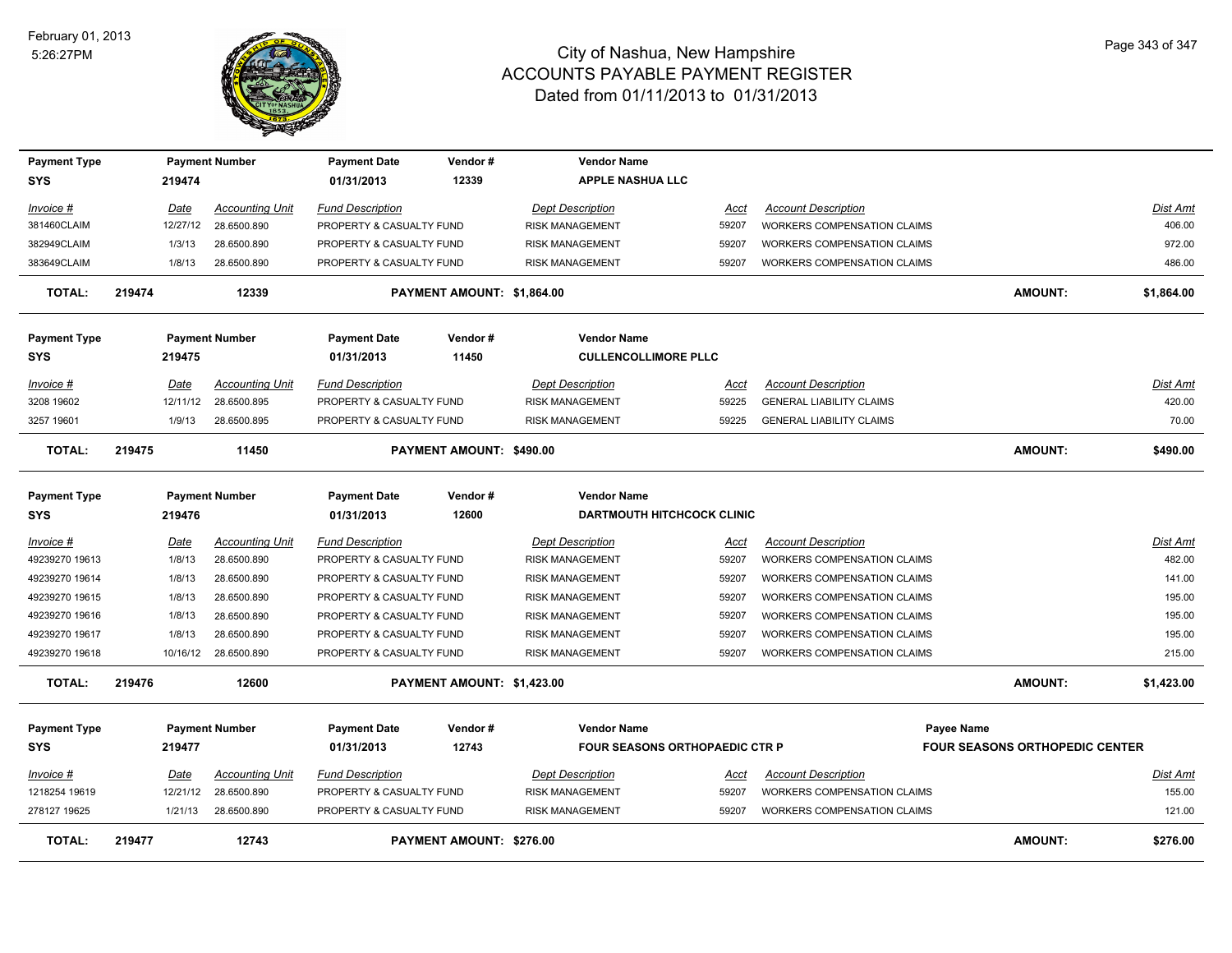

| <b>Payment Type</b> |        |             | <b>Payment Number</b>  | <b>Payment Date</b>      | Vendor#                    | <b>Vendor Name</b>                    |             |                                    |                |                 |
|---------------------|--------|-------------|------------------------|--------------------------|----------------------------|---------------------------------------|-------------|------------------------------------|----------------|-----------------|
| <b>SYS</b>          |        | 219478      |                        | 01/31/2013               | 12762                      | <b>GATE CITY FENCE CO INC</b>         |             |                                    |                |                 |
| Invoice #           |        | Date        | <b>Accounting Unit</b> | <b>Fund Description</b>  |                            | <b>Dept Description</b>               | Acct        | <b>Account Description</b>         |                | Dist Amt        |
| PINEWOOD CEMETERY   |        |             | 12/19/12 28.6500.890   | PROPERTY & CASUALTY FUND |                            | <b>RISK MANAGEMENT</b>                | 59250       | PROPERTY CLAIMS                    |                | 395.00          |
| <b>TOTAL:</b>       | 219478 |             | 12762                  |                          | PAYMENT AMOUNT: \$395.00   |                                       |             |                                    | AMOUNT:        | \$395.00        |
| <b>Payment Type</b> |        |             | <b>Payment Number</b>  | <b>Payment Date</b>      | Vendor#                    | <b>Vendor Name</b>                    |             |                                    |                |                 |
| <b>SYS</b>          |        | 219479      |                        | 01/31/2013               | 12794                      | <b>GRANITE STATE EMERGENCY PHYSIC</b> |             |                                    |                |                 |
| <b>Invoice #</b>    |        | Date        | <b>Accounting Unit</b> | <b>Fund Description</b>  |                            | <b>Dept Description</b>               | <u>Acct</u> | <b>Account Description</b>         |                | Dist Amt        |
| B31001XK            |        | 1/16/13     | 28.6500.890            | PROPERTY & CASUALTY FUND |                            | <b>RISK MANAGEMENT</b>                | 59207       | WORKERS COMPENSATION CLAIMS        |                | 577.00          |
| <b>TOTAL:</b>       | 219479 |             | 12794                  |                          | PAYMENT AMOUNT: \$577.00   |                                       |             |                                    | <b>AMOUNT:</b> | \$577.00        |
| <b>Payment Type</b> |        |             | <b>Payment Number</b>  | <b>Payment Date</b>      | Vendor#                    | <b>Vendor Name</b>                    |             |                                    |                |                 |
| SYS                 |        | 219480      |                        | 01/31/2013               | 11921                      | <b>HERNER CHIROPRACTIC</b>            |             |                                    |                |                 |
| Invoice #           |        | Date        | <b>Accounting Unit</b> | <b>Fund Description</b>  |                            | <b>Dept Description</b>               | Acct        | <b>Account Description</b>         |                | <b>Dist Amt</b> |
| KRAEL0002 19611     |        | 1/4/13      | 28.6500.895            | PROPERTY & CASUALTY FUND |                            | RISK MANAGEMENT                       | 59207       | WORKERS COMPENSATION CLAIMS        |                | 165.00          |
| KREAL0002 19606     |        | 1/1/13      | 28.6500.895            | PROPERTY & CASUALTY FUND |                            | RISK MANAGEMENT                       | 59207       | WORKERS COMPENSATION CLAIMS        |                | 165.00          |
| KREAL0002 19607     |        | 1/1/13      | 28.6500.895            | PROPERTY & CASUALTY FUND |                            | <b>RISK MANAGEMENT</b>                | 59207       | WORKERS COMPENSATION CLAIMS        |                | 165.00          |
| KREAL0002 19608     |        |             | 12/14/12 28.6500.895   | PROPERTY & CASUALTY FUND |                            | <b>RISK MANAGEMENT</b>                | 59207       | <b>WORKERS COMPENSATION CLAIMS</b> |                | 240.00          |
| <b>TOTAL:</b>       | 219480 |             | 11921                  |                          | PAYMENT AMOUNT: \$735.00   |                                       |             |                                    | AMOUNT:        | \$735.00        |
| <b>Payment Type</b> |        |             | <b>Payment Number</b>  | <b>Payment Date</b>      | Vendor#                    | <b>Vendor Name</b>                    |             |                                    |                |                 |
| <b>SYS</b>          |        | 219481      |                        | 01/31/2013               | 12887                      | <b>ILLG AUTOMOTIVE CORP</b>           |             |                                    |                |                 |
| <u>Invoice #</u>    |        | <u>Date</u> | <b>Accounting Unit</b> | <b>Fund Description</b>  |                            | <b>Dept Description</b>               | <u>Acct</u> | <b>Account Description</b>         |                | <b>Dist Amt</b> |
| 3974 19605          |        |             | 12/17/12 28.6500.890   | PROPERTY & CASUALTY FUND |                            | <b>RISK MANAGEMENT</b>                | 59275       | <b>AUTOMOBILE CLAIMS</b>           |                | 1,247.02        |
| <b>TOTAL:</b>       | 219481 |             | 12887                  |                          | PAYMENT AMOUNT: \$1,247.02 |                                       |             |                                    | <b>AMOUNT:</b> | \$1,247.02      |
| <b>Payment Type</b> |        |             | <b>Payment Number</b>  | <b>Payment Date</b>      | Vendor#                    | <b>Vendor Name</b>                    |             |                                    |                |                 |
| SYS                 |        | 219482      |                        | 01/31/2013               | 13744                      | <b>MARY FRANCES TINTLE</b>            |             |                                    |                |                 |
| Invoice #           |        | Date        | <b>Accounting Unit</b> | <b>Fund Description</b>  |                            | <b>Dept Description</b>               | <u>Acct</u> | <b>Account Description</b>         |                | Dist Amt        |
| REIMB-CLMT DED.     |        | 1/23/13     | 28.6500.890            | PROPERTY & CASUALTY FUND |                            | <b>RISK MANAGEMENT</b>                | 59275       | <b>AUTOMOBILE CLAIMS</b>           |                | 250.00          |
| <b>TOTAL:</b>       | 219482 |             | 13744                  |                          | PAYMENT AMOUNT: \$250.00   |                                       |             |                                    | <b>AMOUNT:</b> | \$250.00        |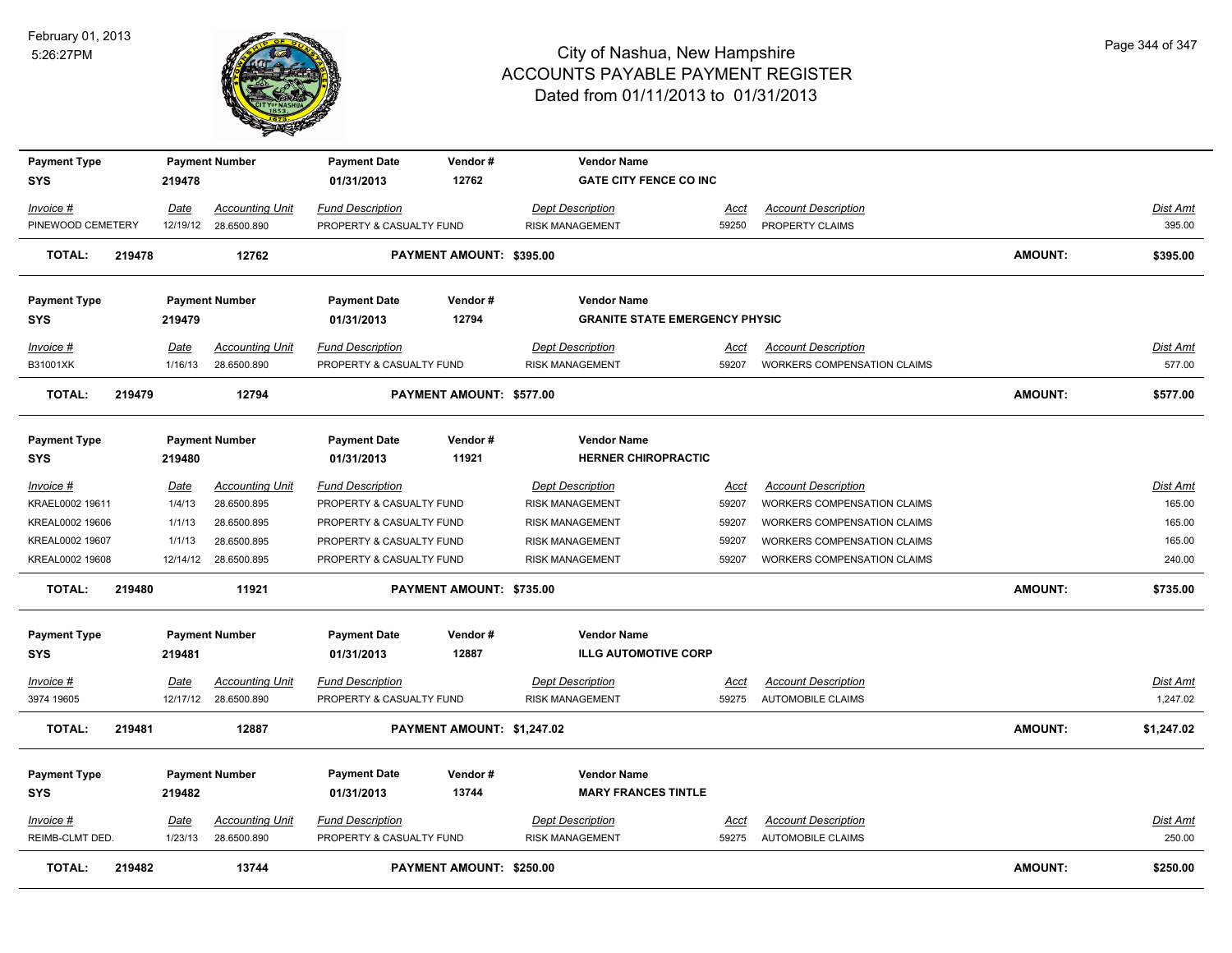

| <b>Payment Type</b><br><b>SYS</b> |        | 219483  | <b>Payment Number</b>  | <b>Payment Date</b><br>01/31/2013 | Vendor#<br>15929               | <b>Vendor Name</b><br><b>MT WASHINGTON ASSURANCE CORP</b> |       |                                    |                |            |
|-----------------------------------|--------|---------|------------------------|-----------------------------------|--------------------------------|-----------------------------------------------------------|-------|------------------------------------|----------------|------------|
| Invoice #                         |        | Date    | <b>Accounting Unit</b> | <b>Fund Description</b>           |                                | <b>Dept Description</b>                                   | Acct  | <b>Account Description</b>         |                | Dist Amt   |
| 149300122593                      |        | 1/22/13 | 28.6500.890            | PROPERTY & CASUALTY FUND          |                                | <b>RISK MANAGEMENT</b>                                    | 59275 | <b>AUTOMOBILE CLAIMS</b>           |                | 642.71     |
| <b>TOTAL:</b>                     | 219483 |         | 15929                  |                                   | PAYMENT AMOUNT: \$642.71       |                                                           |       |                                    | <b>AMOUNT:</b> | \$642.71   |
| <b>Payment Type</b>               |        |         | <b>Payment Number</b>  | <b>Payment Date</b>               | Vendor#                        | <b>Vendor Name</b>                                        |       |                                    |                |            |
| <b>SYS</b>                        |        | 219484  |                        | 01/31/2013                        | 15715                          | <b>NASHUA AMBULATORY SURGICAL CTR</b>                     |       |                                    |                |            |
| Invoice #                         |        | Date    | <b>Accounting Unit</b> | <b>Fund Description</b>           |                                | <b>Dept Description</b>                                   | Acct  | <b>Account Description</b>         |                | Dist Amt   |
| A82822V1P773 19624                |        | 10/9/12 | 28.6500.890            | PROPERTY & CASUALTY FUND          |                                | <b>RISK MANAGEMENT</b>                                    | 59207 | <b>WORKERS COMPENSATION CLAIMS</b> |                | 7,572.00   |
| <b>TOTAL:</b>                     | 219484 |         | 15715                  |                                   | PAYMENT AMOUNT: \$7,572.00     |                                                           |       |                                    | <b>AMOUNT:</b> | \$7,572.00 |
| <b>Payment Type</b>               |        |         | <b>Payment Number</b>  | <b>Payment Date</b>               | Vendor#                        | <b>Vendor Name</b>                                        |       |                                    |                |            |
| <b>SYS</b>                        |        | 219485  |                        | 01/31/2013                        | 13212                          | OCCUPATIONAL HEALTH CTRS SOUTH                            |       |                                    |                |            |
| Invoice #                         |        | Date    | <b>Accounting Unit</b> | <b>Fund Description</b>           |                                | <b>Dept Description</b>                                   | Acct  | <b>Account Description</b>         |                | Dist Amt   |
| I34-1255179944                    |        | 1/20/13 | 28.6500.890            | PROPERTY & CASUALTY FUND          |                                | <b>RISK MANAGEMENT</b>                                    | 59225 | <b>GENERAL LIABILITY CLAIMS</b>    |                | 426.96     |
| <b>TOTAL:</b>                     | 219485 |         | 13212                  |                                   | PAYMENT AMOUNT: \$426.96       |                                                           |       |                                    | <b>AMOUNT:</b> | \$426.96   |
| <b>Payment Type</b>               |        |         | <b>Payment Number</b>  | <b>Payment Date</b>               | Vendor#                        | <b>Vendor Name</b>                                        |       |                                    |                |            |
| <b>SYS</b>                        |        | 219486  |                        | 01/31/2013                        | 15154                          | <b>WILLIAM OLEKSAK</b>                                    |       |                                    |                |            |
| Invoice #                         |        | Date    | <b>Accounting Unit</b> | <b>Fund Description</b>           |                                | <b>Dept Description</b>                                   | Acct  | <b>Account Description</b>         |                | Dist Amt   |
| 26.4 MILES                        |        | 1/25/13 | 28.6500.890            | PROPERTY & CASUALTY FUND          |                                | <b>RISK MANAGEMENT</b>                                    | 59207 | WORKERS COMPENSATION CLAIMS        |                | 14.92      |
| TOTAL:                            | 219486 |         | 15154                  |                                   | <b>PAYMENT AMOUNT: \$14.92</b> |                                                           |       |                                    | <b>AMOUNT:</b> | \$14.92    |
| <b>Payment Type</b>               |        |         | <b>Payment Number</b>  | <b>Payment Date</b>               | Vendor#                        | <b>Vendor Name</b>                                        |       |                                    |                |            |
| <b>SYS</b>                        |        | 219487  |                        | 01/31/2013                        | 14912                          | ORTHOPEDIC PHYSICAL THERAPY                               |       |                                    |                |            |
| Invoice #                         |        | Date    | <b>Accounting Unit</b> | <b>Fund Description</b>           |                                | <b>Dept Description</b>                                   | Acct  | <b>Account Description</b>         |                | Dist Amt   |
| KRAH000001 19609                  |        |         | 12/21/12 28.6500.895   | PROPERTY & CASUALTY FUND          |                                | <b>RISK MANAGEMENT</b>                                    | 59207 | <b>WORKERS COMPENSATION CLAIMS</b> |                | 185.00     |
| KRAH000001 19610                  |        |         | 12/12/12 28.6500.895   | PROPERTY & CASUALTY FUND          |                                | <b>RISK MANAGEMENT</b>                                    | 59207 | <b>WORKERS COMPENSATION CLAIMS</b> |                | 185.00     |
| KRAH000001 19612                  |        |         | 12/18/12 28.6500.895   | PROPERTY & CASUALTY FUND          |                                | <b>RISK MANAGEMENT</b>                                    | 59207 | WORKERS COMPENSATION CLAIMS        |                | 185.00     |
| <b>TOTAL:</b>                     | 219487 |         | 14912                  |                                   | PAYMENT AMOUNT: \$555.00       |                                                           |       |                                    | <b>AMOUNT:</b> | \$555.00   |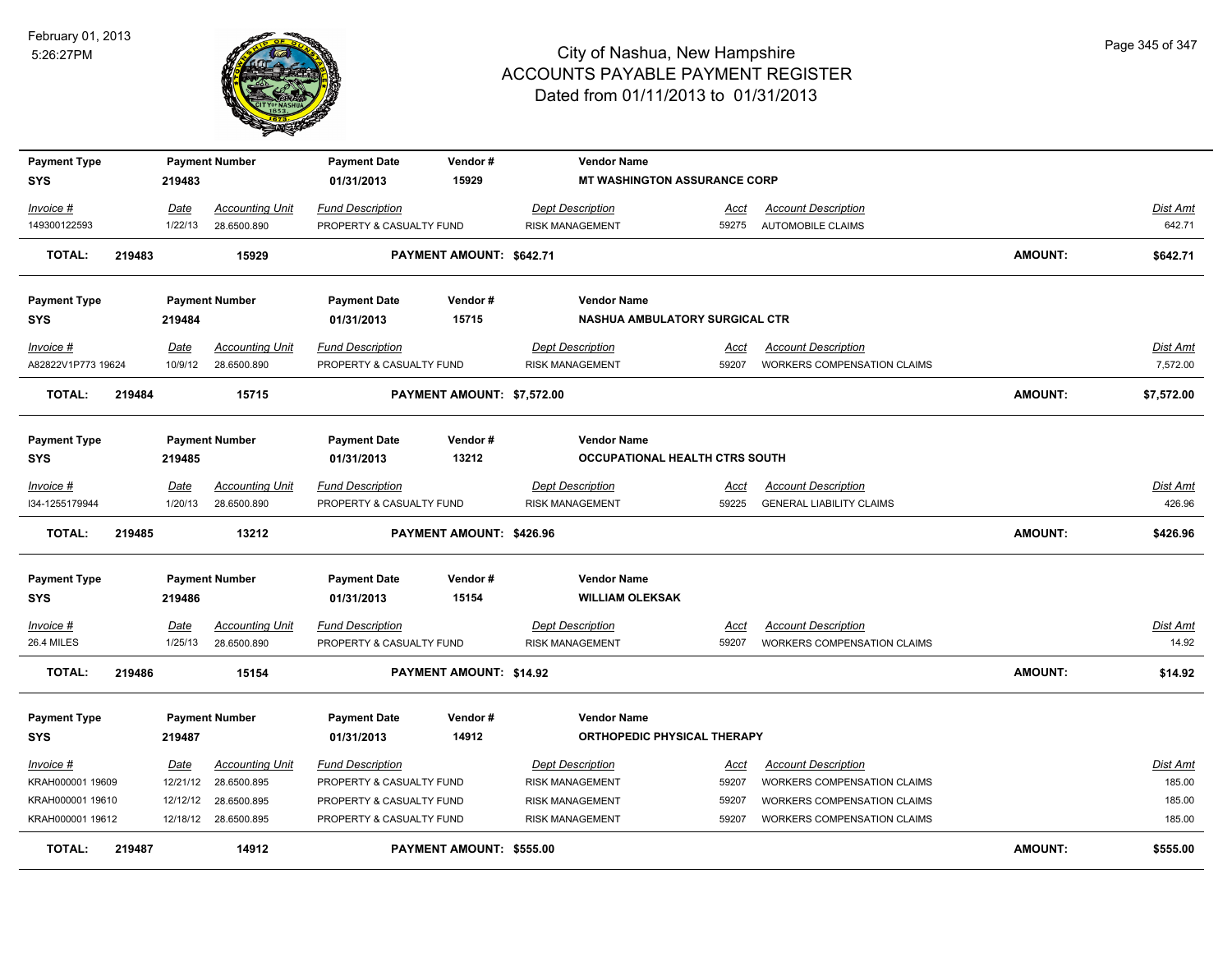

| <b>Payment Type</b><br><b>SYS</b> |        | 219488   | <b>Payment Number</b>  | <b>Payment Date</b><br>01/31/2013 | Vendor#<br>13264           | <b>Vendor Name</b><br><b>PARNELL CHIROPRACTIC</b> |             |                                    |                |                 |
|-----------------------------------|--------|----------|------------------------|-----------------------------------|----------------------------|---------------------------------------------------|-------------|------------------------------------|----------------|-----------------|
| Invoice #                         |        | Date     | <b>Accounting Unit</b> | <b>Fund Description</b>           |                            | <b>Dept Description</b>                           | Acct        | <b>Account Description</b>         |                | <b>Dist Amt</b> |
| MEDICAL RECORDS                   |        | 1/16/13  | 28.6500.890            | PROPERTY & CASUALTY FUND          |                            | <b>RISK MANAGEMENT</b>                            | 59207       | <b>WORKERS COMPENSATION CLAIMS</b> |                | 15.00           |
| <b>TOTAL:</b>                     | 219488 |          | 13264                  |                                   | PAYMENT AMOUNT: \$15.00    |                                                   |             |                                    | <b>AMOUNT:</b> | \$15.00         |
| <b>Payment Type</b><br><b>SYS</b> |        | 219489   | <b>Payment Number</b>  | <b>Payment Date</b><br>01/31/2013 | Vendor#<br>13406           | <b>Vendor Name</b><br><b>RC WELDING LLC</b>       |             |                                    |                |                 |
| Invoice #                         |        | Date     | <b>Accounting Unit</b> | <b>Fund Description</b>           |                            | <b>Dept Description</b>                           | Acct        | <b>Account Description</b>         |                | Dist Amt        |
| 5231                              |        | 1/12/13  | 28.6500.890            | PROPERTY & CASUALTY FUND          |                            | <b>RISK MANAGEMENT</b>                            | 59250       | PROPERTY CLAIMS                    |                | 3,660.00        |
| <b>TOTAL:</b>                     | 219489 |          | 13406                  |                                   | PAYMENT AMOUNT: \$3,660.00 |                                                   |             |                                    | <b>AMOUNT:</b> | \$3,660.00      |
| <b>Payment Type</b>               |        |          | <b>Payment Number</b>  | <b>Payment Date</b>               | Vendor#                    | <b>Vendor Name</b>                                |             |                                    |                |                 |
| <b>SYS</b>                        |        | 219490   |                        | 01/31/2013                        | 13597                      | SO NH REGIONAL MEDICAL CENTER                     |             |                                    |                |                 |
| $Invoice$ #                       |        | Date     | <b>Accounting Unit</b> | <b>Fund Description</b>           |                            | <b>Dept Description</b>                           | Acct        | <b>Account Description</b>         |                | Dist Amt        |
| SRN2533658                        |        | 10/22/12 | 28.6500.890            | PROPERTY & CASUALTY FUND          |                            | <b>RISK MANAGEMENT</b>                            | 59207       | WORKERS COMPENSATION CLAIMS        |                | 2,642.56        |
| SRN2636754                        |        | 1/11/13  | 28.6500.890            | PROPERTY & CASUALTY FUND          |                            | <b>RISK MANAGEMENT</b>                            | 59207       | WORKERS COMPENSATION CLAIMS        |                | 1,170.39        |
| <b>TOTAL:</b>                     | 219490 |          | 13597                  |                                   | PAYMENT AMOUNT: \$3,812.95 |                                                   |             |                                    | <b>AMOUNT:</b> | \$3,812.95      |
| <b>Payment Type</b>               |        |          | <b>Payment Number</b>  | <b>Payment Date</b>               | Vendor#                    | <b>Vendor Name</b>                                |             |                                    |                |                 |
| <b>SYS</b>                        |        | 219491   |                        | 01/31/2013                        | 13635                      | <b>ST JOSEPHS HOSPITAL</b>                        |             |                                    |                |                 |
| $Invoice$ #                       |        | Date     | <b>Accounting Unit</b> | <b>Fund Description</b>           |                            | <b>Dept Description</b>                           | <u>Acct</u> | <b>Account Description</b>         |                | <b>Dist Amt</b> |
| 1233601473                        |        | 1/11/13  | 28.6500.890            | PROPERTY & CASUALTY FUND          |                            | <b>RISK MANAGEMENT</b>                            | 59207       | <b>WORKERS COMPENSATION CLAIMS</b> |                | 1,559.75        |
| <b>TOTAL:</b>                     | 219491 |          | 13635                  |                                   | PAYMENT AMOUNT: \$1,559.75 |                                                   |             |                                    | <b>AMOUNT:</b> | \$1,559.75      |

Page 346 of 347